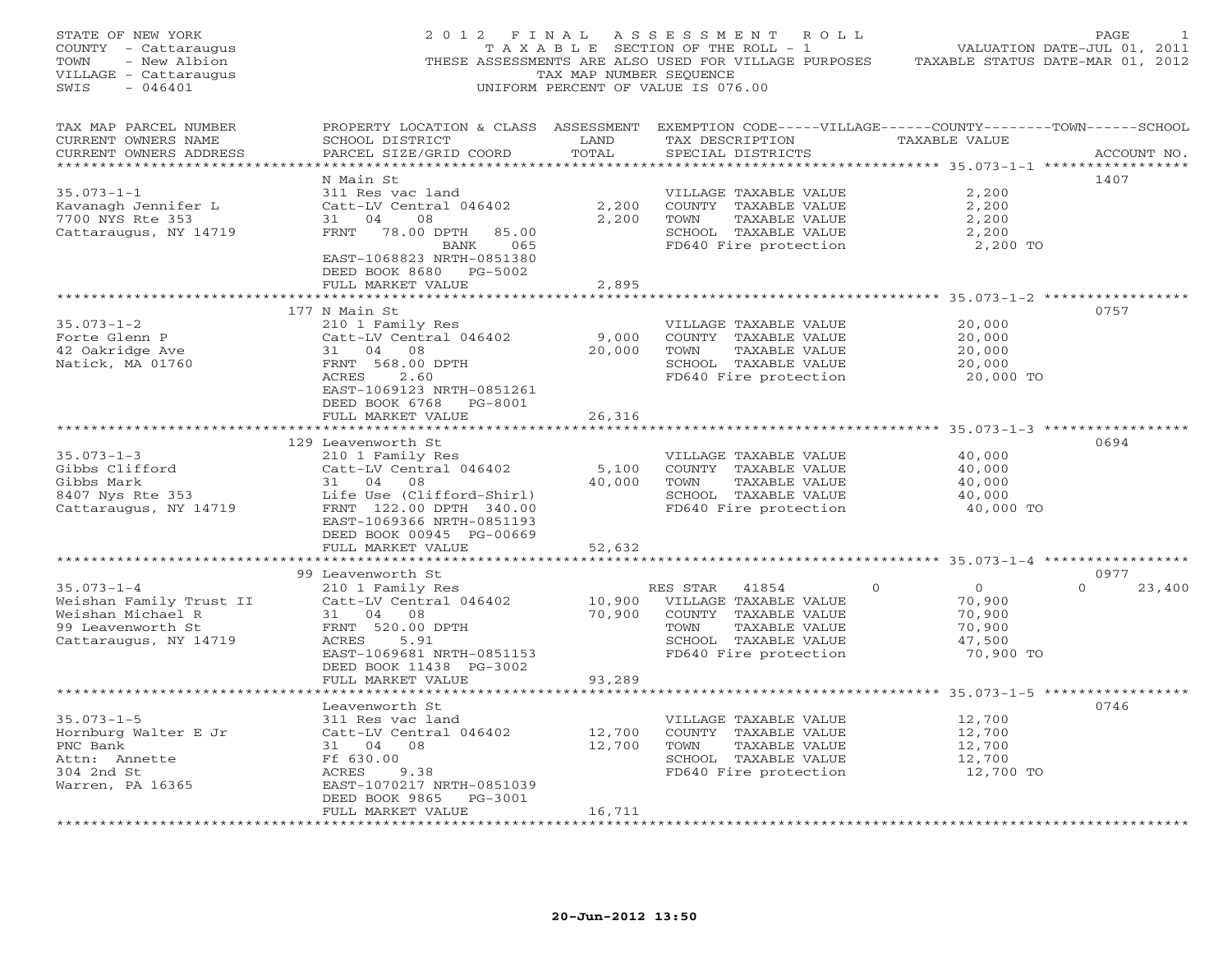| STATE OF NEW YORK<br>COUNTY - Cattaraugus<br>TOWN<br>- New Albion<br>VILLAGE - Cattaraugus<br>SWIS<br>$-046401$ | 2 0 1 2<br>FINAL                                                                                                                                                                                                |                            | ASSESSMENT<br>ROLL<br>T A X A B L E SECTION OF THE ROLL - 1<br>THESE ASSESSMENTS ARE ALSO USED FOR VILLAGE PURPOSES<br>TAX MAP NUMBER SEOUENCE<br>UNIFORM PERCENT OF VALUE IS 076.00                                 |                                            | VALUATION DATE-JUL 01, 2011<br>TAXABLE STATUS DATE-MAR 01, 2012                                                       |                                            | PAGE                                           |
|-----------------------------------------------------------------------------------------------------------------|-----------------------------------------------------------------------------------------------------------------------------------------------------------------------------------------------------------------|----------------------------|----------------------------------------------------------------------------------------------------------------------------------------------------------------------------------------------------------------------|--------------------------------------------|-----------------------------------------------------------------------------------------------------------------------|--------------------------------------------|------------------------------------------------|
| TAX MAP PARCEL NUMBER<br>CURRENT OWNERS NAME<br>CURRENT OWNERS ADDRESS<br>***********************               | PROPERTY LOCATION & CLASS ASSESSMENT<br>SCHOOL DISTRICT<br>PARCEL SIZE/GRID COORD                                                                                                                               | LAND<br>TOTAL              | EXEMPTION CODE-----VILLAGE------COUNTY--------TOWN------SCHOOL<br>TAX DESCRIPTION<br>SPECIAL DISTRICTS                                                                                                               |                                            | TAXABLE VALUE                                                                                                         |                                            | ACCOUNT NO.                                    |
| $35.073 - 1 - 6$<br>Stephens Laura A<br>77 Leavenworth St<br>Cattaraugus, NY 14719                              | 77 Leavenworth St<br>210 1 Family Res<br>Catt-LV Central 046402<br>31<br>04<br>08<br>Ff 110.00<br>ACRES<br>4.91<br>EAST-1070604 NRTH-0850994<br>DEED BOOK 00968 PG-00964<br>FULL MARKET VALUE                   | 10,300<br>41,000<br>53,947 | RES STAR<br>41854<br>VILLAGE TAXABLE VALUE<br>COUNTY TAXABLE VALUE<br>TOWN<br><b>TAXABLE VALUE</b><br>SCHOOL TAXABLE VALUE<br>FD640 Fire protection                                                                  | $\Omega$                                   | $\circ$<br>41,000<br>41,000<br>41,000<br>17,600<br>41,000 TO                                                          | $\Omega$                                   | 0581<br>23,400                                 |
|                                                                                                                 |                                                                                                                                                                                                                 |                            |                                                                                                                                                                                                                      |                                            |                                                                                                                       |                                            | *****************                              |
| $35.073 - 1 - 7$<br>Pritchard Eric W<br>69 Leavenworth St<br>Cattaraugus, NY 14719                              | 69 Leavenworth St<br>210 1 Family Res<br>Catt-LV Central 046402<br>08<br>31<br>04<br>FRNT 150.00 DPTH 166.00<br>EAST-1070670 NRTH-0850535<br>DEED BOOK 00985 PG-00644<br>FULL MARKET VALUE<br>63 Leavenworth St | 78,816                     | VET PRO T 41003<br>5,600 WVET CO<br>41122<br>41142<br>59,900 DVET CO<br>41854<br>RES STAR<br>VILLAGE TAXABLE VALUE<br>COUNTY TAXABLE VALUE<br>TOWN<br>TAXABLE VALUE<br>SCHOOL TAXABLE VALUE<br>FD640 Fire protection | 16,000<br>$\Omega$<br>$\Omega$<br>$\Omega$ | $\circ$<br>8,985<br>2,995<br>$\Omega$<br>43,900<br>47,920<br>43,900<br>36,500<br>59,900 TO<br>$35.073 - 1 - 8$ ****** | 16,000<br>$\Omega$<br>$\Omega$<br>$\Omega$ | 0716<br>$\Omega$<br>$\Omega$<br>23,400<br>0735 |
| $35.073 - 1 - 8$<br>King Holly D<br>63 Leavenworth St<br>Cattaraugus, NY 14719                                  | 210 1 Family Res<br>Catt-LV Central 046402<br>23 04<br>08<br>Ff 171.60<br><b>ACRES</b><br>6.66<br>EAST-1070821 NRTH-0851284<br>DEED BOOK 00993 PG-01145<br>FULL MARKET VALUE                                    | 11,300<br>58,100<br>76,447 | RES STAR<br>41854<br>VILLAGE TAXABLE VALUE<br>COUNTY TAXABLE VALUE<br>TOWN<br>TAXABLE VALUE<br>SCHOOL TAXABLE VALUE                                                                                                  | $\Omega$                                   | $\Omega$<br>58,100<br>58,100<br>58,100<br>34,700                                                                      | $\Omega$                                   | 23,400                                         |
|                                                                                                                 | 57 Leavenworth St                                                                                                                                                                                               |                            |                                                                                                                                                                                                                      |                                            | ********** 35.073-1-9 ******                                                                                          |                                            | 0847                                           |
| $35.073 - 1 - 9$<br>Sterlace Christopher J<br>Sterlace Charlene L<br>57 Leavenworth St<br>Cattaraugus, NY 14719 | 210 1 Family Res<br>Catt-LV Central 046402<br>23 04<br>08<br>Ff 250'<br>ACRES<br>9.85 BANK<br>017<br>EAST-1071032 NRTH-0851282<br>DEED BOOK 1008<br>$PG-184$<br>FULL MARKET VALUE                               | 12,900<br>57,700<br>75,921 | RES STAR<br>41854<br>VILLAGE TAXABLE VALUE<br>COUNTY TAXABLE VALUE<br>TAXABLE VALUE<br>TOWN<br>SCHOOL TAXABLE VALUE<br>FD640 Fire protection                                                                         | $\circ$                                    | $\circ$<br>57,700<br>57,700<br>57,700<br>34,300<br>57,700 TO                                                          | $\Omega$                                   | 23,400                                         |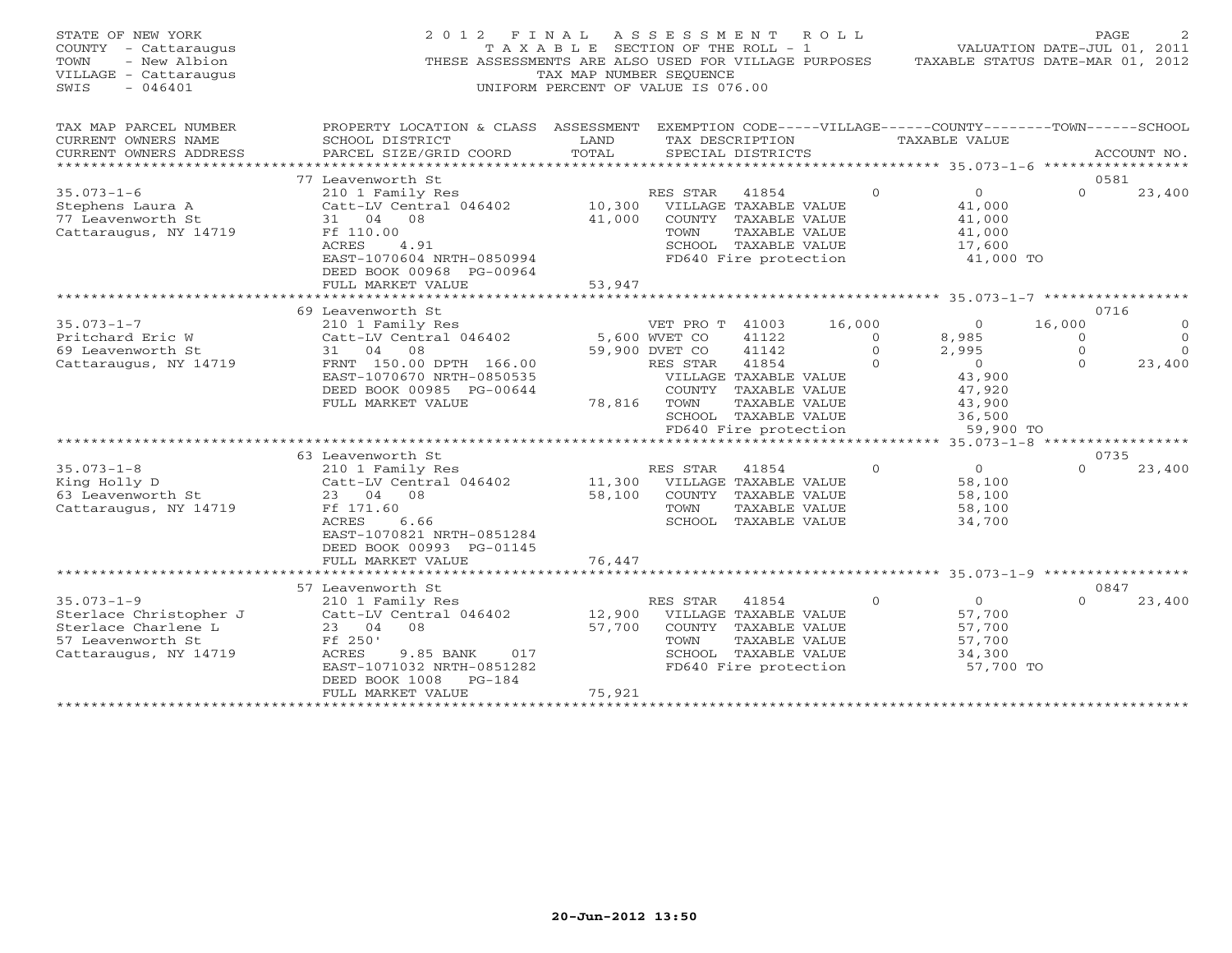| STATE OF NEW YORK<br>COUNTY - Cattaraugus<br>TOWN<br>- New Albion<br>VILLAGE - Cattaraugus<br>$-046401$<br>SWIS | 2012 FINAL ASSESSMENT ROLL<br>THESE ASSESSMENTS ARE ALSO USED FOR VILLAGE PURPOSES                                                                                                        | T A X A B L E SECTION OF THE ROLL - 1<br>TAX MAP NUMBER SEOUENCE<br>UNIFORM PERCENT OF VALUE IS 076.00 |                                           |                                                                                                                          |        |          | TAXABLE STATUS DATE-MAR 01, 2012                                       | PAGE<br>VALUATION DATE-JUL 01, 2011 |                  |
|-----------------------------------------------------------------------------------------------------------------|-------------------------------------------------------------------------------------------------------------------------------------------------------------------------------------------|--------------------------------------------------------------------------------------------------------|-------------------------------------------|--------------------------------------------------------------------------------------------------------------------------|--------|----------|------------------------------------------------------------------------|-------------------------------------|------------------|
| TAX MAP PARCEL NUMBER<br>CURRENT OWNERS NAME<br>CURRENT OWNERS ADDRESS                                          | PROPERTY LOCATION & CLASS ASSESSMENT EXEMPTION CODE-----VILLAGE------COUNTY-------TOWN------SCHOOL<br>SCHOOL DISTRICT<br>PARCEL SIZE/GRID COORD                                           | LAND<br>TOTAL                                                                                          |                                           | TAX DESCRIPTION<br>SPECIAL DISTRICTS                                                                                     |        |          | TAXABLE VALUE                                                          |                                     | ACCOUNT NO.      |
|                                                                                                                 | 43 Leavenworth St                                                                                                                                                                         |                                                                                                        |                                           |                                                                                                                          |        |          |                                                                        | 0647                                |                  |
| $35.073 - 1 - 10$<br>Pritchard Marc A<br>Pritchard Mary<br>43 Leavenworth St<br>Cattaraugus, NY 14719           | 210 1 Family Res<br>Catt-LV Central 046402<br>23 04 08<br>FRNT 252.00 DPTH<br>ACRES 10.00<br>EAST-1071283 NRTH-0851276<br>DEED BOOK 781<br>PG-00053                                       | 13,000<br>62,000                                                                                       | RES STAR<br>TOWN                          | 41854<br>VILLAGE TAXABLE VALUE<br>COUNTY TAXABLE VALUE<br>TAXABLE VALUE<br>SCHOOL TAXABLE VALUE<br>FD640 Fire protection |        | $\Omega$ | $\circ$<br>62,000<br>62,000<br>62,000<br>38,600<br>62,000 TO           | $\Omega$                            | 23,400           |
|                                                                                                                 | FULL MARKET VALUE                                                                                                                                                                         | 81,579                                                                                                 |                                           |                                                                                                                          |        |          |                                                                        |                                     |                  |
|                                                                                                                 |                                                                                                                                                                                           |                                                                                                        |                                           |                                                                                                                          |        |          |                                                                        | 0848                                |                  |
| $35.073 - 1 - 11$<br>Murphy Patricia A<br>44 Leavenworth St<br>Cattaraugus, NY 14719                            | 44 Leavenworth St<br>210 1 Family Res<br>Catt-LV Central 046402<br>23 04 08<br>FRNT 76.00 DPTH 140.00<br>EAST-1071353 NRTH-0850286                                                        | 33,400                                                                                                 | AGED C/T/S 41800<br>2,700 SR STAR<br>TOWN | 41834<br>VILLAGE TAXABLE VALUE<br>COUNTY TAXABLE VALUE<br>TAXABLE VALUE                                                  | 11,690 | $\Omega$ | 11,690<br>$\overline{0}$<br>21,710<br>21,710<br>21,710                 | 11,690<br>$\Omega$                  | 11,690<br>21,710 |
|                                                                                                                 | DEED BOOK 1015 PG-763                                                                                                                                                                     |                                                                                                        |                                           | SCHOOL TAXABLE VALUE                                                                                                     |        |          | $\sim$ 0                                                               |                                     |                  |
|                                                                                                                 | FULL MARKET VALUE                                                                                                                                                                         |                                                                                                        | 43,947 FD640 Fire protection              |                                                                                                                          |        |          | 33,400 TO<br>********************** 35.073-1-12 ***********            |                                     |                  |
|                                                                                                                 | 46 Leavenworth St                                                                                                                                                                         |                                                                                                        |                                           |                                                                                                                          |        |          |                                                                        | 0654                                |                  |
| $35.073 - 1 - 12$<br>Lima Paula F<br>46 Leavenworth St<br>Cattaraugus, NY 14719                                 | 210 1 Family Res<br>Catt-LV Central 046402<br>23 04<br>08<br>FRNT<br>49.00 DPTH 240.00<br>BANK<br>017<br>EAST-1071295 NRTH-0850168<br>DEED BOOK 00954 PG-00112                            | 2,000<br>35,000                                                                                        | RES STAR<br>TOWN                          | 41854<br>VILLAGE TAXABLE VALUE<br>COUNTY TAXABLE VALUE<br>TAXABLE VALUE<br>SCHOOL TAXABLE VALUE<br>FD640 Fire protection |        | $\circ$  | $0 \qquad \qquad$<br>35,000<br>35,000<br>35,000<br>11,600<br>35,000 TO | $\Omega$                            | 23,400           |
|                                                                                                                 | FULL MARKET VALUE                                                                                                                                                                         | 46,053                                                                                                 |                                           |                                                                                                                          |        |          |                                                                        |                                     |                  |
|                                                                                                                 | *******************                                                                                                                                                                       | *****************                                                                                      |                                           |                                                                                                                          |        |          | *************** 35.073-1-13 ****************                           |                                     |                  |
| $35.073 - 1 - 13$<br>Wienk-Ossant Jennifer<br>6712 Dooley Rd<br>Ellicottville, NY 14731                         | 48 Leavenworth St<br>210 1 Family Res<br>Catt-LV Central 046402<br>23 04 08<br>$L/p$ 972-1067<br>FRNT<br>95.00 DPTH 310.00<br>EAST-1071204 NRTH-0850235                                   | 1,400<br>38,000                                                                                        | TOWN                                      | VILLAGE TAXABLE VALUE<br>COUNTY TAXABLE VALUE<br>TAXABLE VALUE<br>SCHOOL TAXABLE VALUE<br>FD640 Fire protection          |        |          | 38,000<br>38,000<br>38,000<br>38,000<br>38,000 TO                      | 1002                                |                  |
|                                                                                                                 | DEED BOOK 4795 PG-4003<br>FULL MARKET VALUE                                                                                                                                               | 50,000                                                                                                 |                                           |                                                                                                                          |        |          |                                                                        |                                     |                  |
|                                                                                                                 |                                                                                                                                                                                           | * * * * * * * * * *                                                                                    |                                           |                                                                                                                          |        |          | *********** 35.073-1-16 ***********                                    |                                     |                  |
| $35.073 - 1 - 16$<br>Harvey Norma G<br>70 Leavenworth St<br>Cattaraugus, NY 14719                               | 70 Leavenworth St<br>210 1 Family Res<br>Catt-LV Central 046402<br>23/31 04 08<br>Life Use - Norma<br>Ff 500.00<br>ACRES<br>7.10<br>EAST-1070911 NRTH-0850100<br>DEED BOOK 00966 PG-00693 | 2,900<br>27,600                                                                                        | TOWN                                      | VILLAGE TAXABLE VALUE<br>COUNTY TAXABLE VALUE<br>TAXABLE VALUE<br>SCHOOL TAXABLE VALUE<br>FD640 Fire protection          |        |          | 27,600<br>27,600<br>27,600<br>27,600<br>27,600 TO                      | 0727                                |                  |
| ***********************                                                                                         | FULL MARKET VALUE                                                                                                                                                                         | 36,316                                                                                                 |                                           |                                                                                                                          |        |          |                                                                        |                                     |                  |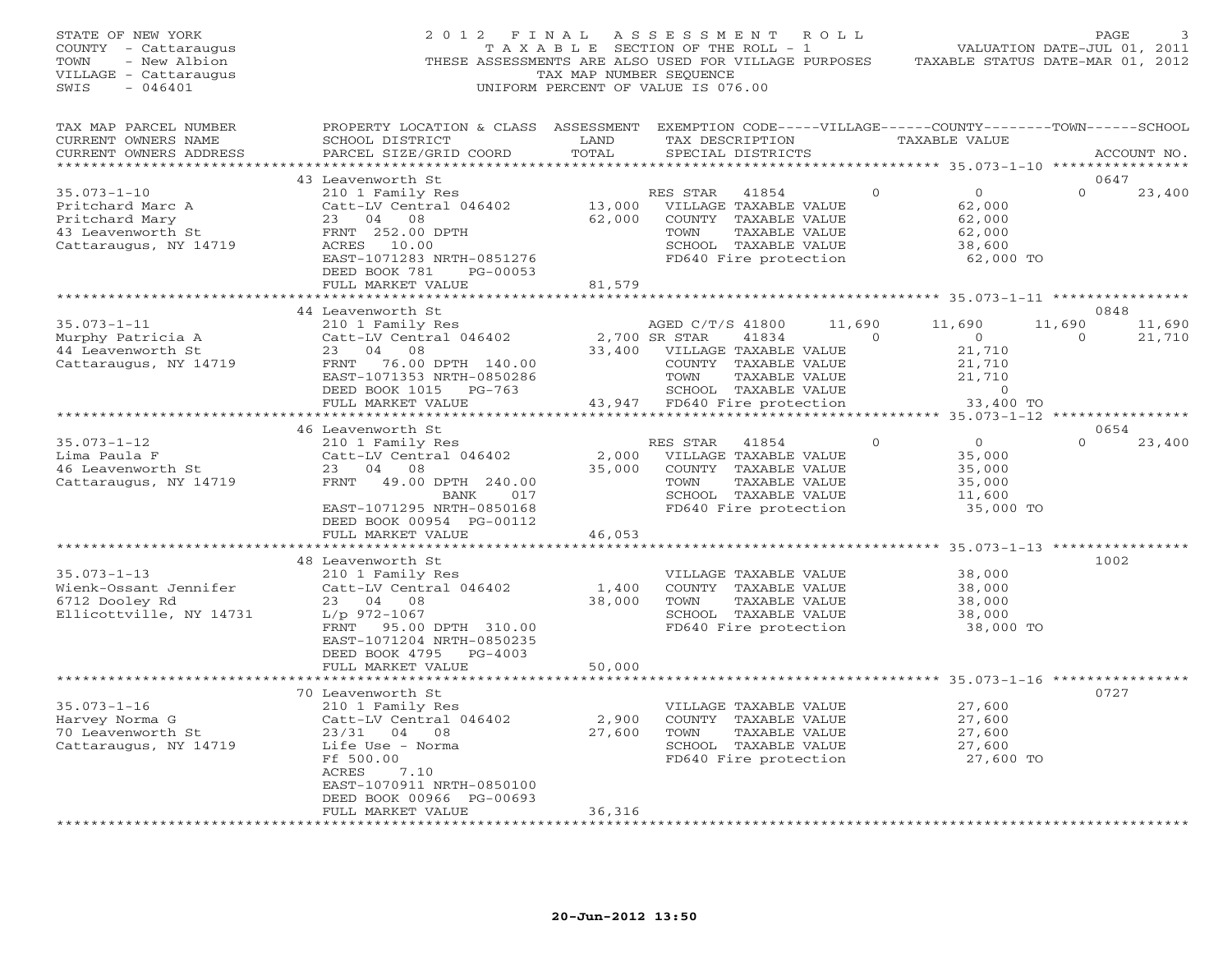| STATE OF NEW YORK<br>COUNTY - Cattaraugus<br>- New Albion<br>TOWN<br>VILLAGE - Cattaraugus<br>SWIS<br>- 046401 |                                                                                                                                                                                          | TAX MAP NUMBER SEQUENCE   | 2012 FINAL ASSESSMENT ROLL<br>T A X A B L E SECTION OF THE ROLL - 1<br>THESE ASSESSMENTS ARE ALSO USED FOR VILLAGE PURPOSES<br>UNIFORM PERCENT OF VALUE IS 076.00 |                                                                                         | PAGE<br>VALUATION DATE-JUL 01, 2011<br>TAXABLE STATUS DATE-MAR 01, 2012 |
|----------------------------------------------------------------------------------------------------------------|------------------------------------------------------------------------------------------------------------------------------------------------------------------------------------------|---------------------------|-------------------------------------------------------------------------------------------------------------------------------------------------------------------|-----------------------------------------------------------------------------------------|-------------------------------------------------------------------------|
| TAX MAP PARCEL NUMBER<br>CURRENT OWNERS NAME<br>CURRENT OWNERS ADDRESS<br>************************             | PROPERTY LOCATION & CLASS ASSESSMENT EXEMPTION CODE-----VILLAGE------COUNTY-------TOWN------SCHOOL<br>SCHOOL DISTRICT<br>PARCEL SIZE/GRID COORD                                          | LAND<br>TOTAL             | TAX DESCRIPTION<br>SPECIAL DISTRICTS                                                                                                                              | TAXABLE VALUE                                                                           | ACCOUNT NO.                                                             |
|                                                                                                                | 74 Leavenworth St                                                                                                                                                                        |                           |                                                                                                                                                                   |                                                                                         | 0918                                                                    |
| $35.073 - 1 - 17$<br>Lowry William T Jr<br>Lowry Lois M<br>74 Leavenworth St<br>Cattaraugus, NY 14719          | 210 1 Family Res<br>Catt-LV Central 046402<br>31 04 08<br>FRNT<br>82.50 DPTH 155.00<br>EAST-1070589 NRTH-0850343<br>DEED BOOK 866<br>PG-00203<br>FULL MARKET VALUE                       | 32,300<br>42,500          | RES STAR<br>41854<br>3,000 VILLAGE TAXABLE VALUE<br>COUNTY TAXABLE VALUE<br>TOWN<br>TAXABLE VALUE<br>SCHOOL TAXABLE VALUE<br>FD640 Fire protection                | $\Omega$<br>$\overline{0}$<br>32,300<br>32,300<br>32,300<br>8,900<br>32,300 TO          | $\Omega$<br>23,400                                                      |
|                                                                                                                |                                                                                                                                                                                          |                           |                                                                                                                                                                   | ********** 35.073-1-18 **************                                                   |                                                                         |
|                                                                                                                | 105 N Main St                                                                                                                                                                            |                           |                                                                                                                                                                   |                                                                                         | 0789                                                                    |
| $35.073 - 1 - 18$<br>Westman Patrick A<br>Westman Crystal<br>105 N Main St<br>Cattaraugus, NY 14719            | 210 1 Family Res<br>Catt-LV Central 046402<br>31 04 08<br>Ff 154.00<br>ACRES<br>1.37<br>EAST-1070444 NRTH-0850136<br>DEED BOOK 00972 PG-01175                                            | 8,200<br>20,000           | RES STAR<br>41854<br>VILLAGE TAXABLE VALUE<br>COUNTY TAXABLE VALUE<br>TOWN<br>TAXABLE VALUE<br>SCHOOL TAXABLE VALUE<br>FD640 Fire protection                      | $\overline{0}$<br>$\Omega$<br>20,000<br>20,000<br>20,000<br>$\overline{0}$<br>20,000 TO | 20,000<br>$\Omega$                                                      |
|                                                                                                                | FULL MARKET VALUE                                                                                                                                                                        | 26,316                    |                                                                                                                                                                   |                                                                                         |                                                                         |
|                                                                                                                |                                                                                                                                                                                          |                           |                                                                                                                                                                   |                                                                                         |                                                                         |
| $35.073 - 1 - 20$<br>County Of Cattaraugus<br>303 Court St<br>Little Valley, NY 14755                          | N Main St<br>311 Res vac land<br>Catt-LV Central 046402<br>31 04<br>08<br>Ff 152' Leavenworth St<br>Ff 105' N Main St                                                                    | 3,000<br>3,000            | VILLAGE TAXABLE VALUE<br>COUNTY TAXABLE VALUE<br>TAXABLE VALUE<br>TOWN<br>SCHOOL TAXABLE VALUE<br>FD640 Fire protection                                           | 3,000<br>3,000<br>3,000<br>3,000<br>3,000 TO                                            | 1021                                                                    |
|                                                                                                                | ACRES<br>2.04<br>EAST-1070307 NRTH-0850336<br>DEED BOOK 15649 PG-2001<br>FULL MARKET VALUE<br>******************                                                                         | 3,947                     |                                                                                                                                                                   |                                                                                         |                                                                         |
|                                                                                                                | 115 N Main St                                                                                                                                                                            |                           |                                                                                                                                                                   |                                                                                         | 0912                                                                    |
| $35.073 - 1 - 21$<br>Yochum Douglas I<br>140 Lake St<br>Wilson, NY 14172                                       | 210 1 Family Res<br>Catt-LV Central 046402<br>31 04 08<br>FRNT 165.00 DPTH 99.00<br>EAST-1070158 NRTH-0850235<br>DEED BOOK 869<br>PG-00450<br>FULL MARKET VALUE                          | 5,000<br>22,100<br>29,079 | VILLAGE TAXABLE VALUE<br>COUNTY TAXABLE VALUE<br>TAXABLE VALUE<br>TOWN<br>SCHOOL TAXABLE VALUE<br>FD640 Fire protection                                           | 22,100<br>22,100<br>22,100<br>22,100<br>22,100 TO                                       |                                                                         |
|                                                                                                                |                                                                                                                                                                                          | ********                  |                                                                                                                                                                   | *********** 35.073-1-22 ***********                                                     |                                                                         |
| $35.073 - 1 - 22$<br>County Of Cattaraugus<br>303 Court St<br>Little Valley, NY 14755                          | N Main St<br>311 Res vac land<br>Catt-LV Central 046402<br>31 04<br>08<br>Ff 428' Leavenworth<br>Ff 365' N Main<br>ACRES<br>3.24<br>EAST-1070050 NRTH-0850519<br>DEED BOOK 15649 PG-2001 | 3,300<br>3,300            | VILLAGE TAXABLE VALUE<br>COUNTY TAXABLE VALUE<br>TOWN<br>TAXABLE VALUE<br>SCHOOL TAXABLE VALUE<br>FD640 Fire protection                                           | 3,300<br>3,300<br>3,300<br>3,300<br>3,300 TO                                            | 0801                                                                    |
|                                                                                                                | FULL MARKET VALUE                                                                                                                                                                        | 4,342                     |                                                                                                                                                                   |                                                                                         |                                                                         |
|                                                                                                                | .                                                                                                                                                                                        |                           |                                                                                                                                                                   |                                                                                         |                                                                         |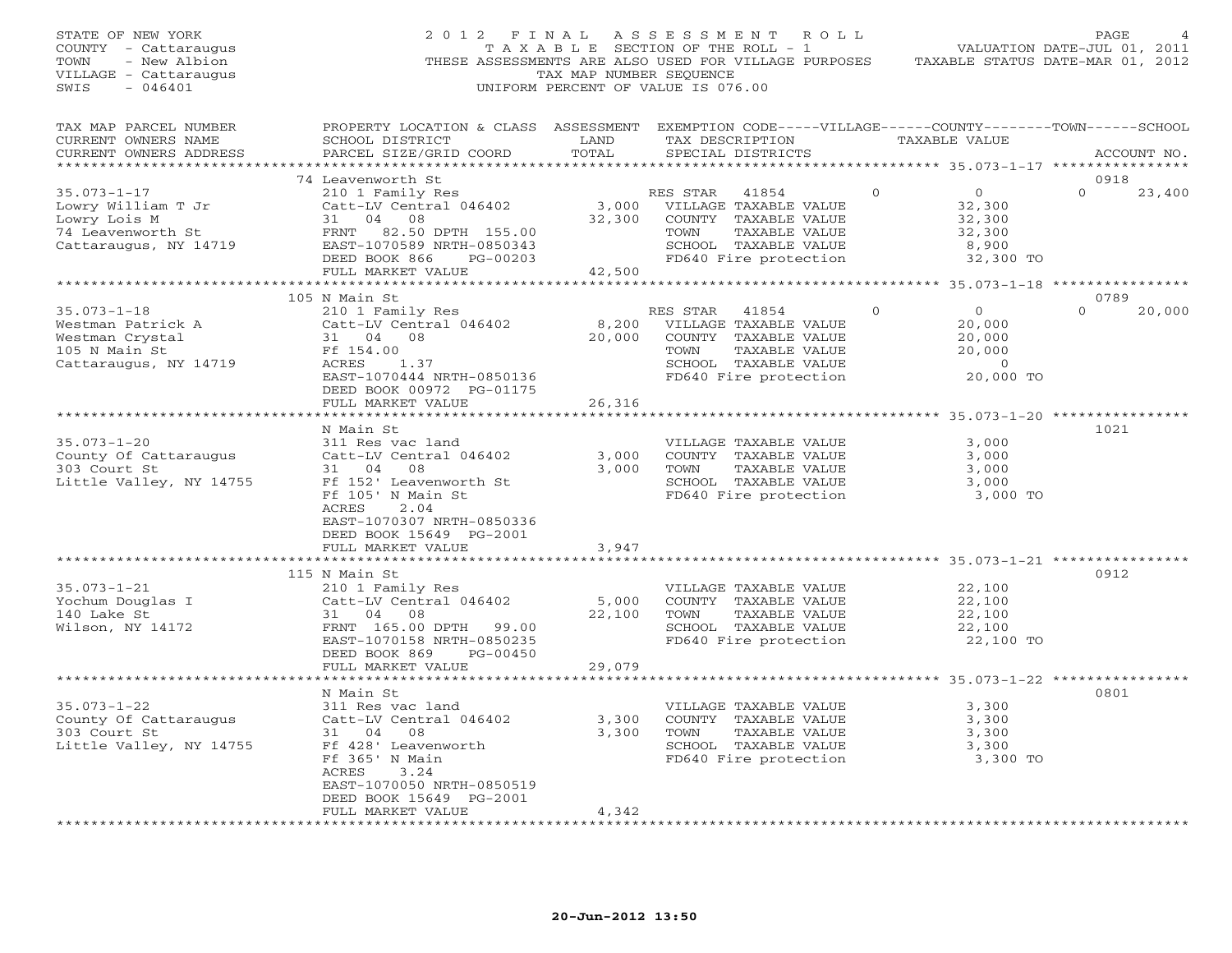| STATE OF NEW YORK<br>COUNTY - Cattaraugus<br>TOWN<br>- New Albion<br>VILLAGE - Cattaraugus<br>SWIS<br>$-046401$ | 2 0 1 2<br>F I N A L                                                                                                                                                                                               | TAX MAP NUMBER SEQUENCE   | A S S E S S M E N T R O L L<br>T A X A B L E SECTION OF THE ROLL - 1<br>THESE ASSESSMENTS ARE ALSO USED FOR VILLAGE PURPOSES<br>UNIFORM PERCENT OF VALUE IS 076.00 |                                                                          | 5<br>PAGE<br>VALUATION DATE-JUL 01, 2011<br>TAXABLE STATUS DATE-MAR 01, 2012 |
|-----------------------------------------------------------------------------------------------------------------|--------------------------------------------------------------------------------------------------------------------------------------------------------------------------------------------------------------------|---------------------------|--------------------------------------------------------------------------------------------------------------------------------------------------------------------|--------------------------------------------------------------------------|------------------------------------------------------------------------------|
| TAX MAP PARCEL NUMBER<br>CURRENT OWNERS NAME<br>CURRENT OWNERS ADDRESS<br>**************************            | PROPERTY LOCATION & CLASS ASSESSMENT EXEMPTION CODE-----VILLAGE------COUNTY-------TOWN------SCHOOL<br>SCHOOL DISTRICT<br>PARCEL SIZE/GRID COORD                                                                    | LAND<br>TOTAL             | TAX DESCRIPTION<br>SPECIAL DISTRICTS                                                                                                                               | TAXABLE VALUE                                                            | ACCOUNT NO.                                                                  |
| $35.073 - 1 - 23$<br>Weishan Family Trust II<br>Weishan Michael R<br>99 Leavenworth St<br>Cattaraugus, NY 14719 | N Main St<br>311 Res vac land<br>Catt-LV Central 046402<br>31 04<br>08<br>Ff 834.00 Leavenworth<br>Ff 820.00 N Main<br>2.93<br><b>ACRES</b><br>EAST-1069632 NRTH-0850757<br>DEED BOOK 11438 PG-3002                | 3,200<br>3,200            | VILLAGE TAXABLE VALUE<br>COUNTY TAXABLE VALUE<br>TOWN<br>TAXABLE VALUE<br>SCHOOL TAXABLE VALUE<br>FD640 Fire protection                                            | 3,200<br>3,200<br>3,200<br>3,200<br>3,200 TO                             | 5002                                                                         |
|                                                                                                                 | FULL MARKET VALUE                                                                                                                                                                                                  | 4,211                     |                                                                                                                                                                    |                                                                          |                                                                              |
|                                                                                                                 | 114 N Main St                                                                                                                                                                                                      |                           |                                                                                                                                                                    |                                                                          | 0766                                                                         |
| $35.073 - 1 - 24$<br>Jensen Norman P<br>1 West St<br>Cattaraugus, NY 14719                                      | 210 1 Family Res<br>Catt-LV Central 046402<br>31 04 08<br>Ff 570'<br>1.60<br>ACRES<br>EAST-1070134 NRTH-0849948<br>DEED BOOK 00939 PG-00542<br>FULL MARKET VALUE                                                   | 8,400<br>25,000<br>32,895 | VILLAGE TAXABLE VALUE<br>COUNTY TAXABLE VALUE<br>TOWN<br>TAXABLE VALUE<br>SCHOOL TAXABLE VALUE<br>FD640 Fire protection                                            | 25,000<br>25,000<br>25,000<br>25,000<br>25,000 TO                        |                                                                              |
|                                                                                                                 | **********************                                                                                                                                                                                             | *********                 |                                                                                                                                                                    | ****************** 35.073-1-25 ***********                               |                                                                              |
| $35.073 - 1 - 25$<br>Bonin Kevin<br>118 N Main St<br>Cattaraugus, NY 14719                                      | 118 N Main St<br>210 1 Family Res<br>Catt-LV Central 046402<br>31 04 08<br>$L/u - Shirley Jones$<br>FRNT 100.00 DPTH 420.00<br>1.45 BANK<br>ACRES<br>017<br>EAST-1069833 NRTH-0850106<br>DEED BOOK 1021<br>PG-1137 | 4,200<br>30,000           | RES STAR<br>41854<br>VILLAGE TAXABLE VALUE<br>COUNTY TAXABLE VALUE<br>TOWN<br>TAXABLE VALUE<br>SCHOOL TAXABLE VALUE<br>FD640 Fire protection                       | $\circ$<br>$\circ$<br>30,000<br>30,000<br>30,000<br>6,600<br>30,000 TO   | 0767<br>$\Omega$<br>23,400                                                   |
|                                                                                                                 | FULL MARKET VALUE<br>*************************                                                                                                                                                                     | 39,474                    |                                                                                                                                                                    |                                                                          |                                                                              |
|                                                                                                                 | 130 N Main St                                                                                                                                                                                                      |                           |                                                                                                                                                                    |                                                                          | 0724                                                                         |
| $35.073 - 1 - 26$<br>Henderson Leonard C<br>Henderson Suzanne<br>130 N Main St<br>Cattaraugus, NY 14719         | 210 1 Family Res<br>Catt-LV Central 046402<br>31 04 08<br>FRNT 315.00 DPTH<br>ACRES<br>3.10 BANK<br>017<br>EAST-1069637 NRTH-0850198<br>DEED BOOK 2299<br>PG-6001<br>FULL MARKET VALUE                             | 9,600<br>42,000<br>55,263 | 41854<br>RES STAR<br>VILLAGE TAXABLE VALUE<br>COUNTY TAXABLE VALUE<br>TOWN<br>TAXABLE VALUE<br>SCHOOL TAXABLE VALUE<br>FD640 Fire protection                       | $\Omega$<br>$\circ$<br>42,000<br>42,000<br>42,000<br>18,600<br>42,000 TO | $\Omega$<br>23,400                                                           |
| *********************                                                                                           | **************************                                                                                                                                                                                         | *******************       |                                                                                                                                                                    |                                                                          |                                                                              |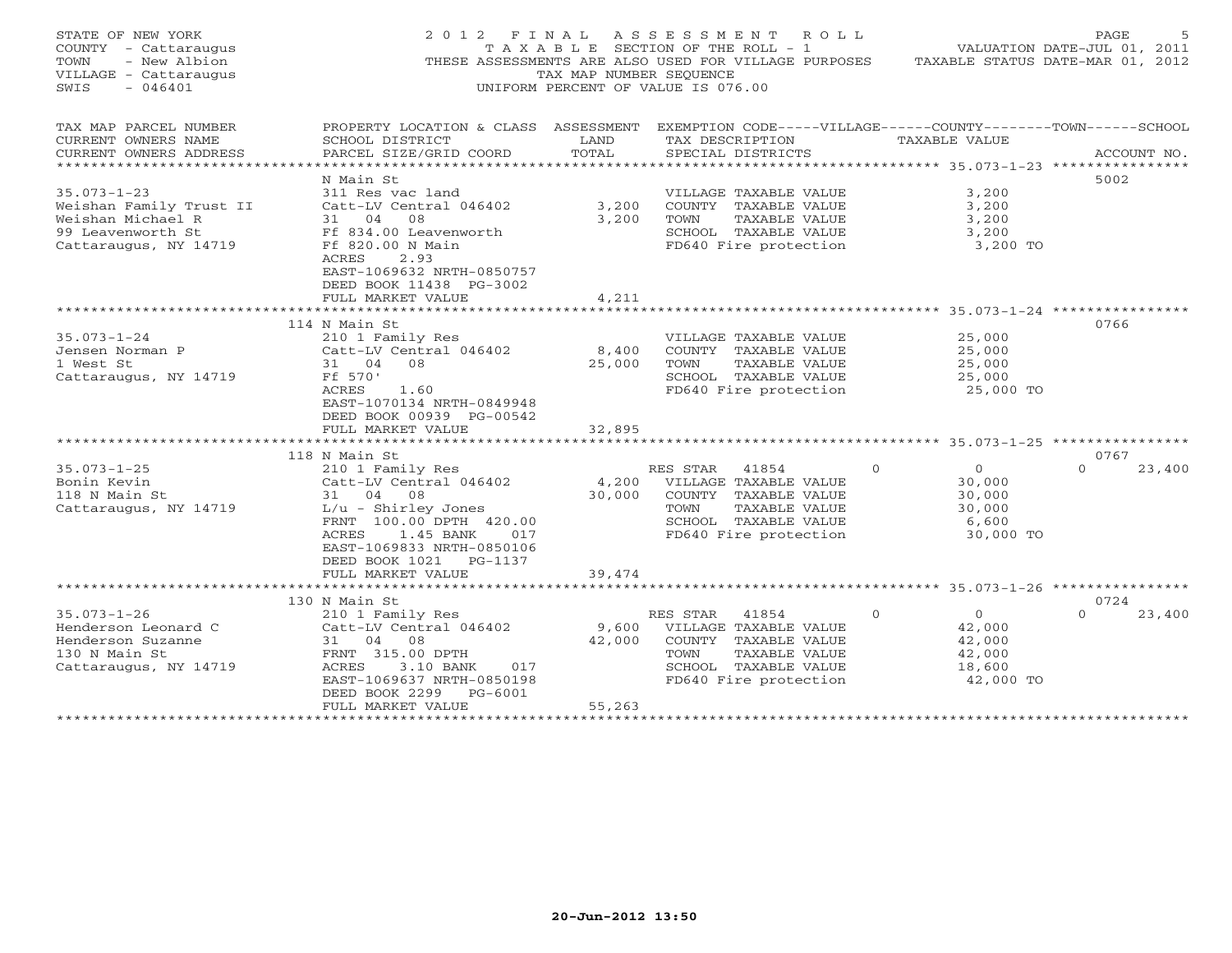| STATE OF NEW YORK<br>COUNTY - Cattaraugus<br>- New Albion<br>TOWN<br>VILLAGE - Cattaraugus<br>SWIS<br>$-046401$ | 2012 FINAL                                                                                                                                                                        | TAX MAP NUMBER SEOUENCE   | ASSESSMENT<br>T A X A B L E SECTION OF THE ROLL - 1<br>THESE ASSESSMENTS ARE ALSO USED FOR VILLAGE PURPOSES<br>UNIFORM PERCENT OF VALUE IS 076.00 | ROLL         |                                                                     | PAGE<br>6<br>VALUATION DATE-JUL 01, 2011<br>TAXABLE STATUS DATE-MAR 01, 2012 |
|-----------------------------------------------------------------------------------------------------------------|-----------------------------------------------------------------------------------------------------------------------------------------------------------------------------------|---------------------------|---------------------------------------------------------------------------------------------------------------------------------------------------|--------------|---------------------------------------------------------------------|------------------------------------------------------------------------------|
| TAX MAP PARCEL NUMBER<br>CURRENT OWNERS NAME<br>CURRENT OWNERS ADDRESS<br>*************************             | PROPERTY LOCATION & CLASS ASSESSMENT EXEMPTION CODE-----VILLAGE------COUNTY-------TOWN------SCHOOL<br>SCHOOL DISTRICT<br>PARCEL SIZE/GRID COORD                                   | LAND<br>TOTAL             | TAX DESCRIPTION<br>SPECIAL DISTRICTS                                                                                                              |              | TAXABLE VALUE                                                       | ACCOUNT NO.                                                                  |
| $35.073 - 1 - 27.1$<br>Hurst James P<br>Hurst Nancy A<br>150 N Main St<br>Cattaraugus, NY 14719                 | 150 N Main St<br>210 1 Family Res<br>Catt-LV Central 046402<br>31 04<br>08<br>Ff 350.00<br>ACRES<br>7.70 BANK<br>017<br>EAST-1068992 NRTH-0850419<br>DEED BOOK 1009<br>PG-155     | 11,900<br>54,300          | RES STAR<br>41854<br>VILLAGE TAXABLE VALUE<br>COUNTY TAXABLE VALUE<br>TOWN<br>TAXABLE VALUE<br>SCHOOL TAXABLE VALUE<br>FD640 Fire protection      | $\circ$      | $\overline{0}$<br>54,300<br>54,300<br>54,300<br>30,900<br>54,300 TO | 0774<br>$\Omega$<br>23,400                                                   |
|                                                                                                                 | FULL MARKET VALUE                                                                                                                                                                 | 71,447                    |                                                                                                                                                   |              |                                                                     |                                                                              |
| $35.073 - 1 - 27.2$<br>Cullen Patrick J<br>Cullen Joan A<br>82 Washington St<br>Cattaraugus, NY 14719           | N Main St<br>311 Res vac land<br>Catt-LV Central 046402<br>31 04<br>08<br>Ff 240'<br>ACRES<br>5.80<br>EAST-1069289 NRTH-0850269<br>DEED BOOK 823<br>PG-00937                      | 5,500<br>5,500            | VILLAGE TAXABLE VALUE<br>COUNTY TAXABLE VALUE<br>TOWN<br>TAXABLE VALUE<br>SCHOOL TAXABLE VALUE<br>FD640 Fire protection                           |              | 5,500<br>5,500<br>5,500<br>5,500<br>5,500 TO                        | 1182                                                                         |
|                                                                                                                 | FULL MARKET VALUE                                                                                                                                                                 | 7,237                     |                                                                                                                                                   |              |                                                                     |                                                                              |
|                                                                                                                 |                                                                                                                                                                                   |                           |                                                                                                                                                   |              |                                                                     | 0877                                                                         |
| $35.073 - 1 - 28$<br>Lemk Judy<br>158 N Main St<br>Cattaraugus, NY 14719                                        | 158 N Main St<br>210 1 Family Res<br>Catt-LV Central 046402<br>31 04 08<br>FRNT 75.00 DPTH 218.00<br>EAST-1069143 NRTH-0850814<br>DEED BOOK 00962 PG-00600<br>FULL MARKET VALUE   | 3,000<br>28,800<br>37,895 | RES STAR 41854<br>VILLAGE TAXABLE VALUE<br>COUNTY TAXABLE VALUE<br>TOWN<br>TAXABLE VALUE<br>SCHOOL TAXABLE VALUE<br>FD640 Fire protection         | $\mathbf{0}$ | $\circ$<br>28,800<br>28,800<br>28,800<br>5,400<br>28,800 TO         | $\Omega$<br>23,400                                                           |
|                                                                                                                 | ************************                                                                                                                                                          |                           |                                                                                                                                                   |              |                                                                     |                                                                              |
| $35.073 - 1 - 29.1$<br>Fenton Karen R<br>301 Parkway Dr<br>Salamanca, NY 14779                                  | 164 N Main St<br>210 1 Family Res<br>Catt-LV Central 046402<br>31 04<br>08<br>Land Contract<br>Ff 300.00<br>ACRES<br>1.75<br>EAST-1068988 NRTH-0850920<br>DEED BOOK 11890 PG-5001 | 8,500<br>28,200           | VILLAGE TAXABLE VALUE<br>COUNTY TAXABLE VALUE<br>TOWN<br>TAXABLE VALUE<br>SCHOOL TAXABLE VALUE<br>FD640 Fire protection                           |              | 28,200<br>28,200<br>28,200<br>28,200<br>28,200 TO                   | 0884                                                                         |
|                                                                                                                 | FULL MARKET VALUE                                                                                                                                                                 | 37,105                    |                                                                                                                                                   |              |                                                                     |                                                                              |
| $35.073 - 1 - 29.2$<br>Mowry Sharon L<br>7709 NYS Route 353<br>Cattaraugus, NY 14719                            | NYS Rte 353<br>314 Rural vac<10<br>Catt-LV Central 046402<br>31 04<br>08<br>$L/p$ 846-1055<br>Ff 455.0<br>8.00<br>ACRES<br>EAST-1068706 NRTH-0850836<br>DEED BOOK 13550 PG-3001   | 3,000<br>3,000            | VILLAGE TAXABLE VALUE<br>COUNTY TAXABLE VALUE<br>TOWN<br>TAXABLE VALUE<br>SCHOOL TAXABLE VALUE<br>FD640 Fire protection                           |              | 3,000<br>3,000<br>3,000<br>3,000<br>3,000 TO                        | 1451                                                                         |
|                                                                                                                 | FULL MARKET VALUE                                                                                                                                                                 | 3,947                     |                                                                                                                                                   |              |                                                                     |                                                                              |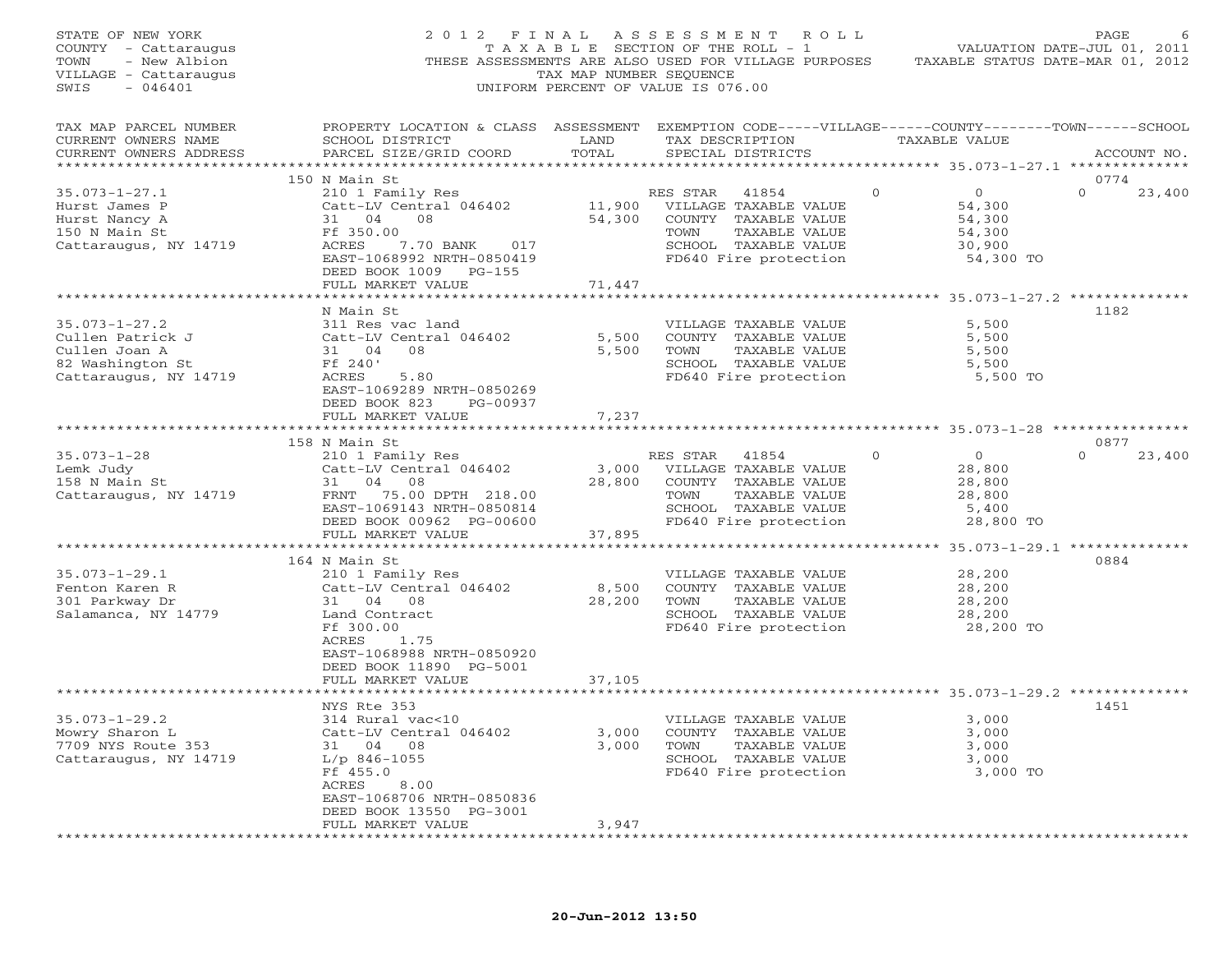| STATE OF NEW YORK<br>COUNTY - Cattaraugus<br>- New Albion<br>TOWN<br>VILLAGE - Cattaraugus<br>SWIS<br>$-046401$ | 2012 FINAL                                                                                                                                                                                         | TAX MAP NUMBER SEQUENCE    | ASSESSMENT ROLL<br>T A X A B L E SECTION OF THE ROLL - 1<br>THESE ASSESSMENTS ARE ALSO USED FOR VILLAGE PURPOSES<br>UNIFORM PERCENT OF VALUE IS 076.00                            |                                 | VALUATION DATE-JUL 01, 2011<br>TAXABLE STATUS DATE-MAR 01, 2012                      | PAGE                             |                                        |
|-----------------------------------------------------------------------------------------------------------------|----------------------------------------------------------------------------------------------------------------------------------------------------------------------------------------------------|----------------------------|-----------------------------------------------------------------------------------------------------------------------------------------------------------------------------------|---------------------------------|--------------------------------------------------------------------------------------|----------------------------------|----------------------------------------|
| TAX MAP PARCEL NUMBER<br>CURRENT OWNERS NAME<br>CURRENT OWNERS ADDRESS                                          | PROPERTY LOCATION & CLASS ASSESSMENT EXEMPTION CODE-----VILLAGE------COUNTY-------TOWN------SCHOOL<br>SCHOOL DISTRICT<br>PARCEL SIZE/GRID COORD                                                    | LAND<br>TOTAL              | TAX DESCRIPTION TAXABLE VALUE<br>SPECIAL DISTRICTS                                                                                                                                |                                 |                                                                                      |                                  | ACCOUNT NO.                            |
| $35.074 - 1 - 1$<br>Oyler Alan J<br>Oyler Debra<br>PO Box 11<br>Onamia, MN 56359                                | Leavenworth St<br>311 Res vac land<br>Catt-LV Central 046402<br>23 04 08<br>Ff 148.19'<br>ACRES<br>7.15<br>EAST-1071518 NRTH-0851292<br>DEED BOOK 1005 PG-212<br>FULL MARKET VALUE                 | 11,600<br>11,600<br>15,263 | VILLAGE TAXABLE VALUE<br>COUNTY TAXABLE VALUE<br>TAXABLE VALUE<br>TOWN<br>SCHOOL TAXABLE VALUE<br>FD640 Fire protection                                                           |                                 | 11,600<br>11,600<br>11,600<br>11,600<br>11,600 TO                                    | 1001                             |                                        |
|                                                                                                                 | ******************                                                                                                                                                                                 |                            |                                                                                                                                                                                   |                                 |                                                                                      |                                  |                                        |
| $35.074 - 1 - 2$<br>Jablonowski Erik<br>33 Leavenworth St<br>Cattaraugus, NY 14719                              | 33 Leavenworth St<br>210 1 Family Res<br>Catt-LV Central 046402<br>23 04 08<br>$7/11$ -fire<br>FRNT 82.50 DPTH 179.50<br>EAST-1071604 NRTH-0850483<br>DEED BOOK 10552 PG-3001<br>FULL MARKET VALUE | 3,200<br>5,000<br>6,579    | VILLAGE TAXABLE VALUE<br>COUNTY TAXABLE VALUE<br>TAXABLE VALUE<br>TOWN<br>SCHOOL TAXABLE VALUE<br>FD640 Fire protection                                                           |                                 | 5,000<br>5,000<br>5,000<br>5,000<br>5,000 TO                                         | 0805                             |                                        |
|                                                                                                                 | ********************<br>29 Leavenworth St                                                                                                                                                          |                            |                                                                                                                                                                                   |                                 | *********************** 35.074-1-3 ****************                                  | 0574                             |                                        |
| $35.074 - 1 - 3$<br>Johnston Johnny G<br>Johnston Cynthia A<br>29 Leavenworth St<br>Cattaraugus, NY 14719       | 210 1 Family Res<br>Catt-LV Central 046402<br>23 04 08<br>FRNT 66.00 DPTH<br>ACRES<br>4.75<br>EAST-1071701 NRTH-0850980<br>DEED BOOK 14217 PG-5001<br>FULL MARKET VALUE                            | 10,300 DVET CO<br>42,105   | WVET C/T<br>41121<br>41142<br>32,000 RES STAR<br>41854<br>VILLAGE TAXABLE VALUE<br>COUNTY TAXABLE VALUE<br>TAXABLE VALUE<br>TOWN<br>SCHOOL TAXABLE VALUE<br>FD640 Fire protection | $\circ$<br>$\Omega$<br>$\Omega$ | 4,800<br>9,600<br>$\overline{0}$<br>32,000<br>17,600<br>32,000<br>8,600<br>32,000 TO | $\Omega$<br>$\Omega$<br>$\Omega$ | $\overline{0}$<br>$\bigcirc$<br>23,400 |
|                                                                                                                 | ***********************                                                                                                                                                                            |                            |                                                                                                                                                                                   |                                 |                                                                                      | 0732                             |                                        |
| $35.074 - 1 - 4$<br>Korbar Joseph R Sr<br>25 Leavenworth St<br>Cattaraugus, NY 14719                            | 25 Leavenworth St<br>210 1 Family Res<br>Catt-LV Central 046402<br>23<br>04 08<br>FRNT 132.00 DPTH<br>8.80<br>ACRES<br>EAST-1071969 NRTH-0851089<br>DEED BOOK 859<br>PG-00226                      | 49,000                     | SR STAR<br>41834<br>12,400 VILLAGE TAXABLE VALUE<br>COUNTY TAXABLE VALUE<br>TOWN<br>TAXABLE VALUE<br>SCHOOL TAXABLE VALUE<br>FD640 Fire protection                                | $\mathbf{0}$                    | $\overline{0}$<br>49,000<br>49,000<br>49,000<br>480<br>49,000 TO                     | $\cap$                           | 48,520                                 |
|                                                                                                                 | FULL MARKET VALUE<br>***********************                                                                                                                                                       | 64,474                     |                                                                                                                                                                                   |                                 |                                                                                      |                                  |                                        |
| $35.074 - 1 - 5.2$<br>Luce Richard E<br>Luce Lynne M<br>104 South St<br>Cattaraugus, NY 14719                   | N Franklin St<br>311 Res vac land<br>Catt-LV Central 046402<br>23 04<br>08<br>FRNT 111.00 DPTH 198.00<br>EAST-1072800 NRTH-0851241<br>DEED BOOK 00929 PG-00589<br>FULL MARKET VALUE                | 1,000<br>1,000<br>1,316    | VILLAGE TAXABLE VALUE<br>COUNTY TAXABLE VALUE<br>TOWN<br>TAXABLE VALUE<br>SCHOOL TAXABLE VALUE<br>FD640 Fire protection                                                           |                                 | 1,000<br>1,000<br>1,000<br>1,000<br>1,000 TO                                         | 1389                             |                                        |
| *************************                                                                                       |                                                                                                                                                                                                    |                            |                                                                                                                                                                                   |                                 |                                                                                      |                                  |                                        |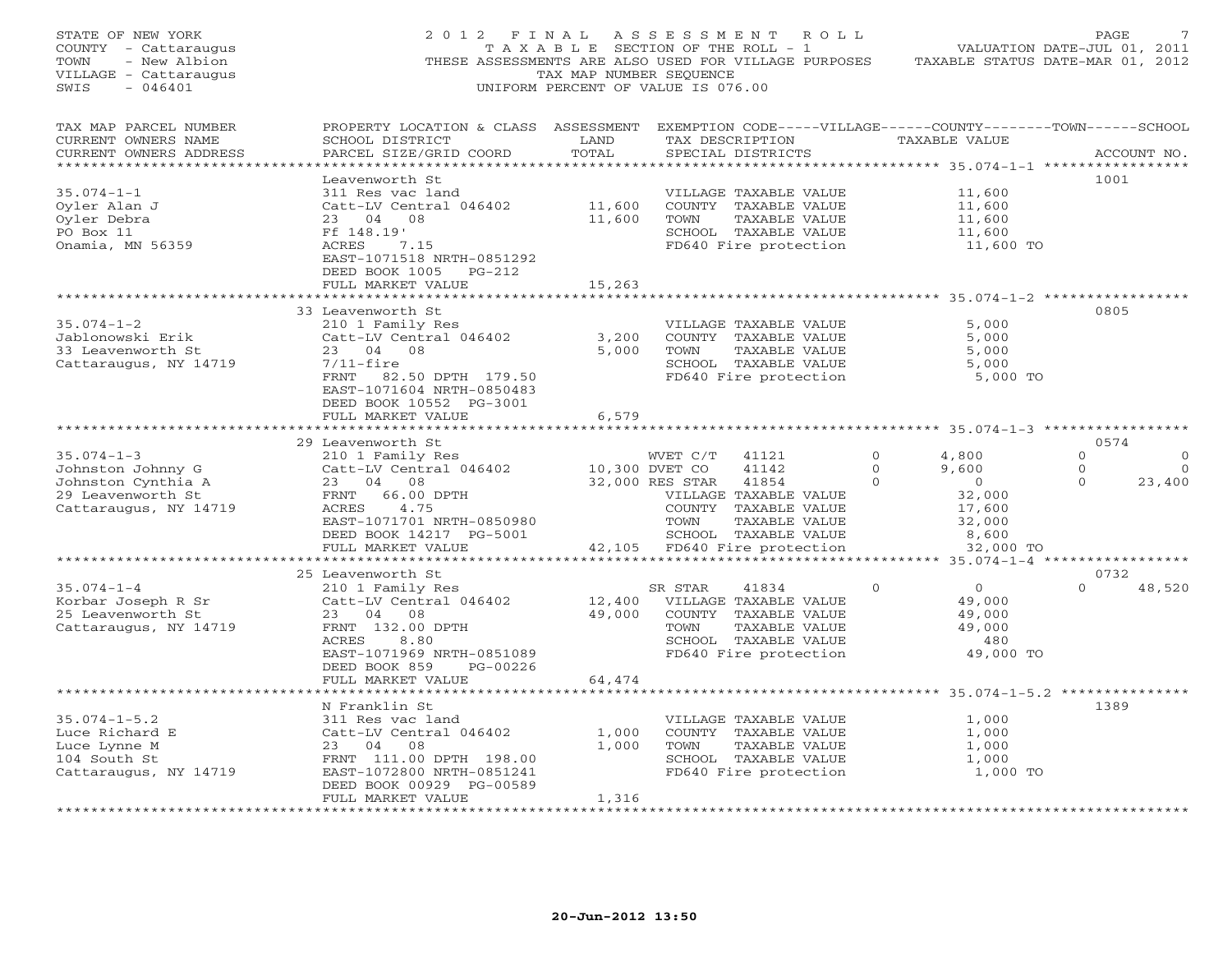| STATE OF NEW YORK<br>COUNTY - Cattaraugus<br>- New Albion<br>TOWN<br>VILLAGE - Cattaraugus<br>$-046401$<br>SWIS | 2 0 1 2<br>F I N A L<br>THESE ASSESSMENTS ARE ALSO USED FOR VILLAGE PURPOSES                                                                                                                | T A X A B L E SECTION OF THE ROLL - 1<br>TAX MAP NUMBER SEQUENCE<br>UNIFORM PERCENT OF VALUE IS 076.00 | A S S E S S M E N T               | ROLL                                                                                                                                      |                          | TAXABLE STATUS DATE-MAR 01, 2012                                              | <b>PAGE</b><br>VALUATION DATE-JUL 01, 2011 |                   |
|-----------------------------------------------------------------------------------------------------------------|---------------------------------------------------------------------------------------------------------------------------------------------------------------------------------------------|--------------------------------------------------------------------------------------------------------|-----------------------------------|-------------------------------------------------------------------------------------------------------------------------------------------|--------------------------|-------------------------------------------------------------------------------|--------------------------------------------|-------------------|
| TAX MAP PARCEL NUMBER<br>CURRENT OWNERS NAME<br>CURRENT OWNERS ADDRESS<br>******************                    | PROPERTY LOCATION & CLASS ASSESSMENT EXEMPTION CODE-----VILLAGE------COUNTY-------TOWN------SCHOOL<br>SCHOOL DISTRICT<br>PARCEL SIZE/GRID COORD                                             | LAND<br>TOTAL                                                                                          |                                   | TAX DESCRIPTION<br>SPECIAL DISTRICTS<br>************************************** 35.074-1-6 ******************                              |                          | TAXABLE VALUE                                                                 |                                            | ACCOUNT NO.       |
| $35.074 - 1 - 6$<br>Goodman Donald<br>Goodman Alice M<br>72 N Franklin St<br>Cattaraugus, NY 14719              | N Franklin St<br>314 Rural vac<10<br>Catt-LV Central 046402<br>23 04 08<br>Landlocked<br>ACRES<br>8.48<br>EAST-1072576 NRTH-0851831<br>DEED BOOK 411<br>$PG-419$<br>FULL MARKET VALUE       | 4,200<br>4,200<br>5,526                                                                                | TOWN                              | VILLAGE TAXABLE VALUE<br>COUNTY TAXABLE VALUE<br>TAXABLE VALUE<br>SCHOOL TAXABLE VALUE<br>FD640 Fire protection                           |                          | 4,200<br>4,200<br>4,200<br>4,200<br>4,200 TO                                  | 0706                                       |                   |
|                                                                                                                 |                                                                                                                                                                                             | ********                                                                                               |                                   |                                                                                                                                           |                          | ********************* 35.074-1-7 ******************                           |                                            |                   |
| $35.074 - 1 - 7$<br>Goodman Thomas R<br>Goodman Alice M<br>74 Franklin St<br>Cattaraugus, NY 14719              | 74 N Franklin St<br>210 1 Family Res<br>Catt-LV Central 046402<br>23<br>04 08<br>FRNT<br>80.00 DPTH 152.00<br>EAST-1073045 NRTH-0851957<br>DEED BOOK 763<br>PG-00821<br>FULL MARKET VALUE   | 84,800                                                                                                 | CVET CO<br>2,900 RES STAR<br>TOWN | 41132<br>41854<br>VILLAGE TAXABLE VALUE<br>COUNTY TAXABLE VALUE<br>TAXABLE VALUE<br>SCHOOL TAXABLE VALUE<br>111,579 FD640 Fire protection | $\mathbf{0}$<br>$\Omega$ | 15,600<br>$\overline{O}$<br>84,800<br>69,200<br>84,800<br>61,400<br>84,800 TO | 0937<br>$\mathbf{0}$<br>$\Omega$           | $\circ$<br>23,400 |
|                                                                                                                 |                                                                                                                                                                                             |                                                                                                        |                                   |                                                                                                                                           |                          | $35.074 - 1 - 8$ ***                                                          |                                            |                   |
| $35.074 - 1 - 8$<br>Goodman Donald<br>Goodman Alice M<br>72 Franklin St<br>Cattaraugus, NY 14719                | 72 N Franklin St<br>312 Vac w/imprv<br>Catt-LV Central 046402<br>23 04<br>08<br>Ff 263'<br>ACRES<br>2.04<br>EAST-1072949 NRTH-0851821<br>DEED BOOK 411<br>$PG-419$<br>FULL MARKET VALUE     | 8,600<br>12,100<br>15,921                                                                              | TOWN                              | VILLAGE TAXABLE VALUE<br>COUNTY TAXABLE VALUE<br>TAXABLE VALUE<br>SCHOOL TAXABLE VALUE<br>FD640 Fire protection                           |                          | 12,100<br>12,100<br>12,100<br>12,100<br>12,100 TO                             | 0705                                       |                   |
|                                                                                                                 |                                                                                                                                                                                             |                                                                                                        |                                   |                                                                                                                                           |                          |                                                                               |                                            |                   |
| $35.074 - 1 - 9$<br>Garrison Gary L<br>Garrison Terry L<br>820 Snagstead Way<br>Port Townsend, WA 98368         | 66 N Franklin St<br>210 1 Family Res<br>Catt-LV Central 046402<br>23 04 08<br>FRNT 106.00 DPTH 291.00<br>EAST-1072936 NRTH-0851615<br>DEED BOOK 8094 PG-5001                                | 4,400<br>29,700                                                                                        | RES STAR<br>TOWN                  | 41854<br>VILLAGE TAXABLE VALUE<br>COUNTY TAXABLE VALUE<br>TAXABLE VALUE<br>SCHOOL TAXABLE VALUE<br>FD640 Fire protection                  | $\Omega$                 | $\overline{O}$<br>29,700<br>29,700<br>29,700<br>6,300<br>29,700 TO            | 0917<br>$\Omega$                           | 23,400            |
|                                                                                                                 | FULL MARKET VALUE                                                                                                                                                                           | 39,079                                                                                                 |                                   |                                                                                                                                           |                          |                                                                               |                                            |                   |
|                                                                                                                 |                                                                                                                                                                                             | * * * * * * * * * *                                                                                    |                                   |                                                                                                                                           |                          | ******** 35.074-1-10 *****************                                        |                                            |                   |
| $35.074 - 1 - 10$<br>Ellis Wayne G<br>62 N Franklin St<br>Cattaraugus, NY 14719                                 | 62 N Franklin St<br>210 1 Family Res<br>Catt-LV Central 046402<br>04<br>23<br>08<br>FRNT<br>57.00 DPTH 291.00<br>EAST-1072925 NRTH-0851534<br>DEED BOOK 729<br>PG-7003<br>FULL MARKET VALUE | 2,300<br>50,800<br>66,842<br>* * * * * * * * * * * * * * * *                                           | RES STAR<br>TOWN                  | 41854<br>VILLAGE TAXABLE VALUE<br>COUNTY TAXABLE VALUE<br>TAXABLE VALUE<br>SCHOOL TAXABLE VALUE<br>FD640 Fire protection                  | $\mathbf{0}$             | $\overline{0}$<br>50,800<br>50,800<br>50,800<br>27,400<br>50,800 TO           | 0935<br>$\Omega$                           | 23,400            |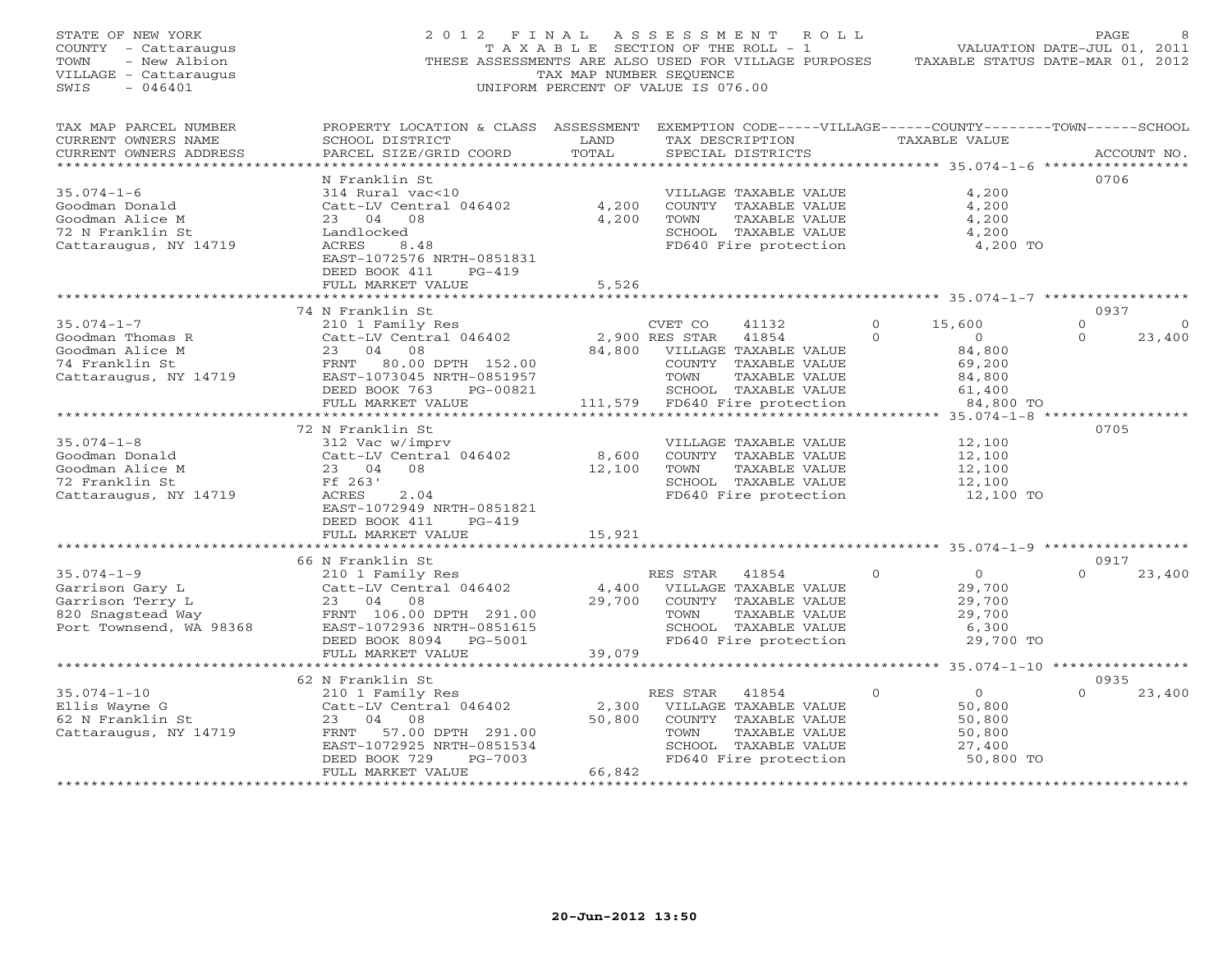| STATE OF NEW YORK<br>COUNTY - Cattaraugus<br>- New Albion<br>TOWN<br>VILLAGE - Cattaraugus<br>$-046401$<br>SWIS |                                                                                                                                                                                                   | TAX MAP NUMBER SEQUENCE | 2012 FINAL ASSESSMENT ROLL<br>T A X A B L E SECTION OF THE ROLL - 1<br>THESE ASSESSMENTS ARE ALSO USED FOR VILLAGE PURPOSES<br>UNIFORM PERCENT OF VALUE IS 076.00 |          | VALUATION DATE-JUL 01, 2011<br>TAXABLE STATUS DATE-MAR 01, 2012 | PAGE     |             |
|-----------------------------------------------------------------------------------------------------------------|---------------------------------------------------------------------------------------------------------------------------------------------------------------------------------------------------|-------------------------|-------------------------------------------------------------------------------------------------------------------------------------------------------------------|----------|-----------------------------------------------------------------|----------|-------------|
| TAX MAP PARCEL NUMBER<br>CURRENT OWNERS NAME<br>CURRENT OWNERS ADDRESS                                          | PROPERTY LOCATION & CLASS ASSESSMENT EXEMPTION CODE-----VILLAGE------COUNTY-------TOWN------SCHOOL<br>SCHOOL DISTRICT<br>PARCEL SIZE/GRID COORD                                                   | LAND<br>TOTAL           | TAX DESCRIPTION<br>SPECIAL DISTRICTS                                                                                                                              |          | TAXABLE VALUE                                                   |          | ACCOUNT NO. |
| ******************                                                                                              |                                                                                                                                                                                                   |                         |                                                                                                                                                                   |          |                                                                 | 0682     |             |
| $35.074 - 1 - 11$                                                                                               | 60 N Franklin St<br>210 1 Family Res                                                                                                                                                              |                         | RES STAR<br>41854                                                                                                                                                 | $\Omega$ | $\overline{O}$                                                  | $\Omega$ | 23,400      |
| Wickham Daniel P                                                                                                | Catt-LV Central 046402                                                                                                                                                                            |                         | 2,300 VILLAGE TAXABLE VALUE                                                                                                                                       |          | 40,900                                                          |          |             |
| 60 N Franklin St                                                                                                | 23 04 08                                                                                                                                                                                          |                         | 40,900 COUNTY TAXABLE VALUE                                                                                                                                       |          | 40,900                                                          |          |             |
| Cattaraugus, NY 14719                                                                                           | FRNT 57.00 DPTH 291.00                                                                                                                                                                            |                         | TOWN<br>TAXABLE VALUE                                                                                                                                             |          | 40,900                                                          |          |             |
|                                                                                                                 |                                                                                                                                                                                                   |                         | SCHOOL TAXABLE VALUE                                                                                                                                              |          | 17,500                                                          |          |             |
|                                                                                                                 | EAST-1072919 NRTH-0851477<br>DEED BOOK 01002 PG-00735<br>FULL MARKET VALUE 53,816                                                                                                                 |                         | FD640 Fire protection                                                                                                                                             |          | 40,900 TO                                                       |          |             |
|                                                                                                                 |                                                                                                                                                                                                   |                         |                                                                                                                                                                   |          |                                                                 |          |             |
|                                                                                                                 | 58 N Franklin St                                                                                                                                                                                  |                         |                                                                                                                                                                   |          |                                                                 | 0797     |             |
| $35.074 - 1 - 12$                                                                                               | 270 Mfg housing                                                                                                                                                                                   |                         | SR STAR<br>41834                                                                                                                                                  | $\Omega$ | $\overline{O}$                                                  | $\Omega$ | 40,300      |
| Luce Fern                                                                                                       | Catt-LV Central 046402                                                                                                                                                                            |                         | 4,900 VILLAGE TAXABLE VALUE                                                                                                                                       |          | 40,300                                                          |          |             |
| 58 Franklin St                                                                                                  | 23 04 08                                                                                                                                                                                          |                         | 40,300 COUNTY TAXABLE VALUE                                                                                                                                       |          | 40,300                                                          |          |             |
| Cattaraugus, NY 14719                                                                                           | FRNT 120.00 DPTH 291.00                                                                                                                                                                           |                         | TOWN<br>TAXABLE VALUE                                                                                                                                             |          | 40,300                                                          |          |             |
|                                                                                                                 | EAST-1072908 NRTH-0851389                                                                                                                                                                         |                         | SCHOOL TAXABLE VALUE                                                                                                                                              |          | $\sim$ 0                                                        |          |             |
|                                                                                                                 | DEED BOOK 15374 PG-8001                                                                                                                                                                           |                         | FD640 Fire protection                                                                                                                                             |          | 40,300 TO                                                       |          |             |
|                                                                                                                 | FULL MARKET VALUE                                                                                                                                                                                 | 53,026                  |                                                                                                                                                                   |          |                                                                 |          |             |
|                                                                                                                 | 54 N Franklin St                                                                                                                                                                                  |                         |                                                                                                                                                                   |          |                                                                 | 0592     |             |
|                                                                                                                 |                                                                                                                                                                                                   |                         | AGED C/T/S 41800                                                                                                                                                  | 16,135   | 16,135                                                          | 16,135   | 16,135      |
|                                                                                                                 | 35.074-1-13.1<br>Busekist Robert L<br>Busekist Mary L<br>54 N Franklin St<br>Catt -LV Central 046402<br>23 04 08<br>FRNT 108.00 DPTH 180.00<br>Cattaraugus, NY 14719<br>EAST-1072951 NRTH-0851268 | 4,200 SR STAR           | 41834<br>$\sim$ 0                                                                                                                                                 |          | $\overline{0}$                                                  | $\Omega$ | 29,965      |
|                                                                                                                 |                                                                                                                                                                                                   |                         | 46,100 VILLAGE TAXABLE VALUE                                                                                                                                      |          | 29,965                                                          |          |             |
|                                                                                                                 |                                                                                                                                                                                                   |                         | COUNTY TAXABLE VALUE                                                                                                                                              |          | 29,965                                                          |          |             |
|                                                                                                                 |                                                                                                                                                                                                   |                         | TOWN<br>TAXABLE VALUE                                                                                                                                             |          | 29,965                                                          |          |             |
|                                                                                                                 | DEED BOOK 13169 PG-4001                                                                                                                                                                           |                         | SCHOOL TAXABLE VALUE<br>FD640 Fire protection                                                                                                                     |          | $\overline{0}$                                                  |          |             |
|                                                                                                                 | FULL MARKET VALUE                                                                                                                                                                                 |                         | 60,658 FD640 Fire protection                                                                                                                                      |          | 46,100 TO                                                       |          |             |
|                                                                                                                 |                                                                                                                                                                                                   |                         |                                                                                                                                                                   |          |                                                                 |          |             |
|                                                                                                                 | 48 N Franklin St                                                                                                                                                                                  |                         |                                                                                                                                                                   |          |                                                                 | 1346     |             |
| $35.074 - 1 - 13.2$                                                                                             | 312 Vac w/imprv                                                                                                                                                                                   | 3,500                   | VILLAGE TAXABLE VALUE<br>COUNTY TAXABLE VALUE                                                                                                                     |          | 4,500<br>4,500                                                  |          |             |
|                                                                                                                 |                                                                                                                                                                                                   | 4,500                   | TAXABLE VALUE<br>TOWN                                                                                                                                             |          | 4,500                                                           |          |             |
|                                                                                                                 |                                                                                                                                                                                                   |                         | SCHOOL TAXABLE VALUE                                                                                                                                              |          | 4,500                                                           |          |             |
|                                                                                                                 | 35.074-1-13.2<br>Luce Richard E<br>Luce Lynne M<br>104 South St Cattaraugus, NY 14719<br>Cattaraugus, NY 14719<br>Cattaraugus, NY 14719<br>EAST-1072939 NRTH-0851167                              |                         | FD640 Fire protection                                                                                                                                             |          | 4,500 TO                                                        |          |             |
|                                                                                                                 | DEED BOOK 905<br>PG-01052                                                                                                                                                                         |                         |                                                                                                                                                                   |          |                                                                 |          |             |
|                                                                                                                 | FULL MARKET VALUE                                                                                                                                                                                 | 5,921                   |                                                                                                                                                                   |          |                                                                 |          |             |
|                                                                                                                 |                                                                                                                                                                                                   |                         |                                                                                                                                                                   |          |                                                                 |          |             |
|                                                                                                                 | 46 N Franklin St                                                                                                                                                                                  |                         |                                                                                                                                                                   |          |                                                                 | 0864     |             |
|                                                                                                                 |                                                                                                                                                                                                   |                         | RES STAR<br>41854                                                                                                                                                 | $\Omega$ | $\overline{O}$                                                  | $\cap$   | 23,400      |
|                                                                                                                 | 35.074-1-14<br>Miller Timothy<br>Miller Jodi 23 04 08<br>46 Franklin St Cattaraugus, NY 14719<br>23.04 08<br>Cattaraugus, NY 14719<br>EAST-1072873 NRTH-0851094                                   | 2,900<br>44,200         | VILLAGE TAXABLE VALUE<br>COUNTY TAXABLE VALUE                                                                                                                     |          | 44,200<br>44,200                                                |          |             |
|                                                                                                                 |                                                                                                                                                                                                   |                         | TOWN<br>TAXABLE VALUE                                                                                                                                             |          | 44,200                                                          |          |             |
|                                                                                                                 |                                                                                                                                                                                                   |                         | SCHOOL TAXABLE VALUE                                                                                                                                              |          | 20,800                                                          |          |             |
|                                                                                                                 | DEED BOOK 00916 PG-01064                                                                                                                                                                          |                         | FD640 Fire protection                                                                                                                                             |          | 44,200 TO                                                       |          |             |
|                                                                                                                 | FULL MARKET VALUE                                                                                                                                                                                 | 58,158                  |                                                                                                                                                                   |          |                                                                 |          |             |
| *********************                                                                                           | ***************************                                                                                                                                                                       |                         | *****************************                                                                                                                                     |          |                                                                 |          |             |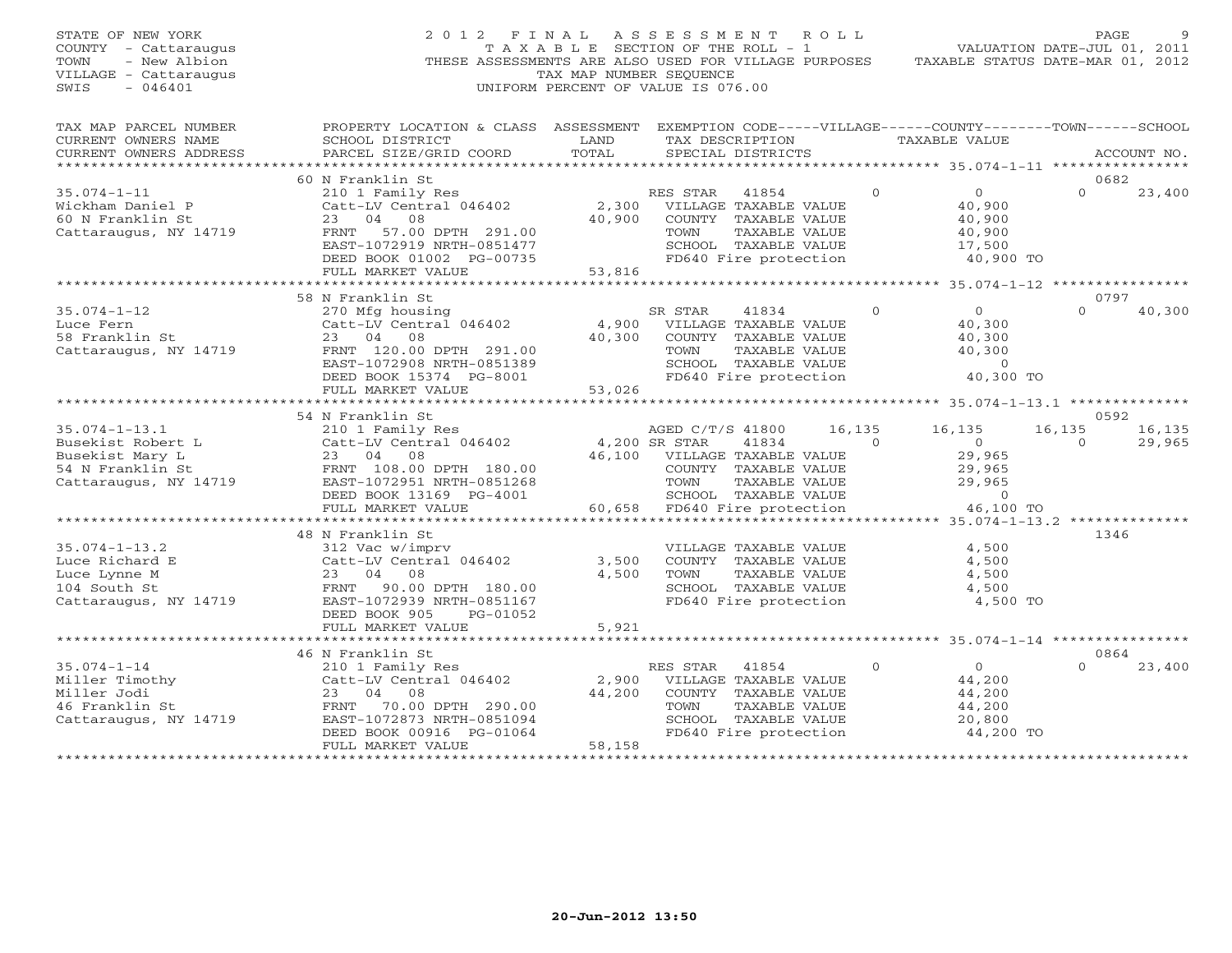| STATE OF NEW YORK<br>COUNTY - Cattaraugus<br>- New Albion<br>TOWN<br>VILLAGE - Cattaraugus<br>$-046401$<br>SWIS | 2 0 1 2<br>FINAL<br>T A X A B L E SECTION OF THE ROLL - 1<br>THESE ASSESSMENTS ARE ALSO USED FOR VILLAGE PURPOSES<br>UNIFORM PERCENT OF VALUE IS 076.00 |                    | ASSESSMENT<br>TAX MAP NUMBER SEQUENCE |                                               | ROLL         | TAXABLE STATUS DATE-MAR 01, 2012                    | PAGE<br>VALUATION DATE-JUL 01, 2011 | 10          |
|-----------------------------------------------------------------------------------------------------------------|---------------------------------------------------------------------------------------------------------------------------------------------------------|--------------------|---------------------------------------|-----------------------------------------------|--------------|-----------------------------------------------------|-------------------------------------|-------------|
| TAX MAP PARCEL NUMBER<br>CURRENT OWNERS NAME<br>CURRENT OWNERS ADDRESS                                          | PROPERTY LOCATION & CLASS ASSESSMENT EXEMPTION CODE-----VILLAGE------COUNTY-------TOWN------SCHOOL<br>SCHOOL DISTRICT<br>PARCEL SIZE/GRID COORD         | LAND<br>TOTAL      |                                       | TAX DESCRIPTION<br>SPECIAL DISTRICTS          |              | <b>TAXABLE VALUE</b>                                |                                     | ACCOUNT NO. |
| ***********************                                                                                         |                                                                                                                                                         |                    |                                       |                                               |              |                                                     |                                     |             |
|                                                                                                                 | 9 Hoyt St                                                                                                                                               |                    |                                       |                                               | $\Omega$     | $\Omega$                                            | 0867<br>$\cap$                      |             |
| $35.074 - 1 - 15$<br>Phinney Richard H                                                                          | 210 1 Family Res<br>Catt-LV Central 046402                                                                                                              | 3,400              | SR STAR                               | 41834<br>VILLAGE TAXABLE VALUE                |              | 48,900                                              |                                     | 48,520      |
| Phinney Maryann                                                                                                 | 04<br>08<br>23                                                                                                                                          | 48,900             |                                       | COUNTY TAXABLE VALUE                          |              | 48,900                                              |                                     |             |
| 9 Hoyt St                                                                                                       | FRNT 145.00 DPTH<br>62.00                                                                                                                               |                    | TOWN                                  | TAXABLE VALUE                                 |              | 48,900                                              |                                     |             |
| Cattaraugus, NY 14719                                                                                           | EAST-1072792 NRTH-0851037                                                                                                                               |                    |                                       | SCHOOL TAXABLE VALUE                          |              | 380                                                 |                                     |             |
|                                                                                                                 | DEED BOOK 4999<br>PG-9001                                                                                                                               |                    |                                       | FD640 Fire protection                         |              | 48,900 TO                                           |                                     |             |
|                                                                                                                 | FULL MARKET VALUE                                                                                                                                       | 64,342             |                                       |                                               |              |                                                     |                                     |             |
|                                                                                                                 | **********************                                                                                                                                  | ****************** |                                       |                                               |              | ********************* 35.074-1-16 ***************** |                                     |             |
|                                                                                                                 | 42 N Franklin St                                                                                                                                        |                    |                                       |                                               |              |                                                     | 0578                                |             |
| $35.074 - 1 - 16$                                                                                               | 210 1 Family Res                                                                                                                                        |                    | RES STAR                              | 41854                                         | $\mathbf{0}$ | $\circ$                                             | $\Omega$                            | 23,400      |
| Martinez Brandy L                                                                                               | Catt-LV Central 046402                                                                                                                                  | 2,200              |                                       | VILLAGE TAXABLE VALUE                         |              | 39,800                                              |                                     |             |
| 42 N Franklin St<br>Cattaraugus, NY 14719                                                                       | 08<br>23<br>04<br>62.00 DPTH 146.00<br>FRNT                                                                                                             | 39,800             | TOWN                                  | COUNTY TAXABLE VALUE<br>TAXABLE VALUE         |              | 39,800<br>39,800                                    |                                     |             |
|                                                                                                                 | EAST-1072937 NRTH-0851019                                                                                                                               |                    |                                       | SCHOOL TAXABLE VALUE                          |              | 16,400                                              |                                     |             |
|                                                                                                                 | DEED BOOK 10432 PG-4001                                                                                                                                 |                    |                                       | FD640 Fire protection                         |              | 39,800 TO                                           |                                     |             |
|                                                                                                                 | FULL MARKET VALUE                                                                                                                                       | 52,368             |                                       |                                               |              |                                                     |                                     |             |
|                                                                                                                 |                                                                                                                                                         | ********           |                                       |                                               |              | ******** 35.074-1-17 ****************               |                                     |             |
|                                                                                                                 | 38 N Franklin St                                                                                                                                        |                    |                                       |                                               |              |                                                     | 0885                                |             |
| $35.074 - 1 - 17$                                                                                               | 210 1 Family Res                                                                                                                                        |                    | RES STAR                              | 41854                                         | $\Omega$     | $\circ$                                             | $\cap$                              | 23,400      |
| Laquay Daniel B                                                                                                 | Catt-LV Central 046402                                                                                                                                  | 3,100              |                                       | VILLAGE TAXABLE VALUE                         |              | 50,000                                              |                                     |             |
| Laquay Rose M                                                                                                   | 23<br>04<br>08                                                                                                                                          | 50,000             |                                       | COUNTY TAXABLE VALUE                          |              | 50,000                                              |                                     |             |
| 38 N Franklin St                                                                                                | FRNT<br>76.00 DPTH 291.00                                                                                                                               |                    | TOWN                                  | TAXABLE VALUE                                 |              | 50,000                                              |                                     |             |
| Cattaraugus, NY 14719                                                                                           | <b>BANK</b><br>017<br>EAST-1072853 NRTH-0850917                                                                                                         |                    |                                       | SCHOOL TAXABLE VALUE<br>FD640 Fire protection |              | 26,600<br>50,000 TO                                 |                                     |             |
|                                                                                                                 | DEED BOOK 1019 PG-876                                                                                                                                   |                    |                                       |                                               |              |                                                     |                                     |             |
|                                                                                                                 | FULL MARKET VALUE                                                                                                                                       | 65,789             |                                       |                                               |              |                                                     |                                     |             |
|                                                                                                                 |                                                                                                                                                         |                    |                                       |                                               |              | ********* 35.074-1-18 ****************              |                                     |             |
|                                                                                                                 | 36 N Franklin St                                                                                                                                        |                    |                                       |                                               |              |                                                     | 0954                                |             |
| $35.074 - 1 - 18$                                                                                               | 210 1 Family Res                                                                                                                                        |                    | RES STAR                              | 41854                                         | $\Omega$     | $\overline{O}$                                      | $\cap$                              | 23,400      |
| Gostomski Scott M                                                                                               | Catt-LV Central 046402                                                                                                                                  | 2,700              |                                       | VILLAGE TAXABLE VALUE                         |              | 42,100                                              |                                     |             |
| Gostomski Tracy                                                                                                 | 23<br>04<br>08                                                                                                                                          | 42,100             |                                       | COUNTY TAXABLE VALUE                          |              | 42,100                                              |                                     |             |
| 36 N Franklin St                                                                                                | 66.00 DPTH 291.00<br>FRNT                                                                                                                               |                    | TOWN                                  | TAXABLE VALUE                                 |              | 42,100                                              |                                     |             |
| Cattaraugus, NY 14719                                                                                           | EAST-1072843 NRTH-0850852                                                                                                                               |                    |                                       | SCHOOL TAXABLE VALUE                          |              | 18,700                                              |                                     |             |
|                                                                                                                 | DEED BOOK 1015<br>PG-95<br>FULL MARKET VALUE                                                                                                            |                    |                                       | FD640 Fire protection                         |              | 42,100 TO                                           |                                     |             |
|                                                                                                                 |                                                                                                                                                         | 55,395             | ***********************               |                                               |              | ********* 35.074-1-19 ***************               |                                     |             |
|                                                                                                                 | 32 N Franklin St                                                                                                                                        |                    |                                       |                                               |              |                                                     | 0704                                |             |
| $35.074 - 1 - 19$                                                                                               | 210 1 Family Res                                                                                                                                        |                    | WVET CO                               | 41122                                         | $\Omega$     | 5,175                                               | $\Omega$                            | $\cap$      |
| Goodemote Helen K                                                                                               | Catt-LV Central 046402                                                                                                                                  |                    | 2,700 AGED C/T/S 41800                |                                               | 15,525       | 13,196                                              | 15,525                              | 15,525      |
| Goodemote Gary J                                                                                                | 04<br>08<br>23                                                                                                                                          |                    | 34,500 SR STAR                        | 41834                                         | $\Omega$     | $\circ$                                             | $\Omega$                            | 18,975      |
| 32 N Franklin St                                                                                                | 66.00 DPTH 291.00<br>FRNT                                                                                                                               |                    |                                       | VILLAGE TAXABLE VALUE                         |              | 18,975                                              |                                     |             |
| Cattaraugus, NY 14719                                                                                           | EAST-1072836 NRTH-0850787                                                                                                                               |                    |                                       | COUNTY TAXABLE VALUE                          |              | 16,129                                              |                                     |             |
|                                                                                                                 | DEED BOOK 136<br>PG-9001                                                                                                                                |                    | TOWN                                  | TAXABLE VALUE                                 |              | 18,975                                              |                                     |             |
|                                                                                                                 | FULL MARKET VALUE                                                                                                                                       | 45,395             |                                       | SCHOOL TAXABLE VALUE                          |              | $\Omega$                                            |                                     |             |
|                                                                                                                 |                                                                                                                                                         |                    |                                       | FD640 Fire protection                         |              | 34,500 TO<br>******************                     |                                     |             |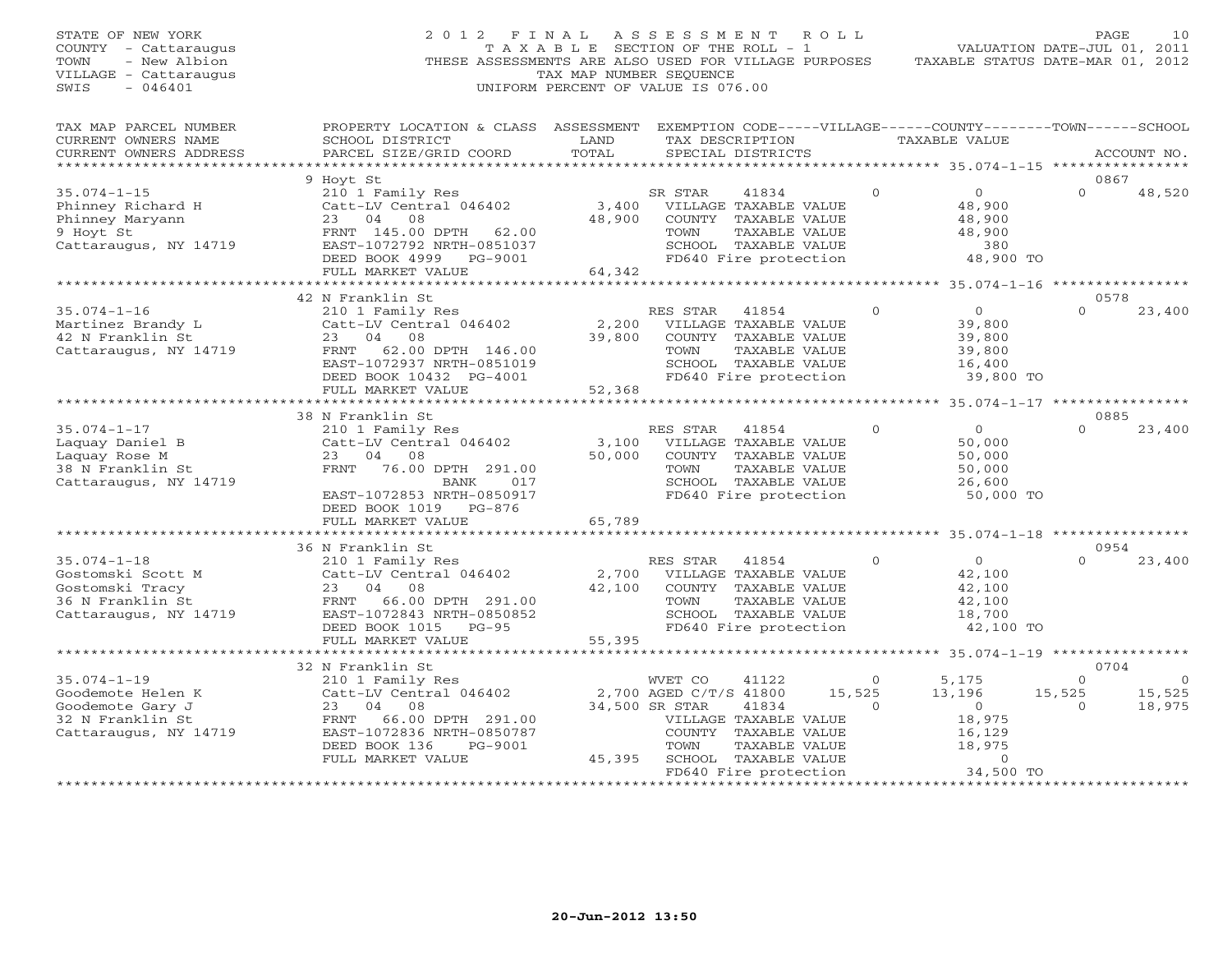| STATE OF NEW YORK<br>COUNTY - Cattaraugus<br>- New Albion<br>TOWN<br>VILLAGE - Cattaraugus<br>SWIS<br>$-046401$ | 2 0 1 2<br>THESE ASSESSMENTS ARE ALSO USED FOR VILLAGE PURPOSES                                                                                                       | FINAL<br>TAXABLE SECTION OF THE ROLL - 1<br>TAX MAP NUMBER SEQUENCE<br>UNIFORM PERCENT OF VALUE IS 076.00 | A S S E S S M E N T              |                                                                                                                          | ROLL               | TAXABLE STATUS DATE-MAR 01, 2012                                    | PAGE<br>VALUATION DATE-JUL 01, 2011 | 11                   |
|-----------------------------------------------------------------------------------------------------------------|-----------------------------------------------------------------------------------------------------------------------------------------------------------------------|-----------------------------------------------------------------------------------------------------------|----------------------------------|--------------------------------------------------------------------------------------------------------------------------|--------------------|---------------------------------------------------------------------|-------------------------------------|----------------------|
| TAX MAP PARCEL NUMBER<br>CURRENT OWNERS NAME<br>CURRENT OWNERS ADDRESS                                          | PROPERTY LOCATION & CLASS ASSESSMENT EXEMPTION CODE-----VILLAGE------COUNTY-------TOWN------SCHOOL<br>SCHOOL DISTRICT<br>PARCEL SIZE/GRID COORD                       | LAND<br>TOTAL                                                                                             |                                  | TAX DESCRIPTION<br>SPECIAL DISTRICTS                                                                                     |                    | TAXABLE VALUE                                                       |                                     | ACCOUNT NO.          |
|                                                                                                                 |                                                                                                                                                                       | *************************                                                                                 |                                  |                                                                                                                          |                    | ********************* 35.074-1-21 ****************                  |                                     |                      |
| $35.074 - 1 - 21$                                                                                               | 30 N Franklin St                                                                                                                                                      |                                                                                                           | RES STAR                         |                                                                                                                          | $\mathbf{0}$       | $\overline{O}$                                                      | 0769<br>$\Omega$                    |                      |
| Walters Tracey<br>30 N Franklin St<br>Cattaraugus, NY 14719                                                     | 210 1 Family Res<br>Catt-LV Central 046402<br>23<br>04<br>08<br>66.00 DPTH 291.00<br>FRNT<br>EAST-1072828 NRTH-0850722<br>DEED BOOK 7846 PG-8001<br>FULL MARKET VALUE | 2,700<br>35,000<br>46,053                                                                                 | TOWN                             | 41854<br>VILLAGE TAXABLE VALUE<br>COUNTY TAXABLE VALUE<br>TAXABLE VALUE<br>SCHOOL TAXABLE VALUE<br>FD640 Fire protection |                    | 35,000<br>35,000<br>35,000<br>11,600<br>35,000 TO                   |                                     | 23,400               |
|                                                                                                                 |                                                                                                                                                                       |                                                                                                           |                                  |                                                                                                                          |                    | ******** 35.074-1-23 *************                                  |                                     |                      |
|                                                                                                                 | 24 N Franklin St                                                                                                                                                      |                                                                                                           |                                  |                                                                                                                          |                    |                                                                     | 0946                                |                      |
| $35.074 - 1 - 23$<br>Agnew Mark L<br>Patterson Judy<br>24 N Franklin St<br>Cattaraugus, NY 14719                | 210 1 Family Res<br>Catt-LV Central 046402<br>23<br>04 08<br>FRNT<br>66.00 DPTH 291.00<br>EAST-1072811 NRTH-0850592                                                   | 2,700<br>40,600                                                                                           | RES STAR<br>TOWN                 | 41854<br>VILLAGE TAXABLE VALUE<br>COUNTY TAXABLE VALUE<br>TAXABLE VALUE<br>SCHOOL TAXABLE VALUE                          | $\Omega$           | $\overline{0}$<br>40,600<br>40,600<br>40,600<br>17,200              | $\Omega$                            | 23,400               |
|                                                                                                                 | DEED BOOK 00945 PG-00519<br>FULL MARKET VALUE                                                                                                                         | 53,421                                                                                                    |                                  | FD640 Fire protection                                                                                                    |                    | 40,600 TO                                                           |                                     |                      |
|                                                                                                                 | * * * * * * * * * * * * * * * * *                                                                                                                                     |                                                                                                           |                                  |                                                                                                                          |                    | ********* 35.074-1-24 ***********                                   |                                     |                      |
| $35.074 - 1 - 24$                                                                                               | 22 N Franklin St<br>210 1 Family Res                                                                                                                                  |                                                                                                           | WVET CO                          | 41122                                                                                                                    | $\Omega$           | 6,000                                                               | 0772<br>$\Omega$                    | $\Omega$             |
| Hogan Angela J                                                                                                  | Catt-LV Central 046402                                                                                                                                                |                                                                                                           | 2,700 CVET CO                    | 41132                                                                                                                    | $\Omega$           | 10,000                                                              | $\mathbf{O}$                        | $\Omega$             |
| Hogan Christopher                                                                                               | 23 04<br>08                                                                                                                                                           |                                                                                                           | 40,000 DVET CO                   | 41142                                                                                                                    | $\mathbf{0}$       | 8,000                                                               | $\mathbf{0}$                        | $\Omega$             |
| 22 N Franklin St<br>Cattaraugus, NY 14719                                                                       | FRNT 66.00 DPTH 291.00<br>EAST-1072805 NRTH-0850527<br>DEED BOOK 10153 PG-399<br>FULL MARKET VALUE                                                                    | 52,632                                                                                                    | RES STAR<br>TOWN                 | 41854<br>VILLAGE TAXABLE VALUE<br>COUNTY TAXABLE VALUE<br>TAXABLE VALUE<br>SCHOOL TAXABLE VALUE<br>FD640 Fire protection | $\Omega$           | $\overline{0}$<br>40,000<br>16,000<br>40,000<br>16,600<br>40,000 TO | $\Omega$                            | 23,400               |
|                                                                                                                 |                                                                                                                                                                       |                                                                                                           |                                  |                                                                                                                          |                    |                                                                     |                                     |                      |
| $35.074 - 1 - 25$<br>Avery Paul<br>16 N Franklin St<br>Cattaraugus, NY 14719                                    | 16 N Franklin St<br>210 1 Family Res<br>Catt-LV Central 046402<br>23 04<br>08<br>FRNT 74.00 DPTH 112.00<br>EAST-1072877 NRTH-0850372<br>DEED BOOK 1766<br>PG-9004     | 2,500<br>48,000                                                                                           | RES STAR<br>TOWN                 | 41854<br>VILLAGE TAXABLE VALUE<br>COUNTY TAXABLE VALUE<br>TAXABLE VALUE<br>SCHOOL TAXABLE VALUE                          | $\mathbf 0$        | $\overline{0}$<br>48,000<br>48,000<br>48,000<br>24,600              | 0616<br>$\Omega$                    | 23,400               |
|                                                                                                                 | FULL MARKET VALUE                                                                                                                                                     | 63,158                                                                                                    |                                  |                                                                                                                          |                    |                                                                     |                                     |                      |
|                                                                                                                 |                                                                                                                                                                       |                                                                                                           |                                  |                                                                                                                          |                    |                                                                     |                                     |                      |
|                                                                                                                 | 12 N Franklin St                                                                                                                                                      |                                                                                                           |                                  |                                                                                                                          |                    |                                                                     | 0841                                |                      |
| $35.074 - 1 - 26$<br>Avery Stephanie A                                                                          | 210 1 Family Res<br>Catt-LV Central 046402                                                                                                                            |                                                                                                           | VET PRO T 41003<br>2,600 WVET CO | 41122                                                                                                                    | 37,200<br>$\Omega$ | $\Omega$<br>5,580                                                   | 37,200<br>$\Omega$                  | $\Omega$<br>$\Omega$ |
| 12 N Franklin St<br>Cattaraugus, NY 14719                                                                       | 23<br>04<br>08<br>FRNT 75.00 DPTH 132.00<br>EAST-1072850 NRTH-0850304<br>DEED BOOK 1016<br>PG-1038                                                                    |                                                                                                           | 37,200 RES STAR<br>TOWN          | 41854<br>VILLAGE TAXABLE VALUE<br>COUNTY TAXABLE VALUE<br>TAXABLE VALUE                                                  | $\mathbf{0}$       | $\overline{0}$<br>$\Omega$<br>31,620<br>$\Omega$                    | $\Omega$                            | 23,400               |
|                                                                                                                 | FULL MARKET VALUE                                                                                                                                                     | 48,947                                                                                                    |                                  | SCHOOL TAXABLE VALUE                                                                                                     |                    | 13,800                                                              |                                     |                      |
|                                                                                                                 |                                                                                                                                                                       |                                                                                                           |                                  | FD640 Fire protection                                                                                                    |                    | 37,200 TO                                                           |                                     |                      |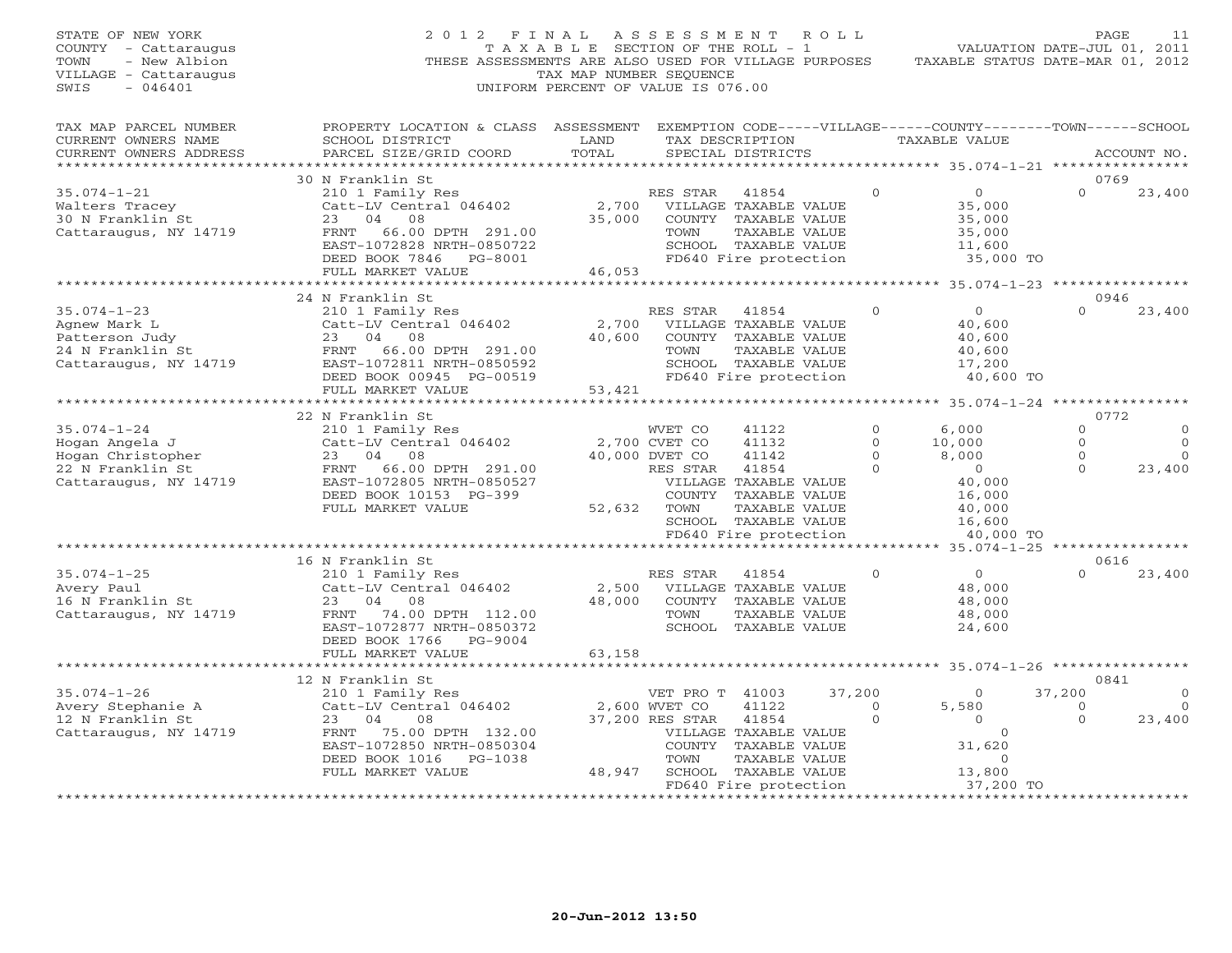| STATE OF NEW YORK<br>COUNTY - Cattaraugus<br>TOWN<br>- New Albion<br>VILLAGE - Cattaraugus<br>SWIS<br>$-046401$ | 2012 FINAL                                                                                                                                                        | TAX MAP NUMBER SEQUENCE   | A S S E S S M E N T<br>R O L L<br>T A X A B L E SECTION OF THE ROLL - 1<br>THESE ASSESSMENTS ARE ALSO USED FOR VILLAGE PURPOSES<br>UNIFORM PERCENT OF VALUE IS 076.00 |          |                                                                     | PAGE<br>12<br>VALUATION DATE-JUL 01, 2011<br>TAXABLE STATUS DATE-MAR 01, 2012 |
|-----------------------------------------------------------------------------------------------------------------|-------------------------------------------------------------------------------------------------------------------------------------------------------------------|---------------------------|-----------------------------------------------------------------------------------------------------------------------------------------------------------------------|----------|---------------------------------------------------------------------|-------------------------------------------------------------------------------|
| TAX MAP PARCEL NUMBER<br>CURRENT OWNERS NAME<br>CURRENT OWNERS ADDRESS<br>***********************               | PROPERTY LOCATION & CLASS ASSESSMENT EXEMPTION CODE-----VILLAGE------COUNTY-------TOWN------SCHOOL<br>SCHOOL DISTRICT<br>PARCEL SIZE/GRID COORD                   | LAND<br>TOTAL             | TAX DESCRIPTION<br>SPECIAL DISTRICTS                                                                                                                                  |          | TAXABLE VALUE                                                       | ACCOUNT NO.                                                                   |
|                                                                                                                 | 10 N Franklin St                                                                                                                                                  |                           |                                                                                                                                                                       |          |                                                                     | 0976                                                                          |
| $35.074 - 1 - 27$<br>Barr Andrew L<br>10 N Franklin St<br>Cattaraugus, NY 14719                                 | 210 1 Family Res<br>Catt-LV Central 046402<br>23<br>04 08<br>82.00 DPTH 132.00<br>FRNT<br>005<br>BANK<br>EAST-1072849 NRTH-0850221                                | 2,800<br>41,400           | RES STAR<br>41854<br>VILLAGE TAXABLE VALUE<br>COUNTY TAXABLE VALUE<br>TAXABLE VALUE<br>TOWN<br>SCHOOL TAXABLE VALUE<br>FD640 Fire protection                          | $\Omega$ | $\overline{0}$<br>41,400<br>41,400<br>41,400<br>18,000<br>41,400 TO | $\Omega$<br>23,400                                                            |
|                                                                                                                 | DEED BOOK 00971 PG-00307<br>FULL MARKET VALUE                                                                                                                     | 54,474                    |                                                                                                                                                                       |          |                                                                     |                                                                               |
|                                                                                                                 | *************************                                                                                                                                         |                           |                                                                                                                                                                       |          |                                                                     |                                                                               |
| $35.074 - 1 - 28$<br>Eckert Mary Lou                                                                            | 128 Jefferson St<br>210 1 Family Res<br>Catt-LV Central 046402                                                                                                    | 3,500                     | SR STAR<br>41834<br>VILLAGE TAXABLE VALUE                                                                                                                             | $\Omega$ | $\Omega$<br>56,000                                                  | 0953<br>$\Omega$<br>48,520                                                    |
| Eckert Michael<br>128 Jefferson St<br>Cattaraugus, NY 14719                                                     | 23 04<br>08<br>FRNT<br>90.00 DPTH 174.00<br>082<br>BANK<br>EAST-1072853 NRTH-0850090<br>DEED BOOK 9330 PG-8001                                                    | 56,000                    | COUNTY TAXABLE VALUE<br>TOWN<br>TAXABLE VALUE<br>SCHOOL TAXABLE VALUE<br>FD640 Fire protection                                                                        |          | 56,000<br>56,000<br>7,480<br>56,000 TO                              |                                                                               |
|                                                                                                                 | FULL MARKET VALUE                                                                                                                                                 | 73,684                    |                                                                                                                                                                       |          |                                                                     |                                                                               |
|                                                                                                                 | 124 Jefferson St                                                                                                                                                  |                           |                                                                                                                                                                       |          |                                                                     | 0613                                                                          |
| $35.074 - 1 - 29$<br>Perkins James<br>Perkins Pamela<br>124 Jefferson St<br>Cattaraugus, NY 14719               | 210 1 Family Res<br>Catt-LV Central 046402<br>23<br>04<br>08<br>FRNT<br>99.00 DPTH 213.15<br>EAST-1072758 NRTH-0850116<br>DEED BOOK 787<br>$PG-301$               | 4,000<br>88,500           | RES STAR<br>41854<br>VILLAGE TAXABLE VALUE<br>COUNTY TAXABLE VALUE<br>TOWN<br>TAXABLE VALUE<br>SCHOOL TAXABLE VALUE<br>FD640 Fire protection                          | $\Omega$ | $\circ$<br>88,500<br>88,500<br>88,500<br>65,100<br>88,500 TO        | $\Omega$<br>23,400                                                            |
|                                                                                                                 | FULL MARKET VALUE                                                                                                                                                 | 116,447                   |                                                                                                                                                                       |          |                                                                     |                                                                               |
|                                                                                                                 | 120 Jefferson St                                                                                                                                                  |                           |                                                                                                                                                                       |          |                                                                     | ******* 35.074-1-30 *****************<br>0633                                 |
| $35.074 - 1 - 30$<br>Derk Douglas B<br>Derk Margaret M<br>120 Jefferson St<br>Cattaraugus, NY 14719             | 210 1 Family Res<br>Catt-LV Central 046402<br>23<br>04<br>08<br>96.86 DPTH 213.18<br>FRNT<br>017<br>BANK<br>EAST-1072666 NRTH-0850135                             | 3,900<br>62,900           | RES STAR<br>41854<br>VILLAGE TAXABLE VALUE<br>COUNTY TAXABLE VALUE<br>TOWN<br>TAXABLE VALUE<br>SCHOOL TAXABLE VALUE<br>FD640 Fire protection                          | $\Omega$ | $\circ$<br>62,900<br>62,900<br>62,900<br>39,500<br>62,900 TO        | $\Omega$<br>23,400                                                            |
|                                                                                                                 | DEED BOOK 902<br>PG-1069<br>FULL MARKET VALUE                                                                                                                     | 82,763                    |                                                                                                                                                                       |          |                                                                     |                                                                               |
|                                                                                                                 | 116 Jefferson St                                                                                                                                                  |                           |                                                                                                                                                                       |          |                                                                     | ********* 35.074-1-31 **************<br>0562                                  |
| $35.074 - 1 - 31$<br>Young Keith T<br>Young Colleen<br>116 Jefferson St<br>Cattaraugus, NY 14719                | 210 1 Family Res<br>Catt-LV Central 046402<br>23<br>04 08<br>FRNT 75.00 DPTH 212.00<br>EAST-1072581 NRTH-0850145<br>DEED BOOK 00983 PG-00445<br>FULL MARKET VALUE | 3,000<br>70,100<br>92,237 | RES STAR<br>41854<br>VILLAGE TAXABLE VALUE<br>COUNTY TAXABLE VALUE<br>TOWN<br>TAXABLE VALUE<br>SCHOOL TAXABLE VALUE<br>FD640 Fire protection                          | $\Omega$ | $\overline{0}$<br>70,100<br>70,100<br>70,100<br>46,700<br>70,100 TO | $\Omega$<br>23,400                                                            |
|                                                                                                                 | .                                                                                                                                                                 |                           |                                                                                                                                                                       |          |                                                                     |                                                                               |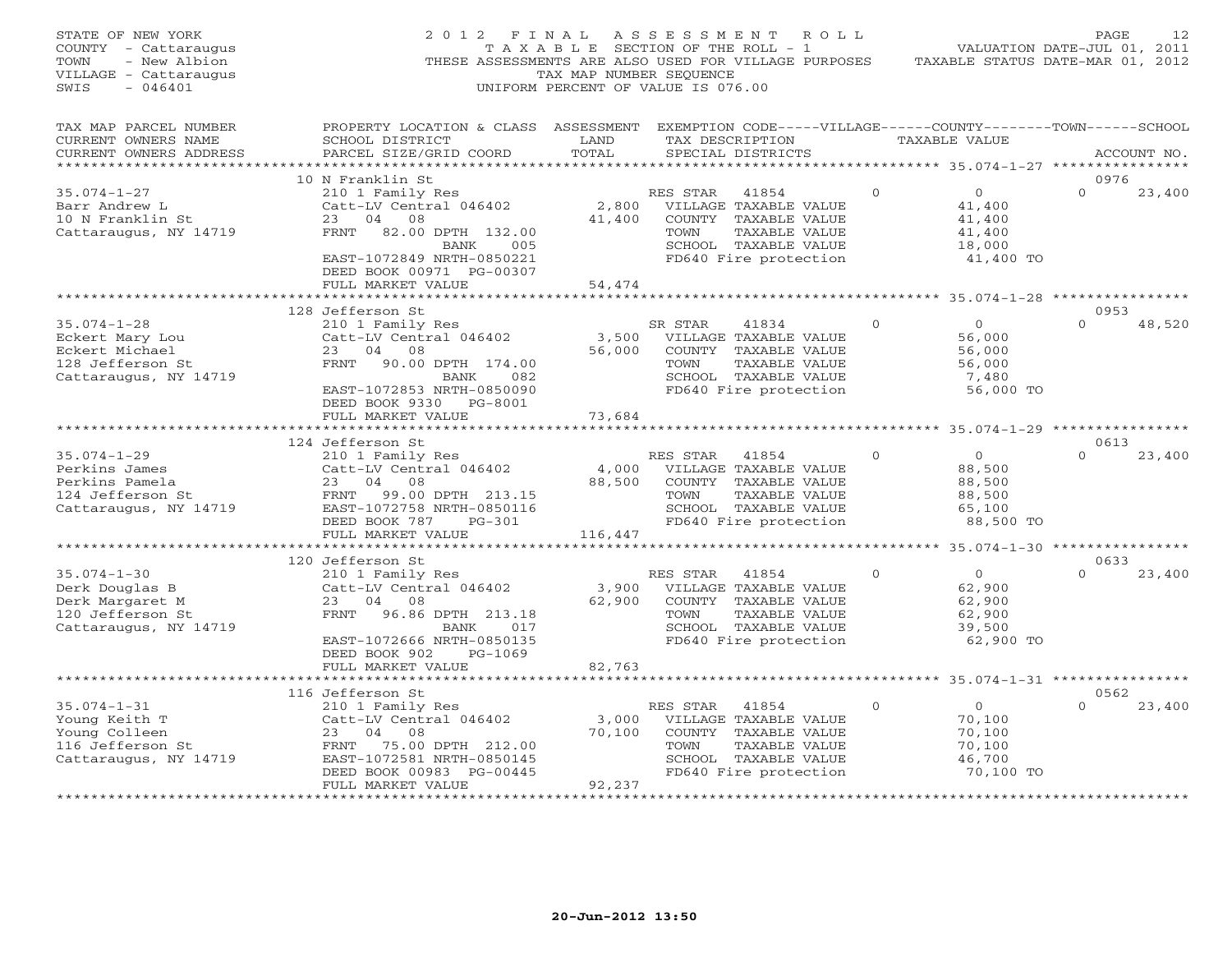| STATE OF NEW YORK<br>COUNTY - Cattaraugus<br>- New Albion<br>TOWN<br>VILLAGE - Cattaraugus<br>SWIS<br>- 046401 | 2012 FINAL                                                                                                                                                                         | TAX MAP NUMBER SEQUENCE | ASSESSMENT ROLL<br>T A X A B L E SECTION OF THE ROLL - 1<br>THESE ASSESSMENTS ARE ALSO USED FOR VILLAGE PURPOSES TAXABLE STATUS DATE-MAR 01, 2012<br>UNIFORM PERCENT OF VALUE IS 076.00 |                                                                                                              | PAGE<br>13<br>VALUATION DATE-JUL 01, 2011                                 |
|----------------------------------------------------------------------------------------------------------------|------------------------------------------------------------------------------------------------------------------------------------------------------------------------------------|-------------------------|-----------------------------------------------------------------------------------------------------------------------------------------------------------------------------------------|--------------------------------------------------------------------------------------------------------------|---------------------------------------------------------------------------|
| TAX MAP PARCEL NUMBER<br>CURRENT OWNERS NAME<br>CURRENT OWNERS ADDRESS                                         | PROPERTY LOCATION & CLASS ASSESSMENT EXEMPTION CODE-----VILLAGE------COUNTY-------TOWN------SCHOOL<br>SCHOOL DISTRICT<br>PARCEL SIZE/GRID COORD                                    | LAND<br>TOTAL           | TAX DESCRIPTION<br>SPECIAL DISTRICTS                                                                                                                                                    | TAXABLE VALUE                                                                                                | ACCOUNT NO.                                                               |
|                                                                                                                | 112 Jefferson St                                                                                                                                                                   |                         |                                                                                                                                                                                         |                                                                                                              | 0597                                                                      |
| $35.074 - 1 - 32$<br>Ossont Derek<br>Ossont Jennifer<br>6712 Dooley Rd<br>Ellicottville, NY 14731              | 210 1 Family Res<br>Catt-LV Central 046402<br>23 04 08<br>FRNT 86.00 DPTH 266.00<br>BANK 023                                                                                       | 3,500<br>50,000         | VILLAGE TAXABLE VALUE<br>COUNTY TAXABLE VALUE<br>TOWN<br>TAXABLE VALUE<br>SCHOOL TAXABLE VALUE<br>FD640 Fire protection                                                                 | 50,000<br>50,000<br>50,000<br>50,000<br>50,000 TO                                                            |                                                                           |
|                                                                                                                | EAST-1072504 NRTH-0850182<br>DEED BOOK 6138 PG-9001<br>FULL MARKET VALUE                                                                                                           | 65,789                  |                                                                                                                                                                                         |                                                                                                              |                                                                           |
|                                                                                                                |                                                                                                                                                                                    | **********              |                                                                                                                                                                                         |                                                                                                              |                                                                           |
| $35.074 - 1 - 33$<br>Dermont Elizabeth<br>Carini Keith C Dr<br>106 Jefferson St<br>Cattaraugus, NY 14719       | 106 Jefferson St<br>210 1 Family Res<br>Catt-LV Central 046402<br>23 04 08<br>FRNT 162.00 DPTH 244.00<br>EAST-1072387 NRTH-0850181                                                 | 6,600<br>54,800         | VILLAGE TAXABLE VALUE<br>COUNTY TAXABLE VALUE<br>TOWN<br>TAXABLE VALUE<br>SCHOOL TAXABLE VALUE<br>FD640 Fire protection                                                                 | 54,800<br>54,800<br>54,800<br>54,800<br>54,800 TO                                                            | 0649                                                                      |
|                                                                                                                | DEED BOOK 897<br>PG-00028                                                                                                                                                          |                         |                                                                                                                                                                                         |                                                                                                              |                                                                           |
|                                                                                                                | FULL MARKET VALUE                                                                                                                                                                  | 72,105                  |                                                                                                                                                                                         |                                                                                                              |                                                                           |
|                                                                                                                | 20 N Franklin St                                                                                                                                                                   |                         |                                                                                                                                                                                         |                                                                                                              | 0748                                                                      |
| $35.074 - 1 - 34.1$<br>Rivet David J<br>Rivet Deborah J<br>PO Box 103<br>Sellersville, PA 18960                | 210 1 Family Res<br>Catt-LV Central 046402<br>23 04 08<br>FRNT 74.00 DPTH<br>ACRES 1.65 BANK<br>017<br>EAST-1072674 NRTH-0850392                                                   | 8,400<br>69,500         | VILLAGE TAXABLE VALUE<br>COUNTY TAXABLE VALUE<br>TOWN<br>TAXABLE VALUE<br>SCHOOL TAXABLE VALUE<br>FD640 Fire protection                                                                 | 69,500<br>69,500<br>69,500<br>69,500<br>69,500 TO                                                            |                                                                           |
|                                                                                                                | DEED BOOK 00961 PG-00869                                                                                                                                                           |                         |                                                                                                                                                                                         |                                                                                                              |                                                                           |
|                                                                                                                | FULL MARKET VALUE                                                                                                                                                                  | 91,447                  |                                                                                                                                                                                         |                                                                                                              |                                                                           |
|                                                                                                                |                                                                                                                                                                                    |                         |                                                                                                                                                                                         |                                                                                                              |                                                                           |
|                                                                                                                | Leavenworth St                                                                                                                                                                     |                         |                                                                                                                                                                                         |                                                                                                              | 1238                                                                      |
| $35.074 - 1 - 36$<br>Hornburg Walter E Jr<br>PNC Bank<br>304 2nd St<br>Warren, 16365                           | 311 Res vac land<br>Catt-LV Central 046402<br>24 04 08<br>Landlocked<br>5.00<br>ACRES<br>EAST-1071752 NRTH-0851883<br>DEED BOOK 9865 PG-3001                                       | 1,500<br>1,500          | VILLAGE TAXABLE VALUE<br>COUNTY TAXABLE VALUE<br>TOWN<br>TAXABLE VALUE<br>SCHOOL TAXABLE VALUE<br>FD640 Fire protection                                                                 | 1,500<br>1,500<br>1,500<br>1,500<br>1,500 TO                                                                 |                                                                           |
|                                                                                                                | FULL MARKET VALUE                                                                                                                                                                  | 1,974                   |                                                                                                                                                                                         |                                                                                                              |                                                                           |
|                                                                                                                |                                                                                                                                                                                    |                         |                                                                                                                                                                                         |                                                                                                              |                                                                           |
| $35.074 - 1 - 37$<br>Janora John J<br>Janora Valerie L<br>84 N Franklin St<br>Cattaraugus, NY 14719            | 84 N Franklin St<br>210 1 Family Res<br>Catt-LV Central 046402<br>24 04 08<br>FRNT 180.00 DPTH 165.00<br>EAST-1073035 NRTH-0852082<br>DEED BOOK 14079 PG-9001<br>FULL MARKET VALUE | 6,800 DVET CO<br>47,368 | 41132<br>CVET CO<br>41142<br>36,000 RES STAR<br>41854<br>VILLAGE TAXABLE VALUE<br>COUNTY TAXABLE VALUE<br>TOWN<br>TAXABLE VALUE<br>SCHOOL TAXABLE VALUE                                 | $\Omega$<br>9,000<br>1,800<br>$\Omega$<br>$\Omega$<br>$\overline{0}$<br>36,000<br>25,200<br>36,000<br>12,600 | 1459<br>$\Omega$<br>$\mathbf{0}$<br>$\bigcirc$<br>0<br>$\Omega$<br>23,400 |
|                                                                                                                |                                                                                                                                                                                    |                         | FD640 Fire protection                                                                                                                                                                   | 36,000 TO                                                                                                    | * * * * * * * * * * * * * * * * *                                         |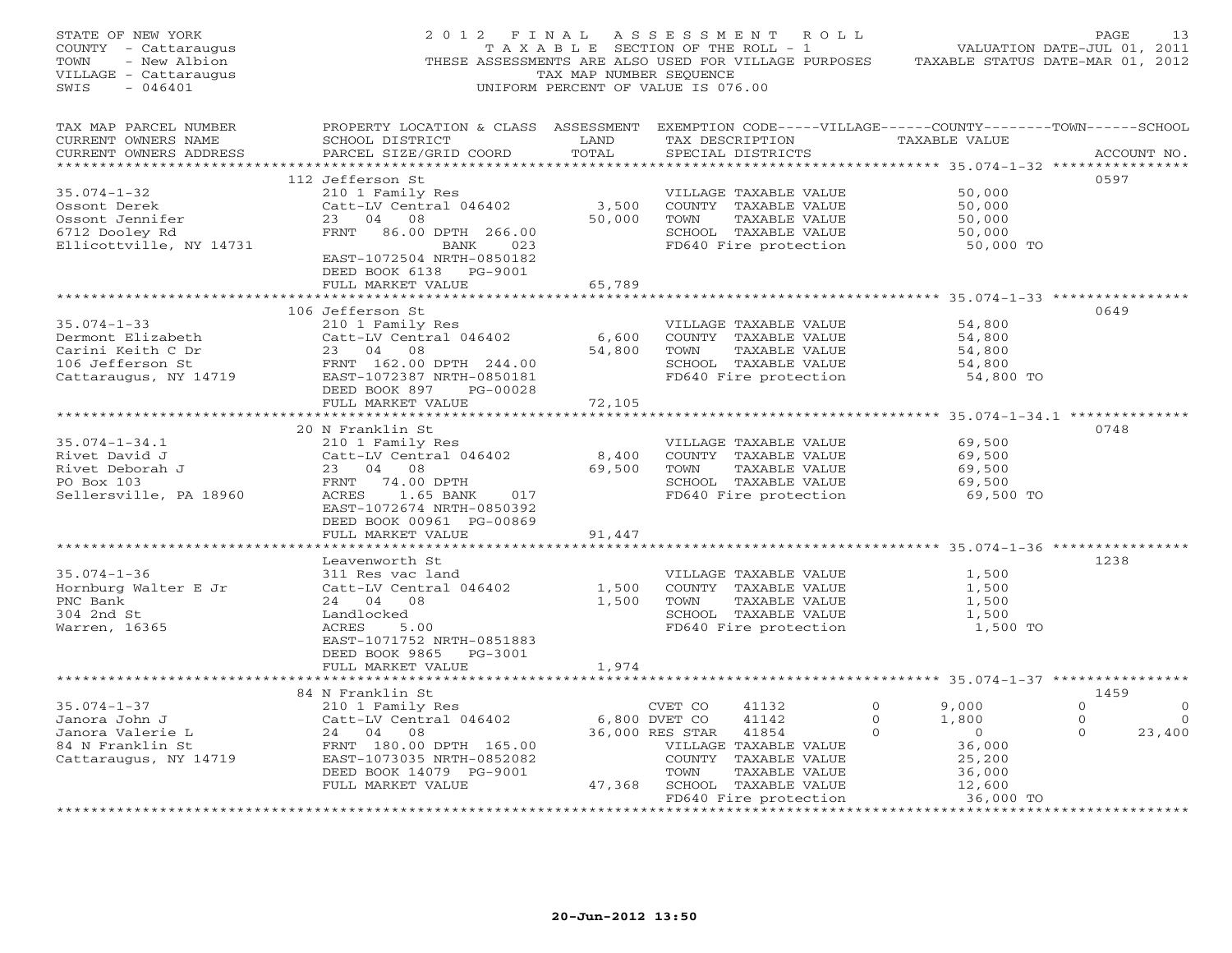| STATE OF NEW YORK<br>COUNTY - Cattaraugus<br>- New Albion<br>TOWN<br>VILLAGE - Cattaraugus<br>SWIS<br>$-046401$ | 2 0 1 2<br>F I N A L                                                                                                                 | TAX MAP NUMBER SEQUENCE           | ASSESSMENT ROLL<br>TAXABLE SECTION OF THE ROLL - 1<br>THESE ASSESSMENTS ARE ALSO USED FOR VILLAGE PURPOSES<br>UNIFORM PERCENT OF VALUE IS 076.00 |                            | PAGE<br>14<br>VALUATION DATE-JUL 01, 2011<br>TAXABLE STATUS DATE-MAR 01, 2012 |
|-----------------------------------------------------------------------------------------------------------------|--------------------------------------------------------------------------------------------------------------------------------------|-----------------------------------|--------------------------------------------------------------------------------------------------------------------------------------------------|----------------------------|-------------------------------------------------------------------------------|
| TAX MAP PARCEL NUMBER<br>CURRENT OWNERS NAME<br>CURRENT OWNERS ADDRESS<br>*************************             | PROPERTY LOCATION & CLASS ASSESSMENT<br>SCHOOL DISTRICT<br>PARCEL SIZE/GRID COORD                                                    | LAND<br>TOTAL                     | EXEMPTION CODE-----VILLAGE------COUNTY-------TOWN------SCHOOL<br>TAX DESCRIPTION<br>SPECIAL DISTRICTS                                            | TAXABLE VALUE              | ACCOUNT NO.                                                                   |
| $35.074 - 2 - 2$<br>Poummit Matthew<br>41 Carter St                                                             | 41 Carter St<br>210 1 Family Res<br>Catt-LV Central 046402<br>23 04<br>08                                                            | 9,200<br>41,000                   | VILLAGE TAXABLE VALUE<br>COUNTY TAXABLE VALUE<br>TOWN<br>TAXABLE VALUE<br>SCHOOL TAXABLE VALUE                                                   | 41,000<br>41,000<br>41,000 | 0837                                                                          |
| Cattaraugus, NY 14719                                                                                           | $3/12$ -mrgd $2-1.2$ in parcel<br>50.00 DPTH<br>FRNT<br><b>ACRES</b><br>3.30<br>EAST-1074169 NRTH-0850577<br>DEED BOOK 16744 PG-8002 |                                   | FD640 Fire protection                                                                                                                            | 41,000<br>41,000 TO        |                                                                               |
|                                                                                                                 | FULL MARKET VALUE                                                                                                                    | 53,947                            |                                                                                                                                                  |                            |                                                                               |
|                                                                                                                 |                                                                                                                                      |                                   |                                                                                                                                                  |                            |                                                                               |
| $35.074 - 2 - 3$<br>Booth Edna E                                                                                | Jefferson St<br>311 Res vac land<br>Catt-LV Central 046402                                                                           | 2,300                             | VILLAGE TAXABLE VALUE<br>COUNTY TAXABLE VALUE                                                                                                    | 2,300<br>2,300             | 0594                                                                          |
| E Booth Family Trust<br>186 Jefferson St<br>Cattaraugus, NY 14719                                               | 23 04<br>08<br>Landlocked<br>ACRES<br>4.63                                                                                           | 2,300                             | TOWN<br>TAXABLE VALUE<br>SCHOOL TAXABLE VALUE<br>FD640 Fire protection                                                                           | 2,300<br>2,300             | 2,300 TO                                                                      |
|                                                                                                                 | EAST-1074484 NRTH-0850648<br>DEED BOOK 14430 PG-7001<br>FULL MARKET VALUE                                                            | 3,026                             |                                                                                                                                                  |                            |                                                                               |
|                                                                                                                 |                                                                                                                                      |                                   |                                                                                                                                                  |                            |                                                                               |
|                                                                                                                 | Jefferson St                                                                                                                         |                                   |                                                                                                                                                  |                            | 1418                                                                          |
| $35.074 - 2 - 4$                                                                                                | 311 Res vac land                                                                                                                     |                                   | VILLAGE TAXABLE VALUE                                                                                                                            | 500                        |                                                                               |
| Weaver William E<br>Weaver Linda L                                                                              | Catt-LV Central 046402<br>15 04 08                                                                                                   | 500<br>500                        | COUNTY TAXABLE VALUE<br>TOWN<br>TAXABLE VALUE                                                                                                    | 500<br>500                 |                                                                               |
| 7689 Otto Rd                                                                                                    | ACRES<br>1.07                                                                                                                        |                                   | SCHOOL TAXABLE VALUE                                                                                                                             | 500                        |                                                                               |
| Cattaraugus, NY 14719                                                                                           | EAST-1074745 NRTH-0850614                                                                                                            |                                   | FD640 Fire protection                                                                                                                            |                            | 500 TO                                                                        |
|                                                                                                                 | DEED BOOK 886<br>$PG-1163$<br>FULL MARKET VALUE                                                                                      | 658                               |                                                                                                                                                  |                            |                                                                               |
|                                                                                                                 | 192 Jefferson St                                                                                                                     | * * * * * * * * *                 |                                                                                                                                                  |                            | ********** 35.074-2-5 ******************<br>0691                              |
| $35.074 - 2 - 5$                                                                                                | 210 1 Family Res                                                                                                                     |                                   | RES STAR<br>41854                                                                                                                                | $\Omega$<br>$\circ$        | $\Omega$<br>23,400                                                            |
| Alvarez Jerry A                                                                                                 | Catt-LV Central 046402                                                                                                               | 8,900                             | VILLAGE TAXABLE VALUE                                                                                                                            | 66,800                     |                                                                               |
| Alvarez June E                                                                                                  | 23 04<br>08                                                                                                                          | 66,800                            | COUNTY TAXABLE VALUE                                                                                                                             | 66,800                     |                                                                               |
| 192 Jefferson St                                                                                                | Ff 525.00                                                                                                                            |                                   | TAXABLE VALUE<br>TOWN                                                                                                                            | 66,800                     |                                                                               |
| Cattaraugus, NY 14719                                                                                           | ACRES<br>2.44 BANK<br>032                                                                                                            |                                   | SCHOOL TAXABLE VALUE                                                                                                                             | 43,400                     |                                                                               |
|                                                                                                                 | EAST-1074596 NRTH-0850296<br>DEED BOOK 00951 PG-01196<br>FULL MARKET VALUE                                                           | 87,895                            | FD640 Fire protection                                                                                                                            |                            | 66,800 TO                                                                     |
|                                                                                                                 |                                                                                                                                      |                                   |                                                                                                                                                  |                            |                                                                               |
|                                                                                                                 | 188 Jefferson St                                                                                                                     |                                   |                                                                                                                                                  |                            | 0913                                                                          |
| $35.074 - 2 - 6$                                                                                                | 210 1 Family Res                                                                                                                     |                                   | RES STAR<br>41854                                                                                                                                | $\Omega$<br>$\overline{0}$ | $\Omega$<br>23,400                                                            |
| Rogan Gregory J<br>Rogan Hope M                                                                                 | Catt-LV Central 046402<br>23<br>04<br>08                                                                                             | 1,700<br>36,800                   | VILLAGE TAXABLE VALUE<br>COUNTY TAXABLE VALUE                                                                                                    | 36,800<br>36,800           |                                                                               |
| 188 Jefferson St                                                                                                | FRNT 42.00 DPTH 279.20                                                                                                               |                                   | TOWN<br>TAXABLE VALUE                                                                                                                            | 36,800                     |                                                                               |
| Cattaraugus, NY 14719                                                                                           | EAST-1074383 NRTH-0850188                                                                                                            |                                   | SCHOOL TAXABLE VALUE                                                                                                                             | 13,400                     |                                                                               |
|                                                                                                                 | DEED BOOK 904<br>PG-00266                                                                                                            |                                   | FD640 Fire protection                                                                                                                            |                            | 36,800 TO                                                                     |
|                                                                                                                 | FULL MARKET VALUE<br>* * * * * * * * * * * * * * * * * * * *                                                                         | 48,421<br>* * * * * * * * * * * * |                                                                                                                                                  |                            |                                                                               |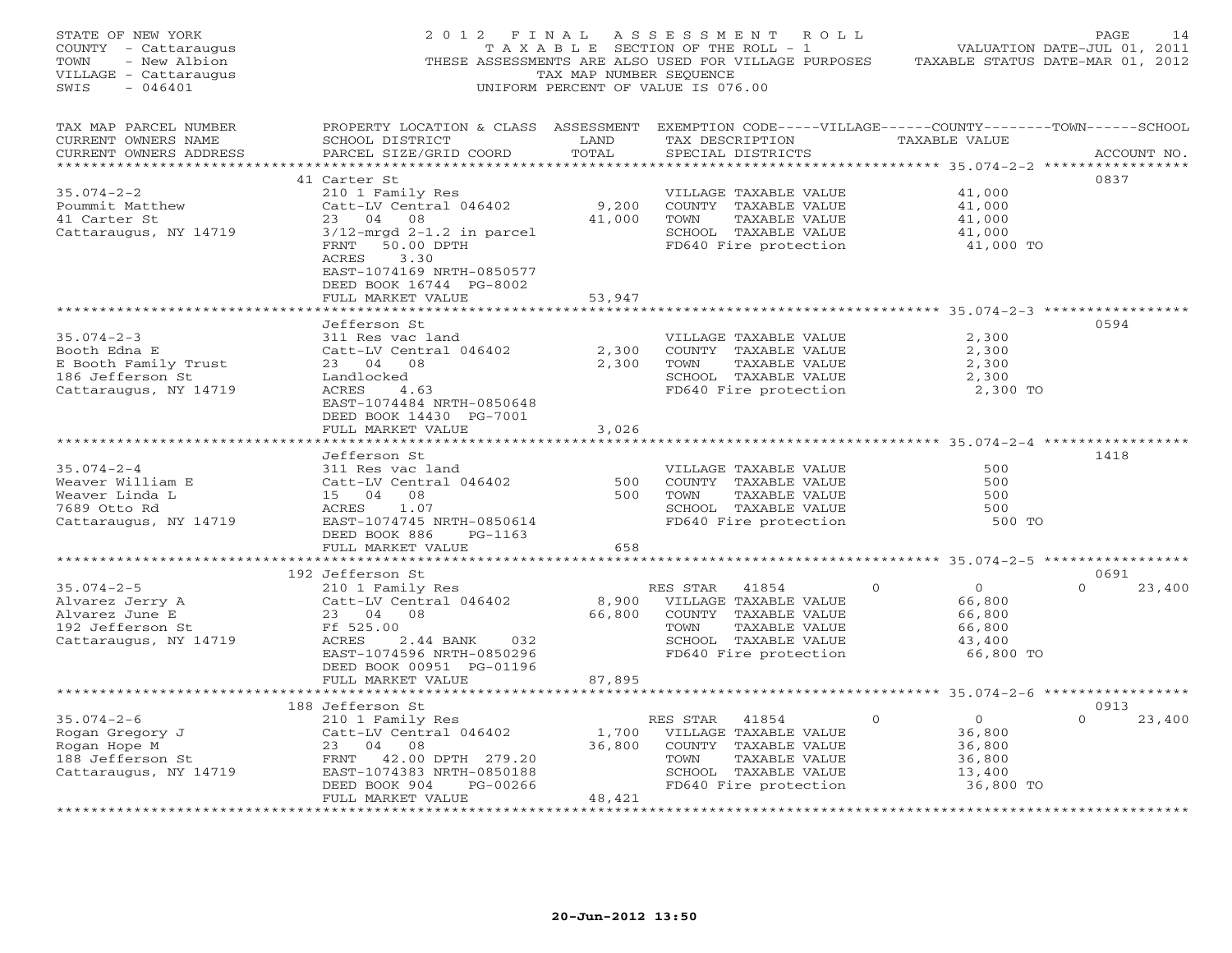| STATE OF NEW YORK<br>COUNTY - Cattaraugus<br>- New Albion<br>TOWN<br>VILLAGE - Cattaraugus<br>SWIS<br>$-046401$ | 2 0 1 2                                                                                                                                         | FINAL<br>TAX MAP NUMBER SEQUENCE | A S S E S S M E N T<br>R O L L<br>T A X A B L E SECTION OF THE ROLL - 1<br>THESE ASSESSMENTS ARE ALSO USED FOR VILLAGE PURPOSES<br>UNIFORM PERCENT OF VALUE IS 076.00 |          | VALUATION DATE-JUL 01, 2011<br>TAXABLE STATUS DATE-MAR 01, 2012 | PAGE             | 15          |
|-----------------------------------------------------------------------------------------------------------------|-------------------------------------------------------------------------------------------------------------------------------------------------|----------------------------------|-----------------------------------------------------------------------------------------------------------------------------------------------------------------------|----------|-----------------------------------------------------------------|------------------|-------------|
| TAX MAP PARCEL NUMBER<br>CURRENT OWNERS NAME<br>CURRENT OWNERS ADDRESS                                          | PROPERTY LOCATION & CLASS ASSESSMENT EXEMPTION CODE-----VILLAGE------COUNTY-------TOWN------SCHOOL<br>SCHOOL DISTRICT<br>PARCEL SIZE/GRID COORD | LAND<br>TOTAL                    | TAX DESCRIPTION<br>SPECIAL DISTRICTS                                                                                                                                  |          | TAXABLE VALUE                                                   |                  | ACCOUNT NO. |
| **********************                                                                                          |                                                                                                                                                 |                                  |                                                                                                                                                                       |          |                                                                 |                  |             |
|                                                                                                                 | 186 Jefferson St                                                                                                                                |                                  |                                                                                                                                                                       |          |                                                                 | 0593             |             |
| $35.074 - 2 - 7$                                                                                                | 210 1 Family Res                                                                                                                                |                                  | SR STAR<br>41834<br>VILLAGE TAXABLE VALUE                                                                                                                             | $\Omega$ | $\overline{O}$                                                  | $\Omega$         | 40,000      |
| Booth Edna E<br>E Booth Family Trust                                                                            | Catt-LV Central 046402<br>23<br>04<br>08                                                                                                        | 2,400<br>40,000                  | COUNTY TAXABLE VALUE                                                                                                                                                  |          | 40,000<br>40,000                                                |                  |             |
| 186 Jefferson St                                                                                                | 66.00 DPTH 177.90<br>FRNT                                                                                                                       |                                  | TOWN<br>TAXABLE VALUE                                                                                                                                                 |          | 40,000                                                          |                  |             |
| Cattaraugus, NY 14719                                                                                           | EAST-1074333 NRTH-0850176                                                                                                                       |                                  | SCHOOL TAXABLE VALUE                                                                                                                                                  |          | $\Omega$                                                        |                  |             |
|                                                                                                                 | DEED BOOK 14430 PG-7001                                                                                                                         |                                  | FD640 Fire protection                                                                                                                                                 |          | 40,000 TO                                                       |                  |             |
|                                                                                                                 | FULL MARKET VALUE                                                                                                                               | 52,632                           |                                                                                                                                                                       |          |                                                                 |                  |             |
|                                                                                                                 |                                                                                                                                                 |                                  |                                                                                                                                                                       |          |                                                                 |                  |             |
|                                                                                                                 | 180 Jefferson St                                                                                                                                |                                  |                                                                                                                                                                       |          |                                                                 | 0876             |             |
| $35.074 - 2 - 8$                                                                                                | 210 1 Family Res                                                                                                                                |                                  | RES STAR<br>41854                                                                                                                                                     | $\circ$  | $\overline{0}$                                                  | $\Omega$         | 23,400      |
| Fielder Herald                                                                                                  | Catt-LV Central 046402                                                                                                                          | 5,500                            | VILLAGE TAXABLE VALUE                                                                                                                                                 |          | 35,000                                                          |                  |             |
| Growney Patricia<br>180 Jefferson St                                                                            | 23 04<br>08<br>FRNT 197.00 DPTH 210.00                                                                                                          | 35,000                           | COUNTY TAXABLE VALUE<br>TOWN<br>TAXABLE VALUE                                                                                                                         |          | 35,000<br>35,000                                                |                  |             |
| PO Box 116                                                                                                      | EAST-1074236 NRTH-0850121                                                                                                                       |                                  | SCHOOL TAXABLE VALUE                                                                                                                                                  |          | 11,600                                                          |                  |             |
| Cattaraugus, NY 14719                                                                                           | DEED BOOK 11298 PG-6001                                                                                                                         |                                  | FD640 Fire protection                                                                                                                                                 |          | 35,000 TO                                                       |                  |             |
|                                                                                                                 | FULL MARKET VALUE                                                                                                                               | 46,053                           |                                                                                                                                                                       |          |                                                                 |                  |             |
|                                                                                                                 |                                                                                                                                                 | *********                        |                                                                                                                                                                       |          | ************ 35.074-2-9 ***                                     |                  |             |
|                                                                                                                 | 176 Jefferson St                                                                                                                                |                                  |                                                                                                                                                                       |          |                                                                 | 0731             |             |
| $35.074 - 2 - 9$                                                                                                | 210 1 Family Res                                                                                                                                |                                  | VILLAGE TAXABLE VALUE                                                                                                                                                 |          | 25,000                                                          |                  |             |
| Bank of Cattaraugus                                                                                             | Catt-LV Central 046402                                                                                                                          | 8,100                            | COUNTY TAXABLE VALUE                                                                                                                                                  |          | 25,000                                                          |                  |             |
| 24 Main St                                                                                                      | 23 04<br>08                                                                                                                                     | 25,000                           | TOWN<br>TAXABLE VALUE                                                                                                                                                 |          | 25,000                                                          |                  |             |
| Cattaraugus, NY 14719                                                                                           | Don Moyer buying on land<br>FRNT 260.00 DPTH 210.00<br>EAST-1074071 NRTH-0850065<br>DEED BOOK 7023 PG-6001                                      |                                  | SCHOOL TAXABLE VALUE<br>FD640 Fire protection                                                                                                                         |          | 25,000<br>25,000 TO                                             |                  |             |
|                                                                                                                 | FULL MARKET VALUE                                                                                                                               | 32,895                           |                                                                                                                                                                       |          |                                                                 |                  |             |
|                                                                                                                 | ***********************                                                                                                                         |                                  |                                                                                                                                                                       |          |                                                                 |                  |             |
| $35.074 - 2 - 10$                                                                                               | 25 Carter St                                                                                                                                    |                                  | RES STAR 41854                                                                                                                                                        | $\Omega$ | $\overline{0}$                                                  | 0681<br>$\Omega$ | 23,400      |
| Cooper Dana J                                                                                                   | 210 1 Family Res<br>Catt-LV Central 046402                                                                                                      | 8,300                            | VILLAGE TAXABLE VALUE                                                                                                                                                 |          | 41,400                                                          |                  |             |
| 25 Carter St                                                                                                    | 23 04<br>08                                                                                                                                     | 41,400                           | COUNTY TAXABLE VALUE                                                                                                                                                  |          | 41,400                                                          |                  |             |
| Cattaraugus, NY 14719                                                                                           | Ff 82.50                                                                                                                                        |                                  | TOWN<br>TAXABLE VALUE                                                                                                                                                 |          | 41,400                                                          |                  |             |
|                                                                                                                 | ACRES<br>1.50                                                                                                                                   |                                  | SCHOOL TAXABLE VALUE                                                                                                                                                  |          | 18,000                                                          |                  |             |
|                                                                                                                 | EAST-1074033 NRTH-0850275                                                                                                                       |                                  | FD640 Fire protection                                                                                                                                                 |          | 41,400 TO                                                       |                  |             |
|                                                                                                                 | DEED BOOK 12492 PG-4001                                                                                                                         |                                  |                                                                                                                                                                       |          |                                                                 |                  |             |
|                                                                                                                 | FULL MARKET VALUE                                                                                                                               | 54,474                           |                                                                                                                                                                       |          |                                                                 |                  |             |
|                                                                                                                 | **********************                                                                                                                          | ***********                      |                                                                                                                                                                       |          | ********** 35.074-2-11 ****************                         |                  |             |
|                                                                                                                 | 23 Carter St                                                                                                                                    |                                  |                                                                                                                                                                       |          |                                                                 | 0718             |             |
| $35.074 - 2 - 11$                                                                                               | 210 1 Family Res<br>Catt-LV Central 046402                                                                                                      | 2,700                            | 41854<br>RES STAR<br>VILLAGE TAXABLE VALUE                                                                                                                            | $\Omega$ | $\overline{O}$<br>49,600                                        |                  | 23,400      |
| Bradley Anne<br>23 Carter St                                                                                    | 23<br>04<br>08                                                                                                                                  | 49,600                           | COUNTY TAXABLE VALUE                                                                                                                                                  |          | 49,600                                                          |                  |             |
| Cattaraugus, NY 14719                                                                                           | FRNT<br>66.00 DPTH 240.00                                                                                                                       |                                  | TOWN<br>TAXABLE VALUE                                                                                                                                                 |          | 49,600                                                          |                  |             |
|                                                                                                                 | EAST-1073932 NRTH-0850180                                                                                                                       |                                  | SCHOOL TAXABLE VALUE                                                                                                                                                  |          | 26,200                                                          |                  |             |
|                                                                                                                 | DEED BOOK 00924 PG-00398                                                                                                                        |                                  | FD640 Fire protection                                                                                                                                                 |          | 49,600 TO                                                       |                  |             |
|                                                                                                                 | FULL MARKET VALUE                                                                                                                               | 65,263                           |                                                                                                                                                                       |          |                                                                 |                  |             |
| ***********************                                                                                         | *****************************                                                                                                                   | *******************              |                                                                                                                                                                       |          |                                                                 |                  |             |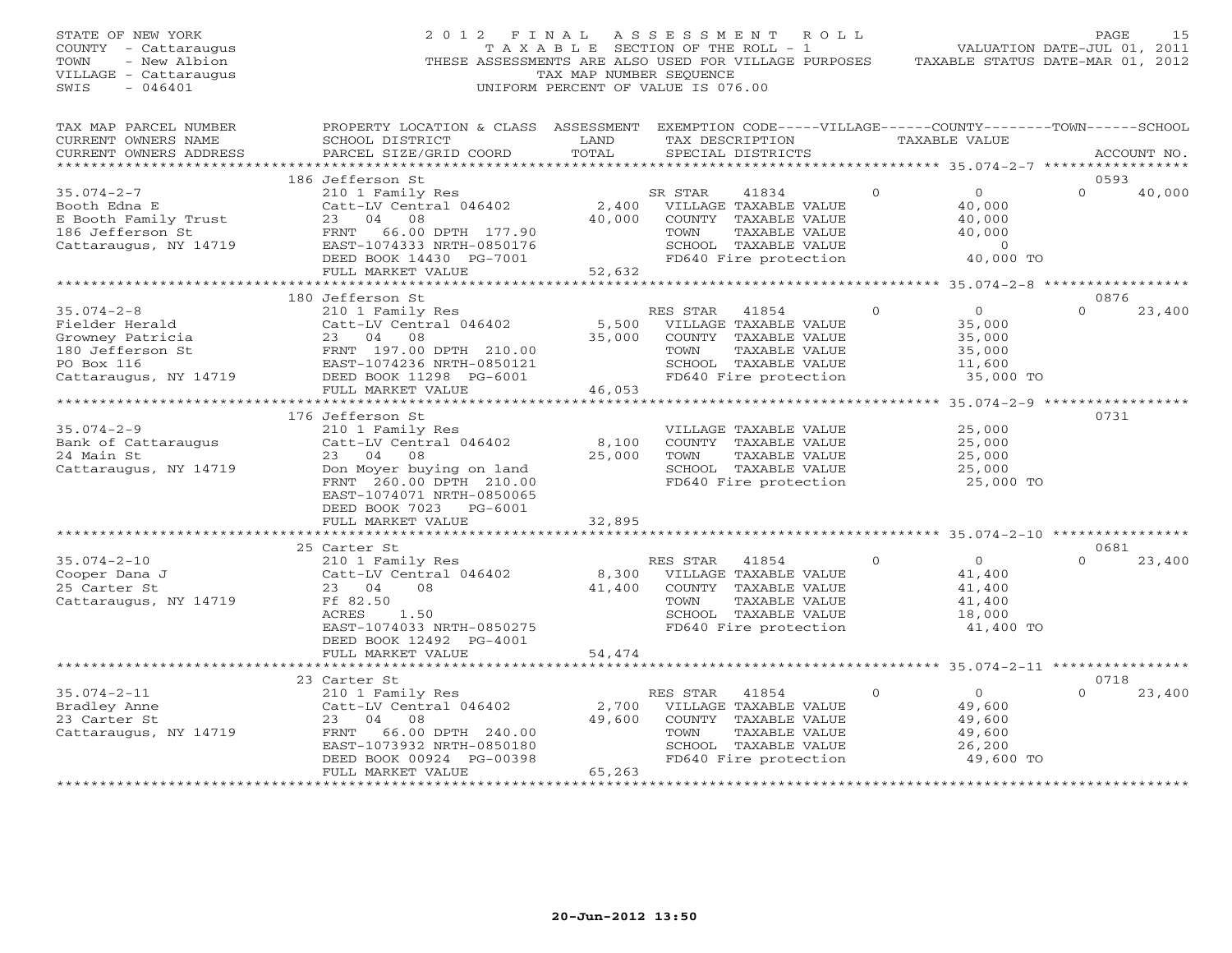| STATE OF NEW YORK<br>COUNTY - Cattaraugus<br>- New Albion<br>TOWN<br>VILLAGE - Cattaraugus<br>$-046401$<br>SWIS | 2012 FINAL ASSESSMENT ROLL<br>THESE ASSESSMENTS ARE ALSO USED FOR VILLAGE PURPOSES                                                              | TAX MAP NUMBER SEQUENCE<br>UNIFORM PERCENT OF VALUE IS 076.00 |                | T A X A B L E SECTION OF THE ROLL - 1         |          | VALUATION DATE-JUL 01, 2011<br>TAXABLE STATUS DATE-MAR 01, 2012 | PAGE             | 16          |
|-----------------------------------------------------------------------------------------------------------------|-------------------------------------------------------------------------------------------------------------------------------------------------|---------------------------------------------------------------|----------------|-----------------------------------------------|----------|-----------------------------------------------------------------|------------------|-------------|
| TAX MAP PARCEL NUMBER<br>CURRENT OWNERS NAME<br>CURRENT OWNERS ADDRESS                                          | PROPERTY LOCATION & CLASS ASSESSMENT EXEMPTION CODE-----VILLAGE------COUNTY-------TOWN------SCHOOL<br>SCHOOL DISTRICT<br>PARCEL SIZE/GRID COORD | LAND<br>TOTAL                                                 |                | SPECIAL DISTRICTS                             |          | TAX DESCRIPTION TAXABLE VALUE                                   |                  | ACCOUNT NO. |
| ******************                                                                                              |                                                                                                                                                 |                                                               |                |                                               |          | ****************** 35.074-2-12 ***************                  |                  |             |
| $35.074 - 2 - 12$                                                                                               | 19 Carter St<br>210 1 Family Res                                                                                                                |                                                               | RES STAR 41854 |                                               | $\Omega$ | $\Omega$                                                        | 1007<br>$\Omega$ | 23,400      |
| Opferbeck Jason                                                                                                 | Catt-LV Central 046402                                                                                                                          |                                                               |                | 2,700 VILLAGE TAXABLE VALUE                   |          | 49,600                                                          |                  |             |
| 19 Carter St                                                                                                    | 23 04 08                                                                                                                                        |                                                               |                | 49,600 COUNTY TAXABLE VALUE                   |          | 49,600                                                          |                  |             |
| Cattaraugus, NY 14719                                                                                           | FRNT 66.00 DPTH 245.00                                                                                                                          |                                                               | TOWN           | TAXABLE VALUE                                 |          | 49,600                                                          |                  |             |
|                                                                                                                 | EAST-1073880 NRTH-0850139                                                                                                                       |                                                               |                | SCHOOL TAXABLE VALUE                          |          | 26,200                                                          |                  |             |
|                                                                                                                 | DEED BOOK 14959 PG-5001                                                                                                                         |                                                               |                | FD640 Fire protection                         |          | 49,600 TO                                                       |                  |             |
|                                                                                                                 | FULL MARKET VALUE                                                                                                                               | 65,263                                                        |                |                                               |          |                                                                 |                  |             |
|                                                                                                                 | 17 Carter St                                                                                                                                    |                                                               |                |                                               |          |                                                                 | 0686             |             |
| $35.074 - 2 - 13$                                                                                               | 210 1 Family Res                                                                                                                                |                                                               | RES STAR 41854 |                                               | $\Omega$ | $\overline{0}$                                                  | $\Omega$         | 23,400      |
| Johnson Brenda L                                                                                                | Catt-LV Central 046402                                                                                                                          | 2,700                                                         |                | VILLAGE TAXABLE VALUE                         |          | 31,500                                                          |                  |             |
| 17 Carter St                                                                                                    | 23 04 08                                                                                                                                        | 31,500                                                        |                | COUNTY TAXABLE VALUE                          |          | 31,500                                                          |                  |             |
| Cattaraugus, NY 14719                                                                                           | FRNT 66.00 DPTH 250.00                                                                                                                          |                                                               | TOWN           | TAXABLE VALUE                                 |          | 31,500                                                          |                  |             |
|                                                                                                                 | EAST-1073827 NRTH-0850100<br>DEED BOOK 00965 PG-00048                                                                                           |                                                               |                | SCHOOL TAXABLE VALUE<br>FD640 Fire protection |          | 8,100<br>31,500 TO                                              |                  |             |
|                                                                                                                 | FULL MARKET VALUE                                                                                                                               | 41,447                                                        |                |                                               |          |                                                                 |                  |             |
|                                                                                                                 |                                                                                                                                                 |                                                               |                |                                               |          |                                                                 |                  |             |
|                                                                                                                 | 15 Carter St                                                                                                                                    |                                                               |                |                                               |          |                                                                 | 0708             |             |
| $35.074 - 2 - 14$                                                                                               | 210 1 Family Res                                                                                                                                |                                                               | RES STAR 41854 |                                               | $\Omega$ | $\overline{0}$                                                  | $\Omega$         | 23,400      |
| Benson Clifford                                                                                                 | Catt-LV Central 046402                                                                                                                          | 2,600                                                         |                | VILLAGE TAXABLE VALUE                         |          | 27,900                                                          |                  |             |
| Benson Kathleen                                                                                                 | 23 04 08                                                                                                                                        | 27,900                                                        |                | COUNTY TAXABLE VALUE                          |          | 27,900                                                          |                  |             |
| 15 Carter St<br>Cattaraugus, NY 14719                                                                           | FRNT 70.00 DPTH 290.00<br>EAST-1073763 NRTH-0850076                                                                                             |                                                               | TOWN           | TAXABLE VALUE<br>SCHOOL TAXABLE VALUE         |          | 27,900<br>4,500                                                 |                  |             |
|                                                                                                                 | DEED BOOK 871<br>PG-01162                                                                                                                       |                                                               |                | FD640 Fire protection                         |          | 27,900 TO                                                       |                  |             |
|                                                                                                                 | FULL MARKET VALUE                                                                                                                               | 36,711                                                        |                |                                               |          |                                                                 |                  |             |
|                                                                                                                 | **************************                                                                                                                      |                                                               |                |                                               |          |                                                                 |                  |             |
|                                                                                                                 | 11 Carter St                                                                                                                                    |                                                               |                |                                               |          |                                                                 | 0825             |             |
| $35.074 - 2 - 15$                                                                                               | 210 1 Family Res                                                                                                                                |                                                               | RES STAR       | 41854                                         | $\Omega$ | $\Omega$                                                        | $\cap$           | 23,400      |
| Hallowell Scott M<br>11 Carter St                                                                               | Catt-LV Central 046402<br>23 04 08                                                                                                              | 2,100<br>42,000                                               |                | VILLAGE TAXABLE VALUE<br>COUNTY TAXABLE VALUE |          | 42,000<br>42,000                                                |                  |             |
| Cattaraugus, NY 14719                                                                                           | FRNT 56.00 DPTH 248.00                                                                                                                          |                                                               | TOWN           | TAXABLE VALUE                                 |          | 42,000                                                          |                  |             |
|                                                                                                                 | 017<br>BANK                                                                                                                                     |                                                               |                | SCHOOL TAXABLE VALUE                          |          | 18,600                                                          |                  |             |
|                                                                                                                 | EAST-1073702 NRTH-0850052                                                                                                                       |                                                               |                | FD640 Fire protection                         |          | 42,000 TO                                                       |                  |             |
|                                                                                                                 | DEED BOOK 13872 PG-9001                                                                                                                         |                                                               |                |                                               |          |                                                                 |                  |             |
|                                                                                                                 | FULL MARKET VALUE                                                                                                                               | 55,263                                                        |                |                                               |          |                                                                 |                  |             |
|                                                                                                                 | ************************                                                                                                                        |                                                               |                |                                               |          |                                                                 | 0758             |             |
| $35.074 - 2 - 16$                                                                                               | 9 Carter St<br>210 1 Family Res                                                                                                                 |                                                               |                | VILLAGE TAXABLE VALUE                         |          | 45,000                                                          |                  |             |
| Eaton Cynthia L                                                                                                 | Catt-LV Central 046402                                                                                                                          | 2,800                                                         |                | COUNTY TAXABLE VALUE                          |          | 45,000                                                          |                  |             |
| 19 Memorial Dr                                                                                                  | 23 04 08                                                                                                                                        | 45,000                                                        | TOWN           | TAXABLE VALUE                                 |          | 45,000                                                          |                  |             |
| Cattaraugus, NY 14719                                                                                           | FRNT 75.00 DPTH 162.00                                                                                                                          |                                                               |                | SCHOOL TAXABLE VALUE                          |          | 45,000                                                          |                  |             |
|                                                                                                                 | EAST-1073639 NRTH-0850025                                                                                                                       |                                                               |                | FD640 Fire protection                         |          | 45,000 TO                                                       |                  |             |
|                                                                                                                 | DEED BOOK 00948 PG-00897                                                                                                                        |                                                               |                |                                               |          |                                                                 |                  |             |
|                                                                                                                 | FULL MARKET VALUE                                                                                                                               | 59,211<br>+ + + + + + + + + + + + + +                         |                |                                               |          |                                                                 |                  |             |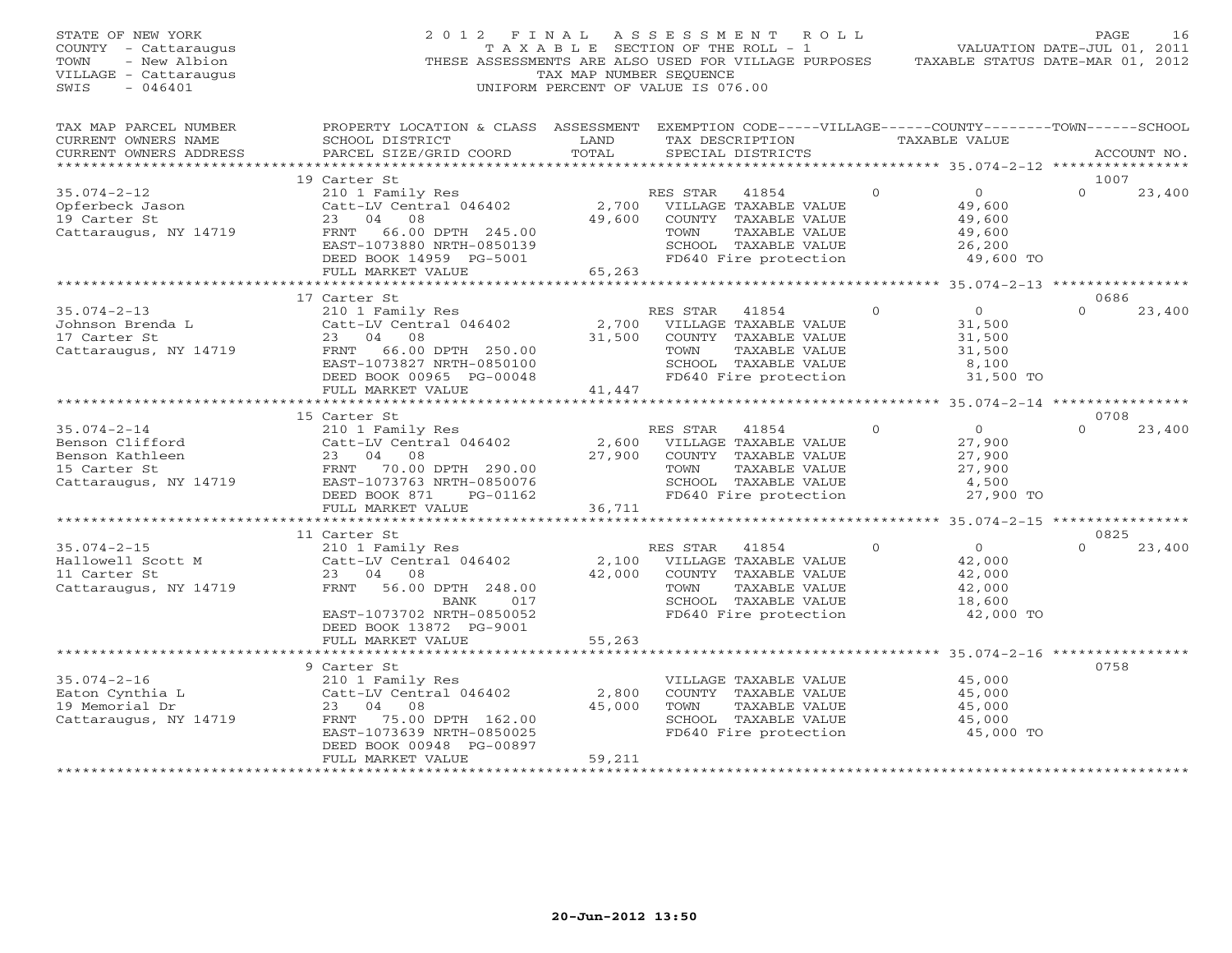| STATE OF NEW YORK<br>COUNTY - Cattaraugus<br>TOWN<br>- New Albion<br>VILLAGE - Cattaraugus<br>SWIS<br>$-046401$ | 2012 FINAL ASSESSMENT ROLL<br>THESE ASSESSMENTS ARE ALSO USED FOR VILLAGE PURPOSES                                                              | T A X A B L E SECTION OF THE ROLL - 1<br>TAX MAP NUMBER SEQUENCE<br>UNIFORM PERCENT OF VALUE IS 076.00 |                              |                       |                 | VALUATION DATE-JUL 01, 2011<br>TAXABLE STATUS DATE-MAR 01, 2012     | PAGE     | 17          |
|-----------------------------------------------------------------------------------------------------------------|-------------------------------------------------------------------------------------------------------------------------------------------------|--------------------------------------------------------------------------------------------------------|------------------------------|-----------------------|-----------------|---------------------------------------------------------------------|----------|-------------|
| TAX MAP PARCEL NUMBER<br>CURRENT OWNERS NAME<br>CURRENT OWNERS ADDRESS<br>******************************        | PROPERTY LOCATION & CLASS ASSESSMENT EXEMPTION CODE-----VILLAGE------COUNTY-------TOWN------SCHOOL<br>SCHOOL DISTRICT<br>PARCEL SIZE/GRID COORD | LAND<br>TOTAL                                                                                          |                              | SPECIAL DISTRICTS     | TAX DESCRIPTION | TAXABLE VALUE                                                       |          | ACCOUNT NO. |
|                                                                                                                 | Carter St                                                                                                                                       |                                                                                                        |                              |                       |                 |                                                                     | 0904     |             |
| $35.074 - 2 - 17$                                                                                               | 311 Res vac land                                                                                                                                |                                                                                                        |                              | VILLAGE TAXABLE VALUE |                 | 2,100                                                               |          |             |
| Bank of Cattaraugus                                                                                             | Catt-LV Central 046402                                                                                                                          | 2,100                                                                                                  |                              | COUNTY TAXABLE VALUE  |                 | 2,100                                                               |          |             |
| 24 Main St                                                                                                      | 23 04<br>08                                                                                                                                     | 2,100                                                                                                  | TOWN                         | TAXABLE VALUE         |                 | 2,100                                                               |          |             |
| Cattaraugus, NY 14719                                                                                           | 66.00 DPTH 118.00<br>FRNT                                                                                                                       |                                                                                                        |                              | SCHOOL TAXABLE VALUE  |                 | 2,100                                                               |          |             |
|                                                                                                                 | EAST-1073576 NRTH-0849993                                                                                                                       |                                                                                                        |                              | FD640 Fire protection |                 | 2,100 TO                                                            |          |             |
|                                                                                                                 | DEED BOOK 14486 PG-2000                                                                                                                         |                                                                                                        |                              |                       |                 |                                                                     |          |             |
|                                                                                                                 | FULL MARKET VALUE                                                                                                                               | 2,763<br>* * * * * * * * * * *                                                                         |                              |                       |                 | ************************************* 35.074-2-18 ***************** |          |             |
|                                                                                                                 | 1 Carter St                                                                                                                                     |                                                                                                        |                              |                       |                 |                                                                     | 0996     |             |
| $35.074 - 2 - 18$                                                                                               | 220 2 Family Res                                                                                                                                |                                                                                                        | WVET CO                      | 41122                 | $\Omega$        | 6,000                                                               | $\Omega$ | $\circ$     |
| Whitcomb Karlene L/U                                                                                            | Catt-LV Central 046402                                                                                                                          |                                                                                                        | 5,500 RES STAR               | 41854                 | $\Omega$        | $\overline{0}$                                                      | $\Omega$ | 23,400      |
| Bank of Cattaraugus                                                                                             | 23 04 08                                                                                                                                        |                                                                                                        | 40,000 VILLAGE TAXABLE VALUE |                       |                 | 40,000                                                              |          |             |
| 24 Main St                                                                                                      | Life Use - Karlene                                                                                                                              |                                                                                                        |                              | COUNTY TAXABLE VALUE  |                 | 34,000                                                              |          |             |
| Cattaraugus, NY 14719                                                                                           | FRNT 140.00 DPTH 195.00                                                                                                                         |                                                                                                        | TOWN                         | TAXABLE VALUE         |                 | 40,000                                                              |          |             |
|                                                                                                                 | EAST-1073491 NRTH-0849959                                                                                                                       |                                                                                                        |                              | SCHOOL TAXABLE VALUE  |                 | 16,600                                                              |          |             |
|                                                                                                                 | DEED BOOK 14486 PG-2001                                                                                                                         |                                                                                                        |                              | FD640 Fire protection |                 | 40,000 TO                                                           |          |             |
|                                                                                                                 | FULL MARKET VALUE                                                                                                                               | 52,632                                                                                                 |                              |                       |                 |                                                                     |          |             |
|                                                                                                                 |                                                                                                                                                 |                                                                                                        |                              |                       |                 |                                                                     |          |             |
|                                                                                                                 | 142 Jefferson St                                                                                                                                |                                                                                                        |                              |                       |                 |                                                                     | 0625     |             |
| $35.074 - 2 - 19.1$                                                                                             | 220 2 Family Res                                                                                                                                |                                                                                                        | RES STAR 41854               |                       | $\mathbf{0}$    | $\overline{0}$                                                      | $\Omega$ | 23,400      |
| Jayroe-Cox Cathy J                                                                                              | Catt-LV Central 046402                                                                                                                          |                                                                                                        | 5,500 VILLAGE TAXABLE VALUE  |                       |                 | 67,700                                                              |          |             |
| 142 Jefferson St                                                                                                | 23 04 08                                                                                                                                        | 67,700                                                                                                 |                              | COUNTY TAXABLE VALUE  |                 | 67,700                                                              |          |             |
| Cattaraugus, NY 14719                                                                                           | $3/12$ -mergd $2-19.2$ in prcl                                                                                                                  |                                                                                                        | TOWN                         | TAXABLE VALUE         |                 | 67,700                                                              |          |             |
|                                                                                                                 | FRNT 138.30 DPTH 230.00                                                                                                                         |                                                                                                        |                              | SCHOOL TAXABLE VALUE  |                 | 44,300                                                              |          |             |
|                                                                                                                 | EAST-1073259 NRTH-0850077                                                                                                                       |                                                                                                        |                              | FD640 Fire protection |                 | 67,700 TO                                                           |          |             |
|                                                                                                                 | DEED BOOK 1014 PG-1108                                                                                                                          |                                                                                                        |                              |                       |                 |                                                                     |          |             |
|                                                                                                                 | FULL MARKET VALUE                                                                                                                               | 89,079                                                                                                 |                              |                       |                 | ********* 35.074-2-21 **********                                    |          |             |
|                                                                                                                 | 136 Jefferson St                                                                                                                                |                                                                                                        |                              |                       |                 |                                                                     | 0997     |             |
| $35.074 - 2 - 21$                                                                                               | 210 1 Family Res                                                                                                                                |                                                                                                        | RES STAR                     | 41854                 | $\Omega$        | $\overline{O}$                                                      | $\Omega$ | 23,400      |
| Kaminski Leon T                                                                                                 | Catt-LV Central 046402                                                                                                                          | 5,600                                                                                                  |                              | VILLAGE TAXABLE VALUE |                 | 86,600                                                              |          |             |
| Kaminski Kathleen                                                                                               | 23 04 08                                                                                                                                        | 86,600                                                                                                 |                              | COUNTY TAXABLE VALUE  |                 | 86,600                                                              |          |             |
| 136 Jefferson St                                                                                                | FRNT 156.20 DPTH 145.33                                                                                                                         |                                                                                                        | TOWN                         | TAXABLE VALUE         |                 | 86,600                                                              |          |             |
| Cattaraugus, NY 14719                                                                                           | EAST-1073118 NRTH-0850040                                                                                                                       |                                                                                                        |                              | SCHOOL TAXABLE VALUE  |                 | 63,200                                                              |          |             |
|                                                                                                                 | DEED BOOK 751<br>PG-00951                                                                                                                       |                                                                                                        |                              | FD640 Fire protection |                 | 86,600 TO                                                           |          |             |
|                                                                                                                 | FULL MARKET VALUE                                                                                                                               | 113,947                                                                                                |                              |                       |                 |                                                                     |          |             |
|                                                                                                                 |                                                                                                                                                 |                                                                                                        |                              |                       |                 | ********* 35.074-2-22 *****************                             |          |             |
|                                                                                                                 | 3 N Franklin St                                                                                                                                 |                                                                                                        |                              |                       |                 |                                                                     | 0796     |             |
| $35.074 - 2 - 22$                                                                                               | 210 1 Family Res                                                                                                                                |                                                                                                        | SR STAR                      | 41834                 | $\Omega$        | $\overline{0}$                                                      | $\Omega$ | 48,520      |
| Herman Mark E                                                                                                   | Catt-LV Central 046402                                                                                                                          | 3,400                                                                                                  |                              | VILLAGE TAXABLE VALUE |                 | 59,700                                                              |          |             |
| Camilloni-Herman Sharon                                                                                         | 23 04 08                                                                                                                                        | 59,700                                                                                                 |                              | COUNTY TAXABLE VALUE  |                 | 59,700                                                              |          |             |
| 3 N Franklin St                                                                                                 | FRNT 106.15 DPTH 112.32                                                                                                                         |                                                                                                        | TOWN                         | TAXABLE VALUE         |                 | 59,700                                                              |          |             |
| Cattaraugus, NY 14719                                                                                           | BANK<br>017                                                                                                                                     |                                                                                                        |                              | SCHOOL TAXABLE VALUE  |                 | 11,180                                                              |          |             |
|                                                                                                                 | EAST-1072987 NRTH-0850041                                                                                                                       |                                                                                                        |                              | FD640 Fire protection |                 | 59,700 TO                                                           |          |             |
|                                                                                                                 | PG-00585<br>DEED BOOK 907                                                                                                                       |                                                                                                        |                              |                       |                 |                                                                     |          |             |
|                                                                                                                 | FULL MARKET VALUE                                                                                                                               | 78,553<br><b>+++++++++++</b>                                                                           |                              |                       |                 |                                                                     |          |             |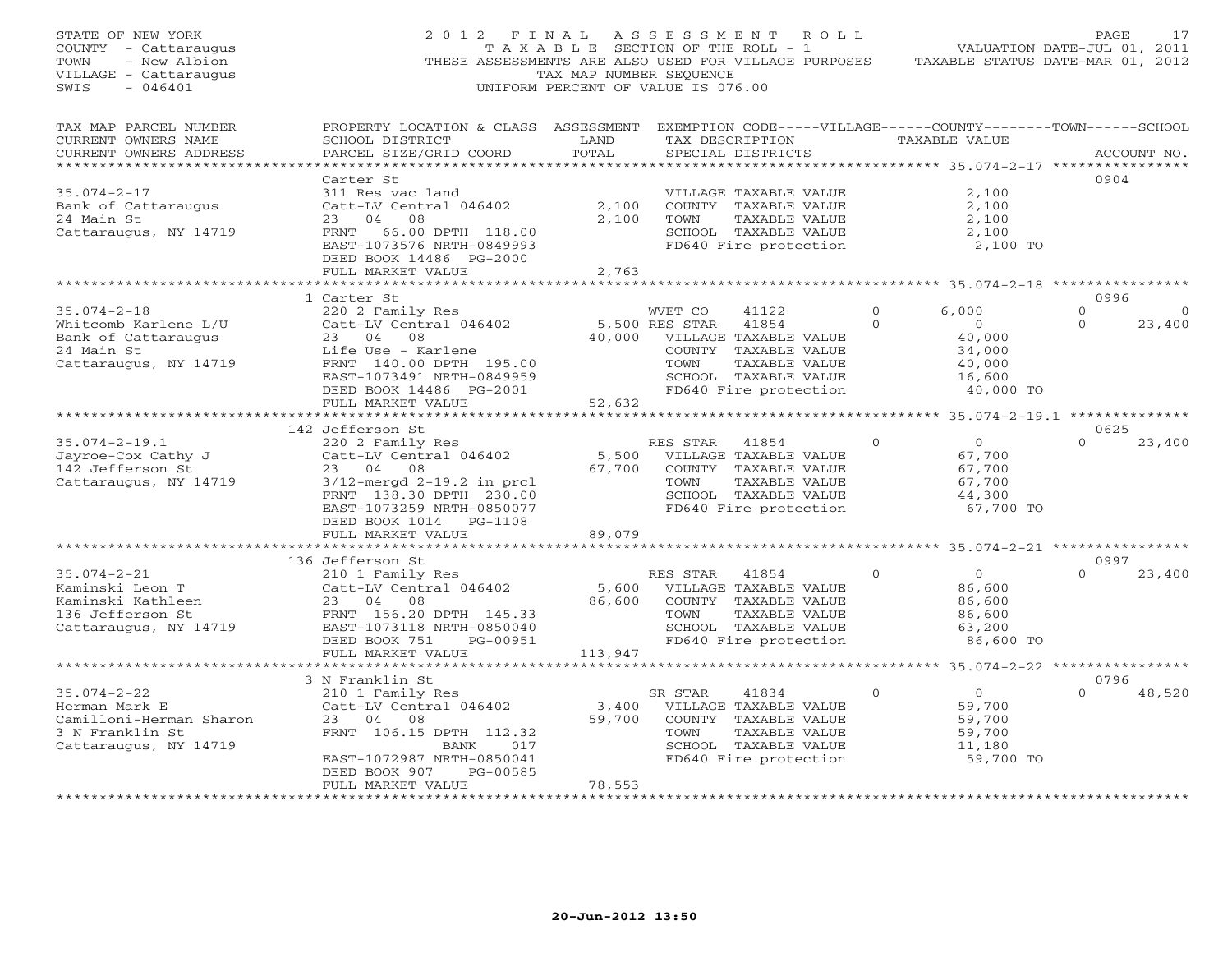| STATE OF NEW YORK       | 2012                                                                                               | FINAL                                 | ASSESSMENT      |                              | R O L L        |                                  |              | 18<br>PAGE                  |
|-------------------------|----------------------------------------------------------------------------------------------------|---------------------------------------|-----------------|------------------------------|----------------|----------------------------------|--------------|-----------------------------|
| COUNTY<br>- Cattaraugus |                                                                                                    | T A X A B L E SECTION OF THE ROLL - 1 |                 |                              |                |                                  |              | VALUATION DATE-JUL 01, 2011 |
| - New Albion<br>TOWN    | THESE ASSESSMENTS ARE ALSO USED FOR VILLAGE PURPOSES                                               |                                       |                 |                              |                | TAXABLE STATUS DATE-MAR 01, 2012 |              |                             |
| VILLAGE - Cattaraugus   |                                                                                                    | TAX MAP NUMBER SEQUENCE               |                 |                              |                |                                  |              |                             |
| SWIS<br>$-046401$       |                                                                                                    | UNIFORM PERCENT OF VALUE IS 076.00    |                 |                              |                |                                  |              |                             |
|                         |                                                                                                    |                                       |                 |                              |                |                                  |              |                             |
|                         |                                                                                                    |                                       |                 |                              |                |                                  |              |                             |
| TAX MAP PARCEL NUMBER   | PROPERTY LOCATION & CLASS ASSESSMENT EXEMPTION CODE-----VILLAGE------COUNTY-------TOWN------SCHOOL |                                       |                 |                              |                |                                  |              |                             |
| CURRENT OWNERS NAME     | SCHOOL DISTRICT                                                                                    | LAND                                  |                 | TAX DESCRIPTION              |                | TAXABLE VALUE                    |              |                             |
| CURRENT OWNERS ADDRESS  | PARCEL SIZE/GRID COORD                                                                             | TOTAL                                 |                 | SPECIAL DISTRICTS            |                |                                  |              | ACCOUNT NO.                 |
| *********************** | ***********************                                                                            |                                       |                 |                              |                |                                  |              |                             |
|                         | 9 N Franklin St                                                                                    |                                       |                 |                              |                |                                  |              | 0576                        |
| $35.074 - 2 - 23$       | 210 1 Family Res                                                                                   |                                       | VET PRO T 41003 |                              | 80,000         | $\Omega$                         | 80,000       |                             |
| Barr Wendell L          | Catt-LV Central 046402                                                                             |                                       | 5,400 CVET CO   | 41132                        | $\overline{O}$ | 15,600                           | $\circ$      | 0                           |
|                         | 04                                                                                                 |                                       |                 | 41142                        | $\Omega$       |                                  | $\circ$      | $\overline{0}$              |
| Barr Nancy E            | 23<br>08                                                                                           |                                       | 99,200 DVET CO  |                              |                | 4,960                            |              |                             |
| 9 Franklin St           | FRNT 134.00 DPTH 212.00                                                                            |                                       | RES STAR        | 41854                        | $\circ$        | $\overline{0}$                   | $\Omega$     | 23,400                      |
| Cattaraugus, NY 14719   | EAST-1073049 NRTH-0850165                                                                          |                                       |                 | VILLAGE TAXABLE VALUE        |                | 19,200                           |              |                             |
|                         | DEED BOOK 1006 PG-839                                                                              |                                       |                 | COUNTY TAXABLE VALUE         |                | 78,640                           |              |                             |
|                         | FULL MARKET VALUE                                                                                  | 130,526                               | TOWN            | TAXABLE VALUE                |                | 19,200                           |              |                             |
|                         |                                                                                                    |                                       |                 | SCHOOL TAXABLE VALUE         |                | 75,800                           |              |                             |
|                         |                                                                                                    |                                       |                 | FD640 Fire protection        |                | 99,200 TO                        |              |                             |
|                         | ************************                                                                           |                                       |                 |                              |                |                                  |              |                             |
|                         | 11 N Franklin St                                                                                   |                                       |                 |                              |                |                                  |              | 0998                        |
| $35.074 - 2 - 24$       | 210 1 Family Res                                                                                   |                                       | WVET CO         | 41122                        | $\Omega$       | 6,300                            | $\Omega$     |                             |
|                         | Catt-LV Central 046402                                                                             |                                       | 3,300 RES STAR  | 41854                        | $\mathbf{0}$   | $\overline{0}$                   | $\Omega$     | 23,400                      |
| Moehring Charles T      |                                                                                                    |                                       |                 |                              |                |                                  |              |                             |
| Moehring Jean I         | 23<br>04<br>08                                                                                     | 42,000                                |                 | VILLAGE TAXABLE VALUE        |                | 42,000                           |              |                             |
| 11 N Franklin St        | FRNT 82.50 DPTH 212.00                                                                             |                                       |                 | COUNTY TAXABLE VALUE         |                | 35,700                           |              |                             |
| Cattaraugus, NY $14719$ | EAST-1073068 NRTH-0850266                                                                          |                                       | TOWN            | TAXABLE VALUE                |                | 42,000                           |              |                             |
|                         | DEED BOOK 835<br>PG-00398                                                                          |                                       |                 | SCHOOL TAXABLE VALUE         |                | 18,600                           |              |                             |
|                         | FULL MARKET VALUE                                                                                  | 55,263                                |                 | FD640 Fire protection        |                | 42,000 TO                        |              |                             |
|                         |                                                                                                    |                                       |                 |                              |                | **** 35.074-2-25 **              |              |                             |
|                         | 15 N Franklin St                                                                                   |                                       |                 |                              |                |                                  |              | 0668                        |
| $35.074 - 2 - 25$       | 220 2 Family Res                                                                                   |                                       |                 | VILLAGE TAXABLE VALUE        |                | 45,800                           |              |                             |
| Herman Mark E           | Catt-LV Central 046402                                                                             | 3,200                                 |                 | COUNTY TAXABLE VALUE         |                | 45,800                           |              |                             |
| 3 N Franklin St         | 23<br>04 08                                                                                        | 45,800                                | TOWN            | TAXABLE VALUE                |                | 45,800                           |              |                             |
| Cattaraugus, NY 14719   | 78.43 DPTH 212.00<br>FRNT                                                                          |                                       |                 | SCHOOL TAXABLE VALUE         |                | 45,800                           |              |                             |
|                         | EAST-1073078 NRTH-0850346                                                                          |                                       |                 | FD640 Fire protection        |                | 45,800 TO                        |              |                             |
|                         | DEED BOOK 00958 PG-00710                                                                           |                                       |                 |                              |                |                                  |              |                             |
|                         |                                                                                                    |                                       |                 |                              |                |                                  |              |                             |
|                         | FULL MARKET VALUE<br>************************                                                      | 60,263                                |                 |                              |                |                                  |              |                             |
|                         |                                                                                                    |                                       |                 |                              |                |                                  |              |                             |
|                         | 19 N Franklin St                                                                                   |                                       |                 |                              |                |                                  |              | 0603                        |
| $35.074 - 2 - 26$       | 210 1 Family Res                                                                                   |                                       | CVET CO         | 41132                        | $\circ$        | 8,325                            | $\mathbf{0}$ |                             |
| Gunsolus Howard         | Catt-LV Central 046402                                                                             |                                       | 3,000 SR STAR   | 41834                        | $\Omega$       | $\overline{0}$                   | $\Omega$     | 33,300                      |
| Gunsolus Pauline        | 23<br>04<br>08                                                                                     | 33,300                                |                 | VILLAGE TAXABLE VALUE        |                | 33,300                           |              |                             |
| 19 N Franklin St        | FRNT 74.00 DPTH 212.00                                                                             |                                       |                 | COUNTY TAXABLE VALUE         |                | 24,975                           |              |                             |
| Cattaraugus, NY 14719   | EAST-1073086 NRTH-0850420                                                                          |                                       | TOWN            | TAXABLE VALUE                |                | 33,300                           |              |                             |
|                         | DEED BOOK 894<br>PG-00089                                                                          |                                       |                 | SCHOOL TAXABLE VALUE         |                | $\Omega$                         |              |                             |
|                         | FULL MARKET VALUE                                                                                  |                                       |                 | 43,816 FD640 Fire protection |                | 33,300 TO                        |              |                             |
|                         | ************************                                                                           |                                       |                 |                              |                |                                  |              |                             |
|                         | 21 N Franklin St                                                                                   |                                       |                 |                              |                |                                  |              | 0655                        |
| $35.074 - 2 - 27$       |                                                                                                    |                                       | RES STAR        | 41854                        | $\mathbf{0}$   | $\circ$                          |              | 23,400                      |
|                         | 210 1 Family Res                                                                                   |                                       |                 |                              |                |                                  |              |                             |
| Bank of Cattaraugus     | Catt-LV Central 046402                                                                             | 2,400                                 |                 | VILLAGE TAXABLE VALUE        |                | 39,100                           |              |                             |
| 24 Main St              | 23 04 08                                                                                           | 39,100                                |                 | COUNTY TAXABLE VALUE         |                | 39,100                           |              |                             |
| Cattaraugus, NY 14719   | land contract-Griffin Ste                                                                          |                                       | TOWN            | TAXABLE VALUE                |                | 39,100                           |              |                             |
|                         | Griffin Jenill                                                                                     |                                       |                 | SCHOOL TAXABLE VALUE         |                | 15,700                           |              |                             |
|                         | FRNT<br>60.00 DPTH 212.00                                                                          |                                       |                 | FD640 Fire protection        |                | 39,100 TO                        |              |                             |
|                         | EAST-1073094 NRTH-0850487                                                                          |                                       |                 |                              |                |                                  |              |                             |
|                         | DEED BOOK 13638 PG-9002                                                                            |                                       |                 |                              |                |                                  |              |                             |
|                         | FULL MARKET VALUE                                                                                  | 51,447                                |                 |                              |                |                                  |              |                             |
|                         | . * * * * * * * * * * * * * * * * * *                                                              | * * * * * * * * * *                   |                 |                              |                |                                  |              |                             |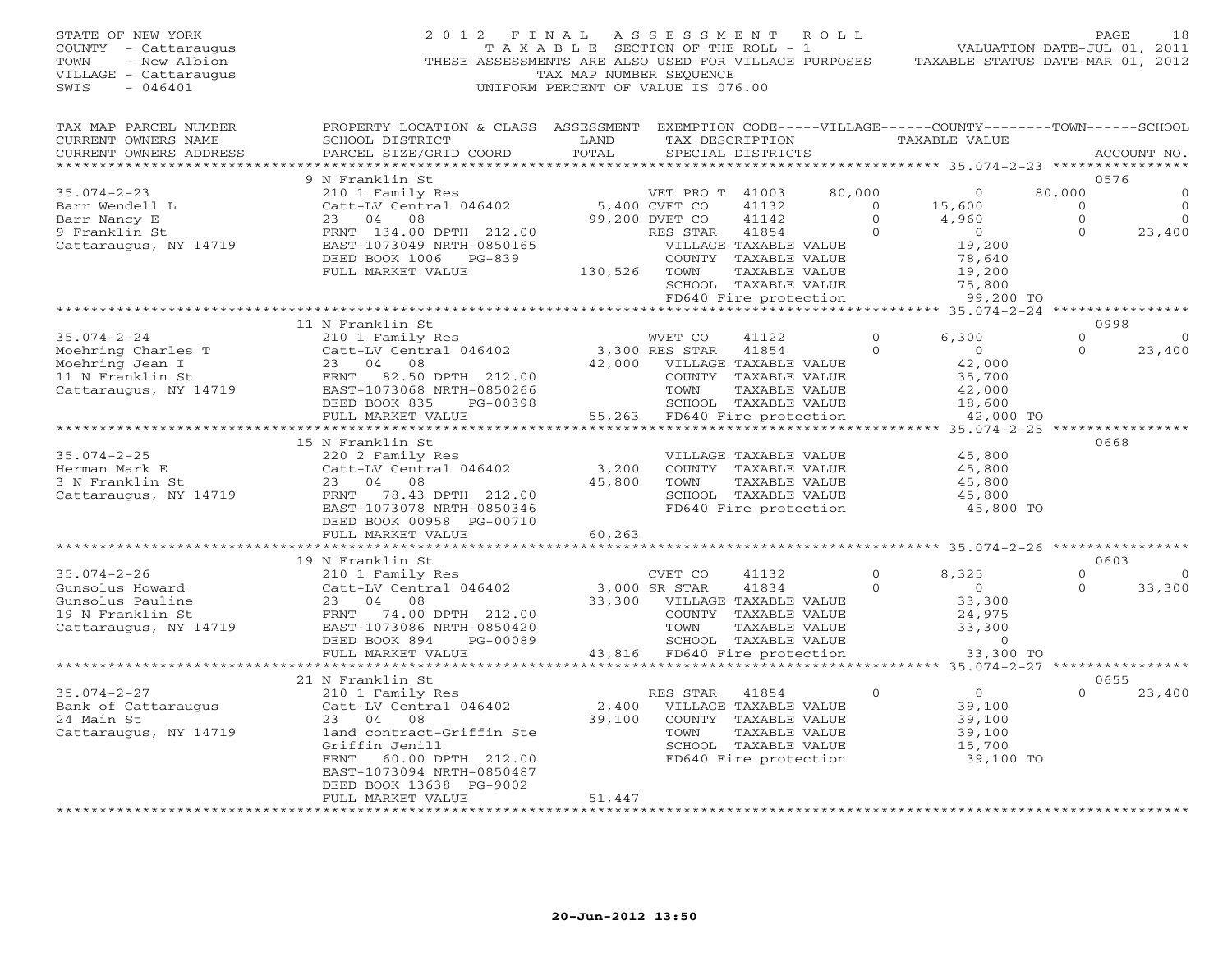| STATE OF NEW YORK<br>COUNTY - Cattaraugus<br>- New Albion<br>TOWN<br>VILLAGE - Cattaraugus<br>SWIS<br>$-046401$ | 2012 FINAL ASSESSMENT<br>THESE ASSESSMENTS ARE ALSO USED FOR VILLAGE PURPOSES                                                                                                                                                                      | TAXABLE SECTION OF THE ROLL - 1<br>TAX MAP NUMBER SEQUENCE<br>UNIFORM PERCENT OF VALUE IS 076.00 |          | ROLL ROLL                             |                   | VALUATION DATE-JUL 01, 2011<br>TAXABLE STATUS DATE-MAR 01, 2012 | PAGE              | 19          |
|-----------------------------------------------------------------------------------------------------------------|----------------------------------------------------------------------------------------------------------------------------------------------------------------------------------------------------------------------------------------------------|--------------------------------------------------------------------------------------------------|----------|---------------------------------------|-------------------|-----------------------------------------------------------------|-------------------|-------------|
| TAX MAP PARCEL NUMBER<br>CURRENT OWNERS NAME<br>CURRENT OWNERS ADDRESS                                          | PROPERTY LOCATION & CLASS ASSESSMENT EXEMPTION CODE-----VILLAGE------COUNTY-------TOWN------SCHOOL<br>SCHOOL DISTRICT<br>PARCEL SIZE/GRID COORD                                                                                                    | LAND<br>TOTAL                                                                                    |          | TAX DESCRIPTION<br>SPECIAL DISTRICTS  |                   | TAXABLE VALUE                                                   |                   | ACCOUNT NO. |
|                                                                                                                 |                                                                                                                                                                                                                                                    |                                                                                                  |          |                                       |                   |                                                                 |                   |             |
| $35.074 - 2 - 28$                                                                                               | 23 N Franklin St                                                                                                                                                                                                                                   |                                                                                                  | RES STAR | 41854                                 | $\overline{0}$    | $\overline{0}$                                                  | 0621<br>$\Omega$  | 23,400      |
| Meyer Dawn                                                                                                      | 210 1 Family Res<br>Catt-LV Central 046402                                                                                                                                                                                                         | 4,000                                                                                            |          | VILLAGE TAXABLE VALUE                 |                   | 39,600                                                          |                   |             |
| $23$ N Franklin St                                                                                              | 23 04<br>08                                                                                                                                                                                                                                        | 39,600                                                                                           |          | COUNTY TAXABLE VALUE                  |                   | 39,600                                                          |                   |             |
| Cattaraugus, NY 14719                                                                                           | FRNT 100.00 DPTH 212.00                                                                                                                                                                                                                            |                                                                                                  | TOWN     | TAXABLE VALUE                         |                   | 39,600                                                          |                   |             |
|                                                                                                                 | EAST-1073104 NRTH-0850567                                                                                                                                                                                                                          |                                                                                                  |          | SCHOOL TAXABLE VALUE                  |                   | 16,200                                                          |                   |             |
|                                                                                                                 | DEED BOOK 00979 PG-00609                                                                                                                                                                                                                           |                                                                                                  |          | FD640 Fire protection                 |                   | 39,600 TO                                                       |                   |             |
|                                                                                                                 | FULL MARKET VALUE                                                                                                                                                                                                                                  | 52,105                                                                                           |          |                                       |                   |                                                                 |                   |             |
|                                                                                                                 |                                                                                                                                                                                                                                                    |                                                                                                  |          |                                       |                   |                                                                 |                   |             |
|                                                                                                                 | 29 N Franklin St                                                                                                                                                                                                                                   |                                                                                                  |          |                                       |                   |                                                                 | 0930              |             |
| $35.074 - 2 - 29$                                                                                               | 210 1 Family Res                                                                                                                                                                                                                                   |                                                                                                  | RES STAR | 41854                                 | $\Omega$          | $\overline{0}$                                                  | $\Omega$          | 23,400      |
| Clees James                                                                                                     | Catt-LV Central 046402                                                                                                                                                                                                                             | 2,000                                                                                            |          | VILLAGE TAXABLE VALUE                 |                   | 42,000                                                          |                   |             |
|                                                                                                                 |                                                                                                                                                                                                                                                    | 42,000                                                                                           | TOWN     | COUNTY TAXABLE VALUE<br>TAXABLE VALUE |                   | 42,000<br>42,000                                                |                   |             |
|                                                                                                                 |                                                                                                                                                                                                                                                    |                                                                                                  |          | SCHOOL TAXABLE VALUE                  |                   | 18,600                                                          |                   |             |
|                                                                                                                 | DEED BOOK 1030 PG-1125                                                                                                                                                                                                                             |                                                                                                  |          | FD640 Fire protection                 |                   | 42,000 TO                                                       |                   |             |
|                                                                                                                 | FULL MARKET VALUE                                                                                                                                                                                                                                  | 55,263                                                                                           |          |                                       |                   |                                                                 |                   |             |
|                                                                                                                 |                                                                                                                                                                                                                                                    |                                                                                                  |          |                                       |                   |                                                                 |                   |             |
|                                                                                                                 | 31 N Franklin St                                                                                                                                                                                                                                   |                                                                                                  |          |                                       |                   |                                                                 | 0675              |             |
| $35.074 - 2 - 30$                                                                                               | 210 1 Family Res                                                                                                                                                                                                                                   |                                                                                                  | RES STAR | 41854                                 | $\Omega$          | $\overline{0}$                                                  | $\Omega$          | 23,400      |
| Veith Dennis J                                                                                                  | Catt-LV Central 046402                                                                                                                                                                                                                             |                                                                                                  |          | 2,100 VILLAGE TAXABLE VALUE           |                   | 38,800                                                          |                   |             |
| 31 N Franklin St                                                                                                | 23 04 08                                                                                                                                                                                                                                           |                                                                                                  |          | 38,800 COUNTY TAXABLE VALUE           |                   | 38,800                                                          |                   |             |
| Cattaraugus, NY 14719                                                                                           | FRNT 52.80 DPTH 207.50                                                                                                                                                                                                                             |                                                                                                  | TOWN     | TAXABLE VALUE                         |                   | 38,800                                                          |                   |             |
|                                                                                                                 | EAST-1073123 NRTH-0850750                                                                                                                                                                                                                          |                                                                                                  |          | SCHOOL TAXABLE VALUE                  |                   | 15,400                                                          |                   |             |
|                                                                                                                 | DEED BOOK 1014 PG-995                                                                                                                                                                                                                              | 51,053                                                                                           |          | FD640 Fire protection                 |                   | 38,800 TO                                                       |                   |             |
|                                                                                                                 | FULL MARKET VALUE                                                                                                                                                                                                                                  |                                                                                                  |          |                                       |                   |                                                                 |                   |             |
|                                                                                                                 | 33 N Franklin St                                                                                                                                                                                                                                   |                                                                                                  |          |                                       |                   |                                                                 | 0897              |             |
| $35.074 - 2 - 31$                                                                                               | 210 1 Family Res                                                                                                                                                                                                                                   |                                                                                                  | SR STAR  | 41834                                 | $\circ$           | $\overline{0}$                                                  | $\Omega$          | 42,200      |
|                                                                                                                 |                                                                                                                                                                                                                                                    |                                                                                                  |          | 2,100 VILLAGE TAXABLE VALUE           |                   | 42,200                                                          |                   |             |
|                                                                                                                 |                                                                                                                                                                                                                                                    | 42,200                                                                                           |          | COUNTY TAXABLE VALUE                  |                   | 42,200                                                          |                   |             |
|                                                                                                                 |                                                                                                                                                                                                                                                    |                                                                                                  | TOWN     | TAXABLE VALUE                         |                   | 42,200                                                          |                   |             |
|                                                                                                                 |                                                                                                                                                                                                                                                    |                                                                                                  |          | SCHOOL TAXABLE VALUE                  |                   | $\overline{0}$                                                  |                   |             |
|                                                                                                                 | 35.074-2-31<br>Rosel Harry A<br>Rosel Harry A<br>Rosel Temily Trust<br>The Catter of Sand Of Sand Care of Sand Catter<br>33 N Franklin St<br>Cattaraugus, NY 14719<br>Cattaraugus, NY 14719<br>Cattaraugus, NY 14719<br>Cattaraugus, NY 14719<br>C |                                                                                                  |          | FD640 Fire protection                 |                   | 42,200 TO                                                       |                   |             |
|                                                                                                                 | FULL MARKET VALUE                                                                                                                                                                                                                                  | 55,526                                                                                           |          |                                       |                   |                                                                 |                   |             |
|                                                                                                                 |                                                                                                                                                                                                                                                    |                                                                                                  |          |                                       |                   |                                                                 |                   |             |
|                                                                                                                 | 35 N Franklin St                                                                                                                                                                                                                                   |                                                                                                  |          |                                       |                   |                                                                 | 0888              | 1,500       |
| $35.074 - 2 - 32$                                                                                               | 210 1 Family Res<br>Catt-LV Central 046402                                                                                                                                                                                                         |                                                                                                  | CLERGY   | 41400                                 | 1,500<br>$\Omega$ | 1,500                                                           | 1,500<br>$\Omega$ |             |
| Waugh Clifford J<br>Waugh Christine S                                                                           | 08<br>23 04                                                                                                                                                                                                                                        | 2,100 SR STAR                                                                                    |          | 41834<br>45,600 VILLAGE TAXABLE VALUE |                   | $\overline{0}$<br>44,100                                        |                   | 44,100      |
| 35 N Franklin St                                                                                                | FRNT 52.80 DPTH 207.50                                                                                                                                                                                                                             |                                                                                                  |          | COUNTY TAXABLE VALUE                  |                   | 44,100                                                          |                   |             |
| Cattaraugus, NY 14719                                                                                           | EAST-1073136 NRTH-0850854                                                                                                                                                                                                                          |                                                                                                  | TOWN     | TAXABLE VALUE                         |                   | 44,100                                                          |                   |             |
|                                                                                                                 | DEED BOOK 12057 PG-4002                                                                                                                                                                                                                            |                                                                                                  |          | SCHOOL TAXABLE VALUE                  |                   | $\overline{0}$                                                  |                   |             |
|                                                                                                                 | FULL MARKET VALUE                                                                                                                                                                                                                                  |                                                                                                  |          | 60,000 FD640 Fire protection          |                   | 45,600 TO                                                       |                   |             |
|                                                                                                                 |                                                                                                                                                                                                                                                    |                                                                                                  |          |                                       |                   |                                                                 |                   |             |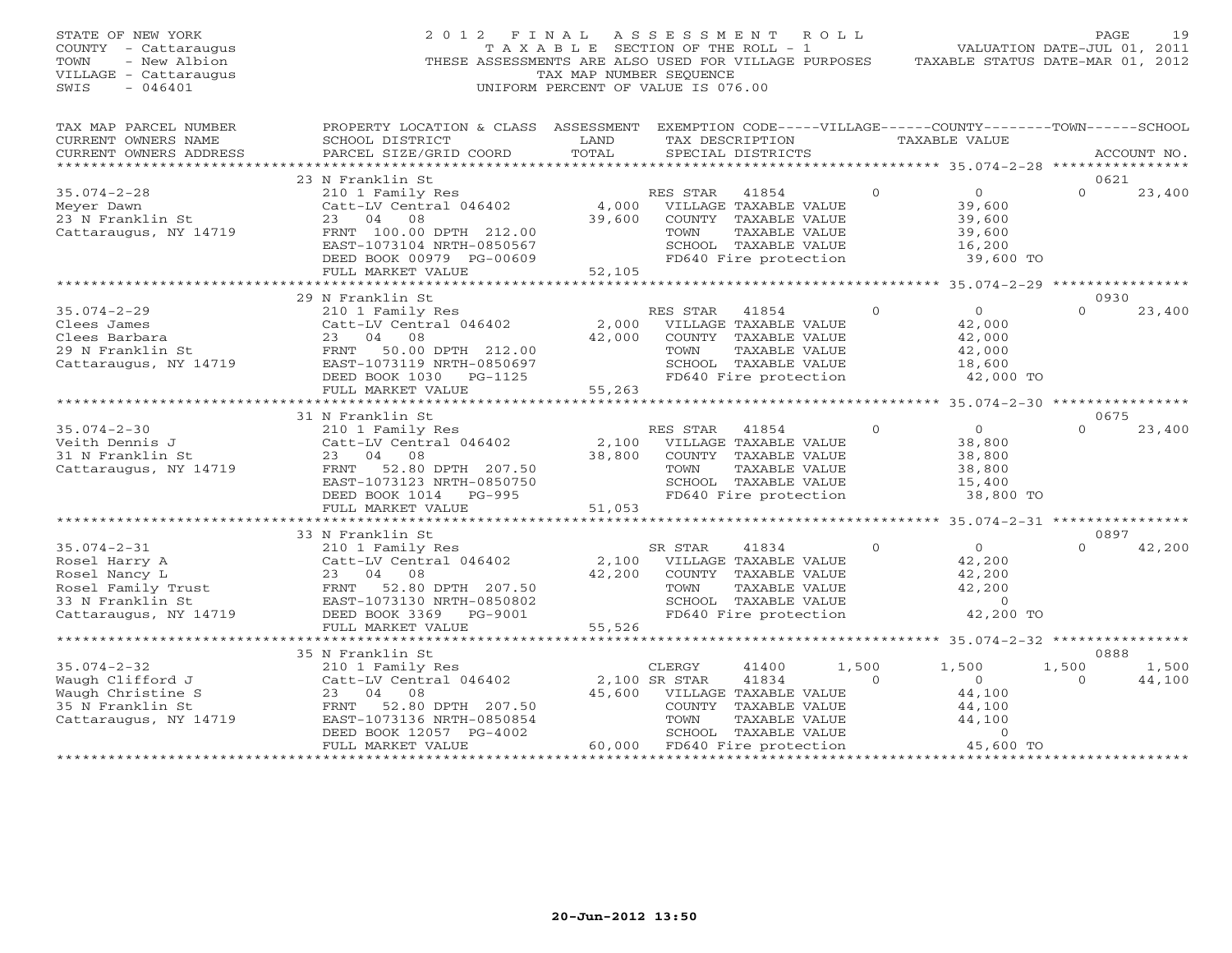| PROPERTY LOCATION & CLASS ASSESSMENT EXEMPTION CODE-----VILLAGE------COUNTY-------TOWN------SCHOOL<br>TAX MAP PARCEL NUMBER<br>CURRENT OWNERS NAME<br>SCHOOL DISTRICT<br>LAND<br>TAX DESCRIPTION<br>TAXABLE VALUE<br>TOTAL<br>CURRENT OWNERS ADDRESS<br>PARCEL SIZE/GRID COORD<br>SPECIAL DISTRICTS<br>ACCOUNT NO.<br>***************<br>0771<br>39 N Franklin St<br>$35.074 - 2 - 33$<br>$\circ$<br>$\Omega$<br>210 1 Family Res<br>RES STAR<br>41854<br>$\Omega$<br>23,400<br>Kelley Joy H<br>Catt-LV Central 046402<br>1,600<br>VILLAGE TAXABLE VALUE<br>37,800<br>37,800<br>COUNTY TAXABLE VALUE<br>37,800<br>39 N Franklin St<br>23 04 08<br>Cattaraugus, NY 14719<br>0.12<br>TAXABLE VALUE<br>37,800<br>ACRES<br>TOWN<br>SCHOOL TAXABLE VALUE<br>EAST-1073142 NRTH-0850907<br>14,400<br>DEED BOOK 913<br>FD640 Fire protection<br>37,800 TO<br>PG-00513<br>49,737<br>FULL MARKET VALUE<br>********* 35.074-2-34 ***************<br>41 N Franklin St<br>0846<br>$35.074 - 2 - 34$<br>$\circ$<br>$\Omega$<br>40,900<br>210 1 Family Res<br>SR STAR<br>41834<br>$\Omega$<br>Mudgett Patricia B<br>Catt-LV Central 046402<br>VILLAGE TAXABLE VALUE<br>40,900<br>2,100<br>41 N Franklin St<br>23 04 08<br>40,900<br>COUNTY TAXABLE VALUE<br>40,900<br>Cattaraugus, NY 14719<br>FRNT 52.80 DPTH 207.50<br>TAXABLE VALUE<br>40,900<br>TOWN<br>EAST-1073149 NRTH-0850959<br>SCHOOL TAXABLE VALUE<br>$\overline{0}$<br>DEED BOOK 863<br>FD640 Fire protection<br>40,900 TO<br>PG-00424<br>FULL MARKET VALUE<br>53,816<br>*******************************<br>43 N Franklin St<br>1009<br>$35.074 - 2 - 35$<br>RES STAR 41854<br>$\Omega$<br>$\overline{0}$<br>$\Omega$<br>23,400<br>210 1 Family Res<br>Drewiega Angela<br>Catt-LV Central 046402<br>2,700<br>VILLAGE TAXABLE VALUE<br>51,000<br>43 N Franklin St<br>23 04 08<br>51,000<br>COUNTY TAXABLE VALUE<br>51,000<br>Cattaraugus, NY<br>FRNT 66.00 DPTH 212.00<br>TOWN<br>TAXABLE VALUE<br>51,000<br>SCHOOL TAXABLE VALUE<br>BANK<br>017<br>27,600<br>EAST-1073159 NRTH-0851018<br>FD640 Fire protection<br>51,000 TO<br>DEED BOOK 1031 PG-1034<br>FULL MARKET VALUE<br>67,105<br>* * * * * * * * * * *<br>********* 35.074-2-36 ***************<br>45 N Franklin St<br>1000<br>$35.074 - 2 - 36$<br>$\Omega$<br>210 1 Family Res<br>WVET CO<br>$\Omega$<br>6,540<br>41122<br>$\Omega$<br>Wienk Gerald V<br>Catt-LV Central 046402<br>2,300 SR STAR<br>41834<br>$\Omega$<br>$\Omega$<br>$\Omega$<br>43,600<br>23<br>04 08<br>43,600<br>Wienk Anita M<br>43,600<br>VILLAGE TAXABLE VALUE<br>45 N Franklin St<br>FRNT 57.75 DPTH 212.00<br>COUNTY TAXABLE VALUE<br>37,060<br>Cattaraugus, NY 14719<br>EAST-1073166 NRTH-0851080<br>TOWN<br><b>TAXABLE VALUE</b><br>43,600<br>DEED BOOK 631<br>SCHOOL TAXABLE VALUE<br>$\overline{0}$<br>$PG-207$<br>FULL MARKET VALUE<br>57,368 FD640 Fire protection<br>43,600 TO<br>************************<br>************************************<br>******** 35.074-2-37 ****************<br>47 N Franklin St<br>0806<br>$\circ$<br>$35.074 - 2 - 37$<br>210 1 Family Res<br>SR STAR<br>$\Omega$<br>45,000<br>41834<br>$\cap$<br>2,300<br>McVaugh Calvin & Judith<br>Catt-LV Central 046402<br>VILLAGE TAXABLE VALUE<br>45,000<br>McVaugh Timothy & Daniel<br>45,000<br>45,000<br>23<br>04<br>08<br>COUNTY TAXABLE VALUE<br>47 N Franklin St<br>57.00 DPTH 212.00<br>TOWN<br>TAXABLE VALUE<br>45,000<br>FRNT<br>Cattaraugus, NY 14719<br>EAST-1073173 NRTH-0851137<br>SCHOOL TAXABLE VALUE<br>$\Omega$<br>FD640 Fire protection<br>45,000 TO<br>DEED BOOK 13793 PG-2001 | STATE OF NEW YORK<br>COUNTY - Cattaraugus<br>TOWN<br>- New Albion<br>VILLAGE - Cattaraugus<br>$-046401$<br>SWIS | 2012 FINAL<br>THESE ASSESSMENTS ARE ALSO USED FOR VILLAGE PURPOSES | T A X A B L E SECTION OF THE ROLL - 1<br>TAX MAP NUMBER SEOUENCE<br>UNIFORM PERCENT OF VALUE IS 076.00 | A S S E S S M E N T | R O L L | VALUATION DATE-JUL 01, 2011<br>TAXABLE STATUS DATE-MAR 01, 2012 | PAGE | 20 |
|-----------------------------------------------------------------------------------------------------------------------------------------------------------------------------------------------------------------------------------------------------------------------------------------------------------------------------------------------------------------------------------------------------------------------------------------------------------------------------------------------------------------------------------------------------------------------------------------------------------------------------------------------------------------------------------------------------------------------------------------------------------------------------------------------------------------------------------------------------------------------------------------------------------------------------------------------------------------------------------------------------------------------------------------------------------------------------------------------------------------------------------------------------------------------------------------------------------------------------------------------------------------------------------------------------------------------------------------------------------------------------------------------------------------------------------------------------------------------------------------------------------------------------------------------------------------------------------------------------------------------------------------------------------------------------------------------------------------------------------------------------------------------------------------------------------------------------------------------------------------------------------------------------------------------------------------------------------------------------------------------------------------------------------------------------------------------------------------------------------------------------------------------------------------------------------------------------------------------------------------------------------------------------------------------------------------------------------------------------------------------------------------------------------------------------------------------------------------------------------------------------------------------------------------------------------------------------------------------------------------------------------------------------------------------------------------------------------------------------------------------------------------------------------------------------------------------------------------------------------------------------------------------------------------------------------------------------------------------------------------------------------------------------------------------------------------------------------------------------------------------------------------------------------------------------------------------------------------------------------------------------------------------------------------------------------------------------------------------------------------------------------------------------------------------------------------------------------------------------------------------------------------------------------------------------------------|-----------------------------------------------------------------------------------------------------------------|--------------------------------------------------------------------|--------------------------------------------------------------------------------------------------------|---------------------|---------|-----------------------------------------------------------------|------|----|
|                                                                                                                                                                                                                                                                                                                                                                                                                                                                                                                                                                                                                                                                                                                                                                                                                                                                                                                                                                                                                                                                                                                                                                                                                                                                                                                                                                                                                                                                                                                                                                                                                                                                                                                                                                                                                                                                                                                                                                                                                                                                                                                                                                                                                                                                                                                                                                                                                                                                                                                                                                                                                                                                                                                                                                                                                                                                                                                                                                                                                                                                                                                                                                                                                                                                                                                                                                                                                                                                                                                                                                 |                                                                                                                 |                                                                    |                                                                                                        |                     |         |                                                                 |      |    |
|                                                                                                                                                                                                                                                                                                                                                                                                                                                                                                                                                                                                                                                                                                                                                                                                                                                                                                                                                                                                                                                                                                                                                                                                                                                                                                                                                                                                                                                                                                                                                                                                                                                                                                                                                                                                                                                                                                                                                                                                                                                                                                                                                                                                                                                                                                                                                                                                                                                                                                                                                                                                                                                                                                                                                                                                                                                                                                                                                                                                                                                                                                                                                                                                                                                                                                                                                                                                                                                                                                                                                                 |                                                                                                                 |                                                                    |                                                                                                        |                     |         |                                                                 |      |    |
|                                                                                                                                                                                                                                                                                                                                                                                                                                                                                                                                                                                                                                                                                                                                                                                                                                                                                                                                                                                                                                                                                                                                                                                                                                                                                                                                                                                                                                                                                                                                                                                                                                                                                                                                                                                                                                                                                                                                                                                                                                                                                                                                                                                                                                                                                                                                                                                                                                                                                                                                                                                                                                                                                                                                                                                                                                                                                                                                                                                                                                                                                                                                                                                                                                                                                                                                                                                                                                                                                                                                                                 |                                                                                                                 |                                                                    |                                                                                                        |                     |         |                                                                 |      |    |
|                                                                                                                                                                                                                                                                                                                                                                                                                                                                                                                                                                                                                                                                                                                                                                                                                                                                                                                                                                                                                                                                                                                                                                                                                                                                                                                                                                                                                                                                                                                                                                                                                                                                                                                                                                                                                                                                                                                                                                                                                                                                                                                                                                                                                                                                                                                                                                                                                                                                                                                                                                                                                                                                                                                                                                                                                                                                                                                                                                                                                                                                                                                                                                                                                                                                                                                                                                                                                                                                                                                                                                 |                                                                                                                 |                                                                    |                                                                                                        |                     |         |                                                                 |      |    |
|                                                                                                                                                                                                                                                                                                                                                                                                                                                                                                                                                                                                                                                                                                                                                                                                                                                                                                                                                                                                                                                                                                                                                                                                                                                                                                                                                                                                                                                                                                                                                                                                                                                                                                                                                                                                                                                                                                                                                                                                                                                                                                                                                                                                                                                                                                                                                                                                                                                                                                                                                                                                                                                                                                                                                                                                                                                                                                                                                                                                                                                                                                                                                                                                                                                                                                                                                                                                                                                                                                                                                                 |                                                                                                                 |                                                                    |                                                                                                        |                     |         |                                                                 |      |    |
|                                                                                                                                                                                                                                                                                                                                                                                                                                                                                                                                                                                                                                                                                                                                                                                                                                                                                                                                                                                                                                                                                                                                                                                                                                                                                                                                                                                                                                                                                                                                                                                                                                                                                                                                                                                                                                                                                                                                                                                                                                                                                                                                                                                                                                                                                                                                                                                                                                                                                                                                                                                                                                                                                                                                                                                                                                                                                                                                                                                                                                                                                                                                                                                                                                                                                                                                                                                                                                                                                                                                                                 |                                                                                                                 |                                                                    |                                                                                                        |                     |         |                                                                 |      |    |
|                                                                                                                                                                                                                                                                                                                                                                                                                                                                                                                                                                                                                                                                                                                                                                                                                                                                                                                                                                                                                                                                                                                                                                                                                                                                                                                                                                                                                                                                                                                                                                                                                                                                                                                                                                                                                                                                                                                                                                                                                                                                                                                                                                                                                                                                                                                                                                                                                                                                                                                                                                                                                                                                                                                                                                                                                                                                                                                                                                                                                                                                                                                                                                                                                                                                                                                                                                                                                                                                                                                                                                 |                                                                                                                 |                                                                    |                                                                                                        |                     |         |                                                                 |      |    |
|                                                                                                                                                                                                                                                                                                                                                                                                                                                                                                                                                                                                                                                                                                                                                                                                                                                                                                                                                                                                                                                                                                                                                                                                                                                                                                                                                                                                                                                                                                                                                                                                                                                                                                                                                                                                                                                                                                                                                                                                                                                                                                                                                                                                                                                                                                                                                                                                                                                                                                                                                                                                                                                                                                                                                                                                                                                                                                                                                                                                                                                                                                                                                                                                                                                                                                                                                                                                                                                                                                                                                                 |                                                                                                                 |                                                                    |                                                                                                        |                     |         |                                                                 |      |    |
|                                                                                                                                                                                                                                                                                                                                                                                                                                                                                                                                                                                                                                                                                                                                                                                                                                                                                                                                                                                                                                                                                                                                                                                                                                                                                                                                                                                                                                                                                                                                                                                                                                                                                                                                                                                                                                                                                                                                                                                                                                                                                                                                                                                                                                                                                                                                                                                                                                                                                                                                                                                                                                                                                                                                                                                                                                                                                                                                                                                                                                                                                                                                                                                                                                                                                                                                                                                                                                                                                                                                                                 |                                                                                                                 |                                                                    |                                                                                                        |                     |         |                                                                 |      |    |
|                                                                                                                                                                                                                                                                                                                                                                                                                                                                                                                                                                                                                                                                                                                                                                                                                                                                                                                                                                                                                                                                                                                                                                                                                                                                                                                                                                                                                                                                                                                                                                                                                                                                                                                                                                                                                                                                                                                                                                                                                                                                                                                                                                                                                                                                                                                                                                                                                                                                                                                                                                                                                                                                                                                                                                                                                                                                                                                                                                                                                                                                                                                                                                                                                                                                                                                                                                                                                                                                                                                                                                 |                                                                                                                 |                                                                    |                                                                                                        |                     |         |                                                                 |      |    |
|                                                                                                                                                                                                                                                                                                                                                                                                                                                                                                                                                                                                                                                                                                                                                                                                                                                                                                                                                                                                                                                                                                                                                                                                                                                                                                                                                                                                                                                                                                                                                                                                                                                                                                                                                                                                                                                                                                                                                                                                                                                                                                                                                                                                                                                                                                                                                                                                                                                                                                                                                                                                                                                                                                                                                                                                                                                                                                                                                                                                                                                                                                                                                                                                                                                                                                                                                                                                                                                                                                                                                                 |                                                                                                                 |                                                                    |                                                                                                        |                     |         |                                                                 |      |    |
|                                                                                                                                                                                                                                                                                                                                                                                                                                                                                                                                                                                                                                                                                                                                                                                                                                                                                                                                                                                                                                                                                                                                                                                                                                                                                                                                                                                                                                                                                                                                                                                                                                                                                                                                                                                                                                                                                                                                                                                                                                                                                                                                                                                                                                                                                                                                                                                                                                                                                                                                                                                                                                                                                                                                                                                                                                                                                                                                                                                                                                                                                                                                                                                                                                                                                                                                                                                                                                                                                                                                                                 |                                                                                                                 |                                                                    |                                                                                                        |                     |         |                                                                 |      |    |
|                                                                                                                                                                                                                                                                                                                                                                                                                                                                                                                                                                                                                                                                                                                                                                                                                                                                                                                                                                                                                                                                                                                                                                                                                                                                                                                                                                                                                                                                                                                                                                                                                                                                                                                                                                                                                                                                                                                                                                                                                                                                                                                                                                                                                                                                                                                                                                                                                                                                                                                                                                                                                                                                                                                                                                                                                                                                                                                                                                                                                                                                                                                                                                                                                                                                                                                                                                                                                                                                                                                                                                 |                                                                                                                 |                                                                    |                                                                                                        |                     |         |                                                                 |      |    |
|                                                                                                                                                                                                                                                                                                                                                                                                                                                                                                                                                                                                                                                                                                                                                                                                                                                                                                                                                                                                                                                                                                                                                                                                                                                                                                                                                                                                                                                                                                                                                                                                                                                                                                                                                                                                                                                                                                                                                                                                                                                                                                                                                                                                                                                                                                                                                                                                                                                                                                                                                                                                                                                                                                                                                                                                                                                                                                                                                                                                                                                                                                                                                                                                                                                                                                                                                                                                                                                                                                                                                                 |                                                                                                                 |                                                                    |                                                                                                        |                     |         |                                                                 |      |    |
|                                                                                                                                                                                                                                                                                                                                                                                                                                                                                                                                                                                                                                                                                                                                                                                                                                                                                                                                                                                                                                                                                                                                                                                                                                                                                                                                                                                                                                                                                                                                                                                                                                                                                                                                                                                                                                                                                                                                                                                                                                                                                                                                                                                                                                                                                                                                                                                                                                                                                                                                                                                                                                                                                                                                                                                                                                                                                                                                                                                                                                                                                                                                                                                                                                                                                                                                                                                                                                                                                                                                                                 |                                                                                                                 |                                                                    |                                                                                                        |                     |         |                                                                 |      |    |
|                                                                                                                                                                                                                                                                                                                                                                                                                                                                                                                                                                                                                                                                                                                                                                                                                                                                                                                                                                                                                                                                                                                                                                                                                                                                                                                                                                                                                                                                                                                                                                                                                                                                                                                                                                                                                                                                                                                                                                                                                                                                                                                                                                                                                                                                                                                                                                                                                                                                                                                                                                                                                                                                                                                                                                                                                                                                                                                                                                                                                                                                                                                                                                                                                                                                                                                                                                                                                                                                                                                                                                 |                                                                                                                 |                                                                    |                                                                                                        |                     |         |                                                                 |      |    |
|                                                                                                                                                                                                                                                                                                                                                                                                                                                                                                                                                                                                                                                                                                                                                                                                                                                                                                                                                                                                                                                                                                                                                                                                                                                                                                                                                                                                                                                                                                                                                                                                                                                                                                                                                                                                                                                                                                                                                                                                                                                                                                                                                                                                                                                                                                                                                                                                                                                                                                                                                                                                                                                                                                                                                                                                                                                                                                                                                                                                                                                                                                                                                                                                                                                                                                                                                                                                                                                                                                                                                                 |                                                                                                                 |                                                                    |                                                                                                        |                     |         |                                                                 |      |    |
|                                                                                                                                                                                                                                                                                                                                                                                                                                                                                                                                                                                                                                                                                                                                                                                                                                                                                                                                                                                                                                                                                                                                                                                                                                                                                                                                                                                                                                                                                                                                                                                                                                                                                                                                                                                                                                                                                                                                                                                                                                                                                                                                                                                                                                                                                                                                                                                                                                                                                                                                                                                                                                                                                                                                                                                                                                                                                                                                                                                                                                                                                                                                                                                                                                                                                                                                                                                                                                                                                                                                                                 |                                                                                                                 |                                                                    |                                                                                                        |                     |         |                                                                 |      |    |
|                                                                                                                                                                                                                                                                                                                                                                                                                                                                                                                                                                                                                                                                                                                                                                                                                                                                                                                                                                                                                                                                                                                                                                                                                                                                                                                                                                                                                                                                                                                                                                                                                                                                                                                                                                                                                                                                                                                                                                                                                                                                                                                                                                                                                                                                                                                                                                                                                                                                                                                                                                                                                                                                                                                                                                                                                                                                                                                                                                                                                                                                                                                                                                                                                                                                                                                                                                                                                                                                                                                                                                 |                                                                                                                 |                                                                    |                                                                                                        |                     |         |                                                                 |      |    |
|                                                                                                                                                                                                                                                                                                                                                                                                                                                                                                                                                                                                                                                                                                                                                                                                                                                                                                                                                                                                                                                                                                                                                                                                                                                                                                                                                                                                                                                                                                                                                                                                                                                                                                                                                                                                                                                                                                                                                                                                                                                                                                                                                                                                                                                                                                                                                                                                                                                                                                                                                                                                                                                                                                                                                                                                                                                                                                                                                                                                                                                                                                                                                                                                                                                                                                                                                                                                                                                                                                                                                                 |                                                                                                                 |                                                                    |                                                                                                        |                     |         |                                                                 |      |    |
|                                                                                                                                                                                                                                                                                                                                                                                                                                                                                                                                                                                                                                                                                                                                                                                                                                                                                                                                                                                                                                                                                                                                                                                                                                                                                                                                                                                                                                                                                                                                                                                                                                                                                                                                                                                                                                                                                                                                                                                                                                                                                                                                                                                                                                                                                                                                                                                                                                                                                                                                                                                                                                                                                                                                                                                                                                                                                                                                                                                                                                                                                                                                                                                                                                                                                                                                                                                                                                                                                                                                                                 |                                                                                                                 |                                                                    |                                                                                                        |                     |         |                                                                 |      |    |
|                                                                                                                                                                                                                                                                                                                                                                                                                                                                                                                                                                                                                                                                                                                                                                                                                                                                                                                                                                                                                                                                                                                                                                                                                                                                                                                                                                                                                                                                                                                                                                                                                                                                                                                                                                                                                                                                                                                                                                                                                                                                                                                                                                                                                                                                                                                                                                                                                                                                                                                                                                                                                                                                                                                                                                                                                                                                                                                                                                                                                                                                                                                                                                                                                                                                                                                                                                                                                                                                                                                                                                 |                                                                                                                 |                                                                    |                                                                                                        |                     |         |                                                                 |      |    |
|                                                                                                                                                                                                                                                                                                                                                                                                                                                                                                                                                                                                                                                                                                                                                                                                                                                                                                                                                                                                                                                                                                                                                                                                                                                                                                                                                                                                                                                                                                                                                                                                                                                                                                                                                                                                                                                                                                                                                                                                                                                                                                                                                                                                                                                                                                                                                                                                                                                                                                                                                                                                                                                                                                                                                                                                                                                                                                                                                                                                                                                                                                                                                                                                                                                                                                                                                                                                                                                                                                                                                                 |                                                                                                                 |                                                                    |                                                                                                        |                     |         |                                                                 |      |    |
|                                                                                                                                                                                                                                                                                                                                                                                                                                                                                                                                                                                                                                                                                                                                                                                                                                                                                                                                                                                                                                                                                                                                                                                                                                                                                                                                                                                                                                                                                                                                                                                                                                                                                                                                                                                                                                                                                                                                                                                                                                                                                                                                                                                                                                                                                                                                                                                                                                                                                                                                                                                                                                                                                                                                                                                                                                                                                                                                                                                                                                                                                                                                                                                                                                                                                                                                                                                                                                                                                                                                                                 |                                                                                                                 |                                                                    |                                                                                                        |                     |         |                                                                 |      |    |
|                                                                                                                                                                                                                                                                                                                                                                                                                                                                                                                                                                                                                                                                                                                                                                                                                                                                                                                                                                                                                                                                                                                                                                                                                                                                                                                                                                                                                                                                                                                                                                                                                                                                                                                                                                                                                                                                                                                                                                                                                                                                                                                                                                                                                                                                                                                                                                                                                                                                                                                                                                                                                                                                                                                                                                                                                                                                                                                                                                                                                                                                                                                                                                                                                                                                                                                                                                                                                                                                                                                                                                 |                                                                                                                 |                                                                    |                                                                                                        |                     |         |                                                                 |      |    |
|                                                                                                                                                                                                                                                                                                                                                                                                                                                                                                                                                                                                                                                                                                                                                                                                                                                                                                                                                                                                                                                                                                                                                                                                                                                                                                                                                                                                                                                                                                                                                                                                                                                                                                                                                                                                                                                                                                                                                                                                                                                                                                                                                                                                                                                                                                                                                                                                                                                                                                                                                                                                                                                                                                                                                                                                                                                                                                                                                                                                                                                                                                                                                                                                                                                                                                                                                                                                                                                                                                                                                                 |                                                                                                                 |                                                                    |                                                                                                        |                     |         |                                                                 |      |    |
|                                                                                                                                                                                                                                                                                                                                                                                                                                                                                                                                                                                                                                                                                                                                                                                                                                                                                                                                                                                                                                                                                                                                                                                                                                                                                                                                                                                                                                                                                                                                                                                                                                                                                                                                                                                                                                                                                                                                                                                                                                                                                                                                                                                                                                                                                                                                                                                                                                                                                                                                                                                                                                                                                                                                                                                                                                                                                                                                                                                                                                                                                                                                                                                                                                                                                                                                                                                                                                                                                                                                                                 |                                                                                                                 |                                                                    |                                                                                                        |                     |         |                                                                 |      |    |
|                                                                                                                                                                                                                                                                                                                                                                                                                                                                                                                                                                                                                                                                                                                                                                                                                                                                                                                                                                                                                                                                                                                                                                                                                                                                                                                                                                                                                                                                                                                                                                                                                                                                                                                                                                                                                                                                                                                                                                                                                                                                                                                                                                                                                                                                                                                                                                                                                                                                                                                                                                                                                                                                                                                                                                                                                                                                                                                                                                                                                                                                                                                                                                                                                                                                                                                                                                                                                                                                                                                                                                 |                                                                                                                 |                                                                    |                                                                                                        |                     |         |                                                                 |      |    |
|                                                                                                                                                                                                                                                                                                                                                                                                                                                                                                                                                                                                                                                                                                                                                                                                                                                                                                                                                                                                                                                                                                                                                                                                                                                                                                                                                                                                                                                                                                                                                                                                                                                                                                                                                                                                                                                                                                                                                                                                                                                                                                                                                                                                                                                                                                                                                                                                                                                                                                                                                                                                                                                                                                                                                                                                                                                                                                                                                                                                                                                                                                                                                                                                                                                                                                                                                                                                                                                                                                                                                                 |                                                                                                                 |                                                                    |                                                                                                        |                     |         |                                                                 |      |    |
|                                                                                                                                                                                                                                                                                                                                                                                                                                                                                                                                                                                                                                                                                                                                                                                                                                                                                                                                                                                                                                                                                                                                                                                                                                                                                                                                                                                                                                                                                                                                                                                                                                                                                                                                                                                                                                                                                                                                                                                                                                                                                                                                                                                                                                                                                                                                                                                                                                                                                                                                                                                                                                                                                                                                                                                                                                                                                                                                                                                                                                                                                                                                                                                                                                                                                                                                                                                                                                                                                                                                                                 |                                                                                                                 |                                                                    |                                                                                                        |                     |         |                                                                 |      |    |
|                                                                                                                                                                                                                                                                                                                                                                                                                                                                                                                                                                                                                                                                                                                                                                                                                                                                                                                                                                                                                                                                                                                                                                                                                                                                                                                                                                                                                                                                                                                                                                                                                                                                                                                                                                                                                                                                                                                                                                                                                                                                                                                                                                                                                                                                                                                                                                                                                                                                                                                                                                                                                                                                                                                                                                                                                                                                                                                                                                                                                                                                                                                                                                                                                                                                                                                                                                                                                                                                                                                                                                 |                                                                                                                 |                                                                    |                                                                                                        |                     |         |                                                                 |      |    |
|                                                                                                                                                                                                                                                                                                                                                                                                                                                                                                                                                                                                                                                                                                                                                                                                                                                                                                                                                                                                                                                                                                                                                                                                                                                                                                                                                                                                                                                                                                                                                                                                                                                                                                                                                                                                                                                                                                                                                                                                                                                                                                                                                                                                                                                                                                                                                                                                                                                                                                                                                                                                                                                                                                                                                                                                                                                                                                                                                                                                                                                                                                                                                                                                                                                                                                                                                                                                                                                                                                                                                                 |                                                                                                                 |                                                                    |                                                                                                        |                     |         |                                                                 |      |    |
|                                                                                                                                                                                                                                                                                                                                                                                                                                                                                                                                                                                                                                                                                                                                                                                                                                                                                                                                                                                                                                                                                                                                                                                                                                                                                                                                                                                                                                                                                                                                                                                                                                                                                                                                                                                                                                                                                                                                                                                                                                                                                                                                                                                                                                                                                                                                                                                                                                                                                                                                                                                                                                                                                                                                                                                                                                                                                                                                                                                                                                                                                                                                                                                                                                                                                                                                                                                                                                                                                                                                                                 |                                                                                                                 |                                                                    |                                                                                                        |                     |         |                                                                 |      |    |
|                                                                                                                                                                                                                                                                                                                                                                                                                                                                                                                                                                                                                                                                                                                                                                                                                                                                                                                                                                                                                                                                                                                                                                                                                                                                                                                                                                                                                                                                                                                                                                                                                                                                                                                                                                                                                                                                                                                                                                                                                                                                                                                                                                                                                                                                                                                                                                                                                                                                                                                                                                                                                                                                                                                                                                                                                                                                                                                                                                                                                                                                                                                                                                                                                                                                                                                                                                                                                                                                                                                                                                 |                                                                                                                 |                                                                    |                                                                                                        |                     |         |                                                                 |      |    |
|                                                                                                                                                                                                                                                                                                                                                                                                                                                                                                                                                                                                                                                                                                                                                                                                                                                                                                                                                                                                                                                                                                                                                                                                                                                                                                                                                                                                                                                                                                                                                                                                                                                                                                                                                                                                                                                                                                                                                                                                                                                                                                                                                                                                                                                                                                                                                                                                                                                                                                                                                                                                                                                                                                                                                                                                                                                                                                                                                                                                                                                                                                                                                                                                                                                                                                                                                                                                                                                                                                                                                                 |                                                                                                                 |                                                                    |                                                                                                        |                     |         |                                                                 |      |    |
|                                                                                                                                                                                                                                                                                                                                                                                                                                                                                                                                                                                                                                                                                                                                                                                                                                                                                                                                                                                                                                                                                                                                                                                                                                                                                                                                                                                                                                                                                                                                                                                                                                                                                                                                                                                                                                                                                                                                                                                                                                                                                                                                                                                                                                                                                                                                                                                                                                                                                                                                                                                                                                                                                                                                                                                                                                                                                                                                                                                                                                                                                                                                                                                                                                                                                                                                                                                                                                                                                                                                                                 |                                                                                                                 |                                                                    |                                                                                                        |                     |         |                                                                 |      |    |
|                                                                                                                                                                                                                                                                                                                                                                                                                                                                                                                                                                                                                                                                                                                                                                                                                                                                                                                                                                                                                                                                                                                                                                                                                                                                                                                                                                                                                                                                                                                                                                                                                                                                                                                                                                                                                                                                                                                                                                                                                                                                                                                                                                                                                                                                                                                                                                                                                                                                                                                                                                                                                                                                                                                                                                                                                                                                                                                                                                                                                                                                                                                                                                                                                                                                                                                                                                                                                                                                                                                                                                 |                                                                                                                 |                                                                    |                                                                                                        |                     |         |                                                                 |      |    |
|                                                                                                                                                                                                                                                                                                                                                                                                                                                                                                                                                                                                                                                                                                                                                                                                                                                                                                                                                                                                                                                                                                                                                                                                                                                                                                                                                                                                                                                                                                                                                                                                                                                                                                                                                                                                                                                                                                                                                                                                                                                                                                                                                                                                                                                                                                                                                                                                                                                                                                                                                                                                                                                                                                                                                                                                                                                                                                                                                                                                                                                                                                                                                                                                                                                                                                                                                                                                                                                                                                                                                                 |                                                                                                                 |                                                                    |                                                                                                        |                     |         |                                                                 |      |    |
|                                                                                                                                                                                                                                                                                                                                                                                                                                                                                                                                                                                                                                                                                                                                                                                                                                                                                                                                                                                                                                                                                                                                                                                                                                                                                                                                                                                                                                                                                                                                                                                                                                                                                                                                                                                                                                                                                                                                                                                                                                                                                                                                                                                                                                                                                                                                                                                                                                                                                                                                                                                                                                                                                                                                                                                                                                                                                                                                                                                                                                                                                                                                                                                                                                                                                                                                                                                                                                                                                                                                                                 |                                                                                                                 |                                                                    |                                                                                                        |                     |         |                                                                 |      |    |
|                                                                                                                                                                                                                                                                                                                                                                                                                                                                                                                                                                                                                                                                                                                                                                                                                                                                                                                                                                                                                                                                                                                                                                                                                                                                                                                                                                                                                                                                                                                                                                                                                                                                                                                                                                                                                                                                                                                                                                                                                                                                                                                                                                                                                                                                                                                                                                                                                                                                                                                                                                                                                                                                                                                                                                                                                                                                                                                                                                                                                                                                                                                                                                                                                                                                                                                                                                                                                                                                                                                                                                 |                                                                                                                 |                                                                    |                                                                                                        |                     |         |                                                                 |      |    |
|                                                                                                                                                                                                                                                                                                                                                                                                                                                                                                                                                                                                                                                                                                                                                                                                                                                                                                                                                                                                                                                                                                                                                                                                                                                                                                                                                                                                                                                                                                                                                                                                                                                                                                                                                                                                                                                                                                                                                                                                                                                                                                                                                                                                                                                                                                                                                                                                                                                                                                                                                                                                                                                                                                                                                                                                                                                                                                                                                                                                                                                                                                                                                                                                                                                                                                                                                                                                                                                                                                                                                                 |                                                                                                                 |                                                                    |                                                                                                        |                     |         |                                                                 |      |    |
| <b>++++++++++++</b>                                                                                                                                                                                                                                                                                                                                                                                                                                                                                                                                                                                                                                                                                                                                                                                                                                                                                                                                                                                                                                                                                                                                                                                                                                                                                                                                                                                                                                                                                                                                                                                                                                                                                                                                                                                                                                                                                                                                                                                                                                                                                                                                                                                                                                                                                                                                                                                                                                                                                                                                                                                                                                                                                                                                                                                                                                                                                                                                                                                                                                                                                                                                                                                                                                                                                                                                                                                                                                                                                                                                             |                                                                                                                 | FULL MARKET VALUE                                                  | 59,211                                                                                                 |                     |         |                                                                 |      |    |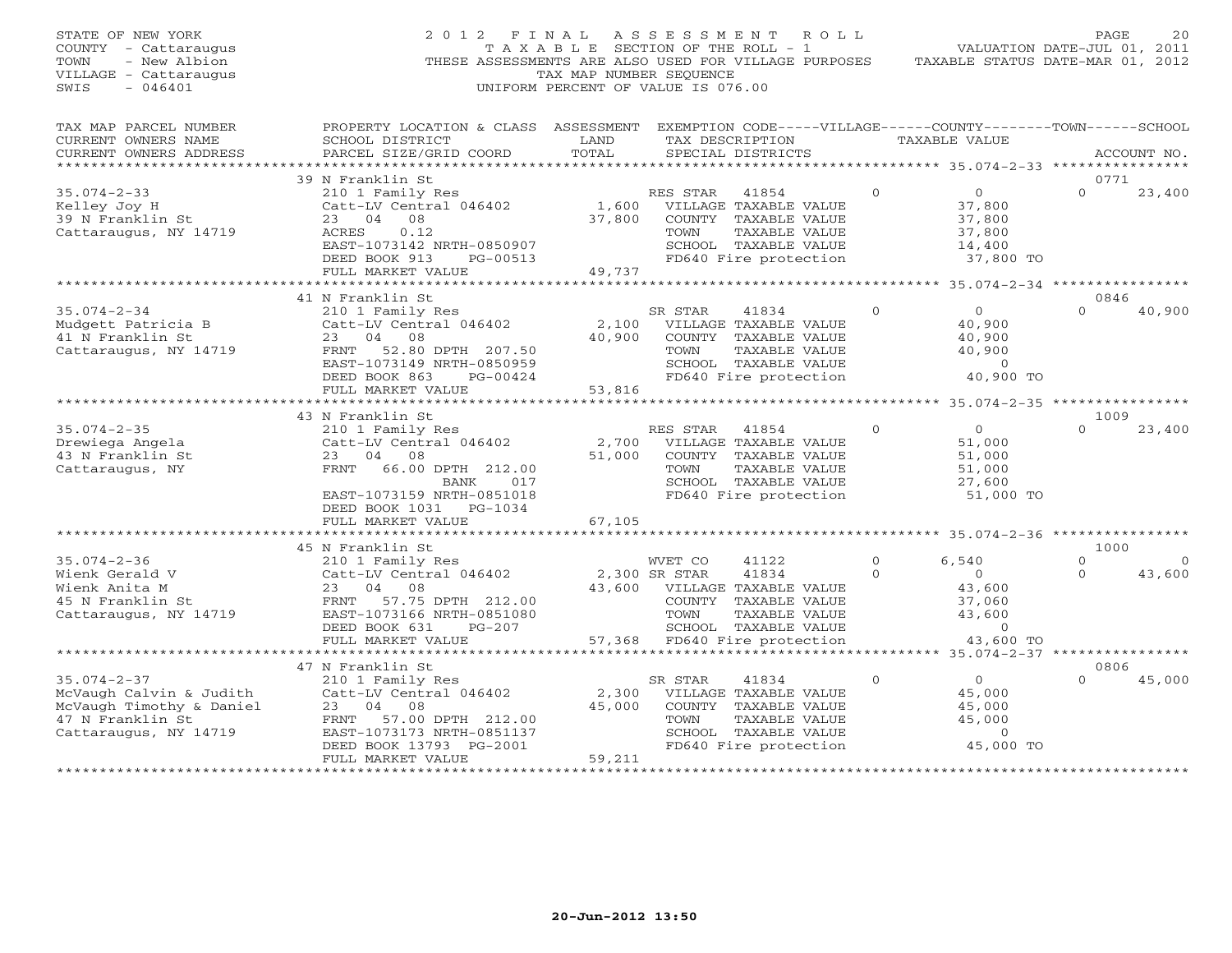| STATE OF NEW YORK<br>COUNTY - Cattaraugus<br>- New Albion<br>TOWN<br>VILLAGE - Cattaraugus<br>$-046401$<br>SWIS | 2012 FINAL<br>THESE ASSESSMENTS ARE ALSO USED FOR VILLAGE PURPOSES                                                                                              | T A X A B L E SECTION OF THE ROLL - 1<br>TAX MAP NUMBER SEQUENCE<br>UNIFORM PERCENT OF VALUE IS 076.00 | A S S E S S M E N T                                                       |                                                                                                                          | R O L L |          | VALUATION DATE-JUL 01, 2011<br>TAXABLE STATUS DATE-MAR 01, 2012          |                    | PAGE<br>2.1              |
|-----------------------------------------------------------------------------------------------------------------|-----------------------------------------------------------------------------------------------------------------------------------------------------------------|--------------------------------------------------------------------------------------------------------|---------------------------------------------------------------------------|--------------------------------------------------------------------------------------------------------------------------|---------|----------|--------------------------------------------------------------------------|--------------------|--------------------------|
| TAX MAP PARCEL NUMBER<br>CURRENT OWNERS NAME<br>CURRENT OWNERS ADDRESS<br>***************                       | PROPERTY LOCATION & CLASS ASSESSMENT EXEMPTION CODE-----VILLAGE------COUNTY-------TOWN------SCHOOL<br>SCHOOL DISTRICT<br>PARCEL SIZE/GRID COORD                 | LAND<br>TOTAL<br>**************                                                                        |                                                                           | TAX DESCRIPTION<br>SPECIAL DISTRICTS                                                                                     |         |          | TAXABLE VALUE<br>****************** 35.074-2-38 ****************         |                    | ACCOUNT NO.              |
|                                                                                                                 | 49 N Franklin St                                                                                                                                                |                                                                                                        |                                                                           |                                                                                                                          |         |          |                                                                          |                    | 0928                     |
| $35.074 - 2 - 38$<br>Baker Pamela<br>49 N Franklin St<br>Cattaraugus, NY 14719                                  | 210 1 Family Res<br>Catt-LV Central 046402<br>23 04 08<br>57.00 DPTH 212.00<br>FRNT                                                                             | 2,300<br>43,200                                                                                        | RES STAR 41854<br>TOWN                                                    | VILLAGE TAXABLE VALUE<br>COUNTY TAXABLE VALUE<br>TAXABLE VALUE                                                           |         | $\Omega$ | $\overline{0}$<br>43,200<br>43,200<br>43,200                             | $\Omega$           | 23,400                   |
|                                                                                                                 | 017<br>BANK<br>EAST-1073180 NRTH-0851193<br>DEED BOOK 00960 PG-00326<br>FULL MARKET VALUE                                                                       | 56,842                                                                                                 |                                                                           | SCHOOL TAXABLE VALUE<br>FD640 Fire protection                                                                            |         |          | 19,800<br>43,200 TO                                                      |                    |                          |
|                                                                                                                 |                                                                                                                                                                 |                                                                                                        |                                                                           |                                                                                                                          |         |          |                                                                          |                    |                          |
| $35.074 - 2 - 39$<br>O'Neill J Christopher<br>O'Neill Elizabeth A<br>7495 E Flats Rd<br>East Otto, NY 14729     | 53 N Franklin St<br>210 1 Family Res<br>Catt-LV Central 046402<br>23 04 08<br>FRNT 57.75 DPTH 212.00<br>EAST-1073187 NRTH-0851252<br>DEED BOOK 5672<br>PG-8001  | 2,300<br>52,700                                                                                        | TOWN                                                                      | VILLAGE TAXABLE VALUE<br>COUNTY TAXABLE VALUE<br>TAXABLE VALUE<br>SCHOOL TAXABLE VALUE<br>FD640 Fire protection          |         |          | 52,700<br>52,700<br>52,700<br>52,700<br>52,700 TO                        |                    | 0560                     |
|                                                                                                                 | FULL MARKET VALUE                                                                                                                                               | 69,342                                                                                                 |                                                                           |                                                                                                                          |         |          |                                                                          |                    |                          |
|                                                                                                                 | * * * * * * * * * * * * * * * * * * * *                                                                                                                         |                                                                                                        |                                                                           |                                                                                                                          |         |          | ************************ 35.074-2-40 **********                          |                    |                          |
| $35.074 - 2 - 40$<br>Smith Donald L<br>59 N Franklin St<br>Cattaraugus, NY 14719                                | 59 N Franklin St<br>210 1 Family Res<br>Catt-LV Central 046402<br>23 04 08<br>FRNT 148.00 DPTH 212.00<br>EAST-1073199 NRTH-0851355<br>DEED BOOK 822<br>PG-00757 |                                                                                                        | AGED C/T/S 41800<br>6,000 SR STAR<br>30,700 VILLAGE TAXABLE VALUE<br>TOWN | 41834<br>COUNTY TAXABLE VALUE<br>TAXABLE VALUE<br>SCHOOL TAXABLE VALUE                                                   | 15,350  | $\Omega$ | 15,350<br>$\overline{0}$<br>15,350<br>15,350<br>15,350<br>$\overline{0}$ | 15,350<br>$\Omega$ | 0931<br>15,350<br>15,350 |
|                                                                                                                 | FULL MARKET VALUE                                                                                                                                               | 40,395                                                                                                 |                                                                           | FD640 Fire protection                                                                                                    |         |          | 30,700 TO                                                                |                    |                          |
|                                                                                                                 |                                                                                                                                                                 |                                                                                                        |                                                                           |                                                                                                                          |         |          | ************* 35.074-2-41 *****************                              |                    |                          |
|                                                                                                                 | 61 N Franklin St                                                                                                                                                |                                                                                                        |                                                                           |                                                                                                                          |         |          |                                                                          |                    | 0985                     |
| $35.074 - 2 - 41$                                                                                               | 210 1 Family Res                                                                                                                                                |                                                                                                        | RES STAR                                                                  | 41854                                                                                                                    |         | $\Omega$ | $\overline{0}$                                                           | $\Omega$           | 23,400                   |
| Brundage Nathan<br>Huchingson Brandi<br>61 N Franklin St<br>Cattaraugus, NY 14719                               | Catt-LV Central 046402<br>23 04 08<br>FRNT<br>99.00 DPTH 212.00<br>017<br>BANK<br>EAST-1073214 NRTH-0851477<br>DEED BOOK 11612 PG-9002                          | 4,000<br>31,300                                                                                        | TOWN                                                                      | VILLAGE TAXABLE VALUE<br>COUNTY TAXABLE VALUE<br>TAXABLE VALUE<br>SCHOOL TAXABLE VALUE<br>FD640 Fire protection          |         |          | 31,300<br>31,300<br>31,300<br>7,900<br>31,300 TO                         |                    |                          |
|                                                                                                                 | FULL MARKET VALUE                                                                                                                                               | 41,184                                                                                                 |                                                                           |                                                                                                                          |         |          |                                                                          |                    |                          |
|                                                                                                                 |                                                                                                                                                                 |                                                                                                        |                                                                           |                                                                                                                          |         |          | ********* 35.074-2-42 ****************                                   |                    |                          |
| $35.074 - 2 - 42$<br>Bronneberg John F<br>Barr Lauren<br>65 N Franklin St<br>Cattaraugus, NY 14719              | 65 N Franklin St<br>210 1 Family Res<br>Catt-LV Central 046402<br>23 04 08<br>FRNT 99.00 DPTH 212.00<br>EAST-1073226 NRTH-0851576<br>DEED BOOK 00924 PG-00935   | 4,000<br>42,000                                                                                        | RES STAR<br>TOWN                                                          | 41854<br>VILLAGE TAXABLE VALUE<br>COUNTY TAXABLE VALUE<br>TAXABLE VALUE<br>SCHOOL TAXABLE VALUE<br>FD640 Fire protection |         | $\Omega$ | $\circ$<br>42,000<br>42,000<br>42,000<br>18,600<br>42,000 TO             | $\Omega$           | 0752<br>23,400           |
| *******************                                                                                             | FULL MARKET VALUE<br>*******************                                                                                                                        | 55,263<br>****************                                                                             |                                                                           |                                                                                                                          |         |          |                                                                          |                    |                          |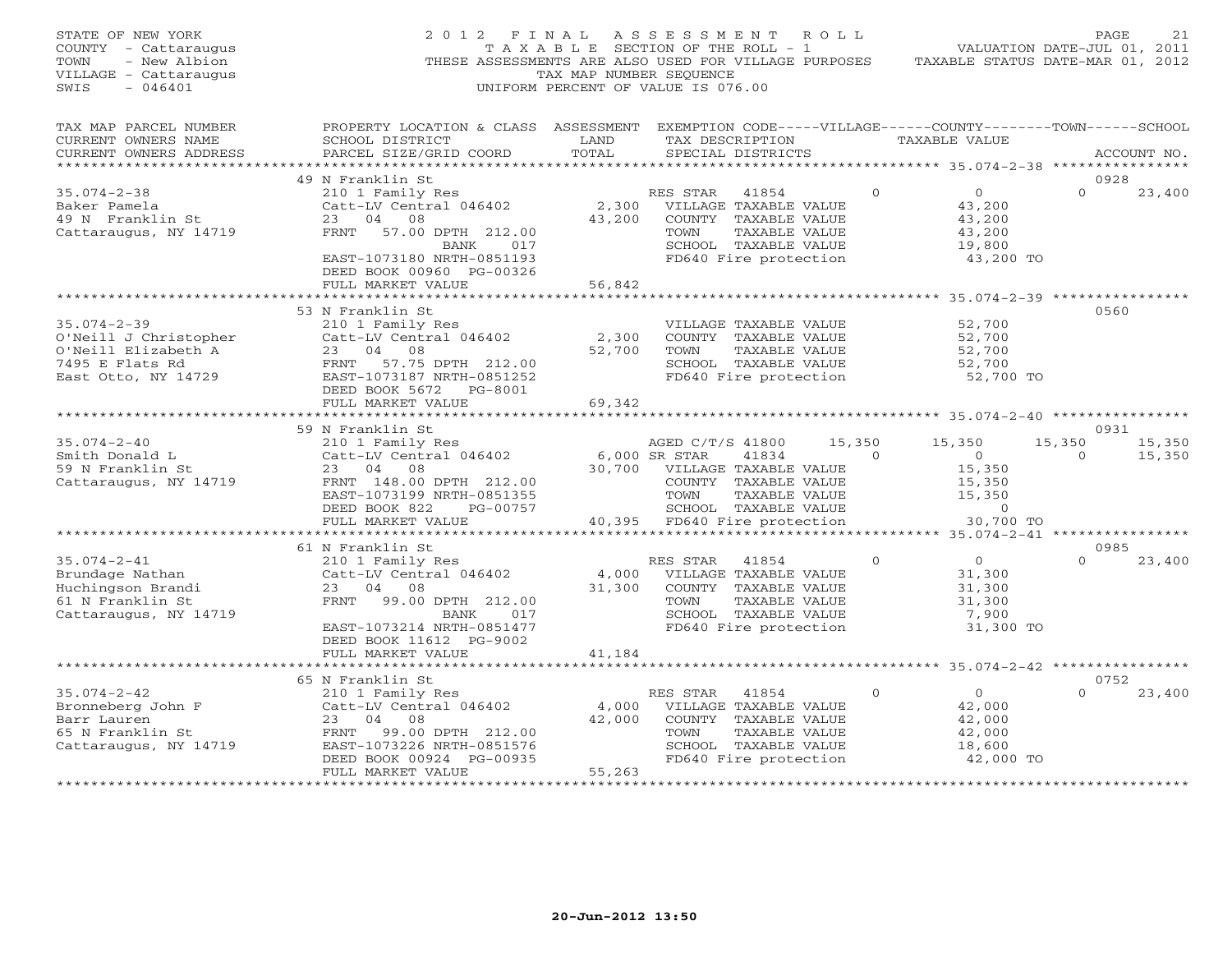| STATE OF NEW YORK<br>COUNTY - Cattaraugus<br>- New Albion<br>TOWN<br>VILLAGE - Cattaraugus<br>SWIS<br>$-046401$ | 2012 FINAL<br>THESE ASSESSMENTS ARE ALSO USED FOR VILLAGE PURPOSES                                                                              | T A X A B L E SECTION OF THE ROLL - 1<br>TAX MAP NUMBER SEQUENCE<br>UNIFORM PERCENT OF VALUE IS 076.00 | ASSESSMENT |                                               | ROLL         | TAXABLE STATUS DATE-MAR 01, 2012           | PAGE<br>VALUATION DATE-JUL 01, 2011 | 22          |
|-----------------------------------------------------------------------------------------------------------------|-------------------------------------------------------------------------------------------------------------------------------------------------|--------------------------------------------------------------------------------------------------------|------------|-----------------------------------------------|--------------|--------------------------------------------|-------------------------------------|-------------|
| TAX MAP PARCEL NUMBER<br>CURRENT OWNERS NAME<br>CURRENT OWNERS ADDRESS                                          | PROPERTY LOCATION & CLASS ASSESSMENT EXEMPTION CODE-----VILLAGE------COUNTY-------TOWN------SCHOOL<br>SCHOOL DISTRICT<br>PARCEL SIZE/GRID COORD | LAND<br>TOTAL                                                                                          |            | TAX DESCRIPTION<br>SPECIAL DISTRICTS          |              | <b>TAXABLE VALUE</b>                       |                                     | ACCOUNT NO. |
|                                                                                                                 |                                                                                                                                                 |                                                                                                        |            |                                               |              | ************ 35.074-2-43 ***************** |                                     |             |
|                                                                                                                 | 69 N Franklin St                                                                                                                                |                                                                                                        |            |                                               | $\mathbf{0}$ |                                            | 0730<br>$\Omega$                    |             |
| $35.074 - 2 - 43$<br>Parisi Rosario M                                                                           | 210 1 Family Res<br>Catt-LV Central 046402                                                                                                      | 4,000                                                                                                  | RES STAR   | 41854<br>VILLAGE TAXABLE VALUE                |              | $\overline{0}$<br>45,000                   |                                     | 23,400      |
| Parisi Sandra M                                                                                                 | 23 04<br>08                                                                                                                                     | 45,000                                                                                                 |            | COUNTY TAXABLE VALUE                          |              | 45,000                                     |                                     |             |
| 69 N Franklin St                                                                                                | FRNT<br>99.00 DPTH 212.00                                                                                                                       |                                                                                                        | TOWN       | TAXABLE VALUE                                 |              | 45,000                                     |                                     |             |
| Cattaraugus, NY 14719                                                                                           | EAST-1073237 NRTH-0851674                                                                                                                       |                                                                                                        |            | SCHOOL TAXABLE VALUE                          |              | 21,600                                     |                                     |             |
|                                                                                                                 | DEED BOOK 847<br>PG-00566                                                                                                                       |                                                                                                        |            | FD640 Fire protection                         |              | 45,000 TO                                  |                                     |             |
|                                                                                                                 | FULL MARKET VALUE                                                                                                                               | 59,211                                                                                                 |            |                                               |              |                                            |                                     |             |
|                                                                                                                 |                                                                                                                                                 |                                                                                                        |            |                                               |              |                                            |                                     |             |
|                                                                                                                 | 73 N Franklin St                                                                                                                                |                                                                                                        |            |                                               |              |                                            | 0955                                |             |
| $35.074 - 2 - 44$                                                                                               | 210 1 Family Res                                                                                                                                |                                                                                                        | RES STAR   | 41854                                         | $\Omega$     | $\overline{0}$                             | $\Omega$                            | 23,400      |
| Goodman Matthew<br>73 N Franklin St                                                                             | Catt-LV Central 046402<br>23 04<br>08                                                                                                           | 7,500<br>64,600                                                                                        |            | VILLAGE TAXABLE VALUE<br>COUNTY TAXABLE VALUE |              | 64,600<br>64,600                           |                                     |             |
| Cattaraugus, NY 14719                                                                                           | FRNT 187.00 DPTH 212.00                                                                                                                         |                                                                                                        | TOWN       | TAXABLE VALUE                                 |              | 64,600                                     |                                     |             |
|                                                                                                                 | 017<br>BANK                                                                                                                                     |                                                                                                        |            | SCHOOL TAXABLE VALUE                          |              | 41,200                                     |                                     |             |
|                                                                                                                 | EAST-1073263 NRTH-0851880                                                                                                                       |                                                                                                        |            | FD640 Fire protection                         |              | 64,600 TO                                  |                                     |             |
|                                                                                                                 | DEED BOOK 10858 PG-9001                                                                                                                         |                                                                                                        |            |                                               |              |                                            |                                     |             |
|                                                                                                                 | FULL MARKET VALUE                                                                                                                               | 85,000                                                                                                 |            |                                               |              |                                            |                                     |             |
|                                                                                                                 |                                                                                                                                                 |                                                                                                        |            |                                               |              |                                            |                                     |             |
|                                                                                                                 | 83 N Franklin St                                                                                                                                |                                                                                                        |            |                                               |              |                                            | 0754                                |             |
| $35.074 - 2 - 46$                                                                                               | 210 1 Family Res                                                                                                                                |                                                                                                        | RES STAR   | 41854                                         | $\Omega$     | $\Omega$                                   | $\Omega$                            | 23,400      |
| Wasiela James E                                                                                                 | Catt-LV Central 046402                                                                                                                          | 7,900                                                                                                  |            | VILLAGE TAXABLE VALUE                         |              | 42,000                                     |                                     |             |
| 83 N Franklin St<br>Cattaraugus, NY 14719                                                                       | 24 04 08<br>FRNT 195.00 DPTH 211.83                                                                                                             | 42,000                                                                                                 | TOWN       | COUNTY TAXABLE VALUE<br>TAXABLE VALUE         |              | 42,000<br>42,000                           |                                     |             |
|                                                                                                                 | 050<br>BANK                                                                                                                                     |                                                                                                        |            | SCHOOL TAXABLE VALUE                          |              | 18,600                                     |                                     |             |
|                                                                                                                 | EAST-1073306 NRTH-0852069                                                                                                                       |                                                                                                        |            | FD640 Fire protection                         |              | 42,000 TO                                  |                                     |             |
|                                                                                                                 | DEED BOOK 1030 PG-1183                                                                                                                          |                                                                                                        |            |                                               |              |                                            |                                     |             |
|                                                                                                                 | FULL MARKET VALUE                                                                                                                               | 55,263                                                                                                 |            |                                               |              |                                            |                                     |             |
|                                                                                                                 |                                                                                                                                                 |                                                                                                        |            |                                               |              |                                            |                                     |             |
|                                                                                                                 | 40 Leavenworth St                                                                                                                               |                                                                                                        |            |                                               |              |                                            | 0994                                |             |
| $35.074 - 3 - 1$                                                                                                | 311 Res vac land                                                                                                                                |                                                                                                        |            | VILLAGE TAXABLE VALUE                         |              | 3,200                                      |                                     |             |
| Pritchard Mary                                                                                                  | Catt-LV Central 046402                                                                                                                          | 3,200                                                                                                  |            | COUNTY TAXABLE VALUE                          |              | 3,200                                      |                                     |             |
| 43 Leavenworth St                                                                                               | 23<br>04<br>08                                                                                                                                  | 3,200                                                                                                  | TOWN       | TAXABLE VALUE                                 |              | 3,200                                      |                                     |             |
| Cattaraugus, NY 14719                                                                                           | FRNT 78.00 DPTH 365.00                                                                                                                          |                                                                                                        |            | SCHOOL TAXABLE VALUE                          |              | 3,200                                      |                                     |             |
|                                                                                                                 | EAST-1071424 NRTH-0850176<br>DEED BOOK 00965 PG-00925                                                                                           |                                                                                                        |            | FD640 Fire protection                         |              | 3,200 TO                                   |                                     |             |
|                                                                                                                 | FULL MARKET VALUE                                                                                                                               | 4,211                                                                                                  |            |                                               |              |                                            |                                     |             |
|                                                                                                                 | *******************                                                                                                                             | *******                                                                                                |            |                                               |              | **************** 35.074-3-2 ******         |                                     |             |
|                                                                                                                 | 22 Leavenworth St                                                                                                                               |                                                                                                        |            |                                               |              |                                            | 1024                                |             |
| $35.074 - 3 - 2$                                                                                                | 210 1 Family Res                                                                                                                                |                                                                                                        |            | VILLAGE TAXABLE VALUE                         |              | 14,600                                     |                                     |             |
| Minner Daniel A                                                                                                 | Catt-LV Central 046402                                                                                                                          | 8,400                                                                                                  |            | COUNTY TAXABLE VALUE                          |              | 14,600                                     |                                     |             |
| Harvey Brandon W                                                                                                | 23 04<br>08                                                                                                                                     | 14,600                                                                                                 | TOWN       | TAXABLE VALUE                                 |              | 14,600                                     |                                     |             |
| 30 Ellicott St                                                                                                  | Ff 344'                                                                                                                                         |                                                                                                        |            | SCHOOL TAXABLE VALUE                          |              | 14,600                                     |                                     |             |
| Cattaraugus, NY 14719                                                                                           | ACRES<br>1.73                                                                                                                                   |                                                                                                        |            | FD640 Fire protection                         |              | 14,600 TO                                  |                                     |             |
|                                                                                                                 | EAST-1071585 NRTH-0850202                                                                                                                       |                                                                                                        |            |                                               |              |                                            |                                     |             |
|                                                                                                                 | PG-8001<br>DEED BOOK 2319<br>FULL MARKET VALUE                                                                                                  | 19,211                                                                                                 |            |                                               |              |                                            |                                     |             |
|                                                                                                                 | ********************                                                                                                                            | * * * * * * * * * * * *                                                                                |            |                                               |              |                                            |                                     |             |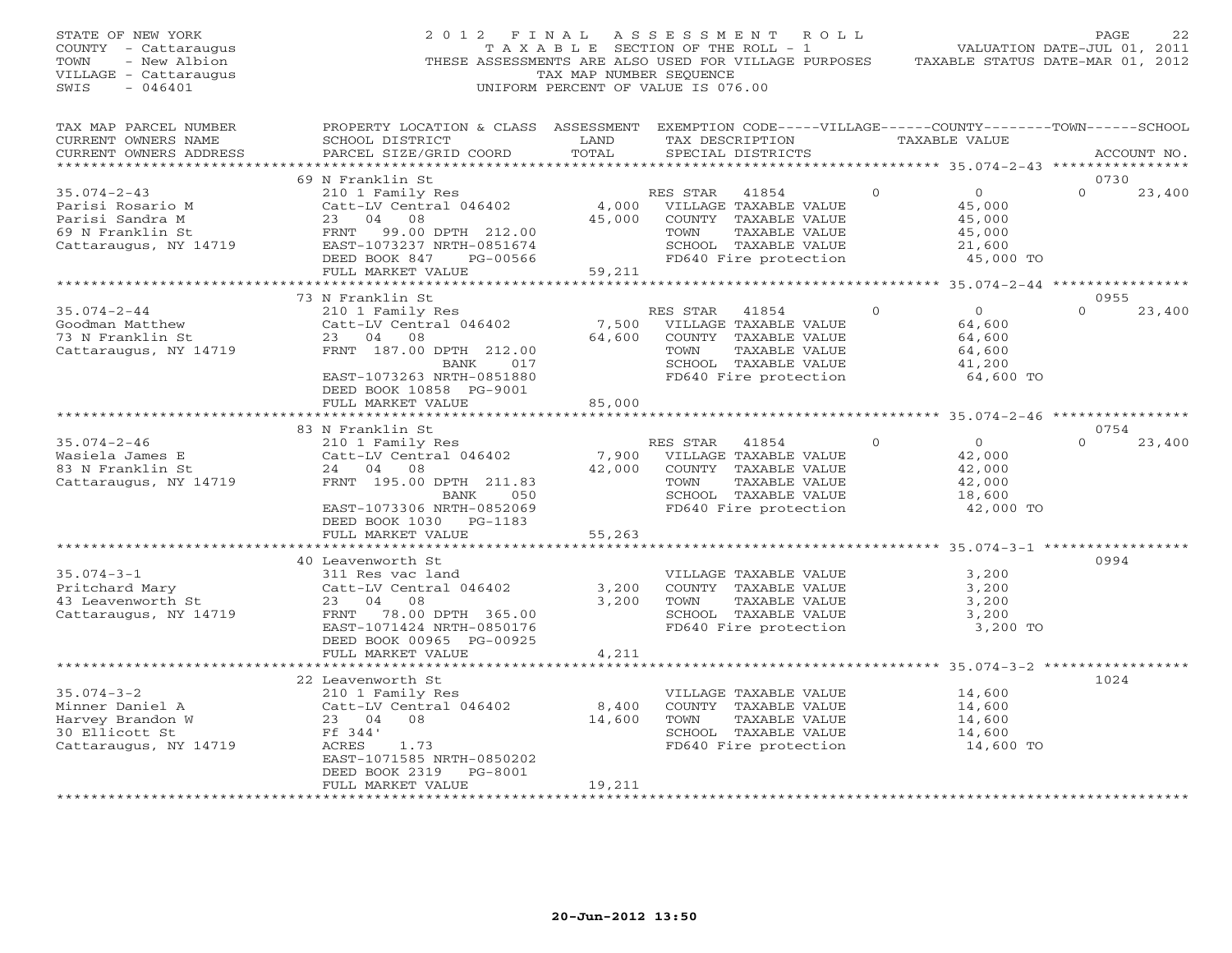| STATE OF NEW YORK<br>COUNTY - Cattaraugus<br>- New Albion<br>TOWN<br>VILLAGE - Cattaraugus<br>$-046401$<br>SWIS | 2012 FINAL                                                                                                                                                              | TAX MAP NUMBER SEQUENCE        | A S S E S S M E N T<br>R O L L<br>T A X A B L E SECTION OF THE ROLL - 1<br>THESE ASSESSMENTS ARE ALSO USED FOR VILLAGE PURPOSES<br>UNIFORM PERCENT OF VALUE IS 076.00 |                                                                                                                  | PAGE<br>23<br>VALUATION DATE-JUL 01, 2011<br>TAXABLE STATUS DATE-MAR 01, 2012 |
|-----------------------------------------------------------------------------------------------------------------|-------------------------------------------------------------------------------------------------------------------------------------------------------------------------|--------------------------------|-----------------------------------------------------------------------------------------------------------------------------------------------------------------------|------------------------------------------------------------------------------------------------------------------|-------------------------------------------------------------------------------|
| TAX MAP PARCEL NUMBER<br>CURRENT OWNERS NAME<br>CURRENT OWNERS ADDRESS                                          | PROPERTY LOCATION & CLASS ASSESSMENT<br>SCHOOL DISTRICT<br>PARCEL SIZE/GRID COORD                                                                                       | LAND<br>TOTAL                  | EXEMPTION CODE-----VILLAGE------COUNTY-------TOWN------SCHOOL<br>TAX DESCRIPTION<br>SPECIAL DISTRICTS                                                                 | TAXABLE VALUE                                                                                                    | ACCOUNT NO.                                                                   |
| ***********************                                                                                         |                                                                                                                                                                         |                                |                                                                                                                                                                       |                                                                                                                  |                                                                               |
| $35.074 - 3 - 3$<br>Johnson Linda D<br>4 Leavenworth St<br>Cattaraugus, NY 14719                                | 4 Leavenworth St<br>210 1 Family Res<br>Catt-LV Central 046402<br>23<br>04<br>08<br>FRNT<br>75.00 DPTH 140.00<br>EAST-1072151 NRTH-0850212<br>DEED BOOK 9225<br>PG-8001 | 4,000<br>50,700                | RES STAR<br>41854<br>VILLAGE TAXABLE VALUE<br>COUNTY TAXABLE VALUE<br>TOWN<br>TAXABLE VALUE<br>SCHOOL TAXABLE VALUE<br>FD640 Fire protection                          | $\mathbf{0}$<br>$\overline{O}$<br>50,700<br>50,700<br>50,700<br>27,300<br>50,700 TO                              | 0834<br>$\Omega$<br>23,400                                                    |
|                                                                                                                 | FULL MARKET VALUE                                                                                                                                                       | 66,711                         |                                                                                                                                                                       |                                                                                                                  |                                                                               |
|                                                                                                                 | 8 Leavenworth St                                                                                                                                                        |                                |                                                                                                                                                                       |                                                                                                                  | 0588                                                                          |
| $35.074 - 3 - 4$<br>Musall James B<br>8 Leavenworth St<br>Cattaraugus, NY 14719                                 | 210 1 Family Res<br>Catt-LV Central 046402<br>23<br>04<br>08<br>66.00 DPTH 142.00<br>FRNT<br>EAST-1072207 NRTH-0850253<br>DEED BOOK 00951 PG-00080                      | 2,400<br>53,000                | RES STAR<br>41854<br>VILLAGE TAXABLE VALUE<br>COUNTY TAXABLE VALUE<br>TOWN<br>TAXABLE VALUE<br>SCHOOL TAXABLE VALUE<br>FD640 Fire protection                          | $\overline{0}$<br>$\circ$<br>53,000<br>53,000<br>53,000<br>29,600<br>53,000 TO                                   | $\Omega$<br>23,400                                                            |
|                                                                                                                 | FULL MARKET VALUE                                                                                                                                                       | 69,737                         |                                                                                                                                                                       |                                                                                                                  |                                                                               |
|                                                                                                                 |                                                                                                                                                                         | ***********                    |                                                                                                                                                                       | ************* 35.074-3-5 ******************                                                                      |                                                                               |
|                                                                                                                 | 2 Leavenworth St                                                                                                                                                        |                                |                                                                                                                                                                       |                                                                                                                  | 0665                                                                          |
| $35.074 - 3 - 5$<br>Erhart Suzanne I<br>Lankow Merry E<br>2 Leavenworth St<br>Cattaraugus, NY 14719             | 210 1 Family Res<br>Catt-LV Central 046402<br>23 04<br>08<br>Life Use<br>FRNT 50.00 DPTH 140.00<br>EAST-1072176 NRTH-0850123<br>DEED BOOK 9592 PG-7001                  | 1,800 SR STAR<br>41,800        | WVET CO<br>41122<br>41834<br>VILLAGE TAXABLE VALUE<br>COUNTY TAXABLE VALUE<br>TOWN<br>TAXABLE VALUE<br>SCHOOL TAXABLE VALUE<br>FD640 Fire protection                  | $\mathbf{0}$<br>6,270<br>$\Omega$<br>$\overline{0}$<br>41,800<br>35,530<br>41,800<br>$\overline{0}$<br>41,800 TO | $\mathbf{0}$<br>$\circ$<br>$\Omega$<br>41,800                                 |
|                                                                                                                 | FULL MARKET VALUE<br>***********************                                                                                                                            | 55,000                         |                                                                                                                                                                       |                                                                                                                  |                                                                               |
|                                                                                                                 | 94 Jefferson St                                                                                                                                                         |                                |                                                                                                                                                                       |                                                                                                                  | 0733                                                                          |
| $35.074 - 3 - 6$<br>Wild H John<br>Galbraith Rhonda M<br>94 Jefferson St<br>Cattaraugus, NY 14719               | 210 1 Family Res<br>Catt-LV Central 046402<br>08<br>23 04<br>Ff 404'<br>ACRES<br>1.95<br>EAST-1072055 NRTH-0850038<br>DEED BOOK 8542<br>PG-9001                         | 8,600<br>97,700                | RES STAR<br>41854<br>VILLAGE TAXABLE VALUE<br>COUNTY TAXABLE VALUE<br>TAXABLE VALUE<br>TOWN<br>SCHOOL TAXABLE VALUE<br>FD640 Fire protection                          | $\overline{O}$<br>$\Omega$<br>97,700<br>97,700<br>97,700<br>74,300<br>97,700 TO                                  | $\Omega$<br>23,400                                                            |
|                                                                                                                 |                                                                                                                                                                         |                                |                                                                                                                                                                       |                                                                                                                  |                                                                               |
|                                                                                                                 | FULL MARKET VALUE<br>**********************<br>88 Jefferson St                                                                                                          | 128,553<br>******************* |                                                                                                                                                                       | ************ 35.074-3-7 *****************                                                                        | 0902                                                                          |
| $35.074 - 3 - 7$<br>Ruper Grace<br>88 Jefferson St<br>Cattaraugus, NY 14719                                     | 210 1 Family Res<br>Catt-LV Central 046402<br>23<br>04<br>08<br>FRNT<br>66.00 DPTH 140.00<br>EAST-1071964 NRTH-0849932<br>$PG-325$<br>DEED BOOK 574                     | 2,400<br>36,300                | VILLAGE TAXABLE VALUE<br>COUNTY TAXABLE VALUE<br>TOWN<br>TAXABLE VALUE<br>SCHOOL TAXABLE VALUE<br>FD640 Fire protection                                               | 36,300<br>36,300<br>36,300<br>36,300<br>36,300 TO                                                                |                                                                               |
| **********************                                                                                          | FULL MARKET VALUE                                                                                                                                                       | 47,763                         |                                                                                                                                                                       |                                                                                                                  |                                                                               |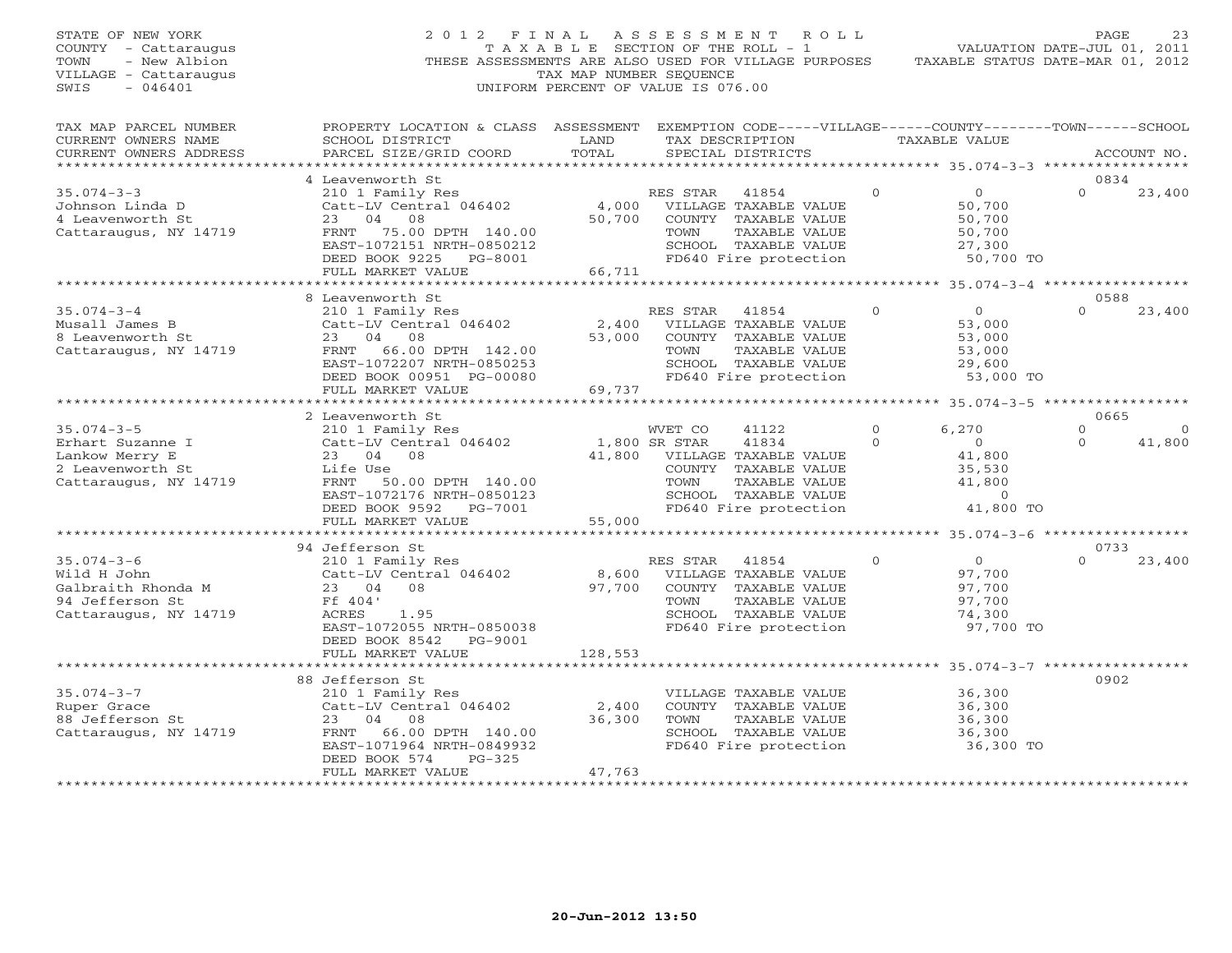| STATE OF NEW YORK<br>COUNTY - Cattaraugus<br>- New Albion<br>TOWN<br>VILLAGE - Cattaraugus<br>SWIS<br>$-046401$            |                                                                                                                                                                                                                   | TAX MAP NUMBER SEQUENCE      | 2012 FINAL ASSESSMENT ROLL<br>T A X A B L E SECTION OF THE ROLL - 1<br>THESE ASSESSMENTS ARE ALSO USED FOR VILLAGE PURPOSES TAXABLE STATUS DATE-MAR 01, 2012<br>UNIFORM PERCENT OF VALUE IS 076.00 |          | VALUATION DATE-JUL 01, 2011                                         | PAGE<br>24                 |
|----------------------------------------------------------------------------------------------------------------------------|-------------------------------------------------------------------------------------------------------------------------------------------------------------------------------------------------------------------|------------------------------|----------------------------------------------------------------------------------------------------------------------------------------------------------------------------------------------------|----------|---------------------------------------------------------------------|----------------------------|
| TAX MAP PARCEL NUMBER<br>CURRENT OWNERS NAME<br>CURRENT OWNERS ADDRESS                                                     | PROPERTY LOCATION & CLASS ASSESSMENT EXEMPTION CODE-----VILLAGE------COUNTY-------TOWN------SCHOOL<br>SCHOOL DISTRICT<br>PARCEL SIZE/GRID COORD                                                                   | LAND<br>TOTAL                | TAX DESCRIPTION TAXABLE VALUE<br>SPECIAL DISTRICTS                                                                                                                                                 |          |                                                                     | ACCOUNT NO.                |
| $35.074 - 3 - 8$<br>Ruper Pamela G<br>84 Jefferson St<br>Cattaraugus, NY 14719                                             | 84 Jefferson St<br>210 1 Family Res<br>210 1 Family Res<br>Catt-LV Central 046402<br>23 04 08<br>FRNT 67.32 DPTH 140.00<br>BANK 017<br>EAST-1071900 NRTH-0849939<br>DEED BOOK 00941 PG-00844<br>FULL MARKET VALUE | 48,684                       | RES STAR 41854<br>KES STAR 41004<br>2,400 VILLAGE TAXABLE VALUE<br>37,000 COUNTY TAXABLE VALUE<br>COUNTY TAXABLE VALUE<br>TOWN<br>TAXABLE VALUE<br>SCHOOL TAXABLE VALUE<br>FD640 Fire protection   | $\Omega$ | $\overline{0}$<br>37,000<br>37,000<br>37,000<br>13,600<br>37,000 TO | 0875<br>23,400<br>$\Omega$ |
|                                                                                                                            |                                                                                                                                                                                                                   | **********                   | **********************************35.074-3-9 ************                                                                                                                                          |          |                                                                     |                            |
| $35.074 - 3 - 9$<br>Brooks Avion L Trustee<br>Brown Barbara Family Trust I 23 04 08<br>32 Gail Dr<br>Cattaraugus, NY 14719 | 82 Jefferson St<br>210 1 Family Res<br>Catt-LV Central 046402<br>FRNT 99.66 DPTH 140.00<br>EAST-1071819 NRTH-0849941<br>DEED BOOK 16528 PG-4003                                                                   | 3,500<br>42,000              | VILLAGE TAXABLE VALUE<br>COUNTY TAXABLE VALUE<br>TOWN<br>TAXABLE VALUE<br>SCHOOL TAXABLE VALUE<br>FD640 Fire protection                                                                            |          | 42,000<br>42,000<br>42,000<br>42,000<br>42,000 TO                   | 0874                       |
|                                                                                                                            | FULL MARKET VALUE                                                                                                                                                                                                 | 55,263                       |                                                                                                                                                                                                    |          |                                                                     |                            |
| $35.081 - 1 - 1.1$<br>Stein Wayne M<br>Stein Debra D<br>9926 New Albion Rd<br>Cattaraugus, NY 14719                        | 33 West St<br>240 Rural res<br>Catt-LV Central 046402<br>Catt-LV Central 046<br>31 04 08<br>FRNT 323.00 DPTH<br>ACRES 1.03<br>EAST-1069847 NRTH-0849569<br>DEED BOOK 13733 PG-7003                                | $8,000$<br>40.00             | VILLAGE TAXABLE VALUE<br>COUNTY TAXABLE VALUE<br>TOWN<br>TAXABLE VALUE<br>SCHOOL TAXABLE VALUE<br>FD640 Fire protection                                                                            |          | 40,000<br>40,000<br>40,000<br>40,000<br>40,000 TO                   | 0728                       |
|                                                                                                                            | FULL MARKET VALUE                                                                                                                                                                                                 | 52,632                       |                                                                                                                                                                                                    |          |                                                                     |                            |
| $35.081 - 1 - 1.2$<br>Cullen Patrick J<br>82 Washington St<br>Cattaraugus, NY 14719                                        | West St<br>322 Rural vac>10<br>Catt-LV Central 046402<br>31 04 08<br>Ff 33'<br>ACRES 17.73<br>EAST-1069000 NRTH-0849626<br>DEED BOOK 786<br>PG-00536                                                              | 10,200<br>10,200             | VILLAGE TAXABLE VALUE<br>COUNTY TAXABLE VALUE<br>TAXABLE VALUE<br>TOWN<br>SCHOOL TAXABLE VALUE<br>FD640 Fire protection                                                                            |          | 10,200<br>10,200<br>10,200<br>10,200<br>10,200 TO                   | 1115                       |
|                                                                                                                            | FULL MARKET VALUE                                                                                                                                                                                                 | 13,421                       |                                                                                                                                                                                                    |          |                                                                     |                            |
|                                                                                                                            | **********************<br>7 West St                                                                                                                                                                               |                              |                                                                                                                                                                                                    |          |                                                                     | 0939                       |
| $35.081 - 1 - 2$<br>Opferbeck Barbara M<br>Opferbeck Duane N<br>7 West St<br>Cattaraugus, NY 14719                         | 220 2 Family Res<br>Catt-LV Central 046402<br>Catu-Ly - 08<br>31 04 08<br>Ff 259.75<br>ACRES<br>4.73<br>EAST-1070082 NRTH-0849714<br>DEED BOOK 9694 PG-3001                                                       | 10,200<br>47,900             | SR STAR<br>41834<br>VILLAGE TAXABLE VALUE<br>COUNTY TAXABLE VALUE<br>TOWN<br>TAXABLE VALUE<br>SCHOOL TAXABLE VALUE<br>FD640 Fire protection 47,900 TO                                              | $\Omega$ | $\overline{0}$<br>47,900<br>47,900<br>47,900<br>$\overline{0}$      | $\Omega$<br>47,900         |
|                                                                                                                            | FULL MARKET VALUE<br>* * * * * * * * * * * * * * * * * * * *                                                                                                                                                      | 63,026<br>****************** |                                                                                                                                                                                                    |          |                                                                     |                            |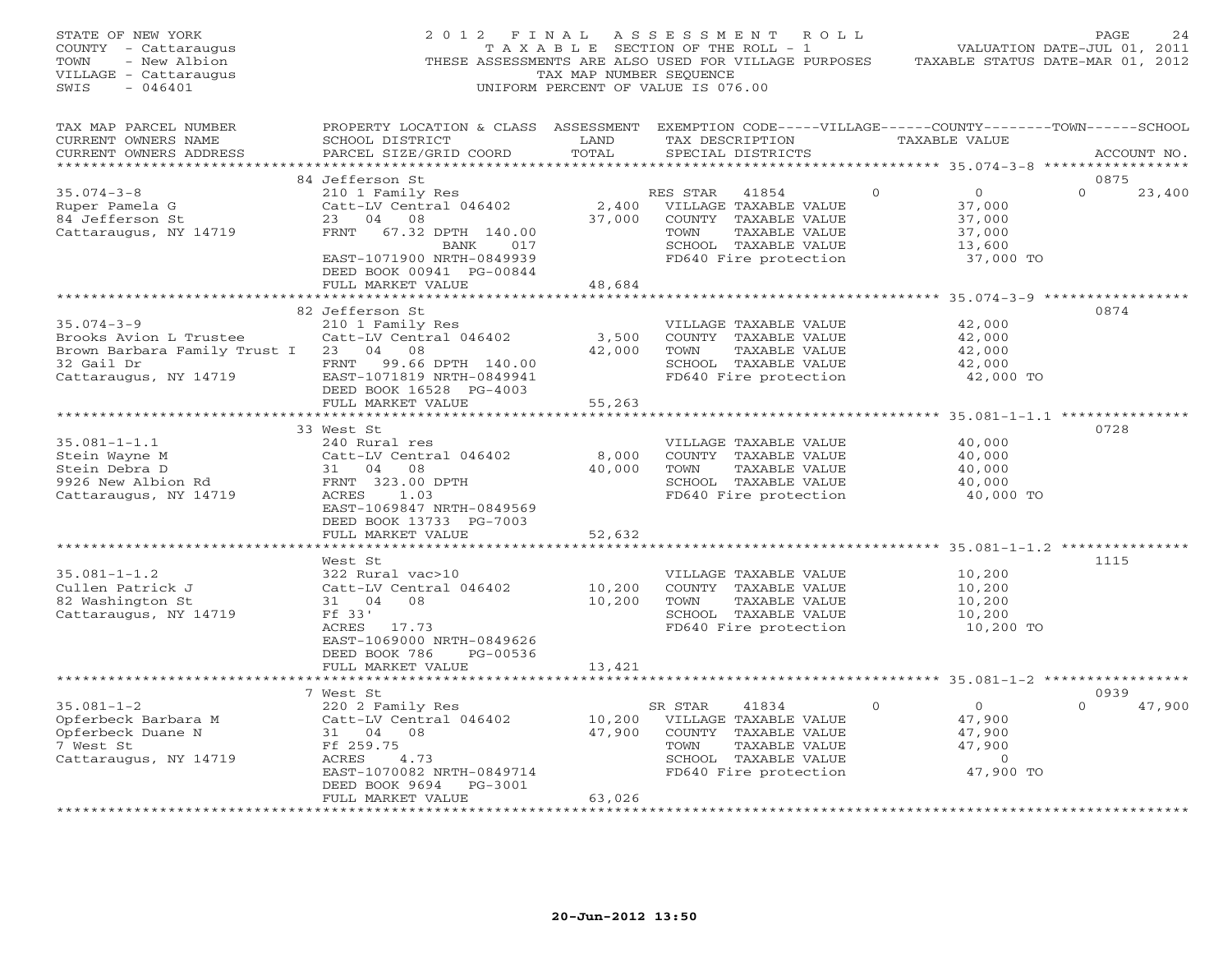| STATE OF NEW YORK<br>COUNTY - Cattaraugus<br>- New Albion<br>TOWN<br>VILLAGE - Cattaraugus<br>$-046401$<br>SWIS |                                                                                                                                                                                                                                                                                | TAX MAP NUMBER SEQUENCE | 2012 FINAL ASSESSMENT ROLL<br>THESE ASSESSMENTS ARE ALSO USED FOR VILLAGE PURPOSES TAXABLE STATUS DATE-MAR 01, 2012<br>UNIFORM PERCENT OF VALUE IS 076.00 |                            | PAGE<br>25         |
|-----------------------------------------------------------------------------------------------------------------|--------------------------------------------------------------------------------------------------------------------------------------------------------------------------------------------------------------------------------------------------------------------------------|-------------------------|-----------------------------------------------------------------------------------------------------------------------------------------------------------|----------------------------|--------------------|
|                                                                                                                 | TAX MAP PARCEL NUMBER THE PROPERTY LOCATION & CLASS ASSESSMENT EXEMPTION CODE-----VILLAGE------COUNTY-------TOWN------SCHOOL                                                                                                                                                   |                         |                                                                                                                                                           |                            |                    |
| CURRENT OWNERS NAME<br>CURRENT OWNERS ADDRESS                                                                   | SCHOOL DISTRICT LAND<br>PARCEL SIZE/GRID COORD                                                                                                                                                                                                                                 | TOTAL                   | TAX DESCRIPTION TAXABLE VALUE<br>SPECIAL DISTRICTS                                                                                                        |                            | ACCOUNT NO.        |
|                                                                                                                 |                                                                                                                                                                                                                                                                                |                         |                                                                                                                                                           |                            |                    |
|                                                                                                                 | 27 West St                                                                                                                                                                                                                                                                     |                         |                                                                                                                                                           |                            | 0921               |
|                                                                                                                 |                                                                                                                                                                                                                                                                                |                         | VILLAGE TAXABLE VALUE 18,300<br>COUNTY TAXABLE VALUE 18,300                                                                                               |                            |                    |
|                                                                                                                 |                                                                                                                                                                                                                                                                                |                         |                                                                                                                                                           |                            |                    |
|                                                                                                                 |                                                                                                                                                                                                                                                                                |                         |                                                                                                                                                           | 18,300                     |                    |
|                                                                                                                 |                                                                                                                                                                                                                                                                                |                         | SCHOOL TAXABLE VALUE                                                                                                                                      | 18,300<br>18,300 TO        |                    |
|                                                                                                                 | 35.081-1-3<br>Sterlace Christopher<br>Sterlace Charlene L<br>Sterlace Charlene L<br>Sterlace Charlene L<br>31 04 08<br>ST Leavenworth St<br>Cattaraugus, NY 14719<br>Cattaraugus, NY 14719<br>EAST-1070060 NRTH-0849514<br>CATT-1070060 NRTH-08491<br>DEED BOOK 00960 PG-00483 |                         | FD640 Fire protection                                                                                                                                     |                            |                    |
|                                                                                                                 | FULL MARKET VALUE                                                                                                                                                                                                                                                              | 24,079                  |                                                                                                                                                           |                            |                    |
|                                                                                                                 | 23 West St                                                                                                                                                                                                                                                                     |                         |                                                                                                                                                           |                            | 0922               |
| $35.081 - 1 - 4$                                                                                                |                                                                                                                                                                                                                                                                                |                         | RES STAR 41854                                                                                                                                            | $\Omega$<br>$\overline{0}$ | $\Omega$<br>23,400 |
|                                                                                                                 |                                                                                                                                                                                                                                                                                |                         |                                                                                                                                                           | 37,900                     |                    |
|                                                                                                                 |                                                                                                                                                                                                                                                                                |                         |                                                                                                                                                           | 37,900                     |                    |
|                                                                                                                 |                                                                                                                                                                                                                                                                                |                         |                                                                                                                                                           | 37,900<br>14,500           |                    |
| 23 West St<br>Cattaraugus, NY 14719                                                                             |                                                                                                                                                                                                                                                                                |                         |                                                                                                                                                           |                            |                    |
|                                                                                                                 |                                                                                                                                                                                                                                                                                |                         |                                                                                                                                                           | 37,900 TO                  |                    |
|                                                                                                                 | West St<br>210 1 Family Res<br>Catt-LV Central 046402<br>31 04 08<br>37,900 COUNTY TAXABLE VALUE<br>FRNT 99.00<br>EAST-1070167 NRTH-0849504<br>DEED BOOK 00984 PG-01138<br>FULL MARKET VALUE<br>49,868<br>FULL MARKET VALUE<br>2,968<br>2,700 COUNTY T                         |                         |                                                                                                                                                           |                            |                    |
|                                                                                                                 | 19 West St                                                                                                                                                                                                                                                                     |                         |                                                                                                                                                           |                            | 0802               |
| $35.081 - 1 - 5$                                                                                                | 210 1 Family Res                                                                                                                                                                                                                                                               |                         | VILLAGE TAXABLE VALUE                                                                                                                                     | 15,000                     |                    |
| Hill Matthew E                                                                                                  | 210 1 Family Res<br>E Catt-LV Central 046402<br>31 04 08                                                                                                                                                                                                                       |                         | 2,600 COUNTY TAXABLE VALUE                                                                                                                                | 15,000                     |                    |
| 42 West St                                                                                                      |                                                                                                                                                                                                                                                                                |                         | 15,000 TOWN TAXABLE VALUE                                                                                                                                 | 15,000                     |                    |
|                                                                                                                 | Cattaraugus, NY 14719 FRNT 99.00 DPTH 78.00                                                                                                                                                                                                                                    |                         | SCHOOL TAXABLE VALUE                                                                                                                                      | 15,000<br>15,000 TO        |                    |
|                                                                                                                 | EAST-1070267 NRTH-0849500                                                                                                                                                                                                                                                      |                         | FD640 Fire protection                                                                                                                                     |                            |                    |
|                                                                                                                 | DEED BOOK 6585 PG-3001                                                                                                                                                                                                                                                         |                         |                                                                                                                                                           |                            |                    |
|                                                                                                                 | FULL MARKET VALUE                                                                                                                                                                                                                                                              | 19,737                  |                                                                                                                                                           |                            |                    |
|                                                                                                                 | 74 N Main St                                                                                                                                                                                                                                                                   |                         |                                                                                                                                                           |                            | 0815               |
| $35.081 - 1 - 7$                                                                                                |                                                                                                                                                                                                                                                                                |                         | VILLAGE TAXABLE VALUE                                                                                                                                     | 13,600                     |                    |
| Snyder Perry J                                                                                                  |                                                                                                                                                                                                                                                                                |                         | 3,000 COUNTY TAXABLE VALUE                                                                                                                                | 13,600                     |                    |
| Snyder Tammy L                                                                                                  | 210 1 Family Res<br>Catt-LV Central 046402<br>31 04 08<br>FRNT 110 00 T                                                                                                                                                                                                        |                         | 13,600 TOWN TAXABLE VALUE                                                                                                                                 | 13,600                     |                    |
| 74 N Main St                                                                                                    | FRNT 110.00 DPTH 173.00<br>EAST-1070399 NRTH-0849713                                                                                                                                                                                                                           |                         | SCHOOL TAXABLE VALUE                                                                                                                                      | 13,600                     |                    |
| Cattaraugus, NY 14719                                                                                           |                                                                                                                                                                                                                                                                                |                         | FD640 Fire protection                                                                                                                                     | 13,600 TO                  |                    |
|                                                                                                                 | DEED BOOK 00990 PG-01134                                                                                                                                                                                                                                                       |                         |                                                                                                                                                           |                            |                    |
|                                                                                                                 | FULL MARKET VALUE                                                                                                                                                                                                                                                              | 17,895                  |                                                                                                                                                           |                            |                    |
|                                                                                                                 | 62 N Main St                                                                                                                                                                                                                                                                   |                         |                                                                                                                                                           |                            | 0579               |
| $35.081 - 1 - 8.1$                                                                                              |                                                                                                                                                                                                                                                                                |                         | VILLAGE TAXABLE VALUE                                                                                                                                     | 13,700                     |                    |
| Jensen Norman P                                                                                                 | 210 1 Family Res<br>Catt-LV Central 046402<br>31 04 08                                                                                                                                                                                                                         | 6,700                   | COUNTY TAXABLE VALUE                                                                                                                                      | 13,700                     |                    |
| 1 West St                                                                                                       |                                                                                                                                                                                                                                                                                | 13,700                  | TOWN TAXABLE VALUE                                                                                                                                        | 13,700                     |                    |
|                                                                                                                 | Cattaraugus, NY 14719 FRNT 199.00 DPTH 125.00                                                                                                                                                                                                                                  |                         | SCHOOL TAXABLE VALUE                                                                                                                                      |                            |                    |
|                                                                                                                 | EAST-1070503 NRTH-0849652                                                                                                                                                                                                                                                      |                         | FD640 Fire protection                                                                                                                                     | 13,700<br>13,700 TO        |                    |
|                                                                                                                 | DEED BOOK 00920 PG-00291                                                                                                                                                                                                                                                       |                         |                                                                                                                                                           |                            |                    |
|                                                                                                                 | FULL MARKET VALUE                                                                                                                                                                                                                                                              | 18,026                  |                                                                                                                                                           |                            |                    |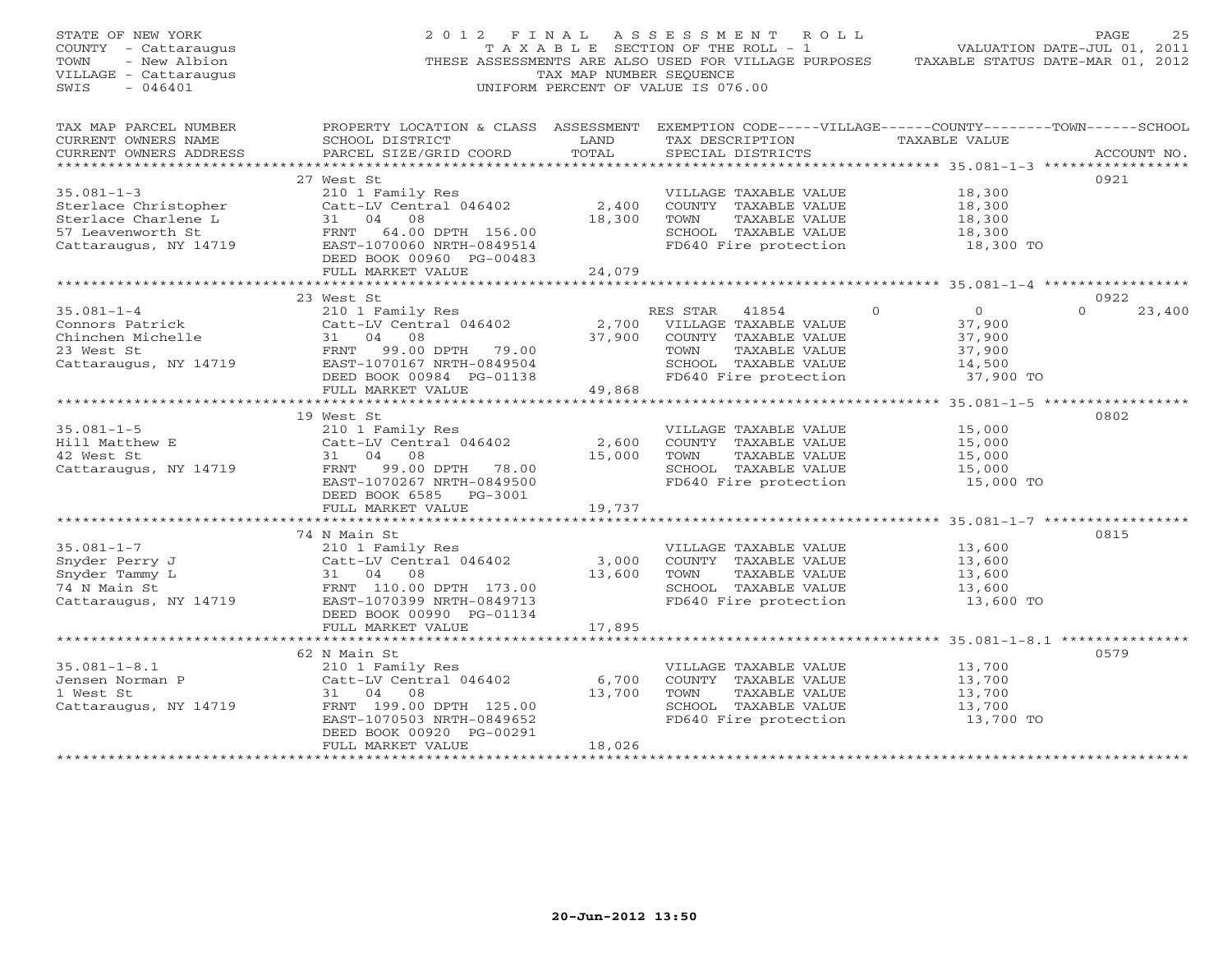| STATE OF NEW YORK<br>COUNTY - Cattaraugus<br>TOWN<br>- New Albion<br>VILLAGE - Cattaraugus<br>SWIS<br>$-046401$ |                                                                                                                                                 | TAX MAP NUMBER SEQUENCE | 2012 FINAL ASSESSMENT ROLL<br>T A X A B L E SECTION OF THE ROLL - 1<br>THESE ASSESSMENTS ARE ALSO USED FOR VILLAGE PURPOSES<br>UNIFORM PERCENT OF VALUE IS 076.00 | VALUATION DATE-JUL 01, 2011<br>TAXABLE STATUS DATE-MAR 01, 2012 | PAGE<br>26       |
|-----------------------------------------------------------------------------------------------------------------|-------------------------------------------------------------------------------------------------------------------------------------------------|-------------------------|-------------------------------------------------------------------------------------------------------------------------------------------------------------------|-----------------------------------------------------------------|------------------|
| TAX MAP PARCEL NUMBER<br>CURRENT OWNERS NAME<br>CURRENT OWNERS ADDRESS                                          | PROPERTY LOCATION & CLASS ASSESSMENT EXEMPTION CODE-----VILLAGE------COUNTY-------TOWN------SCHOOL<br>SCHOOL DISTRICT<br>PARCEL SIZE/GRID COORD | LAND<br>TOTAL           | TAX DESCRIPTION TAXABLE VALUE<br>SPECIAL DISTRICTS                                                                                                                |                                                                 | ACCOUNT NO.      |
|                                                                                                                 | N Main St                                                                                                                                       |                         |                                                                                                                                                                   |                                                                 | 1023             |
| $35.081 - 1 - 9$                                                                                                | 311 Res vac land                                                                                                                                |                         | VILLAGE TAXABLE VALUE                                                                                                                                             | 2,000                                                           |                  |
| Westman Patrick A                                                                                               | Catt-LV Central 046402                                                                                                                          |                         | 2,000 COUNTY TAXABLE VALUE                                                                                                                                        | 2,000                                                           |                  |
| 105 N Main St                                                                                                   | 31 04 08                                                                                                                                        | 2,000                   | TAXABLE VALUE<br>TOWN                                                                                                                                             | 2,000                                                           |                  |
| Cattaraugus, NY 14719                                                                                           | FRNT 99.00 DPTH 206.00                                                                                                                          |                         | SCHOOL TAXABLE VALUE<br>FD640 Fire protection 2,000 TO                                                                                                            | 2,000                                                           |                  |
|                                                                                                                 | EAST-1070469 NRTH-0849987                                                                                                                       |                         |                                                                                                                                                                   |                                                                 |                  |
|                                                                                                                 | DEED BOOK 00985 PG-00185<br>FULL MARKET VALUE                                                                                                   | 2,632                   |                                                                                                                                                                   |                                                                 |                  |
|                                                                                                                 |                                                                                                                                                 |                         |                                                                                                                                                                   |                                                                 |                  |
|                                                                                                                 | 61 N Main St                                                                                                                                    |                         |                                                                                                                                                                   |                                                                 | 0595             |
| $35.081 - 1 - 10$                                                                                               | 210 1 Family Res                                                                                                                                |                         | VILLAGE TAXABLE VALUE                                                                                                                                             | 29,900                                                          |                  |
| Bailey Charles                                                                                                  |                                                                                                                                                 |                         |                                                                                                                                                                   | 29,900                                                          |                  |
|                                                                                                                 | Catt-LV Central 046402<br>31 04 08<br>Ff 353.00                                                                                                 |                         | 8,500 COUNTY TAXABLE VALUE<br>29,900 TOWN TAXABLE VALUE<br>29,900 TOWN TAXABLE VALUE<br>TAXABLE VALUE                                                             | 29,900                                                          |                  |
|                                                                                                                 | Ff 253.00                                                                                                                                       |                         |                                                                                                                                                                   |                                                                 |                  |
| Bailey Charles<br>Bailey Denise M<br>61 N Main St<br>Cattaraugus, NY 14719                                      | ACRES<br>1.81                                                                                                                                   |                         | SCHOOL TAXABLE VALUE 29,900<br>FD640 Fire protection 29,900 TO                                                                                                    |                                                                 |                  |
|                                                                                                                 | EAST-1070608 NRTH-0849899<br>DEED BOOK 831 PG-00437                                                                                             |                         |                                                                                                                                                                   |                                                                 |                  |
|                                                                                                                 | FULL MARKET VALUE                                                                                                                               | 39,342                  |                                                                                                                                                                   |                                                                 |                  |
|                                                                                                                 |                                                                                                                                                 |                         |                                                                                                                                                                   |                                                                 |                  |
|                                                                                                                 | 53 N Main St                                                                                                                                    |                         |                                                                                                                                                                   |                                                                 | 1018             |
| $35.081 - 1 - 11$                                                                                               | 210 1 Family Res                                                                                                                                |                         | VILLAGE TAXABLE VALUE                                                                                                                                             | 8,700                                                           |                  |
| Kurse Michael T                                                                                                 | Catt-LV Central 046402<br>31 04 08                                                                                                              |                         | 1,600 COUNTY TAXABLE VALUE                                                                                                                                        | 8,700                                                           |                  |
| $53$ N Main St<br>Catter:                                                                                       | --------- Centi<br>31 04 08<br>FRNT 11                                                                                                          |                         | 8,700 TOWN<br>TAXABLE VALUE                                                                                                                                       | 8,700                                                           |                  |
| Cattaraugus, NY 14719                                                                                           | FRNT 66.00 DPTH 64.00                                                                                                                           |                         | SCHOOL TAXABLE VALUE                                                                                                                                              | 8,700                                                           |                  |
|                                                                                                                 | EAST-1070665 NRTH-0849715                                                                                                                       |                         | FD640 Fire protection                                                                                                                                             | 8,700 TO                                                        |                  |
|                                                                                                                 | DEED BOOK 10998 PG-4001                                                                                                                         |                         |                                                                                                                                                                   |                                                                 |                  |
|                                                                                                                 | FULL MARKET VALUE                                                                                                                               | 11,447                  |                                                                                                                                                                   |                                                                 |                  |
|                                                                                                                 |                                                                                                                                                 |                         |                                                                                                                                                                   |                                                                 |                  |
|                                                                                                                 | 1 West St                                                                                                                                       |                         |                                                                                                                                                                   |                                                                 | 0927<br>$\Omega$ |
| $35.081 - 1 - 12$<br>Jensen Norman P                                                                            | 210 1 Family Res<br>Catt-LV Central 046402                                                                                                      |                         | RES STAR 41854<br>8,500 VILLAGE TAXABLE VALUE                                                                                                                     | $\mathbf{0}$<br>$\overline{0}$<br>77,400                        | 23,400           |
| 1 West St                                                                                                       | 31 04 08                                                                                                                                        |                         |                                                                                                                                                                   | 77,400                                                          |                  |
| Cattaraugus, NY 14719                                                                                           | Inc 35.081-1-17.2 &                                                                                                                             |                         | 77,400 COUNTY TAXABLE VALUE 77,400 COUNTY TAXABLE VALUE 7000 TOWN TAXABLE VALUE                                                                                   | 77,400                                                          |                  |
|                                                                                                                 | $35.081 - 1 - 30.1$                                                                                                                             |                         | SCHOOL TAXABLE VALUE                                                                                                                                              | 54,000                                                          |                  |
|                                                                                                                 | ACRES 1.25                                                                                                                                      |                         | FD640 Fire protection                                                                                                                                             | 77,400 TO                                                       |                  |
|                                                                                                                 | EAST-1070678 NRTH-0849450                                                                                                                       |                         |                                                                                                                                                                   |                                                                 |                  |
|                                                                                                                 | DEED BOOK 1002 PG-00339                                                                                                                         |                         |                                                                                                                                                                   |                                                                 |                  |
|                                                                                                                 | FULL MARKET VALUE                                                                                                                               | 101,842                 |                                                                                                                                                                   |                                                                 |                  |
|                                                                                                                 | *************************                                                                                                                       | ***********             |                                                                                                                                                                   | ******************************* 35.081-1-13 **************      |                  |
|                                                                                                                 | 35 N Main St                                                                                                                                    |                         |                                                                                                                                                                   |                                                                 | 0646             |
| $35.081 - 1 - 13$                                                                                               | 210 1 Family Res                                                                                                                                |                         | VILLAGE TAXABLE VALUE                                                                                                                                             | 36,000                                                          |                  |
| Smith Steven I                                                                                                  | Catt-LV Central 046402                                                                                                                          | 8,200                   | COUNTY TAXABLE VALUE                                                                                                                                              | 36,000                                                          |                  |
| 98 Carter St                                                                                                    | 23 04 08                                                                                                                                        | 36,000                  | TOWN<br>TAXABLE VALUE                                                                                                                                             | 36,000                                                          |                  |
| Newburgh, NY 12550                                                                                              | Ff 126.00                                                                                                                                       |                         | SCHOOL TAXABLE VALUE                                                                                                                                              | 36,000                                                          |                  |
|                                                                                                                 | ACRES<br>1.30                                                                                                                                   |                         | FD640 Fire protection                                                                                                                                             | 36,000 TO                                                       |                  |
|                                                                                                                 | EAST-1070797 NRTH-0849718                                                                                                                       |                         |                                                                                                                                                                   |                                                                 |                  |
|                                                                                                                 | DEED BOOK 10330 PG-7002                                                                                                                         |                         |                                                                                                                                                                   |                                                                 |                  |
|                                                                                                                 | FULL MARKET VALUE                                                                                                                               | 47,368                  |                                                                                                                                                                   |                                                                 |                  |
|                                                                                                                 |                                                                                                                                                 |                         |                                                                                                                                                                   |                                                                 |                  |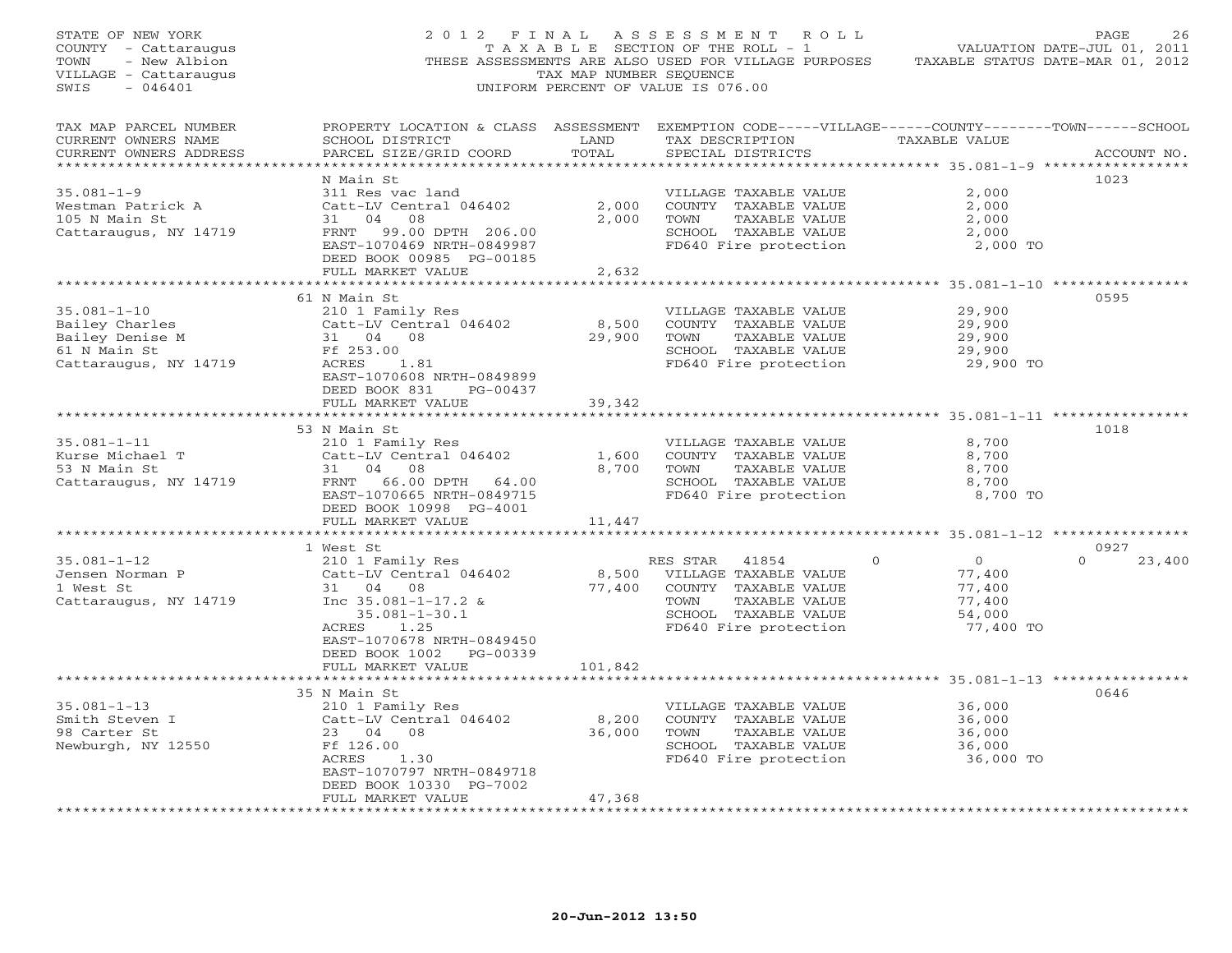| STATE OF NEW YORK<br>COUNTY - Cattaraugus<br>TOWN<br>- New Albion<br>VILLAGE - Cattaraugus<br>SWIS<br>$-046401$ |                                                                     | TAX MAP NUMBER SEQUENCE                       | 2012 FINAL ASSESSMENT ROLL<br>T A X A B L E SECTION OF THE ROLL - 1<br>UNIFORM PERCENT OF VALUE IS 076.00 | PAGE<br>27<br>VALUATION DATE-JUL 01, 2011<br>THESE ASSESSMENTS ARE ALSO USED FOR VILLAGE PURPOSES TAXABLE STATUS DATE-MAR 01, 2012 |
|-----------------------------------------------------------------------------------------------------------------|---------------------------------------------------------------------|-----------------------------------------------|-----------------------------------------------------------------------------------------------------------|------------------------------------------------------------------------------------------------------------------------------------|
| TAX MAP PARCEL NUMBER<br>CURRENT OWNERS NAME<br>CURRENT OWNERS ADDRESS                                          | SCHOOL DISTRICT<br>PARCEL SIZE/GRID COORD                           | LAND<br>TOTAL                                 | TAX DESCRIPTION<br>SPECIAL DISTRICTS                                                                      | PROPERTY LOCATION & CLASS ASSESSMENT EXEMPTION CODE-----VILLAGE------COUNTY-------TOWN------SCHOOL<br>TAXABLE VALUE<br>ACCOUNT NO. |
|                                                                                                                 | 31 N Main St                                                        |                                               |                                                                                                           | 0608                                                                                                                               |
| $35.081 - 1 - 14$                                                                                               | 210 1 Family Res<br>Catt-LV Central 046402 1,000<br>23 04 08 42,000 |                                               | VILLAGE TAXABLE VALUE                                                                                     | 42,000                                                                                                                             |
| Edgar Vicky L<br>7874 Utley Rd                                                                                  |                                                                     |                                               | COUNTY TAXABLE VALUE<br>TAXABLE VALUE<br>TOWN                                                             | 42,000<br>42,000                                                                                                                   |
| East Otto, NY 14729-9752                                                                                        | FRNT 48.00 DPTH 54.00                                               |                                               |                                                                                                           |                                                                                                                                    |
|                                                                                                                 | EAST-1070844 NRTH-0849614                                           |                                               | SCHOOL TAXABLE VALUE 42,000<br>FD640 Fire protection 42,000 TO                                            |                                                                                                                                    |
|                                                                                                                 | DEED BOOK 00921 PG-00889                                            |                                               |                                                                                                           |                                                                                                                                    |
|                                                                                                                 | FULL MARKET VALUE                                                   | 55,263                                        |                                                                                                           |                                                                                                                                    |
|                                                                                                                 | 29 N Main St                                                        |                                               |                                                                                                           | 0650                                                                                                                               |
| $35.081 - 1 - 15$                                                                                               | 210 1 Family Res                                                    |                                               | VILLAGE TAXABLE VALUE                                                                                     | 25,300                                                                                                                             |
| $35.001 - 1$<br>Bank of Cattaraugus                                                                             |                                                                     | 1,600                                         | COUNTY TAXABLE VALUE                                                                                      | 25,300                                                                                                                             |
|                                                                                                                 | Catt-LV Central 046402<br>23 04 08<br>$Catt-LV$ $Cent$<br>23 04 08  | 25,300                                        | TOWN TAXABLE VALUE                                                                                        | 25,300                                                                                                                             |
| Cattaraugus, NY 14719 FRNT 42.00 DPTH 160.00                                                                    |                                                                     |                                               | SCHOOL TAXABLE VALUE<br>FD640 Fire protection                                                             | 25,300                                                                                                                             |
|                                                                                                                 | EAST-1070869 NRTH-0849574                                           |                                               |                                                                                                           | 25,300 TO                                                                                                                          |
|                                                                                                                 | DEED BOOK 1025 PG-1039<br>FULL MARKET VALUE                         | 33,289                                        |                                                                                                           |                                                                                                                                    |
|                                                                                                                 | **************************                                          | * * * * * * * * * * * * *                     |                                                                                                           | ************************************ 35.081–1–16 *************                                                                     |
|                                                                                                                 | 1 N Main St                                                         |                                               |                                                                                                           | 0967                                                                                                                               |
| $35.081 - 1 - 16$                                                                                               | 330 Vacant comm                                                     |                                               | VILLAGE TAXABLE VALUE                                                                                     | 10,100                                                                                                                             |
| Anderson William J<br>15 Rollingwood St                                                                         | Catt-LV Central 046402                                              | 10,100<br>10,100                              | COUNTY TAXABLE VALUE                                                                                      | 10,100                                                                                                                             |
|                                                                                                                 | 23 04 08                                                            |                                               | TOWN<br>TAXABLE VALUE                                                                                     | 10,100                                                                                                                             |
| Williamsville, NY 14221                                                                                         | Plant 3<br>Ff 260.00                                                |                                               | SCHOOL TAXABLE VALUE<br>FD640 Fire protection                                                             | 10,100<br>10,100 TO                                                                                                                |
|                                                                                                                 | ACRES 4.43                                                          |                                               |                                                                                                           |                                                                                                                                    |
|                                                                                                                 | EAST-1071138 NRTH-0849709                                           |                                               |                                                                                                           |                                                                                                                                    |
|                                                                                                                 | DEED BOOK 13333 PG-7001                                             |                                               |                                                                                                           |                                                                                                                                    |
|                                                                                                                 | FULL MARKET VALUE                                                   | 13,289                                        |                                                                                                           |                                                                                                                                    |
|                                                                                                                 | 24 N Main St                                                        |                                               |                                                                                                           | 0973                                                                                                                               |
| $35.081 - 1 - 17.1$                                                                                             | 312 Vac w/imprv                                                     |                                               | VILLAGE TAXABLE VALUE                                                                                     | 3,000                                                                                                                              |
| $33.001 + 7.00$<br>Bank of Cattaraugus                                                                          | Catt-LV Central 046402                                              | 2,500                                         | COUNTY TAXABLE VALUE                                                                                      | 3,000                                                                                                                              |
| 24 N Main St                                                                                                    | 23 04 08                                                            | 3,000                                         | TOWN<br>TAXABLE VALUE                                                                                     | 3,000                                                                                                                              |
| Cattaraugus, NY 14719                                                                                           | Old F Mill                                                          |                                               | SCHOOL TAXABLE VALUE<br>FD640 Fire protection                                                             | 3,000                                                                                                                              |
|                                                                                                                 | FRNT 100.00 DPTH 72.19<br>EAST-1070855 NRTH-0849265                 |                                               |                                                                                                           | 3,000 TO                                                                                                                           |
|                                                                                                                 | DEED BOOK 00977 PG-01157                                            |                                               |                                                                                                           |                                                                                                                                    |
|                                                                                                                 | FULL MARKET VALUE                                                   | 3,947                                         |                                                                                                           |                                                                                                                                    |
|                                                                                                                 |                                                                     |                                               |                                                                                                           |                                                                                                                                    |
|                                                                                                                 | 26 Mill St                                                          |                                               |                                                                                                           | 0972                                                                                                                               |
| $35.081 - 1 - 18.1$<br>Raber Robert J                                                                           | 710 Manufacture<br>Catt-LV Central 046402                           |                                               | VILLAGE TAXABLE VALUE                                                                                     | 54,600<br>54,600                                                                                                                   |
| 6111 Hoffman Rd                                                                                                 | 23 04 08                                                            | 4,600<br>54,600                               | COUNTY TAXABLE VALUE<br>TAXABLE VALUE<br>TOWN                                                             | 54,600                                                                                                                             |
| Springville, NY 14141                                                                                           | Plt 1 And 2                                                         |                                               | SCHOOL TAXABLE VALUE                                                                                      | 54,600                                                                                                                             |
|                                                                                                                 | FRNT 258.00 DPTH 35.00                                              |                                               | FD640 Fire protection                                                                                     | 54,600 TO                                                                                                                          |
|                                                                                                                 | EAST-1070804 NRTH-0848700                                           |                                               |                                                                                                           |                                                                                                                                    |
|                                                                                                                 | DEED BOOK 14692 PG-2001                                             |                                               |                                                                                                           |                                                                                                                                    |
| *************************                                                                                       | FULL MARKET VALUE                                                   | 71,842<br>* * * * * * * * * * * * * * * * * * |                                                                                                           |                                                                                                                                    |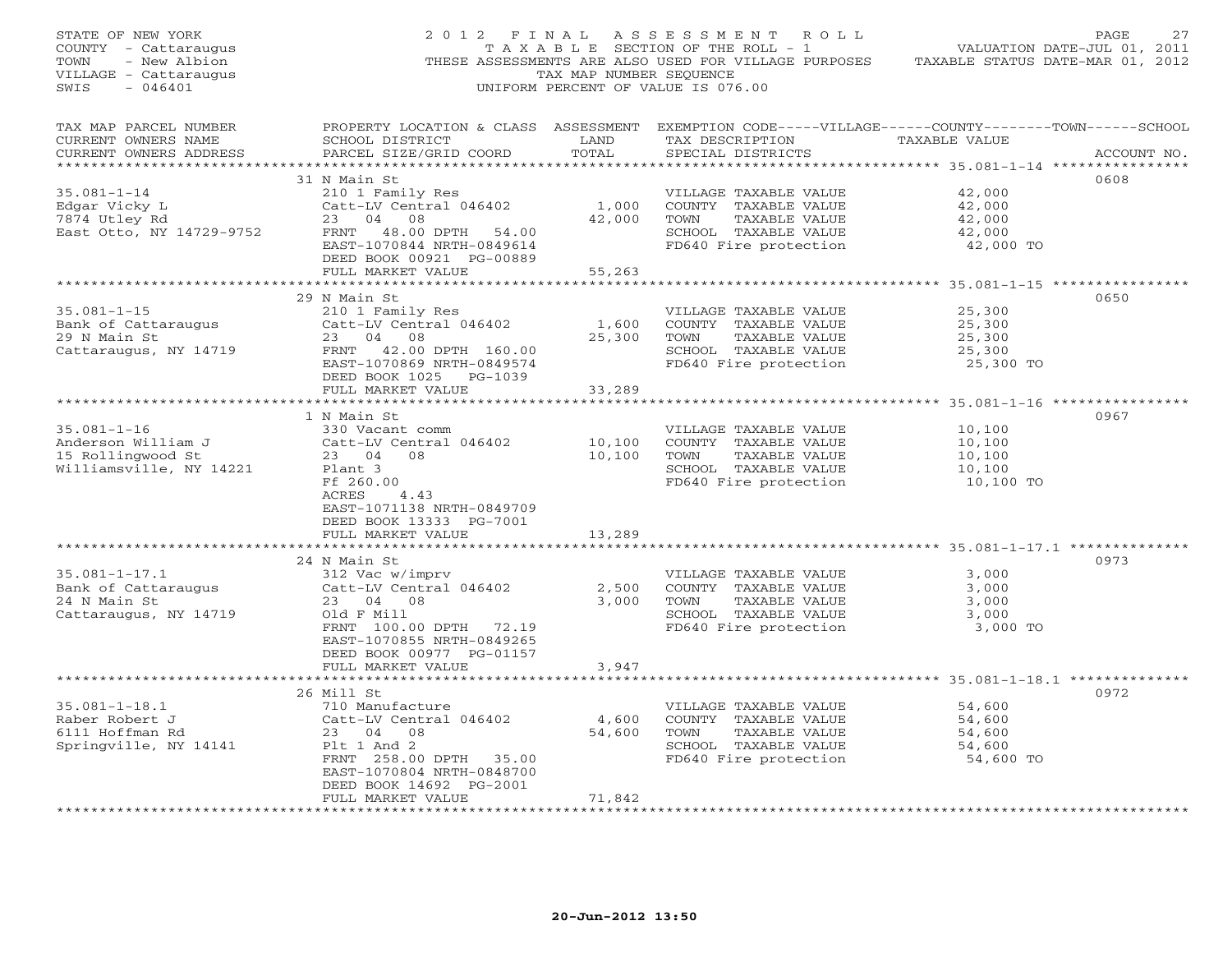| STATE OF NEW YORK<br>COUNTY - Cattaraugus<br>- New Albion<br>TOWN<br>VILLAGE - Cattaraugus<br>$-046401$<br>SWIS |                                                                                                                                                                                        | TAX MAP NUMBER SEQUENCE | 2012 FINAL ASSESSMENT ROLL<br>TAXABLE SECTION OF THE ROLL - 1 VALUATION DATE-JUL 01, 2011<br>THESE ASSESSMENTS ARE ALSO USED FOR VILLAGE PURPOSES TAXABLE STATUS DATE-MAR 01, 2012<br>UNIFORM PERCENT OF VALUE IS 076.00 |                                                                                                            | 28<br>PAGE                 |
|-----------------------------------------------------------------------------------------------------------------|----------------------------------------------------------------------------------------------------------------------------------------------------------------------------------------|-------------------------|--------------------------------------------------------------------------------------------------------------------------------------------------------------------------------------------------------------------------|------------------------------------------------------------------------------------------------------------|----------------------------|
| TAX MAP PARCEL NUMBER<br>CURRENT OWNERS NAME<br>CURRENT OWNERS ADDRESS                                          | PROPERTY LOCATION & CLASS ASSESSMENT EXEMPTION CODE-----VILLAGE------COUNTY-------TOWN------SCHOOL<br>SCHOOL DISTRICT LAND<br>PARCEL SIZE/GRID COORD                                   | TOTAL                   | TAX DESCRIPTION TAXABLE VALUE<br>SPECIAL DISTRICTS                                                                                                                                                                       |                                                                                                            | ACCOUNT NO.                |
| $35.081 - 1 - 18.2$<br>Raber Robert J<br>6111 Hoffman Rd<br>Springville, NY 14141                               | Mill St<br>330 Vacant comm<br>Catt-LV Central 046402<br>23 04 08<br>Ff 16.5'<br>ACRES<br>2.95<br>EAST-1070875 NRTH-0847894<br>DEED BOOK 14692 PG-2001                                  | 4,600<br>4,600          | VILLAGE TAXABLE VALUE<br>COUNTY TAXABLE VALUE<br>TOWN<br>TAXABLE VALUE<br>SCHOOL TAXABLE VALUE<br>FD640 Fire protection                                                                                                  | 4,600<br>4,600<br>4,600<br>4,600<br>4,600 TO                                                               | 1312                       |
|                                                                                                                 | FULL MARKET VALUE                                                                                                                                                                      | 6,053                   |                                                                                                                                                                                                                          |                                                                                                            |                            |
| $35.081 - 1 - 18.3$<br>35.081-1-18.3<br>McKinley Marcus<br>6312 Arlington Blvd<br>3.02.94805                    | Mill St<br>449 Other Storag<br>Catt-LV Central 046402 7,200<br>23 04 08 30,000<br>FRNT 245.00 DPTH 95.00<br>EAST-1070836 NRTH-0848944<br>DEED BOOK 12619 PG-3001<br>FULL MARKET VALUE  | 30,000<br>39,474        | VILLAGE TAXABLE VALUE<br>COUNTY TAXABLE VALUE<br>TOWN<br>TAXABLE VALUE<br>SCHOOL TAXABLE VALUE<br>FD640 Fire protection                                                                                                  | 30,000<br>30,000<br>30,000<br>30,000<br>30,000 TO                                                          | 1410                       |
|                                                                                                                 |                                                                                                                                                                                        |                         |                                                                                                                                                                                                                          |                                                                                                            |                            |
|                                                                                                                 |                                                                                                                                                                                        |                         | RES STAR 41854<br>TAXABLE VALUE<br>SCHOOL TAXABLE VALUE                                                                                                                                                                  | $\begin{array}{c} 0 \\ 52,100 \end{array}$<br>$\Omega$<br>52,100<br>52,100<br>28,700<br>52,100 TO          | 0969<br>$\Omega$<br>23,400 |
|                                                                                                                 | FULL MARKET VALUE                                                                                                                                                                      | 68,553                  |                                                                                                                                                                                                                          |                                                                                                            |                            |
| $35.081 - 1 - 24$<br>Crouse Tricia R<br>25 Mill St<br>25 Mill St<br>Cattaraugus, NY 14719                       | Division St<br>311 Res vac land<br>311 Res vac 1010<br>Catt-LV Central 046402<br>31 04 08<br>31 04 08<br>FRNT 66.00 DPTH 177.00<br>EAST-1070551 NRTH-0848809<br>DEED BOOK 6877 PG-4001 | 2,500<br>2,500          | VILLAGE TAXABLE VALUE<br>COUNTY TAXABLE VALUE<br>TOWN     TAXABLE VALUE<br>SCHOOL TAXABLE VALUE<br>FD640 Fire protection                                                                                                 | 2,500<br>2,500<br>2,500<br>2,500<br>2,500 TO                                                               | 0692                       |
|                                                                                                                 | FULL MARKET VALUE                                                                                                                                                                      | 3,289                   |                                                                                                                                                                                                                          |                                                                                                            |                            |
|                                                                                                                 | 11 Division St                                                                                                                                                                         |                         |                                                                                                                                                                                                                          |                                                                                                            | 0685                       |
| $35.081 - 1 - 25$<br>Ellis William<br>Ellis Tammy L<br>Division St<br>Cattaraugus, NY 14719                     | m<br>210 1 Family Res<br>Catt-LV Central 046402<br>L<br>31 04 08<br>Ff 297'<br>ACRES<br>2.05<br>EAST-1070248 NRTH-0848918<br>DEED BOOK 13035 PG-2000                                   |                         | RES STAR 41854<br>8,600 VILLAGE TAXABLE VALUE<br>43,000 COUNTY TAXABLE VALUE<br>TAXABLE VALUE<br>TOWN<br>SCHOOL TAXABLE VALUE<br>FD640 Fire protection                                                                   | $\Omega$<br>$\begin{smallmatrix}&&0\0&43\end{smallmatrix}$ ,000<br>43,000<br>43,000<br>19,600<br>43,000 TO | $\Omega$<br>23,400         |
|                                                                                                                 | FULL MARKET VALUE                                                                                                                                                                      | 56,579                  |                                                                                                                                                                                                                          |                                                                                                            |                            |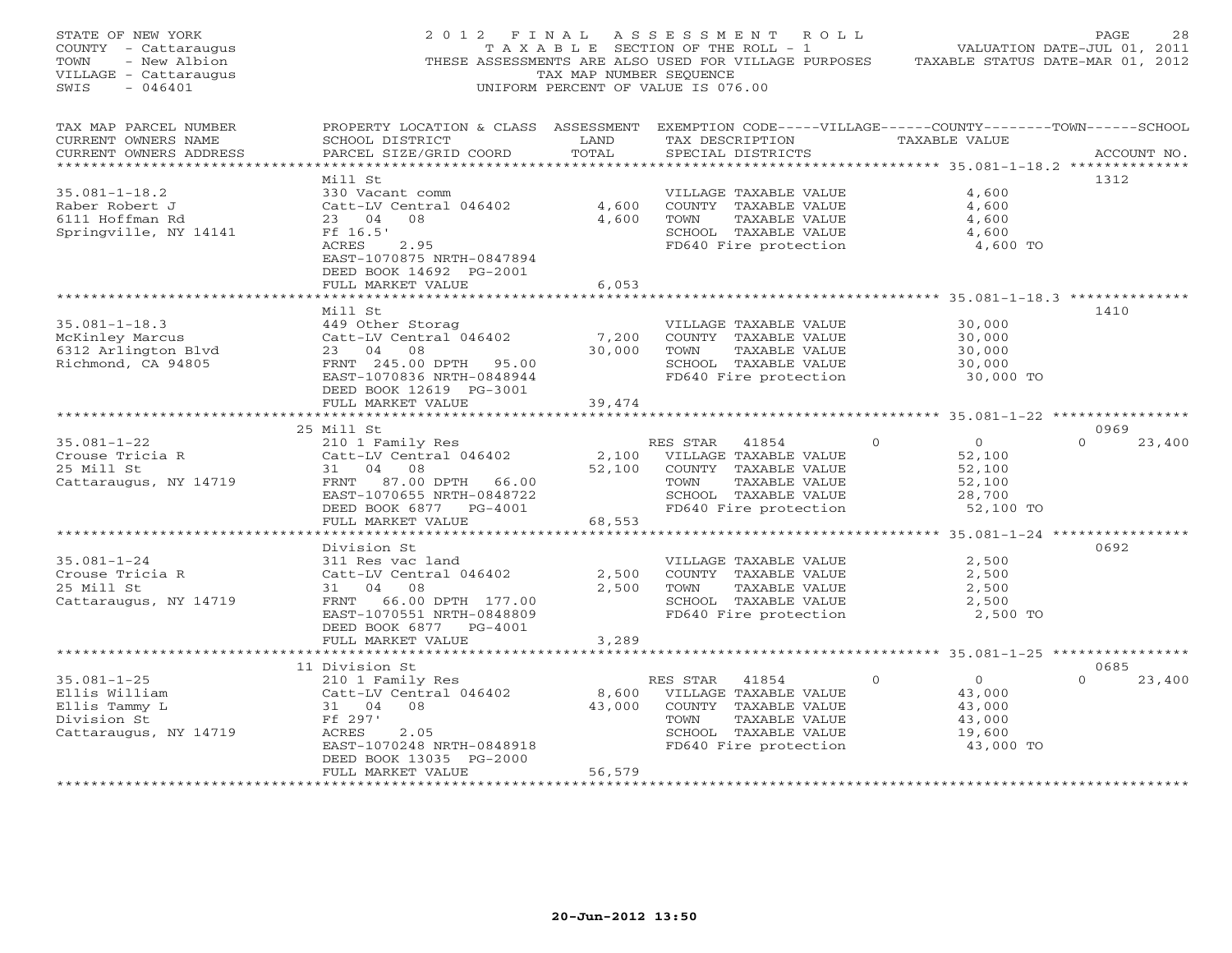| TAX MAP PARCEL NUMBER<br>PROPERTY LOCATION & CLASS ASSESSMENT EXEMPTION CODE-----VILLAGE------COUNTY-------TOWN------SCHOOL<br>CURRENT OWNERS NAME<br>SCHOOL DISTRICT<br>LAND<br>TAX DESCRIPTION TAXABLE VALUE<br>PARCEL SIZE/GRID COORD<br>TOTAL<br>CURRENT OWNERS ADDRESS<br>SPECIAL DISTRICTS<br>19 Mill St<br>0720<br>$35.081 - 1 - 26$<br>230 3 Family Res<br>58,600<br>VILLAGE TAXABLE VALUE<br>35.081-1-26 230 3 Family Res<br>Harrison Nora H<br>Harrison Clarence L Jr 31 04 08<br>74 Church St<br>Springville, NY 14141 EAST-1070629 NRTH-0848938<br>RESP ROOK 0033 PC-00902<br>RESP ROOK 0033 PC-00902<br>8,100<br>COUNTY TAXABLE VALUE<br>58,600<br>58,600<br>TOWN<br>TAXABLE VALUE<br>58,600<br>SCHOOL TAXABLE VALUE<br>58,600<br>FD640 Fire protection<br>58,600 TO<br>DEED BOOK 00933 PG-00902<br>77,105<br>FULL MARKET VALUE<br>11 Mill St<br>0984 | STATE OF NEW YORK<br>COUNTY - Cattaraugus<br>- New Albion<br>TOWN<br>VILLAGE - Cattaraugus<br>$-046401$<br>SWIS | 2012 FINAL       | TAX MAP NUMBER SEOUENCE | ASSESSMENT ROLL<br>T A X A B L E SECTION OF THE ROLL - 1<br>UNIFORM PERCENT OF VALUE IS 076.00 | 29<br>PAGE<br>VALUATION DATE-JUL 01, 2011<br>THESE ASSESSMENTS ARE ALSO USED FOR VILLAGE PURPOSES TAXABLE STATUS DATE-MAR 01, 2012 |
|--------------------------------------------------------------------------------------------------------------------------------------------------------------------------------------------------------------------------------------------------------------------------------------------------------------------------------------------------------------------------------------------------------------------------------------------------------------------------------------------------------------------------------------------------------------------------------------------------------------------------------------------------------------------------------------------------------------------------------------------------------------------------------------------------------------------------------------------------------------------|-----------------------------------------------------------------------------------------------------------------|------------------|-------------------------|------------------------------------------------------------------------------------------------|------------------------------------------------------------------------------------------------------------------------------------|
|                                                                                                                                                                                                                                                                                                                                                                                                                                                                                                                                                                                                                                                                                                                                                                                                                                                                    |                                                                                                                 |                  |                         |                                                                                                | ACCOUNT NO.                                                                                                                        |
|                                                                                                                                                                                                                                                                                                                                                                                                                                                                                                                                                                                                                                                                                                                                                                                                                                                                    |                                                                                                                 |                  |                         |                                                                                                |                                                                                                                                    |
|                                                                                                                                                                                                                                                                                                                                                                                                                                                                                                                                                                                                                                                                                                                                                                                                                                                                    |                                                                                                                 |                  |                         |                                                                                                |                                                                                                                                    |
|                                                                                                                                                                                                                                                                                                                                                                                                                                                                                                                                                                                                                                                                                                                                                                                                                                                                    |                                                                                                                 |                  |                         |                                                                                                |                                                                                                                                    |
|                                                                                                                                                                                                                                                                                                                                                                                                                                                                                                                                                                                                                                                                                                                                                                                                                                                                    |                                                                                                                 |                  |                         |                                                                                                |                                                                                                                                    |
|                                                                                                                                                                                                                                                                                                                                                                                                                                                                                                                                                                                                                                                                                                                                                                                                                                                                    |                                                                                                                 |                  |                         |                                                                                                |                                                                                                                                    |
|                                                                                                                                                                                                                                                                                                                                                                                                                                                                                                                                                                                                                                                                                                                                                                                                                                                                    |                                                                                                                 |                  |                         |                                                                                                |                                                                                                                                    |
| VILLAGE TAXABLE VALUE                                                                                                                                                                                                                                                                                                                                                                                                                                                                                                                                                                                                                                                                                                                                                                                                                                              | $35.081 - 1 - 27$                                                                                               | 220 2 Family Res |                         |                                                                                                | 27,000                                                                                                                             |
| Catt-LV Central 046402<br>2,700<br>COUNTY TAXABLE VALUE<br>27,000                                                                                                                                                                                                                                                                                                                                                                                                                                                                                                                                                                                                                                                                                                                                                                                                  |                                                                                                                 |                  |                         |                                                                                                |                                                                                                                                    |
| Mozino Ted Catt-LV Central 046402<br>2781 SW 36th 31 04 08<br>Fort Lauderdale, FL 33312 FRNT 66.00 DPTH 264.00<br>27,000<br>TOWN TAXABLE VALUE<br>27,000                                                                                                                                                                                                                                                                                                                                                                                                                                                                                                                                                                                                                                                                                                           |                                                                                                                 |                  |                         |                                                                                                |                                                                                                                                    |
| SCHOOL TAXABLE VALUE                                                                                                                                                                                                                                                                                                                                                                                                                                                                                                                                                                                                                                                                                                                                                                                                                                               |                                                                                                                 |                  |                         |                                                                                                |                                                                                                                                    |
| 27,000<br>27,000 TO<br>EAST-1070563 NRTH-0849039<br>FD640 Fire protection                                                                                                                                                                                                                                                                                                                                                                                                                                                                                                                                                                                                                                                                                                                                                                                          |                                                                                                                 |                  |                         |                                                                                                |                                                                                                                                    |
| DEED BOOK 16328 PG-3001                                                                                                                                                                                                                                                                                                                                                                                                                                                                                                                                                                                                                                                                                                                                                                                                                                            |                                                                                                                 |                  |                         |                                                                                                |                                                                                                                                    |
| 35,526<br>FULL MARKET VALUE                                                                                                                                                                                                                                                                                                                                                                                                                                                                                                                                                                                                                                                                                                                                                                                                                                        |                                                                                                                 |                  |                         |                                                                                                |                                                                                                                                    |
|                                                                                                                                                                                                                                                                                                                                                                                                                                                                                                                                                                                                                                                                                                                                                                                                                                                                    |                                                                                                                 |                  |                         |                                                                                                |                                                                                                                                    |
| 9 Division St<br>1553                                                                                                                                                                                                                                                                                                                                                                                                                                                                                                                                                                                                                                                                                                                                                                                                                                              |                                                                                                                 |                  |                         |                                                                                                |                                                                                                                                    |
| $35.081 - 1 - 28.1$<br>27,400<br>210 1 Family Res<br>VILLAGE TAXABLE VALUE                                                                                                                                                                                                                                                                                                                                                                                                                                                                                                                                                                                                                                                                                                                                                                                         |                                                                                                                 |                  |                         |                                                                                                |                                                                                                                                    |
| COUNTY TAXABLE VALUE<br>27,400                                                                                                                                                                                                                                                                                                                                                                                                                                                                                                                                                                                                                                                                                                                                                                                                                                     |                                                                                                                 |                  |                         |                                                                                                |                                                                                                                                    |
| TAXABLE VALUE<br>27,400                                                                                                                                                                                                                                                                                                                                                                                                                                                                                                                                                                                                                                                                                                                                                                                                                                            |                                                                                                                 |                  |                         |                                                                                                |                                                                                                                                    |
| 35.081-1-28.1 210 1 Family Res WILLAGE<br>Burnham Merton Catt-LV Central 046402 2,500 COUNTY<br>Burnham Deborah FRNT 113.00 DPTH 82.00 27,400 TOWN<br>1180 Wigren Rd EAST-1070359 NRTH-0849177 SCHOOL<br>Frewsburg, NY 14738 FULL MARK<br>SCHOOL TAXABLE VALUE<br>27,400                                                                                                                                                                                                                                                                                                                                                                                                                                                                                                                                                                                           |                                                                                                                 |                  |                         |                                                                                                |                                                                                                                                    |
| 36,053 FD640 Fire protection<br>27,400 TO                                                                                                                                                                                                                                                                                                                                                                                                                                                                                                                                                                                                                                                                                                                                                                                                                          |                                                                                                                 |                  |                         |                                                                                                |                                                                                                                                    |
|                                                                                                                                                                                                                                                                                                                                                                                                                                                                                                                                                                                                                                                                                                                                                                                                                                                                    |                                                                                                                 |                  |                         |                                                                                                |                                                                                                                                    |
| 0634<br>Division St                                                                                                                                                                                                                                                                                                                                                                                                                                                                                                                                                                                                                                                                                                                                                                                                                                                |                                                                                                                 |                  |                         |                                                                                                |                                                                                                                                    |
| $35.081 - 1 - 28.2$<br>311 Res vac land<br>VILLAGE TAXABLE VALUE<br>5,600                                                                                                                                                                                                                                                                                                                                                                                                                                                                                                                                                                                                                                                                                                                                                                                          |                                                                                                                 |                  |                         |                                                                                                |                                                                                                                                    |
| Catt-LV Central 046402<br>Ellis William<br>5,600<br>COUNTY TAXABLE VALUE<br>5,600                                                                                                                                                                                                                                                                                                                                                                                                                                                                                                                                                                                                                                                                                                                                                                                  |                                                                                                                 |                  |                         |                                                                                                |                                                                                                                                    |
| TAXABLE VALUE<br>Ellis Tammy L<br>5,600<br>5,600<br>31 04 08<br>TOWN                                                                                                                                                                                                                                                                                                                                                                                                                                                                                                                                                                                                                                                                                                                                                                                               |                                                                                                                 |                  |                         |                                                                                                |                                                                                                                                    |
| Division St<br>Ff 170.00<br>SCHOOL TAXABLE VALUE<br>5,600                                                                                                                                                                                                                                                                                                                                                                                                                                                                                                                                                                                                                                                                                                                                                                                                          |                                                                                                                 |                  |                         |                                                                                                |                                                                                                                                    |
| FD640 Fire protection<br>Cattaraugus, NY 14719<br>FRNT<br>53.00 DPTH<br>5,600 TO                                                                                                                                                                                                                                                                                                                                                                                                                                                                                                                                                                                                                                                                                                                                                                                   |                                                                                                                 |                  |                         |                                                                                                |                                                                                                                                    |
| 1.00<br>ACRES<br>EAST-1070233 NRTH-0849149                                                                                                                                                                                                                                                                                                                                                                                                                                                                                                                                                                                                                                                                                                                                                                                                                         |                                                                                                                 |                  |                         |                                                                                                |                                                                                                                                    |
| DEED BOOK 13035 PG-2000                                                                                                                                                                                                                                                                                                                                                                                                                                                                                                                                                                                                                                                                                                                                                                                                                                            |                                                                                                                 |                  |                         |                                                                                                |                                                                                                                                    |
| 7,368<br>FULL MARKET VALUE                                                                                                                                                                                                                                                                                                                                                                                                                                                                                                                                                                                                                                                                                                                                                                                                                                         |                                                                                                                 |                  |                         |                                                                                                |                                                                                                                                    |
|                                                                                                                                                                                                                                                                                                                                                                                                                                                                                                                                                                                                                                                                                                                                                                                                                                                                    |                                                                                                                 |                  |                         |                                                                                                |                                                                                                                                    |
| 9 Mill St<br>0793                                                                                                                                                                                                                                                                                                                                                                                                                                                                                                                                                                                                                                                                                                                                                                                                                                                  |                                                                                                                 |                  |                         |                                                                                                |                                                                                                                                    |
| $35.081 - 1 - 29$<br>500,000<br>411 Apartment<br>VILLAGE TAXABLE VALUE                                                                                                                                                                                                                                                                                                                                                                                                                                                                                                                                                                                                                                                                                                                                                                                             |                                                                                                                 |                  |                         |                                                                                                |                                                                                                                                    |
| 3,200<br>COUNTY TAXABLE VALUE<br>500,000<br>Cattaraugus Manor Catt-LV Central 046402<br>Conifer Realty LLC 31 04 08<br>183 E Main St Ste 600 FRNT 79.30 DPTH 264.00                                                                                                                                                                                                                                                                                                                                                                                                                                                                                                                                                                                                                                                                                                |                                                                                                                 |                  |                         |                                                                                                |                                                                                                                                    |
| 500,000<br>TOWN<br>TAXABLE VALUE<br>500,000                                                                                                                                                                                                                                                                                                                                                                                                                                                                                                                                                                                                                                                                                                                                                                                                                        |                                                                                                                 |                  |                         |                                                                                                |                                                                                                                                    |
| SCHOOL TAXABLE VALUE<br>500,000                                                                                                                                                                                                                                                                                                                                                                                                                                                                                                                                                                                                                                                                                                                                                                                                                                    |                                                                                                                 |                  |                         |                                                                                                |                                                                                                                                    |
| Rochester, NY 14604<br>FD640 Fire protection<br>500,000 TO<br>EAST-1070597 NRTH-0849160                                                                                                                                                                                                                                                                                                                                                                                                                                                                                                                                                                                                                                                                                                                                                                            |                                                                                                                 |                  |                         |                                                                                                |                                                                                                                                    |
| DEED BOOK 00935 PG-01067                                                                                                                                                                                                                                                                                                                                                                                                                                                                                                                                                                                                                                                                                                                                                                                                                                           |                                                                                                                 |                  |                         |                                                                                                |                                                                                                                                    |
| FULL MARKET VALUE<br>657,895                                                                                                                                                                                                                                                                                                                                                                                                                                                                                                                                                                                                                                                                                                                                                                                                                                       |                                                                                                                 |                  |                         |                                                                                                |                                                                                                                                    |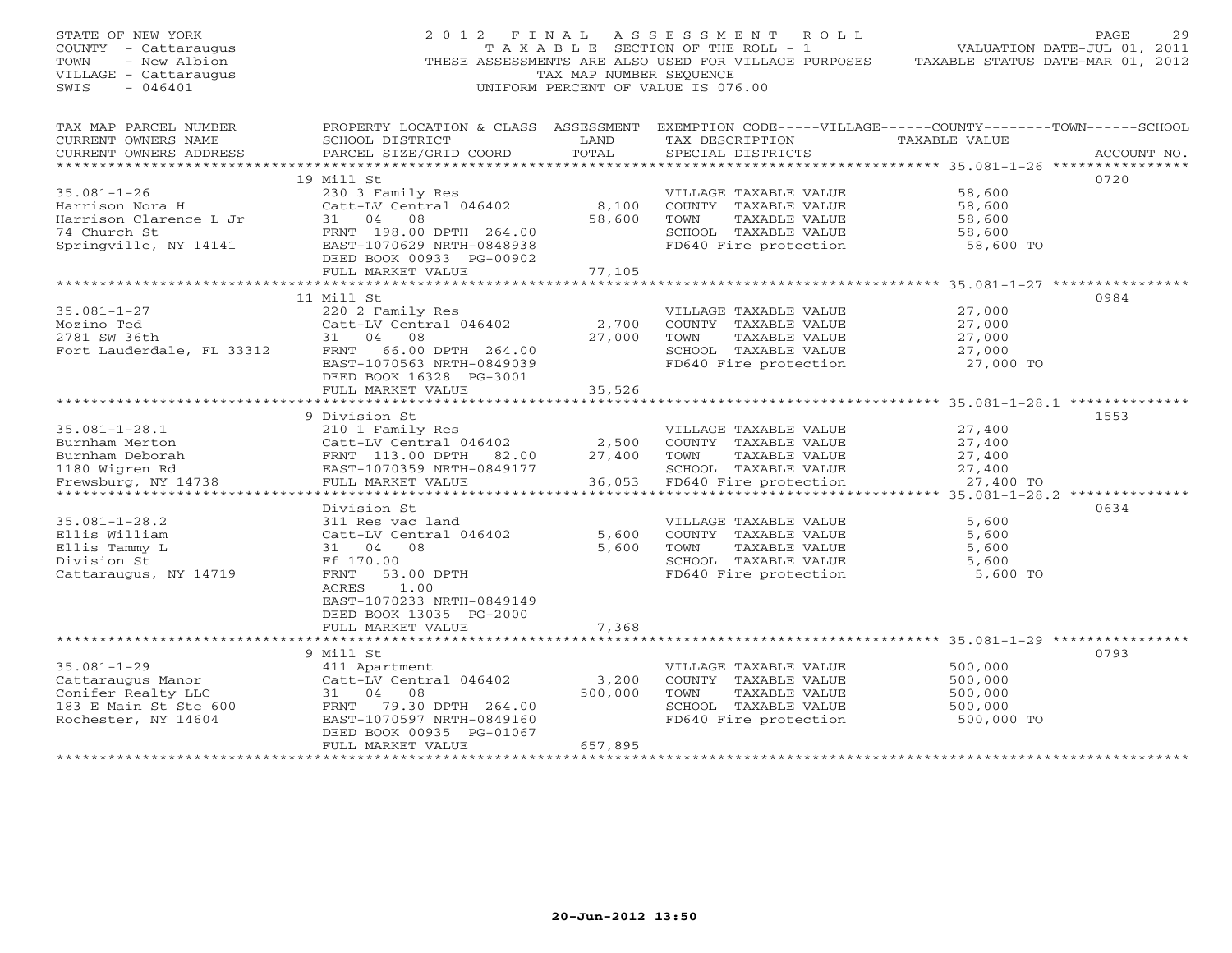| STATE OF NEW YORK<br>COUNTY - Cattaraugus<br>- New Albion<br>TOWN<br>VILLAGE - Cattaraugus<br>$-046401$<br>SWIS | 2012 FINAL ASSESSMENT ROLL<br>THESE ASSESSMENTS ARE ALSO USED FOR VILLAGE PURPOSES                                                                                         | T A X A B L E SECTION OF THE ROLL - 1<br>TAX MAP NUMBER SEQUENCE<br>UNIFORM PERCENT OF VALUE IS 076.00 |                                                     |                                                                                                                          |                                | VALUATION DATE-JUL 01, 2011<br>TAXABLE STATUS DATE-MAR 01, 2012             | PAGE.                                  | 30                                 |
|-----------------------------------------------------------------------------------------------------------------|----------------------------------------------------------------------------------------------------------------------------------------------------------------------------|--------------------------------------------------------------------------------------------------------|-----------------------------------------------------|--------------------------------------------------------------------------------------------------------------------------|--------------------------------|-----------------------------------------------------------------------------|----------------------------------------|------------------------------------|
| TAX MAP PARCEL NUMBER<br>CURRENT OWNERS NAME<br>CURRENT OWNERS ADDRESS<br>****************                      | PROPERTY LOCATION & CLASS ASSESSMENT EXEMPTION CODE-----VILLAGE------COUNTY-------TOWN------SCHOOL<br>SCHOOL DISTRICT<br>PARCEL SIZE/GRID COORD                            | LAND<br>TOTAL<br>************                                                                          |                                                     | TAX DESCRIPTION<br>SPECIAL DISTRICTS                                                                                     |                                | TAXABLE VALUE<br>****************** 35.081-1-30.2 **************            |                                        | ACCOUNT NO.                        |
| $35.081 - 1 - 30.2$<br>Cattaraugus Manor<br>Conifer Realty LLC<br>183 E Main St Ste 600<br>Rochester, NY 14604  | West St<br>314 Rural vac<10<br>Catt-LV Central 046402<br>31 04 08<br>FRNT 45.24 DPTH 157.44<br>EAST-1070649 NRTH-0849242<br>DEED BOOK 00935 PG-01067<br>FULL MARKET VALUE  | 1,700<br>1,700<br>2,237                                                                                | TOWN                                                | VILLAGE TAXABLE VALUE<br>COUNTY TAXABLE VALUE<br>TAXABLE VALUE<br>SCHOOL TAXABLE VALUE<br>FD640 Fire protection          |                                | 1,700<br>1,700<br>1,700<br>1,700<br>1,700 TO                                | 1347                                   |                                    |
|                                                                                                                 |                                                                                                                                                                            |                                                                                                        |                                                     |                                                                                                                          |                                |                                                                             |                                        |                                    |
| $35.081 - 1 - 30.3$<br>Cattaraugus Manor<br>Conifer Realty LLC<br>183 E Main St Ste 600<br>Rochester, NY 14604  | West St<br>311 Res vac land<br>Catt-LV Central 046402<br>31 04<br>08<br>FRNT 137.09 DPTH 173.82<br>EAST-1070525 NRTH-0849278<br>DEED BOOK 00935 PG-01065                   | 5,300<br>5,300                                                                                         | TOWN                                                | VILLAGE TAXABLE VALUE<br>COUNTY TAXABLE VALUE<br>TAXABLE VALUE<br>SCHOOL TAXABLE VALUE<br>FD640 Fire protection          |                                | 5,300<br>5,300<br>5,300<br>5,300<br>5,300 TO                                | 1348                                   |                                    |
|                                                                                                                 | FULL MARKET VALUE<br>***************************                                                                                                                           | 6,974                                                                                                  |                                                     |                                                                                                                          |                                |                                                                             |                                        |                                    |
| $35.081 - 1 - 31$<br>Tillinghast Bryan<br>7 Division St<br>Cattaraugus, NY 14719                                | 7 Division St<br>210 1 Family Res<br>Catt-LV Central 046402<br>31 04 08<br>FRNT 80.00 DPTH<br>79.20<br>017<br>BANK<br>EAST-1070362 NRTH-0849275<br>DEED BOOK 13422 PG-7006 | 2,100<br>22,300                                                                                        | RES STAR<br>TOWN                                    | 41854<br>VILLAGE TAXABLE VALUE<br>COUNTY TAXABLE VALUE<br>TAXABLE VALUE<br>SCHOOL TAXABLE VALUE<br>FD640 Fire protection | $\Omega$                       | $\overline{0}$<br>22,300<br>22,300<br>22,300<br>$\overline{0}$<br>22,300 TO | 0702<br>$\Omega$                       | 22,300                             |
|                                                                                                                 | FULL MARKET VALUE<br>***********************                                                                                                                               | 29,342                                                                                                 |                                                     |                                                                                                                          |                                |                                                                             |                                        |                                    |
| $35.081 - 1 - 32$<br>Snyder Betty<br>22 West St<br>Cattaraugus, NY 14719                                        | 22 West St<br>210 1 Family Res<br>Catt-LV Central 046402<br>31 04 08<br>FRNT 140.00 DPTH 143.20                                                                            |                                                                                                        | WVET CO<br>5,000 AGED C/T/S 41800<br>41,900 SR STAR | 41122<br>41834<br>VILLAGE TAXABLE VALUE                                                                                  | $\Omega$<br>20,950<br>$\Omega$ | 6,285<br>17,808<br>$\overline{0}$<br>20,950                                 | 0933<br>$\Omega$<br>20,950<br>$\Omega$ | $\overline{0}$<br>20,950<br>20,950 |
|                                                                                                                 | EAST-1070169 NRTH-0849328<br>DEED BOOK 473<br>PG-552<br>FULL MARKET VALUE<br>***********************************                                                           | 55,132                                                                                                 | TOWN                                                | COUNTY TAXABLE VALUE<br>TAXABLE VALUE<br>SCHOOL TAXABLE VALUE<br>FD640 Fire protection                                   |                                | 17,807<br>20,950<br>$\Omega$<br>41,900 TO                                   |                                        |                                    |
|                                                                                                                 | 30 West St                                                                                                                                                                 |                                                                                                        |                                                     |                                                                                                                          |                                |                                                                             | 0569                                   |                                    |
| $35.081 - 1 - 33.1$<br>Bailey Donald L<br>Bailey Brenda L<br>30 West St<br>Cattaraugus, NY 14719                | 210 1 Family Res<br>Catt-LV Central 046402<br>31 04<br>08<br>FRNT 275.00 DPTH 152.60<br>EAST-1069960 NRTH-0849335<br>DEED BOOK 4905<br>PG-3001<br>FULL MARKET VALUE        | 10,000<br>50,500<br>66,447<br>********************                                                     | SR STAR<br>TOWN                                     | 41834<br>VILLAGE TAXABLE VALUE<br>COUNTY TAXABLE VALUE<br>TAXABLE VALUE<br>SCHOOL TAXABLE VALUE<br>FD640 Fire protection | $\mathbf{0}$                   | $\overline{0}$<br>50,500<br>50,500<br>50,500<br>1,980<br>50,500 TO          | $\Omega$                               | 48,520                             |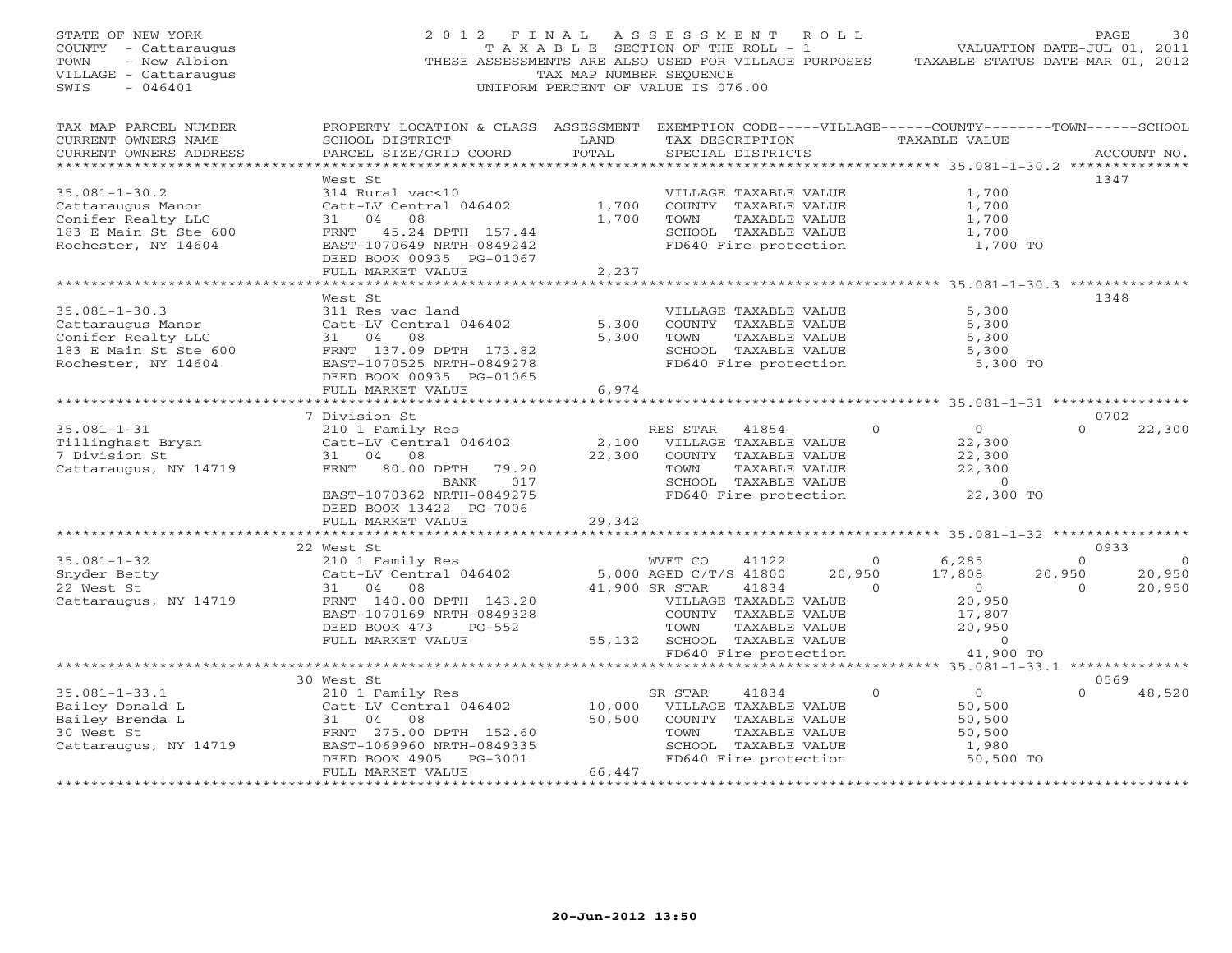| STATE OF NEW YORK<br>COUNTY - Cattaraugus<br>- New Albion<br>TOWN<br>VILLAGE - Cattaraugus<br>SWIS<br>$-046401$ | 2012 FINAL                                                                                                                                      | TAX MAP NUMBER SEQUENCE | UNIFORM PERCENT OF VALUE IS 076.00 | ASSESSMENT ROLL<br>T A X A B L E SECTION OF THE ROLL - 1                                                                  |                           | VALUATION DATE-JUL 01, 2011<br>THESE ASSESSMENTS ARE ALSO USED FOR VILLAGE PURPOSES TAXABLE STATUS DATE-MAR 01, 2012 | PAGE                 | 31                 |
|-----------------------------------------------------------------------------------------------------------------|-------------------------------------------------------------------------------------------------------------------------------------------------|-------------------------|------------------------------------|---------------------------------------------------------------------------------------------------------------------------|---------------------------|----------------------------------------------------------------------------------------------------------------------|----------------------|--------------------|
| TAX MAP PARCEL NUMBER<br>CURRENT OWNERS NAME<br>CURRENT OWNERS ADDRESS                                          | PROPERTY LOCATION & CLASS ASSESSMENT EXEMPTION CODE-----VILLAGE------COUNTY-------TOWN------SCHOOL<br>SCHOOL DISTRICT<br>PARCEL SIZE/GRID COORD | LAND<br>TOTAL           | SPECIAL DISTRICTS                  |                                                                                                                           |                           | TAX DESCRIPTION TAXABLE VALUE                                                                                        |                      | ACCOUNT NO.        |
|                                                                                                                 | 36 West St                                                                                                                                      |                         |                                    |                                                                                                                           |                           |                                                                                                                      | 1429                 |                    |
| $35.081 - 1 - 33.2$<br>Scott Barbara J<br>Scott James L                                                         | 270 Mfg housing<br>Catt-LV Central 046402<br>31 04<br>08                                                                                        |                         | RES STAR 41854                     | 6,100 VILLAGE TAXABLE VALUE<br>22,500 COUNTY TAXABLE VALUE                                                                | $\Omega$                  | $\overline{0}$<br>22,500<br>22,500                                                                                   | $\Omega$             | 22,500             |
| 36 West St<br>Cattaraugus, NY 14719                                                                             | FRNT 167.00 DPTH 152.60<br>EAST-1069740 NRTH-0849345<br>DEED BOOK 12680 PG-5001                                                                 |                         | TOWN                               | TAXABLE VALUE<br>SCHOOL TAXABLE VALUE<br>FD640 Fire protection                                                            |                           | 22,500<br>$\overline{0}$<br>22,500 TO                                                                                |                      |                    |
|                                                                                                                 | FULL MARKET VALUE                                                                                                                               | 29,605                  |                                    |                                                                                                                           |                           |                                                                                                                      |                      |                    |
|                                                                                                                 | 40 West St                                                                                                                                      |                         |                                    |                                                                                                                           |                           |                                                                                                                      | 0853                 |                    |
| $35.081 - 1 - 34$<br>Lemk Randy H                                                                               | 210 1 Family Res<br>Catt-LV Central 046402                                                                                                      | 6,500                   | RES STAR 41854                     | VILLAGE TAXABLE VALUE                                                                                                     | $\circ$                   | $\overline{0}$<br>35,000                                                                                             | $\Omega$             | 23,400             |
|                                                                                                                 | Lemk Linda M<br>40 West St<br>40 West St<br>Cattaraugus, NY 14719<br>Cattaraugus, NY 14719<br>EAST-1069573 NRTH-0849347                         | 35,000                  | TOWN                               | COUNTY TAXABLE VALUE<br>TAXABLE VALUE<br>SCHOOL TAXABLE VALUE                                                             |                           | 35,000<br>35,000<br>11,600                                                                                           |                      |                    |
|                                                                                                                 | DEED BOOK 00936 PG-00612<br>FULL MARKET VALUE                                                                                                   | 46,053                  |                                    | FD640 Fire protection                                                                                                     |                           | 35,000 TO                                                                                                            |                      |                    |
|                                                                                                                 | 1 Division St                                                                                                                                   |                         |                                    |                                                                                                                           |                           |                                                                                                                      | 0940                 |                    |
| $35.081 - 1 - 35.1$                                                                                             |                                                                                                                                                 |                         | VET PRO T 41003                    | 16,000                                                                                                                    |                           | $\circ$                                                                                                              | 16,000               | $\circ$            |
| Studd Richard W<br>Studd Elaine M                                                                               | 210 1 Family Res<br>Catt-LV Central 046402 3,900 CVET CO<br>31 04 08 47,200 SR STAR<br>31 04 08                                                 |                         | 47,200 SR STAR                     | 41132<br>41834                                                                                                            | $\overline{0}$<br>$\circ$ | 11,800<br>$\overline{0}$                                                                                             | $\Omega$<br>$\Omega$ | $\Omega$<br>47,200 |
| 1 Division St<br>Cattaraugus, NY 14719                                                                          | Richard & Elaine Life Lea<br>FRNT 80.00 DPTH 165.00<br>EAST-1069682 NRTH-0849370<br>DEED BOOK 17300 PG-6001                                     |                         | TOWN                               | VILLAGE TAXABLE VALUE<br>COUNTY TAXABLE VALUE<br>TAXABLE VALUE<br>TAXABLE VALUE<br>ire protection<br>SCHOOL TAXABLE VALUE |                           | 31,200<br>35,400<br>31,200<br>$\sim$ 0                                                                               |                      |                    |
|                                                                                                                 | FULL MARKET VALUE                                                                                                                               |                         |                                    | 62,105 FD640 Fire protection                                                                                              |                           | 47,200 TO                                                                                                            |                      |                    |
|                                                                                                                 | 42 West St                                                                                                                                      |                         |                                    |                                                                                                                           |                           |                                                                                                                      | 1491                 |                    |
| $35.081 - 1 - 35.3$<br>Hill Rodney J<br>Hill Cindy I<br>42 West St<br>Cattaraugus, NY 14719                     | 105 Vac farmland<br>Catt-LV Central 046402<br>$31 - 04 - 08$<br>ACRES 83.05 BANK<br>005<br>EAST-1069610 NRTH-0848262                            | 26,900<br>26,900        | TOWN                               | VILLAGE TAXABLE VALUE<br>COUNTY TAXABLE VALUE<br>TAXABLE VALUE<br>SCHOOL TAXABLE VALUE<br>FD640 Fire protection           |                           | 26,900<br>26,900<br>26,900<br>26,900<br>26,900 TO                                                                    |                      |                    |
|                                                                                                                 | DEED BOOK 1011 PG-32<br>FULL MARKET VALUE                                                                                                       | 35,395                  |                                    |                                                                                                                           |                           |                                                                                                                      |                      |                    |
|                                                                                                                 | **********************************                                                                                                              |                         |                                    |                                                                                                                           |                           |                                                                                                                      |                      |                    |
| $35.081 - 2 - 1$                                                                                                | 18-20 Jefferson St<br>230 3 Family Res                                                                                                          |                         |                                    | VILLAGE TAXABLE VALUE                                                                                                     |                           | 35,000                                                                                                               | 0666                 |                    |
| Gross Douglas                                                                                                   | Catt-LV Central 046402                                                                                                                          | 3,900                   |                                    | COUNTY TAXABLE VALUE                                                                                                      |                           | 35,000                                                                                                               |                      |                    |
| 8676 Wolfe RD<br>Cattaraugau, NY 14719                                                                          | 23 04 08<br>FRNT 186.09 DPTH 51.90<br>EAST-1071131 NRTH-0849294<br>DEED BOOK 16067 PG-7007                                                      | 35,000                  | TOWN                               | TAXABLE VALUE<br>SCHOOL TAXABLE VALUE<br>FD640 Fire protection                                                            |                           | 35,000<br>35,000<br>35,000 TO                                                                                        |                      |                    |
|                                                                                                                 | FULL MARKET VALUE                                                                                                                               | 46,053                  |                                    |                                                                                                                           |                           |                                                                                                                      |                      |                    |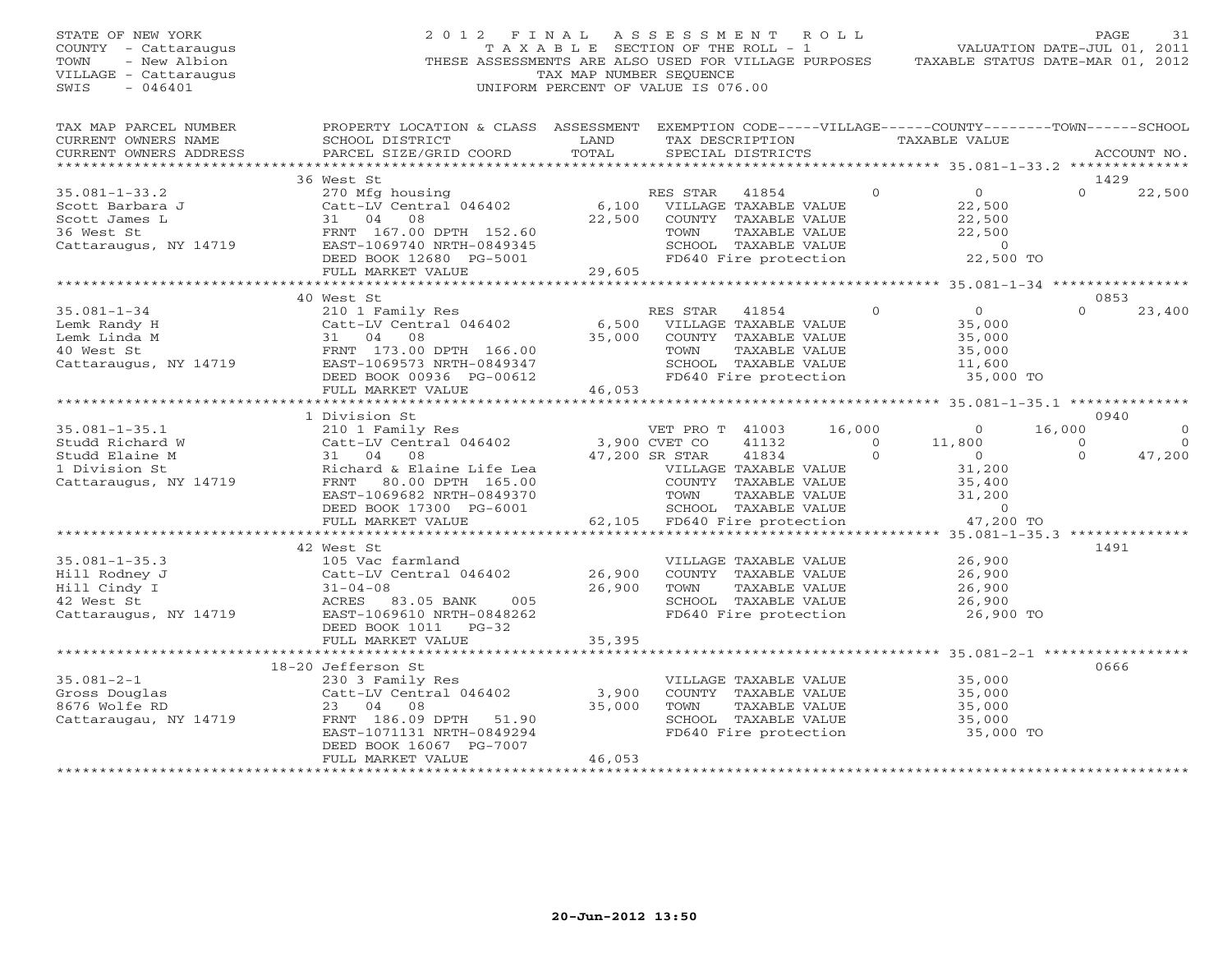| STATE OF NEW YORK<br>COUNTY - Cattaraugus<br>TOWN<br>- New Albion<br>VILLAGE - Cattaraugus<br>$-046401$<br>SWIS | 2012 FINAL<br>THESE ASSESSMENTS ARE ALSO USED FOR VILLAGE PURPOSES                                                                                              | TAXABLE SECTION OF THE ROLL - 1<br>TAX MAP NUMBER SEOUENCE<br>UNIFORM PERCENT OF VALUE IS 076.00 | A S S E S S M E N T                                                                                                      |                                                                                                                 | R O L L |                | VALUATION DATE-JUL 01, 2011<br>TAXABLE STATUS DATE-MAR 01, 2012                 |                    | PAGE<br>32       |
|-----------------------------------------------------------------------------------------------------------------|-----------------------------------------------------------------------------------------------------------------------------------------------------------------|--------------------------------------------------------------------------------------------------|--------------------------------------------------------------------------------------------------------------------------|-----------------------------------------------------------------------------------------------------------------|---------|----------------|---------------------------------------------------------------------------------|--------------------|------------------|
| TAX MAP PARCEL NUMBER<br>CURRENT OWNERS NAME<br>CURRENT OWNERS ADDRESS<br>******************                    | PROPERTY LOCATION & CLASS ASSESSMENT EXEMPTION CODE-----VILLAGE------COUNTY-------TOWN------SCHOOL<br>SCHOOL DISTRICT<br>PARCEL SIZE/GRID COORD                 | LAND<br>TOTAL                                                                                    |                                                                                                                          | TAX DESCRIPTION<br>SPECIAL DISTRICTS                                                                            |         |                | TAXABLE VALUE                                                                   |                    | ACCOUNT NO.      |
|                                                                                                                 | 26 Jefferson St                                                                                                                                                 |                                                                                                  |                                                                                                                          |                                                                                                                 |         |                |                                                                                 | 0800               |                  |
| $35.081 - 2 - 2$<br>Luce Reginald J<br>26 Jefferson St<br>Cattaraugus, NY 14719                                 | 210 1 Family Res<br>Catt-LV Central 046402<br>23 04<br>08<br>FRNT 100.00 DPTH<br>94.00<br>065<br>BANK<br>EAST-1071209 NRTH-0849376<br>DEED BOOK 868<br>PG-00249 | 40,700                                                                                           | RES STAR<br>2,900 VILLAGE TAXABLE VALUE<br>COUNTY TAXABLE VALUE<br>TOWN<br>SCHOOL TAXABLE VALUE<br>FD640 Fire protection | 41854<br>TAXABLE VALUE                                                                                          |         | $\Omega$       | $\overline{0}$<br>40,700<br>40,700<br>40,700<br>17,300<br>40,700 TO             | $\Omega$           | 23,400           |
|                                                                                                                 | FULL MARKET VALUE<br>**********************                                                                                                                     | 53,553                                                                                           |                                                                                                                          |                                                                                                                 |         |                |                                                                                 |                    |                  |
|                                                                                                                 | 34 Jefferson St                                                                                                                                                 |                                                                                                  |                                                                                                                          |                                                                                                                 |         |                |                                                                                 |                    | 0570             |
| $35.081 - 2 - 3$<br>Lee Lauire<br>34 Jefferson St<br>Cattaraugus, NY 14719                                      | 210 1 Family Res<br>Catt-LV Central 046402<br>23 04 08<br>FRNT 44.00 DPTH 87.00<br>EAST-1071258 NRTH-0849424<br>DEED BOOK 7106 PG-5001<br>FULL MARKET VALUE     | 1,200 SR STAR<br>36,300<br>47,763                                                                | AGED C/T/S 41800<br>VILLAGE TAXABLE VALUE<br>COUNTY TAXABLE VALUE<br>TOWN<br>FD640 Fire protection                       | 41834<br>TAXABLE VALUE<br>SCHOOL TAXABLE VALUE                                                                  | 14,520  | $\overline{0}$ | 14,520<br>$\overline{0}$<br>21,780<br>21,780<br>21,780<br>$\sim$ 0<br>36,300 TO | 14,520<br>$\Omega$ | 14,520<br>21,780 |
|                                                                                                                 |                                                                                                                                                                 |                                                                                                  |                                                                                                                          |                                                                                                                 |         |                |                                                                                 |                    |                  |
| $35.081 - 2 - 4$<br>Frary Melissa<br>40 Jefferson St<br>Cattaraugus, NY 14719                                   | 40 Jefferson St<br>210 1 Family Res<br>Catt-LV Central 046402<br>23 04 08<br>FRNT 55.00 DPTH 99.00<br>EAST-1071298 NRTH-0849457<br>DEED BOOK 1019<br>$PG-122$   | 1,700<br>43,700                                                                                  | RES STAR<br>VILLAGE TAXABLE VALUE<br>TOWN<br>SCHOOL TAXABLE VALUE<br>FD640 Fire protection                               | 41854<br>COUNTY TAXABLE VALUE<br>TAXABLE VALUE                                                                  |         | $\Omega$       | $\Omega$<br>43,700<br>43,700<br>43,700<br>20,300<br>43,700 TO                   | 0786<br>$\Omega$   | 23,400           |
|                                                                                                                 | FULL MARKET VALUE<br>* * * * * * * * * * * * * * * * * * *                                                                                                      | 57,500<br>************                                                                           |                                                                                                                          |                                                                                                                 |         |                | $x********$ 35.081-2-5 ******************                                       |                    |                  |
|                                                                                                                 | 48 Jefferson St                                                                                                                                                 |                                                                                                  |                                                                                                                          |                                                                                                                 |         |                |                                                                                 |                    | 0794             |
| $35.081 - 2 - 5$<br>Lees Brian F<br>Lees Laurel H<br>48 Jefferson St<br>Cattaraugus, NY 14719                   | 210 1 Family Res<br>Catt-LV Central 046402<br>04 08<br>23<br>FRNT 66.00 DPTH 120.00<br>EAST-1071345 NRTH-0849498<br>DEED BOOK 847<br>PG-01039                   | 2,200<br>39,900                                                                                  | RES STAR<br>VILLAGE TAXABLE VALUE<br>TOWN<br>FD640 Fire protection                                                       | 41854<br>COUNTY TAXABLE VALUE<br>TAXABLE VALUE<br>SCHOOL TAXABLE VALUE                                          |         | $\Omega$       | $\circ$<br>39,900<br>39,900<br>39,900<br>16,500<br>39,900 TO                    | $\Omega$           | 23,400           |
|                                                                                                                 | FULL MARKET VALUE                                                                                                                                               | 52,500                                                                                           |                                                                                                                          |                                                                                                                 |         |                |                                                                                 |                    |                  |
|                                                                                                                 | ***********************                                                                                                                                         | ********************                                                                             |                                                                                                                          |                                                                                                                 |         |                | ************* 35.081-2-6 ******************                                     |                    |                  |
| $35.081 - 2 - 6$<br>Jensen Norman P<br>1 West St<br>Cattaraugus, NY 14719                                       | 50 Jefferson St<br>210 1 Family Res<br>Catt-LV Central 046402<br>23<br>04 08<br>66.00 DPTH 120.00<br>FRNT<br>EAST-1071397 NRTH-0849541                          | 2,200<br>35,400                                                                                  | TOWN                                                                                                                     | VILLAGE TAXABLE VALUE<br>COUNTY TAXABLE VALUE<br>TAXABLE VALUE<br>SCHOOL TAXABLE VALUE<br>FD640 Fire protection |         |                | 35,400<br>35,400<br>35,400<br>35,400<br>35,400 TO                               | 1014               |                  |
|                                                                                                                 | DEED BOOK 00951 PG-00089<br>FULL MARKET VALUE                                                                                                                   | 46,579<br><b>+++++++++++</b>                                                                     |                                                                                                                          |                                                                                                                 |         |                |                                                                                 |                    |                  |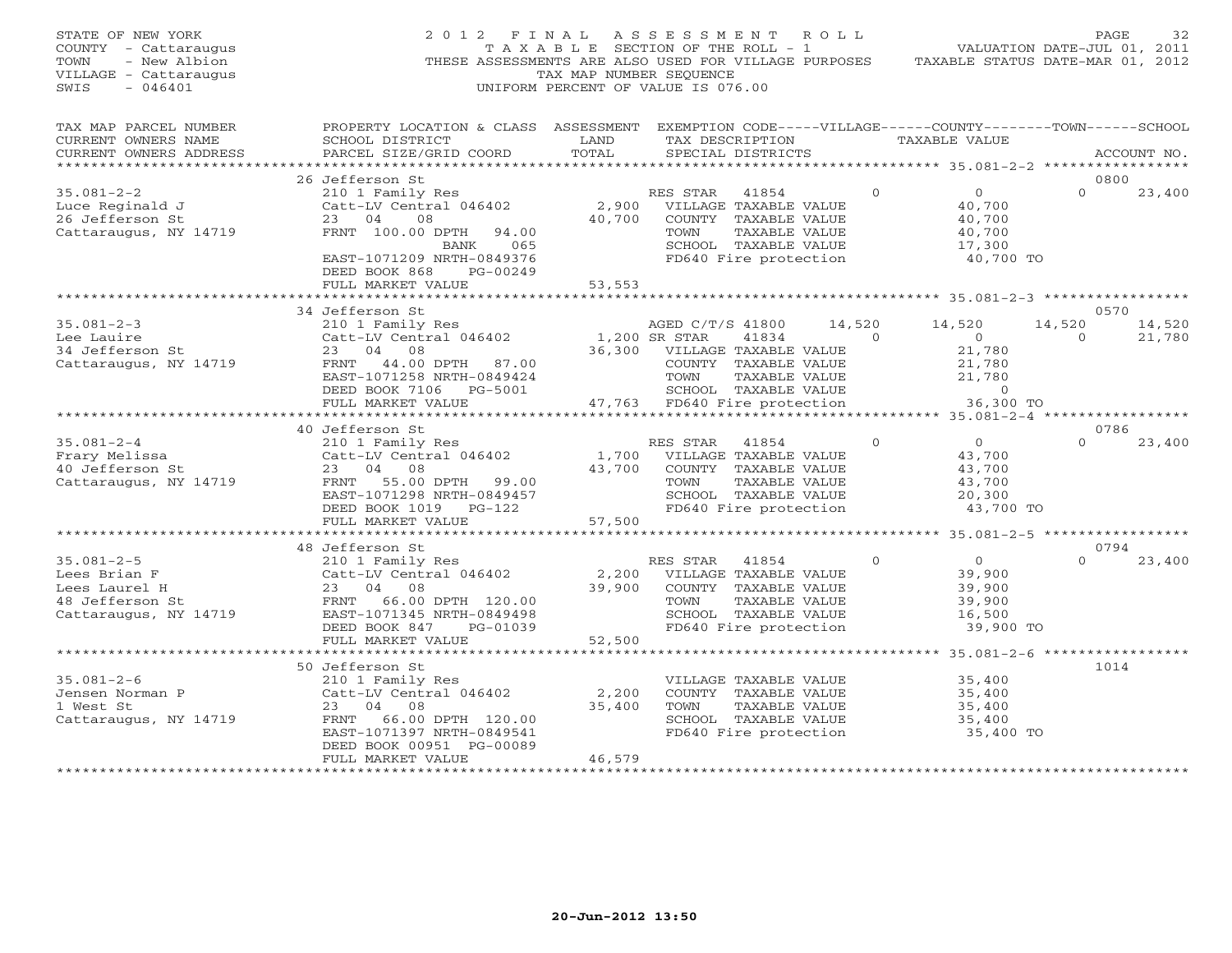## STATE OF NEW YORK 2 0 1 2 F I N A L A S S E S S M E N T R O L L PAGE 33 COUNTY - Cattaraugus T A X A B L E SECTION OF THE ROLL - 1 VALUATION DATE-JUL 01, 2011 TOWN - New Albion THESE ASSESSMENTS ARE ALSO USED FOR VILLAGE PURPOSES TAXABLE STATUS DATE-MAR 01, 2012 VILLAGE - Cattaraugus TAX MAP NUMBER SEQUENCE SWIS - 046401 UNIFORM PERCENT OF VALUE IS 076.00

| TAX MAP PARCEL NUMBER<br>CURRENT OWNERS NAME                                                                                                                                                                                    | PROPERTY LOCATION & CLASS ASSESSMENT<br>SCHOOL DISTRICT | LAND         | EXEMPTION CODE-----VILLAGE------COUNTY--------TOWN------SCHOOL<br>TAX DESCRIPTION | TAXABLE VALUE                              |                      |
|---------------------------------------------------------------------------------------------------------------------------------------------------------------------------------------------------------------------------------|---------------------------------------------------------|--------------|-----------------------------------------------------------------------------------|--------------------------------------------|----------------------|
| CURRENT OWNERS ADDRESS                                                                                                                                                                                                          | PARCEL SIZE/GRID COORD                                  | TOTAL        | SPECIAL DISTRICTS                                                                 |                                            | ACCOUNT NO.          |
|                                                                                                                                                                                                                                 |                                                         |              |                                                                                   |                                            |                      |
|                                                                                                                                                                                                                                 | 60 Jefferson St                                         |              |                                                                                   |                                            | 0992                 |
| $35.081 - 2 - 7$                                                                                                                                                                                                                | 210 1 Family Res                                        |              | CVET CO<br>41132                                                                  | $\Omega$<br>10,500<br>$\Omega$<br>$\Omega$ | $\Omega$<br>$\Omega$ |
| Heide George & Helen Life Us $Cat-LV$ Central 046402 2,700 SR STAR<br>Milby Karen L                                                                                                                                             | 23 04 08                                                |              | 41834<br>42,000 VILLAGE TAXABLE VALUE                                             | 42,000                                     | 42,000               |
|                                                                                                                                                                                                                                 |                                                         |              | COUNTY TAXABLE VALUE                                                              | 31,500                                     |                      |
|                                                                                                                                                                                                                                 |                                                         |              | TAXABLE VALUE<br>TOWN                                                             | 42,000                                     |                      |
|                                                                                                                                                                                                                                 | DEED BOOK 12740 PG-6001                                 |              |                                                                                   | $\Omega$                                   |                      |
|                                                                                                                                                                                                                                 | FULL MARKET VALUE                                       | $101$ 55,263 | SCHOOL TAXABLE VALUE<br>55,263 FD640 Fire protection                              | 42,000 TO                                  |                      |
|                                                                                                                                                                                                                                 |                                                         |              |                                                                                   |                                            |                      |
|                                                                                                                                                                                                                                 | 62 Jefferson St                                         |              |                                                                                   |                                            | 0680                 |
| $35.081 - 2 - 8$                                                                                                                                                                                                                | 220 2 Family Res                                        |              | VILLAGE TAXABLE VALUE                                                             | 35,500                                     |                      |
|                                                                                                                                                                                                                                 |                                                         |              | COUNTY TAXABLE VALUE 35,500                                                       |                                            |                      |
|                                                                                                                                                                                                                                 |                                                         |              | TAXABLE VALUE<br>TOWN                                                             | 35,500                                     |                      |
| Stanford, Ontario N5ACanada FRNT 100.00 DPTH 82.00                                                                                                                                                                              |                                                         |              | SCHOOL TAXABLE VALUE                                                              | 35,500                                     |                      |
|                                                                                                                                                                                                                                 | EAST-1071508 NRTH-0849661                               |              | FD640 Fire protection                                                             | 35,500 TO                                  |                      |
|                                                                                                                                                                                                                                 | DEED BOOK 16842 PG-4001                                 |              |                                                                                   |                                            |                      |
|                                                                                                                                                                                                                                 | FULL MARKET VALUE                                       | 46,711       |                                                                                   |                                            |                      |
|                                                                                                                                                                                                                                 |                                                         |              |                                                                                   |                                            |                      |
|                                                                                                                                                                                                                                 | 68 Jefferson St                                         |              |                                                                                   |                                            | 0872                 |
| 35.081-2-9<br>$35.081-2-9$<br>$30,000$ Catt-LV Central 046402<br>$30,000$ CONTY TAXABLE VALUE<br>$23$ 04 08<br>$23$ 04 08<br>$23$ 04<br>$23$ 04<br>$25.081-2-9$<br>$30,000$ CONTY TAXABLE VALUE<br>$30,000$ CONTY TAXABLE VALUE |                                                         |              |                                                                                   | $\Omega$<br>$\Omega$                       | $\Omega$<br>23,400   |
|                                                                                                                                                                                                                                 |                                                         |              |                                                                                   | 30,000                                     |                      |
|                                                                                                                                                                                                                                 |                                                         |              | COUNTY TAXABLE VALUE                                                              | 30,000                                     |                      |
| Cattaraugus, NY 14719                                                                                                                                                                                                           | FRNT 61.00 DPTH 48.00                                   |              | TOWN      TAXABLE VALUE<br>SCHOOL   TAXABLE VALUE                                 | 30,000                                     |                      |
|                                                                                                                                                                                                                                 | EAST-1071559 NRTH-0849722                               |              |                                                                                   | 6,600                                      |                      |
|                                                                                                                                                                                                                                 | DEED BOOK 3330 PG-5002                                  |              | FD640 Fire protection                                                             | 30,000 TO                                  |                      |
|                                                                                                                                                                                                                                 | FULL MARKET VALUE                                       | 39,474       |                                                                                   |                                            |                      |
|                                                                                                                                                                                                                                 |                                                         |              |                                                                                   |                                            |                      |
|                                                                                                                                                                                                                                 | 72 Jefferson St                                         |              |                                                                                   |                                            | 0911                 |
| $35.081 - 2 - 10$                                                                                                                                                                                                               | 220 2 Family Res                                        |              | VILLAGE TAXABLE VALUE                                                             | 33,600                                     |                      |
|                                                                                                                                                                                                                                 |                                                         |              | COUNTY TAXABLE VALUE<br>TAXABLE VALUE<br>TOWN                                     | 33,600                                     |                      |
|                                                                                                                                                                                                                                 |                                                         |              | SCHOOL TAXABLE VALUE 33,600                                                       | 33,600                                     |                      |
|                                                                                                                                                                                                                                 | EAST-1071614 NRTH-0849789                               |              | FD640 Fire protection                                                             | 33,600 TO                                  |                      |
|                                                                                                                                                                                                                                 | DEED BOOK 00955 PG-00214                                |              |                                                                                   |                                            |                      |
|                                                                                                                                                                                                                                 | FULL MARKET VALUE                                       | 44,211       |                                                                                   |                                            |                      |
|                                                                                                                                                                                                                                 |                                                         |              |                                                                                   |                                            |                      |
|                                                                                                                                                                                                                                 | 12 N Main St                                            |              |                                                                                   |                                            | 0589                 |
| $35.081 - 2 - 11$                                                                                                                                                                                                               | 481 Att row bldg                                        |              | VILLAGE TAXABLE VALUE 82,200                                                      |                                            |                      |
| Historic Cattaraugus Corp Catt-LV Central 046402                                                                                                                                                                                |                                                         | 700          | COUNTY TAXABLE VALUE                                                              | 82,200                                     |                      |
| 24 N Main St                                                                                                                                                                                                                    | 23 04 08                                                | 82,200       | TAXABLE VALUE<br>TOWN                                                             | 82,200                                     |                      |
| Cattaraugus, NY 14719                                                                                                                                                                                                           | Trust Agreement                                         |              | SCHOOL TAXABLE VALUE                                                              | 82,200                                     |                      |
|                                                                                                                                                                                                                                 | 31.00 DPTH 66.45<br>FRNT                                |              | SCHOOL TAXABLE VALUE<br>FD640 Fire protection                                     | 82,200 TO                                  |                      |
|                                                                                                                                                                                                                                 | EAST-1071164 NRTH-0849108                               |              |                                                                                   |                                            |                      |
|                                                                                                                                                                                                                                 | DEED BOOK 6307 PG-4002                                  |              |                                                                                   |                                            |                      |
|                                                                                                                                                                                                                                 | FULL MARKET VALUE                                       | 108,158      |                                                                                   |                                            |                      |
|                                                                                                                                                                                                                                 |                                                         |              |                                                                                   |                                            |                      |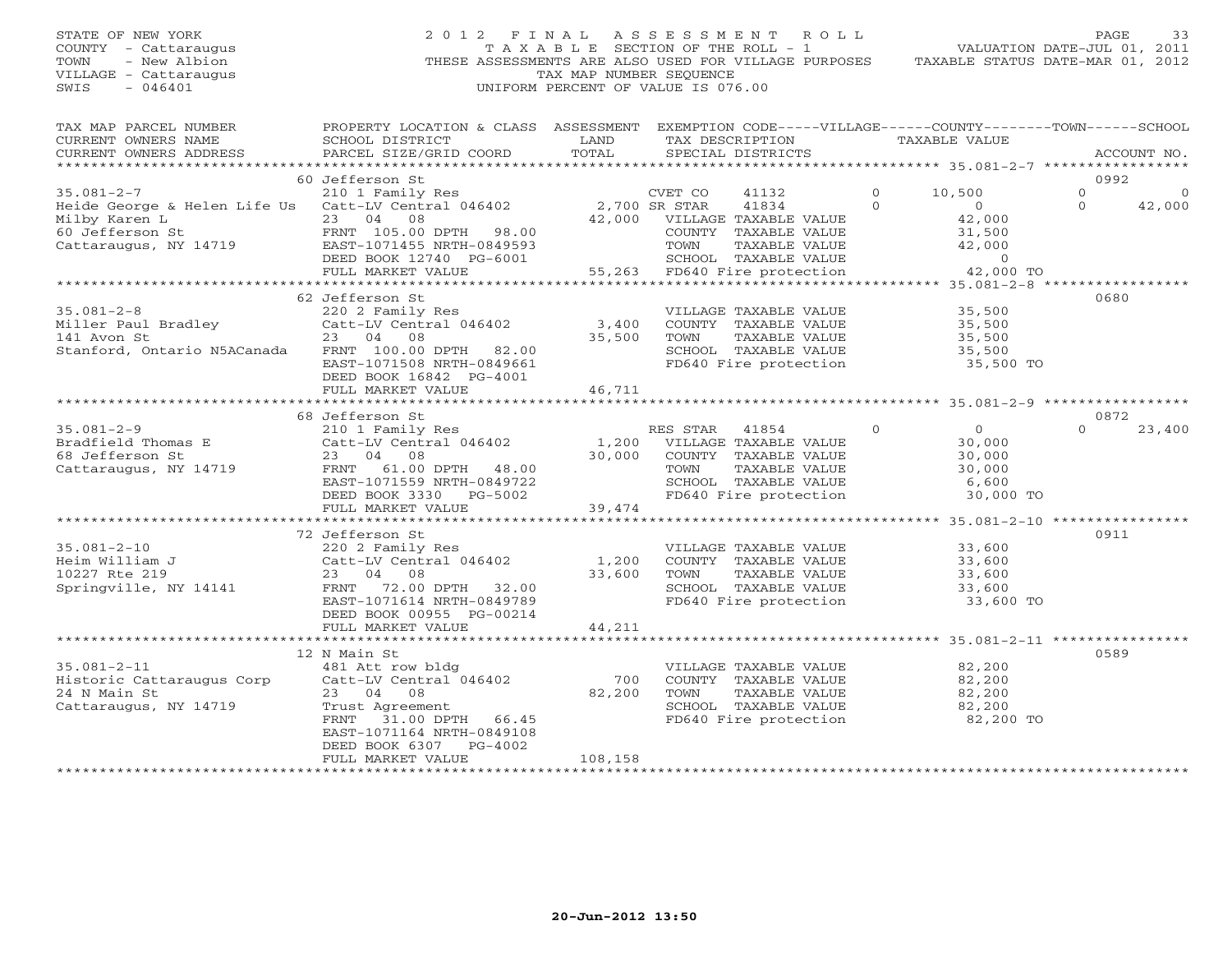| STATE OF NEW YORK<br>COUNTY - Cattaraugus<br>- New Albion<br>TOWN<br>VILLAGE - Cattaraugus<br>SWIS<br>$-046401$ | 2012 FINAL                                                                                                                                                                      | TAX MAP NUMBER SEQUENCE   | ASSESSMENT ROLL<br>TAXABLE SECTION OF THE ROLL - 1<br>THESE ASSESSMENTS ARE ALSO USED FOR VILLAGE PURPOSES<br>UNIFORM PERCENT OF VALUE IS 076.00   |                                                                                 | PAGE<br>34<br>VALUATION DATE-JUL 01, 2011<br>TAXABLE STATUS DATE-MAR 01, 2012 |
|-----------------------------------------------------------------------------------------------------------------|---------------------------------------------------------------------------------------------------------------------------------------------------------------------------------|---------------------------|----------------------------------------------------------------------------------------------------------------------------------------------------|---------------------------------------------------------------------------------|-------------------------------------------------------------------------------|
| TAX MAP PARCEL NUMBER<br>CURRENT OWNERS NAME<br>CURRENT OWNERS ADDRESS                                          | PROPERTY LOCATION & CLASS ASSESSMENT EXEMPTION CODE-----VILLAGE------COUNTY-------TOWN------SCHOOL<br>SCHOOL DISTRICT<br>PARCEL SIZE/GRID COORD                                 | LAND<br>TOTAL             | TAX DESCRIPTION TAXABLE VALUE<br>SPECIAL DISTRICTS                                                                                                 |                                                                                 | ACCOUNT NO.                                                                   |
| $35.081 - 2 - 12$<br>Gross Douglas<br>8676 Wolfe RD<br>Cattaraugus, NY 14719                                    | 17 Jefferson St<br>411 Apartment<br>Catt-LV Central 046402<br>23 04<br>08<br>FRNT 79.50 DPTH 70.20<br>EAST-1071206 NRTH-0849169<br>DEED BOOK 16067 PG-7008<br>FULL MARKET VALUE | 2,000<br>35,000<br>46,053 | VILLAGE TAXABLE VALUE<br>COUNTY TAXABLE VALUE<br>TOWN<br>TAXABLE VALUE<br>SCHOOL TAXABLE VALUE<br>FD640 Fire protection                            | 35,000<br>35,000<br>35,000<br>35,000<br>35,000 TO                               | 1061                                                                          |
|                                                                                                                 | ***************************                                                                                                                                                     |                           |                                                                                                                                                    |                                                                                 |                                                                               |
| $35.081 - 2 - 13$<br>Schlick Margaret A<br>Jensen Norman<br>1 West St<br>Cattaraugus, NY 14719                  | 21 Jefferson St<br>210 1 Family Res<br>Catt-LV Central 046402<br>23 04 08<br>FRNT 43.00 DPTH 71.00<br>EAST-1071211 NRTH-0849224                                                 | 1,100<br>35,000           | VILLAGE TAXABLE VALUE<br>COUNTY TAXABLE VALUE<br>TOWN<br>TAXABLE VALUE<br>SCHOOL TAXABLE VALUE<br>FD640 Fire protection                            | 35,000<br>35,000<br>35,000<br>35,000<br>35,000 TO                               | 0895                                                                          |
|                                                                                                                 | DEED BOOK 00929 PG-00430<br>FULL MARKET VALUE                                                                                                                                   | 46,053                    |                                                                                                                                                    |                                                                                 |                                                                               |
|                                                                                                                 |                                                                                                                                                                                 |                           |                                                                                                                                                    |                                                                                 |                                                                               |
|                                                                                                                 | 23 Jefferson St                                                                                                                                                                 |                           |                                                                                                                                                    |                                                                                 | 0845                                                                          |
| $35.081 - 2 - 14$<br>Kulaw Rhonda<br>-3 Jefferson St<br>Cattaraugus, NY 14719                                   | 210 1 Family Res<br>Catt-LV Central 046402<br>23 04 08<br>FRNT 48.00 DPTH 132.00<br>EAST-1071263 NRTH-0849221<br>DEED BOOK 3566 PG-9001                                         | 49,200                    | RES STAR 41854<br>1,700 VILLAGE TAXABLE VALUE<br>COUNTY TAXABLE VALUE<br>TOWN<br>TAXABLE VALUE<br>SCHOOL TAXABLE VALUE<br>FD640 Fire protection    | $\Omega$<br>$\overline{0}$<br>49,200<br>49,200<br>49,200<br>25,800<br>49,200 TO | $\Omega$<br>23,400                                                            |
|                                                                                                                 | FULL MARKET VALUE                                                                                                                                                               | 64,737                    |                                                                                                                                                    |                                                                                 |                                                                               |
|                                                                                                                 | 29 Jefferson St                                                                                                                                                                 |                           |                                                                                                                                                    |                                                                                 | 0683                                                                          |
| $35.081 - 2 - 15$<br>Gogel David E<br>29 Jefferson St<br>Cattaraugus, NY 14719                                  | 210 1 Family Res<br>Catt-LV Central 046402<br>23 04 08<br>FRNT 79.00 DPTH 132.00<br>BANK 017<br>EAST-1071317 NRTH-0849257<br>DEED BOOK 1007 PG-317                              | 2,700<br>42,800           | RES STAR<br>41854<br>VILLAGE TAXABLE VALUE<br>COUNTY TAXABLE VALUE<br>TAXABLE VALUE<br>TOWN<br>SCHOOL TAXABLE VALUE<br>FD640 Fire protection       | $\Omega$<br>$\overline{0}$<br>42,800<br>42,800<br>42,800<br>19,400<br>42,800 TO | $\Omega$<br>23,400                                                            |
|                                                                                                                 | FULL MARKET VALUE                                                                                                                                                               | 56,316                    |                                                                                                                                                    |                                                                                 |                                                                               |
|                                                                                                                 |                                                                                                                                                                                 |                           |                                                                                                                                                    |                                                                                 |                                                                               |
| $35.081 - 2 - 16$<br>Pascarella Raymond J<br>39 Jefferson St<br>Cattaraugus, NY 14719                           | 39 Jefferson St<br>210 1 Family Res<br>Catt-LV Central 046402<br>23 04 08<br>FRNT 71.00 DPTH 132.00<br>EAST-1071379 NRTH-0849298<br>PG-436<br>DEED BOOK 1015                    | 67,300                    | RES STAR<br>41854<br>2,400 VILLAGE TAXABLE VALUE<br>COUNTY TAXABLE VALUE<br>TOWN<br>TAXABLE VALUE<br>SCHOOL TAXABLE VALUE<br>FD640 Fire protection | $\circ$<br>$\overline{O}$<br>67,300<br>67,300<br>67,300<br>43,900<br>67,300 TO  | 0606<br>$\Omega$<br>23,400                                                    |
|                                                                                                                 | FULL MARKET VALUE                                                                                                                                                               | 88,553                    |                                                                                                                                                    |                                                                                 |                                                                               |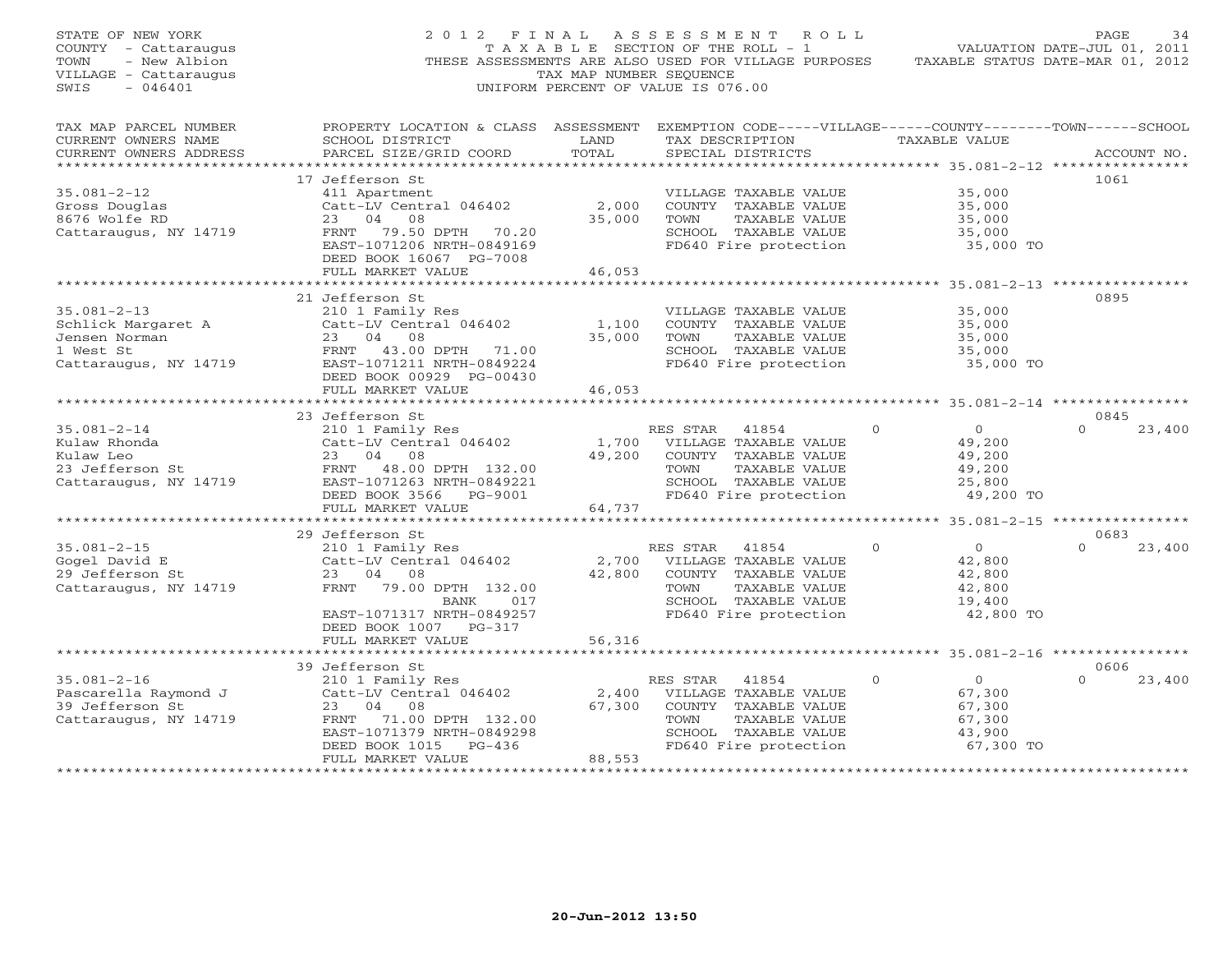| STATE OF NEW YORK<br>COUNTY - Cattaraugus<br>- New Albion<br>TOWN<br>VILLAGE - Cattaraugus<br>$-046401$<br>SWIS | 2012 FINAL                                                                                                                                                                         | TAX MAP NUMBER SEQUENCE   | ASSESSMENT<br>R O L L<br>T A X A B L E SECTION OF THE ROLL - 1<br>THESE ASSESSMENTS ARE ALSO USED FOR VILLAGE PURPOSES<br>UNIFORM PERCENT OF VALUE IS 076.00 |                                                                                 | PAGE<br>35<br>VALUATION DATE-JUL 01, 2011<br>TAXABLE STATUS DATE-MAR 01, 2012 |
|-----------------------------------------------------------------------------------------------------------------|------------------------------------------------------------------------------------------------------------------------------------------------------------------------------------|---------------------------|--------------------------------------------------------------------------------------------------------------------------------------------------------------|---------------------------------------------------------------------------------|-------------------------------------------------------------------------------|
| TAX MAP PARCEL NUMBER<br>CURRENT OWNERS NAME<br>CURRENT OWNERS ADDRESS<br>************************              | PROPERTY LOCATION & CLASS ASSESSMENT EXEMPTION CODE-----VILLAGE------COUNTY-------TOWN------SCHOOL<br>SCHOOL DISTRICT<br>PARCEL SIZE/GRID COORD                                    | LAND<br>TOTAL             | TAX DESCRIPTION<br>SPECIAL DISTRICTS                                                                                                                         | TAXABLE VALUE                                                                   | ACCOUNT NO.                                                                   |
| $35.081 - 2 - 17$<br>Pascarella Raymond<br>39 Jefferson St<br>Cattaraugus, NY 14719                             | 43 Jefferson St<br>210 1 Family Res<br>Catt-LV Central 046402<br>23 04<br>08<br>FRNT 66.00 DPTH 104.00<br>EAST-1071429 NRTH-0849349<br>DEED BOOK 7588 PG-2001<br>FULL MARKET VALUE | 2,000<br>55,200<br>72,632 | VILLAGE TAXABLE VALUE<br>COUNTY TAXABLE VALUE<br>TOWN<br>TAXABLE VALUE<br>SCHOOL TAXABLE VALUE<br>FD640 Fire protection                                      | 55,200<br>55,200<br>55,200<br>55,200<br>55,200 TO                               | 0859                                                                          |
|                                                                                                                 | ***************************                                                                                                                                                        | ************              | *********************************** 35.081-2-19 *****************                                                                                            |                                                                                 |                                                                               |
| $35.081 - 2 - 19$<br>Smigiel John<br>43 Miller St<br>Gowanda, NY 14070                                          | 44 Washington St<br>210 1 Family Res<br>Catt-LV Central 046402<br>23 04 08<br>FRNT 66.00 DPTH 86.00<br>EAST-1071518 NRTH-0849204<br>DEED BOOK 15940 PG-5002                        | 1,800<br>40,000           | VILLAGE TAXABLE VALUE<br>COUNTY TAXABLE VALUE<br>TAXABLE VALUE<br>TOWN<br>SCHOOL TAXABLE VALUE<br>FD640 Fire protection                                      | 40,000<br>40,000<br>40,000<br>40,000<br>40,000 TO                               | 0575                                                                          |
|                                                                                                                 | FULL MARKET VALUE                                                                                                                                                                  | 52,632                    |                                                                                                                                                              |                                                                                 |                                                                               |
|                                                                                                                 | 24 Washington St                                                                                                                                                                   |                           |                                                                                                                                                              |                                                                                 | 0856                                                                          |
| $35.081 - 2 - 21$<br>Lewis Rebecca A<br>24 Washington St<br>Cattaraugus, NY 14719                               | 220 2 Family Res<br>Catt-LV Central 046402<br>23<br>04<br>08<br>FRNT 66.00 DPTH 132.00<br>EAST-1071343 NRTH-0849114<br>DEED BOOK 00928 PG-00123<br>FULL MARKET VALUE               | 2,300<br>62,100<br>81,711 | RES STAR<br>41854<br>VILLAGE TAXABLE VALUE<br>COUNTY TAXABLE VALUE<br>TOWN<br>TAXABLE VALUE<br>SCHOOL TAXABLE VALUE<br>FD640 Fire protection                 | $\overline{0}$<br>$\Omega$<br>62,100<br>62,100<br>62,100<br>38,700<br>62,100 TO | $\Omega$<br>23,400                                                            |
|                                                                                                                 | *********************                                                                                                                                                              |                           |                                                                                                                                                              |                                                                                 |                                                                               |
| $35.081 - 2 - 22$<br>Bank of Cattaraugus<br>24 Main St<br>Cattaraugus, NY 14719                                 | 16 Washington St<br>481 Att row bldg<br>Catt-LV Central 046402<br>23 04 08<br>FRNT 31.50 DPTH 132.00<br>EAST-1071293 NRTH-0849082<br>DEED BOOK 1017 PG-1012<br>FULL MARKET VALUE   | 1,100<br>72,900<br>95,921 | VILLAGE TAXABLE VALUE<br>COUNTY TAXABLE VALUE<br>TOWN<br>TAXABLE VALUE<br>SCHOOL TAXABLE VALUE<br>FD640 Fire protection                                      | 72,900<br>72,900<br>72,900<br>72,900<br>72,900 TO                               | 0830                                                                          |
|                                                                                                                 | **************************                                                                                                                                                         |                           |                                                                                                                                                              |                                                                                 |                                                                               |
| $35.081 - 2 - 24$<br>Pascarella Raymond J<br>12 Washington St<br>Cattaraugus, NY 14719                          | 12 Washington St<br>481 Att row bldg<br>Catt-LV Central 046402<br>23 04<br>08<br>Coffee Shop<br>FRNT<br>43.40 DPTH 75.00<br>EAST-1071250 NRTH-0849021<br>DEED BOOK 883<br>PG-00711 | 1,100<br>69,600           | VILLAGE TAXABLE VALUE<br>COUNTY TAXABLE VALUE<br>TOWN<br>TAXABLE VALUE<br>SCHOOL TAXABLE VALUE<br>FD640 Fire protection                                      | 69,600<br>69,600<br>69,600<br>69,600<br>69,600 TO                               | 0990                                                                          |
|                                                                                                                 | FULL MARKET VALUE                                                                                                                                                                  | 91,579                    |                                                                                                                                                              |                                                                                 |                                                                               |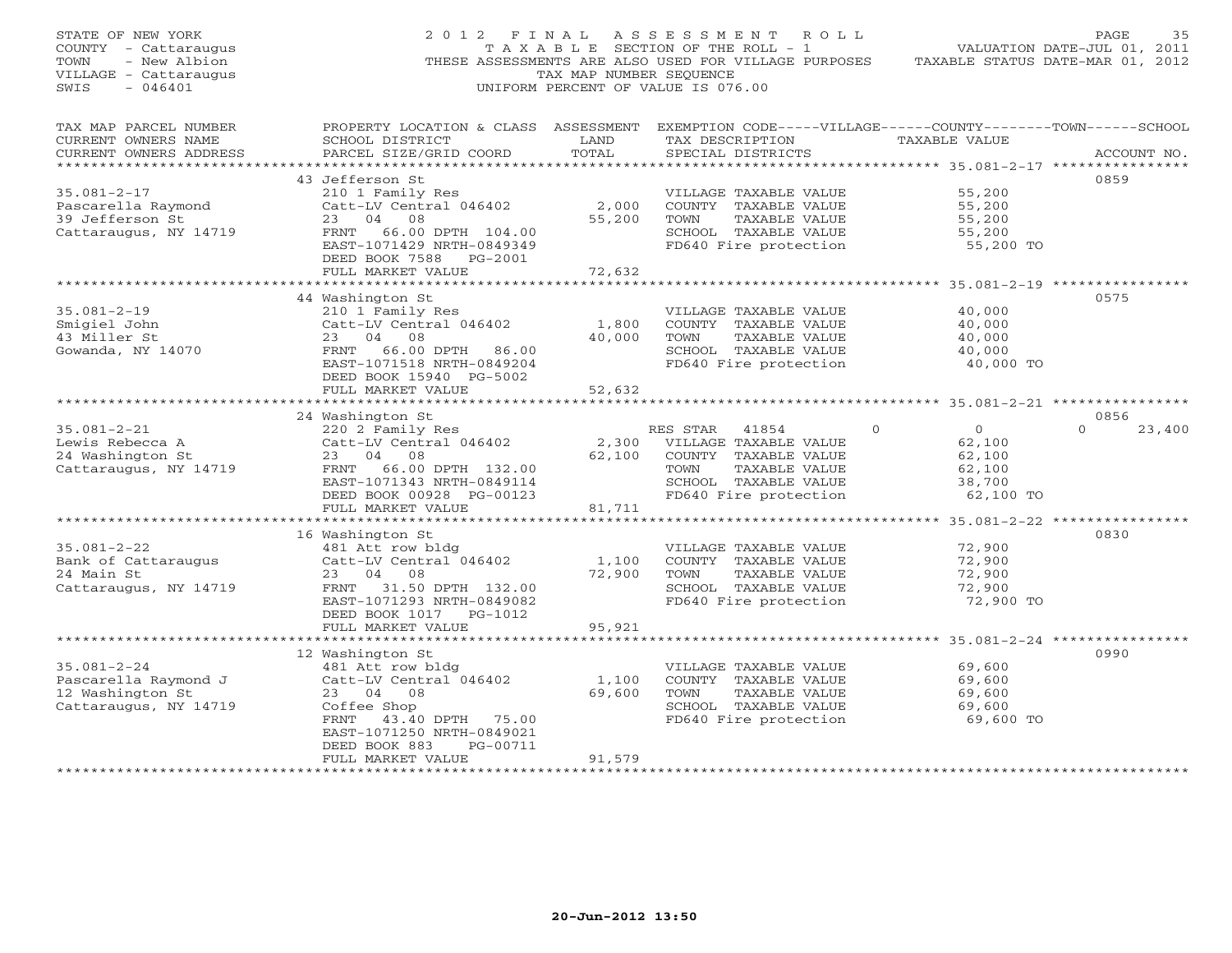| STATE OF NEW YORK<br>COUNTY - Cattaraugus<br>TOWN<br>- New Albion<br>VILLAGE - Cattaraugus<br>$-046401$<br>SWIS     |                                                              | TAX MAP NUMBER SEOUENCE | 2012 FINAL ASSESSMENT ROLL<br>T A X A B L E SECTION OF THE ROLL - 1<br>THESE ASSESSMENTS ARE ALSO USED FOR VILLAGE PURPOSES TAXABLE STATUS DATE-MAR 01, 2012<br>UNIFORM PERCENT OF VALUE IS 076.00 | VALUATION DATE-JUL 01, 2011 | PAGE<br>36  |
|---------------------------------------------------------------------------------------------------------------------|--------------------------------------------------------------|-------------------------|----------------------------------------------------------------------------------------------------------------------------------------------------------------------------------------------------|-----------------------------|-------------|
| TAX MAP PARCEL NUMBER<br>CURRENT OWNERS NAME<br>CURRENT OWNERS ADDRESS                                              | SCHOOL DISTRICT<br>PARCEL SIZE/GRID COORD                    | LAND<br>TOTAL           | PROPERTY LOCATION & CLASS ASSESSMENT EXEMPTION CODE-----VILLAGE------COUNTY-------TOWN------SCHOOL<br>TAX DESCRIPTION TAXABLE VALUE<br>SPECIAL DISTRICTS                                           |                             | ACCOUNT NO. |
|                                                                                                                     |                                                              |                         |                                                                                                                                                                                                    |                             |             |
| $35.081 - 2 - 25$                                                                                                   | 24 N Main St<br>461 Bank                                     |                         | VILLAGE TAXABLE VALUE                                                                                                                                                                              | 250,000                     | 0572        |
| Bank of Cattaraugus                                                                                                 | Catt-LV Central 046402                                       | 1,800                   | COUNTY TAXABLE VALUE                                                                                                                                                                               | 250,000                     |             |
| 24 N Main St                                                                                                        | 23 04 08                                                     | 250,000                 | TAXABLE VALUE<br>TOWN                                                                                                                                                                              | 250,000                     |             |
| Cattaraugus, NY 14719 FRNT 75.00 DPTH 66.00                                                                         |                                                              |                         | SCHOOL TAXABLE VALUE                                                                                                                                                                               | 250,000                     |             |
|                                                                                                                     | EAST-1071204 NRTH-0848992<br>DEED BOOK 869 PG-00870          |                         | FD640 Fire protection                                                                                                                                                                              | 250,000 TO                  |             |
|                                                                                                                     | FULL MARKET VALUE                                            | 328,947                 |                                                                                                                                                                                                    |                             |             |
|                                                                                                                     | 18 N Main St                                                 |                         |                                                                                                                                                                                                    |                             | 0604        |
| $35.081 - 2 - 26$                                                                                                   | 481 Att row bldg                                             |                         | VILLAGE TAXABLE VALUE                                                                                                                                                                              | 49,900                      |             |
|                                                                                                                     |                                                              | 800                     | COUNTY TAXABLE VALUE                                                                                                                                                                               | 49,900                      |             |
|                                                                                                                     |                                                              | 49,900                  | TAXABLE VALUE<br>TOWN                                                                                                                                                                              | 49,900                      |             |
|                                                                                                                     |                                                              |                         | SCHOOL TAXABLE VALUE                                                                                                                                                                               | 49,900                      |             |
| Murphy Patrick J<br>Murphy Julie 23 04 08<br>7491 Lovers Lane Rd<br>Cattaraugus, NY 14719 EAST-1071191 NRTH-0849043 |                                                              |                         | FD640 Fire protection                                                                                                                                                                              | $49,900$ TO                 |             |
|                                                                                                                     | DEED BOOK 13464 PG-4002                                      |                         |                                                                                                                                                                                                    |                             |             |
|                                                                                                                     | FULL MARKET VALUE                                            | 65,658                  |                                                                                                                                                                                                    |                             |             |
|                                                                                                                     |                                                              |                         |                                                                                                                                                                                                    |                             | 0798        |
| $35.081 - 2 - 28$                                                                                                   | 10 N Main St<br>484 1 use sm bld                             |                         |                                                                                                                                                                                                    | 7,000                       |             |
| $35.081 - 2.22$<br>Cullen Patrick J                                                                                 | Catt-LV Central 046402                                       | 500                     | VILLAGE TAXABLE VALUE<br>COUNTY TAXABLE VALUE                                                                                                                                                      | 7,000                       |             |
|                                                                                                                     | 23 04 08                                                     | 7,000                   | TAXABLE VALUE<br>TOWN                                                                                                                                                                              | 7,000                       |             |
| Cattaraugus, NY 14719                                                                                               | FRNT 23.90 DPTH 46.00                                        |                         | SCHOOL TAXABLE VALUE                                                                                                                                                                               | 7,000                       |             |
|                                                                                                                     | EAST-1071126 NRTH-0849107                                    |                         | FD640 Fire protection                                                                                                                                                                              | 7,000 TO                    |             |
|                                                                                                                     | DEED BOOK 3323 PG-5001                                       |                         |                                                                                                                                                                                                    |                             |             |
|                                                                                                                     | FULL MARKET VALUE                                            | 9,211                   |                                                                                                                                                                                                    |                             |             |
|                                                                                                                     |                                                              |                         |                                                                                                                                                                                                    |                             |             |
|                                                                                                                     | 1 Washington St                                              |                         |                                                                                                                                                                                                    |                             | 0587        |
| $35.081 - 3 - 1$                                                                                                    | 481 Att row bldg                                             |                         | VILLAGE TAXABLE VALUE                                                                                                                                                                              | 75,000                      |             |
|                                                                                                                     | Catt-LV Central 046402                                       | 1,300                   | COUNTY TAXABLE VALUE                                                                                                                                                                               | 75,000                      |             |
|                                                                                                                     | 23 04 08                                                     |                         | 75,000 TOWN<br>TAXABLE VALUE                                                                                                                                                                       | 75,000                      |             |
| Gregory Kip<br>8000 Cattaraugus-Otto Rd<br>Cattaraugus, NY 14719                                                    | FRNT 47.00 DPTH 84.00<br>EAST-1071278 NRTH-0848876           |                         | SCHOOL TAXABLE VALUE<br>FD640 Fire protection                                                                                                                                                      | 75,000<br>75,000 TO         |             |
|                                                                                                                     | DEED BOOK 10863 PG-3001                                      |                         |                                                                                                                                                                                                    |                             |             |
|                                                                                                                     | FULL MARKET VALUE                                            | 98,684                  |                                                                                                                                                                                                    |                             |             |
|                                                                                                                     |                                                              |                         |                                                                                                                                                                                                    |                             |             |
|                                                                                                                     |                                                              |                         |                                                                                                                                                                                                    |                             | 0660        |
| $35.081 - 3 - 2$                                                                                                    | Assumington St.<br>481 Att row bldg<br>Catt-LV Central<br>23 |                         | VILLAGE TAXABLE VALUE                                                                                                                                                                              | 75,000                      |             |
| Pritchard Marc A                                                                                                    | Catt-LV Central 046402                                       | 1,800                   | COUNTY TAXABLE VALUE                                                                                                                                                                               | 75,000                      |             |
| 5 Washington St                                                                                                     |                                                              | 75,000                  | TOWN<br>TAXABLE VALUE                                                                                                                                                                              | 75,000                      |             |
| Cattaraugus, NY 14719                                                                                               | FRNT 56.00 DPTH 116.00                                       |                         | SCHOOL TAXABLE VALUE                                                                                                                                                                               | 75,000                      |             |
|                                                                                                                     | EAST-1071326 NRTH-0848889                                    |                         | FD640 Fire protection                                                                                                                                                                              | 75,000 TO                   |             |
|                                                                                                                     | DEED BOOK 00934 PG-00051                                     |                         |                                                                                                                                                                                                    |                             |             |
|                                                                                                                     | FULL MARKET VALUE                                            | 98,684                  |                                                                                                                                                                                                    |                             |             |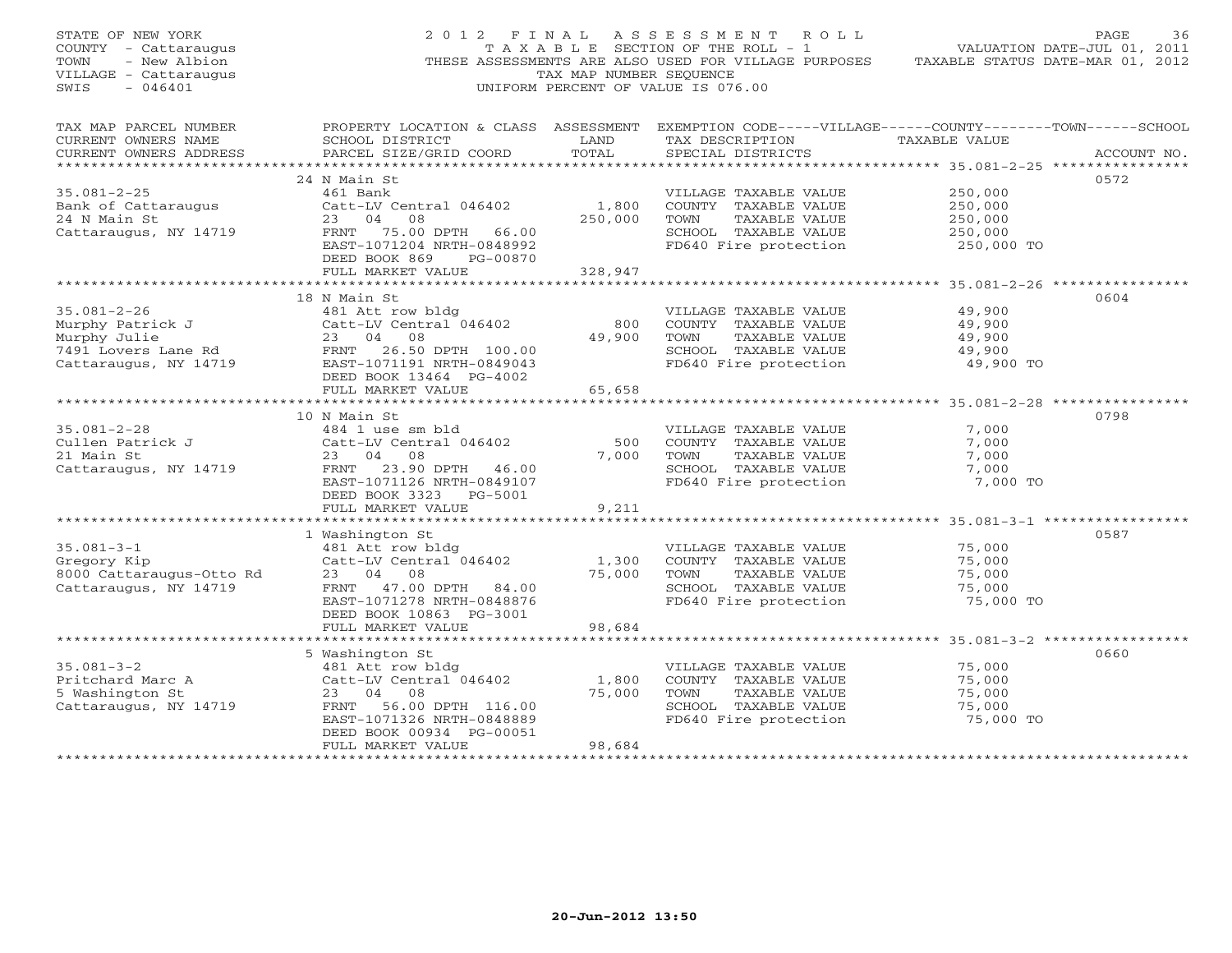| STATE OF NEW YORK<br>COUNTY - Cattaraugus<br>TOWN<br>- New Albion<br>VILLAGE - Cattaraugus<br>$-046401$<br>SWIS |                                                                                                                                                                                                 | TAX MAP NUMBER SEOUENCE             | 2012 FINAL ASSESSMENT ROLL<br>T A X A B L E SECTION OF THE ROLL - 1<br>THESE ASSESSMENTS ARE ALSO USED FOR VILLAGE PURPOSES<br>UNIFORM PERCENT OF VALUE IS 076.00 |                                                                                         | PAGE<br>37<br>VALUATION DATE-JUL 01, 2011<br>TAXABLE STATUS DATE-MAR 01, 2012 |
|-----------------------------------------------------------------------------------------------------------------|-------------------------------------------------------------------------------------------------------------------------------------------------------------------------------------------------|-------------------------------------|-------------------------------------------------------------------------------------------------------------------------------------------------------------------|-----------------------------------------------------------------------------------------|-------------------------------------------------------------------------------|
| TAX MAP PARCEL NUMBER<br>CURRENT OWNERS NAME<br>CURRENT OWNERS ADDRESS<br>************************              | PROPERTY LOCATION & CLASS ASSESSMENT EXEMPTION CODE-----VILLAGE------COUNTY-------TOWN------SCHOOL<br>SCHOOL DISTRICT<br>PARCEL SIZE/GRID COORD                                                 | LAND<br>TOTAL                       | TAX DESCRIPTION<br>SPECIAL DISTRICTS                                                                                                                              | TAXABLE VALUE                                                                           | ACCOUNT NO.                                                                   |
| $35.081 - 3 - 5$<br>Bank of Cattaraugus<br>24 N Main St<br>Cattaraugus, NY 14719                                | 17 Washington St<br>481 Att row bldg<br>Catt-LV Central 046402<br>23 04<br>08<br>FRNT 50.00 DPTH 48.00<br>EAST-1071408 NRTH-0848950<br>DEED BOOK 1012 PG-644<br>FULL MARKET VALUE               | 1,000<br>58,000<br>76,316           | VILLAGE TAXABLE VALUE<br>COUNTY TAXABLE VALUE<br>TOWN<br>TAXABLE VALUE<br>SCHOOL TAXABLE VALUE<br>FD640 Fire protection                                           | 58,000<br>58,000<br>58,000<br>58,000<br>58,000 TO                                       | 0761                                                                          |
|                                                                                                                 |                                                                                                                                                                                                 |                                     |                                                                                                                                                                   |                                                                                         |                                                                               |
| $35.081 - 3 - 7$<br>Horth Richard J<br>Horth Diane M<br>25 Washington St<br>Cattaraugus, NY 14719               | 25 Washington St<br>210 1 Family Res<br>Catt-LV Central 046402<br>23 04 08<br>$3/12$ -merged $3-6$ in parcel<br>FRNT 69.00 DPTH 106.00<br>EAST-1071461 NRTH-0848980<br>DEED BOOK 00940 PG-00593 | 36,800                              | SR STAR<br>41834<br>2,000 VILLAGE TAXABLE VALUE<br>COUNTY TAXABLE VALUE<br>TOWN<br>TAXABLE VALUE<br>SCHOOL TAXABLE VALUE<br>FD640 Fire protection                 | $\overline{O}$<br>$\Omega$<br>36,800<br>36,800<br>36,800<br>$\overline{0}$<br>36,800 TO | 0878<br>$\Omega$<br>36,800                                                    |
|                                                                                                                 | FULL MARKET VALUE                                                                                                                                                                               | 48,421<br>* * * * * * * * * * * * * |                                                                                                                                                                   | *********** 35.081-3-8 **************                                                   |                                                                               |
|                                                                                                                 | 27 Washington St                                                                                                                                                                                |                                     |                                                                                                                                                                   |                                                                                         | 0747                                                                          |
| $35.081 - 3 - 8$<br>Perrington Richard L<br>Perrington Valerie N<br>27 Washington St<br>Cattaraugus, NY 14719   | 210 1 Family Res<br>Catt-LV Central 046402<br>23<br>04 08<br>FRNT 68.00 DPTH 106.00<br>EAST-1071503 NRTH-0849015<br>DEED BOOK 00979 PG-01146                                                    | 2,100<br>24,100                     | RES STAR<br>41854<br>VILLAGE TAXABLE VALUE<br>COUNTY TAXABLE VALUE<br>TAXABLE VALUE<br>TOWN<br>SCHOOL TAXABLE VALUE<br>FD640 Fire protection                      | $\overline{0}$<br>$\Omega$<br>24,100<br>24,100<br>24,100<br>700<br>24,100 TO            | $\Omega$<br>23,400                                                            |
|                                                                                                                 | FULL MARKET VALUE                                                                                                                                                                               | 31,711                              |                                                                                                                                                                   |                                                                                         |                                                                               |
| $35.081 - 3 - 9.1$<br>Bank of Cattaraugus<br>24 Main St<br>Cattaraugus, NY 14719                                | 15 South St<br>439 Sm park gar<br>Catt-LV Central 046402<br>23 04 08<br>FRNT 42.00 DPTH 71.28<br>EAST-1071555 NRTH-0848999<br>DEED BOOK 778<br>PG-00340                                         | 1,100<br>18,700                     | VILLAGE TAXABLE VALUE<br>COUNTY TAXABLE VALUE<br>TOWN<br>TAXABLE VALUE<br>SCHOOL TAXABLE VALUE<br>FD640 Fire protection                                           | 18,700<br>18,700<br>18,700<br>18,700<br>18,700 TO                                       | 1107                                                                          |
|                                                                                                                 | FULL MARKET VALUE                                                                                                                                                                               | 24,605                              |                                                                                                                                                                   |                                                                                         |                                                                               |
| $35.081 - 3 - 9.2$                                                                                              | 37 Washington St<br>210 1 Family Res                                                                                                                                                            |                                     | VILLAGE TAXABLE VALUE                                                                                                                                             | 12,900                                                                                  | 0909                                                                          |
| Vezina Joseph J<br>9443 Dutch Hill Rd<br>West Valley, NY 14171                                                  | Catt-LV Central 046402<br>23 04<br>08<br>FRNT 83.70 DPTH<br>89.70<br>EAST-1071559 NRTH-0849060<br>DEED BOOK 13222 PG-5001<br>FULL MARKET VALUE                                                  | 2,400<br>12,900<br>16,974           | COUNTY TAXABLE VALUE<br>TOWN<br>TAXABLE VALUE<br>SCHOOL TAXABLE VALUE<br>FD640 Fire protection                                                                    | 12,900<br>12,900<br>12,900<br>12,900 TO                                                 |                                                                               |
|                                                                                                                 |                                                                                                                                                                                                 | *****************                   |                                                                                                                                                                   |                                                                                         |                                                                               |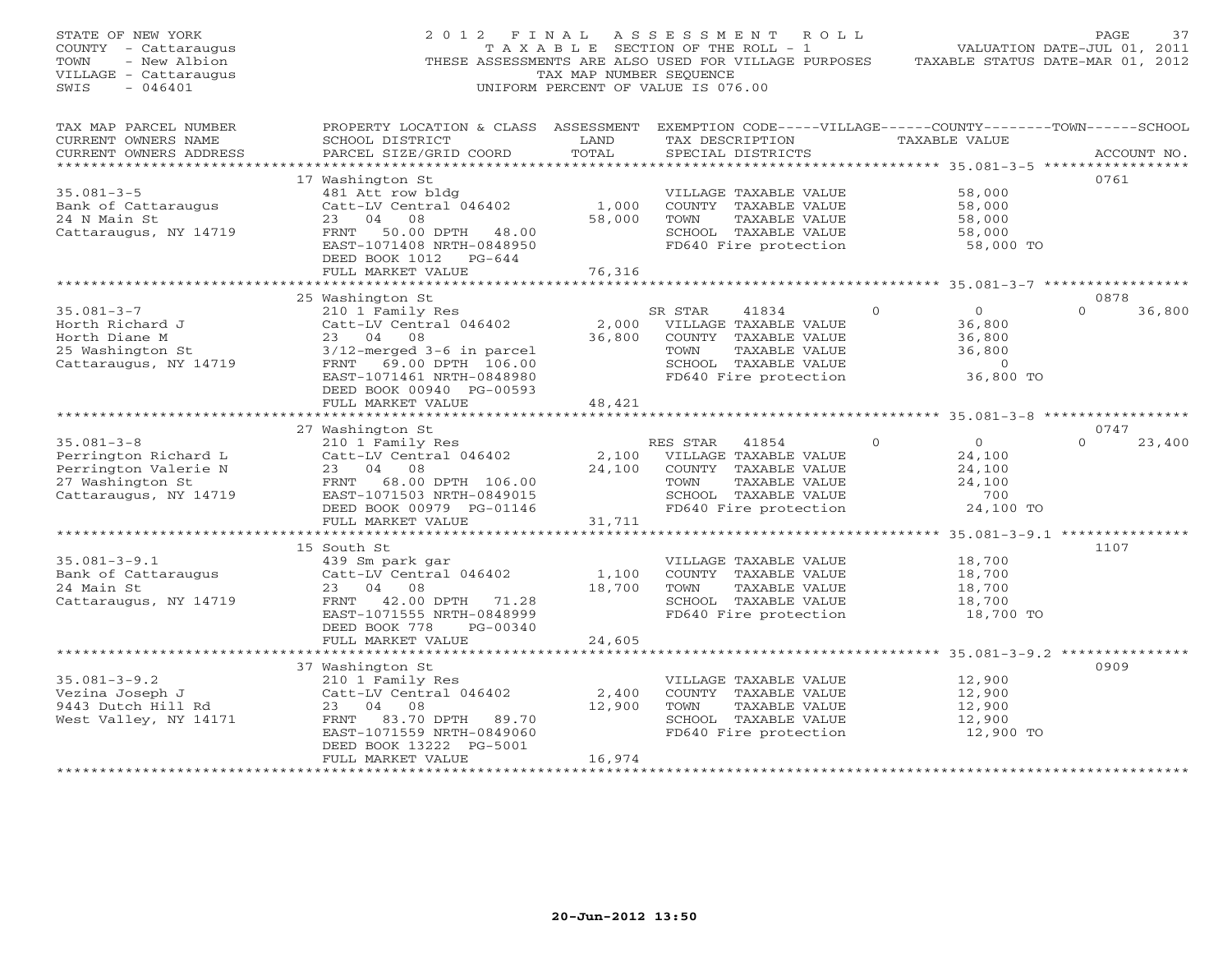| STATE OF NEW YORK<br>COUNTY - Cattaraugus<br>TOWN<br>- New Albion<br>VILLAGE - Cattaraugus<br>SWIS<br>$-046401$ | 2012 FINAL                                                                                                                                      | TAX MAP NUMBER SEQUENCE | ASSESSMENT ROLL<br>TAXABLE SECTION OF THE ROLL - 1<br>THESE ASSESSMENTS ARE ALSO USED FOR VILLAGE PURPOSES<br>UNIFORM PERCENT OF VALUE IS 076.00 |          | TAXABLE STATUS DATE-MAR 01, 2012       | PAGE<br>38<br>VALUATION DATE-JUL 01, 2011 |
|-----------------------------------------------------------------------------------------------------------------|-------------------------------------------------------------------------------------------------------------------------------------------------|-------------------------|--------------------------------------------------------------------------------------------------------------------------------------------------|----------|----------------------------------------|-------------------------------------------|
| TAX MAP PARCEL NUMBER<br>CURRENT OWNERS NAME<br>CURRENT OWNERS ADDRESS<br>***********************               | PROPERTY LOCATION & CLASS ASSESSMENT EXEMPTION CODE-----VILLAGE------COUNTY-------TOWN------SCHOOL<br>SCHOOL DISTRICT<br>PARCEL SIZE/GRID COORD | LAND<br>TOTAL           | TAX DESCRIPTION<br>SPECIAL DISTRICTS                                                                                                             |          | TAXABLE VALUE                          | ACCOUNT NO.                               |
|                                                                                                                 | 28 Waverly St                                                                                                                                   |                         |                                                                                                                                                  |          |                                        | 0725                                      |
| $35.081 - 3 - 11$                                                                                               | 210 1 Family Res                                                                                                                                |                         | VILLAGE TAXABLE VALUE                                                                                                                            |          | 20,100                                 |                                           |
| Robertson Chance                                                                                                | Catt-LV Central 046402                                                                                                                          | 3,200                   | COUNTY TAXABLE VALUE                                                                                                                             |          | 20,100                                 |                                           |
| 20 Waverly St                                                                                                   | 23 04 08                                                                                                                                        | 20,100                  | TOWN<br>TAXABLE VALUE                                                                                                                            |          | 20,100                                 |                                           |
| Cattaraugus, NY 14719                                                                                           | FRNT 83.00 DPTH<br>99.00                                                                                                                        |                         | SCHOOL TAXABLE VALUE                                                                                                                             |          | 20,100                                 |                                           |
|                                                                                                                 | 017<br>BANK<br>EAST-1071533 NRTH-0848901<br>DEED BOOK 9998 PG-9001<br>FULL MARKET VALUE                                                         | 26,447                  | FD640 Fire protection                                                                                                                            |          | 20,100 TO                              |                                           |
|                                                                                                                 | ************************                                                                                                                        |                         |                                                                                                                                                  |          |                                        |                                           |
|                                                                                                                 | 20 Waverly St                                                                                                                                   |                         |                                                                                                                                                  |          |                                        | 0979                                      |
| $35.081 - 3 - 12$                                                                                               | 210 1 Family Res                                                                                                                                |                         | RES STAR<br>41854                                                                                                                                | $\Omega$ | $\overline{0}$                         | 23,400<br>$\Omega$                        |
| Robertson Chance M                                                                                              | Catt-LV Central 046402                                                                                                                          | 1,000                   | VILLAGE TAXABLE VALUE                                                                                                                            |          | 27,700                                 |                                           |
| 20 Waverly St                                                                                                   | 23 04 08<br>FRNT 70.00 DPTH<br>99.00                                                                                                            | 27,700                  | COUNTY TAXABLE VALUE<br>TOWN                                                                                                                     |          | 27,700                                 |                                           |
| Cattaraugus, NY 14719                                                                                           | 017<br>BANK                                                                                                                                     |                         | TAXABLE VALUE<br>SCHOOL TAXABLE VALUE                                                                                                            |          | 27,700<br>4,300                        |                                           |
|                                                                                                                 | EAST-1071459 NRTH-0848893                                                                                                                       |                         | FD640 Fire protection                                                                                                                            |          | 27,700 TO                              |                                           |
|                                                                                                                 | DEED BOOK 5950 PG-8001                                                                                                                          |                         |                                                                                                                                                  |          |                                        |                                           |
|                                                                                                                 | FULL MARKET VALUE                                                                                                                               | 36,447                  |                                                                                                                                                  |          |                                        |                                           |
|                                                                                                                 |                                                                                                                                                 |                         |                                                                                                                                                  |          |                                        |                                           |
|                                                                                                                 | 14 Waverly St                                                                                                                                   |                         |                                                                                                                                                  |          |                                        | 0987                                      |
| $35.081 - 3 - 13$<br>Waugh Clifford J                                                                           | 411 Apartment                                                                                                                                   |                         | VILLAGE TAXABLE VALUE                                                                                                                            |          | 30,000<br>30,000                       |                                           |
| Waugh Christine S                                                                                               | Catt-LV Central 046402<br>23 04 08                                                                                                              | 1,400<br>30,000         | COUNTY TAXABLE VALUE<br>TOWN<br>TAXABLE VALUE                                                                                                    |          | 30,000                                 |                                           |
| 35 N Franklin St                                                                                                | FRNT<br>58.00 DPTH 66.00                                                                                                                        |                         | SCHOOL TAXABLE VALUE                                                                                                                             |          | 30,000                                 |                                           |
| Cattaraugus, NY 14719                                                                                           | EAST-1071413 NRTH-0848879                                                                                                                       |                         | FD640 Fire protection                                                                                                                            |          | 30,000 TO                              |                                           |
|                                                                                                                 | DEED BOOK 12057 PG-4002                                                                                                                         |                         |                                                                                                                                                  |          |                                        |                                           |
|                                                                                                                 | FULL MARKET VALUE                                                                                                                               | 39,474                  |                                                                                                                                                  |          |                                        |                                           |
|                                                                                                                 |                                                                                                                                                 |                         |                                                                                                                                                  |          | ********** 35.081-3-14 *************** |                                           |
| $35.081 - 3 - 14$                                                                                               | 15 Waverly St<br>210 1 Family Res                                                                                                               |                         | RES STAR<br>41854                                                                                                                                | $\Omega$ | $\overline{0}$                         | 0978<br>$\Omega$<br>23,400                |
| Erckert Charles A Sr                                                                                            | Catt-LV Central 046402                                                                                                                          | 2,100                   | VILLAGE TAXABLE VALUE                                                                                                                            |          | 42,000                                 |                                           |
| Erckert Pamela                                                                                                  | 23 04 08                                                                                                                                        | 42,000                  | COUNTY TAXABLE VALUE                                                                                                                             |          | 42,000                                 |                                           |
| 15 Waverly St                                                                                                   | FRNT<br>61.00 DPTH 132.00                                                                                                                       |                         | TOWN<br>TAXABLE VALUE                                                                                                                            |          | 42,000                                 |                                           |
| Cattaraugus, NY 14719                                                                                           | BANK<br>017                                                                                                                                     |                         | SCHOOL TAXABLE VALUE                                                                                                                             |          | 18,600                                 |                                           |
|                                                                                                                 | EAST-1071398 NRTH-0848714                                                                                                                       |                         | FD640 Fire protection                                                                                                                            |          | 42,000 TO                              |                                           |
|                                                                                                                 | DEED BOOK 00928 PG-00224                                                                                                                        |                         |                                                                                                                                                  |          |                                        |                                           |
|                                                                                                                 | FULL MARKET VALUE<br>*********************                                                                                                      | 55,263                  |                                                                                                                                                  |          |                                        |                                           |
|                                                                                                                 | 17 Waverly St                                                                                                                                   |                         |                                                                                                                                                  |          |                                        | 0607                                      |
| $35.081 - 3 - 15$                                                                                               | 210 1 Family Res                                                                                                                                |                         | VILLAGE TAXABLE VALUE                                                                                                                            |          | 14,100                                 |                                           |
| Pascarella Raymond J                                                                                            | Catt-LV Central 046402                                                                                                                          | 1,200                   | COUNTY TAXABLE VALUE                                                                                                                             |          | 14,100                                 |                                           |
| 12 Washington St                                                                                                | 23 04 08                                                                                                                                        | 14,100                  | TOWN<br>TAXABLE VALUE                                                                                                                            |          | 14,100                                 |                                           |
| Cattaraugus, NY 14719                                                                                           | FRNT 36.00 DPTH 132.00                                                                                                                          |                         | SCHOOL TAXABLE VALUE                                                                                                                             |          | 14,100                                 |                                           |
|                                                                                                                 | EAST-1071447 NRTH-0848715                                                                                                                       |                         | FD640 Fire protection                                                                                                                            |          | 14,100 TO                              |                                           |
|                                                                                                                 | DEED BOOK 00938 PG-00357<br>FULL MARKET VALUE                                                                                                   | 18,553                  |                                                                                                                                                  |          |                                        |                                           |
|                                                                                                                 |                                                                                                                                                 | <b>++++++++++++</b>     |                                                                                                                                                  |          |                                        |                                           |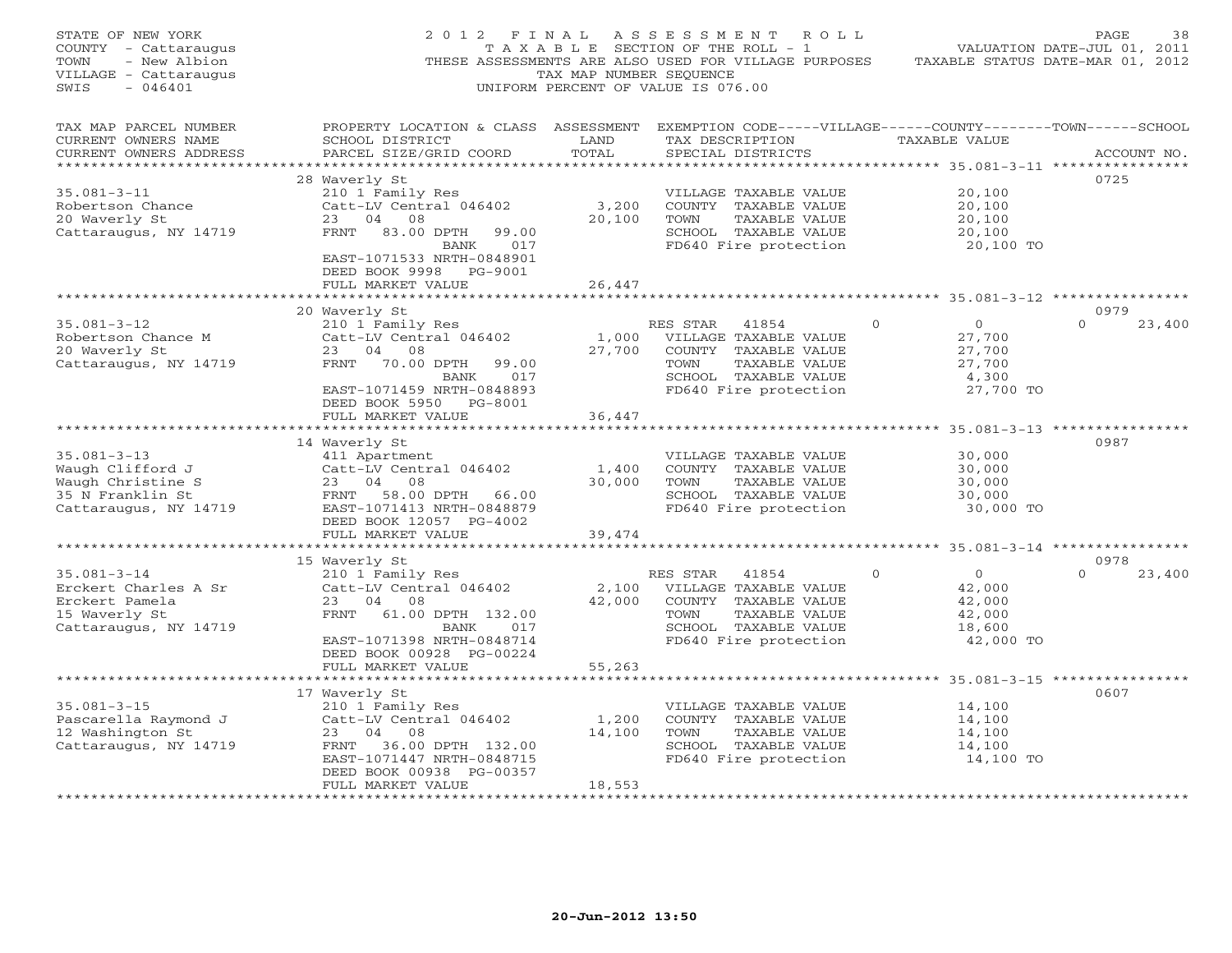| STATE OF NEW YORK<br>COUNTY - Cattaraugus<br>TOWN<br>- New Albion<br>VILLAGE - Cattaraugus<br>SWIS<br>$-046401$ | 2012 FINAL<br>THESE ASSESSMENTS ARE ALSO USED FOR VILLAGE PURPOSES                                                                                                            | T A X A B L E SECTION OF THE ROLL - 1<br>TAX MAP NUMBER SEOUENCE<br>UNIFORM PERCENT OF VALUE IS 076.00 | ASSESSMENT ROLL                           |                                                                                                                          |        |              | VALUATION DATE-JUL 01, 2011<br>TAXABLE STATUS DATE-MAR 01, 2012        |                    | PAGE        | 39               |
|-----------------------------------------------------------------------------------------------------------------|-------------------------------------------------------------------------------------------------------------------------------------------------------------------------------|--------------------------------------------------------------------------------------------------------|-------------------------------------------|--------------------------------------------------------------------------------------------------------------------------|--------|--------------|------------------------------------------------------------------------|--------------------|-------------|------------------|
| TAX MAP PARCEL NUMBER<br>CURRENT OWNERS NAME<br>CURRENT OWNERS ADDRESS<br>***********************               | PROPERTY LOCATION & CLASS ASSESSMENT EXEMPTION CODE-----VILLAGE------COUNTY-------TOWN------SCHOOL<br>SCHOOL DISTRICT<br>PARCEL SIZE/GRID COORD                               | LAND<br>TOTAL                                                                                          |                                           | TAX DESCRIPTION<br>SPECIAL DISTRICTS                                                                                     |        |              | TAXABLE VALUE                                                          |                    | ACCOUNT NO. |                  |
|                                                                                                                 | 23 Waverly St                                                                                                                                                                 |                                                                                                        |                                           |                                                                                                                          |        |              |                                                                        |                    | 0644        |                  |
| $35.081 - 3 - 16$<br>Carrow Suanne M<br>2556 New Jerusalem Rd<br>Eden, NY 14057                                 | 230 3 Family Res<br>Catt-LV Central 046402<br>23 04<br>08<br>FRNT 66.00 DPTH 132.00<br>EAST-1071499 NRTH-0848716<br>DEED BOOK 860<br>$PG-111$                                 | 2,300<br>65,500                                                                                        | TOWN                                      | VILLAGE TAXABLE VALUE<br>COUNTY TAXABLE VALUE<br>TAXABLE VALUE<br>SCHOOL TAXABLE VALUE<br>FD640 Fire protection          |        |              | 65,500<br>65,500<br>65,500<br>65,500<br>65,500 TO                      |                    |             |                  |
|                                                                                                                 | FULL MARKET VALUE                                                                                                                                                             | 86,184                                                                                                 |                                           |                                                                                                                          |        |              |                                                                        |                    |             |                  |
|                                                                                                                 |                                                                                                                                                                               |                                                                                                        |                                           |                                                                                                                          |        |              | ********** 35.081-3-17 ************                                    |                    |             |                  |
| $35.081 - 3 - 17$<br>Daly Charles D<br>Daly Paula M<br>29 Waverly St<br>Cattaraugus, NY 14719                   | 29 Waverly St<br>210 1 Family Res<br>Catt-LV Central 046402<br>23 04 08<br>FRNT 66.00 DPTH<br>66.00<br>BANK<br>012<br>EAST-1071562 NRTH-0848750<br>DEED BOOK 913<br>PG-00620  | 1,600<br>40,000                                                                                        | RES STAR<br>TOWN                          | 41854<br>VILLAGE TAXABLE VALUE<br>COUNTY TAXABLE VALUE<br>TAXABLE VALUE<br>SCHOOL TAXABLE VALUE<br>FD640 Fire protection |        | $\mathbf{0}$ | $\circ$<br>40,000<br>40,000<br>40,000<br>16,600<br>40,000 TO           | $\Omega$           | 0618        | 23,400           |
|                                                                                                                 | FULL MARKET VALUE                                                                                                                                                             | 52,632                                                                                                 |                                           |                                                                                                                          |        |              |                                                                        |                    |             |                  |
|                                                                                                                 | ***************************                                                                                                                                                   |                                                                                                        |                                           |                                                                                                                          |        |              |                                                                        |                    |             |                  |
| $35.081 - 3 - 18$<br>Zeafla Scott L<br>27 South St<br>Cattaraugus, NY 14719                                     | 27 South St<br>210 1 Family Res<br>Catt-LV Central 046402<br>23 04<br>08<br>66.00 DPTH<br>FRNT<br>66.00<br>017<br>BANK<br>EAST-1071564 NRTH-0848682<br>DEED BOOK 5787 PG-5001 | 1,600<br>39,400                                                                                        | RES STAR<br>TOWN                          | 41854<br>VILLAGE TAXABLE VALUE<br>COUNTY TAXABLE VALUE<br>TAXABLE VALUE<br>SCHOOL TAXABLE VALUE<br>FD640 Fire protection |        | $\Omega$     | $\Omega$<br>39,400<br>39,400<br>39,400<br>16,000<br>39,400 TO          | $\Omega$           | 0698        | 23,400           |
|                                                                                                                 | FULL MARKET VALUE                                                                                                                                                             | 51,842                                                                                                 |                                           |                                                                                                                          |        |              |                                                                        |                    |             |                  |
|                                                                                                                 | ******************                                                                                                                                                            | ************                                                                                           |                                           |                                                                                                                          |        |              | ************************ 35.081-3-19 ****************                  |                    | 1015        |                  |
| $35.081 - 3 - 19$<br>Pacy Roseann<br>29 South St<br>Cattaraugus, NY 14719                                       | 29 South St<br>210 1 Family Res<br>Catt-LV Central 046402<br>23<br>04<br>08<br>FRNT 66.00 DPTH 132.00<br>EAST-1071533 NRTH-0848616<br>DEED BOOK 1018 PG-780                   | 48,000                                                                                                 | AGED C/T/S 41800<br>2,300 SR STAR<br>TOWN | 41834<br>VILLAGE TAXABLE VALUE<br>COUNTY TAXABLE VALUE<br>TAXABLE VALUE<br>SCHOOL TAXABLE VALUE                          | 24,000 | $\Omega$     | 24,000<br>$\overline{O}$<br>24,000<br>24,000<br>24,000<br>$\mathbf{0}$ | 24,000<br>$\Omega$ |             | 24,000<br>24,000 |
|                                                                                                                 | FULL MARKET VALUE                                                                                                                                                             | 63,158                                                                                                 |                                           | FD640 Fire protection                                                                                                    |        |              | 48,000 TO                                                              |                    |             |                  |
|                                                                                                                 | **********************                                                                                                                                                        |                                                                                                        |                                           |                                                                                                                          |        |              |                                                                        |                    |             |                  |
| $35.081 - 3 - 20$<br>Lisjak Craig<br>Lisjak Rene M<br>PO Box 34<br>Cattaraugus, NY 14719                        | 31 South St<br>220 2 Family Res<br>Catt-LV Central 046402<br>23 04<br>08<br>66.00 DPTH<br>FRNT<br>66.00<br>EAST-1071567 NRTH-0848550                                          | 2,400<br>52,400                                                                                        | TOWN                                      | VILLAGE TAXABLE VALUE<br>COUNTY TAXABLE VALUE<br>TAXABLE VALUE<br>SCHOOL TAXABLE VALUE<br>FD640 Fire protection          |        |              | 52,400<br>52,400<br>52,400<br>52,400<br>52,400 TO                      |                    | 0974        |                  |
|                                                                                                                 | DEED BOOK 1019<br>$PG-383$<br>FULL MARKET VALUE                                                                                                                               | 68,947                                                                                                 |                                           |                                                                                                                          |        |              |                                                                        |                    |             |                  |
|                                                                                                                 |                                                                                                                                                                               |                                                                                                        |                                           |                                                                                                                          |        |              |                                                                        |                    |             |                  |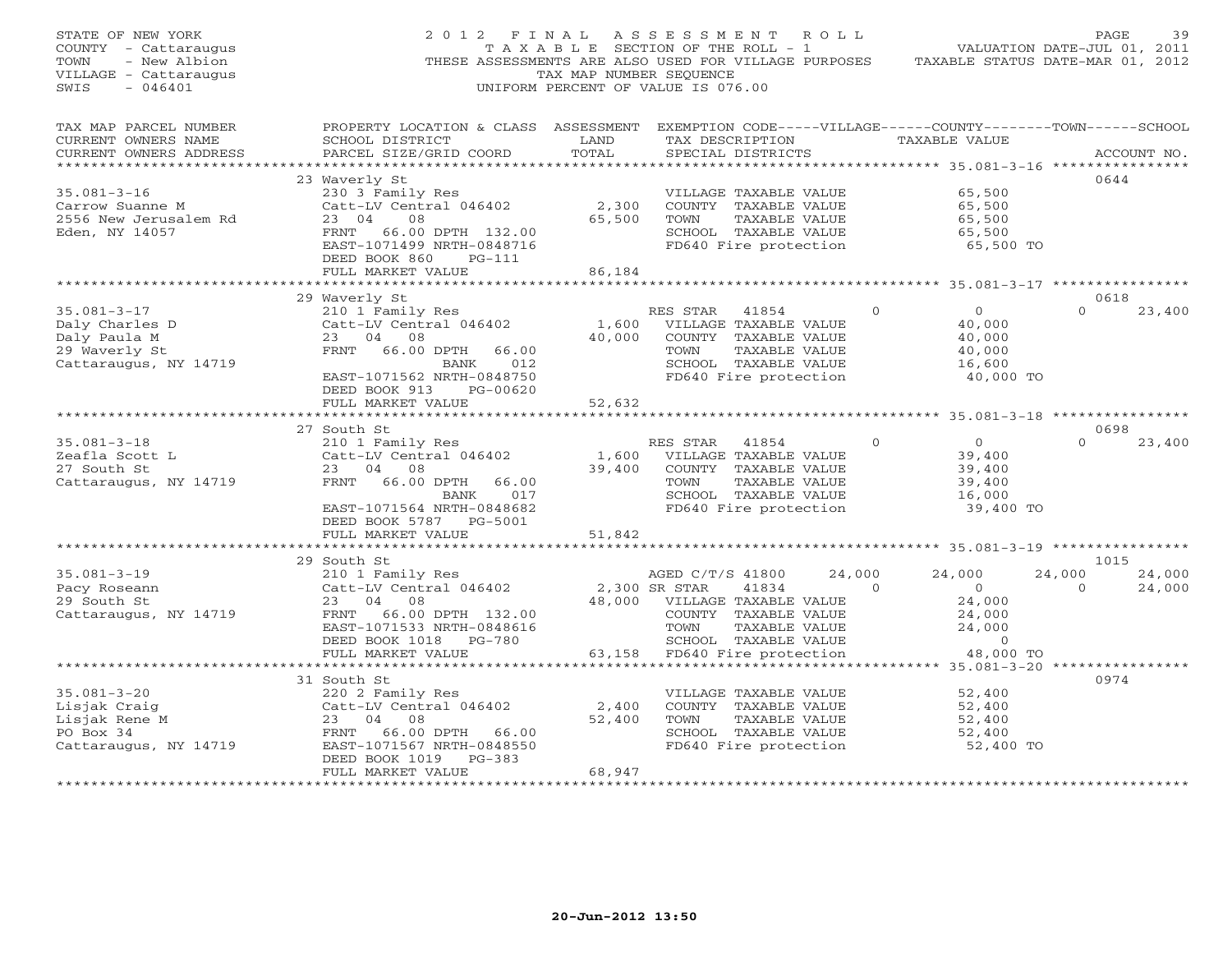| STATE OF NEW YORK<br>COUNTY - Cattaraugus<br>- New Albion<br>TOWN<br>VILLAGE - Cattaraugus<br>$-046401$<br>SWIS                                                                        | 2012 FINAL                                                                                                                                                                    | TAX MAP NUMBER SEQUENCE   | A S S E S S M E N T R O L L<br>TAXABLE SECTION OF THE ROLL - 1<br>THESE ASSESSMENTS ARE ALSO USED FOR VILLAGE PURPOSES<br>UNIFORM PERCENT OF VALUE IS 076.00 | VALUATION DATE-JUL 01, 2011<br>TAXABLE STATUS DATE-MAR 01, 2012                 | PAGE.<br>40                |
|----------------------------------------------------------------------------------------------------------------------------------------------------------------------------------------|-------------------------------------------------------------------------------------------------------------------------------------------------------------------------------|---------------------------|--------------------------------------------------------------------------------------------------------------------------------------------------------------|---------------------------------------------------------------------------------|----------------------------|
| TAX MAP PARCEL NUMBER<br>CURRENT OWNERS NAME<br>CURRENT OWNERS ADDRESS<br>******************                                                                                           | PROPERTY LOCATION & CLASS ASSESSMENT EXEMPTION CODE-----VILLAGE------COUNTY-------TOWN------SCHOOL<br>SCHOOL DISTRICT<br>PARCEL SIZE/GRID COORD                               | LAND<br>TOTAL             | TAX DESCRIPTION TAXABLE VALUE<br>SPECIAL DISTRICTS                                                                                                           | ****************** 35.081-3-21.1 **************                                 | ACCOUNT NO.                |
| $35.081 - 3 - 21.1$<br>Bissell Stephen W<br>51 Jamestown St upper<br>Gowanda, NY 14070                                                                                                 | 8 First St<br>210 1 Family Res<br>Catt-LV Central 046402<br>23 04 08<br>Life Use<br>FRNT 35.50 DPTH 132.00<br>EAST-1071465 NRTH-0848573<br>DEED BOOK 2364 PG-2003             | 1,200<br>16,800           | VILLAGE TAXABLE VALUE<br>COUNTY TAXABLE VALUE<br>TAXABLE VALUE<br>TOWN<br>SCHOOL TAXABLE VALUE<br>FD640 Fire protection                                      | 16,800<br>16,800<br>16,800<br>16,800<br>16,800 TO                               | 0559                       |
|                                                                                                                                                                                        | FULL MARKET VALUE                                                                                                                                                             | 22,105                    |                                                                                                                                                              |                                                                                 |                            |
| $35.081 - 3 - 21.2$<br>Gifford Patricia E<br>PO Box 75188<br>Cincinatti, OH 45275-0188                                                                                                 | 10 First St<br>220 2 Family Res<br>Catt-LV Central 046402<br>23 04 08<br>FRNT 50.50 DPTH<br>66.00<br>BANK 017<br>EAST-1071511 NRTH-0848549<br>DEED BOOK 5651 PG-2004          | 1,200<br>32,000           | VILLAGE TAXABLE VALUE<br>COUNTY TAXABLE VALUE<br>TOWN<br>TAXABLE VALUE<br>SCHOOL TAXABLE VALUE<br>FD640 Fire protection                                      | 32,000<br>32,000<br>32,000<br>32,000<br>32,000 TO                               | 1055                       |
|                                                                                                                                                                                        | FULL MARKET VALUE                                                                                                                                                             | 42,105                    |                                                                                                                                                              |                                                                                 |                            |
| $35.081 - 3 - 22$<br>Lisjak Craig<br>Lisjak Rene M<br>31 South St<br>Cattaraugus, NY 14719<br>23 04 08<br>FRNT 29.00 DPTH 135.00<br>Cattaraugus, NY 14719<br>28ST-1071434 NRTH-0848581 | 31 South St<br>312 Vac w/imprv<br>Catt-LV Central 046402<br>23 04 08<br>DEED BOOK 1019 PG-383<br>FULL MARKET VALUE                                                            | 900<br>3,400              | VILLAGE TAXABLE VALUE<br>COUNTY TAXABLE VALUE<br>TOWN<br>TAXABLE VALUE<br>SCHOOL TAXABLE VALUE<br>FD640 Fire protection                                      | 3,400<br>3,400<br>3,400<br>3,400<br>3,400 TO                                    | 0975                       |
|                                                                                                                                                                                        |                                                                                                                                                                               | 4,474                     |                                                                                                                                                              |                                                                                 |                            |
| $35.081 - 3 - 23$<br>Felt Ransom C Sr<br>Felt Faith M<br>6 First St<br>Cattaraugus, NY 14719                                                                                           | 6 First St<br>210 1 Family Res<br>Catt-LV Central 046402<br>23 04 08<br>FRNT 63.00 DPTH 132.00<br>EAST-1071389 NRTH-0848580<br>DEED BOOK 8851 PG-3001                         | 37,900                    | RES STAR<br>41854<br>2,200 VILLAGE TAXABLE VALUE<br>COUNTY TAXABLE VALUE<br>TOWN<br>TAXABLE VALUE<br>SCHOOL TAXABLE VALUE<br>FD640 Fire protection           | $\Omega$<br>$\overline{0}$<br>37,900<br>37,900<br>37,900<br>14,500<br>37,900 TO | 0835<br>$\Omega$<br>23,400 |
|                                                                                                                                                                                        | FULL MARKET VALUE                                                                                                                                                             | 49,868                    |                                                                                                                                                              |                                                                                 |                            |
| $35.081 - 3 - 24$<br>Geise Roy<br>Geise Roy<br>7829 Jersey Hollow Rd<br>Little Vallev, NY 14755<br>Little Valley, NY 14755                                                             | 52 S Main St<br>484 1 use sm bld<br>Catt-LV Central 046402<br>23 04 08<br>FRNT 62.00 DPTH 78.00<br>EAST-1071319 NRTH-0848544<br>DEED BOOK 00969 PG-00144<br>FULL MARKET VALUE | 1,500<br>34,600<br>45,526 | VILLAGE TAXABLE VALUE<br>COUNTY TAXABLE VALUE<br>TOWN<br>TAXABLE VALUE<br>SCHOOL TAXABLE VALUE<br>FD640 Fire protection                                      | 34,600<br>34,600<br>34,600<br>34,600<br>34,600 TO                               | 1010                       |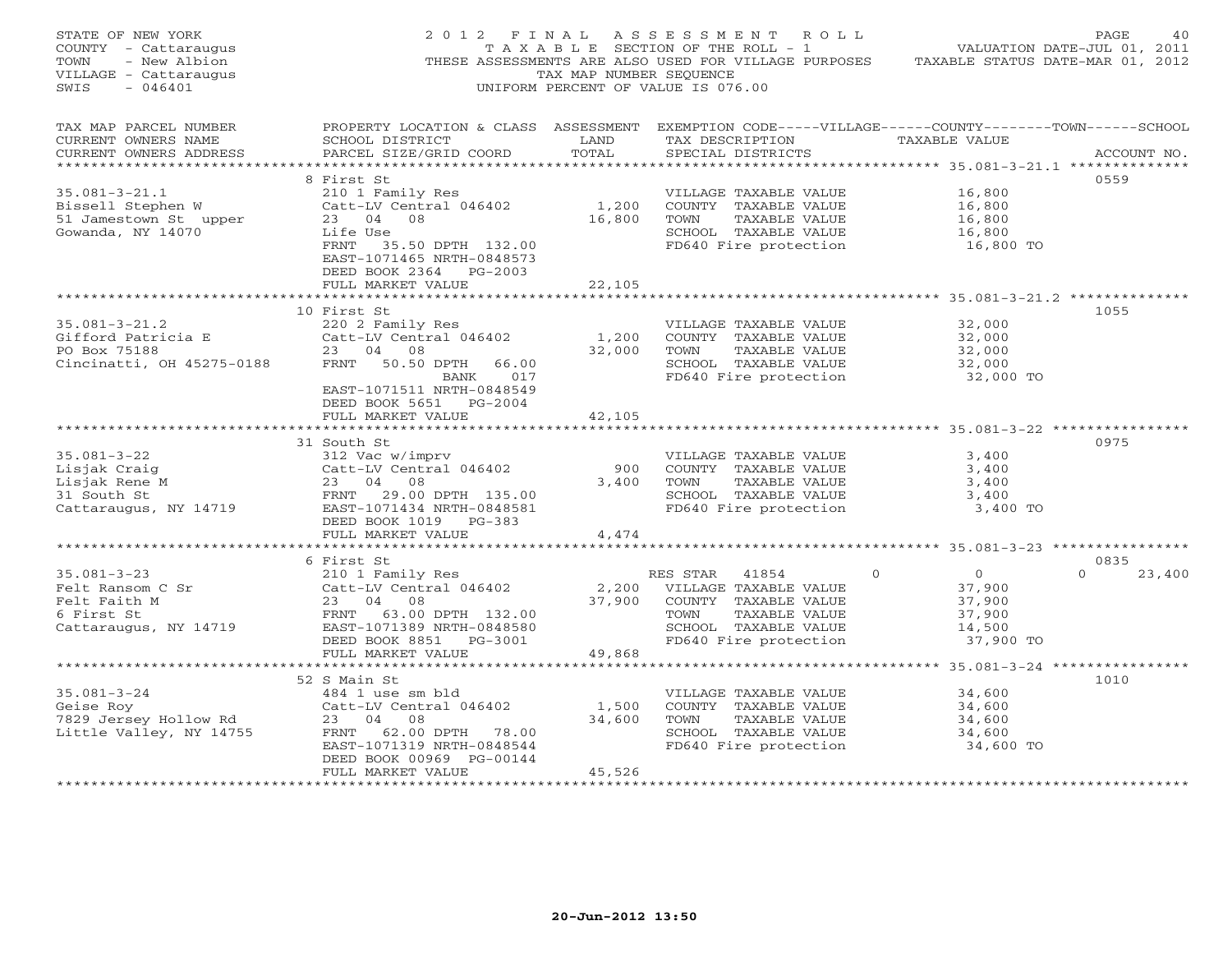| STATE OF NEW YORK<br>COUNTY - Cattaraugus<br>TOWN<br>- New Albion<br>VILLAGE - Cattaraugus<br>$-046401$<br>SWIS | 2012 FINAL                                                                                                                                                                           | TAX MAP NUMBER SEOUENCE | A S S E S S M E N T R O L L<br>TAXABLE SECTION OF THE ROLL - 1<br>THESE ASSESSMENTS ARE ALSO USED FOR VILLAGE PURPOSES<br>UNIFORM PERCENT OF VALUE IS 076.00 | TAXABLE STATUS DATE-MAR 01, 2012                       | PAGE<br>41<br>VALUATION DATE-JUL 01, 2011 |
|-----------------------------------------------------------------------------------------------------------------|--------------------------------------------------------------------------------------------------------------------------------------------------------------------------------------|-------------------------|--------------------------------------------------------------------------------------------------------------------------------------------------------------|--------------------------------------------------------|-------------------------------------------|
| TAX MAP PARCEL NUMBER<br>CURRENT OWNERS NAME<br>CURRENT OWNERS ADDRESS                                          | PROPERTY LOCATION & CLASS ASSESSMENT EXEMPTION CODE-----VILLAGE------COUNTY-------TOWN------SCHOOL<br>SCHOOL DISTRICT<br>PARCEL SIZE/GRID COORD                                      | LAND<br>TOTAL           | TAX DESCRIPTION TAXABLE VALUE<br>SPECIAL DISTRICTS                                                                                                           |                                                        | ACCOUNT NO.                               |
| $35.081 - 3 - 25$<br>Maxon Derrick<br>9411 Bucktooth Run Rd<br>Little Valley, NY 14755                          | 50 S Main St<br>411 Apartment<br>Catt-LV Central 046402<br>23 04 08<br>FRNT 50.00 DPTH 78.00<br>EAST-1071318 NRTH-0848599<br>DEED BOOK 13142 PG-2003                                 | 1,300<br>25,000         | VILLAGE TAXABLE VALUE<br>COUNTY TAXABLE VALUE<br>TOWN<br>TAXABLE VALUE<br>SCHOOL TAXABLE VALUE<br>FD640 Fire protection                                      | 25,000<br>25,000<br>25,000<br>25,000<br>25,000 TO      | 0814                                      |
|                                                                                                                 | FULL MARKET VALUE                                                                                                                                                                    | 32,895                  |                                                                                                                                                              |                                                        |                                           |
| $35.081 - 3 - 26$<br>Matthies Wayne H<br>Matthies Gail<br>10 S Franklin St<br>Cattaraugus, NY 14719             | 42 S Main St<br>482 Det row bldg<br>Catt-LV Central 046402<br>23 04 08<br>also 38, 40, 44, 46, 46 1<br>FRNT 152.00 DPTH 90.00<br>EAST-1071321 NRTH-0848702<br>DEED BOOK 897 PG-00021 | 3,800<br>103,200        | VILLAGE TAXABLE VALUE<br>COUNTY TAXABLE VALUE<br>TOWN<br>TAXABLE VALUE<br>SCHOOL TAXABLE VALUE<br>FD640 Fire protection                                      | 103,200<br>103,200<br>103,200<br>103,200<br>103,200 TO | 0663                                      |
|                                                                                                                 | FULL MARKET VALUE                                                                                                                                                                    | 135,789                 |                                                                                                                                                              |                                                        |                                           |
| $35.081 - 4 - 1$<br>Pisa Robert                                                                                 | 1 First St<br>210 1 Family Res<br>Catt-LV Central 046402                                                                                                                             |                         | RES STAR<br>41854<br>2,100 VILLAGE TAXABLE VALUE                                                                                                             | $\Omega$<br>$\Omega$<br>50,300                         | 0749<br>$\Omega$<br>23,400                |
| Pisa Maria<br>1 First St<br>Cattaraugus, NY 14719                                                               | 23 04 08<br>FRNT 60.00 DPTH 132.00<br>017<br>BANK<br>EAST-1071314 NRTH-0848381<br>DEED BOOK 830 PG-01104                                                                             | 50,300                  | COUNTY TAXABLE VALUE<br>TOWN<br>TAXABLE VALUE<br>SCHOOL TAXABLE VALUE<br>FD640 Fire protection                                                               | 50,300<br>50,300<br>26,900<br>50,300 TO                |                                           |
|                                                                                                                 | FULL MARKET VALUE                                                                                                                                                                    | 66,184                  |                                                                                                                                                              |                                                        |                                           |
| $35.081 - 4 - 2$<br>Csati Paul<br>Csati Jessica<br>5 First St<br>Cattaraugus, NY 14719                          | 5 First St<br>210 1 Family Res<br>Catt-LV Central 046402<br>23 04 08<br>FRNT 61.00 DPTH 132.00<br>EAST-1071375 NRTH-0848383                                                          | 2,100<br>30,000         | VILLAGE TAXABLE VALUE<br>COUNTY TAXABLE VALUE<br>TAXABLE VALUE<br>TOWN<br>SCHOOL TAXABLE VALUE<br>FD640 Fire protection                                      | 30,000<br>30,000<br>30,000<br>30,000<br>30,000 TO      | 0658                                      |
|                                                                                                                 | DEED BOOK 16535 PG-6001<br>FULL MARKET VALUE                                                                                                                                         | 39,474                  |                                                                                                                                                              |                                                        |                                           |
|                                                                                                                 | 7 First St                                                                                                                                                                           |                         |                                                                                                                                                              | ************************* 35.081-4-3 ***************** | 0673                                      |
| $35.081 - 4 - 3$<br>Bank of Cattaraugus<br>24 N Main St<br>Cattaraugus, NY 14719                                | 210 1 Family Res<br>Catt-LV Central 046402<br>23 04 08<br>FRNT 72.00 DPTH 132.00                                                                                                     | 2,500<br>42,000         | VILLAGE TAXABLE VALUE<br>COUNTY TAXABLE VALUE<br>TOWN<br>TAXABLE VALUE<br>SCHOOL TAXABLE VALUE                                                               | 42,000<br>42,000<br>42,000<br>42,000                   |                                           |
| *************************                                                                                       | EAST-1071443 NRTH-0848383<br>DEED BOOK 9527<br>PG-40002<br>FULL MARKET VALUE                                                                                                         | 55,263                  | FD640 Fire protection                                                                                                                                        | 42,000 TO                                              |                                           |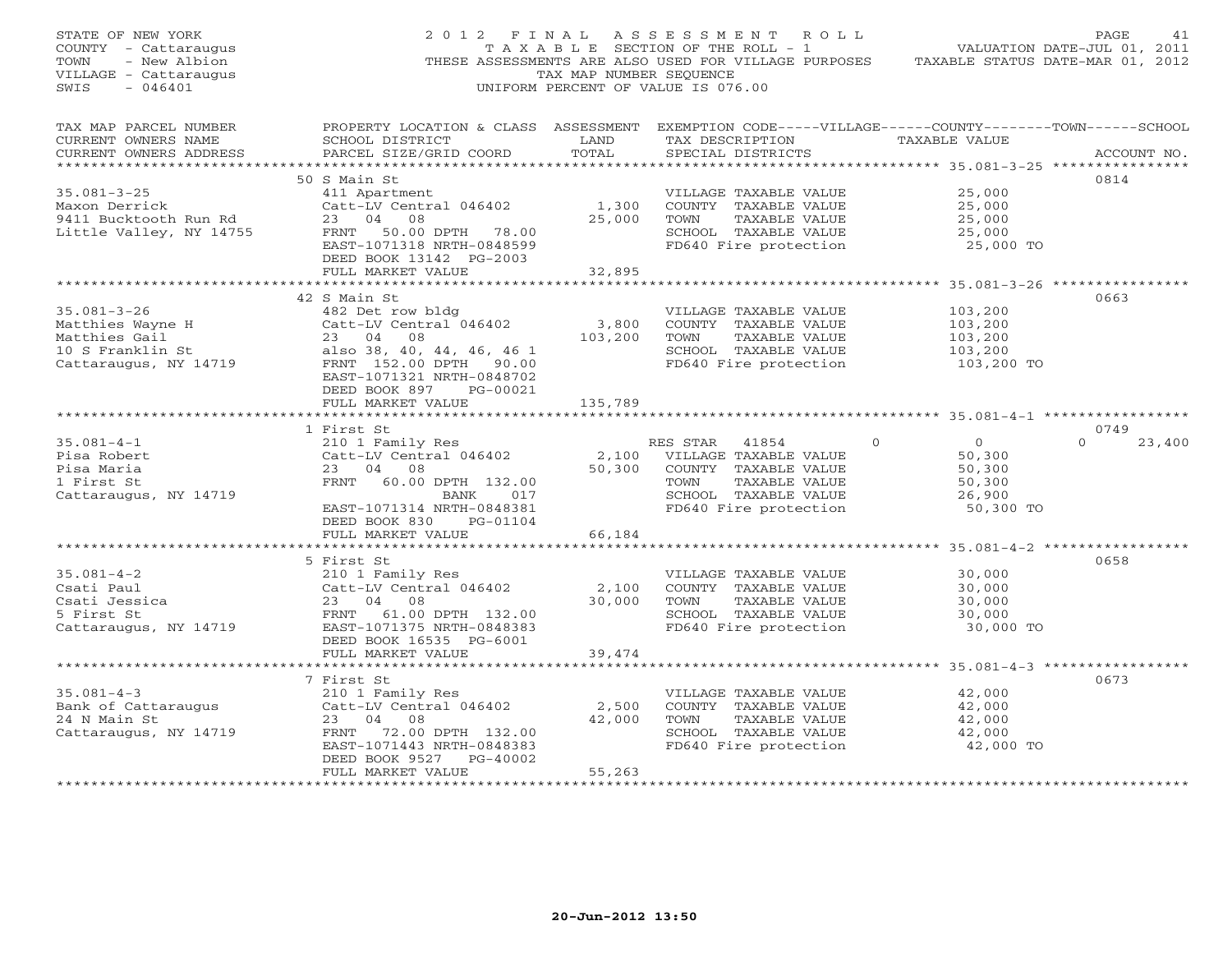STATE OF NEW YORK 2 0 1 2 F I N A L A S S E S S M E N T R O L L PAGE 42 COUNTY - Cattaraugus T A X A B L E SECTION OF THE ROLL - 1 VALUATION DATE-JUL 01, 2011 TOWN - New Albion THESE ASSESSMENTS ARE ALSO USED FOR VILLAGE PURPOSES TAXABLE STATUS DATE-MAR 01, 2012 VILLAGE - Cattaraugus TAX MAP NUMBER SEQUENCE SWIS - 046401 UNIFORM PERCENT OF VALUE IS 076.00 TAX MAP PARCEL NUMBER PROPERTY LOCATION & CLASS ASSESSMENT EXEMPTION CODE-----VILLAGE------COUNTY--------TOWN------SCHOOL<br>CURRENT OWNERS NAME SCHOOL DISTRICT LAND TAX DE \*\*\*\*\*\*\*\*\*\*\*\*\*\*\*\*\*\*\*\*\*\*\*\*\*\*\*\*\*\*\*\*\*\*\*\*\*\*\*\*\*\*\*\*\*\*\*\*\*\*\*\*\*\*\*\*\*\*\*\*\*\*\*\*\*\*\*\*\*\*\*\*\*\*\*\*\*\*\*\*\*\*\*\*\*\*\*\*\*\*\*\*\*\*\*\*\*\*\*\*\*\*\* 35.081-4-4 \*\*\*\*\*\*\*\*\*\*\*\*\*\*\*\*\* 9 First St 0923 35.081-4-4 210 1 Family Res VET PRO T 41003 22,800 0 22,800 0 Passet Doris I Catt-LV Central 046402 1,600 CVET CO 41132 0 5,850 0 0 Passet Keith A 23 04 08 23,400 AGED C/T/S 41800 210 6,143 210 8,190 9 First St FRNT 49.50 DPTH 114.00 SR STAR 41834 0 0 0 15,210 Cattaraugus, NY 14719 EAST-1071504 NRTH-0848394 VILLAGE TAXABLE VALUE 390 DEED BOOK 15587 PG-3001 COUNTY TAXABLE VALUE 11,407 FULL MARKET VALUE 30,789 TOWN TAXABLE VALUE 390<br>SCHOOL TAXABLE VALUE 0<br>FD640 Fire protection 23,400 TO<br>35 South St 35 South St 35 South St RES STAR 41854 0 0 10 23,400 0 23,400<br>210 1 Family Res RES STAR 41854 0 35 210 1 21 Phillips Jack E Catt-LV Central 046402 2,500 VILLAGE TAXABLE VALUE 40,300 Pillips Jacquelyn M 23 04 08 40,300 COUNTY TAXABLE VALUE 40,300 35 South St FRNT 74.00 DPTH 122.00 TOWN TAXABLE VALUE 40,300 Cattaraugust, NY 14719 EAST-1071560 NRTH-0848380 SCHOOL TAXABLE VALUE 16,900 DEED BOOK 16486 PG-9001 FD640 Fire protection 40,300 TO FULL MARKET VALUE 53,026 \*\*\*\*\*\*\*\*\*\*\*\*\*\*\*\*\*\*\*\*\*\*\*\*\*\*\*\*\*\*\*\*\*\*\*\*\*\*\*\*\*\*\*\*\*\*\*\*\*\*\*\*\*\*\*\*\*\*\*\*\*\*\*\*\*\*\*\*\*\*\*\*\*\*\*\*\*\*\*\*\*\*\*\*\*\*\*\*\*\*\*\*\*\*\*\*\*\*\*\*\*\*\* 35.081-4-6 \*\*\*\*\*\*\*\*\*\*\*\*\*\*\*\*\* 37 South St 1013 35.081-4-6 210 1 Family Res RES STAR 41854 0 0 0 23,400 Wolfe Jonathan B Catt-LV Central 046402 3,800 VILLAGE TAXABLE VALUE 55,500 Wolfe Diana L 23 04 08 55,500 COUNTY TAXABLE VALUE 55,500 37 South St Life Use TOWN TAXABLE VALUE 55,500 Cattaraugus, NY 14719 FRNT 99.00 DPTH 184.00 SCHOOL TAXABLE VALUE 32,100 EAST-1071511 NRTH-0848268 FD640 Fire protection 55,500 TO<br>DEED BOOK 885 PG-00938 73,026<br>FULL MARKET VALUE 73,026 \*\*\*\*\*\*\*\*\*\*\*\*\*\*\*\*\*\*\*\*\*\*\*\*\*\*\*\*\*\*\*\*\*\*\*\*\*\*\*\*\*\*\*\*\*\*\*\*\*\*\*\*\*\*\*\*\*\*\*\*\*\*\*\*\*\*\*\*\*\*\*\*\*\*\*\*\*\*\*\*\*\*\*\*\*\*\*\*\*\*\*\*\*\*\*\*\*\*\*\*\*\*\* 35.081-4-9 \*\*\*\*\*\*\*\*\*\*\*\*\*\*\*\*\* 51 South St 0620 35.081-4-9 210 1 Family Res CLERGY 41400 1,500 1,500 1,500 1,500 Butler John C Catt-LV Central 046402 2,600 SR STAR 41834 0 0 0 40,500 Butler Judith 23 04 08 42,000 VILLAGE TAXABLE VALUE 40,500 51 South St FRNT 66.00 DPTH 181.00 COUNTY TAXABLE VALUE 40,500 Cattaraugus, NY 14719 EAST-1071518 NRTH-0848022 TOWN TAXABLE VALUE 40,500 FULL MARKET VALUE 55,263 SCHOOL TAXABLE VALUE 0 FD640 Fire protection 42,000 TO \*\*\*\*\*\*\*\*\*\*\*\*\*\*\*\*\*\*\*\*\*\*\*\*\*\*\*\*\*\*\*\*\*\*\*\*\*\*\*\*\*\*\*\*\*\*\*\*\*\*\*\*\*\*\*\*\*\*\*\*\*\*\*\*\*\*\*\*\*\*\*\*\*\*\*\*\*\*\*\*\*\*\*\*\*\*\*\*\*\*\*\*\*\*\*\*\*\*\*\*\*\*\* 35.081-4-10 \*\*\*\*\*\*\*\*\*\*\*\*\*\*\*\* 124 South St 0768 35.081-4-10 710 Manufacture VILLAGE TAXABLE VALUE 2,600 Chester Jensen Co Inc Catt-LV Central 046402 2,600 COUNTY TAXABLE VALUE 2,600 PO Box 908 23 04 08 2,600 TOWN TAXABLE VALUE 2,600 Chester, PA 19016 FRNT 66.00 DPTH 181.00 SCHOOL TAXABLE VALUE 2,600 EAST-1071520 NRTH-0847955 FD640 Fire protection 2,600 TO<br>DEED BOOK 807 PG-00797<br>FULL MARKET VALUE 3,421 FULL MARKET VALUE 3,421 FULL MARKET VALUE FULL MARKET VALUE FULL ARENT VALUE FULL ARE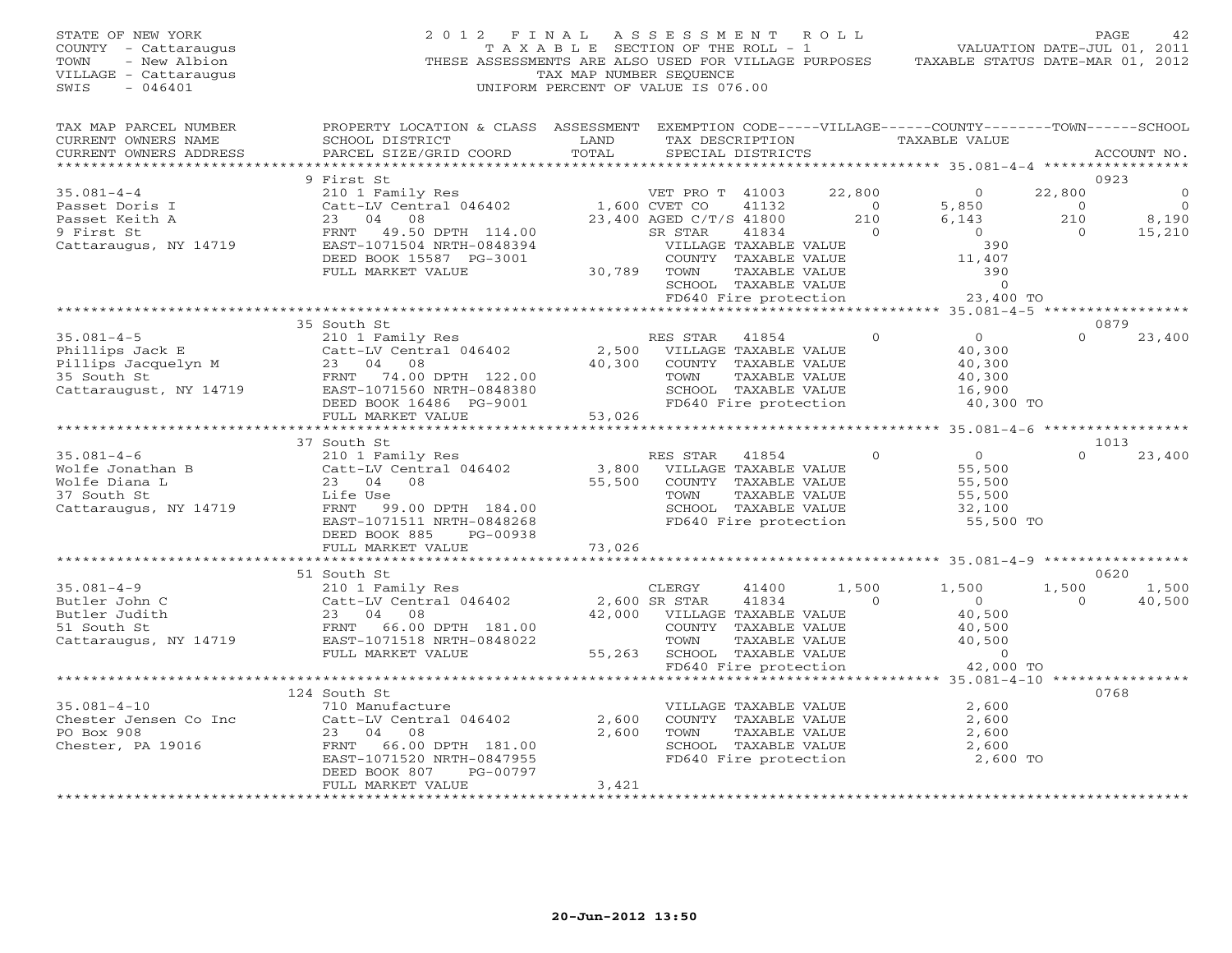| STATE OF NEW YORK<br>COUNTY - Cattaraugus<br>- New Albion<br>TOWN<br>VILLAGE - Cattaraugus<br>$-046401$<br>SWIS                                                   | 2012 FINAL ASSESSMENT ROLL<br>THESE ASSESSMENTS ARE ALSO USED FOR VILLAGE PURPOSES TAXABLE STATUS DATE-MAR 01, 2012 | TAX MAP NUMBER SEQUENCE<br>UNIFORM PERCENT OF VALUE IS 076.00                                                                   |                  | T A X A B L E SECTION OF THE ROLL - 1              |                | VALUATION DATE-JUL 01, 2011     | PAGE           | 43          |
|-------------------------------------------------------------------------------------------------------------------------------------------------------------------|---------------------------------------------------------------------------------------------------------------------|---------------------------------------------------------------------------------------------------------------------------------|------------------|----------------------------------------------------|----------------|---------------------------------|----------------|-------------|
| TAX MAP PARCEL NUMBER                                                                                                                                             | PROPERTY LOCATION & CLASS ASSESSMENT EXEMPTION CODE-----VILLAGE------COUNTY-------TOWN------SCHOOL                  |                                                                                                                                 |                  |                                                    |                |                                 |                |             |
| CURRENT OWNERS NAME<br>CURRENT OWNERS ADDRESS                                                                                                                     | SCHOOL DISTRICT<br>PARCEL SIZE/GRID COORD                                                                           | <b>EXAMPLE SERVICE SERVICE SERVICE SERVICE SERVICE SERVICE SERVICE SERVICE SERVICE SERVICE SERVICE SERVICE SERVICE</b><br>TOTAL |                  | TAX DESCRIPTION TAXABLE VALUE<br>SPECIAL DISTRICTS |                |                                 |                | ACCOUNT NO. |
|                                                                                                                                                                   |                                                                                                                     |                                                                                                                                 |                  |                                                    |                |                                 |                |             |
|                                                                                                                                                                   | 57 South St                                                                                                         |                                                                                                                                 |                  |                                                    |                |                                 | 0679           |             |
| $35.081 - 4 - 11$                                                                                                                                                 | 210 1 Family Res                                                                                                    |                                                                                                                                 |                  | VILLAGE TAXABLE VALUE                              |                | 35,400                          |                |             |
| Bank of Cattaraugus                                                                                                                                               | Catt-LV Central 046402                                                                                              | 1,400                                                                                                                           |                  | COUNTY TAXABLE VALUE                               |                | 35,400                          |                |             |
| 24 Main St                                                                                                                                                        | 23 04 08                                                                                                            | 35,400                                                                                                                          | TOWN             | TAXABLE VALUE                                      |                | 35,400                          |                |             |
| Cattaraugus, NY 14719                                                                                                                                             | FRNT 48.00 DPTH 92.00                                                                                               |                                                                                                                                 |                  | SCHOOL TAXABLE VALUE                               |                | 35,400<br>35,400 TO             |                |             |
|                                                                                                                                                                   | EAST-1071566 NRTH-0847897<br>DEED BOOK 5570 PG-3003                                                                 |                                                                                                                                 |                  | FD640 Fire protection                              |                |                                 |                |             |
|                                                                                                                                                                   | FULL MARKET VALUE                                                                                                   | 46,579                                                                                                                          |                  |                                                    |                |                                 |                |             |
|                                                                                                                                                                   |                                                                                                                     |                                                                                                                                 |                  |                                                    |                |                                 |                |             |
|                                                                                                                                                                   | 59 South St                                                                                                         |                                                                                                                                 |                  |                                                    |                |                                 | 0831           |             |
| $35.081 - 4 - 12$                                                                                                                                                 | 411 Apartment                                                                                                       |                                                                                                                                 |                  | VILLAGE TAXABLE VALUE                              |                | 44,800                          |                |             |
| Weiss Seth                                                                                                                                                        | Catt-LV Central 046402                                                                                              | 2,700                                                                                                                           |                  | COUNTY TAXABLE VALUE                               |                | 44,800                          |                |             |
| 44 Gold St 2                                                                                                                                                      | 23 04 08                                                                                                            | 44,800                                                                                                                          | TOWN             | TAXABLE VALUE                                      |                | 44,800                          |                |             |
| Buffalo, NY 14206                                                                                                                                                 | FRNT 74.45 DPTH 140.50                                                                                              |                                                                                                                                 |                  | SCHOOL TAXABLE VALUE                               |                | 44,800                          |                |             |
|                                                                                                                                                                   | EAST-1071538 NRTH-0847820                                                                                           |                                                                                                                                 |                  | FD640 Fire protection                              |                | 44,800 TO                       |                |             |
|                                                                                                                                                                   | DEED BOOK 3254 PG-6001<br>FULL MARKET VALUE                                                                         | 58,947                                                                                                                          |                  |                                                    |                |                                 |                |             |
|                                                                                                                                                                   |                                                                                                                     |                                                                                                                                 |                  |                                                    |                |                                 |                |             |
|                                                                                                                                                                   | 61 South St                                                                                                         |                                                                                                                                 |                  |                                                    |                |                                 | 0804           |             |
| $35.081 - 4 - 13$                                                                                                                                                 | 210 1 Family Res<br>Catt-LV Central 046402                                                                          |                                                                                                                                 | RES STAR         | 41854                                              | $\circ$        | 0                               | $\Omega$       | 23,400      |
| Chandler Thomas W and Mark 210 1 Family Res<br>Chandler Dixie L 23 04 08<br>61 South St ERNT 64.00 DPTH 178.00<br>Cattaraugus, NY 14719 EAST-1071524 NRTH-0847751 |                                                                                                                     |                                                                                                                                 |                  | 2,500 VILLAGE TAXABLE VALUE                        |                | 31,100                          |                |             |
|                                                                                                                                                                   |                                                                                                                     |                                                                                                                                 |                  | 31,100 COUNTY TAXABLE VALUE                        |                | 31,100                          |                |             |
|                                                                                                                                                                   |                                                                                                                     |                                                                                                                                 | TOWN             | TAXABLE VALUE                                      |                | 31,100                          |                |             |
|                                                                                                                                                                   |                                                                                                                     |                                                                                                                                 |                  | SCHOOL TAXABLE VALUE                               |                | 7,700                           |                |             |
|                                                                                                                                                                   | DEED BOOK 00919 PG-00095                                                                                            |                                                                                                                                 |                  | FD640 Fire protection                              |                | 31,100 TO                       |                |             |
|                                                                                                                                                                   | FULL MARKET VALUE                                                                                                   | 40,921                                                                                                                          |                  |                                                    |                |                                 |                |             |
|                                                                                                                                                                   |                                                                                                                     |                                                                                                                                 |                  |                                                    |                |                                 |                |             |
| $35.081 - 4 - 14$                                                                                                                                                 | 65 South St                                                                                                         |                                                                                                                                 | AGED C/T/S 41800 |                                                    | 19,100         | 19,100                          | 0948<br>19,100 | 19,100      |
|                                                                                                                                                                   | 210 1 Family Res<br>Catt-LV Central 046402                                                                          | 2,600 SR STAR                                                                                                                   |                  | 41834                                              | $\overline{0}$ | $\sim$ 0                        | $\Omega$       | 19,100      |
| Beal Phyllis E<br>65 South St                                                                                                                                     | 23 04 08                                                                                                            |                                                                                                                                 |                  | 38,200 VILLAGE TAXABLE VALUE                       |                | 19,100                          |                |             |
| Cattaraugus, NY 14719                                                                                                                                             | FRNT 66.00 DPTH 181.00                                                                                              |                                                                                                                                 |                  | COUNTY TAXABLE VALUE                               |                |                                 |                |             |
|                                                                                                                                                                   | EAST-1071526 NRTH-0847686                                                                                           |                                                                                                                                 | TOWN             | TAXABLE VALUE                                      |                | 19,100<br>19,100                |                |             |
|                                                                                                                                                                   | DEED BOOK 11537 PG-7003                                                                                             |                                                                                                                                 |                  | SCHOOL TAXABLE VALUE                               |                | $\overline{O}$                  |                |             |
|                                                                                                                                                                   | FULL MARKET VALUE                                                                                                   |                                                                                                                                 |                  | 50,263 FD640 Fire protection                       |                | 38,200 TO                       |                |             |
|                                                                                                                                                                   |                                                                                                                     |                                                                                                                                 |                  |                                                    |                |                                 |                |             |
|                                                                                                                                                                   | 69 South St                                                                                                         |                                                                                                                                 |                  |                                                    |                |                                 | 0563           |             |
| $35.081 - 4 - 15$                                                                                                                                                 | 210 1 Family Res<br>Catt-LV Central 046402                                                                          |                                                                                                                                 | SR STAR          | 41834                                              | $\Omega$       | $\overline{0}$                  | $\Omega$       | 39,900      |
| Ashley Marie E                                                                                                                                                    |                                                                                                                     | 2,900                                                                                                                           |                  | VILLAGE TAXABLE VALUE                              |                | 39,900                          |                |             |
| Clark Mary Lou<br>69 South St                                                                                                                                     | 23 04 08<br>FRNT 75.00 DPTH 181.00                                                                                  | 39,900                                                                                                                          | TOWN             | COUNTY TAXABLE VALUE<br>TAXABLE VALUE              |                | 39,900<br>39,900                |                |             |
| Cattaraugus, NY 14719                                                                                                                                             | EAST-1071527 NRTH-0847615                                                                                           |                                                                                                                                 |                  | SCHOOL TAXABLE VALUE                               |                | $\overline{0}$                  |                |             |
|                                                                                                                                                                   | DEED BOOK 884<br>PG-00155                                                                                           |                                                                                                                                 |                  | FD640 Fire protection                              |                | 39,900 TO                       |                |             |
|                                                                                                                                                                   | FULL MARKET VALUE                                                                                                   | 52,500                                                                                                                          |                  |                                                    |                |                                 |                |             |
|                                                                                                                                                                   |                                                                                                                     |                                                                                                                                 |                  |                                                    |                | ******************************* |                |             |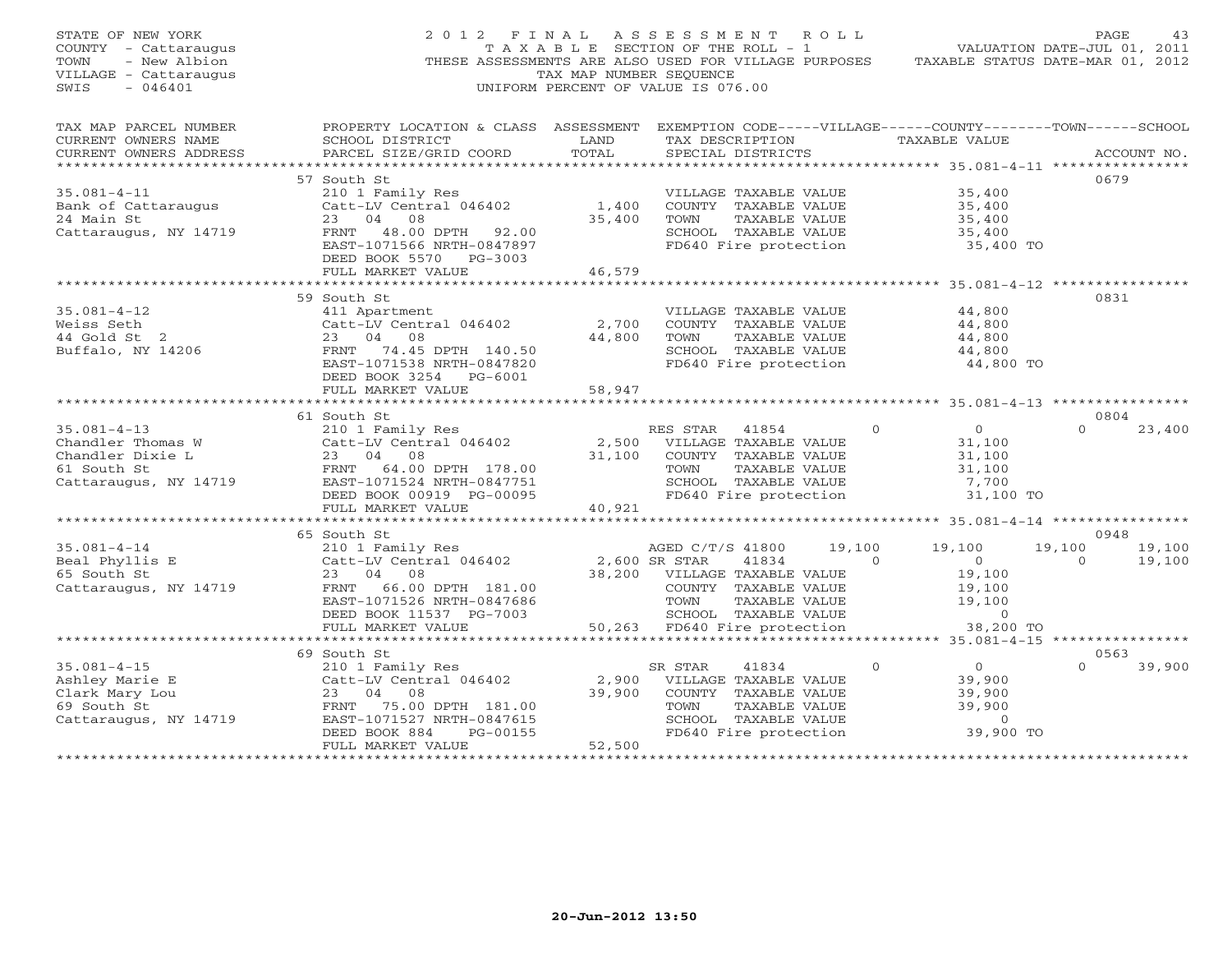| STATE OF NEW YORK<br>COUNTY - Cattaraugus<br>TOWN<br>- New Albion<br>VILLAGE - Cattaraugus<br>SWIS<br>$-046401$ |                                                                                                                                                                                                    | TAX MAP NUMBER SEQUENCE         | 2012 FINAL ASSESSMENT ROLL<br>T A X A B L E SECTION OF THE ROLL - 1<br>THESE ASSESSMENTS ARE ALSO USED FOR VILLAGE PURPOSES TAXABLE STATUS DATE-MAR 01, 2012<br>UNIFORM PERCENT OF VALUE IS 076.00 |          |                            | PAGE<br>44<br>VALUATION DATE-JUL 01, 2011                     |
|-----------------------------------------------------------------------------------------------------------------|----------------------------------------------------------------------------------------------------------------------------------------------------------------------------------------------------|---------------------------------|----------------------------------------------------------------------------------------------------------------------------------------------------------------------------------------------------|----------|----------------------------|---------------------------------------------------------------|
| TAX MAP PARCEL NUMBER<br>CURRENT OWNERS NAME<br>CURRENT OWNERS ADDRESS<br>***********************               | PROPERTY LOCATION & CLASS ASSESSMENT EXEMPTION CODE-----VILLAGE------COUNTY-------TOWN------SCHOOL<br>SCHOOL DISTRICT<br><b>Example 12 TEAMPLE 12 TEAMPLE 12 TEAMPLE</b><br>PARCEL SIZE/GRID COORD | TOTAL                           | TAX DESCRIPTION TAXABLE VALUE<br>SPECIAL DISTRICTS                                                                                                                                                 |          |                            | ACCOUNT NO.                                                   |
|                                                                                                                 | 71 South St                                                                                                                                                                                        |                                 |                                                                                                                                                                                                    |          |                            | 0810                                                          |
| $35.081 - 4 - 16$                                                                                               | 210 1 Family Res                                                                                                                                                                                   |                                 | RES STAR 41854                                                                                                                                                                                     | $\Omega$ | $\overline{O}$             | $\Omega$<br>23,400                                            |
| Hughes Sandra K<br>Hughes Alicia M<br>71 South St                                                               | Catt-LV Central 046402<br>23 04 08<br>FRNT 66.00 DPTH 181.00                                                                                                                                       |                                 | 2,600 VILLAGE TAXABLE VALUE<br>39,000 COUNTY TAXABLE VALUE<br>TAXABLE VALUE<br>TOWN                                                                                                                |          | 39,000<br>39,000<br>39,000 |                                                               |
| Cattaraugus, NY 14719                                                                                           | EAST-1071527 NRTH-0847546<br>DEED BOOK 13385 PG-7002<br>FULL MARKET VALUE                                                                                                                          | 51,316                          | SCHOOL TAXABLE VALUE<br>FD640 Fire protection                                                                                                                                                      |          | 15,600<br>39,000 TO        |                                                               |
|                                                                                                                 |                                                                                                                                                                                                    |                                 |                                                                                                                                                                                                    |          |                            |                                                               |
|                                                                                                                 | N Main St                                                                                                                                                                                          |                                 |                                                                                                                                                                                                    |          |                            | 0819                                                          |
| $35.081 - 4 - 17$<br>Calnen Alvin G Jr<br>10451 Tug Hill Rd                                                     | 311 Res vac land<br>Catt-LV Central 046402                                                                                                                                                         | 2,800                           | VILLAGE TAXABLE VALUE<br>COUNTY TAXABLE VALUE                                                                                                                                                      |          | 2,800<br>2,800             |                                                               |
| 10451 Tug Hill Rd<br>Cattaraugus, NY 14719                                                                      | 23 04 08<br>FRNT 80.00 DPTH 132.00<br>EAST-1071369 NRTH-0847552<br>DEED BOOK 1011 PG-342                                                                                                           | 2,800                           | TAXABLE VALUE<br>TOWN<br>SCHOOL TAXABLE VALUE<br>FD640 Fire protection                                                                                                                             |          | 2,800<br>2,800<br>2,800 TO |                                                               |
|                                                                                                                 | FULL MARKET VALUE                                                                                                                                                                                  | 3,684                           |                                                                                                                                                                                                    |          |                            |                                                               |
|                                                                                                                 |                                                                                                                                                                                                    |                                 |                                                                                                                                                                                                    |          |                            |                                                               |
|                                                                                                                 | 144 S Main St                                                                                                                                                                                      |                                 |                                                                                                                                                                                                    |          |                            | 0809                                                          |
| $35.081 - 4 - 18$<br>Blood Sandra L                                                                             | 210 1 Family Res<br>Catt-LV Central 046402                                                                                                                                                         |                                 | RES STAR 41854<br>2,300 VILLAGE TAXABLE VALUE                                                                                                                                                      | $\Omega$ | $\overline{0}$<br>27,900   | 23,400<br>$\Omega$                                            |
| 144 S Main St                                                                                                   | 23 04 08                                                                                                                                                                                           |                                 | 27,900 COUNTY TAXABLE VALUE                                                                                                                                                                        |          | 27,900                     |                                                               |
| Cattaraugus, NY 14719                                                                                           | FRNT 66.00 DPTH 132.00                                                                                                                                                                             |                                 | TOWN<br>TAXABLE VALUE                                                                                                                                                                              |          | 27,900                     |                                                               |
|                                                                                                                 | BANK 012                                                                                                                                                                                           |                                 |                                                                                                                                                                                                    |          | 4,500                      |                                                               |
|                                                                                                                 | EAST-1071368 NRTH-0847622<br>DEED BOOK 00930 PG-00835                                                                                                                                              |                                 | SCHOOL TAXABLE VALUE<br>FD640 Fire protection                                                                                                                                                      |          | 27,900 TO                  |                                                               |
|                                                                                                                 | FULL MARKET VALUE                                                                                                                                                                                  | 36,711<br>********************* |                                                                                                                                                                                                    |          |                            | ********************************95.081-4-19 ***************** |
| $35.081 - 4 - 19$                                                                                               | 136 S Main St<br>210 1 Family Res                                                                                                                                                                  |                                 | RES STAR 41854                                                                                                                                                                                     | $\circ$  | $\overline{0}$             | 0785<br>23,400<br>$\cap$                                      |
| Waite Robert F                                                                                                  | Catt-LV Central 046402                                                                                                                                                                             |                                 | 2,300 VILLAGE TAXABLE VALUE                                                                                                                                                                        |          | 32,200                     |                                                               |
| Waite Laurie                                                                                                    | 03 04 08                                                                                                                                                                                           | 32,200                          | COUNTY TAXABLE VALUE                                                                                                                                                                               |          | 32,200                     |                                                               |
| 136 S MAIN St                                                                                                   | FRNT 66.00 DPTH 132.00                                                                                                                                                                             |                                 | TAXABLE VALUE<br>TOWN                                                                                                                                                                              |          | 32,200                     |                                                               |
| Cattaraugus, NY 14719                                                                                           | EAST-1071366 NRTH-0847688                                                                                                                                                                          |                                 | SCHOOL TAXABLE VALUE                                                                                                                                                                               |          | 8,800                      |                                                               |
|                                                                                                                 | DEED BOOK 1014    PG-372                                                                                                                                                                           |                                 | FD640 Fire protection                                                                                                                                                                              |          | 32,200 TO                  |                                                               |
|                                                                                                                 | FULL MARKET VALUE                                                                                                                                                                                  | 42,368                          |                                                                                                                                                                                                    |          |                            |                                                               |
|                                                                                                                 | *********************************                                                                                                                                                                  |                                 |                                                                                                                                                                                                    |          |                            |                                                               |
| $35.081 - 4 - 20$                                                                                               | 130 S Main St                                                                                                                                                                                      |                                 |                                                                                                                                                                                                    |          |                            | 0715                                                          |
|                                                                                                                 | 210 1 Family Res<br>Catt-LV Central 046402                                                                                                                                                         | 2,500                           | VILLAGE TAXABLE VALUE<br>COUNTY TAXABLE VALUE                                                                                                                                                      |          | 18,600<br>18,600           |                                                               |
| Gimbrone Albert J<br>PO Box 183<br>PO Box 183                                                                   | 23 04 08                                                                                                                                                                                           | 18,600                          | TOWN<br>TAXABLE VALUE                                                                                                                                                                              |          | 18,600                     |                                                               |
| E. Otto, NY 14729                                                                                               | FRNT 72.00 DPTH 132.00                                                                                                                                                                             |                                 | SCHOOL TAXABLE VALUE                                                                                                                                                                               |          | 18,600                     |                                                               |
|                                                                                                                 | EAST-1071365 NRTH-0847756<br>DEED BOOK 14642 PG-6002                                                                                                                                               |                                 | FD640 Fire protection                                                                                                                                                                              |          | 18,600 TO                  |                                                               |
|                                                                                                                 | FULL MARKET VALUE                                                                                                                                                                                  | 24,474                          |                                                                                                                                                                                                    |          |                            |                                                               |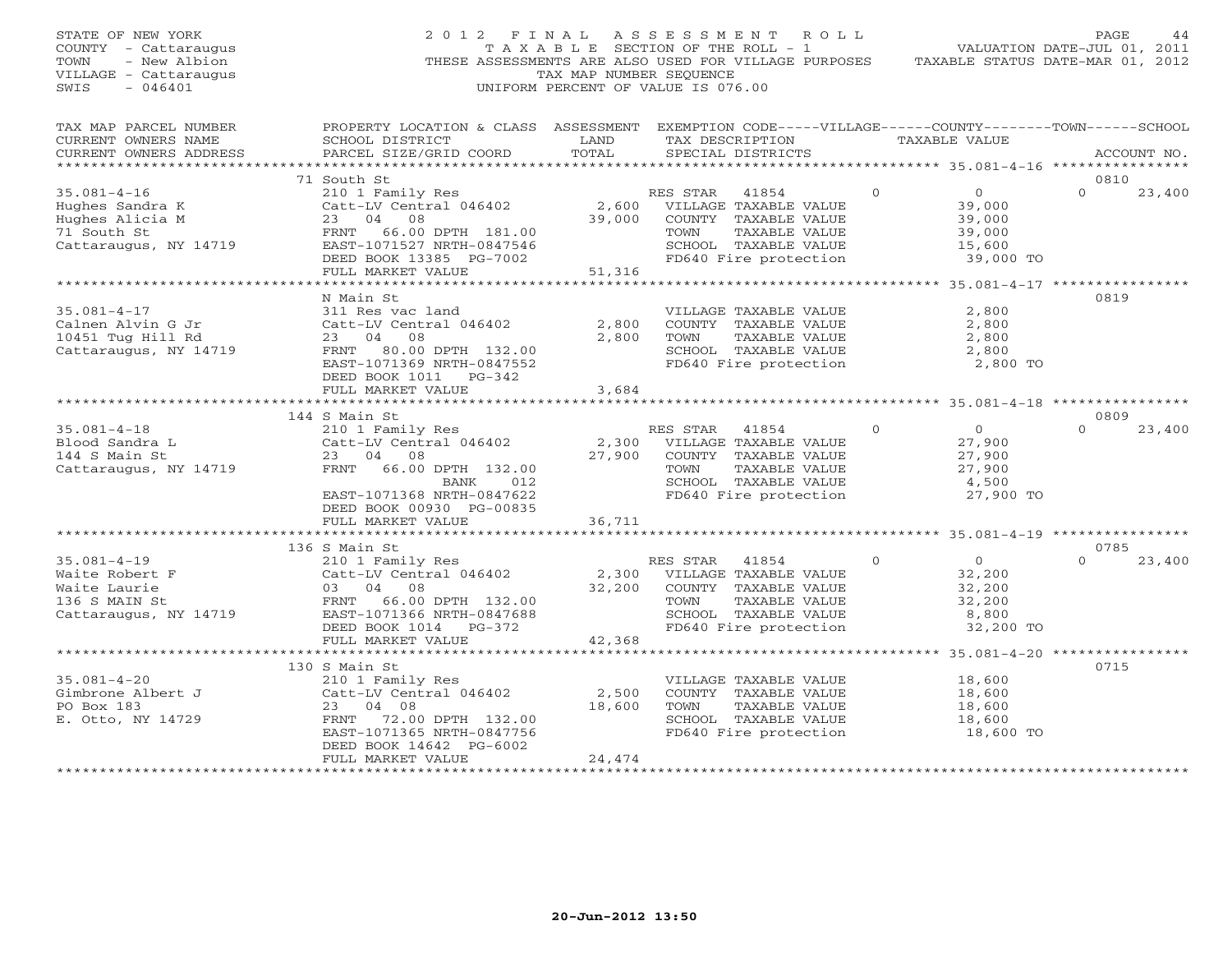| STATE OF NEW YORK<br>COUNTY - Cattaraugus<br>TOWN<br>- New Albion<br>VILLAGE - Cattaraugus<br>$-046401$<br>SWIS |                                                                                                                                                                                                                      | TAX MAP NUMBER SEOUENCE | 2012 FINAL ASSESSMENT ROLL<br>ر - سومة - سوم - سوم - سوم - سوم - سوم - سوم - سوم - سوم - سوم - سوم - سوم - سوم - سوم - سوم - سوم - سوم - سوم<br>" TAXABLE SECTION OF THE ROLL - 1<br>THESE ASSESSMENTS ARE ALSO USED FOR VILLAGE PURPOSES TAXABLE STATUS DATE-MAR 01, 2012<br>UNIFORM PERCENT OF VALUE IS 076.00 |                                                                                   | PAGE<br>45                 |
|-----------------------------------------------------------------------------------------------------------------|----------------------------------------------------------------------------------------------------------------------------------------------------------------------------------------------------------------------|-------------------------|------------------------------------------------------------------------------------------------------------------------------------------------------------------------------------------------------------------------------------------------------------------------------------------------------------------|-----------------------------------------------------------------------------------|----------------------------|
| TAX MAP PARCEL NUMBER<br>CURRENT OWNERS NAME<br>CURRENT OWNERS ADDRESS                                          | PROPERTY LOCATION & CLASS ASSESSMENT EXEMPTION CODE-----VILLAGE------COUNTY-------TOWN------SCHOOL<br>SCHOOL DISTRICT LAND<br>PARCEL SIZE/GRID COORD                                                                 | TOTAL                   | TAX DESCRIPTION TAXABLE VALUE<br>SPECIAL DISTRICTS                                                                                                                                                                                                                                                               |                                                                                   | ACCOUNT NO.                |
| $35.081 - 4 - 21$<br>Chester Jensen Co Inc<br>PO Box 908<br>Chester, PA 19016                                   | 124 S Main St<br>710 Manufacture<br>710 Manufacture<br>Catt-LV Central 046402 5,100<br>23 04 08<br>FRNT 126.00 DPTH 220.00<br>EAST-1071405 NRTH-0847861<br>DEED BOOK 548 PG-00029<br>FULL MARKET VALUE               | 775,000<br>1019,737     | VILLAGE TAXABLE VALUE<br>COUNTY TAXABLE VALUE<br>TOWN TAXABLE VALUE<br>SCHOOL TAXABLE VALUE<br>FD640 Fire protection 775,000 TO                                                                                                                                                                                  | 775,000<br>775, ∪<br>775, 000<br>775, 000<br>775,000                              | 0630                       |
|                                                                                                                 |                                                                                                                                                                                                                      |                         |                                                                                                                                                                                                                                                                                                                  |                                                                                   |                            |
| $35.081 - 4 - 22$<br>Chester Jensen Co Inc<br>PO Box 908<br>Chester, PA 19016                                   | 124 S Main St<br>710 Manufacture<br>Catt-LV Central 046402<br>23 04 08<br>FRNT 66.00 DPTH 132.00<br>EAST-1071361 NRTH-0847954                                                                                        | 2,300<br>2,300          | VILLAGE TAXABLE VALUE<br>COUNTY TAXABLE VALUE<br>TOWN      TAXABLE VALUE<br>SCHOOL TAXABLE VALUE<br>FD640 Fire protection                                                                                                                                                                                        | 2,300<br>2,300<br>2,300<br>2,300<br>2,300 TO                                      | 0599                       |
|                                                                                                                 | DEED BOOK 802 PG-00553<br>FULL MARKET VALUE                                                                                                                                                                          | 3,026                   |                                                                                                                                                                                                                                                                                                                  |                                                                                   |                            |
|                                                                                                                 |                                                                                                                                                                                                                      |                         |                                                                                                                                                                                                                                                                                                                  |                                                                                   |                            |
| $35.081 - 4 - 23$<br>Chester Jensen Co Inc<br>PO Box 908<br>Chester, PA 19016                                   | 124 S Main St<br>710 Manufacture<br>$Cat-LV$ Central 046402<br>23 04 08<br>FRNT 66.00 DPTH 132.00<br>EAST-1071359 NRTH-0848020<br>DEED BOOK 802 PG-00553                                                             | 2,300<br>2,300          | VILLAGE TAXABLE VALUE<br>.<br>COUNTY TAXABLE VALUE<br>TOWN      TAXABLE VALUE<br>SCHOOL TAXABLE VALUE<br>FD640 Fire protection                                                                                                                                                                                   | 2,300<br>2,300<br>$\frac{2}{2}$ , 300<br>$\frac{2}{2}$ , 300<br>2,300<br>2,300 TO | 0600                       |
|                                                                                                                 | FULL MARKET VALUE                                                                                                                                                                                                    | 3,026                   |                                                                                                                                                                                                                                                                                                                  |                                                                                   |                            |
| $35.081 - 4 - 24.1$<br>Chester Jensen Co Inc<br>PO Box 908<br>Chester, PA 19016                                 | 92 S Main St<br>S Main st<br>311 Res vac land<br>Catt-LV Central 046402<br>23 04 08<br>FRNT 50.00 DPTH 132.00<br>EAST-1071358 NRTH-0848079<br>DEED BOOK 00946 PG-00989<br>FULL MARKET VALUE                          | 1,700<br>1,700<br>2,237 | VILLAGE TAXABLE VALUE<br>COUNTY TAXABLE VALUE<br>TOWN<br>TAXABLE VALUE<br>SCHOOL TAXABLE VALUE<br>FD640 Fire protection                                                                                                                                                                                          | 1,700<br>1,700<br>1,700<br>1,700<br>1,700 TO                                      | 0713                       |
|                                                                                                                 |                                                                                                                                                                                                                      |                         |                                                                                                                                                                                                                                                                                                                  |                                                                                   |                            |
| $35.081 - 4 - 24.2$<br>Baker Jennifer O<br>Baker Melissa M<br>92 S Main St<br>Cattaraugus, NY 14719             | 92 S Main St<br>210 1 Family Res<br>Catt-LV Central 046402 2,100 VILLAGE TAXABLE VALUE<br>23 04 08<br>FRNT 61.60 DPTH 132.00<br>BANK 017<br>EAST-1071356 NRTH-0848135<br>DEED BOOK 1597 PG-6002<br>FULL MARKET VALUE | 29,100<br>38,289        | COUNTY TAXABLE VALUE<br>TOWN      TAXABLE VALUE<br>SCHOOL   TAXABLE VALUE<br>FD640 Fire protection                                                                                                                                                                                                               | $\overline{0}$<br>29,100<br>29,100<br>29,100<br>5,700<br>29,100 TO                | 1426<br>23,400<br>$\Omega$ |
|                                                                                                                 |                                                                                                                                                                                                                      |                         |                                                                                                                                                                                                                                                                                                                  |                                                                                   |                            |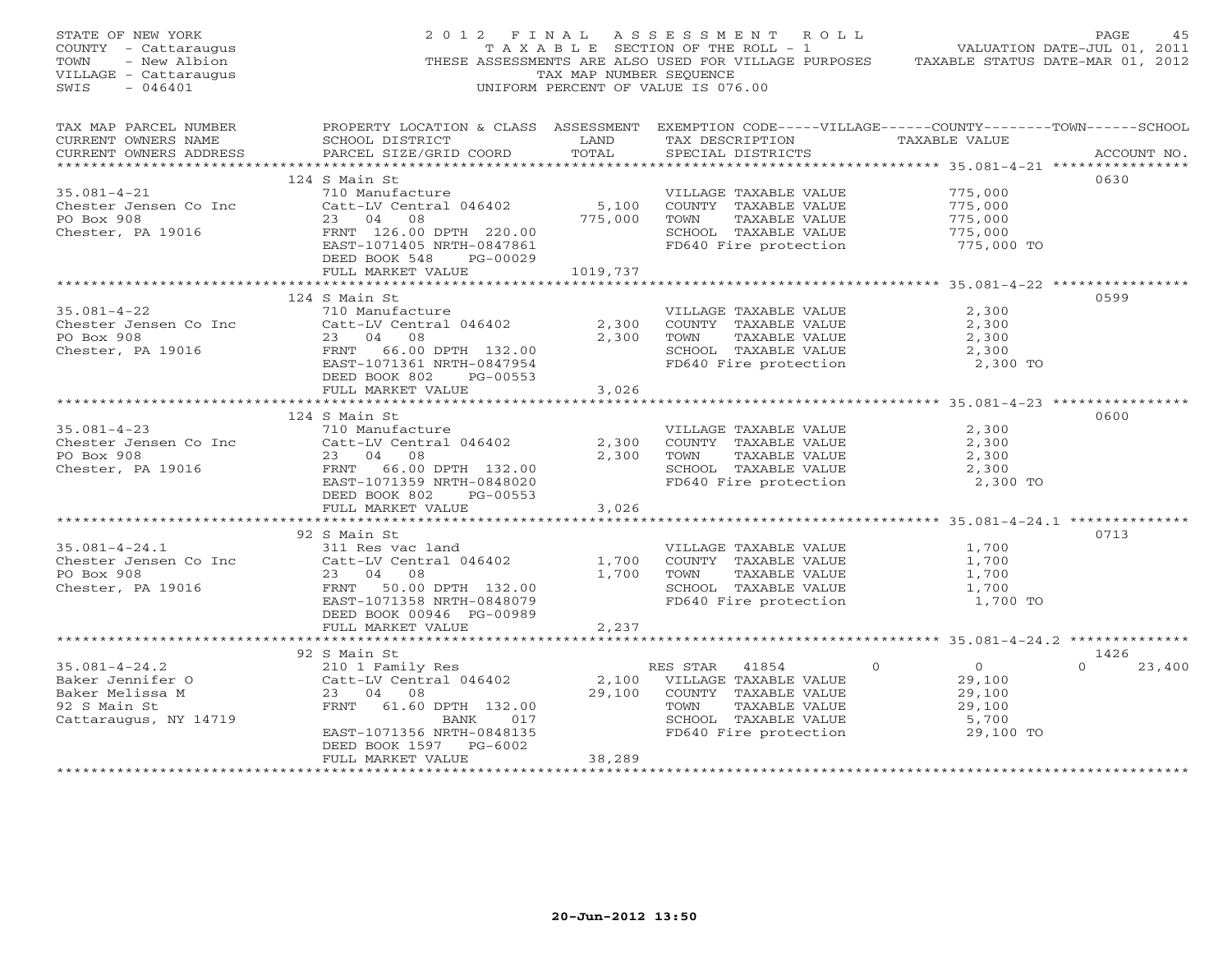| STATE OF NEW YORK<br>COUNTY - Cattaraugus<br>TOWN<br>- New Albion<br>VILLAGE - Cattaraugus<br>$-046401$<br>SWIS |                                                                                                                                                 | TAX MAP NUMBER SEOUENCE | 2012 FINAL ASSESSMENT ROLL<br>T A X A B L E SECTION OF THE ROLL - 1<br>THESE ASSESSMENTS ARE ALSO USED FOR VILLAGE PURPOSES<br>UNIFORM PERCENT OF VALUE IS 076.00 |                            | PAGE<br>46<br>VALUATION DATE-JUL 01, 2011<br>TAXABLE STATUS DATE-MAR 01, 2012 |
|-----------------------------------------------------------------------------------------------------------------|-------------------------------------------------------------------------------------------------------------------------------------------------|-------------------------|-------------------------------------------------------------------------------------------------------------------------------------------------------------------|----------------------------|-------------------------------------------------------------------------------|
| TAX MAP PARCEL NUMBER<br>CURRENT OWNERS NAME<br>CURRENT OWNERS ADDRESS                                          | PROPERTY LOCATION & CLASS ASSESSMENT EXEMPTION CODE-----VILLAGE------COUNTY-------TOWN------SCHOOL<br>SCHOOL DISTRICT<br>PARCEL SIZE/GRID COORD | LAND<br>TOTAL           | TAX DESCRIPTION<br>SPECIAL DISTRICTS                                                                                                                              | TAXABLE VALUE              | ACCOUNT NO.                                                                   |
|                                                                                                                 |                                                                                                                                                 |                         |                                                                                                                                                                   |                            |                                                                               |
|                                                                                                                 | 86 S Main St                                                                                                                                    |                         |                                                                                                                                                                   |                            | 0915                                                                          |
| $35.081 - 4 - 25$                                                                                               | 210 1 Family Res<br>Catt-LV Central 046402                                                                                                      |                         | RES STAR 41854                                                                                                                                                    | $\Omega$<br>$\overline{0}$ | $\Omega$<br>23,400                                                            |
| Napolet Dawn M                                                                                                  |                                                                                                                                                 |                         | 1,700 VILLAGE TAXABLE VALUE                                                                                                                                       | 34,000                     |                                                                               |
| 86 S Main St                                                                                                    | 23 04 08                                                                                                                                        |                         | 34,000 COUNTY TAXABLE VALUE                                                                                                                                       | 34,000                     |                                                                               |
| Cattaraugus, NY 14719                                                                                           | FRNT 49.50 DPTH 132.00                                                                                                                          |                         | TOWN<br>TAXABLE VALUE                                                                                                                                             | 34,000                     |                                                                               |
|                                                                                                                 | EAST-1071354 NRTH-0848189                                                                                                                       |                         | SCHOOL TAXABLE VALUE                                                                                                                                              | 10,600                     |                                                                               |
|                                                                                                                 | DEED BOOK 5416 PG-3002                                                                                                                          |                         | FD640 Fire protection                                                                                                                                             | 34,000 TO                  |                                                                               |
|                                                                                                                 | FULL MARKET VALUE                                                                                                                               | 44,737                  |                                                                                                                                                                   |                            |                                                                               |
|                                                                                                                 |                                                                                                                                                 |                         |                                                                                                                                                                   |                            |                                                                               |
|                                                                                                                 | 80 S Main St                                                                                                                                    |                         |                                                                                                                                                                   |                            | 0652                                                                          |
| $35.081 - 4 - 26$                                                                                               | 210 1 Family Res<br>Catt-LV Central 046402                                                                                                      |                         | RES STAR 41854                                                                                                                                                    | $\overline{O}$<br>$\Omega$ | $\Omega$<br>23,400                                                            |
| Doucette Eugene                                                                                                 |                                                                                                                                                 |                         | 3,400 VILLAGE TAXABLE VALUE                                                                                                                                       | 51,400                     |                                                                               |
| Doucette Deborra<br>80 S Main St                                                                                |                                                                                                                                                 |                         | 51,400 COUNTY TAXABLE VALUE<br>TOWN<br>TAXABLE VALUE                                                                                                              | 51,400<br>51,400           |                                                                               |
| Cattaraugus, NY 14719                                                                                           | Catt-LV Central 046402<br>23 04 08<br>FRNT 99.00 DPTH 132.00<br>EAST-1071352 NRTH-0848265                                                       |                         | SCHOOL TAXABLE VALUE                                                                                                                                              | 28,000                     |                                                                               |
|                                                                                                                 | DEED BOOK 755 PG-00413                                                                                                                          |                         | FD640 Fire protection                                                                                                                                             | 51,400 TO                  |                                                                               |
|                                                                                                                 | FULL MARKET VALUE                                                                                                                               | 67,632                  |                                                                                                                                                                   |                            |                                                                               |
|                                                                                                                 |                                                                                                                                                 |                         |                                                                                                                                                                   |                            |                                                                               |
|                                                                                                                 | 9 N Main St                                                                                                                                     |                         |                                                                                                                                                                   |                            | 0690                                                                          |
| $35.081 - 5 - 1$                                                                                                | 481 Att row bldg                                                                                                                                |                         | VILLAGE TAXABLE VALUE                                                                                                                                             | 55,000                     |                                                                               |
| Cullen Patrick J                                                                                                | Catt-LV Central 046402                                                                                                                          | 800                     | COUNTY TAXABLE VALUE                                                                                                                                              | 55,000                     |                                                                               |
| 82 Washington St                                                                                                | 23 04 08                                                                                                                                        | 55,000                  | TOWN<br>TAXABLE VALUE                                                                                                                                             | 55,000                     |                                                                               |
| Cattaraugus, NY 14719                                                                                           | FRNT 41.00 DPTH 43.00                                                                                                                           |                         | SCHOOL TAXABLE VALUE                                                                                                                                              | 55,000                     |                                                                               |
|                                                                                                                 | EAST-1071024 NRTH-0849043                                                                                                                       |                         | FD640 Fire protection                                                                                                                                             | 55,000 TO                  |                                                                               |
|                                                                                                                 | DEED BOOK 851<br>PG-01199                                                                                                                       |                         |                                                                                                                                                                   |                            |                                                                               |
|                                                                                                                 | FULL MARKET VALUE                                                                                                                               | 72,368                  |                                                                                                                                                                   |                            |                                                                               |
|                                                                                                                 |                                                                                                                                                 |                         |                                                                                                                                                                   |                            |                                                                               |
|                                                                                                                 | 11 N Main St                                                                                                                                    |                         |                                                                                                                                                                   |                            | 0839                                                                          |
| $35.081 - 5 - 2$                                                                                                | 481 Att row bldg                                                                                                                                |                         | VILLAGE TAXABLE VALUE                                                                                                                                             | 54,600                     |                                                                               |
| Millpine Enterprises LLC                                                                                        | Catt-LV Central 046402                                                                                                                          | 800                     | COUNTY TAXABLE VALUE                                                                                                                                              | 54,600                     |                                                                               |
| 5 Commercial St                                                                                                 | 23 04 08                                                                                                                                        | 54,600                  | TOWN<br>TAXABLE VALUE                                                                                                                                             | 54,600                     |                                                                               |
| Angola, NY 14006                                                                                                | FRNT 31.00 DPTH 73.00                                                                                                                           |                         | SCHOOL TAXABLE VALUE                                                                                                                                              | 54,600                     |                                                                               |
|                                                                                                                 | EAST-1071029 NRTH-0849008                                                                                                                       |                         | FD640 Fire protection                                                                                                                                             | 54,600 TO                  |                                                                               |
|                                                                                                                 | DEED BOOK 1016 PG-602<br>FULL MARKET VALUE                                                                                                      | 71,842                  |                                                                                                                                                                   |                            |                                                                               |
|                                                                                                                 |                                                                                                                                                 |                         |                                                                                                                                                                   |                            |                                                                               |
|                                                                                                                 | 19 N Main St                                                                                                                                    |                         |                                                                                                                                                                   |                            | 0573                                                                          |
| $35.081 - 5 - 5$                                                                                                | 481 Att row bldg                                                                                                                                |                         | VILLAGE TAXABLE VALUE                                                                                                                                             | 59,600                     |                                                                               |
| Macakanja Paul                                                                                                  | Catt-LV Central 046402                                                                                                                          | 800                     | COUNTY TAXABLE VALUE                                                                                                                                              | 59,600                     |                                                                               |
| Macakanja Linda                                                                                                 | 23 04 08                                                                                                                                        | 59,600                  | TOWN<br>TAXABLE VALUE                                                                                                                                             | 59,600                     |                                                                               |
| 10412 Mosher Hollow Rd                                                                                          | FRNT 24.00 DPTH 112.00                                                                                                                          |                         | SCHOOL TAXABLE VALUE                                                                                                                                              | 59,600                     |                                                                               |
| Cattaraugus, NY 14719                                                                                           | EAST-1071042 NRTH-0848925                                                                                                                       |                         | FD640 Fire protection                                                                                                                                             | 59,600 TO                  |                                                                               |
|                                                                                                                 | DEED BOOK 9122<br>PG-8001                                                                                                                       |                         |                                                                                                                                                                   |                            |                                                                               |
|                                                                                                                 | FULL MARKET VALUE                                                                                                                               | 78,421                  |                                                                                                                                                                   |                            |                                                                               |
|                                                                                                                 |                                                                                                                                                 |                         |                                                                                                                                                                   |                            |                                                                               |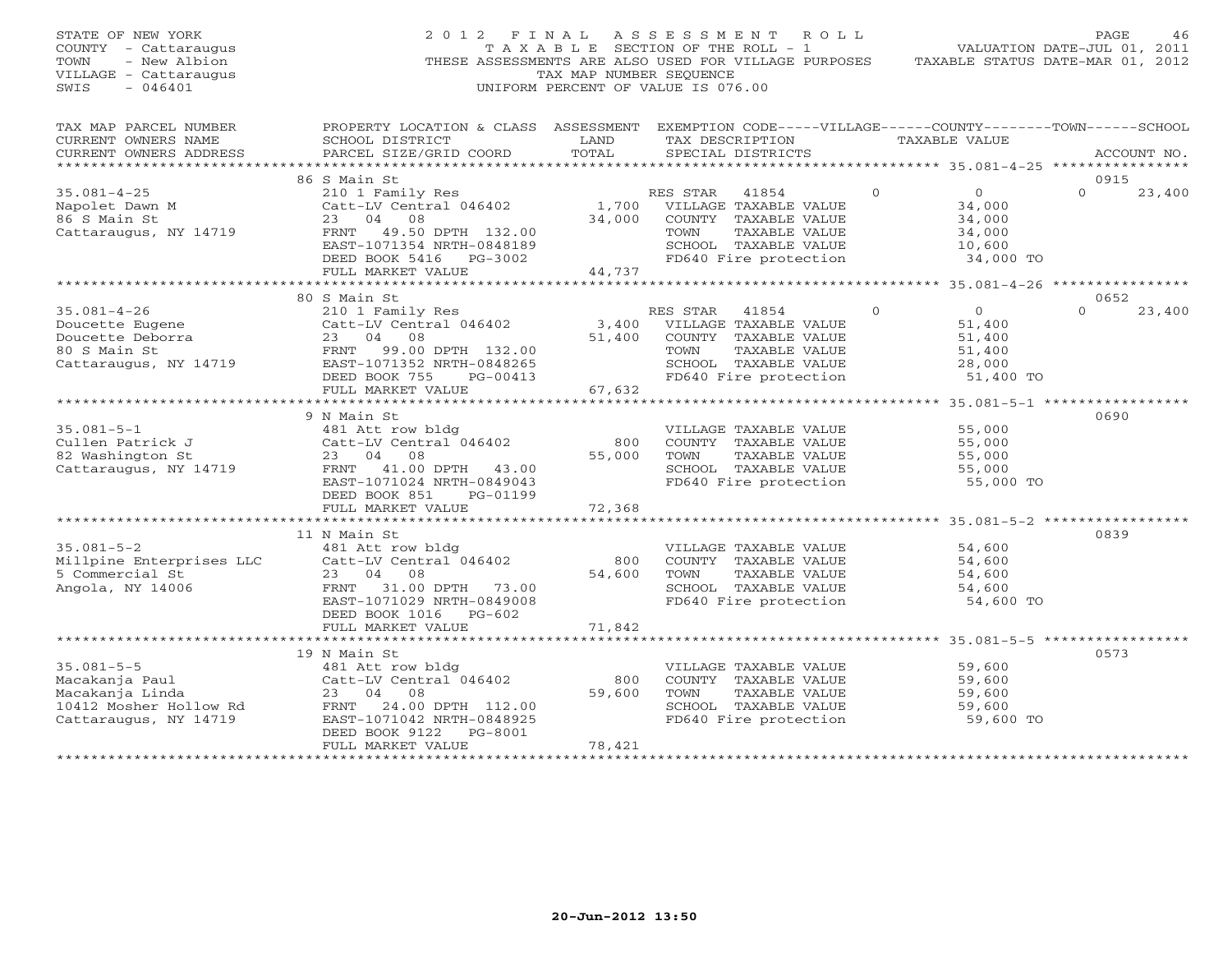| STATE OF NEW YORK<br>COUNTY - Cattaraugus<br>- New Albion<br>TOWN<br>VILLAGE - Cattaraugus<br>$-046401$<br>SWIS                                        | 2012 FINAL                                                                                                                                                                                 | TAX MAP NUMBER SEQUENCE    | ASSESSMENT ROLL<br>THESE ASSESSMENTS ARE ALSO USED FOR VILLAGE PURPOSES TAXABLE STATUS DATE-MAR 01, 2012<br>UNIFORM PERCENT OF VALUE IS 076.00           |                                                                     | PAGE.<br>47                |
|--------------------------------------------------------------------------------------------------------------------------------------------------------|--------------------------------------------------------------------------------------------------------------------------------------------------------------------------------------------|----------------------------|----------------------------------------------------------------------------------------------------------------------------------------------------------|---------------------------------------------------------------------|----------------------------|
| TAX MAP PARCEL NUMBER<br>CURRENT OWNERS NAME<br>CURRENT OWNERS ADDRESS<br>***********************                                                      | SCHOOL DISTRICT<br><b>Example 12</b> LAND<br>PARCEL SIZE/GRID COORD                                                                                                                        | TOTAL                      | PROPERTY LOCATION & CLASS ASSESSMENT EXEMPTION CODE-----VILLAGE------COUNTY-------TOWN------SCHOOL<br>TAX DESCRIPTION TAXABLE VALUE<br>SPECIAL DISTRICTS | ******************* 35.081-5-9 ******************                   | ACCOUNT NO.                |
| $35.081 - 5 - 9$<br>Hills Dennis<br>55 S Main St<br>Cattaraugus, NY 14719                                                                              | 55 S Main St<br>471 Funeral home<br>Catt-LV Central 046402<br>23 04 08<br>FRNT 94.00 DPTH 206.00<br>EAST-1071102 NRTH-0848627<br>DEED BOOK 911 PG-01072                                    | 3,800<br>83,800            | VILLAGE TAXABLE VALUE<br>COUNTY TAXABLE VALUE<br>TAXABLE VALUE<br>TOWN<br>SCHOOL TAXABLE VALUE<br>FD640 Fire protection                                  | 83,800<br>83,800<br>83,800<br>83,800<br>83,800 TO                   | 0828                       |
| $35.081 - 5 - 10$<br>Lis Roger J Jr<br>Bridges Cathie 23 04 08<br>63 Main St ERNT 75.00 DPTH 202.00<br>Cattaraugus, NY 14719 EAST-1071103 NRTH-0848545 | FULL MARKET VALUE<br>63 S Main St<br>483 Converted Re<br>Catt-LV Central 046402<br>23 04 08<br>DEED BOOK 750 PG-00118                                                                      | 110,263<br>3,000<br>83,000 | VILLAGE TAXABLE VALUE<br>COUNTY TAXABLE VALUE<br>TOWN<br>TAXABLE VALUE<br>SCHOOL TAXABLE VALUE<br>FD640 Fire protection                                  | 83,000<br>83,000<br>83,000<br>83,000<br>83,000 TO                   | 0989                       |
| $35.081 - 5 - 11$<br>Lis Roger J Jr<br>Bridges Cathie<br>63 South Main St<br>Cattaraugus, NY 14719                                                     | FULL MARKET VALUE<br>71-73 S Main St<br>331 Com vac w/im<br>Catt-LV Central 046402 8,400<br>23 04 08 10,000<br>Ff 112.5'<br>ACRES<br>1.70                                                  | 109,211                    | VILLAGE TAXABLE VALUE<br>COUNTY TAXABLE VALUE<br>TOWN<br>TAXABLE VALUE<br>SCHOOL TAXABLE VALUE<br>FD640 Fire protection                                  | 10,000<br>10,000<br>10,000<br>10,000<br>10,000 TO                   | 0659                       |
|                                                                                                                                                        | EAST-1071090 NRTH-0848044<br>DEED BOOK 1029 PG-152<br>FULL MARKET VALUE<br>**************************<br>83 S Main St                                                                      | 13,158                     |                                                                                                                                                          |                                                                     | 0564                       |
| $35.081 - 5 - 12$<br>Bradley Alfred<br>Bradley Shelly<br>71 Sentinel Trl<br>Palm Coast, FL 32164                                                       | 432 Gas station<br>Catt-LV Central 046402<br>23 04 08<br>FRNT 146.00 DPTH 148.00<br>EAST-1071142 NRTH-0848320<br>DEED BOOK 00932 PG-01186                                                  | 5,300<br>39,000            | VILLAGE TAXABLE VALUE<br>COUNTY TAXABLE VALUE<br>TAXABLE VALUE<br>TOWN<br>SCHOOL TAXABLE VALUE<br>FD640 Fire protection                                  | 39,000<br>39,000<br>39,000<br>39,000<br>39,000 TO                   |                            |
|                                                                                                                                                        | FULL MARKET VALUE                                                                                                                                                                          | 51,316                     |                                                                                                                                                          |                                                                     |                            |
| $35.081 - 5 - 13$<br>Gassman Karen S<br>Gassman Keith<br>99 S Main St<br>Cattaraugus, NY 14719                                                         | 99 S Main St<br>210 1 Family Res<br>Catt-LV Central 046402<br>23 04 08<br>Life Use<br>FRNT 66.00 DPTH 132.00<br>EAST-1071151 NRTH-0848212<br>DEED BOOK 01002 PG-00560<br>FULL MARKET VALUE | 2,300<br>39,900<br>52,500  | RES STAR<br>41854<br>$\circ$<br>VILLAGE TAXABLE VALUE<br>COUNTY TAXABLE VALUE<br>TOWN<br>TAXABLE VALUE<br>SCHOOL TAXABLE VALUE<br>FD640 Fire protection  | $\overline{0}$<br>39,900<br>39,900<br>39,900<br>16,500<br>39,900 TO | 0945<br>23,400<br>$\Omega$ |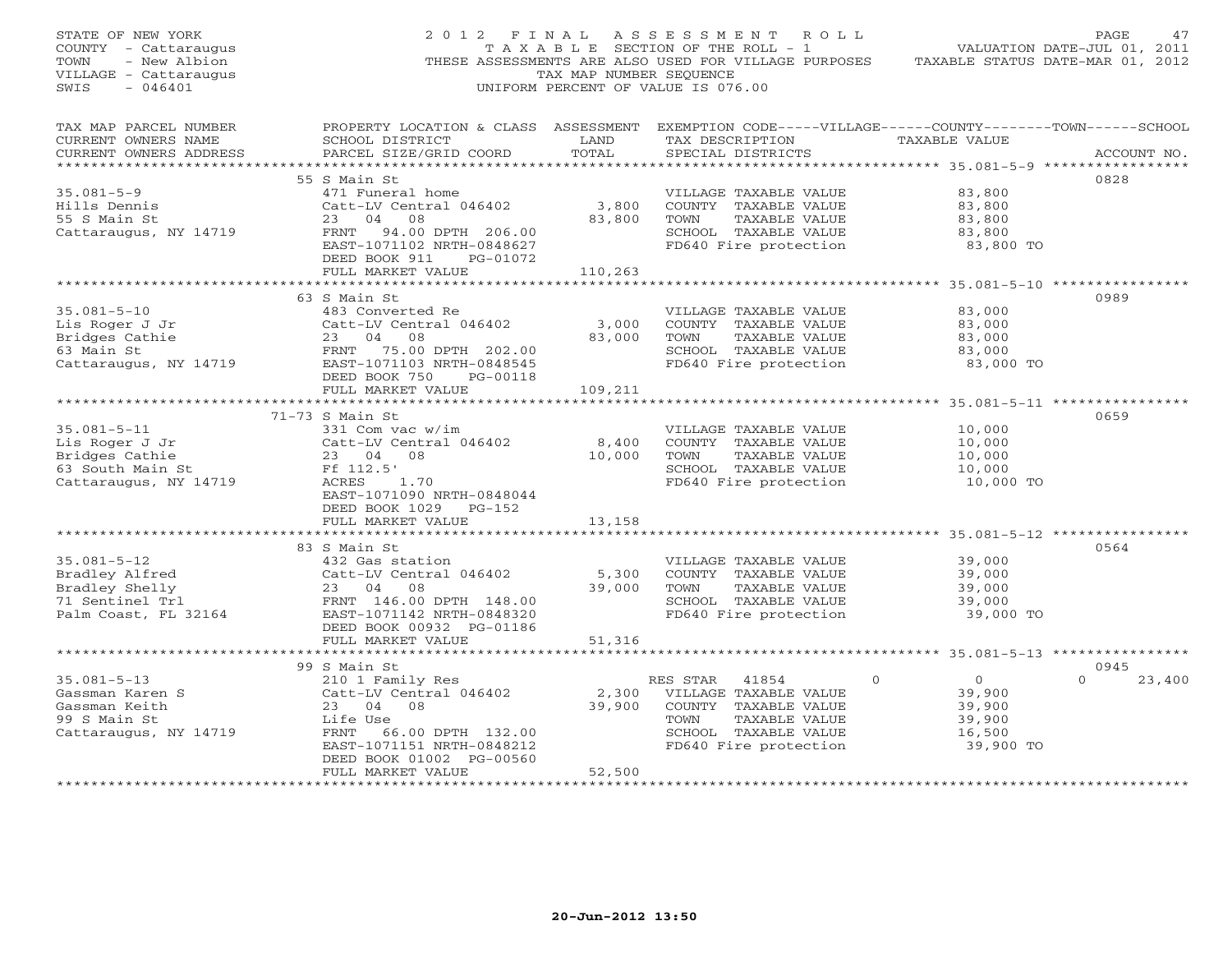STATE OF NEW YORK 2 0 1 2 F I N A L A S S E S S M E N T R O L L PAGE 48 COUNTY - Cattaraugus T A X A B L E SECTION OF THE ROLL - 1 VALUATION DATE-JUL 01, 2011 TOWN - New Albion THESE ASSESSMENTS ARE ALSO USED FOR VILLAGE PURPOSES TAXABLE STATUS DATE-MAR 01, 2012 VILLAGE - Cattaraugus TAX MAP NUMBER SEQUENCE SWIS - 046401 UNIFORM PERCENT OF VALUE IS 076.00 TAX MAP PARCEL NUMBER PROPERTY LOCATION & CLASS ASSESSMENT EXEMPTION CODE-----VILLAGE------COUNTY--------TOWN------SCHOOL<br>CURRENT OWNERS NAME SCHOOL DISTRICT LAND TAX DE \*\*\*\*\*\*\*\*\*\*\*\*\*\*\*\*\*\*\*\*\*\*\*\*\*\*\*\*\*\*\*\*\*\*\*\*\*\*\*\*\*\*\*\*\*\*\*\*\*\*\*\*\*\*\*\*\*\*\*\*\*\*\*\*\*\*\*\*\*\*\*\*\*\*\*\*\*\*\*\*\*\*\*\*\*\*\*\*\*\*\*\*\*\*\*\*\*\*\*\*\*\*\* 35.081-5-14 \*\*\*\*\*\*\*\*\*\*\*\*\*\*\*\* 111 S Main St 0590 35.081-5-14 210 1 Family Res RES STAR 41854 0 0 0 23,400 Bogardus Lois Catt-LV Central 046402 4,100 VILLAGE TAXABLE VALUE 39,800 111 S Main St 23 04 08 39,800 COUNTY TAXABLE VALUE 39,800 Cattaraugus, NY 14719 FRNT 132.00 DPTH 105.00 TOWN TAXABLE VALUE 39,800 EAST-1071159 NRTH-0848115 SCHOOL TAXABLE VALUE 16,400 FULL MARKET VALUE 52,368 FD640 Fire protection 39,800 TO \*\*\*\*\*\*\*\*\*\*\*\*\*\*\*\*\*\*\*\*\*\*\*\*\*\*\*\*\*\*\*\*\*\*\*\*\*\*\*\*\*\*\*\*\*\*\*\*\*\*\*\*\*\*\*\*\*\*\*\*\*\*\*\*\*\*\*\*\*\*\*\*\*\*\*\*\*\*\*\*\*\*\*\*\*\*\*\*\*\*\*\*\*\*\*\*\*\*\*\*\*\*\* 35.081-5-15 \*\*\*\*\*\*\*\*\*\*\*\*\*\*\*\* 115-119 S Main St 067635.081-5-15 230 3 Family Res VILLAGE TAXABLE VALUE 96,500 Gottlieb Damion Catt-LV Central 046402 3,000 COUNTY TAXABLE VALUE 96,500 5313 Southeast 87th St 23 04 08 96,500 TOWN TAXABLE VALUE 96,500 Oklahama City, OK 73135 66% SCHOOL TAXABLE VALUE 96,500 FRNT 97.00 DPTH 106.00 FD640 Fire protection 96,500 TO EAST-1071167 NRTH-0848001 DEED BOOK 6977 PG-9001 FULL MARKET VALUE 126,974 \*\*\*\*\*\*\*\*\*\*\*\*\*\*\*\*\*\*\*\*\*\*\*\*\*\*\*\*\*\*\*\*\*\*\*\*\*\*\*\*\*\*\*\*\*\*\*\*\*\*\*\*\*\*\*\*\*\*\*\*\*\*\*\*\*\*\*\*\*\*\*\*\*\*\*\*\*\*\*\*\*\*\*\*\*\*\*\*\*\*\*\*\*\*\*\*\*\*\*\*\*\*\* 35.081-5-17 \*\*\*\*\*\*\*\*\*\*\*\*\*\*\*\* 133 S Main St 0684 35.081-5-17 210 1 Family Res AGED C/T/S 41800 13,680 13,680 13,680 13,680 Frentz Beverly Catt-LV Central 046402 3,400 SR STAR 41834 0 0 0 16,720 133 S Main St 23 04 08 30,400 VILLAGE TAXABLE VALUE 16,720 Cattaraugus, NY 14719 L/p 786-209 COUNTY TAXABLE VALUE 16,720 FRNT 165.00 DPTH 108.00 TOWN TAXABLE VALUE 16,720 EAST-1071168 NRTH-0847870 SCHOOL TAXABLE VALUE 0 DEED BOOK 599 PG-247 FD640 Fire protection 30,400 TO FULL MARKET VALUE 40,000 \*\*\*\*\*\*\*\*\*\*\*\*\*\*\*\*\*\*\*\*\*\*\*\*\*\*\*\*\*\*\*\*\*\*\*\*\*\*\*\*\*\*\*\*\*\*\*\*\*\*\*\*\*\*\*\*\*\*\*\*\*\*\*\*\*\*\*\*\*\*\*\*\*\*\*\*\*\*\*\*\*\*\*\*\*\*\*\*\*\*\*\*\*\*\*\*\*\*\*\*\*\*\* 35.081-5-18 \*\*\*\*\*\*\*\*\*\*\*\*\*\*\*\* 145 S Main St 063135.081-5-18 210 1 Family Res VILLAGE TAXABLE VALUE 58,500 Erckert Joan F Catt-LV Central 046402 3,100 COUNTY TAXABLE VALUE 58,500 145 S Main St 23 04 08 58,500 TOWN TAXABLE VALUE 58,500 Cattaraugus, NY 14719 FRNT 99.00 DPTH 108.00 SCHOOL TAXABLE VALUE 58,500 BANK 017 FD640 Fire protection 58,500 TO EAST-1071171 NRTH-0847735 DEED BOOK 1749 PG-8003 FULL MARKET VALUE 76,974 \*\*\*\*\*\*\*\*\*\*\*\*\*\*\*\*\*\*\*\*\*\*\*\*\*\*\*\*\*\*\*\*\*\*\*\*\*\*\*\*\*\*\*\*\*\*\*\*\*\*\*\*\*\*\*\*\*\*\*\*\*\*\*\*\*\*\*\*\*\*\*\*\*\*\*\*\*\*\*\*\*\*\*\*\*\*\*\*\*\*\*\*\*\*\*\*\*\*\*\*\*\*\* 35.081-5-19 \*\*\*\*\*\*\*\*\*\*\*\*\*\*\*\* 153 S Main St 0896 35.081-5-19 210 1 Family Res VET PRO T 41003 47,000 0 47,000 0 McGlynn Leonard M Catt-LV Central 046402 3,200 WVET CO 41122 0 7,050 0 0 153 S Main St 23 04 08 47,000 RES STAR 41854 0 0 0 23,400 Cattaraugus, NY 14719 FRNT 99.00 DPTH 115.00 VILLAGE TAXABLE VALUE 0 EAST-1071174 NRTH-0847636 COUNTY TAXABLE VALUE 39,950 DEED BOOK 14909 PG-5002 TOWN TAXABLE VALUE 0 FULL MARKET VALUE 61,842 SCHOOL TAXABLE VALUE 23,600 FD640 Fire protection 47,000 TO \*\*\*\*\*\*\*\*\*\*\*\*\*\*\*\*\*\*\*\*\*\*\*\*\*\*\*\*\*\*\*\*\*\*\*\*\*\*\*\*\*\*\*\*\*\*\*\*\*\*\*\*\*\*\*\*\*\*\*\*\*\*\*\*\*\*\*\*\*\*\*\*\*\*\*\*\*\*\*\*\*\*\*\*\*\*\*\*\*\*\*\*\*\*\*\*\*\*\*\*\*\*\*\*\*\*\*\*\*\*\*\*\*\*\*\*\*\*\*\*\*\*\*\*\*\*\*\*\*\*\*\*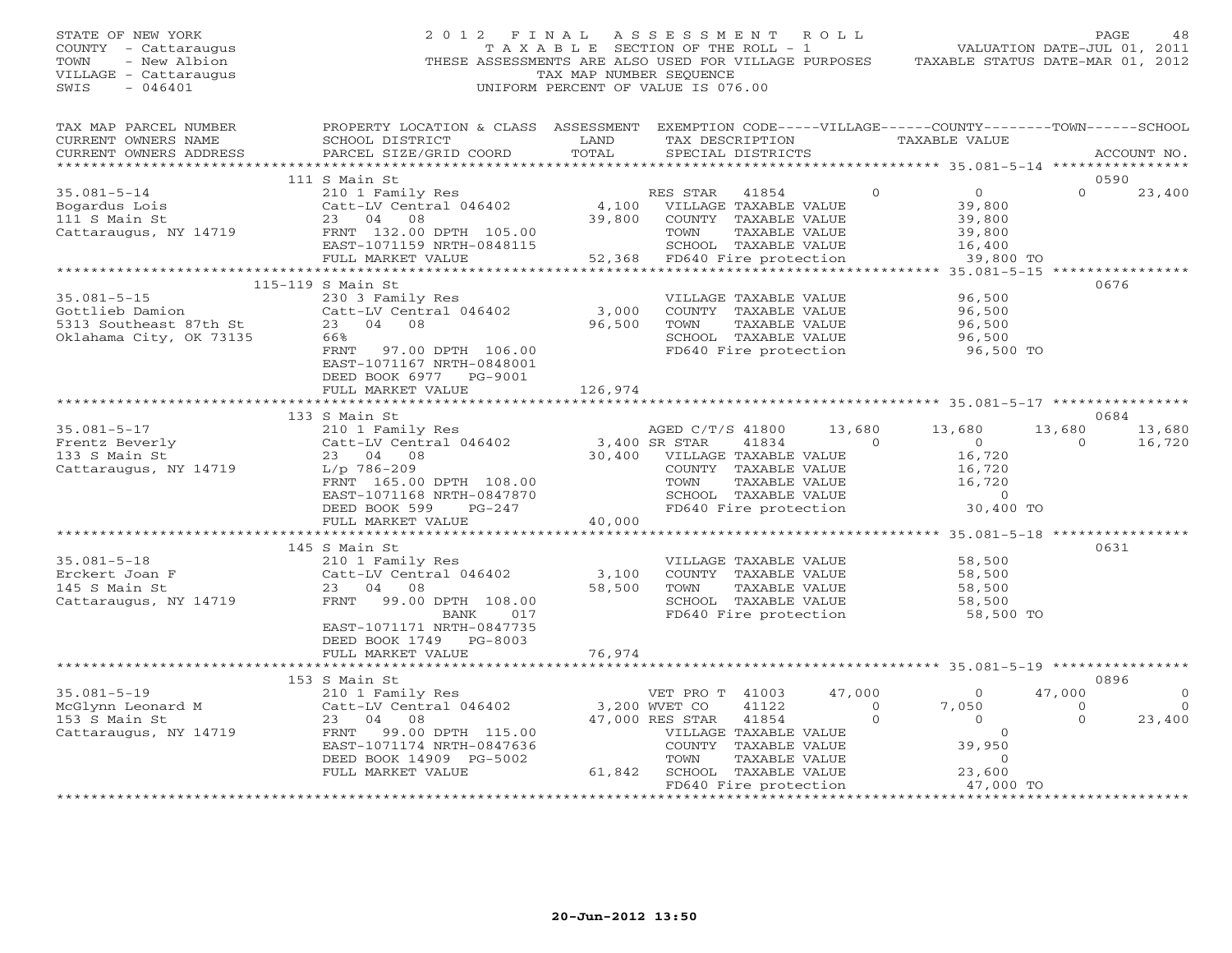## STATE OF NEW YORK 2 0 1 2 F I N A L A S S E S S M E N T R O L L PAGE 49 COUNTY - Cattaraugus T A X A B L E SECTION OF THE ROLL - 1 VALUATION DATE-JUL 01, 2011 TOWN - New Albion THESE ASSESSMENTS ARE ALSO USED FOR VILLAGE PURPOSES TAXABLE STATUS DATE-MAR 01, 2012 VILLAGE - Cattaraugus TAX MAP NUMBER SEQUENCE SWIS - 046401 UNIFORM PERCENT OF VALUE IS 076.00

| TAX MAP PARCEL NUMBER<br>CURRENT OWNERS NAME<br>CURRENT OWNERS ADDRESS                            | PROPERTY LOCATION & CLASS ASSESSMENT<br>SCHOOL DISTRICT<br>PARCEL SIZE/GRID COORD                                                                                       | LAND<br>TOTAL             | EXEMPTION CODE-----VILLAGE------COUNTY-------TOWN------SCHOOL<br>TAX DESCRIPTION<br>SPECIAL DISTRICTS<br>****************************           |                     | TAXABLE VALUE                                                 |                             | ACCOUNT NO.       |
|---------------------------------------------------------------------------------------------------|-------------------------------------------------------------------------------------------------------------------------------------------------------------------------|---------------------------|-------------------------------------------------------------------------------------------------------------------------------------------------|---------------------|---------------------------------------------------------------|-----------------------------|-------------------|
|                                                                                                   |                                                                                                                                                                         |                           |                                                                                                                                                 |                     | ****************** 35.082-1-1 **                              |                             |                   |
| $35.082 - 1 - 1$<br>Wasmund Marilyn                                                               | 78 Jefferson St<br>210 1 Family Res<br>Catt-LV Central 046402                                                                                                           |                           | WVET CO<br>41122<br>3,700 RES STAR<br>41854                                                                                                     | $\circ$<br>$\Omega$ | 3,975<br>$\Omega$                                             | 0986<br>$\circ$<br>$\Omega$ | $\circ$<br>23,400 |
| Wasmund Ronald W<br>78 Jefferson St<br>Cattaraugus, NY 14719                                      | 23<br>04<br>08<br>FRNT 135.00 DPTH<br>54.00<br>EAST-1071727 NRTH-0849892<br>DEED BOOK 15016 PG-4001                                                                     | 26,500                    | VILLAGE TAXABLE VALUE<br>COUNTY<br>TAXABLE VALUE<br>TOWN<br>TAXABLE VALUE<br>SCHOOL TAXABLE VALUE                                               |                     | 26,500<br>22,525<br>26,500<br>3,100                           |                             |                   |
|                                                                                                   | FULL MARKET VALUE                                                                                                                                                       | 34,868                    | FD640 Fire protection                                                                                                                           |                     | 26,500 TO                                                     |                             |                   |
|                                                                                                   | 95 Jefferson St                                                                                                                                                         |                           |                                                                                                                                                 |                     | $35.082 - 1 - 2$                                              | 0661                        |                   |
| $35.082 - 1 - 2$<br>Hall Glenn E                                                                  | 210 1 Family Res<br>Catt-LV Central 046402                                                                                                                              | 2,200                     | RES STAR<br>41854<br>VILLAGE TAXABLE VALUE                                                                                                      | $\circ$             | $\circ$<br>50,300                                             | $\Omega$                    | 23,400            |
| Hall Paula J<br>95 Jefferson St<br>Cattaraugus, NY 14719                                          | 04<br>23<br>08<br>72.00 DPTH 100.00<br>FRNT<br>017<br>BANK<br>EAST-1072315 NRTH-0849978<br>DEED BOOK 891<br>PG-00995                                                    | 50,300                    | COUNTY TAXABLE VALUE<br>TOWN<br>TAXABLE VALUE<br>SCHOOL TAXABLE VALUE<br>FD640 Fire protection                                                  |                     | 50,300<br>50,300<br>26,900<br>50,300 TO                       |                             |                   |
|                                                                                                   | FULL MARKET VALUE                                                                                                                                                       | 66,184                    |                                                                                                                                                 |                     |                                                               |                             |                   |
|                                                                                                   | ************************                                                                                                                                                |                           |                                                                                                                                                 |                     |                                                               |                             |                   |
| $35.082 - 1 - 3$                                                                                  | 1 Ellicott St                                                                                                                                                           |                           | WVET CO<br>41122                                                                                                                                | 0                   | 8,100                                                         | 1011<br>$\mathbf 0$         | $\Omega$          |
| Ebert Harold Jr<br>Ebert Drecinda                                                                 | 210 1 Family Res<br>Catt-LV Central 046402<br>23<br>04<br>08                                                                                                            | 54,000                    | 2,500 RES STAR<br>41854<br>VILLAGE TAXABLE VALUE                                                                                                | $\Omega$            | $\Omega$<br>54,000                                            | $\Omega$                    | 23,400            |
| 1 Ellicott St<br>Cattaraugus, NY 14719                                                            | 92.00 DPTH<br>FRNT<br>85.00<br>EAST-1072413 NRTH-0849963<br>DEED BOOK 00985 PG-00347                                                                                    |                           | COUNTY TAXABLE VALUE<br>TOWN<br>TAXABLE VALUE<br>SCHOOL TAXABLE VALUE                                                                           |                     | 45,900<br>54,000<br>30,600                                    |                             |                   |
|                                                                                                   | FULL MARKET VALUE                                                                                                                                                       | 71,053                    | FD640 Fire protection                                                                                                                           |                     | 54,000 TO<br>$35.082 - 1 - 4$                                 |                             |                   |
|                                                                                                   | 105 Jefferson St                                                                                                                                                        |                           |                                                                                                                                                 |                     |                                                               | 0934                        |                   |
| $35.082 - 1 - 4$<br>Cameron Margaret S<br>105 Jefferson St<br>Cattaraugus, NY 14179               | 210 1 Family Res<br>Catt-LV Central 046402<br>23<br>04<br>08<br>88.00 DPTH 129.00<br>FRNT<br>EAST-1072573 NRTH-0849921<br>DEED BOOK 00932 PG-01140<br>FULL MARKET VALUE | 3,000<br>61,000<br>80,263 | SR STAR<br>41834<br>VILLAGE TAXABLE VALUE<br>COUNTY TAXABLE VALUE<br>TOWN<br>TAXABLE VALUE<br>SCHOOL TAXABLE VALUE<br>FD640 Fire protection     | $\Omega$            | $\Omega$<br>61,000<br>61,000<br>61,000<br>12,480<br>61,000 TO | $\cap$                      | 48,520            |
|                                                                                                   |                                                                                                                                                                         | ********                  |                                                                                                                                                 |                     | $35.082 - 1 - 5$                                              | ************                |                   |
|                                                                                                   | 109 Jefferson St                                                                                                                                                        |                           |                                                                                                                                                 |                     |                                                               | 0920                        |                   |
| $35.082 - 1 - 5$<br>Hebert Robert<br>Hebert Mary Ann<br>109 Jefferson St<br>Cattaraugus, NY 14719 | 210 1 Family Res<br>Catt-LV Central 046402<br>04<br>23<br>08<br>FRNT 105.10 DPTH 190.00<br>EAST-1072669 NRTH-0849879<br>DEED BOOK 885<br>PG-00490<br>FULL MARKET VALUE  | 4,100<br>67,100<br>88,289 | RES STAR<br>41854<br>VILLAGE TAXABLE VALUE<br>COUNTY<br>TAXABLE VALUE<br>TOWN<br>TAXABLE VALUE<br>SCHOOL TAXABLE VALUE<br>FD640 Fire protection | $\circ$             | $\circ$<br>67,100<br>67,100<br>67,100<br>43,700<br>67,100 TO  | $\Omega$                    | 23,400            |
|                                                                                                   |                                                                                                                                                                         | ******************        |                                                                                                                                                 |                     |                                                               |                             |                   |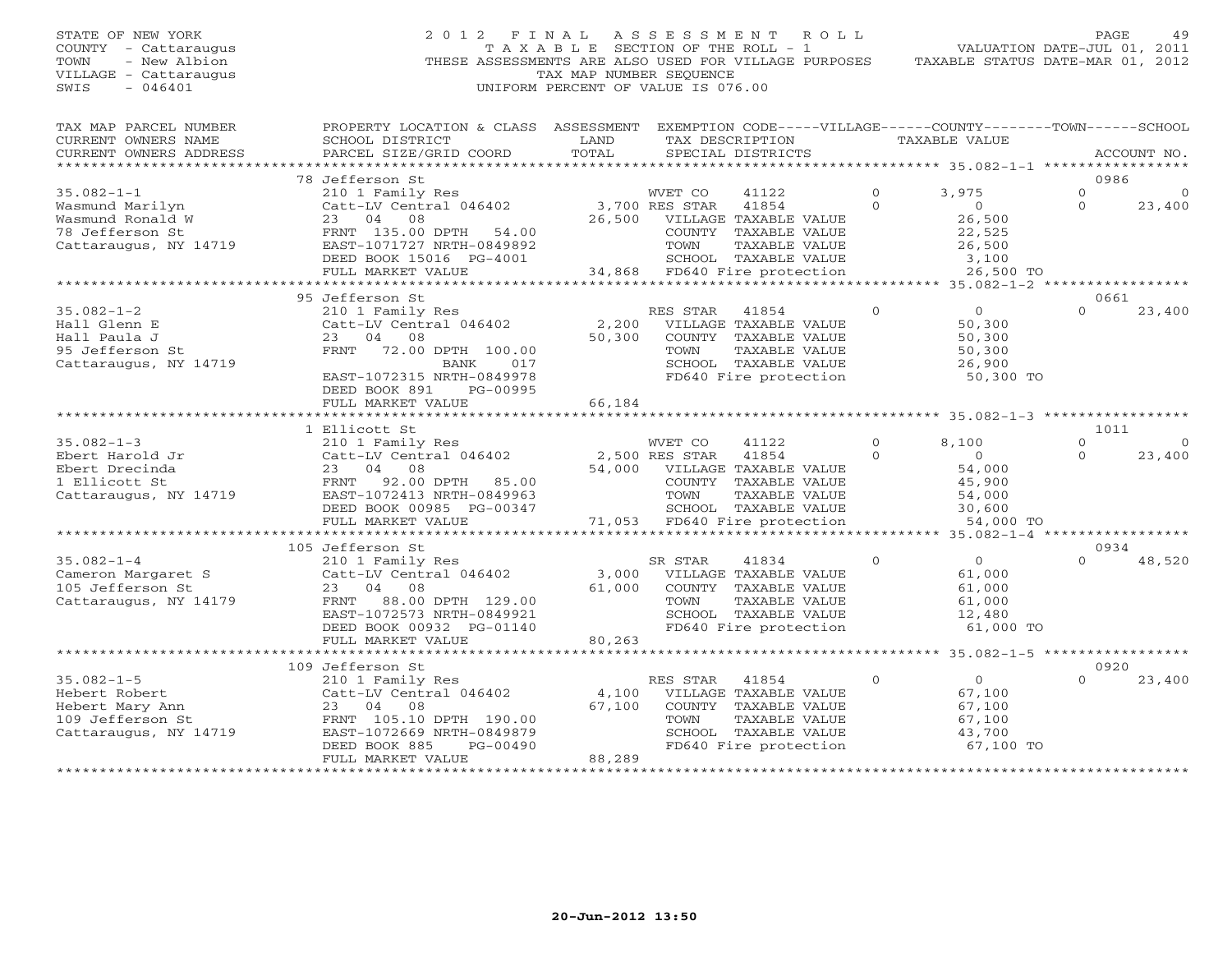| STATE OF NEW YORK<br>COUNTY - Cattaraugus<br>TOWN<br>- New Albion<br>VILLAGE - Cattaraugus<br>SWIS<br>$-046401$ | 2 0 1 2                                                                                                                                         | FINAL<br>TAX MAP NUMBER SEQUENCE | ASSESSMENT<br>T A X A B L E SECTION OF THE ROLL - 1<br>THESE ASSESSMENTS ARE ALSO USED FOR VILLAGE PURPOSES<br>UNIFORM PERCENT OF VALUE IS 076.00 | ROLL                     | VALUATION DATE-JUL 01, 2011<br>TAXABLE STATUS DATE-MAR 01, 2012 | PAGE                 | 50                     |
|-----------------------------------------------------------------------------------------------------------------|-------------------------------------------------------------------------------------------------------------------------------------------------|----------------------------------|---------------------------------------------------------------------------------------------------------------------------------------------------|--------------------------|-----------------------------------------------------------------|----------------------|------------------------|
| TAX MAP PARCEL NUMBER<br>CURRENT OWNERS NAME<br>CURRENT OWNERS ADDRESS                                          | PROPERTY LOCATION & CLASS ASSESSMENT EXEMPTION CODE-----VILLAGE------COUNTY-------TOWN------SCHOOL<br>SCHOOL DISTRICT<br>PARCEL SIZE/GRID COORD | LAND<br>TOTAL                    | TAX DESCRIPTION<br>SPECIAL DISTRICTS                                                                                                              |                          | TAXABLE VALUE                                                   |                      | ACCOUNT NO.            |
| ***********************                                                                                         |                                                                                                                                                 |                                  |                                                                                                                                                   |                          |                                                                 |                      |                        |
|                                                                                                                 | 3 S Franklin St                                                                                                                                 |                                  |                                                                                                                                                   |                          |                                                                 | 0866                 |                        |
| $35.082 - 1 - 6$                                                                                                | 210 1 Family Res                                                                                                                                |                                  | RES STAR<br>41854                                                                                                                                 | $\mathbf{0}$             | $\overline{0}$                                                  | $\Omega$             | 23,400                 |
| Mc Glew Patrick J<br>Mc Glew Andrea C                                                                           | Catt-LV Central 046402<br>23<br>04<br>08                                                                                                        | 7,200<br>93,900                  | VILLAGE TAXABLE VALUE<br>COUNTY TAXABLE VALUE                                                                                                     |                          | 93,900<br>93,900                                                |                      |                        |
| 3 Franklin St S                                                                                                 | FRNT 198.00 DPTH 150.00                                                                                                                         |                                  | TOWN<br>TAXABLE VALUE                                                                                                                             |                          | 93,900                                                          |                      |                        |
| Cattaraugus, NY 14719                                                                                           | EAST-1072794 NRTH-0849849                                                                                                                       |                                  | SCHOOL TAXABLE VALUE                                                                                                                              |                          | 70,500                                                          |                      |                        |
|                                                                                                                 | DEED BOOK 1027 PG-555                                                                                                                           |                                  | FD640 Fire protection                                                                                                                             |                          | 93,900 TO                                                       |                      |                        |
|                                                                                                                 | FULL MARKET VALUE                                                                                                                               | 123,553                          |                                                                                                                                                   |                          |                                                                 |                      |                        |
|                                                                                                                 | ***************************                                                                                                                     |                                  |                                                                                                                                                   |                          |                                                                 |                      |                        |
|                                                                                                                 | 11 S Franklin St                                                                                                                                |                                  |                                                                                                                                                   |                          |                                                                 | 0827                 |                        |
| $35.082 - 1 - 8$                                                                                                | 210 1 Family Res                                                                                                                                |                                  | 41122<br>WVET CO                                                                                                                                  | $\Omega$                 | 9,360                                                           | $\circ$              | O                      |
| Lefeber Lynn B<br>11 S Franklin St                                                                              | Catt-LV Central 046402<br>23<br>04<br>08                                                                                                        |                                  | 3,300 DVET CO<br>41142<br>41854<br>69,000 RES STAR                                                                                                | $\Omega$<br>$\Omega$     | 6,900<br>$\overline{0}$                                         | $\Omega$<br>$\Omega$ | $\Omega$<br>23,400     |
| Cattaraugus, NY 14719                                                                                           | 89.00 DPTH 153.60<br>FRNT                                                                                                                       |                                  | VILLAGE TAXABLE VALUE                                                                                                                             |                          | 69,000                                                          |                      |                        |
|                                                                                                                 | EAST-1072807 NRTH-0849703                                                                                                                       |                                  | COUNTY TAXABLE VALUE                                                                                                                              |                          | 52,740                                                          |                      |                        |
|                                                                                                                 | DEED BOOK 00970 PG-00524                                                                                                                        |                                  | TOWN<br>TAXABLE VALUE                                                                                                                             |                          | 69,000                                                          |                      |                        |
|                                                                                                                 | FULL MARKET VALUE                                                                                                                               | 90,789                           | SCHOOL TAXABLE VALUE                                                                                                                              |                          | 45,600                                                          |                      |                        |
|                                                                                                                 |                                                                                                                                                 |                                  | FD640 Fire protection                                                                                                                             |                          | 69,000 TO                                                       |                      |                        |
|                                                                                                                 |                                                                                                                                                 |                                  |                                                                                                                                                   |                          |                                                                 |                      |                        |
|                                                                                                                 | 102 Washington St                                                                                                                               |                                  |                                                                                                                                                   |                          |                                                                 | 0860<br>$\Omega$     |                        |
| $35.082 - 1 - 9$<br>Myers William A                                                                             | 210 1 Family Res<br>Catt-LV Central 046402                                                                                                      |                                  | WVET CO<br>41122<br>3,600 RES STAR<br>41854                                                                                                       | $\mathbf{0}$<br>$\Omega$ | 9,360<br>$\circ$                                                | $\Omega$             | $\mathbf{0}$<br>23,400 |
| Myers Denise                                                                                                    | 04<br>23<br>08                                                                                                                                  | 82,600                           | VILLAGE TAXABLE VALUE                                                                                                                             |                          | 82,600                                                          |                      |                        |
| 102 Washington St                                                                                               | FRNT<br>99.98 DPTH 146.00                                                                                                                       |                                  | COUNTY TAXABLE VALUE                                                                                                                              |                          | 73,240                                                          |                      |                        |
| Cattaraugus, NY 14719                                                                                           | EAST-1072796 NRTH-0849614                                                                                                                       |                                  | TOWN<br>TAXABLE VALUE                                                                                                                             |                          | 82,600                                                          |                      |                        |
|                                                                                                                 | DEED BOOK 1023 PG-491                                                                                                                           |                                  | SCHOOL TAXABLE VALUE                                                                                                                              |                          | 59,200                                                          |                      |                        |
|                                                                                                                 | FULL MARKET VALUE                                                                                                                               |                                  | 108,684 FD640 Fire protection                                                                                                                     |                          | 82,600 TO                                                       |                      |                        |
|                                                                                                                 | ******************************                                                                                                                  |                                  | **************************************                                                                                                            |                          | ******* 35.082-1-10 ****************                            |                      |                        |
|                                                                                                                 | 98 Washington St                                                                                                                                |                                  |                                                                                                                                                   |                          |                                                                 | 0840                 |                        |
| $35.082 - 1 - 10$<br>Minner Leo A                                                                               | 210 1 Family Res<br>Catt-LV Central 046402                                                                                                      | 3,200                            | RES STAR<br>41854<br>VILLAGE TAXABLE VALUE                                                                                                        | $\Omega$                 | $\overline{0}$<br>71,800                                        |                      | 23,400                 |
| Minner Barbara A                                                                                                | 23<br>04<br>08                                                                                                                                  | 71,800                           | COUNTY TAXABLE VALUE                                                                                                                              |                          | 71,800                                                          |                      |                        |
| 98 Washington St                                                                                                | FRNT 81.00 DPTH 198.00                                                                                                                          |                                  | TOWN<br>TAXABLE VALUE                                                                                                                             |                          | 71,800                                                          |                      |                        |
| Cattaraugus, NY 14719                                                                                           | EAST-1072684 NRTH-0849637                                                                                                                       |                                  | SCHOOL TAXABLE VALUE                                                                                                                              |                          | 48,400                                                          |                      |                        |
|                                                                                                                 | FULL MARKET VALUE                                                                                                                               |                                  | 94,474 FD640 Fire protection                                                                                                                      |                          | 71,800 TO                                                       |                      |                        |
|                                                                                                                 | *************************                                                                                                                       |                                  | ************************************                                                                                                              |                          | $35.082 - 1 - 11$ *****************                             |                      |                        |
|                                                                                                                 | 94 Washington St                                                                                                                                |                                  |                                                                                                                                                   |                          |                                                                 | 0670                 |                        |
| $35.082 - 1 - 11$                                                                                               | 210 1 Family Res                                                                                                                                |                                  | RES STAR<br>41854                                                                                                                                 | $\mathbf 0$              | $\circ$                                                         | $\Omega$             | 23,400                 |
| Fisher Kenneth                                                                                                  | Catt-LV Central 046402                                                                                                                          | 3,000                            | VILLAGE TAXABLE VALUE                                                                                                                             |                          | 55,000                                                          |                      |                        |
| Fisher Christina<br>94 Washington St                                                                            | 04<br>23<br>08<br>78.50 DPTH 166.00<br>FRNT                                                                                                     | 55,000                           | COUNTY TAXABLE VALUE<br>TOWN<br>TAXABLE VALUE                                                                                                     |                          | 55,000<br>55,000                                                |                      |                        |
| Cattaraugus, NY 14719                                                                                           | BANK<br>014                                                                                                                                     |                                  | SCHOOL TAXABLE VALUE                                                                                                                              |                          | 31,600                                                          |                      |                        |
|                                                                                                                 | EAST-1072604 NRTH-0849638                                                                                                                       |                                  | FD640 Fire protection                                                                                                                             |                          | 55,000 TO                                                       |                      |                        |
|                                                                                                                 | DEED BOOK 00979 PG-00158                                                                                                                        |                                  |                                                                                                                                                   |                          |                                                                 |                      |                        |
|                                                                                                                 | FULL MARKET VALUE                                                                                                                               | 72,368                           |                                                                                                                                                   |                          |                                                                 |                      |                        |
|                                                                                                                 |                                                                                                                                                 | + + + + + + + + + + + +          |                                                                                                                                                   |                          |                                                                 |                      |                        |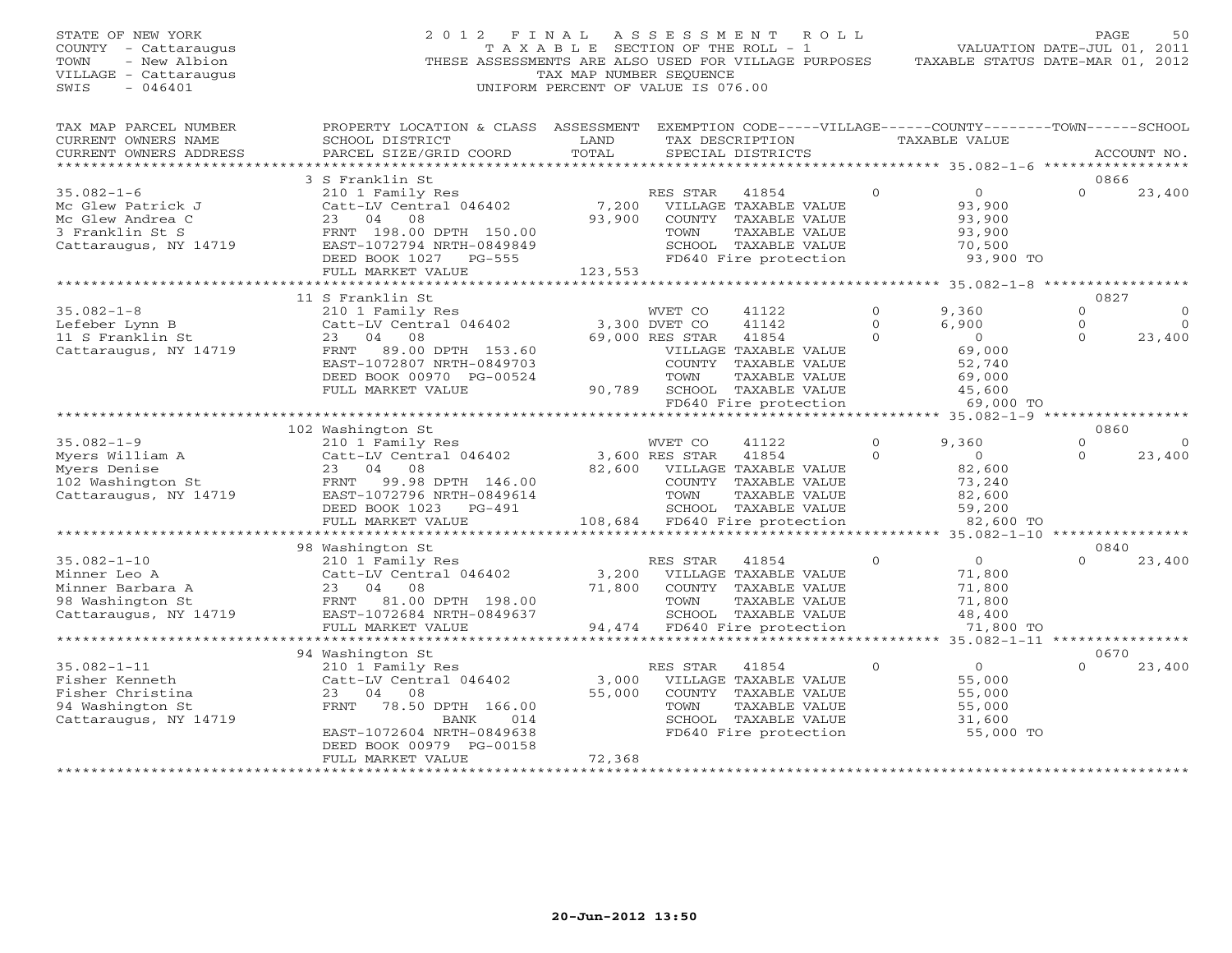| STATE OF NEW YORK<br>COUNTY - Cattaraugus<br>TOWN<br>- New Albion<br>VILLAGE - Cattaraugus<br>SWIS<br>$-046401$ | 2012 FINAL ASSESSMENT ROLL<br>THESE ASSESSMENTS ARE ALSO USED FOR VILLAGE PURPOSES TAXABLE STATUS DATE-MAR 01, 2012                                                                                                                                                                  | TAX MAP NUMBER SEQUENCE<br>UNIFORM PERCENT OF VALUE IS 076.00 |                        |                                                                                                                              |                |                                                                                                                                                              | PAGE             | 51                |
|-----------------------------------------------------------------------------------------------------------------|--------------------------------------------------------------------------------------------------------------------------------------------------------------------------------------------------------------------------------------------------------------------------------------|---------------------------------------------------------------|------------------------|------------------------------------------------------------------------------------------------------------------------------|----------------|--------------------------------------------------------------------------------------------------------------------------------------------------------------|------------------|-------------------|
| TAX MAP PARCEL NUMBER<br>CURRENT OWNERS NAME<br>CURRENT OWNERS ADDRESS                                          | PROPERTY LOCATION & CLASS ASSESSMENT EXEMPTION CODE-----VILLAGE------COUNTY-------TOWN------SCHOOL<br>SCHOOL DISTRICT<br>PARCEL SIZE/GRID COORD                                                                                                                                      | LAND<br>TOTAL                                                 |                        | TAX DESCRIPTION TAXABLE VALUE<br>SPECIAL DISTRICTS                                                                           |                |                                                                                                                                                              |                  | ACCOUNT NO.       |
|                                                                                                                 | 16 Ellicott St                                                                                                                                                                                                                                                                       |                                                               |                        |                                                                                                                              |                |                                                                                                                                                              | 0995             |                   |
| $35.082 - 1 - 12$<br>Bank of Cattaraugus<br>24 Main St<br>Cattaraugus, NY 14719                                 | 210 1 Family Res<br>Catt-LV Central 046402 1,300 VILLAGE TAXABLE VALUE<br>23 04 08 19,300 COUNTY TAXABLE VALUE<br>2011-land contract A. Wil TOWN TAXABLE VALUE<br>FRNT 34.00 DPTH 166.00 SCHOOL TAXABLE VALUE<br>EAST-1072548 NRTH-0849638 FD640 Fire protection                     |                                                               |                        |                                                                                                                              | $\overline{0}$ | $\overline{0}$<br>$\begin{smallmatrix}&&0\19,300\end{smallmatrix}$<br>19,300<br>19,300<br>$\begin{smallmatrix}&&0\0&19\,,\,300&\mathrm{TO}\end{smallmatrix}$ | $\Omega$         | 19,300            |
|                                                                                                                 | DEED BOOK 14884 PG-2001                                                                                                                                                                                                                                                              |                                                               |                        |                                                                                                                              |                |                                                                                                                                                              |                  |                   |
|                                                                                                                 | FULL MARKET VALUE                                                                                                                                                                                                                                                                    | 25,395                                                        |                        |                                                                                                                              |                | ********************* 35.082-1-14 *****************                                                                                                          |                  |                   |
|                                                                                                                 | 5 Ellicott St                                                                                                                                                                                                                                                                        |                                                               |                        |                                                                                                                              |                |                                                                                                                                                              | 0723             |                   |
| $35.082 - 1 - 14$<br>Fruehauf Jacob<br>Fruehauf Jennifer<br>5 Ellicott St<br>Cattaraugus, NY 14719              | 220 2 Family Res<br>Catt-LV Central 046402<br>23 04 08<br>23 04 08<br>FRNT 80.00 DPTH 106.00<br>BANK 032<br>EAST-1072411 NRTH-0849885<br>DEED BOOK 15073 PG-3001<br>FULL MARKET VALUE                                                                                                | 61,842                                                        | RES STAR 41854<br>TOWN | 2,500 VILLAGE TAXABLE VALUE<br>47,000 COUNTY TAXABLE VALUE<br>TAXABLE VALUE<br>SCHOOL TAXABLE VALUE<br>FD640 Fire protection | $\overline{0}$ | $\overline{0}$<br>47,000<br>47,000<br>47,000<br>23,600<br>47,000 TO                                                                                          |                  | $0 \t 23,400$     |
|                                                                                                                 | **********************                                                                                                                                                                                                                                                               |                                                               |                        |                                                                                                                              |                |                                                                                                                                                              |                  |                   |
|                                                                                                                 |                                                                                                                                                                                                                                                                                      |                                                               |                        | SCHOOL TAXABLE VALUE<br>FD640 Fire protection                                                                                | $\Omega$       | $\overline{0}$<br>70,000<br>70,000<br>70,000<br>46,600<br>70,000 TO                                                                                          | 0777<br>$\Omega$ | 23,400            |
|                                                                                                                 |                                                                                                                                                                                                                                                                                      |                                                               |                        |                                                                                                                              |                |                                                                                                                                                              |                  |                   |
|                                                                                                                 | 11 Ellicott St                                                                                                                                                                                                                                                                       |                                                               |                        |                                                                                                                              |                | 4,890                                                                                                                                                        | 0568<br>$\circ$  |                   |
| $35.082 - 1 - 16$<br>Earle William D<br>Earle Ann L<br>11 Ellicott St<br>Cattaraugus, NY 14719                  | EIIICOURT COMMET CO 41122 0<br>Catt-LV Central 046402 2,100 SR STAR 41834 0<br>23 04 08 32,600 VILLAGE TAXABLE VALUE<br>FRNT 62.00 DPTH 124.00 COUNTY TAXABLE VALUE<br>2010 BANK 017<br>2010 DAME TOMOTE?<br>EAST-1072412 NRTH-0849753<br>DEED BOOK 1003 PG-760<br>FULL MARKET VALUE | 42,895                                                        |                        | SCHOOL TAXABLE VALUE<br>FD640 Fire protection                                                                                |                | $\overline{0}$<br>22,600<br>27,710<br>32<br>$\sim$ 0<br>32,600 TO                                                                                            | $\Omega$         | $\circ$<br>32,600 |
|                                                                                                                 |                                                                                                                                                                                                                                                                                      |                                                               |                        |                                                                                                                              |                |                                                                                                                                                              |                  |                   |
| $35.082 - 1 - 17$<br>33.002-1-1,<br>Alico Diana E<br>3865 Marsh Bluff Dr<br>Jacksonville, FL 32226              | 13 Ellicott St<br>210 1 Family Res<br>Catt-LV Central 046402<br>23 04 08<br>FRNT 57.60 DPTH 148.00<br>BANK<br>017                                                                                                                                                                    | 2,100<br>48,100                                               | TOWN                   | VILLAGE TAXABLE VALUE<br>COUNTY TAXABLE VALUE<br>TAXABLE VALUE<br>SCHOOL TAXABLE VALUE<br>FD640 Fire protection              |                | 48,100<br>48,100<br>48,100<br>48,100<br>48,100 TO                                                                                                            | 0829             |                   |
| ***********************                                                                                         | EAST-1072393 NRTH-0849696<br>DEED BOOK 00939 PG-00181<br>FULL MARKET VALUE<br>******************                                                                                                                                                                                     | 63,289<br>* * * * * * * * * * *                               |                        |                                                                                                                              |                |                                                                                                                                                              |                  |                   |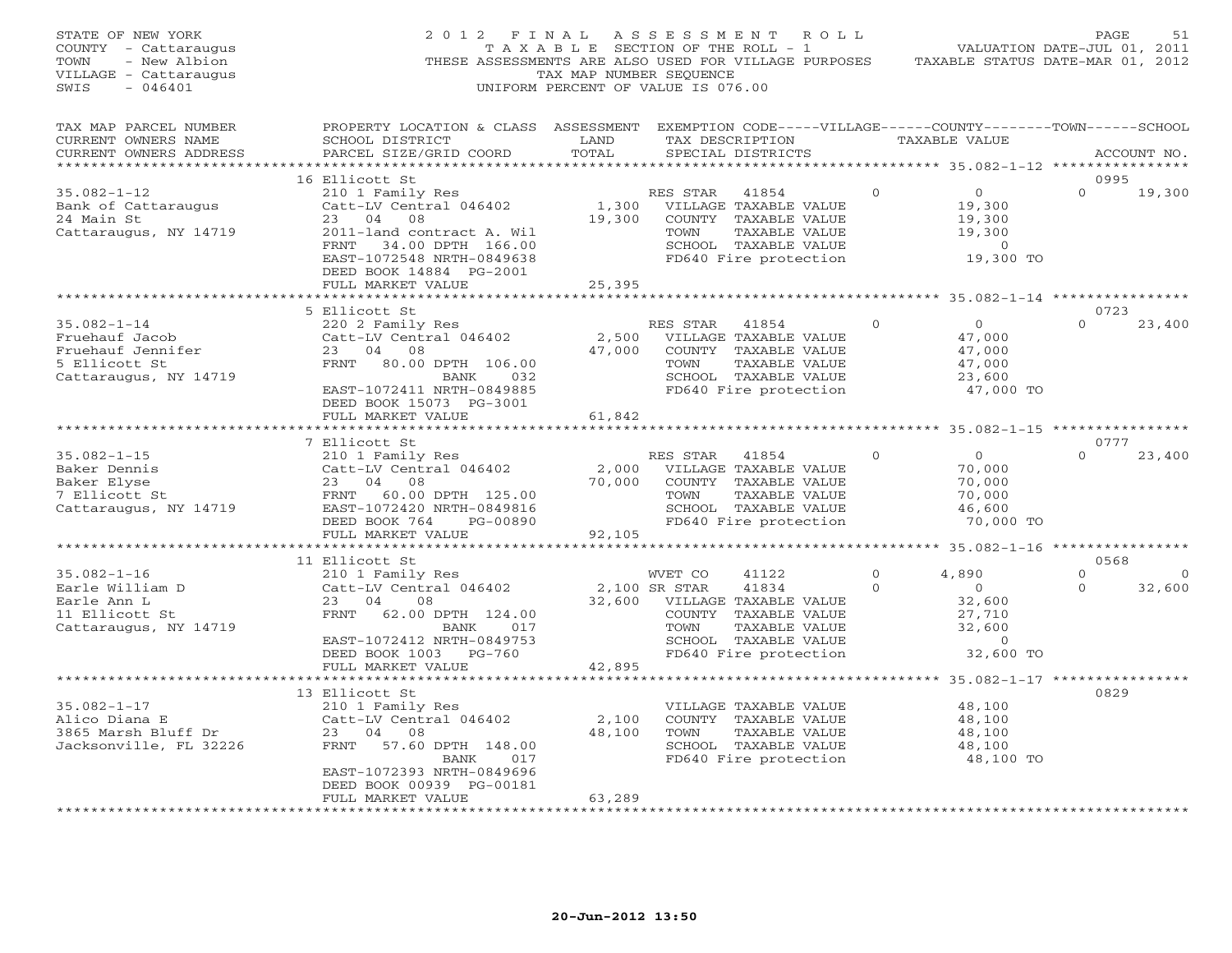| STATE OF NEW YORK<br>COUNTY - Cattaraugus<br>- New Albion<br>TOWN<br>VILLAGE - Cattaraugus<br>SWIS<br>$-046401$ | 2012 FINAL                                                                                                                                      | TAX MAP NUMBER SEQUENCE | ASSESSMENT ROLL<br>T A X A B L E SECTION OF THE ROLL - 1<br>THESE ASSESSMENTS ARE ALSO USED FOR VILLAGE PURPOSES<br>UNIFORM PERCENT OF VALUE IS 076.00 |                                                        | PAGE<br>52<br>VALUATION DATE-JUL 01, 2011<br>TAXABLE STATUS DATE-MAR 01, 2012 |
|-----------------------------------------------------------------------------------------------------------------|-------------------------------------------------------------------------------------------------------------------------------------------------|-------------------------|--------------------------------------------------------------------------------------------------------------------------------------------------------|--------------------------------------------------------|-------------------------------------------------------------------------------|
| TAX MAP PARCEL NUMBER<br>CURRENT OWNERS NAME<br>CURRENT OWNERS ADDRESS                                          | PROPERTY LOCATION & CLASS ASSESSMENT EXEMPTION CODE-----VILLAGE------COUNTY-------TOWN------SCHOOL<br>SCHOOL DISTRICT<br>PARCEL SIZE/GRID COORD | LAND<br>TOTAL           | TAX DESCRIPTION<br>SPECIAL DISTRICTS                                                                                                                   | TAXABLE VALUE                                          | ACCOUNT NO.                                                                   |
| **********************                                                                                          |                                                                                                                                                 |                         |                                                                                                                                                        |                                                        |                                                                               |
|                                                                                                                 | 17 Ellicott St                                                                                                                                  |                         |                                                                                                                                                        | $\Omega$<br>$\overline{0}$                             | 0762<br>$\Omega$                                                              |
| $35.082 - 1 - 18$<br>Studd Larry                                                                                | 210 1 Family Res<br>Catt-LV Central 046402                                                                                                      | 4,200                   | RES STAR<br>41854<br>VILLAGE TAXABLE VALUE                                                                                                             | 58,800                                                 | 23,400                                                                        |
| 17 Ellicott St                                                                                                  | 23<br>04<br>08                                                                                                                                  | 58,800                  | COUNTY TAXABLE VALUE                                                                                                                                   | 58,800                                                 |                                                                               |
| Cattaraugus, NY 14719                                                                                           | FRNT 110.00 DPTH 174.00                                                                                                                         |                         | TOWN<br>TAXABLE VALUE                                                                                                                                  | 58,800                                                 |                                                                               |
|                                                                                                                 | EAST-1072391 NRTH-0849611                                                                                                                       |                         | SCHOOL TAXABLE VALUE                                                                                                                                   | 35,400                                                 |                                                                               |
|                                                                                                                 | DEED BOOK 860<br>PG-00594                                                                                                                       |                         | FD640 Fire protection                                                                                                                                  | 58,800 TO                                              |                                                                               |
|                                                                                                                 | FULL MARKET VALUE                                                                                                                               | 77,368                  |                                                                                                                                                        |                                                        |                                                                               |
|                                                                                                                 | ************************                                                                                                                        |                         |                                                                                                                                                        |                                                        |                                                                               |
|                                                                                                                 | 82 Washington St                                                                                                                                |                         |                                                                                                                                                        |                                                        | 0783                                                                          |
| $35.082 - 1 - 19$<br>Cullen Patrick J                                                                           | 210 1 Family Res<br>Catt-LV Central 046402                                                                                                      | 2,600                   | VILLAGE TAXABLE VALUE<br>COUNTY TAXABLE VALUE                                                                                                          | 50,000<br>50,000                                       |                                                                               |
| Cullen Joan A                                                                                                   | 23 04<br>08                                                                                                                                     | 50,000                  | TOWN<br>TAXABLE VALUE                                                                                                                                  | 50,000                                                 |                                                                               |
| 82 Washington St                                                                                                | FRNT 66.00 DPTH 198.00                                                                                                                          |                         | SCHOOL TAXABLE VALUE                                                                                                                                   | 50,000                                                 |                                                                               |
| Cattaraugus, NY 14719                                                                                           | EAST-1072289 NRTH-0849639                                                                                                                       |                         | FD640 Fire protection                                                                                                                                  | 50,000 TO                                              |                                                                               |
|                                                                                                                 | DEED BOOK 898<br>PG-00852                                                                                                                       |                         |                                                                                                                                                        |                                                        |                                                                               |
|                                                                                                                 | FULL MARKET VALUE                                                                                                                               | 65,789                  |                                                                                                                                                        |                                                        |                                                                               |
|                                                                                                                 |                                                                                                                                                 |                         |                                                                                                                                                        |                                                        |                                                                               |
|                                                                                                                 | 89 Jefferson St                                                                                                                                 |                         |                                                                                                                                                        |                                                        | 1495                                                                          |
| $35.082 - 1 - 20.2$                                                                                             | 210 1 Family Res                                                                                                                                |                         | VILLAGE TAXABLE VALUE                                                                                                                                  | 53,300                                                 |                                                                               |
| O'Connor Mathew J<br>89 Jefferson St                                                                            | Catt-LV Central 046402<br>$23 - 04 - 08$                                                                                                        | 1,700<br>53,300         | COUNTY TAXABLE VALUE<br>TOWN<br>TAXABLE VALUE                                                                                                          | 53,300<br>53,300                                       |                                                                               |
| Cattaraugus, NY 14719                                                                                           | FRNT 66.00 DPTH 125.00                                                                                                                          |                         | SCHOOL TAXABLE VALUE                                                                                                                                   | 53,300                                                 |                                                                               |
|                                                                                                                 | 017<br>BANK                                                                                                                                     |                         | FD640 Fire protection                                                                                                                                  | 53,300 TO                                              |                                                                               |
|                                                                                                                 | EAST-1072306 NRTH-0849821                                                                                                                       |                         |                                                                                                                                                        |                                                        |                                                                               |
|                                                                                                                 | DEED BOOK 1011 PG-1130                                                                                                                          |                         |                                                                                                                                                        |                                                        |                                                                               |
|                                                                                                                 | FULL MARKET VALUE<br>******************                                                                                                         | 70,132                  |                                                                                                                                                        |                                                        |                                                                               |
|                                                                                                                 |                                                                                                                                                 | ***********             |                                                                                                                                                        | ************************ 35.082-1-21 ***************** |                                                                               |
| $35.082 - 1 - 21$                                                                                               | 91 Jefferson St                                                                                                                                 |                         |                                                                                                                                                        | $\circ$                                                | 0753<br>$\Omega$                                                              |
| Schroder Yvonne M                                                                                               | 210 1 Family Res<br>Catt-LV Central 046402                                                                                                      | 2,200                   | RES STAR<br>41854<br>VILLAGE TAXABLE VALUE                                                                                                             | $\circ$<br>43,200                                      | 23,400                                                                        |
| 91 Jefferson St                                                                                                 | 04<br>23<br>08                                                                                                                                  | 43,200                  | COUNTY TAXABLE VALUE                                                                                                                                   | 43,200                                                 |                                                                               |
| Cattaraugus, NY 14719                                                                                           | 66.00 DPTH 125.00<br>FRNT                                                                                                                       |                         | TAXABLE VALUE<br>TOWN                                                                                                                                  | 43,200                                                 |                                                                               |
|                                                                                                                 | EAST-1072301 NRTH-0849909                                                                                                                       |                         | SCHOOL TAXABLE VALUE                                                                                                                                   | 19,800                                                 |                                                                               |
|                                                                                                                 | DEED BOOK 13617 PG-8001                                                                                                                         |                         | FD640 Fire protection                                                                                                                                  | 43,200 TO                                              |                                                                               |
|                                                                                                                 | FULL MARKET VALUE                                                                                                                               | 56,842                  |                                                                                                                                                        |                                                        |                                                                               |
|                                                                                                                 |                                                                                                                                                 |                         |                                                                                                                                                        |                                                        |                                                                               |
|                                                                                                                 | 82 Washington St                                                                                                                                |                         |                                                                                                                                                        |                                                        | 0641                                                                          |
| $35.082 - 1 - 22$                                                                                               | 210 1 Family Res                                                                                                                                |                         | RES STAR<br>41854                                                                                                                                      | $\circ$<br>$\Omega$                                    | $\Omega$<br>23,400                                                            |
| Cullen Patrick J<br>Cullen Joan A                                                                               | Catt-LV Central 046402<br>23 04 08                                                                                                              | 6,900<br>82,300         | VILLAGE TAXABLE VALUE<br>COUNTY TAXABLE VALUE                                                                                                          | 82,300<br>82,300                                       |                                                                               |
| 82 Washington St                                                                                                | $3/12$ -mrged $1-20.1$ in prcl                                                                                                                  |                         | TAXABLE VALUE<br>TOWN                                                                                                                                  | 82,300                                                 |                                                                               |
| Cattaraugus, NY 14719                                                                                           | ACRES<br>1.00                                                                                                                                   |                         | SCHOOL TAXABLE VALUE                                                                                                                                   | 58,900                                                 |                                                                               |
|                                                                                                                 | EAST-1072197 NRTH-0849660                                                                                                                       |                         | FD640 Fire protection                                                                                                                                  | 82,300 TO                                              |                                                                               |
|                                                                                                                 | FULL MARKET VALUE                                                                                                                               | 108,289                 |                                                                                                                                                        |                                                        |                                                                               |
|                                                                                                                 |                                                                                                                                                 | .                       |                                                                                                                                                        |                                                        |                                                                               |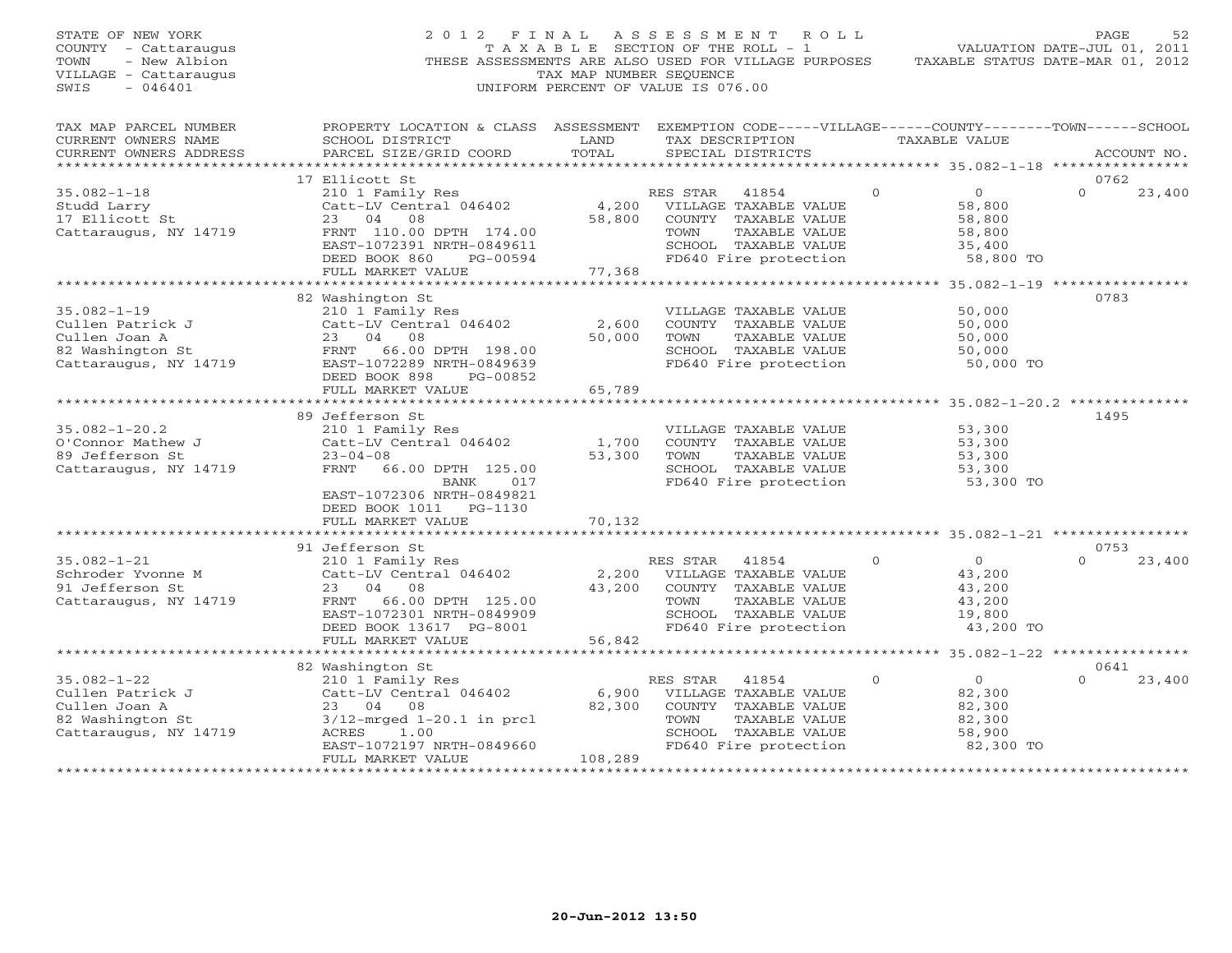| STATE OF NEW YORK<br>COUNTY - Cattaraugus<br>TOWN<br>- New Albion<br>VILLAGE - Cattaraugus<br>$-046401$<br>SWIS |                                                                                                                                                                                                                                | TAX MAP NUMBER SEQUENCE                        | 2012 FINAL ASSESSMENT ROLL<br>T A X A B L E SECTION OF THE ROLL - 1<br>THESE ASSESSMENTS ARE ALSO USED FOR VILLAGE PURPOSES<br>UNIFORM PERCENT OF VALUE IS 076.00 |                                                                                                                                                                  | PAGE<br>53<br>VALUATION DATE-JUL 01, 2011<br>TAXABLE STATUS DATE-MAR 01, 2012 |
|-----------------------------------------------------------------------------------------------------------------|--------------------------------------------------------------------------------------------------------------------------------------------------------------------------------------------------------------------------------|------------------------------------------------|-------------------------------------------------------------------------------------------------------------------------------------------------------------------|------------------------------------------------------------------------------------------------------------------------------------------------------------------|-------------------------------------------------------------------------------|
| TAX MAP PARCEL NUMBER<br>CURRENT OWNERS NAME<br>CURRENT OWNERS ADDRESS<br>******************                    | PROPERTY LOCATION & CLASS ASSESSMENT EXEMPTION CODE-----VILLAGE------COUNTY-------TOWN------SCHOOL<br>SCHOOL DISTRICT<br>PARCEL SIZE/GRID COORD                                                                                | LAND<br>TOTAL                                  | TAX DESCRIPTION<br>SPECIAL DISTRICTS                                                                                                                              | TAXABLE VALUE<br>*********** 35.082-1-23.1 ***************                                                                                                       | ACCOUNT NO.                                                                   |
| $35.082 - 1 - 23.1$<br>Constantino David<br>83 Jefferson St<br>Cattaraugus, NY 14719                            | 83 Jefferson St<br>210 1 Family Res<br>Catt-LV Central 046402<br>23 04 08<br>FRNT 137.90 DPTH 185.00<br>EAST-1072116 NRTH-0849729<br>DEED BOOK 12227 PG-7006<br>FULL MARKET VALUE                                              | 4,900<br>66,100<br>86,974                      | VILLAGE TAXABLE VALUE<br>COUNTY TAXABLE VALUE<br>TAXABLE VALUE<br>TOWN<br>SCHOOL TAXABLE VALUE<br>FD640 Fire protection                                           | 66,100<br>66,100<br>66,100<br>66,100<br>66,100 TO                                                                                                                | 0734                                                                          |
| $35.082 - 1 - 24$<br>Herzog Helen<br>Herzog Raymond<br>6544 Belmeadow Dr<br>Middleburg Hts, OH 44130            | 79 Jefferson St<br>210 1 Family Res<br>Catt-LV Central 046402<br>23 04 08<br>Life Use<br>FRNT 94.00 DPTH 115.00<br>EAST-1072006 NRTH-0849757<br>DEED BOOK 00923 PG-00907<br>FULL MARKET VALUE                                  | 3,000<br>19,300<br>25,395                      | VILLAGE TAXABLE VALUE<br>COUNTY TAXABLE VALUE<br>TAXABLE VALUE<br>TOWN<br>SCHOOL TAXABLE VALUE<br>FD640 Fire protection                                           | 19,300<br>19,300<br>19,300<br>19,300<br>19,300 TO                                                                                                                | 0739                                                                          |
| $35.082 - 1 - 25.1$<br>Blakely Lorna<br>Dollinger Randy<br>9736 Forty Rd<br>Cattaraugus, NY 14719               | *************************<br>51 Washington St<br>612 School<br>Catt-LV Central 046402<br>23 04 08<br>Elementary School<br>Ff 510'<br>ACRES<br>1.95<br>EAST-1071778 NRTH-0849536<br>DEED BOOK 2233 PG-9001<br>FULL MARKET VALUE | 4,600<br>169,400<br>222,895                    | VILLAGE TAXABLE VALUE<br>COUNTY TAXABLE VALUE<br>TOWN<br>TAXABLE VALUE<br>SCHOOL TAXABLE VALUE<br>FD640 Fire protection                                           | 169,400<br>169,400<br>169,400<br>169,400<br>169,400 TO                                                                                                           | 5015                                                                          |
| $35.082 - 1 - 25.2$<br>County Of Cattaraugus<br>303 Court St<br>Little Valley, NY 14755                         | 51 Washington St<br>314 Rural vac<10<br>Catt-LV Central 046402<br>ACRES<br>1.80<br>EAST-1071954 NRTH-0849649<br>DEED BOOK 15649 PG-2001<br>FULL MARKET VALUE                                                                   | 4,500<br>4,500<br>5,921                        | VILLAGE TAXABLE VALUE<br>COUNTY TAXABLE VALUE<br>TOWN<br>TAXABLE VALUE<br>SCHOOL TAXABLE VALUE                                                                    | 4,500<br>4,500<br>4,500<br>4,500                                                                                                                                 | 1530                                                                          |
| $35.082 - 2 - 1$<br>Haynes Milton Y<br>Haynes Cathy<br>2 S Franklin St<br>Cattaraugus, NY 14719                 | 2 S Franklin St<br>210 1 Family Res<br>Catt-LV Central 046402<br>23 04 08<br>FRNT 54.00 DPTH 135.00<br>EAST-1072999 NRTH-0849906<br>DEED BOOK 00934 PG-00025<br>FULL MARKET VALUE<br>************************                  | 1,900<br>35,300<br>46,447<br>***************** | RES STAR<br>41854<br>VILLAGE TAXABLE VALUE<br>COUNTY TAXABLE VALUE<br>TOWN<br>TAXABLE VALUE<br>SCHOOL TAXABLE VALUE<br>FD640 Fire protection                      | *********** 35.082-2-1 *****************<br>$\Omega$<br>$\overline{O}$<br>35,300<br>35,300<br>35,300<br>11,900<br>35,300 TO<br>********************************* | 0745<br>$\Omega$<br>23,400                                                    |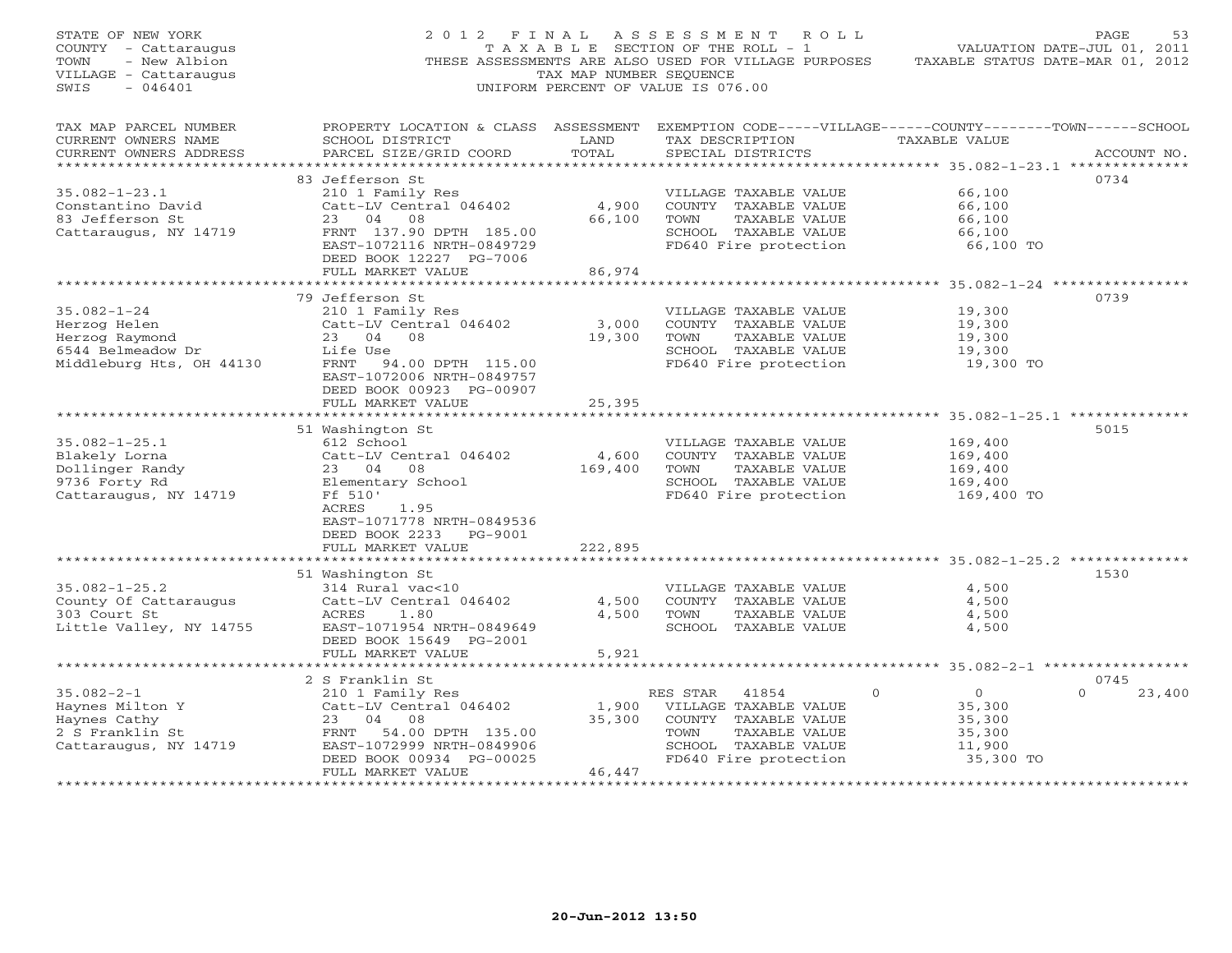| STATE OF NEW YORK<br>COUNTY - Cattaraugus<br>TOWN<br>- New Albion<br>VILLAGE - Cattaraugus<br>SWIS<br>$-046401$ |                                                                                                                                                                  | TAX MAP NUMBER SEQUENCE     | 2012 FINAL ASSESSMENT ROLL<br>TAXABLE SECTION OF THE ROLL - 1<br>THESE ASSESSMENTS ARE ALSO USED FOR VILLAGE PURPOSES<br>UNIFORM PERCENT OF VALUE IS 076.00 |               | VALUATION DATE-JUL 01, 2011<br>TAXABLE STATUS DATE-MAR 01, 2012                 | PAGE<br>54  |
|-----------------------------------------------------------------------------------------------------------------|------------------------------------------------------------------------------------------------------------------------------------------------------------------|-----------------------------|-------------------------------------------------------------------------------------------------------------------------------------------------------------|---------------|---------------------------------------------------------------------------------|-------------|
| TAX MAP PARCEL NUMBER<br>CURRENT OWNERS NAME<br>CURRENT OWNERS ADDRESS<br>**********************                | PROPERTY LOCATION & CLASS ASSESSMENT EXEMPTION CODE-----VILLAGE------COUNTY-------TOWN------SCHOOL<br>SCHOOL DISTRICT<br>PARCEL SIZE/GRID COORD                  | LAND<br>TOTAL               | TAX DESCRIPTION<br>SPECIAL DISTRICTS                                                                                                                        | TAXABLE VALUE | ******************** 35.082-2-2 *****************                               | ACCOUNT NO. |
|                                                                                                                 | 125 Jefferson St                                                                                                                                                 |                             |                                                                                                                                                             |               |                                                                                 | 0614        |
| $35.082 - 2 - 2$<br>Wolf Michael E<br>125 Jefferson St<br>Cattaraugus, NY 14719                                 | 210 1 Family Res<br>Catt-LV Central 046402<br>23 04 08<br>FRNT 66.00 DPTH 165.00<br>BANK 017<br>EAST-1073102 NRTH-0849836<br>DEED BOOK 10007 PG-9001             | 49,500                      | RES STAR 41854<br>2,500 VILLAGE TAXABLE VALUE<br>COUNTY TAXABLE VALUE<br>TOWN<br>TAXABLE VALUE<br>SCHOOL TAXABLE VALUE<br>FD640 Fire protection             | $\Omega$      | $\overline{0}$<br>$\Omega$<br>49,500<br>49,500<br>49,500<br>26,100<br>49,500 TO | 23,400      |
|                                                                                                                 | FULL MARKET VALUE                                                                                                                                                | 65,132                      |                                                                                                                                                             |               |                                                                                 |             |
|                                                                                                                 |                                                                                                                                                                  |                             |                                                                                                                                                             |               |                                                                                 |             |
|                                                                                                                 | 127 Jefferson St                                                                                                                                                 |                             |                                                                                                                                                             |               |                                                                                 | 0717        |
| $35.082 - 2 - 3$<br>Gunsolus Margaret<br>127 Jefferson St<br>Cattaraugus, NY 14719                              | 210 1 Family Res<br>Catt-LV Central 046402<br>23 04 08<br>FRNT 72.00 DPTH 218.00<br>EAST-1073168 NRTH-0849791<br>DEED BOOK 1020 PG-1193<br>FULL MARKET VALUE     | 2,900<br>59,700<br>78,553   | RES STAR 41854<br>VILLAGE TAXABLE VALUE<br>COUNTY TAXABLE VALUE<br>TOWN<br>TAXABLE VALUE<br>SCHOOL TAXABLE VALUE<br>FD640 Fire protection                   | $\Omega$      | $\overline{O}$<br>$\Omega$<br>59,700<br>59,700<br>59,700<br>36,300<br>59,700 TO | 23,400      |
|                                                                                                                 |                                                                                                                                                                  |                             |                                                                                                                                                             |               |                                                                                 |             |
|                                                                                                                 | 133 Jefferson St                                                                                                                                                 |                             |                                                                                                                                                             |               |                                                                                 | 0981        |
| $35.082 - 2 - 4$<br>Perry Suzanne H<br>133 Jefferson St<br>Cattaraugus, NY 14719                                | 210 1 Family Res<br>Catt-LV Central 046402<br>23 04 08<br>FRNT 126.00 DPTH 138.00<br>EAST-1073269 NRTH-0849824<br>DEED BOOK 830<br>PG-00996<br>FULL MARKET VALUE | 4,400<br>49,700<br>65,395   | RES STAR<br>41854<br>VILLAGE TAXABLE VALUE<br>COUNTY TAXABLE VALUE<br>TAXABLE VALUE<br>TOWN<br>SCHOOL TAXABLE VALUE<br>FD640 Fire protection                | $\Omega$      | $\overline{0}$<br>$\Omega$<br>49,700<br>49,700<br>49,700<br>26,300<br>49,700 TO | 23,400      |
|                                                                                                                 | **********************                                                                                                                                           |                             |                                                                                                                                                             |               | ************ 35.082-2-5 *****************                                       |             |
| $35.082 - 2 - 5$<br>Flannery Tabitha<br>135 Jefferson St<br>Cattaraugus, NY 14719                               | 135 Jefferson St<br>210 1 Family Res<br>Catt-LV Central 046402<br>23 04 08<br>FRNT 132.00 DPTH 136.00<br>EAST-1073398 NRTH-0849807<br>DEED BOOK 14649 PG-8001    | 4,600<br>29,600             | VILLAGE TAXABLE VALUE<br>COUNTY TAXABLE VALUE<br>TOWN<br>TAXABLE VALUE<br>SCHOOL TAXABLE VALUE<br>FD640 Fire protection                                     |               | 29,600<br>29,600<br>29,600<br>29,600<br>29,600 TO                               | 0751        |
|                                                                                                                 | FULL MARKET VALUE                                                                                                                                                | 38,947                      |                                                                                                                                                             |               |                                                                                 |             |
|                                                                                                                 |                                                                                                                                                                  |                             |                                                                                                                                                             |               |                                                                                 |             |
| $35.082 - 2 - 6$<br>Adams Lumber Co Inc<br>6052 Adams Rd<br>Cattaraugus, NY 14719                               | Waverly St<br>311 Res vac land<br>Catt-LV Central 046402<br>23 04 08<br>Ff 660.00<br>ACRES<br>3.04<br>EAST-1073660 NRTH-0849740<br>DEED BOOK 1014<br>$PG-101$    | 2,700<br>2,700              | VILLAGE TAXABLE VALUE<br>COUNTY TAXABLE VALUE<br>TOWN<br>TAXABLE VALUE<br>SCHOOL TAXABLE VALUE<br>FD640 Fire protection                                     |               | 2,700<br>2,700<br>2,700<br>2,700<br>2,700 TO                                    | 0950        |
| **********************                                                                                          | FULL MARKET VALUE<br>********************                                                                                                                        | 3,553<br>****************** |                                                                                                                                                             |               |                                                                                 |             |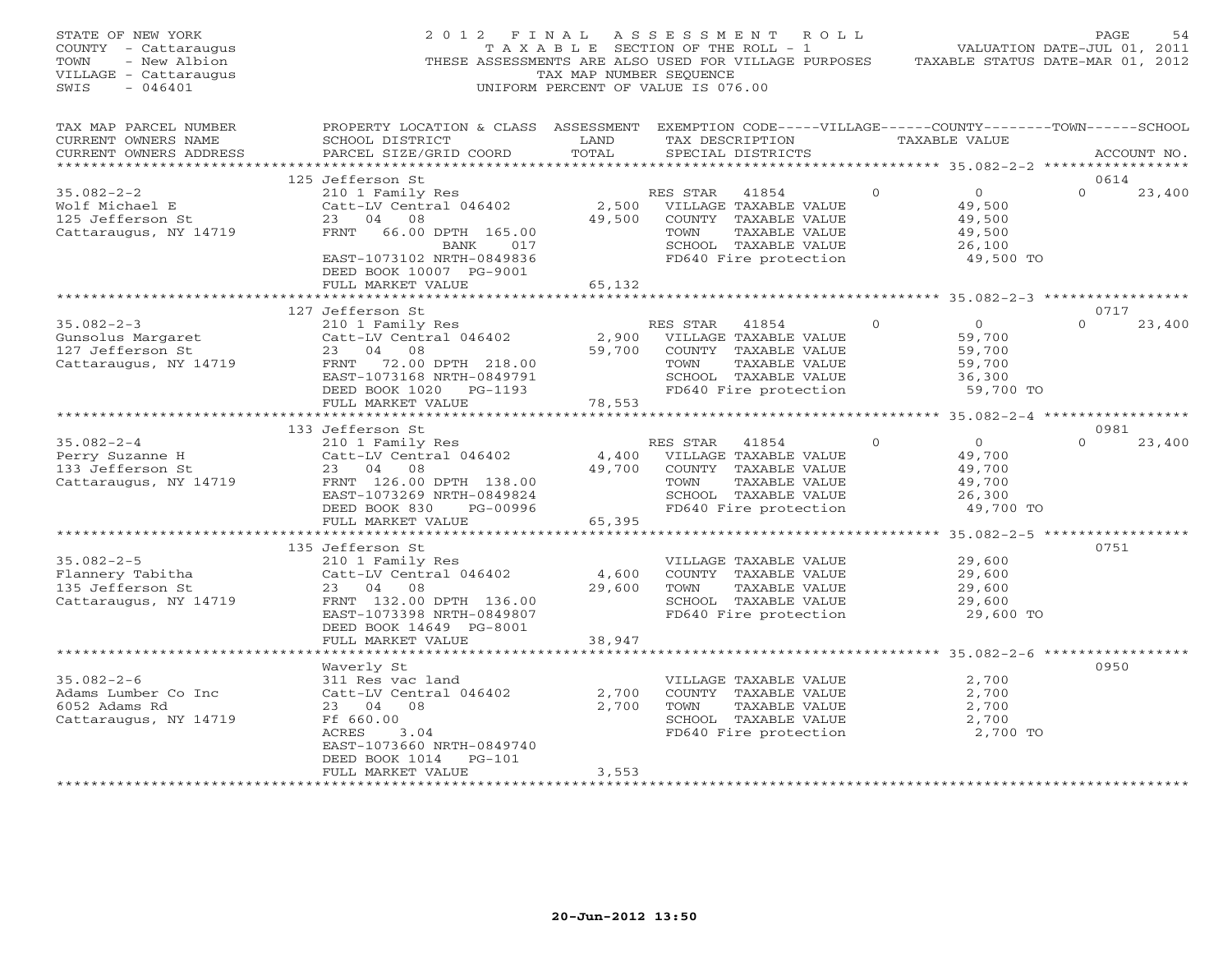| STATE OF NEW YORK<br>COUNTY - Cattaraugus<br>TOWN<br>- New Albion<br>VILLAGE - Cattaraugus<br>SWIS<br>$-046401$ | 2012 FINAL                                                                                                                                                                           | TAX MAP NUMBER SEQUENCE   | ASSESSMENT<br>T A X A B L E SECTION OF THE ROLL - 1<br>THESE ASSESSMENTS ARE ALSO USED FOR VILLAGE PURPOSES<br>UNIFORM PERCENT OF VALUE IS 076.00 | R O L L      |                                                                    | PAGE<br>55<br>VALUATION DATE-JUL 01, 2011<br>TAXABLE STATUS DATE-MAR 01, 2012 |
|-----------------------------------------------------------------------------------------------------------------|--------------------------------------------------------------------------------------------------------------------------------------------------------------------------------------|---------------------------|---------------------------------------------------------------------------------------------------------------------------------------------------|--------------|--------------------------------------------------------------------|-------------------------------------------------------------------------------|
| TAX MAP PARCEL NUMBER<br>CURRENT OWNERS NAME<br>CURRENT OWNERS ADDRESS<br>***********************               | PROPERTY LOCATION & CLASS ASSESSMENT EXEMPTION CODE-----VILLAGE------COUNTY-------TOWN------SCHOOL<br>SCHOOL DISTRICT<br>PARCEL SIZE/GRID COORD                                      | LAND<br>TOTAL             | TAX DESCRIPTION<br>SPECIAL DISTRICTS                                                                                                              |              | TAXABLE VALUE                                                      | ACCOUNT NO.                                                                   |
|                                                                                                                 | 114 Waverly St                                                                                                                                                                       |                           |                                                                                                                                                   |              |                                                                    | 0693                                                                          |
| $35.082 - 2 - 8$<br>Bank of Cattaraugus<br>Stephen & Jennifer Lee<br>114 Waverly St<br>Cattaraugus, NY 14719    | 210 1 Family Res<br>Catt-LV Central 046402<br>23 04 08<br>Buying on Land Contract<br>ACRES<br>2.00<br>EAST-1073310 NRTH-0849588                                                      | 8,600<br>29,800           | RES STAR<br>41854<br>VILLAGE TAXABLE VALUE<br>COUNTY TAXABLE VALUE<br>TOWN<br>TAXABLE VALUE<br>SCHOOL TAXABLE VALUE<br>FD640 Fire protection      | $\Omega$     | $\circ$<br>29,800<br>29,800<br>29,800<br>6,400<br>29,800 TO        | $\Omega$<br>23,400                                                            |
|                                                                                                                 | DEED BOOK 1687 PG-8002<br>FULL MARKET VALUE                                                                                                                                          | 39,211                    |                                                                                                                                                   |              |                                                                    |                                                                               |
|                                                                                                                 |                                                                                                                                                                                      |                           |                                                                                                                                                   |              |                                                                    |                                                                               |
|                                                                                                                 | 112 Waverly St                                                                                                                                                                       |                           |                                                                                                                                                   |              |                                                                    | 0999                                                                          |
| $35.082 - 2 - 9$<br>Gernatt Mark A<br>112 Waverly St<br>Cattaraugus, NY 14719                                   | 210 1 Family Res<br>Catt-LV Central 046402<br>23<br>04<br>08<br>67.00 DPTH 170.00<br>FRNT<br>017                                                                                     | 2,500<br>28,300           | RES STAR<br>41854<br>VILLAGE TAXABLE VALUE<br>COUNTY TAXABLE VALUE<br>TOWN<br>TAXABLE VALUE<br>SCHOOL TAXABLE VALUE                               | $\mathbf{0}$ | $\Omega$<br>28,300<br>28,300<br>28,300<br>4,900                    | $\Omega$<br>23,400                                                            |
|                                                                                                                 | BANK<br>EAST-1073300 NRTH-0849390<br>DEED BOOK 00981 PG-01056<br>FULL MARKET VALUE                                                                                                   | 37,237                    | FD640 Fire protection                                                                                                                             |              | 28,300 TO                                                          |                                                                               |
|                                                                                                                 |                                                                                                                                                                                      |                           |                                                                                                                                                   |              |                                                                    |                                                                               |
| $35.082 - 2 - 10$                                                                                               | 110 Waverly St                                                                                                                                                                       |                           |                                                                                                                                                   | $\Omega$     | $\circ$                                                            | 0622<br>$\Omega$                                                              |
| Aquirre Vanessa<br>Hines Jeff<br>110 Waverly St<br>Cattaraugus, NY 14719                                        | 210 1 Family Res<br>Catt-LV Central 046402<br>23 04 08<br>FRNT<br>66.00 DPTH 222.00<br>BANK<br>017<br>EAST-1073216 NRTH-0849373<br>DEED BOOK 6060 PG-9001                            | 2,700<br>45,700           | RES STAR<br>41854<br>VILLAGE TAXABLE VALUE<br>COUNTY TAXABLE VALUE<br>TOWN<br>TAXABLE VALUE<br>SCHOOL TAXABLE VALUE<br>FD640 Fire protection      |              | 45,700<br>45,700<br>45,700<br>22,300<br>45,700 TO                  | 23,400                                                                        |
|                                                                                                                 | FULL MARKET VALUE                                                                                                                                                                    | 60,132                    |                                                                                                                                                   |              |                                                                    |                                                                               |
|                                                                                                                 | ********************                                                                                                                                                                 |                           |                                                                                                                                                   |              |                                                                    |                                                                               |
| $35.082 - 2 - 11$<br>Kelwaski Herman E<br>Kelwaski Jessica D<br>108 Waverly St<br>Cattaraugus, NY 14719         | 108 Waverly St<br>210 1 Family Res<br>Catt-LV Central 046402<br>23 04<br>08<br>FRNT 139.00 DPTH 222.00<br>EAST-1073183 NRTH-0849277<br>DEED BOOK 15574 PG-3001                       | 5,600<br>27,200           | 41854<br>RES STAR<br>VILLAGE TAXABLE VALUE<br>COUNTY TAXABLE VALUE<br>TAXABLE VALUE<br>TOWN<br>SCHOOL TAXABLE VALUE<br>FD640 Fire protection      | $\Omega$     | $\circ$<br>27,200<br>27,200<br>27,200<br>3,800<br>27,200 TO        | 1006<br>$\cap$<br>23,400                                                      |
|                                                                                                                 | FULL MARKET VALUE                                                                                                                                                                    | 35,789                    |                                                                                                                                                   |              |                                                                    |                                                                               |
|                                                                                                                 |                                                                                                                                                                                      | ***********               |                                                                                                                                                   |              |                                                                    | ********* 35.082-2-12 **************                                          |
| $35.082 - 2 - 12$<br>Leonard Jacqueline E<br>102 Waverly St<br>Cattaraugus, NY 14719                            | 102 Waverly St<br>210 1 Family Res<br>Catt-LV Central 046402<br>04 08<br>23<br>FRNT 81.00 DPTH 122.00<br>EAST-1073132 NRTH-0849170<br>DEED BOOK 873<br>PG-00414<br>FULL MARKET VALUE | 2,700<br>30,000<br>39,474 | RES STAR<br>41854<br>VILLAGE TAXABLE VALUE<br>COUNTY TAXABLE VALUE<br>TOWN<br>TAXABLE VALUE<br>SCHOOL TAXABLE VALUE<br>FD640 Fire protection      | $\Omega$     | $\overline{0}$<br>30,000<br>30,000<br>30,000<br>6,600<br>30,000 TO | 0601<br>$\Omega$<br>23,400                                                    |
|                                                                                                                 |                                                                                                                                                                                      |                           |                                                                                                                                                   |              |                                                                    |                                                                               |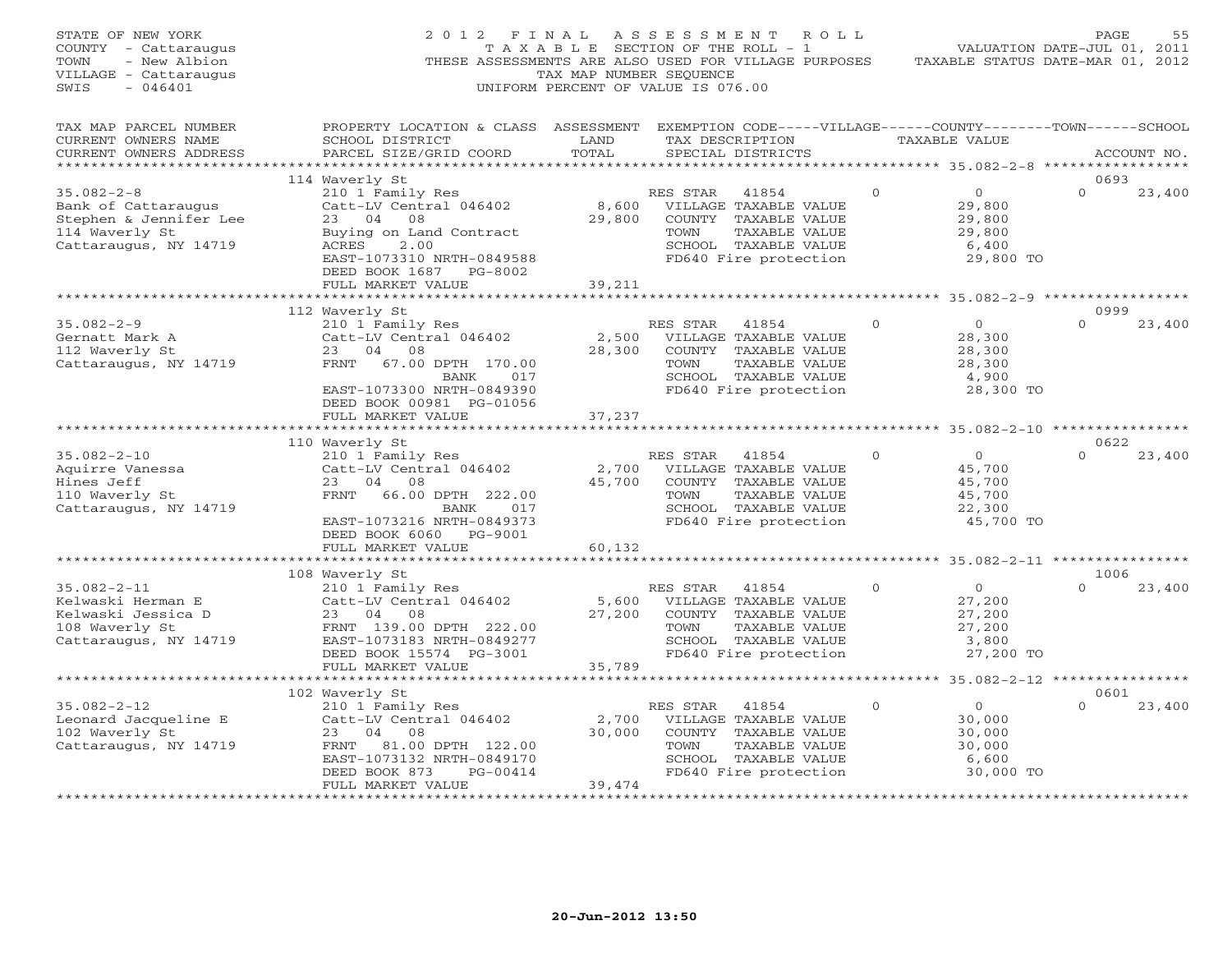| STATE OF NEW YORK<br>COUNTY - Cattaraugus<br>- New Albion<br>TOWN<br>VILLAGE - Cattaraugus<br>$-046401$<br>SWIS | F I N A L<br>2 0 1 2<br>THESE ASSESSMENTS ARE ALSO USED FOR VILLAGE PURPOSES TAXABLE STATUS DATE-MAR 01, 2012                                                                      | T A X A B L E SECTION OF THE ROLL - 1<br>TAX MAP NUMBER SEQUENCE<br>UNIFORM PERCENT OF VALUE IS 076.00 | ASSESSMENT ROLL                                       |                                                                                                                 |                    |          |                                                                                   | PAGE<br>VALUATION DATE-JUL 01, 2011                  | 56                                         |
|-----------------------------------------------------------------------------------------------------------------|------------------------------------------------------------------------------------------------------------------------------------------------------------------------------------|--------------------------------------------------------------------------------------------------------|-------------------------------------------------------|-----------------------------------------------------------------------------------------------------------------|--------------------|----------|-----------------------------------------------------------------------------------|------------------------------------------------------|--------------------------------------------|
| TAX MAP PARCEL NUMBER<br>CURRENT OWNERS NAME<br>CURRENT OWNERS ADDRESS                                          | PROPERTY LOCATION & CLASS ASSESSMENT EXEMPTION CODE-----VILLAGE------COUNTY-------TOWN------SCHOOL<br>SCHOOL DISTRICT<br>PARCEL SIZE/GRID COORD                                    | LAND<br>TOTAL                                                                                          |                                                       | TAX DESCRIPTION TAXABLE VALUE<br>SPECIAL DISTRICTS                                                              |                    |          |                                                                                   | ******************* 35.082-2-13 ****************     | ACCOUNT NO.                                |
| $35.082 - 2 - 13$<br>Hammond Geraldine<br>02 Waverly St<br>Cattaraugus, NY 14719                                | 92 Waverly St<br>220 2 Family Res<br>Catt-LV Central 046402<br>23 04 08<br>Ff 560.00 Franklin<br>Ff 480.00 Waverly<br>1.50<br>ACRES<br>EAST-1072955 NRTH-0849030                   | 8,300<br>54,700                                                                                        | TOWN                                                  | VILLAGE TAXABLE VALUE<br>COUNTY TAXABLE VALUE<br>TAXABLE VALUE<br>SCHOOL TAXABLE VALUE<br>FD640 Fire protection |                    |          | 54,700<br>54,700<br>54,700<br>54,700<br>54,700 TO                                 | 0813                                                 |                                            |
|                                                                                                                 | DEED BOOK 735 PG-103<br>FULL MARKET VALUE                                                                                                                                          | 71,974                                                                                                 |                                                       |                                                                                                                 |                    |          |                                                                                   |                                                      |                                            |
| $35.082 - 2 - 14$<br>Waite Dawn Dee<br>26 Franklin St<br>Cattaraugus, NY 14719                                  | 26 S Franklin St<br>210 1 Family Res<br>Catt-LV Central 046402<br>23 04 08<br>FRNT 100.00 DPTH 128.00<br>EAST-1072974 NRTH-0849294<br>DEED BOOK 15821 PG-6001<br>FULL MARKET VALUE | 3,400 VILLAGE TAXABLE VALUE<br>43,289                                                                  | RES STAR 41854<br>32,900 COUNTY TAXABLE VALUE<br>TOWN | TAXABLE VALUE<br>SCHOOL TAXABLE VALUE<br>FD640 Fire protection                                                  |                    | $\Omega$ | $\Omega$<br>32,900<br>32,900<br>32,900<br>9,500<br>32,900 TO                      | 0982<br>$\Omega$                                     | 23,400                                     |
|                                                                                                                 |                                                                                                                                                                                    |                                                                                                        |                                                       |                                                                                                                 |                    |          |                                                                                   |                                                      |                                            |
| $35.082 - 2 - 15$<br>Bank of Cattaraugus<br>24 Main St<br>Cattaraugus, NY 14719                                 | 22 S Franklin St<br>210 1 Family Res<br>Catt-LV Central 046402<br>23 04 08<br>FRNT 116.00 DPTH 247.50<br>EAST-1073039 NRTH-0849392<br>DEED BOOK 12970 PG-2002<br>FULL MARKET VALUE | 4,700<br>57,800<br>76,053                                                                              | TOWN                                                  | VILLAGE TAXABLE VALUE<br>COUNTY TAXABLE VALUE<br>TAXABLE VALUE<br>SCHOOL TAXABLE VALUE<br>FD640 Fire protection |                    |          | 57,800<br>57,800<br>57,800<br>57,800<br>57,800 TO                                 | 0842                                                 |                                            |
|                                                                                                                 | ************************                                                                                                                                                           | ******************                                                                                     |                                                       |                                                                                                                 |                    |          |                                                                                   | ********************** 35.082-2-16 ***************** |                                            |
| $35.082 - 2 - 16$<br>Agnew Sandra<br>$16 S$ Franklin St<br>Cattaraugus, NY 14719                                | 16 S Franklin St<br>210 1 Family Res<br>Catt-LV Central 046402<br>23 04 08<br>FRNT 135.00 DPTH 165.00<br>EAST-1073026 NRTH-0849557<br>FULL MARKET VALUE                            | 5,400 VILLAGE TAXABLE VALUE<br>59,900                                                                  | RES STAR<br>TOWN<br>78,816 FD640 Fire protection      | 41854<br>COUNTY TAXABLE VALUE<br>TAXABLE VALUE<br>SCHOOL TAXABLE VALUE                                          |                    | $\Omega$ | $\overline{0}$<br>59,900<br>59,900<br>59,900<br>36,500<br>59,900 TO               | 0557<br>$\Omega$                                     | 23,400                                     |
|                                                                                                                 | *****************************                                                                                                                                                      |                                                                                                        |                                                       |                                                                                                                 |                    |          |                                                                                   |                                                      |                                            |
|                                                                                                                 | 12 S Franklin St                                                                                                                                                                   |                                                                                                        |                                                       |                                                                                                                 |                    |          |                                                                                   | 0894                                                 |                                            |
| $35.082 - 2 - 18$<br>Rogan Phyllis Life Us<br>Perry Suzanne H<br>12 S Franklin St<br>Cattaraugus, NY 14719      | 3 Frankiin 55<br>210 1 Family Res<br>Catt-LV Central 046402<br>Catt-LV Cenc.<br>23 04 08<br>FRNT 66.00 DPTH 336.00<br>EAST-1073094 NRTH-0849651<br>DPED BOOK 1024 PG-80            | 2,700 CVET CO<br>65,658                                                                                | VET PRO T 41003<br>49,900 SR STAR<br>TOWN             | 41132<br>41834<br>VILLAGE TAXABLE VALUE<br>COUNTY TAXABLE VALUE<br>TAXABLE VALUE<br>SCHOOL TAXABLE VALUE        | 12,000<br>$\sim$ 0 | $\Omega$ | $\overline{0}$<br>12,475<br>$\overline{0}$<br>37,900<br>37,425<br>37,900<br>1,380 | 12,000<br>$\overline{0}$<br>$\Omega$                 | $\overline{0}$<br>$\overline{0}$<br>48,520 |
|                                                                                                                 |                                                                                                                                                                                    |                                                                                                        |                                                       | FD640 Fire protection                                                                                           |                    |          | $49,900$ TO                                                                       |                                                      |                                            |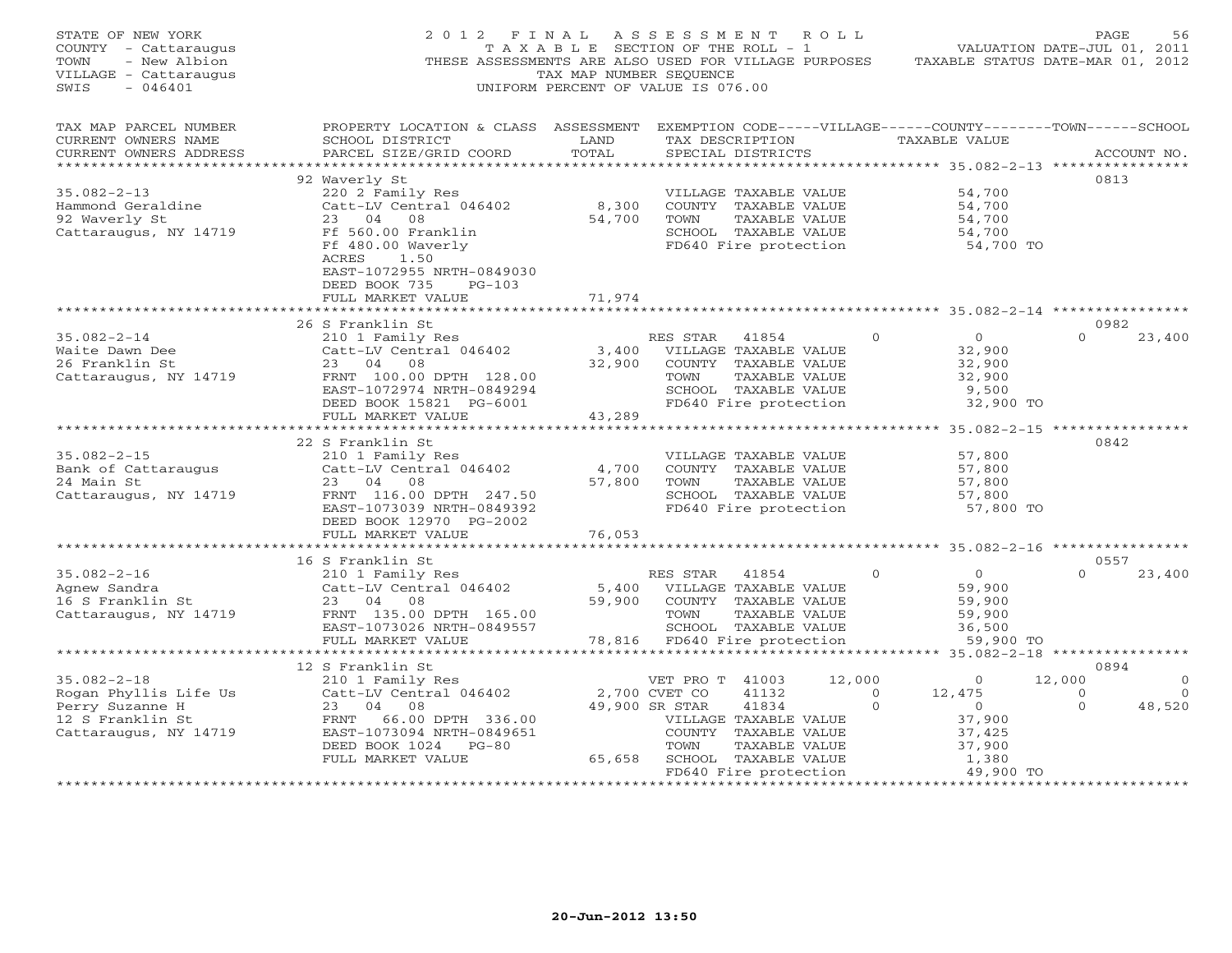STATE OF NEW YORK 2 0 1 2 F I N A L A S S E S S M E N T R O L L PAGE 57 COUNTY - Cattaraugus T A X A B L E SECTION OF THE ROLL - 1 VALUATION DATE-JUL 01, 2011 TOWN - New Albion THESE ASSESSMENTS ARE ALSO USED FOR VILLAGE PURPOSES TAXABLE STATUS DATE-MAR 01, 2012 VILLAGE - Cattaraugus TAX MAP NUMBER SEQUENCE<br>SWIS - 046401 SWIS - 046401 UNIFORM PERCENT OF VALUE IS 076.00 TAX MAP PARCEL NUMBER PROPERTY LOCATION & CLASS ASSESSMENT EXEMPTION CODE-----VILLAGE------COUNTY--------TOWN------SCHOOL

| CURRENT OWNERS NAME    | SCHOOL DISTRICT                                 | LAND        | TAX DESCRIPTION              |          | TAXABLE VALUE                             |          |             |
|------------------------|-------------------------------------------------|-------------|------------------------------|----------|-------------------------------------------|----------|-------------|
| CURRENT OWNERS ADDRESS | PARCEL SIZE/GRID COORD                          | TOTAL       | SPECIAL DISTRICTS            |          |                                           |          | ACCOUNT NO. |
| <b>+++++++++++</b>     | **********************                          | *********** |                              |          | *********** 35.082-2-19 ***************** |          |             |
|                        | 10 S Franklin St                                |             |                              |          |                                           | 0707     |             |
| $35.082 - 2 - 19$      | 210 1 Family Res                                |             | WVET CO<br>41122             | $\Omega$ | 7,590                                     | $\Omega$ | $\Omega$    |
| Matthies Wayne H       | Catt-LV Central 046402                          |             | 2,700 SR STAR<br>41834       | $\Omega$ | $\Omega$                                  | $\Omega$ | 48,520      |
| Matthies Gail          | 23 04 08                                        | 50,600      | VILLAGE TAXABLE VALUE        |          | 50,600                                    |          |             |
| 10 S Franklin St       | 66.00 DPTH 231.00                               |             | COUNTY TAXABLE VALUE         |          | 43,010                                    |          |             |
|                        | FRNT                                            |             |                              |          |                                           |          |             |
| Cattaraugus, NY 14719  | EAST-1073038 NRTH-0849725                       |             | TOWN<br>TAXABLE VALUE        |          | 50,600                                    |          |             |
|                        | FULL MARKET VALUE                               | 66,579      | SCHOOL TAXABLE VALUE         |          | 2,080                                     |          |             |
|                        |                                                 |             | FD640 Fire protection        |          | 50,600 TO                                 |          |             |
|                        |                                                 |             |                              |          |                                           |          |             |
|                        | 8 S Franklin St                                 |             |                              |          |                                           | 0697     |             |
| $35.082 - 2 - 20$      | 210 1 Family Res                                |             | RES STAR<br>41854            | $\Omega$ | $\circ$                                   | $\Omega$ | 23,400      |
| Brooks James D         | Catt-LV Central 046402                          | 2,500       | VILLAGE TAXABLE VALUE        |          | 64,400                                    |          |             |
| Brooks Tammy R         | 23 04 08                                        | 64,400      | COUNTY TAXABLE VALUE         |          | 64,400                                    |          |             |
| 8 S Franklin St        | FRNT 66.00 DPTH 165.00                          |             | TAXABLE VALUE<br>TOWN        |          | 64,400                                    |          |             |
| Cattaraugus, NY 14719  | EAST-1073004 NRTH-0849790                       |             | SCHOOL TAXABLE VALUE         |          | 41,000                                    |          |             |
|                        |                                                 |             |                              |          |                                           |          |             |
|                        | DEED BOOK 17147 PG-2001                         |             | FD640 Fire protection        |          | 64,400 TO                                 |          |             |
|                        | FULL MARKET VALUE                               | 84,737      |                              |          |                                           |          |             |
|                        |                                                 |             |                              |          |                                           |          |             |
|                        | 6 S Franklin St                                 |             |                              |          |                                           | 0709     |             |
| $35.082 - 2 - 21$      | 210 1 Family Res                                |             | RES STAR 41854               | $\Omega$ | $\circ$                                   | $\Omega$ | 23,400      |
| Rogan Chad M           | Catt-LV Central 046402                          | 2,200       | VILLAGE TAXABLE VALUE        |          | 44,000                                    |          |             |
| 6 S Franklin St        | 23 04 08                                        | 44,000      | COUNTY TAXABLE VALUE         |          | 44,000                                    |          |             |
| Cattaraugus, NY 14719  | FRNT<br>62.00 DPTH 134.00                       |             | TOWN<br>TAXABLE VALUE        |          | 44,000                                    |          |             |
|                        | BANK<br>017                                     |             | SCHOOL TAXABLE VALUE         |          | 20,600                                    |          |             |
|                        | EAST-1073004 NRTH-0849853                       |             | FD640 Fire protection        |          | 44,000 TO                                 |          |             |
|                        |                                                 |             |                              |          |                                           |          |             |
|                        | DEED BOOK 4173 PG-9004                          |             |                              |          |                                           |          |             |
|                        | FULL MARKET VALUE<br>************************** | 57,895      |                              |          |                                           |          |             |
|                        |                                                 |             |                              |          |                                           |          |             |
|                        | 191 Jefferson St                                |             |                              |          |                                           | 0812     |             |
| $35.082 - 3 - 1$       | 312 Vac w/imprv                                 |             | VILLAGE TAXABLE VALUE        |          | 5,500                                     |          |             |
| Weir Robert W          | Catt-LV Central 046402                          | 3,500       | COUNTY TAXABLE VALUE         |          | 5,500                                     |          |             |
| 7420 Lincoln Ave E     | 23 04 08                                        | 5,500       | <b>TOWN</b><br>TAXABLE VALUE |          | 5,500                                     |          |             |
| Lockport, NY 14094     | Ff 800.00                                       |             | SCHOOL TAXABLE VALUE         |          | 5,500                                     |          |             |
|                        | 3.62<br>ACRES                                   |             | FD640 Fire protection        |          | 5,500 TO                                  |          |             |
|                        | EAST-1074452 NRTH-0849929                       |             |                              |          |                                           |          |             |
|                        | DEED BOOK 12508 PG-7001                         |             |                              |          |                                           |          |             |
|                        | FULL MARKET VALUE                               | 7,237       |                              |          |                                           |          |             |
|                        | *******************************                 |             |                              |          |                                           |          |             |
|                        |                                                 |             |                              |          |                                           |          |             |
|                        | Waverly St                                      |             |                              |          |                                           | 0651     |             |
| $35.082 - 3 - 2$       | 322 Rural vac>10                                |             | VILLAGE TAXABLE VALUE        |          | 5,300                                     |          |             |
| Potmesil Lois A        | Catt-LV Central 046402                          | 5,300       | COUNTY TAXABLE VALUE         |          | 5,300                                     |          |             |
| 7549 Lovers Lane Rd    | 23 04 08                                        | 5,300       | TOWN<br>TAXABLE VALUE        |          | 5,300                                     |          |             |
| Cattaraugus, NY 14719  | Landlocked                                      |             | SCHOOL TAXABLE VALUE         |          | 5,300                                     |          |             |
|                        | 10.51<br>ACRES                                  |             | FD640 Fire protection        |          | 5,300 TO                                  |          |             |
|                        | EAST-1074159 NRTH-0849342                       |             |                              |          |                                           |          |             |
|                        | DEED BOOK 16715 PG-9001                         |             |                              |          |                                           |          |             |
|                        | FULL MARKET VALUE                               | 6,974       |                              |          |                                           |          |             |
|                        |                                                 |             |                              |          |                                           |          |             |
|                        |                                                 |             |                              |          |                                           |          |             |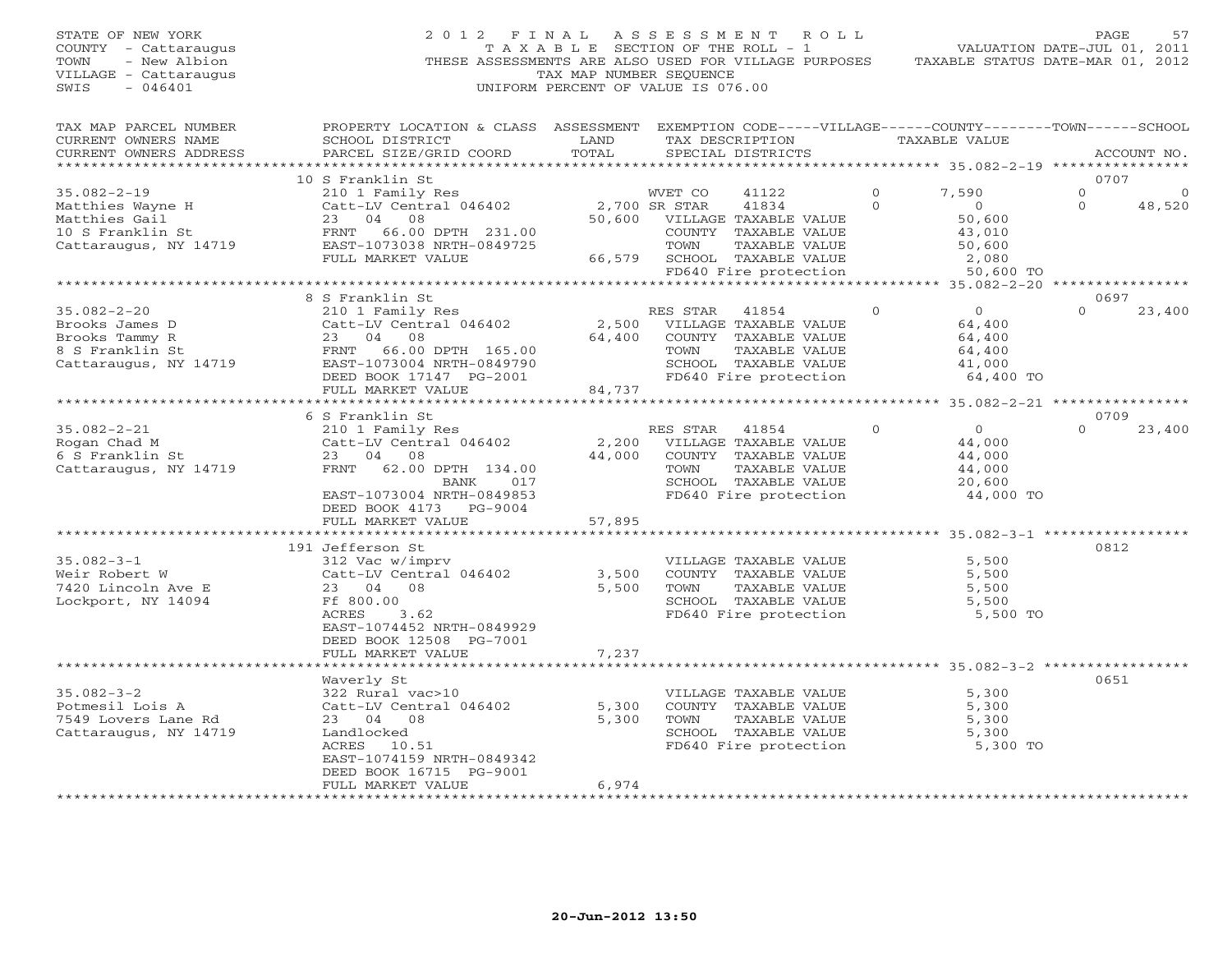| STATE OF NEW YORK<br>COUNTY - Cattaraugus<br>- New Albion<br>TOWN<br>VILLAGE - Cattaraugus<br>$-046401$<br>SWIS | 2012 FINAL<br>THESE ASSESSMENTS ARE ALSO USED FOR VILLAGE PURPOSES                                                    | TAXABLE SECTION OF THE ROLL - 1<br>TAX MAP NUMBER SEQUENCE<br>UNIFORM PERCENT OF VALUE IS 076.00 | A S S E S S M E N T | R O L L                               |          | VALUATION DATE-JUL 01, 2011<br>TAXABLE STATUS DATE-MAR 01, 2012 | PAGE            | 58          |
|-----------------------------------------------------------------------------------------------------------------|-----------------------------------------------------------------------------------------------------------------------|--------------------------------------------------------------------------------------------------|---------------------|---------------------------------------|----------|-----------------------------------------------------------------|-----------------|-------------|
| TAX MAP PARCEL NUMBER<br>CURRENT OWNERS NAME                                                                    | PROPERTY LOCATION & CLASS ASSESSMENT EXEMPTION CODE-----VILLAGE------COUNTY-------TOWN------SCHOOL<br>SCHOOL DISTRICT | LAND                                                                                             |                     | TAX DESCRIPTION                       |          | TAXABLE VALUE                                                   |                 |             |
| CURRENT OWNERS ADDRESS                                                                                          | PARCEL SIZE/GRID COORD                                                                                                | TOTAL                                                                                            |                     | SPECIAL DISTRICTS                     |          |                                                                 |                 | ACCOUNT NO. |
| ******************************                                                                                  |                                                                                                                       |                                                                                                  |                     |                                       |          |                                                                 |                 |             |
|                                                                                                                 | Tannery Rd                                                                                                            |                                                                                                  |                     |                                       |          |                                                                 | 1424            |             |
| $35.082 - 3 - 3$                                                                                                | 314 Rural vac<10                                                                                                      |                                                                                                  |                     | VILLAGE TAXABLE VALUE                 |          | 11,600                                                          |                 |             |
| Church of Cornith at Catt<br>Clifford Waugh                                                                     | Catt-LV Central 046402<br>23 04<br>08                                                                                 | 11,600<br>11,600                                                                                 |                     | COUNTY TAXABLE VALUE                  |          | 11,600<br>11,600                                                |                 |             |
| 35 N Franklin St                                                                                                | Ff 150'                                                                                                               |                                                                                                  | TOWN                | TAXABLE VALUE<br>SCHOOL TAXABLE VALUE |          | 11,600                                                          |                 |             |
| Cattaraugus, NY 14719                                                                                           | 7.29<br>ACRES                                                                                                         |                                                                                                  |                     | FD640 Fire protection                 |          | 11,600 TO                                                       |                 |             |
|                                                                                                                 | EAST-1073354 NRTH-0848568                                                                                             |                                                                                                  |                     |                                       |          |                                                                 |                 |             |
|                                                                                                                 | DEED BOOK 789<br>$PG-194$                                                                                             |                                                                                                  |                     |                                       |          |                                                                 |                 |             |
|                                                                                                                 | FULL MARKET VALUE                                                                                                     | 15,263                                                                                           |                     |                                       |          |                                                                 |                 |             |
|                                                                                                                 |                                                                                                                       |                                                                                                  |                     |                                       |          |                                                                 |                 |             |
| $35.082 - 3 - 5$                                                                                                | 105 Waverly St<br>210 1 Family Res                                                                                    |                                                                                                  | CVET CO             | 41132                                 | $\circ$  | 13,725                                                          | 0609<br>$\circ$ | $\mathbf 0$ |
| Daniels Joel A                                                                                                  | Catt-LV Central 046402                                                                                                |                                                                                                  | 5,700 RES STAR      | 41854                                 | $\Omega$ | $\bigcirc$                                                      | $\Omega$        | 23,400      |
| Daniels Linda M                                                                                                 | 23 04 08                                                                                                              | 54,900                                                                                           |                     | VILLAGE TAXABLE VALUE                 |          | 54,900                                                          |                 |             |
| 105 Waverly St                                                                                                  | 3.75<br>ACRES                                                                                                         |                                                                                                  |                     | COUNTY TAXABLE VALUE                  |          | 41,175                                                          |                 |             |
| Cattaraugus, NY 14719                                                                                           | EAST-1073347 NRTH-0848977                                                                                             |                                                                                                  | TOWN                | TAXABLE VALUE                         |          | 54,900                                                          |                 |             |
|                                                                                                                 | DEED BOOK 913<br>PG-00403                                                                                             |                                                                                                  |                     | SCHOOL TAXABLE VALUE                  |          | 31,500                                                          |                 |             |
|                                                                                                                 | FULL MARKET VALUE                                                                                                     | 72,237                                                                                           |                     | FD640 Fire protection                 |          | 54,900 TO                                                       |                 |             |
|                                                                                                                 |                                                                                                                       |                                                                                                  |                     |                                       |          |                                                                 | 0900            |             |
| $35.082 - 3 - 7$                                                                                                | 115 Waverly St<br>311 Res vac land                                                                                    |                                                                                                  |                     | VILLAGE TAXABLE VALUE                 |          | 3,500                                                           |                 |             |
| Nuwer Donald                                                                                                    | Catt-LV Central 046402                                                                                                | 3,500                                                                                            |                     | COUNTY TAXABLE VALUE                  |          | 3,500                                                           |                 |             |
| 7178 Vermont Hill                                                                                               | 23 04<br>08                                                                                                           | 3,500                                                                                            | TOWN                | TAXABLE VALUE                         |          | 3,500                                                           |                 |             |
| Holland, NY 14080                                                                                               | FRNT 150.78 DPTH 189.50                                                                                               |                                                                                                  |                     | SCHOOL TAXABLE VALUE                  |          | 3,500                                                           |                 |             |
|                                                                                                                 | EAST-1073446 NRTH-0849219                                                                                             |                                                                                                  |                     | FD640 Fire protection                 |          | 3,500 TO                                                        |                 |             |
|                                                                                                                 | DEED BOOK 3454 PG-4007                                                                                                |                                                                                                  |                     |                                       |          |                                                                 |                 |             |
|                                                                                                                 | FULL MARKET VALUE                                                                                                     | 4,605<br>*******                                                                                 |                     |                                       |          | *********** 35.082-3-8 ************                             |                 |             |
|                                                                                                                 | Waverly St                                                                                                            |                                                                                                  |                     |                                       |          |                                                                 | 0838            |             |
| $35.082 - 3 - 8$                                                                                                | 311 Res vac land                                                                                                      |                                                                                                  |                     | VILLAGE TAXABLE VALUE                 |          | 3,000                                                           |                 |             |
| Franzen Shannon                                                                                                 | Catt-LV Central 046402                                                                                                | 3,000                                                                                            |                     | COUNTY TAXABLE VALUE                  |          | 3,000                                                           |                 |             |
| 121 Waverly St                                                                                                  | 04 08<br>23                                                                                                           | 3,000                                                                                            | TOWN                | TAXABLE VALUE                         |          | 3,000                                                           |                 |             |
| Cattaraugus, NY 14719                                                                                           | FRNT 82.50 DPTH 153.25                                                                                                |                                                                                                  |                     | SCHOOL TAXABLE VALUE                  |          | 3,000                                                           |                 |             |
|                                                                                                                 | EAST-1073518 NRTH-0849325                                                                                             |                                                                                                  |                     | FD640 Fire protection                 |          | 3,000 TO                                                        |                 |             |
|                                                                                                                 | DEED BOOK 10647 PG-2001<br>FULL MARKET VALUE                                                                          |                                                                                                  |                     |                                       |          |                                                                 |                 |             |
|                                                                                                                 |                                                                                                                       | 3,947                                                                                            |                     |                                       |          |                                                                 |                 |             |
|                                                                                                                 | 121 Waverly St                                                                                                        |                                                                                                  |                     |                                       |          |                                                                 | 0790            |             |
| $35.082 - 3 - 9$                                                                                                | 210 1 Family Res                                                                                                      |                                                                                                  | RES STAR            | 41854                                 | $\Omega$ | $\overline{0}$                                                  | $\Omega$        | 23,400      |
| Franzen Shannon                                                                                                 | Catt-LV Central 046402                                                                                                | 4,900                                                                                            |                     | VILLAGE TAXABLE VALUE                 |          | 48,900                                                          |                 |             |
| 121 Waverly St                                                                                                  | 23<br>04<br>08                                                                                                        | 48,900                                                                                           |                     | COUNTY TAXABLE VALUE                  |          | 48,900                                                          |                 |             |
| Cattaraugus, NY 14719                                                                                           | FRNT 145.50 DPTH 110.48                                                                                               |                                                                                                  | TOWN                | TAXABLE VALUE                         |          | 48,900                                                          |                 |             |
|                                                                                                                 | EAST-1073608 NRTH-0849413                                                                                             |                                                                                                  |                     | SCHOOL TAXABLE VALUE                  |          | 25,500                                                          |                 |             |
|                                                                                                                 | DEED BOOK 10647 PG-2001<br>FULL MARKET VALUE                                                                          | 64,342                                                                                           |                     | FD640 Fire protection                 |          | 48,900 TO                                                       |                 |             |
|                                                                                                                 |                                                                                                                       | *******************                                                                              |                     |                                       |          |                                                                 |                 |             |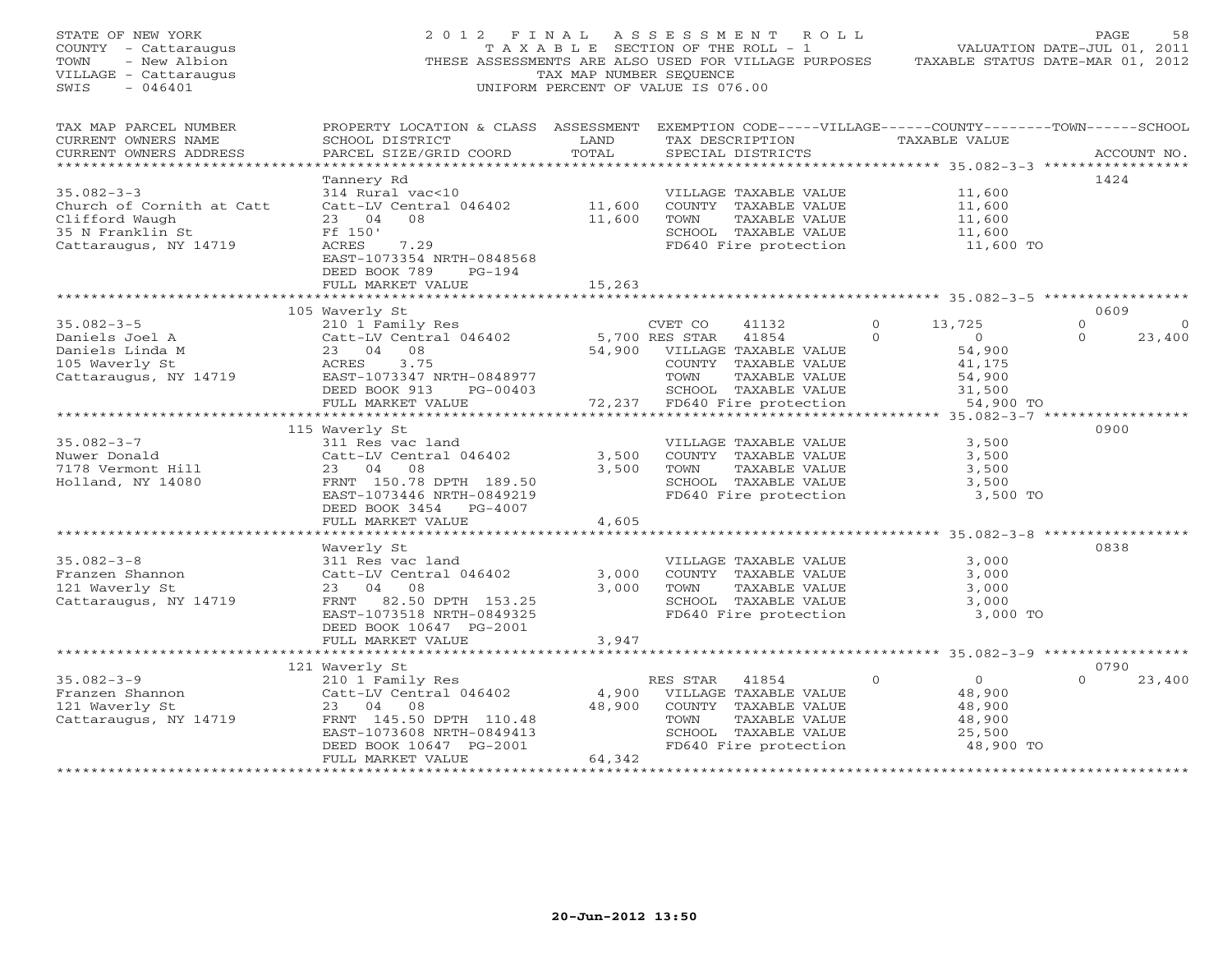| STATE OF NEW YORK<br>COUNTY - Cattaraugus<br>TOWN<br>- New Albion<br>VILLAGE - Cattaraugus<br>$-046401$<br>SWIS | 2012 FINAL                                                                                                                                                                          | TAX MAP NUMBER SEQUENCE   | ASSESSMENT ROLL<br>TAXABLE SECTION OF THE ROLL - 1<br>THESE ASSESSMENTS ARE ALSO USED FOR VILLAGE PURPOSES<br>UNIFORM PERCENT OF VALUE IS 076.00 |          |                                                                       | PAGE<br>59<br>VALUATION DATE-JUL 01, 2011<br>TAXABLE STATUS DATE-MAR 01, 2012 |
|-----------------------------------------------------------------------------------------------------------------|-------------------------------------------------------------------------------------------------------------------------------------------------------------------------------------|---------------------------|--------------------------------------------------------------------------------------------------------------------------------------------------|----------|-----------------------------------------------------------------------|-------------------------------------------------------------------------------|
| TAX MAP PARCEL NUMBER<br>CURRENT OWNERS NAME<br>CURRENT OWNERS ADDRESS<br>***********************               | PROPERTY LOCATION & CLASS ASSESSMENT EXEMPTION CODE-----VILLAGE------COUNTY-------TOWN------SCHOOL<br>SCHOOL DISTRICT<br>PARCEL SIZE/GRID COORD                                     | LAND<br>TOTAL             | TAX DESCRIPTION TAXABLE VALUE<br>SPECIAL DISTRICTS                                                                                               |          |                                                                       | ACCOUNT NO.                                                                   |
| $35.082 - 3 - 10$<br>Wilcox Terry<br>Wilcox Pamela<br>104 Center St<br>Little Valley, NY 14755                  | 125 Waverly St<br>210 1 Family Res<br>Catt-LV Central 046402<br>23 04 08<br>FRNT 57.80 DPTH 177.60<br>EAST-1073718 NRTH-0849464<br>DEED BOOK 785<br>PG-00846<br>FULL MARKET VALUE   | 2,200<br>26,900<br>35,395 | VILLAGE TAXABLE VALUE<br>COUNTY TAXABLE VALUE<br>TOWN<br>TAXABLE VALUE<br>SCHOOL TAXABLE VALUE<br>FD640 Fire protection                          |          | 26,900<br>26,900<br>26,900<br>26,900<br>26,900 TO                     | 0678                                                                          |
|                                                                                                                 |                                                                                                                                                                                     |                           |                                                                                                                                                  |          |                                                                       |                                                                               |
| $35.082 - 3 - 11$<br>Johnson Douglas<br>Johnson Betty<br>127 Waverly St<br>Cattaraugus, NY 14719                | 127 Waverly St<br>210 1 Family Res<br>Catt-LV Central 046402<br>23 04 08<br>FRNT 59.40 DPTH 186.50<br>EAST-1073758 NRTH-0849504                                                     | 2,300<br>29,000           | RES STAR 41854<br>VILLAGE TAXABLE VALUE<br>COUNTY TAXABLE VALUE<br>TOWN<br>TAXABLE VALUE<br>SCHOOL TAXABLE VALUE                                 | $\Omega$ | $\overline{0}$<br>29,000<br>29,000<br>29,000<br>5,600                 | 0689<br>$\Omega$<br>23,400                                                    |
|                                                                                                                 | FULL MARKET VALUE                                                                                                                                                                   |                           | 38,158 FD640 Fire protection                                                                                                                     |          | 29,000 TO                                                             |                                                                               |
|                                                                                                                 | 129 Waverly St                                                                                                                                                                      |                           |                                                                                                                                                  |          |                                                                       | 0586                                                                          |
| $35.082 - 3 - 12$<br>Mansfield Holly M<br>129 Wayerly St<br>129 Waverly St<br>Cattaraugus, NY 14719             | 210 1 Family Res<br>Catt-LV Central 046402<br>23 04 08<br>FRNT 110.60 DPTH 180.30<br>BANK<br>012<br>EAST-1073816 NRTH-0849566<br>DEED BOOK 1029 PG-333                              | 4,300<br>27,900           | RES STAR<br>41854<br>VILLAGE TAXABLE VALUE<br>COUNTY TAXABLE VALUE<br>TOWN<br>TAXABLE VALUE<br>SCHOOL TAXABLE VALUE<br>FD640 Fire protection     | $\circ$  | $\overline{0}$<br>27,900<br>27,900<br>27,900<br>4,500<br>27,900 TO    | 23,400<br>$\Omega$                                                            |
|                                                                                                                 | FULL MARKET VALUE                                                                                                                                                                   | 36,711                    |                                                                                                                                                  |          |                                                                       |                                                                               |
| $35.082 - 3 - 13$<br>Loque Damon<br>6369 McAffee Rd<br>Cuba, NY 14727                                           | 135 Waverly St<br>311 Res vac land<br>Catt-LV Central 046402<br>23 04 08<br>FRNT<br>57.00 DPTH 180.30<br>EAST-1073859 NRTH-0849629<br>DEED BOOK 5880 PG-6027                        | 2,200<br>2,200            | VILLAGE TAXABLE VALUE<br>COUNTY TAXABLE VALUE<br>TAXABLE VALUE<br>TOWN<br>SCHOOL TAXABLE VALUE<br>FD640 Fire protection                          |          | 2,200<br>2,200<br>2,200<br>2,200<br>2,200 TO                          | ****************** 35.082-3-13 ************<br>0858                           |
|                                                                                                                 | FULL MARKET VALUE                                                                                                                                                                   | 2,895                     |                                                                                                                                                  |          |                                                                       |                                                                               |
|                                                                                                                 |                                                                                                                                                                                     |                           |                                                                                                                                                  |          |                                                                       |                                                                               |
| $35.082 - 3 - 14$<br>Parmenter Sarah J<br>137 Waverly St<br>Cattaraugus, NY 14719                               | 137 Waverly St<br>210 1 Family Res<br>Catt-LV Central 046402<br>23 04 08<br>Ff 125'<br>ACRES<br>2.20<br>EAST-1073839 NRTH-0849425<br>PG-8001<br>DEED BOOK 9795<br>FULL MARKET VALUE | 8,700<br>30,500<br>40,132 | RES STAR<br>41854<br>VILLAGE TAXABLE VALUE<br>COUNTY TAXABLE VALUE<br>TOWN<br>TAXABLE VALUE<br>SCHOOL TAXABLE VALUE<br>FD640 Fire protection     | $\circ$  | $0 \qquad \qquad$<br>30,500<br>30,500<br>30,500<br>7,100<br>30,500 TO | 0936<br>$\Omega$<br>23,400                                                    |
|                                                                                                                 |                                                                                                                                                                                     |                           |                                                                                                                                                  |          |                                                                       |                                                                               |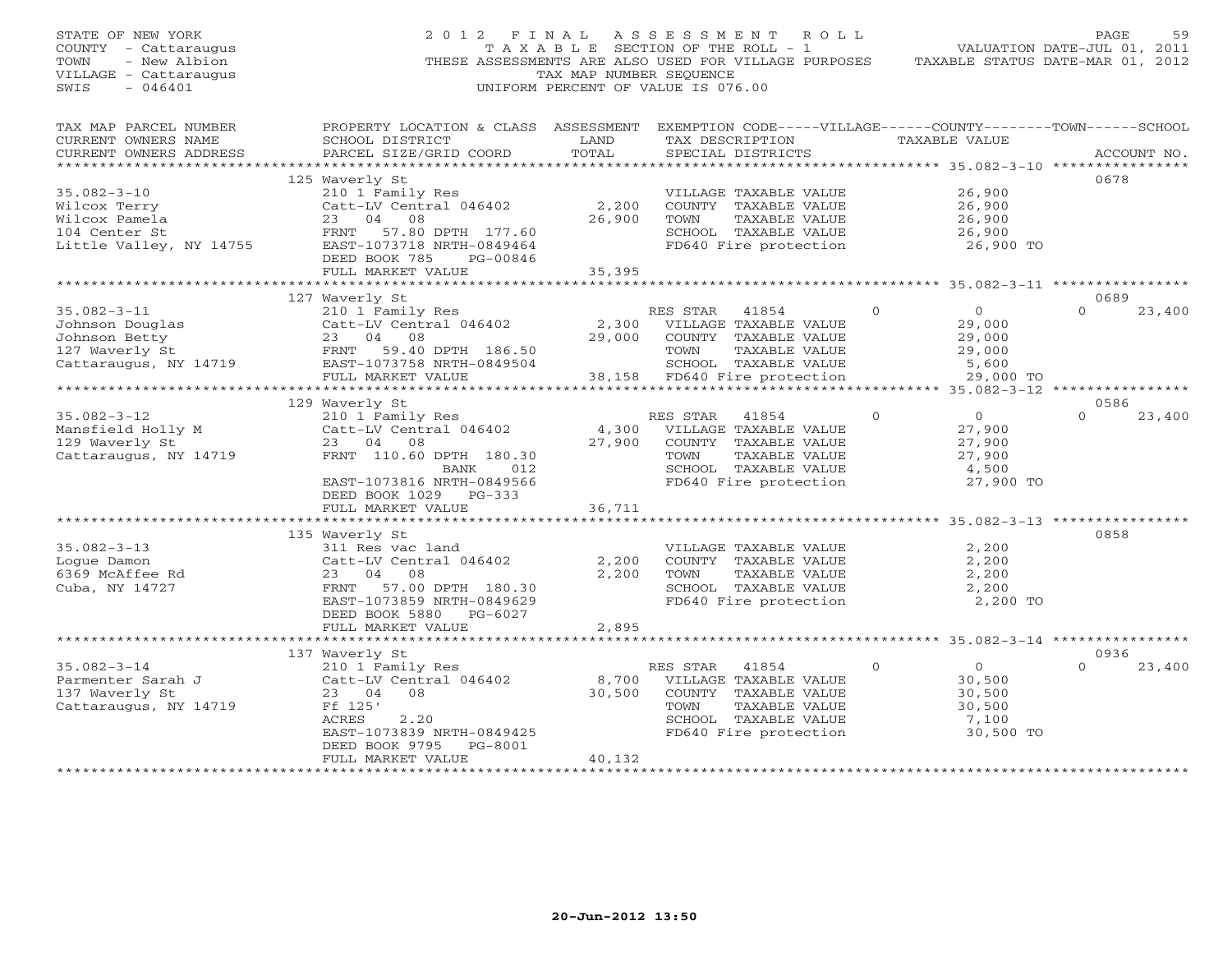| STATE OF NEW YORK<br>COUNTY - Cattaraugus<br>- New Albion<br>TOWN<br>VILLAGE - Cattaraugus<br>$-046401$<br>SWIS |                                                                                                                                                                          | TAX MAP NUMBER SEOUENCE   | 2012 FINAL ASSESSMENT ROLL<br>T A X A B L E SECTION OF THE ROLL - 1<br>THESE ASSESSMENTS ARE ALSO USED FOR VILLAGE PURPOSES<br>UNIFORM PERCENT OF VALUE IS 076.00 |                                                                                 | PAGE<br>60<br>VALUATION DATE-JUL 01, 2011<br>TAXABLE STATUS DATE-MAR 01, 2012 |
|-----------------------------------------------------------------------------------------------------------------|--------------------------------------------------------------------------------------------------------------------------------------------------------------------------|---------------------------|-------------------------------------------------------------------------------------------------------------------------------------------------------------------|---------------------------------------------------------------------------------|-------------------------------------------------------------------------------|
| TAX MAP PARCEL NUMBER<br>CURRENT OWNERS NAME<br>CURRENT OWNERS ADDRESS                                          | PROPERTY LOCATION & CLASS ASSESSMENT EXEMPTION CODE-----VILLAGE------COUNTY-------TOWN------SCHOOL<br>SCHOOL DISTRICT<br>PARCEL SIZE/GRID COORD                          | LAND<br>TOTAL             | TAX DESCRIPTION<br>SPECIAL DISTRICTS                                                                                                                              | TAXABLE VALUE                                                                   | ACCOUNT NO.                                                                   |
| $35.082 - 3 - 15$<br>Carroll John<br>211 Crossman St<br>Jamestown, NY 14701                                     | 141 Waverly St<br>210 1 Family Res<br>Catt-LV Central 046402<br>23 04<br>08<br>1.06<br>ACRES<br>EAST-1074049 NRTH-0849695<br>DEED BOOK 8095 PG-4005<br>FULL MARKET VALUE | 8,000<br>24,000<br>31,579 | VILLAGE TAXABLE VALUE<br>COUNTY TAXABLE VALUE<br>TOWN<br>TAXABLE VALUE<br>SCHOOL TAXABLE VALUE<br>FD640 Fire protection                                           | 24,000<br>24,000<br>24,000<br>24,000<br>24,000 TO                               | 0949                                                                          |
|                                                                                                                 |                                                                                                                                                                          |                           |                                                                                                                                                                   |                                                                                 |                                                                               |
| $35.082 - 4 - 1$<br>Jablonowski Eric S<br>Jablonowski Holly M<br>75 Washington St<br>Cattaraugus, NY 14719      | 75 Washington St<br>210 1 Family Res<br>Catt-LV Central 046402<br>23<br>04 08<br>FRNT 59.50 DPTH 63.00<br>EAST-1072229 NRTH-0849455                                      | 1,400<br>20,000           | VILLAGE TAXABLE VALUE<br>COUNTY TAXABLE VALUE<br>TOWN<br>TAXABLE VALUE<br>SCHOOL TAXABLE VALUE<br>FD640 Fire protection                                           | 20,000<br>20,000<br>20,000<br>20,000<br>20,000 TO                               | 0744                                                                          |
|                                                                                                                 | DEED BOOK 16573 PG-8003<br>FULL MARKET VALUE                                                                                                                             | 26,316                    |                                                                                                                                                                   |                                                                                 |                                                                               |
|                                                                                                                 |                                                                                                                                                                          |                           |                                                                                                                                                                   |                                                                                 |                                                                               |
| $35.082 - 4 - 2$<br>Woodin Raymond D<br>Schiefer Laura<br>21 Ellicott St<br>Cattaraugus, NY 14719               | 21 Ellicott St<br>210 1 Family Res<br>Catt-LV Central 046402<br>23 04 08<br>FRNT 204.50 DPTH<br>66.00<br>017<br>BANK<br>EAST-1072360 NRTH-0849454                        | 4,900<br>57,100           | RES STAR 41854<br>VILLAGE TAXABLE VALUE<br>COUNTY TAXABLE VALUE<br>TOWN<br>TAXABLE VALUE<br>SCHOOL TAXABLE VALUE<br>FD640 Fire protection                         | $\overline{0}$<br>$\Omega$<br>57,100<br>57,100<br>57,100<br>33,700<br>57,100 TO | 0905<br>$\Omega$<br>23,400                                                    |
|                                                                                                                 | DEED BOOK 9887 PG-2002<br>FULL MARKET VALUE                                                                                                                              | 75,132                    |                                                                                                                                                                   |                                                                                 |                                                                               |
|                                                                                                                 | 87 Washington St                                                                                                                                                         |                           |                                                                                                                                                                   |                                                                                 | 0890                                                                          |
| $35.082 - 4 - 3$<br>Conerstone Homes Inc<br>11801 Harrington Dr<br>Corning, NY 14830                            | 220 2 Family Res<br>Catt-LV Central 046402<br>23<br>04 08<br>FRNT 81.18 DPTH 126.40<br>EAST-1072573 NRTH-0849426<br>DEED BOOK 9391 PG-6001                               | 2,700<br>63,000           | VILLAGE TAXABLE VALUE<br>COUNTY TAXABLE VALUE<br>TOWN<br>TAXABLE VALUE<br>SCHOOL TAXABLE VALUE<br>FD640 Fire protection                                           | 63,000<br>63,000<br>63,000<br>63,000<br>63,000 TO                               |                                                                               |
|                                                                                                                 | FULL MARKET VALUE                                                                                                                                                        | 82,895                    |                                                                                                                                                                   |                                                                                 |                                                                               |
|                                                                                                                 |                                                                                                                                                                          |                           |                                                                                                                                                                   |                                                                                 |                                                                               |
| $35.082 - 4 - 4$<br>Kirchner Douglas G<br>Kirchner Diana<br>8356 Thompson Rd<br>Cattaraugus, NY 14719           | 91 Washington St<br>210 1 Family Res<br>Catt-LV Central 046402<br>23 04<br>08<br>FRNT 171.60 DPTH 158.40<br>EAST-1072701 NRTH-0849411<br>DEED BOOK 823<br>PG-00472       | 6,400<br>90,000           | VILLAGE TAXABLE VALUE<br>COUNTY TAXABLE VALUE<br>TOWN<br>TAXABLE VALUE<br>SCHOOL TAXABLE VALUE<br>FD640 Fire protection                                           | 90,000<br>90,000<br>90,000<br>90,000<br>90,000 TO                               | 0869                                                                          |
| *******************                                                                                             | FULL MARKET VALUE                                                                                                                                                        | 118,421                   |                                                                                                                                                                   |                                                                                 |                                                                               |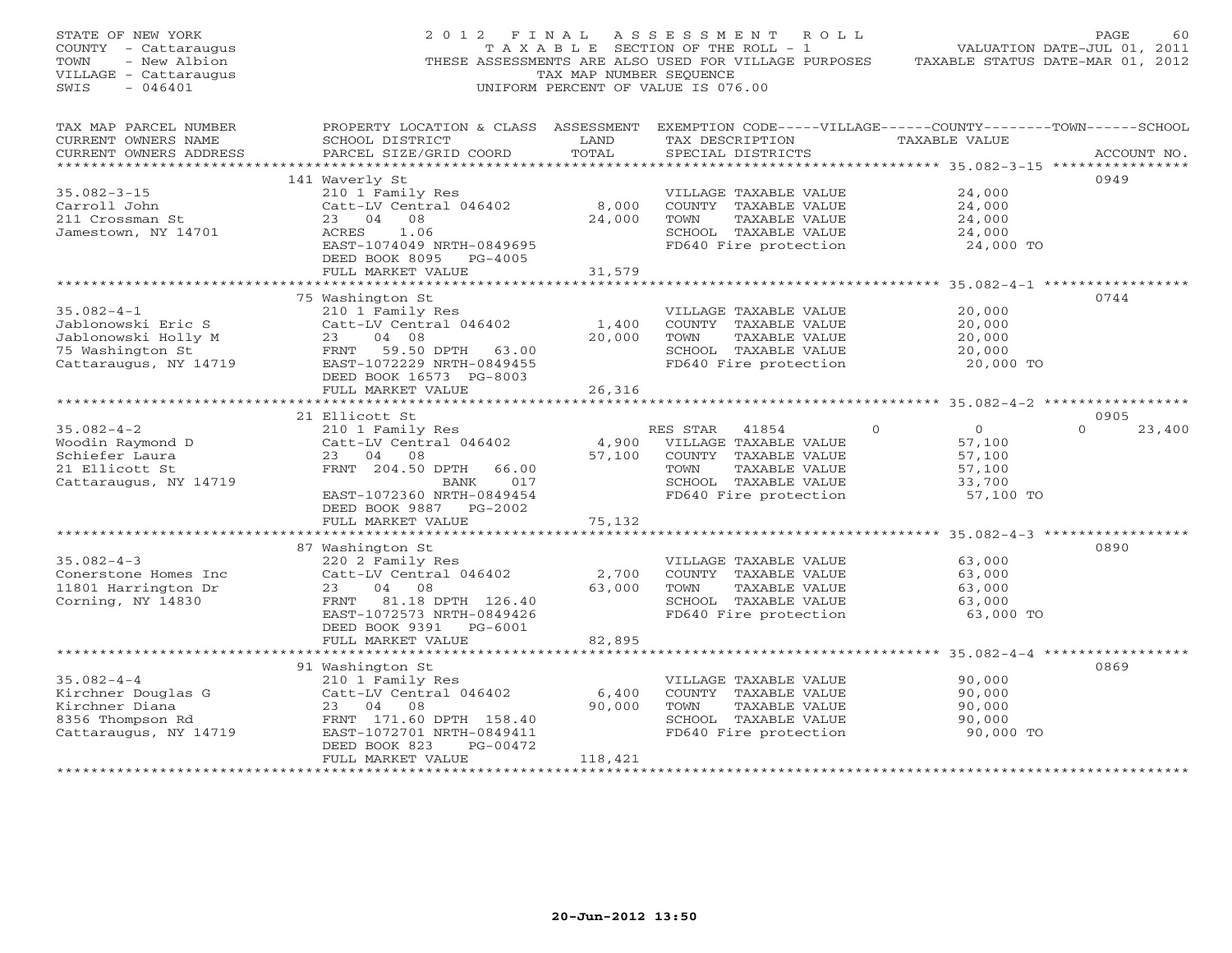| STATE OF NEW YORK<br>COUNTY - Cattaraugus<br>TOWN<br>- New Albion<br>VILLAGE - Cattaraugus<br>SWIS<br>$-046401$ | 2 0 1 2<br>F I N A L                                                                                                                                                                                                   | TAX MAP NUMBER SEOUENCE   | A S S E S S M E N T<br>ROLL<br>T A X A B L E SECTION OF THE ROLL - 1<br>THESE ASSESSMENTS ARE ALSO USED FOR VILLAGE PURPOSES<br>UNIFORM PERCENT OF VALUE IS 076.00 |                                                                                                        | PAGE<br>61<br>VALUATION DATE-JUL 01, 2011<br>TAXABLE STATUS DATE-MAR 01, 2012 |
|-----------------------------------------------------------------------------------------------------------------|------------------------------------------------------------------------------------------------------------------------------------------------------------------------------------------------------------------------|---------------------------|--------------------------------------------------------------------------------------------------------------------------------------------------------------------|--------------------------------------------------------------------------------------------------------|-------------------------------------------------------------------------------|
| TAX MAP PARCEL NUMBER<br>CURRENT OWNERS NAME<br>CURRENT OWNERS ADDRESS<br>**********************                | PROPERTY LOCATION & CLASS ASSESSMENT EXEMPTION CODE-----VILLAGE------COUNTY-------TOWN------SCHOOL<br>SCHOOL DISTRICT<br>PARCEL SIZE/GRID COORD                                                                        | LAND<br>TOTAL             | TAX DESCRIPTION<br>SPECIAL DISTRICTS                                                                                                                               | TAXABLE VALUE                                                                                          | ACCOUNT NO.                                                                   |
| $35.082 - 4 - 5$<br>Freaney James R Sr<br>Freaney Christine L<br>6370 Peth Rd<br>Great Valley, NY 14741         | 97 Washington St<br>210 1 Family Res<br>Catt-LV Central 046402<br>23<br>04<br>08<br>92.00 DPTH 158.40<br>FRNT<br>BANK<br>017<br>EAST-1072832 NRTH-0849411<br>DEED BOOK 4273 PG-7001                                    | 3,400<br>62,800           | VILLAGE TAXABLE VALUE<br>COUNTY TAXABLE VALUE<br>TOWN<br>TAXABLE VALUE<br>SCHOOL TAXABLE VALUE<br>FD640 Fire protection                                            | 62,800<br>62,800<br>62,800<br>62,800<br>62,800 TO                                                      | 0755                                                                          |
|                                                                                                                 | FULL MARKET VALUE                                                                                                                                                                                                      | 82,632                    |                                                                                                                                                                    |                                                                                                        |                                                                               |
| $35.082 - 4 - 7.1$<br>Wienk-Ossant Jennifer<br>6712 Dooley Rd<br>Ellicottville, NY 14731                        | 23 S Franklin St<br>210 1 Family Res<br>Catt-LV Central 046402<br>23<br>04<br>08<br>FRNT 106.00 DPTH 155.00<br>ACRES<br>$0.23$ BANK<br>017<br>EAST-1072790 NRTH-0849299<br>DEED BOOK 2140 PG-3002<br>FULL MARKET VALUE | 1,700<br>40,000<br>52,632 | VILLAGE TAXABLE VALUE<br>COUNTY TAXABLE VALUE<br>TOWN<br>TAXABLE VALUE<br>SCHOOL TAXABLE VALUE<br>FD640 Fire protection                                            | 40,000<br>40,000<br>40,000<br>40,000<br>40,000 TO                                                      | 0700                                                                          |
|                                                                                                                 | ************************                                                                                                                                                                                               | *************             |                                                                                                                                                                    |                                                                                                        |                                                                               |
| $35.082 - 4 - 7.2$<br>Waite Robert B<br>26 S Franklin St<br>Cattaraugus, NY 14719                               | 26 S Franklin St<br>312 Vac w/imprv<br>Catt-LV Central 046402<br>FRNT 90.00 DPTH 110.00<br>EAST-1072777 NRTH-0849230<br>DEED BOOK 104<br>PG-9002                                                                       | 2,600<br>3,100            | VILLAGE TAXABLE VALUE<br>COUNTY TAXABLE VALUE<br>TOWN<br>TAXABLE VALUE<br>SCHOOL TAXABLE VALUE                                                                     | 3,100<br>3,100<br>3,100<br>3,100                                                                       | 1520                                                                          |
|                                                                                                                 | FULL MARKET VALUE<br>* * * * * * * * * * * * * * * * * * *                                                                                                                                                             | 4,079                     |                                                                                                                                                                    | ****************** 35.082-4-9 ******************                                                       |                                                                               |
|                                                                                                                 | 32 Ellicott St                                                                                                                                                                                                         |                           |                                                                                                                                                                    |                                                                                                        | 0868                                                                          |
| $35.082 - 4 - 9$<br>Lincoln Leroy E<br>Lincoln Lorraine<br>32 Ellicott St<br>Cattaraugus, NY 14719              | 210 1 Family Res<br>Catt-LV Central 046402<br>23<br>04<br>08<br>FRNT 64.66 DPTH 295.00<br>EAST-1072666 NRTH-0849156<br>DEED BOOK 914<br>PG-00070                                                                       | 2,700<br>51,400           | RES STAR<br>41854<br>VILLAGE TAXABLE VALUE<br>COUNTY TAXABLE VALUE<br>TOWN<br>TAXABLE VALUE<br>SCHOOL TAXABLE VALUE<br>FD640 Fire protection                       | $\overline{0}$<br>$\Omega$<br>51,400<br>51,400<br>51,400<br>28,000<br>51,400 TO                        | $\Omega$<br>23,400                                                            |
|                                                                                                                 | FULL MARKET VALUE<br>*************************                                                                                                                                                                         | 67,632                    |                                                                                                                                                                    |                                                                                                        |                                                                               |
|                                                                                                                 | 38 Ellicott St                                                                                                                                                                                                         |                           |                                                                                                                                                                    |                                                                                                        | 0596                                                                          |
| $35.082 - 4 - 10$<br>Botsford Robert J<br>Botsford Fay P<br>38 Ellicott St<br>Cattaraugus, NY 14719             | 210 1 Family Res<br>Catt-LV Central 046402<br>23<br>04<br>08<br>58.37 DPTH 235.00<br>FRNT<br>EAST-1072641 NRTH-0849036<br>FULL MARKET VALUE<br>****************************                                            | 2,400<br>53,000<br>69,737 | RES STAR<br>41854<br>VILLAGE TAXABLE VALUE<br>COUNTY TAXABLE VALUE<br>TOWN<br>TAXABLE VALUE<br>SCHOOL TAXABLE VALUE<br>FD640 Fire protection                       | $\overline{0}$<br>$\Omega$<br>53,000<br>53,000<br>53,000<br>29,600<br>53,000 TO<br>******************* | $\Omega$<br>23,400<br>****************                                        |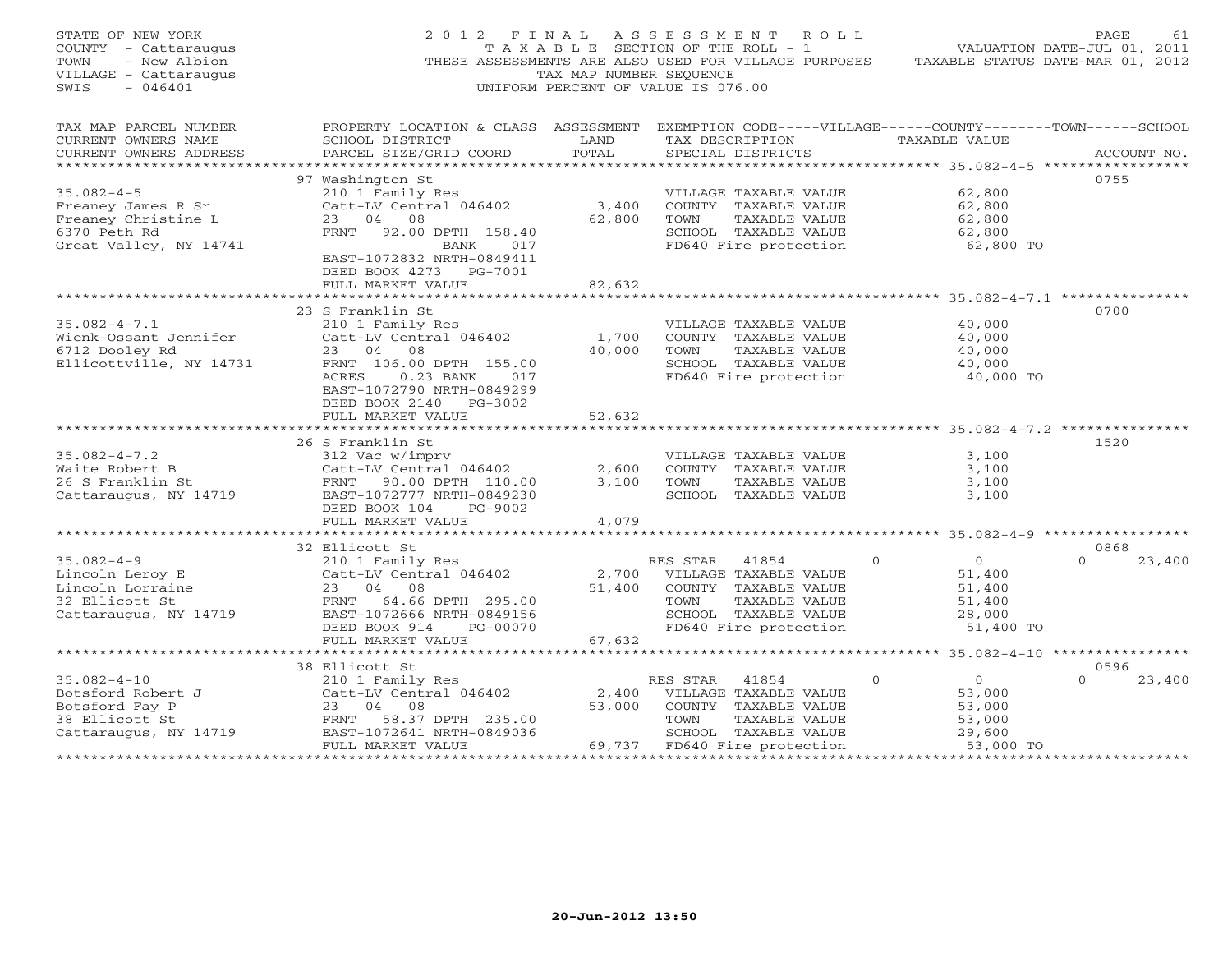| STATE OF NEW YORK<br>COUNTY - Cattaraugus<br>- New Albion<br>TOWN<br>VILLAGE - Cattaraugus<br>$-046401$<br>SWIS | 2 0 1 2<br>THESE ASSESSMENTS ARE ALSO USED FOR VILLAGE PURPOSES                                                                                                                                | FINAL<br>T A X A B L E SECTION OF THE ROLL - 1<br>TAX MAP NUMBER SEQUENCE<br>UNIFORM PERCENT OF VALUE IS 076.00 | ASSESSMENT                                                            |                                                                                                                                   | ROLL                                    | TAXABLE STATUS DATE-MAR 01, 2012                                                | PAGE<br>VALUATION DATE-JUL 01, 2011 | 62                               |
|-----------------------------------------------------------------------------------------------------------------|------------------------------------------------------------------------------------------------------------------------------------------------------------------------------------------------|-----------------------------------------------------------------------------------------------------------------|-----------------------------------------------------------------------|-----------------------------------------------------------------------------------------------------------------------------------|-----------------------------------------|---------------------------------------------------------------------------------|-------------------------------------|----------------------------------|
| TAX MAP PARCEL NUMBER<br>CURRENT OWNERS NAME<br>CURRENT OWNERS ADDRESS                                          | PROPERTY LOCATION & CLASS ASSESSMENT EXEMPTION CODE-----VILLAGE------COUNTY-------TOWN------SCHOOL<br>SCHOOL DISTRICT<br>PARCEL SIZE/GRID COORD                                                | LAND<br>TOTAL                                                                                                   |                                                                       | TAX DESCRIPTION<br>SPECIAL DISTRICTS                                                                                              |                                         | <b>TAXABLE VALUE</b>                                                            |                                     | ACCOUNT NO.                      |
| *************************                                                                                       | 39 S Franklin St                                                                                                                                                                               |                                                                                                                 |                                                                       |                                                                                                                                   |                                         |                                                                                 | 0778                                |                                  |
| $35.082 - 4 - 11$<br>Krager Norma A<br>39 S Franklin St<br>Cattaraugus, NY 14719                                | 210 1 Family Res<br>Catt-LV Central 046402<br>23<br>04<br>08<br>FRNT 46.00 DPTH 125.00<br>EAST-1072700 NRTH-0848960<br>DEED BOOK 914<br>PG-00274<br>FULL MARKET VALUE                          | 1,500<br>42,000<br>55,263                                                                                       | RES STAR<br>TOWN                                                      | 41854<br>VILLAGE TAXABLE VALUE<br>COUNTY TAXABLE VALUE<br>TAXABLE VALUE<br>SCHOOL TAXABLE VALUE<br>FD640 Fire protection          | $\circ$                                 | $\overline{O}$<br>42,000<br>42,000<br>42,000<br>18,600<br>42,000 TO             |                                     | 23,400                           |
|                                                                                                                 |                                                                                                                                                                                                |                                                                                                                 |                                                                       |                                                                                                                                   |                                         | ********* 35.082-4-12 ****************                                          |                                     |                                  |
| $35.082 - 4 - 12$<br>Borrowdale George E<br>41 S Franklin St<br>Cattaraugus, NY 14719                           | 41 S Franklin St<br>210 1 Family Res<br>Catt-LV Central 046402<br>23 04<br>08<br>FRNT 124.00 DPTH 158.00<br><b>BANK</b><br>017<br>EAST-1072698 NRTH-0848843<br>DEED BOOK 1001 PG-161           | 4,600<br>45,000                                                                                                 | RES STAR<br>TOWN                                                      | 41854<br>VILLAGE TAXABLE VALUE<br>COUNTY TAXABLE VALUE<br>TAXABLE VALUE<br>SCHOOL TAXABLE VALUE<br>FD640 Fire protection          | $\mathbf{0}$                            | $\circ$<br>45,000<br>45,000<br>45,000<br>21,600<br>45,000 TO                    | 0919<br>$\Omega$                    | 23,400                           |
|                                                                                                                 | FULL MARKET VALUE                                                                                                                                                                              | 59,211<br>********                                                                                              |                                                                       |                                                                                                                                   |                                         | ******** 35.082-4-13 ***********                                                |                                     |                                  |
| $35.082 - 4 - 13$<br>Rhinehart John A<br>Rhinehart Amy S<br>68 Waverly St<br>Cattaraugus, NY 14719              | 68 Waverly St<br>210 1 Family Res<br>Catt-LV Central 046402<br>23<br>04<br>08<br>FRNT 100.00 DPTH 154.00<br>EAST-1072588 NRTH-0848869<br>DEED BOOK 4547<br>PG-6002<br>FULL MARKET VALUE        | 3,700<br>36,600<br>48,158                                                                                       | RES STAR<br>TOWN                                                      | 41854<br>VILLAGE TAXABLE VALUE<br>COUNTY TAXABLE VALUE<br>TAXABLE VALUE<br>SCHOOL TAXABLE VALUE<br>FD640 Fire protection          | $\Omega$                                | $\circ$<br>36,600<br>36,600<br>36,600<br>13,200<br>36,600 TO                    | 0880<br>$\Omega$                    | 23,400                           |
|                                                                                                                 | 40 Ellicott St                                                                                                                                                                                 |                                                                                                                 |                                                                       |                                                                                                                                   |                                         |                                                                                 | 0871                                |                                  |
| $35.082 - 4 - 14$<br>Salomon Raymond<br>40 Ellicott St<br>Cattaraugus, NY 14719                                 | 210 1 Family Res<br>Catt-LV Central 046402<br>23<br>04<br>08<br>FRNT<br>90.00 DPTH 121.00<br><b>BANK</b><br>017<br>EAST-1072592 NRTH-0848962<br>DEED BOOK 9495<br>PG-5003<br>FULL MARKET VALUE | 39,900<br>52,500                                                                                                | CVET CO<br>3,000 RES STAR<br>TOWN                                     | 41132<br>41854<br>VILLAGE TAXABLE VALUE<br>COUNTY TAXABLE VALUE<br>TAXABLE VALUE<br>SCHOOL TAXABLE VALUE<br>FD640 Fire protection | $\Omega$<br>$\mathbf{0}$                | 9,975<br>$\overline{O}$<br>39,900<br>29,925<br>39,900<br>16,500<br>39,900 TO    | $\Omega$<br>$\Omega$                | $\Omega$<br>23,400               |
|                                                                                                                 | ***********************                                                                                                                                                                        |                                                                                                                 |                                                                       |                                                                                                                                   |                                         |                                                                                 |                                     |                                  |
| $35.082 - 4 - 15$                                                                                               | 36 Ellicott St                                                                                                                                                                                 |                                                                                                                 |                                                                       |                                                                                                                                   | 54,400                                  |                                                                                 | 0602<br>54,400                      |                                  |
| Wienk Jerith<br>Wienk Bonnie<br>36 Ellicott St<br>Cattaraugus, NY 14719                                         | 210 1 Family Res<br>Catt-LV Central 046402<br>23<br>04<br>08<br>FRNT 57.50 DPTH 256.00<br>EAST-1072651 NRTH-0849094<br>FULL MARKET VALUE                                                       | 71,579                                                                                                          | VET PRO T 41003<br>2,400 WVET CO<br>54,400 DVET CO<br>SR STAR<br>TOWN | 41122<br>41142<br>41834<br>VILLAGE TAXABLE VALUE<br>COUNTY TAXABLE VALUE<br>TAXABLE VALUE<br>SCHOOL TAXABLE VALUE                 | $\circ$<br>$\mathbf{0}$<br>$\mathbf{0}$ | $\circ$<br>8,160<br>21,760<br>$\circ$<br>$\circ$<br>24,480<br>$\Omega$<br>5,880 | $\circ$<br>$\mathbf{0}$<br>$\Omega$ | $\mathbf{0}$<br>$\cap$<br>48,520 |
|                                                                                                                 |                                                                                                                                                                                                |                                                                                                                 |                                                                       | FD640 Fire protection<br>***********************                                                                                  |                                         | 54,400 TO<br>* * * * * * * * * * * * * * * * * *                                |                                     |                                  |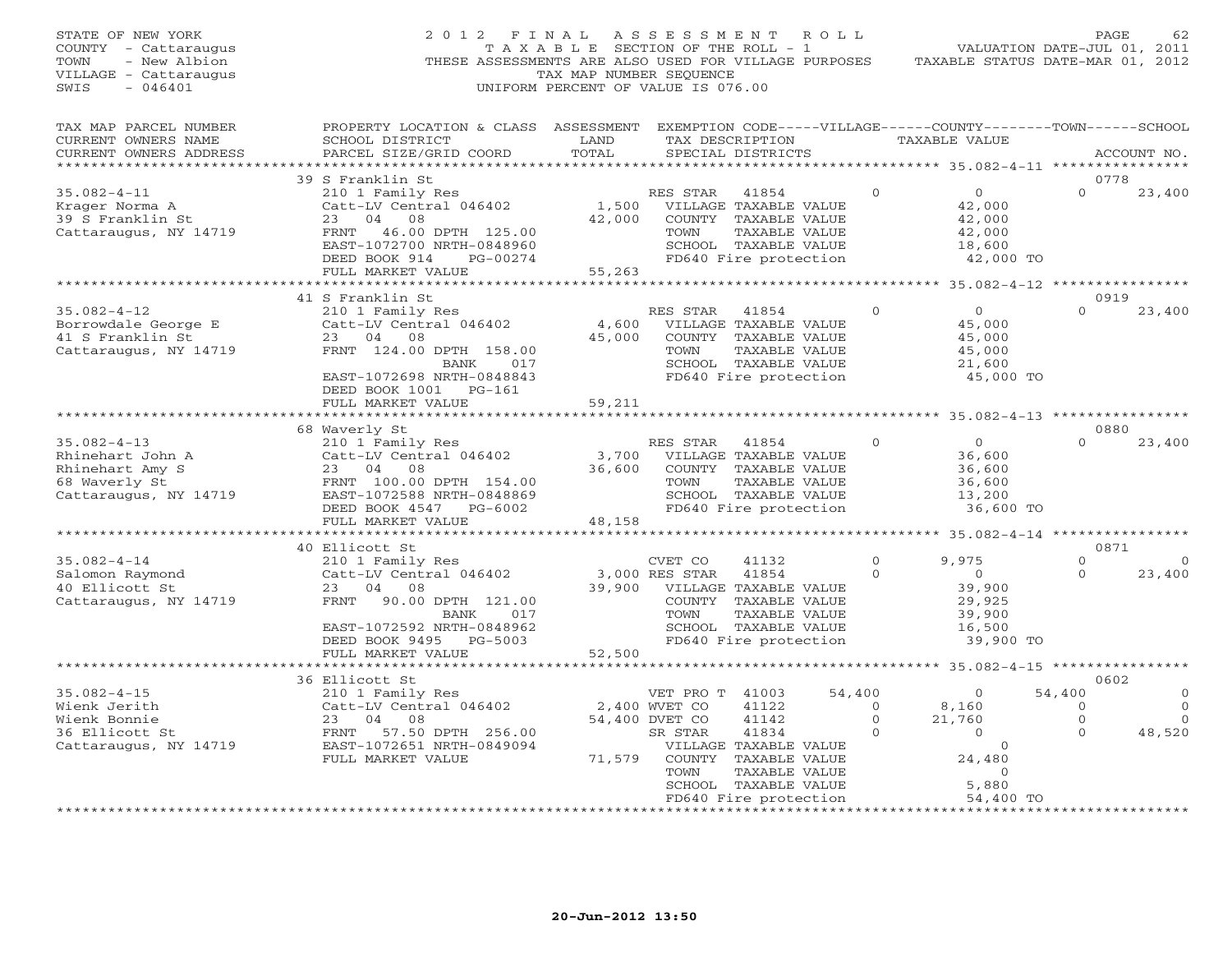| STATE OF NEW YORK<br>COUNTY - Cattaraugus<br>TOWN<br>- New Albion<br>VILLAGE - Cattaraugus<br>SWIS<br>$-046401$        | 2012 FINAL                                                                                                                                                                                                                                                                                                                                                                                                                      | TAX MAP NUMBER SEOUENCE | A S S E S S M E N T R O L L<br>T A X A B L E SECTION OF THE ROLL - 1<br>THESE ASSESSMENTS ARE ALSO USED FOR VILLAGE PURPOSES<br>UNIFORM PERCENT OF VALUE IS 076.00                                                                                                 | TAXABLE STATUS DATE-MAR 01, 2012                                                                           | PAGE<br>63<br>VALUATION DATE-JUL 01, 2011                          |
|------------------------------------------------------------------------------------------------------------------------|---------------------------------------------------------------------------------------------------------------------------------------------------------------------------------------------------------------------------------------------------------------------------------------------------------------------------------------------------------------------------------------------------------------------------------|-------------------------|--------------------------------------------------------------------------------------------------------------------------------------------------------------------------------------------------------------------------------------------------------------------|------------------------------------------------------------------------------------------------------------|--------------------------------------------------------------------|
| TAX MAP PARCEL NUMBER<br>CURRENT OWNERS NAME<br>CURRENT OWNERS ADDRESS                                                 | PROPERTY LOCATION & CLASS ASSESSMENT EXEMPTION CODE-----VILLAGE------COUNTY-------TOWN------SCHOOL<br>SCHOOL DISTRICT<br>PARCEL SIZE/GRID COORD                                                                                                                                                                                                                                                                                 | LAND<br>TOTAL           | TAX DESCRIPTION TAXABLE VALUE<br>SPECIAL DISTRICTS                                                                                                                                                                                                                 |                                                                                                            | ACCOUNT NO.                                                        |
|                                                                                                                        |                                                                                                                                                                                                                                                                                                                                                                                                                                 |                         |                                                                                                                                                                                                                                                                    |                                                                                                            |                                                                    |
| $35.082 - 4 - 16$                                                                                                      | 30 Ellicott St                                                                                                                                                                                                                                                                                                                                                                                                                  |                         |                                                                                                                                                                                                                                                                    | $\Omega$<br>$\overline{0}$                                                                                 | 0711<br>23,400<br>$\Omega$                                         |
| Minner Daniel A<br>Minner Daniel A<br>Minner Cynthia M<br>30 Ellicott St<br>30 Ellicott St<br>Cattaraugus, NY 14719    | $\begin{tabular}{lllllllllll} \textbf{210} & \textbf{Family Res} & \textbf{RES STAR} & \textbf{41854} \\ \textbf{Catt-LV Central 046402} & \textbf{3,100} & \textbf{VILLAGE TAXABLE VALUE} \\ \textbf{23} & \textbf{04} & \textbf{08} & \textbf{46,200} & \textbf{COUNTY TAXABLE VALUE} \end{tabular}$<br>Catt-LV Central 046402<br>23 04 08<br>FRNT 79.50 DPTH 186.06<br>EAST-1072623 NRTH-0849229<br>DEED BOOK 00942 PG-00919 | 46,200                  | COUNTY TAXABLE VALUE<br>TAXABLE VALUE<br>TOWN<br>SCHOOL TAXABLE VALUE<br>FD640 Fire protection                                                                                                                                                                     | 46,200<br>46,200<br>46,200<br>22,800<br>46,200 TO                                                          |                                                                    |
|                                                                                                                        | FULL MARKET VALUE                                                                                                                                                                                                                                                                                                                                                                                                               | 60,789                  |                                                                                                                                                                                                                                                                    |                                                                                                            |                                                                    |
|                                                                                                                        |                                                                                                                                                                                                                                                                                                                                                                                                                                 |                         |                                                                                                                                                                                                                                                                    |                                                                                                            |                                                                    |
| $35.082 - 4 - 18$<br>Dobbins Esther H<br>1131 43rd Ave N<br>St Petersburg, FL 33703                                    | 25 Ellicott St<br>210 1 Family Res<br>Catt-LV Central 046402<br>23 04 08<br>FRNT 104.86 DPTH 254.85<br>EAST-1072340 NRTH-0849369<br>DEED BOOK 874 PG-00030                                                                                                                                                                                                                                                                      | 4,300<br>50,500         | VILLAGE TAXABLE VALUE<br>COUNTY TAXABLE VALUE<br>TOWN<br>TAXABLE VALUE<br>SCHOOL TAXABLE VALUE<br>FD640 Fire protection                                                                                                                                            | 50,500<br>50,500<br>50,500<br>50,500<br>50,500 TO                                                          | 0742                                                               |
|                                                                                                                        | FULL MARKET VALUE                                                                                                                                                                                                                                                                                                                                                                                                               | 66,447<br>************  |                                                                                                                                                                                                                                                                    |                                                                                                            |                                                                    |
|                                                                                                                        | 29 Ellicott St                                                                                                                                                                                                                                                                                                                                                                                                                  |                         |                                                                                                                                                                                                                                                                    | ************************ 35.082-4-19 **************                                                        | 0983                                                               |
| $35.082 - 4 - 19$<br>Musall Cynthia S<br>Musall Richard C<br>29 Ellicott St<br>29 Ellicott St<br>Cattaraugus, NY 14719 | 210 1 Family Res<br>Catt-LV Central 046402<br>23 04 08<br>FRNT 95.00 DPTH 246.60<br>EAST-1072346 NRTH-0849272<br>DEED BOOK 7788 PG-4001<br>FULL MARKET VALUE                                                                                                                                                                                                                                                                    |                         | WVET CO<br>41122<br>سیاسی بہت<br>3,900 AGED C/T/S 41800<br>56.246 SP CERT<br>22,498<br>$\overline{0}$<br>56,246 SR STAR<br>41834<br>VILLAGE TAXABLE VALUE<br>COUNTY TAXABLE VALUE<br>TAXABLE VALUE<br>TOWN<br>74,008 SCHOOL TAXABLE VALUE<br>FD640 Fire protection | 8,437<br>$\overline{0}$<br>19,124<br>$\overline{0}$<br>33,748<br>28,685<br>33,748<br>$\Omega$<br>56,246 TO | $\circ$<br>$\circ$<br>22,498<br>22,498<br>$\overline{0}$<br>33,748 |
|                                                                                                                        |                                                                                                                                                                                                                                                                                                                                                                                                                                 |                         |                                                                                                                                                                                                                                                                    |                                                                                                            |                                                                    |
|                                                                                                                        | 33 Ellicott St                                                                                                                                                                                                                                                                                                                                                                                                                  |                         |                                                                                                                                                                                                                                                                    |                                                                                                            | 0722                                                               |
| $35.082 - 4 - 20$<br>Harvey Jerry R<br>33 Ellicott St<br>Cattaraugus, NY 14719                                         | EIIICOLL SL<br>210 1 Family Res<br>Catt-LV Central 046402<br>23 04 08<br>FRNT 70.00 DPTH 200.00<br>017<br>BANK<br>EAST-1072374 NRTH-0849191<br>DEED BOOK 1874    PG-7002                                                                                                                                                                                                                                                        |                         | RES STAR 41854<br>2,800 VILLAGE TAXABLE VALUE<br>41,300 COUNTY TAXABLE VALUE<br>TOWN<br>TAXABLE VALUE<br>SCHOOL TAXABLE VALUE<br>FD640 Fire protection                                                                                                             | $\overline{O}$<br>$\Omega$<br>41,300<br>41,300<br>41,300<br>17,900<br>41,300 TO                            | $\Omega$<br>23,400                                                 |
|                                                                                                                        | FULL MARKET VALUE                                                                                                                                                                                                                                                                                                                                                                                                               | 54,342                  |                                                                                                                                                                                                                                                                    |                                                                                                            |                                                                    |
| $35.082 - 4 - 21$<br>Freaney James R Sr                                                                                | *****************************<br>37 Ellicott St<br>210 1 Family Res<br>Catt-LV Central 046402                                                                                                                                                                                                                                                                                                                                   | 5,800                   | VILLAGE TAXABLE VALUE<br>COUNTY TAXABLE VALUE                                                                                                                                                                                                                      | 34,600<br>34,600                                                                                           | 0617                                                               |
| Freaney Christine L<br>6370 Peth Rd<br>Great Valley, NY 14741                                                          | 23 04 08<br>FRNT 144.00 DPTH 200.00<br>EAST-1072346 NRTH-0849086<br>DEED BOOK 3319 PG-9009                                                                                                                                                                                                                                                                                                                                      | 34,600                  | TOWN<br>TAXABLE VALUE<br>SCHOOL TAXABLE VALUE<br>FD640 Fire protection                                                                                                                                                                                             | 34,600<br>34,600<br>34,600 TO                                                                              |                                                                    |
| **********************                                                                                                 | FULL MARKET VALUE                                                                                                                                                                                                                                                                                                                                                                                                               | 45,526                  |                                                                                                                                                                                                                                                                    |                                                                                                            |                                                                    |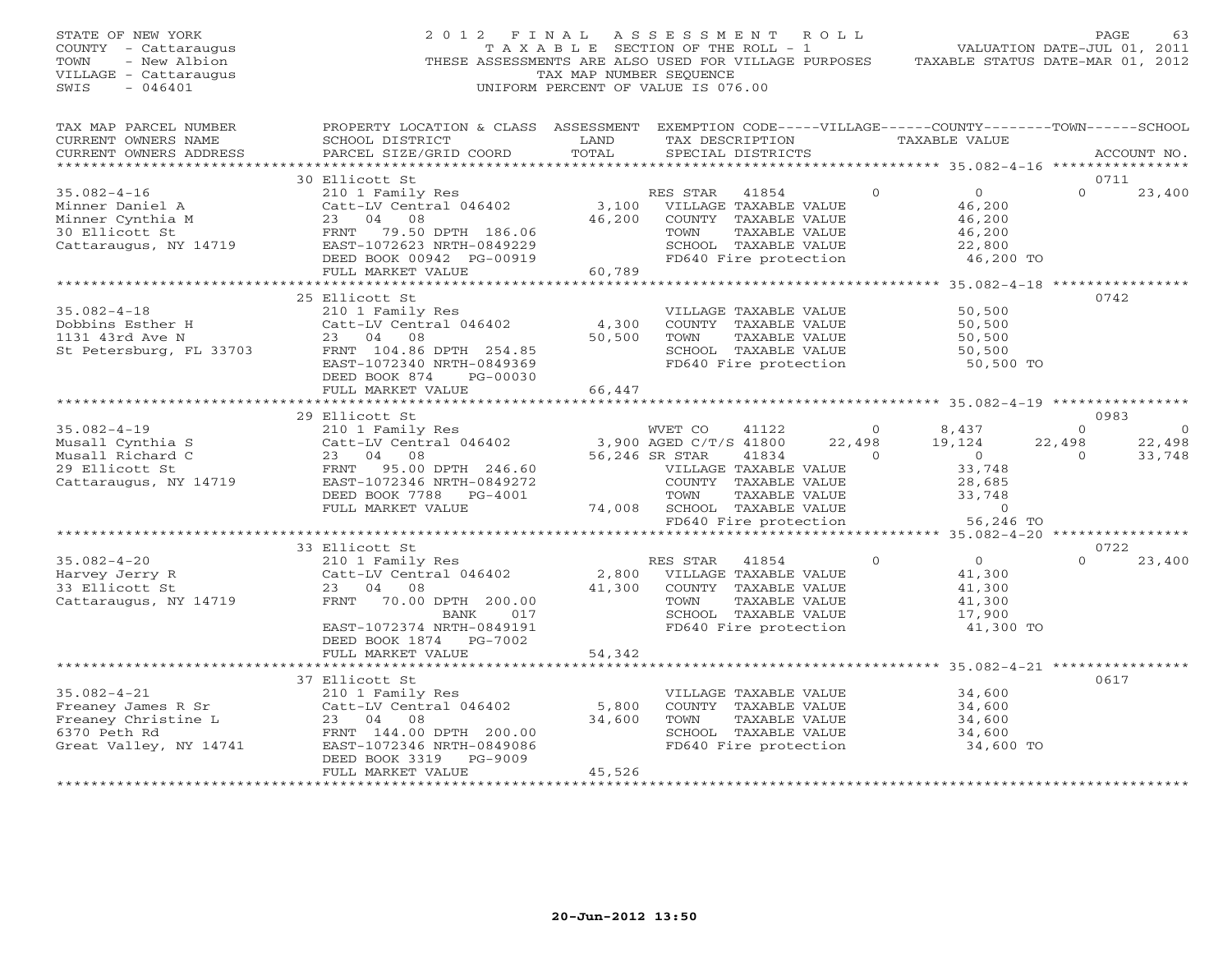| STATE OF NEW YORK<br>COUNTY - Cattaraugus<br>TOWN<br>- New Albion<br>VILLAGE - Cattaraugus<br>SWIS<br>$-046401$         | 2012 FINAL                                                                                                                                                                         | TAX MAP NUMBER SEQUENCE                      | ASSESSMENT ROLL<br>T A X A B L E SECTION OF THE ROLL - 1<br>THESE ASSESSMENTS ARE ALSO USED FOR VILLAGE PURPOSES<br>UNIFORM PERCENT OF VALUE IS 076.00 |                                                                                          | PAGE<br>64<br>VALUATION DATE-JUL 01, 2011<br>TAXABLE STATUS DATE-MAR 01, 2012 |
|-------------------------------------------------------------------------------------------------------------------------|------------------------------------------------------------------------------------------------------------------------------------------------------------------------------------|----------------------------------------------|--------------------------------------------------------------------------------------------------------------------------------------------------------|------------------------------------------------------------------------------------------|-------------------------------------------------------------------------------|
| TAX MAP PARCEL NUMBER<br>CURRENT OWNERS NAME<br>CURRENT OWNERS ADDRESS                                                  | PROPERTY LOCATION & CLASS ASSESSMENT EXEMPTION CODE-----VILLAGE------COUNTY-------TOWN------SCHOOL<br>SCHOOL DISTRICT<br>PARCEL SIZE/GRID COORD                                    | LAND<br>TOTAL                                | TAX DESCRIPTION<br>SPECIAL DISTRICTS                                                                                                                   | TAXABLE VALUE                                                                            | ACCOUNT NO.                                                                   |
|                                                                                                                         |                                                                                                                                                                                    |                                              |                                                                                                                                                        |                                                                                          |                                                                               |
| $35.082 - 4 - 22$                                                                                                       | 66 Waverly St<br>210 1 Family Res                                                                                                                                                  |                                              | RES STAR<br>41854                                                                                                                                      | $\overline{0}$<br>$\Omega$                                                               | 0763<br>23,400<br>$\Omega$                                                    |
| Wick Anthony M<br>35 Waverly St Apt 1<br>Cattaraugus, NY 14719                                                          | Catt-LV Central 046402<br>23<br>04 08<br>FRNT<br>50.00 DPTH 126.00<br>EAST-1072437 NRTH-0848935<br>DEED BOOK 12309 PG-3005                                                         | 1,700<br>33,000                              | VILLAGE TAXABLE VALUE<br>COUNTY TAXABLE VALUE<br>TOWN<br>TAXABLE VALUE<br>SCHOOL TAXABLE VALUE<br>FD640 Fire protection                                | 33,000<br>33,000<br>33,000<br>9,600<br>33,000 TO                                         |                                                                               |
|                                                                                                                         | FULL MARKET VALUE                                                                                                                                                                  | 43,421                                       |                                                                                                                                                        |                                                                                          |                                                                               |
| $35.082 - 4 - 23$<br>Zinck Franklin Jr<br>10954 Keller Rd<br>Clarence, NY 14031                                         | 62 Waverly St<br>311 Res vac land<br>Catt-LV Central 046402<br>23 04<br>08<br>FRNT 136.00 DPTH 128.00<br>EAST-1072324 NRTH-0848960<br>DEED BOOK 10330 PG-7003<br>FULL MARKET VALUE | 4,600<br>4,600<br>6,053<br>* * * * * * * * * | VILLAGE TAXABLE VALUE<br>COUNTY TAXABLE VALUE<br>TAXABLE VALUE<br>TOWN<br>SCHOOL TAXABLE VALUE                                                         | 4,600<br>4,600<br>4,600<br>4,600<br>********************** 35.082-4-24 ***************** | 0696                                                                          |
|                                                                                                                         | 42 Waverly St                                                                                                                                                                      |                                              |                                                                                                                                                        |                                                                                          | 0881                                                                          |
| $35.082 - 4 - 24$<br>Putzke Daniel L<br>42 Waverly St<br>Cattaraugus, NY 14719                                          | 210 1 Family Res<br>Catt-LV Central 046402<br>23 04<br>08<br>Ff 340' Washington<br>FRNT 380.00 DPTH<br>ACRES<br>3.39<br>EAST-1072058 NRTH-0849133<br>DEED BOOK 1006 PG-1028        | 9,400<br>50,000                              | RES STAR<br>41854<br>VILLAGE TAXABLE VALUE<br>COUNTY TAXABLE VALUE<br>TOWN<br>TAXABLE VALUE<br>SCHOOL TAXABLE VALUE<br>FD640 Fire protection           | $\circ$<br>$\Omega$<br>50,000<br>50,000<br>50,000<br>26,600<br>50,000 TO                 | $\Omega$<br>23,400                                                            |
|                                                                                                                         | FULL MARKET VALUE<br>**************************                                                                                                                                    | 65,789                                       |                                                                                                                                                        |                                                                                          |                                                                               |
| $35.082 - 4 - 25$<br>Finnegan Michael J<br>PO Box 100<br>Cattaraugus, NY 14719                                          | 40 Waverly St<br>220 2 Family Res<br>Catt-LV Central 046402<br>23<br>04<br>08<br>FRNT 78.00 DPTH 134.00<br>EAST-1071836 NRTH-0848919<br>DEED BOOK 94<br>PG-7002                    | 2,700<br>49,900                              | RES STAR<br>41854<br>VILLAGE TAXABLE VALUE<br>COUNTY TAXABLE VALUE<br>TOWN<br>TAXABLE VALUE<br>SCHOOL TAXABLE VALUE<br>FD640 Fire protection           | $\overline{0}$<br>$\Omega$<br>49,900<br>49,900<br>49,900<br>26,500<br>49,900 TO          | 0792<br>$\Omega$<br>23,400                                                    |
|                                                                                                                         | FULL MARKET VALUE                                                                                                                                                                  | 65,658                                       |                                                                                                                                                        |                                                                                          |                                                                               |
|                                                                                                                         |                                                                                                                                                                                    |                                              |                                                                                                                                                        |                                                                                          |                                                                               |
| $35.082 - 4 - 26$<br>Rosell Richard A<br>Rosell Suzanne<br>Attn: Viola Rosell<br>34 Waverly St<br>Cattaraugus, NY 14719 | 34 Waverly St<br>210 1 Family Res<br>Catt-LV Central 046402<br>23<br>08<br>04<br>60.00 DPTH 152.00<br>FRNT<br>EAST-1071767 NRTH-0848921<br>DEED BOOK 00972 PG-00696                | 2,200<br>17,200                              | VILLAGE TAXABLE VALUE<br>COUNTY TAXABLE VALUE<br>TAXABLE VALUE<br>TOWN<br>SCHOOL TAXABLE VALUE<br>FD640 Fire protection                                | 17,200<br>17,200<br>17,200<br>17,200<br>17,200 TO                                        | 0898                                                                          |
|                                                                                                                         | FULL MARKET VALUE<br>************************                                                                                                                                      | 22,632<br>***********                        |                                                                                                                                                        |                                                                                          |                                                                               |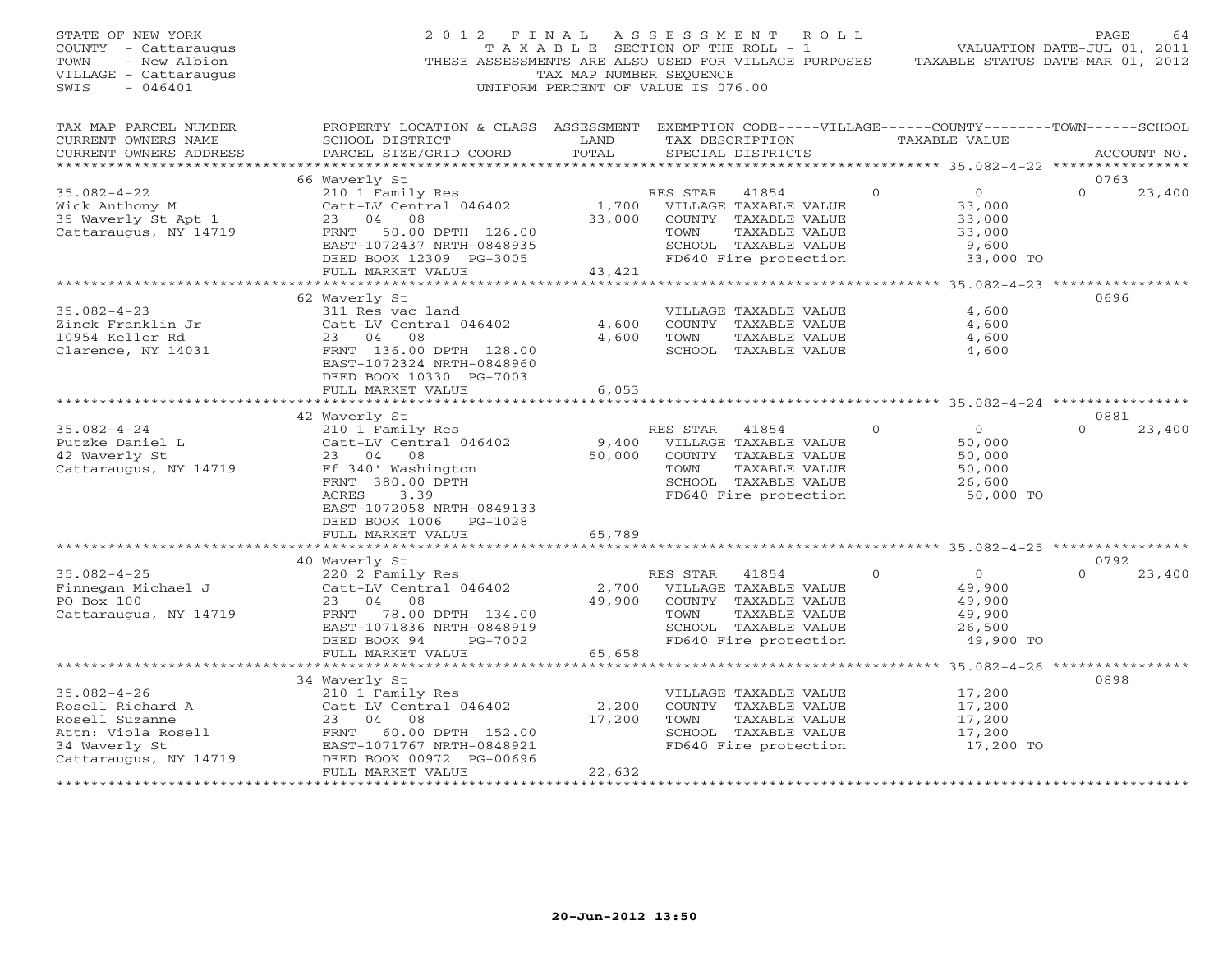| STATE OF NEW YORK<br>COUNTY - Cattaraugus<br>TOWN<br>- New Albion<br>VILLAGE - Cattaraugus<br>$-046401$<br>SWIS | 2012 FINAL                                                                                                                                                                                                                | TAX MAP NUMBER SEQUENCE   | ASSESSMENT ROLL<br>T A X A B L E SECTION OF THE ROLL - 1<br>THESE ASSESSMENTS ARE ALSO USED FOR VILLAGE PURPOSES<br>UNIFORM PERCENT OF VALUE IS 076.00   |                                                                                | PAGE<br>65<br>VALUATION DATE-JUL 01, 2011<br>TAXABLE STATUS DATE-MAR 01, 2012 |
|-----------------------------------------------------------------------------------------------------------------|---------------------------------------------------------------------------------------------------------------------------------------------------------------------------------------------------------------------------|---------------------------|----------------------------------------------------------------------------------------------------------------------------------------------------------|--------------------------------------------------------------------------------|-------------------------------------------------------------------------------|
| TAX MAP PARCEL NUMBER<br>CURRENT OWNERS NAME<br>CURRENT OWNERS ADDRESS<br>************************              | PROPERTY LOCATION & CLASS ASSESSMENT EXEMPTION CODE-----VILLAGE------COUNTY-------TOWN------SCHOOL<br>SCHOOL DISTRICT<br>PARCEL SIZE/GRID COORD                                                                           | LAND<br>TOTAL             | TAX DESCRIPTION TAXABLE VALUE<br>SPECIAL DISTRICTS                                                                                                       |                                                                                | ACCOUNT NO.                                                                   |
| $35.082 - 4 - 27$<br>Butcher Richard J<br>26 1/2 South St<br>26 1/2 South St<br>Cattaraugus, NY 14719           | 26 South St<br>483 Converted Re<br>Catt-LV Central 046402<br>23 04 08<br>FRNT 78.00 DPTH 66.00<br>EAST-1071697 NRTH-0848884<br>DEED BOOK 11869 PG-1<br>FULL MARKET VALUE                                                  | 1,900<br>33,000<br>43,421 | VILLAGE TAXABLE VALUE<br>COUNTY TAXABLE VALUE<br>TOWN TAXABLE VALUE<br>SCHOOL TAXABLE VALUE<br>FD640 Fire protection                                     | 33,000<br>33,000<br>33,000<br>33,000<br>33,000 TO                              | 0822                                                                          |
|                                                                                                                 | *******************************                                                                                                                                                                                           | *************             |                                                                                                                                                          |                                                                                |                                                                               |
| $35.082 - 4 - 28$<br>Ploger Kevin<br>22 South St<br>Cattaraugus, NY 14719                                       | 22 South St<br>210 1 Family Res<br>Catt-LV Central 046402<br>23 04 08<br>FRNT 66.00 DPTH 78.00<br>017<br>BANK                                                                                                             | 1,700<br>40,000           | VILLAGE TAXABLE VALUE<br>COUNTY TAXABLE VALUE<br>TAXABLE VALUE<br>TOWN<br>SCHOOL TAXABLE VALUE<br>FD640 Fire protection                                  | 40,000<br>40,000<br>40,000<br>40,000<br>40,000 TO                              | 0765                                                                          |
|                                                                                                                 | EAST-1071695 NRTH-0848952<br>DEED BOOK 8976 PG-4001<br>FULL MARKET VALUE                                                                                                                                                  | 52,632<br>**********      |                                                                                                                                                          | ********************* 35.082-4-29 *****************                            |                                                                               |
|                                                                                                                 | 20 South St                                                                                                                                                                                                               |                           |                                                                                                                                                          |                                                                                | 0803                                                                          |
| $35.082 - 4 - 29$<br>Baudendistel Betty<br>20 South St<br>Cattaraugus, NY 14719                                 | 210 1 Family Res<br>Catt-LV Central 046402<br>23 04 08<br>FRNT 66.00 DPTH 198.00<br>EAST-1071753 NRTH-0849021<br>FULL MARKET VALUE                                                                                        | 51,200                    | SR STAR<br>41834<br>2,600 VILLAGE TAXABLE VALUE<br>COUNTY TAXABLE VALUE<br>TOWN<br>TAXABLE VALUE<br>SCHOOL TAXABLE VALUE<br>67,368 FD640 Fire protection | $\Omega$<br>$\overline{O}$<br>51,200<br>51,200<br>51,200<br>2,680<br>51,200 TO | $\Omega$<br>48,520                                                            |
|                                                                                                                 |                                                                                                                                                                                                                           |                           |                                                                                                                                                          |                                                                                |                                                                               |
| $35.082 - 5 - 1$<br>Zimbardi Timothy J<br>Zimbardi Pamela<br>4891 Route 353<br>Salamanca, NY 14779              | 35 Waverly St<br>230 3 Family Res<br>Catt-LV Central 046402<br>23 04 08<br>FRNT 80.33 DPTH 139.50<br>EAST-1071756 NRTH-0848721<br>DEED BOOK 16821 PG-8001<br>FULL MARKET VALUE                                            | 3,100<br>32,000<br>42,105 | VILLAGE TAXABLE VALUE<br>COUNTY TAXABLE VALUE<br>TOWN<br>TAXABLE VALUE<br>SCHOOL TAXABLE VALUE<br>FD640 Fire protection                                  | 32,000<br>32,000<br>32,000<br>32,000<br>32,000 TO                              | 0951                                                                          |
|                                                                                                                 | *****************************                                                                                                                                                                                             | *********************     |                                                                                                                                                          | ********************** 35.082-5-2 *****************                            |                                                                               |
| $35.082 - 5 - 2$<br>Sterling Kirk L<br>39 Waverly St<br>Cattaraugus, NY 14719                                   | 39 Waverly St<br>nuveriy be<br>220 2 Family Res<br>Catt-LV Central 046402<br>23 04 08<br>L Torres buy on Land Cont<br>FRNT 102.00 DPTH 530.00<br>EAST-1071858 NRTH-0848561<br>DEED BOOK 9241 PG-2001<br>FULL MARKET VALUE | 4,300<br>29,300<br>38,553 | RES STAR<br>41854<br>VILLAGE TAXABLE VALUE<br>COUNTY TAXABLE VALUE<br>TAXABLE VALUE<br>TOWN<br>SCHOOL TAXABLE VALUE<br>FD640 Fire protection             | $\circ$<br>$\overline{0}$<br>29,300<br>29,300<br>29,300<br>5,900<br>29,300 TO  | 0750<br>23,400<br>$\Omega$                                                    |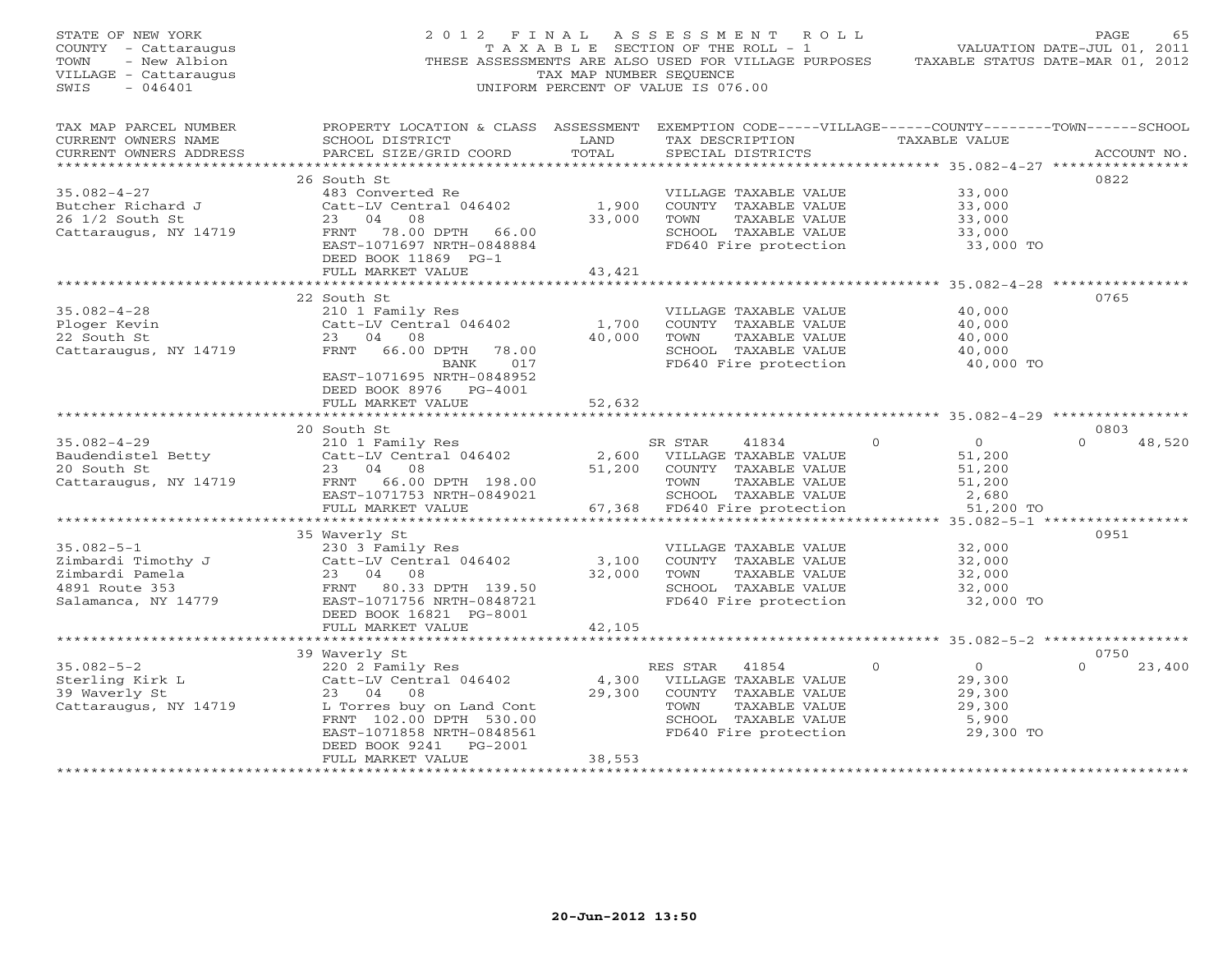| STATE OF NEW YORK<br>COUNTY - Cattaraugus<br>TOWN<br>- New Albion<br>VILLAGE - Cattaraugus<br>$-046401$<br>SWIS | 2012 FINAL<br>THESE ASSESSMENTS ARE ALSO USED FOR VILLAGE PURPOSES                                                                                                    | T A X A B L E SECTION OF THE ROLL - 1<br>TAX MAP NUMBER SEQUENCE<br>UNIFORM PERCENT OF VALUE IS 076.00 | ASSESSMENT                   |                                                                                                                          | ROLL                 | TAXABLE STATUS DATE-MAR 01, 2012                                                | PAGE<br>VALUATION DATE-JUL 01, 2011 | 66                |
|-----------------------------------------------------------------------------------------------------------------|-----------------------------------------------------------------------------------------------------------------------------------------------------------------------|--------------------------------------------------------------------------------------------------------|------------------------------|--------------------------------------------------------------------------------------------------------------------------|----------------------|---------------------------------------------------------------------------------|-------------------------------------|-------------------|
| TAX MAP PARCEL NUMBER<br>CURRENT OWNERS NAME<br>CURRENT OWNERS ADDRESS<br>***********************               | PROPERTY LOCATION & CLASS ASSESSMENT<br>SCHOOL DISTRICT<br>PARCEL SIZE/GRID COORD                                                                                     | LAND<br>TOTAL                                                                                          |                              | SPECIAL DISTRICTS                                                                                                        | TAX DESCRIPTION      | EXEMPTION CODE-----VILLAGE------COUNTY--------TOWN------SCHOOL<br>TAXABLE VALUE |                                     | ACCOUNT NO.       |
|                                                                                                                 | 43 Waverly St                                                                                                                                                         |                                                                                                        |                              |                                                                                                                          |                      |                                                                                 | 0914                                |                   |
| $35.082 - 5 - 3$<br>Eaton William A<br>43 Waverly St<br>Cattaraugus, NY 14719                                   | 210 1 Family Res<br>Catt-LV Central 046402<br>23 04 08<br>FRNT 168.00 DPTH<br>ACRES<br>2.34<br>EAST-1071985 NRTH-0848534<br>DEED BOOK 783<br>PG-00920                 | 8,800<br>40,300                                                                                        | RES STAR<br>TOWN             | 41854<br>VILLAGE TAXABLE VALUE<br>COUNTY TAXABLE VALUE<br>TAXABLE VALUE<br>SCHOOL TAXABLE VALUE<br>FD640 Fire protection | $\Omega$             | $\circ$<br>40,300<br>40,300<br>40,300<br>16,900<br>40,300 TO                    | $\Omega$                            | 23,400            |
|                                                                                                                 | FULL MARKET VALUE                                                                                                                                                     | 53,026                                                                                                 |                              |                                                                                                                          |                      |                                                                                 |                                     |                   |
|                                                                                                                 | 49 Waverly St                                                                                                                                                         |                                                                                                        |                              |                                                                                                                          |                      | ***** 35.082-5-4 ***********                                                    | 0882                                |                   |
| $35.082 - 5 - 4$<br>Hess Andrew A<br>Hess Marian M                                                              | 210 1 Family Res<br>Catt-LV Central 046402<br>23 04<br>08                                                                                                             | 32,400                                                                                                 | WVET CO<br>2,300 SR STAR     | 41122<br>41834<br>VILLAGE TAXABLE VALUE                                                                                  | $\Omega$<br>$\Omega$ | 4,860<br>$\overline{O}$<br>32,400                                               | $\mathsf{O}$<br>$\Omega$            | $\circ$<br>32,400 |
| 49 Waverly St<br>Cattaraugus, NY 14719                                                                          | FRNT<br>82.50 DPTH 140.00<br>EAST-1072091 NRTH-0848771<br>DEED BOOK 1001 PG-834                                                                                       |                                                                                                        | TOWN                         | COUNTY TAXABLE VALUE<br>TAXABLE VALUE<br>SCHOOL TAXABLE VALUE                                                            |                      | 27,540<br>32,400<br>$\circ$                                                     |                                     |                   |
|                                                                                                                 | FULL MARKET VALUE                                                                                                                                                     |                                                                                                        | 42,632 FD640 Fire protection |                                                                                                                          |                      | 32,400 TO<br>****** 35.082-5-5 ***                                              |                                     |                   |
|                                                                                                                 | 53 Waverly St                                                                                                                                                         |                                                                                                        |                              |                                                                                                                          |                      |                                                                                 | 0952                                |                   |
| $35.082 - 5 - 5$<br>Wienk Randy<br>Wienk Diane S<br>53 Waverly St<br>Cattaraugus, NY 14719                      | 210 1 Family Res<br>Catt-LV Central 046402<br>23 04<br>08<br>Ff 304.00<br>4.70<br>ACRES<br>EAST-1072257 NRTH-0848530<br>DEED BOOK 00948 PG-00916<br>FULL MARKET VALUE | 10,200<br>38,000<br>50,000                                                                             | RES STAR<br>TOWN             | 41854<br>VILLAGE TAXABLE VALUE<br>COUNTY TAXABLE VALUE<br>TAXABLE VALUE<br>SCHOOL TAXABLE VALUE<br>FD640 Fire protection | 0                    | $\overline{0}$<br>38,000<br>38,000<br>38,000<br>14,600<br>38,000 TO             | $\Omega$                            | 23,400            |
|                                                                                                                 | *************************                                                                                                                                             |                                                                                                        |                              |                                                                                                                          |                      |                                                                                 |                                     |                   |
|                                                                                                                 | 67 Waverly St                                                                                                                                                         |                                                                                                        |                              |                                                                                                                          |                      |                                                                                 | 0672                                |                   |
| $35.082 - 5 - 6$<br>Rhinehart Audrey H<br>Wehust Yvonne<br>67 Waverly St<br>Cattaraugus, NY 14719               | 210 1 Family Res<br>Catt-LV Central 046402<br>23 04<br>08<br>FRNT 302.00 DPTH<br>ACRES<br>3.65<br>EAST-1072568 NRTH-0848496<br>DEED BOOK 4654 PG-8001                 | 9,600<br>28,700                                                                                        | SR STAR<br>TOWN              | 41834<br>VILLAGE TAXABLE VALUE<br>COUNTY TAXABLE VALUE<br>TAXABLE VALUE<br>SCHOOL TAXABLE VALUE<br>FD640 Fire protection | $\mathbf{0}$         | $\overline{0}$<br>28,700<br>28,700<br>28,700<br>$\overline{0}$<br>28,700 TO     | $\Omega$                            | 28,700            |
|                                                                                                                 | FULL MARKET VALUE                                                                                                                                                     | 37,763                                                                                                 |                              |                                                                                                                          |                      |                                                                                 |                                     |                   |
|                                                                                                                 | Waverly St                                                                                                                                                            | ********                                                                                               |                              |                                                                                                                          |                      | ******************** 35.082-5-7 ***************                                 | 0908                                |                   |
| $35.082 - 5 - 7$<br>Neyman Katherine<br>129 Chestnut St Apt 3<br>Gowanda, NY 14070                              | 314 Rural vac<10<br>Catt-LV Central 046402<br>23 04<br>08<br>Ff 252.00 Waverly<br>Ff 264.00 Tannery<br>ACRES<br>1.70<br>EAST-1072855 NRTH-0848573                     | 5,500<br>5,500                                                                                         | TOWN                         | VILLAGE TAXABLE VALUE<br>COUNTY TAXABLE VALUE<br>TAXABLE VALUE<br>SCHOOL TAXABLE VALUE<br>FD640 Fire protection          |                      | 5,500<br>5,500<br>5,500<br>5,500<br>5,500 TO                                    |                                     |                   |
|                                                                                                                 | DEED BOOK 1017 PG-1122<br>FULL MARKET VALUE<br>****************                                                                                                       | 7,237                                                                                                  |                              |                                                                                                                          |                      |                                                                                 |                                     |                   |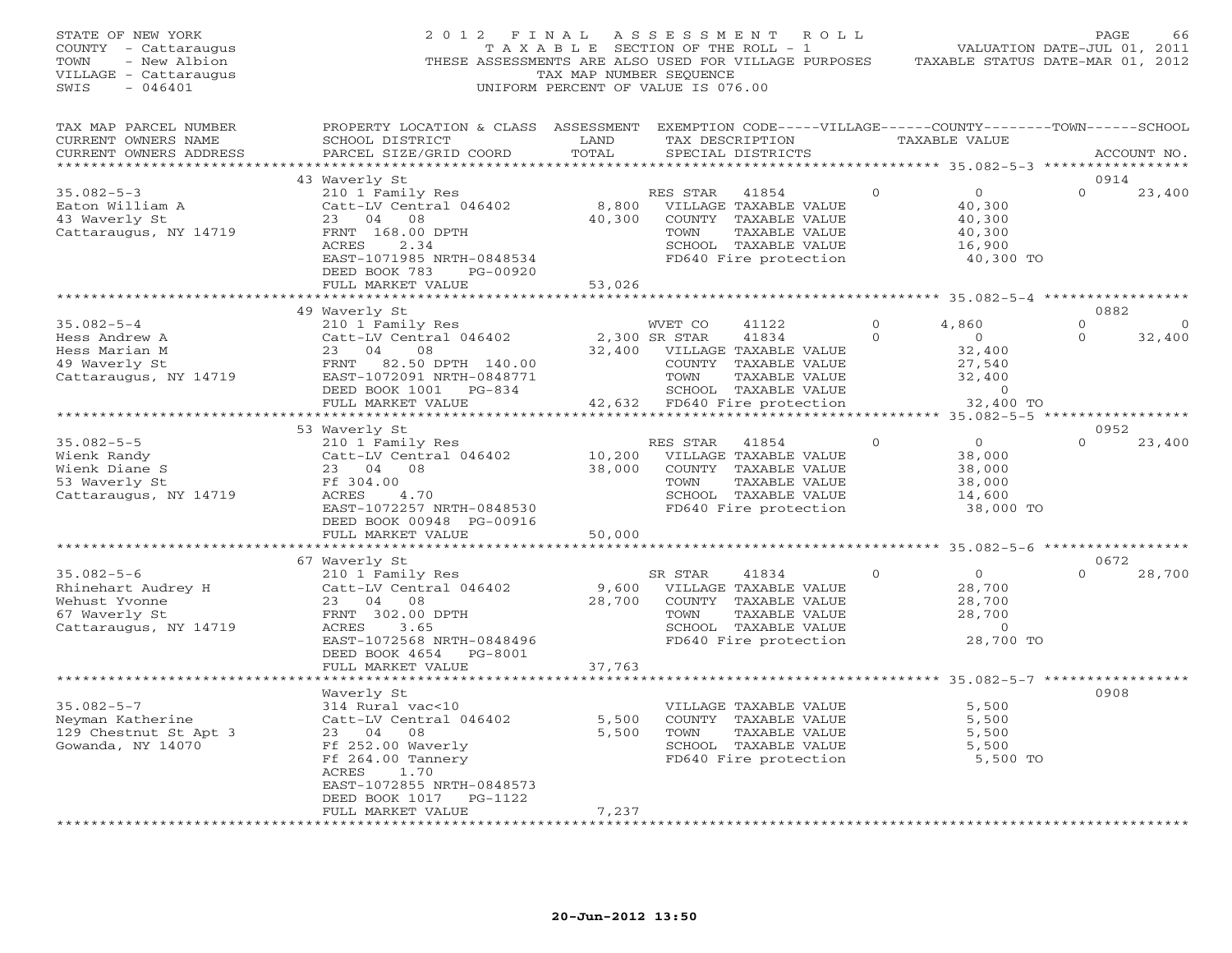| STATE OF NEW YORK<br>COUNTY - Cattaraugus<br>TOWN<br>- New Albion<br>VILLAGE - Cattaraugus<br>SWIS<br>$-046401$ | 2012 FINAL                                                                                                                                                                     | TAX MAP NUMBER SEQUENCE    | A S S E S S M E N T<br>R O L L<br>T A X A B L E SECTION OF THE ROLL - 1<br>THESE ASSESSMENTS ARE ALSO USED FOR VILLAGE PURPOSES<br>UNIFORM PERCENT OF VALUE IS 076.00 |               |                                                                     | PAGE<br>67<br>VALUATION DATE-JUL 01, 2011<br>TAXABLE STATUS DATE-MAR 01, 2012 |
|-----------------------------------------------------------------------------------------------------------------|--------------------------------------------------------------------------------------------------------------------------------------------------------------------------------|----------------------------|-----------------------------------------------------------------------------------------------------------------------------------------------------------------------|---------------|---------------------------------------------------------------------|-------------------------------------------------------------------------------|
| TAX MAP PARCEL NUMBER<br>CURRENT OWNERS NAME<br>CURRENT OWNERS ADDRESS<br>***********************               | PROPERTY LOCATION & CLASS ASSESSMENT EXEMPTION CODE-----VILLAGE------COUNTY-------TOWN------SCHOOL<br>SCHOOL DISTRICT<br>PARCEL SIZE/GRID COORD                                | LAND<br>TOTAL              | TAX DESCRIPTION<br>SPECIAL DISTRICTS                                                                                                                                  | TAXABLE VALUE |                                                                     | ACCOUNT NO.                                                                   |
| $35.082 - 5 - 8$<br>Church of Corinth at Catt<br>35 N Franklin St<br>Cattaraugus, NY 14719                      | Tannery Rd<br>322 Rural vac>10<br>Catt-LV Central 046402<br>23 04<br>08<br>Ff 434'<br>ACRES 10.32<br>EAST-1072816 NRTH-0848010<br>DEED BOOK 789<br>PG-194<br>FULL MARKET VALUE | 13,200<br>13,200<br>17,368 | VILLAGE TAXABLE VALUE<br>COUNTY TAXABLE VALUE<br>TOWN<br>TAXABLE VALUE<br>SCHOOL TAXABLE VALUE<br>FD640 Fire protection                                               |               | 13,200<br>13,200<br>13,200<br>13,200<br>13,200 TO                   | 0740                                                                          |
|                                                                                                                 |                                                                                                                                                                                |                            |                                                                                                                                                                       |               |                                                                     |                                                                               |
| $35.082 - 5 - 10$<br>Warecki Robert A<br>18 Lincoln St<br>Cattaraugus, NY 14719                                 | 18 Lincoln St<br>210 1 Family Res<br>Catt-LV Central 046402<br>23 04 08<br>FRNT 80.00 DPTH<br>ACRES<br>8.61<br>EAST-1072182 NRTH-0847964                                       | 12,300<br>95,700           | RES STAR<br>41854<br>VILLAGE TAXABLE VALUE<br>COUNTY TAXABLE VALUE<br>TAXABLE VALUE<br>TOWN<br>SCHOOL TAXABLE VALUE<br>FD640 Fire protection                          | $\circ$       | $\overline{O}$<br>95,700<br>95,700<br>95,700<br>72,300<br>95,700 TO | 0852<br>$\Omega$<br>23,400                                                    |
|                                                                                                                 | DEED BOOK 2514 PG-8003<br>FULL MARKET VALUE                                                                                                                                    | 125,921                    |                                                                                                                                                                       |               |                                                                     |                                                                               |
|                                                                                                                 |                                                                                                                                                                                |                            |                                                                                                                                                                       |               |                                                                     |                                                                               |
| $35.082 - 5 - 11$<br>Thayer Cynthia L<br>7394 Lovers Ln<br>Cattaraugus, NY 14719                                | 14 Lincoln St<br>210 1 Family Res<br>Catt-LV Central 046402<br>23 04<br>08<br>land contrct-Melissa Aver<br>FRNT 75.00 DPTH 141.75                                              | 2,700<br>30,600            | RES STAR<br>41854<br>VILLAGE TAXABLE VALUE<br>COUNTY TAXABLE VALUE<br>TOWN<br>TAXABLE VALUE<br>SCHOOL TAXABLE VALUE                                                   | $\Omega$      | $\circ$<br>30,600<br>30,600<br>30,600<br>7,200                      | 0851<br>$\Omega$<br>23,400                                                    |
|                                                                                                                 | EAST-1072031 NRTH-0847706<br>DEED BOOK 5256 PG-4001<br>FULL MARKET VALUE<br>**********************                                                                             | 40,263                     | FD640 Fire protection                                                                                                                                                 |               | 30,600 TO                                                           |                                                                               |
| $35.082 - 5 - 12$<br>Purdy Carol L<br>12 Lincoln St<br>Cattaraugus, NY 14719                                    | 12 Lincoln St<br>210 1 Family Res<br>Catt-LV Central 046402<br>23 04 08<br>FRNT 57.75 DPTH 206.25<br>BANK<br>017<br>EAST-1071964 NRTH-0847743<br>DEED BOOK 5158 PG-4005        | 2,300<br>37,100            | RES STAR 41854<br>VILLAGE TAXABLE VALUE<br>COUNTY TAXABLE VALUE<br>TOWN<br>TAXABLE VALUE<br>SCHOOL TAXABLE VALUE<br>FD640 Fire protection                             | $\Omega$      | $\overline{0}$<br>37,100<br>37,100<br>37,100<br>13,700<br>37,100 TO | 0873<br>$\Omega$<br>23,400                                                    |
|                                                                                                                 | FULL MARKET VALUE                                                                                                                                                              | 48,816                     |                                                                                                                                                                       |               |                                                                     |                                                                               |
|                                                                                                                 | 10 Lincoln St                                                                                                                                                                  |                            |                                                                                                                                                                       |               |                                                                     | 0865                                                                          |
| $35.082 - 5 - 13$<br>Ambuski Rebecca<br>10 Lincoln St<br>Cattaraugus, NY 14719                                  | 210 1 Family Res<br>Catt-LV Central 046402<br>23<br>04 08<br>FRNT<br>55.75 DPTH 206.25<br>BANK<br>065<br>EAST-1071906 NRTH-0847742<br>DEED BOOK 7850 PG-5001                   | 2,300<br>32,400            | 41854<br>RES STAR<br>VILLAGE TAXABLE VALUE<br>COUNTY TAXABLE VALUE<br>TOWN<br>TAXABLE VALUE<br>SCHOOL TAXABLE VALUE<br>FD640 Fire protection                          | $\Omega$      | $\overline{0}$<br>32,400<br>32,400<br>32,400<br>9,000<br>32,400 TO  | $\Omega$<br>23,400                                                            |
|                                                                                                                 | FULL MARKET VALUE<br>.                                                                                                                                                         | 42,632<br>.                |                                                                                                                                                                       |               |                                                                     |                                                                               |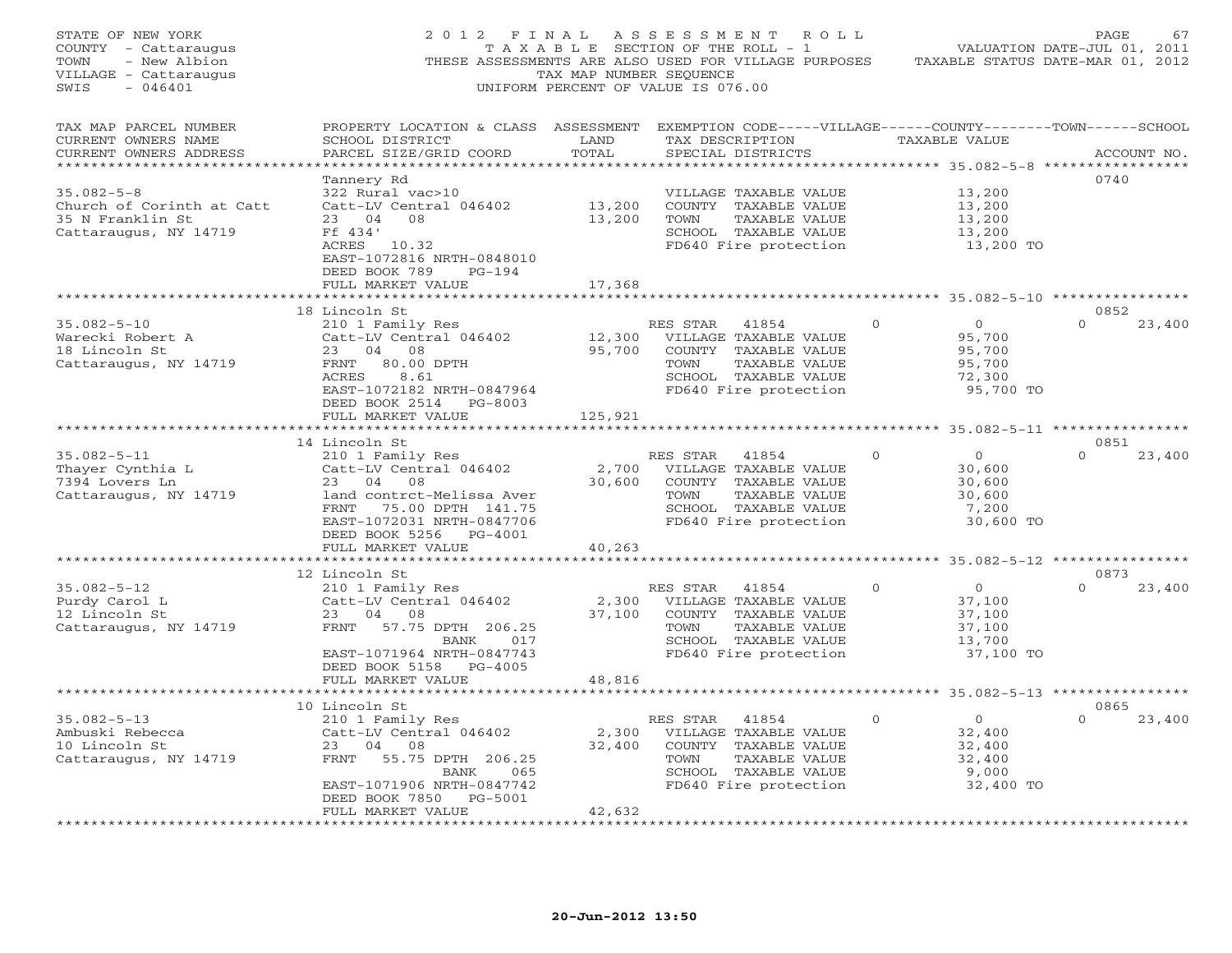| STATE OF NEW YORK<br>COUNTY - Cattaraugus<br>- New Albion<br>TOWN<br>VILLAGE - Cattaraugus<br>$-046401$<br>SWIS | 2012 FINAL<br>THESE ASSESSMENTS ARE ALSO USED FOR VILLAGE PURPOSES                                                                                                         | TAXABLE SECTION OF THE ROLL - 1<br>TAX MAP NUMBER SEQUENCE<br>UNIFORM PERCENT OF VALUE IS 076.00 |                                           | ASSESSMENT ROLL                                                                                                                       |                    | VALUATION DATE-JUL 01, 2011<br>TAXABLE STATUS DATE-MAR 01, 2012          | PAGE               | 68                       |
|-----------------------------------------------------------------------------------------------------------------|----------------------------------------------------------------------------------------------------------------------------------------------------------------------------|--------------------------------------------------------------------------------------------------|-------------------------------------------|---------------------------------------------------------------------------------------------------------------------------------------|--------------------|--------------------------------------------------------------------------|--------------------|--------------------------|
| TAX MAP PARCEL NUMBER<br>CURRENT OWNERS NAME<br>CURRENT OWNERS ADDRESS                                          | PROPERTY LOCATION & CLASS ASSESSMENT EXEMPTION CODE-----VILLAGE------COUNTY-------TOWN------SCHOOL<br>SCHOOL DISTRICT<br>PARCEL SIZE/GRID COORD                            | LAND<br>TOTAL                                                                                    |                                           | TAX DESCRIPTION<br>SPECIAL DISTRICTS                                                                                                  |                    | TAXABLE VALUE                                                            |                    | ACCOUNT NO.              |
| *******************                                                                                             |                                                                                                                                                                            |                                                                                                  |                                           |                                                                                                                                       |                    |                                                                          |                    |                          |
| $35.082 - 5 - 14$<br>Rolfe Michael D<br>Rolfe Tracy A<br>8 Lincoln St<br>Cattaraugus, NY 14719                  | 8 Lincoln St<br>210 1 Family Res<br>Catt-LV Central 046402<br>23 04 08<br>FRNT<br>68.00 DPTH 206.25<br>BANK<br>032<br>EAST-1071844 NRTH-0847741<br>DEED BOOK 10028 PG-7001 |                                                                                                  | RES STAR<br>TOWN                          | 41854<br>2,700 VILLAGE TAXABLE VALUE<br>42,300 COUNTY TAXABLE VALUE<br>TAXABLE VALUE<br>SCHOOL TAXABLE VALUE<br>FD640 Fire protection | $\Omega$           | $\overline{0}$<br>42,300<br>42,300<br>42,300<br>18,900<br>42,300 TO      | 0844<br>$\Omega$   | 23,400                   |
|                                                                                                                 | FULL MARKET VALUE<br>*******************************                                                                                                                       | 55,658                                                                                           |                                           |                                                                                                                                       |                    |                                                                          |                    |                          |
|                                                                                                                 | 4 Lincoln St                                                                                                                                                               |                                                                                                  |                                           |                                                                                                                                       |                    |                                                                          | 0892               |                          |
| $35.082 - 5 - 15$<br>Ritter Leland<br>Attn: Teddar Brooks<br>207 Court St<br>Little Valley, NY 14755            | 210 1 Family Res<br>Catt-LV Central 046402<br>23 04 08<br>FRNT 66.00 DPTH 90.75<br>EAST-1071779 NRTH-0847682<br>DEED BOOK 403<br>PG-00436<br>FULL MARKET VALUE             | 1,900<br>42,000<br>55,263                                                                        | RES STAR<br>TOWN                          | 41854<br>VILLAGE TAXABLE VALUE<br>COUNTY TAXABLE VALUE<br>TAXABLE VALUE<br>SCHOOL TAXABLE VALUE<br>FD640 Fire protection              | $\mathbf{0}$       | $\overline{0}$<br>42,000<br>42,000<br>42,000<br>18,600<br>42,000 TO      | $\Omega$           | 23,400                   |
|                                                                                                                 |                                                                                                                                                                            |                                                                                                  |                                           |                                                                                                                                       |                    |                                                                          |                    |                          |
| $35.082 - 5 - 16$<br>Williams Perry G<br>9160 Dutch Hill Rd<br>Little Valley, NY 14755                          | 74 South St<br>210 1 Family Res<br>Catt-LV Central 046402<br>23 04 08<br>FRNT 66.00 DPTH 90.75<br>EAST-1071715 NRTH-0847681<br>DEED BOOK 1010 PG-336                       | 1,900<br>30,000                                                                                  | TOWN                                      | VILLAGE TAXABLE VALUE<br>COUNTY TAXABLE VALUE<br>TAXABLE VALUE<br>SCHOOL TAXABLE VALUE<br>FD640 Fire protection                       |                    | 30,000<br>30,000<br>30,000<br>30,000<br>30,000 TO                        | 0585               |                          |
|                                                                                                                 | FULL MARKET VALUE                                                                                                                                                          | 39,474<br>* * * * * * * * * *                                                                    |                                           |                                                                                                                                       |                    | ********** 35.082-5-17 **********                                        |                    |                          |
| $35.082 - 5 - 17$<br>Taylor Douglas R<br>Taylor Wilma J<br>68 South St<br>Cattaraugus, NY 14719                 | 68 South St<br>210 1 Family Res<br>Catt-LV Central 046402<br>23 04 08<br>FRNT 115.50 DPTH 132.00<br>EAST-1071746 NRTH-0847786<br>DEED BOOK 00919 PG-00953                  | 4,000<br>38,000                                                                                  | TOWN                                      | VILLAGE TAXABLE VALUE<br>COUNTY TAXABLE VALUE<br>TAXABLE VALUE<br>SCHOOL TAXABLE VALUE<br>FD640 Fire protection                       |                    | 38,000<br>38,000<br>38,000<br>38,000<br>38,000 TO                        | 0741               |                          |
|                                                                                                                 | FULL MARKET VALUE                                                                                                                                                          | 50,000                                                                                           |                                           |                                                                                                                                       |                    |                                                                          |                    |                          |
|                                                                                                                 | **************************                                                                                                                                                 |                                                                                                  |                                           |                                                                                                                                       |                    |                                                                          |                    |                          |
| $35.082 - 5 - 18$<br>Ellis Rebecca C<br>64 South St<br>Cattaraugus, NY 14719                                    | 64 South St<br>210 1 Family Res<br>Catt-LV Central 046402<br>23<br>04 08<br>FRNT<br>66.00 DPTH 132.00<br>EAST-1071744 NRTH-0847877<br>DEED BOOK 12270 PG-2001              | 25,000                                                                                           | AGED C/T/S 41800<br>2,300 SR STAR<br>TOWN | 41834<br>VILLAGE TAXABLE VALUE<br>COUNTY TAXABLE VALUE<br>TAXABLE VALUE<br>SCHOOL TAXABLE VALUE                                       | 10,000<br>$\Omega$ | 10,000<br>$\overline{O}$<br>15,000<br>15,000<br>15,000<br>$\overline{0}$ | 10,000<br>$\Omega$ | 0591<br>10,000<br>15,000 |
|                                                                                                                 | FULL MARKET VALUE                                                                                                                                                          |                                                                                                  |                                           | 32,895 FD640 Fire protection                                                                                                          |                    | 25,000 TO                                                                |                    |                          |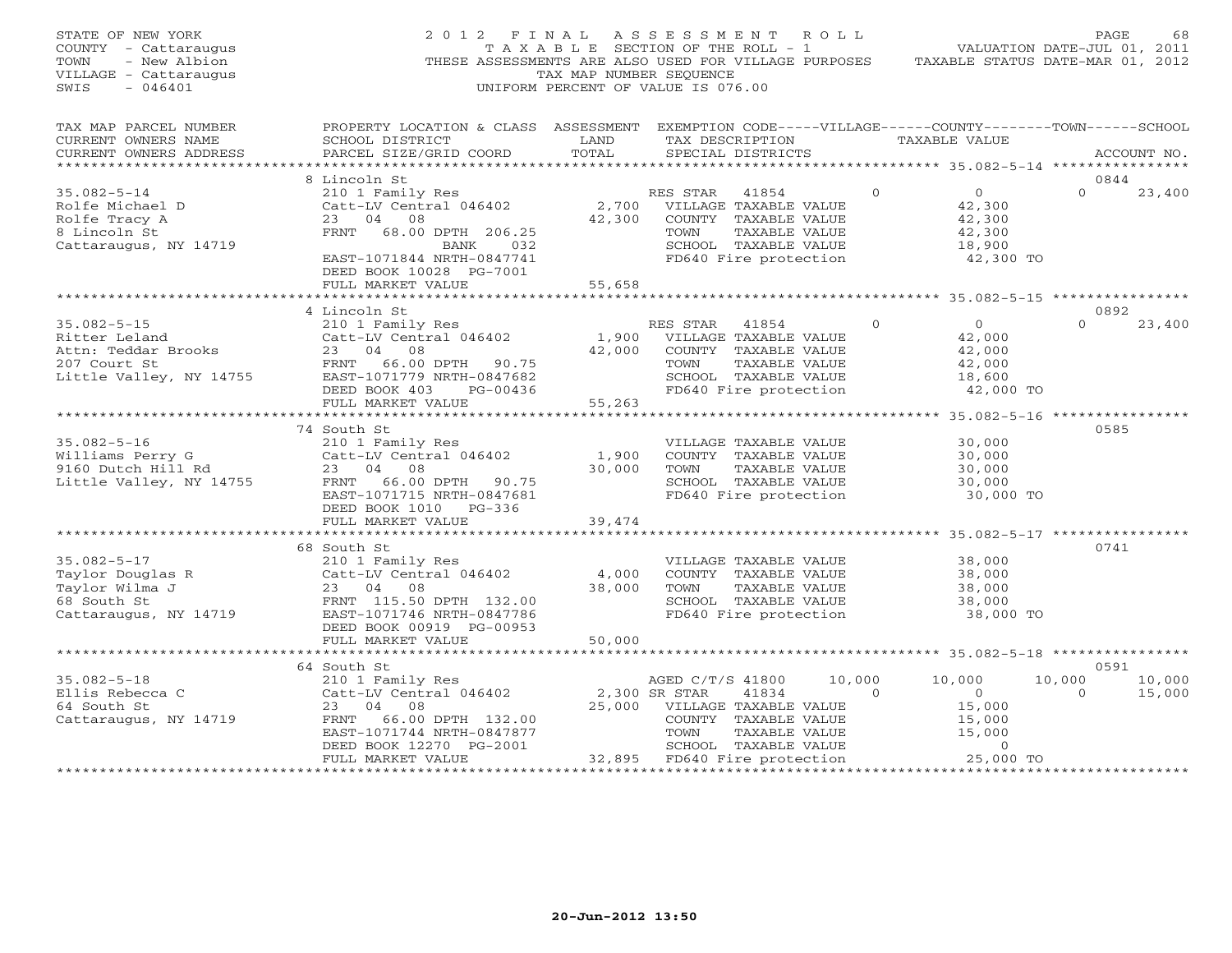| PROPERTY LOCATION & CLASS ASSESSMENT EXEMPTION CODE-----VILLAGE------COUNTY-------TOWN------SCHOOL<br>TAX MAP PARCEL NUMBER<br>CURRENT OWNERS NAME<br>SCHOOL DISTRICT<br>LAND<br>TAXABLE VALUE<br>TAX DESCRIPTION<br>TOTAL<br>CURRENT OWNERS ADDRESS<br>PARCEL SIZE/GRID COORD<br>SPECIAL DISTRICTS<br>ACCOUNT NO.<br>***********************<br>62 South St<br>0619<br>$35.082 - 5 - 19$<br>$\circ$<br>$\overline{O}$<br>$\Omega$<br>30,000<br>210 1 Family Res<br>SR STAR<br>41834<br>Catt-LV Central 046402<br>2,300<br>VILLAGE TAXABLE VALUE<br>30,000<br>Patterson Budd E<br>Padalino Suzanne M<br>23 04 08<br>30,000<br>COUNTY TAXABLE VALUE<br>30,000<br>62 South St<br>66.00 DPTH 132.00<br>30,000<br>FRNT<br>TOWN<br>TAXABLE VALUE<br>Cattaraugus, NY 14719<br>EAST-1071743 NRTH-0847943<br>SCHOOL TAXABLE VALUE<br>$\Omega$<br>DEED BOOK 1001 PG-712<br>FD640 Fire protection<br>30,000 TO<br>39,474<br>FULL MARKET VALUE<br>0611<br>58 South St<br>1,500<br>1,500<br>1,500<br>$35.082 - 5 - 20$<br>210 1 Family Res<br>CLERGY<br>41400<br>1,500<br>Catt-LV Central 046402<br>2,300 SR STAR<br>41834<br>$\Omega$<br>$\overline{0}$<br>$\Omega$<br>35,500<br>Derk David L<br>23<br>04<br>37,000<br>35,500<br>Derk David C<br>08<br>VILLAGE TAXABLE VALUE<br>66.00 DPTH 132.00<br>58 South St<br>FRNT<br>COUNTY TAXABLE VALUE<br>35,500<br>Cattaraugus, NY 14719<br>EAST-1071741 NRTH-0848009<br>TOWN<br>35,500<br>TAXABLE VALUE<br>SCHOOL TAXABLE VALUE<br>DEED BOOK 1016 PG-145<br>$\overline{0}$<br>48,684 FD640 Fire protection<br>37,000 TO<br>FULL MARKET VALUE<br>0795<br>56 South St<br>$\Omega$<br>$35.082 - 5 - 21$<br>RES STAR<br>$\circ$<br>$\overline{0}$<br>23,400<br>210 1 Family Res<br>41854<br>1,700<br>Ehman Shawn R<br>Catt-LV Central 046402<br>VILLAGE TAXABLE VALUE<br>42,000<br>Ehman Trisha J<br>23<br>04<br>08<br>42,000<br>COUNTY TAXABLE VALUE<br>42,000<br>56 South St<br>FRNT<br>49.50 DPTH 132.00<br>TOWN<br>TAXABLE VALUE<br>42,000<br>Cattaraugus, NY 14719<br>EAST-1071740 NRTH-0848066<br>SCHOOL TAXABLE VALUE<br>18,600<br>DEED BOOK 3659 PG-8001<br>FD640 Fire protection<br>42,000 TO<br>55,263<br>FULL MARKET VALUE<br>0571<br>54 South St<br>$\overline{0}$<br>$35.082 - 5 - 22$<br>WVET CO<br>$\circ$<br>6,600<br>210 1 Family Res<br>41122<br>$\Omega$<br>44,000<br>Baker Doris J LifeUse<br>Catt-LV Central 046402<br>1,700 SR STAR<br>41834<br>$\overline{0}$<br>$\Omega$<br>54 South St<br>23<br>04<br>08<br>44,000<br>VILLAGE TAXABLE VALUE<br>44,000<br>FRNT<br>49.00 DPTH 132.00<br>COUNTY TAXABLE VALUE<br>37,400<br>Cattaraugus, NY 14719<br>44,000<br>EAST-1071739 NRTH-0848115<br>TOWN<br>TAXABLE VALUE<br>SCHOOL TAXABLE VALUE<br>$\overline{0}$<br>DEED BOOK 12658 PG-2001<br>FULL MARKET VALUE<br>57,895<br>FD640 Fire protection<br>44,000 TO<br>**************************<br>0737<br>52 South St<br>$35.082 - 5 - 23$<br>210 1 Family Res<br>VILLAGE TAXABLE VALUE<br>42,100<br>2,300<br>Ruper Jacqueline<br>Catt-LV Central 046402<br>COUNTY TAXABLE VALUE<br>42,100<br>42,100<br>26 1/2 Waite Ave<br>23<br>04<br>08<br>TOWN<br>42,100<br>TAXABLE VALUE<br>66.00 DPTH 132.00<br>SCHOOL TAXABLE VALUE<br>Salamanca, NY 14779<br>FRNT<br>42,100<br>FD640 Fire protection<br>42,100 TO<br>BANK<br>017<br>EAST-1071737 NRTH-0848174<br>DEED BOOK 00960 PG-00739<br>FULL MARKET VALUE<br>55,395<br>***********************<br>***********************<br>*************** | STATE OF NEW YORK<br>COUNTY - Cattaraugus<br>- New Albion<br>TOWN<br>VILLAGE - Cattaraugus<br>SWIS<br>$-046401$ | 2 0 1 2<br>THESE ASSESSMENTS ARE ALSO USED FOR VILLAGE PURPOSES | FINAL<br>T A X A B L E SECTION OF THE ROLL - 1<br>TAX MAP NUMBER SEQUENCE<br>UNIFORM PERCENT OF VALUE IS 076.00 | ASSESSMENT | R O L L | TAXABLE STATUS DATE-MAR 01, 2012 | PAGE<br>69<br>VALUATION DATE-JUL 01, 2011 |
|----------------------------------------------------------------------------------------------------------------------------------------------------------------------------------------------------------------------------------------------------------------------------------------------------------------------------------------------------------------------------------------------------------------------------------------------------------------------------------------------------------------------------------------------------------------------------------------------------------------------------------------------------------------------------------------------------------------------------------------------------------------------------------------------------------------------------------------------------------------------------------------------------------------------------------------------------------------------------------------------------------------------------------------------------------------------------------------------------------------------------------------------------------------------------------------------------------------------------------------------------------------------------------------------------------------------------------------------------------------------------------------------------------------------------------------------------------------------------------------------------------------------------------------------------------------------------------------------------------------------------------------------------------------------------------------------------------------------------------------------------------------------------------------------------------------------------------------------------------------------------------------------------------------------------------------------------------------------------------------------------------------------------------------------------------------------------------------------------------------------------------------------------------------------------------------------------------------------------------------------------------------------------------------------------------------------------------------------------------------------------------------------------------------------------------------------------------------------------------------------------------------------------------------------------------------------------------------------------------------------------------------------------------------------------------------------------------------------------------------------------------------------------------------------------------------------------------------------------------------------------------------------------------------------------------------------------------------------------------------------------------------------------------------------------------------------------------------------------------------------------------------------------------------------------------------------------------------------------------------------------------------------------------------------------------------------------------------------------------------------------------------------------------------------------------------|-----------------------------------------------------------------------------------------------------------------|-----------------------------------------------------------------|-----------------------------------------------------------------------------------------------------------------|------------|---------|----------------------------------|-------------------------------------------|
|                                                                                                                                                                                                                                                                                                                                                                                                                                                                                                                                                                                                                                                                                                                                                                                                                                                                                                                                                                                                                                                                                                                                                                                                                                                                                                                                                                                                                                                                                                                                                                                                                                                                                                                                                                                                                                                                                                                                                                                                                                                                                                                                                                                                                                                                                                                                                                                                                                                                                                                                                                                                                                                                                                                                                                                                                                                                                                                                                                                                                                                                                                                                                                                                                                                                                                                                                                                                                                        |                                                                                                                 |                                                                 |                                                                                                                 |            |         |                                  |                                           |
|                                                                                                                                                                                                                                                                                                                                                                                                                                                                                                                                                                                                                                                                                                                                                                                                                                                                                                                                                                                                                                                                                                                                                                                                                                                                                                                                                                                                                                                                                                                                                                                                                                                                                                                                                                                                                                                                                                                                                                                                                                                                                                                                                                                                                                                                                                                                                                                                                                                                                                                                                                                                                                                                                                                                                                                                                                                                                                                                                                                                                                                                                                                                                                                                                                                                                                                                                                                                                                        |                                                                                                                 |                                                                 |                                                                                                                 |            |         |                                  |                                           |
|                                                                                                                                                                                                                                                                                                                                                                                                                                                                                                                                                                                                                                                                                                                                                                                                                                                                                                                                                                                                                                                                                                                                                                                                                                                                                                                                                                                                                                                                                                                                                                                                                                                                                                                                                                                                                                                                                                                                                                                                                                                                                                                                                                                                                                                                                                                                                                                                                                                                                                                                                                                                                                                                                                                                                                                                                                                                                                                                                                                                                                                                                                                                                                                                                                                                                                                                                                                                                                        |                                                                                                                 |                                                                 |                                                                                                                 |            |         |                                  |                                           |
|                                                                                                                                                                                                                                                                                                                                                                                                                                                                                                                                                                                                                                                                                                                                                                                                                                                                                                                                                                                                                                                                                                                                                                                                                                                                                                                                                                                                                                                                                                                                                                                                                                                                                                                                                                                                                                                                                                                                                                                                                                                                                                                                                                                                                                                                                                                                                                                                                                                                                                                                                                                                                                                                                                                                                                                                                                                                                                                                                                                                                                                                                                                                                                                                                                                                                                                                                                                                                                        |                                                                                                                 |                                                                 |                                                                                                                 |            |         |                                  |                                           |
|                                                                                                                                                                                                                                                                                                                                                                                                                                                                                                                                                                                                                                                                                                                                                                                                                                                                                                                                                                                                                                                                                                                                                                                                                                                                                                                                                                                                                                                                                                                                                                                                                                                                                                                                                                                                                                                                                                                                                                                                                                                                                                                                                                                                                                                                                                                                                                                                                                                                                                                                                                                                                                                                                                                                                                                                                                                                                                                                                                                                                                                                                                                                                                                                                                                                                                                                                                                                                                        |                                                                                                                 |                                                                 |                                                                                                                 |            |         |                                  |                                           |
|                                                                                                                                                                                                                                                                                                                                                                                                                                                                                                                                                                                                                                                                                                                                                                                                                                                                                                                                                                                                                                                                                                                                                                                                                                                                                                                                                                                                                                                                                                                                                                                                                                                                                                                                                                                                                                                                                                                                                                                                                                                                                                                                                                                                                                                                                                                                                                                                                                                                                                                                                                                                                                                                                                                                                                                                                                                                                                                                                                                                                                                                                                                                                                                                                                                                                                                                                                                                                                        |                                                                                                                 |                                                                 |                                                                                                                 |            |         |                                  |                                           |
|                                                                                                                                                                                                                                                                                                                                                                                                                                                                                                                                                                                                                                                                                                                                                                                                                                                                                                                                                                                                                                                                                                                                                                                                                                                                                                                                                                                                                                                                                                                                                                                                                                                                                                                                                                                                                                                                                                                                                                                                                                                                                                                                                                                                                                                                                                                                                                                                                                                                                                                                                                                                                                                                                                                                                                                                                                                                                                                                                                                                                                                                                                                                                                                                                                                                                                                                                                                                                                        |                                                                                                                 |                                                                 |                                                                                                                 |            |         |                                  |                                           |
|                                                                                                                                                                                                                                                                                                                                                                                                                                                                                                                                                                                                                                                                                                                                                                                                                                                                                                                                                                                                                                                                                                                                                                                                                                                                                                                                                                                                                                                                                                                                                                                                                                                                                                                                                                                                                                                                                                                                                                                                                                                                                                                                                                                                                                                                                                                                                                                                                                                                                                                                                                                                                                                                                                                                                                                                                                                                                                                                                                                                                                                                                                                                                                                                                                                                                                                                                                                                                                        |                                                                                                                 |                                                                 |                                                                                                                 |            |         |                                  |                                           |
|                                                                                                                                                                                                                                                                                                                                                                                                                                                                                                                                                                                                                                                                                                                                                                                                                                                                                                                                                                                                                                                                                                                                                                                                                                                                                                                                                                                                                                                                                                                                                                                                                                                                                                                                                                                                                                                                                                                                                                                                                                                                                                                                                                                                                                                                                                                                                                                                                                                                                                                                                                                                                                                                                                                                                                                                                                                                                                                                                                                                                                                                                                                                                                                                                                                                                                                                                                                                                                        |                                                                                                                 |                                                                 |                                                                                                                 |            |         |                                  |                                           |
|                                                                                                                                                                                                                                                                                                                                                                                                                                                                                                                                                                                                                                                                                                                                                                                                                                                                                                                                                                                                                                                                                                                                                                                                                                                                                                                                                                                                                                                                                                                                                                                                                                                                                                                                                                                                                                                                                                                                                                                                                                                                                                                                                                                                                                                                                                                                                                                                                                                                                                                                                                                                                                                                                                                                                                                                                                                                                                                                                                                                                                                                                                                                                                                                                                                                                                                                                                                                                                        |                                                                                                                 |                                                                 |                                                                                                                 |            |         |                                  |                                           |
|                                                                                                                                                                                                                                                                                                                                                                                                                                                                                                                                                                                                                                                                                                                                                                                                                                                                                                                                                                                                                                                                                                                                                                                                                                                                                                                                                                                                                                                                                                                                                                                                                                                                                                                                                                                                                                                                                                                                                                                                                                                                                                                                                                                                                                                                                                                                                                                                                                                                                                                                                                                                                                                                                                                                                                                                                                                                                                                                                                                                                                                                                                                                                                                                                                                                                                                                                                                                                                        |                                                                                                                 |                                                                 |                                                                                                                 |            |         |                                  |                                           |
|                                                                                                                                                                                                                                                                                                                                                                                                                                                                                                                                                                                                                                                                                                                                                                                                                                                                                                                                                                                                                                                                                                                                                                                                                                                                                                                                                                                                                                                                                                                                                                                                                                                                                                                                                                                                                                                                                                                                                                                                                                                                                                                                                                                                                                                                                                                                                                                                                                                                                                                                                                                                                                                                                                                                                                                                                                                                                                                                                                                                                                                                                                                                                                                                                                                                                                                                                                                                                                        |                                                                                                                 |                                                                 |                                                                                                                 |            |         |                                  |                                           |
|                                                                                                                                                                                                                                                                                                                                                                                                                                                                                                                                                                                                                                                                                                                                                                                                                                                                                                                                                                                                                                                                                                                                                                                                                                                                                                                                                                                                                                                                                                                                                                                                                                                                                                                                                                                                                                                                                                                                                                                                                                                                                                                                                                                                                                                                                                                                                                                                                                                                                                                                                                                                                                                                                                                                                                                                                                                                                                                                                                                                                                                                                                                                                                                                                                                                                                                                                                                                                                        |                                                                                                                 |                                                                 |                                                                                                                 |            |         |                                  |                                           |
|                                                                                                                                                                                                                                                                                                                                                                                                                                                                                                                                                                                                                                                                                                                                                                                                                                                                                                                                                                                                                                                                                                                                                                                                                                                                                                                                                                                                                                                                                                                                                                                                                                                                                                                                                                                                                                                                                                                                                                                                                                                                                                                                                                                                                                                                                                                                                                                                                                                                                                                                                                                                                                                                                                                                                                                                                                                                                                                                                                                                                                                                                                                                                                                                                                                                                                                                                                                                                                        |                                                                                                                 |                                                                 |                                                                                                                 |            |         |                                  |                                           |
|                                                                                                                                                                                                                                                                                                                                                                                                                                                                                                                                                                                                                                                                                                                                                                                                                                                                                                                                                                                                                                                                                                                                                                                                                                                                                                                                                                                                                                                                                                                                                                                                                                                                                                                                                                                                                                                                                                                                                                                                                                                                                                                                                                                                                                                                                                                                                                                                                                                                                                                                                                                                                                                                                                                                                                                                                                                                                                                                                                                                                                                                                                                                                                                                                                                                                                                                                                                                                                        |                                                                                                                 |                                                                 |                                                                                                                 |            |         |                                  |                                           |
|                                                                                                                                                                                                                                                                                                                                                                                                                                                                                                                                                                                                                                                                                                                                                                                                                                                                                                                                                                                                                                                                                                                                                                                                                                                                                                                                                                                                                                                                                                                                                                                                                                                                                                                                                                                                                                                                                                                                                                                                                                                                                                                                                                                                                                                                                                                                                                                                                                                                                                                                                                                                                                                                                                                                                                                                                                                                                                                                                                                                                                                                                                                                                                                                                                                                                                                                                                                                                                        |                                                                                                                 |                                                                 |                                                                                                                 |            |         |                                  |                                           |
|                                                                                                                                                                                                                                                                                                                                                                                                                                                                                                                                                                                                                                                                                                                                                                                                                                                                                                                                                                                                                                                                                                                                                                                                                                                                                                                                                                                                                                                                                                                                                                                                                                                                                                                                                                                                                                                                                                                                                                                                                                                                                                                                                                                                                                                                                                                                                                                                                                                                                                                                                                                                                                                                                                                                                                                                                                                                                                                                                                                                                                                                                                                                                                                                                                                                                                                                                                                                                                        |                                                                                                                 |                                                                 |                                                                                                                 |            |         |                                  |                                           |
|                                                                                                                                                                                                                                                                                                                                                                                                                                                                                                                                                                                                                                                                                                                                                                                                                                                                                                                                                                                                                                                                                                                                                                                                                                                                                                                                                                                                                                                                                                                                                                                                                                                                                                                                                                                                                                                                                                                                                                                                                                                                                                                                                                                                                                                                                                                                                                                                                                                                                                                                                                                                                                                                                                                                                                                                                                                                                                                                                                                                                                                                                                                                                                                                                                                                                                                                                                                                                                        |                                                                                                                 |                                                                 |                                                                                                                 |            |         |                                  |                                           |
|                                                                                                                                                                                                                                                                                                                                                                                                                                                                                                                                                                                                                                                                                                                                                                                                                                                                                                                                                                                                                                                                                                                                                                                                                                                                                                                                                                                                                                                                                                                                                                                                                                                                                                                                                                                                                                                                                                                                                                                                                                                                                                                                                                                                                                                                                                                                                                                                                                                                                                                                                                                                                                                                                                                                                                                                                                                                                                                                                                                                                                                                                                                                                                                                                                                                                                                                                                                                                                        |                                                                                                                 |                                                                 |                                                                                                                 |            |         |                                  |                                           |
|                                                                                                                                                                                                                                                                                                                                                                                                                                                                                                                                                                                                                                                                                                                                                                                                                                                                                                                                                                                                                                                                                                                                                                                                                                                                                                                                                                                                                                                                                                                                                                                                                                                                                                                                                                                                                                                                                                                                                                                                                                                                                                                                                                                                                                                                                                                                                                                                                                                                                                                                                                                                                                                                                                                                                                                                                                                                                                                                                                                                                                                                                                                                                                                                                                                                                                                                                                                                                                        |                                                                                                                 |                                                                 |                                                                                                                 |            |         |                                  |                                           |
|                                                                                                                                                                                                                                                                                                                                                                                                                                                                                                                                                                                                                                                                                                                                                                                                                                                                                                                                                                                                                                                                                                                                                                                                                                                                                                                                                                                                                                                                                                                                                                                                                                                                                                                                                                                                                                                                                                                                                                                                                                                                                                                                                                                                                                                                                                                                                                                                                                                                                                                                                                                                                                                                                                                                                                                                                                                                                                                                                                                                                                                                                                                                                                                                                                                                                                                                                                                                                                        |                                                                                                                 |                                                                 |                                                                                                                 |            |         |                                  |                                           |
|                                                                                                                                                                                                                                                                                                                                                                                                                                                                                                                                                                                                                                                                                                                                                                                                                                                                                                                                                                                                                                                                                                                                                                                                                                                                                                                                                                                                                                                                                                                                                                                                                                                                                                                                                                                                                                                                                                                                                                                                                                                                                                                                                                                                                                                                                                                                                                                                                                                                                                                                                                                                                                                                                                                                                                                                                                                                                                                                                                                                                                                                                                                                                                                                                                                                                                                                                                                                                                        |                                                                                                                 |                                                                 |                                                                                                                 |            |         |                                  |                                           |
|                                                                                                                                                                                                                                                                                                                                                                                                                                                                                                                                                                                                                                                                                                                                                                                                                                                                                                                                                                                                                                                                                                                                                                                                                                                                                                                                                                                                                                                                                                                                                                                                                                                                                                                                                                                                                                                                                                                                                                                                                                                                                                                                                                                                                                                                                                                                                                                                                                                                                                                                                                                                                                                                                                                                                                                                                                                                                                                                                                                                                                                                                                                                                                                                                                                                                                                                                                                                                                        |                                                                                                                 |                                                                 |                                                                                                                 |            |         |                                  |                                           |
|                                                                                                                                                                                                                                                                                                                                                                                                                                                                                                                                                                                                                                                                                                                                                                                                                                                                                                                                                                                                                                                                                                                                                                                                                                                                                                                                                                                                                                                                                                                                                                                                                                                                                                                                                                                                                                                                                                                                                                                                                                                                                                                                                                                                                                                                                                                                                                                                                                                                                                                                                                                                                                                                                                                                                                                                                                                                                                                                                                                                                                                                                                                                                                                                                                                                                                                                                                                                                                        |                                                                                                                 |                                                                 |                                                                                                                 |            |         |                                  |                                           |
|                                                                                                                                                                                                                                                                                                                                                                                                                                                                                                                                                                                                                                                                                                                                                                                                                                                                                                                                                                                                                                                                                                                                                                                                                                                                                                                                                                                                                                                                                                                                                                                                                                                                                                                                                                                                                                                                                                                                                                                                                                                                                                                                                                                                                                                                                                                                                                                                                                                                                                                                                                                                                                                                                                                                                                                                                                                                                                                                                                                                                                                                                                                                                                                                                                                                                                                                                                                                                                        |                                                                                                                 |                                                                 |                                                                                                                 |            |         |                                  |                                           |
|                                                                                                                                                                                                                                                                                                                                                                                                                                                                                                                                                                                                                                                                                                                                                                                                                                                                                                                                                                                                                                                                                                                                                                                                                                                                                                                                                                                                                                                                                                                                                                                                                                                                                                                                                                                                                                                                                                                                                                                                                                                                                                                                                                                                                                                                                                                                                                                                                                                                                                                                                                                                                                                                                                                                                                                                                                                                                                                                                                                                                                                                                                                                                                                                                                                                                                                                                                                                                                        |                                                                                                                 |                                                                 |                                                                                                                 |            |         |                                  |                                           |
|                                                                                                                                                                                                                                                                                                                                                                                                                                                                                                                                                                                                                                                                                                                                                                                                                                                                                                                                                                                                                                                                                                                                                                                                                                                                                                                                                                                                                                                                                                                                                                                                                                                                                                                                                                                                                                                                                                                                                                                                                                                                                                                                                                                                                                                                                                                                                                                                                                                                                                                                                                                                                                                                                                                                                                                                                                                                                                                                                                                                                                                                                                                                                                                                                                                                                                                                                                                                                                        |                                                                                                                 |                                                                 |                                                                                                                 |            |         |                                  |                                           |
|                                                                                                                                                                                                                                                                                                                                                                                                                                                                                                                                                                                                                                                                                                                                                                                                                                                                                                                                                                                                                                                                                                                                                                                                                                                                                                                                                                                                                                                                                                                                                                                                                                                                                                                                                                                                                                                                                                                                                                                                                                                                                                                                                                                                                                                                                                                                                                                                                                                                                                                                                                                                                                                                                                                                                                                                                                                                                                                                                                                                                                                                                                                                                                                                                                                                                                                                                                                                                                        |                                                                                                                 |                                                                 |                                                                                                                 |            |         |                                  |                                           |
|                                                                                                                                                                                                                                                                                                                                                                                                                                                                                                                                                                                                                                                                                                                                                                                                                                                                                                                                                                                                                                                                                                                                                                                                                                                                                                                                                                                                                                                                                                                                                                                                                                                                                                                                                                                                                                                                                                                                                                                                                                                                                                                                                                                                                                                                                                                                                                                                                                                                                                                                                                                                                                                                                                                                                                                                                                                                                                                                                                                                                                                                                                                                                                                                                                                                                                                                                                                                                                        |                                                                                                                 |                                                                 |                                                                                                                 |            |         |                                  |                                           |
|                                                                                                                                                                                                                                                                                                                                                                                                                                                                                                                                                                                                                                                                                                                                                                                                                                                                                                                                                                                                                                                                                                                                                                                                                                                                                                                                                                                                                                                                                                                                                                                                                                                                                                                                                                                                                                                                                                                                                                                                                                                                                                                                                                                                                                                                                                                                                                                                                                                                                                                                                                                                                                                                                                                                                                                                                                                                                                                                                                                                                                                                                                                                                                                                                                                                                                                                                                                                                                        |                                                                                                                 |                                                                 |                                                                                                                 |            |         |                                  |                                           |
|                                                                                                                                                                                                                                                                                                                                                                                                                                                                                                                                                                                                                                                                                                                                                                                                                                                                                                                                                                                                                                                                                                                                                                                                                                                                                                                                                                                                                                                                                                                                                                                                                                                                                                                                                                                                                                                                                                                                                                                                                                                                                                                                                                                                                                                                                                                                                                                                                                                                                                                                                                                                                                                                                                                                                                                                                                                                                                                                                                                                                                                                                                                                                                                                                                                                                                                                                                                                                                        |                                                                                                                 |                                                                 |                                                                                                                 |            |         |                                  |                                           |
|                                                                                                                                                                                                                                                                                                                                                                                                                                                                                                                                                                                                                                                                                                                                                                                                                                                                                                                                                                                                                                                                                                                                                                                                                                                                                                                                                                                                                                                                                                                                                                                                                                                                                                                                                                                                                                                                                                                                                                                                                                                                                                                                                                                                                                                                                                                                                                                                                                                                                                                                                                                                                                                                                                                                                                                                                                                                                                                                                                                                                                                                                                                                                                                                                                                                                                                                                                                                                                        |                                                                                                                 |                                                                 |                                                                                                                 |            |         |                                  |                                           |
|                                                                                                                                                                                                                                                                                                                                                                                                                                                                                                                                                                                                                                                                                                                                                                                                                                                                                                                                                                                                                                                                                                                                                                                                                                                                                                                                                                                                                                                                                                                                                                                                                                                                                                                                                                                                                                                                                                                                                                                                                                                                                                                                                                                                                                                                                                                                                                                                                                                                                                                                                                                                                                                                                                                                                                                                                                                                                                                                                                                                                                                                                                                                                                                                                                                                                                                                                                                                                                        |                                                                                                                 |                                                                 |                                                                                                                 |            |         |                                  |                                           |
|                                                                                                                                                                                                                                                                                                                                                                                                                                                                                                                                                                                                                                                                                                                                                                                                                                                                                                                                                                                                                                                                                                                                                                                                                                                                                                                                                                                                                                                                                                                                                                                                                                                                                                                                                                                                                                                                                                                                                                                                                                                                                                                                                                                                                                                                                                                                                                                                                                                                                                                                                                                                                                                                                                                                                                                                                                                                                                                                                                                                                                                                                                                                                                                                                                                                                                                                                                                                                                        |                                                                                                                 |                                                                 |                                                                                                                 |            |         |                                  |                                           |
|                                                                                                                                                                                                                                                                                                                                                                                                                                                                                                                                                                                                                                                                                                                                                                                                                                                                                                                                                                                                                                                                                                                                                                                                                                                                                                                                                                                                                                                                                                                                                                                                                                                                                                                                                                                                                                                                                                                                                                                                                                                                                                                                                                                                                                                                                                                                                                                                                                                                                                                                                                                                                                                                                                                                                                                                                                                                                                                                                                                                                                                                                                                                                                                                                                                                                                                                                                                                                                        |                                                                                                                 |                                                                 |                                                                                                                 |            |         |                                  |                                           |
|                                                                                                                                                                                                                                                                                                                                                                                                                                                                                                                                                                                                                                                                                                                                                                                                                                                                                                                                                                                                                                                                                                                                                                                                                                                                                                                                                                                                                                                                                                                                                                                                                                                                                                                                                                                                                                                                                                                                                                                                                                                                                                                                                                                                                                                                                                                                                                                                                                                                                                                                                                                                                                                                                                                                                                                                                                                                                                                                                                                                                                                                                                                                                                                                                                                                                                                                                                                                                                        |                                                                                                                 |                                                                 |                                                                                                                 |            |         |                                  |                                           |
|                                                                                                                                                                                                                                                                                                                                                                                                                                                                                                                                                                                                                                                                                                                                                                                                                                                                                                                                                                                                                                                                                                                                                                                                                                                                                                                                                                                                                                                                                                                                                                                                                                                                                                                                                                                                                                                                                                                                                                                                                                                                                                                                                                                                                                                                                                                                                                                                                                                                                                                                                                                                                                                                                                                                                                                                                                                                                                                                                                                                                                                                                                                                                                                                                                                                                                                                                                                                                                        |                                                                                                                 |                                                                 |                                                                                                                 |            |         |                                  |                                           |
|                                                                                                                                                                                                                                                                                                                                                                                                                                                                                                                                                                                                                                                                                                                                                                                                                                                                                                                                                                                                                                                                                                                                                                                                                                                                                                                                                                                                                                                                                                                                                                                                                                                                                                                                                                                                                                                                                                                                                                                                                                                                                                                                                                                                                                                                                                                                                                                                                                                                                                                                                                                                                                                                                                                                                                                                                                                                                                                                                                                                                                                                                                                                                                                                                                                                                                                                                                                                                                        |                                                                                                                 |                                                                 |                                                                                                                 |            |         |                                  |                                           |
|                                                                                                                                                                                                                                                                                                                                                                                                                                                                                                                                                                                                                                                                                                                                                                                                                                                                                                                                                                                                                                                                                                                                                                                                                                                                                                                                                                                                                                                                                                                                                                                                                                                                                                                                                                                                                                                                                                                                                                                                                                                                                                                                                                                                                                                                                                                                                                                                                                                                                                                                                                                                                                                                                                                                                                                                                                                                                                                                                                                                                                                                                                                                                                                                                                                                                                                                                                                                                                        |                                                                                                                 |                                                                 |                                                                                                                 |            |         |                                  |                                           |
|                                                                                                                                                                                                                                                                                                                                                                                                                                                                                                                                                                                                                                                                                                                                                                                                                                                                                                                                                                                                                                                                                                                                                                                                                                                                                                                                                                                                                                                                                                                                                                                                                                                                                                                                                                                                                                                                                                                                                                                                                                                                                                                                                                                                                                                                                                                                                                                                                                                                                                                                                                                                                                                                                                                                                                                                                                                                                                                                                                                                                                                                                                                                                                                                                                                                                                                                                                                                                                        |                                                                                                                 |                                                                 |                                                                                                                 |            |         |                                  |                                           |
|                                                                                                                                                                                                                                                                                                                                                                                                                                                                                                                                                                                                                                                                                                                                                                                                                                                                                                                                                                                                                                                                                                                                                                                                                                                                                                                                                                                                                                                                                                                                                                                                                                                                                                                                                                                                                                                                                                                                                                                                                                                                                                                                                                                                                                                                                                                                                                                                                                                                                                                                                                                                                                                                                                                                                                                                                                                                                                                                                                                                                                                                                                                                                                                                                                                                                                                                                                                                                                        |                                                                                                                 |                                                                 |                                                                                                                 |            |         |                                  |                                           |
|                                                                                                                                                                                                                                                                                                                                                                                                                                                                                                                                                                                                                                                                                                                                                                                                                                                                                                                                                                                                                                                                                                                                                                                                                                                                                                                                                                                                                                                                                                                                                                                                                                                                                                                                                                                                                                                                                                                                                                                                                                                                                                                                                                                                                                                                                                                                                                                                                                                                                                                                                                                                                                                                                                                                                                                                                                                                                                                                                                                                                                                                                                                                                                                                                                                                                                                                                                                                                                        |                                                                                                                 |                                                                 |                                                                                                                 |            |         |                                  |                                           |
|                                                                                                                                                                                                                                                                                                                                                                                                                                                                                                                                                                                                                                                                                                                                                                                                                                                                                                                                                                                                                                                                                                                                                                                                                                                                                                                                                                                                                                                                                                                                                                                                                                                                                                                                                                                                                                                                                                                                                                                                                                                                                                                                                                                                                                                                                                                                                                                                                                                                                                                                                                                                                                                                                                                                                                                                                                                                                                                                                                                                                                                                                                                                                                                                                                                                                                                                                                                                                                        |                                                                                                                 |                                                                 |                                                                                                                 |            |         |                                  |                                           |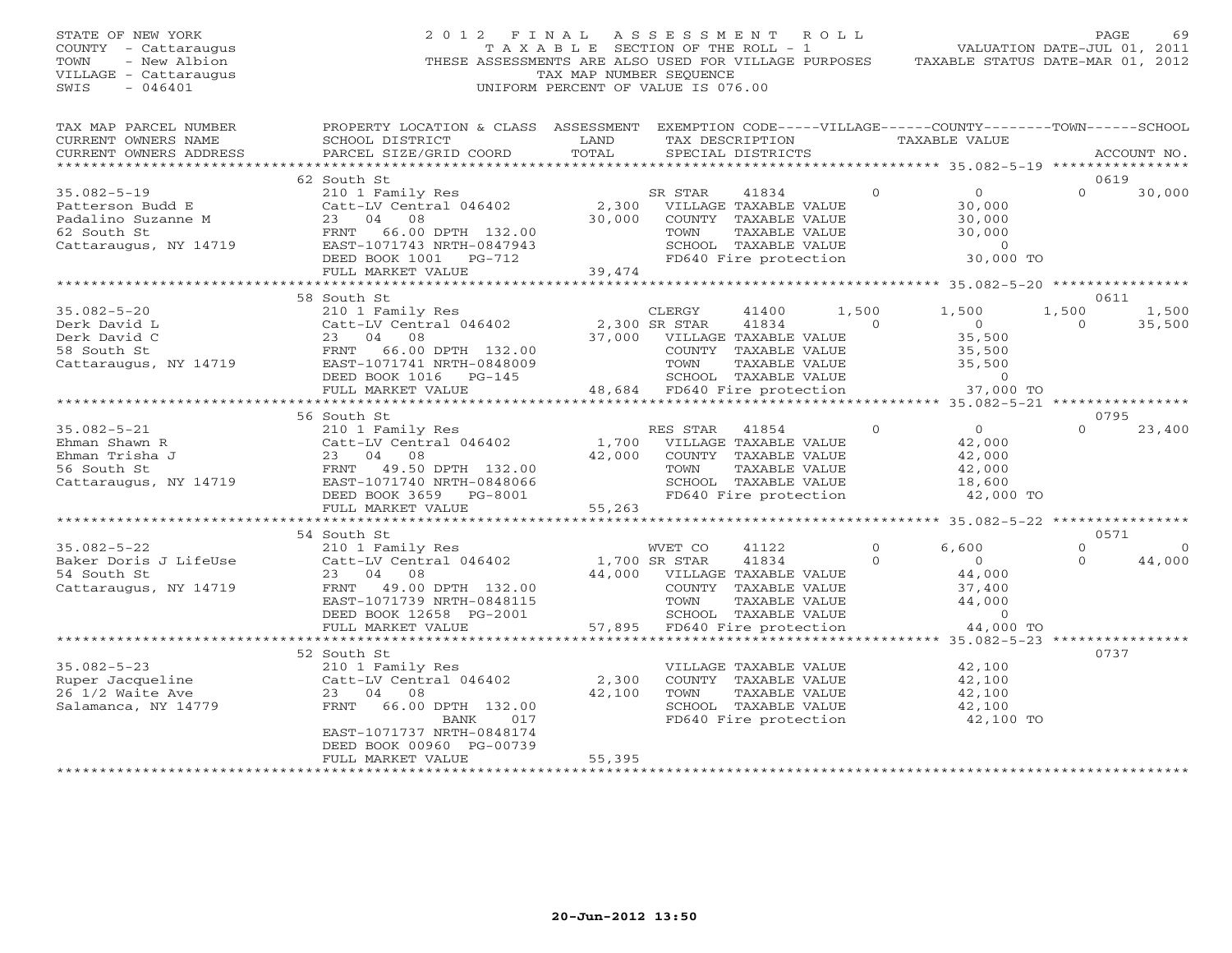| STATE OF NEW YORK<br>COUNTY - Cattaraugus<br>- New Albion<br>TOWN<br>VILLAGE - Cattaraugus<br>SWIS<br>$-046401$ | 2012 FINAL                                                                                                                                                                           | TAX MAP NUMBER SEQUENCE       | ASSESSMENT ROLL<br>T A X A B L E SECTION OF THE ROLL - 1<br>THESE ASSESSMENTS ARE ALSO USED FOR VILLAGE PURPOSES<br>UNIFORM PERCENT OF VALUE IS 076.00                   |               | TAXABLE STATUS DATE-MAR 01, 2012                                     | PAGE<br>VALUATION DATE-JUL 01, 2011 | 70     |
|-----------------------------------------------------------------------------------------------------------------|--------------------------------------------------------------------------------------------------------------------------------------------------------------------------------------|-------------------------------|--------------------------------------------------------------------------------------------------------------------------------------------------------------------------|---------------|----------------------------------------------------------------------|-------------------------------------|--------|
| TAX MAP PARCEL NUMBER<br>CURRENT OWNERS NAME<br>CURRENT OWNERS ADDRESS<br>*********************                 | PROPERTY LOCATION & CLASS ASSESSMENT<br>SCHOOL DISTRICT<br>PARCEL SIZE/GRID COORD                                                                                                    | LAND<br>TOTAL                 | EXEMPTION CODE-----VILLAGE------COUNTY--------TOWN------SCHOOL<br>TAX DESCRIPTION<br>SPECIAL DISTRICTS<br>********************************* 35.082-5-24 **************** | TAXABLE VALUE |                                                                      | ACCOUNT NO.                         |        |
| $35.082 - 5 - 24$<br>Freeman Kathleen R<br>2422 Lyndon Rd<br>Franklinville, NY 14737                            | 48 South St<br>210 1 Family Res<br>Catt-LV Central 046402<br>23<br>04<br>08<br>FRNT 57.75 DPTH 132.00<br>EAST-1071736 NRTH-0848238<br>DEED BOOK 819<br>PG-00929<br>FULL MARKET VALUE | 2,000<br>43,900<br>57,763     | VILLAGE TAXABLE VALUE<br>COUNTY TAXABLE VALUE<br>TOWN<br>TAXABLE VALUE<br>SCHOOL TAXABLE VALUE<br>FD640 Fire protection                                                  |               | 43,900<br>43,900<br>43,900<br>43,900<br>43,900 TO                    | 0738                                |        |
|                                                                                                                 |                                                                                                                                                                                      |                               | **************************************55.082-5-25 ***************                                                                                                        |               |                                                                      |                                     |        |
| $35.082 - 5 - 25$<br>Jensen Steven C<br>Jensen Nancy D<br>46 South St<br>Cattaraugus, NY 14719-1221             | South St<br>220 2 Family Res<br>Catt-LV Central 046402<br>23 04<br>08<br>FRNT 104.00 DPTH 175.00<br>017<br>BANK                                                                      | 4,000<br>42,700               | RES STAR<br>41854<br>VILLAGE TAXABLE VALUE<br>COUNTY TAXABLE VALUE<br>TOWN<br>TAXABLE VALUE<br>SCHOOL TAXABLE VALUE                                                      | $\circ$       | $\overline{0}$<br>42,700<br>42,700<br>42,700<br>19,300               | 0799<br>$\Omega$                    | 23,400 |
|                                                                                                                 | EAST-1071756 NRTH-0848321<br>DEED BOOK 00993 PG-00173<br>FULL MARKET VALUE                                                                                                           | 56,184<br>* * * * * * * * * * | FD640 Fire protection                                                                                                                                                    |               | 42,700 TO<br>*********** 35.082-5-26 *****************               |                                     |        |
| $35.082 - 5 - 26$<br>Tanner Joseph<br>42 South St<br>Cattaraugus, NY 14719                                      | 42 South St<br>210 1 Family Res<br>Catt-LV Central 046402<br>23 04 08<br>FRNT 82.50 DPTH 175.00<br>EAST-1071754 NRTH-0848414<br>DEED BOOK 00996 PG-00865                             | 3,200<br>24,000               | RES STAR<br>41854<br>VILLAGE TAXABLE VALUE<br>COUNTY TAXABLE VALUE<br>TAXABLE VALUE<br>TOWN<br>SCHOOL TAXABLE VALUE<br>FD640 Fire protection                             | $\Omega$      | $\circ$<br>24,000<br>24,000<br>24,000<br>600<br>24,000 TO            | 0598<br>$\Omega$                    | 23,400 |
|                                                                                                                 | FULL MARKET VALUE                                                                                                                                                                    | 31,579<br>***********         |                                                                                                                                                                          |               | *************** 35.082-5-27 *****************                        |                                     |        |
| $35.082 - 5 - 27$<br>Jones Fay<br>40 South St<br>Cattaraugus, NY 14719                                          | 40 South St<br>210 1 Family Res<br>Catt-LV Central 046402<br>04<br>23<br>08<br>FRNT 82.00 DPTH 174.00<br>EAST-1071753 NRTH-0848496<br>DEED BOOK 787<br>PG-01003                      | 3,100<br>29,100               | SR STAR<br>41834<br>VILLAGE TAXABLE VALUE<br>COUNTY TAXABLE VALUE<br>TAXABLE VALUE<br>TOWN<br>SCHOOL TAXABLE VALUE<br>FD640 Fire protection                              | $\circ$       | $\circ$<br>29,100<br>29,100<br>29,100<br>$\overline{0}$<br>29,100 TO | 0764<br>$\Omega$                    | 29,100 |
|                                                                                                                 | FULL MARKET VALUE<br>************************                                                                                                                                        | 38,289                        | ***********************                                                                                                                                                  |               | ******************** 35.082-5-28 *****************                   |                                     |        |
| $35.082 - 5 - 28$<br>Southworth James<br>Southworth Kathleen<br>36 South St<br>Cattaraugus, NY 14719            | 36 South St<br>210 1 Family Res<br>Catt-LV Central 046402<br>23 04<br>08<br>FRNT 57.75 DPTH 174.00<br>EAST-1071746 NRTH-0848564<br>DEED BOOK 759<br>PG-00671<br>FULL MARKET VALUE    | 2,200<br>45,700<br>60,132     | RES STAR<br>41854<br>VILLAGE TAXABLE VALUE<br>COUNTY TAXABLE VALUE<br>TAXABLE VALUE<br>TOWN<br>SCHOOL TAXABLE VALUE<br>FD640 Fire protection                             | $\Omega$      | $\circ$<br>45,700<br>45,700<br>45,700<br>22,300<br>45,700 TO         | 0582<br>$\Omega$                    | 23,400 |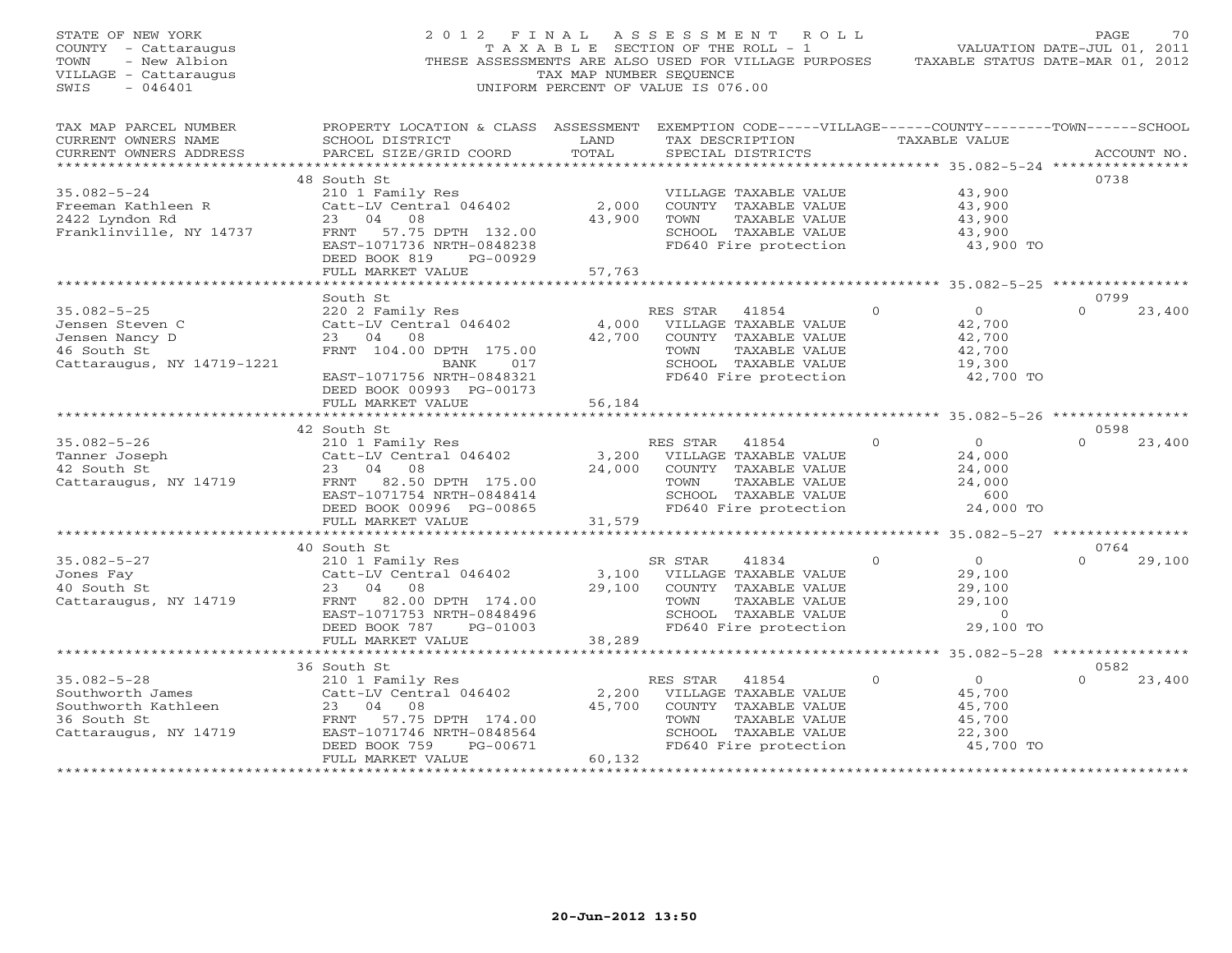| STATE OF NEW YORK<br>COUNTY - Cattaraugus<br>TOWN<br>- New Albion<br>VILLAGE - Cattaraugus<br>$-046401$<br>SWIS | 2012 FINAL<br>THESE ASSESSMENTS ARE ALSO USED FOR VILLAGE PURPOSES                                                                                                                | TAXABLE SECTION OF THE ROLL - 1<br>TAX MAP NUMBER SEOUENCE<br>UNIFORM PERCENT OF VALUE IS 076.00 | A S S E S S M E N T A O L L                     |                                                                                                                 |                          | VALUATION DATE-JUL 01, 2011<br>TAXABLE STATUS DATE-MAR 01, 2012     |                   | PAGE<br>71               |
|-----------------------------------------------------------------------------------------------------------------|-----------------------------------------------------------------------------------------------------------------------------------------------------------------------------------|--------------------------------------------------------------------------------------------------|-------------------------------------------------|-----------------------------------------------------------------------------------------------------------------|--------------------------|---------------------------------------------------------------------|-------------------|--------------------------|
| TAX MAP PARCEL NUMBER<br>CURRENT OWNERS NAME<br>CURRENT OWNERS ADDRESS                                          | PROPERTY LOCATION & CLASS ASSESSMENT EXEMPTION CODE-----VILLAGE------COUNTY-------TOWN------SCHOOL<br>SCHOOL DISTRICT<br>PARCEL SIZE/GRID COORD                                   | LAND<br>TOTAL                                                                                    |                                                 | SPECIAL DISTRICTS                                                                                               |                          | TAX DESCRIPTION TAXABLE VALUE                                       |                   | ACCOUNT NO.              |
| $35.082 - 5 - 29$<br>Bank of Cattaraugus<br>24 Main St<br>Cattaraugus, NY 14719                                 | 32 South St<br>230 3 Family Res<br>Catt-LV Central 046402<br>23 04<br>08<br>FRNT 197.75 DPTH 132.00<br>EAST-1071709 NRTH-0848668<br>DEED BOOK 00970 PG-00343<br>FULL MARKET VALUE | 6,800<br>59,800<br>78,684                                                                        | TOWN                                            | VILLAGE TAXABLE VALUE<br>COUNTY TAXABLE VALUE<br>TAXABLE VALUE<br>SCHOOL TAXABLE VALUE<br>FD640 Fire protection |                          | 59,800<br>59,800<br>59,800<br>59,800<br>59,800 TO                   |                   | 1017                     |
|                                                                                                                 |                                                                                                                                                                                   |                                                                                                  |                                                 |                                                                                                                 |                          |                                                                     |                   |                          |
| $44.002 - 2 - 1$<br>Easterly Sharon M Life Us                                                                   | 278 S Main St<br>210 1 Family Res<br>Catt-LV Central 046402                                                                                                                       |                                                                                                  | AGED C/T/S 41800<br>2,400 SR STAR               | 41834                                                                                                           | 16,350<br>$\overline{0}$ | 16,350<br>$\overline{0}$                                            | 16,350<br>$\circ$ | 0910<br>16,350<br>16,350 |
| Knopp Douglas M<br>278 S Main St<br>Cattaraugus, NY 14719                                                       | 22 04<br>08<br>Plotted In The Town<br>FRNT 58.00 DPTH 260.00<br>EAST-1071061 NRTH-0844468<br>DEED BOOK 10327 PG-8003<br>FULL MARKET VALUE                                         | 43,026                                                                                           | 32,700 VILLAGE TAXABLE VALUE<br>TOWN            | COUNTY TAXABLE VALUE<br>TAXABLE VALUE<br>SCHOOL TAXABLE VALUE<br>FD640 Fire protection                          |                          | 16,350<br>16,350<br>16,350<br>$\overline{0}$<br>32,700 TO           |                   |                          |
|                                                                                                                 |                                                                                                                                                                                   | ***********                                                                                      |                                                 |                                                                                                                 |                          | ******************** 44.025-1-1 ***************                     |                   |                          |
| $44.025 - 1 - 1$<br>Westfall Dale S<br>155 Main St<br>Cattaraugus, NY 14719                                     | 155 S Main St<br>433 Auto body<br>Catt-LV Central 046402<br>22 04<br>08<br>FRNT 298.00 DPTH 108.00<br>EAST-1071175 NRTH-0847445<br>DEED BOOK 788<br>$PG-93$                       | 9,300<br>48,400                                                                                  | TOWN                                            | VILLAGE TAXABLE VALUE<br>COUNTY TAXABLE VALUE<br>TAXABLE VALUE<br>SCHOOL TAXABLE VALUE<br>FD640 Fire protection |                          | 48,400<br>48,400<br>48,400<br>48,400<br>48,400 TO                   |                   | 0808                     |
|                                                                                                                 | FULL MARKET VALUE                                                                                                                                                                 | 63,684                                                                                           |                                                 |                                                                                                                 |                          |                                                                     |                   |                          |
| $44.025 - 1 - 3$                                                                                                | 5 Second St<br>210 1 Family Res                                                                                                                                                   | * * * * * * * * * * * * *                                                                        | RES STAR                                        | 41854                                                                                                           | $\Omega$                 | $\overline{0}$                                                      | $\Omega$          | 0980<br>23,400           |
| Beckman Michael R<br>Priest Jennifer L<br>5 Second St<br>Cattaraugus, NY 14719                                  | Catt-LV Central 046402<br>22 04 08<br>FRNT 66.00 DPTH 132.00<br>EAST-1071369 NRTH-0847408<br>DEED BOOK 1028 PG-1118                                                               | 2,300<br>40,300                                                                                  | TOWN                                            | VILLAGE TAXABLE VALUE<br>COUNTY TAXABLE VALUE<br>TAXABLE VALUE<br>SCHOOL TAXABLE VALUE<br>FD640 Fire protection |                          | 40,300<br>40,300<br>40,300<br>16,900<br>40,300 TO                   |                   |                          |
| *********************                                                                                           | FULL MARKET VALUE<br>************************                                                                                                                                     | 53,026<br>*************************                                                              |                                                 |                                                                                                                 |                          | ******************** 44.025-1-4 ******************                  |                   |                          |
| $44.025 - 1 - 4$<br>Whipple Lisa S<br>7 Second St<br>Cattaraugus, NY 14719                                      | 7 Second St<br>210 1 Family Res<br>Catt-LV Central 046402<br>22 04 08<br>FRNT 78.00 DPTH 132.00<br>EAST-1071472 NRTH-0847377<br>DEED BOOK 10101 PG-9001                           | 45,100                                                                                           | RES STAR<br>2,700 VILLAGE TAXABLE VALUE<br>TOWN | 41854<br>COUNTY TAXABLE VALUE<br>TAXABLE VALUE<br>SCHOOL TAXABLE VALUE<br>FD640 Fire protection                 | $\Omega$                 | $\overline{0}$<br>45,100<br>45,100<br>45,100<br>21,700<br>45,100 TO | $\Omega$          | 0903<br>23,400           |
|                                                                                                                 | FULL MARKET VALUE                                                                                                                                                                 | 59,342<br>+ + + + + + + + + + + + + + + + + + +                                                  |                                                 |                                                                                                                 |                          |                                                                     |                   |                          |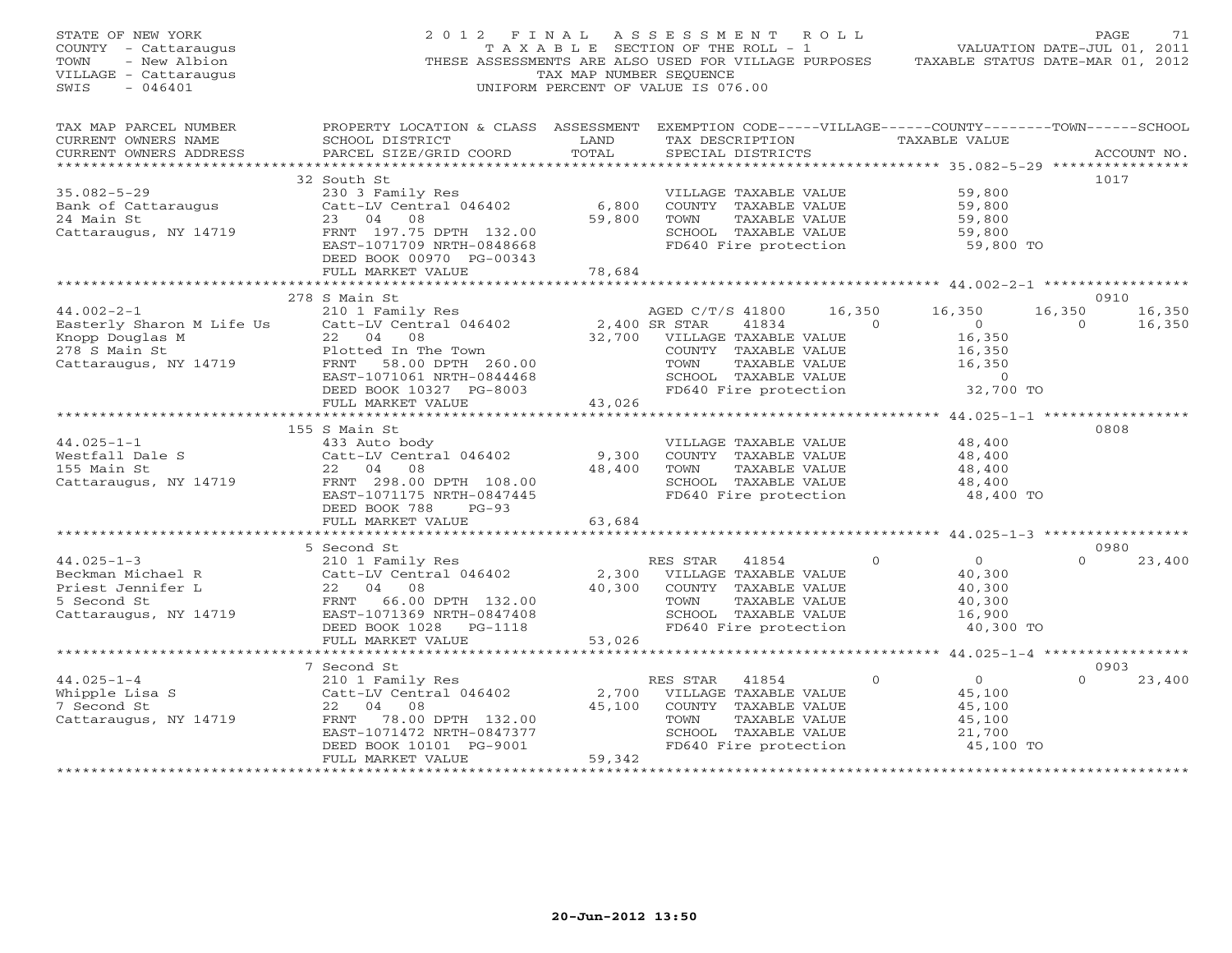| STATE OF NEW YORK<br>COUNTY - Cattaraugus<br>- New Albion<br>TOWN<br>VILLAGE - Cattaraugus<br>$-046401$<br>SWIS                     | 2012 FINAL<br>THESE ASSESSMENTS ARE ALSO USED FOR VILLAGE PURPOSES                                                                                                                    | TAXABLE SECTION OF THE ROLL - 1<br>TAX MAP NUMBER SEOUENCE<br>UNIFORM PERCENT OF VALUE IS 076.00 | ASSESSMENT ROLL                                                       |                                                                                                                          |                                                     | VALUATION DATE-JUL 01, 2011<br>TAXABLE STATUS DATE-MAR 01, 2012                        |                                           | 72<br>PAGE                                               |
|-------------------------------------------------------------------------------------------------------------------------------------|---------------------------------------------------------------------------------------------------------------------------------------------------------------------------------------|--------------------------------------------------------------------------------------------------|-----------------------------------------------------------------------|--------------------------------------------------------------------------------------------------------------------------|-----------------------------------------------------|----------------------------------------------------------------------------------------|-------------------------------------------|----------------------------------------------------------|
| TAX MAP PARCEL NUMBER<br>CURRENT OWNERS NAME<br>CURRENT OWNERS ADDRESS<br>******************                                        | PROPERTY LOCATION & CLASS ASSESSMENT EXEMPTION CODE-----VILLAGE------COUNTY-------TOWN------SCHOOL<br>SCHOOL DISTRICT<br>PARCEL SIZE/GRID COORD                                       | LAND<br>TOTAL                                                                                    |                                                                       | SPECIAL DISTRICTS                                                                                                        |                                                     | TAX DESCRIPTION TAXABLE VALUE<br>************ 44.025-1-5 ******************            |                                           | ACCOUNT NO.                                              |
| $44.025 - 1 - 5$<br>Preston Carol J<br>510 Woodland Dr<br>Garden City, SC 29576                                                     | 9 Second St<br>210 1 Family Res<br>Catt-LV Central 046402<br>22 04 08<br>FRNT 45.00 DPTH 132.00<br>EAST-1071538 NRTH-0847380<br>DEED BOOK 627<br>PG-00387<br>FULL MARKET VALUE        | 1,500<br>33,900<br>44,605                                                                        | TOWN                                                                  | VILLAGE TAXABLE VALUE<br>COUNTY TAXABLE VALUE<br>TAXABLE VALUE<br>SCHOOL TAXABLE VALUE<br>FD640 Fire protection          |                                                     | 33,900<br>33,900<br>33,900<br>33,900<br>33,900 TO                                      |                                           | 0899                                                     |
|                                                                                                                                     |                                                                                                                                                                                       |                                                                                                  |                                                                       |                                                                                                                          |                                                     |                                                                                        |                                           |                                                          |
| $44.025 - 1 - 6$<br>Harvey Wayne<br>Harvey Dorothy<br>75 South St<br>Cattaraugus, NY 14719                                          | 75 South St<br>210 1 Family Res<br>Catt-LV Central 046402<br>22 04 08<br>22<br>FRNT<br>EAST<br>FUL<br>22 04 08<br>66.00 DPTH 132.00<br>EAST-1071592 NRTH-0847379<br>FULL MARKET VALUE | 48,026                                                                                           | VET PRO T 41003<br>2,300 CVET CO<br>36,500 DVET CO<br>SR STAR<br>TOWN | 41132<br>41142<br>41834<br>VILLAGE TAXABLE VALUE<br>COUNTY TAXABLE VALUE<br>TAXABLE VALUE<br>SCHOOL TAXABLE VALUE        | 4,624<br>$\overline{0}$<br>$\Omega$<br>$\mathbf{0}$ | $\Omega$<br>9,125<br>1,825<br>$\overline{0}$<br>31,876<br>25,550<br>31,876<br>$\Omega$ | 4,624<br>$\Omega$<br>$\Omega$<br>$\Omega$ | 0729<br>$\Omega$<br>$\overline{0}$<br>$\Omega$<br>36,500 |
|                                                                                                                                     |                                                                                                                                                                                       |                                                                                                  |                                                                       | FD640 Fire protection                                                                                                    |                                                     | 36,500 TO                                                                              |                                           |                                                          |
| $44.025 - 1 - 7$<br>Cota David E<br>4 Browns River Rd<br>Essex Junction, VT 05452                                                   | 79 South St<br>210 1 Family Res<br>Catt-LV Central 046402<br>22 04 08<br>FRNT 66.00 DPTH 167.00<br>EAST-1071535 NRTH-0847283<br>DEED BOOK 14867 PG-6001                               | 2,500<br>43,300                                                                                  | TOWN                                                                  | VILLAGE TAXABLE VALUE<br>COUNTY TAXABLE VALUE<br>TAXABLE VALUE<br>SCHOOL TAXABLE VALUE<br>FD640 Fire protection          |                                                     | 43,300<br>43,300<br>43,300<br>43,300<br>43,300 TO                                      |                                           | 0776                                                     |
|                                                                                                                                     | FULL MARKET VALUE                                                                                                                                                                     | 56,974                                                                                           |                                                                       |                                                                                                                          |                                                     |                                                                                        |                                           |                                                          |
| $44.025 - 1 - 8$<br>Germain Nichole<br>27 South St<br>Cattaraugus, NY 14719                                                         | 81 South St<br>210 1 Family Res<br>Catt-LV Central 046402<br>22 04 08<br>FRNT<br>66.00 DPTH 132.00<br>EAST-1071559 NRTH-0847216<br>DEED BOOK 10278 PG-6001                            | 2,300<br>38,700                                                                                  | TOWN                                                                  | VILLAGE TAXABLE VALUE<br>COUNTY TAXABLE VALUE<br>TAXABLE VALUE<br>SCHOOL TAXABLE VALUE<br>FD640 Fire protection          |                                                     | 38,700<br>38,700<br>38,700<br>38,700<br>38,700 TO                                      |                                           | 0870                                                     |
|                                                                                                                                     | FULL MARKET VALUE                                                                                                                                                                     | 50,921                                                                                           |                                                                       |                                                                                                                          |                                                     |                                                                                        |                                           |                                                          |
| *********************<br>$44.025 - 1 - 9$<br>Bank of Cattaraugus<br>Steven & Sharon Blocher<br>85 South St<br>Cattaraugus, NY 14719 | 85 South St<br>210 1 Family Res<br>Catt-LV Central 046402<br>22 04 08<br>FRNT<br>66.00 DPTH 132.00<br>EAST-1071560 NRTH-0847151<br>DEED BOOK 1599<br>PG-2002                          | 2,300<br>39,900                                                                                  | RES STAR<br>TOWN                                                      | 41854<br>VILLAGE TAXABLE VALUE<br>COUNTY TAXABLE VALUE<br>TAXABLE VALUE<br>SCHOOL TAXABLE VALUE<br>FD640 Fire protection | $\Omega$                                            | $\overline{0}$<br>39,900<br>39,900<br>39,900<br>16,500<br>39,900 TO                    | $\Omega$                                  | 0640<br>23,400                                           |
| ********************                                                                                                                | FULL MARKET VALUE<br>************************                                                                                                                                         | 52,500<br>**************                                                                         |                                                                       |                                                                                                                          |                                                     |                                                                                        |                                           |                                                          |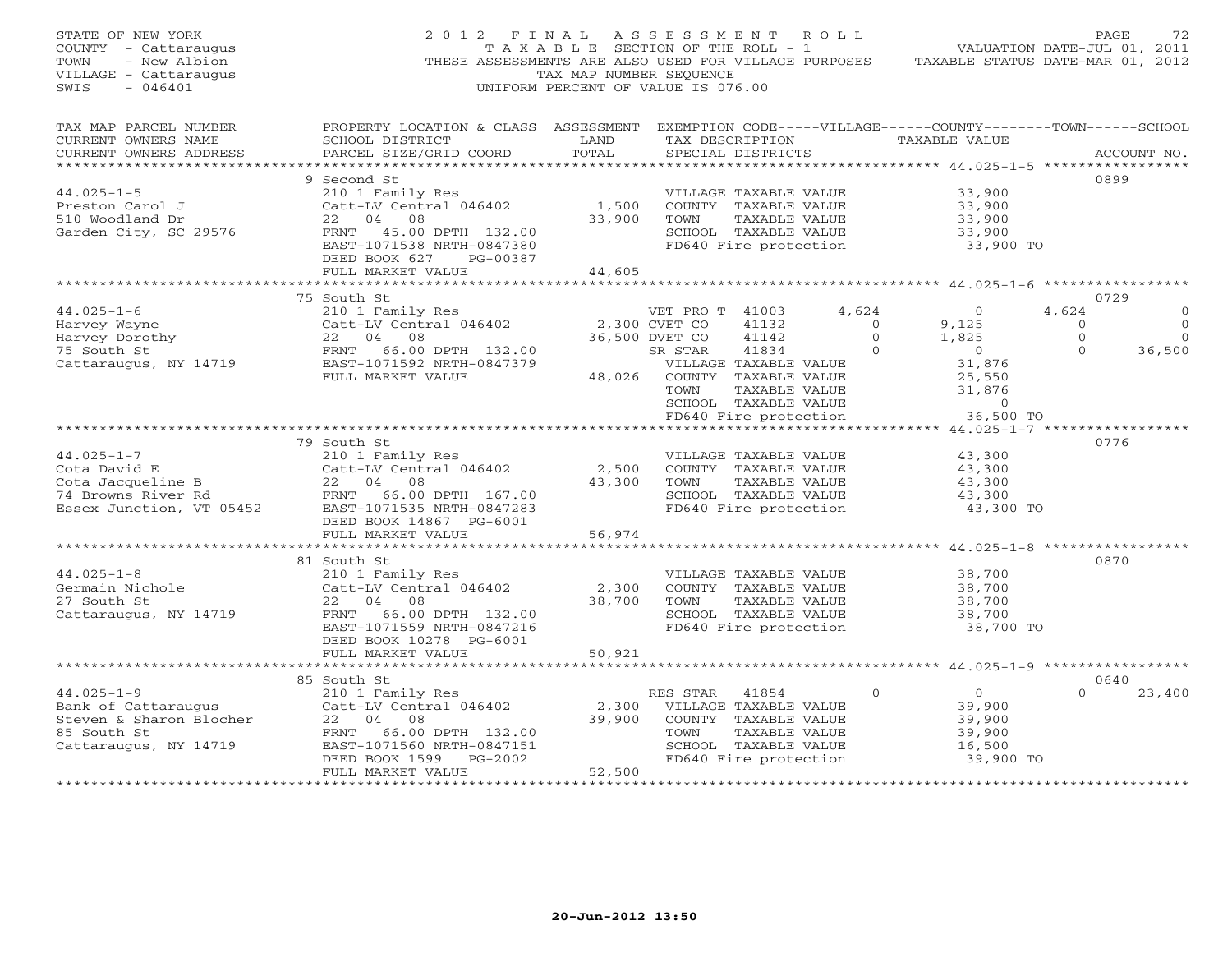# STATE OF NEW YORK 2 0 1 2 F I N A L A S S E S S M E N T R O L L PAGE 73 COUNTY - Cattaraugus T A X A B L E SECTION OF THE ROLL - 1 VALUATION DATE-JUL 01, 2011 TOWN - New Albion THESE ASSESSMENTS ARE ALSO USED FOR VILLAGE PURPOSES TAXABLE STATUS DATE-MAR 01, 2012 VILLAGE - Cattaraugus TAX MAP NUMBER SEQUENCE SWIS - 046401 UNIFORM PERCENT OF VALUE IS 076.00

| TAX MAP PARCEL NUMBER<br>CURRENT OWNERS NAME<br>CURRENT OWNERS ADDRESS | PROPERTY LOCATION & CLASS ASSESSMENT<br>SCHOOL DISTRICT<br>PARCEL SIZE/GRID COORD                                                     | LAND<br>TOTAL                       | EXEMPTION CODE-----VILLAGE------COUNTY-------TOWN------SCHOOL<br>TAX DESCRIPTION<br>SPECIAL DISTRICTS | TAXABLE VALUE |                     | ACCOUNT NO.                                       |
|------------------------------------------------------------------------|---------------------------------------------------------------------------------------------------------------------------------------|-------------------------------------|-------------------------------------------------------------------------------------------------------|---------------|---------------------|---------------------------------------------------|
|                                                                        |                                                                                                                                       |                                     |                                                                                                       |               |                     |                                                   |
| $44.025 - 1 - 10$                                                      | 87 South St                                                                                                                           |                                     |                                                                                                       | $\circ$       | $\overline{O}$      | 0836<br>$\Omega$<br>45,500                        |
|                                                                        | 210 1 Family Res<br>Catt-LV Central 046402 3,400 VILLAGE TAXABLE VALUE                                                                |                                     |                                                                                                       |               |                     |                                                   |
| Meyer William E                                                        |                                                                                                                                       | 45,500                              |                                                                                                       |               | 45,500              |                                                   |
| Meyer Shirley                                                          |                                                                                                                                       |                                     | COUNTY TAXABLE VALUE                                                                                  |               | 45,500              |                                                   |
| 87 South St                                                            | 87 South St                             FRNT     99.00 DPTH   132.00<br>Cattaraugus, NY 14719               EAST-1071561 NRTH-0847070 |                                     | TOWN<br>TAXABLE VALUE<br>SCHOOL TAXABLE VALUE                                                         |               | 45,500<br>$\circ$   |                                                   |
|                                                                        | Call-1,<br>22 04 08<br>FRNT 99.00 DPTH 132.00<br>--^---1071561 NRTH-0847070<br>FULL MARKET VALUE                                      |                                     | 59,868 FD640 Fire protection                                                                          |               | 45,500 TO           |                                                   |
|                                                                        |                                                                                                                                       |                                     | **************************** 44.025-1-11 ****************                                             |               |                     |                                                   |
|                                                                        | 89 South St                                                                                                                           |                                     |                                                                                                       |               |                     | 0807                                              |
| $44.025 - 1 - 11$                                                      | 210 1 Family Res                                                                                                                      |                                     | RES STAR<br>41854                                                                                     | $\Omega$      | $\Omega$            | $\Omega$<br>23,400                                |
| Coe Lori J                                                             | Catt-LV Central 046402                                                                                                                | 2,300                               |                                                                                                       |               | 43,500              |                                                   |
| 89 South St                                                            | 22 04<br>08                                                                                                                           | 43,500                              | VILLAGE TAXABLE VALUE                                                                                 |               |                     |                                                   |
| Cattaraugus, NY 14719                                                  | FRNT<br>66.00 DPTH 132.00                                                                                                             |                                     | COUNTY TAXABLE VALUE<br>TOWN<br>TAXABLE VALUE                                                         |               | 43,500<br>43,500    |                                                   |
|                                                                        | EAST-1071562 NRTH-0846988                                                                                                             |                                     | SCHOOL TAXABLE VALUE                                                                                  |               |                     |                                                   |
|                                                                        |                                                                                                                                       |                                     |                                                                                                       |               | 20,100<br>43,500 TO |                                                   |
|                                                                        | DEED BOOK 5634 PG-5001                                                                                                                |                                     | FD640 Fire protection                                                                                 |               |                     |                                                   |
|                                                                        | FULL MARKET VALUE<br>*************************                                                                                        | 57,237                              |                                                                                                       |               |                     |                                                   |
|                                                                        |                                                                                                                                       |                                     |                                                                                                       |               |                     | 0583                                              |
| $44.025 - 1 - 12$                                                      | 93 South St                                                                                                                           |                                     | RES STAR<br>41854                                                                                     | $\Omega$      | $\overline{0}$      | 23,400<br>$\Omega$                                |
|                                                                        | 210 1 Family Res<br>Catt-LV Central 046402 2,300                                                                                      |                                     |                                                                                                       |               |                     |                                                   |
| Clendening Tom<br>Clendening Marie                                     | 08                                                                                                                                    | 38,000                              | VILLAGE TAXABLE VALUE                                                                                 |               | 38,000<br>38,000    |                                                   |
|                                                                        | 22 04<br>66.00 DPTH 132.00                                                                                                            |                                     | COUNTY TAXABLE VALUE                                                                                  |               |                     |                                                   |
| 93 South St                                                            | FRNT                                                                                                                                  |                                     | TOWN<br>TAXABLE VALUE                                                                                 |               | 38,000              |                                                   |
| Cattaraugus, NY 14719                                                  | EAST-1071563 NRTH-0846922                                                                                                             |                                     | SCHOOL TAXABLE VALUE                                                                                  |               | 14,600              |                                                   |
|                                                                        | DEED BOOK 756<br>PG-00599                                                                                                             |                                     | FD640 Fire protection                                                                                 |               | 38,000 TO           |                                                   |
|                                                                        | FULL MARKET VALUE<br>****************                                                                                                 | 50,000<br>************************* |                                                                                                       |               |                     | ******************* 44.025-1-13 ***************** |
|                                                                        |                                                                                                                                       |                                     |                                                                                                       |               |                     |                                                   |
|                                                                        | 97 South St                                                                                                                           |                                     |                                                                                                       |               |                     | 0637                                              |
| $44.025 - 1 - 13$                                                      | 210 1 Family Res                                                                                                                      |                                     | RES STAR<br>41854                                                                                     | $\mathbf{0}$  | $\overline{0}$      | $\Omega$<br>23,400                                |
| Crawford Jason                                                         | Catt-LV Central 046402 2,700 VILLAGE TAXABLE VALUE                                                                                    |                                     |                                                                                                       |               | 40,700              |                                                   |
| 97 South St                                                            | 22 04<br>08                                                                                                                           | 40,700                              | COUNTY TAXABLE VALUE                                                                                  |               | 40,700              |                                                   |
| Cattaraugus, NY 14719                                                  | 68.00 DPTH 204.00<br>FRNT                                                                                                             |                                     | TOWN<br>TAXABLE VALUE                                                                                 |               | 40,700              |                                                   |
|                                                                        | EAST-1071527 NRTH-0846854                                                                                                             |                                     | SCHOOL TAXABLE VALUE                                                                                  |               | 17,300              |                                                   |
|                                                                        | DEED BOOK 5312<br>PG-6001                                                                                                             |                                     | FD640 Fire protection                                                                                 |               | 40,700 TO           |                                                   |
|                                                                        | FULL MARKET VALUE                                                                                                                     | 53,553                              |                                                                                                       |               |                     |                                                   |
|                                                                        |                                                                                                                                       |                                     |                                                                                                       |               |                     |                                                   |
|                                                                        | South St                                                                                                                              |                                     |                                                                                                       |               |                     | 0638                                              |
| $44.025 - 1 - 14$                                                      | 311 Res vac land                                                                                                                      |                                     | VILLAGE TAXABLE VALUE                                                                                 |               | 2,600               |                                                   |
| Crawford Jason                                                         | Catt-LV Central 046402                                                                                                                | 2,600                               | COUNTY TAXABLE VALUE                                                                                  |               | 2,600               |                                                   |
| 97 South St                                                            | 08<br>22 04                                                                                                                           | 2,600                               | TOWN<br>TAXABLE VALUE                                                                                 | 2,600         | 2,600               |                                                   |
| Cattaraugus, NY 14719                                                  | 66.00 DPTH 204.00<br>FRNT                                                                                                             |                                     | SCHOOL TAXABLE VALUE                                                                                  |               |                     |                                                   |
|                                                                        | EAST-1071528 NRTH-0846787                                                                                                             |                                     | FD640 Fire protection                                                                                 |               | 2,600 TO            |                                                   |
|                                                                        | DEED BOOK 5312<br>PG-6001                                                                                                             | 3,421                               |                                                                                                       |               |                     |                                                   |
|                                                                        | FULL MARKET VALUE                                                                                                                     |                                     |                                                                                                       |               |                     |                                                   |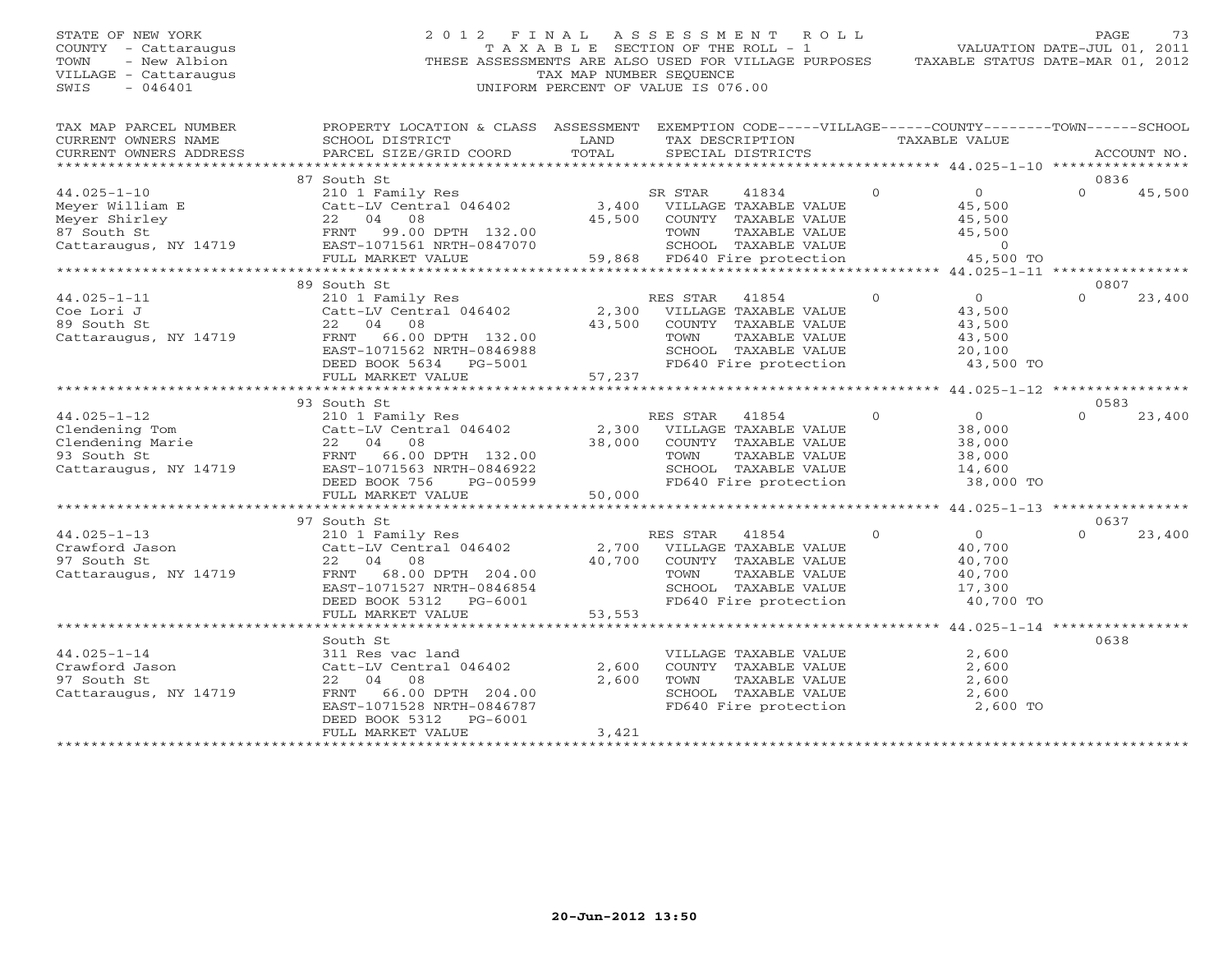| STATE OF NEW YORK<br>COUNTY - Cattaraugus<br>- New Albion<br>TOWN<br>VILLAGE - Cattaraugus<br>$-046401$<br>SWIS                                                                                           | 2012 FINAL ASSESSMENT ROLL<br>THESE ASSESSMENTS ARE ALSO USED FOR VILLAGE PURPOSES | T A X A B L E SECTION OF THE ROLL - 1<br>TAX MAP NUMBER SEQUENCE<br>UNIFORM PERCENT OF VALUE IS 076.00 |                                               |                                               |              | VALUATION DATE-JUL 01, 2011<br>TAXABLE STATUS DATE-MAR 01, 2012 | PAGE             | 74          |
|-----------------------------------------------------------------------------------------------------------------------------------------------------------------------------------------------------------|------------------------------------------------------------------------------------|--------------------------------------------------------------------------------------------------------|-----------------------------------------------|-----------------------------------------------|--------------|-----------------------------------------------------------------|------------------|-------------|
| TAX MAP PARCEL NUMBER THE PROPERTY LOCATION & CLASS ASSESSMENT EXEMPTION CODE-----VILLAGE------COUNTY-------TOWN------SCHOOL<br>CURRENT OWNERS NAME                                                       | SCHOOL DISTRICT                                                                    | LAND                                                                                                   |                                               |                                               |              | TAX DESCRIPTION TAXABLE VALUE                                   |                  |             |
| CURRENT OWNERS ADDRESS                                                                                                                                                                                    | PARCEL SIZE/GRID COORD                                                             | TOTAL                                                                                                  |                                               | SPECIAL DISTRICTS                             |              |                                                                 |                  | ACCOUNT NO. |
| *********************                                                                                                                                                                                     |                                                                                    |                                                                                                        |                                               |                                               |              |                                                                 |                  |             |
|                                                                                                                                                                                                           | 101 South St                                                                       |                                                                                                        |                                               |                                               | $\Omega$     | $\overline{0}$                                                  | 0669<br>$\Omega$ |             |
| $44.025 - 1 - 15$                                                                                                                                                                                         | 210 1 Family Res                                                                   |                                                                                                        | RES STAR 41854<br>2,700 VILLAGE TAXABLE VALUE |                                               |              | 47,000                                                          |                  | 23,400      |
| Busekist John E<br>Busekist Kathleen<br>101 South St                                                                                                                                                      | Catt-LV Central 046402<br>22 04 08                                                 |                                                                                                        | 47,000 COUNTY TAXABLE VALUE                   |                                               |              | 47,000                                                          |                  |             |
|                                                                                                                                                                                                           | FRNT 66.00 DPTH 228.00                                                             |                                                                                                        | TOWN                                          | TAXABLE VALUE                                 |              | 47,000                                                          |                  |             |
| 101 South St<br>Cattaraugus, NY 14719                                                                                                                                                                     | EAST-1071517 NRTH-0846722                                                          |                                                                                                        |                                               | SCHOOL TAXABLE VALUE                          |              | 23,600                                                          |                  |             |
|                                                                                                                                                                                                           | DEED BOOK 865<br>PG-00035                                                          |                                                                                                        | FD640 Fire protection                         |                                               |              | 47,000 TO                                                       |                  |             |
|                                                                                                                                                                                                           | FULL MARKET VALUE                                                                  | 61,842                                                                                                 |                                               |                                               |              |                                                                 |                  |             |
|                                                                                                                                                                                                           |                                                                                    |                                                                                                        |                                               |                                               |              |                                                                 |                  |             |
|                                                                                                                                                                                                           | 158 S Main St                                                                      |                                                                                                        |                                               |                                               |              |                                                                 | 0941             |             |
| $44.025 - 1 - 16$                                                                                                                                                                                         | 210 1 Family Res                                                                   |                                                                                                        | AGED C/T/S 41800                              |                                               | 17,300       | 17,300                                                          | 17,300           | 17,300      |
| Swan Harold G                                                                                                                                                                                             | Catt-LV Central 046402                                                             | 2,300 SR STAR                                                                                          |                                               | 41834                                         | $\Omega$     | $\overline{0}$                                                  | $\Omega$         | 17,300      |
| 158 S Main St                                                                                                                                                                                             | 04 08<br>22                                                                        | 34,600                                                                                                 | VILLAGE TAXABLE VALUE                         |                                               |              | 17,300                                                          |                  |             |
| Cattaraugus, NY 14719                                                                                                                                                                                     | FRNT 66.00 DPTH 132.00                                                             |                                                                                                        |                                               | COUNTY TAXABLE VALUE                          |              | 17,300                                                          |                  |             |
|                                                                                                                                                                                                           | EAST-1071363 NRTH-0847338                                                          |                                                                                                        | TOWN                                          | TAXABLE VALUE                                 |              | 17,300                                                          |                  |             |
|                                                                                                                                                                                                           | FULL MARKET VALUE                                                                  |                                                                                                        | 45,526 SCHOOL TAXABLE VALUE                   |                                               |              | $\overline{0}$                                                  |                  |             |
|                                                                                                                                                                                                           |                                                                                    |                                                                                                        |                                               | FD640 Fire protection                         |              | 34,600 TO                                                       |                  |             |
|                                                                                                                                                                                                           |                                                                                    |                                                                                                        |                                               |                                               |              |                                                                 |                  |             |
| $44.025 - 1 - 17$                                                                                                                                                                                         | S Main St                                                                          |                                                                                                        |                                               |                                               |              |                                                                 | 0942             |             |
|                                                                                                                                                                                                           | 311 Res vac land<br>Catt-LV Central 046402                                         | 2,500                                                                                                  |                                               | VILLAGE TAXABLE VALUE<br>COUNTY TAXABLE VALUE |              | 2,500<br>2,500                                                  |                  |             |
|                                                                                                                                                                                                           |                                                                                    | 2,500                                                                                                  | TOWN                                          | TAXABLE VALUE                                 |              | 2,500                                                           |                  |             |
|                                                                                                                                                                                                           |                                                                                    |                                                                                                        |                                               | SCHOOL TAXABLE VALUE                          |              | 2,500                                                           |                  |             |
|                                                                                                                                                                                                           |                                                                                    |                                                                                                        |                                               | FD640 Fire protection                         |              | 2,500 TO                                                        |                  |             |
|                                                                                                                                                                                                           | FULL MARKET VALUE                                                                  | 3,289                                                                                                  |                                               |                                               |              |                                                                 |                  |             |
|                                                                                                                                                                                                           | *************************                                                          |                                                                                                        |                                               |                                               |              | ********************** 44.025-1-18 ****************             |                  |             |
|                                                                                                                                                                                                           | 164 S Main St                                                                      |                                                                                                        |                                               |                                               |              |                                                                 | 0648             |             |
| $44.025 - 1 - 18$                                                                                                                                                                                         | 210 1 Family Res                                                                   |                                                                                                        | RES STAR                                      | 41854                                         | $\Omega$     | $\overline{O}$                                                  | $\Omega$         | 23,400      |
| Patterson Steven C<br>Patterson Gayle<br>164 S Main St<br>Cattaraugus, NY 14719<br>22 04 08<br>22 00 DPTH 222.00<br>22 04 08<br>22 01 08<br>22 04 08<br>22 01<br>222.00<br>22 04 08<br>22 04 08<br>223.00 | Catt-LV Central 046402                                                             |                                                                                                        | 2,600 VILLAGE TAXABLE VALUE                   |                                               |              | 43,700                                                          |                  |             |
|                                                                                                                                                                                                           |                                                                                    | 43,700                                                                                                 |                                               | COUNTY TAXABLE VALUE                          |              | 43,700                                                          |                  |             |
|                                                                                                                                                                                                           |                                                                                    |                                                                                                        | TOWN                                          | TAXABLE VALUE                                 |              | 43,700                                                          |                  |             |
|                                                                                                                                                                                                           |                                                                                    |                                                                                                        |                                               | SCHOOL TAXABLE VALUE                          |              | 20,300                                                          |                  |             |
|                                                                                                                                                                                                           | DEED BOOK 912<br>PG-00712                                                          |                                                                                                        |                                               | FD640 Fire protection                         |              | 43,700 TO                                                       |                  |             |
|                                                                                                                                                                                                           | FULL MARKET VALUE<br>**************************                                    | 57,500                                                                                                 |                                               |                                               |              |                                                                 |                  |             |
|                                                                                                                                                                                                           |                                                                                    | ***********************************                                                                    |                                               |                                               |              | *********** 44.025-1-19 *****************                       |                  |             |
|                                                                                                                                                                                                           | 168 S Main St                                                                      |                                                                                                        |                                               |                                               |              |                                                                 | 0929<br>$\Omega$ |             |
| $44.025 - 1 - 19$                                                                                                                                                                                         | 210 1 Family Res<br>Catt-LV Central 046402                                         | 2,400                                                                                                  | RES STAR                                      | 41854<br>VILLAGE TAXABLE VALUE                | $\mathbf{0}$ | $\overline{0}$<br>28,300                                        |                  | 23,400      |
| 44.025-1-19<br>Ruiz-Leone Tina<br>Ruiz-Leone Angel<br>168 S Main St                                                                                                                                       | 22 04 08                                                                           | 28,300                                                                                                 |                                               | COUNTY TAXABLE VALUE                          |              | 28,300                                                          |                  |             |
|                                                                                                                                                                                                           | FRNT 66.00 DPTH 148.00                                                             |                                                                                                        | TOWN                                          | TAXABLE VALUE                                 |              | 28,300                                                          |                  |             |
| Cattaraugus, NY 14719                                                                                                                                                                                     | EAST-1071341 NRTH-0847142                                                          |                                                                                                        |                                               | SCHOOL TAXABLE VALUE                          |              | 4,900                                                           |                  |             |
|                                                                                                                                                                                                           | DEED BOOK 13953 PG-8001                                                            |                                                                                                        |                                               | FD640 Fire protection                         |              | 28,300 TO                                                       |                  |             |
|                                                                                                                                                                                                           | FULL MARKET VALUE                                                                  | 37,237                                                                                                 |                                               |                                               |              |                                                                 |                  |             |
| **********************                                                                                                                                                                                    | **************************                                                         | * * * * * * * * * * * * * * * * * * *                                                                  |                                               |                                               |              |                                                                 |                  |             |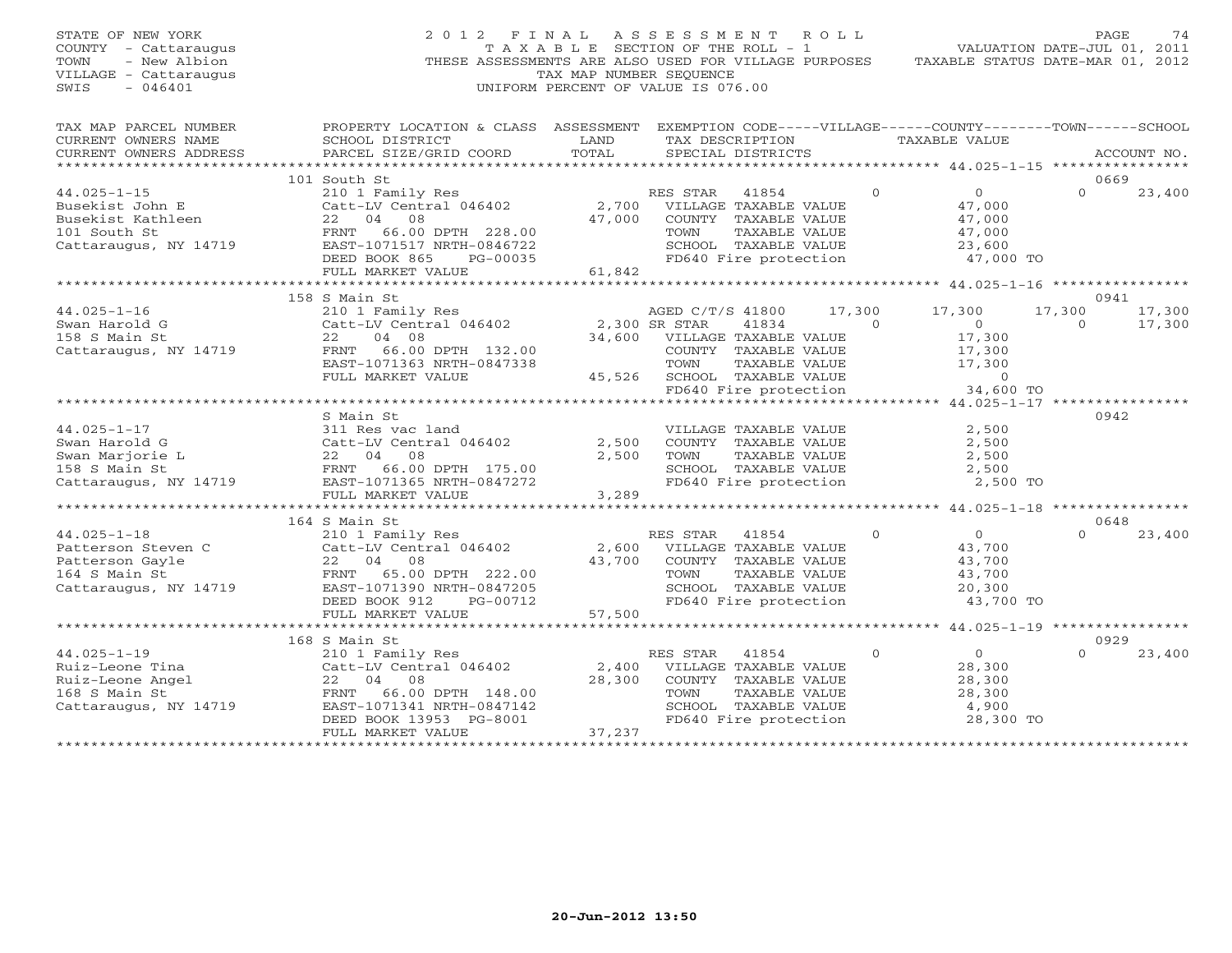| STATE OF NEW YORK<br>COUNTY - Cattaraugus<br>TOWN<br>- New Albion<br>VILLAGE - Cattaraugus<br>SWIS<br>$-046401$ |                                                                                                                                                                                                                      | TAX MAP NUMBER SEQUENCE     | 2012 FINAL ASSESSMENT ROLL<br>T A X A B L E SECTION OF THE ROLL - 1<br>THESE ASSESSMENTS ARE ALSO USED FOR VILLAGE PURPOSES<br>UNIFORM PERCENT OF VALUE IS 076.00 |                      | VALUATION DATE-JUL 01, 2011<br>TAXABLE STATUS DATE-MAR 01, 2012                | PAGE                      | 75               |
|-----------------------------------------------------------------------------------------------------------------|----------------------------------------------------------------------------------------------------------------------------------------------------------------------------------------------------------------------|-----------------------------|-------------------------------------------------------------------------------------------------------------------------------------------------------------------|----------------------|--------------------------------------------------------------------------------|---------------------------|------------------|
| TAX MAP PARCEL NUMBER<br>CURRENT OWNERS NAME<br>CURRENT OWNERS ADDRESS                                          | PROPERTY LOCATION & CLASS ASSESSMENT EXEMPTION CODE-----VILLAGE------COUNTY-------TOWN------SCHOOL<br>SCHOOL DISTRICT<br>PARCEL SIZE/GRID COORD                                                                      | LAND<br>TOTAL               | TAX DESCRIPTION<br>SPECIAL DISTRICTS                                                                                                                              |                      | TAXABLE VALUE                                                                  |                           | ACCOUNT NO.      |
| $44.025 - 1 - 21$<br>Westfall Tara<br>Perkins Christopher<br>$172$ S Main St $1$<br>Cattaraugus, NY 14719       | 172 S Main St<br>230 3 Family Res<br>Catt-LV Central 046402<br>22 04 08<br>Ff 239.00<br>ACRES<br>1.37<br>EAST-1071376 NRTH-0847005<br>DEED BOOK 17248 PG-7001<br>FULL MARKET VALUE                                   | 8,200<br>30,000<br>39,474   | VILLAGE TAXABLE VALUE<br>COUNTY TAXABLE VALUE<br>TOWN<br>TAXABLE VALUE<br>SCHOOL TAXABLE VALUE<br>FD640 Fire protection                                           |                      | 30,000<br>30,000<br>30,000<br>30,000<br>30,000 TO                              | 0816                      |                  |
|                                                                                                                 |                                                                                                                                                                                                                      |                             |                                                                                                                                                                   |                      |                                                                                |                           |                  |
| $44.025 - 1 - 22$<br>Nichols Jeanne C<br>180 S Main St<br>Cattaraugus, NY 14719                                 | 180 S Main St<br>S main St<br>210 1 Family Res<br>Catt-LV Central 046402<br>22 04 08<br>FRNT 204.00 DPTH 192.00<br>EAST-1071319 NRTH-0846788<br>DEED BOOK 856<br>PG-00906<br>FULL MARKET VALUE                       | 8,150 SR STAR<br>57,039     | AGED C/T/S 41800<br>41834<br>43,350 VILLAGE TAXABLE VALUE<br>COUNTY TAXABLE VALUE<br>TOWN<br>TAXABLE VALUE<br>SCHOOL TAXABLE VALUE<br>FD640 Fire protection       | 17,340<br>$\bigcirc$ | 17,340<br>$\circ$<br>26,010<br>26,010<br>26,010<br>$\overline{0}$<br>43,350 TO | 0925<br>17,340<br>$\circ$ | 17,340<br>26,010 |
|                                                                                                                 | *********************************                                                                                                                                                                                    |                             | **********************************                                                                                                                                |                      | *************** 44.025-1-25 *****************                                  |                           |                  |
| $44.025 - 1 - 25$<br>Bradley Jerrid T<br>Bradley Nicki A<br>103 South St<br>Cattaraugus, NY 14719               | 103 South St<br>210 1 Family Res<br>Catt-LV Central 046402<br>22 04<br>08<br>Ff 128.00 Main St<br>Ff 140.00 South St<br>1.35<br>ACRES<br>EAST-1071421 NRTH-0846622<br>DEED BOOK 10824 PG-6003<br>FULL MARKET VALUE   | 8,200<br>53,700<br>70,658   | RES STAR<br>41854<br>VILLAGE TAXABLE VALUE<br>COUNTY TAXABLE VALUE<br>TAXABLE VALUE<br>TOWN<br>SCHOOL TAXABLE VALUE<br>FD640 Fire protection                      | $\Omega$             | 0<br>53,700<br>53,700<br>53,700<br>30,300<br>53,700 TO                         | 0770<br>$\Omega$          | 23,400           |
|                                                                                                                 |                                                                                                                                                                                                                      |                             |                                                                                                                                                                   |                      |                                                                                |                           |                  |
| $44.025 - 1 - 27$<br>M and L Brooks, LLC<br>5438 Kyler Hill Rd<br>Little Valley, NY 14755                       | 1 Third St<br>454 Supermarket<br>Catt-LV Central 046402<br>22 04 08<br>Ff 200' South<br>FRNT 248.00 DPTH<br>1.14<br>ACRES<br>EAST-1071518 NRTH-0846150<br>DEED BOOK 11456 PG-2001                                    | 8,100<br>150,000<br>197,368 | VILLAGE TAXABLE VALUE<br>COUNTY TAXABLE VALUE<br>TOWN<br>TAXABLE VALUE<br>SCHOOL TAXABLE VALUE<br>FD640 Fire protection                                           |                      | 150,000<br>150,000<br>150,000<br>150,000<br>150,000 TO                         | 0947                      |                  |
|                                                                                                                 | FULL MARKET VALUE                                                                                                                                                                                                    |                             |                                                                                                                                                                   |                      |                                                                                |                           |                  |
| $44.025 - 1 - 28$<br>Cocca Development LTD<br>100 DeBartolo P1 # 400<br>Youngstown, OH 44512                    | 216 S Main St<br>484 1 use sm bld<br>Catt-LV Central 046402<br>22<br>04<br>08<br>Ff 268' Third<br>Dollar General Store<br>ACRES<br>1.40<br>EAST-1071262 NRTH-0846167<br>DEED BOOK 12768 PG-7001<br>FULL MARKET VALUE | 8,400<br>357,900<br>470,921 | VILLAGE TAXABLE VALUE<br>COUNTY TAXABLE VALUE<br>TOWN<br>TAXABLE VALUE<br>SCHOOL TAXABLE VALUE<br>FD640 Fire protection                                           |                      | 357,900<br>357,900<br>357,900<br>357,900<br>357,900 TO                         | 1012                      |                  |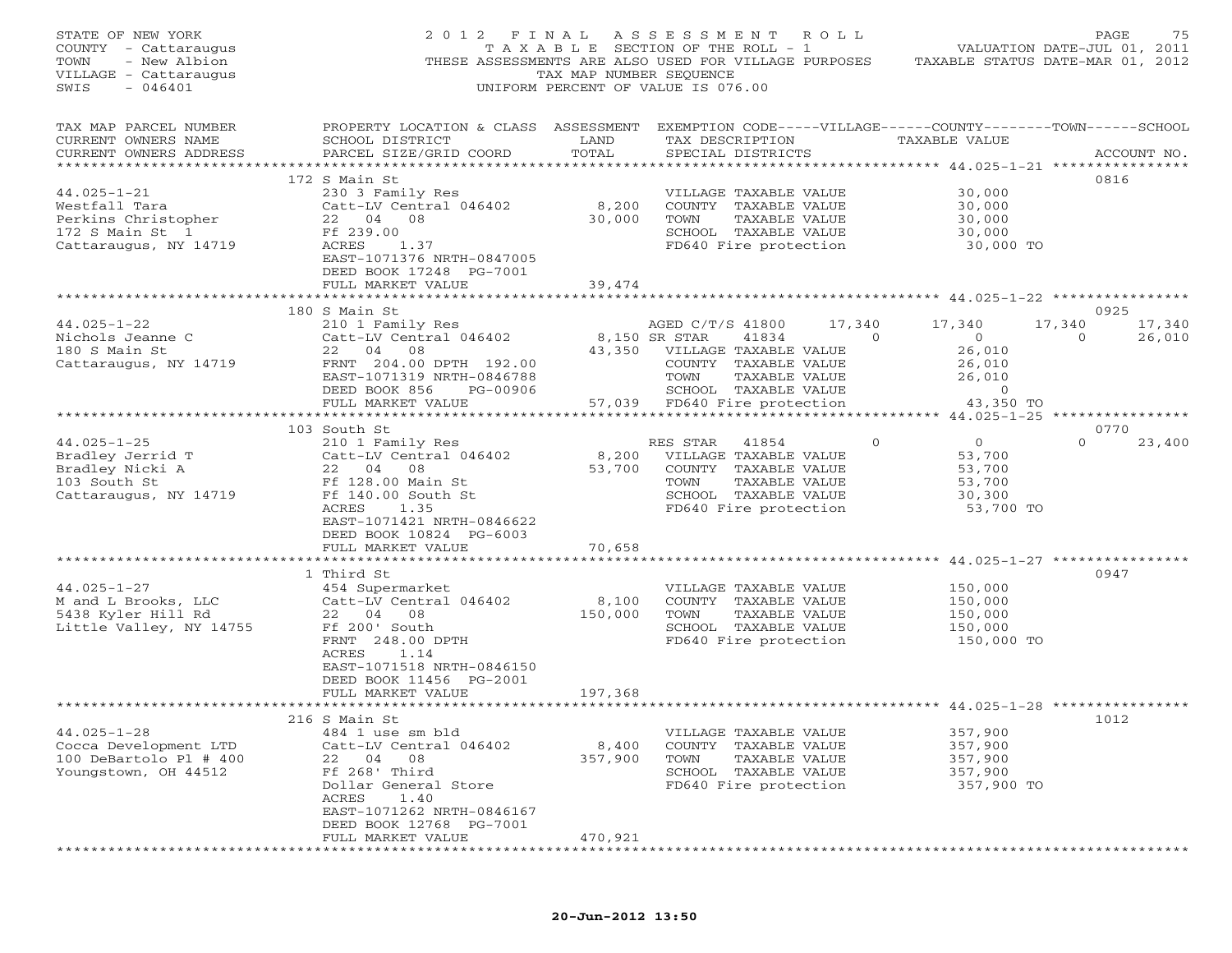| STATE OF NEW YORK<br>COUNTY - Cattaraugus<br>- New Albion<br>TOWN<br>VILLAGE - Cattaraugus<br>$-046401$<br>SWIS |                                                                                                                                                                 | TAX MAP NUMBER SEQUENCE | 2012 FINAL ASSESSMENT ROLL<br>TAXABLE SECTION OF THE ROLL - 1<br>THESE ASSESSMENTS ARE ALSO USED FOR VILLAGE PURPOSES<br>UNIFORM PERCENT OF VALUE IS 076.00 |                                               |                                                                             | PAGE<br>76<br>VALUATION DATE-JUL 01, 2011<br>TAXABLE STATUS DATE-MAR 01, 2012 |
|-----------------------------------------------------------------------------------------------------------------|-----------------------------------------------------------------------------------------------------------------------------------------------------------------|-------------------------|-------------------------------------------------------------------------------------------------------------------------------------------------------------|-----------------------------------------------|-----------------------------------------------------------------------------|-------------------------------------------------------------------------------|
| TAX MAP PARCEL NUMBER<br>CURRENT OWNERS NAME<br>CURRENT OWNERS ADDRESS<br>***********************               | PROPERTY LOCATION & CLASS ASSESSMENT EXEMPTION CODE-----VILLAGE------COUNTY-------TOWN------SCHOOL<br>SCHOOL DISTRICT<br>PARCEL SIZE/GRID COORD                 | LAND<br>TOTAL           | TAX DESCRIPTION<br>SPECIAL DISTRICTS                                                                                                                        |                                               | TAXABLE VALUE                                                               | ACCOUNT NO.<br>********************* 44.025-1-29.1 **************             |
|                                                                                                                 | 223 S Main St                                                                                                                                                   |                         |                                                                                                                                                             |                                               |                                                                             | 0988                                                                          |
| $44.025 - 1 - 29.1$<br>Radwanski Peter<br>Radwanski Nancy                                                       | 210 1 Family Res<br>Catt-LV Central 046402<br>22 04 08                                                                                                          |                         | WVET CO<br>41122<br>8,000 RES STAR<br>41854<br>60,400 VILLAGE TAXABLE VALUE                                                                                 | $\circ$<br>$\Omega$                           | 9,060<br>$\overline{O}$<br>60,400                                           | $\mathbf{0}$<br>$\circ$<br>$\Omega$<br>23,400                                 |
| 223 S Main St<br>Cattaraugus, NY 14719                                                                          | FRNT 232.00 DPTH<br>ACRES<br>1.05 BANK<br>015<br>EAST-1070959 NRTH-0846037<br>DEED BOOK 899<br>PG-00940                                                         |                         | COUNTY TAXABLE VALUE<br>TAXABLE VALUE<br>TOWN<br>SCHOOL TAXABLE VALUE<br>FD640 Fire protection                                                              |                                               | 51,340<br>60,400<br>37,000<br>60,400 TO                                     |                                                                               |
|                                                                                                                 | FULL MARKET VALUE                                                                                                                                               | 79,474                  |                                                                                                                                                             |                                               |                                                                             |                                                                               |
|                                                                                                                 | S Main St                                                                                                                                                       |                         |                                                                                                                                                             |                                               |                                                                             | 1056                                                                          |
| $44.025 - 1 - 29.2$<br>Illig John C<br>211 S Main St<br>Cattaraugus, NY 14719                                   | 311 Res vac land<br>Catt-LV Central 046402<br>22 04 08<br>FRNT 42.00 DPTH 205.00                                                                                | 1,700<br>1,700          | VILLAGE TAXABLE VALUE<br>COUNTY TAXABLE VALUE<br>TAXABLE VALUE<br>TOWN<br>SCHOOL TAXABLE VALUE                                                              |                                               | 1,700<br>1,700<br>1,700<br>1,700                                            |                                                                               |
|                                                                                                                 | EAST-1070980 NRTH-0846175<br>FULL MARKET VALUE                                                                                                                  | 2,237                   | FD640 Fire protection                                                                                                                                       |                                               | 1,700 TO                                                                    |                                                                               |
|                                                                                                                 |                                                                                                                                                                 |                         |                                                                                                                                                             |                                               |                                                                             |                                                                               |
| $44.025 - 1 - 30$<br>Illig Patricia A<br>211 S Main St<br>Cattaraugus, NY 14719                                 | 211 S Main St<br>431 Auto dealer<br>Catt-LV Central 046402<br>22 04<br>08<br>Ff 256'<br>ACRES<br>1.15<br>EAST-1071000 NRTH-0846331<br>DEED BOOK 889<br>PG-00338 | 8,100<br>115,000        | VILLAGE TAXABLE VALUE<br>COUNTY TAXABLE VALUE<br>TAXABLE VALUE<br>TOWN<br>SCHOOL TAXABLE VALUE<br>FD640 Fire protection                                     |                                               | 115,000<br>115,000<br>115,000<br>115,000<br>115,000 TO                      | 0623                                                                          |
|                                                                                                                 | FULL MARKET VALUE                                                                                                                                               | 151,316                 |                                                                                                                                                             |                                               |                                                                             |                                                                               |
|                                                                                                                 | 209 S Main St                                                                                                                                                   | **********              |                                                                                                                                                             | ********************** 44.025-1-31 ********** |                                                                             | 0850                                                                          |
| $44.025 - 1 - 31$<br>Neal Debra D<br>Matthews Pamela N<br>Allen St<br>PO Box 22<br>Dayton, NY 14041             | 210 1 Family Res<br>Catt-LV Central 046402<br>22<br>04 08<br>FRNT 35.00 DPTH 106.00<br>EAST-1071035 NRTH-0846500<br>DEED BOOK 16039 PG-7002                     | 1,100<br>42,000         | VILLAGE TAXABLE VALUE<br>COUNTY TAXABLE VALUE<br>TAXABLE VALUE<br>TOWN<br>SCHOOL TAXABLE VALUE<br>FD640 Fire protection                                     |                                               | 42,000<br>42,000<br>42,000<br>42,000<br>42,000 TO                           |                                                                               |
|                                                                                                                 | FULL MARKET VALUE                                                                                                                                               | 55,263                  |                                                                                                                                                             |                                               |                                                                             |                                                                               |
|                                                                                                                 | 208 S Main St                                                                                                                                                   |                         |                                                                                                                                                             |                                               |                                                                             | 0784                                                                          |
| $44.025 - 1 - 32$<br>Willard Bruce E<br>PO Box 244<br>Cattaraugus, NY 14719                                     | 210 1 Family Res<br>Catt-LV Central 046402<br>22 04<br>08<br>FRNT 159.00 DPTH 211.00<br>EAST-1071042 NRTH-0846618<br>DEED BOOK 00963 PG-01137                   | 6,400<br>23,300         | RES STAR 41854<br>VILLAGE TAXABLE VALUE<br>COUNTY TAXABLE VALUE<br>TOWN<br>TAXABLE VALUE<br>SCHOOL TAXABLE VALUE<br>FD640 Fire protection                   | $\Omega$                                      | $\overline{0}$<br>23,300<br>23,300<br>23,300<br>$\overline{0}$<br>23,300 TO | 23,300<br>$\Omega$                                                            |
|                                                                                                                 | FULL MARKET VALUE                                                                                                                                               | 30,658                  |                                                                                                                                                             |                                               |                                                                             |                                                                               |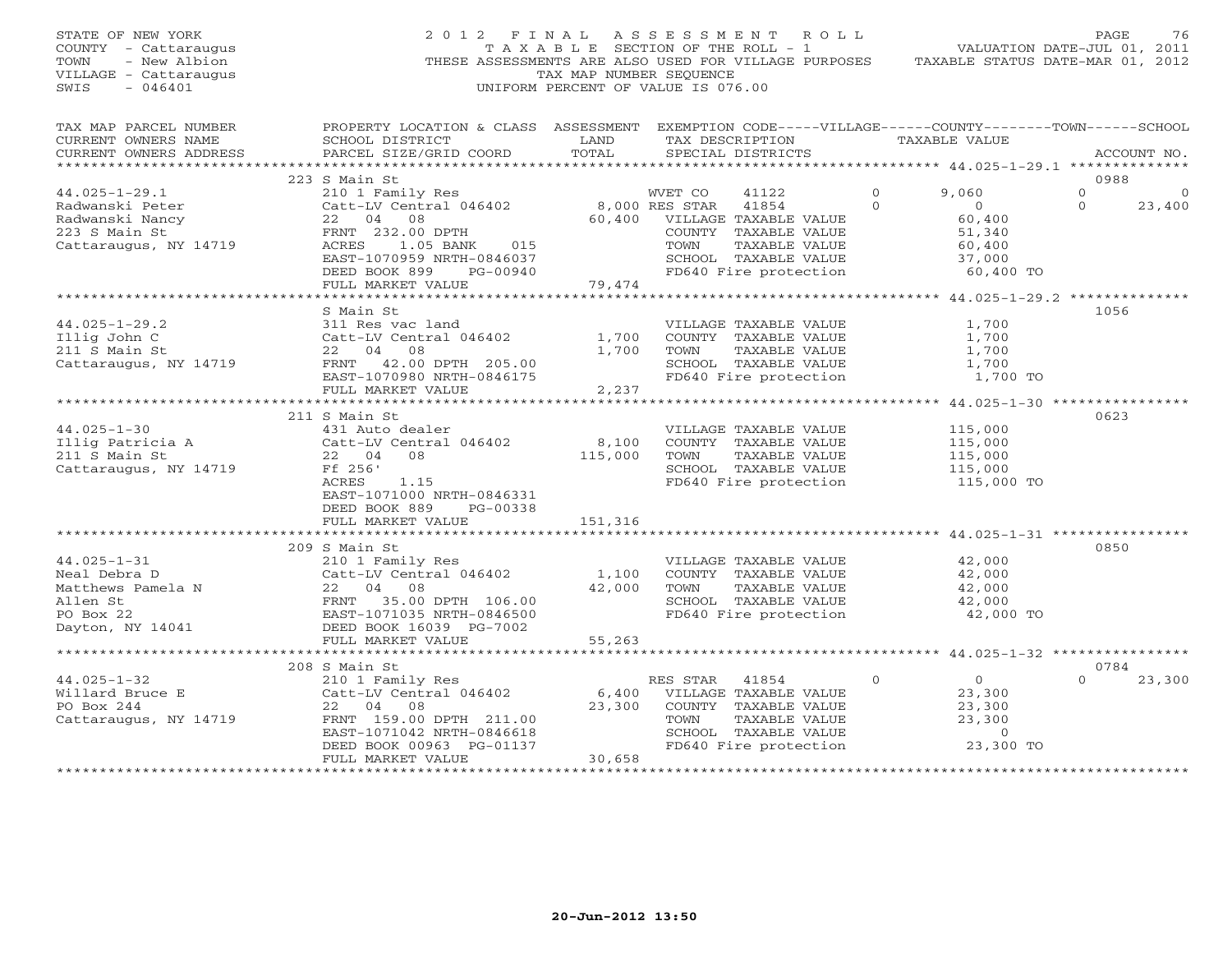STATE OF NEW YORK 2 0 1 2 F I N A L A S S E S S M E N T R O L L PAGE 77 COUNTY - Cattaraugus T A X A B L E SECTION OF THE ROLL - 1 VALUATION DATE-JUL 01, 2011 TOWN - New Albion THESE ASSESSMENTS ARE ALSO USED FOR VILLAGE PURPOSES TAXABLE STATUS DATE-MAR 01, 2012 VILLAGE - Cattaraugus TAX MAP NUMBER SEQUENCE SWIS - 046401 UNIFORM PERCENT OF VALUE IS 076.00 TAX MAP PARCEL NUMBER PROPERTY LOCATION & CLASS ASSESSMENT EXEMPTION CODE-----VILLAGE------COUNTY--------TOWN------SCHOOL<br>CURRENT OWNERS NAME SCHOOL DISTRICT LAND TAX DE \*\*\*\*\*\*\*\*\*\*\*\*\*\*\*\*\*\*\*\*\*\*\*\*\*\*\*\*\*\*\*\*\*\*\*\*\*\*\*\*\*\*\*\*\*\*\*\*\*\*\*\*\*\*\*\*\*\*\*\*\*\*\*\*\*\*\*\*\*\*\*\*\*\*\*\*\*\*\*\*\*\*\*\*\*\*\*\*\*\*\*\*\*\*\*\*\*\*\*\*\*\*\* 44.025-1-33 \*\*\*\*\*\*\*\*\*\*\*\*\*\*\*\* 185 S Main St 0610 44.025-1-33 210 1 Family Res VET PRO T 41003 11,200 0 11,200 0 Brown Fenton Catt-LV Central 046402 8,000 CVET CO 41132 0 15,250 0 0 Brown Lucille 22 04 08 61,000 SR STAR 41834 0 0 0 48,520 185 S Main St FRNT 200.00 DPTH 203.50 VILLAGE TAXABLE VALUE 49,800 Cattaraugus, NY 14719 EAST-1071066 NRTH-0846797 COUNTY TAXABLE VALUE 45,750 FULL MARKET VALUE 80,263 TOWN TAXABLE VALUE 49,800 SCHOOL TAXABLE VALUE 12,480 FD640 Fire protection 61,000 TO \*\*\*\*\*\*\*\*\*\*\*\*\*\*\*\*\*\*\*\*\*\*\*\*\*\*\*\*\*\*\*\*\*\*\*\*\*\*\*\*\*\*\*\*\*\*\*\*\*\*\*\*\*\*\*\*\*\*\*\*\*\*\*\*\*\*\*\*\*\*\*\*\*\*\*\*\*\*\*\*\*\*\*\*\*\*\*\*\*\*\*\*\*\*\*\*\*\*\*\*\*\*\* 44.025-1-34 \*\*\*\*\*\*\*\*\*\*\*\*\*\*\*\* S Main St 081744.025-1-34 311 Res vac land VILLAGE TAXABLE VALUE 2,200 Westfall Tara Catt-LV Central 046402 2,200 COUNTY TAXABLE VALUE 2,200 Perkins Christopher 22 04 08 2,200 TOWN TAXABLE VALUE 2,200 172 S Main St 1 Ff 405.00 SCHOOL TAXABLE VALUE 2,200 Cattaraugus, NY 14719 ACRES 1.61 FD640 Fire protection 2,200 TO EAST-1071108 NRTH-0847102 DEED BOOK 17248 PG-7001 FULL MARKET VALUE 2,895 \*\*\*\*\*\*\*\*\*\*\*\*\*\*\*\*\*\*\*\*\*\*\*\*\*\*\*\*\*\*\*\*\*\*\*\*\*\*\*\*\*\*\*\*\*\*\*\*\*\*\*\*\*\*\*\*\*\*\*\*\*\*\*\*\*\*\*\*\*\*\*\*\*\*\*\*\*\*\*\*\*\*\*\*\*\*\*\*\*\*\*\*\*\*\*\*\*\*\*\*\*\*\* 44.025-1-37 \*\*\*\*\*\*\*\*\*\*\*\*\*\*\*\* S Main St 134944.025-1-37 311 Res vac land VILLAGE TAXABLE VALUE 1,000 Wakefield National Inc Catt-LV Central 046402 1,000 COUNTY TAXABLE VALUE 1,000 Attn: Skyline Pool-R Wasmund 22 04 08 1,000 TOWN TAXABLE VALUE 1,000 8441 N Otto Rd FRNT 25.00 DPTH 775.00 SCHOOL TAXABLE VALUE 1,000 Cattaraugus, NY 14719 EAST-1070736 NRTH-0846147 FD640 Fire protection 1,000 TO DEED BOOK 854 PG-01013 FULL MARKET VALUE 1,316 \*\*\*\*\*\*\*\*\*\*\*\*\*\*\*\*\*\*\*\*\*\*\*\*\*\*\*\*\*\*\*\*\*\*\*\*\*\*\*\*\*\*\*\*\*\*\*\*\*\*\*\*\*\*\*\*\*\*\*\*\*\*\*\*\*\*\*\*\*\*\*\*\*\*\*\*\*\*\*\*\*\*\*\*\*\*\*\*\*\*\*\*\*\*\*\*\*\*\*\*\*\*\* 44.025-1-38 \*\*\*\*\*\*\*\*\*\*\*\*\*\*\*\* Mill St 100544.025-1-38 311 Res vac land VILLAGE TAXABLE VALUE 1,000 Skyline Retreat Inc Catt-LV Central 046402 1,000 COUNTY TAXABLE VALUE 1,000 Attn: Ronald Wasmund 23 04 08 1,000 TOWN TAXABLE VALUE 1,000 8441 North Otto Rd FRNT 33.00 DPTH SCHOOL TAXABLE VALUE 1,000 Cattaraugus, NY 14719 ACRES 2.76 FD640 Fire protection 1,000 TO EAST-1070789 NRTH-0846981 DEED BOOK 00955 PG-00320 FULL MARKET VALUE 1,316 \*\*\*\*\*\*\*\*\*\*\*\*\*\*\*\*\*\*\*\*\*\*\*\*\*\*\*\*\*\*\*\*\*\*\*\*\*\*\*\*\*\*\*\*\*\*\*\*\*\*\*\*\*\*\*\*\*\*\*\*\*\*\*\*\*\*\*\*\*\*\*\*\*\*\*\*\*\*\*\*\*\*\*\*\*\*\*\*\*\*\*\*\*\*\*\*\*\*\*\*\*\*\* 44.026-1-1 \*\*\*\*\*\*\*\*\*\*\*\*\*\*\*\*\* Lincoln St 066244.026-1-1 314 Rural vac<10 VILLAGE TAXABLE VALUE 4,400 Burkett Forest J Catt-LV Central 046402 4,400 COUNTY TAXABLE VALUE 4,400 Burkett Georgia 23 04 08 4,400 TOWN TAXABLE VALUE 4,400 7 Lincoln St FRNT 124.00 DPTH 140.00 SCHOOL TAXABLE VALUE 4,400 Cattaraugus, NY 14719 BANK 032 FD640 Fire protection 4,400 TO EAST-1071760 NRTH-0847513 DEED BOOK 891 PG-00422 FULL MARKET VALUE 5,789 \*\*\*\*\*\*\*\*\*\*\*\*\*\*\*\*\*\*\*\*\*\*\*\*\*\*\*\*\*\*\*\*\*\*\*\*\*\*\*\*\*\*\*\*\*\*\*\*\*\*\*\*\*\*\*\*\*\*\*\*\*\*\*\*\*\*\*\*\*\*\*\*\*\*\*\*\*\*\*\*\*\*\*\*\*\*\*\*\*\*\*\*\*\*\*\*\*\*\*\*\*\*\*\*\*\*\*\*\*\*\*\*\*\*\*\*\*\*\*\*\*\*\*\*\*\*\*\*\*\*\*\*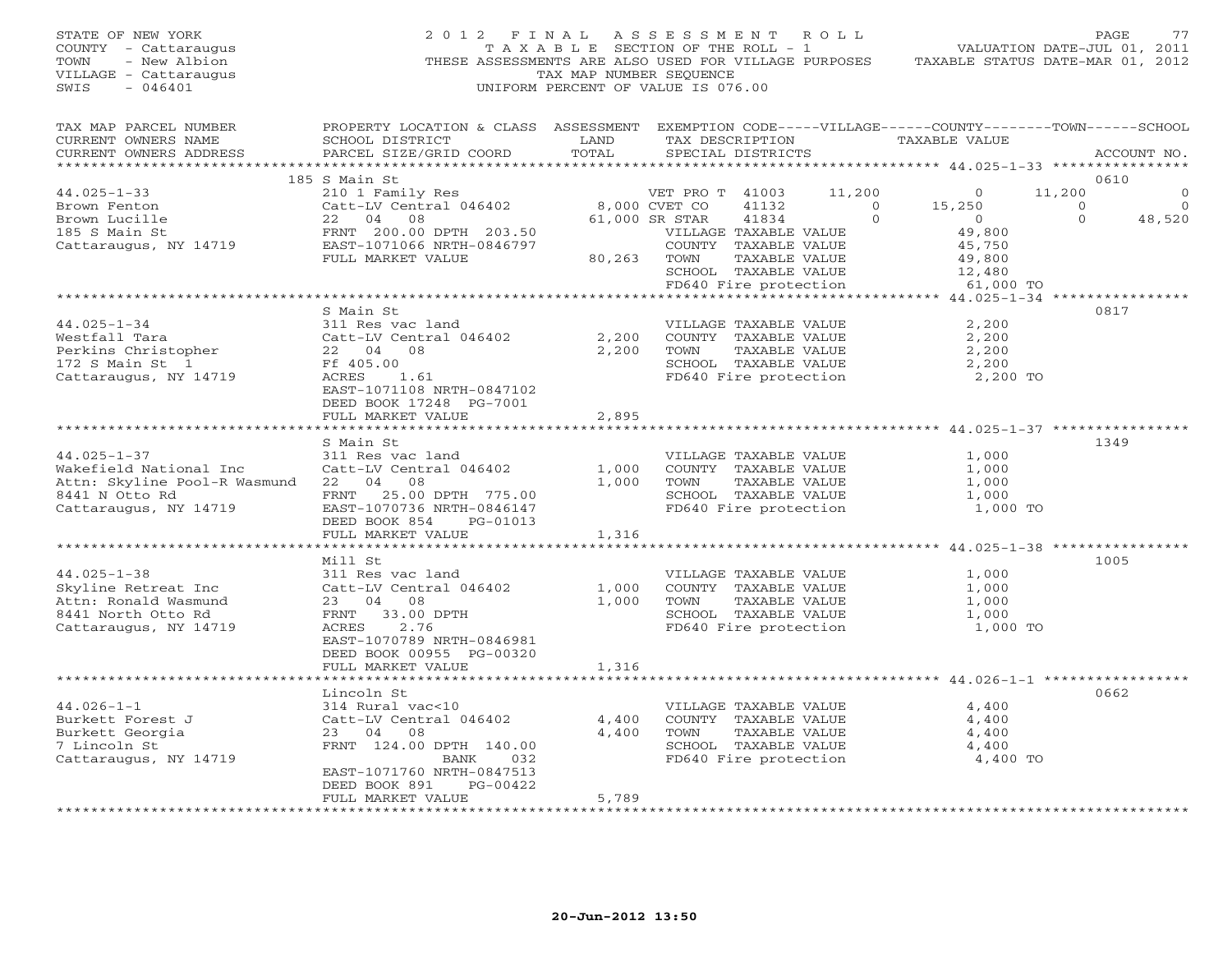STATE OF NEW YORK 2 0 1 2 F I N A L A S S E S S M E N T R O L L PAGE 78 COUNTY - Cattaraugus T A X A B L E SECTION OF THE ROLL - 1 VALUATION DATE-JUL 01, 2011 TOWN - New Albion THESE ASSESSMENTS ARE ALSO USED FOR VILLAGE PURPOSES TAXABLE STATUS DATE-MAR 01, 2012 VILLAGE - Cattaraugus TAX MAP NUMBER SEQUENCE SWIS - 046401 UNIFORM PERCENT OF VALUE IS 076.00 TAX MAP PARCEL NUMBER PROPERTY LOCATION & CLASS ASSESSMENT EXEMPTION CODE-----VILLAGE------COUNTY--------TOWN------SCHOOL<br>CURRENT OWNERS NAME SCHOOL DISTRICT LAND TAX DE \*\*\*\*\*\*\*\*\*\*\*\*\*\*\*\*\*\*\*\*\*\*\*\*\*\*\*\*\*\*\*\*\*\*\*\*\*\*\*\*\*\*\*\*\*\*\*\*\*\*\*\*\*\*\*\*\*\*\*\*\*\*\*\*\*\*\*\*\*\*\*\*\*\*\*\*\*\*\*\*\*\*\*\*\*\*\*\*\*\*\*\*\*\*\*\*\*\*\*\*\*\*\* 44.026-1-2 \*\*\*\*\*\*\*\*\*\*\*\*\*\*\*\*\* 7 Lincoln St 0642 44.026-1-2 210 1 Family Res WVET CO 41122 0 6,045 0 0 Burkett Forest J Catt-LV Central 046402 1,700 SR STAR 41834 0 0 0 40,300 Burkett Georgia 23 04 08 40,300 VILLAGE TAXABLE VALUE 40,300 7 Lincoln St FRNT 51.00 DPTH 124.00 COUNTY TAXABLE VALUE 34,255 Cattaraugus, NY 14719 BANK 032 TOWN TAXABLE VALUE 40,300 EAST-1071859 NRTH-0847514 SCHOOL TAXABLE VALUE 0 FULL MARKET VALUE 53,026 FD640 Fire protection 40,300 TO \*\*\*\*\*\*\*\*\*\*\*\*\*\*\*\*\*\*\*\*\*\*\*\*\*\*\*\*\*\*\*\*\*\*\*\*\*\*\*\*\*\*\*\*\*\*\*\*\*\*\*\*\*\*\*\*\*\*\*\*\*\*\*\*\*\*\*\*\*\*\*\*\*\*\*\*\*\*\*\*\*\*\*\*\*\*\*\*\*\*\*\*\*\*\*\*\*\*\*\*\*\*\* 44.026-1-3 \*\*\*\*\*\*\*\*\*\*\*\*\*\*\*\*\* 9 Lincoln St 0632 44.026-1-3 210 1 Family Res RES STAR 41854 0 0 0 23,400 Backus Stacy L Catt-LV Central 046402 2,100 VILLAGE TAXABLE VALUE 43,500 9 Lincoln St 23 04 08 43,500 COUNTY TAXABLE VALUE 43,500 Cattaraugus, NY 14719 FRNT 64.00 DPTH 120.00 TOWN TAXABLE VALUE 43,500 BANK 017 SCHOOL TAXABLE VALUE 20,100 EAST-1071918 NRTH-0847514 FD640 Fire protection 43,500 TO DEED BOOK 2317 PG-9001 FULL MARKET VALUE 57,237 \*\*\*\*\*\*\*\*\*\*\*\*\*\*\*\*\*\*\*\*\*\*\*\*\*\*\*\*\*\*\*\*\*\*\*\*\*\*\*\*\*\*\*\*\*\*\*\*\*\*\*\*\*\*\*\*\*\*\*\*\*\*\*\*\*\*\*\*\*\*\*\*\*\*\*\*\*\*\*\*\*\*\*\*\*\*\*\*\*\*\*\*\*\*\*\*\*\*\*\*\*\*\* 44.026-1-4 \*\*\*\*\*\*\*\*\*\*\*\*\*\*\*\*\* 13 Lincoln St 0567 44.026-1-4 210 1 Family Res VET PRO T 41003 35,600 0 35,600 0 Bach Beatrice F Catt-LV Central 046402 2,400 WVET CO 41122 0 6,300 0 0 13 Lincoln St 23 04 08 42,000 AGED C/T/S 41800 2,560 14,280 2,560 16,800 Cattaraugus, NY 14719 FRNT 66.00 DPTH 156.00 SR STAR 41834 0 0 0 25,200 EAST-1071984 NRTH-0847514 VILLAGE TAXABLE VALUE 3,840 DEED BOOK 1001 PG-618 COUNTY TAXABLE VALUE 21,420 FULL MARKET VALUE 55,263 TOWN TAXABLE VALUE 3,840<br>SCHOOL TAXABLE VALUE 0<br>FD640 Fire protection 42,000 TO 42,000 TO FORELL FORELL FORELLYALUE 9 80 FORELL 2000 FO 15 Lincoln St 0773 44.026-1-5 210 1 Family Res RES STAR 41854 0 0 0 23,400 Moore Dane C Catt-LV Central 046402 4,100 VILLAGE TAXABLE VALUE 39,900 15 Lincoln St 23 04 08 39,900 COUNTY TAXABLE VALUE 39,900 Cattaraugus, NY 14719 FRNT 122.00 DPTH 124.00 TOWN TAXABLE VALUE 39,900 BANK 017 SCHOOL TAXABLE VALUE 16,500 EAST-1072076 NRTH-0847515 FD640 Fire protection 39,900 TO DEED BOOK 4434 PG-5001 FULL MARKET VALUE 52,500 \*\*\*\*\*\*\*\*\*\*\*\*\*\*\*\*\*\*\*\*\*\*\*\*\*\*\*\*\*\*\*\*\*\*\*\*\*\*\*\*\*\*\*\*\*\*\*\*\*\*\*\*\*\*\*\*\*\*\*\*\*\*\*\*\*\*\*\*\*\*\*\*\*\*\*\*\*\*\*\*\*\*\*\*\*\*\*\*\*\*\*\*\*\*\*\*\*\*\*\*\*\*\* 44.026-1-6 \*\*\*\*\*\*\*\*\*\*\*\*\*\*\*\*\* 19 Lincoln St 0932 44.026-1-6 210 1 Family Res RES STAR 41854 0 0 0 23,400 Snyder Perry J Catt-LV Central 046402 8,300 VILLAGE TAXABLE VALUE 26,900 Snyder Tammy L 23 04 08 26,900 COUNTY TAXABLE VALUE 26,900 74 North Main St FRNT 58.00 DPTH TOWN TAXABLE VALUE 26,900 Cattaraugus, NY 14719 ACRES 1.45 SCHOOL TAXABLE VALUE 3,500 EAST-1072317 NRTH-0847537 FD640 Fire protection 26,900 TO<br>DEED BOOK 1003 PG-28 FULL MARKET VALUE 35,395 FULL MARKET VALUE 35,395 FULL MARKET VALUE 25,995 FULL MARKET VALUE 25,395 FULL MARKET VALUE 25,395 FULL MARKET VALUE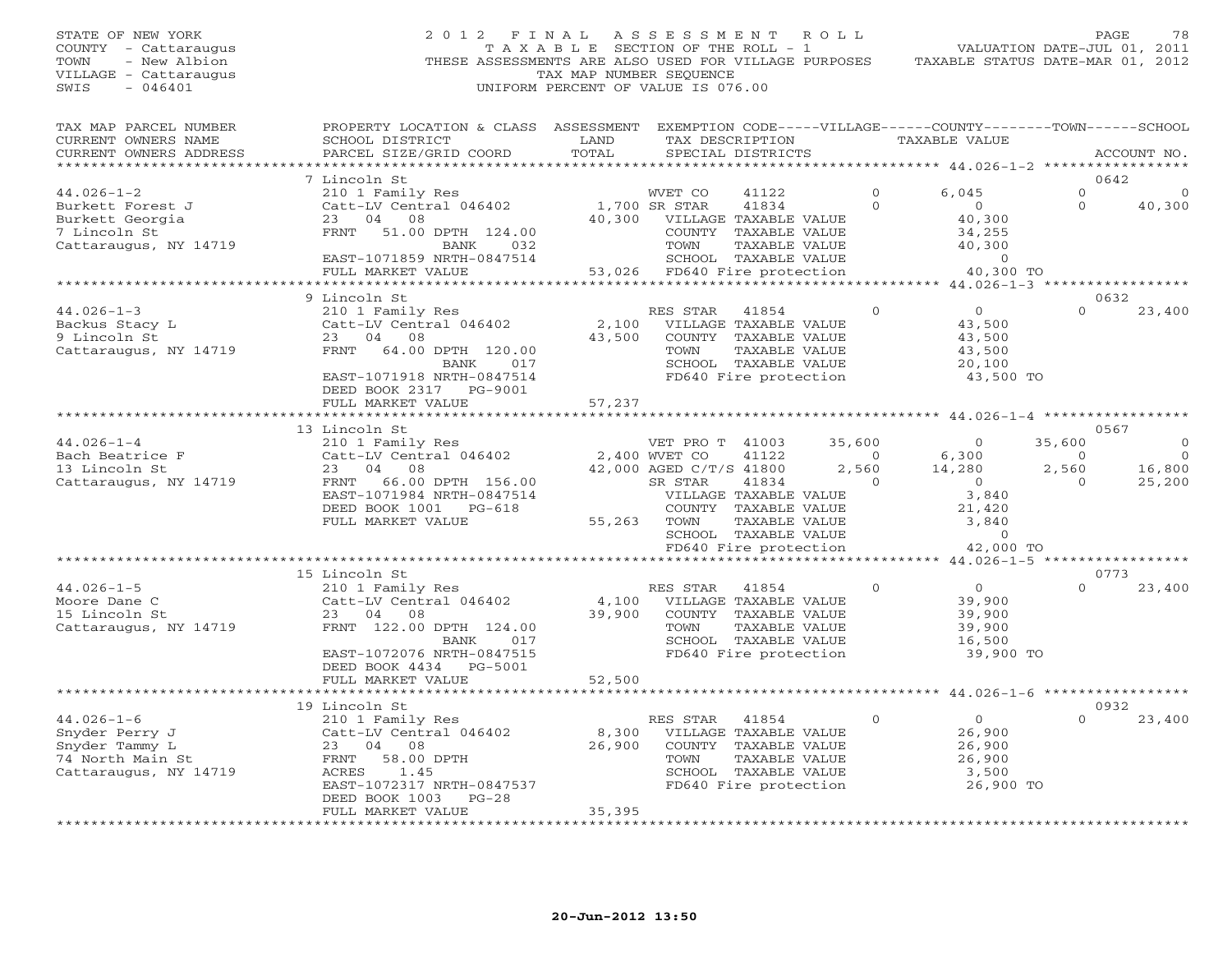| STATE OF NEW YORK<br>COUNTY - Cattaraugus<br>- New Albion<br>TOWN<br>VILLAGE - Cattaraugus<br>$-046401$<br>SWIS | 2012 FINAL<br>THESE ASSESSMENTS ARE ALSO USED FOR VILLAGE PURPOSES                                                                                      | TAX MAP NUMBER SEQUENCE | A S S E S S M E N T<br>T A X A B L E SECTION OF THE ROLL - 1<br>UNIFORM PERCENT OF VALUE IS 076.00                |                        | R O L L        |          | TAXABLE STATUS DATE-MAR 01, 2012                                            | PAGE<br>VALUATION DATE-JUL 01, 2011 | 79             |
|-----------------------------------------------------------------------------------------------------------------|---------------------------------------------------------------------------------------------------------------------------------------------------------|-------------------------|-------------------------------------------------------------------------------------------------------------------|------------------------|----------------|----------|-----------------------------------------------------------------------------|-------------------------------------|----------------|
| TAX MAP PARCEL NUMBER<br>CURRENT OWNERS NAME<br>CURRENT OWNERS ADDRESS<br>***********************               | PROPERTY LOCATION & CLASS ASSESSMENT EXEMPTION CODE-----VILLAGE------COUNTY-------TOWN------SCHOOL<br>SCHOOL DISTRICT<br>PARCEL SIZE/GRID COORD         | LAND<br>TOTAL           | TAX DESCRIPTION<br>SPECIAL DISTRICTS                                                                              |                        |                |          | TAXABLE VALUE                                                               |                                     | ACCOUNT NO.    |
|                                                                                                                 | 18 Scott St                                                                                                                                             |                         |                                                                                                                   |                        |                |          |                                                                             | 0714                                |                |
| $44.026 - 1 - 7$<br>Gross Bruce S<br>18 Scott St<br>Cattaraugus, NY 14719                                       | 210 1 Family Res<br>Catt-LV Central 046402<br>22 04<br>08<br>Ff 155'<br>1.83 BANK 017<br>ACRES<br>EAST-1072352 NRTH-0847385<br>DEED BOOK 00945 PG-00168 | 8,500<br>36,700         | SR STAR<br>VILLAGE TAXABLE VALUE<br>COUNTY TAXABLE VALUE<br>TOWN<br>SCHOOL TAXABLE VALUE<br>FD640 Fire protection | 41834<br>TAXABLE VALUE |                | $\Omega$ | $\overline{0}$<br>36,700<br>36,700<br>36,700<br>$\overline{0}$<br>36,700 TO | $\Omega$                            | 36,700         |
|                                                                                                                 | FULL MARKET VALUE                                                                                                                                       | 48,289                  |                                                                                                                   |                        |                |          |                                                                             |                                     |                |
|                                                                                                                 |                                                                                                                                                         |                         |                                                                                                                   |                        |                |          | ********* 44.026-1-8 ***************                                        |                                     |                |
| $44.026 - 1 - 8$<br>Perkins Curtis<br>15 Memorial Dr<br>Cattaraugus, NY 14719                                   | Scott St<br>314 Rural vac<10<br>Catt-LV Central 046402<br>$22/23$ 04 08<br>Ff 100'/87' Tannery<br>ACRES<br>7.70<br>EAST-1072996 NRTH-0847504            | 11,900<br>11,900        | VILLAGE TAXABLE VALUE<br>COUNTY TAXABLE VALUE<br>TOWN<br>SCHOOL TAXABLE VALUE<br>FD640 Fire protection            | TAXABLE VALUE          |                |          | 11,900<br>11,900<br>11,900<br>11,900<br>11,900 TO                           | 0636                                |                |
|                                                                                                                 | DEED BOOK 10017 PG-2001<br>FULL MARKET VALUE                                                                                                            | 15,658                  |                                                                                                                   |                        |                |          |                                                                             |                                     |                |
|                                                                                                                 |                                                                                                                                                         |                         |                                                                                                                   |                        |                |          |                                                                             |                                     |                |
|                                                                                                                 | 21 Scott St                                                                                                                                             |                         |                                                                                                                   |                        |                |          |                                                                             | 0566                                |                |
| $44.026 - 1 - 9$                                                                                                | 210 1 Family Res                                                                                                                                        |                         | VET PRO T 41003                                                                                                   |                        | 26,800         |          | $\bigcirc$                                                                  | 26,800                              | $\Omega$       |
| Ayrhart William                                                                                                 | Catt-LV Central 046402                                                                                                                                  | 11,500 CVET CO          |                                                                                                                   | 41132                  | $\overline{0}$ |          | 8,700                                                                       | $\Omega$                            | $\overline{0}$ |
| Ayrhart Viola                                                                                                   | 22 04 08                                                                                                                                                |                         | 34,800 AGED C/T/S 41800                                                                                           |                        | $4,000$        |          | 13,050                                                                      | 4,000                               | 17,400         |
| 21 Scott St                                                                                                     | Ff 98'                                                                                                                                                  |                         | SR STAR                                                                                                           | 41834                  | $\overline{0}$ |          | $\bigcirc$                                                                  | $\Omega$                            | 17,400         |
| Cattaraugus, NY 14719                                                                                           | 6.95<br>ACRES<br>EAST-1072597 NRTH-0847026<br>DEED BOOK 675<br>PG-00511                                                                                 |                         | VILLAGE TAXABLE VALUE<br>COUNTY TAXABLE VALUE<br>TOWN                                                             | TAXABLE VALUE          |                |          | 4,000<br>13,050<br>4,000                                                    |                                     |                |
|                                                                                                                 | FULL MARKET VALUE                                                                                                                                       | 45,789                  | SCHOOL TAXABLE VALUE                                                                                              |                        |                |          | $\overline{0}$                                                              |                                     |                |
|                                                                                                                 |                                                                                                                                                         |                         | FD640 Fire protection                                                                                             |                        |                |          | 34,800 TO                                                                   |                                     |                |
|                                                                                                                 | 104 South St                                                                                                                                            |                         |                                                                                                                   |                        |                |          |                                                                             | 0944                                |                |
| $44.026 - 1 - 11$                                                                                               | 210 1 Family Res                                                                                                                                        |                         | RES STAR                                                                                                          | 41854                  |                | $\Omega$ | $\overline{0}$                                                              | $\Omega$                            | 23,400         |
| Luce Richard E<br>Luce Lynne M<br>104 South St<br>Cattaraugus, NY 14719                                         | Catt-LV Central 046402<br>22 04 08<br>FRNT 74.00 DPTH 180.00<br>EAST-1071793 NRTH-0846796<br>DEED BOOK 846<br>PG-00040                                  | 2,900<br>55,200         | VILLAGE TAXABLE VALUE<br>COUNTY TAXABLE VALUE<br>TOWN<br>SCHOOL TAXABLE VALUE<br>FD640 Fire protection            | TAXABLE VALUE          |                |          | 55,200<br>55,200<br>55,200<br>31,800<br>55,200 TO                           |                                     |                |
|                                                                                                                 | FULL MARKET VALUE                                                                                                                                       | 72,632                  |                                                                                                                   |                        |                |          |                                                                             |                                     |                |
|                                                                                                                 | 17 Scott St                                                                                                                                             |                         |                                                                                                                   |                        |                |          |                                                                             | 0736                                |                |
| $44.026 - 1 - 13$                                                                                               | 210 1 Family Res                                                                                                                                        |                         | RES STAR                                                                                                          | 41854                  |                | $\Omega$ | $\overline{0}$                                                              | $\Omega$                            | 23,400         |
| Sawyer Robert D                                                                                                 | Catt-LV Central 046402                                                                                                                                  | 4,400                   | VILLAGE TAXABLE VALUE                                                                                             |                        |                |          | 33,800                                                                      |                                     |                |
| Sawyer Amy E                                                                                                    | 22 04<br>08                                                                                                                                             | 33,800                  | COUNTY TAXABLE VALUE                                                                                              |                        |                |          | 33,800                                                                      |                                     |                |
| 17 Scott St                                                                                                     | FRNT 110.00 DPTH 202.00                                                                                                                                 |                         | TOWN                                                                                                              | TAXABLE VALUE          |                |          | 33,800                                                                      |                                     |                |
| Cattaraugus, NY 14719                                                                                           | BANK<br>017<br>EAST-1072127 NRTH-0847153<br>DEED BOOK 1018 PG-346                                                                                       |                         | SCHOOL TAXABLE VALUE<br>FD640 Fire protection                                                                     |                        |                |          | 10,400<br>33,800 TO                                                         |                                     |                |
|                                                                                                                 | FULL MARKET VALUE<br>.                                                                                                                                  | 44,474                  |                                                                                                                   |                        |                |          |                                                                             |                                     |                |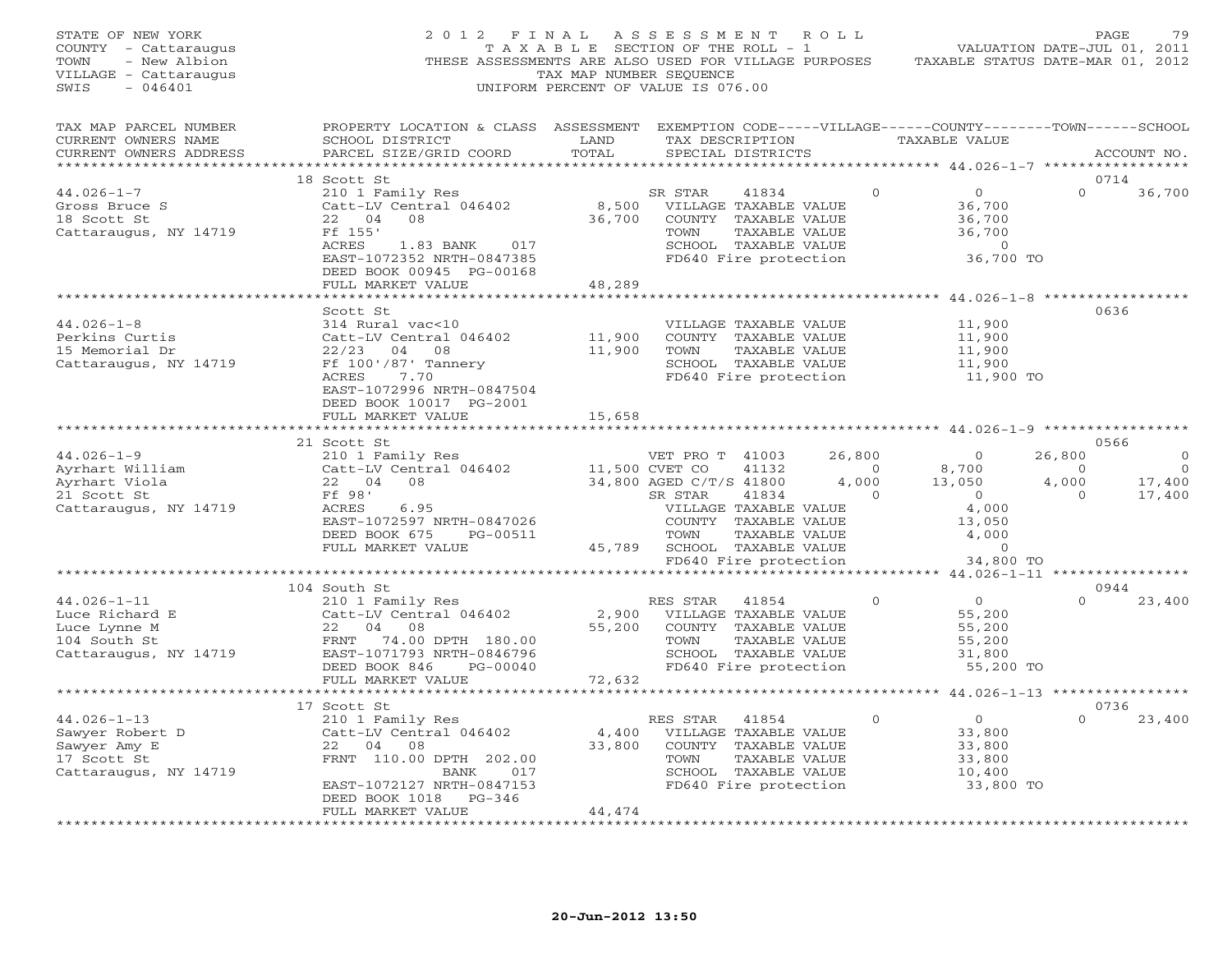| STATE OF NEW YORK<br>COUNTY - Cattaraugus<br>- New Albion<br>TOWN<br>VILLAGE - Cattaraugus<br>SWIS<br>$-046401$ | 2012 FINAL                                                                                                                                      | TAX MAP NUMBER SEOUENCE           | A S S E S S M E N T A O L L<br>TAXABLE SECTION OF THE ROLL - 1<br>THESE ASSESSMENTS ARE ALSO USED FOR VILLAGE PURPOSES<br>UNIFORM PERCENT OF VALUE IS 076.00 |                                                 | PAGE<br>80<br>VALUATION DATE-JUL 01, 2011<br>TAXABLE STATUS DATE-MAR 01, 2012 |
|-----------------------------------------------------------------------------------------------------------------|-------------------------------------------------------------------------------------------------------------------------------------------------|-----------------------------------|--------------------------------------------------------------------------------------------------------------------------------------------------------------|-------------------------------------------------|-------------------------------------------------------------------------------|
| TAX MAP PARCEL NUMBER<br>CURRENT OWNERS NAME<br>CURRENT OWNERS ADDRESS                                          | PROPERTY LOCATION & CLASS ASSESSMENT EXEMPTION CODE-----VILLAGE------COUNTY-------TOWN------SCHOOL<br>SCHOOL DISTRICT<br>PARCEL SIZE/GRID COORD | LAND<br>TOTAL                     | TAX DESCRIPTION<br>SPECIAL DISTRICTS                                                                                                                         | TAXABLE VALUE                                   | ACCOUNT NO.                                                                   |
|                                                                                                                 | *****************************<br>13 Scott St                                                                                                    |                                   |                                                                                                                                                              | ***************** 44.026-1-14 ***************** | 0695                                                                          |
| $44.026 - 1 - 14$<br>Lyons John K Jr<br>13 Scott St                                                             | 210 1 Family Res<br>Catt-LV Central 046402<br>22<br>04<br>08                                                                                    | 2,600<br>37,000                   | RES STAR<br>41854<br>VILLAGE TAXABLE VALUE<br>COUNTY TAXABLE VALUE                                                                                           | $\Omega$<br>$\Omega$<br>37,000<br>37,000        | $\cap$<br>23,400                                                              |
| Cattaraugus, NY 14719                                                                                           | FRNT 66.00 DPTH 202.00<br>EAST-1072037 NRTH-0847153<br>DEED BOOK 1151 PG-5001                                                                   |                                   | TOWN<br>TAXABLE VALUE<br>SCHOOL TAXABLE VALUE<br>FD640 Fire protection                                                                                       | 37,000<br>13,600<br>37,000 TO                   |                                                                               |
|                                                                                                                 | FULL MARKET VALUE                                                                                                                               | 48,684                            |                                                                                                                                                              |                                                 |                                                                               |
|                                                                                                                 |                                                                                                                                                 |                                   |                                                                                                                                                              |                                                 | 0857                                                                          |
| $44.026 - 1 - 15$<br>Jensen Norman P                                                                            | 11 Scott St<br>210 1 Family Res<br>Catt-LV Central 046402                                                                                       | 2,700                             | VILLAGE TAXABLE VALUE<br>COUNTY TAXABLE VALUE                                                                                                                | 29,000<br>29,000                                |                                                                               |
| 1 West St<br>Cattaraugus, NY 14719                                                                              | 08<br>22 04<br>FRNT 66.00 DPTH 202.00<br>EAST-1071970 NRTH-0847153<br>DEED BOOK 904<br>PG-00822                                                 | 29,000                            | TAXABLE VALUE<br>TOWN<br>SCHOOL TAXABLE VALUE<br>FD640 Fire protection                                                                                       | 29,000<br>29,000<br>29,000 TO                   |                                                                               |
|                                                                                                                 | FULL MARKET VALUE<br>***********************                                                                                                    | 38,158                            |                                                                                                                                                              |                                                 |                                                                               |
|                                                                                                                 | 9 Scott St                                                                                                                                      |                                   |                                                                                                                                                              |                                                 | 0653                                                                          |
| $44.026 - 1 - 16$                                                                                               | 210 1 Family Res                                                                                                                                |                                   | 41854<br>RES STAR                                                                                                                                            | $\circ$<br>$\overline{0}$                       | $\Omega$<br>23,400                                                            |
| Eades Saul L                                                                                                    | Catt-LV Central 046402                                                                                                                          | 4,600                             | VILLAGE TAXABLE VALUE                                                                                                                                        | 46,000                                          |                                                                               |
| Eades Florence M                                                                                                | 22 04<br>08                                                                                                                                     | 46,000                            | COUNTY TAXABLE VALUE                                                                                                                                         | 46,000                                          |                                                                               |
| 9 Scott St                                                                                                      | FRNT 114.00 DPTH 202.00                                                                                                                         |                                   | TOWN<br>TAXABLE VALUE                                                                                                                                        | 46,000                                          |                                                                               |
| Cattaraugus, NY 14719                                                                                           | EAST-1071881 NRTH-0847153<br>DEED BOOK 627<br>PG-00162<br>FULL MARKET VALUE                                                                     | 60,526                            | SCHOOL TAXABLE VALUE<br>FD640 Fire protection                                                                                                                | 22,600<br>46,000 TO                             |                                                                               |
|                                                                                                                 | *******************************                                                                                                                 |                                   |                                                                                                                                                              |                                                 |                                                                               |
|                                                                                                                 | 92 South St                                                                                                                                     |                                   |                                                                                                                                                              |                                                 | 0643                                                                          |
| $44.026 - 1 - 17$                                                                                               | 210 1 Family Res                                                                                                                                |                                   | VILLAGE TAXABLE VALUE                                                                                                                                        | 18,700                                          |                                                                               |
| Ingersoll Lawrence D<br>Ingersoll Elaine S                                                                      | Catt-LV Central 046402<br>22 04 08                                                                                                              | 2,400<br>18,700                   | COUNTY TAXABLE VALUE<br>TOWN<br>TAXABLE VALUE                                                                                                                | 18,700<br>18,700                                |                                                                               |
| 11602 E Leon Rd                                                                                                 | 70.00 DPTH 128.00<br>FRNT                                                                                                                       |                                   | SCHOOL TAXABLE VALUE                                                                                                                                         | 18,700                                          |                                                                               |
| Cattaraugus, NY 14719                                                                                           | EAST-1071762 NRTH-0847088<br>DEED BOOK 4425<br>PG-3001<br>FULL MARKET VALUE                                                                     | 24,605                            | FD640 Fire protection                                                                                                                                        | 18,700 TO                                       |                                                                               |
|                                                                                                                 | ***********************                                                                                                                         |                                   |                                                                                                                                                              |                                                 | ********* 44.026-1-18 *****************                                       |
|                                                                                                                 | 84 South St                                                                                                                                     |                                   |                                                                                                                                                              |                                                 | 0671                                                                          |
| $44.026 - 1 - 18$                                                                                               | 210 1 Family Res                                                                                                                                |                                   | RES STAR<br>41854                                                                                                                                            | $\mathbf{0}$<br>$\overline{0}$                  | $\Omega$<br>23,400                                                            |
| Roeske Sandra L                                                                                                 | Catt-LV Central 046402                                                                                                                          | 4,500                             | VILLAGE TAXABLE VALUE                                                                                                                                        | 44,500                                          |                                                                               |
| 84 South St                                                                                                     | 22 04 08                                                                                                                                        | 44,500                            | COUNTY TAXABLE VALUE                                                                                                                                         | 44,500                                          |                                                                               |
| Cattaraugus, NY 14719                                                                                           | FRNT 132.00 DPTH 128.00<br>BANK<br>017                                                                                                          |                                   | TOWN<br>TAXABLE VALUE<br>SCHOOL TAXABLE VALUE                                                                                                                | 44,500<br>21,100                                |                                                                               |
|                                                                                                                 | EAST-1071761 NRTH-0847188<br>DEED BOOK 00988 PG-00631                                                                                           |                                   | FD640 Fire protection                                                                                                                                        | 44,500 TO                                       |                                                                               |
|                                                                                                                 | FULL MARKET VALUE                                                                                                                               | 58,553<br>+ + + + + + + + + + + + |                                                                                                                                                              |                                                 |                                                                               |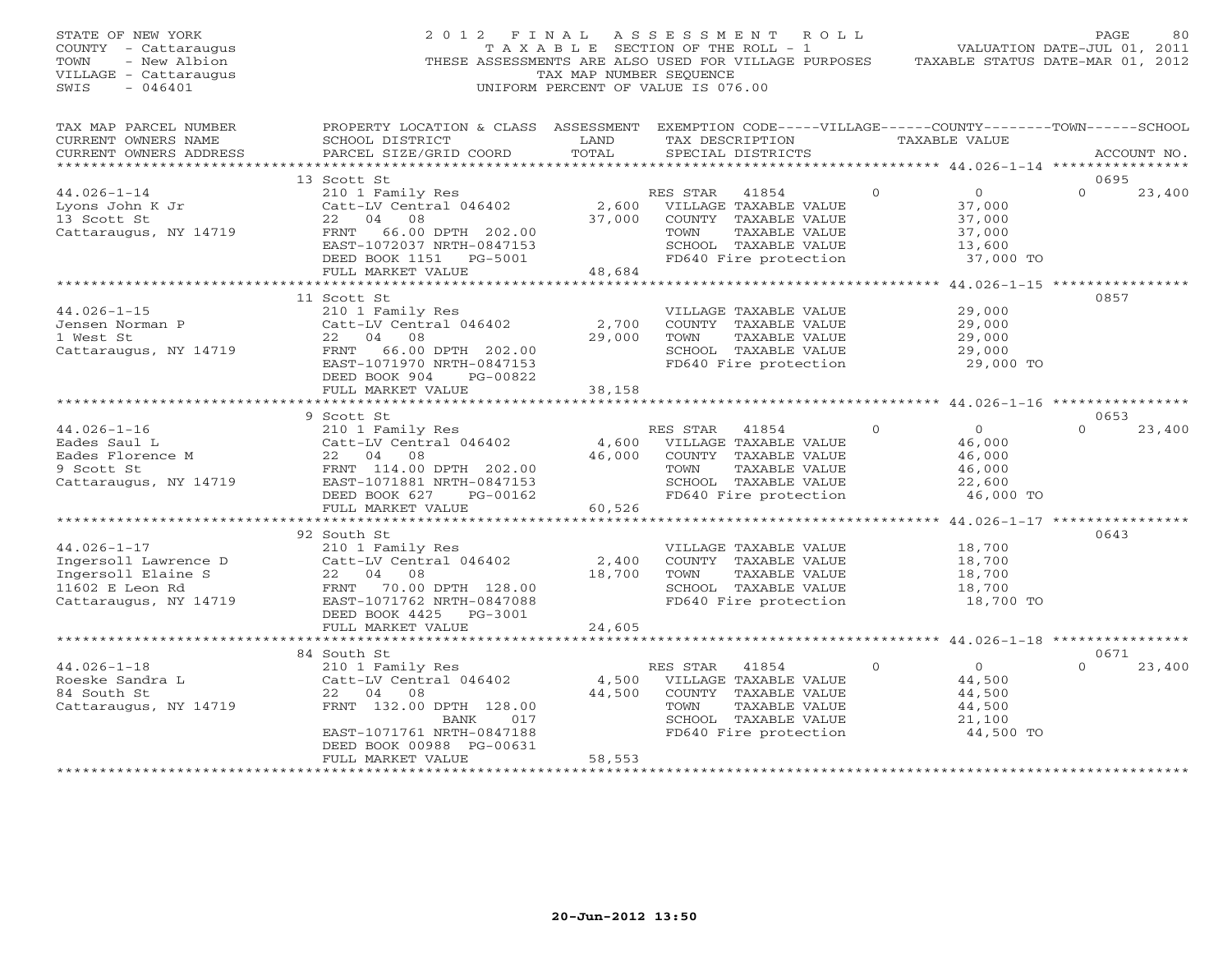| TAX MAP PARCEL NUMBER<br>PROPERTY LOCATION & CLASS ASSESSMENT EXEMPTION CODE-----VILLAGE------COUNTY-------TOWN------SCHOOL<br>TAX DESCRIPTION TAXABLE VALUE<br>CURRENT OWNERS NAME<br>SCHOOL DISTRICT<br>LAND<br>PARCEL SIZE/GRID COORD<br>TOTAL<br>SPECIAL DISTRICTS<br>CURRENT OWNERS ADDRESS<br>ACCOUNT NO.<br>5009<br>16 Scott St<br>$44.026 - 1 - 19$<br>331 Com vac w/im<br>19,800<br>VILLAGE TAXABLE VALUE<br>Catt-LV Central 046402<br>2,000<br>Myers William<br>COUNTY TAXABLE VALUE<br>19,800<br>22 04 08<br>Myers Denise<br>19,800<br>TOWN<br>TAXABLE VALUE<br>19,800<br>102 Washington St<br>19,800<br>old village hwgy garage<br>SCHOOL TAXABLE VALUE<br>Cattaraugus, NY 14719<br>FRNT 58.00 DPTH 136.00<br>FD640 Fire protection<br>19,800 TO<br>EAST-1072030 NRTH-0847386<br>DEED BOOK 10666 PG-8001<br>FULL MARKET VALUE<br>26,053<br>0759<br>12 Scott St<br>$44.026 - 1 - 20$<br>210 1 Family Res<br>10,000<br>VILLAGE TAXABLE VALUE<br>Example 2011<br>Example 2011<br>Example 2020<br>22 04 08<br>9373 Route 62<br>9373 Route 62<br>FRNT 60.00 DPTH 136.00<br>EAST-1071970 NRTH-0847386<br>EAST-1071970 NRTH-0847386<br>2,100<br>COUNTY TAXABLE VALUE<br>10,000<br>10,000<br>TAXABLE VALUE<br>10,000<br>TOWN<br>SCHOOL TAXABLE VALUE<br>10,000<br>FD640 Fire protection<br>10,000 TO<br>DEED BOOK 13768 PG-9001<br>FULL MARKET VALUE<br>13,158<br>0657<br>10 Scott St<br>210 1 Family Res<br>$44.026 - 1 - 21$<br>19,200<br>VILLAGE TAXABLE VALUE<br>Catt-LV Central 046402<br>1,900<br>Mallaber Brenda<br>COUNTY TAXABLE VALUE<br>19,200<br>8288 N Otto Rd<br>22 04 08<br>19,200<br>TOWN<br>TAXABLE VALUE<br>19,200<br>(a/k/a Rena M Ellis)<br>Cattaraugus, NY 14719<br>SCHOOL TAXABLE VALUE<br>19,200<br>FRNT 54.00 DPTH 136.00<br>FD640 Fire protection<br>19,200 TO<br>EAST-1071913 NRTH-0847386<br>DEED BOOK 17166 PG-2001<br>FULL MARKET VALUE<br>25,263<br>80 South St<br>0719<br>210 1 Family Res<br>Catt-LV Central 046402<br>$44.026 - 1 - 22$<br>$\overline{0}$<br>$\Omega$<br>23,400<br>RES STAR<br>41854<br>$\Omega$<br>5,300 VILLAGE TAXABLE VALUE<br>Stern Neil E<br>54,700<br>Stern Crystal B<br>22 04 08<br>54,700 COUNTY TAXABLE VALUE<br>54,700<br>80 South St<br>FRNT 194.00 DPTH 134.00<br>54,700<br>TOWN<br>TAXABLE VALUE<br>Cattaraugus, NY 14719<br>EAST-1071789 NRTH-0847386<br>SCHOOL TAXABLE VALUE<br>31,300<br>DEED BOOK 4210 PG-7001<br>FD640 Fire protection<br>54,700 TO<br>71,974<br>FULL MARKET VALUE<br>1282<br>Tannery Rd<br>314 Rural vac<10<br>$44.026 - 1 - 23$<br>VILLAGE TAXABLE VALUE<br>1,600<br>Hazer Arthur<br>Catt-LV Central 046402<br>1,600<br>COUNTY TAXABLE VALUE<br>1,600<br>7371 Lovers Lane Rd<br>22 04 08<br>1,600<br>TOWN<br>TAXABLE VALUE<br>1,600<br>Cattaraugus, NY 14719<br>SCHOOL TAXABLE VALUE<br>Landlocked<br>1,600<br>1,600 TO<br>ACRES<br>4.45<br>FD640 Fire protection<br>EAST-1073170 NRTH-0847000<br>DEED BOOK 9185 PG-9001<br>2,105<br>FULL MARKET VALUE<br>*************************<br>****************** | STATE OF NEW YORK<br>COUNTY - Cattaraugus<br>- New Albion<br>TOWN<br>VILLAGE - Cattaraugus<br>$-046401$<br>SWIS | 2012 FINAL | TAX MAP NUMBER SEQUENCE | ASSESSMENT ROLL<br>TAXABLE SECTION OF THE ROLL - 1<br>THESE ASSESSMENTS ARE ALSO USED FOR VILLAGE PURPOSES<br>UNIFORM PERCENT OF VALUE IS 076.00 | TAXABLE STATUS DATE-MAR 01, 2012 | PAGE<br>81<br>VALUATION DATE-JUL 01, 2011 |
|-----------------------------------------------------------------------------------------------------------------------------------------------------------------------------------------------------------------------------------------------------------------------------------------------------------------------------------------------------------------------------------------------------------------------------------------------------------------------------------------------------------------------------------------------------------------------------------------------------------------------------------------------------------------------------------------------------------------------------------------------------------------------------------------------------------------------------------------------------------------------------------------------------------------------------------------------------------------------------------------------------------------------------------------------------------------------------------------------------------------------------------------------------------------------------------------------------------------------------------------------------------------------------------------------------------------------------------------------------------------------------------------------------------------------------------------------------------------------------------------------------------------------------------------------------------------------------------------------------------------------------------------------------------------------------------------------------------------------------------------------------------------------------------------------------------------------------------------------------------------------------------------------------------------------------------------------------------------------------------------------------------------------------------------------------------------------------------------------------------------------------------------------------------------------------------------------------------------------------------------------------------------------------------------------------------------------------------------------------------------------------------------------------------------------------------------------------------------------------------------------------------------------------------------------------------------------------------------------------------------------------------------------------------------------------------------------------------------------------------------------------------------------------------------------------------------------------------------------------------------------------------------------------------------------------------------------------------------------------------------------------|-----------------------------------------------------------------------------------------------------------------|------------|-------------------------|--------------------------------------------------------------------------------------------------------------------------------------------------|----------------------------------|-------------------------------------------|
|                                                                                                                                                                                                                                                                                                                                                                                                                                                                                                                                                                                                                                                                                                                                                                                                                                                                                                                                                                                                                                                                                                                                                                                                                                                                                                                                                                                                                                                                                                                                                                                                                                                                                                                                                                                                                                                                                                                                                                                                                                                                                                                                                                                                                                                                                                                                                                                                                                                                                                                                                                                                                                                                                                                                                                                                                                                                                                                                                                                                     |                                                                                                                 |            |                         |                                                                                                                                                  |                                  |                                           |
|                                                                                                                                                                                                                                                                                                                                                                                                                                                                                                                                                                                                                                                                                                                                                                                                                                                                                                                                                                                                                                                                                                                                                                                                                                                                                                                                                                                                                                                                                                                                                                                                                                                                                                                                                                                                                                                                                                                                                                                                                                                                                                                                                                                                                                                                                                                                                                                                                                                                                                                                                                                                                                                                                                                                                                                                                                                                                                                                                                                                     |                                                                                                                 |            |                         |                                                                                                                                                  |                                  |                                           |
|                                                                                                                                                                                                                                                                                                                                                                                                                                                                                                                                                                                                                                                                                                                                                                                                                                                                                                                                                                                                                                                                                                                                                                                                                                                                                                                                                                                                                                                                                                                                                                                                                                                                                                                                                                                                                                                                                                                                                                                                                                                                                                                                                                                                                                                                                                                                                                                                                                                                                                                                                                                                                                                                                                                                                                                                                                                                                                                                                                                                     |                                                                                                                 |            |                         |                                                                                                                                                  |                                  |                                           |
|                                                                                                                                                                                                                                                                                                                                                                                                                                                                                                                                                                                                                                                                                                                                                                                                                                                                                                                                                                                                                                                                                                                                                                                                                                                                                                                                                                                                                                                                                                                                                                                                                                                                                                                                                                                                                                                                                                                                                                                                                                                                                                                                                                                                                                                                                                                                                                                                                                                                                                                                                                                                                                                                                                                                                                                                                                                                                                                                                                                                     |                                                                                                                 |            |                         |                                                                                                                                                  |                                  |                                           |
|                                                                                                                                                                                                                                                                                                                                                                                                                                                                                                                                                                                                                                                                                                                                                                                                                                                                                                                                                                                                                                                                                                                                                                                                                                                                                                                                                                                                                                                                                                                                                                                                                                                                                                                                                                                                                                                                                                                                                                                                                                                                                                                                                                                                                                                                                                                                                                                                                                                                                                                                                                                                                                                                                                                                                                                                                                                                                                                                                                                                     |                                                                                                                 |            |                         |                                                                                                                                                  |                                  |                                           |
|                                                                                                                                                                                                                                                                                                                                                                                                                                                                                                                                                                                                                                                                                                                                                                                                                                                                                                                                                                                                                                                                                                                                                                                                                                                                                                                                                                                                                                                                                                                                                                                                                                                                                                                                                                                                                                                                                                                                                                                                                                                                                                                                                                                                                                                                                                                                                                                                                                                                                                                                                                                                                                                                                                                                                                                                                                                                                                                                                                                                     |                                                                                                                 |            |                         |                                                                                                                                                  |                                  |                                           |
|                                                                                                                                                                                                                                                                                                                                                                                                                                                                                                                                                                                                                                                                                                                                                                                                                                                                                                                                                                                                                                                                                                                                                                                                                                                                                                                                                                                                                                                                                                                                                                                                                                                                                                                                                                                                                                                                                                                                                                                                                                                                                                                                                                                                                                                                                                                                                                                                                                                                                                                                                                                                                                                                                                                                                                                                                                                                                                                                                                                                     |                                                                                                                 |            |                         |                                                                                                                                                  |                                  |                                           |
|                                                                                                                                                                                                                                                                                                                                                                                                                                                                                                                                                                                                                                                                                                                                                                                                                                                                                                                                                                                                                                                                                                                                                                                                                                                                                                                                                                                                                                                                                                                                                                                                                                                                                                                                                                                                                                                                                                                                                                                                                                                                                                                                                                                                                                                                                                                                                                                                                                                                                                                                                                                                                                                                                                                                                                                                                                                                                                                                                                                                     |                                                                                                                 |            |                         |                                                                                                                                                  |                                  |                                           |
|                                                                                                                                                                                                                                                                                                                                                                                                                                                                                                                                                                                                                                                                                                                                                                                                                                                                                                                                                                                                                                                                                                                                                                                                                                                                                                                                                                                                                                                                                                                                                                                                                                                                                                                                                                                                                                                                                                                                                                                                                                                                                                                                                                                                                                                                                                                                                                                                                                                                                                                                                                                                                                                                                                                                                                                                                                                                                                                                                                                                     |                                                                                                                 |            |                         |                                                                                                                                                  |                                  |                                           |
|                                                                                                                                                                                                                                                                                                                                                                                                                                                                                                                                                                                                                                                                                                                                                                                                                                                                                                                                                                                                                                                                                                                                                                                                                                                                                                                                                                                                                                                                                                                                                                                                                                                                                                                                                                                                                                                                                                                                                                                                                                                                                                                                                                                                                                                                                                                                                                                                                                                                                                                                                                                                                                                                                                                                                                                                                                                                                                                                                                                                     |                                                                                                                 |            |                         |                                                                                                                                                  |                                  |                                           |
|                                                                                                                                                                                                                                                                                                                                                                                                                                                                                                                                                                                                                                                                                                                                                                                                                                                                                                                                                                                                                                                                                                                                                                                                                                                                                                                                                                                                                                                                                                                                                                                                                                                                                                                                                                                                                                                                                                                                                                                                                                                                                                                                                                                                                                                                                                                                                                                                                                                                                                                                                                                                                                                                                                                                                                                                                                                                                                                                                                                                     |                                                                                                                 |            |                         |                                                                                                                                                  |                                  |                                           |
|                                                                                                                                                                                                                                                                                                                                                                                                                                                                                                                                                                                                                                                                                                                                                                                                                                                                                                                                                                                                                                                                                                                                                                                                                                                                                                                                                                                                                                                                                                                                                                                                                                                                                                                                                                                                                                                                                                                                                                                                                                                                                                                                                                                                                                                                                                                                                                                                                                                                                                                                                                                                                                                                                                                                                                                                                                                                                                                                                                                                     |                                                                                                                 |            |                         |                                                                                                                                                  |                                  |                                           |
|                                                                                                                                                                                                                                                                                                                                                                                                                                                                                                                                                                                                                                                                                                                                                                                                                                                                                                                                                                                                                                                                                                                                                                                                                                                                                                                                                                                                                                                                                                                                                                                                                                                                                                                                                                                                                                                                                                                                                                                                                                                                                                                                                                                                                                                                                                                                                                                                                                                                                                                                                                                                                                                                                                                                                                                                                                                                                                                                                                                                     |                                                                                                                 |            |                         |                                                                                                                                                  |                                  |                                           |
|                                                                                                                                                                                                                                                                                                                                                                                                                                                                                                                                                                                                                                                                                                                                                                                                                                                                                                                                                                                                                                                                                                                                                                                                                                                                                                                                                                                                                                                                                                                                                                                                                                                                                                                                                                                                                                                                                                                                                                                                                                                                                                                                                                                                                                                                                                                                                                                                                                                                                                                                                                                                                                                                                                                                                                                                                                                                                                                                                                                                     |                                                                                                                 |            |                         |                                                                                                                                                  |                                  |                                           |
|                                                                                                                                                                                                                                                                                                                                                                                                                                                                                                                                                                                                                                                                                                                                                                                                                                                                                                                                                                                                                                                                                                                                                                                                                                                                                                                                                                                                                                                                                                                                                                                                                                                                                                                                                                                                                                                                                                                                                                                                                                                                                                                                                                                                                                                                                                                                                                                                                                                                                                                                                                                                                                                                                                                                                                                                                                                                                                                                                                                                     |                                                                                                                 |            |                         |                                                                                                                                                  |                                  |                                           |
|                                                                                                                                                                                                                                                                                                                                                                                                                                                                                                                                                                                                                                                                                                                                                                                                                                                                                                                                                                                                                                                                                                                                                                                                                                                                                                                                                                                                                                                                                                                                                                                                                                                                                                                                                                                                                                                                                                                                                                                                                                                                                                                                                                                                                                                                                                                                                                                                                                                                                                                                                                                                                                                                                                                                                                                                                                                                                                                                                                                                     |                                                                                                                 |            |                         |                                                                                                                                                  |                                  |                                           |
|                                                                                                                                                                                                                                                                                                                                                                                                                                                                                                                                                                                                                                                                                                                                                                                                                                                                                                                                                                                                                                                                                                                                                                                                                                                                                                                                                                                                                                                                                                                                                                                                                                                                                                                                                                                                                                                                                                                                                                                                                                                                                                                                                                                                                                                                                                                                                                                                                                                                                                                                                                                                                                                                                                                                                                                                                                                                                                                                                                                                     |                                                                                                                 |            |                         |                                                                                                                                                  |                                  |                                           |
|                                                                                                                                                                                                                                                                                                                                                                                                                                                                                                                                                                                                                                                                                                                                                                                                                                                                                                                                                                                                                                                                                                                                                                                                                                                                                                                                                                                                                                                                                                                                                                                                                                                                                                                                                                                                                                                                                                                                                                                                                                                                                                                                                                                                                                                                                                                                                                                                                                                                                                                                                                                                                                                                                                                                                                                                                                                                                                                                                                                                     |                                                                                                                 |            |                         |                                                                                                                                                  |                                  |                                           |
|                                                                                                                                                                                                                                                                                                                                                                                                                                                                                                                                                                                                                                                                                                                                                                                                                                                                                                                                                                                                                                                                                                                                                                                                                                                                                                                                                                                                                                                                                                                                                                                                                                                                                                                                                                                                                                                                                                                                                                                                                                                                                                                                                                                                                                                                                                                                                                                                                                                                                                                                                                                                                                                                                                                                                                                                                                                                                                                                                                                                     |                                                                                                                 |            |                         |                                                                                                                                                  |                                  |                                           |
|                                                                                                                                                                                                                                                                                                                                                                                                                                                                                                                                                                                                                                                                                                                                                                                                                                                                                                                                                                                                                                                                                                                                                                                                                                                                                                                                                                                                                                                                                                                                                                                                                                                                                                                                                                                                                                                                                                                                                                                                                                                                                                                                                                                                                                                                                                                                                                                                                                                                                                                                                                                                                                                                                                                                                                                                                                                                                                                                                                                                     |                                                                                                                 |            |                         |                                                                                                                                                  |                                  |                                           |
|                                                                                                                                                                                                                                                                                                                                                                                                                                                                                                                                                                                                                                                                                                                                                                                                                                                                                                                                                                                                                                                                                                                                                                                                                                                                                                                                                                                                                                                                                                                                                                                                                                                                                                                                                                                                                                                                                                                                                                                                                                                                                                                                                                                                                                                                                                                                                                                                                                                                                                                                                                                                                                                                                                                                                                                                                                                                                                                                                                                                     |                                                                                                                 |            |                         |                                                                                                                                                  |                                  |                                           |
|                                                                                                                                                                                                                                                                                                                                                                                                                                                                                                                                                                                                                                                                                                                                                                                                                                                                                                                                                                                                                                                                                                                                                                                                                                                                                                                                                                                                                                                                                                                                                                                                                                                                                                                                                                                                                                                                                                                                                                                                                                                                                                                                                                                                                                                                                                                                                                                                                                                                                                                                                                                                                                                                                                                                                                                                                                                                                                                                                                                                     |                                                                                                                 |            |                         |                                                                                                                                                  |                                  |                                           |
|                                                                                                                                                                                                                                                                                                                                                                                                                                                                                                                                                                                                                                                                                                                                                                                                                                                                                                                                                                                                                                                                                                                                                                                                                                                                                                                                                                                                                                                                                                                                                                                                                                                                                                                                                                                                                                                                                                                                                                                                                                                                                                                                                                                                                                                                                                                                                                                                                                                                                                                                                                                                                                                                                                                                                                                                                                                                                                                                                                                                     |                                                                                                                 |            |                         |                                                                                                                                                  |                                  |                                           |
|                                                                                                                                                                                                                                                                                                                                                                                                                                                                                                                                                                                                                                                                                                                                                                                                                                                                                                                                                                                                                                                                                                                                                                                                                                                                                                                                                                                                                                                                                                                                                                                                                                                                                                                                                                                                                                                                                                                                                                                                                                                                                                                                                                                                                                                                                                                                                                                                                                                                                                                                                                                                                                                                                                                                                                                                                                                                                                                                                                                                     |                                                                                                                 |            |                         |                                                                                                                                                  |                                  |                                           |
|                                                                                                                                                                                                                                                                                                                                                                                                                                                                                                                                                                                                                                                                                                                                                                                                                                                                                                                                                                                                                                                                                                                                                                                                                                                                                                                                                                                                                                                                                                                                                                                                                                                                                                                                                                                                                                                                                                                                                                                                                                                                                                                                                                                                                                                                                                                                                                                                                                                                                                                                                                                                                                                                                                                                                                                                                                                                                                                                                                                                     |                                                                                                                 |            |                         |                                                                                                                                                  |                                  |                                           |
|                                                                                                                                                                                                                                                                                                                                                                                                                                                                                                                                                                                                                                                                                                                                                                                                                                                                                                                                                                                                                                                                                                                                                                                                                                                                                                                                                                                                                                                                                                                                                                                                                                                                                                                                                                                                                                                                                                                                                                                                                                                                                                                                                                                                                                                                                                                                                                                                                                                                                                                                                                                                                                                                                                                                                                                                                                                                                                                                                                                                     |                                                                                                                 |            |                         |                                                                                                                                                  |                                  |                                           |
|                                                                                                                                                                                                                                                                                                                                                                                                                                                                                                                                                                                                                                                                                                                                                                                                                                                                                                                                                                                                                                                                                                                                                                                                                                                                                                                                                                                                                                                                                                                                                                                                                                                                                                                                                                                                                                                                                                                                                                                                                                                                                                                                                                                                                                                                                                                                                                                                                                                                                                                                                                                                                                                                                                                                                                                                                                                                                                                                                                                                     |                                                                                                                 |            |                         |                                                                                                                                                  |                                  |                                           |
|                                                                                                                                                                                                                                                                                                                                                                                                                                                                                                                                                                                                                                                                                                                                                                                                                                                                                                                                                                                                                                                                                                                                                                                                                                                                                                                                                                                                                                                                                                                                                                                                                                                                                                                                                                                                                                                                                                                                                                                                                                                                                                                                                                                                                                                                                                                                                                                                                                                                                                                                                                                                                                                                                                                                                                                                                                                                                                                                                                                                     |                                                                                                                 |            |                         |                                                                                                                                                  |                                  |                                           |
|                                                                                                                                                                                                                                                                                                                                                                                                                                                                                                                                                                                                                                                                                                                                                                                                                                                                                                                                                                                                                                                                                                                                                                                                                                                                                                                                                                                                                                                                                                                                                                                                                                                                                                                                                                                                                                                                                                                                                                                                                                                                                                                                                                                                                                                                                                                                                                                                                                                                                                                                                                                                                                                                                                                                                                                                                                                                                                                                                                                                     |                                                                                                                 |            |                         |                                                                                                                                                  |                                  |                                           |
|                                                                                                                                                                                                                                                                                                                                                                                                                                                                                                                                                                                                                                                                                                                                                                                                                                                                                                                                                                                                                                                                                                                                                                                                                                                                                                                                                                                                                                                                                                                                                                                                                                                                                                                                                                                                                                                                                                                                                                                                                                                                                                                                                                                                                                                                                                                                                                                                                                                                                                                                                                                                                                                                                                                                                                                                                                                                                                                                                                                                     |                                                                                                                 |            |                         |                                                                                                                                                  |                                  |                                           |
|                                                                                                                                                                                                                                                                                                                                                                                                                                                                                                                                                                                                                                                                                                                                                                                                                                                                                                                                                                                                                                                                                                                                                                                                                                                                                                                                                                                                                                                                                                                                                                                                                                                                                                                                                                                                                                                                                                                                                                                                                                                                                                                                                                                                                                                                                                                                                                                                                                                                                                                                                                                                                                                                                                                                                                                                                                                                                                                                                                                                     |                                                                                                                 |            |                         |                                                                                                                                                  |                                  |                                           |
|                                                                                                                                                                                                                                                                                                                                                                                                                                                                                                                                                                                                                                                                                                                                                                                                                                                                                                                                                                                                                                                                                                                                                                                                                                                                                                                                                                                                                                                                                                                                                                                                                                                                                                                                                                                                                                                                                                                                                                                                                                                                                                                                                                                                                                                                                                                                                                                                                                                                                                                                                                                                                                                                                                                                                                                                                                                                                                                                                                                                     |                                                                                                                 |            |                         |                                                                                                                                                  |                                  |                                           |
|                                                                                                                                                                                                                                                                                                                                                                                                                                                                                                                                                                                                                                                                                                                                                                                                                                                                                                                                                                                                                                                                                                                                                                                                                                                                                                                                                                                                                                                                                                                                                                                                                                                                                                                                                                                                                                                                                                                                                                                                                                                                                                                                                                                                                                                                                                                                                                                                                                                                                                                                                                                                                                                                                                                                                                                                                                                                                                                                                                                                     |                                                                                                                 |            |                         |                                                                                                                                                  |                                  |                                           |
|                                                                                                                                                                                                                                                                                                                                                                                                                                                                                                                                                                                                                                                                                                                                                                                                                                                                                                                                                                                                                                                                                                                                                                                                                                                                                                                                                                                                                                                                                                                                                                                                                                                                                                                                                                                                                                                                                                                                                                                                                                                                                                                                                                                                                                                                                                                                                                                                                                                                                                                                                                                                                                                                                                                                                                                                                                                                                                                                                                                                     |                                                                                                                 |            |                         |                                                                                                                                                  |                                  |                                           |
|                                                                                                                                                                                                                                                                                                                                                                                                                                                                                                                                                                                                                                                                                                                                                                                                                                                                                                                                                                                                                                                                                                                                                                                                                                                                                                                                                                                                                                                                                                                                                                                                                                                                                                                                                                                                                                                                                                                                                                                                                                                                                                                                                                                                                                                                                                                                                                                                                                                                                                                                                                                                                                                                                                                                                                                                                                                                                                                                                                                                     |                                                                                                                 |            |                         |                                                                                                                                                  |                                  |                                           |
|                                                                                                                                                                                                                                                                                                                                                                                                                                                                                                                                                                                                                                                                                                                                                                                                                                                                                                                                                                                                                                                                                                                                                                                                                                                                                                                                                                                                                                                                                                                                                                                                                                                                                                                                                                                                                                                                                                                                                                                                                                                                                                                                                                                                                                                                                                                                                                                                                                                                                                                                                                                                                                                                                                                                                                                                                                                                                                                                                                                                     |                                                                                                                 |            |                         |                                                                                                                                                  |                                  |                                           |
|                                                                                                                                                                                                                                                                                                                                                                                                                                                                                                                                                                                                                                                                                                                                                                                                                                                                                                                                                                                                                                                                                                                                                                                                                                                                                                                                                                                                                                                                                                                                                                                                                                                                                                                                                                                                                                                                                                                                                                                                                                                                                                                                                                                                                                                                                                                                                                                                                                                                                                                                                                                                                                                                                                                                                                                                                                                                                                                                                                                                     |                                                                                                                 |            |                         |                                                                                                                                                  |                                  |                                           |
|                                                                                                                                                                                                                                                                                                                                                                                                                                                                                                                                                                                                                                                                                                                                                                                                                                                                                                                                                                                                                                                                                                                                                                                                                                                                                                                                                                                                                                                                                                                                                                                                                                                                                                                                                                                                                                                                                                                                                                                                                                                                                                                                                                                                                                                                                                                                                                                                                                                                                                                                                                                                                                                                                                                                                                                                                                                                                                                                                                                                     |                                                                                                                 |            |                         |                                                                                                                                                  |                                  |                                           |
|                                                                                                                                                                                                                                                                                                                                                                                                                                                                                                                                                                                                                                                                                                                                                                                                                                                                                                                                                                                                                                                                                                                                                                                                                                                                                                                                                                                                                                                                                                                                                                                                                                                                                                                                                                                                                                                                                                                                                                                                                                                                                                                                                                                                                                                                                                                                                                                                                                                                                                                                                                                                                                                                                                                                                                                                                                                                                                                                                                                                     |                                                                                                                 |            |                         |                                                                                                                                                  |                                  |                                           |
|                                                                                                                                                                                                                                                                                                                                                                                                                                                                                                                                                                                                                                                                                                                                                                                                                                                                                                                                                                                                                                                                                                                                                                                                                                                                                                                                                                                                                                                                                                                                                                                                                                                                                                                                                                                                                                                                                                                                                                                                                                                                                                                                                                                                                                                                                                                                                                                                                                                                                                                                                                                                                                                                                                                                                                                                                                                                                                                                                                                                     |                                                                                                                 |            |                         |                                                                                                                                                  |                                  |                                           |
|                                                                                                                                                                                                                                                                                                                                                                                                                                                                                                                                                                                                                                                                                                                                                                                                                                                                                                                                                                                                                                                                                                                                                                                                                                                                                                                                                                                                                                                                                                                                                                                                                                                                                                                                                                                                                                                                                                                                                                                                                                                                                                                                                                                                                                                                                                                                                                                                                                                                                                                                                                                                                                                                                                                                                                                                                                                                                                                                                                                                     |                                                                                                                 |            |                         |                                                                                                                                                  |                                  |                                           |
|                                                                                                                                                                                                                                                                                                                                                                                                                                                                                                                                                                                                                                                                                                                                                                                                                                                                                                                                                                                                                                                                                                                                                                                                                                                                                                                                                                                                                                                                                                                                                                                                                                                                                                                                                                                                                                                                                                                                                                                                                                                                                                                                                                                                                                                                                                                                                                                                                                                                                                                                                                                                                                                                                                                                                                                                                                                                                                                                                                                                     |                                                                                                                 |            |                         |                                                                                                                                                  |                                  |                                           |
|                                                                                                                                                                                                                                                                                                                                                                                                                                                                                                                                                                                                                                                                                                                                                                                                                                                                                                                                                                                                                                                                                                                                                                                                                                                                                                                                                                                                                                                                                                                                                                                                                                                                                                                                                                                                                                                                                                                                                                                                                                                                                                                                                                                                                                                                                                                                                                                                                                                                                                                                                                                                                                                                                                                                                                                                                                                                                                                                                                                                     |                                                                                                                 |            |                         |                                                                                                                                                  |                                  |                                           |
|                                                                                                                                                                                                                                                                                                                                                                                                                                                                                                                                                                                                                                                                                                                                                                                                                                                                                                                                                                                                                                                                                                                                                                                                                                                                                                                                                                                                                                                                                                                                                                                                                                                                                                                                                                                                                                                                                                                                                                                                                                                                                                                                                                                                                                                                                                                                                                                                                                                                                                                                                                                                                                                                                                                                                                                                                                                                                                                                                                                                     |                                                                                                                 |            |                         |                                                                                                                                                  |                                  |                                           |
|                                                                                                                                                                                                                                                                                                                                                                                                                                                                                                                                                                                                                                                                                                                                                                                                                                                                                                                                                                                                                                                                                                                                                                                                                                                                                                                                                                                                                                                                                                                                                                                                                                                                                                                                                                                                                                                                                                                                                                                                                                                                                                                                                                                                                                                                                                                                                                                                                                                                                                                                                                                                                                                                                                                                                                                                                                                                                                                                                                                                     | *************************                                                                                       |            |                         |                                                                                                                                                  |                                  |                                           |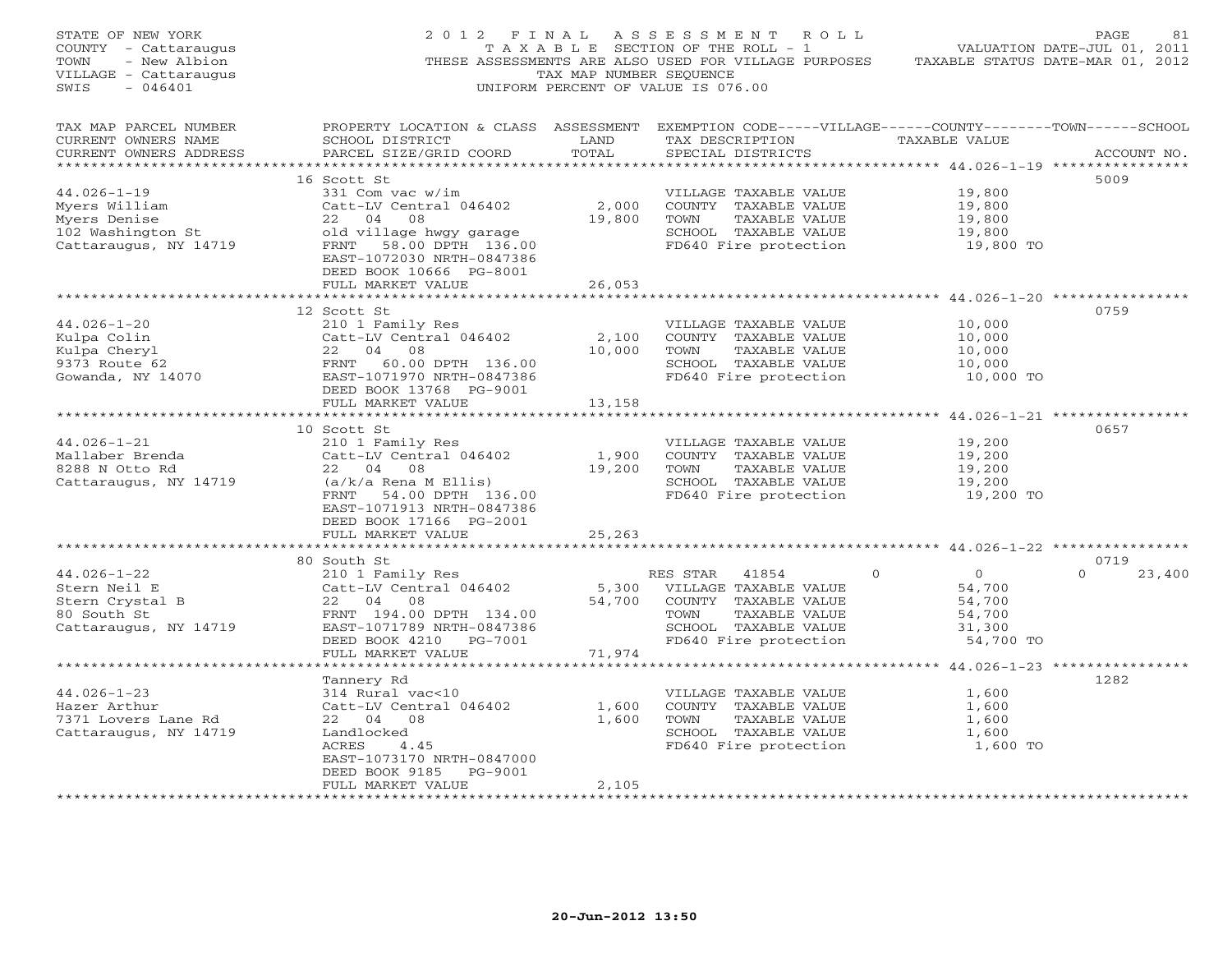| STATE OF NEW YORK<br>COUNTY - Cattaraugus<br>- New Albion<br>TOWN<br>VILLAGE - Cattaraugus<br>$-046401$<br>SWIS | 2012 FINAL ASSESSMENT ROLL<br>THESE ASSESSMENTS ARE ALSO USED FOR VILLAGE PURPOSES TAXABLE STATUS DATE-MAR 01, 2012        | TAX MAP NUMBER SEOUENCE<br>UNIFORM PERCENT OF VALUE IS 076.00 |                |                                                                                           |          | Z FINAL ASSESSMENT ROLL<br>TAXABLE SECTION OF THE ROLL - 1 VALUATION DATE-JUL 01, 2011 | PAGE           | 82             |
|-----------------------------------------------------------------------------------------------------------------|----------------------------------------------------------------------------------------------------------------------------|---------------------------------------------------------------|----------------|-------------------------------------------------------------------------------------------|----------|----------------------------------------------------------------------------------------|----------------|----------------|
| TAX MAP PARCEL NUMBER<br>CURRENT OWNERS NAME                                                                    | PROPERTY LOCATION & CLASS ASSESSMENT EXEMPTION CODE-----VILLAGE------COUNTY-------TOWN------SCHOOL<br>SCHOOL DISTRICT LAND |                                                               |                |                                                                                           |          | TAX DESCRIPTION TAXABLE VALUE                                                          |                |                |
| CURRENT OWNERS ADDRESS<br>**********************                                                                | PARCEL SIZE/GRID COORD                                                                                                     | TOTAL                                                         |                | SPECIAL DISTRICTS                                                                         |          |                                                                                        |                | ACCOUNT NO.    |
|                                                                                                                 | 220 S Main St                                                                                                              |                                                               |                |                                                                                           |          |                                                                                        | 0855           |                |
| $44.033 - 1 - 1$                                                                                                |                                                                                                                            |                                                               |                | RES STAR 41854                                                                            | $\Omega$ | $\overline{0}$                                                                         | $\Omega$       | 23,400         |
| Toung Michael A<br>Young Vicki L<br>220 S Main St                                                               | 210 1 Family Res<br>Catt-LV Central 046402<br>22 04 08                                                                     |                                                               |                | 8,000 VILLAGE TAXABLE VALUE<br>52,400 COUNTY TAXABLE VALUE                                |          | 52,400                                                                                 |                |                |
|                                                                                                                 |                                                                                                                            |                                                               |                |                                                                                           |          | 52,400                                                                                 |                |                |
| 220 S Main St                                                                                                   | $3/12$ -mrgd 1-18 in parcel                                                                                                |                                                               | TOWN           | TAXABLE VALUE                                                                             |          | 52,400                                                                                 |                |                |
| Cattaraugus, NY 14719                                                                                           | ACRES 1.20                                                                                                                 |                                                               |                |                                                                                           |          | 29,000                                                                                 |                |                |
|                                                                                                                 | EAST-1071231 NRTH-0845822                                                                                                  |                                                               |                | SCHOOL TAXABLE VALUE<br>FD640 Fire protection                                             |          | 52,400 TO                                                                              |                |                |
|                                                                                                                 | DEED BOOK 806<br>PG-00621                                                                                                  |                                                               |                |                                                                                           |          |                                                                                        |                |                |
|                                                                                                                 | FULL MARKET VALUE                                                                                                          | 68,947                                                        |                |                                                                                           |          |                                                                                        |                |                |
|                                                                                                                 |                                                                                                                            |                                                               |                |                                                                                           |          |                                                                                        |                |                |
|                                                                                                                 | 7 Third St                                                                                                                 |                                                               |                |                                                                                           |          |                                                                                        | 0823           |                |
| $44.033 - 1 - 2$                                                                                                | 270 Mfg housing<br>Catt-LV Central 046402<br>22 04 08                                                                      |                                                               | RES STAR 41854 |                                                                                           | $\Omega$ | $\overline{0}$                                                                         | $\Omega$       | 23,400         |
| Abramowski Alice A                                                                                              |                                                                                                                            |                                                               |                | 5,200 VILLAGE TAXABLE VALUE                                                               |          | 25,300                                                                                 |                |                |
| 7 Third St                                                                                                      | 22 04                                                                                                                      |                                                               |                | 25,300 COUNTY TAXABLE VALUE                                                               |          | 25,300                                                                                 |                |                |
| Cattaraugus, NY 14719                                                                                           | FRNT 150.00 DPTH 132.00                                                                                                    |                                                               | TOWN           | TAXABLE VALUE                                                                             |          | 25,300                                                                                 |                |                |
|                                                                                                                 | EAST-1071313 NRTH-0845917                                                                                                  |                                                               |                |                                                                                           |          | 1,900<br>25,300 TO                                                                     |                |                |
|                                                                                                                 | DEED BOOK 00960 PG-00055<br>FULL MARKET VALUE                                                                              |                                                               |                | TAXABLE VALUE<br>SCHOOL TAXABLE VALUE<br>FD640 Fire protection<br>33,289                  |          |                                                                                        |                |                |
|                                                                                                                 |                                                                                                                            | ***********************                                       |                |                                                                                           |          | *************** 44.033-1-3 ******************                                          |                |                |
|                                                                                                                 |                                                                                                                            |                                                               |                |                                                                                           |          |                                                                                        | 0699           |                |
|                                                                                                                 |                                                                                                                            |                                                               |                | RES STAR 41854                                                                            | $\Omega$ | $\overline{O}$                                                                         | $\Omega$       | 23,400         |
|                                                                                                                 |                                                                                                                            |                                                               |                |                                                                                           |          | 53,600                                                                                 |                |                |
|                                                                                                                 |                                                                                                                            |                                                               |                |                                                                                           |          | 53,600                                                                                 |                |                |
|                                                                                                                 |                                                                                                                            |                                                               |                |                                                                                           |          | 53,600                                                                                 |                |                |
|                                                                                                                 |                                                                                                                            |                                                               |                |                                                                                           |          | 30,200                                                                                 |                |                |
|                                                                                                                 |                                                                                                                            |                                                               |                |                                                                                           |          | 53,600 TO                                                                              |                |                |
|                                                                                                                 |                                                                                                                            |                                                               |                |                                                                                           |          |                                                                                        |                |                |
|                                                                                                                 |                                                                                                                            |                                                               |                |                                                                                           |          |                                                                                        |                |                |
|                                                                                                                 | 135 South St                                                                                                               |                                                               |                |                                                                                           |          |                                                                                        | 0687           |                |
| $44.033 - 1 - 4$                                                                                                | 210 1 Family Res<br>Catt-LV Central 046402                                                                                 |                                                               |                | VET PRO T 41003                                                                           | 38,000   | $\overline{0}$                                                                         | 38,000         | $\overline{0}$ |
| Fuller Joanne<br>135 South St                                                                                   |                                                                                                                            | 8,200 CVET CO<br>83,300 SR STAR<br>VILLAC<br>COUNTY           |                | $41132$ 0<br>$41834$ 0                                                                    |          | 15,600                                                                                 | $\overline{0}$ | $\overline{0}$ |
| 135 South St                                                                                                    | 22 04 08                                                                                                                   |                                                               |                | 41834                                                                                     | $\Omega$ | $\overline{0}$                                                                         | $\Omega$       | 48,520         |
| Cattaraugus, NY 14719                                                                                           | FRNT 156.00 DPTH<br>ACRES<br>1.03                                                                                          |                                                               |                | VILLAGE TAXABLE VALUE<br>COUNTY TAXABLE VALUE                                             |          | 45,300<br>67,700                                                                       |                |                |
|                                                                                                                 | EAST-1071516 NRTH-0845771                                                                                                  |                                                               | TOWN           | TAXABLE VALUE                                                                             |          | 45,300                                                                                 |                |                |
|                                                                                                                 | FULL MARKET VALUE                                                                                                          | 109,605 SCHOOL TAXABLE VALUE                                  |                |                                                                                           |          | 34,780                                                                                 |                |                |
|                                                                                                                 |                                                                                                                            |                                                               |                | FD640 Fire protection                                                                     |          | 83,300 TO                                                                              |                |                |
|                                                                                                                 | ******************                                                                                                         |                                                               |                |                                                                                           |          |                                                                                        |                |                |
|                                                                                                                 | 145 South St                                                                                                               |                                                               |                |                                                                                           |          |                                                                                        | 0756           |                |
| $44.033 - 1 - 5$                                                                                                | 210 1 Family Res                                                                                                           |                                                               | RES STAR       | 41854                                                                                     | $\Omega$ | $\overline{O}$                                                                         | $\Omega$       | 23,400         |
| Illig John C                                                                                                    |                                                                                                                            |                                                               |                |                                                                                           |          | 94,700                                                                                 |                |                |
| 145 South St                                                                                                    | Catt-LV Central 046402<br>22 04 08<br>FRNT 145.00 DPTH 302.00                                                              |                                                               |                | 6,000 VILLAGE TAXABLE VALUE<br>94,700 COUNTY TAXABLE VALUE<br>94,700 COUNTY TAXABLE VALUE |          | 94,700                                                                                 |                |                |
| Cattaraugus, NY 14719                                                                                           |                                                                                                                            |                                                               | TOWN           | TAXABLE VALUE                                                                             |          | 94,700                                                                                 |                |                |
|                                                                                                                 | EAST-1071508 NRTH-0845617                                                                                                  |                                                               |                | SCHOOL TAXABLE VALUE                                                                      |          | 71,300                                                                                 |                |                |
|                                                                                                                 | PG-00671<br>DEED BOOK 766                                                                                                  |                                                               |                | FD640 Fire protection                                                                     |          | 94,700 TO                                                                              |                |                |
|                                                                                                                 | FULL MARKET VALUE                                                                                                          | 124,605                                                       |                |                                                                                           |          |                                                                                        |                |                |
| ************************                                                                                        |                                                                                                                            |                                                               |                |                                                                                           |          |                                                                                        |                |                |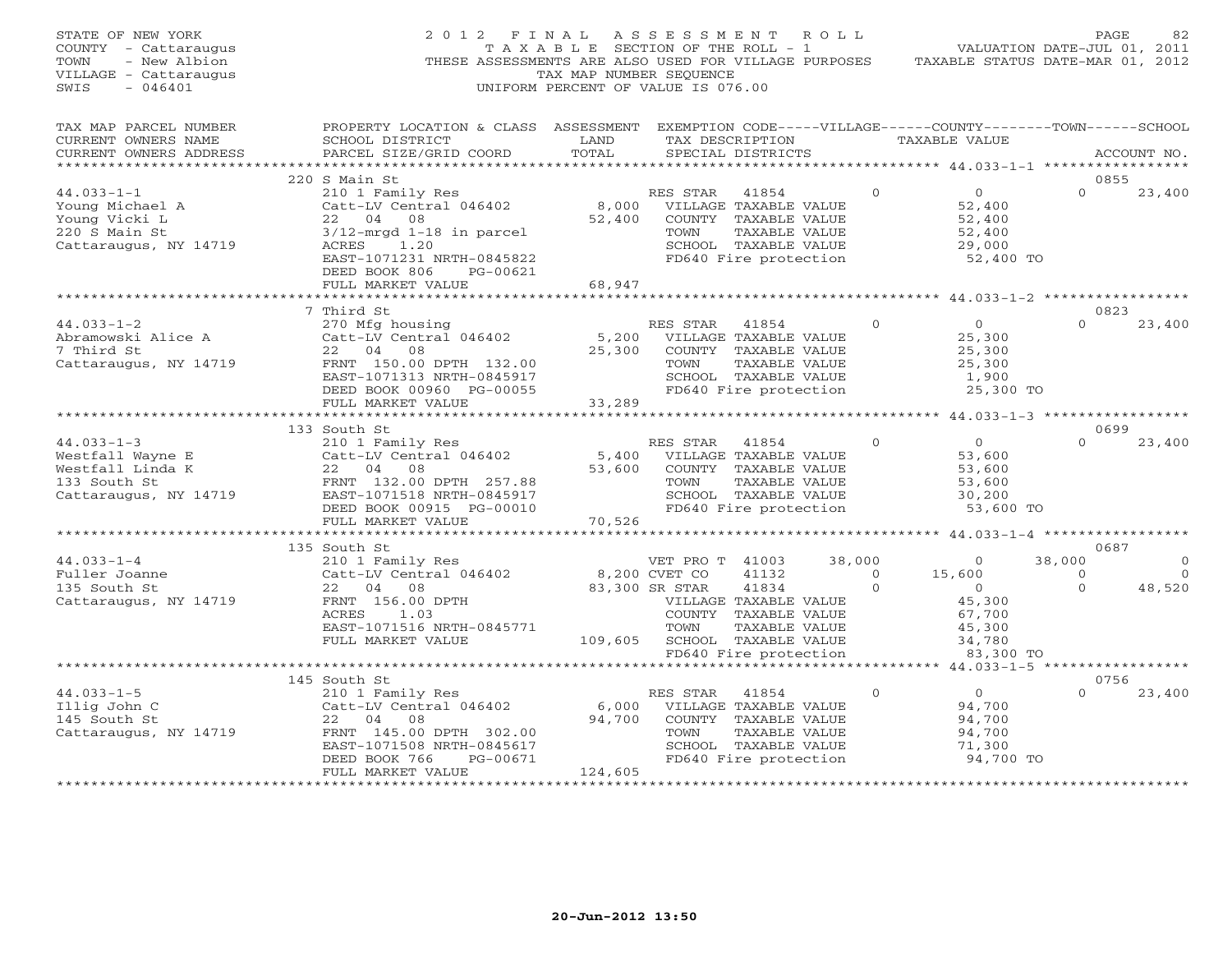| TAX MAP NUMBER SEQUENCE<br>VILLAGE - Cattaraugus<br>$-046401$<br>UNIFORM PERCENT OF VALUE IS 076.00<br>SWIS                                                                                                                                                                                                                                                                                                                                                                                                                                                                            |        |
|----------------------------------------------------------------------------------------------------------------------------------------------------------------------------------------------------------------------------------------------------------------------------------------------------------------------------------------------------------------------------------------------------------------------------------------------------------------------------------------------------------------------------------------------------------------------------------------|--------|
| PROPERTY LOCATION & CLASS ASSESSMENT EXEMPTION CODE-----VILLAGE------COUNTY-------TOWN------SCHOOL<br>TAX MAP PARCEL NUMBER<br>TAX DESCRIPTION<br>LAND<br>TAXABLE VALUE<br>CURRENT OWNERS NAME<br>SCHOOL DISTRICT<br>TOTAL<br>PARCEL SIZE/GRID COORD<br>SPECIAL DISTRICTS<br>CURRENT OWNERS ADDRESS<br>ACCOUNT NO.                                                                                                                                                                                                                                                                     |        |
| 0906<br>123 South St                                                                                                                                                                                                                                                                                                                                                                                                                                                                                                                                                                   |        |
| $44.033 - 1 - 6$<br>210 1 Family Res<br>RI<br>4,200<br>$\Omega$<br>$\overline{0}$<br>$\Omega$<br>RES STAR<br>41854<br>Catt-LV Central 046402<br>Mormile Thomas<br>VILLAGE TAXABLE VALUE<br>58,600<br>22 04 08<br>123 South St<br>58,600<br>COUNTY TAXABLE VALUE<br>58,600<br>TAXABLE VALUE<br>Cattaraugus, NY 04719<br>ACRES<br>1.15<br>TOWN<br>58,600<br>EAST-1071557 NRTH-0845424<br>SCHOOL TAXABLE VALUE<br>35,200<br>FD640 Fire protection<br>DEED BOOK 8248 PG-8001<br>58,600 TO<br>77,105<br>FULL MARKET VALUE                                                                   | 23,400 |
| ************************************* 44.033-1-8.1 ****************<br>**********                                                                                                                                                                                                                                                                                                                                                                                                                                                                                                      |        |
| 11 Memorial Dr<br>0958<br>$44.033 - 1 - 8.1$<br>311 Res vac land<br>VILLAGE TAXABLE VALUE<br>3,600<br>3,600<br>Shattuck Dean K<br>Catt-LV Central 046402<br>COUNTY TAXABLE VALUE<br>3,600<br>22 04 08<br>PO Box 172<br>3,600<br>TOWN<br>TAXABLE VALUE<br>3,600<br>East Otto, NY 14729<br>FRNT 100.00 DPTH 144.07<br>SCHOOL TAXABLE VALUE<br>3,600<br>FD640 Fire protection<br>EAST-1071407 NRTH-0845375<br>3,600 TO<br>DEED BOOK 852<br>PG-00604                                                                                                                                       |        |
| FULL MARKET VALUE<br>4,737                                                                                                                                                                                                                                                                                                                                                                                                                                                                                                                                                             |        |
| *********************************<br>* * * * * * * * * * * *<br>***************** 44.033-1-8.2 **************                                                                                                                                                                                                                                                                                                                                                                                                                                                                          |        |
| 1265<br>Memorial Dr<br>$44.033 - 1 - 8.2$<br>311 Res vac land<br>VILLAGE TAXABLE VALUE<br>1,000<br>Illig John C<br>Catt-LV Central 046402<br>COUNTY TAXABLE VALUE<br>1,000<br>1,000<br>22 04 08<br>1,000<br>1,000<br>145 South St<br>TOWN<br>TAXABLE VALUE<br>SCHOOL TAXABLE VALUE<br>Cattaraugus, NY 14719<br>FRNT 100.00 DPTH 100.00<br>1,000<br>FD640 Fire protection<br>EAST-1071403 NRTH-0845496<br>1,000 TO<br>DEED BOOK 853 PG-01125<br>FULL MARKET VALUE<br>1,316                                                                                                              |        |
|                                                                                                                                                                                                                                                                                                                                                                                                                                                                                                                                                                                        |        |
| 8 Memorial Dr<br>1411<br>652 Govt bldgs<br>$44.033 - 1 - 9.2$<br>VILLAGE TAXABLE VALUE<br>400,000<br>Prystowsky Janice D<br>Catt-LV Central 046402<br>5,300<br>COUNTY TAXABLE VALUE<br>400,000<br>Mitchell Lois H<br>22 04 08<br>400,000<br>TAXABLE VALUE<br>400,000<br>TOWN<br>49 Van Brunt Manor Rd<br>Post Office<br>SCHOOL TAXABLE VALUE<br>400,000<br>East Setauket, NY 11733<br>FRNT 130.00 DPTH 242.00<br>FD640 Fire protection<br>400,000 TO<br>EAST-1071294 NRTH-0845423<br>DEED BOOK 8017 PG-7002                                                                            |        |
| FULL MARKET VALUE<br>526,316                                                                                                                                                                                                                                                                                                                                                                                                                                                                                                                                                           |        |
| 0957<br>261 S Main St                                                                                                                                                                                                                                                                                                                                                                                                                                                                                                                                                                  |        |
| 710 Manufacture<br>$44.033 - 1 - 10$<br>597,300<br>VILLAGE TAXABLE VALUE<br>19,300<br>Catt-LV Central 046402<br>Setterstix Corporation<br>COUNTY TAXABLE VALUE<br>597,300<br>261 S Main St<br>22 04 08<br>597,300 TOWN<br>TAXABLE VALUE<br>597,300<br>Cattaraugus, NY 14719<br>$3/2010$ -merged $1-10$ ./1, $1-$<br>SCHOOL TAXABLE VALUE<br>597,300<br>FD640 Fire protection<br>$1-13$ & $2-1$ into parcel<br>597,300 TO<br>ACRES<br>3.50<br>EAST-1070928 NRTH-0845204<br>DEED BOOK 12284 PG-5005<br>785,921<br>FULL MARKET VALUE<br>++++++++++++++++++++++++++<br><b>++++++++++++</b> |        |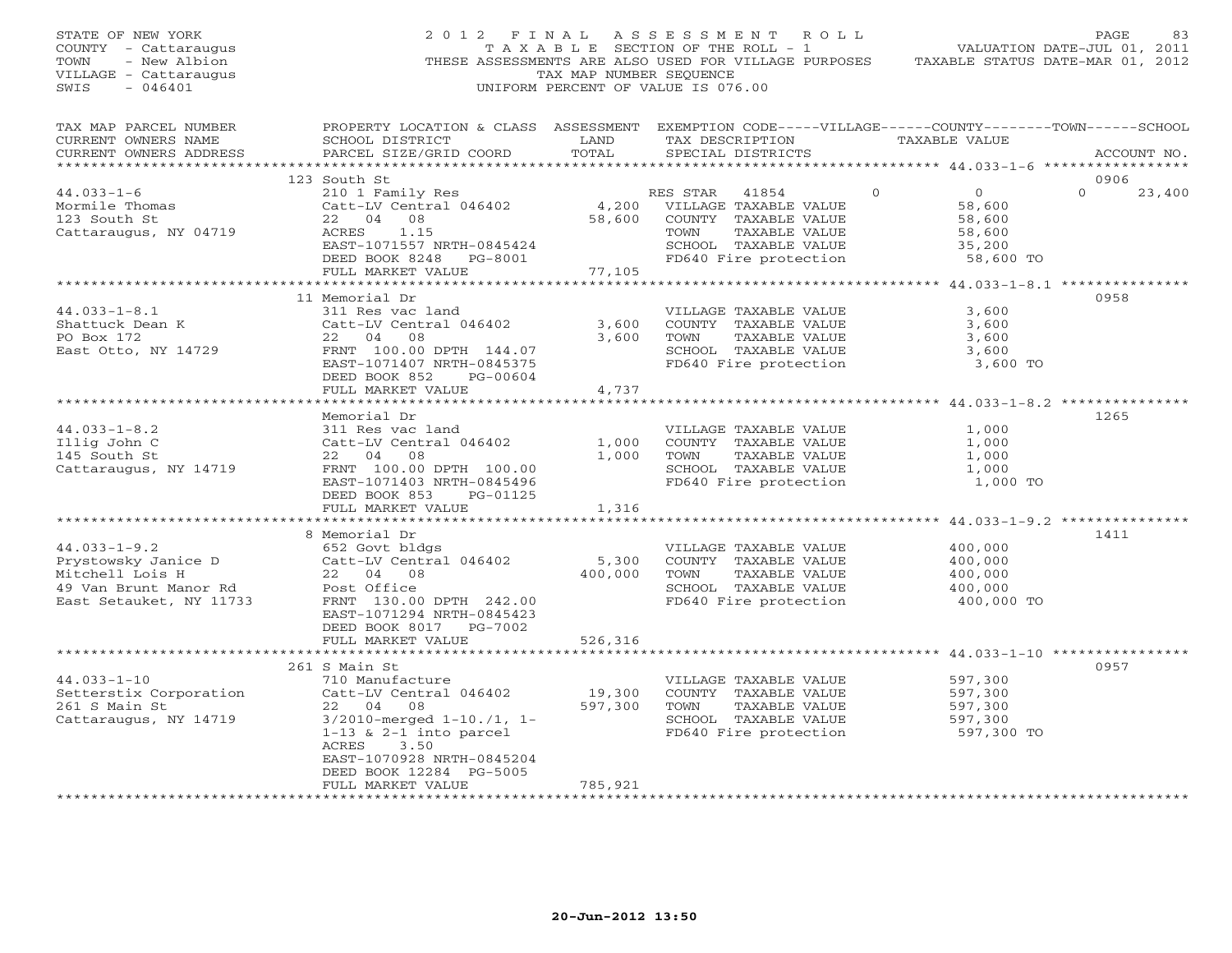# STATE OF NEW YORK 2 0 1 2 F I N A L A S S E S S M E N T R O L L PAGE 84 COUNTY - Cattaraugus T A X A B L E SECTION OF THE ROLL - 1 VALUATION DATE-JUL 01, 2011 TOWN - New Albion THESE ASSESSMENTS ARE ALSO USED FOR VILLAGE PURPOSES TAXABLE STATUS DATE-MAR 01, 2012 VILLAGE - Cattaraugus TAX MAP NUMBER SEQUENCE SWIS - 046401 UNIFORM PERCENT OF VALUE IS 076.00

| TOTAL<br>SPECIAL DISTRICTS<br>CURRENT OWNERS ADDRESS<br>PARCEL SIZE/GRID COORD<br>ACCOUNT NO.<br>247 S Main St<br>1019<br>$\overline{0}$<br>$\overline{0}$<br>$\Omega$<br>$44.033 - 1 - 14$<br>210 1 Family Res<br>SR STAR<br>41834<br>48,520<br>$Cat$ -LV Central 046402 4,700<br>Young Thomas<br>VILLAGE TAXABLE VALUE<br>57,500<br>57,500<br>Young Sandra<br>22 04 08<br>COUNTY TAXABLE VALUE<br>57,500<br>ACRES<br>0.51<br>57,500<br>247 S Main St<br>TOWN<br>TAXABLE VALUE<br>Cattaraugus, NY 14719<br>SCHOOL TAXABLE VALUE<br>EAST-1070894 NRTH-0845526<br>8,980<br>75,658 FD640 Fire protection<br>FULL MARKET VALUE<br>57,500 TO<br>228 S Main St<br>0938<br>$\Omega$<br>46,000<br>$44.033 - 1 - 15$<br>41834<br>$\Omega$<br>$\Omega$<br>210 1 Family Res<br>SR STAR<br>Stuckey Raymond<br>3,300 VILLAGE TAXABLE VALUE<br>Catt-LV Central 046402<br>46,000<br>46,000<br>Stuckey Mary<br>22 04<br>08<br>COUNTY TAXABLE VALUE<br>46,000<br>$-14719$<br>228 S Main St<br>FRNT<br>78.00 DPTH 295.00<br>TOWN<br>46,000<br>TAXABLE VALUE<br>EAST-1071205 NRTH-0845582<br>SCHOOL TAXABLE VALUE<br>$\overline{0}$<br>Cattaraugus, NY 14719<br>46,000 TO<br>DEED BOOK 707<br>FD640 Fire protection<br>PG-00866<br>60,526<br>FULL MARKET VALUE<br>226 S Main St<br>0565<br>$44.033 - 1 - 16$<br>61,000<br>210 1 Family Res<br>VILLAGE TAXABLE VALUE<br>4,300<br>Stuckey Raymond<br>Catt-LV Central 046402<br>COUNTY TAXABLE VALUE<br>61,000<br>228 S Main St<br>22 04 08<br>61,000<br>TOWN<br>TAXABLE VALUE<br>61,000<br>SCHOOL TAXABLE VALUE<br>Cattaraugus, NY 14719<br>FRNT 104.80 DPTH 295.00<br>61,000<br>FD640 Fire protection<br>EAST-1071227 NRTH-0845674<br>61,000 TO<br>DEED BOOK 914<br>PG-00941<br>80,263<br>FULL MARKET VALUE<br>245 S Main St<br>0629<br>$44.033 - 1 - 17$<br>$\Omega$<br>23,400<br>210 1 Family Res<br>RES STAR<br>41854<br>$\overline{0}$<br>$\Omega$<br>Catt-LV Central 046402<br>3,300<br>VILLAGE TAXABLE VALUE<br>48,000<br>Parmenter Debbie<br>22 04<br>48,000<br>245 S Main St<br>08<br>COUNTY TAXABLE VALUE<br>48,000<br>84.00 DPTH 192.00<br>Cattaraugus, NY 14719<br>FRNT<br>TOWN<br>TAXABLE VALUE<br>48,000<br>EAST-1070906 NRTH-0845625<br>SCHOOL TAXABLE VALUE<br>24,600<br>FD640 Fire protection<br>DEED BOOK 4358 PG-9001<br>48,000 TO<br>63,158 |
|---------------------------------------------------------------------------------------------------------------------------------------------------------------------------------------------------------------------------------------------------------------------------------------------------------------------------------------------------------------------------------------------------------------------------------------------------------------------------------------------------------------------------------------------------------------------------------------------------------------------------------------------------------------------------------------------------------------------------------------------------------------------------------------------------------------------------------------------------------------------------------------------------------------------------------------------------------------------------------------------------------------------------------------------------------------------------------------------------------------------------------------------------------------------------------------------------------------------------------------------------------------------------------------------------------------------------------------------------------------------------------------------------------------------------------------------------------------------------------------------------------------------------------------------------------------------------------------------------------------------------------------------------------------------------------------------------------------------------------------------------------------------------------------------------------------------------------------------------------------------------------------------------------------------------------------------------------------------------------------------------------------------------------------------------------------------------------------------------------------------------------------------------------------------------------------------------------------------------------------------------------------------------------------------|
|                                                                                                                                                                                                                                                                                                                                                                                                                                                                                                                                                                                                                                                                                                                                                                                                                                                                                                                                                                                                                                                                                                                                                                                                                                                                                                                                                                                                                                                                                                                                                                                                                                                                                                                                                                                                                                                                                                                                                                                                                                                                                                                                                                                                                                                                                             |
|                                                                                                                                                                                                                                                                                                                                                                                                                                                                                                                                                                                                                                                                                                                                                                                                                                                                                                                                                                                                                                                                                                                                                                                                                                                                                                                                                                                                                                                                                                                                                                                                                                                                                                                                                                                                                                                                                                                                                                                                                                                                                                                                                                                                                                                                                             |
|                                                                                                                                                                                                                                                                                                                                                                                                                                                                                                                                                                                                                                                                                                                                                                                                                                                                                                                                                                                                                                                                                                                                                                                                                                                                                                                                                                                                                                                                                                                                                                                                                                                                                                                                                                                                                                                                                                                                                                                                                                                                                                                                                                                                                                                                                             |
|                                                                                                                                                                                                                                                                                                                                                                                                                                                                                                                                                                                                                                                                                                                                                                                                                                                                                                                                                                                                                                                                                                                                                                                                                                                                                                                                                                                                                                                                                                                                                                                                                                                                                                                                                                                                                                                                                                                                                                                                                                                                                                                                                                                                                                                                                             |
|                                                                                                                                                                                                                                                                                                                                                                                                                                                                                                                                                                                                                                                                                                                                                                                                                                                                                                                                                                                                                                                                                                                                                                                                                                                                                                                                                                                                                                                                                                                                                                                                                                                                                                                                                                                                                                                                                                                                                                                                                                                                                                                                                                                                                                                                                             |
|                                                                                                                                                                                                                                                                                                                                                                                                                                                                                                                                                                                                                                                                                                                                                                                                                                                                                                                                                                                                                                                                                                                                                                                                                                                                                                                                                                                                                                                                                                                                                                                                                                                                                                                                                                                                                                                                                                                                                                                                                                                                                                                                                                                                                                                                                             |
|                                                                                                                                                                                                                                                                                                                                                                                                                                                                                                                                                                                                                                                                                                                                                                                                                                                                                                                                                                                                                                                                                                                                                                                                                                                                                                                                                                                                                                                                                                                                                                                                                                                                                                                                                                                                                                                                                                                                                                                                                                                                                                                                                                                                                                                                                             |
|                                                                                                                                                                                                                                                                                                                                                                                                                                                                                                                                                                                                                                                                                                                                                                                                                                                                                                                                                                                                                                                                                                                                                                                                                                                                                                                                                                                                                                                                                                                                                                                                                                                                                                                                                                                                                                                                                                                                                                                                                                                                                                                                                                                                                                                                                             |
|                                                                                                                                                                                                                                                                                                                                                                                                                                                                                                                                                                                                                                                                                                                                                                                                                                                                                                                                                                                                                                                                                                                                                                                                                                                                                                                                                                                                                                                                                                                                                                                                                                                                                                                                                                                                                                                                                                                                                                                                                                                                                                                                                                                                                                                                                             |
|                                                                                                                                                                                                                                                                                                                                                                                                                                                                                                                                                                                                                                                                                                                                                                                                                                                                                                                                                                                                                                                                                                                                                                                                                                                                                                                                                                                                                                                                                                                                                                                                                                                                                                                                                                                                                                                                                                                                                                                                                                                                                                                                                                                                                                                                                             |
|                                                                                                                                                                                                                                                                                                                                                                                                                                                                                                                                                                                                                                                                                                                                                                                                                                                                                                                                                                                                                                                                                                                                                                                                                                                                                                                                                                                                                                                                                                                                                                                                                                                                                                                                                                                                                                                                                                                                                                                                                                                                                                                                                                                                                                                                                             |
|                                                                                                                                                                                                                                                                                                                                                                                                                                                                                                                                                                                                                                                                                                                                                                                                                                                                                                                                                                                                                                                                                                                                                                                                                                                                                                                                                                                                                                                                                                                                                                                                                                                                                                                                                                                                                                                                                                                                                                                                                                                                                                                                                                                                                                                                                             |
|                                                                                                                                                                                                                                                                                                                                                                                                                                                                                                                                                                                                                                                                                                                                                                                                                                                                                                                                                                                                                                                                                                                                                                                                                                                                                                                                                                                                                                                                                                                                                                                                                                                                                                                                                                                                                                                                                                                                                                                                                                                                                                                                                                                                                                                                                             |
|                                                                                                                                                                                                                                                                                                                                                                                                                                                                                                                                                                                                                                                                                                                                                                                                                                                                                                                                                                                                                                                                                                                                                                                                                                                                                                                                                                                                                                                                                                                                                                                                                                                                                                                                                                                                                                                                                                                                                                                                                                                                                                                                                                                                                                                                                             |
|                                                                                                                                                                                                                                                                                                                                                                                                                                                                                                                                                                                                                                                                                                                                                                                                                                                                                                                                                                                                                                                                                                                                                                                                                                                                                                                                                                                                                                                                                                                                                                                                                                                                                                                                                                                                                                                                                                                                                                                                                                                                                                                                                                                                                                                                                             |
|                                                                                                                                                                                                                                                                                                                                                                                                                                                                                                                                                                                                                                                                                                                                                                                                                                                                                                                                                                                                                                                                                                                                                                                                                                                                                                                                                                                                                                                                                                                                                                                                                                                                                                                                                                                                                                                                                                                                                                                                                                                                                                                                                                                                                                                                                             |
|                                                                                                                                                                                                                                                                                                                                                                                                                                                                                                                                                                                                                                                                                                                                                                                                                                                                                                                                                                                                                                                                                                                                                                                                                                                                                                                                                                                                                                                                                                                                                                                                                                                                                                                                                                                                                                                                                                                                                                                                                                                                                                                                                                                                                                                                                             |
|                                                                                                                                                                                                                                                                                                                                                                                                                                                                                                                                                                                                                                                                                                                                                                                                                                                                                                                                                                                                                                                                                                                                                                                                                                                                                                                                                                                                                                                                                                                                                                                                                                                                                                                                                                                                                                                                                                                                                                                                                                                                                                                                                                                                                                                                                             |
|                                                                                                                                                                                                                                                                                                                                                                                                                                                                                                                                                                                                                                                                                                                                                                                                                                                                                                                                                                                                                                                                                                                                                                                                                                                                                                                                                                                                                                                                                                                                                                                                                                                                                                                                                                                                                                                                                                                                                                                                                                                                                                                                                                                                                                                                                             |
|                                                                                                                                                                                                                                                                                                                                                                                                                                                                                                                                                                                                                                                                                                                                                                                                                                                                                                                                                                                                                                                                                                                                                                                                                                                                                                                                                                                                                                                                                                                                                                                                                                                                                                                                                                                                                                                                                                                                                                                                                                                                                                                                                                                                                                                                                             |
|                                                                                                                                                                                                                                                                                                                                                                                                                                                                                                                                                                                                                                                                                                                                                                                                                                                                                                                                                                                                                                                                                                                                                                                                                                                                                                                                                                                                                                                                                                                                                                                                                                                                                                                                                                                                                                                                                                                                                                                                                                                                                                                                                                                                                                                                                             |
|                                                                                                                                                                                                                                                                                                                                                                                                                                                                                                                                                                                                                                                                                                                                                                                                                                                                                                                                                                                                                                                                                                                                                                                                                                                                                                                                                                                                                                                                                                                                                                                                                                                                                                                                                                                                                                                                                                                                                                                                                                                                                                                                                                                                                                                                                             |
|                                                                                                                                                                                                                                                                                                                                                                                                                                                                                                                                                                                                                                                                                                                                                                                                                                                                                                                                                                                                                                                                                                                                                                                                                                                                                                                                                                                                                                                                                                                                                                                                                                                                                                                                                                                                                                                                                                                                                                                                                                                                                                                                                                                                                                                                                             |
|                                                                                                                                                                                                                                                                                                                                                                                                                                                                                                                                                                                                                                                                                                                                                                                                                                                                                                                                                                                                                                                                                                                                                                                                                                                                                                                                                                                                                                                                                                                                                                                                                                                                                                                                                                                                                                                                                                                                                                                                                                                                                                                                                                                                                                                                                             |
|                                                                                                                                                                                                                                                                                                                                                                                                                                                                                                                                                                                                                                                                                                                                                                                                                                                                                                                                                                                                                                                                                                                                                                                                                                                                                                                                                                                                                                                                                                                                                                                                                                                                                                                                                                                                                                                                                                                                                                                                                                                                                                                                                                                                                                                                                             |
|                                                                                                                                                                                                                                                                                                                                                                                                                                                                                                                                                                                                                                                                                                                                                                                                                                                                                                                                                                                                                                                                                                                                                                                                                                                                                                                                                                                                                                                                                                                                                                                                                                                                                                                                                                                                                                                                                                                                                                                                                                                                                                                                                                                                                                                                                             |
|                                                                                                                                                                                                                                                                                                                                                                                                                                                                                                                                                                                                                                                                                                                                                                                                                                                                                                                                                                                                                                                                                                                                                                                                                                                                                                                                                                                                                                                                                                                                                                                                                                                                                                                                                                                                                                                                                                                                                                                                                                                                                                                                                                                                                                                                                             |
|                                                                                                                                                                                                                                                                                                                                                                                                                                                                                                                                                                                                                                                                                                                                                                                                                                                                                                                                                                                                                                                                                                                                                                                                                                                                                                                                                                                                                                                                                                                                                                                                                                                                                                                                                                                                                                                                                                                                                                                                                                                                                                                                                                                                                                                                                             |
|                                                                                                                                                                                                                                                                                                                                                                                                                                                                                                                                                                                                                                                                                                                                                                                                                                                                                                                                                                                                                                                                                                                                                                                                                                                                                                                                                                                                                                                                                                                                                                                                                                                                                                                                                                                                                                                                                                                                                                                                                                                                                                                                                                                                                                                                                             |
|                                                                                                                                                                                                                                                                                                                                                                                                                                                                                                                                                                                                                                                                                                                                                                                                                                                                                                                                                                                                                                                                                                                                                                                                                                                                                                                                                                                                                                                                                                                                                                                                                                                                                                                                                                                                                                                                                                                                                                                                                                                                                                                                                                                                                                                                                             |
|                                                                                                                                                                                                                                                                                                                                                                                                                                                                                                                                                                                                                                                                                                                                                                                                                                                                                                                                                                                                                                                                                                                                                                                                                                                                                                                                                                                                                                                                                                                                                                                                                                                                                                                                                                                                                                                                                                                                                                                                                                                                                                                                                                                                                                                                                             |
|                                                                                                                                                                                                                                                                                                                                                                                                                                                                                                                                                                                                                                                                                                                                                                                                                                                                                                                                                                                                                                                                                                                                                                                                                                                                                                                                                                                                                                                                                                                                                                                                                                                                                                                                                                                                                                                                                                                                                                                                                                                                                                                                                                                                                                                                                             |
|                                                                                                                                                                                                                                                                                                                                                                                                                                                                                                                                                                                                                                                                                                                                                                                                                                                                                                                                                                                                                                                                                                                                                                                                                                                                                                                                                                                                                                                                                                                                                                                                                                                                                                                                                                                                                                                                                                                                                                                                                                                                                                                                                                                                                                                                                             |
|                                                                                                                                                                                                                                                                                                                                                                                                                                                                                                                                                                                                                                                                                                                                                                                                                                                                                                                                                                                                                                                                                                                                                                                                                                                                                                                                                                                                                                                                                                                                                                                                                                                                                                                                                                                                                                                                                                                                                                                                                                                                                                                                                                                                                                                                                             |
| FULL MARKET VALUE                                                                                                                                                                                                                                                                                                                                                                                                                                                                                                                                                                                                                                                                                                                                                                                                                                                                                                                                                                                                                                                                                                                                                                                                                                                                                                                                                                                                                                                                                                                                                                                                                                                                                                                                                                                                                                                                                                                                                                                                                                                                                                                                                                                                                                                                           |
| *********************** 44.033-1-19 *****************                                                                                                                                                                                                                                                                                                                                                                                                                                                                                                                                                                                                                                                                                                                                                                                                                                                                                                                                                                                                                                                                                                                                                                                                                                                                                                                                                                                                                                                                                                                                                                                                                                                                                                                                                                                                                                                                                                                                                                                                                                                                                                                                                                                                                                       |
| 239 S Main St<br>0615                                                                                                                                                                                                                                                                                                                                                                                                                                                                                                                                                                                                                                                                                                                                                                                                                                                                                                                                                                                                                                                                                                                                                                                                                                                                                                                                                                                                                                                                                                                                                                                                                                                                                                                                                                                                                                                                                                                                                                                                                                                                                                                                                                                                                                                                       |
| $44.033 - 1 - 19$<br>210 1 Family Res<br>44,100<br>VILLAGE TAXABLE VALUE                                                                                                                                                                                                                                                                                                                                                                                                                                                                                                                                                                                                                                                                                                                                                                                                                                                                                                                                                                                                                                                                                                                                                                                                                                                                                                                                                                                                                                                                                                                                                                                                                                                                                                                                                                                                                                                                                                                                                                                                                                                                                                                                                                                                                    |
| 7,200<br>Catt-LV Central 046402<br>COUNTY TAXABLE VALUE<br>Lemk Rodney D<br>44,100                                                                                                                                                                                                                                                                                                                                                                                                                                                                                                                                                                                                                                                                                                                                                                                                                                                                                                                                                                                                                                                                                                                                                                                                                                                                                                                                                                                                                                                                                                                                                                                                                                                                                                                                                                                                                                                                                                                                                                                                                                                                                                                                                                                                          |
| 22 04 08<br>44,100<br>2390 Lakeside Dr<br>TOWN<br>TAXABLE VALUE<br>44,100                                                                                                                                                                                                                                                                                                                                                                                                                                                                                                                                                                                                                                                                                                                                                                                                                                                                                                                                                                                                                                                                                                                                                                                                                                                                                                                                                                                                                                                                                                                                                                                                                                                                                                                                                                                                                                                                                                                                                                                                                                                                                                                                                                                                                   |
| Ashville, NY 14710<br>FRNT 164.00 DPTH 194.00<br>SCHOOL TAXABLE VALUE<br>44,100                                                                                                                                                                                                                                                                                                                                                                                                                                                                                                                                                                                                                                                                                                                                                                                                                                                                                                                                                                                                                                                                                                                                                                                                                                                                                                                                                                                                                                                                                                                                                                                                                                                                                                                                                                                                                                                                                                                                                                                                                                                                                                                                                                                                             |
| EAST-1070920 NRTH-0845747<br>FD640 Fire protection<br>44,100 TO                                                                                                                                                                                                                                                                                                                                                                                                                                                                                                                                                                                                                                                                                                                                                                                                                                                                                                                                                                                                                                                                                                                                                                                                                                                                                                                                                                                                                                                                                                                                                                                                                                                                                                                                                                                                                                                                                                                                                                                                                                                                                                                                                                                                                             |
| DEED BOOK 805<br>PG-00404                                                                                                                                                                                                                                                                                                                                                                                                                                                                                                                                                                                                                                                                                                                                                                                                                                                                                                                                                                                                                                                                                                                                                                                                                                                                                                                                                                                                                                                                                                                                                                                                                                                                                                                                                                                                                                                                                                                                                                                                                                                                                                                                                                                                                                                                   |
| 58,026<br>FULL MARKET VALUE                                                                                                                                                                                                                                                                                                                                                                                                                                                                                                                                                                                                                                                                                                                                                                                                                                                                                                                                                                                                                                                                                                                                                                                                                                                                                                                                                                                                                                                                                                                                                                                                                                                                                                                                                                                                                                                                                                                                                                                                                                                                                                                                                                                                                                                                 |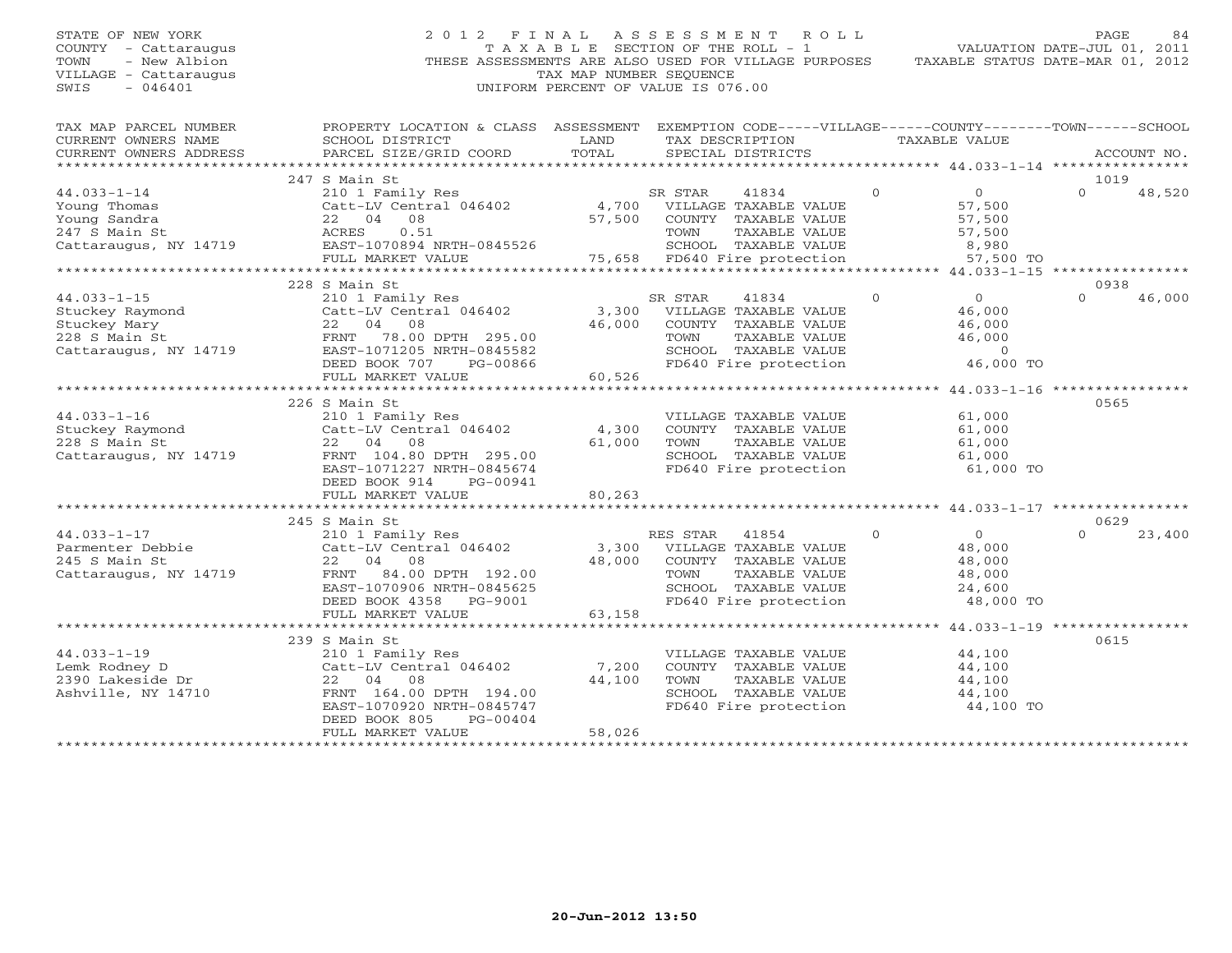| STATE OF NEW YORK<br>COUNTY - Cattaraugus<br>- New Albion<br>TOWN<br>VILLAGE - Cattaraugus<br>$-046401$<br>SWIS | 2012 FINAL                                                                                                                                      | TAX MAP NUMBER SEOUENCE | A S S E S S M E N T R O L L<br>TAXABLE SECTION OF THE ROLL - 1<br>THESE ASSESSMENTS ARE ALSO USED FOR VILLAGE PURPOSES TAXABLE STATUS DATE-MAR 01, 2012<br>UNIFORM PERCENT OF VALUE IS 076.00 |              |                                                | PAGE<br>85<br>VALUATION DATE-JUL 01, 2011 |
|-----------------------------------------------------------------------------------------------------------------|-------------------------------------------------------------------------------------------------------------------------------------------------|-------------------------|-----------------------------------------------------------------------------------------------------------------------------------------------------------------------------------------------|--------------|------------------------------------------------|-------------------------------------------|
| TAX MAP PARCEL NUMBER<br>CURRENT OWNERS NAME<br>CURRENT OWNERS ADDRESS                                          | PROPERTY LOCATION & CLASS ASSESSMENT EXEMPTION CODE-----VILLAGE------COUNTY-------TOWN------SCHOOL<br>SCHOOL DISTRICT<br>PARCEL SIZE/GRID COORD | LAND<br>TOTAL           | TAX DESCRIPTION TAXABLE VALUE<br>SPECIAL DISTRICTS                                                                                                                                            |              |                                                | ACCOUNT NO.                               |
|                                                                                                                 | 235 S Main St                                                                                                                                   |                         |                                                                                                                                                                                               |              |                                                | 0775                                      |
| $44.033 - 1 - 22$                                                                                               | 210 1 Family Res                                                                                                                                |                         | VILLAGE TAXABLE VALUE                                                                                                                                                                         |              | 48,300                                         |                                           |
| Knopp David P                                                                                                   | Catt-LV Central 046402                                                                                                                          | 3,700                   | COUNTY TAXABLE VALUE                                                                                                                                                                          |              | 48,300                                         |                                           |
| Knopp Suzanne                                                                                                   | 22 04 08                                                                                                                                        | 48,300                  | TOWN<br>TAXABLE VALUE                                                                                                                                                                         |              | 48,300                                         |                                           |
| 3522 Darbyshire Dr                                                                                              | Life Use - Loretta                                                                                                                              |                         | SCHOOL TAXABLE VALUE                                                                                                                                                                          |              | 48,300                                         |                                           |
| Hilliard, OH 43026                                                                                              | ACRES<br>0.34                                                                                                                                   |                         | FD640 Fire protection                                                                                                                                                                         |              | 48,300 TO                                      |                                           |
|                                                                                                                 | EAST-1070939 NRTH-0845874                                                                                                                       |                         |                                                                                                                                                                                               |              |                                                |                                           |
|                                                                                                                 | DEED BOOK 2054 PG-6001                                                                                                                          |                         |                                                                                                                                                                                               |              |                                                |                                           |
|                                                                                                                 | FULL MARKET VALUE                                                                                                                               | 63,553                  |                                                                                                                                                                                               |              |                                                |                                           |
|                                                                                                                 | ***********************                                                                                                                         |                         |                                                                                                                                                                                               |              | ********************** 44.033-2-2 ************ |                                           |
|                                                                                                                 | 5 Memorial Dr                                                                                                                                   |                         |                                                                                                                                                                                               |              |                                                | 0580                                      |
| $44.033 - 2 - 2$                                                                                                | 210 1 Family Res                                                                                                                                |                         | RES STAR<br>41854                                                                                                                                                                             | $\circ$      | $\overline{0}$                                 | $\Omega$<br>23,400                        |
| Nye Nancy L                                                                                                     | Catt-LV Central 046402                                                                                                                          | 4,000                   | VILLAGE TAXABLE VALUE                                                                                                                                                                         |              | 71,500                                         |                                           |
| 5 Memorial Dr                                                                                                   | 22 04 08                                                                                                                                        | 71,500                  | COUNTY TAXABLE VALUE                                                                                                                                                                          |              | 71,500                                         |                                           |
| Cattaraugus, NY 14719                                                                                           | FRNT 100.00 DPTH 200.00                                                                                                                         |                         | TOWN<br>TAXABLE VALUE                                                                                                                                                                         |              | 71,500                                         |                                           |
|                                                                                                                 | EAST-1071320 NRTH-0845138                                                                                                                       |                         | SCHOOL TAXABLE VALUE                                                                                                                                                                          |              | 48,100                                         |                                           |
|                                                                                                                 | DEED BOOK 6745 PG-8001                                                                                                                          |                         | FD640 Fire protection                                                                                                                                                                         |              | 71,500 TO                                      |                                           |
|                                                                                                                 | FULL MARKET VALUE                                                                                                                               | 94,079                  |                                                                                                                                                                                               |              |                                                |                                           |
|                                                                                                                 |                                                                                                                                                 |                         |                                                                                                                                                                                               |              |                                                |                                           |
|                                                                                                                 | 11 Memorial Dr                                                                                                                                  |                         |                                                                                                                                                                                               |              |                                                | 0577                                      |
| $44.033 - 2 - 3$                                                                                                | 210 1 Family Res                                                                                                                                |                         | VILLAGE TAXABLE VALUE                                                                                                                                                                         |              | 67,900                                         |                                           |
| Bradley Jesse G                                                                                                 | Catt-LV Central 046402                                                                                                                          | 6,000                   | COUNTY TAXABLE VALUE                                                                                                                                                                          |              | 67,900                                         |                                           |
| Bradley Elizabeth                                                                                               | 22 04 08                                                                                                                                        | 67,900                  | TOWN<br>TAXABLE VALUE                                                                                                                                                                         |              | 67,900                                         |                                           |
| 11 Memorial Dr                                                                                                  | FRNT 150.00 DPTH 200.00                                                                                                                         |                         | SCHOOL TAXABLE VALUE                                                                                                                                                                          |              | 67,900                                         |                                           |
| Cattaraugus, NY 14719                                                                                           | BANK<br>017                                                                                                                                     |                         | FD640 Fire protection                                                                                                                                                                         |              | 67,900 TO                                      |                                           |
|                                                                                                                 | EAST-1071446 NRTH-0845137                                                                                                                       |                         |                                                                                                                                                                                               |              |                                                |                                           |
|                                                                                                                 | DEED BOOK 7399 PG-9004                                                                                                                          |                         |                                                                                                                                                                                               |              |                                                |                                           |
|                                                                                                                 | FULL MARKET VALUE                                                                                                                               | 89,342                  |                                                                                                                                                                                               |              |                                                |                                           |
|                                                                                                                 | ***********************                                                                                                                         |                         | ************************************** 44.033-2-4 ************                                                                                                                                |              |                                                |                                           |
|                                                                                                                 | 15 South St                                                                                                                                     |                         |                                                                                                                                                                                               |              |                                                | 0863                                      |
| $44.033 - 2 - 4$                                                                                                | 210 1 Family Res                                                                                                                                |                         | RES STAR<br>41854                                                                                                                                                                             | $\mathbf{0}$ | $\overline{0}$                                 | $\Omega$<br>23,400                        |
| Perkins Curtis E                                                                                                | Catt-LV Central 046402                                                                                                                          | 5,800                   | VILLAGE TAXABLE VALUE                                                                                                                                                                         |              | 77,800                                         |                                           |
| 15 Memorial Dr                                                                                                  | 22 04 08                                                                                                                                        | 77,800                  | COUNTY TAXABLE VALUE                                                                                                                                                                          |              | 77,800                                         |                                           |
| Cattaraugus, NY 14719                                                                                           | FRNT 144.00 DPTH 200.00                                                                                                                         |                         | TOWN<br>TAXABLE VALUE                                                                                                                                                                         |              | 77,800                                         |                                           |
|                                                                                                                 | EAST-1071593 NRTH-0845138                                                                                                                       |                         | SCHOOL TAXABLE VALUE                                                                                                                                                                          |              | 54,400                                         |                                           |
|                                                                                                                 | DEED BOOK 542<br>PG-00275                                                                                                                       |                         | FD640 Fire protection                                                                                                                                                                         |              | 77,800 TO                                      |                                           |
|                                                                                                                 | FULL MARKET VALUE                                                                                                                               | 102,368                 |                                                                                                                                                                                               |              |                                                |                                           |
|                                                                                                                 |                                                                                                                                                 |                         |                                                                                                                                                                                               |              |                                                |                                           |
|                                                                                                                 | 171 South St                                                                                                                                    |                         |                                                                                                                                                                                               |              |                                                | 5035                                      |
| $44.033 - 2 - 5$                                                                                                | 210 1 Family Res                                                                                                                                |                         | RES STAR 41854                                                                                                                                                                                | $\Omega$     | $\overline{0}$                                 | $\Omega$<br>23,400                        |
| Zimmer Justin S                                                                                                 | Catt-LV Central 046402                                                                                                                          | 4,800                   | VILLAGE TAXABLE VALUE                                                                                                                                                                         |              | 61,000                                         |                                           |
| 171 South St                                                                                                    | 22 04 08                                                                                                                                        | 61,000                  | COUNTY TAXABLE VALUE                                                                                                                                                                          |              | 61,000                                         |                                           |
| Cattaraugus, NY 14719                                                                                           | FRNT 122.00 DPTH 196.00                                                                                                                         |                         | TAXABLE VALUE<br>TOWN                                                                                                                                                                         |              | 61,000                                         |                                           |
|                                                                                                                 | BANK<br>032                                                                                                                                     |                         | SCHOOL TAXABLE VALUE                                                                                                                                                                          |              | 37,600                                         |                                           |
|                                                                                                                 | EAST-1071571 NRTH-0844975                                                                                                                       |                         | FD640 Fire protection                                                                                                                                                                         |              | 61,000 TO                                      |                                           |
|                                                                                                                 | DEED BOOK 8388 PG-2001                                                                                                                          |                         |                                                                                                                                                                                               |              |                                                |                                           |
|                                                                                                                 | FULL MARKET VALUE                                                                                                                               | 80,263                  |                                                                                                                                                                                               |              |                                                |                                           |
|                                                                                                                 | ********************                                                                                                                            | ************            |                                                                                                                                                                                               |              |                                                |                                           |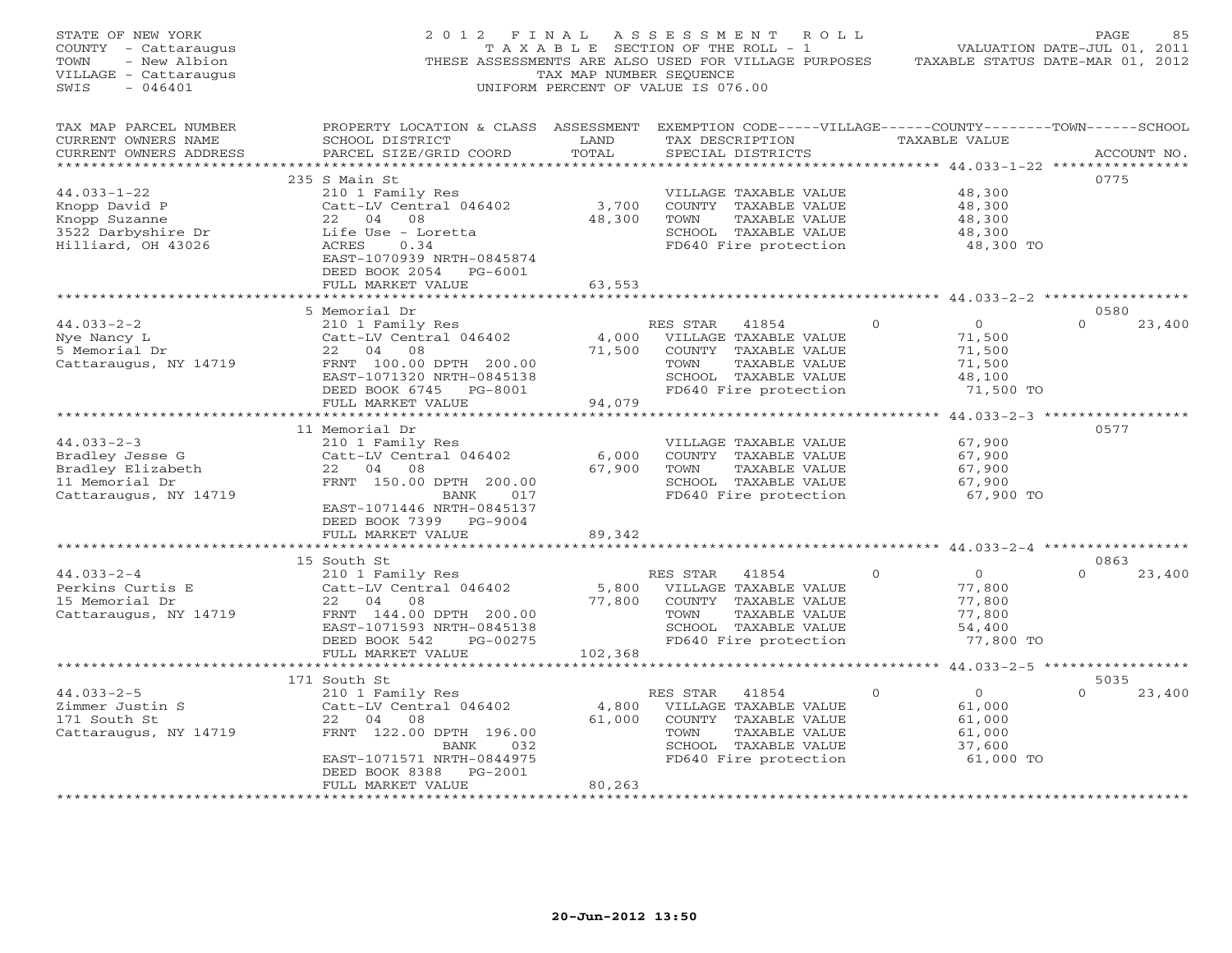| STATE OF NEW YORK<br>COUNTY - Cattaraugus<br>- New Albion<br>TOWN<br>VILLAGE - Cattaraugus<br>$-046401$<br>SWIS |                                                                                                                                                 |                | 2012 FINAL ASSESSMENT ROLL<br>T A X A B L E SECTION OF THE ROLL - 1<br>THESE ASSESSMENTS ARE ALSO USED FOR VILLAGE PURPOSES TAXABLE STATUS DATE-MAR 01, 2012<br>TAX MAP NUMBER SEQUENCE<br>UNIFORM PERCENT OF VALUE IS 076.00 |          | VALUATION DATE-JUL 01, 2011                        | PAGE             | 86          |
|-----------------------------------------------------------------------------------------------------------------|-------------------------------------------------------------------------------------------------------------------------------------------------|----------------|-------------------------------------------------------------------------------------------------------------------------------------------------------------------------------------------------------------------------------|----------|----------------------------------------------------|------------------|-------------|
| TAX MAP PARCEL NUMBER<br>CURRENT OWNERS NAME<br>CURRENT OWNERS ADDRESS                                          | PROPERTY LOCATION & CLASS ASSESSMENT EXEMPTION CODE-----VILLAGE------COUNTY-------TOWN------SCHOOL<br>SCHOOL DISTRICT<br>PARCEL SIZE/GRID COORD | LAND<br>TOTAL  | TAX DESCRIPTION TAXABLE VALUE<br>SPECIAL DISTRICTS                                                                                                                                                                            |          |                                                    |                  | ACCOUNT NO. |
|                                                                                                                 |                                                                                                                                                 |                |                                                                                                                                                                                                                               |          |                                                    |                  |             |
|                                                                                                                 | 173 South St                                                                                                                                    |                |                                                                                                                                                                                                                               |          |                                                    | 0901             |             |
| $44.033 - 2 - 6.1$<br>Stockwell James E<br>Stockwell Patricia A                                                 | 210 1 Family Res<br>Catt-LV Central 046402<br>22 04 08                                                                                          |                | SR STAR<br>41834<br>$4,100$ VILLAGE TAXABLE VALUE<br>61,200 COUNTY TAXABLE VALUE                                                                                                                                              | $\Omega$ | $\overline{0}$<br>61,200<br>61,200                 | $\Omega$         | 48,520      |
| 173 South St<br>Cattaraugus, NY 14719                                                                           | FRNT 121.50 DPTH 125.00<br>BANK 012<br>EAST-1071606 NRTH-0844851                                                                                |                | TAXABLE VALUE<br>TOWN<br>SCHOOL TAXABLE VALUE<br>FD640 Fire protection                                                                                                                                                        |          | 61,200<br>12,680<br>61,200 TO                      |                  |             |
|                                                                                                                 | DEED BOOK 1019 PG-1159                                                                                                                          |                |                                                                                                                                                                                                                               |          |                                                    |                  |             |
|                                                                                                                 | FULL MARKET VALUE                                                                                                                               | 80,526         |                                                                                                                                                                                                                               |          |                                                    |                  |             |
|                                                                                                                 |                                                                                                                                                 |                |                                                                                                                                                                                                                               |          |                                                    |                  |             |
|                                                                                                                 | Gail Dr                                                                                                                                         |                |                                                                                                                                                                                                                               |          |                                                    | 1266             |             |
| $44.033 - 2 - 6.2$                                                                                              | 311 Res vac land                                                                                                                                |                | VILLAGE TAXABLE VALUE                                                                                                                                                                                                         |          | 1,500                                              |                  |             |
| Bowers Racheal E<br>18 Gail Dr                                                                                  | Catt-LV Central 046402<br>22 04 08                                                                                                              | 1,500<br>1,500 | COUNTY TAXABLE VALUE<br>TAXABLE VALUE<br>TOWN                                                                                                                                                                                 |          | 1,500<br>1,500                                     |                  |             |
| Cattaraugus, NY 14719                                                                                           | FRNT 65.00 DPTH 121.50                                                                                                                          |                | SCHOOL TAXABLE VALUE                                                                                                                                                                                                          |          | 1,500                                              |                  |             |
|                                                                                                                 | EAST-1071509 NRTH-0844852                                                                                                                       |                | FD640 Fire protection                                                                                                                                                                                                         |          | 1,500 TO                                           |                  |             |
|                                                                                                                 | DEED BOOK 1028 PG-783                                                                                                                           |                |                                                                                                                                                                                                                               |          |                                                    |                  |             |
|                                                                                                                 | FULL MARKET VALUE                                                                                                                               | 1,974          |                                                                                                                                                                                                                               |          |                                                    |                  |             |
|                                                                                                                 |                                                                                                                                                 |                |                                                                                                                                                                                                                               |          |                                                    |                  |             |
|                                                                                                                 | 23 Gail Dr                                                                                                                                      |                |                                                                                                                                                                                                                               |          |                                                    | 5025             |             |
| $44.033 - 2 - 7$                                                                                                | 620 Religious                                                                                                                                   |                | VILLAGE TAXABLE VALUE                                                                                                                                                                                                         |          | 65,000                                             |                  |             |
| New Apostolic Church<br>3753 N Troy St<br>Chicago, IL 60618                                                     | Catt-LV Central 046402                                                                                                                          | 4,500          | COUNTY TAXABLE VALUE                                                                                                                                                                                                          |          | 65,000                                             |                  |             |
|                                                                                                                 | 22 04 08                                                                                                                                        | 65,000         | TAXABLE VALUE<br>TOWN                                                                                                                                                                                                         |          | 65,000                                             |                  |             |
|                                                                                                                 | FRNT 115.00 DPTH 190.00                                                                                                                         |                | SCHOOL TAXABLE VALUE                                                                                                                                                                                                          |          | 65,000                                             |                  |             |
|                                                                                                                 | EAST-1071579 NRTH-0844669                                                                                                                       |                | FD640 Fire protection                                                                                                                                                                                                         |          | 65,000 TO                                          |                  |             |
|                                                                                                                 | FULL MARKET VALUE                                                                                                                               | 85,526         |                                                                                                                                                                                                                               |          |                                                    |                  |             |
|                                                                                                                 |                                                                                                                                                 |                |                                                                                                                                                                                                                               |          | ******************** 44.033-2-8 ****************** |                  |             |
|                                                                                                                 | 175 South St                                                                                                                                    |                |                                                                                                                                                                                                                               |          |                                                    | 1068             |             |
| $44.033 - 2 - 8$                                                                                                | 210 1 Family Res<br>Catt-LV Central 046402                                                                                                      |                | RES STAR 41854                                                                                                                                                                                                                | $\Omega$ | $\overline{0}$                                     | $\Omega$         | 23,400      |
| Pecoraro Anthony R Life Us Catt-LV Central<br>Pecoraro Maureen M Life Us 22 04 08<br>175 South St               |                                                                                                                                                 | 4,600          | VILLAGE TAXABLE VALUE                                                                                                                                                                                                         |          | 68,500                                             |                  |             |
|                                                                                                                 |                                                                                                                                                 |                | 68,500 COUNTY TAXABLE VALUE                                                                                                                                                                                                   |          | 68,500                                             |                  |             |
| 175 South St                                                                                                    | FRNT 115.24 DPTH 200.00                                                                                                                         |                | TAXABLE VALUE<br>TOWN                                                                                                                                                                                                         |          | 68,500                                             |                  |             |
| Cattaraugus, NY 14719                                                                                           | EAST-1071579 NRTH-0844554                                                                                                                       |                | SCHOOL TAXABLE VALUE                                                                                                                                                                                                          |          | 45,100                                             |                  |             |
|                                                                                                                 | DEED BOOK 14974 PG-3001                                                                                                                         |                | FD640 Fire protection                                                                                                                                                                                                         |          | 68,500 TO                                          |                  |             |
|                                                                                                                 | FULL MARKET VALUE                                                                                                                               | 90,132         |                                                                                                                                                                                                                               |          |                                                    |                  |             |
|                                                                                                                 |                                                                                                                                                 |                |                                                                                                                                                                                                                               |          |                                                    |                  |             |
| $44.033 - 2 - 9$                                                                                                | 19 Gail Dr                                                                                                                                      |                | RES STAR<br>41854                                                                                                                                                                                                             | $\Omega$ | $\overline{0}$                                     | 0943<br>$\Omega$ | 23,400      |
|                                                                                                                 | 210 1 Family Res<br>Catt-LV Central 046402                                                                                                      | 3,700          | VILLAGE TAXABLE VALUE                                                                                                                                                                                                         |          | 56,000                                             |                  |             |
| Tackentien Richard<br>10 Coil Dr<br>19 Gail Dr                                                                  | 22 04 08                                                                                                                                        | 56,000         | COUNTY TAXABLE VALUE                                                                                                                                                                                                          |          | 56,000                                             |                  |             |
| Cattaraugus, NY 14719                                                                                           | FRNT 95.00 DPTH 230.48                                                                                                                          |                | TAXABLE VALUE<br>TOWN                                                                                                                                                                                                         |          | 56,000                                             |                  |             |
|                                                                                                                 | EAST-1071433 NRTH-0844613                                                                                                                       |                | SCHOOL TAXABLE VALUE                                                                                                                                                                                                          |          | 32,600                                             |                  |             |
|                                                                                                                 | DEED BOOK 1011    PG-1185                                                                                                                       |                | FD640 Fire protection                                                                                                                                                                                                         |          | 56,000 TO                                          |                  |             |
|                                                                                                                 | FULL MARKET VALUE                                                                                                                               | 73,684         |                                                                                                                                                                                                                               |          |                                                    |                  |             |
|                                                                                                                 |                                                                                                                                                 |                |                                                                                                                                                                                                                               |          |                                                    |                  |             |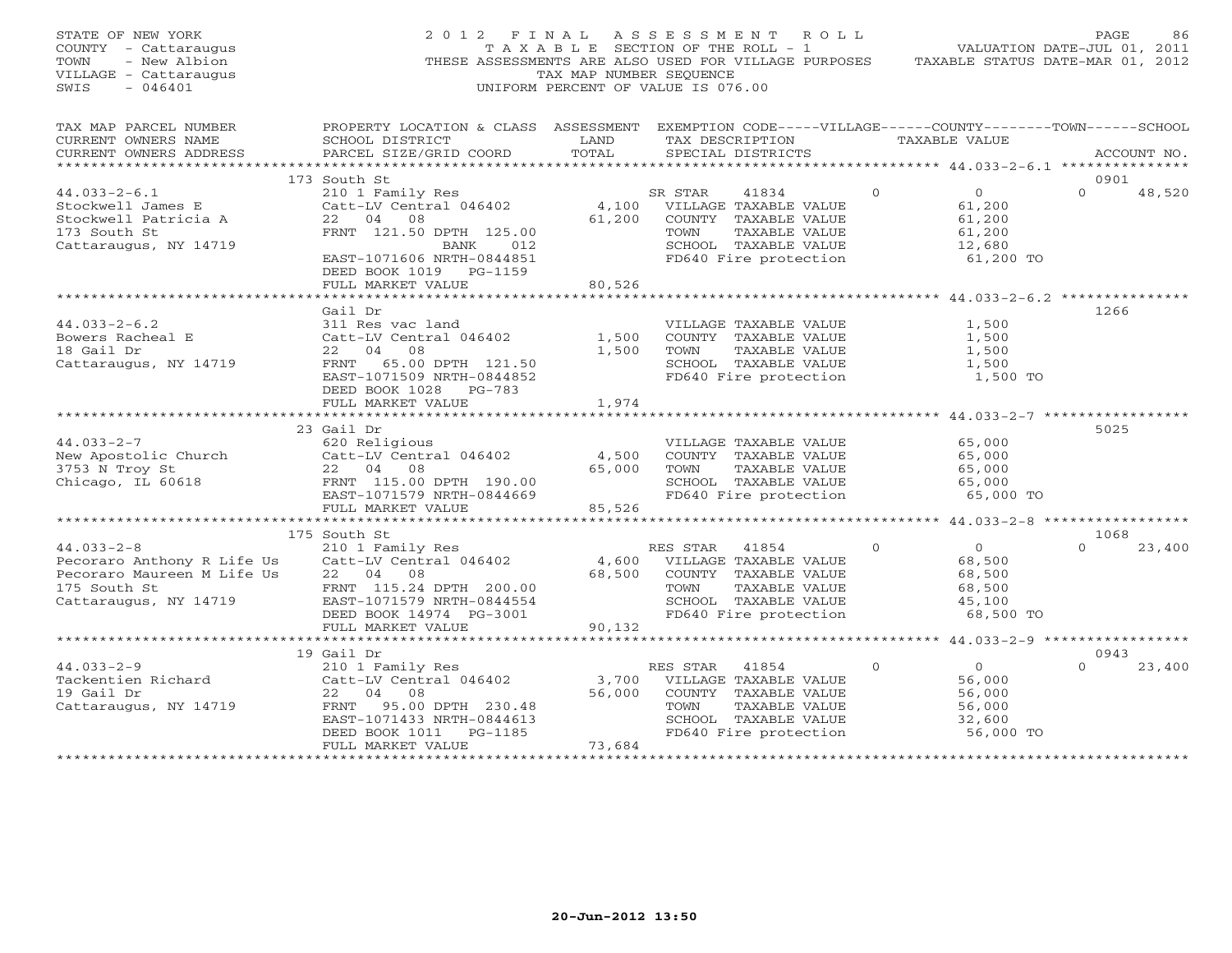| STATE OF NEW YORK<br>COUNTY - Cattaraugus<br>- New Albion<br>TOWN<br>VILLAGE - Cattaraugus<br>SWIS<br>$-046401$ | 2012 FINAL                                                                                                                                                            | TAX MAP NUMBER SEQUENCE   | A S S E S S M E N T<br>R O L L<br>T A X A B L E SECTION OF THE ROLL - 1<br>THESE ASSESSMENTS ARE ALSO USED FOR VILLAGE PURPOSES<br>UNIFORM PERCENT OF VALUE IS 076.00 |          | VALUATION DATE-JUL 01, 2011<br>TAXABLE STATUS DATE-MAR 01, 2012     | PAGE             | 87          |
|-----------------------------------------------------------------------------------------------------------------|-----------------------------------------------------------------------------------------------------------------------------------------------------------------------|---------------------------|-----------------------------------------------------------------------------------------------------------------------------------------------------------------------|----------|---------------------------------------------------------------------|------------------|-------------|
| TAX MAP PARCEL NUMBER<br>CURRENT OWNERS NAME<br>CURRENT OWNERS ADDRESS                                          | PROPERTY LOCATION & CLASS ASSESSMENT<br>SCHOOL DISTRICT<br>PARCEL SIZE/GRID COORD                                                                                     | LAND<br>TOTAL             | EXEMPTION CODE-----VILLAGE------COUNTY--------TOWN------SCHOOL<br>TAX DESCRIPTION<br>SPECIAL DISTRICTS                                                                |          | TAXABLE VALUE                                                       |                  | ACCOUNT NO. |
| ***********************                                                                                         |                                                                                                                                                                       |                           |                                                                                                                                                                       |          |                                                                     |                  |             |
| $44.033 - 2 - 10$<br>Bowers Racheal E<br>18 Gail Dr<br>Cattaraugus, NY 14719                                    | 18 Gail Dr<br>210 1 Family Res<br>Catt-LV Central 046402<br>22<br>04<br>08<br>FRNT 120.25 DPTH 243.10<br>EAST-1071420 NRTH-0844911<br>DEED BOOK 1028 PG-786           | 4,900<br>59,000           | RES STAR<br>41854<br>VILLAGE TAXABLE VALUE<br>COUNTY TAXABLE VALUE<br>TOWN<br>TAXABLE VALUE<br>SCHOOL TAXABLE VALUE<br>FD640 Fire protection                          | $\Omega$ | $\overline{0}$<br>59,000<br>59,000<br>59,000<br>35,600<br>59,000 TO | 0818<br>$\Omega$ | 23,400      |
|                                                                                                                 | FULL MARKET VALUE<br>*******************                                                                                                                              | 77,632<br>************    |                                                                                                                                                                       |          | ******************** 44.033-2-11 *****************                  |                  |             |
| $44.033 - 2 - 11$<br>Wolfe Jennifer S<br>16 Gail Dr                                                             | 16 Gail Dr<br>210 1 Family Res<br>Catt-LV Central 046402<br>22 04<br>08                                                                                               | 4,900<br>66,400           | RES STAR<br>41854<br>VILLAGE TAXABLE VALUE<br>COUNTY TAXABLE VALUE                                                                                                    | $\Omega$ | $\Omega$<br>66,400<br>66,400                                        | 0664<br>$\Omega$ | 23,400      |
| Cattaraugus, NY 14719                                                                                           | FRNT 120.00 DPTH 244.00<br>BANK<br>017<br>EAST-1071307 NRTH-0844913<br>DEED BOOK 14889 PG-4001                                                                        |                           | TOWN<br>TAXABLE VALUE<br>SCHOOL TAXABLE VALUE<br>FD640 Fire protection                                                                                                |          | 66,400<br>43,000<br>66,400 TO                                       |                  |             |
|                                                                                                                 | FULL MARKET VALUE<br>*******************                                                                                                                              | 87,368                    | ***********************                                                                                                                                               |          | ********************* 44.033-2-12 *****************                 |                  |             |
|                                                                                                                 | 17 Gail Dr                                                                                                                                                            |                           |                                                                                                                                                                       |          |                                                                     | 0667             |             |
| $44.033 - 2 - 12$<br>Feuz Richard M<br>Feuz Teresa B<br>17 Gail Dr<br>Cattaraugus, NY 14719                     | 210 1 Family Res<br>Catt-LV Central 046402<br>22<br>04 08<br>95.00 DPTH 230.00<br>FRNT<br>EAST-1071337 NRTH-0844613<br>DEED BOOK 834<br>PG-00103<br>FULL MARKET VALUE | 3,900<br>60,000<br>78,947 | RES STAR<br>41854<br>VILLAGE TAXABLE VALUE<br>COUNTY TAXABLE VALUE<br>TOWN<br>TAXABLE VALUE<br>SCHOOL TAXABLE VALUE<br>FD640 Fire protection                          | $\Omega$ | $\overline{0}$<br>60,000<br>60,000<br>60,000<br>36,600<br>60,000 TO | $\Omega$         | 23,400      |
|                                                                                                                 | ***********************                                                                                                                                               | * * * * * * * * * * * *   |                                                                                                                                                                       |          | ********** 44.033-2-13 *****************                            |                  |             |
|                                                                                                                 | 15 Gail Dr                                                                                                                                                            |                           |                                                                                                                                                                       |          |                                                                     | 0787             |             |
| $44.033 - 2 - 13$<br>Reid Mark A<br>Reid Melissa<br>15 Gail Dr<br>Cattaraugus, NY 14719                         | 210 1 Family Res<br>Catt-LV Central 046402<br>22 04 08<br>Land Contract<br><b>FRNT</b><br>95.00 DPTH 230.00<br>017<br>BANK<br>EAST-1071242 NRTH-0844614               | 3,900<br>79,800           | RES STAR<br>41854<br>VILLAGE TAXABLE VALUE<br>COUNTY TAXABLE VALUE<br>TAXABLE VALUE<br>TOWN<br>SCHOOL TAXABLE VALUE<br>FD640 Fire protection                          | $\Omega$ | $\overline{0}$<br>79,800<br>79,800<br>79,800<br>56,400<br>79,800 TO | $\Omega$         | 23,400      |
|                                                                                                                 | DEED BOOK 1017 PG-1071<br>FULL MARKET VALUE                                                                                                                           | 105,000                   |                                                                                                                                                                       |          |                                                                     |                  |             |
|                                                                                                                 | ******************                                                                                                                                                    |                           |                                                                                                                                                                       |          | ***************** 44.033-2-15.1 *************                       |                  |             |
| $44.033 - 2 - 15.1$<br>Skingley Earl M<br>47 Norwood Ave<br>Hamburg, NY 14075                                   | Gail Dr<br>311 Res vac land<br>Catt-LV Central 046402<br>22<br>04<br>08<br>FRNT<br>97.73 DPTH 115.50<br>EAST-1071036 NRTH-0844844<br>DEED BOOK 1008<br>$PG-241$       | 3,100<br>3,100            | VILLAGE TAXABLE VALUE<br>COUNTY TAXABLE VALUE<br>TOWN<br>TAXABLE VALUE<br>SCHOOL TAXABLE VALUE<br>FD640 Fire protection                                               |          | 3,100<br>3,100<br>3,100<br>3,100<br>3,100 TO                        | 1003             |             |
|                                                                                                                 | FULL MARKET VALUE                                                                                                                                                     | 4,079                     |                                                                                                                                                                       |          |                                                                     |                  |             |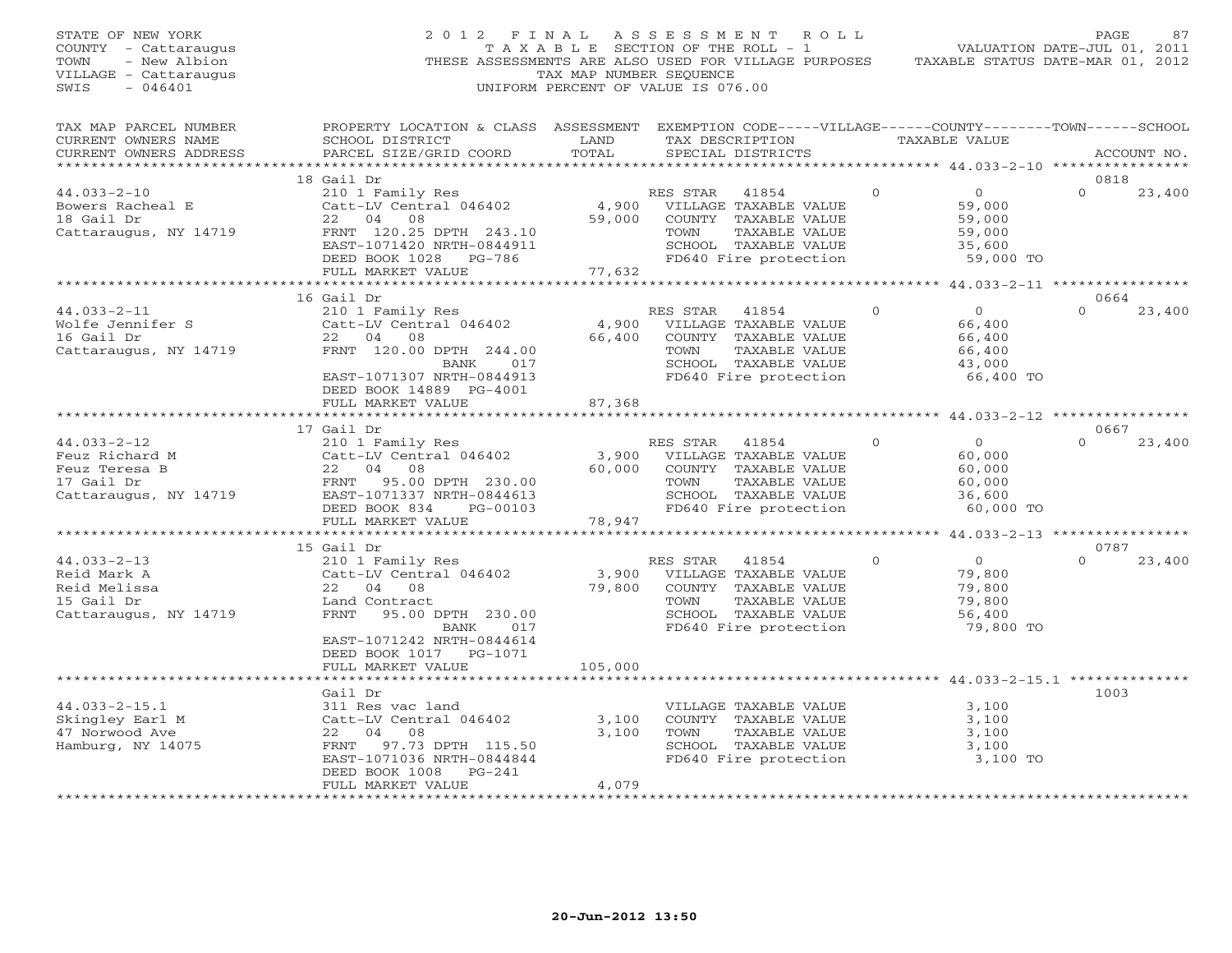| STATE OF NEW YORK<br>COUNTY - Cattaraugus<br>- New Albion<br>TOWN<br>VILLAGE - Cattaraugus<br>$-046401$<br>SWIS | 2012 FINAL                                                                                                                                                                       | TAX MAP NUMBER SEQUENCE   | ASSESSMENT ROLL<br>TAXABLE SECTION OF THE ROLL - 1<br>THESE ASSESSMENTS ARE ALSO USED FOR VILLAGE PURPOSES TAXABLE STATUS DATE-MAR 01, 2012<br>UNIFORM PERCENT OF VALUE IS 076.00 |                      | VALUATION DATE-JUL 01, 2011                                                   | PAGE                 | 88                 |
|-----------------------------------------------------------------------------------------------------------------|----------------------------------------------------------------------------------------------------------------------------------------------------------------------------------|---------------------------|-----------------------------------------------------------------------------------------------------------------------------------------------------------------------------------|----------------------|-------------------------------------------------------------------------------|----------------------|--------------------|
| TAX MAP PARCEL NUMBER<br>CURRENT OWNERS NAME<br>CURRENT OWNERS ADDRESS                                          | PROPERTY LOCATION & CLASS ASSESSMENT EXEMPTION CODE-----VILLAGE------COUNTY-------TOWN------SCHOOL<br>SCHOOL DISTRICT<br>PARCEL SIZE/GRID COORD<br>***************************** | LAND<br>TOTAL             | TAX DESCRIPTION<br>SPECIAL DISTRICTS                                                                                                                                              |                      | TAXABLE VALUE<br>*********** 44.033-2-15.2 ***************                    |                      | ACCOUNT NO.        |
| $44.033 - 2 - 15.2$<br>Skingley Earl M<br>47 Norwood Ave<br>Hamburg, NY 14075                                   | Gail Dr<br>311 Res vac land<br>Catt-LV Central 046402<br>22 04<br>08<br>FRNT 148.50 DPTH 97.75<br>EAST-1071168 NRTH-0844843<br>DEED BOOK 1008 PG-241<br>FULL MARKET VALUE        | 4,300<br>4,300<br>5,658   | VILLAGE TAXABLE VALUE<br>COUNTY TAXABLE VALUE<br>TAXABLE VALUE<br>TOWN<br>SCHOOL TAXABLE VALUE<br>FD640 Fire protection                                                           |                      | 4,300<br>4,300<br>4,300<br>4,300<br>4,300 TO                                  | 1130                 |                    |
|                                                                                                                 |                                                                                                                                                                                  |                           |                                                                                                                                                                                   |                      |                                                                               |                      |                    |
| $44.033 - 2 - 17$<br>Bowers Sharon L<br>270 S Main St<br>Cattaraugus, NY 14719                                  | 270 S Main St<br>210 1 Family Res<br>Catt-LV Central 046402<br>22 04 08<br>FRNT 66.00 DPTH 227.80<br>EAST-1071078 NRTH-0844698<br>DEED BOOK 9320 PG-3001                         | 4,000<br>48,900           | SR STAR<br>41834<br>VILLAGE TAXABLE VALUE<br>COUNTY TAXABLE VALUE<br>TAXABLE VALUE<br>TOWN<br>SCHOOL TAXABLE VALUE<br>FD640 Fire protection                                       | $\Omega$             | $\overline{0}$<br>48,900<br>48,900<br>48,900<br>380<br>48,900 TO              | 0861<br>$\Omega$     | 48,520             |
|                                                                                                                 | FULL MARKET VALUE                                                                                                                                                                | 64,342                    |                                                                                                                                                                                   |                      |                                                                               |                      |                    |
|                                                                                                                 | ***********************                                                                                                                                                          | *******************       |                                                                                                                                                                                   |                      | ******************** 44.033-2-18.1 **************                             | 0843                 |                    |
| $44.033 - 2 - 18.1$<br>Zontek Lisa M<br>272 S Main St<br>Cattaraugus, NY 14719                                  | 272 S Main St<br>210 1 Family Res<br>Catt-LV Central 046402<br>22 04 08<br>FRNT 66.00 DPTH 235.00<br>017<br>BANK<br>EAST-1071078 NRTH-0844627<br>DEED BOOK 14578 PG-9003         | 2,600<br>42,700           | RES STAR<br>41854<br>VILLAGE TAXABLE VALUE<br>COUNTY TAXABLE VALUE<br>TOWN<br>TAXABLE VALUE<br>SCHOOL TAXABLE VALUE<br>FD640 Fire protection                                      | $\mathbf{0}$         | $\overline{0}$<br>42,700<br>42,700<br>42,700<br>19,300<br>42,700 TO           | $\Omega$             | 23,400             |
|                                                                                                                 | FULL MARKET VALUE                                                                                                                                                                | 56,184                    |                                                                                                                                                                                   |                      |                                                                               |                      |                    |
|                                                                                                                 | * * * * * * * * * * * * * * * * * * * *                                                                                                                                          |                           | *********************************** 44.033-2-19 *****************                                                                                                                 |                      |                                                                               | 0780                 |                    |
| $44.033 - 2 - 19$<br>Stevens Ruth N<br>274 S Main St<br>Cattaraugus, NY 14719                                   | 274 S Main St<br>210 1 Family Res<br>Catt-LV Central 046402<br>22 04<br>08<br>FRNT 100.00 DPTH 244.00<br>EAST-1071033 NRTH-0844551<br>DEED BOOK 00937 PG-00712                   | 5,400<br>61,300           | SR STAR<br>41834<br>VILLAGE TAXABLE VALUE<br>COUNTY TAXABLE VALUE<br>TOWN<br>TAXABLE VALUE<br>SCHOOL TAXABLE VALUE<br>FD640 Fire protection                                       | $\Omega$             | $\Omega$<br>61,300<br>61,300<br>61,300<br>12,780<br>61,300 TO                 | $\Omega$             | 48,520             |
|                                                                                                                 | FULL MARKET VALUE<br>***********************                                                                                                                                     | 80,658                    |                                                                                                                                                                                   |                      |                                                                               |                      |                    |
|                                                                                                                 | 273 S Main St                                                                                                                                                                    |                           |                                                                                                                                                                                   |                      |                                                                               | 0820                 |                    |
| $44.033 - 2 - 21$<br>Krotz Robert G<br>273 Main St<br>Cattaraugus, NY 14719                                     | 210 1 Family Res<br>Catt-LV Central 046402<br>22 04 08<br>FRNT 126.60 DPTH 131.00<br>BANK<br>017<br>EAST-1070814 NRTH-0844676<br>DEED BOOK 10511 PG-3001<br>FULL MARKET VALUE    | 54,000<br>71,053          | CVET CO<br>41132<br>4,000 RES STAR<br>41854<br>VILLAGE TAXABLE VALUE<br>COUNTY TAXABLE VALUE<br>TOWN<br>TAXABLE VALUE<br>SCHOOL TAXABLE VALUE<br>FD640 Fire protection            | $\Omega$<br>$\Omega$ | 13,500<br>$\overline{O}$<br>54,000<br>40,500<br>54,000<br>30,600<br>54,000 TO | $\Omega$<br>$\Omega$ | $\Omega$<br>23,400 |
| ***********************                                                                                         | * * * * * * * * * * * * * * * * * * *                                                                                                                                            | * * * * * * * * * * * * * |                                                                                                                                                                                   |                      |                                                                               |                      |                    |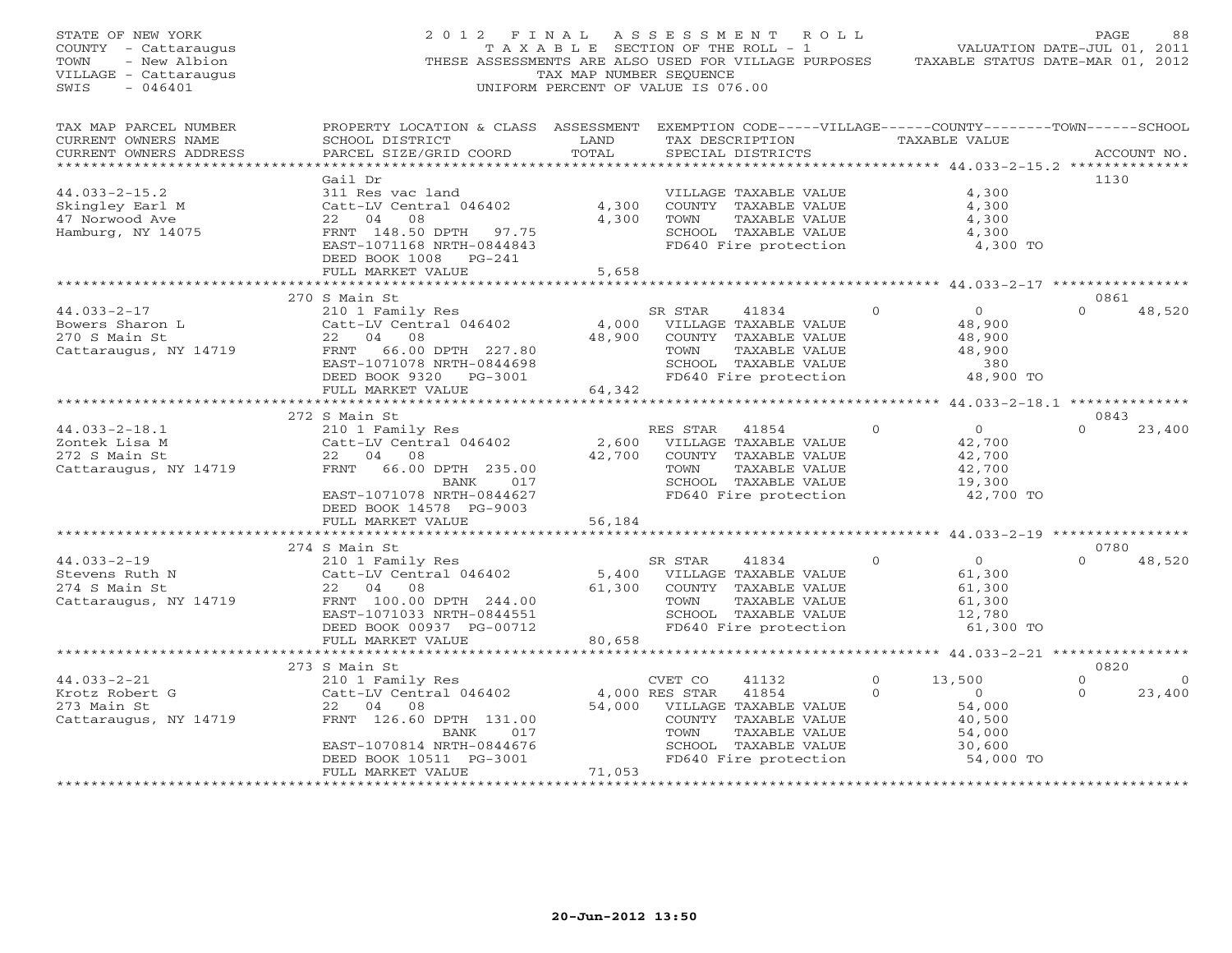| STATE OF NEW YORK<br>COUNTY - Cattaraugus<br>TOWN<br>- New Albion<br>VILLAGE - Cattaraugus<br>SWIS<br>$-046401$ | 2012 FINAL                                                                                                                                      | TAX MAP NUMBER SEOUENCE | ASSESSMENT ROLL<br>TAXABLE SECTION OF THE ROLL - 1<br>THESE ASSESSMENTS ARE ALSO USED FOR VILLAGE PURPOSES<br>UNIFORM PERCENT OF VALUE IS 076.00 |                                            | PAGE<br>89<br>VALUATION DATE-JUL 01, 2011<br>TAXABLE STATUS DATE-MAR 01, 2012 |
|-----------------------------------------------------------------------------------------------------------------|-------------------------------------------------------------------------------------------------------------------------------------------------|-------------------------|--------------------------------------------------------------------------------------------------------------------------------------------------|--------------------------------------------|-------------------------------------------------------------------------------|
| TAX MAP PARCEL NUMBER<br>CURRENT OWNERS NAME<br>CURRENT OWNERS ADDRESS                                          | PROPERTY LOCATION & CLASS ASSESSMENT EXEMPTION CODE-----VILLAGE------COUNTY-------TOWN------SCHOOL<br>SCHOOL DISTRICT<br>PARCEL SIZE/GRID COORD | LAND<br>TOTAL           | TAX DESCRIPTION<br>SPECIAL DISTRICTS                                                                                                             | TAXABLE VALUE                              | ACCOUNT NO.                                                                   |
|                                                                                                                 | 271 S Main St                                                                                                                                   |                         |                                                                                                                                                  |                                            | 0781                                                                          |
| $44.033 - 2 - 22$                                                                                               | 210 1 Family Res                                                                                                                                |                         | SR STAR<br>41834                                                                                                                                 | $\Omega$<br>$\overline{0}$                 | $\Omega$<br>48,520                                                            |
| Manning Marjorie                                                                                                | Catt-LV Central 046402                                                                                                                          | 8,700                   | VILLAGE TAXABLE VALUE                                                                                                                            | 70,600                                     |                                                                               |
| 271 S Main St                                                                                                   | 04 08<br>22/30                                                                                                                                  | 70,600                  | COUNTY TAXABLE VALUE                                                                                                                             | 70,600                                     |                                                                               |
| Cattaraugus, NY 14719                                                                                           | ACRES<br>2.20                                                                                                                                   |                         | TOWN<br>TAXABLE VALUE                                                                                                                            | 70,600                                     |                                                                               |
|                                                                                                                 | EAST-1070695 NRTH-0844676                                                                                                                       |                         | SCHOOL TAXABLE VALUE                                                                                                                             | 22,080                                     |                                                                               |
|                                                                                                                 | DEED BOOK 1022 PG-1033                                                                                                                          |                         | FD640 Fire protection                                                                                                                            | 70,600 TO                                  |                                                                               |
|                                                                                                                 | FULL MARKET VALUE                                                                                                                               | 92,895                  |                                                                                                                                                  |                                            |                                                                               |
|                                                                                                                 |                                                                                                                                                 |                         |                                                                                                                                                  |                                            |                                                                               |
|                                                                                                                 | 353 S Main St                                                                                                                                   |                         |                                                                                                                                                  |                                            | 1004                                                                          |
| $44.033 - 2 - 23.1$                                                                                             | 210 1 Family Res                                                                                                                                |                         | VILLAGE TAXABLE VALUE                                                                                                                            | 10,000                                     |                                                                               |
| Cullen Joseph P                                                                                                 | Catt-LV Central 046402                                                                                                                          | 8,200                   | COUNTY TAXABLE VALUE                                                                                                                             | 10,000                                     |                                                                               |
| Bank of Cattaraugus                                                                                             | 22 04 08                                                                                                                                        | 10,000                  | TOWN<br>TAXABLE VALUE                                                                                                                            | 10,000                                     |                                                                               |
| 24 Main St                                                                                                      | Ff 340.00 Rumsey<br>Ff 162.18 Main                                                                                                              |                         | SCHOOL TAXABLE VALUE<br>FD640 Fire protection                                                                                                    | 10,000<br>10,000 TO                        |                                                                               |
| Cattaraugus, NY 14719                                                                                           | ACRES<br>1.35                                                                                                                                   |                         |                                                                                                                                                  |                                            |                                                                               |
|                                                                                                                 | EAST-1070738 NRTH-0844897                                                                                                                       |                         |                                                                                                                                                  |                                            |                                                                               |
|                                                                                                                 | DEED BOOK 00994 PG-00096                                                                                                                        |                         |                                                                                                                                                  |                                            |                                                                               |
|                                                                                                                 | FULL MARKET VALUE                                                                                                                               | 13,158                  |                                                                                                                                                  |                                            |                                                                               |
|                                                                                                                 |                                                                                                                                                 |                         |                                                                                                                                                  | ***************** 44.034-1-1 ************* |                                                                               |
|                                                                                                                 | 134 South St                                                                                                                                    |                         |                                                                                                                                                  |                                            | 0891                                                                          |
| $44.034 - 1 - 1$                                                                                                | 210 1 Family Res                                                                                                                                |                         | VILLAGE TAXABLE VALUE                                                                                                                            | 78,400                                     |                                                                               |
| Green Charles W                                                                                                 | Catt-LV Central 046402                                                                                                                          | 10,000                  | COUNTY TAXABLE VALUE                                                                                                                             | 78,400                                     |                                                                               |
| Green Shirley J                                                                                                 | 22 04<br>08                                                                                                                                     | 78,400                  | TOWN<br>TAXABLE VALUE                                                                                                                            | 78,400                                     |                                                                               |
| 134 South St                                                                                                    | FRNT 328.00 DPTH                                                                                                                                |                         | SCHOOL TAXABLE VALUE                                                                                                                             | 78,400                                     |                                                                               |
| Cattaraugus, NY 14719                                                                                           | ACRES<br>4.37 BANK<br>017                                                                                                                       |                         | FD640 Fire protection                                                                                                                            | 78,400 TO                                  |                                                                               |
|                                                                                                                 | EAST-1072017 NRTH-0846026                                                                                                                       |                         |                                                                                                                                                  |                                            |                                                                               |
|                                                                                                                 | DEED BOOK 11438 PG-4002                                                                                                                         |                         |                                                                                                                                                  |                                            |                                                                               |
|                                                                                                                 | FULL MARKET VALUE                                                                                                                               | 103,158                 |                                                                                                                                                  |                                            |                                                                               |
|                                                                                                                 | *******************                                                                                                                             |                         |                                                                                                                                                  |                                            |                                                                               |
|                                                                                                                 | South St                                                                                                                                        |                         |                                                                                                                                                  |                                            | 1008                                                                          |
| $44.034 - 1 - 2$                                                                                                | 330 Vacant comm                                                                                                                                 |                         | VILLAGE TAXABLE VALUE                                                                                                                            | 11,900                                     |                                                                               |
| Wildwood Recreation Inc                                                                                         | Catt-LV Central 046402                                                                                                                          | 11,900                  | COUNTY TAXABLE VALUE                                                                                                                             | 11,900                                     |                                                                               |
| Attn: Terry Feuz                                                                                                | 22 04 08                                                                                                                                        | 11,900                  | TOWN<br>TAXABLE VALUE                                                                                                                            | 11,900                                     |                                                                               |
| Gail Dr                                                                                                         | Landlocked                                                                                                                                      |                         | SCHOOL TAXABLE VALUE                                                                                                                             | 11,900                                     |                                                                               |
| Cattaraugus, NY 14719                                                                                           | ACRES<br>7.70                                                                                                                                   |                         | FD640 Fire protection                                                                                                                            | 11,900 TO                                  |                                                                               |
|                                                                                                                 | EAST-1072515 NRTH-0846007<br>DEED BOOK 577<br>PG-00429                                                                                          |                         |                                                                                                                                                  |                                            |                                                                               |
|                                                                                                                 | FULL MARKET VALUE                                                                                                                               | 15,658                  |                                                                                                                                                  |                                            |                                                                               |
|                                                                                                                 |                                                                                                                                                 |                         |                                                                                                                                                  |                                            |                                                                               |
|                                                                                                                 | 53 Gail Dr                                                                                                                                      |                         |                                                                                                                                                  |                                            | 0677                                                                          |
| $44.034 - 1 - 4$                                                                                                | 210 1 Family Res                                                                                                                                |                         | RES STAR<br>41854                                                                                                                                | $\mathbf{0}$<br>$\overline{0}$             | $\Omega$<br>23,400                                                            |
| Forster Howard                                                                                                  | Catt-LV Central 046402                                                                                                                          | 5,600                   | VILLAGE TAXABLE VALUE                                                                                                                            | 60,600                                     |                                                                               |
| Forster Joanne                                                                                                  | 22 04 08                                                                                                                                        | 60,600                  | COUNTY TAXABLE VALUE                                                                                                                             | 60,600                                     |                                                                               |
| 53 Gail Dr                                                                                                      | FRNT 138.35 DPTH 230.62                                                                                                                         |                         | TOWN<br>TAXABLE VALUE                                                                                                                            | 60,600                                     |                                                                               |
| Cattaraugus, NY 14719                                                                                           | EAST-1072411 NRTH-0844612                                                                                                                       |                         | SCHOOL TAXABLE VALUE                                                                                                                             | 37,200                                     |                                                                               |
|                                                                                                                 | FULL MARKET VALUE                                                                                                                               | 79,737                  | FD640 Fire protection                                                                                                                            | 60,600 TO                                  |                                                                               |
| <b>++++++++++</b>                                                                                               |                                                                                                                                                 |                         |                                                                                                                                                  |                                            |                                                                               |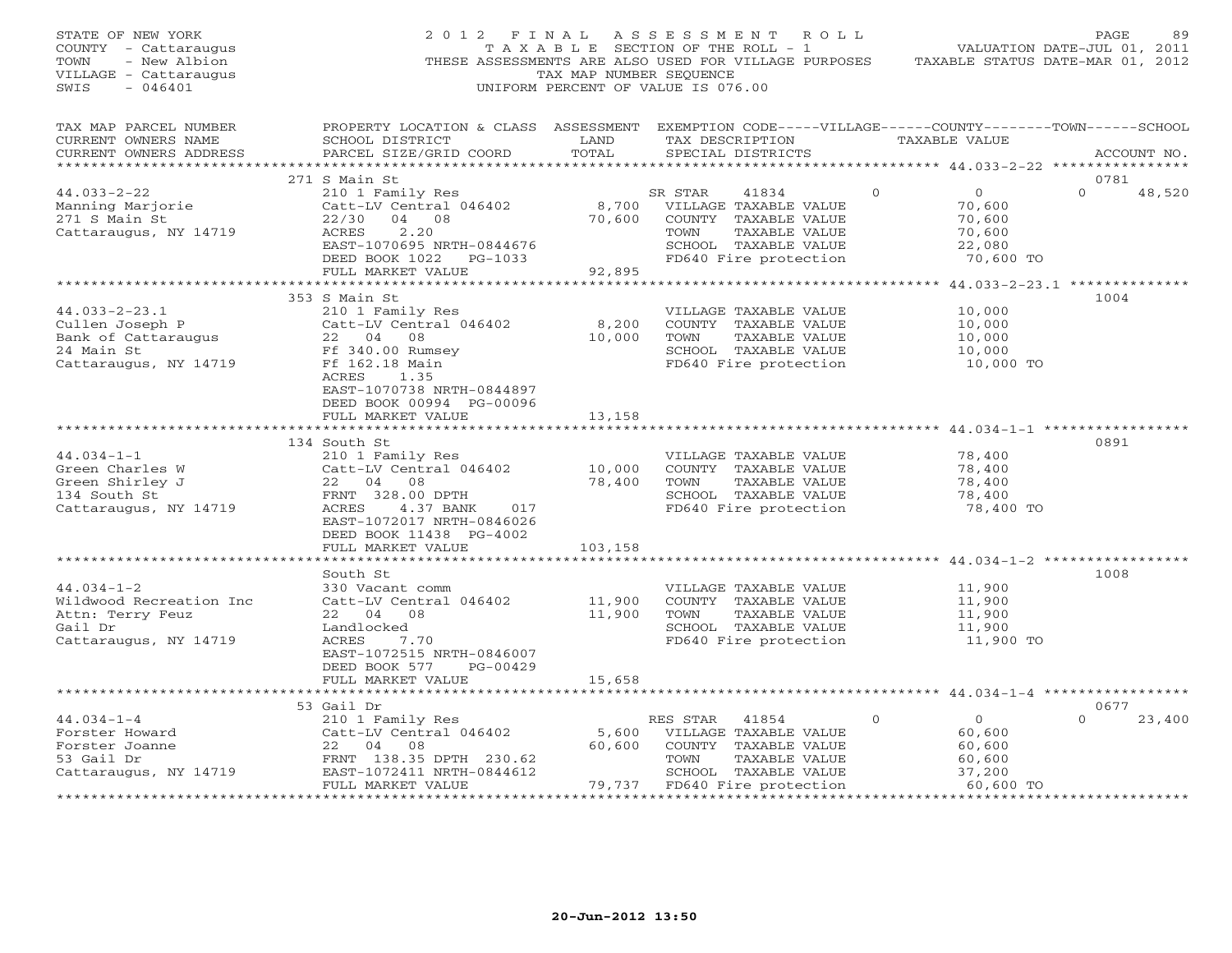| STATE OF NEW YORK<br>COUNTY - Cattaraugus<br>- New Albion<br>TOWN<br>VILLAGE - Cattaraugus<br>SWIS<br>$-046401$ | 2 0 1 2<br>THESE ASSESSMENTS ARE ALSO USED FOR VILLAGE PURPOSES                                                                                 | FINAL<br>T A X A B L E SECTION OF THE ROLL - 1<br>TAX MAP NUMBER SEQUENCE<br>UNIFORM PERCENT OF VALUE IS 076.00 | A S S E S S M E N T              |                                               | R O L L        | TAXABLE STATUS DATE-MAR 01, 2012                    | VALUATION DATE-JUL 01, 2011 | PAGE<br>90     |
|-----------------------------------------------------------------------------------------------------------------|-------------------------------------------------------------------------------------------------------------------------------------------------|-----------------------------------------------------------------------------------------------------------------|----------------------------------|-----------------------------------------------|----------------|-----------------------------------------------------|-----------------------------|----------------|
| TAX MAP PARCEL NUMBER<br>CURRENT OWNERS NAME<br>CURRENT OWNERS ADDRESS                                          | PROPERTY LOCATION & CLASS ASSESSMENT EXEMPTION CODE-----VILLAGE------COUNTY-------TOWN------SCHOOL<br>SCHOOL DISTRICT<br>PARCEL SIZE/GRID COORD | LAND<br>TOTAL                                                                                                   |                                  | TAX DESCRIPTION<br>SPECIAL DISTRICTS          |                | TAXABLE VALUE                                       |                             | ACCOUNT NO.    |
| ******************                                                                                              |                                                                                                                                                 | * * * * * * * * * * * *                                                                                         |                                  |                                               |                | *********** 44.034-1-5 ******************           |                             |                |
|                                                                                                                 | 52 Gail Dr                                                                                                                                      |                                                                                                                 |                                  |                                               |                |                                                     |                             | 0832           |
| $44.034 - 1 - 5$                                                                                                | 210 1 Family Res                                                                                                                                |                                                                                                                 | VET PRO T 41003                  |                                               | 4,800          | $\overline{0}$                                      | 4,800                       |                |
| Merchant Howard                                                                                                 | Catt-LV Central 046402                                                                                                                          |                                                                                                                 | 4,700 WVET CO                    | 41122                                         | $\overline{0}$ | 7,995                                               | $\overline{O}$              | 0              |
| Merchant Elvira<br>52 Gail Dr                                                                                   | 22 04<br>08<br>FRNT 116.00 DPTH 243.00                                                                                                          |                                                                                                                 | 53,300 SR STAR                   | 41834<br>VILLAGE TAXABLE VALUE                | $\circ$        | $\overline{0}$<br>48,500                            | $\Omega$                    | 48,520         |
| Cattaraugus, NY 14719                                                                                           | EAST-1072426 NRTH-0844915                                                                                                                       |                                                                                                                 |                                  | COUNTY TAXABLE VALUE                          |                | 45,305                                              |                             |                |
|                                                                                                                 | DEED BOOK 655<br>PG-00244                                                                                                                       |                                                                                                                 | TOWN                             | TAXABLE VALUE                                 |                | 48,500                                              |                             |                |
|                                                                                                                 | FULL MARKET VALUE                                                                                                                               |                                                                                                                 | 70,132 SCHOOL TAXABLE VALUE      |                                               |                | 4,780                                               |                             |                |
|                                                                                                                 |                                                                                                                                                 |                                                                                                                 |                                  | FD640 Fire protection                         |                | 53,300 TO                                           |                             |                |
|                                                                                                                 |                                                                                                                                                 |                                                                                                                 |                                  |                                               |                | *************** 44.034-1-6 ******************       |                             |                |
| $44.034 - 1 - 6$                                                                                                | 51 Gail Dr<br>210 1 Family Res                                                                                                                  |                                                                                                                 | RES STAR                         | 41854                                         | $\circ$        | $\overline{O}$                                      | $\Omega$                    | 0893<br>23,400 |
| Busekist Sally                                                                                                  | Catt-LV Central 046402                                                                                                                          | 4,100                                                                                                           |                                  | VILLAGE TAXABLE VALUE                         |                | 57,100                                              |                             |                |
| 51 Gail Dr                                                                                                      | 22 04 08                                                                                                                                        | 57,100                                                                                                          |                                  | COUNTY TAXABLE VALUE                          |                | 57,100                                              |                             |                |
| Cattaraugus, NY 14719                                                                                           | FRNT 100.00 DPTH 230.00                                                                                                                         |                                                                                                                 | TOWN                             | TAXABLE VALUE                                 |                | 57,100                                              |                             |                |
|                                                                                                                 | BANK<br>017                                                                                                                                     |                                                                                                                 |                                  | SCHOOL TAXABLE VALUE                          |                | 33,700                                              |                             |                |
|                                                                                                                 | EAST-1072295 NRTH-0844610                                                                                                                       |                                                                                                                 | FD640 Fire protection            |                                               |                | 57,100 TO                                           |                             |                |
|                                                                                                                 | DEED BOOK 3209 PG-8001<br>FULL MARKET VALUE                                                                                                     | 75,132                                                                                                          |                                  |                                               |                |                                                     |                             |                |
|                                                                                                                 | *********************                                                                                                                           |                                                                                                                 |                                  |                                               |                |                                                     |                             |                |
|                                                                                                                 | 50 Gail Dr                                                                                                                                      |                                                                                                                 |                                  |                                               |                |                                                     |                             | 0916           |
| $44.034 - 1 - 7$                                                                                                | 210 1 Family Res                                                                                                                                |                                                                                                                 | VET PRO T 41003                  |                                               | 8,800          | $\overline{0}$                                      | 8,800                       |                |
| Hebner Amelia Life Us                                                                                           | Catt-LV Central 046402                                                                                                                          |                                                                                                                 | 5,000 CVET CO                    | 41132                                         | $\Omega$       | 15,000                                              | $\Omega$                    |                |
| Scott Francis                                                                                                   | 22 04<br>08                                                                                                                                     |                                                                                                                 | 60,000 SR STAR                   | 41834                                         | $\circ$        | $\overline{O}$                                      | $\Omega$                    | 48,520         |
| Francis Scott<br>1291 Courtney Dr                                                                               | L/u - Amelia Hebner<br>FRNT 123.00 DPTH 243.00                                                                                                  |                                                                                                                 |                                  | VILLAGE TAXABLE VALUE<br>COUNTY TAXABLE VALUE |                | 51,200<br>45,000                                    |                             |                |
| Victor, NY 14564                                                                                                | EAST-1072301 NRTH-0844912                                                                                                                       |                                                                                                                 | TOWN                             | TAXABLE VALUE                                 |                | 51,200                                              |                             |                |
|                                                                                                                 | DEED BOOK 00987 PG-00633                                                                                                                        |                                                                                                                 |                                  | SCHOOL TAXABLE VALUE                          |                | 11,480                                              |                             |                |
|                                                                                                                 | FULL MARKET VALUE                                                                                                                               |                                                                                                                 | 78,947 FD640 Fire protection     |                                               |                | 60,000 TO                                           |                             |                |
|                                                                                                                 |                                                                                                                                                 |                                                                                                                 |                                  |                                               |                |                                                     |                             |                |
| $44.034 - 1 - 8$                                                                                                | 49 Gail Dr<br>210 1 Family Res                                                                                                                  |                                                                                                                 |                                  |                                               | 4,800          | $\Omega$                                            | 4,800                       | 0555           |
| Ackley Edward O Jr                                                                                              | Catt-LV Central 046402                                                                                                                          |                                                                                                                 | VET PRO T 41003<br>4,100 CVET CO | 41132                                         | $\circ$        | 14,900                                              | $\Omega$                    | $\mathbf 0$    |
| Ackley Doris                                                                                                    | 22 04<br>08                                                                                                                                     |                                                                                                                 | 59,600 SR STAR                   | 41834                                         | $\Omega$       | $\overline{0}$                                      | $\Omega$                    | 48,520         |
| 49 Gail Dr                                                                                                      | FRNT 100.00 DPTH 230.00                                                                                                                         |                                                                                                                 |                                  | VILLAGE TAXABLE VALUE                         |                | 54,800                                              |                             |                |
| Cattaraugus, NY 14719                                                                                           | EAST-1072194 NRTH-0844610                                                                                                                       |                                                                                                                 |                                  | COUNTY TAXABLE VALUE                          |                | 44,700                                              |                             |                |
|                                                                                                                 | DEED BOOK 671<br>PG-00252                                                                                                                       |                                                                                                                 | TOWN                             | TAXABLE VALUE                                 |                | 54,800                                              |                             |                |
|                                                                                                                 | FULL MARKET VALUE                                                                                                                               | 78,421                                                                                                          |                                  | SCHOOL TAXABLE VALUE                          |                | 11,080                                              |                             |                |
|                                                                                                                 | *************************                                                                                                                       |                                                                                                                 |                                  | FD640 Fire protection                         |                | 59,600 TO<br>******** 44.034-1-9 ****************** |                             |                |
|                                                                                                                 | 48 Gail Dr                                                                                                                                      |                                                                                                                 |                                  |                                               |                |                                                     |                             | 0656           |
| $44.034 - 1 - 9$                                                                                                | 210 1 Family Res                                                                                                                                |                                                                                                                 | RES STAR                         | 41854                                         | $\Omega$       | $\overline{0}$                                      | $\Omega$                    | 23,400         |
| Drozd Anthony W                                                                                                 | Catt-LV Central 046402                                                                                                                          | 4,100                                                                                                           |                                  | VILLAGE TAXABLE VALUE                         |                | 59,000                                              |                             |                |
| Drozd Connie L                                                                                                  | 22<br>04<br>09                                                                                                                                  | 59,000                                                                                                          |                                  | COUNTY TAXABLE VALUE                          |                | 59,000                                              |                             |                |
| 48 Gail Dr                                                                                                      | FRNT 100.00 DPTH 243.00                                                                                                                         |                                                                                                                 | TOWN                             | TAXABLE VALUE                                 |                | 59,000                                              |                             |                |
| Cattaraugus, NY 14719                                                                                           | EAST-1072189 NRTH-0844912<br>DEED BOOK 00955 PG-00297                                                                                           |                                                                                                                 |                                  | SCHOOL TAXABLE VALUE<br>FD640 Fire protection |                | 35,600<br>59,000 TO                                 |                             |                |
|                                                                                                                 | FULL MARKET VALUE                                                                                                                               | 77,632                                                                                                          |                                  |                                               |                |                                                     |                             |                |
|                                                                                                                 |                                                                                                                                                 | *******************                                                                                             |                                  |                                               |                |                                                     |                             |                |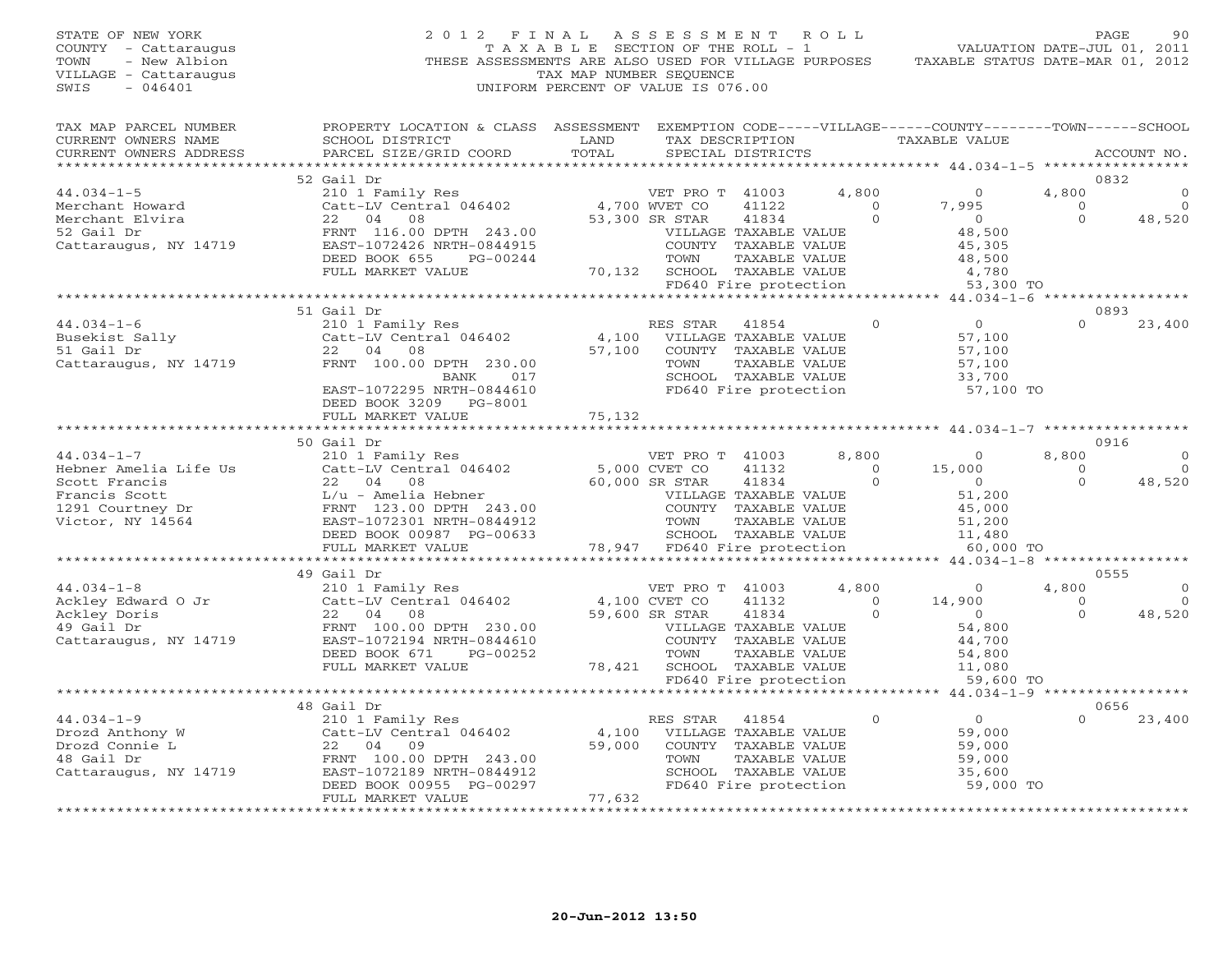| STATE OF NEW YORK<br>COUNTY - Cattaraugus<br>- New Albion<br>TOWN<br>VILLAGE - Cattaraugus<br>$-046401$<br>SWIS | 2012 FINAL<br>THESE ASSESSMENTS ARE ALSO USED FOR VILLAGE PURPOSES                | TAXABLE SECTION OF THE ROLL - 1<br>TAX MAP NUMBER SEQUENCE<br>UNIFORM PERCENT OF VALUE IS 076.00 | A S S E S S M E N T              |                                               | ROLL               | VALUATION DATE-JUL 01, 2011<br>TAXABLE STATUS DATE-MAR 01, 2012                 | PAGE               | 91                      |
|-----------------------------------------------------------------------------------------------------------------|-----------------------------------------------------------------------------------|--------------------------------------------------------------------------------------------------|----------------------------------|-----------------------------------------------|--------------------|---------------------------------------------------------------------------------|--------------------|-------------------------|
| TAX MAP PARCEL NUMBER<br>CURRENT OWNERS NAME<br>CURRENT OWNERS ADDRESS                                          | PROPERTY LOCATION & CLASS ASSESSMENT<br>SCHOOL DISTRICT<br>PARCEL SIZE/GRID COORD | LAND<br>TOTAL                                                                                    |                                  | TAX DESCRIPTION<br>SPECIAL DISTRICTS          |                    | EXEMPTION CODE-----VILLAGE------COUNTY--------TOWN------SCHOOL<br>TAXABLE VALUE |                    | ACCOUNT NO.             |
|                                                                                                                 |                                                                                   |                                                                                                  |                                  |                                               |                    |                                                                                 |                    |                         |
|                                                                                                                 | 46 Gail Dr                                                                        |                                                                                                  |                                  |                                               |                    |                                                                                 | 0926               |                         |
| $44.034 - 1 - 11$<br>Skeels Margaret E                                                                          | 210 1 Family Res<br>Catt-LV Central 046402                                        |                                                                                                  | VET PRO T 41003<br>4,100 CVET CO | 41132                                         | 12,000<br>$\Omega$ | $\circ$<br>13,725                                                               | 12,000<br>$\Omega$ | $\mathbf 0$<br>$\Omega$ |
| 46 Gail Dr                                                                                                      | 22<br>04<br>08                                                                    |                                                                                                  | 54,900 SR STAR                   | 41834                                         | $\circ$            | $\overline{0}$                                                                  | $\Omega$           | 48,520                  |
| Cattaraugus, NY 14719                                                                                           | FRNT 100.00 DPTH 243.00                                                           |                                                                                                  |                                  | VILLAGE TAXABLE VALUE                         |                    | 42,900                                                                          |                    |                         |
|                                                                                                                 | EAST-1072088 NRTH-0844913                                                         |                                                                                                  |                                  | COUNTY TAXABLE VALUE                          |                    | 41,175                                                                          |                    |                         |
|                                                                                                                 | DEED BOOK 00923 PG-01145                                                          |                                                                                                  | TOWN                             | TAXABLE VALUE                                 |                    | 42,900                                                                          |                    |                         |
|                                                                                                                 | FULL MARKET VALUE                                                                 | 72,237                                                                                           |                                  | SCHOOL TAXABLE VALUE                          |                    | 6,380                                                                           |                    |                         |
|                                                                                                                 |                                                                                   |                                                                                                  |                                  | FD640 Fire protection                         |                    | 54,900 TO                                                                       |                    |                         |
| ***********************                                                                                         |                                                                                   |                                                                                                  |                                  |                                               |                    | ************************************** 44.034-1-12 ****                         |                    |                         |
|                                                                                                                 | 45 Gail Dr                                                                        |                                                                                                  |                                  |                                               |                    |                                                                                 | 0639               |                         |
| $44.034 - 1 - 12$                                                                                               | 210 1 Family Res                                                                  | 4,100                                                                                            |                                  | VILLAGE TAXABLE VALUE                         |                    | 58,900                                                                          |                    |                         |
| Illig John C<br>Illig James E                                                                                   | Catt-LV Central 046402<br>22<br>04<br>08                                          | 58,900                                                                                           | TOWN                             | COUNTY TAXABLE VALUE<br>TAXABLE VALUE         |                    | 58,900<br>58,900                                                                |                    |                         |
| 145 South St                                                                                                    | FRNT 100.00 DPTH 243.48                                                           |                                                                                                  |                                  | SCHOOL TAXABLE VALUE                          |                    | 58,900                                                                          |                    |                         |
| Cattaraugus, NY 14719                                                                                           | EAST-1071993 NRTH-0844610                                                         |                                                                                                  |                                  | FD640 Fire protection                         |                    | 58,900 TO                                                                       |                    |                         |
|                                                                                                                 | DEED BOOK 858<br>PG-00358                                                         |                                                                                                  |                                  |                                               |                    |                                                                                 |                    |                         |
|                                                                                                                 | FULL MARKET VALUE<br>***************************<br>42 Gail Dr                    | 77,500                                                                                           |                                  |                                               |                    |                                                                                 | 0821               |                         |
| $44.034 - 1 - 13$                                                                                               | 210 1 Family Res                                                                  |                                                                                                  | WVET CO                          | 41122                                         | $\mathbf{0}$       | 9,135                                                                           | $\Omega$           | $\circ$                 |
| Harrison Edward L                                                                                               | Catt-LV Central 046402                                                            |                                                                                                  | 4,100 SR STAR                    | 41834                                         | $\Omega$           | $\overline{0}$                                                                  | $\Omega$           | 48,520                  |
| Harrison Evelyn M                                                                                               | 04<br>22<br>08                                                                    | 60,900                                                                                           |                                  | VILLAGE TAXABLE VALUE                         |                    | 60,900                                                                          |                    |                         |
| 42 Gail Dr                                                                                                      | FRNT 100.00 DPTH 243.00                                                           |                                                                                                  |                                  | COUNTY TAXABLE VALUE                          |                    | 51,765                                                                          |                    |                         |
| Cattaraugus, NY 14719                                                                                           | EAST-1071988 NRTH-0844913                                                         |                                                                                                  | TOWN                             | TAXABLE VALUE                                 |                    | 60,900                                                                          |                    |                         |
|                                                                                                                 | DEED BOOK 8648<br>PG-3003                                                         |                                                                                                  |                                  | SCHOOL TAXABLE VALUE                          |                    | 12,380                                                                          |                    |                         |
|                                                                                                                 | FULL MARKET VALUE                                                                 | 80,132                                                                                           |                                  | FD640 Fire protection                         |                    | 60,900 TO                                                                       |                    |                         |
|                                                                                                                 | 43 Gail Dr                                                                        |                                                                                                  |                                  |                                               |                    |                                                                                 | 0558               |                         |
| $44.034 - 1 - 14$                                                                                               | 210 1 Family Res                                                                  |                                                                                                  | RES STAR                         | 41854                                         | $\Omega$           | $\circ$                                                                         |                    | 23,400                  |
| Rogan Matthew R                                                                                                 | Catt-LV Central 046402                                                            | 4,100                                                                                            |                                  | VILLAGE TAXABLE VALUE                         |                    | 68,200                                                                          |                    |                         |
| Dunkleman Nicole                                                                                                | 22 04<br>08                                                                       | 68,200                                                                                           |                                  | COUNTY TAXABLE VALUE                          |                    | 68,200                                                                          |                    |                         |
| 43 Gail Dr                                                                                                      | FRNT 100.00 DPTH 230.00                                                           |                                                                                                  | TOWN                             | TAXABLE VALUE                                 |                    | 68,200                                                                          |                    |                         |
| Cattaraugus, NY 14719                                                                                           | EAST-1071894 NRTH-0844611                                                         |                                                                                                  |                                  | SCHOOL TAXABLE VALUE                          |                    | 44,800                                                                          |                    |                         |
|                                                                                                                 | DEED BOOK 12503 PG-9001                                                           |                                                                                                  |                                  | FD640 Fire protection                         |                    | 68,200 TO                                                                       |                    |                         |
|                                                                                                                 | FULL MARKET VALUE                                                                 | 89,737                                                                                           |                                  |                                               |                    |                                                                                 |                    |                         |
|                                                                                                                 | ************************                                                          | ***********************                                                                          |                                  |                                               |                    | $************$ 44.034-1-15 *****************                                    |                    |                         |
|                                                                                                                 | 41 Gail Dr                                                                        |                                                                                                  |                                  |                                               |                    |                                                                                 | 0782               |                         |
| $44.034 - 1 - 15$                                                                                               | 210 1 Family Res                                                                  |                                                                                                  | RES STAR                         | 41854                                         | $\Omega$           | $\overline{0}$                                                                  | $\Omega$           | 23,400                  |
| Rogan Dale                                                                                                      | Catt-LV Central 046402                                                            | 4,100                                                                                            |                                  | VILLAGE TAXABLE VALUE                         |                    | 62,600                                                                          |                    |                         |
| Rogan Melinda                                                                                                   | 22 04<br>08                                                                       | 62,600                                                                                           |                                  | COUNTY TAXABLE VALUE                          |                    | 62,600                                                                          |                    |                         |
| 41 Gail Dr                                                                                                      | FRNT 100.00 DPTH 230.00<br>EAST-1071793 NRTH-0844611                              |                                                                                                  | TOWN                             | TAXABLE VALUE                                 |                    | 62,600                                                                          |                    |                         |
| Cattaraugus, NY 14719                                                                                           | DEED BOOK 863<br>PG-00131                                                         |                                                                                                  |                                  | SCHOOL TAXABLE VALUE<br>FD640 Fire protection |                    | 39,200<br>62,600 TO                                                             |                    |                         |
|                                                                                                                 | FULL MARKET VALUE                                                                 | 82,368                                                                                           |                                  |                                               |                    |                                                                                 |                    |                         |
|                                                                                                                 |                                                                                   |                                                                                                  |                                  |                                               |                    |                                                                                 |                    |                         |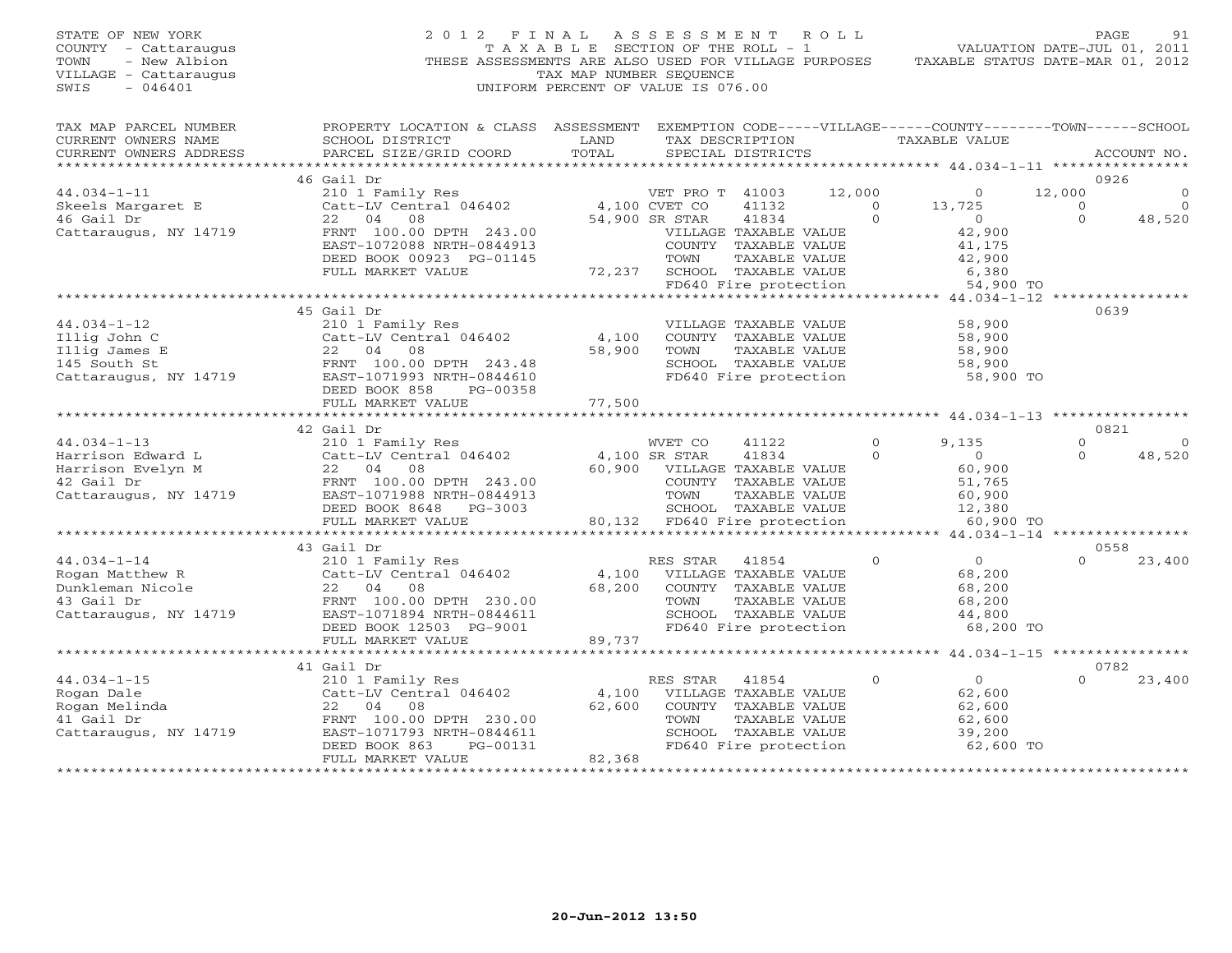| STATE OF NEW YORK<br>COUNTY - Cattaraugus<br>- New Albion<br>TOWN<br>VILLAGE - Cattaraugus<br>$-046401$<br>SWIS                                                                                               |                                                                                                                                                  | TAX MAP NUMBER SEQUENCE               | 2012 FINAL ASSESSMENT ROLL<br>T A X A B L E SECTION OF THE ROLL - 1<br>THESE ASSESSMENTS ARE ALSO USED FOR VILLAGE PURPOSES<br>UNIFORM PERCENT OF VALUE IS 076.00 |                           | VALUATION DATE-JUL 01, 2011<br>TAXABLE STATUS DATE-MAR 01, 2012          | PAGE                        | 92                |
|---------------------------------------------------------------------------------------------------------------------------------------------------------------------------------------------------------------|--------------------------------------------------------------------------------------------------------------------------------------------------|---------------------------------------|-------------------------------------------------------------------------------------------------------------------------------------------------------------------|---------------------------|--------------------------------------------------------------------------|-----------------------------|-------------------|
| TAX MAP PARCEL NUMBER<br>CURRENT OWNERS NAME<br>CURRENT OWNERS ADDRESS<br>***********************                                                                                                             | PROPERTY LOCATION & CLASS ASSESSMENT EXEMPTION CODE-----VILLAGE------COUNTY--------TOWN------SCHOOL<br>SCHOOL DISTRICT<br>PARCEL SIZE/GRID COORD | LAND<br>TOTAL                         | TAX DESCRIPTION<br>SPECIAL DISTRICTS                                                                                                                              |                           | TAXABLE VALUE<br>************************44.034-1-16 ******************  | ACCOUNT NO.                 |                   |
|                                                                                                                                                                                                               | 32 Gail Dr                                                                                                                                       |                                       |                                                                                                                                                                   |                           |                                                                          | 0788                        |                   |
| $44.034 - 1 - 16$<br>Brooks Lenora<br>Lenora Brooks Family Trust III 22 04 08<br>32 Gail Dr                                                                                                                   | 210 1 Family Res<br>Catt-LV Central 046402<br>FRNT 121.50 DPTH 200.00<br>DEED BOOK 1019    PG-429<br>FULL MARKET VALUE                           | 4,800<br>57,200<br>75,263             | RES STAR 41854<br>VILLAGE TAXABLE VALUE<br>COUNTY TAXABLE VALUE<br>TOWN<br>SCHOOL TAXABLE VALUE<br>FD640 Fire protection                                          | $\Omega$<br>TAXABLE VALUE | $\overline{0}$<br>57,200<br>57,200<br>57,200<br>33,800<br>57,200 TO      | $\Omega$                    | 23,400            |
|                                                                                                                                                                                                               |                                                                                                                                                  |                                       |                                                                                                                                                                   |                           |                                                                          |                             |                   |
| $44.034 - 1 - 17$                                                                                                                                                                                             | 168 South St<br>210 1 Family Res                                                                                                                 |                                       | WVET CO<br>41122<br>4,800 RES STAR<br>41854                                                                                                                       | $\Omega$<br>$\Omega$      | 9,360<br>$\bigcirc$                                                      | 0824<br>$\circ$<br>$\Omega$ | $\circ$<br>23,400 |
| Brooks Teddar S<br>Brooks Judy A 22 04 08<br>168 South St 75% Complete<br>Cattaraugus, NY 14719 FRNT 121.50 DPTH 200.00                                                                                       | EAST-1071837 NRTH-0844975<br>DEED BOOK 1006 PG-700<br>FULL MARKET VALUE                                                                          | 69,900<br>91,974                      | VILLAGE TAXABLE VALUE<br>COUNTY TAXABLE VALUE<br>TOWN<br>SCHOOL TAXABLE VALUE<br>FD640 Fire protection                                                            | TAXABLE VALUE             | 69,900<br>60,540<br>69,900<br>46,500<br>69,900 TO                        |                             |                   |
|                                                                                                                                                                                                               | *************************                                                                                                                        | * * * * * * * * * * * * * * * * * * * |                                                                                                                                                                   |                           | ************** 44.034-1-18.1 ***************                             |                             |                   |
| $44.034 - 1 - 18.1$<br>44.034-1-18.1<br>Senn Charles M (210 1 Family Res)<br>Senn Charles M (22 04 08<br>27 Memorial Dr (22 04 08 FRNT 130.00 DPTH 200.00<br>Cattaraugus, NY 14719 (285T-1072408 NRTH-0845131 | 27 Memorial Dr<br>210 1 Family Res<br>DEED BOOK 00932 PG-00998<br>FULL MARKET VALUE                                                              | 5,200<br>102,300<br>134,605           | RES STAR<br>41854<br>VILLAGE TAXABLE VALUE<br>COUNTY TAXABLE VALUE<br>TOWN<br>SCHOOL TAXABLE VALUE<br>FD640 Fire protection                                       | $\circ$<br>TAXABLE VALUE  | $\overline{0}$<br>102,300<br>102,300<br>102,300<br>78,900<br>102,300 TO  | 0966<br>$\Omega$            | 23,400            |
|                                                                                                                                                                                                               | *****************************                                                                                                                    | **********************                |                                                                                                                                                                   |                           | ******************** 44.034-1-18.2 **************                        |                             |                   |
| $44.034 - 1 - 18.2$                                                                                                                                                                                           | 23 Memorial Dr<br>210 1 Family Res<br>DEED BOOK 832<br>PG-01128                                                                                  | 6,000<br>127,000                      | RES STAR<br>41854<br>VILLAGE TAXABLE VALUE<br>COUNTY TAXABLE VALUE<br>TOWN<br>SCHOOL TAXABLE VALUE<br>FD640 Fire protection                                       | $\circ$<br>TAXABLE VALUE  | $\overline{0}$<br>127,000<br>127,000<br>127,000<br>103,600<br>127,000 TO | 1233<br>$\Omega$            | 23,400            |
|                                                                                                                                                                                                               | FULL MARKET VALUE                                                                                                                                | 167,105                               |                                                                                                                                                                   |                           |                                                                          |                             |                   |
|                                                                                                                                                                                                               | Memorial Dr                                                                                                                                      |                                       |                                                                                                                                                                   |                           |                                                                          | 1234                        |                   |
| $44.034 - 1 - 18.3$<br>Illig Peter K<br>Illig Michele B<br>23 Memorial Dr<br>Cattaraugus, NY 14719                                                                                                            | 311 Res vac land<br>Catt-LV Central 046402<br>22 04 08<br>FRNT 150.00 DPTH 200.00<br>EAST-1071960 NRTH-0845135<br>DEED BOOK 906<br>PG-00101      | 6,000<br>6,000                        | VILLAGE TAXABLE VALUE<br>COUNTY TAXABLE VALUE<br>TOWN<br>SCHOOL TAXABLE VALUE<br>FD640 Fire protection                                                            | TAXABLE VALUE             | 6.000<br>6,000<br>6,000<br>6,000<br>6,000 TO                             |                             |                   |
|                                                                                                                                                                                                               | FULL MARKET VALUE                                                                                                                                | 7,895                                 |                                                                                                                                                                   |                           |                                                                          |                             |                   |

\*\*\*\*\*\*\*\*\*\*\*\*\*\*\*\*\*\*\*\*\*\*\*\*\*\*\*\*\*\*\*\*\*\*\*\*\*\*\*\*\*\*\*\*\*\*\*\*\*\*\*\*\*\*\*\*\*\*\*\*\*\*\*\*\*\*\*\*\*\*\*\*\*\*\*\*\*\*\*\*\*\*\*\*\*\*\*\*\*\*\*\*\*\*\*\*\*\*\*\*\*\*\*\*\*\*\*\*\*\*\*\*\*\*\*\*\*\*\*\*\*\*\*\*\*\*\*\*\*\*\*\*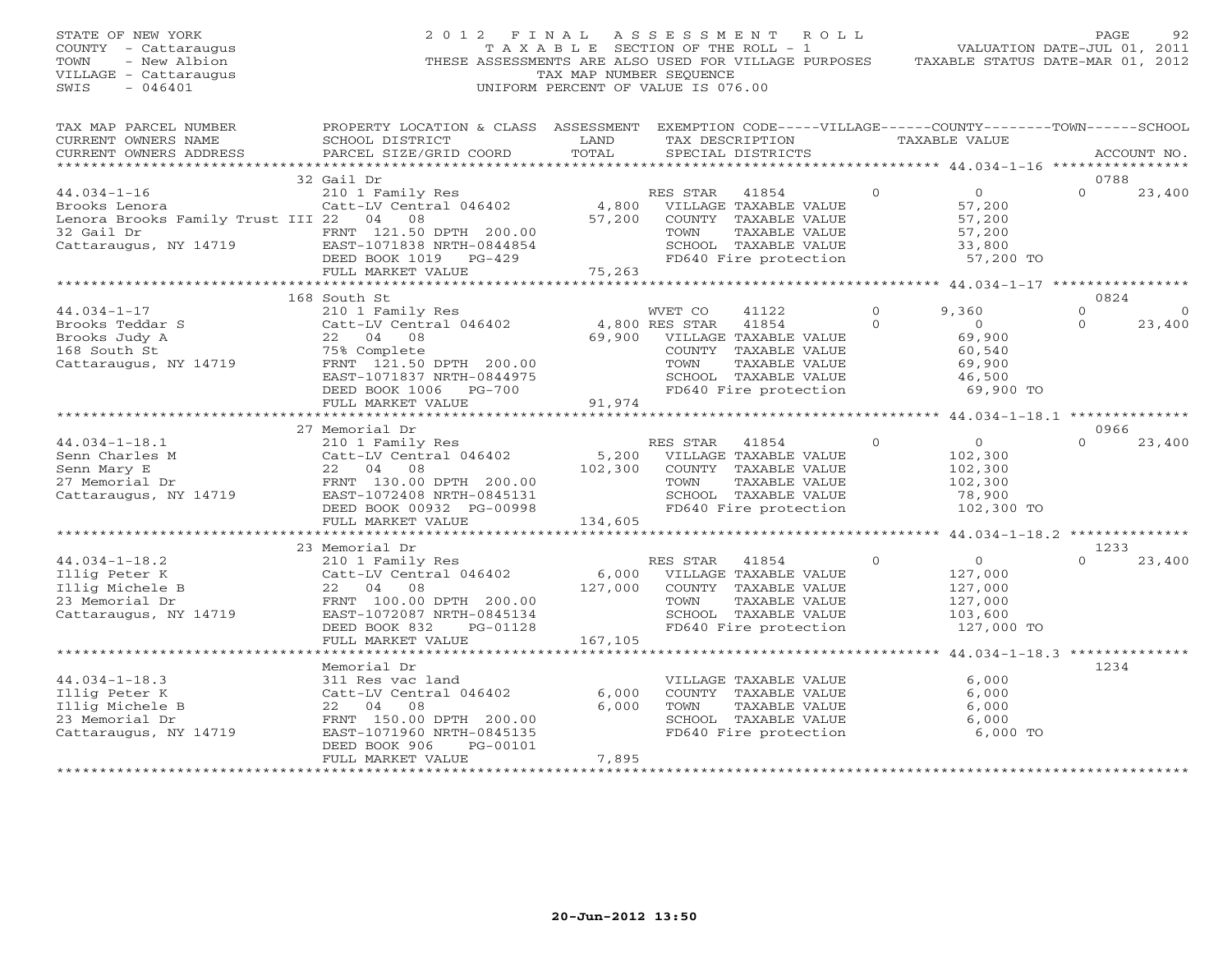| STATE OF NEW YORK<br>COUNTY - Cattaraugus<br>TOWN<br>- New Albion<br>VILLAGE - Cattaraugus<br>$-046401$<br>SWIS |                                                         | T A X A B L E SECTION OF THE ROLL - 1<br>TAX MAP NUMBER SEQUENCE<br>UNIFORM PERCENT OF VALUE IS 076.00 |          | 2012 FINAL ASSESSMENT ROLL<br>THESE ASSESSMENTS ARE ALSO USED FOR VILLAGE PURPOSES |          | VALUATION DATE-JUL 01, 2011<br>TAXABLE STATUS DATE-MAR 01, 2012 | PAGE     | 93          |
|-----------------------------------------------------------------------------------------------------------------|---------------------------------------------------------|--------------------------------------------------------------------------------------------------------|----------|------------------------------------------------------------------------------------|----------|-----------------------------------------------------------------|----------|-------------|
| TAX MAP PARCEL NUMBER<br>CURRENT OWNERS NAME                                                                    | PROPERTY LOCATION & CLASS ASSESSMENT<br>SCHOOL DISTRICT | LAND                                                                                                   |          | EXEMPTION CODE-----VILLAGE------COUNTY-------TOWN------SCHOOL<br>TAX DESCRIPTION   |          | TAXABLE VALUE                                                   |          |             |
| CURRENT OWNERS ADDRESS<br>*************************                                                             | PARCEL SIZE/GRID COORD                                  | TOTAL                                                                                                  |          | SPECIAL DISTRICTS                                                                  |          |                                                                 |          | ACCOUNT NO. |
|                                                                                                                 | 25 Memorial Dr                                          |                                                                                                        |          |                                                                                    |          |                                                                 | 1242     |             |
| $44.034 - 1 - 18.4$                                                                                             | 210 1 Family Res                                        |                                                                                                        | RES STAR | 41854                                                                              | $\Omega$ | $\overline{0}$                                                  | $\Omega$ | 23,400      |
| Sills William H                                                                                                 | Catt-LV Central 046402                                  | 4,000                                                                                                  |          | VILLAGE TAXABLE VALUE                                                              |          | 76,000                                                          |          |             |
| Sills Jillian R                                                                                                 | 22 04 08                                                | 76,000                                                                                                 |          | COUNTY TAXABLE VALUE                                                               |          | 76,000                                                          |          |             |
| 25 Memorial Dr                                                                                                  | FRNT 100.00 DPTH 200.00                                 |                                                                                                        | TOWN     | TAXABLE VALUE                                                                      |          | 76,000                                                          |          |             |
| Cattaraugus, NY 14719                                                                                           | BANK<br>032                                             |                                                                                                        |          | SCHOOL TAXABLE VALUE                                                               |          | 52,600                                                          |          |             |
|                                                                                                                 | EAST-1072289 NRTH-0845133                               |                                                                                                        |          | FD640 Fire protection                                                              |          | 76,000 TO                                                       |          |             |
|                                                                                                                 | DEED BOOK 1029 PG-338<br>FULL MARKET VALUE              | 100,000                                                                                                |          |                                                                                    |          |                                                                 |          |             |
|                                                                                                                 |                                                         |                                                                                                        |          |                                                                                    |          |                                                                 |          |             |
|                                                                                                                 | 19 Memorial Dr                                          |                                                                                                        |          |                                                                                    |          |                                                                 | 0674     |             |
| $44.034 - 1 - 20$                                                                                               | 210 1 Family Res                                        |                                                                                                        | RES STAR | 41854                                                                              | $\Omega$ | $\Omega$                                                        | $\Omega$ | 23,400      |
| Eaton Cynthia L                                                                                                 | Catt-LV Central 046402                                  |                                                                                                        |          | 6,000 VILLAGE TAXABLE VALUE                                                        |          | 66,000                                                          |          |             |
| 19 Memorial Dr                                                                                                  | 22 04 08                                                | 66,000                                                                                                 |          | COUNTY TAXABLE VALUE                                                               |          | 66,000                                                          |          |             |
| Cattaraugus, NY 14719                                                                                           | FRNT 150.00 DPTH 200.00                                 |                                                                                                        | TOWN     | TAXABLE VALUE                                                                      |          | 66,000                                                          |          |             |
|                                                                                                                 | EAST-1071809 NRTH-0845136                               |                                                                                                        |          | SCHOOL TAXABLE VALUE                                                               |          | 42,600                                                          |          |             |
|                                                                                                                 | DEED BOOK 00966 PG-00608                                |                                                                                                        |          | FD640 Fire protection                                                              |          | 66,000 TO                                                       |          |             |
|                                                                                                                 | FULL MARKET VALUE                                       | 86,842                                                                                                 |          |                                                                                    |          |                                                                 |          |             |
|                                                                                                                 |                                                         |                                                                                                        |          |                                                                                    |          |                                                                 |          |             |
|                                                                                                                 | South St                                                |                                                                                                        |          |                                                                                    |          |                                                                 | 0965     |             |
| $44.034 - 1 - 25$                                                                                               | 311 Res vac land                                        |                                                                                                        |          | VILLAGE TAXABLE VALUE                                                              |          | 4,300                                                           |          |             |
| Green Charles W<br>Green Shirley J                                                                              | Catt-LV Central 046402<br>08                            | 4,300<br>4,300                                                                                         | TOWN     | COUNTY TAXABLE VALUE<br>TAXABLE VALUE                                              |          | 4,300                                                           |          |             |
| 134 South St                                                                                                    | 22 04<br>FRNT 107.00 DPTH 200.00                        |                                                                                                        |          | SCHOOL TAXABLE VALUE                                                               |          | 4,300<br>4,300                                                  |          |             |
| Cattaraugus, NY 14719                                                                                           | EAST-1071805 NRTH-0845791                               |                                                                                                        |          | FD640 Fire protection                                                              |          | 4,300 TO                                                        |          |             |
|                                                                                                                 | DEED BOOK 11438 PG-4002                                 |                                                                                                        |          |                                                                                    |          |                                                                 |          |             |
|                                                                                                                 | FULL MARKET VALUE                                       | 5,658                                                                                                  |          |                                                                                    |          |                                                                 |          |             |
|                                                                                                                 |                                                         |                                                                                                        |          |                                                                                    |          |                                                                 |          |             |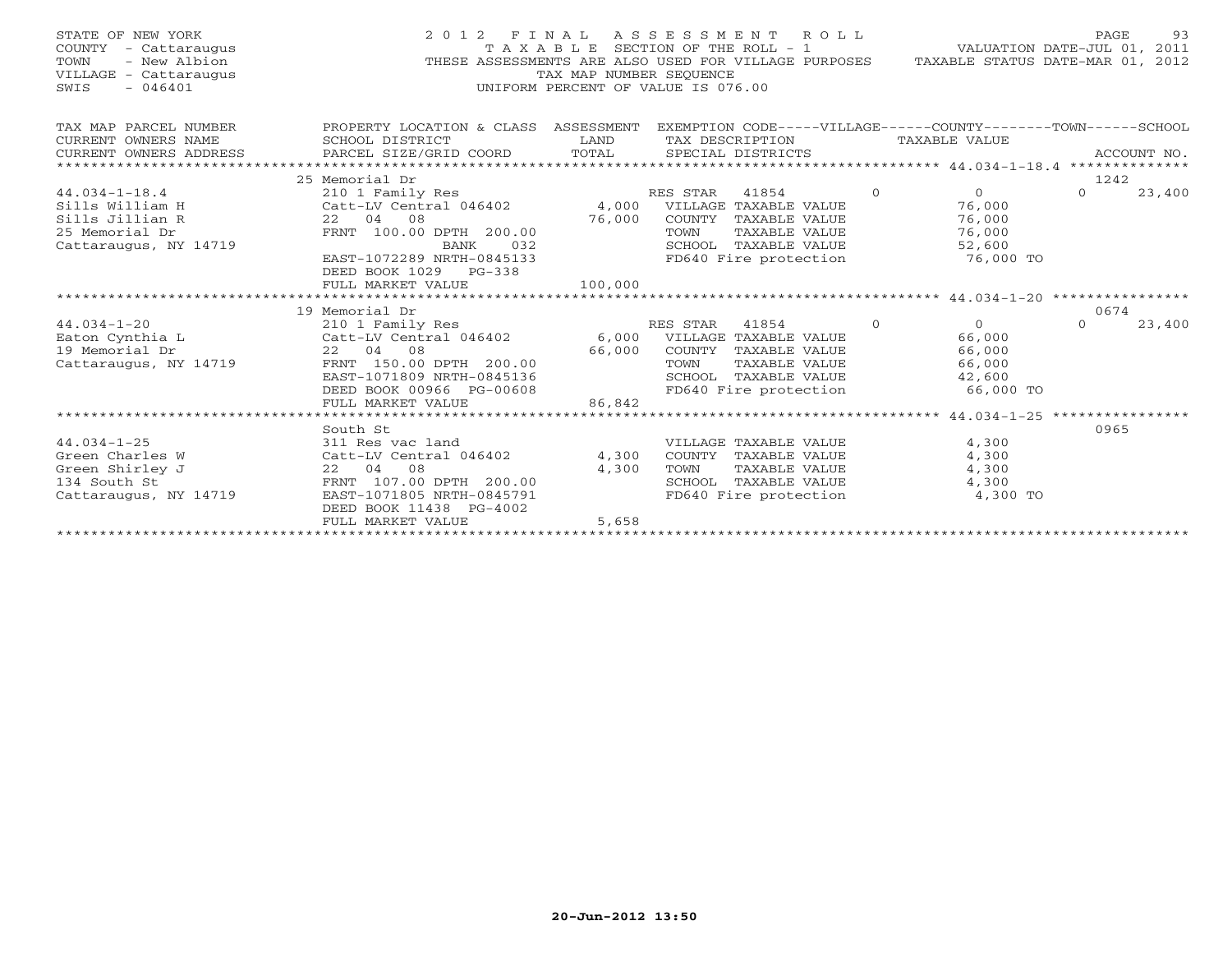| STATE OF NEW YORK     | 2012 FINAL ASSESSMENT ROLL                           | 94<br>PAGE                       |
|-----------------------|------------------------------------------------------|----------------------------------|
| COUNTY - Cattaraugus  | T A X A B L E SECTION OF THE ROLL - 1                | VALUATION DATE-JUL 01, 2011      |
| TOWN - New Albion     | THESE ASSESSMENTS ARE ALSO USED FOR VILLAGE PURPOSES | TAXABLE STATUS DATE-MAR 01, 2012 |
| VILLAGE - Cattaraugus |                                                      | RPS150/V04/L015                  |
| - 046401<br>SWIS      |                                                      | CURRENT DATE 6/20/2012           |
|                       | UNIFORM PERCENT OF VALUE IS 076.00                   |                                  |

#### \*\*\* S P E C I A L D I S T R I C T S U M M A R Y \*\*\*

|                      | TOTAL   | EXTENSTON | <b>EXTENSION</b> | AD VALOREM   | <b>FXFMPT</b> | TAXABLE   |
|----------------------|---------|-----------|------------------|--------------|---------------|-----------|
| CODE DISTRICT NAME   | PARCELS | TYPE      | <b>VALUE</b>     | <b>VALUE</b> | AMOUNT        | VALUE     |
|                      |         |           |                  |              |               |           |
| FD640 Fire protectio |         | 456 TOTAL |                  | 21215,396    |               | 21215,396 |

### \*\*\* S C H O O L D I S T R I C T S U M M A R Y \*\*\*

| CODE   | DISTRICT NAME       | TOTAL<br>PARCELS | ASSESSED<br>LAND | ASSESSED<br>TOTAL | EXEMPT<br>AMOUNT | TOTAL<br>TAXABLE | STAR<br>AMOUNT | STAR<br>TAXABLE |
|--------|---------------------|------------------|------------------|-------------------|------------------|------------------|----------------|-----------------|
| 046402 | Catt-LV Central     | 461              | 1887,450         | 21333,696         | 281,328          | 21052,368        | 7225,608       | 13826,760       |
|        | $S$ U B - T O T A L | 461              | 1887,450         | 21333,696         | 281,328          | 21052,368        | 7225,608       | 13826,760       |
|        | TOTAL               | 461              | 1887,450         | 21333,696         | 281,328          | 21052,368        | 7225,608       | 13826,760       |

### \*\*\* S Y S T E M C O D E S S U M M A R Y \*\*\*

#### NO SYSTEM EXEMPTIONS AT THIS LEVEL

#### \*\*\* E X E M P T I O N S U M M A R Y \*\*\*

|       |             | TOTAL   |         |         |         |          |
|-------|-------------|---------|---------|---------|---------|----------|
| CODE  | DESCRIPTION | PARCELS | VILLAGE | COUNTY  | TOWN    | SCHOOL   |
| 41003 | VET PRO T   | 17      | 432,024 |         | 432,024 |          |
| 41121 | WVET C/T    |         |         | 4,800   |         |          |
| 41122 | WVET CO     | 26      |         | 183,412 |         |          |
| 41132 | CVET CO     | 19      |         | 228,650 |         |          |
| 41142 | DVET CO     | 8       |         | 57,840  |         |          |
| 41400 | CLERGY      |         | 4,500   | 4,500   | 4,500   | 4,500    |
| 41800 | AGED C/T/S  | 17      | 241,208 | 259,066 | 241,208 | 276,828  |
| 41834 | SR STAR     | 66      |         |         |         | 2485,008 |
| 41854 | RES STAR    | 203     |         |         |         | 4740,600 |
|       | TOTAL       | 360     | 677,732 | 738,268 | 677,732 | 7506,936 |
|       |             |         |         |         |         |          |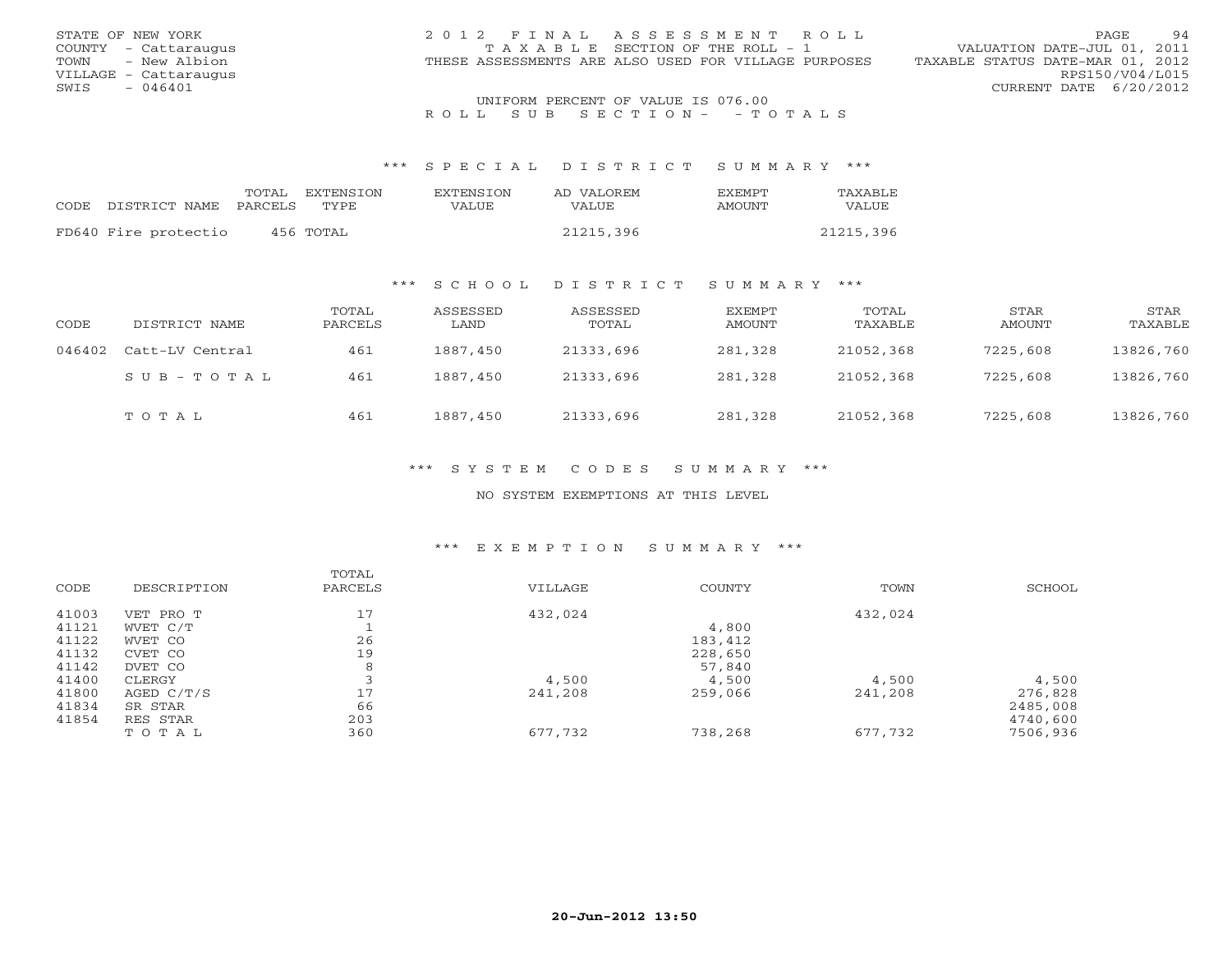| STATE OF NEW YORK     | 2012 FINAL ASSESSMENT ROLL                           | 95<br>PAGE.                      |
|-----------------------|------------------------------------------------------|----------------------------------|
| COUNTY - Cattaraugus  | TAXABLE SECTION OF THE ROLL - 1                      | VALUATION DATE-JUL 01, 2011      |
| - New Albion<br>TOWN  | THESE ASSESSMENTS ARE ALSO USED FOR VILLAGE PURPOSES | TAXABLE STATUS DATE-MAR 01, 2012 |
| VILLAGE - Cattaraugus |                                                      | RPS150/V04/L015                  |
| $-046401$<br>SWIS     |                                                      | CURRENT DATE 6/20/2012           |
|                       | UNIFORM PERCENT OF VALUE IS 076.00                   |                                  |

| ROLL |             | TOTAI   | <b>ACCECCET</b> | <b>ACCECCEL</b> | TAXABLE   | TAXABLE       | TAXABLE   | TAXABLE       | STAR      |
|------|-------------|---------|-----------------|-----------------|-----------|---------------|-----------|---------------|-----------|
| SEC  | DESCRIPTION | PARCELS | ∟AND            | TOTAL           | VILLAGE   | COUNTY        | TOWN      | <b>RCHOOL</b> | TAXABLE   |
|      | TAXABLE     | 46⊥     | ⊥887<br>450     | 21333,696       | 20655,964 | 20595,<br>428 | 20655,964 | 21052,368     | 13826,760 |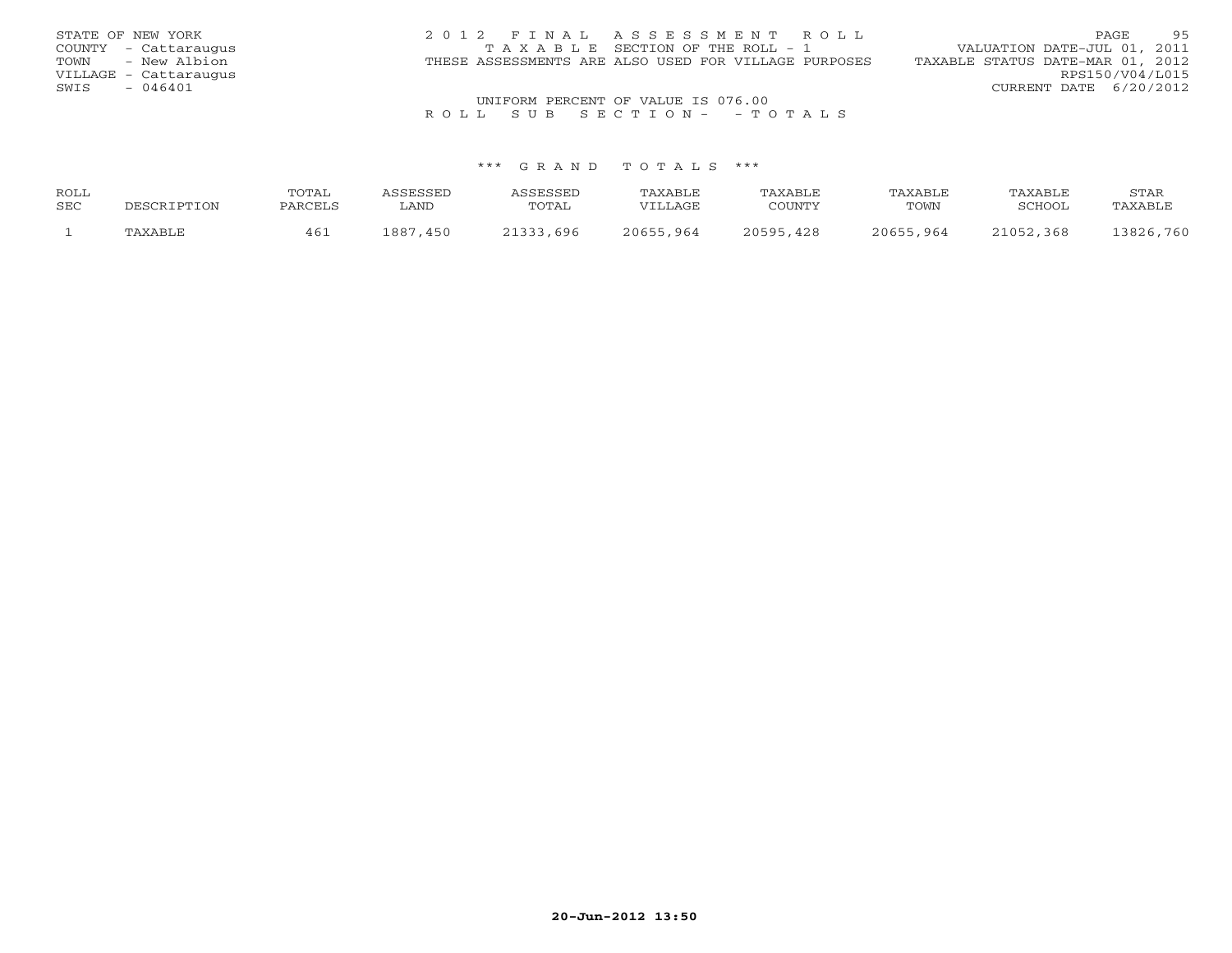| STATE OF NEW YORK<br>COUNTY<br>- Cattaraugus<br>- New Albion<br>TOWN<br>VILLAGE - Cattaraugus<br>$-046401$<br>SWIS | 2 0 1 2<br>T A X A B I, E | FINAL<br>TAX MAP NUMBER SEQUENCE | ASSESSMENT ROLL<br>SECTION OF THE ROLL - $1$ SUB-SECT - 2 VALUATION DATE-JUL 01, 2011<br>THESE ASSESSMENTS ARE ALSO USED FOR VILLAGE PURPOSES<br>UNIFORM PERCENT OF VALUE IS 076.00<br>UNIFORM PERCENT OF VALUE IS 076.00 | TAXABLE STATUS DATE-MAR 01, 2012 | PAGE             | 96       |
|--------------------------------------------------------------------------------------------------------------------|---------------------------|----------------------------------|---------------------------------------------------------------------------------------------------------------------------------------------------------------------------------------------------------------------------|----------------------------------|------------------|----------|
| TAX MAP PARCEL NUMBER                                                                                              | PROPERTY LOCATION & CLASS | ASSESSMENT                       | EXEMPTION CODE-----VILLAGE------COUNTY--------TOWN-----                                                                                                                                                                   |                                  | $-$ SCHOOL       |          |
| CURRENT OWNERS NAME                                                                                                | SCHOOL DISTRICT           | LAND                             | TAX DESCRIPTION                                                                                                                                                                                                           | TAXABLE VALUE                    |                  |          |
| CURRENT OWNERS ADDRESS                                                                                             | PARCEL SIZE/GRID COORD    | TOTAL                            | SPECIAL DISTRICTS                                                                                                                                                                                                         |                                  | ACCOUNT NO.      |          |
|                                                                                                                    |                           |                                  |                                                                                                                                                                                                                           |                                  | **************** |          |
|                                                                                                                    | 78 Leavenworth St         |                                  |                                                                                                                                                                                                                           |                                  | 0993             |          |
| $35.073 - 1 - 19$                                                                                                  | 210 1 Family Res          |                                  | 33201<br>XMPT C/T                                                                                                                                                                                                         | 5,700                            | 5,700            | $\Omega$ |
| County of Cattaraugus                                                                                              | Catt-LV Central 046402    | 4,700                            | VILLAGE TAXABLE VALUE                                                                                                                                                                                                     | 5,700                            |                  |          |
| 303 Court St                                                                                                       | FRNT 125.00 DPTH 165.00   | 5,700                            | COUNTY<br>TAXABLE VALUE                                                                                                                                                                                                   |                                  |                  |          |
| Little Valley, NY 14755                                                                                            | EAST-1070493 NRTH-0850379 |                                  | TOWN<br>TAXABLE VALUE                                                                                                                                                                                                     |                                  |                  |          |
|                                                                                                                    | DEED BOOK 13745 PG-5004   |                                  | TAXABLE VALUE<br>SCHOOL                                                                                                                                                                                                   | 5,700                            |                  |          |
|                                                                                                                    | FULL MARKET VALUE         | 7,500                            | FD640 Fire protection                                                                                                                                                                                                     | 5,700 TO                         |                  |          |
|                                                                                                                    |                           |                                  |                                                                                                                                                                                                                           |                                  |                  |          |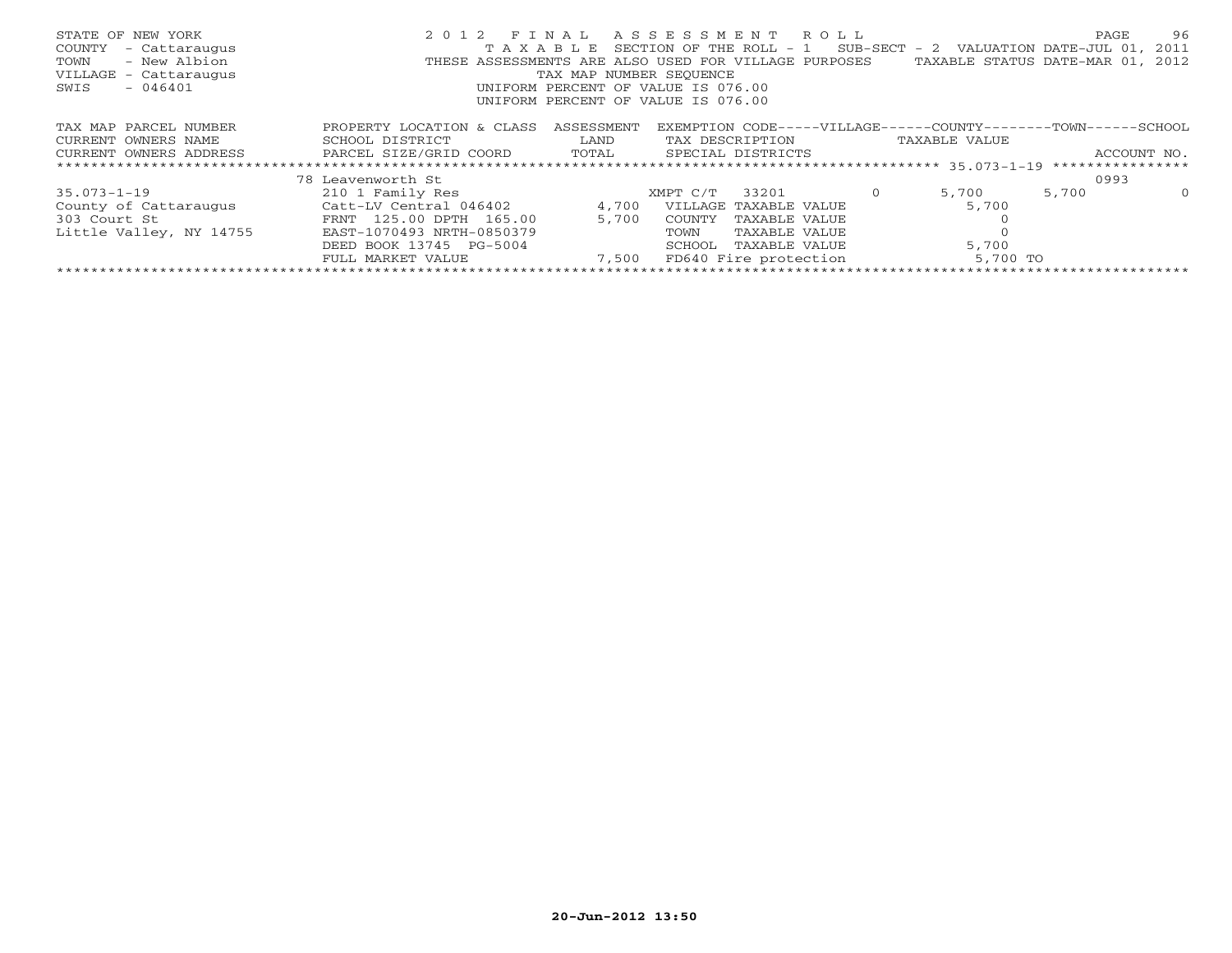|      | STATE OF NEW YORK     | 2012 FINAL ASSESSMENT ROLL                                                     |  |                                  |                        | PAGE. | 97 |
|------|-----------------------|--------------------------------------------------------------------------------|--|----------------------------------|------------------------|-------|----|
|      | COUNTY - Cattaraugus  | T A X A B L E SECTION OF THE ROLL - 1 SUB-SECT - 2 VALUATION DATE-JUL 01, 2011 |  |                                  |                        |       |    |
| TOWN | - New Albion          | THESE ASSESSMENTS ARE ALSO USED FOR VILLAGE PURPOSES                           |  | TAXABLE STATUS DATE-MAR 01, 2012 |                        |       |    |
|      | VILLAGE - Cattaraugus |                                                                                |  |                                  | RPS150/V04/L015        |       |    |
| SWIS | - 046401              |                                                                                |  |                                  | CURRENT DATE 6/20/2012 |       |    |
|      |                       | UNIFORM PERCENT OF VALUE IS 076.00                                             |  |                                  |                        |       |    |

#### \*\*\* S P E C I A L D I S T R I C T S U M M A R Y \*\*\*

| CODE DISTRICT NAME<br>PARCELS<br>TYPE.<br>VALUE<br>VALUE<br>AMOUNT |  | TOTAL | EXTENSTON | <b>EXTENSION</b> | AD VALOREM | <b>FXFMPT</b> | TAXABLE      |
|--------------------------------------------------------------------|--|-------|-----------|------------------|------------|---------------|--------------|
|                                                                    |  |       |           |                  |            |               | <b>VALUE</b> |
| FD640 Fire protectio<br>` TOTAL                                    |  |       |           |                  | 5,700      |               | 5,700        |

### \*\*\* S C H O O L D I S T R I C T S U M M A R Y \*\*\*

| CODE   | DISTRICT NAME   | TOTAL<br>PARCELS | ASSESSED<br>LAND | ASSESSED<br>TOTAL | EXEMPT<br>AMOUNT | TOTAL<br>TAXABLE | STAR<br>AMOUNT | STAR<br>TAXABLE |
|--------|-----------------|------------------|------------------|-------------------|------------------|------------------|----------------|-----------------|
| 046402 | Catt-LV Central |                  | 4,700            | 5,700             |                  | 5,700            |                | 5,700           |
|        | SUB-TOTAL       |                  | 4,700            | 5,700             |                  | 5,700            |                | 5,700           |
|        | TOTAL           |                  | 4,700            | 5,700             |                  | 5,700            |                | 5,700           |

### \*\*\* S Y S T E M C O D E S S U M M A R Y \*\*\*

#### NO SYSTEM EXEMPTIONS AT THIS LEVEL

#### \*\*\* E X E M P T I O N S U M M A R Y \*\*\*

| CODE  | <b>TPTTON</b><br>DE:  | TOTAL<br>PARCELS | VILLAGE | COUNTY        | TOWN          | <b>SCHOOL</b> |
|-------|-----------------------|------------------|---------|---------------|---------------|---------------|
| 33201 | XMPT C/T<br>' O T A L |                  |         | ,700<br>5,700 | ,700<br>5,700 |               |

| ROLL<br>SEC |         | POTAL<br><b>PARCEL</b> | ASSESSED<br>LAND | SSESSED<br>TOTAL | TAXABLE<br>VTLLAGE | <b><i>XABLE</i></b><br>$\gamma$ $\cap$ the true $\gamma$<br>- ATOU | <b>TAXABLE</b><br>TOWN | TAXABLE<br>SCHOOL | <b>STAR</b><br><b>AXABLF</b> |
|-------------|---------|------------------------|------------------|------------------|--------------------|--------------------------------------------------------------------|------------------------|-------------------|------------------------------|
|             | 'AXABLF |                        | 700              | ,700             | 700                |                                                                    |                        | -700              | ,700                         |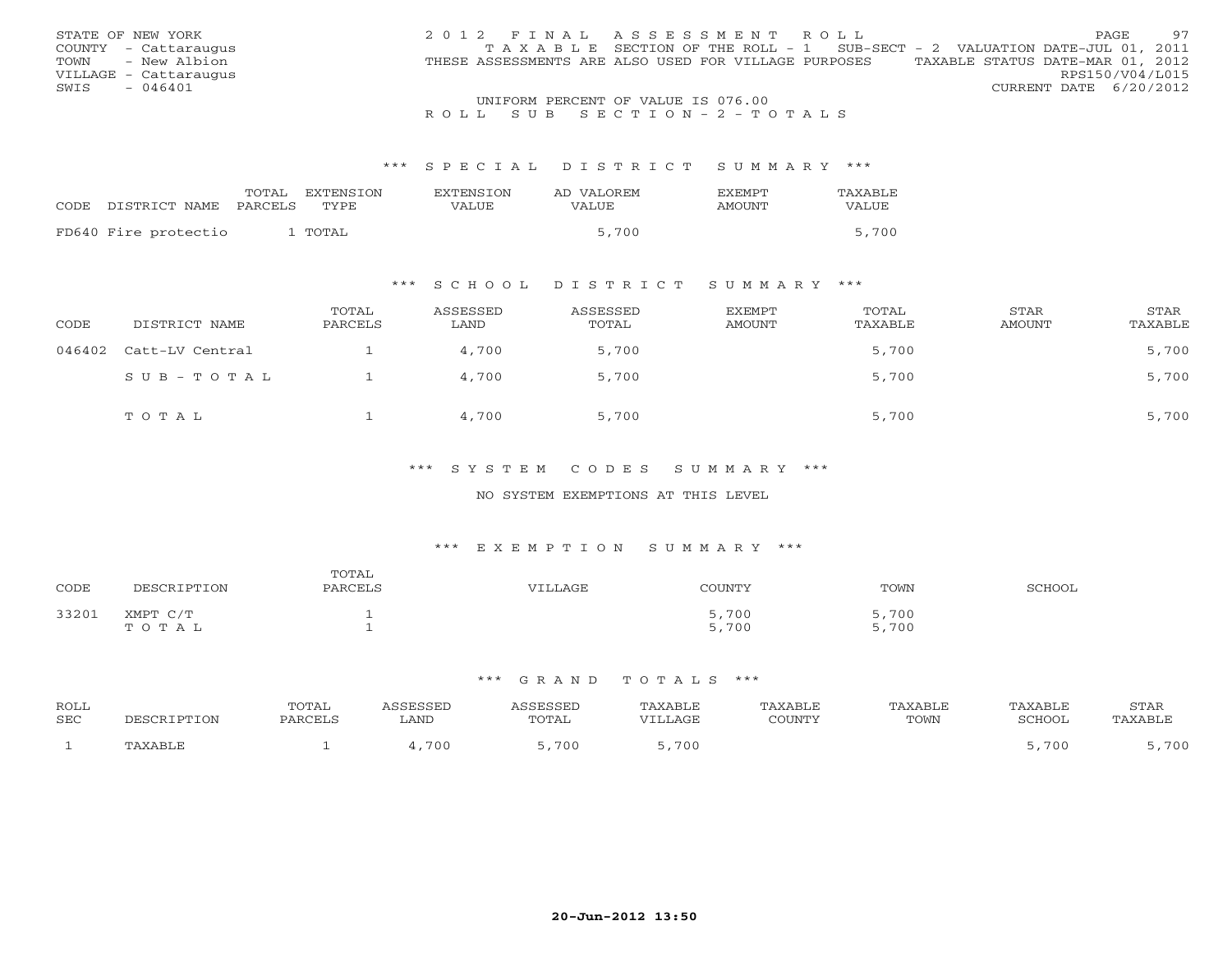| STATE OF NEW YORK     | 2012 FINAL ASSESSMENT ROLL                           | 98<br><b>PAGE</b>                |
|-----------------------|------------------------------------------------------|----------------------------------|
| COUNTY - Cattaraugus  | T A X A B L E SECTION OF THE ROLL - 1                | VALUATION DATE-JUL 01, 2011      |
| TOWN - New Albion     | THESE ASSESSMENTS ARE ALSO USED FOR VILLAGE PURPOSES | TAXABLE STATUS DATE-MAR 01, 2012 |
| VILLAGE - Cattaraugus |                                                      | RPS150/V04/L015                  |
| $-046401$<br>SWIS     | UNIFORM PERCENT OF VALUE IS 076.00                   | CURRENT DATE 6/20/2012           |
|                       |                                                      |                                  |

#### R O L L S E C T I O N T O T A L S

#### \*\*\* S P E C I A L D I S T R I C T S U M M A R Y \*\*\*

|      |                      | TOTAL   | EXTENSTON | <b>EXTENSION</b> | AD VALOREM   | <b>EXEMPT</b> | TAXABLE   |
|------|----------------------|---------|-----------|------------------|--------------|---------------|-----------|
| CODE | DISTRICT NAME        | PARCELS | TYPE.     | VALUE            | <b>VALUE</b> | <b>AMOUNT</b> | VALUE     |
|      |                      |         |           |                  |              |               |           |
|      | FD640 Fire protectio |         | 457 TOTAL |                  | 21221,096    |               | 21221,096 |

### \*\*\* S C H O O L D I S T R I C T S U M M A R Y \*\*\*

| CODE   | DISTRICT NAME   | TOTAL<br>PARCELS | ASSESSED<br>LAND | ASSESSED<br>TOTAL | EXEMPT<br>AMOUNT | TOTAL<br>TAXABLE | STAR<br>AMOUNT | STAR<br>TAXABLE |
|--------|-----------------|------------------|------------------|-------------------|------------------|------------------|----------------|-----------------|
| 046402 | Catt-LV Central | 462              | 1892,150         | 21339,396         | 281,328          | 21058,068        | 7225,608       | 13832,460       |
|        | SUB-TOTAL       | 462              | 1892,150         | 21339,396         | 281,328          | 21058,068        | 7225,608       | 13832,460       |
|        | TOTAL           | 462              | 1892,150         | 21339,396         | 281,328          | 21058,068        | 7225,608       | 13832,460       |

### \*\*\* S Y S T E M C O D E S S U M M A R Y \*\*\*

#### NO SYSTEM EXEMPTIONS AT THIS LEVEL

#### \*\*\* E X E M P T I O N S U M M A R Y \*\*\*

| CODE  | DESCRIPTION  | TOTAL<br>PARCELS | VILLAGE | COUNTY  | TOWN    | SCHOOL   |
|-------|--------------|------------------|---------|---------|---------|----------|
| 33201 | XMPT C/T     |                  |         | 5,700   | 5,700   |          |
| 41003 | VET PRO T    | 17               | 432,024 |         | 432,024 |          |
| 41121 | WVET C/T     |                  |         | 4,800   |         |          |
| 41122 | WVET CO      | 26               |         | 183,412 |         |          |
| 41132 | CVET CO      | 19               |         | 228,650 |         |          |
| 41142 | DVET CO      | 8                |         | 57,840  |         |          |
| 41400 | CLERGY       |                  | 4,500   | 4,500   | 4,500   | 4,500    |
| 41800 | AGED $C/T/S$ | 17               | 241,208 | 259,066 | 241,208 | 276,828  |
| 41834 | SR STAR      | 66               |         |         |         | 2485,008 |
| 41854 | RES STAR     | 203              |         |         |         | 4740,600 |
|       | TOTAL        | 361              | 677,732 | 743,968 | 683,432 | 7506,936 |
|       |              |                  |         |         |         |          |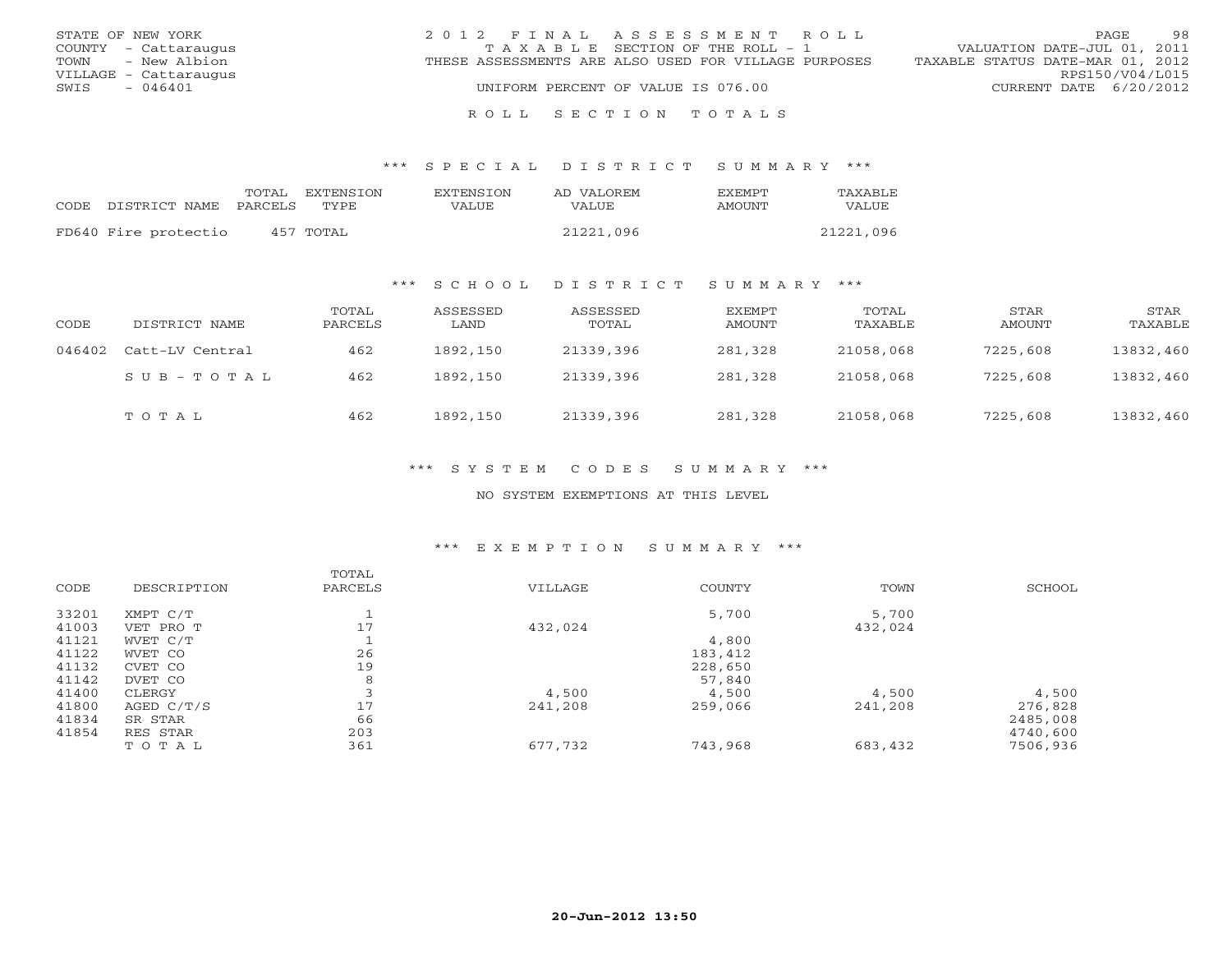| STATE OF NEW YORK     | 2012 FINAL ASSESSMENT ROLL                           | 99<br>PAGE.                      |
|-----------------------|------------------------------------------------------|----------------------------------|
| COUNTY - Cattaraugus  | TAXABLE SECTION OF THE ROLL - 1                      | VALUATION DATE-JUL 01, 2011      |
| TOWN - New Albion     | THESE ASSESSMENTS ARE ALSO USED FOR VILLAGE PURPOSES | TAXABLE STATUS DATE-MAR 01, 2012 |
| VILLAGE - Cattaraugus |                                                      | RPS150/V04/L015                  |
| SWIS<br>- 046401      | UNIFORM PERCENT OF VALUE IS 076.00                   | CURRENT DATE 6/20/2012           |
|                       |                                                      |                                  |

#### \*\*\* G R A N D T O T A L S \*\*\*

R O L L S E C T I O N T O T A L S

| ROLL |             | TOTAL   | ASSESSED   | <b>ASSESSED</b> | TAXABLE   | TAXABLE       | TAXABLE   | TAXABLE   | STAR      |
|------|-------------|---------|------------|-----------------|-----------|---------------|-----------|-----------|-----------|
| SEC  | DESCRIPTION | PARCELS | <b>AND</b> | TOTAL           | VILLAGE   | COUNTY        | TOWN      | SCHOOL    | TAXABLE   |
|      | TAXABLE     | 462     | 1892,150   | 21339,396       | 20661,664 | 20595<br>.428 | 20655,964 | 21058,068 | 13832,460 |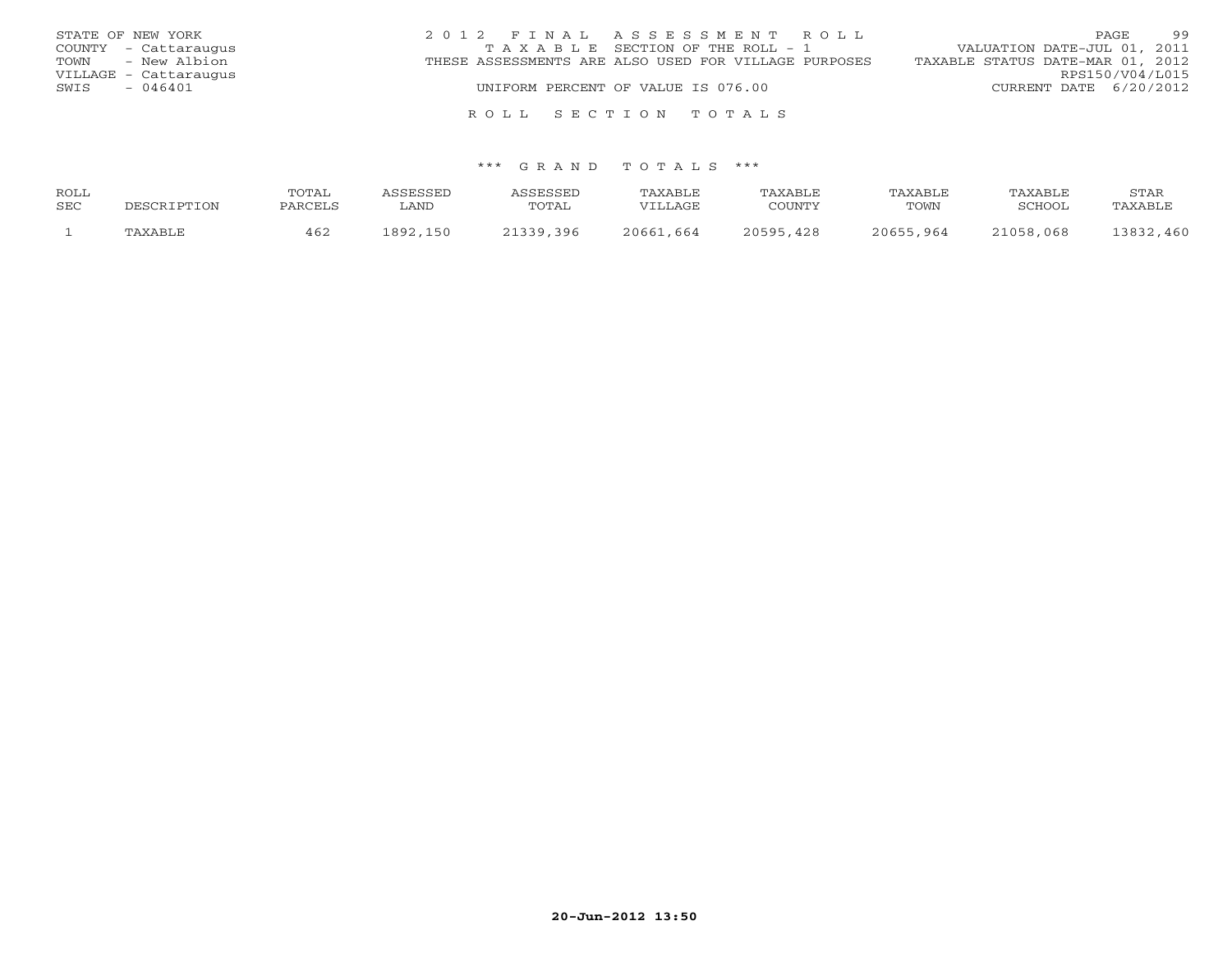# STATE OF NEW YORK 2 0 1 2 F I N A L A S S E S S M E N T R O L L PAGE 100 COUNTY - Cattaraugus SPECIAL FRANCHISE SECTION OF THE ROLL - 5 VALUATION DATE-JUL 01, 2011 TOWN - New Albion THESE ASSESSMENTS ARE ALSO USED FOR VILLAGE PURPOSES TAXABLE STATUS DATE-MAR 01, 2012 VILLAGE - Cattaraugus TAX MAP NUMBER SEQUENCE SWIS - 046401 UNIFORM PERCENT OF VALUE IS 076.00

| ----------<br>----- | ----------- | ------ | -------<br>$\sim$ $\sim$ $\prime$ | - - - - - |
|---------------------|-------------|--------|-----------------------------------|-----------|
|                     |             |        |                                   |           |
|                     |             |        |                                   |           |
|                     |             |        |                                   |           |
|                     |             |        |                                   |           |
|                     |             |        |                                   |           |
|                     |             |        |                                   |           |
|                     |             |        |                                   |           |

| TAX MAP PARCEL NUMBER                                | PROPERTY LOCATION & CLASS ASSESSMENT EXEMPTION CODE-----VILLAGE------COUNTY-------TOWN------SCHOOL |                |                                               |                                                  |             |
|------------------------------------------------------|----------------------------------------------------------------------------------------------------|----------------|-----------------------------------------------|--------------------------------------------------|-------------|
| CURRENT OWNERS NAME<br>CURRENT OWNERS ADDRESS        | SCHOOL DISTRICT<br>PARCEL SIZE/GRID COORD                                                          | LAND<br>TOTAL  | TAX DESCRIPTION<br>SPECIAL DISTRICTS          | TAXABLE VALUE                                    | ACCOUNT NO. |
|                                                      |                                                                                                    |                |                                               |                                                  |             |
|                                                      | Special Franchise                                                                                  |                |                                               |                                                  | 1124        |
| 564.001-9910-123.700/288                             | 861 Elec & gas                                                                                     |                | VILLAGE TAXABLE VALUE                         | 501,828                                          |             |
| National Fuel Gas Dist Corp                          | Catt-LV Central 046402                                                                             | $\Omega$       | COUNTY TAXABLE VALUE                          | 501,828                                          |             |
| Attn: Real Property Tax Dept                         | Village Of Cattaraugus                                                                             | 501,828        | TOWN<br>TAXABLE VALUE                         | 501,828                                          |             |
| 6363 Main St                                         | 100% CATT-LITTLE VALLEY                                                                            |                | SCHOOL TAXABLE VALUE                          | 501,828                                          |             |
| Williamsville, NY 14221                              | ACRES<br>0.01                                                                                      |                | FD640 Fire protection                         | 501,828 TO                                       |             |
|                                                      | FULL MARKET VALUE                                                                                  | 660,300        |                                               |                                                  |             |
|                                                      |                                                                                                    |                |                                               |                                                  |             |
|                                                      | Special Franchise                                                                                  |                |                                               |                                                  | 1128        |
| 564.001-9910-131.600/188                             | 861 Elec & gas                                                                                     |                | VILLAGE TAXABLE VALUE                         | 11,535                                           |             |
| NYS Electric & Gas Corp                              | Catt-LV Central 046402                                                                             | $\Omega$       | COUNTY TAXABLE VALUE                          | 11,535                                           |             |
| Attn: Utility Shared Services Village Of Cattaraugus |                                                                                                    | 11,535         | TOWN<br>TAXABLE VALUE                         | 11,535                                           |             |
| Freeport Bldg.                                       | 100% CATT-LITTLE VALLEY                                                                            |                | SCHOOL TAXABLE VALUE                          | 11,535                                           |             |
| 70 Farm View Dr                                      | ACRES 0.01                                                                                         |                | FD640 Fire protection                         | 11,535 TO                                        |             |
| New Gloucester, ME 04260                             | FULL MARKET VALUE                                                                                  | 15,178         |                                               |                                                  |             |
|                                                      |                                                                                                    |                |                                               |                                                  |             |
|                                                      | Special Franchise                                                                                  |                |                                               |                                                  | 1181        |
| 564.001-9910-132.350/188                             | 861 Elec & gas                                                                                     |                | VILLAGE TAXABLE VALUE                         | 389,390                                          |             |
| Niagara Mohawk Power Corp                            | Catt-LV Central 046402                                                                             | $\Omega$       | COUNTY TAXABLE VALUE                          | 389,390                                          |             |
| 300 Erie Blvd W                                      | Village Of Cattaraugus                                                                             | 389,390        | TOWN<br>TAXABLE VALUE                         | 389,390                                          |             |
| Syracuse, NY 13202                                   | 1.00% CATT-LITTLE VALLEY                                                                           |                | SCHOOL TAXABLE VALUE                          | 389,390                                          |             |
|                                                      | ACRES 0.01                                                                                         |                | FD640 Fire protection                         | 389,390 TO                                       |             |
|                                                      | FULL MARKET VALUE                                                                                  | 512,355        |                                               |                                                  |             |
|                                                      |                                                                                                    |                |                                               |                                                  |             |
| 564.001-9910-631.900/188                             | Special Franchise                                                                                  |                |                                               | 111,518                                          | 1125        |
| Verizon                                              | 866 Telephone<br>Catt-LV Central 046402                                                            | $\bigcirc$     | VILLAGE TAXABLE VALUE                         |                                                  |             |
| PO Box 152206                                        |                                                                                                    |                | COUNTY TAXABLE VALUE<br>TOWN<br>TAXABLE VALUE | 111,518                                          |             |
| Irving, TX 75015                                     | Village Of Cattaraugus<br>1.00% CATT-LITTLEVALLEY                                                  | 111,518        | SCHOOL TAXABLE VALUE                          | 111,518<br>111,518                               |             |
|                                                      | 0.01<br>ACRES                                                                                      |                | FD640 Fire protection                         | 111,518 TO                                       |             |
|                                                      | FULL MARKET VALUE                                                                                  | 146,734        |                                               |                                                  |             |
|                                                      |                                                                                                    |                |                                               | ******************* 564.001-9910-945.280/188 *** |             |
|                                                      | Special Franchise                                                                                  |                |                                               |                                                  | 1231        |
| 564.001-9910-945.280/188                             | 869 Television                                                                                     |                | VILLAGE TAXABLE VALUE                         | 47,181                                           |             |
| Time Warner-Buffalo                                  | Catt-LV Central 046402                                                                             | $\overline{0}$ | COUNTY TAXABLE VALUE                          | 47,181                                           |             |
| PO Box 7467                                          | Village Of Cattaraugus                                                                             | 47,181         | TOWN<br>TAXABLE VALUE                         | 47,181                                           |             |
| Charlotte, NC 28241                                  | 100% CATT-LITTLE VALLEY                                                                            |                | SCHOOL TAXABLE VALUE                          | 47,181                                           |             |
|                                                      | 0.01<br>ACRES                                                                                      |                | FD640 Fire protection                         | 47,181 TO                                        |             |
|                                                      | FULL MARKET VALUE                                                                                  | 62,080         |                                               |                                                  |             |
|                                                      | ************************************                                                               |                |                                               |                                                  |             |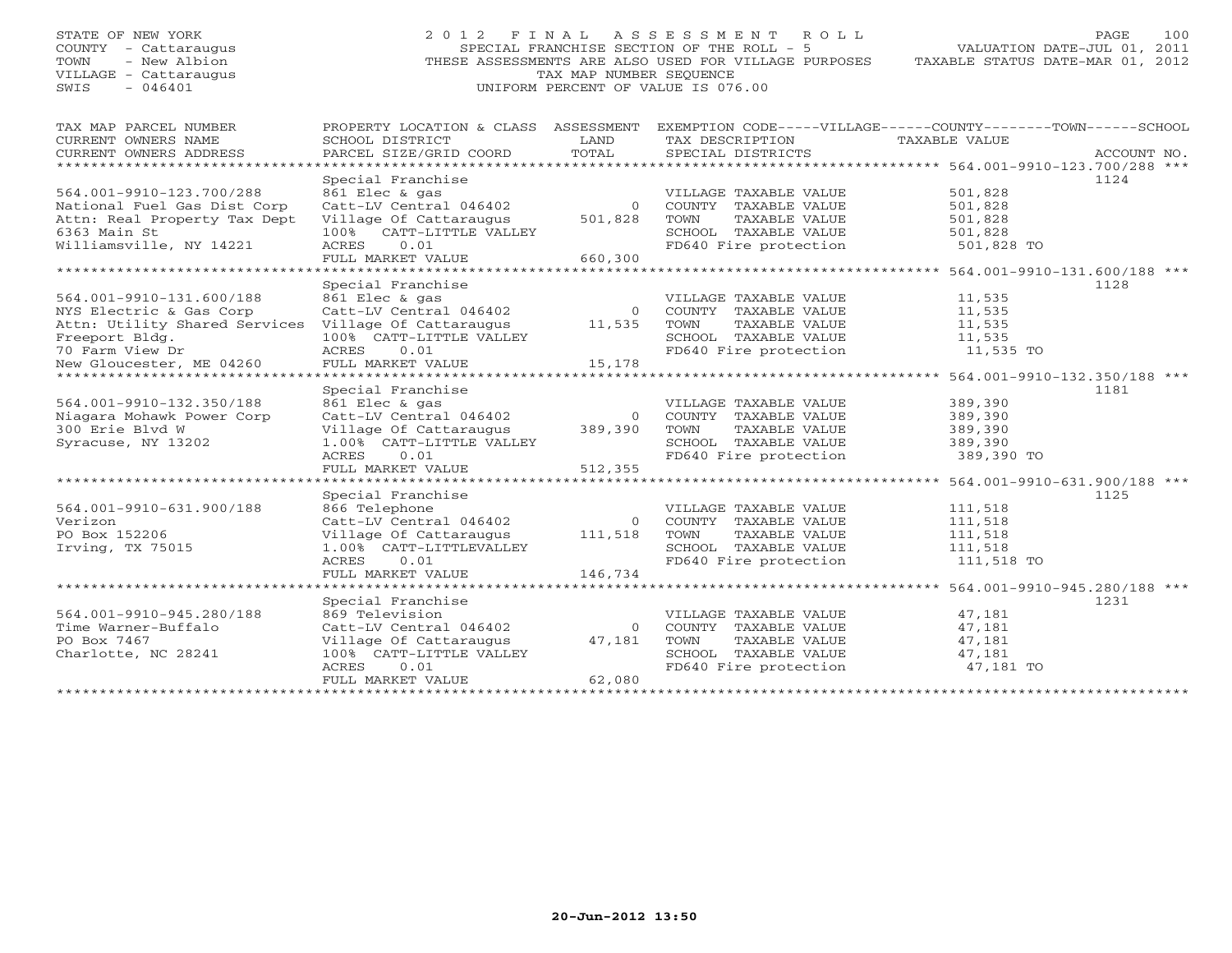| STATE OF NEW YORK     | 2012 FINAL ASSESSMENT ROLL                           | 101<br><b>PAGE</b>               |
|-----------------------|------------------------------------------------------|----------------------------------|
| COUNTY - Cattaraugus  | SPECIAL FRANCHISE SECTION OF THE ROLL - 5            | VALUATION DATE-JUL 01, 2011      |
| TOWN - New Albion     | THESE ASSESSMENTS ARE ALSO USED FOR VILLAGE PURPOSES | TAXABLE STATUS DATE-MAR 01, 2012 |
| VILLAGE - Cattaraugus |                                                      | RPS150/V04/L015                  |
| - 046401<br>SWIS      |                                                      | CURRENT DATE 6/20/2012           |
|                       | UNIFORM PERCENT OF VALUE IS 076.00                   |                                  |

#### \*\*\* S P E C I A L D I S T R I C T S U M M A R Y \*\*\*

|                      | TOTAL   | <b>EXTENSION</b> | <b>EXTENSION</b> | AD VALOREM | <b>EXEMPT</b> | TAXABLE  |
|----------------------|---------|------------------|------------------|------------|---------------|----------|
| CODE DISTRICT NAME   | PARCELS | TYPE.            | VALUE            | VALUE      | AMOUNT        | VALUE    |
|                      |         |                  |                  |            |               |          |
| FD640 Fire protectio |         | 5 TOTAL          |                  | 1061,452   |               | 1061,452 |

### \*\*\* S C H O O L D I S T R I C T S U M M A R Y \*\*\*

| CODE | DISTRICT NAME          | TOTAL<br>PARCELS | ASSESSED<br>LAND | ASSESSED<br>TOTAL | EXEMPT<br>AMOUNT | TOTAL<br>TAXABLE | STAR<br>AMOUNT | STAR<br>TAXABLE |
|------|------------------------|------------------|------------------|-------------------|------------------|------------------|----------------|-----------------|
|      | 046402 Catt-LV Central | ь.               |                  | 1061,452          |                  | 1061,452         |                | 1061,452        |
|      | SUB-TOTAL              | $\overline{z}$   |                  | 1061,452          |                  | 1061,452         |                | 1061,452        |
|      | TOTAL                  | כ                |                  | 1061,452          |                  | 1061,452         |                | 1061,452        |

### \*\*\* S Y S T E M C O D E S S U M M A R Y \*\*\*

#### NO SYSTEM EXEMPTIONS AT THIS LEVEL

#### \*\*\* E X E M P T I O N S U M M A R Y \*\*\*

#### NO EXEMPTIONS AT THIS LEVEL

| <b>ROLL</b> |                   | <b>TOTAL</b> | <i><b>\SSESSED</b></i> | ASSESSED     | TAXABLE     | TAXABLE       | TAXABLE  | TAXABLE       | STAR          |
|-------------|-------------------|--------------|------------------------|--------------|-------------|---------------|----------|---------------|---------------|
| <b>SEC</b>  | DESCRIPTION       | PARCELS      | LAND                   | TOTAL        | VTLLAGE     | COUNTY        | TOWN     | SCHOOL        | TAXABLE       |
|             | SPECIAL FRANCHISE |              |                        | , 061<br>452 | 1061<br>452 | 1061<br>. 452 | 1061,452 | 1061<br>, 452 | , 452<br>LO61 |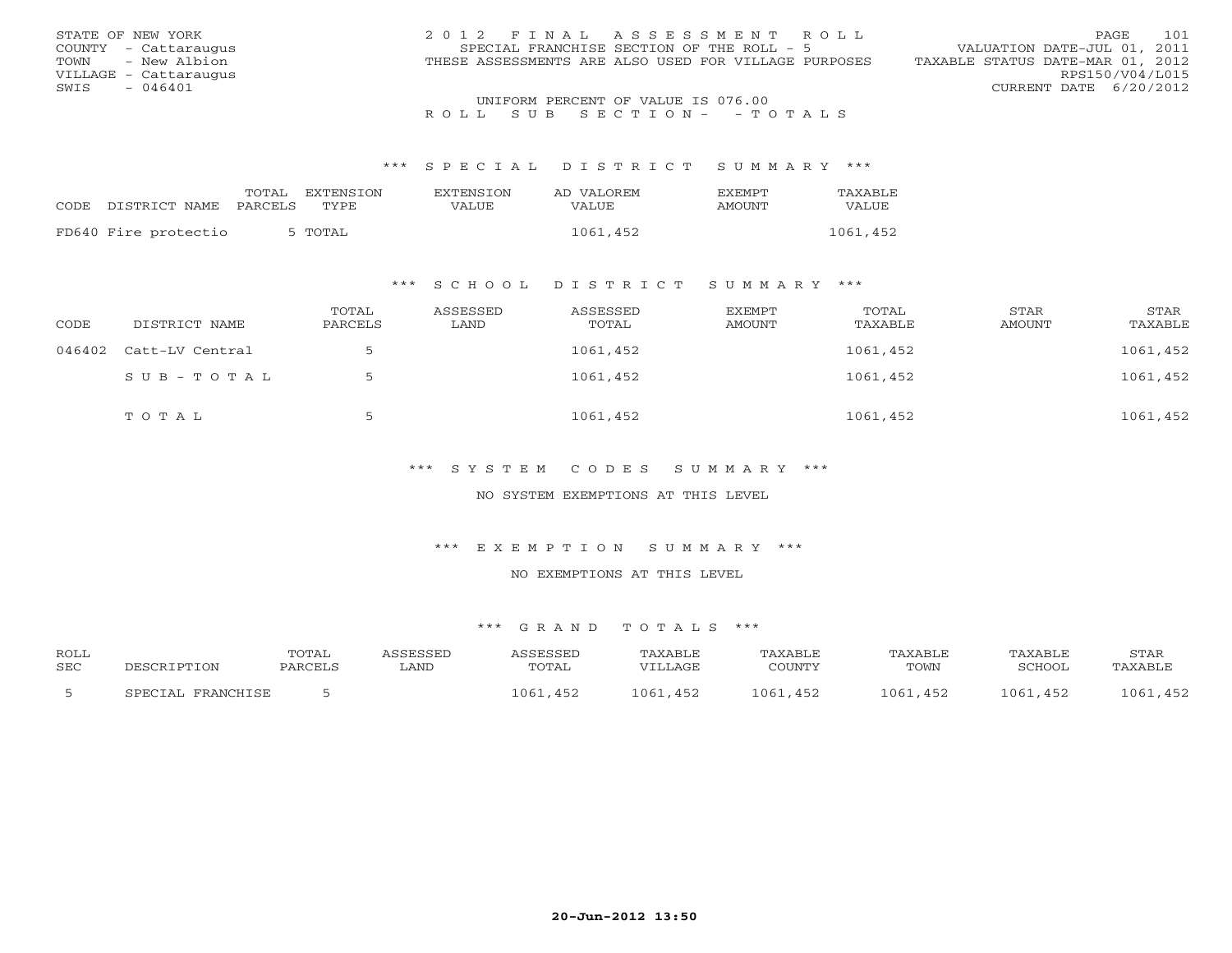| STATE OF NEW YORK     | 2012 FINAL ASSESSMENT ROLL                           | 102<br>PAGE.                     |
|-----------------------|------------------------------------------------------|----------------------------------|
| COUNTY - Cattaraugus  | SPECIAL FRANCHISE SECTION OF THE ROLL - 5            | VALUATION DATE-JUL 01, 2011      |
| TOWN - New Albion     | THESE ASSESSMENTS ARE ALSO USED FOR VILLAGE PURPOSES | TAXABLE STATUS DATE-MAR 01, 2012 |
| VILLAGE - Cattaraugus |                                                      | RPS150/V04/L015                  |
| $-046401$<br>SWIS     | UNIFORM PERCENT OF VALUE IS 076.00                   | CURRENT DATE 6/20/2012           |
|                       |                                                      |                                  |

#### R O L L S E C T I O N T O T A L S

#### \*\*\* S P E C I A L D I S T R I C T S U M M A R Y \*\*\*

|                      | TOTAL   | <b>EXTENSION</b> | <b>EXTENSION</b> | AD VALOREM | <b>FXFMPT</b> | TAXABLE      |
|----------------------|---------|------------------|------------------|------------|---------------|--------------|
| CODE DISTRICT NAME   | PARCELS | TYPE.            | VALUE            | VALUE      | AMOUNT        | <b>VALUE</b> |
|                      |         |                  |                  |            |               |              |
| FD640 Fire protectio |         | 5 TOTAL          |                  | 1061,452   |               | 1061,452     |

### \*\*\* S C H O O L D I S T R I C T S U M M A R Y \*\*\*

| CODE | DISTRICT NAME          | TOTAL<br>PARCELS | ASSESSED<br>LAND | ASSESSED<br>TOTAL | EXEMPT<br>AMOUNT | TOTAL<br>TAXABLE | STAR<br>AMOUNT | STAR<br>TAXABLE |
|------|------------------------|------------------|------------------|-------------------|------------------|------------------|----------------|-----------------|
|      | 046402 Catt-LV Central |                  |                  | 1061,452          |                  | 1061,452         |                | 1061,452        |
|      | SUB-TOTAL              |                  |                  | 1061,452          |                  | 1061,452         |                | 1061,452        |
|      | TOTAL                  |                  |                  | 1061,452          |                  | 1061,452         |                | 1061,452        |

### \*\*\* S Y S T E M C O D E S S U M M A R Y \*\*\*

#### NO SYSTEM EXEMPTIONS AT THIS LEVEL

#### \*\*\* E X E M P T I O N S U M M A R Y \*\*\*

#### NO EXEMPTIONS AT THIS LEVEL

| <b>ROLL</b> |                   | TOTAL   | <i><b>\SSESSED</b></i> | ASSESSED     | TAXABLE       | TAXABLE     | <b>TAXABLE</b> | TAXABLE  | STAF          |
|-------------|-------------------|---------|------------------------|--------------|---------------|-------------|----------------|----------|---------------|
| <b>SEC</b>  | DESCRIPTION       | PARCELS | LAND                   | <b>TOTAL</b> | VILLAGE       | COUNTY      | TOWN           | SCHOOL   | TAXABLE       |
|             | SPECIAL FRANCHISE |         |                        | ,452<br>1061 | .452<br>1061, | 1061<br>452 | 1061.<br>.452  | 1061,452 | .,452<br>1061 |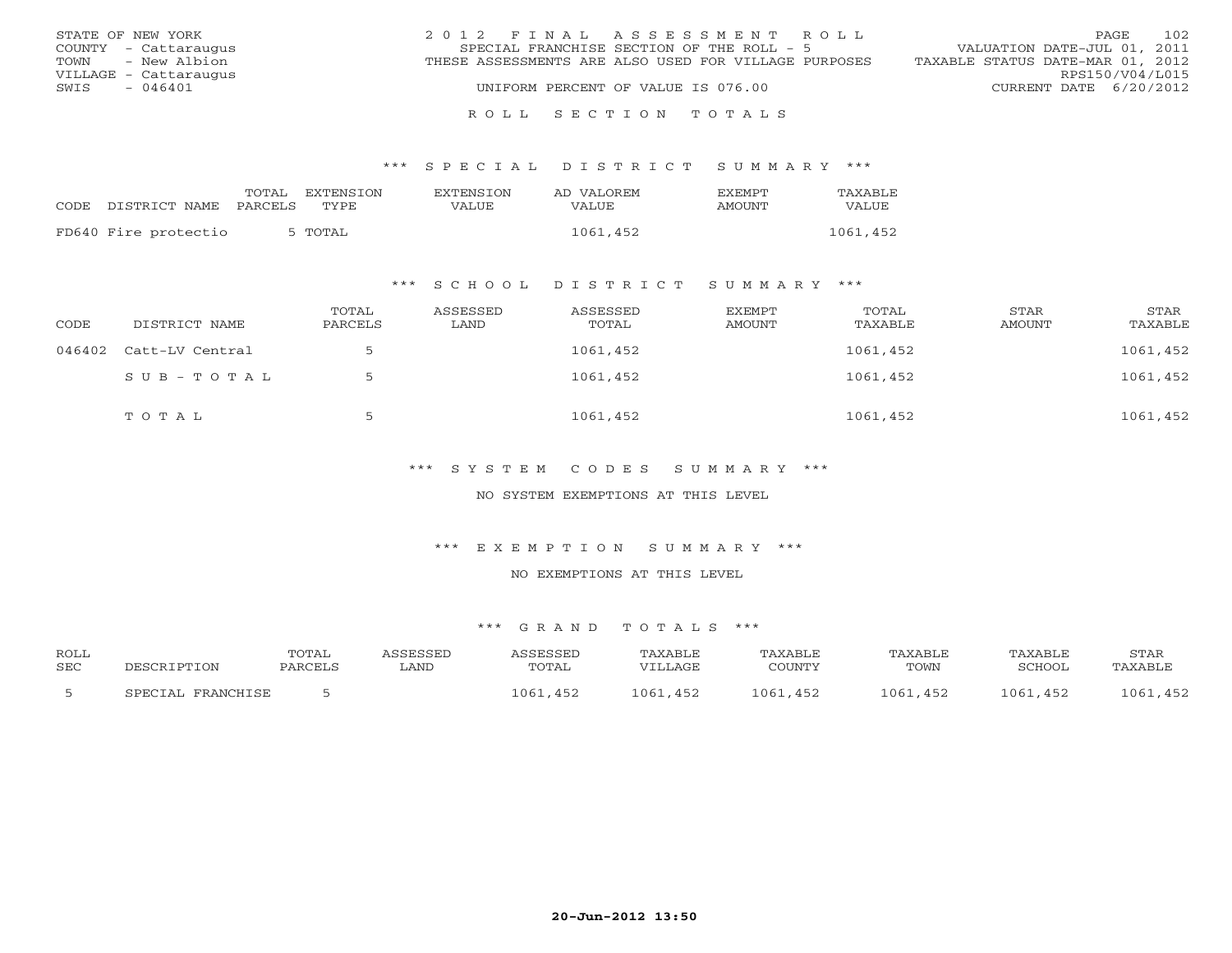| STATE OF NEW YORK<br>COUNTY - Cattaraugus<br>TOWN<br>- New Albion<br>VILLAGE - Cattaraugus<br>$-046401$<br>SWIS                                                  |                                                                                                                                                                                                                 | TAX MAP NUMBER SEQUENCE              | 2012 FINAL ASSESSMENT<br>R O L L<br>UTILITY & R.R. SECTION OF THE ROLL - 6<br>THESE ASSESSMENTS ARE ALSO USED FOR VILLAGE PURPOSES<br>UNIFORM PERCENT OF VALUE IS 076.00 | TAXABLE STATUS DATE-MAR 01, 2012                                 | PAGE<br>103<br>VALUATION DATE-JUL 01, 2011 |
|------------------------------------------------------------------------------------------------------------------------------------------------------------------|-----------------------------------------------------------------------------------------------------------------------------------------------------------------------------------------------------------------|--------------------------------------|--------------------------------------------------------------------------------------------------------------------------------------------------------------------------|------------------------------------------------------------------|--------------------------------------------|
| TAX MAP PARCEL NUMBER<br>CURRENT OWNERS NAME<br>CURRENT OWNERS ADDRESS<br>***********************                                                                | SCHOOL DISTRICT<br>PARCEL SIZE/GRID COORD                                                                                                                                                                       | LAND<br>TOTAL                        | PROPERTY LOCATION & CLASS ASSESSMENT EXEMPTION CODE-----VILLAGE------COUNTY-------TOWN------SCHOOL<br>TAX DESCRIPTION<br>SPECIAL DISTRICTS                               | TAXABLE VALUE<br>***************** 35.081-2-18 ***************** | ACCOUNT NO.                                |
| $35.081 - 2 - 18$<br>Verizon<br>PO Box 152206<br>Irving, TX 75015                                                                                                | 7 South St<br>831 Tele Comm<br>Catt-LV Central 046402<br>L0c #Unknown<br>$1.0000 - \text{Cat} / 1 \text{ Valley}$<br>Land & Building<br>FRNT 74.00 DPTH 86.00<br>EAST-1071476 NRTH-0849273<br>FULL MARKET VALUE | 3,700<br>71,900<br>94,605            | VILLAGE TAXABLE VALUE<br>COUNTY TAXABLE VALUE<br>TOWN<br>TAXABLE VALUE<br>SCHOOL TAXABLE VALUE<br>FD640 Fire protection                                                  | 71,900<br>71,900<br>71,900<br>71,900<br>71,900 TO                | 1036                                       |
|                                                                                                                                                                  |                                                                                                                                                                                                                 |                                      |                                                                                                                                                                          |                                                                  |                                            |
| 664.001-9910-123.700/288<br>National Fuel Gas Dist Corp<br>Attn: Real Property Tax Dept<br>6363 Main St<br>Williamsville, NY 14221                               | Outside Plant<br>885 Gas Outside Pla<br>Catt-LV Central 046402<br>Loc #140116,141030,888888<br>$1.0000 - \text{Cat} / 1$ Valley<br>Gas Dist<br>ACRES<br>0.01<br>FULL MARKET VALUE                               | $\overline{0}$<br>67,700<br>89,079   | VILLAGE TAXABLE VALUE<br>COUNTY TAXABLE VALUE<br>TOWN<br>TAXABLE VALUE<br>SCHOOL TAXABLE VALUE<br>FD640 Fire protection                                                  | 67,700<br>67,700<br>67,700<br>67,700<br>67,700 TO                | 1119                                       |
|                                                                                                                                                                  |                                                                                                                                                                                                                 |                                      |                                                                                                                                                                          |                                                                  |                                            |
| 664.001-9910-131.600/188<br>NYS Electric & Gas Corp<br>Attn: Utility Shared Services Loc #888888<br>Freeport Bldg<br>70 Farm View Dr<br>New Gloucester, ME 04260 | Outside Plant<br>884 Elec Dist Out<br>Catt-LV Central 046402<br>$1.0000 - \text{Cat} / 1$ Valley<br>Elec Dist<br>ACRES<br>0.01<br>FULL MARKET VALUE                                                             | $\overline{0}$<br>9,500              | VILLAGE TAXABLE VALUE<br>COUNTY TAXABLE VALUE<br>TOWN<br>TAXABLE VALUE<br>SCHOOL TAXABLE VALUE<br>FD640 Fire protection                                                  | 9,500<br>9,500<br>9,500<br>9,500<br>9,500 TO                     | 1123                                       |
|                                                                                                                                                                  |                                                                                                                                                                                                                 | 12,500<br>*********                  |                                                                                                                                                                          | ************** 664.001-9910-132.350/100 ***                      |                                            |
| 664.001-9910-132.350/100<br>Niagara Mohawk Power Corp<br>300 Erie Blyd W<br>Syracuse, NY 13202                                                                   | Elec Trans Line<br>882 Elec Trans Imp<br>Catt-LV Central 046402<br>Loc #712389<br>$1.0000 - \text{Cat} / 1 \text{ Valley}$<br>Dake Hill-W Sal #816<br>ACRES<br>0.01                                             | $\overline{0}$<br>8,497              | VILLAGE TAXABLE VALUE<br>COUNTY TAXABLE VALUE<br>TOWN<br>TAXABLE VALUE<br>SCHOOL TAXABLE VALUE<br>FD640 Fire protection                                                  | 8,497<br>8,497<br>8,497<br>8,497<br>8,497 TO                     | 1471                                       |
|                                                                                                                                                                  | FULL MARKET VALUE                                                                                                                                                                                               | 11,180                               |                                                                                                                                                                          |                                                                  |                                            |
| *****************************<br>664.001-9910-132.350/188                                                                                                        | Outside Plant<br>884 Elec Dist Out                                                                                                                                                                              |                                      | VILLAGE TAXABLE VALUE                                                                                                                                                    | 127,242                                                          | 1122                                       |
| Niagara Mohawk Power Corp<br>300 Erie Blvd W<br>Syracuse, NY 13202                                                                                               | Catt-LV Central 046402<br>Loc #888888<br>$1.0000 - \text{Cat} / 1 \text{ Valley}$<br>Elec Dist<br>ACRES<br>0.01<br>FULL MARKET VALUE                                                                            | $\overline{0}$<br>127,242<br>167,424 | COUNTY TAXABLE VALUE<br>TOWN<br>TAXABLE VALUE<br>SCHOOL TAXABLE VALUE<br>FD640 Fire protection                                                                           | 127,242<br>127,242<br>127,242<br>127,242 TO                      |                                            |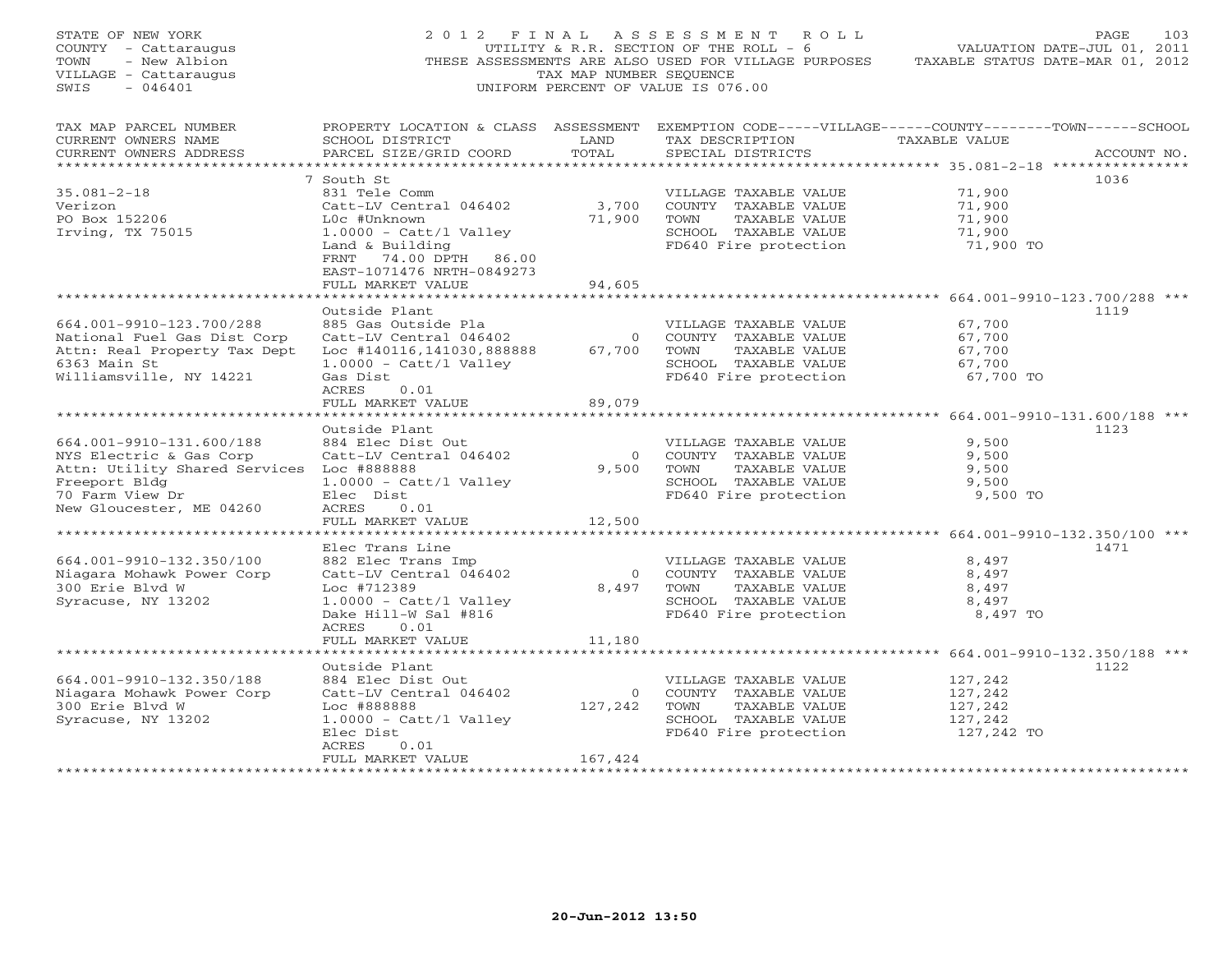| STATE OF NEW YORK<br>COUNTY<br>- Cattaraugus<br>- New Albion<br>TOWN<br>VILLAGE - Cattaraugus<br>$-046401$<br>SWIS | 2 0 1 2                   | TAX MAP NUMBER SEQUENCE | FINAL ASSESSMENT ROLL<br>UTILITY & R.R. SECTION OF THE ROLL - 6<br>THESE ASSESSMENTS ARE ALSO USED FOR VILLAGE PURPOSES<br>UNIFORM PERCENT OF VALUE IS 076.00 | 104<br>PAGE<br>2011<br>VALUATION DATE-JUL 01,<br>TAXABLE STATUS DATE-MAR 01, 2012 |
|--------------------------------------------------------------------------------------------------------------------|---------------------------|-------------------------|---------------------------------------------------------------------------------------------------------------------------------------------------------------|-----------------------------------------------------------------------------------|
| TAX MAP PARCEL NUMBER                                                                                              | PROPERTY LOCATION & CLASS | ASSESSMENT              |                                                                                                                                                               | EXEMPTION CODE-----VILLAGE------COUNTY--------TOWN------SCHOOL                    |
| CURRENT OWNERS NAME                                                                                                | SCHOOL DISTRICT           | LAND                    | TAX DESCRIPTION                                                                                                                                               | TAXABLE VALUE                                                                     |
| CURRENT OWNERS ADDRESS                                                                                             | PARCEL SIZE/GRID COORD    | TOTAL                   | SPECIAL DISTRICTS                                                                                                                                             | ACCOUNT NO.                                                                       |
|                                                                                                                    |                           |                         |                                                                                                                                                               |                                                                                   |
|                                                                                                                    | Outside Plant             |                         |                                                                                                                                                               | 1121                                                                              |
| 664.001-9910-631.900/188                                                                                           | 836 Telecom. eq.          |                         | VILLAGE TAXABLE VALUE                                                                                                                                         | 29,809                                                                            |
| Verizon                                                                                                            | Catt-LV Central 046402    | $\circ$                 | COUNTY<br>TAXABLE VALUE                                                                                                                                       | 29,809                                                                            |
| Example 10 Loc #888888<br>PO Box 152206                                                                            |                           | 29,809                  | TOWN<br>TAXABLE VALUE                                                                                                                                         | 29,809                                                                            |
| Irving, TX 75015                                                                                                   | $1.0000$ - Catt/l Valley  |                         | SCHOOL<br>TAXABLE VALUE                                                                                                                                       | 29,809                                                                            |
|                                                                                                                    | Poles, Wire Cable, Etc    |                         | FD640 Fire protection                                                                                                                                         | 29,809 TO                                                                         |
|                                                                                                                    | 0.01<br>ACRES             |                         |                                                                                                                                                               |                                                                                   |
|                                                                                                                    | FULL MARKET VALUE         | 39,222                  |                                                                                                                                                               |                                                                                   |
|                                                                                                                    |                           |                         |                                                                                                                                                               |                                                                                   |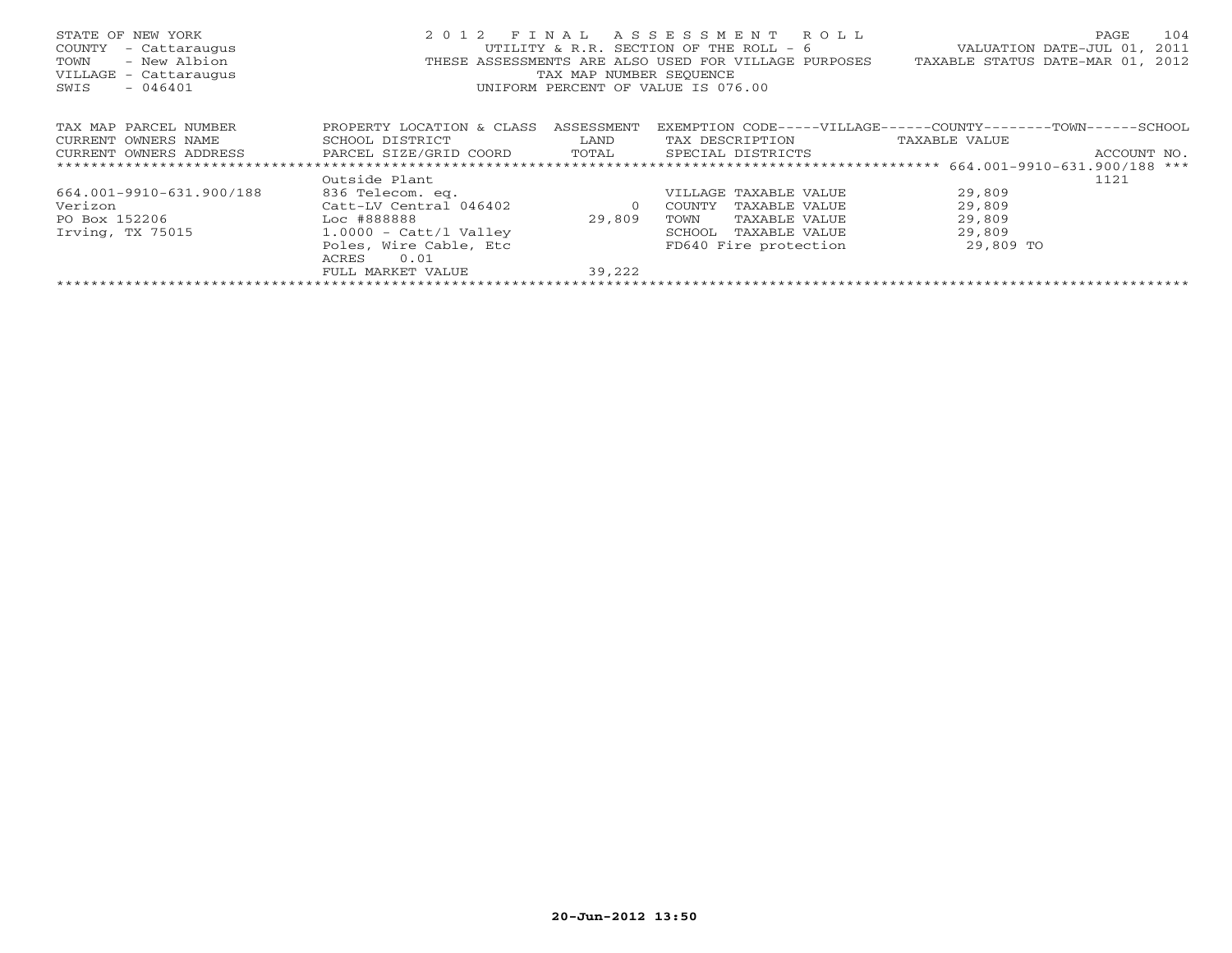| STATE OF NEW YORK     | 2012 FINAL ASSESSMENT ROLL                           | 105<br><b>PAGE</b>               |
|-----------------------|------------------------------------------------------|----------------------------------|
| COUNTY - Cattaraugus  | UTILITY & R.R. SECTION OF THE ROLL - 6               | VALUATION DATE-JUL 01, 2011      |
| TOWN - New Albion     | THESE ASSESSMENTS ARE ALSO USED FOR VILLAGE PURPOSES | TAXABLE STATUS DATE-MAR 01, 2012 |
| VILLAGE - Cattaraugus |                                                      | RPS150/V04/L015                  |
| $-046401$<br>SWIS     |                                                      | CURRENT DATE 6/20/2012           |
|                       | UNIFORM PERCENT OF VALUE IS 076.00                   |                                  |

#### \*\*\* S P E C I A L D I S T R I C T S U M M A R Y \*\*\*

|                      | TOTAL   | EXTENSION | <b>EXTENSION</b> | AD VALOREM | <b>FXFMPT</b> | TAXABLE |
|----------------------|---------|-----------|------------------|------------|---------------|---------|
| CODE DISTRICT NAME   | PARCELS | TYPE.     | VALUE            | VALUE.     | AMOUNT        | VALUE   |
|                      |         |           |                  |            |               |         |
| FD640 Fire protectio |         | TOTAL C   |                  | 314,648    |               | 314,648 |

### \*\*\* S C H O O L D I S T R I C T S U M M A R Y \*\*\*

| CODE   | DISTRICT NAME   | TOTAL<br>PARCELS | ASSESSED<br>LAND | ASSESSED<br>TOTAL | EXEMPT<br>AMOUNT | TOTAL<br>TAXABLE | STAR<br>AMOUNT | STAR<br>TAXABLE |
|--------|-----------------|------------------|------------------|-------------------|------------------|------------------|----------------|-----------------|
| 046402 | Catt-LV Central |                  | 3,700            | 314,648           |                  | 314,648          |                | 314,648         |
|        | SUB-TOTAL       | 6                | 3,700            | 314,648           |                  | 314,648          |                | 314,648         |
|        | TOTAL           |                  | 3,700            | 314,648           |                  | 314,648          |                | 314,648         |

### \*\*\* S Y S T E M C O D E S S U M M A R Y \*\*\*

#### NO SYSTEM EXEMPTIONS AT THIS LEVEL

#### \*\*\* E X E M P T I O N S U M M A R Y \*\*\*

#### NO EXEMPTIONS AT THIS LEVEL

| <b>ROLL</b> |                  | TOTAL   | <i><b>\SSESSED</b></i> | ASSESSED | TAXABLE | TAXABLE | TAXABLE | TAXABLE | STAR    |
|-------------|------------------|---------|------------------------|----------|---------|---------|---------|---------|---------|
| <b>SEC</b>  | DESCRIPTION      | PARCELS | . AND                  | TOTAL    | VILLAGE | COUNTY  | TOWN    | SCHOOL  | TAXABLE |
|             | UTILITIES & N.C. |         | ,700                   | 314,648  | 314,648 | 314,648 | 314,648 | 314,648 | 314,648 |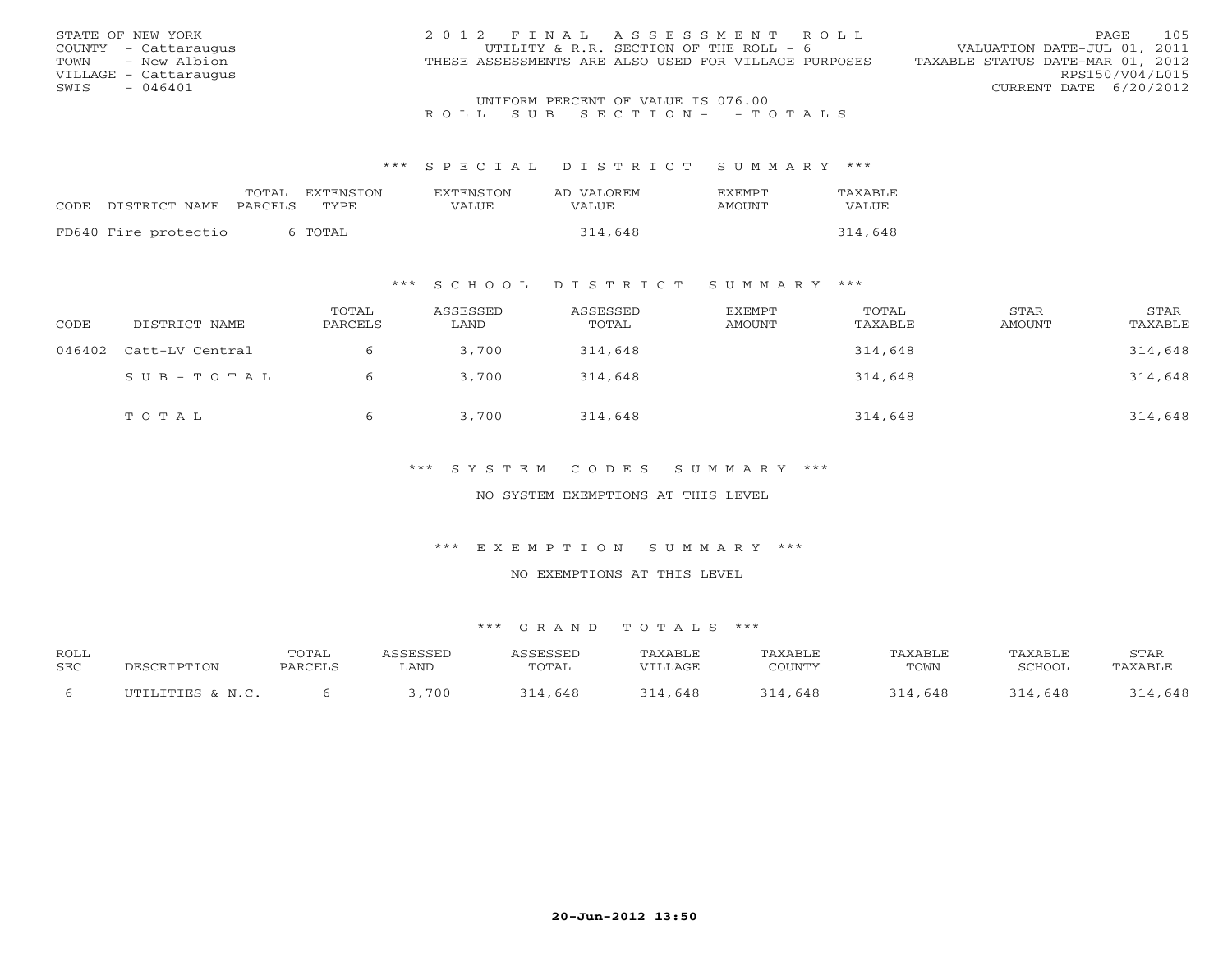| STATE OF NEW YORK     | 2012 FINAL ASSESSMENT ROLL                           | 106<br>PAGE                      |
|-----------------------|------------------------------------------------------|----------------------------------|
| COUNTY - Cattaraugus  | UTILITY & R.R. SECTION OF THE ROLL - 6               | VALUATION DATE-JUL 01, 2011      |
| TOWN - New Albion     | THESE ASSESSMENTS ARE ALSO USED FOR VILLAGE PURPOSES | TAXABLE STATUS DATE-MAR 01, 2012 |
| VILLAGE - Cattaraugus |                                                      | RPS150/V04/L015                  |
| - 046401<br>SWIS      | UNIFORM PERCENT OF VALUE IS 076.00                   | CURRENT DATE 6/20/2012           |
|                       |                                                      |                                  |

#### R O L L S E C T I O N T O T A L S

#### \*\*\* S P E C I A L D I S T R I C T S U M M A R Y \*\*\*

| CODE DISTRICT NAME   | TOTAL<br>PARCELS | EXTENSION<br>TYPE. | <b>EXTENSION</b><br>VALUE | AD VALOREM<br>VALUE | <b>FXFMPT</b><br>AMOUNT | TAXABLE<br>VALUE |
|----------------------|------------------|--------------------|---------------------------|---------------------|-------------------------|------------------|
| FD640 Fire protectio |                  | 6 TOTAL            |                           | 314,648             |                         | 314,648          |

### \*\*\* S C H O O L D I S T R I C T S U M M A R Y \*\*\*

| CODE   | DISTRICT NAME   | TOTAL<br>PARCELS | ASSESSED<br>LAND | ASSESSED<br>TOTAL | EXEMPT<br>AMOUNT | TOTAL<br>TAXABLE | STAR<br>AMOUNT | STAR<br>TAXABLE |
|--------|-----------------|------------------|------------------|-------------------|------------------|------------------|----------------|-----------------|
| 046402 | Catt-LV Central |                  | 3,700            | 314,648           |                  | 314,648          |                | 314,648         |
|        | SUB-TOTAL       | 6                | 3,700            | 314,648           |                  | 314,648          |                | 314,648         |
|        | TOTAL           | 6                | 3,700            | 314,648           |                  | 314,648          |                | 314,648         |

### \*\*\* S Y S T E M C O D E S S U M M A R Y \*\*\*

#### NO SYSTEM EXEMPTIONS AT THIS LEVEL

#### \*\*\* E X E M P T I O N S U M M A R Y \*\*\*

#### NO EXEMPTIONS AT THIS LEVEL

| <b>ROLL</b> | DESCRIPTION      | TOTAL   | <i><b>\SSESSED</b></i> | ASSESSED | TAXABLE | TAXABLE | TAXABLE | TAXABLE | STAR    |
|-------------|------------------|---------|------------------------|----------|---------|---------|---------|---------|---------|
| <b>SEC</b>  |                  | PARCELS | . AND                  | TOTAL    | VILLAGE | COUNTY  | TOWN    | SCHOOL  | TAXABLE |
|             | UTILITIES & N.C. |         | ,700                   | 314,648  | 314,648 | 314,648 | 314,648 | 314,648 | 314,648 |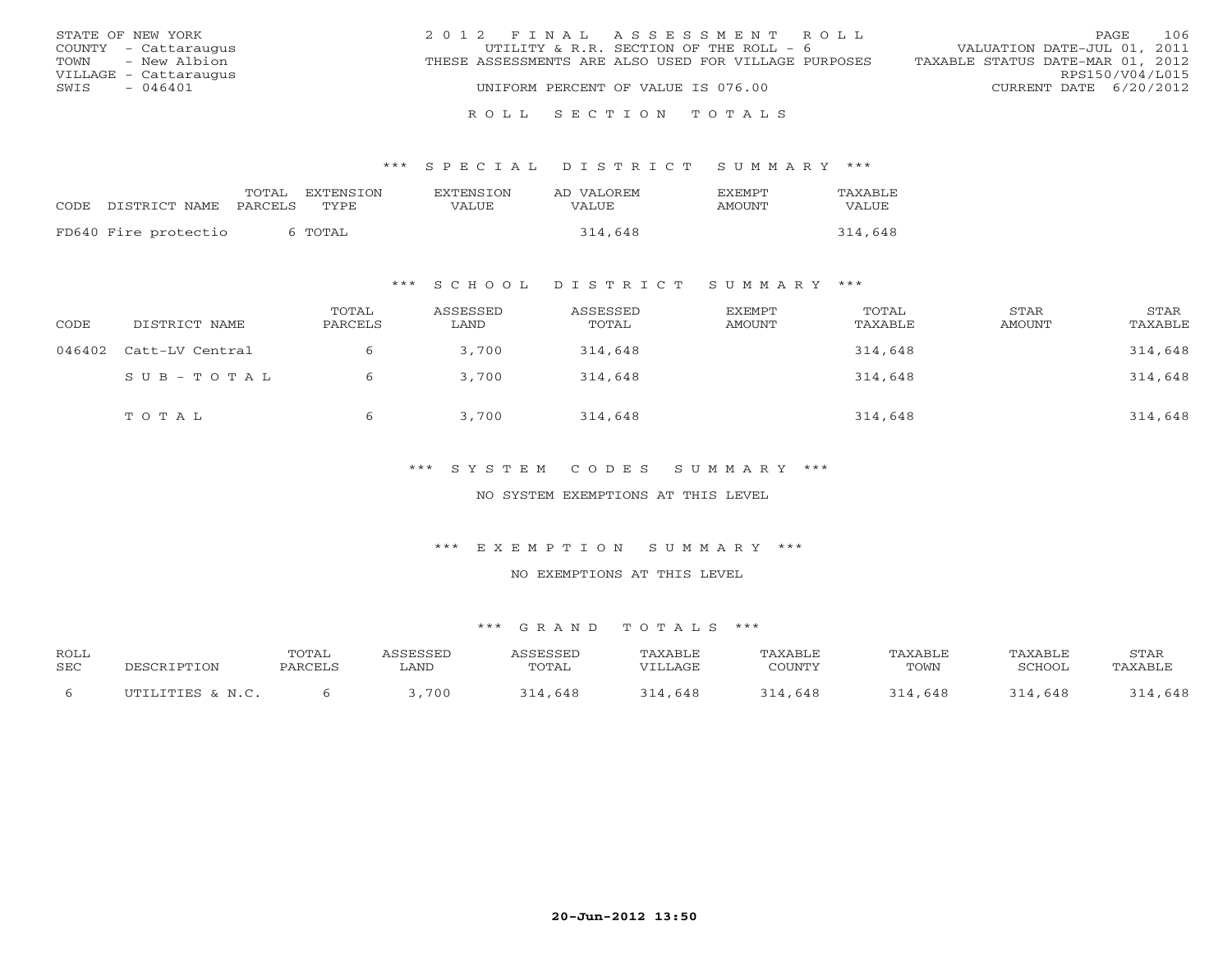| STATE OF NEW YORK<br>COUNTY - Cattaraugus<br>- New Albion<br>TOWN<br>VILLAGE - Cattaraugus<br>SWIS<br>$-046401$             | 2012 FINAL<br>THESE ASSESSMENTS ARE ALSO USED FOR VILLAGE PURPOSES                                                                                                     | WHOLLY EXEMPT SECTION OF THE ROLL - 8<br>TAX MAP NUMBER SEQUENCE<br>UNIFORM PERCENT OF VALUE IS 076.00 | A S S E S S M E N T                              |                                                                                                                                      | R O L L | TAXABLE STATUS DATE-MAR 01, 2012                        | VALUATION DATE-JUL 01, 2011 | PAGE            | 107   |
|-----------------------------------------------------------------------------------------------------------------------------|------------------------------------------------------------------------------------------------------------------------------------------------------------------------|--------------------------------------------------------------------------------------------------------|--------------------------------------------------|--------------------------------------------------------------------------------------------------------------------------------------|---------|---------------------------------------------------------|-----------------------------|-----------------|-------|
| TAX MAP PARCEL NUMBER<br>CURRENT OWNERS NAME<br>CURRENT OWNERS ADDRESS                                                      | PROPERTY LOCATION & CLASS ASSESSMENT EXEMPTION CODE-----VILLAGE------COUNTY-------TOWN------SCHOOL<br>SCHOOL DISTRICT<br>PARCEL SIZE/GRID COORD                        | LAND<br>TOTAL                                                                                          |                                                  | TAX DESCRIPTION<br>SPECIAL DISTRICTS                                                                                                 |         | TAXABLE VALUE                                           |                             | ACCOUNT NO.     |       |
| $35.074 - 1 - 5.1$<br>Cattaraugua-Little Valley Sch Catt-LV Central 046402<br>25 N Franklin St<br>Cattaraugus, NY 14719     | Hoyt St<br>653 Govt pk lot<br>23 04<br>08<br>Ff 25'<br>ACRES<br>4.10<br>EAST-1072569 NRTH-0851202                                                                      | 9,900<br>9,900                                                                                         | VG-INSIDE 13650<br>VILLAGE TAXABLE VALUE<br>TOWN | COUNTY TAXABLE VALUE<br>TAXABLE VALUE<br>SCHOOL TAXABLE VALUE<br>FD640 Fire protection                                               | 9,900   | 9,900<br>$\circ$<br>$\mathbf 0$<br>$\Omega$<br>$\Omega$ | 9,900<br>0 <sub>0</sub>     | 1279            | 9,900 |
|                                                                                                                             | DEED BOOK 11137 PG-6001<br>FULL MARKET VALUE<br>*******************                                                                                                    | 13,026<br>* * * * * * * * * * * *                                                                      |                                                  | 9,900 EX                                                                                                                             |         | ********* 35.074-1-22 **************                    |                             |                 |       |
| $35.074 - 1 - 22$<br>United Methodist Church<br>Ellicott St<br>Cattaraugus, NY 14719                                        | 28 N Franklin St<br>210 1 Family Res<br>Catt-LV Central 046402<br>23 04<br>08<br>Parsonage<br>FRNT 66.00 DPTH 291.00<br>EAST-1072821 NRTH-0850656<br>FULL MARKET VALUE | 2,700<br>56,300<br>74,079                                                                              | RELIGIOUS 25110<br>TOWN                          | VILLAGE TAXABLE VALUE<br>COUNTY TAXABLE VALUE<br>TAXABLE VALUE<br>SCHOOL TAXABLE VALUE<br>FD640 Fire protection<br>56,300 EX         | 56,300  | 56,300<br>0<br>$\Omega$<br>$\Omega$<br>$\circ$          | 56,300<br>$0$ TO            | 5033<br>56,300  |       |
|                                                                                                                             | ******************<br>Hoyt St                                                                                                                                          |                                                                                                        |                                                  |                                                                                                                                      |         |                                                         |                             | 1413            |       |
| $35.074 - 1 - 34.2$<br>Cattaraugus-Little Valley Scho Catt-LV Central 046402<br>207 Rock City St<br>Little Valley, NY 14755 | 311 Res vac land<br>23 04 08<br>25.00 DPTH<br>FRNT<br>ACRES<br>1.90<br>EAST-1072598 NRTH-0850774<br>DEED BOOK 9341<br>PG-9001                                          | 1,900<br>1,900                                                                                         | SCH-DIST<br>TOWN                                 | 13800<br>VILLAGE TAXABLE VALUE<br>COUNTY TAXABLE VALUE<br>TAXABLE VALUE<br>SCHOOL TAXABLE VALUE<br>FD640 Fire protection<br>1,900 EX | 1,900   | 1,900<br>$\circ$<br>$\Omega$<br>$\Omega$<br>$\Omega$    | 1,900<br>$0$ TO             |                 | 1,900 |
|                                                                                                                             | FULL MARKET VALUE<br>*********************                                                                                                                             | 2,500                                                                                                  |                                                  |                                                                                                                                      |         |                                                         |                             |                 |       |
| $35.074 - 1 - 35.1$<br>Village of Cattaraugus<br>14 Main St<br>Cattaraugus, NY 14719                                        | 9 Leavenworth St<br>651 Highway gar<br>Catt-LV Central 046402<br>23 04<br>08<br>Ff 215'<br>ACRES<br>2.35<br>EAST-1072368 NRTH-0850491                                  | 4,800<br>104,300                                                                                       | VG-INSIDE 13650<br>TOWN                          | VILLAGE TAXABLE VALUE<br>COUNTY TAXABLE VALUE<br>TAXABLE VALUE<br>SCHOOL TAXABLE VALUE<br>FD640 Fire protection                      | 104,300 | 104,300<br>$\circ$<br>$\Omega$<br>$\Omega$<br>$\Omega$  | 104,300<br>$0$ TO           | 0561<br>104,300 |       |
|                                                                                                                             | DEED BOOK 843<br>PG-00683<br>FULL MARKET VALUE                                                                                                                         | 137,237                                                                                                |                                                  | 104,300 EX                                                                                                                           |         | ******************** 35.074-1-35.2 **************       |                             |                 |       |
|                                                                                                                             | Hoyt St                                                                                                                                                                |                                                                                                        |                                                  |                                                                                                                                      |         |                                                         | 3,300                       | 1550            |       |
| $35.074 - 1 - 35.2$<br>Cattaraugus-Little Valley Sch Catt-LV Central 046402<br>25 N Franklin St<br>Cattaraugus, NY 14719    | 330 Vacant comm<br>FRNT 165.00 DPTH 220.00<br>EAST-1072440 NRTH-0850782<br>DEED BOOK 11137 PG-6001<br>FULL MARKET VALUE                                                | 3,300<br>3,300<br>4,342                                                                                | SCH-DIST<br>TOWN                                 | 13800<br>VILLAGE TAXABLE VALUE<br>COUNTY TAXABLE VALUE<br>TAXABLE VALUE<br>SCHOOL TAXABLE VALUE                                      | 3,300   | 3,300<br>$\Omega$<br>$\Omega$<br>$\Omega$<br>$\Omega$   |                             |                 | 3,300 |
| ******************                                                                                                          | *******************                                                                                                                                                    |                                                                                                        |                                                  |                                                                                                                                      |         |                                                         |                             |                 |       |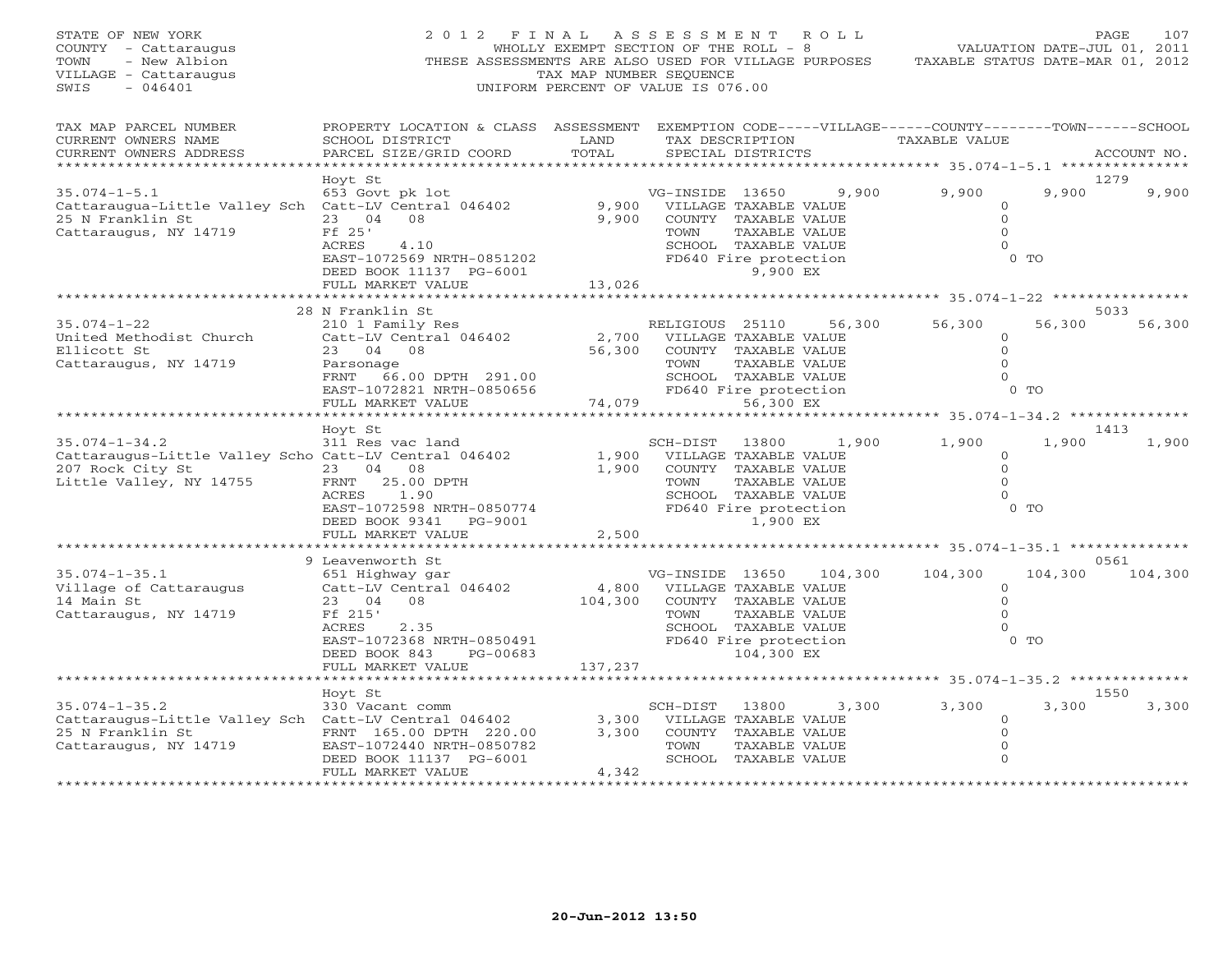| STATE OF NEW YORK<br>COUNTY - Cattaraugus<br>TOWN<br>- New Albion<br>VILLAGE - Cattaraugus<br>SWIS<br>$-046401$                                                            | 2 0 1 2<br>F I N A L                                                                                                                                                                                                                                            | A S S E S S M E N T A O L L<br>WHOLLY EXEMPT SECTION OF THE ROLL - 8<br>THESE ASSESSMENTS ARE ALSO USED FOR VILLAGE PURPOSES<br>TAX MAP NUMBER SEQUENCE<br>UNIFORM PERCENT OF VALUE IS 076.00 |                                                                                                                                                                                                                                                                             | 108<br>PAGE<br>VALUATION DATE-JUL 01, 2011<br>TAXABLE STATUS DATE-MAR 01, 2012                            |                                          |
|----------------------------------------------------------------------------------------------------------------------------------------------------------------------------|-----------------------------------------------------------------------------------------------------------------------------------------------------------------------------------------------------------------------------------------------------------------|-----------------------------------------------------------------------------------------------------------------------------------------------------------------------------------------------|-----------------------------------------------------------------------------------------------------------------------------------------------------------------------------------------------------------------------------------------------------------------------------|-----------------------------------------------------------------------------------------------------------|------------------------------------------|
| TAX MAP PARCEL NUMBER<br>CURRENT OWNERS NAME<br>CURRENT OWNERS ADDRESS<br>*********************                                                                            | PROPERTY LOCATION & CLASS ASSESSMENT EXEMPTION CODE-----VILLAGE------COUNTY-------TOWN------SCHOOL<br>SCHOOL DISTRICT<br>PARCEL SIZE/GRID COORD                                                                                                                 | LAND<br>TOTAL                                                                                                                                                                                 | TAX DESCRIPTION<br>SPECIAL DISTRICTS                                                                                                                                                                                                                                        | TAXABLE VALUE                                                                                             | ACCOUNT NO.                              |
|                                                                                                                                                                            | 25 N Franklin St                                                                                                                                                                                                                                                |                                                                                                                                                                                               |                                                                                                                                                                                                                                                                             |                                                                                                           | 5016                                     |
| $35.074 - 2 - 1.1$                                                                                                                                                         | 612 School                                                                                                                                                                                                                                                      |                                                                                                                                                                                               | SCH-DIST<br>13800 7919,700                                                                                                                                                                                                                                                  | 7919,700                                                                                                  | 7919,700<br>7919,700                     |
| Cattaraugus Central School<br>25 N Franklin St<br>Cattaraugus, NY 14719                                                                                                    | Catt-LV Central 046402<br>$230408-$<br>Jr-Sr High School<br>11/11-splt 25x324 off<br>ACRES 35.10<br>EAST-1073812 NRTH-0851054<br>DEED BOOK 481<br>PG-00467<br>FULL MARKET VALUE                                                                                 | 7919,700<br>10420,658                                                                                                                                                                         | 25,000 VILLAGE TAXABLE VALUE<br>COUNTY TAXABLE VALUE<br>TOWN<br>TAXABLE VALUE<br>SCHOOL TAXABLE VALUE<br>FD640 Fire protection<br>7919,700 EX                                                                                                                               | $\circ$<br>$\mathbf{O}$<br>$\Omega$<br>$\Omega$<br>$0$ TO                                                 |                                          |
|                                                                                                                                                                            |                                                                                                                                                                                                                                                                 |                                                                                                                                                                                               |                                                                                                                                                                                                                                                                             |                                                                                                           |                                          |
|                                                                                                                                                                            | West St                                                                                                                                                                                                                                                         |                                                                                                                                                                                               |                                                                                                                                                                                                                                                                             |                                                                                                           | 1382                                     |
| $35.081 - 1 - 35.2$<br>Village of Cattaraugus<br>14 Main St<br>Cattaraugus, NY 14719<br>$35.081 - 1 - 36$<br>Village of Cattaraugus<br>14 Main St<br>Cattaraugus, NY 14719 | 311 Res vac land<br>Catt-LV Central 046402<br>31 04<br>08<br>Well<br>Ff 330'<br>ACRES<br>1.15<br>EAST-1069297 NRTH-0849496<br>DEED BOOK 00924 PG-00153<br>FULL MARKET VALUE<br>West St<br>820 Water-public<br>Catt-LV Central 046402<br>31 04 08<br>Water Works | 8,100<br>8,100<br>10,658<br>8,200                                                                                                                                                             | VG-INSIDE 13650<br>8,100<br>VILLAGE TAXABLE VALUE<br>COUNTY TAXABLE VALUE<br>TAXABLE VALUE<br>TOWN<br>SCHOOL TAXABLE VALUE<br>FD640 Fire protection<br>8,100 EX<br>8,200<br>VG-INSIDE 13650<br>8,200 VILLAGE TAXABLE VALUE<br>COUNTY TAXABLE VALUE<br>TAXABLE VALUE<br>TOWN | 8,100<br>$\Omega$<br>$\circ$<br>$\Omega$<br>$\Omega$<br>$0$ TO<br>8,200<br>$\circ$<br>$\circ$<br>$\Omega$ | 8,100<br>8,100<br>5007<br>8,200<br>8,200 |
|                                                                                                                                                                            | FRNT 201.00 DPTH 250.00<br>EAST-1069520 NRTH-0849581<br>DEED BOOK 162<br>PG-00246<br>FULL MARKET VALUE                                                                                                                                                          | 10,789                                                                                                                                                                                        | SCHOOL TAXABLE VALUE<br>FD640 Fire protection<br>8,200 EX                                                                                                                                                                                                                   | $\Omega$<br>$0$ TO                                                                                        |                                          |
|                                                                                                                                                                            |                                                                                                                                                                                                                                                                 |                                                                                                                                                                                               |                                                                                                                                                                                                                                                                             |                                                                                                           |                                          |
|                                                                                                                                                                            | N Main St                                                                                                                                                                                                                                                       |                                                                                                                                                                                               |                                                                                                                                                                                                                                                                             |                                                                                                           | 1045                                     |
| $35.081 - 1 - 37$<br>Catt Co IDA<br>PO Box 1749<br>Ellicottville, NY 14731                                                                                                 | 843 Non-ceil. rr<br>Catt-LV Central 046402<br>00 00<br>00<br>26% Of Total Assm't<br>Ff 140'/145'<br>ACRES 28.95<br>EAST-1071472 NRTH-0849079                                                                                                                    | 22,500<br>22,500                                                                                                                                                                              | IND DEV<br>22,500<br>18020<br>VILLAGE TAXABLE VALUE<br>COUNTY TAXABLE VALUE<br>TAXABLE VALUE<br>TOWN<br>SCHOOL TAXABLE VALUE<br>FD640 Fire protection                                                                                                                       | 22,500<br>$\overline{O}$<br>$\mathbf 0$<br>$\Omega$<br>$\Omega$<br>лица и 22,500 то                       | 22,500<br>22,500                         |
| *************************                                                                                                                                                  | $PG-290$<br>DEED BOOK 801<br>FULL MARKET VALUE                                                                                                                                                                                                                  | 29,605                                                                                                                                                                                        |                                                                                                                                                                                                                                                                             |                                                                                                           |                                          |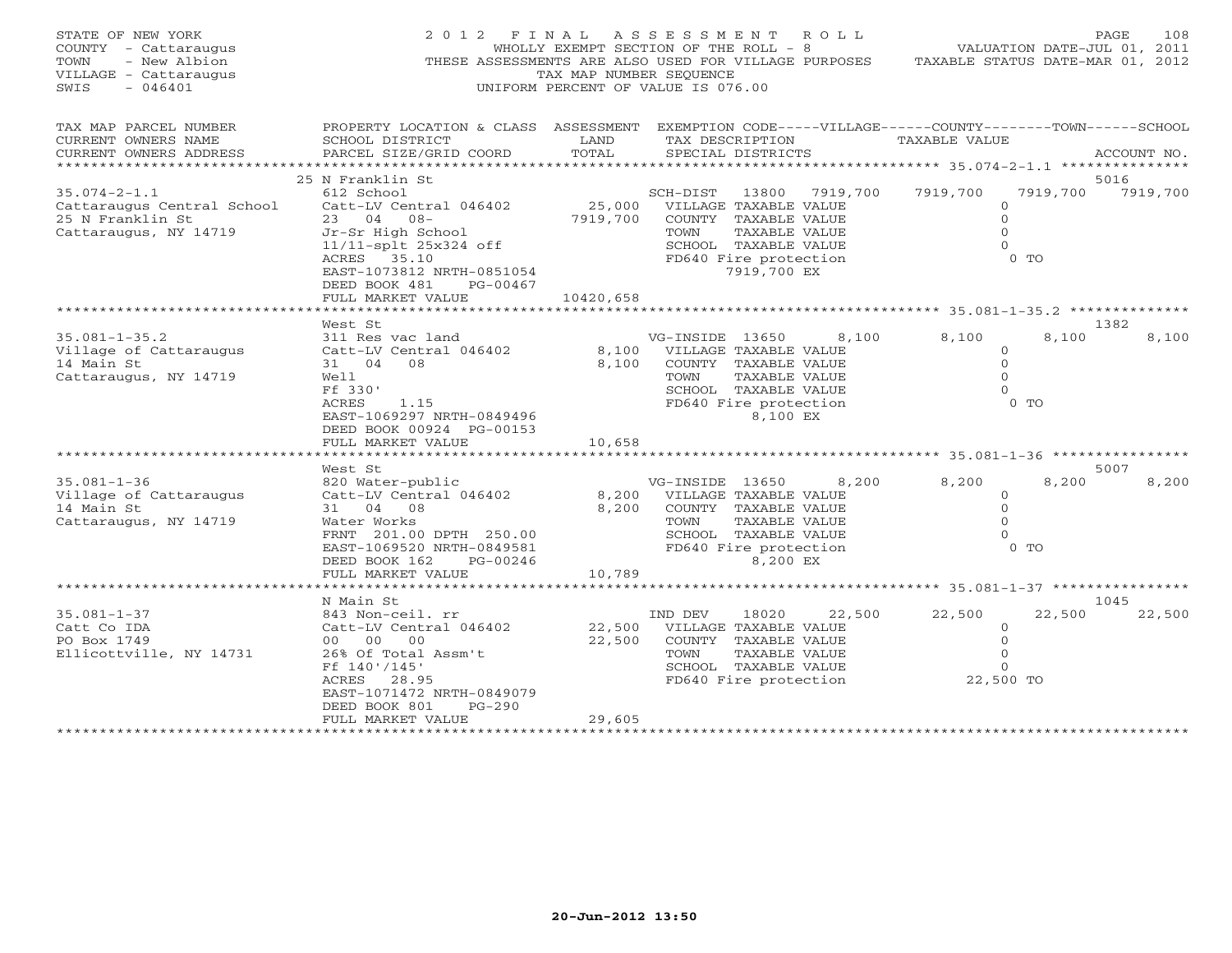| STATE OF NEW YORK<br>COUNTY - Cattaraugus<br>TOWN<br>- New Albion<br>VILLAGE - Cattaraugus<br>SWIS<br>$-046401$                                                                                                                                       | 2012 FINAL ASSESSMENT<br>THESE ASSESSMENTS ARE ALSO USED FOR VILLAGE PURPOSES TAXABLE STATUS DATE-MAR 01, 2012                                                                                                                                                                          | WHOLLY EXEMPT SECTION OF THE ROLL - 8<br>TAX MAP NUMBER SEQUENCE<br>UNIFORM PERCENT OF VALUE IS 076.00 |                                                                                                              |                                                                                        | R O L L | VALUATION DATE-JUL 01, 2011                                                 |                   | PAGE<br>109     |
|-------------------------------------------------------------------------------------------------------------------------------------------------------------------------------------------------------------------------------------------------------|-----------------------------------------------------------------------------------------------------------------------------------------------------------------------------------------------------------------------------------------------------------------------------------------|--------------------------------------------------------------------------------------------------------|--------------------------------------------------------------------------------------------------------------|----------------------------------------------------------------------------------------|---------|-----------------------------------------------------------------------------|-------------------|-----------------|
| TAX MAP PARCEL NUMBER<br>CURRENT OWNERS NAME<br>CURRENT OWNERS ADDRESS<br>***********************                                                                                                                                                     | PROPERTY LOCATION & CLASS ASSESSMENT EXEMPTION CODE-----VILLAGE------COUNTY-------TOWN------SCHOOL<br>SCHOOL DISTRICT<br>PARCEL SIZE/GRID COORD                                                                                                                                         | LAND<br>TOTAL                                                                                          |                                                                                                              | SPECIAL DISTRICTS                                                                      |         | TAX DESCRIPTION TAXABLE VALUE                                               |                   | ACCOUNT NO.     |
| $35.081 - 2 - 20$<br>st<br>St Marys Catholic<br>Machington St<br>Washington St<br>Cattaraugus, NY 14719                                                                                                                                               | 26 Washington St<br>620 Religious<br>620 Religious<br>Catt-LV Central 046402<br>2,300 VILLAGE TAXABLE VALUE<br>23 04 08<br>75,000 COUNTY TAXABLE VALUE<br>Parsonage TOWN TAXABLE VALUE<br>RCRES 0.20<br>EAST-1071426 NRTH-0849168<br>FULL MARKET VALUE<br>FULL MARKET VALUE<br>FULL MAR |                                                                                                        |                                                                                                              |                                                                                        |         | RELIGIOUS 25110 75,000 75,000<br>$\circ$<br>$\circ$<br>$\Omega$<br>$\Omega$ | 75,000<br>$0$ TO  | 5032<br>75,000  |
|                                                                                                                                                                                                                                                       |                                                                                                                                                                                                                                                                                         |                                                                                                        |                                                                                                              |                                                                                        |         |                                                                             |                   |                 |
| $35.081 - 2 - 20.71$<br>St Marys Catholic<br>Washington St<br>Cattaraugus, NY 14719                                                                                                                                                                   | 28 Washington St<br>R<br>620 Religious<br>Catt-LV Central 046402 2,200<br>23 04 08<br>ACRES<br>0.19<br>EAST-1071420 NRTH-0849166<br>FULL MARKET VALUE                                                                                                                                   | 383,400<br>504,474 FD640 Fire protection                                                               | RELIGIOUS 25110 383,400<br>TOWN                                                                              | VILLAGE TAXABLE VALUE<br>COUNTY TAXABLE VALUE<br>TAXABLE VALUE<br>SCHOOL TAXABLE VALUE |         | 383,400<br>$\circ$<br>$\Omega$<br>$\Omega$<br>$\Omega$                      | 383,400<br>$0$ TO | 5029<br>383,400 |
|                                                                                                                                                                                                                                                       |                                                                                                                                                                                                                                                                                         |                                                                                                        |                                                                                                              | 383,400 EX                                                                             |         |                                                                             |                   |                 |
|                                                                                                                                                                                                                                                       | 14 Washington St                                                                                                                                                                                                                                                                        |                                                                                                        |                                                                                                              |                                                                                        |         |                                                                             |                   | 0991            |
| $35.081 - 2 - 23$<br>EDUCATION 25120 24,<br>Historic Cattaraugus Corp Catt-LV Central 046402 1,100 VILLAGE TAXABLE VALUE<br>14 Washington St 13 04 08 24,700 COUNTY TAXABLE VALUE<br>Cattaraugus, NY 14719 ck 2009 for improvement TOWN TAXABLE VALUE | 512 Movie theatr<br>ck 2009 for improvement<br>FRNT 32.00 DPTH 132.00 SCHOOL TAXABLE VALUE<br>EAST-1071264 NRTH-0849065 FD640 Fire protection<br>DEED BOOK 1024 PG-554 24,700 EX<br>DEED BOOK 1024 PG-554                                                                               |                                                                                                        | EDUCATION 25120                                                                                              | 24,700 EX                                                                              | 24,700  | 24,700<br>$\circ$<br>$\circ$<br>$\circ$<br>$\circ$                          | 24,700<br>$0$ TO  | 24,700          |
|                                                                                                                                                                                                                                                       | FULL MARKET VALUE                                                                                                                                                                                                                                                                       | 32,500                                                                                                 |                                                                                                              |                                                                                        |         |                                                                             |                   |                 |
|                                                                                                                                                                                                                                                       | 14 N Main St                                                                                                                                                                                                                                                                            |                                                                                                        |                                                                                                              |                                                                                        |         |                                                                             |                   | 5001            |
| $35.081 - 2 - 27$<br>Village of Cattaraugus<br>14 N Main St<br>Cattaraugus, NY 14719                                                                                                                                                                  | 652 Govt bldgs<br>Catt-LV Central 046402<br>23 04 08<br>Town Hall<br>FRNT 26.00 DPTH 110.00<br>EAST-1071181 NRTH-0849069<br>DEED BOOK 151<br>PG-00406                                                                                                                                   |                                                                                                        | VG-INSIDE 13650<br>800 VILLAGE TAXABLE VALUE<br>51,500 COUNTY TAXABLE VALUE<br>TOWN<br>FD640 Fire protection | TAXABLE VALUE<br>SCHOOL TAXABLE VALUE<br>51,500 EX                                     | 51,500  | 51,500<br>$\overline{0}$<br>$\Omega$<br>$\circ$<br>$\circ$                  | 51,500<br>$0$ TO  | 51,500          |
|                                                                                                                                                                                                                                                       | FULL MARKET VALUE                                                                                                                                                                                                                                                                       | 67,763                                                                                                 |                                                                                                              |                                                                                        |         |                                                                             |                   |                 |
|                                                                                                                                                                                                                                                       |                                                                                                                                                                                                                                                                                         | ************************                                                                               |                                                                                                              |                                                                                        |         | ********************* 35.081-2-29 ****************                          |                   |                 |
| $35.081 - 2 - 29$<br>Village of Cattaraugus<br>14 Main St<br>Cattaraugus, NY 14719                                                                                                                                                                    | Washington St<br>653 Govt pk lot<br>Catt-LV Central 046402<br>23 04 08<br>FRNT 10.00 DPTH 132.00<br>EAST-1071311 NRTH-0849093<br>PG-00303<br>DEED BOOK 28                                                                                                                               |                                                                                                        | VG-INSIDE 13650<br>300 VILLAGE TAXABLE VALUE<br>300 COUNTY TAXABLE VALUE<br>TOWN<br>FD640 Fire protection    | TAXABLE VALUE<br>SCHOOL TAXABLE VALUE                                                  | 300     | 300<br>$\circ$<br>$\circ$<br>$\Omega$<br>$\Omega$                           | 300<br>$0$ TO     | 1185<br>300     |
| ***********************                                                                                                                                                                                                                               | FULL MARKET VALUE                                                                                                                                                                                                                                                                       | 395                                                                                                    |                                                                                                              | 300 EX                                                                                 |         |                                                                             |                   |                 |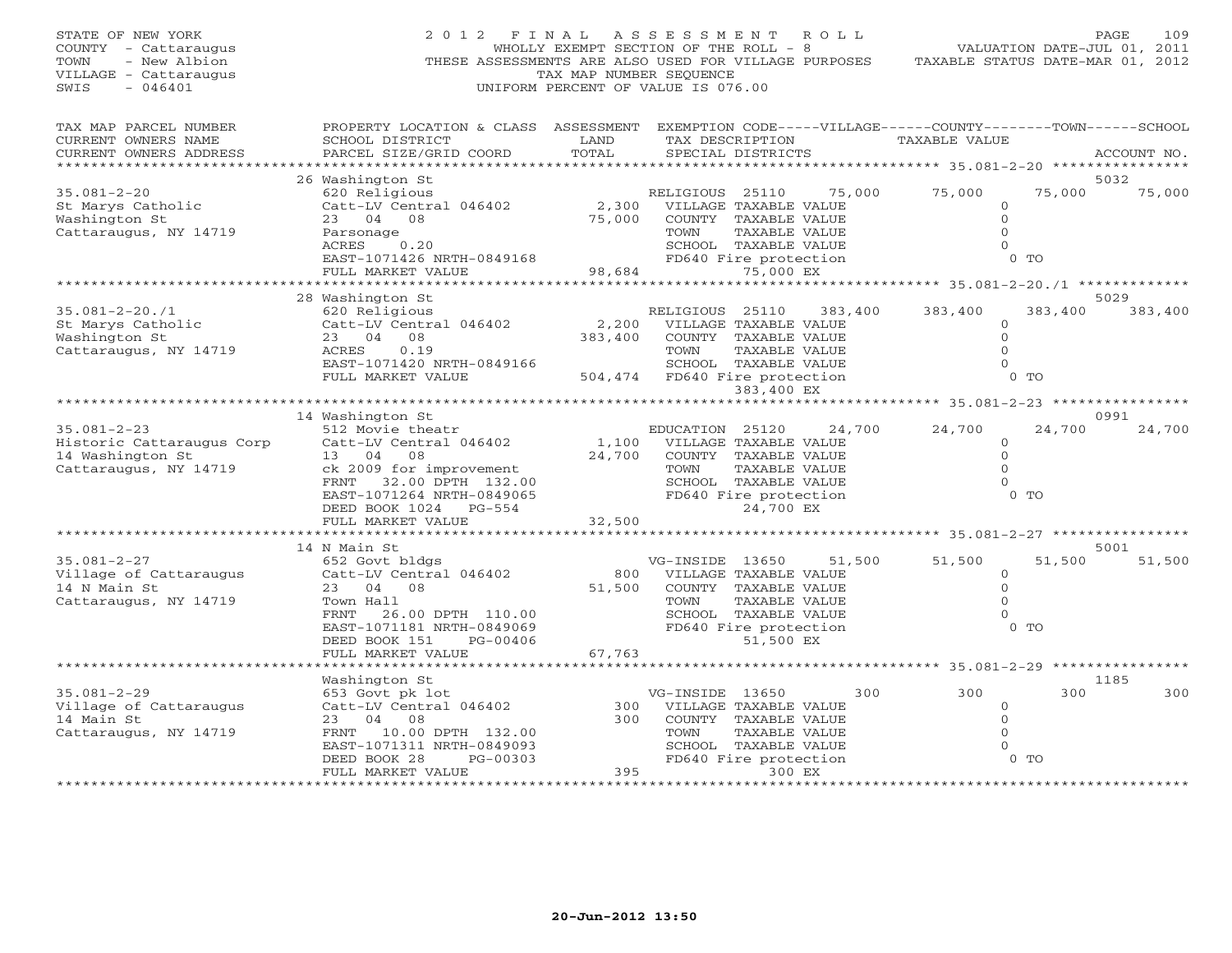| STATE OF NEW YORK<br>COUNTY - Cattaraugus<br>TOWN<br>- New Albion<br>VILLAGE - Cattaraugus<br>SWIS<br>$-046401$      |                                                                                                                                                                                 | TAX MAP NUMBER SEQUENCE | 2012 FINAL ASSESSMENT ROLL<br>WHOLLY EXEMPT SECTION OF THE ROLL - 8<br>THESE ASSESSMENTS ARE ALSO USED FOR VILLAGE PURPOSES<br>UNIFORM PERCENT OF VALUE IS 076.00 | VALUATION DATE-JUL 01, 2011<br>TAXABLE STATUS DATE-MAR 01, 2012 |                                                                                   | 110<br>PAGE    |
|----------------------------------------------------------------------------------------------------------------------|---------------------------------------------------------------------------------------------------------------------------------------------------------------------------------|-------------------------|-------------------------------------------------------------------------------------------------------------------------------------------------------------------|-----------------------------------------------------------------|-----------------------------------------------------------------------------------|----------------|
| TAX MAP PARCEL NUMBER<br>CURRENT OWNERS NAME<br>CURRENT OWNERS ADDRESS<br>********************                       | PROPERTY LOCATION & CLASS ASSESSMENT EXEMPTION CODE-----VILLAGE------COUNTY-------TOWN------SCHOOL<br>SCHOOL DISTRICT<br>PARCEL SIZE/GRID COORD                                 | LAND<br>TOTAL           | TAX DESCRIPTION<br>SPECIAL DISTRICTS                                                                                                                              | TAXABLE VALUE                                                   |                                                                                   | ACCOUNT NO.    |
| $35.081 - 3 - 3$<br>Fellowship Hill Ministries Inc Catt-LV Central 046402<br>10159 Route 39<br>Springville, NY 14141 | 13 Washington St<br>481 Att row bldg<br>23 04 08<br>FRNT 60.00 DPTH 116.00<br>EAST-1071364 NRTH-0848924<br>DEED BOOK 11612 PG-6003<br>FULL MARKET VALUE                         | 45,000<br>59,211        | RELIGIOUS 25110<br>1,500 VILLAGE TAXABLE VALUE<br>COUNTY TAXABLE VALUE<br>TAXABLE VALUE<br>TOWN<br>SCHOOL TAXABLE VALUE<br>FD640 Fire protection                  | 45,000<br>$\Omega$                                              | 45,000<br>$\overline{O}$<br>$\mathbf{0}$<br>$\Omega$<br>$\mathbf{0}$<br>45,000 TO | 0760<br>45,000 |
|                                                                                                                      |                                                                                                                                                                                 |                         |                                                                                                                                                                   |                                                                 |                                                                                   |                |
| $35.081 - 3 - 10$<br>Village of Cattaraugus<br>14 Main St<br>Cattaraugus, NY 14719                                   | 17 South St<br>534 Social org.<br>Catt-LV Central 046402<br>23 04 08<br>Senior Citizens Bldg.<br>FRNT 33.00 DPTH 66.00                                                          | 800<br>70,000           | VG-INSIDE 13650<br>VILLAGE TAXABLE VALUE<br>COUNTY TAXABLE VALUE<br>TOWN<br>TAXABLE VALUE<br>SCHOOL TAXABLE VALUE                                                 | 70,000<br>70,000                                                | 70,000<br>$\circ$<br>$\Omega$<br>$\Omega$<br>$\mathbf{0}$                         | 5003<br>70,000 |
|                                                                                                                      | EAST-1071560 NRTH-0848963<br>FULL MARKET VALUE<br>***************************                                                                                                   |                         | FD640 Fire protection<br>92,105<br>70,000 EX                                                                                                                      |                                                                 | $0$ TO                                                                            |                |
| $35.081 - 4 - 7$<br>Cattaraugus Area Ambulance Ser Catt-LV Central 046402<br>PO Box 44<br>Cattaraugus, NY 14719      | 43 South St<br>330 Vacant comm<br>23 04 08<br>95.00 DPTH 185.00<br>FRNT<br>ACRES<br>0.41<br>EAST-1071514 NRTH-0848169<br>DEED BOOK 11201 PG-8002<br>FULL MARKET VALUE           | 3,800<br>3,800<br>5,000 | NON-PROFIT 25300<br>VILLAGE TAXABLE VALUE<br>COUNTY TAXABLE VALUE<br>TOWN<br>TAXABLE VALUE<br>SCHOOL TAXABLE VALUE<br>FD640 Fire protection<br>3,800 EX           | 3,800<br>3,800                                                  | 3,800<br>$\circ$<br>$\circ$<br>$\Omega$<br>$\Omega$<br>$0$ TO                     | 5031<br>3,800  |
|                                                                                                                      |                                                                                                                                                                                 |                         | ********************                                                                                                                                              | ****************** 35.081-4-8 ******************                |                                                                                   |                |
| $35.081 - 4 - 8$<br>Cattaraugus Area Ambulance Ser Catt-LV Central 046402<br>PO Box 44<br>Cattaraugus, NY 14719      | South St<br>311 Res vac land<br>23 04 08<br>FRNT 66.00 DPTH 183.00<br>EAST-1071516 NRTH-0848088<br>DEED BOOK 11201 PG-8002                                                      | 2,600<br>2,600          | NON-PROFIT 25300 2,600<br>VILLAGE TAXABLE VALUE<br>COUNTY TAXABLE VALUE<br>TOWN<br>TAXABLE VALUE<br>SCHOOL TAXABLE VALUE<br>FD640 Fire protection                 | 2,600                                                           | 2,600<br>$\circ$<br>$\Omega$<br>$\Omega$<br>$\mathbf{0}$<br>$0$ TO                | 0584<br>2,600  |
|                                                                                                                      | FULL MARKET VALUE<br>**************************                                                                                                                                 | 3,421                   | 2,600 EX                                                                                                                                                          |                                                                 |                                                                                   |                |
| $35.081 - 5 - 3$<br>Church of Corinth at Catt<br>Attn: Clifford Waugh<br>35 N Franklin St<br>Cattaraugus, NY 14719   | 17 N Main St<br>481 Att row bldg<br>Catt-LV Central 046402<br>23 04 08<br>FRNT 47.57 DPTH 112.00<br>EAST-1071036 NRTH-0848962<br>DEED BOOK 802<br>PG-00845<br>FULL MARKET VALUE | 74,200<br>97,632        | NON-PROFIT 25300<br>1,500 VILLAGE TAXABLE VALUE<br>COUNTY TAXABLE VALUE<br>TOWN<br>TAXABLE VALUE<br>SCHOOL TAXABLE VALUE<br>FD640 Fire protection<br>74,200 EX    | 74,200<br>74,200                                                | 74,200<br>$\circ$<br>$\mathbf{0}$<br>$\mathbf{0}$<br>$\Omega$<br>$0$ TO           | 0628<br>74,200 |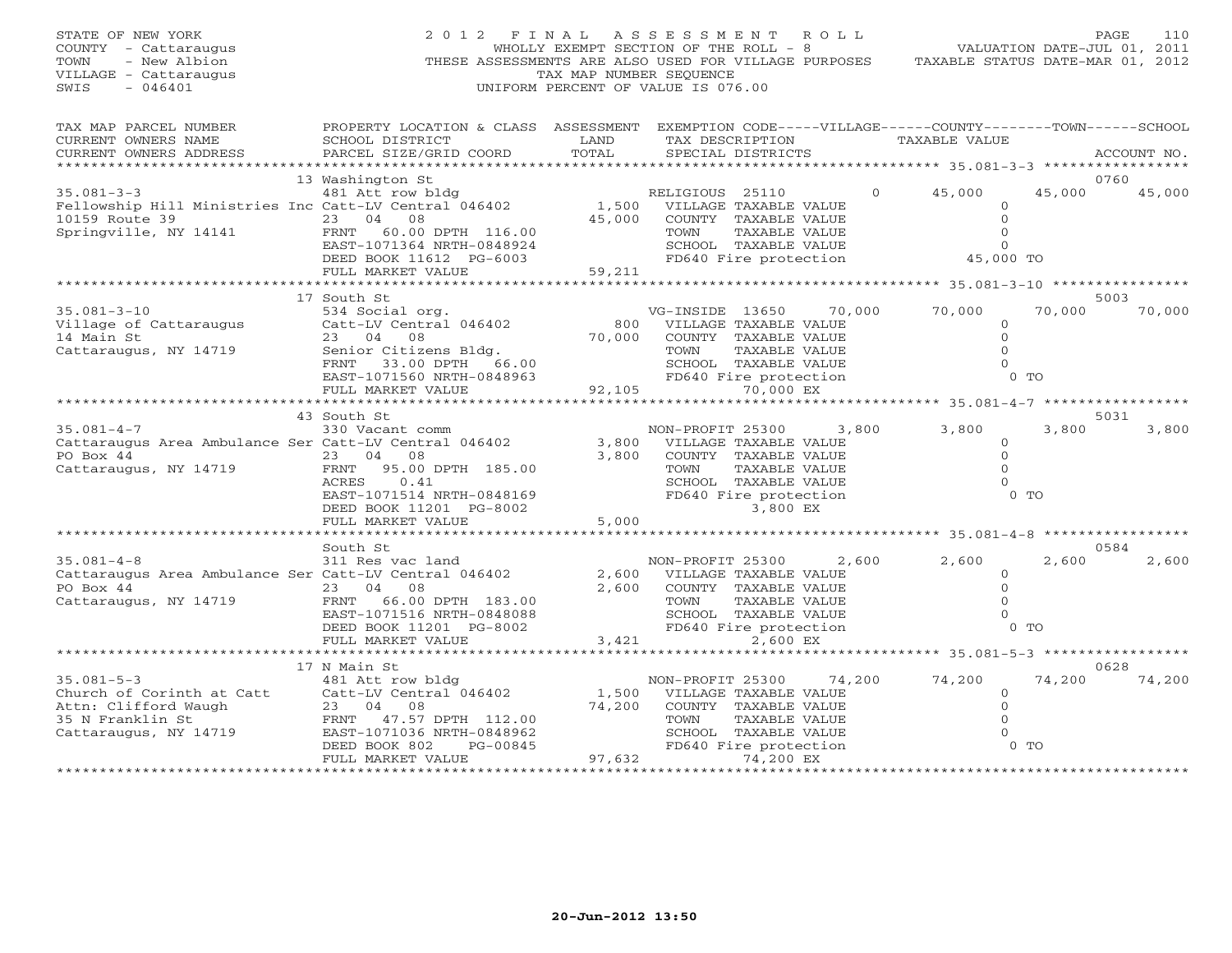| STATE OF NEW YORK<br>COUNTY - Cattaraugus<br>- New Albion<br>TOWN<br>VILLAGE - Cattaraugus<br>$-046401$<br>SWIS                                              | 2012 FINAL ASSESSMENT ROLL<br>THESE ASSESSMENTS ARE ALSO USED FOR VILLAGE PURPOSES                                                                             | WHOLLY EXEMPT SECTION OF THE ROLL - 8<br>TAX MAP NUMBER SEOUENCE<br>UNIFORM PERCENT OF VALUE IS 076.00 |                                                                  |                                               |        | VALUATION DATE-JUL 01, 2011<br>TAXABLE STATUS DATE-MAR 01, 2012 |        | PAGE<br>111    |
|--------------------------------------------------------------------------------------------------------------------------------------------------------------|----------------------------------------------------------------------------------------------------------------------------------------------------------------|--------------------------------------------------------------------------------------------------------|------------------------------------------------------------------|-----------------------------------------------|--------|-----------------------------------------------------------------|--------|----------------|
| TAX MAP PARCEL NUMBER<br>CURRENT OWNERS NAME<br>CURRENT OWNERS ADDRESS                                                                                       | PROPERTY LOCATION & CLASS ASSESSMENT EXEMPTION CODE-----VILLAGE------COUNTY-------TOWN------SCHOOL<br><b>LAND</b><br>SCHOOL DISTRICT<br>PARCEL SIZE/GRID COORD | TOTAL                                                                                                  |                                                                  | TAX DESCRIPTION<br>SPECIAL DISTRICTS          |        | TAXABLE VALUE                                                   |        | ACCOUNT NO.    |
|                                                                                                                                                              |                                                                                                                                                                |                                                                                                        |                                                                  |                                               |        |                                                                 |        |                |
| $35.081 - 5 - 6.1$                                                                                                                                           | 21 N Main St<br>611 Library                                                                                                                                    |                                                                                                        | VG-INSIDE 13650                                                  |                                               | 61,300 | 61,300                                                          | 61,300 | 5004<br>61,300 |
| Cattaraugus Free Library<br>Main St<br>Cattaraugus, NY 14719                                                                                                 | Catt-LV Central 046402<br>23 04 08<br>FRNT 23.25 DPTH 85.00<br>EAST-1071063 NRTH-0848911                                                                       |                                                                                                        | 600 VILLAGE TAXABLE VALUE<br>61,300 COUNTY TAXABLE VALUE<br>TOWN | TAXABLE VALUE                                 |        | $\Omega$<br>$\mathbf{0}$<br>$\Omega$<br>$\Omega$                |        |                |
|                                                                                                                                                              | DEED BOOK 640<br>PG-00133<br>FULL MARKET VALUE                                                                                                                 | SCHOOL TAXABLE VALUE<br>FD640 Fire protection<br>80,658                                                |                                                                  |                                               |        |                                                                 | $0$ TO |                |
|                                                                                                                                                              |                                                                                                                                                                |                                                                                                        |                                                                  |                                               |        |                                                                 |        |                |
|                                                                                                                                                              | 23 N Main St                                                                                                                                                   |                                                                                                        |                                                                  |                                               |        |                                                                 |        | 5005           |
| $35.081 - 5 - 6.2$<br>Cattaraugus Historical                                                                                                                 | 681 Culture bldg<br>Catt-LV Central 046402                                                                                                                     | 600                                                                                                    | VG-INSIDE 13650                                                  | VILLAGE TAXABLE VALUE                         | 28,300 | 28,300<br>$\circ$                                               | 28,300 | 28,300         |
| Main St                                                                                                                                                      | 23 04 08                                                                                                                                                       | 28,300                                                                                                 |                                                                  | COUNTY TAXABLE VALUE                          |        | $\Omega$                                                        |        |                |
| Cattaraugus, NY 14719                                                                                                                                        | FRNT 22.00 DPTH 70.60                                                                                                                                          |                                                                                                        | TOWN                                                             | TAXABLE VALUE                                 |        | $\Omega$                                                        |        |                |
|                                                                                                                                                              | EAST-1071089 NRTH-0848901<br>FULL MARKET VALUE                                                                                                                 |                                                                                                        | 37,237 FD640 Fire protection                                     | SCHOOL TAXABLE VALUE                          |        | $\Omega$                                                        | $0$ TO |                |
|                                                                                                                                                              |                                                                                                                                                                |                                                                                                        |                                                                  | 28,300 EX                                     |        |                                                                 |        |                |
|                                                                                                                                                              | 25 N Main St                                                                                                                                                   |                                                                                                        |                                                                  |                                               |        |                                                                 |        | 0624           |
| $35.081 - 5 - 7$                                                                                                                                             | 414 Hotel                                                                                                                                                      |                                                                                                        | EDUCATION 25120                                                  |                                               | 11,400 | 11,400                                                          | 11,400 | 11,400         |
| Historic Cattaraugus Corp                                                                                                                                    | Catt-LV Central 046402                                                                                                                                         | 8,300                                                                                                  |                                                                  | VILLAGE TAXABLE VALUE                         |        | $\mathbf{0}$                                                    |        |                |
| 25 N Main St                                                                                                                                                 | 23 04<br>08                                                                                                                                                    | 11,400                                                                                                 |                                                                  | COUNTY TAXABLE VALUE                          |        | $\Omega$                                                        |        |                |
| Cattaraugus, NY 14719                                                                                                                                        | ck 2009 for improvements                                                                                                                                       |                                                                                                        | TOWN                                                             | TAXABLE VALUE                                 |        | $\Omega$                                                        |        |                |
|                                                                                                                                                              | FRNT 244.00 DPTH 206.00                                                                                                                                        |                                                                                                        |                                                                  | SCHOOL TAXABLE VALUE                          |        | $\Omega$                                                        |        |                |
|                                                                                                                                                              | EAST-1071091 NRTH-0848782<br>DEED BOOK 234<br>PG-6001                                                                                                          |                                                                                                        |                                                                  | FD640 Fire protection<br>11,400 EX            |        |                                                                 | $0$ TO |                |
|                                                                                                                                                              | FULL MARKET VALUE                                                                                                                                              | 15,000                                                                                                 |                                                                  |                                               |        |                                                                 |        |                |
|                                                                                                                                                              |                                                                                                                                                                |                                                                                                        |                                                                  |                                               |        |                                                                 |        |                |
|                                                                                                                                                              | 8 Ellicott St                                                                                                                                                  |                                                                                                        |                                                                  |                                               |        |                                                                 |        | 5030           |
| $35.082 - 1 - 13$                                                                                                                                            | 210 1 Family Res                                                                                                                                               |                                                                                                        | RELIGIOUS 25110                                                  |                                               | 58,600 | 58,600                                                          | 58,600 | 58,600         |
| Roberts Memorial Free Methodis Catt-LV Central 046402                                                                                                        |                                                                                                                                                                | 5,000                                                                                                  | VILLAGE TAXABLE VALUE                                            |                                               |        | $\circ$                                                         |        |                |
| Ellicott St                                                                                                                                                  | 23 04 08                                                                                                                                                       | 58,600                                                                                                 |                                                                  | COUNTY TAXABLE VALUE                          |        | $\Omega$                                                        |        |                |
| Cattaraugus, NY 14719                                                                                                                                        | Parsonage                                                                                                                                                      |                                                                                                        | TOWN                                                             | TAXABLE VALUE                                 |        | $\Omega$                                                        |        |                |
|                                                                                                                                                              | FRNT 128.00 DPTH 184.00<br>EAST-1072607 NRTH-0849777                                                                                                           |                                                                                                        |                                                                  | SCHOOL TAXABLE VALUE<br>FD640 Fire protection |        | $\Omega$                                                        | $0$ TO |                |
|                                                                                                                                                              | FULL MARKET VALUE                                                                                                                                              | 77,105                                                                                                 |                                                                  | 58,600 EX                                     |        |                                                                 |        |                |
|                                                                                                                                                              | ************************                                                                                                                                       | ************                                                                                           |                                                                  |                                               |        | ********* 35.082-1-26 ****************                          |        |                |
|                                                                                                                                                              | 51 Washington St                                                                                                                                               |                                                                                                        |                                                                  |                                               |        |                                                                 |        | 1531           |
| $35.082 - 1 - 26$                                                                                                                                            | 314 Rural vac<10                                                                                                                                               |                                                                                                        | VG-INSIDE 13650                                                  |                                               | 6,200  | 6,200                                                           | 6,200  | 6,200          |
|                                                                                                                                                              |                                                                                                                                                                |                                                                                                        | 6,200 VILLAGE TAXABLE VALUE                                      |                                               |        | $\mathbf{0}$                                                    |        |                |
|                                                                                                                                                              |                                                                                                                                                                | 6,200                                                                                                  |                                                                  | COUNTY TAXABLE VALUE                          |        | $\Omega$                                                        |        |                |
| 314 Rufal Vac<10<br>Village of Cattaraugus Catt-LV Central 046402<br>14 N Main St FRNT 231.00 DPTH 250.00<br>Cattaraugus, NY 14719 EAST-1071660 NRTH-0849346 |                                                                                                                                                                |                                                                                                        | TOWN                                                             | TAXABLE VALUE                                 |        |                                                                 |        |                |
|                                                                                                                                                              | FULL MARKET VALUE                                                                                                                                              | 8,158                                                                                                  |                                                                  | SCHOOL TAXABLE VALUE                          |        |                                                                 |        |                |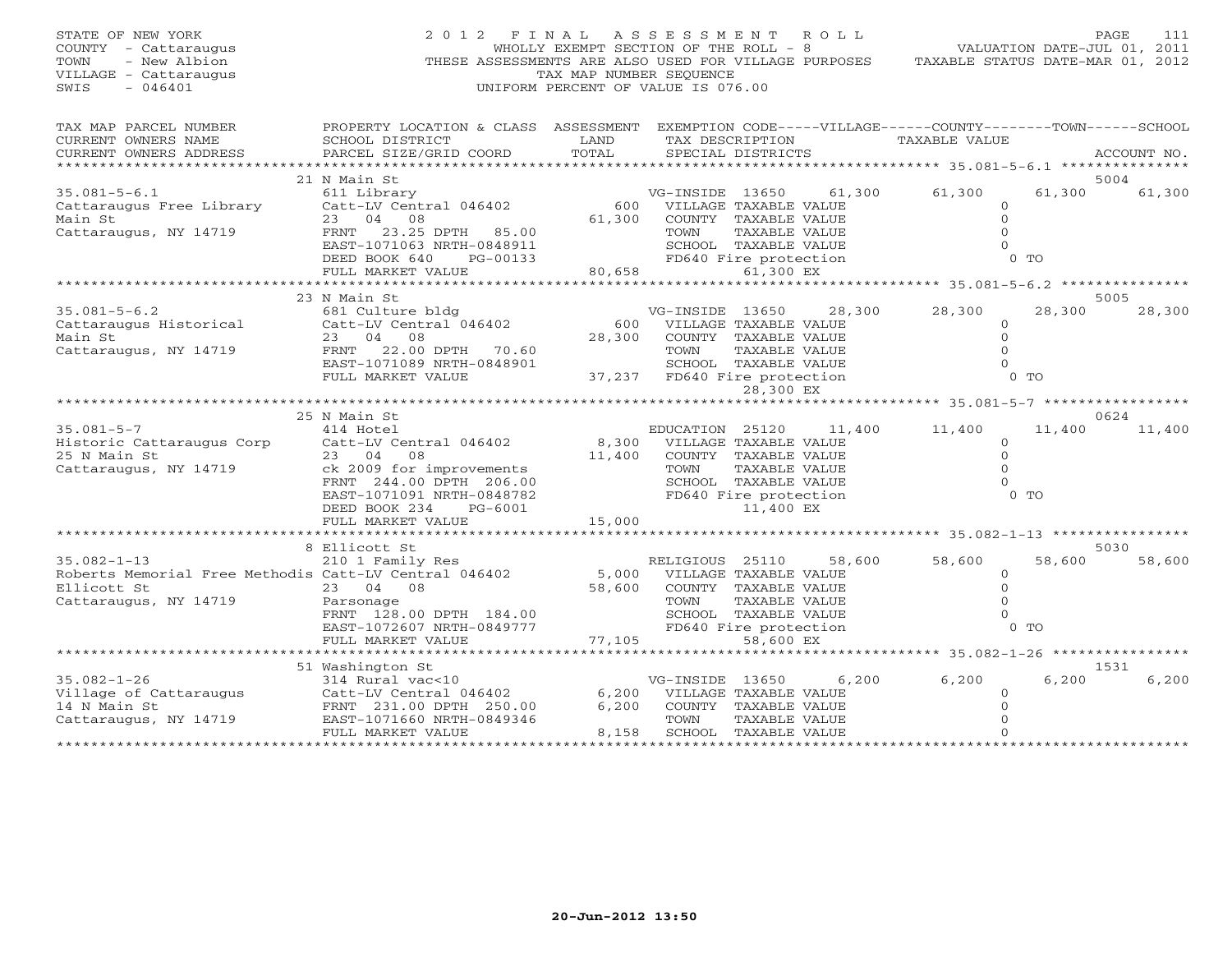| STATE OF NEW YORK<br>COUNTY - Cattaraugus<br>TOWN<br>- New Albion<br>VILLAGE - Cattaraugus<br>SWIS<br>$-046401$ | THESE ASSESSMENTS ARE ALSO USED FOR VILLAGE PURPOSES                                                                                            | TAX MAP NUMBER SEQUENCE | 2012 FINAL ASSESSMENT ROLL<br>WHOLLY EXEMPT SECTION OF THE ROLL - 8<br>UNIFORM PERCENT OF VALUE IS 076.00 |                                                               | VALUATION DATE-JUL 01, 2011<br>TAXABLE STATUS DATE-MAR 01, 2012 |         | PAGE<br>112 |
|-----------------------------------------------------------------------------------------------------------------|-------------------------------------------------------------------------------------------------------------------------------------------------|-------------------------|-----------------------------------------------------------------------------------------------------------|---------------------------------------------------------------|-----------------------------------------------------------------|---------|-------------|
| TAX MAP PARCEL NUMBER<br>CURRENT OWNERS NAME<br>CURRENT OWNERS ADDRESS                                          | PROPERTY LOCATION & CLASS ASSESSMENT EXEMPTION CODE-----VILLAGE------COUNTY-------TOWN------SCHOOL<br>SCHOOL DISTRICT<br>PARCEL SIZE/GRID COORD | LAND<br>TOTAL           | SPECIAL DISTRICTS                                                                                         | TAX DESCRIPTION TAXABLE VALUE                                 |                                                                 |         | ACCOUNT NO. |
|                                                                                                                 | Jefferson St                                                                                                                                    |                         |                                                                                                           |                                                               |                                                                 |         | 5006        |
| $35.082 - 2 - 7$                                                                                                | 311 Res vac land                                                                                                                                |                         | VG-INSIDE 13650                                                                                           |                                                               | 7,100 7,100                                                     | 7,100   | 7,100       |
| Village of Cattaraugus                                                                                          | Catt-LV Central 046402<br>23 04 08<br>23 04 08                                                                                                  |                         | 7,100 VILLAGE TAXABLE VALUE                                                                               |                                                               | $\circ$                                                         |         |             |
| 14 Main St<br>Cattaraugus, NY 14719                                                                             | FRNT 240.00 DPTH 98.00                                                                                                                          | 7,100                   | COUNTY TAXABLE VALUE<br>TOWN                                                                              | TAXABLE VALUE                                                 | $\Omega$<br>$\Omega$                                            |         |             |
|                                                                                                                 | EAST-1074078 NRTH-0849895                                                                                                                       |                         | SCHOOL TAXABLE VALUE                                                                                      |                                                               | $\Omega$                                                        |         |             |
|                                                                                                                 | FULL MARKET VALUE                                                                                                                               |                         | 9,342 FD640 Fire protection                                                                               | 7,100 EX                                                      |                                                                 | $0$ TO  |             |
|                                                                                                                 |                                                                                                                                                 |                         |                                                                                                           |                                                               |                                                                 |         |             |
|                                                                                                                 | 26 Ellicott St                                                                                                                                  |                         |                                                                                                           |                                                               |                                                                 |         | 1373        |
| 35.082-4-17                                                                                                     | 620 Religious                                                                                                                                   |                         | RELIGIOUS 25110                                                                                           | 227,400                                                       | 227,400                                                         | 227,400 | 227,400     |
| St. John's Church<br>26 Ellicott St                                                                             | Catt-LV Central 046402<br>23 04 08                                                                                                              | 3,800<br>227,400        | VILLAGE TAXABLE VALUE<br>COUNTY TAXABLE VALUE                                                             |                                                               | $\circ$<br>$\Omega$                                             |         |             |
| Cattaraugus, NY 14719                                                                                           | FRNT 98.00 DPTH 186.00                                                                                                                          |                         | TOWN                                                                                                      | TAXABLE VALUE                                                 | $\Omega$                                                        |         |             |
|                                                                                                                 | EAST-1072615 NRTH-0849310                                                                                                                       |                         |                                                                                                           |                                                               | $\Omega$                                                        |         |             |
|                                                                                                                 | DEED BOOK 00187 PG-00585                                                                                                                        |                         | TOWIN<br>SCHOOL TAXABLE VALUE<br>FD640 Fire protection<br>227.400 EX                                      |                                                               |                                                                 | $0$ TO  |             |
|                                                                                                                 | FULL MARKET VALUE<br>**************************                                                                                                 |                         |                                                                                                           |                                                               |                                                                 |         |             |
|                                                                                                                 | 53 Washington St                                                                                                                                |                         |                                                                                                           |                                                               |                                                                 |         | 5022        |
| $35.082 - 4 - 30$                                                                                               | 620 Religious                                                                                                                                   |                         | RELIGIOUS 25110                                                                                           | 600,000                                                       | 600,000                                                         | 600,000 | 600,000     |
| United Methodist Church                                                                                         | Catt-LV Central 046402                                                                                                                          |                         | 8,100 VILLAGE TAXABLE VALUE                                                                               |                                                               | $\circ$                                                         |         |             |
| Washington St                                                                                                   | 23 04 08                                                                                                                                        |                         | 600,000 COUNTY TAXABLE VALUE                                                                              |                                                               | $\Omega$                                                        |         |             |
| Cattaraugus, NY 14719                                                                                           | Ff 110' South                                                                                                                                   |                         | <b>TOWN</b>                                                                                               | TAXABLE VALUE                                                 | $\Omega$<br>$\Omega$                                            |         |             |
|                                                                                                                 | Ff 304' Washington<br>ACRES<br>1.14                                                                                                             |                         | SCHOOL TAXABLE VALUE<br>FD640 Fire protection                                                             |                                                               |                                                                 | $0$ TO  |             |
|                                                                                                                 | EAST-1071816 NRTH-0849177                                                                                                                       |                         |                                                                                                           | 600,000 EX                                                    |                                                                 |         |             |
|                                                                                                                 | DEED BOOK 92<br>PG-00231                                                                                                                        |                         |                                                                                                           |                                                               |                                                                 |         |             |
|                                                                                                                 | FULL MARKET VALUE                                                                                                                               | 789,474                 |                                                                                                           |                                                               |                                                                 |         |             |
|                                                                                                                 | 111 South St                                                                                                                                    |                         |                                                                                                           | ********************************* 44.025-1-26.1 ************* |                                                                 |         | 5026        |
| $44.025 - 1 - 26.1$                                                                                             | 620 Religious                                                                                                                                   |                         | RELIGIOUS 25110                                                                                           | 366,300                                                       | 366,300                                                         | 366,300 | 366,300     |
| Roberts Memorial Free Methodis Catt-LV Central 046402                                                           |                                                                                                                                                 | 9,200                   | VILLAGE TAXABLE VALUE                                                                                     |                                                               | $\circ$                                                         |         |             |
| Cattaraugus, NY 14719                                                                                           | 22 04 08                                                                                                                                        | 366,300                 | COUNTY TAXABLE VALUE                                                                                      |                                                               | $\overline{0}$                                                  |         |             |
|                                                                                                                 | $2/12$ -splt $25x230$ to Cocca                                                                                                                  |                         | TOWN                                                                                                      | TAXABLE VALUE                                                 | $\Omega$                                                        |         |             |
|                                                                                                                 | ACRES<br>3.10<br>EAST-1071400 NRTH-0846402                                                                                                      |                         | SCHOOL TAXABLE VALUE<br>FD640 Fire protection                                                             |                                                               | $\mathbf{0}$                                                    | $0$ TO  |             |
|                                                                                                                 | FULL MARKET VALUE                                                                                                                               |                         | 481,974                                                                                                   | 366,300 EX                                                    |                                                                 |         |             |
|                                                                                                                 | * * * * * * * * * *                                                                                                                             |                         |                                                                                                           |                                                               |                                                                 |         |             |
|                                                                                                                 | South St                                                                                                                                        |                         |                                                                                                           |                                                               |                                                                 |         | 5042        |
| $44.026 - 1 - 10$                                                                                               | 695 Cemetery                                                                                                                                    |                         | CEMETERY                                                                                                  | 27350<br>20,200                                               | 20,200                                                          | 20,200  | 20,200      |
| Liberty Park Cemetery<br>South St                                                                               | Catt-LV Central 046402<br>22 04 08                                                                                                              | 15,800<br>20,200        | VILLAGE TAXABLE VALUE<br>COUNTY TAXABLE VALUE                                                             |                                                               | $\circ$<br>$\overline{0}$                                       |         |             |
| Cattaraugus, NY 14719                                                                                           | Ff 798'                                                                                                                                         |                         | TOWN                                                                                                      | TAXABLE VALUE                                                 | $\Omega$                                                        |         |             |
|                                                                                                                 | ACRES 15.65                                                                                                                                     |                         | SCHOOL TAXABLE VALUE                                                                                      |                                                               | $\circ$                                                         |         |             |
|                                                                                                                 | EAST-1072124 NRTH-0846635                                                                                                                       |                         | FD640 Fire protection                                                                                     |                                                               |                                                                 | $0$ TO  |             |
|                                                                                                                 | PG-00067<br>DEED BOOK 188<br>FULL MARKET VALUE                                                                                                  | 26,579                  |                                                                                                           | 20,200 EX                                                     |                                                                 |         |             |
|                                                                                                                 |                                                                                                                                                 | <b>+++++++++++</b>      |                                                                                                           |                                                               |                                                                 |         |             |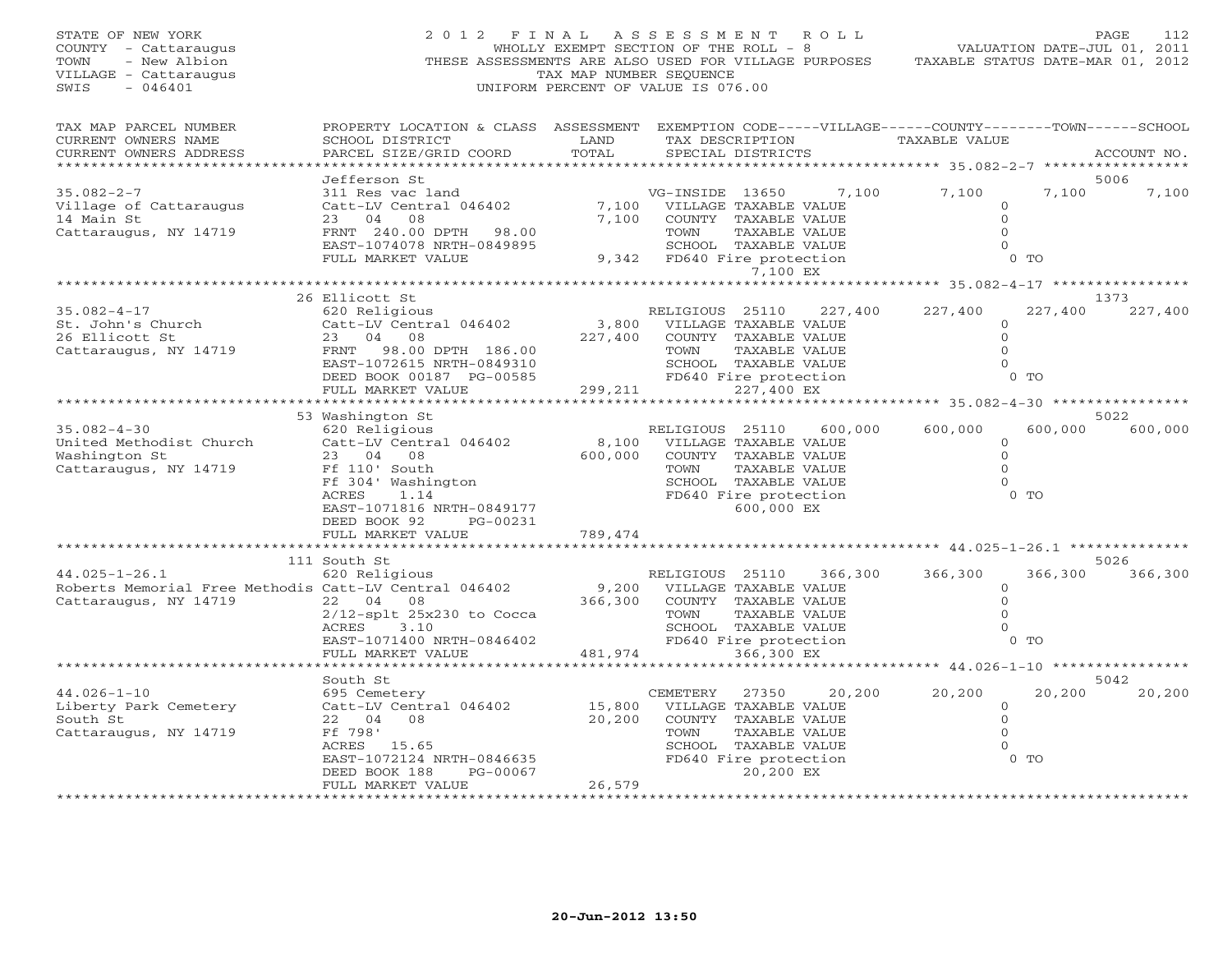| STATE OF NEW YORK<br>COUNTY - Cattaraugus<br>TOWN<br>- New Albion<br>VILLAGE - Cattaraugus<br>SWIS<br>$-046401$                                            | 2012 FINAL ASSESSMENT<br>THESE ASSESSMENTS ARE ALSO USED FOR VILLAGE PURPOSES                                                                                                            | WHOLLY EXEMPT SECTION OF THE ROLL - 8<br>TAX MAP NUMBER SEQUENCE<br>UNIFORM PERCENT OF VALUE IS 076.00 |                                                                                                                                 |                            | R O L L | VALUATION DATE-JUL 01, 2011<br>TAXABLE STATUS DATE-MAR 01, 2012 |                                                               | PAGE<br>113   |
|------------------------------------------------------------------------------------------------------------------------------------------------------------|------------------------------------------------------------------------------------------------------------------------------------------------------------------------------------------|--------------------------------------------------------------------------------------------------------|---------------------------------------------------------------------------------------------------------------------------------|----------------------------|---------|-----------------------------------------------------------------|---------------------------------------------------------------|---------------|
| TAX MAP PARCEL NUMBER<br>CURRENT OWNERS NAME<br>CURRENT OWNERS ADDRESS                                                                                     | PROPERTY LOCATION & CLASS ASSESSMENT EXEMPTION CODE-----VILLAGE------COUNTY-------TOWN------SCHOOL<br>SCHOOL DISTRICT<br>PARCEL SIZE/GRID COORD                                          | LAND<br>TOTAL                                                                                          | TAX DESCRIPTION<br>SPECIAL DISTRICTS                                                                                            |                            |         | TAXABLE VALUE                                                   |                                                               | ACCOUNT NO.   |
|                                                                                                                                                            | 2 Memorial Dr                                                                                                                                                                            |                                                                                                        |                                                                                                                                 |                            |         |                                                                 |                                                               | 5008          |
| $44.033 - 1 - 9.1$<br>Cattaraugus Fire Co Inc<br>24 Memorial Dr<br>Cattaraugus, NY 14719                                                                   | 662 Police/fire<br>Catt-LV Central 046402<br>22 04 08<br>Fire Station<br>FRNT 244.00 DPTH 200.00                                                                                         | 9,800<br>300,000                                                                                       | FIRE-DEPT 26400<br>VILLAGE TAXABLE VALUE<br>COUNTY TAXABLE VALUE<br>TOWN<br>SCHOOL TAXABLE VALUE                                | TAXABLE VALUE              | 300,000 | 300,000                                                         | 300,000<br>$\mathbf{0}$<br>$\circ$<br>$\circ$<br>$\Omega$     | 300,000       |
|                                                                                                                                                            | EAST-1071139 NRTH-0845424<br>DEED BOOK 999<br>PG-683<br>FULL MARKET VALUE                                                                                                                | 394,737                                                                                                | FD640 Fire protection                                                                                                           | 300,000 EX                 |         |                                                                 | $0$ TO                                                        |               |
|                                                                                                                                                            |                                                                                                                                                                                          |                                                                                                        |                                                                                                                                 |                            |         |                                                                 |                                                               |               |
| $44.033 - 1 - 12$<br>Rumsey Cemetery                                                                                                                       | Rumsey St<br>695 Cemetery<br>Catt-LV Central 046402                                                                                                                                      | 3,600                                                                                                  | CEMETERY<br>VILLAGE TAXABLE VALUE                                                                                               | 27350                      | 3,600   | 3,600                                                           | 3,600<br>$\circ$                                              | 5038<br>3,600 |
| Cattaraugus, NY 14719                                                                                                                                      | 22 04 08<br>FRNT 100.00 DPTH 145.00<br>EAST-1070638 NRTH-0845108<br>FULL MARKET VALUE                                                                                                    | 3,600                                                                                                  | COUNTY TAXABLE VALUE<br>TOWN<br>SCHOOL TAXABLE VALUE<br>4,737 FD640 Fire protection                                             | TAXABLE VALUE              |         |                                                                 | $\Omega$<br>$\Omega$<br>$\circ$<br>$0$ TO                     |               |
|                                                                                                                                                            |                                                                                                                                                                                          |                                                                                                        |                                                                                                                                 | 3,600 EX                   |         |                                                                 |                                                               |               |
|                                                                                                                                                            |                                                                                                                                                                                          |                                                                                                        |                                                                                                                                 |                            |         |                                                                 |                                                               |               |
| $44.033 - 2 - 16$                                                                                                                                          | 254 S Main St<br>620 Religious                                                                                                                                                           |                                                                                                        |                                                                                                                                 |                            |         |                                                                 | 310,200                                                       | 0883          |
| Church of Cornith / Cattaraugus Catt-LV Central 046402                                                                                                     |                                                                                                                                                                                          | 6,000                                                                                                  | RELIGIOUS 25110<br>VILLAGE TAXABLE VALUE                                                                                        |                            | 310,200 | 310,200                                                         | $\circ$                                                       | 310,200       |
| 35 N Franklin St                                                                                                                                           | 22 04 08                                                                                                                                                                                 | 310,200                                                                                                | COUNTY TAXABLE VALUE                                                                                                            |                            |         |                                                                 | $\circ$                                                       |               |
| Cattaraugus, NY 14719                                                                                                                                      | FRNT 147.00 DPTH 268.00                                                                                                                                                                  |                                                                                                        | TOWN                                                                                                                            | TAXABLE VALUE              |         |                                                                 | $\Omega$                                                      |               |
|                                                                                                                                                            | EAST-1071123 NRTH-0844965                                                                                                                                                                |                                                                                                        | SCHOOL TAXABLE VALUE                                                                                                            |                            |         |                                                                 | $\Omega$                                                      |               |
|                                                                                                                                                            | DEED BOOK 5834 PG-8001<br>FULL MARKET VALUE                                                                                                                                              |                                                                                                        | FD640 Fire protection<br>408,158                                                                                                | 310,200 EX                 |         |                                                                 | $0$ TO                                                        |               |
|                                                                                                                                                            | *********************                                                                                                                                                                    |                                                                                                        |                                                                                                                                 |                            |         |                                                                 |                                                               |               |
|                                                                                                                                                            | South St                                                                                                                                                                                 |                                                                                                        |                                                                                                                                 |                            |         |                                                                 |                                                               | 1466          |
| $44.034 - 1 - 3$<br>Cattaraugus Fire Co Inc<br>24 Memorial Dr<br>Cattaraugus, NY 14719                                                                     | 311 Res vac land<br>Catt-LV Central 046402<br>ACRES<br>2.58<br>EAST-1072585 NRTH-0844759<br>DEED BOOK 2719 PG-8001                                                                       | 4,000<br>4,000                                                                                         | FIRE-DEPT 26400<br>VILLAGE TAXABLE VALUE<br>COUNTY TAXABLE VALUE<br>TOWN<br>SCHOOL TAXABLE VALUE                                | TAXABLE VALUE              | 4,000   | 4,000                                                           | 4,000<br>$\circ$<br>$\circ$<br>$\Omega$<br>$\circ$            | 4,000         |
|                                                                                                                                                            | FULL MARKET VALUE                                                                                                                                                                        |                                                                                                        | 5,263 FD640 Fire protection                                                                                                     | 4,000 EX                   |         |                                                                 | $0$ TO                                                        |               |
|                                                                                                                                                            |                                                                                                                                                                                          |                                                                                                        |                                                                                                                                 |                            |         |                                                                 |                                                               |               |
|                                                                                                                                                            | Gail Dr                                                                                                                                                                                  |                                                                                                        |                                                                                                                                 |                            |         |                                                                 |                                                               | 0635          |
| $44.034 - 1 - 10$<br>State of New York<br>Attn: Western NY DDSO of OMRDD 22 04 08<br>Att Kathy Lounsbury<br>1200 East And West Rd<br>West Seneca, NY 14224 | 210 1 Family Res<br>Catt-LV Central 046402<br>Ofs/of Mental Retardation<br>&developmental Disability<br>FRNT 100.00 DPTH 230.00<br>EAST-1072094 NRTH-0844611<br>DEED BOOK 00928 PG-00598 | 69,100                                                                                                 | NYS OWNED 12100<br>4,100 VILLAGE TAXABLE VALUE<br>COUNTY TAXABLE VALUE<br>TOWN<br>SCHOOL TAXABLE VALUE<br>FD640 Fire protection | TAXABLE VALUE<br>69,100 EX | 69,100  | 69,100                                                          | 69,100<br>$\circ$<br>$\circ$<br>$\circ$<br>$\Omega$<br>$0$ TO | 69,100        |
|                                                                                                                                                            | FULL MARKET VALUE                                                                                                                                                                        | 90,921                                                                                                 |                                                                                                                                 |                            |         |                                                                 |                                                               |               |
|                                                                                                                                                            | *******************                                                                                                                                                                      | ************                                                                                           |                                                                                                                                 |                            |         |                                                                 |                                                               |               |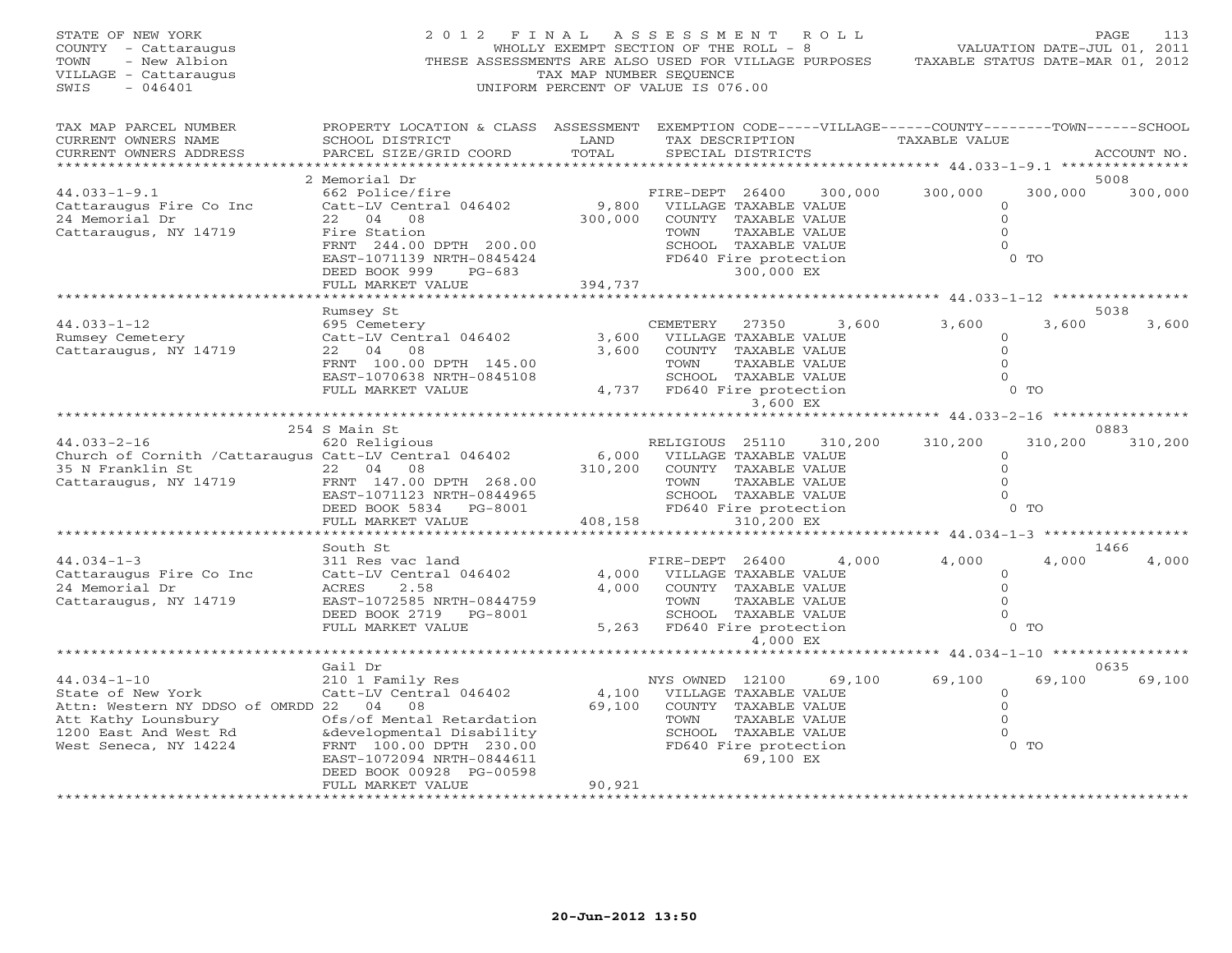| STATE OF NEW YORK<br>- Cattaraugus<br>COUNTY<br>- New Albion<br>TOWN<br>VILLAGE - Cattaraugus<br>$-046401$<br>SWIS | 2012 FINAL ASSESSMENT ROLL<br>THESE ASSESSMENTS ARE ALSO USED FOR VILLAGE PURPOSES | WHOLLY EXEMPT SECTION OF THE ROLL - 8<br>TAX MAP NUMBER SEQUENCE<br>UNIFORM PERCENT OF VALUE IS 076.00 |                       |                       |         | TAXABLE STATUS DATE-MAR 01,                                    | VALUATION DATE-JUL 01, | 114<br>PAGE<br>2011<br>2012 |
|--------------------------------------------------------------------------------------------------------------------|------------------------------------------------------------------------------------|--------------------------------------------------------------------------------------------------------|-----------------------|-----------------------|---------|----------------------------------------------------------------|------------------------|-----------------------------|
| TAX MAP PARCEL NUMBER                                                                                              | PROPERTY LOCATION & CLASS ASSESSMENT                                               |                                                                                                        |                       |                       |         | EXEMPTION CODE-----VILLAGE------COUNTY--------TOWN------SCHOOL |                        |                             |
| CURRENT OWNERS NAME                                                                                                | SCHOOL DISTRICT                                                                    | LAND                                                                                                   | TAX DESCRIPTION       |                       |         | TAXABLE VALUE                                                  |                        |                             |
| CURRENT OWNERS ADDRESS                                                                                             | PARCEL SIZE/GRID COORD TOTAL                                                       |                                                                                                        | SPECIAL DISTRICTS     |                       |         |                                                                |                        | ACCOUNT NO.                 |
|                                                                                                                    |                                                                                    |                                                                                                        |                       |                       |         |                                                                |                        |                             |
|                                                                                                                    | 24 Memorial Dr                                                                     |                                                                                                        |                       |                       |         |                                                                |                        | 5021                        |
| $44.034 - 1 - 26$                                                                                                  | 662 Police/fire                                                                    |                                                                                                        | FIRE-DEPT 26400       |                       | 191,300 | 191,300                                                        | 191,300                | 191,300                     |
| Cattaraugus Fire Co Inc                                                                                            | Catt-LV Central 046402                                                             | 13,500                                                                                                 | VILLAGE TAXABLE VALUE |                       |         |                                                                |                        |                             |
| PO Box 8                                                                                                           | 22 04 08                                                                           | 191,300                                                                                                | COUNTY                | TAXABLE VALUE         |         |                                                                |                        |                             |
| Cattaraugus, NY 14719                                                                                              | Ff 440' South                                                                      |                                                                                                        | TOWN                  | TAXABLE VALUE         |         |                                                                |                        |                             |
|                                                                                                                    | 730.00 DPTH<br>FRNT                                                                |                                                                                                        | SCHOOL                | TAXABLE VALUE         |         |                                                                |                        |                             |
|                                                                                                                    | 10.90<br>ACRES                                                                     |                                                                                                        |                       | FD640 Fire protection |         |                                                                | $0$ TO                 |                             |
|                                                                                                                    | EAST-1072221 NRTH-0845492                                                          |                                                                                                        |                       | 191,300 EX            |         |                                                                |                        |                             |
|                                                                                                                    | DEED BOOK 851<br>PG-00960                                                          |                                                                                                        |                       |                       |         |                                                                |                        |                             |
|                                                                                                                    | FULL MARKET VALUE                                                                  | 251,711                                                                                                |                       |                       |         |                                                                |                        |                             |
|                                                                                                                    |                                                                                    |                                                                                                        |                       |                       |         |                                                                |                        |                             |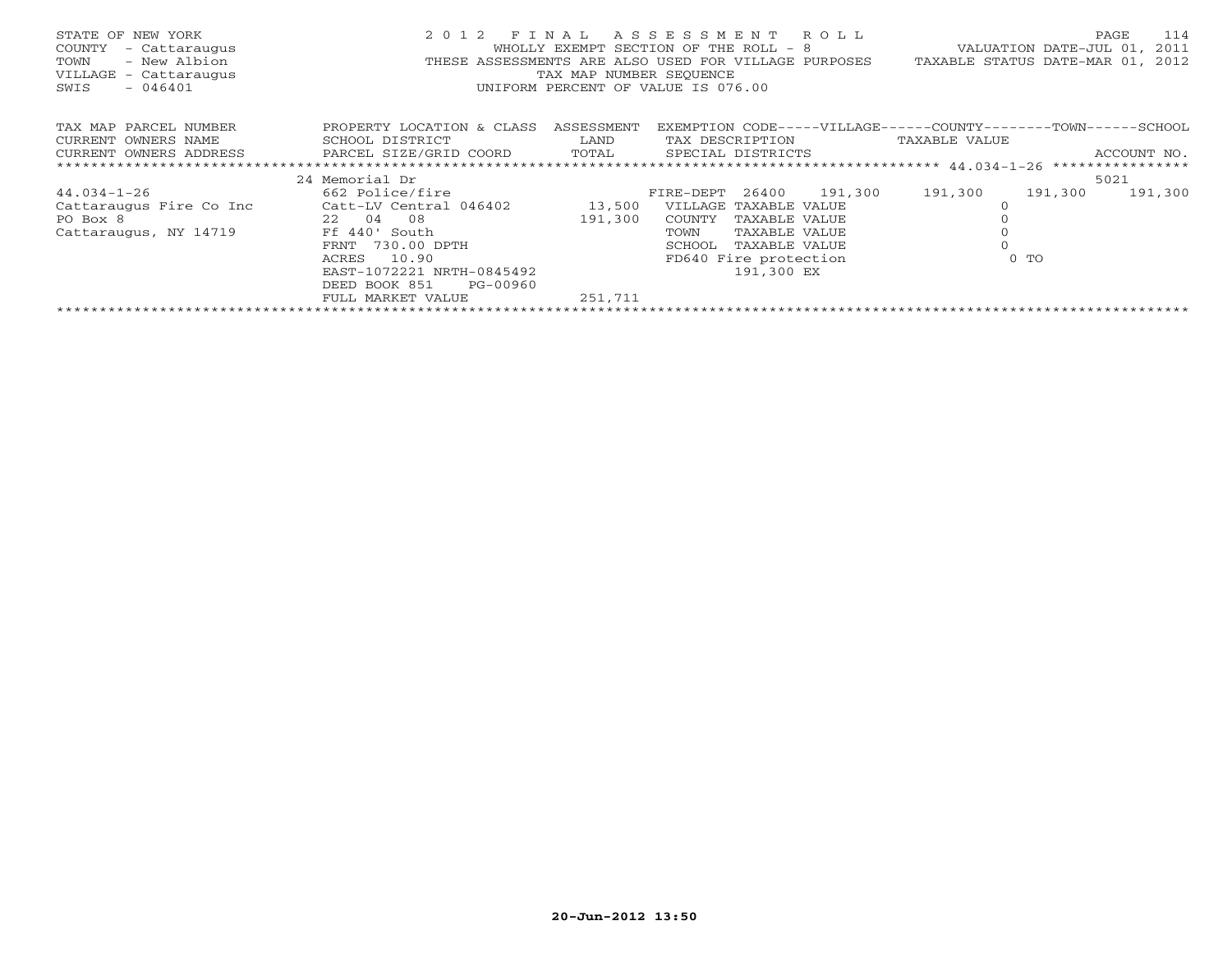| STATE OF NEW YORK     | 2012 FINAL ASSESSMENT ROLL                           | 115<br>PAGE                      |
|-----------------------|------------------------------------------------------|----------------------------------|
| COUNTY - Cattaraugus  | WHOLLY EXEMPT SECTION OF THE ROLL - 8                | VALUATION DATE-JUL 01, 2011      |
| TOWN - New Albion     | THESE ASSESSMENTS ARE ALSO USED FOR VILLAGE PURPOSES | TAXABLE STATUS DATE-MAR 01, 2012 |
| VILLAGE - Cattaraugus |                                                      | RPS150/V04/L015                  |
| - 046401<br>SWIS      |                                                      | CURRENT DATE 6/20/2012           |
|                       | UNIFORM PERCENT OF VALUE IS 076.00                   |                                  |

### R O L L S U B S E C T I O N - - T O T A L S

#### \*\*\* S P E C I A L D I S T R I C T S U M M A R Y \*\*\*

| CODE DISTRICT NAME   | TOTAL<br>PARCELS | EXTENSTON<br>TYPE. | <b>EXTENSION</b><br>VALUE | AD VALOREM<br>VALUE | <b>EXEMPT</b><br>AMOUNT | <b>TAXABLE</b><br>VALUE |
|----------------------|------------------|--------------------|---------------------------|---------------------|-------------------------|-------------------------|
|                      |                  |                    |                           |                     |                         |                         |
| FD640 Fire protectio |                  | 33 TOTAL           |                           | 11120,200           | 11052,700               | 67,500                  |

### \*\*\* S C H O O L D I S T R I C T S U M M A R Y \*\*\*

| CODE | DISTRICT NAME          | TOTAL<br>PARCELS | ASSESSED<br>LAND | ASSESSED<br>TOTAL | EXEMPT<br>AMOUNT | TOTAL<br>TAXABLE | STAR<br>AMOUNT | <b>STAR</b><br>TAXABLE |
|------|------------------------|------------------|------------------|-------------------|------------------|------------------|----------------|------------------------|
|      | 046402 Catt-LV Central | 35               | 209,000          | 11129,700         | 11129,700        |                  |                |                        |
|      | SUB-TOTAL              | 35               | 209,000          | 11129,700         | 11129,700        |                  |                |                        |
|      | TOTAL                  | 35               | 209,000          | 11129,700         | 11129,700        |                  |                |                        |

### \*\*\* S Y S T E M C O D E S S U M M A R Y \*\*\*

#### NO SYSTEM EXEMPTIONS AT THIS LEVEL

#### \*\*\* E X E M P T I O N S U M M A R Y \*\*\*

|       |             | TOTAL   |           |           |           |           |
|-------|-------------|---------|-----------|-----------|-----------|-----------|
| CODE  | DESCRIPTION | PARCELS | VILLAGE   | COUNTY    | TOWN      | SCHOOL    |
| 12100 | NYS OWNED   |         | 69,100    | 69,100    | 69,100    | 69,100    |
| 13650 | VG-INSIDE   | 11      | 355,200   | 355,200   | 355,200   | 355,200   |
| 13800 | SCH-DIST    |         | 7924,900  | 7924,900  | 7924,900  | 7924,900  |
| 18020 | TND DEV     |         | 22,500    | 22,500    | 22,500    | 22,500    |
| 25110 | RELIGIOUS   |         | 2077,200  | 2122,200  | 2122,200  | 2122,200  |
| 25120 | EDUCATION   |         | 36,100    | 36,100    | 36,100    | 36,100    |
| 25300 | NON-PROFIT  |         | 80,600    | 80,600    | 80,600    | 80,600    |
| 26400 | FIRE-DEPT   |         | 495,300   | 495,300   | 495,300   | 495,300   |
| 27350 | CEMETERY    |         | 23,800    | 23,800    | 23,800    | 23,800    |
|       | TOTAL       | 35      | 11084,700 | 11129,700 | 11129,700 | 11129,700 |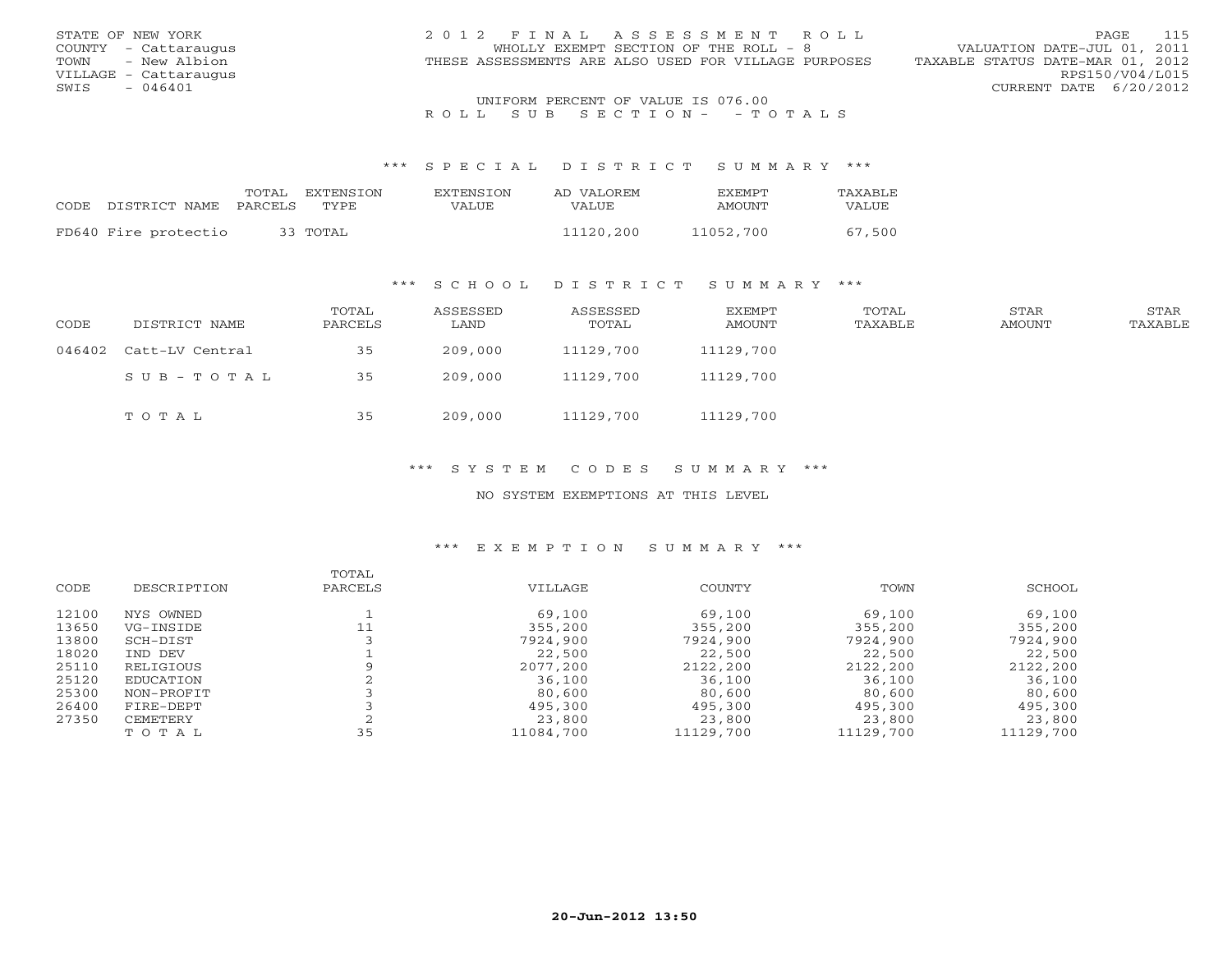| STATE OF NEW YORK     | 2012 FINAL ASSESSMENT ROLL                           | 116<br>PAGE                      |
|-----------------------|------------------------------------------------------|----------------------------------|
| COUNTY - Cattaraugus  | WHOLLY EXEMPT SECTION OF THE ROLL - 8                | VALUATION DATE-JUL 01, 2011      |
| - New Albion<br>TOWN  | THESE ASSESSMENTS ARE ALSO USED FOR VILLAGE PURPOSES | TAXABLE STATUS DATE-MAR 01, 2012 |
| VILLAGE - Cattaraugus |                                                      | RPS150/V04/L015                  |
| $-046401$<br>SWIS     |                                                      | CURRENT DATE 6/20/2012           |
|                       | UNIFORM PERCENT OF VALUE IS 076.00                   |                                  |

### R O L L S U B S E C T I O N - - T O T A L S

#### \*\*\* G R A N D T O T A L S \*\*\*

| <b>ROLL</b> |          | 'O'L'AL        |             | .                   | <b>\XABLE</b> | XABLE   |      |        | STAR<br>~~~~ |
|-------------|----------|----------------|-------------|---------------------|---------------|---------|------|--------|--------------|
| <b>SEC</b>  |          | <b>DARCELS</b> | LAND        | ጥ∩ጥ∆ 1<br>- - - - - | VIIJAGE       | CCTINTM | TOWN | SCHOOL |              |
|             | יחמ⊿הם∨פ |                | 000<br>ם הכ | 700<br>ຳລດ          |               |         |      |        |              |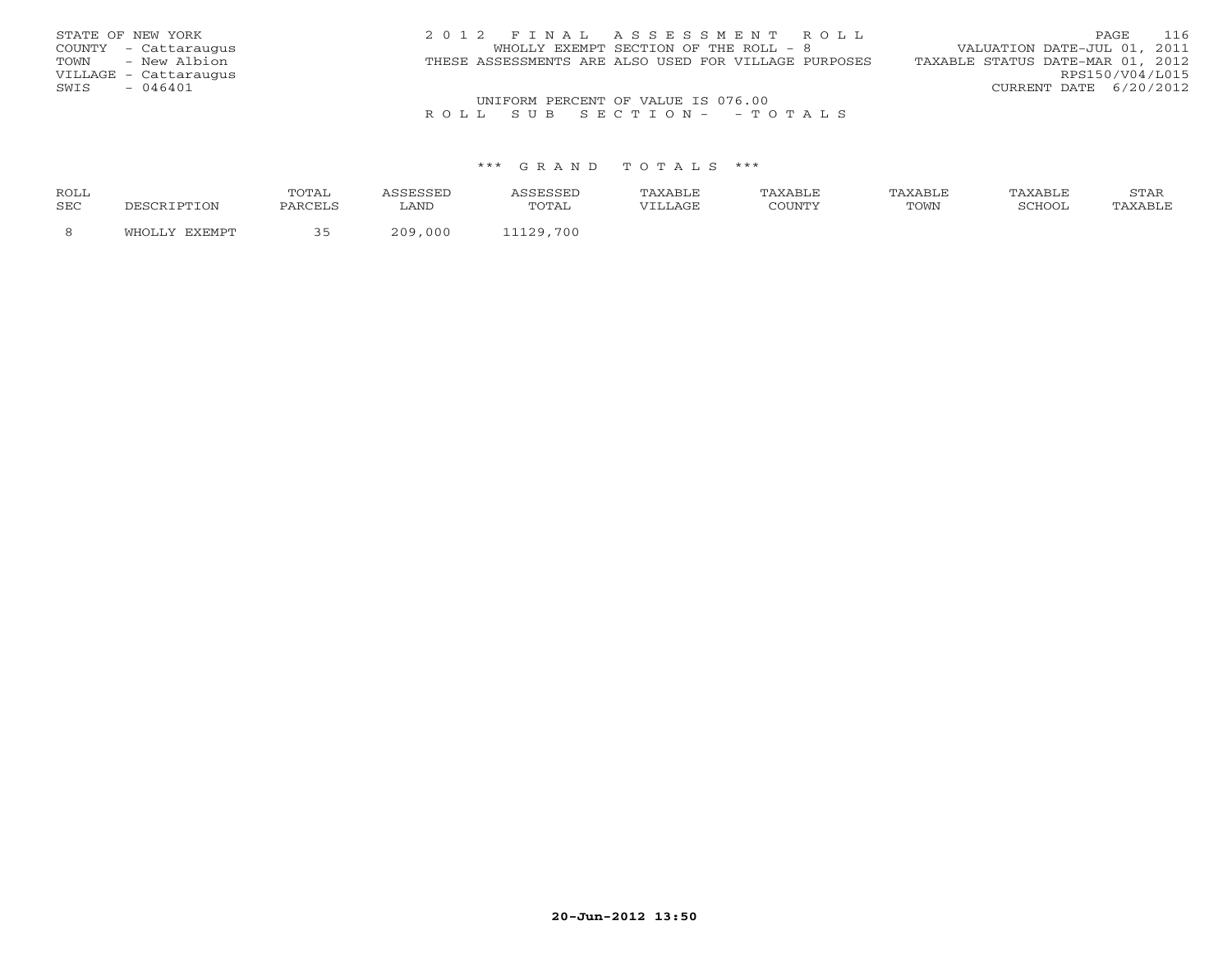| STATE OF NEW YORK     | 2012 FINAL ASSESSMENT ROLL                           | 117<br>PAGE                      |
|-----------------------|------------------------------------------------------|----------------------------------|
| COUNTY - Cattaraugus  | WHOLLY EXEMPT SECTION OF THE ROLL - 8                | VALUATION DATE-JUL 01, 2011      |
| TOWN - New Albion     | THESE ASSESSMENTS ARE ALSO USED FOR VILLAGE PURPOSES | TAXABLE STATUS DATE-MAR 01, 2012 |
| VILLAGE - Cattaraugus |                                                      | RPS150/V04/L015                  |
| $-046401$<br>SWIS     | UNIFORM PERCENT OF VALUE IS 076.00                   | CURRENT DATE 6/20/2012           |
|                       |                                                      |                                  |

#### R O L L S E C T I O N T O T A L S

#### \*\*\* S P E C I A L D I S T R I C T S U M M A R Y \*\*\*

|      |                       | TOTAL | EXTENSTON | <b>EXTENSION</b> | AD VALOREM | <b>EXEMPT</b> | <b>TAXABLE</b> |
|------|-----------------------|-------|-----------|------------------|------------|---------------|----------------|
| CODE | DISTRICT NAME PARCELS |       | TYPE.     | VALUE            | VALUE      | AMOUNT        | VALUE          |
|      | FD640 Fire protectio  |       | 33 TOTAL  |                  | 11120,200  | 11052,700     | 67,500         |

### \*\*\* S C H O O L D I S T R I C T S U M M A R Y \*\*\*

| CODE | DISTRICT NAME          | TOTAL<br>PARCELS | ASSESSED<br>LAND | ASSESSED<br>TOTAL | EXEMPT<br>AMOUNT | TOTAL<br>TAXABLE | STAR<br>AMOUNT | STAR<br>TAXABLE |
|------|------------------------|------------------|------------------|-------------------|------------------|------------------|----------------|-----------------|
|      | 046402 Catt-LV Central | 35               | 209,000          | 11129,700         | 11129,700        |                  |                |                 |
|      | SUB-TOTAL              | 35               | 209,000          | 11129,700         | 11129,700        |                  |                |                 |
|      | TOTAL                  | 35               | 209,000          | 11129,700         | 11129,700        |                  |                |                 |

### \*\*\* S Y S T E M C O D E S S U M M A R Y \*\*\*

#### NO SYSTEM EXEMPTIONS AT THIS LEVEL

#### \*\*\* E X E M P T I O N S U M M A R Y \*\*\*

|       |             | TOTAL   |           |           |           |           |
|-------|-------------|---------|-----------|-----------|-----------|-----------|
| CODE  | DESCRIPTION | PARCELS | VILLAGE   | COUNTY    | TOWN      | SCHOOL    |
| 12100 | NYS OWNED   |         | 69,100    | 69,100    | 69,100    | 69,100    |
| 13650 | VG-INSIDE   | 11      | 355,200   | 355,200   | 355,200   | 355,200   |
| 13800 | SCH-DIST    |         | 7924,900  | 7924,900  | 7924,900  | 7924,900  |
| 18020 | TND DEV     |         | 22,500    | 22,500    | 22,500    | 22,500    |
| 25110 | RELIGIOUS   |         | 2077,200  | 2122,200  | 2122,200  | 2122,200  |
| 25120 | EDUCATION   |         | 36,100    | 36,100    | 36,100    | 36,100    |
| 25300 | NON-PROFIT  |         | 80,600    | 80,600    | 80,600    | 80,600    |
| 26400 | FIRE-DEPT   |         | 495,300   | 495,300   | 495,300   | 495,300   |
| 27350 | CEMETERY    |         | 23,800    | 23,800    | 23,800    | 23,800    |
|       | TOTAL       | 35      | 11084,700 | 11129,700 | 11129,700 | 11129,700 |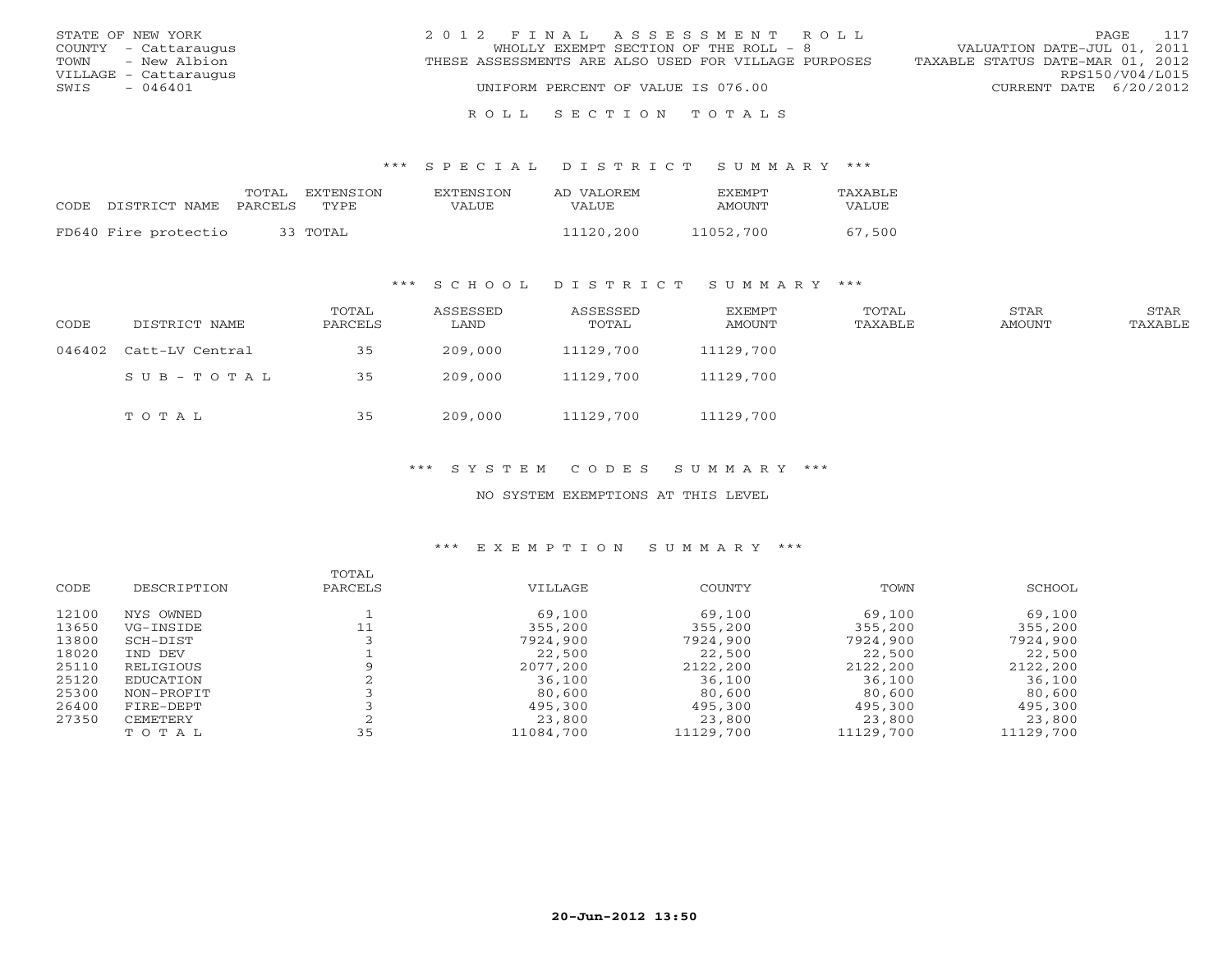| STATE OF NEW YORK     | 2012 FINAL ASSESSMENT ROLL                           | 118<br>PAGE                      |
|-----------------------|------------------------------------------------------|----------------------------------|
| COUNTY - Cattaraugus  | WHOLLY EXEMPT SECTION OF THE ROLL - 8                | VALUATION DATE-JUL 01, 2011      |
| TOWN - New Albion     | THESE ASSESSMENTS ARE ALSO USED FOR VILLAGE PURPOSES | TAXABLE STATUS DATE-MAR 01, 2012 |
| VILLAGE - Cattaraugus |                                                      | RPS150/V04/L015                  |
| - 046401<br>SWIS      | UNIFORM PERCENT OF VALUE IS 076.00                   | CURRENT DATE 6/20/2012           |
|                       |                                                      |                                  |

#### \*\*\* G R A N D T O T A L S \*\*\*

R O L L S E C T I O N T O T A L S

| ROLL |       | TOTAI   |           |                | TAXABLE | TAXABLE | TAXABLE | TAXABLE | $cm\pi$<br>بمدعدت |
|------|-------|---------|-----------|----------------|---------|---------|---------|---------|-------------------|
| SEC  | 'TON  | PARCELS | LAND      | TOTAL          | VILLAGE | COUNTY  | TOWN    | SCHOOI  |                   |
|      | ™H∩T… |         | 000<br>ററ | .700<br>11120. |         |         |         |         |                   |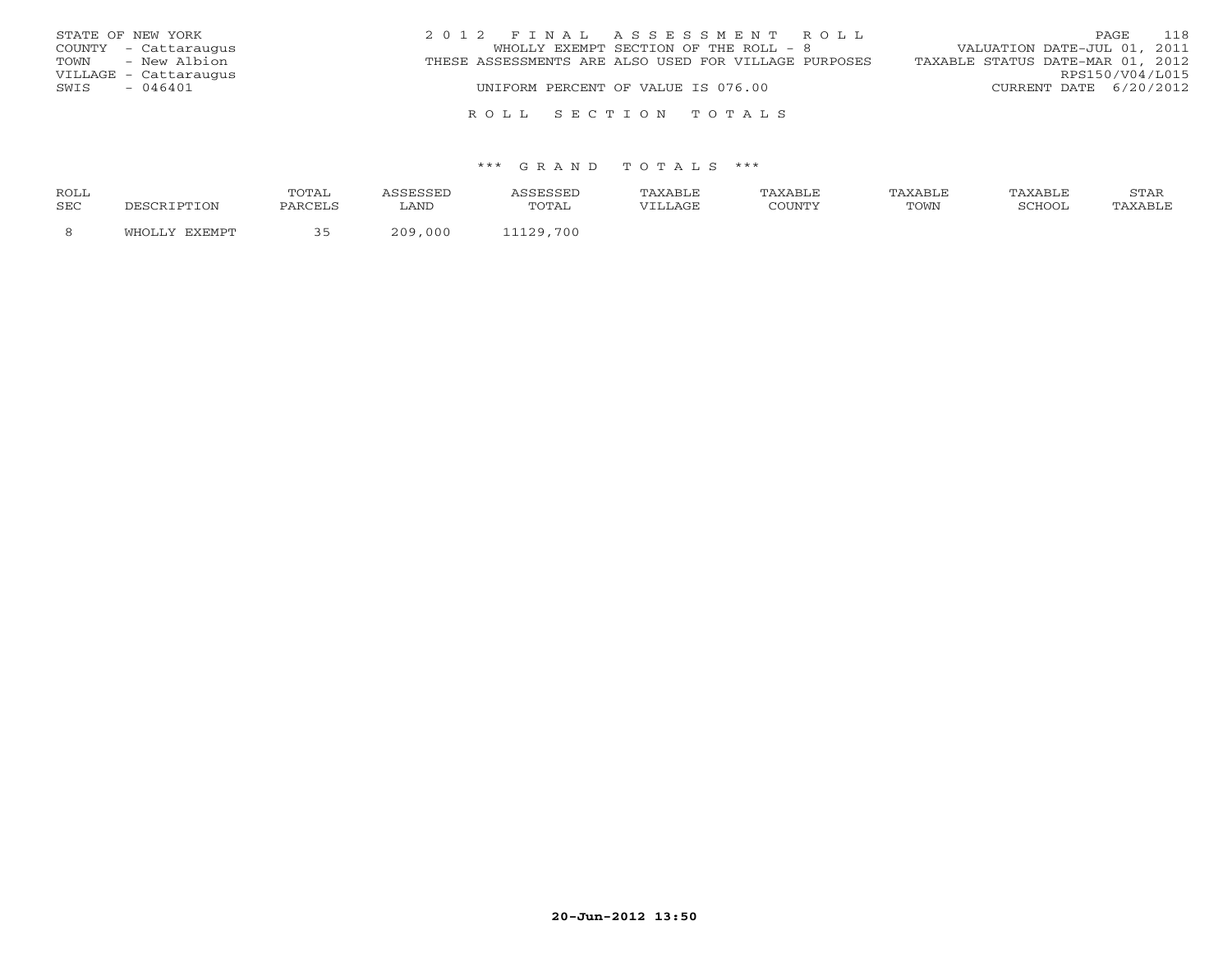| STATE OF NEW YORK     | 2012 FINAL ASSESSMENT ROLL                           | 119<br>PAGE                      |
|-----------------------|------------------------------------------------------|----------------------------------|
| COUNTY - Cattaraugus  |                                                      | VALUATION DATE-JUL 01, 2011      |
| TOWN<br>- New Albion  | THESE ASSESSMENTS ARE ALSO USED FOR VILLAGE PURPOSES | TAXABLE STATUS DATE-MAR 01, 2012 |
| VILLAGE – Cattaraugus | SWIS TOTALS                                          | RPS150/V04/L015                  |
| - 046401<br>SWIS      | UNIFORM PERCENT OF VALUE IS 076.00                   | CURRENT DATE 6/20/2012           |

\*\*\* S P E C I A L D I S T R I C T S U M M A R Y \*\*\*

| CODE. | DISTRICT NAME        | TOTAL<br>PARCELS | EXTENSTON<br>TYPE | EXTENSTON<br>VALUE | AD VALOREM<br>VALUE | <b>FXFMPT</b><br>AMOUNT | <b>TAXABLE</b><br>VALUE |
|-------|----------------------|------------------|-------------------|--------------------|---------------------|-------------------------|-------------------------|
|       | FD640 Fire protectio |                  | 501 TOTAL         |                    | 33717,396           | 11052,700               | 22664,696               |

### \*\*\* S C H O O L D I S T R I C T S U M M A R Y \*\*\*

| CODE   | DISTRICT NAME   | TOTAL<br>PARCELS | ASSESSED<br>LAND | ASSESSED<br>TOTAL | EXEMPT<br>AMOUNT | TOTAL<br>TAXABLE | STAR<br>AMOUNT | STAR<br>TAXABLE |
|--------|-----------------|------------------|------------------|-------------------|------------------|------------------|----------------|-----------------|
| 046402 | Catt-LV Central | 508              | 2104,850         | 33845,196         | 11411,028        | 22434,168        | 7225,608       | 15208,560       |
|        | $SUB - TO T AL$ | 508              | 2104,850         | 33845,196         | 11411,028        | 22434,168        | 7225,608       | 15208,560       |
|        | TOTAL           | 508              | 2104,850         | 33845,196         | 11411,028        | 22434,168        | 7225,608       | 15208,560       |

\*\*\* S Y S T E M C O D E S S U M M A R Y \*\*\*

NO SYSTEM EXEMPTIONS AT THIS LEVEL

#### \*\*\* E X E M P T I O N S U M M A R Y \*\*\*

|       |             | TOTAL   |          |          |          |          |
|-------|-------------|---------|----------|----------|----------|----------|
| CODE  | DESCRIPTION | PARCELS | VILLAGE  | COUNTY   | TOWN     | SCHOOL   |
| 12100 | NYS OWNED   |         | 69,100   | 69,100   | 69,100   | 69,100   |
| 13650 | VG-INSIDE   | 11      | 355,200  | 355,200  | 355,200  | 355,200  |
| 13800 | SCH-DIST    |         | 7924,900 | 7924,900 | 7924,900 | 7924,900 |
| 18020 | IND DEV     |         | 22,500   | 22,500   | 22,500   | 22,500   |
| 25110 | RELIGIOUS   |         | 2077,200 | 2122,200 | 2122,200 | 2122,200 |
| 25120 | EDUCATION   |         | 36,100   | 36,100   | 36,100   | 36,100   |
| 25300 | NON-PROFIT  |         | 80,600   | 80,600   | 80,600   | 80,600   |
| 26400 | FIRE-DEPT   |         | 495,300  | 495,300  | 495,300  | 495,300  |
| 27350 | CEMETERY    |         | 23,800   | 23,800   | 23,800   | 23,800   |
| 33201 | XMPT C/T    |         |          | 5,700    | 5,700    |          |
| 41003 | VET PRO T   | 17      | 432,024  |          | 432,024  |          |
| 41121 | WVET C/T    |         |          | 4,800    |          |          |
| 41122 | WVET CO     | 26      |          | 183,412  |          |          |
| 41132 | CVET CO     | 19      |          | 228,650  |          |          |
|       |             |         |          |          |          |          |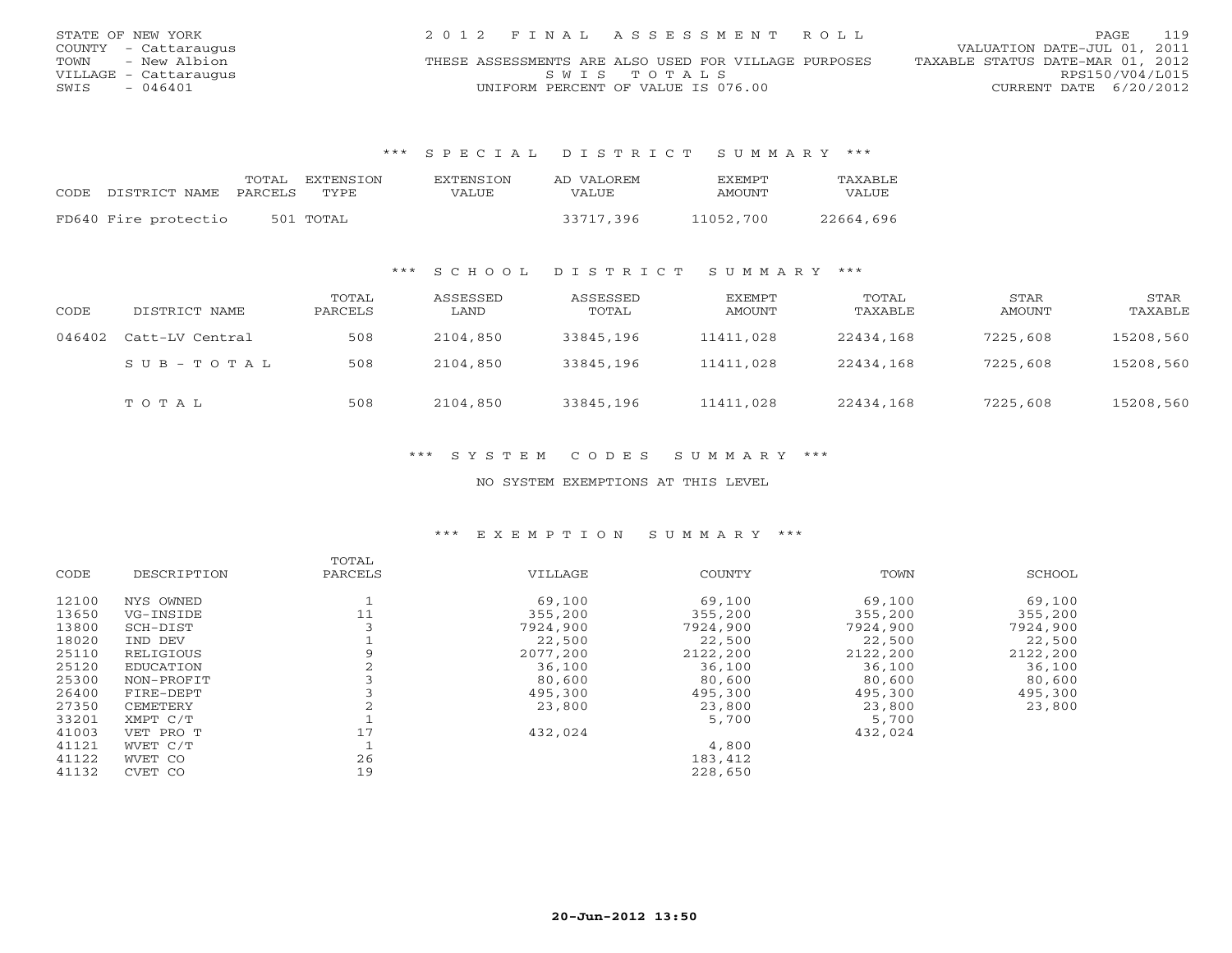| STATE OF NEW YORK     | 2012 FINAL ASSESSMENT ROLL                           | 120<br>PAGE                      |
|-----------------------|------------------------------------------------------|----------------------------------|
| COUNTY - Cattaraugus  |                                                      | VALUATION DATE-JUL 01, 2011      |
| TOWN<br>- New Albion  | THESE ASSESSMENTS ARE ALSO USED FOR VILLAGE PURPOSES | TAXABLE STATUS DATE-MAR 01, 2012 |
| VILLAGE - Cattaraugus | SWTS TOTALS                                          | RPS150/V04/L015                  |
| - 046401<br>SWIS      | UNIFORM PERCENT OF VALUE IS 076.00                   | CURRENT DATE 6/20/2012           |

### \*\*\* E X E M P T I O N S U M M A R Y \*\*\*

| CODE  | DESCRIPTION  | TOTAL<br>PARCELS | VILLAGE   | COUNTY    | TOWN      | SCHOOL    |
|-------|--------------|------------------|-----------|-----------|-----------|-----------|
| 41142 | DVET CO      |                  |           | 57,840    |           |           |
| 41400 | CLERGY       |                  | 4,500     | 4,500     | 4,500     | 4,500     |
| 41800 | AGED $C/T/S$ | 17               | 241,208   | 259,066   | 241,208   | 276,828   |
| 41834 | SR STAR      | 66               |           |           |           | 2485,008  |
| 41854 | RES STAR     | 203              |           |           |           | 4740,600  |
|       | TOTAL        | 396              | 11762,432 | 11873,668 | 11813,132 | 18636,636 |

#### \*\*\* G R A N D T O T A L S \*\*\*

| ROLL<br>SEC  | DESCRIPTION         | TOTAL<br>PARCELS | ASSESSED<br>LAND | ASSESSED<br>TOTAL | TAXABLE<br>VILLAGE | TAXABLE<br>COUNTY | TAXABLE<br>TOWN | TAXABLE<br>SCHOOL | STAR<br>TAXABLE |
|--------------|---------------------|------------------|------------------|-------------------|--------------------|-------------------|-----------------|-------------------|-----------------|
| $\mathbf{1}$ | TAXABLE             | 462              | 1892,150         | 21339,396         | 20661,664          | 20595,428         | 20655,964       | 21058,068         | 13832,460       |
| 5            | SPECIAL FRANCHISE   | 5                |                  | 1061,452          | 1061,452           | 1061,452          | 1061,452        | 1061,452          | 1061,452        |
| 6            | UTILITIES & N.C.    | 6                | 3,700            | 314,648           | 314,648            | 314,648           | 314,648         | 314,648           | 314,648         |
| 8            | WHOLLY EXEMPT       | 35               | 209,000          | 11129,700         |                    |                   |                 |                   |                 |
| $\star$      | <b>SUB</b><br>TOTAL | 508              | 2104,850         | 33845,196         | 22037.764          | 21971,528         | 22032,064       | 22434,168         | 15208,560       |
| $***$        | GRAND TOTAL         | 508              | 2104,850         | 33845,196         | 22037.764          | 21971,528         | 22032,064       | 22434,168         | 15208,560       |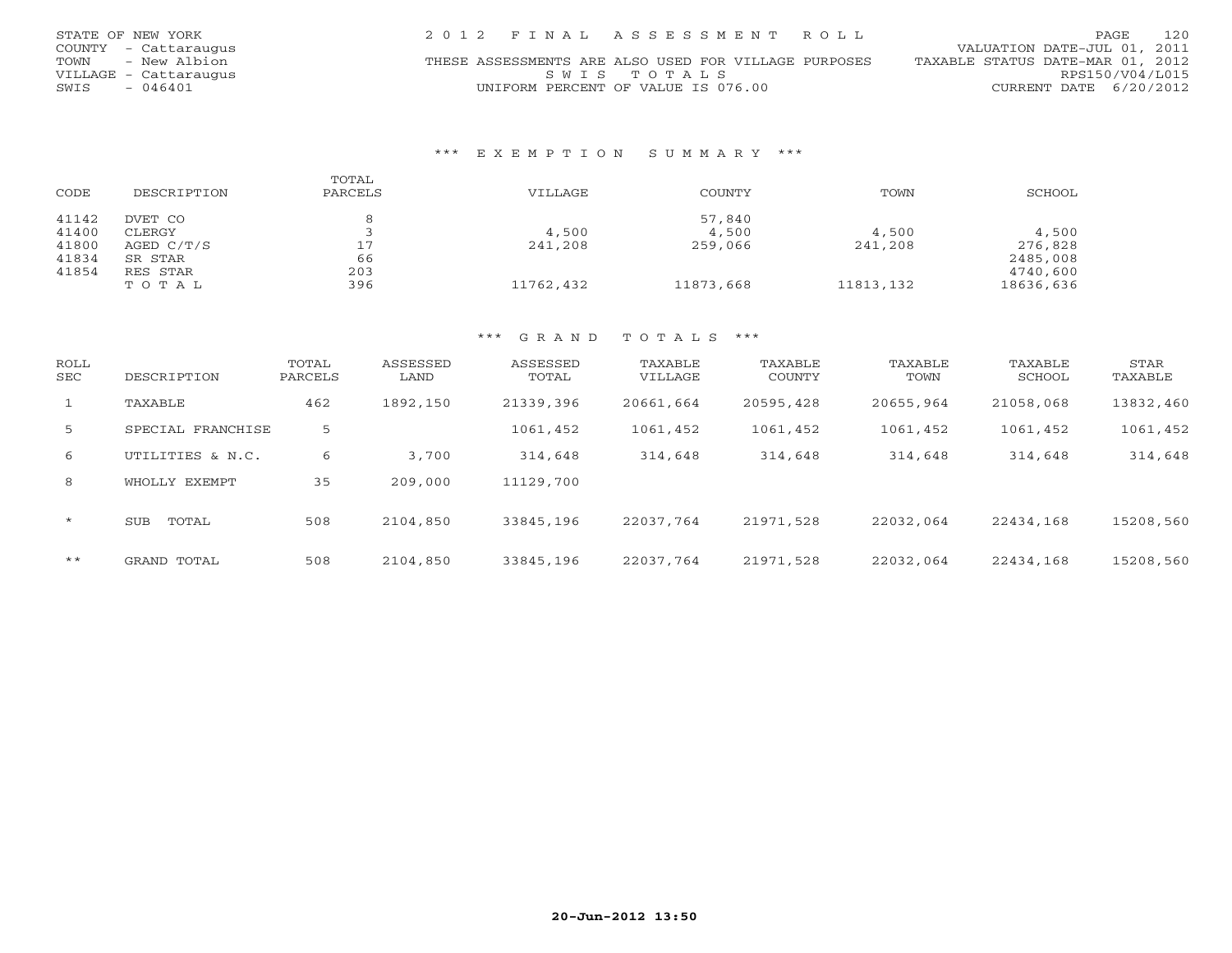# STATE OF NEW YORK 2 0 1 2 F I N A L A S S E S S M E N T R O L L PAGE 121 COUNTY - Cattaraugus T A X A B L E SECTION OF THE ROLL - 1 VALUATION DATE-JUL 01, 2011

| TAX MAP PARCEL NUMBER                                                                                                                                                                                                                                                                                                                                                                                                                                                                                                  | PROPERTY LOCATION & CLASS ASSESSMENT EXEMPTION CODE----------------COUNTY-------TOWN------SCHOOL |                  |                                               |                      |                    |
|------------------------------------------------------------------------------------------------------------------------------------------------------------------------------------------------------------------------------------------------------------------------------------------------------------------------------------------------------------------------------------------------------------------------------------------------------------------------------------------------------------------------|--------------------------------------------------------------------------------------------------|------------------|-----------------------------------------------|----------------------|--------------------|
| CURRENT OWNERS NAME                                                                                                                                                                                                                                                                                                                                                                                                                                                                                                    | SCHOOL DISTRICT                                                                                  | LAND             | TAX DESCRIPTION                               | TAXABLE VALUE        |                    |
| $\begin{minipage}{.45\textwidth} \begin{minipage}{.45\textwidth} \begin{minipage}{.45\textwidth} \begin{minipage}{.45\textwidth} \begin{minipage}{.45\textwidth} \begin{minipage}{.45\textwidth} \begin{minipage}{.45\textwidth} \begin{minipage}{.45\textwidth} \begin{minipage}{.45\textwidth} \begin{minipage}{.45\textwidth} \begin{minipage}{.45\textwidth} \begin{minipage}{.45\textwidth} \begin{minipage}{.45\textwidth} \begin{minipage}{.45\textwidth} \begin{minipage}{.45\textwidth} \begin{minipage}{.45$ |                                                                                                  |                  |                                               |                      |                    |
|                                                                                                                                                                                                                                                                                                                                                                                                                                                                                                                        | 42nd St                                                                                          |                  |                                               |                      | 0386               |
| $34.004 - 2 - 1.1$                                                                                                                                                                                                                                                                                                                                                                                                                                                                                                     | 322 Rural vac>10                                                                                 |                  | COUNTY TAXABLE VALUE 51,900                   |                      |                    |
| Pritchard Terrence L                                                                                                                                                                                                                                                                                                                                                                                                                                                                                                   | Catt-LV Central 046402                                                                           | 51,900           | TOWN<br>TAXABLE VALUE                         | 51,900               |                    |
| 3841 Walden Ave                                                                                                                                                                                                                                                                                                                                                                                                                                                                                                        | 64 04 08                                                                                         | 51,900           | SCHOOL TAXABLE VALUE                          | 51,900               |                    |
| Lancaster, NY 14086-1407                                                                                                                                                                                                                                                                                                                                                                                                                                                                                               | ACRES 134.60                                                                                     |                  | FD640 Fire protection                         | 51,900 TO            |                    |
|                                                                                                                                                                                                                                                                                                                                                                                                                                                                                                                        | EAST-1051828 NRTH-0853405                                                                        |                  |                                               |                      |                    |
|                                                                                                                                                                                                                                                                                                                                                                                                                                                                                                                        | DEED BOOK 862<br>PG-00343                                                                        |                  |                                               |                      |                    |
|                                                                                                                                                                                                                                                                                                                                                                                                                                                                                                                        | FULL MARKET VALUE                                                                                | 68,289           |                                               |                      |                    |
|                                                                                                                                                                                                                                                                                                                                                                                                                                                                                                                        |                                                                                                  |                  |                                               |                      |                    |
|                                                                                                                                                                                                                                                                                                                                                                                                                                                                                                                        | 10944 42nd St                                                                                    |                  |                                               |                      | 1250               |
| $34.004 - 2 - 1.2$                                                                                                                                                                                                                                                                                                                                                                                                                                                                                                     | 210 1 Family Res                                                                                 |                  | RES STAR 41854                                | $\Omega$<br>$\Omega$ | $\cap$<br>23,400   |
| Pritchard Stanley                                                                                                                                                                                                                                                                                                                                                                                                                                                                                                      | Catt-LV Central 046402                                                                           | 4,200            | COUNTY TAXABLE VALUE                          | 79,000               |                    |
| Pritchard Coleen                                                                                                                                                                                                                                                                                                                                                                                                                                                                                                       | 64 04 08                                                                                         | 79,000           | TOWN<br>TAXABLE VALUE                         | 79,000               |                    |
| 109-44 42nd St                                                                                                                                                                                                                                                                                                                                                                                                                                                                                                         | ACRES 1.40                                                                                       |                  | SCHOOL TAXABLE VALUE                          | 55,600               |                    |
| Cattaraugus, NY 14719                                                                                                                                                                                                                                                                                                                                                                                                                                                                                                  | EAST-1052147 NRTH-0854635                                                                        |                  | FD640 Fire protection                         | 79,000 TO            |                    |
|                                                                                                                                                                                                                                                                                                                                                                                                                                                                                                                        | DEED BOOK 1010 PG-284                                                                            |                  |                                               |                      |                    |
|                                                                                                                                                                                                                                                                                                                                                                                                                                                                                                                        | FULL MARKET VALUE                                                                                | 103,947          |                                               |                      |                    |
|                                                                                                                                                                                                                                                                                                                                                                                                                                                                                                                        |                                                                                                  |                  |                                               |                      |                    |
|                                                                                                                                                                                                                                                                                                                                                                                                                                                                                                                        | 10888 42nd St                                                                                    |                  |                                               |                      | 0377               |
| $34.004 - 2 - 2.1$<br>Skudlarek Donna L                                                                                                                                                                                                                                                                                                                                                                                                                                                                                | 312 Vac w/imprv                                                                                  |                  | COUNTY TAXABLE VALUE<br>TAXABLE VALUE         | 28,400               |                    |
| 6578 Hamilton Dr                                                                                                                                                                                                                                                                                                                                                                                                                                                                                                       | Catt-LV Centr<br>64      04       08<br>Catt-LV Central 046402                                   | 18,900<br>28,400 | TOWN<br>SCHOOL TAXABLE VALUE                  | 28,400<br>28,400     |                    |
| Derby, NY 14047                                                                                                                                                                                                                                                                                                                                                                                                                                                                                                        | ACRES 29.80                                                                                      |                  | FD640 Fire protection                         | 28,400 TO            |                    |
|                                                                                                                                                                                                                                                                                                                                                                                                                                                                                                                        | EAST-1053250 NRTH-0854711                                                                        |                  |                                               |                      |                    |
|                                                                                                                                                                                                                                                                                                                                                                                                                                                                                                                        | DEED BOOK 11635 PG-7001                                                                          |                  |                                               |                      |                    |
|                                                                                                                                                                                                                                                                                                                                                                                                                                                                                                                        | FULL MARKET VALUE                                                                                | 37,368           |                                               |                      |                    |
|                                                                                                                                                                                                                                                                                                                                                                                                                                                                                                                        |                                                                                                  |                  |                                               |                      |                    |
|                                                                                                                                                                                                                                                                                                                                                                                                                                                                                                                        | 10855 42nd St                                                                                    |                  |                                               |                      | 1299               |
| $34.004 - 2 - 2.2$                                                                                                                                                                                                                                                                                                                                                                                                                                                                                                     | 270 Mfg housing                                                                                  |                  | $\overline{0}$<br>RES STAR 41854              | $\overline{0}$       | 23,400<br>$\Omega$ |
| Fiorella Suzan L                                                                                                                                                                                                                                                                                                                                                                                                                                                                                                       | Catt-LV Central 046402                                                                           |                  | 29,600 COUNTY TAXABLE VALUE                   | 106,600              |                    |
| 10855 42nd St                                                                                                                                                                                                                                                                                                                                                                                                                                                                                                          | 64 04 08                                                                                         |                  | 106,600 TOWN<br>TAXABLE VALUE                 | 106,600              |                    |
| Cattaraugus, NY 14719                                                                                                                                                                                                                                                                                                                                                                                                                                                                                                  | ACRES 65.90                                                                                      |                  | SCHOOL TAXABLE VALUE                          | 83,200               |                    |
|                                                                                                                                                                                                                                                                                                                                                                                                                                                                                                                        | EAST-1053181 NRTH-0852824                                                                        |                  | FD640 Fire protection                         | 106,600 TO           |                    |
|                                                                                                                                                                                                                                                                                                                                                                                                                                                                                                                        | DEED BOOK 00986 PG-00782                                                                         |                  |                                               |                      |                    |
|                                                                                                                                                                                                                                                                                                                                                                                                                                                                                                                        | FULL MARKET VALUE                                                                                | 140,263          |                                               |                      |                    |
|                                                                                                                                                                                                                                                                                                                                                                                                                                                                                                                        |                                                                                                  |                  |                                               |                      |                    |
|                                                                                                                                                                                                                                                                                                                                                                                                                                                                                                                        | 42nd St                                                                                          |                  |                                               |                      | 0376               |
| $34.004 - 2 - 3$                                                                                                                                                                                                                                                                                                                                                                                                                                                                                                       | 312 Vac w/imprv                                                                                  |                  | COUNTY TAXABLE VALUE 31,500                   |                      |                    |
| Pacillo Gerald J<br>Yoo Soon                                                                                                                                                                                                                                                                                                                                                                                                                                                                                           | Catt-LV Central 046402<br>64 04 08                                                               | 26,900<br>31,500 | TOWN<br>TAXABLE VALUE<br>SCHOOL TAXABLE VALUE | 31,500<br>31,500     |                    |
| 50 Lincoln Blvd                                                                                                                                                                                                                                                                                                                                                                                                                                                                                                        | Life Use                                                                                         |                  | FD640 Fire protection                         | 31,500 TO            |                    |
| Kenmore, NY 14217                                                                                                                                                                                                                                                                                                                                                                                                                                                                                                      | ACRES 49.49                                                                                      |                  |                                               |                      |                    |
|                                                                                                                                                                                                                                                                                                                                                                                                                                                                                                                        | EAST-1054519 NRTH-0854524                                                                        |                  |                                               |                      |                    |
|                                                                                                                                                                                                                                                                                                                                                                                                                                                                                                                        | DEED BOOK 00937 PG-00933                                                                         |                  |                                               |                      |                    |
|                                                                                                                                                                                                                                                                                                                                                                                                                                                                                                                        | FULL MARKET VALUE                                                                                | 41,447           |                                               |                      |                    |
|                                                                                                                                                                                                                                                                                                                                                                                                                                                                                                                        |                                                                                                  |                  |                                               |                      |                    |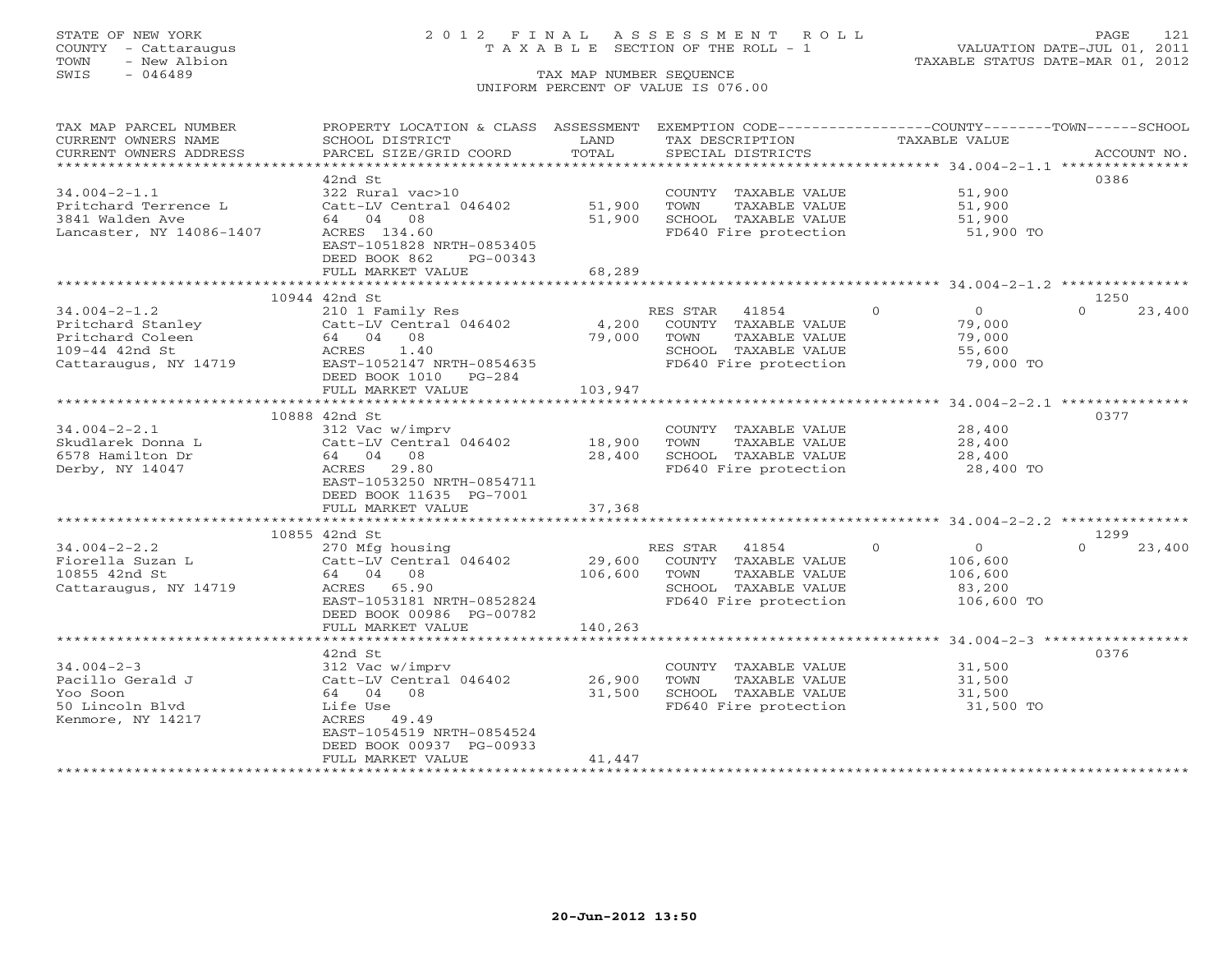### STATE OF NEW YORK 2 0 1 2 F I N A L A S S E S S M E N T R O L L PAGE 122 COUNTY - Cattaraugus T A X A B L E SECTION OF THE ROLL - 1 VALUATION DATE-JUL 01, 2011

| TAX MAP PARCEL NUMBER                                                                                                                                                                                                                           | PROPERTY LOCATION & CLASS ASSESSMENT EXEMPTION CODE----------------COUNTY-------TOWN------SCHOOL |                     |                                                                           |                                                    |                    |
|-------------------------------------------------------------------------------------------------------------------------------------------------------------------------------------------------------------------------------------------------|--------------------------------------------------------------------------------------------------|---------------------|---------------------------------------------------------------------------|----------------------------------------------------|--------------------|
| CURRENT OWNERS NAME                                                                                                                                                                                                                             | SCHOOL DISTRICT                                                                                  | LAND                | TAX DESCRIPTION                                                           | TAXABLE VALUE                                      |                    |
| CURRENT OWNERS ADDRESS                                                                                                                                                                                                                          | PARCEL SIZE/GRID COORD                                                                           | TOTAL               | SPECIAL DISTRICTS                                                         |                                                    | ACCOUNT NO.        |
|                                                                                                                                                                                                                                                 |                                                                                                  |                     |                                                                           |                                                    |                    |
|                                                                                                                                                                                                                                                 | 10866 Scott Hollow Rd                                                                            |                     |                                                                           |                                                    | 0435               |
| $34.004 - 2 - 4.1$                                                                                                                                                                                                                              | 112 Dairy farm                                                                                   |                     | RES STAR 41854 0                                                          | $\overline{0}$                                     | $\Omega$<br>23,400 |
| Scott Oscar                                                                                                                                                                                                                                     | Catt-LV Central 046402                                                                           |                     | 72,000 COUNTY TAXABLE VALUE 114,800<br>114,800 TOWN TAXABLE VALUE 114,800 |                                                    |                    |
| Scott Dusty                                                                                                                                                                                                                                     | 63 04 08                                                                                         |                     |                                                                           |                                                    |                    |
| 10866 Scott Hollow Rd<br>Cattaraugus, NY 14719 BAST-1053100 M                                                                                                                                                                                   |                                                                                                  |                     | SCHOOL TAXABLE VALUE<br>FD640 Fire protection                             | 91,400<br>114,800 TO                               |                    |
|                                                                                                                                                                                                                                                 | EAST-1053100 NRTH-0849932                                                                        |                     |                                                                           |                                                    |                    |
|                                                                                                                                                                                                                                                 | DEED BOOK 2440 PG-6004                                                                           |                     |                                                                           |                                                    |                    |
|                                                                                                                                                                                                                                                 | FULL MARKET VALUE                                                                                | 151,053             |                                                                           |                                                    |                    |
|                                                                                                                                                                                                                                                 |                                                                                                  |                     |                                                                           | ******************** 34.004-2-4.2 **************** |                    |
|                                                                                                                                                                                                                                                 | Scott Hollow Rd                                                                                  |                     |                                                                           |                                                    | 0388               |
| $34.004 - 2 - 4.2$                                                                                                                                                                                                                              | 314 Rural vac<10                                                                                 | COUNT<br>4,200 TOWN | COUNTY TAXABLE VALUE 4,200                                                |                                                    |                    |
| Prout Wilson                                                                                                                                                                                                                                    | Catt-LV Central 046402                                                                           |                     | 4,200 TOWN TAXABLE VALUE<br>4,200 SCHOOL TAXABLE VALUE                    | 4,200                                              |                    |
| Rosemary Prout                                                                                                                                                                                                                                  | $-04 -08$                                                                                        |                     |                                                                           | 4,200                                              |                    |
| 417 John James Audobon PkwyApt ACRES 1.29                                                                                                                                                                                                       |                                                                                                  |                     | FD640 Fire protection                                                     | 4,200 TO                                           |                    |
| Amherst, NY 14228                                                                                                                                                                                                                               | EAST-1053026 NRTH-0849327                                                                        |                     |                                                                           |                                                    |                    |
|                                                                                                                                                                                                                                                 | DEED BOOK 506<br>PG-00430                                                                        |                     |                                                                           |                                                    |                    |
|                                                                                                                                                                                                                                                 | FULL MARKET VALUE                                                                                | 5,526               |                                                                           |                                                    |                    |
|                                                                                                                                                                                                                                                 |                                                                                                  |                     |                                                                           |                                                    |                    |
|                                                                                                                                                                                                                                                 | 10889 Scott Hollow Rd                                                                            |                     |                                                                           |                                                    | 1384               |
|                                                                                                                                                                                                                                                 |                                                                                                  |                     | COUNTY TAXABLE VALUE 18,200<br>TOWN TAXABLE VALUE 18,200                  |                                                    |                    |
|                                                                                                                                                                                                                                                 |                                                                                                  |                     |                                                                           |                                                    |                    |
|                                                                                                                                                                                                                                                 |                                                                                                  |                     | 18,200 SCHOOL TAXABLE VALUE 18,200<br>FD640 Fire protection 18,200 TO     |                                                    |                    |
| 34.004-2-4.3<br>Ackerman Richard E<br>Ackerman Michele L<br>Ackerman Michele L<br>Solution of the Catt-LV Central 046402<br>COUNTY TAXABLE VALUE<br>COUNTY TAXABLE VALUE<br>COUNTY TAXABLE VALUE<br>COUNTY TAXABLE VALUE<br>COUNTY TAXABLE VALU |                                                                                                  |                     |                                                                           |                                                    |                    |
|                                                                                                                                                                                                                                                 | DEED BOOK 11440 PG-7001                                                                          |                     |                                                                           |                                                    |                    |
|                                                                                                                                                                                                                                                 | FULL MARKET VALUE                                                                                | 23,947              |                                                                           |                                                    |                    |
|                                                                                                                                                                                                                                                 |                                                                                                  |                     |                                                                           |                                                    |                    |
|                                                                                                                                                                                                                                                 | Scott Hollow Rd                                                                                  |                     |                                                                           |                                                    | 0302               |
|                                                                                                                                                                                                                                                 |                                                                                                  |                     |                                                                           |                                                    |                    |
| 34.004-2-5 260 Seasonal res COUNT<br>McGee Patricia A Catt-LV Central 046402 4,500 TOWN                                                                                                                                                         |                                                                                                  |                     | COUNTY TAXABLE VALUE 21,000<br>TOWN TAXABLE VALUE 21,000                  |                                                    |                    |
| 2971 Hopkins Rd                                                                                                                                                                                                                                 | 63 04 08                                                                                         | 21,000              |                                                                           |                                                    |                    |
| Amherst, NY 14228                                                                                                                                                                                                                               | FRNT 185.00 DPTH 180.00                                                                          |                     | SCHOOL TAXABLE VALUE<br>FD640 Fire protection                             | 21,000<br>21,000 TO                                |                    |
|                                                                                                                                                                                                                                                 | EAST-1054727 NRTH-0847612                                                                        |                     |                                                                           |                                                    |                    |
|                                                                                                                                                                                                                                                 | DEED BOOK 5958 PG-8001                                                                           |                     |                                                                           |                                                    |                    |
|                                                                                                                                                                                                                                                 | FULL MARKET VALUE                                                                                | 27,632              |                                                                           |                                                    |                    |
|                                                                                                                                                                                                                                                 |                                                                                                  |                     |                                                                           |                                                    |                    |
|                                                                                                                                                                                                                                                 | 10891 Scott Hollow Rd                                                                            |                     |                                                                           |                                                    | 0421               |
| $34.004 - 2 - 6$                                                                                                                                                                                                                                | 260 Seasonal res                                                                                 |                     | COUNTY TAXABLE VALUE 20,000                                               |                                                    |                    |
| Miller Noah                                                                                                                                                                                                                                     | Catt-LV Central 046402 4,200                                                                     |                     | TOWN                                                                      | TAXABLE VALUE 20,000                               |                    |
|                                                                                                                                                                                                                                                 | 63 04 08                                                                                         | 20,000              |                                                                           |                                                    |                    |
| 10891 Scott Hollow Rd<br>Cattaraugus, NY 14719                                                                                                                                                                                                  | FRNT 175.00 DPTH 175.00                                                                          |                     | SCHOOL TAXABLE VALUE<br>FD640 Fire protection                             | 20,000<br>20,000 TO                                |                    |
|                                                                                                                                                                                                                                                 | EAST-1052053 NRTH-0850234                                                                        |                     |                                                                           |                                                    |                    |
|                                                                                                                                                                                                                                                 | DEED BOOK 8760 PG-9001                                                                           |                     |                                                                           |                                                    |                    |
|                                                                                                                                                                                                                                                 | FULL MARKET VALUE                                                                                | 26,316              |                                                                           |                                                    |                    |
|                                                                                                                                                                                                                                                 |                                                                                                  |                     |                                                                           |                                                    |                    |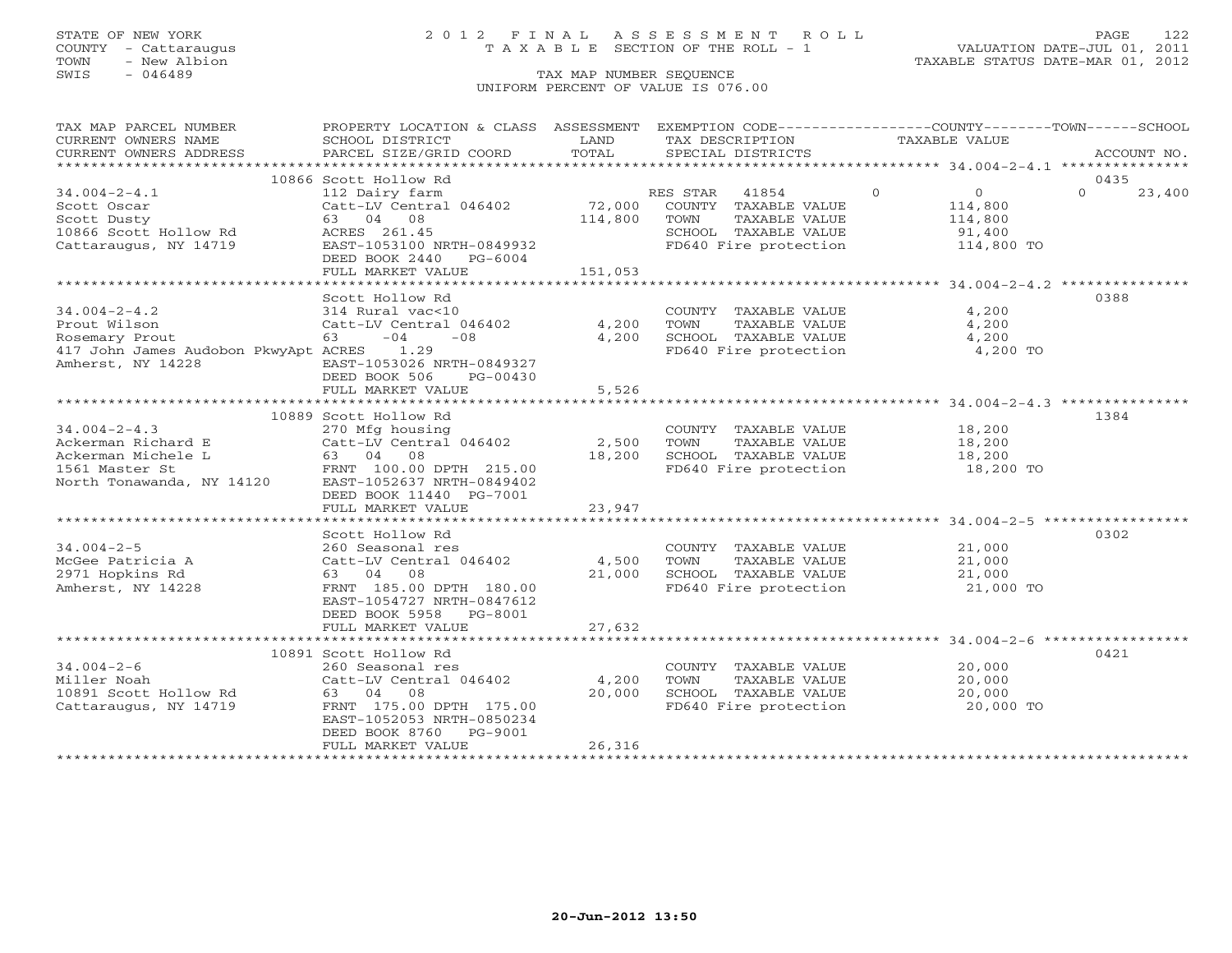## STATE OF NEW YORK 2 0 1 2 F I N A L A S S E S S M E N T R O L L PAGE 123 COUNTY - Cattaraugus T A X A B L E SECTION OF THE ROLL - 1 VALUATION DATE-JUL 01, 2011

| TAX MAP PARCEL NUMBER  | PROPERTY LOCATION & CLASS ASSESSMENT |        | EXEMPTION CODE-----------------COUNTY-------TOWN------SCHOOL |                     |                    |
|------------------------|--------------------------------------|--------|--------------------------------------------------------------|---------------------|--------------------|
| CURRENT OWNERS NAME    | SCHOOL DISTRICT                      | LAND   | TAX DESCRIPTION                                              | TAXABLE VALUE       |                    |
| CURRENT OWNERS ADDRESS | PARCEL SIZE/GRID COORD               | TOTAL  | SPECIAL DISTRICTS                                            |                     | ACCOUNT NO.        |
| ********************   | ****************************         |        |                                                              |                     |                    |
|                        | 10937 Scott Hollow Rd                |        |                                                              |                     | 0086               |
| $34.004 - 2 - 7$       | 260 Seasonal res                     |        | COUNTY TAXABLE VALUE                                         | 23,100              |                    |
| Luce Marc              | Catt-LV Central 046402               | 3,400  | TOWN<br>TAXABLE VALUE                                        | 23,100              |                    |
| Luce Theresa           | 63 04<br>08                          | 23,100 | SCHOOL TAXABLE VALUE                                         | 23,100              |                    |
| 12410 Route 394        | FRNT 150.00 DPTH 150.00              |        | FD640 Fire protection                                        | 23,100 TO           |                    |
| Randolph, NY 14772     | EAST-1051966 NRTH-0850371            |        |                                                              |                     |                    |
|                        | DEED BOOK 14155 PG-6005              |        |                                                              |                     |                    |
|                        | FULL MARKET VALUE                    | 30,395 |                                                              |                     |                    |
|                        |                                      |        |                                                              |                     |                    |
|                        | Scott Hollow Rd                      |        |                                                              |                     | 0417               |
| $34.004 - 2 - 8$       | 314 Rural vac<10                     |        | COUNTY TAXABLE VALUE                                         | 4,600               |                    |
| Rogala James           | Catt-LV Central 046402               | 4,600  | TAXABLE VALUE<br>TOWN                                        | 4,600               |                    |
| Rogala Patricia        | $-04$<br>63 —<br>$-08$               | 4,600  | SCHOOL TAXABLE VALUE                                         | 4,600               |                    |
| 229 Maryvale Dr        | James 1/3 Int                        |        | FD640 Fire protection                                        | 4,600 TO            |                    |
| Cheektowaga, NY 14225  | Patricia 2/3 Int                     |        |                                                              |                     |                    |
|                        | 1.95<br>ACRES                        |        |                                                              |                     |                    |
|                        | EAST-1051665 NRTH-0851033            |        |                                                              |                     |                    |
|                        | DEED BOOK 1006<br>$PG-844$           |        |                                                              |                     |                    |
|                        | FULL MARKET VALUE                    | 6,053  |                                                              |                     |                    |
|                        |                                      |        |                                                              |                     |                    |
|                        | 10986 Scott Hollow Rd                |        |                                                              |                     | 0294               |
| $34.004 - 2 - 9$       | 260 Seasonal res                     |        | COUNTY TAXABLE VALUE                                         | 35,000              |                    |
| Lobue James F          | Catt-LV Central 046402               | 5,000  | TAXABLE VALUE<br>TOWN                                        | 35,000              |                    |
| 7 Deerpath Dr          | $-04$<br>$-08$<br>63                 | 35,000 | SCHOOL TAXABLE VALUE                                         | 35,000              |                    |
| Lancaster, NY 14086    | 2.65<br>ACRES                        |        | FD640 Fire protection                                        | 35,000 TO           |                    |
|                        | EAST-1051480 NRTH-0851189            |        |                                                              |                     |                    |
|                        | DEED BOOK 829<br>PG-00994            |        |                                                              |                     |                    |
|                        | FULL MARKET VALUE                    | 46,053 |                                                              |                     |                    |
|                        |                                      |        |                                                              |                     |                    |
|                        | 10998 Scott Hollow Rd                |        |                                                              |                     | 0387               |
| $34.004 - 2 - 10$      | 260 Seasonal res                     |        | COUNTY TAXABLE VALUE                                         | 18,000              |                    |
| Chinchen Donald J      | Catt-LV Central 046402               | 5,900  | TAXABLE VALUE<br>TOWN                                        | 18,000              |                    |
| Chinchen Diana L       | $-04$<br>$-08$<br>63 — 10            | 18,000 | SCHOOL TAXABLE VALUE                                         | 18,000              |                    |
| PO Box 43              | 4.11<br>ACRES                        |        | FD640 Fire protection                                        | 18,000 TO           |                    |
| East Otto, NY 14729    | EAST-1051224 NRTH-0851391            |        |                                                              |                     |                    |
|                        | DEED BOOK 14281 PG-5001              |        |                                                              |                     |                    |
|                        | FULL MARKET VALUE                    | 23,684 |                                                              |                     |                    |
|                        |                                      |        |                                                              |                     |                    |
|                        | 10962 Scott Hollow Rd                |        |                                                              |                     | 0018               |
| $34.004 - 2 - 11$      | 210 1 Family Res                     |        | AGED C/T/S 41800                                             | $\Omega$<br>16,050  | 16,050<br>16,050   |
| Arnold Irene           | Catt-LV Central 046402               |        | 4,500 SR STAR<br>41834                                       | $\Omega$<br>$\circ$ | 16,050<br>$\Omega$ |
| 10962 Scott Hollow Rd  | 63 04 08                             | 32,100 | COUNTY TAXABLE VALUE                                         | 16,050              |                    |
| Cattaraugus, NY 14719  | ACRES<br>1.91                        |        | TAXABLE VALUE<br>TOWN                                        | 16,050              |                    |
|                        | EAST-1051806 NRTH-0850890            |        | SCHOOL TAXABLE VALUE                                         | $\overline{0}$      |                    |
|                        | DEED BOOK 2081<br>PG-7003            |        | FD640 Fire protection                                        | 32,100 TO           |                    |
|                        | FULL MARKET VALUE                    | 42,237 |                                                              |                     |                    |
|                        |                                      |        |                                                              |                     |                    |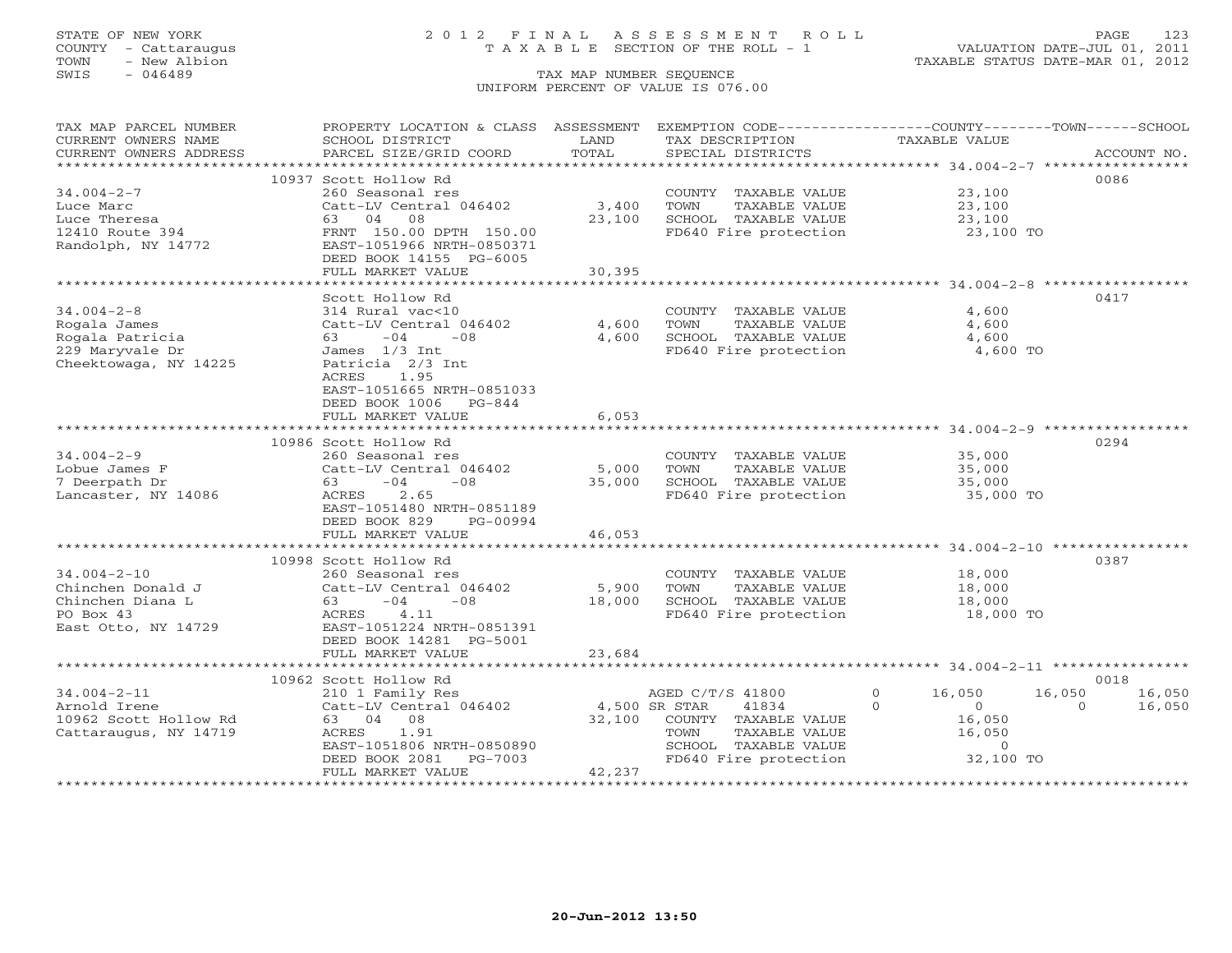## STATE OF NEW YORK 2 0 1 2 F I N A L A S S E S S M E N T R O L L PAGE 124 COUNTY - Cattaraugus T A X A B L E SECTION OF THE ROLL - 1 VALUATION DATE-JUL 01, 2011

| TAX MAP PARCEL NUMBER  | PROPERTY LOCATION & CLASS ASSESSMENT EXEMPTION CODE----------------COUNTY-------TOWN------SCHOOL |         |                            |                            |                    |
|------------------------|--------------------------------------------------------------------------------------------------|---------|----------------------------|----------------------------|--------------------|
| CURRENT OWNERS NAME    | SCHOOL DISTRICT                                                                                  | LAND    | TAX DESCRIPTION            | TAXABLE VALUE              |                    |
| CURRENT OWNERS ADDRESS | PARCEL SIZE/GRID COORD                                                                           | TOTAL   | SPECIAL DISTRICTS          |                            | ACCOUNT NO.        |
|                        |                                                                                                  |         |                            |                            |                    |
|                        | 42nd St                                                                                          |         |                            |                            | 0378               |
| $35.003 - 1 - 1$       | 322 Rural vac>10                                                                                 |         | COUNTY TAXABLE VALUE       | 26,400                     |                    |
| Pacillo Gerald J       | Catt-LV Central 046402                                                                           | 26,400  | TOWN<br>TAXABLE VALUE      | 26,400                     |                    |
| Yoo Soon               | $-04$<br>$-08$<br>56                                                                             | 26,400  | SCHOOL TAXABLE VALUE       | 26,400                     |                    |
| 50 Lincoln Blvd        | ACRES 48.13                                                                                      |         | FD640 Fire protection      | 26,400 TO                  |                    |
| Kenmore, NY 14217      | EAST-1055811 NRTH-0854358                                                                        |         |                            |                            |                    |
|                        | DEED BOOK 877<br>PG-00403                                                                        |         |                            |                            |                    |
|                        | FULL MARKET VALUE                                                                                | 34,737  |                            |                            |                    |
|                        |                                                                                                  |         |                            |                            |                    |
|                        | 42nd St                                                                                          |         |                            |                            | 0549               |
| $35.003 - 1 - 2.1$     | 312 Vac w/imprv                                                                                  |         | COUNTY TAXABLE VALUE       | 56,000                     |                    |
| Yochum Darrell S       | Catt-LV Central 046402                                                                           | 43,500  | TOWN<br>TAXABLE VALUE      | 56,000                     |                    |
| Orzel Denise M         | 56 04 08                                                                                         | 56,000  | SCHOOL TAXABLE VALUE       | 56,000                     |                    |
| 7876 Rte 353           | ACRES 100.85                                                                                     |         | FD640 Fire protection      | 56,000 TO                  |                    |
| Cattaraugus, NY 14719  | EAST-1057586 NRTH-0854380                                                                        |         |                            |                            |                    |
|                        | DEED BOOK 00920 PG-00653                                                                         |         |                            |                            |                    |
|                        | FULL MARKET VALUE                                                                                | 73,684  |                            |                            |                    |
|                        |                                                                                                  |         |                            |                            |                    |
|                        | 7973 Snyder Hill Rd                                                                              |         |                            |                            | 1336               |
|                        |                                                                                                  |         |                            | $\Omega$                   | $\Omega$           |
| $35.003 - 1 - 2.2$     | 210 1 Family Res                                                                                 |         | RES STAR 41854             | $\overline{0}$             | 23,400             |
| Yochum Darrell S       | Catt-LV Central 046402                                                                           |         | 5,300 COUNTY TAXABLE VALUE | 76,200                     |                    |
| Douglas I Yochum       | 56 04 08                                                                                         | 76,200  | TOWN<br>TAXABLE VALUE      | 76,200                     |                    |
| 7973 Snyder Hill Rd    | ACRES 3.10                                                                                       |         | SCHOOL TAXABLE VALUE       | 52,800                     |                    |
| Cattaraugus, NY 14719  | EAST-1058590 NRTH-0854773                                                                        |         | FD640 Fire protection      | 76,200 TO                  |                    |
|                        | DEED BOOK 5182    PG-2001                                                                        |         |                            |                            |                    |
|                        | FULL MARKET VALUE                                                                                | 100,263 |                            |                            |                    |
|                        |                                                                                                  |         |                            |                            |                    |
|                        | 42nd St                                                                                          |         |                            |                            | 0062               |
| $35.003 - 1 - 3.1$     | 322 Rural vac>10                                                                                 |         | COUNTY TAXABLE VALUE       | 27,300                     |                    |
| Bobseine Gary L        | Catt-LV Central 046402 27,300                                                                    |         | TOWN<br>TAXABLE VALUE      | 27,300                     |                    |
| Bobseine Jan C         | 56 04 08                                                                                         | 27,300  | SCHOOL TAXABLE VALUE       | 27,300                     |                    |
| 10527 42nd St          | ACRES 50.50                                                                                      |         | FD640 Fire protection      | 27,300 TO                  |                    |
| Cattaraugus, NY 14719  | EAST-1058395 NRTH-0852480                                                                        |         |                            |                            |                    |
|                        | DEED BOOK 1027 PG-678                                                                            |         |                            |                            |                    |
|                        | FULL MARKET VALUE                                                                                | 35,921  |                            |                            |                    |
|                        |                                                                                                  |         |                            |                            |                    |
|                        | 10527 42nd St                                                                                    |         |                            |                            | 0063               |
| $35.003 - 1 - 3.2$     | 112 Dairy farm                                                                                   |         | RES STAR 41854             | $\Omega$<br>$\overline{O}$ | $\Omega$<br>23,400 |
| Bobseine Gary L        | Catt-LV Central 046402                                                                           | 132,900 | COUNTY TAXABLE VALUE       | 245,800                    |                    |
| Bobseine Jan C         | 48 04 08                                                                                         | 245,800 | TAXABLE VALUE<br>TOWN      | 245,800                    |                    |
| 10527 42nd St          | ACRES 369.25                                                                                     |         | SCHOOL TAXABLE VALUE       | 222,400                    |                    |
| Cattaraugus, NY 14719  | EAST-1060568 NRTH-0852345                                                                        |         | FD640 Fire protection      | 245,800 TO                 |                    |
|                        | DEED BOOK 1021 PG-690                                                                            |         |                            |                            |                    |
|                        | FULL MARKET VALUE                                                                                | 323,421 |                            |                            |                    |
|                        |                                                                                                  |         |                            |                            |                    |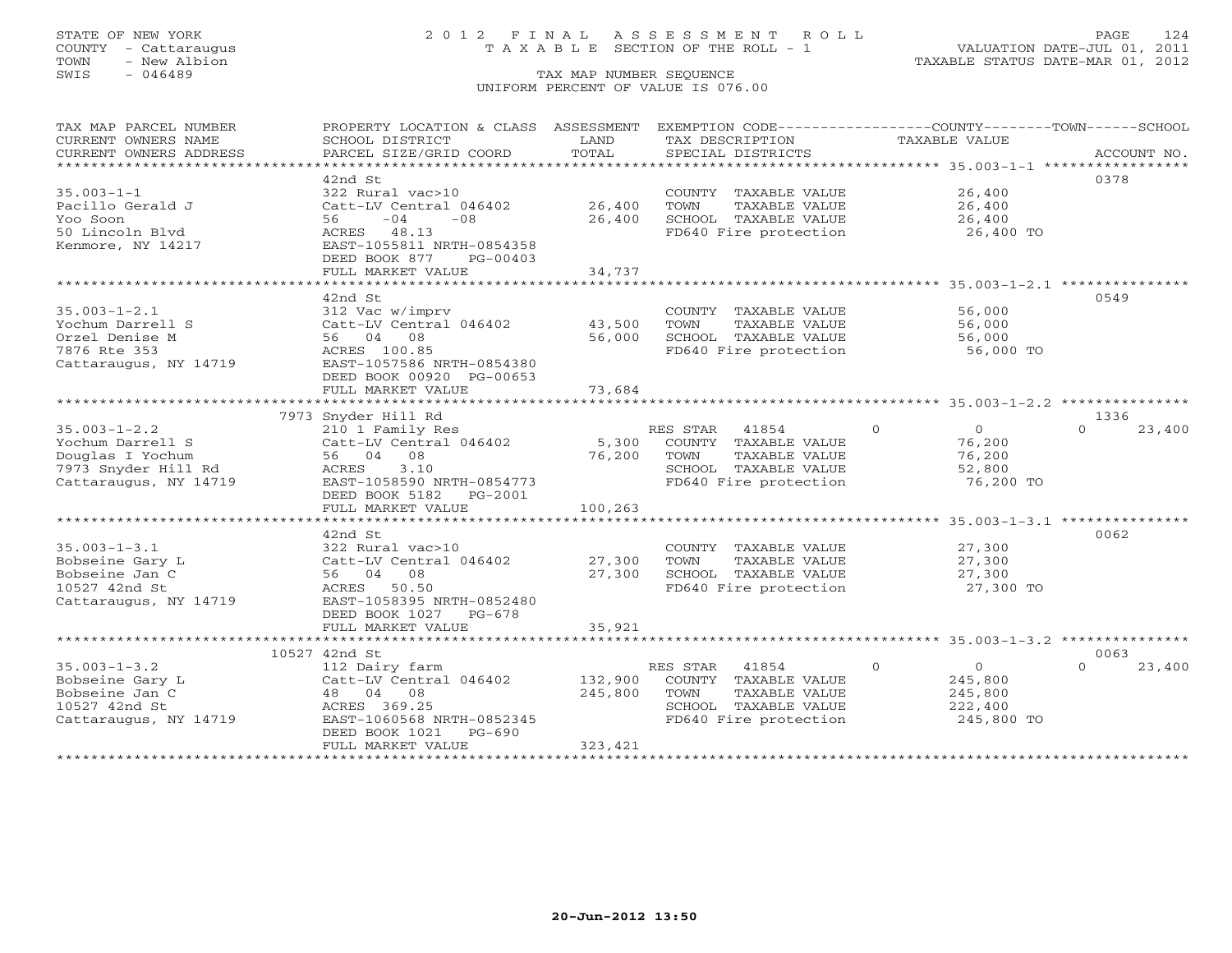## STATE OF NEW YORK 2 0 1 2 F I N A L A S S E S S M E N T R O L L PAGE 125 COUNTY - Cattaraugus T A X A B L E SECTION OF THE ROLL - 1 VALUATION DATE-JUL 01, 2011

| TAX MAP PARCEL NUMBER                         | PROPERTY LOCATION & CLASS ASSESSMENT      |               | EXEMPTION CODE-----------------COUNTY-------TOWN------SCHOOL |                            |                    |
|-----------------------------------------------|-------------------------------------------|---------------|--------------------------------------------------------------|----------------------------|--------------------|
| CURRENT OWNERS NAME<br>CURRENT OWNERS ADDRESS | SCHOOL DISTRICT<br>PARCEL SIZE/GRID COORD | LAND<br>TOTAL | TAX DESCRIPTION<br>SPECIAL DISTRICTS                         | TAXABLE VALUE              | ACCOUNT NO.        |
| *************************                     |                                           |               |                                                              |                            |                    |
|                                               | NYS Rte 353                               |               |                                                              |                            | 0317               |
| $35.003 - 1 - 4.1$                            | 322 Rural vac>10                          |               | COUNTY TAXABLE VALUE                                         | 16,980                     |                    |
| Marcus Mark S                                 | Catt-LV Central 046402                    | 16,980        | TOWN<br>TAXABLE VALUE                                        | 16,980                     |                    |
| Robertson Colleen A                           | 04 08<br>40/48                            | 16,980        | SCHOOL TAXABLE VALUE                                         | 16,980                     |                    |
| 7933 NYS Rte 353                              | ACRES<br>56.60                            |               | FD640 Fire protection                                        | 16,980 TO                  |                    |
| Cattaraugus, NY 14719                         | EAST-1063269 NRTH-0852282                 |               |                                                              |                            |                    |
|                                               | DEED BOOK 901<br>PG-00389                 |               |                                                              |                            |                    |
|                                               | FULL MARKET VALUE                         | 22,342        |                                                              |                            |                    |
|                                               |                                           |               |                                                              |                            |                    |
|                                               | 10313 42nd St                             |               |                                                              |                            | 1132               |
| $35.003 - 1 - 4.3$                            | 240 Rural res                             |               | COUNTY TAXABLE VALUE                                         | 18,800                     |                    |
| Marcus Mark S                                 | Catt-LV Central 046402                    | 6,400         | TAXABLE VALUE<br>TOWN                                        | 18,800                     |                    |
| Marcus Sherri                                 | 40 04<br>08                               | 18,800        | SCHOOL TAXABLE VALUE                                         | 18,800                     |                    |
| 7933 Nys Rte 353                              | 4.95<br>ACRES                             |               | FD640 Fire protection                                        | 18,800 TO                  |                    |
| Cattaraugus, NY 14719                         | EAST-1063369 NRTH-0853800                 |               |                                                              |                            |                    |
|                                               | DEED BOOK 00995 PG-00588                  |               |                                                              |                            |                    |
|                                               | FULL MARKET VALUE                         | 24,737        |                                                              |                            |                    |
|                                               |                                           |               |                                                              |                            |                    |
|                                               | 10325 42nd St                             |               |                                                              |                            | 1133               |
| $35.003 - 1 - 4.4$                            | 240 Rural res                             |               | RES STAR<br>41854                                            | $\circ$<br>$\overline{0}$  | $\Omega$<br>23,400 |
| Cotter Sandra F                               | Catt-LV Central 046402                    | 8,200         | COUNTY TAXABLE VALUE                                         | 36,300                     |                    |
| 10325 42 nd. St                               | 40/48 04 08                               | 36,300        | TOWN<br>TAXABLE VALUE                                        | 36,300                     |                    |
| Cattaraugus, NY 14719                         | 1989/75%                                  |               | SCHOOL TAXABLE VALUE                                         | 12,900                     |                    |
|                                               | ACRES<br>8.45                             |               | FD640 Fire protection                                        | 36,300 TO                  |                    |
|                                               | EAST-1062975 NRTH-0853601                 |               |                                                              |                            |                    |
|                                               | DEED BOOK 828<br>PG-00960                 |               |                                                              |                            |                    |
|                                               | FULL MARKET VALUE                         | 47,763        |                                                              |                            |                    |
|                                               | *************************                 |               |                                                              |                            |                    |
|                                               | 10352 42nd St                             |               |                                                              |                            | 1134               |
| $35.003 - 1 - 4.5$                            | 210 1 Family Res                          |               | RES STAR<br>41854                                            | $\circ$<br>$\overline{0}$  | $\Omega$<br>23,400 |
| Pratt Christopher W                           | Catt-LV Central 046402                    | 5,800         | COUNTY TAXABLE VALUE                                         | 62,000                     |                    |
| Pratt Vanessa M                               | 48 04<br>08                               | 62,000        | TOWN<br>TAXABLE VALUE                                        | 62,000                     |                    |
| 10352 42nd St                                 | 4.08<br>ACRES                             |               | SCHOOL TAXABLE VALUE                                         | 38,600                     |                    |
| Cattaraugus, NY 14719                         | EAST-1062283 NRTH-0854304                 |               | FD640 Fire protection                                        | 62,000 TO                  |                    |
|                                               | DEED BOOK 515<br>$PG-4001$                |               |                                                              |                            |                    |
|                                               | FULL MARKET VALUE                         | 81,579        |                                                              |                            |                    |
|                                               | *************************                 |               |                                                              |                            |                    |
|                                               | 10379 42nd St                             |               |                                                              |                            | 1187               |
| $35.003 - 1 - 4.6$                            | 240 Rural res                             |               | AG DIST<br>41720                                             | $\circ$<br>4,300           | 4,300<br>4,300     |
| Cotter Andrew P                               | Catt-LV Central 046402                    |               | 41854<br>22,300 RES STAR                                     | $\Omega$<br>$\overline{0}$ | 23,400<br>$\Omega$ |
| Cotter Mary Ann                               | 08<br>48 04                               | 70,700        | COUNTY TAXABLE VALUE                                         | 66,400                     |                    |
| 10379 42nd St                                 | ACRES 37.90                               |               | TOWN<br>TAXABLE VALUE                                        | 66,400                     |                    |
| Cattaraugus, NY 14719                         | EAST-1062171 NRTH-0852634                 |               | SCHOOL TAXABLE VALUE                                         | 43,000                     |                    |
|                                               | DEED BOOK 822<br>PG-00779                 |               | FD640 Fire protection                                        | 70,700 TO                  |                    |
| MAY BE SUBJECT TO PAYMENT                     | FULL MARKET VALUE                         | 93,026        |                                                              |                            |                    |
| UNDER AGDIST LAW TIL 2016                     |                                           |               |                                                              |                            |                    |
| *****************************                 |                                           |               |                                                              |                            |                    |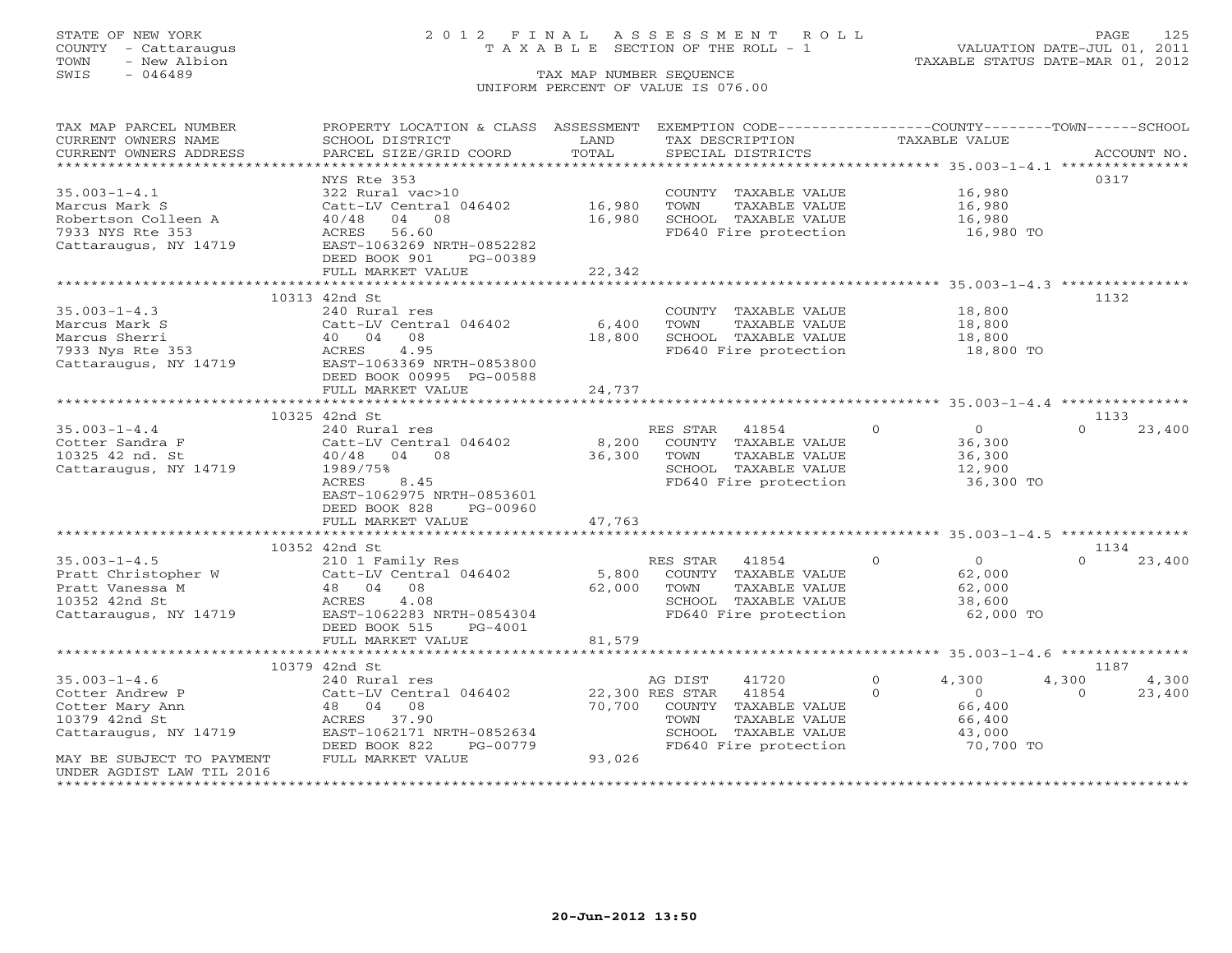### STATE OF NEW YORK 2 0 1 2 F I N A L A S S E S S M E N T R O L L PAGE 126 COUNTY - Cattaraugus T A X A B L E SECTION OF THE ROLL - 1 VALUATION DATE-JUL 01, 2011

| CURRENT OWNERS NAME<br>SCHOOL DISTRICT<br>TAXABLE VALUE<br>LAND<br>TAX DESCRIPTION<br>TOTAL<br>CURRENT OWNERS ADDRESS<br>PARCEL SIZE/GRID COORD<br>SPECIAL DISTRICTS<br>ACCOUNT NO.<br>10345 42nd St<br>1189<br>$35.003 - 1 - 4.8$<br>$\Omega$<br>$\Omega$<br>210 1 Family Res<br>RES STAR<br>41854<br>0<br>23,400<br>5,500<br>Iovannone Jeffry C<br>Catt-LV Central 046402<br>COUNTY TAXABLE VALUE<br>100,000<br>Koestler Donna F<br>48 04<br>08<br>100,000<br>TAXABLE VALUE<br>TOWN<br>100,000<br>10345 42nd St<br>SCHOOL TAXABLE VALUE<br>ACRES<br>3.50 BANK 017<br>76,600<br>FD640 Fire protection<br>Cattaraugus, NY 14719<br>100,000 TO<br>EAST-1062545 NRTH-0853880<br>DEED BOOK 1024 PG-1053<br>131,579<br>FULL MARKET VALUE<br>42nd St<br>1324<br>$35.003 - 1 - 4.9$<br>4,700<br>314 Rural vac<10<br>COUNTY TAXABLE VALUE<br>4,700<br>4,700<br>Cotter Mary Ann<br>Catt-LV Central 046402<br>TOWN<br>TAXABLE VALUE<br>10379 42nd St<br>4,700<br>SCHOOL TAXABLE VALUE<br>4,700<br>$48 - 04 - 08$<br>2.10<br>FD640 Fire protection<br>4,700 TO<br>Cattaraugus, NY 14719<br>ACRES<br>EAST-1061890 NRTH-0854283<br>DEED BOOK 887<br>PG-00003<br>FULL MARKET VALUE<br>6,184<br>1325<br>42nd St<br>$35.003 - 1 - 4.10$<br>8,600<br>314 Rural vac<10<br>COUNTY TAXABLE VALUE<br>Robertson Colleen A<br>Catt-LV Central 046402<br>8,600<br>8,600<br>TOWN<br>TAXABLE VALUE<br>9085 Main St<br>8,600<br>SCHOOL TAXABLE VALUE<br>8,600<br>$48 - 04 - 08$<br>Otto, NY 14766<br>ACRES<br>9.20<br>FD640 Fire protection<br>8,600 TO<br>EAST-1061863 NRTH-0854739<br>DEED BOOK 887<br>PG-00005<br>FULL MARKET VALUE<br>11,316<br>7966 NYS Rte 353<br>1334<br>$\overline{0}$<br>$35.003 - 1 - 4.12$<br>RES STAR 41854<br>$\overline{0}$<br>$\Omega$<br>23,400<br>210 1 Family Res<br>16,300<br>Catt-LV Central 046402<br>COUNTY TAXABLE VALUE<br>127,300<br>Mowry Jon W<br>127,300<br>TAXABLE VALUE<br>Mowry Melody A<br>40/48 04 08<br>TOWN<br>127,300<br>SCHOOL TAXABLE VALUE<br>7966 Nys Rte 353<br>ACRES 30.85<br>103,900<br>FD640 Fire protection<br>Cattaraugus, NY 14719<br>EAST-1062902 NRTH-0854654<br>127,300 TO<br>DEED BOOK 00975 PG-00571<br>FULL MARKET VALUE<br>167,500<br>7933 NYS Rte 353<br>1468<br>$\overline{0}$<br>$35.003 - 1 - 4.13$<br>$\Omega$<br>$\cap$<br>23,400<br>240 Rural res<br>RES STAR 41854<br>20,000<br>Marcus Mark S<br>Catt-LV Central 046402<br>COUNTY TAXABLE VALUE<br>63,500<br>Marcus Sherri<br>40 & 48 04 08<br>63,500<br>TOWN<br>TAXABLE VALUE<br>63,500<br>SCHOOL TAXABLE VALUE<br>7933 NYS Rte 353<br>ACRES 31.00<br>40,100<br>Cattaraugus, NY 14719<br>EAST-1063570 NRTH-0853347<br>FD640 Fire protection<br>63,500 TO<br>DEED BOOK 997<br>$PG-4$<br>83,553<br>FULL MARKET VALUE | TAX MAP PARCEL NUMBER | PROPERTY LOCATION & CLASS ASSESSMENT |  | EXEMPTION CODE-----------------COUNTY-------TOWN------SCHOOL |  |
|-------------------------------------------------------------------------------------------------------------------------------------------------------------------------------------------------------------------------------------------------------------------------------------------------------------------------------------------------------------------------------------------------------------------------------------------------------------------------------------------------------------------------------------------------------------------------------------------------------------------------------------------------------------------------------------------------------------------------------------------------------------------------------------------------------------------------------------------------------------------------------------------------------------------------------------------------------------------------------------------------------------------------------------------------------------------------------------------------------------------------------------------------------------------------------------------------------------------------------------------------------------------------------------------------------------------------------------------------------------------------------------------------------------------------------------------------------------------------------------------------------------------------------------------------------------------------------------------------------------------------------------------------------------------------------------------------------------------------------------------------------------------------------------------------------------------------------------------------------------------------------------------------------------------------------------------------------------------------------------------------------------------------------------------------------------------------------------------------------------------------------------------------------------------------------------------------------------------------------------------------------------------------------------------------------------------------------------------------------------------------------------------------------------------------------------------------------------------------------------------------------------------------------------------------------------------------------------------------------------------------------------------------------------------------------------------------------------------------|-----------------------|--------------------------------------|--|--------------------------------------------------------------|--|
|                                                                                                                                                                                                                                                                                                                                                                                                                                                                                                                                                                                                                                                                                                                                                                                                                                                                                                                                                                                                                                                                                                                                                                                                                                                                                                                                                                                                                                                                                                                                                                                                                                                                                                                                                                                                                                                                                                                                                                                                                                                                                                                                                                                                                                                                                                                                                                                                                                                                                                                                                                                                                                                                                                                         |                       |                                      |  |                                                              |  |
|                                                                                                                                                                                                                                                                                                                                                                                                                                                                                                                                                                                                                                                                                                                                                                                                                                                                                                                                                                                                                                                                                                                                                                                                                                                                                                                                                                                                                                                                                                                                                                                                                                                                                                                                                                                                                                                                                                                                                                                                                                                                                                                                                                                                                                                                                                                                                                                                                                                                                                                                                                                                                                                                                                                         |                       |                                      |  |                                                              |  |
|                                                                                                                                                                                                                                                                                                                                                                                                                                                                                                                                                                                                                                                                                                                                                                                                                                                                                                                                                                                                                                                                                                                                                                                                                                                                                                                                                                                                                                                                                                                                                                                                                                                                                                                                                                                                                                                                                                                                                                                                                                                                                                                                                                                                                                                                                                                                                                                                                                                                                                                                                                                                                                                                                                                         |                       |                                      |  |                                                              |  |
|                                                                                                                                                                                                                                                                                                                                                                                                                                                                                                                                                                                                                                                                                                                                                                                                                                                                                                                                                                                                                                                                                                                                                                                                                                                                                                                                                                                                                                                                                                                                                                                                                                                                                                                                                                                                                                                                                                                                                                                                                                                                                                                                                                                                                                                                                                                                                                                                                                                                                                                                                                                                                                                                                                                         |                       |                                      |  |                                                              |  |
|                                                                                                                                                                                                                                                                                                                                                                                                                                                                                                                                                                                                                                                                                                                                                                                                                                                                                                                                                                                                                                                                                                                                                                                                                                                                                                                                                                                                                                                                                                                                                                                                                                                                                                                                                                                                                                                                                                                                                                                                                                                                                                                                                                                                                                                                                                                                                                                                                                                                                                                                                                                                                                                                                                                         |                       |                                      |  |                                                              |  |
|                                                                                                                                                                                                                                                                                                                                                                                                                                                                                                                                                                                                                                                                                                                                                                                                                                                                                                                                                                                                                                                                                                                                                                                                                                                                                                                                                                                                                                                                                                                                                                                                                                                                                                                                                                                                                                                                                                                                                                                                                                                                                                                                                                                                                                                                                                                                                                                                                                                                                                                                                                                                                                                                                                                         |                       |                                      |  |                                                              |  |
|                                                                                                                                                                                                                                                                                                                                                                                                                                                                                                                                                                                                                                                                                                                                                                                                                                                                                                                                                                                                                                                                                                                                                                                                                                                                                                                                                                                                                                                                                                                                                                                                                                                                                                                                                                                                                                                                                                                                                                                                                                                                                                                                                                                                                                                                                                                                                                                                                                                                                                                                                                                                                                                                                                                         |                       |                                      |  |                                                              |  |
|                                                                                                                                                                                                                                                                                                                                                                                                                                                                                                                                                                                                                                                                                                                                                                                                                                                                                                                                                                                                                                                                                                                                                                                                                                                                                                                                                                                                                                                                                                                                                                                                                                                                                                                                                                                                                                                                                                                                                                                                                                                                                                                                                                                                                                                                                                                                                                                                                                                                                                                                                                                                                                                                                                                         |                       |                                      |  |                                                              |  |
|                                                                                                                                                                                                                                                                                                                                                                                                                                                                                                                                                                                                                                                                                                                                                                                                                                                                                                                                                                                                                                                                                                                                                                                                                                                                                                                                                                                                                                                                                                                                                                                                                                                                                                                                                                                                                                                                                                                                                                                                                                                                                                                                                                                                                                                                                                                                                                                                                                                                                                                                                                                                                                                                                                                         |                       |                                      |  |                                                              |  |
|                                                                                                                                                                                                                                                                                                                                                                                                                                                                                                                                                                                                                                                                                                                                                                                                                                                                                                                                                                                                                                                                                                                                                                                                                                                                                                                                                                                                                                                                                                                                                                                                                                                                                                                                                                                                                                                                                                                                                                                                                                                                                                                                                                                                                                                                                                                                                                                                                                                                                                                                                                                                                                                                                                                         |                       |                                      |  |                                                              |  |
|                                                                                                                                                                                                                                                                                                                                                                                                                                                                                                                                                                                                                                                                                                                                                                                                                                                                                                                                                                                                                                                                                                                                                                                                                                                                                                                                                                                                                                                                                                                                                                                                                                                                                                                                                                                                                                                                                                                                                                                                                                                                                                                                                                                                                                                                                                                                                                                                                                                                                                                                                                                                                                                                                                                         |                       |                                      |  |                                                              |  |
|                                                                                                                                                                                                                                                                                                                                                                                                                                                                                                                                                                                                                                                                                                                                                                                                                                                                                                                                                                                                                                                                                                                                                                                                                                                                                                                                                                                                                                                                                                                                                                                                                                                                                                                                                                                                                                                                                                                                                                                                                                                                                                                                                                                                                                                                                                                                                                                                                                                                                                                                                                                                                                                                                                                         |                       |                                      |  |                                                              |  |
|                                                                                                                                                                                                                                                                                                                                                                                                                                                                                                                                                                                                                                                                                                                                                                                                                                                                                                                                                                                                                                                                                                                                                                                                                                                                                                                                                                                                                                                                                                                                                                                                                                                                                                                                                                                                                                                                                                                                                                                                                                                                                                                                                                                                                                                                                                                                                                                                                                                                                                                                                                                                                                                                                                                         |                       |                                      |  |                                                              |  |
|                                                                                                                                                                                                                                                                                                                                                                                                                                                                                                                                                                                                                                                                                                                                                                                                                                                                                                                                                                                                                                                                                                                                                                                                                                                                                                                                                                                                                                                                                                                                                                                                                                                                                                                                                                                                                                                                                                                                                                                                                                                                                                                                                                                                                                                                                                                                                                                                                                                                                                                                                                                                                                                                                                                         |                       |                                      |  |                                                              |  |
|                                                                                                                                                                                                                                                                                                                                                                                                                                                                                                                                                                                                                                                                                                                                                                                                                                                                                                                                                                                                                                                                                                                                                                                                                                                                                                                                                                                                                                                                                                                                                                                                                                                                                                                                                                                                                                                                                                                                                                                                                                                                                                                                                                                                                                                                                                                                                                                                                                                                                                                                                                                                                                                                                                                         |                       |                                      |  |                                                              |  |
|                                                                                                                                                                                                                                                                                                                                                                                                                                                                                                                                                                                                                                                                                                                                                                                                                                                                                                                                                                                                                                                                                                                                                                                                                                                                                                                                                                                                                                                                                                                                                                                                                                                                                                                                                                                                                                                                                                                                                                                                                                                                                                                                                                                                                                                                                                                                                                                                                                                                                                                                                                                                                                                                                                                         |                       |                                      |  |                                                              |  |
|                                                                                                                                                                                                                                                                                                                                                                                                                                                                                                                                                                                                                                                                                                                                                                                                                                                                                                                                                                                                                                                                                                                                                                                                                                                                                                                                                                                                                                                                                                                                                                                                                                                                                                                                                                                                                                                                                                                                                                                                                                                                                                                                                                                                                                                                                                                                                                                                                                                                                                                                                                                                                                                                                                                         |                       |                                      |  |                                                              |  |
|                                                                                                                                                                                                                                                                                                                                                                                                                                                                                                                                                                                                                                                                                                                                                                                                                                                                                                                                                                                                                                                                                                                                                                                                                                                                                                                                                                                                                                                                                                                                                                                                                                                                                                                                                                                                                                                                                                                                                                                                                                                                                                                                                                                                                                                                                                                                                                                                                                                                                                                                                                                                                                                                                                                         |                       |                                      |  |                                                              |  |
|                                                                                                                                                                                                                                                                                                                                                                                                                                                                                                                                                                                                                                                                                                                                                                                                                                                                                                                                                                                                                                                                                                                                                                                                                                                                                                                                                                                                                                                                                                                                                                                                                                                                                                                                                                                                                                                                                                                                                                                                                                                                                                                                                                                                                                                                                                                                                                                                                                                                                                                                                                                                                                                                                                                         |                       |                                      |  |                                                              |  |
|                                                                                                                                                                                                                                                                                                                                                                                                                                                                                                                                                                                                                                                                                                                                                                                                                                                                                                                                                                                                                                                                                                                                                                                                                                                                                                                                                                                                                                                                                                                                                                                                                                                                                                                                                                                                                                                                                                                                                                                                                                                                                                                                                                                                                                                                                                                                                                                                                                                                                                                                                                                                                                                                                                                         |                       |                                      |  |                                                              |  |
|                                                                                                                                                                                                                                                                                                                                                                                                                                                                                                                                                                                                                                                                                                                                                                                                                                                                                                                                                                                                                                                                                                                                                                                                                                                                                                                                                                                                                                                                                                                                                                                                                                                                                                                                                                                                                                                                                                                                                                                                                                                                                                                                                                                                                                                                                                                                                                                                                                                                                                                                                                                                                                                                                                                         |                       |                                      |  |                                                              |  |
|                                                                                                                                                                                                                                                                                                                                                                                                                                                                                                                                                                                                                                                                                                                                                                                                                                                                                                                                                                                                                                                                                                                                                                                                                                                                                                                                                                                                                                                                                                                                                                                                                                                                                                                                                                                                                                                                                                                                                                                                                                                                                                                                                                                                                                                                                                                                                                                                                                                                                                                                                                                                                                                                                                                         |                       |                                      |  |                                                              |  |
|                                                                                                                                                                                                                                                                                                                                                                                                                                                                                                                                                                                                                                                                                                                                                                                                                                                                                                                                                                                                                                                                                                                                                                                                                                                                                                                                                                                                                                                                                                                                                                                                                                                                                                                                                                                                                                                                                                                                                                                                                                                                                                                                                                                                                                                                                                                                                                                                                                                                                                                                                                                                                                                                                                                         |                       |                                      |  |                                                              |  |
|                                                                                                                                                                                                                                                                                                                                                                                                                                                                                                                                                                                                                                                                                                                                                                                                                                                                                                                                                                                                                                                                                                                                                                                                                                                                                                                                                                                                                                                                                                                                                                                                                                                                                                                                                                                                                                                                                                                                                                                                                                                                                                                                                                                                                                                                                                                                                                                                                                                                                                                                                                                                                                                                                                                         |                       |                                      |  |                                                              |  |
|                                                                                                                                                                                                                                                                                                                                                                                                                                                                                                                                                                                                                                                                                                                                                                                                                                                                                                                                                                                                                                                                                                                                                                                                                                                                                                                                                                                                                                                                                                                                                                                                                                                                                                                                                                                                                                                                                                                                                                                                                                                                                                                                                                                                                                                                                                                                                                                                                                                                                                                                                                                                                                                                                                                         |                       |                                      |  |                                                              |  |
|                                                                                                                                                                                                                                                                                                                                                                                                                                                                                                                                                                                                                                                                                                                                                                                                                                                                                                                                                                                                                                                                                                                                                                                                                                                                                                                                                                                                                                                                                                                                                                                                                                                                                                                                                                                                                                                                                                                                                                                                                                                                                                                                                                                                                                                                                                                                                                                                                                                                                                                                                                                                                                                                                                                         |                       |                                      |  |                                                              |  |
|                                                                                                                                                                                                                                                                                                                                                                                                                                                                                                                                                                                                                                                                                                                                                                                                                                                                                                                                                                                                                                                                                                                                                                                                                                                                                                                                                                                                                                                                                                                                                                                                                                                                                                                                                                                                                                                                                                                                                                                                                                                                                                                                                                                                                                                                                                                                                                                                                                                                                                                                                                                                                                                                                                                         |                       |                                      |  |                                                              |  |
|                                                                                                                                                                                                                                                                                                                                                                                                                                                                                                                                                                                                                                                                                                                                                                                                                                                                                                                                                                                                                                                                                                                                                                                                                                                                                                                                                                                                                                                                                                                                                                                                                                                                                                                                                                                                                                                                                                                                                                                                                                                                                                                                                                                                                                                                                                                                                                                                                                                                                                                                                                                                                                                                                                                         |                       |                                      |  |                                                              |  |
|                                                                                                                                                                                                                                                                                                                                                                                                                                                                                                                                                                                                                                                                                                                                                                                                                                                                                                                                                                                                                                                                                                                                                                                                                                                                                                                                                                                                                                                                                                                                                                                                                                                                                                                                                                                                                                                                                                                                                                                                                                                                                                                                                                                                                                                                                                                                                                                                                                                                                                                                                                                                                                                                                                                         |                       |                                      |  |                                                              |  |
|                                                                                                                                                                                                                                                                                                                                                                                                                                                                                                                                                                                                                                                                                                                                                                                                                                                                                                                                                                                                                                                                                                                                                                                                                                                                                                                                                                                                                                                                                                                                                                                                                                                                                                                                                                                                                                                                                                                                                                                                                                                                                                                                                                                                                                                                                                                                                                                                                                                                                                                                                                                                                                                                                                                         |                       |                                      |  |                                                              |  |
|                                                                                                                                                                                                                                                                                                                                                                                                                                                                                                                                                                                                                                                                                                                                                                                                                                                                                                                                                                                                                                                                                                                                                                                                                                                                                                                                                                                                                                                                                                                                                                                                                                                                                                                                                                                                                                                                                                                                                                                                                                                                                                                                                                                                                                                                                                                                                                                                                                                                                                                                                                                                                                                                                                                         |                       |                                      |  |                                                              |  |
|                                                                                                                                                                                                                                                                                                                                                                                                                                                                                                                                                                                                                                                                                                                                                                                                                                                                                                                                                                                                                                                                                                                                                                                                                                                                                                                                                                                                                                                                                                                                                                                                                                                                                                                                                                                                                                                                                                                                                                                                                                                                                                                                                                                                                                                                                                                                                                                                                                                                                                                                                                                                                                                                                                                         |                       |                                      |  |                                                              |  |
|                                                                                                                                                                                                                                                                                                                                                                                                                                                                                                                                                                                                                                                                                                                                                                                                                                                                                                                                                                                                                                                                                                                                                                                                                                                                                                                                                                                                                                                                                                                                                                                                                                                                                                                                                                                                                                                                                                                                                                                                                                                                                                                                                                                                                                                                                                                                                                                                                                                                                                                                                                                                                                                                                                                         |                       |                                      |  |                                                              |  |
|                                                                                                                                                                                                                                                                                                                                                                                                                                                                                                                                                                                                                                                                                                                                                                                                                                                                                                                                                                                                                                                                                                                                                                                                                                                                                                                                                                                                                                                                                                                                                                                                                                                                                                                                                                                                                                                                                                                                                                                                                                                                                                                                                                                                                                                                                                                                                                                                                                                                                                                                                                                                                                                                                                                         |                       |                                      |  |                                                              |  |
|                                                                                                                                                                                                                                                                                                                                                                                                                                                                                                                                                                                                                                                                                                                                                                                                                                                                                                                                                                                                                                                                                                                                                                                                                                                                                                                                                                                                                                                                                                                                                                                                                                                                                                                                                                                                                                                                                                                                                                                                                                                                                                                                                                                                                                                                                                                                                                                                                                                                                                                                                                                                                                                                                                                         |                       |                                      |  |                                                              |  |
|                                                                                                                                                                                                                                                                                                                                                                                                                                                                                                                                                                                                                                                                                                                                                                                                                                                                                                                                                                                                                                                                                                                                                                                                                                                                                                                                                                                                                                                                                                                                                                                                                                                                                                                                                                                                                                                                                                                                                                                                                                                                                                                                                                                                                                                                                                                                                                                                                                                                                                                                                                                                                                                                                                                         |                       |                                      |  |                                                              |  |
|                                                                                                                                                                                                                                                                                                                                                                                                                                                                                                                                                                                                                                                                                                                                                                                                                                                                                                                                                                                                                                                                                                                                                                                                                                                                                                                                                                                                                                                                                                                                                                                                                                                                                                                                                                                                                                                                                                                                                                                                                                                                                                                                                                                                                                                                                                                                                                                                                                                                                                                                                                                                                                                                                                                         |                       |                                      |  |                                                              |  |
|                                                                                                                                                                                                                                                                                                                                                                                                                                                                                                                                                                                                                                                                                                                                                                                                                                                                                                                                                                                                                                                                                                                                                                                                                                                                                                                                                                                                                                                                                                                                                                                                                                                                                                                                                                                                                                                                                                                                                                                                                                                                                                                                                                                                                                                                                                                                                                                                                                                                                                                                                                                                                                                                                                                         |                       |                                      |  |                                                              |  |
|                                                                                                                                                                                                                                                                                                                                                                                                                                                                                                                                                                                                                                                                                                                                                                                                                                                                                                                                                                                                                                                                                                                                                                                                                                                                                                                                                                                                                                                                                                                                                                                                                                                                                                                                                                                                                                                                                                                                                                                                                                                                                                                                                                                                                                                                                                                                                                                                                                                                                                                                                                                                                                                                                                                         |                       |                                      |  |                                                              |  |
|                                                                                                                                                                                                                                                                                                                                                                                                                                                                                                                                                                                                                                                                                                                                                                                                                                                                                                                                                                                                                                                                                                                                                                                                                                                                                                                                                                                                                                                                                                                                                                                                                                                                                                                                                                                                                                                                                                                                                                                                                                                                                                                                                                                                                                                                                                                                                                                                                                                                                                                                                                                                                                                                                                                         |                       |                                      |  |                                                              |  |
|                                                                                                                                                                                                                                                                                                                                                                                                                                                                                                                                                                                                                                                                                                                                                                                                                                                                                                                                                                                                                                                                                                                                                                                                                                                                                                                                                                                                                                                                                                                                                                                                                                                                                                                                                                                                                                                                                                                                                                                                                                                                                                                                                                                                                                                                                                                                                                                                                                                                                                                                                                                                                                                                                                                         |                       |                                      |  |                                                              |  |
|                                                                                                                                                                                                                                                                                                                                                                                                                                                                                                                                                                                                                                                                                                                                                                                                                                                                                                                                                                                                                                                                                                                                                                                                                                                                                                                                                                                                                                                                                                                                                                                                                                                                                                                                                                                                                                                                                                                                                                                                                                                                                                                                                                                                                                                                                                                                                                                                                                                                                                                                                                                                                                                                                                                         |                       |                                      |  |                                                              |  |
|                                                                                                                                                                                                                                                                                                                                                                                                                                                                                                                                                                                                                                                                                                                                                                                                                                                                                                                                                                                                                                                                                                                                                                                                                                                                                                                                                                                                                                                                                                                                                                                                                                                                                                                                                                                                                                                                                                                                                                                                                                                                                                                                                                                                                                                                                                                                                                                                                                                                                                                                                                                                                                                                                                                         |                       |                                      |  |                                                              |  |
|                                                                                                                                                                                                                                                                                                                                                                                                                                                                                                                                                                                                                                                                                                                                                                                                                                                                                                                                                                                                                                                                                                                                                                                                                                                                                                                                                                                                                                                                                                                                                                                                                                                                                                                                                                                                                                                                                                                                                                                                                                                                                                                                                                                                                                                                                                                                                                                                                                                                                                                                                                                                                                                                                                                         |                       |                                      |  |                                                              |  |
|                                                                                                                                                                                                                                                                                                                                                                                                                                                                                                                                                                                                                                                                                                                                                                                                                                                                                                                                                                                                                                                                                                                                                                                                                                                                                                                                                                                                                                                                                                                                                                                                                                                                                                                                                                                                                                                                                                                                                                                                                                                                                                                                                                                                                                                                                                                                                                                                                                                                                                                                                                                                                                                                                                                         |                       |                                      |  |                                                              |  |
|                                                                                                                                                                                                                                                                                                                                                                                                                                                                                                                                                                                                                                                                                                                                                                                                                                                                                                                                                                                                                                                                                                                                                                                                                                                                                                                                                                                                                                                                                                                                                                                                                                                                                                                                                                                                                                                                                                                                                                                                                                                                                                                                                                                                                                                                                                                                                                                                                                                                                                                                                                                                                                                                                                                         |                       |                                      |  |                                                              |  |
|                                                                                                                                                                                                                                                                                                                                                                                                                                                                                                                                                                                                                                                                                                                                                                                                                                                                                                                                                                                                                                                                                                                                                                                                                                                                                                                                                                                                                                                                                                                                                                                                                                                                                                                                                                                                                                                                                                                                                                                                                                                                                                                                                                                                                                                                                                                                                                                                                                                                                                                                                                                                                                                                                                                         |                       |                                      |  |                                                              |  |
|                                                                                                                                                                                                                                                                                                                                                                                                                                                                                                                                                                                                                                                                                                                                                                                                                                                                                                                                                                                                                                                                                                                                                                                                                                                                                                                                                                                                                                                                                                                                                                                                                                                                                                                                                                                                                                                                                                                                                                                                                                                                                                                                                                                                                                                                                                                                                                                                                                                                                                                                                                                                                                                                                                                         |                       |                                      |  |                                                              |  |
|                                                                                                                                                                                                                                                                                                                                                                                                                                                                                                                                                                                                                                                                                                                                                                                                                                                                                                                                                                                                                                                                                                                                                                                                                                                                                                                                                                                                                                                                                                                                                                                                                                                                                                                                                                                                                                                                                                                                                                                                                                                                                                                                                                                                                                                                                                                                                                                                                                                                                                                                                                                                                                                                                                                         |                       |                                      |  |                                                              |  |
|                                                                                                                                                                                                                                                                                                                                                                                                                                                                                                                                                                                                                                                                                                                                                                                                                                                                                                                                                                                                                                                                                                                                                                                                                                                                                                                                                                                                                                                                                                                                                                                                                                                                                                                                                                                                                                                                                                                                                                                                                                                                                                                                                                                                                                                                                                                                                                                                                                                                                                                                                                                                                                                                                                                         |                       |                                      |  |                                                              |  |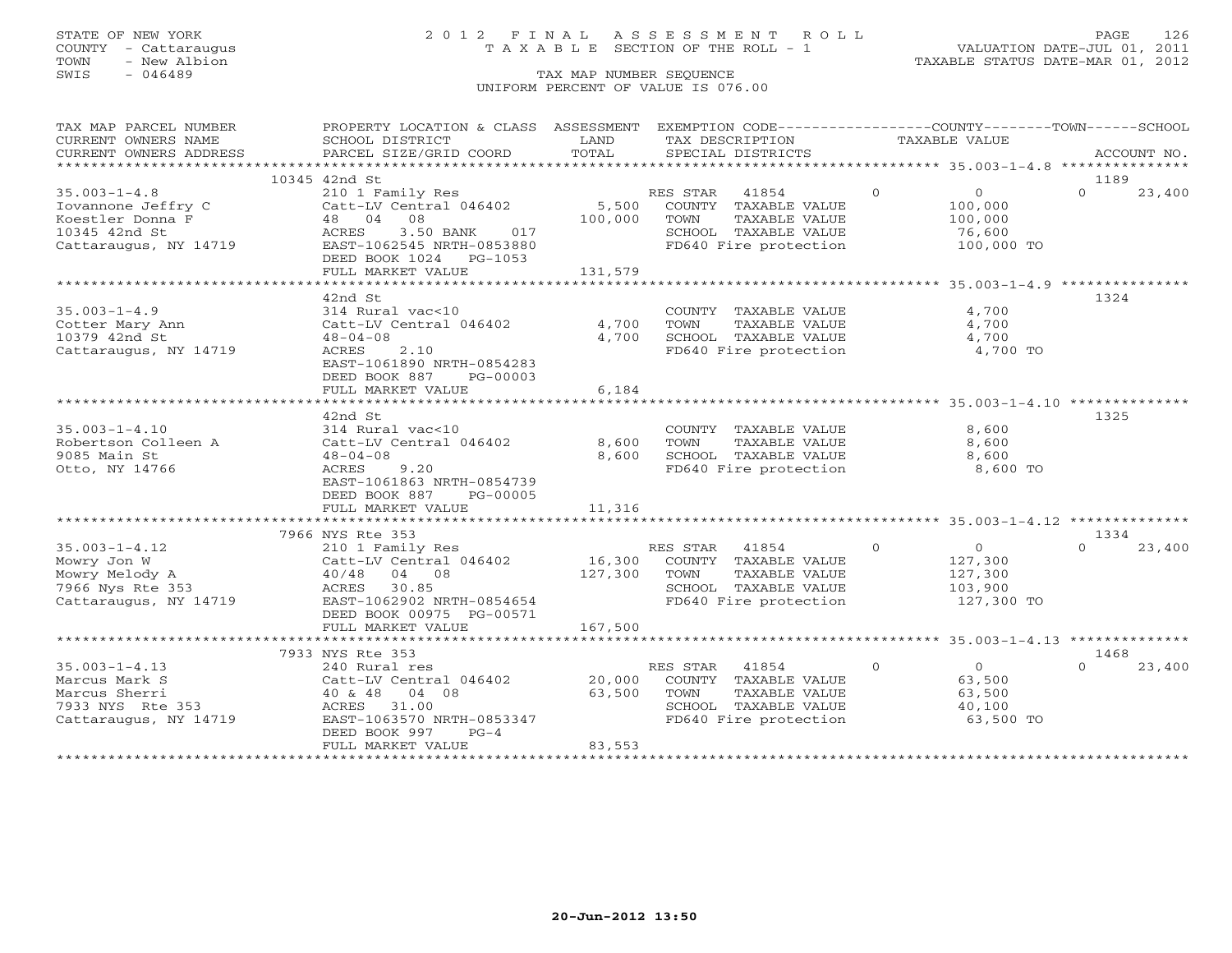### STATE OF NEW YORK 2 0 1 2 F I N A L A S S E S S M E N T R O L L PAGE 127 COUNTY - Cattaraugus T A X A B L E SECTION OF THE ROLL - 1 VALUATION DATE-JUL 01, 2011

| SCHOOL DISTRICT<br>TOTAL<br>CURRENT OWNERS ADDRESS<br>PARCEL SIZE/GRID COORD<br>SPECIAL DISTRICTS<br>ACCOUNT NO.<br>7889 NYS Rte 353<br>0059<br>$\Omega$<br>$35.003 - 1 - 5.1$<br>RES STAR 41854<br>$\Omega$<br>$\Omega$<br>23,400<br>240 Rural res<br>Catt-LV Central 046402<br>18,400<br>Cavanaugh Sherry M<br>COUNTY TAXABLE VALUE<br>55,000<br>7889 Nys Rte 353<br>40 04 08<br>55,000<br>TOWN<br>TAXABLE VALUE<br>55,000<br>Cattaraugus, NY 14719<br>ACRES<br>28.84<br>SCHOOL TAXABLE VALUE<br>31,600<br>EAST-1064505 NRTH-0852354<br>FD640 Fire protection<br>55,000 TO<br>DEED BOOK 1018<br>PG-1055<br>72,368<br>FULL MARKET VALUE<br>1170<br>NYS Rte 353<br>$35.003 - 1 - 5.2$<br>6,300<br>314 Rural vac<10<br>COUNTY TAXABLE VALUE<br>6,300<br>Robertson Colleen A<br>Catt-LV Central 046402<br>TOWN<br>TAXABLE VALUE<br>6,300<br>08<br>SCHOOL TAXABLE VALUE<br>Cotter Mary Ann<br>40 04<br>6,300<br>6,300<br>4.87<br>FD640 Fire protection<br>Marcus Mark<br>ACRES<br>6,300 TO<br>9085 Main St<br>EAST-1064289 NRTH-0853296<br>Otto, NY 14766<br>DEED BOOK 901<br>PG-01002<br>8,289<br>FULL MARKET VALUE<br>7880 NYS Rte 353<br>1283<br>$35.003 - 1 - 5.3$<br>312 Vac w/imprv<br>COUNTY TAXABLE VALUE<br>15,800<br>Schinzel Daniel<br>Catt-LV Central 046402<br>10,500<br>TOWN<br>TAXABLE VALUE<br>15,800 |
|--------------------------------------------------------------------------------------------------------------------------------------------------------------------------------------------------------------------------------------------------------------------------------------------------------------------------------------------------------------------------------------------------------------------------------------------------------------------------------------------------------------------------------------------------------------------------------------------------------------------------------------------------------------------------------------------------------------------------------------------------------------------------------------------------------------------------------------------------------------------------------------------------------------------------------------------------------------------------------------------------------------------------------------------------------------------------------------------------------------------------------------------------------------------------------------------------------------------------------------------------------------------------------------------------------------------|
|                                                                                                                                                                                                                                                                                                                                                                                                                                                                                                                                                                                                                                                                                                                                                                                                                                                                                                                                                                                                                                                                                                                                                                                                                                                                                                                    |
|                                                                                                                                                                                                                                                                                                                                                                                                                                                                                                                                                                                                                                                                                                                                                                                                                                                                                                                                                                                                                                                                                                                                                                                                                                                                                                                    |
|                                                                                                                                                                                                                                                                                                                                                                                                                                                                                                                                                                                                                                                                                                                                                                                                                                                                                                                                                                                                                                                                                                                                                                                                                                                                                                                    |
|                                                                                                                                                                                                                                                                                                                                                                                                                                                                                                                                                                                                                                                                                                                                                                                                                                                                                                                                                                                                                                                                                                                                                                                                                                                                                                                    |
|                                                                                                                                                                                                                                                                                                                                                                                                                                                                                                                                                                                                                                                                                                                                                                                                                                                                                                                                                                                                                                                                                                                                                                                                                                                                                                                    |
|                                                                                                                                                                                                                                                                                                                                                                                                                                                                                                                                                                                                                                                                                                                                                                                                                                                                                                                                                                                                                                                                                                                                                                                                                                                                                                                    |
|                                                                                                                                                                                                                                                                                                                                                                                                                                                                                                                                                                                                                                                                                                                                                                                                                                                                                                                                                                                                                                                                                                                                                                                                                                                                                                                    |
|                                                                                                                                                                                                                                                                                                                                                                                                                                                                                                                                                                                                                                                                                                                                                                                                                                                                                                                                                                                                                                                                                                                                                                                                                                                                                                                    |
|                                                                                                                                                                                                                                                                                                                                                                                                                                                                                                                                                                                                                                                                                                                                                                                                                                                                                                                                                                                                                                                                                                                                                                                                                                                                                                                    |
|                                                                                                                                                                                                                                                                                                                                                                                                                                                                                                                                                                                                                                                                                                                                                                                                                                                                                                                                                                                                                                                                                                                                                                                                                                                                                                                    |
|                                                                                                                                                                                                                                                                                                                                                                                                                                                                                                                                                                                                                                                                                                                                                                                                                                                                                                                                                                                                                                                                                                                                                                                                                                                                                                                    |
|                                                                                                                                                                                                                                                                                                                                                                                                                                                                                                                                                                                                                                                                                                                                                                                                                                                                                                                                                                                                                                                                                                                                                                                                                                                                                                                    |
|                                                                                                                                                                                                                                                                                                                                                                                                                                                                                                                                                                                                                                                                                                                                                                                                                                                                                                                                                                                                                                                                                                                                                                                                                                                                                                                    |
|                                                                                                                                                                                                                                                                                                                                                                                                                                                                                                                                                                                                                                                                                                                                                                                                                                                                                                                                                                                                                                                                                                                                                                                                                                                                                                                    |
|                                                                                                                                                                                                                                                                                                                                                                                                                                                                                                                                                                                                                                                                                                                                                                                                                                                                                                                                                                                                                                                                                                                                                                                                                                                                                                                    |
|                                                                                                                                                                                                                                                                                                                                                                                                                                                                                                                                                                                                                                                                                                                                                                                                                                                                                                                                                                                                                                                                                                                                                                                                                                                                                                                    |
|                                                                                                                                                                                                                                                                                                                                                                                                                                                                                                                                                                                                                                                                                                                                                                                                                                                                                                                                                                                                                                                                                                                                                                                                                                                                                                                    |
|                                                                                                                                                                                                                                                                                                                                                                                                                                                                                                                                                                                                                                                                                                                                                                                                                                                                                                                                                                                                                                                                                                                                                                                                                                                                                                                    |
|                                                                                                                                                                                                                                                                                                                                                                                                                                                                                                                                                                                                                                                                                                                                                                                                                                                                                                                                                                                                                                                                                                                                                                                                                                                                                                                    |
|                                                                                                                                                                                                                                                                                                                                                                                                                                                                                                                                                                                                                                                                                                                                                                                                                                                                                                                                                                                                                                                                                                                                                                                                                                                                                                                    |
|                                                                                                                                                                                                                                                                                                                                                                                                                                                                                                                                                                                                                                                                                                                                                                                                                                                                                                                                                                                                                                                                                                                                                                                                                                                                                                                    |
|                                                                                                                                                                                                                                                                                                                                                                                                                                                                                                                                                                                                                                                                                                                                                                                                                                                                                                                                                                                                                                                                                                                                                                                                                                                                                                                    |
| 15,800<br>SCHOOL TAXABLE VALUE<br>4227 Howard Rd<br>40 04 08<br>15,800                                                                                                                                                                                                                                                                                                                                                                                                                                                                                                                                                                                                                                                                                                                                                                                                                                                                                                                                                                                                                                                                                                                                                                                                                                             |
| Hamburg, NY 14075<br>ACRES 13.00<br>FD640 Fire protection<br>15,800 TO                                                                                                                                                                                                                                                                                                                                                                                                                                                                                                                                                                                                                                                                                                                                                                                                                                                                                                                                                                                                                                                                                                                                                                                                                                             |
| EAST-1064501 NRTH-0854057                                                                                                                                                                                                                                                                                                                                                                                                                                                                                                                                                                                                                                                                                                                                                                                                                                                                                                                                                                                                                                                                                                                                                                                                                                                                                          |
| DEED BOOK 890<br>PG-00334                                                                                                                                                                                                                                                                                                                                                                                                                                                                                                                                                                                                                                                                                                                                                                                                                                                                                                                                                                                                                                                                                                                                                                                                                                                                                          |
| 20,789<br>FULL MARKET VALUE                                                                                                                                                                                                                                                                                                                                                                                                                                                                                                                                                                                                                                                                                                                                                                                                                                                                                                                                                                                                                                                                                                                                                                                                                                                                                        |
|                                                                                                                                                                                                                                                                                                                                                                                                                                                                                                                                                                                                                                                                                                                                                                                                                                                                                                                                                                                                                                                                                                                                                                                                                                                                                                                    |
| 7877 NYS Rte 353<br>0209                                                                                                                                                                                                                                                                                                                                                                                                                                                                                                                                                                                                                                                                                                                                                                                                                                                                                                                                                                                                                                                                                                                                                                                                                                                                                           |
| $35.003 - 1 - 6$<br>$\Omega$<br>$\Omega$<br>210 1 Family Res<br>RES STAR 41854<br>$\Omega$<br>23,400                                                                                                                                                                                                                                                                                                                                                                                                                                                                                                                                                                                                                                                                                                                                                                                                                                                                                                                                                                                                                                                                                                                                                                                                               |
| 4,900<br>Kramer Michael<br>Catt-LV Central 046402<br>COUNTY TAXABLE VALUE<br>42,700                                                                                                                                                                                                                                                                                                                                                                                                                                                                                                                                                                                                                                                                                                                                                                                                                                                                                                                                                                                                                                                                                                                                                                                                                                |
| 40 04 08<br>42,700<br>7877 NYS Rte 353<br>TOWN<br>TAXABLE VALUE<br>42,700                                                                                                                                                                                                                                                                                                                                                                                                                                                                                                                                                                                                                                                                                                                                                                                                                                                                                                                                                                                                                                                                                                                                                                                                                                          |
| 2.54 BANK<br>Cattaraugus, NY 14719<br>ACRES<br>017<br>SCHOOL TAXABLE VALUE<br>19,300                                                                                                                                                                                                                                                                                                                                                                                                                                                                                                                                                                                                                                                                                                                                                                                                                                                                                                                                                                                                                                                                                                                                                                                                                               |
| FD640 Fire protection<br>EAST-1064895 NRTH-0853009<br>42,700 TO                                                                                                                                                                                                                                                                                                                                                                                                                                                                                                                                                                                                                                                                                                                                                                                                                                                                                                                                                                                                                                                                                                                                                                                                                                                    |
| DEED BOOK 10745 PG-5001                                                                                                                                                                                                                                                                                                                                                                                                                                                                                                                                                                                                                                                                                                                                                                                                                                                                                                                                                                                                                                                                                                                                                                                                                                                                                            |
| 56,184<br>FULL MARKET VALUE                                                                                                                                                                                                                                                                                                                                                                                                                                                                                                                                                                                                                                                                                                                                                                                                                                                                                                                                                                                                                                                                                                                                                                                                                                                                                        |
|                                                                                                                                                                                                                                                                                                                                                                                                                                                                                                                                                                                                                                                                                                                                                                                                                                                                                                                                                                                                                                                                                                                                                                                                                                                                                                                    |
| 7876 NYS Rte 353<br>0390                                                                                                                                                                                                                                                                                                                                                                                                                                                                                                                                                                                                                                                                                                                                                                                                                                                                                                                                                                                                                                                                                                                                                                                                                                                                                           |
| $35.003 - 1 - 7$<br>241 Rural res&ag<br>COUNTY TAXABLE VALUE<br>35,000                                                                                                                                                                                                                                                                                                                                                                                                                                                                                                                                                                                                                                                                                                                                                                                                                                                                                                                                                                                                                                                                                                                                                                                                                                             |
| Yochum Darrell S<br>Catt-LV Central 046402<br>19,800<br>TOWN<br>TAXABLE VALUE<br>35,000                                                                                                                                                                                                                                                                                                                                                                                                                                                                                                                                                                                                                                                                                                                                                                                                                                                                                                                                                                                                                                                                                                                                                                                                                            |
| 40 04 08<br>7876 NYS Rte 353<br>35,000<br>SCHOOL TAXABLE VALUE<br>35,000                                                                                                                                                                                                                                                                                                                                                                                                                                                                                                                                                                                                                                                                                                                                                                                                                                                                                                                                                                                                                                                                                                                                                                                                                                           |
| FD640 Fire protection<br>35,000 TO<br>Cattaraugus, NY 14719<br>ACRES 31.79                                                                                                                                                                                                                                                                                                                                                                                                                                                                                                                                                                                                                                                                                                                                                                                                                                                                                                                                                                                                                                                                                                                                                                                                                                         |
| EAST-1065192 NRTH-0854297                                                                                                                                                                                                                                                                                                                                                                                                                                                                                                                                                                                                                                                                                                                                                                                                                                                                                                                                                                                                                                                                                                                                                                                                                                                                                          |
| DEED BOOK 834<br>PG-01017                                                                                                                                                                                                                                                                                                                                                                                                                                                                                                                                                                                                                                                                                                                                                                                                                                                                                                                                                                                                                                                                                                                                                                                                                                                                                          |
| 46,053<br>FULL MARKET VALUE                                                                                                                                                                                                                                                                                                                                                                                                                                                                                                                                                                                                                                                                                                                                                                                                                                                                                                                                                                                                                                                                                                                                                                                                                                                                                        |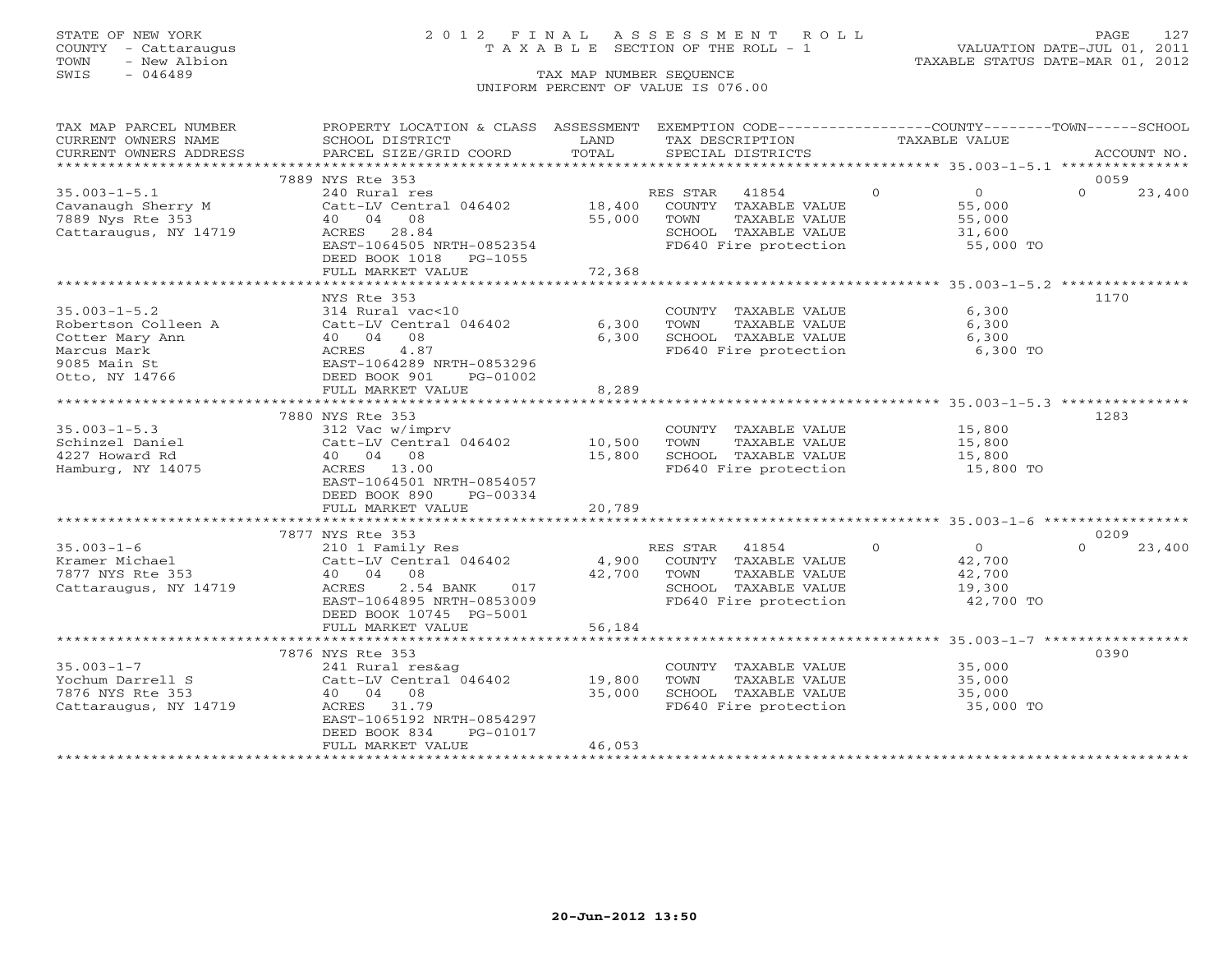## STATE OF NEW YORK 2 0 1 2 F I N A L A S S E S S M E N T R O L L PAGE 128 COUNTY - Cattaraugus T A X A B L E SECTION OF THE ROLL - 1 VALUATION DATE-JUL 01, 2011

| TAX MAP PARCEL NUMBER   | PROPERTY LOCATION & CLASS ASSESSMENT                                                                                                                                                                                                                                                                                                                                                                                                                                                                                   |        | EXEMPTION CODE----------------COUNTY-------TOWN------SCHOOL |                            |                      |
|-------------------------|------------------------------------------------------------------------------------------------------------------------------------------------------------------------------------------------------------------------------------------------------------------------------------------------------------------------------------------------------------------------------------------------------------------------------------------------------------------------------------------------------------------------|--------|-------------------------------------------------------------|----------------------------|----------------------|
| CURRENT OWNERS NAME     | SCHOOL DISTRICT                                                                                                                                                                                                                                                                                                                                                                                                                                                                                                        | LAND   | TAX DESCRIPTION                                             | TAXABLE VALUE              |                      |
|                         |                                                                                                                                                                                                                                                                                                                                                                                                                                                                                                                        | TOTAL  |                                                             |                            |                      |
|                         | $\begin{minipage}{.45\textwidth} \begin{minipage}{.45\textwidth} \begin{minipage}{.45\textwidth} \begin{minipage}{.45\textwidth} \begin{minipage}{.45\textwidth} \begin{minipage}{.45\textwidth} \begin{minipage}{.45\textwidth} \begin{minipage}{.45\textwidth} \begin{minipage}{.45\textwidth} \begin{minipage}{.45\textwidth} \begin{minipage}{.45\textwidth} \begin{minipage}{.45\textwidth} \begin{minipage}{.45\textwidth} \begin{minipage}{.45\textwidth} \begin{minipage}{.45\textwidth} \begin{minipage}{.45$ |        |                                                             |                            |                      |
|                         | NYS Rte 353                                                                                                                                                                                                                                                                                                                                                                                                                                                                                                            |        |                                                             |                            | 0114                 |
| $35.003 - 1 - 8.1$      | 312 Vac w/imprv                                                                                                                                                                                                                                                                                                                                                                                                                                                                                                        |        | COUNTY TAXABLE VALUE 16,800                                 |                            |                      |
| Leo Louis               | Catt-LV Central 046402                                                                                                                                                                                                                                                                                                                                                                                                                                                                                                 | 10,300 | TOWN<br>TAXABLE VALUE                                       |                            |                      |
| Leo Anita               | $-04$<br>40<br>$-0.8$                                                                                                                                                                                                                                                                                                                                                                                                                                                                                                  | 16,800 | SCHOOL TAXABLE VALUE                                        | 16,800<br>16,800           |                      |
| 556 Fifteenth St        | ACRES 16.52                                                                                                                                                                                                                                                                                                                                                                                                                                                                                                            |        | FD640 Fire protection 16,800 TO                             |                            |                      |
| Niagara Falls, NY 14301 | EAST-1066052 NRTH-0854188                                                                                                                                                                                                                                                                                                                                                                                                                                                                                              |        |                                                             |                            |                      |
|                         | DEED BOOK 769<br>PG-00975                                                                                                                                                                                                                                                                                                                                                                                                                                                                                              |        |                                                             |                            |                      |
|                         | FULL MARKET VALUE                                                                                                                                                                                                                                                                                                                                                                                                                                                                                                      | 22,105 |                                                             |                            |                      |
|                         |                                                                                                                                                                                                                                                                                                                                                                                                                                                                                                                        |        |                                                             |                            |                      |
|                         | 7850 NYS Rte 353                                                                                                                                                                                                                                                                                                                                                                                                                                                                                                       |        | 89 PCT OF VALUE USED FOR EXEMPTION PURPOSES                 |                            | 1080                 |
| $35.003 - 1 - 8.2$      |                                                                                                                                                                                                                                                                                                                                                                                                                                                                                                                        |        | 41122                                                       | 9,360<br>$\Omega$          | $\Omega$<br>$\Omega$ |
| Daly Dennis             |                                                                                                                                                                                                                                                                                                                                                                                                                                                                                                                        |        | 41834                                                       | $\Omega$<br>$\overline{0}$ | $\Omega$<br>48,520   |
| Daly Carol              | 40 04 08                                                                                                                                                                                                                                                                                                                                                                                                                                                                                                               |        | 75,200 COUNTY TAXABLE VALUE                                 | 65,840                     |                      |
|                         |                                                                                                                                                                                                                                                                                                                                                                                                                                                                                                                        |        | TAXABLE VALUE<br>TOWN                                       | 75,200                     |                      |
|                         |                                                                                                                                                                                                                                                                                                                                                                                                                                                                                                                        |        | SCHOOL TAXABLE VALUE                                        | 26,680                     |                      |
|                         |                                                                                                                                                                                                                                                                                                                                                                                                                                                                                                                        |        |                                                             |                            |                      |
|                         | DEED BOOK 764<br>PG-00888                                                                                                                                                                                                                                                                                                                                                                                                                                                                                              | 98,947 | FD640 Fire protection                                       | 75,200 TO                  |                      |
|                         | FULL MARKET VALUE                                                                                                                                                                                                                                                                                                                                                                                                                                                                                                      |        |                                                             |                            |                      |
|                         |                                                                                                                                                                                                                                                                                                                                                                                                                                                                                                                        |        |                                                             |                            |                      |
|                         | 7804 NYS Rte 353                                                                                                                                                                                                                                                                                                                                                                                                                                                                                                       |        |                                                             |                            | 0297                 |
| $35.003 - 1 - 10$       | 210 1 Family Res                                                                                                                                                                                                                                                                                                                                                                                                                                                                                                       |        | COUNTY TAXABLE VALUE                                        | 55,500                     |                      |
| Race James R            | Catt-LV Central 046402                                                                                                                                                                                                                                                                                                                                                                                                                                                                                                 | 3,800  | TOWN<br>TAXABLE VALUE                                       | 55,500                     |                      |
| 7817 Maple Hill Rd      | 40 04 08                                                                                                                                                                                                                                                                                                                                                                                                                                                                                                               | 55,500 | SCHOOL TAXABLE VALUE                                        | 55,500                     |                      |
| Cattaraugus, NY 14719   | FRNT 180.00 DPTH 125.00                                                                                                                                                                                                                                                                                                                                                                                                                                                                                                |        | FD640 Fire protection                                       | 55,500 TO                  |                      |
|                         | EAST-1066689 NRTH-0852875                                                                                                                                                                                                                                                                                                                                                                                                                                                                                              |        |                                                             |                            |                      |
|                         | DEED BOOK 00936 PG-00437                                                                                                                                                                                                                                                                                                                                                                                                                                                                                               |        |                                                             |                            |                      |
|                         | FULL MARKET VALUE                                                                                                                                                                                                                                                                                                                                                                                                                                                                                                      | 73,026 |                                                             |                            |                      |
|                         |                                                                                                                                                                                                                                                                                                                                                                                                                                                                                                                        |        |                                                             |                            |                      |
|                         | 7836 NYS Rte 353                                                                                                                                                                                                                                                                                                                                                                                                                                                                                                       |        |                                                             |                            | 0109                 |
| $35.003 - 1 - 12$       | 260 Seasonal res                                                                                                                                                                                                                                                                                                                                                                                                                                                                                                       |        | COUNTY TAXABLE VALUE                                        | 51,200                     |                      |
|                         |                                                                                                                                                                                                                                                                                                                                                                                                                                                                                                                        |        | TAXABLE VALUE<br>TOWN                                       | 51,200                     |                      |
|                         |                                                                                                                                                                                                                                                                                                                                                                                                                                                                                                                        |        | SCHOOL TAXABLE VALUE<br>FD640 Fire protection               | 51,200                     |                      |
|                         | 35.003-1-12<br>Cullen Patrick J<br>Cullen Joan A (att-LV Central 046402 45,800<br>Cullen Joan A (40 04 08 51,200<br>82 Washington St ACRES 111.75<br>Cattaraugus, NY 14719 EAST-1065945 NRTH-0851948                                                                                                                                                                                                                                                                                                                   |        |                                                             | 51,200 TO                  |                      |
|                         |                                                                                                                                                                                                                                                                                                                                                                                                                                                                                                                        |        |                                                             |                            |                      |
|                         | FULL MARKET VALUE                                                                                                                                                                                                                                                                                                                                                                                                                                                                                                      | 67,368 |                                                             |                            |                      |
|                         |                                                                                                                                                                                                                                                                                                                                                                                                                                                                                                                        |        |                                                             |                            |                      |
|                         | 10140 Waite Hollow Rd                                                                                                                                                                                                                                                                                                                                                                                                                                                                                                  |        |                                                             |                            | 0243                 |
| $35.003 - 1 - 13.1$     | 240 Rural res                                                                                                                                                                                                                                                                                                                                                                                                                                                                                                          |        | 41132<br>CVET CO                                            | $\overline{0}$<br>15,600   | $\Omega$<br>$\circ$  |
| Irish Bruce D           | Catt-LV Central 046402                                                                                                                                                                                                                                                                                                                                                                                                                                                                                                 |        | 46,500 RES STAR 41854                                       | $\Omega$<br>$\overline{0}$ | 23,400<br>$\Omega$   |
| 2872 Straight Rd        | 39 04 08                                                                                                                                                                                                                                                                                                                                                                                                                                                                                                               | 64,400 | COUNTY TAXABLE VALUE                                        | 48,800                     |                      |
| Fredonia, NY 14063      | June Irish LU per lease                                                                                                                                                                                                                                                                                                                                                                                                                                                                                                |        | TOWN<br>TAXABLE VALUE                                       | 64,400                     |                      |
|                         | ACRES 137.67                                                                                                                                                                                                                                                                                                                                                                                                                                                                                                           |        | SCHOOL TAXABLE VALUE                                        | 41,000                     |                      |
|                         | EAST-1065658 NRTH-0849287                                                                                                                                                                                                                                                                                                                                                                                                                                                                                              |        | FD640 Fire protection                                       | 64,400 TO                  |                      |
|                         | DEED BOOK 879<br>PG-01047                                                                                                                                                                                                                                                                                                                                                                                                                                                                                              |        |                                                             |                            |                      |
|                         | FULL MARKET VALUE                                                                                                                                                                                                                                                                                                                                                                                                                                                                                                      | 84,737 |                                                             |                            |                      |
|                         |                                                                                                                                                                                                                                                                                                                                                                                                                                                                                                                        |        |                                                             |                            |                      |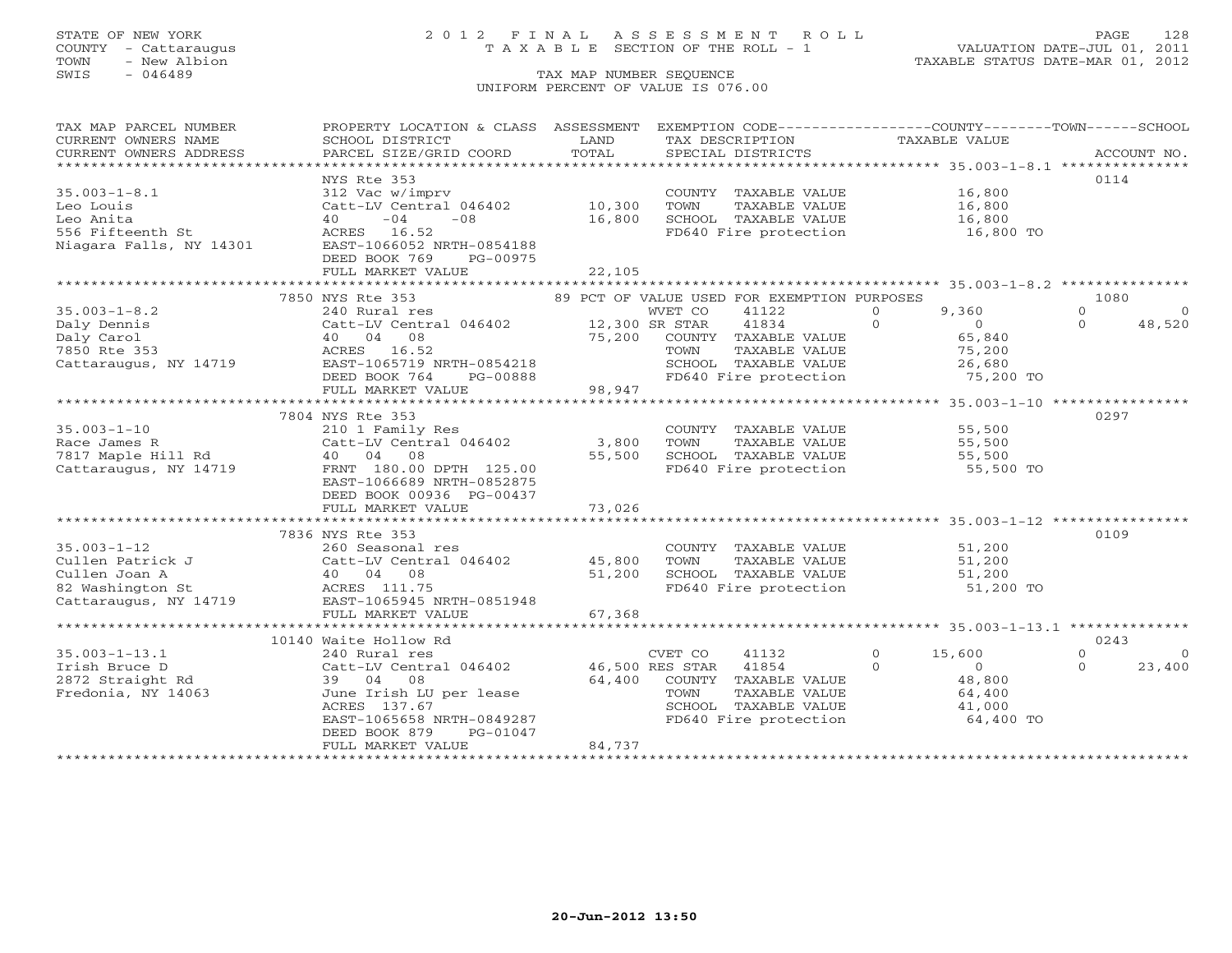### STATE OF NEW YORK 2 0 1 2 F I N A L A S S E S S M E N T R O L L PAGE 129 COUNTY - Cattaraugus T A X A B L E SECTION OF THE ROLL - 1 VALUATION DATE-JUL 01, 2011

| TAX MAP PARCEL NUMBER<br>CURRENT OWNERS NAME                                                                                                          | PROPERTY LOCATION & CLASS ASSESSMENT EXEMPTION CODE---------------COUNTY-------TOWN------SCHOOL<br>SCHOOL DISTRICT                                                             | LAND                        | TAX DESCRIPTION                                                                                                                                               | TAXABLE VALUE                                                                                                                |                                                                |
|-------------------------------------------------------------------------------------------------------------------------------------------------------|--------------------------------------------------------------------------------------------------------------------------------------------------------------------------------|-----------------------------|---------------------------------------------------------------------------------------------------------------------------------------------------------------|------------------------------------------------------------------------------------------------------------------------------|----------------------------------------------------------------|
| CURRENT OWNERS ADDRESS                                                                                                                                | PARCEL SIZE/GRID COORD                                                                                                                                                         | TOTAL                       | SPECIAL DISTRICTS                                                                                                                                             |                                                                                                                              | ACCOUNT NO.                                                    |
|                                                                                                                                                       |                                                                                                                                                                                |                             |                                                                                                                                                               |                                                                                                                              |                                                                |
| $35.003 - 1 - 13.2$<br>Irish Daniel D<br>Eckam Rachele L<br>PO Box 73<br>Cattaraugus, NY 14719                                                        | 10130 Waite Hollow Rd<br>210 1 Family Res<br>Catt-LV Central 046402<br>ACRES<br>4.90 BANK<br>017<br>EAST-1065333 NRTH-0847425<br>DEED BOOK 874<br>PG-9002<br>FULL MARKET VALUE | 5,200<br>107,500<br>141,447 | 41854<br>RES STAR<br>COUNTY<br>TAXABLE VALUE<br>TOWN<br>TAXABLE VALUE<br>SCHOOL TAXABLE VALUE                                                                 | $\Omega$<br>$\overline{0}$<br>107,500<br>107,500<br>84,100                                                                   | 1521<br>$\Omega$<br>23,400                                     |
|                                                                                                                                                       |                                                                                                                                                                                |                             |                                                                                                                                                               |                                                                                                                              |                                                                |
|                                                                                                                                                       | 10178 Waite Hollow Rd                                                                                                                                                          |                             |                                                                                                                                                               |                                                                                                                              | 0422                                                           |
| $35.003 - 1 - 14$<br>Salamanchuk John E<br>10178 Waite Hollow Rd<br>Cattaraugus, NY 14719                                                             | 240 Rural res<br>Catt-LV Central 046402<br>39 04 08<br>ACRES 182.46<br>EAST-1063784 NRTH-0849476<br>DEED BOOK 7739 PG-5001                                                     | 63,900<br>101,200           | RES STAR<br>41854<br>COUNTY TAXABLE VALUE<br>TOWN<br>TAXABLE VALUE<br>SCHOOL TAXABLE VALUE<br>FD640 Fire protection                                           | $\Omega$<br>$\circ$<br>101,200<br>101,200<br>77,800<br>101,200 TO                                                            | 23,400<br>$\Omega$                                             |
|                                                                                                                                                       | FULL MARKET VALUE                                                                                                                                                              | 133,158                     |                                                                                                                                                               |                                                                                                                              |                                                                |
| $35.003 - 1 - 15.1$<br>Bobseine Gary L<br>Bobseine Jan C<br>10527 Forty Second St<br>Cattaraugus, NY                                                  | Waite Hollow Rd<br>322 Rural vac>10<br>Catt-LV Central 046402<br>47 04 08<br>ACRES 45.70<br>EAST-1060889 NRTH-0847767<br>DEED BOOK 2711<br>PG-5001<br>FULL MARKET VALUE        | 21,500<br>21,500<br>28,289  | COUNTY TAXABLE VALUE<br>TAXABLE VALUE<br>TOWN<br>SCHOOL TAXABLE VALUE<br>FD640 Fire protection                                                                | 21,500<br>21,500<br>21,500<br>21,500 TO                                                                                      | 0021                                                           |
|                                                                                                                                                       | 7464 Snyder Hill Rd                                                                                                                                                            |                             |                                                                                                                                                               |                                                                                                                              | 1313                                                           |
| $35.003 - 1 - 15.3$<br>Kazamrk Family Trust<br>7464 Snyder Hill Rd<br>Cattaraugus, NY 14719<br>MAY BE SUBJECT TO PAYMENT<br>UNDER AGDIST LAW TIL 2016 | 240 Rural res<br>Catt-LV Central 046402<br>47 04 08<br>ACRES 155.30<br>EAST-1060897 NRTH-0848945<br>DEED BOOK 16999 PG-4001<br>FULL MARKET VALUE                               | 57,100 AG DIST              | CW_15_VET/ 41162<br>41720<br>137,100 RES STAR 41854<br>COUNTY TAXABLE VALUE<br>TOWN<br>TAXABLE VALUE<br>SCHOOL TAXABLE VALUE<br>180,395 FD640 Fire protection | $\Omega$<br>8,637<br>$\Omega$<br>$\overline{0}$<br>$\overline{0}$<br>$\Omega$<br>128,463<br>137,100<br>113,700<br>137,100 TO | $\Omega$<br>$\circ$<br>$\Omega$<br>$\circ$<br>$\cap$<br>23,400 |
|                                                                                                                                                       |                                                                                                                                                                                |                             |                                                                                                                                                               |                                                                                                                              | ******** 35.003-1-17 *****************                         |
| $35.003 - 1 - 17$<br>Goode Shannon L<br>Goode Bobbie Jo L<br>7563 Snyder Hill Rd<br>Cattaraugus, NY 14719                                             | 7563 Snyder Hill Rd<br>210 1 Family Res<br>Catt-LV Central 046402<br>55 04 08<br>5.73<br>ACRES<br>EAST-1058334 NRTH-0849137<br>DEED BOOK 7023<br>PG-5001<br>FULL MARKET VALUE  | 6,800<br>78,500<br>103,289  | RES STAR<br>41854<br>COUNTY TAXABLE VALUE<br>TOWN<br>TAXABLE VALUE<br>SCHOOL TAXABLE VALUE<br>FD640 Fire protection                                           | $\overline{0}$<br>$\Omega$<br>78,500<br>78,500<br>55,100<br>78,500 TO                                                        | 0136<br>$\Omega$<br>23,400                                     |
|                                                                                                                                                       |                                                                                                                                                                                |                             |                                                                                                                                                               |                                                                                                                              |                                                                |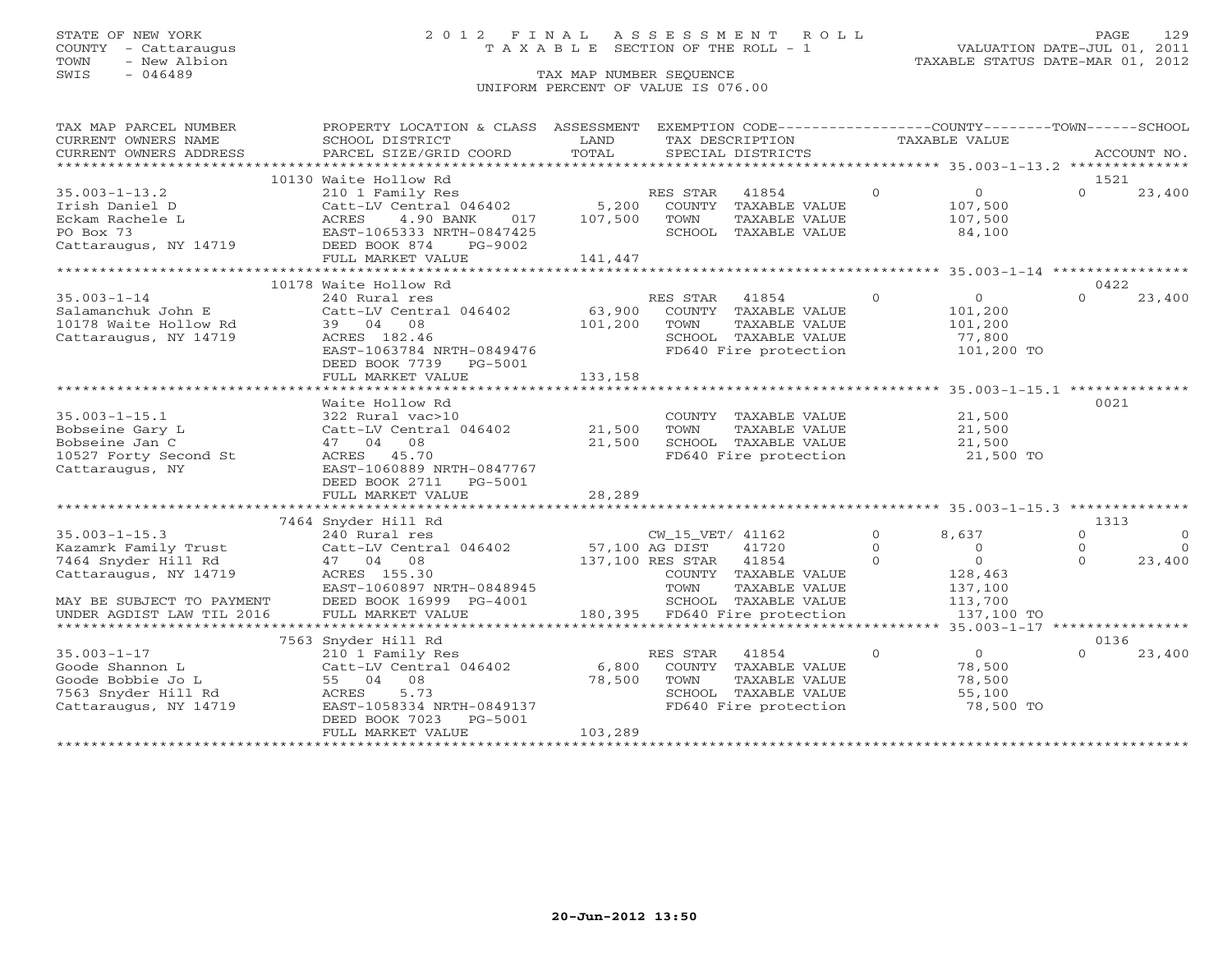TOWN - New Albion TAXABLE STATUS DATE-MAR 01, 2012 TOWN - New Albion<br>
SWIS - 046489 TAX MAP NUMBER SEQUENCE

## STATE OF NEW YORK 2 0 1 2 F I N A L A S S E S S M E N T R O L L PAGE 130 COUNTY - Cattaraugus T A X A B L E SECTION OF THE ROLL - 1 VALUATION DATE-JUL 01, 2011

UNIFORM PERCENT OF VALUE IS 076.00

| TAX MAP PARCEL NUMBER   | PROPERTY LOCATION & CLASS ASSESSMENT                 |             | EXEMPTION CODE-----------------COUNTY-------TOWN------SCHOOL |                                                              |                    |
|-------------------------|------------------------------------------------------|-------------|--------------------------------------------------------------|--------------------------------------------------------------|--------------------|
| CURRENT OWNERS NAME     | SCHOOL DISTRICT                                      | LAND        | TAX DESCRIPTION                                              | <b>TAXABLE VALUE</b>                                         |                    |
| CURRENT OWNERS ADDRESS  | PARCEL SIZE/GRID COORD                               | TOTAL       | SPECIAL DISTRICTS                                            |                                                              | ACCOUNT NO.        |
| *********************** |                                                      |             |                                                              |                                                              |                    |
|                         | Scott Hollow Rd                                      |             |                                                              |                                                              | 0244               |
| $35.003 - 1 - 18.1$     | 322 Rural vac>10                                     |             | COUNTY TAXABLE VALUE                                         | 45,800                                                       |                    |
| Bobseine Ike G          | Catt-LV Central 046402                               | 45,800      | TOWN<br>TAXABLE VALUE                                        | 45,800                                                       |                    |
| 10527 42nd St           | 55 04 08                                             | 45,800      | SCHOOL TAXABLE VALUE                                         | 45,800                                                       |                    |
| Cattaraugus, NY 14719   | $9/09$ -splt 25.15 acres-Con<br>ACRES 85.12          |             | FD640 Fire protection                                        | 45,800 TO                                                    |                    |
|                         | EAST-1057755 NRTH-0848347<br>DEED BOOK 15648 PG-6001 |             |                                                              |                                                              |                    |
|                         | FULL MARKET VALUE                                    | 60,263      |                                                              |                                                              |                    |
|                         |                                                      |             |                                                              |                                                              |                    |
|                         | Scott Hollow Rd                                      |             |                                                              |                                                              | 1532               |
| $35.003 - 1 - 18.2$     | 322 Rural vac>10                                     |             | COUNTY TAXABLE VALUE                                         | 20,400                                                       |                    |
| Burns Timothy E         | Catt-LV Central 046402                               | 20,400      | TAXABLE VALUE<br>TOWN                                        | 20,400                                                       |                    |
| Burns Cathy L           | ACRES 33.25                                          | 20,400      | SCHOOL TAXABLE VALUE                                         | 20,400                                                       |                    |
| 10602 Sisson Hwy        | EAST-1055294 NRTH-0848347                            |             | FD640 Fire protection                                        | 20,400 TO                                                    |                    |
| Eden, NY 14057          | DEED BOOK 4601<br>PG-6001                            |             |                                                              |                                                              |                    |
|                         | FULL MARKET VALUE                                    | 26,842      |                                                              |                                                              |                    |
|                         | ***********************                              | *********** |                                                              | ****************************** 35.003-1-18.3 *************** |                    |
|                         | Scott Hollow Rd                                      |             |                                                              |                                                              | 1552               |
| $35.003 - 1 - 18.3$     | 322 Rural vac>10                                     |             | COUNTY TAXABLE VALUE                                         | 16,900                                                       |                    |
| Conway Brendan          | Catt-LV Central 046402                               | 16,900      | TOWN<br>TAXABLE VALUE                                        | 16,900                                                       |                    |
| Conway Margaret         | $9/09$ -split from $1-18.1$ Ba                       | 16,900      | SCHOOL TAXABLE VALUE                                         | 16,900                                                       |                    |
| 2243 E Oakfield Rd      | ACRES 25.15                                          |             | FD640 Fire protection                                        | 16,900 TO                                                    |                    |
| Grand Island, NY 14072  | EAST-1056134 NRTH-0848319                            |             |                                                              |                                                              |                    |
|                         | DEED BOOK 12729 PG-4001                              |             |                                                              |                                                              |                    |
|                         | FULL MARKET VALUE                                    | 22,237      |                                                              |                                                              |                    |
|                         |                                                      |             |                                                              |                                                              |                    |
|                         | 7591 Snyder Hill Rd                                  |             |                                                              |                                                              | 0409               |
| $35.003 - 1 - 19$       | 240 Rural res                                        |             | 41834<br>SR STAR                                             | $\circ$<br>$\overline{O}$                                    | 48,520<br>$\Omega$ |
| Ridall John             | Catt-LV Central 046402                               | 34,400      | COUNTY TAXABLE VALUE                                         | 103,300                                                      |                    |
| 7591 Snyder Hill Rd     | 55 04 08                                             | 103,300     | TAXABLE VALUE<br>TOWN                                        | 103,300                                                      |                    |
| Cattaraugus, NY 14719   | ACRES 102.24                                         |             | SCHOOL TAXABLE VALUE                                         | 54,780                                                       |                    |
|                         | EAST-1056803 NRTH-0849617                            |             | FD640 Fire protection                                        | 103,300 TO                                                   |                    |
|                         | DEED BOOK 680<br>$PG-83$                             |             |                                                              |                                                              |                    |
|                         | FULL MARKET VALUE                                    | 135,921     |                                                              |                                                              |                    |
|                         |                                                      |             |                                                              |                                                              |                    |
|                         | 10802 42nd St                                        |             |                                                              |                                                              | 1419               |
| $35.003 - 1 - 20.2$     | 240 Rural res                                        |             | RES STAR<br>41854                                            | $\overline{0}$<br>$\circ$                                    | $\Omega$<br>23,400 |
| Johnston Dwight H Sr    | Catt-LV Central 046402                               | 42,800      | COUNTY TAXABLE VALUE                                         | 105,000                                                      |                    |
| Johnston Myra L         | 56 04<br>08                                          | 105,000     | TOWN<br>TAXABLE VALUE                                        | 105,000                                                      |                    |
| 10802 42nd St           | ACRES 98.80                                          |             | SCHOOL TAXABLE VALUE                                         | 81,600                                                       |                    |
| Cattaraugus, NY 14719   | EAST-1054750 NRTH-0852588                            |             | FD640 Fire protection                                        | 105,000 TO                                                   |                    |
|                         | DEED BOOK 13242 PG-4001                              |             |                                                              |                                                              |                    |
|                         | FULL MARKET VALUE                                    | 138,158     |                                                              |                                                              |                    |
|                         |                                                      |             |                                                              |                                                              |                    |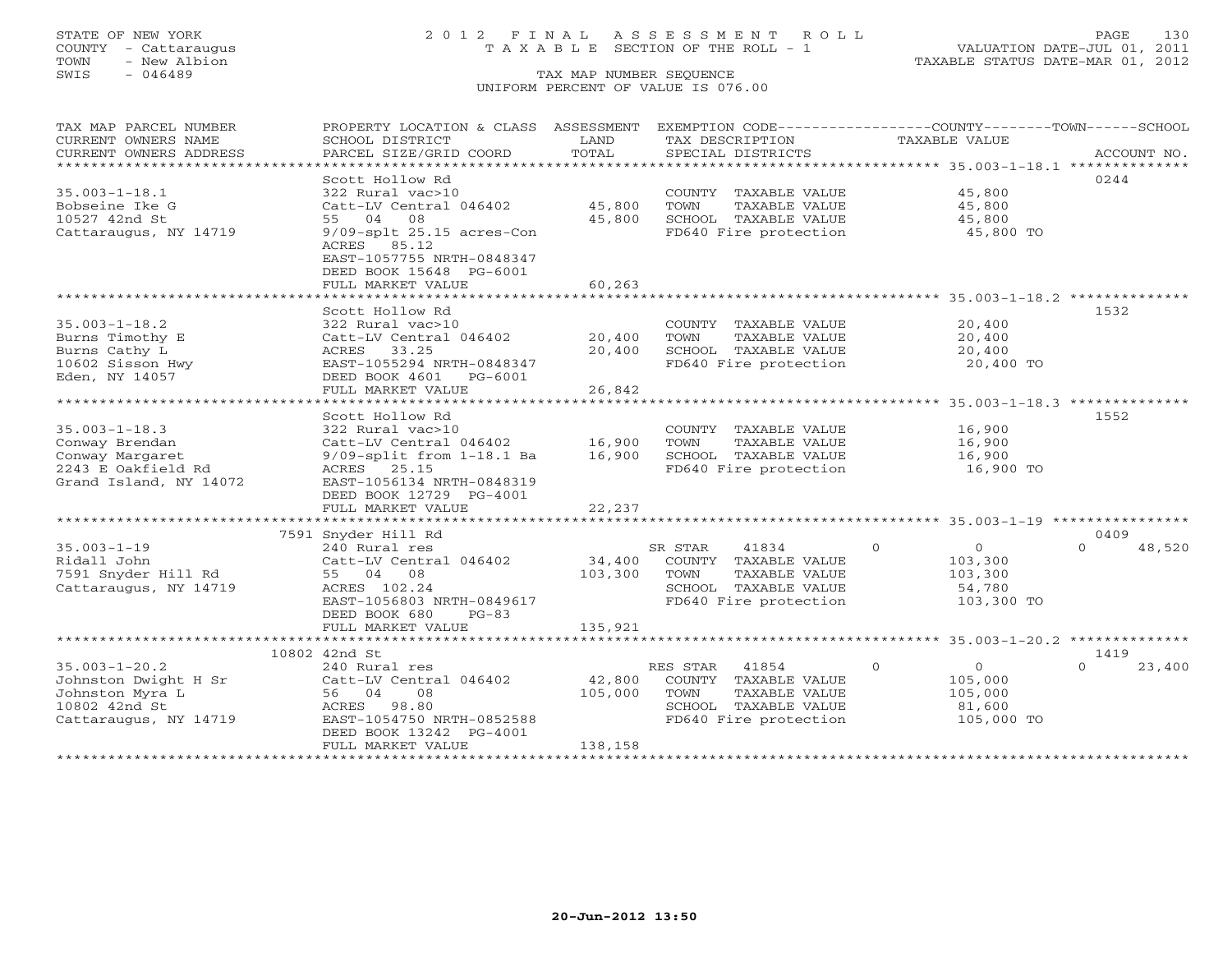## STATE OF NEW YORK 2 0 1 2 F I N A L A S S E S S M E N T R O L L PAGE 131 COUNTY - Cattaraugus T A X A B L E SECTION OF THE ROLL - 1 VALUATION DATE-JUL 01, 2011

| TAX MAP PARCEL NUMBER                             | PROPERTY LOCATION & CLASS ASSESSMENT                    |               | EXEMPTION CODE-----------------COUNTY-------TOWN------SCHOOL |                |                                                    |          |             |
|---------------------------------------------------|---------------------------------------------------------|---------------|--------------------------------------------------------------|----------------|----------------------------------------------------|----------|-------------|
| CURRENT OWNERS NAME                               | SCHOOL DISTRICT                                         | LAND          | TAX DESCRIPTION                                              |                | <b>TAXABLE VALUE</b>                               |          |             |
| CURRENT OWNERS ADDRESS<br>*********************** | PARCEL SIZE/GRID COORD<br>***************************** | TOTAL         | SPECIAL DISTRICTS                                            |                |                                                    |          | ACCOUNT NO. |
|                                                   |                                                         |               |                                                              |                |                                                    |          |             |
|                                                   | 7675 Snyder Hill Rd                                     |               |                                                              |                |                                                    | 1455     |             |
| $35.003 - 1 - 20.3$                               | 240 Rural res                                           |               | RES STAR<br>41854                                            | $\circ$        | $\overline{0}$                                     | $\Omega$ | 23,400      |
| Johnston Donald E                                 | Catt-LV Central 046402                                  | 49,300        | COUNTY TAXABLE VALUE                                         |                | 70,000                                             |          |             |
| 7675 Snyder Hill Rd                               | 55 04 08                                                | 70,000        | TAXABLE VALUE<br>TOWN                                        |                | 70,000                                             |          |             |
| Cattaraugus, NY 14719                             | Ff 1330.00                                              |               | SCHOOL TAXABLE VALUE                                         |                | 46,600                                             |          |             |
|                                                   | ACRES 124.00                                            |               | FD640 Fire protection                                        |                | 70,000 TO                                          |          |             |
| MAY BE SUBJECT TO PAYMENT                         | EAST-1056877 NRTH-0850826                               |               |                                                              |                |                                                    |          |             |
| UNDER AGDIST LAW TIL 2016                         | DEED BOOK 1000 PG-272<br>FULL MARKET VALUE              | 92,105        |                                                              |                |                                                    |          |             |
|                                                   |                                                         |               |                                                              |                |                                                    |          |             |
|                                                   | 10697 42nd St                                           |               |                                                              |                |                                                    | 1066     |             |
| $35.003 - 1 - 20.4$                               | 240 Rural res                                           |               | RES STAR<br>41854                                            | $\overline{0}$ | $\overline{0}$                                     | $\Omega$ | 23,400      |
| Johnston Dwayne A                                 | Catt-LV Central 046402                                  | 34,500        | COUNTY TAXABLE VALUE                                         |                | 71,000                                             |          |             |
| 10697 42nd St                                     | 56 04 08                                                | 71,000        | TAXABLE VALUE<br>TOWN                                        |                | 71,000                                             |          |             |
| Cattaraugus, NY 14719                             | ACRES<br>89.40                                          |               | SCHOOL TAXABLE VALUE                                         |                | 47,600                                             |          |             |
|                                                   | EAST-1056839 NRTH-0852469                               |               | FD640 Fire protection                                        |                | 71,000 TO                                          |          |             |
|                                                   | DEED BOOK 1000<br>PG-274                                |               |                                                              |                |                                                    |          |             |
|                                                   | FULL MARKET VALUE                                       | 93,421        |                                                              |                |                                                    |          |             |
|                                                   | *************************                               | ************* |                                                              |                |                                                    |          |             |
|                                                   | 7802 Maple Hill Rd                                      |               |                                                              |                |                                                    | 0489     |             |
| $35.004 - 1 - 1$                                  | 240 Rural res                                           |               | RES STAR<br>41854                                            | $\overline{0}$ | $\overline{O}$                                     | $\Omega$ | 23,400      |
| Tussing Kyle W                                    | Catt-LV Central 046402                                  | 30,100        | COUNTY TAXABLE VALUE                                         |                | 102,800                                            |          |             |
| 7802 Maple Hill Rd                                | 32 04 08                                                | 102,800       | TOWN<br>TAXABLE VALUE                                        |                | 102,800                                            |          |             |
| Cattaraugus, NY 14719                             | L888 P464                                               |               | SCHOOL TAXABLE VALUE                                         |                | 79,400                                             |          |             |
|                                                   | ACRES 57.55                                             |               | FD640 Fire protection                                        |                | 102,800 TO                                         |          |             |
|                                                   | EAST-1066762 NRTH-0854256                               |               |                                                              |                |                                                    |          |             |
|                                                   | DEED BOOK 13205 PG-5001                                 |               |                                                              |                |                                                    |          |             |
|                                                   | FULL MARKET VALUE                                       | 135,263       |                                                              |                |                                                    |          |             |
|                                                   |                                                         |               |                                                              |                |                                                    |          |             |
|                                                   | 7732 NYS Rte 353                                        |               |                                                              |                |                                                    | 0087     |             |
| $35.004 - 1 - 2$                                  | 260 Seasonal res                                        |               | COUNTY TAXABLE VALUE                                         |                | 70,400                                             |          |             |
| Catt Rod Gun Club Gun                             | Catt-LV Central 046402                                  | 39,600        | TAXABLE VALUE<br>TOWN                                        |                | 70,400                                             |          |             |
| PO Box 123                                        | 32 04 08                                                | 70,400        | SCHOOL TAXABLE VALUE                                         |                | 70,400                                             |          |             |
| Cattaraugus, NY 14719                             | 88.01<br>ACRES                                          |               | FD640 Fire protection                                        |                | 70,400 TO                                          |          |             |
|                                                   | EAST-1068096 NRTH-0853703                               |               |                                                              |                |                                                    |          |             |
|                                                   | DEED BOOK 401<br>PG-00326                               |               |                                                              |                |                                                    |          |             |
|                                                   | FULL MARKET VALUE                                       | 92,632        |                                                              |                |                                                    |          |             |
|                                                   | ************************                                |               |                                                              |                | ********************* 35.004-1-3 ***************** |          |             |
|                                                   | 7706 NYS Rte 353                                        |               |                                                              |                |                                                    | 0514     |             |
| $35.004 - 1 - 3$                                  | 210 1 Family Res                                        |               | RES STAR<br>41854                                            | $\overline{0}$ | $\overline{0}$                                     | $\Omega$ | 23,400      |
| Bauer David P Jr                                  | Catt-LV Central 046402                                  | 9,000         | COUNTY TAXABLE VALUE                                         |                | 56,200                                             |          |             |
| 7706 Nys Rte 353                                  | 32 04 08                                                | 56,200        | TOWN<br>TAXABLE VALUE                                        |                | 56,200                                             |          |             |
| Cattaraugus, NY 14719                             | ACRES 10.00 BANK<br>017                                 |               | SCHOOL TAXABLE VALUE                                         |                | 32,800                                             |          |             |
|                                                   | EAST-1068645 NRTH-0852394                               |               | FD640 Fire protection                                        |                | 56,200 TO                                          |          |             |
|                                                   | DEED BOOK 1031 PG-531                                   |               |                                                              |                |                                                    |          |             |
|                                                   | FULL MARKET VALUE                                       | 73,947        |                                                              |                |                                                    |          |             |
|                                                   |                                                         |               |                                                              |                |                                                    |          |             |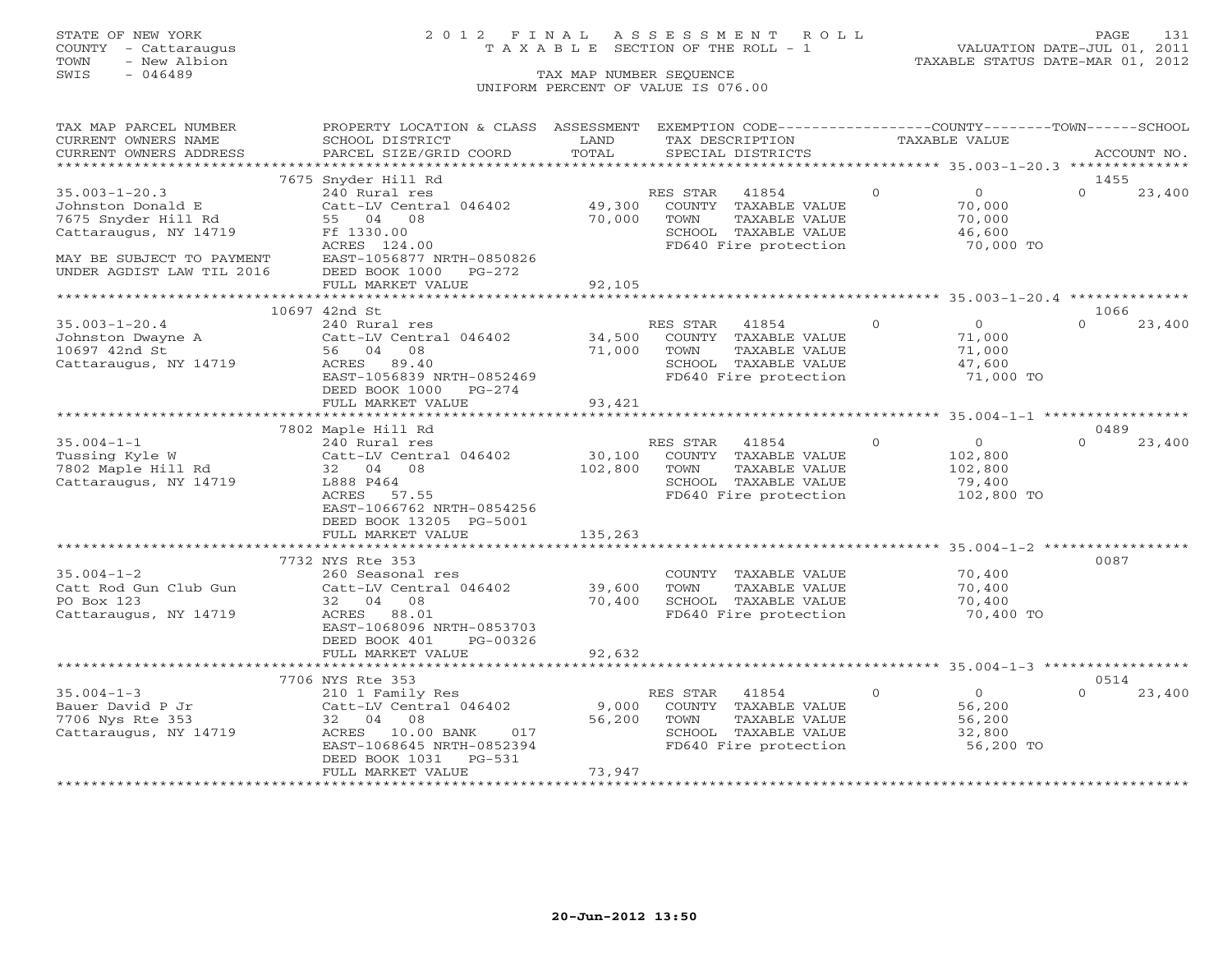# STATE OF NEW YORK 2 0 1 2 F I N A L A S S E S S M E N T R O L L PAGE 132 COUNTY - Cattaraugus T A X A B L E SECTION OF THE ROLL - 1 VALUATION DATE-JUL 01, 2011

| TAX MAP PARCEL NUMBER   | PROPERTY LOCATION & CLASS ASSESSMENT EXEMPTION CODE---------------COUNTY-------TOWN-----SCHOOL |        |                                                                |               |             |
|-------------------------|------------------------------------------------------------------------------------------------|--------|----------------------------------------------------------------|---------------|-------------|
| CURRENT OWNERS NAME     | SCHOOL DISTRICT                                                                                | LAND   | TAX DESCRIPTION                                                | TAXABLE VALUE |             |
| CURRENT OWNERS ADDRESS  | PARCEL SIZE/GRID COORD                                                                         | TOTAL  | SPECIAL DISTRICTS                                              |               | ACCOUNT NO. |
|                         |                                                                                                |        |                                                                |               |             |
|                         | 7700 NYS Rte 353                                                                               |        |                                                                |               | 0431        |
| $35.004 - 1 - 4$        | 210 1 Family Res                                                                               |        | COUNTY TAXABLE VALUE                                           | 38,000        |             |
| Kavanagh Jennifer L     | Catt-LV Central 046402                                                                         | 4,300  | TOWN<br>TAXABLE VALUE                                          | 38,000        |             |
| 7700 NYS Rte 353        | 32 04 08                                                                                       | 38,000 |                                                                | 38,000        |             |
| Cattaraugus, NY 14719   | Ff 62.00                                                                                       |        | SCHOOL TAXABLE VALUE<br>FD640 Fire protection                  | $38,000$ TO   |             |
|                         | ACRES<br>1.50 BANK 065                                                                         |        |                                                                |               |             |
|                         | EAST-1068821 NRTH-0851668                                                                      |        |                                                                |               |             |
|                         | DEED BOOK 8680 PG-5002                                                                         |        |                                                                |               |             |
|                         | FULL MARKET VALUE                                                                              | 50,000 |                                                                |               |             |
|                         |                                                                                                |        |                                                                |               |             |
|                         | NYS Rte 353                                                                                    |        |                                                                |               | 0241        |
| $35.004 - 1 - 5$        | 105 Vac farmland                                                                               |        | COUNTY TAXABLE VALUE                                           | 14,400        |             |
| Steward John W          | Catt-LV Central 046402 14,400                                                                  |        | TOWN<br>TAXABLE VALUE                                          | 14,400        |             |
| Steward Lori A          | 32 04 08                                                                                       | 14,400 |                                                                |               |             |
| 333 Aldrich St Apt 7    | ACRES 47.90                                                                                    |        | SCHOOL TAXABLE VALUE 14,400<br>FD640 Fire protection 14,400 TO |               |             |
| Gowanda, NY 14070       | EAST-1069045 NRTH-0853379                                                                      |        |                                                                |               |             |
|                         | DEED BOOK 886<br>PG-00364                                                                      |        |                                                                |               |             |
|                         | FULL MARKET VALUE                                                                              | 18,947 |                                                                |               |             |
|                         |                                                                                                |        |                                                                |               |             |
|                         | NYS Rte 353                                                                                    |        |                                                                |               | 0493        |
| $35.004 - 1 - 6$        | 322 Rural vac>10                                                                               |        | COUNTY TAXABLE VALUE                                           | 5,400         |             |
| Weishan Family Trust II | Catt-LV Central 046402                                                                         | 5,400  | TOWN<br>TAXABLE VALUE                                          | 5,400         |             |
| Weishan Michael R       | 31 04 08                                                                                       | 5,400  | SCHOOL TAXABLE VALUE                                           | 5,400         |             |
| 99 Leavenworth St       | ACRES 11.34                                                                                    |        | FD640 Fire protection                                          | 5,400 TO      |             |
| Cattaraugus, NY 14719   | EAST-1069625 NRTH-0851825                                                                      |        |                                                                |               |             |
|                         | DEED BOOK 11438 PG-3002                                                                        |        |                                                                |               |             |
|                         | FULL MARKET VALUE                                                                              | 7,105  |                                                                |               |             |
|                         |                                                                                                |        |                                                                |               |             |
|                         | NYS Rte 353                                                                                    |        |                                                                |               | 0235        |
| $35.004 - 1 - 7$        | 322 Rural vac>10                                                                               |        | COUNTY TAXABLE VALUE 13,000                                    |               |             |
| Hornburg Walter E Jr    | Catt-LV Central 046402                                                                         | 13,000 |                                                                | 13,000        |             |
| PNC Bank                | 32 04 08                                                                                       | 13,000 | TOWN      TAXABLE VALUE<br>SCHOOL   TAXABLE VALUE              | 13,000        |             |
| Attn: Annette           | ACRES 43.34                                                                                    |        | FD640 Fire protection                                          | 13,000 TO     |             |
| 304 2nd St              | EAST-1069616 NRTH-0853775                                                                      |        |                                                                |               |             |
| Warren, PA 16365        | DEED BOOK 9865 PG-3001                                                                         |        |                                                                |               |             |
|                         | FULL MARKET VALUE                                                                              | 17,105 |                                                                |               |             |
|                         |                                                                                                |        |                                                                |               |             |
|                         | NYS Rte 353                                                                                    |        |                                                                |               | 0234        |
| $35.004 - 1 - 8$        | 322 Rural vac>10                                                                               |        | COUNTY TAXABLE VALUE                                           | 18,000        |             |
| Hornburg Walter E Jr    | Catt-LV Central 046402 18,000                                                                  |        | TOWN<br>TAXABLE VALUE                                          | 18,000        |             |
| PNC Bank                | 32 04 08                                                                                       | 18,000 |                                                                |               |             |
| Attn: Annette           | $35.004 -1 -7$                                                                                 |        |                                                                |               |             |
| 304 2nd St              | ACRES 60.00                                                                                    |        |                                                                |               |             |
| Warren, PA 16365        | EAST-1070299 NRTH-0853409                                                                      |        |                                                                |               |             |
|                         | DEED BOOK 9865 PG-3001                                                                         |        |                                                                |               |             |
|                         | FULL MARKET VALUE                                                                              | 23,684 |                                                                |               |             |
|                         |                                                                                                |        |                                                                |               |             |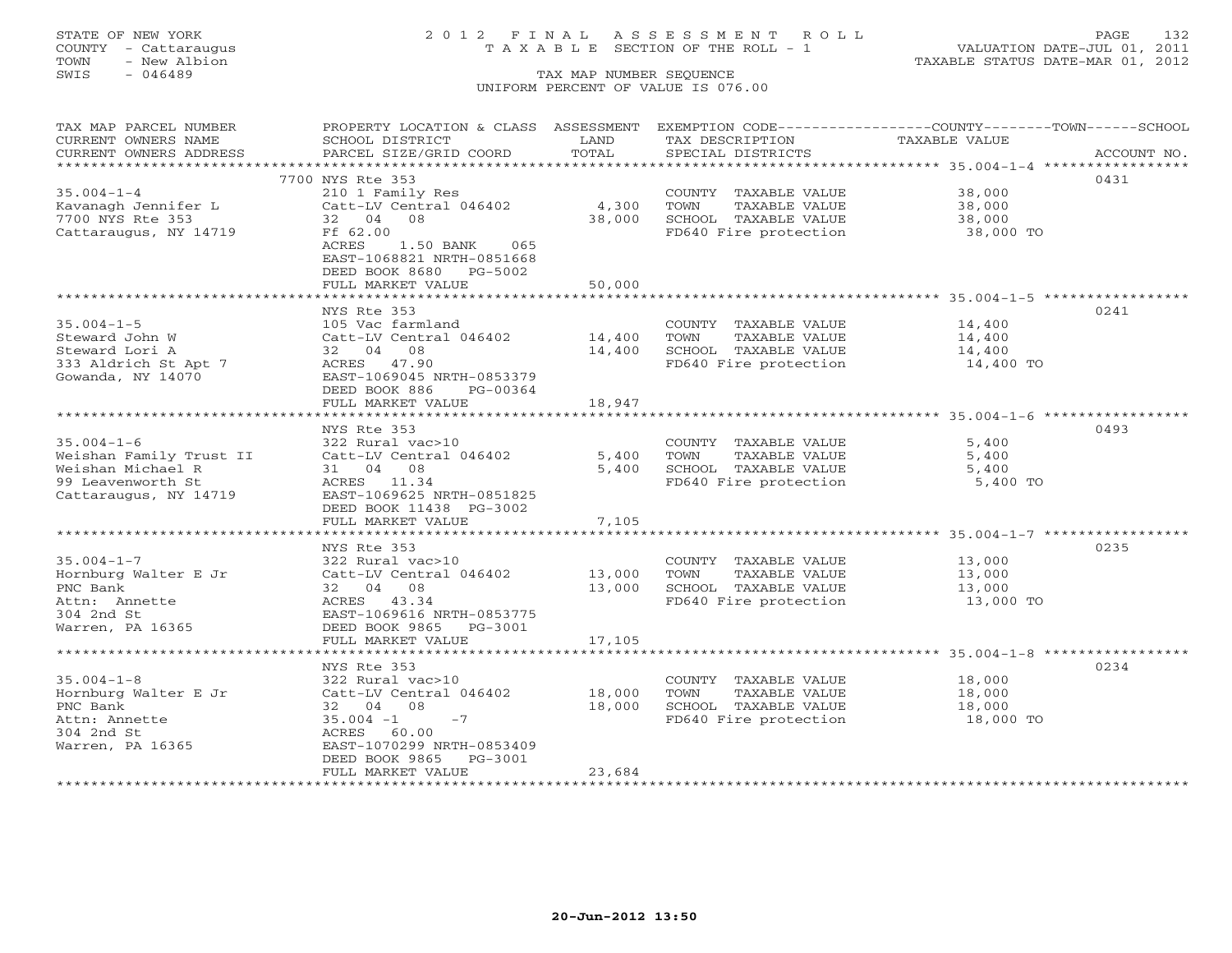## STATE OF NEW YORK 2 0 1 2 F I N A L A S S E S S M E N T R O L L PAGE 133 COUNTY - Cattaraugus T A X A B L E SECTION OF THE ROLL - 1 VALUATION DATE-JUL 01, 2011

| TAX MAP PARCEL NUMBER<br>CURRENT OWNERS NAME | PROPERTY LOCATION & CLASS ASSESSMENT<br>SCHOOL DISTRICT        | LAND   | EXEMPTION CODE-----------------COUNTY-------TOWN------SCHOOL<br>TAX DESCRIPTION | <b>TAXABLE VALUE</b>                                        |             |
|----------------------------------------------|----------------------------------------------------------------|--------|---------------------------------------------------------------------------------|-------------------------------------------------------------|-------------|
| CURRENT OWNERS ADDRESS                       | PARCEL SIZE/GRID COORD                                         | TOTAL  | SPECIAL DISTRICTS                                                               |                                                             | ACCOUNT NO. |
| *******************                          |                                                                |        |                                                                                 |                                                             |             |
| $35.004 - 1 - 9$                             | Skinner Hollow Rd<br>322 Rural vac>10                          |        | COUNTY TAXABLE VALUE                                                            | 9,000                                                       | 0238        |
| Kaye Joseph                                  | Catt-LV Central 046402                                         | 9,000  | <b>TOWN</b><br>TAXABLE VALUE                                                    | 9,000                                                       |             |
| Kaye Eileen<br>PO Box 71                     | 24 04 08<br>29.90                                              | 9,000  | SCHOOL TAXABLE VALUE<br>FD640 Fire protection                                   | 9,000<br>9,000 TO                                           |             |
| Cattaraugus, NY 14719                        | ACRES<br>EAST-1071242 NRTH-0854739<br>DEED BOOK 00945 PG-00679 |        |                                                                                 |                                                             |             |
|                                              | FULL MARKET VALUE                                              | 11,842 |                                                                                 |                                                             |             |
|                                              | **************************                                     |        |                                                                                 |                                                             |             |
|                                              | Skinner Hollow Rd                                              |        |                                                                                 |                                                             | 0497        |
| $35.004 - 1 - 11$                            | 852 Landfill                                                   |        | COUNTY TAXABLE VALUE                                                            | 14,700                                                      |             |
| Village of Cattaraugus                       | Catt-LV Central 046402                                         | 14,700 | TOWN<br>TAXABLE VALUE                                                           | 14,700                                                      |             |
| 14 Main St                                   | 24 04 08                                                       | 14,700 | SCHOOL TAXABLE VALUE                                                            | 14,700                                                      |             |
| Cattaraugus, NY 14719                        | ACRES 21.42                                                    |        | FD640 Fire protection                                                           | 14,700 TO                                                   |             |
|                                              | EAST-1073145 NRTH-0853069                                      |        |                                                                                 |                                                             |             |
|                                              | FULL MARKET VALUE                                              | 19,342 |                                                                                 |                                                             |             |
|                                              | ****************************                                   |        |                                                                                 | ***************************** 35.004-1-12 ***************** |             |
|                                              | 88 N Franklin St                                               |        |                                                                                 |                                                             | 0153        |
| $35.004 - 1 - 12$                            | 210 1 Family Res                                               |        | COUNTY TAXABLE VALUE                                                            | 20,000                                                      |             |
| Pascarella Raymond J                         | Catt-LV Central 046402                                         | 1,200  | TOWN<br>TAXABLE VALUE                                                           | 20,000                                                      |             |
| 12 Washington St                             | 24 04 08                                                       | 20,000 | SCHOOL TAXABLE VALUE                                                            | 20,000                                                      |             |
| Cattaraugus, NY 14719                        | 40.00 DPTH 200.00<br>FRNT                                      |        | FD640 Fire protection                                                           | 20,000 TO                                                   |             |
|                                              | EAST-1073147 NRTH-0852372                                      |        |                                                                                 |                                                             |             |
|                                              | DEED BOOK 15084 PG-4001                                        |        |                                                                                 |                                                             |             |
|                                              | FULL MARKET VALUE                                              | 26,316 |                                                                                 |                                                             |             |
|                                              |                                                                |        |                                                                                 |                                                             |             |
|                                              | N Franklin St                                                  |        |                                                                                 |                                                             | 0451        |
| $35.004 - 1 - 13$                            | 311 Res vac land                                               |        | COUNTY TAXABLE VALUE                                                            | 3,100                                                       |             |
| Janora John J                                | Catt-LV Central 046402                                         | 3,100  | TOWN<br>TAXABLE VALUE                                                           | 3,100                                                       |             |
| Janora Valerie L                             | 24 04 08                                                       | 3,100  | SCHOOL TAXABLE VALUE                                                            | 3,100                                                       |             |
| 84 N Franklin St<br>Cattaraugus, NY 14719    | 90.00 DPTH 280.00<br>FRNT<br>EAST-1073073 NRTH-0852198         |        | FD640 Fire protection                                                           | 3,100 TO                                                    |             |
|                                              | DEED BOOK 14079 PG-9001                                        |        |                                                                                 |                                                             |             |
|                                              | FULL MARKET VALUE                                              | 4,079  |                                                                                 |                                                             |             |
|                                              |                                                                |        |                                                                                 |                                                             |             |
|                                              | Skinner Hollow Rd                                              |        |                                                                                 |                                                             | 0183        |
| $35.004 - 1 - 14$                            | 322 Rural vac>10                                               |        | COUNTY TAXABLE VALUE                                                            | 19,000                                                      |             |
| Goodman Thomas R                             | Catt-LV Central 046402                                         | 19,000 | TOWN<br>TAXABLE VALUE                                                           | 19,000                                                      |             |
| Goodman Bruce                                | $24 - 04 - 08$                                                 | 19,000 | SCHOOL TAXABLE VALUE                                                            | 19,000                                                      |             |
| 74 N Franklin St                             | ACRES<br>63.47                                                 |        | FD640 Fire protection                                                           | 19,000 TO                                                   |             |
| Cattaraugus, NY 14719                        | EAST-1072077 NRTH-0853319                                      |        |                                                                                 |                                                             |             |
|                                              | DEED BOOK 776<br>PG-00847                                      |        |                                                                                 |                                                             |             |
|                                              | FULL MARKET VALUE                                              | 25,000 |                                                                                 |                                                             |             |
| ******************                           | *******************                                            |        |                                                                                 |                                                             |             |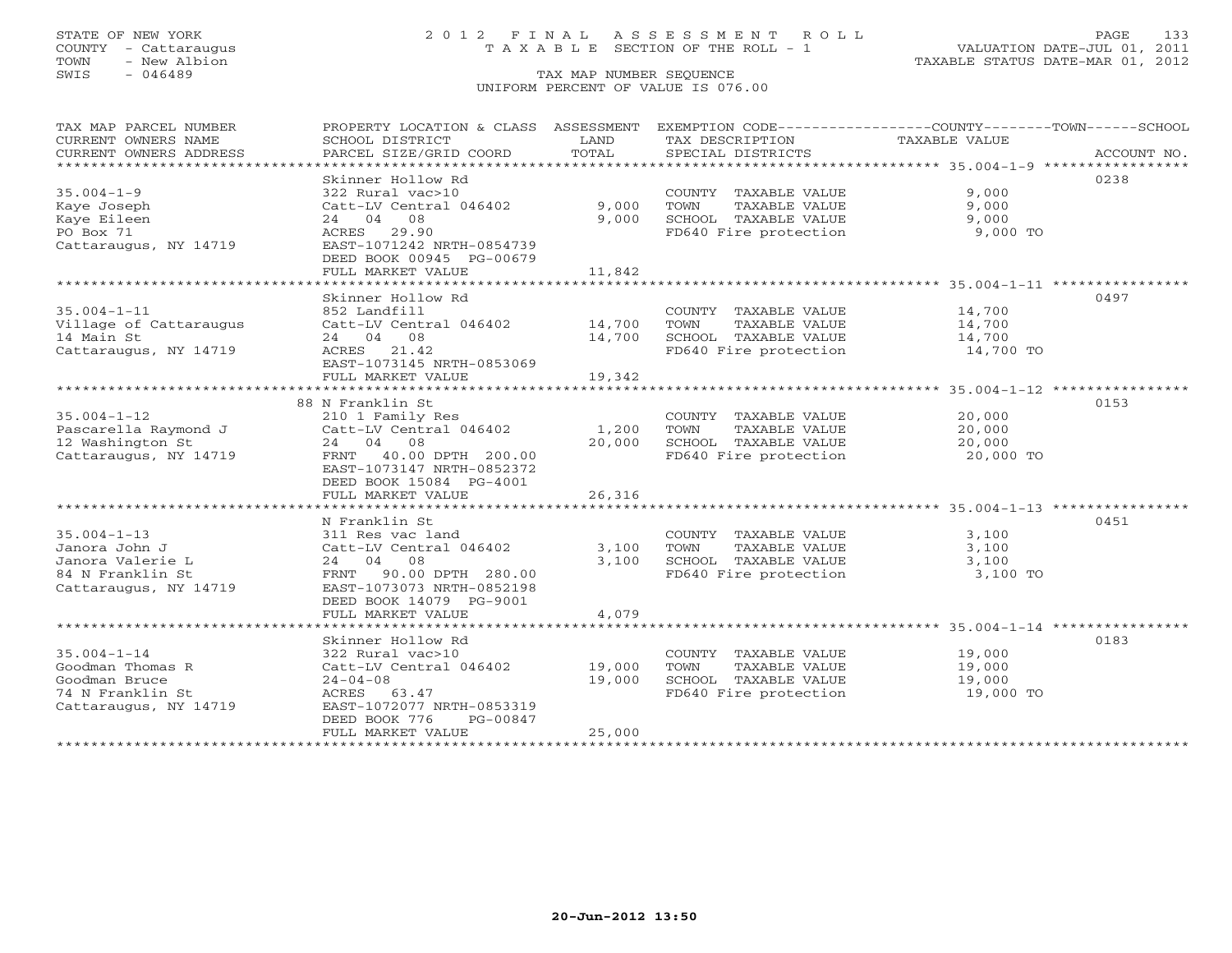## STATE OF NEW YORK 2 0 1 2 F I N A L A S S E S S M E N T R O L L PAGE 134 COUNTY - Cattaraugus T A X A B L E SECTION OF THE ROLL - 1 VALUATION DATE-JUL 01, 2011

| TAX MAP PARCEL NUMBER<br>CURRENT OWNERS NAME<br>CURRENT OWNERS ADDRESS                        | PROPERTY LOCATION & CLASS ASSESSMENT<br>SCHOOL DISTRICT<br>PARCEL SIZE/GRID COORD                                                               | LAND<br>TOTAL     | EXEMPTION CODE-----------------COUNTY-------TOWN------SCHOOL<br>TAX DESCRIPTION<br>SPECIAL DISTRICTS             | TAXABLE VALUE                                                            | ACCOUNT NO.        |
|-----------------------------------------------------------------------------------------------|-------------------------------------------------------------------------------------------------------------------------------------------------|-------------------|------------------------------------------------------------------------------------------------------------------|--------------------------------------------------------------------------|--------------------|
| $35.004 - 1 - 15$<br>Hornburg Walter E Jr<br>PNC Bank<br>Attn: Annette                        | NYS Rte 353<br>322 Rural vac>10<br>Catt-LV Central 046402<br>$24 -04$<br>$-08$<br>ACRES 27.87                                                   | 8,400<br>8,400    | COUNTY TAXABLE VALUE<br>TOWN<br>TAXABLE VALUE<br>SCHOOL TAXABLE VALUE<br>FD640 Fire protection                   | 8,400<br>8,400<br>8,400<br>8,400 TO                                      | 0070               |
| 304 2nd St<br>Warren, PA 16365                                                                | EAST-1071140 NRTH-0852802<br>DEED BOOK 9865 PG-3001<br>FULL MARKET VALUE                                                                        | 11,053            |                                                                                                                  |                                                                          |                    |
| $35.004 - 1 - 16$<br>Stephens Laura A<br>77 Leavenworth St<br>Cattaraugus, NY 14719           | NYS Rte 353<br>322 Rural vac>10<br>Catt-LV Central 046402<br>24 04 08<br>4.71<br>ACRES<br>EAST-1070606 NRTH-0851803<br>DEED BOOK 00968 PG-00964 | 1,400<br>1,400    | COUNTY TAXABLE VALUE<br>TOWN<br>TAXABLE VALUE<br>SCHOOL TAXABLE VALUE<br>FD640 Fire protection                   | 1,400<br>1,400<br>1,400<br>1,400 TO                                      | 0042               |
|                                                                                               | FULL MARKET VALUE                                                                                                                               | 1,842             |                                                                                                                  |                                                                          |                    |
|                                                                                               | 42 West St                                                                                                                                      |                   |                                                                                                                  |                                                                          | 0468               |
| $35.004 - 1 - 18$<br>Hill Rodney J<br>Hill Cindy I<br>42 West St<br>Cattaraugus, NY 14719     | 240 Rural res<br>Catt-LV Central 046402<br>31 04 08<br>ACRES 29.54<br>EAST-1068050 NRTH-0848441<br>DEED BOOK 1011 PG-32                         | 18,800<br>100,000 | RES STAR 41854<br>COUNTY TAXABLE VALUE<br>TAXABLE VALUE<br>TOWN<br>SCHOOL TAXABLE VALUE<br>FD640 Fire protection | $\Omega$<br>$\overline{0}$<br>100,000<br>100,000<br>76,600<br>100,000 TO | $\Omega$<br>23,400 |
|                                                                                               | FULL MARKET VALUE                                                                                                                               | 131,579           |                                                                                                                  |                                                                          |                    |
|                                                                                               | NYS Rte 353                                                                                                                                     |                   |                                                                                                                  |                                                                          | 0280               |
| $35.004 - 1 - 19$<br>Cullen Patrick J<br>Cullen Joan A<br>24 Main St<br>Cattaraugus, NY 14719 | 322 Rural vac>10<br>Catt-LV Central 046402<br>$-08$<br>$31 -04$<br>ACRES 10.46<br>EAST-1067813 NRTH-0847716<br>DEED BOOK 16<br>PG-7001          | 3,100<br>3,100    | COUNTY TAXABLE VALUE<br>TOWN<br>TAXABLE VALUE<br>SCHOOL TAXABLE VALUE<br>FD640 Fire protection                   | 3,100<br>3,100<br>3,100<br>3,100 TO                                      |                    |
|                                                                                               | FULL MARKET VALUE                                                                                                                               | 4,079             |                                                                                                                  |                                                                          |                    |
| $35.004 - 1 - 20$<br>Cullen Patrick J<br>82 Washington St<br>Cattaraugus, NY 14719            | NYS Rte 353<br>322 Rural vac>10<br>Catt-LV Central 046402<br>31 04 08<br>ACRES 69.90<br>EAST-1067548 NRTH-0849827<br>DEED BOOK 786<br>PG-00536  | 21,000<br>21,000  | COUNTY TAXABLE VALUE<br>TOWN<br>TAXABLE VALUE<br>SCHOOL TAXABLE VALUE<br>FD640 Fire protection                   | 21,000<br>21,000<br>21,000<br>21,000 TO                                  | 0207               |
|                                                                                               | FULL MARKET VALUE                                                                                                                               | 27,632            |                                                                                                                  |                                                                          |                    |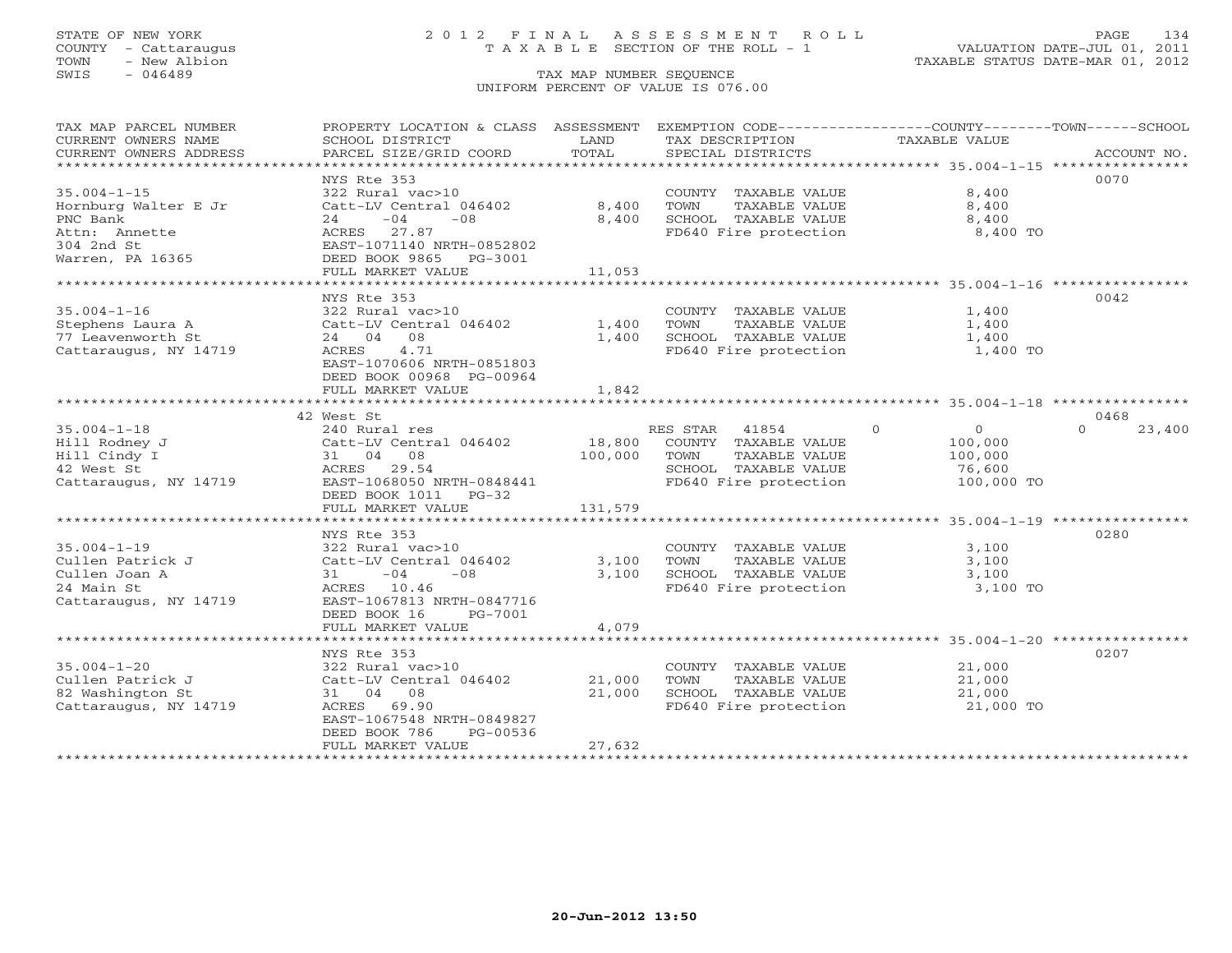# STATE OF NEW YORK 2 0 1 2 F I N A L A S S E S S M E N T R O L L PAGE 135 COUNTY - Cattaraugus T A X A B L E SECTION OF THE ROLL - 1 VALUATION DATE-JUL 01, 2011

TOWN - New Albion TAXABLE STATUS DATE-MAR 01, 2012

| SCHOOL DISTRICT<br>LAND<br>TAX DESCRIPTION<br>TAXABLE VALUE<br>TOTAL<br>CURRENT OWNERS ADDRESS<br>PARCEL SIZE/GRID COORD<br>SPECIAL DISTRICTS<br>ACCOUNT NO.<br>7709 NYS Rte 353<br>0213<br>$\overline{0}$<br>$35.004 - 1 - 21$<br>RES STAR<br>41854<br>$\overline{0}$<br>$\Omega$<br>240 Rural res<br>23,400<br>10,100<br>COUNTY TAXABLE VALUE<br>Mowry Sharon L<br>Catt-LV Central 046402<br>32,000<br>7709 NYS Route 353<br>32,000<br>TAXABLE VALUE<br>31 04 08<br>TOWN<br>32,000<br>SCHOOL TAXABLE VALUE<br>Cattaraugus, NY 14719<br>L/p 975-1030<br>8,600<br>Ff 195.00<br>32,000 TO<br>FD640 Fire protection<br>ACRES<br>30.00<br>EAST-1067828 NRTH-0851002<br>DEED BOOK 13550 PG-3001<br>FULL MARKET VALUE<br>42,105<br>7719 NYS Rte 353<br>0199<br>41854<br>$\Omega$<br>$\Omega$<br>16,500<br>210 1 Family Res<br>RES STAR<br>$\circ$<br>4,100<br>Harvey Donald R Jr<br>Catt-LV Central 046402<br>COUNTY TAXABLE VALUE<br>16,500<br>32 04 08<br>16,500<br>TOWN<br>TAXABLE VALUE<br>16,500<br>Ff 282.00<br>SCHOOL TAXABLE VALUE<br>$\circ$<br>1.10<br>16,500 TO<br>ACRES<br>FD640 Fire protection<br>EAST-1068331 NRTH-0851551<br>DEED BOOK 00955 PG-01111<br>FULL MARKET VALUE<br>21,711<br>NYS Rte 353<br>0347<br>$35.004 - 1 - 23.1$<br>322 Rural vac>10<br>9,400<br>COUNTY TAXABLE VALUE<br>Mowry Sharon L<br>Catt-LV Central 046402<br>TOWN<br>9,400<br>9,400<br>TAXABLE VALUE<br>7709 NYS Route 353<br>32 04 08<br>9,400<br>SCHOOL TAXABLE VALUE<br>9,400<br>Cattaraugus, NY 14719<br>Ff 870.00<br>FD640 Fire protection<br>9,400 TO<br>ACRES<br>10.73<br>EAST-1067771 NRTH-0851752<br>DEED BOOK 13550 PG-3001<br>FULL MARKET VALUE<br>12,368<br>*******************************<br>1314<br>NYS Rte 353<br>COUNTY TAXABLE VALUE<br>4,000<br>314 Rural vac<10<br>4,000<br>TAXABLE VALUE<br>4,000<br>Catt-LV Central 046402<br>TOWN<br>SCHOOL TAXABLE VALUE<br>32 04<br>08<br>4,000<br>4,000<br>Ff 59.00<br>FD640 Fire protection<br>4,000 TO<br>ACRES<br>1.00<br>EAST-1068201 NRTH-0851584<br>DEED BOOK 907<br>PG-00788<br>5,263<br>FULL MARKET VALUE | TAX MAP PARCEL NUMBER | PROPERTY LOCATION & CLASS ASSESSMENT | EXEMPTION CODE-----------------COUNTY-------TOWN------SCHOOL |  |
|------------------------------------------------------------------------------------------------------------------------------------------------------------------------------------------------------------------------------------------------------------------------------------------------------------------------------------------------------------------------------------------------------------------------------------------------------------------------------------------------------------------------------------------------------------------------------------------------------------------------------------------------------------------------------------------------------------------------------------------------------------------------------------------------------------------------------------------------------------------------------------------------------------------------------------------------------------------------------------------------------------------------------------------------------------------------------------------------------------------------------------------------------------------------------------------------------------------------------------------------------------------------------------------------------------------------------------------------------------------------------------------------------------------------------------------------------------------------------------------------------------------------------------------------------------------------------------------------------------------------------------------------------------------------------------------------------------------------------------------------------------------------------------------------------------------------------------------------------------------------------------------------------------------------------------------------------------------------------------------------------------------------------------------------------------------|-----------------------|--------------------------------------|--------------------------------------------------------------|--|
|                                                                                                                                                                                                                                                                                                                                                                                                                                                                                                                                                                                                                                                                                                                                                                                                                                                                                                                                                                                                                                                                                                                                                                                                                                                                                                                                                                                                                                                                                                                                                                                                                                                                                                                                                                                                                                                                                                                                                                                                                                                                  | CURRENT OWNERS NAME   |                                      |                                                              |  |
|                                                                                                                                                                                                                                                                                                                                                                                                                                                                                                                                                                                                                                                                                                                                                                                                                                                                                                                                                                                                                                                                                                                                                                                                                                                                                                                                                                                                                                                                                                                                                                                                                                                                                                                                                                                                                                                                                                                                                                                                                                                                  |                       |                                      |                                                              |  |
|                                                                                                                                                                                                                                                                                                                                                                                                                                                                                                                                                                                                                                                                                                                                                                                                                                                                                                                                                                                                                                                                                                                                                                                                                                                                                                                                                                                                                                                                                                                                                                                                                                                                                                                                                                                                                                                                                                                                                                                                                                                                  |                       |                                      |                                                              |  |
|                                                                                                                                                                                                                                                                                                                                                                                                                                                                                                                                                                                                                                                                                                                                                                                                                                                                                                                                                                                                                                                                                                                                                                                                                                                                                                                                                                                                                                                                                                                                                                                                                                                                                                                                                                                                                                                                                                                                                                                                                                                                  |                       |                                      |                                                              |  |
|                                                                                                                                                                                                                                                                                                                                                                                                                                                                                                                                                                                                                                                                                                                                                                                                                                                                                                                                                                                                                                                                                                                                                                                                                                                                                                                                                                                                                                                                                                                                                                                                                                                                                                                                                                                                                                                                                                                                                                                                                                                                  |                       |                                      |                                                              |  |
|                                                                                                                                                                                                                                                                                                                                                                                                                                                                                                                                                                                                                                                                                                                                                                                                                                                                                                                                                                                                                                                                                                                                                                                                                                                                                                                                                                                                                                                                                                                                                                                                                                                                                                                                                                                                                                                                                                                                                                                                                                                                  |                       |                                      |                                                              |  |
|                                                                                                                                                                                                                                                                                                                                                                                                                                                                                                                                                                                                                                                                                                                                                                                                                                                                                                                                                                                                                                                                                                                                                                                                                                                                                                                                                                                                                                                                                                                                                                                                                                                                                                                                                                                                                                                                                                                                                                                                                                                                  |                       |                                      |                                                              |  |
|                                                                                                                                                                                                                                                                                                                                                                                                                                                                                                                                                                                                                                                                                                                                                                                                                                                                                                                                                                                                                                                                                                                                                                                                                                                                                                                                                                                                                                                                                                                                                                                                                                                                                                                                                                                                                                                                                                                                                                                                                                                                  |                       |                                      |                                                              |  |
|                                                                                                                                                                                                                                                                                                                                                                                                                                                                                                                                                                                                                                                                                                                                                                                                                                                                                                                                                                                                                                                                                                                                                                                                                                                                                                                                                                                                                                                                                                                                                                                                                                                                                                                                                                                                                                                                                                                                                                                                                                                                  |                       |                                      |                                                              |  |
|                                                                                                                                                                                                                                                                                                                                                                                                                                                                                                                                                                                                                                                                                                                                                                                                                                                                                                                                                                                                                                                                                                                                                                                                                                                                                                                                                                                                                                                                                                                                                                                                                                                                                                                                                                                                                                                                                                                                                                                                                                                                  |                       |                                      |                                                              |  |
|                                                                                                                                                                                                                                                                                                                                                                                                                                                                                                                                                                                                                                                                                                                                                                                                                                                                                                                                                                                                                                                                                                                                                                                                                                                                                                                                                                                                                                                                                                                                                                                                                                                                                                                                                                                                                                                                                                                                                                                                                                                                  |                       |                                      |                                                              |  |
|                                                                                                                                                                                                                                                                                                                                                                                                                                                                                                                                                                                                                                                                                                                                                                                                                                                                                                                                                                                                                                                                                                                                                                                                                                                                                                                                                                                                                                                                                                                                                                                                                                                                                                                                                                                                                                                                                                                                                                                                                                                                  |                       |                                      |                                                              |  |
|                                                                                                                                                                                                                                                                                                                                                                                                                                                                                                                                                                                                                                                                                                                                                                                                                                                                                                                                                                                                                                                                                                                                                                                                                                                                                                                                                                                                                                                                                                                                                                                                                                                                                                                                                                                                                                                                                                                                                                                                                                                                  |                       |                                      |                                                              |  |
|                                                                                                                                                                                                                                                                                                                                                                                                                                                                                                                                                                                                                                                                                                                                                                                                                                                                                                                                                                                                                                                                                                                                                                                                                                                                                                                                                                                                                                                                                                                                                                                                                                                                                                                                                                                                                                                                                                                                                                                                                                                                  |                       |                                      |                                                              |  |
|                                                                                                                                                                                                                                                                                                                                                                                                                                                                                                                                                                                                                                                                                                                                                                                                                                                                                                                                                                                                                                                                                                                                                                                                                                                                                                                                                                                                                                                                                                                                                                                                                                                                                                                                                                                                                                                                                                                                                                                                                                                                  | $35.004 - 1 - 22$     |                                      |                                                              |  |
|                                                                                                                                                                                                                                                                                                                                                                                                                                                                                                                                                                                                                                                                                                                                                                                                                                                                                                                                                                                                                                                                                                                                                                                                                                                                                                                                                                                                                                                                                                                                                                                                                                                                                                                                                                                                                                                                                                                                                                                                                                                                  |                       |                                      |                                                              |  |
|                                                                                                                                                                                                                                                                                                                                                                                                                                                                                                                                                                                                                                                                                                                                                                                                                                                                                                                                                                                                                                                                                                                                                                                                                                                                                                                                                                                                                                                                                                                                                                                                                                                                                                                                                                                                                                                                                                                                                                                                                                                                  | 7719 N Main St        |                                      |                                                              |  |
|                                                                                                                                                                                                                                                                                                                                                                                                                                                                                                                                                                                                                                                                                                                                                                                                                                                                                                                                                                                                                                                                                                                                                                                                                                                                                                                                                                                                                                                                                                                                                                                                                                                                                                                                                                                                                                                                                                                                                                                                                                                                  | Cattaraugus, NY 14719 |                                      |                                                              |  |
|                                                                                                                                                                                                                                                                                                                                                                                                                                                                                                                                                                                                                                                                                                                                                                                                                                                                                                                                                                                                                                                                                                                                                                                                                                                                                                                                                                                                                                                                                                                                                                                                                                                                                                                                                                                                                                                                                                                                                                                                                                                                  |                       |                                      |                                                              |  |
|                                                                                                                                                                                                                                                                                                                                                                                                                                                                                                                                                                                                                                                                                                                                                                                                                                                                                                                                                                                                                                                                                                                                                                                                                                                                                                                                                                                                                                                                                                                                                                                                                                                                                                                                                                                                                                                                                                                                                                                                                                                                  |                       |                                      |                                                              |  |
|                                                                                                                                                                                                                                                                                                                                                                                                                                                                                                                                                                                                                                                                                                                                                                                                                                                                                                                                                                                                                                                                                                                                                                                                                                                                                                                                                                                                                                                                                                                                                                                                                                                                                                                                                                                                                                                                                                                                                                                                                                                                  |                       |                                      |                                                              |  |
|                                                                                                                                                                                                                                                                                                                                                                                                                                                                                                                                                                                                                                                                                                                                                                                                                                                                                                                                                                                                                                                                                                                                                                                                                                                                                                                                                                                                                                                                                                                                                                                                                                                                                                                                                                                                                                                                                                                                                                                                                                                                  |                       |                                      |                                                              |  |
|                                                                                                                                                                                                                                                                                                                                                                                                                                                                                                                                                                                                                                                                                                                                                                                                                                                                                                                                                                                                                                                                                                                                                                                                                                                                                                                                                                                                                                                                                                                                                                                                                                                                                                                                                                                                                                                                                                                                                                                                                                                                  |                       |                                      |                                                              |  |
|                                                                                                                                                                                                                                                                                                                                                                                                                                                                                                                                                                                                                                                                                                                                                                                                                                                                                                                                                                                                                                                                                                                                                                                                                                                                                                                                                                                                                                                                                                                                                                                                                                                                                                                                                                                                                                                                                                                                                                                                                                                                  |                       |                                      |                                                              |  |
|                                                                                                                                                                                                                                                                                                                                                                                                                                                                                                                                                                                                                                                                                                                                                                                                                                                                                                                                                                                                                                                                                                                                                                                                                                                                                                                                                                                                                                                                                                                                                                                                                                                                                                                                                                                                                                                                                                                                                                                                                                                                  |                       |                                      |                                                              |  |
|                                                                                                                                                                                                                                                                                                                                                                                                                                                                                                                                                                                                                                                                                                                                                                                                                                                                                                                                                                                                                                                                                                                                                                                                                                                                                                                                                                                                                                                                                                                                                                                                                                                                                                                                                                                                                                                                                                                                                                                                                                                                  |                       |                                      |                                                              |  |
|                                                                                                                                                                                                                                                                                                                                                                                                                                                                                                                                                                                                                                                                                                                                                                                                                                                                                                                                                                                                                                                                                                                                                                                                                                                                                                                                                                                                                                                                                                                                                                                                                                                                                                                                                                                                                                                                                                                                                                                                                                                                  |                       |                                      |                                                              |  |
|                                                                                                                                                                                                                                                                                                                                                                                                                                                                                                                                                                                                                                                                                                                                                                                                                                                                                                                                                                                                                                                                                                                                                                                                                                                                                                                                                                                                                                                                                                                                                                                                                                                                                                                                                                                                                                                                                                                                                                                                                                                                  |                       |                                      |                                                              |  |
|                                                                                                                                                                                                                                                                                                                                                                                                                                                                                                                                                                                                                                                                                                                                                                                                                                                                                                                                                                                                                                                                                                                                                                                                                                                                                                                                                                                                                                                                                                                                                                                                                                                                                                                                                                                                                                                                                                                                                                                                                                                                  |                       |                                      |                                                              |  |
|                                                                                                                                                                                                                                                                                                                                                                                                                                                                                                                                                                                                                                                                                                                                                                                                                                                                                                                                                                                                                                                                                                                                                                                                                                                                                                                                                                                                                                                                                                                                                                                                                                                                                                                                                                                                                                                                                                                                                                                                                                                                  |                       |                                      |                                                              |  |
|                                                                                                                                                                                                                                                                                                                                                                                                                                                                                                                                                                                                                                                                                                                                                                                                                                                                                                                                                                                                                                                                                                                                                                                                                                                                                                                                                                                                                                                                                                                                                                                                                                                                                                                                                                                                                                                                                                                                                                                                                                                                  |                       |                                      |                                                              |  |
|                                                                                                                                                                                                                                                                                                                                                                                                                                                                                                                                                                                                                                                                                                                                                                                                                                                                                                                                                                                                                                                                                                                                                                                                                                                                                                                                                                                                                                                                                                                                                                                                                                                                                                                                                                                                                                                                                                                                                                                                                                                                  |                       |                                      |                                                              |  |
|                                                                                                                                                                                                                                                                                                                                                                                                                                                                                                                                                                                                                                                                                                                                                                                                                                                                                                                                                                                                                                                                                                                                                                                                                                                                                                                                                                                                                                                                                                                                                                                                                                                                                                                                                                                                                                                                                                                                                                                                                                                                  |                       |                                      |                                                              |  |
|                                                                                                                                                                                                                                                                                                                                                                                                                                                                                                                                                                                                                                                                                                                                                                                                                                                                                                                                                                                                                                                                                                                                                                                                                                                                                                                                                                                                                                                                                                                                                                                                                                                                                                                                                                                                                                                                                                                                                                                                                                                                  | $35.004 - 1 - 23.2$   |                                      |                                                              |  |
|                                                                                                                                                                                                                                                                                                                                                                                                                                                                                                                                                                                                                                                                                                                                                                                                                                                                                                                                                                                                                                                                                                                                                                                                                                                                                                                                                                                                                                                                                                                                                                                                                                                                                                                                                                                                                                                                                                                                                                                                                                                                  | Harvey Donald R Jr    |                                      |                                                              |  |
|                                                                                                                                                                                                                                                                                                                                                                                                                                                                                                                                                                                                                                                                                                                                                                                                                                                                                                                                                                                                                                                                                                                                                                                                                                                                                                                                                                                                                                                                                                                                                                                                                                                                                                                                                                                                                                                                                                                                                                                                                                                                  | PO Box 2              |                                      |                                                              |  |
|                                                                                                                                                                                                                                                                                                                                                                                                                                                                                                                                                                                                                                                                                                                                                                                                                                                                                                                                                                                                                                                                                                                                                                                                                                                                                                                                                                                                                                                                                                                                                                                                                                                                                                                                                                                                                                                                                                                                                                                                                                                                  | Cattaraugus, NY 14719 |                                      |                                                              |  |
|                                                                                                                                                                                                                                                                                                                                                                                                                                                                                                                                                                                                                                                                                                                                                                                                                                                                                                                                                                                                                                                                                                                                                                                                                                                                                                                                                                                                                                                                                                                                                                                                                                                                                                                                                                                                                                                                                                                                                                                                                                                                  |                       |                                      |                                                              |  |
|                                                                                                                                                                                                                                                                                                                                                                                                                                                                                                                                                                                                                                                                                                                                                                                                                                                                                                                                                                                                                                                                                                                                                                                                                                                                                                                                                                                                                                                                                                                                                                                                                                                                                                                                                                                                                                                                                                                                                                                                                                                                  |                       |                                      |                                                              |  |
|                                                                                                                                                                                                                                                                                                                                                                                                                                                                                                                                                                                                                                                                                                                                                                                                                                                                                                                                                                                                                                                                                                                                                                                                                                                                                                                                                                                                                                                                                                                                                                                                                                                                                                                                                                                                                                                                                                                                                                                                                                                                  |                       |                                      |                                                              |  |
|                                                                                                                                                                                                                                                                                                                                                                                                                                                                                                                                                                                                                                                                                                                                                                                                                                                                                                                                                                                                                                                                                                                                                                                                                                                                                                                                                                                                                                                                                                                                                                                                                                                                                                                                                                                                                                                                                                                                                                                                                                                                  |                       |                                      |                                                              |  |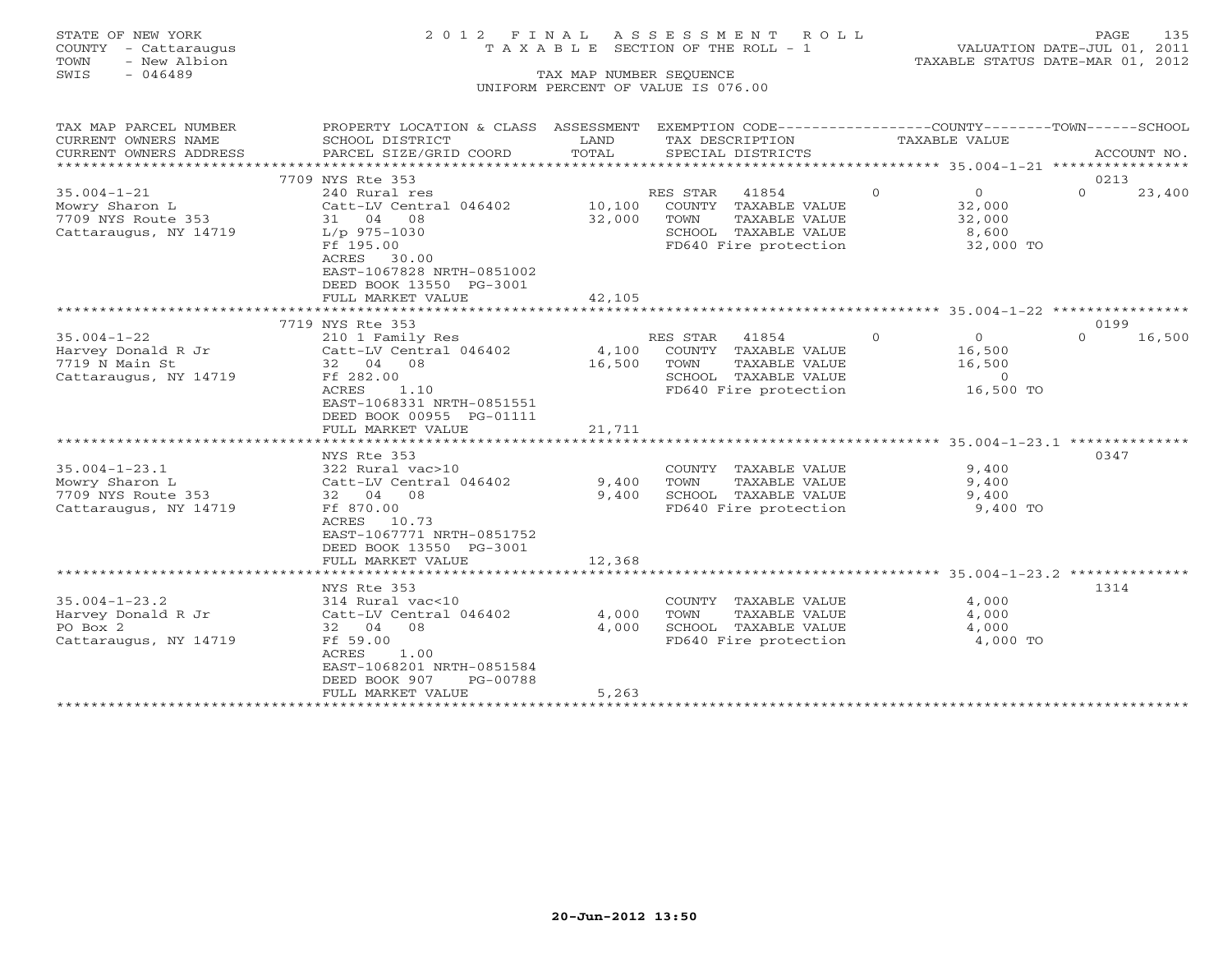### STATE OF NEW YORK 2 0 1 2 F I N A L A S S E S S M E N T R O L L PAGE 136 COUNTY - Cattaraugus T A X A B L E SECTION OF THE ROLL - 1 VALUATION DATE-JUL 01, 2011

| CURRENT OWNERS NAME<br>SCHOOL DISTRICT<br>LAND<br>TAX DESCRIPTION<br>TAXABLE VALUE<br>TOTAL<br>CURRENT OWNERS ADDRESS<br>PARCEL SIZE/GRID COORD<br>SPECIAL DISTRICTS<br>ACCOUNT NO.<br>7779 NYS Rte 353<br>0029<br>79 PCT OF VALUE USED FOR EXEMPTION PURPOSES<br>24,885<br>$35.004 - 1 - 24.1$<br>280 Res Multiple<br>AGED C/T/S 41800<br>$\mathbf{0}$<br>24,885<br>24,885<br>Catt-LV Central 046402 4,200 SR STAR<br>$\Omega$<br>Mercer Beverly J<br>41834<br>$\overline{0}$<br>$\Omega$<br>45,115<br>32 04<br>70,000<br>7779 Rte 353<br>08<br>COUNTY TAXABLE VALUE<br>45,115<br>Ff 420.00<br>TAXABLE VALUE<br>45,115<br>Cattaraugus, NY 14719<br>TOWN<br>ACRES<br>1.40<br>SCHOOL TAXABLE VALUE<br>$\circ$<br>FD640 Fire protection<br>EAST-1067222 NRTH-0852360<br>70,000 TO<br>DEED BOOK 00925 PG-00497<br>92,105<br>FULL MARKET VALUE<br>7785 NYS Rte 353<br>0031<br>270 Mfg housing<br>$\overline{0}$<br>23,400<br>$35.004 - 1 - 25$<br>RES STAR<br>41854<br>$\overline{0}$<br>$\Omega$<br>Catt-LV Central 046402<br>3,200 COUNTY TAXABLE VALUE<br>Ellis Larry W<br>33,600<br>-∪ung Vicki L<br>7785 NYS Rte 353<br>Cattaraugus<br>33,600<br>TAXABLE VALUE<br>32 04 08<br>33,600<br>TOWN<br>FRNT 125.00 DPTH 221.00<br>SCHOOL TAXABLE VALUE<br>10,200<br>FD640 Fire protection<br>Cattaraugus, NY 14719<br>EAST-1067013 NRTH-0852460<br>33,600 TO<br>DEED BOOK 3771 PG-6001<br>FULL MARKET VALUE<br>44,211<br>****************************<br>7793 NYS Rte 353<br>0135<br>$\overline{0}$<br>$35.004 - 1 - 26$<br>240 Rural res<br>SR STAR<br>41834<br>$\Omega$<br>$\Omega$<br>48,520<br>1,400<br>Ellis Elsie Life Us<br>Catt-LV Central 046402<br>COUNTY TAXABLE VALUE<br>83,700<br>32 04 08<br>83,700<br>TAXABLE VALUE<br>83,700<br>Young Vicki L<br>TOWN<br>SCHOOL TAXABLE VALUE<br>7793 NYS Rte 353<br>L/p 829-19<br>35,180<br>Ff 270.00<br>FD640 Fire protection<br>Cattaraugus, NY 14719<br>83,700 TO<br>ACRES<br>1.70<br>EAST-1066859 NRTH-0852495<br>DEED BOOK 3743 PG-9001<br>FULL MARKET VALUE<br>110,132<br>7778 NYS Rte 353<br>0130<br>$35.004 - 1 - 28$<br>RES STAR 41854<br>$\Omega$<br>$\overline{0}$<br>$\Omega$<br>23,400<br>210 1 Family Res<br>Catt-LV Central 046402<br>4,300<br>COUNTY TAXABLE VALUE<br>Schosek Larry J<br>35,000<br>Schosek Rebecca<br>32 04<br>08<br>35,000<br>TOWN<br>TAXABLE VALUE<br>35,000<br>1.55<br>7778 Rte 353<br>ACRES<br>SCHOOL TAXABLE VALUE<br>11,600<br>EAST-1067352 NRTH-0852596<br>FD640 Fire protection<br>35,000 TO<br>Cattaraugus, NY 14719<br>DEED BOOK 836<br>PG-00181<br>46,053<br>FULL MARKET VALUE<br>0508<br>NYS Rte 353<br>$35.004 - 1 - 29$<br>314 Rural vac<10<br>COUNTY TAXABLE VALUE<br>3,600<br>Catt-LV Central 046402<br>3,600<br>Waite Dawn Dee<br>TOWN<br>TAXABLE VALUE<br>3,600<br>26 Franklin St<br>3,600<br>SCHOOL TAXABLE VALUE<br>3,600<br>32 04 08<br>3,600 TO<br>Cattaraugus, NY 14719<br>FRNT 140.00 DPTH 270.00<br>FD640 Fire protection<br>EAST-1067192 NRTH-0852711<br>DEED BOOK 15821 PG-6001<br>4,737<br>FULL MARKET VALUE<br>******************** | TAX MAP PARCEL NUMBER | PROPERTY LOCATION & CLASS ASSESSMENT | EXEMPTION CODE----------------COUNTY-------TOWN------SCHOOL |  |  |
|---------------------------------------------------------------------------------------------------------------------------------------------------------------------------------------------------------------------------------------------------------------------------------------------------------------------------------------------------------------------------------------------------------------------------------------------------------------------------------------------------------------------------------------------------------------------------------------------------------------------------------------------------------------------------------------------------------------------------------------------------------------------------------------------------------------------------------------------------------------------------------------------------------------------------------------------------------------------------------------------------------------------------------------------------------------------------------------------------------------------------------------------------------------------------------------------------------------------------------------------------------------------------------------------------------------------------------------------------------------------------------------------------------------------------------------------------------------------------------------------------------------------------------------------------------------------------------------------------------------------------------------------------------------------------------------------------------------------------------------------------------------------------------------------------------------------------------------------------------------------------------------------------------------------------------------------------------------------------------------------------------------------------------------------------------------------------------------------------------------------------------------------------------------------------------------------------------------------------------------------------------------------------------------------------------------------------------------------------------------------------------------------------------------------------------------------------------------------------------------------------------------------------------------------------------------------------------------------------------------------------------------------------------------------------------------------------------------------------------------------------------------------------------------------------------------------------------------------------------------------------------------------------------------------------------------------------------------------------------------------------------------------------------------------|-----------------------|--------------------------------------|-------------------------------------------------------------|--|--|
|                                                                                                                                                                                                                                                                                                                                                                                                                                                                                                                                                                                                                                                                                                                                                                                                                                                                                                                                                                                                                                                                                                                                                                                                                                                                                                                                                                                                                                                                                                                                                                                                                                                                                                                                                                                                                                                                                                                                                                                                                                                                                                                                                                                                                                                                                                                                                                                                                                                                                                                                                                                                                                                                                                                                                                                                                                                                                                                                                                                                                                             |                       |                                      |                                                             |  |  |
|                                                                                                                                                                                                                                                                                                                                                                                                                                                                                                                                                                                                                                                                                                                                                                                                                                                                                                                                                                                                                                                                                                                                                                                                                                                                                                                                                                                                                                                                                                                                                                                                                                                                                                                                                                                                                                                                                                                                                                                                                                                                                                                                                                                                                                                                                                                                                                                                                                                                                                                                                                                                                                                                                                                                                                                                                                                                                                                                                                                                                                             |                       |                                      |                                                             |  |  |
|                                                                                                                                                                                                                                                                                                                                                                                                                                                                                                                                                                                                                                                                                                                                                                                                                                                                                                                                                                                                                                                                                                                                                                                                                                                                                                                                                                                                                                                                                                                                                                                                                                                                                                                                                                                                                                                                                                                                                                                                                                                                                                                                                                                                                                                                                                                                                                                                                                                                                                                                                                                                                                                                                                                                                                                                                                                                                                                                                                                                                                             |                       |                                      |                                                             |  |  |
|                                                                                                                                                                                                                                                                                                                                                                                                                                                                                                                                                                                                                                                                                                                                                                                                                                                                                                                                                                                                                                                                                                                                                                                                                                                                                                                                                                                                                                                                                                                                                                                                                                                                                                                                                                                                                                                                                                                                                                                                                                                                                                                                                                                                                                                                                                                                                                                                                                                                                                                                                                                                                                                                                                                                                                                                                                                                                                                                                                                                                                             |                       |                                      |                                                             |  |  |
|                                                                                                                                                                                                                                                                                                                                                                                                                                                                                                                                                                                                                                                                                                                                                                                                                                                                                                                                                                                                                                                                                                                                                                                                                                                                                                                                                                                                                                                                                                                                                                                                                                                                                                                                                                                                                                                                                                                                                                                                                                                                                                                                                                                                                                                                                                                                                                                                                                                                                                                                                                                                                                                                                                                                                                                                                                                                                                                                                                                                                                             |                       |                                      |                                                             |  |  |
|                                                                                                                                                                                                                                                                                                                                                                                                                                                                                                                                                                                                                                                                                                                                                                                                                                                                                                                                                                                                                                                                                                                                                                                                                                                                                                                                                                                                                                                                                                                                                                                                                                                                                                                                                                                                                                                                                                                                                                                                                                                                                                                                                                                                                                                                                                                                                                                                                                                                                                                                                                                                                                                                                                                                                                                                                                                                                                                                                                                                                                             |                       |                                      |                                                             |  |  |
|                                                                                                                                                                                                                                                                                                                                                                                                                                                                                                                                                                                                                                                                                                                                                                                                                                                                                                                                                                                                                                                                                                                                                                                                                                                                                                                                                                                                                                                                                                                                                                                                                                                                                                                                                                                                                                                                                                                                                                                                                                                                                                                                                                                                                                                                                                                                                                                                                                                                                                                                                                                                                                                                                                                                                                                                                                                                                                                                                                                                                                             |                       |                                      |                                                             |  |  |
|                                                                                                                                                                                                                                                                                                                                                                                                                                                                                                                                                                                                                                                                                                                                                                                                                                                                                                                                                                                                                                                                                                                                                                                                                                                                                                                                                                                                                                                                                                                                                                                                                                                                                                                                                                                                                                                                                                                                                                                                                                                                                                                                                                                                                                                                                                                                                                                                                                                                                                                                                                                                                                                                                                                                                                                                                                                                                                                                                                                                                                             |                       |                                      |                                                             |  |  |
|                                                                                                                                                                                                                                                                                                                                                                                                                                                                                                                                                                                                                                                                                                                                                                                                                                                                                                                                                                                                                                                                                                                                                                                                                                                                                                                                                                                                                                                                                                                                                                                                                                                                                                                                                                                                                                                                                                                                                                                                                                                                                                                                                                                                                                                                                                                                                                                                                                                                                                                                                                                                                                                                                                                                                                                                                                                                                                                                                                                                                                             |                       |                                      |                                                             |  |  |
|                                                                                                                                                                                                                                                                                                                                                                                                                                                                                                                                                                                                                                                                                                                                                                                                                                                                                                                                                                                                                                                                                                                                                                                                                                                                                                                                                                                                                                                                                                                                                                                                                                                                                                                                                                                                                                                                                                                                                                                                                                                                                                                                                                                                                                                                                                                                                                                                                                                                                                                                                                                                                                                                                                                                                                                                                                                                                                                                                                                                                                             |                       |                                      |                                                             |  |  |
|                                                                                                                                                                                                                                                                                                                                                                                                                                                                                                                                                                                                                                                                                                                                                                                                                                                                                                                                                                                                                                                                                                                                                                                                                                                                                                                                                                                                                                                                                                                                                                                                                                                                                                                                                                                                                                                                                                                                                                                                                                                                                                                                                                                                                                                                                                                                                                                                                                                                                                                                                                                                                                                                                                                                                                                                                                                                                                                                                                                                                                             |                       |                                      |                                                             |  |  |
|                                                                                                                                                                                                                                                                                                                                                                                                                                                                                                                                                                                                                                                                                                                                                                                                                                                                                                                                                                                                                                                                                                                                                                                                                                                                                                                                                                                                                                                                                                                                                                                                                                                                                                                                                                                                                                                                                                                                                                                                                                                                                                                                                                                                                                                                                                                                                                                                                                                                                                                                                                                                                                                                                                                                                                                                                                                                                                                                                                                                                                             |                       |                                      |                                                             |  |  |
|                                                                                                                                                                                                                                                                                                                                                                                                                                                                                                                                                                                                                                                                                                                                                                                                                                                                                                                                                                                                                                                                                                                                                                                                                                                                                                                                                                                                                                                                                                                                                                                                                                                                                                                                                                                                                                                                                                                                                                                                                                                                                                                                                                                                                                                                                                                                                                                                                                                                                                                                                                                                                                                                                                                                                                                                                                                                                                                                                                                                                                             |                       |                                      |                                                             |  |  |
|                                                                                                                                                                                                                                                                                                                                                                                                                                                                                                                                                                                                                                                                                                                                                                                                                                                                                                                                                                                                                                                                                                                                                                                                                                                                                                                                                                                                                                                                                                                                                                                                                                                                                                                                                                                                                                                                                                                                                                                                                                                                                                                                                                                                                                                                                                                                                                                                                                                                                                                                                                                                                                                                                                                                                                                                                                                                                                                                                                                                                                             |                       |                                      |                                                             |  |  |
|                                                                                                                                                                                                                                                                                                                                                                                                                                                                                                                                                                                                                                                                                                                                                                                                                                                                                                                                                                                                                                                                                                                                                                                                                                                                                                                                                                                                                                                                                                                                                                                                                                                                                                                                                                                                                                                                                                                                                                                                                                                                                                                                                                                                                                                                                                                                                                                                                                                                                                                                                                                                                                                                                                                                                                                                                                                                                                                                                                                                                                             |                       |                                      |                                                             |  |  |
|                                                                                                                                                                                                                                                                                                                                                                                                                                                                                                                                                                                                                                                                                                                                                                                                                                                                                                                                                                                                                                                                                                                                                                                                                                                                                                                                                                                                                                                                                                                                                                                                                                                                                                                                                                                                                                                                                                                                                                                                                                                                                                                                                                                                                                                                                                                                                                                                                                                                                                                                                                                                                                                                                                                                                                                                                                                                                                                                                                                                                                             |                       |                                      |                                                             |  |  |
|                                                                                                                                                                                                                                                                                                                                                                                                                                                                                                                                                                                                                                                                                                                                                                                                                                                                                                                                                                                                                                                                                                                                                                                                                                                                                                                                                                                                                                                                                                                                                                                                                                                                                                                                                                                                                                                                                                                                                                                                                                                                                                                                                                                                                                                                                                                                                                                                                                                                                                                                                                                                                                                                                                                                                                                                                                                                                                                                                                                                                                             |                       |                                      |                                                             |  |  |
|                                                                                                                                                                                                                                                                                                                                                                                                                                                                                                                                                                                                                                                                                                                                                                                                                                                                                                                                                                                                                                                                                                                                                                                                                                                                                                                                                                                                                                                                                                                                                                                                                                                                                                                                                                                                                                                                                                                                                                                                                                                                                                                                                                                                                                                                                                                                                                                                                                                                                                                                                                                                                                                                                                                                                                                                                                                                                                                                                                                                                                             |                       |                                      |                                                             |  |  |
|                                                                                                                                                                                                                                                                                                                                                                                                                                                                                                                                                                                                                                                                                                                                                                                                                                                                                                                                                                                                                                                                                                                                                                                                                                                                                                                                                                                                                                                                                                                                                                                                                                                                                                                                                                                                                                                                                                                                                                                                                                                                                                                                                                                                                                                                                                                                                                                                                                                                                                                                                                                                                                                                                                                                                                                                                                                                                                                                                                                                                                             |                       |                                      |                                                             |  |  |
|                                                                                                                                                                                                                                                                                                                                                                                                                                                                                                                                                                                                                                                                                                                                                                                                                                                                                                                                                                                                                                                                                                                                                                                                                                                                                                                                                                                                                                                                                                                                                                                                                                                                                                                                                                                                                                                                                                                                                                                                                                                                                                                                                                                                                                                                                                                                                                                                                                                                                                                                                                                                                                                                                                                                                                                                                                                                                                                                                                                                                                             |                       |                                      |                                                             |  |  |
|                                                                                                                                                                                                                                                                                                                                                                                                                                                                                                                                                                                                                                                                                                                                                                                                                                                                                                                                                                                                                                                                                                                                                                                                                                                                                                                                                                                                                                                                                                                                                                                                                                                                                                                                                                                                                                                                                                                                                                                                                                                                                                                                                                                                                                                                                                                                                                                                                                                                                                                                                                                                                                                                                                                                                                                                                                                                                                                                                                                                                                             |                       |                                      |                                                             |  |  |
|                                                                                                                                                                                                                                                                                                                                                                                                                                                                                                                                                                                                                                                                                                                                                                                                                                                                                                                                                                                                                                                                                                                                                                                                                                                                                                                                                                                                                                                                                                                                                                                                                                                                                                                                                                                                                                                                                                                                                                                                                                                                                                                                                                                                                                                                                                                                                                                                                                                                                                                                                                                                                                                                                                                                                                                                                                                                                                                                                                                                                                             |                       |                                      |                                                             |  |  |
|                                                                                                                                                                                                                                                                                                                                                                                                                                                                                                                                                                                                                                                                                                                                                                                                                                                                                                                                                                                                                                                                                                                                                                                                                                                                                                                                                                                                                                                                                                                                                                                                                                                                                                                                                                                                                                                                                                                                                                                                                                                                                                                                                                                                                                                                                                                                                                                                                                                                                                                                                                                                                                                                                                                                                                                                                                                                                                                                                                                                                                             |                       |                                      |                                                             |  |  |
|                                                                                                                                                                                                                                                                                                                                                                                                                                                                                                                                                                                                                                                                                                                                                                                                                                                                                                                                                                                                                                                                                                                                                                                                                                                                                                                                                                                                                                                                                                                                                                                                                                                                                                                                                                                                                                                                                                                                                                                                                                                                                                                                                                                                                                                                                                                                                                                                                                                                                                                                                                                                                                                                                                                                                                                                                                                                                                                                                                                                                                             |                       |                                      |                                                             |  |  |
|                                                                                                                                                                                                                                                                                                                                                                                                                                                                                                                                                                                                                                                                                                                                                                                                                                                                                                                                                                                                                                                                                                                                                                                                                                                                                                                                                                                                                                                                                                                                                                                                                                                                                                                                                                                                                                                                                                                                                                                                                                                                                                                                                                                                                                                                                                                                                                                                                                                                                                                                                                                                                                                                                                                                                                                                                                                                                                                                                                                                                                             |                       |                                      |                                                             |  |  |
|                                                                                                                                                                                                                                                                                                                                                                                                                                                                                                                                                                                                                                                                                                                                                                                                                                                                                                                                                                                                                                                                                                                                                                                                                                                                                                                                                                                                                                                                                                                                                                                                                                                                                                                                                                                                                                                                                                                                                                                                                                                                                                                                                                                                                                                                                                                                                                                                                                                                                                                                                                                                                                                                                                                                                                                                                                                                                                                                                                                                                                             |                       |                                      |                                                             |  |  |
|                                                                                                                                                                                                                                                                                                                                                                                                                                                                                                                                                                                                                                                                                                                                                                                                                                                                                                                                                                                                                                                                                                                                                                                                                                                                                                                                                                                                                                                                                                                                                                                                                                                                                                                                                                                                                                                                                                                                                                                                                                                                                                                                                                                                                                                                                                                                                                                                                                                                                                                                                                                                                                                                                                                                                                                                                                                                                                                                                                                                                                             |                       |                                      |                                                             |  |  |
|                                                                                                                                                                                                                                                                                                                                                                                                                                                                                                                                                                                                                                                                                                                                                                                                                                                                                                                                                                                                                                                                                                                                                                                                                                                                                                                                                                                                                                                                                                                                                                                                                                                                                                                                                                                                                                                                                                                                                                                                                                                                                                                                                                                                                                                                                                                                                                                                                                                                                                                                                                                                                                                                                                                                                                                                                                                                                                                                                                                                                                             |                       |                                      |                                                             |  |  |
|                                                                                                                                                                                                                                                                                                                                                                                                                                                                                                                                                                                                                                                                                                                                                                                                                                                                                                                                                                                                                                                                                                                                                                                                                                                                                                                                                                                                                                                                                                                                                                                                                                                                                                                                                                                                                                                                                                                                                                                                                                                                                                                                                                                                                                                                                                                                                                                                                                                                                                                                                                                                                                                                                                                                                                                                                                                                                                                                                                                                                                             |                       |                                      |                                                             |  |  |
|                                                                                                                                                                                                                                                                                                                                                                                                                                                                                                                                                                                                                                                                                                                                                                                                                                                                                                                                                                                                                                                                                                                                                                                                                                                                                                                                                                                                                                                                                                                                                                                                                                                                                                                                                                                                                                                                                                                                                                                                                                                                                                                                                                                                                                                                                                                                                                                                                                                                                                                                                                                                                                                                                                                                                                                                                                                                                                                                                                                                                                             |                       |                                      |                                                             |  |  |
|                                                                                                                                                                                                                                                                                                                                                                                                                                                                                                                                                                                                                                                                                                                                                                                                                                                                                                                                                                                                                                                                                                                                                                                                                                                                                                                                                                                                                                                                                                                                                                                                                                                                                                                                                                                                                                                                                                                                                                                                                                                                                                                                                                                                                                                                                                                                                                                                                                                                                                                                                                                                                                                                                                                                                                                                                                                                                                                                                                                                                                             |                       |                                      |                                                             |  |  |
|                                                                                                                                                                                                                                                                                                                                                                                                                                                                                                                                                                                                                                                                                                                                                                                                                                                                                                                                                                                                                                                                                                                                                                                                                                                                                                                                                                                                                                                                                                                                                                                                                                                                                                                                                                                                                                                                                                                                                                                                                                                                                                                                                                                                                                                                                                                                                                                                                                                                                                                                                                                                                                                                                                                                                                                                                                                                                                                                                                                                                                             |                       |                                      |                                                             |  |  |
|                                                                                                                                                                                                                                                                                                                                                                                                                                                                                                                                                                                                                                                                                                                                                                                                                                                                                                                                                                                                                                                                                                                                                                                                                                                                                                                                                                                                                                                                                                                                                                                                                                                                                                                                                                                                                                                                                                                                                                                                                                                                                                                                                                                                                                                                                                                                                                                                                                                                                                                                                                                                                                                                                                                                                                                                                                                                                                                                                                                                                                             |                       |                                      |                                                             |  |  |
|                                                                                                                                                                                                                                                                                                                                                                                                                                                                                                                                                                                                                                                                                                                                                                                                                                                                                                                                                                                                                                                                                                                                                                                                                                                                                                                                                                                                                                                                                                                                                                                                                                                                                                                                                                                                                                                                                                                                                                                                                                                                                                                                                                                                                                                                                                                                                                                                                                                                                                                                                                                                                                                                                                                                                                                                                                                                                                                                                                                                                                             |                       |                                      |                                                             |  |  |
|                                                                                                                                                                                                                                                                                                                                                                                                                                                                                                                                                                                                                                                                                                                                                                                                                                                                                                                                                                                                                                                                                                                                                                                                                                                                                                                                                                                                                                                                                                                                                                                                                                                                                                                                                                                                                                                                                                                                                                                                                                                                                                                                                                                                                                                                                                                                                                                                                                                                                                                                                                                                                                                                                                                                                                                                                                                                                                                                                                                                                                             |                       |                                      |                                                             |  |  |
|                                                                                                                                                                                                                                                                                                                                                                                                                                                                                                                                                                                                                                                                                                                                                                                                                                                                                                                                                                                                                                                                                                                                                                                                                                                                                                                                                                                                                                                                                                                                                                                                                                                                                                                                                                                                                                                                                                                                                                                                                                                                                                                                                                                                                                                                                                                                                                                                                                                                                                                                                                                                                                                                                                                                                                                                                                                                                                                                                                                                                                             |                       |                                      |                                                             |  |  |
|                                                                                                                                                                                                                                                                                                                                                                                                                                                                                                                                                                                                                                                                                                                                                                                                                                                                                                                                                                                                                                                                                                                                                                                                                                                                                                                                                                                                                                                                                                                                                                                                                                                                                                                                                                                                                                                                                                                                                                                                                                                                                                                                                                                                                                                                                                                                                                                                                                                                                                                                                                                                                                                                                                                                                                                                                                                                                                                                                                                                                                             |                       |                                      |                                                             |  |  |
|                                                                                                                                                                                                                                                                                                                                                                                                                                                                                                                                                                                                                                                                                                                                                                                                                                                                                                                                                                                                                                                                                                                                                                                                                                                                                                                                                                                                                                                                                                                                                                                                                                                                                                                                                                                                                                                                                                                                                                                                                                                                                                                                                                                                                                                                                                                                                                                                                                                                                                                                                                                                                                                                                                                                                                                                                                                                                                                                                                                                                                             |                       |                                      |                                                             |  |  |
|                                                                                                                                                                                                                                                                                                                                                                                                                                                                                                                                                                                                                                                                                                                                                                                                                                                                                                                                                                                                                                                                                                                                                                                                                                                                                                                                                                                                                                                                                                                                                                                                                                                                                                                                                                                                                                                                                                                                                                                                                                                                                                                                                                                                                                                                                                                                                                                                                                                                                                                                                                                                                                                                                                                                                                                                                                                                                                                                                                                                                                             |                       |                                      |                                                             |  |  |
|                                                                                                                                                                                                                                                                                                                                                                                                                                                                                                                                                                                                                                                                                                                                                                                                                                                                                                                                                                                                                                                                                                                                                                                                                                                                                                                                                                                                                                                                                                                                                                                                                                                                                                                                                                                                                                                                                                                                                                                                                                                                                                                                                                                                                                                                                                                                                                                                                                                                                                                                                                                                                                                                                                                                                                                                                                                                                                                                                                                                                                             |                       |                                      |                                                             |  |  |
|                                                                                                                                                                                                                                                                                                                                                                                                                                                                                                                                                                                                                                                                                                                                                                                                                                                                                                                                                                                                                                                                                                                                                                                                                                                                                                                                                                                                                                                                                                                                                                                                                                                                                                                                                                                                                                                                                                                                                                                                                                                                                                                                                                                                                                                                                                                                                                                                                                                                                                                                                                                                                                                                                                                                                                                                                                                                                                                                                                                                                                             |                       |                                      |                                                             |  |  |
|                                                                                                                                                                                                                                                                                                                                                                                                                                                                                                                                                                                                                                                                                                                                                                                                                                                                                                                                                                                                                                                                                                                                                                                                                                                                                                                                                                                                                                                                                                                                                                                                                                                                                                                                                                                                                                                                                                                                                                                                                                                                                                                                                                                                                                                                                                                                                                                                                                                                                                                                                                                                                                                                                                                                                                                                                                                                                                                                                                                                                                             |                       |                                      |                                                             |  |  |
|                                                                                                                                                                                                                                                                                                                                                                                                                                                                                                                                                                                                                                                                                                                                                                                                                                                                                                                                                                                                                                                                                                                                                                                                                                                                                                                                                                                                                                                                                                                                                                                                                                                                                                                                                                                                                                                                                                                                                                                                                                                                                                                                                                                                                                                                                                                                                                                                                                                                                                                                                                                                                                                                                                                                                                                                                                                                                                                                                                                                                                             |                       |                                      |                                                             |  |  |
|                                                                                                                                                                                                                                                                                                                                                                                                                                                                                                                                                                                                                                                                                                                                                                                                                                                                                                                                                                                                                                                                                                                                                                                                                                                                                                                                                                                                                                                                                                                                                                                                                                                                                                                                                                                                                                                                                                                                                                                                                                                                                                                                                                                                                                                                                                                                                                                                                                                                                                                                                                                                                                                                                                                                                                                                                                                                                                                                                                                                                                             |                       |                                      |                                                             |  |  |
|                                                                                                                                                                                                                                                                                                                                                                                                                                                                                                                                                                                                                                                                                                                                                                                                                                                                                                                                                                                                                                                                                                                                                                                                                                                                                                                                                                                                                                                                                                                                                                                                                                                                                                                                                                                                                                                                                                                                                                                                                                                                                                                                                                                                                                                                                                                                                                                                                                                                                                                                                                                                                                                                                                                                                                                                                                                                                                                                                                                                                                             |                       |                                      |                                                             |  |  |
|                                                                                                                                                                                                                                                                                                                                                                                                                                                                                                                                                                                                                                                                                                                                                                                                                                                                                                                                                                                                                                                                                                                                                                                                                                                                                                                                                                                                                                                                                                                                                                                                                                                                                                                                                                                                                                                                                                                                                                                                                                                                                                                                                                                                                                                                                                                                                                                                                                                                                                                                                                                                                                                                                                                                                                                                                                                                                                                                                                                                                                             |                       |                                      |                                                             |  |  |
|                                                                                                                                                                                                                                                                                                                                                                                                                                                                                                                                                                                                                                                                                                                                                                                                                                                                                                                                                                                                                                                                                                                                                                                                                                                                                                                                                                                                                                                                                                                                                                                                                                                                                                                                                                                                                                                                                                                                                                                                                                                                                                                                                                                                                                                                                                                                                                                                                                                                                                                                                                                                                                                                                                                                                                                                                                                                                                                                                                                                                                             |                       |                                      |                                                             |  |  |
|                                                                                                                                                                                                                                                                                                                                                                                                                                                                                                                                                                                                                                                                                                                                                                                                                                                                                                                                                                                                                                                                                                                                                                                                                                                                                                                                                                                                                                                                                                                                                                                                                                                                                                                                                                                                                                                                                                                                                                                                                                                                                                                                                                                                                                                                                                                                                                                                                                                                                                                                                                                                                                                                                                                                                                                                                                                                                                                                                                                                                                             |                       |                                      |                                                             |  |  |
|                                                                                                                                                                                                                                                                                                                                                                                                                                                                                                                                                                                                                                                                                                                                                                                                                                                                                                                                                                                                                                                                                                                                                                                                                                                                                                                                                                                                                                                                                                                                                                                                                                                                                                                                                                                                                                                                                                                                                                                                                                                                                                                                                                                                                                                                                                                                                                                                                                                                                                                                                                                                                                                                                                                                                                                                                                                                                                                                                                                                                                             |                       |                                      |                                                             |  |  |
|                                                                                                                                                                                                                                                                                                                                                                                                                                                                                                                                                                                                                                                                                                                                                                                                                                                                                                                                                                                                                                                                                                                                                                                                                                                                                                                                                                                                                                                                                                                                                                                                                                                                                                                                                                                                                                                                                                                                                                                                                                                                                                                                                                                                                                                                                                                                                                                                                                                                                                                                                                                                                                                                                                                                                                                                                                                                                                                                                                                                                                             |                       |                                      |                                                             |  |  |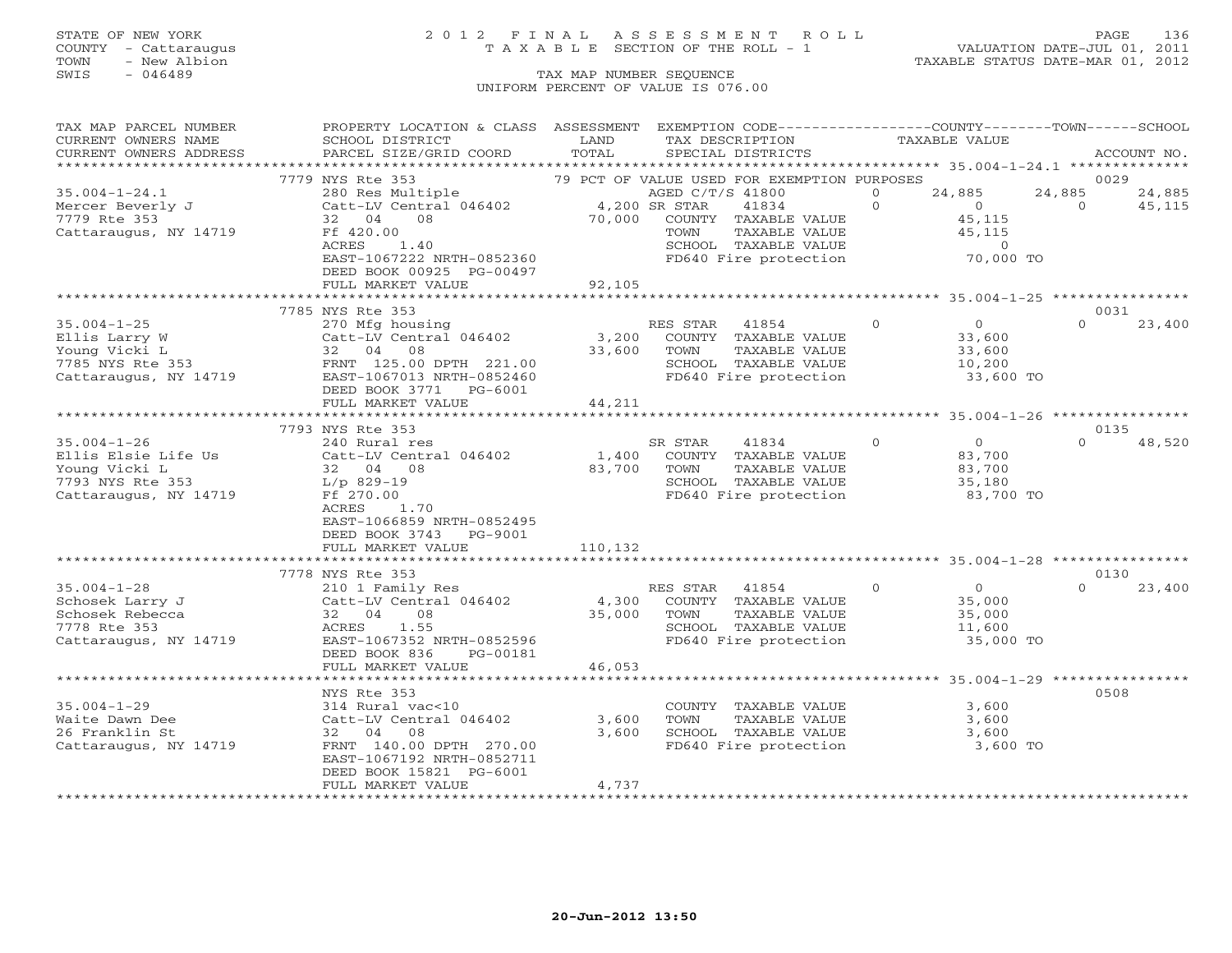## STATE OF NEW YORK 2 0 1 2 F I N A L A S S E S S M E N T R O L L PAGE 137 COUNTY - Cattaraugus T A X A B L E SECTION OF THE ROLL - 1 VALUATION DATE-JUL 01, 2011

| TAX MAP PARCEL NUMBER<br>CURRENT OWNERS NAME<br>CURRENT OWNERS ADDRESS | PROPERTY LOCATION & CLASS ASSESSMENT<br>SCHOOL DISTRICT<br>PARCEL SIZE/GRID COORD | LAND<br>TOTAL | EXEMPTION CODE----------------COUNTY-------TOWN------SCHOOL<br>TAX DESCRIPTION<br>SPECIAL DISTRICTS | TAXABLE VALUE | ACCOUNT NO. |
|------------------------------------------------------------------------|-----------------------------------------------------------------------------------|---------------|-----------------------------------------------------------------------------------------------------|---------------|-------------|
| *********************                                                  |                                                                                   |               |                                                                                                     |               |             |
|                                                                        | Maple Hill Rd                                                                     |               |                                                                                                     |               | 0341        |
| $35.004 - 1 - 30$                                                      | 312 Vac w/imprv                                                                   |               | COUNTY TAXABLE VALUE                                                                                | 26,500        |             |
| Tussing Kyle W                                                         | Catt-LV Central 046402                                                            | 6,100         | TOWN<br>TAXABLE VALUE                                                                               | 26,500        |             |
| 7802 Maple Hill Rd                                                     | 08<br>32 04                                                                       | 26,500        | SCHOOL TAXABLE VALUE                                                                                | 26,500        |             |
| Cattaraugus, NY 14719                                                  | 4.58<br>ACRES<br>EAST-1067040 NRTH-0852925                                        |               | FD640 Fire protection                                                                               | 26,500 TO     |             |
|                                                                        | DEED BOOK 13205 PG-5001                                                           |               |                                                                                                     |               |             |
|                                                                        | FULL MARKET VALUE                                                                 | 34,868        |                                                                                                     |               |             |
|                                                                        |                                                                                   |               |                                                                                                     |               |             |
|                                                                        | Maple Hill Rd                                                                     |               |                                                                                                     |               | 0340        |
| $35.004 - 1 - 32$                                                      | 260 Seasonal res                                                                  |               | COUNTY TAXABLE VALUE                                                                                | 16,900        |             |
| Dietrich Lawanna<br>9858 Main St                                       | Catt-LV Central 046402<br>32 04 08                                                | 6,000         | TOWN<br>TAXABLE VALUE                                                                               | 16,900        |             |
|                                                                        | 8.45<br>ACRES                                                                     | 16,900        | SCHOOL TAXABLE VALUE                                                                                | 16,900        |             |
| Clarence, NY 14031                                                     | EAST-1067318 NRTH-0853456                                                         |               | FD640 Fire protection                                                                               | 16,900 TO     |             |
|                                                                        | DEED BOOK 998<br>PG-1092                                                          |               |                                                                                                     |               |             |
|                                                                        | FULL MARKET VALUE                                                                 | 22,237        |                                                                                                     |               |             |
|                                                                        |                                                                                   |               |                                                                                                     |               |             |
|                                                                        | 83 N Franklin St                                                                  |               |                                                                                                     |               | 1458        |
| $35.004 - 1 - 34$                                                      | 314 Rural vac<10                                                                  |               | COUNTY TAXABLE VALUE                                                                                | 2,300         |             |
| Wasiela James E                                                        | Catt-LV Central 046402                                                            | 2,300         | TAXABLE VALUE<br>TOWN                                                                               | 2,300         |             |
| 83 N Franklin St                                                       | 08<br>24 04                                                                       | 2,300         | SCHOOL TAXABLE VALUE                                                                                | 2,300         |             |
| Cattaraugus, NY 14719                                                  | FRNT 100.00 DPTH 160.00                                                           |               | FD640 Fire protection                                                                               | 2,300 TO      |             |
|                                                                        | EAST-1073384 NRTH-0852187                                                         |               |                                                                                                     |               |             |
|                                                                        | DEED BOOK 1030 PG-1183<br>FULL MARKET VALUE                                       | 3,026         |                                                                                                     |               |             |
|                                                                        |                                                                                   |               |                                                                                                     |               |             |
|                                                                        | 150 N Main St                                                                     |               |                                                                                                     |               | 1524        |
| $35.004 - 1 - 35$                                                      | 311 Res vac land                                                                  |               | COUNTY TAXABLE VALUE                                                                                | 200           |             |
| Hurst James P                                                          | Catt-LV Central 046402                                                            | 200           | TAXABLE VALUE<br>TOWN                                                                               | 200           |             |
| Hurst Nancy A                                                          | 31 04 08                                                                          | 200           | SCHOOL TAXABLE VALUE                                                                                | 200           |             |
| 150 N Main St                                                          | FRNT 205.00 DPTH 136.00                                                           |               |                                                                                                     |               |             |
| Cattaraugus, NY 14719                                                  | EAST-1068486 NRTH-0850052                                                         |               |                                                                                                     |               |             |
|                                                                        | DEED BOOK 1009<br>$PG-155$                                                        |               |                                                                                                     |               |             |
|                                                                        | FULL MARKET VALUE                                                                 | 263           |                                                                                                     |               |             |
|                                                                        |                                                                                   |               |                                                                                                     |               |             |
| $35.004 - 2 - 1.1$                                                     | 9387 Skinner Hollow Rd<br>322 Rural vac>10                                        |               | COUNTY TAXABLE VALUE                                                                                | 57,700        | 0017        |
| Ladybug Outdoors, LTD                                                  | Catt-LV Central 046402                                                            | 57,700        | TOWN<br>TAXABLE VALUE                                                                               | 57,700        |             |
| 2315 Whirlpool St Ste 267                                              | 16 04 08                                                                          | 57,700        | SCHOOL TAXABLE VALUE                                                                                | 57,700        |             |
| Niagara Falls, NY 14305                                                | Ff 2450.00                                                                        |               | FD640 Fire protection                                                                               | 57,700 TO     |             |
|                                                                        | ACRES 158.80                                                                      |               |                                                                                                     |               |             |
|                                                                        | EAST-1075080 NRTH-0854244                                                         |               |                                                                                                     |               |             |
|                                                                        | DEED BOOK 9765<br>$PG-2004$                                                       |               |                                                                                                     |               |             |
|                                                                        | FULL MARKET VALUE                                                                 | 75,921        |                                                                                                     |               |             |
|                                                                        |                                                                                   |               |                                                                                                     |               |             |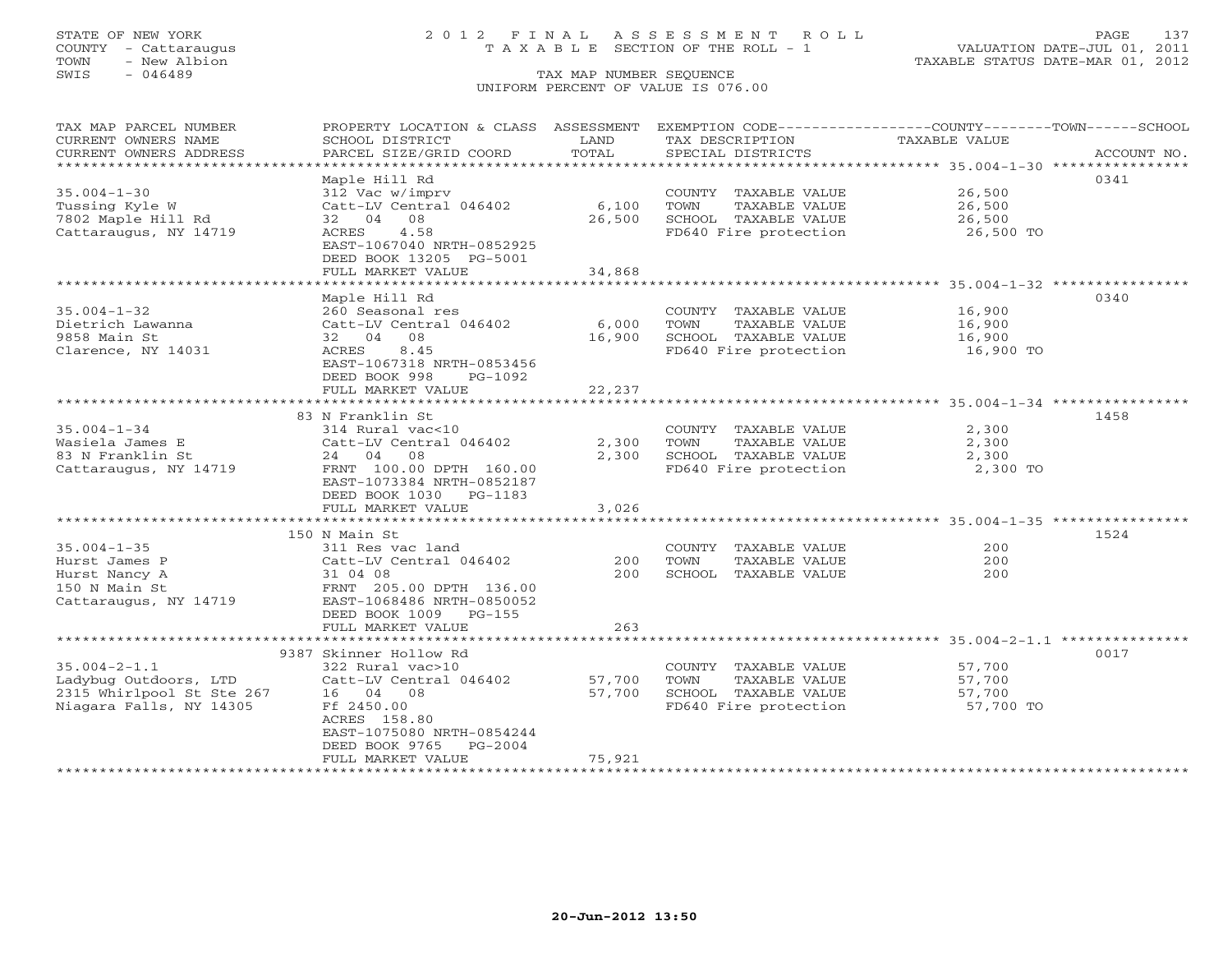# STATE OF NEW YORK 2 0 1 2 F I N A L A S S E S S M E N T R O L L PAGE 138 COUNTY - Cattaraugus T A X A B L E SECTION OF THE ROLL - 1 VALUATION DATE-JUL 01, 2011

| TAX MAP PARCEL NUMBER                             | PROPERTY LOCATION & CLASS ASSESSMENT |        | EXEMPTION CODE-----------------COUNTY-------TOWN------SCHOOL |                            |             |
|---------------------------------------------------|--------------------------------------|--------|--------------------------------------------------------------|----------------------------|-------------|
| CURRENT OWNERS NAME                               | SCHOOL DISTRICT                      | LAND   | TAX DESCRIPTION                                              | TAXABLE VALUE              |             |
| CURRENT OWNERS ADDRESS                            | PARCEL SIZE/GRID COORD               | TOTAL  | SPECIAL DISTRICTS                                            |                            | ACCOUNT NO. |
|                                                   |                                      |        |                                                              |                            |             |
|                                                   | 9385 Skinner Hollow Rd               |        |                                                              |                            | 1078        |
| $35.004 - 2 - 1.2$                                | 210 1 Family Res                     |        | COUNTY TAXABLE VALUE                                         | 68,300                     |             |
| Ladybug Outdoors Ltd                              | Catt-LV Central 046402               | 8,300  | TAXABLE VALUE<br>TOWN                                        | 68,300                     |             |
|                                                   | 16 04 08                             |        |                                                              |                            |             |
| 2315 Whirlpool St Ste 267                         |                                      | 68,300 | SCHOOL TAXABLE VALUE                                         | 68,300                     |             |
| Niagara Falls, NY 14305                           | Ff 790.00                            |        | FD640 Fire protection                                        | 68,300 TO                  |             |
|                                                   | ACRES<br>8.57                        |        |                                                              |                            |             |
|                                                   | EAST-1075493 NRTH-0853152            |        |                                                              |                            |             |
|                                                   | DEED BOOK 999<br>$PG-530$            |        |                                                              |                            |             |
|                                                   | FULL MARKET VALUE                    | 89,868 |                                                              |                            |             |
|                                                   |                                      |        |                                                              |                            |             |
|                                                   | 9573 Skinner Hollow Rd               |        |                                                              |                            | 1506        |
| $35.004 - 2 - 1.3$                                | 322 Rural vac>10                     |        | COUNTY TAXABLE VALUE                                         | 10,700                     |             |
| Shelters Donald                                   | Catt-LV Central 046402               | 10,700 | TOWN<br>TAXABLE VALUE                                        | 10,700                     |             |
| 9457 Harvey Rd                                    | 16 04 08                             | 10,700 | SCHOOL TAXABLE VALUE                                         | 10,700                     |             |
| Cattaraugus, NY 14719                             | ACRES 13.50                          |        | FD640 Fire protection                                        | 10,700 TO                  |             |
|                                                   |                                      |        |                                                              |                            |             |
|                                                   | EAST-1074740 NRTH-0851743            |        |                                                              |                            |             |
|                                                   | DEED BOOK 1016 PG-187                |        |                                                              |                            |             |
|                                                   | FULL MARKET VALUE                    | 14,079 |                                                              |                            |             |
|                                                   |                                      |        |                                                              |                            |             |
|                                                   | 9461 Skinner Hollow Rd               |        |                                                              |                            | 1505        |
| $35.004 - 2 - 1.4$                                | 322 Rural vac>10                     |        | COUNTY TAXABLE VALUE                                         | 12,100                     |             |
|                                                   | Catt-LV Central 046402               | 12,100 | TOWN<br>TAXABLE VALUE                                        | 12,100                     |             |
| Ladybug Outdoors Ltd<br>2315 Whirlpool St Ste 267 | 16 04 08                             | 12,100 | SCHOOL TAXABLE VALUE                                         | 12,100                     |             |
| Niagara Falls, NY 14305                           | ACRES 16.25                          |        | FD640 Fire protection                                        | 12,100 TO                  |             |
|                                                   | EAST-1075286 NRTH-0852160            |        |                                                              |                            |             |
|                                                   | DEED BOOK 1016 PG-187                |        |                                                              |                            |             |
|                                                   | FULL MARKET VALUE                    | 15,921 |                                                              |                            |             |
|                                                   |                                      |        |                                                              |                            |             |
|                                                   | 7972 Otto Rd                         |        |                                                              |                            | 0203        |
|                                                   |                                      |        |                                                              | $\Omega$<br>$\overline{O}$ | $\Omega$    |
| $35.004 - 2 - 2$                                  | 210 1 Family Res                     |        | 41854<br>RES STAR                                            |                            | 23,400      |
| Widrig Nathaniel G                                | Catt-LV Central 046402               |        | 4,600 COUNTY TAXABLE VALUE                                   | 50,300                     |             |
| 7972 Co Rd 12                                     | 08 02 08                             | 50,300 | TAXABLE VALUE<br>TOWN                                        | 50,300                     |             |
| Cattaraugus, NY 14719                             | 2.08<br>ACRES                        |        | SCHOOL TAXABLE VALUE                                         | 26,900                     |             |
|                                                   | EAST-1078096 NRTH-0854812            |        | FD640 Fire protection                                        | 50,300 TO                  |             |
|                                                   | DEED BOOK 1009 PG-149                |        |                                                              |                            |             |
|                                                   | FULL MARKET VALUE                    | 66,184 |                                                              |                            |             |
|                                                   |                                      |        |                                                              |                            |             |
|                                                   | Otto Rd                              |        |                                                              |                            | 0190        |
| $35.004 - 2 - 3.1$                                | 322 Rural vac>10                     |        | COUNTY TAXABLE VALUE                                         | 33,400                     |             |
| Gregory Kip                                       | Catt-LV Central 046402               | 33,400 | TOWN<br>TAXABLE VALUE                                        | 33,400                     |             |
| 8000 Cattaraugus-Otto Rd                          | 16 04 08                             | 33,400 | SCHOOL TAXABLE VALUE                                         | 33,400                     |             |
| Cattaraugus, NY 14719                             | ACRES 102.60                         |        | FD640 Fire protection                                        | 33,400 TO                  |             |
|                                                   | EAST-1077933 NRTH-0853954            |        |                                                              |                            |             |
|                                                   |                                      |        |                                                              |                            |             |
|                                                   | DEED BOOK 10863 PG-3001              |        |                                                              |                            |             |
|                                                   | FULL MARKET VALUE                    | 43,947 |                                                              |                            |             |
| ************************                          |                                      |        |                                                              |                            |             |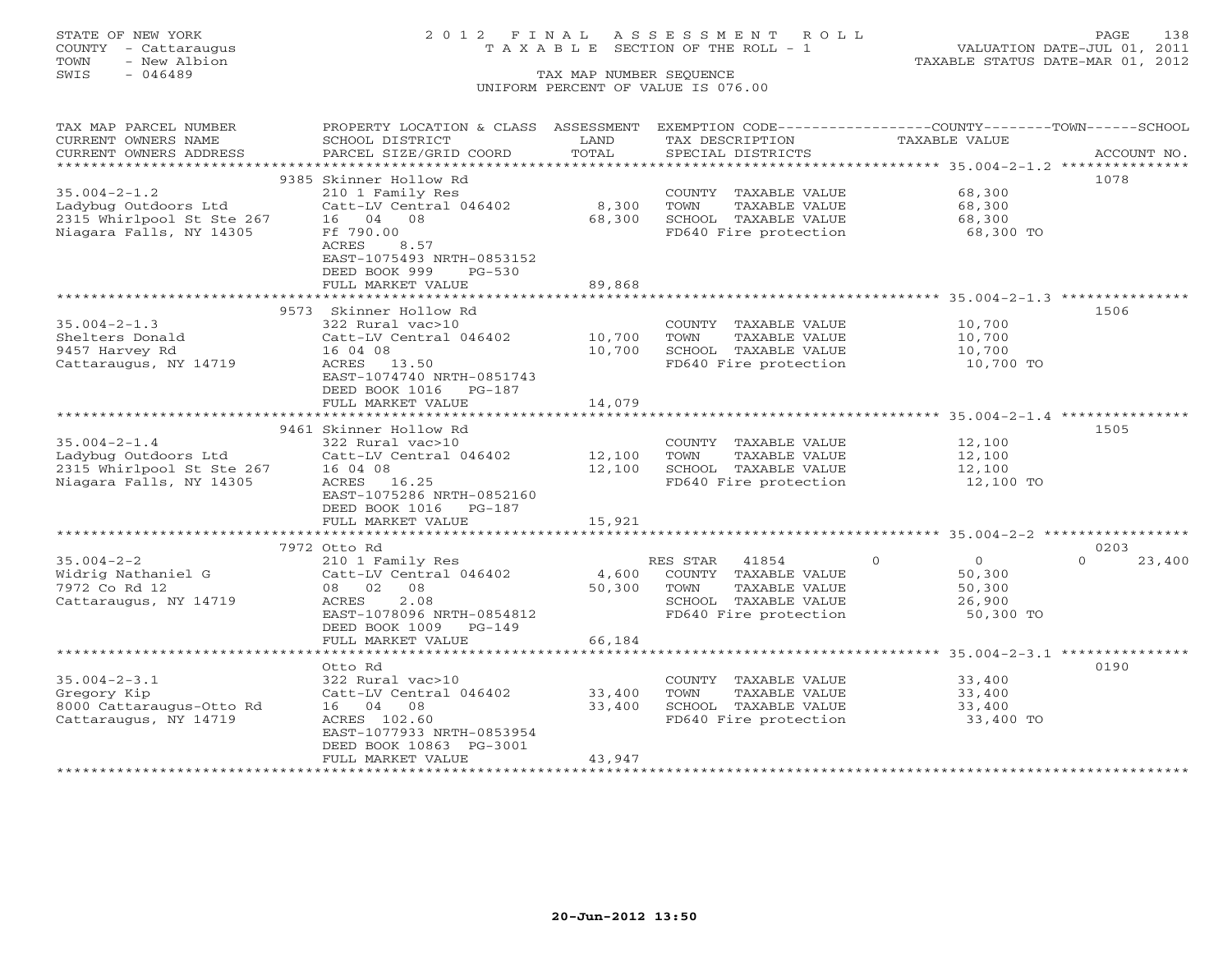COUNTY - Cattaraugus T A X A B L E SECTION OF THE ROLL - 1<br>TOWN - New Albion - 1<br>SWIS - 046489 TAX MAP NUMBER SEQUENCE

# STATE OF NEW YORK 2 0 1 2 F I N A L A S S E S S M E N T R O L L PAGE 139

VALUATION DATE-JUL 01, 2011 TAXABLE STATUS DATE-MAR 01, 2012

### TAX MAP NUMBER SEQUENCE UNIFORM PERCENT OF VALUE IS 076.00

| TAX MAP PARCEL NUMBER                                                                  | PROPERTY LOCATION & CLASS ASSESSMENT EXEMPTION CODE----------------COUNTY-------TOWN------SCHOOL |                |                                               |               |                     |                            |
|----------------------------------------------------------------------------------------|--------------------------------------------------------------------------------------------------|----------------|-----------------------------------------------|---------------|---------------------|----------------------------|
| CURRENT OWNERS NAME                                                                    | SCHOOL DISTRICT                                                                                  | LAND           | TAX DESCRIPTION                               | TAXABLE VALUE |                     |                            |
|                                                                                        |                                                                                                  |                |                                               |               |                     |                            |
|                                                                                        |                                                                                                  |                |                                               |               |                     |                            |
|                                                                                        | 9304 Skinner Hollow Rd                                                                           |                |                                               |               |                     | 1467                       |
| $35.004 - 2 - 3.2$                                                                     | 240 Rural res                                                                                    |                | RES STAR 41854                                | $\Omega$      | $\overline{0}$      | $\Omega$<br>23,400         |
| Larkin David W                                                                         | Catt-LV Central 046402                                                                           |                | 17,300 COUNTY TAXABLE VALUE                   |               | 67,000              |                            |
| Larkin Heather L                                                                       | 16 04 08                                                                                         | 67,000         | TAXABLE VALUE<br>TOWN                         |               | 67,000              |                            |
| 9304 Skinner Hollow Rd<br>Cattaraugus, NY 14719                                        | ACRES 26.65                                                                                      |                |                                               |               | 43,600              |                            |
| Cattaraugus, NY 14719                                                                  | EAST-1076764 NRTH-0853993                                                                        |                | SCHOOL TAXABLE VALUE<br>FD640 Fire protection |               | $67,000$ TO         |                            |
|                                                                                        | DEED BOOK 1007 PG-276                                                                            |                |                                               |               |                     |                            |
|                                                                                        | FULL MARKET VALUE                                                                                | 88,158         |                                               |               |                     |                            |
|                                                                                        |                                                                                                  |                |                                               |               |                     |                            |
|                                                                                        | 7819 Otto Rd                                                                                     |                |                                               |               |                     | 0430                       |
| $35.004 - 2 - 4$                                                                       | 210 1 Family Res                                                                                 |                | COUNTY TAXABLE VALUE                          |               | 18,700              |                            |
| Brown Barbara S                                                                        | Catt-LV Central 046402                                                                           | 8,700          | TOWN<br>TAXABLE VALUE                         |               | 18,700              |                            |
| 7819 Otto Rd                                                                           | 16 04<br>08                                                                                      | 18,700         | SCHOOL TAXABLE VALUE                          |               |                     |                            |
|                                                                                        | 9.30                                                                                             |                | FD640 Fire protection                         |               | 18,700<br>18,700 TO |                            |
| Cattaraugus, NY 14719                                                                  | ACRES                                                                                            |                |                                               |               |                     |                            |
|                                                                                        | EAST-1076285 NRTH-0852672                                                                        |                |                                               |               |                     |                            |
|                                                                                        | DEED BOOK 996<br>PG-419                                                                          |                |                                               |               |                     |                            |
|                                                                                        | FULL MARKET VALUE                                                                                | 24,605         |                                               |               |                     |                            |
|                                                                                        |                                                                                                  |                |                                               |               |                     |                            |
|                                                                                        | 7798 Otto Rd                                                                                     |                |                                               |               |                     | 0385                       |
| $35.004 - 2 - 5$                                                                       | 210 1 Family Res<br>210 1 raminy Res<br>Catt-LV Central 046402 8,800 WVET CO 41122               |                | VET PRO T 41003                               | $\circ$       | 4,800<br>$\Omega$   | $\circ$                    |
| Pritchard Arvilla R                                                                    |                                                                                                  |                |                                               | $\Omega$      | 9,360               | $\Omega$<br>$\Omega$       |
| 7798 Otto Rd                                                                           | 16 04 08                                                                                         | 87,500 SR STAR | 41834                                         | $\Omega$      | 78,140              | $\Omega$<br>48,520         |
| Cattaraugus, NY 14719                                                                  | ACRES<br>9.69                                                                                    |                | COUNTY TAXABLE VALUE                          |               |                     |                            |
|                                                                                        | EAST-1076982 NRTH-0852086                                                                        |                | TOWN<br>TAXABLE VALUE                         |               | 82,700<br>38,980    |                            |
|                                                                                        | DEED BOOK 549 PG-00012                                                                           |                | SCHOOL TAXABLE VALUE                          |               |                     |                            |
|                                                                                        | FULL MARKET VALUE                                                                                |                | 115,132 FD640 Fire protection                 |               | 87,500 TO           |                            |
|                                                                                        |                                                                                                  |                |                                               |               |                     |                            |
|                                                                                        | Otto Rd                                                                                          |                |                                               |               |                     | 0503                       |
| $35.004 - 2 - 6$                                                                       | 314 Rural vac<10                                                                                 |                | COUNTY TAXABLE VALUE                          |               | 5,000               |                            |
| Mentley Ann Marie                                                                      | Catt-LV Central 046402                                                                           | 5,000          | TAXABLE VALUE<br>TOWN                         |               | 5,000               |                            |
| 7778 Otto Rd                                                                           | 16 04 08                                                                                         | 5,000          | SCHOOL TAXABLE VALUE                          |               | 5,000               |                            |
| Cattaraugus, NY 14719                                                                  | 8.81<br>ACRES                                                                                    |                |                                               |               |                     |                            |
|                                                                                        | EAST-1077434 NRTH-0851549                                                                        |                |                                               |               |                     |                            |
|                                                                                        | DEED BOOK 00993 PG-01004                                                                         |                |                                               |               |                     |                            |
|                                                                                        | FULL MARKET VALUE                                                                                | 6,579          |                                               |               |                     |                            |
|                                                                                        |                                                                                                  |                |                                               |               |                     |                            |
|                                                                                        | 7778 Otto Rd                                                                                     |                |                                               |               |                     | 0324                       |
| $35.004 - 2 - 7.1$                                                                     | 210 1 Family Res                                                                                 |                | WVET CO<br>41122                              | $\Omega$      | 9,360               | $\Omega$<br>$\overline{0}$ |
| Mentley Thomas A $\frac{210 + 1 \text{ rad} + 10}{16}$ net att-1046402<br>7778 Otto Rd |                                                                                                  | 6,000 SR STAR  | 41834                                         | $\Omega$      | $\overline{0}$      | $\Omega$<br>48,520         |
| 7778 Otto Rd                                                                           | 16 04 08                                                                                         |                | 85,000 COUNTY TAXABLE VALUE                   |               | 75,640              |                            |
| Cattaraugus, NY 14719                                                                  | 4.30<br>ACRES                                                                                    |                | TAXABLE VALUE<br>TOWN                         |               | 85,000              |                            |
|                                                                                        | EAST-1076595 NRTH-0851542                                                                        |                | SCHOOL TAXABLE VALUE                          |               | 36,480              |                            |
|                                                                                        | DEED BOOK 13165 PG-8001                                                                          |                | SCHOOL TAXABLE VALUE<br>FD640 Fire protection |               | $85,000$ TO         |                            |
|                                                                                        | FULL MARKET VALUE                                                                                | 111,842        |                                               |               |                     |                            |
|                                                                                        |                                                                                                  |                |                                               |               |                     |                            |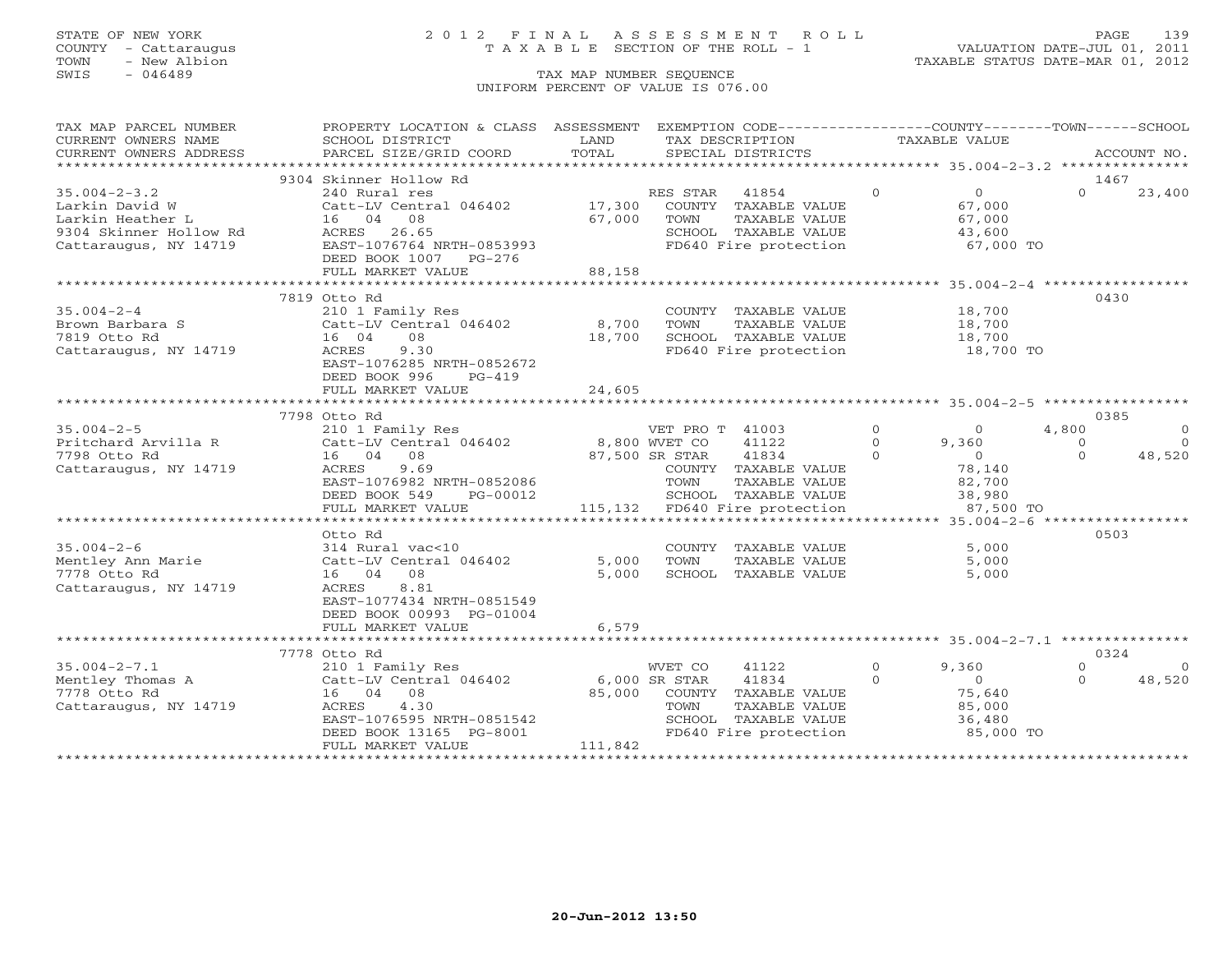# STATE OF NEW YORK 2 0 1 2 F I N A L A S S E S S M E N T R O L L PAGE 140 COUNTY - Cattaraugus T A X A B L E SECTION OF THE ROLL - 1 VALUATION DATE-JUL 01, 2011

| TAX MAP PARCEL NUMBER                       | PROPERTY LOCATION & CLASS ASSESSMENT |                | EXEMPTION CODE----------------COUNTY-------TOWN------SCHOOL |                                     |                                |
|---------------------------------------------|--------------------------------------|----------------|-------------------------------------------------------------|-------------------------------------|--------------------------------|
| CURRENT OWNERS NAME                         | SCHOOL DISTRICT                      | LAND           | TAX DESCRIPTION                                             | TAXABLE VALUE                       |                                |
| CURRENT OWNERS ADDRESS                      | PARCEL SIZE/GRID COORD               | TOTAL          | SPECIAL DISTRICTS                                           |                                     | ACCOUNT NO.                    |
|                                             | Otto Rd                              |                |                                                             |                                     | 1251                           |
| $35.004 - 2 - 7.2$                          | 314 Rural vac<10                     |                | COUNTY TAXABLE VALUE                                        | 4,500                               |                                |
| Mentley Ann Marie                           | Catt-LV Central 046402               | 4,500          | TOWN<br>TAXABLE VALUE                                       | 4,500                               |                                |
| 7778 Otto Rd                                | 16 04 08                             | 4,500          | SCHOOL TAXABLE VALUE                                        | 4,500                               |                                |
| Cattaraugus, NY 14719                       | 1.90<br>ACRES                        |                | FD640 Fire protection                                       | 4,500 TO                            |                                |
|                                             | EAST-1076323 NRTH-0851614            |                |                                                             |                                     |                                |
|                                             | DEED BOOK 00986 PG-00029             |                |                                                             |                                     |                                |
|                                             | FULL MARKET VALUE                    | 5,921          |                                                             |                                     |                                |
|                                             |                                      |                |                                                             |                                     |                                |
|                                             | 7763 Otto Rd                         |                |                                                             |                                     | 0269                           |
| $35.004 - 2 - 8$                            | 210 1 Family Res                     |                | RES STAR 41854                                              | $\Omega$<br>$\overline{0}$          | 23,400<br>$\Omega$             |
| Bradley Raymond R                           | Catt-LV Central 046402               | 6,500          | COUNTY TAXABLE VALUE                                        | 61,600                              |                                |
| Bradley Fay M                               | 16 04 08                             | 61,600         | TOWN<br>TAXABLE VALUE                                       | 61,600                              |                                |
| 7763 Otto Rd                                | 5.13<br>ACRES                        |                | SCHOOL TAXABLE VALUE                                        | 38,200                              |                                |
| Cattaraugus, NY 14719                       | EAST-1075565 NRTH-0851525            |                | FD640 Fire protection                                       | 61,600 TO                           |                                |
|                                             | DEED BOOK 827<br>PG-01074            |                |                                                             |                                     |                                |
|                                             | FULL MARKET VALUE                    | 81,053         |                                                             |                                     |                                |
|                                             |                                      |                |                                                             |                                     |                                |
|                                             | 7787 Otto Rd                         |                |                                                             |                                     | 0310                           |
| $35.004 - 2 - 9.1$                          | 210 1 Family Res                     |                | VET PRO T 41003<br>8,800 WVET CO                            | $\circ$<br>$\Omega$<br>$\Omega$     | 9,600<br>$\circ$<br>$\bigcirc$ |
| Mallaber Anna C Life Us<br>Mallaber Peggy L | Catt-LV Central 046402<br>16 04 08   |                | 41122<br>65,000 SR STAR<br>41834                            | 9,360<br>$\overline{0}$<br>$\Omega$ | $\Omega$<br>$\cap$<br>48,520   |
| 7787 Otto Rd                                | 9.50<br>ACRES                        |                | COUNTY TAXABLE VALUE                                        | 55,640                              |                                |
| Cattaraugus, NY 14719                       | EAST-1075910 NRTH-0851902            |                | TOWN<br>TAXABLE VALUE                                       | 55,400                              |                                |
|                                             | DEED BOOK 14996 PG-2001              |                | SCHOOL TAXABLE VALUE                                        | 16,480                              |                                |
|                                             | FULL MARKET VALUE                    |                | 85,526 FD640 Fire protection                                | 65,000 TO                           |                                |
|                                             |                                      |                |                                                             |                                     |                                |
|                                             | Otto Rd                              |                |                                                             |                                     | 1255                           |
| $35.004 - 2 - 9.2$                          | 312 Vac w/imprv                      |                | COUNTY TAXABLE VALUE                                        | 70,500                              |                                |
| Mallaber Anna Life Us                       | Catt-LV Central 046402               | 7,400          | TOWN<br>TAXABLE VALUE                                       | 70,500                              |                                |
| Mallaber Peggy L                            | 16 04 08                             | 70,500         | SCHOOL TAXABLE VALUE                                        | 70,500                              |                                |
| 7787 Otto Rd                                | ACRES<br>6.70                        |                | FD640 Fire protection                                       | 70,500 TO                           |                                |
| Cattaraugus, NY 14719                       | EAST-1077003 NRTH-0851835            |                |                                                             |                                     |                                |
|                                             | DEED BOOK 14996 PG-2001              |                |                                                             |                                     |                                |
|                                             | FULL MARKET VALUE                    | 92,763         |                                                             |                                     |                                |
|                                             |                                      |                |                                                             |                                     |                                |
|                                             | Skinner Hollow Rd                    |                |                                                             |                                     | 0530                           |
| $35.004 - 2 - 11$                           | 314 Rural vac<10                     |                | COUNTY TAXABLE VALUE                                        | 1,200                               |                                |
| Lapi Jane<br>Lapi Michael                   | Catt-LV Central 046402<br>24 04 08   | 1,200<br>1,200 | <b>TOWN</b><br>TAXABLE VALUE<br>SCHOOL TAXABLE VALUE        | 1,200<br>1,200                      |                                |
| 1608 Abbott Rd                              | 4.12<br>ACRES                        |                | FD640 Fire protection                                       | 1,200 TO                            |                                |
| Lackawanna, NY 14218                        | EAST-1073875 NRTH-0852264            |                |                                                             |                                     |                                |
|                                             | DEED BOOK 785<br>PG-00474            |                |                                                             |                                     |                                |
|                                             | FULL MARKET VALUE                    | 1,579          |                                                             |                                     |                                |
|                                             |                                      |                |                                                             |                                     |                                |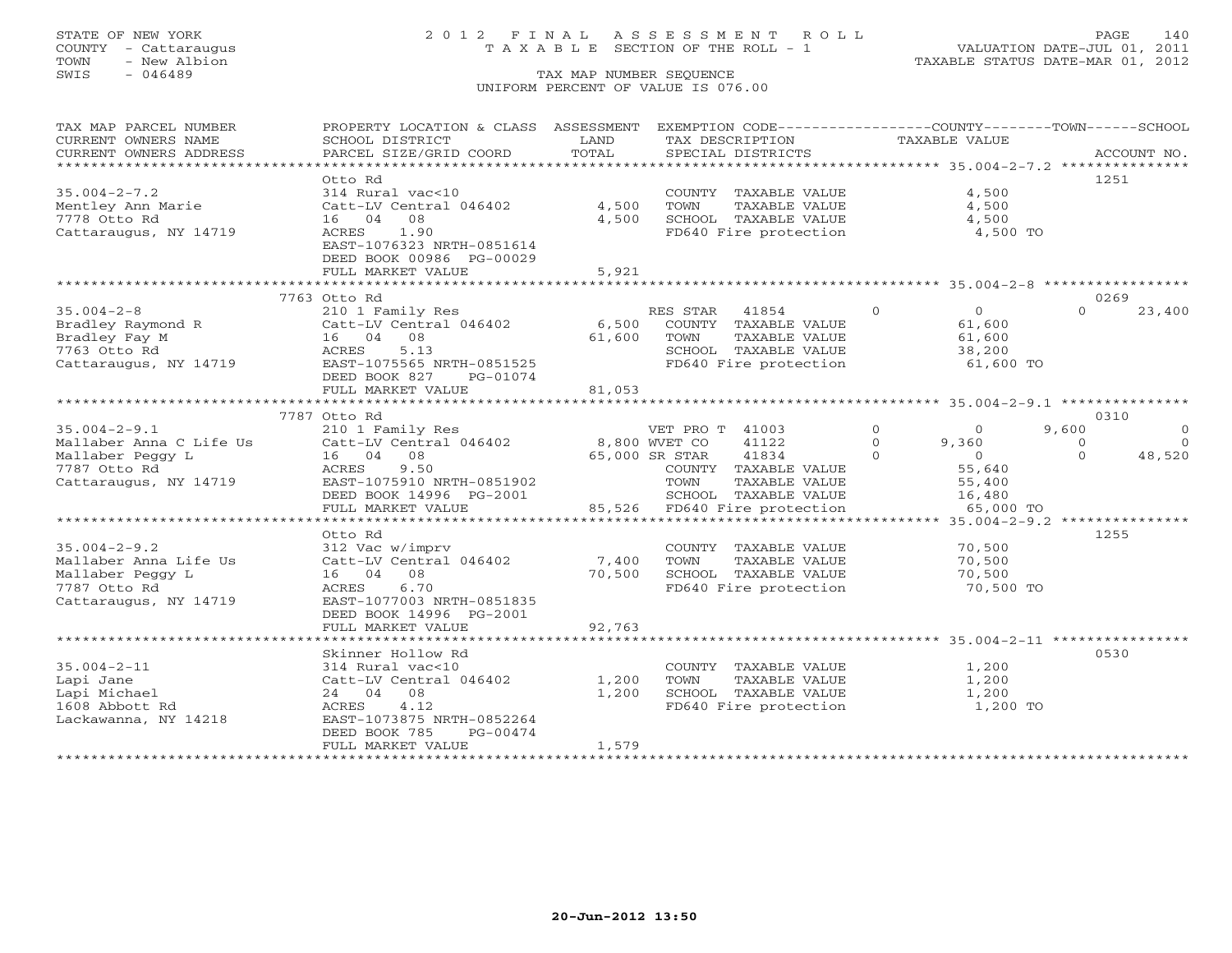# STATE OF NEW YORK 2 0 1 2 F I N A L A S S E S S M E N T R O L L PAGE 141 COUNTY - Cattaraugus T A X A B L E SECTION OF THE ROLL - 1 VALUATION DATE-JUL 01, 2011

| TAX MAP PARCEL NUMBER  | PROPERTY LOCATION & CLASS ASSESSMENT           |             | EXEMPTION CODE-----------------COUNTY-------TOWN------SCHOOL |                                                                 |                     |
|------------------------|------------------------------------------------|-------------|--------------------------------------------------------------|-----------------------------------------------------------------|---------------------|
| CURRENT OWNERS NAME    | SCHOOL DISTRICT                                | LAND        | TAX DESCRIPTION                                              | TAXABLE VALUE                                                   |                     |
| CURRENT OWNERS ADDRESS | PARCEL SIZE/GRID COORD                         | TOTAL       | SPECIAL DISTRICTS                                            |                                                                 | ACCOUNT NO.         |
|                        |                                                |             |                                                              |                                                                 |                     |
|                        | 9600 Skinner Hollow Rd                         |             |                                                              |                                                                 | 0460                |
| $35.004 - 2 - 12$      | 270 Mfg housing                                |             | COUNTY TAXABLE VALUE                                         | 16,300                                                          |                     |
| Barber Robert J Jr     | Catt-LV Central 046402                         | 7,700       | TOWN<br>TAXABLE VALUE                                        | 16,300                                                          |                     |
| 9574 Forty Rd          | 24 04<br>08<br>off N. Franklin St              | 16,300      | SCHOOL TAXABLE VALUE<br>FD640 Fire protection                | 16,300<br>16,300 TO                                             |                     |
| Cattaraugus, NY 14719  | 7.31<br>ACRES                                  |             |                                                              |                                                                 |                     |
|                        | EAST-1073694 NRTH-0852766                      |             |                                                              |                                                                 |                     |
|                        | DEED BOOK 12309 PG-3006                        |             |                                                              |                                                                 |                     |
|                        | FULL MARKET VALUE                              | 21,447      |                                                              |                                                                 |                     |
|                        |                                                |             |                                                              |                                                                 |                     |
|                        | 9405 Skinner Hollow Rd                         |             |                                                              |                                                                 | 0408                |
| $35.004 - 2 - 13$      | 210 1 Family Res                               |             | COUNTY TAXABLE VALUE                                         | 34,000                                                          |                     |
| Reynolds Everette F Sr | Catt-LV Central 046402                         | 8,000       | TAXABLE VALUE<br>TOWN                                        | 34,000                                                          |                     |
| Reynolds Everette F Jr | 16/24 04 08                                    | 34,000      | SCHOOL TAXABLE VALUE                                         | 34,000                                                          |                     |
| 27 Darlich Ave         | ACRES<br>7.90                                  |             | FD640 Fire protection                                        | 34,000 TO                                                       |                     |
| Hamburg, NY 14075      | EAST-1075234 NRTH-0852667                      |             |                                                              |                                                                 |                     |
|                        | DEED BOOK 4890 PG-2002                         |             |                                                              |                                                                 |                     |
|                        | FULL MARKET VALUE<br>************************* | 44,737      |                                                              |                                                                 |                     |
|                        | 7735 Otto Rd                                   |             | 92 PCT OF VALUE USED FOR EXEMPTION PURPOSES                  |                                                                 | 0518                |
| $35.004 - 3 - 1.1$     | 210 1 Family Res                               |             | CVET CO<br>41132                                             | $\Omega$<br>14,168                                              | $\circ$<br>$\Omega$ |
| Weishan L Dawn         | Catt-LV Central 046402                         |             | 8,700 SR STAR<br>41834                                       | $\Omega$<br>$\overline{0}$                                      | $\Omega$<br>48,520  |
| Weishan Peter A        | 15 04 08                                       | 61,600      | COUNTY TAXABLE VALUE                                         | 47,432                                                          |                     |
| 7735 Otto Rd           | $2/11$ -splt 4.6 acres to Ba                   |             | TOWN<br>TAXABLE VALUE                                        | 61,600                                                          |                     |
| Cattaraugus, NY 14719  | ACRES<br>9.54                                  |             | SCHOOL TAXABLE VALUE                                         | 13,080                                                          |                     |
|                        | EAST-1075234 NRTH-0851067                      |             | FD640 Fire protection                                        | 61,600 TO                                                       |                     |
|                        | DEED BOOK 1009 PG-816                          |             |                                                              |                                                                 |                     |
|                        | FULL MARKET VALUE                              | 81,053      |                                                              |                                                                 |                     |
|                        |                                                |             |                                                              |                                                                 |                     |
|                        | Otto Rd                                        |             |                                                              |                                                                 | 1561                |
| $35.004 - 3 - 1.2$     | 314 Rural vac<10                               |             | COUNTY TAXABLE VALUE                                         | 6,200                                                           |                     |
| Barber Hanna           | Catt-LV Central 046402                         | 6,200       | TOWN<br>TAXABLE VALUE                                        | 6,200                                                           |                     |
| 9350 Dunkleman Hill Rd | 2/11-splt from 3-1-Weisha                      | 6,200       | SCHOOL TAXABLE VALUE                                         | 6,200                                                           |                     |
| Cattaraugus, NY 14719  | 4.60<br>ACRES<br>EAST-1075480 NRTH-0851307     |             | FD640 Fire protection                                        | 6,200 TO                                                        |                     |
|                        | DEED BOOK 15398 PG-2                           |             |                                                              |                                                                 |                     |
|                        | FULL MARKET VALUE                              | 8,158       |                                                              |                                                                 |                     |
|                        | **************************                     | *********** |                                                              | ********************************** 35.004-3-2 ***************** |                     |
|                        | 7689 Otto Rd                                   |             |                                                              |                                                                 | 0119                |
| $35.004 - 3 - 2$       | 210 1 Family Res                               |             | 41854<br>RES STAR                                            | $\circ$<br>$\overline{0}$                                       | $\Omega$<br>23,400  |
| Weaver William E       | Catt-LV Central 046402                         | 7,500       | COUNTY TAXABLE VALUE                                         | 52,100                                                          |                     |
| Weaver Linda L         | 15/23<br>04 08                                 | 52,100      | TAXABLE VALUE<br>TOWN                                        | 52,100                                                          |                     |
| 7689 Otto Rd           | ACRES<br>7.00                                  |             | SCHOOL TAXABLE VALUE                                         | 28,700                                                          |                     |
| Cattaraugus, NY 14719  | EAST-1075097 NRTH-0850700                      |             | FD640 Fire protection                                        | 52,100 TO                                                       |                     |
|                        | DEED BOOK 886<br>PG-01163                      |             |                                                              |                                                                 |                     |
|                        | FULL MARKET VALUE                              | 68,553      |                                                              |                                                                 |                     |
|                        |                                                |             |                                                              |                                                                 |                     |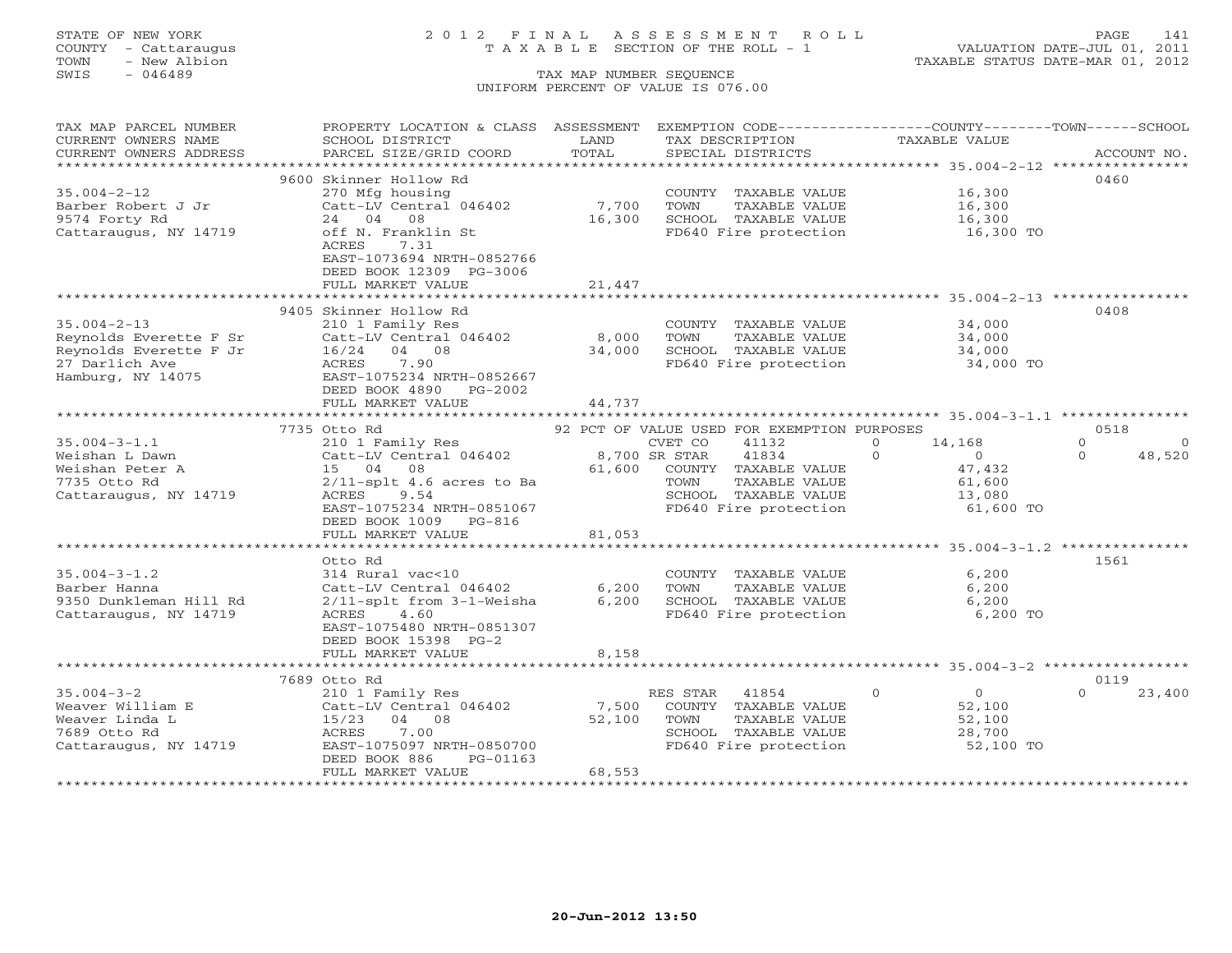## STATE OF NEW YORK 2 0 1 2 F I N A L A S S E S S M E N T R O L L PAGE 142 COUNTY - Cattaraugus T A X A B L E SECTION OF THE ROLL - 1 VALUATION DATE-JUL 01, 2011

| TAX MAP PARCEL NUMBER                                                                                                                                                                                                                                                                                                          | PROPERTY LOCATION & CLASS ASSESSMENT EXEMPTION CODE---------------COUNTY-------TOWN------SCHOOL |             |                                                                                                                                                |                        |                         |
|--------------------------------------------------------------------------------------------------------------------------------------------------------------------------------------------------------------------------------------------------------------------------------------------------------------------------------|-------------------------------------------------------------------------------------------------|-------------|------------------------------------------------------------------------------------------------------------------------------------------------|------------------------|-------------------------|
| CURRENT OWNERS NAME                                                                                                                                                                                                                                                                                                            | SCHOOL DISTRICT                                                                                 | LAND        | TAX DESCRIPTION                                                                                                                                | TAXABLE VALUE          |                         |
| - CURRENT OWNERS ADDRESS - PARCEL SIZE/GRID COORD - TOTAL - SPECIAL DISTRICTS - ACCOUNT NO.<br>- ARCOUNT NO - ARCEL SIZE/GRID COORD - TOTAL - SPECIAL DISTRICTS - ARCOUNT NO - ARCOUNT NO - ARCOUNT NO - ARCOUNT NO - ARCOUNT NO                                                                                               |                                                                                                 |             |                                                                                                                                                |                        |                         |
|                                                                                                                                                                                                                                                                                                                                |                                                                                                 |             |                                                                                                                                                |                        |                         |
|                                                                                                                                                                                                                                                                                                                                | 7736 Otto Rd                                                                                    |             |                                                                                                                                                |                        | 0502                    |
|                                                                                                                                                                                                                                                                                                                                |                                                                                                 |             | COUNTY TAXABLE VALUE                                                                                                                           | 32,300                 |                         |
|                                                                                                                                                                                                                                                                                                                                | Catt-LV Central 046402                                                                          | 32,300 TOWN | TAXABLE VALUE                                                                                                                                  | 32,300                 |                         |
|                                                                                                                                                                                                                                                                                                                                |                                                                                                 | 32,300      |                                                                                                                                                |                        |                         |
|                                                                                                                                                                                                                                                                                                                                |                                                                                                 |             | SCHOOL TAXABLE VALUE 32,300<br>FD640 Fire protection 32,300 TO                                                                                 |                        |                         |
| 35.004-3-3.1<br>Colley Lynn<br>Wagner Bertha<br>4115 S Nine Mile Rd #14<br>$\begin{array}{ccc} 322 \text{ Rural vac}>10 \\ 15 & 04 & 08 \\ 4115 & 5 \text{ Nine Mile Rd} \end{array}$<br>$\begin{array}{ccc} 322 \text{ Rural vac}>10 \\ 15 & 04 & 08 \\ 1/\text{u} & -\text{Bertha Wagner} \end{array}$<br>Allegany, NY 14706 | ACRES 63.50                                                                                     |             |                                                                                                                                                |                        |                         |
|                                                                                                                                                                                                                                                                                                                                | EAST-1077063 NRTH-0850664                                                                       |             |                                                                                                                                                |                        |                         |
|                                                                                                                                                                                                                                                                                                                                | DEED BOOK 00997 PG-00028                                                                        |             |                                                                                                                                                |                        |                         |
|                                                                                                                                                                                                                                                                                                                                |                                                                                                 |             |                                                                                                                                                |                        |                         |
|                                                                                                                                                                                                                                                                                                                                | FULL MARKET VALUE                                                                               | 42,500      |                                                                                                                                                |                        |                         |
|                                                                                                                                                                                                                                                                                                                                |                                                                                                 |             |                                                                                                                                                |                        |                         |
|                                                                                                                                                                                                                                                                                                                                | Otto Rd                                                                                         |             |                                                                                                                                                |                        | 1341                    |
| $35.004 - 3 - 3.2$                                                                                                                                                                                                                                                                                                             | 314 Rural vac<10                                                                                |             | COUNTY TAXABLE VALUE                                                                                                                           | 6,900                  |                         |
| Mentley Thomas A                                                                                                                                                                                                                                                                                                               | Catt-LV Central 046402                                                                          | 6,900       | TOWN<br>TAXABLE VALUE                                                                                                                          | 6,900                  |                         |
| 7778 Otto Rd                                                                                                                                                                                                                                                                                                                   | $15 - 4 - 8$                                                                                    | 6,900       | SCHOOL TAXABLE VALUE                                                                                                                           | 6,900                  |                         |
| Cattaraugus, NY 14719                                                                                                                                                                                                                                                                                                          | ACRES<br>5.90                                                                                   |             | FD640 Fire protection                                                                                                                          | 6,900 TO               |                         |
|                                                                                                                                                                                                                                                                                                                                | EAST-1076675 NRTH-0851293                                                                       |             |                                                                                                                                                |                        |                         |
|                                                                                                                                                                                                                                                                                                                                | DEED BOOK 14844 PG-9001                                                                         |             |                                                                                                                                                |                        |                         |
|                                                                                                                                                                                                                                                                                                                                | FULL MARKET VALUE                                                                               | 9,079       |                                                                                                                                                |                        |                         |
|                                                                                                                                                                                                                                                                                                                                |                                                                                                 |             |                                                                                                                                                |                        |                         |
|                                                                                                                                                                                                                                                                                                                                | 7688 Lovers Lane Rd                                                                             |             |                                                                                                                                                |                        | 0125                    |
| $35.004 - 3 - 4.1$                                                                                                                                                                                                                                                                                                             | 240 Rural res                                                                                   |             | $\begin{tabular}{lllllllll} \bf{RES} \; \rm{STAR} & 41854 & 0 & 0 \\ \hline \rm{COUNTY} & \rm{TAXABLE} \; \rm{VALUE} & & 46,300 \end{tabular}$ |                        | $\Omega$<br>23,400      |
| Villiams Lloyd Catt-LV Central 046402 9,900 COUNTY TAXABLE VALUE<br>Williams Tammy 15/23 04 08 46,300 TOWN TAXABLE VALUE<br>7688 Lovers Lane Rd ACRES 11.85 SCHOOL TAXABLE VALUE                                                                                                                                               |                                                                                                 |             |                                                                                                                                                |                        |                         |
|                                                                                                                                                                                                                                                                                                                                |                                                                                                 |             |                                                                                                                                                |                        |                         |
|                                                                                                                                                                                                                                                                                                                                |                                                                                                 |             |                                                                                                                                                |                        |                         |
| Cattaraugus, NY 14719                                                                                                                                                                                                                                                                                                          | EAST-1076063 NRTH-0849954                                                                       |             | FD640 Fire protection                                                                                                                          | 46,300 TO              |                         |
|                                                                                                                                                                                                                                                                                                                                | DEED BOOK 1019 PG-420                                                                           |             |                                                                                                                                                |                        |                         |
|                                                                                                                                                                                                                                                                                                                                | FULL MARKET VALUE                                                                               | 60,921      |                                                                                                                                                |                        |                         |
|                                                                                                                                                                                                                                                                                                                                |                                                                                                 |             |                                                                                                                                                |                        |                         |
|                                                                                                                                                                                                                                                                                                                                | 7628 Lovers Lane Rd                                                                             |             |                                                                                                                                                |                        | 1280                    |
| $35.004 - 3 - 4.2$                                                                                                                                                                                                                                                                                                             |                                                                                                 |             |                                                                                                                                                |                        | 4,800<br>$\overline{0}$ |
| Robbins Audrey J                                                                                                                                                                                                                                                                                                               | 270 Mfg housing<br>Catt-LV Central 046402 4,100 WVET CO                                         |             | VET PRO T 41003 0 0 0<br>WVET CO 41122 0 4,845                                                                                                 |                        | $\bigcirc$<br>$\Omega$  |
|                                                                                                                                                                                                                                                                                                                                | $Cat-LV$ Centr<br>15 04 08                                                                      |             | 32,300 RES STAR 41854                                                                                                                          | $\Omega$               | $\Omega$<br>23,400      |
| Robbins Donald P                                                                                                                                                                                                                                                                                                               |                                                                                                 |             |                                                                                                                                                | $4,845$<br>0<br>27,455 |                         |
| 7628 Lovers Lane Rd                                                                                                                                                                                                                                                                                                            | ACRES 1.20                                                                                      |             | COUNTY TAXABLE VALUE                                                                                                                           |                        |                         |
| Cattaraugus, NY 14719                                                                                                                                                                                                                                                                                                          | EAST-1075570 NRTH-0849897                                                                       |             | TAXABLE VALUE<br>TOWN                                                                                                                          | 27,500                 |                         |
|                                                                                                                                                                                                                                                                                                                                | DEED BOOK 9477 PG-8002                                                                          |             | SCHOOL TAXABLE VALUE                                                                                                                           | 8,900                  |                         |
|                                                                                                                                                                                                                                                                                                                                | FULL MARKET VALUE                                                                               |             | 42,500 FD640 Fire protection                                                                                                                   | 32,300 TO              |                         |
|                                                                                                                                                                                                                                                                                                                                |                                                                                                 |             |                                                                                                                                                |                        |                         |
|                                                                                                                                                                                                                                                                                                                                | Lovers Lane Rd                                                                                  |             |                                                                                                                                                |                        | 1338                    |
| $35.004 - 3 - 4.3$                                                                                                                                                                                                                                                                                                             | 314 Rural vac<10                                                                                |             | COUNTY TAXABLE VALUE                                                                                                                           | 6,400                  |                         |
| Lincoln Tysen A                                                                                                                                                                                                                                                                                                                | Catt-LV Central 046402                                                                          | 6,400       | TAXABLE VALUE<br>TOWN                                                                                                                          | 6,400                  |                         |
| 9222 E Otto-Springville Rd                                                                                                                                                                                                                                                                                                     | 15 04 08                                                                                        | 6,400       | SCHOOL TAXABLE VALUE<br>FD640 Fire protection                                                                                                  | 6,400                  |                         |
| East Otto, NY 14729                                                                                                                                                                                                                                                                                                            | 4.95<br>ACRES                                                                                   |             |                                                                                                                                                | 6,400 TO               |                         |
|                                                                                                                                                                                                                                                                                                                                | EAST-1075743 NRTH-0849903                                                                       |             |                                                                                                                                                |                        |                         |
|                                                                                                                                                                                                                                                                                                                                | DEED BOOK 10424 PG-6001                                                                         |             |                                                                                                                                                |                        |                         |
|                                                                                                                                                                                                                                                                                                                                | FULL MARKET VALUE                                                                               | 8,421       |                                                                                                                                                |                        |                         |
|                                                                                                                                                                                                                                                                                                                                |                                                                                                 |             |                                                                                                                                                |                        |                         |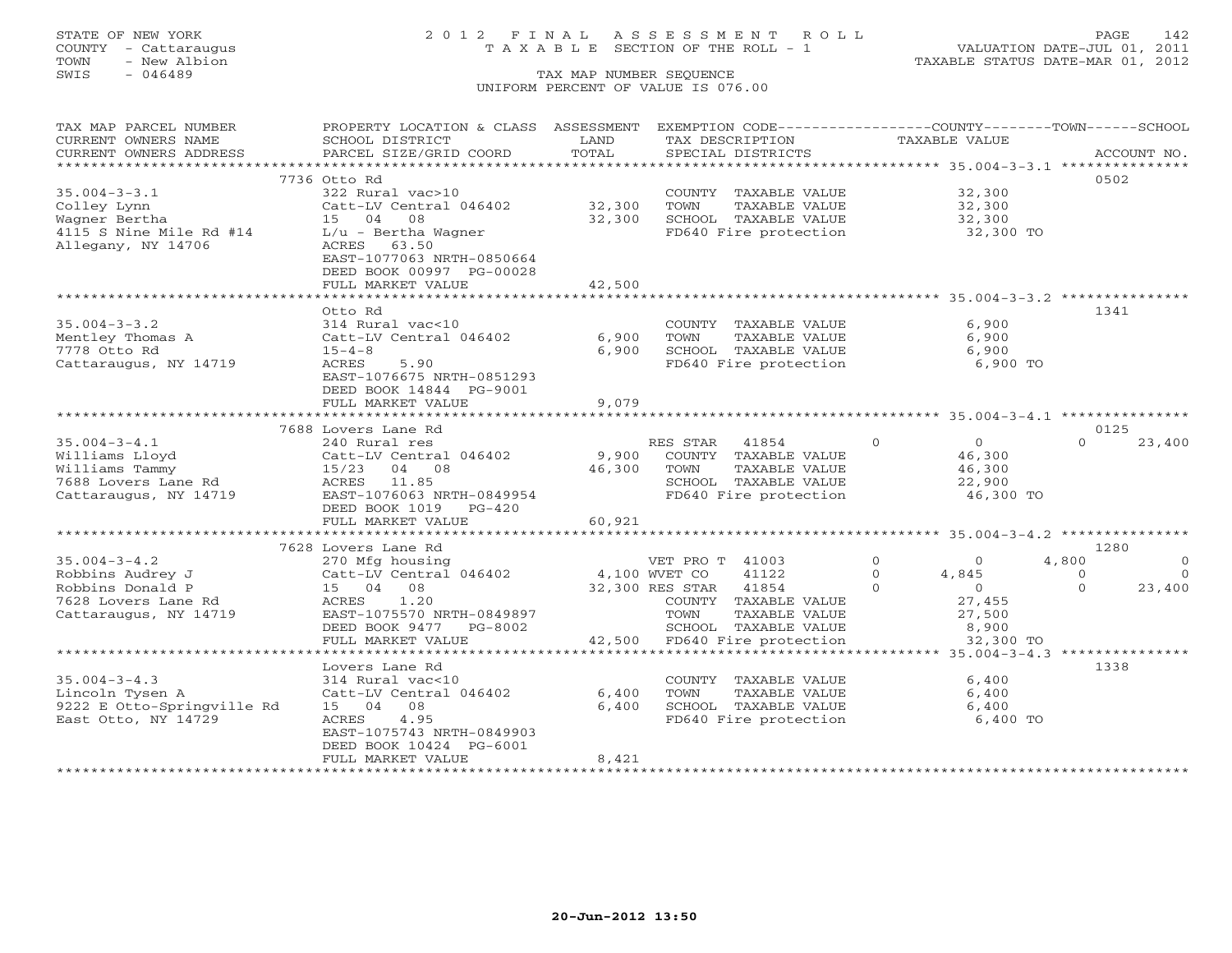### STATE OF NEW YORK 2 0 1 2 F I N A L A S S E S S M E N T R O L L PAGE 143 COUNTY - Cattaraugus T A X A B L E SECTION OF THE ROLL - 1 VALUATION DATE-JUL 01, 2011

| TAX MAP PARCEL NUMBER                                  | PROPERTY LOCATION & CLASS ASSESSMENT                                                                                                          |                  | EXEMPTION CODE----------------COUNTY-------TOWN------SCHOOL       |                                  |          |             |
|--------------------------------------------------------|-----------------------------------------------------------------------------------------------------------------------------------------------|------------------|-------------------------------------------------------------------|----------------------------------|----------|-------------|
| CURRENT OWNERS NAME                                    | SCHOOL DISTRICT                                                                                                                               | LAND             | TAX DESCRIPTION                                                   | TAXABLE VALUE                    |          |             |
| CURRENT OWNERS ADDRESS                                 | PARCEL SIZE/GRID COORD                                                                                                                        | TOTAL            | SPECIAL DISTRICTS                                                 |                                  |          | ACCOUNT NO. |
|                                                        |                                                                                                                                               |                  |                                                                   |                                  |          |             |
|                                                        | 7580 Lovers Lane Rd                                                                                                                           |                  |                                                                   |                                  |          | 1339        |
| $35.004 - 3 - 4.4$                                     | 270 Mfg housing                                                                                                                               |                  | COUNTY TAXABLE VALUE                                              | 38,000                           |          |             |
| Bradigan Tammy L                                       | Catt-LV Central 046402                                                                                                                        | 4,100            | TOWN<br>TAXABLE VALUE                                             | 38,000                           |          |             |
| $7580$ Lovers Lane Rd                                  | 15 04 08                                                                                                                                      | 38,000           | SCHOOL TAXABLE VALUE                                              | 38,000<br>38,000                 |          |             |
| Cattaraugus, NY 14719                                  | 1.15<br>ACRES                                                                                                                                 |                  | FD640 Fire protection                                             | 38,000 TO                        |          |             |
|                                                        | EAST-1075525 NRTH-0849661                                                                                                                     |                  |                                                                   |                                  |          |             |
|                                                        | DEED BOOK 7375<br>PG-4001                                                                                                                     |                  |                                                                   |                                  |          |             |
|                                                        | FULL MARKET VALUE                                                                                                                             | 50,000           |                                                                   |                                  |          |             |
|                                                        | ***************************                                                                                                                   |                  |                                                                   |                                  |          |             |
|                                                        | 9310 Potter Hill Rd                                                                                                                           |                  | 42 PCT OF VALUE USED FOR EXEMPTION PURPOSES                       |                                  | 0198     |             |
| $35.004 - 3 - 5$                                       |                                                                                                                                               |                  | 41720                                                             | 5,975<br>$\Omega$                | 5,975    | 5,975       |
| Hagen Norbert C                                        | 112 Dairy farm $\begin{array}{cc}\n\text{AG DIST} & 41720 \\ \text{Cat-LV Central} & 046402 & 47,900 \text{ AGED C/T/S} & 41800\n\end{array}$ |                  |                                                                   | $\Omega$<br>12,734               | 12,734   | 12,734      |
| 9310 Potter Hill Rd                                    | 15 04 08                                                                                                                                      | 75,800 SR STAR   | 41834                                                             | $\Omega$<br>$\sim$ 0             | $\Omega$ | 48,520      |
| Cattaraugus, NY 14719                                  | ACRES 149.90                                                                                                                                  |                  | COUNTY TAXABLE VALUE                                              | 57,091                           |          |             |
|                                                        | EAST-1077783 NRTH-0849001                                                                                                                     |                  | TAXABLE VALUE<br>TOWN                                             | 57,091                           |          |             |
|                                                        | DEED BOOK 714<br>PG-00265                                                                                                                     |                  |                                                                   |                                  |          |             |
| MAY BE SUBJECT TO PAYMENT<br>UNDER AGDIST LAW TIL 2016 | FULL MARKET VALUE                                                                                                                             |                  | SCHOOL TAXABLE VALUE 8,571<br>99,737 FD640 Fire protection 75,800 | 75,800 TO                        |          |             |
|                                                        |                                                                                                                                               |                  |                                                                   |                                  |          |             |
|                                                        | 9354 Potter Hill Rd                                                                                                                           |                  |                                                                   |                                  |          | 0287        |
| $35.004 - 3 - 6.1$                                     | 240 Rural res                                                                                                                                 |                  | RES STAR<br>41854                                                 | $\overline{0}$<br>$\overline{O}$ | $\cap$   | 23,400      |
| Davison David J                                        | Catt-LV Central 046402                                                                                                                        | 11,500           | COUNTY TAXABLE VALUE                                              | 145,000                          |          |             |
| Davison Patricia                                       | 15 04 08                                                                                                                                      | 145,000          | TAXABLE VALUE<br>TOWN                                             | 145,000                          |          |             |
| 9354 Potter Hill Rd                                    | ACRES 15.00                                                                                                                                   |                  | SCHOOL TAXABLE VALUE                                              | 121,600                          |          |             |
| Cattaraugus, NY 14719                                  | EAST-1076194 NRTH-0849036                                                                                                                     |                  | FD640 Fire protection                                             | 145,000 TO                       |          |             |
|                                                        | DEED BOOK 00954 PG-00259                                                                                                                      |                  |                                                                   |                                  |          |             |
|                                                        | FULL MARKET VALUE                                                                                                                             | 190,789          |                                                                   |                                  |          |             |
|                                                        |                                                                                                                                               |                  |                                                                   |                                  |          |             |
|                                                        | 9344 Potter Hill Rd                                                                                                                           |                  |                                                                   |                                  |          | 1235        |
| $35.004 - 3 - 6.2$                                     | 210 1 Family Res                                                                                                                              |                  | VET PRO T 41003                                                   | $\overline{0}$<br>$\Omega$       | 80,000   | $\Omega$    |
| Carter Esther R                                        | Catt-LV Central 046402                                                                                                                        | 4,100 WVET CO    | 41122                                                             | $\circ$<br>9,360                 | $\Omega$ | $\Omega$    |
| Dean Susan J                                           | 15 04 08                                                                                                                                      | 113,100 RES STAR | 41854                                                             | $\overline{0}$<br>$\Omega$       | $\Omega$ | 23,400      |
| 9344 Potter Hill Rd                                    | ACRES 1.20                                                                                                                                    |                  | COUNTY TAXABLE VALUE                                              | 103,740                          |          |             |
| Cattaraugus, NY 14719                                  | EAST-1076437 NRTH-0848459                                                                                                                     |                  | TOWN<br>TAXABLE VALUE                                             | 33,100                           |          |             |
|                                                        | DEED BOOK 10328 PG-4002                                                                                                                       |                  | SCHOOL TAXABLE VALUE                                              | 89,700                           |          |             |
|                                                        | FULL MARKET VALUE                                                                                                                             |                  | 148,816 FD640 Fire protection                                     | 113,100 TO                       |          |             |
|                                                        |                                                                                                                                               |                  |                                                                   |                                  |          |             |
|                                                        | 7516 Lovers Lane Rd                                                                                                                           |                  |                                                                   |                                  |          | 0147        |
| $35.004 - 3 - 7$                                       | 710 Manufacture                                                                                                                               |                  | RES STAR<br>41854                                                 | $\circ$<br>$\overline{O}$        | $\cap$   | 23,400      |
| Chupa Anthony                                          | Catt-LV Central 046402                                                                                                                        | 10,900           | COUNTY TAXABLE VALUE                                              | 113,500                          |          |             |
| Chupa Joyce                                            | 08<br>15 04                                                                                                                                   | 113,500          | TAXABLE VALUE<br>TOWN                                             | 113,500                          |          |             |
| 7516 Lovers Lane Rd                                    | ACRES 10.88                                                                                                                                   |                  | SCHOOL TAXABLE VALUE                                              | 90,100                           |          |             |
| Cattaraugus, NY 14719                                  | EAST-1075505 NRTH-0849130                                                                                                                     |                  | FD640 Fire protection                                             | 113,500 TO                       |          |             |
|                                                        | DEED BOOK 00978 PG-01118                                                                                                                      |                  |                                                                   |                                  |          |             |
|                                                        | FULL MARKET VALUE                                                                                                                             | 149,342          |                                                                   |                                  |          |             |
|                                                        |                                                                                                                                               |                  |                                                                   |                                  |          |             |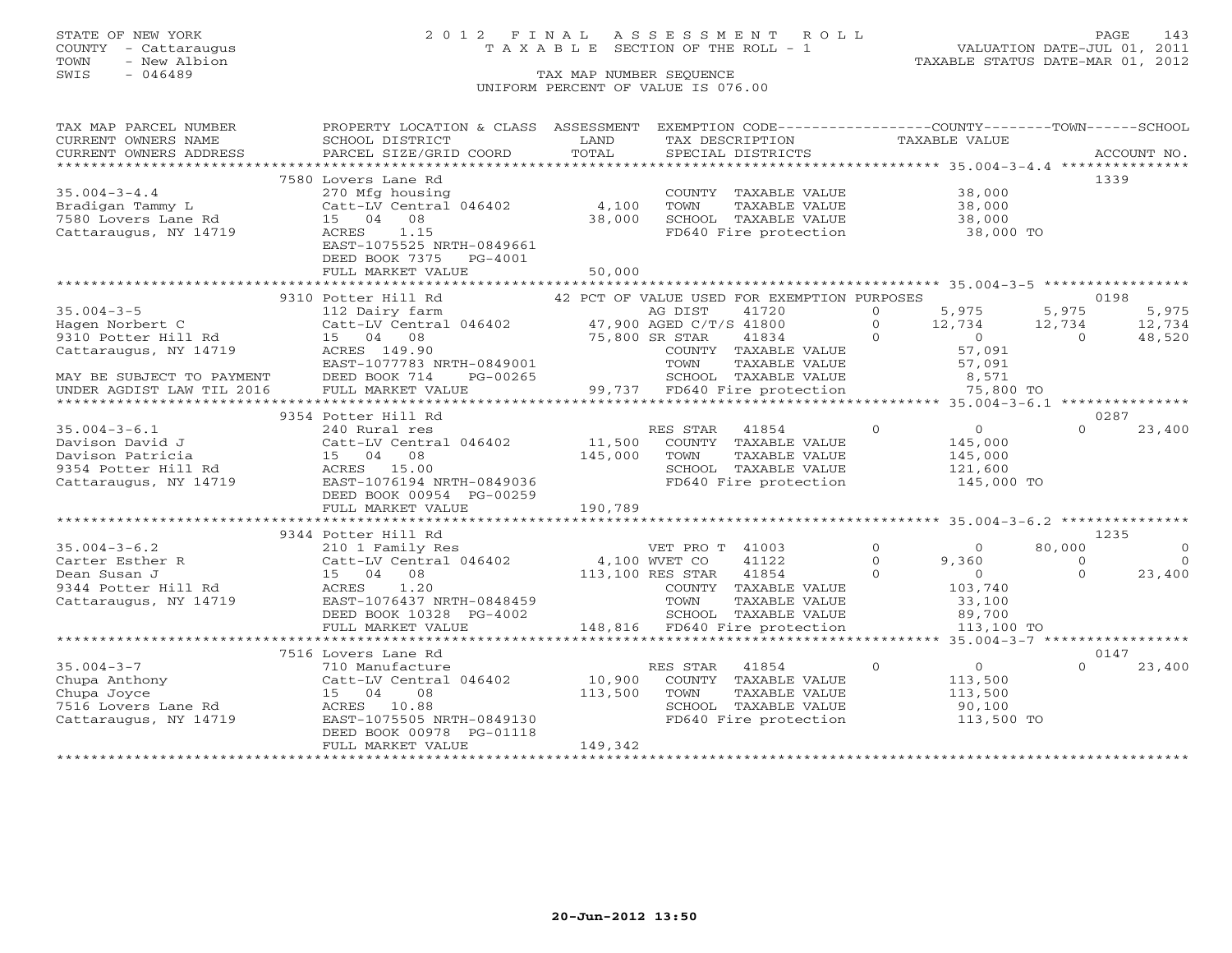# STATE OF NEW YORK 2 0 1 2 F I N A L A S S E S S M E N T R O L L PAGE 144 COUNTY - Cattaraugus T A X A B L E SECTION OF THE ROLL - 1 VALUATION DATE-JUL 01, 2011

TOWN - New Albion TAXABLE STATUS DATE-MAR 01, 2012

| TAX MAP PARCEL NUMBER                                                                                                                                                                                                                                                                                                                                                                                                                                        | PROPERTY LOCATION & CLASS ASSESSMENT EXEMPTION CODE----------------COUNTY-------TOWN------SCHOOL                                                                                                                                                     |        |                                                                                                                            |  |                                            |          |                |
|--------------------------------------------------------------------------------------------------------------------------------------------------------------------------------------------------------------------------------------------------------------------------------------------------------------------------------------------------------------------------------------------------------------------------------------------------------------|------------------------------------------------------------------------------------------------------------------------------------------------------------------------------------------------------------------------------------------------------|--------|----------------------------------------------------------------------------------------------------------------------------|--|--------------------------------------------|----------|----------------|
|                                                                                                                                                                                                                                                                                                                                                                                                                                                              |                                                                                                                                                                                                                                                      |        |                                                                                                                            |  |                                            |          |                |
| CURRENT OWNERS ADDRESS                                                                                                                                                                                                                                                                                                                                                                                                                                       |                                                                                                                                                                                                                                                      |        |                                                                                                                            |  |                                            |          |                |
| $\begin{tabular}{lllllll} \multicolumn{2}{l}{{\small\sc{CURRENT}}}& $\text{MME}$& $\text{SCHOOL} & $\text{DISTRICT}$& $\text{LAND}$& $\text{TAX} & $\text{DESCRIFTION}$& $\text{TAXABLE} & $\text{VALUE}$\\[0.2em] {\small\sc{CURERNT}}& $\text{WWERS} & $\text{ADDRESS}$& $\text{PARGEL} & $\text{STZE/GRID} & $\text{COORD}$& $\text{TOTAL}$& $\text{SPECIAL} & $\text{DISTRICTS}$& $\text{TAXABLE} & $\text{VALUE}$\\[0.2em] $\text{AUCOUNT} & $\text{NO$ |                                                                                                                                                                                                                                                      |        |                                                                                                                            |  |                                            |          |                |
|                                                                                                                                                                                                                                                                                                                                                                                                                                                              | 9391 Potter Hill Rd                                                                                                                                                                                                                                  |        |                                                                                                                            |  |                                            |          | 1071           |
| $35.004 - 3 - 8$                                                                                                                                                                                                                                                                                                                                                                                                                                             | Potter HIII Ku<br>210 1 Family Res<br>Catt-LV Central 046402 5,100 COUNTY TAXABLE VALUE<br>68,000 TOWN TAXABLE VALUE                                                                                                                                 |        |                                                                                                                            |  | $\overline{0}$                             | $\Omega$ | 23,400         |
| 35.00% J.<br>Erhart Patrick<br>Climan                                                                                                                                                                                                                                                                                                                                                                                                                        |                                                                                                                                                                                                                                                      |        |                                                                                                                            |  | 68,000                                     |          |                |
|                                                                                                                                                                                                                                                                                                                                                                                                                                                              |                                                                                                                                                                                                                                                      |        |                                                                                                                            |  | 68,000                                     |          |                |
|                                                                                                                                                                                                                                                                                                                                                                                                                                                              |                                                                                                                                                                                                                                                      |        |                                                                                                                            |  |                                            |          |                |
| Erhart Patrick (Catt-LV Central 046402<br>Erhart Sharon 15 04 08<br>9391 Potter Hill Rd (ACRES 2.87<br>Cattaraugus, NY 14719 EAST-1075374 NRTH-0848695                                                                                                                                                                                                                                                                                                       |                                                                                                                                                                                                                                                      |        | --<br>SCHOOL TAXABLE VALUE<br>FD640 Fire protection                                                                        |  | 44,600<br>68,000 TO                        |          |                |
|                                                                                                                                                                                                                                                                                                                                                                                                                                                              | DEED BOOK 756<br>PG-00278                                                                                                                                                                                                                            |        |                                                                                                                            |  |                                            |          |                |
|                                                                                                                                                                                                                                                                                                                                                                                                                                                              | FULL MARKET VALUE                                                                                                                                                                                                                                    | 89,474 |                                                                                                                            |  |                                            |          |                |
|                                                                                                                                                                                                                                                                                                                                                                                                                                                              |                                                                                                                                                                                                                                                      |        |                                                                                                                            |  |                                            |          |                |
|                                                                                                                                                                                                                                                                                                                                                                                                                                                              | 7474 Lovers Lane Rd                                                                                                                                                                                                                                  |        |                                                                                                                            |  |                                            |          | 0137           |
| 35.004-3-9<br>Alianello Jacob A<br>Alianello Laura E<br>210 1 Family Res<br>COUNTY<br>Catt-LV Central 046402<br>57,400 SCHOOL<br>7474 Lovers Lane Rd<br>Cattaraugus, NY 14719<br>Cattaraugus, NY 14719<br>EAST-1075273 NRTH-0848405<br>RDES<br>210 1 F                                                                                                                                                                                                       |                                                                                                                                                                                                                                                      |        | COUNTY TAXABLE VALUE 57,400<br>TOWN TAXABLE VALUE 57,400<br>SCHOOL TAXABLE VALUE 57,400<br>FD640 Fire protection 57,400 TO |  |                                            |          |                |
|                                                                                                                                                                                                                                                                                                                                                                                                                                                              |                                                                                                                                                                                                                                                      |        |                                                                                                                            |  |                                            |          |                |
|                                                                                                                                                                                                                                                                                                                                                                                                                                                              |                                                                                                                                                                                                                                                      |        |                                                                                                                            |  |                                            |          |                |
|                                                                                                                                                                                                                                                                                                                                                                                                                                                              |                                                                                                                                                                                                                                                      |        |                                                                                                                            |  |                                            |          |                |
|                                                                                                                                                                                                                                                                                                                                                                                                                                                              |                                                                                                                                                                                                                                                      |        |                                                                                                                            |  |                                            |          |                |
|                                                                                                                                                                                                                                                                                                                                                                                                                                                              | DEED BOOK 14039 PG-9004                                                                                                                                                                                                                              |        |                                                                                                                            |  |                                            |          |                |
|                                                                                                                                                                                                                                                                                                                                                                                                                                                              | FULL MARKET VALUE                                                                                                                                                                                                                                    | 75,526 |                                                                                                                            |  |                                            |          |                |
|                                                                                                                                                                                                                                                                                                                                                                                                                                                              |                                                                                                                                                                                                                                                      |        |                                                                                                                            |  |                                            |          |                |
|                                                                                                                                                                                                                                                                                                                                                                                                                                                              | 7461 Lovers Lane Rd                                                                                                                                                                                                                                  |        |                                                                                                                            |  |                                            |          | 0535           |
| 35.004-3-10<br>$35.004-3-10$<br>$35.004-3-10$<br>$35.004-3-10$<br>$35.004-3-10$<br>$35.004-3-10$<br>$35.004-3-10$<br>$35.004-3-10$<br>$35.004-3-10$<br>$35.004-3-10$<br>$35.004-3-10$<br>$35.004-3-10$<br>$35.004-3-10$<br>$35.004-3-10$<br>$35.004-3-10$                                                                                                                                                                                                    |                                                                                                                                                                                                                                                      |        |                                                                                                                            |  | $\begin{array}{c} 0 \\ 65,300 \end{array}$ | $\Omega$ | 23,400         |
|                                                                                                                                                                                                                                                                                                                                                                                                                                                              |                                                                                                                                                                                                                                                      |        |                                                                                                                            |  |                                            |          |                |
|                                                                                                                                                                                                                                                                                                                                                                                                                                                              |                                                                                                                                                                                                                                                      |        |                                                                                                                            |  |                                            |          |                |
|                                                                                                                                                                                                                                                                                                                                                                                                                                                              |                                                                                                                                                                                                                                                      |        | TAXABLE VALUE 65,300<br>TAXABLE VALUE 41,900                                                                               |  |                                            |          |                |
|                                                                                                                                                                                                                                                                                                                                                                                                                                                              |                                                                                                                                                                                                                                                      |        | SCHOOL TAXABLE VALUE $41,900$<br>FD640 Fire protection 65,300 TO                                                           |  |                                            |          |                |
|                                                                                                                                                                                                                                                                                                                                                                                                                                                              | DEED BOOK 15348 PG-3001                                                                                                                                                                                                                              |        |                                                                                                                            |  |                                            |          |                |
|                                                                                                                                                                                                                                                                                                                                                                                                                                                              | FULL MARKET VALUE                                                                                                                                                                                                                                    | 85,921 |                                                                                                                            |  |                                            |          |                |
|                                                                                                                                                                                                                                                                                                                                                                                                                                                              |                                                                                                                                                                                                                                                      |        |                                                                                                                            |  |                                            |          |                |
|                                                                                                                                                                                                                                                                                                                                                                                                                                                              | 7438 Lovers Lane Rd                                                                                                                                                                                                                                  |        |                                                                                                                            |  |                                            |          | 0498           |
|                                                                                                                                                                                                                                                                                                                                                                                                                                                              |                                                                                                                                                                                                                                                      |        | VET PRO T 41003 0<br>CVET CO 41132 0 14,325<br>SR STAR 41834 0 0<br>COUNTY TAXABLE VALUE 42,975                            |  |                                            | 38,800   | $\overline{0}$ |
|                                                                                                                                                                                                                                                                                                                                                                                                                                                              |                                                                                                                                                                                                                                                      |        |                                                                                                                            |  |                                            | $\Omega$ | $\bigcirc$     |
|                                                                                                                                                                                                                                                                                                                                                                                                                                                              |                                                                                                                                                                                                                                                      |        |                                                                                                                            |  |                                            | $\Omega$ | 48,520         |
|                                                                                                                                                                                                                                                                                                                                                                                                                                                              |                                                                                                                                                                                                                                                      |        |                                                                                                                            |  |                                            |          |                |
|                                                                                                                                                                                                                                                                                                                                                                                                                                                              |                                                                                                                                                                                                                                                      |        | TAXABLE VALUE                                                                                                              |  |                                            |          |                |
|                                                                                                                                                                                                                                                                                                                                                                                                                                                              |                                                                                                                                                                                                                                                      |        |                                                                                                                            |  | $\frac{18,500}{8,780}$                     |          |                |
|                                                                                                                                                                                                                                                                                                                                                                                                                                                              | EAST-1074581 NRTH-0847685 TOWN TAXABLE VALUE<br>DEED BOOK 5611 PG-7002 SCHOOL TAXABLE VALUE<br>FULL MARKET VALUE 75,395 FD640 Fire protection                                                                                                        |        |                                                                                                                            |  | 57,300 TO                                  |          |                |
|                                                                                                                                                                                                                                                                                                                                                                                                                                                              |                                                                                                                                                                                                                                                      |        |                                                                                                                            |  |                                            |          |                |
|                                                                                                                                                                                                                                                                                                                                                                                                                                                              | 7453 Lovers Lane Rd                                                                                                                                                                                                                                  |        |                                                                                                                            |  |                                            |          | 0284           |
| $35.004 - 3 - 14$                                                                                                                                                                                                                                                                                                                                                                                                                                            | 210 1 Family Res                                                                                                                                                                                                                                     |        | VET TOWN 41103 0 0<br>CVET CO 41132 0 15,600                                                                               |  |                                            | 4,800    | $\circ$        |
| Milewski Edward C Sr                                                                                                                                                                                                                                                                                                                                                                                                                                         | Catt-LV Central 046402 4,300 CVET CO                                                                                                                                                                                                                 |        |                                                                                                                            |  |                                            | $\Omega$ | $\bigcirc$     |
| Milewski Patricia M                                                                                                                                                                                                                                                                                                                                                                                                                                          | $\begin{tabular}{lllllllll} 22 & 04 & 08 & & & & 75,000 \,\, \text{RES} \,\, \text{STAR} & 41854 \\ ACRES & 1.15 & & & & & 75,000 \,\, \text{RES} \,\, \text{STAR} & 41854 \\ EAST-1074664 \,\, \text{NRTH}-0848201 & & & & & 7000 \\ \end{tabular}$ |        |                                                                                                                            |  |                                            | $\Omega$ | 23,400         |
| 22 (<br>ACRES<br>7453 Lovers Lane Rd                                                                                                                                                                                                                                                                                                                                                                                                                         |                                                                                                                                                                                                                                                      |        |                                                                                                                            |  |                                            |          |                |
| Cattaraugus, NY 14719                                                                                                                                                                                                                                                                                                                                                                                                                                        |                                                                                                                                                                                                                                                      |        |                                                                                                                            |  |                                            |          |                |
|                                                                                                                                                                                                                                                                                                                                                                                                                                                              |                                                                                                                                                                                                                                                      |        |                                                                                                                            |  |                                            |          |                |
|                                                                                                                                                                                                                                                                                                                                                                                                                                                              |                                                                                                                                                                                                                                                      |        |                                                                                                                            |  |                                            |          |                |
| RES STAR 41854 0<br>COUNTY TAXABLE VALUE 59,400<br>TOWN TAXABLE VALUE 70,200<br>SCHOOL TAXABLE VALUE 51,600<br>FUB640 First protection<br>FLAG0 FAXABLE VALUE 51,600<br>FUB640 First protection<br>FLAG0 TO                                                                                                                                                                                                                                                  |                                                                                                                                                                                                                                                      |        |                                                                                                                            |  |                                            |          |                |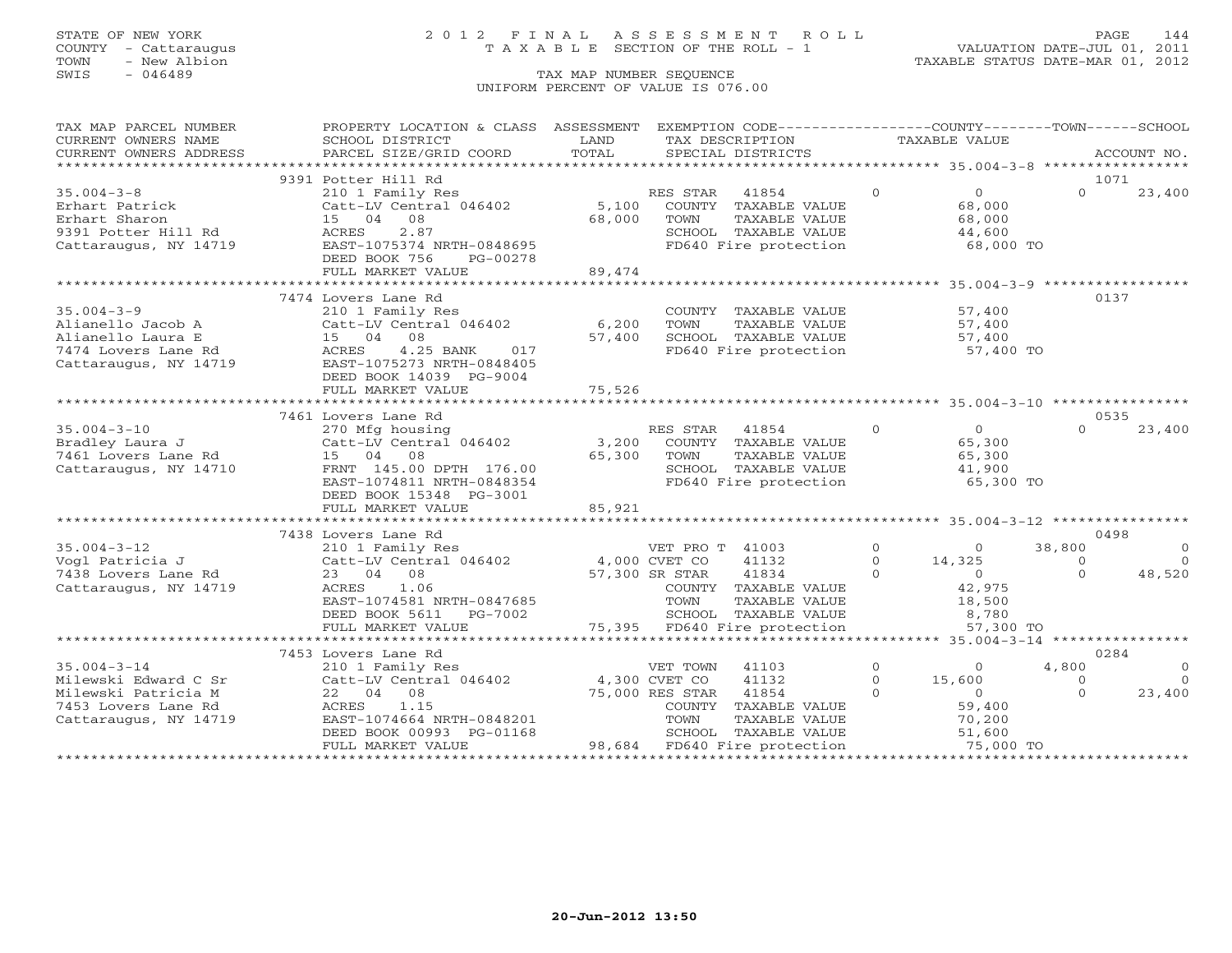# STATE OF NEW YORK 2 0 1 2 F I N A L A S S E S S M E N T R O L L PAGE 145 COUNTY - Cattaraugus T A X A B L E SECTION OF THE ROLL - 1 VALUATION DATE-JUL 01, 2011

| TAX MAP PARCEL NUMBER                                 | PROPERTY LOCATION & CLASS ASSESSMENT EXEMPTION CODE----------------COUNTY-------TOWN------SCHOOL                                                                                                                                                                                                                                                                                                                                                                                                                       |                        |                                                                                                                                                                      |                |                                        |          |                                |
|-------------------------------------------------------|------------------------------------------------------------------------------------------------------------------------------------------------------------------------------------------------------------------------------------------------------------------------------------------------------------------------------------------------------------------------------------------------------------------------------------------------------------------------------------------------------------------------|------------------------|----------------------------------------------------------------------------------------------------------------------------------------------------------------------|----------------|----------------------------------------|----------|--------------------------------|
| CURRENT OWNERS NAME                                   | SCHOOL DISTRICT                                                                                                                                                                                                                                                                                                                                                                                                                                                                                                        | <b>Example 12</b> LAND | TAX DESCRIPTION TAXABLE VALUE                                                                                                                                        |                |                                        |          |                                |
| CURRENT OWNERS ADDRESS                                | $\begin{minipage}{.45\textwidth} \begin{minipage}{.45\textwidth} \begin{minipage}{.45\textwidth} \begin{minipage}{.45\textwidth} \begin{minipage}{.45\textwidth} \begin{minipage}{.45\textwidth} \begin{minipage}{.45\textwidth} \begin{minipage}{.45\textwidth} \begin{minipage}{.45\textwidth} \begin{minipage}{.45\textwidth} \begin{minipage}{.45\textwidth} \begin{minipage}{.45\textwidth} \begin{minipage}{.45\textwidth} \begin{minipage}{.45\textwidth} \begin{minipage}{.45\textwidth} \begin{minipage}{.45$ |                        |                                                                                                                                                                      |                |                                        |          |                                |
|                                                       |                                                                                                                                                                                                                                                                                                                                                                                                                                                                                                                        |                        |                                                                                                                                                                      |                |                                        |          |                                |
|                                                       | 7475 Lovers Lane Rd<br>Examples and the MVET CONSULTION of the MVET CONSULTIONS Mark A control of the MVET CONSULTION of the MVET CON<br>Surroughs Cindy L and the MVET CONSULTION of the MVET CONSULTION of the MVET CONSULTION of the MVET CONSULTION                                                                                                                                                                                                                                                                |                        |                                                                                                                                                                      |                |                                        | 1175     |                                |
|                                                       |                                                                                                                                                                                                                                                                                                                                                                                                                                                                                                                        |                        |                                                                                                                                                                      | $\overline{0}$ | 9,360                                  | $\Omega$ | $\Omega$                       |
|                                                       |                                                                                                                                                                                                                                                                                                                                                                                                                                                                                                                        |                        |                                                                                                                                                                      |                | $\begin{array}{c}0\\74,640\end{array}$ | $\Omega$ | 23,400                         |
|                                                       |                                                                                                                                                                                                                                                                                                                                                                                                                                                                                                                        |                        |                                                                                                                                                                      |                |                                        |          |                                |
|                                                       |                                                                                                                                                                                                                                                                                                                                                                                                                                                                                                                        |                        |                                                                                                                                                                      |                |                                        |          |                                |
|                                                       |                                                                                                                                                                                                                                                                                                                                                                                                                                                                                                                        |                        |                                                                                                                                                                      |                |                                        |          |                                |
|                                                       | DEED BOOK 00800 PG-00217<br>FULL MARKET VALUE 110,526                                                                                                                                                                                                                                                                                                                                                                                                                                                                  |                        | TOWN TAXABLE VALUE 84,000<br>SCHOOL TAXABLE VALUE 60,600<br>FD640 Fire protection 84,000 TO                                                                          |                |                                        |          |                                |
|                                                       |                                                                                                                                                                                                                                                                                                                                                                                                                                                                                                                        |                        |                                                                                                                                                                      |                |                                        |          |                                |
|                                                       |                                                                                                                                                                                                                                                                                                                                                                                                                                                                                                                        |                        |                                                                                                                                                                      |                |                                        |          |                                |
|                                                       | 7491 Lovers Lane Rd                                                                                                                                                                                                                                                                                                                                                                                                                                                                                                    |                        |                                                                                                                                                                      |                |                                        | 0542     |                                |
|                                                       |                                                                                                                                                                                                                                                                                                                                                                                                                                                                                                                        |                        |                                                                                                                                                                      |                |                                        | $\Omega$ | 23,400                         |
|                                                       |                                                                                                                                                                                                                                                                                                                                                                                                                                                                                                                        |                        |                                                                                                                                                                      |                |                                        |          |                                |
|                                                       |                                                                                                                                                                                                                                                                                                                                                                                                                                                                                                                        |                        |                                                                                                                                                                      |                |                                        |          |                                |
|                                                       |                                                                                                                                                                                                                                                                                                                                                                                                                                                                                                                        |                        |                                                                                                                                                                      |                |                                        |          |                                |
|                                                       |                                                                                                                                                                                                                                                                                                                                                                                                                                                                                                                        |                        | SCHOOL TAXABLE VALUE $26,100$<br>FD640 Fire protection $49,500$ TO                                                                                                   |                |                                        |          |                                |
|                                                       | DEED BOOK 13464 PG-4003                                                                                                                                                                                                                                                                                                                                                                                                                                                                                                |                        |                                                                                                                                                                      |                |                                        |          |                                |
|                                                       | FULL MARKET VALUE                                                                                                                                                                                                                                                                                                                                                                                                                                                                                                      | 65,132                 |                                                                                                                                                                      |                |                                        |          |                                |
|                                                       |                                                                                                                                                                                                                                                                                                                                                                                                                                                                                                                        |                        |                                                                                                                                                                      |                |                                        |          |                                |
|                                                       | 7549 Lovers Lane Rd                                                                                                                                                                                                                                                                                                                                                                                                                                                                                                    |                        | 76 PCT OF VALUE USED FOR EXEMPTION PURPOSES                                                                                                                          |                |                                        | 0126     |                                |
| 35.004-3-17<br>Potmesil Lois A<br>7549 Lovers Lane Rd |                                                                                                                                                                                                                                                                                                                                                                                                                                                                                                                        |                        | 41132                                                                                                                                                                |                | $0 \t 12, 179$                         | $\Omega$ | $\Omega$                       |
|                                                       |                                                                                                                                                                                                                                                                                                                                                                                                                                                                                                                        |                        | 41834                                                                                                                                                                | $\overline{0}$ | $\overline{0}$                         | $\Omega$ | 48,520                         |
|                                                       | 15 04 08                                                                                                                                                                                                                                                                                                                                                                                                                                                                                                               |                        | $64,100$ COUNTY TAXABLE VALUE $51,921$<br>TOWN TAXABLE VALUE $64,100$                                                                                                |                |                                        |          |                                |
| Cattaraugus, NY 14719                                 |                                                                                                                                                                                                                                                                                                                                                                                                                                                                                                                        |                        |                                                                                                                                                                      |                |                                        |          |                                |
|                                                       |                                                                                                                                                                                                                                                                                                                                                                                                                                                                                                                        |                        |                                                                                                                                                                      |                |                                        |          |                                |
|                                                       |                                                                                                                                                                                                                                                                                                                                                                                                                                                                                                                        |                        |                                                                                                                                                                      |                | 64,100 TO                              |          |                                |
|                                                       | ACRES 30.10 TOWN TAXABLE VALUE 64,100<br>EAST-1074765 NRTH-0849428 SCHOOL TAXABLE VALUE 15,580<br>DEED BOOK 16715 PG-9001 84,342<br>FD640 Fire protection 64,100<br>64,100                                                                                                                                                                                                                                                                                                                                             |                        |                                                                                                                                                                      |                |                                        |          |                                |
|                                                       |                                                                                                                                                                                                                                                                                                                                                                                                                                                                                                                        |                        |                                                                                                                                                                      |                |                                        |          |                                |
|                                                       | 7689 Lovers Lane Rd                                                                                                                                                                                                                                                                                                                                                                                                                                                                                                    |                        |                                                                                                                                                                      |                |                                        | 0509     |                                |
|                                                       |                                                                                                                                                                                                                                                                                                                                                                                                                                                                                                                        |                        | COUNTY TAXABLE VALUE 17,000<br>TOWN TAXABLE VALUE 17,000                                                                                                             |                |                                        |          |                                |
|                                                       |                                                                                                                                                                                                                                                                                                                                                                                                                                                                                                                        |                        |                                                                                                                                                                      |                |                                        |          |                                |
|                                                       |                                                                                                                                                                                                                                                                                                                                                                                                                                                                                                                        |                        |                                                                                                                                                                      |                |                                        |          |                                |
|                                                       |                                                                                                                                                                                                                                                                                                                                                                                                                                                                                                                        |                        | SCHOOL TAXABLE VALUE $17,000$<br>FD640 Fire protection $17,000$ TO                                                                                                   |                |                                        |          |                                |
|                                                       | 35.004-3-19.1<br>Johnson Larry<br>Johnson Phyllis<br>15 04 08<br>17,000<br>Little Valley, NY 14755<br>EAST-1075346 NRTH-0850399<br>DEED POOK 0833 DC 00350                                                                                                                                                                                                                                                                                                                                                             |                        |                                                                                                                                                                      |                |                                        |          |                                |
|                                                       | DEED BOOK 00983 PG-00350                                                                                                                                                                                                                                                                                                                                                                                                                                                                                               |                        |                                                                                                                                                                      |                |                                        |          |                                |
|                                                       |                                                                                                                                                                                                                                                                                                                                                                                                                                                                                                                        |                        |                                                                                                                                                                      |                |                                        |          |                                |
|                                                       |                                                                                                                                                                                                                                                                                                                                                                                                                                                                                                                        |                        |                                                                                                                                                                      |                |                                        |          |                                |
|                                                       | 7696 Otto Rd                                                                                                                                                                                                                                                                                                                                                                                                                                                                                                           |                        |                                                                                                                                                                      |                |                                        | 1176     |                                |
|                                                       |                                                                                                                                                                                                                                                                                                                                                                                                                                                                                                                        |                        |                                                                                                                                                                      | 41132 0        | 7,000                                  | $\Omega$ | $\overline{0}$                 |
|                                                       |                                                                                                                                                                                                                                                                                                                                                                                                                                                                                                                        |                        |                                                                                                                                                                      |                |                                        |          | $9,800$<br>0 $9,800$<br>18,200 |
|                                                       |                                                                                                                                                                                                                                                                                                                                                                                                                                                                                                                        |                        |                                                                                                                                                                      |                |                                        |          |                                |
|                                                       |                                                                                                                                                                                                                                                                                                                                                                                                                                                                                                                        |                        |                                                                                                                                                                      |                |                                        |          |                                |
|                                                       |                                                                                                                                                                                                                                                                                                                                                                                                                                                                                                                        |                        |                                                                                                                                                                      |                |                                        |          |                                |
|                                                       |                                                                                                                                                                                                                                                                                                                                                                                                                                                                                                                        |                        | GED C/T/S 41800 0 7,350<br>R STAR 41834 0 0<br>COUNTY TAXABLE VALUE 13,650<br>TOWN TAXABLE VALUE 18,200<br>SCHOOL TAXABLE VALUE 18,200<br>FD640 Fire PROCOLLE 200000 |                |                                        |          |                                |
|                                                       | 35.004-3-19.2<br>Drain Robert B<br>The Catter of the Catter of the Catter of the Catter of the Catter of the Catter<br>T696 Otto Rd<br>Cattaraugus, NY 14719<br>TRNT 200.00 DPTH 320.00<br>EAST-1075151 NRTH-0850338<br>TOWN TAXABLE VALUE<br>                                                                                                                                                                                                                                                                         |                        |                                                                                                                                                                      |                | 28,000 TO                              |          |                                |
|                                                       |                                                                                                                                                                                                                                                                                                                                                                                                                                                                                                                        |                        |                                                                                                                                                                      |                |                                        |          |                                |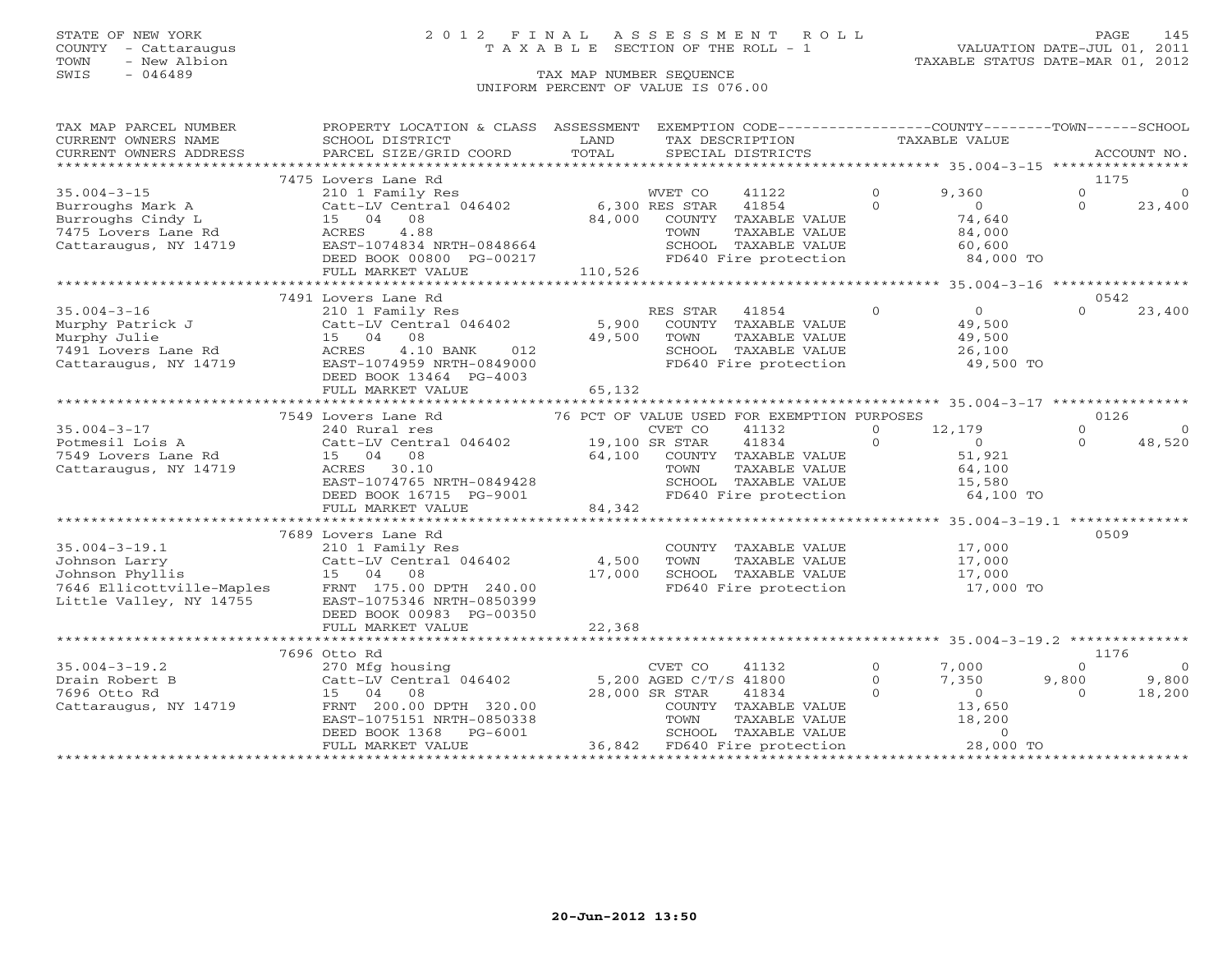COUNTY - Cattaraugus T A X A B L E SECTION OF THE ROLL - 1<br>TOWN - New Albion<br>SWIS - 046489 TAX MAP NUMBER SEQUENCE

# STATE OF NEW YORK 2 0 1 2 F I N A L A S S E S S M E N T R O L L PAGE 146

VALUATION DATE-JUL 01, 2011 TAXABLE STATUS DATE-MAR 01, 2012

#### TAX MAP NUMBER SEQUENCE UNIFORM PERCENT OF VALUE IS 076.00

| TAX MAP PARCEL NUMBER<br>CURRENT OWNERS NAME | PROPERTY LOCATION & CLASS ASSESSMENT<br>SCHOOL DISTRICT | LAND         | TAX DESCRIPTION                               | EXEMPTION CODE-----------------COUNTY-------TOWN------SCHOOL<br>TAXABLE VALUE |                |
|----------------------------------------------|---------------------------------------------------------|--------------|-----------------------------------------------|-------------------------------------------------------------------------------|----------------|
| CURRENT OWNERS ADDRESS                       | PARCEL SIZE/GRID COORD                                  | TOTAL        | SPECIAL DISTRICTS                             |                                                                               | ACCOUNT NO.    |
|                                              | State Land Rd                                           |              |                                               |                                                                               | 0064           |
| $36.003 - 1 - 1$                             | 322 Rural vac>10                                        |              | COUNTY TAXABLE VALUE                          | 45,900                                                                        |                |
| Storey Patricia                              | Catt-LV Central 046402                                  | 45,900       | TOWN<br>TAXABLE VALUE                         | 45,900                                                                        |                |
| Storey Jack                                  | 08 04 08                                                | 45,900       | SCHOOL TAXABLE VALUE                          | 45,900                                                                        |                |
| 43 South Hill Rd                             | ACRES 110.41                                            |              | FD640 Fire protection                         | 45,900 TO                                                                     |                |
| Otto, NY 14766                               | EAST-1080181 NRTH-0854417                               |              |                                               |                                                                               |                |
|                                              | DEED BOOK 801<br>PG-00950                               |              |                                               |                                                                               |                |
|                                              | FULL MARKET VALUE                                       | 60,395       |                                               |                                                                               |                |
|                                              |                                                         |              |                                               |                                                                               |                |
|                                              | State Land Rd                                           |              |                                               |                                                                               | 0359           |
| $36.003 - 1 - 2$                             | 822 Water supply                                        |              | COUNTY TAXABLE VALUE                          | 3,700                                                                         |                |
| Town of Otto                                 | Catt-LV Central 046402                                  | 1,900        | TOWN<br>TAXABLE VALUE<br>SCHOOL TAXABLE VALUE | 3,700                                                                         |                |
| Attn: Betty Huber<br>Cemetery Hill Rd        | $07 - 04 - 08$<br>FRNT 100.00 DPTH 100.00               | 3,700        | FD640 Fire protection                         | 3,700<br>3,700 TO                                                             |                |
| Otto, NY 14766                               | EAST-1081353 NRTH-0853402                               |              |                                               |                                                                               |                |
|                                              | DEED BOOK 00536 PG-00592                                |              |                                               |                                                                               |                |
|                                              | FULL MARKET VALUE                                       | 4,868        |                                               |                                                                               |                |
|                                              | ************************                                | ************ |                                               | ************************************ 36.003-1-3 *****************             |                |
|                                              | West Hill Rd                                            |              |                                               |                                                                               | 0112           |
| $36.003 - 1 - 3$                             | 312 Vac w/imprv                                         |              | COUNTY TAXABLE VALUE                          | 14,200                                                                        |                |
| Dallas Lewis S                               | Catt-LV Central 046402                                  | 4,200        | TOWN<br>TAXABLE VALUE                         | 14,200                                                                        |                |
| Dallas Jacqlyn E                             | 08 04 08                                                | 14,200       | SCHOOL TAXABLE VALUE                          | 14,200                                                                        |                |
| 8185 S Hill Rd                               | ACRES 1.35                                              |              | FD640 Fire protection                         | 14,200 TO                                                                     |                |
| Otto, NY 14766                               | EAST-1082624 NRTH-0855185                               |              |                                               |                                                                               |                |
|                                              | DEED BOOK 737<br>PG-00345                               |              |                                               |                                                                               |                |
|                                              | FULL MARKET VALUE                                       | 18,684       |                                               |                                                                               |                |
|                                              | State Land Rd                                           |              |                                               |                                                                               | 0020           |
| $36.003 - 1 - 4.1$                           | 105 Vac farmland                                        |              | AG DIST<br>41720                              | $\Omega$<br>6,111                                                             | 6,111<br>6,111 |
| Arnold Paul A                                | Catt-LV Central 046402                                  | 48,300       | COUNTY TAXABLE VALUE                          | 47,189                                                                        |                |
| 8119 South Hill Rd                           | 08 04 08                                                | 53,300       | TOWN<br>TAXABLE VALUE                         | 47,189                                                                        |                |
| Otto, NY 14766                               | ACRES 144.25                                            |              | SCHOOL TAXABLE VALUE                          | 47,189                                                                        |                |
|                                              | EAST-1081978 NRTH-0853104                               |              | FD640 Fire protection                         | 53,300 TO                                                                     |                |
| MAY BE SUBJECT TO PAYMENT                    | DEED BOOK 00972 PG-00448                                |              |                                               |                                                                               |                |
| UNDER AGDIST LAW TIL 2016                    | FULL MARKET VALUE                                       | 70,132       |                                               |                                                                               |                |
|                                              |                                                         |              |                                               |                                                                               |                |
|                                              | State Land Rd                                           |              |                                               |                                                                               | 1507           |
| $36.003 - 1 - 4.2$<br>Arnold David P         | 314 Rural vac<10<br>Catt-LV Central 046402              | 8,500        | COUNTY TAXABLE VALUE<br>TOWN<br>TAXABLE VALUE | 8,500<br>8,500                                                                |                |
| Arnold Tina L                                | 08 04 08                                                | 8,500        | SCHOOL TAXABLE VALUE                          | 8,500                                                                         |                |
| 10122 Meyers Rd                              | ACRES<br>9.75                                           |              | FD640 Fire protection                         | 8,500 TO                                                                      |                |
| East Otto, NY 14729                          | EAST-1080981 NRTH-0851546                               |              |                                               |                                                                               |                |
|                                              | DEED BOOK 1017 PG-834                                   |              |                                               |                                                                               |                |
|                                              | FULL MARKET VALUE                                       | 11,184       |                                               |                                                                               |                |
|                                              |                                                         |              |                                               |                                                                               |                |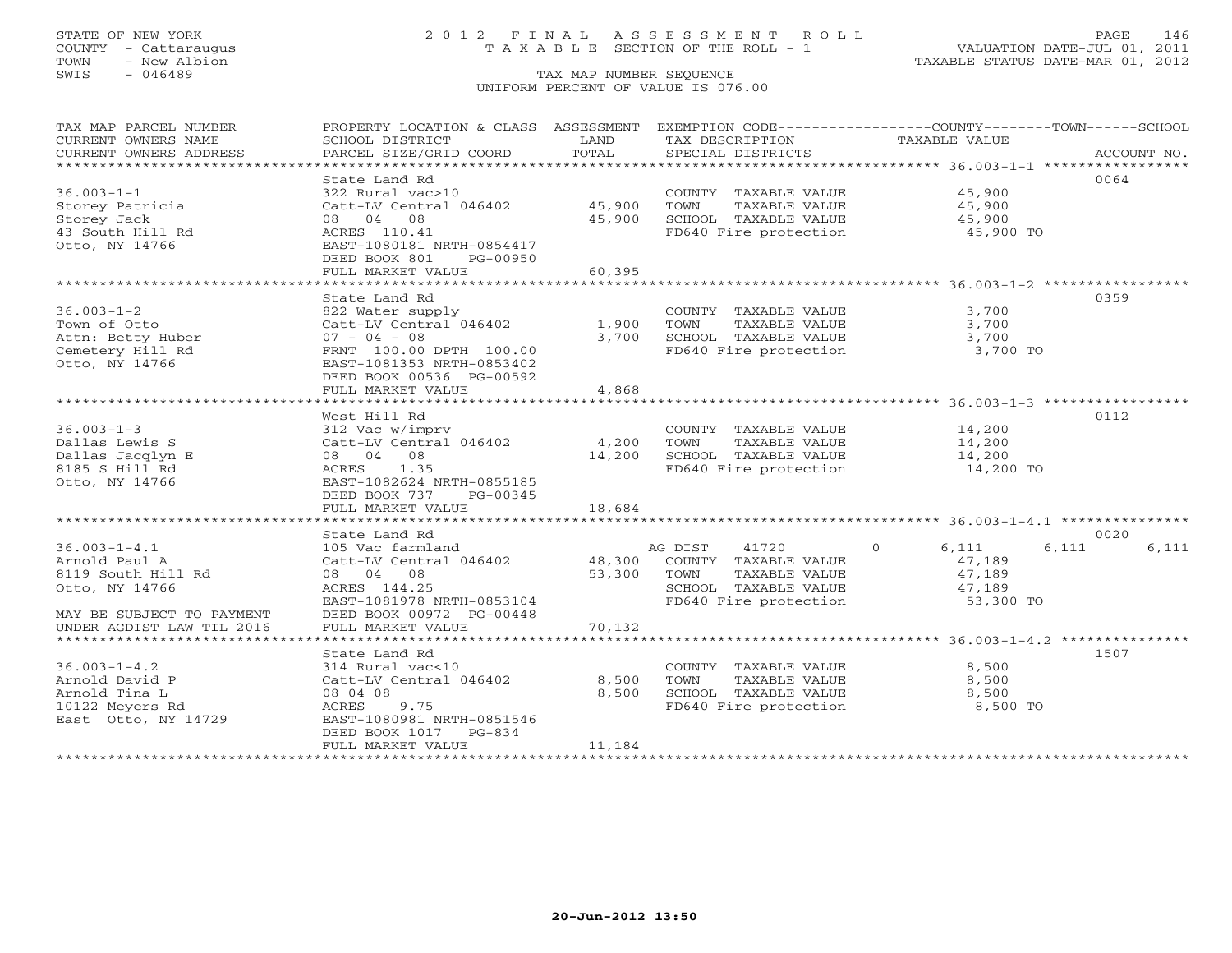# STATE OF NEW YORK 2 0 1 2 F I N A L A S S E S S M E N T R O L L PAGE 147 COUNTY - Cattaraugus T A X A B L E SECTION OF THE ROLL - 1 VALUATION DATE-JUL 01, 2011

| TAX MAP PARCEL NUMBER     | PROPERTY LOCATION & CLASS ASSESSMENT                  |         | EXEMPTION CODE-----------------COUNTY-------TOWN------SCHOOL |                            |                    |
|---------------------------|-------------------------------------------------------|---------|--------------------------------------------------------------|----------------------------|--------------------|
| CURRENT OWNERS NAME       | SCHOOL DISTRICT                                       | LAND    | TAX DESCRIPTION                                              | <b>TAXABLE VALUE</b>       |                    |
| CURRENT OWNERS ADDRESS    | PARCEL SIZE/GRID COORD                                | TOTAL   | SPECIAL DISTRICTS                                            |                            | ACCOUNT NO.        |
| **********************    |                                                       |         |                                                              |                            |                    |
|                           | 7612 State Land Rd                                    |         |                                                              |                            | 0286               |
| $36.003 - 1 - 5.1$        | 240 Rural res                                         |         | COUNTY TAXABLE VALUE                                         | 51,100                     |                    |
| Walker Michael V Jr       | Catt-LV Central 046402                                | 37,800  | TOWN<br>TAXABLE VALUE                                        | 51,100                     |                    |
| 7612 State Land Rd        | 07 04 08                                              | 51,100  | SCHOOL TAXABLE VALUE                                         | 51,100                     |                    |
| Cattaraugus, NY 14719     | ACRES 81.90                                           |         | FD640 Fire protection                                        | 51,100 TO                  |                    |
|                           | EAST-1081774 NRTH-0850383                             |         |                                                              |                            |                    |
|                           | DEED BOOK 00936 PG-00776                              |         |                                                              |                            |                    |
|                           | FULL MARKET VALUE<br>******************************** | 67,237  |                                                              |                            |                    |
|                           | State Land Rd                                         |         |                                                              |                            | 1267               |
| $36.003 - 1 - 5.2$        | 312 Vac w/imprv                                       |         | COUNTY TAXABLE VALUE                                         | 23,200                     |                    |
| Brown Mark P              | Catt-LV Central 046402                                | $6,400$ | TAXABLE VALUE<br>TOWN                                        | 23,200                     |                    |
| Brown Joanne H            | 07 04<br>08                                           | 23,200  | SCHOOL TAXABLE VALUE                                         | 23,200                     |                    |
| 3544 Fuller Rd            | Ff 300.00                                             |         | FD640 Fire protection                                        | 23,200 TO                  |                    |
| Blasdell, NY 14219        | 6.40<br>ACRES                                         |         |                                                              |                            |                    |
|                           | EAST-1080877 NRTH-0851212                             |         |                                                              |                            |                    |
|                           | DEED BOOK 1010<br>$PG-958$                            |         |                                                              |                            |                    |
|                           | FULL MARKET VALUE                                     | 30,526  |                                                              |                            |                    |
|                           |                                                       |         |                                                              |                            |                    |
|                           | 7498 State Land Rd                                    |         |                                                              |                            | 1398               |
| $36.003 - 1 - 5.3$        | 240 Rural res                                         |         | 41854<br>RES STAR                                            | $\Omega$<br>$\overline{0}$ | 23,400<br>$\Omega$ |
| Rupp Andrew V             | Catt-LV Central 046402                                | 39,800  | COUNTY TAXABLE VALUE                                         | 132,600                    |                    |
| Rupp Ellen N              | 07 04 08                                              | 132,600 | TOWN<br>TAXABLE VALUE                                        | 132,600                    |                    |
| 7498 State Land Rd        | ACRES 88.80                                           |         | SCHOOL TAXABLE VALUE                                         | 109,200                    |                    |
| Cattaraugus, NY 14719     | EAST-1081699 NRTH-0849027                             |         | FD640 Fire protection                                        | 132,600 TO                 |                    |
|                           | DEED BOOK 00979 PG-00556                              |         |                                                              |                            |                    |
| MAY BE SUBJECT TO PAYMENT | FULL MARKET VALUE                                     | 174,474 |                                                              |                            |                    |
| UNDER AGDIST LAW TIL 2015 |                                                       |         |                                                              |                            |                    |
|                           |                                                       |         |                                                              |                            |                    |
|                           | State Land Rd                                         |         |                                                              |                            | 1463               |
| $36.003 - 1 - 5.5$        | 314 Rural vac<10                                      |         | COUNTY TAXABLE VALUE                                         | 8,900                      |                    |
| Metzger Joseph M          | Catt-LV Central 046402                                | 8,900   | TAXABLE VALUE<br>TOWN                                        | 8,900                      |                    |
| Metzger Barbara           | 07 04 08                                              | 8,900   | SCHOOL TAXABLE VALUE                                         | 8,900                      |                    |
| 3540 Old Lakeview Rd      | Ff 415.00                                             |         | FD640 Fire protection                                        | 8,900 TO                   |                    |
| Hamburg, NY 14075         | ACRES<br>9.75                                         |         |                                                              |                            |                    |
|                           | EAST-1080784 NRTH-0850872                             |         |                                                              |                            |                    |
|                           | DEED BOOK 00988 PG-00307                              |         |                                                              |                            |                    |
|                           | FULL MARKET VALUE                                     | 11,711  |                                                              |                            |                    |
|                           |                                                       |         |                                                              |                            |                    |
|                           | 7464 State Land Rd                                    |         |                                                              |                            | 1536               |
| $36.003 - 1 - 5.6$        | 270 Mfg housing                                       |         | RES STAR<br>41854                                            | $\Omega$<br>$\overline{0}$ | $\Omega$<br>23,400 |
| Walker David M            | Catt-LV Central 046402                                | 3,600   | COUNTY<br>TAXABLE VALUE                                      | 27,300                     |                    |
| 7464 State Land Rd        | FRNT 170.00 DPTH 232.20                               | 27,300  | TOWN<br>TAXABLE VALUE                                        | 27,300                     |                    |
| Cattaraugus, NY 14719     | EAST-1080741 NRTH-0848043                             |         | SCHOOL TAXABLE VALUE                                         | 3,900                      |                    |
|                           | DEED BOOK 9886<br>$PG-2002$                           |         |                                                              |                            |                    |
| *********************     | FULL MARKET VALUE                                     | 35,921  |                                                              |                            |                    |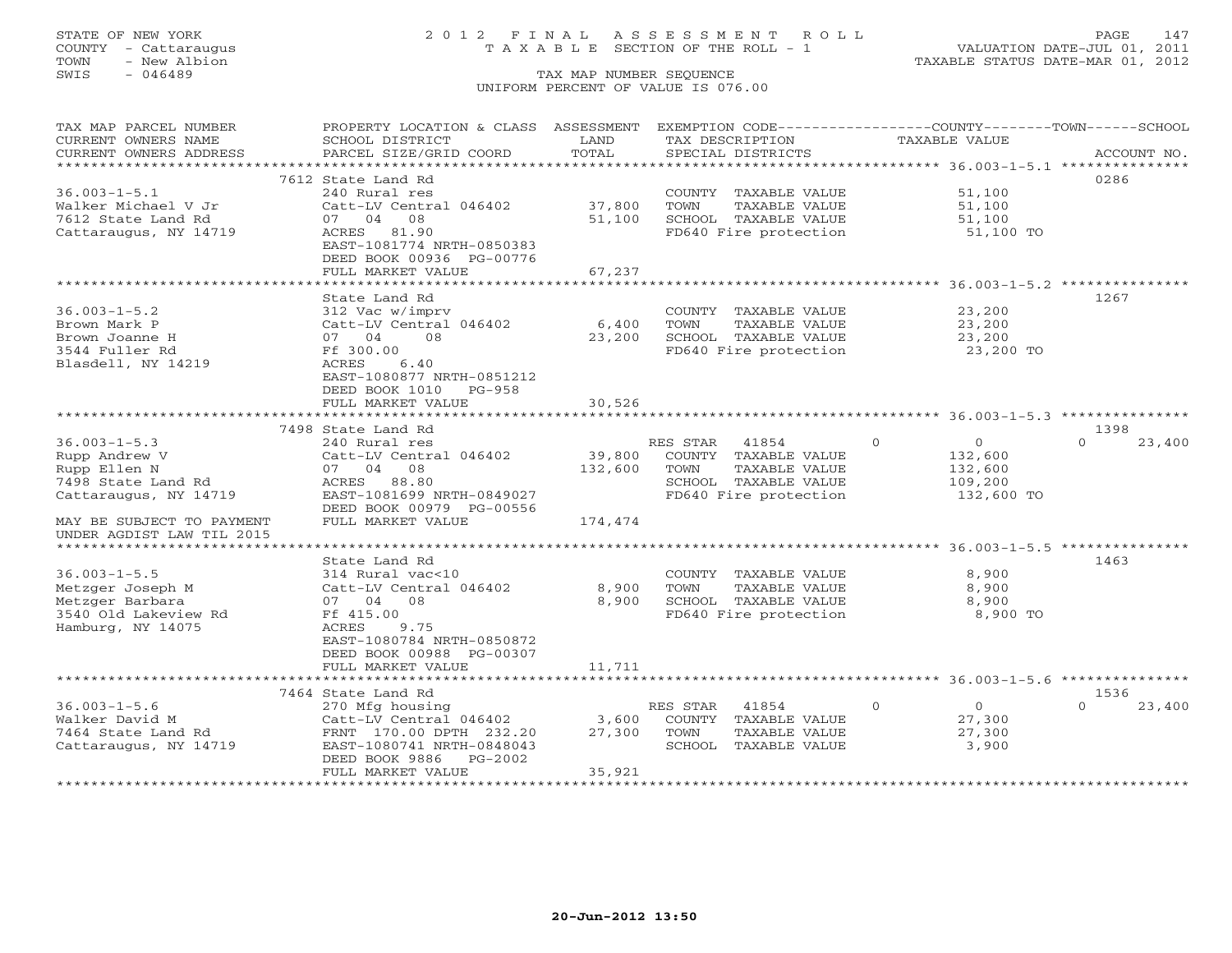# STATE OF NEW YORK 2 0 1 2 F I N A L A S S E S S M E N T R O L L PAGE 148 COUNTY - Cattaraugus T A X A B L E SECTION OF THE ROLL - 1 VALUATION DATE-JUL 01, 2011

| TAX MAP PARCEL NUMBER     | PROPERTY LOCATION & CLASS ASSESSMENT                                  |        | EXEMPTION CODE-----------------COUNTY-------TOWN------SCHOOL  |         |                                                          |          |                |
|---------------------------|-----------------------------------------------------------------------|--------|---------------------------------------------------------------|---------|----------------------------------------------------------|----------|----------------|
| CURRENT OWNERS NAME       | SCHOOL DISTRICT                                                       | LAND   | TAX DESCRIPTION                                               |         | TAXABLE VALUE                                            |          |                |
| CURRENT OWNERS ADDRESS    | PARCEL SIZE/GRID COORD                                                | TOTAL  | SPECIAL DISTRICTS                                             |         |                                                          |          | ACCOUNT NO.    |
|                           |                                                                       |        |                                                               |         |                                                          |          |                |
|                           | 9058 Potter Hill Rd                                                   |        |                                                               |         |                                                          | 1241     |                |
| $36.003 - 1 - 6.3$        |                                                                       |        |                                                               | $\circ$ | $\overline{0}$                                           | $\Omega$ | 23,400         |
| Veith Donald C            | 210 1 Family Res<br>Catt-LV Central 046402 4,650 COUNTY TAXABLE VALUE |        |                                                               |         | 70,375                                                   |          |                |
| Veith Linda L             |                                                                       | 70,375 | TOWN<br>TAXABLE VALUE                                         |         |                                                          |          |                |
| 9058 Potter Hill Rd       | 210 1 Family F<br>Catt-LV Centra<br>07 04 08<br>ACRES 1.90            |        | SCHOOL TAXABLE VALUE                                          |         | 70,375<br>46,975                                         |          |                |
|                           | Cattaraugus, NY 14719 EAST-1081552 NRTH-0847566                       |        | FD640 Fire protection 70,375 TO                               |         |                                                          |          |                |
|                           | DEED BOOK 1010 PG-232                                                 |        |                                                               |         |                                                          |          |                |
|                           | FULL MARKET VALUE                                                     | 92,599 |                                                               |         |                                                          |          |                |
|                           |                                                                       |        |                                                               |         |                                                          |          |                |
|                           | 7434 State Land Rd                                                    |        |                                                               |         |                                                          | 1371     |                |
|                           |                                                                       |        |                                                               |         | 4,515                                                    | $\Omega$ | $\overline{0}$ |
|                           |                                                                       |        |                                                               |         | $\begin{array}{c}\n\bullet \\ 0 \\ \circ \\ \end{array}$ | $\Omega$ | 23,400         |
|                           |                                                                       |        |                                                               |         |                                                          |          |                |
|                           |                                                                       |        |                                                               |         |                                                          |          |                |
|                           |                                                                       |        | TAXABLE VALUE                                                 |         | 30,100<br>6,700                                          |          |                |
|                           |                                                                       |        | SCHOOL TAXABLE VALUE 6,700<br>FD640 Fire protection 30,100 TO |         |                                                          |          |                |
|                           | DEED BOOK 12932 PG-5002<br>FULL MARKET VALUE 39,605                   |        |                                                               |         |                                                          |          |                |
|                           |                                                                       |        |                                                               |         |                                                          |          |                |
|                           |                                                                       |        |                                                               |         |                                                          |          |                |
|                           | 7607 State Land Rd                                                    |        |                                                               |         |                                                          | 0065     |                |
| $36.003 - 1 - 8$          | 260 Seasonal res                                                      |        | COUNTY TAXABLE VALUE                                          |         | 64,500                                                   |          |                |
|                           | Catt-LV Central 046402                                                | 29,100 | TAXABLE VALUE<br>TOWN                                         |         | 64,500                                                   |          |                |
|                           |                                                                       | 64,500 | SCHOOL TAXABLE VALUE                                          |         | 64,500                                                   |          |                |
|                           | Kysor -Road -Wulf                                                     |        | FD640 Fire protection                                         |         | 64,500 TO                                                |          |                |
|                           | ACRES 55.00                                                           |        |                                                               |         |                                                          |          |                |
|                           | EAST-1079586 NRTH-0850462                                             |        |                                                               |         |                                                          |          |                |
|                           | DEED BOOK 10707 PG-3001                                               |        |                                                               |         |                                                          |          |                |
|                           | FULL MARKET VALUE                                                     | 84,868 |                                                               |         |                                                          |          |                |
|                           |                                                                       |        |                                                               |         |                                                          |          |                |
|                           | State Land Rd                                                         |        |                                                               |         |                                                          | 0283     |                |
| $36.003 - 1 - 9$          | 322 Rural vac>10                                                      |        | COUNTY TAXABLE VALUE 51,300                                   |         |                                                          |          |                |
| Altoft Diana              | Catt-LV Central 046402 51,300 TOWN                                    |        | TAXABLE VALUE                                                 |         | 51,300                                                   |          |                |
| 23127 Cherry Blossom Ln C | 08/16 04 08                                                           | 51,300 | SCHOOL TAXABLE VALUE                                          |         | 51,300                                                   |          |                |
| California, MD 20619      | ACRES 132.00                                                          |        | FD640 Fire protection                                         |         | 51,300 TO                                                |          |                |
|                           | EAST-1079165 NRTH-0852438                                             |        |                                                               |         |                                                          |          |                |
|                           | DEED BOOK 00988 PG-00535                                              |        |                                                               |         |                                                          |          |                |
|                           | FULL MARKET VALUE                                                     | 67,500 |                                                               |         |                                                          |          |                |
|                           |                                                                       |        |                                                               |         |                                                          |          |                |
|                           | State Land Rd                                                         |        |                                                               |         |                                                          | 1195     |                |
| $36.003 - 1 - 10$         |                                                                       |        |                                                               |         |                                                          |          |                |
|                           | 314 Rural vac<10<br>Catt-LV Central 046402                            |        | COUNTY TAXABLE VALUE<br>TOWN      TAXABLE VALUE               |         | 5,500                                                    |          |                |
| Kaiser Bernhard A         |                                                                       | 5,500  |                                                               |         | 5,500                                                    |          |                |
| 6003-11 Thornwood         | 07 04 08                                                              | 5,500  | SCHOOL TAXABLE VALUE<br>FD640 Fire protection                 |         | 5,500                                                    |          |                |
| Hamburg, NY 14075         | 3.50<br>ACRES                                                         |        |                                                               |         | 5,500 TO                                                 |          |                |
|                           | EAST-1078990 NRTH-0849369                                             |        |                                                               |         |                                                          |          |                |
|                           | DEED BOOK 00924 PG-00084                                              |        |                                                               |         |                                                          |          |                |
|                           | FULL MARKET VALUE                                                     | 7,237  |                                                               |         |                                                          |          |                |
|                           |                                                                       |        |                                                               |         |                                                          |          |                |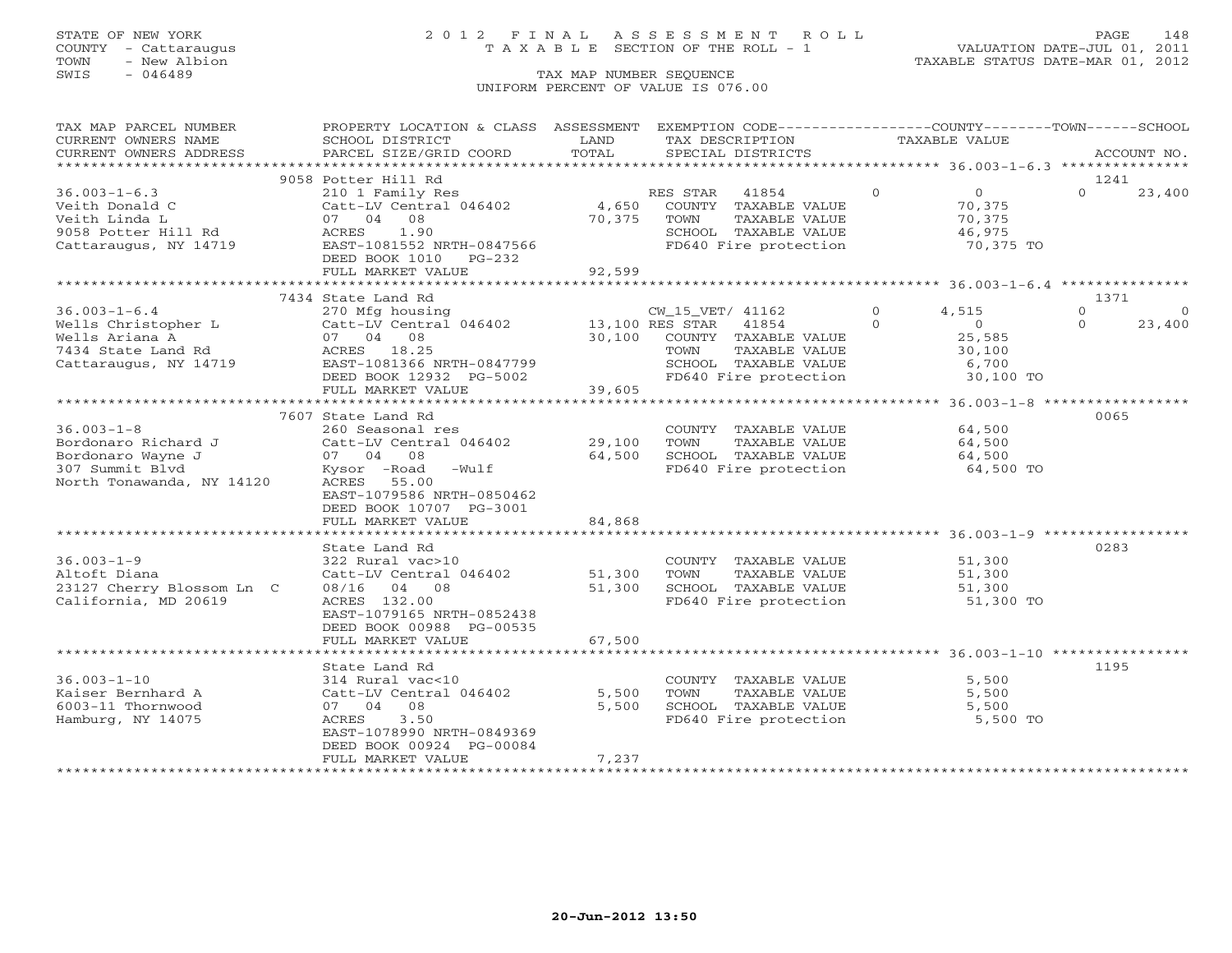# STATE OF NEW YORK 2 0 1 2 F I N A L A S S E S S M E N T R O L L PAGE 149 COUNTY - Cattaraugus T A X A B L E SECTION OF THE ROLL - 1 VALUATION DATE-JUL 01, 2011

| CURRENT OWNERS NAME<br>SCHOOL DISTRICT<br>LAND<br>TAX DESCRIPTION<br>TAXABLE VALUE<br>TOTAL<br>CURRENT OWNERS ADDRESS<br>PARCEL SIZE/GRID COORD<br>SPECIAL DISTRICTS<br>ACCOUNT NO.<br>State Land Rd<br>1196<br>$36.003 - 1 - 11$<br>5,600<br>314 Rural vac<10<br>COUNTY TAXABLE VALUE<br>Thomas Darien<br>Catt-LV Central 046402<br>5,600<br>TOWN<br>TAXABLE VALUE<br>5,600<br>77 Cherry Hill Rd<br>07 04 08<br>5,600<br>SCHOOL TAXABLE VALUE<br>5,600<br>Ashville, NY 14710<br>3.65<br>FD640 Fire protection<br>5,600 TO<br>ACRES<br>EAST-1079321 NRTH-0849369<br>DEED BOOK 12462 PG-8005<br>FULL MARKET VALUE<br>7,368<br>*************************<br>1197<br>State Land Rd<br>6,600<br>$36.003 - 1 - 12$<br>COUNTY TAXABLE VALUE<br>312 Vac w/imprv<br>Thomas Darien<br>Catt-LV Central 046402<br>5,600<br>TAXABLE VALUE<br>6,600<br>TOWN |
|------------------------------------------------------------------------------------------------------------------------------------------------------------------------------------------------------------------------------------------------------------------------------------------------------------------------------------------------------------------------------------------------------------------------------------------------------------------------------------------------------------------------------------------------------------------------------------------------------------------------------------------------------------------------------------------------------------------------------------------------------------------------------------------------------------------------------------------------|
|                                                                                                                                                                                                                                                                                                                                                                                                                                                                                                                                                                                                                                                                                                                                                                                                                                                |
|                                                                                                                                                                                                                                                                                                                                                                                                                                                                                                                                                                                                                                                                                                                                                                                                                                                |
|                                                                                                                                                                                                                                                                                                                                                                                                                                                                                                                                                                                                                                                                                                                                                                                                                                                |
|                                                                                                                                                                                                                                                                                                                                                                                                                                                                                                                                                                                                                                                                                                                                                                                                                                                |
|                                                                                                                                                                                                                                                                                                                                                                                                                                                                                                                                                                                                                                                                                                                                                                                                                                                |
|                                                                                                                                                                                                                                                                                                                                                                                                                                                                                                                                                                                                                                                                                                                                                                                                                                                |
|                                                                                                                                                                                                                                                                                                                                                                                                                                                                                                                                                                                                                                                                                                                                                                                                                                                |
|                                                                                                                                                                                                                                                                                                                                                                                                                                                                                                                                                                                                                                                                                                                                                                                                                                                |
|                                                                                                                                                                                                                                                                                                                                                                                                                                                                                                                                                                                                                                                                                                                                                                                                                                                |
|                                                                                                                                                                                                                                                                                                                                                                                                                                                                                                                                                                                                                                                                                                                                                                                                                                                |
|                                                                                                                                                                                                                                                                                                                                                                                                                                                                                                                                                                                                                                                                                                                                                                                                                                                |
|                                                                                                                                                                                                                                                                                                                                                                                                                                                                                                                                                                                                                                                                                                                                                                                                                                                |
|                                                                                                                                                                                                                                                                                                                                                                                                                                                                                                                                                                                                                                                                                                                                                                                                                                                |
|                                                                                                                                                                                                                                                                                                                                                                                                                                                                                                                                                                                                                                                                                                                                                                                                                                                |
|                                                                                                                                                                                                                                                                                                                                                                                                                                                                                                                                                                                                                                                                                                                                                                                                                                                |
| 77 Cherry Hill Rd<br>07 04 08<br>SCHOOL TAXABLE VALUE<br>6,600<br>6,600                                                                                                                                                                                                                                                                                                                                                                                                                                                                                                                                                                                                                                                                                                                                                                        |
| Ashville, NY 14710<br>3.73<br>FD640 Fire protection<br>6,600 TO<br>ACRES                                                                                                                                                                                                                                                                                                                                                                                                                                                                                                                                                                                                                                                                                                                                                                       |
| EAST-1079625 NRTH-0849294                                                                                                                                                                                                                                                                                                                                                                                                                                                                                                                                                                                                                                                                                                                                                                                                                      |
| DEED BOOK 12462 PG-8005                                                                                                                                                                                                                                                                                                                                                                                                                                                                                                                                                                                                                                                                                                                                                                                                                        |
| FULL MARKET VALUE<br>8,684                                                                                                                                                                                                                                                                                                                                                                                                                                                                                                                                                                                                                                                                                                                                                                                                                     |
|                                                                                                                                                                                                                                                                                                                                                                                                                                                                                                                                                                                                                                                                                                                                                                                                                                                |
| 1198<br>7561 State Land Rd                                                                                                                                                                                                                                                                                                                                                                                                                                                                                                                                                                                                                                                                                                                                                                                                                     |
| $36.003 - 1 - 13$<br>$\circ$<br>$\overline{0}$<br>270 Mfg housing<br>RES STAR<br>41854<br>$\Omega$<br>23,400                                                                                                                                                                                                                                                                                                                                                                                                                                                                                                                                                                                                                                                                                                                                   |
| Charles Kennith R<br>Catt-LV Central 046402<br>6,000<br>COUNTY TAXABLE VALUE<br>76,400                                                                                                                                                                                                                                                                                                                                                                                                                                                                                                                                                                                                                                                                                                                                                         |
| Charles Sandra<br>07 04 08<br>76,400<br>TAXABLE VALUE<br>TOWN<br>76,400                                                                                                                                                                                                                                                                                                                                                                                                                                                                                                                                                                                                                                                                                                                                                                        |
| 7561 State Land Rd<br>ACRES 4.25<br>SCHOOL TAXABLE VALUE<br>53,000                                                                                                                                                                                                                                                                                                                                                                                                                                                                                                                                                                                                                                                                                                                                                                             |
| EAST-1080132 NRTH-0849480<br>FD640 Fire protection<br>76,400 TO<br>Cattaraugus, NY 14719                                                                                                                                                                                                                                                                                                                                                                                                                                                                                                                                                                                                                                                                                                                                                       |
| DEED BOOK 1000 PG-479                                                                                                                                                                                                                                                                                                                                                                                                                                                                                                                                                                                                                                                                                                                                                                                                                          |
| FULL MARKET VALUE<br>100,526                                                                                                                                                                                                                                                                                                                                                                                                                                                                                                                                                                                                                                                                                                                                                                                                                   |
|                                                                                                                                                                                                                                                                                                                                                                                                                                                                                                                                                                                                                                                                                                                                                                                                                                                |
| 1199<br>State Land Rd                                                                                                                                                                                                                                                                                                                                                                                                                                                                                                                                                                                                                                                                                                                                                                                                                          |
| $36.003 - 1 - 14$<br>4,900<br>314 Rural vac<10<br>COUNTY TAXABLE VALUE                                                                                                                                                                                                                                                                                                                                                                                                                                                                                                                                                                                                                                                                                                                                                                         |
| 4,900<br>TOWN<br>TAXABLE VALUE<br>4,900<br>Langer Jason D<br>Catt-LV Central 046402                                                                                                                                                                                                                                                                                                                                                                                                                                                                                                                                                                                                                                                                                                                                                            |
| 641 92nd St<br>4,900<br>4,900<br>07 04 08<br>SCHOOL TAXABLE VALUE                                                                                                                                                                                                                                                                                                                                                                                                                                                                                                                                                                                                                                                                                                                                                                              |
| 2.45<br>FD640 Fire protection<br>4,900 TO<br>Niagara Falls, NY 14304<br>ACRES                                                                                                                                                                                                                                                                                                                                                                                                                                                                                                                                                                                                                                                                                                                                                                  |
| EAST-1080298 NRTH-0849228                                                                                                                                                                                                                                                                                                                                                                                                                                                                                                                                                                                                                                                                                                                                                                                                                      |
| DEED BOOK 668<br>PG-4001                                                                                                                                                                                                                                                                                                                                                                                                                                                                                                                                                                                                                                                                                                                                                                                                                       |
| 6,447<br>FULL MARKET VALUE                                                                                                                                                                                                                                                                                                                                                                                                                                                                                                                                                                                                                                                                                                                                                                                                                     |
|                                                                                                                                                                                                                                                                                                                                                                                                                                                                                                                                                                                                                                                                                                                                                                                                                                                |
| 1200<br>State Land Rd                                                                                                                                                                                                                                                                                                                                                                                                                                                                                                                                                                                                                                                                                                                                                                                                                          |
| $36.003 - 1 - 15$<br>270 Mfg housing<br>COUNTY TAXABLE VALUE<br>10,100                                                                                                                                                                                                                                                                                                                                                                                                                                                                                                                                                                                                                                                                                                                                                                         |
| Langer Jason D<br>Catt-LV Central 046402<br>5,100<br>TOWN<br>TAXABLE VALUE<br>10,100                                                                                                                                                                                                                                                                                                                                                                                                                                                                                                                                                                                                                                                                                                                                                           |
| 07 04 08<br>641 92nd St<br>10,100<br>SCHOOL TAXABLE VALUE<br>10,100                                                                                                                                                                                                                                                                                                                                                                                                                                                                                                                                                                                                                                                                                                                                                                            |
| Niagara Falls, NY 14304<br>ACRES<br>2.85<br>FD640 Fire protection<br>10,100 TO                                                                                                                                                                                                                                                                                                                                                                                                                                                                                                                                                                                                                                                                                                                                                                 |
| EAST-1079915 NRTH-0849173                                                                                                                                                                                                                                                                                                                                                                                                                                                                                                                                                                                                                                                                                                                                                                                                                      |
| DEED BOOK 668<br>PG-4001                                                                                                                                                                                                                                                                                                                                                                                                                                                                                                                                                                                                                                                                                                                                                                                                                       |
| 13,289<br>FULL MARKET VALUE                                                                                                                                                                                                                                                                                                                                                                                                                                                                                                                                                                                                                                                                                                                                                                                                                    |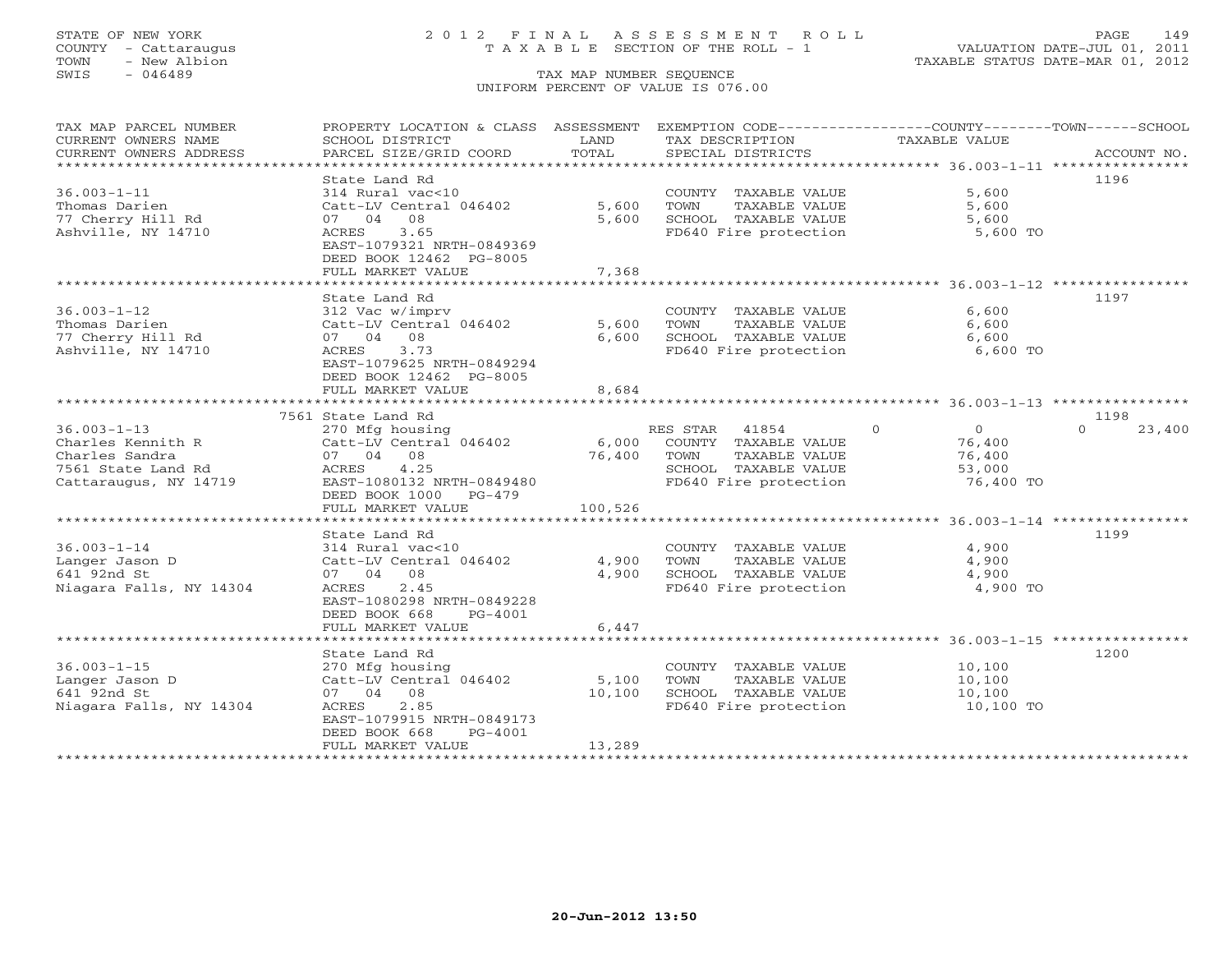TOWN - New Albion TAXABLE STATUS DATE-MAR 01, 2012 TOWN - New Albion<br>
SWIS - 046489 TAX MAP NUMBER SEQUENCE

# STATE OF NEW YORK 2 0 1 2 F I N A L A S S E S S M E N T R O L L PAGE 150 COUNTY - Cattaraugus T A X A B L E SECTION OF THE ROLL - 1 VALUATION DATE-JUL 01, 2011

# UNIFORM PERCENT OF VALUE IS 076.00

| TAX MAP PARCEL NUMBER                         | PROPERTY LOCATION & CLASS ASSESSMENT                |               | EXEMPTION CODE-----------------COUNTY-------TOWN------SCHOOL        |                                                 |             |
|-----------------------------------------------|-----------------------------------------------------|---------------|---------------------------------------------------------------------|-------------------------------------------------|-------------|
| CURRENT OWNERS NAME<br>CURRENT OWNERS ADDRESS | SCHOOL DISTRICT<br>PARCEL SIZE/GRID COORD           | LAND<br>TOTAL | TAX DESCRIPTION<br>SPECIAL DISTRICTS                                | TAXABLE VALUE                                   | ACCOUNT NO. |
| ************************                      |                                                     |               |                                                                     |                                                 |             |
| $36.003 - 1 - 16$                             | State Land Rd<br>312 Vac w/imprv                    |               | COUNTY TAXABLE VALUE                                                | 12,500                                          | 1201        |
| Adams Douglas L                               | Catt-LV Central 046402                              | 5,000         | TOWN<br>TAXABLE VALUE                                               | 12,500                                          |             |
| Langer Thomas                                 | 07 04<br>08                                         | 12,500        | SCHOOL TAXABLE VALUE                                                | 12,500                                          |             |
| 2383 Niagara Falls Blvd                       | ACRES<br>2.60                                       |               | FD640 Fire protection                                               | 12,500 TO                                       |             |
| Niagara Falls, NY 14304                       | EAST-1080305 NRTH-0848988                           |               |                                                                     |                                                 |             |
|                                               | DEED BOOK 00922 PG-00149                            |               |                                                                     |                                                 |             |
|                                               | FULL MARKET VALUE                                   | 16,447        |                                                                     |                                                 |             |
|                                               |                                                     |               | ************************************* 36.003-1-17 ***************** |                                                 |             |
|                                               | State Land Rd                                       |               |                                                                     |                                                 | 1202        |
| $36.003 - 1 - 17$                             | 314 Rural vac<10                                    |               | COUNTY TAXABLE VALUE                                                | 4,700                                           |             |
| Weber Thomas Jr                               | Catt-LV Central 046402                              | 4,700         | TOWN<br>TAXABLE VALUE                                               | 4,700                                           |             |
| 1100 Loveland Ln                              | 08<br>07 04                                         | 4,700         | SCHOOL TAXABLE VALUE                                                | 4,700                                           |             |
| Virginia Beach, VA 23454                      | ACRES<br>2.16                                       |               | FD640 Fire protection                                               | 4,700 TO                                        |             |
|                                               | EAST-1080092 NRTH-0848837                           |               |                                                                     |                                                 |             |
|                                               | DEED BOOK 8278<br>PG-8001                           |               |                                                                     |                                                 |             |
|                                               | FULL MARKET VALUE                                   | 6,184         |                                                                     |                                                 |             |
|                                               |                                                     |               |                                                                     | *********************** 36.003-1-18 *********** | 1203        |
| $36.003 - 1 - 18$                             | State Land Rd<br>314 Rural vac<10                   |               | COUNTY TAXABLE VALUE                                                | 4,600                                           |             |
| Lauer George J                                | Catt-LV Central 046402                              | 4,600         | TOWN<br>TAXABLE VALUE                                               | 4,600                                           |             |
| Lauer Cheryl A                                | 07 04<br>08                                         | 4,600         | SCHOOL TAXABLE VALUE                                                | 4,600                                           |             |
| 90 Dartwood Dr                                | ACRES<br>1.96                                       |               | FD640 Fire protection                                               | 4,600 TO                                        |             |
| Cheektowaga, NY 14227                         | EAST-1080397 NRTH-0848680                           |               |                                                                     |                                                 |             |
|                                               | DEED BOOK 00972 PG-00118                            |               |                                                                     |                                                 |             |
|                                               | FULL MARKET VALUE                                   | 6,053         |                                                                     |                                                 |             |
|                                               |                                                     |               |                                                                     |                                                 |             |
|                                               | State Land Rd                                       |               |                                                                     |                                                 | 1204        |
| $36.003 - 1 - 19$                             | 314 Rural vac<10                                    |               | COUNTY TAXABLE VALUE                                                | 4,700                                           |             |
| Abell Roger F                                 | Catt-LV Central 046402                              | 4,700         | TOWN<br>TAXABLE VALUE                                               | 4,700                                           |             |
| 5225 Brookfield Ln                            | 07 04<br>08                                         | 4,700         | SCHOOL TAXABLE VALUE                                                | 4,700                                           |             |
| Clarence, NY 14031                            | 2.12<br>ACRES                                       |               | FD640 Fire protection                                               | 4,700 TO                                        |             |
|                                               | EAST-1080003 NRTH-0848597                           |               |                                                                     |                                                 |             |
|                                               | DEED BOOK 804<br>PG-00813                           |               |                                                                     |                                                 |             |
|                                               | FULL MARKET VALUE<br>****************************** | 6,184         |                                                                     |                                                 |             |
|                                               | State Land Rd                                       |               |                                                                     |                                                 | 1205        |
| $36.003 - 1 - 20$                             | 260 Seasonal res                                    |               | COUNTY TAXABLE VALUE                                                | 15,300                                          |             |
| Lauer George J                                | Catt-LV Central 046402                              | 4,900         | TOWN<br>TAXABLE VALUE                                               | 15,300                                          |             |
| Lauer Cheryl A                                | 07 04 08                                            | 15,300        | SCHOOL TAXABLE VALUE                                                | 15,300                                          |             |
| 90 Dartwood Dr                                | 2.50<br>ACRES                                       |               | FD640 Fire protection                                               | 15,300 TO                                       |             |
| Cheektowaga, NY 14227                         | EAST-1080358 NRTH-0848435                           |               |                                                                     |                                                 |             |
|                                               | DEED BOOK 00922 PG-00527                            |               |                                                                     |                                                 |             |
|                                               | FULL MARKET VALUE                                   | 20,132        |                                                                     |                                                 |             |
|                                               |                                                     |               |                                                                     |                                                 |             |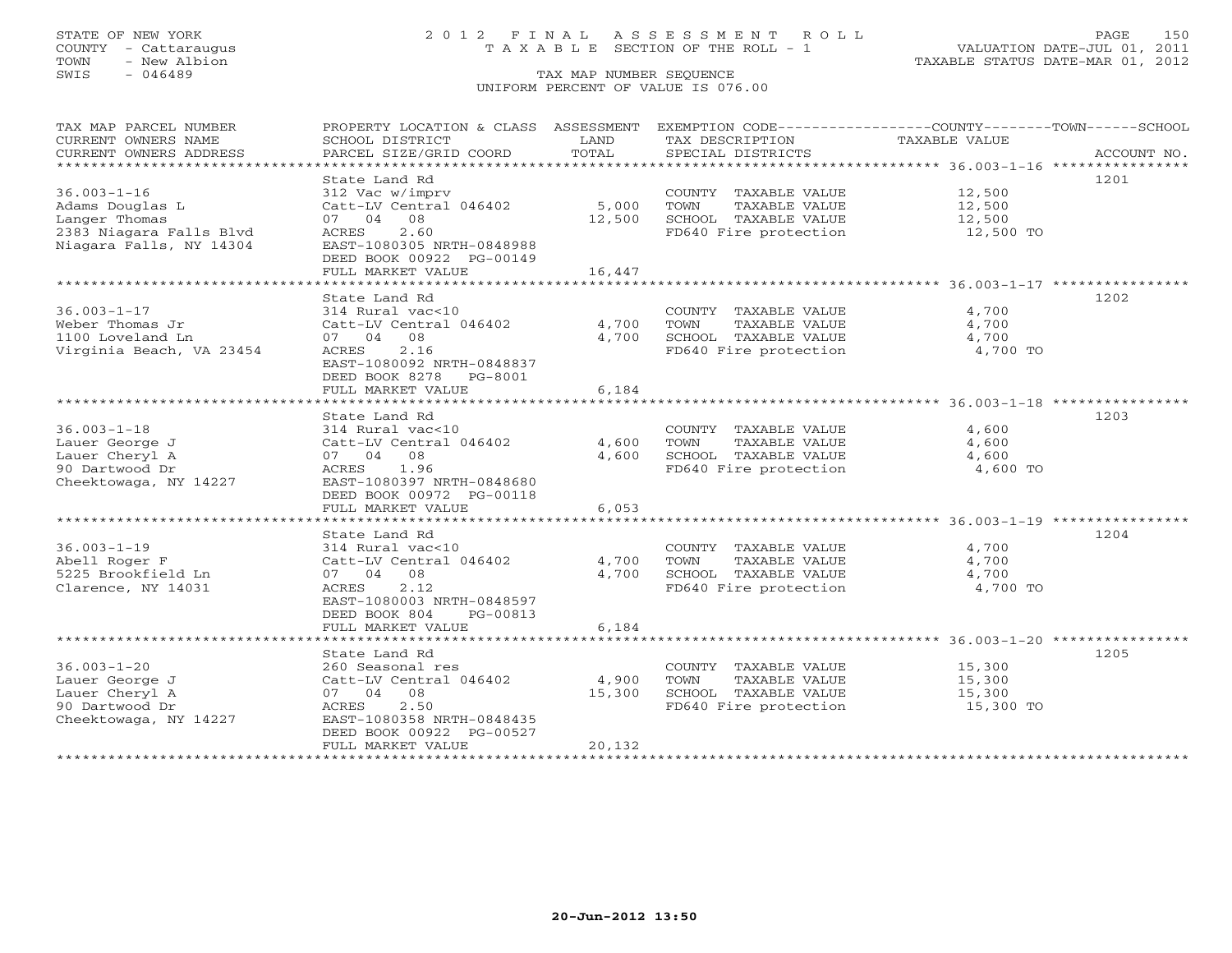# STATE OF NEW YORK 2 0 1 2 F I N A L A S S E S S M E N T R O L L PAGE 151 COUNTY - Cattaraugus T A X A B L E SECTION OF THE ROLL - 1 VALUATION DATE-JUL 01, 2011

| TAX MAP PARCEL NUMBER      | PROPERTY LOCATION & CLASS ASSESSMENT EXEMPTION CODE---------------COUNTY-------TOWN-----SCHOOL |        |                       |               |             |
|----------------------------|------------------------------------------------------------------------------------------------|--------|-----------------------|---------------|-------------|
| CURRENT OWNERS NAME        | SCHOOL DISTRICT                                                                                | LAND   | TAX DESCRIPTION       | TAXABLE VALUE |             |
| CURRENT OWNERS ADDRESS     | PARCEL SIZE/GRID COORD                                                                         | TOTAL  | SPECIAL DISTRICTS     |               | ACCOUNT NO. |
|                            |                                                                                                |        |                       |               |             |
|                            | State Land Rd                                                                                  |        |                       |               | 1206        |
| $36.003 - 1 - 21$          | 260 Seasonal res                                                                               |        | COUNTY TAXABLE VALUE  | 12,100        |             |
| Horton Kenneth J           | Catt-LV Central 046402                                                                         | 5,300  | TOWN<br>TAXABLE VALUE | 12,100        |             |
| Horton Sandra S            | 07 04 08                                                                                       | 12,100 | SCHOOL TAXABLE VALUE  | 12,100        |             |
| 116 Westbrook Dr           | 3.11<br>ACRES                                                                                  |        | FD640 Fire protection | 12,100 TO     |             |
| Cheektowaga, NY 14225      | EAST-1079822 NRTH-0848355                                                                      |        |                       |               |             |
|                            | DEED BOOK 00927 PG-00578                                                                       |        |                       |               |             |
|                            | FULL MARKET VALUE                                                                              | 15,921 |                       |               |             |
|                            |                                                                                                |        |                       |               |             |
|                            | Potter Hill Rd                                                                                 |        |                       |               | 1207        |
| $36.003 - 1 - 22$          | 270 Mfg housing                                                                                |        | COUNTY TAXABLE VALUE  | 8,700         |             |
| Lamont Gary R              | Catt-LV Central 046402                                                                         | 5,100  | TOWN<br>TAXABLE VALUE | 8,700         |             |
| 6415 Buell Dr              | 07 04 08                                                                                       | 8,700  | SCHOOL TAXABLE VALUE  | 8,700         |             |
| Lockport, NY 14094-6005    | 2.77<br>ACRES                                                                                  |        | FD640 Fire protection | 8,700 TO      |             |
|                            | EAST-1079831 NRTH-0848119                                                                      |        |                       |               |             |
|                            | DEED BOOK 14319 PG-9001                                                                        |        |                       |               |             |
|                            | FULL MARKET VALUE                                                                              | 11,447 |                       |               |             |
|                            |                                                                                                |        |                       |               |             |
|                            | State Land Rd                                                                                  |        |                       |               | 1208        |
| $36.003 - 1 - 23$          | 260 Seasonal res                                                                               |        | COUNTY TAXABLE VALUE  | 15,000        |             |
| Smith Howard M             | Catt-LV Central 046402                                                                         | 5,300  | TOWN<br>TAXABLE VALUE | 15,000        |             |
| 11 Dexter Dr               | 07 04 08                                                                                       | 15,000 | SCHOOL TAXABLE VALUE  | 15,000        |             |
| Tonawanda, NY 14150        | ACRES<br>3.15                                                                                  |        | FD640 Fire protection | 15,000 TO     |             |
|                            | EAST-1080335 NRTH-0848170                                                                      |        |                       |               |             |
|                            | DEED BOOK 00933 PG-00617                                                                       |        |                       |               |             |
|                            | FULL MARKET VALUE                                                                              | 19,737 |                       |               |             |
|                            |                                                                                                |        |                       |               |             |
|                            | Potter Hill Rd                                                                                 |        |                       |               | 1209        |
| $36.003 - 1 - 24$          | 314 Rural vac<10                                                                               |        | COUNTY TAXABLE VALUE  | 5,300         |             |
| Scinta Louis P             | Catt-LV Central 046402                                                                         | 5,300  | TOWN<br>TAXABLE VALUE | 5,300         |             |
| 4672 Nc Hwy 10W            | 07 04 08                                                                                       | 5,300  | SCHOOL TAXABLE VALUE  | 5,300         |             |
| Newton, NC 28658-8888      | 3.12<br>ACRES                                                                                  |        | FD640 Fire protection | 5,300 TO      |             |
|                            | EAST-1079823 NRTH-0847903                                                                      |        |                       |               |             |
|                            | DEED BOOK 00946 PG-01083                                                                       |        |                       |               |             |
|                            | FULL MARKET VALUE                                                                              | 6,974  |                       |               |             |
|                            |                                                                                                |        |                       |               |             |
|                            | 7475 State Land Rd                                                                             |        |                       |               | 1210        |
| $36.003 - 1 - 25$          | 210 1 Family Res                                                                               |        | COUNTY TAXABLE VALUE  | 44,000        |             |
| Kipin Richard              | Catt-LV Central 046402                                                                         | 7,200  | TAXABLE VALUE<br>TOWN | 44,000        |             |
| Kipin Tracey               | 07 04 08                                                                                       | 44,000 | SCHOOL TAXABLE VALUE  | 44,000        |             |
| 16 Erinwood Dr             | ACRES<br>6.35                                                                                  |        | FD640 Fire protection | 44,000 TO     |             |
| Erin, Ont. NOB 1TO, Canada | EAST-1080369 NRTH-0847750                                                                      |        |                       |               |             |
|                            | DEED BOOK 15082 PG-2002                                                                        |        |                       |               |             |
|                            | FULL MARKET VALUE                                                                              | 57,895 |                       |               |             |
|                            |                                                                                                |        |                       |               |             |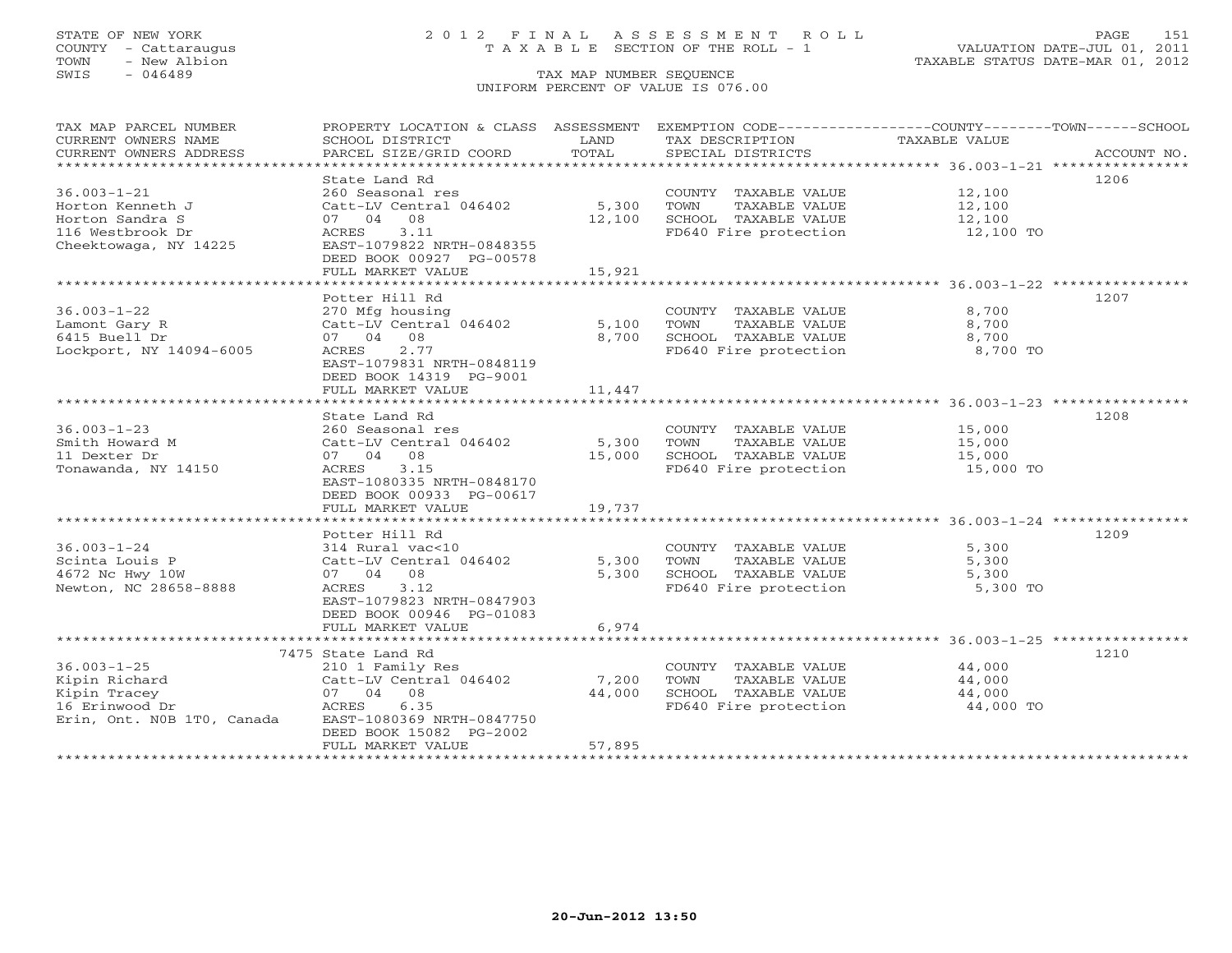# STATE OF NEW YORK 2 0 1 2 F I N A L A S S E S S M E N T R O L L PAGE 152 COUNTY - Cattaraugus T A X A B L E SECTION OF THE ROLL - 1 VALUATION DATE-JUL 01, 2011

| TAX MAP PARCEL NUMBER<br>CURRENT OWNERS NAME                                                                 | PROPERTY LOCATION & CLASS ASSESSMENT<br>SCHOOL DISTRICT                                                                                                                           | LAND                      | EXEMPTION CODE-----------------COUNTY-------TOWN------SCHOOL<br>TAX DESCRIPTION                                                              | TAXABLE VALUE                                                                               |                                                    |
|--------------------------------------------------------------------------------------------------------------|-----------------------------------------------------------------------------------------------------------------------------------------------------------------------------------|---------------------------|----------------------------------------------------------------------------------------------------------------------------------------------|---------------------------------------------------------------------------------------------|----------------------------------------------------|
| CURRENT OWNERS ADDRESS<br>************************                                                           | PARCEL SIZE/GRID COORD                                                                                                                                                            | TOTAL                     | SPECIAL DISTRICTS                                                                                                                            |                                                                                             | ACCOUNT NO.                                        |
| $36.003 - 1 - 27$<br>Ciresi Karen L<br>11 Admiral Rd<br>Buffalo, NY 14216                                    | Potter Hill Rd<br>314 Rural vac<10<br>Catt-LV Central 046402<br>$07 - 04 - 08$<br>ACRES<br>2.10<br>EAST-1080010 NRTH-0847622<br>DEED BOOK 1013<br>$PG-500$<br>FULL MARKET VALUE   | 4,700<br>4,700<br>6,184   | COUNTY TAXABLE VALUE<br>TOWN<br>TAXABLE VALUE<br>SCHOOL TAXABLE VALUE<br>FD640 Fire protection                                               | 4,700<br>4,700<br>4,700<br>4,700 TO                                                         | 1212                                               |
|                                                                                                              |                                                                                                                                                                                   |                           |                                                                                                                                              |                                                                                             |                                                    |
| $36.003 - 1 - 28$<br>Winklesas Mark L<br>Winklesas Cynthia A<br>9118 Potter Hill Rd<br>Cattaraugus, NY 14719 | 9118 Potter Hill Rd<br>210 1 Family Res<br>Catt-LV Central 046402<br>$07 - 04 - 08$<br>ACRES<br>2.70<br>EAST-1079695 NRTH-0847624<br>DEED BOOK 10737 PG-5001<br>FULL MARKET VALUE | 5,000<br>70,800<br>93,158 | RES STAR<br>41854<br>COUNTY TAXABLE VALUE<br>TAXABLE VALUE<br>TOWN<br>SCHOOL TAXABLE VALUE<br>FD640 Fire protection                          | $\Omega$<br>$\overline{0}$<br>70,800<br>70,800<br>47,400<br>70,800 TO                       | 1213<br>23,400<br>$\Omega$                         |
|                                                                                                              | ************************                                                                                                                                                          |                           |                                                                                                                                              |                                                                                             |                                                    |
| $36.003 - 1 - 29$<br>Frary Thomas R Sr<br>Frary Ethel M<br>9152 Potter Hill Rd<br>Cattaraugus, NY 14719      | 9152 Potter Hill Rd<br>210 1 Family Res<br>Catt-LV Central 046402<br>07 04<br>08<br>2.10<br>ACRES<br>EAST-1079414 NRTH-0847686<br>DEED BOOK 00982 PG-00500                        | 44,200                    | CVET CO<br>41132<br>4,700 SR STAR<br>41834<br>COUNTY TAXABLE VALUE<br>TOWN<br>TAXABLE VALUE<br>SCHOOL TAXABLE VALUE<br>FD640 Fire protection | $\circ$<br>11,050<br>$\Omega$<br>$\circ$<br>33,150<br>44,200<br>$\overline{0}$<br>44,200 TO | 1214<br>$\Omega$<br>$\Omega$<br>44,200<br>$\Omega$ |
|                                                                                                              | FULL MARKET VALUE                                                                                                                                                                 | 58,158                    |                                                                                                                                              |                                                                                             |                                                    |
|                                                                                                              | 9174 Potter Hill Rd                                                                                                                                                               |                           |                                                                                                                                              |                                                                                             | 1215                                               |
| $36.003 - 1 - 30$<br>Sandy Jon<br>Sandy Kimberly<br>9174 Potter Hill Rd<br>Cattaraugus, NY 14719             | 210 1 Family Res<br>Catt-LV Central 046402<br>07 04<br>08<br>3.20 BANK<br>012<br>ACRES<br>EAST-1079158 NRTH-0847683<br>DEED BOOK 00964 PG-00768                                   | 5,300<br>53,000           | RES STAR<br>41854<br>COUNTY TAXABLE VALUE<br>TOWN<br>TAXABLE VALUE<br>SCHOOL TAXABLE VALUE<br>FD640 Fire protection                          | $\Omega$<br>$\Omega$<br>53,000<br>53,000<br>29,600<br>53,000 TO                             | 23,400                                             |
|                                                                                                              | FULL MARKET VALUE                                                                                                                                                                 | 69,737                    |                                                                                                                                              |                                                                                             |                                                    |
|                                                                                                              | *******************************<br>9194 Potter Hill Rd                                                                                                                            |                           |                                                                                                                                              |                                                                                             | 1216                                               |
| $36.003 - 1 - 31$<br>Blair Robert L<br>9194 Potter Hill Rd<br>Cattaraugus, NY 14719                          | 210 1 Family Res<br>Catt-LV Central 046402<br>08<br>07 04<br>2.85 BANK<br>ACRES<br>017<br>EAST-1078893 NRTH-0847774<br>DEED BOOK 00957 PG-00130<br>FULL MARKET VALUE              | 5,100<br>41,700<br>54,868 | RES STAR<br>41854<br>COUNTY TAXABLE VALUE<br>TOWN<br>TAXABLE VALUE<br>SCHOOL TAXABLE VALUE<br>FD640 Fire protection                          | $\Omega$<br>$\Omega$<br>41,700<br>41,700<br>18,300<br>41,700 TO                             | 23,400<br>$\cap$                                   |
|                                                                                                              |                                                                                                                                                                                   |                           |                                                                                                                                              |                                                                                             |                                                    |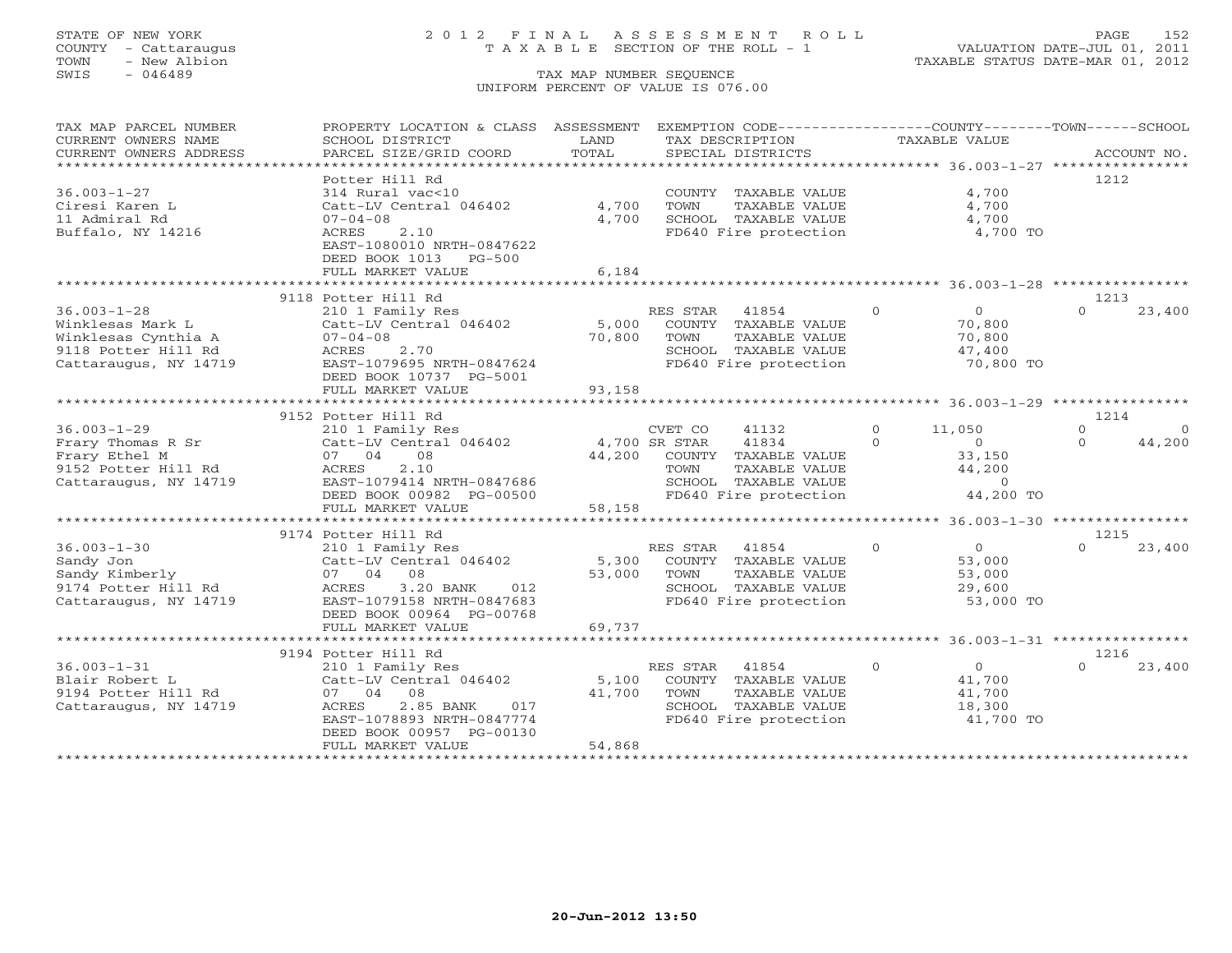# STATE OF NEW YORK 2 0 1 2 F I N A L A S S E S S M E N T R O L L PAGE 153 COUNTY - Cattaraugus T A X A B L E SECTION OF THE ROLL - 1 VALUATION DATE-JUL 01, 2011

| TAX MAP PARCEL NUMBER  | PROPERTY LOCATION & CLASS ASSESSMENT EXEMPTION CODE---------------COUNTY-------TOWN-----SCHOOL |        |                                               |                      |             |
|------------------------|------------------------------------------------------------------------------------------------|--------|-----------------------------------------------|----------------------|-------------|
| CURRENT OWNERS NAME    | SCHOOL DISTRICT                                                                                | LAND   | TAX DESCRIPTION                               | <b>TAXABLE VALUE</b> |             |
| CURRENT OWNERS ADDRESS | PARCEL SIZE/GRID COORD                                                                         | TOTAL  | SPECIAL DISTRICTS                             |                      | ACCOUNT NO. |
|                        |                                                                                                |        |                                               |                      |             |
|                        | Potter Hill Rd                                                                                 |        |                                               |                      | 1217        |
| $36.003 - 1 - 32$      | 314 Rural vac<10                                                                               |        | COUNTY TAXABLE VALUE                          | 4,800                |             |
| Blair Robert L         | Catt-LV Central 046402                                                                         | 4,800  | TOWN<br>TAXABLE VALUE                         | 4,800                |             |
| 9194 Potter Hill Rd    | 07 04 08                                                                                       | 4,800  | SCHOOL TAXABLE VALUE                          | 4,800                |             |
| Cattaraugus, NY 14719  | 2.28<br>ACRES                                                                                  |        | FD640 Fire protection                         | 4,800 TO             |             |
|                        | EAST-1079137 NRTH-0848100                                                                      |        |                                               |                      |             |
|                        | DEED BOOK 00975 PG-00372                                                                       |        |                                               |                      |             |
|                        | FULL MARKET VALUE                                                                              | 6,316  |                                               |                      |             |
|                        |                                                                                                |        |                                               |                      |             |
|                        | Potter Hill Rd                                                                                 |        |                                               |                      | 1218        |
| $36.003 - 1 - 33$      | 312 Vac w/imprv                                                                                |        | COUNTY TAXABLE VALUE                          | 4,700                |             |
| Ferguson John C        | Catt-LV Central 046402                                                                         | 4,700  | TOWN<br>TAXABLE VALUE                         | 4,700                |             |
| 267 Currier Ave        | 07 04 08                                                                                       | 4,700  | SCHOOL TAXABLE VALUE                          | 4,700                |             |
| Sloan, NY 14212        | 2.23<br>ACRES                                                                                  |        | FD640 Fire protection                         | 4,700 TO             |             |
|                        | EAST-1079406 NRTH-0848122                                                                      |        |                                               |                      |             |
|                        | DEED BOOK 14319 PG-6001                                                                        |        |                                               |                      |             |
|                        | FULL MARKET VALUE                                                                              | 6,184  |                                               |                      |             |
|                        | Potter Hill Rd                                                                                 |        |                                               |                      | 1219        |
| $36.003 - 1 - 34$      |                                                                                                |        |                                               | 5,400                |             |
| Morris William D       | 270 Mfg housing<br>Catt-LV Central 046402                                                      |        | COUNTY TAXABLE VALUE<br>TOWN<br>TAXABLE VALUE | 5,400                |             |
| 2077 Richardson Rd     |                                                                                                | 4,900  | SCHOOL TAXABLE VALUE                          |                      |             |
| Collins, NY 14034      | 07 04 08<br>2.47<br>ACRES                                                                      | 5,400  | FD640 Fire protection                         | 5,400<br>5,400 TO    |             |
|                        | EAST-1078947 NRTH-0848330                                                                      |        |                                               |                      |             |
|                        | DEED BOOK 00991 PG-00996                                                                       |        |                                               |                      |             |
|                        | FULL MARKET VALUE                                                                              | 7,105  |                                               |                      |             |
|                        |                                                                                                |        |                                               |                      |             |
|                        | Potter Hill Rd                                                                                 |        |                                               |                      | 1220        |
| $36.003 - 1 - 35$      | 312 Vac w/imprv                                                                                |        | COUNTY TAXABLE VALUE                          | 10,500               |             |
| Persons George P       | Catt-LV Central 046402                                                                         | 4,900  | TOWN<br>TAXABLE VALUE                         | 10,500               |             |
| 7300 Boston State Rd   | 07 04 08                                                                                       | 10,500 | SCHOOL TAXABLE VALUE                          | 10,500               |             |
| Hamburg, NY 14075      | 2.47<br>ACRES                                                                                  |        | FD640 Fire protection                         | 10,500 TO            |             |
|                        | EAST-1079372 NRTH-0848428                                                                      |        |                                               |                      |             |
|                        | DEED BOOK 13057 PG-9001                                                                        |        |                                               |                      |             |
|                        | FULL MARKET VALUE                                                                              | 13,816 |                                               |                      |             |
|                        |                                                                                                |        |                                               |                      |             |
|                        | Potter Hill Rd                                                                                 |        |                                               |                      | 1221        |
| $36.003 - 1 - 36$      | 312 Vac w/imprv                                                                                |        | COUNTY TAXABLE VALUE                          | 9,700                |             |
| Persons George Paul    | Catt-LV Central 046402                                                                         | 5,200  | TAXABLE VALUE<br>TOWN                         | 9,700                |             |
| 7300 Boston State Rd   | 07 04 08                                                                                       | 9,700  | SCHOOL TAXABLE VALUE                          | 9,700                |             |
| Hamburg, NY 14075      | 2.92<br>ACRES                                                                                  |        | FD640 Fire protection                         | 9,700 TO             |             |
|                        | EAST-1079497 NRTH-0848650                                                                      |        |                                               |                      |             |
|                        | DEED BOOK 17240 PG-5001                                                                        |        |                                               |                      |             |
|                        | FULL MARKET VALUE                                                                              | 12,763 |                                               |                      |             |
|                        |                                                                                                |        |                                               |                      |             |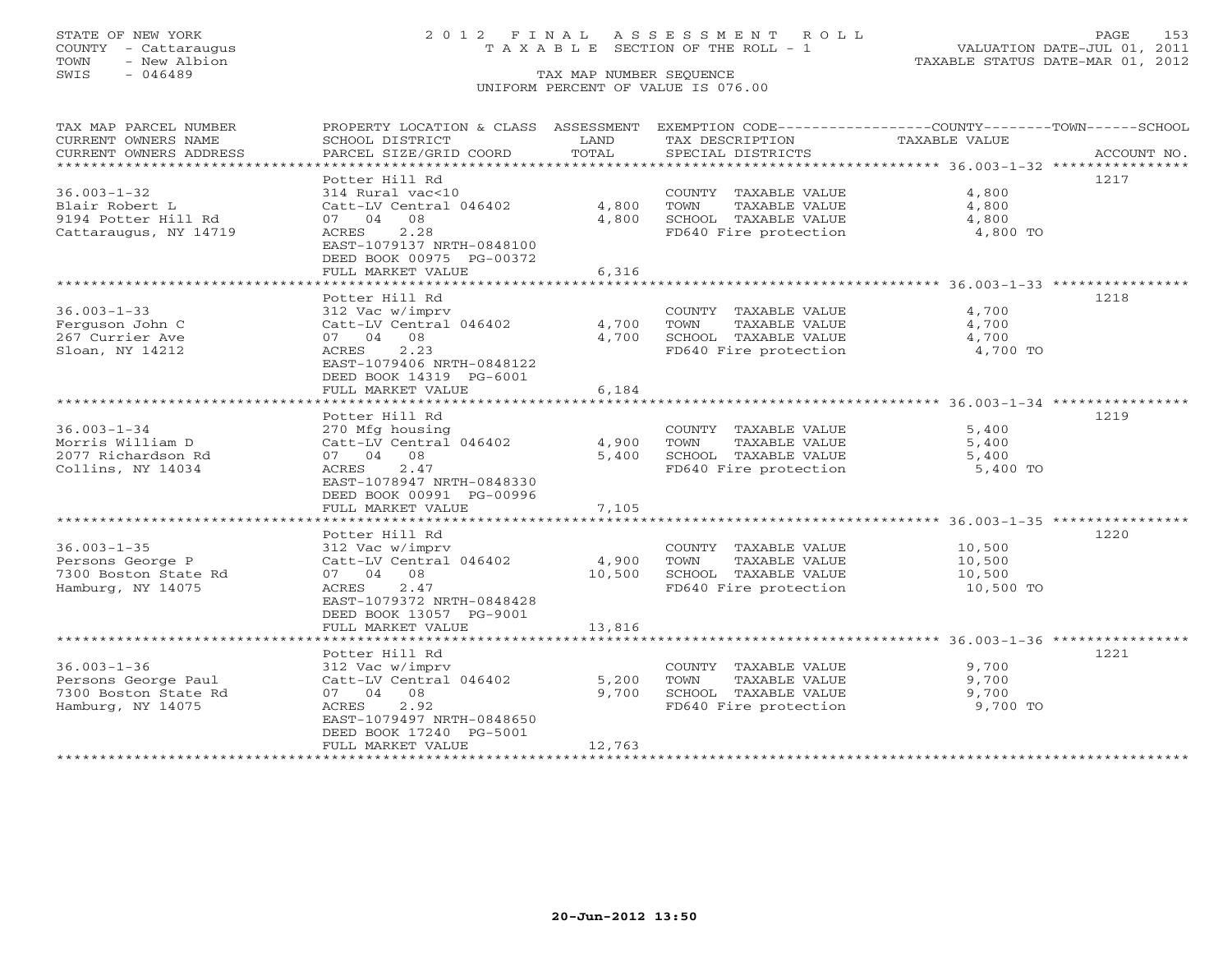# STATE OF NEW YORK 2 0 1 2 F I N A L A S S E S S M E N T R O L L PAGE 154 COUNTY - Cattaraugus T A X A B L E SECTION OF THE ROLL - 1 VALUATION DATE-JUL 01, 2011

| TAX MAP PARCEL NUMBER  | PROPERTY LOCATION & CLASS ASSESSMENT        |         | EXEMPTION CODE-----------------COUNTY-------TOWN------SCHOOL |               |             |
|------------------------|---------------------------------------------|---------|--------------------------------------------------------------|---------------|-------------|
| CURRENT OWNERS NAME    | SCHOOL DISTRICT                             | LAND    | TAX DESCRIPTION                                              | TAXABLE VALUE |             |
| CURRENT OWNERS ADDRESS | PARCEL SIZE/GRID COORD                      | TOTAL   | SPECIAL DISTRICTS                                            |               | ACCOUNT NO. |
|                        |                                             |         |                                                              |               |             |
|                        | Potter Hill Rd                              |         |                                                              |               | 1222        |
| $36.003 - 1 - 37$      | 271 Mfg housings                            |         | COUNTY TAXABLE VALUE                                         | 5,700         |             |
| Visniesky Paul A       | Catt-LV Central 046402                      | 4,800   | TOWN<br>TAXABLE VALUE                                        | 5,700         |             |
| 59 Tuxedo Pl           | $07 - 04 - 08$                              | 5,700   | SCHOOL TAXABLE VALUE                                         | 5,700         |             |
| Buffalo, NY 14207      | ACRES 2.32                                  |         | FD640 Fire protection                                        | 5,700 TO      |             |
|                        | EAST-1079667 NRTH-0848843                   |         |                                                              |               |             |
|                        | DEED BOOK 12227 PG-7007                     |         |                                                              |               |             |
|                        | FULL MARKET VALUE                           | 7,500   |                                                              |               |             |
|                        |                                             |         |                                                              |               |             |
|                        | Potter Hill Rd                              |         |                                                              |               | 1223        |
| $36.003 - 1 - 38$      | 270 Mfg housing                             |         | COUNTY TAXABLE VALUE                                         | 10,100        |             |
| Bartlett Joanne L      | Catt-LV Central 046402<br>07 04 08          | 5,000   | TOWN<br>TAXABLE VALUE                                        | 10,100        |             |
| Bartlett James S       | 2.68                                        | 10,100  | SCHOOL TAXABLE VALUE                                         | 10,100        |             |
| 530 Longmeadow Rd      | ACRES                                       |         | FD640 Fire protection                                        | 10,100 TO     |             |
| Amherst, NY 14226-2450 | EAST-1078997 NRTH-0848663                   |         |                                                              |               |             |
|                        | DEED BOOK 3599 PG-6001<br>FULL MARKET VALUE | 13,289  |                                                              |               |             |
|                        |                                             |         |                                                              |               |             |
|                        | Potter Hill Rd                              |         |                                                              |               | 1224        |
| $36.003 - 1 - 39$      | 314 Rural vac<10                            |         | COUNTY TAXABLE VALUE                                         | 5,000         |             |
| Cicatello Joseph       | Catt-LV Central 046402                      | 5,000   | TOWN<br>TAXABLE VALUE                                        | 5,000         |             |
| 362 Skillen St         | $07 - 04 - 08$                              | 5,000   | SCHOOL TAXABLE VALUE                                         | 5,000         |             |
| Buffalo, NY 14207      | ACRES<br>2.62                               |         | FD640 Fire protection                                        | 5,000 TO      |             |
|                        | EAST-1079233 NRTH-0848957                   |         |                                                              |               |             |
|                        | DEED BOOK 489<br>PG-4001                    |         |                                                              |               |             |
|                        | FULL MARKET VALUE                           | 6,579   |                                                              |               |             |
|                        |                                             |         |                                                              |               |             |
|                        | Potter Hill Rd                              |         |                                                              |               | 1225        |
| $36.003 - 1 - 40$      | 314 Rural vac<10                            |         | COUNTY TAXABLE VALUE                                         | 4,700         |             |
| Visniesky Paul         | Catt-LV Central 046402                      | 4,700   | TAXABLE VALUE<br>TOWN                                        | 4,700         |             |
| 59 Tuxedo Pl           | 07 04 08                                    | 4,700   | SCHOOL TAXABLE VALUE                                         | 4,700         |             |
| Buffalo, NY 14207      | 2.11<br>ACRES                               |         | FD640 Fire protection                                        | 4,700 TO      |             |
|                        | EAST-1078921 NRTH-0848985                   |         |                                                              |               |             |
|                        | DEED BOOK 11284 PG-5001                     |         |                                                              |               |             |
|                        | FULL MARKET VALUE                           | 6,184   |                                                              |               |             |
|                        |                                             |         |                                                              |               |             |
|                        | Scott Hollow Rd                             |         |                                                              |               | 0540        |
| $43.002 - 2 - 1$       | 240 Rural res                               |         | COUNTY TAXABLE VALUE                                         | 77,000        |             |
| Ackerman Richard E     | Catt-LV Central 046402                      | 62,900  | TAXABLE VALUE<br>TOWN                                        | 77,000        |             |
| Wolf Peter G           | 62/63 04 08                                 | 77,000  | SCHOOL TAXABLE VALUE                                         | 77,000        |             |
| 495 Morgan St          | Lot $62$                                    |         | FD640 Fire protection                                        | 77,000 TO     |             |
| Tonawanda, NY 14150    | ACRES 178.73                                |         |                                                              |               |             |
|                        | EAST-1052702 NRTH-0847454                   |         |                                                              |               |             |
|                        | DEED BOOK 1025 PG-116                       |         |                                                              |               |             |
|                        | FULL MARKET VALUE                           | 101,316 |                                                              |               |             |
| *******************    |                                             |         |                                                              |               |             |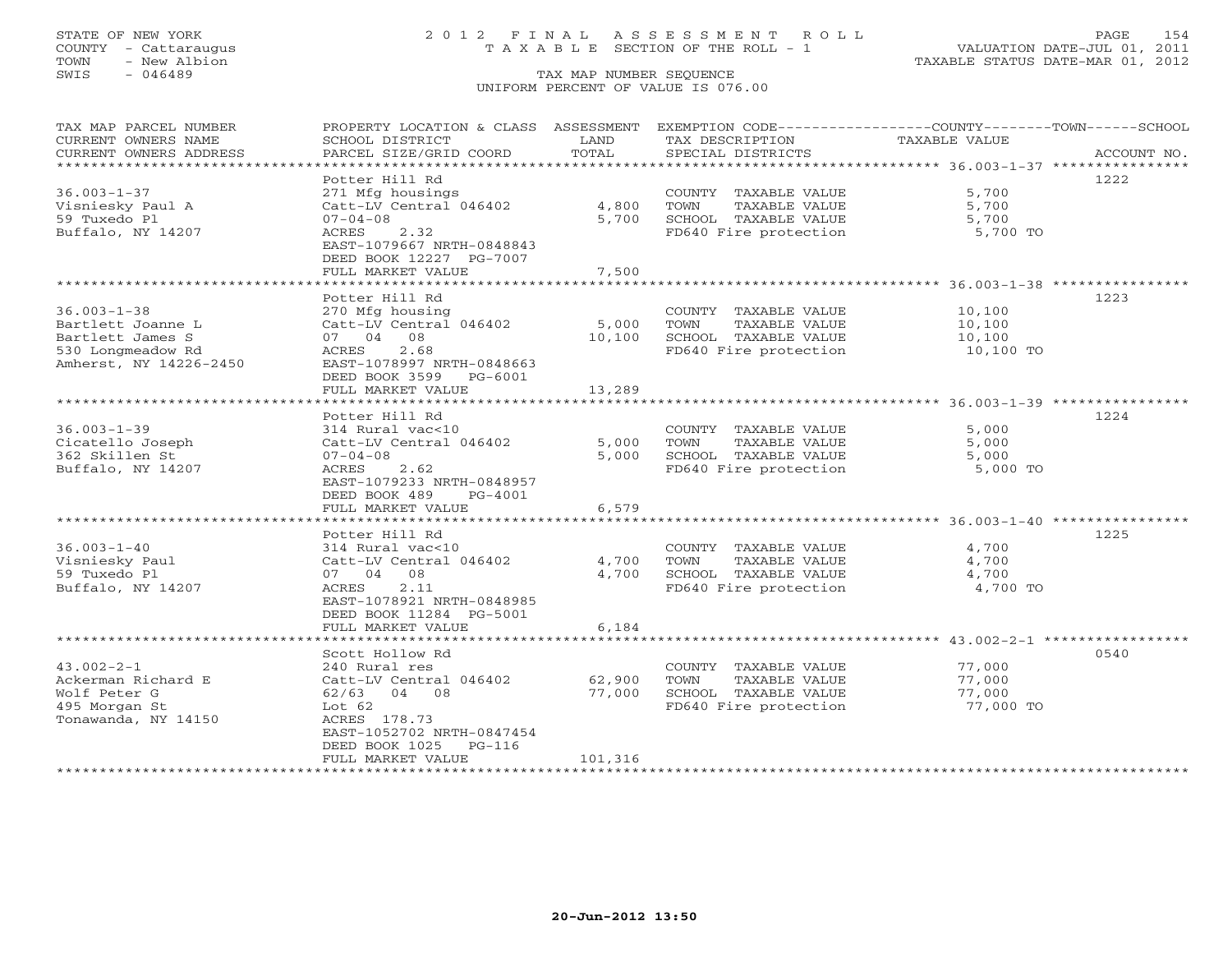# STATE OF NEW YORK 2 0 1 2 F I N A L A S S E S S M E N T R O L L PAGE 155 COUNTY - Cattaraugus T A X A B L E SECTION OF THE ROLL - 1 VALUATION DATE-JUL 01, 2011

TOWN - New Albion TAXABLE STATUS DATE-MAR 01, 2012

| TAX MAP PARCEL NUMBER                                                                          | PROPERTY LOCATION & CLASS ASSESSMENT EXEMPTION CODE---------------COUNTY-------TOWN------SCHOOL                                                                                                                                                                   |         |                                                                                                                                                                               |                |                                            |          |        |
|------------------------------------------------------------------------------------------------|-------------------------------------------------------------------------------------------------------------------------------------------------------------------------------------------------------------------------------------------------------------------|---------|-------------------------------------------------------------------------------------------------------------------------------------------------------------------------------|----------------|--------------------------------------------|----------|--------|
| CURRENT OWNERS NAME                                                                            | SCHOOL DISTRICT                                                                                                                                                                                                                                                   | LAND    | TAX DESCRIPTION                                                                                                                                                               |                | TAXABLE VALUE                              |          |        |
| CURRENT OWNERS ADDRESS                                                                         |                                                                                                                                                                                                                                                                   |         |                                                                                                                                                                               |                |                                            |          |        |
| *****************************                                                                  |                                                                                                                                                                                                                                                                   |         |                                                                                                                                                                               |                |                                            |          |        |
|                                                                                                | Leon Rd                                                                                                                                                                                                                                                           |         |                                                                                                                                                                               |                |                                            |          | 0322   |
| 43.002-2-2<br>Mecca Revocable Trust Leonard Catt-LV Central 046402 60,900 COUNTY TAXABLE VALUE |                                                                                                                                                                                                                                                                   |         |                                                                                                                                                                               | $\overline{0}$ | 2,029                                      | 2,029    | 2,029  |
|                                                                                                |                                                                                                                                                                                                                                                                   |         |                                                                                                                                                                               |                | 58,871                                     |          |        |
| 8571 Wendy Lane                                                                                | 62 04 08                                                                                                                                                                                                                                                          | 60,900  | TOWN<br>TAXABLE VALUE                                                                                                                                                         |                | 58,871<br>58,871                           |          |        |
| W. Palm Beach, FL 33411                                                                        | ACRES 143.75                                                                                                                                                                                                                                                      |         | SCHOOL TAXABLE VALUE                                                                                                                                                          |                |                                            |          |        |
|                                                                                                | EAST-1052042 NRTH-0845012                                                                                                                                                                                                                                         |         | FD640 Fire protection 60,900 TO                                                                                                                                               |                |                                            |          |        |
| MAY BE SUBJECT TO PAYMENT                                                                      | DEED BOOK 11910 PG-3002                                                                                                                                                                                                                                           |         |                                                                                                                                                                               |                |                                            |          |        |
| UNDER AGDIST LAW TIL 2019                                                                      | FULL MARKET VALUE                                                                                                                                                                                                                                                 | 80,132  |                                                                                                                                                                               |                |                                            |          |        |
|                                                                                                |                                                                                                                                                                                                                                                                   |         |                                                                                                                                                                               |                |                                            |          |        |
|                                                                                                | Mosher Hollow Rd                                                                                                                                                                                                                                                  |         |                                                                                                                                                                               |                |                                            |          | 0323   |
| $43.002 - 2 - 3$                                                                               | 240 Rural res                                                                                                                                                                                                                                                     |         | AG DIST 41720                                                                                                                                                                 | $\overline{0}$ | 37,448                                     | 37,448   | 37,448 |
| Mecca Leonard P                                                                                | Catt-LV Central 046402 89,900                                                                                                                                                                                                                                     |         | COUNTY TAXABLE VALUE                                                                                                                                                          |                | 224,952                                    |          |        |
| Mecca Geraldine                                                                                | 62 04 08                                                                                                                                                                                                                                                          | 262,400 | TOWN<br>TAXABLE VALUE                                                                                                                                                         |                | 224,952                                    |          |        |
| 8571 Wendy Lane East                                                                           | Lot 61                                                                                                                                                                                                                                                            |         | SCHOOL TAXABLE VALUE                                                                                                                                                          |                | 224,952                                    |          |        |
| West Palm Beach, FL 33411                                                                      | ACRES 285.50                                                                                                                                                                                                                                                      |         | FD640 Fire protection                                                                                                                                                         |                | 262,400 TO                                 |          |        |
|                                                                                                | EAST-1053295 NRTH-0843496                                                                                                                                                                                                                                         |         |                                                                                                                                                                               |                |                                            |          |        |
| MAY BE SUBJECT TO PAYMENT                                                                      | DEED BOOK 00941 PG-01084                                                                                                                                                                                                                                          |         |                                                                                                                                                                               |                |                                            |          |        |
| UNDER AGDIST LAW TIL 2016                                                                      | FULL MARKET VALUE                                                                                                                                                                                                                                                 | 345,263 |                                                                                                                                                                               |                |                                            |          |        |
|                                                                                                |                                                                                                                                                                                                                                                                   |         |                                                                                                                                                                               |                |                                            |          |        |
|                                                                                                | 10982 Mosher Hollow Rd                                                                                                                                                                                                                                            |         |                                                                                                                                                                               |                |                                            |          | 0145   |
| $43.002 - 2 - 4$                                                                               |                                                                                                                                                                                                                                                                   |         | AGED C/T/S 41800                                                                                                                                                              |                | $0 \t 18,515$                              | 18,515   | 18,515 |
| $\mathbf{e}$<br>Fick Ellamae                                                                   |                                                                                                                                                                                                                                                                   |         | 41834                                                                                                                                                                         | $\Omega$       | $\overline{0}$                             | $\Omega$ | 34,385 |
|                                                                                                | 62 04 08                                                                                                                                                                                                                                                          |         |                                                                                                                                                                               |                |                                            |          |        |
| 10982 Mosher Hollow Rd<br>Cattaraugus, NY 14719                                                | FRNT 146.00 DPTH 275.00                                                                                                                                                                                                                                           |         | 34,385<br>DPTH 275.00 52,900 COUNTY TAXABLE VALUE<br>DPTH 275.00 TOWN TAXABLE VALUE 34,385<br>NRTH-0843945 SCHOOL TAXABLE VALUE 0<br>PG-00580 FD640 Fire protection 52,900 TO |                |                                            |          |        |
|                                                                                                | EAST-1051502 NRTH-0843945                                                                                                                                                                                                                                         |         |                                                                                                                                                                               |                |                                            |          |        |
|                                                                                                | DEED BOOK 722                                                                                                                                                                                                                                                     |         |                                                                                                                                                                               |                |                                            |          |        |
|                                                                                                | FULL MARKET VALUE                                                                                                                                                                                                                                                 | 69,605  |                                                                                                                                                                               |                |                                            |          |        |
|                                                                                                |                                                                                                                                                                                                                                                                   |         |                                                                                                                                                                               |                |                                            |          |        |
|                                                                                                | 10983 Mosher Hollow Rd<br>Mosher Hollow Rd<br>210 1 Family Res<br>210 1 Family Res<br>Catt-LV Central 046402<br>62 04 08 31,900 TOWN TAXABLE VALUE<br>31,900 TOWN TAXABLE VALUE<br>SCHOOL TAXABLE VALUE<br>21,900 TOWN TAXABLE VALUE<br>21,900 TOWN TAXABLE VALUE |         |                                                                                                                                                                               |                |                                            |          | 0146   |
| $43.002 - 2 - 5$                                                                               |                                                                                                                                                                                                                                                                   |         |                                                                                                                                                                               |                | $\overline{0}$                             | $\Omega$ | 23,400 |
|                                                                                                |                                                                                                                                                                                                                                                                   |         |                                                                                                                                                                               |                | 31,900<br>31,900                           |          |        |
| 43.002-2-5<br>Stephens Kevin<br>10983 Mosher Hollow Rd                                         |                                                                                                                                                                                                                                                                   |         |                                                                                                                                                                               |                |                                            |          |        |
| Cattaraugus, NY 14719                                                                          |                                                                                                                                                                                                                                                                   |         | SCHOOL TAXABLE VALUE<br>FD640 Fire protection                                                                                                                                 |                | 8,500                                      |          |        |
|                                                                                                | EAST-1051395 NRTH-0843717                                                                                                                                                                                                                                         |         |                                                                                                                                                                               |                | 31,900 TO                                  |          |        |
|                                                                                                | DEED BOOK 828<br>PG-00662                                                                                                                                                                                                                                         |         |                                                                                                                                                                               |                |                                            |          |        |
|                                                                                                | FULL MARKET VALUE                                                                                                                                                                                                                                                 | 41,974  |                                                                                                                                                                               |                |                                            |          |        |
|                                                                                                |                                                                                                                                                                                                                                                                   |         |                                                                                                                                                                               |                |                                            |          |        |
|                                                                                                | 10920 Mosher Hollow Rd                                                                                                                                                                                                                                            |         |                                                                                                                                                                               |                |                                            |          | 0124   |
| $43.002 - 2 - 6.1$                                                                             | 210 1 Family Res 5F<br>Catt-LV Central 046402 4,900                                                                                                                                                                                                               |         | SR STAR<br>41834                                                                                                                                                              | $\circ$        | $\begin{array}{c} 0 \\ 48,200 \end{array}$ | $\Omega$ | 48,200 |
|                                                                                                |                                                                                                                                                                                                                                                                   |         | COUNTY TAXABLE VALUE                                                                                                                                                          |                |                                            |          |        |
|                                                                                                | 61 04 08                                                                                                                                                                                                                                                          | 48,200  |                                                                                                                                                                               |                | 48,200                                     |          |        |
| 43.002-2-6.1<br>Dole Paul E<br>Dole Shirley J<br>10920 Mosher Hollow Rd                        | 2.45<br>ACRES                                                                                                                                                                                                                                                     |         | TOWN      TAXABLE VALUE<br>SCHOOL   TAXABLE VALUE                                                                                                                             |                | $\overline{0}$                             |          |        |
| Cattaraugus, NY 14719                                                                          | EAST-1052687 NRTH-0843406                                                                                                                                                                                                                                         |         | FD640 Fire protection 48,200 TO                                                                                                                                               |                |                                            |          |        |
|                                                                                                | DEED BOOK 829<br>PG-9002                                                                                                                                                                                                                                          |         |                                                                                                                                                                               |                |                                            |          |        |
|                                                                                                | FULL MARKET VALUE                                                                                                                                                                                                                                                 | 63,421  |                                                                                                                                                                               |                |                                            |          |        |
|                                                                                                |                                                                                                                                                                                                                                                                   |         |                                                                                                                                                                               |                |                                            |          |        |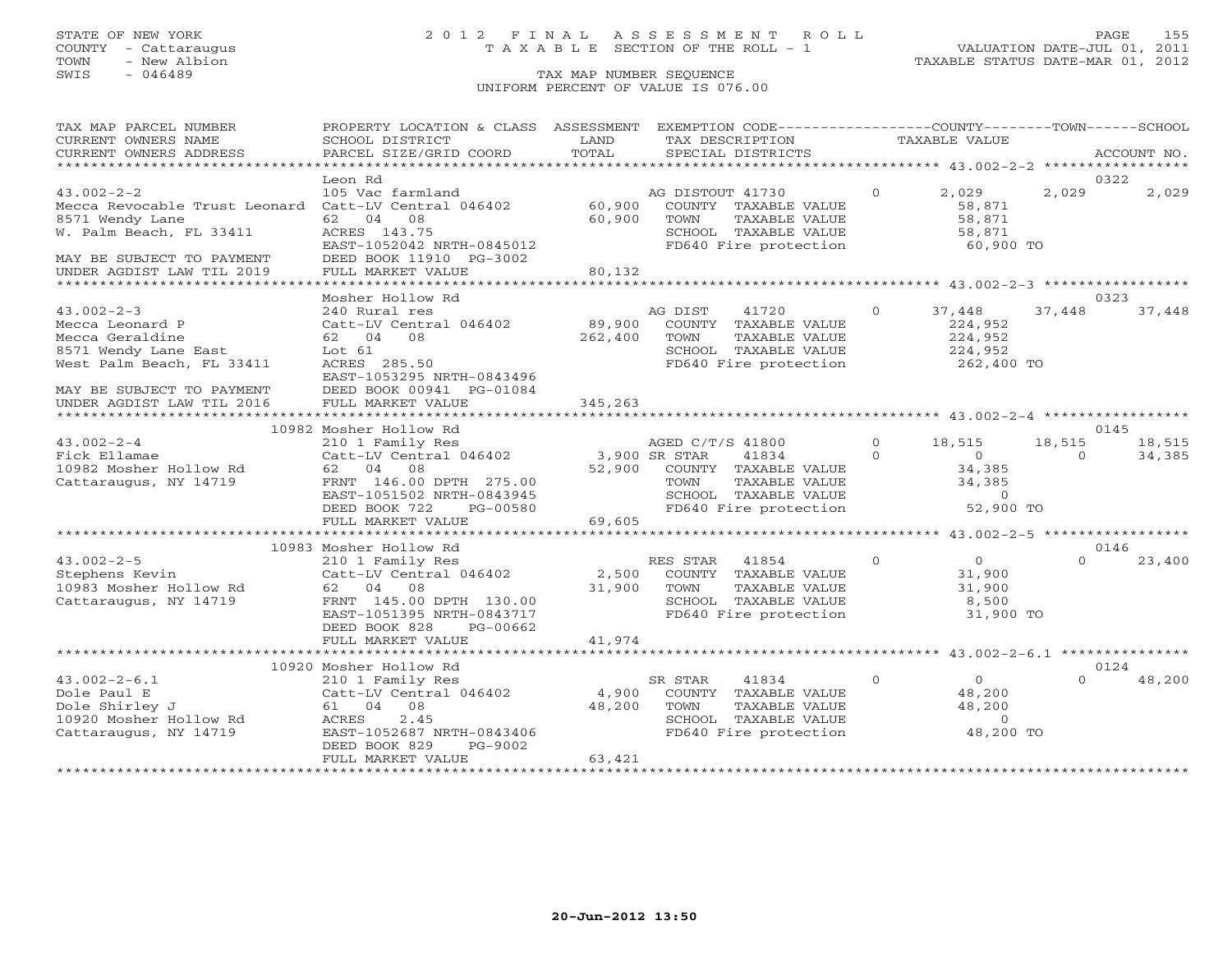# STATE OF NEW YORK 2 0 1 2 F I N A L A S S E S S M E N T R O L L PAGE 156 COUNTY - Cattaraugus T A X A B L E SECTION OF THE ROLL - 1 VALUATION DATE-JUL 01, 2011

| TAX MAP PARCEL NUMBER<br>CURRENT OWNERS NAME                                                                  | PROPERTY LOCATION & CLASS ASSESSMENT<br>SCHOOL DISTRICT                                                                       | LAND             | TAX DESCRIPTION                                                                                | EXEMPTION CODE-----------------COUNTY-------TOWN------SCHOOL<br><b>TAXABLE VALUE</b> |                    |
|---------------------------------------------------------------------------------------------------------------|-------------------------------------------------------------------------------------------------------------------------------|------------------|------------------------------------------------------------------------------------------------|--------------------------------------------------------------------------------------|--------------------|
| CURRENT OWNERS ADDRESS                                                                                        | PARCEL SIZE/GRID COORD                                                                                                        | TOTAL            | SPECIAL DISTRICTS                                                                              |                                                                                      | ACCOUNT NO.        |
| *********************                                                                                         |                                                                                                                               |                  |                                                                                                |                                                                                      |                    |
|                                                                                                               | 10888 Mosher Hollow Rd                                                                                                        |                  |                                                                                                |                                                                                      | 1322               |
| $43.002 - 2 - 6.2$<br>Dole Eric P<br>Dole Dawn M<br>10888 Mosher Hollow Rd                                    | 210 1 Family Res<br>Catt-LV Central 046402<br>61 04 08<br>Based On 70% Comp 1992                                              | 4,100<br>49,200  | RES STAR<br>41854<br>COUNTY TAXABLE VALUE<br>TOWN<br>TAXABLE VALUE<br>SCHOOL TAXABLE VALUE     | $\Omega$<br>$\circ$<br>49,200<br>49,200<br>25,800                                    | $\Omega$<br>23,400 |
| Cattaraugus, NY 14719                                                                                         | FRNT 117.00 DPTH 386.00<br>EAST-1052927 NRTH-0843355<br>DEED BOOK 9034 PG-3001<br>FULL MARKET VALUE                           | 64,737           | FD640 Fire protection                                                                          | 49,200 TO                                                                            |                    |
|                                                                                                               |                                                                                                                               |                  |                                                                                                |                                                                                      |                    |
|                                                                                                               | 10693 Mosher Hollow Rd                                                                                                        |                  |                                                                                                |                                                                                      | 0488               |
| $43.002 - 2 - 7.1$<br>Sporyz Ronald W Jr<br>Batto Alfred T<br>100 Corporate Pkwy Ste 118<br>Amherst, NY 14226 | 240 Rural res<br>Catt-LV Central 046402<br>61 04 08<br>2nd driveway-10751 Mosher<br>ACRES 101.70<br>EAST-1054793 NRTH-0840622 | 43,700<br>55,900 | COUNTY TAXABLE VALUE<br>TOWN<br>TAXABLE VALUE<br>SCHOOL TAXABLE VALUE<br>FD640 Fire protection | 55,900<br>55,900<br>55,900<br>55,900 TO                                              |                    |
|                                                                                                               | DEED BOOK 4160<br>PG-3003<br>FULL MARKET VALUE                                                                                | 73,553           |                                                                                                |                                                                                      |                    |
|                                                                                                               |                                                                                                                               |                  |                                                                                                |                                                                                      |                    |
| $43.002 - 2 - 7.2$                                                                                            | 10751 Mosher Hollow Rd<br>322 Rural vac>10                                                                                    |                  | COUNTY TAXABLE VALUE                                                                           | 25,500                                                                               | 1408               |
| Sporyz Ronald W Jr                                                                                            | Catt-LV Central 046402                                                                                                        | 25,500           | TOWN<br>TAXABLE VALUE                                                                          | 25,500                                                                               |                    |
| Shaw John                                                                                                     | 60/61 04 08                                                                                                                   | 25,500           | SCHOOL TAXABLE VALUE                                                                           | 25,500                                                                               |                    |
| 100 Corporate Pkwy Ste 118                                                                                    | ACRES 83.30                                                                                                                   |                  | FD640 Fire protection                                                                          | 25,500 TO                                                                            |                    |
| Amherst, NY 14226                                                                                             | EAST-1052918 NRTH-0840279<br>DEED BOOK 4160<br>PG-3001<br>FULL MARKET VALUE                                                   |                  |                                                                                                |                                                                                      |                    |
|                                                                                                               |                                                                                                                               | 33,553           |                                                                                                |                                                                                      |                    |
|                                                                                                               | Mosher Hollow Rd                                                                                                              |                  |                                                                                                |                                                                                      | 0173               |
| $43.002 - 2 - 8.1$<br>Nicholas John E<br>6940 Bailey Hill Rd<br>Cattaraugus, NY 14719                         | 322 Rural vac>10<br>Pine Valley Cen 063001<br>61 04 08<br>23.25<br>ACRES<br>EAST-1051374 NRTH-0839570                         | 7,000<br>7,000   | COUNTY TAXABLE VALUE<br>TAXABLE VALUE<br>TOWN<br>SCHOOL TAXABLE VALUE<br>FD640 Fire protection | 7,000<br>7,000<br>7,000<br>7,000 TO                                                  |                    |
|                                                                                                               | DEED BOOK 00921 PG-01135<br>FULL MARKET VALUE                                                                                 | 9,211            |                                                                                                |                                                                                      |                    |
|                                                                                                               | **********************                                                                                                        |                  |                                                                                                | ********************* 43.002-2-8.2 ***************                                   |                    |
|                                                                                                               | Mosher Hollow Rd                                                                                                              |                  |                                                                                                |                                                                                      | 1380               |
| $43.002 - 2 - 8.2$                                                                                            | 314 Rural vac<10                                                                                                              |                  | COUNTY TAXABLE VALUE                                                                           | 4,400                                                                                |                    |
| Marquardt James R                                                                                             | Pine Valley Cen 063001                                                                                                        | 4,400            | TAXABLE VALUE<br>TOWN                                                                          | 4,400                                                                                |                    |
| Robert Marquardt                                                                                              | 61 04 08                                                                                                                      | 4,400            | SCHOOL TAXABLE VALUE                                                                           | 4,400                                                                                |                    |
| PO Box 291<br>Clarence, NY 14031                                                                              | ACRES 14.65<br>EAST-1051194 NRTH-0840882<br>DEED BOOK 4175<br>PG-7001<br>FULL MARKET VALUE                                    | 5,789            | FD640 Fire protection                                                                          | 4,400 TO                                                                             |                    |
|                                                                                                               |                                                                                                                               | ***********      |                                                                                                |                                                                                      |                    |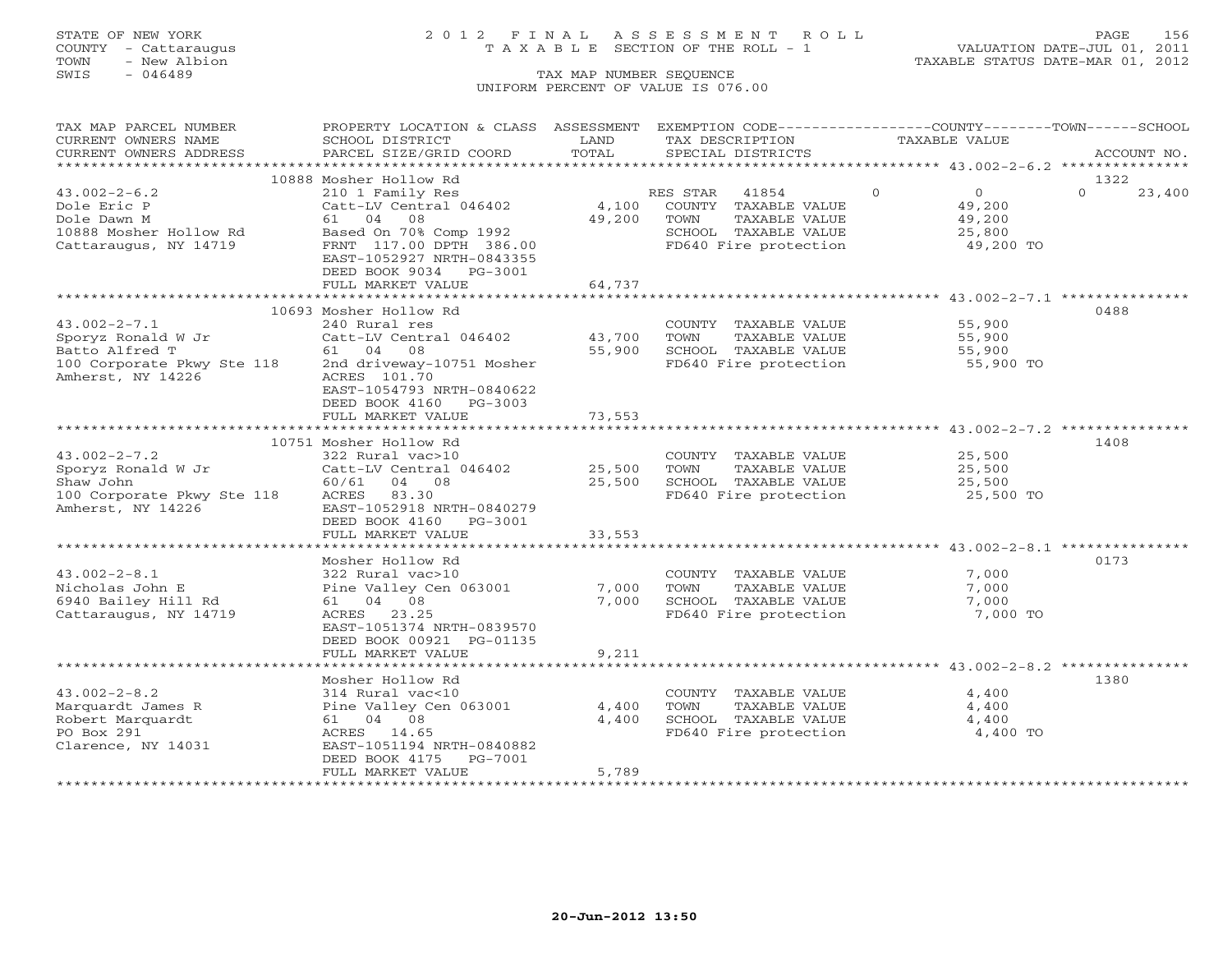# STATE OF NEW YORK 2 0 1 2 F I N A L A S S E S S M E N T R O L L PAGE 157 COUNTY - Cattaraugus T A X A B L E SECTION OF THE ROLL - 1 VALUATION DATE-JUL 01, 2011

| TAX MAP PARCEL NUMBER     | PROPERTY LOCATION & CLASS ASSESSMENT |         | EXEMPTION CODE-----------------COUNTY-------TOWN------SCHOOL |                      |             |
|---------------------------|--------------------------------------|---------|--------------------------------------------------------------|----------------------|-------------|
| CURRENT OWNERS NAME       | SCHOOL DISTRICT                      | LAND    | TAX DESCRIPTION                                              | <b>TAXABLE VALUE</b> |             |
| CURRENT OWNERS ADDRESS    | PARCEL SIZE/GRID COORD               | TOTAL   | SPECIAL DISTRICTS                                            |                      | ACCOUNT NO. |
|                           |                                      |         |                                                              |                      |             |
|                           | Kysor Hill Rd                        |         |                                                              |                      | 1402        |
| $43.002 - 2 - 8.3$        | 314 Rural vac<10                     |         | COUNTY TAXABLE VALUE                                         | 2,200                |             |
| Nadler Charles B          | Pine Valley Cen 063001               | 2,200   | TOWN<br>TAXABLE VALUE                                        | 2,200                |             |
| 12710 Brucker Rd          | 61 04 08                             | 2,200   | SCHOOL TAXABLE VALUE                                         | 2,200                |             |
| Akron, NY 14001           | 7.25<br>ACRES                        |         | FD640 Fire protection                                        | 2,200 TO             |             |
|                           | EAST-1051330 NRTH-0840221            |         |                                                              |                      |             |
|                           | DEED BOOK 00936 PG-00036             |         |                                                              |                      |             |
|                           | FULL MARKET VALUE                    | 2,895   |                                                              |                      |             |
|                           |                                      |         |                                                              |                      |             |
|                           | Tug Hill Rd                          |         |                                                              |                      | 0025        |
| $43.004 - 2 - 1$          | 105 Vac farmland                     |         | COUNTY TAXABLE VALUE                                         | 54,600               |             |
| Bailey Hill Road, LLC     | Pine Valley Cen 063001               | 54,600  | TOWN<br>TAXABLE VALUE                                        | 54,600               |             |
| 6715 Bailey Hill Rd       | 61 04 08                             | 54,600  | SCHOOL TAXABLE VALUE                                         | 54,600               |             |
| Cattaraugus, NY 14719     | ACRES 156.53                         |         | FD640 Fire protection                                        | 54,600 TO            |             |
|                           | EAST-1052476 NRTH-0838316            |         |                                                              |                      |             |
| MAY BE SUBJECT TO PAYMENT | DEED BOOK 14619 PG-8001              |         |                                                              |                      |             |
| UNDER AGDIST LAW TIL 2015 | FULL MARKET VALUE                    | 71,842  |                                                              |                      |             |
|                           | Tug Hill Rd                          |         |                                                              |                      | 0393        |
| $43.004 - 2 - 3$          | 240 Rural res                        |         | COUNTY TAXABLE VALUE                                         | 89,500               |             |
| Mc Dermid Edward J III    | Catt-LV Central 046402               | 46,700  | TAXABLE VALUE<br>TOWN                                        | 89,500               |             |
| Mc Dermid Brendan         | 60 04 08                             | 89,500  | SCHOOL TAXABLE VALUE                                         | 89,500               |             |
| 167 Woodbury Dr           | ACRES 113.68                         |         | FD640 Fire protection                                        | 89,500 TO            |             |
| Amherst, NY 14226         | EAST-1052325 NRTH-0836384            |         |                                                              |                      |             |
|                           | DEED BOOK 00960 PG-01084             |         |                                                              |                      |             |
|                           | FULL MARKET VALUE                    | 117,763 |                                                              |                      |             |
|                           |                                      |         |                                                              |                      |             |
|                           | Tug Hill Rd                          |         |                                                              |                      | 0485        |
| $43.004 - 2 - 4.1$        | 312 Vac w/imprv                      |         | COUNTY TAXABLE VALUE                                         | 50,200               |             |
| Stensland Osmund          | Catt-LV Central 046402               | 17,200  | TAXABLE VALUE<br>TOWN                                        | 50,200               |             |
| 83 Larchwood Dr           | 60 04 08                             | 50,200  | SCHOOL TAXABLE VALUE                                         | 50,200               |             |
| Painesville, OH 44077     | Ff 600.00                            |         | FD640 Fire protection                                        | 50,200 TO            |             |
|                           | ACRES 26.45                          |         |                                                              |                      |             |
|                           | EAST-1054108 NRTH-0836535            |         |                                                              |                      |             |
|                           | DEED BOOK 00952 PG-00510             |         |                                                              |                      |             |
|                           | FULL MARKET VALUE                    | 66,053  |                                                              |                      |             |
|                           |                                      |         |                                                              |                      |             |
|                           | Tug Hill Rd                          |         |                                                              |                      | 1425        |
| $43.004 - 2 - 4.2$        | 322 Rural vac>10                     |         | COUNTY TAXABLE VALUE                                         | 17,200               |             |
| Fenar Lewis               | Catt-LV Central 046402               | 17,200  | TOWN<br>TAXABLE VALUE                                        | 17,200               |             |
| Fenar Susan               | 60 04 08                             | 17,200  | SCHOOL TAXABLE VALUE                                         | 17,200               |             |
| 73 Center Dr              | ACRES 38.70                          |         | FD640 Fire protection                                        | 17,200 TO            |             |
| Depew, NY 14043           | EAST-1054909 NRTH-0836838            |         |                                                              |                      |             |
|                           | DEED BOOK 00948 PG-00686             |         |                                                              |                      |             |
|                           | FULL MARKET VALUE                    | 22,632  |                                                              |                      |             |
|                           |                                      |         |                                                              |                      |             |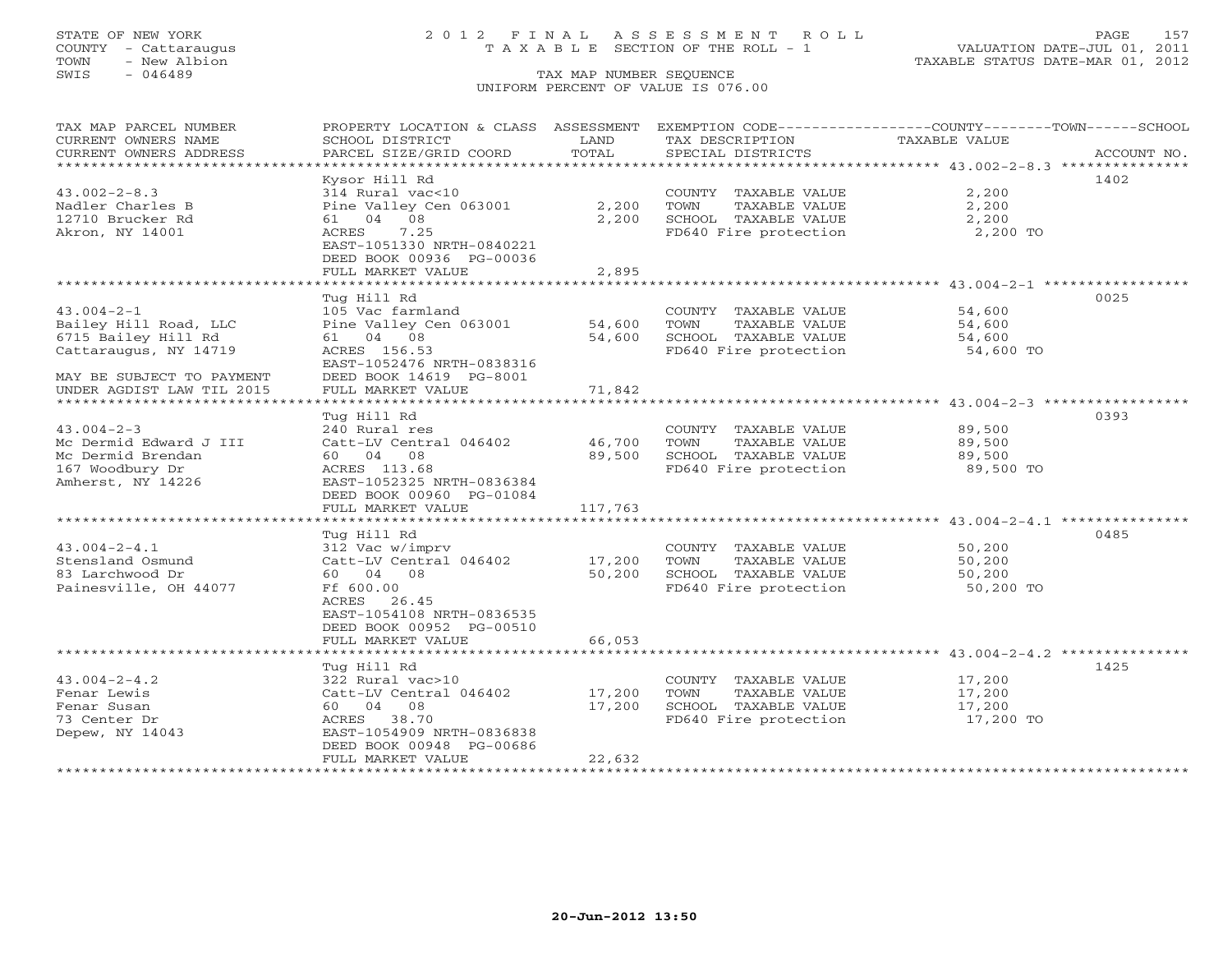# STATE OF NEW YORK 2 0 1 2 F I N A L A S S E S S M E N T R O L L PAGE 158 COUNTY - Cattaraugus T A X A B L E SECTION OF THE ROLL - 1 VALUATION DATE-JUL 01, 2011

| TAX MAP PARCEL NUMBER                         | PROPERTY LOCATION & CLASS ASSESSMENT        |               |                                      | EXEMPTION CODE-----------------COUNTY-------TOWN------SCHOOL |                    |
|-----------------------------------------------|---------------------------------------------|---------------|--------------------------------------|--------------------------------------------------------------|--------------------|
| CURRENT OWNERS NAME<br>CURRENT OWNERS ADDRESS | SCHOOL DISTRICT<br>PARCEL SIZE/GRID COORD   | LAND<br>TOTAL | TAX DESCRIPTION<br>SPECIAL DISTRICTS | <b>TAXABLE VALUE</b>                                         | ACCOUNT NO.        |
| ******************************                |                                             |               |                                      |                                                              |                    |
|                                               | Tug Hill Rd                                 |               |                                      |                                                              | 0110               |
| $43.004 - 2 - 5$                              | 210 1 Family Res                            |               | COUNTY TAXABLE VALUE                 | 47,800                                                       |                    |
| Cuzydlo Henry                                 | Catt-LV Central 046402                      | 13,800        | TOWN<br>TAXABLE VALUE                | 47,800                                                       |                    |
| Cuzydlo Barbara                               | $-04$<br>$-08$<br>59                        | 47,800        | SCHOOL TAXABLE VALUE                 | 47,800                                                       |                    |
| 1681 Linden Ave                               | ACRES 19.61                                 |               | FD640 Fire protection                | 47,800 TO                                                    |                    |
| North Tonawanda, NY 14120                     | EAST-1054264 NRTH-0835075                   |               |                                      |                                                              |                    |
| ************************                      | FULL MARKET VALUE                           | 62,895        |                                      |                                                              |                    |
|                                               | Tug Hill Rd                                 |               |                                      |                                                              | 0552               |
| $43.004 - 2 - 6$                              | 240 Rural res                               |               | COUNTY TAXABLE VALUE                 | 52,100                                                       |                    |
| Matthew Kevin L                               | Catt-LV Central 046402                      | 20,300        | TOWN<br>TAXABLE VALUE                | 52,100                                                       |                    |
| Matthew Maureen A                             | 59 04 08                                    | 52,100        | SCHOOL TAXABLE VALUE                 | 52,100                                                       |                    |
| 332 Windermere Blvd                           | ACRES 32.88                                 |               | FD640 Fire protection                | 52,100 TO                                                    |                    |
| Amherst, NY 14226                             | EAST-1053045 NRTH-0835015                   |               |                                      |                                                              |                    |
|                                               | DEED BOOK 13183 PG-5003                     |               |                                      |                                                              |                    |
|                                               | FULL MARKET VALUE                           | 68,553        |                                      |                                                              |                    |
|                                               |                                             |               |                                      |                                                              |                    |
|                                               | 6655 Kickbush Rd                            |               |                                      |                                                              | 0246               |
| $43.004 - 2 - 7$                              | 210 1 Family Res                            |               | 41834<br>SR STAR                     | $\Omega$<br>$\Omega$                                         | $\Omega$<br>48,520 |
| Kalata Mathew                                 | Catt-LV Central 046402                      | 17,900        | COUNTY TAXABLE VALUE                 | 68,700                                                       |                    |
| Kalata Marion                                 | 59 04 08                                    | 68,700        | TOWN<br>TAXABLE VALUE                | 68,700                                                       |                    |
| 6655 Kickbush Rd                              | 876-1036 (716)                              |               | SCHOOL TAXABLE VALUE                 | 20,180                                                       |                    |
| Cattaraugus, NY 14719                         | ACRES<br>27.81<br>EAST-1053770 NRTH-0834341 |               | FD640 Fire protection                | 68,700 TO                                                    |                    |
|                                               | DEED BOOK 721<br>PG-00860                   |               |                                      |                                                              |                    |
|                                               | FULL MARKET VALUE                           | 90,395        |                                      |                                                              |                    |
|                                               |                                             |               |                                      |                                                              |                    |
|                                               | Leon Rd                                     |               |                                      |                                                              | 0351               |
| $43.004 - 2 - 8.1$                            | 240 Rural res                               |               | COUNTY TAXABLE VALUE                 | 69,700                                                       |                    |
| Schoonmaker Dean                              | Pine Valley Cen 063001                      | 48,700        | TOWN<br>TAXABLE VALUE                | 69,700                                                       |                    |
| 9436 Orange St                                | 59 04 08                                    | 69,700        | SCHOOL TAXABLE VALUE                 | 69,700                                                       |                    |
| Angola, NY 14006                              | ACRES 121.60                                |               | FD640 Fire protection                | 69,700 TO                                                    |                    |
|                                               | EAST-1053130 NRTH-0832551                   |               |                                      |                                                              |                    |
|                                               | DEED BOOK 885<br>PG-00156                   |               |                                      |                                                              |                    |
|                                               | FULL MARKET VALUE                           | 91,711        |                                      |                                                              |                    |
|                                               |                                             |               |                                      |                                                              |                    |
| $43.004 - 2 - 8.2$                            | Kickbush Rd<br>322 Rural vac>10             |               | COUNTY TAXABLE VALUE                 | 17,100                                                       | 1192               |
| Colvin Carey L                                | Pine Valley Cen 063001                      | 17,100        | TOWN<br>TAXABLE VALUE                | 17,100                                                       |                    |
| Colvin Marie D                                | 59 04 08                                    | 17,100        | SCHOOL TAXABLE VALUE                 | 17,100                                                       |                    |
| 10991 Tug Hill Rd                             | ACRES 62.10                                 |               | FD640 Fire protection                | 17,100 TO                                                    |                    |
| Cattaraugus, NY 14719                         | EAST-1052802 NRTH-0833709                   |               |                                      |                                                              |                    |
|                                               | $PG-327$<br>DEED BOOK 1004                  |               |                                      |                                                              |                    |
|                                               | FULL MARKET VALUE                           | 22,500        |                                      |                                                              |                    |
| ********************                          |                                             |               |                                      |                                                              |                    |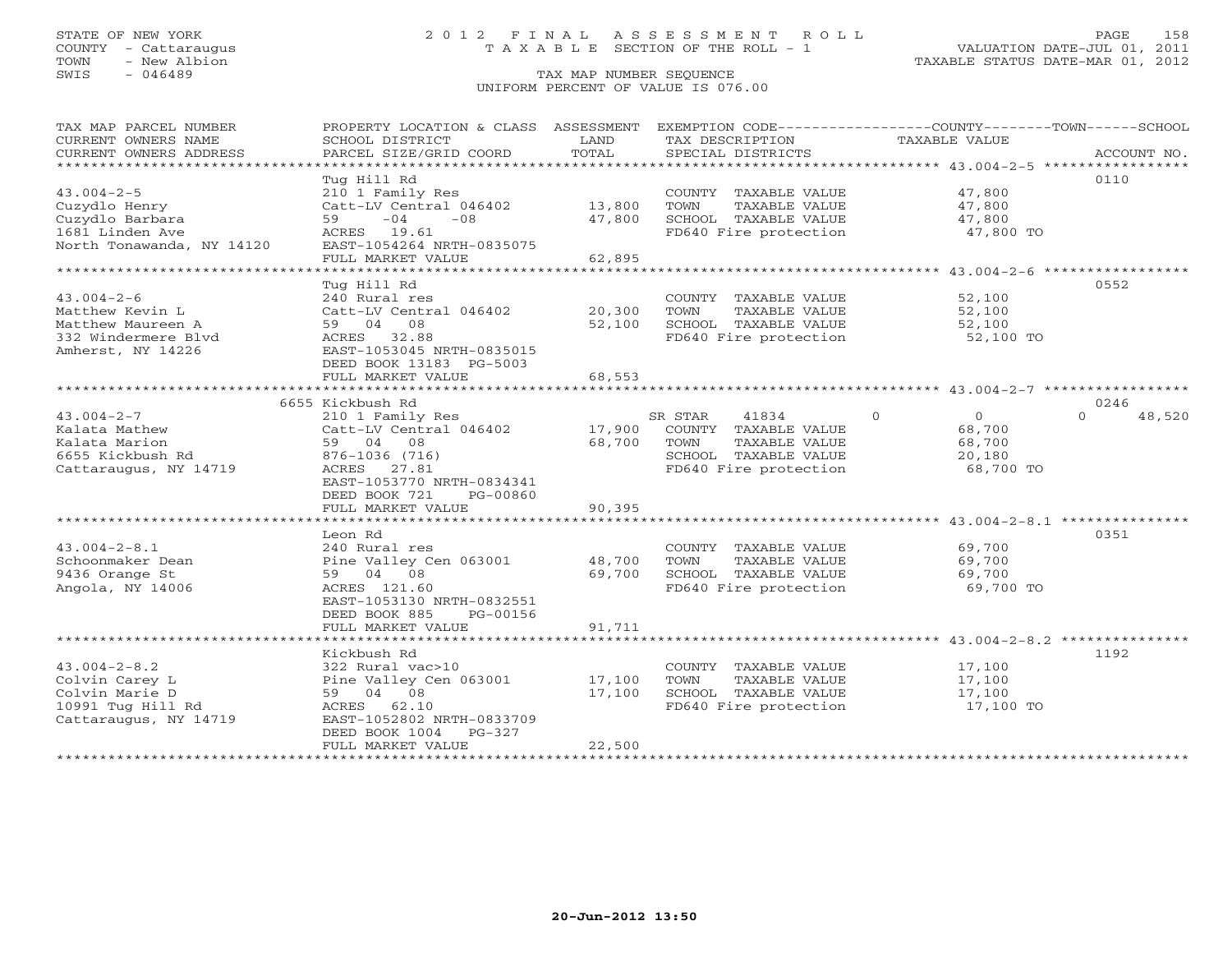# STATE OF NEW YORK 2 0 1 2 F I N A L A S S E S S M E N T R O L L PAGE 159 COUNTY - Cattaraugus T A X A B L E SECTION OF THE ROLL - 1 VALUATION DATE-JUL 01, 2011

TOWN - New Albion TAXABLE STATUS DATE-MAR 01, 2012

| TAX MAP PARCEL NUMBER                                                                                                                                                                                                                                      | PROPERTY LOCATION & CLASS ASSESSMENT EXEMPTION CODE----------------COUNTY-------TOWN------SCHOOL                                                                   |                      |                               |                                                                                                                        |          |          |                |
|------------------------------------------------------------------------------------------------------------------------------------------------------------------------------------------------------------------------------------------------------------|--------------------------------------------------------------------------------------------------------------------------------------------------------------------|----------------------|-------------------------------|------------------------------------------------------------------------------------------------------------------------|----------|----------|----------------|
| CURRENT OWNERS NAME                                                                                                                                                                                                                                        | SCHOOL DISTRICT                                                                                                                                                    | <b>EXAMPLE STATE</b> | TAX DESCRIPTION TAXABLE VALUE |                                                                                                                        |          |          |                |
| CURRENT OWNERS ADDRESS                                                                                                                                                                                                                                     | PARCEL SIZE/GRID COORD                                                                                                                                             | TOTAL                |                               | SPECIAL DISTRICTS                                                                                                      |          |          | ACCOUNT NO.    |
|                                                                                                                                                                                                                                                            |                                                                                                                                                                    |                      |                               |                                                                                                                        |          |          |                |
|                                                                                                                                                                                                                                                            | 10970 Leon Rd                                                                                                                                                      |                      |                               |                                                                                                                        |          |          | 0262           |
| $43.004 - 2 - 9$                                                                                                                                                                                                                                           | 210 1 Family Res                                                                                                                                                   |                      |                               | CVET CO 41132 0 2,350                                                                                                  |          | $\Omega$ | $\overline{0}$ |
|                                                                                                                                                                                                                                                            |                                                                                                                                                                    |                      |                               |                                                                                                                        |          |          | $\overline{0}$ |
|                                                                                                                                                                                                                                                            |                                                                                                                                                                    |                      |                               |                                                                                                                        |          | $\Omega$ | 9,400          |
| Xilburn Marshall G Sr<br>Xilburn Thomas M<br>Xilburn Thomas M<br>Sp 04 08<br>3/09-merged 2-10.2 into p<br>Cattaraugus, NY 14179<br>Cattaraugus, NY 14179<br>ACRES 1.35<br>Cattaraugus, NY 14179<br>ACRES 1.35<br>Cattaraugus, NY 14179<br>ACRES 1.35       |                                                                                                                                                                    |                      |                               | COUNTY TAXABLE VALUE 3,525<br>TOWN TAXABLE VALUE 3,525<br>SCHOOL TAXABLE VALUE 4,700<br>FD640 Fire protection 9,400 TO |          |          |                |
|                                                                                                                                                                                                                                                            |                                                                                                                                                                    |                      |                               |                                                                                                                        |          |          |                |
|                                                                                                                                                                                                                                                            | EAST-1051390 NRTH-0831859<br>DEED BOOK 9599 PG-8001                                                                                                                |                      |                               |                                                                                                                        |          |          |                |
|                                                                                                                                                                                                                                                            |                                                                                                                                                                    |                      |                               |                                                                                                                        |          |          |                |
|                                                                                                                                                                                                                                                            |                                                                                                                                                                    |                      |                               |                                                                                                                        |          |          |                |
|                                                                                                                                                                                                                                                            |                                                                                                                                                                    |                      |                               |                                                                                                                        |          |          |                |
|                                                                                                                                                                                                                                                            | 11027 Leon Rd                                                                                                                                                      |                      |                               | 86 PCT OF VALUE USED FOR EXEMPTION PURPOSES                                                                            |          |          | 0116           |
| $43.004 - 2 - 10.1$<br>43.004-2-10.1 240 Rural res<br>Sterling Joan E Pine Valley Cen 063001 16,100 SR STAR 41801 0 38,012<br>11027 Leon-New Albion Rd 59 04 08 88,400 COUNTY TAXABLE VALUE 50,388<br>Cattaraugus, NY 14719 ACRES 24.15 TOWN TAXABLE VALUE |                                                                                                                                                                    |                      |                               | AGED C/T 41801 0 38,012                                                                                                |          | 38,012   | $\sim$ 0       |
|                                                                                                                                                                                                                                                            |                                                                                                                                                                    |                      |                               |                                                                                                                        |          | $\Omega$ | 48,520         |
|                                                                                                                                                                                                                                                            |                                                                                                                                                                    |                      |                               |                                                                                                                        |          |          |                |
|                                                                                                                                                                                                                                                            |                                                                                                                                                                    |                      |                               |                                                                                                                        |          |          |                |
|                                                                                                                                                                                                                                                            |                                                                                                                                                                    |                      |                               |                                                                                                                        |          |          |                |
|                                                                                                                                                                                                                                                            | ACRES 24.15 70WN TAXABLE VALUE 50,388<br>EAST-1051181 NRTH-0832620 50,388 SCHOOL TAXABLE VALUE 39,880<br>FULL MARKET VALUE 116,316 FD640 Fire protection 38,400 TO |                      |                               |                                                                                                                        |          |          |                |
|                                                                                                                                                                                                                                                            |                                                                                                                                                                    |                      |                               |                                                                                                                        |          |          |                |
|                                                                                                                                                                                                                                                            | Tug Hill Rd                                                                                                                                                        |                      |                               |                                                                                                                        |          |          | 0123           |
|                                                                                                                                                                                                                                                            |                                                                                                                                                                    |                      |                               |                                                                                                                        |          |          |                |
|                                                                                                                                                                                                                                                            |                                                                                                                                                                    |                      |                               |                                                                                                                        |          |          |                |
|                                                                                                                                                                                                                                                            |                                                                                                                                                                    |                      |                               |                                                                                                                        |          |          |                |
| Westfield, NY 14787                                                                                                                                                                                                                                        | ACRES 8.68                                                                                                                                                         |                      |                               | FD640 Fire protection                                                                                                  | 8,300 TO |          |                |
|                                                                                                                                                                                                                                                            | EAST-1052212 NRTH-0834788                                                                                                                                          |                      |                               |                                                                                                                        |          |          |                |
|                                                                                                                                                                                                                                                            | DEED BOOK 667 PG-00593                                                                                                                                             |                      |                               |                                                                                                                        |          |          |                |
|                                                                                                                                                                                                                                                            | FULL MARKET VALUE                                                                                                                                                  | 10,921               |                               |                                                                                                                        |          |          |                |
|                                                                                                                                                                                                                                                            |                                                                                                                                                                    |                      |                               |                                                                                                                        |          |          |                |
|                                                                                                                                                                                                                                                            | Tug Hill Rd                                                                                                                                                        |                      |                               |                                                                                                                        |          |          | 0436           |
| $43.004 - 2 - 13$                                                                                                                                                                                                                                          |                                                                                                                                                                    |                      |                               |                                                                                                                        |          |          |                |
| Kozlowski Chester J Jr                                                                                                                                                                                                                                     | 270 Mfg housing                COUNTY TAXABLE VALUE         43,100<br>Catt-LV Central 046402     11,500  TOWN  TAXABLE VALUE        43,100                         |                      |                               |                                                                                                                        |          |          |                |
| Jovial Sports Men Club                                                                                                                                                                                                                                     | 59 04 08                                                                                                                                                           |                      |                               |                                                                                                                        |          |          |                |
| 9320 Erie Rd                                                                                                                                                                                                                                               | ACRES 14.91                                                                                                                                                        |                      |                               | 43,100 SCHOOL TAXABLE VALUE 43,100<br>FD640 Fire protection 43,100 TO                                                  |          |          |                |
| Angola, NY 14006                                                                                                                                                                                                                                           | EAST-1051868 NRTH-0834795                                                                                                                                          |                      |                               |                                                                                                                        |          |          |                |
|                                                                                                                                                                                                                                                            | DEED BOOK 870 PG-00248                                                                                                                                             |                      |                               |                                                                                                                        |          |          |                |
|                                                                                                                                                                                                                                                            | FULL MARKET VALUE                                                                                                                                                  | 56,711               |                               |                                                                                                                        |          |          |                |
|                                                                                                                                                                                                                                                            |                                                                                                                                                                    |                      |                               |                                                                                                                        |          |          |                |
|                                                                                                                                                                                                                                                            | Tug Hill Rd                                                                                                                                                        |                      |                               |                                                                                                                        |          |          | 0097           |
| $43.004 - 2 - 14$                                                                                                                                                                                                                                          | 260 Seasonal res<br>Catt-LV Central 046402     13,500<br>59   04   08          31,500                                                                              |                      |                               | COUNTY TAXABLE VALUE 31,500                                                                                            |          |          |                |
| Colvin Carey L                                                                                                                                                                                                                                             |                                                                                                                                                                    |                      | TOWN                          | TAXABLE VALUE 31,500                                                                                                   |          |          |                |
|                                                                                                                                                                                                                                                            |                                                                                                                                                                    | 31,500               |                               | SCHOOL TAXABLE VALUE 31,500<br>FD640 Fire protection 31,500 TO                                                         |          |          |                |
|                                                                                                                                                                                                                                                            |                                                                                                                                                                    |                      |                               |                                                                                                                        |          |          |                |
|                                                                                                                                                                                                                                                            | EAST-1051259 NRTH-0834800                                                                                                                                          |                      |                               |                                                                                                                        |          |          |                |
|                                                                                                                                                                                                                                                            | DEED BOOK 1004 PG-327                                                                                                                                              |                      |                               |                                                                                                                        |          |          |                |
|                                                                                                                                                                                                                                                            | FULL MARKET VALUE                                                                                                                                                  | 41,447               |                               |                                                                                                                        |          |          |                |
|                                                                                                                                                                                                                                                            |                                                                                                                                                                    |                      |                               |                                                                                                                        |          |          |                |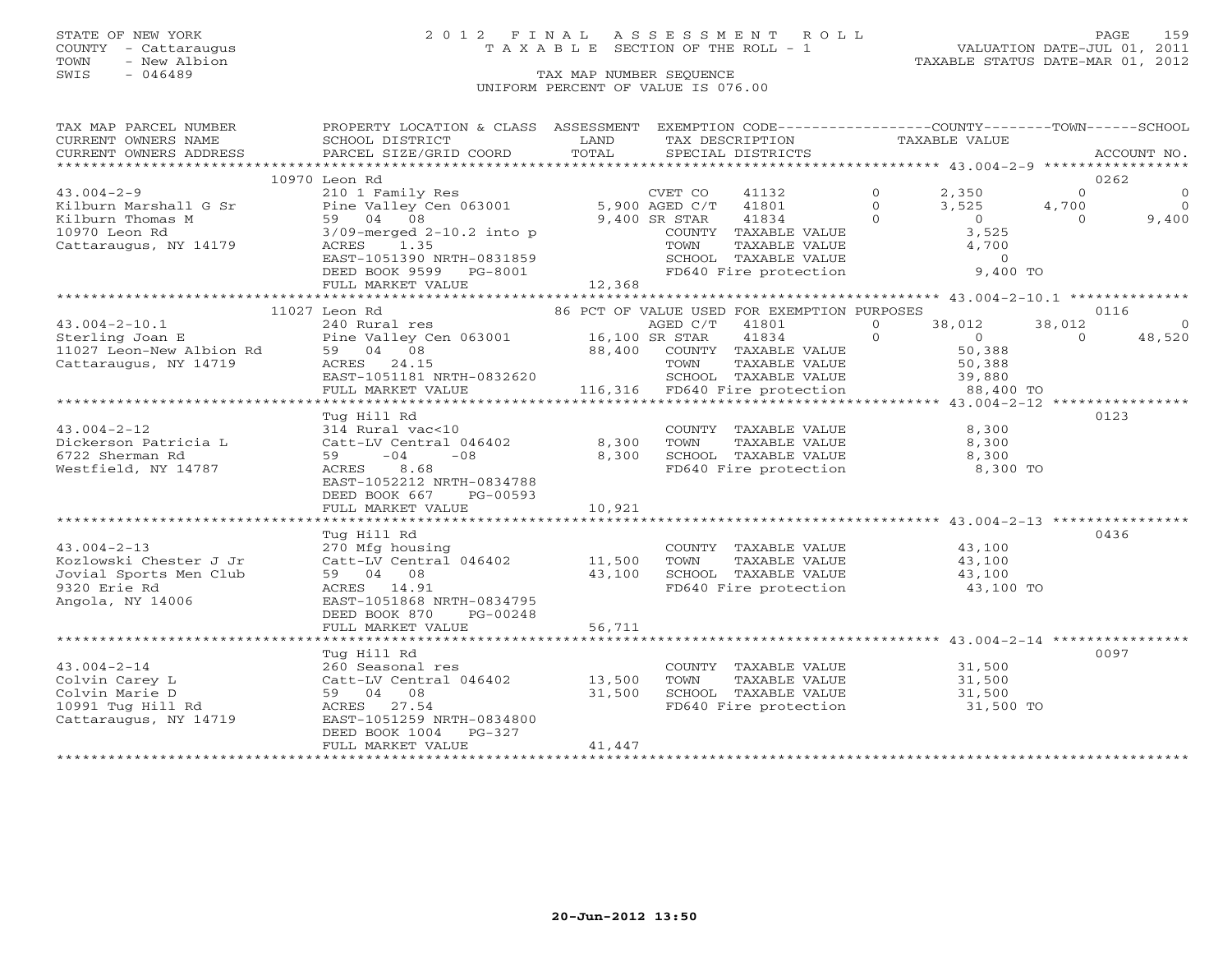# STATE OF NEW YORK 2 0 1 2 F I N A L A S S E S S M E N T R O L L PAGE 160 COUNTY - Cattaraugus T A X A B L E SECTION OF THE ROLL - 1 VALUATION DATE-JUL 01, 2011

| TAX MAP PARCEL NUMBER<br>CURRENT OWNERS NAME    | PROPERTY LOCATION & CLASS ASSESSMENT EXEMPTION CODE----------------COUNTY-------TOWN------SCHOOL<br>SCHOOL DISTRICT | LAND                  |                | TAX DESCRIPTION                                                 |                | TAXABLE VALUE       |                |               |
|-------------------------------------------------|---------------------------------------------------------------------------------------------------------------------|-----------------------|----------------|-----------------------------------------------------------------|----------------|---------------------|----------------|---------------|
| CURRENT OWNERS ADDRESS<br>********************* | PARCEL SIZE/GRID COORD                                                                                              | TOTAL                 |                | SPECIAL DISTRICTS                                               |                |                     |                | ACCOUNT NO.   |
|                                                 |                                                                                                                     |                       |                |                                                                 |                |                     |                |               |
|                                                 | Snyder Hill Rd                                                                                                      |                       |                |                                                                 |                |                     |                | 0398          |
| $44.001 - 1 - 1$                                | 105 Vac farmland                                                                                                    |                       | AG DIST        | 41720                                                           | $\overline{0}$ | 16,788              |                | 16,788 16,788 |
| Beauty View Farm LP                             | Catt-LV Central 046402                                                                                              |                       |                | 65,000 COUNTY TAXABLE VALUE                                     |                | 49,912              |                |               |
| 30 Center St                                    | 54 04 08                                                                                                            | 66,700                | TOWN           | TAXABLE VALUE                                                   |                | 49,912              |                |               |
| Batavia, NY 14020                               | ACRES 201.08                                                                                                        |                       |                | SCHOOL TAXABLE VALUE                                            |                | 49,912              |                |               |
|                                                 | EAST-1056873 NRTH-0846418                                                                                           |                       |                | FD640 Fire protection                                           |                | 66,700 TO           |                |               |
| MAY BE SUBJECT TO PAYMENT                       | DEED BOOK 00974 PG-00227                                                                                            |                       |                |                                                                 |                |                     |                |               |
| UNDER AGDIST LAW TIL 2016                       | FULL MARKET VALUE                                                                                                   | 87,763                |                |                                                                 |                |                     |                |               |
|                                                 |                                                                                                                     |                       |                |                                                                 |                |                     |                |               |
|                                                 | Ritter Rd                                                                                                           |                       |                |                                                                 |                |                     |                | 0399          |
| $44.001 - 1 - 2$                                | 112 Dairy farm                                                                                                      |                       | AG DIST        | 41720                                                           | $\Omega$       | 12,492              | 12,492         | 12,492        |
| Beauty View Farm Lp                             | Catt-LV Central 046402                                                                                              | 86,300 RES STAR 41854 |                |                                                                 | $\Omega$       | $\overline{0}$      | $\overline{0}$ | 23,400        |
| 30 Center St                                    | 54 04 08                                                                                                            |                       |                | 173,800 COUNTY TAXABLE VALUE                                    |                | 161,308             |                |               |
| Batavia, NY 14020                               | Lot $46$                                                                                                            |                       | TOWN           | TAXABLE VALUE                                                   |                | 161,308             |                |               |
|                                                 | ACRES 227.02                                                                                                        |                       |                | SCHOOL TAXABLE VALUE 137,908                                    |                |                     |                |               |
| MAY BE SUBJECT TO PAYMENT                       | EAST-1060546 NRTH-0845405                                                                                           |                       |                | FD640 Fire protection                                           |                | 173,800 TO          |                |               |
| UNDER AGDIST LAW TIL 2016                       | DEED BOOK 00974 PG-00227                                                                                            |                       |                |                                                                 |                |                     |                |               |
|                                                 | FULL MARKET VALUE                                                                                                   | 228,684               |                |                                                                 |                |                     |                |               |
|                                                 |                                                                                                                     |                       |                |                                                                 |                |                     |                |               |
|                                                 | 10463 Waite Hollow Rd                                                                                               |                       |                |                                                                 |                |                     |                | 0181          |
| $44.001 - 1 - 3$                                | 260 Seasonal res                                                                                                    |                       |                | COUNTY TAXABLE VALUE 15,000<br>TOWN TAXABLE VALUE 15,000        |                |                     |                |               |
| Lograsso Michael                                | Catt-LV Central 046402                                                                                              | 7,800                 |                |                                                                 |                |                     |                |               |
| Lograsso Mary A                                 | 29/38 04 08                                                                                                         | 15,000                |                | SCHOOL TAXABLE VALUE<br>FD640 Fire protection                   |                | 15,000<br>15,000 TO |                |               |
| 980 Ruie Rd                                     | ACRES 7.52                                                                                                          |                       |                |                                                                 |                |                     |                |               |
| North Tonawanda, NY 14120                       | EAST-1060312 NRTH-0847010                                                                                           |                       |                |                                                                 |                |                     |                |               |
|                                                 | DEED BOOK 00916 PG-00954                                                                                            |                       |                |                                                                 |                |                     |                |               |
|                                                 | FULL MARKET VALUE                                                                                                   | 19,737                |                |                                                                 |                |                     |                |               |
|                                                 |                                                                                                                     |                       |                |                                                                 |                |                     |                |               |
|                                                 | 10433 Waite Hollow Rd                                                                                               |                       |                |                                                                 | $\Omega$       |                     | $\Omega$       | 0285          |
| $44.001 - 1 - 4$                                | 210 1 Family Res                                                                                                    |                       | RES STAR 41854 |                                                                 |                | $\overline{0}$      |                | 23,400        |
| Lowe Lynn M                                     | Catt-LV Central 046402                                                                                              |                       |                | 6,900 COUNTY TAXABLE VALUE                                      |                | 66,900              |                |               |
| 10375 Waite Hollow Rd                           | 29/38 04 08                                                                                                         | 66,900 TOWN           |                | TAXABLE VALUE                                                   |                | 66,900              |                |               |
| Cattaraugus, NY 14719                           | 2010 land contractRebecca                                                                                           |                       |                | SCHOOL TAXABLE VALUE 43,500<br>FD640 Fire protection 66,900 TO  |                |                     |                |               |
|                                                 | ACRES<br>5.91                                                                                                       |                       |                |                                                                 |                |                     |                |               |
|                                                 | EAST-1060673 NRTH-0847039                                                                                           |                       |                |                                                                 |                |                     |                |               |
|                                                 | DEED BOOK 820<br>PG-00645                                                                                           |                       |                |                                                                 |                |                     |                |               |
|                                                 | FULL MARKET VALUE<br>***************************                                                                    | 88,026                |                | ********************************** 44.001-1-5 ***************** |                |                     |                |               |
|                                                 | 10407 Waite Hollow Rd                                                                                               |                       |                |                                                                 |                |                     |                | 0142          |
| $44.001 - 1 - 5$                                | 260 Seasonal res                                                                                                    |                       |                | COUNTY TAXABLE VALUE                                            |                | 21,500              |                |               |
| Kester Timothy N                                | Catt-LV Central 046402                                                                                              | 6,900                 | TOWN           | TAXABLE VALUE                                                   |                | 21,500              |                |               |
| 97 Harlem Rd                                    | 46 04 08                                                                                                            | 21,500                |                |                                                                 |                |                     |                |               |
| West Seneca, NY 14224                           | ACRES<br>5.89                                                                                                       |                       |                | SCHOOL TAXABLE VALUE<br>FD640 Fire protection                   |                | 21,500<br>21,500 TO |                |               |
|                                                 | EAST-1060976 NRTH-0847034                                                                                           |                       |                |                                                                 |                |                     |                |               |
|                                                 | DEED BOOK 851<br>PG-00001                                                                                           |                       |                |                                                                 |                |                     |                |               |
|                                                 | FULL MARKET VALUE                                                                                                   | 28,289                |                |                                                                 |                |                     |                |               |
|                                                 |                                                                                                                     |                       |                |                                                                 |                |                     |                |               |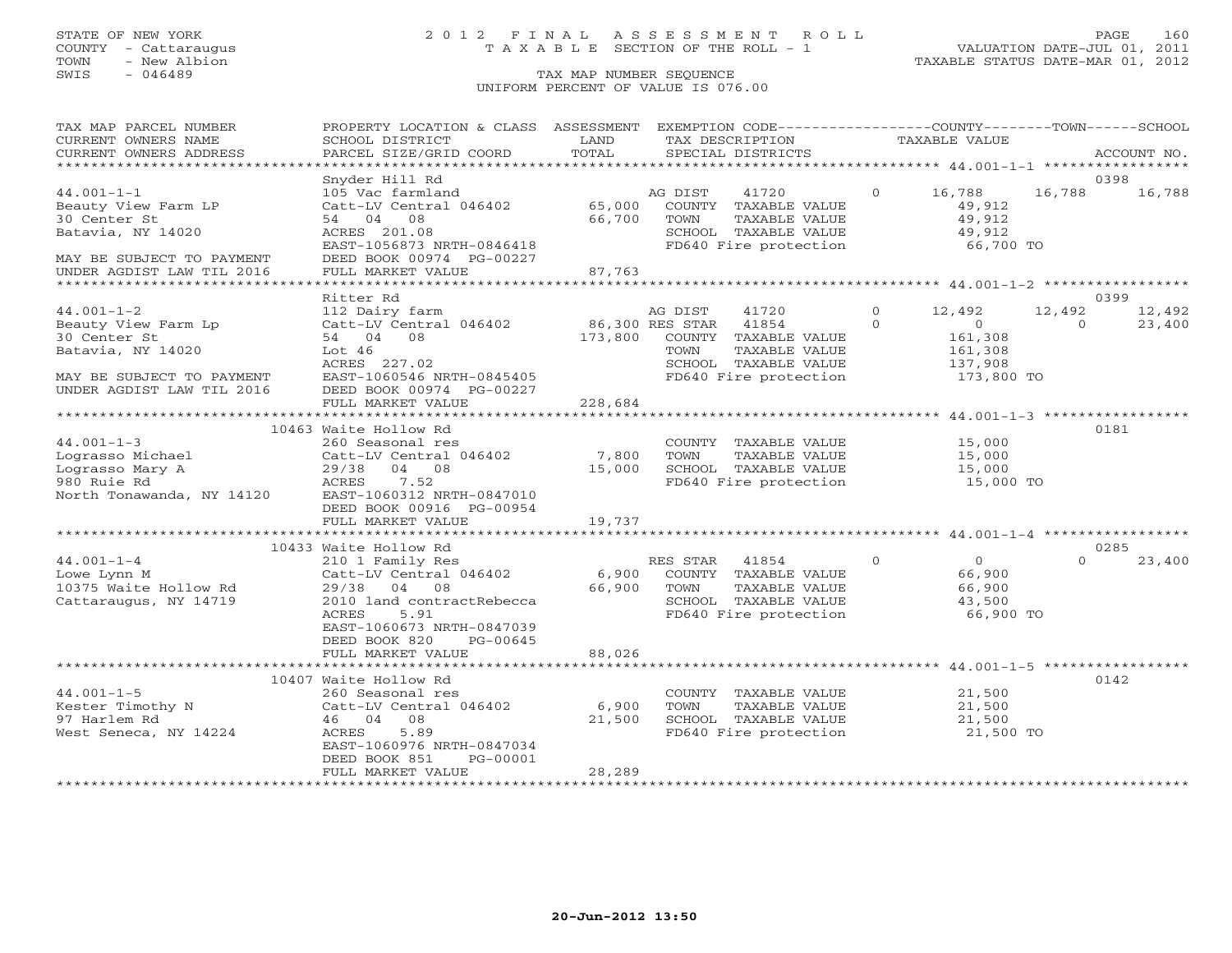# STATE OF NEW YORK 2 0 1 2 F I N A L A S S E S S M E N T R O L L PAGE 161 COUNTY - Cattaraugus T A X A B L E SECTION OF THE ROLL - 1 VALUATION DATE-JUL 01, 2011

| TAX MAP PARCEL NUMBER<br>CURRENT OWNERS NAME<br>CURRENT OWNERS ADDRESS                                                | PROPERTY LOCATION & CLASS ASSESSMENT EXEMPTION CODE----------------COUNTY-------TOWN------SCHOOL<br>SCHOOL DISTRICT<br>PARCEL SIZE/GRID COORD                  | LAND<br>TOTAL             | TAX DESCRIPTION<br>SPECIAL DISTRICTS                                                                                | <b>TAXABLE VALUE</b>                                                        | ACCOUNT NO.        |
|-----------------------------------------------------------------------------------------------------------------------|----------------------------------------------------------------------------------------------------------------------------------------------------------------|---------------------------|---------------------------------------------------------------------------------------------------------------------|-----------------------------------------------------------------------------|--------------------|
|                                                                                                                       | Waite Hollow Rd                                                                                                                                                |                           |                                                                                                                     |                                                                             | 0257               |
| $44.001 - 1 - 6.1$<br>Kester Timothy N<br>97 Harlem Rd<br>West Seneca, NY 14224                                       | 314 Rural vac<10<br>Catt-LV Central 046402<br>46 04 08<br>5.39<br>ACRES<br>EAST-1061268 NRTH-0847034                                                           | 6,600<br>6,600            | COUNTY TAXABLE VALUE<br>TOWN<br>TAXABLE VALUE<br>SCHOOL TAXABLE VALUE<br>FD640 Fire protection                      | 6,600<br>6,600<br>6,600<br>6,600 TO                                         |                    |
|                                                                                                                       | DEED BOOK 1029<br>$PG-305$<br>FULL MARKET VALUE                                                                                                                | 8,684                     |                                                                                                                     |                                                                             |                    |
|                                                                                                                       | 10375 Waite Hollow Rd                                                                                                                                          |                           |                                                                                                                     |                                                                             | 1486               |
| $44.001 - 1 - 6.2$<br>Glaser Robert G<br>10375 Waite Hollow Rd<br>Cattaraugus, NY 14719                               | 270 Mfg housing<br>Catt-LV Central 046402<br>46 04 08<br>ACRES<br>5.39<br>EAST-1061540 NRTH-0847033<br>DEED BOOK 1007<br>PG-1075<br>FULL MARKET VALUE          | 4,900<br>52,100<br>68,553 | RES STAR 41854<br>COUNTY TAXABLE VALUE<br>TOWN<br>TAXABLE VALUE<br>SCHOOL TAXABLE VALUE<br>FD640 Fire protection    | $\overline{0}$<br>$\overline{O}$<br>52,100<br>52,100<br>28,700<br>52,100 TO | $\Omega$<br>23,400 |
|                                                                                                                       | ************************<br>Waite Hollow Rd                                                                                                                    | ***********               |                                                                                                                     | ********************* 44.001-1-7 ******************                         | 0499               |
| $44.001 - 1 - 7$<br>Mc Carthy Charles W<br>Mc Carthy Sally<br>180 Wardman Rd<br>Kenmore, NY 14217                     | 240 Rural res<br>Catt-LV Central 046402<br>46 04 08<br>ACRES 11.20<br>EAST-1061975 NRTH-0847034<br>DEED BOOK 882<br>PG-01190                                   | 9,600<br>39,400           | COUNTY TAXABLE VALUE<br>TOWN<br>TAXABLE VALUE<br>SCHOOL TAXABLE VALUE<br>FD640 Fire protection                      | 39,400<br>39,400<br>39,400<br>39,400 TO                                     |                    |
|                                                                                                                       | FULL MARKET VALUE                                                                                                                                              | 51,842                    |                                                                                                                     |                                                                             |                    |
|                                                                                                                       |                                                                                                                                                                |                           |                                                                                                                     |                                                                             | 0457               |
| $44.001 - 1 - 9.1$<br>Robertson Kenneth R<br>Robertson Colleen A<br>9085 Main St<br>Otto, NY 14766                    | Waite Hollow Rd<br>120 Field crops<br>Catt-LV Central 046402<br>38<br>$-04$<br>$-08$<br>ACRES 152.90<br>EAST-1063430 NRTH-0845965<br>DEED BOOK 867<br>PG-00123 | 56,500<br>150,900         | RES STAR<br>41854<br>COUNTY TAXABLE VALUE<br>TAXABLE VALUE<br>TOWN<br>SCHOOL TAXABLE VALUE<br>FD640 Fire protection | $\Omega$<br>$\overline{O}$<br>150,900<br>150,900<br>127,500<br>150,900 TO   | 23,400<br>$\Omega$ |
|                                                                                                                       | FULL MARKET VALUE                                                                                                                                              | 198,553                   |                                                                                                                     |                                                                             |                    |
|                                                                                                                       | Waite Hollow Rd                                                                                                                                                |                           |                                                                                                                     |                                                                             | 1246               |
| $44.001 - 1 - 9.2$<br>Gass Charles & Eleanor<br>Herr JoAnn G Etal<br>129 Christopher Dr<br>West Seneca, NY 14224-4003 | 260 Seasonal res<br>Catt-LV Central 046402<br>$38 - 04 - 08$<br>ACRES<br>3.70<br>EAST-1062609 NRTH-0847325<br>DEED BOOK 13253 PG-7001                          | 5,600<br>26,600           | COUNTY TAXABLE VALUE<br>TOWN<br>TAXABLE VALUE<br>SCHOOL TAXABLE VALUE<br>FD640 Fire protection                      | 26,600<br>26,600<br>26,600<br>26,600 TO                                     |                    |
|                                                                                                                       | FULL MARKET VALUE                                                                                                                                              | 35,000                    |                                                                                                                     |                                                                             |                    |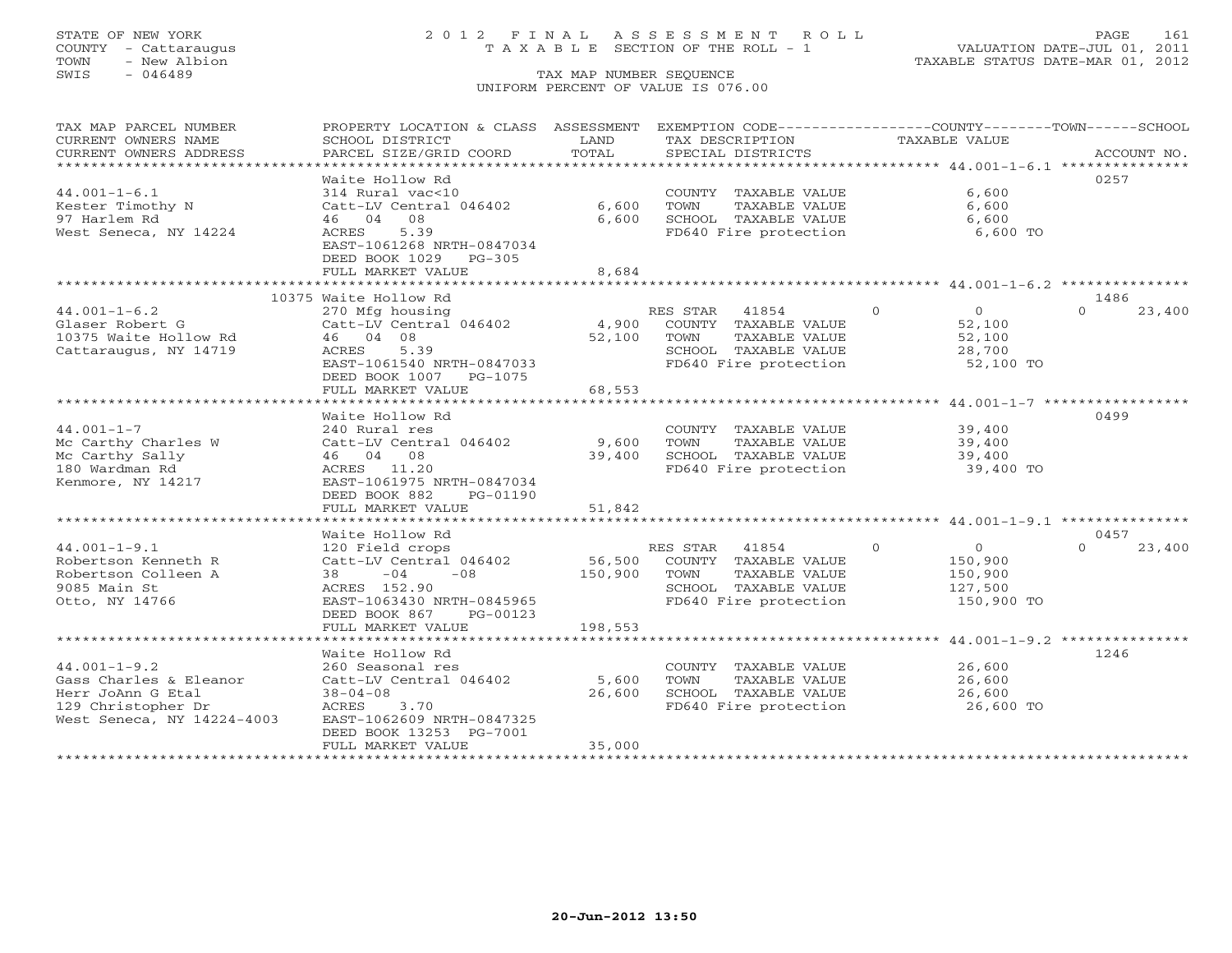# STATE OF NEW YORK 2 0 1 2 F I N A L A S S E S S M E N T R O L L PAGE 162 COUNTY - Cattaraugus T A X A B L E SECTION OF THE ROLL - 1 VALUATION DATE-JUL 01, 2011

| TAX MAP PARCEL NUMBER                                                                                                                                                                                                                  | PROPERTY LOCATION & CLASS ASSESSMENT EXEMPTION CODE----------------COUNTY-------TOWN------SCHOOL |         |                                                                |                                                         |                            |
|----------------------------------------------------------------------------------------------------------------------------------------------------------------------------------------------------------------------------------------|--------------------------------------------------------------------------------------------------|---------|----------------------------------------------------------------|---------------------------------------------------------|----------------------------|
| CURRENT OWNERS NAME                                                                                                                                                                                                                    | SCHOOL DISTRICT                                                                                  | LAND    | TAX DESCRIPTION                                                | TAXABLE VALUE                                           |                            |
| CURRENT OWNERS ADDRESS                                                                                                                                                                                                                 | PARCEL SIZE/GRID COORD                                                                           | TOTAL   | SPECIAL DISTRICTS                                              |                                                         | ACCOUNT NO.                |
|                                                                                                                                                                                                                                        |                                                                                                  |         |                                                                |                                                         |                            |
|                                                                                                                                                                                                                                        | 10109 Waite Hollow Rd                                                                            |         | 41834                                                          | $\Omega$<br>$\overline{0}$                              | 0523<br>$\Omega$<br>35,000 |
| $44.001 - 1 - 10.1$<br>Wilcox Wendell L                                                                                                                                                                                                | 210 1 Family Res<br>Catt-LV Central 046402                                                       |         | SR STAR<br>5,500 COUNTY TAXABLE VALUE                          |                                                         |                            |
| Wilcox Esther A                                                                                                                                                                                                                        | 38 04 08                                                                                         | 35,000  | TAXABLE VALUE<br>TAXABLE VALUE<br>TOWN                         | 35,000<br>35,000                                        |                            |
|                                                                                                                                                                                                                                        | <b>ACRES</b><br>3.45                                                                             |         |                                                                |                                                         |                            |
| 10109 Waite Hollow Rd<br>Cattaraugus, NY 14719                                                                                                                                                                                         | EAST-1065283 NRTH-0846992                                                                        |         | SCHOOL TAXABLE VALUE<br>FD640 Fire protection                  | $0$<br>35,000 TO                                        |                            |
|                                                                                                                                                                                                                                        | DEED BOOK 716<br>PG-00807                                                                        |         |                                                                |                                                         |                            |
|                                                                                                                                                                                                                                        | FULL MARKET VALUE                                                                                | 46,053  |                                                                |                                                         |                            |
|                                                                                                                                                                                                                                        | **************************                                                                       |         |                                                                | **************************44.001-1-10.2 *************** |                            |
|                                                                                                                                                                                                                                        | 10141 Waite Hollow Rd                                                                            |         |                                                                |                                                         | 1326                       |
| $44.001 - 1 - 10.2$                                                                                                                                                                                                                    | 270 Mfg housing                                                                                  |         | RES STAR<br>41854                                              | $\Omega$<br>0<br>39,600<br>39,600                       | $\Omega$<br>23,400         |
| Wilcox James<br>Wilcox Catherine                                                                                                                                                                                                       | Catt-LV Central 046402 4,600 COUNTY TAXABLE VALUE                                                |         |                                                                |                                                         |                            |
|                                                                                                                                                                                                                                        | 38 04 08                                                                                         | 39,600  | TAXABLE VALUE<br>TOWN                                          |                                                         |                            |
| 10141 Waite Hollow Rd               ACRES    1.95<br>Cattaraugus, NY 14719               EAST-1064853 NRTH-0847216                                                                                                                     |                                                                                                  |         | SCHOOL TAXABLE VALUE<br>FD640 Fire protection                  | 16,200                                                  |                            |
|                                                                                                                                                                                                                                        |                                                                                                  |         |                                                                | $39,600$ TO                                             |                            |
|                                                                                                                                                                                                                                        | DEED BOOK 880<br>PG-00583                                                                        |         |                                                                |                                                         |                            |
|                                                                                                                                                                                                                                        | FULL MARKET VALUE                                                                                | 52,105  |                                                                |                                                         |                            |
|                                                                                                                                                                                                                                        |                                                                                                  |         |                                                                |                                                         | 0383                       |
|                                                                                                                                                                                                                                        | 10110 Waite Hollow Rd                                                                            |         |                                                                | $rac{0}{60}$<br>$\overline{0}$                          | $\Omega$<br>23,400         |
|                                                                                                                                                                                                                                        |                                                                                                  |         |                                                                |                                                         |                            |
|                                                                                                                                                                                                                                        |                                                                                                  |         | TAXABLE VALUE                                                  |                                                         |                            |
|                                                                                                                                                                                                                                        |                                                                                                  |         |                                                                | 69,200<br>45,800                                        |                            |
| 112 Dairy farm<br>DM Priest Family Trust I Catt-LV Central 046402 23,000 COUNTY TAXABLE VALUE<br>Priest Donald M 16.004- 30/31/38/39 04 08 69,200 TOWN TAXABLE VALUE<br>10110 Waite Hollow Rd ACRES 71.15<br>Cattaraugus, NY 14719 EAS |                                                                                                  |         | SCHOOL TAXABLE VALUE 45,800<br>FD640 Fire protection 69,200 TO |                                                         |                            |
|                                                                                                                                                                                                                                        | DEED BOOK 13625 PG-6001                                                                          |         |                                                                |                                                         |                            |
|                                                                                                                                                                                                                                        | FULL MARKET VALUE                                                                                | 91,053  |                                                                |                                                         |                            |
|                                                                                                                                                                                                                                        |                                                                                                  |         |                                                                |                                                         |                            |
|                                                                                                                                                                                                                                        | Ritter Rd                                                                                        |         |                                                                |                                                         | 0384                       |
| $44.001 - 1 - 12.1$                                                                                                                                                                                                                    | 314 Rural vac<10                                                                                 |         | COUNTY TAXABLE VALUE<br>TOWN     TAXABLE VALUE                 | 6,200                                                   |                            |
| Priest Randal D                                                                                                                                                                                                                        | Catt-LV Central 046402                                                                           | 6,200   |                                                                | 6,200                                                   |                            |
| Priest Janet K                                                                                                                                                                                                                         | 38 04 08                                                                                         | 6,200   | SCHOOL TAXABLE VALUE                                           | 6,200                                                   |                            |
| 10045 Waite Hollow Rd                                                                                                                                                                                                                  | ACRES 4.65                                                                                       |         | FD640 Fire protection                                          | 6,200 TO                                                |                            |
| Cattaraugus, NY 14719                                                                                                                                                                                                                  | EAST-1066225 NRTH-0843508                                                                        |         |                                                                |                                                         |                            |
|                                                                                                                                                                                                                                        | DEED BOOK 2450 PG-9002                                                                           |         |                                                                |                                                         |                            |
|                                                                                                                                                                                                                                        | FULL MARKET VALUE                                                                                | 8,158   |                                                                |                                                         |                            |
|                                                                                                                                                                                                                                        | 10045 Waite Hollow Rd                                                                            |         |                                                                |                                                         | 1331                       |
| $44.001 - 1 - 12.2$                                                                                                                                                                                                                    | 112 Dairy farm                                                                                   |         | RES STAR 41854                                                 | $\Omega$<br>$\overline{O}$                              | $\cap$<br>23,400           |
| Priest Randal D                                                                                                                                                                                                                        |                                                                                                  | 64,300  | COUNTY TAXABLE VALUE                                           | 118,500                                                 |                            |
| Priest Janet K                                                                                                                                                                                                                         | Catt-LV Central $046402$<br>30/38 04 08                                                          | 118,500 | TOWN<br>TAXABLE VALUE                                          | 118,500                                                 |                            |
| 10045 Waite Hollow Rd                                                                                                                                                                                                                  | ACRES 211.30                                                                                     |         | SCHOOL TAXABLE VALUE                                           | 95,100                                                  |                            |
| Cattaraugus, NY 14719                                                                                                                                                                                                                  | EAST-1065624 NRTH-0845170                                                                        |         | FD640 Fire protection                                          | 118,500 TO                                              |                            |
|                                                                                                                                                                                                                                        | DEED BOOK 00890 PG-00102                                                                         |         |                                                                |                                                         |                            |
|                                                                                                                                                                                                                                        | FULL MARKET VALUE                                                                                | 155,921 |                                                                |                                                         |                            |
|                                                                                                                                                                                                                                        |                                                                                                  |         |                                                                |                                                         |                            |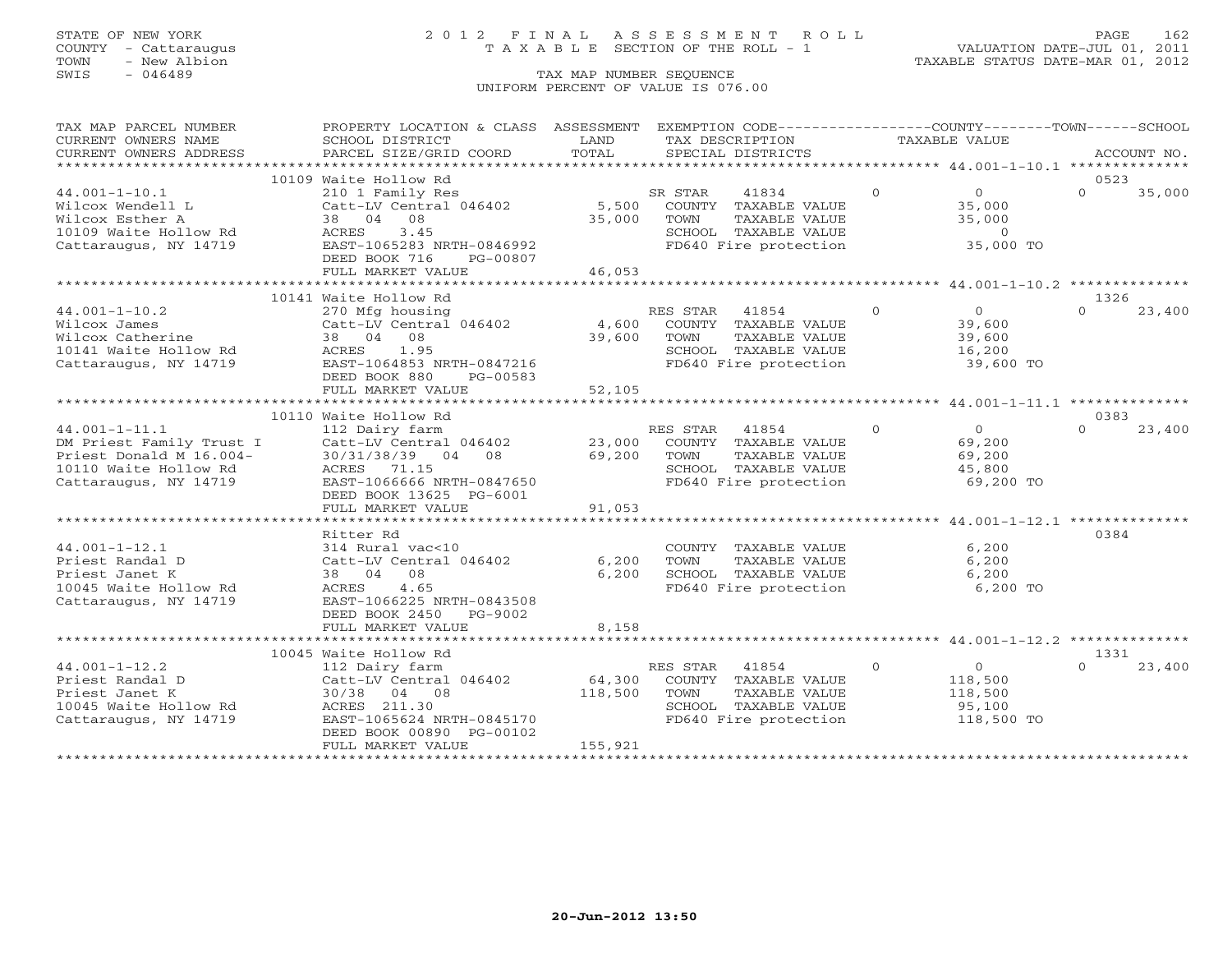# STATE OF NEW YORK 2 0 1 2 F I N A L A S S E S S M E N T R O L L PAGE 163 COUNTY - Cattaraugus T A X A B L E SECTION OF THE ROLL - 1 VALUATION DATE-JUL 01, 2011

| TAX MAP PARCEL NUMBER                               | PROPERTY LOCATION & CLASS ASSESSMENT EXEMPTION CODE----------------COUNTY-------TOWN------SCHOOL |         |                 |                       |          |               |                    |
|-----------------------------------------------------|--------------------------------------------------------------------------------------------------|---------|-----------------|-----------------------|----------|---------------|--------------------|
| CURRENT OWNERS NAME                                 | SCHOOL DISTRICT                                                                                  | LAND    | TAX DESCRIPTION |                       |          | TAXABLE VALUE |                    |
| CURRENT OWNERS ADDRESS                              | PARCEL SIZE/GRID COORD                                                                           | TOTAL   |                 | SPECIAL DISTRICTS     |          |               | ACCOUNT NO.        |
|                                                     |                                                                                                  |         |                 |                       |          |               |                    |
|                                                     | Ritter Rd                                                                                        |         |                 |                       |          |               | 1342               |
| $44.001 - 1 - 12.3$                                 | 240 Rural res                                                                                    |         |                 | COUNTY TAXABLE VALUE  |          | 106,300       |                    |
| Fisher Jane C                                       | Catt-LV Central 046402                                                                           | 15,700  | TOWN            | TAXABLE VALUE         |          | 106,300       |                    |
| 22094 Soliel Circle E                               | 08<br>38 04                                                                                      | 106,300 |                 | SCHOOL TAXABLE VALUE  |          | 106,300       |                    |
| Boca Raton, FL 33433                                | Trustee                                                                                          |         |                 | FD640 Fire protection |          | 106,300 TO    |                    |
|                                                     | ACRES 23.45                                                                                      |         |                 |                       |          |               |                    |
|                                                     | EAST-1063242 NRTH-0843966                                                                        |         |                 |                       |          |               |                    |
|                                                     | DEED BOOK 00925 PG-00879                                                                         | 139,868 |                 |                       |          |               |                    |
|                                                     | FULL MARKET VALUE                                                                                |         |                 |                       |          |               |                    |
|                                                     | 10098 Ritter Rd                                                                                  |         |                 |                       |          |               | 0232               |
| $44.001 - 1 - 13$                                   | 210 1 Family Res                                                                                 |         | RES STAR        | 41854                 | $\Omega$ | $\Omega$      | $\Omega$<br>23,400 |
| Douglas J. Moberg                                   | Catt-LV Central 046402                                                                           | 6,300   |                 | COUNTY TAXABLE VALUE  |          | 100,000       |                    |
| Arnold E & Susan F Moberg Fami 38 04 08             |                                                                                                  | 100,000 | TOWN            | TAXABLE VALUE         |          | 100,000       |                    |
| 10098 Ritter Rd                                     | ACRES<br>4.90                                                                                    |         |                 | SCHOOL TAXABLE VALUE  |          | 76,600        |                    |
| Cattaraugus, NY 14719                               | EAST-1065123 NRTH-0843522                                                                        |         |                 | FD640 Fire protection |          | 100,000 TO    |                    |
|                                                     | DEED BOOK 17257 PG-6002                                                                          |         |                 |                       |          |               |                    |
|                                                     | FULL MARKET VALUE                                                                                | 131,579 |                 |                       |          |               |                    |
|                                                     |                                                                                                  |         |                 |                       |          |               |                    |
|                                                     | 10023 Ritter Rd                                                                                  |         |                 |                       |          |               | 1261               |
| $44.001 - 1 - 14.1$                                 | 240 Rural res                                                                                    |         |                 | COUNTY TAXABLE VALUE  |          | 131,700       |                    |
| Real Dreams Niagara Region L Catt-LV Central 046402 |                                                                                                  | 29,000  | TOWN            | TAXABLE VALUE         |          | 131,700       |                    |
| 43 Court St Ste 910                                 | 38 04 08                                                                                         | 131,700 |                 | SCHOOL TAXABLE VALUE  |          | 131,700       |                    |
| Buffalo, NY 14202                                   | ACRES 54.65                                                                                      |         |                 | FD640 Fire protection |          | 131,700 TO    |                    |
|                                                     | EAST-1066420 NRTH-0841265                                                                        |         |                 |                       |          |               |                    |
|                                                     | DEED BOOK 9489 PG-8001                                                                           |         |                 |                       |          |               |                    |
|                                                     | FULL MARKET VALUE                                                                                | 173,289 |                 |                       |          |               |                    |
|                                                     |                                                                                                  |         |                 |                       |          |               |                    |
|                                                     | Ritter Rd                                                                                        |         |                 |                       |          |               | 1438               |
| $44.001 - 1 - 14.2$                                 | 314 Rural vac<10                                                                                 |         |                 | COUNTY TAXABLE VALUE  |          | 6,200         |                    |
| Real Dreams Niagara Region                          | Catt-LV Central 046402                                                                           | 6,200   | TOWN            | TAXABLE VALUE         |          | 6,200         |                    |
| 43 Court St Ste 910                                 | 37 04 08                                                                                         | 6,200   |                 | SCHOOL TAXABLE VALUE  |          | 6,200         |                    |
| Buffalo, NY 14202                                   | Ff 653.30                                                                                        |         |                 | FD640 Fire protection |          | 6,200 TO      |                    |
|                                                     | ACRES<br>4.65                                                                                    |         |                 |                       |          |               |                    |
|                                                     | EAST-1066432 NRTH-0843206                                                                        |         |                 |                       |          |               |                    |
|                                                     | DEED BOOK 9308<br>PG-8001                                                                        |         |                 |                       |          |               |                    |
|                                                     | FULL MARKET VALUE                                                                                | 8,158   |                 |                       |          |               |                    |
|                                                     |                                                                                                  |         |                 |                       |          |               |                    |
|                                                     | 10125 Ritter Rd                                                                                  |         |                 |                       |          |               | 0231               |
| $44.001 - 1 - 15$                                   | 240 Rural res                                                                                    |         |                 | COUNTY TAXABLE VALUE  |          | 96,100        |                    |
| Gugino John J                                       | Catt-LV Central 046402                                                                           | 30,600  | TOWN            | TAXABLE VALUE         |          | 96,100        |                    |
| Gugino Katherine                                    | 21 04 08                                                                                         | 96,100  |                 | SCHOOL TAXABLE VALUE  |          | 96,100        |                    |
| 41 Kirkwood Dr                                      | ACRES 58.71                                                                                      |         |                 | FD640 Fire protection |          | 96,100 TO     |                    |
| Elma, NY 14059                                      | EAST-1065511 NRTH-0842238                                                                        |         |                 |                       |          |               |                    |
|                                                     | DEED BOOK 00942 PG-00101                                                                         |         |                 |                       |          |               |                    |
|                                                     | FULL MARKET VALUE                                                                                | 126,447 |                 |                       |          |               |                    |
|                                                     |                                                                                                  |         |                 |                       |          |               |                    |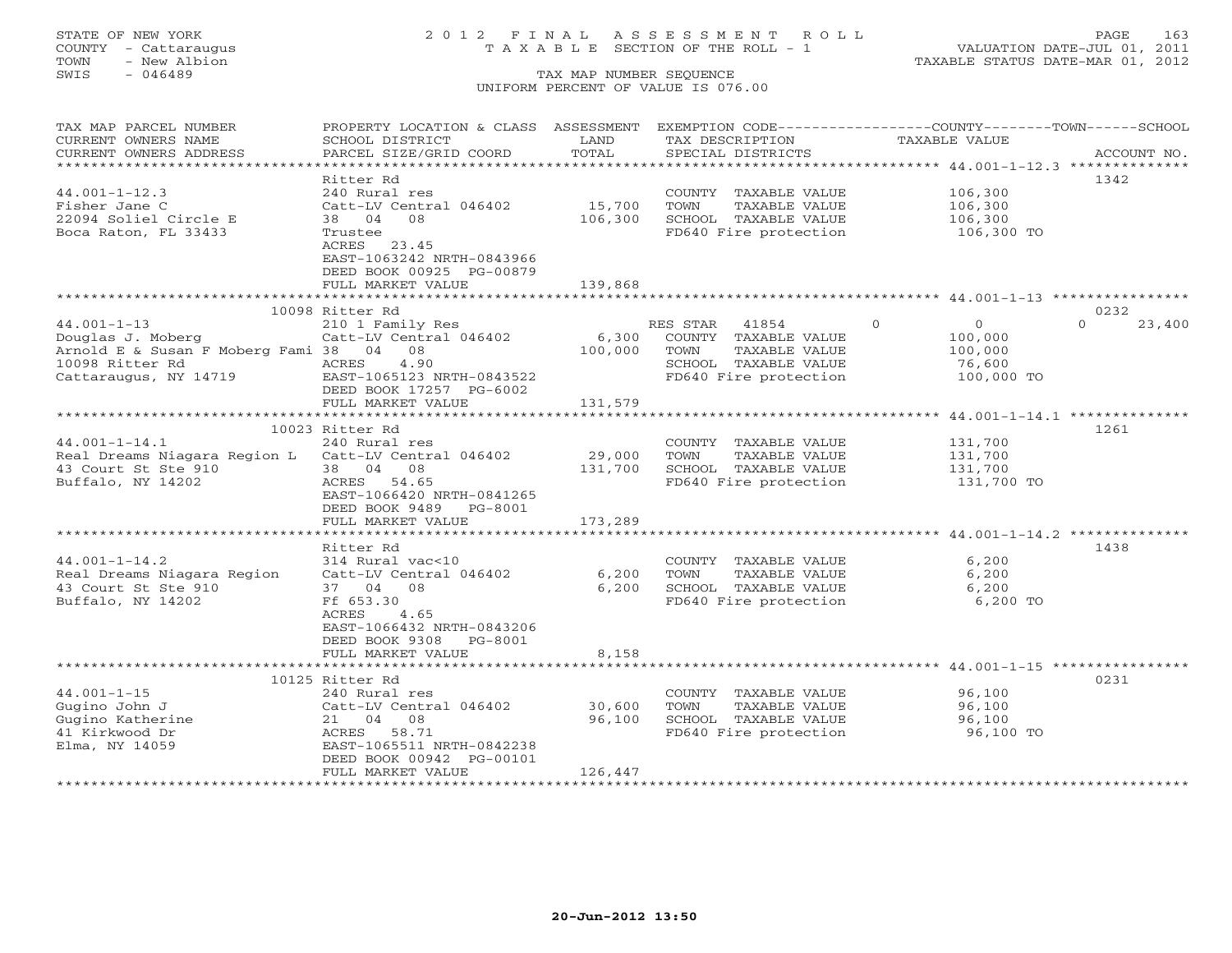# STATE OF NEW YORK 2 0 1 2 F I N A L A S S E S S M E N T R O L L PAGE 164 COUNTY - Cattaraugus T A X A B L E SECTION OF THE ROLL - 1 VALUATION DATE-JUL 01, 2011

TOWN - New Albion TAXABLE STATUS DATE-MAR 01, 2012

| TAX MAP PARCEL NUMBER        | PROPERTY LOCATION & CLASS ASSESSMENT |              | EXEMPTION CODE----------------COUNTY-------TOWN------SCHOOL |               |             |
|------------------------------|--------------------------------------|--------------|-------------------------------------------------------------|---------------|-------------|
| CURRENT OWNERS NAME          | SCHOOL DISTRICT                      | LAND         | TAX DESCRIPTION                                             | TAXABLE VALUE |             |
| CURRENT OWNERS ADDRESS       | PARCEL SIZE/GRID COORD               | TOTAL        | SPECIAL DISTRICTS                                           |               | ACCOUNT NO. |
|                              |                                      |              |                                                             |               |             |
|                              | Ritter Rd                            |              |                                                             |               | 0196        |
| $44.001 - 1 - 16$            | 260 Seasonal res                     |              | COUNTY TAXABLE VALUE                                        | 36,700        |             |
| Povhe Charles D              | Catt-LV Central 046402               | 19,400       | TOWN<br>TAXABLE VALUE                                       | 36,700        |             |
| 224 Miller St                | 21 04 08                             | 36,700       | SCHOOL TAXABLE VALUE                                        | 36,700        |             |
| Gowanda, NY 14070            | ACRES 30.84                          |              | FD640 Fire protection 36,700 TO                             |               |             |
|                              | EAST-1064689 NRTH-0842196            |              |                                                             |               |             |
|                              | DEED BOOK 854<br>PG-01115            |              |                                                             |               |             |
|                              | FULL MARKET VALUE                    | 48,289       |                                                             |               |             |
|                              |                                      | ************ |                                                             |               |             |
|                              | Ritter Rd                            |              |                                                             |               | 0251        |
| $44.001 - 1 - 17$            | 322 Rural vac>10                     |              | COUNTY TAXABLE VALUE 19,300                                 |               |             |
| Priest Brian D               | Catt-LV Central 046402               | 19,300       | TAXABLE VALUE<br>TOWN                                       | 19,300        |             |
| 1045 Waite Hollow Rd         | 38 04 08                             | 19,300       | SCHOOL TAXABLE VALUE                                        | 19,300        |             |
| Cattaraugus, NY 14719        | ACRES 30.56                          |              | FD640 Fire protection                                       | 19,300 TO     |             |
|                              | EAST-1064129 NRTH-0842194            |              |                                                             |               |             |
|                              | DEED BOOK 6114 PG-7001               |              |                                                             |               |             |
|                              | FULL MARKET VALUE                    | 25,395       |                                                             |               |             |
|                              |                                      |              |                                                             |               |             |
|                              | Ritter Rd                            |              |                                                             |               | 0252        |
| $44.001 - 1 - 18.1$          | 260 Seasonal res                     |              | COUNTY TAXABLE VALUE                                        | 35,700        |             |
| Adams Robert A               | Catt-LV Central 046402               | 27,300       | TOWN<br>TAXABLE VALUE                                       | 35,700        |             |
| Adams Rene A                 | 38 04 08                             | 35,700       | SCHOOL TAXABLE VALUE                                        | 35,700        |             |
| 11176 Chautauqua Rd          | ACRES 50.40                          |              | FD640 Fire protection                                       | 35,700 TO     |             |
| Cattaraugus, NY 14719        | EAST-1063312 NRTH-0842372            |              |                                                             |               |             |
|                              | DEED BOOK 13850 PG-3001              |              |                                                             |               |             |
|                              | FULL MARKET VALUE                    | 46,974       |                                                             |               |             |
|                              |                                      |              |                                                             |               |             |
|                              | Ritter Rd                            |              |                                                             |               | 1178        |
| $44.001 - 1 - 18.2$          | 314 Rural vac<10                     |              | COUNTY TAXABLE VALUE                                        | 2,100         |             |
| Fisher Jayson H              | Catt-LV Central 046402               | 2,100        | TAXABLE VALUE<br>TOWN                                       | 2,100         |             |
| 4122 Fairfax Center Creek Dr | $38 - 04 - 08$                       | 2,100        | SCHOOL TAXABLE VALUE                                        | 2,100         |             |
| Fairfax, VA 22030            | FRNT 90.00 DPTH 165.00               |              | FD640 Fire protection                                       | 2,100 TO      |             |
|                              | EAST-1063017 NRTH-0843293            |              |                                                             |               |             |
|                              | DEED BOOK 5224 PG-9004               |              |                                                             |               |             |
|                              | FULL MARKET VALUE                    | 2,763        |                                                             |               |             |
|                              |                                      |              |                                                             |               |             |
|                              | Ritter Rd                            |              |                                                             |               | 0354        |
| $44.001 - 1 - 19$            | 260 Seasonal res                     |              | COUNTY TAXABLE VALUE                                        | 13,100        |             |
| Fisher Jayson H              | Catt-LV Central 046402               | 1,400        | TAXABLE VALUE<br>TOWN                                       | 13,100        |             |
| 4122 Fairfax Center Creek Dr | 37 04 08                             | 13,100       | SCHOOL TAXABLE VALUE<br>FD640 Fire protection               | 13,100        |             |
| Fairfax, VA 22030            | 60.00 DPTH 165.00<br>FRNT            |              |                                                             | 13,100 TO     |             |
|                              | EAST-1063092 NRTH-0843293            |              |                                                             |               |             |
|                              | DEED BOOK 5224 PG-9004               |              |                                                             |               |             |
|                              | FULL MARKET VALUE                    | 17,237       |                                                             |               |             |
|                              |                                      |              |                                                             |               |             |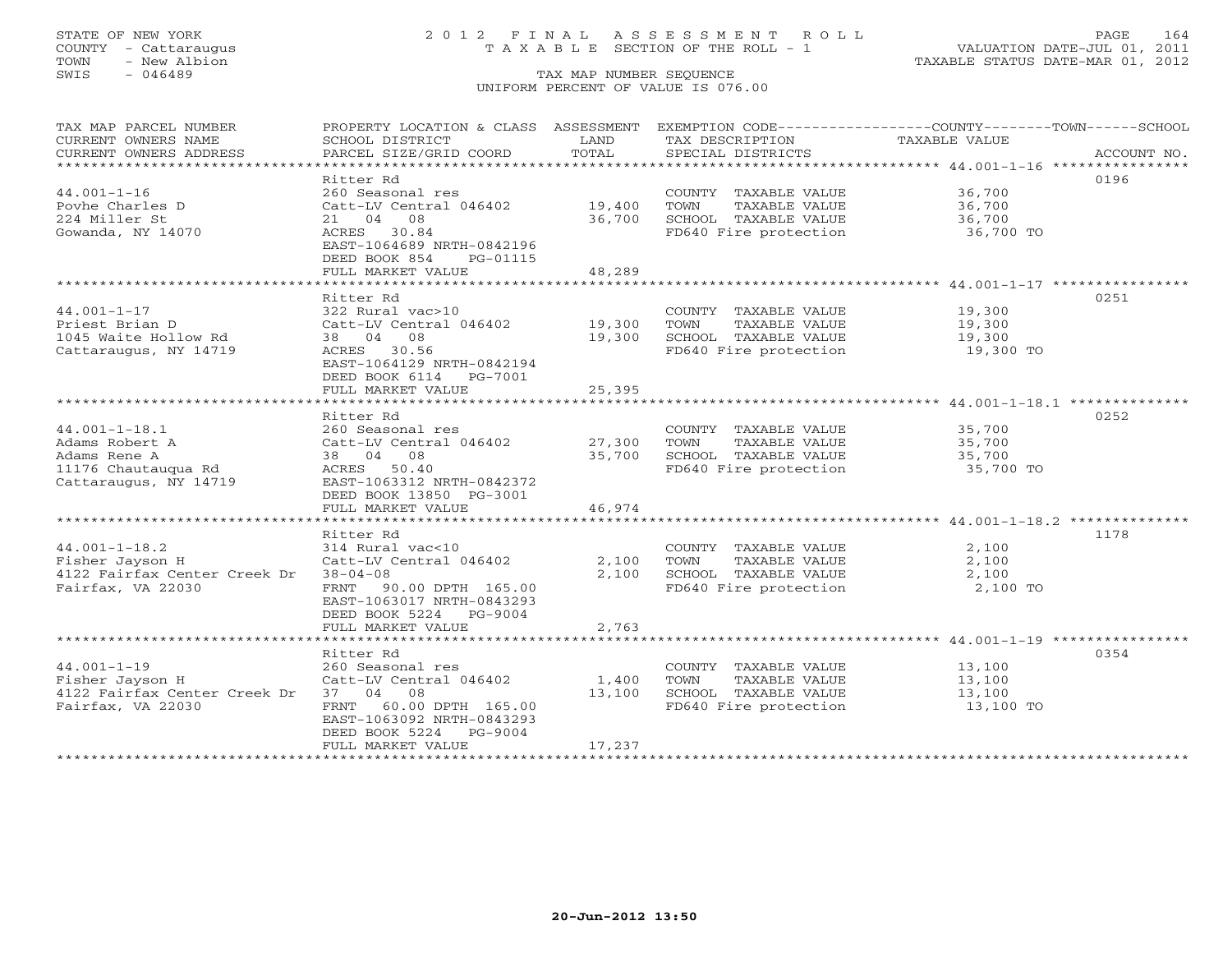COUNTY - Cattaraugus T A X A B L E SECTION OF THE ROLL - 1<br>TOWN - New Albion - 1<br>SWIS - 046489 TAX MAP NUMBER SEQUENCE

# STATE OF NEW YORK 2 0 1 2 F I N A L A S S E S S M E N T R O L L PAGE 165

VALUATION DATE-JUL 01, 2011 TAXABLE STATUS DATE-MAR 01, 2012

#### TAX MAP NUMBER SEQUENCE UNIFORM PERCENT OF VALUE IS 076.00

| TAX MAP PARCEL NUMBER                                  | PROPERTY LOCATION & CLASS ASSESSMENT           |               | EXEMPTION CODE-----------------COUNTY-------TOWN------SCHOOL |                      |                    |
|--------------------------------------------------------|------------------------------------------------|---------------|--------------------------------------------------------------|----------------------|--------------------|
| CURRENT OWNERS NAME<br>CURRENT OWNERS ADDRESS          | SCHOOL DISTRICT<br>PARCEL SIZE/GRID COORD      | LAND<br>TOTAL | TAX DESCRIPTION<br>SPECIAL DISTRICTS                         | TAXABLE VALUE        | ACCOUNT NO.        |
|                                                        |                                                |               |                                                              |                      |                    |
|                                                        | Ritter Rd                                      |               |                                                              |                      | 0478               |
| $44.001 - 1 - 20$                                      | 105 Vac farmland                               |               | COUNTY TAXABLE VALUE                                         | 16,300               |                    |
| Fisher Henry J                                         | Catt-LV Central 046402                         | 16,300        | TOWN<br>TAXABLE VALUE                                        | 16,300               |                    |
| Fisher Jane S                                          | 46 04 08                                       | 16,300        | SCHOOL TAXABLE VALUE                                         | 16,300               |                    |
| 134 Ritter Rd                                          | ACRES<br>24.56                                 |               | FD640 Fire protection                                        | 16,300 TO            |                    |
| Cattaraugus, NY 14719                                  | EAST-1062211 NRTH-0843880                      |               |                                                              |                      |                    |
|                                                        | DEED BOOK 00942 PG-00123                       |               |                                                              |                      |                    |
|                                                        | FULL MARKET VALUE                              | 21,447        |                                                              |                      |                    |
|                                                        |                                                |               |                                                              |                      |                    |
|                                                        | 10374 Ritter Rd                                |               |                                                              |                      | 0437               |
| $44.001 - 1 - 21$                                      | 210 1 Family Res                               |               | COUNTY TAXABLE VALUE                                         | 63,000               |                    |
| Fisher Henry J<br>Fisher Jane S                        | Catt-LV Central 046402                         | 4,400         | TOWN<br>TAXABLE VALUE                                        | 63,000               |                    |
| 10374 Ritter Rd                                        | 46 04 08<br>ACRES<br>1.73                      | 63,000        | SCHOOL TAXABLE VALUE                                         | 63,000               |                    |
| Cattaraugus, NY 14719-1170                             | EAST-1061555 NRTH-0843532                      |               | FD640 Fire protection                                        | 63,000 TO            |                    |
|                                                        | DEED BOOK 00958 PG-00797                       |               |                                                              |                      |                    |
|                                                        | FULL MARKET VALUE                              | 82,895        |                                                              |                      |                    |
|                                                        |                                                |               |                                                              |                      |                    |
|                                                        | Snyder Hill Rd                                 |               |                                                              |                      | 0008               |
| $44.001 - 1 - 22.1$                                    | 105 Vac farmland                               |               | COUNTY TAXABLE VALUE                                         | 41,500               |                    |
| Adams Robert A                                         | Catt-LV Central 046402                         | 41,500        | TAXABLE VALUE<br>TOWN                                        | 41,500               |                    |
| Adams Rene A                                           | 45<br>$-04$<br>$-0.8$                          | 41,500        | SCHOOL TAXABLE VALUE                                         | 41,500               |                    |
| 11176 Chautaugua Rd                                    | ACRES 94.47                                    |               | FD640 Fire protection                                        | 41,500 TO            |                    |
| Cattaraugus, NY 14719                                  | EAST-1060492 NRTH-0841004                      |               |                                                              |                      |                    |
|                                                        | DEED BOOK 13850 PG-3001                        |               |                                                              |                      |                    |
|                                                        | FULL MARKET VALUE                              | 54,605        |                                                              |                      |                    |
|                                                        |                                                |               |                                                              |                      |                    |
|                                                        | 7120 Snyder Hill Rd                            |               |                                                              |                      | 1089               |
| $44.001 - 1 - 22.2$                                    | 112 Dairy farm                                 |               | AG DIST<br>41720                                             | $\Omega$<br>16,657   | 16,657<br>16,657   |
| Pagett Clarence G                                      | Catt-LV Central 046402                         |               | 69,200 RES STAR 41854                                        | $\Omega$<br>$\Omega$ | $\Omega$<br>23,400 |
| 7120 Snyder Hill Rd                                    | 45 04 08                                       | 184,100       | COUNTY TAXABLE VALUE                                         | 167,443              |                    |
| Cattaraugus, NY 14719                                  | ACRES 184.65                                   |               | TOWN<br>TAXABLE VALUE                                        | 167,443              |                    |
|                                                        | EAST-1061799 NRTH-0841545<br>FULL MARKET VALUE |               | SCHOOL TAXABLE VALUE<br>242,237 FD640 Fire protection        | 144,043              |                    |
| MAY BE SUBJECT TO PAYMENT<br>UNDER AGDIST LAW TIL 2016 |                                                |               |                                                              | 184,100 TO           |                    |
|                                                        |                                                |               |                                                              |                      |                    |
|                                                        | Ritter Rd                                      |               |                                                              |                      | 1087               |
| $44.001 - 1 - 22.3$                                    | 105 Vac farmland                               |               | COUNTY TAXABLE VALUE                                         | 22,300               |                    |
| Adams Robert A                                         | Catt-LV Central 046402                         | 22,300        | TOWN<br>TAXABLE VALUE                                        | 22,300               |                    |
| Adams Rene A                                           | $-04$<br>$-08$<br>45                           | 22,300        | SCHOOL TAXABLE VALUE                                         | 22,300               |                    |
| 11176 Chautauqua Rd                                    | ACRES 38.03                                    |               | FD640 Fire protection                                        | 22,300 TO            |                    |
| Cattaraugus, NY 14719                                  | EAST-1062353 NRTH-0842388                      |               |                                                              |                      |                    |
|                                                        | DEED BOOK 13850 PG-3001                        |               |                                                              |                      |                    |
|                                                        | FULL MARKET VALUE                              | 29,342        |                                                              |                      |                    |
|                                                        |                                                |               |                                                              |                      |                    |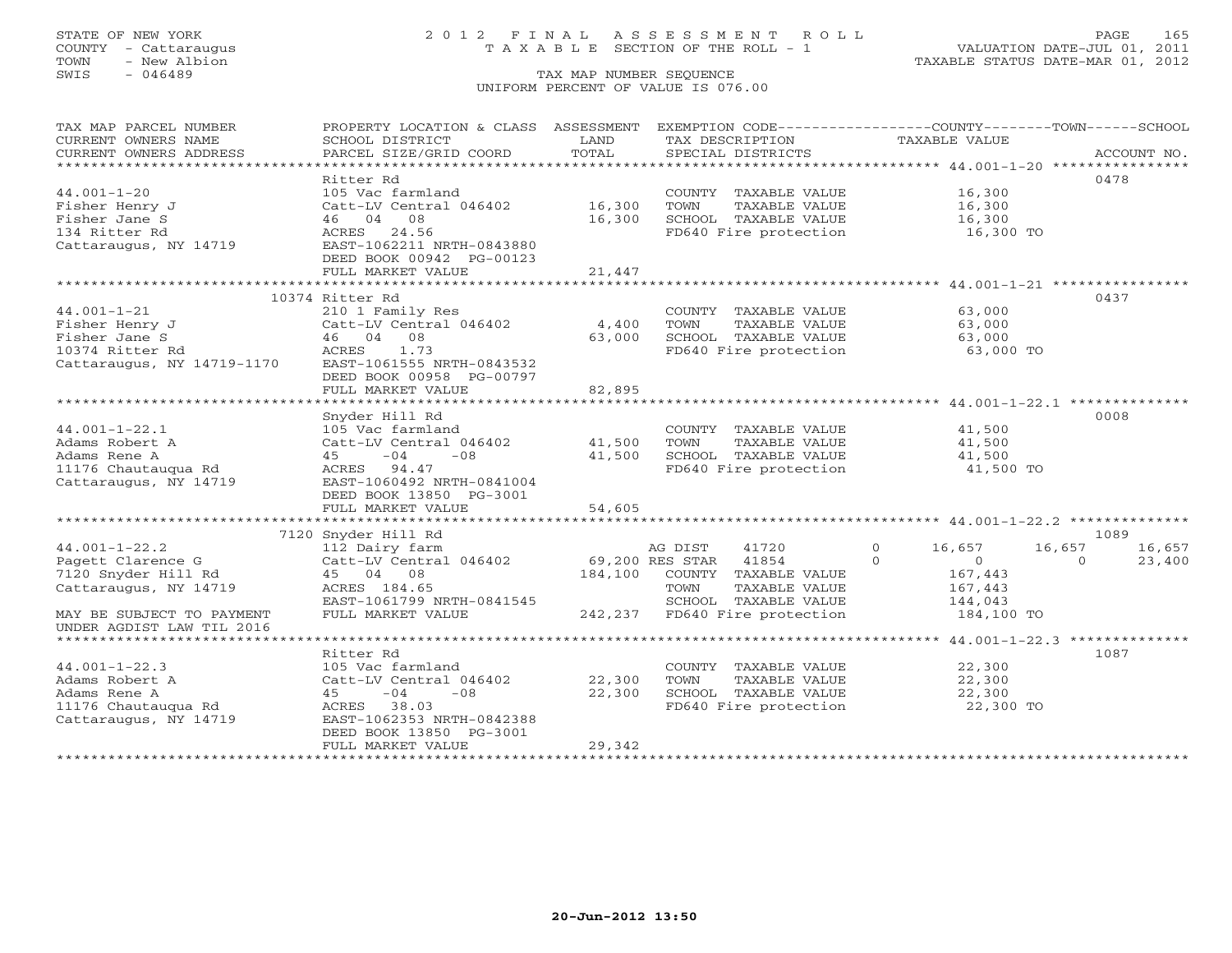# STATE OF NEW YORK 2 0 1 2 F I N A L A S S E S S M E N T R O L L PAGE 166 COUNTY - Cattaraugus T A X A B L E SECTION OF THE ROLL - 1 VALUATION DATE-JUL 01, 2011

| TAX MAP PARCEL NUMBER  | PROPERTY LOCATION & CLASS ASSESSMENT |                     |                                                                       |               | EXEMPTION CODE----------------COUNTY-------TOWN------SCHOOL       |
|------------------------|--------------------------------------|---------------------|-----------------------------------------------------------------------|---------------|-------------------------------------------------------------------|
| CURRENT OWNERS NAME    | SCHOOL DISTRICT                      | LAND                | TAX DESCRIPTION                                                       | TAXABLE VALUE |                                                                   |
| CURRENT OWNERS ADDRESS | PARCEL SIZE/GRID COORD               | TOTAL               | SPECIAL DISTRICTS                                                     |               | ACCOUNT NO.                                                       |
|                        |                                      |                     |                                                                       |               |                                                                   |
|                        | 10476 Mosher Hollow Rd               |                     |                                                                       |               | 0314                                                              |
| $44.001 - 1 - 23.1$    | 270 Mfg housing                      |                     | RES STAR<br>41854                                                     | $\Omega$      | $\overline{0}$<br>$\Omega$<br>23,400                              |
| Wright Wendi           | Catt-LV Central 046402               |                     | 10,500 COUNTY TAXABLE VALUE                                           |               | 42,300                                                            |
| Locicero Timothy       | 44/45/53<br>08<br>04                 | 42,300              | TAXABLE VALUE<br>TOWN                                                 |               | 42,300                                                            |
| 10474 Mosher Hollow Rd | ACRES 13.00                          |                     | SCHOOL TAXABLE VALUE<br>SCHOOL TAXABLE VALUE<br>FD640 Fire protection |               | 18,900                                                            |
| Cattaraugus, NY 14719  | EAST-1059809 NRTH-0840709            |                     |                                                                       |               | 42,300 TO                                                         |
|                        | DEED BOOK 2328<br>PG-3001            |                     |                                                                       |               |                                                                   |
|                        | FULL MARKET VALUE                    | 55,658              |                                                                       |               |                                                                   |
|                        |                                      | ******************* |                                                                       |               | *********************************** 44.001-1-23.3 *************** |
|                        | Mosher Hollow Rd                     |                     |                                                                       |               | 1252                                                              |
| $44.001 - 1 - 23.3$    | 312 Vac w/imprv                      |                     | COUNTY TAXABLE VALUE                                                  | 13,000        |                                                                   |
| Macakanja Paul         | Catt-LV Central 046402               | 6,900               | TAXABLE VALUE<br>TOWN                                                 |               | 13,000                                                            |
| Macakanja Linda        | 04 08<br>44/45                       | 13,000              | SCHOOL TAXABLE VALUE                                                  | 13,000        |                                                                   |
| 10412 Mosher Hollow NY | 5.85<br>ACRES                        |                     | FD640 Fire protection                                                 |               | 13,000 TO                                                         |
| Cattaraugus, NY 14719  | EAST-1060048 NRTH-0839665            |                     |                                                                       |               |                                                                   |
|                        | DEED BOOK 16827 PG-7002              |                     |                                                                       |               |                                                                   |
|                        | FULL MARKET VALUE                    | 17,105              |                                                                       |               |                                                                   |
|                        |                                      |                     |                                                                       |               |                                                                   |
|                        | 10446 Mosher Hollow Rd               |                     |                                                                       |               | 1256                                                              |
| $44.001 - 1 - 23.4$    | 210 1 Family Res                     |                     | RES STAR<br>41854                                                     | $\circ$       | $\overline{0}$<br>$\Omega$<br>23,400                              |
| Ellis Matthew A        | Catt-LV Central 046402               | 7,800               | COUNTY TAXABLE VALUE                                                  | 115,100       |                                                                   |
| Ellis Rebecca J        | 44/45<br>04 08                       | 115,100             | TOWN<br>TAXABLE VALUE                                                 | 115,100       |                                                                   |
| 10446 Mosher Hollow Rd | 7.50 BANK<br>ACRES<br>032            |                     | SCHOOL TAXABLE VALUE                                                  | 91,700        |                                                                   |
| Cattaraugus, NY 14719  | EAST-1059945 NRTH-0839925            |                     | FD640 Fire protection                                                 |               | 115,100 TO                                                        |
|                        | DEED BOOK 13617 PG-6001              |                     |                                                                       |               |                                                                   |
|                        | FULL MARKET VALUE                    | 151,447             |                                                                       |               |                                                                   |
|                        |                                      |                     |                                                                       |               |                                                                   |
|                        | 10462 Mosher Hollow Rd               |                     |                                                                       |               | 1268                                                              |
| $44.001 - 1 - 23.5$    | 270 Mfg housing                      |                     | 41854<br>RES STAR                                                     | $\circ$       | $\overline{0}$<br>23,400<br>$\Omega$                              |
| Wengerd Levi N         | Catt-LV Central 046402               | 9,400               | COUNTY TAXABLE VALUE                                                  |               | 50,000                                                            |
| Wengerd Sarah L        | $44/45$ 04<br>08                     | 50,000              | TAXABLE VALUE<br>TOWN                                                 |               | 50,000                                                            |
| 10462 Mosher Hollow Rd | ACRES 10.85                          |                     | SCHOOL TAXABLE VALUE                                                  |               | 26,600                                                            |
| Cattaraugus, NY 14719  | EAST-1059834 NRTH-0840191            |                     | FD640 Fire protection                                                 |               | 50,000 TO                                                         |
|                        | DEED BOOK 13909 PG-9001              |                     |                                                                       |               |                                                                   |
|                        | FULL MARKET VALUE                    | 65,789              |                                                                       |               |                                                                   |
|                        |                                      |                     |                                                                       |               |                                                                   |
|                        | 10490 Mosher Hollow Rd               |                     |                                                                       |               | 1285                                                              |
| $44.001 - 1 - 23.6$    | 270 Mfg housing                      |                     | RES STAR<br>41854                                                     | $\Omega$      | $\overline{0}$<br>$\cap$<br>23,400                                |
| Nephew Elizabeth J     | Catt-LV Central 046402               | 10,500              | COUNTY TAXABLE VALUE                                                  |               | 41,300                                                            |
| 10490 Mosher Hollow Rd | 45/53 04 08                          | 41,300              | TAXABLE VALUE<br>TOWN                                                 |               | 41,300                                                            |
| Cattaraugus, NY 14719  | 13.00<br>ACRES                       |                     | SCHOOL TAXABLE VALUE                                                  |               | 17,900                                                            |
|                        | EAST-1059440 NRTH-0840764            |                     | FD640 Fire protection                                                 |               | 41,300 TO                                                         |
|                        | $PG-258$<br>DEED BOOK 1003           | 54,342              |                                                                       |               |                                                                   |
|                        | FULL MARKET VALUE                    |                     |                                                                       |               |                                                                   |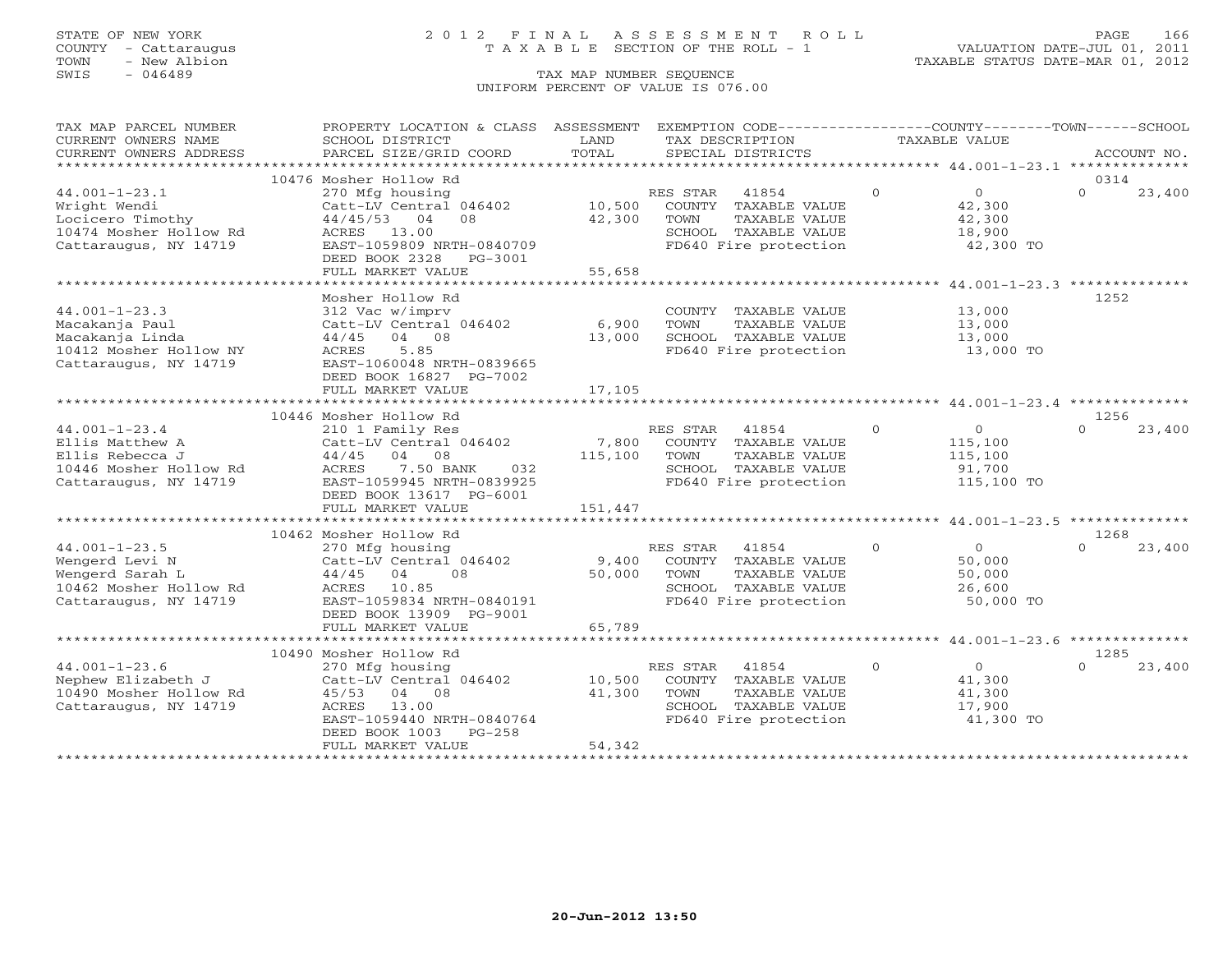# STATE OF NEW YORK 2 0 1 2 F I N A L A S S E S S M E N T R O L L PAGE 167 COUNTY - Cattaraugus T A X A B L E SECTION OF THE ROLL - 1 VALUATION DATE-JUL 01, 2011

| TAX MAP PARCEL NUMBER  | PROPERTY LOCATION & CLASS ASSESSMENT                      |                           | EXEMPTION CODE----------------COUNTY-------TOWN------SCHOOL |               |                                |          |             |
|------------------------|-----------------------------------------------------------|---------------------------|-------------------------------------------------------------|---------------|--------------------------------|----------|-------------|
| CURRENT OWNERS NAME    | SCHOOL DISTRICT                                           | LAND                      | TAX DESCRIPTION                                             | TAXABLE VALUE |                                |          |             |
| CURRENT OWNERS ADDRESS | PARCEL SIZE/GRID COORD                                    | TOTAL                     | SPECIAL DISTRICTS                                           |               |                                |          | ACCOUNT NO. |
|                        |                                                           |                           |                                                             |               |                                |          |             |
|                        | 10506 Mosher Hollow Rd                                    |                           |                                                             |               |                                | 0521     |             |
| $44.001 - 1 - 24$      | 280 Res Multiple                                          |                           | RES STAR<br>41854                                           | $\circ$       | $\overline{0}$                 | $\Omega$ | 23,400      |
| Szalkowski Lorie M     | Catt-LV Central 046402                                    | 16,200                    | COUNTY TAXABLE VALUE                                        |               | 91,200                         |          |             |
| 10506 Mosher Hollow Rd | 45/53<br>04 08                                            | 91,200                    | TAXABLE VALUE<br>TOWN                                       |               | 91,200                         |          |             |
| Cattaraugus, NY 14719  | ACRES<br>24.44                                            |                           | SCHOOL TAXABLE VALUE                                        |               | 67,800                         |          |             |
|                        | EAST-1058915 NRTH-0840695                                 |                           | FD640 Fire protection                                       |               | 91,200 TO                      |          |             |
|                        | DEED BOOK 15374 PG-6001                                   |                           |                                                             |               |                                |          |             |
|                        | FULL MARKET VALUE                                         | 120,000                   |                                                             |               |                                |          |             |
|                        |                                                           |                           |                                                             |               |                                |          |             |
|                        | 10525 Mosher Hollow Rd                                    |                           |                                                             |               |                                | 0180     |             |
| $44.001 - 1 - 25$      | 210 1 Family Res                                          |                           | COUNTY TAXABLE VALUE                                        |               | 29,500                         |          |             |
| McGlew Patrick J       | Catt-LV Central 046402                                    | 4,600                     | TOWN<br>TAXABLE VALUE                                       |               | 29,500                         |          |             |
| 3 S Franklin St        | 53 04 08                                                  | 29,500                    | SCHOOL TAXABLE VALUE                                        |               | 29,500                         |          |             |
|                        | Cattaraugus, NY 14719 FRNT 205.00 DPTH 140.00             |                           | FD640 Fire protection                                       |               | 29,500 TO<br>29,500 TO         |          |             |
|                        | EAST-1058372 NRTH-0840187                                 |                           |                                                             |               |                                |          |             |
|                        | DEED BOOK 15352 PG-2002                                   |                           |                                                             |               |                                |          |             |
|                        | FULL MARKET VALUE                                         | 38,816                    |                                                             |               |                                |          |             |
|                        |                                                           | * * * * * * * * * * * * * | ****************************44.001-1-26 ******************  |               |                                |          |             |
|                        | 10526 Mosher Hollow Rd                                    |                           |                                                             |               |                                | 0464     |             |
| $44.001 - 1 - 26$      | 260 Seasonal res                                          |                           |                                                             |               |                                |          |             |
|                        | Catt-LV Central 046402                                    | 3,300                     | COUNTY TAXABLE VALUE                                        |               | 21,500<br>21,500               |          |             |
| Wilson Lynn H          | 53 04 08                                                  |                           | TOWN<br>TAXABLE VALUE                                       |               |                                |          |             |
| 101 Grandview Ave      |                                                           | 21,500                    | SCHOOL TAXABLE VALUE<br>FD640 Fire protection               |               | 21,500<br>21,500 TO            |          |             |
| Tonawanda, NY 14223    | FRNT 175.00 DPTH 100.00                                   |                           |                                                             |               |                                |          |             |
|                        | EAST-1058426 NRTH-0840334                                 |                           |                                                             |               |                                |          |             |
|                        | DEED BOOK 9652 PG-4002                                    |                           |                                                             |               |                                |          |             |
|                        | FULL MARKET VALUE                                         | 28,289                    |                                                             |               |                                |          |             |
|                        |                                                           |                           |                                                             |               |                                |          |             |
|                        | 10584 Mosher Hollow Rd                                    |                           |                                                             |               |                                | 0516     |             |
| $44.001 - 1 - 27.1$    | 210 1 Family Res                                          |                           | COUNTY TAXABLE VALUE                                        |               | 16,600<br>$16,000$<br>$16,600$ |          |             |
| Hubbard Danny K        | Catt-LV Central 046402                                    | 4,900                     | TAXABLE VALUE<br>TOWN                                       |               |                                |          |             |
| Hubbard Stacy A        | 52/53 04 08                                               | 16,600                    | SCHOOL TAXABLE VALUE                                        |               | $16,600$<br>$16,600$           |          |             |
| 10566 Mosher Hollow Rd | $11/09$ -split house, $2.45$ ac                           |                           | FD640 Fire protection                                       |               | 16,600 TO                      |          |             |
| Cattaraugus, NY 14719  | 2.45<br>ACRES                                             |                           |                                                             |               |                                |          |             |
|                        | EAST-1057135 NRTH-0841248                                 |                           |                                                             |               |                                |          |             |
|                        | DEED BOOK 13049 PG-4002                                   |                           |                                                             |               |                                |          |             |
|                        | FULL MARKET VALUE                                         | 21,842                    |                                                             |               |                                |          |             |
|                        |                                                           |                           |                                                             |               |                                |          |             |
|                        | 10566 Mosher Hollow Rd                                    |                           | 82 PCT OF VALUE USED FOR EXEMPTION PURPOSES                 |               |                                | 1236     |             |
| $44.001 - 1 - 27.2$    | 210 1 Family Res                                          |                           | 41132                                                       | $\Omega$      | 15,600                         | $\Omega$ | $\circ$     |
| Hubbard Danny K        | 210 1 Family Res<br>Catt-LV Central 046402 17,600 DVET CO |                           | 41142<br>$\begin{matrix}0\\0\\0\end{matrix}$                |               | 6,347                          | $\circ$  | $\Omega$    |
| Hubbard Stacy A        | 53 04 08                                                  |                           | 77,400 RES STAR 41854                                       |               | $\overline{0}$                 | $\Omega$ | 23,400      |
| 10566 Mosher Hollow Rd | $3/11$ -mrgd 27.6 into prcl                               |                           | COUNTY TAXABLE VALUE                                        |               | 55,453                         |          |             |
| Cattaraugus, NY 14719  | FRNT 760.00 DPTH                                          |                           | TAXABLE VALUE<br>TOWN                                       |               | 77,400                         |          |             |
|                        | ACRES<br>31.60 BANK<br>017                                |                           |                                                             |               | 54,000                         |          |             |
|                        | EAST-1057401 NRTH-0841264                                 |                           | SCHOOL TAXABLE VALUE<br>FD640 Fire protection               |               | 77,400 TO                      |          |             |
|                        | DEED BOOK 13049 PG-4002                                   |                           |                                                             |               |                                |          |             |
|                        | FULL MARKET VALUE                                         | 101,842                   |                                                             |               |                                |          |             |
|                        |                                                           |                           |                                                             |               |                                |          |             |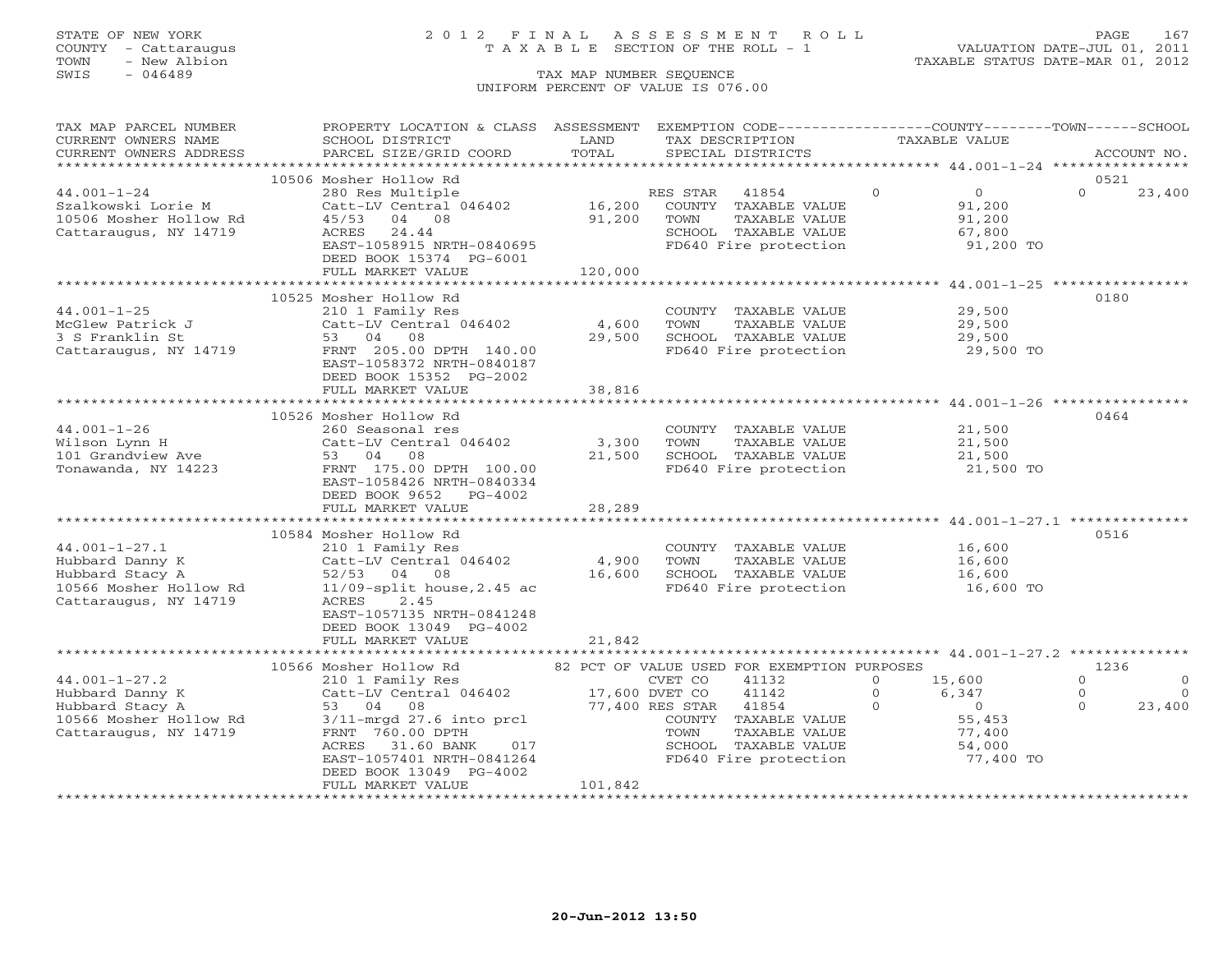# STATE OF NEW YORK 2 0 1 2 F I N A L A S S E S S M E N T R O L L PAGE 168 COUNTY - Cattaraugus T A X A B L E SECTION OF THE ROLL - 1 VALUATION DATE-JUL 01, 2011

TOWN - New Albion TAXABLE STATUS DATE-MAR 01, 2012

| TAX MAP PARCEL NUMBER<br>CURRENT OWNERS NAME                                                                                                                                                                                                                                                                                                                                          | PROPERTY LOCATION & CLASS ASSESSMENT<br>SCHOOL DISTRICT                                                                     | LAND                | EXEMPTION CODE-----------------COUNTY-------TOWN------SCHOOL<br>TAX DESCRIPTION | TAXABLE VALUE  |                                          |          |                |
|---------------------------------------------------------------------------------------------------------------------------------------------------------------------------------------------------------------------------------------------------------------------------------------------------------------------------------------------------------------------------------------|-----------------------------------------------------------------------------------------------------------------------------|---------------------|---------------------------------------------------------------------------------|----------------|------------------------------------------|----------|----------------|
| CURRENT OWNERS ADDRESS                                                                                                                                                                                                                                                                                                                                                                | PARCEL SIZE/GRID COORD                                                                                                      | TOTAL               | SPECIAL DISTRICTS                                                               |                |                                          |          | ACCOUNT NO.    |
|                                                                                                                                                                                                                                                                                                                                                                                       |                                                                                                                             |                     |                                                                                 |                |                                          |          |                |
|                                                                                                                                                                                                                                                                                                                                                                                       | 10594 Mosher Hollow Rd                                                                                                      |                     |                                                                                 |                |                                          | 1464     |                |
| $44.001 - 1 - 27.4$                                                                                                                                                                                                                                                                                                                                                                   | 270 Mfg housing                                                                                                             |                     | CW_15_VET/ 41162                                                                | $\Omega$       | 9,360                                    | $\Omega$ | $\Omega$       |
| Anderson Garry L                                                                                                                                                                                                                                                                                                                                                                      | Catt-LV Central 046402 32,800 CW_DISBLD_ 41172 0                                                                            |                     |                                                                                 |                | 31,200                                   | $\Omega$ | $\Omega$       |
| PO Box 442                                                                                                                                                                                                                                                                                                                                                                            | 53 04 08                                                                                                                    |                     | 83,900 RES STAR 41854                                                           | $\circ$        | $\overline{0}$                           | $\Omega$ | 23,400         |
| S Dayton, NY 14138                                                                                                                                                                                                                                                                                                                                                                    | Ff 1400.00                                                                                                                  |                     | COUNTY TAXABLE VALUE                                                            |                |                                          |          |                |
|                                                                                                                                                                                                                                                                                                                                                                                       | ACRES 67.55                                                                                                                 |                     | TOWN<br>TAXABLE VALUE                                                           |                | 43,340<br>83,900                         |          |                |
|                                                                                                                                                                                                                                                                                                                                                                                       |                                                                                                                             |                     |                                                                                 |                |                                          |          |                |
|                                                                                                                                                                                                                                                                                                                                                                                       | EAST-1057783 NRTH-0840517 SCHOOL TAXABLE VALUE<br>DEED BOOK 7428 PG-5001 FD640 Fire protection                              |                     |                                                                                 |                | 60,500<br>83,900 TO                      |          |                |
|                                                                                                                                                                                                                                                                                                                                                                                       | FULL MARKET VALUE                                                                                                           | 110,395             |                                                                                 |                |                                          |          |                |
|                                                                                                                                                                                                                                                                                                                                                                                       |                                                                                                                             |                     |                                                                                 |                | *********** 44.001-1-28 **************** |          |                |
|                                                                                                                                                                                                                                                                                                                                                                                       | Mosher Hollow Rd                                                                                                            |                     |                                                                                 |                |                                          | 0107     |                |
| $44.001 - 1 - 28$                                                                                                                                                                                                                                                                                                                                                                     | 260 Seasonal res                                                                                                            |                     | COUNTY TAXABLE VALUE                                                            |                |                                          |          |                |
| Mecca Leonard P                                                                                                                                                                                                                                                                                                                                                                       | 200 Seasonal res<br>Catt-LV Central 046402 9,500                                                                            |                     | TOWN<br>TAXABLE VALUE                                                           |                | 10,000<br>10,000                         |          |                |
| Mecca Geraldine                                                                                                                                                                                                                                                                                                                                                                       | 52 04 08                                                                                                                    | 10,000              |                                                                                 |                |                                          |          |                |
| 8571 Wendy Lane East                                                                                                                                                                                                                                                                                                                                                                  | ACRES 19.69                                                                                                                 |                     | SCHOOL TAXABLE VALUE 10,000<br>FD640 Fire protection 10,000 TO                  |                |                                          |          |                |
| West Palm Beach, FL 33411                                                                                                                                                                                                                                                                                                                                                             | EAST-1055624 NRTH-0841412                                                                                                   |                     |                                                                                 |                |                                          |          |                |
|                                                                                                                                                                                                                                                                                                                                                                                       | DEED BOOK 00980 PG-00907                                                                                                    |                     |                                                                                 |                |                                          |          |                |
|                                                                                                                                                                                                                                                                                                                                                                                       | FULL MARKET VALUE                                                                                                           | 13,158              |                                                                                 |                |                                          |          |                |
|                                                                                                                                                                                                                                                                                                                                                                                       |                                                                                                                             |                     |                                                                                 |                |                                          |          |                |
|                                                                                                                                                                                                                                                                                                                                                                                       | 10620 Moody Rd                                                                                                              |                     | 43 PCT OF VALUE USED FOR EXEMPTION PURPOSES                                     |                |                                          | 0338     |                |
| $44.001 - 1 - 29$                                                                                                                                                                                                                                                                                                                                                                     | 113 Cattle farm                                                                                                             |                     | VET PRO T 41003                                                                 | $\Omega$       | $\circ$                                  | 76,000   | $\circ$        |
|                                                                                                                                                                                                                                                                                                                                                                                       |                                                                                                                             |                     | 41132                                                                           | $\Omega$       |                                          | $\sim$ 0 | $\overline{0}$ |
| $\begin{array}{lllllllllllllllllllllll} \text{44.001--1-29} & & & & \text{113 Calculate } \text{I} \text{atm} \ \text{Moddy Bruce R Jr} & & & \text{Catt-LV Central} & 046402 & & 80,200 \text{ CVET CO} \ \text{Mody Bart A} & & & 52/53 & 04 & 08 & & 130,200 \text{ AS TSTR} \ \text{10620 Moody Rd} & & & & \text{130--8ruce Sr-Mechtilde} & & & & \text{130--9ruce} \end{array}$ |                                                                                                                             |                     | 41720                                                                           | $\overline{0}$ | 13,997<br>17,517                         | 17,517   | 17,517         |
|                                                                                                                                                                                                                                                                                                                                                                                       |                                                                                                                             |                     | 41834                                                                           | $\Omega$       | $\overline{0}$                           | $\Omega$ | 48,520         |
| Cattaraugus, NY 14719                                                                                                                                                                                                                                                                                                                                                                 | ACRES 238.81                                                                                                                |                     | COUNTY TAXABLE VALUE                                                            |                | 98,686                                   |          |                |
|                                                                                                                                                                                                                                                                                                                                                                                       | EAST-1056744 NRTH-0842865                                                                                                   |                     |                                                                                 |                |                                          |          |                |
| MAY BE SUBJECT TO PAYMENT                                                                                                                                                                                                                                                                                                                                                             | EAST-1056744 NRTH-0842865<br>DEED BOOK 2952 PG-3002 SCHOOL TAXABLE VALUE<br>FULL MARKET VALUE 171,316 FD640 Fire protection |                     | TOWN      TAXABLE VALUE<br>SCHOOL   TAXABLE VALUE                               |                | 36,683<br>64,163                         |          |                |
| UNDER AGDIST LAW TIL 2016                                                                                                                                                                                                                                                                                                                                                             |                                                                                                                             |                     |                                                                                 |                | 130,200 TO                               |          |                |
|                                                                                                                                                                                                                                                                                                                                                                                       |                                                                                                                             |                     |                                                                                 |                |                                          |          |                |
|                                                                                                                                                                                                                                                                                                                                                                                       | 7211 Snyder Hill Rd                                                                                                         |                     |                                                                                 |                |                                          | 0476     |                |
| $44.001 - 1 - 30$                                                                                                                                                                                                                                                                                                                                                                     | 210 1 Family Res                                                                                                            |                     | COUNTY TAXABLE VALUE                                                            |                | 44,400                                   |          |                |
| Camp Janice                                                                                                                                                                                                                                                                                                                                                                           | Catt-LV Central 046402                                                                                                      | 4,500               | TAXABLE VALUE<br>TOWN                                                           |                | 44,400                                   |          |                |
| Shearer Amy                                                                                                                                                                                                                                                                                                                                                                           | 54 04 08                                                                                                                    | 44,400              |                                                                                 |                |                                          |          |                |
| %Brenda Nickerson                                                                                                                                                                                                                                                                                                                                                                     | Rachel - Life Use                                                                                                           |                     | SCHOOL TAXABLE VALUE<br>FD640 Fire protection                                   |                | 44,400<br>44,400 TO                      |          |                |
| 5492 Springbrook Rd                                                                                                                                                                                                                                                                                                                                                                   | FRNT 180.00 DPTH 210.00                                                                                                     |                     |                                                                                 |                |                                          |          |                |
| Dewittville, NY 14728                                                                                                                                                                                                                                                                                                                                                                 | EAST-1058856 NRTH-0843561                                                                                                   |                     |                                                                                 |                |                                          |          |                |
|                                                                                                                                                                                                                                                                                                                                                                                       | DEED BOOK 01011 PG-01120                                                                                                    |                     |                                                                                 |                |                                          |          |                |
|                                                                                                                                                                                                                                                                                                                                                                                       | FULL MARKET VALUE                                                                                                           | 58,421              |                                                                                 |                |                                          |          |                |
|                                                                                                                                                                                                                                                                                                                                                                                       |                                                                                                                             |                     |                                                                                 |                |                                          |          |                |
|                                                                                                                                                                                                                                                                                                                                                                                       | Moody Rd                                                                                                                    |                     |                                                                                 |                |                                          | 0339     |                |
| $44.001 - 1 - 31.1$                                                                                                                                                                                                                                                                                                                                                                   | 314 Rural vac<10                                                                                                            |                     | COUNTY TAXABLE VALUE                                                            |                | 4,400                                    |          |                |
| Moody Bruce R Jr                                                                                                                                                                                                                                                                                                                                                                      | Catt-LV Central 046402                                                                                                      | 4,400               | TAXABLE VALUE<br>TOWN                                                           |                | 4,400                                    |          |                |
| Moody Bart A                                                                                                                                                                                                                                                                                                                                                                          | 54 04<br>08                                                                                                                 | 4,400               | SCHOOL TAXABLE VALUE                                                            |                | 4,400                                    |          |                |
| 10 Dutch Brandy Rd                                                                                                                                                                                                                                                                                                                                                                    | FRNT 150.00 DPTH                                                                                                            |                     | FD640 Fire protection                                                           |                | 4,400 TO                                 |          |                |
| Stafford, VA 22556                                                                                                                                                                                                                                                                                                                                                                    | ACRES<br>1.70                                                                                                               |                     |                                                                                 |                |                                          |          |                |
|                                                                                                                                                                                                                                                                                                                                                                                       | EAST-1057780 NRTH-0843721                                                                                                   |                     |                                                                                 |                |                                          |          |                |
|                                                                                                                                                                                                                                                                                                                                                                                       | DEED BOOK 2952<br>PG-3002                                                                                                   |                     |                                                                                 |                |                                          |          |                |
|                                                                                                                                                                                                                                                                                                                                                                                       | FULL MARKET VALUE                                                                                                           | 5,789               |                                                                                 |                |                                          |          |                |
|                                                                                                                                                                                                                                                                                                                                                                                       |                                                                                                                             | ******************* |                                                                                 |                |                                          |          |                |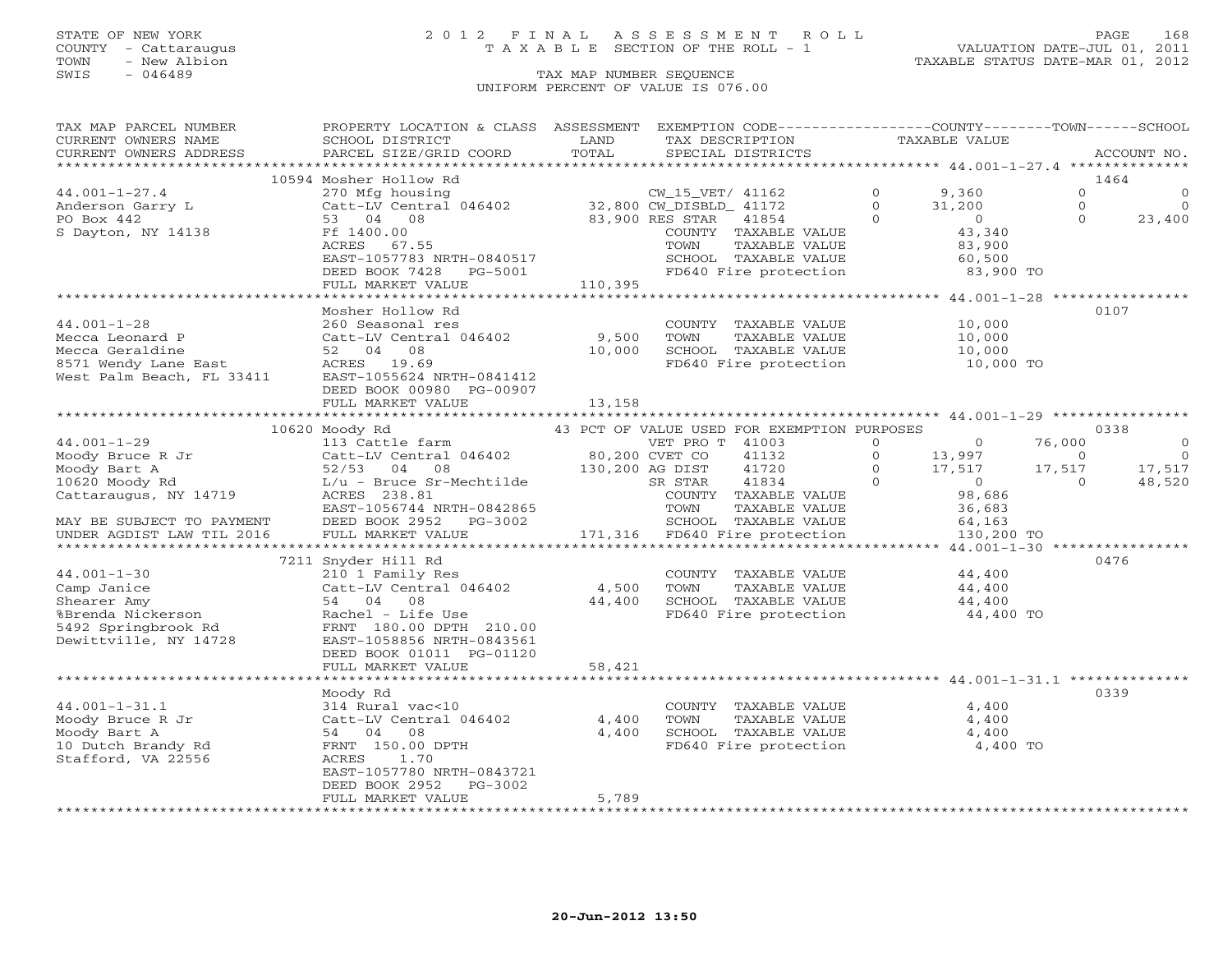# STATE OF NEW YORK 2 0 1 2 F I N A L A S S E S S M E N T R O L L PAGE 169 COUNTY - Cattaraugus T A X A B L E SECTION OF THE ROLL - 1 VALUATION DATE-JUL 01, 2011

TOWN - New Albion TAXABLE STATUS DATE-MAR 01, 2012

| TAX MAP PARCEL NUMBER                                  | PROPERTY LOCATION & CLASS ASSESSMENT                  |                 | EXEMPTION CODE-----------------COUNTY-------TOWN------SCHOOL |                       |                    |
|--------------------------------------------------------|-------------------------------------------------------|-----------------|--------------------------------------------------------------|-----------------------|--------------------|
| CURRENT OWNERS NAME                                    | SCHOOL DISTRICT                                       | LAND            | TAX DESCRIPTION                                              | TAXABLE VALUE         |                    |
| CURRENT OWNERS ADDRESS                                 | PARCEL SIZE/GRID COORD                                | TOTAL           | SPECIAL DISTRICTS                                            |                       | ACCOUNT NO.        |
|                                                        |                                                       |                 |                                                              |                       |                    |
|                                                        | 10573 Moody Rd                                        |                 |                                                              |                       | 1452               |
| $44.001 - 1 - 31.2$                                    | 210 1 Family Res                                      |                 | 41854<br>RES STAR                                            | $\Omega$<br>$\Omega$  | $\Omega$<br>23,400 |
| Johnson Samuel D                                       | Catt-LV Central 046402                                | 4,900           | COUNTY TAXABLE VALUE                                         | 64,000                |                    |
| Johnson Kathleen M                                     | 54 04 08                                              | 64,000          | TOWN<br>TAXABLE VALUE                                        | 64,000                |                    |
| 10578 Moody Rd                                         | Ff 500.00                                             |                 | SCHOOL TAXABLE VALUE                                         | 40,600                |                    |
| Cattaraugus, NY 14719                                  | ACRES<br>2.55                                         |                 | FD640 Fire protection                                        | 64,000 TO             |                    |
|                                                        | EAST-1058030 NRTH-0843630                             |                 |                                                              |                       |                    |
|                                                        | DEED BOOK 4748 PG-7004                                |                 |                                                              |                       |                    |
|                                                        | FULL MARKET VALUE                                     | 84,211          |                                                              |                       |                    |
|                                                        |                                                       |                 |                                                              |                       |                    |
|                                                        | 7217 Snyder Hill Rd                                   |                 |                                                              |                       | 1135               |
| $44.001 - 1 - 32.2$                                    | 112 Dairy farm                                        |                 | AG DIST<br>41720                                             | $\circ$<br>10,280     | 10,280<br>10,280   |
| Thalheimer Allan L                                     | Catt-LV Central 046402                                | 47,700 RES STAR | 41854                                                        | $\Omega$<br>0         | $\Omega$<br>23,400 |
| Thalheimer Jeanette                                    | 54 04 08                                              |                 | 138,500 COUNTY TAXABLE VALUE                                 | 128,220               |                    |
| 7217 Snyder Hill Rd                                    | ACRES 122.20                                          |                 | TOWN<br>TAXABLE VALUE                                        | 128,220               |                    |
| Cattaraugus, NY 14719                                  | EAST-1057848 NRTH-0844532<br>DEED BOOK 01009 PG-00029 |                 | SCHOOL TAXABLE VALUE<br>FD640 Fire protection                | 104,820<br>138,500 TO |                    |
|                                                        | FULL MARKET VALUE                                     | 182,237         |                                                              |                       |                    |
| MAY BE SUBJECT TO PAYMENT<br>UNDER AGDIST LAW TIL 2016 |                                                       |                 |                                                              |                       |                    |
|                                                        |                                                       |                 |                                                              |                       |                    |
|                                                        | Snyder Hill Rd                                        |                 |                                                              |                       | 1487               |
| $44.001 - 1 - 32.3$                                    | 322 Rural vac>10                                      |                 | COUNTY TAXABLE VALUE                                         | 2,400                 |                    |
| Moody Bruce R Jr                                       | Catt-LV Central 046402                                | 2,400           | TOWN<br>TAXABLE VALUE                                        | 2,400                 |                    |
| Moody Bart A                                           | 54 04 08                                              | 2,400           | SCHOOL TAXABLE VALUE                                         | 2,400                 |                    |
| 10620 Moody Rd                                         | ACRES 11.90                                           |                 | FD640 Fire protection                                        | 2,400 TO              |                    |
| Cattaraugus, NY 14719                                  | EAST-1055225 NRTH-0844785                             |                 |                                                              |                       |                    |
|                                                        | DEED BOOK 01009 PG-00081                              |                 |                                                              |                       |                    |
|                                                        | FULL MARKET VALUE                                     | 3,158           |                                                              |                       |                    |
|                                                        |                                                       |                 |                                                              |                       |                    |
|                                                        | Waite Hollow Rd                                       |                 |                                                              |                       | 0511               |
| $44.002 - 1 - 1$                                       | 322 Rural vac>10                                      |                 | COUNTY TAXABLE VALUE                                         | 25,400                |                    |
| Cullen Patrick J                                       | Catt-LV Central 046402                                | 25,400          | TAXABLE VALUE<br>TOWN                                        | 25,400                |                    |
| 82 Washington St                                       | $30 -04$<br>$-08$                                     | 25,400          | SCHOOL TAXABLE VALUE                                         | 25,400                |                    |
| Cattaraugus, NY 14719                                  | ACRES 45.63                                           |                 | FD640 Fire protection                                        | 25,400 TO             |                    |
|                                                        | EAST-1068410 NRTH-0846870                             |                 |                                                              |                       |                    |
|                                                        | DEED BOOK 893<br>PG-00820                             |                 |                                                              |                       |                    |
|                                                        | FULL MARKET VALUE                                     | 33,421          |                                                              |                       |                    |
|                                                        |                                                       |                 |                                                              |                       |                    |
|                                                        | Waite Hollow Rd                                       |                 |                                                              |                       | 0420               |
| $44.002 - 1 - 3.1$                                     | 322 Rural vac>10                                      |                 | COUNTY TAXABLE VALUE                                         | 20,900                |                    |
| Cullen Patrick J                                       | Catt-LV Central 046402                                | 20,900          | TOWN<br>TAXABLE VALUE                                        | 20,900                |                    |
| 82 Washington St                                       | 30 04 08                                              | 20,900          | SCHOOL TAXABLE VALUE                                         | 20,900                |                    |
| Cattaraugus, NY 14719                                  | ACRES 34.61                                           |                 | FD640 Fire protection                                        | 20,900 TO             |                    |
|                                                        | EAST-1069278 NRTH-0846352                             |                 |                                                              |                       |                    |
|                                                        | DEED BOOK 8325<br>PG-7001                             |                 |                                                              |                       |                    |
|                                                        | FULL MARKET VALUE                                     | 27,500          |                                                              |                       |                    |
|                                                        |                                                       |                 |                                                              |                       |                    |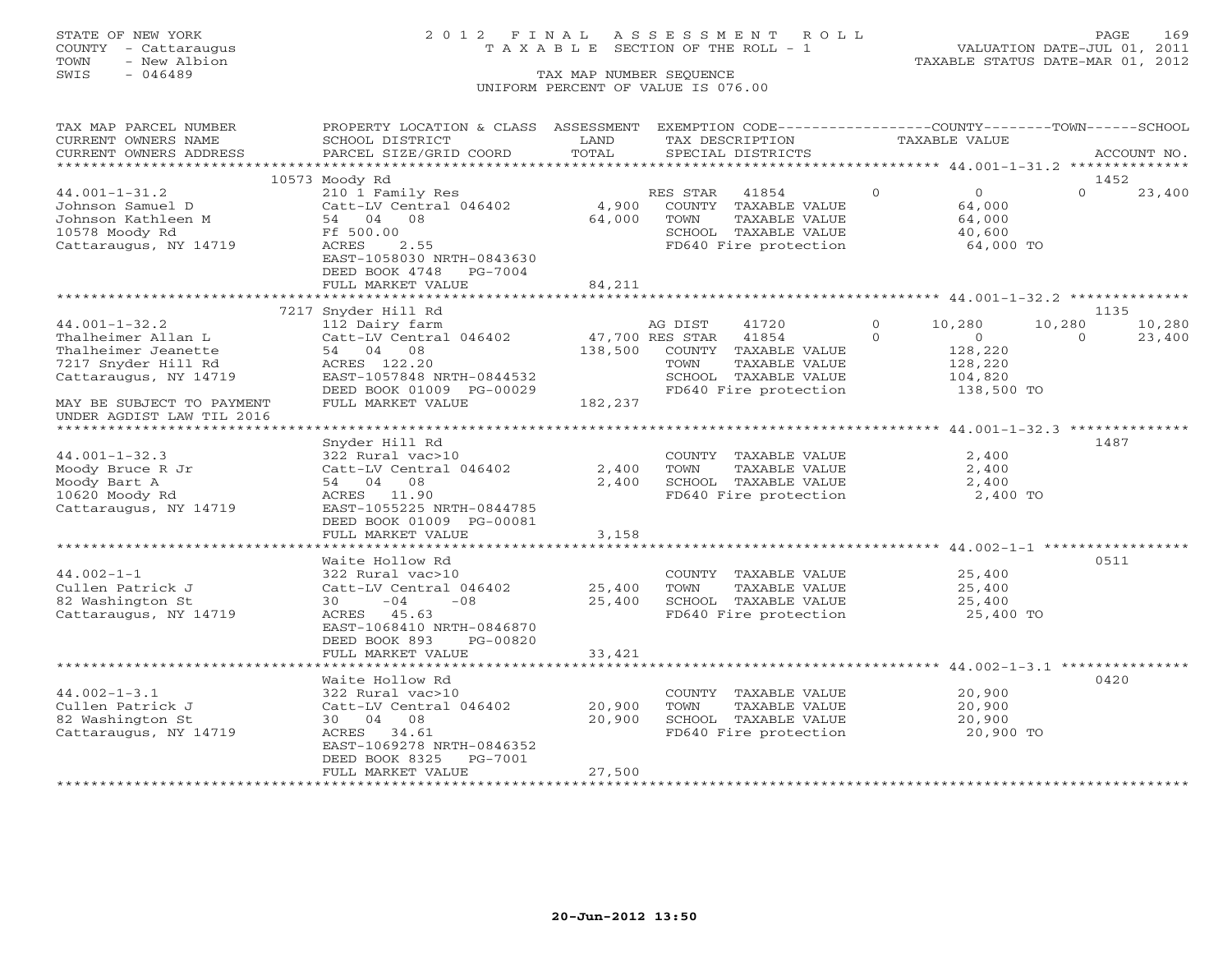# STATE OF NEW YORK 2 0 1 2 F I N A L A S S E S S M E N T R O L L PAGE 170 COUNTY - Cattaraugus T A X A B L E SECTION OF THE ROLL - 1 VALUATION DATE-JUL 01, 2011

| *************************<br>Waite Hollow Rd<br>1544<br>$44.002 - 1 - 3.2$<br>550 Outdr sports<br>COUNTY TAXABLE VALUE<br>40,000<br>Merritt John D<br>Catt-LV Central 046402<br>6,500<br>TOWN<br>TAXABLE VALUE<br>40,000<br>24 Main St<br>40,000<br>ACRES<br>5.20<br>SCHOOL TAXABLE VALUE<br>40,000<br>EAST-1069317 NRTH-0845535<br>FD640 Fire protection<br>40,000 TO<br>DEED BOOK 8325<br>PG-7002<br>FULL MARKET VALUE<br>52,632<br>Waite Hollow Rd<br>0447<br>$44.002 - 1 - 4.1$<br>554 Outdr swim<br>64,500<br>COUNTY TAXABLE VALUE<br>Skyline Retreat Inc<br>24,500<br>TOWN<br>TAXABLE VALUE<br>64,500<br>Catt-LV Central 046402<br>64,500<br>Attn: Ronald Wasmund<br>29 04 08<br>SCHOOL TAXABLE VALUE<br>64,500<br>8441 N Otto Rd<br>FD640 Fire protection<br>ACRES 43.45<br>64,500 TO<br>Cattaraugus, NY 14719<br>EAST-1070255 NRTH-0846472<br>DEED BOOK 00955 PG-00320<br>84,868<br>FULL MARKET VALUE<br>Waite Hollow Rd.<br>1517<br>$44.002 - 1 - 4.2$<br>314 Rural vac<10<br>5,400<br>COUNTY TAXABLE VALUE<br>Coles Lisa A<br>Catt-LV Central 046402<br>5,400<br>TOWN<br>TAXABLE VALUE<br>5,400<br>28 Waverly St<br>3.35<br>ACRES<br>5,400<br>SCHOOL TAXABLE VALUE<br>5,400<br>Cattaraugus, NY 14719<br>EAST-1070049 NRTH-0845241<br>DEED BOOK 1288<br>PG-3001<br>FULL MARKET VALUE<br>7,105<br>0522<br>Ritter Rd<br>$44.002 - 1 - 5.1$<br>312 Vac w/imprv<br>13,600<br>COUNTY TAXABLE VALUE<br>Lamey Milton J<br>Catt-LV Central 046402<br>7,800<br>TOWN<br>TAXABLE VALUE<br>13,600<br>SCHOOL TAXABLE VALUE<br>Lamey Joy<br>30/32<br>04 08<br>13,600<br>13,600<br>9832 Ritter Rd<br>FRNT 300.00 DPTH<br>FD640 Fire protection<br>13,600 TO<br>ACRES<br>7.60<br>Cattaraugus, NY 14719<br>EAST-1069316 NRTH-0844043<br>DEED BOOK 865<br>PG-00121<br>17,895<br>FULL MARKET VALUE<br>1286<br>Waite Hollow Rd<br>$44.002 - 1 - 5.2$<br>260 Seasonal res<br>33,400<br>COUNTY TAXABLE VALUE<br>Catt-LV Central 046402<br>11,500<br>TOWN<br>TAXABLE VALUE<br>33,400<br>30 04 08<br>33,400<br>SCHOOL TAXABLE VALUE<br>33,400<br>ACRES 15.00<br>FD640 Fire protection<br>33,400 TO<br>EAST-1069654 NRTH-0844351<br>Geneva, NY 14456<br>DEED BOOK 13853 PG-6002<br>FULL MARKET VALUE<br>43,947 | TAX MAP PARCEL NUMBER<br>CURRENT OWNERS NAME<br>CURRENT OWNERS ADDRESS | PROPERTY LOCATION & CLASS ASSESSMENT<br>SCHOOL DISTRICT<br>PARCEL SIZE/GRID COORD | LAND<br>TOTAL | TAX DESCRIPTION<br>SPECIAL DISTRICTS | EXEMPTION CODE-----------------COUNTY-------TOWN------SCHOOL<br>TAXABLE VALUE<br>ACCOUNT NO. |
|------------------------------------------------------------------------------------------------------------------------------------------------------------------------------------------------------------------------------------------------------------------------------------------------------------------------------------------------------------------------------------------------------------------------------------------------------------------------------------------------------------------------------------------------------------------------------------------------------------------------------------------------------------------------------------------------------------------------------------------------------------------------------------------------------------------------------------------------------------------------------------------------------------------------------------------------------------------------------------------------------------------------------------------------------------------------------------------------------------------------------------------------------------------------------------------------------------------------------------------------------------------------------------------------------------------------------------------------------------------------------------------------------------------------------------------------------------------------------------------------------------------------------------------------------------------------------------------------------------------------------------------------------------------------------------------------------------------------------------------------------------------------------------------------------------------------------------------------------------------------------------------------------------------------------------------------------------------------------------------------------------------------------------------------------------------------------------------------------------------------------------------------------------------------------------------------|------------------------------------------------------------------------|-----------------------------------------------------------------------------------|---------------|--------------------------------------|----------------------------------------------------------------------------------------------|
|                                                                                                                                                                                                                                                                                                                                                                                                                                                                                                                                                                                                                                                                                                                                                                                                                                                                                                                                                                                                                                                                                                                                                                                                                                                                                                                                                                                                                                                                                                                                                                                                                                                                                                                                                                                                                                                                                                                                                                                                                                                                                                                                                                                                |                                                                        |                                                                                   |               |                                      |                                                                                              |
|                                                                                                                                                                                                                                                                                                                                                                                                                                                                                                                                                                                                                                                                                                                                                                                                                                                                                                                                                                                                                                                                                                                                                                                                                                                                                                                                                                                                                                                                                                                                                                                                                                                                                                                                                                                                                                                                                                                                                                                                                                                                                                                                                                                                |                                                                        |                                                                                   |               |                                      |                                                                                              |
|                                                                                                                                                                                                                                                                                                                                                                                                                                                                                                                                                                                                                                                                                                                                                                                                                                                                                                                                                                                                                                                                                                                                                                                                                                                                                                                                                                                                                                                                                                                                                                                                                                                                                                                                                                                                                                                                                                                                                                                                                                                                                                                                                                                                |                                                                        |                                                                                   |               |                                      |                                                                                              |
|                                                                                                                                                                                                                                                                                                                                                                                                                                                                                                                                                                                                                                                                                                                                                                                                                                                                                                                                                                                                                                                                                                                                                                                                                                                                                                                                                                                                                                                                                                                                                                                                                                                                                                                                                                                                                                                                                                                                                                                                                                                                                                                                                                                                |                                                                        |                                                                                   |               |                                      |                                                                                              |
|                                                                                                                                                                                                                                                                                                                                                                                                                                                                                                                                                                                                                                                                                                                                                                                                                                                                                                                                                                                                                                                                                                                                                                                                                                                                                                                                                                                                                                                                                                                                                                                                                                                                                                                                                                                                                                                                                                                                                                                                                                                                                                                                                                                                |                                                                        |                                                                                   |               |                                      |                                                                                              |
|                                                                                                                                                                                                                                                                                                                                                                                                                                                                                                                                                                                                                                                                                                                                                                                                                                                                                                                                                                                                                                                                                                                                                                                                                                                                                                                                                                                                                                                                                                                                                                                                                                                                                                                                                                                                                                                                                                                                                                                                                                                                                                                                                                                                | Cattaraugus, NY 14719                                                  |                                                                                   |               |                                      |                                                                                              |
|                                                                                                                                                                                                                                                                                                                                                                                                                                                                                                                                                                                                                                                                                                                                                                                                                                                                                                                                                                                                                                                                                                                                                                                                                                                                                                                                                                                                                                                                                                                                                                                                                                                                                                                                                                                                                                                                                                                                                                                                                                                                                                                                                                                                |                                                                        |                                                                                   |               |                                      |                                                                                              |
|                                                                                                                                                                                                                                                                                                                                                                                                                                                                                                                                                                                                                                                                                                                                                                                                                                                                                                                                                                                                                                                                                                                                                                                                                                                                                                                                                                                                                                                                                                                                                                                                                                                                                                                                                                                                                                                                                                                                                                                                                                                                                                                                                                                                |                                                                        |                                                                                   |               |                                      |                                                                                              |
|                                                                                                                                                                                                                                                                                                                                                                                                                                                                                                                                                                                                                                                                                                                                                                                                                                                                                                                                                                                                                                                                                                                                                                                                                                                                                                                                                                                                                                                                                                                                                                                                                                                                                                                                                                                                                                                                                                                                                                                                                                                                                                                                                                                                |                                                                        |                                                                                   |               |                                      |                                                                                              |
|                                                                                                                                                                                                                                                                                                                                                                                                                                                                                                                                                                                                                                                                                                                                                                                                                                                                                                                                                                                                                                                                                                                                                                                                                                                                                                                                                                                                                                                                                                                                                                                                                                                                                                                                                                                                                                                                                                                                                                                                                                                                                                                                                                                                |                                                                        |                                                                                   |               |                                      |                                                                                              |
|                                                                                                                                                                                                                                                                                                                                                                                                                                                                                                                                                                                                                                                                                                                                                                                                                                                                                                                                                                                                                                                                                                                                                                                                                                                                                                                                                                                                                                                                                                                                                                                                                                                                                                                                                                                                                                                                                                                                                                                                                                                                                                                                                                                                |                                                                        |                                                                                   |               |                                      |                                                                                              |
|                                                                                                                                                                                                                                                                                                                                                                                                                                                                                                                                                                                                                                                                                                                                                                                                                                                                                                                                                                                                                                                                                                                                                                                                                                                                                                                                                                                                                                                                                                                                                                                                                                                                                                                                                                                                                                                                                                                                                                                                                                                                                                                                                                                                |                                                                        |                                                                                   |               |                                      |                                                                                              |
|                                                                                                                                                                                                                                                                                                                                                                                                                                                                                                                                                                                                                                                                                                                                                                                                                                                                                                                                                                                                                                                                                                                                                                                                                                                                                                                                                                                                                                                                                                                                                                                                                                                                                                                                                                                                                                                                                                                                                                                                                                                                                                                                                                                                |                                                                        |                                                                                   |               |                                      |                                                                                              |
|                                                                                                                                                                                                                                                                                                                                                                                                                                                                                                                                                                                                                                                                                                                                                                                                                                                                                                                                                                                                                                                                                                                                                                                                                                                                                                                                                                                                                                                                                                                                                                                                                                                                                                                                                                                                                                                                                                                                                                                                                                                                                                                                                                                                |                                                                        |                                                                                   |               |                                      |                                                                                              |
|                                                                                                                                                                                                                                                                                                                                                                                                                                                                                                                                                                                                                                                                                                                                                                                                                                                                                                                                                                                                                                                                                                                                                                                                                                                                                                                                                                                                                                                                                                                                                                                                                                                                                                                                                                                                                                                                                                                                                                                                                                                                                                                                                                                                |                                                                        |                                                                                   |               |                                      |                                                                                              |
|                                                                                                                                                                                                                                                                                                                                                                                                                                                                                                                                                                                                                                                                                                                                                                                                                                                                                                                                                                                                                                                                                                                                                                                                                                                                                                                                                                                                                                                                                                                                                                                                                                                                                                                                                                                                                                                                                                                                                                                                                                                                                                                                                                                                |                                                                        |                                                                                   |               |                                      |                                                                                              |
|                                                                                                                                                                                                                                                                                                                                                                                                                                                                                                                                                                                                                                                                                                                                                                                                                                                                                                                                                                                                                                                                                                                                                                                                                                                                                                                                                                                                                                                                                                                                                                                                                                                                                                                                                                                                                                                                                                                                                                                                                                                                                                                                                                                                |                                                                        |                                                                                   |               |                                      |                                                                                              |
|                                                                                                                                                                                                                                                                                                                                                                                                                                                                                                                                                                                                                                                                                                                                                                                                                                                                                                                                                                                                                                                                                                                                                                                                                                                                                                                                                                                                                                                                                                                                                                                                                                                                                                                                                                                                                                                                                                                                                                                                                                                                                                                                                                                                |                                                                        |                                                                                   |               |                                      |                                                                                              |
|                                                                                                                                                                                                                                                                                                                                                                                                                                                                                                                                                                                                                                                                                                                                                                                                                                                                                                                                                                                                                                                                                                                                                                                                                                                                                                                                                                                                                                                                                                                                                                                                                                                                                                                                                                                                                                                                                                                                                                                                                                                                                                                                                                                                |                                                                        |                                                                                   |               |                                      |                                                                                              |
|                                                                                                                                                                                                                                                                                                                                                                                                                                                                                                                                                                                                                                                                                                                                                                                                                                                                                                                                                                                                                                                                                                                                                                                                                                                                                                                                                                                                                                                                                                                                                                                                                                                                                                                                                                                                                                                                                                                                                                                                                                                                                                                                                                                                |                                                                        |                                                                                   |               |                                      |                                                                                              |
|                                                                                                                                                                                                                                                                                                                                                                                                                                                                                                                                                                                                                                                                                                                                                                                                                                                                                                                                                                                                                                                                                                                                                                                                                                                                                                                                                                                                                                                                                                                                                                                                                                                                                                                                                                                                                                                                                                                                                                                                                                                                                                                                                                                                |                                                                        |                                                                                   |               |                                      |                                                                                              |
|                                                                                                                                                                                                                                                                                                                                                                                                                                                                                                                                                                                                                                                                                                                                                                                                                                                                                                                                                                                                                                                                                                                                                                                                                                                                                                                                                                                                                                                                                                                                                                                                                                                                                                                                                                                                                                                                                                                                                                                                                                                                                                                                                                                                |                                                                        |                                                                                   |               |                                      |                                                                                              |
|                                                                                                                                                                                                                                                                                                                                                                                                                                                                                                                                                                                                                                                                                                                                                                                                                                                                                                                                                                                                                                                                                                                                                                                                                                                                                                                                                                                                                                                                                                                                                                                                                                                                                                                                                                                                                                                                                                                                                                                                                                                                                                                                                                                                |                                                                        |                                                                                   |               |                                      |                                                                                              |
|                                                                                                                                                                                                                                                                                                                                                                                                                                                                                                                                                                                                                                                                                                                                                                                                                                                                                                                                                                                                                                                                                                                                                                                                                                                                                                                                                                                                                                                                                                                                                                                                                                                                                                                                                                                                                                                                                                                                                                                                                                                                                                                                                                                                |                                                                        |                                                                                   |               |                                      |                                                                                              |
|                                                                                                                                                                                                                                                                                                                                                                                                                                                                                                                                                                                                                                                                                                                                                                                                                                                                                                                                                                                                                                                                                                                                                                                                                                                                                                                                                                                                                                                                                                                                                                                                                                                                                                                                                                                                                                                                                                                                                                                                                                                                                                                                                                                                |                                                                        |                                                                                   |               |                                      |                                                                                              |
|                                                                                                                                                                                                                                                                                                                                                                                                                                                                                                                                                                                                                                                                                                                                                                                                                                                                                                                                                                                                                                                                                                                                                                                                                                                                                                                                                                                                                                                                                                                                                                                                                                                                                                                                                                                                                                                                                                                                                                                                                                                                                                                                                                                                |                                                                        |                                                                                   |               |                                      |                                                                                              |
|                                                                                                                                                                                                                                                                                                                                                                                                                                                                                                                                                                                                                                                                                                                                                                                                                                                                                                                                                                                                                                                                                                                                                                                                                                                                                                                                                                                                                                                                                                                                                                                                                                                                                                                                                                                                                                                                                                                                                                                                                                                                                                                                                                                                |                                                                        |                                                                                   |               |                                      |                                                                                              |
|                                                                                                                                                                                                                                                                                                                                                                                                                                                                                                                                                                                                                                                                                                                                                                                                                                                                                                                                                                                                                                                                                                                                                                                                                                                                                                                                                                                                                                                                                                                                                                                                                                                                                                                                                                                                                                                                                                                                                                                                                                                                                                                                                                                                |                                                                        |                                                                                   |               |                                      |                                                                                              |
|                                                                                                                                                                                                                                                                                                                                                                                                                                                                                                                                                                                                                                                                                                                                                                                                                                                                                                                                                                                                                                                                                                                                                                                                                                                                                                                                                                                                                                                                                                                                                                                                                                                                                                                                                                                                                                                                                                                                                                                                                                                                                                                                                                                                |                                                                        |                                                                                   |               |                                      |                                                                                              |
|                                                                                                                                                                                                                                                                                                                                                                                                                                                                                                                                                                                                                                                                                                                                                                                                                                                                                                                                                                                                                                                                                                                                                                                                                                                                                                                                                                                                                                                                                                                                                                                                                                                                                                                                                                                                                                                                                                                                                                                                                                                                                                                                                                                                |                                                                        |                                                                                   |               |                                      |                                                                                              |
|                                                                                                                                                                                                                                                                                                                                                                                                                                                                                                                                                                                                                                                                                                                                                                                                                                                                                                                                                                                                                                                                                                                                                                                                                                                                                                                                                                                                                                                                                                                                                                                                                                                                                                                                                                                                                                                                                                                                                                                                                                                                                                                                                                                                |                                                                        |                                                                                   |               |                                      |                                                                                              |
|                                                                                                                                                                                                                                                                                                                                                                                                                                                                                                                                                                                                                                                                                                                                                                                                                                                                                                                                                                                                                                                                                                                                                                                                                                                                                                                                                                                                                                                                                                                                                                                                                                                                                                                                                                                                                                                                                                                                                                                                                                                                                                                                                                                                |                                                                        |                                                                                   |               |                                      |                                                                                              |
|                                                                                                                                                                                                                                                                                                                                                                                                                                                                                                                                                                                                                                                                                                                                                                                                                                                                                                                                                                                                                                                                                                                                                                                                                                                                                                                                                                                                                                                                                                                                                                                                                                                                                                                                                                                                                                                                                                                                                                                                                                                                                                                                                                                                |                                                                        |                                                                                   |               |                                      |                                                                                              |
|                                                                                                                                                                                                                                                                                                                                                                                                                                                                                                                                                                                                                                                                                                                                                                                                                                                                                                                                                                                                                                                                                                                                                                                                                                                                                                                                                                                                                                                                                                                                                                                                                                                                                                                                                                                                                                                                                                                                                                                                                                                                                                                                                                                                |                                                                        |                                                                                   |               |                                      |                                                                                              |
|                                                                                                                                                                                                                                                                                                                                                                                                                                                                                                                                                                                                                                                                                                                                                                                                                                                                                                                                                                                                                                                                                                                                                                                                                                                                                                                                                                                                                                                                                                                                                                                                                                                                                                                                                                                                                                                                                                                                                                                                                                                                                                                                                                                                |                                                                        |                                                                                   |               |                                      |                                                                                              |
|                                                                                                                                                                                                                                                                                                                                                                                                                                                                                                                                                                                                                                                                                                                                                                                                                                                                                                                                                                                                                                                                                                                                                                                                                                                                                                                                                                                                                                                                                                                                                                                                                                                                                                                                                                                                                                                                                                                                                                                                                                                                                                                                                                                                |                                                                        |                                                                                   |               |                                      |                                                                                              |
|                                                                                                                                                                                                                                                                                                                                                                                                                                                                                                                                                                                                                                                                                                                                                                                                                                                                                                                                                                                                                                                                                                                                                                                                                                                                                                                                                                                                                                                                                                                                                                                                                                                                                                                                                                                                                                                                                                                                                                                                                                                                                                                                                                                                | Wilcox Tracey                                                          |                                                                                   |               |                                      |                                                                                              |
|                                                                                                                                                                                                                                                                                                                                                                                                                                                                                                                                                                                                                                                                                                                                                                                                                                                                                                                                                                                                                                                                                                                                                                                                                                                                                                                                                                                                                                                                                                                                                                                                                                                                                                                                                                                                                                                                                                                                                                                                                                                                                                                                                                                                | Wilcox Kelley                                                          |                                                                                   |               |                                      |                                                                                              |
|                                                                                                                                                                                                                                                                                                                                                                                                                                                                                                                                                                                                                                                                                                                                                                                                                                                                                                                                                                                                                                                                                                                                                                                                                                                                                                                                                                                                                                                                                                                                                                                                                                                                                                                                                                                                                                                                                                                                                                                                                                                                                                                                                                                                | 72 Lyceum St                                                           |                                                                                   |               |                                      |                                                                                              |
|                                                                                                                                                                                                                                                                                                                                                                                                                                                                                                                                                                                                                                                                                                                                                                                                                                                                                                                                                                                                                                                                                                                                                                                                                                                                                                                                                                                                                                                                                                                                                                                                                                                                                                                                                                                                                                                                                                                                                                                                                                                                                                                                                                                                |                                                                        |                                                                                   |               |                                      |                                                                                              |
|                                                                                                                                                                                                                                                                                                                                                                                                                                                                                                                                                                                                                                                                                                                                                                                                                                                                                                                                                                                                                                                                                                                                                                                                                                                                                                                                                                                                                                                                                                                                                                                                                                                                                                                                                                                                                                                                                                                                                                                                                                                                                                                                                                                                |                                                                        |                                                                                   |               |                                      |                                                                                              |
|                                                                                                                                                                                                                                                                                                                                                                                                                                                                                                                                                                                                                                                                                                                                                                                                                                                                                                                                                                                                                                                                                                                                                                                                                                                                                                                                                                                                                                                                                                                                                                                                                                                                                                                                                                                                                                                                                                                                                                                                                                                                                                                                                                                                |                                                                        |                                                                                   |               |                                      |                                                                                              |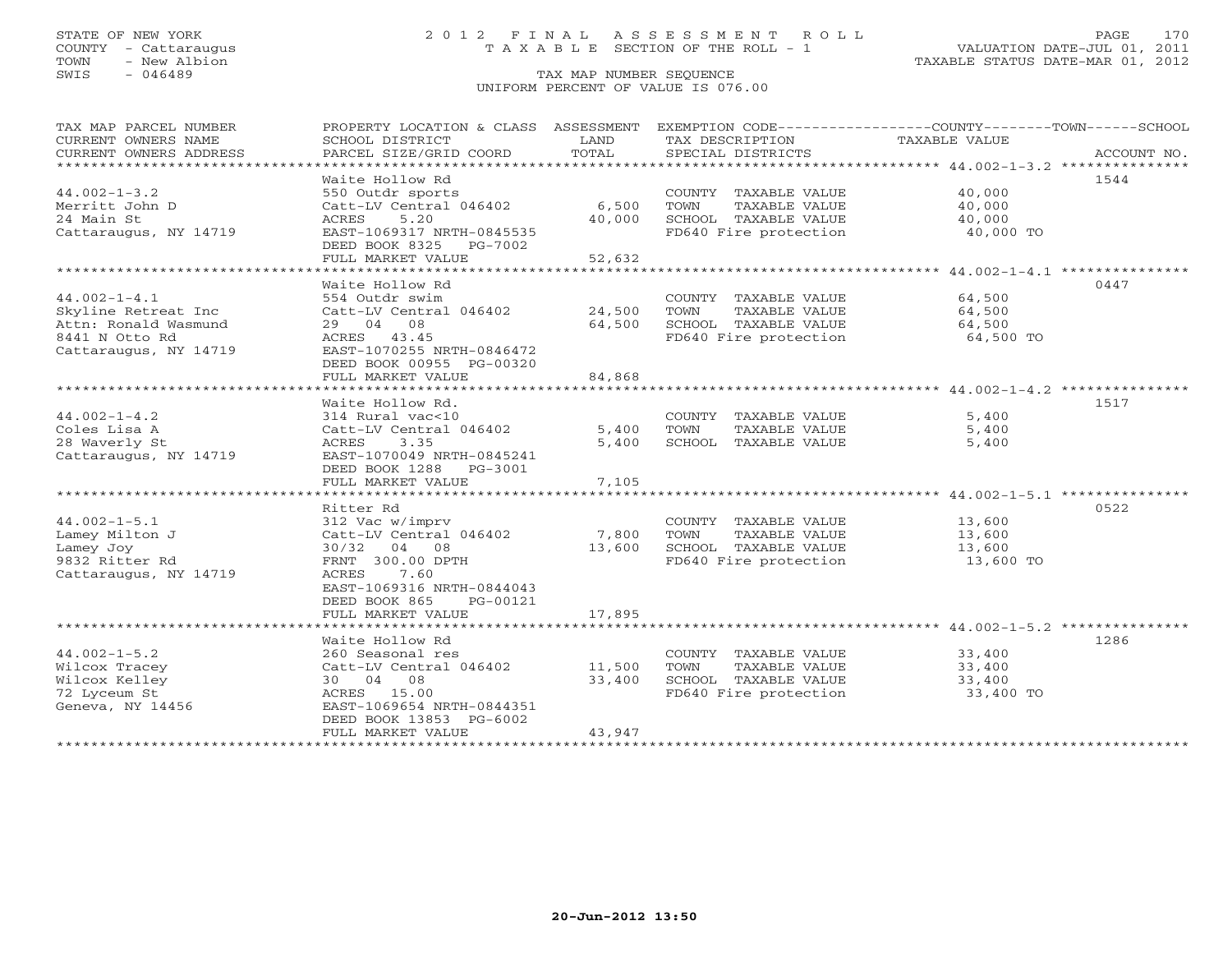# STATE OF NEW YORK 2 0 1 2 F I N A L A S S E S S M E N T R O L L PAGE 171 COUNTY - Cattaraugus T A X A B L E SECTION OF THE ROLL - 1 VALUATION DATE-JUL 01, 2011

| TAX MAP PARCEL NUMBER                         | PROPERTY LOCATION & CLASS ASSESSMENT                   |                      |                 | EXEMPTION CODE-----------------COUNTY-------TOWN------SCHOOL |          |                                           |          |             |
|-----------------------------------------------|--------------------------------------------------------|----------------------|-----------------|--------------------------------------------------------------|----------|-------------------------------------------|----------|-------------|
| CURRENT OWNERS NAME<br>CURRENT OWNERS ADDRESS | SCHOOL DISTRICT                                        | LAND<br>TOTAL        | TAX DESCRIPTION | SPECIAL DISTRICTS                                            |          | <b>TAXABLE VALUE</b>                      |          | ACCOUNT NO. |
| **********************                        | PARCEL SIZE/GRID COORD                                 |                      |                 |                                                              |          |                                           |          |             |
|                                               | Waite Hollow Rd                                        |                      |                 |                                                              |          |                                           |          | 1287        |
| $44.002 - 1 - 5.3$                            | 322 Rural vac>10                                       |                      |                 | COUNTY TAXABLE VALUE                                         |          | 11,500                                    |          |             |
| Wilcox Wendell L                              | Catt-LV Central 046402                                 | 11,500               | TOWN            | TAXABLE VALUE                                                |          | 11,500                                    |          |             |
| Wilcox Esther A                               | 08<br>30 04                                            | 11,500               |                 | SCHOOL TAXABLE VALUE                                         |          | 11,500                                    |          |             |
| 10109 Waite Hollow Rd                         | ACRES 14.90                                            |                      |                 |                                                              |          |                                           |          |             |
| Cattaraugus, NY 14719                         | EAST-1070079 NRTH-0844386                              |                      |                 |                                                              |          |                                           |          |             |
|                                               | DEED BOOK 865<br>PG-00124                              |                      |                 |                                                              |          |                                           |          |             |
|                                               | FULL MARKET VALUE                                      | 15,132               |                 |                                                              |          |                                           |          |             |
|                                               | *******************                                    | ************         |                 |                                                              |          |                                           |          |             |
|                                               | Waite Hollow Rd                                        |                      |                 |                                                              |          |                                           |          | 1374        |
| $44.002 - 1 - 5.4$                            | 322 Rural vac>10                                       |                      |                 | COUNTY TAXABLE VALUE                                         |          | 9,100                                     |          |             |
| Cullen Patrick J                              | Catt-LV Central 046402                                 | 9,100                | TOWN            | TAXABLE VALUE                                                |          | 9,100                                     |          |             |
| 82 Washington St                              | 30 04<br>08                                            | 9.100                |                 | SCHOOL TAXABLE VALUE                                         |          | 9,100                                     |          |             |
| Cattaraugus, NY 14719                         | ACRES 10.10                                            |                      |                 | FD640 Fire protection                                        |          | 9,100 TO                                  |          |             |
|                                               | EAST-1069108 NRTH-0845060                              |                      |                 |                                                              |          |                                           |          |             |
|                                               | DEED BOOK 00917 PG-00508                               |                      |                 |                                                              |          |                                           |          |             |
|                                               | FULL MARKET VALUE                                      | 11,974               |                 |                                                              |          |                                           |          |             |
|                                               |                                                        |                      |                 |                                                              |          |                                           |          |             |
|                                               | 9832 Ritter Rd                                         |                      |                 |                                                              |          |                                           |          | 1449        |
| $44.002 - 1 - 5.5$                            | 240 Rural res                                          |                      | VET PRO T 41003 |                                                              | $\circ$  | $\circ$                                   | 4,000    | $\circ$     |
| Lamey Milton J                                | Catt-LV Central 046402                                 | 10,200 WVET CO       |                 | 41122                                                        | $\Omega$ | 9,360                                     | $\circ$  | $\Omega$    |
| Lamey Golda M                                 | 08<br>30 04                                            | 117,600 SR STAR      |                 | 41834                                                        | $\Omega$ | $\overline{0}$                            | $\Omega$ | 48,520      |
| 9832 Ritter Rd                                | FRNT 350.00 DPTH                                       |                      |                 | COUNTY TAXABLE VALUE                                         |          | 108,240                                   |          |             |
| Cattaraugus, NY 14719                         | ACRES 12.30                                            |                      | TOWN            | TAXABLE VALUE                                                |          | 113,600                                   |          |             |
|                                               | EAST-1068975 NRTH-0844094                              |                      |                 | SCHOOL TAXABLE VALUE                                         |          | 69,080                                    |          |             |
|                                               | DEED BOOK 00973 PG-00672                               |                      |                 | FD640 Fire protection                                        |          | 117,600 TO                                |          |             |
|                                               | FULL MARKET VALUE                                      | 154,737              |                 |                                                              |          |                                           |          |             |
|                                               |                                                        |                      |                 |                                                              |          | ********** $44.002 - 1 - 6.2$ *********** |          |             |
|                                               | 7239 NYS Rte 353                                       |                      |                 |                                                              |          |                                           |          | 1091        |
| $44.002 - 1 - 6.2$                            | 210 1 Family Res                                       |                      | RES STAR        | 41854                                                        | $\circ$  | $\overline{0}$                            | $\Omega$ | 23,400      |
| Harvey Frank D                                | Catt-LV Central 046402                                 | 8,200                |                 | COUNTY TAXABLE VALUE                                         |          | 50,300                                    |          |             |
| Harvey Pamalla J                              | 30 04 08                                               | 50,300               | TOWN            | TAXABLE VALUE                                                |          | 50,300                                    |          |             |
| 7239 Nys Rte 353                              | ACRES 10.20                                            |                      |                 | SCHOOL TAXABLE VALUE                                         |          | 26,900                                    |          |             |
| Cattaraugus, NY 14719                         | EAST-1070553 NRTH-0844055                              |                      |                 | FD640 Fire protection                                        |          | 50,300 TO                                 |          |             |
|                                               | DEED BOOK 00869 PG-00995                               |                      |                 |                                                              |          |                                           |          |             |
|                                               | FULL MARKET VALUE                                      | 66,184<br>********** |                 |                                                              |          |                                           |          |             |
|                                               |                                                        |                      |                 |                                                              |          | ******** 44.002-1-7 *************         |          |             |
|                                               | 9765 Ritter Rd                                         |                      |                 |                                                              |          |                                           |          | 0189        |
| $44.002 - 1 - 7$                              | 270 Mfg housing                                        |                      | RES STAR        | 41854                                                        | $\circ$  | $\overline{0}$                            | $\Omega$ | 23,400      |
| Frentz Larry                                  | Catt-LV Central 046402                                 | 4,000                |                 | COUNTY TAXABLE VALUE                                         |          | 23,400                                    |          |             |
| RD 1 Ritter Rd Box 271                        | 30 04<br>08                                            | 23,400               | TOWN            | TAXABLE VALUE                                                |          | 23,400<br>$\overline{0}$                  |          |             |
| Cattaraugus, NY 14719                         | 1.00<br>ACRES                                          |                      |                 | SCHOOL TAXABLE VALUE                                         |          |                                           |          |             |
|                                               | EAST-1069881 NRTH-0843446<br>DEED BOOK 795<br>PG-01004 |                      |                 | FD640 Fire protection                                        |          | 23,400 TO                                 |          |             |
|                                               | FULL MARKET VALUE                                      | 30,789               |                 |                                                              |          |                                           |          |             |
|                                               |                                                        |                      |                 |                                                              |          |                                           |          |             |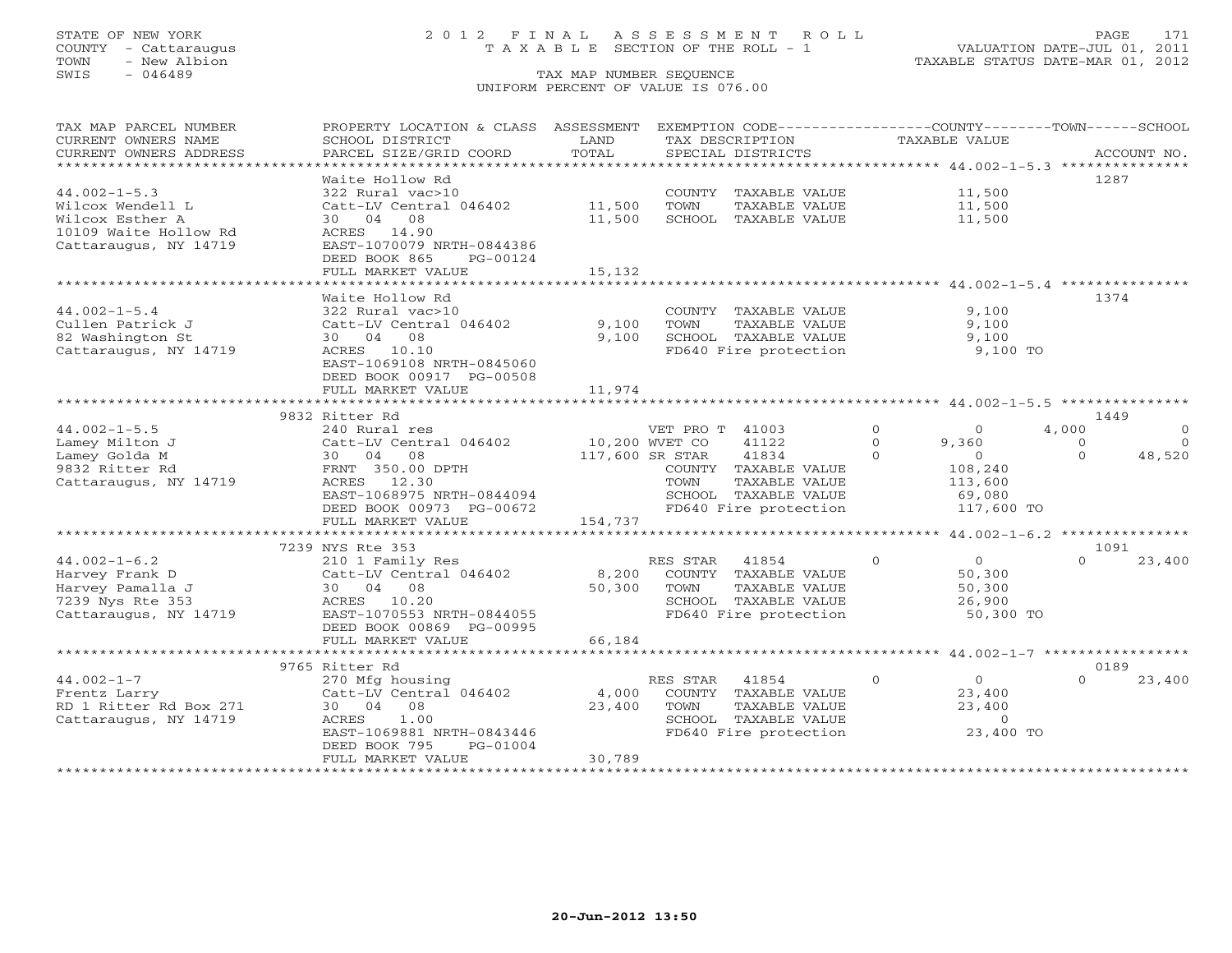# STATE OF NEW YORK 2 0 1 2 F I N A L A S S E S S M E N T R O L L PAGE 172 COUNTY - Cattaraugus T A X A B L E SECTION OF THE ROLL - 1 VALUATION DATE-JUL 01, 2011

TOWN - New Albion TAXABLE STATUS DATE-MAR 01, 2012

| TAX MAP PARCEL NUMBER                                 | PROPERTY LOCATION & CLASS ASSESSMENT |                 |         | EXEMPTION CODE-----------------COUNTY-------TOWN------SCHOOL   |               |                |          |             |
|-------------------------------------------------------|--------------------------------------|-----------------|---------|----------------------------------------------------------------|---------------|----------------|----------|-------------|
| CURRENT OWNERS NAME                                   | SCHOOL DISTRICT                      | LAND            |         | TAX DESCRIPTION                                                | TAXABLE VALUE |                |          |             |
| CURRENT OWNERS ADDRESS                                | PARCEL SIZE/GRID COORD               | TOTAL           |         | SPECIAL DISTRICTS                                              |               |                |          | ACCOUNT NO. |
| **********************                                |                                      |                 |         |                                                                |               |                |          |             |
|                                                       | Leon Rd                              |                 |         |                                                                |               |                |          | 1069        |
| $44.002 - 1 - 8$                                      | 682 Rec facility                     |                 |         | COUNTY TAXABLE VALUE                                           |               | 91,260         |          |             |
| Chautauqua Olean Camp                                 | Catt-LV Central 046402               | 11,600          | TOWN    | TAXABLE VALUE                                                  |               | 91,260         |          |             |
| Attn: Jason Strong                                    | 29 04 08                             | 91,260          |         | SCHOOL TAXABLE VALUE                                           |               | 91,260         |          |             |
| 102 Hillary Dr                                        | ACRES 15.24                          |                 |         | FD640 Fire protection                                          |               | 91,260 TO      |          |             |
| Rochester, NY 14624                                   | EAST-1070072 NRTH-0841990            |                 |         |                                                                |               |                |          |             |
|                                                       | FULL MARKET VALUE                    | 120,079         |         |                                                                |               |                |          |             |
|                                                       | *****************************        | *************   |         | ********************************* 44.002-1-9 ***************** |               |                |          |             |
|                                                       | Leon Rd                              |                 |         |                                                                |               |                |          | 1355        |
| $44.002 - 1 - 9$                                      | 322 Rural vac>10                     |                 |         | COUNTY TAXABLE VALUE                                           |               | 21,200         |          |             |
| Wilkins Cindy                                         | Catt-LV Central 046402               | 21,200          | TOWN    | TAXABLE VALUE                                                  |               | 21,200         |          |             |
| 9782 Leon Rd                                          | 29 04 08                             | 21,200          |         | SCHOOL TAXABLE VALUE                                           |               | 21,200         |          |             |
| Cattaraugus, NY 14719                                 | ACRES 35.20                          |                 |         | FD640 Fire protection                                          |               | 21,200 TO      |          |             |
|                                                       | EAST-1068833 NRTH-0841330            |                 |         |                                                                |               |                |          |             |
|                                                       | DEED BOOK 00912 PG-00499             |                 |         |                                                                |               |                |          |             |
|                                                       | FULL MARKET VALUE                    | 27,895          |         |                                                                |               |                |          |             |
|                                                       |                                      |                 |         |                                                                |               |                |          |             |
|                                                       | 9782 Leon Rd                         |                 |         |                                                                |               |                |          | 0528        |
| $44.002 - 1 - 10$                                     | 240 Rural res                        |                 | AG DIST | 41720                                                          | $\Omega$      | 9,901          | 9,901    | 9,901       |
| Wilkins Cindy                                         | Catt-LV Central 046402               | 35,900 RES STAR |         | 41854                                                          | $\Omega$      | $\overline{0}$ | $\Omega$ | 23,400      |
| 9782 Leon Rd                                          | 29 04 08                             | 107,500         |         | COUNTY TAXABLE VALUE                                           |               | 97,599         |          |             |
| Cattaraugus, NY 14719                                 | ACRES 87.91                          |                 | TOWN    | TAXABLE VALUE                                                  |               | 97,599         |          |             |
|                                                       | EAST-1068731 NRTH-0839955            |                 |         | SCHOOL TAXABLE VALUE                                           |               | 74,199         |          |             |
| MAY BE SUBJECT TO PAYMENT                             | DEED BOOK 855<br>PG-00001            |                 |         | FD640 Fire protection                                          |               | 107,500 TO     |          |             |
|                                                       | FULL MARKET VALUE                    |                 |         |                                                                |               |                |          |             |
| UNDER AGDIST LAW TIL 2016                             |                                      | 141,447         |         | ************************ 44.002-1-12.1 ***************         |               |                |          |             |
|                                                       |                                      |                 |         |                                                                |               |                |          | 0490        |
|                                                       | 7167 Route 353                       |                 |         |                                                                |               |                |          |             |
| $44.002 - 1 - 12.1$                                   | 710 Manufacture                      |                 |         | COUNTY TAXABLE VALUE                                           |               | 769,778        |          |             |
| Composite Panel Solutions Inc. Catt-LV Central 046402 |                                      | 10,900          | TOWN    | TAXABLE VALUE                                                  |               | 769,778        |          |             |
| 7167 Rte 353                                          | 22/29 04 08                          | 769,778         |         | SCHOOL TAXABLE VALUE                                           |               | 769,778        |          |             |
| Cattaraugus, NY 14719                                 | 23/4/8                               |                 |         | FD640 Fire protection                                          |               | 769,778 TO     |          |             |
|                                                       | 9/11-splt 94.8 ac-Mancuso            |                 |         |                                                                |               |                |          |             |
|                                                       | ACRES 18.20                          |                 |         |                                                                |               |                |          |             |
|                                                       | EAST-1070354 NRTH-0842958            |                 |         |                                                                |               |                |          |             |
|                                                       | DEED BOOK 1013 PG-513                |                 |         |                                                                |               |                |          |             |
|                                                       | FULL MARKET VALUE                    | 1012,866        |         |                                                                |               |                |          |             |
|                                                       |                                      |                 |         |                                                                |               |                |          |             |
|                                                       | Ritter Rd                            |                 |         |                                                                |               |                |          | 1129        |
| $44.002 - 1 - 12.2$                                   | 270 Mfg housing                      |                 |         | COUNTY TAXABLE VALUE                                           |               | 8,000          |          |             |
| Senf Robert A                                         | Catt-LV Central 046402               | 7,500           | TOWN    | TAXABLE VALUE                                                  |               | 8,000          |          |             |
| Senf Concetta                                         | 29 04 08                             | 8,000           |         | SCHOOL TAXABLE VALUE                                           |               | 8,000          |          |             |
| 120 Kenton Rd                                         | 7.07<br>ACRES                        |                 |         | FD640 Fire protection                                          |               | 8,000 TO       |          |             |
| Kenmore, NY 14217                                     | EAST-1066877 NRTH-0842614            |                 |         |                                                                |               |                |          |             |
|                                                       | PG-01054<br>DEED BOOK 800            |                 |         |                                                                |               |                |          |             |
|                                                       | FULL MARKET VALUE                    | 10,526          |         |                                                                |               |                |          |             |
|                                                       |                                      |                 |         |                                                                |               |                |          |             |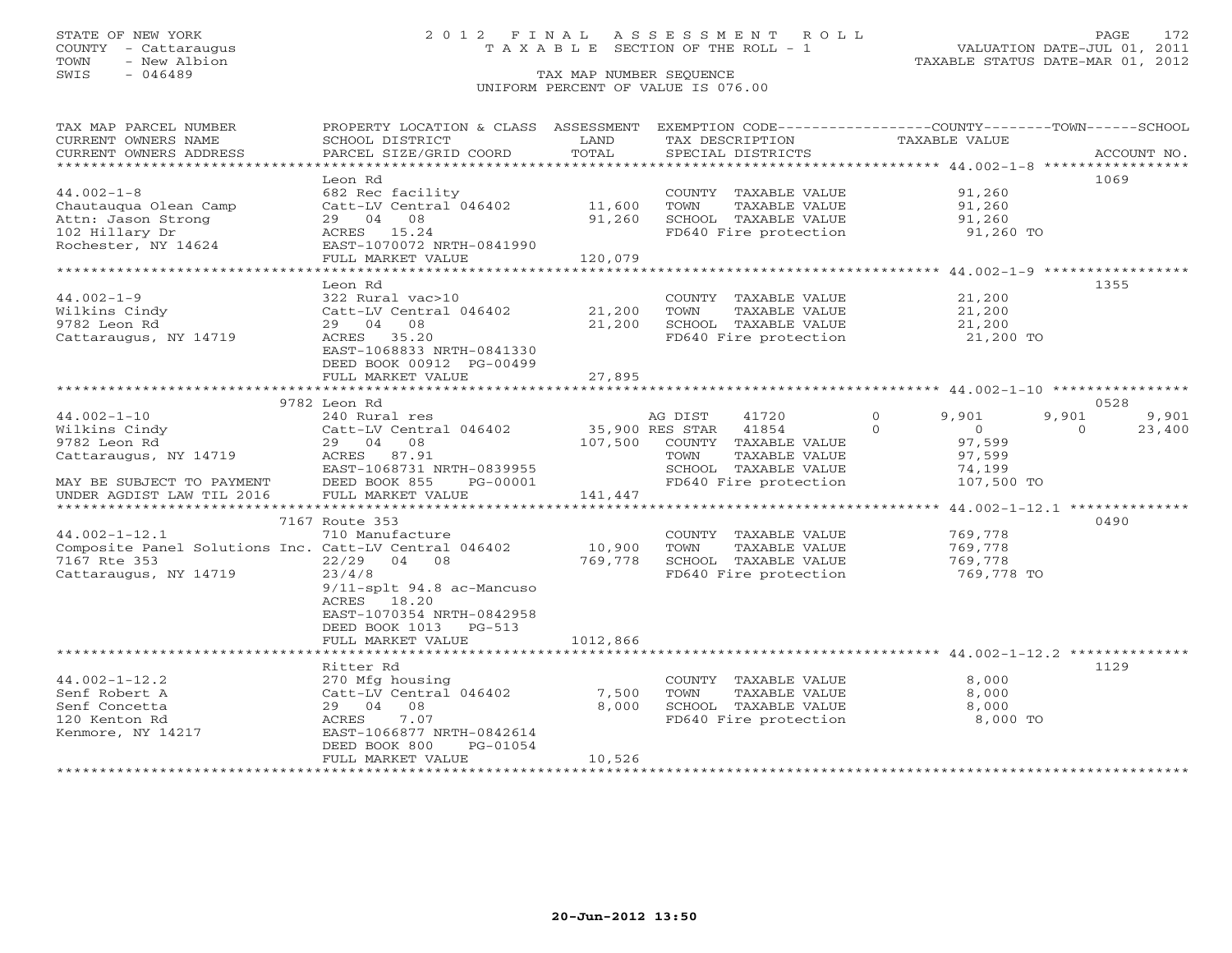# STATE OF NEW YORK 2 0 1 2 F I N A L A S S E S S M E N T R O L L PAGE 173 COUNTY - Cattaraugus T A X A B L E SECTION OF THE ROLL - 1 VALUATION DATE-JUL 01, 2011

| TAX MAP PARCEL NUMBER<br>CURRENT OWNERS NAME<br>CURRENT OWNERS ADDRESS | PROPERTY LOCATION & CLASS ASSESSMENT<br>SCHOOL DISTRICT<br>PARCEL SIZE/GRID COORD | LAND<br>TOTAL    | EXEMPTION CODE-----------------COUNTY-------TOWN------SCHOOL<br>TAX DESCRIPTION | <b>TAXABLE VALUE</b>      | ACCOUNT NO.        |
|------------------------------------------------------------------------|-----------------------------------------------------------------------------------|------------------|---------------------------------------------------------------------------------|---------------------------|--------------------|
|                                                                        |                                                                                   |                  | SPECIAL DISTRICTS                                                               |                           |                    |
|                                                                        | Ritter Rd                                                                         |                  |                                                                                 |                           | 1430               |
| $44.002 - 1 - 12.3$<br>Miller Arthur F IV<br>Miller Lisa M             | 314 Rural vac<10<br>Catt-LV Central 046402<br>29 04<br>08                         | 3,200<br>3,200   | COUNTY TAXABLE VALUE<br>TOWN<br>TAXABLE VALUE<br>SCHOOL TAXABLE VALUE           | 3,200<br>3,200<br>3,200   |                    |
| 9853 Ritter Rd<br>Cattaraugus, NY 14719                                | FRNT 125.00 DPTH 309.00<br>EAST-1068606 NRTH-0843212<br>DEED BOOK 15822 PG-8001   |                  | FD640 Fire protection                                                           | 3,200 TO                  |                    |
|                                                                        | FULL MARKET VALUE                                                                 | 4,211            |                                                                                 |                           |                    |
|                                                                        |                                                                                   |                  |                                                                                 |                           |                    |
|                                                                        | 9777 Ritter Rd                                                                    |                  |                                                                                 |                           | 1564               |
| $44.002 - 1 - 12.4$                                                    | 312 Vac w/imprv                                                                   |                  | COUNTY TAXABLE VALUE                                                            | 44,600                    |                    |
| Mancuso Christopher<br>7328 Beechwood Dr                               | Catt-LV Central 046402<br>$9/11$ -splt from $1-12.1$                              | 39,600<br>44,600 | TOWN<br>TAXABLE VALUE<br>SCHOOL TAXABLE VALUE                                   | 44,600<br>44,600          |                    |
|                                                                        | ACRES 94.80                                                                       |                  |                                                                                 | 44,600 TO                 |                    |
| Derby, NY 14047                                                        | EAST-1068512 NRTH-0842613<br>DEED BOOK 16582 PG-4005                              |                  | FD640 Fire protection                                                           |                           |                    |
|                                                                        | FULL MARKET VALUE                                                                 | 58,684           |                                                                                 |                           |                    |
|                                                                        | 9853 Ritter Rd                                                                    |                  |                                                                                 |                           | 0330               |
| $44.002 - 1 - 13$                                                      | 210 1 Family Res                                                                  |                  | RES STAR<br>41854                                                               | $\Omega$<br>$\Omega$      | $\Omega$<br>23,400 |
| Miller Arthur F IV                                                     | Catt-LV Central 046402                                                            | 4,800            | COUNTY TAXABLE VALUE                                                            | 42,800                    |                    |
| Miller Lisa M                                                          | 29 04<br>08                                                                       | 42,800           | TOWN<br>TAXABLE VALUE                                                           | 42,800                    |                    |
| 9853 Ritter Rd                                                         | Land Contract                                                                     |                  | SCHOOL TAXABLE VALUE                                                            | 19,400                    |                    |
| Cattaraugus, NY 14719                                                  | 2.30<br>ACRES                                                                     |                  | FD640 Fire protection                                                           | 42,800 TO                 |                    |
|                                                                        | EAST-1068842 NRTH-0843211                                                         |                  |                                                                                 |                           |                    |
|                                                                        | DEED BOOK 15822 PG-8001                                                           |                  |                                                                                 |                           |                    |
|                                                                        | FULL MARKET VALUE<br>*******************************                              | 56,316           |                                                                                 |                           |                    |
|                                                                        | Ritter Rd                                                                         |                  |                                                                                 |                           | 1051               |
| $44.002 - 1 - 14.1$                                                    | 322 Rural vac>10                                                                  |                  | COUNTY TAXABLE VALUE                                                            | 15,900                    |                    |
| Adams Lumber Co Inc                                                    | Catt-LV Central 046402                                                            | 15,900           | TAXABLE VALUE<br>TOWN                                                           | 15,900                    |                    |
| 6052 Adams Rd                                                          | $30 - 04 - 08$                                                                    | 15,900           | SCHOOL TAXABLE VALUE                                                            | 15,900                    |                    |
| Cattaraugus, NY 14719                                                  | ACRES 23.78                                                                       |                  | FD640 Fire protection                                                           | 15,900 TO                 |                    |
|                                                                        | EAST-1067434 NRTH-0843895                                                         |                  |                                                                                 |                           |                    |
|                                                                        | DEED BOOK 791<br>PG-00005<br>FULL MARKET VALUE                                    | 20,921           |                                                                                 |                           |                    |
|                                                                        |                                                                                   |                  |                                                                                 |                           |                    |
|                                                                        | 9985 Ritter Rd                                                                    |                  |                                                                                 |                           | 0307               |
| $44.002 - 1 - 14.2$                                                    | 270 Mfg housing                                                                   |                  | RES STAR<br>41854                                                               | $\circ$<br>$\overline{0}$ | $\Omega$<br>23,400 |
| King Thomas J                                                          | Catt-LV Central 046402                                                            | 5,100            | COUNTY TAXABLE VALUE                                                            | 72,700                    |                    |
| 9985 Ritter Rd                                                         | 30 04 08                                                                          | 72,700           | TAXABLE VALUE<br>TOWN                                                           | 72,700                    |                    |
| Cattaraugus, NY 14719                                                  | 2.88<br>ACRES                                                                     |                  | SCHOOL TAXABLE VALUE                                                            | 49,300                    |                    |
|                                                                        | EAST-1066942 NRTH-0843595                                                         |                  | FD640 Fire protection                                                           | 72,700 TO                 |                    |
|                                                                        | DEED BOOK 863<br>PG-01018                                                         |                  |                                                                                 |                           |                    |
|                                                                        | FULL MARKET VALUE                                                                 | 95,658           |                                                                                 |                           |                    |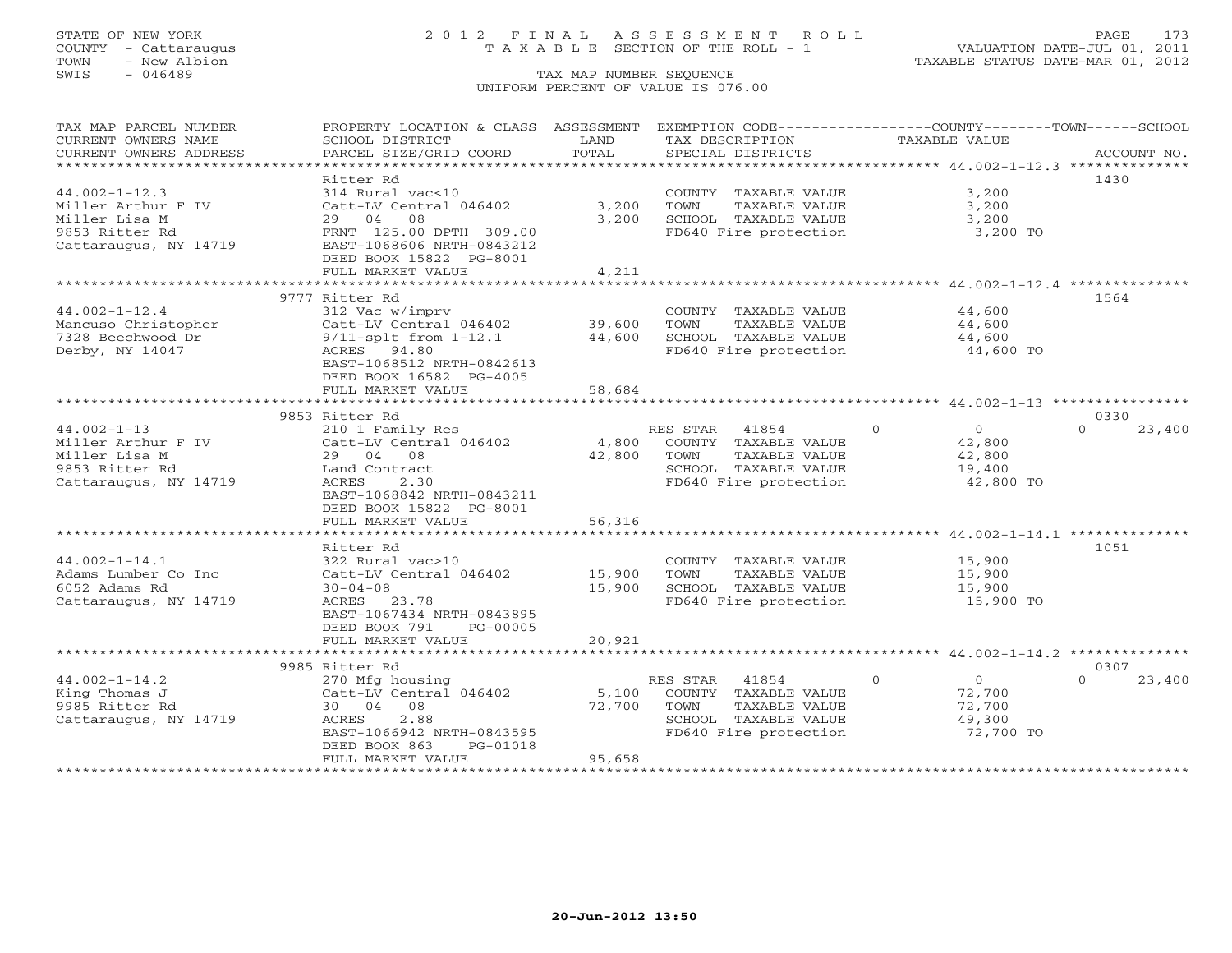# STATE OF NEW YORK 2 0 1 2 F I N A L A S S E S S M E N T R O L L PAGE 174 COUNTY - Cattaraugus T A X A B L E SECTION OF THE ROLL - 1 VALUATION DATE-JUL 01, 2011

| TAX MAP PARCEL NUMBER              | PROPERTY LOCATION & CLASS ASSESSMENT                  |                      |                |                                       |                     | EXEMPTION CODE-----------------COUNTY-------TOWN------SCHOOL |  |
|------------------------------------|-------------------------------------------------------|----------------------|----------------|---------------------------------------|---------------------|--------------------------------------------------------------|--|
| CURRENT OWNERS NAME                | SCHOOL DISTRICT                                       | LAND                 |                | TAX DESCRIPTION                       | TAXABLE VALUE       |                                                              |  |
| CURRENT OWNERS ADDRESS             | PARCEL SIZE/GRID COORD                                | TOTAL                |                | SPECIAL DISTRICTS                     |                     | ACCOUNT NO.                                                  |  |
| ********************               |                                                       |                      |                |                                       |                     |                                                              |  |
|                                    | Ritter Rd                                             |                      |                |                                       |                     | 0470                                                         |  |
| $44.002 - 1 - 14.4$                | 210 1 Family Res                                      |                      |                | COUNTY TAXABLE VALUE                  | 58,200              |                                                              |  |
| Swiech David                       | Catt-LV Central 046402                                | 8,800                | TOWN           | TAXABLE VALUE                         | 58,200              |                                                              |  |
| Swiech Sandra S                    | 08<br>30 04                                           | 58,200               |                | SCHOOL TAXABLE VALUE                  | 58,200              |                                                              |  |
| 5036 Pittsburg St                  | 9.62<br>ACRES                                         |                      |                | FD640 Fire protection                 |                     | 58,200 TO                                                    |  |
| Hamburg, NY 14075                  | EAST-1068440 NRTH-0843727<br>DEED BOOK 00961 PG-00932 |                      |                |                                       |                     |                                                              |  |
|                                    | FULL MARKET VALUE                                     | 76,579               |                |                                       |                     |                                                              |  |
|                                    | **********************                                |                      |                |                                       |                     |                                                              |  |
|                                    | Waite Hollow Rd                                       |                      |                |                                       |                     | 1359                                                         |  |
| $44.002 - 1 - 14.5$                | 260 Seasonal res                                      |                      | RES STAR 41854 |                                       | $\circ$<br>$\Omega$ | $\Omega$<br>23,400                                           |  |
| Peters Arthur H                    | Catt-LV Central 046402                                | 39,000               |                | COUNTY TAXABLE VALUE                  | 70,600              |                                                              |  |
| Peters Matthew F                   | 30 04 08                                              | 70,600               | TOWN           | TAXABLE VALUE                         | 70,600              |                                                              |  |
| 9916 Waite Hollow Rd               | ACRES 79.80                                           |                      |                | SCHOOL TAXABLE VALUE                  | 47,200              |                                                              |  |
| Cattaraugus, NY 14719              | EAST-1067943 NRTH-0845133                             |                      |                | FD640 Fire protection                 |                     | 70,600 TO                                                    |  |
|                                    | DEED BOOK 00911 PG-00292                              |                      |                |                                       |                     |                                                              |  |
| MAY BE SUBJECT TO PAYMENT          | FULL MARKET VALUE                                     | 92,895               |                |                                       |                     |                                                              |  |
| UNDER AGDIST LAW TIL 2014          |                                                       |                      |                |                                       |                     |                                                              |  |
|                                    |                                                       |                      |                |                                       |                     |                                                              |  |
|                                    | Waite Hollow Rd                                       |                      |                |                                       |                     | 1074                                                         |  |
| $44.002 - 1 - 15$                  | 314 Rural vac<10                                      |                      |                | COUNTY TAXABLE VALUE                  | 4,900               |                                                              |  |
| Gibbs John                         | Catt-LV Central 046402                                | 4,900                | TOWN           | TAXABLE VALUE                         | 4,900               |                                                              |  |
| 8483 Rte 353                       | 30 04 08                                              | 4,900                |                | SCHOOL TAXABLE VALUE                  | 4,900               |                                                              |  |
| Gowanda, NY 14070                  | 2.56<br>ACRES                                         |                      |                | FD640 Fire protection                 |                     | 4,900 TO                                                     |  |
|                                    | EAST-1067563 NRTH-0846292                             |                      |                |                                       |                     |                                                              |  |
|                                    | DEED BOOK 11029 PG-9002                               |                      |                |                                       |                     |                                                              |  |
|                                    | FULL MARKET VALUE                                     | 6,447                |                |                                       |                     |                                                              |  |
|                                    | ******************************                        | ******************** |                |                                       |                     | ********************* 44.002-1-16.2 **************           |  |
|                                    | NYS Rte 353                                           |                      |                |                                       |                     | 1490                                                         |  |
| $44.002 - 1 - 16.2$                | 682 Rec facility                                      |                      |                | COUNTY TAXABLE VALUE                  | 2,100               |                                                              |  |
| Catt Local Development Corp        | Catt-LV Central 046402                                | 1,100                | TOWN           | TAXABLE VALUE                         | 2,100               |                                                              |  |
| PO Box 1                           | 62.35<br>ACRES                                        | 2,100                |                | SCHOOL TAXABLE VALUE                  | 2,100               |                                                              |  |
| Cattaraugus, NY 14719              | EAST-1069986 NRTH-0840568                             |                      |                | FD640 Fire protection                 |                     | 2,100 TO                                                     |  |
|                                    | DEED BOOK 996<br>$PG-471$                             |                      |                |                                       |                     |                                                              |  |
|                                    | FULL MARKET VALUE                                     | 2,763                |                |                                       |                     |                                                              |  |
|                                    |                                                       |                      |                |                                       |                     |                                                              |  |
|                                    | 284 S Main St                                         |                      |                |                                       | $\Omega$            | 0433<br>32,400<br>$\Omega$                                   |  |
| $44.002 - 2 - 2$                   | 210 1 Family Res                                      |                      | SR STAR        | 41834                                 | $\overline{0}$      |                                                              |  |
| Wompole John                       | Catt-LV Central 046402                                | 1,700                | TOWN           | COUNTY TAXABLE VALUE                  | 32,400              |                                                              |  |
| Wompole Annabelle<br>284 S Main St | 22<br>04<br>08<br>FRNT<br>66.00 DPTH 260.00           | 32,400               |                | TAXABLE VALUE<br>SCHOOL TAXABLE VALUE | 32,400              | $\overline{0}$                                               |  |
| Cattaraugus, NY 14719              | BANK<br>017                                           |                      |                | FD640 Fire protection                 |                     | 32,400 TO                                                    |  |
|                                    | EAST-1071040 NRTH-0844345                             |                      |                |                                       |                     |                                                              |  |
|                                    | DEED BOOK 12699 PG-4001                               |                      |                |                                       |                     |                                                              |  |
|                                    | FULL MARKET VALUE                                     | 42,632               |                |                                       |                     |                                                              |  |
|                                    |                                                       |                      |                |                                       |                     |                                                              |  |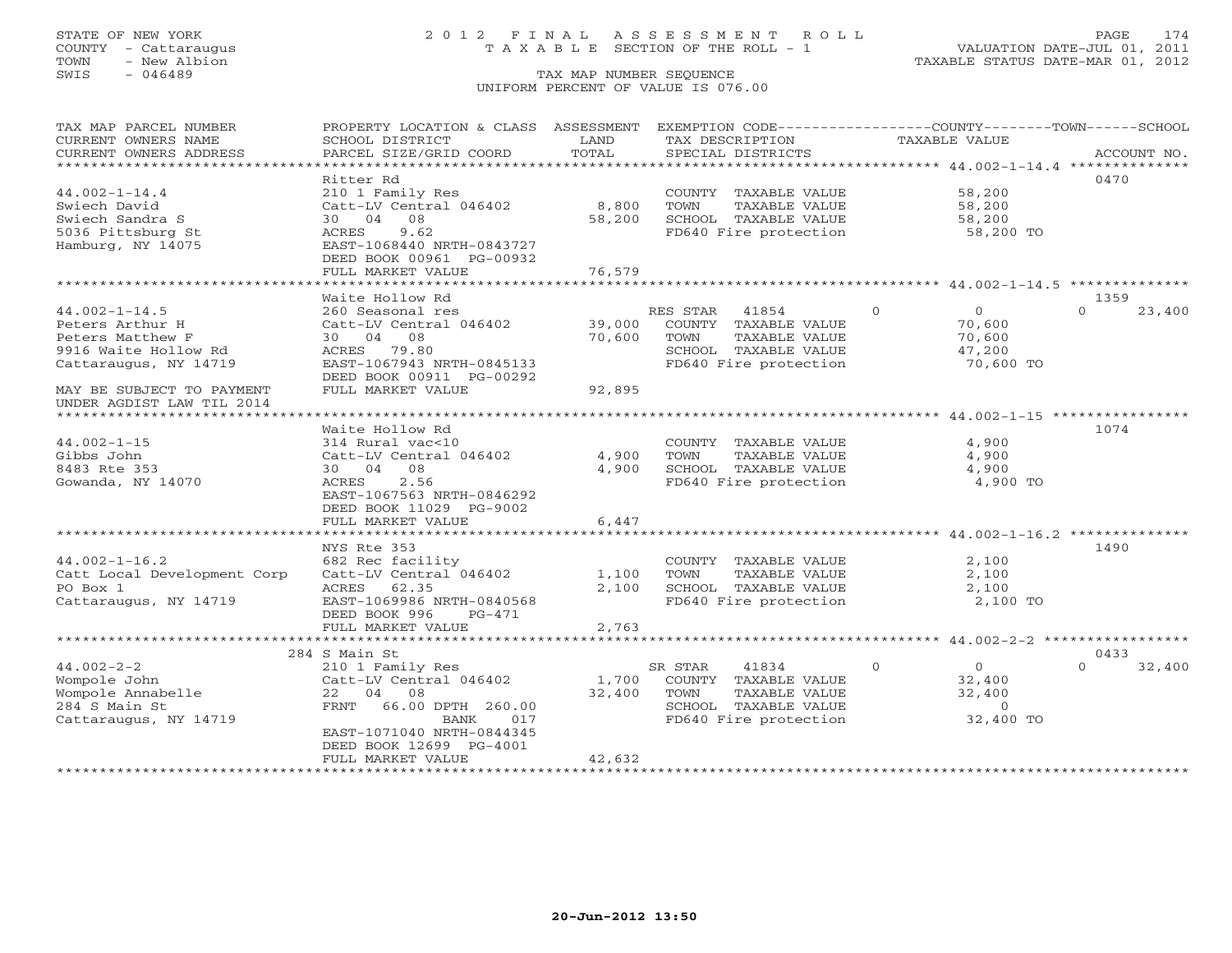# STATE OF NEW YORK 2 0 1 2 F I N A L A S S E S S M E N T R O L L PAGE 175 COUNTY - Cattaraugus T A X A B L E SECTION OF THE ROLL - 1 VALUATION DATE-JUL 01, 2011

| TAX MAP PARCEL NUMBER                        | PROPERTY LOCATION & CLASS ASSESSMENT |         |                   | EXEMPTION CODE-----------------COUNTY-------TOWN------SCHOOL |          |                |          |             |
|----------------------------------------------|--------------------------------------|---------|-------------------|--------------------------------------------------------------|----------|----------------|----------|-------------|
| CURRENT OWNERS NAME                          | SCHOOL DISTRICT                      | LAND    | TAX DESCRIPTION   |                                                              |          | TAXABLE VALUE  |          |             |
| CURRENT OWNERS ADDRESS                       | PARCEL SIZE/GRID COORD               | TOTAL   | SPECIAL DISTRICTS |                                                              |          |                |          | ACCOUNT NO. |
| **********************                       |                                      |         |                   |                                                              |          |                |          |             |
|                                              | 7232 NYS Rte 353                     |         |                   |                                                              |          |                | 0263     |             |
| $44.002 - 2 - 3$                             | 210 1 Family Res                     |         | RES STAR          | 41854                                                        | $\Omega$ | $\overline{0}$ | $\Omega$ | 23,400      |
| Polanski Robert S                            | Catt-LV Central 046402               | 3,800   |                   | COUNTY TAXABLE VALUE                                         |          | 42,500         |          |             |
| 7232 NYS Rte 353                             | 22 04 08                             | 42,500  | TOWN              | TAXABLE VALUE                                                |          | 42,500         |          |             |
| Cattaraugus, NY 14719                        | FRNT 329.00 DPTH 122.00              |         |                   | SCHOOL TAXABLE VALUE                                         |          | 19,100         |          |             |
|                                              | EAST-1070914 NRTH-0844041            |         |                   | FD640 Fire protection                                        |          | 42,500 TO      |          |             |
|                                              | DEED BOOK 6138 PG-7001               |         |                   |                                                              |          |                |          |             |
|                                              | FULL MARKET VALUE                    | 55,921  |                   |                                                              |          |                |          |             |
|                                              |                                      |         |                   |                                                              |          |                |          |             |
|                                              | 7224 NYS Rte 353                     |         |                   |                                                              |          |                | 0466     |             |
| $44.002 - 2 - 4$                             | 270 Mfg housing                      |         | RES STAR          | 41854                                                        | $\Omega$ | $\Omega$       | $\Omega$ | 23,400      |
| Kaye Eileen S                                | Catt-LV Central 046402               | 2,900   |                   | COUNTY TAXABLE VALUE                                         |          | 41,200         |          |             |
| 7224 Nys Rte 353                             | 22 04 08                             | 41,200  | TOWN              | TAXABLE VALUE                                                |          | 41,200         |          |             |
| Cattaraugus, NY 14719                        | FRNT 134.00 DPTH 136.00              |         |                   | SCHOOL TAXABLE VALUE                                         |          | 17,800         |          |             |
|                                              | BANK<br>005                          |         |                   | FD640 Fire protection                                        |          | 41,200 TO      |          |             |
|                                              | EAST-1070883 NRTH-0843816            |         |                   |                                                              |          |                |          |             |
|                                              | DEED BOOK 1004 PG-1111               |         |                   |                                                              |          |                |          |             |
|                                              | FULL MARKET VALUE                    | 54,211  |                   |                                                              |          |                |          |             |
|                                              |                                      |         |                   |                                                              |          |                |          |             |
|                                              | 7210 NYS Rte 353                     |         |                   |                                                              |          |                | 0282     |             |
| $44.002 - 2 - 5.1$                           | 210 1 Family Res                     |         | CVET CO           | 41132                                                        | $\circ$  | 14,500         | $\Omega$ | $\Omega$    |
| Blackmar Linda A                             | Catt-LV Central 046402               |         | 28,000 SR STAR    | 41834                                                        | $\Omega$ | $\Omega$       | $\Omega$ | 48,520      |
| Stevens Kirstin L                            | 22 04 08                             | 58,000  |                   | COUNTY TAXABLE VALUE                                         |          | 43,500         |          |             |
| 7210 Rte 353                                 | 52.20<br>ACRES                       |         | TOWN              | TAXABLE VALUE                                                |          | 58,000         |          |             |
| Cattaraugus, NY 14719                        | EAST-1072046 NRTH-0843909            |         |                   | SCHOOL TAXABLE VALUE                                         |          | 9,480          |          |             |
|                                              | DEED BOOK 2686<br>PG-4002            |         |                   | FD640 Fire protection                                        |          | 58,000 TO      |          |             |
|                                              | FULL MARKET VALUE                    | 76,316  |                   |                                                              |          |                |          |             |
|                                              |                                      |         |                   |                                                              |          |                |          |             |
|                                              | 7230 Lovers Lane Rd                  |         |                   |                                                              |          |                | 0270     |             |
| $44.002 - 2 - 6$                             | 210 1 Family Res                     |         | SR STAR           | 41834                                                        | $\circ$  | $\overline{0}$ | $\Omega$ | 48,520      |
| Knopp Douglas M                              | Catt-LV Central 046402               |         |                   | 22,800 COUNTY TAXABLE VALUE                                  |          | 77,400         |          |             |
| Knopp Judith A                               | 22 04 08                             | 77,400  | TOWN              | TAXABLE VALUE                                                |          | 77,400         |          |             |
| 7230 Lovers Lane Rd                          | ACRES 39.15                          |         |                   | SCHOOL TAXABLE VALUE                                         |          | 28,880         |          |             |
| Cattaraugus, NY 147919                       | EAST-1073908 NRTH-0843921            |         |                   | FD640 Fire protection                                        |          | 77,400 TO      |          |             |
|                                              | DEED BOOK 10076 PG-6002              |         |                   |                                                              |          |                |          |             |
|                                              | FULL MARKET VALUE                    | 101,842 |                   |                                                              |          |                |          |             |
|                                              |                                      |         |                   |                                                              |          |                |          |             |
|                                              | Buehlow Hill Rd                      |         |                   |                                                              |          |                | 0544     |             |
| $44.002 - 2 - 7$                             | 210 1 Family Res                     |         |                   | COUNTY TAXABLE VALUE                                         |          | 23,600         |          |             |
| Bartosik James                               | Catt-LV Central 046402               | 3,600   | TOWN              | TAXABLE VALUE                                                |          | 23,600         |          |             |
|                                              |                                      | 23,600  |                   | SCHOOL TAXABLE VALUE                                         |          | 23,600         |          |             |
| Bartosik Georgeann<br>12277 S Blossom Lea Rd | 13 04 08<br>FRNT 184.00 DPTH 211.00  |         |                   | FD640 Fire protection                                        |          | 23,600 TO      |          |             |
| Alden, NY 14004                              | EAST-1075372 NRTH-0842297            |         |                   |                                                              |          |                |          |             |
|                                              | PG-710<br>DEED BOOK 1028             |         |                   |                                                              |          |                |          |             |
|                                              |                                      | 31,053  |                   |                                                              |          |                |          |             |
|                                              | FULL MARKET VALUE                    |         |                   |                                                              |          |                |          |             |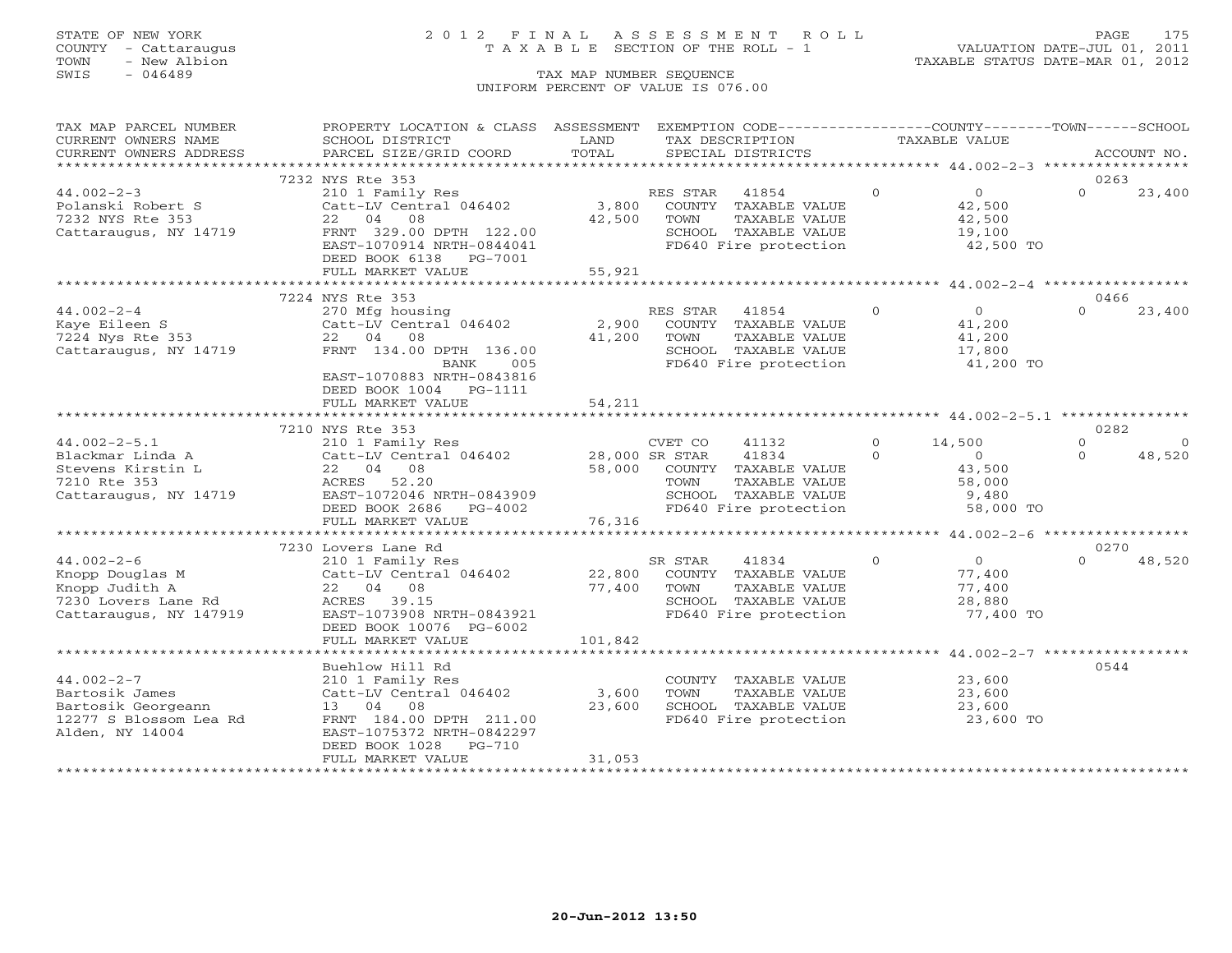# STATE OF NEW YORK 2 0 1 2 F I N A L A S S E S S M E N T R O L L PAGE 176 COUNTY - Cattaraugus T A X A B L E SECTION OF THE ROLL - 1 VALUATION DATE-JUL 01, 2011

TOWN - New Albion TAXABLE STATUS DATE-MAR 01, 2012

| TAX MAP PARCEL NUMBER                                                                                                                                                                                                                                                                                                                                                                                                                                                                                 | PROPERTY LOCATION & CLASS ASSESSMENT EXEMPTION CODE---------------COUNTY-------TOWN------SCHOOL |             |                                                                                                                |                                                                   |               |               |          |        |
|-------------------------------------------------------------------------------------------------------------------------------------------------------------------------------------------------------------------------------------------------------------------------------------------------------------------------------------------------------------------------------------------------------------------------------------------------------------------------------------------------------|-------------------------------------------------------------------------------------------------|-------------|----------------------------------------------------------------------------------------------------------------|-------------------------------------------------------------------|---------------|---------------|----------|--------|
| $\begin{tabular}{lllllll} \multicolumn{2}{l}{{\small\sc{CURERNT}}}& $\text{MME}$ & $\text{SCHOOL} & $\text{DISTRICT}$ & $\text{LAND}$ & $\text{TAX} & $\text{DESCRIPTION}$ & $\text{TAXABLE} & $\text{VALUE}$ \\ & $\text{CURERNT} & $\text{ADDRES} & $\text{ADDRES} & $\text{PACCOUNT} & $\text{NO}\,.\\ & $\text{VARENT} & $\text{ADDRES} & $\text{ADDRES} & $\text{PACCOUNT} & $\text{NO}\,.\\ & $\text{*}\text{*}\text{*}\text{*}\text{*}\text{*}\text{*}\text{*}\text{*}\text{*}\text{*}\text{*$ |                                                                                                 |             |                                                                                                                |                                                                   | TAXABLE VALUE |               |          |        |
|                                                                                                                                                                                                                                                                                                                                                                                                                                                                                                       |                                                                                                 |             |                                                                                                                |                                                                   |               |               |          |        |
|                                                                                                                                                                                                                                                                                                                                                                                                                                                                                                       |                                                                                                 |             |                                                                                                                |                                                                   |               |               |          |        |
|                                                                                                                                                                                                                                                                                                                                                                                                                                                                                                       | 9197 Smith Hill Rd                                                                              |             |                                                                                                                |                                                                   |               |               |          | 0445   |
| $44.002 - 2 - 8.1$                                                                                                                                                                                                                                                                                                                                                                                                                                                                                    |                                                                                                 |             |                                                                                                                | $41720$ 0 $15,201$ 15,201 $15,201$ 15,201<br>$41834$ 0 0 0 48,520 |               |               |          |        |
| Sinn Judith C<br>9197 Smith Hill Rd<br>NV 14719                                                                                                                                                                                                                                                                                                                                                                                                                                                       |                                                                                                 |             | 42,400 SR STAR 41834 (1994)<br>80,600 COUNTY TAXABLE VALUE (65,399)                                            |                                                                   |               |               |          |        |
|                                                                                                                                                                                                                                                                                                                                                                                                                                                                                                       | 13 04 08                                                                                        |             |                                                                                                                |                                                                   |               |               |          |        |
|                                                                                                                                                                                                                                                                                                                                                                                                                                                                                                       |                                                                                                 |             |                                                                                                                |                                                                   |               |               |          |        |
|                                                                                                                                                                                                                                                                                                                                                                                                                                                                                                       |                                                                                                 |             |                                                                                                                |                                                                   |               |               |          |        |
| MAY BE SUBJECT TO PAYMENT                                                                                                                                                                                                                                                                                                                                                                                                                                                                             | ACRES 97.36<br>EAST-1079121 NRTH-0841285<br>DEED BOOK 8840 - PG-8001<br>FULL MARZER - 111 - 122 |             | TOWN TAXABLE VALUE<br>SCHOOL TAXABLE VALUE 16,879<br>- The Technology 16,800 TO<br>FD640 Fire protection       |                                                                   |               |               |          |        |
| UNDER AGDIST LAW TIL 2016                                                                                                                                                                                                                                                                                                                                                                                                                                                                             | FULL MARKET VALUE                                                                               | 106,053     |                                                                                                                |                                                                   |               |               |          |        |
|                                                                                                                                                                                                                                                                                                                                                                                                                                                                                                       |                                                                                                 |             |                                                                                                                |                                                                   |               |               |          |        |
|                                                                                                                                                                                                                                                                                                                                                                                                                                                                                                       | Buehlow Hill Rd                                                                                 |             |                                                                                                                |                                                                   |               |               |          | 0346   |
| $44.002 - 2 - 9.1$                                                                                                                                                                                                                                                                                                                                                                                                                                                                                    | 322 Rural vac>10                                                                                |             | AG DIST 41720                                                                                                  |                                                                   |               | $0 \t 21,764$ | 21,764   | 21,764 |
| Sinn Judith C                                                                                                                                                                                                                                                                                                                                                                                                                                                                                         | Catt-LV Central 046402 72,100 COUNTY TAXABLE VALUE                                              |             |                                                                                                                |                                                                   | 50,336        |               |          |        |
| Kirkland Merrie F                                                                                                                                                                                                                                                                                                                                                                                                                                                                                     | 15 04 08                                                                                        | 72,100 TOWN | COUNTY TAXABLE VILLE<br>TOWN TAXABLE VALUE 50,336<br>SCHOOL TAXABLE VALUE 50,336<br>- The protection 72,100 TO |                                                                   |               |               |          |        |
| 9197 Smith Hill Rd                                                                                                                                                                                                                                                                                                                                                                                                                                                                                    |                                                                                                 |             |                                                                                                                |                                                                   |               |               |          |        |
| Cattaraugus, NY 14719                                                                                                                                                                                                                                                                                                                                                                                                                                                                                 | ACRES 215.37<br>EAST-1077228 NRTH-0841484                                                       |             | FD640 Fire protection                                                                                          |                                                                   |               |               |          |        |
|                                                                                                                                                                                                                                                                                                                                                                                                                                                                                                       | DEED BOOK 8840 PG-8002                                                                          |             |                                                                                                                |                                                                   |               |               |          |        |
|                                                                                                                                                                                                                                                                                                                                                                                                                                                                                                       |                                                                                                 | 94,868      |                                                                                                                |                                                                   |               |               |          |        |
| MAY BE SUBJECT TO PAYMENT                                                                                                                                                                                                                                                                                                                                                                                                                                                                             | FULL MARKET VALUE                                                                               |             |                                                                                                                |                                                                   |               |               |          |        |
| UNDER AGDIST LAW TIL 2016                                                                                                                                                                                                                                                                                                                                                                                                                                                                             |                                                                                                 |             |                                                                                                                |                                                                   |               |               |          |        |
|                                                                                                                                                                                                                                                                                                                                                                                                                                                                                                       |                                                                                                 |             |                                                                                                                |                                                                   |               |               |          |        |
|                                                                                                                                                                                                                                                                                                                                                                                                                                                                                                       |                                                                                                 |             |                                                                                                                |                                                                   |               |               |          | 1138   |
|                                                                                                                                                                                                                                                                                                                                                                                                                                                                                                       |                                                                                                 |             |                                                                                                                |                                                                   |               |               | $\Omega$ | 48,520 |
|                                                                                                                                                                                                                                                                                                                                                                                                                                                                                                       |                                                                                                 |             |                                                                                                                |                                                                   |               |               |          |        |
|                                                                                                                                                                                                                                                                                                                                                                                                                                                                                                       |                                                                                                 |             |                                                                                                                |                                                                   |               |               |          |        |
|                                                                                                                                                                                                                                                                                                                                                                                                                                                                                                       |                                                                                                 |             |                                                                                                                |                                                                   |               |               |          |        |
|                                                                                                                                                                                                                                                                                                                                                                                                                                                                                                       |                                                                                                 |             |                                                                                                                |                                                                   |               | 55,600 TO     |          |        |
|                                                                                                                                                                                                                                                                                                                                                                                                                                                                                                       |                                                                                                 |             |                                                                                                                |                                                                   |               |               |          |        |
|                                                                                                                                                                                                                                                                                                                                                                                                                                                                                                       |                                                                                                 |             |                                                                                                                |                                                                   |               |               |          |        |
|                                                                                                                                                                                                                                                                                                                                                                                                                                                                                                       |                                                                                                 |             |                                                                                                                |                                                                   |               |               |          |        |
|                                                                                                                                                                                                                                                                                                                                                                                                                                                                                                       | 9412 Pleasant Valley Rd                                                                         |             |                                                                                                                |                                                                   |               |               |          | 0040   |
| $44.002 - 2 - 10.2$                                                                                                                                                                                                                                                                                                                                                                                                                                                                                   |                                                                                                 |             |                                                                                                                |                                                                   |               |               |          |        |
|                                                                                                                                                                                                                                                                                                                                                                                                                                                                                                       |                                                                                                 |             |                                                                                                                |                                                                   |               |               |          |        |
|                                                                                                                                                                                                                                                                                                                                                                                                                                                                                                       |                                                                                                 |             |                                                                                                                |                                                                   |               |               |          |        |
|                                                                                                                                                                                                                                                                                                                                                                                                                                                                                                       |                                                                                                 |             |                                                                                                                |                                                                   |               |               |          |        |
| Erin, Ontario Canada, Canada                                                                                                                                                                                                                                                                                                                                                                                                                                                                          | EAST-1075694 NRTH-0839782                                                                       |             |                                                                                                                |                                                                   |               |               |          |        |
| NOB 1T0                                                                                                                                                                                                                                                                                                                                                                                                                                                                                               | DEED BOOK 5313 PG-2001                                                                          |             |                                                                                                                |                                                                   |               |               |          |        |
|                                                                                                                                                                                                                                                                                                                                                                                                                                                                                                       | FULL MARKET VALUE                                                                               | 53,947      |                                                                                                                |                                                                   |               |               |          |        |
|                                                                                                                                                                                                                                                                                                                                                                                                                                                                                                       |                                                                                                 |             |                                                                                                                |                                                                   |               |               |          |        |
|                                                                                                                                                                                                                                                                                                                                                                                                                                                                                                       | Smith Hill Rd                                                                                   |             |                                                                                                                |                                                                   |               |               |          | 1390   |
| $44.002 - 2 - 11.2$                                                                                                                                                                                                                                                                                                                                                                                                                                                                                   |                                                                                                 |             |                                                                                                                |                                                                   |               | 5,900         |          |        |
| Kaye Edward                                                                                                                                                                                                                                                                                                                                                                                                                                                                                           | 270 Mfg housing<br>Catt-LV Central 046402 4,500                                                 |             | COUNTY TAXABLE VALUE<br>TOWN      TAXABLE VALUE                                                                |                                                                   |               | 5,900         |          |        |
| PO Box 266                                                                                                                                                                                                                                                                                                                                                                                                                                                                                            | 13 04 08                                                                                        | 5,900       |                                                                                                                |                                                                   |               |               |          |        |
| Cassadaga, NY 14718                                                                                                                                                                                                                                                                                                                                                                                                                                                                                   | FRNT 180.00 DPTH 214.00                                                                         |             | SCHOOL TAXABLE VALUE 5,900<br>FD640 Fire protection 5,900 TO                                                   |                                                                   |               |               |          |        |
|                                                                                                                                                                                                                                                                                                                                                                                                                                                                                                       | EAST-1074843 NRTH-0842105                                                                       |             |                                                                                                                |                                                                   |               |               |          |        |
|                                                                                                                                                                                                                                                                                                                                                                                                                                                                                                       | DEED BOOK 00931 PG-00173                                                                        |             |                                                                                                                |                                                                   |               |               |          |        |
|                                                                                                                                                                                                                                                                                                                                                                                                                                                                                                       | FULL MARKET VALUE                                                                               | 7,763       |                                                                                                                |                                                                   |               |               |          |        |
|                                                                                                                                                                                                                                                                                                                                                                                                                                                                                                       |                                                                                                 |             |                                                                                                                |                                                                   |               |               |          |        |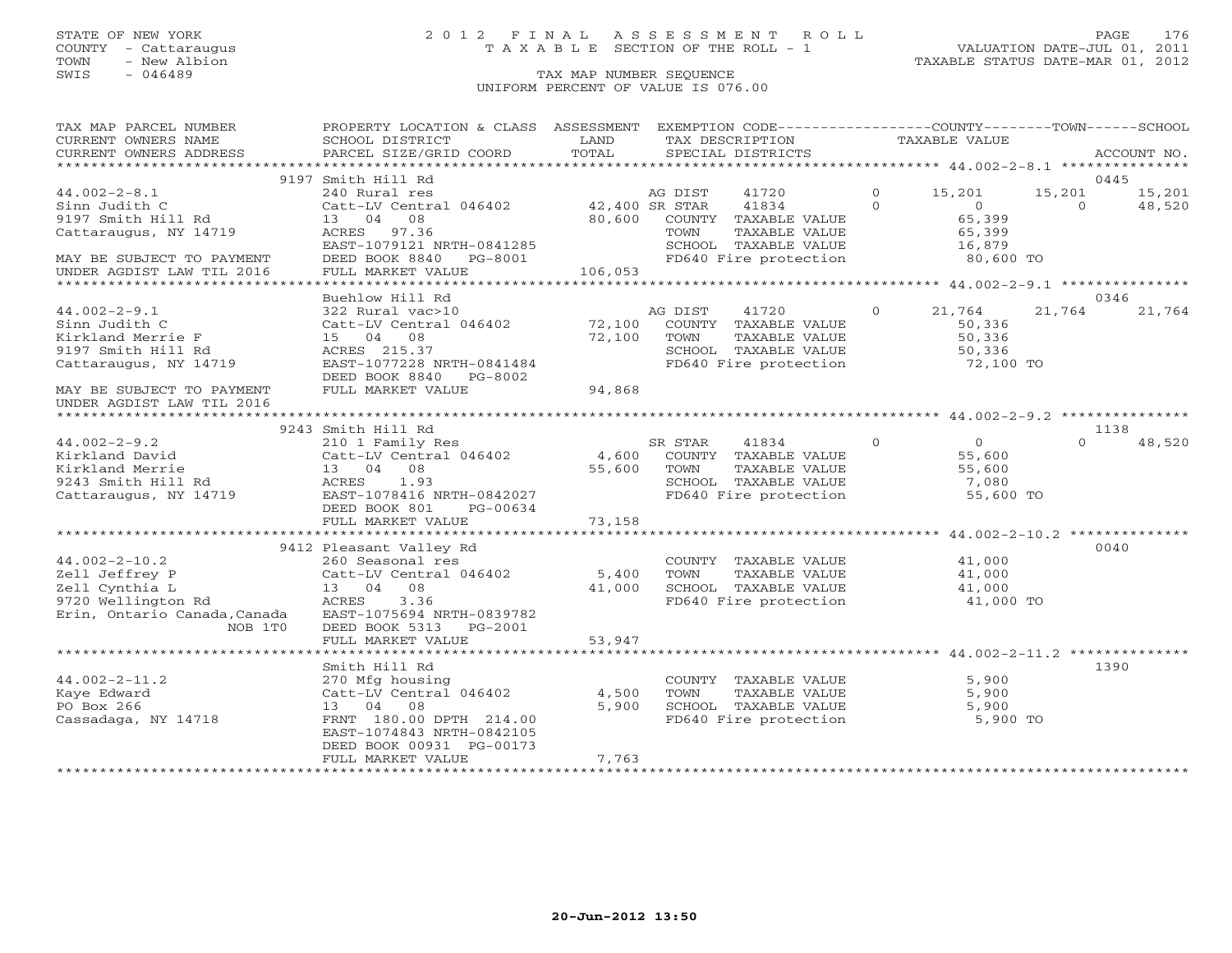# STATE OF NEW YORK 2 0 1 2 F I N A L A S S E S S M E N T R O L L PAGE 177 COUNTY - Cattaraugus T A X A B L E SECTION OF THE ROLL - 1 VALUATION DATE-JUL 01, 2011

| CURRENT OWNERS NAME<br>SCHOOL DISTRICT<br>LAND<br>TAX DESCRIPTION<br><b>TAXABLE VALUE</b><br>TOTAL<br>CURRENT OWNERS ADDRESS<br>PARCEL SIZE/GRID COORD<br>SPECIAL DISTRICTS<br>ACCOUNT NO.<br>******************************<br>0449<br>Buehlow Hill Rd<br>$44.002 - 2 - 12$<br>COUNTY TAXABLE VALUE<br>7,500<br>314 Rural vac<10<br>7,500<br>TOWN<br>Slawiak Thomas A<br>Catt-LV Central 046402<br>TAXABLE VALUE<br>7,500<br>Slawiak Carol A<br>08<br>7,500<br>SCHOOL TAXABLE VALUE<br>7,500<br>21 04<br>4951 SW Eleventh Cir<br>7.07<br>FD640 Fire protection<br>7,500 TO<br>ACRES<br>EAST-1074421 NRTH-0841889<br>Margate, FL 33068<br>DEED BOOK 5071 PG-2001<br>FULL MARKET VALUE<br>9,868<br>9502 Buehlow Hill Rd<br>0527<br>$44.002 - 2 - 13$<br>$\Omega$<br>$\overline{0}$<br>$\Omega$<br>23,400<br>210 1 Family Res<br>RES STAR 41854<br>Catt-LV Central 046402<br>5,700<br>COUNTY TAXABLE VALUE<br>54,400<br>Aldrich Kristin<br>TAXABLE VALUE<br>9502 Buehlow Hill Rd<br>$21/29$ 04 08<br>54,400<br>TOWN<br>54,400<br>Cattaraugus, NY 14719<br>3/11-land contract-K. Ald<br>SCHOOL TAXABLE VALUE<br>31,000<br>ACRES<br>3.89<br>FD640 Fire protection<br>54,400 TO<br>EAST-1073848 NRTH-0841847<br>DEED BOOK 16321 PG-4002<br>71,579<br>FULL MARKET VALUE<br>0120<br>7126 Lovers Lane Rd<br>$\Omega$<br>$44.002 - 2 - 14$<br>RES STAR 41854<br>$\overline{0}$<br>$\Omega$<br>270 Mfg housing<br>23,400<br>Catt-LV Central 046402<br>Reed Shannon L<br>5,500<br>COUNTY TAXABLE VALUE<br>50,400<br>50,400<br>7126 Lovers Lane Rd<br>21 04 08<br>TOWN<br>TAXABLE VALUE<br>50,400<br>ACRES<br>3.42<br>SCHOOL TAXABLE VALUE<br>Cattaraugus, NY 14719<br>27,000<br>FD640 Fire protection<br>EAST-1072804 NRTH-0841773<br>50,400 TO<br>DEED BOOK 1016 PG-989<br>66,316<br>FULL MARKET VALUE<br>0526<br>Buehlow Hill Rd<br>$44.002 - 2 - 15$<br>322 Rural vac>10<br>AG DIST<br>41720<br>$\circ$<br>8,672<br>8,672<br>8,672<br>Catt-LV Central 046402<br>27,900<br>Wilkins Cindy<br>COUNTY TAXABLE VALUE<br>19,228<br>9782 Leon Rd<br>21 04 08<br>27,900<br>19,228<br>TOWN<br>TAXABLE VALUE<br>Cattaraugus, NY 14719<br>ACRES 52.10<br>SCHOOL TAXABLE VALUE<br>19,228<br>EAST-1073606 NRTH-0841069<br>FD640 Fire protection<br>27,900 TO<br>MAY BE SUBJECT TO PAYMENT<br>DEED BOOK 855<br>PG-00001<br>FULL MARKET VALUE<br>36,711<br>UNDER AGDIST LAW TIL 2016<br>********************** 44.002-2-16 *****************<br>************************<br><br>************<br>0138<br>9545 Buehlow Hill Rd<br>$44.002 - 2 - 16$<br>210 1 Family Res<br>SR STAR<br>41834<br>$\Omega$<br>$\overline{0}$<br>48,520<br>$\Omega$<br>Erhart Emil Jr<br>Catt-LV Central 046402<br>8,000<br>COUNTY TAXABLE VALUE<br>127,500<br>Eisenhardt Dianne L<br>21 04 08<br>127,500<br>TAXABLE VALUE<br>127,500<br>TOWN<br>9545 Buehlow Hill Rd<br>ACRES<br>2.08<br>SCHOOL TAXABLE VALUE<br>78,980<br>EAST-1072798 NRTH-0841187<br>FD640 Fire protection<br>127,500 TO<br>Cattaraugus, NY 14719<br>DEED BOOK 6490<br>PG-3001<br>FULL MARKET VALUE<br>167,763 | TAX MAP PARCEL NUMBER | PROPERTY LOCATION & CLASS ASSESSMENT | EXEMPTION CODE-----------------COUNTY-------TOWN------SCHOOL |  |  |
|---------------------------------------------------------------------------------------------------------------------------------------------------------------------------------------------------------------------------------------------------------------------------------------------------------------------------------------------------------------------------------------------------------------------------------------------------------------------------------------------------------------------------------------------------------------------------------------------------------------------------------------------------------------------------------------------------------------------------------------------------------------------------------------------------------------------------------------------------------------------------------------------------------------------------------------------------------------------------------------------------------------------------------------------------------------------------------------------------------------------------------------------------------------------------------------------------------------------------------------------------------------------------------------------------------------------------------------------------------------------------------------------------------------------------------------------------------------------------------------------------------------------------------------------------------------------------------------------------------------------------------------------------------------------------------------------------------------------------------------------------------------------------------------------------------------------------------------------------------------------------------------------------------------------------------------------------------------------------------------------------------------------------------------------------------------------------------------------------------------------------------------------------------------------------------------------------------------------------------------------------------------------------------------------------------------------------------------------------------------------------------------------------------------------------------------------------------------------------------------------------------------------------------------------------------------------------------------------------------------------------------------------------------------------------------------------------------------------------------------------------------------------------------------------------------------------------------------------------------------------------------------------------------------------------------------------------------------------------------------------------------------------------------------|-----------------------|--------------------------------------|--------------------------------------------------------------|--|--|
|                                                                                                                                                                                                                                                                                                                                                                                                                                                                                                                                                                                                                                                                                                                                                                                                                                                                                                                                                                                                                                                                                                                                                                                                                                                                                                                                                                                                                                                                                                                                                                                                                                                                                                                                                                                                                                                                                                                                                                                                                                                                                                                                                                                                                                                                                                                                                                                                                                                                                                                                                                                                                                                                                                                                                                                                                                                                                                                                                                                                                                       |                       |                                      |                                                              |  |  |
|                                                                                                                                                                                                                                                                                                                                                                                                                                                                                                                                                                                                                                                                                                                                                                                                                                                                                                                                                                                                                                                                                                                                                                                                                                                                                                                                                                                                                                                                                                                                                                                                                                                                                                                                                                                                                                                                                                                                                                                                                                                                                                                                                                                                                                                                                                                                                                                                                                                                                                                                                                                                                                                                                                                                                                                                                                                                                                                                                                                                                                       |                       |                                      |                                                              |  |  |
|                                                                                                                                                                                                                                                                                                                                                                                                                                                                                                                                                                                                                                                                                                                                                                                                                                                                                                                                                                                                                                                                                                                                                                                                                                                                                                                                                                                                                                                                                                                                                                                                                                                                                                                                                                                                                                                                                                                                                                                                                                                                                                                                                                                                                                                                                                                                                                                                                                                                                                                                                                                                                                                                                                                                                                                                                                                                                                                                                                                                                                       |                       |                                      |                                                              |  |  |
|                                                                                                                                                                                                                                                                                                                                                                                                                                                                                                                                                                                                                                                                                                                                                                                                                                                                                                                                                                                                                                                                                                                                                                                                                                                                                                                                                                                                                                                                                                                                                                                                                                                                                                                                                                                                                                                                                                                                                                                                                                                                                                                                                                                                                                                                                                                                                                                                                                                                                                                                                                                                                                                                                                                                                                                                                                                                                                                                                                                                                                       |                       |                                      |                                                              |  |  |
|                                                                                                                                                                                                                                                                                                                                                                                                                                                                                                                                                                                                                                                                                                                                                                                                                                                                                                                                                                                                                                                                                                                                                                                                                                                                                                                                                                                                                                                                                                                                                                                                                                                                                                                                                                                                                                                                                                                                                                                                                                                                                                                                                                                                                                                                                                                                                                                                                                                                                                                                                                                                                                                                                                                                                                                                                                                                                                                                                                                                                                       |                       |                                      |                                                              |  |  |
|                                                                                                                                                                                                                                                                                                                                                                                                                                                                                                                                                                                                                                                                                                                                                                                                                                                                                                                                                                                                                                                                                                                                                                                                                                                                                                                                                                                                                                                                                                                                                                                                                                                                                                                                                                                                                                                                                                                                                                                                                                                                                                                                                                                                                                                                                                                                                                                                                                                                                                                                                                                                                                                                                                                                                                                                                                                                                                                                                                                                                                       |                       |                                      |                                                              |  |  |
|                                                                                                                                                                                                                                                                                                                                                                                                                                                                                                                                                                                                                                                                                                                                                                                                                                                                                                                                                                                                                                                                                                                                                                                                                                                                                                                                                                                                                                                                                                                                                                                                                                                                                                                                                                                                                                                                                                                                                                                                                                                                                                                                                                                                                                                                                                                                                                                                                                                                                                                                                                                                                                                                                                                                                                                                                                                                                                                                                                                                                                       |                       |                                      |                                                              |  |  |
|                                                                                                                                                                                                                                                                                                                                                                                                                                                                                                                                                                                                                                                                                                                                                                                                                                                                                                                                                                                                                                                                                                                                                                                                                                                                                                                                                                                                                                                                                                                                                                                                                                                                                                                                                                                                                                                                                                                                                                                                                                                                                                                                                                                                                                                                                                                                                                                                                                                                                                                                                                                                                                                                                                                                                                                                                                                                                                                                                                                                                                       |                       |                                      |                                                              |  |  |
|                                                                                                                                                                                                                                                                                                                                                                                                                                                                                                                                                                                                                                                                                                                                                                                                                                                                                                                                                                                                                                                                                                                                                                                                                                                                                                                                                                                                                                                                                                                                                                                                                                                                                                                                                                                                                                                                                                                                                                                                                                                                                                                                                                                                                                                                                                                                                                                                                                                                                                                                                                                                                                                                                                                                                                                                                                                                                                                                                                                                                                       |                       |                                      |                                                              |  |  |
|                                                                                                                                                                                                                                                                                                                                                                                                                                                                                                                                                                                                                                                                                                                                                                                                                                                                                                                                                                                                                                                                                                                                                                                                                                                                                                                                                                                                                                                                                                                                                                                                                                                                                                                                                                                                                                                                                                                                                                                                                                                                                                                                                                                                                                                                                                                                                                                                                                                                                                                                                                                                                                                                                                                                                                                                                                                                                                                                                                                                                                       |                       |                                      |                                                              |  |  |
|                                                                                                                                                                                                                                                                                                                                                                                                                                                                                                                                                                                                                                                                                                                                                                                                                                                                                                                                                                                                                                                                                                                                                                                                                                                                                                                                                                                                                                                                                                                                                                                                                                                                                                                                                                                                                                                                                                                                                                                                                                                                                                                                                                                                                                                                                                                                                                                                                                                                                                                                                                                                                                                                                                                                                                                                                                                                                                                                                                                                                                       |                       |                                      |                                                              |  |  |
|                                                                                                                                                                                                                                                                                                                                                                                                                                                                                                                                                                                                                                                                                                                                                                                                                                                                                                                                                                                                                                                                                                                                                                                                                                                                                                                                                                                                                                                                                                                                                                                                                                                                                                                                                                                                                                                                                                                                                                                                                                                                                                                                                                                                                                                                                                                                                                                                                                                                                                                                                                                                                                                                                                                                                                                                                                                                                                                                                                                                                                       |                       |                                      |                                                              |  |  |
|                                                                                                                                                                                                                                                                                                                                                                                                                                                                                                                                                                                                                                                                                                                                                                                                                                                                                                                                                                                                                                                                                                                                                                                                                                                                                                                                                                                                                                                                                                                                                                                                                                                                                                                                                                                                                                                                                                                                                                                                                                                                                                                                                                                                                                                                                                                                                                                                                                                                                                                                                                                                                                                                                                                                                                                                                                                                                                                                                                                                                                       |                       |                                      |                                                              |  |  |
|                                                                                                                                                                                                                                                                                                                                                                                                                                                                                                                                                                                                                                                                                                                                                                                                                                                                                                                                                                                                                                                                                                                                                                                                                                                                                                                                                                                                                                                                                                                                                                                                                                                                                                                                                                                                                                                                                                                                                                                                                                                                                                                                                                                                                                                                                                                                                                                                                                                                                                                                                                                                                                                                                                                                                                                                                                                                                                                                                                                                                                       |                       |                                      |                                                              |  |  |
|                                                                                                                                                                                                                                                                                                                                                                                                                                                                                                                                                                                                                                                                                                                                                                                                                                                                                                                                                                                                                                                                                                                                                                                                                                                                                                                                                                                                                                                                                                                                                                                                                                                                                                                                                                                                                                                                                                                                                                                                                                                                                                                                                                                                                                                                                                                                                                                                                                                                                                                                                                                                                                                                                                                                                                                                                                                                                                                                                                                                                                       |                       |                                      |                                                              |  |  |
|                                                                                                                                                                                                                                                                                                                                                                                                                                                                                                                                                                                                                                                                                                                                                                                                                                                                                                                                                                                                                                                                                                                                                                                                                                                                                                                                                                                                                                                                                                                                                                                                                                                                                                                                                                                                                                                                                                                                                                                                                                                                                                                                                                                                                                                                                                                                                                                                                                                                                                                                                                                                                                                                                                                                                                                                                                                                                                                                                                                                                                       |                       |                                      |                                                              |  |  |
|                                                                                                                                                                                                                                                                                                                                                                                                                                                                                                                                                                                                                                                                                                                                                                                                                                                                                                                                                                                                                                                                                                                                                                                                                                                                                                                                                                                                                                                                                                                                                                                                                                                                                                                                                                                                                                                                                                                                                                                                                                                                                                                                                                                                                                                                                                                                                                                                                                                                                                                                                                                                                                                                                                                                                                                                                                                                                                                                                                                                                                       |                       |                                      |                                                              |  |  |
|                                                                                                                                                                                                                                                                                                                                                                                                                                                                                                                                                                                                                                                                                                                                                                                                                                                                                                                                                                                                                                                                                                                                                                                                                                                                                                                                                                                                                                                                                                                                                                                                                                                                                                                                                                                                                                                                                                                                                                                                                                                                                                                                                                                                                                                                                                                                                                                                                                                                                                                                                                                                                                                                                                                                                                                                                                                                                                                                                                                                                                       |                       |                                      |                                                              |  |  |
|                                                                                                                                                                                                                                                                                                                                                                                                                                                                                                                                                                                                                                                                                                                                                                                                                                                                                                                                                                                                                                                                                                                                                                                                                                                                                                                                                                                                                                                                                                                                                                                                                                                                                                                                                                                                                                                                                                                                                                                                                                                                                                                                                                                                                                                                                                                                                                                                                                                                                                                                                                                                                                                                                                                                                                                                                                                                                                                                                                                                                                       |                       |                                      |                                                              |  |  |
|                                                                                                                                                                                                                                                                                                                                                                                                                                                                                                                                                                                                                                                                                                                                                                                                                                                                                                                                                                                                                                                                                                                                                                                                                                                                                                                                                                                                                                                                                                                                                                                                                                                                                                                                                                                                                                                                                                                                                                                                                                                                                                                                                                                                                                                                                                                                                                                                                                                                                                                                                                                                                                                                                                                                                                                                                                                                                                                                                                                                                                       |                       |                                      |                                                              |  |  |
|                                                                                                                                                                                                                                                                                                                                                                                                                                                                                                                                                                                                                                                                                                                                                                                                                                                                                                                                                                                                                                                                                                                                                                                                                                                                                                                                                                                                                                                                                                                                                                                                                                                                                                                                                                                                                                                                                                                                                                                                                                                                                                                                                                                                                                                                                                                                                                                                                                                                                                                                                                                                                                                                                                                                                                                                                                                                                                                                                                                                                                       |                       |                                      |                                                              |  |  |
|                                                                                                                                                                                                                                                                                                                                                                                                                                                                                                                                                                                                                                                                                                                                                                                                                                                                                                                                                                                                                                                                                                                                                                                                                                                                                                                                                                                                                                                                                                                                                                                                                                                                                                                                                                                                                                                                                                                                                                                                                                                                                                                                                                                                                                                                                                                                                                                                                                                                                                                                                                                                                                                                                                                                                                                                                                                                                                                                                                                                                                       |                       |                                      |                                                              |  |  |
|                                                                                                                                                                                                                                                                                                                                                                                                                                                                                                                                                                                                                                                                                                                                                                                                                                                                                                                                                                                                                                                                                                                                                                                                                                                                                                                                                                                                                                                                                                                                                                                                                                                                                                                                                                                                                                                                                                                                                                                                                                                                                                                                                                                                                                                                                                                                                                                                                                                                                                                                                                                                                                                                                                                                                                                                                                                                                                                                                                                                                                       |                       |                                      |                                                              |  |  |
|                                                                                                                                                                                                                                                                                                                                                                                                                                                                                                                                                                                                                                                                                                                                                                                                                                                                                                                                                                                                                                                                                                                                                                                                                                                                                                                                                                                                                                                                                                                                                                                                                                                                                                                                                                                                                                                                                                                                                                                                                                                                                                                                                                                                                                                                                                                                                                                                                                                                                                                                                                                                                                                                                                                                                                                                                                                                                                                                                                                                                                       |                       |                                      |                                                              |  |  |
|                                                                                                                                                                                                                                                                                                                                                                                                                                                                                                                                                                                                                                                                                                                                                                                                                                                                                                                                                                                                                                                                                                                                                                                                                                                                                                                                                                                                                                                                                                                                                                                                                                                                                                                                                                                                                                                                                                                                                                                                                                                                                                                                                                                                                                                                                                                                                                                                                                                                                                                                                                                                                                                                                                                                                                                                                                                                                                                                                                                                                                       |                       |                                      |                                                              |  |  |
|                                                                                                                                                                                                                                                                                                                                                                                                                                                                                                                                                                                                                                                                                                                                                                                                                                                                                                                                                                                                                                                                                                                                                                                                                                                                                                                                                                                                                                                                                                                                                                                                                                                                                                                                                                                                                                                                                                                                                                                                                                                                                                                                                                                                                                                                                                                                                                                                                                                                                                                                                                                                                                                                                                                                                                                                                                                                                                                                                                                                                                       |                       |                                      |                                                              |  |  |
|                                                                                                                                                                                                                                                                                                                                                                                                                                                                                                                                                                                                                                                                                                                                                                                                                                                                                                                                                                                                                                                                                                                                                                                                                                                                                                                                                                                                                                                                                                                                                                                                                                                                                                                                                                                                                                                                                                                                                                                                                                                                                                                                                                                                                                                                                                                                                                                                                                                                                                                                                                                                                                                                                                                                                                                                                                                                                                                                                                                                                                       |                       |                                      |                                                              |  |  |
|                                                                                                                                                                                                                                                                                                                                                                                                                                                                                                                                                                                                                                                                                                                                                                                                                                                                                                                                                                                                                                                                                                                                                                                                                                                                                                                                                                                                                                                                                                                                                                                                                                                                                                                                                                                                                                                                                                                                                                                                                                                                                                                                                                                                                                                                                                                                                                                                                                                                                                                                                                                                                                                                                                                                                                                                                                                                                                                                                                                                                                       |                       |                                      |                                                              |  |  |
|                                                                                                                                                                                                                                                                                                                                                                                                                                                                                                                                                                                                                                                                                                                                                                                                                                                                                                                                                                                                                                                                                                                                                                                                                                                                                                                                                                                                                                                                                                                                                                                                                                                                                                                                                                                                                                                                                                                                                                                                                                                                                                                                                                                                                                                                                                                                                                                                                                                                                                                                                                                                                                                                                                                                                                                                                                                                                                                                                                                                                                       |                       |                                      |                                                              |  |  |
|                                                                                                                                                                                                                                                                                                                                                                                                                                                                                                                                                                                                                                                                                                                                                                                                                                                                                                                                                                                                                                                                                                                                                                                                                                                                                                                                                                                                                                                                                                                                                                                                                                                                                                                                                                                                                                                                                                                                                                                                                                                                                                                                                                                                                                                                                                                                                                                                                                                                                                                                                                                                                                                                                                                                                                                                                                                                                                                                                                                                                                       |                       |                                      |                                                              |  |  |
|                                                                                                                                                                                                                                                                                                                                                                                                                                                                                                                                                                                                                                                                                                                                                                                                                                                                                                                                                                                                                                                                                                                                                                                                                                                                                                                                                                                                                                                                                                                                                                                                                                                                                                                                                                                                                                                                                                                                                                                                                                                                                                                                                                                                                                                                                                                                                                                                                                                                                                                                                                                                                                                                                                                                                                                                                                                                                                                                                                                                                                       |                       |                                      |                                                              |  |  |
|                                                                                                                                                                                                                                                                                                                                                                                                                                                                                                                                                                                                                                                                                                                                                                                                                                                                                                                                                                                                                                                                                                                                                                                                                                                                                                                                                                                                                                                                                                                                                                                                                                                                                                                                                                                                                                                                                                                                                                                                                                                                                                                                                                                                                                                                                                                                                                                                                                                                                                                                                                                                                                                                                                                                                                                                                                                                                                                                                                                                                                       |                       |                                      |                                                              |  |  |
|                                                                                                                                                                                                                                                                                                                                                                                                                                                                                                                                                                                                                                                                                                                                                                                                                                                                                                                                                                                                                                                                                                                                                                                                                                                                                                                                                                                                                                                                                                                                                                                                                                                                                                                                                                                                                                                                                                                                                                                                                                                                                                                                                                                                                                                                                                                                                                                                                                                                                                                                                                                                                                                                                                                                                                                                                                                                                                                                                                                                                                       |                       |                                      |                                                              |  |  |
|                                                                                                                                                                                                                                                                                                                                                                                                                                                                                                                                                                                                                                                                                                                                                                                                                                                                                                                                                                                                                                                                                                                                                                                                                                                                                                                                                                                                                                                                                                                                                                                                                                                                                                                                                                                                                                                                                                                                                                                                                                                                                                                                                                                                                                                                                                                                                                                                                                                                                                                                                                                                                                                                                                                                                                                                                                                                                                                                                                                                                                       |                       |                                      |                                                              |  |  |
|                                                                                                                                                                                                                                                                                                                                                                                                                                                                                                                                                                                                                                                                                                                                                                                                                                                                                                                                                                                                                                                                                                                                                                                                                                                                                                                                                                                                                                                                                                                                                                                                                                                                                                                                                                                                                                                                                                                                                                                                                                                                                                                                                                                                                                                                                                                                                                                                                                                                                                                                                                                                                                                                                                                                                                                                                                                                                                                                                                                                                                       |                       |                                      |                                                              |  |  |
|                                                                                                                                                                                                                                                                                                                                                                                                                                                                                                                                                                                                                                                                                                                                                                                                                                                                                                                                                                                                                                                                                                                                                                                                                                                                                                                                                                                                                                                                                                                                                                                                                                                                                                                                                                                                                                                                                                                                                                                                                                                                                                                                                                                                                                                                                                                                                                                                                                                                                                                                                                                                                                                                                                                                                                                                                                                                                                                                                                                                                                       |                       |                                      |                                                              |  |  |
|                                                                                                                                                                                                                                                                                                                                                                                                                                                                                                                                                                                                                                                                                                                                                                                                                                                                                                                                                                                                                                                                                                                                                                                                                                                                                                                                                                                                                                                                                                                                                                                                                                                                                                                                                                                                                                                                                                                                                                                                                                                                                                                                                                                                                                                                                                                                                                                                                                                                                                                                                                                                                                                                                                                                                                                                                                                                                                                                                                                                                                       |                       |                                      |                                                              |  |  |
|                                                                                                                                                                                                                                                                                                                                                                                                                                                                                                                                                                                                                                                                                                                                                                                                                                                                                                                                                                                                                                                                                                                                                                                                                                                                                                                                                                                                                                                                                                                                                                                                                                                                                                                                                                                                                                                                                                                                                                                                                                                                                                                                                                                                                                                                                                                                                                                                                                                                                                                                                                                                                                                                                                                                                                                                                                                                                                                                                                                                                                       |                       |                                      |                                                              |  |  |
|                                                                                                                                                                                                                                                                                                                                                                                                                                                                                                                                                                                                                                                                                                                                                                                                                                                                                                                                                                                                                                                                                                                                                                                                                                                                                                                                                                                                                                                                                                                                                                                                                                                                                                                                                                                                                                                                                                                                                                                                                                                                                                                                                                                                                                                                                                                                                                                                                                                                                                                                                                                                                                                                                                                                                                                                                                                                                                                                                                                                                                       |                       |                                      |                                                              |  |  |
|                                                                                                                                                                                                                                                                                                                                                                                                                                                                                                                                                                                                                                                                                                                                                                                                                                                                                                                                                                                                                                                                                                                                                                                                                                                                                                                                                                                                                                                                                                                                                                                                                                                                                                                                                                                                                                                                                                                                                                                                                                                                                                                                                                                                                                                                                                                                                                                                                                                                                                                                                                                                                                                                                                                                                                                                                                                                                                                                                                                                                                       |                       |                                      |                                                              |  |  |
|                                                                                                                                                                                                                                                                                                                                                                                                                                                                                                                                                                                                                                                                                                                                                                                                                                                                                                                                                                                                                                                                                                                                                                                                                                                                                                                                                                                                                                                                                                                                                                                                                                                                                                                                                                                                                                                                                                                                                                                                                                                                                                                                                                                                                                                                                                                                                                                                                                                                                                                                                                                                                                                                                                                                                                                                                                                                                                                                                                                                                                       |                       |                                      |                                                              |  |  |
|                                                                                                                                                                                                                                                                                                                                                                                                                                                                                                                                                                                                                                                                                                                                                                                                                                                                                                                                                                                                                                                                                                                                                                                                                                                                                                                                                                                                                                                                                                                                                                                                                                                                                                                                                                                                                                                                                                                                                                                                                                                                                                                                                                                                                                                                                                                                                                                                                                                                                                                                                                                                                                                                                                                                                                                                                                                                                                                                                                                                                                       |                       |                                      |                                                              |  |  |
|                                                                                                                                                                                                                                                                                                                                                                                                                                                                                                                                                                                                                                                                                                                                                                                                                                                                                                                                                                                                                                                                                                                                                                                                                                                                                                                                                                                                                                                                                                                                                                                                                                                                                                                                                                                                                                                                                                                                                                                                                                                                                                                                                                                                                                                                                                                                                                                                                                                                                                                                                                                                                                                                                                                                                                                                                                                                                                                                                                                                                                       |                       |                                      |                                                              |  |  |
|                                                                                                                                                                                                                                                                                                                                                                                                                                                                                                                                                                                                                                                                                                                                                                                                                                                                                                                                                                                                                                                                                                                                                                                                                                                                                                                                                                                                                                                                                                                                                                                                                                                                                                                                                                                                                                                                                                                                                                                                                                                                                                                                                                                                                                                                                                                                                                                                                                                                                                                                                                                                                                                                                                                                                                                                                                                                                                                                                                                                                                       |                       |                                      |                                                              |  |  |
| **********************                                                                                                                                                                                                                                                                                                                                                                                                                                                                                                                                                                                                                                                                                                                                                                                                                                                                                                                                                                                                                                                                                                                                                                                                                                                                                                                                                                                                                                                                                                                                                                                                                                                                                                                                                                                                                                                                                                                                                                                                                                                                                                                                                                                                                                                                                                                                                                                                                                                                                                                                                                                                                                                                                                                                                                                                                                                                                                                                                                                                                |                       |                                      |                                                              |  |  |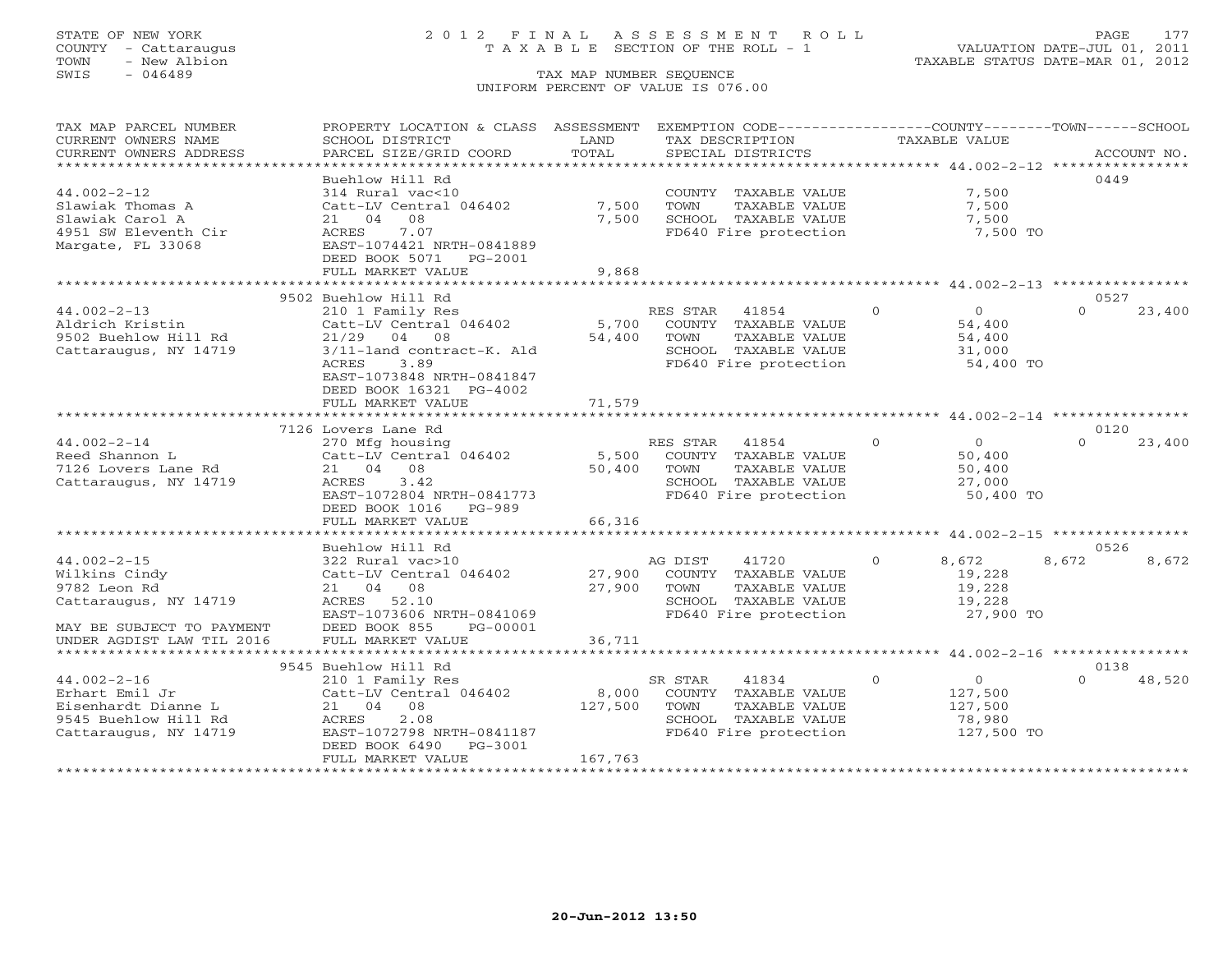# STATE OF NEW YORK 2 0 1 2 F I N A L A S S E S S M E N T R O L L PAGE 178 COUNTY - Cattaraugus T A X A B L E SECTION OF THE ROLL - 1 VALUATION DATE-JUL 01, 2011

| TAX MAP PARCEL NUMBER  | PROPERTY LOCATION & CLASS ASSESSMENT |                |          | EXEMPTION CODE-----------------COUNTY--------TOWN------SCHOOL |          |                       |          |             |
|------------------------|--------------------------------------|----------------|----------|---------------------------------------------------------------|----------|-----------------------|----------|-------------|
| CURRENT OWNERS NAME    | SCHOOL DISTRICT                      | LAND           |          | TAX DESCRIPTION                                               |          | TAXABLE VALUE         |          |             |
| CURRENT OWNERS ADDRESS | PARCEL SIZE/GRID COORD               | TOTAL          |          | SPECIAL DISTRICTS                                             |          |                       |          | ACCOUNT NO. |
|                        |                                      |                |          |                                                               |          |                       |          |             |
|                        | 7076 Lovers Lane Rd                  |                |          |                                                               |          |                       | 0182     |             |
| $44.002 - 2 - 17$      | 270 Mfg housing                      |                |          | COUNTY TAXABLE VALUE                                          |          | 28,500                |          |             |
| Goode Shannon          | Catt-LV Central 046402               | 4,400          | TOWN     | TAXABLE VALUE                                                 |          | 28,500                |          |             |
| 7563 Snyder Hill Rd    | 21 04 08                             | 28,500         |          | SCHOOL TAXABLE VALUE                                          |          | $\frac{20}{28}$ , 500 |          |             |
| Cattaraugus, NY 14719  | 1.70<br>ACRES                        |                |          | FD640 Fire protection                                         |          | 28,500 TO             |          |             |
|                        | EAST-1072507 NRTH-0841125            |                |          |                                                               |          |                       |          |             |
|                        | DEED BOOK 00985 PG-00350             |                |          |                                                               |          |                       |          |             |
|                        | FULL MARKET VALUE                    | 37,500         |          |                                                               |          |                       |          |             |
|                        |                                      |                |          |                                                               |          |                       |          |             |
|                        | 7024 NYS Rte 353                     |                |          |                                                               |          |                       | 0023     |             |
| $44.002 - 2 - 18$      | 240 Rural res                        |                | RES STAR | 41854                                                         | $\Omega$ | $\overline{0}$        | $\cap$   | 23,400      |
| Krug Donald J          | Catt-LV Central 046402 18,500        |                |          | COUNTY TAXABLE VALUE                                          |          | 93,400                |          |             |
| 7024 NYS Route 353     | 21 04 08                             | 93,400         | TOWN     | TAXABLE VALUE                                                 |          | 93,400                |          |             |
| Cattaraugus, NY 14719  | ACRES 28.90                          |                |          | SCHOOL TAXABLE VALUE                                          |          | 70,000                |          |             |
|                        | EAST-1073498 NRTH-0840230            |                |          | SCHOOL TAXABLE VALUE<br>FD640 Fire protection                 |          | 93,400 TO             |          |             |
|                        | DEED BOOK 15073 PG-6001              |                |          |                                                               |          |                       |          |             |
|                        | FULL MARKET VALUE                    | 122,895        |          |                                                               |          |                       |          |             |
|                        |                                      |                |          |                                                               |          |                       |          |             |
|                        | 7063 Lovers Lane Rd                  |                |          |                                                               |          |                       | 0249     |             |
| $44.002 - 2 - 19.1$    | 270 Mfg housing                      |                | RES STAR | 41854                                                         | $\Omega$ | $\overline{0}$        | $\cap$   | 17,600      |
| Wabik Elizabeth        | Catt-LV Central 046402               | 5,200          |          | COUNTY TAXABLE VALUE                                          |          | 17,600                |          |             |
| 7063 Lovers Lane Rd    | 21 04 08                             | 17,600         | TOWN     | TAXABLE VALUE                                                 |          | 17,600                |          |             |
| Cattaraugus, NY 14719  | 2.96<br>ACRES                        |                |          | SCHOOL TAXABLE VALUE                                          |          | $\overline{0}$        |          |             |
|                        | EAST-1072352 NRTH-0840781            |                |          | FD640 Fire protection                                         |          | 17,600 TO             |          |             |
|                        | DEED BOOK 00952 PG-00288             |                |          |                                                               |          |                       |          |             |
|                        | FULL MARKET VALUE                    | 23,158         |          |                                                               |          |                       |          |             |
|                        |                                      |                |          |                                                               |          |                       |          |             |
|                        | 7075 Lovers Lane Rd                  |                |          |                                                               |          |                       | 1136     |             |
| $44.002 - 2 - 19.2$    | 270 Mfg housing                      |                | CVET CO  | 41132                                                         | $\circ$  | 10,625                | $\circ$  | $\circ$     |
| Cleveland Richard E    | Catt-LV Central 046402               | 6,100 RES STAR |          | 41854                                                         | $\Omega$ | $\Omega$              | $\Omega$ | 23,400      |
| Lovers Lane Rd         | 21 04 08                             |                |          | 42,500 COUNTY TAXABLE VALUE                                   |          | 31,875                |          |             |
| Cattaraugus, NY 14719  | FRNT 294.00 DPTH 123.00              |                | TOWN     | TAXABLE VALUE                                                 |          | 42,500                |          |             |
|                        | EAST-1072251 NRTH-0841164            |                |          | SCHOOL TAXABLE VALUE                                          |          | 19,100                |          |             |
|                        | DEED BOOK 886<br>PG-00852            |                |          | FD640 Fire protection                                         |          | 42,500 TO             |          |             |
|                        | FULL MARKET VALUE                    | 55,921         |          |                                                               |          |                       |          |             |
|                        |                                      |                |          |                                                               |          |                       |          |             |
|                        | 6991 NYS Rte 353                     |                |          |                                                               |          |                       | 0541     |             |
| $44.002 - 2 - 20$      | 210 1 Family Res                     |                | RES STAR | 41854                                                         | $\circ$  | $\overline{O}$        | $\Omega$ | 23,400      |
| Shultz Patrick L       | Catt-LV Central 046402               | 4,900          |          | COUNTY TAXABLE VALUE                                          |          | 55,000                |          |             |
| Shultz Rebecca         | 21 04 08                             | 55,000         | TOWN     | TAXABLE VALUE                                                 |          | 55,000                |          |             |
| 6991 Nys Rte 353       | 2.50<br>ACRES                        |                |          | SCHOOL TAXABLE VALUE                                          |          | 31,600                |          |             |
| Cattaraugus, NY 14719  | EAST-1071075 NRTH-0841013            |                |          | FD640 Fire protection                                         |          | 55,000 TO             |          |             |
|                        | DEED BOOK 00984 PG-00029             |                |          |                                                               |          |                       |          |             |
|                        | FULL MARKET VALUE                    | 72,368         |          |                                                               |          |                       |          |             |
|                        |                                      |                |          |                                                               |          |                       |          |             |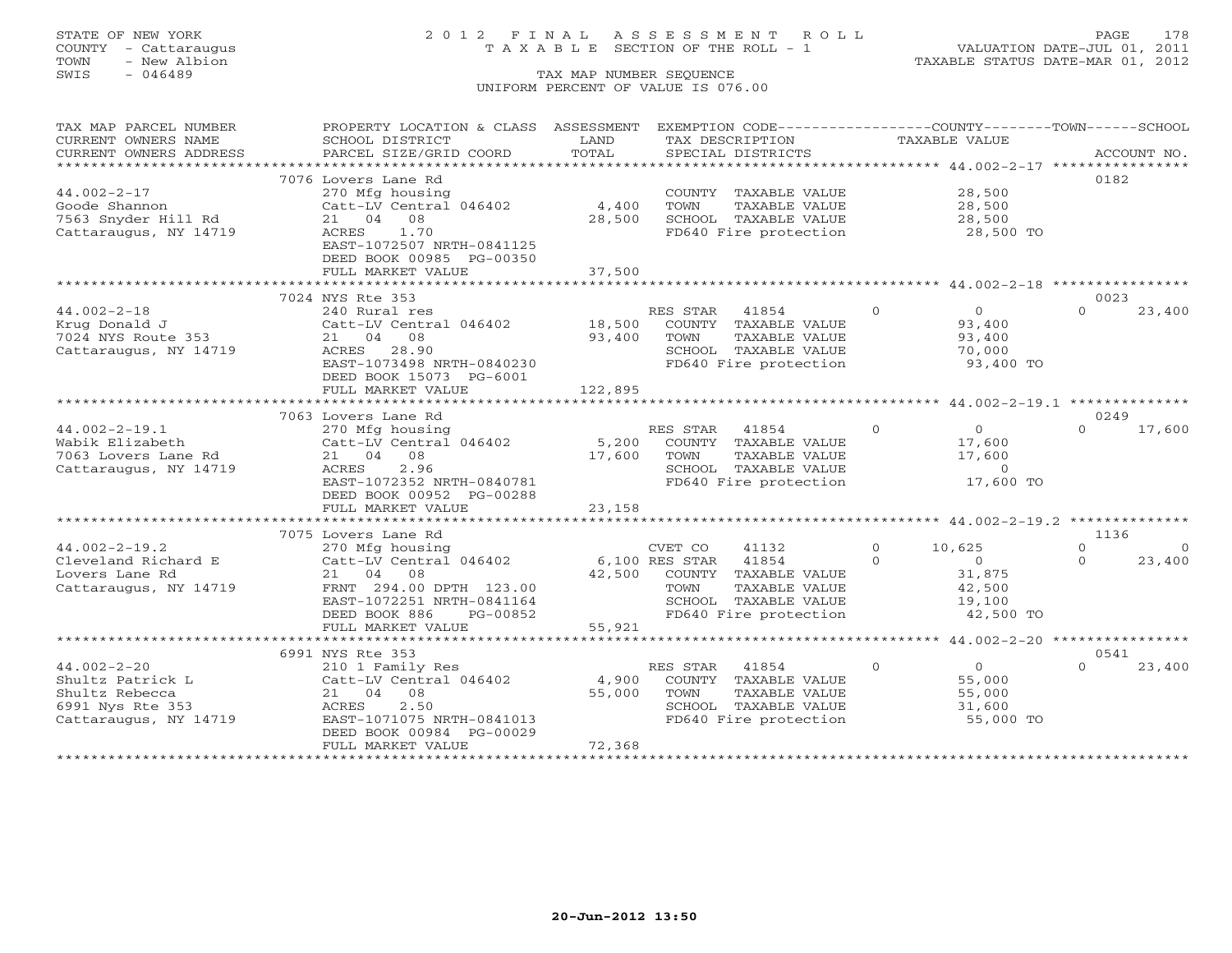TOWN - New Albion TAXABLE STATUS DATE-MAR 01, 2012 TOWN - New Albion<br>
SWIS - 046489 TAX MAP NUMBER SEQUENCE

# STATE OF NEW YORK 2 0 1 2 F I N A L A S S E S S M E N T R O L L PAGE 179 COUNTY - Cattaraugus T A X A B L E SECTION OF THE ROLL - 1 VALUATION DATE-JUL 01, 2011

# UNIFORM PERCENT OF VALUE IS 076.00

| TAX MAP PARCEL NUMBER                             | PROPERTY LOCATION & CLASS ASSESSMENT            |                |                 | EXEMPTION CODE----------------COUNTY-------TOWN------SCHOOL |              |                  |                   |             |
|---------------------------------------------------|-------------------------------------------------|----------------|-----------------|-------------------------------------------------------------|--------------|------------------|-------------------|-------------|
| CURRENT OWNERS NAME                               | SCHOOL DISTRICT                                 | LAND           |                 | TAX DESCRIPTION                                             |              | TAXABLE VALUE    |                   |             |
| CURRENT OWNERS ADDRESS<br>*********************** | PARCEL SIZE/GRID COORD                          | TOTAL          |                 | SPECIAL DISTRICTS                                           |              |                  |                   | ACCOUNT NO. |
|                                                   |                                                 |                |                 |                                                             |              |                  |                   |             |
| $44.002 - 2 - 22.1$                               | 7094 NYS Rte 353                                |                |                 |                                                             | $\Omega$     |                  | 0414              |             |
|                                                   | 112 Dairy farm                                  | 86,900 SR STAR | AG DIST         | 41720<br>41834                                              | $\Omega$     | 1,084<br>$\circ$ | 1,084<br>$\Omega$ | 1,084       |
| Ritter Raymond E<br>Ritter Jane M                 | Catt-LV Central 046402<br>$21/29$ 04 08         | 146,000        |                 | COUNTY TAXABLE VALUE                                        |              | 144,916          |                   | 48,520      |
| 7094 Rte 353                                      | 1/2010-splt 12 acres-Bart                       |                | TOWN            | TAXABLE VALUE                                               |              | 144,916          |                   |             |
| Cattaraugus, NY 14719                             | ACRES 209.10                                    |                |                 | SCHOOL TAXABLE VALUE                                        |              | 96,396           |                   |             |
|                                                   | EAST-1072723 NRTH-0842236                       |                |                 | FD640 Fire protection                                       |              | 146,000 TO       |                   |             |
| MAY BE SUBJECT TO PAYMENT                         | DEED BOOK 719<br>PG-00230                       |                |                 |                                                             |              |                  |                   |             |
| UNDER AGDIST LAW TIL 2016                         | FULL MARKET VALUE                               | 192,105        |                 |                                                             |              |                  |                   |             |
|                                                   |                                                 |                |                 |                                                             |              |                  |                   |             |
|                                                   | Nys Rte 353                                     |                |                 |                                                             |              |                  | 0239              |             |
| $44.002 - 2 - 22.2$                               | 314 Rural vac<10                                |                |                 | COUNTY TAXABLE VALUE                                        |              | 5,200            |                   |             |
| Illig Chevrolet Inc                               | Catt-LV Central 046402                          | 5,200          | TOWN            | TAXABLE VALUE                                               |              | 5,200            |                   |             |
| 211 S Main St                                     | $21/29 - 04 - 08$                               | 5,200          |                 | SCHOOL TAXABLE VALUE                                        |              | 5,200            |                   |             |
| Cattaraugus, NY 14719                             | ACRES<br>3.05                                   |                |                 | FD640 Fire protection                                       |              | 5,200 TO         |                   |             |
|                                                   | EAST-1070731 NRTH-0841638                       |                |                 |                                                             |              |                  |                   |             |
|                                                   | DEED BOOK 739<br>PG-00491                       |                |                 |                                                             |              |                  |                   |             |
|                                                   | FULL MARKET VALUE                               | 6,842          |                 |                                                             |              |                  |                   |             |
|                                                   |                                                 |                |                 |                                                             |              |                  |                   |             |
|                                                   | 7178 Lovers Lane Rd                             |                |                 |                                                             |              |                  | 1397              |             |
| $44.002 - 2 - 22.4$                               | 270 Mfg housing                                 |                | RES STAR        | 41854                                                       | $\Omega$     | $\overline{0}$   | $\Omega$          | 23,400      |
| Klar David E                                      | Catt-LV Central 046402                          | 12,300         |                 | COUNTY TAXABLE VALUE                                        |              | 72,300           |                   |             |
| 7178 Lovers Lane Rd                               | 21 04 08                                        | 72,300         | TOWN            | TAXABLE VALUE                                               |              | 72,300           |                   |             |
| Cattaraugus, NY 14719                             | Land Contract                                   |                |                 | SCHOOL TAXABLE VALUE                                        |              | 48,900           |                   |             |
|                                                   | ACRES 16.55                                     |                |                 | FD640 Fire protection                                       |              | 72,300 TO        |                   |             |
|                                                   | EAST-1073398 NRTH-0842592                       |                |                 |                                                             |              |                  |                   |             |
|                                                   | DEED BOOK 9371<br>PG-4001                       |                |                 |                                                             |              |                  |                   |             |
|                                                   | FULL MARKET VALUE                               | 95,132         |                 |                                                             |              |                  |                   |             |
|                                                   |                                                 |                |                 |                                                             |              |                  |                   |             |
|                                                   | Buehlow Hill Rd                                 |                |                 |                                                             |              |                  | 1403              |             |
| $44.002 - 2 - 22.5$                               | 270 Mfg housing                                 |                |                 | COUNTY TAXABLE VALUE                                        |              | 8,500            |                   |             |
| Belz William J                                    | Catt-LV Central 046402                          | 8,000          | TOWN            | TAXABLE VALUE                                               |              | 8,500            |                   |             |
| Belz Margaret R                                   | 13 04 08                                        | 8,500          |                 | SCHOOL TAXABLE VALUE                                        |              | 8,500            |                   |             |
| 327 Knowlton Ave                                  | 8.05<br>ACRES                                   |                |                 | FD640 Fire protection                                       |              | 8,500 TO         |                   |             |
| Kenmore, NY 14217                                 | EAST-1075859 NRTH-0842766                       |                |                 |                                                             |              |                  |                   |             |
|                                                   | DEED BOOK 00936 PG-00768                        |                |                 |                                                             |              |                  |                   |             |
|                                                   | FULL MARKET VALUE                               | 11,184         |                 |                                                             |              |                  |                   |             |
|                                                   | ****************************                    |                |                 |                                                             |              |                  |                   |             |
|                                                   | 9759 Leon Rd                                    |                |                 |                                                             |              |                  | 1415              |             |
| $44.002 - 2 - 22.6$                               | 210 1 Family Res                                |                | VET PRO T 41003 |                                                             | $\circ$      | $\circ$          | 5,600             | $\circ$     |
| Bailey Richard E                                  | Catt-LV Central 046402                          |                | 5,100 WVET CO   | 41122                                                       | $\mathbf{0}$ | 9,360            | $\circ$           | $\Omega$    |
| Bailey Mary L                                     | 08<br>29 04                                     |                | 73,800 SR STAR  | 41834                                                       | $\Omega$     | $\overline{0}$   | $\Omega$          | 48,520      |
| 9759 Leon Rd                                      | 2.80<br>ACRES                                   |                |                 | COUNTY TAXABLE VALUE                                        |              | 64,440           |                   |             |
| Cattaraugus, NY 14719-9755                        | EAST-1069955 NRTH-0841078                       |                | TOWN            | TAXABLE VALUE                                               |              | 68,200           |                   |             |
|                                                   | DEED BOOK 00943 PG-00852                        |                |                 | SCHOOL TAXABLE VALUE                                        |              | 25,280           |                   |             |
| ************************                          | FULL MARKET VALUE<br>************************** |                |                 | 97,105 FD640 Fire protection                                |              | 73,800 TO        |                   |             |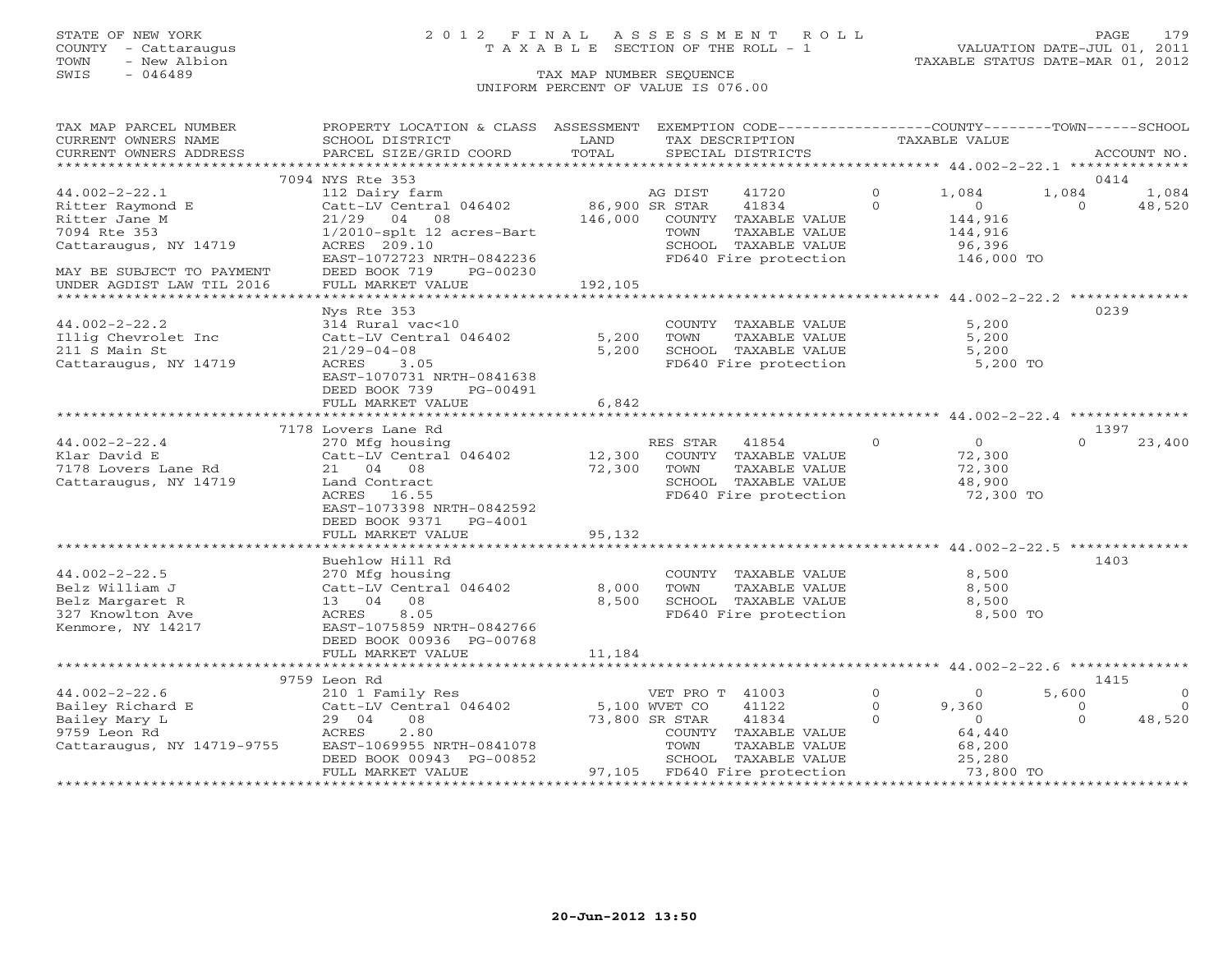# STATE OF NEW YORK 2 0 1 2 F I N A L A S S E S S M E N T R O L L PAGE 180 COUNTY - Cattaraugus T A X A B L E SECTION OF THE ROLL - 1 VALUATION DATE-JUL 01, 2011

| CURRENT OWNERS NAME<br>SCHOOL DISTRICT<br>LAND<br>TAX DESCRIPTION<br><b>TAXABLE VALUE</b><br>TOTAL<br>CURRENT OWNERS ADDRESS<br>PARCEL SIZE/GRID COORD<br>SPECIAL DISTRICTS<br>ACCOUNT NO.<br>*************************<br>Beuhlow Hill Rd<br>1555<br>$44.002 - 2 - 22.8$<br>322 Rural vac>10<br>COUNTY TAXABLE VALUE<br>10,600<br>10,600<br>Bartosik James<br>Catt-LV Central 046402<br>TOWN<br>TAXABLE VALUE<br>10,600<br>Bartosik Georgeann<br>1/2010-splt off 2-22.1(Ri<br>10,600<br>SCHOOL TAXABLE VALUE<br>10,600<br>12277 S Blossom Lea Rd<br>FD640 Fire protection<br>ACRES 12.00<br>10,600 TO<br>Alden, NY 14004<br>EAST-1075473 NRTH-0842841<br>DEED BOOK 13422 PG-5003<br>13,947<br>FULL MARKET VALUE<br>7166 NYS Rte 353<br>0465<br>$\Omega$<br>$44.002 - 2 - 24$<br>SR STAR<br>41834<br>$\overline{0}$<br>$\Omega$<br>48,520<br>210 1 Family Res |
|---------------------------------------------------------------------------------------------------------------------------------------------------------------------------------------------------------------------------------------------------------------------------------------------------------------------------------------------------------------------------------------------------------------------------------------------------------------------------------------------------------------------------------------------------------------------------------------------------------------------------------------------------------------------------------------------------------------------------------------------------------------------------------------------------------------------------------------------------------------|
|                                                                                                                                                                                                                                                                                                                                                                                                                                                                                                                                                                                                                                                                                                                                                                                                                                                               |
|                                                                                                                                                                                                                                                                                                                                                                                                                                                                                                                                                                                                                                                                                                                                                                                                                                                               |
|                                                                                                                                                                                                                                                                                                                                                                                                                                                                                                                                                                                                                                                                                                                                                                                                                                                               |
|                                                                                                                                                                                                                                                                                                                                                                                                                                                                                                                                                                                                                                                                                                                                                                                                                                                               |
|                                                                                                                                                                                                                                                                                                                                                                                                                                                                                                                                                                                                                                                                                                                                                                                                                                                               |
|                                                                                                                                                                                                                                                                                                                                                                                                                                                                                                                                                                                                                                                                                                                                                                                                                                                               |
|                                                                                                                                                                                                                                                                                                                                                                                                                                                                                                                                                                                                                                                                                                                                                                                                                                                               |
|                                                                                                                                                                                                                                                                                                                                                                                                                                                                                                                                                                                                                                                                                                                                                                                                                                                               |
|                                                                                                                                                                                                                                                                                                                                                                                                                                                                                                                                                                                                                                                                                                                                                                                                                                                               |
|                                                                                                                                                                                                                                                                                                                                                                                                                                                                                                                                                                                                                                                                                                                                                                                                                                                               |
|                                                                                                                                                                                                                                                                                                                                                                                                                                                                                                                                                                                                                                                                                                                                                                                                                                                               |
|                                                                                                                                                                                                                                                                                                                                                                                                                                                                                                                                                                                                                                                                                                                                                                                                                                                               |
|                                                                                                                                                                                                                                                                                                                                                                                                                                                                                                                                                                                                                                                                                                                                                                                                                                                               |
| Stephens Leonard<br>5,000<br>COUNTY TAXABLE VALUE<br>Catt-LV Central 046402<br>60,100                                                                                                                                                                                                                                                                                                                                                                                                                                                                                                                                                                                                                                                                                                                                                                         |
| Stephens Emma Jean<br>21 04 08<br>60,100<br>TAXABLE VALUE<br>TOWN<br>60,100                                                                                                                                                                                                                                                                                                                                                                                                                                                                                                                                                                                                                                                                                                                                                                                   |
| 7166 NYS Rte 353<br>ACRES<br>2.61<br>SCHOOL TAXABLE VALUE<br>11,580                                                                                                                                                                                                                                                                                                                                                                                                                                                                                                                                                                                                                                                                                                                                                                                           |
| Cattaraugus, NY 14719<br>EAST-1070933 NRTH-0842628<br>FD640 Fire protection<br>60,100 TO                                                                                                                                                                                                                                                                                                                                                                                                                                                                                                                                                                                                                                                                                                                                                                      |
| DEED BOOK 4860<br>PG-8001                                                                                                                                                                                                                                                                                                                                                                                                                                                                                                                                                                                                                                                                                                                                                                                                                                     |
| 79,079<br>FULL MARKET VALUE                                                                                                                                                                                                                                                                                                                                                                                                                                                                                                                                                                                                                                                                                                                                                                                                                                   |
| 7186 NYS Rte 353<br>0374                                                                                                                                                                                                                                                                                                                                                                                                                                                                                                                                                                                                                                                                                                                                                                                                                                      |
| $44.002 - 2 - 25$<br>RES STAR<br>41854<br>$\overline{0}$<br>$\circ$<br>23,400<br>$\Omega$                                                                                                                                                                                                                                                                                                                                                                                                                                                                                                                                                                                                                                                                                                                                                                     |
| 210 1 Family Res<br>Lenahan Thomas J Jr<br>Catt-LV Central 046402<br>4,200<br>COUNTY TAXABLE VALUE<br>56,900                                                                                                                                                                                                                                                                                                                                                                                                                                                                                                                                                                                                                                                                                                                                                  |
| 7186 NYS Rte 353<br>21 04 08<br>56,900<br>TOWN<br>TAXABLE VALUE<br>56,900                                                                                                                                                                                                                                                                                                                                                                                                                                                                                                                                                                                                                                                                                                                                                                                     |
| Cattaraugus, NY 14719<br>ACRES<br>1.25<br>SCHOOL TAXABLE VALUE<br>33,500                                                                                                                                                                                                                                                                                                                                                                                                                                                                                                                                                                                                                                                                                                                                                                                      |
| EAST-1070852 NRTH-0842969<br>FD640 Fire protection<br>56,900 TO                                                                                                                                                                                                                                                                                                                                                                                                                                                                                                                                                                                                                                                                                                                                                                                               |
| DEED BOOK 8993 PG-7002                                                                                                                                                                                                                                                                                                                                                                                                                                                                                                                                                                                                                                                                                                                                                                                                                                        |
| 74,868<br>FULL MARKET VALUE                                                                                                                                                                                                                                                                                                                                                                                                                                                                                                                                                                                                                                                                                                                                                                                                                                   |
|                                                                                                                                                                                                                                                                                                                                                                                                                                                                                                                                                                                                                                                                                                                                                                                                                                                               |
| 7196 NYS Rte 353<br>0074                                                                                                                                                                                                                                                                                                                                                                                                                                                                                                                                                                                                                                                                                                                                                                                                                                      |
| $44.002 - 2 - 26$<br>210 1 Family Res<br>RES STAR 41854<br>$\Omega$<br>$\circ$<br>$\Omega$<br>23,400                                                                                                                                                                                                                                                                                                                                                                                                                                                                                                                                                                                                                                                                                                                                                          |
| 2,600<br>Brumagin Yvonne<br>Catt-LV Central 046402<br>COUNTY TAXABLE VALUE<br>58,600                                                                                                                                                                                                                                                                                                                                                                                                                                                                                                                                                                                                                                                                                                                                                                          |
| 58,600<br>7196 Rte 353<br>21 04 08<br>TOWN<br>TAXABLE VALUE<br>58,600                                                                                                                                                                                                                                                                                                                                                                                                                                                                                                                                                                                                                                                                                                                                                                                         |
| FRNT 100.00 DPTH 320.00<br>SCHOOL TAXABLE VALUE<br>Cattaraugus, NY 14719<br>35,200                                                                                                                                                                                                                                                                                                                                                                                                                                                                                                                                                                                                                                                                                                                                                                            |
| FD640 Fire protection<br>EAST-1070917 NRTH-0843181<br>58,600 TO                                                                                                                                                                                                                                                                                                                                                                                                                                                                                                                                                                                                                                                                                                                                                                                               |
| DEED BOOK 878<br>PG-00134                                                                                                                                                                                                                                                                                                                                                                                                                                                                                                                                                                                                                                                                                                                                                                                                                                     |
| 77,105<br>FULL MARKET VALUE                                                                                                                                                                                                                                                                                                                                                                                                                                                                                                                                                                                                                                                                                                                                                                                                                                   |
|                                                                                                                                                                                                                                                                                                                                                                                                                                                                                                                                                                                                                                                                                                                                                                                                                                                               |
| 7200 NYS Rte 353<br>0227                                                                                                                                                                                                                                                                                                                                                                                                                                                                                                                                                                                                                                                                                                                                                                                                                                      |
| $44.002 - 2 - 27$<br>$\Omega$<br>$\Omega$<br>$\cap$<br>23,400<br>210 1 Family Res<br>RES STAR 41854                                                                                                                                                                                                                                                                                                                                                                                                                                                                                                                                                                                                                                                                                                                                                           |
| 4,000<br>COUNTY TAXABLE VALUE<br>Catt-LV Central 046402<br>57,800<br>Brace Laverne                                                                                                                                                                                                                                                                                                                                                                                                                                                                                                                                                                                                                                                                                                                                                                            |
| 21 04 08<br>57,800<br>8071 N Otto Rd<br>TOWN<br>TAXABLE VALUE<br>57,800                                                                                                                                                                                                                                                                                                                                                                                                                                                                                                                                                                                                                                                                                                                                                                                       |
| Cattaraugus, NY 14719<br>1.05<br>SCHOOL TAXABLE VALUE<br>34,400<br>ACRES                                                                                                                                                                                                                                                                                                                                                                                                                                                                                                                                                                                                                                                                                                                                                                                      |
| FD640 Fire protection<br>EAST-1070914 NRTH-0843304<br>57,800 TO                                                                                                                                                                                                                                                                                                                                                                                                                                                                                                                                                                                                                                                                                                                                                                                               |
| DEED BOOK 16483 PG-5002                                                                                                                                                                                                                                                                                                                                                                                                                                                                                                                                                                                                                                                                                                                                                                                                                                       |
| 76,053<br>FULL MARKET VALUE                                                                                                                                                                                                                                                                                                                                                                                                                                                                                                                                                                                                                                                                                                                                                                                                                                   |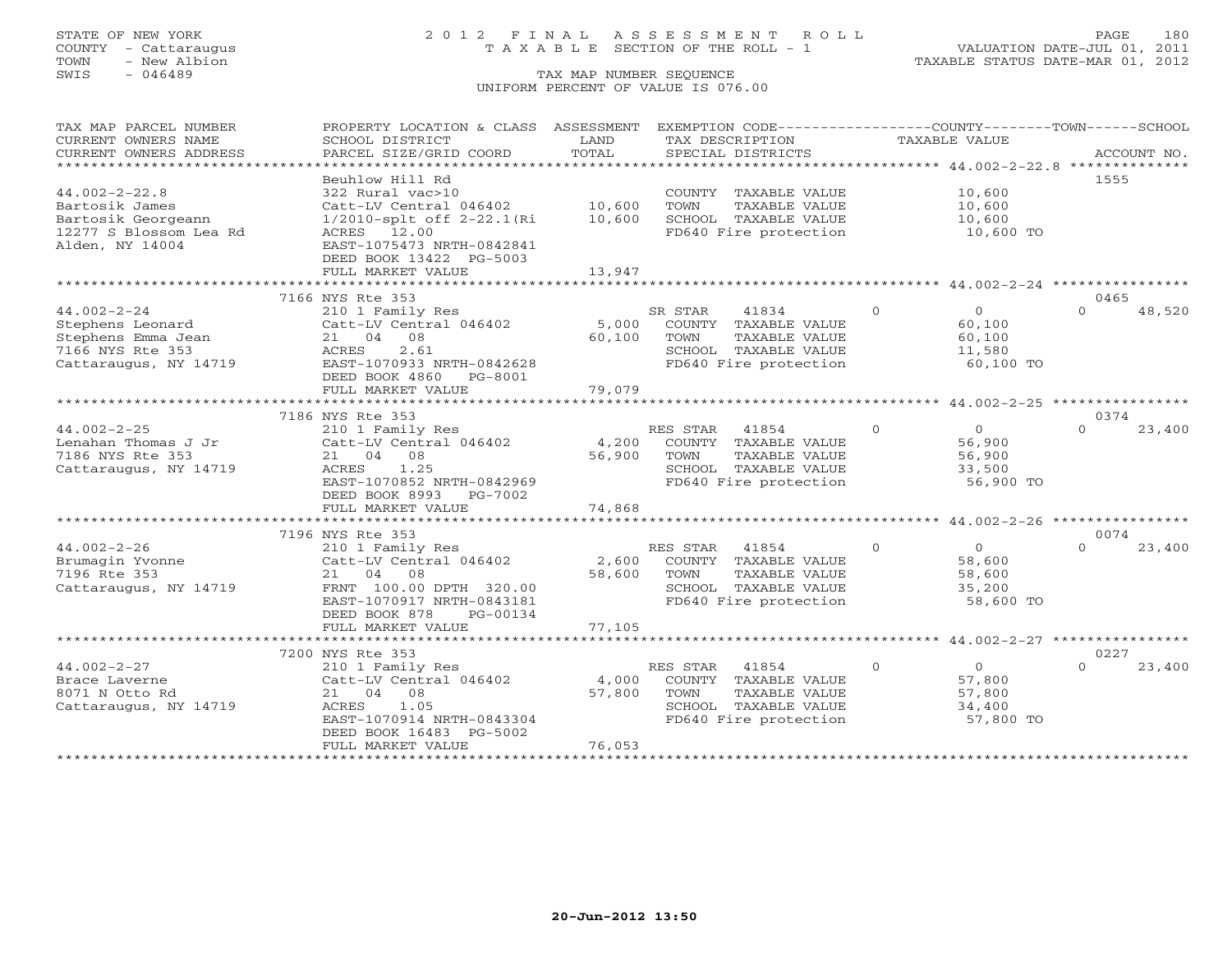### STATE OF NEW YORK 2 0 1 2 F I N A L A S S E S S M E N T R O L L PAGE 181 COUNTY - Cattaraugus T A X A B L E SECTION OF THE ROLL - 1 VALUATION DATE-JUL 01, 2011

| TAX MAP PARCEL NUMBER     | PROPERTY LOCATION & CLASS ASSESSMENT                 |                         |                         | EXEMPTION CODE-----------------COUNTY-------TOWN------SCHOOL |              |                      |          |                |
|---------------------------|------------------------------------------------------|-------------------------|-------------------------|--------------------------------------------------------------|--------------|----------------------|----------|----------------|
| CURRENT OWNERS NAME       | SCHOOL DISTRICT                                      | LAND                    | TAX DESCRIPTION         |                                                              |              | <b>TAXABLE VALUE</b> |          |                |
| CURRENT OWNERS ADDRESS    | PARCEL SIZE/GRID COORD                               | TOTAL                   |                         | SPECIAL DISTRICTS                                            |              |                      |          | ACCOUNT NO.    |
|                           |                                                      | *********************** |                         | *************************** 44.002-2-28 *****************    |              |                      |          |                |
|                           | 282 NYS Rte 353                                      |                         |                         |                                                              |              |                      |          | 0423           |
| $44.002 - 2 - 28$         | 210 1 Family Res                                     |                         | RES STAR                | 41854                                                        | $\circ$      | $\overline{0}$       | $\Omega$ | 23,400         |
| Sanders Robin             | Catt-LV Central 046402                               | 1,500                   |                         | COUNTY TAXABLE VALUE                                         |              | 40,000               |          |                |
| Sanders Mathew            | 04<br>08<br>22                                       | 40,000                  | TOWN                    | TAXABLE VALUE                                                |              | 40,000               |          |                |
| 282 Nys Rte 353           | <b>FRNT</b><br>58.00 DPTH 260.00                     |                         |                         | SCHOOL TAXABLE VALUE                                         |              | 16,600               |          |                |
| Cattaraugus, NY 14719     | 017<br>BANK                                          |                         |                         | FD640 Fire protection                                        |              | 40,000 TO            |          |                |
|                           | EAST-1071051 NRTH-0844407                            |                         |                         |                                                              |              |                      |          |                |
|                           | DEED BOOK 1295<br>PG-4001                            |                         |                         |                                                              |              |                      |          |                |
|                           | FULL MARKET VALUE                                    | 52,632                  |                         |                                                              |              |                      |          |                |
|                           | 7376 Pepperdine Hill Rd                              |                         |                         |                                                              |              |                      |          | 0265           |
| $44.002 - 3 - 1$          | 210 1 Family Res                                     |                         | VET PRO T 41003         |                                                              | $\mathbf{0}$ | $\overline{0}$       | 17,600   | $\overline{0}$ |
| King Benny                | Catt-LV Central 046402                               |                         | 4,000 CVET CO           | 41132                                                        | $\Omega$     | 4,500                | $\circ$  | $\overline{0}$ |
| King Alice                | 23 04 08                                             |                         | 18,000 AGED C/T/S 41800 |                                                              | $\Omega$     | 6,750                | 200      | 9,000          |
| 7376 Pepperdine Hill Rd   | FRNT 208.00 DPTH 102.00                              |                         | SR STAR                 | 41834                                                        | $\Omega$     | $\Omega$             | $\Omega$ | 9,000          |
| Cattaraugus, NY 14719     | EAST-1074864 NRTH-0847143                            |                         |                         | COUNTY TAXABLE VALUE                                         |              | 6,750                |          |                |
|                           | DEED BOOK 708<br>PG-00384                            |                         | TOWN                    | TAXABLE VALUE                                                |              | 200                  |          |                |
|                           | FULL MARKET VALUE                                    | 23,684                  |                         | SCHOOL TAXABLE VALUE                                         |              | $\circ$              |          |                |
|                           |                                                      |                         |                         | FD640 Fire protection                                        |              | 18,000 TO            |          |                |
|                           |                                                      |                         |                         |                                                              |              |                      |          |                |
|                           | Pepperdine Hill Rd                                   |                         |                         |                                                              |              |                      |          | 0424           |
| $44.002 - 3 - 2.1$        | 322 Rural vac>10                                     |                         | AG DIST                 | 41720                                                        | $\Omega$     | 1,508                | 1,508    | 1,508          |
| Preston Douglas H         | Catt-LV Central 046402                               | 8,100                   |                         | COUNTY TAXABLE VALUE                                         |              | 6,592                |          |                |
| 6736 Nys Rte 353          | 14/15<br>04 08                                       | 8,100                   | TOWN                    | TAXABLE VALUE                                                |              | 6,592                |          |                |
| Cattaraugus, NY 14719     | ACRES<br>12.10                                       |                         |                         | SCHOOL TAXABLE VALUE                                         |              | 6,592                |          |                |
|                           | EAST-1075834 NRTH-0848129                            |                         |                         | FD640 Fire protection                                        |              | 8,100 TO             |          |                |
| MAY BE SUBJECT TO PAYMENT | DEED BOOK 00925 PG-00351                             |                         |                         |                                                              |              |                      |          |                |
| UNDER AGDIST LAW TIL 2016 | FULL MARKET VALUE                                    | 10,658                  |                         |                                                              |              |                      |          |                |
|                           |                                                      |                         |                         |                                                              |              |                      |          |                |
|                           | 9347 Potter Hill Rd                                  |                         |                         |                                                              |              |                      |          | 1293           |
| $44.002 - 3 - 2.2$        | 210 1 Family Res                                     |                         |                         | COUNTY TAXABLE VALUE                                         |              | 83,700               |          |                |
| Erhart Kimber R           | Catt-LV Central 046402                               | 8,400                   | TOWN                    | TAXABLE VALUE                                                |              | 83,700               |          |                |
| Erhart Tonya L            | 15 04 08                                             | 83,700                  |                         | SCHOOL TAXABLE VALUE                                         |              | 83,700               |          |                |
| 9347 Potter Hill Rd       | 8.85 BANK<br>ACRES<br>017                            |                         |                         | FD640 Fire protection                                        |              | 83,700 TO            |          |                |
| Cattaraugus, NY 14719     | EAST-1076267 NRTH-0848014<br>DEED BOOK 11046 PG-8001 |                         |                         |                                                              |              |                      |          |                |
|                           | FULL MARKET VALUE                                    | 110,132                 |                         |                                                              |              |                      |          |                |
|                           |                                                      |                         |                         |                                                              |              |                      |          |                |
|                           | 9257 Potter Hill Rd                                  |                         |                         |                                                              |              |                      |          | 1350           |
| $44.002 - 3 - 2.3$        | 240 Rural res                                        |                         | RES STAR                | 41854                                                        | $\Omega$     | $\overline{0}$       | $\Omega$ | 23,400         |
| Agnew James R             | Catt-LV Central 046402                               | 14,600                  |                         | COUNTY TAXABLE VALUE                                         |              | 123,400              |          |                |
| Agnew Susan M             | 14 04<br>08                                          | 123,400                 | TOWN                    | TAXABLE VALUE                                                |              | 123,400              |          |                |
| 9257 Potter Hill Rd       | ACRES<br>21.10                                       |                         |                         | SCHOOL TAXABLE VALUE                                         |              | 100,000              |          |                |
| Cattaraugus, NY 14719     | EAST-1077783 NRTH-0847172                            |                         |                         | FD640 Fire protection                                        |              | 123,400 TO           |          |                |
|                           | DEED BOOK 907<br>PG-01113                            |                         |                         |                                                              |              |                      |          |                |
|                           | FULL MARKET VALUE                                    | 162,368                 |                         |                                                              |              |                      |          |                |
|                           |                                                      |                         |                         |                                                              |              |                      |          |                |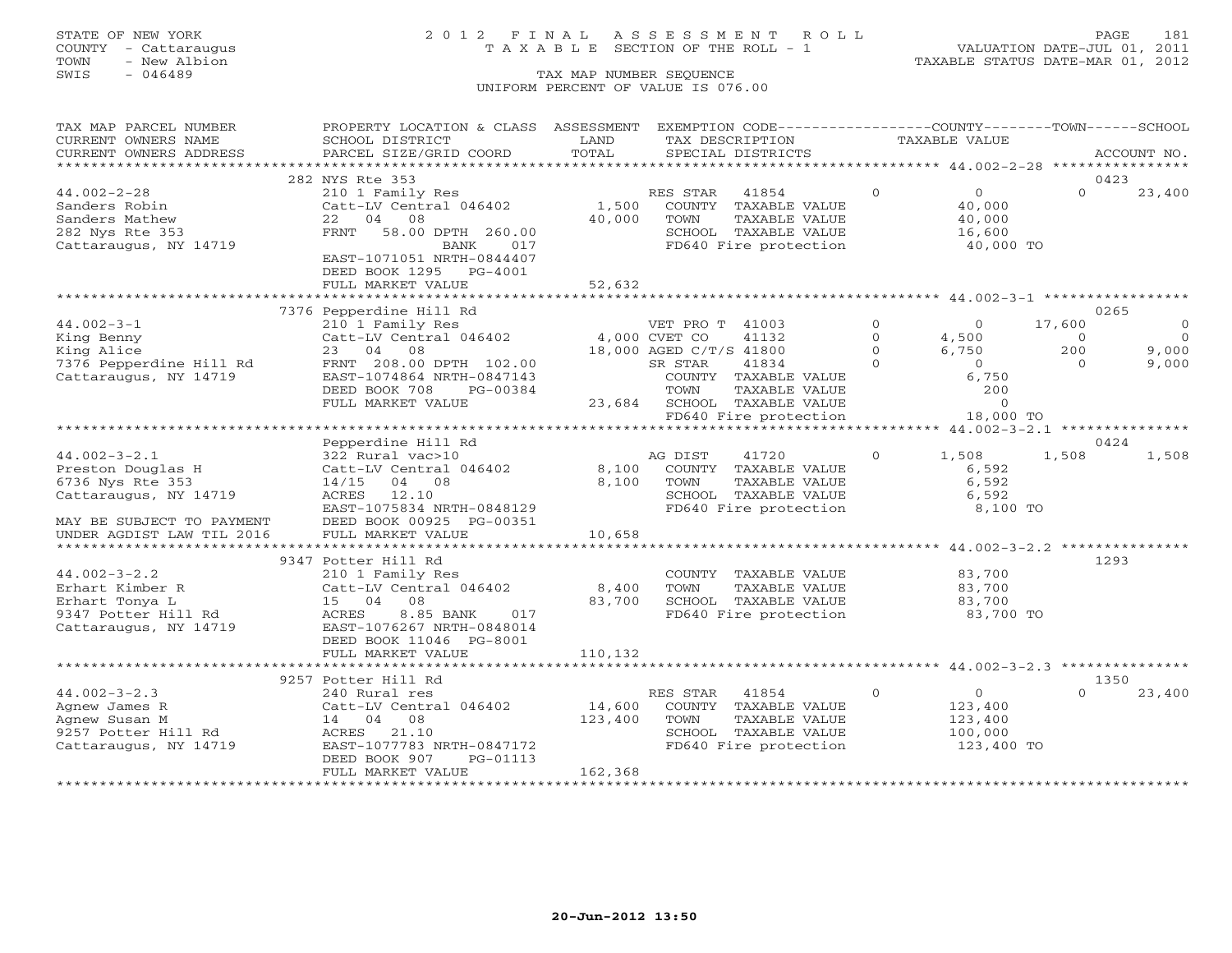### STATE OF NEW YORK 2 0 1 2 F I N A L A S S E S S M E N T R O L L PAGE 182 COUNTY - Cattaraugus T A X A B L E SECTION OF THE ROLL - 1 VALUATION DATE-JUL 01, 2011

| TAX MAP PARCEL NUMBER<br>CURRENT OWNERS NAME                                                                    | PROPERTY LOCATION & CLASS ASSESSMENT<br>SCHOOL DISTRICT                                                                                                              | LAND              | EXEMPTION CODE-----------------COUNTY--------TOWN------SCHOOL<br>TAX DESCRIPTION                                    | TAXABLE VALUE                                                    |                            |
|-----------------------------------------------------------------------------------------------------------------|----------------------------------------------------------------------------------------------------------------------------------------------------------------------|-------------------|---------------------------------------------------------------------------------------------------------------------|------------------------------------------------------------------|----------------------------|
| CURRENT OWNERS ADDRESS                                                                                          | PARCEL SIZE/GRID COORD                                                                                                                                               | TOTAL             | SPECIAL DISTRICTS                                                                                                   |                                                                  | ACCOUNT NO.                |
| ************************<br>$44.002 - 3 - 2.4$                                                                  | Pepperdine Hill Rd<br>322 Rural vac>10                                                                                                                               |                   | COUNTY TAXABLE VALUE                                                                                                | 33,400                                                           | 1443                       |
| Barrett Patrick J<br>Barrett Cheryl<br>450 Pleasant Ave<br>Hamburg, NY 14075                                    | Catt-LV Central 046402<br>$14/15$ 04 08<br>ACRES<br>67.35<br>EAST-1076695 NRTH-0846857<br>DEED BOOK 00970 PG-00130                                                   | 33,400<br>33,400  | TOWN<br>TAXABLE VALUE<br>SCHOOL TAXABLE VALUE<br>FD640 Fire protection                                              | 33,400<br>33,400<br>33,400 TO                                    |                            |
|                                                                                                                 | FULL MARKET VALUE                                                                                                                                                    | 43,947            |                                                                                                                     |                                                                  |                            |
|                                                                                                                 |                                                                                                                                                                      |                   |                                                                                                                     |                                                                  |                            |
| $44.002 - 3 - 3.1$<br>King Timothy B<br>King Mary L<br>7377 Pepperdine Hill Rd<br>Cattaraugus, NY 14719         | 7377 Pepperdine Hill Rd<br>240 Rural res<br>Catt-LV Central 046402<br>15 04<br>08<br>ACRES 30.65<br>EAST-1075086 NRTH-0846048                                        | 19,300<br>40,000  | RES STAR<br>41854<br>COUNTY TAXABLE VALUE<br>TOWN<br>TAXABLE VALUE<br>SCHOOL TAXABLE VALUE<br>FD640 Fire protection | $\Omega$<br>$\circ$<br>40,000<br>40,000<br>16,600<br>40,000 TO   | 0443<br>$\Omega$<br>23,400 |
|                                                                                                                 | DEED BOOK 392<br>$PG-4002$<br>FULL MARKET VALUE                                                                                                                      | 52,632            |                                                                                                                     |                                                                  |                            |
|                                                                                                                 | ***********************<br>Pepperdine Hill Rd                                                                                                                        | ************      |                                                                                                                     | ********************** 44.002-3-3.2 ***************              | 1171                       |
| $44.002 - 3 - 3.2$<br>Dechow Elaine<br>Pepperdine Hill Rd<br>Cattaraugus, NY 14719                              | 270 Mfg housing<br>Catt-LV Central 046402<br>08<br>14 04<br>ACRES<br>2.90<br>EAST-1075721 NRTH-0845659<br>DEED BOOK 806<br>PG-00523                                  | 5,100<br>17,200   | RES STAR<br>41854<br>COUNTY TAXABLE VALUE<br>TAXABLE VALUE<br>TOWN<br>SCHOOL TAXABLE VALUE<br>FD640 Fire protection | $\Omega$<br>$\circ$<br>17,200<br>17,200<br>$\Omega$<br>17,200 TO | 17,200<br>$\Omega$         |
|                                                                                                                 | FULL MARKET VALUE                                                                                                                                                    | 22,632            |                                                                                                                     |                                                                  |                            |
|                                                                                                                 | ********************************                                                                                                                                     |                   |                                                                                                                     |                                                                  |                            |
| $44.002 - 3 - 4$<br>Alianello Mark D<br>Alianello Deborah A<br>7320 Pepperdine Hill Rd<br>Cattaraugus, NY 04719 | 7320 Pepperdine Hill Rd<br>240 Rural res<br>Catt-LV Central 046402<br>14 04 08<br>ACRES<br>73.39 BANK<br>017<br>EAST-1077307 NRTH-0845840<br>DEED BOOK 10199 PG-4001 | 35,200<br>72,300  | RES STAR<br>41854<br>COUNTY TAXABLE VALUE<br>TOWN<br>TAXABLE VALUE<br>SCHOOL TAXABLE VALUE<br>FD640 Fire protection | $\Omega$<br>$\Omega$<br>72,300<br>72,300<br>48,900<br>72,300 TO  | 0365<br>$\Omega$<br>23,400 |
|                                                                                                                 | FULL MARKET VALUE                                                                                                                                                    | 95,132            |                                                                                                                     |                                                                  |                            |
|                                                                                                                 | Pepperdine Hill Rd                                                                                                                                                   |                   |                                                                                                                     |                                                                  | 0038                       |
| $44.002 - 3 - 5$<br>Baronich John<br>Baronich Stephanie<br>800 Park Ave<br>North Tonawanda, NY 14120            | 260 Seasonal res<br>Catt-LV Central 046402<br>$-08$<br>$-04$<br>21<br>Pepperd-Snyder--Catania<br>ACRES 61.00                                                         | 31,500<br>104,900 | COUNTY TAXABLE VALUE<br>TOWN<br>TAXABLE VALUE<br>SCHOOL TAXABLE VALUE<br>FD640 Fire protection                      | 104,900<br>104,900<br>104,900<br>104,900 TO                      |                            |
|                                                                                                                 | EAST-1077580 NRTH-0844777<br>FULL MARKET VALUE                                                                                                                       | 138,026           |                                                                                                                     |                                                                  |                            |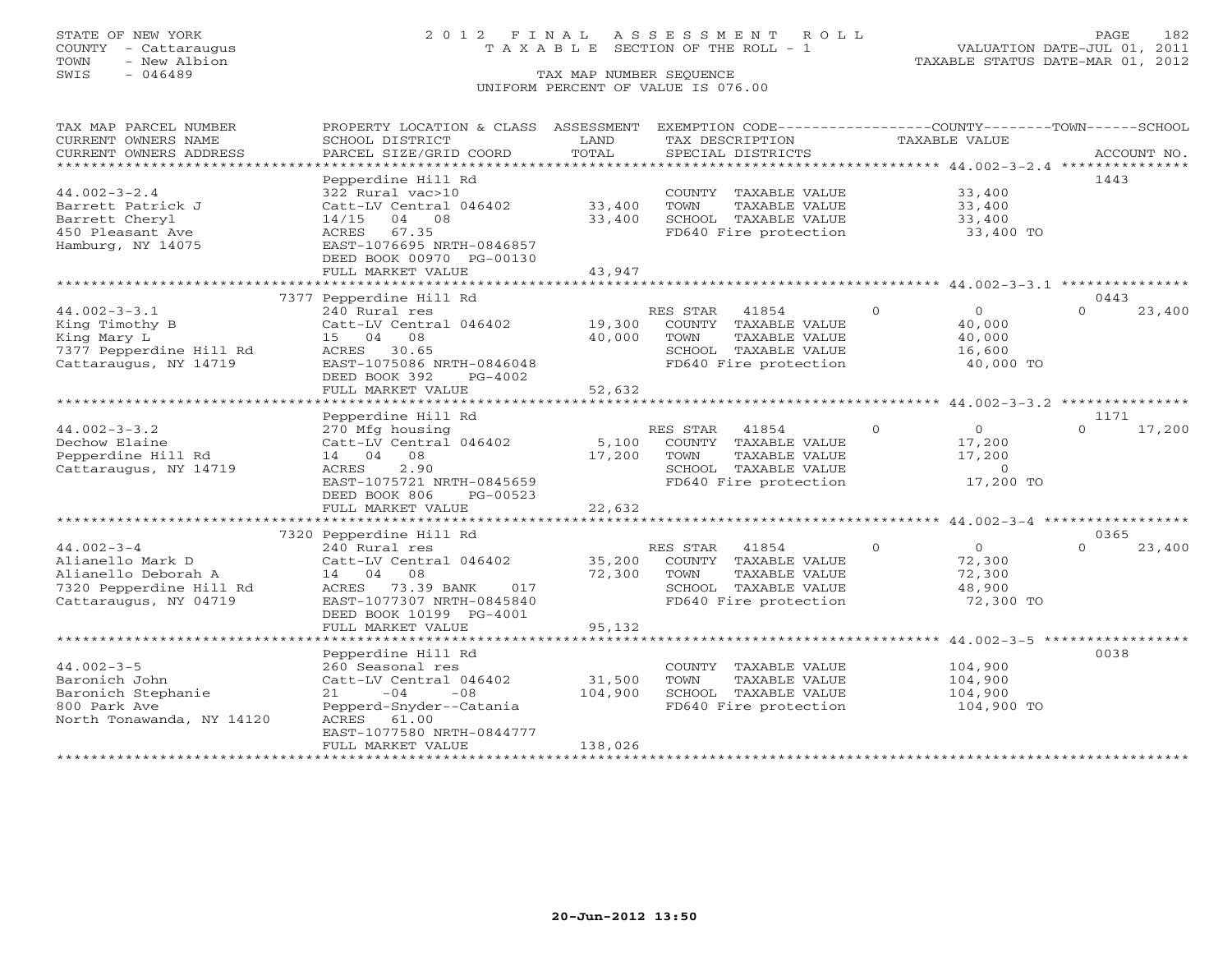COUNTY - Cattaraugus T A X A B L E SECTION OF THE ROLL - 1<br>TOWN - New Albion - 1<br>SWIS - 046489 TAX MAP NUMBER SEQUENCE

# STATE OF NEW YORK 2 0 1 2 F I N A L A S S E S S M E N T R O L L PAGE 183

VALUATION DATE-JUL 01, 2011 TAXABLE STATUS DATE-MAR 01, 2012

### TAX MAP NUMBER SEQUENCE UNIFORM PERCENT OF VALUE IS 076.00

| TAX MAP PARCEL NUMBER                         | PROPERTY LOCATION & CLASS ASSESSMENT EXEMPTION CODE---------------COUNTY-------TOWN------SCHOOL |                  |                                       |                                                                 |                    |
|-----------------------------------------------|-------------------------------------------------------------------------------------------------|------------------|---------------------------------------|-----------------------------------------------------------------|--------------------|
| CURRENT OWNERS NAME<br>CURRENT OWNERS ADDRESS | SCHOOL DISTRICT<br>PARCEL SIZE/GRID COORD                                                       | LAND<br>TOTAL    | TAX DESCRIPTION<br>SPECIAL DISTRICTS  | TAXABLE VALUE                                                   | ACCOUNT NO.        |
| ******************************                |                                                                                                 |                  |                                       |                                                                 |                    |
| $44.002 - 3 - 6$                              | Pepperdine Hill Rd<br>260 Seasonal res                                                          |                  | COUNTY TAXABLE VALUE                  | 40,200                                                          | 0194               |
| Whitmer Christopher                           | Catt-LV Central 046402                                                                          | 13,800           | TOWN<br>TAXABLE VALUE                 | 40,200                                                          |                    |
| 25 Alder Pl                                   | 14 04 08                                                                                        | 40,200           | SCHOOL TAXABLE VALUE                  | 40,200                                                          |                    |
| Buffalo, NY 14223                             | ACRES 19.53                                                                                     |                  | FD640 Fire protection                 | 40,200 TO                                                       |                    |
|                                               | EAST-1077796 NRTH-0844008                                                                       |                  |                                       |                                                                 |                    |
|                                               | DEED BOOK 16721 PG-8001                                                                         |                  |                                       |                                                                 |                    |
|                                               | FULL MARKET VALUE                                                                               | 52,895           |                                       |                                                                 |                    |
|                                               |                                                                                                 |                  |                                       |                                                                 |                    |
|                                               | Pepperdine Hill Rd                                                                              |                  |                                       |                                                                 | 0195               |
| $44.002 - 3 - 7$                              | 322 Rural vac>10                                                                                |                  | COUNTY TAXABLE VALUE<br>TOWN          | 12,100                                                          |                    |
| Whitmer Christopher<br>25 Alder Pl            | Catt-LV Central 046402<br>$14 -04$<br>$-0.8$                                                    | 12,100<br>12,100 | TAXABLE VALUE<br>SCHOOL TAXABLE VALUE | 12,100<br>12,100                                                |                    |
| Buffalo, NY 14223                             | ACRES 16.11                                                                                     |                  | FD640 Fire protection                 | 12,100 TO                                                       |                    |
|                                               | EAST-1077986 NRTH-0843572                                                                       |                  |                                       |                                                                 |                    |
|                                               | DEED BOOK 16721 PG-8001                                                                         |                  |                                       |                                                                 |                    |
|                                               | FULL MARKET VALUE                                                                               | 15,921           |                                       |                                                                 |                    |
|                                               |                                                                                                 | **************   |                                       | ***********************************44.002-3-8 ***************** |                    |
|                                               | 7143 Pepperdine Hill Rd                                                                         |                  |                                       |                                                                 | 0174               |
| $44.002 - 3 - 8$                              | 240 Rural res                                                                                   |                  | COUNTY TAXABLE VALUE                  | 197,900                                                         |                    |
| Hewitt Barbara A                              | Catt-LV Central 046402                                                                          | 38,800           | TOWN<br>TAXABLE VALUE                 | 197,900                                                         |                    |
| 7143 Pepperdine Hill Rd                       | 14 04 08<br>ACRES 85.47                                                                         | 197,900          | SCHOOL TAXABLE VALUE                  | 197,900                                                         |                    |
| Cattaraugus, NY 14719                         | EAST-1075661 NRTH-0844233                                                                       |                  | FD640 Fire protection                 | 197,900 TO                                                      |                    |
|                                               | DEED BOOK 4427 PG-4001                                                                          |                  |                                       |                                                                 |                    |
|                                               | FULL MARKET VALUE                                                                               | 260,395          |                                       |                                                                 |                    |
|                                               |                                                                                                 |                  |                                       |                                                                 |                    |
|                                               | Lovers Lane Rd                                                                                  |                  |                                       |                                                                 | 0474               |
| $44.002 - 3 - 9.1$                            | 260 Seasonal res                                                                                |                  | COUNTY TAXABLE VALUE                  | 16,000                                                          |                    |
| Tedesco Ronald T                              | Catt-LV Central 046402                                                                          | 12,900           | TOWN<br>TAXABLE VALUE                 | 16,000                                                          |                    |
| 5566 Armor Duells Cor Rd                      | 22 04 08                                                                                        | 16,000           | SCHOOL TAXABLE VALUE                  | 16,000                                                          |                    |
| Orchard Park, NY 14127                        | ACRES 17.71                                                                                     |                  | FD640 Fire protection                 | 16,000 TO                                                       |                    |
|                                               | EAST-1074063 NRTH-0844788<br>DEED BOOK 862<br>PG-00822                                          |                  |                                       |                                                                 |                    |
|                                               | FULL MARKET VALUE                                                                               | 21,053           |                                       |                                                                 |                    |
|                                               |                                                                                                 |                  |                                       |                                                                 |                    |
|                                               | 7282 Lovers Lane Rd                                                                             |                  |                                       |                                                                 | 1288               |
| $44.002 - 3 - 9.3$                            | 210 1 Family Res                                                                                |                  | AGED C/T/S 41800                      | $\Omega$<br>18,050                                              | 18,050<br>18,050   |
| Furl Norman L                                 | Catt-LV Central 046402                                                                          | 4,500 SR STAR    | 41834                                 | $\cap$<br>$\overline{0}$                                        | $\Omega$<br>18,050 |
| 7282 Lovers Lane Rd                           | 22 04 08                                                                                        | 36,100           | COUNTY TAXABLE VALUE                  | 18,050                                                          |                    |
| Cattaraugus, NY 14719                         | FRNT 185.29 DPTH 180.00                                                                         |                  | TOWN<br>TAXABLE VALUE                 | 18,050                                                          |                    |
|                                               | EAST-1073511 NRTH-0845004                                                                       |                  | SCHOOL TAXABLE VALUE                  | $\overline{0}$                                                  |                    |
|                                               | DEED BOOK 861<br>PG-00130                                                                       | 47,500           | FD640 Fire protection                 | 36,100 TO                                                       |                    |
|                                               | FULL MARKET VALUE                                                                               |                  |                                       |                                                                 |                    |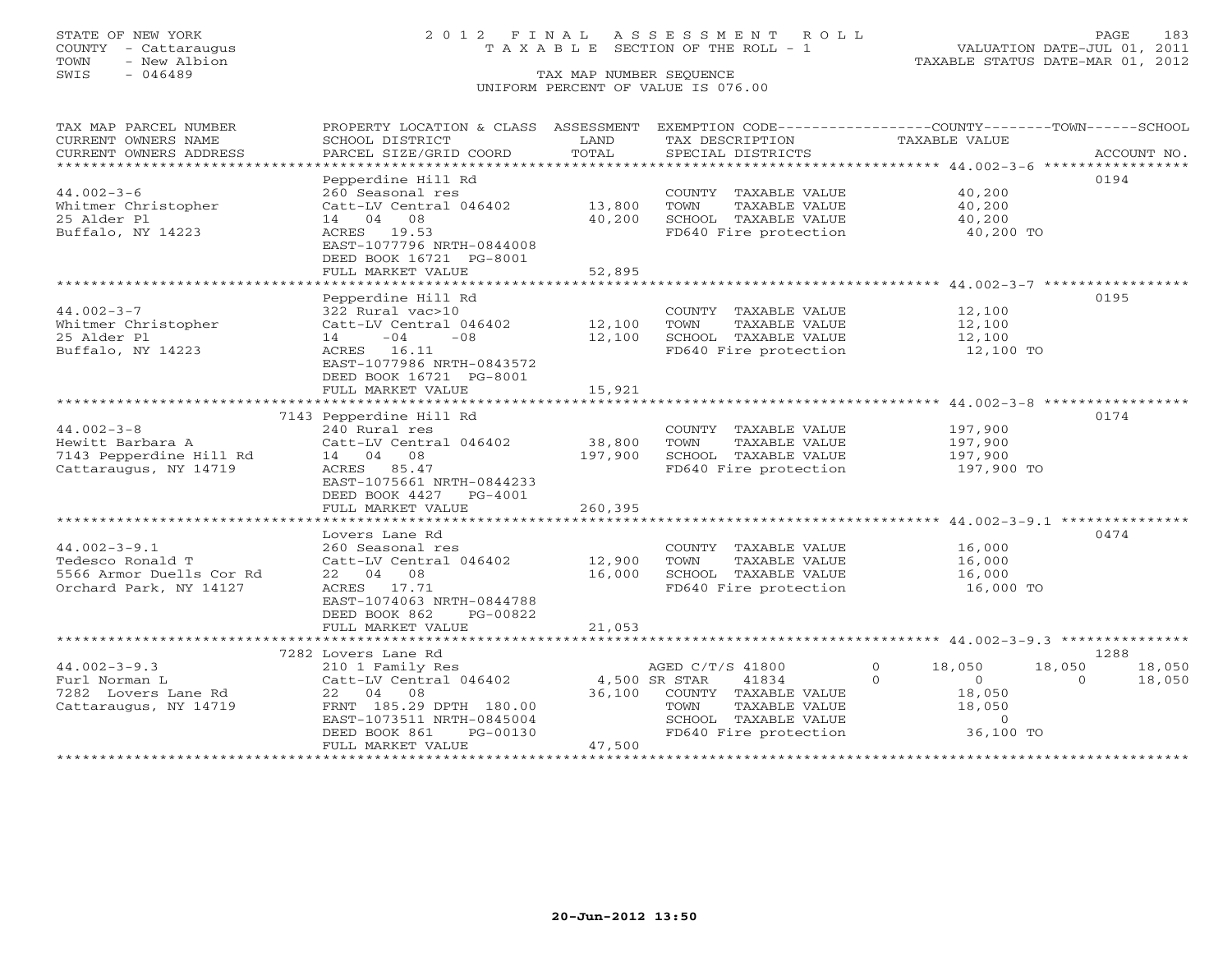### STATE OF NEW YORK 2 0 1 2 F I N A L A S S E S S M E N T R O L L PAGE 184 COUNTY - Cattaraugus T A X A B L E SECTION OF THE ROLL - 1 VALUATION DATE-JUL 01, 2011

| TAX MAP PARCEL NUMBER      | PROPERTY LOCATION & CLASS ASSESSMENT |        | EXEMPTION CODE-----------------COUNTY-------TOWN------SCHOOL |                |                |          |             |
|----------------------------|--------------------------------------|--------|--------------------------------------------------------------|----------------|----------------|----------|-------------|
| CURRENT OWNERS NAME        | SCHOOL DISTRICT                      | LAND   | TAX DESCRIPTION                                              | TAXABLE VALUE  |                |          |             |
| CURRENT OWNERS ADDRESS     | PARCEL SIZE/GRID COORD               | TOTAL  | SPECIAL DISTRICTS                                            |                |                |          | ACCOUNT NO. |
|                            |                                      |        |                                                              |                |                |          |             |
|                            | 7264 Lovers Lane Rd                  |        |                                                              |                |                | 0072     |             |
| $44.002 - 3 - 10$          | 210 1 Family Res                     |        | RES STAR<br>41854                                            | $\circ$        | $\overline{O}$ | $\Omega$ | 23,400      |
| Kruse Mark                 | Catt-LV Central 046402               | 4,600  | COUNTY TAXABLE VALUE                                         |                | 31,100         |          |             |
| 7264 Lovers Lane Rd        | 22 04<br>08                          | 31,100 | TOWN<br>TAXABLE VALUE                                        |                | 31,100         |          |             |
| Cattaraugus, NY 14719      | 1.92<br>ACRES                        |        | SCHOOL TAXABLE VALUE                                         |                | 7,700          |          |             |
|                            | EAST-1073274 NRTH-0844568            |        | FD640 Fire protection                                        |                | 31,100 TO      |          |             |
|                            | DEED BOOK 1018 PG-482                |        |                                                              |                |                |          |             |
|                            | FULL MARKET VALUE                    | 40,921 |                                                              |                |                |          |             |
|                            |                                      |        |                                                              |                |                |          |             |
|                            | Memorial Dr                          |        |                                                              |                |                | 0524     |             |
| $44.002 - 3 - 12$          | 554 Outdr swim                       |        | COUNTY TAXABLE VALUE                                         |                | 40,000         |          |             |
| Wildwood Recreation Inc    | Catt-LV Central 046402               | 5,800  | TOWN<br>TAXABLE VALUE                                        |                | 40,000         |          |             |
| Attn: Terry Feuz           | 08<br>22 04                          | 40,000 | SCHOOL TAXABLE VALUE                                         |                | 40,000         |          |             |
| Gail Dr                    | ACRES<br>4.00                        |        | FD640 Fire protection                                        |                | 40,000 TO      |          |             |
| Cattaraugus, NY 14719      | EAST-1072914 NRTH-0845822            |        |                                                              |                |                |          |             |
|                            | DEED BOOK 577<br>PG-00429            |        |                                                              |                |                |          |             |
|                            | FULL MARKET VALUE                    | 52,632 |                                                              |                |                |          |             |
|                            |                                      |        |                                                              |                |                |          |             |
|                            | 7311 Lovers Lane Rd                  |        |                                                              |                |                | 0226     |             |
| $44.002 - 3 - 13$          | 240 Rural res                        |        | RES STAR<br>41854                                            | $\Omega$       | $\Omega$       | $\Omega$ | 23,400      |
| Smith Brenda 1/2 int       | Catt-LV Central 046402               | 18,000 | COUNTY TAXABLE VALUE                                         |                | 36,600         |          |             |
| Cattaraugus Fire Co., Inc. | 22 04 08                             | 36,600 | TAXABLE VALUE<br>TOWN                                        |                | 36,600         |          |             |
| PO Box 8                   | Land Contract                        |        | SCHOOL TAXABLE VALUE                                         |                | 13,200         |          |             |
| Cattaraugus, NY 14719      | 27.94<br>ACRES                       |        | FD640 Fire protection                                        |                | 36,600 TO      |          |             |
|                            | EAST-1073784 NRTH-0845533            |        |                                                              |                |                |          |             |
|                            | DEED BOOK 14951 PG-4001              |        |                                                              |                |                |          |             |
|                            | FULL MARKET VALUE                    | 48,158 |                                                              |                |                |          |             |
|                            |                                      |        |                                                              |                |                |          |             |
|                            | 7348 Lovers Lane Rd                  |        |                                                              |                |                | 0475     |             |
| $44.002 - 3 - 15$          | 210 1 Family Res                     |        | RES STAR<br>41854                                            | $\overline{0}$ | $\overline{0}$ | $\Omega$ | 23,400      |
| Perkins Duane              | Catt-LV Central 046402               |        | 5,000 COUNTY TAXABLE VALUE                                   |                | 39,000         |          |             |
| Perkins Margaret R         | 22 04 08                             | 39,000 | TOWN<br>TAXABLE VALUE                                        |                | 39,000         |          |             |
| 7348 Lovers Ln             | 2.65<br>ACRES                        |        | SCHOOL TAXABLE VALUE                                         |                | 15,600         |          |             |
| Cattaraugus, NY 14719      | EAST-1074237 NRTH-0846087            |        | FD640 Fire protection                                        |                | 39,000 TO      |          |             |
|                            | DEED BOOK 00952 PG-00347             |        |                                                              |                |                |          |             |
|                            | FULL MARKET VALUE                    | 51,316 |                                                              |                |                |          |             |
|                            |                                      |        |                                                              |                |                |          |             |
|                            | 7356 Lovers Lane Rd                  |        |                                                              |                |                | 0037     |             |
| $44.002 - 3 - 17$          | 210 1 Family Res                     |        | RES STAR<br>41854                                            | $\circ$        | $\overline{0}$ | $\Omega$ | 23,400      |
| Nappo Samuel N             | Catt-LV Central 046402               | 5,800  | COUNTY TAXABLE VALUE                                         |                | 30,000         |          |             |
| Nappo Leslie A             | 22 04 08                             | 30,000 | TOWN<br>TAXABLE VALUE                                        |                | 30,000         |          |             |
| 7356 Lovers Lane Rd        | 3.99 BANK<br>ACRES<br>017            |        | SCHOOL TAXABLE VALUE                                         |                | 6,600          |          |             |
| Cattaraugus, NY 14719      | EAST-1074263 NRTH-0846264            |        | FD640 Fire protection                                        |                | 30,000 TO      |          |             |
|                            | DEED BOOK 00990 PG-00081             |        |                                                              |                |                |          |             |
|                            | FULL MARKET VALUE                    | 39,474 |                                                              |                |                |          |             |
|                            |                                      |        |                                                              |                |                |          |             |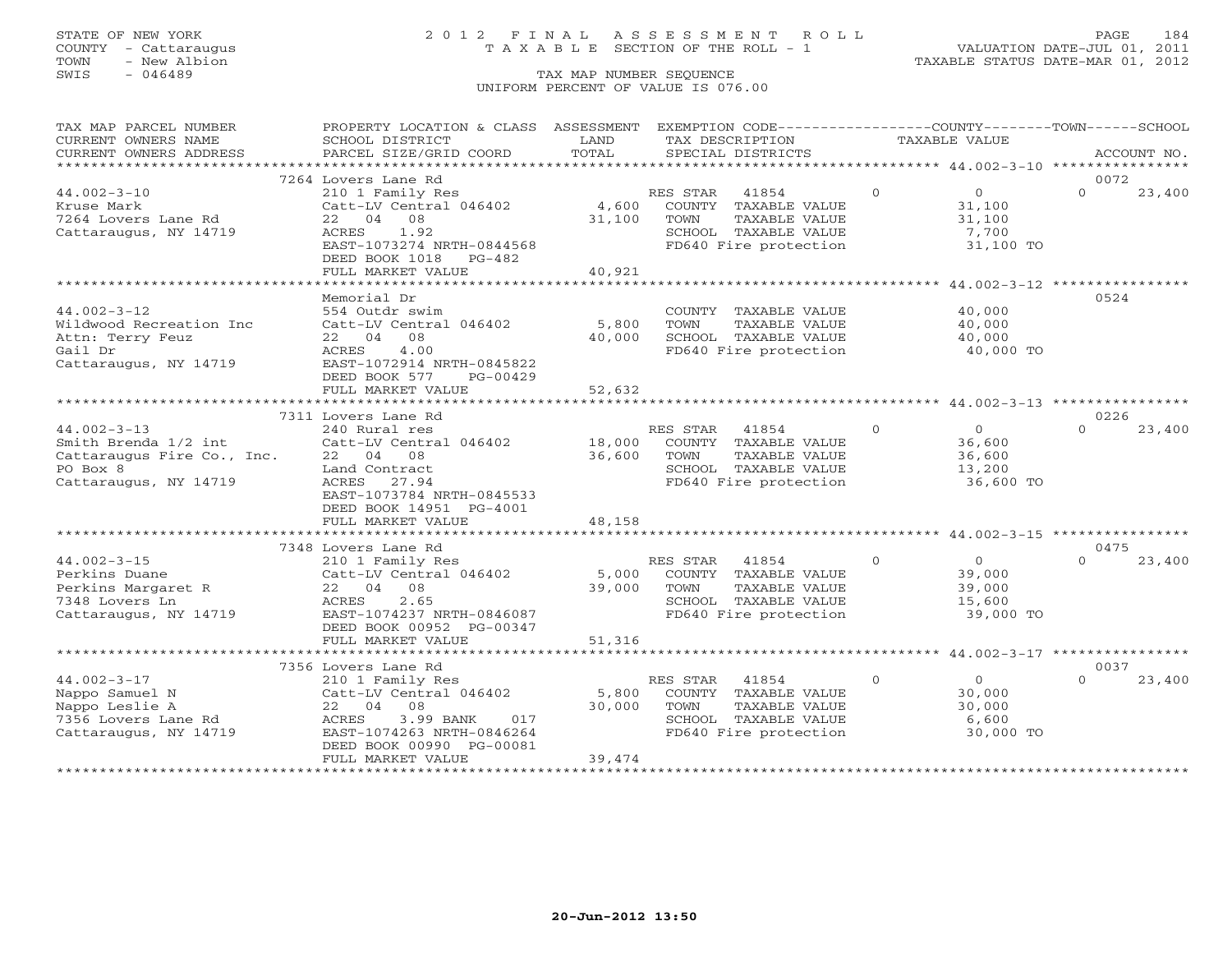### STATE OF NEW YORK 2 0 1 2 F I N A L A S S E S S M E N T R O L L PAGE 185 COUNTY - Cattaraugus T A X A B L E SECTION OF THE ROLL - 1 VALUATION DATE-JUL 01, 2011

| TAX MAP PARCEL NUMBER<br>CURRENT OWNERS NAME                                                                                                                                                                                                            | PROPERTY LOCATION & CLASS ASSESSMENT EXEMPTION CODE---------------COUNTY-------TOWN-----SCHOOL<br>SCHOOL DISTRICT                                | LAND    | TAX DESCRIPTION                                                                                 | TAXABLE VALUE                                    |                |        |
|---------------------------------------------------------------------------------------------------------------------------------------------------------------------------------------------------------------------------------------------------------|--------------------------------------------------------------------------------------------------------------------------------------------------|---------|-------------------------------------------------------------------------------------------------|--------------------------------------------------|----------------|--------|
|                                                                                                                                                                                                                                                         |                                                                                                                                                  |         |                                                                                                 |                                                  |                |        |
|                                                                                                                                                                                                                                                         | 7361 Lovers Lane Rd 210 1 Family Res 210 1 Family Res 210 1 Family Res 210 1 Family Res 210 1 Family Res 21.300 SR STAR 21.300 SR STAR           |         | 89 PCT OF VALUE USED FOR EXEMPTION PURPOSES                                                     |                                                  |                | 0342   |
| $44.002 - 3 - 18$                                                                                                                                                                                                                                       |                                                                                                                                                  |         | $\overline{0}$<br>AGED C/T/S 41800                                                              | 13,350 13,350 13,350                             |                |        |
|                                                                                                                                                                                                                                                         |                                                                                                                                                  |         | $\overline{0}$<br>41834                                                                         | $\sim$ 0                                         | $0 \t 16,650$  |        |
|                                                                                                                                                                                                                                                         |                                                                                                                                                  |         | $30,000$ COUNTY TAXABLE VALUE                                                                   | 16,650                                           |                |        |
|                                                                                                                                                                                                                                                         |                                                                                                                                                  |         | TAXABLE VALUE<br>TOWN                                                                           | 16,650                                           |                |        |
| Fink June H<br>Fink June H<br>Murray Robert F<br>8 (September 1984)<br>8 (September 1984)<br>8 (September 1984)<br>8 (September 1984)<br>8 (September 1984)<br>8 (September 1984)<br>8 (September 1984)<br>8 (September 1984)<br>8 (September 1984)<br> | EAST-1073263 NRTH-0846313                                                                                                                        |         | SCHOOL TAXABLE VALUE 0<br>FD640 Fire protection 30,000 TO                                       |                                                  |                |        |
|                                                                                                                                                                                                                                                         |                                                                                                                                                  |         |                                                                                                 |                                                  |                |        |
|                                                                                                                                                                                                                                                         | FULL MARKET VALUE                                                                                                                                | 39,474  |                                                                                                 |                                                  |                |        |
|                                                                                                                                                                                                                                                         |                                                                                                                                                  |         |                                                                                                 |                                                  |                |        |
|                                                                                                                                                                                                                                                         | 7371 Lovers Lane Rd                                                                                                                              |         |                                                                                                 |                                                  |                | 0143   |
| $44.002 - 3 - 19$                                                                                                                                                                                                                                       | 210 1 Family Res                                                                                                                                 |         | 41700 0 44,800<br>AG BLDG                                                                       |                                                  | 44,800         | 44,800 |
| Hazer Arthur A<br>7371 Lovers Lane Rd                                                                                                                                                                                                                   | 210 1 milly 100<br>Catt-LV Central 046402 6,300 RES STAR 41854 0<br>22 04 08 79,800 COUNTY TAXABLE VALUE<br>22 04 08 79,800 COUNTY TAXABLE VALUE |         |                                                                                                 | $\overline{0}$                                   | $\overline{0}$ | 23,400 |
|                                                                                                                                                                                                                                                         |                                                                                                                                                  |         |                                                                                                 | 35,000                                           |                |        |
| Cattaraugus, NY 14719                                                                                                                                                                                                                                   |                                                                                                                                                  |         | TAXABLE VALUE                                                                                   | 35,000<br>11,600                                 |                |        |
|                                                                                                                                                                                                                                                         | EAST-1073405 NRTH-0846598                                                                                                                        |         |                                                                                                 |                                                  |                |        |
| MAY BE SUBJECT TO PAYMENT<br>UNDER RPTL483 UNTIL 2013                                                                                                                                                                                                   | DEED BOOK 9001<br>PG-5001                                                                                                                        | 105,000 | SCHOOL TAXABLE VALUE 11,600<br>FD640 Fire protection 79,800 TO                                  |                                                  |                |        |
| UNDER RPTL483 UNTIL 2013                                                                                                                                                                                                                                | FULL MARKET VALUE                                                                                                                                |         |                                                                                                 |                                                  |                |        |
|                                                                                                                                                                                                                                                         |                                                                                                                                                  |         | *******************************                                                                 | ****************** 44.002-3-20.1 *************** |                |        |
|                                                                                                                                                                                                                                                         | Lovers Lane Rd                                                                                                                                   |         |                                                                                                 |                                                  |                | 0425   |
| $44.002 - 3 - 20.1$                                                                                                                                                                                                                                     | 322 Rural vac>10                                                                                                                                 |         | COUNTY TAXABLE VALUE 8,200                                                                      |                                                  |                |        |
| Hazer Arthur                                                                                                                                                                                                                                            | Catt-LV Central 046402                                                                                                                           | 8,200   |                                                                                                 |                                                  |                |        |
| 7371 Lovers Lane Rd                                                                                                                                                                                                                                     | $22/23 - 04 - 08$                                                                                                                                | 8,200   |                                                                                                 |                                                  |                |        |
| Cattaraugus, NY 14719                                                                                                                                                                                                                                   | ACRES 13.00                                                                                                                                      |         | FD640 Fire protection                                                                           | 8,200 TO                                         |                |        |
|                                                                                                                                                                                                                                                         | EAST-1073630 NRTH-0847118                                                                                                                        |         |                                                                                                 |                                                  |                |        |
|                                                                                                                                                                                                                                                         | DEED BOOK 9185<br>PG-9001                                                                                                                        |         |                                                                                                 |                                                  |                |        |
|                                                                                                                                                                                                                                                         | FULL MARKET VALUE                                                                                                                                | 10,789  |                                                                                                 |                                                  |                |        |
|                                                                                                                                                                                                                                                         |                                                                                                                                                  |         |                                                                                                 |                                                  |                |        |
| 44.002-3-20.2<br>Hacker Diane M<br>7450 Lovers Lane Rd<br>7450 Lovers Lane Rd<br>22/23 04 08<br>22/23 04 08<br>22/23 04 08<br>22/23 04 08<br>22/23 04 08<br>22/23 04 08<br>21,400 TOWN TAXABLE VALUE<br>22/23 04 08                                     | 7450 Lovers Lane Rd                                                                                                                              |         |                                                                                                 |                                                  |                | 1257   |
|                                                                                                                                                                                                                                                         |                                                                                                                                                  |         |                                                                                                 | $\begin{array}{c} 0 \\ 81,400 \end{array}$       |                | 23,400 |
|                                                                                                                                                                                                                                                         |                                                                                                                                                  |         |                                                                                                 |                                                  |                |        |
|                                                                                                                                                                                                                                                         |                                                                                                                                                  |         |                                                                                                 |                                                  |                |        |
| Cattaraugus, NY 14719                                                                                                                                                                                                                                   | 24.00 BANK 017<br>ACRES                                                                                                                          |         | TOWN TAXABLE VALUE $81,400$<br>SCHOOL TAXABLE VALUE 58,000<br>FD640 Fire protection $81,400$ TO |                                                  |                |        |
|                                                                                                                                                                                                                                                         | EAST-1074990 NRTH-0847622                                                                                                                        |         |                                                                                                 |                                                  |                |        |
|                                                                                                                                                                                                                                                         | DEED BOOK 997<br>PG-399                                                                                                                          |         |                                                                                                 |                                                  |                |        |
|                                                                                                                                                                                                                                                         | FULL MARKET VALUE                                                                                                                                | 107,105 |                                                                                                 |                                                  |                |        |
|                                                                                                                                                                                                                                                         |                                                                                                                                                  |         |                                                                                                 |                                                  |                | 1258   |
| $44.002 - 3 - 20.3$                                                                                                                                                                                                                                     | Lovers Lane Rd                                                                                                                                   |         |                                                                                                 | 75,800                                           |                |        |
| Gunsolus James                                                                                                                                                                                                                                          | 312 Vac w/imprv<br>312 vac w/impiv<br>Catt-LV Central 046402 7,900<br>75.800                                                                     |         | COUNTY TAXABLE VALUE<br>TAXABLE VALUE<br>TOWN                                                   | 75,800                                           |                |        |
| RD 1 Lovers Lane Rd                                                                                                                                                                                                                                     | $22 - 04 - 08$                                                                                                                                   | 75,800  |                                                                                                 | 75,800                                           |                |        |
| Cattaraugus, NY 14719                                                                                                                                                                                                                                   | ACRES<br>7.85                                                                                                                                    |         | SCHOOL TAXABLE VALUE<br>FD640 Fire protection                                                   | 75,800 TO                                        |                |        |
|                                                                                                                                                                                                                                                         | EAST-1074263 NRTH-0846591                                                                                                                        |         |                                                                                                 |                                                  |                |        |
|                                                                                                                                                                                                                                                         | DEED BOOK 1020<br>PG-1190                                                                                                                        |         |                                                                                                 |                                                  |                |        |
|                                                                                                                                                                                                                                                         | FULL MARKET VALUE                                                                                                                                | 99,737  |                                                                                                 |                                                  |                |        |
|                                                                                                                                                                                                                                                         |                                                                                                                                                  |         |                                                                                                 |                                                  |                |        |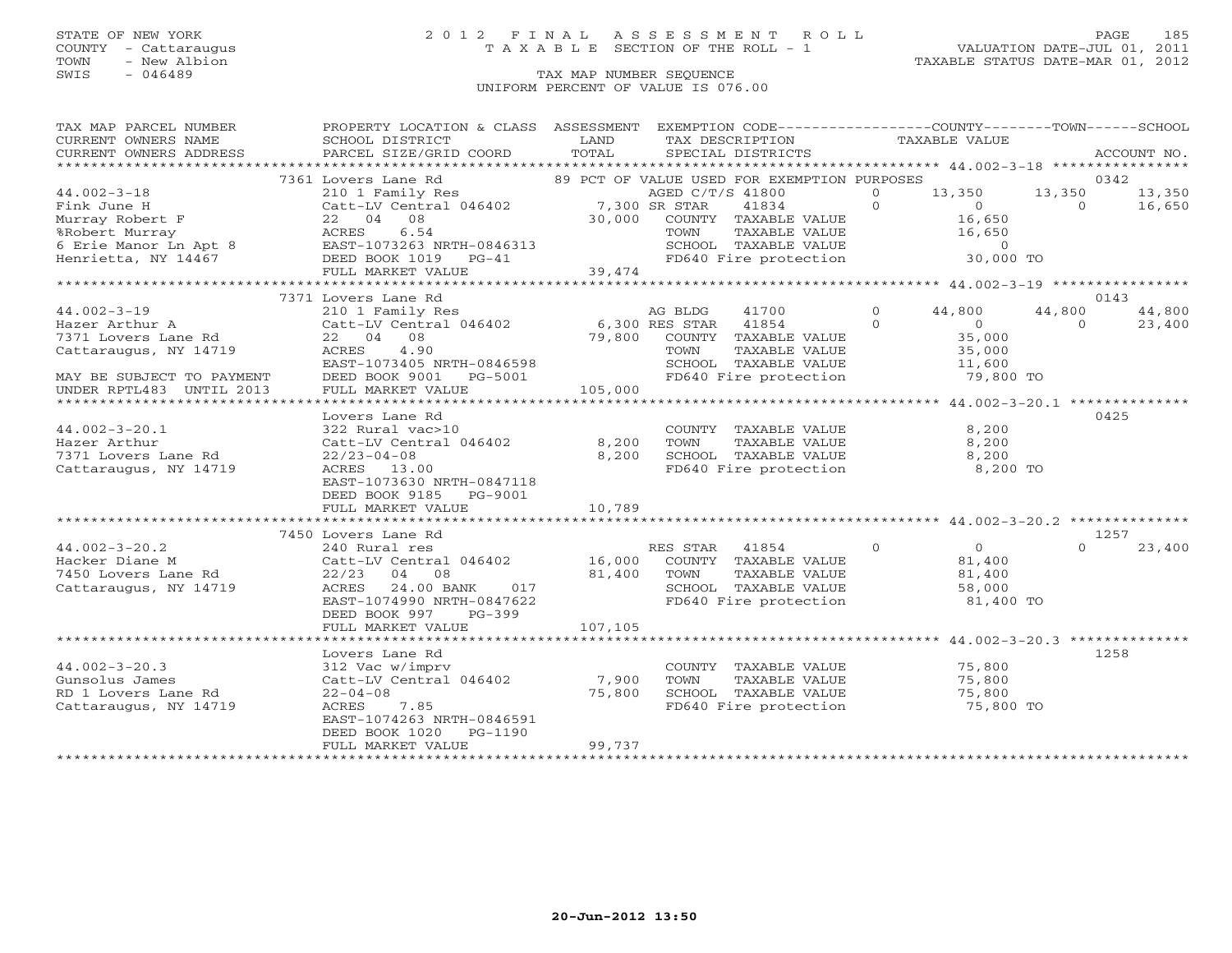### STATE OF NEW YORK 2 0 1 2 F I N A L A S S E S S M E N T R O L L PAGE 186 COUNTY - Cattaraugus T A X A B L E SECTION OF THE ROLL - 1 VALUATION DATE-JUL 01, 2011

TOWN - New Albion TAXABLE STATUS DATE-MAR 01, 2012

| TAX MAP PARCEL NUMBER                                                                                                                                                                                                                                                                                                                                                                                                       | PROPERTY LOCATION & CLASS ASSESSMENT EXEMPTION CODE---------------COUNTY-------TOWN------SCHOOL |         |                                                                                                                                |          |                    |
|-----------------------------------------------------------------------------------------------------------------------------------------------------------------------------------------------------------------------------------------------------------------------------------------------------------------------------------------------------------------------------------------------------------------------------|-------------------------------------------------------------------------------------------------|---------|--------------------------------------------------------------------------------------------------------------------------------|----------|--------------------|
|                                                                                                                                                                                                                                                                                                                                                                                                                             |                                                                                                 |         |                                                                                                                                |          |                    |
|                                                                                                                                                                                                                                                                                                                                                                                                                             |                                                                                                 |         |                                                                                                                                |          |                    |
|                                                                                                                                                                                                                                                                                                                                                                                                                             |                                                                                                 |         |                                                                                                                                |          |                    |
|                                                                                                                                                                                                                                                                                                                                                                                                                             | 7415 Lovers Lane Rd                                                                             |         |                                                                                                                                |          | 12.70              |
|                                                                                                                                                                                                                                                                                                                                                                                                                             |                                                                                                 |         |                                                                                                                                |          | $\Omega$<br>23,400 |
|                                                                                                                                                                                                                                                                                                                                                                                                                             |                                                                                                 |         |                                                                                                                                |          |                    |
|                                                                                                                                                                                                                                                                                                                                                                                                                             |                                                                                                 |         |                                                                                                                                |          |                    |
|                                                                                                                                                                                                                                                                                                                                                                                                                             |                                                                                                 |         |                                                                                                                                |          |                    |
| 44.002-3-20.5<br>240 External res and James H<br>240 RES STAR 41854 0<br>240 External 046402<br>22/23 04 08<br>22/23 04 08<br>22/23 04 08<br>22/23 04 08<br>22/23 04 08<br>22/23 04 08<br>22/23 04 08<br>22/23 04 08<br>22/23 04 08<br>22/23 04 08<br>22/2                                                                                                                                                                  |                                                                                                 |         | SCHOOL TAXABLE VALUE 66,700<br>FD640 Fire protection 90,100 TO                                                                 |          |                    |
|                                                                                                                                                                                                                                                                                                                                                                                                                             | DEED BOOK 854 PG-00347                                                                          |         |                                                                                                                                |          |                    |
|                                                                                                                                                                                                                                                                                                                                                                                                                             | FULL MARKET VALUE                                                                               | 118,553 |                                                                                                                                |          |                    |
|                                                                                                                                                                                                                                                                                                                                                                                                                             |                                                                                                 |         |                                                                                                                                |          |                    |
|                                                                                                                                                                                                                                                                                                                                                                                                                             | Lovers Lane Rd                                                                                  |         |                                                                                                                                |          | 0534               |
| $44.002 - 3 - 21$                                                                                                                                                                                                                                                                                                                                                                                                           |                                                                                                 |         | COUNTY TAXABLE VALUE 14,800                                                                                                    |          |                    |
|                                                                                                                                                                                                                                                                                                                                                                                                                             |                                                                                                 |         | TAXABLE VALUE                                                                                                                  | 14,800   |                    |
| Veith Donald C<br>Veith Donald C<br>Veith Dennis J<br>9058 Potter Hill Rd<br>22 04 08<br>9058 Potter Hill Rd<br>22 04 08<br>22 04 08<br>22 04 08<br>22 04 08<br>22 04 08<br>22 04 08<br>22 04 08<br>22 04 08                                                                                                                                                                                                                |                                                                                                 |         | 1 046402<br>14,800 SCHOOL TAXABLE VALUE 14,800 TO<br>FD640 Fire protection 14,800 TO                                           |          |                    |
|                                                                                                                                                                                                                                                                                                                                                                                                                             |                                                                                                 |         | FD640 Fire protection                                                                                                          |          |                    |
|                                                                                                                                                                                                                                                                                                                                                                                                                             |                                                                                                 |         |                                                                                                                                |          |                    |
|                                                                                                                                                                                                                                                                                                                                                                                                                             | DEED BOOK 3237 PG-3001                                                                          |         |                                                                                                                                |          |                    |
|                                                                                                                                                                                                                                                                                                                                                                                                                             | FULL MARKET VALUE                                                                               | 19,474  |                                                                                                                                |          |                    |
|                                                                                                                                                                                                                                                                                                                                                                                                                             |                                                                                                 |         |                                                                                                                                |          |                    |
|                                                                                                                                                                                                                                                                                                                                                                                                                             | 7394 Lovers Lane Rd                                                                             |         |                                                                                                                                |          | 0494               |
|                                                                                                                                                                                                                                                                                                                                                                                                                             |                                                                                                 |         |                                                                                                                                |          | $\Omega$<br>23,400 |
|                                                                                                                                                                                                                                                                                                                                                                                                                             |                                                                                                 |         |                                                                                                                                |          |                    |
|                                                                                                                                                                                                                                                                                                                                                                                                                             |                                                                                                 |         |                                                                                                                                |          |                    |
| $\begin{array}{lllllllllllllllllll} \text{44.002--3--22} & \text{270 Mg} & \text{housing} & \text{RES STAR} & 41854 & 0 & 0 \\ \text{Erhart Roger} & \text{Catt-LV central} & \text{Catt-LV central} & \text{046402} & 4,800 & \text{COUNTY} & \text{TAXABLE VALUE} & 24,700 \\ \text{7394 Co Rd 76} & 22 & 04 & 08 & 24,700 & \text{TOWN} & \text{TAXABLE VALUE} & 24,700 \\ \text{Cattaraugus, NY} & 14719 & \text{FRNT}$ |                                                                                                 |         |                                                                                                                                |          |                    |
|                                                                                                                                                                                                                                                                                                                                                                                                                             |                                                                                                 |         |                                                                                                                                |          |                    |
|                                                                                                                                                                                                                                                                                                                                                                                                                             | DEED BOOK 1033 PG-413                                                                           |         |                                                                                                                                |          |                    |
|                                                                                                                                                                                                                                                                                                                                                                                                                             | FULL MARKET VALUE                                                                               | 32,500  |                                                                                                                                |          |                    |
|                                                                                                                                                                                                                                                                                                                                                                                                                             |                                                                                                 |         |                                                                                                                                |          |                    |
|                                                                                                                                                                                                                                                                                                                                                                                                                             | Tannery Rd                                                                                      |         |                                                                                                                                |          | 0368               |
| $44.002 - 3 - 23.1$                                                                                                                                                                                                                                                                                                                                                                                                         |                                                                                                 |         |                                                                                                                                | 2,000    |                    |
| Perkins Curtis                                                                                                                                                                                                                                                                                                                                                                                                              | 314 Rural vac<10 (COUNT)<br>Catt-LV Central 046402 (2,000 TOWN                                  |         | COUNTY TAXABLE VALUE<br>TOWN TAXABLE VALUE                                                                                     | 2,000    |                    |
| 15 Memorial Dr                                                                                                                                                                                                                                                                                                                                                                                                              | 23 04 08                                                                                        | 2,000   |                                                                                                                                |          |                    |
| Cattaraugus, NY 14719                                                                                                                                                                                                                                                                                                                                                                                                       | FRNT 93.00 DPTH 125.00                                                                          |         |                                                                                                                                | 2,000 TO |                    |
|                                                                                                                                                                                                                                                                                                                                                                                                                             | EAST-1073688 NRTH-0847559                                                                       |         |                                                                                                                                |          |                    |
|                                                                                                                                                                                                                                                                                                                                                                                                                             | DEED BOOK 10017 PG-2001                                                                         |         |                                                                                                                                |          |                    |
|                                                                                                                                                                                                                                                                                                                                                                                                                             | FULL MARKET VALUE                                                                               | 2,632   |                                                                                                                                |          |                    |
|                                                                                                                                                                                                                                                                                                                                                                                                                             |                                                                                                 |         |                                                                                                                                |          |                    |
|                                                                                                                                                                                                                                                                                                                                                                                                                             |                                                                                                 |         |                                                                                                                                |          | 1364               |
| $44.002 - 3 - 23.2$                                                                                                                                                                                                                                                                                                                                                                                                         | Tannery Rd                                                                                      |         |                                                                                                                                |          |                    |
| Perkins Curtis                                                                                                                                                                                                                                                                                                                                                                                                              |                                                                                                 |         | COUNTY TAXABLE VALUE 155,100<br>TOWN TAXABLE VALUE 155,100<br>SCHOOL TAXABLE VALUE 155,100<br>FD640 Fire protection 155,100 TO |          |                    |
| 15 Memorial Dr                                                                                                                                                                                                                                                                                                                                                                                                              | $22/23$ 04 08                                                                                   |         |                                                                                                                                |          |                    |
| Cattaraugus, NY 14719                                                                                                                                                                                                                                                                                                                                                                                                       | 2.75<br>ACRES                                                                                   | 155,100 |                                                                                                                                |          |                    |
|                                                                                                                                                                                                                                                                                                                                                                                                                             | EAST-1073362 NRTH-0847726                                                                       |         |                                                                                                                                |          |                    |
|                                                                                                                                                                                                                                                                                                                                                                                                                             | DEED BOOK 10017 PG-2001                                                                         |         |                                                                                                                                |          |                    |
|                                                                                                                                                                                                                                                                                                                                                                                                                             | FULL MARKET VALUE                                                                               | 204,079 |                                                                                                                                |          |                    |
|                                                                                                                                                                                                                                                                                                                                                                                                                             |                                                                                                 |         |                                                                                                                                |          |                    |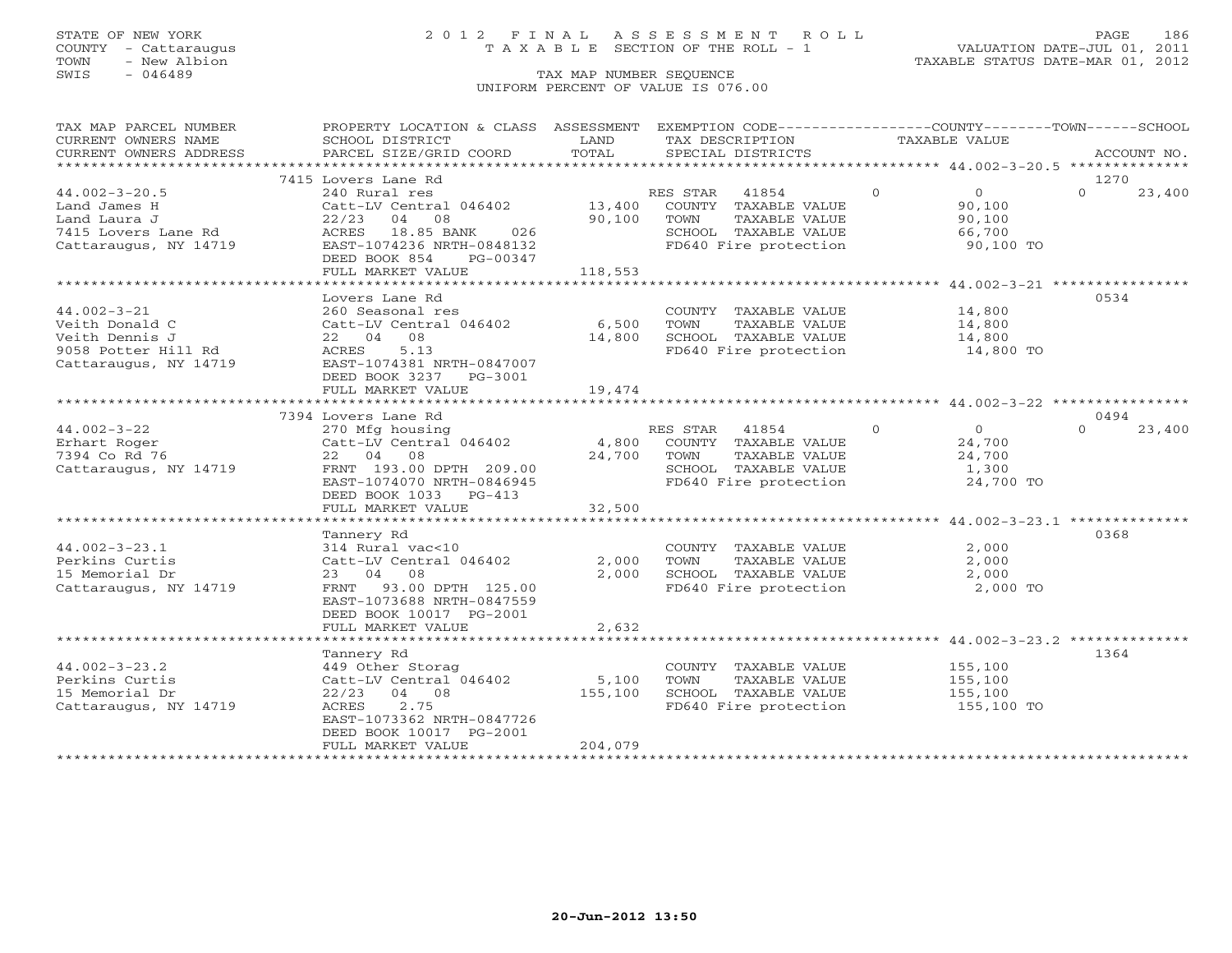### STATE OF NEW YORK 2 0 1 2 F I N A L A S S E S S M E N T R O L L PAGE 187 COUNTY - Cattaraugus T A X A B L E SECTION OF THE ROLL - 1 VALUATION DATE-JUL 01, 2011

| TAX MAP PARCEL NUMBER<br>CURRENT OWNERS NAME<br>CURRENT OWNERS ADDRESS | PROPERTY LOCATION & CLASS ASSESSMENT<br>SCHOOL DISTRICT<br>PARCEL SIZE/GRID COORD | LAND<br>TOTAL | TAX DESCRIPTION<br>SPECIAL DISTRICTS | EXEMPTION CODE-----------------COUNTY-------TOWN------SCHOOL<br>TAXABLE VALUE<br>ACCOUNT NO. |
|------------------------------------------------------------------------|-----------------------------------------------------------------------------------|---------------|--------------------------------------|----------------------------------------------------------------------------------------------|
|                                                                        |                                                                                   |               |                                      |                                                                                              |
|                                                                        | Mosher Hollow Rd                                                                  |               |                                      | 1420                                                                                         |
| $44.003 - 1 - 1.3$                                                     | 322 Rural vac>10                                                                  |               | COUNTY TAXABLE VALUE                 | 28,200                                                                                       |
| Sporyz Ronald W Jr                                                     | Catt-LV Central 046402                                                            | 28,200        | TOWN<br>TAXABLE VALUE                | 28,200                                                                                       |
| Batto Alfred T                                                         | 52/53/60/61 04 08                                                                 | 28,200        | SCHOOL TAXABLE VALUE                 | 28,200                                                                                       |
| 100 Corporate Pkwy Ste 118                                             | ACRES 110.80                                                                      |               | FD640 Fire protection                | 28,200 TO                                                                                    |
| Amherst, NY 14226                                                      | EAST-1055442 NRTH-0838610<br>DEED BOOK 4160 PG-3002                               |               |                                      |                                                                                              |
|                                                                        | FULL MARKET VALUE                                                                 | 37,105        |                                      |                                                                                              |
|                                                                        |                                                                                   |               |                                      |                                                                                              |
|                                                                        | 10568 Tug Hill Rd                                                                 |               |                                      | 0440                                                                                         |
| $44.003 - 1 - 2.1$                                                     | 270 Mfg housing                                                                   |               | COUNTY TAXABLE VALUE                 | 33,200                                                                                       |
| Kalata James                                                           | Catt-LV Central 046402                                                            | 26,300        | TOWN<br>TAXABLE VALUE                | 33,200                                                                                       |
| Donohue Lisa M                                                         | 51/52 04 08                                                                       | 33,200        | SCHOOL TAXABLE VALUE                 | 33,200                                                                                       |
| 306 Dupont St                                                          | ACRES 47.95                                                                       |               | FD640 Fire protection                | 33,200 TO                                                                                    |
| Tonawanda, NY 14150                                                    | EAST-1057959 NRTH-0836432                                                         |               |                                      |                                                                                              |
|                                                                        | DEED BOOK 7213 PG-2001                                                            |               |                                      |                                                                                              |
|                                                                        | FULL MARKET VALUE                                                                 | 43,684        |                                      |                                                                                              |
|                                                                        |                                                                                   |               |                                      |                                                                                              |
|                                                                        | Tug Hill Rd                                                                       |               |                                      | 1541                                                                                         |
| $44.003 - 1 - 2.2$                                                     | 322 Rural vac>10                                                                  |               | COUNTY TAXABLE VALUE                 | 25,300                                                                                       |
| Kalata Marion                                                          | Catt-LV Central 046402                                                            | 25,300        | TOWN<br>TAXABLE VALUE                | 25,300                                                                                       |
| 6655 Kickbush Rd                                                       | ACRES 45.55                                                                       | 25,300        | SCHOOL TAXABLE VALUE                 | 25,300                                                                                       |
| Cattaraugus, NY 14719                                                  | EAST-1057392 NRTH-0836738                                                         |               | FD640 Fire protection                | 25,300 TO                                                                                    |
|                                                                        | DEED BOOK 7126 PG-4001                                                            |               |                                      |                                                                                              |
|                                                                        | FULL MARKET VALUE                                                                 | 33,289        |                                      |                                                                                              |
|                                                                        |                                                                                   |               |                                      |                                                                                              |
|                                                                        | Tug Hill Rd                                                                       |               |                                      | 1542                                                                                         |
| $44.003 - 1 - 2.3$                                                     | 322 Rural vac>10                                                                  |               | COUNTY TAXABLE VALUE                 | 25,900                                                                                       |
| Cuzydlo Barbara                                                        | Catt-LV Central 046402                                                            | 25,900        | TOWN<br>TAXABLE VALUE                | 25,900                                                                                       |
| 1681 Linden Ave                                                        | ACRES 47.00                                                                       | 25,900        | SCHOOL TAXABLE VALUE                 | 25,900                                                                                       |
| North Tonawanda, NY 14120                                              | EAST-1056768 NRTH-0836859                                                         |               | FD640 Fire protection                | 25,900 TO                                                                                    |
|                                                                        | DEED BOOK 7126 PG-4002                                                            |               |                                      |                                                                                              |
|                                                                        | FULL MARKET VALUE                                                                 | 34,079        |                                      |                                                                                              |
|                                                                        |                                                                                   |               |                                      |                                                                                              |
|                                                                        | Tug Hill Rd                                                                       |               |                                      | 1543                                                                                         |
| $44.003 - 1 - 2.4$                                                     | 322 Rural vac>10                                                                  |               | COUNTY TAXABLE VALUE                 | 31,900                                                                                       |
| Dickerson Patricia L                                                   | Catt-LV Central 046402                                                            | 31,900        | TOWN<br>TAXABLE VALUE                | 31,900                                                                                       |
| 6722 Westfield-Sherman Rd                                              | ACRES 62.40                                                                       | 31,900        | SCHOOL TAXABLE VALUE                 | 31,900                                                                                       |
| Westfield, NY 14787                                                    | EAST-1056172 NRTH-0836395<br>DEED BOOK 7126<br>PG-4003                            |               | FD640 Fire protection                | 31,900 TO                                                                                    |
|                                                                        | FULL MARKET VALUE                                                                 | 41,974        |                                      |                                                                                              |
|                                                                        |                                                                                   |               |                                      |                                                                                              |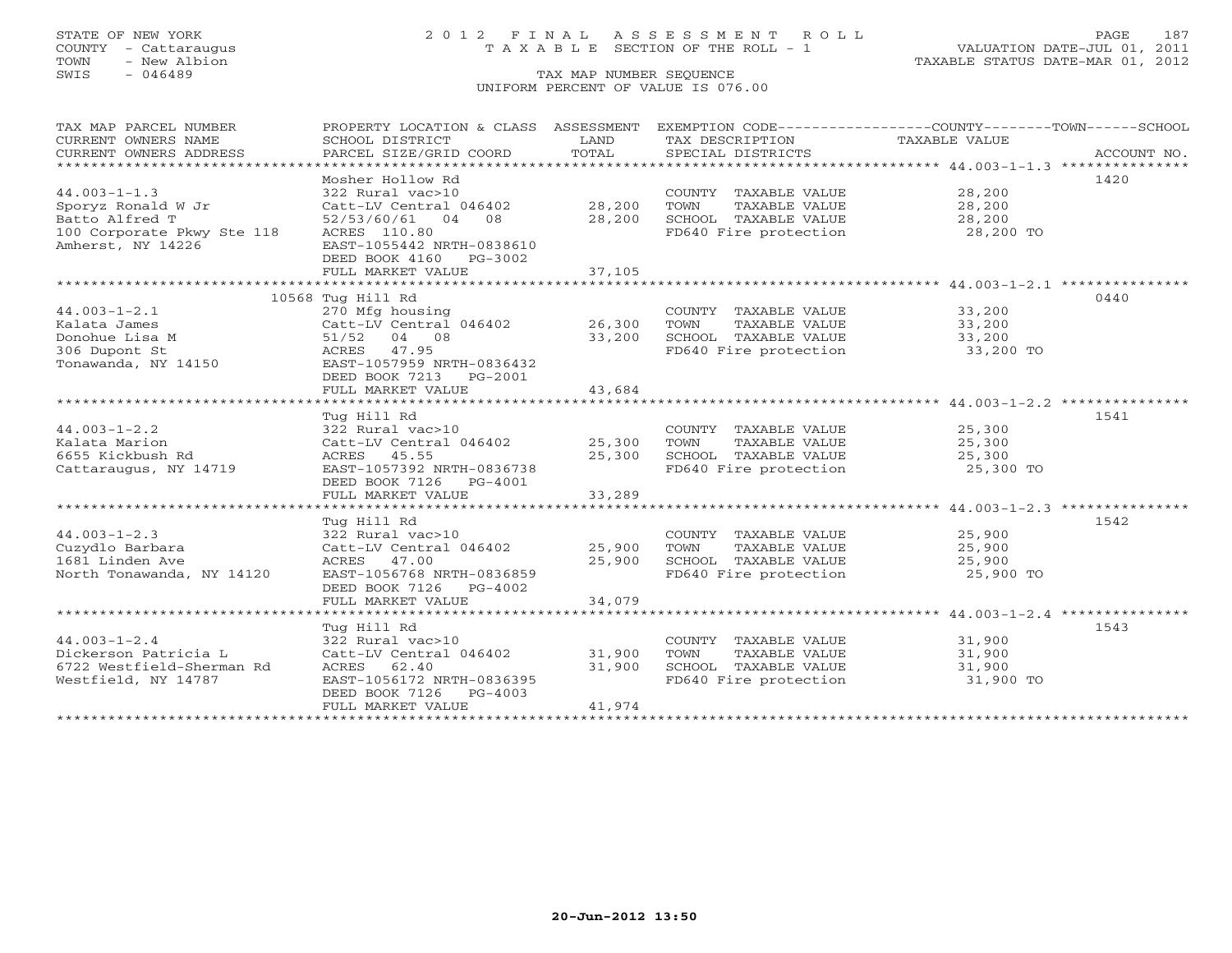## STATE OF NEW YORK 2 0 1 2 F I N A L A S S E S S M E N T R O L L PAGE 188 COUNTY - Cattaraugus T A X A B L E SECTION OF THE ROLL - 1 VALUATION DATE-JUL 01, 2011

TOWN - New Albion TAXABLE STATUS DATE-MAR 01, 2012

| TAX MAP PARCEL NUMBER     | PROPERTY LOCATION & CLASS ASSESSMENT       |         | EXEMPTION CODE-----------------COUNTY-------TOWN------SCHOOL |                      |                    |
|---------------------------|--------------------------------------------|---------|--------------------------------------------------------------|----------------------|--------------------|
| CURRENT OWNERS NAME       | SCHOOL DISTRICT                            | LAND    | TAX DESCRIPTION                                              | <b>TAXABLE VALUE</b> |                    |
| CURRENT OWNERS ADDRESS    | PARCEL SIZE/GRID COORD                     | TOTAL   | SPECIAL DISTRICTS                                            |                      | ACCOUNT NO.        |
| ********************      |                                            |         |                                                              |                      |                    |
|                           | Tug Hill Rd                                |         |                                                              |                      | 0471               |
| $44.003 - 1 - 3$          | 322 Rural vac>10                           |         | COUNTY TAXABLE VALUE                                         | 15,600               |                    |
| Szczykutowicz Theodore    | Catt-LV Central 046402                     | 15,600  | TOWN<br>TAXABLE VALUE                                        | 15,600               |                    |
| Szczykutowicz Jean        | $-04$<br>$-08$<br>59                       | 15,600  | SCHOOL TAXABLE VALUE                                         | 15,600               |                    |
| 93 Marion St              | Siedlec-Siedlec-Siedlec                    |         | FD640 Fire protection                                        | 15,600 TO            |                    |
| Buffalo, NY 14207         | 23.24<br>ACRES                             |         |                                                              |                      |                    |
|                           | EAST-1055362 NRTH-0835940                  |         |                                                              |                      |                    |
|                           | DEED BOOK 731<br>PG-00695                  |         |                                                              |                      |                    |
|                           | FULL MARKET VALUE                          | 20,526  |                                                              |                      |                    |
|                           |                                            |         |                                                              |                      |                    |
|                           | 10766 Leon Rd                              |         |                                                              |                      | 0355               |
| $44.003 - 1 - 4.1$        | 120 Field crops                            |         | SR STAR<br>41834                                             | $\Omega$<br>$\circ$  | $\Omega$<br>48,520 |
| Oakes Janice M etal       | Catt-LV Central 046402                     | 44,600  | COUNTY TAXABLE VALUE                                         | 89,900               |                    |
| Oakes Danny & Daryl       | 08<br>51 04                                | 89,900  | TOWN<br>TAXABLE VALUE                                        | 89,900               |                    |
| 10766 Leon Rd             | 995/493 679/440,442                        |         | SCHOOL TAXABLE VALUE                                         | 41,380               |                    |
| Cattaraugus, NY 14719     | ACRES 106.45                               |         | FD640 Fire protection                                        | 89,900 TO            |                    |
|                           | EAST-1055767 NRTH-0832243                  |         |                                                              |                      |                    |
| MAY BE SUBJECT TO PAYMENT | DEED BOOK 15460 PG-8001                    |         |                                                              |                      |                    |
| UNDER AGDIST LAW TIL 2013 | FULL MARKET VALUE                          | 118,289 |                                                              |                      |                    |
|                           |                                            |         |                                                              |                      |                    |
|                           | Kickbush Rd                                |         |                                                              |                      | 1444               |
| $44.003 - 1 - 4.2$        | 241 Rural res&ag                           |         | COUNTY TAXABLE VALUE                                         | 103,333              |                    |
| Beckman Michael R         | Catt-LV Central 046402                     | 23,700  | TOWN<br>TAXABLE VALUE                                        | 103,333              |                    |
| 4409 Ann Arbor Dr         | 51 04 08                                   | 103,333 | SCHOOL TAXABLE VALUE                                         | 103,333              |                    |
| Tampa, FL 33610           | FRNT 850.00 DPTH                           |         | FD640 Fire protection                                        | 103,333 TO           |                    |
|                           | ACRES<br>41.60                             |         |                                                              |                      |                    |
|                           | EAST-1055687 NRTH-0834929                  |         |                                                              |                      |                    |
|                           | DEED BOOK 00970 PG-00063                   |         |                                                              |                      |                    |
|                           | FULL MARKET VALUE                          | 135,964 |                                                              |                      |                    |
|                           |                                            |         |                                                              |                      |                    |
|                           | 6570 Kickbush Hill Rd                      |         |                                                              |                      | 1551               |
| $44.003 - 1 - 4.3$        | 311 Res vac land                           |         | COUNTY TAXABLE VALUE                                         | 4,000                |                    |
| Oakes Daryl S             | Catt-LV Central 046402                     | 4,000   | TOWN<br>TAXABLE VALUE                                        | 4,000                |                    |
| Oakes Jodi L              | 1.05<br>ACRES                              | 4,000   | SCHOOL TAXABLE VALUE                                         | 4,000                |                    |
| 6570 Kickbush Hill Rd     | EAST-1054931 NRTH-0832568                  |         | FD640 Fire protection                                        | 4,000 TO             |                    |
| Cattaraugus, NY 14719     | DEED BOOK 556<br>$PG-6001$                 |         |                                                              |                      |                    |
|                           | FULL MARKET VALUE                          | 5,263   |                                                              |                      |                    |
|                           | 6570 Kickbush Rd                           |         |                                                              |                      | 1428               |
| $44.003 - 1 - 4.4$        |                                            |         |                                                              | $\circ$<br>$\circ$   | $\cap$<br>23,400   |
| Oakes Daryl S             | 210 1 Family Res<br>Catt-LV Central 046402 | 28,700  | RES STAR<br>41854<br>COUNTY TAXABLE VALUE                    | 70,100               |                    |
| Oakes Jodi L              | ACRES<br>54.00                             | 70,100  | TOWN<br>TAXABLE VALUE                                        | 70,100               |                    |
| 6570 Kickbush Rd          | EAST-1055977 NRTH-0834140                  |         | SCHOOL TAXABLE VALUE                                         | 46,700               |                    |
| Cattaraugus, NY 14719     | DEED BOOK 11439 PG-2001                    |         | FD640 Fire protection                                        | 70,100 TO            |                    |
|                           | FULL MARKET VALUE                          | 92,237  |                                                              |                      |                    |
|                           |                                            |         |                                                              |                      | **************     |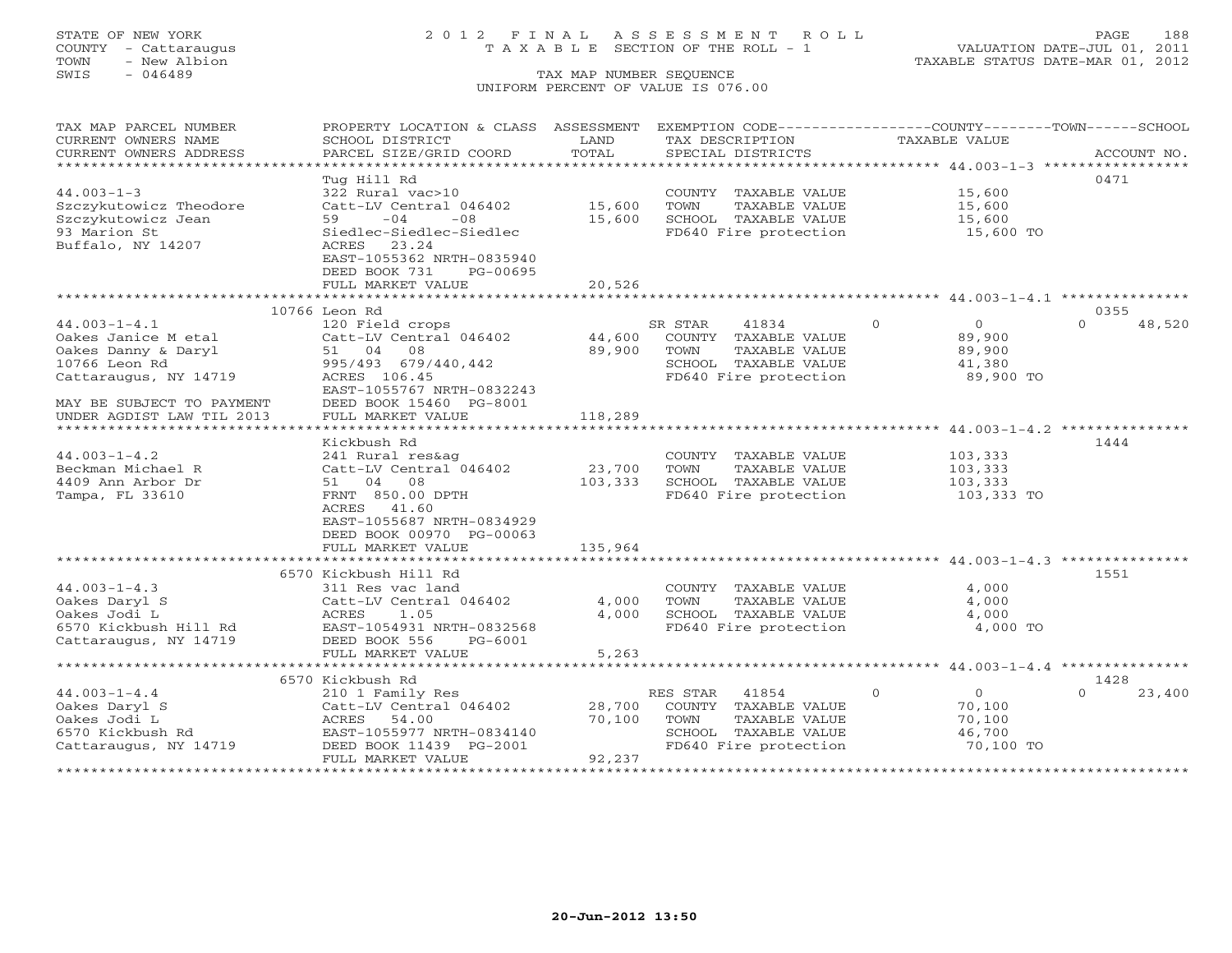### STATE OF NEW YORK 2 0 1 2 F I N A L A S S E S S M E N T R O L L PAGE 189 COUNTY - Cattaraugus T A X A B L E SECTION OF THE ROLL - 1 VALUATION DATE-JUL 01, 2011

TOWN - New Albion TAXABLE STATUS DATE-MAR 01, 2012

| TAX MAP PARCEL NUMBER                                                                                                                                                                              | PROPERTY LOCATION & CLASS ASSESSMENT EXEMPTION CODE----------------COUNTY-------TOWN------SCHOOL |        |                                                                                                                                    |                           |                                     |
|----------------------------------------------------------------------------------------------------------------------------------------------------------------------------------------------------|--------------------------------------------------------------------------------------------------|--------|------------------------------------------------------------------------------------------------------------------------------------|---------------------------|-------------------------------------|
| CURRENT OWNERS NAME                                                                                                                                                                                | SCHOOL DISTRICT                                                                                  | LAND   | TAX DESCRIPTION                                                                                                                    | TAXABLE VALUE             |                                     |
| CURRENT OWNERS ADDRESS                                                                                                                                                                             | PARCEL SIZE/GRID COORD                                                                           | TOTAL  | SPECIAL DISTRICTS                                                                                                                  |                           | ACCOUNT NO.                         |
|                                                                                                                                                                                                    |                                                                                                  |        |                                                                                                                                    |                           |                                     |
|                                                                                                                                                                                                    | 10451 Tug Hill Rd                                                                                |        |                                                                                                                                    |                           | 0034                                |
| $44.003 - 1 - 5$                                                                                                                                                                                   | 112 Dairy farm                                                                                   |        | WVET CO<br>41122                                                                                                                   | $\Omega$<br>9,360         | $\overline{0}$<br>$\overline{0}$    |
| Calnen Alvin G Jr                                                                                                                                                                                  | Catt-LV Central 046402 98,300 AG BLDG                                                            |        | 41700                                                                                                                              | $\Omega$<br>8,600         | 8,600                               |
| 10451 Tug Hill Rd                                                                                                                                                                                  | $43/51/52-04-08$                                                                                 |        | 192,000 AG DIST<br>41720                                                                                                           | $\Omega$<br>$29,000$<br>0 | 8,600<br>29,000<br>23,400<br>29,000 |
| Cattaraugus, NY 14719                                                                                                                                                                              | EAST-1058344 NRTH-0833799<br>DEED BOOK 1007                                                      |        | RES STAR 41854                                                                                                                     | $\Omega$                  | $\overline{0}$                      |
|                                                                                                                                                                                                    |                                                                                                  |        | COUNTY TAXABLE VALUE                                                                                                               | 145,040                   |                                     |
| MAY BE SUBJECT TO PAYMENT                                                                                                                                                                          | DEED BOOK 1007 PG-1130                                                                           |        | TOWN<br>TAXABLE VALUE<br>FOWN TAXABLE VALUE (1992,632 SCHOOL TAXABLE VALUE                                                         | 154,400<br>131,000        |                                     |
| UNDER AGDIST LAW TIL 2018                                                                                                                                                                          | FULL MARKET VALUE                                                                                |        |                                                                                                                                    |                           |                                     |
|                                                                                                                                                                                                    |                                                                                                  |        | FD640 Fire protection                                                                                                              | 192,000 TO                |                                     |
|                                                                                                                                                                                                    |                                                                                                  |        |                                                                                                                                    |                           |                                     |
|                                                                                                                                                                                                    | Tua Hill Rd                                                                                      |        |                                                                                                                                    |                           | 0411                                |
| $44.003 - 1 - 6.1$                                                                                                                                                                                 | 322 Rural vac>10                                                                                 |        | COUNTY TAXABLE VALUE 15,100                                                                                                        |                           |                                     |
| Benevento John III                                                                                                                                                                                 | Catt-LV Central 046402 15,100 TOWN                                                               |        | TAXABLE VALUE                                                                                                                      | 15,100                    |                                     |
| 33 Woodward Dr                                                                                                                                                                                     | 43 04 08                                                                                         |        | 15,100 SCHOOL TAXABLE VALUE                                                                                                        | 15,100<br>15,100 TO       |                                     |
| W. Seneca, NY 14224                                                                                                                                                                                | Ff 486.70                                                                                        |        | FD640 Fire protection                                                                                                              |                           |                                     |
|                                                                                                                                                                                                    | ACRES 22.10                                                                                      |        |                                                                                                                                    |                           |                                     |
|                                                                                                                                                                                                    | EAST-1060434 NRTH-0834421                                                                        |        |                                                                                                                                    |                           |                                     |
|                                                                                                                                                                                                    | DEED BOOK 15138 PG-6001<br>FULL MARKET VALUE                                                     | 19,868 |                                                                                                                                    |                           |                                     |
|                                                                                                                                                                                                    |                                                                                                  |        |                                                                                                                                    |                           |                                     |
|                                                                                                                                                                                                    | Tug Hill Rd                                                                                      |        |                                                                                                                                    |                           | 1343                                |
| $44.003 - 1 - 6.2$                                                                                                                                                                                 | 322 Rural vac>10                                                                                 |        |                                                                                                                                    |                           |                                     |
| Benevento Daniel N                                                                                                                                                                                 | Catt-LV Central 046402 25,500                                                                    |        |                                                                                                                                    |                           |                                     |
| 9606 Chautauqua Rd                                                                                                                                                                                 | 43 04 08                                                                                         | 25,500 |                                                                                                                                    |                           |                                     |
| Little Valley, NY 14755                                                                                                                                                                            | ACRES 45.90                                                                                      |        | COUNTY TAXABLE VALUE $25,500$<br>TOWN TAXABLE VALUE $25,500$<br>SCHOOL TAXABLE VALUE $25,500$<br>FD640 Fire protection $25,500$ TO |                           |                                     |
|                                                                                                                                                                                                    | EAST-1060096 NRTH-0832512                                                                        |        |                                                                                                                                    |                           |                                     |
|                                                                                                                                                                                                    | DEED BOOK 905<br>PG-00627                                                                        |        |                                                                                                                                    |                           |                                     |
|                                                                                                                                                                                                    | FULL MARKET VALUE                                                                                | 33,553 |                                                                                                                                    |                           |                                     |
|                                                                                                                                                                                                    |                                                                                                  |        |                                                                                                                                    |                           |                                     |
|                                                                                                                                                                                                    | Tug Hill Rd                                                                                      |        |                                                                                                                                    |                           | 1427                                |
| $44.003 - 1 - 6.3$                                                                                                                                                                                 | 270 Mfg housing                                                                                  |        |                                                                                                                                    |                           |                                     |
| Scime Salvatore J                                                                                                                                                                                  | Catt-LV Central 046402 18,900                                                                    |        | COUNTY TAXABLE VALUE<br>TOWN      TAXABLE VALUE                                                                                    | 49,300<br>49,300          |                                     |
| Scime Maria A                                                                                                                                                                                      | 43 04 08                                                                                         | 49,300 |                                                                                                                                    |                           |                                     |
| 579 Parkside Ave                                                                                                                                                                                   | ACRES 29.70                                                                                      |        | SCHOOL TAXABLE VALUE 49,300<br>FD640 Fire protection 49,300 TO                                                                     |                           |                                     |
| Buffalo, NY 14216-2801                                                                                                                                                                             | EAST-1059872 NRTH-0834476                                                                        |        |                                                                                                                                    |                           |                                     |
|                                                                                                                                                                                                    | DEED BOOK 00952 PG-00206                                                                         |        |                                                                                                                                    |                           |                                     |
|                                                                                                                                                                                                    | FULL MARKET VALUE                                                                                | 64,868 |                                                                                                                                    |                           |                                     |
|                                                                                                                                                                                                    |                                                                                                  |        |                                                                                                                                    |                           |                                     |
|                                                                                                                                                                                                    |                                                                                                  |        |                                                                                                                                    |                           | 0027                                |
|                                                                                                                                                                                                    |                                                                                                  |        | COUNTY TAXABLE VALUE                                                                                                               | 51,300<br>51,300          |                                     |
|                                                                                                                                                                                                    |                                                                                                  | 51,300 | TOWN<br>TAXABLE VALUE                                                                                                              |                           |                                     |
| Bain Larry J Jr<br>Bain Larry J Jr<br>Bain Lisa<br>10215 Tug Hill Rd.<br>Cattaraugus, NY 14719<br>Cattaraugus, NY 14719<br>Cattaraugus, NY 14719<br>Cattaraugus, NY 14719<br>Cattaraugus, NY 14719 |                                                                                                  | 51,300 | SCHOOL TAXABLE VALUE<br>FD640 Fire protection                                                                                      | 51,300<br>51,300 TO       |                                     |
|                                                                                                                                                                                                    |                                                                                                  |        |                                                                                                                                    |                           |                                     |
|                                                                                                                                                                                                    |                                                                                                  |        |                                                                                                                                    |                           |                                     |
|                                                                                                                                                                                                    |                                                                                                  |        |                                                                                                                                    |                           |                                     |
|                                                                                                                                                                                                    | DEED BOOK 17297 PG-2001                                                                          |        |                                                                                                                                    |                           |                                     |
|                                                                                                                                                                                                    | FULL MARKET VALUE                                                                                | 67,500 |                                                                                                                                    |                           |                                     |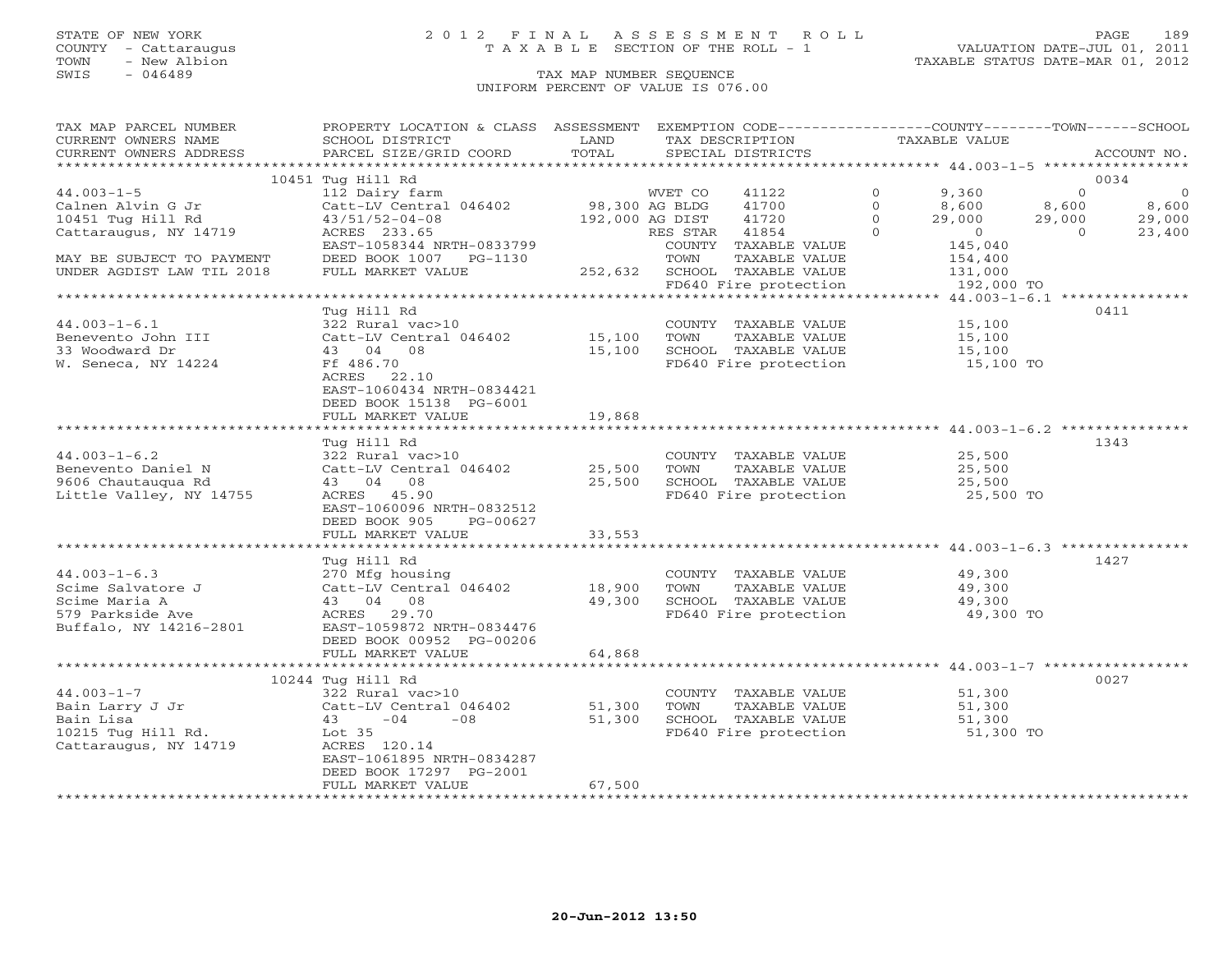## STATE OF NEW YORK 2 0 1 2 F I N A L A S S E S S M E N T R O L L PAGE 190 COUNTY - Cattaraugus T A X A B L E SECTION OF THE ROLL - 1 VALUATION DATE-JUL 01, 2011

| TAXABLE VALUE<br>CURRENT OWNERS NAME<br>SCHOOL DISTRICT<br>LAND<br>TAX DESCRIPTION<br>TOTAL<br>SPECIAL DISTRICTS<br>CURRENT OWNERS ADDRESS<br>PARCEL SIZE/GRID COORD<br>ACCOUNT NO.<br>10115 Mosher Hollow Rd<br>0481<br>$\Omega$<br>$44.003 - 1 - 8$<br>240 Rural res<br>RES STAR<br>41854<br>$\overline{0}$<br>$\Omega$<br>23,400<br>29,200<br>Catt-LV Central 046402<br>COUNTY TAXABLE VALUE<br>45,000<br>Rupp David B<br>10115 Mosher Hollow Rd<br>35 04<br>08<br>45,000<br>TAXABLE VALUE<br>45,000<br>TOWN<br>Cattaraugus, NY 14719<br>SCHOOL TAXABLE VALUE<br>ACRES<br>55.25<br>21,600<br>EAST-1063478 NRTH-0834686<br>FD640 Fire protection<br>45,000 TO<br>DEED BOOK 913<br>PG-00318<br>59,211<br>FULL MARKET VALUE<br>0206<br>10025 Mosher Hollow Rd<br>$\Omega$<br>$44.003 - 1 - 10$<br>$\overline{0}$<br>23,400<br>RES STAR<br>41854<br>$\cap$<br>210 1 Family Res<br>Catt-LV Central 046402<br>2,500<br>Daly Vickie<br>COUNTY TAXABLE VALUE<br>31,300<br>Daly Danny<br>35 04 08<br>31,300<br>TAXABLE VALUE<br>TOWN<br>31,300<br>SCHOOL TAXABLE VALUE<br>10025 Mosher Hollow Rd<br>FRNT 99.00 DPTH 206.00<br>7,900<br>SCHOOL TAXABLE VALUE<br>FD640 Fire protection<br>Cattaraugus, NY 14719<br>EAST-1065140 NRTH-0834574<br>31,300 TO<br>DEED BOOK 1010<br>PG-402<br>FULL MARKET VALUE<br>41,184<br>0416<br>10017 Mosher Hollow Rd<br>$44.003 - 1 - 11$<br>$\Omega$<br>270 Mfg housing<br>RES STAR<br>41854<br>$\overline{0}$<br>$\Omega$<br>23,400<br>Catt-LV Central 046402<br>4,800<br>Pierce Todd A<br>COUNTY TAXABLE VALUE<br>37,400 |
|-------------------------------------------------------------------------------------------------------------------------------------------------------------------------------------------------------------------------------------------------------------------------------------------------------------------------------------------------------------------------------------------------------------------------------------------------------------------------------------------------------------------------------------------------------------------------------------------------------------------------------------------------------------------------------------------------------------------------------------------------------------------------------------------------------------------------------------------------------------------------------------------------------------------------------------------------------------------------------------------------------------------------------------------------------------------------------------------------------------------------------------------------------------------------------------------------------------------------------------------------------------------------------------------------------------------------------------------------------------------------------------------------------------------------------------------------------------------------------------------------------------------------------------------------------|
|                                                                                                                                                                                                                                                                                                                                                                                                                                                                                                                                                                                                                                                                                                                                                                                                                                                                                                                                                                                                                                                                                                                                                                                                                                                                                                                                                                                                                                                                                                                                                       |
|                                                                                                                                                                                                                                                                                                                                                                                                                                                                                                                                                                                                                                                                                                                                                                                                                                                                                                                                                                                                                                                                                                                                                                                                                                                                                                                                                                                                                                                                                                                                                       |
|                                                                                                                                                                                                                                                                                                                                                                                                                                                                                                                                                                                                                                                                                                                                                                                                                                                                                                                                                                                                                                                                                                                                                                                                                                                                                                                                                                                                                                                                                                                                                       |
|                                                                                                                                                                                                                                                                                                                                                                                                                                                                                                                                                                                                                                                                                                                                                                                                                                                                                                                                                                                                                                                                                                                                                                                                                                                                                                                                                                                                                                                                                                                                                       |
|                                                                                                                                                                                                                                                                                                                                                                                                                                                                                                                                                                                                                                                                                                                                                                                                                                                                                                                                                                                                                                                                                                                                                                                                                                                                                                                                                                                                                                                                                                                                                       |
|                                                                                                                                                                                                                                                                                                                                                                                                                                                                                                                                                                                                                                                                                                                                                                                                                                                                                                                                                                                                                                                                                                                                                                                                                                                                                                                                                                                                                                                                                                                                                       |
|                                                                                                                                                                                                                                                                                                                                                                                                                                                                                                                                                                                                                                                                                                                                                                                                                                                                                                                                                                                                                                                                                                                                                                                                                                                                                                                                                                                                                                                                                                                                                       |
|                                                                                                                                                                                                                                                                                                                                                                                                                                                                                                                                                                                                                                                                                                                                                                                                                                                                                                                                                                                                                                                                                                                                                                                                                                                                                                                                                                                                                                                                                                                                                       |
|                                                                                                                                                                                                                                                                                                                                                                                                                                                                                                                                                                                                                                                                                                                                                                                                                                                                                                                                                                                                                                                                                                                                                                                                                                                                                                                                                                                                                                                                                                                                                       |
|                                                                                                                                                                                                                                                                                                                                                                                                                                                                                                                                                                                                                                                                                                                                                                                                                                                                                                                                                                                                                                                                                                                                                                                                                                                                                                                                                                                                                                                                                                                                                       |
|                                                                                                                                                                                                                                                                                                                                                                                                                                                                                                                                                                                                                                                                                                                                                                                                                                                                                                                                                                                                                                                                                                                                                                                                                                                                                                                                                                                                                                                                                                                                                       |
|                                                                                                                                                                                                                                                                                                                                                                                                                                                                                                                                                                                                                                                                                                                                                                                                                                                                                                                                                                                                                                                                                                                                                                                                                                                                                                                                                                                                                                                                                                                                                       |
|                                                                                                                                                                                                                                                                                                                                                                                                                                                                                                                                                                                                                                                                                                                                                                                                                                                                                                                                                                                                                                                                                                                                                                                                                                                                                                                                                                                                                                                                                                                                                       |
|                                                                                                                                                                                                                                                                                                                                                                                                                                                                                                                                                                                                                                                                                                                                                                                                                                                                                                                                                                                                                                                                                                                                                                                                                                                                                                                                                                                                                                                                                                                                                       |
|                                                                                                                                                                                                                                                                                                                                                                                                                                                                                                                                                                                                                                                                                                                                                                                                                                                                                                                                                                                                                                                                                                                                                                                                                                                                                                                                                                                                                                                                                                                                                       |
|                                                                                                                                                                                                                                                                                                                                                                                                                                                                                                                                                                                                                                                                                                                                                                                                                                                                                                                                                                                                                                                                                                                                                                                                                                                                                                                                                                                                                                                                                                                                                       |
|                                                                                                                                                                                                                                                                                                                                                                                                                                                                                                                                                                                                                                                                                                                                                                                                                                                                                                                                                                                                                                                                                                                                                                                                                                                                                                                                                                                                                                                                                                                                                       |
|                                                                                                                                                                                                                                                                                                                                                                                                                                                                                                                                                                                                                                                                                                                                                                                                                                                                                                                                                                                                                                                                                                                                                                                                                                                                                                                                                                                                                                                                                                                                                       |
|                                                                                                                                                                                                                                                                                                                                                                                                                                                                                                                                                                                                                                                                                                                                                                                                                                                                                                                                                                                                                                                                                                                                                                                                                                                                                                                                                                                                                                                                                                                                                       |
|                                                                                                                                                                                                                                                                                                                                                                                                                                                                                                                                                                                                                                                                                                                                                                                                                                                                                                                                                                                                                                                                                                                                                                                                                                                                                                                                                                                                                                                                                                                                                       |
|                                                                                                                                                                                                                                                                                                                                                                                                                                                                                                                                                                                                                                                                                                                                                                                                                                                                                                                                                                                                                                                                                                                                                                                                                                                                                                                                                                                                                                                                                                                                                       |
|                                                                                                                                                                                                                                                                                                                                                                                                                                                                                                                                                                                                                                                                                                                                                                                                                                                                                                                                                                                                                                                                                                                                                                                                                                                                                                                                                                                                                                                                                                                                                       |
|                                                                                                                                                                                                                                                                                                                                                                                                                                                                                                                                                                                                                                                                                                                                                                                                                                                                                                                                                                                                                                                                                                                                                                                                                                                                                                                                                                                                                                                                                                                                                       |
|                                                                                                                                                                                                                                                                                                                                                                                                                                                                                                                                                                                                                                                                                                                                                                                                                                                                                                                                                                                                                                                                                                                                                                                                                                                                                                                                                                                                                                                                                                                                                       |
| 37,400<br>TAXABLE VALUE<br>10017 Mosher Hollow Rd<br>35 04 08<br>TOWN<br>37,400                                                                                                                                                                                                                                                                                                                                                                                                                                                                                                                                                                                                                                                                                                                                                                                                                                                                                                                                                                                                                                                                                                                                                                                                                                                                                                                                                                                                                                                                       |
| New Albion, NY 14719<br>2.30<br>SCHOOL TAXABLE VALUE<br>ACRES<br>14,000                                                                                                                                                                                                                                                                                                                                                                                                                                                                                                                                                                                                                                                                                                                                                                                                                                                                                                                                                                                                                                                                                                                                                                                                                                                                                                                                                                                                                                                                               |
| FD640 Fire protection<br>EAST-1065083 NRTH-0834430<br>37,400 TO                                                                                                                                                                                                                                                                                                                                                                                                                                                                                                                                                                                                                                                                                                                                                                                                                                                                                                                                                                                                                                                                                                                                                                                                                                                                                                                                                                                                                                                                                       |
| DEED BOOK 12823 PG-2001                                                                                                                                                                                                                                                                                                                                                                                                                                                                                                                                                                                                                                                                                                                                                                                                                                                                                                                                                                                                                                                                                                                                                                                                                                                                                                                                                                                                                                                                                                                               |
| 49,211<br>FULL MARKET VALUE                                                                                                                                                                                                                                                                                                                                                                                                                                                                                                                                                                                                                                                                                                                                                                                                                                                                                                                                                                                                                                                                                                                                                                                                                                                                                                                                                                                                                                                                                                                           |
|                                                                                                                                                                                                                                                                                                                                                                                                                                                                                                                                                                                                                                                                                                                                                                                                                                                                                                                                                                                                                                                                                                                                                                                                                                                                                                                                                                                                                                                                                                                                                       |
| 0166<br>10058 Leon Rd                                                                                                                                                                                                                                                                                                                                                                                                                                                                                                                                                                                                                                                                                                                                                                                                                                                                                                                                                                                                                                                                                                                                                                                                                                                                                                                                                                                                                                                                                                                                 |
| $44.003 - 1 - 12$<br>41834<br>$\circ$<br>0<br>33,000<br>210 1 Family Res<br>SR STAR<br>$\Omega$                                                                                                                                                                                                                                                                                                                                                                                                                                                                                                                                                                                                                                                                                                                                                                                                                                                                                                                                                                                                                                                                                                                                                                                                                                                                                                                                                                                                                                                       |
| 5,800<br>Frentz Madeline L<br>Catt-LV Central 046402<br>COUNTY TAXABLE VALUE<br>33,000                                                                                                                                                                                                                                                                                                                                                                                                                                                                                                                                                                                                                                                                                                                                                                                                                                                                                                                                                                                                                                                                                                                                                                                                                                                                                                                                                                                                                                                                |
| 33,000<br>Benson Allen J<br>35 04 08<br>33,000<br>TOWN<br>TAXABLE VALUE                                                                                                                                                                                                                                                                                                                                                                                                                                                                                                                                                                                                                                                                                                                                                                                                                                                                                                                                                                                                                                                                                                                                                                                                                                                                                                                                                                                                                                                                               |
| FRNT 225.00 DPTH 295.00<br>10058 Leon Rd<br>SCHOOL TAXABLE VALUE<br>$\overline{0}$                                                                                                                                                                                                                                                                                                                                                                                                                                                                                                                                                                                                                                                                                                                                                                                                                                                                                                                                                                                                                                                                                                                                                                                                                                                                                                                                                                                                                                                                    |
| 33,000 TO<br>Cattaraugus, NY 14719<br>EAST-1064367 NRTH-0833749<br>FD640 Fire protection                                                                                                                                                                                                                                                                                                                                                                                                                                                                                                                                                                                                                                                                                                                                                                                                                                                                                                                                                                                                                                                                                                                                                                                                                                                                                                                                                                                                                                                              |
| DEED BOOK 7043<br>PG-3001                                                                                                                                                                                                                                                                                                                                                                                                                                                                                                                                                                                                                                                                                                                                                                                                                                                                                                                                                                                                                                                                                                                                                                                                                                                                                                                                                                                                                                                                                                                             |
| FULL MARKET VALUE<br>43,421                                                                                                                                                                                                                                                                                                                                                                                                                                                                                                                                                                                                                                                                                                                                                                                                                                                                                                                                                                                                                                                                                                                                                                                                                                                                                                                                                                                                                                                                                                                           |
|                                                                                                                                                                                                                                                                                                                                                                                                                                                                                                                                                                                                                                                                                                                                                                                                                                                                                                                                                                                                                                                                                                                                                                                                                                                                                                                                                                                                                                                                                                                                                       |
| 0319<br>10050 Leon Rd                                                                                                                                                                                                                                                                                                                                                                                                                                                                                                                                                                                                                                                                                                                                                                                                                                                                                                                                                                                                                                                                                                                                                                                                                                                                                                                                                                                                                                                                                                                                 |
| $\circ$<br>$44.003 - 1 - 13$<br>$\overline{0}$<br>$\Omega$<br>23,400<br>210 1 Family Res<br>RES STAR<br>41854                                                                                                                                                                                                                                                                                                                                                                                                                                                                                                                                                                                                                                                                                                                                                                                                                                                                                                                                                                                                                                                                                                                                                                                                                                                                                                                                                                                                                                         |
| Catt-LV Central 046402<br>Calnen Alvin G Jr<br>3,300<br>COUNTY TAXABLE VALUE<br>33,000                                                                                                                                                                                                                                                                                                                                                                                                                                                                                                                                                                                                                                                                                                                                                                                                                                                                                                                                                                                                                                                                                                                                                                                                                                                                                                                                                                                                                                                                |
| 35 04<br>08<br>33,000<br>TAXABLE VALUE<br>Mazenkas Robbin<br>TOWN<br>33,000                                                                                                                                                                                                                                                                                                                                                                                                                                                                                                                                                                                                                                                                                                                                                                                                                                                                                                                                                                                                                                                                                                                                                                                                                                                                                                                                                                                                                                                                           |
| $\frac{33}{9}$ , 600<br>10050 Leon Rd<br>FRNT 155.10 DPTH 134.00<br>SCHOOL TAXABLE VALUE                                                                                                                                                                                                                                                                                                                                                                                                                                                                                                                                                                                                                                                                                                                                                                                                                                                                                                                                                                                                                                                                                                                                                                                                                                                                                                                                                                                                                                                              |
| Cattaraugus, NY 14719<br>EAST-1064543 NRTH-0833838<br>FD640 Fire protection<br>33,000 TO                                                                                                                                                                                                                                                                                                                                                                                                                                                                                                                                                                                                                                                                                                                                                                                                                                                                                                                                                                                                                                                                                                                                                                                                                                                                                                                                                                                                                                                              |
| DEED BOOK 00996 PG-00033                                                                                                                                                                                                                                                                                                                                                                                                                                                                                                                                                                                                                                                                                                                                                                                                                                                                                                                                                                                                                                                                                                                                                                                                                                                                                                                                                                                                                                                                                                                              |
| FULL MARKET VALUE<br>43,421                                                                                                                                                                                                                                                                                                                                                                                                                                                                                                                                                                                                                                                                                                                                                                                                                                                                                                                                                                                                                                                                                                                                                                                                                                                                                                                                                                                                                                                                                                                           |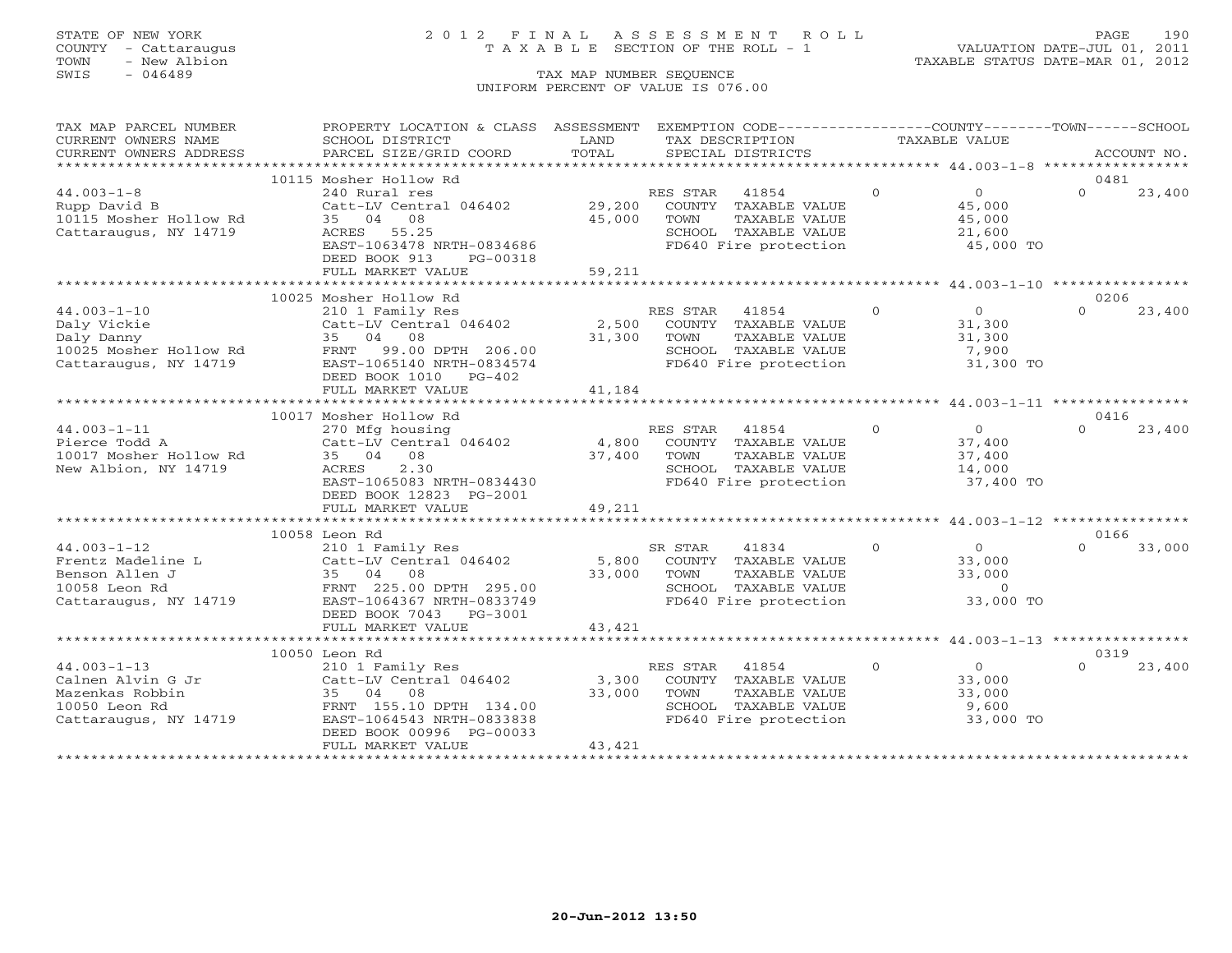### STATE OF NEW YORK 2 0 1 2 F I N A L A S S E S S M E N T R O L L PAGE 191 COUNTY - Cattaraugus T A X A B L E SECTION OF THE ROLL - 1 VALUATION DATE-JUL 01, 2011

| CURRENT OWNERS NAME<br>SCHOOL DISTRICT<br>LAND<br>TAX DESCRIPTION<br>TAXABLE VALUE<br>TOTAL<br>CURRENT OWNERS ADDRESS<br>PARCEL SIZE/GRID COORD<br>SPECIAL DISTRICTS<br>ACCOUNT NO.<br>10058 Leon Rd<br>0036<br>$44.003 - 1 - 14.1$<br>210 1 Family Res<br>$\circ$<br>$\overline{0}$<br>$\Omega$<br>RES STAR<br>41854<br>23,400<br>Catt-LV Central 046402<br>3,400<br>Goodenow Christopher M<br>COUNTY TAXABLE VALUE<br>36,400<br>Goodenow Desiree D<br>35<br>04 08<br>36,400<br>36,400<br>TOWN<br>TAXABLE VALUE<br>10058 Leon Rd<br>FRNT 138.20 DPTH 189.70<br>SCHOOL TAXABLE VALUE<br>13,000<br>Cattaraugus, NY 14719<br>FD640 Fire protection<br>017<br>36,400 TO<br>BANK<br>EAST-1064661 NRTH-0833928<br>DEED BOOK 1130 PG-3002<br>FULL MARKET VALUE<br>47,895<br>10034 Leon Rd<br>0327<br>$\Omega$<br>$\Omega$<br>$44.003 - 1 - 15$<br>210 1 Family Res<br>RES STAR<br>41854<br>$\Omega$<br>23,400<br>8,200<br>Catt-LV Central 046402<br>COUNTY TAXABLE VALUE<br>58,000<br>Barker Howard A<br>58,000<br>Barker Katherine<br>35 04 08<br>TOWN<br>TAXABLE VALUE<br>58,000<br>ACRES<br>8.30<br>10034 Leon Rd<br>SCHOOL TAXABLE VALUE<br>34,600<br>Cattaraugus, NY 14719<br>EAST-1064405 NRTH-0834096<br>FD640 Fire protection<br>58,000 TO<br>DEED BOOK 00927 PG-00348<br>76,316<br>FULL MARKET VALUE<br>10030 Leon Rd<br>0517<br>$\Omega$<br>$\Omega$<br>$\Omega$<br>$44.003 - 1 - 16$<br>210 1 Family Res<br>RES STAR<br>41854<br>23,400<br>Catt-LV Central 046402<br>1,200<br>COUNTY TAXABLE VALUE<br>Manning Joshua<br>33,000<br>33,000<br>10030 Leon Rd<br>35 04 08<br>TAXABLE VALUE<br>33,000<br>TOWN<br>Cattaraugus, NY 14719<br>FRNT<br>50.00 DPTH 165.00<br>SCHOOL TAXABLE VALUE<br>9,600<br>EAST-1064891 NRTH-0834044<br>FD640 Fire protection<br>33,000 TO<br>DEED BOOK 11485 PG-3001<br>43,421<br>FULL MARKET VALUE<br>10026 Leon Rd<br>0463<br>210 1 Family Res<br>$44.003 - 1 - 17$<br>RES STAR<br>$\circ$<br>$\overline{0}$<br>$\Omega$<br>23,400<br>41854<br>Catt-LV Central 046402<br>Barnes David A<br>4,300<br>COUNTY TAXABLE VALUE<br>36,800<br>36,800<br>Barnes Melissa M<br>35 04<br>08<br>TOWN<br>TAXABLE VALUE<br>36,800<br>10026 Leon-New Albion Rd<br>SCHOOL TAXABLE VALUE<br>ACRES<br>1.50 BANK<br>017<br>13,400<br>SCHOOL TAXABLE VALUE<br>FD640 Fire protection<br>EAST-1064957 NRTH-0834165<br>36,800 TO<br>Cattaraugus, NY 14719<br>DEED BOOK 10857 PG-4001<br>FULL MARKET VALUE<br>48,421<br>10016 Leon Rd<br>0084<br>$44.003 - 1 - 19$<br>210 1 Family Res<br>SR STAR<br>41834<br>$\Omega$<br>$\Omega$<br>$\Omega$<br>26,100<br>Catt-LV Central 046402<br>2,200<br>COUNTY TAXABLE VALUE<br>26,100<br>Blood Howard<br>26,100<br>Blood Patricia<br>35 04 08<br>TOWN<br>TAXABLE VALUE<br>26,100<br>88.00 DPTH 264.00<br>SCHOOL TAXABLE VALUE<br>10016 Leon Rd<br>FRNT<br>$\circ$<br>EAST-1065115 NRTH-0834220<br>FD640 Fire protection<br>26,100 TO<br>Cattaraugus, NY 14719<br>DEED BOOK 772<br>PG-00656 | TAX MAP PARCEL NUMBER | PROPERTY LOCATION & CLASS ASSESSMENT |  | EXEMPTION CODE-----------------COUNTY-------TOWN------SCHOOL |  |  |
|-------------------------------------------------------------------------------------------------------------------------------------------------------------------------------------------------------------------------------------------------------------------------------------------------------------------------------------------------------------------------------------------------------------------------------------------------------------------------------------------------------------------------------------------------------------------------------------------------------------------------------------------------------------------------------------------------------------------------------------------------------------------------------------------------------------------------------------------------------------------------------------------------------------------------------------------------------------------------------------------------------------------------------------------------------------------------------------------------------------------------------------------------------------------------------------------------------------------------------------------------------------------------------------------------------------------------------------------------------------------------------------------------------------------------------------------------------------------------------------------------------------------------------------------------------------------------------------------------------------------------------------------------------------------------------------------------------------------------------------------------------------------------------------------------------------------------------------------------------------------------------------------------------------------------------------------------------------------------------------------------------------------------------------------------------------------------------------------------------------------------------------------------------------------------------------------------------------------------------------------------------------------------------------------------------------------------------------------------------------------------------------------------------------------------------------------------------------------------------------------------------------------------------------------------------------------------------------------------------------------------------------------------------------------------------------------------------------------------------------------------------------------------------------------------------------------------------------------------------------------------------------------------------------------------------------------|-----------------------|--------------------------------------|--|--------------------------------------------------------------|--|--|
|                                                                                                                                                                                                                                                                                                                                                                                                                                                                                                                                                                                                                                                                                                                                                                                                                                                                                                                                                                                                                                                                                                                                                                                                                                                                                                                                                                                                                                                                                                                                                                                                                                                                                                                                                                                                                                                                                                                                                                                                                                                                                                                                                                                                                                                                                                                                                                                                                                                                                                                                                                                                                                                                                                                                                                                                                                                                                                                                           |                       |                                      |  |                                                              |  |  |
|                                                                                                                                                                                                                                                                                                                                                                                                                                                                                                                                                                                                                                                                                                                                                                                                                                                                                                                                                                                                                                                                                                                                                                                                                                                                                                                                                                                                                                                                                                                                                                                                                                                                                                                                                                                                                                                                                                                                                                                                                                                                                                                                                                                                                                                                                                                                                                                                                                                                                                                                                                                                                                                                                                                                                                                                                                                                                                                                           |                       |                                      |  |                                                              |  |  |
|                                                                                                                                                                                                                                                                                                                                                                                                                                                                                                                                                                                                                                                                                                                                                                                                                                                                                                                                                                                                                                                                                                                                                                                                                                                                                                                                                                                                                                                                                                                                                                                                                                                                                                                                                                                                                                                                                                                                                                                                                                                                                                                                                                                                                                                                                                                                                                                                                                                                                                                                                                                                                                                                                                                                                                                                                                                                                                                                           |                       |                                      |  |                                                              |  |  |
|                                                                                                                                                                                                                                                                                                                                                                                                                                                                                                                                                                                                                                                                                                                                                                                                                                                                                                                                                                                                                                                                                                                                                                                                                                                                                                                                                                                                                                                                                                                                                                                                                                                                                                                                                                                                                                                                                                                                                                                                                                                                                                                                                                                                                                                                                                                                                                                                                                                                                                                                                                                                                                                                                                                                                                                                                                                                                                                                           |                       |                                      |  |                                                              |  |  |
|                                                                                                                                                                                                                                                                                                                                                                                                                                                                                                                                                                                                                                                                                                                                                                                                                                                                                                                                                                                                                                                                                                                                                                                                                                                                                                                                                                                                                                                                                                                                                                                                                                                                                                                                                                                                                                                                                                                                                                                                                                                                                                                                                                                                                                                                                                                                                                                                                                                                                                                                                                                                                                                                                                                                                                                                                                                                                                                                           |                       |                                      |  |                                                              |  |  |
|                                                                                                                                                                                                                                                                                                                                                                                                                                                                                                                                                                                                                                                                                                                                                                                                                                                                                                                                                                                                                                                                                                                                                                                                                                                                                                                                                                                                                                                                                                                                                                                                                                                                                                                                                                                                                                                                                                                                                                                                                                                                                                                                                                                                                                                                                                                                                                                                                                                                                                                                                                                                                                                                                                                                                                                                                                                                                                                                           |                       |                                      |  |                                                              |  |  |
|                                                                                                                                                                                                                                                                                                                                                                                                                                                                                                                                                                                                                                                                                                                                                                                                                                                                                                                                                                                                                                                                                                                                                                                                                                                                                                                                                                                                                                                                                                                                                                                                                                                                                                                                                                                                                                                                                                                                                                                                                                                                                                                                                                                                                                                                                                                                                                                                                                                                                                                                                                                                                                                                                                                                                                                                                                                                                                                                           |                       |                                      |  |                                                              |  |  |
|                                                                                                                                                                                                                                                                                                                                                                                                                                                                                                                                                                                                                                                                                                                                                                                                                                                                                                                                                                                                                                                                                                                                                                                                                                                                                                                                                                                                                                                                                                                                                                                                                                                                                                                                                                                                                                                                                                                                                                                                                                                                                                                                                                                                                                                                                                                                                                                                                                                                                                                                                                                                                                                                                                                                                                                                                                                                                                                                           |                       |                                      |  |                                                              |  |  |
|                                                                                                                                                                                                                                                                                                                                                                                                                                                                                                                                                                                                                                                                                                                                                                                                                                                                                                                                                                                                                                                                                                                                                                                                                                                                                                                                                                                                                                                                                                                                                                                                                                                                                                                                                                                                                                                                                                                                                                                                                                                                                                                                                                                                                                                                                                                                                                                                                                                                                                                                                                                                                                                                                                                                                                                                                                                                                                                                           |                       |                                      |  |                                                              |  |  |
|                                                                                                                                                                                                                                                                                                                                                                                                                                                                                                                                                                                                                                                                                                                                                                                                                                                                                                                                                                                                                                                                                                                                                                                                                                                                                                                                                                                                                                                                                                                                                                                                                                                                                                                                                                                                                                                                                                                                                                                                                                                                                                                                                                                                                                                                                                                                                                                                                                                                                                                                                                                                                                                                                                                                                                                                                                                                                                                                           |                       |                                      |  |                                                              |  |  |
|                                                                                                                                                                                                                                                                                                                                                                                                                                                                                                                                                                                                                                                                                                                                                                                                                                                                                                                                                                                                                                                                                                                                                                                                                                                                                                                                                                                                                                                                                                                                                                                                                                                                                                                                                                                                                                                                                                                                                                                                                                                                                                                                                                                                                                                                                                                                                                                                                                                                                                                                                                                                                                                                                                                                                                                                                                                                                                                                           |                       |                                      |  |                                                              |  |  |
|                                                                                                                                                                                                                                                                                                                                                                                                                                                                                                                                                                                                                                                                                                                                                                                                                                                                                                                                                                                                                                                                                                                                                                                                                                                                                                                                                                                                                                                                                                                                                                                                                                                                                                                                                                                                                                                                                                                                                                                                                                                                                                                                                                                                                                                                                                                                                                                                                                                                                                                                                                                                                                                                                                                                                                                                                                                                                                                                           |                       |                                      |  |                                                              |  |  |
|                                                                                                                                                                                                                                                                                                                                                                                                                                                                                                                                                                                                                                                                                                                                                                                                                                                                                                                                                                                                                                                                                                                                                                                                                                                                                                                                                                                                                                                                                                                                                                                                                                                                                                                                                                                                                                                                                                                                                                                                                                                                                                                                                                                                                                                                                                                                                                                                                                                                                                                                                                                                                                                                                                                                                                                                                                                                                                                                           |                       |                                      |  |                                                              |  |  |
|                                                                                                                                                                                                                                                                                                                                                                                                                                                                                                                                                                                                                                                                                                                                                                                                                                                                                                                                                                                                                                                                                                                                                                                                                                                                                                                                                                                                                                                                                                                                                                                                                                                                                                                                                                                                                                                                                                                                                                                                                                                                                                                                                                                                                                                                                                                                                                                                                                                                                                                                                                                                                                                                                                                                                                                                                                                                                                                                           |                       |                                      |  |                                                              |  |  |
|                                                                                                                                                                                                                                                                                                                                                                                                                                                                                                                                                                                                                                                                                                                                                                                                                                                                                                                                                                                                                                                                                                                                                                                                                                                                                                                                                                                                                                                                                                                                                                                                                                                                                                                                                                                                                                                                                                                                                                                                                                                                                                                                                                                                                                                                                                                                                                                                                                                                                                                                                                                                                                                                                                                                                                                                                                                                                                                                           |                       |                                      |  |                                                              |  |  |
|                                                                                                                                                                                                                                                                                                                                                                                                                                                                                                                                                                                                                                                                                                                                                                                                                                                                                                                                                                                                                                                                                                                                                                                                                                                                                                                                                                                                                                                                                                                                                                                                                                                                                                                                                                                                                                                                                                                                                                                                                                                                                                                                                                                                                                                                                                                                                                                                                                                                                                                                                                                                                                                                                                                                                                                                                                                                                                                                           |                       |                                      |  |                                                              |  |  |
|                                                                                                                                                                                                                                                                                                                                                                                                                                                                                                                                                                                                                                                                                                                                                                                                                                                                                                                                                                                                                                                                                                                                                                                                                                                                                                                                                                                                                                                                                                                                                                                                                                                                                                                                                                                                                                                                                                                                                                                                                                                                                                                                                                                                                                                                                                                                                                                                                                                                                                                                                                                                                                                                                                                                                                                                                                                                                                                                           |                       |                                      |  |                                                              |  |  |
|                                                                                                                                                                                                                                                                                                                                                                                                                                                                                                                                                                                                                                                                                                                                                                                                                                                                                                                                                                                                                                                                                                                                                                                                                                                                                                                                                                                                                                                                                                                                                                                                                                                                                                                                                                                                                                                                                                                                                                                                                                                                                                                                                                                                                                                                                                                                                                                                                                                                                                                                                                                                                                                                                                                                                                                                                                                                                                                                           |                       |                                      |  |                                                              |  |  |
|                                                                                                                                                                                                                                                                                                                                                                                                                                                                                                                                                                                                                                                                                                                                                                                                                                                                                                                                                                                                                                                                                                                                                                                                                                                                                                                                                                                                                                                                                                                                                                                                                                                                                                                                                                                                                                                                                                                                                                                                                                                                                                                                                                                                                                                                                                                                                                                                                                                                                                                                                                                                                                                                                                                                                                                                                                                                                                                                           |                       |                                      |  |                                                              |  |  |
|                                                                                                                                                                                                                                                                                                                                                                                                                                                                                                                                                                                                                                                                                                                                                                                                                                                                                                                                                                                                                                                                                                                                                                                                                                                                                                                                                                                                                                                                                                                                                                                                                                                                                                                                                                                                                                                                                                                                                                                                                                                                                                                                                                                                                                                                                                                                                                                                                                                                                                                                                                                                                                                                                                                                                                                                                                                                                                                                           |                       |                                      |  |                                                              |  |  |
|                                                                                                                                                                                                                                                                                                                                                                                                                                                                                                                                                                                                                                                                                                                                                                                                                                                                                                                                                                                                                                                                                                                                                                                                                                                                                                                                                                                                                                                                                                                                                                                                                                                                                                                                                                                                                                                                                                                                                                                                                                                                                                                                                                                                                                                                                                                                                                                                                                                                                                                                                                                                                                                                                                                                                                                                                                                                                                                                           |                       |                                      |  |                                                              |  |  |
|                                                                                                                                                                                                                                                                                                                                                                                                                                                                                                                                                                                                                                                                                                                                                                                                                                                                                                                                                                                                                                                                                                                                                                                                                                                                                                                                                                                                                                                                                                                                                                                                                                                                                                                                                                                                                                                                                                                                                                                                                                                                                                                                                                                                                                                                                                                                                                                                                                                                                                                                                                                                                                                                                                                                                                                                                                                                                                                                           |                       |                                      |  |                                                              |  |  |
|                                                                                                                                                                                                                                                                                                                                                                                                                                                                                                                                                                                                                                                                                                                                                                                                                                                                                                                                                                                                                                                                                                                                                                                                                                                                                                                                                                                                                                                                                                                                                                                                                                                                                                                                                                                                                                                                                                                                                                                                                                                                                                                                                                                                                                                                                                                                                                                                                                                                                                                                                                                                                                                                                                                                                                                                                                                                                                                                           |                       |                                      |  |                                                              |  |  |
|                                                                                                                                                                                                                                                                                                                                                                                                                                                                                                                                                                                                                                                                                                                                                                                                                                                                                                                                                                                                                                                                                                                                                                                                                                                                                                                                                                                                                                                                                                                                                                                                                                                                                                                                                                                                                                                                                                                                                                                                                                                                                                                                                                                                                                                                                                                                                                                                                                                                                                                                                                                                                                                                                                                                                                                                                                                                                                                                           |                       |                                      |  |                                                              |  |  |
|                                                                                                                                                                                                                                                                                                                                                                                                                                                                                                                                                                                                                                                                                                                                                                                                                                                                                                                                                                                                                                                                                                                                                                                                                                                                                                                                                                                                                                                                                                                                                                                                                                                                                                                                                                                                                                                                                                                                                                                                                                                                                                                                                                                                                                                                                                                                                                                                                                                                                                                                                                                                                                                                                                                                                                                                                                                                                                                                           |                       |                                      |  |                                                              |  |  |
|                                                                                                                                                                                                                                                                                                                                                                                                                                                                                                                                                                                                                                                                                                                                                                                                                                                                                                                                                                                                                                                                                                                                                                                                                                                                                                                                                                                                                                                                                                                                                                                                                                                                                                                                                                                                                                                                                                                                                                                                                                                                                                                                                                                                                                                                                                                                                                                                                                                                                                                                                                                                                                                                                                                                                                                                                                                                                                                                           |                       |                                      |  |                                                              |  |  |
|                                                                                                                                                                                                                                                                                                                                                                                                                                                                                                                                                                                                                                                                                                                                                                                                                                                                                                                                                                                                                                                                                                                                                                                                                                                                                                                                                                                                                                                                                                                                                                                                                                                                                                                                                                                                                                                                                                                                                                                                                                                                                                                                                                                                                                                                                                                                                                                                                                                                                                                                                                                                                                                                                                                                                                                                                                                                                                                                           |                       |                                      |  |                                                              |  |  |
|                                                                                                                                                                                                                                                                                                                                                                                                                                                                                                                                                                                                                                                                                                                                                                                                                                                                                                                                                                                                                                                                                                                                                                                                                                                                                                                                                                                                                                                                                                                                                                                                                                                                                                                                                                                                                                                                                                                                                                                                                                                                                                                                                                                                                                                                                                                                                                                                                                                                                                                                                                                                                                                                                                                                                                                                                                                                                                                                           |                       |                                      |  |                                                              |  |  |
|                                                                                                                                                                                                                                                                                                                                                                                                                                                                                                                                                                                                                                                                                                                                                                                                                                                                                                                                                                                                                                                                                                                                                                                                                                                                                                                                                                                                                                                                                                                                                                                                                                                                                                                                                                                                                                                                                                                                                                                                                                                                                                                                                                                                                                                                                                                                                                                                                                                                                                                                                                                                                                                                                                                                                                                                                                                                                                                                           |                       |                                      |  |                                                              |  |  |
|                                                                                                                                                                                                                                                                                                                                                                                                                                                                                                                                                                                                                                                                                                                                                                                                                                                                                                                                                                                                                                                                                                                                                                                                                                                                                                                                                                                                                                                                                                                                                                                                                                                                                                                                                                                                                                                                                                                                                                                                                                                                                                                                                                                                                                                                                                                                                                                                                                                                                                                                                                                                                                                                                                                                                                                                                                                                                                                                           |                       |                                      |  |                                                              |  |  |
|                                                                                                                                                                                                                                                                                                                                                                                                                                                                                                                                                                                                                                                                                                                                                                                                                                                                                                                                                                                                                                                                                                                                                                                                                                                                                                                                                                                                                                                                                                                                                                                                                                                                                                                                                                                                                                                                                                                                                                                                                                                                                                                                                                                                                                                                                                                                                                                                                                                                                                                                                                                                                                                                                                                                                                                                                                                                                                                                           |                       |                                      |  |                                                              |  |  |
|                                                                                                                                                                                                                                                                                                                                                                                                                                                                                                                                                                                                                                                                                                                                                                                                                                                                                                                                                                                                                                                                                                                                                                                                                                                                                                                                                                                                                                                                                                                                                                                                                                                                                                                                                                                                                                                                                                                                                                                                                                                                                                                                                                                                                                                                                                                                                                                                                                                                                                                                                                                                                                                                                                                                                                                                                                                                                                                                           |                       |                                      |  |                                                              |  |  |
|                                                                                                                                                                                                                                                                                                                                                                                                                                                                                                                                                                                                                                                                                                                                                                                                                                                                                                                                                                                                                                                                                                                                                                                                                                                                                                                                                                                                                                                                                                                                                                                                                                                                                                                                                                                                                                                                                                                                                                                                                                                                                                                                                                                                                                                                                                                                                                                                                                                                                                                                                                                                                                                                                                                                                                                                                                                                                                                                           |                       |                                      |  |                                                              |  |  |
|                                                                                                                                                                                                                                                                                                                                                                                                                                                                                                                                                                                                                                                                                                                                                                                                                                                                                                                                                                                                                                                                                                                                                                                                                                                                                                                                                                                                                                                                                                                                                                                                                                                                                                                                                                                                                                                                                                                                                                                                                                                                                                                                                                                                                                                                                                                                                                                                                                                                                                                                                                                                                                                                                                                                                                                                                                                                                                                                           |                       |                                      |  |                                                              |  |  |
|                                                                                                                                                                                                                                                                                                                                                                                                                                                                                                                                                                                                                                                                                                                                                                                                                                                                                                                                                                                                                                                                                                                                                                                                                                                                                                                                                                                                                                                                                                                                                                                                                                                                                                                                                                                                                                                                                                                                                                                                                                                                                                                                                                                                                                                                                                                                                                                                                                                                                                                                                                                                                                                                                                                                                                                                                                                                                                                                           |                       |                                      |  |                                                              |  |  |
|                                                                                                                                                                                                                                                                                                                                                                                                                                                                                                                                                                                                                                                                                                                                                                                                                                                                                                                                                                                                                                                                                                                                                                                                                                                                                                                                                                                                                                                                                                                                                                                                                                                                                                                                                                                                                                                                                                                                                                                                                                                                                                                                                                                                                                                                                                                                                                                                                                                                                                                                                                                                                                                                                                                                                                                                                                                                                                                                           |                       |                                      |  |                                                              |  |  |
|                                                                                                                                                                                                                                                                                                                                                                                                                                                                                                                                                                                                                                                                                                                                                                                                                                                                                                                                                                                                                                                                                                                                                                                                                                                                                                                                                                                                                                                                                                                                                                                                                                                                                                                                                                                                                                                                                                                                                                                                                                                                                                                                                                                                                                                                                                                                                                                                                                                                                                                                                                                                                                                                                                                                                                                                                                                                                                                                           |                       |                                      |  |                                                              |  |  |
|                                                                                                                                                                                                                                                                                                                                                                                                                                                                                                                                                                                                                                                                                                                                                                                                                                                                                                                                                                                                                                                                                                                                                                                                                                                                                                                                                                                                                                                                                                                                                                                                                                                                                                                                                                                                                                                                                                                                                                                                                                                                                                                                                                                                                                                                                                                                                                                                                                                                                                                                                                                                                                                                                                                                                                                                                                                                                                                                           |                       |                                      |  |                                                              |  |  |
|                                                                                                                                                                                                                                                                                                                                                                                                                                                                                                                                                                                                                                                                                                                                                                                                                                                                                                                                                                                                                                                                                                                                                                                                                                                                                                                                                                                                                                                                                                                                                                                                                                                                                                                                                                                                                                                                                                                                                                                                                                                                                                                                                                                                                                                                                                                                                                                                                                                                                                                                                                                                                                                                                                                                                                                                                                                                                                                                           |                       |                                      |  |                                                              |  |  |
|                                                                                                                                                                                                                                                                                                                                                                                                                                                                                                                                                                                                                                                                                                                                                                                                                                                                                                                                                                                                                                                                                                                                                                                                                                                                                                                                                                                                                                                                                                                                                                                                                                                                                                                                                                                                                                                                                                                                                                                                                                                                                                                                                                                                                                                                                                                                                                                                                                                                                                                                                                                                                                                                                                                                                                                                                                                                                                                                           |                       |                                      |  |                                                              |  |  |
|                                                                                                                                                                                                                                                                                                                                                                                                                                                                                                                                                                                                                                                                                                                                                                                                                                                                                                                                                                                                                                                                                                                                                                                                                                                                                                                                                                                                                                                                                                                                                                                                                                                                                                                                                                                                                                                                                                                                                                                                                                                                                                                                                                                                                                                                                                                                                                                                                                                                                                                                                                                                                                                                                                                                                                                                                                                                                                                                           |                       |                                      |  |                                                              |  |  |
|                                                                                                                                                                                                                                                                                                                                                                                                                                                                                                                                                                                                                                                                                                                                                                                                                                                                                                                                                                                                                                                                                                                                                                                                                                                                                                                                                                                                                                                                                                                                                                                                                                                                                                                                                                                                                                                                                                                                                                                                                                                                                                                                                                                                                                                                                                                                                                                                                                                                                                                                                                                                                                                                                                                                                                                                                                                                                                                                           |                       |                                      |  |                                                              |  |  |
|                                                                                                                                                                                                                                                                                                                                                                                                                                                                                                                                                                                                                                                                                                                                                                                                                                                                                                                                                                                                                                                                                                                                                                                                                                                                                                                                                                                                                                                                                                                                                                                                                                                                                                                                                                                                                                                                                                                                                                                                                                                                                                                                                                                                                                                                                                                                                                                                                                                                                                                                                                                                                                                                                                                                                                                                                                                                                                                                           |                       |                                      |  |                                                              |  |  |
|                                                                                                                                                                                                                                                                                                                                                                                                                                                                                                                                                                                                                                                                                                                                                                                                                                                                                                                                                                                                                                                                                                                                                                                                                                                                                                                                                                                                                                                                                                                                                                                                                                                                                                                                                                                                                                                                                                                                                                                                                                                                                                                                                                                                                                                                                                                                                                                                                                                                                                                                                                                                                                                                                                                                                                                                                                                                                                                                           |                       |                                      |  |                                                              |  |  |
|                                                                                                                                                                                                                                                                                                                                                                                                                                                                                                                                                                                                                                                                                                                                                                                                                                                                                                                                                                                                                                                                                                                                                                                                                                                                                                                                                                                                                                                                                                                                                                                                                                                                                                                                                                                                                                                                                                                                                                                                                                                                                                                                                                                                                                                                                                                                                                                                                                                                                                                                                                                                                                                                                                                                                                                                                                                                                                                                           |                       |                                      |  |                                                              |  |  |
|                                                                                                                                                                                                                                                                                                                                                                                                                                                                                                                                                                                                                                                                                                                                                                                                                                                                                                                                                                                                                                                                                                                                                                                                                                                                                                                                                                                                                                                                                                                                                                                                                                                                                                                                                                                                                                                                                                                                                                                                                                                                                                                                                                                                                                                                                                                                                                                                                                                                                                                                                                                                                                                                                                                                                                                                                                                                                                                                           |                       |                                      |  |                                                              |  |  |
|                                                                                                                                                                                                                                                                                                                                                                                                                                                                                                                                                                                                                                                                                                                                                                                                                                                                                                                                                                                                                                                                                                                                                                                                                                                                                                                                                                                                                                                                                                                                                                                                                                                                                                                                                                                                                                                                                                                                                                                                                                                                                                                                                                                                                                                                                                                                                                                                                                                                                                                                                                                                                                                                                                                                                                                                                                                                                                                                           |                       |                                      |  |                                                              |  |  |
|                                                                                                                                                                                                                                                                                                                                                                                                                                                                                                                                                                                                                                                                                                                                                                                                                                                                                                                                                                                                                                                                                                                                                                                                                                                                                                                                                                                                                                                                                                                                                                                                                                                                                                                                                                                                                                                                                                                                                                                                                                                                                                                                                                                                                                                                                                                                                                                                                                                                                                                                                                                                                                                                                                                                                                                                                                                                                                                                           |                       |                                      |  |                                                              |  |  |
|                                                                                                                                                                                                                                                                                                                                                                                                                                                                                                                                                                                                                                                                                                                                                                                                                                                                                                                                                                                                                                                                                                                                                                                                                                                                                                                                                                                                                                                                                                                                                                                                                                                                                                                                                                                                                                                                                                                                                                                                                                                                                                                                                                                                                                                                                                                                                                                                                                                                                                                                                                                                                                                                                                                                                                                                                                                                                                                                           |                       |                                      |  |                                                              |  |  |
| 34,342<br>FULL MARKET VALUE                                                                                                                                                                                                                                                                                                                                                                                                                                                                                                                                                                                                                                                                                                                                                                                                                                                                                                                                                                                                                                                                                                                                                                                                                                                                                                                                                                                                                                                                                                                                                                                                                                                                                                                                                                                                                                                                                                                                                                                                                                                                                                                                                                                                                                                                                                                                                                                                                                                                                                                                                                                                                                                                                                                                                                                                                                                                                                               |                       |                                      |  |                                                              |  |  |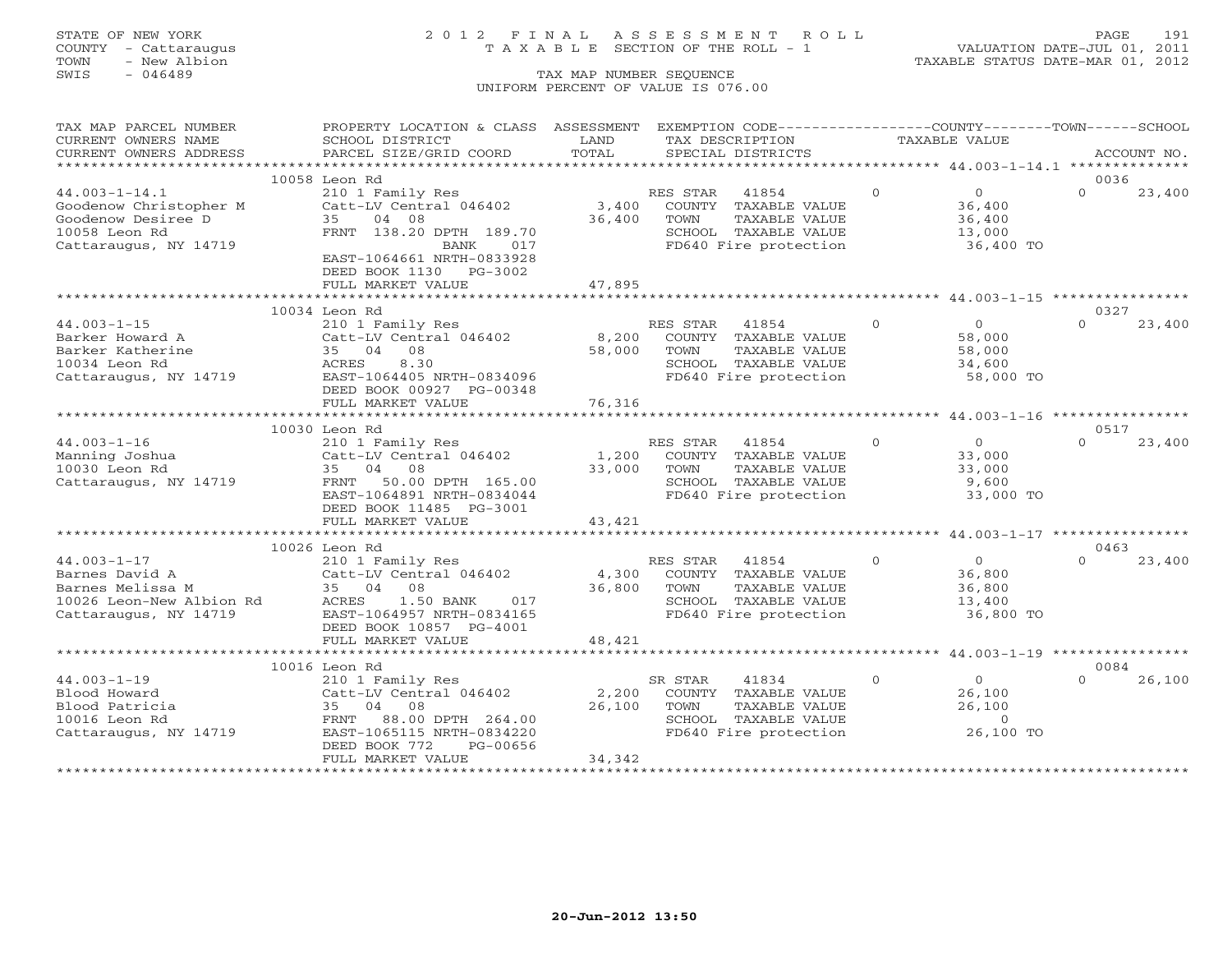### STATE OF NEW YORK 2 0 1 2 F I N A L A S S E S S M E N T R O L L PAGE 192 COUNTY - Cattaraugus T A X A B L E SECTION OF THE ROLL - 1 VALUATION DATE-JUL 01, 2011

| TAX MAP PARCEL NUMBER                                  | PROPERTY LOCATION & CLASS ASSESSMENT          |               |                  | EXEMPTION CODE-----------------COUNTY-------TOWN------SCHOOL              |                |                                               |                    |             |
|--------------------------------------------------------|-----------------------------------------------|---------------|------------------|---------------------------------------------------------------------------|----------------|-----------------------------------------------|--------------------|-------------|
| CURRENT OWNERS NAME                                    | SCHOOL DISTRICT                               | LAND          | TAX DESCRIPTION  |                                                                           | TAXABLE VALUE  |                                               |                    |             |
| CURRENT OWNERS ADDRESS                                 | PARCEL SIZE/GRID COORD                        | TOTAL         |                  | SPECIAL DISTRICTS                                                         |                |                                               |                    | ACCOUNT NO. |
|                                                        |                                               |               |                  |                                                                           |                |                                               |                    |             |
|                                                        | 10012 Leon Rd                                 |               |                  |                                                                           | $\circ$        |                                               |                    | 0483        |
| $44.003 - 1 - 20$                                      | 210 1 Family Res                              | 2,300 SR STAR | AGED C/T/S 41800 |                                                                           | $\Omega$       | 18,400<br>$\overline{O}$                      | 18,400<br>$\Omega$ | 18,400      |
| Minnick Shirley J<br>Minnick Richard J                 | Catt-LV Central 046402<br>35 04 08            | 36,800        |                  | 41834<br>COUNTY TAXABLE VALUE                                             |                |                                               |                    | 18,400      |
| 14164 Mill St                                          | Life Use                                      |               | TOWN             | TAXABLE VALUE                                                             |                | 18,400<br>18,400                              |                    |             |
| PO Box 596                                             | FRNT 90.00 DPTH 198.00                        |               |                  |                                                                           |                | $\bigcirc$                                    |                    |             |
| Collins, NY 14034                                      | EAST-1065209 NRTH-0834234                     |               |                  | SCHOOL TAXABLE VALUE<br>FD640 Fire protection                             |                | 36,800 TO                                     |                    |             |
|                                                        | DEED BOOK 17109 PG-4001                       |               |                  |                                                                           |                |                                               |                    |             |
|                                                        | FULL MARKET VALUE                             | 48,421        |                  |                                                                           |                |                                               |                    |             |
|                                                        |                                               |               |                  |                                                                           |                |                                               |                    |             |
|                                                        | 10011 Mosher Hollow Rd                        |               |                  |                                                                           |                |                                               |                    | 0362        |
| $44.003 - 1 - 21$                                      | 210 1 Family Res                              |               | RES STAR 41854   |                                                                           | $\overline{0}$ | 0                                             | $\Omega$           | 23,400      |
| Campbell Howard P Catt-LV Central 046402               |                                               | 1,600         |                  | COUNTY TAXABLE VALUE                                                      |                | 47,000                                        |                    |             |
| 10011 Mosher Hollow Rd                                 | 35 04 08                                      | 47,000        | TOWN             | TAXABLE VALUE                                                             |                | 47,000                                        |                    |             |
| Cattaraugus, NY 14719                                  | FRNT 66.00 DPTH 165.00                        |               |                  | SCHOOL TAXABLE VALUE                                                      |                | 23,600                                        |                    |             |
|                                                        | <b>BANK</b><br>005                            |               |                  | FD640 Fire protection                                                     |                | 47,000 TO                                     |                    |             |
|                                                        | EAST-1065291 NRTH-0834354                     |               |                  |                                                                           |                |                                               |                    |             |
|                                                        | DEED BOOK 00986 PG-00181                      |               |                  |                                                                           |                |                                               |                    |             |
|                                                        | FULL MARKET VALUE                             | 61,842        |                  |                                                                           |                |                                               |                    |             |
|                                                        | ************************                      |               |                  |                                                                           |                |                                               |                    |             |
|                                                        | Leon Rd                                       |               |                  |                                                                           |                |                                               |                    | 0248        |
| $44.003 - 1 - 22$                                      | 314 Rural vac<10                              |               |                  | COUNTY TAXABLE VALUE                                                      |                | 1,500                                         |                    |             |
| Bogardus Michael                                       | Catt-LV Central 046402                        | 1,500         | TOWN             | TAXABLE VALUE                                                             |                | 1,500                                         |                    |             |
| 10004 Leon Rd                                          | 35 04 08                                      | 1,500         |                  | SCHOOL TAXABLE VALUE                                                      |                | 1,500                                         |                    |             |
| Cattaraugus, NY 14719                                  | FRNT 72.00 DPTH 132.00                        |               |                  | FD640 Fire protection                                                     |                | 1,500 TO                                      |                    |             |
|                                                        | EAST-1065298 NRTH-0834244                     |               |                  |                                                                           |                |                                               |                    |             |
|                                                        | DEED BOOK 00946 PG-00911<br>FULL MARKET VALUE | 1,974         |                  |                                                                           |                |                                               |                    |             |
|                                                        |                                               |               |                  |                                                                           |                |                                               |                    |             |
|                                                        | 10004 Leon Rd                                 |               |                  |                                                                           |                |                                               |                    | 0098        |
| $44.003 - 1 - 23$                                      | 210 1 Family Res                              |               | RES STAR 41854   |                                                                           | $\Omega$       | $\Omega$                                      | $\cap$             | 23,400      |
| Bogardus Michael                                       | Catt-LV Central 046402                        | 2,000         |                  | COUNTY TAXABLE VALUE                                                      |                | 37,000                                        |                    |             |
| 10004 Leon Rd                                          | 35 04 08                                      |               | 37,000 TOWN      | TAXABLE VALUE                                                             |                | 37,000                                        |                    |             |
| Cattaraugus, NY 14719                                  | FRNT 95.00 DPTH 132.00                        |               |                  | SCHOOL TAXABLE VALUE                                                      |                | 13,600                                        |                    |             |
|                                                        | EAST-1065375 NRTH-0834283                     |               |                  | FD640 Fire protection                                                     |                | 37,000 TO                                     |                    |             |
|                                                        | DEED BOOK 904<br>PG-00223                     |               |                  |                                                                           |                |                                               |                    |             |
|                                                        | FULL MARKET VALUE                             | 48,684        |                  |                                                                           |                |                                               |                    |             |
|                                                        |                                               |               |                  |                                                                           |                |                                               |                    |             |
|                                                        | 10019 Leon Rd                                 |               |                  |                                                                           |                |                                               |                    | 0389        |
| $44.003 - 1 - 24$                                      | 210 1 Family Res                              |               | AGED C/T         | 41801                                                                     | $\Omega$       | 9,100                                         | 9,100              | $\Omega$    |
| Kelley Duane R<br>Kelley Duane R<br>Kelley Catherine E | Catt-LV Central 046402 2,900 SR STAR          |               |                  | 41834                                                                     | $\Omega$       | $\Omega$                                      | $\Omega$           | 26,000      |
|                                                        | 35 04<br>08                                   |               |                  | 26,000 COUNTY TAXABLE VALUE                                               |                | 16,900                                        |                    |             |
| 10019 Leon Rd                                          | FRNT 116.00 DPTH 198.00                       |               |                  |                                                                           |                | 16,900                                        |                    |             |
| Cattaraugus, NY 14719                                  | EAST-1065238 NRTH-0833971                     |               |                  | TOWN     TAXABLE VALUE<br>SCHOOL   TAXABLE VALUE<br>FD640 Fire protection |                | $\begin{array}{c} 0 \\ 26,000 \end{array}$ TO |                    |             |
|                                                        | DEED BOOK 12351 PG-4003                       |               |                  |                                                                           |                |                                               |                    |             |
|                                                        | FULL MARKET VALUE                             | 34,211        |                  |                                                                           |                |                                               |                    |             |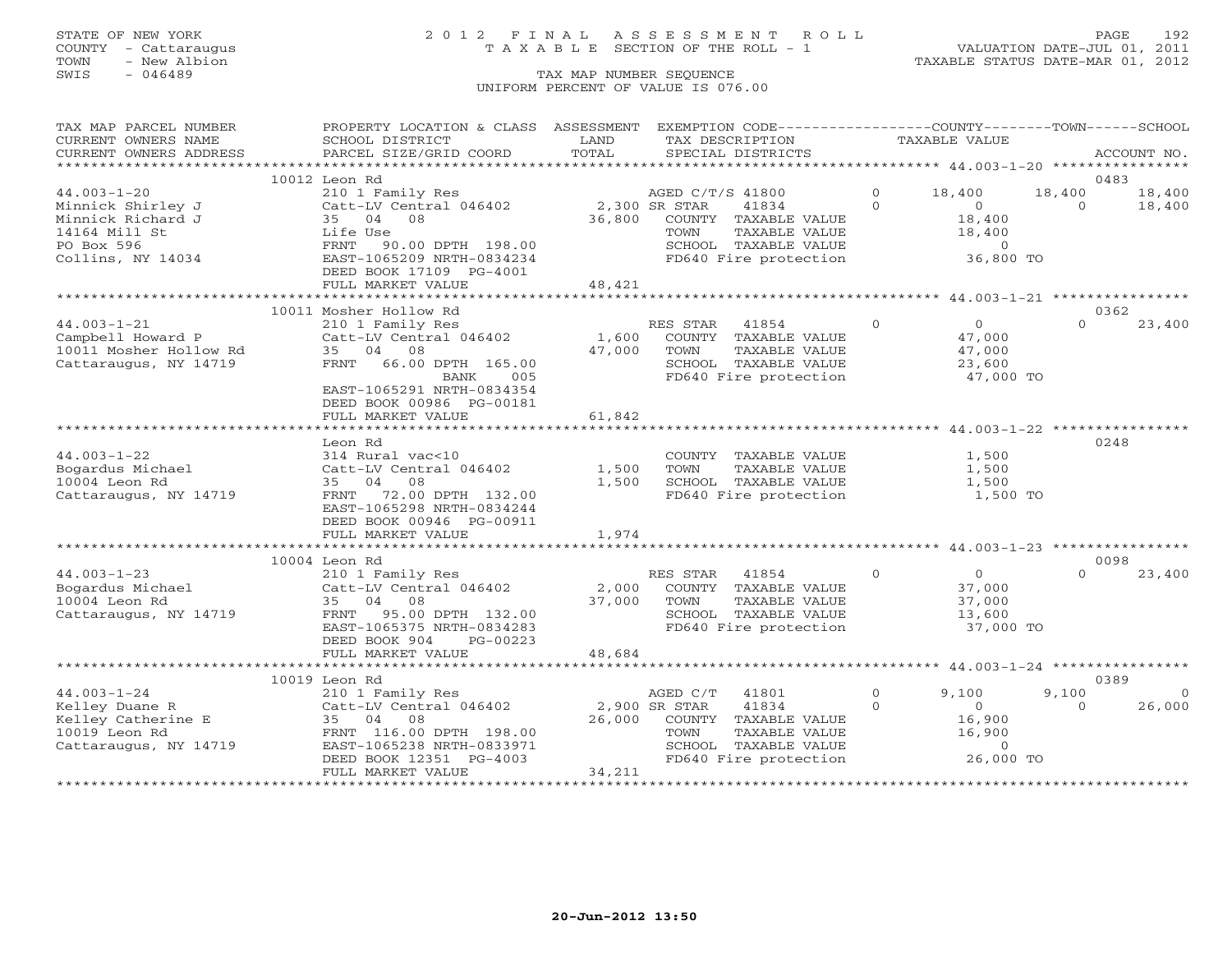## STATE OF NEW YORK 2 0 1 2 F I N A L A S S E S S M E N T R O L L PAGE 193 COUNTY - Cattaraugus T A X A B L E SECTION OF THE ROLL - 1 VALUATION DATE-JUL 01, 2011

TOWN - New Albion TAXABLE STATUS DATE-MAR 01, 2012

| TAX MAP PARCEL NUMBER   | PROPERTY LOCATION & CLASS ASSESSMENT           |                                  | EXEMPTION CODE----------------COUNTY-------TOWN------SCHOOL       |          |                |                  |             |
|-------------------------|------------------------------------------------|----------------------------------|-------------------------------------------------------------------|----------|----------------|------------------|-------------|
| CURRENT OWNERS NAME     | SCHOOL DISTRICT                                | LAND                             | TAX DESCRIPTION                                                   |          | TAXABLE VALUE  |                  |             |
| CURRENT OWNERS ADDRESS  | PARCEL SIZE/GRID COORD                         | TOTAL                            | SPECIAL DISTRICTS                                                 |          |                |                  | ACCOUNT NO. |
|                         |                                                |                                  |                                                                   |          |                | 0118             |             |
| $44.003 - 1 - 25$       | 10015 Leon Rd<br>210 1 Family Res              |                                  | RES STAR<br>41854                                                 | $\circ$  | $\overline{O}$ | $\Omega$         | 23,400      |
| Smith Shirley A         | Catt-LV Central 046402                         | 2,700                            | COUNTY TAXABLE VALUE                                              |          | 45,100         |                  |             |
| 10015 Leon Rd (Co Rd 6) | 35 04 08                                       | 45,100                           | TOWN<br>TAXABLE VALUE                                             |          | 45,100         |                  |             |
| Cattaraugus, NY 14719   | FRNT 107.00 DPTH 198.00                        |                                  | SCHOOL TAXABLE VALUE                                              |          | 21,700         |                  |             |
|                         | EAST-1065340 NRTH-0834020                      |                                  | FD640 Fire protection                                             |          | 45,100 TO      |                  |             |
|                         | DEED BOOK 142<br>PG-7001                       |                                  |                                                                   |          |                |                  |             |
|                         | FULL MARKET VALUE                              | 59,342                           |                                                                   |          |                |                  |             |
|                         |                                                |                                  |                                                                   |          |                |                  |             |
|                         | 10007 Leon Rd                                  |                                  |                                                                   |          |                | 0344             |             |
| $44.003 - 1 - 26$       | 210 1 Family Res                               |                                  | RES STAR<br>41854                                                 | $\circ$  | $\overline{0}$ | $\Omega$         | 23,400      |
| Luce Jamey              | Catt-LV Central 046402                         | 4,200                            | COUNTY TAXABLE VALUE                                              |          | 72,800         |                  |             |
| Luce Christie           | 35 04 08                                       | 72,800                           | TAXABLE VALUE<br>TOWN                                             |          | 72,800         |                  |             |
| 10007 Leon Rd           | FRNT 170.00 DPTH 196.00                        |                                  | SCHOOL TAXABLE VALUE                                              |          | 49,400         |                  |             |
| Cattaraugus, NY 14719   | EAST-1065477 NRTH-0834096                      |                                  | FD640 Fire protection                                             |          | 72,800 TO      |                  |             |
|                         | DEED BOOK 4299 PG-9001                         |                                  |                                                                   |          |                |                  |             |
|                         | FULL MARKET VALUE<br>************************* | 95,789<br>********************** |                                                                   |          |                |                  |             |
|                         |                                                |                                  | ************************ 44.003-1-27 *****************            |          |                | 0133             |             |
| $44.003 - 1 - 27$       | 9983 New Albion Rd                             |                                  | RES STAR                                                          | $\circ$  | $\overline{0}$ | $\Omega$         | 23,400      |
| Willibey Vicky L        | 210 1 Family Res<br>Catt-LV Central 046402     | 4,100                            | 41854<br>COUNTY TAXABLE VALUE                                     |          | 51,000         |                  |             |
| 9983 New Albion Rd      | 35 04 08                                       | 51,000                           | TOWN<br>TAXABLE VALUE                                             |          | 51,000         |                  |             |
| Cattaraugus, NY 14719   | ACRES<br>1.20                                  |                                  | SCHOOL TAXABLE VALUE                                              |          | 27,600         |                  |             |
|                         | EAST-1065666 NRTH-0833816                      |                                  | FD640 Fire protection                                             |          | 51,000 TO      |                  |             |
|                         | DEED BOOK 3993 PG-6003                         |                                  |                                                                   |          |                |                  |             |
|                         | FULL MARKET VALUE                              | 67,105                           |                                                                   |          |                |                  |             |
|                         |                                                |                                  | ************************************44.003-1-28.1 *************** |          |                |                  |             |
|                         | 9979 New Albion Rd                             |                                  |                                                                   |          |                | 0132             |             |
| $44.003 - 1 - 28.1$     | 210 1 Family Res                               |                                  | VET PRO T 41003                                                   | $\circ$  | $\overline{0}$ | 4,800            | $\Omega$    |
| Ellis Elliott J Jr      | Catt-LV Central 046402                         | 1,400 CVET CO                    | 41132                                                             | $\Omega$ | 12,900         | $\Omega$         | $\Omega$    |
| Ellis Mary Ann          | 35 04 08                                       |                                  | 51,600 RES STAR<br>41854                                          | $\Omega$ | $\overline{0}$ | $\Omega$         | 23,400      |
| 9979 New Albion Rd      | $L/p$ 878-824                                  |                                  | COUNTY TAXABLE VALUE                                              |          | 38,700         |                  |             |
| Cattaraugus, NY 14719   | FRNT 174.00 DPTH                               |                                  | TOWN<br>TAXABLE VALUE                                             |          | 46,800         |                  |             |
|                         | 1.20<br>ACRES                                  |                                  | SCHOOL TAXABLE VALUE                                              |          | 28,200         |                  |             |
|                         | EAST-1065804 NRTH-0833761                      |                                  | FD640 Fire protection                                             |          | 51,600 TO      |                  |             |
|                         | DEED BOOK 594<br>PG-00342                      |                                  |                                                                   |          |                |                  |             |
|                         | FULL MARKET VALUE                              | 67,895                           |                                                                   |          |                |                  |             |
|                         |                                                |                                  |                                                                   |          |                |                  |             |
| $44.003 - 1 - 29$       | 9969 New Albion Rd<br>312 Vac w/imprv          |                                  | RES STAR<br>41854                                                 | $\circ$  | $\overline{0}$ | 0157<br>$\Omega$ | 23,400      |
| Hallet Gregory          | Catt-LV Central 046402                         | 3,400                            | COUNTY TAXABLE VALUE                                              |          | 54,900         |                  |             |
| Hallet Barbara          | 35 04 08                                       | 54,900                           | TOWN<br>TAXABLE VALUE                                             |          | 54,900         |                  |             |
| 9969 New Albion Rd      | 70%                                            |                                  | SCHOOL TAXABLE VALUE                                              |          | 31,500         |                  |             |
| Cattaraugus, NY 14719   | FRNT 150.00 DPTH 185.00                        |                                  | FD640 Fire protection                                             |          | 54,900 TO      |                  |             |
|                         | EAST-1065927 NRTH-0833688                      |                                  |                                                                   |          |                |                  |             |
|                         | DEED BOOK 8938 PG-8001                         |                                  |                                                                   |          |                |                  |             |
|                         | FULL MARKET VALUE                              | 72,237                           |                                                                   |          |                |                  |             |
|                         |                                                |                                  |                                                                   |          |                |                  |             |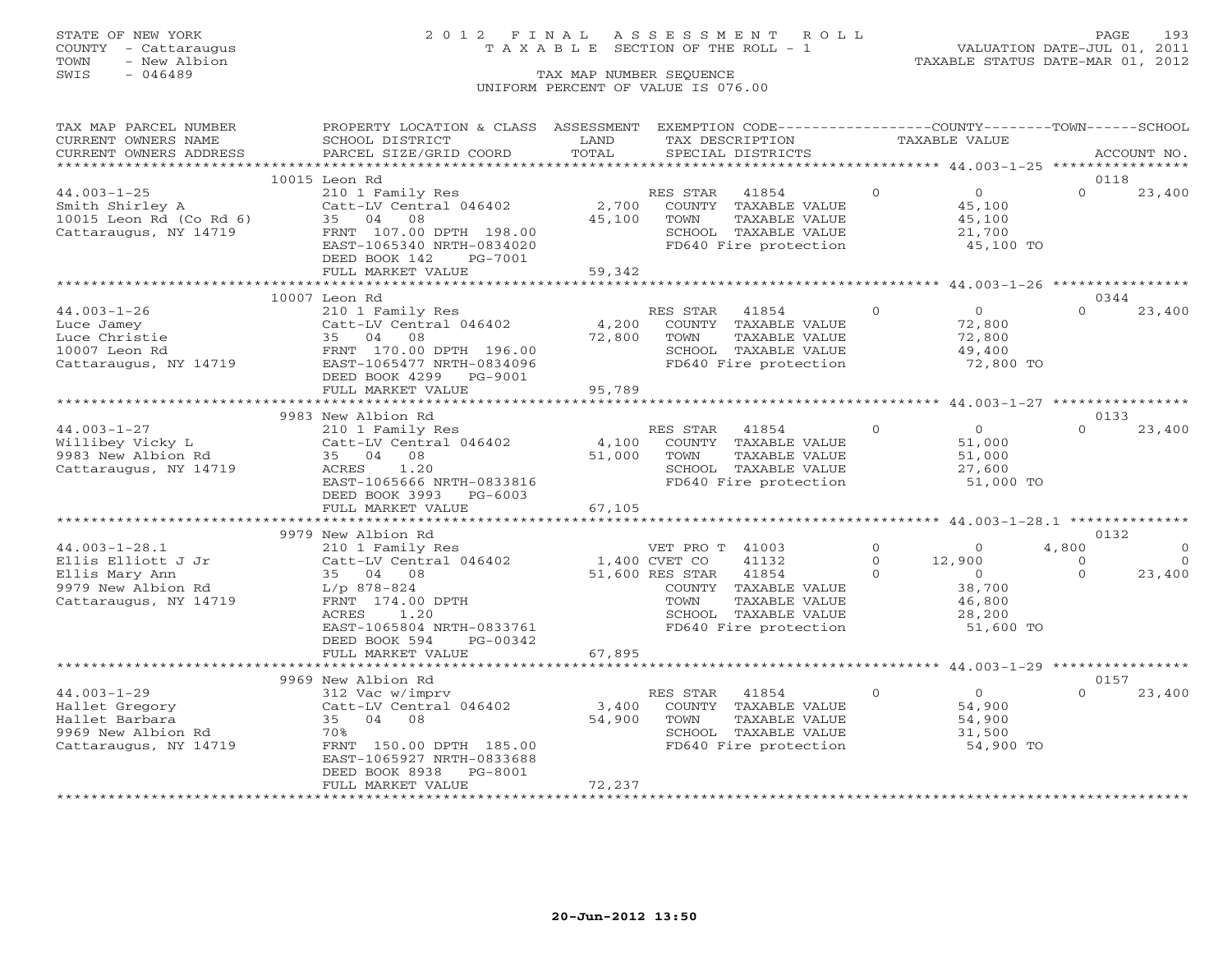## STATE OF NEW YORK 2 0 1 2 F I N A L A S S E S S M E N T R O L L PAGE 194 COUNTY - Cattaraugus T A X A B L E SECTION OF THE ROLL - 1 VALUATION DATE-JUL 01, 2011

| TAX MAP PARCEL NUMBER                           | PROPERTY LOCATION & CLASS ASSESSMENT                               |        |          | EXEMPTION CODE-----------------COUNTY-------TOWN------SCHOOL       |          |                |          |             |
|-------------------------------------------------|--------------------------------------------------------------------|--------|----------|--------------------------------------------------------------------|----------|----------------|----------|-------------|
| CURRENT OWNERS NAME                             | SCHOOL DISTRICT                                                    | LAND   |          | TAX DESCRIPTION                                                    |          | TAXABLE VALUE  |          |             |
| CURRENT OWNERS ADDRESS                          | PARCEL SIZE/GRID COORD                                             | TOTAL  |          | SPECIAL DISTRICTS                                                  |          |                |          | ACCOUNT NO. |
| ***********************                         |                                                                    |        |          |                                                                    |          |                |          |             |
|                                                 | 9947 New Albion Rd                                                 |        |          |                                                                    |          |                | 1183     |             |
| $44.003 - 1 - 30.2$                             | 210 1 Family Res AG DIST<br>Catt-LV Central 046402 21,800 RES STAR |        |          | 41720                                                              | $\circ$  | 9,312          | 9,312    | 9,312       |
| Mikowicz Paul L                                 |                                                                    |        |          | 41854                                                              | $\Omega$ | $\overline{0}$ | $\Omega$ | 23,400      |
| Mikowicz Nannette                               | 35 04 08                                                           | 66,700 | COUNTY   | TAXABLE VALUE                                                      |          | 57,388         |          |             |
| 9947 New Albion Rd                              | ACRES 36.35                                                        |        | TOWN     | TAXABLE VALUE                                                      |          | 57,388         |          |             |
| Cattaraugus, NY 14719                           | EAST-1066287 NRTH-0832587                                          |        |          | SCHOOL TAXABLE VALUE                                               |          | 33,988         |          |             |
|                                                 | DEED BOOK 1014 PG-802                                              |        |          | FD640 Fire protection                                              |          | 66,700 TO      |          |             |
| MAY BE SUBJECT TO PAYMENT                       | FULL MARKET VALUE                                                  | 87,763 |          |                                                                    |          |                |          |             |
| UNDER AGDIST LAW TIL 2016                       |                                                                    |        |          |                                                                    |          |                |          |             |
|                                                 |                                                                    |        |          |                                                                    |          |                |          |             |
|                                                 | 10025 Leon Rd                                                      |        |          |                                                                    |          |                | 0175     |             |
| $44.003 - 1 - 31.1$                             | 113 Cattle farm                                                    |        | RES STAR | 41854                                                              | $\Omega$ | $\overline{O}$ | $\Omega$ | 23,400      |
| Gilman Dale L                                   | Catt-LV Central 046402                                             | 29,000 |          | COUNTY TAXABLE VALUE                                               |          | 65,000         |          |             |
| Gilman Susan L                                  | 35 04 08                                                           | 65,000 | TOWN     | TAXABLE VALUE                                                      |          | 65,000         |          |             |
| 10025 Leon Rd                                   | ACRES 79.07                                                        |        |          |                                                                    |          | 41,600         |          |             |
| Cattaraugus, NY 14719 EAST-1065148 NRTH-0832704 |                                                                    |        |          | SCHOOL TAXABLE VALUE<br>FD640 Fire protection                      |          | 65,000 TO      |          |             |
|                                                 | DEED BOOK 00975 PG-00088                                           |        |          |                                                                    |          |                |          |             |
|                                                 | FULL MARKET VALUE                                                  | 85,526 |          |                                                                    |          |                |          |             |
|                                                 |                                                                    |        |          |                                                                    |          |                |          |             |
|                                                 | 10063 Leon Rd                                                      |        |          |                                                                    |          |                |          | 0049        |
| $44.003 - 1 - 32$                               | 210 1 Family Res                                                   |        | CVET CO  | 41132                                                              | $\Omega$ | 15,600         | $\Omega$ | $\Omega$    |
| Benson Allen J                                  | Catt-LV Central 046402 5,800 SR STAR                               |        |          | 41834                                                              | $\Omega$ | $\overline{0}$ | $\Omega$ | 48,520      |
| 10063 Leon Rd                                   | 35 04<br>08                                                        |        |          |                                                                    |          | 55,400         |          |             |
| Cattaraugus, NY 14719 FRNT 227.70 DPTH 239.00   |                                                                    |        |          | 71,000 COUNTY TAXABLE VALUE<br>TOWN TAXABLE VALUE<br>TAXABLE VALUE |          | 71,000         |          |             |
|                                                 | EAST-1064444 NRTH-0833510                                          |        |          | SCHOOL TAXABLE VALUE                                               |          | 22,480         |          |             |
|                                                 | DEED BOOK 705<br>PG-00935                                          |        |          | SCHOOL TAXABLE VALUE<br>FD640 Fire protection                      |          | 71,000 TO      |          |             |
|                                                 | FULL MARKET VALUE                                                  | 93,421 |          |                                                                    |          |                |          |             |
|                                                 |                                                                    |        |          |                                                                    |          |                |          |             |
|                                                 | 10071 Leon Rd                                                      |        |          |                                                                    |          |                |          | 0102        |
| $44.003 - 1 - 33$                               | 240 Rural res                                                      |        | RES STAR | 41854                                                              | $\Omega$ | $\overline{0}$ | $\Omega$ | 23,400      |
| Rupp Barry                                      | Catt-LV Central 046402                                             |        |          | 9,700 COUNTY TAXABLE VALUE                                         |          | 27,800         |          |             |
| Rupp Ruth                                       | 35 04 08                                                           | 27,800 | TOWN     | TAXABLE VALUE                                                      |          | 27,800         |          |             |
| 10071 Leon Rd                                   | ACRES 11.35                                                        |        |          |                                                                    |          | 4,400          |          |             |
| Cattaraugus, NY 14719                           | EAST-1064126 NRTH-0832981                                          |        |          | SCHOOL TAXABLE VALUE<br>FD640 Fire protection                      |          | 27,800 TO      |          |             |
|                                                 | DEED BOOK 869 PG-00015                                             |        |          |                                                                    |          |                |          |             |
|                                                 | FULL MARKET VALUE                                                  | 36,579 |          |                                                                    |          |                |          |             |
|                                                 |                                                                    |        |          |                                                                    |          |                |          |             |
|                                                 | Leon Rd                                                            |        |          |                                                                    |          |                | 0554     |             |
| $44.003 - 1 - 34$                               | 260 Seasonal res                                                   |        |          | COUNTY TAXABLE VALUE                                               |          | 12,000         |          |             |
| Zuba David J                                    | Catt-LV Central 046402 4,500                                       |        | TOWN     | TAXABLE VALUE                                                      |          | 12,000         |          |             |
| 371 Drake Dr                                    | 35 04 08                                                           | 12,000 |          | SCHOOL TAXABLE VALUE                                               |          | 12,000         |          |             |
| North Tonawanda, NY 14120                       | 1.85<br>ACRES                                                      |        |          | SCHOOL TAXABLE VALUE<br>FD640 Fire protection                      |          | 12,000 TO      |          |             |
|                                                 | EAST-1063954 NRTH-0833292                                          |        |          |                                                                    |          |                |          |             |
|                                                 | DEED BOOK 9053 PG-7002                                             |        |          |                                                                    |          |                |          |             |
|                                                 | FULL MARKET VALUE                                                  | 15,789 |          |                                                                    |          |                |          |             |
|                                                 |                                                                    |        |          |                                                                    |          |                |          |             |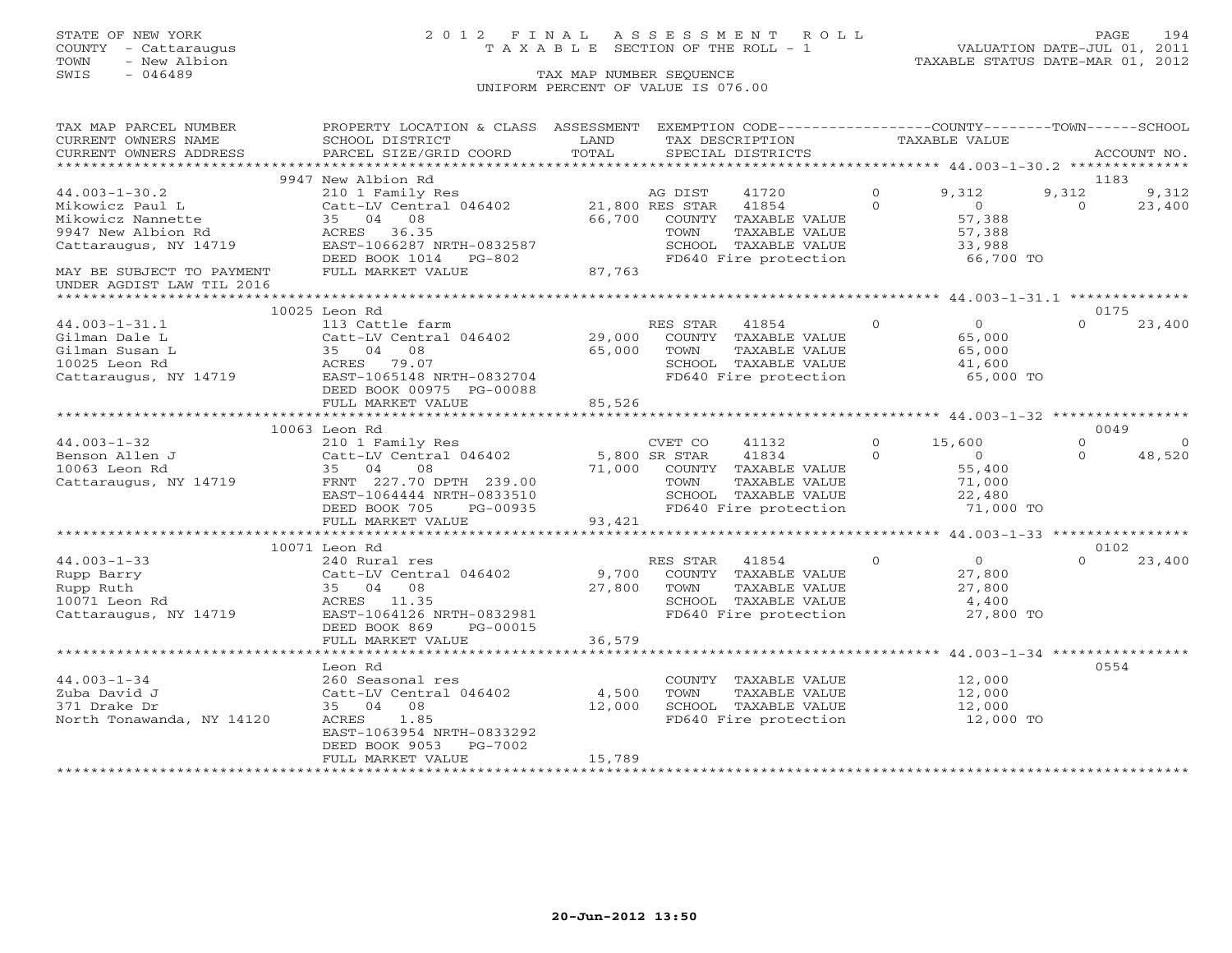## STATE OF NEW YORK 2 0 1 2 F I N A L A S S E S S M E N T R O L L PAGE 195 COUNTY - Cattaraugus T A X A B L E SECTION OF THE ROLL - 1 VALUATION DATE-JUL 01, 2011

TOWN - New Albion TAXABLE STATUS DATE-MAR 01, 2012

| TAX MAP PARCEL NUMBER  | PROPERTY LOCATION & CLASS ASSESSMENT |         |                                 | EXEMPTION CODE-----------------COUNTY-------TOWN------SCHOOL |                    |
|------------------------|--------------------------------------|---------|---------------------------------|--------------------------------------------------------------|--------------------|
| CURRENT OWNERS NAME    | SCHOOL DISTRICT                      | LAND    | TAX DESCRIPTION                 | <b>TAXABLE VALUE</b>                                         |                    |
| CURRENT OWNERS ADDRESS | PARCEL SIZE/GRID COORD               | TOTAL   | SPECIAL DISTRICTS               |                                                              | ACCOUNT NO.        |
|                        |                                      |         |                                 |                                                              |                    |
|                        | 10193 Tug Hill Rd                    |         |                                 |                                                              | 0380               |
| $44.003 - 1 - 36.1$    | 260 Seasonal res                     |         | COUNTY TAXABLE VALUE            | 20,800                                                       |                    |
| Poulin James           | Catt-LV Central 046402               | 12,400  | TOWN<br>TAXABLE VALUE           | 20,800                                                       |                    |
| Pulin Linda A          | $-04$<br>35<br>$-08$                 | 20,800  | SCHOOL TAXABLE VALUE            | 20,800                                                       |                    |
| 13 Sterling Ct         | ACRES 27.45                          |         | FD640 Fire protection           | 20,800 TO                                                    |                    |
| Poughquag, NY 12570    | EAST-1063333 NRTH-0832483            |         |                                 |                                                              |                    |
|                        | DEED BOOK 14883 PG-8001              |         |                                 |                                                              |                    |
|                        | FULL MARKET VALUE                    | 27,368  |                                 |                                                              |                    |
|                        |                                      |         |                                 |                                                              |                    |
|                        | 10215 Tug Hill Rd                    |         |                                 |                                                              | 1534               |
| $44.003 - 1 - 36.2$    | 270 Mfg housing                      |         | 41854<br>RES STAR               | $\Omega$<br>$\circ$                                          | 23,400<br>$\Omega$ |
| Bain Larry J Jr        | Catt-LV Central 046402               | 5,600   | COUNTY TAXABLE VALUE            | 24,400                                                       |                    |
| Bain Lisa M            | ACRES<br>4.90                        | 24,400  | TOWN<br>TAXABLE VALUE           | 24,400                                                       |                    |
| 10215 Tug Hill Rd      | EAST-1062852 NRTH-0832744            |         | SCHOOL TAXABLE VALUE            | 1,000                                                        |                    |
| Cattaraugus, NY 14719  | FULL MARKET VALUE                    | 32,105  | FD640 Fire protection           | 24,400 TO                                                    |                    |
|                        |                                      |         |                                 |                                                              |                    |
|                        | Tug Hill Rd                          |         |                                 |                                                              | 1538               |
| $44.003 - 1 - 36.3$    | 314 Rural vac<10                     |         | COUNTY TAXABLE VALUE            | 5,900                                                        |                    |
| Benevento Robert       | Catt-LV Central 046402               | 5,900   | TAXABLE VALUE<br>TOWN           | 5,900                                                        |                    |
| 191 Stratford Rd       | $35 - 4 - 8$                         | 5,900   | SCHOOL TAXABLE VALUE            | 5,900                                                        |                    |
| Buffalo, NY 14216      | ACRES<br>5.85                        |         |                                 |                                                              |                    |
|                        | EAST-1063084 NRTH-0832686            |         |                                 |                                                              |                    |
|                        | DEED BOOK 6617 PG-9001               |         |                                 |                                                              |                    |
|                        | FULL MARKET VALUE                    | 7,763   |                                 |                                                              |                    |
|                        |                                      |         |                                 |                                                              |                    |
|                        | Tug Hill Rd                          |         |                                 |                                                              | 0406               |
| $44.003 - 1 - 37$      | 322 Rural vac>10                     |         | COUNTY TAXABLE VALUE            | 21,600                                                       |                    |
| Amodeo Thomas P        | Catt-LV Central 046402               | 21,600  | TOWN<br>TAXABLE VALUE           | 21,600                                                       |                    |
| Amodeo Richard A       | $44 - 04$<br>$-08$                   | 21,600  | SCHOOL TAXABLE VALUE            | 21,600                                                       |                    |
| 174 Tremaine Ave       | Road -Rd-Etal-Brock-R                |         | FD640 Fire protection           | 21,600 TO                                                    |                    |
| Kenmore, NY 14217      | ACRES 36.22                          |         |                                 |                                                              |                    |
|                        | EAST-1062249 NRTH-0832412            |         |                                 |                                                              |                    |
|                        | DEED BOOK 804<br>PG-00327            |         |                                 |                                                              |                    |
|                        | FULL MARKET VALUE                    | 28,421  |                                 |                                                              |                    |
|                        |                                      |         |                                 |                                                              |                    |
|                        | Tug Hill Rd                          |         |                                 |                                                              | 0045               |
| $44.003 - 1 - 38$      | 280 Res Multiple                     |         | COUNTY TAXABLE VALUE            | 76,800                                                       |                    |
| Benevento Michael A    | Catt-LV Central 046402               | 26,000  | TOWN<br>TAXABLE VALUE           | 76,800                                                       |                    |
| 281 Cindy Dr           | 43<br>$-04$<br>$-08$                 | 76,800  | SCHOOL TAXABLE VALUE            | 76,800                                                       |                    |
| Amherst, NY 14221      | Road -Rettig -Chilson                |         | FD640 Fire protection           | 76,800 TO                                                    |                    |
|                        | ACRES 48.16                          |         |                                 |                                                              |                    |
|                        | EAST-1061232 NRTH-0832296            |         |                                 |                                                              |                    |
|                        | DEED BOOK 801<br>PG-01084            |         |                                 |                                                              |                    |
|                        | FULL MARKET VALUE                    | 101,053 |                                 |                                                              |                    |
|                        |                                      |         | ******************************* |                                                              |                    |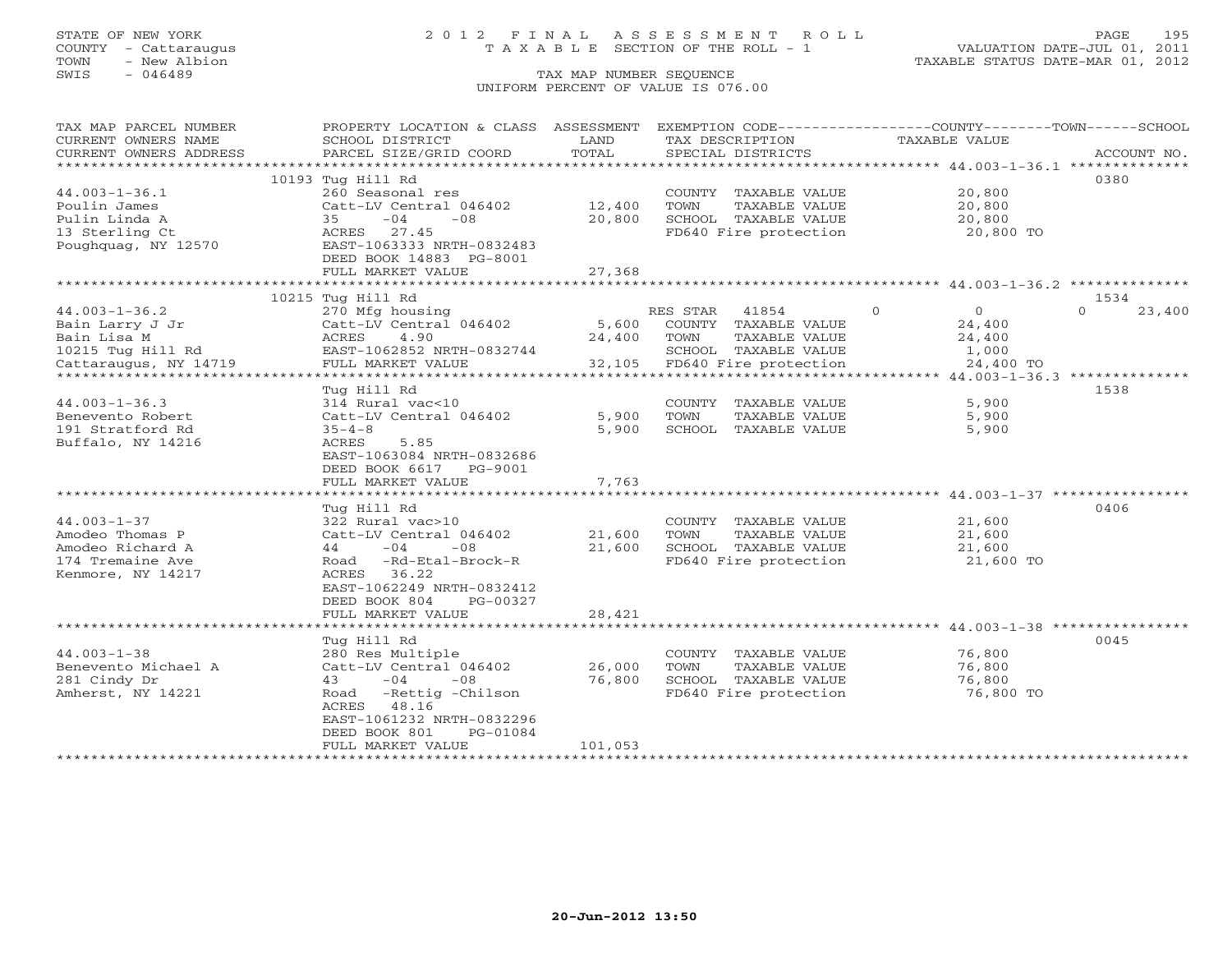## STATE OF NEW YORK 2 0 1 2 F I N A L A S S E S S M E N T R O L L PAGE 196 COUNTY - Cattaraugus T A X A B L E SECTION OF THE ROLL - 1 VALUATION DATE-JUL 01, 2011

| TAX MAP PARCEL NUMBER                     | PROPERTY LOCATION & CLASS ASSESSMENT         |                  |                  | EXEMPTION CODE-----------------COUNTY-------TOWN------SCHOOL |               |                  |          |             |
|-------------------------------------------|----------------------------------------------|------------------|------------------|--------------------------------------------------------------|---------------|------------------|----------|-------------|
| CURRENT OWNERS NAME                       | SCHOOL DISTRICT                              | LAND             |                  | TAX DESCRIPTION                                              | TAXABLE VALUE |                  |          |             |
| CURRENT OWNERS ADDRESS                    | PARCEL SIZE/GRID COORD                       | TOTAL            |                  | SPECIAL DISTRICTS                                            |               |                  |          | ACCOUNT NO. |
| ***********************                   |                                              |                  |                  |                                                              |               |                  |          |             |
|                                           | 10064 Mosher Hollow Rd                       |                  |                  |                                                              |               |                  | 0353     |             |
| $44.003 - 1 - 39$                         | 210 1 Family Res                             |                  | RES STAR         | 41854                                                        | $\Omega$      | $\overline{O}$   | $\Omega$ | 23,400      |
| Minnick Henry J<br>10064 Mosher Hollow Rd | Catt-LV Central 046402<br>35 04 08           | 13,900<br>62,400 | TOWN             | COUNTY TAXABLE VALUE<br>TAXABLE VALUE                        |               | 62,400<br>62,400 |          |             |
| Cattaraugus, NY 14719                     | ACRES 20.05                                  |                  |                  | SCHOOL TAXABLE VALUE                                         |               | 39,000           |          |             |
|                                           | EAST-1064692 NRTH-0834940                    |                  |                  | FD640 Fire protection                                        |               | 62,400 TO        |          |             |
|                                           | DEED BOOK 00922 PG-00238                     |                  |                  |                                                              |               |                  |          |             |
|                                           | FULL MARKET VALUE                            | 82,105           |                  |                                                              |               |                  |          |             |
|                                           |                                              |                  |                  |                                                              |               |                  |          |             |
|                                           | 10412 Mosher Hollow Rd                       |                  |                  |                                                              |               |                  | 1106     |             |
| $44.003 - 2 - 2.2$                        | 240 Rural res                                |                  | RES STAR         | 41854                                                        | $\Omega$      | $\overline{0}$   | $\cap$   | 23,400      |
| Macakanja Paul                            | Catt-LV Central 046402                       | 11,400           |                  | COUNTY TAXABLE VALUE                                         |               | 105,200          |          |             |
| Macakanja Linda                           | 44 04 08                                     | 105,200          | TOWN             | TAXABLE VALUE                                                |               | 105,200          |          |             |
| 10412 Mosher Hollow Rd                    | 14.70<br>ACRES                               |                  |                  | SCHOOL TAXABLE VALUE                                         |               | 81,800           |          |             |
| Cattaraugus, NY 14719                     | EAST-1060444 NRTH-0839222                    |                  |                  | FD640 Fire protection                                        |               | 105,200 TO       |          |             |
|                                           | DEED BOOK 00987 PG-00455                     |                  |                  |                                                              |               |                  |          |             |
|                                           | FULL MARKET VALUE                            | 138,421          |                  |                                                              |               |                  |          |             |
|                                           |                                              |                  |                  |                                                              |               |                  |          |             |
|                                           | 10388 Mosher Hollow Rd                       |                  |                  |                                                              |               |                  | 1112     |             |
| $44.003 - 2 - 2.3$                        | 210 1 Family Res                             |                  | RES STAR         | 41854                                                        | $\Omega$      | $\overline{0}$   | $\Omega$ | 23,400      |
| Sheldon John M Sr                         | Catt-LV Central 046402                       | 5,000            |                  | COUNTY TAXABLE VALUE                                         |               | 32,900           |          |             |
| PO Box 88                                 | 44 04 08                                     | 32,900           | TOWN             | TAXABLE VALUE                                                |               | 32,900           |          |             |
| Cattaraugus, NY 14719                     | 2.72<br>ACRES                                |                  |                  | SCHOOL TAXABLE VALUE                                         |               | 9,500            |          |             |
|                                           | EAST-1060465 NRTH-0838742                    |                  |                  | FD640 Fire protection                                        |               | 32,900 TO        |          |             |
|                                           | DEED BOOK 16621 PG-5001<br>FULL MARKET VALUE | 43,289           |                  |                                                              |               |                  |          |             |
|                                           |                                              |                  |                  |                                                              |               |                  |          |             |
|                                           | Mosher Hollow Rd                             |                  |                  |                                                              |               |                  | 0537     |             |
| $44.003 - 2 - 3$                          | 312 Vac w/imprv                              |                  |                  | COUNTY TAXABLE VALUE                                         |               | 30,200           |          |             |
| Winney Richard                            | Catt-LV Central 046402                       | 20,200           | TOWN             | TAXABLE VALUE                                                |               | 30,200           |          |             |
| Winney Catherine                          | 44 04 08                                     | 30,200           |                  | SCHOOL TAXABLE VALUE                                         |               | 30,200           |          |             |
| 3228 Steig Rd                             | ACRES 32.66                                  |                  |                  | FD640 Fire protection                                        |               | 30,200 TO        |          |             |
| North Tonawanda, NY 14120                 | EAST-1062081 NRTH-0837739                    |                  |                  |                                                              |               |                  |          |             |
|                                           | DEED BOOK 1007<br>$PG-529$                   |                  |                  |                                                              |               |                  |          |             |
|                                           | FULL MARKET VALUE                            | 39,737           |                  |                                                              |               |                  |          |             |
|                                           |                                              |                  |                  |                                                              |               |                  |          |             |
|                                           | 6908 Snyder Hill Rd                          |                  |                  |                                                              |               |                  | 0410     |             |
| $44.003 - 2 - 5$                          | 112 Dairy farm                               |                  | AG BLDG          | 41700                                                        | $\circ$       | 10,200           | 10,200   | 10,200      |
| Conklin Steven D                          | Catt-LV Central 046402                       | 70,300 AG DIST   |                  | 41720                                                        | $\Omega$      | 8,270            | 8,270    | 8,270       |
| Conklin Jonica L                          | 36/37 04 08                                  |                  | 142,100 RES STAR | 41854                                                        | $\Omega$      | $\overline{0}$   | $\Omega$ | 23,400      |
| 6908 Snyder Hill Rd                       | ACRES 182.68                                 |                  | COUNTY           | TAXABLE VALUE                                                |               | 123,630          |          |             |
| Cattaraugus, NY 14719                     | EAST-1064885 NRTH-0839537                    |                  | TOWN             | TAXABLE VALUE                                                |               | 123,630          |          |             |
|                                           | PG-9002<br>DEED BOOK 2590                    |                  |                  | SCHOOL TAXABLE VALUE                                         |               | 100,230          |          |             |
| MAY BE SUBJECT TO PAYMENT                 | FULL MARKET VALUE                            |                  |                  | 186,974 FD640 Fire protection                                |               | 142,100 TO       |          |             |
| UNDER AGDIST LAW TIL 2018                 |                                              |                  |                  |                                                              |               |                  |          |             |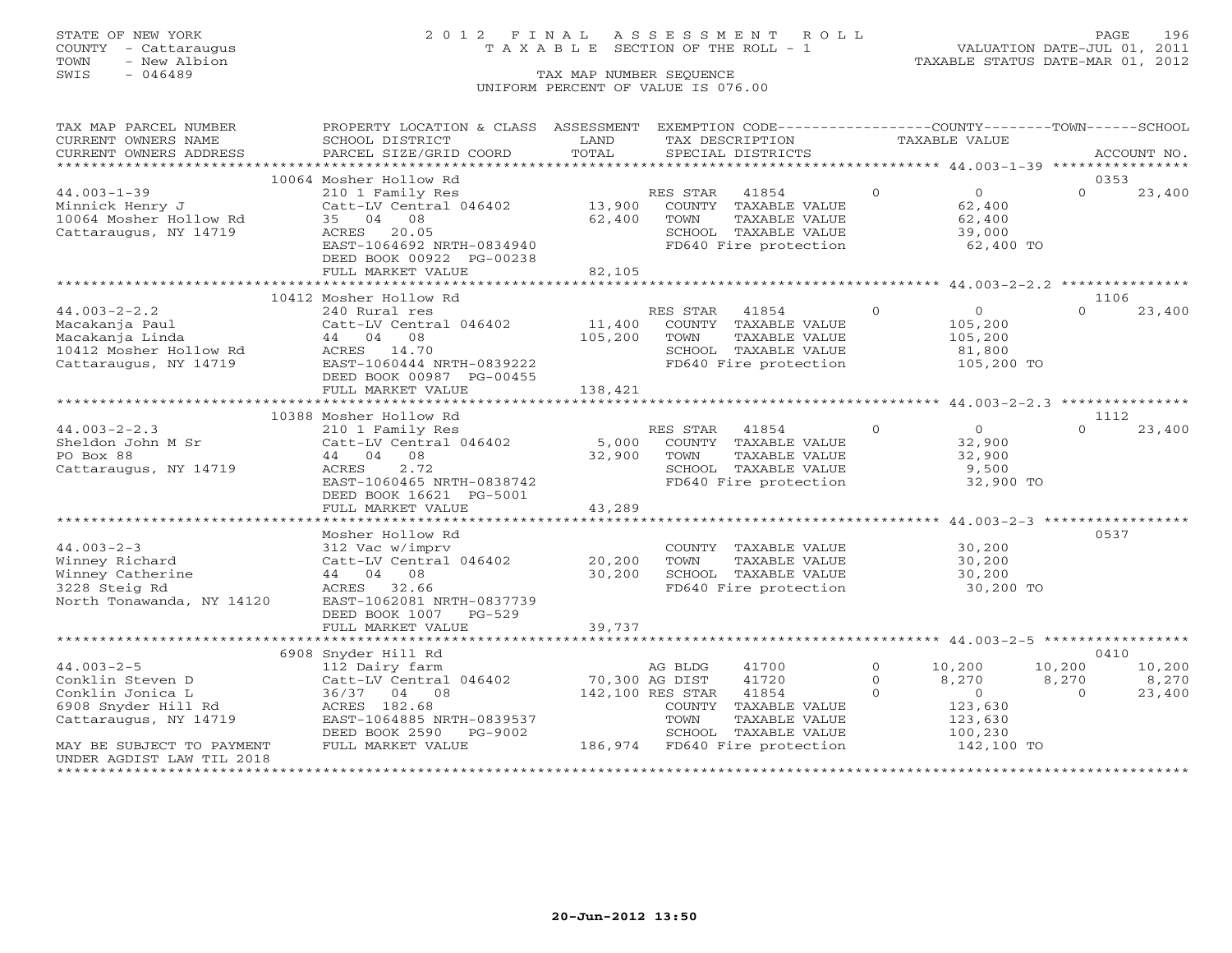## STATE OF NEW YORK 2 0 1 2 F I N A L A S S E S S M E N T R O L L PAGE 197 COUNTY - Cattaraugus T A X A B L E SECTION OF THE ROLL - 1 VALUATION DATE-JUL 01, 2011

| TAX MAP PARCEL NUMBER  | PROPERTY LOCATION & CLASS ASSESSMENT                  |         | EXEMPTION CODE-----------------COUNTY-------TOWN------SCHOOL        |                              |                  |
|------------------------|-------------------------------------------------------|---------|---------------------------------------------------------------------|------------------------------|------------------|
| CURRENT OWNERS NAME    | SCHOOL DISTRICT                                       | LAND    | TAX DESCRIPTION                                                     | TAXABLE VALUE                |                  |
| CURRENT OWNERS ADDRESS | PARCEL SIZE/GRID COORD                                | TOTAL   | SPECIAL DISTRICTS                                                   |                              | ACCOUNT NO.      |
| *********************  |                                                       |         |                                                                     |                              |                  |
|                        | Snyder Hill Rd                                        |         |                                                                     |                              | 0360             |
| $44.003 - 2 - 9$       | 322 Rural vac>10                                      |         | COUNTY TAXABLE VALUE                                                | 12,200                       |                  |
| Pinnick Jeanne S       | Catt-LV Central 046402                                | 12,200  | TOWN<br>TAXABLE VALUE                                               | 12,200                       |                  |
| 601 Copley Rd          | 36 04<br>08                                           | 12,200  | SCHOOL TAXABLE VALUE                                                | 12,200<br>12,200 TO          |                  |
| Akron, OH 44320        | FRNT 800.00 DPTH<br>ACRES 16.45                       |         | FD640 Fire protection                                               |                              |                  |
|                        | EAST-1064702 NRTH-0838127<br>DEED BOOK 00980 PG-00774 |         |                                                                     |                              |                  |
|                        | FULL MARKET VALUE                                     | 16,053  |                                                                     |                              |                  |
|                        |                                                       |         |                                                                     |                              |                  |
|                        | 6834 Snyder Hill Rd                                   |         | 85 PCT OF VALUE USED FOR EXEMPTION PURPOSES                         |                              | 0459             |
| $44.003 - 2 - 10.1$    | 210 1 Family Res                                      |         | AGED C/T/S 41800                                                    | $\Omega$<br>11,900           | 11,900<br>11,900 |
| Stephens Willis        | Catt-LV Central 046402 8,200 SR STAR                  |         | 41834                                                               | $\Omega$<br>$\overline{0}$ 0 | 16,100           |
| 6834 Snyder Hill Rd    | 36 04 08                                              | 28,000  | COUNTY TAXABLE VALUE                                                | 16,100                       |                  |
| Cattaraugus, NY 14719  | 8.40<br>ACRES                                         |         |                                                                     |                              |                  |
|                        | EAST-1064993 NRTH-0837594                             |         | TOWN TAXABLE VALUE<br>SCHOOL TAXABLE VALUE<br>FD640 Fire protection | 16,100<br>0<br>28,000 TO     |                  |
|                        | DEED BOOK 00978 PG-01161                              |         |                                                                     |                              |                  |
|                        | FULL MARKET VALUE                                     | 36,842  |                                                                     |                              |                  |
|                        |                                                       |         |                                                                     |                              |                  |
|                        | Snyder Hill Rd                                        |         |                                                                     |                              | 1456             |
| $44.003 - 2 - 10.2$    | 322 Rural vac>10                                      |         | COUNTY TAXABLE VALUE                                                | 21,500                       |                  |
| Adams Robert A         | Catt-LV Central 046402                                | 21,500  | TOWN<br>TAXABLE VALUE                                               | 21,500                       |                  |
| Adams Rene A           | 36 04 08                                              | 21,500  |                                                                     | 21,500                       |                  |
| 11176 Chautaugua Rd    | ACRES 36.00                                           |         | SCHOOL TAXABLE VALUE<br>FD640 Fire protection                       | 21,500 TO                    |                  |
|                        |                                                       |         |                                                                     |                              |                  |
| Cattaraugus, NY 14719  | EAST-1066063 NRTH-0837807                             |         |                                                                     |                              |                  |
|                        | DEED BOOK 13850 PG-3002                               |         |                                                                     |                              |                  |
|                        | FULL MARKET VALUE                                     | 28,289  |                                                                     |                              |                  |
|                        |                                                       |         |                                                                     |                              |                  |
|                        | Snyder Hill Rd                                        |         |                                                                     |                              | 0458             |
| $44.003 - 2 - 11$      | 240 Rural res                                         |         | COUNTY TAXABLE VALUE 90,800                                         |                              |                  |
| Adams Robert A         | Catt-LV Central 046402                                | 80,300  | TOWN<br>TAXABLE VALUE                                               | 90,800                       |                  |
| Adams Renee A          | 36 04 08                                              | 90,800  | SCHOOL TAXABLE VALUE                                                | 90,800                       |                  |
| 11176 Chautauqua Rd    | ACRES 238.50                                          |         | FD640 Fire protection                                               | 90,800 TO                    |                  |
| Cattaraugus, NY 14719  | EAST-1063966 NRTH-0837160                             |         |                                                                     |                              |                  |
|                        | DEED BOOK 1003 PG-1015                                |         |                                                                     |                              |                  |
|                        | FULL MARKET VALUE                                     | 119,474 |                                                                     |                              |                  |
|                        |                                                       |         |                                                                     |                              |                  |
|                        | 6791 Snyder Hill Rd                                   |         |                                                                     |                              | 0545             |
| $44.003 - 2 - 12$      | 312 Vac w/imprv                                       |         | COUNTY TAXABLE VALUE                                                | 4,500                        |                  |
| Wright Ronald W        | Catt-LV Central 046402                                | 4,400   | TOWN<br>TAXABLE VALUE                                               | 4,500                        |                  |
| 6791 Snyder Hill Rd    | 36 04 08                                              | 4,500   | SCHOOL TAXABLE VALUE<br>FD640 Fire protection                       | 4,500                        |                  |
| Cattaraugus, NY 14719  | FRNT 445.00 DPTH 165.00                               |         |                                                                     | 4,500 TO                     |                  |
|                        | EAST-1065339 NRTH-0836780                             |         |                                                                     |                              |                  |
|                        | DEED BOOK 723<br>PG-00525                             |         |                                                                     |                              |                  |
|                        | FULL MARKET VALUE                                     | 5,921   |                                                                     |                              |                  |
|                        |                                                       |         |                                                                     |                              |                  |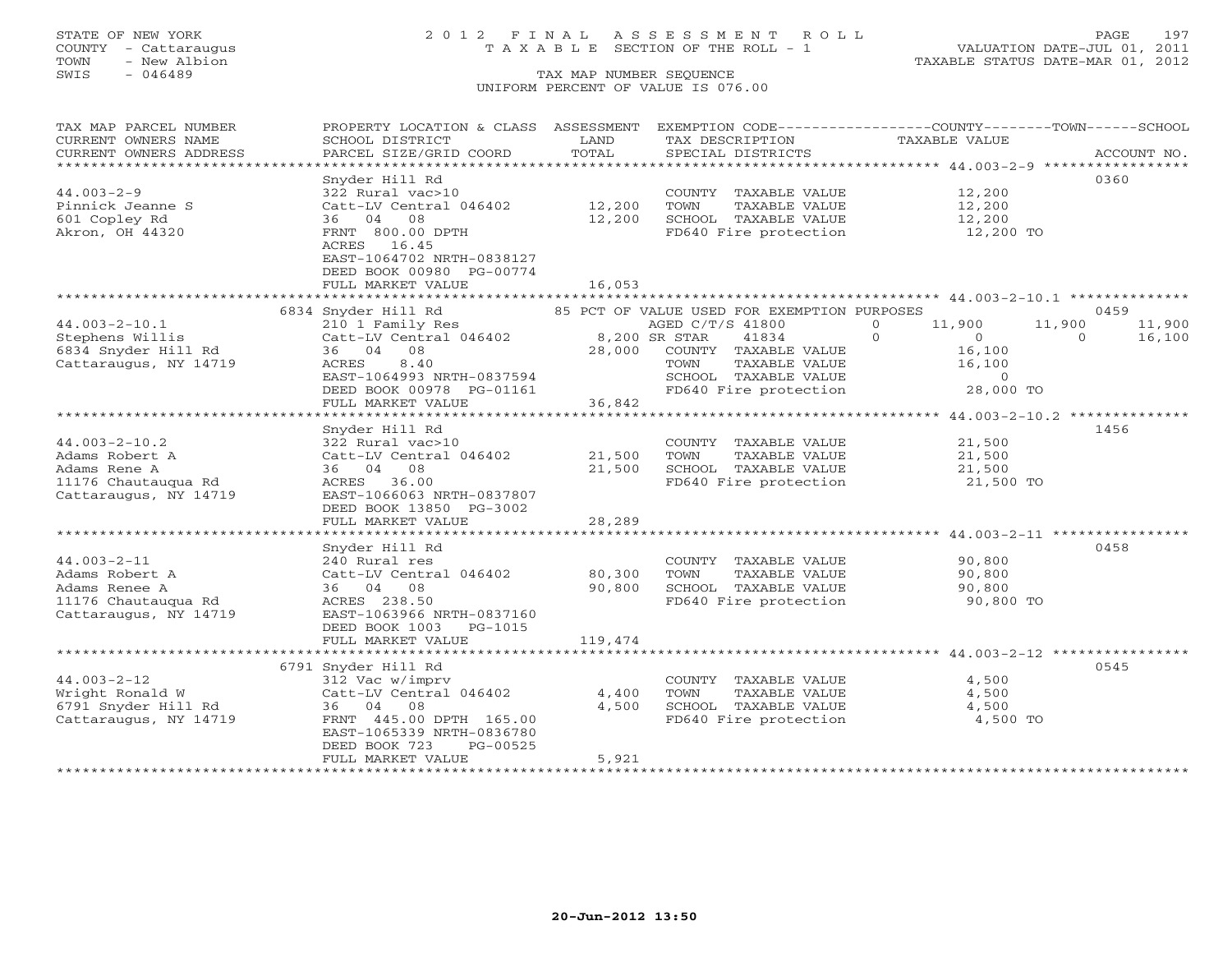### STATE OF NEW YORK 2 0 1 2 F I N A L A S S E S S M E N T R O L L PAGE 198 COUNTY - Cattaraugus T A X A B L E SECTION OF THE ROLL - 1 VALUATION DATE-JUL 01, 2011

TOWN - New Albion TAXABLE STATUS DATE-MAR 01, 2012

| TAX MAP PARCEL NUMBER                                                                                                                                                                                                                       | PROPERTY LOCATION & CLASS ASSESSMENT EXEMPTION CODE----------------COUNTY-------TOWN------SCHOOL     |              |               |                                                                                                                                |               |                                                    |          |                |
|---------------------------------------------------------------------------------------------------------------------------------------------------------------------------------------------------------------------------------------------|------------------------------------------------------------------------------------------------------|--------------|---------------|--------------------------------------------------------------------------------------------------------------------------------|---------------|----------------------------------------------------|----------|----------------|
| CURRENT OWNERS NAME                                                                                                                                                                                                                         | SCHOOL DISTRICT                                                                                      | LAND         |               | TAX DESCRIPTION                                                                                                                | TAXABLE VALUE |                                                    |          |                |
| CURRENT OWNERS ADDRESS                                                                                                                                                                                                                      | PARCEL SIZE/GRID COORD                                                                               | TOTAL        |               | SPECIAL DISTRICTS                                                                                                              |               |                                                    |          | ACCOUNT NO.    |
|                                                                                                                                                                                                                                             |                                                                                                      |              |               |                                                                                                                                |               |                                                    |          |                |
|                                                                                                                                                                                                                                             | 6793 Snyder Hill Rd                                                                                  |              |               |                                                                                                                                |               |                                                    | 0320     |                |
| $44.003 - 2 - 13$                                                                                                                                                                                                                           | 210 1 Family Res                                                                                     |              |               | RES STAR 41854 0                                                                                                               |               | $\overline{0}$                                     | $\Omega$ | 23,400         |
| cordes Connie<br>6793 Snyder Hill Rd                                                                                                                                                                                                        | Catt-LV Central 046402                                                                               |              |               | 4,600 COUNTY TAXABLE VALUE<br>39,700 TOWN TAXABLE VALUE                                                                        |               | 39,700<br>39,700                                   |          |                |
|                                                                                                                                                                                                                                             | 36 04 08                                                                                             | 39,700       |               |                                                                                                                                |               |                                                    |          |                |
| Cattaraugus, NY 14719                                                                                                                                                                                                                       | ACRES 1.96                                                                                           |              |               |                                                                                                                                |               | 16,300<br>39,700 TO                                |          |                |
|                                                                                                                                                                                                                                             | EAST-1065230 NRTH-0836647                                                                            |              |               | SCHOOL TAXABLE VALUE<br>FD640 Fire protection                                                                                  |               |                                                    |          |                |
|                                                                                                                                                                                                                                             | DEED BOOK 880<br>PG-00096                                                                            |              |               |                                                                                                                                |               |                                                    |          |                |
|                                                                                                                                                                                                                                             | FULL MARKET VALUE                                                                                    | 52,237       |               |                                                                                                                                |               |                                                    |          |                |
|                                                                                                                                                                                                                                             |                                                                                                      | ************ |               |                                                                                                                                |               | ********************* 44.003-2-14.2 ************** |          |                |
|                                                                                                                                                                                                                                             | Leon Rd                                                                                              |              |               |                                                                                                                                |               |                                                    | 1088     |                |
| $44.003 - 2 - 14.2$                                                                                                                                                                                                                         | 314 Rural vac<10                                                                                     |              |               | COUNTY TAXABLE VALUE                                                                                                           |               | 4,500                                              |          |                |
| Ortner Karl J                                                                                                                                                                                                                               | Catt-LV Central 046402<br>36 04 08                                                                   | 4,500        | TOWN          | TAXABLE VALUE                                                                                                                  |               | 4,500                                              |          |                |
| Ortner Terry A                                                                                                                                                                                                                              |                                                                                                      | 4,500        |               | SCHOOL TAXABLE VALUE                                                                                                           |               | 4,500                                              |          |                |
| 31 SW Sixth St                                                                                                                                                                                                                              | Catt-LV Centr<br>36 04 08<br>ACRES 1.88<br>1.88                                                      |              |               | FD640 Fire protection 4,500 TO                                                                                                 |               |                                                    |          |                |
| Dania Beach, FL 33004-3941 EAST-1066593 NRTH-0836141                                                                                                                                                                                        |                                                                                                      |              |               |                                                                                                                                |               |                                                    |          |                |
|                                                                                                                                                                                                                                             | DEED BOOK 884<br>PG-00528                                                                            |              |               |                                                                                                                                |               |                                                    |          |                |
|                                                                                                                                                                                                                                             | FULL MARKET VALUE                                                                                    | 5,921        |               |                                                                                                                                |               |                                                    |          |                |
|                                                                                                                                                                                                                                             |                                                                                                      |              |               |                                                                                                                                |               |                                                    |          |                |
|                                                                                                                                                                                                                                             | 9940 Leon Rd                                                                                         |              |               |                                                                                                                                |               |                                                    | 0358     |                |
| $44.003 - 2 - 14.3$                                                                                                                                                                                                                         | 210 1 Family Res<br>Catt-LV Central 046402                                                           |              |               | COUNTY TAXABLE VALUE 38,200                                                                                                    |               |                                                    |          |                |
| Ortner Karl J                                                                                                                                                                                                                               |                                                                                                      |              | 6,700 TOWN    | TAXABLE VALUE                                                                                                                  |               | 38,200                                             |          |                |
| Ortner Terry A                                                                                                                                                                                                                              |                                                                                                      | 38,200       |               |                                                                                                                                |               |                                                    |          |                |
| 31 SW Sixth St                                                                                                                                                                                                                              | 210 1 Family Res<br>Catt-LV Central 046402<br>28/36 04 08<br>ACRES 5.47<br>EAST-1066514 NRTH-0835784 |              |               | 10000 1000000 1000000<br>SCHOOL TAXABLE VALUE 38,200<br>FD640 Fire protection 38,200 TO                                        |               |                                                    |          |                |
| Dania, FL 33004                                                                                                                                                                                                                             |                                                                                                      |              |               |                                                                                                                                |               |                                                    |          |                |
|                                                                                                                                                                                                                                             | DEED BOOK 745<br>PG-00617                                                                            |              |               |                                                                                                                                |               |                                                    |          |                |
|                                                                                                                                                                                                                                             | FULL MARKET VALUE                                                                                    | 50,263       |               |                                                                                                                                |               |                                                    |          |                |
|                                                                                                                                                                                                                                             |                                                                                                      |              |               |                                                                                                                                |               |                                                    |          |                |
|                                                                                                                                                                                                                                             | 9956 New Albion Rd                                                                                   |              |               | 89 PCT OF VALUE USED FOR EXEMPTION PURPOSES                                                                                    |               |                                                    | 0156     |                |
|                                                                                                                                                                                                                                             |                                                                                                      |              | WVET CO 41122 |                                                                                                                                | $\Omega$      | 9,038                                              | $\Omega$ | $\overline{0}$ |
|                                                                                                                                                                                                                                             |                                                                                                      |              |               | $\overline{0}$<br>41834                                                                                                        |               | $\bigcap$                                          | $\Omega$ | 48,520         |
|                                                                                                                                                                                                                                             |                                                                                                      |              |               |                                                                                                                                |               |                                                    |          |                |
| 44.003-2-16 240 Rural res<br>Mikowicz Michael Catt-LV Central 046402 13,300 SR STAR<br>Mikowicz Nancy 35 04 08 67,700 COUNTY T<br>240 Rural res<br>Catt-LV Central 046402 13,300 SR STAR<br>25 13,300 SR STAR<br>25 14.50<br>267,700 COUNTY |                                                                                                      |              |               |                                                                                                                                |               |                                                    |          |                |
|                                                                                                                                                                                                                                             |                                                                                                      |              |               |                                                                                                                                |               |                                                    |          |                |
|                                                                                                                                                                                                                                             |                                                                                                      |              |               | 67,700 COUNTY TAXABLE VALUE 58,662<br>TOWN TAXABLE VALUE 67,700<br>SCHOOL TAXABLE VALUE 67,700<br>FD640 Fire protection 67,700 |               | 67,700 TO                                          |          |                |
|                                                                                                                                                                                                                                             |                                                                                                      |              |               |                                                                                                                                |               |                                                    |          |                |
|                                                                                                                                                                                                                                             |                                                                                                      |              |               |                                                                                                                                |               |                                                    |          |                |
|                                                                                                                                                                                                                                             | 9974 New Albion Rd                                                                                   |              |               |                                                                                                                                |               |                                                    | 0026     |                |
|                                                                                                                                                                                                                                             |                                                                                                      |              |               | RES STAR 41854                                                                                                                 | $\Omega$      | $\overline{0}$                                     | $\Omega$ | 23,400         |
|                                                                                                                                                                                                                                             |                                                                                                      |              |               | COUNTY TAXABLE VALUE                                                                                                           |               | 71,800                                             |          |                |
| 44.003-2-17<br>Dunkleman Linda A Catt-LV Central 046402 4,600<br>9974 New Albion Rd 35 04 08 71,800<br>Cattaraugus, NY 14719 ACRES 2.00                                                                                                     |                                                                                                      |              | TOWN          | TOWN      TAXABLE VALUE<br>SCHOOL   TAXABLE VALUE                                                                              |               | 71,800                                             |          |                |
|                                                                                                                                                                                                                                             |                                                                                                      |              |               |                                                                                                                                |               | 48,400                                             |          |                |
|                                                                                                                                                                                                                                             | EAST-1066293 NRTH-0833916                                                                            |              |               | FD640 Fire protection                                                                                                          |               | 71,800 TO                                          |          |                |
|                                                                                                                                                                                                                                             | DEED BOOK 829<br>PG-00963                                                                            |              |               |                                                                                                                                |               |                                                    |          |                |
|                                                                                                                                                                                                                                             | FULL MARKET VALUE                                                                                    | 94,474       |               |                                                                                                                                |               |                                                    |          |                |
|                                                                                                                                                                                                                                             |                                                                                                      |              |               |                                                                                                                                |               |                                                    |          |                |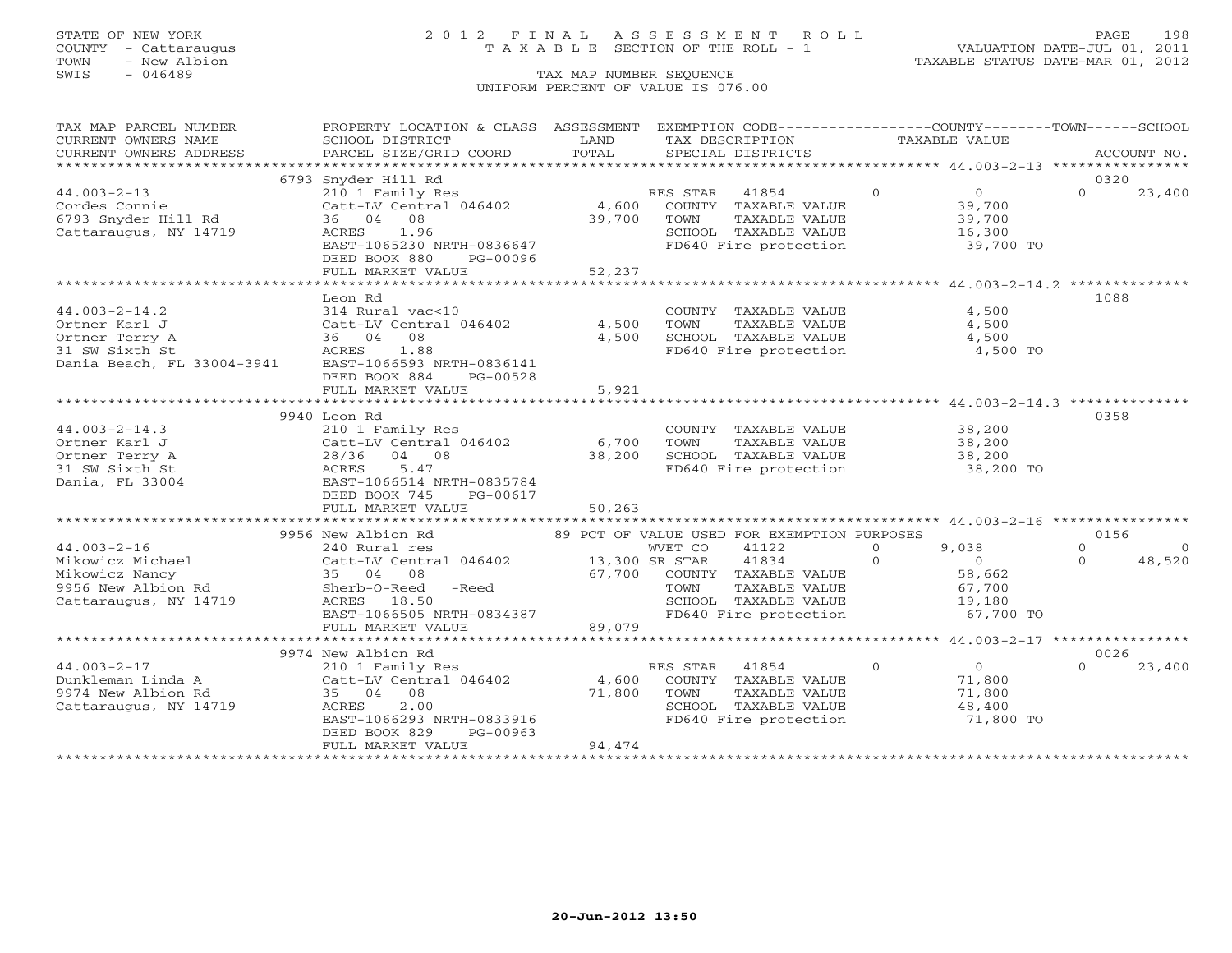### STATE OF NEW YORK 2 0 1 2 F I N A L A S S E S S M E N T R O L L PAGE 199 COUNTY - Cattaraugus T A X A B L E SECTION OF THE ROLL - 1 VALUATION DATE-JUL 01, 2011

| CURRENT OWNERS NAME<br>SCHOOL DISTRICT<br>LAND<br>TAX DESCRIPTION<br>TAXABLE VALUE<br>CURRENT OWNERS ADDRESS<br>***********************<br>9970 New Albion Rd<br>0375<br>$\Omega$<br>$\overline{0}$<br>$\Omega$<br>$44.003 - 2 - 18.1$<br>RES STAR 41854<br>23,400<br>210 1 Family Res<br>$Cat-LV$ Central 046402<br>5,700 COUNTY TAXABLE VALUE<br>Burkhard Mark G<br>40,800<br>40,800<br>TAXABLE VALUE<br>35 04 08<br>Burkhard Kim M<br>40,800<br>TOWN<br>SCHOOL TAXABLE VALUE<br>FD640 Fire protection<br>9970 New Albion Rd<br>Cattaraugus, NY 14719<br>ACRES<br>3.75 BANK 044<br>17,400<br>40,800 TO<br>EAST-1066059 NRTH-0834068<br>DEED BOOK 903<br>PG-00560<br>FULL MARKET VALUE<br>53,684<br>0050<br>New Albion Rd<br>9,100<br>$44.003 - 2 - 19$<br>210 1 Family Res<br>Catt-LV Central 046402<br>35 -04 -08<br>COUNTY TAXABLE VALUE<br>4,100<br>TOWN<br>TAXABLE VALUE<br>9,100<br>Teel Susan A<br>SCHOOL TAXABLE VALUE 9,100<br>9,100<br>10004 Leon Rd<br>ACRES 1.10<br>FD640 Fire protection<br>Cattaraugus, NY 14719<br>9,100 TO<br>EAST-1065778 NRTH-0834159<br>DEED BOOK 15572 PG-5002<br>FULL MARKET VALUE<br>11,974<br>9996 New Albion Rd<br>0051<br>$44.003 - 2 - 20$<br>25,000<br>25,000<br>COUNTY TAXABLE VALUE<br>Riggs Donald<br>TAXABLE VALUE<br>SCHOOL TAXABLE VALUE $25,000$<br>FD640 Fire protection $25,000$ TO<br>7613 83 Rte<br>35 04 08<br>25,000<br>33 04 06<br>FRNT 76.60 DPTH 153.20<br>South Dayton, NY 14138<br>EAST-1065635 NRTH-0834244<br>DEED BOOK 17127 PG-6001<br>32,895<br>FULL MARKET VALUE<br>0444<br>9985 Leon Rd<br>$\overline{O}$<br>41122<br>5,520<br>$\Omega$<br>$\circ$<br>44.003-2-21 $\begin{array}{lllllllll} \text{44.003-2-21} & \text{210 1 Family Res} & \text{WVL\_U} \\ \text{Thompson Magnus C} & \text{Catt-LV Central 046402} & \text{4,400 DVET CO} \\ \text{Thompson Barbara} & \text{35} & \text{04} & \text{08} & \text{36,800 RES STAR} \\ \text{9985 Leon Rd} & \text{ACRES} & \text{1.59} & \text{COUNTY T} \\ \text{TOWN} & \text{T} & \text{C} & \text{CMA} & \text{CMA} & \text{CMA} \\ \end$<br>41142<br>$7,360$<br>0<br>23,920<br>$\Omega$<br>$\Omega$<br>$\overline{0}$<br>36,800 RES STAR 41854<br>$\Omega$<br>23,400<br>$\Omega$<br>COUNTY TAXABLE VALUE<br>Cattaraugus, NY 14719<br>TOWN<br>TAXABLE VALUE<br>36,800<br>13,400<br>ENDI-1000900 NRTH-0834348<br>DEED BOOK 00965 PG-00331<br>FIILL MARKER WALLER<br>SCHOOL TAXABLE VALUE<br>48,421 FD640 Fire protection<br>FULL MARKET VALUE<br>36,800 TO<br>0452<br>COUNTY TAXABLE VALUE<br>20,200<br>Example 2.1<br>Layton Cindy L<br>Example 210 1 Family Res<br>6793 D Snyder Hill Rd<br>Cattaraugus, NY 14719<br>Cattaraugus, NY 14719<br>ACRES<br>TAXABLE VALUE 20,200<br>4,500<br>TOWN<br>20,200<br>SCHOOL TAXABLE VALUE 20,200<br>FD640 Fire protection 20,200 TO<br>DEED BOOK 1014<br>$PG-35$<br>26,579<br>FULL MARKET VALUE | TAX MAP PARCEL NUMBER | PROPERTY LOCATION & CLASS ASSESSMENT EXEMPTION CODE----------------COUNTY-------TOWN------SCHOOL |  |  |
|-----------------------------------------------------------------------------------------------------------------------------------------------------------------------------------------------------------------------------------------------------------------------------------------------------------------------------------------------------------------------------------------------------------------------------------------------------------------------------------------------------------------------------------------------------------------------------------------------------------------------------------------------------------------------------------------------------------------------------------------------------------------------------------------------------------------------------------------------------------------------------------------------------------------------------------------------------------------------------------------------------------------------------------------------------------------------------------------------------------------------------------------------------------------------------------------------------------------------------------------------------------------------------------------------------------------------------------------------------------------------------------------------------------------------------------------------------------------------------------------------------------------------------------------------------------------------------------------------------------------------------------------------------------------------------------------------------------------------------------------------------------------------------------------------------------------------------------------------------------------------------------------------------------------------------------------------------------------------------------------------------------------------------------------------------------------------------------------------------------------------------------------------------------------------------------------------------------------------------------------------------------------------------------------------------------------------------------------------------------------------------------------------------------------------------------------------------------------------------------------------------------------------------------------------------------------------------------------------------------------------------------------------------------------------------------------------------------------------------------------------------------------------------------------------------------------------------------------------------------------|-----------------------|--------------------------------------------------------------------------------------------------|--|--|
|                                                                                                                                                                                                                                                                                                                                                                                                                                                                                                                                                                                                                                                                                                                                                                                                                                                                                                                                                                                                                                                                                                                                                                                                                                                                                                                                                                                                                                                                                                                                                                                                                                                                                                                                                                                                                                                                                                                                                                                                                                                                                                                                                                                                                                                                                                                                                                                                                                                                                                                                                                                                                                                                                                                                                                                                                                                                 |                       |                                                                                                  |  |  |
|                                                                                                                                                                                                                                                                                                                                                                                                                                                                                                                                                                                                                                                                                                                                                                                                                                                                                                                                                                                                                                                                                                                                                                                                                                                                                                                                                                                                                                                                                                                                                                                                                                                                                                                                                                                                                                                                                                                                                                                                                                                                                                                                                                                                                                                                                                                                                                                                                                                                                                                                                                                                                                                                                                                                                                                                                                                                 |                       |                                                                                                  |  |  |
|                                                                                                                                                                                                                                                                                                                                                                                                                                                                                                                                                                                                                                                                                                                                                                                                                                                                                                                                                                                                                                                                                                                                                                                                                                                                                                                                                                                                                                                                                                                                                                                                                                                                                                                                                                                                                                                                                                                                                                                                                                                                                                                                                                                                                                                                                                                                                                                                                                                                                                                                                                                                                                                                                                                                                                                                                                                                 |                       |                                                                                                  |  |  |
|                                                                                                                                                                                                                                                                                                                                                                                                                                                                                                                                                                                                                                                                                                                                                                                                                                                                                                                                                                                                                                                                                                                                                                                                                                                                                                                                                                                                                                                                                                                                                                                                                                                                                                                                                                                                                                                                                                                                                                                                                                                                                                                                                                                                                                                                                                                                                                                                                                                                                                                                                                                                                                                                                                                                                                                                                                                                 |                       |                                                                                                  |  |  |
|                                                                                                                                                                                                                                                                                                                                                                                                                                                                                                                                                                                                                                                                                                                                                                                                                                                                                                                                                                                                                                                                                                                                                                                                                                                                                                                                                                                                                                                                                                                                                                                                                                                                                                                                                                                                                                                                                                                                                                                                                                                                                                                                                                                                                                                                                                                                                                                                                                                                                                                                                                                                                                                                                                                                                                                                                                                                 |                       |                                                                                                  |  |  |
|                                                                                                                                                                                                                                                                                                                                                                                                                                                                                                                                                                                                                                                                                                                                                                                                                                                                                                                                                                                                                                                                                                                                                                                                                                                                                                                                                                                                                                                                                                                                                                                                                                                                                                                                                                                                                                                                                                                                                                                                                                                                                                                                                                                                                                                                                                                                                                                                                                                                                                                                                                                                                                                                                                                                                                                                                                                                 |                       |                                                                                                  |  |  |
|                                                                                                                                                                                                                                                                                                                                                                                                                                                                                                                                                                                                                                                                                                                                                                                                                                                                                                                                                                                                                                                                                                                                                                                                                                                                                                                                                                                                                                                                                                                                                                                                                                                                                                                                                                                                                                                                                                                                                                                                                                                                                                                                                                                                                                                                                                                                                                                                                                                                                                                                                                                                                                                                                                                                                                                                                                                                 |                       |                                                                                                  |  |  |
|                                                                                                                                                                                                                                                                                                                                                                                                                                                                                                                                                                                                                                                                                                                                                                                                                                                                                                                                                                                                                                                                                                                                                                                                                                                                                                                                                                                                                                                                                                                                                                                                                                                                                                                                                                                                                                                                                                                                                                                                                                                                                                                                                                                                                                                                                                                                                                                                                                                                                                                                                                                                                                                                                                                                                                                                                                                                 |                       |                                                                                                  |  |  |
|                                                                                                                                                                                                                                                                                                                                                                                                                                                                                                                                                                                                                                                                                                                                                                                                                                                                                                                                                                                                                                                                                                                                                                                                                                                                                                                                                                                                                                                                                                                                                                                                                                                                                                                                                                                                                                                                                                                                                                                                                                                                                                                                                                                                                                                                                                                                                                                                                                                                                                                                                                                                                                                                                                                                                                                                                                                                 |                       |                                                                                                  |  |  |
|                                                                                                                                                                                                                                                                                                                                                                                                                                                                                                                                                                                                                                                                                                                                                                                                                                                                                                                                                                                                                                                                                                                                                                                                                                                                                                                                                                                                                                                                                                                                                                                                                                                                                                                                                                                                                                                                                                                                                                                                                                                                                                                                                                                                                                                                                                                                                                                                                                                                                                                                                                                                                                                                                                                                                                                                                                                                 |                       |                                                                                                  |  |  |
|                                                                                                                                                                                                                                                                                                                                                                                                                                                                                                                                                                                                                                                                                                                                                                                                                                                                                                                                                                                                                                                                                                                                                                                                                                                                                                                                                                                                                                                                                                                                                                                                                                                                                                                                                                                                                                                                                                                                                                                                                                                                                                                                                                                                                                                                                                                                                                                                                                                                                                                                                                                                                                                                                                                                                                                                                                                                 |                       |                                                                                                  |  |  |
|                                                                                                                                                                                                                                                                                                                                                                                                                                                                                                                                                                                                                                                                                                                                                                                                                                                                                                                                                                                                                                                                                                                                                                                                                                                                                                                                                                                                                                                                                                                                                                                                                                                                                                                                                                                                                                                                                                                                                                                                                                                                                                                                                                                                                                                                                                                                                                                                                                                                                                                                                                                                                                                                                                                                                                                                                                                                 |                       |                                                                                                  |  |  |
|                                                                                                                                                                                                                                                                                                                                                                                                                                                                                                                                                                                                                                                                                                                                                                                                                                                                                                                                                                                                                                                                                                                                                                                                                                                                                                                                                                                                                                                                                                                                                                                                                                                                                                                                                                                                                                                                                                                                                                                                                                                                                                                                                                                                                                                                                                                                                                                                                                                                                                                                                                                                                                                                                                                                                                                                                                                                 |                       |                                                                                                  |  |  |
|                                                                                                                                                                                                                                                                                                                                                                                                                                                                                                                                                                                                                                                                                                                                                                                                                                                                                                                                                                                                                                                                                                                                                                                                                                                                                                                                                                                                                                                                                                                                                                                                                                                                                                                                                                                                                                                                                                                                                                                                                                                                                                                                                                                                                                                                                                                                                                                                                                                                                                                                                                                                                                                                                                                                                                                                                                                                 |                       |                                                                                                  |  |  |
|                                                                                                                                                                                                                                                                                                                                                                                                                                                                                                                                                                                                                                                                                                                                                                                                                                                                                                                                                                                                                                                                                                                                                                                                                                                                                                                                                                                                                                                                                                                                                                                                                                                                                                                                                                                                                                                                                                                                                                                                                                                                                                                                                                                                                                                                                                                                                                                                                                                                                                                                                                                                                                                                                                                                                                                                                                                                 |                       |                                                                                                  |  |  |
|                                                                                                                                                                                                                                                                                                                                                                                                                                                                                                                                                                                                                                                                                                                                                                                                                                                                                                                                                                                                                                                                                                                                                                                                                                                                                                                                                                                                                                                                                                                                                                                                                                                                                                                                                                                                                                                                                                                                                                                                                                                                                                                                                                                                                                                                                                                                                                                                                                                                                                                                                                                                                                                                                                                                                                                                                                                                 |                       |                                                                                                  |  |  |
|                                                                                                                                                                                                                                                                                                                                                                                                                                                                                                                                                                                                                                                                                                                                                                                                                                                                                                                                                                                                                                                                                                                                                                                                                                                                                                                                                                                                                                                                                                                                                                                                                                                                                                                                                                                                                                                                                                                                                                                                                                                                                                                                                                                                                                                                                                                                                                                                                                                                                                                                                                                                                                                                                                                                                                                                                                                                 |                       |                                                                                                  |  |  |
|                                                                                                                                                                                                                                                                                                                                                                                                                                                                                                                                                                                                                                                                                                                                                                                                                                                                                                                                                                                                                                                                                                                                                                                                                                                                                                                                                                                                                                                                                                                                                                                                                                                                                                                                                                                                                                                                                                                                                                                                                                                                                                                                                                                                                                                                                                                                                                                                                                                                                                                                                                                                                                                                                                                                                                                                                                                                 |                       |                                                                                                  |  |  |
|                                                                                                                                                                                                                                                                                                                                                                                                                                                                                                                                                                                                                                                                                                                                                                                                                                                                                                                                                                                                                                                                                                                                                                                                                                                                                                                                                                                                                                                                                                                                                                                                                                                                                                                                                                                                                                                                                                                                                                                                                                                                                                                                                                                                                                                                                                                                                                                                                                                                                                                                                                                                                                                                                                                                                                                                                                                                 |                       |                                                                                                  |  |  |
|                                                                                                                                                                                                                                                                                                                                                                                                                                                                                                                                                                                                                                                                                                                                                                                                                                                                                                                                                                                                                                                                                                                                                                                                                                                                                                                                                                                                                                                                                                                                                                                                                                                                                                                                                                                                                                                                                                                                                                                                                                                                                                                                                                                                                                                                                                                                                                                                                                                                                                                                                                                                                                                                                                                                                                                                                                                                 |                       |                                                                                                  |  |  |
|                                                                                                                                                                                                                                                                                                                                                                                                                                                                                                                                                                                                                                                                                                                                                                                                                                                                                                                                                                                                                                                                                                                                                                                                                                                                                                                                                                                                                                                                                                                                                                                                                                                                                                                                                                                                                                                                                                                                                                                                                                                                                                                                                                                                                                                                                                                                                                                                                                                                                                                                                                                                                                                                                                                                                                                                                                                                 |                       |                                                                                                  |  |  |
|                                                                                                                                                                                                                                                                                                                                                                                                                                                                                                                                                                                                                                                                                                                                                                                                                                                                                                                                                                                                                                                                                                                                                                                                                                                                                                                                                                                                                                                                                                                                                                                                                                                                                                                                                                                                                                                                                                                                                                                                                                                                                                                                                                                                                                                                                                                                                                                                                                                                                                                                                                                                                                                                                                                                                                                                                                                                 |                       |                                                                                                  |  |  |
|                                                                                                                                                                                                                                                                                                                                                                                                                                                                                                                                                                                                                                                                                                                                                                                                                                                                                                                                                                                                                                                                                                                                                                                                                                                                                                                                                                                                                                                                                                                                                                                                                                                                                                                                                                                                                                                                                                                                                                                                                                                                                                                                                                                                                                                                                                                                                                                                                                                                                                                                                                                                                                                                                                                                                                                                                                                                 |                       |                                                                                                  |  |  |
|                                                                                                                                                                                                                                                                                                                                                                                                                                                                                                                                                                                                                                                                                                                                                                                                                                                                                                                                                                                                                                                                                                                                                                                                                                                                                                                                                                                                                                                                                                                                                                                                                                                                                                                                                                                                                                                                                                                                                                                                                                                                                                                                                                                                                                                                                                                                                                                                                                                                                                                                                                                                                                                                                                                                                                                                                                                                 |                       |                                                                                                  |  |  |
|                                                                                                                                                                                                                                                                                                                                                                                                                                                                                                                                                                                                                                                                                                                                                                                                                                                                                                                                                                                                                                                                                                                                                                                                                                                                                                                                                                                                                                                                                                                                                                                                                                                                                                                                                                                                                                                                                                                                                                                                                                                                                                                                                                                                                                                                                                                                                                                                                                                                                                                                                                                                                                                                                                                                                                                                                                                                 |                       |                                                                                                  |  |  |
|                                                                                                                                                                                                                                                                                                                                                                                                                                                                                                                                                                                                                                                                                                                                                                                                                                                                                                                                                                                                                                                                                                                                                                                                                                                                                                                                                                                                                                                                                                                                                                                                                                                                                                                                                                                                                                                                                                                                                                                                                                                                                                                                                                                                                                                                                                                                                                                                                                                                                                                                                                                                                                                                                                                                                                                                                                                                 |                       |                                                                                                  |  |  |
|                                                                                                                                                                                                                                                                                                                                                                                                                                                                                                                                                                                                                                                                                                                                                                                                                                                                                                                                                                                                                                                                                                                                                                                                                                                                                                                                                                                                                                                                                                                                                                                                                                                                                                                                                                                                                                                                                                                                                                                                                                                                                                                                                                                                                                                                                                                                                                                                                                                                                                                                                                                                                                                                                                                                                                                                                                                                 |                       |                                                                                                  |  |  |
|                                                                                                                                                                                                                                                                                                                                                                                                                                                                                                                                                                                                                                                                                                                                                                                                                                                                                                                                                                                                                                                                                                                                                                                                                                                                                                                                                                                                                                                                                                                                                                                                                                                                                                                                                                                                                                                                                                                                                                                                                                                                                                                                                                                                                                                                                                                                                                                                                                                                                                                                                                                                                                                                                                                                                                                                                                                                 |                       |                                                                                                  |  |  |
|                                                                                                                                                                                                                                                                                                                                                                                                                                                                                                                                                                                                                                                                                                                                                                                                                                                                                                                                                                                                                                                                                                                                                                                                                                                                                                                                                                                                                                                                                                                                                                                                                                                                                                                                                                                                                                                                                                                                                                                                                                                                                                                                                                                                                                                                                                                                                                                                                                                                                                                                                                                                                                                                                                                                                                                                                                                                 |                       |                                                                                                  |  |  |
|                                                                                                                                                                                                                                                                                                                                                                                                                                                                                                                                                                                                                                                                                                                                                                                                                                                                                                                                                                                                                                                                                                                                                                                                                                                                                                                                                                                                                                                                                                                                                                                                                                                                                                                                                                                                                                                                                                                                                                                                                                                                                                                                                                                                                                                                                                                                                                                                                                                                                                                                                                                                                                                                                                                                                                                                                                                                 |                       |                                                                                                  |  |  |
|                                                                                                                                                                                                                                                                                                                                                                                                                                                                                                                                                                                                                                                                                                                                                                                                                                                                                                                                                                                                                                                                                                                                                                                                                                                                                                                                                                                                                                                                                                                                                                                                                                                                                                                                                                                                                                                                                                                                                                                                                                                                                                                                                                                                                                                                                                                                                                                                                                                                                                                                                                                                                                                                                                                                                                                                                                                                 |                       |                                                                                                  |  |  |
|                                                                                                                                                                                                                                                                                                                                                                                                                                                                                                                                                                                                                                                                                                                                                                                                                                                                                                                                                                                                                                                                                                                                                                                                                                                                                                                                                                                                                                                                                                                                                                                                                                                                                                                                                                                                                                                                                                                                                                                                                                                                                                                                                                                                                                                                                                                                                                                                                                                                                                                                                                                                                                                                                                                                                                                                                                                                 |                       |                                                                                                  |  |  |
|                                                                                                                                                                                                                                                                                                                                                                                                                                                                                                                                                                                                                                                                                                                                                                                                                                                                                                                                                                                                                                                                                                                                                                                                                                                                                                                                                                                                                                                                                                                                                                                                                                                                                                                                                                                                                                                                                                                                                                                                                                                                                                                                                                                                                                                                                                                                                                                                                                                                                                                                                                                                                                                                                                                                                                                                                                                                 |                       |                                                                                                  |  |  |
|                                                                                                                                                                                                                                                                                                                                                                                                                                                                                                                                                                                                                                                                                                                                                                                                                                                                                                                                                                                                                                                                                                                                                                                                                                                                                                                                                                                                                                                                                                                                                                                                                                                                                                                                                                                                                                                                                                                                                                                                                                                                                                                                                                                                                                                                                                                                                                                                                                                                                                                                                                                                                                                                                                                                                                                                                                                                 |                       |                                                                                                  |  |  |
|                                                                                                                                                                                                                                                                                                                                                                                                                                                                                                                                                                                                                                                                                                                                                                                                                                                                                                                                                                                                                                                                                                                                                                                                                                                                                                                                                                                                                                                                                                                                                                                                                                                                                                                                                                                                                                                                                                                                                                                                                                                                                                                                                                                                                                                                                                                                                                                                                                                                                                                                                                                                                                                                                                                                                                                                                                                                 |                       |                                                                                                  |  |  |
|                                                                                                                                                                                                                                                                                                                                                                                                                                                                                                                                                                                                                                                                                                                                                                                                                                                                                                                                                                                                                                                                                                                                                                                                                                                                                                                                                                                                                                                                                                                                                                                                                                                                                                                                                                                                                                                                                                                                                                                                                                                                                                                                                                                                                                                                                                                                                                                                                                                                                                                                                                                                                                                                                                                                                                                                                                                                 |                       |                                                                                                  |  |  |
|                                                                                                                                                                                                                                                                                                                                                                                                                                                                                                                                                                                                                                                                                                                                                                                                                                                                                                                                                                                                                                                                                                                                                                                                                                                                                                                                                                                                                                                                                                                                                                                                                                                                                                                                                                                                                                                                                                                                                                                                                                                                                                                                                                                                                                                                                                                                                                                                                                                                                                                                                                                                                                                                                                                                                                                                                                                                 |                       |                                                                                                  |  |  |
|                                                                                                                                                                                                                                                                                                                                                                                                                                                                                                                                                                                                                                                                                                                                                                                                                                                                                                                                                                                                                                                                                                                                                                                                                                                                                                                                                                                                                                                                                                                                                                                                                                                                                                                                                                                                                                                                                                                                                                                                                                                                                                                                                                                                                                                                                                                                                                                                                                                                                                                                                                                                                                                                                                                                                                                                                                                                 |                       |                                                                                                  |  |  |
|                                                                                                                                                                                                                                                                                                                                                                                                                                                                                                                                                                                                                                                                                                                                                                                                                                                                                                                                                                                                                                                                                                                                                                                                                                                                                                                                                                                                                                                                                                                                                                                                                                                                                                                                                                                                                                                                                                                                                                                                                                                                                                                                                                                                                                                                                                                                                                                                                                                                                                                                                                                                                                                                                                                                                                                                                                                                 |                       |                                                                                                  |  |  |
|                                                                                                                                                                                                                                                                                                                                                                                                                                                                                                                                                                                                                                                                                                                                                                                                                                                                                                                                                                                                                                                                                                                                                                                                                                                                                                                                                                                                                                                                                                                                                                                                                                                                                                                                                                                                                                                                                                                                                                                                                                                                                                                                                                                                                                                                                                                                                                                                                                                                                                                                                                                                                                                                                                                                                                                                                                                                 |                       |                                                                                                  |  |  |
|                                                                                                                                                                                                                                                                                                                                                                                                                                                                                                                                                                                                                                                                                                                                                                                                                                                                                                                                                                                                                                                                                                                                                                                                                                                                                                                                                                                                                                                                                                                                                                                                                                                                                                                                                                                                                                                                                                                                                                                                                                                                                                                                                                                                                                                                                                                                                                                                                                                                                                                                                                                                                                                                                                                                                                                                                                                                 |                       |                                                                                                  |  |  |
|                                                                                                                                                                                                                                                                                                                                                                                                                                                                                                                                                                                                                                                                                                                                                                                                                                                                                                                                                                                                                                                                                                                                                                                                                                                                                                                                                                                                                                                                                                                                                                                                                                                                                                                                                                                                                                                                                                                                                                                                                                                                                                                                                                                                                                                                                                                                                                                                                                                                                                                                                                                                                                                                                                                                                                                                                                                                 |                       |                                                                                                  |  |  |
|                                                                                                                                                                                                                                                                                                                                                                                                                                                                                                                                                                                                                                                                                                                                                                                                                                                                                                                                                                                                                                                                                                                                                                                                                                                                                                                                                                                                                                                                                                                                                                                                                                                                                                                                                                                                                                                                                                                                                                                                                                                                                                                                                                                                                                                                                                                                                                                                                                                                                                                                                                                                                                                                                                                                                                                                                                                                 |                       |                                                                                                  |  |  |
|                                                                                                                                                                                                                                                                                                                                                                                                                                                                                                                                                                                                                                                                                                                                                                                                                                                                                                                                                                                                                                                                                                                                                                                                                                                                                                                                                                                                                                                                                                                                                                                                                                                                                                                                                                                                                                                                                                                                                                                                                                                                                                                                                                                                                                                                                                                                                                                                                                                                                                                                                                                                                                                                                                                                                                                                                                                                 |                       |                                                                                                  |  |  |
|                                                                                                                                                                                                                                                                                                                                                                                                                                                                                                                                                                                                                                                                                                                                                                                                                                                                                                                                                                                                                                                                                                                                                                                                                                                                                                                                                                                                                                                                                                                                                                                                                                                                                                                                                                                                                                                                                                                                                                                                                                                                                                                                                                                                                                                                                                                                                                                                                                                                                                                                                                                                                                                                                                                                                                                                                                                                 |                       |                                                                                                  |  |  |
|                                                                                                                                                                                                                                                                                                                                                                                                                                                                                                                                                                                                                                                                                                                                                                                                                                                                                                                                                                                                                                                                                                                                                                                                                                                                                                                                                                                                                                                                                                                                                                                                                                                                                                                                                                                                                                                                                                                                                                                                                                                                                                                                                                                                                                                                                                                                                                                                                                                                                                                                                                                                                                                                                                                                                                                                                                                                 |                       |                                                                                                  |  |  |
|                                                                                                                                                                                                                                                                                                                                                                                                                                                                                                                                                                                                                                                                                                                                                                                                                                                                                                                                                                                                                                                                                                                                                                                                                                                                                                                                                                                                                                                                                                                                                                                                                                                                                                                                                                                                                                                                                                                                                                                                                                                                                                                                                                                                                                                                                                                                                                                                                                                                                                                                                                                                                                                                                                                                                                                                                                                                 |                       |                                                                                                  |  |  |
|                                                                                                                                                                                                                                                                                                                                                                                                                                                                                                                                                                                                                                                                                                                                                                                                                                                                                                                                                                                                                                                                                                                                                                                                                                                                                                                                                                                                                                                                                                                                                                                                                                                                                                                                                                                                                                                                                                                                                                                                                                                                                                                                                                                                                                                                                                                                                                                                                                                                                                                                                                                                                                                                                                                                                                                                                                                                 |                       |                                                                                                  |  |  |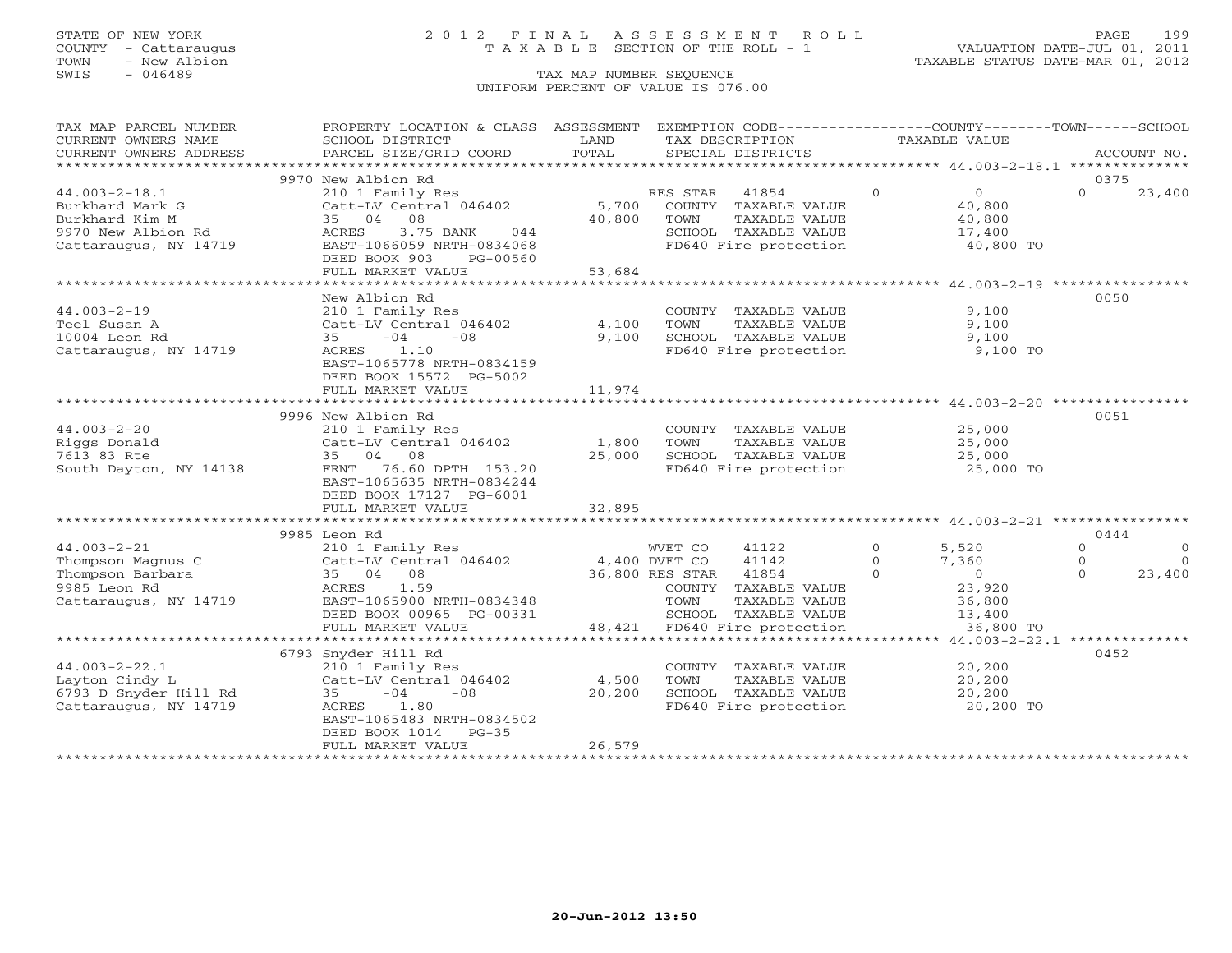## STATE OF NEW YORK 2 0 1 2 F I N A L A S S E S S M E N T R O L L PAGE 200 COUNTY - Cattaraugus T A X A B L E SECTION OF THE ROLL - 1 VALUATION DATE-JUL 01, 2011

| TAX MAP PARCEL NUMBER                                            | PROPERTY LOCATION & CLASS ASSESSMENT EXEMPTION CODE----------------COUNTY-------TOWN------SCHOOL |                        |                                               |                                  |                    |
|------------------------------------------------------------------|--------------------------------------------------------------------------------------------------|------------------------|-----------------------------------------------|----------------------------------|--------------------|
| CURRENT OWNERS NAME<br>CURRENT OWNERS ADDRESS                    | SCHOOL DISTRICT<br>PARCEL SIZE/GRID COORD                                                        | LAND<br>TOTAL          | TAX DESCRIPTION<br>SPECIAL DISTRICTS          | TAXABLE VALUE                    | ACCOUNT NO.        |
|                                                                  |                                                                                                  |                        |                                               |                                  |                    |
|                                                                  | Snyder Hill Rd                                                                                   |                        |                                               |                                  | 1489               |
| $44.003 - 2 - 22.2$                                              | 314 Rural vac<10                                                                                 |                        | COUNTY TAXABLE VALUE                          | 12,400                           |                    |
| Adams Kenneth L                                                  | Catt-LV Central 046402                                                                           | 12,400                 | TOWN<br>TAXABLE VALUE                         | 12,400                           |                    |
| Adams Steven L                                                   | 35 04<br>08                                                                                      | 12,400                 | SCHOOL TAXABLE VALUE                          | 12,400                           |                    |
| 11292 Youngs Rd                                                  | ACRES 16.85                                                                                      |                        | FD640 Fire protection                         | 12,400 TO                        |                    |
| Cattaraugus, NY 14719                                            | EAST-0417237 NRTH-0835214                                                                        |                        |                                               |                                  |                    |
|                                                                  | DEED BOOK 2917 PG-2003                                                                           |                        |                                               |                                  |                    |
|                                                                  | FULL MARKET VALUE                                                                                | 16,316                 |                                               |                                  |                    |
|                                                                  |                                                                                                  |                        |                                               |                                  |                    |
|                                                                  | 10026 Mosher Hollow Rd                                                                           |                        |                                               |                                  | 0453               |
| $44.003 - 2 - 23$                                                | 210 1 Family Res                                                                                 |                        | RES STAR 41854                                | $\overline{0}$<br>$\overline{0}$ | $\Omega$<br>23,400 |
| Hoffman Juanita L<br>noriman Juanıta L<br>10026 Mosher Hollow Rd | Catt-LV Central 046402                                                                           |                        | 4,100 COUNTY TAXABLE VALUE                    | 26,000                           |                    |
|                                                                  | 35 04 08                                                                                         | 26,000                 | TOWN<br>TAXABLE VALUE                         | 26,000                           |                    |
| Cattaraugus, NY 14719                                            | FRNT 165.00 DPTH 270.00                                                                          |                        | SCHOOL TAXABLE VALUE<br>FD640 Fire protection | 2,600                            |                    |
|                                                                  | EAST-1065356 NRTH-0834763                                                                        |                        |                                               | 26,000 TO                        |                    |
|                                                                  | DEED BOOK 2267 PG-2001                                                                           |                        |                                               |                                  |                    |
|                                                                  | FULL MARKET VALUE                                                                                | 34,211<br>************ |                                               |                                  |                    |
|                                                                  | Mosher Hollow Rd                                                                                 |                        |                                               |                                  | 0446               |
| $44.003 - 2 - 24$                                                | 210 1 Family Res                                                                                 |                        | COUNTY TAXABLE VALUE                          | 12,100                           |                    |
| Weston Scott                                                     | Catt-LV Central 046402                                                                           | 4,100                  | TOWN<br>TAXABLE VALUE                         | 12,100                           |                    |
| Weston Barbara                                                   | 35<br>$-04$<br>$-08$                                                                             | 12,100                 | SCHOOL TAXABLE VALUE                          | 12,100                           |                    |
| PO Box 231                                                       | FRNT 150.00 DPTH 295.00                                                                          |                        | FD640 Fire protection                         | 12,100 TO                        |                    |
| Versailles, NY 14168                                             | EAST-1065189 NRTH-0835044                                                                        |                        |                                               |                                  |                    |
|                                                                  | DEED BOOK 3319 PG-9010                                                                           |                        |                                               |                                  |                    |
|                                                                  | FULL MARKET VALUE                                                                                | 15,921                 |                                               |                                  |                    |
|                                                                  |                                                                                                  |                        |                                               |                                  |                    |
|                                                                  | 10036 Mosher Hollow Rd                                                                           |                        |                                               |                                  | 0149               |
| $44.003 - 2 - 25$                                                | 210 1 Family Res                                                                                 |                        | RES STAR<br>41854                             | $\overline{0}$<br>$\overline{0}$ | $\Omega$<br>23,400 |
| Robbins Marie H                                                  | Catt-LV Central 046402                                                                           | 4,200                  | COUNTY TAXABLE VALUE                          | 36,400                           |                    |
| 10036 Mosher Hollow Rd                                           | 35 04 08                                                                                         | 36,400                 | TAXABLE VALUE<br>TOWN                         | 36,400                           |                    |
| Cattaraugus, NY 14719                                            | ACRES 1.33                                                                                       |                        | SCHOOL TAXABLE VALUE                          | 13,000                           |                    |
|                                                                  | EAST-1065308 NRTH-0834937                                                                        |                        | FD640 Fire protection                         | 36,400 TO                        |                    |
|                                                                  | DEED BOOK 907<br>PG-01200                                                                        |                        |                                               |                                  |                    |
|                                                                  | FULL MARKET VALUE                                                                                | 47,895                 |                                               |                                  |                    |
|                                                                  |                                                                                                  |                        |                                               |                                  |                    |
| $44.003 - 2 - 27.2$                                              | Mosher Hollow Rd                                                                                 |                        |                                               | 7,100                            | 1450               |
| White Thornton C                                                 | 312 Vac w/imprv<br>Catt-LV Central 046402                                                        | 1,600                  | COUNTY TAXABLE VALUE<br>TAXABLE VALUE<br>TOWN | 7,100                            |                    |
| 10185 Mosher Hollow Rd                                           | 36 04 08                                                                                         | 7,100                  | SCHOOL TAXABLE VALUE                          | 7,100                            |                    |
| Cattaraugus, NY 14719                                            | FRNT 100.00 DPTH 75.00                                                                           |                        | FD640 Fire protection                         | 7,100 TO                         |                    |
|                                                                  | EAST-1063194 NRTH-0836272                                                                        |                        |                                               |                                  |                    |
|                                                                  | DEED BOOK 00974 PG-01169                                                                         |                        |                                               |                                  |                    |
|                                                                  | FULL MARKET VALUE                                                                                | 9,342                  |                                               |                                  |                    |
|                                                                  |                                                                                                  |                        |                                               |                                  |                    |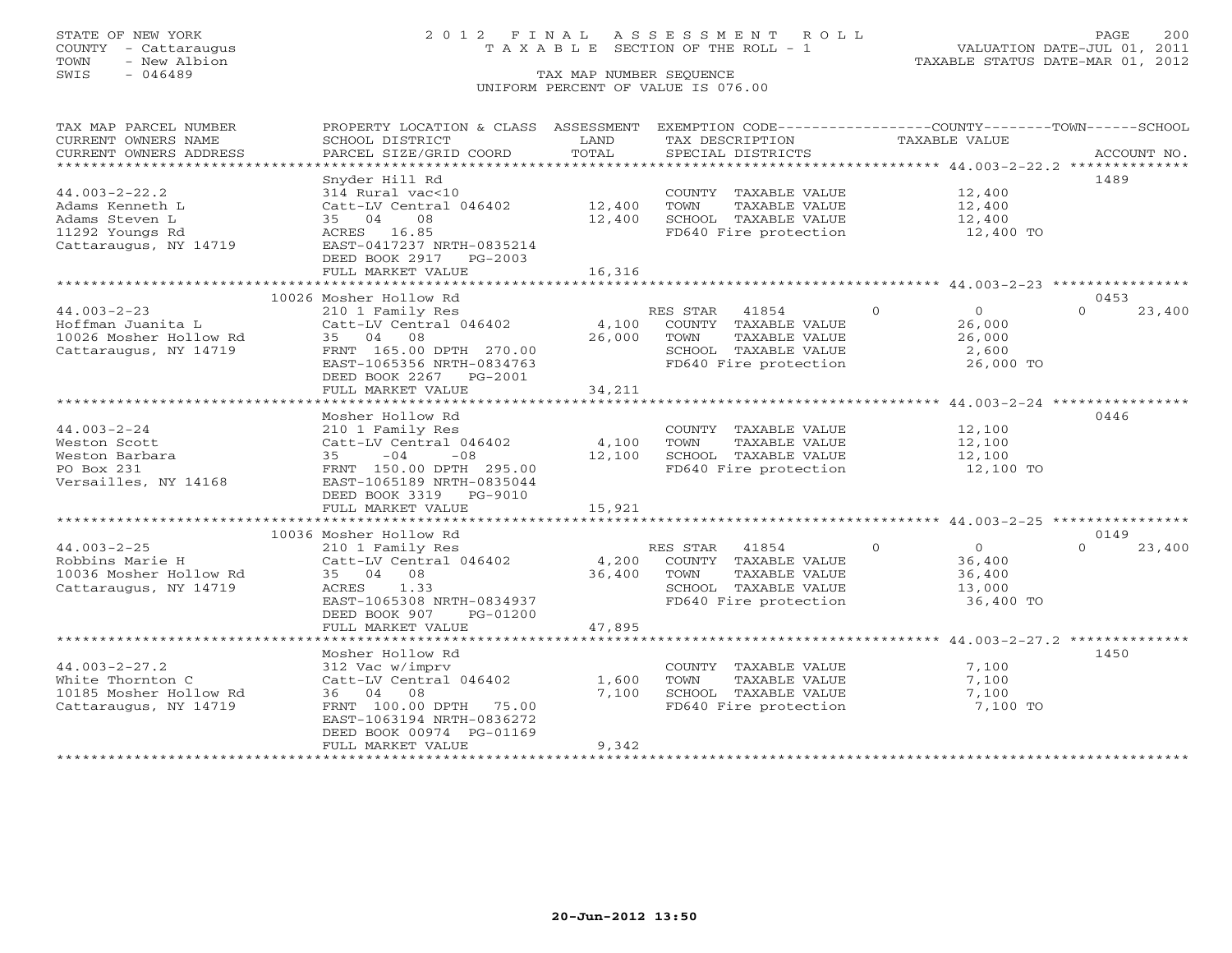## STATE OF NEW YORK 2 0 1 2 F I N A L A S S E S S M E N T R O L L PAGE 201 COUNTY - Cattaraugus T A X A B L E SECTION OF THE ROLL - 1 VALUATION DATE-JUL 01, 2011

TOWN - New Albion TAXABLE STATUS DATE-MAR 01, 2012

| TAX MAP PARCEL NUMBER<br>CURRENT OWNERS NAME                                                              | PROPERTY LOCATION & CLASS ASSESSMENT<br>SCHOOL DISTRICT | LAND           | EXEMPTION CODE-----------------COUNTY-------TOWN------SCHOOL<br>TAX DESCRIPTION | TAXABLE VALUE |                  |                          |
|-----------------------------------------------------------------------------------------------------------|---------------------------------------------------------|----------------|---------------------------------------------------------------------------------|---------------|------------------|--------------------------|
| CURRENT OWNERS ADDRESS                                                                                    | PARCEL SIZE/GRID COORD                                  | TOTAL          | SPECIAL DISTRICTS                                                               |               |                  | ACCOUNT NO.              |
|                                                                                                           | 10185 Mosher Hollow Rd                                  |                |                                                                                 |               |                  | 0531                     |
| $44.003 - 2 - 28.1$                                                                                       | 240 Rural res                                           |                | RES STAR 41854                                                                  | $\Omega$      | $\Omega$         | $\Omega$<br>23,400       |
| White Thornton C                                                                                          | Catt-LV Central 046402                                  | 20,500         | COUNTY TAXABLE VALUE                                                            |               | 48,500           |                          |
| 10185 Mosher Hollow Rd                                                                                    | 36/44 04 08                                             | 48,500         | TOWN<br>TAXABLE VALUE                                                           |               | 48,500           |                          |
| Cattaraugus, NY 14719                                                                                     | 70% Complete On Addition                                |                | SCHOOL TAXABLE VALUE                                                            |               | 25,100           |                          |
|                                                                                                           | 46.27<br>ACRES                                          |                | SCHOOL TAXABLE VALUE<br>FD640 Fire protection                                   |               |                  |                          |
|                                                                                                           | EAST-1062453 NRTH-0836006                               |                |                                                                                 |               | $48,500$ TO      |                          |
|                                                                                                           | DEED BOOK 882<br>PG-00181                               |                |                                                                                 |               |                  |                          |
|                                                                                                           | FULL MARKET VALUE                                       | 63,816         |                                                                                 |               |                  |                          |
|                                                                                                           |                                                         | ************** | ************************************ 44.004-1-1.1 ****************              |               |                  |                          |
|                                                                                                           | 9875 Leon Rd                                            |                |                                                                                 |               |                  | 0510                     |
| $44.004 - 1 - 1.1$                                                                                        | 112 Dairy farm                                          |                | AG BLDG<br>41700                                                                | $\Omega$      | 6,300            | 6,300<br>6,300           |
| Reed David D                                                                                              | Catt-LV Central 046402 34,600 AG BLDG                   |                | 41700                                                                           | $\circ$       | 6,700            | 6,700<br>6,700           |
| 9875 Leon Rd                                                                                              | 20 04 08                                                |                | 91,800 AG DIST<br>41720                                                         | $\Omega$      | 3,451            | 3,451<br>3,451           |
| Cattaraugus, NY 14719                                                                                     | L/p 892-469;910-1144;                                   |                | RES STAR<br>41854                                                               | $\Omega$      | $\overline{O}$   | $\overline{0}$<br>23,400 |
|                                                                                                           | 911-1029                                                |                | COUNTY TAXABLE VALUE                                                            |               | 75,349           |                          |
| MAY BE SUBJECT TO PAYMENT                                                                                 | FRNT 2460.00 DPTH                                       |                | TOWN<br>TAXABLE VALUE                                                           |               | 75,349           |                          |
| UNDER AGDIST LAW TIL 2018                                                                                 | ACRES 89.90                                             |                | SCHOOL TAXABLE VALUE                                                            |               | 51,949           |                          |
|                                                                                                           | EAST-1068092 NRTH-0836331                               |                | FD640 Fire protection                                                           |               | 91,800 TO        |                          |
|                                                                                                           | DEED BOOK 911<br>PG-01031                               |                |                                                                                 |               |                  |                          |
|                                                                                                           | FULL MARKET VALUE                                       | 120,789        |                                                                                 |               |                  |                          |
|                                                                                                           |                                                         |                | ***********************************44.004-1-1.2 ***************                 |               |                  |                          |
|                                                                                                           | Leon Rd                                                 |                |                                                                                 |               |                  | 0009                     |
| $44.004 - 1 - 1.2$                                                                                        | 322 Rural vac>10                                        |                | COUNTY TAXABLE VALUE                                                            |               | 11,000           |                          |
|                                                                                                           | Catt-LV Central 046402                                  | 11,000         | TAXABLE VALUE<br>TOWN                                                           |               | 11,000           |                          |
|                                                                                                           |                                                         | 11,000         | SCHOOL TAXABLE VALUE                                                            |               | 11,000           |                          |
| 44.004-1-1.2<br>Adams Robert A Catt-LV Centra<br>Adams Rene A 30 04 08<br>11176 Chautauqua Rd ACRES 36.80 |                                                         |                | FD640 Fire protection                                                           |               | 11,000 TO        |                          |
| Cattaraugus, NY 14719                                                                                     | EAST-1067321 NRTH-0838753                               |                |                                                                                 |               |                  |                          |
|                                                                                                           | DEED BOOK 13851 PG-3001                                 |                |                                                                                 |               |                  |                          |
|                                                                                                           | FULL MARKET VALUE                                       | 14,474         |                                                                                 |               |                  |                          |
|                                                                                                           |                                                         |                |                                                                                 |               |                  |                          |
|                                                                                                           | 9870 Leon Rd                                            |                |                                                                                 |               |                  | 1137                     |
| $44.004 - 1 - 1.3$                                                                                        | 270 Mfg housing                                         |                | COUNTY TAXABLE VALUE                                                            |               | 29,200           |                          |
| Bryant Paul                                                                                               | Catt-LV Central 046402 10,500                           |                | TAXABLE VALUE<br>TOWN                                                           |               | 29,200           |                          |
| Bryant Lori                                                                                               | 28 04 08                                                | 29,200         | SCHOOL TAXABLE VALUE                                                            |               | 29,200           |                          |
| 9868 Leon Rd                                                                                              | ACRES 12.96                                             |                | FD640 Fire protection                                                           |               | 29,200 TO        |                          |
| Cattaraugus, NY 14719                                                                                     | EAST-1067319 NRTH-0837786                               |                |                                                                                 |               |                  |                          |
|                                                                                                           | DEED BOOK 16258 PG-3002<br>FULL MARKET VALUE            |                |                                                                                 |               |                  |                          |
|                                                                                                           |                                                         | 38,421         |                                                                                 |               |                  |                          |
|                                                                                                           | 9808 Leon Rd                                            |                |                                                                                 |               |                  | 0261                     |
| $44.004 - 1 - 2$                                                                                          | 240 Rural res                                           |                | COUNTY TAXABLE VALUE                                                            |               | 47,800           |                          |
| Skeels Adam                                                                                               | Catt-LV Central 046402 15,900                           |                | TAXABLE VALUE<br>TOWN                                                           |               |                  |                          |
| 9808 Leon Rd                                                                                              | 28 04 08                                                | 47,800         | SCHOOL TAXABLE VALUE                                                            |               | 47,800<br>47,800 |                          |
| Cattaraugus, NY 14719                                                                                     | ACRES 23.79 BANK<br>032                                 |                | FD640 Fire protection                                                           |               | 47,800 TO        |                          |
|                                                                                                           | EAST-1068431 NRTH-0838992                               |                |                                                                                 |               |                  |                          |
|                                                                                                           | DEED BOOK 13622 PG-6002                                 |                |                                                                                 |               |                  |                          |
|                                                                                                           | FULL MARKET VALUE                                       | 62,895         |                                                                                 |               |                  |                          |
|                                                                                                           |                                                         |                |                                                                                 |               |                  |                          |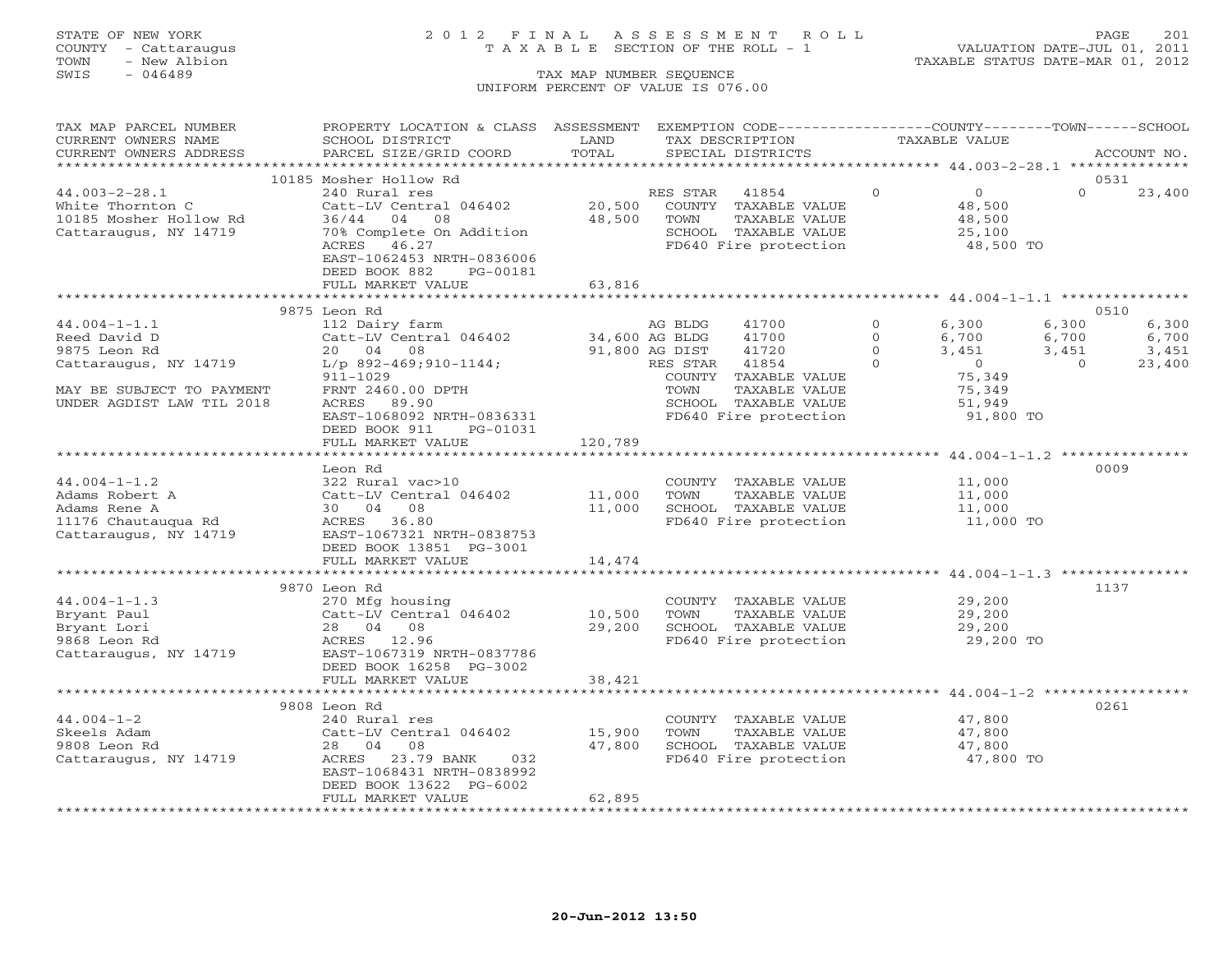## STATE OF NEW YORK 2 0 1 2 F I N A L A S S E S S M E N T R O L L PAGE 202 COUNTY - Cattaraugus T A X A B L E SECTION OF THE ROLL - 1 VALUATION DATE-JUL 01, 2011

TOWN - New Albion TAXABLE STATUS DATE-MAR 01, 2012

| TAX MAP PARCEL NUMBER     | PROPERTY LOCATION & CLASS ASSESSMENT      |               |                | EXEMPTION CODE-----------------COUNTY-------TOWN------SCHOOL |                |                                         |               |             |
|---------------------------|-------------------------------------------|---------------|----------------|--------------------------------------------------------------|----------------|-----------------------------------------|---------------|-------------|
| CURRENT OWNERS NAME       | SCHOOL DISTRICT                           | LAND          |                | TAX DESCRIPTION                                              | TAXABLE VALUE  |                                         |               |             |
| CURRENT OWNERS ADDRESS    | PARCEL SIZE/GRID COORD                    | TOTAL         |                | SPECIAL DISTRICTS                                            |                |                                         |               | ACCOUNT NO. |
|                           |                                           |               |                |                                                              |                |                                         |               |             |
|                           | 9846 Leon Rd                              |               |                |                                                              |                |                                         | 1059          |             |
| $44.004 - 1 - 3$          | 270 Mfg housing                           |               | RES STAR       | 41854                                                        | $\circ$        | $\overline{0}$                          | $\Omega$      | 18,400      |
| Brown Robert J            | Catt-LV Central 046402                    | 5,300         |                | COUNTY TAXABLE VALUE                                         |                | 18,400                                  |               |             |
| 9846 Leon Rd              | 28 04 08                                  | 18,400        | TOWN           | TAXABLE VALUE                                                |                | 18,400                                  |               |             |
| Cattaraugus, NY 14719     | ACRES<br>3.21                             |               |                | SCHOOL TAXABLE VALUE                                         |                | $\overline{0}$                          |               |             |
|                           | EAST-1068501 NRTH-0838370                 |               |                | FD640 Fire protection                                        |                | 18,400 TO                               |               |             |
|                           | DEED BOOK 873<br>PG-01139                 |               |                |                                                              |                |                                         |               |             |
|                           | FULL MARKET VALUE                         | 24,211        |                |                                                              |                |                                         |               |             |
|                           |                                           |               |                |                                                              |                |                                         |               |             |
|                           | 9797 Leon Rd                              |               |                |                                                              |                |                                         | 0415          |             |
| $44.004 - 1 - 4$          | 240 Rural res                             |               | RES STAR       | 41854                                                        | $\Omega$       | $\overline{0}$                          | $\Omega$      | 23,400      |
| Westfall Dale S           | Catt-LV Central 046402                    | 19,700        |                | COUNTY TAXABLE VALUE                                         |                | 140,000                                 |               |             |
| Westfall Nancy            | 28 04 08                                  | 140,000       | TOWN           | TAXABLE VALUE                                                |                | 140,000                                 |               |             |
| 9797 Leon Rd              | SCAR decision                             |               |                | SCHOOL TAXABLE VALUE                                         |                | 116,600                                 |               |             |
| Cattaraugus, NY 14719     | ACRES 37.41                               |               |                | FD640 Fire protection                                        |                | 140,000 TO                              |               |             |
|                           | EAST-1069877 NRTH-0838959                 |               |                |                                                              |                |                                         |               |             |
|                           | DEED BOOK 1033 PG-282                     |               |                |                                                              |                |                                         |               |             |
|                           | FULL MARKET VALUE                         | 184,211       |                |                                                              |                |                                         |               |             |
|                           | **************************                |               |                | ****************************44.004-1-5.1 ****************    |                |                                         |               |             |
|                           | 9856 Leon Rd                              |               |                |                                                              |                |                                         | 0520          |             |
| $44.004 - 1 - 5.1$        | 270 Mfg housing<br>Catt-LV Central 046402 |               | RES STAR       | $\overline{0}$<br>41854                                      |                | $\begin{array}{c} 0 \\ 2^2 \end{array}$ | $\Omega$      | 23,300      |
| Woodring Richard          |                                           |               |                | 7,000 COUNTY TAXABLE VALUE                                   |                |                                         |               |             |
| Woodring Deborah          | 28 04 08                                  | $23,300$ TOWN |                | TAXABLE VALUE                                                |                | 23,300                                  |               |             |
| 9856 Leon Rd              | 6.04<br>ACRES                             |               |                | SCHOOL TAXABLE VALUE 0<br>FD640 Fire protection 0 23,300 TO  |                |                                         |               |             |
| Cattaraugus, NY 14719     | EAST-1068133 NRTH-0838160                 |               |                |                                                              |                |                                         |               |             |
|                           | DEED BOOK 794 PG-00744                    |               |                |                                                              |                |                                         |               |             |
|                           | FULL MARKET VALUE                         | 30,658        |                |                                                              |                |                                         |               |             |
|                           |                                           |               |                |                                                              |                |                                         |               |             |
|                           | Ingersoll Rd                              |               |                |                                                              |                |                                         | 1094          |             |
| $44.004 - 1 - 5.2$        | 322 Rural vac>10                          |               | AG DIST        | 41720                                                        | $\overline{0}$ | 14,849                                  | 14,849 14,849 |             |
| Michnik Henry             | Catt-LV Central 046402                    |               |                | 27,700 COUNTY TAXABLE VALUE<br>TAXABLE VALUE                 |                | 12,851                                  |               |             |
| 6183 Smith Rd             | $28 - 04 - 06$                            | 27,700        | TOWN           |                                                              |                | 12,851                                  |               |             |
| Hamburg, NY 14075         | ACRES 51.40<br>EAST-1069510 NRTH-0837908  |               |                | SCHOOL TAXABLE VALUE<br>FD640 Fire protection                |                | 12,851<br>$27,700$ TO                   |               |             |
| MAY BE SUBJECT TO PAYMENT | DEED BOOK 867<br>PG-00815                 |               |                |                                                              |                |                                         |               |             |
| UNDER AGDIST LAW TIL 2016 | FULL MARKET VALUE                         | 36,447        |                |                                                              |                |                                         |               |             |
|                           |                                           |               |                |                                                              |                |                                         |               |             |
|                           | 9868 Leon Rd                              |               |                |                                                              |                |                                         | 1090          |             |
| $44.004 - 1 - 5.3$        | 210 1 Family Res                          |               | RES STAR 41854 |                                                              | $\Omega$       | $\Omega$                                | $\cap$        | 23,400      |
| Bryant Paul W             | Catt-LV Central 046402                    | 4,100         |                | COUNTY TAXABLE VALUE                                         |                | 56,500                                  |               |             |
| Bryant Lori C             | 28 04 06                                  | 56,500        | TOWN           | TAXABLE VALUE                                                |                | 56,500                                  |               |             |
| 9868 Leon Rd              | FRNT 340.00 DPTH                          |               |                | SCHOOL TAXABLE VALUE                                         |                | 33,100                                  |               |             |
| Cattaraugus, NY 14719     | ACRES<br>1.10                             |               |                | FD640 Fire protection                                        |                | 56,500 TO                               |               |             |
|                           | EAST-1067972 NRTH-0837774                 |               |                |                                                              |                |                                         |               |             |
|                           | DEED BOOK 00972 PG-01040                  |               |                |                                                              |                |                                         |               |             |
|                           | FULL MARKET VALUE                         | 74,342        |                |                                                              |                |                                         |               |             |
|                           |                                           |               |                |                                                              |                |                                         |               |             |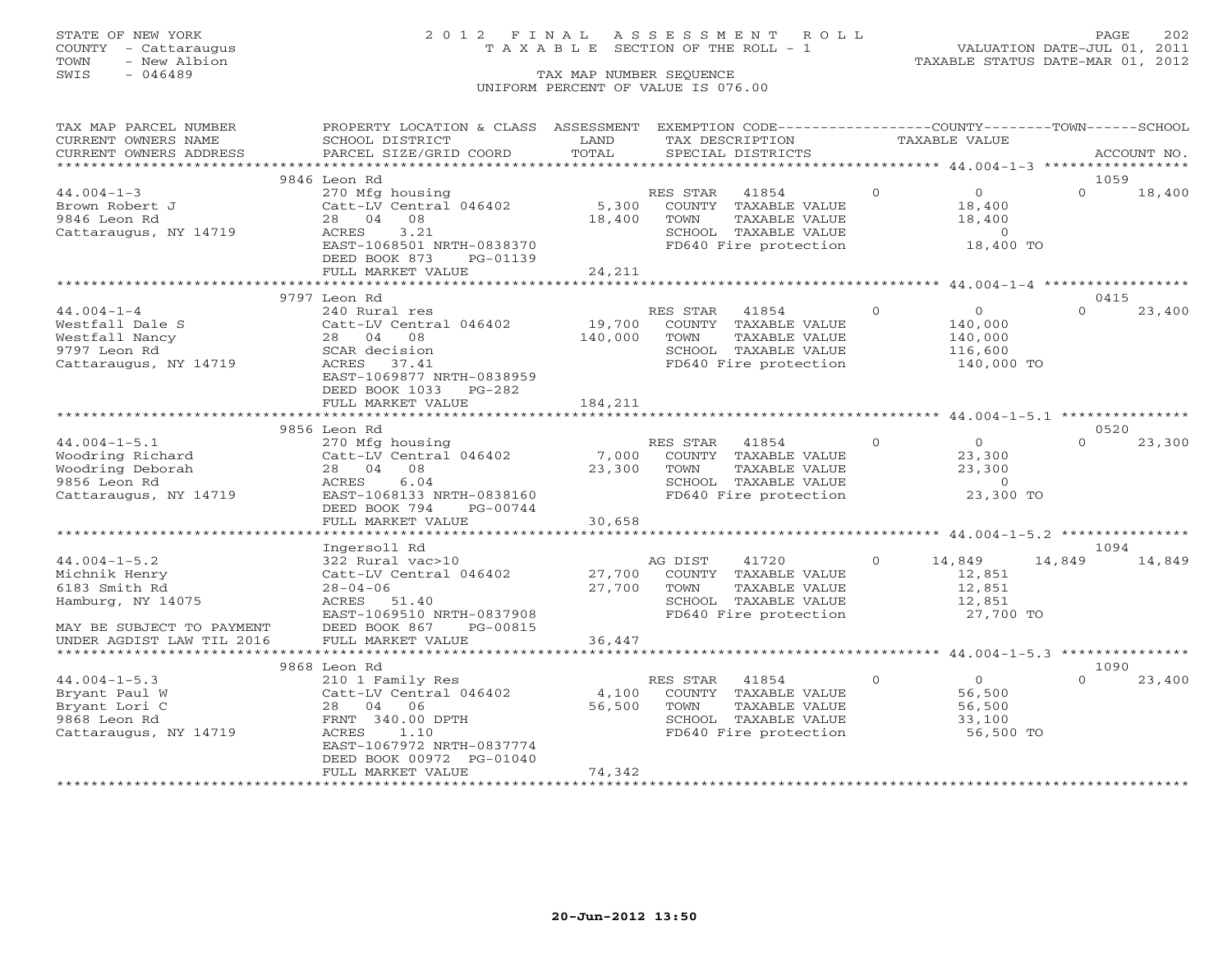## STATE OF NEW YORK 2 0 1 2 F I N A L A S S E S S M E N T R O L L PAGE 203 COUNTY - Cattaraugus T A X A B L E SECTION OF THE ROLL - 1 VALUATION DATE-JUL 01, 2011

TOWN - New Albion TAXABLE STATUS DATE-MAR 01, 2012

| TAX MAP PARCEL NUMBER  |                           |         |                       | PROPERTY LOCATION & CLASS ASSESSMENT EXEMPTION CODE----------------COUNTY-------TOWN------SCHOOL |             |
|------------------------|---------------------------|---------|-----------------------|--------------------------------------------------------------------------------------------------|-------------|
| CURRENT OWNERS NAME    | SCHOOL DISTRICT           | LAND    | TAX DESCRIPTION       | TAXABLE VALUE                                                                                    |             |
| CURRENT OWNERS ADDRESS | PARCEL SIZE/GRID COORD    | TOTAL   | SPECIAL DISTRICTS     |                                                                                                  | ACCOUNT NO. |
|                        |                           |         |                       |                                                                                                  |             |
|                        | 9782 Ingersoll Rd         |         |                       |                                                                                                  | 1294        |
| $44.004 - 1 - 5.4$     | 240 Rural res             |         | COUNTY TAXABLE VALUE  | 116,100                                                                                          |             |
| Miller William J       | Catt-LV Central 046402    | 14,100  | TOWN<br>TAXABLE VALUE | 116,100                                                                                          |             |
| 9782 Ingersoll Rd      | 28 04 06                  | 116,100 | SCHOOL TAXABLE VALUE  | 116,100                                                                                          |             |
| Cattaraugus, NY 14719  | ACRES 29.55               |         | FD640 Fire protection | 116,100 TO                                                                                       |             |
|                        | EAST-1069794 NRTH-0837157 |         |                       |                                                                                                  |             |
|                        | DEED BOOK 10441 PG-7001   |         |                       |                                                                                                  |             |
|                        | FULL MARKET VALUE         | 152,763 |                       |                                                                                                  |             |
|                        |                           |         |                       |                                                                                                  |             |
|                        | Ingersoll Rd              |         |                       |                                                                                                  | 0515        |
| $44.004 - 1 - 6$       | 270 Mfg housing           |         | COUNTY TAXABLE VALUE  | 43,000                                                                                           |             |
| Ward Mitchell          | Catt-LV Central 046402    | 15,600  | TAXABLE VALUE<br>TOWN | 43,000                                                                                           |             |
| Ward Joyce             | 28 04 08                  | 43,000  | SCHOOL TAXABLE VALUE  | 43,000                                                                                           |             |
| 3878 Allendale Pkwy    | ACRES 23.21               |         | FD640 Fire protection | 43,000 TO                                                                                        |             |
| Blasdell, NY 14219     | EAST-1070084 NRTH-0836621 |         |                       |                                                                                                  |             |
|                        | DEED BOOK 741<br>PG-00891 |         |                       |                                                                                                  |             |
|                        | FULL MARKET VALUE         | 56,579  |                       |                                                                                                  |             |
|                        |                           |         |                       |                                                                                                  |             |
|                        | Ingersoll Rd              |         |                       |                                                                                                  | 0268        |
| $44.004 - 1 - 7$       | 314 Rural vac<10          |         | COUNTY TAXABLE VALUE  | 13,100                                                                                           |             |
| Klemenz Michael J      | Catt-LV Central 046402    | 13,100  | TOWN<br>TAXABLE VALUE | 13,100                                                                                           |             |
| Klemenz David A        | 28 04 08                  | 13,100  | SCHOOL TAXABLE VALUE  | 13,100                                                                                           |             |
| 70 Inglesid Ln         | ACRES 18.28               |         | FD640 Fire protection | 13,100 TO                                                                                        |             |
| Liverpool, NY 13090    | EAST-1070254 NRTH-0835867 |         |                       |                                                                                                  |             |
|                        | DEED BOOK 00968 PG-00537  |         |                       |                                                                                                  |             |
|                        | FULL MARKET VALUE         | 17,237  |                       |                                                                                                  |             |
|                        |                           |         |                       |                                                                                                  |             |
|                        | Ingersoll Rd              |         |                       |                                                                                                  | 0240        |
| $44.004 - 1 - 8$       | 312 Vac w/imprv           |         | COUNTY TAXABLE VALUE  | 113,500                                                                                          |             |
| Woodwise Land Co LLC   | Catt-LV Central 046402    | 111,500 | TOWN<br>TAXABLE VALUE | 113,500                                                                                          |             |
| PO Box 767             | 19/20/27 04 08            | 113,500 | SCHOOL TAXABLE VALUE  | 113,500                                                                                          |             |
| Pittsford, NY 14534    | ACRES 309.94              |         | FD640 Fire protection | 113,500 TO                                                                                       |             |
|                        | EAST-1072070 NRTH-0835523 |         |                       |                                                                                                  |             |
|                        | DEED BOOK 9694 PG-5004    |         |                       |                                                                                                  |             |
|                        | FULL MARKET VALUE         | 149,342 |                       |                                                                                                  |             |
|                        |                           |         |                       |                                                                                                  |             |
|                        | Sweeney Hill Rd           |         |                       |                                                                                                  | 0299        |
| $44.004 - 1 - 9$       | 260 Seasonal res          |         | COUNTY TAXABLE VALUE  | 9,700                                                                                            |             |
| Hamm Michael W         | Catt-LV Central 046402    | 5,400   | TAXABLE VALUE<br>TOWN | 9,700                                                                                            |             |
| 12002 Mc Kinstry Rd    | 20 04 08                  | 9,700   | SCHOOL TAXABLE VALUE  | 9,700                                                                                            |             |
| Yorkshire, NY 14173    | 5.85<br>ACRES             |         | FD640 Fire protection | 9,700 TO                                                                                         |             |
|                        | EAST-1074405 NRTH-0835740 |         |                       |                                                                                                  |             |
|                        | DEED BOOK 00979 PG-00080  |         |                       |                                                                                                  |             |
|                        | FULL MARKET VALUE         | 12,763  |                       |                                                                                                  |             |
|                        |                           |         |                       |                                                                                                  |             |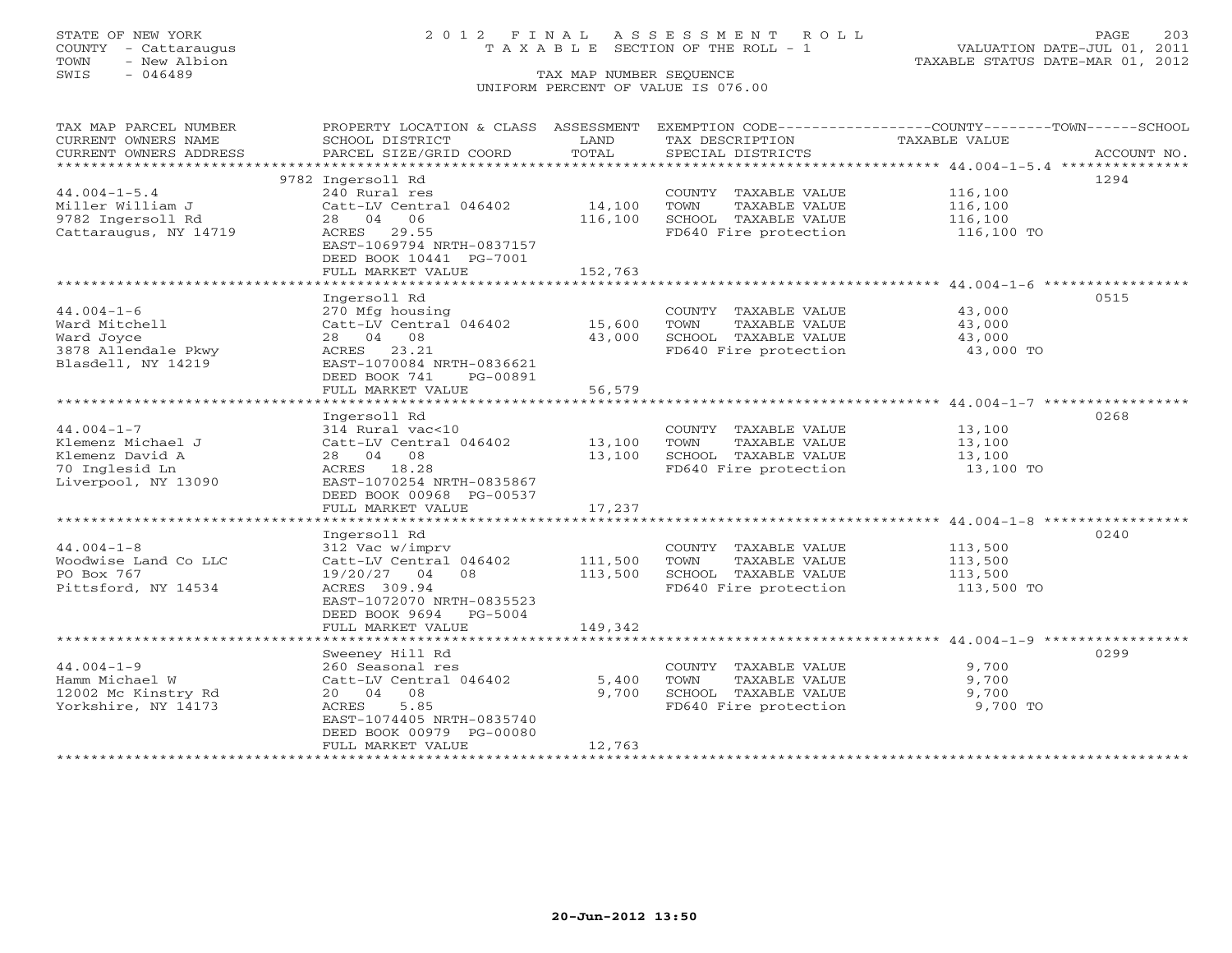## STATE OF NEW YORK 2 0 1 2 F I N A L A S S E S S M E N T R O L L PAGE 204 COUNTY - Cattaraugus T A X A B L E SECTION OF THE ROLL - 1 VALUATION DATE-JUL 01, 2011

| TAX MAP PARCEL NUMBER    | PROPERTY LOCATION & CLASS ASSESSMENT  |               | EXEMPTION CODE-----------------COUNTY-------TOWN------SCHOOL |                                           |                    |
|--------------------------|---------------------------------------|---------------|--------------------------------------------------------------|-------------------------------------------|--------------------|
| CURRENT OWNERS NAME      | SCHOOL DISTRICT                       | LAND          | TAX DESCRIPTION                                              | <b>TAXABLE VALUE</b>                      |                    |
| CURRENT OWNERS ADDRESS   | PARCEL SIZE/GRID COORD                | TOTAL         | SPECIAL DISTRICTS                                            |                                           | ACCOUNT NO.        |
| ********************     |                                       |               |                                                              |                                           |                    |
|                          | 6711 Sweeney Hill Rd                  |               |                                                              |                                           | 0060               |
| $44.004 - 1 - 10$        | 210 1 Family Res                      |               | COUNTY TAXABLE VALUE                                         | 61,400                                    |                    |
| Bloom Harris             | Catt-LV Central 046402                | 6,400         | TOWN<br>TAXABLE VALUE                                        | 61,400                                    |                    |
| Bloom Eileen             | $-00$<br>00 <sup>o</sup><br>$-00$     | 61,400        | SCHOOL TAXABLE VALUE                                         | 61,400                                    |                    |
| 37 Studio Hill Rd Apt 3C | $44.004 -1$<br>$-10$                  |               | FD640 Fire protection                                        | 61,400 TO                                 |                    |
| Briar Cliff, NY 10510    | ACRES<br>5.00                         |               |                                                              |                                           |                    |
|                          | EAST-1074242 NRTH-0834268             |               |                                                              |                                           |                    |
|                          | FULL MARKET VALUE                     | 80,789        |                                                              |                                           |                    |
|                          | 6724 Sweeney Hill Rd                  |               |                                                              |                                           | 0343               |
| $44.004 - 1 - 11.1$      | 240 Rural res                         |               | RES STAR<br>41854                                            | $\Omega$<br>$\overline{0}$                | $\Omega$<br>23,400 |
| Schabloski Anthony P     | Catt-LV Central 046402                | 21,900        | COUNTY TAXABLE VALUE                                         | 110,600                                   |                    |
| 6724 Sweeney Hill Rd     | 16/18 04<br>08                        | 110,600       | TOWN<br>TAXABLE VALUE                                        | 110,600                                   |                    |
| Cattaraugus, NY 14719    | Ff 1425.00                            |               | SCHOOL TAXABLE VALUE                                         | 87,200                                    |                    |
|                          | ACRES<br>37.00 BANK<br>017            |               | FD640 Fire protection                                        | 110,600 TO                                |                    |
|                          | EAST-1075326 NRTH-0834570             |               |                                                              |                                           |                    |
|                          | DEED BOOK 15452 PG-4001               |               |                                                              |                                           |                    |
|                          | FULL MARKET VALUE                     | 145,526       |                                                              |                                           |                    |
|                          | * * * * * * * * * * * * * * * * * * * | ************* |                                                              |                                           |                    |
|                          | Sweeney Hill Rd                       |               |                                                              |                                           | 1462               |
| $44.004 - 1 - 11.2$      | 260 Seasonal res                      |               | COUNTY TAXABLE VALUE                                         | 30,300                                    |                    |
| Harrington Daniel J      | Catt-LV Central 046402                | 22,100        | TOWN<br>TAXABLE VALUE                                        | 30,300                                    |                    |
| Harrington Margaret E    | 11 04 08                              | 30,300        | SCHOOL TAXABLE VALUE                                         | 30,300                                    |                    |
| 191 Highland Ave         | Ff 1347.00                            |               | FD640 Fire protection                                        | 30,300 TO                                 |                    |
| Hamburg, NY 14075        | ACRES 37.50                           |               |                                                              |                                           |                    |
|                          | EAST-1074001 NRTH-0834588             |               |                                                              |                                           |                    |
|                          | DEED BOOK 00991 PG-00111              |               |                                                              |                                           |                    |
|                          | FULL MARKET VALUE                     | 39,868        |                                                              |                                           |                    |
|                          | ****************************          |               |                                                              |                                           |                    |
|                          | 6666 Sweeney Hill Rd                  |               |                                                              |                                           | 0402               |
| $44.004 - 1 - 12$        | 240 Rural res                         |               | 41834<br>SR STAR                                             | $\Omega$<br>$\Omega$                      | $\Omega$<br>48,520 |
| Rembold John M           | Catt-LV Central 046402                | 22,100        | COUNTY TAXABLE VALUE                                         | 80,600                                    |                    |
| Rembold Gayle P          | 11 04 08                              | 80,600        | TOWN<br>TAXABLE VALUE                                        | 80,600                                    |                    |
| 6666 Sweeny Hill Rd      | ACRES 36.62                           |               | SCHOOL TAXABLE VALUE                                         | 32,080                                    |                    |
| Cattaraugus, NY 14719    | EAST-1075609 NRTH-0833561             |               | FD640 Fire protection                                        | 80,600 TO                                 |                    |
|                          | DEED BOOK 00920 PG-00719              |               |                                                              |                                           |                    |
|                          | FULL MARKET VALUE                     | 106,053       |                                                              |                                           |                    |
|                          | *********************                 | ***********   |                                                              | *********** 44.004-1-13 ***************** |                    |
|                          | Sweeney Hill Rd                       |               |                                                              |                                           | 0271               |
| $44.004 - 1 - 13$        | 322 Rural vac>10                      |               | COUNTY TAXABLE VALUE                                         | 13,332                                    |                    |
| Krager Richard B         | Catt-LV Central 046402                | 13,332        | TOWN<br>TAXABLE VALUE                                        | 13,332                                    |                    |
| Krager Norma             | 11 04 08                              | 13,332        | SCHOOL TAXABLE VALUE                                         | 13,332                                    |                    |
| 11 Downing Dr            | ACRES 44.44                           |               | FD640 Fire protection                                        | 13,332 TO                                 |                    |
| Pittsford, NY 14534      | EAST-1077418 NRTH-0833149             |               |                                                              |                                           |                    |
|                          | DEED BOOK 13106 PG-8001               |               |                                                              |                                           |                    |
|                          | FULL MARKET VALUE                     | 17,542        |                                                              |                                           |                    |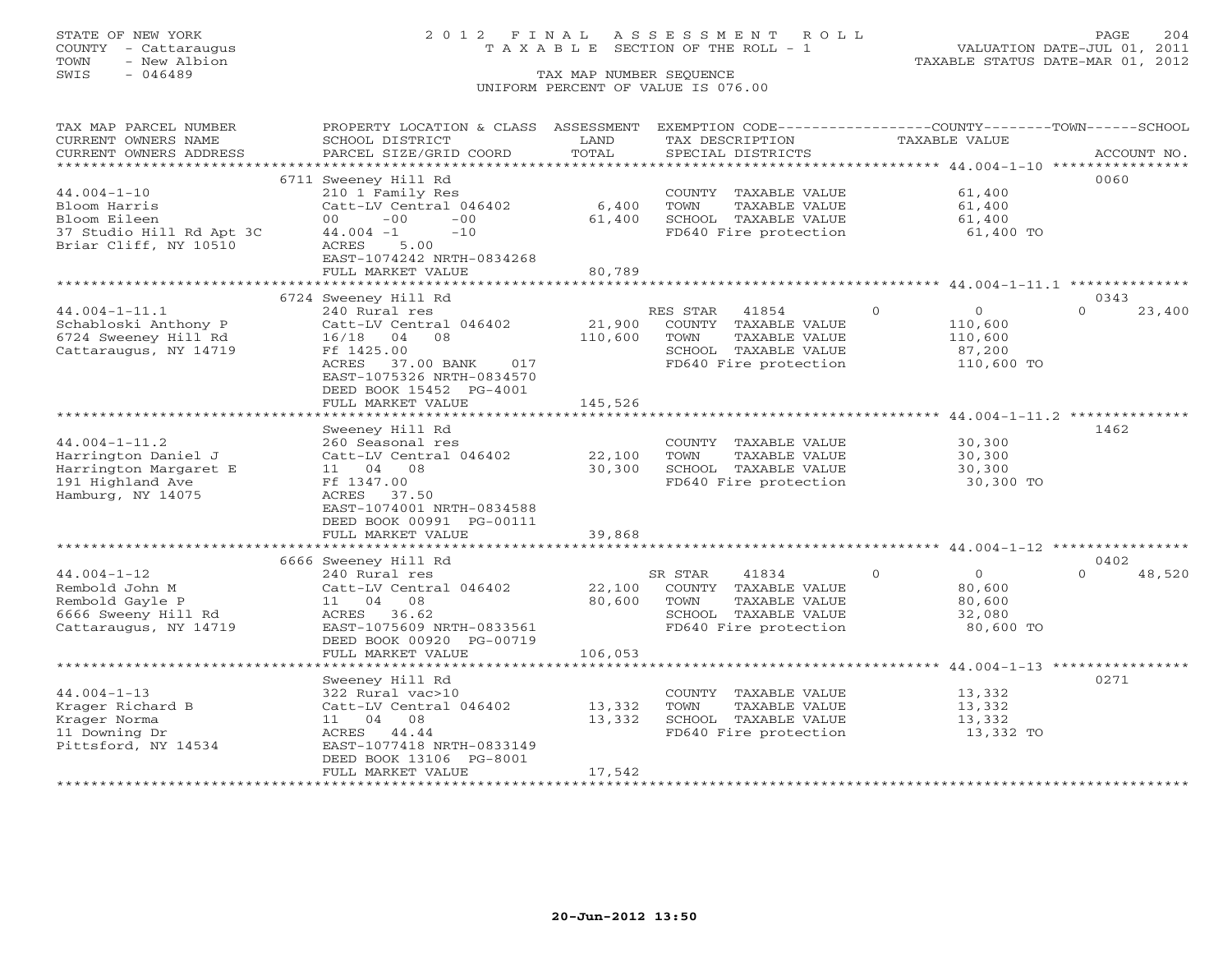## STATE OF NEW YORK 2 0 1 2 F I N A L A S S E S S M E N T R O L L PAGE 205 COUNTY - Cattaraugus T A X A B L E SECTION OF THE ROLL - 1 VALUATION DATE-JUL 01, 2011

TOWN - New Albion TAXABLE STATUS DATE-MAR 01, 2012

| TAX MAP PARCEL NUMBER  | PROPERTY LOCATION & CLASS ASSESSMENT |        | EXEMPTION CODE-----------------COUNTY--------TOWN------SCHOOL |               |             |
|------------------------|--------------------------------------|--------|---------------------------------------------------------------|---------------|-------------|
| CURRENT OWNERS NAME    | SCHOOL DISTRICT                      | LAND   | TAX DESCRIPTION                                               | TAXABLE VALUE |             |
| CURRENT OWNERS ADDRESS | PARCEL SIZE/GRID COORD               | TOTAL  | SPECIAL DISTRICTS                                             |               | ACCOUNT NO. |
|                        |                                      |        |                                                               |               |             |
|                        | 6580 Sweeney Hill Rd                 |        |                                                               |               | 0404        |
| $44.004 - 1 - 14$      | 270 Mfg housing                      |        | COUNTY TAXABLE VALUE 17,750                                   |               |             |
| Rumschik Margaret M    | Catt-LV Central 046402               | 8,400  | TOWN<br>TAXABLE VALUE                                         | 17,750        |             |
| 116 Wellington Ave     | $11 - 04$<br>$-0.8$                  | 17,750 | SCHOOL TAXABLE VALUE                                          | 17,750        |             |
| Kenmore, NY 14223      | ACRES<br>8.88                        |        | FD640 Fire protection 17,750 TO                               |               |             |
|                        | EAST-1075582 NRTH-0832148            |        |                                                               |               |             |
|                        | DEED BOOK 812<br>PG-00300            |        |                                                               |               |             |
|                        | FULL MARKET VALUE                    | 23,355 |                                                               |               |             |
|                        |                                      |        | ********************************** 44.004-1-15 ***********    |               |             |
|                        | 6590 Sweeney Hill Rd                 |        |                                                               |               | 0401        |
| $44.004 - 1 - 15$      | 270 Mfg housing                      |        | COUNTY TAXABLE VALUE                                          | 19,200        |             |
| Rembold Mary J         | Catt-LV Central 046402               | 12,200 | TOWN<br>TAXABLE VALUE                                         | 19,200        |             |
| 28 Banko Dr            | 11 04 08                             | 19,200 | SCHOOL TAXABLE VALUE                                          | 19,200        |             |
| Depew, NY 14043        | ACRES 16.39                          |        | FD640 Fire protection                                         | 19,200 TO     |             |
|                        | EAST-1075589 NRTH-0832432            |        |                                                               |               |             |
|                        | DEED BOOK 00942 PG-00219             |        |                                                               |               |             |
|                        | FULL MARKET VALUE                    | 25,263 |                                                               |               |             |
|                        |                                      |        |                                                               |               |             |
|                        | 6634 Sweeney Hill Rd                 |        |                                                               |               | 0405        |
| $44.004 - 1 - 16.1$    | 260 Seasonal res                     |        | COUNTY TAXABLE VALUE                                          | 19,600        |             |
| Rembold Robert E       | Catt-LV Central 046402               | 6,000  | TOWN<br>TAXABLE VALUE                                         | 19,600        |             |
| 1075 Woodstock Ave     | $-08$<br>11<br>$-04$                 | 19,600 | SCHOOL TAXABLE VALUE                                          | 19,600        |             |
| Tonawanda, NY 14150    | ACRES 4.40                           |        | FD640 Fire protection                                         | 19,600 TO     |             |
|                        | EAST-1075597 NRTH-0832861            |        |                                                               |               |             |
|                        | DEED BOOK 00918 PG-00864             |        |                                                               |               |             |
|                        | FULL MARKET VALUE                    | 25,789 |                                                               |               |             |
|                        |                                      |        |                                                               |               |             |
|                        | 6626 Sweeney Hill Rd                 |        |                                                               |               | 1308        |
| $44.004 - 1 - 16.2$    | 314 Rural vac<10                     |        | COUNTY TAXABLE VALUE                                          | 8,400         |             |
| Rembold Thomas J       | Catt-LV Central 046402               | 8,400  | TOWN<br>TAXABLE VALUE                                         | 8,400         |             |
| 6237 Bartz Rd          | 11 04 08                             | 8,400  | SCHOOL TAXABLE VALUE                                          | 8,400         |             |
| Lockport, NY 14094     | ACRES 8.75                           |        | FD640 Fire protection                                         | 8,400 TO      |             |
|                        | EAST-1075595 NRTH-0832712            |        |                                                               |               |             |
|                        | DEED BOOK 00942 PG-00217             |        |                                                               |               |             |
|                        | FULL MARKET VALUE                    | 11,053 |                                                               |               |             |
|                        |                                      |        |                                                               |               |             |
|                        | 6656 Sweeney Hill Rd                 |        |                                                               |               | 0403        |
| $44.004 - 1 - 17$      | 314 Rural vac<10                     |        | COUNTY TAXABLE VALUE                                          | 8,400         |             |
| Rembold Robert E       | Catt-LV Central 046402               | 8,400  | TAXABLE VALUE<br>TOWN                                         | 8,400         |             |
| 1075 Woodstock Ave     | $11 - 04$<br>$-08$                   | 8,400  | SCHOOL TAXABLE VALUE                                          | 8,400         |             |
| Tonawanda, NY 14150    | ACRES<br>8.75                        |        | FD640 Fire protection                                         | 8,400 TO      |             |
|                        | EAST-1075594 NRTH-0833013            |        |                                                               |               |             |
|                        | DEED BOOK 00918 PG-00864             |        |                                                               |               |             |
|                        | FULL MARKET VALUE                    | 11,053 |                                                               |               |             |
|                        |                                      |        |                                                               |               |             |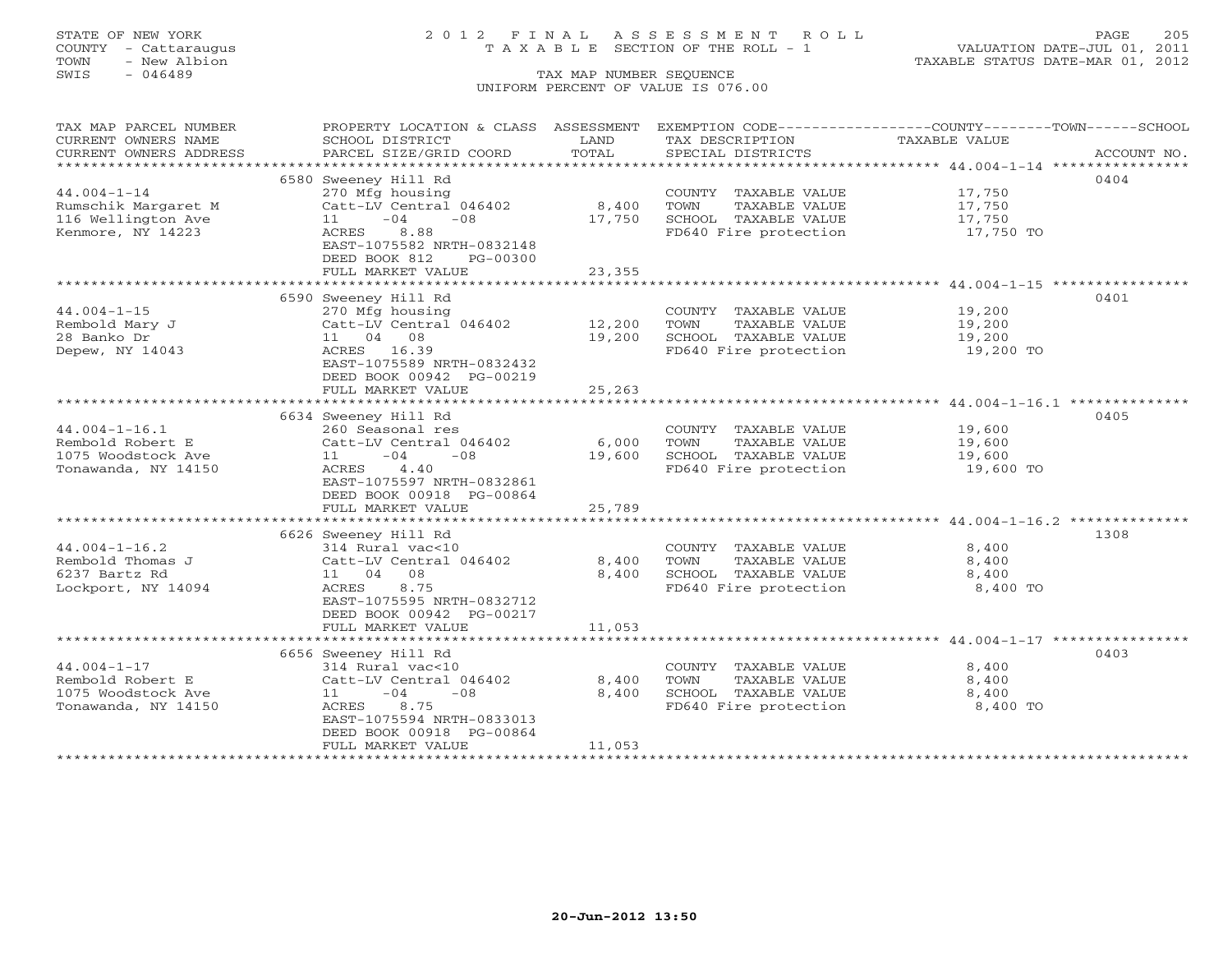### STATE OF NEW YORK 2 0 1 2 F I N A L A S S E S S M E N T R O L L PAGE 206 COUNTY - Cattaraugus T A X A B L E SECTION OF THE ROLL - 1 VALUATION DATE-JUL 01, 2011

| ACCOUNT NO.<br>56 PCT OF VALUE USED FOR EXEMPTION PURPOSES<br>0334<br>6587 Sweeney Hill Rd<br>$44.004 - 1 - 18.1$<br>73,600<br>240 Rural res<br>VET PRO T 41003<br>$\circ$<br>$\overline{0}$<br>$\circ$<br>35,800 WVET CO<br>Catt-LV Central 046402<br>$\Omega$<br>Hoxie Raymond<br>41122<br>$\Omega$<br>6,182<br>$\Omega$<br>Hoxie Edith<br>08<br>$\Omega$<br>$\Omega$<br>19 04<br>73,600 WVET CO<br>41122<br>$\Omega$<br>6,182<br>6587 Sweeney Hill Rd<br>'92 80% Completion<br>41834<br>$\Omega$<br>$\overline{0}$<br>$\Omega$<br>48,520<br>SR STAR<br>Cattaraugus, NY 14719<br>61,236<br>ACRES 75.35<br>COUNTY TAXABLE VALUE<br>EAST-1073300 NRTH-0833313<br>TOWN<br>TAXABLE VALUE<br>$\overline{0}$<br>DEED BOOK 854<br>25,080<br>PG-01060<br>SCHOOL TAXABLE VALUE<br>96,842 FD640 Fire protection<br>FULL MARKET VALUE<br>73,600 TO<br>************** 44.004-1-18.2 **************<br>6625 Sweeney Hill Rd<br>1084<br>$44.004 - 1 - 18.2$<br>260 Seasonal res<br>20,000<br>COUNTY TAXABLE VALUE<br>Pascarella Raymond J<br>4,600<br>TAXABLE VALUE<br>Catt-LV Central 046402<br>TOWN<br>20,000<br>12 Washington St<br>SCHOOL TAXABLE VALUE<br>$19 -04$<br>$-08$<br>20,000<br>20,000<br>Cattaraugus, NY 14719<br>FD640 Fire protection<br>FRNT 200.00 DPTH 155.00<br>20,000 TO<br>EAST-1074511 NRTH-0832915<br>DEED BOOK 761<br>PG-00902<br>FULL MARKET VALUE<br>26,316<br>1111<br>6573 Sweeney Hill Rd<br>$44.004 - 1 - 18.3$<br>270 Mfg housing<br>COUNTY TAXABLE VALUE<br>14,500<br>Catt-LV Central 046402<br>Faso Charles<br>TAXABLE VALUE<br>2,600<br>TOWN<br>14,500<br>910 Creekside<br>SCHOOL TAXABLE VALUE<br>19 04 08<br>14,500<br>14,500<br>FRNT 100.00 DPTH 410.25<br>FD640 Fire protection<br>14,500 TO<br>Tonawanda, NY 14150<br>EAST-1074384 NRTH-0832155<br>DEED BOOK 790<br>PG-01086<br>19,079<br>FULL MARKET VALUE<br>1173<br>6635 Sweeney Hill Rd<br>$44.004 - 1 - 18.4$<br>270 Mfg housing<br>COUNTY TAXABLE VALUE<br>27,100<br>Catt-LV Central 046402<br>11,300<br>Murphy Lorraine<br>TOWN<br>TAXABLE VALUE<br>27,100<br>8755 Libertyvale Dr<br>$19 - 04 - 08$<br>27,100<br>SCHOOL TAXABLE VALUE<br>27,100<br>Las Vegas, NV 89123<br>FD640 Fire protection<br>ACRES 14.60<br>27,100 TO<br>EAST-1074167 NRTH-0833396<br>DEED BOOK 8620 PG-4001<br>35,658<br>FULL MARKET VALUE<br>1271<br>Sweeney Hill Rd<br>5,800<br>$44.004 - 1 - 18.5$<br>322 Rural vac>10<br>COUNTY TAXABLE VALUE<br>Faso Charles<br>5,800<br>TAXABLE VALUE<br>Catt-LV Central 046402<br>TOWN<br>5,800<br>910 Creekside Dr<br>SCHOOL TAXABLE VALUE<br>$19 - 04 - 08$<br>5,800<br>5,800<br>FD640 Fire protection<br>5,800 TO<br>Tonawanda, NY 14150<br>ACRES<br>3.95<br>EAST-1073980 NRTH-0832223<br>DEED BOOK 854<br>PG-01031<br>FULL MARKET VALUE<br>7,632 | TAX MAP PARCEL NUMBER<br>CURRENT OWNERS NAME | PROPERTY LOCATION & CLASS ASSESSMENT EXEMPTION CODE---------------COUNTY-------TOWN------SCHOOL<br>SCHOOL DISTRICT | LAND  | TAX DESCRIPTION   | TAXABLE VALUE |  |
|-------------------------------------------------------------------------------------------------------------------------------------------------------------------------------------------------------------------------------------------------------------------------------------------------------------------------------------------------------------------------------------------------------------------------------------------------------------------------------------------------------------------------------------------------------------------------------------------------------------------------------------------------------------------------------------------------------------------------------------------------------------------------------------------------------------------------------------------------------------------------------------------------------------------------------------------------------------------------------------------------------------------------------------------------------------------------------------------------------------------------------------------------------------------------------------------------------------------------------------------------------------------------------------------------------------------------------------------------------------------------------------------------------------------------------------------------------------------------------------------------------------------------------------------------------------------------------------------------------------------------------------------------------------------------------------------------------------------------------------------------------------------------------------------------------------------------------------------------------------------------------------------------------------------------------------------------------------------------------------------------------------------------------------------------------------------------------------------------------------------------------------------------------------------------------------------------------------------------------------------------------------------------------------------------------------------------------------------------------------------------------------------------------------------------------------------------------------------------------------------------------------------------------------------------------------------------------------------------------------------------------------------------------------------------------------------------------------------------------------------------------|----------------------------------------------|--------------------------------------------------------------------------------------------------------------------|-------|-------------------|---------------|--|
|                                                                                                                                                                                                                                                                                                                                                                                                                                                                                                                                                                                                                                                                                                                                                                                                                                                                                                                                                                                                                                                                                                                                                                                                                                                                                                                                                                                                                                                                                                                                                                                                                                                                                                                                                                                                                                                                                                                                                                                                                                                                                                                                                                                                                                                                                                                                                                                                                                                                                                                                                                                                                                                                                                                                                       | CURRENT OWNERS ADDRESS                       | PARCEL SIZE/GRID COORD                                                                                             | TOTAL | SPECIAL DISTRICTS |               |  |
|                                                                                                                                                                                                                                                                                                                                                                                                                                                                                                                                                                                                                                                                                                                                                                                                                                                                                                                                                                                                                                                                                                                                                                                                                                                                                                                                                                                                                                                                                                                                                                                                                                                                                                                                                                                                                                                                                                                                                                                                                                                                                                                                                                                                                                                                                                                                                                                                                                                                                                                                                                                                                                                                                                                                                       |                                              |                                                                                                                    |       |                   |               |  |
|                                                                                                                                                                                                                                                                                                                                                                                                                                                                                                                                                                                                                                                                                                                                                                                                                                                                                                                                                                                                                                                                                                                                                                                                                                                                                                                                                                                                                                                                                                                                                                                                                                                                                                                                                                                                                                                                                                                                                                                                                                                                                                                                                                                                                                                                                                                                                                                                                                                                                                                                                                                                                                                                                                                                                       |                                              |                                                                                                                    |       |                   |               |  |
|                                                                                                                                                                                                                                                                                                                                                                                                                                                                                                                                                                                                                                                                                                                                                                                                                                                                                                                                                                                                                                                                                                                                                                                                                                                                                                                                                                                                                                                                                                                                                                                                                                                                                                                                                                                                                                                                                                                                                                                                                                                                                                                                                                                                                                                                                                                                                                                                                                                                                                                                                                                                                                                                                                                                                       |                                              |                                                                                                                    |       |                   |               |  |
|                                                                                                                                                                                                                                                                                                                                                                                                                                                                                                                                                                                                                                                                                                                                                                                                                                                                                                                                                                                                                                                                                                                                                                                                                                                                                                                                                                                                                                                                                                                                                                                                                                                                                                                                                                                                                                                                                                                                                                                                                                                                                                                                                                                                                                                                                                                                                                                                                                                                                                                                                                                                                                                                                                                                                       |                                              |                                                                                                                    |       |                   |               |  |
|                                                                                                                                                                                                                                                                                                                                                                                                                                                                                                                                                                                                                                                                                                                                                                                                                                                                                                                                                                                                                                                                                                                                                                                                                                                                                                                                                                                                                                                                                                                                                                                                                                                                                                                                                                                                                                                                                                                                                                                                                                                                                                                                                                                                                                                                                                                                                                                                                                                                                                                                                                                                                                                                                                                                                       |                                              |                                                                                                                    |       |                   |               |  |
|                                                                                                                                                                                                                                                                                                                                                                                                                                                                                                                                                                                                                                                                                                                                                                                                                                                                                                                                                                                                                                                                                                                                                                                                                                                                                                                                                                                                                                                                                                                                                                                                                                                                                                                                                                                                                                                                                                                                                                                                                                                                                                                                                                                                                                                                                                                                                                                                                                                                                                                                                                                                                                                                                                                                                       |                                              |                                                                                                                    |       |                   |               |  |
|                                                                                                                                                                                                                                                                                                                                                                                                                                                                                                                                                                                                                                                                                                                                                                                                                                                                                                                                                                                                                                                                                                                                                                                                                                                                                                                                                                                                                                                                                                                                                                                                                                                                                                                                                                                                                                                                                                                                                                                                                                                                                                                                                                                                                                                                                                                                                                                                                                                                                                                                                                                                                                                                                                                                                       |                                              |                                                                                                                    |       |                   |               |  |
|                                                                                                                                                                                                                                                                                                                                                                                                                                                                                                                                                                                                                                                                                                                                                                                                                                                                                                                                                                                                                                                                                                                                                                                                                                                                                                                                                                                                                                                                                                                                                                                                                                                                                                                                                                                                                                                                                                                                                                                                                                                                                                                                                                                                                                                                                                                                                                                                                                                                                                                                                                                                                                                                                                                                                       |                                              |                                                                                                                    |       |                   |               |  |
|                                                                                                                                                                                                                                                                                                                                                                                                                                                                                                                                                                                                                                                                                                                                                                                                                                                                                                                                                                                                                                                                                                                                                                                                                                                                                                                                                                                                                                                                                                                                                                                                                                                                                                                                                                                                                                                                                                                                                                                                                                                                                                                                                                                                                                                                                                                                                                                                                                                                                                                                                                                                                                                                                                                                                       |                                              |                                                                                                                    |       |                   |               |  |
|                                                                                                                                                                                                                                                                                                                                                                                                                                                                                                                                                                                                                                                                                                                                                                                                                                                                                                                                                                                                                                                                                                                                                                                                                                                                                                                                                                                                                                                                                                                                                                                                                                                                                                                                                                                                                                                                                                                                                                                                                                                                                                                                                                                                                                                                                                                                                                                                                                                                                                                                                                                                                                                                                                                                                       |                                              |                                                                                                                    |       |                   |               |  |
|                                                                                                                                                                                                                                                                                                                                                                                                                                                                                                                                                                                                                                                                                                                                                                                                                                                                                                                                                                                                                                                                                                                                                                                                                                                                                                                                                                                                                                                                                                                                                                                                                                                                                                                                                                                                                                                                                                                                                                                                                                                                                                                                                                                                                                                                                                                                                                                                                                                                                                                                                                                                                                                                                                                                                       |                                              |                                                                                                                    |       |                   |               |  |
|                                                                                                                                                                                                                                                                                                                                                                                                                                                                                                                                                                                                                                                                                                                                                                                                                                                                                                                                                                                                                                                                                                                                                                                                                                                                                                                                                                                                                                                                                                                                                                                                                                                                                                                                                                                                                                                                                                                                                                                                                                                                                                                                                                                                                                                                                                                                                                                                                                                                                                                                                                                                                                                                                                                                                       |                                              |                                                                                                                    |       |                   |               |  |
|                                                                                                                                                                                                                                                                                                                                                                                                                                                                                                                                                                                                                                                                                                                                                                                                                                                                                                                                                                                                                                                                                                                                                                                                                                                                                                                                                                                                                                                                                                                                                                                                                                                                                                                                                                                                                                                                                                                                                                                                                                                                                                                                                                                                                                                                                                                                                                                                                                                                                                                                                                                                                                                                                                                                                       |                                              |                                                                                                                    |       |                   |               |  |
|                                                                                                                                                                                                                                                                                                                                                                                                                                                                                                                                                                                                                                                                                                                                                                                                                                                                                                                                                                                                                                                                                                                                                                                                                                                                                                                                                                                                                                                                                                                                                                                                                                                                                                                                                                                                                                                                                                                                                                                                                                                                                                                                                                                                                                                                                                                                                                                                                                                                                                                                                                                                                                                                                                                                                       |                                              |                                                                                                                    |       |                   |               |  |
|                                                                                                                                                                                                                                                                                                                                                                                                                                                                                                                                                                                                                                                                                                                                                                                                                                                                                                                                                                                                                                                                                                                                                                                                                                                                                                                                                                                                                                                                                                                                                                                                                                                                                                                                                                                                                                                                                                                                                                                                                                                                                                                                                                                                                                                                                                                                                                                                                                                                                                                                                                                                                                                                                                                                                       |                                              |                                                                                                                    |       |                   |               |  |
|                                                                                                                                                                                                                                                                                                                                                                                                                                                                                                                                                                                                                                                                                                                                                                                                                                                                                                                                                                                                                                                                                                                                                                                                                                                                                                                                                                                                                                                                                                                                                                                                                                                                                                                                                                                                                                                                                                                                                                                                                                                                                                                                                                                                                                                                                                                                                                                                                                                                                                                                                                                                                                                                                                                                                       |                                              |                                                                                                                    |       |                   |               |  |
|                                                                                                                                                                                                                                                                                                                                                                                                                                                                                                                                                                                                                                                                                                                                                                                                                                                                                                                                                                                                                                                                                                                                                                                                                                                                                                                                                                                                                                                                                                                                                                                                                                                                                                                                                                                                                                                                                                                                                                                                                                                                                                                                                                                                                                                                                                                                                                                                                                                                                                                                                                                                                                                                                                                                                       |                                              |                                                                                                                    |       |                   |               |  |
|                                                                                                                                                                                                                                                                                                                                                                                                                                                                                                                                                                                                                                                                                                                                                                                                                                                                                                                                                                                                                                                                                                                                                                                                                                                                                                                                                                                                                                                                                                                                                                                                                                                                                                                                                                                                                                                                                                                                                                                                                                                                                                                                                                                                                                                                                                                                                                                                                                                                                                                                                                                                                                                                                                                                                       |                                              |                                                                                                                    |       |                   |               |  |
|                                                                                                                                                                                                                                                                                                                                                                                                                                                                                                                                                                                                                                                                                                                                                                                                                                                                                                                                                                                                                                                                                                                                                                                                                                                                                                                                                                                                                                                                                                                                                                                                                                                                                                                                                                                                                                                                                                                                                                                                                                                                                                                                                                                                                                                                                                                                                                                                                                                                                                                                                                                                                                                                                                                                                       |                                              |                                                                                                                    |       |                   |               |  |
|                                                                                                                                                                                                                                                                                                                                                                                                                                                                                                                                                                                                                                                                                                                                                                                                                                                                                                                                                                                                                                                                                                                                                                                                                                                                                                                                                                                                                                                                                                                                                                                                                                                                                                                                                                                                                                                                                                                                                                                                                                                                                                                                                                                                                                                                                                                                                                                                                                                                                                                                                                                                                                                                                                                                                       |                                              |                                                                                                                    |       |                   |               |  |
|                                                                                                                                                                                                                                                                                                                                                                                                                                                                                                                                                                                                                                                                                                                                                                                                                                                                                                                                                                                                                                                                                                                                                                                                                                                                                                                                                                                                                                                                                                                                                                                                                                                                                                                                                                                                                                                                                                                                                                                                                                                                                                                                                                                                                                                                                                                                                                                                                                                                                                                                                                                                                                                                                                                                                       |                                              |                                                                                                                    |       |                   |               |  |
|                                                                                                                                                                                                                                                                                                                                                                                                                                                                                                                                                                                                                                                                                                                                                                                                                                                                                                                                                                                                                                                                                                                                                                                                                                                                                                                                                                                                                                                                                                                                                                                                                                                                                                                                                                                                                                                                                                                                                                                                                                                                                                                                                                                                                                                                                                                                                                                                                                                                                                                                                                                                                                                                                                                                                       |                                              |                                                                                                                    |       |                   |               |  |
|                                                                                                                                                                                                                                                                                                                                                                                                                                                                                                                                                                                                                                                                                                                                                                                                                                                                                                                                                                                                                                                                                                                                                                                                                                                                                                                                                                                                                                                                                                                                                                                                                                                                                                                                                                                                                                                                                                                                                                                                                                                                                                                                                                                                                                                                                                                                                                                                                                                                                                                                                                                                                                                                                                                                                       |                                              |                                                                                                                    |       |                   |               |  |
|                                                                                                                                                                                                                                                                                                                                                                                                                                                                                                                                                                                                                                                                                                                                                                                                                                                                                                                                                                                                                                                                                                                                                                                                                                                                                                                                                                                                                                                                                                                                                                                                                                                                                                                                                                                                                                                                                                                                                                                                                                                                                                                                                                                                                                                                                                                                                                                                                                                                                                                                                                                                                                                                                                                                                       |                                              |                                                                                                                    |       |                   |               |  |
|                                                                                                                                                                                                                                                                                                                                                                                                                                                                                                                                                                                                                                                                                                                                                                                                                                                                                                                                                                                                                                                                                                                                                                                                                                                                                                                                                                                                                                                                                                                                                                                                                                                                                                                                                                                                                                                                                                                                                                                                                                                                                                                                                                                                                                                                                                                                                                                                                                                                                                                                                                                                                                                                                                                                                       |                                              |                                                                                                                    |       |                   |               |  |
|                                                                                                                                                                                                                                                                                                                                                                                                                                                                                                                                                                                                                                                                                                                                                                                                                                                                                                                                                                                                                                                                                                                                                                                                                                                                                                                                                                                                                                                                                                                                                                                                                                                                                                                                                                                                                                                                                                                                                                                                                                                                                                                                                                                                                                                                                                                                                                                                                                                                                                                                                                                                                                                                                                                                                       |                                              |                                                                                                                    |       |                   |               |  |
|                                                                                                                                                                                                                                                                                                                                                                                                                                                                                                                                                                                                                                                                                                                                                                                                                                                                                                                                                                                                                                                                                                                                                                                                                                                                                                                                                                                                                                                                                                                                                                                                                                                                                                                                                                                                                                                                                                                                                                                                                                                                                                                                                                                                                                                                                                                                                                                                                                                                                                                                                                                                                                                                                                                                                       |                                              |                                                                                                                    |       |                   |               |  |
|                                                                                                                                                                                                                                                                                                                                                                                                                                                                                                                                                                                                                                                                                                                                                                                                                                                                                                                                                                                                                                                                                                                                                                                                                                                                                                                                                                                                                                                                                                                                                                                                                                                                                                                                                                                                                                                                                                                                                                                                                                                                                                                                                                                                                                                                                                                                                                                                                                                                                                                                                                                                                                                                                                                                                       |                                              |                                                                                                                    |       |                   |               |  |
|                                                                                                                                                                                                                                                                                                                                                                                                                                                                                                                                                                                                                                                                                                                                                                                                                                                                                                                                                                                                                                                                                                                                                                                                                                                                                                                                                                                                                                                                                                                                                                                                                                                                                                                                                                                                                                                                                                                                                                                                                                                                                                                                                                                                                                                                                                                                                                                                                                                                                                                                                                                                                                                                                                                                                       |                                              |                                                                                                                    |       |                   |               |  |
|                                                                                                                                                                                                                                                                                                                                                                                                                                                                                                                                                                                                                                                                                                                                                                                                                                                                                                                                                                                                                                                                                                                                                                                                                                                                                                                                                                                                                                                                                                                                                                                                                                                                                                                                                                                                                                                                                                                                                                                                                                                                                                                                                                                                                                                                                                                                                                                                                                                                                                                                                                                                                                                                                                                                                       |                                              |                                                                                                                    |       |                   |               |  |
|                                                                                                                                                                                                                                                                                                                                                                                                                                                                                                                                                                                                                                                                                                                                                                                                                                                                                                                                                                                                                                                                                                                                                                                                                                                                                                                                                                                                                                                                                                                                                                                                                                                                                                                                                                                                                                                                                                                                                                                                                                                                                                                                                                                                                                                                                                                                                                                                                                                                                                                                                                                                                                                                                                                                                       |                                              |                                                                                                                    |       |                   |               |  |
|                                                                                                                                                                                                                                                                                                                                                                                                                                                                                                                                                                                                                                                                                                                                                                                                                                                                                                                                                                                                                                                                                                                                                                                                                                                                                                                                                                                                                                                                                                                                                                                                                                                                                                                                                                                                                                                                                                                                                                                                                                                                                                                                                                                                                                                                                                                                                                                                                                                                                                                                                                                                                                                                                                                                                       |                                              |                                                                                                                    |       |                   |               |  |
|                                                                                                                                                                                                                                                                                                                                                                                                                                                                                                                                                                                                                                                                                                                                                                                                                                                                                                                                                                                                                                                                                                                                                                                                                                                                                                                                                                                                                                                                                                                                                                                                                                                                                                                                                                                                                                                                                                                                                                                                                                                                                                                                                                                                                                                                                                                                                                                                                                                                                                                                                                                                                                                                                                                                                       |                                              |                                                                                                                    |       |                   |               |  |
|                                                                                                                                                                                                                                                                                                                                                                                                                                                                                                                                                                                                                                                                                                                                                                                                                                                                                                                                                                                                                                                                                                                                                                                                                                                                                                                                                                                                                                                                                                                                                                                                                                                                                                                                                                                                                                                                                                                                                                                                                                                                                                                                                                                                                                                                                                                                                                                                                                                                                                                                                                                                                                                                                                                                                       |                                              |                                                                                                                    |       |                   |               |  |
|                                                                                                                                                                                                                                                                                                                                                                                                                                                                                                                                                                                                                                                                                                                                                                                                                                                                                                                                                                                                                                                                                                                                                                                                                                                                                                                                                                                                                                                                                                                                                                                                                                                                                                                                                                                                                                                                                                                                                                                                                                                                                                                                                                                                                                                                                                                                                                                                                                                                                                                                                                                                                                                                                                                                                       |                                              |                                                                                                                    |       |                   |               |  |
|                                                                                                                                                                                                                                                                                                                                                                                                                                                                                                                                                                                                                                                                                                                                                                                                                                                                                                                                                                                                                                                                                                                                                                                                                                                                                                                                                                                                                                                                                                                                                                                                                                                                                                                                                                                                                                                                                                                                                                                                                                                                                                                                                                                                                                                                                                                                                                                                                                                                                                                                                                                                                                                                                                                                                       |                                              |                                                                                                                    |       |                   |               |  |
|                                                                                                                                                                                                                                                                                                                                                                                                                                                                                                                                                                                                                                                                                                                                                                                                                                                                                                                                                                                                                                                                                                                                                                                                                                                                                                                                                                                                                                                                                                                                                                                                                                                                                                                                                                                                                                                                                                                                                                                                                                                                                                                                                                                                                                                                                                                                                                                                                                                                                                                                                                                                                                                                                                                                                       |                                              |                                                                                                                    |       |                   |               |  |
|                                                                                                                                                                                                                                                                                                                                                                                                                                                                                                                                                                                                                                                                                                                                                                                                                                                                                                                                                                                                                                                                                                                                                                                                                                                                                                                                                                                                                                                                                                                                                                                                                                                                                                                                                                                                                                                                                                                                                                                                                                                                                                                                                                                                                                                                                                                                                                                                                                                                                                                                                                                                                                                                                                                                                       |                                              |                                                                                                                    |       |                   |               |  |
|                                                                                                                                                                                                                                                                                                                                                                                                                                                                                                                                                                                                                                                                                                                                                                                                                                                                                                                                                                                                                                                                                                                                                                                                                                                                                                                                                                                                                                                                                                                                                                                                                                                                                                                                                                                                                                                                                                                                                                                                                                                                                                                                                                                                                                                                                                                                                                                                                                                                                                                                                                                                                                                                                                                                                       |                                              |                                                                                                                    |       |                   |               |  |
|                                                                                                                                                                                                                                                                                                                                                                                                                                                                                                                                                                                                                                                                                                                                                                                                                                                                                                                                                                                                                                                                                                                                                                                                                                                                                                                                                                                                                                                                                                                                                                                                                                                                                                                                                                                                                                                                                                                                                                                                                                                                                                                                                                                                                                                                                                                                                                                                                                                                                                                                                                                                                                                                                                                                                       |                                              |                                                                                                                    |       |                   |               |  |
|                                                                                                                                                                                                                                                                                                                                                                                                                                                                                                                                                                                                                                                                                                                                                                                                                                                                                                                                                                                                                                                                                                                                                                                                                                                                                                                                                                                                                                                                                                                                                                                                                                                                                                                                                                                                                                                                                                                                                                                                                                                                                                                                                                                                                                                                                                                                                                                                                                                                                                                                                                                                                                                                                                                                                       |                                              |                                                                                                                    |       |                   |               |  |
|                                                                                                                                                                                                                                                                                                                                                                                                                                                                                                                                                                                                                                                                                                                                                                                                                                                                                                                                                                                                                                                                                                                                                                                                                                                                                                                                                                                                                                                                                                                                                                                                                                                                                                                                                                                                                                                                                                                                                                                                                                                                                                                                                                                                                                                                                                                                                                                                                                                                                                                                                                                                                                                                                                                                                       |                                              |                                                                                                                    |       |                   |               |  |
|                                                                                                                                                                                                                                                                                                                                                                                                                                                                                                                                                                                                                                                                                                                                                                                                                                                                                                                                                                                                                                                                                                                                                                                                                                                                                                                                                                                                                                                                                                                                                                                                                                                                                                                                                                                                                                                                                                                                                                                                                                                                                                                                                                                                                                                                                                                                                                                                                                                                                                                                                                                                                                                                                                                                                       |                                              |                                                                                                                    |       |                   |               |  |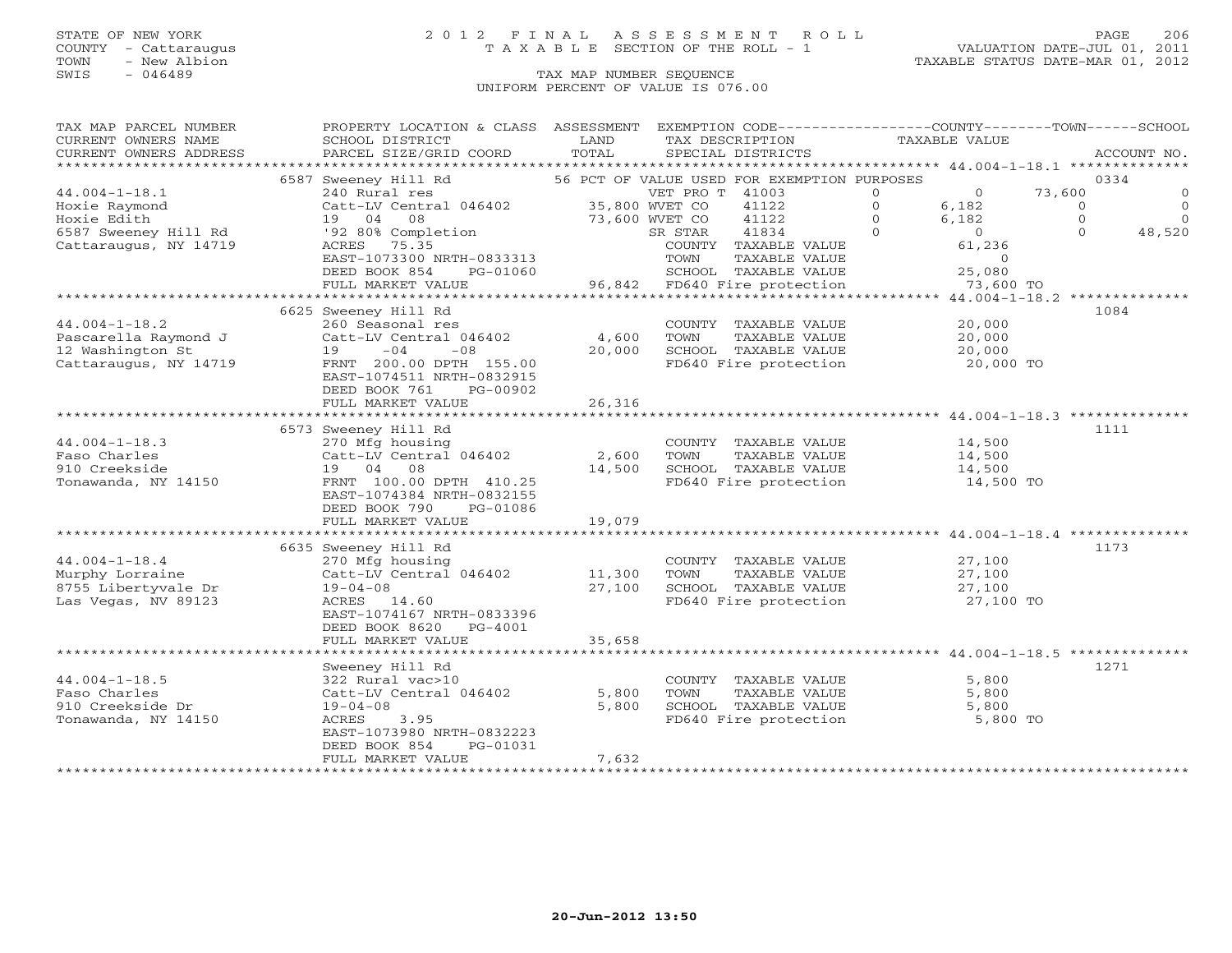## STATE OF NEW YORK 2 0 1 2 F I N A L A S S E S S M E N T R O L L PAGE 207 COUNTY - Cattaraugus T A X A B L E SECTION OF THE ROLL - 1 VALUATION DATE-JUL 01, 2011

| TAX MAP PARCEL NUMBER     | PROPERTY LOCATION & CLASS ASSESSMENT |                 | EXEMPTION CODE----------------COUNTY-------TOWN------SCHOOL         |               |                   |          |             |
|---------------------------|--------------------------------------|-----------------|---------------------------------------------------------------------|---------------|-------------------|----------|-------------|
| CURRENT OWNERS NAME       | SCHOOL DISTRICT                      | LAND            | TAX DESCRIPTION                                                     | TAXABLE VALUE |                   |          |             |
| CURRENT OWNERS ADDRESS    | PARCEL SIZE/GRID COORD               | TOTAL           | SPECIAL DISTRICTS                                                   |               |                   |          | ACCOUNT NO. |
|                           |                                      |                 |                                                                     |               |                   |          |             |
|                           | 9794 New Albion Rd                   |                 |                                                                     |               |                   | 0329     |             |
| $44.004 - 1 - 19$         | 210 1 Family Res                     |                 | RES STAR<br>41854                                                   | $\Omega$      | $0 \qquad \qquad$ | $\Omega$ | 23,400      |
| Roll Ernest R             | Catt-LV Central 046402               | 5,900           | COUNTY TAXABLE VALUE                                                |               | 49,900            |          |             |
| 9794 New Albion Rd        | 27 04 08                             | 49,900          | TAXABLE VALUE<br>TOWN                                               |               | 49,900            |          |             |
| Cattaraugus, NY 14719     | ACRES<br>4.15                        |                 | SCHOOL TAXABLE VALUE                                                |               | 26,500            |          |             |
|                           | EAST-1069427 NRTH-0831441            |                 | FD640 Fire protection                                               |               | 49,900 TO         |          |             |
|                           | DEED BOOK 1001 PG-257                |                 |                                                                     |               |                   |          |             |
|                           | FULL MARKET VALUE                    | 65,658          |                                                                     |               |                   |          |             |
|                           |                                      |                 |                                                                     |               |                   |          |             |
|                           | 9708 New Albion Rd                   |                 |                                                                     |               |                   | 1272     |             |
| $44.004 - 1 - 20.2$       | 210 1 Family Res                     |                 | SR STAR<br>41834                                                    | $\circ$       | $\overline{0}$    | $\Omega$ | 48,520      |
| Wetherby Eloise K         | Catt-LV Central 046402               | 4,100           | COUNTY TAXABLE VALUE                                                |               | 60,200            |          |             |
| Patz Wayne                | 26 04 08                             | 60,200          | TOWN<br>TAXABLE VALUE                                               |               | 60,200            |          |             |
| 9708 New Albion Rd        | 1.15<br>ACRES                        |                 | SCHOOL TAXABLE VALUE                                                |               | 11,680            |          |             |
| Cattaraugus, NY 14719     | EAST-1070650 NRTH-0830837            |                 | FD640 Fire protection                                               |               | 60,200 TO         |          |             |
|                           | DEED BOOK 2281 PG-9001               |                 |                                                                     |               |                   |          |             |
|                           | FULL MARKET VALUE                    | 79,211          |                                                                     |               |                   |          |             |
|                           | ************************             |                 |                                                                     |               |                   |          |             |
|                           | Ingersoll Rd                         |                 |                                                                     |               |                   | 0395     |             |
| $44.004 - 1 - 21.1$       | 240 Rural res                        |                 | AG DIST<br>41720                                                    | $\Omega$      | 25,436            | 25,436   | 25,436      |
| Reed Michael J            | Catt-LV Central 046402               | 56,100          | COUNTY TAXABLE VALUE                                                |               | 44,564            |          |             |
| Reed Wayne E              | 27 04 08                             | 70,000          | TOWN<br>TAXABLE VALUE                                               |               | 44,564            |          |             |
| 516 Fair Oak St           | Ff 165.00                            |                 | SCHOOL TAXABLE VALUE                                                |               | 44,564            |          |             |
| Little Valley, NY 14755   | ACRES 120.65                         |                 | FD640 Fire protection                                               |               | 70,000 TO         |          |             |
|                           | EAST-1069134 NRTH-0834190            |                 |                                                                     |               |                   |          |             |
| MAY BE SUBJECT TO PAYMENT | DEED BOOK 4383 PG-2001               |                 |                                                                     |               |                   |          |             |
| UNDER AGDIST LAW TIL 2016 | FULL MARKET VALUE                    | 92,105          |                                                                     |               |                   |          |             |
|                           |                                      |                 |                                                                     |               |                   |          |             |
|                           | 9926 New Albion Rd                   |                 |                                                                     |               |                   | 1310     |             |
| $44.004 - 1 - 21.2$       | 112 Dairy farm                       |                 | AG DIST<br>41720                                                    | $\Omega$      | 2,258             | 2,258    | 2,258       |
| Stein Wayne M             | Catt-LV Central 046402               | 57,000 RES STAR | 41854                                                               | $\Omega$      | $\overline{0}$    | $\Omega$ | 23,400      |
| Stein Debra D             | 26/27 04 08                          | 171,900         | COUNTY TAXABLE VALUE                                                |               | 169,642           |          |             |
| 9926 New Albion Rd        | $4/10$ -split 13.3 acres to          |                 | TAXABLE VALUE<br>TOWN                                               |               | 169,642           |          |             |
| Cattaraugus, NY 14719     | ACRES 158.05                         |                 | SCHOOL TAXABLE VALUE                                                |               | 146,242           |          |             |
|                           | EAST-1067575 NRTH-0832818            |                 | FD640 Fire protection                                               |               | 171,900 TO        |          |             |
| MAY BE SUBJECT TO PAYMENT | DEED BOOK 870<br>PG-00591            |                 |                                                                     |               |                   |          |             |
| UNDER AGDIST LAW TIL 2016 | FULL MARKET VALUE                    | 226,184         |                                                                     |               |                   |          |             |
|                           |                                      |                 | **************************************44.004-1-21.3 *************** |               |                   |          |             |
|                           | 9605 Ingersoll Rd                    |                 |                                                                     |               |                   | 1461     |             |
| $44.004 - 1 - 21.3$       | 210 1 Family Res                     |                 | 41854<br>RES STAR                                                   | $\circ$       | $\overline{O}$    | $\Omega$ | 23,400      |
| Reed Dale R               | Catt-LV Central 046402               | 12,300          | COUNTY TAXABLE VALUE                                                |               | 43,700            |          |             |
| 9605 Ingersoll Rd         | 27 04 08                             | 43,700          | TOWN<br>TAXABLE VALUE                                               |               | 43,700            |          |             |
| Cattaraugus, NY 14719     | Ff 1190.00                           |                 | SCHOOL TAXABLE VALUE                                                |               | 20,300            |          |             |
|                           | ACRES 16.55                          |                 | FD640 Fire protection                                               |               | 43,700 TO         |          |             |
|                           | EAST-1070192 NRTH-0834568            |                 |                                                                     |               |                   |          |             |
|                           | DEED BOOK 00983 PG-00373             |                 |                                                                     |               |                   |          |             |
|                           | FULL MARKET VALUE                    | 57,500          |                                                                     |               |                   |          |             |
|                           |                                      |                 |                                                                     |               |                   |          |             |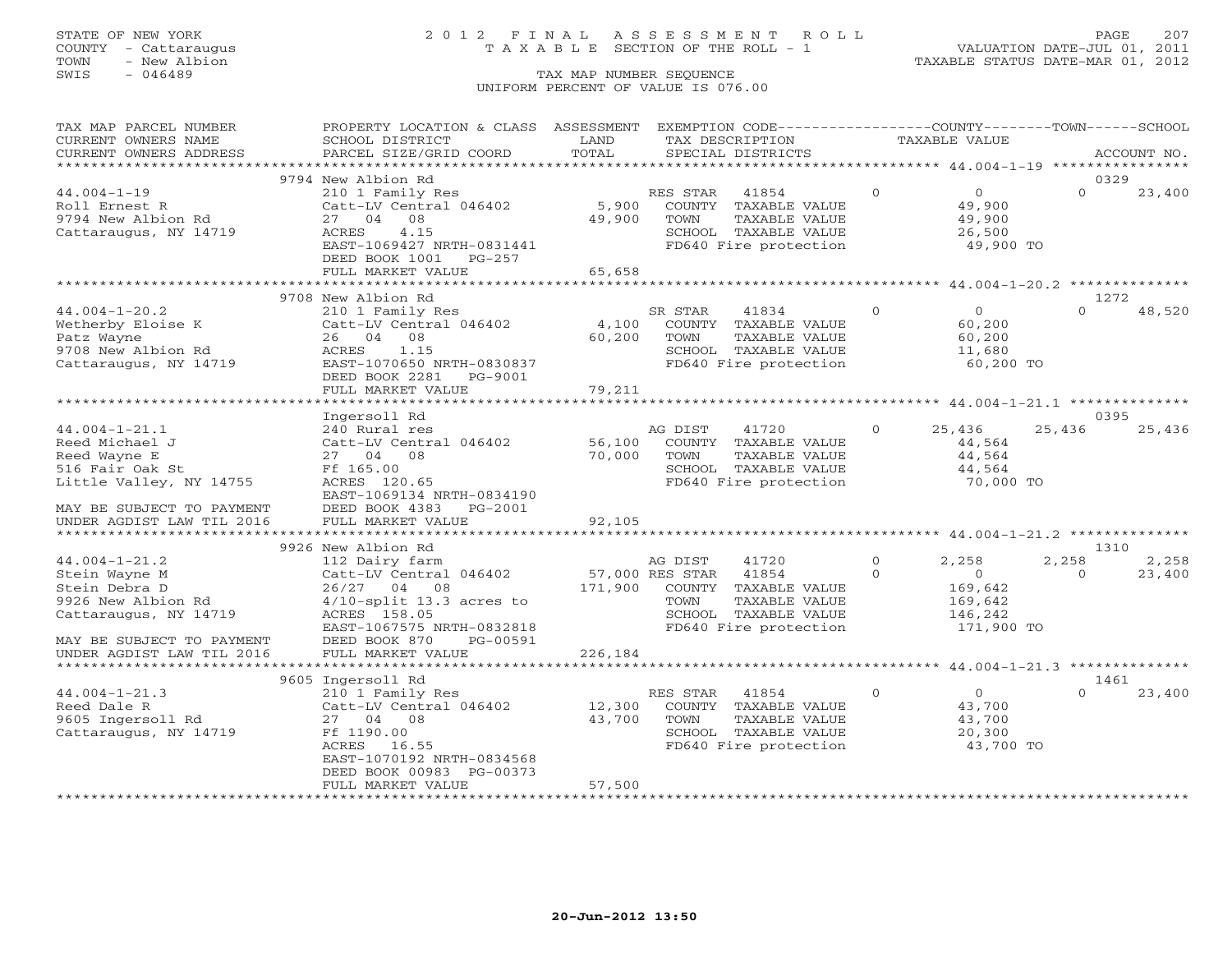COUNTY - Cattaraugus T A X A B L E SECTION OF THE ROLL - 1<br>TOWN - New Albion - 1<br>SWIS - 046489 TAX MAP NUMBER SEQUENCE

# STATE OF NEW YORK 2 0 1 2 F I N A L A S S E S S M E N T R O L L PAGE 208

VALUATION DATE-JUL 01, 2011 TAXABLE STATUS DATE-MAR 01, 2012

### TAX MAP NUMBER SEQUENCE UNIFORM PERCENT OF VALUE IS 076.00

| CURRENT OWNERS NAME<br>SCHOOL DISTRICT<br>LAND<br>TAX DESCRIPTION<br>TAXABLE VALUE<br>.CURRENT OWNERS ADDRESS PARCEL SIZE/GRID COORD TOTAL SPECIAL DISTRICTS ACCOUNT NO ACCOUNT NO ACCOUNT NO ARRENT<br>0033<br>9731 Ingersoll Rd<br>210 1 Family Res<br>$44.004 - 1 - 22$<br>$\Omega$<br>$\Omega$<br>RES STAR 41854<br>0<br>56,600<br>56,600<br>23,400<br>$\begin{array}{cccc}\n\text{Catt-LV} & \text{Central} & 046402 \\ \text{28} & 04 & 08 \\ \end{array}$ 7,400 COUNTY TAXABLE VALUE<br>Siperek Ryan<br>9731 Ingersoll Rd<br>TAXABLE VALUE<br>28 04 08<br>56,600 TOWN<br>New Albion, NY 14719<br>6.80 BANK 032<br>ACRES<br>SCHOOL TAXABLE VALUE 33,200<br>FD640 Fire protection 56,600 TO<br>EAST-1069494 NRTH-0835782<br>DEED BOOK 13484 PG-2004<br>74,474<br>FULL MARKET VALUE<br>0429<br>Leon Rd<br>$44.004 - 1 - 25$<br>COUNTY TAXABLE VALUE 16,400<br>312 Vac w/imprv<br>Catt-LV Central 046402 13,000<br>TOWN<br>TAXABLE VALUE<br>Pilarski Ronald J<br><sup>339 Rowley Rd</sup><br>16,400<br>TOWN TAXABLE VALUE<br>SCHOOL TAXABLE VALUE 16,400<br>FD640 Fire protection 16,400 TO<br>28 04 08<br>16,400<br>Depew, NY 14043<br>ACRES 18.00<br>EAST-1067094 NRTH-0837011<br>DEED BOOK 5353 PG-5001<br>21,579<br>FULL MARKET VALUE<br>0095<br>6996 NYS Rte 353<br>$\overline{0}$<br>AG DIST<br>41720<br>$\overline{O}$<br>$\overline{0}$<br>$\begin{tabular}{lllllllllllllll} \multicolumn{1}{c l}{$44.004-2-1.1$} & 0550~\text{N15} & \text{AG PIST} & \text{AG DIST} \\ \text{Cobo Gerald} & \text{Catt-LV Central 046402} & 69,200~\text{SR STAR} & \text{GDFIR} \\ \text{6996 NYS Rte 353} & 20/21 & 04 & 08 & 175,600 & \text{COUNTY} \\ \text{Cattaraugus, NY 14719} & \text{ACRES 229.65} & \text{TOWN} & \text{EAST-107260$<br>$\circ$<br>$\Omega$<br>$\overline{0}$<br>41834<br>$\Omega$<br>48,520<br>175,600 COUNTY TAXABLE VALUE 175,600<br>175,600 COUNTY TAXABLE VALUE 175,600<br>SCHOOL TAXABLE VALUE 127,080<br>FD640 Fire protection<br>175,600 TO<br>6930 NYS Rte 353<br>0394<br>$\overline{0}$<br>$\circ$<br>44.004-2-2<br>Stokes Matthew P<br>Stokes Karen A<br>6930 Nys Rte 353<br>Cattaraugus, NY 14719<br>Cattaraugus, NY 14719<br>Cattaraugus, NY 14719<br>Cattaraugus, NY 14719<br>Cattaraugus, NY 14719<br>Cattaraugus, NY 14719<br>Cattaraugus, NY 1471<br>$\Omega$<br>23,400<br>RES STAR 41854<br>52,200<br>COUNTY TAXABLE VALUE<br>52,200 TOWN<br>TOWN TAXABLE VALUE 52,200<br>SCHOOL TAXABLE VALUE 28,800<br>FD640 Fire protection 52,200 TO<br>DEED BOOK 00948 PG-00397<br>68,684<br>FULL MARKET VALUE<br>9441 Pleasant Valley Rd<br>0325<br>COUNTY TAXABLE VALUE 19,100<br>$44.004 - 2 - 3$<br>260 Seasonal res<br>Catt-LV Central 046402 1,900<br>TAXABLE VALUE 19,100<br>TOWN<br>Greer Thomas R<br>19,100<br>Kickbush Charlene R<br>1440 Odom Rd<br>12 04 08<br>SCHOOL TAXABLE VALUE 19,100<br>FD640 Fire protection 19,100 TO<br>FRNT 75.00 DPTH 132.00<br>Bishop, GA 30621<br>EAST-1075323 NRTH-0839296<br>DEED BOOK 12994 PG-4001<br>25,132<br>FULL MARKET VALUE | TAX MAP PARCEL NUMBER | PROPERTY LOCATION & CLASS ASSESSMENT EXEMPTION CODE----------------COUNTY-------TOWN------SCHOOL |  |  |  |
|----------------------------------------------------------------------------------------------------------------------------------------------------------------------------------------------------------------------------------------------------------------------------------------------------------------------------------------------------------------------------------------------------------------------------------------------------------------------------------------------------------------------------------------------------------------------------------------------------------------------------------------------------------------------------------------------------------------------------------------------------------------------------------------------------------------------------------------------------------------------------------------------------------------------------------------------------------------------------------------------------------------------------------------------------------------------------------------------------------------------------------------------------------------------------------------------------------------------------------------------------------------------------------------------------------------------------------------------------------------------------------------------------------------------------------------------------------------------------------------------------------------------------------------------------------------------------------------------------------------------------------------------------------------------------------------------------------------------------------------------------------------------------------------------------------------------------------------------------------------------------------------------------------------------------------------------------------------------------------------------------------------------------------------------------------------------------------------------------------------------------------------------------------------------------------------------------------------------------------------------------------------------------------------------------------------------------------------------------------------------------------------------------------------------------------------------------------------------------------------------------------------------------------------------------------------------------------------------------------------------------------------------------------------------------------------------------------------------------------------------------------------------------------------------------------------------------------------------------------------------------------------------------------------------------------------------------------------------------------------------------------------|-----------------------|--------------------------------------------------------------------------------------------------|--|--|--|
|                                                                                                                                                                                                                                                                                                                                                                                                                                                                                                                                                                                                                                                                                                                                                                                                                                                                                                                                                                                                                                                                                                                                                                                                                                                                                                                                                                                                                                                                                                                                                                                                                                                                                                                                                                                                                                                                                                                                                                                                                                                                                                                                                                                                                                                                                                                                                                                                                                                                                                                                                                                                                                                                                                                                                                                                                                                                                                                                                                                                                |                       |                                                                                                  |  |  |  |
|                                                                                                                                                                                                                                                                                                                                                                                                                                                                                                                                                                                                                                                                                                                                                                                                                                                                                                                                                                                                                                                                                                                                                                                                                                                                                                                                                                                                                                                                                                                                                                                                                                                                                                                                                                                                                                                                                                                                                                                                                                                                                                                                                                                                                                                                                                                                                                                                                                                                                                                                                                                                                                                                                                                                                                                                                                                                                                                                                                                                                |                       |                                                                                                  |  |  |  |
|                                                                                                                                                                                                                                                                                                                                                                                                                                                                                                                                                                                                                                                                                                                                                                                                                                                                                                                                                                                                                                                                                                                                                                                                                                                                                                                                                                                                                                                                                                                                                                                                                                                                                                                                                                                                                                                                                                                                                                                                                                                                                                                                                                                                                                                                                                                                                                                                                                                                                                                                                                                                                                                                                                                                                                                                                                                                                                                                                                                                                |                       |                                                                                                  |  |  |  |
|                                                                                                                                                                                                                                                                                                                                                                                                                                                                                                                                                                                                                                                                                                                                                                                                                                                                                                                                                                                                                                                                                                                                                                                                                                                                                                                                                                                                                                                                                                                                                                                                                                                                                                                                                                                                                                                                                                                                                                                                                                                                                                                                                                                                                                                                                                                                                                                                                                                                                                                                                                                                                                                                                                                                                                                                                                                                                                                                                                                                                |                       |                                                                                                  |  |  |  |
|                                                                                                                                                                                                                                                                                                                                                                                                                                                                                                                                                                                                                                                                                                                                                                                                                                                                                                                                                                                                                                                                                                                                                                                                                                                                                                                                                                                                                                                                                                                                                                                                                                                                                                                                                                                                                                                                                                                                                                                                                                                                                                                                                                                                                                                                                                                                                                                                                                                                                                                                                                                                                                                                                                                                                                                                                                                                                                                                                                                                                |                       |                                                                                                  |  |  |  |
|                                                                                                                                                                                                                                                                                                                                                                                                                                                                                                                                                                                                                                                                                                                                                                                                                                                                                                                                                                                                                                                                                                                                                                                                                                                                                                                                                                                                                                                                                                                                                                                                                                                                                                                                                                                                                                                                                                                                                                                                                                                                                                                                                                                                                                                                                                                                                                                                                                                                                                                                                                                                                                                                                                                                                                                                                                                                                                                                                                                                                |                       |                                                                                                  |  |  |  |
|                                                                                                                                                                                                                                                                                                                                                                                                                                                                                                                                                                                                                                                                                                                                                                                                                                                                                                                                                                                                                                                                                                                                                                                                                                                                                                                                                                                                                                                                                                                                                                                                                                                                                                                                                                                                                                                                                                                                                                                                                                                                                                                                                                                                                                                                                                                                                                                                                                                                                                                                                                                                                                                                                                                                                                                                                                                                                                                                                                                                                |                       |                                                                                                  |  |  |  |
|                                                                                                                                                                                                                                                                                                                                                                                                                                                                                                                                                                                                                                                                                                                                                                                                                                                                                                                                                                                                                                                                                                                                                                                                                                                                                                                                                                                                                                                                                                                                                                                                                                                                                                                                                                                                                                                                                                                                                                                                                                                                                                                                                                                                                                                                                                                                                                                                                                                                                                                                                                                                                                                                                                                                                                                                                                                                                                                                                                                                                |                       |                                                                                                  |  |  |  |
|                                                                                                                                                                                                                                                                                                                                                                                                                                                                                                                                                                                                                                                                                                                                                                                                                                                                                                                                                                                                                                                                                                                                                                                                                                                                                                                                                                                                                                                                                                                                                                                                                                                                                                                                                                                                                                                                                                                                                                                                                                                                                                                                                                                                                                                                                                                                                                                                                                                                                                                                                                                                                                                                                                                                                                                                                                                                                                                                                                                                                |                       |                                                                                                  |  |  |  |
|                                                                                                                                                                                                                                                                                                                                                                                                                                                                                                                                                                                                                                                                                                                                                                                                                                                                                                                                                                                                                                                                                                                                                                                                                                                                                                                                                                                                                                                                                                                                                                                                                                                                                                                                                                                                                                                                                                                                                                                                                                                                                                                                                                                                                                                                                                                                                                                                                                                                                                                                                                                                                                                                                                                                                                                                                                                                                                                                                                                                                |                       |                                                                                                  |  |  |  |
|                                                                                                                                                                                                                                                                                                                                                                                                                                                                                                                                                                                                                                                                                                                                                                                                                                                                                                                                                                                                                                                                                                                                                                                                                                                                                                                                                                                                                                                                                                                                                                                                                                                                                                                                                                                                                                                                                                                                                                                                                                                                                                                                                                                                                                                                                                                                                                                                                                                                                                                                                                                                                                                                                                                                                                                                                                                                                                                                                                                                                |                       |                                                                                                  |  |  |  |
|                                                                                                                                                                                                                                                                                                                                                                                                                                                                                                                                                                                                                                                                                                                                                                                                                                                                                                                                                                                                                                                                                                                                                                                                                                                                                                                                                                                                                                                                                                                                                                                                                                                                                                                                                                                                                                                                                                                                                                                                                                                                                                                                                                                                                                                                                                                                                                                                                                                                                                                                                                                                                                                                                                                                                                                                                                                                                                                                                                                                                |                       |                                                                                                  |  |  |  |
|                                                                                                                                                                                                                                                                                                                                                                                                                                                                                                                                                                                                                                                                                                                                                                                                                                                                                                                                                                                                                                                                                                                                                                                                                                                                                                                                                                                                                                                                                                                                                                                                                                                                                                                                                                                                                                                                                                                                                                                                                                                                                                                                                                                                                                                                                                                                                                                                                                                                                                                                                                                                                                                                                                                                                                                                                                                                                                                                                                                                                |                       |                                                                                                  |  |  |  |
|                                                                                                                                                                                                                                                                                                                                                                                                                                                                                                                                                                                                                                                                                                                                                                                                                                                                                                                                                                                                                                                                                                                                                                                                                                                                                                                                                                                                                                                                                                                                                                                                                                                                                                                                                                                                                                                                                                                                                                                                                                                                                                                                                                                                                                                                                                                                                                                                                                                                                                                                                                                                                                                                                                                                                                                                                                                                                                                                                                                                                |                       |                                                                                                  |  |  |  |
|                                                                                                                                                                                                                                                                                                                                                                                                                                                                                                                                                                                                                                                                                                                                                                                                                                                                                                                                                                                                                                                                                                                                                                                                                                                                                                                                                                                                                                                                                                                                                                                                                                                                                                                                                                                                                                                                                                                                                                                                                                                                                                                                                                                                                                                                                                                                                                                                                                                                                                                                                                                                                                                                                                                                                                                                                                                                                                                                                                                                                |                       |                                                                                                  |  |  |  |
|                                                                                                                                                                                                                                                                                                                                                                                                                                                                                                                                                                                                                                                                                                                                                                                                                                                                                                                                                                                                                                                                                                                                                                                                                                                                                                                                                                                                                                                                                                                                                                                                                                                                                                                                                                                                                                                                                                                                                                                                                                                                                                                                                                                                                                                                                                                                                                                                                                                                                                                                                                                                                                                                                                                                                                                                                                                                                                                                                                                                                |                       |                                                                                                  |  |  |  |
|                                                                                                                                                                                                                                                                                                                                                                                                                                                                                                                                                                                                                                                                                                                                                                                                                                                                                                                                                                                                                                                                                                                                                                                                                                                                                                                                                                                                                                                                                                                                                                                                                                                                                                                                                                                                                                                                                                                                                                                                                                                                                                                                                                                                                                                                                                                                                                                                                                                                                                                                                                                                                                                                                                                                                                                                                                                                                                                                                                                                                |                       |                                                                                                  |  |  |  |
|                                                                                                                                                                                                                                                                                                                                                                                                                                                                                                                                                                                                                                                                                                                                                                                                                                                                                                                                                                                                                                                                                                                                                                                                                                                                                                                                                                                                                                                                                                                                                                                                                                                                                                                                                                                                                                                                                                                                                                                                                                                                                                                                                                                                                                                                                                                                                                                                                                                                                                                                                                                                                                                                                                                                                                                                                                                                                                                                                                                                                |                       |                                                                                                  |  |  |  |
|                                                                                                                                                                                                                                                                                                                                                                                                                                                                                                                                                                                                                                                                                                                                                                                                                                                                                                                                                                                                                                                                                                                                                                                                                                                                                                                                                                                                                                                                                                                                                                                                                                                                                                                                                                                                                                                                                                                                                                                                                                                                                                                                                                                                                                                                                                                                                                                                                                                                                                                                                                                                                                                                                                                                                                                                                                                                                                                                                                                                                |                       |                                                                                                  |  |  |  |
|                                                                                                                                                                                                                                                                                                                                                                                                                                                                                                                                                                                                                                                                                                                                                                                                                                                                                                                                                                                                                                                                                                                                                                                                                                                                                                                                                                                                                                                                                                                                                                                                                                                                                                                                                                                                                                                                                                                                                                                                                                                                                                                                                                                                                                                                                                                                                                                                                                                                                                                                                                                                                                                                                                                                                                                                                                                                                                                                                                                                                |                       |                                                                                                  |  |  |  |
|                                                                                                                                                                                                                                                                                                                                                                                                                                                                                                                                                                                                                                                                                                                                                                                                                                                                                                                                                                                                                                                                                                                                                                                                                                                                                                                                                                                                                                                                                                                                                                                                                                                                                                                                                                                                                                                                                                                                                                                                                                                                                                                                                                                                                                                                                                                                                                                                                                                                                                                                                                                                                                                                                                                                                                                                                                                                                                                                                                                                                |                       |                                                                                                  |  |  |  |
|                                                                                                                                                                                                                                                                                                                                                                                                                                                                                                                                                                                                                                                                                                                                                                                                                                                                                                                                                                                                                                                                                                                                                                                                                                                                                                                                                                                                                                                                                                                                                                                                                                                                                                                                                                                                                                                                                                                                                                                                                                                                                                                                                                                                                                                                                                                                                                                                                                                                                                                                                                                                                                                                                                                                                                                                                                                                                                                                                                                                                |                       |                                                                                                  |  |  |  |
|                                                                                                                                                                                                                                                                                                                                                                                                                                                                                                                                                                                                                                                                                                                                                                                                                                                                                                                                                                                                                                                                                                                                                                                                                                                                                                                                                                                                                                                                                                                                                                                                                                                                                                                                                                                                                                                                                                                                                                                                                                                                                                                                                                                                                                                                                                                                                                                                                                                                                                                                                                                                                                                                                                                                                                                                                                                                                                                                                                                                                |                       |                                                                                                  |  |  |  |
|                                                                                                                                                                                                                                                                                                                                                                                                                                                                                                                                                                                                                                                                                                                                                                                                                                                                                                                                                                                                                                                                                                                                                                                                                                                                                                                                                                                                                                                                                                                                                                                                                                                                                                                                                                                                                                                                                                                                                                                                                                                                                                                                                                                                                                                                                                                                                                                                                                                                                                                                                                                                                                                                                                                                                                                                                                                                                                                                                                                                                |                       |                                                                                                  |  |  |  |
|                                                                                                                                                                                                                                                                                                                                                                                                                                                                                                                                                                                                                                                                                                                                                                                                                                                                                                                                                                                                                                                                                                                                                                                                                                                                                                                                                                                                                                                                                                                                                                                                                                                                                                                                                                                                                                                                                                                                                                                                                                                                                                                                                                                                                                                                                                                                                                                                                                                                                                                                                                                                                                                                                                                                                                                                                                                                                                                                                                                                                |                       |                                                                                                  |  |  |  |
|                                                                                                                                                                                                                                                                                                                                                                                                                                                                                                                                                                                                                                                                                                                                                                                                                                                                                                                                                                                                                                                                                                                                                                                                                                                                                                                                                                                                                                                                                                                                                                                                                                                                                                                                                                                                                                                                                                                                                                                                                                                                                                                                                                                                                                                                                                                                                                                                                                                                                                                                                                                                                                                                                                                                                                                                                                                                                                                                                                                                                |                       |                                                                                                  |  |  |  |
|                                                                                                                                                                                                                                                                                                                                                                                                                                                                                                                                                                                                                                                                                                                                                                                                                                                                                                                                                                                                                                                                                                                                                                                                                                                                                                                                                                                                                                                                                                                                                                                                                                                                                                                                                                                                                                                                                                                                                                                                                                                                                                                                                                                                                                                                                                                                                                                                                                                                                                                                                                                                                                                                                                                                                                                                                                                                                                                                                                                                                |                       |                                                                                                  |  |  |  |
|                                                                                                                                                                                                                                                                                                                                                                                                                                                                                                                                                                                                                                                                                                                                                                                                                                                                                                                                                                                                                                                                                                                                                                                                                                                                                                                                                                                                                                                                                                                                                                                                                                                                                                                                                                                                                                                                                                                                                                                                                                                                                                                                                                                                                                                                                                                                                                                                                                                                                                                                                                                                                                                                                                                                                                                                                                                                                                                                                                                                                |                       |                                                                                                  |  |  |  |
|                                                                                                                                                                                                                                                                                                                                                                                                                                                                                                                                                                                                                                                                                                                                                                                                                                                                                                                                                                                                                                                                                                                                                                                                                                                                                                                                                                                                                                                                                                                                                                                                                                                                                                                                                                                                                                                                                                                                                                                                                                                                                                                                                                                                                                                                                                                                                                                                                                                                                                                                                                                                                                                                                                                                                                                                                                                                                                                                                                                                                |                       |                                                                                                  |  |  |  |
|                                                                                                                                                                                                                                                                                                                                                                                                                                                                                                                                                                                                                                                                                                                                                                                                                                                                                                                                                                                                                                                                                                                                                                                                                                                                                                                                                                                                                                                                                                                                                                                                                                                                                                                                                                                                                                                                                                                                                                                                                                                                                                                                                                                                                                                                                                                                                                                                                                                                                                                                                                                                                                                                                                                                                                                                                                                                                                                                                                                                                |                       |                                                                                                  |  |  |  |
|                                                                                                                                                                                                                                                                                                                                                                                                                                                                                                                                                                                                                                                                                                                                                                                                                                                                                                                                                                                                                                                                                                                                                                                                                                                                                                                                                                                                                                                                                                                                                                                                                                                                                                                                                                                                                                                                                                                                                                                                                                                                                                                                                                                                                                                                                                                                                                                                                                                                                                                                                                                                                                                                                                                                                                                                                                                                                                                                                                                                                |                       |                                                                                                  |  |  |  |
|                                                                                                                                                                                                                                                                                                                                                                                                                                                                                                                                                                                                                                                                                                                                                                                                                                                                                                                                                                                                                                                                                                                                                                                                                                                                                                                                                                                                                                                                                                                                                                                                                                                                                                                                                                                                                                                                                                                                                                                                                                                                                                                                                                                                                                                                                                                                                                                                                                                                                                                                                                                                                                                                                                                                                                                                                                                                                                                                                                                                                |                       |                                                                                                  |  |  |  |
|                                                                                                                                                                                                                                                                                                                                                                                                                                                                                                                                                                                                                                                                                                                                                                                                                                                                                                                                                                                                                                                                                                                                                                                                                                                                                                                                                                                                                                                                                                                                                                                                                                                                                                                                                                                                                                                                                                                                                                                                                                                                                                                                                                                                                                                                                                                                                                                                                                                                                                                                                                                                                                                                                                                                                                                                                                                                                                                                                                                                                |                       |                                                                                                  |  |  |  |
|                                                                                                                                                                                                                                                                                                                                                                                                                                                                                                                                                                                                                                                                                                                                                                                                                                                                                                                                                                                                                                                                                                                                                                                                                                                                                                                                                                                                                                                                                                                                                                                                                                                                                                                                                                                                                                                                                                                                                                                                                                                                                                                                                                                                                                                                                                                                                                                                                                                                                                                                                                                                                                                                                                                                                                                                                                                                                                                                                                                                                |                       |                                                                                                  |  |  |  |
|                                                                                                                                                                                                                                                                                                                                                                                                                                                                                                                                                                                                                                                                                                                                                                                                                                                                                                                                                                                                                                                                                                                                                                                                                                                                                                                                                                                                                                                                                                                                                                                                                                                                                                                                                                                                                                                                                                                                                                                                                                                                                                                                                                                                                                                                                                                                                                                                                                                                                                                                                                                                                                                                                                                                                                                                                                                                                                                                                                                                                |                       |                                                                                                  |  |  |  |
|                                                                                                                                                                                                                                                                                                                                                                                                                                                                                                                                                                                                                                                                                                                                                                                                                                                                                                                                                                                                                                                                                                                                                                                                                                                                                                                                                                                                                                                                                                                                                                                                                                                                                                                                                                                                                                                                                                                                                                                                                                                                                                                                                                                                                                                                                                                                                                                                                                                                                                                                                                                                                                                                                                                                                                                                                                                                                                                                                                                                                |                       |                                                                                                  |  |  |  |
|                                                                                                                                                                                                                                                                                                                                                                                                                                                                                                                                                                                                                                                                                                                                                                                                                                                                                                                                                                                                                                                                                                                                                                                                                                                                                                                                                                                                                                                                                                                                                                                                                                                                                                                                                                                                                                                                                                                                                                                                                                                                                                                                                                                                                                                                                                                                                                                                                                                                                                                                                                                                                                                                                                                                                                                                                                                                                                                                                                                                                |                       |                                                                                                  |  |  |  |
|                                                                                                                                                                                                                                                                                                                                                                                                                                                                                                                                                                                                                                                                                                                                                                                                                                                                                                                                                                                                                                                                                                                                                                                                                                                                                                                                                                                                                                                                                                                                                                                                                                                                                                                                                                                                                                                                                                                                                                                                                                                                                                                                                                                                                                                                                                                                                                                                                                                                                                                                                                                                                                                                                                                                                                                                                                                                                                                                                                                                                |                       |                                                                                                  |  |  |  |
|                                                                                                                                                                                                                                                                                                                                                                                                                                                                                                                                                                                                                                                                                                                                                                                                                                                                                                                                                                                                                                                                                                                                                                                                                                                                                                                                                                                                                                                                                                                                                                                                                                                                                                                                                                                                                                                                                                                                                                                                                                                                                                                                                                                                                                                                                                                                                                                                                                                                                                                                                                                                                                                                                                                                                                                                                                                                                                                                                                                                                |                       |                                                                                                  |  |  |  |
|                                                                                                                                                                                                                                                                                                                                                                                                                                                                                                                                                                                                                                                                                                                                                                                                                                                                                                                                                                                                                                                                                                                                                                                                                                                                                                                                                                                                                                                                                                                                                                                                                                                                                                                                                                                                                                                                                                                                                                                                                                                                                                                                                                                                                                                                                                                                                                                                                                                                                                                                                                                                                                                                                                                                                                                                                                                                                                                                                                                                                |                       |                                                                                                  |  |  |  |
|                                                                                                                                                                                                                                                                                                                                                                                                                                                                                                                                                                                                                                                                                                                                                                                                                                                                                                                                                                                                                                                                                                                                                                                                                                                                                                                                                                                                                                                                                                                                                                                                                                                                                                                                                                                                                                                                                                                                                                                                                                                                                                                                                                                                                                                                                                                                                                                                                                                                                                                                                                                                                                                                                                                                                                                                                                                                                                                                                                                                                |                       |                                                                                                  |  |  |  |
|                                                                                                                                                                                                                                                                                                                                                                                                                                                                                                                                                                                                                                                                                                                                                                                                                                                                                                                                                                                                                                                                                                                                                                                                                                                                                                                                                                                                                                                                                                                                                                                                                                                                                                                                                                                                                                                                                                                                                                                                                                                                                                                                                                                                                                                                                                                                                                                                                                                                                                                                                                                                                                                                                                                                                                                                                                                                                                                                                                                                                |                       |                                                                                                  |  |  |  |
|                                                                                                                                                                                                                                                                                                                                                                                                                                                                                                                                                                                                                                                                                                                                                                                                                                                                                                                                                                                                                                                                                                                                                                                                                                                                                                                                                                                                                                                                                                                                                                                                                                                                                                                                                                                                                                                                                                                                                                                                                                                                                                                                                                                                                                                                                                                                                                                                                                                                                                                                                                                                                                                                                                                                                                                                                                                                                                                                                                                                                |                       |                                                                                                  |  |  |  |
|                                                                                                                                                                                                                                                                                                                                                                                                                                                                                                                                                                                                                                                                                                                                                                                                                                                                                                                                                                                                                                                                                                                                                                                                                                                                                                                                                                                                                                                                                                                                                                                                                                                                                                                                                                                                                                                                                                                                                                                                                                                                                                                                                                                                                                                                                                                                                                                                                                                                                                                                                                                                                                                                                                                                                                                                                                                                                                                                                                                                                |                       |                                                                                                  |  |  |  |
|                                                                                                                                                                                                                                                                                                                                                                                                                                                                                                                                                                                                                                                                                                                                                                                                                                                                                                                                                                                                                                                                                                                                                                                                                                                                                                                                                                                                                                                                                                                                                                                                                                                                                                                                                                                                                                                                                                                                                                                                                                                                                                                                                                                                                                                                                                                                                                                                                                                                                                                                                                                                                                                                                                                                                                                                                                                                                                                                                                                                                |                       |                                                                                                  |  |  |  |
|                                                                                                                                                                                                                                                                                                                                                                                                                                                                                                                                                                                                                                                                                                                                                                                                                                                                                                                                                                                                                                                                                                                                                                                                                                                                                                                                                                                                                                                                                                                                                                                                                                                                                                                                                                                                                                                                                                                                                                                                                                                                                                                                                                                                                                                                                                                                                                                                                                                                                                                                                                                                                                                                                                                                                                                                                                                                                                                                                                                                                |                       |                                                                                                  |  |  |  |
|                                                                                                                                                                                                                                                                                                                                                                                                                                                                                                                                                                                                                                                                                                                                                                                                                                                                                                                                                                                                                                                                                                                                                                                                                                                                                                                                                                                                                                                                                                                                                                                                                                                                                                                                                                                                                                                                                                                                                                                                                                                                                                                                                                                                                                                                                                                                                                                                                                                                                                                                                                                                                                                                                                                                                                                                                                                                                                                                                                                                                |                       |                                                                                                  |  |  |  |
|                                                                                                                                                                                                                                                                                                                                                                                                                                                                                                                                                                                                                                                                                                                                                                                                                                                                                                                                                                                                                                                                                                                                                                                                                                                                                                                                                                                                                                                                                                                                                                                                                                                                                                                                                                                                                                                                                                                                                                                                                                                                                                                                                                                                                                                                                                                                                                                                                                                                                                                                                                                                                                                                                                                                                                                                                                                                                                                                                                                                                |                       |                                                                                                  |  |  |  |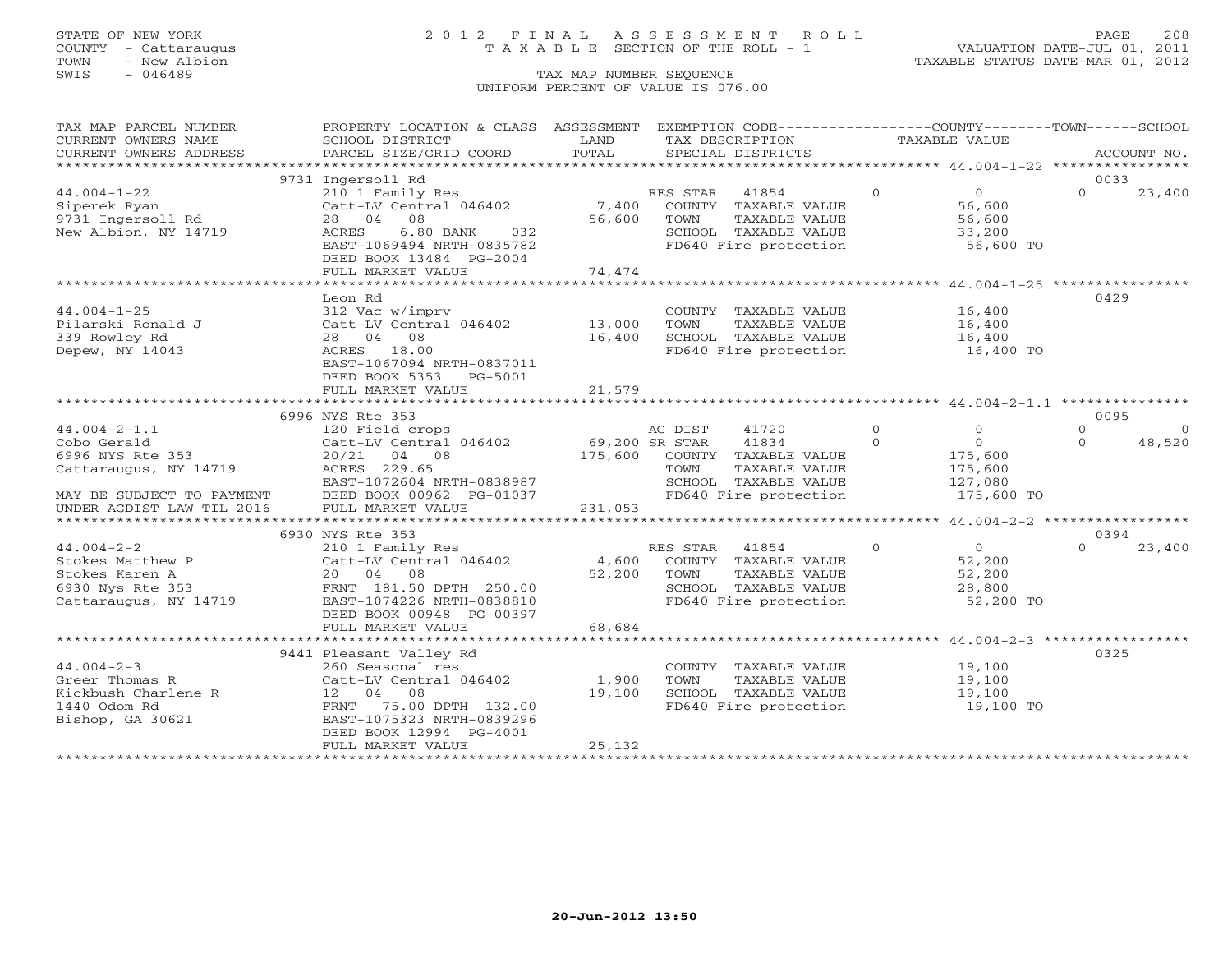COUNTY - Cattaraugus T A X A B L E SECTION OF THE ROLL - 1<br>TOWN - New Albion<br>SWIS - 046489 TAX MAP NUMBER SEQUENCE

# STATE OF NEW YORK 2012 FINAL ASSESSMENT ROLL PAGE 209

VALUATION DATE-JUL 01, 2011 TAXABLE STATUS DATE-MAR 01, 2012

### TAX MAP NUMBER SEQUENCE UNIFORM PERCENT OF VALUE IS 076.00

| TAX MAP PARCEL NUMBER                                  | PROPERTY LOCATION & CLASS ASSESSMENT          |        | EXEMPTION CODE-----------------COUNTY--------TOWN------SCHOOL |                           |                  |
|--------------------------------------------------------|-----------------------------------------------|--------|---------------------------------------------------------------|---------------------------|------------------|
| CURRENT OWNERS NAME                                    | SCHOOL DISTRICT                               | LAND   | TAX DESCRIPTION                                               | TAXABLE VALUE             |                  |
| CURRENT OWNERS ADDRESS                                 | PARCEL SIZE/GRID COORD                        | TOTAL  |                                                               |                           |                  |
|                                                        |                                               |        |                                                               |                           |                  |
|                                                        | 9441 Pleasant Valley Rd                       |        |                                                               |                           | 0258             |
| $44.004 - 2 - 4$                                       | 322 Rural vac>10                              |        | COUNTY TAXABLE VALUE                                          | 42,000                    |                  |
| Draegert Janene L                                      | Catt-LV Central 046402                        | 42,000 | TOWN<br>TAXABLE VALUE                                         | 42,000                    |                  |
| Kickbush Robert                                        | 12 04 08                                      | 42,000 | SCHOOL TAXABLE VALUE                                          | 42,000                    |                  |
| PO Box 76                                              | ACRES 96.15                                   |        | FD640 Fire protection                                         | 42,000 TO                 |                  |
| Dayton, NY 14041                                       | EAST-1076385 NRTH-0838468                     |        |                                                               |                           |                  |
|                                                        | DEED BOOK 1010 PG-428                         |        |                                                               |                           |                  |
|                                                        | FULL MARKET VALUE                             | 55,263 |                                                               |                           |                  |
|                                                        |                                               |        |                                                               |                           |                  |
|                                                        | Pleasant Valley Rd                            |        |                                                               |                           | 0266             |
| $44.004 - 2 - 5.1$                                     | 910 Priv forest                               |        | COUNTY TAXABLE VALUE                                          | 42,900                    |                  |
| Kirkland David A                                       | Catt-LV Central 046402 42,900                 |        | TOWN<br>TAXABLE VALUE                                         | 42,900                    |                  |
| Johnson Janice C                                       | 12 04 08                                      | 42,900 | SCHOOL TAXABLE VALUE                                          | 42,900                    |                  |
| 9283 Pleasant Valley Rd                                | ACRES 98.90                                   |        | FD640 Fire protection                                         | 42,900 TO                 |                  |
| Cattaraugus, NY 14719                                  | EAST-1078168 NRTH-0837565                     |        |                                                               |                           |                  |
|                                                        | DEED BOOK 1019 PG-601                         |        |                                                               |                           |                  |
|                                                        | FULL MARKET VALUE                             | 56,447 |                                                               |                           |                  |
|                                                        |                                               |        |                                                               |                           |                  |
|                                                        | Pleasant Valley Rd                            |        |                                                               |                           | 1509             |
| $44.004 - 2 - 5.2$                                     | 312 Vac w/imprv                               |        | COUNTY TAXABLE VALUE                                          | 10,600                    |                  |
| Kirkland David A                                       | Catt-LV Central 046402                        | 2,000  | TOWN<br>TAXABLE VALUE                                         | 10,600                    |                  |
| 9283 Pleasant Valley Rd                                | 12 04 08                                      | 10,600 | SCHOOL TAXABLE VALUE                                          | 10,600                    |                  |
| Cattaraugus, NY 14719                                  | FRNT 160.00 DPTH 150.00                       |        | FD640 Fire protection                                         | 10,600 TO                 |                  |
|                                                        | EAST-1078541 NRTH-0839268                     |        |                                                               |                           |                  |
|                                                        | DEED BOOK 1019 PG-601                         |        |                                                               |                           |                  |
|                                                        | FULL MARKET VALUE                             | 13,947 |                                                               |                           |                  |
|                                                        |                                               |        |                                                               |                           |                  |
|                                                        | 9283 Pleasant Valley Rd                       |        |                                                               |                           | 1510<br>$\Omega$ |
| $44.004 - 2 - 5.3$                                     | 210 1 Family Res                              |        | SR STAR<br>41834                                              | $\circ$<br>$\overline{0}$ | 40,400           |
| Johnson Janice C                                       | Catt-LV Central 046402                        | 2,000  | COUNTY TAXABLE VALUE                                          | 40,400                    |                  |
| 9283 Pleasant Valley Rd $12$ 04 08                     |                                               | 40,400 | TOWN<br>TAXABLE VALUE                                         | 40,400                    |                  |
| Cattaraugus, NY 14719                                  | FRNT 138.00 DPTH 150.00                       |        | SCHOOL TAXABLE VALUE<br>FD640 Fire protection                 | $\overline{0}$            |                  |
|                                                        | EAST-1078695 NRTH-0839257                     |        |                                                               | 40,400 TO                 |                  |
|                                                        | DEED BOOK 1019 PG-601                         |        |                                                               |                           |                  |
|                                                        | FULL MARKET VALUE                             | 53,158 |                                                               |                           |                  |
|                                                        |                                               |        |                                                               |                           |                  |
| $44.004 - 2 - 6.1$                                     | NYS Rte 353                                   |        |                                                               | $\Omega$                  | 0382             |
|                                                        | 312 Vac w/imprv                               |        | AG BLDG<br>41700                                              | 14,200                    | 14,200 14,200    |
| Preston Douglas H                                      | Catt-LV Central 046402                        | 44,800 | 27,100 AG DIST<br>41720                                       | $\Omega$<br>3,552         | 3,552<br>3,552   |
| 6736 Nys Rte 353                                       | $11/12$ 04 08                                 |        | COUNTY TAXABLE VALUE                                          | 27,048                    |                  |
| Cattaraugus, NY 14719                                  | ACRES<br>83.15                                |        | TOWN<br>TAXABLE VALUE                                         | 27,048                    |                  |
|                                                        | EAST-1076936 NRTH-0836473                     |        | SCHOOL TAXABLE VALUE<br>FD640 Fire protection                 | 27,048<br>44,800 TO       |                  |
| MAY BE SUBJECT TO PAYMENT<br>UNDER AGDIST LAW TIL 2016 | DEED BOOK 00932 PG-00672<br>FULL MARKET VALUE | 58,947 |                                                               |                           |                  |
|                                                        |                                               |        |                                                               |                           |                  |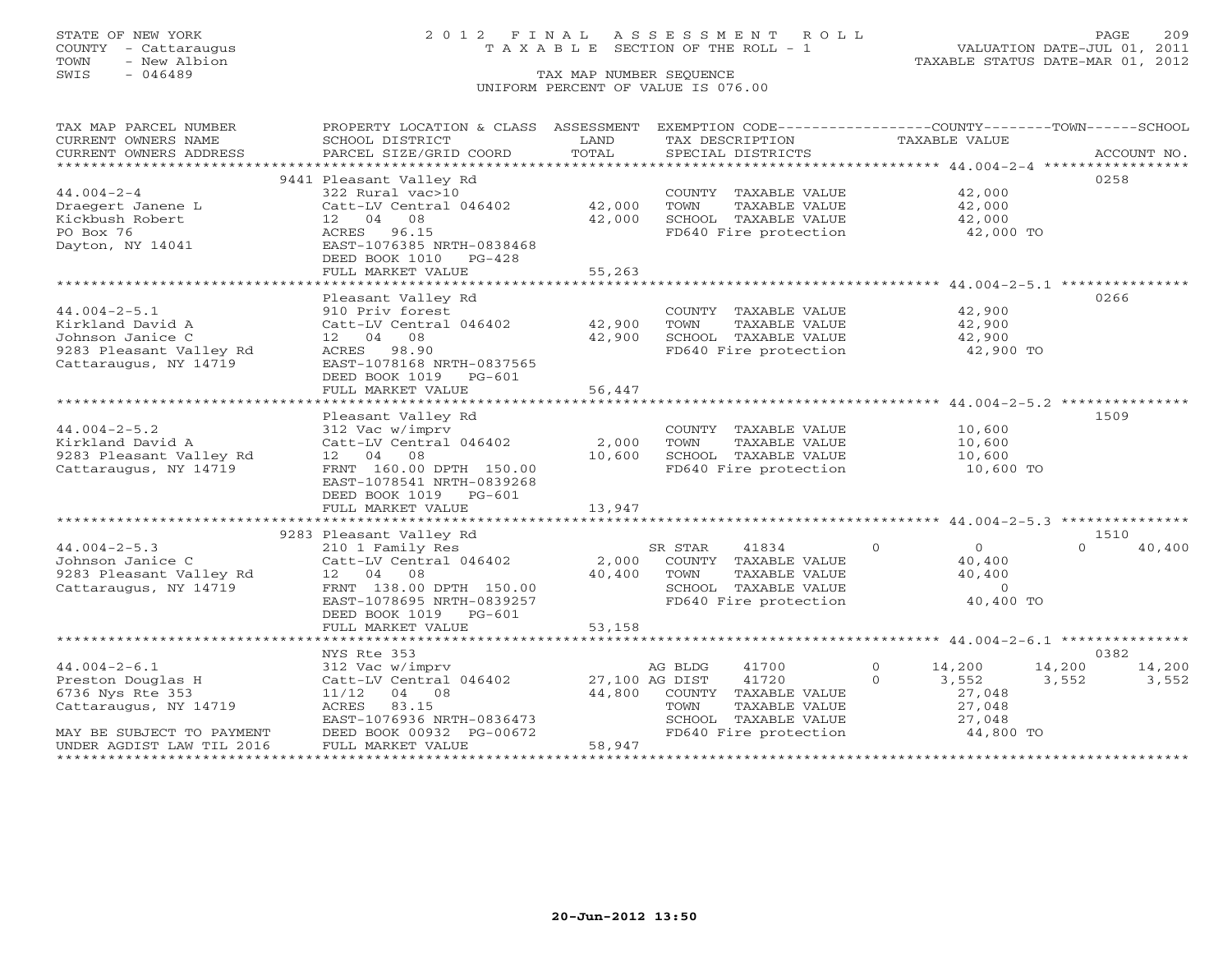### STATE OF NEW YORK 2 0 1 2 F I N A L A S S E S S M E N T R O L L PAGE 210 COUNTY - Cattaraugus T A X A B L E SECTION OF THE ROLL - 1 VALUATION DATE-JUL 01, 2011

| TAX MAP PARCEL NUMBER   | PROPERTY LOCATION & CLASS ASSESSMENT |                     |                | EXEMPTION CODE-----------------COUNTY-------TOWN------SCHOOL      |          |                |          |             |
|-------------------------|--------------------------------------|---------------------|----------------|-------------------------------------------------------------------|----------|----------------|----------|-------------|
| CURRENT OWNERS NAME     | SCHOOL DISTRICT                      | LAND                |                | TAX DESCRIPTION                                                   |          | TAXABLE VALUE  |          |             |
| CURRENT OWNERS ADDRESS  | PARCEL SIZE/GRID COORD               | TOTAL               |                | SPECIAL DISTRICTS                                                 |          |                |          | ACCOUNT NO. |
| ******************      | ***************************          |                     |                |                                                                   |          |                |          |             |
|                         | 6718 NYS Rte 353                     |                     |                |                                                                   |          |                |          | 1395        |
| $44.004 - 2 - 6.2$      | 283 Res w/Comuse                     |                     | RES STAR       | 41854                                                             | $\Omega$ | $\overline{0}$ | $\Omega$ | 23,400      |
| Deliman John M          | Catt-LV Central 046402               | 5,300               |                | COUNTY TAXABLE VALUE                                              |          | 65,000         |          |             |
| Deliman Heather         | 11/12<br>04<br>08                    | 65,000              | TOWN           | TAXABLE VALUE                                                     |          | 65,000         |          |             |
| 6718 Nys Rte 353        | 2010-pizza shop in house             |                     |                | SCHOOL TAXABLE VALUE                                              |          | 41,600         |          |             |
| Cattaraugus, NY 14719   | 3.20<br>ACRES                        |                     |                | FD640 Fire protection                                             |          | 65,000 TO      |          |             |
|                         | EAST-1076932 NRTH-0835271            |                     |                |                                                                   |          |                |          |             |
|                         | DEED BOOK 00994 PG-00078             |                     |                |                                                                   |          |                |          |             |
|                         | FULL MARKET VALUE                    | 85,526              |                |                                                                   |          |                |          |             |
|                         |                                      |                     |                | *********************************** 44.004-2-6.3 **************** |          |                |          |             |
|                         | 6736 NYS Rte 353                     |                     |                |                                                                   |          |                |          | 1414        |
| $44.004 - 2 - 6.3$      | 210 1 Family Res                     |                     | WVET CO        | 41122                                                             | $\Omega$ | 9,165          | $\Omega$ |             |
| Preston Douglas H       | Catt-LV Central 046402               |                     | 4,700 RES STAR | 41854                                                             | $\Omega$ | $\Omega$       | $\Omega$ | 23,400      |
| Preston Patricia        | 12 04 08                             | 61,100              |                | COUNTY TAXABLE VALUE                                              |          | 51,935         |          |             |
| 6736 Rte 353            | 2.20<br>ACRES                        |                     | TOWN           | TAXABLE VALUE                                                     |          | 61,100         |          |             |
| Cattaraugus, NY 14719   | EAST-1076752 NRTH-0835798            |                     |                | SCHOOL TAXABLE VALUE                                              |          | 37,700         |          |             |
|                         | DEED BOOK 00943 PG-01109             |                     |                | FD640 Fire protection                                             |          | 61,100 TO      |          |             |
|                         | FULL MARKET VALUE                    | 80,395              |                |                                                                   |          |                |          |             |
|                         |                                      |                     |                |                                                                   |          |                |          |             |
|                         | NYS Rte 353                          |                     |                |                                                                   |          |                |          | 0272        |
| $44.004 - 2 - 7$        | 322 Rural vac>10                     |                     |                | COUNTY TAXABLE VALUE                                              |          | 20,600         |          |             |
| Krager Richard B        | Catt-LV Central 046402               | 20,600              | TOWN           | TAXABLE VALUE                                                     |          | 20,600         |          |             |
| Krager Norma            | $-08$<br>12<br>$-04$                 | 20,600              |                | SCHOOL TAXABLE VALUE                                              |          | 20,600         |          |             |
| 11 Downing Dr           | ACRES 33.85                          |                     |                | FD640 Fire protection                                             |          | 20,600 TO      |          |             |
| Pittsford, NY 14070     | EAST-1078004 NRTH-0834759            |                     |                |                                                                   |          |                |          |             |
|                         | DEED BOOK 13106 PG-8001              |                     |                |                                                                   |          |                |          |             |
|                         | FULL MARKET VALUE                    | 27,105              |                |                                                                   |          |                |          |             |
|                         |                                      |                     |                |                                                                   |          |                |          |             |
|                         | NYS Rte 353                          |                     |                |                                                                   |          |                |          | 0056        |
| $44.004 - 2 - 8$        | 314 Rural vac<10                     |                     |                | COUNTY TAXABLE VALUE                                              |          | 4,100          |          |             |
| Penn-York Resources Inc | Catt-LV Central 046402               | 4,100               | TOWN           | TAXABLE VALUE                                                     |          | 4,100          |          |             |
| 1716 Honeove Rd         | 08<br>11 04                          | 4,100               |                | SCHOOL TAXABLE VALUE                                              |          | 4,100          |          |             |
| Shinglehouse, PA 16748  | 1.17<br>ACRES                        |                     |                | FD640 Fire protection                                             |          | 4,100 TO       |          |             |
|                         | EAST-1078658 NRTH-0834531            |                     |                |                                                                   |          |                |          |             |
|                         | DEED BOOK 439<br>PG-8004             |                     |                |                                                                   |          |                |          |             |
|                         | FULL MARKET VALUE                    | 5,395               |                |                                                                   |          |                |          |             |
|                         | *******************************      |                     |                |                                                                   |          |                |          |             |
|                         | NYS Rte 353                          |                     |                |                                                                   |          |                |          | 0055        |
| $44.004 - 2 - 9$        | 314 Rural vac<10                     |                     |                | COUNTY TAXABLE VALUE                                              |          | 4,100          |          |             |
| Penn-York Resources Inc | Catt-LV Central 046402               | 4,100               | TOWN           | TAXABLE VALUE                                                     |          | 4,100          |          |             |
| 1716 Honeoye Rd         | 11 04 08                             | 4,100               |                | SCHOOL TAXABLE VALUE                                              |          | 4,100          |          |             |
| Shinglehouse, PA 16748  | ACRES<br>1.15                        |                     |                | FD640 Fire protection                                             |          | 4,100 TO       |          |             |
|                         | EAST-1078650 NRTH-0833958            |                     |                |                                                                   |          |                |          |             |
|                         | DEED BOOK 439<br>$PG-8004$           |                     |                |                                                                   |          |                |          |             |
|                         | FULL MARKET VALUE                    | 5,395               |                |                                                                   |          |                |          |             |
|                         |                                      | ******************* |                |                                                                   |          |                |          |             |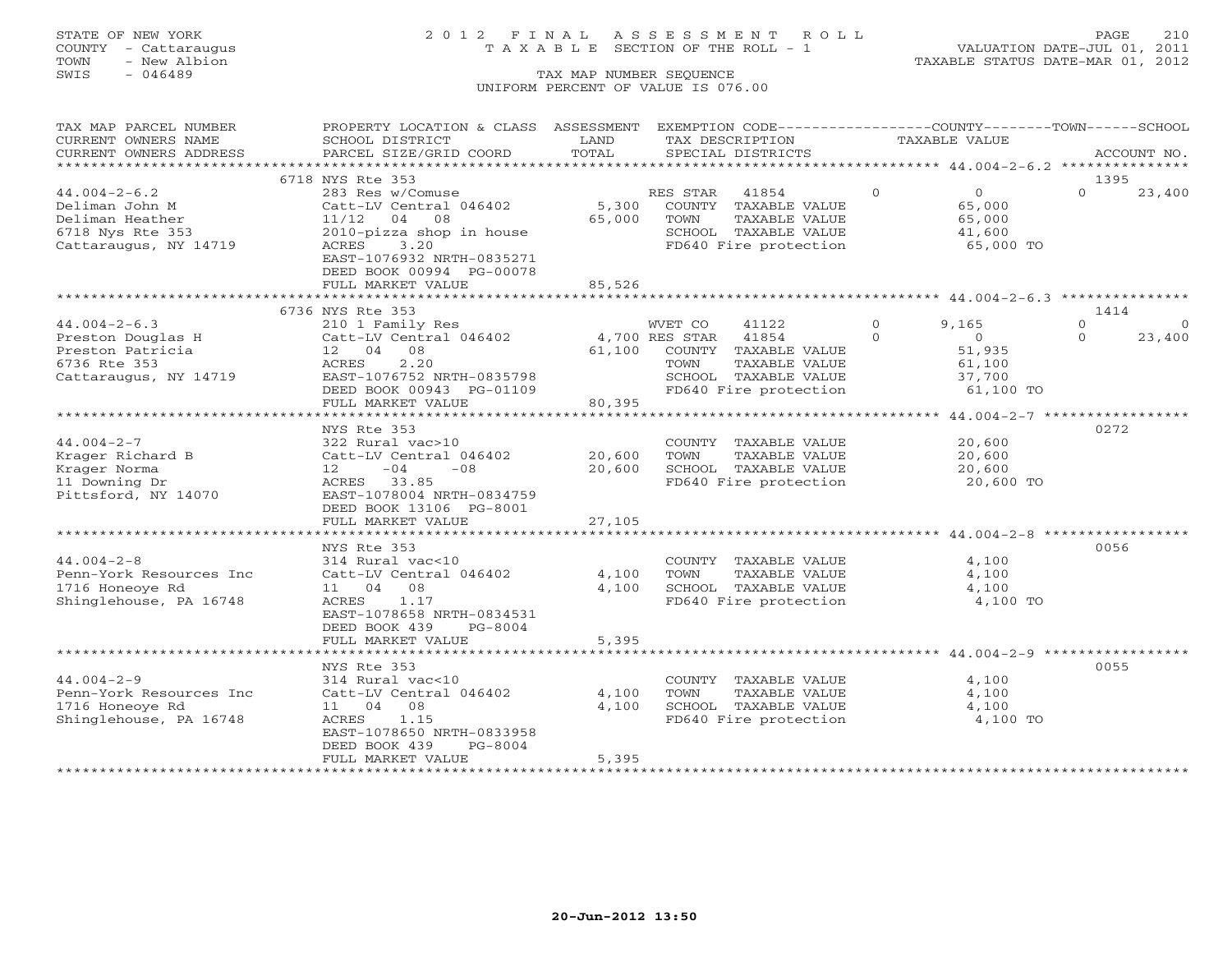## STATE OF NEW YORK 2 0 1 2 F I N A L A S S E S S M E N T R O L L PAGE 211 COUNTY - Cattaraugus T A X A B L E SECTION OF THE ROLL - 1 VALUATION DATE-JUL 01, 2011

| TAX MAP PARCEL NUMBER                   | PROPERTY LOCATION & CLASS ASSESSMENT              |                | EXEMPTION CODE-----------------COUNTY-------TOWN------SCHOOL |               |                   |          |                |
|-----------------------------------------|---------------------------------------------------|----------------|--------------------------------------------------------------|---------------|-------------------|----------|----------------|
| CURRENT OWNERS NAME                     | SCHOOL DISTRICT                                   | LAND           | TAX DESCRIPTION                                              | TAXABLE VALUE |                   |          |                |
| CURRENT OWNERS ADDRESS                  | PARCEL SIZE/GRID COORD                            | TOTAL          | SPECIAL DISTRICTS                                            |               |                   |          | ACCOUNT NO.    |
|                                         |                                                   |                |                                                              |               |                   |          |                |
|                                         | 6619 NYS Rte 353                                  |                |                                                              |               |                   | 0295     |                |
| $44.004 - 2 - 10$                       | 270 Mfg housing                                   |                | RES STAR<br>41854                                            | $\circ$       | $\overline{0}$    | $\Omega$ | 23,400         |
| King Robert                             | Catt-LV Central 046402                            | 5,000          | COUNTY TAXABLE VALUE                                         |               | 40,000            |          |                |
| 6619 Nys Rte 353                        | 11 04<br>08                                       | 40,000         | TOWN<br>TAXABLE VALUE                                        |               | 40,000            |          |                |
| Cattaraugus, NY 14719                   | ACRES<br>2.59 BANK<br>017                         |                | SCHOOL TAXABLE VALUE                                         |               | 16,600            |          |                |
|                                         | EAST-1078569 NRTH-0833381                         |                | FD640 Fire protection                                        |               | 40,000 TO         |          |                |
|                                         | DEED BOOK 00993 PG-00187                          |                |                                                              |               |                   |          |                |
|                                         | FULL MARKET VALUE<br>*************************    | 52,632         |                                                              |               |                   |          |                |
|                                         | 6631 NYS Rte 353                                  |                |                                                              |               |                   | 0121     |                |
| $44.004 - 2 - 11$                       | 210 1 Family Res                                  |                | RES STAR 41854                                               | $\Omega$      | $\overline{0}$    | $\cap$   | 23,400         |
|                                         |                                                   | 6,500          |                                                              |               |                   |          |                |
| Trenchard Walter<br>Trenchard Mary Beth | Catt-LV Central 046402<br>11 04<br>08             | 68,300         | COUNTY TAXABLE VALUE<br>TOWN<br>TAXABLE VALUE                |               | 68,300<br>68,300  |          |                |
| 6631 Nys Rte 353                        | ACRES<br>5.11                                     |                | SCHOOL TAXABLE VALUE                                         |               | 44,900            |          |                |
| Cattaraugus, NY 14719                   | EAST-1078232 NRTH-0833615                         |                | FD640 Fire protection                                        |               | 68,300 TO         |          |                |
|                                         | DEED BOOK 827<br>PG-01098                         |                |                                                              |               |                   |          |                |
|                                         | FULL MARKET VALUE                                 | 89,868         |                                                              |               |                   |          |                |
|                                         |                                                   |                |                                                              |               |                   |          |                |
|                                         | 6651 NYS Rte 353                                  |                |                                                              |               |                   | 0230     |                |
| $44.004 - 2 - 12$                       | 270 Mfg housing                                   |                | RES STAR<br>41854                                            | $\Omega$      | $\overline{0}$    | $\Omega$ | 23,400         |
| Emerson Scott                           | Catt-LV Central 046402                            | 4,700          | COUNTY TAXABLE VALUE                                         |               | 26,900            |          |                |
| 6651 Nys Rte 353                        | 08<br>11 04                                       | 26,900         | TAXABLE VALUE<br>TOWN                                        |               | 26,900            |          |                |
| Cattaraugus, NY 14719                   | ACRES<br>2.19                                     |                | SCHOOL TAXABLE VALUE                                         |               | 3,500             |          |                |
|                                         | EAST-1077950 NRTH-0833837                         |                | FD640 Fire protection                                        |               | 26,900 TO         |          |                |
|                                         | DEED BOOK 1031 PG-129                             |                |                                                              |               |                   |          |                |
|                                         | FULL MARKET VALUE                                 | 35,395         |                                                              |               |                   |          |                |
|                                         |                                                   |                |                                                              |               |                   |          |                |
|                                         | 6671 NYS Rte 353                                  |                |                                                              |               |                   | 0186     |                |
| $44.004 - 2 - 13$                       | 210 1 Family Res                                  |                | RES STAR<br>41854                                            | $\Omega$      | $\overline{0}$    | $\Omega$ | 23,400         |
| Smith Cheryl L                          | Catt-LV Central 046402 8,300 COUNTY TAXABLE VALUE |                |                                                              |               | 26,500            |          |                |
| 6671 NYS Rte 353                        | 11 04 08                                          | 26,500 TOWN    | TAXABLE VALUE                                                |               | 26,500            |          |                |
| Cattaraugus, NY 14719                   | 8.66<br>ACRES                                     |                | SCHOOL TAXABLE VALUE                                         |               | 3,100             |          |                |
|                                         | EAST-1077502 NRTH-0834001                         |                | FD640 Fire protection                                        |               | 26,500 TO         |          |                |
|                                         | DEED BOOK 00987 PG-00617                          |                |                                                              |               |                   |          |                |
|                                         | FULL MARKET VALUE                                 | 34,868         |                                                              |               |                   |          |                |
|                                         |                                                   |                |                                                              |               |                   |          |                |
|                                         | 6685 NYS Rte 353                                  |                |                                                              |               |                   | 0093     |                |
| $44.004 - 2 - 14$                       | 210 1 Family Res                                  |                | CVET CO<br>41132                                             | $\circ$       | 15,600            | $\Omega$ | $\overline{0}$ |
| Briggs Richard                          | Catt-LV Central 046402                            | 6,200 RES STAR | 41854                                                        | $\circ$       | $\overline{O}$    | $\Omega$ | 23,400         |
| Briggs Janice                           | 11 04 08                                          | 120,400        | COUNTY TAXABLE VALUE                                         |               | 104,800           |          |                |
| 6685 US Rte 353                         | Ff 350.00<br>ACRES<br>4.70                        |                | TOWN<br>TAXABLE VALUE<br>SCHOOL TAXABLE VALUE                |               | 120,400<br>97,000 |          |                |
| Cattaraugus, NY 14719                   | EAST-1077070 NRTH-0834300                         |                | FD640 Fire protection                                        |               | 120,400 TO        |          |                |
|                                         | DEED BOOK 799<br>PG-00181                         |                |                                                              |               |                   |          |                |
|                                         | FULL MARKET VALUE                                 | 158,421        |                                                              |               |                   |          |                |
|                                         |                                                   |                |                                                              |               |                   |          |                |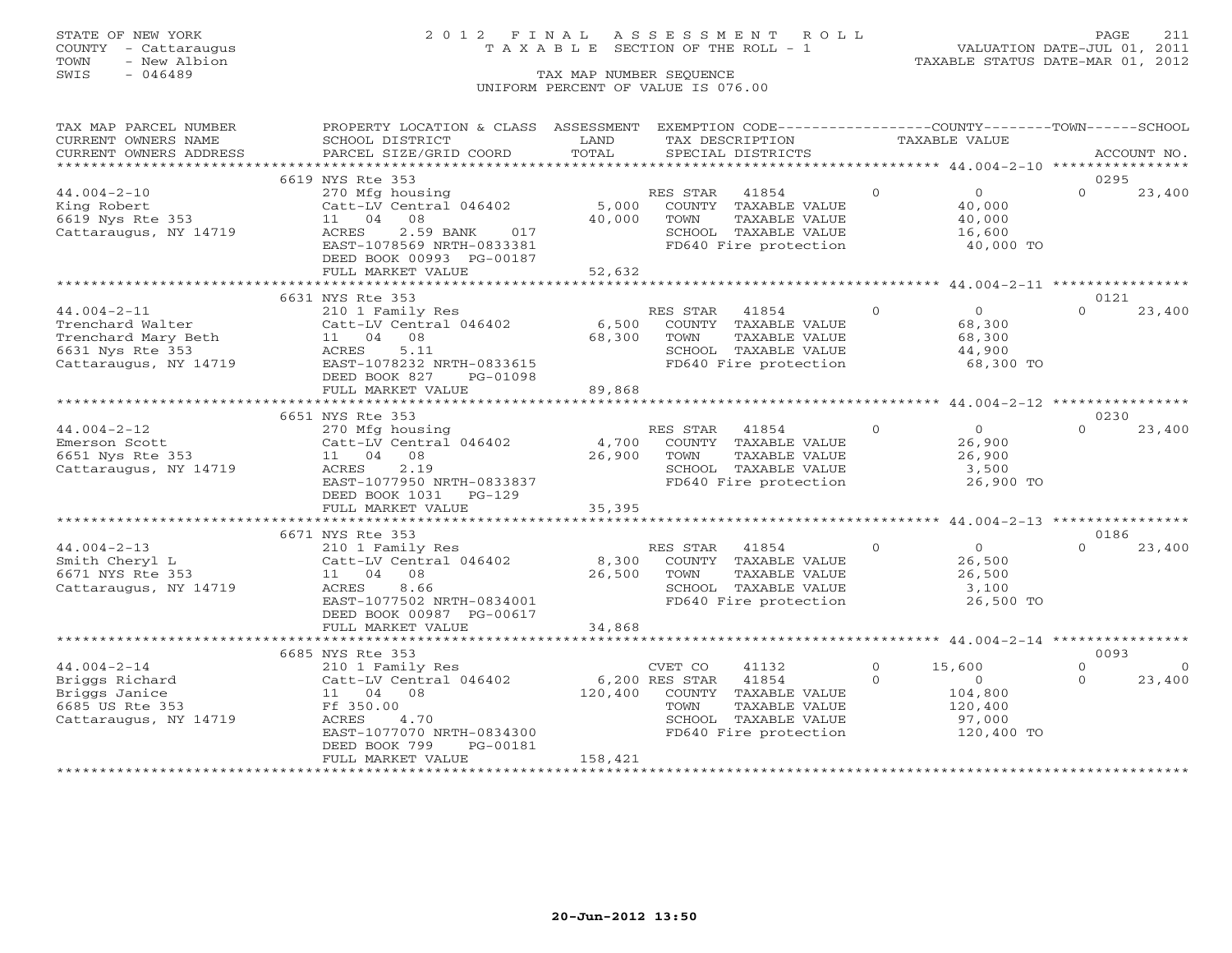## STATE OF NEW YORK 2 0 1 2 F I N A L A S S E S S M E N T R O L L PAGE 212 COUNTY - Cattaraugus T A X A B L E SECTION OF THE ROLL - 1 VALUATION DATE-JUL 01, 2011

| TAX MAP PARCEL NUMBER                         | PROPERTY LOCATION & CLASS ASSESSMENT          |               | EXEMPTION CODE-----------------COUNTY-------TOWN------SCHOOL |                            |                    |
|-----------------------------------------------|-----------------------------------------------|---------------|--------------------------------------------------------------|----------------------------|--------------------|
| CURRENT OWNERS NAME<br>CURRENT OWNERS ADDRESS | SCHOOL DISTRICT<br>PARCEL SIZE/GRID COORD     | LAND<br>TOTAL | TAX DESCRIPTION<br>SPECIAL DISTRICTS                         | TAXABLE VALUE              | ACCOUNT NO.        |
|                                               |                                               |               |                                                              |                            |                    |
| $44.004 - 2 - 15.1$                           | NYS Rte 353<br>314 Rural vac<10               |               | COUNTY TAXABLE VALUE                                         | 6,000                      | 0337               |
| Briggs Richard H                              | Catt-LV Central 046402                        | 6,000         | TOWN<br>TAXABLE VALUE                                        | 6,000                      |                    |
| Briggs Janice E                               | 11 04 08                                      | 6,000         | SCHOOL TAXABLE VALUE                                         | 6,000                      |                    |
| 6685 NYS Rte 353                              | Ff 190.00                                     |               | FD640 Fire protection                                        | 6,000 TO                   |                    |
| Cattaraugus, NY 14719                         | 4.30<br>ACRES                                 |               |                                                              |                            |                    |
|                                               | EAST-1076809 NRTH-0834441                     |               |                                                              |                            |                    |
|                                               | DEED BOOK 8942<br>PG-4001                     |               |                                                              |                            |                    |
|                                               | FULL MARKET VALUE                             | 7,895         |                                                              |                            |                    |
|                                               |                                               |               |                                                              |                            |                    |
|                                               | 6747 NYS Rte 353                              |               |                                                              |                            | 1435               |
| $44.004 - 2 - 15.2$                           | 240 Rural res                                 |               | RES STAR<br>41854                                            | $\Omega$<br>$\overline{O}$ | $\Omega$<br>23,400 |
| Chapman Timothy J                             | Catt-LV Central 046402                        | 9,800         | COUNTY TAXABLE VALUE                                         | 72,700                     |                    |
| Milks Stacey                                  | 11 04 08                                      | 72,700        | TAXABLE VALUE<br>TOWN                                        | 72,700                     |                    |
| 6747 Nys Rte 353                              | ACRES 11.55                                   |               | SCHOOL TAXABLE VALUE                                         | 49,300                     |                    |
| Cattaraugus, NY 14719                         | EAST-1076501 NRTH-0834783                     |               | FD640 Fire protection                                        | 72,700 TO                  |                    |
|                                               | DEED BOOK 00957 PG-00233<br>FULL MARKET VALUE | 95,658        |                                                              |                            |                    |
|                                               |                                               |               |                                                              |                            |                    |
|                                               | 6737 NYS Rte 353                              |               |                                                              |                            | 0128               |
| $44.004 - 2 - 17$                             | 210 1 Family Res                              |               | RES STAR<br>41854                                            | $\circ$<br>$\overline{O}$  | $\Omega$<br>23,400 |
| Kneitinger Lesley M                           | Catt-LV Central 046402                        | 8,800         | COUNTY TAXABLE VALUE                                         | 64,100                     |                    |
| 6737 Nys Rte 353                              | 11/12<br>04 08                                | 64,100        | TOWN<br>TAXABLE VALUE                                        | 64,100                     |                    |
| Cattaraugus, NY 14719                         | 9.63<br>ACRES                                 |               | SCHOOL TAXABLE VALUE                                         | 40,700                     |                    |
|                                               | EAST-1076146 NRTH-0835172                     |               | FD640 Fire protection                                        | 64,100 TO                  |                    |
|                                               | DEED BOOK 882<br>PG-00826                     |               |                                                              |                            |                    |
|                                               | FULL MARKET VALUE                             | 84,342        |                                                              |                            |                    |
|                                               | 6753 NYS Rte 353                              |               |                                                              |                            | 1092               |
| $44.004 - 2 - 18$                             | 210 1 Family Res                              |               | RES STAR<br>41854                                            | $\Omega$<br>$\overline{0}$ | $\Omega$<br>23,400 |
| Hannahs David M                               | Catt-LV Central 046402                        | 6,500         | COUNTY TAXABLE VALUE                                         | 97,600                     |                    |
| Hannahs Tina M                                | 11/12<br>04 08                                | 97,600        | TAXABLE VALUE<br>TOWN                                        | 97,600                     |                    |
| 6753 Nys Rte 353                              | 5.20<br>ACRES                                 |               | SCHOOL TAXABLE VALUE                                         | 74,200                     |                    |
| Cattaraugus, NY 14719                         | EAST-1076051 NRTH-0835667                     |               | FD640 Fire protection                                        | 97,600 TO                  |                    |
|                                               | DEED BOOK 00968 PG-01071                      |               |                                                              |                            |                    |
|                                               | FULL MARKET VALUE                             | 128,421       |                                                              |                            |                    |
|                                               |                                               |               |                                                              |                            |                    |
| $44.004 - 2 - 19.2$                           | 6779 NYS Rte 353                              |               | COUNTY TAXABLE VALUE                                         | 38,800                     | 1081               |
| Bowles Jacquelyn J                            | 270 Mfg housing<br>Catt-LV Central 046402     | 8,800         | TOWN<br>TAXABLE VALUE                                        | 38,800                     |                    |
| 415 Court St                                  | 08<br>12 04                                   | 38,800        | SCHOOL TAXABLE VALUE                                         | 38,800                     |                    |
| Little Valley, NY 14755                       | 6.70<br>ACRES                                 |               | FD640 Fire protection                                        | 38,800 TO                  |                    |
|                                               | EAST-1075740 NRTH-0835646                     |               |                                                              |                            |                    |
|                                               | DEED BOOK 00929 PG-00710                      |               |                                                              |                            |                    |
|                                               | FULL MARKET VALUE                             | 51,053        |                                                              |                            |                    |
|                                               | ********************                          |               |                                                              |                            |                    |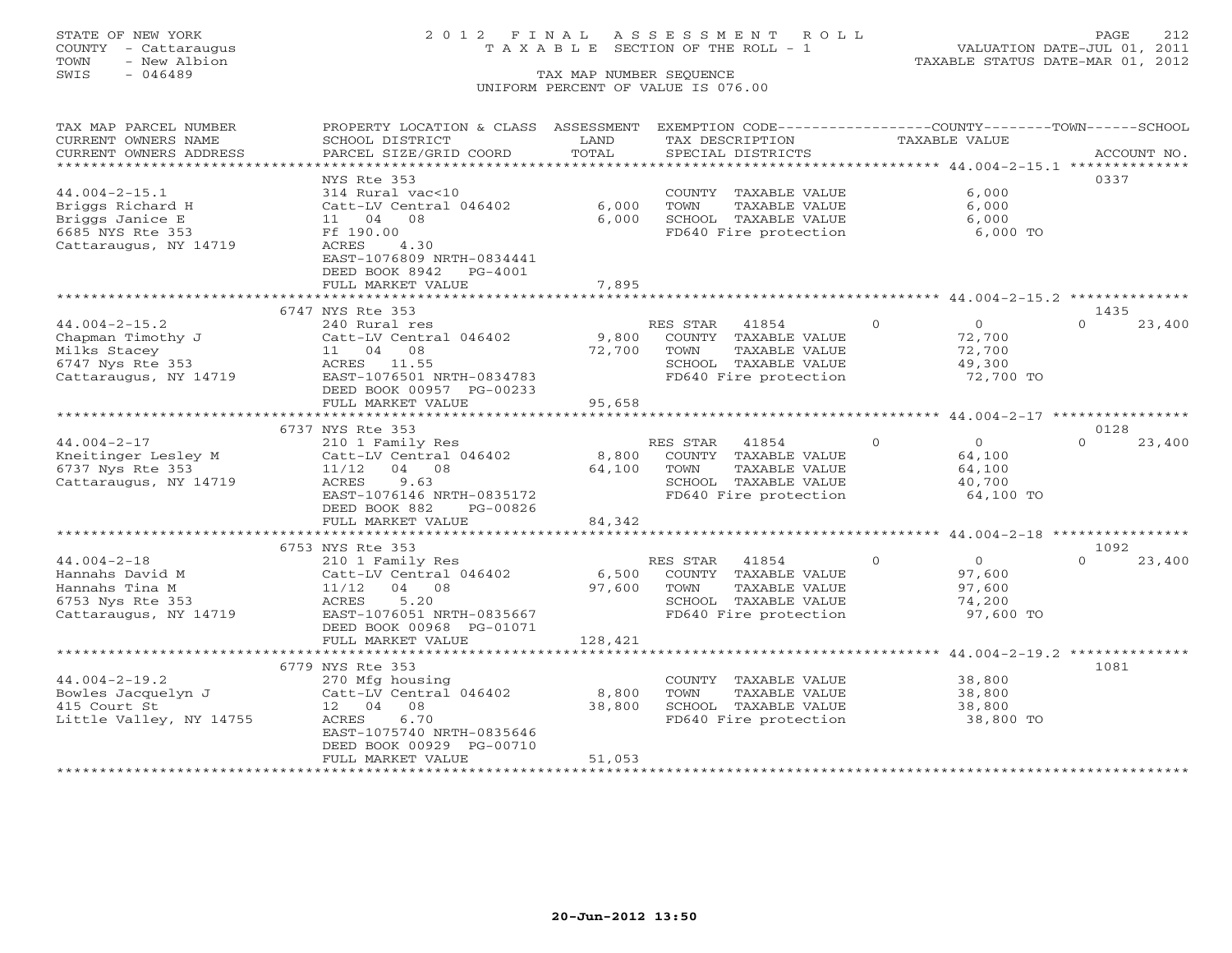COUNTY - Cattaraugus T A X A B L E SECTION OF THE ROLL - 1<br>TOWN - New Albion TOWN - New Albion 1980 Communication of the SEQUENCE COMMUNIC STATUS DATE-MAR 101, 2012<br>TAX MAP NUMBER SEQUENCE COMMUNIC STATUS DATE-MAR 01, 2012

# STATE OF NEW YORK 213

VALUATION DATE-JUL 01, 2011

### TAX MAP NUMBER SEQUENCE UNIFORM PERCENT OF VALUE IS 076.00

| TAX MAP PARCEL NUMBER     | PROPERTY LOCATION & CLASS ASSESSMENT EXEMPTION CODE----------------COUNTY-------TOWN------SCHOOL                                                                                                                                                                                                                                                                                                                          |               |                 |                                                                                             |                |                     |          |        |
|---------------------------|---------------------------------------------------------------------------------------------------------------------------------------------------------------------------------------------------------------------------------------------------------------------------------------------------------------------------------------------------------------------------------------------------------------------------|---------------|-----------------|---------------------------------------------------------------------------------------------|----------------|---------------------|----------|--------|
| CURRENT OWNERS NAME       | SCHOOL DISTRICT                                                                                                                                                                                                                                                                                                                                                                                                           | LAND          | TAX DESCRIPTION |                                                                                             | TAXABLE VALUE  |                     |          |        |
|                           | .CURRENT OWNERS ADDRESS PARCEL SIZE/GRID COORD TOTAL SPECIAL DISTRICTS ACCOUNT NO ACCOUNT NO ACCOUNT NO ARRENT                                                                                                                                                                                                                                                                                                            |               |                 |                                                                                             |                |                     |          |        |
|                           |                                                                                                                                                                                                                                                                                                                                                                                                                           |               |                 |                                                                                             |                |                     |          |        |
|                           | 6809 NYS Rte 353                                                                                                                                                                                                                                                                                                                                                                                                          |               |                 |                                                                                             |                |                     | 0066     |        |
| $44.004 - 2 - 20$         | 240 Rural res                                                                                                                                                                                                                                                                                                                                                                                                             |               | RES STAR        | 41854                                                                                       | $\Omega$       | $\overline{0}$      | $\Omega$ | 23,400 |
|                           | Catt-LV Central 046402 19,800 COUNTY TAXABLE VALUE                                                                                                                                                                                                                                                                                                                                                                        |               |                 |                                                                                             |                | 52,800              |          |        |
|                           |                                                                                                                                                                                                                                                                                                                                                                                                                           | 52,800        | TOWN            | TAXABLE VALUE                                                                               |                | 52,800              |          |        |
|                           |                                                                                                                                                                                                                                                                                                                                                                                                                           |               |                 |                                                                                             |                |                     |          |        |
|                           |                                                                                                                                                                                                                                                                                                                                                                                                                           |               |                 | SCHOOL TAXABLE VALUE<br>FD640 Fire protection                                               |                | 29,400<br>52,800 TO |          |        |
|                           | DEED BOOK 00962 PG-01036                                                                                                                                                                                                                                                                                                                                                                                                  |               |                 |                                                                                             |                |                     |          |        |
|                           | FULL MARKET VALUE                                                                                                                                                                                                                                                                                                                                                                                                         | 69,474        |                 |                                                                                             |                |                     |          |        |
|                           |                                                                                                                                                                                                                                                                                                                                                                                                                           |               |                 |                                                                                             |                |                     |          |        |
|                           | 6786 Sweeney Hill Rd                                                                                                                                                                                                                                                                                                                                                                                                      |               |                 |                                                                                             |                |                     | 0208     |        |
| $44.004 - 2 - 21$         | 210 1 Family Res                                                                                                                                                                                                                                                                                                                                                                                                          |               |                 | COUNTY TAXABLE VALUE                                                                        |                | 8,600               |          |        |
| Schosek Rebecca           | Catt-LV Central 046402                                                                                                                                                                                                                                                                                                                                                                                                    | 4,400         | TOWN            | TAXABLE VALUE                                                                               |                | 8,600               |          |        |
| 7778 Rte 353              | 12 04 08                                                                                                                                                                                                                                                                                                                                                                                                                  | 8,600         |                 | SCHOOL TAXABLE VALUE                                                                        |                | 8,600               |          |        |
| Cattaraugus, NY 14719     | ACRES 1.67                                                                                                                                                                                                                                                                                                                                                                                                                |               |                 | FD640 Fire protection                                                                       |                | 8,600 TO            |          |        |
|                           | EAST-1074772 NRTH-0836995                                                                                                                                                                                                                                                                                                                                                                                                 |               |                 |                                                                                             |                |                     |          |        |
|                           | DEED BOOK 6858 PG-5002                                                                                                                                                                                                                                                                                                                                                                                                    |               |                 |                                                                                             |                |                     |          |        |
|                           | FULL MARKET VALUE                                                                                                                                                                                                                                                                                                                                                                                                         | 11,316        |                 |                                                                                             |                |                     |          |        |
|                           |                                                                                                                                                                                                                                                                                                                                                                                                                           |               |                 |                                                                                             |                |                     |          |        |
|                           |                                                                                                                                                                                                                                                                                                                                                                                                                           |               |                 |                                                                                             |                |                     | 0103     |        |
|                           |                                                                                                                                                                                                                                                                                                                                                                                                                           |               |                 |                                                                                             | $\overline{0}$ | $\overline{O}$      | $\Omega$ | 23,400 |
|                           | $\begin{tabular}{lllllllllll} \multicolumn{3}{c}{\textbf{44.004--2--22}} & & & & \multicolumn{3}{c}{\textbf{54.004--2--22}} & & & \multicolumn{3}{c}{\textbf{55.00}} & & & \multicolumn{3}{c}{\textbf{56.20}} & & \multicolumn{3}{c}{\textbf{57.00}} & & & \multicolumn{3}{c}{\textbf{58.00}} & & \multicolumn{3}{c}{\textbf{59.00}} & & & \multicolumn{3}{c}{\textbf{50.00}} & & & \multicolumn{3}{c}{\textbf{50.00}} &$ |               |                 |                                                                                             |                | 105,800             |          |        |
|                           |                                                                                                                                                                                                                                                                                                                                                                                                                           |               |                 | TAXABLE VALUE 105,800                                                                       |                |                     |          |        |
|                           |                                                                                                                                                                                                                                                                                                                                                                                                                           |               |                 |                                                                                             |                |                     |          |        |
|                           | EAST-1074861 NRTH-0837419                                                                                                                                                                                                                                                                                                                                                                                                 |               |                 | SCHOOL TAXABLE VALUE 82,400<br>FD640 Fire protection 105,800 TO                             |                |                     |          |        |
|                           | DEED BOOK 1015 PG-14                                                                                                                                                                                                                                                                                                                                                                                                      |               |                 |                                                                                             |                |                     |          |        |
|                           | FULL MARKET VALUE                                                                                                                                                                                                                                                                                                                                                                                                         | 139,211       |                 |                                                                                             |                |                     |          |        |
|                           |                                                                                                                                                                                                                                                                                                                                                                                                                           |               |                 |                                                                                             |                |                     |          |        |
|                           |                                                                                                                                                                                                                                                                                                                                                                                                                           |               |                 |                                                                                             |                |                     | 0381     |        |
|                           | $\begin{array}{lllllllll} \texttt{44.004--23.1} & & & & & & \\ \texttt{312.Vac W/imprv} & & & & & & \\ \texttt{8756 Nys Rte 353} & & & & & \\ \texttt{9786 Nys Rte 353} & & & & & \\ \texttt{9786 Nys Rte 353} & & & & & \\ \texttt{9786 Nys Rte 353} & & & & & \\ \texttt{9786 Nys Rte 353} & & & & & \\ \texttt{9786 Nys Rte 353} & & & & & \\ \texttt{9786 Nys Rte 353} & & & & & \\ \texttt$                          |               |                 |                                                                                             | $\Omega$       | 9,804               | 9,804    | 9,804  |
|                           |                                                                                                                                                                                                                                                                                                                                                                                                                           |               |                 |                                                                                             |                | 21,096              |          |        |
|                           |                                                                                                                                                                                                                                                                                                                                                                                                                           |               |                 | TAXABLE VALUE                                                                               |                |                     |          |        |
| Cattaraugus, NY 14719     | ACRES 58.27                                                                                                                                                                                                                                                                                                                                                                                                               | $30,900$ TOWN |                 |                                                                                             |                | 21,096<br>21,096    |          |        |
|                           | EAST-1074182 NRTH-0837669                                                                                                                                                                                                                                                                                                                                                                                                 |               |                 | SCHOOL TAXABLE VALUE $21,096$<br>FD640 Fire protection $30,900$ TO                          |                |                     |          |        |
| MAY BE SUBJECT TO PAYMENT | DEED BOOK 00932 PG-00672                                                                                                                                                                                                                                                                                                                                                                                                  |               |                 |                                                                                             |                |                     |          |        |
| UNDER AGDIST LAW TIL 2016 | FULL MARKET VALUE                                                                                                                                                                                                                                                                                                                                                                                                         | 40,658        |                 |                                                                                             |                |                     |          |        |
|                           |                                                                                                                                                                                                                                                                                                                                                                                                                           |               |                 |                                                                                             |                |                     |          |        |
|                           | State Land Rd                                                                                                                                                                                                                                                                                                                                                                                                             |               |                 |                                                                                             |                |                     | 0197     |        |
| $45.001 - 1 - 1$          | 120 Field crops                                                                                                                                                                                                                                                                                                                                                                                                           |               | AG DIST         | 41720                                                                                       | $\overline{O}$ | 16,834              | 16,834   | 16,834 |
| Hagen Norbert C           | Catt-LV Central 046402 49,600                                                                                                                                                                                                                                                                                                                                                                                             |               |                 | COUNTY TAXABLE VALUE                                                                        |                | 32,766              |          |        |
| 9310 Potter Hill Rd       | 15 04 08                                                                                                                                                                                                                                                                                                                                                                                                                  | 49,600        |                 |                                                                                             |                |                     |          |        |
| Cattaraugus, NY 14719     | ACRES 120.00                                                                                                                                                                                                                                                                                                                                                                                                              |               |                 | TOWN TAXABLE VALUE 32,766<br>SCHOOL TAXABLE VALUE 32,766<br>FD640 Fire protection 49,600 TO |                |                     |          |        |
|                           | EAST-1080813 NRTH-0846786                                                                                                                                                                                                                                                                                                                                                                                                 |               |                 |                                                                                             |                |                     |          |        |
| MAY BE SUBJECT TO PAYMENT | FULL MARKET VALUE                                                                                                                                                                                                                                                                                                                                                                                                         | 65,263        |                 |                                                                                             |                |                     |          |        |
| UNDER AGDIST LAW TIL 2016 |                                                                                                                                                                                                                                                                                                                                                                                                                           |               |                 |                                                                                             |                |                     |          |        |
|                           |                                                                                                                                                                                                                                                                                                                                                                                                                           |               |                 |                                                                                             |                |                     |          |        |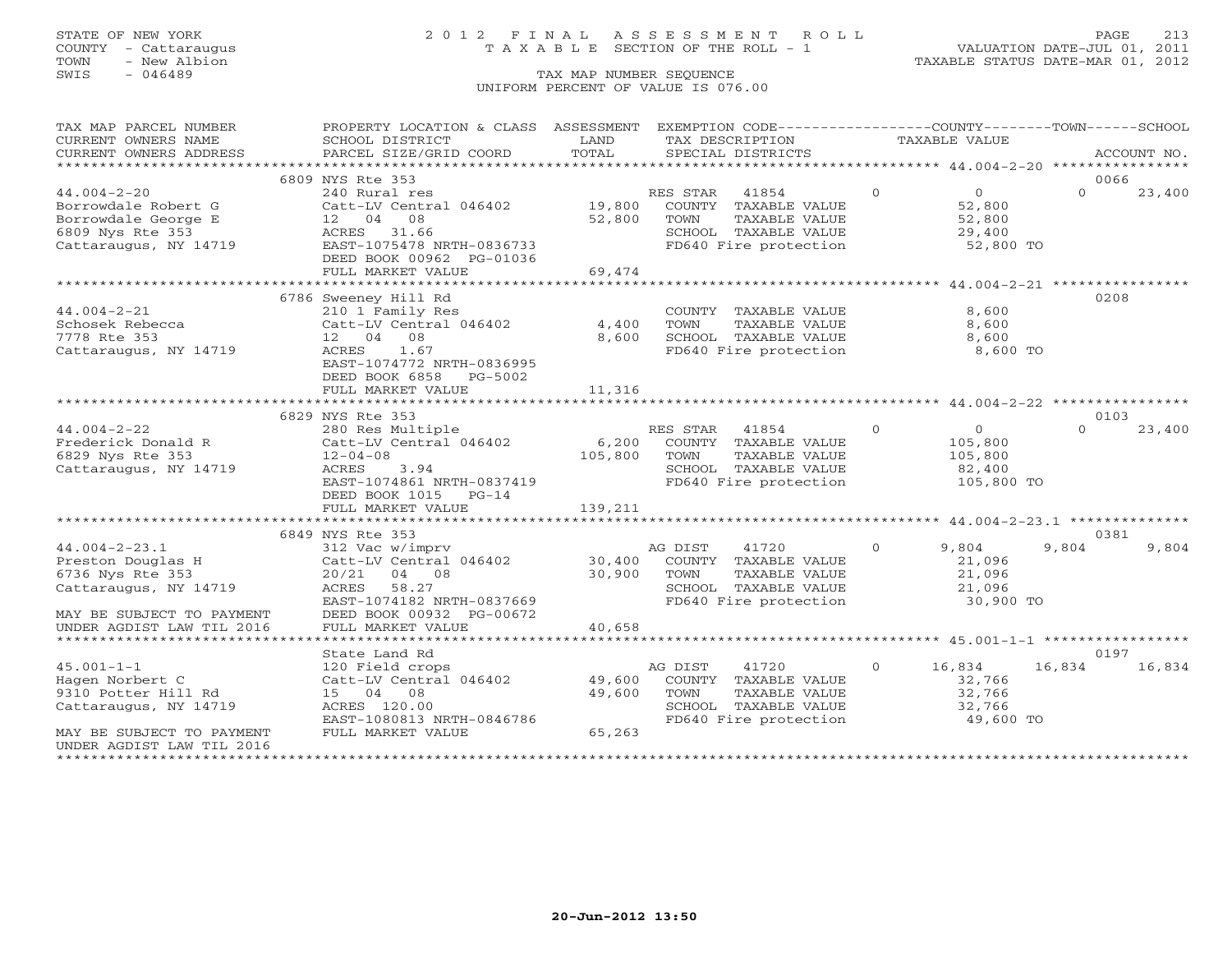## STATE OF NEW YORK 2 0 1 2 F I N A L A S S E S S M E N T R O L L PAGE 214 COUNTY - Cattaraugus T A X A B L E SECTION OF THE ROLL - 1 VALUATION DATE-JUL 01, 2011

| TAX MAP PARCEL NUMBER                                                             | PROPERTY LOCATION & CLASS ASSESSMENT                                  |                         |                | EXEMPTION CODE----------------COUNTY-------TOWN------SCHOOL                 |                                                          |                     |          |             |
|-----------------------------------------------------------------------------------|-----------------------------------------------------------------------|-------------------------|----------------|-----------------------------------------------------------------------------|----------------------------------------------------------|---------------------|----------|-------------|
| CURRENT OWNERS NAME                                                               | SCHOOL DISTRICT                                                       | LAND                    |                | TAX DESCRIPTION                                                             | TAXABLE VALUE                                            |                     |          |             |
| CURRENT OWNERS ADDRESS                                                            | PARCEL SIZE/GRID COORD                                                | TOTAL                   |                | SPECIAL DISTRICTS                                                           |                                                          |                     |          | ACCOUNT NO. |
|                                                                                   |                                                                       |                         |                |                                                                             |                                                          |                     |          |             |
|                                                                                   | 7342 State Land Rd                                                    |                         |                |                                                                             |                                                          |                     | 0392     |             |
| $45.001 - 1 - 2$                                                                  | 210 1 Family Res                                                      |                         | RES STAR 41854 |                                                                             | $\Omega$                                                 | $\overline{0}$      | $\Omega$ | 23,400      |
| Emborsky James P<br>7342 State Land Rd                                            | Catt-LV Central 046402                                                |                         |                | 15,400 COUNTY TAXABLE VALUE                                                 |                                                          | 66,000              |          |             |
|                                                                                   | 06 04 08                                                              | 66,000                  | TOWN           | TAXABLE VALUE                                                               |                                                          | 66,000              |          |             |
| Cattaraugus, NY 14719                                                             | ACRES 22.70 BANK<br>032                                               |                         |                | SCHOOL TAXABLE VALUE<br>FD640 Fire protection                               |                                                          | 42,600<br>66,000 TO |          |             |
|                                                                                   | EAST-1081805 NRTH-0845915                                             |                         |                |                                                                             |                                                          |                     |          |             |
|                                                                                   | DEED BOOK 6217 PG-3001                                                |                         |                |                                                                             |                                                          |                     |          |             |
|                                                                                   | FULL MARKET VALUE                                                     | 86,842<br>************* |                |                                                                             |                                                          |                     |          |             |
|                                                                                   |                                                                       |                         |                | *********************** 45.001-1-3 *****************                        |                                                          |                     |          |             |
|                                                                                   | 7304 State Land Rd                                                    |                         |                |                                                                             |                                                          |                     | 0250     |             |
| $45.001 - 1 - 3$                                                                  | 240 Rural res                                                         |                         | RES STAR       | 41854 0                                                                     |                                                          | $\overline{0}$      | $\cap$   | 23,400      |
| Warner Timothy O<br>Warner Roseann<br>7340 State Land Rd<br>Cattaraugus, NY 14719 | Catt-LV Central 046402 14,100                                         |                         |                | COUNTY TAXABLE VALUE                                                        |                                                          | 72,800<br>72,800    |          |             |
|                                                                                   | 06 04 08                                                              | 72,800                  | TOWN           | TAXABLE VALUE                                                               |                                                          |                     |          |             |
|                                                                                   | ACRES 20.05                                                           |                         |                | SCHOOL TAXABLE VALUE<br>FD640 Fire protection                               |                                                          | 49,400<br>72,800 TO |          |             |
|                                                                                   | EAST-1081818 NRTH-0845440                                             |                         |                |                                                                             |                                                          |                     |          |             |
|                                                                                   | DEED BOOK 5806 PG-7002<br>FULL MARKET VALUE                           | 95,789                  |                |                                                                             |                                                          |                     |          |             |
|                                                                                   | *******************************                                       | ********************    |                | ************************************ 45.001-1-5 ******************          |                                                          |                     |          |             |
|                                                                                   | Smith Hill Rd                                                         |                         |                |                                                                             |                                                          |                     | 0300     |             |
| $45.001 - 1 - 5$                                                                  | 322 Rural vac>10                                                      |                         |                | COUNTY TAXABLE VALUE                                                        |                                                          | 9,100               |          |             |
| Luciow John                                                                       | Catt-LV Central 046402                                                | 9,100                   | TOWN           | TAXABLE VALUE                                                               |                                                          | 9,100               |          |             |
| Luciow Blanche                                                                    | 05 04 08                                                              | 9,100                   |                | SCHOOL TAXABLE VALUE 9,100                                                  |                                                          |                     |          |             |
| 135 Bushnell St                                                                   | ACRES 10.19                                                           |                         |                | FD640 Fire protection                                                       |                                                          | 9,100 TO            |          |             |
| Buffalo, NY 14206                                                                 | EAST-1081679 NRTH-0841863                                             |                         |                |                                                                             |                                                          |                     |          |             |
|                                                                                   | DEED BOOK 710<br>PG-00905                                             |                         |                |                                                                             |                                                          |                     |          |             |
|                                                                                   | FULL MARKET VALUE                                                     | 11,974                  |                |                                                                             |                                                          |                     |          |             |
|                                                                                   |                                                                       |                         |                |                                                                             |                                                          |                     |          |             |
|                                                                                   | Smith Hill Rd                                                         |                         |                |                                                                             |                                                          |                     | 0267     |             |
| $45.001 - 1 - 6$                                                                  |                                                                       |                         |                | AGED C/T/S 41800                                                            | $\begin{array}{ccc} 0 & & 13,850 \\ 0 & & & \end{array}$ |                     | 13,850   | 13,850      |
| Klein Dennis                                                                      | 210 1 Family Res $AGED C/T/S$<br>Catt-LV Central 046402 9,100 SR STAR |                         |                | 41834                                                                       |                                                          |                     | $\Omega$ | 13,850      |
| PO Box 13                                                                         | 05 04 08                                                              |                         |                | 27,700 COUNTY TAXABLE VALUE<br>TAXABLE VALUL<br>TAXABLE VALUE<br>TINE VALUE |                                                          | 13,850              |          |             |
| Cattaraugus, NY 14719                                                             | ACRES 10.26                                                           |                         | TOWN           |                                                                             |                                                          | 13,850              |          |             |
|                                                                                   | EAST-1082420 NRTH-0841856                                             |                         |                | SCHOOL TAXABLE VALUE                                                        |                                                          | $\overline{0}$      |          |             |
|                                                                                   | DEED BOOK 811<br>PG-00969                                             |                         |                | FD640 Fire protection                                                       |                                                          | 27,700 TO           |          |             |
|                                                                                   | FULL MARKET VALUE                                                     | 36,447                  |                |                                                                             |                                                          |                     |          |             |
|                                                                                   |                                                                       |                         |                |                                                                             |                                                          |                     |          |             |
|                                                                                   | Smith Hill Rd                                                         |                         |                |                                                                             |                                                          |                     | 0326     |             |
| $45.001 - 1 - 8.1$                                                                | 321 Abandoned ag                                                      |                         |                | COUNTY TAXABLE VALUE                                                        |                                                          | 22,900              |          |             |
| King Ricky L                                                                      | $Cat-LV$ Central $046402$ 22,900                                      |                         | TOWN           | TAXABLE VALUE                                                               |                                                          | 22,900              |          |             |
| King Cynthia L                                                                    | 05 04 08                                                              | 22,900                  |                | SCHOOL TAXABLE VALUE<br>FD640 Fire protection                               |                                                          | 22,900<br>22,900 TO |          |             |
| 7231 State Land Rd                                                                | ACRES 39.60                                                           |                         |                |                                                                             |                                                          |                     |          |             |
| Cattaraugus, NY 14719                                                             | EAST-1079802 NRTH-0843752                                             |                         |                |                                                                             |                                                          |                     |          |             |
|                                                                                   | DEED BOOK 00989 PG-00654                                              |                         |                |                                                                             |                                                          |                     |          |             |
|                                                                                   | FULL MARKET VALUE                                                     | 30,132                  |                |                                                                             |                                                          |                     |          |             |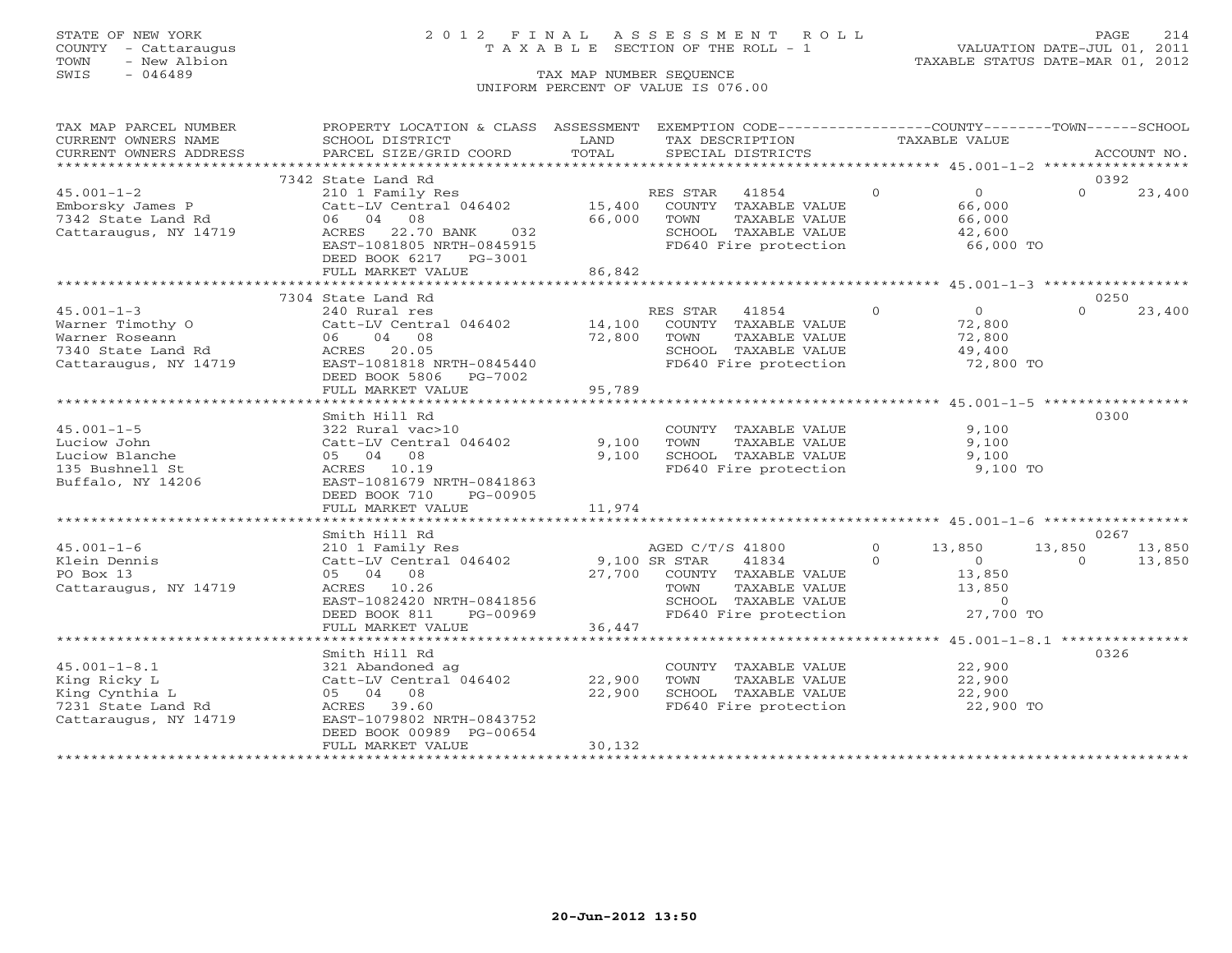### STATE OF NEW YORK 2 0 1 2 F I N A L A S S E S S M E N T R O L L PAGE 215 COUNTY - Cattaraugus T A X A B L E SECTION OF THE ROLL - 1 VALUATION DATE-JUL 01, 2011

TOWN - New Albion TAXABLE STATUS DATE-MAR 01, 2012

| TAX MAP PARCEL NUMBER          | PROPERTY LOCATION & CLASS ASSESSMENT EXEMPTION CODE---------------COUNTY-------TOWN------SCHOOL                                                                                                                                                                                                                                  |             |                                                                                                  |          |                                        |                    |             |
|--------------------------------|----------------------------------------------------------------------------------------------------------------------------------------------------------------------------------------------------------------------------------------------------------------------------------------------------------------------------------|-------------|--------------------------------------------------------------------------------------------------|----------|----------------------------------------|--------------------|-------------|
| CURRENT OWNERS NAME            | SCHOOL DISTRICT                                                                                                                                                                                                                                                                                                                  | LAND        | TAX DESCRIPTION                                                                                  |          | TAXABLE VALUE                          |                    |             |
| CURRENT OWNERS ADDRESS         |                                                                                                                                                                                                                                                                                                                                  |             |                                                                                                  |          |                                        |                    | ACCOUNT NO. |
| ****************************** | BOROUS DISIRICI COORD TOTAL SPECIAL DISTRICTS ACCOUNT NO.<br>FARCEL SIZE/GRID COORD TOTAL SPECIAL DISTRICTS AND MALL SERVICES TO A SERVER AND MOLET AND MULTIME AND SERVER TO                                                                                                                                                    |             |                                                                                                  |          |                                        |                    |             |
|                                | Smith Hill Rd                                                                                                                                                                                                                                                                                                                    |             |                                                                                                  |          |                                        | 1103               |             |
| $45.001 - 1 - 8.3$             |                                                                                                                                                                                                                                                                                                                                  |             |                                                                                                  | $\Omega$ | 5,057                                  | 5,057              | 5,057       |
| Preston Douglas H              | 120 Field crops<br>Catt-LV Central 046402 10,600 COUNTY TAXABLE VALUE                                                                                                                                                                                                                                                            |             |                                                                                                  |          | 5,543                                  |                    |             |
| 6736 Nys Rt 353                | 05 04 08                                                                                                                                                                                                                                                                                                                         | 10,600      | TOWN<br>TAXABLE VALUE                                                                            |          | 5,543                                  |                    |             |
| Cattaraugus, NY 14719          | ACRES 21.15                                                                                                                                                                                                                                                                                                                      |             | SCHOOL TAXABLE VALUE                                                                             |          | 5,543                                  |                    |             |
|                                | EAST-1080391 NRTH-0842841                                                                                                                                                                                                                                                                                                        |             | FD640 Fire protection 10,600 TO                                                                  |          |                                        |                    |             |
| MAY BE SUBJECT TO PAYMENT      | DEED BOOK 852 PG-00534                                                                                                                                                                                                                                                                                                           |             |                                                                                                  |          |                                        |                    |             |
| UNDER AGDIST LAW TIL 2016      | FULL MARKET VALUE                                                                                                                                                                                                                                                                                                                | 13,947      |                                                                                                  |          |                                        |                    |             |
|                                |                                                                                                                                                                                                                                                                                                                                  |             |                                                                                                  |          |                                        |                    |             |
|                                |                                                                                                                                                                                                                                                                                                                                  |             |                                                                                                  |          |                                        |                    |             |
|                                | 9112 Smith Hill Rd                                                                                                                                                                                                                                                                                                               |             |                                                                                                  |          |                                        | 1100               |             |
| $45.001 - 1 - 8.4$             | 210 1 Family Res<br>Catt-Lv<br>05 04 08<br>ACRES 4.59<br>EAST-1080478<br>PEED BOOK 91                                                                                                                                                                                                                                            |             | COUNTY TAXABLE VALUE                                                                             |          | 41,300                                 |                    |             |
| Peffer William A               | Catt-LV Central 046402 6,200                                                                                                                                                                                                                                                                                                     |             | TAXABLE VALUE<br>TOWN                                                                            |          | 41,300                                 |                    |             |
| Peffer Jacqueline K            |                                                                                                                                                                                                                                                                                                                                  | 41,300      | SCHOOL TAXABLE VALUE                                                                             |          | 41,300                                 |                    |             |
| 8320 Zimmerman Rd              |                                                                                                                                                                                                                                                                                                                                  |             | FD640 Fire protection 41,300 TO                                                                  |          |                                        |                    |             |
| Hamburg, NY 14075              | EAST-1080478 NRTH-0842332                                                                                                                                                                                                                                                                                                        |             |                                                                                                  |          |                                        |                    |             |
|                                | DEED BOOK 9136 PG-7001                                                                                                                                                                                                                                                                                                           |             |                                                                                                  |          |                                        |                    |             |
|                                |                                                                                                                                                                                                                                                                                                                                  |             |                                                                                                  |          |                                        |                    |             |
|                                |                                                                                                                                                                                                                                                                                                                                  |             |                                                                                                  |          |                                        |                    |             |
|                                | 7009 State Land Rd                                                                                                                                                                                                                                                                                                               |             |                                                                                                  |          |                                        | 1102               |             |
| $45.001 - 1 - 8.5$             | 240 Rural res                                                                                                                                                                                                                                                                                                                    |             | SR STAR<br>41834                                                                                 | $\Omega$ |                                        | $\Omega$           | 48,520      |
| Rupp Jeffrey A                 | Catt-LV Central 046402                                                                                                                                                                                                                                                                                                           |             | 9,000 COUNTY TAXABLE VALUE                                                                       |          | $\begin{array}{c} 0 \\ 93 \end{array}$ |                    |             |
| Rupp Diane E                   | 04/05 04 08                                                                                                                                                                                                                                                                                                                      | 93,500 TOWN | TAXABLE VALUE                                                                                    |          | 93,500                                 |                    |             |
| 7009 State Land Rd             | $6/10$ -split off 147.6 acre                                                                                                                                                                                                                                                                                                     |             |                                                                                                  |          | 44,980                                 |                    |             |
| Cattaraugus, NY 14719          | ACRES 10.25                                                                                                                                                                                                                                                                                                                      |             | SCHOOL TAXABLE VALUE<br>FD640 Fire protection                                                    |          | 93,500 TO                              |                    |             |
|                                | EAST-1080900 NRTH-0840411                                                                                                                                                                                                                                                                                                        |             |                                                                                                  |          |                                        |                    |             |
|                                | DEED BOOK 779<br>PG-00025                                                                                                                                                                                                                                                                                                        |             |                                                                                                  |          |                                        |                    |             |
|                                | FULL MARKET VALUE                                                                                                                                                                                                                                                                                                                | 123,026     |                                                                                                  |          |                                        |                    |             |
|                                |                                                                                                                                                                                                                                                                                                                                  |             |                                                                                                  |          |                                        |                    |             |
|                                |                                                                                                                                                                                                                                                                                                                                  |             | 89 PCT OF VALUE USED FOR EXEMPTION PURPOSES                                                      |          |                                        |                    | 1098        |
|                                | 7046 State Land Rd $11,500$ SR STAR and PURE 240 Rural res and $240$ Rural res age and $0$ Catt-LV Central 046402 $0$                                                                                                                                                                                                            |             |                                                                                                  |          |                                        |                    |             |
| $45.001 - 1 - 8.6$             |                                                                                                                                                                                                                                                                                                                                  |             | $\overline{0}$                                                                                   |          | 23,852                                 | 23,852<br>$\Omega$ | 23,852      |
| Uzar Barbara                   |                                                                                                                                                                                                                                                                                                                                  |             |                                                                                                  |          | $\overline{0}$<br>43,148               |                    | 43,148      |
| 7046 Stateland Rd              | 05 04 08                                                                                                                                                                                                                                                                                                                         |             | 67,000 COUNTY TAXABLE VALUE<br>TOWN TAXABLE VALUE<br>TAXABLE VALUL<br>TAXABLE VALUE<br>TIE VALUE |          |                                        |                    |             |
| Cattaraugus, NY 14719          | ACRES 15.00                                                                                                                                                                                                                                                                                                                      |             | TOWN                                                                                             |          | $43,148$<br>0                          |                    |             |
|                                |                                                                                                                                                                                                                                                                                                                                  |             | SCHOOL TAXABLE VALUE                                                                             |          |                                        |                    |             |
|                                | FAST-1081469 NRTH-0841176<br>DEED BOOK 00917 PG-00608<br>FULL MARKET VALUE 88,158                                                                                                                                                                                                                                                |             | FD640 Fire protection                                                                            |          | 67,000 TO                              |                    |             |
|                                |                                                                                                                                                                                                                                                                                                                                  |             |                                                                                                  |          |                                        |                    |             |
|                                |                                                                                                                                                                                                                                                                                                                                  |             |                                                                                                  |          |                                        |                    |             |
|                                | Smith Hill Rd                                                                                                                                                                                                                                                                                                                    |             |                                                                                                  |          |                                        | 1097               |             |
| $45.001 - 1 - 8.7$             | 322 Rural vac>10                                                                                                                                                                                                                                                                                                                 |             | COUNTY TAXABLE VALUE                                                                             |          | 15,900                                 |                    |             |
| Lefeber Lynn B                 | $\frac{522 \text{ natural}}{2}$ $\frac{1}{2}$ $\frac{1}{2}$ $\frac{1}{2}$ $\frac{1}{2}$ $\frac{1}{2}$ $\frac{1}{2}$ $\frac{1}{2}$ $\frac{1}{2}$ $\frac{1}{2}$ $\frac{1}{2}$ $\frac{1}{2}$ $\frac{1}{2}$ $\frac{1}{2}$ $\frac{1}{2}$ $\frac{1}{2}$ $\frac{1}{2}$ $\frac{1}{2}$ $\frac{1}{2}$ $\frac{1}{2}$ $\frac{1}{2}$ $\frac{$ |             | TAXABLE VALUE<br>TOWN                                                                            |          | 15,900                                 |                    |             |
| 11 S Franklin St               | 05 04 08                                                                                                                                                                                                                                                                                                                         | 15,900      | SCHOOL TAXABLE VALUE<br>FD640 Fire protection                                                    |          | 15,900<br>15,900 TO                    |                    |             |
| Cattaraugus, NY 14719          | ACRES 23.76                                                                                                                                                                                                                                                                                                                      |             |                                                                                                  |          |                                        |                    |             |
|                                | EAST-1080435 NRTH-0841695                                                                                                                                                                                                                                                                                                        |             |                                                                                                  |          |                                        |                    |             |
|                                | DEED BOOK 00970 PG-00524                                                                                                                                                                                                                                                                                                         |             |                                                                                                  |          |                                        |                    |             |
|                                | FULL MARKET VALUE                                                                                                                                                                                                                                                                                                                | 20,921      |                                                                                                  |          |                                        |                    |             |
|                                |                                                                                                                                                                                                                                                                                                                                  |             |                                                                                                  |          |                                        |                    |             |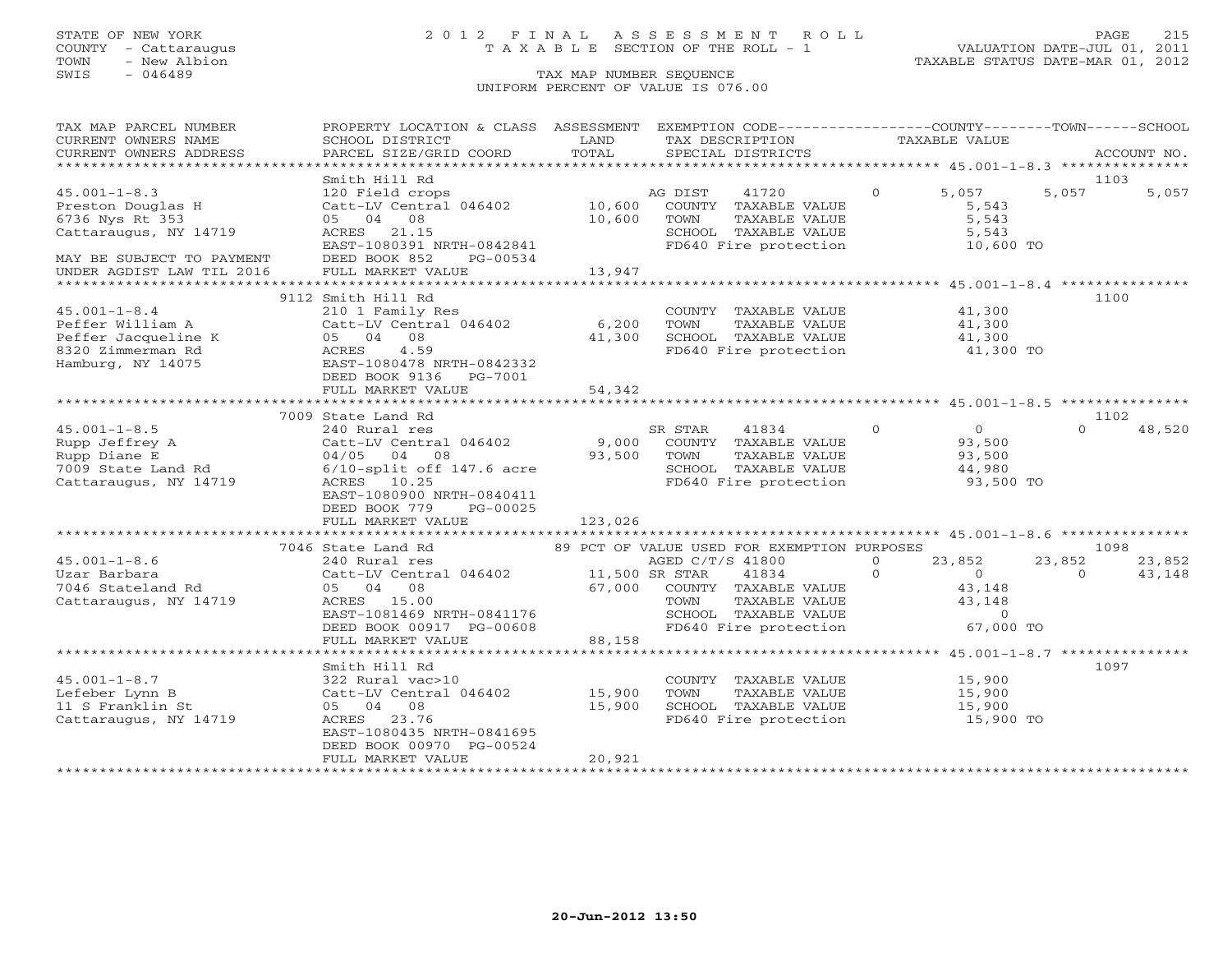### STATE OF NEW YORK 2 0 1 2 F I N A L A S S E S S M E N T R O L L PAGE 216 COUNTY - Cattaraugus T A X A B L E SECTION OF THE ROLL - 1 VALUATION DATE-JUL 01, 2011

TOWN - New Albion TAXABLE STATUS DATE-MAR 01, 2012

| TAX MAP PARCEL NUMBER  | PROPERTY LOCATION & CLASS ASSESSMENT EXEMPTION CODE----------------COUNTY-------TOWN------SCHOOL |                           |                                               |                                                  |                    |
|------------------------|--------------------------------------------------------------------------------------------------|---------------------------|-----------------------------------------------|--------------------------------------------------|--------------------|
| CURRENT OWNERS NAME    | SCHOOL DISTRICT                                                                                  | LAND                      | TAX DESCRIPTION                               | TAXABLE VALUE                                    |                    |
| CURRENT OWNERS ADDRESS | PARCEL SIZE/GRID COORD                                                                           | TOTAL                     | SPECIAL DISTRICTS                             |                                                  | ACCOUNT NO.        |
|                        |                                                                                                  |                           |                                               |                                                  |                    |
|                        | 7231 State Land Rd                                                                               |                           |                                               |                                                  | 1302               |
| $45.001 - 1 - 8.8$     | 270 Mfg housing                                                                                  |                           | RES STAR 41854                                | $\Omega$<br>$\overline{0}$                       | $\Omega$<br>23,400 |
| King Ricky L           | Catt-LV Central 046402                                                                           |                           | 4,500 COUNTY TAXABLE VALUE                    | 67,500                                           |                    |
| King Cynthia L         | 05 04 08                                                                                         | 67,500                    | TOWN<br>TAXABLE VALUE                         | 67,500                                           |                    |
| 7231 State Land Rd     | ACRES 1.85                                                                                       |                           | SCHOOL TAXABLE VALUE<br>FD640 Fire protection | 44,100                                           |                    |
| Cattaraugus, NY 14719  | EAST-1080716 NRTH-0844069                                                                        |                           |                                               | 67,500 TO                                        |                    |
|                        | DEED BOOK 873<br>PG-00168<br>FULL MARKET VALUE                                                   | 88,816                    |                                               |                                                  |                    |
|                        | *****************************                                                                    | * * * * * * * * * * * * * |                                               | ****************** 45.001-1-8.10 *************** |                    |
|                        | 9081 Smith Hill Rd                                                                               |                           |                                               |                                                  | 1431               |
| $45.001 - 1 - 8.10$    | 270 Mfg housing                                                                                  |                           | COUNTY TAXABLE VALUE                          | 28,800                                           |                    |
| Predmore Joanna        | Catt-LV Central 046402                                                                           | 5,800                     | TOWN<br>TAXABLE VALUE                         | 28,800                                           |                    |
| 163 Norwalk Ave upper  | 05 04 08                                                                                         | 28,800                    | SCHOOL TAXABLE VALUE                          | 28,800                                           |                    |
| Buffalo, NY 14216-2421 | 4.00<br>ACRES                                                                                    |                           | FD640 Fire protection                         | 28,800 TO                                        |                    |
|                        | EAST-1081190 NRTH-0841809                                                                        |                           |                                               |                                                  |                    |
|                        | DEED BOOK 00954 PG-00154                                                                         |                           |                                               |                                                  |                    |
|                        | FULL MARKET VALUE                                                                                | 37,895                    |                                               |                                                  |                    |
|                        |                                                                                                  |                           |                                               |                                                  |                    |
|                        | State Land Rd                                                                                    |                           |                                               |                                                  | 1557               |
| $45.001 - 1 - 8.12$    | 910 Priv forest                                                                                  |                           | COUNTY TAXABLE VALUE                          | 52,800                                           |                    |
| Rupp Family Forest LLC | Catt-LV Central 046402                                                                           | 52,800                    | TOWN<br>TAXABLE VALUE                         | 52,800                                           |                    |
| 7009 State Land Rd     | $6/10$ -split off $1-8.5$                                                                        | 52,800                    | SCHOOL TAXABLE VALUE                          | 52,800                                           |                    |
| New Albion, NY         | ACRES 147.60                                                                                     |                           | FD640 Fire protection                         | 52,800 TO                                        |                    |
|                        | EAST-1080789 NRTH-0840138                                                                        |                           |                                               |                                                  |                    |
|                        | DEED BOOK 14250 PG-9001                                                                          |                           |                                               |                                                  |                    |
|                        | FULL MARKET VALUE                                                                                | 69,474                    |                                               |                                                  |                    |
|                        |                                                                                                  |                           |                                               |                                                  |                    |
|                        | 7241 State Land Rd                                                                               |                           |                                               |                                                  | 0247               |
| $45.001 - 1 - 9$       | 240 Rural res                                                                                    |                           | RES STAR 41854                                | $\bigcirc$<br>$\overline{0}$                     | $\Omega$<br>23,400 |
| Brumagin Larry L       | Catt-LV Central 046402                                                                           | 12,100                    | COUNTY TAXABLE VALUE                          | 110,900                                          |                    |
| Brumagin Kathleen A    | 06 04 08                                                                                         | 110,900                   | TAXABLE VALUE<br>TOWN                         | 110,900                                          |                    |
| 7241 State Land Rd     | ACRES 16.23                                                                                      |                           | SCHOOL TAXABLE VALUE                          | 87,500                                           |                    |
| Cattaraugus, NY 14719  | EAST-1079823 NRTH-0844369                                                                        |                           | FD640 Fire protection 110,900 TO              |                                                  |                    |
|                        | DEED BOOK 1025<br>PG-955                                                                         |                           |                                               |                                                  |                    |
|                        | FULL MARKET VALUE                                                                                | 145,921                   |                                               |                                                  |                    |
|                        |                                                                                                  |                           |                                               |                                                  |                    |
|                        | 7261 State Land Rd                                                                               |                           |                                               |                                                  | 0256               |
| $45.001 - 1 - 10$      | 270 Mfg housing                                                                                  |                           | 41834<br>SR STAR                              | $\circ$<br>$\overline{0}$                        | 48,520             |
| Gross Dorothy          | Catt-LV Central 046402                                                                           | 7,500                     | COUNTY TAXABLE VALUE                          | 51,100                                           |                    |
| Wittrock John A        | 06 04 08                                                                                         | 51,100                    | TOWN<br>TAXABLE VALUE                         | 51,100                                           |                    |
| 7237 Stateland Rd      | ACRES 7.05                                                                                       |                           | SCHOOL TAXABLE VALUE                          | $\frac{3}{2}$ , 580                              |                    |
| Cattaraugus, NY 14719  | EAST-1080393 NRTH-0844702                                                                        |                           | FD640 Fire protection                         | 51,100 TO                                        |                    |
|                        | DEED BOOK 14316 PG-3002                                                                          |                           |                                               |                                                  |                    |
|                        | FULL MARKET VALUE                                                                                | 67,237                    |                                               |                                                  |                    |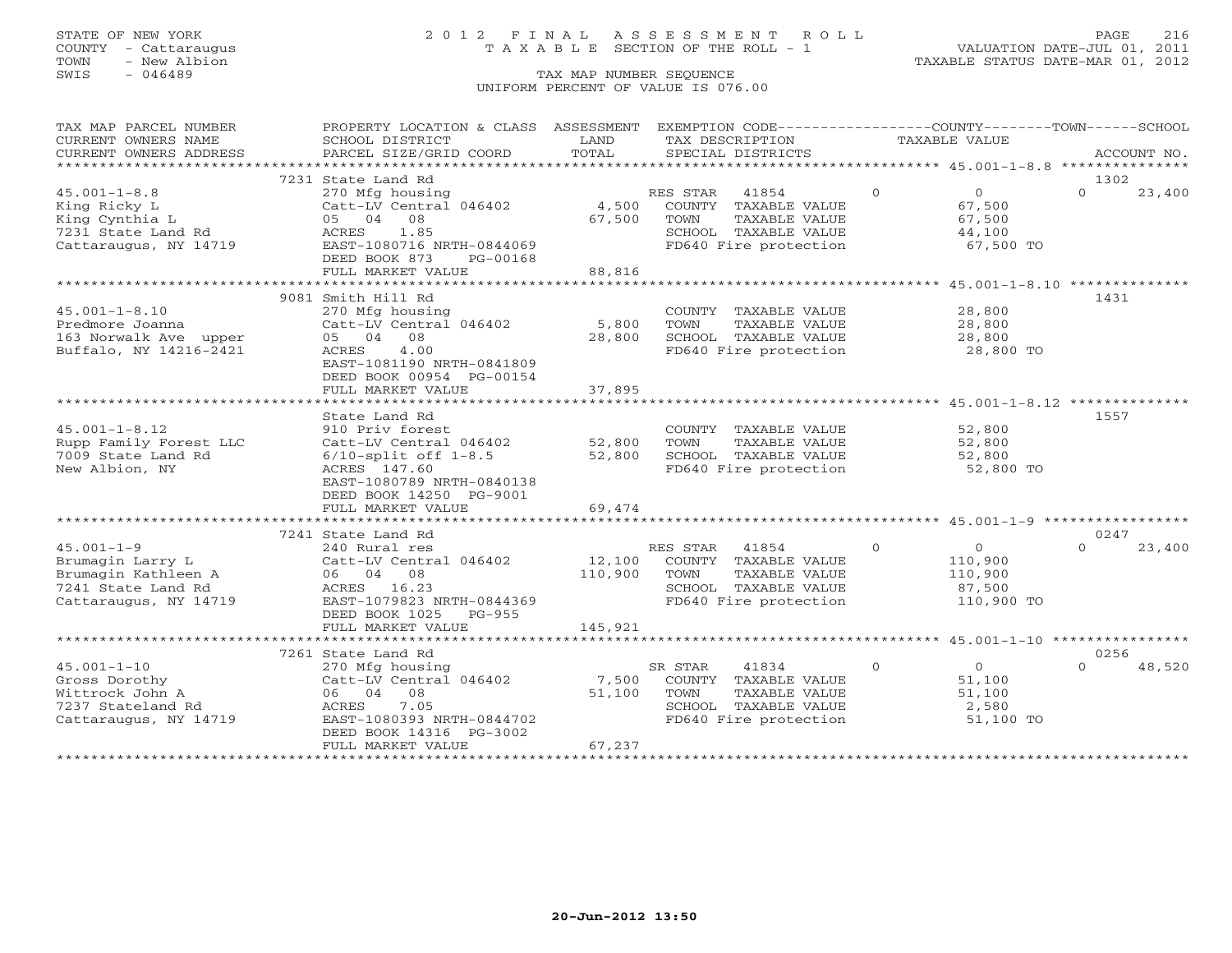## STATE OF NEW YORK 2 0 1 2 F I N A L A S S E S S M E N T R O L L PAGE 217 COUNTY - Cattaraugus T A X A B L E SECTION OF THE ROLL - 1 VALUATION DATE-JUL 01, 2011

| TAX MAP PARCEL NUMBER                                                                                                                                                                                                                                                                                                                                                                                                                                                                                                                            | PROPERTY LOCATION & CLASS ASSESSMENT EXEMPTION CODE---------------COUNTY-------TOWN------SCHOOL |        |                       |                            |                    |
|--------------------------------------------------------------------------------------------------------------------------------------------------------------------------------------------------------------------------------------------------------------------------------------------------------------------------------------------------------------------------------------------------------------------------------------------------------------------------------------------------------------------------------------------------|-------------------------------------------------------------------------------------------------|--------|-----------------------|----------------------------|--------------------|
| CURRENT OWNERS NAME                                                                                                                                                                                                                                                                                                                                                                                                                                                                                                                              | SCHOOL DISTRICT                                                                                 | LAND   | TAX DESCRIPTION       | <b>TAXABLE VALUE</b>       |                    |
| CURRENT OWNERS ADDRESS<br>$\begin{minipage}{.45\textwidth} \begin{minipage}{.45\textwidth} \begin{minipage}{.45\textwidth} \begin{minipage}{.45\textwidth} \begin{minipage}{.45\textwidth} \begin{minipage}{.45\textwidth} \begin{minipage}{.45\textwidth} \begin{minipage}{.45\textwidth} \begin{minipage}{.45\textwidth} \begin{minipage}{.45\textwidth} \begin{minipage}{.45\textwidth} \begin{minipage}{.45\textwidth} \begin{minipage}{.45\textwidth} \begin{minipage}{.45\textwidth} \begin{minipage}{.45\textwidth} \begin{minipage}{.45$ |                                                                                                 |        |                       |                            |                    |
|                                                                                                                                                                                                                                                                                                                                                                                                                                                                                                                                                  |                                                                                                 |        |                       |                            |                    |
|                                                                                                                                                                                                                                                                                                                                                                                                                                                                                                                                                  | 7277 State Land Rd                                                                              |        |                       |                            | 0014               |
| $45.001 - 1 - 11$                                                                                                                                                                                                                                                                                                                                                                                                                                                                                                                                | 270 Mfg housing                                                                                 |        | COUNTY TAXABLE VALUE  | 32,000                     |                    |
| Wittrock John A                                                                                                                                                                                                                                                                                                                                                                                                                                                                                                                                  | Catt-LV Central 046402 16,500                                                                   |        | TOWN<br>TAXABLE VALUE | 32,000                     |                    |
| Wittrock Ruth A                                                                                                                                                                                                                                                                                                                                                                                                                                                                                                                                  | 05 04 08                                                                                        | 32,000 | SCHOOL TAXABLE VALUE  | 32,000                     |                    |
| 7327 Stateland Rd                                                                                                                                                                                                                                                                                                                                                                                                                                                                                                                                | ACRES 24.90                                                                                     |        | FD640 Fire protection | 32,000 TO                  |                    |
| Cattaraugus, NY 14719                                                                                                                                                                                                                                                                                                                                                                                                                                                                                                                            | EAST-1079649 NRTH-0844932                                                                       |        |                       |                            |                    |
|                                                                                                                                                                                                                                                                                                                                                                                                                                                                                                                                                  | DEED BOOK 1033 PG-222                                                                           |        |                       |                            |                    |
|                                                                                                                                                                                                                                                                                                                                                                                                                                                                                                                                                  | FULL MARKET VALUE                                                                               | 42,105 |                       |                            |                    |
|                                                                                                                                                                                                                                                                                                                                                                                                                                                                                                                                                  |                                                                                                 |        |                       |                            |                    |
|                                                                                                                                                                                                                                                                                                                                                                                                                                                                                                                                                  | 7337 State Land Rd                                                                              |        |                       |                            | 0363               |
| $45.001 - 1 - 12.1$                                                                                                                                                                                                                                                                                                                                                                                                                                                                                                                              | 314 Rural vac<10                                                                                |        | COUNTY TAXABLE VALUE  | 4,500                      |                    |
| Sciortino John                                                                                                                                                                                                                                                                                                                                                                                                                                                                                                                                   | Catt-LV Central 046402                                                                          | 4,500  | TAXABLE VALUE<br>TOWN | 4,500                      |                    |
| Sciortino Grace                                                                                                                                                                                                                                                                                                                                                                                                                                                                                                                                  | 06 04 08                                                                                        | 4,500  | SCHOOL TAXABLE VALUE  | 4,500                      |                    |
| Joseph Sciortino Jr                                                                                                                                                                                                                                                                                                                                                                                                                                                                                                                              | 1.90<br>ACRES                                                                                   |        | FD640 Fire protection | 4,500 TO                   |                    |
| 2879 Sweet Home Rd                                                                                                                                                                                                                                                                                                                                                                                                                                                                                                                               | EAST-1080580 NRTH-0846028                                                                       |        |                       |                            |                    |
| Amherst, NY 14228                                                                                                                                                                                                                                                                                                                                                                                                                                                                                                                                | DEED BOOK 823<br>PG-00999                                                                       |        |                       |                            |                    |
|                                                                                                                                                                                                                                                                                                                                                                                                                                                                                                                                                  | FULL MARKET VALUE                                                                               | 5,921  |                       |                            |                    |
|                                                                                                                                                                                                                                                                                                                                                                                                                                                                                                                                                  |                                                                                                 |        |                       |                            |                    |
|                                                                                                                                                                                                                                                                                                                                                                                                                                                                                                                                                  | 7327 State Land Rd                                                                              |        |                       |                            | 1340               |
| $45.001 - 1 - 12.2$                                                                                                                                                                                                                                                                                                                                                                                                                                                                                                                              | 210 1 Family Res                                                                                |        | RES STAR<br>41854     | $\Omega$<br>$\Omega$       | $\Omega$<br>23,400 |
| Wittrock John A                                                                                                                                                                                                                                                                                                                                                                                                                                                                                                                                  | Catt-LV Central 046402                                                                          | 4,300  | COUNTY TAXABLE VALUE  | 44,000                     |                    |
| Wittrock Ruth                                                                                                                                                                                                                                                                                                                                                                                                                                                                                                                                    | 06 04 08                                                                                        | 44,000 | TOWN<br>TAXABLE VALUE | 44,000                     |                    |
| 7327 State Land Rd                                                                                                                                                                                                                                                                                                                                                                                                                                                                                                                               | ACRES<br>1.57                                                                                   |        | SCHOOL TAXABLE VALUE  | 20,600                     |                    |
| Cattaraugus, NY 14719                                                                                                                                                                                                                                                                                                                                                                                                                                                                                                                            | EAST-1080609 NRTH-0845767                                                                       |        | FD640 Fire protection | 44,000 TO                  |                    |
|                                                                                                                                                                                                                                                                                                                                                                                                                                                                                                                                                  | DEED BOOK 904<br>PG-00220                                                                       |        |                       |                            |                    |
|                                                                                                                                                                                                                                                                                                                                                                                                                                                                                                                                                  | FULL MARKET VALUE                                                                               | 57,895 |                       |                            |                    |
|                                                                                                                                                                                                                                                                                                                                                                                                                                                                                                                                                  |                                                                                                 |        |                       |                            |                    |
|                                                                                                                                                                                                                                                                                                                                                                                                                                                                                                                                                  | 7297 State Land Rd                                                                              |        |                       |                            | 1529               |
| $45.001 - 1 - 12.3$                                                                                                                                                                                                                                                                                                                                                                                                                                                                                                                              | 260 Seasonal res                                                                                |        | COUNTY TAXABLE VALUE  | 36,900                     |                    |
| Losel Daniel M                                                                                                                                                                                                                                                                                                                                                                                                                                                                                                                                   | Catt-LV Central 046402                                                                          | 22,900 | TOWN<br>TAXABLE VALUE | 36,900                     |                    |
| Losel Tia M                                                                                                                                                                                                                                                                                                                                                                                                                                                                                                                                      | 06 04 08                                                                                        | 36,900 | SCHOOL TAXABLE VALUE  | 36,900                     |                    |
| 2152 Buttermilk Ln                                                                                                                                                                                                                                                                                                                                                                                                                                                                                                                               | ACRES 39.40                                                                                     |        | FD640 Fire protection | 36,900 TO                  |                    |
| Lakeview, NY 14085                                                                                                                                                                                                                                                                                                                                                                                                                                                                                                                               | EAST-1080580 NRTH-0846028                                                                       |        |                       |                            |                    |
|                                                                                                                                                                                                                                                                                                                                                                                                                                                                                                                                                  | DEED BOOK 3722<br>PG-6002                                                                       |        |                       |                            |                    |
|                                                                                                                                                                                                                                                                                                                                                                                                                                                                                                                                                  | FULL MARKET VALUE                                                                               | 48,553 |                       |                            |                    |
|                                                                                                                                                                                                                                                                                                                                                                                                                                                                                                                                                  |                                                                                                 |        |                       |                            |                    |
|                                                                                                                                                                                                                                                                                                                                                                                                                                                                                                                                                  | 9196 Pleasant Valley Rd                                                                         |        |                       |                            | 1465               |
| $45.003 - 2 - 1.3$                                                                                                                                                                                                                                                                                                                                                                                                                                                                                                                               | 240 Rural res                                                                                   |        | RES STAR<br>41854     | $\Omega$<br>$\overline{0}$ | $\Omega$<br>23,400 |
| Blood Darrell A                                                                                                                                                                                                                                                                                                                                                                                                                                                                                                                                  | Catt-LV Central 046402                                                                          | 17,000 | COUNTY TAXABLE VALUE  | 36,000                     |                    |
| 9196 Pleasant Valley Rd 04 04 08                                                                                                                                                                                                                                                                                                                                                                                                                                                                                                                 |                                                                                                 | 36,000 | TOWN<br>TAXABLE VALUE | 36,000                     |                    |
| Cattaraugus, NY 14719                                                                                                                                                                                                                                                                                                                                                                                                                                                                                                                            | Ff 785.00                                                                                       |        | SCHOOL TAXABLE VALUE  | 12,600                     |                    |
|                                                                                                                                                                                                                                                                                                                                                                                                                                                                                                                                                  | ACRES<br>26.05                                                                                  |        | FD640 Fire protection | 36,000 TO                  |                    |
|                                                                                                                                                                                                                                                                                                                                                                                                                                                                                                                                                  | EAST-1081809 NRTH-0839046                                                                       |        |                       |                            |                    |
|                                                                                                                                                                                                                                                                                                                                                                                                                                                                                                                                                  | DEED BOOK 00989 PG-00660                                                                        |        |                       |                            |                    |
|                                                                                                                                                                                                                                                                                                                                                                                                                                                                                                                                                  | FULL MARKET VALUE                                                                               | 47,368 |                       |                            |                    |
|                                                                                                                                                                                                                                                                                                                                                                                                                                                                                                                                                  |                                                                                                 |        |                       |                            |                    |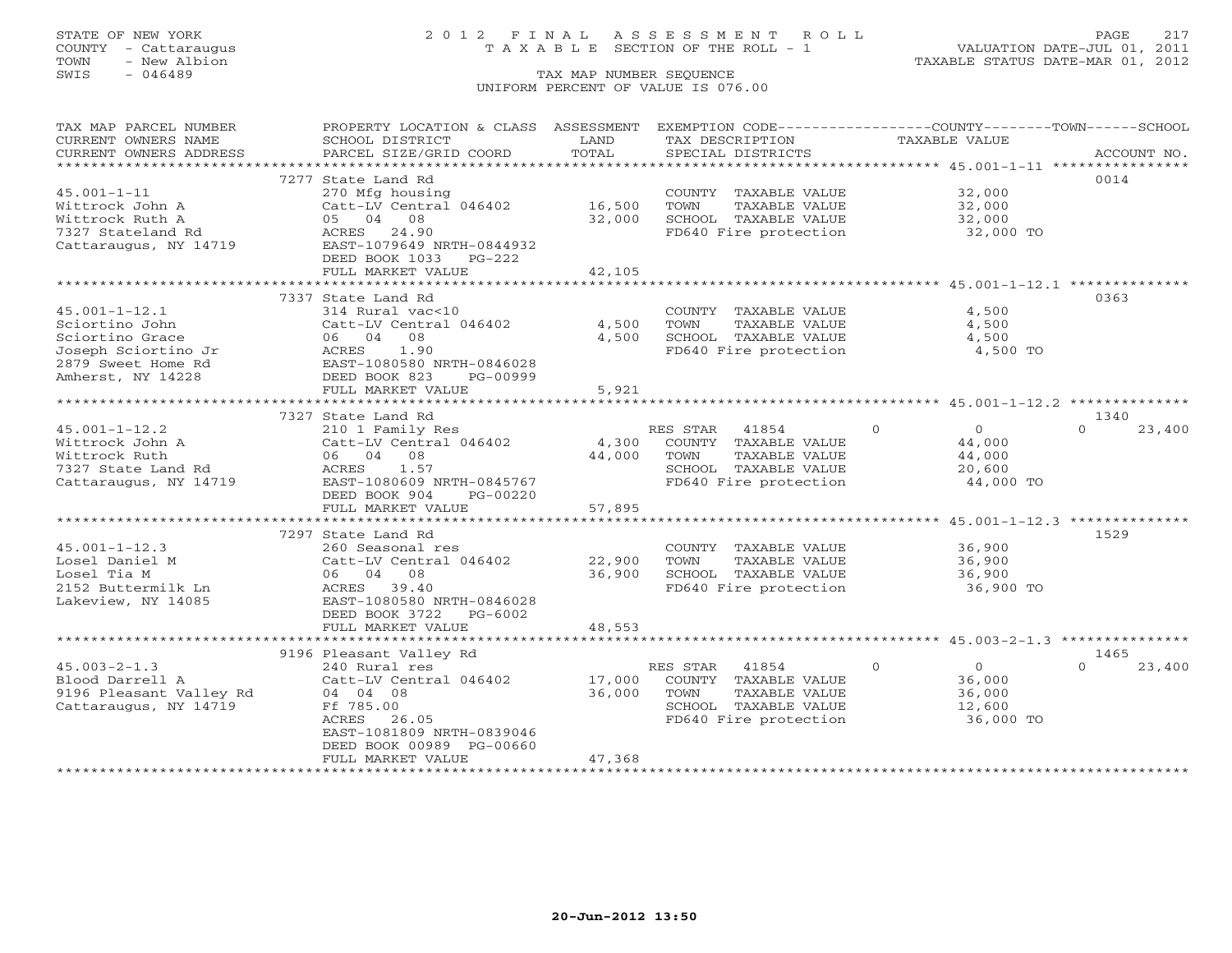## STATE OF NEW YORK 2 0 1 2 F I N A L A S S E S S M E N T R O L L PAGE 218 COUNTY - Cattaraugus T A X A B L E SECTION OF THE ROLL - 1 VALUATION DATE-JUL 01, 2011

| TAX MAP PARCEL NUMBER  | PROPERTY LOCATION & CLASS ASSESSMENT              |         |                  | EXEMPTION CODE----------------COUNTY-------TOWN------SCHOOL |               |                |        |             |
|------------------------|---------------------------------------------------|---------|------------------|-------------------------------------------------------------|---------------|----------------|--------|-------------|
| CURRENT OWNERS NAME    | SCHOOL DISTRICT                                   | LAND    | TAX DESCRIPTION  |                                                             | TAXABLE VALUE |                |        |             |
| CURRENT OWNERS ADDRESS | PARCEL SIZE/GRID COORD                            | TOTAL   |                  | SPECIAL DISTRICTS                                           |               |                |        | ACCOUNT NO. |
|                        |                                                   |         |                  |                                                             |               |                |        |             |
|                        | 9100 Pleasant Valley Rd                           |         |                  |                                                             |               |                | 0177   |             |
| $45.003 - 2 - 2.1$     | 312 Vac w/imprv                                   |         | SILO T/C/S 42100 |                                                             | $\Omega$      | 775            | 775    | 775         |
| Fink Gary A            | Catt-LV Central 046402                            | 75,100  |                  | COUNTY TAXABLE VALUE                                        |               | 90,225         |        |             |
| $3119$ State Rte 44 S  | 03/04 04 08                                       | 91,000  | TOWN             | TAXABLE VALUE                                               |               | 90,225         |        |             |
| Shinglehouse, PA 16748 | 7/10-house burned                                 |         |                  | SCHOOL TAXABLE VALUE                                        |               | 90,225         |        |             |
|                        | ACRES 259.30                                      |         |                  | FD640 Fire protection                                       |               | 91,000 TO      |        |             |
|                        | EAST-1080906 NRTH-0836853                         |         |                  |                                                             |               |                |        |             |
|                        | DEED BOOK 13699 PG-3001                           |         |                  |                                                             |               |                |        |             |
|                        | FULL MARKET VALUE                                 | 119,737 |                  |                                                             |               |                |        |             |
|                        |                                                   |         |                  |                                                             |               |                |        |             |
|                        | 9142 Pleasant Valley Rd                           |         |                  |                                                             |               |                | 1522   |             |
| $45.003 - 2 - 2.2$     | 210 1 Family Res                                  |         | RES STAR         | 41854                                                       | $\Omega$      | $\overline{0}$ | $\cap$ | 23,400      |
| Matlock Kerry          | Catt-LV Central 046402                            | 5,700   |                  | COUNTY TAXABLE VALUE                                        |               | 69,800         |        |             |
| Matlock Rebecca        | ACRES<br>3.80                                     | 69,800  | TOWN             | TAXABLE VALUE                                               |               | 69,800         |        |             |
|                        | 9142 Pleasant Valley Rd EAST-1081331 NRTH-0838540 |         |                  | SCHOOL TAXABLE VALUE                                        |               | 46,400         |        |             |
| Cattaraugus, NY 14719  | DEED BOOK 10260 PG-4003                           |         |                  |                                                             |               |                |        |             |
|                        | FULL MARKET VALUE                                 | 91,842  |                  |                                                             |               |                |        |             |
|                        |                                                   |         |                  |                                                             |               |                |        |             |
|                        | 9131 Pleasant Valley Rd                           |         |                  |                                                             |               |                | 1547   |             |
| $45.003 - 2 - 2.3$     | 312 Vac w/imprv                                   |         |                  | COUNTY TAXABLE VALUE                                        |               | 29,200         |        |             |
| Mateer Dwight          | Catt-LV Central 046402                            | 23,400  | TOWN             | TAXABLE VALUE                                               |               | 29,200         |        |             |
| Mateer Hong Lin        | $3, 4$ 4 8                                        | 29,200  |                  | SCHOOL TAXABLE VALUE                                        |               | 29,200         |        |             |
| 36 Hobby Ln            | ACRES 62.25                                       |         |                  | FD640 Fire protection                                       |               | 29,200 TO      |        |             |
| Orchard Park, NY 14127 | EAST-1079911 NRTH-0838716                         |         |                  |                                                             |               |                |        |             |
|                        | DEED BOOK 9110 PG-5004                            |         |                  |                                                             |               |                |        |             |
|                        | FULL MARKET VALUE                                 | 38,421  |                  |                                                             |               |                |        |             |
|                        |                                                   |         |                  |                                                             |               |                |        |             |
|                        | Pleasant Valley Rd                                |         |                  |                                                             |               |                | 0428   |             |
| $45.003 - 2 - 3$       | 322 Rural vac>10                                  |         |                  | COUNTY TAXABLE VALUE                                        |               | 3,800          |        |             |
| Schaub Gary R          | Catt-LV Central 046402                            | 3,800   | TOWN             | TAXABLE VALUE                                               |               | 3,800          |        |             |
| Schaub Francis R       | 03 04 08                                          | 3,800   |                  | SCHOOL TAXABLE VALUE                                        |               | 3,800          |        |             |
| 8 Colonial Manor Ct    | ACRES 12.52                                       |         |                  | FD640 Fire protection                                       |               | 3,800 TO       |        |             |
| W. Seneca, NY 14224    | EAST-1082394 NRTH-0835051                         |         |                  |                                                             |               |                |        |             |
|                        | DEED BOOK 15724 PG-4001                           |         |                  |                                                             |               |                |        |             |
|                        | FULL MARKET VALUE                                 | 5,000   |                  |                                                             |               |                |        |             |
|                        |                                                   |         |                  |                                                             |               |                |        |             |
|                        | NYS Rte 353                                       |         |                  |                                                             |               |                | 0069   |             |
| $45.003 - 2 - 4$       | 322 Rural vac>10                                  |         |                  | COUNTY TAXABLE VALUE                                        |               | 4,200          |        |             |
| Kaczmarek Stanley      | Catt-LV Central 046402                            | 4,200   | TOWN             | TAXABLE VALUE                                               |               | 4,200          |        |             |
| Kaczmarek Marcia       | 03 04 08                                          | 4,200   |                  | SCHOOL TAXABLE VALUE                                        |               | 4,200          |        |             |
| 528 Huth Rd            | ACRES 13.38                                       |         |                  | FD640 Fire protection                                       |               | 4,200 TO       |        |             |
| Cheektowaga, NY 14225  | EAST-1082466 NRTH-0834233                         |         |                  |                                                             |               |                |        |             |
|                        | DEED BOOK 00995 PG-00491                          |         |                  |                                                             |               |                |        |             |
|                        | FULL MARKET VALUE                                 | 5,526   |                  |                                                             |               |                |        |             |
|                        |                                                   |         |                  |                                                             |               |                |        |             |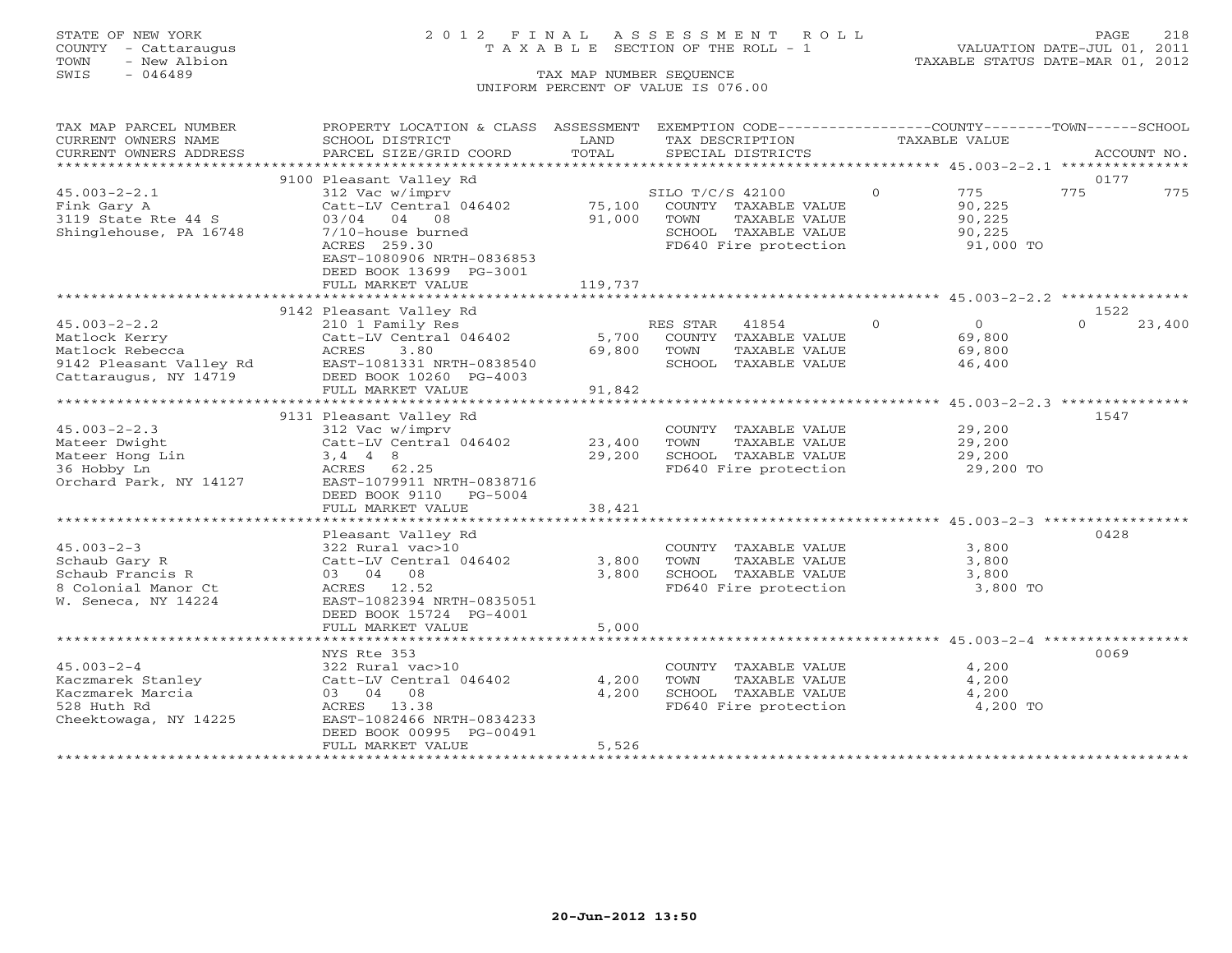### STATE OF NEW YORK 2 0 1 2 F I N A L A S S E S S M E N T R O L L PAGE 219 COUNTY - Cattaraugus T A X A B L E SECTION OF THE ROLL - 1 VALUATION DATE-JUL 01, 2011

TOWN - New Albion TAXABLE STATUS DATE-MAR 01, 2012

| TAX MAP PARCEL NUMBER  | PROPERTY LOCATION & CLASS ASSESSMENT |                           | EXEMPTION CODE-----------------COUNTY-------TOWN------SCHOOL |                                                               |                      |
|------------------------|--------------------------------------|---------------------------|--------------------------------------------------------------|---------------------------------------------------------------|----------------------|
| CURRENT OWNERS NAME    | SCHOOL DISTRICT                      | LAND                      | TAX DESCRIPTION                                              | <b>TAXABLE VALUE</b>                                          |                      |
| CURRENT OWNERS ADDRESS | PARCEL SIZE/GRID COORD               | TOTAL                     | SPECIAL DISTRICTS                                            |                                                               | ACCOUNT NO.          |
|                        |                                      |                           |                                                              |                                                               |                      |
|                        | NYS Rte 353                          |                           |                                                              |                                                               | 0281                 |
| $45.003 - 2 - 5.1$     | 312 Vac w/imprv                      |                           | COUNTY TAXABLE VALUE                                         | 11,400                                                        |                      |
| Kuczkowski David       | Catt-LV Central 046402               | 6,400                     | TOWN<br>TAXABLE VALUE                                        | 11,400                                                        |                      |
| Kuczkowski Elaine      | 08<br>03 04                          | 11,400                    | SCHOOL TAXABLE VALUE                                         | 11,400                                                        |                      |
| S-4111 Dean St         | 5.00<br>ACRES                        |                           | FD640 Fire protection                                        | 11,400 TO                                                     |                      |
| Blasdell, NY 14219     | EAST-1082539 NRTH-0831074            |                           |                                                              |                                                               |                      |
|                        | DEED BOOK 00969 PG-01003             |                           |                                                              |                                                               |                      |
|                        | FULL MARKET VALUE                    | 15,000                    |                                                              |                                                               |                      |
|                        |                                      |                           |                                                              |                                                               |                      |
|                        | NYS Rte 353                          |                           |                                                              |                                                               | 1372                 |
| $45.003 - 2 - 5.2$     | 322 Rural vac>10                     |                           | COUNTY TAXABLE VALUE                                         | 7,300                                                         |                      |
| Jaskier Paul D         | Catt-LV Central 046402               | 7,300                     | TOWN<br>TAXABLE VALUE                                        | 7,300                                                         |                      |
| Jaskier Patricia A     | 02/03<br>04 08                       | 7,300                     | SCHOOL TAXABLE VALUE                                         | 7,300                                                         |                      |
| 4 Croydon Dr           | 24.45<br>ACRES                       |                           | FD640 Fire protection                                        | 7,300 TO                                                      |                      |
| Depew, NY 14043        | EAST-1082503 NRTH-0832251            |                           |                                                              |                                                               |                      |
|                        | DEED BOOK 00916 PG-01066             |                           |                                                              |                                                               |                      |
|                        | FULL MARKET VALUE                    | 9,605                     |                                                              |                                                               |                      |
|                        |                                      |                           |                                                              |                                                               |                      |
|                        | NYS Rte 353                          |                           |                                                              |                                                               | 1439                 |
| $45.003 - 2 - 5.3$     | 314 Rural vac<10                     |                           | COUNTY TAXABLE VALUE                                         | 2,900                                                         |                      |
| Kaczmarek Stanley      | Catt-LV Central 046402               | 2,900                     | TOWN<br>TAXABLE VALUE                                        | 2,900                                                         |                      |
| Kaczmarek Marcia       | 03 04<br>08                          | 2,900                     | SCHOOL TAXABLE VALUE                                         | 2,900                                                         |                      |
| 528 Huth Rd            | ACRES<br>9.55                        |                           | FD640 Fire protection                                        | 2,900 TO                                                      |                      |
| Cheektowaga, NY 14225  | EAST-1082455 NRTH-0833439            |                           |                                                              |                                                               |                      |
|                        | DEED BOOK 00961 PG-01187             |                           |                                                              |                                                               |                      |
|                        | FULL MARKET VALUE                    | 3,816                     |                                                              |                                                               |                      |
|                        |                                      |                           |                                                              |                                                               |                      |
|                        | 6539 NYS Rte 353                     |                           |                                                              |                                                               | 0501                 |
| $45.003 - 2 - 6.1$     | 240 Rural res                        |                           | COUNTY TAXABLE VALUE                                         | 53,600                                                        |                      |
| Wagner Alfred C        | Catt-LV Central 046402               | 52,600                    | TOWN<br>TAXABLE VALUE                                        | 53,600                                                        |                      |
| Daniel E Wagner        | 11 04 08                             | 53,600                    | SCHOOL TAXABLE VALUE                                         | 53,600                                                        |                      |
| PO Box 448             | Lot $2-3$                            |                           | FD640 Fire protection                                        | 53,600 TO                                                     |                      |
| Ellington, NY 14732    | ACRES 146.75                         |                           |                                                              |                                                               |                      |
|                        | EAST-1080920 NRTH-0832161            |                           |                                                              |                                                               |                      |
|                        | DEED BOOK 500<br>PG-371              |                           |                                                              |                                                               |                      |
|                        | FULL MARKET VALUE                    | 70,526                    |                                                              |                                                               |                      |
|                        | **************************           | * * * * * * * * * * * * * |                                                              | ******************************** 45.003-2-7 ***************** |                      |
|                        | 6568 NYS Rte 353                     |                           |                                                              |                                                               | 0364                 |
| $45.003 - 2 - 7$       | 210 1 Family Res                     |                           | WVET CO<br>41122                                             | $\Omega$<br>3,315                                             | $\Omega$<br>$\Omega$ |
| Wagner Alfred H        | Catt-LV Central 046402               |                           | 4,100 RES STAR<br>41854                                      | $\Omega$<br>$\overline{0}$                                    | 22,100<br>$\Omega$   |
| 6568 Nys Rte 353       | 03 04 08                             | 22,100                    | COUNTY TAXABLE VALUE                                         | 18,785                                                        |                      |
| Cattaraugus, NY 14719  | ACRES<br>1.14                        |                           | TOWN<br>TAXABLE VALUE                                        | 22,100                                                        |                      |
|                        | EAST-1079778 NRTH-0832643            |                           | SCHOOL TAXABLE VALUE                                         | $\circ$                                                       |                      |
|                        | DEED BOOK 893<br>$PG-00344$          |                           | FD640 Fire protection                                        | 22,100 TO                                                     |                      |
|                        | FULL MARKET VALUE                    | 29,079                    |                                                              |                                                               |                      |
|                        |                                      |                           |                                                              | ******************************                                |                      |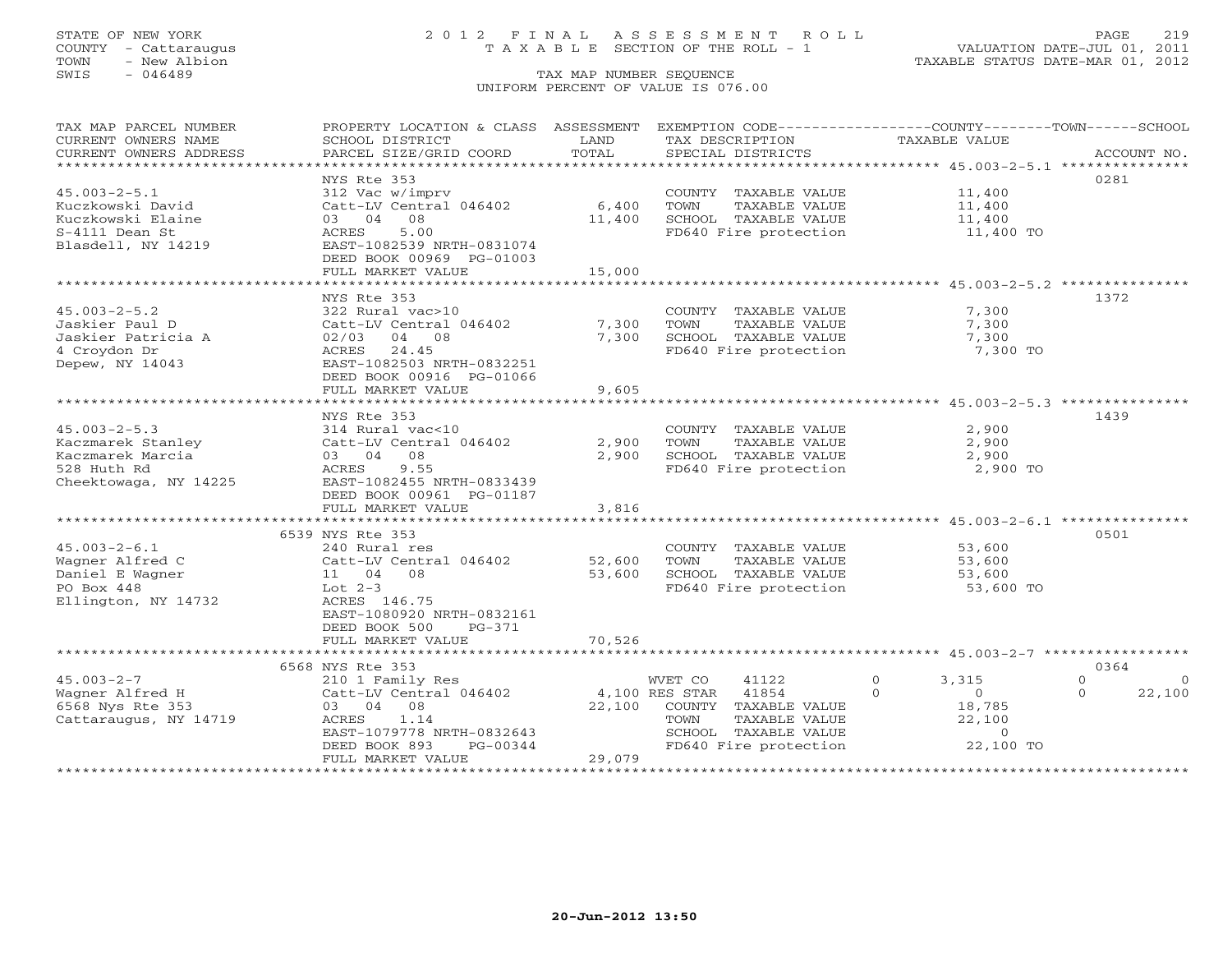## STATE OF NEW YORK 2 0 1 2 F I N A L A S S E S S M E N T R O L L PAGE 220 COUNTY - Cattaraugus T A X A B L E SECTION OF THE ROLL - 1 VALUATION DATE-JUL 01, 2011

| TAX MAP PARCEL NUMBER<br>CURRENT OWNERS NAME                              | PROPERTY LOCATION & CLASS ASSESSMENT EXEMPTION CODE---------------COUNTY-------TOWN------SCHOOL<br>SCHOOL DISTRICT               | LAND            | TAX DESCRIPTION                                                                                                     |                      | <b>TAXABLE VALUE</b>                                |                   |                 |
|---------------------------------------------------------------------------|----------------------------------------------------------------------------------------------------------------------------------|-----------------|---------------------------------------------------------------------------------------------------------------------|----------------------|-----------------------------------------------------|-------------------|-----------------|
| CURRENT OWNERS ADDRESS                                                    | PARCEL SIZE/GRID COORD                                                                                                           | TOTAL           | SPECIAL DISTRICTS                                                                                                   |                      |                                                     |                   | ACCOUNT NO.     |
|                                                                           | 6609 NYS Rte 353                                                                                                                 |                 |                                                                                                                     |                      |                                                     | 0419              |                 |
| $45.003 - 2 - 8.1$<br>Brumagin Kirk L<br>Moehring Christina               | 283 Res w/Comuse<br>Catt-LV Central 046402<br>03 04<br>08                                                                        | 96,100          | RES STAR<br>41854<br>7,400 BUS C/T/S 47610<br>COUNTY TAXABLE VALUE                                                  | $\Omega$<br>$\Omega$ | $\Omega$<br>5,760<br>90,340                         | $\Omega$<br>5,760 | 23,400<br>5,760 |
| 6609 Nys Rte 353<br>Cattaraugus, NY 14719                                 | FRNT 900.00 DPTH<br>ACRES<br>6.75<br>EAST-1078941 NRTH-0833085<br>DEED BOOK 00928 PG-01149                                       |                 | TAXABLE VALUE<br>TOWN<br>SCHOOL TAXABLE VALUE<br>FD640 Fire protection                                              |                      | 90,340<br>66,940<br>96,100 TO                       |                   |                 |
|                                                                           | FULL MARKET VALUE                                                                                                                | 126,447         |                                                                                                                     |                      |                                                     |                   |                 |
|                                                                           | 6577 NYS Rte 353                                                                                                                 |                 |                                                                                                                     |                      |                                                     | 1433              |                 |
| $45.003 - 2 - 8.2$<br>Smith Crey<br>PO Box 141<br>Little Valley, NY 14755 | 210 1 Family Res<br>Catt-LV Central 046402<br>03 04<br>08<br>FRNT 250.00 DPTH 240.00<br>BANK<br>017<br>EAST-1079306 NRTH-0832805 | 4,200<br>82,300 | RES STAR<br>41854<br>COUNTY TAXABLE VALUE<br>TAXABLE VALUE<br>TOWN<br>SCHOOL TAXABLE VALUE<br>FD640 Fire protection | $\Omega$             | $\Omega$<br>82,300<br>82,300<br>58,900<br>82,300 TO | $\Omega$          | 23,400          |
|                                                                           | PG-2001<br>DEED BOOK 9947<br>FULL MARKET VALUE                                                                                   | 108,289         |                                                                                                                     |                      |                                                     |                   |                 |
|                                                                           |                                                                                                                                  |                 |                                                                                                                     |                      |                                                     |                   |                 |
|                                                                           | NYS Rte 353                                                                                                                      |                 |                                                                                                                     |                      |                                                     | 0479              |                 |
| $45.003 - 2 - 9.1$                                                        | 260 Seasonal res                                                                                                                 |                 | COUNTY TAXABLE VALUE                                                                                                |                      | 30,800                                              |                   |                 |
| Thomas Raymond C                                                          | Catt-LV Central 046402                                                                                                           | 25,700          | TOWN<br>TAXABLE VALUE                                                                                               |                      | 30,800                                              |                   |                 |
| 4764 South Park Ave                                                       | 03 04 08                                                                                                                         | 30,800          | SCHOOL TAXABLE VALUE                                                                                                |                      | 30,800                                              |                   |                 |
| Hamburg, NY 14075                                                         | ACRES 85.70<br>EAST-1080566 NRTH-0834042<br>DEED BOOK 00949 PG-00161<br>FULL MARKET VALUE                                        | 40,526          | FD640 Fire protection                                                                                               |                      | 30,800 TO                                           |                   |                 |
|                                                                           |                                                                                                                                  |                 |                                                                                                                     |                      |                                                     |                   |                 |
|                                                                           | 6608 NYS Rte 353                                                                                                                 |                 |                                                                                                                     |                      |                                                     | 1423              |                 |
| $45.003 - 2 - 9.3$                                                        | 240 Rural res                                                                                                                    |                 | RES STAR<br>41854                                                                                                   | $\Omega$             | $\Omega$                                            | $\Omega$          | 23,400          |
| Bolles Robert                                                             | Catt-LV Central 046402                                                                                                           | 18,600          | COUNTY TAXABLE VALUE                                                                                                |                      | 57,200                                              |                   |                 |
| 6608 Nys Rte 353                                                          | 03 04 08<br>ACRES<br>081                                                                                                         | 57,200          | TOWN<br>TAXABLE VALUE<br>SCHOOL TAXABLE VALUE                                                                       |                      | 57,200                                              |                   |                 |
| Cattaraugus, NY 14719-9559                                                | 29.10 BANK<br>EAST-1079328 NRTH-0833600<br>DEED BOOK 1032<br>$PG-50$<br>FULL MARKET VALUE                                        | 75,263          | FD640 Fire protection                                                                                               |                      | 33,800<br>57,200 TO                                 |                   |                 |
|                                                                           |                                                                                                                                  |                 |                                                                                                                     |                      |                                                     |                   |                 |
|                                                                           | NYS Rte 353                                                                                                                      |                 |                                                                                                                     |                      |                                                     | 0054              |                 |
| $45.003 - 2 - 10$                                                         | 322 Rural vac>10                                                                                                                 |                 | COUNTY TAXABLE VALUE                                                                                                |                      | 19,600                                              |                   |                 |
| Penn-York Resources Inc                                                   | Catt-LV Central 046402                                                                                                           | 19,600          | TOWN<br>TAXABLE VALUE                                                                                               |                      | 19,600                                              |                   |                 |
| 1716 Honeoye Rd                                                           | 03/04 04 08                                                                                                                      | 19,600          | SCHOOL TAXABLE VALUE                                                                                                |                      | 19,600                                              |                   |                 |
| Shinglehouse, PA 16748                                                    | 65.19<br>ACRES<br>EAST-1079656 NRTH-0835406<br>DEED BOOK 439<br>$PG-8004$                                                        |                 | FD640 Fire protection                                                                                               |                      | 19,600 TO                                           |                   |                 |
|                                                                           | FULL MARKET VALUE                                                                                                                | 25,789          |                                                                                                                     |                      |                                                     |                   |                 |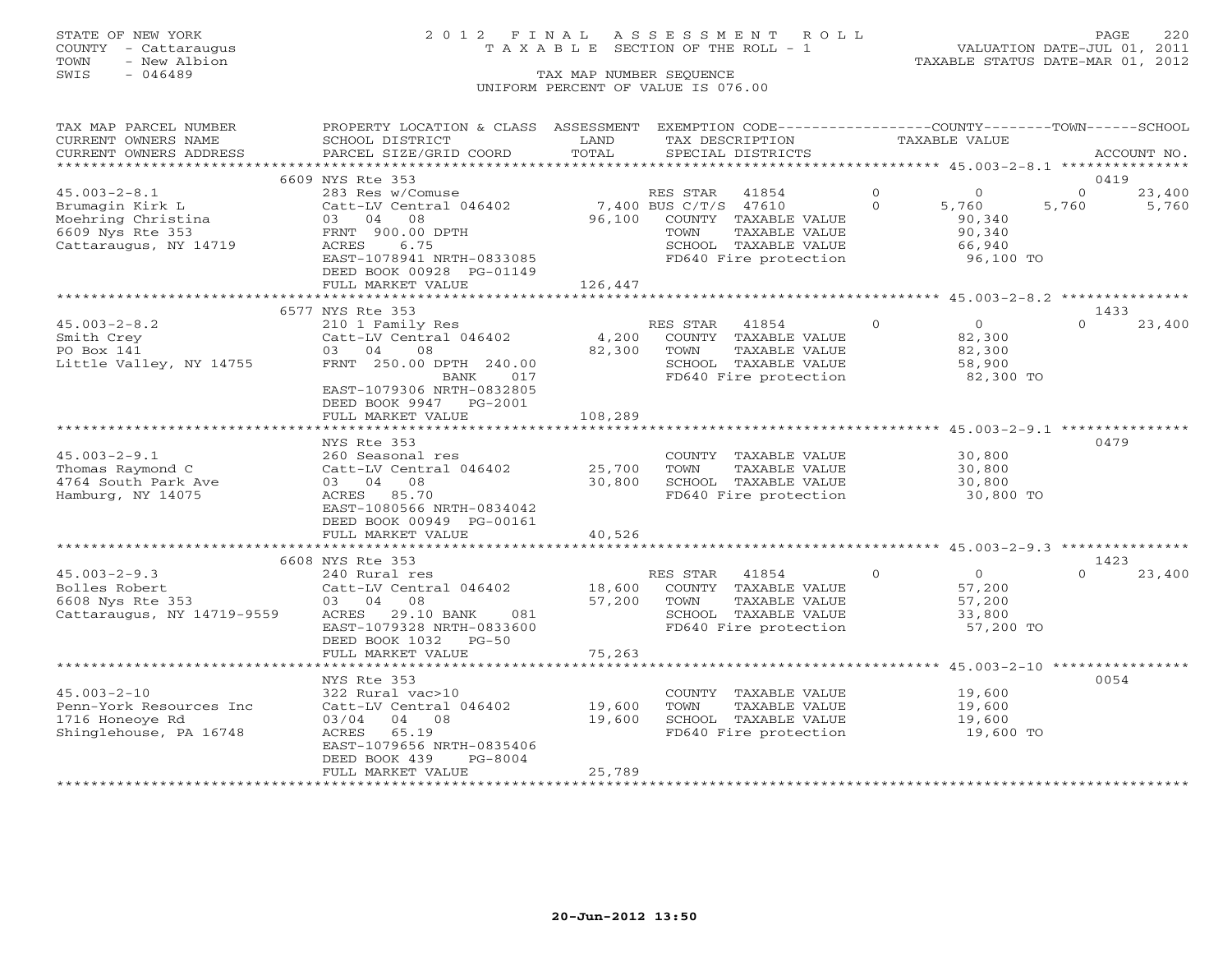## STATE OF NEW YORK 2 0 1 2 F I N A L A S S E S S M E N T R O L L PAGE 221 COUNTY - Cattaraugus T A X A B L E SECTION OF THE ROLL - 1 VALUATION DATE-JUL 01, 2011

| TAX MAP PARCEL NUMBER                         | PROPERTY LOCATION & CLASS ASSESSMENT                                                                       |         | EXEMPTION CODE-----------------COUNTY-------TOWN------SCHOOL |                            |                    |
|-----------------------------------------------|------------------------------------------------------------------------------------------------------------|---------|--------------------------------------------------------------|----------------------------|--------------------|
| CURRENT OWNERS NAME                           | SCHOOL DISTRICT                                                                                            | LAND    | TAX DESCRIPTION                                              | TAXABLE VALUE              |                    |
| CURRENT OWNERS ADDRESS                        | PARCEL SIZE/GRID COORD                                                                                     | TOTAL   | SPECIAL DISTRICTS                                            |                            | ACCOUNT NO.        |
| ***********************                       |                                                                                                            |         |                                                              |                            |                    |
|                                               | 10953 Leon Rd                                                                                              |         |                                                              |                            | 0170               |
| $52.002 - 2 - 1$                              | 270 Mfg housing                                                                                            |         | SR STAR<br>41834                                             | $\Omega$<br>$\overline{0}$ | $\Omega$<br>48,520 |
| Frentz Leo                                    | Pine Valley Cen 063001                                                                                     | 33,800  | COUNTY TAXABLE VALUE                                         | 56,200                     |                    |
| Frentz Dorothy                                | 58 04 08                                                                                                   | 56,200  | TOWN<br>TAXABLE VALUE                                        | 56,200                     |                    |
| 10953 Leon Rd                                 | ACRES 68.50                                                                                                |         |                                                              | 7,680                      |                    |
| Cattaraugus, NY 14719                         | EAST-1051642 NRTH-0830579                                                                                  |         | SCHOOL TAXABLE VALUE<br>FD640 Fire protection                | 56,200 TO                  |                    |
|                                               | DEED BOOK 730<br>PG-00199                                                                                  |         |                                                              |                            |                    |
|                                               | FULL MARKET VALUE                                                                                          | 73,947  |                                                              |                            |                    |
|                                               |                                                                                                            |         |                                                              |                            |                    |
|                                               | 10955 Scott Peddler Rd                                                                                     |         |                                                              |                            | 0228               |
| $52.002 - 2 - 2$                              | 240 Rural res                                                                                              |         |                                                              | 77,000                     |                    |
|                                               |                                                                                                            |         | COUNTY TAXABLE VALUE                                         |                            |                    |
| Holevinski Richard A                          | Catt-LV Central 046402 47,400                                                                              |         | TOWN<br>TAXABLE VALUE                                        | 77,000                     |                    |
| Holevinski Steven                             | 58 04 08                                                                                                   | 77,000  | SCHOOL TAXABLE VALUE                                         | 77,000                     |                    |
| 174 Delaware St                               | ACRES 118.67                                                                                               |         | FD640 Fire protection                                        | 77,000 TO                  |                    |
| Tonawanda, NY 14150 EAST-1052325 NRTH-0829081 |                                                                                                            |         |                                                              |                            |                    |
|                                               | DEED BOOK 00990 PG-00362                                                                                   |         |                                                              |                            |                    |
|                                               | FULL MARKET VALUE                                                                                          | 101,316 |                                                              |                            |                    |
|                                               |                                                                                                            |         |                                                              |                            |                    |
|                                               | Leon Rd                                                                                                    |         |                                                              |                            | 0058               |
| $52.002 - 2 - 3.1$                            | 322 Rural vac>10                                                                                           |         | COUNTY TAXABLE VALUE                                         | 20,000<br>20,000           |                    |
| Oakes Daryl S                                 | Pine Valley Cen 063001                                                                                     | 20,000  | TOWN<br>TAXABLE VALUE                                        |                            |                    |
| 6570 Kickbush Hill Rd                         | 58 04 08                                                                                                   | 20,000  | SCHOOL TAXABLE VALUE                                         | 20,000                     |                    |
| Cattaraugus, NY 14719                         | $L/p$ 657-401                                                                                              |         | FD640 Fire protection                                        | 20,000 TO                  |                    |
|                                               | ACRES 32.70                                                                                                |         |                                                              |                            |                    |
|                                               | EAST-1054147 NRTH-0830341                                                                                  |         |                                                              |                            |                    |
|                                               | DEED BOOK 00982 PG-01003                                                                                   |         |                                                              |                            |                    |
|                                               | FULL MARKET VALUE                                                                                          | 26,316  |                                                              |                            |                    |
|                                               |                                                                                                            |         |                                                              |                            |                    |
|                                               | 10813 Leon Rd                                                                                              |         |                                                              |                            | 1469               |
| $52.002 - 2 - 3.2$                            |                                                                                                            |         | RES STAR 41854                                               | $\Omega$<br>$\overline{0}$ | $\Omega$<br>23,400 |
| Exford Brian                                  |                                                                                                            |         | 28,100 COUNTY TAXABLE VALUE                                  | 68,100                     |                    |
| 10813 Leon Rd                                 |                                                                                                            | 68,100  | TAXABLE VALUE<br>TOWN                                        | 68,100                     |                    |
| Cattaraugus, NY 14719                         | 270 Mfg housing<br>Pine Valley Cen 063001<br>ACRES 52.60<br>התקות המכון המשור<br>EAST-1053367 NRTH-0831256 |         | SCHOOL TAXABLE VALUE                                         | 44,700                     |                    |
|                                               | DEED BOOK 998<br>PG-197                                                                                    |         | FD640 Fire protection                                        | 68,100 TO                  |                    |
|                                               | FULL MARKET VALUE                                                                                          | 89,605  |                                                              |                            |                    |
|                                               |                                                                                                            |         |                                                              |                            |                    |
|                                               | Scott Peddler Rd                                                                                           |         |                                                              |                            | 0057               |
| $52.002 - 2 - 4$                              | 260 Seasonal res                                                                                           |         | COUNTY TAXABLE VALUE                                         | 52,500                     |                    |
|                                               |                                                                                                            |         |                                                              |                            |                    |
| Huber Donald M                                | Pine Valley Cen 063001                                                                                     | 32,800  | TOWN<br>TAXABLE VALUE                                        | 52,500                     |                    |
| 1782 Sturgeon Point Rd                        | 58 04 08                                                                                                   | 52,500  | SCHOOL TAXABLE VALUE<br>FD640 Fire protection                | 52,500                     |                    |
| Derby, NY 14047                               | ACRES 65.43                                                                                                |         |                                                              | 52,500 TO                  |                    |
|                                               | EAST-1054099 NRTH-0828790                                                                                  |         |                                                              |                            |                    |
|                                               | DEED BOOK 00986 PG-00308                                                                                   |         |                                                              |                            |                    |
|                                               | FULL MARKET VALUE                                                                                          | 69,079  |                                                              |                            |                    |
|                                               |                                                                                                            |         |                                                              |                            |                    |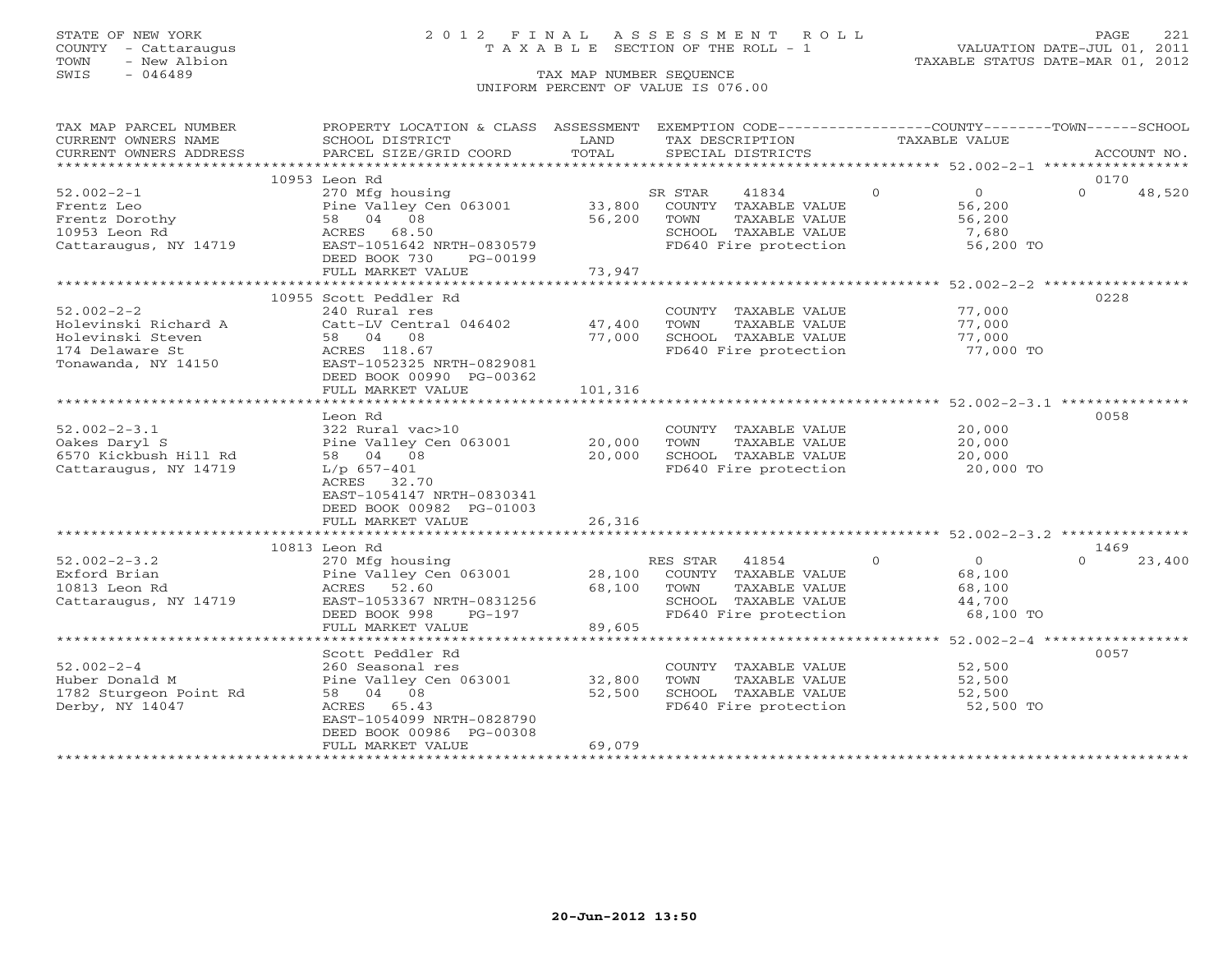### STATE OF NEW YORK 2 0 1 2 F I N A L A S S E S S M E N T R O L L PAGE 222 COUNTY - Cattaraugus T A X A B L E SECTION OF THE ROLL - 1 VALUATION DATE-JUL 01, 2011

| TAX MAP PARCEL NUMBER                | PROPERTY LOCATION & CLASS ASSESSMENT EXEMPTION CODE---------------COUNTY-------TOWN------SCHOOL |                 |                                               |                            |                          |
|--------------------------------------|-------------------------------------------------------------------------------------------------|-----------------|-----------------------------------------------|----------------------------|--------------------------|
| CURRENT OWNERS NAME                  | SCHOOL DISTRICT                                                                                 | LAND            | TAX DESCRIPTION                               | TAXABLE VALUE              |                          |
| CURRENT OWNERS ADDRESS               |                                                                                                 |                 |                                               |                            |                          |
|                                      |                                                                                                 |                 |                                               |                            |                          |
|                                      | 10798 Scott Peddler Rd                                                                          |                 |                                               |                            | 0141                     |
| $52.002 - 2 - 5.1$                   | 260 Seasonal res                                                                                |                 | COUNTY TAXABLE VALUE                          | 39,400                     |                          |
| Wilde Gregory D                      | Catt-LV Central 046402 22,600                                                                   |                 | TOWN<br>TAXABLE VALUE                         | 39,400                     |                          |
| Wilde Colleen S                      | 57 04 08                                                                                        | 39,400          | SCHOOL TAXABLE VALUE                          | 39,400                     |                          |
|                                      | ACRES 38.65                                                                                     |                 | FD640 Fire protection                         | 39,400 TO                  |                          |
| 2262 Oakley Pl<br>Lakeview, NY 14085 | EAST-1054088 NRTH-0827117                                                                       |                 |                                               |                            |                          |
|                                      | DEED BOOK 00933 PG-00227                                                                        |                 |                                               |                            |                          |
|                                      | FULL MARKET VALUE                                                                               | 51,842          |                                               |                            |                          |
|                                      |                                                                                                 |                 |                                               |                            |                          |
|                                      | Scott Peddler Rd                                                                                |                 |                                               |                            | 1335                     |
| $52.002 - 2 - 5.2$                   | 105 Vac farmland                                                                                |                 | AG DIST<br>41720                              | $\Omega$<br>13,126         | 13,126<br>13,126         |
| White Robert H                       | Catt-LV Central 046402                                                                          | 24,500          | COUNTY TAXABLE VALUE                          | 11,374                     |                          |
| White Wendy K                        | 57 04 08                                                                                        | 24,500          | TAXABLE VALUE<br>TOWN                         | 11,374                     |                          |
| 10925 Scott Peddler Rd               | ACRES 43.40                                                                                     |                 | SCHOOL TAXABLE VALUE                          | 11,374                     |                          |
| Cattaraugus, NY 14719                | EAST-1052718 NRTH-0827133                                                                       |                 | FD640 Fire protection                         | 24,500 TO                  |                          |
|                                      | DEED BOOK 00916 PG-00704                                                                        |                 |                                               |                            |                          |
| MAY BE SUBJECT TO PAYMENT            | FULL MARKET VALUE                                                                               | 32,237          |                                               |                            |                          |
| UNDER AGDIST LAW TIL 2016            |                                                                                                 |                 |                                               |                            |                          |
|                                      |                                                                                                 |                 |                                               |                            |                          |
|                                      | 10886 Chautauqua Rd                                                                             |                 | 71 PCT OF VALUE USED FOR EXEMPTION PURPOSES   |                            | 0331                     |
| $52.002 - 2 - 6$                     | 112 Dairy farm                                                                                  |                 | AG BLDG<br>41700                              | $\Omega$<br>4,750          | 4,750<br>4,750           |
| Miller Enos J                        | Catt-LV Central 046402 43,400 AGED C/T/S 41800                                                  |                 |                                               | $\Omega$<br>37,062         | 37,062<br>37,062         |
| Miller Emma E                        | 57 04 08                                                                                        | 130,500 SR STAR | 41834                                         | $\Omega$<br>$\overline{0}$ | 48,520<br>$\overline{0}$ |
| 10886 Chautauqua Rd                  | ACRES 121.73                                                                                    |                 | SILO T/C/S 42100                              | $\Omega$<br>8,100          | 8,100<br>8,100           |
| Cattaraugus, NY 14719                | EAST-1053403 NRTH-0824747                                                                       |                 | COUNTY TAXABLE VALUE                          | 80,588                     |                          |
|                                      | DEED BOOK 650<br>PG-00252                                                                       |                 | TOWN<br>TAXABLE VALUE                         | 80,588                     |                          |
| MAY BE SUBJECT TO PAYMENT            | FULL MARKET VALUE                                                                               |                 | 171,711 SCHOOL TAXABLE VALUE                  | 32,068                     |                          |
| UNDER RPTL483 UNTIL 2016             |                                                                                                 |                 | FD640 Fire protection                         | 130,500 TO                 |                          |
|                                      |                                                                                                 |                 |                                               |                            |                          |
|                                      | Peters Rd                                                                                       |                 |                                               |                            | 0010                     |
| $52.002 - 2 - 7$                     | 322 Rural vac>10                                                                                |                 | COUNTY TAXABLE VALUE                          | 30,300                     |                          |
| Adams Lumber Co Inc                  | Catt-LV Central 046402                                                                          | 30,300          | TAXABLE VALUE<br>TOWN                         | 30,300                     |                          |
| 6052 Adams Rd                        | $57 -04$<br>$-08$                                                                               | 30,300          | SCHOOL TAXABLE VALUE<br>FD640 Fire protection | 30,300                     |                          |
| Cattaraugus, NY 14719                | ACRES 58.00                                                                                     |                 |                                               | 30,300 TO                  |                          |
|                                      | EAST-1051399 NRTH-0824800                                                                       |                 |                                               |                            |                          |
|                                      | FULL MARKET VALUE                                                                               | 39,868          |                                               |                            |                          |
|                                      |                                                                                                 |                 |                                               |                            |                          |
|                                      | Peters Rd                                                                                       |                 |                                               |                            | 0215                     |
| $52.002 - 2 - 8$                     | 270 Mfg housing                                                                                 |                 | COUNTY TAXABLE VALUE                          | 10,500                     |                          |
| Haynoski Timothy D                   | 270 mig nousing<br>Catt-LV Central 046402 4,500                                                 |                 | TOWN<br>TAXABLE VALUE                         | 10,500                     |                          |
| 264 Central Ave                      | 08<br>57 04                                                                                     | 10,500          | SCHOOL TAXABLE VALUE                          | 10,500<br>10,500 TO        |                          |
| Salamanca, NY 14779                  | 1.91<br>ACRES                                                                                   |                 | FD640 Fire protection                         |                            |                          |
|                                      | EAST-1051886 NRTH-0825726                                                                       |                 |                                               |                            |                          |
|                                      | DEED BOOK 12760 PG-9001                                                                         |                 |                                               |                            |                          |
|                                      | FULL MARKET VALUE                                                                               | 13,816          |                                               |                            |                          |
|                                      |                                                                                                 |                 |                                               |                            |                          |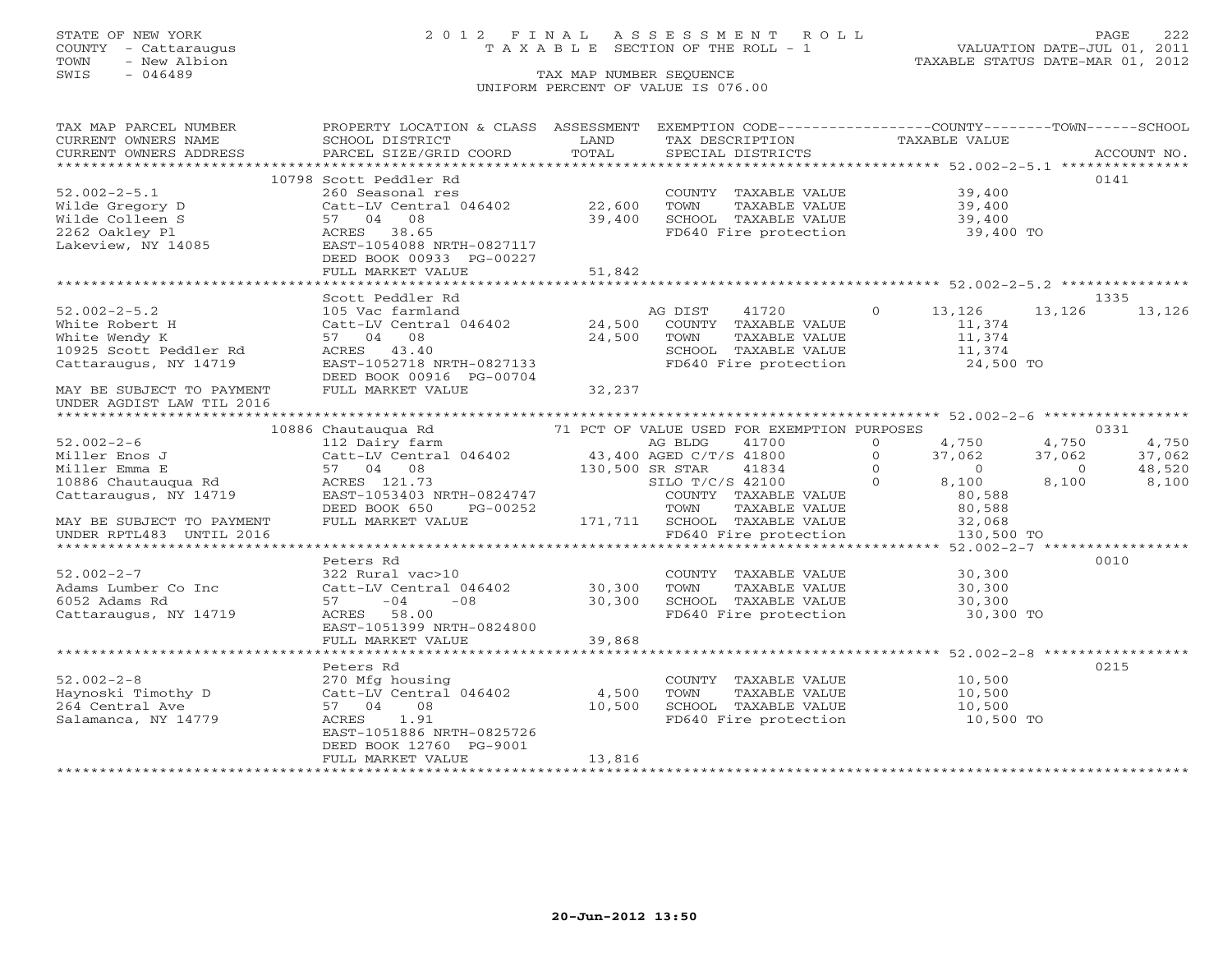### STATE OF NEW YORK 2 0 1 2 F I N A L A S S E S S M E N T R O L L PAGE 223 COUNTY - Cattaraugus T A X A B L E SECTION OF THE ROLL - 1 VALUATION DATE-JUL 01, 2011

| TAX MAP PARCEL NUMBER            | PROPERTY LOCATION & CLASS ASSESSMENT      |         |                                             |                                               |               | EXEMPTION CODE-----------------COUNTY-------TOWN------SCHOOL |          |             |
|----------------------------------|-------------------------------------------|---------|---------------------------------------------|-----------------------------------------------|---------------|--------------------------------------------------------------|----------|-------------|
| CURRENT OWNERS NAME              | SCHOOL DISTRICT                           | LAND    | TAX DESCRIPTION                             |                                               | TAXABLE VALUE |                                                              |          |             |
| CURRENT OWNERS ADDRESS           | PARCEL SIZE/GRID COORD                    | TOTAL   | SPECIAL DISTRICTS                           |                                               |               |                                                              |          | ACCOUNT NO. |
|                                  |                                           |         |                                             |                                               |               |                                                              |          |             |
|                                  | 10956 Peters Rd                           |         | 46 PCT OF VALUE USED FOR EXEMPTION PURPOSES |                                               |               |                                                              | 0100     |             |
| $52.002 - 2 - 9$                 | 240 Rural res                             |         | WVET CO                                     | 41122                                         | $\Omega$      | 3,271                                                        | $\circ$  | $\Omega$    |
| Connolly William D               | Catt-LV Central 046402                    |         | 26,900 RES STAR                             | 41854                                         | $\Omega$      | $\overline{0}$                                               | $\Omega$ | 23,400      |
| Connolly Brendan B               | 57<br>$-04$<br>$-08$                      | 47,400  |                                             | COUNTY TAXABLE VALUE                          |               | 44,129                                                       |          |             |
| 10956 Peters Rd                  | Hamilto-Fendler-Road                      |         | TOWN                                        | TAXABLE VALUE                                 |               | 47,400                                                       |          |             |
| Cattaraugus, NY 14719            | ACRES 49.48                               |         |                                             | SCHOOL TAXABLE VALUE                          |               | 24,000                                                       |          |             |
|                                  | EAST-1051438 NRTH-0826849                 |         |                                             | FD640 Fire protection                         |               | 47,400 TO                                                    |          |             |
|                                  | DEED BOOK 7368 PG-8001                    |         |                                             |                                               |               |                                                              |          |             |
|                                  | FULL MARKET VALUE                         | 62,368  |                                             |                                               |               |                                                              |          |             |
|                                  |                                           |         |                                             |                                               |               |                                                              |          |             |
|                                  | 10925 Scott Peddler Rd                    |         |                                             |                                               |               |                                                              | 0200     |             |
| $52.002 - 2 - 10$                | 240 Rural res                             |         | RES STAR                                    | 41854                                         | $\circ$       | $\overline{0}$                                               | $\Omega$ | 23,400      |
| White Robert H                   | Catt-LV Central 046402                    | 11,800  |                                             | COUNTY TAXABLE VALUE                          |               | 115,800                                                      |          |             |
| White Wendy K                    | 58 04 08                                  | 115,800 | TOWN                                        | TAXABLE VALUE                                 |               | 115,800                                                      |          |             |
| 10925 Scott Peddler Rd           | ACRES 15.57                               |         |                                             | SCHOOL TAXABLE VALUE                          |               | 92,400                                                       |          |             |
| Cattaraugus, NY 14719            | EAST-1051950 NRTH-0828190                 |         |                                             | FD640 Fire protection                         |               | 115,800 TO                                                   |          |             |
|                                  | DEED BOOK 913<br>PG-00744                 |         |                                             |                                               |               |                                                              |          |             |
|                                  | FULL MARKET VALUE                         | 152,368 |                                             |                                               |               |                                                              |          |             |
|                                  |                                           |         |                                             |                                               |               |                                                              |          |             |
|                                  | Leon Rd                                   |         |                                             |                                               |               |                                                              | 1416     |             |
| $53.001 - 1 - 1.2$               | 270 Mfg housing<br>Catt-LV Central 046402 | 5,100   |                                             | COUNTY TAXABLE VALUE                          |               | 17,100                                                       |          |             |
| Oakes Daryl S                    | 50 04 08                                  |         | TOWN                                        | TAXABLE VALUE                                 |               | 17,100                                                       |          |             |
| Oakes Jodi L<br>6570 Kickbush Rd | 2.80<br>ACRES                             | 17,100  |                                             | SCHOOL TAXABLE VALUE<br>FD640 Fire protection |               | 17,100<br>17,100 TO                                          |          |             |
|                                  | EAST-1056269 NRTH-0829606                 |         |                                             |                                               |               |                                                              |          |             |
| Cattaraugus, NY 14719            | DEED BOOK 5835 PG-5001                    |         |                                             |                                               |               |                                                              |          |             |
|                                  | FULL MARKET VALUE                         | 22,500  |                                             |                                               |               |                                                              |          |             |
|                                  |                                           |         |                                             |                                               |               |                                                              |          |             |
|                                  | 10709 Leon Rd                             |         |                                             |                                               |               |                                                              | 1436     |             |
| $53.001 - 1 - 1.3$               | 270 Mfg housing                           |         | RES STAR                                    | 41854                                         | $\Omega$      | $\Omega$                                                     | $\Omega$ | 23,400      |
| Dorn Patrick C                   | Catt-LV Central 046402                    | 20,500  |                                             | COUNTY TAXABLE VALUE                          |               | 46,600                                                       |          |             |
| 10709 Leon Rd                    | 50 04 08                                  | 46,600  | TOWN                                        | TAXABLE VALUE                                 |               | 46,600                                                       |          |             |
| Cattaraugus, NY 14719            | Ff 2050.00                                |         |                                             | SCHOOL TAXABLE VALUE                          |               | 23,200                                                       |          |             |
|                                  | ACRES<br>33.50                            |         |                                             | FD640 Fire protection                         |               | 46,600 TO                                                    |          |             |
|                                  | EAST-1055682 NRTH-0830178                 |         |                                             |                                               |               |                                                              |          |             |
|                                  | DEED BOOK 1016<br>PG-972                  |         |                                             |                                               |               |                                                              |          |             |
|                                  | FULL MARKET VALUE                         | 61,316  |                                             |                                               |               |                                                              |          |             |
|                                  | ********************************          |         |                                             |                                               |               |                                                              |          |             |
|                                  | 6299 Barker Rd                            |         |                                             |                                               |               |                                                              | 1437     |             |
| $53.001 - 1 - 1.4$               | 210 1 Family Res                          |         | SR STAR                                     | 41834                                         | $\Omega$      | $\overline{0}$                                               | $\Omega$ | 48,520      |
| Dorn Jeanette                    | Catt-LV Central 046402                    | 7,500   |                                             | COUNTY TAXABLE VALUE                          |               | 69,000                                                       |          |             |
| 6299 Barker Rd                   | 50 04 08                                  | 69,000  | TOWN                                        | TAXABLE VALUE                                 |               | 69,000                                                       |          |             |
| Cattaraugus, NY 14719            | 7.00<br>ACRES                             |         |                                             | SCHOOL TAXABLE VALUE                          |               | 20,480                                                       |          |             |
|                                  | EAST-1056494 NRTH-0829205                 |         |                                             | FD640 Fire protection                         |               | 69,000 TO                                                    |          |             |
|                                  | DEED BOOK 17310 PG-3002                   |         |                                             |                                               |               |                                                              |          |             |
|                                  | FULL MARKET VALUE                         | 90,789  |                                             |                                               |               |                                                              |          |             |
|                                  |                                           |         |                                             |                                               |               |                                                              |          |             |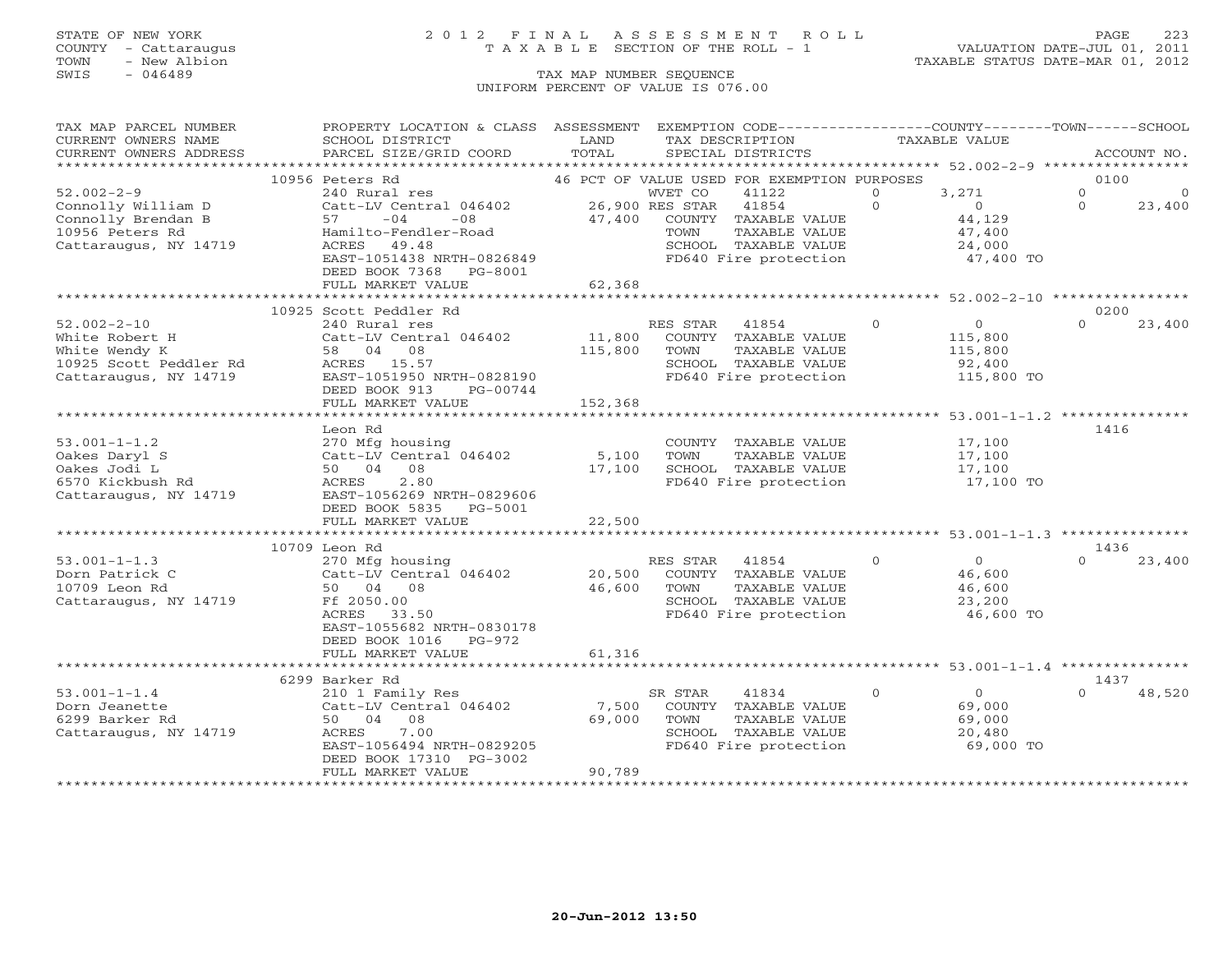## STATE OF NEW YORK 2 0 1 2 F I N A L A S S E S S M E N T R O L L PAGE 224 COUNTY - Cattaraugus T A X A B L E SECTION OF THE ROLL - 1 VALUATION DATE-JUL 01, 2011

| TAX MAP PARCEL NUMBER<br>CURRENT OWNERS NAME | PROPERTY LOCATION & CLASS ASSESSMENT EXEMPTION CODE----------------COUNTY-------TOWN------SCHOOL<br>SCHOOL DISTRICT | LAND   | TAX DESCRIPTION                                   |          | TAXABLE VALUE           |          |             |
|----------------------------------------------|---------------------------------------------------------------------------------------------------------------------|--------|---------------------------------------------------|----------|-------------------------|----------|-------------|
| CURRENT OWNERS ADDRESS                       | PARCEL SIZE/GRID COORD                                                                                              | TOTAL  | SPECIAL DISTRICTS                                 |          |                         |          | ACCOUNT NO. |
|                                              |                                                                                                                     |        |                                                   |          |                         |          |             |
|                                              | 10698 Leon Rd                                                                                                       |        |                                                   |          |                         | 0099     |             |
| $53.001 - 1 - 2$                             | 240 Rural res                                                                                                       |        | RES STAR 41854                                    | $\Omega$ | $\Omega$                | $\Omega$ | 23,400      |
| Pietras Thomas J                             | Catt-LV Central 046402 9,800                                                                                        |        | COUNTY TAXABLE VALUE                              |          | 45,000                  |          |             |
| Roberts Rachel L                             | 50 04 08                                                                                                            | 45,000 | TOWN<br>TAXABLE VALUE                             |          | 45,000                  |          |             |
| 10698 Leon Rd                                | FRNT 1485.00 DPTH                                                                                                   |        | SCHOOL TAXABLE VALUE                              |          | 21,600                  |          |             |
| Cattaraugus, NY 14719                        | ACRES 11.68<br>EAST-1055811 NRTH-0831237                                                                            |        | FD640 Fire protection                             |          | 45,000 TO               |          |             |
|                                              | DEED BOOK 13062 PG-2001                                                                                             |        |                                                   |          |                         |          |             |
|                                              | FULL MARKET VALUE                                                                                                   | 59,211 |                                                   |          |                         |          |             |
|                                              |                                                                                                                     |        |                                                   |          |                         |          |             |
|                                              | Leon Rd                                                                                                             |        |                                                   |          |                         | 0229     |             |
| $53.001 - 1 - 3$                             | 260 Seasonal res                                                                                                    |        | COUNTY TAXABLE VALUE 31,500                       |          |                         |          |             |
| York Martha G                                | Catt-LV Central 046402                                                                                              |        | 5,200 TOWN<br>TAXABLE VALUE                       |          | 31,500                  |          |             |
| Glow Adelbert                                | 50 04 08                                                                                                            |        | 31,500 SCHOOL TAXABLE VALUE                       |          | $31,500$<br>$31,500$ TO |          |             |
| 83 Beech St                                  | Life Use                                                                                                            |        | FD640 Fire protection                             |          |                         |          |             |
| Gowanda, NY 14070                            | ACRES<br>3.06                                                                                                       |        |                                                   |          |                         |          |             |
|                                              | EAST-1056219 NRTH-0830447                                                                                           |        |                                                   |          |                         |          |             |
|                                              | DEED BOOK 908<br>PG-00759                                                                                           |        |                                                   |          |                         |          |             |
|                                              | FULL MARKET VALUE                                                                                                   | 41,447 |                                                   |          |                         |          |             |
|                                              |                                                                                                                     |        |                                                   |          |                         |          |             |
|                                              | 10636 Leon Rd                                                                                                       |        |                                                   |          |                         | 0019     |             |
| $53.001 - 1 - 4$                             | 210 1 Family Res                                                                                                    |        | AGED C/T/S 41800                                  | $\Omega$ | 10,250                  | 10,250   | 10,250      |
| Arnold Robert R                              | Catt-LV Central 046402 4,800 SR STAR                                                                                |        | 41834                                             | $\Omega$ | $\overline{0}$          | $\Omega$ | 30,750      |
| Arnold Theo R                                | 50 04 08                                                                                                            |        | 41,000 COUNTY TAXABLE VALUE<br>TOWN TAXABLE VALUE |          | 30,750                  |          |             |
| 1680 Dalton Rd                               | 2.35<br>ACRES                                                                                                       |        |                                                   |          |                         |          |             |
| Lima, NY 14485                               | EAST-1056887 NRTH-0829470                                                                                           |        | SCHOOL TAXABLE VALUE                              |          | 30, 72, 0<br>41,000 TO  |          |             |
|                                              | PG-01023<br>DEED BOOK 699<br>FULL MARKET VALUE                                                                      |        | FD640 Fire protection                             |          |                         |          |             |
|                                              |                                                                                                                     | 53,947 |                                                   |          |                         |          |             |
|                                              | Barker Rd                                                                                                           |        |                                                   |          |                         | 0224     |             |
| $53.001 - 1 - 5.1$                           | 322 Rural vac>10                                                                                                    |        | COUNTY TAXABLE VALUE                              |          | 4,900                   |          |             |
| Adams Robert A                               | Catt-LV Central 046402                                                                                              | 4,900  | TOWN<br>TAXABLE VALUE                             |          | 4,900                   |          |             |
| 11176 Old Chautauqua Rd                      | 50 04 08                                                                                                            | 4,900  | SCHOOL TAXABLE VALUE                              |          | 4,900                   |          |             |
| Cattaraugus, NY 14719                        | Lot 49                                                                                                              |        | FD640 Fire protection                             |          | 4,900 TO                |          |             |
|                                              | ACRES 16.20                                                                                                         |        |                                                   |          |                         |          |             |
|                                              | EAST-1056858 NRTH-0828113                                                                                           |        |                                                   |          |                         |          |             |
|                                              | DEED BOOK 804 PG-00714                                                                                              |        |                                                   |          |                         |          |             |
|                                              | FULL MARKET VALUE                                                                                                   | 6,447  |                                                   |          |                         |          |             |
|                                              | ****************************                                                                                        |        |                                                   |          |                         |          |             |
|                                              | New Rd                                                                                                              |        |                                                   |          |                         | 0179     |             |
| $53.001 - 1 - 6$                             | 260 Seasonal res                                                                                                    |        | COUNTY TAXABLE VALUE                              |          | 45,200                  |          |             |
| Mihalik Daniel A                             | Catt-LV Central 046402                                                                                              | 5,600  | TOWN<br>TAXABLE VALUE                             |          | 45,200                  |          |             |
| Lake Sandra                                  | 50 04 08                                                                                                            | 45,200 | SCHOOL TAXABLE VALUE                              |          | 45,200<br>45,200        |          |             |
| 2431 W 15th St                               | ACRES<br>3.67                                                                                                       |        | FD640 Fire protection                             |          | 45,200 TO               |          |             |
| Cleveland, OH 44113                          | EAST-1057549 NRTH-0827844                                                                                           |        |                                                   |          |                         |          |             |
|                                              | DEED BOOK 997<br>PG-1032                                                                                            |        |                                                   |          |                         |          |             |
|                                              | FULL MARKET VALUE                                                                                                   | 59,474 |                                                   |          |                         |          |             |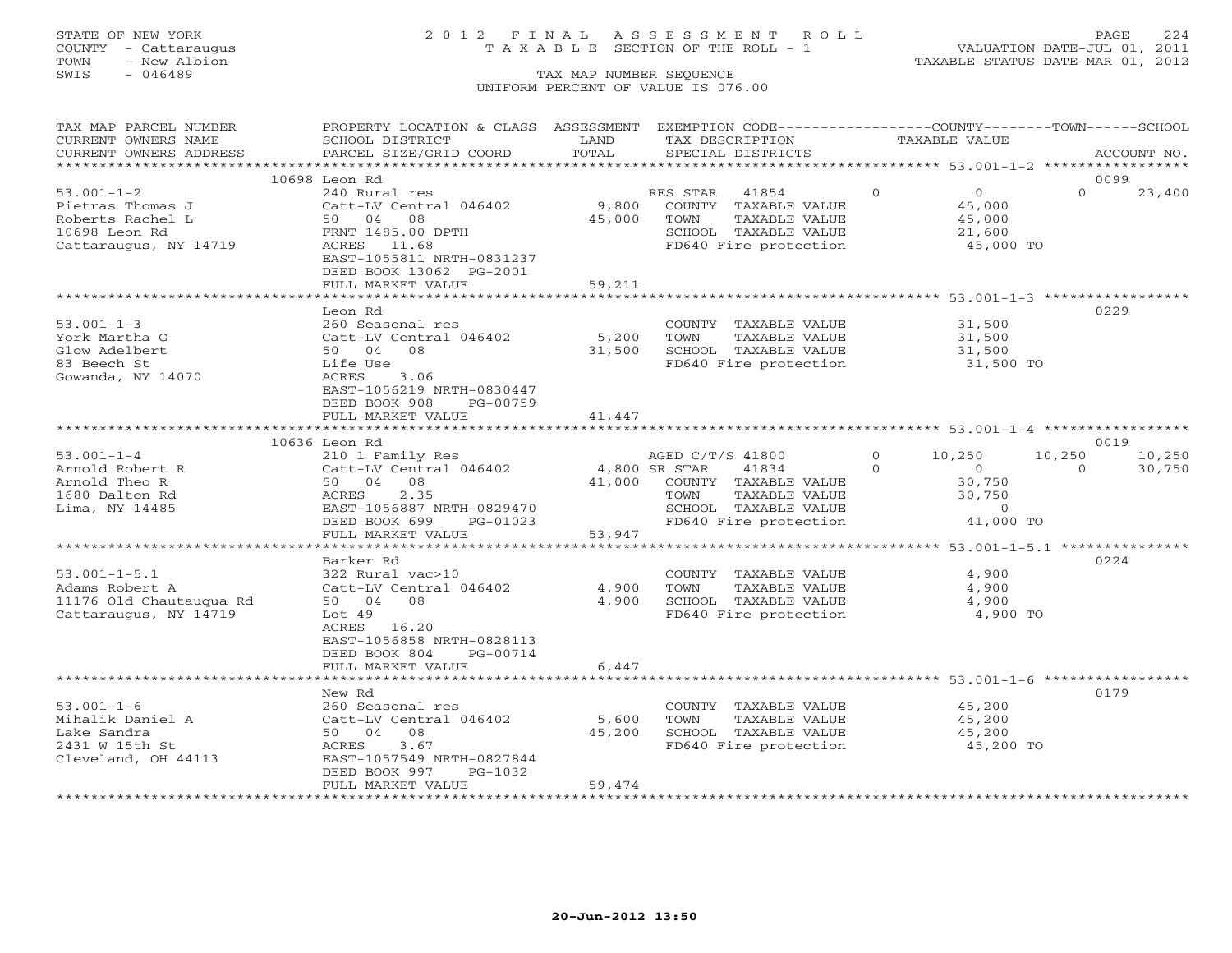## STATE OF NEW YORK 2 0 1 2 F I N A L A S S E S S M E N T R O L L PAGE 225 COUNTY - Cattaraugus T A X A B L E SECTION OF THE ROLL - 1 VALUATION DATE-JUL 01, 2011

| TAX MAP PARCEL NUMBER  | PROPERTY LOCATION & CLASS ASSESSMENT EXEMPTION CODE----------------COUNTY-------TOWN------SCHOOL |        |                                               |                                  |                    |
|------------------------|--------------------------------------------------------------------------------------------------|--------|-----------------------------------------------|----------------------------------|--------------------|
| CURRENT OWNERS NAME    | SCHOOL DISTRICT                                                                                  | LAND   | TAX DESCRIPTION                               | TAXABLE VALUE                    |                    |
| CURRENT OWNERS ADDRESS | PARCEL SIZE/GRID COORD                                                                           | TOTAL  | SPECIAL DISTRICTS                             |                                  | ACCOUNT NO.        |
|                        |                                                                                                  |        |                                               |                                  |                    |
|                        | 10554 Leon Rd                                                                                    |        |                                               |                                  | 0223               |
| $53.001 - 1 - 7.1$     | 270 Mfg housing                                                                                  |        | 41834<br>SR STAR                              | $\Omega$<br>$\overline{0}$       | $\Omega$<br>48,520 |
| Beckman Archie E       | Catt-LV Central 046402                                                                           |        | 6,200 COUNTY TAXABLE VALUE                    | 59,900                           |                    |
| Beckman Barbara        | 50 04 08                                                                                         | 59,900 | TAXABLE VALUE<br>TOWN                         | 59,900                           |                    |
| 10554 Leon Rd          | ACRES<br>4.70                                                                                    |        | SCHOOL TAXABLE VALUE<br>FD640 Fire protection | 11,380                           |                    |
| Cattaraugus, NY 14719  | EAST-1057424 NRTH-0829350                                                                        |        |                                               | 59,900 TO                        |                    |
|                        | DEED BOOK 878<br>PG-00839<br>FULL MARKET VALUE                                                   | 78,816 |                                               |                                  |                    |
|                        | *****************************                                                                    |        |                                               |                                  |                    |
|                        | Leon Rd                                                                                          |        |                                               |                                  | 1273               |
| $53.001 - 1 - 7.3$     | 321 Abandoned ag                                                                                 |        | COUNTY TAXABLE VALUE                          | 14,000                           |                    |
| 11 Adelbert            | $Catt-LV$ Central $046402$ 14,000                                                                |        | TOWN<br>TAXABLE VALUE                         | 14,000                           |                    |
| Box 11733 Mackinaw Rd  | 50 04 08                                                                                         | 14,000 | SCHOOL TAXABLE VALUE                          | 14,000                           |                    |
| PO Box 11733           | ACRES 20.00                                                                                      |        | FD640 Fire protection                         | 14,000 TO                        |                    |
| Perrysburg, NY 14129   | EAST-1056479 NRTH-0830961                                                                        |        |                                               |                                  |                    |
|                        | DEED BOOK 852<br>PG-00747                                                                        |        |                                               |                                  |                    |
|                        | FULL MARKET VALUE                                                                                | 18,421 |                                               |                                  |                    |
|                        |                                                                                                  |        |                                               |                                  |                    |
|                        | 10648 Leon Rd                                                                                    |        |                                               |                                  | 1274               |
| $53.001 - 1 - 7.4$     | 270 Mfg housing                                                                                  |        | RES STAR 41854                                | $\overline{0}$<br>$\overline{0}$ | $\Omega$<br>23,400 |
| Frentz David P         | 270 Highcasing<br>Catt-LV Central 046402<br>50 04 08                                             | 13,800 | COUNTY TAXABLE VALUE                          | 37,600                           |                    |
| Frentz Pamela G        | 50 04 08                                                                                         | 37,600 | TAXABLE VALUE<br>TOWN                         | 37,600                           |                    |
| 10648 Leon-N Albion Rd | ACRES 19.50                                                                                      |        | SCHOOL TAXABLE VALUE                          | 14,200                           |                    |
| Cattaraugus, NY 14719  | EAST-1056748 NRTH-0829901                                                                        |        | FD640 Fire protection                         | 37,600 TO                        |                    |
|                        | DEED BOOK 00934 PG-00210                                                                         |        |                                               |                                  |                    |
|                        | FULL MARKET VALUE                                                                                | 49,474 |                                               |                                  |                    |
|                        |                                                                                                  |        |                                               |                                  |                    |
|                        | 10463 Leon Rd                                                                                    |        |                                               |                                  | 0115               |
| $53.001 - 1 - 8$       | 210 1 Family Res                                                                                 |        | RES STAR 41854                                | $\Omega$<br>$\overline{0}$       | $\Omega$<br>23,400 |
| Oakes Danny L          | Catt-LV Central 046402                                                                           | 5,300  | COUNTY TAXABLE VALUE                          | 31,700                           |                    |
| 10463 Leon Rd          | 50 04 08                                                                                         | 31,700 | TOWN<br>TAXABLE VALUE                         | 31,700                           |                    |
| Cattaraugus, NY 14719  | 3.11 BANK<br>ACRES<br>017                                                                        |        | SCHOOL TAXABLE VALUE                          | 8,300                            |                    |
|                        | EAST-1058771 NRTH-0828953                                                                        |        | FD640 Fire protection                         | 31,700 TO                        |                    |
|                        | DEED BOOK 00935 PG-00715                                                                         |        |                                               |                                  |                    |
|                        | FULL MARKET VALUE                                                                                | 41,711 |                                               |                                  |                    |
|                        |                                                                                                  |        |                                               |                                  |                    |
|                        | 10426 Leon Rd                                                                                    |        |                                               |                                  | 0456               |
| $53.001 - 1 - 9.1$     | 210 1 Family Res                                                                                 |        | 41834<br>SR STAR                              | $\overline{0}$<br>$\Omega$       | 48,520<br>$\Omega$ |
| Smith-Brooks Joanne    | Catt-LV Central 046402                                                                           | 4,700  | COUNTY TAXABLE VALUE                          | 61,500                           |                    |
| 10496 Leon Rd          | 50 04 08                                                                                         | 61,500 | TOWN<br>TAXABLE VALUE                         | 61,500                           |                    |
| Cattaraugus, NY 14719  | ACRES<br>2.15                                                                                    |        | SCHOOL TAXABLE VALUE                          | 12,980                           |                    |
|                        | EAST-1059698 NRTH-0829190                                                                        |        | FD640 Fire protection                         | 61,500 TO                        |                    |
|                        | DEED BOOK 1016<br>PG-842                                                                         |        |                                               |                                  |                    |
|                        | FULL MARKET VALUE                                                                                | 80,921 |                                               |                                  |                    |
|                        |                                                                                                  |        |                                               |                                  |                    |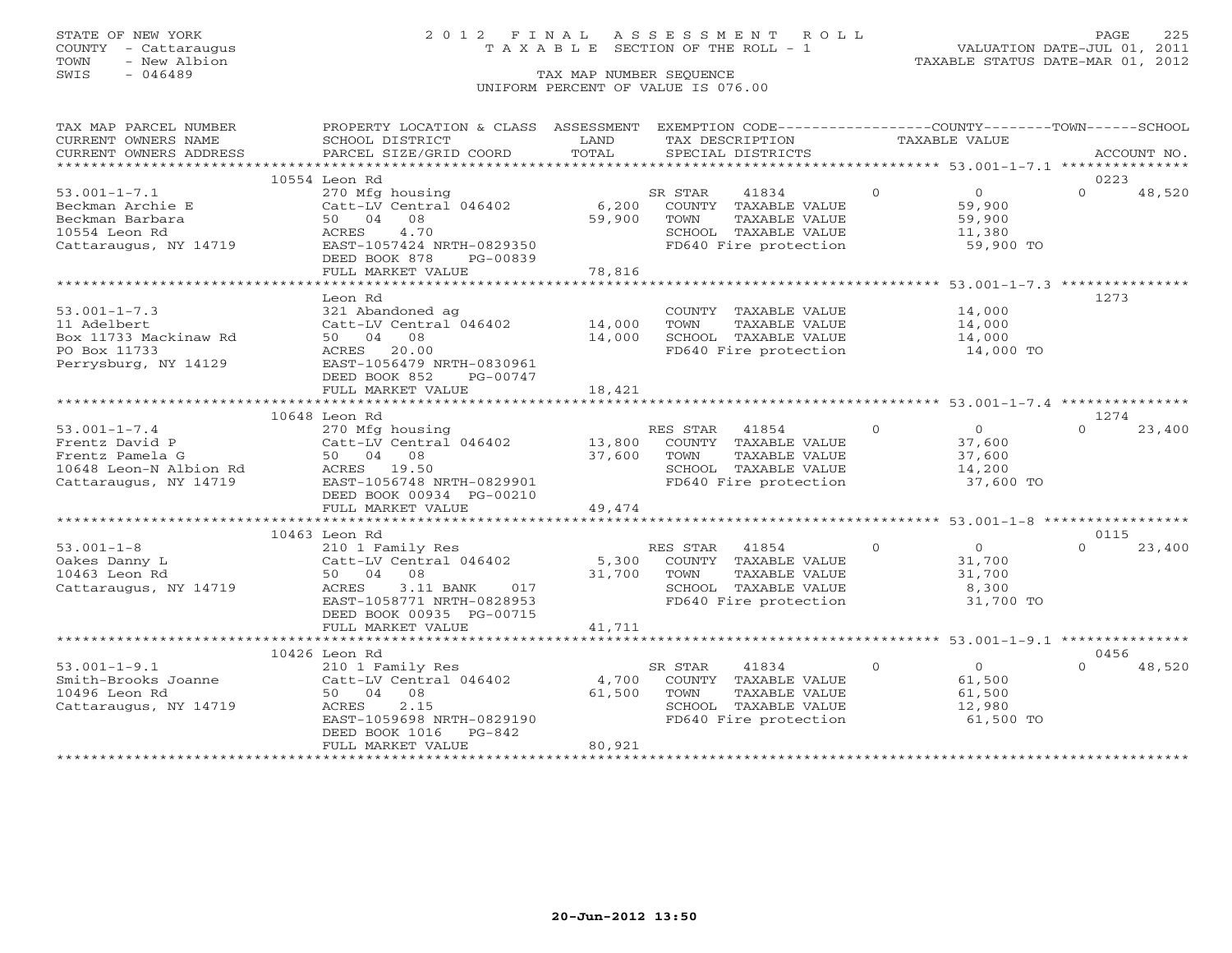## STATE OF NEW YORK 2 0 1 2 F I N A L A S S E S S M E N T R O L L PAGE 226 COUNTY - Cattaraugus T A X A B L E SECTION OF THE ROLL - 1 VALUATION DATE-JUL 01, 2011

| TAX MAP PARCEL NUMBER                                                                                                                                                                                                                                                                                                              | PROPERTY LOCATION & CLASS ASSESSMENT                      |                    | EXEMPTION CODE----------------COUNTY-------TOWN------SCHOOL |                |                     |          |             |
|------------------------------------------------------------------------------------------------------------------------------------------------------------------------------------------------------------------------------------------------------------------------------------------------------------------------------------|-----------------------------------------------------------|--------------------|-------------------------------------------------------------|----------------|---------------------|----------|-------------|
| CURRENT OWNERS NAME                                                                                                                                                                                                                                                                                                                | SCHOOL DISTRICT                                           | LAND               | TAX DESCRIPTION                                             | TAXABLE VALUE  |                     |          |             |
| CURRENT OWNERS ADDRESS                                                                                                                                                                                                                                                                                                             | PARCEL SIZE/GRID COORD                                    | TOTAL              | SPECIAL DISTRICTS                                           |                |                     |          | ACCOUNT NO. |
| ******************                                                                                                                                                                                                                                                                                                                 |                                                           |                    |                                                             |                |                     |          |             |
|                                                                                                                                                                                                                                                                                                                                    | Leon Rd                                                   |                    |                                                             |                |                     | 1073     |             |
| $53.001 - 1 - 9.2$                                                                                                                                                                                                                                                                                                                 | 314 Rural vac<10                                          |                    | COUNTY TAXABLE VALUE                                        |                | 8,300               |          |             |
| Mihalik Daniel A                                                                                                                                                                                                                                                                                                                   | Catt-LV Central 046402                                    | 8,300              | TOWN<br>TAXABLE VALUE                                       |                | 8,300               |          |             |
| Lake Sandra                                                                                                                                                                                                                                                                                                                        | 50 04<br>08                                               | 8,300              | SCHOOL TAXABLE VALUE                                        |                | 8,300               |          |             |
| 2431 W 15th St                                                                                                                                                                                                                                                                                                                     | 9.11<br>ACRES                                             |                    | FD640 Fire protection                                       |                | 8,300 TO            |          |             |
| Cleveland, OH 44113                                                                                                                                                                                                                                                                                                                | EAST-1057549 NRTH-0828304                                 |                    |                                                             |                |                     |          |             |
|                                                                                                                                                                                                                                                                                                                                    | DEED BOOK 997<br>PG-1032                                  |                    |                                                             |                |                     |          |             |
|                                                                                                                                                                                                                                                                                                                                    | FULL MARKET VALUE                                         | 10,921             |                                                             |                |                     |          |             |
|                                                                                                                                                                                                                                                                                                                                    |                                                           |                    |                                                             |                |                     |          |             |
|                                                                                                                                                                                                                                                                                                                                    | 10496 Leon Rd                                             |                    |                                                             |                |                     | 1105     |             |
| $53.001 - 1 - 9.3$                                                                                                                                                                                                                                                                                                                 | 210 1 Family Res                                          |                    | RES STAR 41854                                              | $\Omega$       | $\overline{0}$      | $\Omega$ | 23,400      |
| Smith Duane R                                                                                                                                                                                                                                                                                                                      | Catt-LV Central 046402                                    | 76,600             | COUNTY TAXABLE VALUE                                        |                | 155,300             |          |             |
| 10496 Leon Rd                                                                                                                                                                                                                                                                                                                      | 42 04 08                                                  | 155,300            | TOWN<br>TAXABLE VALUE                                       |                | 155,300             |          |             |
| Cattaraugus, NY 14719                                                                                                                                                                                                                                                                                                              | ACRES 266.30<br>AUKES 200.30<br>EAST-1057957 NRTH-0829394 |                    | SCHOOL TAXABLE VALUE                                        |                | 131,900             |          |             |
|                                                                                                                                                                                                                                                                                                                                    |                                                           |                    | FD640 Fire protection                                       |                | 155,300 TO          |          |             |
|                                                                                                                                                                                                                                                                                                                                    | DEED BOOK 895<br>PG-00606                                 |                    |                                                             |                |                     |          |             |
|                                                                                                                                                                                                                                                                                                                                    | FULL MARKET VALUE                                         | 204,342            |                                                             |                |                     |          |             |
|                                                                                                                                                                                                                                                                                                                                    |                                                           |                    |                                                             |                |                     |          |             |
| $53.001-1-9.4$<br>$\text{Hostetler Christ J} \atop \text{Instrain} \text{C}$<br>$42/50$ 04 08<br>$\text{ACRES}$ 58.25<br>$\text{C}$ $\text{C}$ $\text{C}$ $\text{C}$ $\text{C}$ $\text{C}$ $\text{C}$ $\text{C}$ $\text{C}$ $\text{C}$ $\text{C}$ $\text{C}$ $\text{C}$ $\text{C}$ $\text{C}$ $\text{C}$ $\text{C}$ $\text{C}$ $\$ |                                                           |                    |                                                             |                |                     | 1289     |             |
|                                                                                                                                                                                                                                                                                                                                    |                                                           |                    | RES STAR<br>41854                                           | $\Omega$       | 0<br>79,000         | $\Omega$ | 23,400      |
|                                                                                                                                                                                                                                                                                                                                    | Catt-LV Central 046402                                    | $30,400$<br>79,000 | COUNTY TAXABLE VALUE                                        |                | 79,000              |          |             |
|                                                                                                                                                                                                                                                                                                                                    |                                                           |                    | TAXABLE VALUE<br>TOWN                                       |                | 79,000              |          |             |
|                                                                                                                                                                                                                                                                                                                                    |                                                           |                    | SCHOOL TAXABLE VALUE<br>FD640 Fire protection               |                | 55,600              |          |             |
|                                                                                                                                                                                                                                                                                                                                    | EAST-1058880 NRTH-0828396                                 |                    |                                                             |                | 79,000 TO           |          |             |
|                                                                                                                                                                                                                                                                                                                                    | DEED BOOK 864<br>PG-01142                                 |                    |                                                             |                |                     |          |             |
|                                                                                                                                                                                                                                                                                                                                    | FULL MARKET VALUE                                         | 103,947            |                                                             |                |                     |          |             |
|                                                                                                                                                                                                                                                                                                                                    |                                                           |                    |                                                             |                |                     |          |             |
|                                                                                                                                                                                                                                                                                                                                    | 10346 Leon Rd<br>240 Rural res<br>240 Rural res           |                    | 51 PCT OF VALUE USED FOR EXEMPTION PURPOSES                 |                |                     | 1290     |             |
| $53.001 - 1 - 9.5$                                                                                                                                                                                                                                                                                                                 |                                                           |                    | WVET CO<br>41122                                            | $\Omega$       | 4,613               | $\Omega$ | $\Omega$    |
| Chilson Family Trust Catt-LV Central 046402 35,200 SR STAR                                                                                                                                                                                                                                                                         |                                                           |                    | 41834                                                       | $\Omega$       | $\overline{0}$      | $\Omega$ | 48,520      |
| Chilson Loyd J                                                                                                                                                                                                                                                                                                                     | 42 04 08                                                  |                    | 60,300 COUNTY TAXABLE VALUE                                 |                | 55,687              |          |             |
| 10346 Leon Rd                                                                                                                                                                                                                                                                                                                      | 73.25<br>ACRES                                            |                    | TAXABLE VALUE<br>TOWN<br>SCHOOL TAXABLE VALUE               |                | 60,300              |          |             |
| Cattaraugus, NY 14719                                                                                                                                                                                                                                                                                                              | EAST-1061021 NRTH-0829155                                 |                    |                                                             |                | 11,780<br>60,300 TO |          |             |
|                                                                                                                                                                                                                                                                                                                                    | DEED BOOK 12109 PG-3001                                   | 79,342             | FD640 Fire protection                                       |                |                     |          |             |
|                                                                                                                                                                                                                                                                                                                                    | FULL MARKET VALUE                                         |                    |                                                             |                |                     |          |             |
|                                                                                                                                                                                                                                                                                                                                    |                                                           |                    |                                                             |                |                     | 0348     |             |
| $53.001 - 1 - 11$                                                                                                                                                                                                                                                                                                                  | 10316 Leon Rd                                             |                    | RES STAR<br>41854                                           | $\overline{0}$ | $\overline{0}$      | $\Omega$ | 23,400      |
|                                                                                                                                                                                                                                                                                                                                    | 240 Rural res<br>Catt-LV Central 046402                   |                    | 11,900 COUNTY TAXABLE VALUE                                 |                |                     |          |             |
| Stein Kayl<br>10316 Leon Rd                                                                                                                                                                                                                                                                                                        | 42 04 08                                                  | 124,900            | TOWN<br>TAXABLE VALUE                                       |                | 124,900<br>124,900  |          |             |
| Cattaraugus, NY 14719                                                                                                                                                                                                                                                                                                              | 3/10-partial on new build                                 |                    | SCHOOL TAXABLE VALUE                                        |                | 101,500             |          |             |
|                                                                                                                                                                                                                                                                                                                                    | ACRES 15.81                                               |                    | FD640 Fire protection                                       |                | 124,900 TO          |          |             |
|                                                                                                                                                                                                                                                                                                                                    | EAST-1061954 NRTH-0830164                                 |                    |                                                             |                |                     |          |             |
|                                                                                                                                                                                                                                                                                                                                    | DEED BOOK 7723<br>PG-7001                                 |                    |                                                             |                |                     |          |             |
|                                                                                                                                                                                                                                                                                                                                    | FULL MARKET VALUE                                         | 164,342            |                                                             |                |                     |          |             |
|                                                                                                                                                                                                                                                                                                                                    |                                                           |                    |                                                             |                |                     |          |             |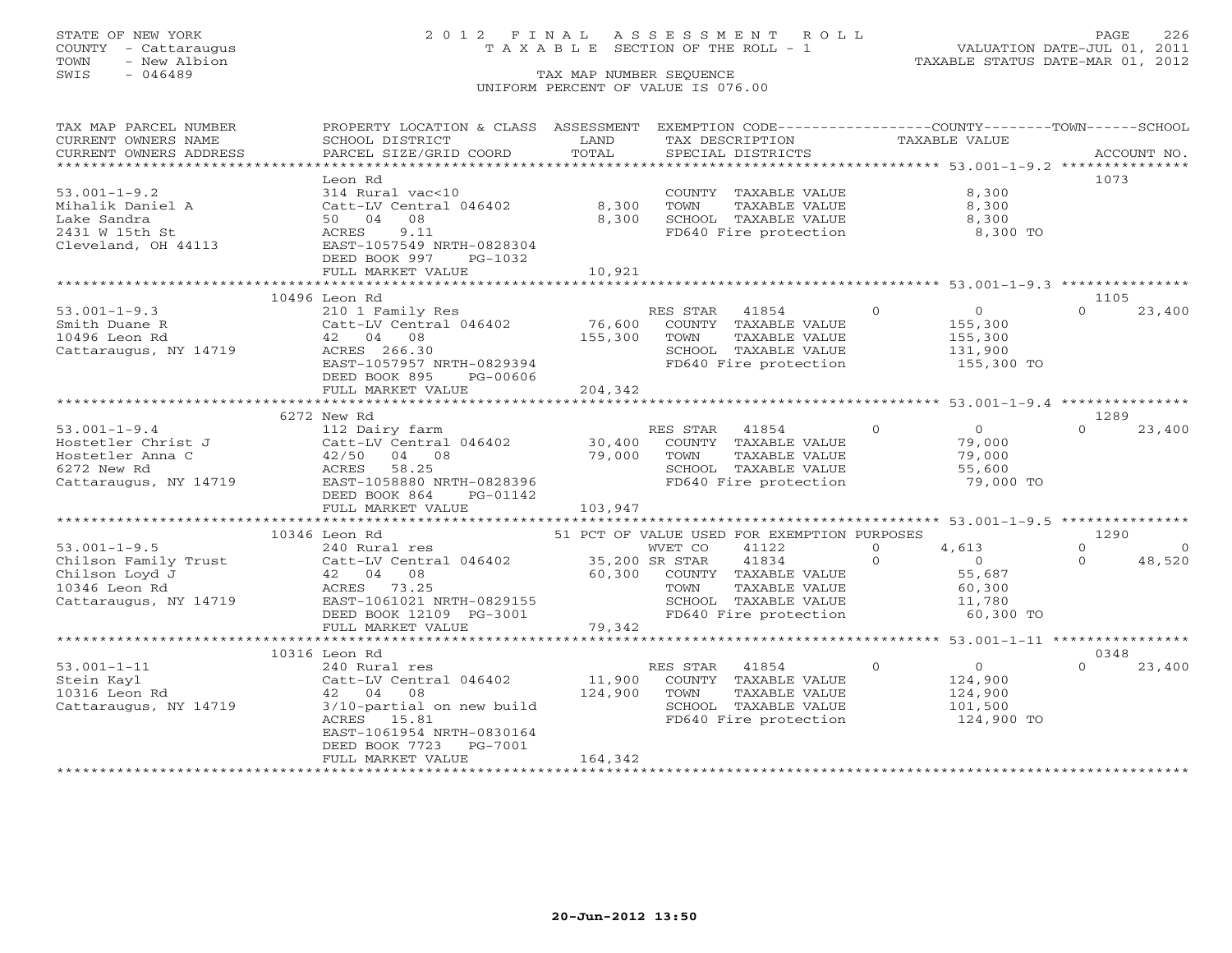### STATE OF NEW YORK 2 0 1 2 F I N A L A S S E S S M E N T R O L L PAGE 227 COUNTY - Cattaraugus T A X A B L E SECTION OF THE ROLL - 1 VALUATION DATE-JUL 01, 2011

| TAX MAP PARCEL NUMBER                          | PROPERTY LOCATION & CLASS ASSESSMENT        |                  | EXEMPTION CODE-----------------COUNTY-------TOWN------SCHOOL |                                                      |                                  |
|------------------------------------------------|---------------------------------------------|------------------|--------------------------------------------------------------|------------------------------------------------------|----------------------------------|
| CURRENT OWNERS NAME                            | SCHOOL DISTRICT                             | LAND             | TAX DESCRIPTION                                              | TAXABLE VALUE                                        |                                  |
| CURRENT OWNERS ADDRESS                         | PARCEL SIZE/GRID COORD                      | TOTAL            | SPECIAL DISTRICTS                                            |                                                      | ACCOUNT NO.                      |
| **********************                         | ************************                    |                  |                                                              |                                                      |                                  |
|                                                | Leon Rd                                     |                  |                                                              |                                                      | 0454                             |
| $53.001 - 1 - 12$                              | 322 Rural vac>10                            |                  | COUNTY TAXABLE VALUE                                         | 17,300                                               |                                  |
| Smith Grayson J                                | Catt-LV Central 046402<br>43/44<br>04<br>08 | 17,300<br>17,300 | TOWN<br>TAXABLE VALUE                                        | 17,300                                               |                                  |
| 7869 Mosher Hollow Rd<br>Cattaraugus, NY 14719 | ACRES<br>26.65                              |                  | SCHOOL TAXABLE VALUE<br>FD640 Fire protection                | 17,300<br>17,300 TO                                  |                                  |
|                                                | EAST-1062626 NRTH-0831220                   |                  |                                                              |                                                      |                                  |
|                                                | DEED BOOK 885<br>PG-01142                   |                  |                                                              |                                                      |                                  |
|                                                | FULL MARKET VALUE                           | 22,763           |                                                              |                                                      |                                  |
|                                                |                                             |                  |                                                              |                                                      |                                  |
|                                                | 10294 Leon Rd                               |                  |                                                              |                                                      | 0366                             |
| $53.001 - 1 - 13$                              | 240 Rural res                               |                  | RES STAR<br>41854                                            | $\overline{0}$<br>$\overline{0}$                     | $\Omega$<br>23,400               |
| Tober Travis A                                 | Catt-LV Central 046402                      | 16,500           | COUNTY TAXABLE VALUE                                         | 48,000                                               |                                  |
| Petrea Kasha                                   | 42 04<br>08                                 | 48,000           | TAXABLE VALUE<br>TOWN                                        | 48,000                                               |                                  |
| 10294 Leon Rd                                  | Lot <sub>35</sub>                           |                  | SCHOOL TAXABLE VALUE                                         | 24,600                                               |                                  |
| Cattaraugus, NY 14719                          | -Kilby<br>Road<br>-Road                     |                  | FD640 Fire protection                                        | 48,000 TO                                            |                                  |
|                                                | ACRES<br>24.90                              |                  |                                                              |                                                      |                                  |
|                                                | EAST-1062572 NRTH-0830303                   |                  |                                                              |                                                      |                                  |
|                                                | DEED BOOK 968<br>PG-3002                    |                  |                                                              |                                                      |                                  |
|                                                | FULL MARKET VALUE                           | 63,158           |                                                              |                                                      |                                  |
|                                                |                                             |                  |                                                              |                                                      |                                  |
|                                                | 10200 Leon Rd                               |                  |                                                              |                                                      | 0418                             |
| $53.001 - 1 - 14$                              | 210 1 Family Res                            |                  | WVET CO<br>41122                                             | $\Omega$<br>5,820<br>$\Omega$                        | $\Omega$<br>$\Omega$<br>$\Omega$ |
| Krotz Dale R<br>10200 Leon Rd                  | Catt-LV Central 046402<br>38 04 08          | 38,800           | 6,000 RES STAR<br>41854<br>COUNTY TAXABLE VALUE              | $\overline{0}$<br>32,980                             | 23,400                           |
| Cattaraugus, NY 14719                          | 80% Complete                                |                  | TAXABLE VALUE<br>TOWN                                        | 38,800                                               |                                  |
|                                                | ACRES<br>4.33                               |                  | SCHOOL TAXABLE VALUE                                         | 15,400                                               |                                  |
|                                                | EAST-1063466 NRTH-0831384                   |                  | FD640 Fire protection                                        | 38,800 TO                                            |                                  |
|                                                | DEED BOOK 8785 PG-7001                      |                  |                                                              |                                                      |                                  |
|                                                | FULL MARKET VALUE                           | 51,053           |                                                              |                                                      |                                  |
|                                                |                                             |                  |                                                              | *********************** 53.001-1-15 **************** |                                  |
|                                                | Leon Rd                                     |                  |                                                              |                                                      | 0111                             |
| $53.001 - 1 - 15$                              | 260 Seasonal res                            |                  | COUNTY TAXABLE VALUE                                         | 60,340                                               |                                  |
| Dach Charles                                   | Catt-LV Central 046402                      | 22,240           | TOWN<br>TAXABLE VALUE                                        | 60,340                                               |                                  |
| Attn: Charles Dach                             | 34/35 04 08                                 | 60,340           | SCHOOL TAXABLE VALUE                                         | 60,340                                               |                                  |
| Drawer H                                       | $Index$ #4759-001-Hwy App.                  |                  | FD640 Fire protection                                        | 60,340 TO                                            |                                  |
| Custer City, PA 16725                          | ACRES 37.85                                 |                  |                                                              |                                                      |                                  |
|                                                | EAST-1064047 NRTH-0831132                   |                  |                                                              |                                                      |                                  |
|                                                | DEED BOOK 660<br>PG-00183                   |                  |                                                              |                                                      |                                  |
|                                                | FULL MARKET VALUE                           | 79,395           |                                                              |                                                      |                                  |
|                                                |                                             |                  |                                                              |                                                      |                                  |
| $53.001 - 1 - 16.2$                            | Leon Rd<br>314 Rural vac<10                 |                  | COUNTY TAXABLE VALUE                                         | 3,400                                                | 1535                             |
| Milliman Calvin                                | Catt-LV Central 046402                      | 3,400            | TOWN<br>TAXABLE VALUE                                        | 3,400                                                |                                  |
| 11720 Leon Rd                                  | $34 - 04 - 08$                              | 3,400            | SCHOOL TAXABLE VALUE                                         | 3,400                                                |                                  |
| Cattaraugus, NY 14719                          | FRNT 134.00 DPTH 350.00                     |                  | FD640 Fire protection                                        | 3,400 TO                                             |                                  |
|                                                | EAST-1063433 NRTH-0830357                   |                  |                                                              |                                                      |                                  |
|                                                | DEED BOOK 5880 PG-6024                      |                  |                                                              |                                                      |                                  |
|                                                | FULL MARKET VALUE                           | 4,474            |                                                              |                                                      |                                  |
|                                                |                                             |                  |                                                              |                                                      |                                  |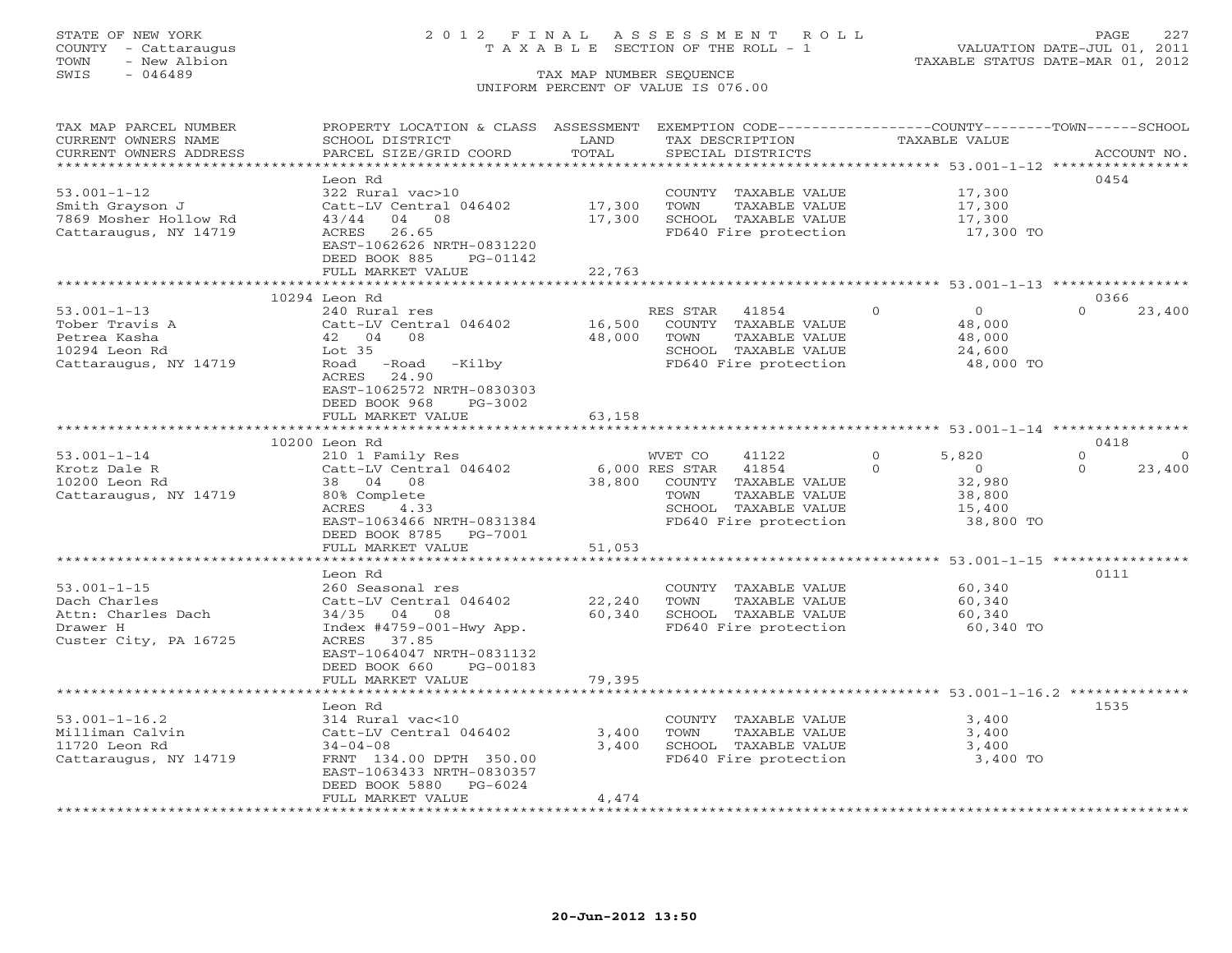### STATE OF NEW YORK 2 0 1 2 F I N A L A S S E S S M E N T R O L L PAGE 228 COUNTY - Cattaraugus T A X A B L E SECTION OF THE ROLL - 1 VALUATION DATE-JUL 01, 2011

| TAX MAP PARCEL NUMBER<br>CURRENT OWNERS NAME<br>CURRENT OWNERS ADDRESS                                 | PROPERTY LOCATION & CLASS ASSESSMENT EXEMPTION CODE----------------COUNTY-------TOWN------SCHOOL<br>SCHOOL DISTRICT<br>PARCEL SIZE/GRID COORD                                   | LAND<br>TOTAL                               | TAX DESCRIPTION<br>SPECIAL DISTRICTS                                                                               | TAXABLE VALUE                                                                                              | ACCOUNT NO.                |
|--------------------------------------------------------------------------------------------------------|---------------------------------------------------------------------------------------------------------------------------------------------------------------------------------|---------------------------------------------|--------------------------------------------------------------------------------------------------------------------|------------------------------------------------------------------------------------------------------------|----------------------------|
|                                                                                                        |                                                                                                                                                                                 |                                             |                                                                                                                    |                                                                                                            |                            |
| $53.001 - 1 - 17$<br>Bruehl Craig H<br>Bruehl Patricia L<br>10263 Leon Rd<br>Cattaraugus, NY 14719     | 10263 Leon Rd<br>240 Rural res<br>Catt-LV Central 046402<br>34 04 08<br>21.70<br>ACRES<br>EAST-1063924 NRTH-0830144<br>DEED BOOK 00953 PG-01076<br>FULL MARKET VALUE            | 14,900<br>30,900<br>40,658                  | 41834<br>SR STAR<br>COUNTY TAXABLE VALUE<br>TOWN<br>TAXABLE VALUE<br>SCHOOL TAXABLE VALUE<br>FD640 Fire protection | $\overline{0}$<br>$\overline{O}$<br>30,900<br>30,900<br>$\Omega$<br>30,900 TO                              | 0073<br>$\Omega$<br>30,900 |
| $53.001 - 1 - 18$<br>Adams Lumber Co Inc<br>6052 Adams Rd<br>Cattaraugus, NY 14719                     | Farm to Market Rd<br>323 Vacant rural<br>Catt-LV Central 046402<br>44 04 08<br>ACRES 66.28<br>EAST-1064980 NRTH-0830287<br>FULL MARKET VALUE                                    | 19,900<br>19,900<br>26,184<br>************* | COUNTY TAXABLE VALUE<br>TOWN<br>TAXABLE VALUE<br>SCHOOL TAXABLE VALUE<br>FD640 Fire protection                     | 19,900<br>19,900<br>19,900<br>19,900 TO<br>********************************* 53.001-1-19 ***************** | 0011                       |
| $53.001 - 1 - 19$<br>Adams Lumber Co Inc<br>6052 Adams Rd<br>Cattaraugus, NY 14719                     | Farm to Market Rd<br>323 Vacant rural<br>Catt-LV Central 046402<br>$34 - 04 - 08$<br>ACRES 50.00<br>EAST-1066174 NRTH-0830501<br>DEED BOOK 737<br>PG-00733<br>FULL MARKET VALUE | 15,000<br>15,000<br>19,737                  | COUNTY TAXABLE VALUE<br>TAXABLE VALUE<br>TOWN<br>SCHOOL TAXABLE VALUE<br>FD640 Fire protection                     | 15,000<br>15,000<br>15,000<br>15,000 TO                                                                    | 0012                       |
| $53.001 - 1 - 20$<br>Adams Donald D<br>Adams Ella Mae<br>5786 Frank Rd<br>Cattaraugus, NY 14719        | Farm to Market Rd<br>322 Rural vac>10<br>Catt-LV Central 046402<br>34 04 08<br>ACRES 41.00<br>EAST-1066244 NRTH-0828560<br>DEED BOOK 13850 PG-3005<br>FULL MARKET VALUE         | 12,300<br>12,300<br>16,184                  | COUNTY TAXABLE VALUE<br>TOWN<br>TAXABLE VALUE<br>SCHOOL TAXABLE VALUE<br>FD640 Fire protection                     | 12,300<br>12,300<br>12,300<br>12,300 TO                                                                    | 0041                       |
| $53.001 - 1 - 21$<br>Wright Ronald W<br>Wright Wayne E<br>6791 Snyder Hill Rd<br>Cattaraugus, NY 14719 | Farm to Market Rd<br>105 Vac farmland<br>Catt-LV Central 046402<br>34 04 08<br>ACRES 57.82<br>EAST-1064957 NRTH-0828523<br>DEED BOOK 914<br>PG-00956<br>FULL MARKET VALUE       | 17,300<br>17,300<br>22,763                  | COUNTY TAXABLE VALUE<br>TOWN<br>TAXABLE VALUE<br>SCHOOL TAXABLE VALUE<br>FD640 Fire protection                     | 17,300<br>17,300<br>17,300<br>17,300 TO                                                                    | 0169                       |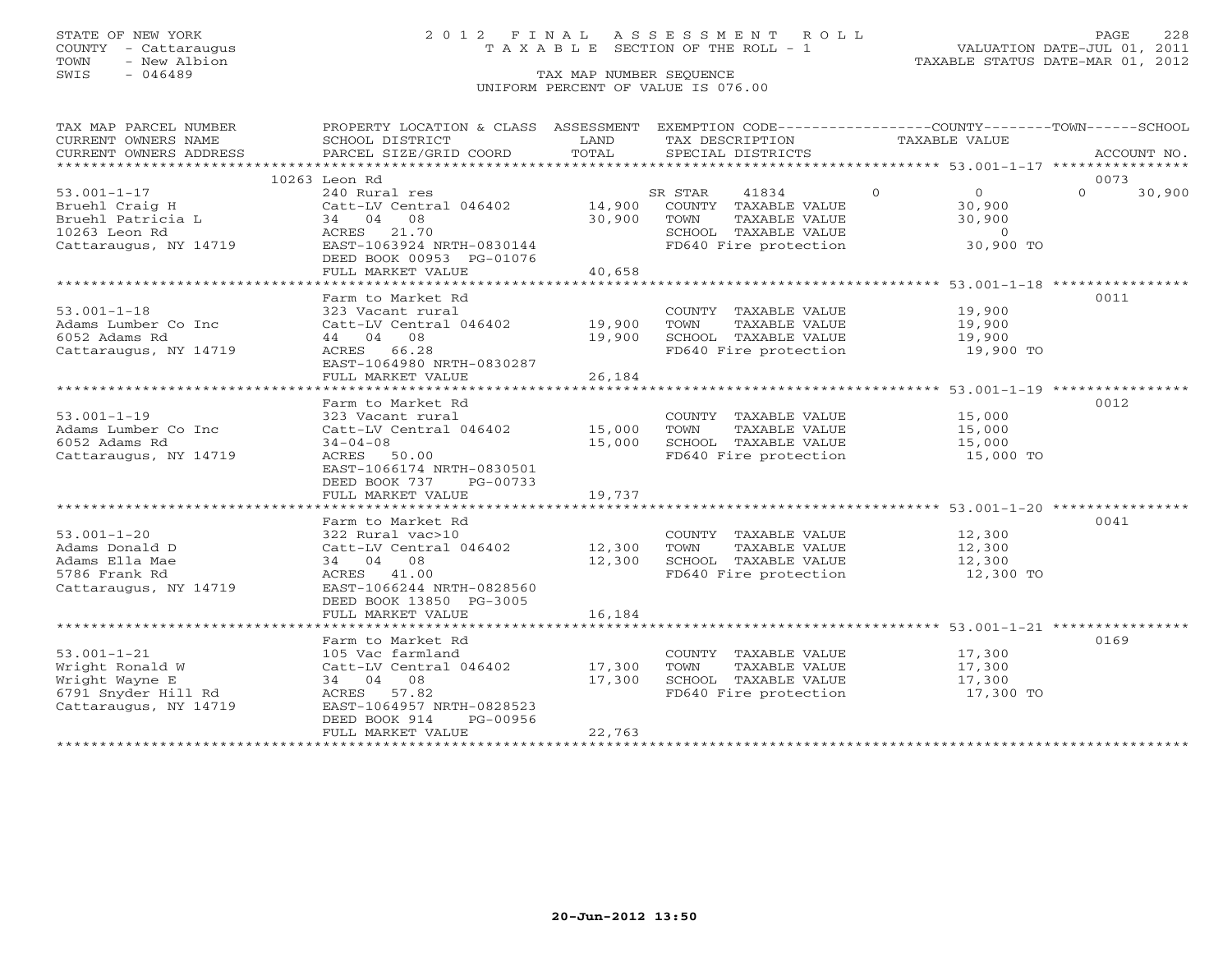### STATE OF NEW YORK 2 0 1 2 F I N A L A S S E S S M E N T R O L L PAGE 229 COUNTY - Cattaraugus T A X A B L E SECTION OF THE ROLL - 1 VALUATION DATE-JUL 01, 2011

TOWN - New Albion TAXABLE STATUS DATE-MAR 01, 2012

| TAX MAP PARCEL NUMBER<br>CURRENT OWNERS NAME                                                                   | PROPERTY LOCATION & CLASS ASSESSMENT EXEMPTION CODE----------------COUNTY-------TOWN------SCHOOL<br>SCHOOL DISTRICT                                                                                  | LAND                  | TAX DESCRIPTION                                                                                                                                     | TAXABLE VALUE        |                                                                   |                                  |                  |
|----------------------------------------------------------------------------------------------------------------|------------------------------------------------------------------------------------------------------------------------------------------------------------------------------------------------------|-----------------------|-----------------------------------------------------------------------------------------------------------------------------------------------------|----------------------|-------------------------------------------------------------------|----------------------------------|------------------|
| CURRENT OWNERS ADDRESS                                                                                         | PARCEL SIZE/GRID COORD                                                                                                                                                                               | TOTAL                 | SPECIAL DISTRICTS                                                                                                                                   |                      |                                                                   |                                  | ACCOUNT NO.      |
|                                                                                                                | 6268 Farm to Market Rd                                                                                                                                                                               |                       |                                                                                                                                                     |                      |                                                                   | 0546                             |                  |
| $53.001 - 1 - 22$<br>Wright Wayne E<br>Wright Lori<br>6268 Farm to Market Rd<br>Cattaraugus, NY 14719          | 240 Rural res<br>Catt-LV Central 046402 14,600<br>34 04<br>08<br>21.20<br>ACRES<br>EAST-1063921 NRTH-0828446<br>DEED BOOK 886<br>PG-00747<br>FULL MARKET VALUE                                       | 79,800<br>105,000     | RES STAR 41854<br>COUNTY TAXABLE VALUE<br>TOWN<br>TAXABLE VALUE<br>SCHOOL TAXABLE VALUE<br>FD640 Fire protection                                    | $\overline{0}$       | $\overline{0}$<br>79,800<br>79,800<br>56,400<br>79,800 TO         | $\Omega$                         | 23,400           |
|                                                                                                                | 6302 Farm to Market Rd                                                                                                                                                                               |                       |                                                                                                                                                     |                      |                                                                   | 0172                             |                  |
| $53.001 - 1 - 23.1$<br>Frentz Phillip<br>Frentz Lena<br>6302 Farm To Market Rd<br>Cattaraugus, NY 14719        | 280 Res Multiple<br>Catt-LV Central 046402 4,800 COUNTY TAXABLE VALUE<br>34 04 08<br>2.40<br>ACRES<br>EAST-1062999 NRTH-0829507<br>DEED BOOK 691<br>PG-00083<br>FULL MARKET VALUE                    | 31,500<br>41,447      | SR STAR<br>41834<br>TOWN<br>TOWN      TAXABLE VALUE<br>SCHOOL   TAXABLE VALUE<br>FD640 Fire protection                                              | $\overline{O}$       | $\overline{0}$<br>31,500<br>31,500<br>$\overline{0}$<br>31,500 TO | $\Omega$                         | 31,500           |
|                                                                                                                |                                                                                                                                                                                                      |                       |                                                                                                                                                     |                      |                                                                   |                                  |                  |
| $53.001 - 1 - 23.2$<br>Genberg Timothy M<br>Genberg Lynda S<br>6300 Farm to Market Rd<br>Cattaraugus, NY 14719 | 6300 Farm to Market Rd<br>210 1 Family Res<br>Catt-LV Central 046402<br>ACRES 14.00<br>EAST-1063810 NRTH-0829719<br>DEED BOOK 10474 PG-8001<br>FULL MARKET VALUE                                     | 75,600 TOWN<br>99,474 | RES STAR 41854<br>10,500 COUNTY TAXABLE VALUE<br>TAXABLE VALUE<br>TOWN TAXABLE VALUE<br>SCHOOL TAXABLE VALUE 32,200<br>All The protection 75,600 TO | $\Omega$             | $\overline{O}$<br>75,600<br>75,600                                | 1549<br>$\Omega$                 | 23,400           |
|                                                                                                                |                                                                                                                                                                                                      |                       |                                                                                                                                                     |                      |                                                                   |                                  |                  |
| $53.001 - 1 - 25.1$<br>Wright Wilbur<br>RD 1 Farm To Market Rd<br>Cattaraugus, NY 14719                        | 6284 Farm to Market Rd<br>210 1 Family Res<br>Catt-LV Central 046402 5,600 SR STAR<br>34 04 08<br>3.61<br>ACRES<br>EAST-1063384 NRTH-0828868<br>DEED BOOK 744<br>$PG-144$                            | 70,263                | AGED C/T/S 41800<br>41834<br>53,400 COUNTY TAXABLE VALUE<br>TAXABLE VALUE<br>TOWN<br>SCHOOL TAXABLE VALUE 0<br>FD640 Fire protection 53,400 TO      | $\Omega$<br>$\Omega$ | 26,700<br>$\overline{0}$<br>26,700<br>26,700                      | 1370<br>26,700<br>$\overline{0}$ | 26,700<br>26,700 |
|                                                                                                                | FULL MARKET VALUE                                                                                                                                                                                    |                       |                                                                                                                                                     |                      |                                                                   |                                  |                  |
| $53.001 - 1 - 25.2$<br>Howard Joyce E<br>6271 Farm to Market Rd<br>Cattaraugus, NY 14719                       | 6271 Farm to Market Rd<br>280 Res Multiple<br>Catt-LV Central 046402 14,600<br>34 04 08<br>ACRES<br>21.10 BANK<br>017<br>EAST-1063154 NRTH-0828215<br>DEED BOOK 867<br>PG-00085<br>FULL MARKET VALUE | 65,500<br>86,184      | RES STAR<br>41854<br>COUNTY TAXABLE VALUE<br>TOWN<br>TAXABLE VALUE<br>SCHOOL TAXABLE VALUE<br>FD640 Fire protection                                 | $\Omega$             | $\overline{0}$<br>65,500<br>65,500<br>42,100<br>65,500 TO         | 1099<br>$\Omega$                 | 23,400           |
|                                                                                                                |                                                                                                                                                                                                      |                       |                                                                                                                                                     |                      |                                                                   |                                  |                  |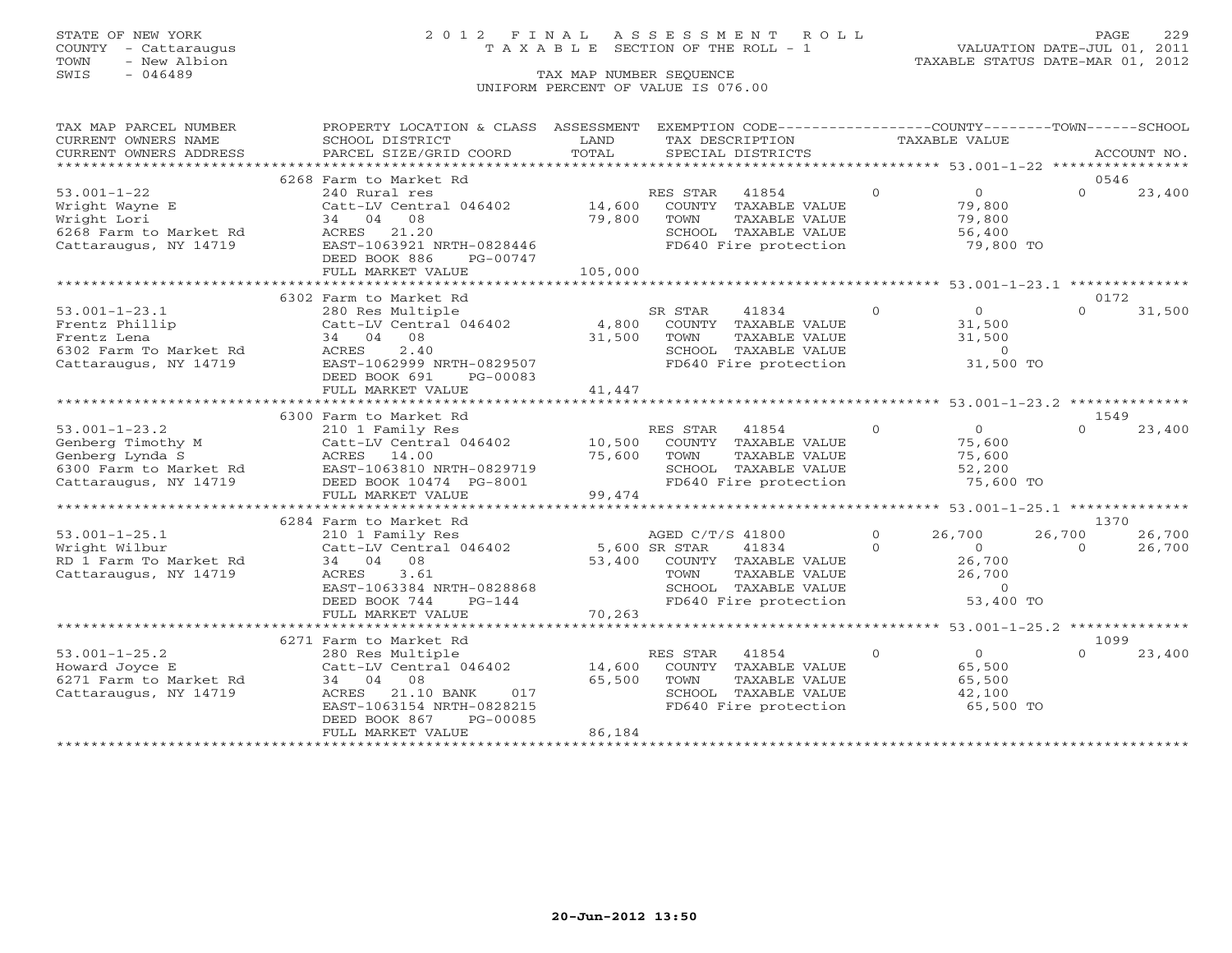COUNTY - Cattaraugus T A X A B L E SECTION OF THE ROLL - 1<br>TOWN - New Albion<br>SWIS - 046489 TAX MAP NUMBER SEQUENCE

# STATE OF NEW YORK 20012 FINAL ASSESSMENT ROLL PAGE 230

VALUATION DATE-JUL 01, 2011 TAXABLE STATUS DATE-MAR 01, 2012

### TAX MAP NUMBER SEQUENCE UNIFORM PERCENT OF VALUE IS 076.00

| TAX MAP PARCEL NUMBER  | PROPERTY LOCATION & CLASS ASSESSMENT |             | EXEMPTION CODE----------------COUNTY-------TOWN------SCHOOL |                                                         |                            |
|------------------------|--------------------------------------|-------------|-------------------------------------------------------------|---------------------------------------------------------|----------------------------|
| CURRENT OWNERS NAME    | SCHOOL DISTRICT                      | LAND        | TAX DESCRIPTION                                             | TAXABLE VALUE                                           |                            |
| CURRENT OWNERS ADDRESS | PARCEL SIZE/GRID COORD               | TOTAL       | SPECIAL DISTRICTS                                           |                                                         | ACCOUNT NO.                |
|                        |                                      |             |                                                             |                                                         |                            |
|                        | Leon Rd                              |             |                                                             |                                                         | 0129                       |
| $53.001 - 1 - 26$      | 240 Rural res                        |             | COUNTY TAXABLE VALUE                                        | 51,000                                                  |                            |
| Evans Alan T Jr        | Catt-LV Central 046402               | 16,100      | TOWN<br>TAXABLE VALUE                                       | 51,000                                                  |                            |
| Evans Laurie A         | 34/42<br>04 08                       | 51,000      | SCHOOL TAXABLE VALUE                                        | 51,000                                                  |                            |
| 5775 West Ave          | ACRES<br>24.15                       |             | FD640 Fire protection                                       | 51,000 TO                                               |                            |
| Sanborn, NY 14132      | EAST-1062514 NRTH-0828699            |             |                                                             |                                                         |                            |
|                        | DEED BOOK 9893<br>PG-7001            |             |                                                             |                                                         |                            |
|                        | FULL MARKET VALUE                    | 67,105      |                                                             |                                                         |                            |
|                        | *********************                | *********** |                                                             | ******************************* 53.001-1-27 *********** |                            |
|                        | Leon Rd                              |             |                                                             |                                                         | 0500                       |
| $53.001 - 1 - 27$      | 260 Seasonal res                     |             | COUNTY TAXABLE VALUE                                        | 20,600                                                  |                            |
| Wachter Family Trust   | Catt-LV Central 046402               | 17,000      | TOWN<br>TAXABLE VALUE                                       | 20,600                                                  |                            |
| Wachter Rolf N         | 42 04 08                             | 20,600      | SCHOOL TAXABLE VALUE                                        | 20,600                                                  |                            |
| 3011 Via Donito        | ACRES 26.02                          |             | FD640 Fire protection                                       | 20,600 TO                                               |                            |
| Alpine, CA 91901       | EAST-1061808 NRTH-0828445            |             |                                                             |                                                         |                            |
|                        | DEED BOOK 12908 PG-4001              |             |                                                             |                                                         |                            |
|                        | FULL MARKET VALUE                    | 27,105      |                                                             |                                                         |                            |
|                        |                                      |             |                                                             |                                                         |                            |
|                        | Glover Hill Rd                       |             |                                                             |                                                         | 0357                       |
| $53.001 - 2 - 1.1$     | 322 Rural vac>10                     |             | COUNTY TAXABLE VALUE                                        | 19,600                                                  |                            |
| Lawson Sally M         | Catt-LV Central 046402               | 19,600      | TOWN<br>TAXABLE VALUE                                       | 19,600                                                  |                            |
| Frick Thomas           | 49/04/08                             | 19,600      | SCHOOL TAXABLE VALUE                                        | 19,600                                                  |                            |
| PO Box 127             | ACRES 31.35                          |             | FD640 Fire protection                                       | 19,600 TO                                               |                            |
| Randolph, NY 14772     | EAST-1055588 NRTH-0824439            |             |                                                             |                                                         |                            |
|                        | DEED BOOK 15183 PG-2001              |             |                                                             |                                                         |                            |
|                        | FULL MARKET VALUE                    | 25,789      |                                                             |                                                         |                            |
|                        |                                      |             |                                                             |                                                         |                            |
|                        | 6251 Barker Rd                       |             |                                                             |                                                         | 1275                       |
| $53.001 - 2 - 1.2$     | 240 Rural res                        |             | RES STAR 41854                                              | $\overline{0}$<br>$\overline{0}$                        | $\Omega$<br>23,400         |
| Meyers Edward O        | Catt-LV Central 046402               | 19,300      | COUNTY TAXABLE VALUE                                        | 65,000                                                  |                            |
| Meyers Susan J         | 50 04 08                             | 65,000      | TOWN<br>TAXABLE VALUE                                       | 65,000                                                  |                            |
| 6251 Barker Rd         | ACRES 30.65                          |             | SCHOOL TAXABLE VALUE                                        | 41,600                                                  |                            |
| Cattaraugus, NY 14719  | EAST-1055394 NRTH-0828650            |             | FD640 Fire protection                                       | 65,000 TO                                               |                            |
|                        | DEED BOOK 12978 PG-7001              |             |                                                             |                                                         |                            |
|                        | FULL MARKET VALUE                    | 85,526      |                                                             |                                                         |                            |
|                        |                                      |             |                                                             |                                                         |                            |
|                        | 6268 Barker Rd                       |             |                                                             |                                                         | 1237                       |
| $53.001 - 2 - 1.3$     | 270 Mfg housing                      |             | WVET CO<br>41122                                            | $\Omega$<br>3,705                                       | $\Omega$<br>$\overline{0}$ |
| Piscopo Edward F       | Catt-LV Central 046402               |             | 4,600 RES STAR<br>41854                                     | $\Omega$<br>$\overline{0}$                              | 23,400<br>$\Omega$         |
| Piscopo Mary Jo        | 50 04 08                             | 24,700      | COUNTY TAXABLE VALUE                                        | 20,995                                                  |                            |
| 6268 Barker Rd         | ACRES<br>1.95                        |             | TOWN<br>TAXABLE VALUE                                       | 24,700                                                  |                            |
| Cattaraugus, NY 14719  | EAST-1056215 NRTH-0828497            |             | SCHOOL TAXABLE VALUE                                        | 1,300                                                   |                            |
|                        | DEED BOOK 00949 PG-00374             |             | FD640 Fire protection                                       | 24,700 TO                                               |                            |
|                        | FULL MARKET VALUE                    | 32,500      |                                                             |                                                         |                            |
|                        |                                      |             |                                                             |                                                         |                            |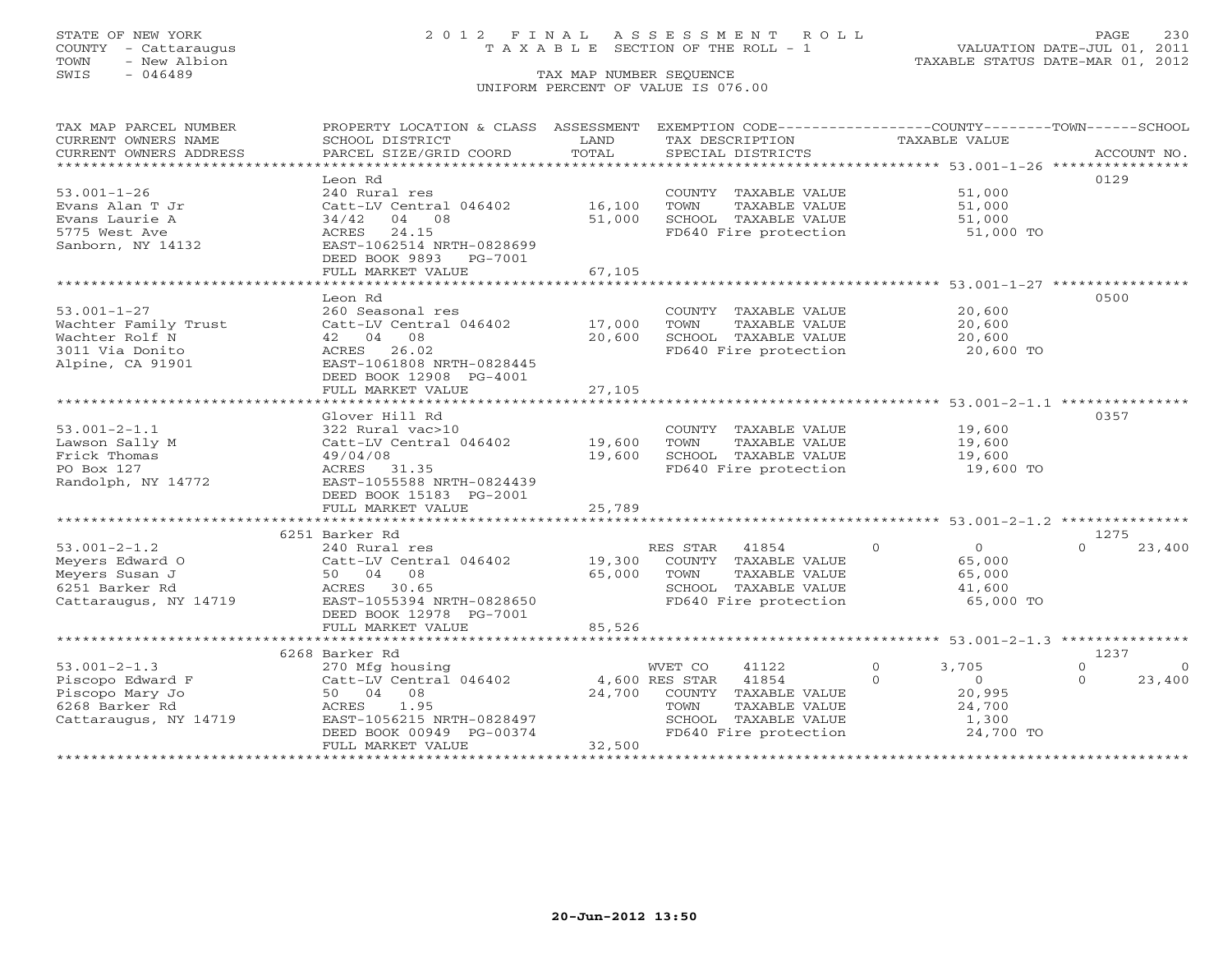### STATE OF NEW YORK 2 0 1 2 F I N A L A S S E S S M E N T R O L L PAGE 231 COUNTY - Cattaraugus T A X A B L E SECTION OF THE ROLL - 1 VALUATION DATE-JUL 01, 2011

TOWN - New Albion TAXABLE STATUS DATE-MAR 01, 2012

| TAX MAP PARCEL NUMBER                   | PROPERTY LOCATION & CLASS ASSESSMENT |                     | EXEMPTION CODE----------------COUNTY-------TOWN------SCHOOL |                |                      |          |             |
|-----------------------------------------|--------------------------------------|---------------------|-------------------------------------------------------------|----------------|----------------------|----------|-------------|
| CURRENT OWNERS NAME                     | SCHOOL DISTRICT                      | LAND                | TAX DESCRIPTION                                             |                | <b>TAXABLE VALUE</b> |          |             |
| CURRENT OWNERS ADDRESS                  | PARCEL SIZE/GRID COORD               | TOTAL               | SPECIAL DISTRICTS                                           |                |                      |          | ACCOUNT NO. |
| * * * * * * * * * * * * * * * * * * * * |                                      |                     |                                                             |                |                      |          |             |
|                                         | 10746 Barker Rd                      |                     |                                                             |                |                      | 1298     |             |
| $53.001 - 2 - 1.4$                      | 240 Rural res                        |                     | RES STAR<br>41854                                           | $\circ$        | $\overline{0}$       | $\Omega$ | 23,400      |
| Miller Atlee                            | Catt-LV Central 046402               | 29,300              | COUNTY TAXABLE VALUE                                        |                | 90,000               |          |             |
| Miller Lydia L                          | 04<br>49/50<br>08                    | 90,000              | TOWN<br>TAXABLE VALUE                                       |                | 90,000               |          |             |
| 10746 Chautaugua Rd                     | 55.40<br>ACRES                       |                     | SCHOOL TAXABLE VALUE                                        |                | 66,600               |          |             |
| Cattaraugus, NY 14719                   | EAST-1055483 NRTH-0827207            |                     | FD640 Fire protection                                       |                | 90,000 TO            |          |             |
|                                         | DEED BOOK 1007 PG-1038               |                     |                                                             |                |                      |          |             |
|                                         | FULL MARKET VALUE                    | 118,421             |                                                             |                |                      |          |             |
|                                         |                                      |                     |                                                             |                |                      |          |             |
|                                         | Chautauqua Rd                        |                     |                                                             |                |                      | 1296     |             |
| $53.001 - 2 - 1.6$                      | 322 Rural vac>10                     |                     | COUNTY TAXABLE VALUE                                        |                | 11,300               |          |             |
| Miller John E                           | Catt-LV Central 046402               | 11,300              | TOWN<br>TAXABLE VALUE                                       |                | 11,300               |          |             |
| Miller Susan A                          | 49 04 08                             | 11,300              | SCHOOL TAXABLE VALUE                                        |                | 11,300               |          |             |
| 10550 Chautaugua Rd                     | ACRES 14.50                          |                     | FD640 Fire protection                                       |                | 11,300 TO            |          |             |
| Cattaraugus, NY 14719                   | EAST-1056140 NRTH-0825424            |                     |                                                             |                |                      |          |             |
|                                         | DEED BOOK 00991 PG-00023             | 14,868              |                                                             |                |                      |          |             |
|                                         | FULL MARKET VALUE                    |                     |                                                             |                |                      |          |             |
|                                         | New Rd                               |                     |                                                             |                |                      | 0160     |             |
| $53.001 - 2 - 2.1$                      | 112 Dairy farm                       |                     | AG DIST<br>41720                                            | $\overline{0}$ | 8,430                | 8,430    | 8,430       |
| Miller John E                           | Catt-LV Central 046402               |                     | 33,300 RES STAR<br>41854                                    | $\Omega$       | $\bigcirc$           | $\Omega$ | 23,400      |
| Miller Susan A                          | 49 04 08                             | 79,800              | COUNTY TAXABLE VALUE                                        |                | 71,370               |          |             |
| 10650 Chautaugua Rd                     | ACRES 77.40                          |                     | TOWN<br>TAXABLE VALUE                                       |                | 71,370               |          |             |
| Cattaraugus, NY 14719                   | EAST-1056886 NRTH-0826817            |                     | SCHOOL TAXABLE VALUE                                        |                | 47,970               |          |             |
|                                         | DEED BOOK 00991 PG-00023             |                     | FD640 Fire protection                                       |                | 79,800 TO            |          |             |
| MAY BE SUBJECT TO PAYMENT               | FULL MARKET VALUE                    | 105,000             |                                                             |                |                      |          |             |
| UNDER AGDIST LAW TIL 2016               |                                      |                     |                                                             |                |                      |          |             |
|                                         |                                      |                     |                                                             |                |                      |          |             |
|                                         | 6225 New Rd                          |                     |                                                             |                |                      | 1365     |             |
| $53.001 - 2 - 2.2$                      | 270 Mfg housing                      |                     | SR STAR<br>41834                                            | $\Omega$       | $\Omega$             | $\Omega$ | 27,400      |
| Mosher Richard L                        | Catt-LV Central 046402               | 4,200               | COUNTY TAXABLE VALUE                                        |                | 27,400               |          |             |
| Mosher Patricia                         | 49 04<br>08                          | 27,400              | TOWN<br>TAXABLE VALUE                                       |                | 27,400               |          |             |
| 6225 New Rd                             | 92' 90% Completion                   |                     | SCHOOL TAXABLE VALUE                                        |                | $\overline{0}$       |          |             |
| Cattaraugus, NY 14719                   | 1.40<br>ACRES                        |                     | FD640 Fire protection                                       |                | 27,400 TO            |          |             |
|                                         | EAST-1057735 NRTH-0827576            |                     |                                                             |                |                      |          |             |
|                                         | DEED BOOK 00913 PG-00877             |                     |                                                             |                |                      |          |             |
|                                         | FULL MARKET VALUE                    | 36,053              |                                                             |                |                      |          |             |
|                                         | ***********************              |                     | *********************** 53.001-2-2.3 ***************        |                |                      |          |             |
|                                         | Chautaugua Rd                        |                     |                                                             |                |                      | 1391     |             |
| $53.001 - 2 - 2.3$                      | 314 Rural vac<10                     |                     | COUNTY TAXABLE VALUE                                        |                | 1,800                |          |             |
| New Albion Maple Lodge                  | Catt-LV Central 046402               | 1,800               | TOWN<br>TAXABLE VALUE                                       |                | 1,800                |          |             |
| Attn: Lewis Gabel                       | 04<br>08<br>49                       | 1,800               | SCHOOL TAXABLE VALUE                                        |                | 1,800                |          |             |
| 75 Johnson St                           | FRNT<br>75.00 DPTH 190.00            |                     | FD640 Fire protection                                       |                | 1,800 TO             |          |             |
| Gowanda, NY 14070                       | EAST-1057078 NRTH-0826040            |                     |                                                             |                |                      |          |             |
|                                         | DEED BOOK 00931 PG-00586             |                     |                                                             |                |                      |          |             |
|                                         | FULL MARKET VALUE                    | 2,368               |                                                             |                |                      |          |             |
|                                         |                                      | ******************* |                                                             |                |                      |          |             |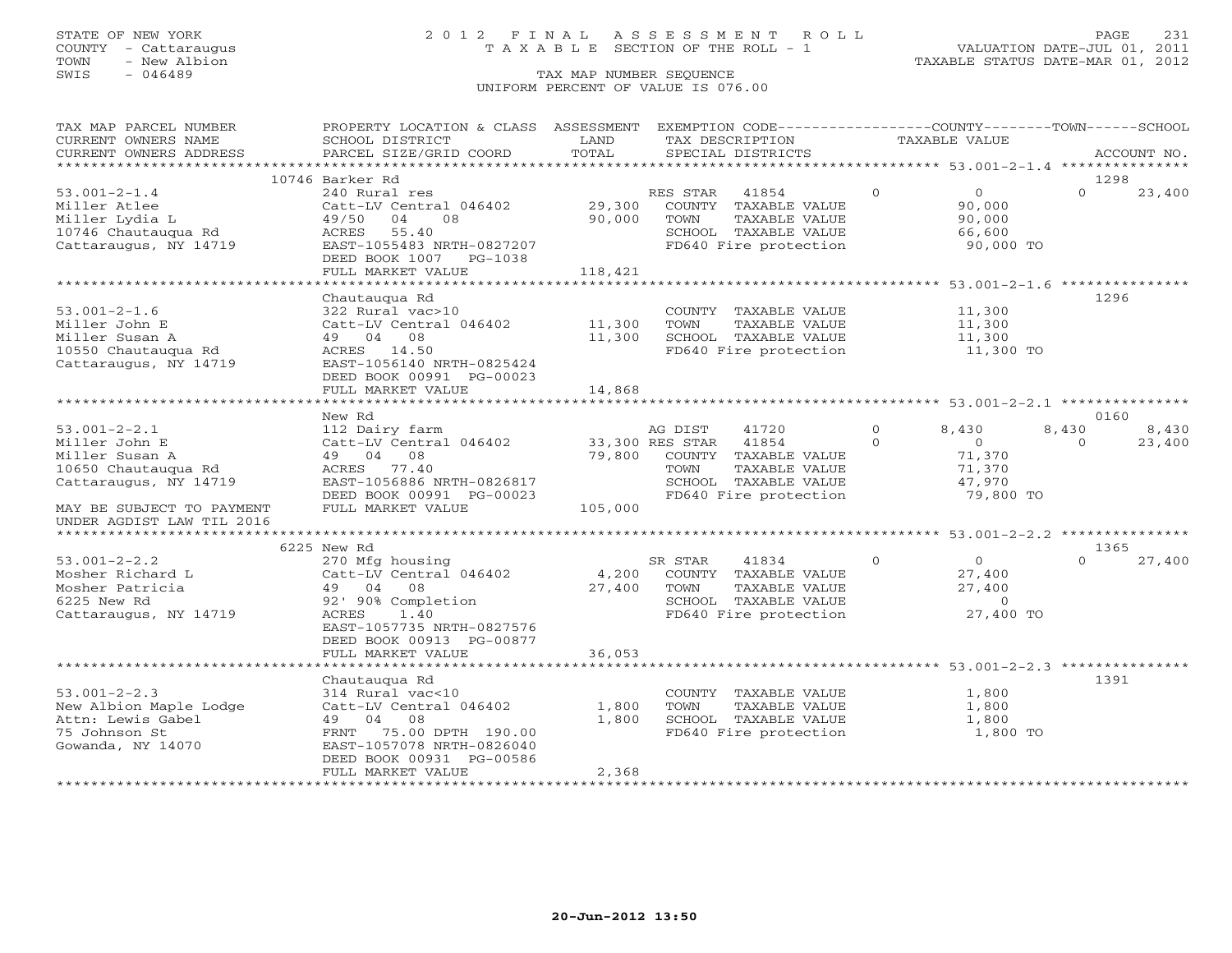## STATE OF NEW YORK 2 0 1 2 F I N A L A S S E S S M E N T R O L L PAGE 232 COUNTY - Cattaraugus T A X A B L E SECTION OF THE ROLL - 1 VALUATION DATE-JUL 01, 2011

| TAX MAP PARCEL NUMBER<br>CURRENT OWNERS NAME<br>CURRENT OWNERS ADDRESS                                                             | PROPERTY LOCATION & CLASS ASSESSMENT<br>SCHOOL DISTRICT<br>PARCEL SIZE/GRID COORD                                                                                                             | LAND<br>TOTAL              | EXEMPTION CODE-----------------COUNTY-------TOWN------SCHOOL<br>TAX DESCRIPTION<br>SPECIAL DISTRICTS                                          | <b>TAXABLE VALUE</b>                                                                                                 | ACCOUNT NO.                                                              |  |  |
|------------------------------------------------------------------------------------------------------------------------------------|-----------------------------------------------------------------------------------------------------------------------------------------------------------------------------------------------|----------------------------|-----------------------------------------------------------------------------------------------------------------------------------------------|----------------------------------------------------------------------------------------------------------------------|--------------------------------------------------------------------------|--|--|
| *************************<br>$53.001 - 2 - 3$<br>New Albion Maple Lodge<br>Attn: Lewis Gabel<br>75 Johnson St<br>Gowanda, NY 14070 | Chautaugua Rd<br>260 Seasonal res<br>Catt-LV Central 046402<br>$-04$<br>$-08$<br>49<br>FRNT 132.00 DPTH 140.00<br>EAST-1057031 NRTH-0826000<br>DEED BOOK 705<br>PG-00897<br>FULL MARKET VALUE | 2,900<br>19,300<br>25,395  | COUNTY TAXABLE VALUE<br>TOWN<br>TAXABLE VALUE<br>SCHOOL TAXABLE VALUE<br>FD640 Fire protection                                                | 19,300<br>19,300<br>19,300<br>19,300 TO                                                                              | 0350                                                                     |  |  |
|                                                                                                                                    |                                                                                                                                                                                               |                            |                                                                                                                                               |                                                                                                                      |                                                                          |  |  |
| $53.001 - 2 - 4.1$<br>Kennison Eugene R<br>Kennison Mae Ann<br>10589 Chautauqua Rd<br>Cattaraugus, NY 14719                        | 10589 Chautauqua Rd<br>210 1 Family Res<br>Catt-LV Central 046402 5,000 CVET CO<br>49 04 08<br>2.60<br>ACRES<br>EAST-1057290 NRTH-0825588<br>DEED BOOK 534<br>PG-00273<br>FULL MARKET VALUE   | 46,300 SR STAR             | VET PRO T 41003<br>41132<br>41834<br>COUNTY TAXABLE VALUE<br>TOWN<br>TAXABLE VALUE<br>SCHOOL TAXABLE VALUE<br>60,921 FD640 Fire protection    | $\Omega$<br>$\Omega$<br>$\Omega$<br>11,575<br>$\Omega$<br>$\overline{0}$<br>34,725<br>30,300<br>$\circ$<br>46,300 TO | 0253<br>16,000<br>$\Omega$<br>$\Omega$<br>$\Omega$<br>46,300<br>$\Omega$ |  |  |
|                                                                                                                                    | 0254<br>10583 Chautaugua Rd                                                                                                                                                                   |                            |                                                                                                                                               |                                                                                                                      |                                                                          |  |  |
| $53.001 - 2 - 4.2$<br>Morrison Jerry<br>Morrison Joyce<br>10583 Chautaugua Rd<br>Cattaraugus, NY 14719                             | 210 1 Family Res<br>Catt-LV Central 046402<br>49 04 08<br>FRNT 82.50 DPTH 503.00<br>EAST-1057469 NRTH-0825556<br>DEED BOOK 795<br>PG-00609<br>FULL MARKET VALUE                               | 55,100<br>72,500           | CVET CO<br>41132<br>41854<br>2,200 RES STAR<br>COUNTY TAXABLE VALUE<br>TOWN<br>TAXABLE VALUE<br>SCHOOL TAXABLE VALUE<br>FD640 Fire protection | $\circ$<br>13,775<br>$\Omega$<br>$\Omega$<br>41,325<br>55,100<br>31,700<br>55,100 TO                                 | $\Omega$<br>$\Omega$<br>$\Omega$<br>23,400                               |  |  |
|                                                                                                                                    |                                                                                                                                                                                               |                            |                                                                                                                                               |                                                                                                                      |                                                                          |  |  |
| $53.001 - 2 - 4.3$<br>Morrison Jerry E<br>Morrison Joyce A<br>10583 Chautaqua Rd<br>Cattaraugus, NY 14719                          | Chautaqua Rd<br>314 Rural vac<10<br>Catt-LV Central 046402<br>22.00 DPTH 503.00<br>FRNT<br>EAST-1057418 NRTH-0825569<br>DEED BOOK 8171 PG-3002                                                | 1,100<br>1,100             | COUNTY TAXABLE VALUE<br>TOWN<br>TAXABLE VALUE<br>SCHOOL TAXABLE VALUE<br>FD640 Fire protection                                                | 1,100<br>1,100<br>1,100<br>1,100 TO                                                                                  | 1545                                                                     |  |  |
|                                                                                                                                    | FULL MARKET VALUE                                                                                                                                                                             | 1,447                      |                                                                                                                                               |                                                                                                                      |                                                                          |  |  |
| $53.001 - 2 - 5.1$<br>Adams Lumber Co Inc<br>6052 Adams Rd<br>Cattaraugus, NY 14719                                                | Chautaugua Rd<br>322 Rural vac>10<br>Catt-LV Central 046402<br>$-04$<br>$-08$<br>49<br>ACRES<br>50.67<br>EAST-1058593 NRTH-0826920<br>DEED BOOK 327<br>PG-6002<br>FULL MARKET VALUE           | 27,400<br>27,400<br>36,053 | COUNTY TAXABLE VALUE<br>TOWN<br>TAXABLE VALUE<br>SCHOOL TAXABLE VALUE<br>FD640 Fire protection                                                | ************************************53.001-2-5.1 ****************<br>27,400<br>27,400<br>27,400<br>27,400 TO         | 0006                                                                     |  |  |
|                                                                                                                                    |                                                                                                                                                                                               |                            |                                                                                                                                               |                                                                                                                      |                                                                          |  |  |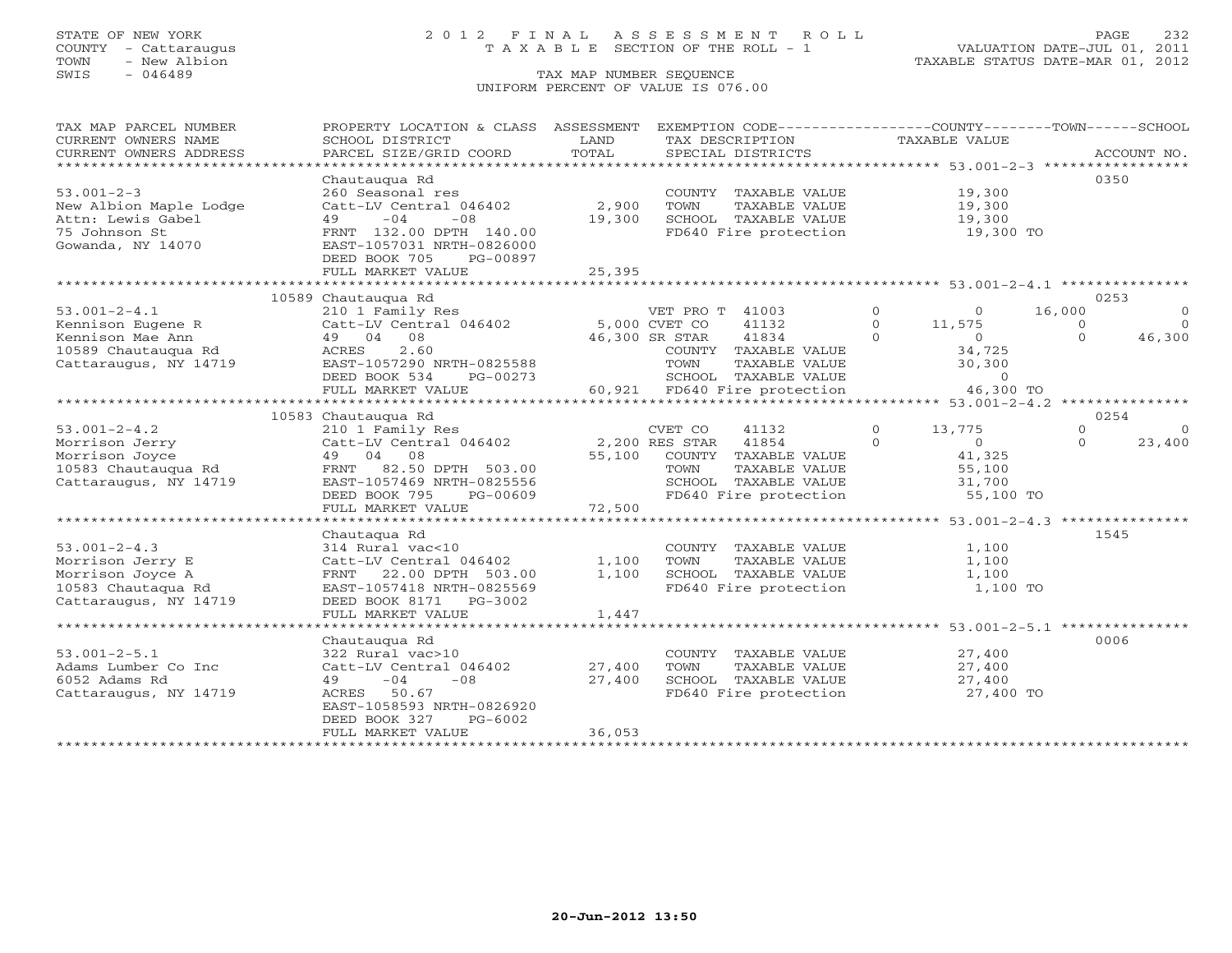### STATE OF NEW YORK 2 0 1 2 F I N A L A S S E S S M E N T R O L L PAGE 233 COUNTY - Cattaraugus T A X A B L E SECTION OF THE ROLL - 1 VALUATION DATE-JUL 01, 2011

### SWIS - 046489 CHE SEQUENCE UNIFORM PERCENT OF VALUE IS 076.00

| TAX MAP PARCEL NUMBER                         | PROPERTY LOCATION & CLASS ASSESSMENT        |               | EXEMPTION CODE-----------------COUNTY-------TOWN------SCHOOL |                            |          |             |
|-----------------------------------------------|---------------------------------------------|---------------|--------------------------------------------------------------|----------------------------|----------|-------------|
| CURRENT OWNERS NAME<br>CURRENT OWNERS ADDRESS | SCHOOL DISTRICT<br>PARCEL SIZE/GRID COORD   | LAND<br>TOTAL | TAX DESCRIPTION<br>SPECIAL DISTRICTS                         | TAXABLE VALUE              |          | ACCOUNT NO. |
|                                               |                                             |               |                                                              |                            |          |             |
|                                               | 10480 Chautauqua Rd                         |               |                                                              |                            | 1101     |             |
| $53.001 - 2 - 5.2$                            | 210 1 Family Res                            |               | CVET CO<br>41132                                             | $\Omega$<br>8,250          | $\circ$  | $\Omega$    |
| Peters Emily K Life Us                        | Catt-LV Central 046402                      |               | 22,900 SR STAR<br>41834                                      | $\Omega$<br>$\overline{O}$ | $\Omega$ | 33,000      |
| Peters Harry A<br>6 Tarkington Ct             | 41/49 04 08                                 | 33,000        | COUNTY TAXABLE VALUE                                         | 24,750                     |          |             |
| Tonawanda, NY 14150                           | ACRES<br>39.56<br>EAST-1059291 NRTH-0826542 |               | TOWN<br>TAXABLE VALUE<br>SCHOOL TAXABLE VALUE                | 33,000<br>$\overline{0}$   |          |             |
|                                               | DEED BOOK 16716 PG-7001                     |               | FD640 Fire protection                                        | 33,000 TO                  |          |             |
|                                               | FULL MARKET VALUE                           | 43,421        |                                                              |                            |          |             |
|                                               |                                             |               |                                                              |                            |          |             |
|                                               | 10458 Chautaugua Rd                         |               |                                                              |                            | 0273     |             |
| $53.001 - 2 - 6$                              | 210 1 Family Res                            |               | COUNTY TAXABLE VALUE                                         | 41,800                     |          |             |
| Kresge Louis J                                | Catt-LV Central 046402                      | 9,000         | TOWN<br>TAXABLE VALUE                                        | 41,800                     |          |             |
| Kresge Mary L                                 | 41/49 04 08                                 | 41,800        | SCHOOL TAXABLE VALUE                                         | 41,800                     |          |             |
| 62 Tulane Rd                                  | 9.92<br>ACRES<br>EAST-1059768 NRTH-0825930  |               | FD640 Fire protection                                        | 41,800 TO                  |          |             |
| Kenmore, NY 14217-1606                        | DEED BOOK 00939 PG-00878                    |               |                                                              |                            |          |             |
|                                               | FULL MARKET VALUE                           | 55,000        |                                                              |                            |          |             |
|                                               |                                             |               |                                                              |                            |          |             |
|                                               | 10239 Chautaugua Rd                         |               |                                                              |                            | 264      |             |
| $53.001 - 2 - 7.1$                            | 314 Rural vac<10                            |               | COUNTY TAXABLE VALUE                                         | 7,700                      |          |             |
| Kilby Herbert A                               | Catt-LV Central 046402                      | 7,700         | TAXABLE VALUE<br>TOWN                                        | 7,700                      |          |             |
| Kilby Donna L                                 | $4/11$ -splt off house, 120 a               | 7,700         | SCHOOL TAXABLE VALUE                                         | 7,700                      |          |             |
| 6467 Mayo Rd                                  | 7.30<br>ACRES                               |               | FD640 Fire protection                                        | 7,700 TO                   |          |             |
| Cattaraugus, NY 14719                         | EAST-1063038 NRTH-0825421                   |               |                                                              |                            |          |             |
|                                               | FULL MARKET VALUE                           | 10,132        |                                                              |                            |          |             |
|                                               |                                             |               |                                                              |                            |          |             |
|                                               | 10312 Chautaugua Rd                         |               |                                                              |                            | 1563     |             |
| $53.001 - 2 - 7.2$                            | 240 Rural res                               |               | RES STAR<br>41854                                            | $\circ$<br>$\overline{0}$  | $\Omega$ | 23,400      |
| Stoll Scott D                                 | Catt-LV Central 046402                      | 48,400        | COUNTY TAXABLE VALUE                                         | 78,700                     |          |             |
| 10312 Chautauqua Rd                           | 41 04 08<br>Inc. Trailer                    | 78,700        | TOWN<br>TAXABLE VALUE<br>SCHOOL TAXABLE VALUE                | 78,700                     |          |             |
| Cattaraugus, NY 14719                         | ACRES 120.65 BANK<br>017                    |               | FD640 Fire protection                                        | 55,300<br>78,700 TO        |          |             |
|                                               | EAST-1061996 NRTH-0826797                   |               |                                                              |                            |          |             |
|                                               | DEED BOOK 15793 PG-2                        |               |                                                              |                            |          |             |
|                                               | FULL MARKET VALUE                           | 103,553       |                                                              |                            |          |             |
|                                               |                                             |               |                                                              |                            |          |             |
|                                               | 10240 Chautauqua Rd                         |               |                                                              |                            | 0046     |             |
| $53.001 - 2 - 8.1$                            | 322 Rural vac>10                            |               | COUNTY TAXABLE VALUE                                         | 14,900                     |          |             |
| Stoll Thomas A                                | Catt-LV Central 046402                      | 14,900        | TAXABLE VALUE<br>TOWN                                        | 14,900                     |          |             |
| Stoll Mary K                                  | $12/8/10$ -split off house, 4               | 14,900        | SCHOOL TAXABLE VALUE                                         | 14,900                     |          |             |
| PO Box 248                                    | ACRES 21.72                                 |               | FD640 Fire protection                                        | 14,900 TO                  |          |             |
| Little Valley, NY 14755                       | EAST-1063234 NRTH-0826344                   |               |                                                              |                            |          |             |
|                                               | FULL MARKET VALUE                           | 19,605        |                                                              |                            |          |             |
|                                               |                                             |               |                                                              |                            |          |             |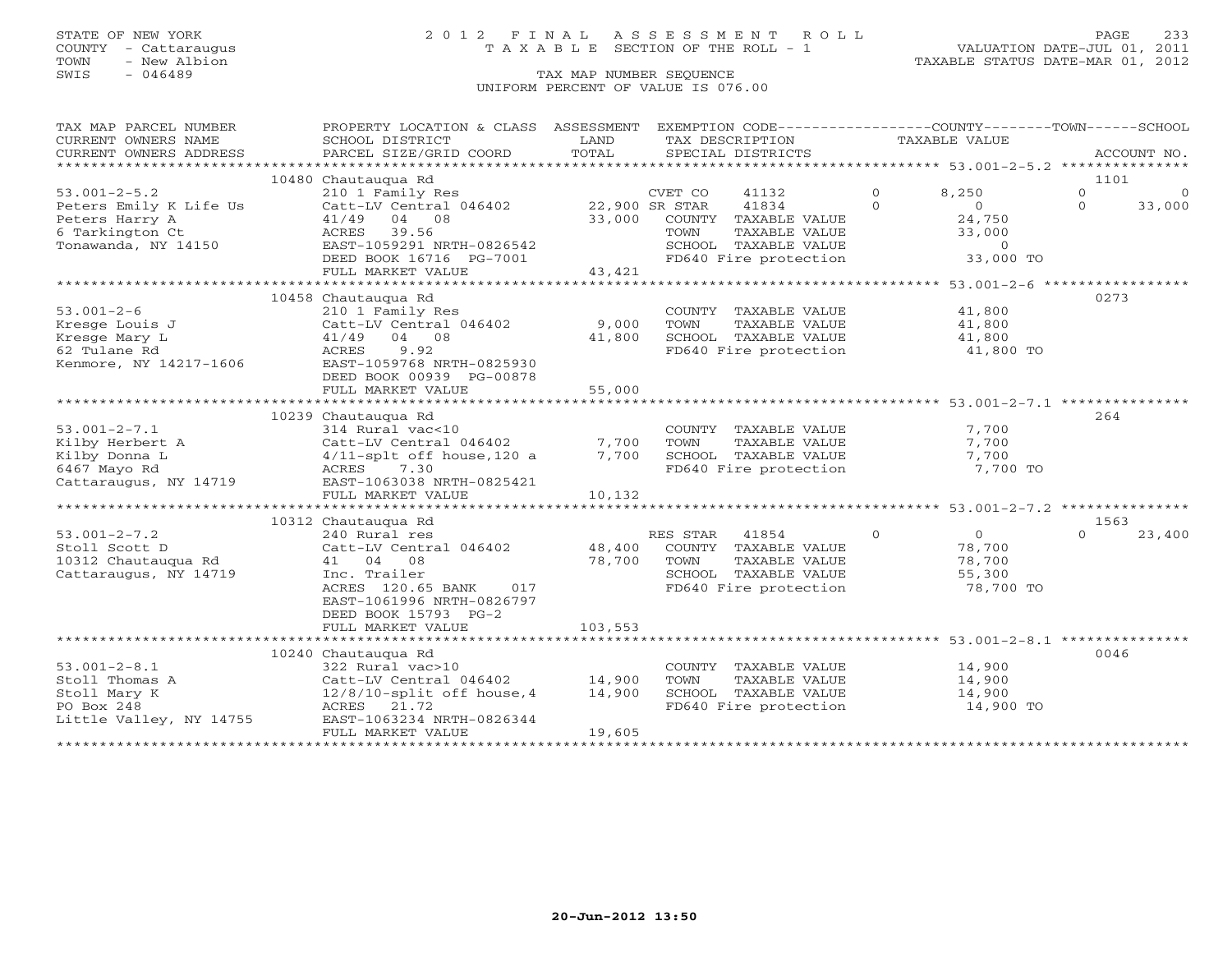### STATE OF NEW YORK 2 0 1 2 F I N A L A S S E S S M E N T R O L L PAGE 234 COUNTY - Cattaraugus T A X A B L E SECTION OF THE ROLL - 1 VALUATION DATE-JUL 01, 2011

| TAX MAP PARCEL NUMBER                  | PROPERTY LOCATION & CLASS ASSESSMENT EXEMPTION CODE---------------COUNTY-------TOWN------SCHOOL |                         |                |                                       |          |                  |          |             |
|----------------------------------------|-------------------------------------------------------------------------------------------------|-------------------------|----------------|---------------------------------------|----------|------------------|----------|-------------|
| CURRENT OWNERS NAME                    | SCHOOL DISTRICT                                                                                 | LAND                    |                | TAX DESCRIPTION                       |          | TAXABLE VALUE    |          |             |
| CURRENT OWNERS ADDRESS                 | PARCEL SIZE/GRID COORD                                                                          | TOTAL                   |                | SPECIAL DISTRICTS                     |          |                  |          | ACCOUNT NO. |
|                                        |                                                                                                 |                         |                |                                       |          |                  |          |             |
|                                        | 10228 Chautaugua Rd                                                                             |                         |                |                                       |          |                  | 1559     |             |
| $53.001 - 2 - 8.2$                     | 210 1 Family Res                                                                                |                         | RES STAR       | 41854                                 | $\Omega$ | $\overline{0}$   | $\Omega$ | 23,400      |
| Keuther Bradley                        | Catt-LV Central 046402                                                                          | 6,300                   |                | COUNTY TAXABLE VALUE                  |          | 109,900          |          |             |
| Keuther Karen                          | 33 04 08                                                                                        | 109,900                 | TOWN           | TAXABLE VALUE                         |          | 109,900          |          |             |
| 10228 Chautaugua Rd                    | 12/8/10- split off 2-8 (S                                                                       |                         |                | SCHOOL TAXABLE VALUE                  |          | 86,500           |          |             |
| Cattaraugus, NY 14779                  | ACRES<br>4.75 BANK 017                                                                          |                         |                | FD640 Fire protection                 |          | 109,900 TO       |          |             |
|                                        | EAST-1063751 NRTH-0826347                                                                       |                         |                |                                       |          |                  |          |             |
|                                        | DEED BOOK 15082 PG-5001                                                                         |                         |                |                                       |          |                  |          |             |
|                                        | FULL MARKET VALUE                                                                               | 144,605                 |                |                                       |          |                  |          |             |
|                                        | 6173 Farm to Marker Rd                                                                          |                         |                |                                       |          |                  | 0308     |             |
| $53.001 - 2 - 9$                       | 270 Mfg housing                                                                                 |                         | RES STAR 41854 |                                       | $\Omega$ | $\overline{0}$   | $\Omega$ | 23,400      |
| Green Stanley                          | Catt-LV Central 046402                                                                          | 5,000                   |                | COUNTY TAXABLE VALUE                  |          | 23,700           |          |             |
| 6173 Farm Market Rd                    | 33 04<br>08                                                                                     | 23,700                  | TOWN           | TAXABLE VALUE                         |          | 23,700           |          |             |
| Cattaraugus, NY 14719                  | 2.65<br>ACRES                                                                                   |                         |                | SCHOOL TAXABLE VALUE                  |          | 300              |          |             |
|                                        | EAST-1063921 NRTH-0826720                                                                       |                         |                | FD640 Fire protection                 |          | 23,700 TO        |          |             |
|                                        | DEED BOOK 855<br>PG-00328                                                                       |                         |                |                                       |          |                  |          |             |
|                                        | FULL MARKET VALUE                                                                               | 31,184                  |                |                                       |          |                  |          |             |
|                                        |                                                                                                 |                         |                |                                       |          |                  |          |             |
|                                        | 10194 Chautauqua Rd                                                                             |                         |                |                                       |          |                  | 1360     |             |
| $53.001 - 2 - 10.2$                    | 112 Dairy farm                                                                                  |                         | RES STAR       | 41854                                 | $\Omega$ | $\Omega$         | $\cap$   | 23,400      |
| Frentz James A                         | Catt-LV Central 046402                                                                          | 30,600                  |                | COUNTY TAXABLE VALUE                  |          | 89,900           |          |             |
| Frentz Dorothy A                       | $25/33$ 04 08                                                                                   | 89,900                  | TOWN           | TAXABLE VALUE                         |          | 89,900           |          |             |
| 10194 Chautaugua Rd                    | ACRES 75.05                                                                                     |                         |                | SCHOOL TAXABLE VALUE                  |          | 66,500           |          |             |
| Cattaraugus, NY 14719                  | EAST-1064891 NRTH-0826512                                                                       |                         |                | FD640 Fire protection                 |          | 89,900 TO        |          |             |
|                                        | DEED BOOK 00861 PG-00539                                                                        |                         |                |                                       |          |                  |          |             |
| MAY BE SUBJECT TO PAYMENT              | FULL MARKET VALUE                                                                               | 118,289                 |                |                                       |          |                  |          |             |
| UNDER AGDIST LAW TIL 2016              |                                                                                                 |                         |                |                                       |          |                  |          |             |
| ******************************         |                                                                                                 |                         |                |                                       |          |                  |          |             |
|                                        | Chautaugua Rd                                                                                   |                         |                |                                       |          |                  | 1361     |             |
| $53.001 - 2 - 10.3$                    | 322 Rural vac>10                                                                                |                         |                | COUNTY TAXABLE VALUE                  |          | 39,500           |          |             |
| Chagrin Land Ltd Ptnrship              | Catt-LV Central 046402                                                                          | 39,500                  | TOWN           | TAXABLE VALUE                         |          | 39,500           |          |             |
| PO Box 70                              | 33 04 08                                                                                        | 39,500                  |                | SCHOOL TAXABLE VALUE                  |          | 39,500           |          |             |
| Marienville, PA 16239                  | ACRES 87.60                                                                                     |                         |                | FD640 Fire protection                 |          | 39,500 TO        |          |             |
|                                        | EAST-1066105 NRTH-0824614                                                                       |                         |                |                                       |          |                  |          |             |
|                                        | DEED BOOK 8710<br>PG-2003                                                                       |                         |                |                                       |          |                  |          |             |
|                                        | FULL MARKET VALUE<br>***********************                                                    | 51,974<br>************* |                |                                       |          |                  |          |             |
|                                        |                                                                                                 |                         |                |                                       |          |                  | 1377     |             |
|                                        | Chautauqua Rd                                                                                   |                         |                |                                       |          |                  |          |             |
| $53.001 - 2 - 10.4$<br>Wright Ronald W | 105 Vac farmland<br>Catt-LV Central 046402                                                      | 32,600                  | TOWN           | COUNTY TAXABLE VALUE<br>TAXABLE VALUE |          | 32,600<br>32,600 |          |             |
| 6791 Snyder Hill                       | 25/33<br>04 08                                                                                  | 32,600                  |                |                                       |          | 32,600           |          |             |
| Cattaraugus, NY 14719                  | ACRES<br>85.00                                                                                  |                         |                |                                       |          | 32,600 TO        |          |             |
|                                        | EAST-1066498 NRTH-0826435                                                                       |                         |                | FD640 Fire protection                 |          |                  |          |             |
|                                        | DEED BOOK 00920 PG-00665                                                                        |                         |                |                                       |          |                  |          |             |
|                                        | FULL MARKET VALUE                                                                               | 42,895                  |                |                                       |          |                  |          |             |
|                                        |                                                                                                 |                         |                |                                       |          |                  |          |             |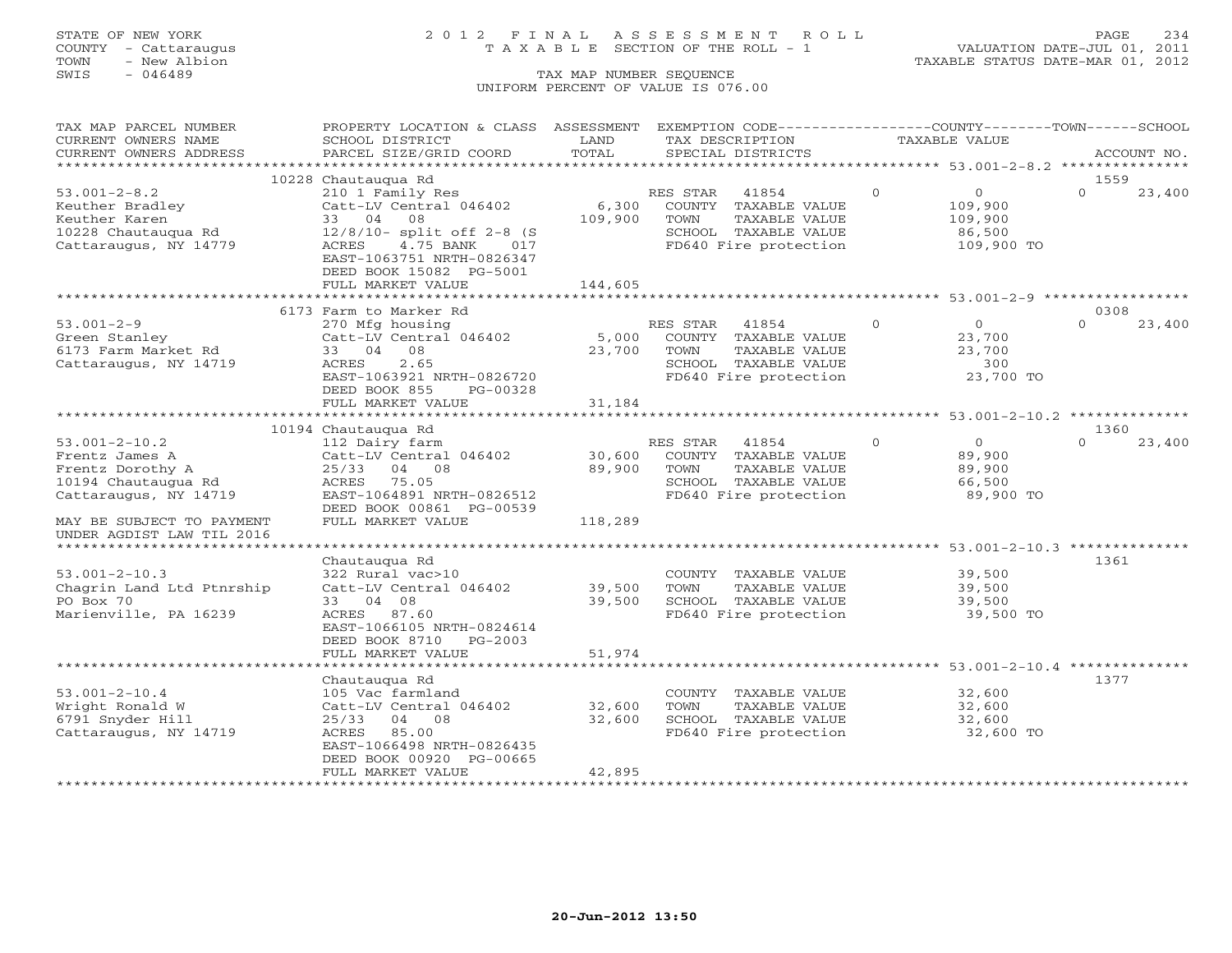## STATE OF NEW YORK 2 0 1 2 F I N A L A S S E S S M E N T R O L L PAGE 235 COUNTY - Cattaraugus T A X A B L E SECTION OF THE ROLL - 1 VALUATION DATE-JUL 01, 2011

TOWN - New Albion TAXABLE STATUS DATE-MAR 01, 2012

| TAX MAP PARCEL NUMBER     | PROPERTY LOCATION & CLASS ASSESSMENT EXEMPTION CODE----------------COUNTY-------TOWN------SCHOOL |        |                                                               |          |               |          |             |
|---------------------------|--------------------------------------------------------------------------------------------------|--------|---------------------------------------------------------------|----------|---------------|----------|-------------|
| CURRENT OWNERS NAME       | SCHOOL DISTRICT                                                                                  | LAND   | TAX DESCRIPTION                                               |          | TAXABLE VALUE |          |             |
| CURRENT OWNERS ADDRESS    | PARCEL SIZE/GRID COORD                                                                           | TOTAL  | SPECIAL DISTRICTS                                             |          |               |          | ACCOUNT NO. |
| ***********************   |                                                                                                  |        |                                                               |          |               |          |             |
|                           | 10193 Chautauqua Rd                                                                              |        |                                                               |          |               | 1432     |             |
| $53.001 - 2 - 10.5$       | 270 Mfg housing                                                                                  |        | RES STAR<br>41854                                             | $\Omega$ | $\Omega$      | $\Omega$ | 23,400      |
| Frentz James J            | Catt-LV Central 046402                                                                           | 6,100  | COUNTY TAXABLE VALUE                                          |          | 26,800        |          |             |
| 10193 Chautauqua Rd       | 25/33 04 08                                                                                      | 26,800 | TOWN<br>TAXABLE VALUE                                         |          | 26,800        |          |             |
| Cattaraugus, NY 14719     | Frentz Lot                                                                                       |        | SCHOOL TAXABLE VALUE                                          |          | 3,400         |          |             |
|                           | ACRES<br>4.55                                                                                    |        | FD640 Fire protection                                         |          | 26,800 TO     |          |             |
|                           | EAST-1064553 NRTH-0826086                                                                        |        |                                                               |          |               |          |             |
|                           | DEED BOOK 5971 PG-3003                                                                           |        |                                                               |          |               |          |             |
|                           | FULL MARKET VALUE                                                                                | 35,263 |                                                               |          |               |          |             |
|                           | ***********************                                                                          |        | ************************* 53.001-2-10.6 **************        |          |               |          |             |
|                           | Farm to Market Rd                                                                                |        |                                                               |          |               | 1558     |             |
| $53.001 - 2 - 10.6$       | 322 Rural vac>10                                                                                 |        | COUNTY TAXABLE VALUE                                          |          | 9,400         |          |             |
| Earle Vaughn R            | Catt-LV Central 046402                                                                           | 9,400  | TOWN<br>TAXABLE VALUE                                         |          | 9,400         |          |             |
| PO Box 33                 | $7/10$ -split from $2-10.2$                                                                      | 9,400  | SCHOOL TAXABLE VALUE                                          |          | 9,400         |          |             |
| Cattaraugus, NY 14719     | ACRES 14.50                                                                                      |        | FD640 Fire protection                                         |          | 9,400 TO      |          |             |
|                           | EAST-1064953 NRTH-0824150                                                                        |        |                                                               |          |               |          |             |
|                           | DEED BOOK 14363 PG-7002                                                                          |        |                                                               |          |               |          |             |
|                           | FULL MARKET VALUE                                                                                | 12,368 |                                                               |          |               |          |             |
|                           |                                                                                                  |        |                                                               |          |               |          |             |
|                           | Farm to Market Rd                                                                                |        |                                                               |          |               | 0167     |             |
| $53.001 - 2 - 11.1$       | 270 Mfg housing                                                                                  |        | COUNTY TAXABLE VALUE                                          |          | 8,500         |          |             |
| Frentz James A            | Catt-LV Central 046402                                                                           | 3,500  | TOWN<br>TAXABLE VALUE                                         |          | 8,500         |          |             |
| Frentz Dorothy            | 33 04 08                                                                                         | 8,500  | SCHOOL TAXABLE VALUE                                          |          | 8,500         |          |             |
| 10194 Chautauqua Rd       | 10/11-rem'd land contr fr                                                                        |        | FD640 Fire protection                                         |          | 8,500 TO      |          |             |
| Cattaraugus, NY 14719     | 11.71                                                                                            |        |                                                               |          |               |          |             |
|                           | FRNT 175.00 DPTH 175.00                                                                          |        |                                                               |          |               |          |             |
|                           | EAST-1064115 NRTH-0826323                                                                        |        |                                                               |          |               |          |             |
|                           | DEED BOOK 00980 PG-00303                                                                         |        |                                                               |          |               |          |             |
|                           | FULL MARKET VALUE                                                                                | 11,184 |                                                               |          |               |          |             |
|                           |                                                                                                  |        |                                                               |          |               |          |             |
|                           | Chautaugua Rd                                                                                    |        |                                                               |          |               | 1394     |             |
| $53.001 - 2 - 11.2$       | 314 Rural vac<10                                                                                 |        | COUNTY TAXABLE VALUE                                          |          | 6,500         |          |             |
| Frentz James J            | Catt-LV Central 046402                                                                           | 6,500  | TOWN<br>TAXABLE VALUE                                         |          | 6,500         |          |             |
| Frentz Amanda L           | 33 04 08                                                                                         | 6,500  | SCHOOL TAXABLE VALUE                                          |          | 6,500         |          |             |
| 10193 Chautauqua Rd       | ACRES<br>5.20                                                                                    |        | FD640 Fire protection                                         |          | 6,500 TO      |          |             |
| Cattaraugus, NY 14719     | EAST-1064070 NRTH-0825925                                                                        |        |                                                               |          |               |          |             |
|                           | DEED BOOK 10345 PG-6001                                                                          |        |                                                               |          |               |          |             |
|                           | FULL MARKET VALUE                                                                                | 8,553  |                                                               |          |               |          |             |
|                           | ***********************                                                                          |        | ******************************** 53.001-2-12.1 ************** |          |               |          |             |
|                           | Farm to Market Rd                                                                                |        |                                                               |          |               | 0165     |             |
| $53.001 - 2 - 12.1$       | 105 Vac farmland                                                                                 |        | COUNTY TAXABLE VALUE                                          |          | 11,900        |          |             |
| Tucholski Gary T Jr       | Catt-LV Central 046402                                                                           | 11,900 | TOWN<br>TAXABLE VALUE                                         |          | 11,900        |          |             |
| 6001 Farm To Market Rd    | 33 04 07                                                                                         | 11,900 | SCHOOL TAXABLE VALUE                                          |          | 11,900        |          |             |
| Cattaraugus, NY 14719     | ACRES 29.35                                                                                      |        | FD640 Fire protection                                         |          | 11,900 TO     |          |             |
|                           | EAST-1064133 NRTH-0824742                                                                        |        |                                                               |          |               |          |             |
|                           | DEED BOOK 1026<br>PG-1127                                                                        |        |                                                               |          |               |          |             |
|                           | FULL MARKET VALUE                                                                                | 15,658 |                                                               |          |               |          |             |
| ************************* |                                                                                                  |        |                                                               |          |               |          |             |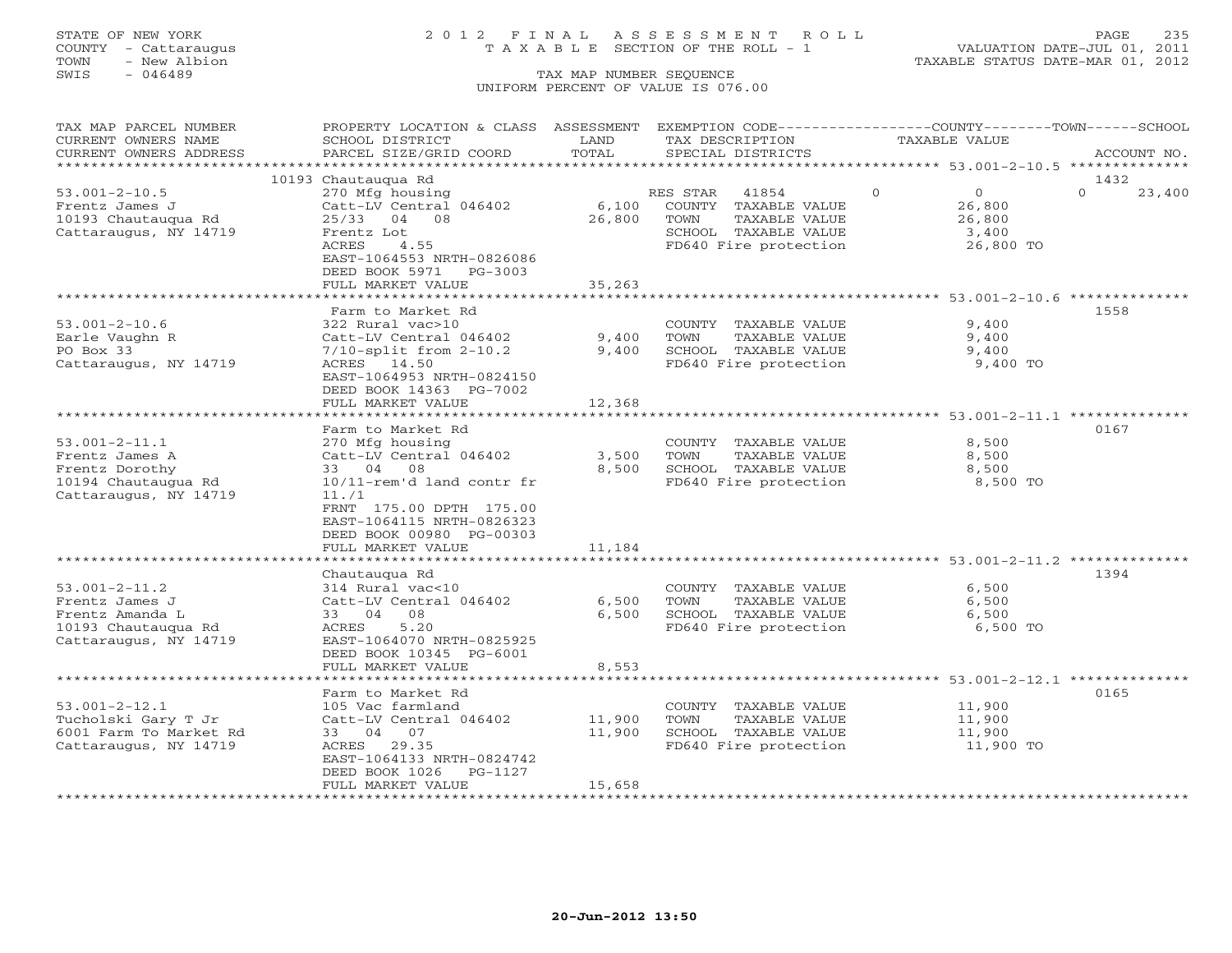## STATE OF NEW YORK 2 0 1 2 F I N A L A S S E S S M E N T R O L L PAGE 236 COUNTY - Cattaraugus T A X A B L E SECTION OF THE ROLL - 1 VALUATION DATE-JUL 01, 2011

| TAX MAP PARCEL NUMBER                             | PROPERTY LOCATION & CLASS ASSESSMENT EXEMPTION CODE---------------COUNTY-------TOWN------SCHOOL                                                                                                      |             |                                                                     |                |                  |          |             |
|---------------------------------------------------|------------------------------------------------------------------------------------------------------------------------------------------------------------------------------------------------------|-------------|---------------------------------------------------------------------|----------------|------------------|----------|-------------|
| CURRENT OWNERS NAME                               | SCHOOL DISTRICT                                                                                                                                                                                      | LAND        | TAX DESCRIPTION                                                     | TAXABLE VALUE  |                  |          |             |
| CURRENT OWNERS ADDRESS                            | PARCEL SIZE/GRID COORD                                                                                                                                                                               | TOTAL       | SPECIAL DISTRICTS                                                   |                |                  |          | ACCOUNT NO. |
|                                                   |                                                                                                                                                                                                      |             |                                                                     |                |                  |          |             |
|                                                   | 6001 Farm to Market Rd                                                                                                                                                                               |             |                                                                     |                |                  | 1405     |             |
| $53.001 - 2 - 12.3$                               | 240 Rural res                                                                                                                                                                                        |             | RES STAR 41854                                                      | $\Omega$       | $\overline{0}$   | $\Omega$ | 23,400      |
| Tucholski Gary T Jr<br>Farm To Market (Co Rd 10)  | Catt-LV Central 046402 10,500 COUNTY TAXABLE VALUE                                                                                                                                                   |             |                                                                     |                | 89,500           |          |             |
|                                                   | 33 04 08                                                                                                                                                                                             | 89,500 TOWN | TAXABLE VALUE                                                       |                | 89,500           |          |             |
| Cattaraugus, NY 14719                             | ACRES 12.90                                                                                                                                                                                          |             |                                                                     |                | 66,100           |          |             |
|                                                   | EAST-1063744 NRTH-0824038                                                                                                                                                                            |             | -<br>SCHOOL TAXABLE VALUE<br>FD640 Fire protection                  |                | $89,500$ TO      |          |             |
|                                                   | DEED BOOK 1019 PG-133                                                                                                                                                                                |             |                                                                     |                |                  |          |             |
|                                                   | FULL MARKET VALUE                                                                                                                                                                                    | 117,763     |                                                                     |                |                  |          |             |
|                                                   |                                                                                                                                                                                                      |             |                                                                     |                |                  |          |             |
|                                                   | Chautauqua Rd                                                                                                                                                                                        |             |                                                                     |                |                  | 0052     |             |
| $53.001 - 2 - 13$                                 | $\begin{tabular}{lllllllllllll} 312\text{ Vac } \text{w/imprv} & \text{COUNTY} & \text{TAXABLE VALUE} \\ \text{Catt-LV Central } 046402 & 11,200 & \text{TOWN} & \text{TAXABLE VALUE} \end{tabular}$ |             | COUNTY TAXABLE VALUE 11,200                                         |                |                  |          |             |
| Berg David                                        |                                                                                                                                                                                                      |             |                                                                     |                | 11,200           |          |             |
| Berg Deborah                                      | $33 - 04 - 08$<br>ACRES 14.43                                                                                                                                                                        |             | 11,200 SCHOOL TAXABLE VALUE 11,200                                  |                |                  |          |             |
| 30 Hill St                                        |                                                                                                                                                                                                      |             | FD640 Fire protection                                               |                | 11,200 TO        |          |             |
| Little Valley, NY 14755 EAST-1063556 NRTH-0825299 |                                                                                                                                                                                                      |             |                                                                     |                |                  |          |             |
|                                                   | DEED BOOK 746 PG-00084                                                                                                                                                                               |             |                                                                     |                |                  |          |             |
|                                                   | FULL MARKET VALUE                                                                                                                                                                                    | 14,737      |                                                                     |                |                  |          |             |
|                                                   |                                                                                                                                                                                                      |             |                                                                     |                |                  |          |             |
|                                                   | 6006 Frank Rd                                                                                                                                                                                        |             |                                                                     |                |                  | 0480     |             |
| $53.001 - 2 - 14.1$                               | 240 Rural res                                                                                                                                                                                        |             | RES STAR 41854                                                      | $\overline{O}$ | $\overline{O}$   | $\Omega$ | 23,400      |
|                                                   |                                                                                                                                                                                                      |             |                                                                     |                | 91,800           |          |             |
|                                                   |                                                                                                                                                                                                      |             | TAXABLE VALUE                                                       |                |                  |          |             |
|                                                   |                                                                                                                                                                                                      |             |                                                                     |                | 91,800<br>68,400 |          |             |
| Cattaraugus, NY 14719 EAST-1061168 NRTH-0823992   |                                                                                                                                                                                                      |             | SCHOOL TAXABLE VALUE 68,400<br>FD640 Fire protection 91,800 TO      |                |                  |          |             |
|                                                   | DEED BOOK 914 PG-00964                                                                                                                                                                               |             |                                                                     |                |                  |          |             |
|                                                   | FULL MARKET VALUE                                                                                                                                                                                    | 120,789     |                                                                     |                |                  |          |             |
|                                                   |                                                                                                                                                                                                      |             |                                                                     |                |                  |          |             |
|                                                   | 10305 Frank Rd                                                                                                                                                                                       |             |                                                                     |                |                  | 1244     |             |
| 53.001-2-14.2<br>Miller Joe E                     | 112 Dairy farm<br>Catt-LV Central 046402<br>33/41 04 08 33/40<br>ACRES 95.84 55.84<br>275,700 TOWN TAXABLE VALUE<br>SCHOOL TAXABLE VALUE                                                             |             |                                                                     |                | $\overline{0}$   | $\Omega$ | 23,400      |
|                                                   |                                                                                                                                                                                                      |             |                                                                     |                | 75,700           |          |             |
| Miller Clara D                                    |                                                                                                                                                                                                      |             |                                                                     |                | 75,700           |          |             |
|                                                   |                                                                                                                                                                                                      |             |                                                                     |                | 52,300           |          |             |
|                                                   |                                                                                                                                                                                                      |             | TOWN TAXABLE VALUE<br>SCHOOL TAXABLE VALUE<br>FD640 Fire protection |                | 75,700 TO        |          |             |
|                                                   | DEED BOOK 1000 PG-197                                                                                                                                                                                |             |                                                                     |                |                  |          |             |
|                                                   | FULL MARKET VALUE                                                                                                                                                                                    | 99,605      |                                                                     |                |                  |          |             |
|                                                   |                                                                                                                                                                                                      |             |                                                                     |                |                  |          |             |
|                                                   | Frank Rd                                                                                                                                                                                             |             |                                                                     |                |                  | 1337     |             |
| $53.001 - 2 - 15.2$                               | 322 Rural vac>10                                                                                                                                                                                     |             | COUNTY TAXABLE VALUE 10,600                                         |                |                  |          |             |
| Hornberger Paul J                                 | Catt-LV Central 046402 10,600                                                                                                                                                                        |             | TAXABLE VALUE 10,600<br>TOWN                                        |                |                  |          |             |
| 6629 Taylor Rd                                    | $41 - 04 - 08$                                                                                                                                                                                       | 10,600      |                                                                     |                | 10,600           |          |             |
| Hamburg, NY 14075                                 | ACRES 13.20                                                                                                                                                                                          |             | SCHOOL TAXABLE VALUE<br>FD640 Fire protection                       |                | 10,600 TO        |          |             |
|                                                   | EAST-1059795 NRTH-0824354                                                                                                                                                                            |             |                                                                     |                |                  |          |             |
|                                                   | DEED BOOK 903<br>PG-00393                                                                                                                                                                            |             |                                                                     |                |                  |          |             |
|                                                   | FULL MARKET VALUE                                                                                                                                                                                    | 13,947      |                                                                     |                |                  |          |             |
|                                                   |                                                                                                                                                                                                      |             |                                                                     |                |                  |          |             |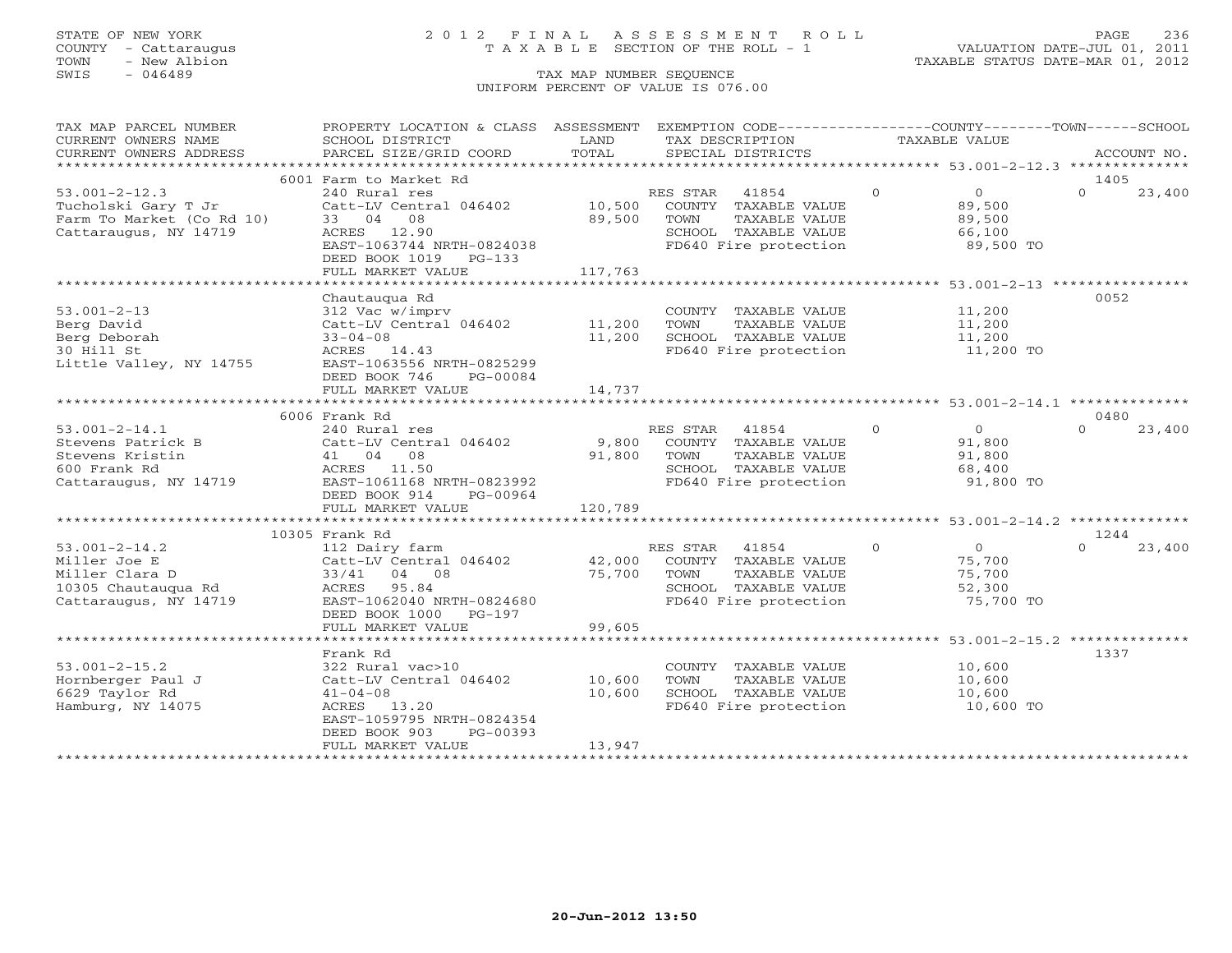## STATE OF NEW YORK 2 0 1 2 F I N A L A S S E S S M E N T R O L L PAGE 237 COUNTY - Cattaraugus T A X A B L E SECTION OF THE ROLL - 1 VALUATION DATE-JUL 01, 2011

| TAX MAP PARCEL NUMBER  | PROPERTY LOCATION & CLASS ASSESSMENT                                                    |         | EXEMPTION CODE----------------COUNTY-------TOWN------SCHOOL |                            |                                  |
|------------------------|-----------------------------------------------------------------------------------------|---------|-------------------------------------------------------------|----------------------------|----------------------------------|
| CURRENT OWNERS NAME    | SCHOOL DISTRICT                                                                         | LAND    | TAX DESCRIPTION                                             | TAXABLE VALUE              |                                  |
| CURRENT OWNERS ADDRESS | PARCEL SIZE/GRID COORD                                                                  | TOTAL   | SPECIAL DISTRICTS                                           |                            | ACCOUNT NO.                      |
|                        |                                                                                         |         |                                                             |                            |                                  |
|                        | 10420 Chautaugua Rd                                                                     |         |                                                             |                            | 1352                             |
| $53.001 - 2 - 15.3$    | 312 Vac w/imprv                                                                         |         | COUNTY TAXABLE VALUE 16,500                                 |                            |                                  |
| Dorn Laura J           | Catt-LV Central 046402                                                                  | 10,000  | TOWN<br>TAXABLE VALUE                                       | 16,500<br>16,500           |                                  |
| 40 Waverly St          | 41 04 08                                                                                | 16,500  | SCHOOL TAXABLE VALUE                                        |                            |                                  |
| Cattaraugus, NY 14719  | ACRES 12.00                                                                             |         | FD640 Fire protection 16,500 TO                             |                            |                                  |
|                        | EAST-1060257 NRTH-0826657                                                               |         |                                                             |                            |                                  |
|                        | DEED BOOK 7824 PG-2001                                                                  |         |                                                             |                            |                                  |
|                        | FULL MARKET VALUE                                                                       | 21,711  |                                                             |                            |                                  |
|                        |                                                                                         |         |                                                             |                            |                                  |
|                        | 10410 Chautauqua Rd                                                                     |         |                                                             |                            | 1442                             |
| $53.001 - 2 - 15.4$    | 210 1 Family Res RES STAR 41854 0<br>Catt-LV Central 046402 17,800 COUNTY TAXABLE VALUE |         | $\overline{0}$                                              | $\overline{0}$             | 23,400<br>$\Omega$               |
| Frentz Shirley J       |                                                                                         |         |                                                             | 76,900                     |                                  |
|                        |                                                                                         | 76,900  | TAXABLE VALUE<br>TOWN                                       | 76,900                     |                                  |
|                        |                                                                                         |         | SCHOOL TAXABLE VALUE<br>FD640 Fire protection               | 53,500                     |                                  |
|                        |                                                                                         |         |                                                             | 76,900 TO                  |                                  |
|                        | DEED BOOK 6551 PG-8001                                                                  |         |                                                             |                            |                                  |
|                        | FULL MARKET VALUE                                                                       | 101,184 |                                                             |                            |                                  |
|                        |                                                                                         |         |                                                             |                            |                                  |
|                        | 10433 Chautauqua Rd <sup>25</sup> PCT OF VALUE USED FOR EXEMPTION PURPOSES              |         |                                                             |                            | 1479                             |
| $53.001 - 2 - 15.5$    | 312 Vac w/imprv CVET CO<br>Catt-LV Central 046402 18,500 DVET CO                        |         | 41132                                                       | 2,256<br>$\circ$           | $\circ$<br>$\circ$               |
| Wingenbach Philip S    |                                                                                         |         | 41142                                                       | $\bigcirc$<br>$2,708$<br>0 | $\Omega$<br>$\bigcirc$<br>$\cap$ |
| Wingenbach Liana       | 41 04 08                                                                                |         | 36,100 RES STAR 41854<br>COUNTY TAXABLE                     | $\Omega$                   | 9,025                            |
| 229 Bedford Ave        | ACRES 30.95                                                                             |         | COUNTY TAXABLE VALUE                                        | 31,136                     |                                  |
| Buffalo, NY 14216      | EAST-1059578 NRTH-0825024<br>DEED BOOK 10574 PG-8001<br>EAST-1059578 NRTH-0825024       |         | TAXABLE VALUE<br>TOWN                                       | 36,100<br>27,075           |                                  |
|                        |                                                                                         |         | 001 SCHOOL TAXABLE VALUE<br>47,500 FD640 Fire protection    |                            |                                  |
|                        | FULL MARKET VALUE                                                                       |         |                                                             | 36,100 TO                  |                                  |
|                        |                                                                                         |         |                                                             |                            |                                  |
|                        | Chautaugua Rd                                                                           |         |                                                             |                            | 0005                             |
| $53.001 - 2 - 16$      | 322 Rural vac>10<br>Catt-LV Central 046402 48,800                                       |         | COUNTY TAXABLE VALUE<br>TAXABLE VALUE                       | 48,800                     |                                  |
| Adams Lumber Co Inc    |                                                                                         |         | TOWN                                                        | 48,800                     |                                  |
| 6052 Adams Rd          | $41/49 - 04 - 08$                                                                       | 48,800  | SCHOOL TAXABLE VALUE<br>FD640 Fire protection               | 48,800<br>48,800 TO        |                                  |
| Cattaraugus, NY 14719  | ACRES 122.20<br>EAST-1057832 NRTH-0824632                                               |         |                                                             |                            |                                  |
|                        | DEED BOOK 711                                                                           |         |                                                             |                            |                                  |
|                        | PG-01152<br>FULL MARKET VALUE                                                           | 64,211  |                                                             |                            |                                  |
|                        |                                                                                         |         |                                                             |                            |                                  |
|                        |                                                                                         |         |                                                             |                            |                                  |
| $53.001 - 2 - 17$      | Glover Hill Rd<br>322 Rural vac>10                                                      |         |                                                             | 9,200                      | 0161                             |
| Adams Lumber Co Inc    | Catt-LV Central 046402                                                                  | 9,200   | COUNTY TAXABLE VALUE<br>TOWN                                | 9,200                      |                                  |
| 6052 Adams Rd          | $-08$<br>$49 -04$                                                                       | 9,200   | TAXABLE VALUE                                               | 9,200                      |                                  |
| Cattaraugus, NY 14719  | ACRES 10.37                                                                             |         | SCHOOL TAXABLE VALUE<br>FD640 Fire protection               | 9,200 TO                   |                                  |
|                        | EAST-1055588 NRTH-0823894                                                               |         |                                                             |                            |                                  |
|                        | DEED BOOK 327<br>PG-6002                                                                |         |                                                             |                            |                                  |
|                        | FULL MARKET VALUE                                                                       | 12,105  |                                                             |                            |                                  |
|                        |                                                                                         |         |                                                             |                            |                                  |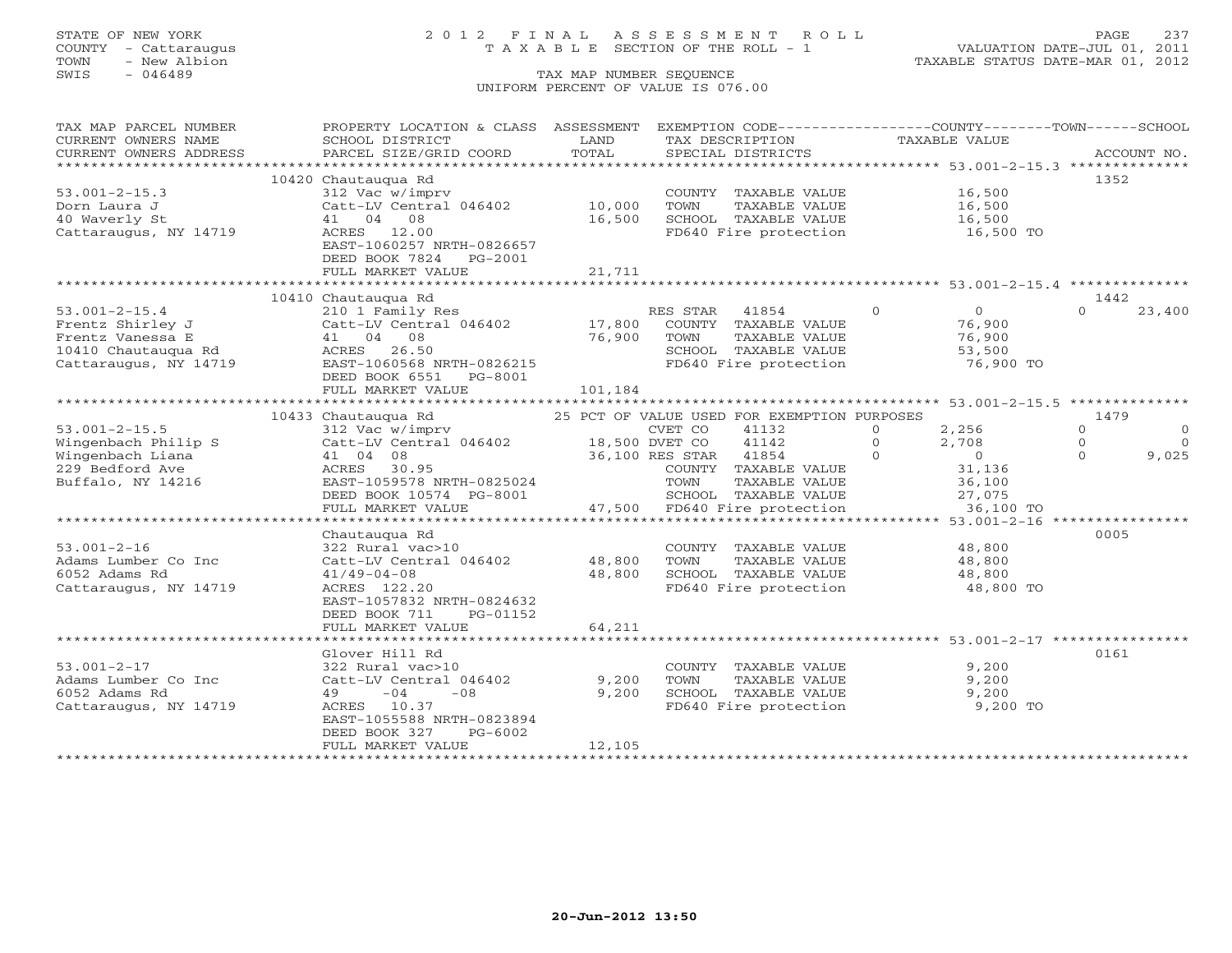## STATE OF NEW YORK 2 0 1 2 F I N A L A S S E S S M E N T R O L L PAGE 238 COUNTY - Cattaraugus T A X A B L E SECTION OF THE ROLL - 1 VALUATION DATE-JUL 01, 2011

| TAX MAP PARCEL NUMBER     | PROPERTY LOCATION & CLASS ASSESSMENT |                |                 | EXEMPTION CODE----------------COUNTY-------TOWN------SCHOOL |          |                |          |             |
|---------------------------|--------------------------------------|----------------|-----------------|-------------------------------------------------------------|----------|----------------|----------|-------------|
| CURRENT OWNERS NAME       | SCHOOL DISTRICT                      | LAND           | TAX DESCRIPTION |                                                             |          | TAXABLE VALUE  |          |             |
| CURRENT OWNERS ADDRESS    | PARCEL SIZE/GRID COORD               | TOTAL          |                 | SPECIAL DISTRICTS                                           |          |                |          | ACCOUNT NO. |
|                           |                                      |                |                 |                                                             |          |                |          |             |
|                           | 10771 Chautauqua Rd                  |                |                 |                                                             |          |                |          | 0043        |
| $53.001 - 2 - 18$         | 210 1 Family Res                     |                | AG DIST         | 41720                                                       | $\circ$  | 10,427         | 10,427   | 10,427      |
| Nelson Carol A            | Catt-LV Central 046402               | 35,500 SR STAR |                 | 41834                                                       | $\Omega$ | $\overline{0}$ | $\Omega$ | 48,520      |
| 10771 Chautauqua Rd       | 49/57 04 08                          |                |                 | 97,800 COUNTY TAXABLE VALUE                                 |          | 87,373         |          |             |
| Cattaraugus, NY 14719     | ACRES 74.23                          |                | TOWN            | TAXABLE VALUE                                               |          | 87,373         |          |             |
|                           | EAST-1054109 NRTH-0825863            |                |                 | SCHOOL TAXABLE VALUE                                        |          | 38,853         |          |             |
| MAY BE SUBJECT TO PAYMENT | DEED BOOK 11217 PG-5001              | 128,684        |                 | FD640 Fire protection                                       |          | 97,800 TO      |          |             |
| UNDER AGDIST LAW TIL 2016 | FULL MARKET VALUE                    |                |                 |                                                             |          |                |          |             |
|                           |                                      |                |                 |                                                             |          |                |          |             |
|                           | Frank Rd                             |                |                 |                                                             |          |                |          | 0233        |
| $53.001 - 2 - 19$         | 322 Rural vac>10                     |                |                 | COUNTY TAXABLE VALUE                                        |          | 6,400          |          |             |
| Hornberger Paul J         | Catt-LV Central 046402               | 6,400          | TOWN            | TAXABLE VALUE                                               |          | 6,400          |          |             |
| Ploetz Ronald             | 44 04<br>08                          | 6,400          |                 | SCHOOL TAXABLE VALUE                                        |          | 6,400          |          |             |
| Adams Robert A            | ACRES<br>5.00                        |                |                 | FD640 Fire protection                                       |          | 6,400 TO       |          |             |
| 11188 Snow Hill Rd        | EAST-1060357 NRTH-0823960            |                |                 |                                                             |          |                |          |             |
| Randolph, NY 14772        | DEED BOOK 00928 PG-00868             |                |                 |                                                             |          |                |          |             |
|                           | FULL MARKET VALUE                    | 8,421          |                 |                                                             |          |                |          |             |
|                           |                                      |                |                 |                                                             |          |                |          |             |
|                           | 6371 Mayo Rd                         |                |                 |                                                             |          |                |          | 0469        |
| $53.002 - 1 - 1$          | 240 Rural res                        |                | RES STAR        | 41854                                                       | $\Omega$ | $\overline{0}$ | $\Omega$ | 23,400      |
| Baker Kenneth W           | Catt-LV Central 046402               | 22,600         |                 | COUNTY TAXABLE VALUE                                        |          | 53,300         |          |             |
| Baker Patricia L          | 26 04 08                             | 53,300         | TOWN            | TAXABLE VALUE                                               |          | 53,300         |          |             |
| 6418 Mayo Rd              | ACRES 38.80                          |                |                 |                                                             |          | 29,900         |          |             |
| Cattaraugus, NY 14719     | EAST-1068430 NRTH-0829787            |                |                 | SCHOOL TAXABLE VALUE<br>FD640 Fire protection               |          | 53,300 TO      |          |             |
|                           | DEED BOOK 16679 PG-2001              |                |                 |                                                             |          |                |          |             |
|                           | FULL MARKET VALUE                    | 70,132         |                 |                                                             |          |                |          |             |
|                           |                                      |                |                 |                                                             |          |                |          |             |
|                           | 6460 Mayo Rd                         |                |                 |                                                             |          |                |          | 0028        |
| $53.002 - 1 - 2.1$        | 270 Mfg housing                      |                | RES STAR        | 41854                                                       | $\circ$  | $\overline{0}$ | $\Omega$ | 23,400      |
| Navarre Scott             | Catt-LV Central 046402               | 4,700          |                 | COUNTY TAXABLE VALUE                                        |          | 54,300         |          |             |
| Navarre Teresa            | 26 04 08                             | 54,300         | TOWN            | TAXABLE VALUE                                               |          | 54,300         |          |             |
| 6460 Mayo Rd              | 2.17 BANK<br>ACRES<br>032            |                |                 | SCHOOL TAXABLE VALUE                                        |          | 30,900         |          |             |
| Cattaraugus, NY 14719     | EAST-1069240 NRTH-0830688            |                |                 | FD640 Fire protection                                       |          | 54,300 TO      |          |             |
|                           | DEED BOOK 3659 PG-9001               |                |                 |                                                             |          |                |          |             |
|                           | FULL MARKET VALUE                    | 71,447         |                 |                                                             |          |                |          |             |
|                           |                                      |                |                 |                                                             |          |                |          |             |
|                           | New Albion Rd                        |                |                 |                                                             |          |                |          | 1108        |
| $53.002 - 1 - 2.2$        | 120 Field crops                      |                |                 | COUNTY TAXABLE VALUE                                        |          | 29,000         |          |             |
| Baker David P             | Catt-LV Central 046402               | 29,000         | TOWN            | TAXABLE VALUE                                               |          | 29,000         |          |             |
| 9851 Chautauqua Rd        | 18 04 08                             | 29,000         |                 |                                                             |          | 29,000         |          |             |
| Cattaraugus, NY 14719     | ACRES 65.25                          |                |                 | SCHOOL TAXABLE VALUE<br>FD640 Fire protection               |          | 29,000 TO      |          |             |
|                           | EAST-1069886 NRTH-0829893            |                |                 |                                                             |          |                |          |             |
| MAY BE SUBJECT TO PAYMENT | DEED BOOK 2103<br>PG-3001            |                |                 |                                                             |          |                |          |             |
| UNDER AGDIST LAW TIL 2015 | FULL MARKET VALUE                    | 38,158         |                 |                                                             |          |                |          |             |
|                           |                                      |                |                 |                                                             |          |                |          |             |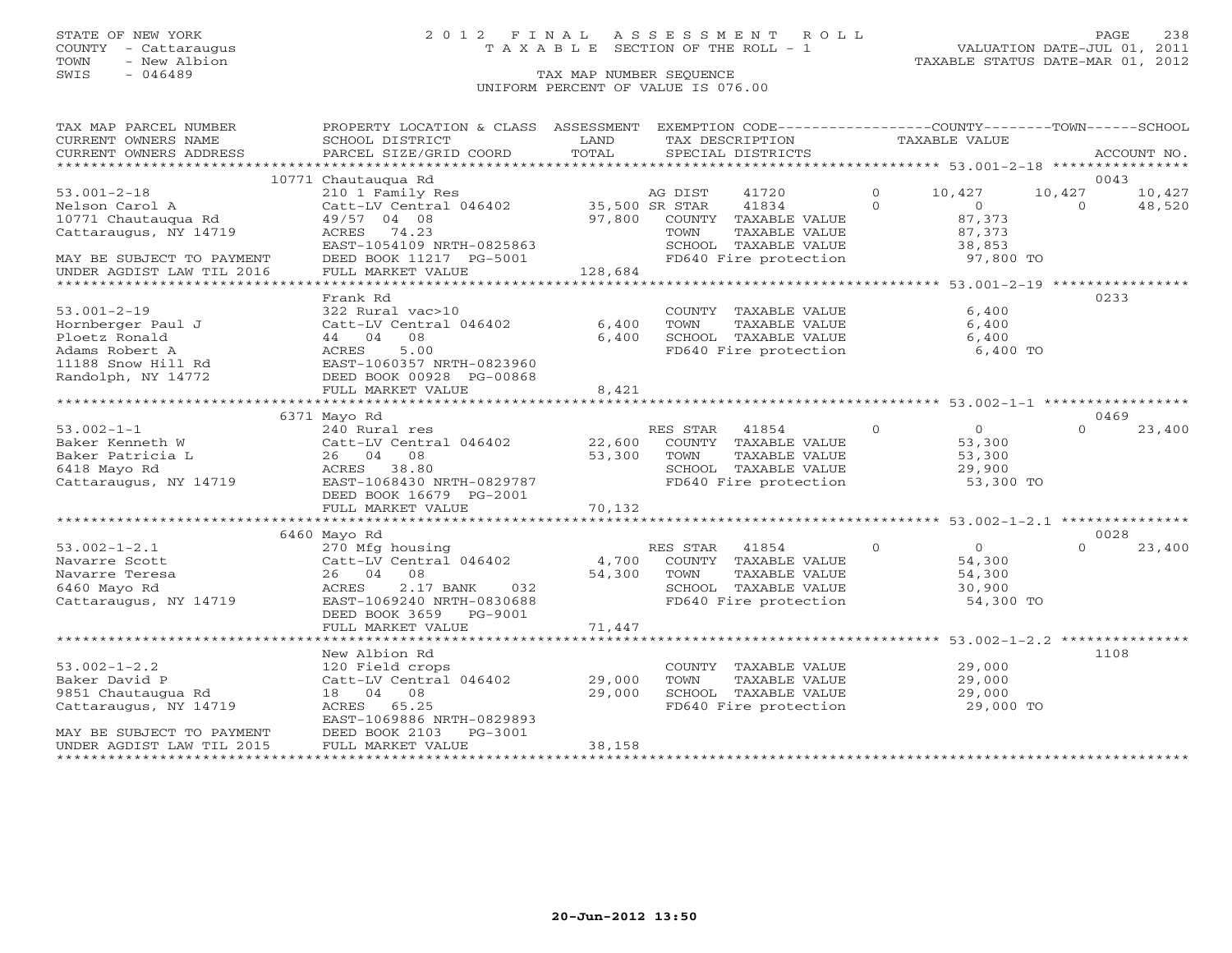## STATE OF NEW YORK 2 0 1 2 F I N A L A S S E S S M E N T R O L L PAGE 239 COUNTY - Cattaraugus T A X A B L E SECTION OF THE ROLL - 1 VALUATION DATE-JUL 01, 2011

| TAX MAP PARCEL NUMBER     | PROPERTY LOCATION & CLASS ASSESSMENT                 |         | EXEMPTION CODE-----------------COUNTY-------TOWN------SCHOOL |                             |                    |
|---------------------------|------------------------------------------------------|---------|--------------------------------------------------------------|-----------------------------|--------------------|
| CURRENT OWNERS NAME       | SCHOOL DISTRICT                                      | LAND    | TAX DESCRIPTION                                              | <b>TAXABLE VALUE</b>        |                    |
| CURRENT OWNERS ADDRESS    | PARCEL SIZE/GRID COORD                               | TOTAL   | SPECIAL DISTRICTS                                            |                             | ACCOUNT NO.        |
| **********************    |                                                      |         |                                                              |                             |                    |
|                           | Mayo Rd                                              |         |                                                              |                             | 1113               |
| $53.002 - 1 - 2.3$        | 312 Vac w/imprv                                      |         | COUNTY TAXABLE VALUE                                         | 11,800                      |                    |
| Minnick Richard           | Catt-LV Central 046402                               | 5,100   | TAXABLE VALUE<br>TOWN                                        | 11,800                      |                    |
| PO Box 596                | 26 04<br>08                                          | 11,800  | SCHOOL TAXABLE VALUE                                         | 11,800                      |                    |
| Collins, NY 14034         | FRNT 200.00 DPTH 220.00<br>EAST-1069169 NRTH-0831263 |         | FD640 Fire protection                                        | 11,800 TO                   |                    |
|                           | DEED BOOK 809<br>PG-00913                            |         |                                                              |                             |                    |
|                           | FULL MARKET VALUE                                    | 15,526  |                                                              |                             |                    |
|                           |                                                      |         |                                                              |                             |                    |
|                           | 6418 Mayo Rd                                         |         |                                                              |                             | 1351               |
| $53.002 - 1 - 2.4$        | 210 1 Family Res                                     |         | COUNTY TAXABLE VALUE                                         | 48,000                      |                    |
| Baker Kenneth W           | Catt-LV Central 046402                               | 5,500   | TOWN<br>TAXABLE VALUE                                        | 48,000                      |                    |
| Baker Patricia            | 26 04 08                                             | 48,000  | SCHOOL TAXABLE VALUE                                         | 48,000                      |                    |
| 6418 Mayo Rd              | 85% Complete                                         |         | FD640 Fire protection                                        | 48,000 TO                   |                    |
| Cattaraugus, NY 14719     | FRNT 272.80 DPTH 115.00                              |         |                                                              |                             |                    |
|                           | EAST-1069165 NRTH-0830293                            |         |                                                              |                             |                    |
|                           | DEED BOOK 907<br>PG-00765                            |         |                                                              |                             |                    |
|                           | FULL MARKET VALUE                                    | 63,158  |                                                              |                             |                    |
|                           |                                                      |         |                                                              |                             |                    |
|                           | 9739 New Albion Rd                                   |         |                                                              |                             | 0081               |
| $53.002 - 1 - 3$          | 280 Res Multiple                                     |         | AGED C/T 41801                                               | $\Omega$<br>18,900          | 18,900<br>$\Omega$ |
| Green Harold              | Catt-LV Central 046402 5,300 SR STAR                 |         | 41834                                                        | $\Omega$<br>$\sim$ 0 $\sim$ | 37,800<br>$\Omega$ |
| 9739 New Albion Rd        | 26 04 08                                             |         | 37,800 COUNTY TAXABLE VALUE                                  | 18,900                      |                    |
| Cattaraugus, NY 14719     | 3.23<br>ACRES                                        |         | TOWN<br>TAXABLE VALUE                                        | 18,900                      |                    |
|                           | EAST-1070026 NRTH-0830682                            |         | SCHOOL TAXABLE VALUE                                         | $\overline{0}$              |                    |
|                           | DEED BOOK 849<br>PG-00494                            |         | FD640 Fire protection                                        | 37,800 TO                   |                    |
|                           | FULL MARKET VALUE                                    | 49,737  |                                                              |                             |                    |
|                           |                                                      |         |                                                              |                             |                    |
|                           | New Albion Rd                                        |         |                                                              |                             | 0192               |
| $53.002 - 1 - 4.1$        | 112 Dairy farm                                       |         | COUNTY TAXABLE VALUE                                         | 95,000                      |                    |
| Gross Carlisle            | Catt-LV Central 046402                               | 63,820  | TAXABLE VALUE<br>TOWN                                        | 95,000                      |                    |
| 9510 New Albion Rd        | 18/19 04 08                                          | 95,000  | SCHOOL TAXABLE VALUE                                         | 95,000                      |                    |
| Cattaraugus, NY 14719     | ACRES 202.60                                         |         | FD640 Fire protection                                        | 95,000 TO                   |                    |
|                           | EAST-1070805 NRTH-0831631                            |         |                                                              |                             |                    |
| MAY BE SUBJECT TO PAYMENT | DEED BOOK 1014 PG-449                                |         |                                                              |                             |                    |
| UNDER AGDIST LAW TIL 2016 | FULL MARKET VALUE                                    | 125,000 |                                                              |                             |                    |
|                           |                                                      |         |                                                              |                             |                    |
|                           | 9660 New Albion Rd                                   |         |                                                              |                             | 1276               |
| $53.002 - 1 - 4.2$        | 270 Mfg housing                                      |         | COUNTY TAXABLE VALUE                                         | 20,000                      |                    |
| Gross Charles D Jr        | Catt-LV Central 046402                               | 5,000   | TOWN<br>TAXABLE VALUE                                        | 20,000                      |                    |
| 908 W Washington Ave      | 18  04  08                                           | 20,000  | SCHOOL TAXABLE VALUE                                         | 20,000                      |                    |
| Kinston, NC 28501         | FRNT 207.00 DPTH 182.00                              |         | FD640 Fire protection                                        | 20,000 TO                   |                    |
|                           | EAST-1071641 NRTH-0830311                            |         |                                                              |                             |                    |
|                           | PG-01019                                             |         |                                                              |                             |                    |
|                           | DEED BOOK 851                                        |         |                                                              |                             |                    |
|                           | FULL MARKET VALUE                                    | 26,316  |                                                              |                             |                    |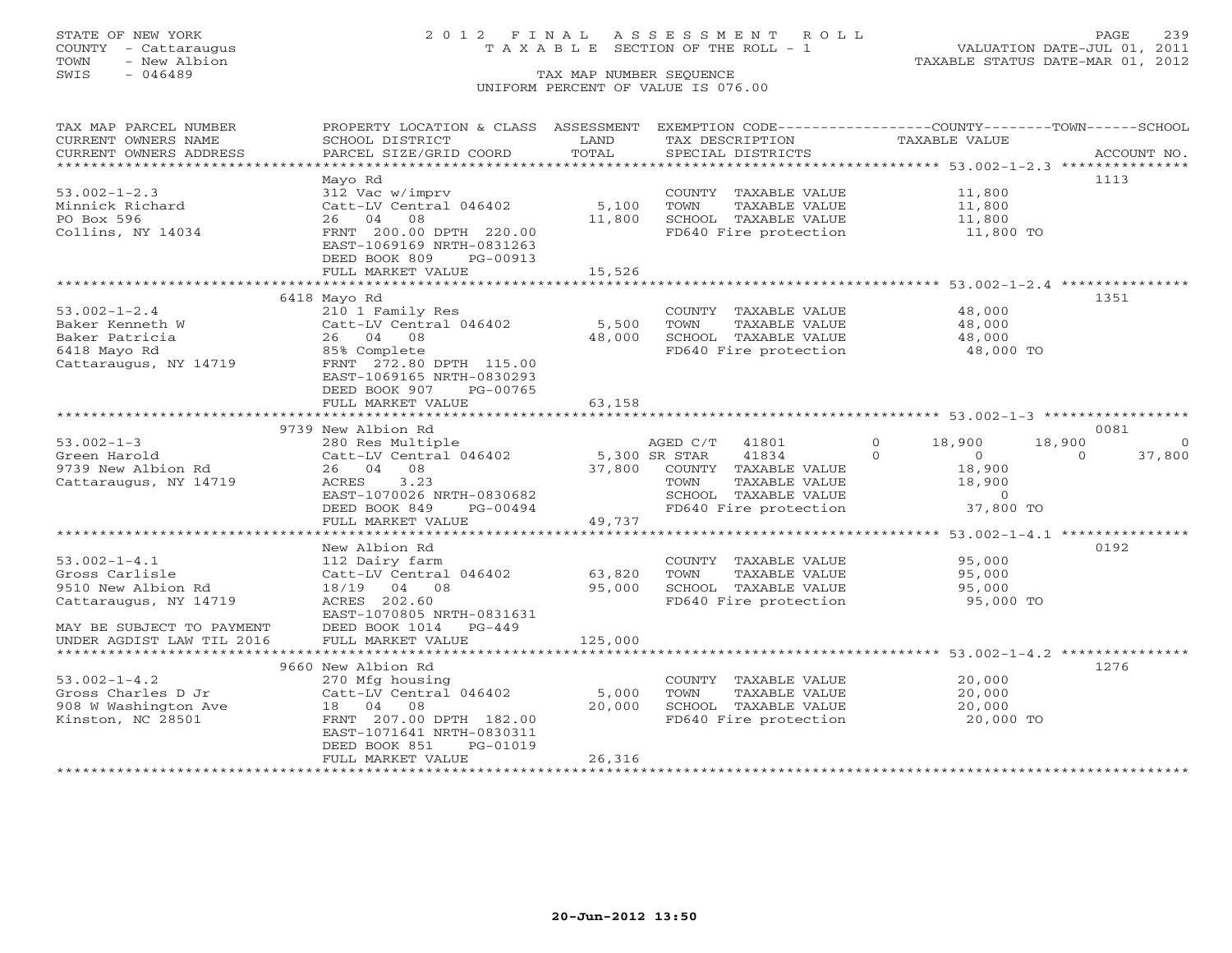## STATE OF NEW YORK 2 0 1 2 F I N A L A S S E S S M E N T R O L L PAGE 240 COUNTY - Cattaraugus T A X A B L E SECTION OF THE ROLL - 1 VALUATION DATE-JUL 01, 2011

TOWN - New Albion TAXABLE STATUS DATE-MAR 01, 2012

| TAX MAP PARCEL NUMBER                                  | PROPERTY LOCATION & CLASS ASSESSMENT        |                |                                      | EXEMPTION CODE-----------------COUNTY-------TOWN------SCHOOL |
|--------------------------------------------------------|---------------------------------------------|----------------|--------------------------------------|--------------------------------------------------------------|
| CURRENT OWNERS NAME<br>CURRENT OWNERS ADDRESS          | SCHOOL DISTRICT<br>PARCEL SIZE/GRID COORD   | LAND<br>TOTAL  | TAX DESCRIPTION<br>SPECIAL DISTRICTS | TAXABLE VALUE<br>ACCOUNT NO.                                 |
| *****************************                          |                                             |                |                                      |                                                              |
|                                                        | New Albion Rd                               |                |                                      | 0030                                                         |
| $53.002 - 1 - 5.1$                                     | 105 Vac farmland                            |                | COUNTY TAXABLE VALUE                 | 30,000                                                       |
| Baker David P                                          | Catt-LV Central 046402                      | 30,000         | TOWN<br>TAXABLE VALUE                | 30,000                                                       |
| 9851 Chautaugua Rd                                     | 04. 08<br>17/18                             | 30,000         | SCHOOL TAXABLE VALUE                 | 30,000                                                       |
| Cattaraugus, NY 14719                                  | ACRES<br>68.50<br>EAST-1071397 NRTH-0829272 |                | FD640 Fire protection                | 30,000 TO                                                    |
| MAY BE SUBJECT TO PAYMENT<br>UNDER AGDIST LAW TIL 2015 | DEED BOOK 2103 PG-3001<br>FULL MARKET VALUE | 39,474         |                                      |                                                              |
| ******************************                         |                                             |                |                                      |                                                              |
|                                                        | New Albion Rd                               |                |                                      | 1095                                                         |
| $53.002 - 1 - 5.2$                                     | 323 Vacant rural                            |                | COUNTY TAXABLE VALUE                 | 15,000                                                       |
| Adams Lumber Co Inc                                    | Catt-LV Central 046402                      | 15,000         | TOWN<br>TAXABLE VALUE                | 15,000                                                       |
| 6052 Adams Rd                                          | $17/18 - 04 - 08$                           | 15,000         | SCHOOL TAXABLE VALUE                 | 15,000                                                       |
| Cattaraugus, NY 14719                                  | ACRES 50.00                                 |                | FD640 Fire protection                | 15,000 TO                                                    |
|                                                        | EAST-1071444 NRTH-0827545                   |                |                                      |                                                              |
|                                                        | DEED BOOK 777<br>PG-00014                   |                |                                      |                                                              |
|                                                        | FULL MARKET VALUE                           | 19,737         |                                      |                                                              |
|                                                        | ********************                        | ************** |                                      | ********************************** 53.002-1-6 *************  |
|                                                        | Chautaugua Rd                               |                |                                      | 0427                                                         |
| $53.002 - 1 - 6$                                       | 270 Mfg housing                             |                | COUNTY TAXABLE VALUE                 | 18,300                                                       |
| Santonocito Richard L                                  | Catt-LV Central 046402                      | 15,300         | TOWN<br>TAXABLE VALUE                | 18,300                                                       |
| Santonocito John J                                     | 17<br>$-04$<br>$-0.8$                       | 18,300         | SCHOOL TAXABLE VALUE                 | 18,300                                                       |
| 10400 Trevett Rd                                       | 21.62<br>ACRES                              |                | FD640 Fire protection                | 18,300 TO                                                    |
| Springville, NY 14141                                  | EAST-1070375 NRTH-0826940                   |                |                                      |                                                              |
|                                                        | DEED BOOK 15007 PG-1                        |                |                                      |                                                              |
|                                                        | FULL MARKET VALUE                           | 24,079         |                                      |                                                              |
|                                                        | Chautaugua Rd                               |                |                                      | 0442                                                         |
| $53.002 - 1 - 7$                                       | 314 Rural vac<10                            |                | COUNTY TAXABLE VALUE                 | 8,200                                                        |
| Zimmerman James C                                      | Catt-LV Central 046402                      | 8,200          | TOWN<br>TAXABLE VALUE                | 8,200                                                        |
| 94 Porter Ave                                          | 17 04 08                                    | 8,200          | SCHOOL TAXABLE VALUE                 | 8,200                                                        |
| North Tonawanda, NY 14120                              | ACRES<br>8.36                               |                | FD640 Fire protection                | 8,200 TO                                                     |
|                                                        | EAST-1070960 NRTH-0826447                   |                |                                      |                                                              |
|                                                        | DEED BOOK 5174 PG-2001                      |                |                                      |                                                              |
|                                                        | FULL MARKET VALUE                           | 10,789         |                                      |                                                              |
|                                                        |                                             |                |                                      |                                                              |
|                                                        | Chautaugua Rd                               |                |                                      | 0551                                                         |
| $53.002 - 1 - 8$                                       | 260 Seasonal res                            |                | COUNTY TAXABLE VALUE                 | 39,700                                                       |
| Zimmerman Ann M                                        | Catt-LV Central 046402                      | 12,700         | TAXABLE VALUE<br>TOWN                | 39,700                                                       |
| Zimmerman James C                                      | 17 04 08                                    | 39,700         | SCHOOL TAXABLE VALUE                 | 39,700                                                       |
| 94 Porter Ave                                          | ACRES 17.42                                 |                | FD640 Fire protection                | 39,700 TO                                                    |
| N. Tonawanda, NY 14120                                 | EAST-1071646 NRTH-0826360                   |                |                                      |                                                              |
|                                                        | DEED BOOK 14709 PG-3002                     |                |                                      |                                                              |
|                                                        | FULL MARKET VALUE                           | 52,237         |                                      |                                                              |
| *******************                                    |                                             |                |                                      |                                                              |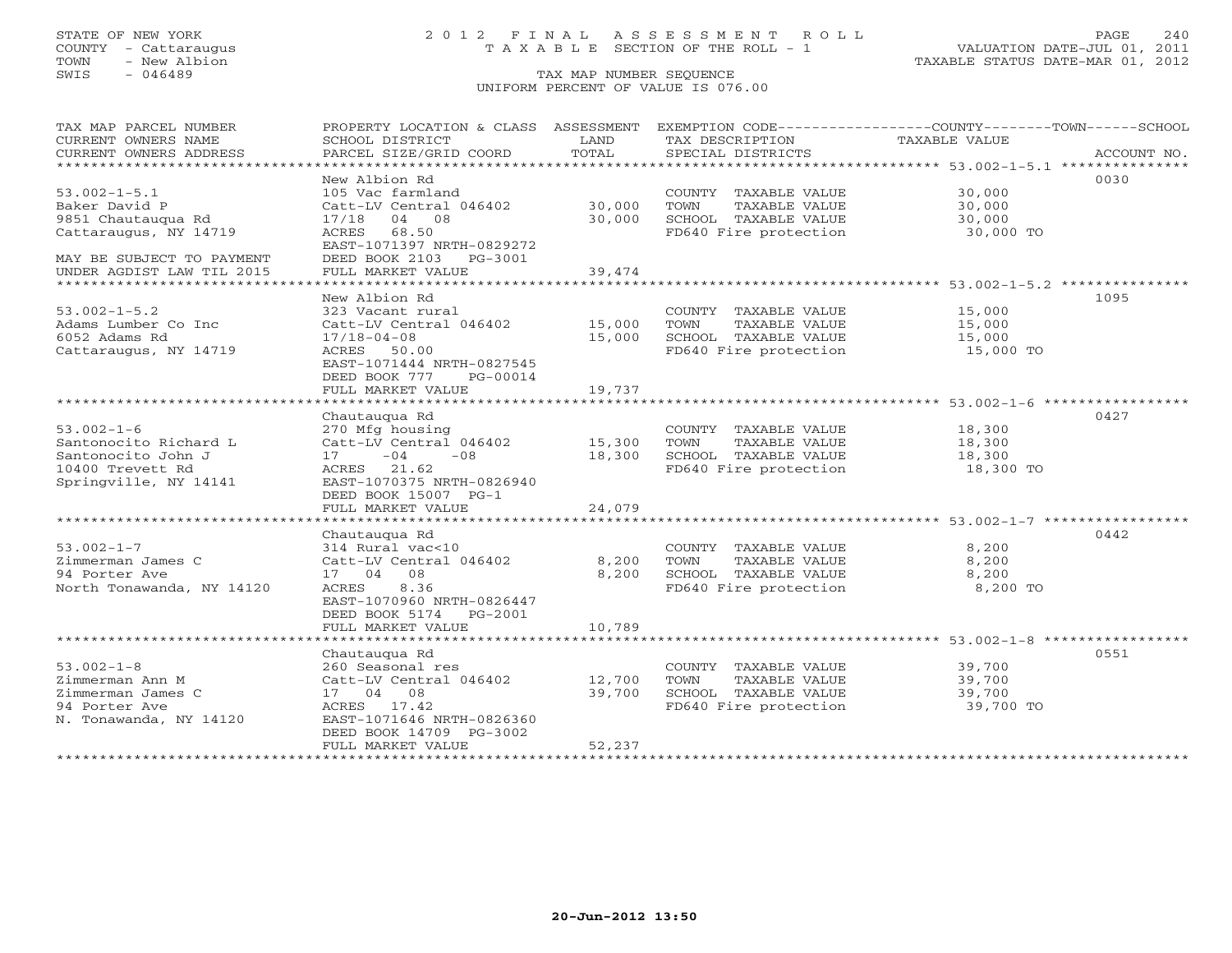## STATE OF NEW YORK 2 0 1 2 F I N A L A S S E S S M E N T R O L L PAGE 241 COUNTY - Cattaraugus T A X A B L E SECTION OF THE ROLL - 1 VALUATION DATE-JUL 01, 2011

| TAX MAP PARCEL NUMBER<br>CURRENT OWNERS NAME<br>CURRENT OWNERS ADDRESS<br>************************* | PROPERTY LOCATION & CLASS ASSESSMENT<br>SCHOOL DISTRICT<br>PARCEL SIZE/GRID COORD | LAND<br>TOTAL  | EXEMPTION CODE-----------------COUNTY-------TOWN------SCHOOL<br>TAX DESCRIPTION<br>SPECIAL DISTRICTS | TAXABLE VALUE       | ACCOUNT NO.          |
|-----------------------------------------------------------------------------------------------------|-----------------------------------------------------------------------------------|----------------|------------------------------------------------------------------------------------------------------|---------------------|----------------------|
|                                                                                                     | Chautaugua Rd                                                                     |                |                                                                                                      |                     | 0154                 |
| $53.002 - 1 - 9$                                                                                    | 322 Rural vac>10                                                                  |                | COUNTY TAXABLE VALUE                                                                                 | 14,000              |                      |
| Benevento Daniel N                                                                                  | Catt-LV Central 046402                                                            | 14,000         | TOWN<br>TAXABLE VALUE                                                                                | 14,000              |                      |
| 9606 Chautauqua Rd                                                                                  | $-04$<br>$-08$<br>17                                                              | 14,000         | SCHOOL TAXABLE VALUE                                                                                 | 14,000              |                      |
|                                                                                                     |                                                                                   |                |                                                                                                      |                     |                      |
| Little Valley, NY 14755                                                                             | 20.00<br>ACRES                                                                    |                | FD640 Fire protection                                                                                | 14,000 TO           |                      |
|                                                                                                     | EAST-1072508 NRTH-0826352                                                         |                |                                                                                                      |                     |                      |
|                                                                                                     | DEED BOOK 860<br>PG-00412                                                         |                |                                                                                                      |                     |                      |
|                                                                                                     | FULL MARKET VALUE                                                                 | 18,421         |                                                                                                      |                     |                      |
|                                                                                                     |                                                                                   |                |                                                                                                      |                     |                      |
|                                                                                                     | 9539 Chautaugua Rd                                                                |                |                                                                                                      |                     | 0301                 |
| $53.002 - 1 - 10$                                                                                   | 260 Seasonal res                                                                  |                | COUNTY TAXABLE VALUE                                                                                 | 31,200              |                      |
| Mc Cann William                                                                                     | Catt-LV Central 046402                                                            | 21,100         | TOWN<br>TAXABLE VALUE                                                                                | 31,200              |                      |
| Mc Cann James                                                                                       | 17<br>$-04$<br>$-0.8$                                                             | 31,200         | SCHOOL TAXABLE VALUE                                                                                 | 31,200              |                      |
| 305 Mckinley Pkwy                                                                                   | ACRES 35.00                                                                       |                | FD640 Fire protection                                                                                | 31,200 TO           |                      |
| Buffalo, NY 14220                                                                                   | EAST-1073495 NRTH-0824417                                                         |                |                                                                                                      |                     |                      |
|                                                                                                     | DEED BOOK 723<br>PG-00511                                                         |                |                                                                                                      |                     |                      |
|                                                                                                     | FULL MARKET VALUE                                                                 | 41,053         |                                                                                                      |                     |                      |
|                                                                                                     |                                                                                   |                |                                                                                                      |                     |                      |
|                                                                                                     | Chautauqua Rd                                                                     |                |                                                                                                      |                     | 0309                 |
| $53.002 - 1 - 11$                                                                                   | 270 Mfg housing                                                                   |                | VET PRO T 41003                                                                                      | $\circ$<br>$\Omega$ | 8,400<br>$\Omega$    |
| Malesky Joseph                                                                                      | Catt-LV Central 046402                                                            | 14,000 CVET CO | 41132                                                                                                | $\Omega$<br>6,000   | $\Omega$<br>$\Omega$ |
| Malesky Pricilla                                                                                    | 17 04 08                                                                          |                | 24,000 DVET CO<br>41142                                                                              | 2,400<br>$\Omega$   | $\Omega$<br>$\Omega$ |
| 424 Central Ave                                                                                     | ACRES 20.00                                                                       |                | COUNTY TAXABLE VALUE                                                                                 | 15,600              |                      |
| Lancaster, NY 14086                                                                                 | EAST-1072883 NRTH-0824681                                                         |                | TAXABLE VALUE<br>TOWN                                                                                | 15,600              |                      |
|                                                                                                     | DEED BOOK 721<br>PG-01049                                                         |                | SCHOOL TAXABLE VALUE                                                                                 | 24,000              |                      |
|                                                                                                     | FULL MARKET VALUE                                                                 |                | 31,579 FD640 Fire protection                                                                         | 24,000 TO           |                      |
|                                                                                                     |                                                                                   |                |                                                                                                      |                     |                      |
|                                                                                                     | Chautaugua Rd                                                                     |                |                                                                                                      |                     | 0506                 |
| $53.002 - 1 - 12$                                                                                   | 260 Seasonal res                                                                  |                | COUNTY TAXABLE VALUE                                                                                 | 23,100              |                      |
| Lawson James                                                                                        | Catt-LV Central 046402                                                            | 12,500         | TAXABLE VALUE<br>TOWN                                                                                | 23,100              |                      |
| Lawson Glen                                                                                         | 17 04 08                                                                          | 23,100         | SCHOOL TAXABLE VALUE                                                                                 | 23,100              |                      |
| 31 Hillside Ave                                                                                     | ACRES 17.00                                                                       |                | FD640 Fire protection                                                                                | 23,100 TO           |                      |
| Dundas, Ontario, Canada                                                                             | EAST-1072525 NRTH-0824707                                                         |                |                                                                                                      |                     |                      |
| L9H 4H7                                                                                             | DEED BOOK 755<br>PG-00851                                                         |                |                                                                                                      |                     |                      |
|                                                                                                     | FULL MARKET VALUE                                                                 | 30,395         |                                                                                                      |                     |                      |
|                                                                                                     |                                                                                   |                |                                                                                                      |                     |                      |
|                                                                                                     | Chautauqua Rd                                                                     |                |                                                                                                      |                     | 0369                 |
| $53.002 - 1 - 13$                                                                                   | 322 Rural vac>10                                                                  |                | COUNTY TAXABLE VALUE                                                                                 | 17,800              |                      |
| Perreault Suzanne                                                                                   | Catt-LV Central 046402                                                            | 17,800         | TOWN<br>TAXABLE VALUE                                                                                | 17,800              |                      |
| 14 Rembrandt Dr                                                                                     | 17 04 08                                                                          | 17,800         | SCHOOL TAXABLE VALUE                                                                                 | 17,800              |                      |
| Niskayuna, NY 12309                                                                                 | 27.69<br>ACRES                                                                    |                | FD640 Fire protection                                                                                | 17,800 TO           |                      |
|                                                                                                     | EAST-1072082 NRTH-0824687                                                         |                |                                                                                                      |                     |                      |
|                                                                                                     | DEED BOOK 856<br>PG-00777                                                         |                |                                                                                                      |                     |                      |
|                                                                                                     | FULL MARKET VALUE                                                                 | 23,421         |                                                                                                      |                     |                      |
|                                                                                                     |                                                                                   |                |                                                                                                      |                     |                      |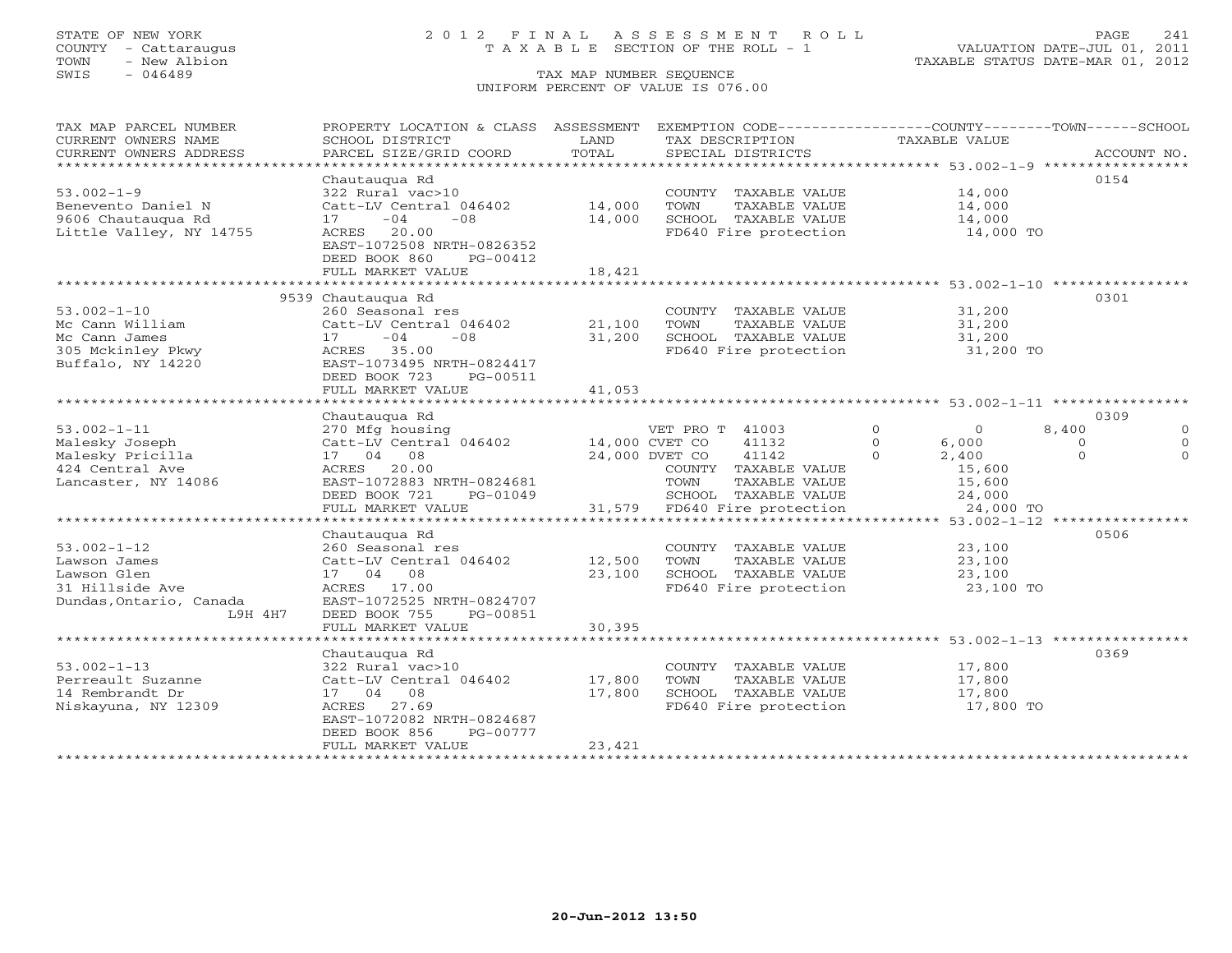### STATE OF NEW YORK 2 0 1 2 F I N A L A S S E S S M E N T R O L L PAGE 242 COUNTY - Cattaraugus T A X A B L E SECTION OF THE ROLL - 1 VALUATION DATE-JUL 01, 2011

### SWIS - 046489 CHE SEQUENCE UNIFORM PERCENT OF VALUE IS 076.00

| TAX MAP PARCEL NUMBER                                             | PROPERTY LOCATION & CLASS ASSESSMENT           |         | EXEMPTION CODE-----------------COUNTY-------TOWN------SCHOOL      |               |                |                  |             |
|-------------------------------------------------------------------|------------------------------------------------|---------|-------------------------------------------------------------------|---------------|----------------|------------------|-------------|
| CURRENT OWNERS NAME                                               | SCHOOL DISTRICT                                | LAND    | TAX DESCRIPTION                                                   | TAXABLE VALUE |                |                  |             |
| CURRENT OWNERS ADDRESS                                            | PARCEL SIZE/GRID COORD                         | TOTAL   | SPECIAL DISTRICTS                                                 |               |                |                  | ACCOUNT NO. |
|                                                                   |                                                |         |                                                                   |               |                |                  |             |
|                                                                   | 9851 Chautauqua Rd                             |         |                                                                   |               |                | 1053             |             |
| $53.002 - 1 - 14.1$                                               | 112 Dairy farm                                 |         | RES STAR<br>41854                                                 | $\circ$       | $\overline{0}$ | $\Omega$         | 23,400      |
| Baker David P                                                     | Catt-LV Central 046402                         | 42,000  | COUNTY<br>TAXABLE VALUE                                           |               | 170,000        |                  |             |
| 9851 Chautauqua Rd                                                | 25 04 08                                       | 170,000 | TOWN<br>TAXABLE VALUE                                             |               | 170,000        |                  |             |
| Cattaraugus, NY 14719                                             | 96.30<br>ACRES                                 |         | SCHOOL TAXABLE VALUE                                              |               | 146,600        |                  |             |
|                                                                   | EAST-1068422 NRTH-0825691                      |         | FD640 Fire protection                                             |               | 170,000 TO     |                  |             |
| MAY BE SUBJECT TO PAYMENT                                         | DEED BOOK 2103<br>PG-3001                      |         |                                                                   |               |                |                  |             |
| UNDER AGDIST LAW TIL 2015<br>************************************ | FULL MARKET VALUE                              | 223,684 |                                                                   |               |                |                  |             |
|                                                                   |                                                |         |                                                                   |               |                |                  |             |
|                                                                   | 6199 Mayo Rd                                   |         |                                                                   | $\Omega$      |                | 1253<br>$\Omega$ |             |
| $53.002 - 1 - 14.3$                                               | 210 1 Family Res                               |         | RES STAR<br>41854                                                 |               | $\overline{0}$ |                  | 23,400      |
| Mc Vaugh Timothy C                                                | Catt-LV Central 046402                         | 5,400   | COUNTY TAXABLE VALUE                                              |               | 49,500         |                  |             |
| 6199 Mayo Rd                                                      | 25 04 08                                       | 49,500  | TOWN<br>TAXABLE VALUE                                             |               | 49,500         |                  |             |
| Cattaraugus, NY 14719-9721                                        | ACRES<br>3.30                                  |         | SCHOOL TAXABLE VALUE<br>FD640 Fire protection                     |               | 26,100         |                  |             |
|                                                                   | EAST-1069121 NRTH-0827018                      |         |                                                                   |               | 49,500 TO      |                  |             |
|                                                                   | DEED BOOK 851<br>PG-00373<br>FULL MARKET VALUE | 65,132  |                                                                   |               |                |                  |             |
|                                                                   |                                                |         |                                                                   |               |                |                  |             |
|                                                                   | 6290 Mayo Rd                                   |         |                                                                   |               |                | 0321             |             |
| $53.002 - 1 - 17$                                                 | 240 Rural res                                  |         | RES STAR<br>41854                                                 | $\circ$       | $\overline{0}$ | $\Omega$         | 23,400      |
| Perez Peter C                                                     | Catt-LV Central 046402                         | 11,100  | COUNTY TAXABLE VALUE                                              |               | 108,000        |                  |             |
| 6290 Mayo Rd                                                      | 26 04 08                                       | 108,000 | TOWN<br>TAXABLE VALUE                                             |               | 108,000        |                  |             |
| Cattaraugus, NY 14719                                             | ACRES<br>14.15                                 |         | SCHOOL TAXABLE VALUE                                              |               | 84,600         |                  |             |
|                                                                   | EAST-1069726 NRTH-0827157                      |         | FD640 Fire protection                                             |               | 108,000 TO     |                  |             |
|                                                                   | DEED BOOK 789<br>PG-00493                      |         |                                                                   |               |                |                  |             |
|                                                                   | FULL MARKET VALUE                              | 142,105 |                                                                   |               |                |                  |             |
|                                                                   |                                                |         |                                                                   |               |                |                  |             |
|                                                                   | 9938 Chautauqua Rd                             |         |                                                                   |               |                | 0461             |             |
| $53.002 - 1 - 18$                                                 | 240 Rural res                                  |         | COUNTY TAXABLE VALUE                                              |               | 42,000         |                  |             |
| McInerney Kelly                                                   | Catt-LV Central 046402                         | 25,900  | TOWN<br>TAXABLE VALUE                                             |               | 42,000         |                  |             |
| McInerney Kerry                                                   | 25 04 08                                       | 42,000  | SCHOOL TAXABLE VALUE                                              |               | 42,000         |                  |             |
| 5131 Pine Needle Dr                                               | 47.04<br>ACRES                                 |         | FD640 Fire protection                                             |               | 42,000 TO      |                  |             |
| Mascotte, FL 34753                                                | EAST-1067541 NRTH-0825682                      |         |                                                                   |               |                |                  |             |
|                                                                   | DEED BOOK 5949 PG-5003                         |         |                                                                   |               |                |                  |             |
|                                                                   | FULL MARKET VALUE                              | 55,263  |                                                                   |               |                |                  |             |
|                                                                   | *****************************                  |         | *********************************** 53.002-1-19.1 *************** |               |                |                  |             |
|                                                                   | Mayo Rd                                        |         |                                                                   |               |                | 0277             |             |
| $53.002 - 1 - 19.1$                                               | 105 Vac farmland                               |         | COUNTY TAXABLE VALUE                                              |               | 31,500         |                  |             |
| Krotz Clifton D                                                   | Catt-LV Central 046402                         | 31,500  | TOWN<br>TAXABLE VALUE                                             |               | 31,500         |                  |             |
| Krotz Florence                                                    | 26 04<br>08                                    | 31,500  | SCHOOL TAXABLE VALUE                                              |               | 31,500         |                  |             |
| 6468 Sweeney Hill Rd                                              | ACRES<br>71.80                                 |         | FD640 Fire protection                                             |               | 31,500 TO      |                  |             |
| Cattaraugus, NY 14719                                             | EAST-1068081 NRTH-0828029                      |         |                                                                   |               |                |                  |             |
| * * * * * * * * * * * * * * * * * * *                             | FULL MARKET VALUE                              | 41,447  |                                                                   |               |                |                  |             |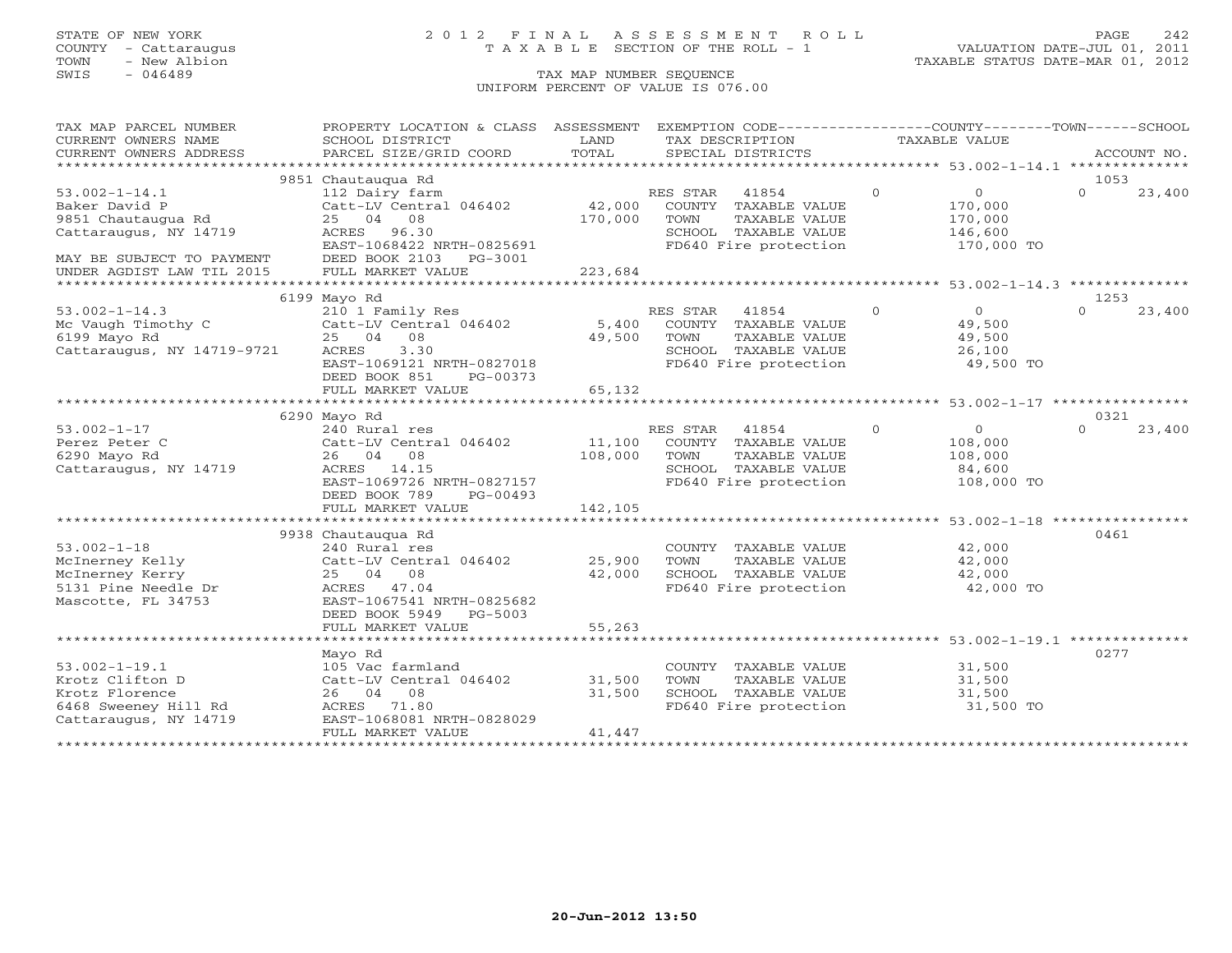## STATE OF NEW YORK 2 0 1 2 F I N A L A S S E S S M E N T R O L L PAGE 243 COUNTY - Cattaraugus T A X A B L E SECTION OF THE ROLL - 1 VALUATION DATE-JUL 01, 2011

| TAX MAP PARCEL NUMBER<br>CURRENT OWNERS NAME<br>CURRENT OWNERS ADDRESS                                | PROPERTY LOCATION & CLASS ASSESSMENT<br>SCHOOL DISTRICT<br>PARCEL SIZE/GRID COORD                                                               | LAND<br>TOTAL            | TAX DESCRIPTION<br>SPECIAL DISTRICTS                                                                  | EXEMPTION CODE-----------------COUNTY-------TOWN------SCHOOL<br>TAXABLE VALUE<br>ACCOUNT NO. |
|-------------------------------------------------------------------------------------------------------|-------------------------------------------------------------------------------------------------------------------------------------------------|--------------------------|-------------------------------------------------------------------------------------------------------|----------------------------------------------------------------------------------------------|
| ***********************                                                                               |                                                                                                                                                 |                          |                                                                                                       |                                                                                              |
| $53.002 - 1 - 19.2$<br>Perez Peter C                                                                  | Mayo Rd<br>312 Vac w/imprv<br>Catt-LV Central 046402                                                                                            | 24,100                   | COUNTY TAXABLE VALUE<br>TOWN<br>TAXABLE VALUE                                                         | 1179<br>50,400<br>50,400                                                                     |
| 6290 Mayo Rd<br>Cattaraugus, NY 14719                                                                 | $26 - 4 - 8$<br>ACRES<br>41.40<br>EAST-1070010 NRTH-0828308<br>DEED BOOK 813<br>PG-00666                                                        | 50,400                   | SCHOOL TAXABLE VALUE<br>FD640 Fire protection                                                         | 50,400<br>50,400 TO                                                                          |
|                                                                                                       | FULL MARKET VALUE                                                                                                                               | 66,316                   |                                                                                                       |                                                                                              |
|                                                                                                       | Mayo Rd                                                                                                                                         |                          |                                                                                                       | 0349                                                                                         |
| $53.002 - 1 - 20$<br>Susz Joseph J<br>7475 Boston State Rd<br>Hamburg, NY 14075                       | 270 Mfg housing<br>Catt-LV Central 046402<br>$-08$<br>$-04$<br>35<br>ACRES 10.26<br>EAST-1068656 NRTH-0828849<br>FULL MARKET VALUE              | 9,100<br>9,600<br>12,632 | COUNTY TAXABLE VALUE<br>TAXABLE VALUE<br>TOWN<br>SCHOOL TAXABLE VALUE<br>FD640 Fire protection        | 9,600<br>9,600<br>9,600<br>9,600 TO                                                          |
|                                                                                                       |                                                                                                                                                 |                          |                                                                                                       |                                                                                              |
|                                                                                                       | Mayo Rd                                                                                                                                         |                          |                                                                                                       | 0007                                                                                         |
| $53.002 - 1 - 21$<br>Adams Lumber Co Inc<br>6052 Adams Rd<br>Cattaraugus, NY 14719                    | 322 Rural vac>10<br>Catt-LV Central 046402<br>26 04<br>08<br>ACRES<br>36.00<br>EAST-1067243 NRTH-0829793<br>DEED BOOK 750<br>PG-00445           | 10,800<br>10,800         | COUNTY TAXABLE VALUE<br><b>TOWN</b><br>TAXABLE VALUE<br>SCHOOL TAXABLE VALUE<br>FD640 Fire protection | 10,800<br>10,800<br>10,800<br>10,800 TO                                                      |
|                                                                                                       | FULL MARKET VALUE                                                                                                                               | 14,211                   |                                                                                                       |                                                                                              |
|                                                                                                       |                                                                                                                                                 |                          |                                                                                                       |                                                                                              |
| $53.002 - 1 - 22$<br>Adams Lumber Co Inc<br>6052 Adams Rd<br>Cattaraugus, NY 14719                    | Mayo Rd<br>314 Rural vac<10<br>Catt-LV Central 046402<br>26 04<br>08<br>8.74<br>ACRES<br>EAST-1067408 NRTH-0828867<br>DEED BOOK 702<br>PG-00166 | 2,600<br>2,600           | COUNTY TAXABLE VALUE<br>TOWN<br>TAXABLE VALUE<br>SCHOOL TAXABLE VALUE<br>FD640 Fire protection        | 0004<br>2,600<br>2,600<br>2,600<br>2,600 TO                                                  |
|                                                                                                       | FULL MARKET VALUE<br>*******************************                                                                                            | 3,421                    |                                                                                                       |                                                                                              |
|                                                                                                       | 6467 Mayo Rd                                                                                                                                    |                          |                                                                                                       | 1303                                                                                         |
| $53.002 - 1 - 23$<br>Kilby Herbert A<br>Kilby Donna L<br>10312 Chautauqua Rd<br>Cattaraugus, NY 14719 | 210 1 Family Res<br>Catt-LV Central 046402<br>26 04<br>08<br>2.90<br>ACRES<br>EAST-1068936 NRTH-0830784<br>DEED BOOK 15793 PG-6001              | 5,100<br>60,300          | COUNTY TAXABLE VALUE<br>TOWN<br>TAXABLE VALUE<br>SCHOOL TAXABLE VALUE<br>FD640 Fire protection        | 60,300<br>60,300<br>60,300<br>60,300 TO                                                      |
| ********************                                                                                  | FULL MARKET VALUE<br>****************************                                                                                               | 79,342                   |                                                                                                       |                                                                                              |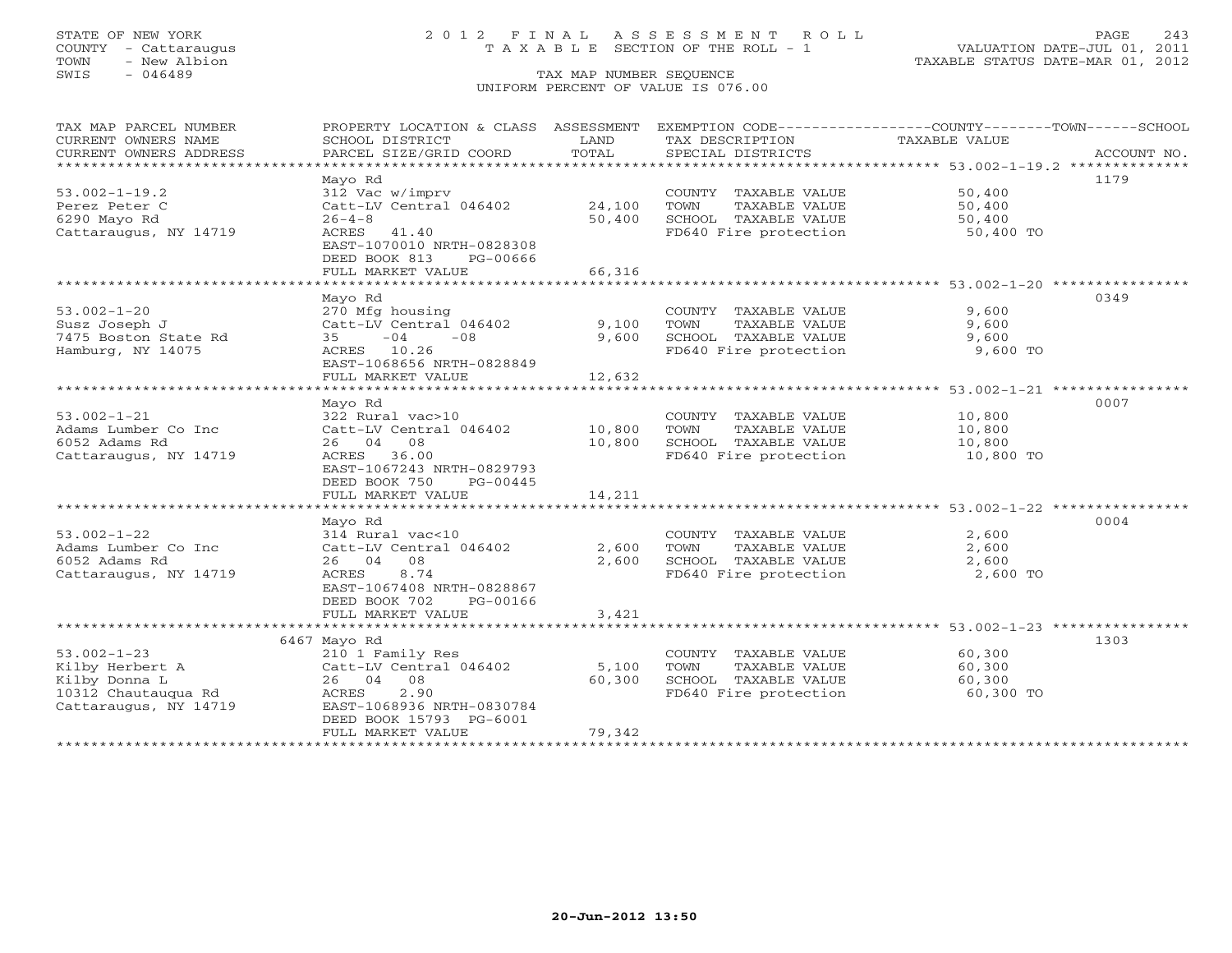## STATE OF NEW YORK 2 0 1 2 F I N A L A S S E S S M E N T R O L L PAGE 244 COUNTY - Cattaraugus T A X A B L E SECTION OF THE ROLL - 1 VALUATION DATE-JUL 01, 2011

TOWN - New Albion TAXABLE STATUS DATE-MAR 01, 2012

| CURRENT OWNERS NAME<br>SCHOOL DISTRICT<br>LAND<br>TAX DESCRIPTION<br>TAXABLE VALUE<br>1556<br>6461 Mayo Rd<br>$\Omega$<br>$\overline{0}$<br>$\Omega$<br>$53.002 - 1 - 24$<br>210 1 Family Res<br>RES STAR<br>41854<br>23,400<br>$\begin{array}{cccc} \texttt{Catt-LV} & \texttt{Central} & 046402 & 10,400 & \texttt{COUNTY} & \texttt{TXABLE} & \texttt{VALUE} \\ 4/10 - \texttt{split} & \texttt{from} & 44.004 - 1 - & 100,500 & \texttt{TOWN} & \texttt{TXABLE} & \texttt{VALUE} \end{array}$<br>Stein Tyler J<br>100,500<br>6461 Mayo Rd<br>TAXABLE VALUE<br>100,500<br>Cattaraugus, NY 14719<br>ACRES 13.30<br>77,100<br>SCHOOL TAXABLE VALUE<br>FD640 Fire protection<br>EAST-1068375 NRTH-0830839<br>100,500 TO<br>DEED BOOK 13727 PG-6001<br>132,237<br>FULL MARKET VALUE<br>0191<br>9516 New Albion Rd<br>$\begin{matrix}0\\97\end{matrix}$<br>RES STAR<br>$\Omega$<br>$53.002 - 2 - 1.1$<br>41854<br>$\Omega$<br>23,400<br>112 Dairy farm<br>Catt-LV Central 046402 44,790<br>COUNTY TAXABLE VALUE<br>Gross Doris H<br>97,230<br>97,230<br>Gross Carlisle<br>19 04 08<br>TOWN<br>TAXABLE VALUE<br>ACRES 107.45<br>SCHOOL TAXABLE VALUE<br>FD640 Fire protection<br>9510 New Albion Rd<br>73,830<br>97,230 TO<br>Cattaraugus, NY 14719<br>EAST-1073368 NRTH-0830541<br>DEED BOOK 1014 PG-449<br>127,934<br>FULL MARKET VALUE<br>MAY BE SUBJECT TO PAYMENT<br>UNDER AGDIST LAW TIL 2013<br>9510 New Albion Rd<br>1527<br>$\overline{O}$<br>$53.002 - 2 - 1.2$<br>$\Omega$<br>$\Omega$<br>23,400<br>210 1 Family Res<br>RES STAR 41854<br>Catt-LV Central 046402 4,500 COUNTY TAXABLE VALUE<br>87,500<br>Gross Carlisle<br>Gross Helen R<br>19 04 08<br>87,500<br>87,500<br>TOWN<br>TAXABLE VALUE<br>9510 New Albion Rd<br>SCHOOL TAXABLE VALUE<br>64,100<br>ACRES 1.85<br>EAST-1074138 NRTH-0829737<br>FD640 Fire protection<br>87,500 TO<br>New Albion, NY 14719<br>115, 132<br>FULL MARKET VALUE<br>9482 New Albion Rd<br>0139<br>$\circ$<br>$53.002 - 2 - 2.1$<br>AGED C/T/S 41800<br>20,200<br>20,200<br>20,200<br>210 1 Family Res<br>210 1 Family Res<br>Catt-LV Central 046402 4,600 SR STAR<br>10 100 COUNTY<br>41834<br>$\Omega$<br>$\Omega$<br>20,200<br>Bridenbaker Ernest<br>RD 1 Sweeney Hill Rd Box104 18 04 08<br>40,400 COUNTY TAXABLE VALUE<br>$\begin{array}{c}0\\20,200\\20\end{array}$<br>Cattaraugus, NY 14719<br>ACRES<br>2.00<br>TOWN TAXABLE VALUE<br>SCHOOL TAXABLE VALUE<br>FD640 Fire protection<br>EAST-1074432 NRTH-0830160<br>DEED BOOK 00877 PG-01122<br>$\overline{0}$<br>40,400 TO<br>53,158<br>FULL MARKET VALUE<br>6505 Sweeney Hill Rd<br>1344<br>$\overline{0}$<br>$53.002 - 2 - 2.3$<br>$\Omega$<br>$\cap$<br>RES STAR 41854<br>23,400<br>240 Rural res<br>9,100<br>Catt-LV Central 046402<br>COUNTY TAXABLE VALUE<br>42,900<br>Gross Max L<br>6505 Sweeney Hill Rd<br>18  04  08<br>42,900<br>TOWN<br>TAXABLE VALUE<br>42,900<br>SCHOOL TAXABLE VALUE<br>19,500<br>Cattaraugus, NY 14719<br>ACRES 10.15<br>FD640 Fire protection<br>EAST-1074419 NRTH-0830708<br>42,900 TO<br>DEED BOOK 904<br>PG-01124<br>56,447<br>FULL MARKET VALUE | TAX MAP PARCEL NUMBER | PROPERTY LOCATION & CLASS ASSESSMENT EXEMPTION CODE----------------COUNTY-------TOWN------SCHOOL |  |  |  |
|----------------------------------------------------------------------------------------------------------------------------------------------------------------------------------------------------------------------------------------------------------------------------------------------------------------------------------------------------------------------------------------------------------------------------------------------------------------------------------------------------------------------------------------------------------------------------------------------------------------------------------------------------------------------------------------------------------------------------------------------------------------------------------------------------------------------------------------------------------------------------------------------------------------------------------------------------------------------------------------------------------------------------------------------------------------------------------------------------------------------------------------------------------------------------------------------------------------------------------------------------------------------------------------------------------------------------------------------------------------------------------------------------------------------------------------------------------------------------------------------------------------------------------------------------------------------------------------------------------------------------------------------------------------------------------------------------------------------------------------------------------------------------------------------------------------------------------------------------------------------------------------------------------------------------------------------------------------------------------------------------------------------------------------------------------------------------------------------------------------------------------------------------------------------------------------------------------------------------------------------------------------------------------------------------------------------------------------------------------------------------------------------------------------------------------------------------------------------------------------------------------------------------------------------------------------------------------------------------------------------------------------------------------------------------------------------------------------------------------------------------------------------------------------------------------------------------------------------------------------------------------------------------------------------------------------------------------------------------------------------------------------------------------------------------------------------------------------|-----------------------|--------------------------------------------------------------------------------------------------|--|--|--|
|                                                                                                                                                                                                                                                                                                                                                                                                                                                                                                                                                                                                                                                                                                                                                                                                                                                                                                                                                                                                                                                                                                                                                                                                                                                                                                                                                                                                                                                                                                                                                                                                                                                                                                                                                                                                                                                                                                                                                                                                                                                                                                                                                                                                                                                                                                                                                                                                                                                                                                                                                                                                                                                                                                                                                                                                                                                                                                                                                                                                                                                                                        |                       |                                                                                                  |  |  |  |
|                                                                                                                                                                                                                                                                                                                                                                                                                                                                                                                                                                                                                                                                                                                                                                                                                                                                                                                                                                                                                                                                                                                                                                                                                                                                                                                                                                                                                                                                                                                                                                                                                                                                                                                                                                                                                                                                                                                                                                                                                                                                                                                                                                                                                                                                                                                                                                                                                                                                                                                                                                                                                                                                                                                                                                                                                                                                                                                                                                                                                                                                                        |                       |                                                                                                  |  |  |  |
|                                                                                                                                                                                                                                                                                                                                                                                                                                                                                                                                                                                                                                                                                                                                                                                                                                                                                                                                                                                                                                                                                                                                                                                                                                                                                                                                                                                                                                                                                                                                                                                                                                                                                                                                                                                                                                                                                                                                                                                                                                                                                                                                                                                                                                                                                                                                                                                                                                                                                                                                                                                                                                                                                                                                                                                                                                                                                                                                                                                                                                                                                        |                       |                                                                                                  |  |  |  |
|                                                                                                                                                                                                                                                                                                                                                                                                                                                                                                                                                                                                                                                                                                                                                                                                                                                                                                                                                                                                                                                                                                                                                                                                                                                                                                                                                                                                                                                                                                                                                                                                                                                                                                                                                                                                                                                                                                                                                                                                                                                                                                                                                                                                                                                                                                                                                                                                                                                                                                                                                                                                                                                                                                                                                                                                                                                                                                                                                                                                                                                                                        |                       |                                                                                                  |  |  |  |
|                                                                                                                                                                                                                                                                                                                                                                                                                                                                                                                                                                                                                                                                                                                                                                                                                                                                                                                                                                                                                                                                                                                                                                                                                                                                                                                                                                                                                                                                                                                                                                                                                                                                                                                                                                                                                                                                                                                                                                                                                                                                                                                                                                                                                                                                                                                                                                                                                                                                                                                                                                                                                                                                                                                                                                                                                                                                                                                                                                                                                                                                                        |                       |                                                                                                  |  |  |  |
|                                                                                                                                                                                                                                                                                                                                                                                                                                                                                                                                                                                                                                                                                                                                                                                                                                                                                                                                                                                                                                                                                                                                                                                                                                                                                                                                                                                                                                                                                                                                                                                                                                                                                                                                                                                                                                                                                                                                                                                                                                                                                                                                                                                                                                                                                                                                                                                                                                                                                                                                                                                                                                                                                                                                                                                                                                                                                                                                                                                                                                                                                        |                       |                                                                                                  |  |  |  |
|                                                                                                                                                                                                                                                                                                                                                                                                                                                                                                                                                                                                                                                                                                                                                                                                                                                                                                                                                                                                                                                                                                                                                                                                                                                                                                                                                                                                                                                                                                                                                                                                                                                                                                                                                                                                                                                                                                                                                                                                                                                                                                                                                                                                                                                                                                                                                                                                                                                                                                                                                                                                                                                                                                                                                                                                                                                                                                                                                                                                                                                                                        |                       |                                                                                                  |  |  |  |
|                                                                                                                                                                                                                                                                                                                                                                                                                                                                                                                                                                                                                                                                                                                                                                                                                                                                                                                                                                                                                                                                                                                                                                                                                                                                                                                                                                                                                                                                                                                                                                                                                                                                                                                                                                                                                                                                                                                                                                                                                                                                                                                                                                                                                                                                                                                                                                                                                                                                                                                                                                                                                                                                                                                                                                                                                                                                                                                                                                                                                                                                                        |                       |                                                                                                  |  |  |  |
|                                                                                                                                                                                                                                                                                                                                                                                                                                                                                                                                                                                                                                                                                                                                                                                                                                                                                                                                                                                                                                                                                                                                                                                                                                                                                                                                                                                                                                                                                                                                                                                                                                                                                                                                                                                                                                                                                                                                                                                                                                                                                                                                                                                                                                                                                                                                                                                                                                                                                                                                                                                                                                                                                                                                                                                                                                                                                                                                                                                                                                                                                        |                       |                                                                                                  |  |  |  |
|                                                                                                                                                                                                                                                                                                                                                                                                                                                                                                                                                                                                                                                                                                                                                                                                                                                                                                                                                                                                                                                                                                                                                                                                                                                                                                                                                                                                                                                                                                                                                                                                                                                                                                                                                                                                                                                                                                                                                                                                                                                                                                                                                                                                                                                                                                                                                                                                                                                                                                                                                                                                                                                                                                                                                                                                                                                                                                                                                                                                                                                                                        |                       |                                                                                                  |  |  |  |
|                                                                                                                                                                                                                                                                                                                                                                                                                                                                                                                                                                                                                                                                                                                                                                                                                                                                                                                                                                                                                                                                                                                                                                                                                                                                                                                                                                                                                                                                                                                                                                                                                                                                                                                                                                                                                                                                                                                                                                                                                                                                                                                                                                                                                                                                                                                                                                                                                                                                                                                                                                                                                                                                                                                                                                                                                                                                                                                                                                                                                                                                                        |                       |                                                                                                  |  |  |  |
|                                                                                                                                                                                                                                                                                                                                                                                                                                                                                                                                                                                                                                                                                                                                                                                                                                                                                                                                                                                                                                                                                                                                                                                                                                                                                                                                                                                                                                                                                                                                                                                                                                                                                                                                                                                                                                                                                                                                                                                                                                                                                                                                                                                                                                                                                                                                                                                                                                                                                                                                                                                                                                                                                                                                                                                                                                                                                                                                                                                                                                                                                        |                       |                                                                                                  |  |  |  |
|                                                                                                                                                                                                                                                                                                                                                                                                                                                                                                                                                                                                                                                                                                                                                                                                                                                                                                                                                                                                                                                                                                                                                                                                                                                                                                                                                                                                                                                                                                                                                                                                                                                                                                                                                                                                                                                                                                                                                                                                                                                                                                                                                                                                                                                                                                                                                                                                                                                                                                                                                                                                                                                                                                                                                                                                                                                                                                                                                                                                                                                                                        |                       |                                                                                                  |  |  |  |
|                                                                                                                                                                                                                                                                                                                                                                                                                                                                                                                                                                                                                                                                                                                                                                                                                                                                                                                                                                                                                                                                                                                                                                                                                                                                                                                                                                                                                                                                                                                                                                                                                                                                                                                                                                                                                                                                                                                                                                                                                                                                                                                                                                                                                                                                                                                                                                                                                                                                                                                                                                                                                                                                                                                                                                                                                                                                                                                                                                                                                                                                                        |                       |                                                                                                  |  |  |  |
|                                                                                                                                                                                                                                                                                                                                                                                                                                                                                                                                                                                                                                                                                                                                                                                                                                                                                                                                                                                                                                                                                                                                                                                                                                                                                                                                                                                                                                                                                                                                                                                                                                                                                                                                                                                                                                                                                                                                                                                                                                                                                                                                                                                                                                                                                                                                                                                                                                                                                                                                                                                                                                                                                                                                                                                                                                                                                                                                                                                                                                                                                        |                       |                                                                                                  |  |  |  |
|                                                                                                                                                                                                                                                                                                                                                                                                                                                                                                                                                                                                                                                                                                                                                                                                                                                                                                                                                                                                                                                                                                                                                                                                                                                                                                                                                                                                                                                                                                                                                                                                                                                                                                                                                                                                                                                                                                                                                                                                                                                                                                                                                                                                                                                                                                                                                                                                                                                                                                                                                                                                                                                                                                                                                                                                                                                                                                                                                                                                                                                                                        |                       |                                                                                                  |  |  |  |
|                                                                                                                                                                                                                                                                                                                                                                                                                                                                                                                                                                                                                                                                                                                                                                                                                                                                                                                                                                                                                                                                                                                                                                                                                                                                                                                                                                                                                                                                                                                                                                                                                                                                                                                                                                                                                                                                                                                                                                                                                                                                                                                                                                                                                                                                                                                                                                                                                                                                                                                                                                                                                                                                                                                                                                                                                                                                                                                                                                                                                                                                                        |                       |                                                                                                  |  |  |  |
|                                                                                                                                                                                                                                                                                                                                                                                                                                                                                                                                                                                                                                                                                                                                                                                                                                                                                                                                                                                                                                                                                                                                                                                                                                                                                                                                                                                                                                                                                                                                                                                                                                                                                                                                                                                                                                                                                                                                                                                                                                                                                                                                                                                                                                                                                                                                                                                                                                                                                                                                                                                                                                                                                                                                                                                                                                                                                                                                                                                                                                                                                        |                       |                                                                                                  |  |  |  |
|                                                                                                                                                                                                                                                                                                                                                                                                                                                                                                                                                                                                                                                                                                                                                                                                                                                                                                                                                                                                                                                                                                                                                                                                                                                                                                                                                                                                                                                                                                                                                                                                                                                                                                                                                                                                                                                                                                                                                                                                                                                                                                                                                                                                                                                                                                                                                                                                                                                                                                                                                                                                                                                                                                                                                                                                                                                                                                                                                                                                                                                                                        |                       |                                                                                                  |  |  |  |
|                                                                                                                                                                                                                                                                                                                                                                                                                                                                                                                                                                                                                                                                                                                                                                                                                                                                                                                                                                                                                                                                                                                                                                                                                                                                                                                                                                                                                                                                                                                                                                                                                                                                                                                                                                                                                                                                                                                                                                                                                                                                                                                                                                                                                                                                                                                                                                                                                                                                                                                                                                                                                                                                                                                                                                                                                                                                                                                                                                                                                                                                                        |                       |                                                                                                  |  |  |  |
|                                                                                                                                                                                                                                                                                                                                                                                                                                                                                                                                                                                                                                                                                                                                                                                                                                                                                                                                                                                                                                                                                                                                                                                                                                                                                                                                                                                                                                                                                                                                                                                                                                                                                                                                                                                                                                                                                                                                                                                                                                                                                                                                                                                                                                                                                                                                                                                                                                                                                                                                                                                                                                                                                                                                                                                                                                                                                                                                                                                                                                                                                        |                       |                                                                                                  |  |  |  |
|                                                                                                                                                                                                                                                                                                                                                                                                                                                                                                                                                                                                                                                                                                                                                                                                                                                                                                                                                                                                                                                                                                                                                                                                                                                                                                                                                                                                                                                                                                                                                                                                                                                                                                                                                                                                                                                                                                                                                                                                                                                                                                                                                                                                                                                                                                                                                                                                                                                                                                                                                                                                                                                                                                                                                                                                                                                                                                                                                                                                                                                                                        |                       |                                                                                                  |  |  |  |
|                                                                                                                                                                                                                                                                                                                                                                                                                                                                                                                                                                                                                                                                                                                                                                                                                                                                                                                                                                                                                                                                                                                                                                                                                                                                                                                                                                                                                                                                                                                                                                                                                                                                                                                                                                                                                                                                                                                                                                                                                                                                                                                                                                                                                                                                                                                                                                                                                                                                                                                                                                                                                                                                                                                                                                                                                                                                                                                                                                                                                                                                                        |                       |                                                                                                  |  |  |  |
|                                                                                                                                                                                                                                                                                                                                                                                                                                                                                                                                                                                                                                                                                                                                                                                                                                                                                                                                                                                                                                                                                                                                                                                                                                                                                                                                                                                                                                                                                                                                                                                                                                                                                                                                                                                                                                                                                                                                                                                                                                                                                                                                                                                                                                                                                                                                                                                                                                                                                                                                                                                                                                                                                                                                                                                                                                                                                                                                                                                                                                                                                        |                       |                                                                                                  |  |  |  |
|                                                                                                                                                                                                                                                                                                                                                                                                                                                                                                                                                                                                                                                                                                                                                                                                                                                                                                                                                                                                                                                                                                                                                                                                                                                                                                                                                                                                                                                                                                                                                                                                                                                                                                                                                                                                                                                                                                                                                                                                                                                                                                                                                                                                                                                                                                                                                                                                                                                                                                                                                                                                                                                                                                                                                                                                                                                                                                                                                                                                                                                                                        |                       |                                                                                                  |  |  |  |
|                                                                                                                                                                                                                                                                                                                                                                                                                                                                                                                                                                                                                                                                                                                                                                                                                                                                                                                                                                                                                                                                                                                                                                                                                                                                                                                                                                                                                                                                                                                                                                                                                                                                                                                                                                                                                                                                                                                                                                                                                                                                                                                                                                                                                                                                                                                                                                                                                                                                                                                                                                                                                                                                                                                                                                                                                                                                                                                                                                                                                                                                                        |                       |                                                                                                  |  |  |  |
|                                                                                                                                                                                                                                                                                                                                                                                                                                                                                                                                                                                                                                                                                                                                                                                                                                                                                                                                                                                                                                                                                                                                                                                                                                                                                                                                                                                                                                                                                                                                                                                                                                                                                                                                                                                                                                                                                                                                                                                                                                                                                                                                                                                                                                                                                                                                                                                                                                                                                                                                                                                                                                                                                                                                                                                                                                                                                                                                                                                                                                                                                        |                       |                                                                                                  |  |  |  |
|                                                                                                                                                                                                                                                                                                                                                                                                                                                                                                                                                                                                                                                                                                                                                                                                                                                                                                                                                                                                                                                                                                                                                                                                                                                                                                                                                                                                                                                                                                                                                                                                                                                                                                                                                                                                                                                                                                                                                                                                                                                                                                                                                                                                                                                                                                                                                                                                                                                                                                                                                                                                                                                                                                                                                                                                                                                                                                                                                                                                                                                                                        |                       |                                                                                                  |  |  |  |
|                                                                                                                                                                                                                                                                                                                                                                                                                                                                                                                                                                                                                                                                                                                                                                                                                                                                                                                                                                                                                                                                                                                                                                                                                                                                                                                                                                                                                                                                                                                                                                                                                                                                                                                                                                                                                                                                                                                                                                                                                                                                                                                                                                                                                                                                                                                                                                                                                                                                                                                                                                                                                                                                                                                                                                                                                                                                                                                                                                                                                                                                                        |                       |                                                                                                  |  |  |  |
|                                                                                                                                                                                                                                                                                                                                                                                                                                                                                                                                                                                                                                                                                                                                                                                                                                                                                                                                                                                                                                                                                                                                                                                                                                                                                                                                                                                                                                                                                                                                                                                                                                                                                                                                                                                                                                                                                                                                                                                                                                                                                                                                                                                                                                                                                                                                                                                                                                                                                                                                                                                                                                                                                                                                                                                                                                                                                                                                                                                                                                                                                        |                       |                                                                                                  |  |  |  |
|                                                                                                                                                                                                                                                                                                                                                                                                                                                                                                                                                                                                                                                                                                                                                                                                                                                                                                                                                                                                                                                                                                                                                                                                                                                                                                                                                                                                                                                                                                                                                                                                                                                                                                                                                                                                                                                                                                                                                                                                                                                                                                                                                                                                                                                                                                                                                                                                                                                                                                                                                                                                                                                                                                                                                                                                                                                                                                                                                                                                                                                                                        |                       |                                                                                                  |  |  |  |
|                                                                                                                                                                                                                                                                                                                                                                                                                                                                                                                                                                                                                                                                                                                                                                                                                                                                                                                                                                                                                                                                                                                                                                                                                                                                                                                                                                                                                                                                                                                                                                                                                                                                                                                                                                                                                                                                                                                                                                                                                                                                                                                                                                                                                                                                                                                                                                                                                                                                                                                                                                                                                                                                                                                                                                                                                                                                                                                                                                                                                                                                                        |                       |                                                                                                  |  |  |  |
|                                                                                                                                                                                                                                                                                                                                                                                                                                                                                                                                                                                                                                                                                                                                                                                                                                                                                                                                                                                                                                                                                                                                                                                                                                                                                                                                                                                                                                                                                                                                                                                                                                                                                                                                                                                                                                                                                                                                                                                                                                                                                                                                                                                                                                                                                                                                                                                                                                                                                                                                                                                                                                                                                                                                                                                                                                                                                                                                                                                                                                                                                        |                       |                                                                                                  |  |  |  |
|                                                                                                                                                                                                                                                                                                                                                                                                                                                                                                                                                                                                                                                                                                                                                                                                                                                                                                                                                                                                                                                                                                                                                                                                                                                                                                                                                                                                                                                                                                                                                                                                                                                                                                                                                                                                                                                                                                                                                                                                                                                                                                                                                                                                                                                                                                                                                                                                                                                                                                                                                                                                                                                                                                                                                                                                                                                                                                                                                                                                                                                                                        |                       |                                                                                                  |  |  |  |
|                                                                                                                                                                                                                                                                                                                                                                                                                                                                                                                                                                                                                                                                                                                                                                                                                                                                                                                                                                                                                                                                                                                                                                                                                                                                                                                                                                                                                                                                                                                                                                                                                                                                                                                                                                                                                                                                                                                                                                                                                                                                                                                                                                                                                                                                                                                                                                                                                                                                                                                                                                                                                                                                                                                                                                                                                                                                                                                                                                                                                                                                                        |                       |                                                                                                  |  |  |  |
|                                                                                                                                                                                                                                                                                                                                                                                                                                                                                                                                                                                                                                                                                                                                                                                                                                                                                                                                                                                                                                                                                                                                                                                                                                                                                                                                                                                                                                                                                                                                                                                                                                                                                                                                                                                                                                                                                                                                                                                                                                                                                                                                                                                                                                                                                                                                                                                                                                                                                                                                                                                                                                                                                                                                                                                                                                                                                                                                                                                                                                                                                        |                       |                                                                                                  |  |  |  |
|                                                                                                                                                                                                                                                                                                                                                                                                                                                                                                                                                                                                                                                                                                                                                                                                                                                                                                                                                                                                                                                                                                                                                                                                                                                                                                                                                                                                                                                                                                                                                                                                                                                                                                                                                                                                                                                                                                                                                                                                                                                                                                                                                                                                                                                                                                                                                                                                                                                                                                                                                                                                                                                                                                                                                                                                                                                                                                                                                                                                                                                                                        |                       |                                                                                                  |  |  |  |
|                                                                                                                                                                                                                                                                                                                                                                                                                                                                                                                                                                                                                                                                                                                                                                                                                                                                                                                                                                                                                                                                                                                                                                                                                                                                                                                                                                                                                                                                                                                                                                                                                                                                                                                                                                                                                                                                                                                                                                                                                                                                                                                                                                                                                                                                                                                                                                                                                                                                                                                                                                                                                                                                                                                                                                                                                                                                                                                                                                                                                                                                                        |                       |                                                                                                  |  |  |  |
|                                                                                                                                                                                                                                                                                                                                                                                                                                                                                                                                                                                                                                                                                                                                                                                                                                                                                                                                                                                                                                                                                                                                                                                                                                                                                                                                                                                                                                                                                                                                                                                                                                                                                                                                                                                                                                                                                                                                                                                                                                                                                                                                                                                                                                                                                                                                                                                                                                                                                                                                                                                                                                                                                                                                                                                                                                                                                                                                                                                                                                                                                        |                       |                                                                                                  |  |  |  |
|                                                                                                                                                                                                                                                                                                                                                                                                                                                                                                                                                                                                                                                                                                                                                                                                                                                                                                                                                                                                                                                                                                                                                                                                                                                                                                                                                                                                                                                                                                                                                                                                                                                                                                                                                                                                                                                                                                                                                                                                                                                                                                                                                                                                                                                                                                                                                                                                                                                                                                                                                                                                                                                                                                                                                                                                                                                                                                                                                                                                                                                                                        |                       |                                                                                                  |  |  |  |
|                                                                                                                                                                                                                                                                                                                                                                                                                                                                                                                                                                                                                                                                                                                                                                                                                                                                                                                                                                                                                                                                                                                                                                                                                                                                                                                                                                                                                                                                                                                                                                                                                                                                                                                                                                                                                                                                                                                                                                                                                                                                                                                                                                                                                                                                                                                                                                                                                                                                                                                                                                                                                                                                                                                                                                                                                                                                                                                                                                                                                                                                                        |                       |                                                                                                  |  |  |  |
|                                                                                                                                                                                                                                                                                                                                                                                                                                                                                                                                                                                                                                                                                                                                                                                                                                                                                                                                                                                                                                                                                                                                                                                                                                                                                                                                                                                                                                                                                                                                                                                                                                                                                                                                                                                                                                                                                                                                                                                                                                                                                                                                                                                                                                                                                                                                                                                                                                                                                                                                                                                                                                                                                                                                                                                                                                                                                                                                                                                                                                                                                        |                       |                                                                                                  |  |  |  |
|                                                                                                                                                                                                                                                                                                                                                                                                                                                                                                                                                                                                                                                                                                                                                                                                                                                                                                                                                                                                                                                                                                                                                                                                                                                                                                                                                                                                                                                                                                                                                                                                                                                                                                                                                                                                                                                                                                                                                                                                                                                                                                                                                                                                                                                                                                                                                                                                                                                                                                                                                                                                                                                                                                                                                                                                                                                                                                                                                                                                                                                                                        |                       |                                                                                                  |  |  |  |
|                                                                                                                                                                                                                                                                                                                                                                                                                                                                                                                                                                                                                                                                                                                                                                                                                                                                                                                                                                                                                                                                                                                                                                                                                                                                                                                                                                                                                                                                                                                                                                                                                                                                                                                                                                                                                                                                                                                                                                                                                                                                                                                                                                                                                                                                                                                                                                                                                                                                                                                                                                                                                                                                                                                                                                                                                                                                                                                                                                                                                                                                                        |                       |                                                                                                  |  |  |  |
|                                                                                                                                                                                                                                                                                                                                                                                                                                                                                                                                                                                                                                                                                                                                                                                                                                                                                                                                                                                                                                                                                                                                                                                                                                                                                                                                                                                                                                                                                                                                                                                                                                                                                                                                                                                                                                                                                                                                                                                                                                                                                                                                                                                                                                                                                                                                                                                                                                                                                                                                                                                                                                                                                                                                                                                                                                                                                                                                                                                                                                                                                        |                       |                                                                                                  |  |  |  |
|                                                                                                                                                                                                                                                                                                                                                                                                                                                                                                                                                                                                                                                                                                                                                                                                                                                                                                                                                                                                                                                                                                                                                                                                                                                                                                                                                                                                                                                                                                                                                                                                                                                                                                                                                                                                                                                                                                                                                                                                                                                                                                                                                                                                                                                                                                                                                                                                                                                                                                                                                                                                                                                                                                                                                                                                                                                                                                                                                                                                                                                                                        |                       |                                                                                                  |  |  |  |
|                                                                                                                                                                                                                                                                                                                                                                                                                                                                                                                                                                                                                                                                                                                                                                                                                                                                                                                                                                                                                                                                                                                                                                                                                                                                                                                                                                                                                                                                                                                                                                                                                                                                                                                                                                                                                                                                                                                                                                                                                                                                                                                                                                                                                                                                                                                                                                                                                                                                                                                                                                                                                                                                                                                                                                                                                                                                                                                                                                                                                                                                                        |                       |                                                                                                  |  |  |  |
|                                                                                                                                                                                                                                                                                                                                                                                                                                                                                                                                                                                                                                                                                                                                                                                                                                                                                                                                                                                                                                                                                                                                                                                                                                                                                                                                                                                                                                                                                                                                                                                                                                                                                                                                                                                                                                                                                                                                                                                                                                                                                                                                                                                                                                                                                                                                                                                                                                                                                                                                                                                                                                                                                                                                                                                                                                                                                                                                                                                                                                                                                        |                       |                                                                                                  |  |  |  |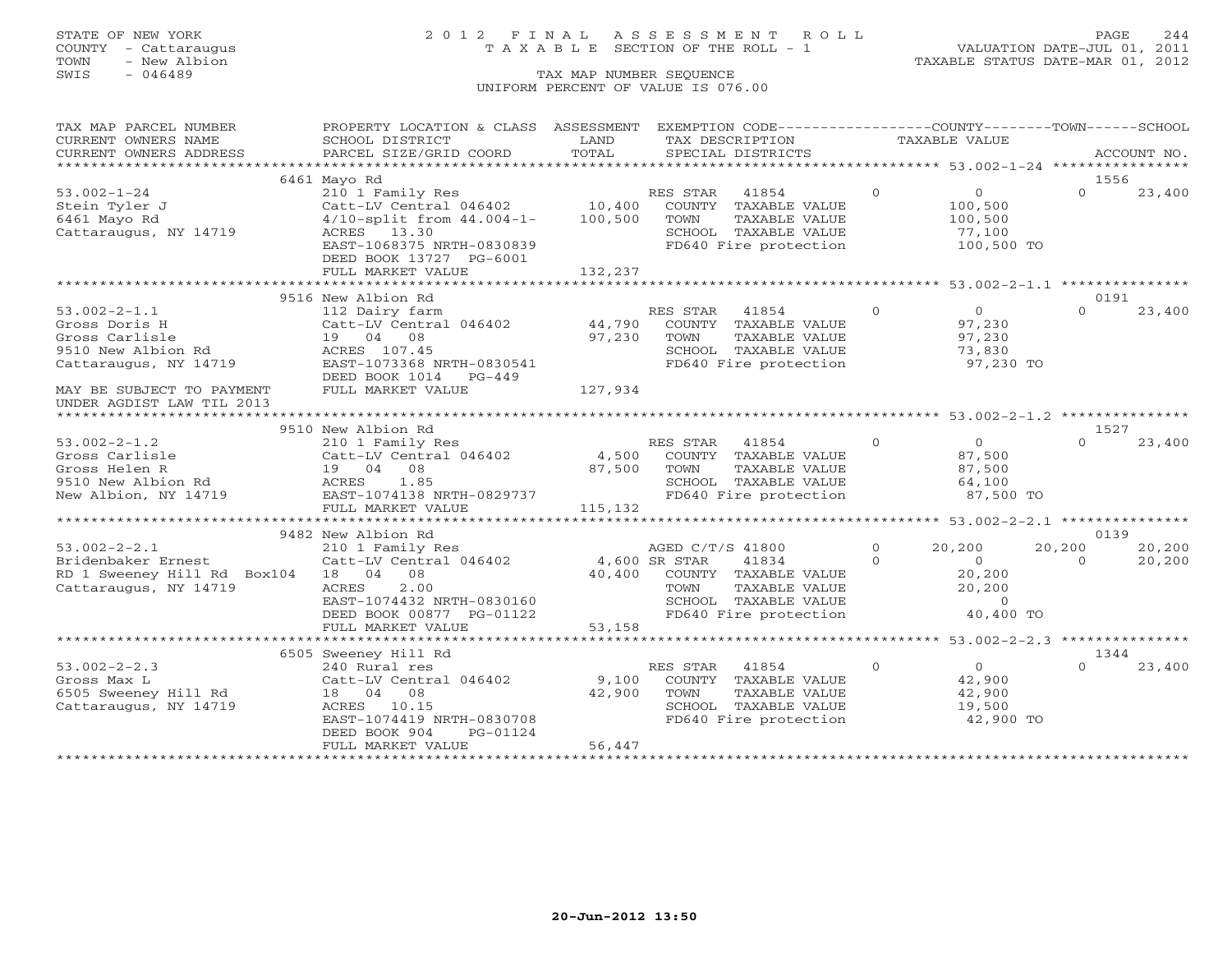### STATE OF NEW YORK 2 0 1 2 F I N A L A S S E S S M E N T R O L L PAGE 245 COUNTY - Cattaraugus T A X A B L E SECTION OF THE ROLL - 1 VALUATION DATE-JUL 01, 2011

| TAX MAP PARCEL NUMBER                                                  | PROPERTY LOCATION & CLASS ASSESSMENT EXEMPTION CODE----------------COUNTY-------TOWN------SCHOOL |               |                                                                                                                        |                                     |                                             |
|------------------------------------------------------------------------|--------------------------------------------------------------------------------------------------|---------------|------------------------------------------------------------------------------------------------------------------------|-------------------------------------|---------------------------------------------|
| CURRENT OWNERS NAME                                                    | SCHOOL DISTRICT                                                                                  | LAND          | TAX DESCRIPTION                                                                                                        | <b>TAXABLE VALUE</b>                |                                             |
| CURRENT OWNERS ADDRESS                                                 | PARCEL SIZE/GRID COORD                                                                           | TOTAL         | SPECIAL DISTRICTS                                                                                                      |                                     | ACCOUNT NO.                                 |
|                                                                        |                                                                                                  |               |                                                                                                                        |                                     | 1378                                        |
| $53.002 - 2 - 2.6$                                                     | New Albion Rd<br>210 1 Family Res                                                                |               | COUNTY TAXABLE VALUE 39,500                                                                                            |                                     |                                             |
| Gross Max                                                              | Catt-LV Central 046402                                                                           | 4,000         | TOWN<br>TAXABLE VALUE                                                                                                  | 39,500                              |                                             |
| 6505 Sweeney Hill Rd                                                   | 18  04  08                                                                                       | 39,500        | SCHOOL TAXABLE VALUE                                                                                                   | 39,500                              |                                             |
| Cattaraugus, NY 14719                                                  | FRNT 200.00 DPTH 215.00                                                                          |               | FD640 Fire protection                                                                                                  | 39,500 TO                           |                                             |
|                                                                        | EAST-1074362 NRTH-0829657                                                                        |               |                                                                                                                        |                                     |                                             |
|                                                                        | DEED BOOK 13491 PG-7003                                                                          |               |                                                                                                                        |                                     |                                             |
|                                                                        | FULL MARKET VALUE                                                                                | 51,974        |                                                                                                                        |                                     |                                             |
|                                                                        |                                                                                                  |               |                                                                                                                        |                                     |                                             |
|                                                                        | 9476 New Albion Rd                                                                               |               | 94 PCT OF VALUE USED FOR EXEMPTION PURPOSES                                                                            |                                     | 0519                                        |
| $53.002 - 2 - 3$                                                       | 240 Rural res                                                                                    |               | VET PRO T 41003                                                                                                        | $\Omega$<br>$\circ$                 | 36,000<br>$\circ$                           |
| West Franklin                                                          | Catt-LV Central 046402                                                                           | 9,000 CVET CO | 41132                                                                                                                  | 10,740<br>10,740<br>$\Omega$        | $\Omega$<br>$\Omega$<br>$\circ$<br>$\Omega$ |
| 9476 New Albion Rd<br>Cattaraugus, NY 14719                            | 10 04 08<br>ACRES 10.00                                                                          |               | 45,700 DVET CO<br>41142<br>$\overline{0}$<br>41834<br>SR STAR                                                          | 10,740<br>$\circ$<br>$\overline{0}$ | $\Omega$<br>45,700                          |
|                                                                        | EAST-1074930 NRTH-0829933                                                                        |               |                                                                                                                        |                                     |                                             |
|                                                                        | FULL MARKET VALUE                                                                                | 60,132 TOWN   | COUNTY TAXABLE VALUE $24,220$<br>TOWN TAXABLE VALUE 9,700<br>SCHOOL TAXABLE VALUE 0<br>FD640 Fire protection 45,700 TO |                                     |                                             |
|                                                                        |                                                                                                  |               |                                                                                                                        |                                     |                                             |
|                                                                        |                                                                                                  |               |                                                                                                                        |                                     |                                             |
|                                                                        |                                                                                                  |               |                                                                                                                        |                                     |                                             |
|                                                                        | 6468 Sweeney Hill Rd                                                                             |               |                                                                                                                        |                                     | 0276                                        |
| $53.002 - 2 - 4$                                                       | 112 Dairy farm                                                                                   |               | AGED C/T/S 41800                                                                                                       | $\overline{0}$<br>17,860            | 17,860<br>17,860                            |
| Krotz Clifton D                                                        | Catt-LV Central 046402 45,000 SR STAR                                                            |               | 41834                                                                                                                  | $\Omega$<br>$\overline{0}$          | $\Omega$<br>48,520                          |
| Krotz Florence 10 04 08<br>6468 Sweeney Hill Rd           ACRES 108.10 |                                                                                                  |               | 89,300 COUNTY TAXABLE VALUE<br>TOWN TAXABLE VALUE                                                                      | 71,440                              |                                             |
|                                                                        |                                                                                                  |               |                                                                                                                        | 71,440                              |                                             |
| Cattaraugus, NY 14719                                                  | EAST-1076012 NRTH-0831070<br>DEED BOOK 626<br>PG-00141                                           |               | SCHOOL TAXABLE VALUE<br>FD640 Fire protection                                                                          | 22,920<br>89,300 TO                 |                                             |
|                                                                        | FULL MARKET VALUE                                                                                | 117,500       |                                                                                                                        |                                     |                                             |
|                                                                        |                                                                                                  |               |                                                                                                                        |                                     |                                             |
|                                                                        | Chautaugua Rd                                                                                    |               |                                                                                                                        |                                     | 0053                                        |
| $53.002 - 2 - 7$                                                       | 322 Rural vac>10                                                                                 |               | COUNTY TAXABLE VALUE 38,900                                                                                            |                                     |                                             |
| Penn-York Resources Inc                                                | Catt-LV Central 046402                                                                           | 38,900        | TOWN      TAXABLE VALUE<br>SCHOOL   TAXABLE VALUE                                                                      | 38,900                              |                                             |
| 1716 Honeoye Rd                                                        | 10/11 04 08                                                                                      | 38,900        |                                                                                                                        | 38,900<br>38,900                    |                                             |
| Shinglehouse, PA 16748                                                 | ACRES 85.70                                                                                      |               | FD640 Fire protection                                                                                                  | 38,900 TO                           |                                             |
|                                                                        | EAST-1077783 NRTH-0831629                                                                        |               |                                                                                                                        |                                     |                                             |
|                                                                        | DEED BOOK 439<br>PG-8004                                                                         |               |                                                                                                                        |                                     |                                             |
|                                                                        | FULL MARKET VALUE                                                                                | 51,184        |                                                                                                                        |                                     |                                             |
|                                                                        | 9428 New Albion Rd                                                                               |               |                                                                                                                        |                                     | 0076                                        |
| $53.002 - 2 - 8$                                                       | 210 1 Family Res                                                                                 |               | SR STAR<br>41834                                                                                                       | $\circ$<br>$\Omega$                 | $\Omega$<br>45,000                          |
| Sheridan Carl W                                                        | Catt-LV Central 046402                                                                           | 3,900         | COUNTY TAXABLE VALUE                                                                                                   | 45,000                              |                                             |
|                                                                        | 10 04 08                                                                                         | 45,000        | TAXABLE VALUE<br>TOWN                                                                                                  | 45,000                              |                                             |
| 9428 New Albion Rd<br>Cattaraugus, NY 14719                            | FRNT 160.00 DPTH 247.00                                                                          |               | SCHOOL TAXABLE VALUE                                                                                                   | $\overline{0}$                      |                                             |
|                                                                        | EAST-1075678 NRTH-0828559                                                                        |               | FD640 Fire protection                                                                                                  | 45,000 TO                           |                                             |
|                                                                        | DEED BOOK 868<br>PG-01187                                                                        |               |                                                                                                                        |                                     |                                             |
|                                                                        | FULL MARKET VALUE                                                                                | 59,211        |                                                                                                                        |                                     |                                             |
|                                                                        |                                                                                                  |               |                                                                                                                        |                                     |                                             |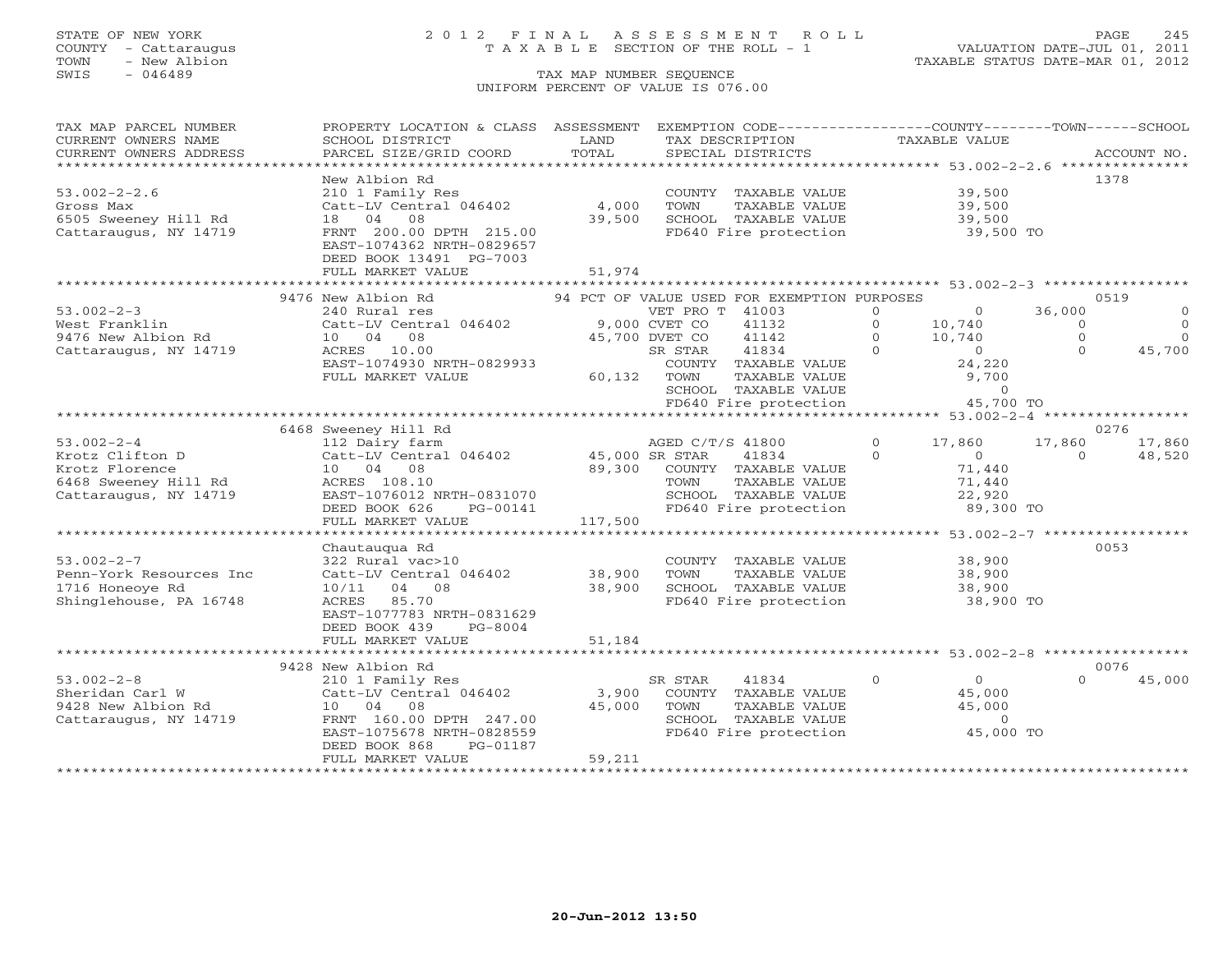## STATE OF NEW YORK 2 0 1 2 F I N A L A S S E S S M E N T R O L L PAGE 246 COUNTY - Cattaraugus T A X A B L E SECTION OF THE ROLL - 1 VALUATION DATE-JUL 01, 2011

| TAX MAP PARCEL NUMBER     | PROPERTY LOCATION & CLASS ASSESSMENT EXEMPTION CODE----------------COUNTY-------TOWN------SCHOOL |                     |                                               |                            |                                                               |
|---------------------------|--------------------------------------------------------------------------------------------------|---------------------|-----------------------------------------------|----------------------------|---------------------------------------------------------------|
| CURRENT OWNERS NAME       | SCHOOL DISTRICT                                                                                  | LAND                | TAX DESCRIPTION                               | TAXABLE VALUE              |                                                               |
| CURRENT OWNERS ADDRESS    | PARCEL SIZE/GRID COORD                                                                           | TOTAL               | SPECIAL DISTRICTS                             |                            | ACCOUNT NO.                                                   |
|                           |                                                                                                  |                     |                                               |                            |                                                               |
|                           | 9464 New Albion Rd                                                                               |                     |                                               |                            | 0044                                                          |
| $53.002 - 2 - 9.1$        | 210 1 Family Res                                                                                 |                     | RES STAR 41854                                | $\Omega$<br>$\overline{0}$ | $\Omega$<br>23,400                                            |
| Mohr David E              | Catt-LV Central 046402                                                                           |                     | 7,500 COUNTY TAXABLE VALUE                    | 33,700<br>33,700           |                                                               |
| $9464$ New Albion Rd      | 10 04 08                                                                                         | 33,700              | TOWN<br>TAXABLE VALUE                         | 33,700                     |                                                               |
| Cattaraugus, NY 14719     | 7.00<br>ACRES                                                                                    |                     | SCHOOL TAXABLE VALUE<br>FD640 Fire protection |                            |                                                               |
|                           | EAST-1075237 NRTH-0829174                                                                        |                     |                                               | $10,300$ TO 33,700 TO      |                                                               |
|                           | DEED BOOK 2083 PG-2001                                                                           |                     |                                               |                            |                                                               |
|                           | FULL MARKET VALUE                                                                                | 44,342              |                                               |                            |                                                               |
|                           |                                                                                                  |                     |                                               |                            |                                                               |
|                           | 9420 New Albion Rd                                                                               |                     |                                               |                            | 1281                                                          |
| $53.002 - 2 - 9.2$        | 260 Seasonal res                                                                                 |                     | COUNTY TAXABLE VALUE 23,000                   |                            |                                                               |
| Gardner Vernon R Jr       | Catt-LV Central 046402                                                                           | 8,200               | TOWN<br>TAXABLE VALUE                         | 23,000                     |                                                               |
| Gardner Renee M           | 10 04 08                                                                                         | 23,000              | SCHOOL TAXABLE VALUE                          | $\frac{23}{1000}$          |                                                               |
| 1312 Fordyce Dr           | ACRES 28.35                                                                                      |                     | FD640 Fire protection 23,000 TO               |                            |                                                               |
| Chesapeake, VA 23322      | EAST-1075774 NRTH-0829547                                                                        |                     |                                               |                            |                                                               |
|                           | DEED BOOK 4870 PG-3001                                                                           |                     |                                               |                            |                                                               |
|                           | FULL MARKET VALUE                                                                                | 30,263              |                                               |                            |                                                               |
|                           |                                                                                                  |                     |                                               |                            |                                                               |
|                           | New Albion Rd                                                                                    |                     |                                               |                            | 1311                                                          |
| $53.002 - 2 - 9.3$        | 314 Rural vac<10                                                                                 |                     | COUNTY TAXABLE VALUE                          | 4,600                      |                                                               |
| Sheridan Carl W           | Catt-LV Central 046402                                                                           | 4,600               | TOWN<br>TAXABLE VALUE                         |                            | 4,600                                                         |
| 9428 New Albion Rd        | 10 04 08                                                                                         | 4,600               | SCHOOL TAXABLE VALUE                          | 4,600                      |                                                               |
| Cattaraugus, NY 14719     | ACRES<br>2.05                                                                                    |                     | FD640 Fire protection                         |                            | 4,600 TO                                                      |
|                           | EAST-1075696 NRTH-0828615                                                                        |                     |                                               |                            |                                                               |
|                           | DEED BOOK 999<br>PG-664                                                                          |                     |                                               |                            |                                                               |
|                           | FULL MARKET VALUE                                                                                | 6,053               |                                               |                            |                                                               |
|                           |                                                                                                  |                     |                                               |                            |                                                               |
|                           | New Albion Rd                                                                                    |                     |                                               |                            | 1054                                                          |
| $53.002 - 2 - 10$         | 210 1 Family Res                                                                                 |                     | RES STAR 41854                                | $\circ$                    | $\overline{O}$<br>$\Omega$<br>23,400                          |
| Jones Dana                | Catt-LV Central 046402                                                                           | 5,300               | COUNTY TAXABLE VALUE                          | 65,100                     |                                                               |
| Jones Sara                | 10 04 08                                                                                         | 65,100              | TAXABLE VALUE<br>TOWN                         | 65,100                     |                                                               |
| RD 1 Box 94 New Albion Rd | ACRES 3.11                                                                                       |                     | SCHOOL TAXABLE VALUE                          | 41,700                     |                                                               |
| Cattaraugus, NY 14719     | EAST-1075990 NRTH-0828539                                                                        |                     | FD640 Fire protection                         |                            | 65,100 TO                                                     |
|                           | FULL MARKET VALUE                                                                                | 85,658              |                                               |                            |                                                               |
|                           |                                                                                                  | <b>++++++++++++</b> |                                               |                            | ******************************** 53.002-2-11.1 ************** |
|                           | New Ablion Rd                                                                                    |                     |                                               |                            | 0202                                                          |
| $53.002 - 2 - 11.1$       | 322 Rural vac>10                                                                                 |                     | COUNTY TAXABLE VALUE 55,000                   |                            |                                                               |
| Hammond Donald R          | Catt-LV Central 046402                                                                           | 55,000              | TOWN<br>TAXABLE VALUE                         | 55,000                     |                                                               |
| 5882 Rte 353              | 10 04 08                                                                                         | 55,000              | SCHOOL TAXABLE VALUE                          | 55,000                     |                                                               |
| Little Valley, NY 14755   | 160 Ff                                                                                           |                     | FD640 Fire protection                         |                            | 55,000 TO                                                     |
|                           | ACRES 168.50                                                                                     |                     |                                               |                            |                                                               |
|                           | EAST-1077700 NRTH-0828778                                                                        |                     |                                               |                            |                                                               |
|                           | DEED BOOK 800<br>PG-01083                                                                        |                     |                                               |                            |                                                               |
|                           | FULL MARKET VALUE                                                                                | 72,368              |                                               |                            |                                                               |
|                           |                                                                                                  |                     |                                               |                            |                                                               |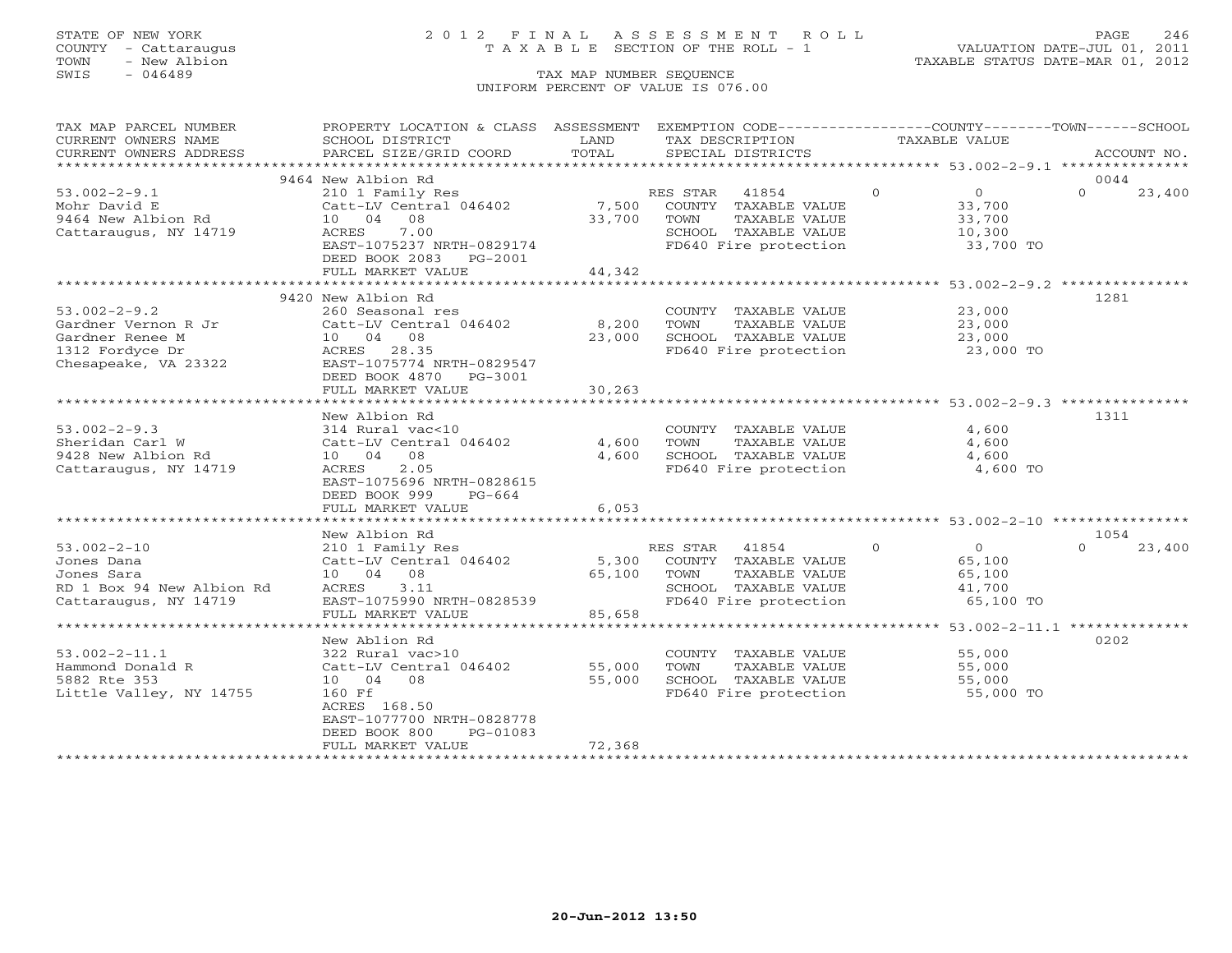## STATE OF NEW YORK 2 0 1 2 F I N A L A S S E S S M E N T R O L L PAGE 247 COUNTY - Cattaraugus T A X A B L E SECTION OF THE ROLL - 1 VALUATION DATE-JUL 01, 2011

TOWN - New Albion TAXABLE STATUS DATE-MAR 01, 2012

| TAX MAP PARCEL NUMBER           | PROPERTY LOCATION & CLASS ASSESSMENT             |                          |          | EXEMPTION CODE----------------COUNTY-------TOWN------SCHOOL       |          |                  |                  |             |
|---------------------------------|--------------------------------------------------|--------------------------|----------|-------------------------------------------------------------------|----------|------------------|------------------|-------------|
| CURRENT OWNERS NAME             | SCHOOL DISTRICT                                  | LAND                     |          | TAX DESCRIPTION                                                   |          | TAXABLE VALUE    |                  |             |
| CURRENT OWNERS ADDRESS          | PARCEL SIZE/GRID COORD                           | TOTAL                    |          | SPECIAL DISTRICTS                                                 |          |                  |                  | ACCOUNT NO. |
|                                 |                                                  |                          |          |                                                                   |          |                  |                  |             |
|                                 | 9384 New Albion Rd                               |                          |          |                                                                   |          |                  | 1353             |             |
| $53.002 - 2 - 11.2$             | 270 Mfg housing                                  |                          | RES STAR | 41854                                                             | $\circ$  | $\overline{0}$   | $\Omega$         | 23,400      |
| Hammond Denise                  | Catt-LV Central 046402                           | 5,000                    |          | COUNTY TAXABLE VALUE                                              |          | 29,400           |                  |             |
| 9384 New Albion Rd              | $10 \quad 4$<br>- 8                              | 29,400                   | TOWN     | TAXABLE VALUE                                                     |          | 29,400           |                  |             |
| Cattaraugus, NY 14719           | 75 Ff                                            |                          |          | SCHOOL TAXABLE VALUE                                              |          | 6,000            |                  |             |
|                                 | ACRES<br>2.60                                    |                          |          | FD640 Fire protection                                             |          | 29,400 TO        |                  |             |
|                                 | EAST-1076395 NRTH-0827752                        |                          |          |                                                                   |          |                  |                  |             |
|                                 | DEED BOOK 908<br>PG-00005                        |                          |          |                                                                   |          |                  |                  |             |
|                                 | FULL MARKET VALUE                                | 38,684                   |          |                                                                   |          |                  |                  |             |
|                                 |                                                  |                          |          |                                                                   |          |                  |                  |             |
|                                 | 9400 New Abion Rd                                |                          |          |                                                                   |          |                  | 1062             |             |
| $53.002 - 2 - 12$               | 210 1 Family Res                                 |                          | SR STAR  | 41834                                                             | $\Omega$ | $\Omega$         | $\Omega$         | 42,300      |
| Seifts Frederick J Jr           | Catt-LV Central 046402                           | 5,410                    |          | COUNTY TAXABLE VALUE                                              |          | 42,300           |                  |             |
| 9400 New Albion Rd              | 10 04 08                                         | 42,300                   | TOWN     | TAXABLE VALUE                                                     |          | 42,300           |                  |             |
| Cattaraugus, NY 14719           | $3/10$ -merged 2-13 into par                     |                          |          | SCHOOL TAXABLE VALUE                                              |          | $\overline{0}$   |                  |             |
|                                 | FRNT 115.00 DPTH 410.00                          |                          |          | FD640 Fire protection                                             |          | 42,300 TO        |                  |             |
|                                 | 3.35<br>ACRES                                    |                          |          |                                                                   |          |                  |                  |             |
|                                 | EAST-1076168 NRTH-0827911                        |                          |          |                                                                   |          |                  |                  |             |
|                                 | DEED BOOK 6070 PG-4001                           |                          |          |                                                                   |          |                  |                  |             |
|                                 | FULL MARKET VALUE<br>*************************** | 55,658<br>************** |          | *********************************** 53.002-2-14 ***************** |          |                  |                  |             |
|                                 |                                                  |                          |          |                                                                   |          |                  |                  |             |
|                                 | New Albion Rd                                    |                          |          |                                                                   | $\Omega$ |                  | 0400<br>$\Omega$ |             |
| $53.002 - 2 - 14$               | 210 1 Family Res                                 |                          | RES STAR | 41854                                                             |          | $\overline{0}$   |                  | 23,400      |
| Reinhardt Michael               | Catt-LV Central 046402                           | 4,900                    |          | COUNTY TAXABLE VALUE                                              |          | 58,500           |                  |             |
| Reinhardt Louise<br>RD 1 Box 91 | 19 04 08<br>2.50<br>ACRES                        | 58,500                   | TOWN     | TAXABLE VALUE<br>SCHOOL TAXABLE VALUE                             |          | 58,500<br>35,100 |                  |             |
| Cattaraugus, NY 14719           | EAST-1076402 NRTH-0827380                        |                          |          | FD640 Fire protection                                             |          | 58,500 TO        |                  |             |
|                                 | DEED BOOK 673<br>PG-00188                        |                          |          |                                                                   |          |                  |                  |             |
|                                 | FULL MARKET VALUE                                | 76,974                   |          |                                                                   |          |                  |                  |             |
|                                 |                                                  |                          |          |                                                                   |          |                  |                  |             |
|                                 | 9336 New Albion Rd                               |                          |          |                                                                   |          |                  | 0212             |             |
| $53.002 - 2 - 15.1$             | 210 1 Family Res                                 |                          | RES STAR | 41854                                                             | $\circ$  | $\overline{0}$   | $\Omega$         | 23,400      |
| Hemenway Perry D                | Catt-LV Central 046402                           | 8,800                    |          | COUNTY TAXABLE VALUE                                              |          | 35,500           |                  |             |
| Hemenway Linda M                | $-04$<br>$-0.8$<br>09                            | 35,500                   | TOWN     | TAXABLE VALUE                                                     |          | 35,500           |                  |             |
| 9336 New Albion Rd              | ACRES<br>9.60                                    |                          |          | SCHOOL TAXABLE VALUE                                              |          | 12,100           |                  |             |
| Cattaraugus, NY 14719           | EAST-1077266 NRTH-0826407                        |                          |          | FD640 Fire protection                                             |          | 35,500 TO        |                  |             |
|                                 | DEED BOOK 1022<br>PG-361                         |                          |          |                                                                   |          |                  |                  |             |
|                                 | FULL MARKET VALUE                                | 46,711                   |          |                                                                   |          |                  |                  |             |
|                                 |                                                  |                          |          |                                                                   |          |                  |                  |             |
|                                 | 9316 New Albion Rd                               |                          |          |                                                                   |          |                  | 1516             |             |
| $53.002 - 2 - 15.2$             | 210 1 Family Res                                 |                          | RES STAR | 41854                                                             | $\Omega$ | $\overline{0}$   | $\cap$           | 23,400      |
| Bedell Brian M                  | Catt-LV Central 046402                           | 4,700                    | COUNTY   | TAXABLE VALUE                                                     |          | 100,100          |                  |             |
| 9316 New Albion Rd              | ACRES<br>2.10                                    | 100,100                  | TOWN     | TAXABLE VALUE                                                     |          | 100,100          |                  |             |
| Cattaraugus, NY 14719           | EAST-1077048 NRTH-0826147                        |                          |          | SCHOOL TAXABLE VALUE                                              |          | 76,700           |                  |             |
|                                 | DEED BOOK 5336<br>PG-6002                        |                          |          |                                                                   |          |                  |                  |             |
|                                 | FULL MARKET VALUE                                | 131,711                  |          |                                                                   |          |                  |                  |             |
|                                 |                                                  |                          |          |                                                                   |          |                  |                  |             |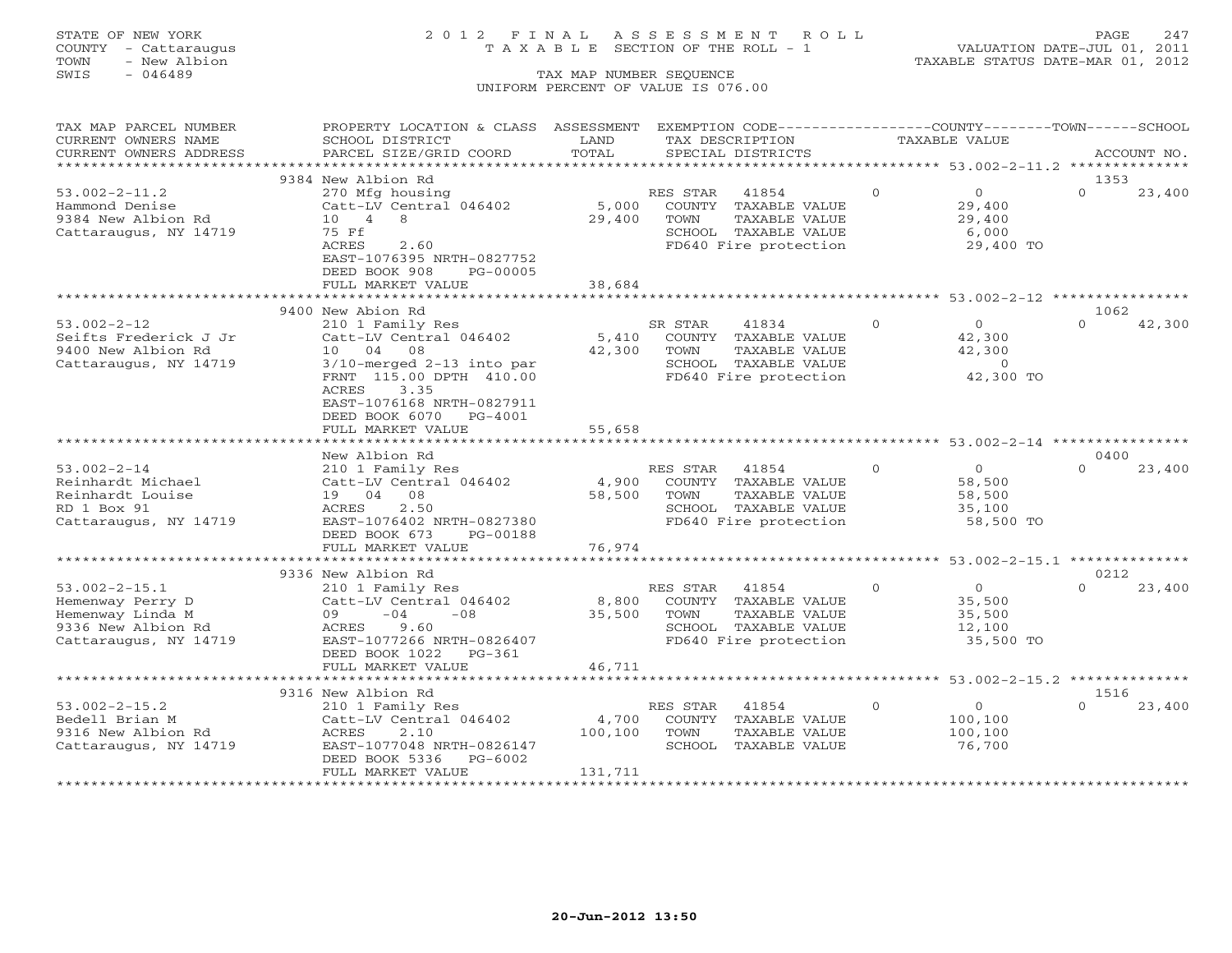COUNTY - Cattaraugus T A X A B L E SECTION OF THE ROLL - 1<br>TOWN - New Albion<br>SWIS - 046489 TAX MAP NUMBER SEQUENCE

# STATE OF NEW YORK 2 0 1 2 F I N A L A S S E S S M E N T R O L L PAGE 248

VALUATION DATE-JUL 01, 2011 TAXABLE STATUS DATE-MAR 01, 2012

### TAX MAP NUMBER SEQUENCE UNIFORM PERCENT OF VALUE IS 076.00

| TAX MAP PARCEL NUMBER                                 | PROPERTY LOCATION & CLASS ASSESSMENT EXEMPTION CODE----------------COUNTY-------TOWN------SCHOOL |         |                                             |                            |                            |
|-------------------------------------------------------|--------------------------------------------------------------------------------------------------|---------|---------------------------------------------|----------------------------|----------------------------|
| CURRENT OWNERS NAME                                   | SCHOOL DISTRICT                                                                                  | LAND    | TAX DESCRIPTION                             | TAXABLE VALUE              |                            |
| CURRENT OWNERS ADDRESS                                | PARCEL SIZE/GRID COORD                                                                           | TOTAL   | SPECIAL DISTRICTS                           |                            | ACCOUNT NO.                |
|                                                       |                                                                                                  |         |                                             |                            |                            |
|                                                       | 9334 New Albion Rd                                                                               |         |                                             |                            | 1537                       |
| $53.002 - 2 - 15.3$                                   | 314 Rural vac<10                                                                                 |         | COUNTY TAXABLE VALUE                        | 5,800                      |                            |
| Mitchell Jennifer L                                   | Catt-LV Central 046402                                                                           | 5,800   | TOWN<br>TAXABLE VALUE                       | 5,800                      |                            |
| 9334 New Albion Rd                                    | $9 - 4 - 8$                                                                                      | 5,800   | SCHOOL TAXABLE VALUE                        | 5,800                      |                            |
| Cattaraugus, NY 14719                                 | 5.40<br>ACRES                                                                                    |         | FD640 Fire protection 5,800 TO              |                            |                            |
|                                                       | EAST-1077457 NRTH-0825926                                                                        |         |                                             |                            |                            |
|                                                       | DEED BOOK 5501<br>PG-9001                                                                        |         |                                             |                            |                            |
|                                                       | FULL MARKET VALUE                                                                                | 7,632   |                                             |                            |                            |
|                                                       | New Albion Rd                                                                                    |         |                                             |                            | 0211                       |
| $53.002 - 2 - 16.1$                                   | 260 Seasonal res                                                                                 |         | COUNTY TAXABLE VALUE                        | 6,100                      |                            |
| Hemenway Stephen J                                    | Catt-LV Central 046402                                                                           | 6,100   | TOWN<br>TAXABLE VALUE                       | 6,100                      |                            |
| 3224 E Yorba Linda Blvd E-469 09                      | $-04$<br>$-08$                                                                                   | 6,100   | SCHOOL TAXABLE VALUE                        | 6,100                      |                            |
| Fullerton, CA 92831                                   | 4.50<br>ACRES                                                                                    |         | FD640 Fire protection                       | 6,100 TO                   |                            |
|                                                       | EAST-1077595 NRTH-0825667                                                                        |         |                                             |                            |                            |
|                                                       | DEED BOOK 1958<br>PG-6001                                                                        |         |                                             |                            |                            |
|                                                       | FULL MARKET VALUE                                                                                | 8,026   |                                             |                            |                            |
|                                                       |                                                                                                  |         |                                             |                            |                            |
|                                                       | New Albion Rd                                                                                    |         |                                             |                            | 1315                       |
| $53.002 - 2 - 16.3$                                   | 314 Rural vac<10                                                                                 |         | COUNTY TAXABLE VALUE                        | 4,300                      |                            |
| Tripodi Andrew F                                      | Catt-LV Central 046402                                                                           | 4,300   | TOWN<br>TAXABLE VALUE                       | 4,300                      |                            |
| Tripodi Deborah G                                     | $09 - 04 - 08$                                                                                   | 4,300   | SCHOOL TAXABLE VALUE                        | 4,300                      |                            |
| 12307 SW One twenty third Ter FRNT 310.00 DPTH 200.00 |                                                                                                  |         | FD640 Fire protection                       | 4,300 TO                   |                            |
| Miami, FL 33186                                       | EAST-1077047 NRTH-0825769                                                                        |         |                                             |                            |                            |
|                                                       | DEED BOOK 5543 PG-3001                                                                           |         |                                             |                            |                            |
|                                                       | FULL MARKET VALUE                                                                                | 5,658   |                                             |                            |                            |
|                                                       |                                                                                                  |         |                                             |                            |                            |
|                                                       | New Albion Rd                                                                                    |         | 68 PCT OF VALUE USED FOR EXEMPTION PURPOSES |                            | 0473                       |
| $53.002 - 2 - 18$                                     | 240 Rural res                                                                                    |         | WVET CO<br>41122                            | 5,253<br>$\circ$           | $\Omega$<br>$\overline{0}$ |
| Taft James W                                          | Catt-LV Central 046402 22,600 RES STAR 41854                                                     |         |                                             | $\Omega$<br>$\overline{0}$ | $\Omega$<br>23,400         |
| Taft Gretchen                                         | 09 04 08                                                                                         | 51,500  | COUNTY TAXABLE VALUE                        | 46,247                     |                            |
| RD 1 Cobweb Cors                                      | ACRES 38.65                                                                                      |         | TAXABLE VALUE<br>TOWN                       | 51,500                     |                            |
| Cattaraugus, NY 14719                                 | EAST-1078231 NRTH-0826391<br>EAST-1078231 NRTH-0826391                                           |         | SCHOOL TAXABLE VALUE                        | 28,100                     |                            |
|                                                       | DEED BOOK 740<br>PG-00954                                                                        |         | FD640 Fire protection                       | 51,500 TO                  |                            |
|                                                       | FULL MARKET VALUE                                                                                | 67, 763 |                                             |                            |                            |
|                                                       |                                                                                                  |         |                                             |                            |                            |
|                                                       | 9226 New Albion Rd                                                                               |         |                                             |                            | 0462                       |
| $53.002 - 2 - 19$                                     | 270 Mfg housing                                                                                  |         | 41834<br>SR STAR                            | $\overline{0}$<br>$\Omega$ | $\Omega$<br>38,700         |
| Phillips David A                                      | Catt-LV Central 046402                                                                           | 800     | COUNTY TAXABLE VALUE                        | 38,700                     |                            |
| Phillips Murble C                                     | 09 04 08                                                                                         | 38,700  | TAXABLE VALUE<br>TOWN                       | 38,700                     |                            |
| 9226 New Albion Rd                                    | FRNT 209.00 DPTH 184.00                                                                          |         | SCHOOL TAXABLE VALUE                        | $\overline{0}$             |                            |
| Cattaraugus, NY 14719                                 | EAST-1078523 NRTH-0825237                                                                        |         | FD640 Fire protection                       | 38,700 TO                  |                            |
|                                                       | DEED BOOK 910<br>PG-01149<br>FULL MARKET VALUE                                                   | 50,921  |                                             |                            |                            |
|                                                       |                                                                                                  |         |                                             |                            |                            |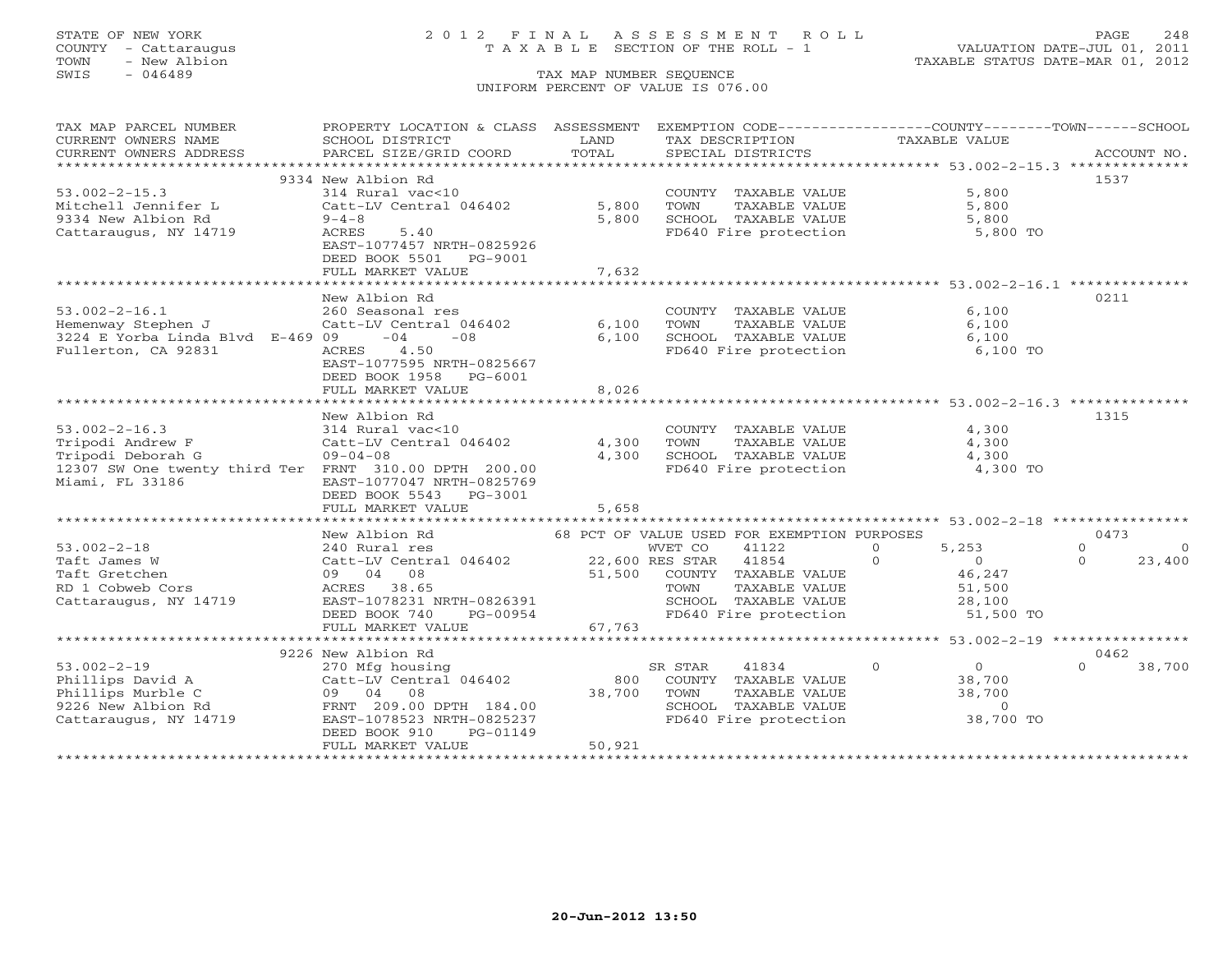## STATE OF NEW YORK 2 0 1 2 F I N A L A S S E S S M E N T R O L L PAGE 249 COUNTY - Cattaraugus T A X A B L E SECTION OF THE ROLL - 1 VALUATION DATE-JUL 01, 2011

| TAX MAP PARCEL NUMBER                                              | PROPERTY LOCATION & CLASS ASSESSMENT        |        | EXEMPTION CODE-----------------COUNTY-------TOWN------SCHOOL                      |                                                                |                            |
|--------------------------------------------------------------------|---------------------------------------------|--------|-----------------------------------------------------------------------------------|----------------------------------------------------------------|----------------------------|
| CURRENT OWNERS NAME                                                | SCHOOL DISTRICT                             | LAND   | TAX DESCRIPTION                                                                   | TAXABLE VALUE                                                  |                            |
| CURRENT OWNERS ADDRESS                                             | PARCEL SIZE/GRID COORD                      | TOTAL  | SPECIAL DISTRICTS                                                                 |                                                                | ACCOUNT NO.                |
|                                                                    |                                             |        |                                                                                   |                                                                |                            |
|                                                                    | 9262 Woodridge Ln                           |        |                                                                                   |                                                                | 0373                       |
| $53.002 - 2 - 20$                                                  | 270 Mfg housing                             |        | COUNTY TAXABLE VALUE                                                              | 18,200                                                         |                            |
| Meyers Edward                                                      | Catt-LV Central 046402                      | 8,000  | TOWN<br>TAXABLE VALUE                                                             | 18,200                                                         |                            |
| 6251 Barker Rd                                                     | 09 04 08                                    | 18,200 | SCHOOL TAXABLE VALUE                                                              |                                                                |                            |
| Cattaraugus, NY 14719                                              | FRNT 315.00 DPTH 225.00                     |        | FD640 Fire protection                                                             | 18,200<br>18,200 TO                                            |                            |
|                                                                    | EAST-1077713 NRTH-0825236                   |        |                                                                                   |                                                                |                            |
|                                                                    | DEED BOOK 16704 PG-8001                     |        |                                                                                   |                                                                |                            |
|                                                                    | FULL MARKET VALUE                           | 23,947 |                                                                                   |                                                                |                            |
|                                                                    |                                             |        |                                                                                   |                                                                |                            |
|                                                                    |                                             |        |                                                                                   |                                                                |                            |
|                                                                    | 9187 New Albion Rd                          |        |                                                                                   |                                                                | 0336                       |
| $53.002 - 2 - 21$                                                  | 322 Rural vac>10                            |        | COUNTY TAXABLE VALUE                                                              | 28,600                                                         |                            |
| Reese Dane A                                                       | Catt-LV Central 046402 28,600               |        | TOWN                                                                              | TAXABLE VALUE 28,600                                           |                            |
| 5883 Route 353                                                     | 09 04 08                                    | 28,600 |                                                                                   | SCHOOL TAXABLE VALUE 28,600<br>FD640 Fire protection 28,600 TO |                            |
| Little Valley, NY 14755                                            | Lot 1                                       |        |                                                                                   |                                                                |                            |
|                                                                    | ACRES 53.87                                 |        |                                                                                   |                                                                |                            |
|                                                                    | EAST-1078569 NRTH-0824241                   |        |                                                                                   |                                                                |                            |
|                                                                    | DEED BOOK 14125 PG-9003                     |        |                                                                                   |                                                                |                            |
|                                                                    | FULL MARKET VALUE                           | 37,632 |                                                                                   |                                                                |                            |
|                                                                    |                                             |        |                                                                                   |                                                                |                            |
|                                                                    | 9271 Woodridge Ln                           |        |                                                                                   |                                                                | 0543                       |
| $53.002 - 2 - 22$                                                  | 240 Rural res                               |        | 74 PCT OF VALUE USED FOR EXEMPTION PURPOSES<br>VET PRO T 41003<br>VET PRO T 41003 | $\circ$<br>$\sim$ 0                                            | $\circ$<br>4,800           |
|                                                                    | Catt-LV Central 046402 24,400 WVET CO 41122 |        |                                                                                   | $\Omega$<br>7,581                                              | $\overline{a}$<br>$\Omega$ |
| Journal<br>Taylor Gordan J<br>Taylor Rosemary<br>9271 Woodridge Ln | $09 -04 -08$                                |        | 68,300 SR STAR 41834                                                              | $\Omega$<br>$\overline{0}$                                     | 48,520<br>$\Omega$         |
|                                                                    | ACRES 43.24                                 |        | COUNTY TAXABLE VALUE                                                              | 60,719                                                         |                            |
| Little Valley, NY 14755                                            | EAST-1077270 NRTH-0824320                   |        | TAXABLE VALUE<br>TOWN                                                             | 63,500                                                         |                            |
|                                                                    | DEED BOOK 831<br>PG-00104                   |        | SCHOOL TAXABLE VALUE                                                              | 19,780                                                         |                            |
|                                                                    | FULL MARKET VALUE                           |        | 89,868 FD640 Fire protection                                                      | 68,300 TO                                                      |                            |
|                                                                    |                                             |        |                                                                                   |                                                                |                            |
|                                                                    |                                             |        |                                                                                   |                                                                |                            |
|                                                                    | Pigeon Valley Rd                            |        |                                                                                   |                                                                | 0525                       |
| $53.002 - 2 - 23$                                                  | 210 1 Family Res                            |        | COUNTY TAXABLE VALUE 42,800                                                       |                                                                |                            |
| Perks Brenda                                                       | Catt-LV Central 046402                      |        | 4,400 TOWN<br>TOWN      TAXABLE VALUE<br>SCHOOL   TAXABLE VALUE                   | 42,800                                                         |                            |
| PO Box 1077                                                        | 09 04 08                                    | 42,800 |                                                                                   | 42,800                                                         |                            |
| Ellicottville, NY 14731                                            | 1.62 BANK 011<br>ACRES                      |        | FD640 Fire protection                                                             | 42,800 TO                                                      |                            |
|                                                                    | EAST-1077123 NRTH-0825339                   |        |                                                                                   |                                                                |                            |
|                                                                    | DEED BOOK 2647 PG-6003                      |        |                                                                                   |                                                                |                            |
|                                                                    | FULL MARKET VALUE                           | 56,316 |                                                                                   |                                                                |                            |
|                                                                    |                                             |        |                                                                                   |                                                                |                            |
|                                                                    | 9327 Pigeon Valley Rd                       |        |                                                                                   |                                                                | 0372                       |
| $53.002 - 2 - 24.1$                                                | 270 Mfg housing                             |        | COUNTY TAXABLE VALUE<br>TOWN      TAXABLE VALUE                                   | 20,000<br>20,000                                               |                            |
| Yoder Joe                                                          | $Cat-LV$ Central $046402$ 2,900             |        |                                                                                   |                                                                |                            |
| 124 Cemetery St<br>Randolph, NY 14772                              | 09 04 08                                    | 20,000 |                                                                                   |                                                                |                            |
|                                                                    | FRNT 115.00 DPTH 275.00                     |        | SCHOOL TAXABLE VALUE<br>FD640 Fire protection                                     | 20,000<br>20,000 TO                                            |                            |
|                                                                    | EAST-1076949 NRTH-0825328                   |        |                                                                                   |                                                                |                            |
|                                                                    | DEED BOOK 6686<br>PG-4001                   |        |                                                                                   |                                                                |                            |
|                                                                    | FULL MARKET VALUE                           | 26,316 |                                                                                   |                                                                |                            |
|                                                                    |                                             |        |                                                                                   |                                                                |                            |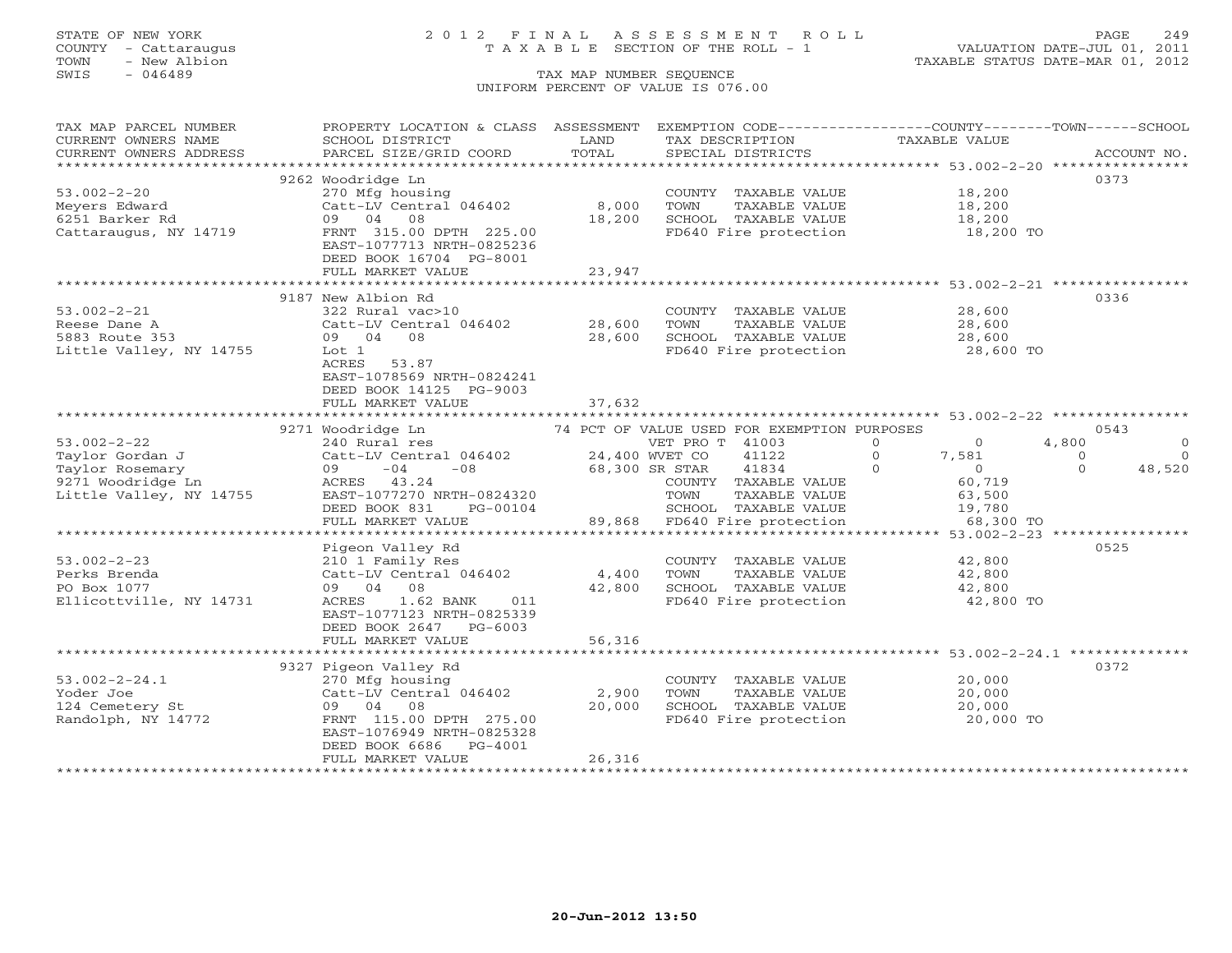## STATE OF NEW YORK 2 0 1 2 F I N A L A S S E S S M E N T R O L L PAGE 250 COUNTY - Cattaraugus T A X A B L E SECTION OF THE ROLL - 1 VALUATION DATE-JUL 01, 2011

| TAX MAP PARCEL NUMBER   | PROPERTY LOCATION & CLASS ASSESSMENT                 |         | EXEMPTION CODE----------------COUNTY-------TOWN------SCHOOL |                            |                    |
|-------------------------|------------------------------------------------------|---------|-------------------------------------------------------------|----------------------------|--------------------|
| CURRENT OWNERS NAME     | SCHOOL DISTRICT                                      | LAND    | TAX DESCRIPTION                                             | TAXABLE VALUE              |                    |
| CURRENT OWNERS ADDRESS  | PARCEL SIZE/GRID COORD                               | TOTAL   | SPECIAL DISTRICTS                                           |                            | ACCOUNT NO.        |
|                         |                                                      |         |                                                             |                            |                    |
|                         | 9339 Pigeon Valley Rd                                |         |                                                             |                            | 1082               |
| $53.002 - 2 - 24.2$     | 210 1 Family Res                                     |         | COUNTY TAXABLE VALUE                                        | 56,000                     |                    |
| Brooks Estate Hazel     | Catt-LV Central 046402                               | 4,600   | TOWN<br>TAXABLE VALUE                                       | 56,000                     |                    |
| 9339 Pigeon Valley Rd   | 09 04 08                                             | 56,000  | SCHOOL TAXABLE VALUE                                        | 56,000                     |                    |
| Little Valley, NY 14755 | FRNT 180.00 DPTH 254.00<br>EAST-1076823 NRTH-0825292 |         | FD640 Fire protection                                       | 56,000 TO                  |                    |
|                         | DEED BOOK 14061 PG-8006                              |         |                                                             |                            |                    |
|                         | FULL MARKET VALUE                                    | 73,684  |                                                             |                            |                    |
|                         |                                                      |         |                                                             |                            |                    |
|                         | 9400 Pigeon Valley Rd                                |         |                                                             |                            | 1077               |
| $53.002 - 2 - 25$       | 210 1 Family Res                                     |         | RES STAR 41854                                              | $\Omega$<br>$\overline{0}$ | 23,400<br>$\Omega$ |
| Yeager Richard A        | Catt-LV Central 046402                               |         | 5,400 COUNTY TAXABLE VALUE                                  | 76,600                     |                    |
| PO Box 145              | $09 - 04 - 08$                                       | 76,600  | TOWN<br>TAXABLE VALUE                                       | 76,600                     |                    |
| Little Valley, NY 14755 | ACRES 3.75                                           |         | SCHOOL TAXABLE VALUE                                        | 53,200                     |                    |
|                         | EAST-1076392 NRTH-0824977                            |         | FD640 Fire protection                                       | 76,600 TO                  |                    |
|                         | DEED BOOK 1884 PG-3001                               |         |                                                             |                            |                    |
|                         | FULL MARKET VALUE                                    | 100,789 |                                                             |                            |                    |
|                         |                                                      |         |                                                             |                            |                    |
|                         | 9459 Chautaugua Rd                                   |         |                                                             |                            | 1067               |
| $53.002 - 2 - 26$       | 210 1 Family Res                                     |         | RES STAR 41854                                              | $\Omega$<br>$\Omega$       | $\Omega$<br>23,400 |
| Peterson Ruth C         | Catt-LV Central 046402                               |         | 9,500 COUNTY TAXABLE VALUE                                  | 69,600                     |                    |
| Peterson Richard O      | 09 04 08                                             | 69,600  | TOWN<br>TAXABLE VALUE                                       | 69,600                     |                    |
| 9459 Chautaugua Rd      | ACRES 11.00 BANK 015                                 |         | SCHOOL TAXABLE VALUE                                        | 46,200                     |                    |
| Little Valley, NY 14755 | EAST-1074893 NRTH-0823887                            |         | FD640 Fire protection                                       | 69,600 TO                  |                    |
|                         | DEED BOOK 751<br>PG-00650                            |         |                                                             |                            |                    |
|                         | FULL MARKET VALUE                                    | 91,579  |                                                             |                            |                    |
|                         |                                                      |         |                                                             |                            |                    |
|                         | Pidgeon Valley Rd                                    |         |                                                             |                            | 0016               |
| $53.002 - 2 - 27.1$     | 312 Vac w/imprv                                      |         | COUNTY TAXABLE VALUE                                        | 33,400                     |                    |
| Gordon Charles L        | Catt-LV Central 046402                               | 22,000  | <b>TOWN</b><br>TAXABLE VALUE                                | 33,400                     |                    |
| PO Box 785              | 09 04 08                                             | 33,400  | SCHOOL TAXABLE VALUE                                        | 33,400                     |                    |
| Blairstown, NJ 07825    | ACRES 37.20                                          |         | FD640 Fire protection                                       | 33,400 TO                  |                    |
|                         | EAST-1076172 NRTH-0824280                            |         |                                                             |                            |                    |
|                         | DEED BOOK 1884 PG-3001                               |         |                                                             |                            |                    |
|                         | FULL MARKET VALUE                                    | 43,947  |                                                             |                            |                    |
|                         |                                                      |         |                                                             |                            |                    |
|                         | Chautauqua Rd                                        |         |                                                             |                            | 1184               |
| $53.002 - 2 - 27.2$     | 210 1 Family Res                                     |         | RES STAR 41854                                              | $\Omega$<br>$\Omega$       | $\Omega$<br>23,400 |
| Baker Keith A           | Catt-LV Central 046402                               | 5,100   | COUNTY TAXABLE VALUE                                        | 93,984                     |                    |
| Baker Laura A           | 09 04 08                                             | 93,984  | TOWN<br>TAXABLE VALUE                                       | 93,984                     |                    |
| PO Box 41               | 2.90<br>ACRES                                        |         | SCHOOL TAXABLE VALUE                                        | 70,584                     |                    |
| Little Valley, NY 14755 | EAST-1074634 NRTH-0824611                            |         | FD640 Fire protection                                       | 93,984 TO                  |                    |
|                         | DEED BOOK 999<br>$PG-13$                             |         |                                                             |                            |                    |
|                         | FULL MARKET VALUE                                    | 123,663 |                                                             |                            |                    |
|                         |                                                      |         |                                                             |                            |                    |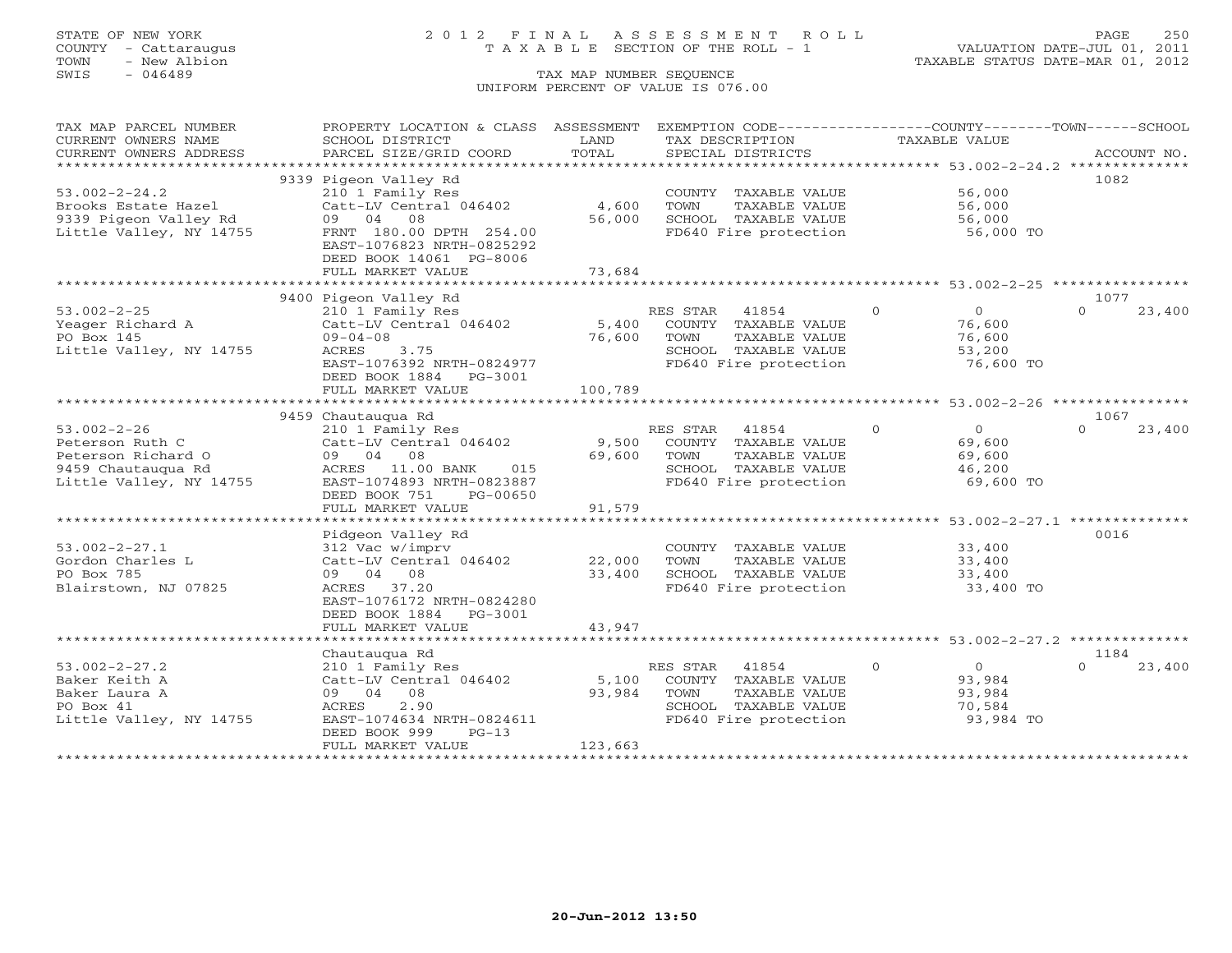## STATE OF NEW YORK 2 0 1 2 F I N A L A S S E S S M E N T R O L L PAGE 251 COUNTY - Cattaraugus T A X A B L E SECTION OF THE ROLL - 1 VALUATION DATE-JUL 01, 2011

TOWN - New Albion TAXABLE STATUS DATE-MAR 01, 2012

| TAX MAP PARCEL NUMBER            | PROPERTY LOCATION & CLASS ASSESSMENT       |                          | EXEMPTION CODE-----------------COUNTY-------TOWN------SCHOOL |               |                                                       |                  |             |
|----------------------------------|--------------------------------------------|--------------------------|--------------------------------------------------------------|---------------|-------------------------------------------------------|------------------|-------------|
| CURRENT OWNERS NAME              | SCHOOL DISTRICT                            | LAND                     | TAX DESCRIPTION                                              | TAXABLE VALUE |                                                       |                  |             |
| CURRENT OWNERS ADDRESS           | PARCEL SIZE/GRID COORD                     | TOTAL                    | SPECIAL DISTRICTS                                            |               |                                                       |                  | ACCOUNT NO. |
| ******************************   |                                            |                          |                                                              |               |                                                       |                  |             |
|                                  | Chautaugua Rd                              |                          |                                                              |               |                                                       | 1306             |             |
| $53.002 - 2 - 27.3$              | 210 1 Family Res                           |                          | RES STAR<br>41854                                            | $\Omega$      | $\overline{0}$                                        | $\Omega$         | 23,400      |
| Reynolds David                   | Catt-LV Central 046402                     | 10,700                   | COUNTY TAXABLE VALUE                                         |               | 100,100                                               |                  |             |
| Reynolds Mary                    | 09 04 08                                   | 100,100                  | TOWN<br>TAXABLE VALUE                                        |               | 100,100                                               |                  |             |
| 9470 Chautauqua Rd               | ACRES 13.35                                |                          | SCHOOL TAXABLE VALUE                                         |               | 76,700                                                |                  |             |
| Little Valley, NY 14755          | EAST-1075211 NRTH-0824637                  |                          | FD640 Fire protection                                        |               | 100,100 TO                                            |                  |             |
|                                  | DEED BOOK 875<br>PG-00440                  |                          |                                                              |               |                                                       |                  |             |
|                                  | FULL MARKET VALUE<br>********************* | 131,711<br>************* |                                                              |               | *********************** 53.002-2-27.4 *************** |                  |             |
|                                  |                                            |                          |                                                              |               |                                                       |                  |             |
|                                  | Pigeon Valley Rd                           |                          |                                                              | $\Omega$      |                                                       | 1307<br>$\Omega$ |             |
| $53.002 - 2 - 27.4$              | 240 Rural res                              |                          | RES STAR<br>41854<br>COUNTY TAXABLE VALUE                    |               | $\overline{0}$                                        |                  | 23,400      |
| Winship Perry<br>Winship Sally A | Catt-LV Central 046402<br>$09 - 04 - 08$   | 16,000<br>51,900         | TAXABLE VALUE<br>TOWN                                        |               | 51,900                                                |                  |             |
| Pigeon Valley Rd                 | ACRES 24.05                                |                          | SCHOOL TAXABLE VALUE                                         |               | 51,900<br>28,500                                      |                  |             |
| Little Valley, NY 14755          | EAST-1076346 NRTH-0825974                  |                          | FD640 Fire protection                                        |               | 51,900 TO                                             |                  |             |
|                                  | DEED BOOK 881<br>PG-00622                  |                          |                                                              |               |                                                       |                  |             |
|                                  | FULL MARKET VALUE                          | 68,289                   |                                                              |               |                                                       |                  |             |
|                                  |                                            |                          |                                                              |               |                                                       |                  |             |
|                                  | 9348 Pigeon Valley Rd                      |                          |                                                              |               |                                                       | 1320             |             |
| $53.002 - 2 - 27.5$              | 240 Rural res                              |                          | COUNTY TAXABLE VALUE                                         |               | 80,000                                                |                  |             |
| Jarvis Ryan M                    | Catt-LV Central 046402                     | 30,600                   | TOWN<br>TAXABLE VALUE                                        |               | 80,000                                                |                  |             |
| 93 S 7th Ave F                   | 09 04 08                                   | 80,000                   | SCHOOL TAXABLE VALUE                                         |               | 80,000                                                |                  |             |
| Clarion, PA 16214                | ACRES 58.70 BANK<br>032                    |                          | FD640 Fire protection                                        |               | 80,000 TO                                             |                  |             |
|                                  | EAST-1075273 NRTH-0825753                  |                          |                                                              |               |                                                       |                  |             |
|                                  | DEED BOOK 16114 PG-9001                    |                          |                                                              |               |                                                       |                  |             |
|                                  | FULL MARKET VALUE                          | 105,263                  |                                                              |               |                                                       |                  |             |
|                                  |                                            |                          |                                                              |               |                                                       |                  |             |
|                                  | Pigeon Valley Rd                           |                          |                                                              |               |                                                       | 1526             |             |
| $53.002 - 2 - 27.7$              | 314 Rural vac<10                           |                          | COUNTY TAXABLE VALUE                                         |               | 3,000                                                 |                  |             |
| Brooks Estate Hazel A            | Catt-LV Central 046402                     | 3,000                    | TOWN<br>TAXABLE VALUE                                        |               | 3,000                                                 |                  |             |
| 9339 Pigeon Valley Rd            | 9/4/8                                      | 3,000                    | SCHOOL TAXABLE VALUE                                         |               | 3,000                                                 |                  |             |
| Little Valley, NY 14755          | FRNT 140.00 DPTH 216.00                    |                          | FD640 Fire protection                                        |               | 3,000 TO                                              |                  |             |
|                                  | EAST-1076658 NRTH-0825208                  |                          |                                                              |               |                                                       |                  |             |
|                                  | DEED BOOK 14061 PG-8007                    |                          |                                                              |               |                                                       |                  |             |
|                                  | FULL MARKET VALUE                          | 3,947                    |                                                              |               |                                                       |                  |             |
|                                  |                                            |                          |                                                              |               |                                                       |                  |             |
|                                  | Chautaugua Rd                              |                          |                                                              |               |                                                       | 0492             |             |
| $53.002 - 2 - 28$                | 322 Rural vac>10                           |                          | COUNTY TAXABLE VALUE                                         |               | 23,100                                                |                  |             |
| VanRennsselaer Howard V          | Catt-LV Central 046402                     | 23,100                   | TOWN<br>TAXABLE VALUE                                        |               | 23,100                                                |                  |             |
| VanRensselaer Howard T           | 17 04 08                                   | 23,100                   | SCHOOL TAXABLE VALUE                                         |               | 23,100                                                |                  |             |
| 161 Cemetery Hill (ER) Rd        | ACRES 40.00                                |                          | FD640 Fire protection                                        |               | 23,100 TO                                             |                  |             |
| Randolph, NY 14772               | EAST-1074267 NRTH-0825161                  |                          |                                                              |               |                                                       |                  |             |
|                                  | DEED BOOK 7451<br>PG-7002                  |                          |                                                              |               |                                                       |                  |             |
|                                  | FULL MARKET VALUE                          | 30,395                   |                                                              |               |                                                       |                  |             |
|                                  |                                            |                          |                                                              |               |                                                       |                  |             |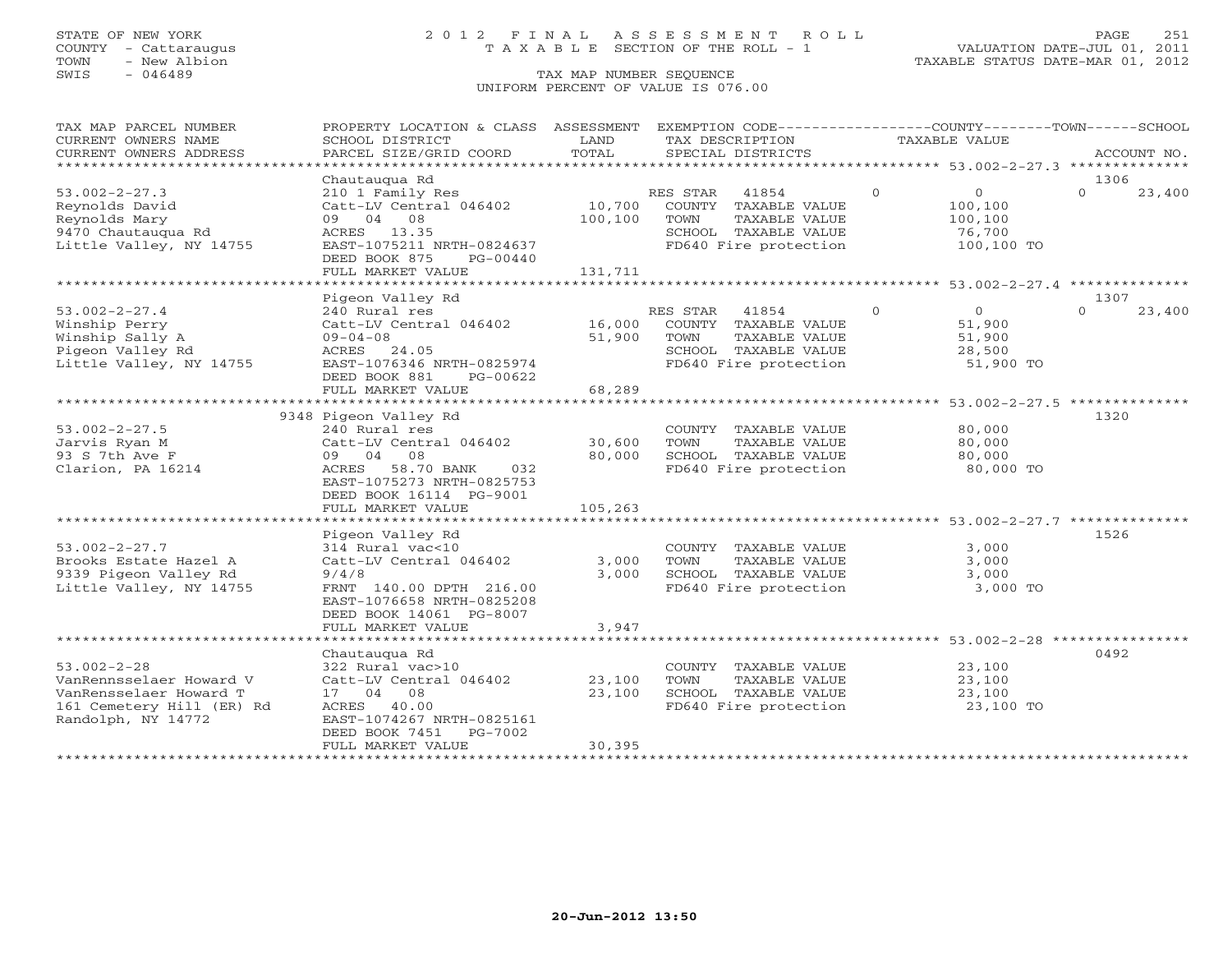## STATE OF NEW YORK 2 0 1 2 F I N A L A S S E S S M E N T R O L L PAGE 252 COUNTY - Cattaraugus T A X A B L E SECTION OF THE ROLL - 1 VALUATION DATE-JUL 01, 2011

| TAX MAP PARCEL NUMBER<br>CURRENT OWNERS NAME<br>CURRENT OWNERS ADDRESS                                                                                | PROPERTY LOCATION & CLASS ASSESSMENT<br>SCHOOL DISTRICT<br>PARCEL SIZE/GRID COORD                                                                                     | LAND<br>TOTAL              | EXEMPTION CODE----------------COUNTY-------TOWN------SCHOOL<br>TAX DESCRIPTION<br>SPECIAL DISTRICTS                 | TAXABLE VALUE                                                                     | ACCOUNT NO.                                       |
|-------------------------------------------------------------------------------------------------------------------------------------------------------|-----------------------------------------------------------------------------------------------------------------------------------------------------------------------|----------------------------|---------------------------------------------------------------------------------------------------------------------|-----------------------------------------------------------------------------------|---------------------------------------------------|
| **************************<br>$53.002 - 2 - 29$                                                                                                       | Chautaugua Rd<br>270 Mfg housing                                                                                                                                      |                            |                                                                                                                     | 14,200                                                                            | 0536                                              |
| Wilson Joan M<br>300 Somerville Ave<br>Tonawanda, NY 14151                                                                                            | Catt-LV Central 046402<br>$-08$<br>$17 - 04$<br>ACRES<br>2.18<br>EAST-1073340 NRTH-0825653<br>DEED BOOK 737<br>PG-01190                                               | 4,700<br>14,200            | COUNTY TAXABLE VALUE<br>TOWN<br>TAXABLE VALUE<br>SCHOOL TAXABLE VALUE<br>FD640 Fire protection                      | 14,200<br>14,200<br>14,200 TO                                                     |                                                   |
|                                                                                                                                                       | FULL MARKET VALUE                                                                                                                                                     | 18,684                     |                                                                                                                     |                                                                                   |                                                   |
|                                                                                                                                                       |                                                                                                                                                                       |                            |                                                                                                                     |                                                                                   |                                                   |
| $53.002 - 2 - 30$<br>Benevento Daniel N<br>9606 Chautauqua Rd                                                                                         | 9606 Chautaugua Rd<br>240 Rural res<br>Catt-LV Central 046402 20,000 SR STAR<br>17 04 08                                                                              |                            | CVET CO<br>41132<br>41834<br>142,700 COUNTY TAXABLE VALUE                                                           | $\circ$<br>15,600<br>$\Omega$<br>$\Omega$<br>127,100                              | 0184<br>$\circ$<br>$\Omega$<br>48,520<br>$\Omega$ |
| Little Valley, NY 14719                                                                                                                               | ACRES 32.15<br>EAST-1073552 NRTH-0826035<br>FULL MARKET VALUE                                                                                                         |                            | TOWN<br>TAXABLE VALUE<br>SCHOOL TAXABLE VALUE<br>187,763 FD640 Fire protection                                      | 142,700<br>94,180<br>142,700 TO                                                   |                                                   |
|                                                                                                                                                       | New Albion Rd                                                                                                                                                         |                            |                                                                                                                     |                                                                                   | 1052                                              |
| $53.002 - 2 - 31$<br>Allwood James L<br>948 Rt 394<br>Kennedy, NY 14747-9704                                                                          | 270 Mfg housing<br>Catt-LV Central 046402<br>09 04 08<br>ACRES 1.50<br>EAST-1076565 NRTH-0826454<br>FULL MARKET VALUE                                                 | 4,300<br>11,500<br>15,132  | COUNTY TAXABLE VALUE<br>TAXABLE VALUE<br>TOWN<br>SCHOOL TAXABLE VALUE<br>FD640 Fire protection                      | 11,500<br>11,500<br>11,500<br>11,500 TO                                           |                                                   |
|                                                                                                                                                       |                                                                                                                                                                       |                            |                                                                                                                     |                                                                                   |                                                   |
| $53.002 - 2 - 32.1$<br>Charlesworth John R<br>8984 New Albion Rd<br>Little Valley, NY 14755<br>MAY BE SUBJECT TO PAYMENT<br>UNDER AGDIST LAW TIL 2016 | New Albion Rd<br>322 Rural vac>10<br>Catt-LV Central 046402<br>09 04 08<br>FRNT 1250.00 DPTH<br>ACRES 71.70<br>EAST-1075839 NRTH-0827249<br>DEED BOOK 908<br>PG-00270 | 34,700<br>34,700           | AG DIST<br>41720<br>COUNTY TAXABLE VALUE<br>TAXABLE VALUE<br>TOWN<br>SCHOOL TAXABLE VALUE                           | $\circ$<br>7,583<br>27,117<br>27,117<br>27,117<br>FD640 Fire protection 34,700 TO | 0168<br>7,583<br>7,583                            |
|                                                                                                                                                       | FULL MARKET VALUE                                                                                                                                                     | 45,658                     |                                                                                                                     |                                                                                   |                                                   |
|                                                                                                                                                       | 9338 New Albion Rd                                                                                                                                                    |                            |                                                                                                                     |                                                                                   | 1406                                              |
| $53.002 - 2 - 32.2$<br>Charlesworth John E<br>9338 New Albion Rd<br>Cattaraugus, NY 14719                                                             | 210 1 Family Res<br>Catt-LV Central 046402<br>09 04 08<br>7.88<br>ACRES<br>EAST-1077417 NRTH-0827317<br>DEED BOOK 00937 PG-00237<br>FULL MARKET VALUE                 | 7,900<br>93,300<br>122,763 | RES STAR<br>41854<br>COUNTY TAXABLE VALUE<br>TOWN<br>TAXABLE VALUE<br>SCHOOL TAXABLE VALUE<br>FD640 Fire protection | $\circ$<br>$\overline{0}$<br>93,300<br>93,300<br>69,900<br>93,300 TO              | $\Omega$<br>23,400                                |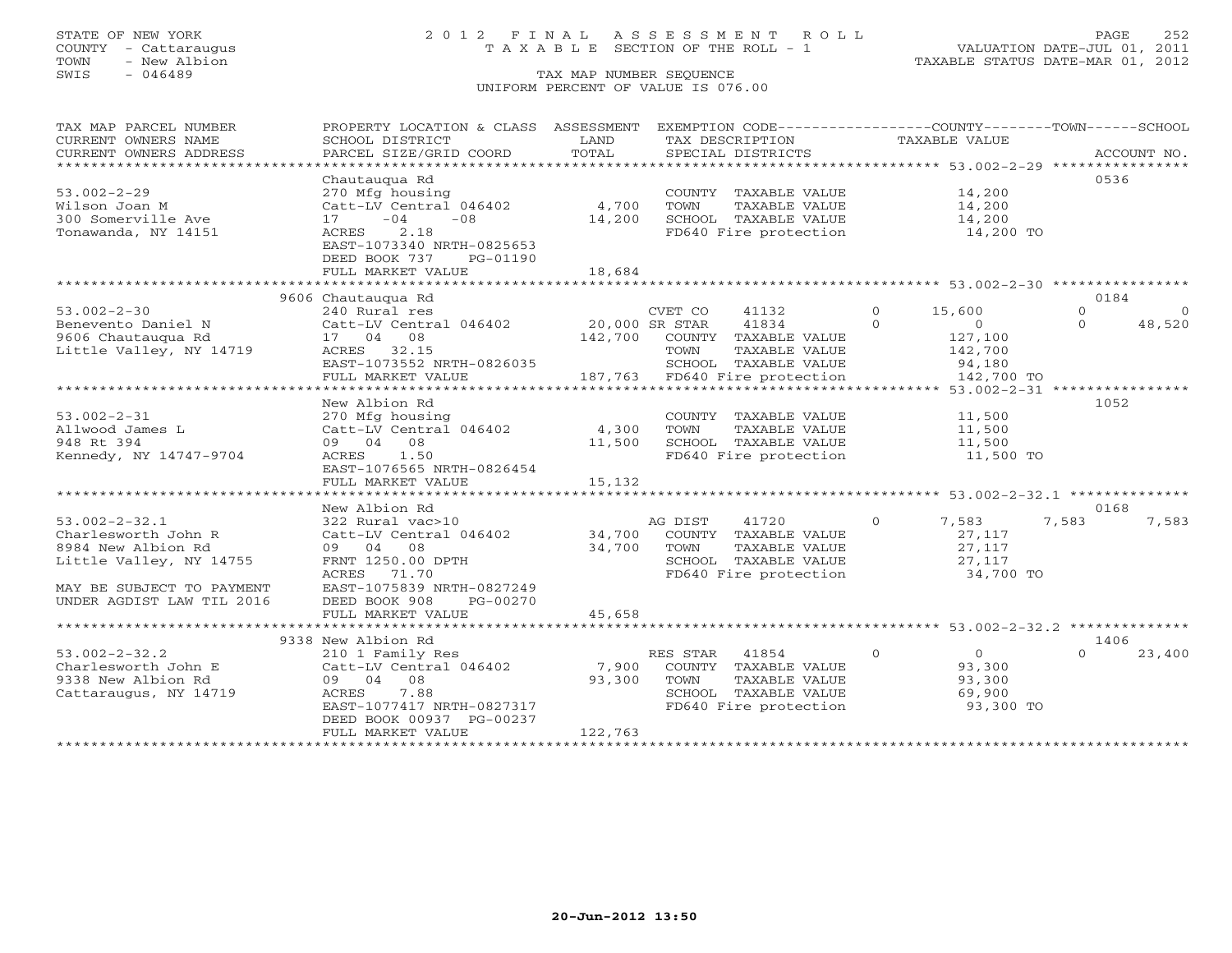# STATE OF NEW YORK 2 0 1 2 F I N A L A S S E S S M E N T R O L L PAGE 253 COUNTY - Cattaraugus T A X A B L E SECTION OF THE ROLL - 1 VALUATION DATE-JUL 01, 2011

| TAX MAP PARCEL NUMBER  | PROPERTY LOCATION & CLASS ASSESSMENT EXEMPTION CODE---------------COUNTY-------TOWN------SCHOOL |         |                                               |          |                |          |                |
|------------------------|-------------------------------------------------------------------------------------------------|---------|-----------------------------------------------|----------|----------------|----------|----------------|
| CURRENT OWNERS NAME    | SCHOOL DISTRICT                                                                                 | LAND    | TAX DESCRIPTION                               |          | TAXABLE VALUE  |          |                |
| CURRENT OWNERS ADDRESS | PARCEL SIZE/GRID COORD                                                                          | TOTAL   | SPECIAL DISTRICTS                             |          |                |          | ACCOUNT NO.    |
|                        |                                                                                                 |         |                                               |          |                |          |                |
|                        | 9339 New Albion Rd                                                                              |         |                                               |          |                | 1460     |                |
| $53.002 - 2 - 32.3$    | 210 1 Family Res                                                                                |         | RES STAR 41854                                | $\Omega$ | $\overline{0}$ | $\Omega$ | 23,400         |
| Charlesworth Jay A     | Catt-LV Central 046402                                                                          | 5,400   | COUNTY TAXABLE VALUE                          |          | 99,400         |          |                |
| 9339 New Albion Rd     | 09 04 08                                                                                        | 99,400  | TOWN<br>TAXABLE VALUE                         |          | 99,400         |          |                |
| Cattaraugus, NY 14719  | FRNT 410.00 DPTH                                                                                |         | SCHOOL TAXABLE VALUE                          |          | 76,000         |          |                |
|                        | ACRES<br>3.30                                                                                   |         | FD640 Fire protection                         |          | 99,400 TO      |          |                |
|                        | EAST-1076269 NRTH-0826753                                                                       |         |                                               |          |                |          |                |
|                        | DEED BOOK 00981 PG-00328                                                                        |         |                                               |          |                |          |                |
|                        | FULL MARKET VALUE                                                                               | 130,789 |                                               |          |                |          |                |
|                        |                                                                                                 |         |                                               |          |                |          |                |
|                        | 9429 New Albion Rd                                                                              |         |                                               |          |                | 0083     |                |
| $53.002 - 2 - 33$      | 270 Mfg housing                                                                                 |         | COUNTY TAXABLE VALUE                          |          | 47,000         |          |                |
| Felt Ransom C          | Catt-LV Central 046402                                                                          | 1,200   | TOWN<br>TAXABLE VALUE                         |          | 47,000         |          |                |
| Felt Faith M           | 10 04 08                                                                                        | 47,000  | SCHOOL TAXABLE VALUE                          |          | 47,000         |          |                |
| 9429 New Albion Rd     | 75.00 DPTH 75.00<br>FRNT                                                                        |         | SCHOOL TAXABLE VALUE<br>FD640 Fire protection |          | $47,000$ TO    |          |                |
| Cattaraugus, NY 14719  | EAST-1075440 NRTH-0828511                                                                       |         |                                               |          |                |          |                |
|                        | DEED BOOK 00963 PG-00122                                                                        |         |                                               |          |                |          |                |
|                        | FULL MARKET VALUE                                                                               | 61,842  |                                               |          |                |          |                |
|                        |                                                                                                 |         |                                               |          |                |          |                |
|                        | 9421 New Albion Rd                                                                              |         |                                               |          |                | 0550     |                |
| $53.002 - 2 - 34.1$    | 210 1 Family Res                                                                                |         | WVET CO<br>41122                              | $\Omega$ | 9,360          | $\Omega$ | $\overline{0}$ |
| Young Susan K          | Catt-LV Central 046402 13,900 RES STAR 41854                                                    |         |                                               | $\Omega$ | $\overline{0}$ | $\Omega$ | 23,400         |
| 9421 New Albion Rd     | 10 04 08                                                                                        | 81,300  | COUNTY TAXABLE VALUE                          |          | 71,940         |          |                |
| Cattaraugus, NY 14719  | ACRES 19.85                                                                                     |         | TOWN<br>TAXABLE VALUE                         |          | 81,300         |          |                |
|                        | EAST-1074858 NRTH-0828589                                                                       |         | SCHOOL TAXABLE VALUE                          |          | 57,900         |          |                |
|                        | DEED BOOK 7202 PG-5001                                                                          |         | FD640 Fire protection                         |          | 81,300 TO      |          |                |
|                        | FULL MARKET VALUE                                                                               | 106,974 |                                               |          |                |          |                |
|                        |                                                                                                 |         |                                               |          |                |          |                |
|                        | 9413 New Albion Rd                                                                              |         |                                               |          |                | 1300     |                |
| $53.002 - 2 - 34.3$    | 270 Mfg housing                                                                                 |         | RES STAR 41854                                | $\Omega$ | $\overline{0}$ | $\Omega$ | 23,400         |
| Gassman Mark S         | Catt-LV Central 046402                                                                          | 4,100   | COUNTY TAXABLE VALUE                          |          | 48,000         |          |                |
| Gassman Ruth A         | 10 04 08                                                                                        | 48,000  | TOWN<br>TAXABLE VALUE                         |          | 48,000         |          |                |
| 9413 New Albion Rd     | ACRES<br>1.10                                                                                   |         | SCHOOL TAXABLE VALUE                          |          | 24,600         |          |                |
| Cattaraugus, NY 14719  | EAST-1075629 NRTH-0828141                                                                       |         | FD640 Fire protection                         |          | 48,000 TO      |          |                |
|                        | DEED BOOK 00943 PG-00933                                                                        |         |                                               |          |                |          |                |
|                        | FULL MARKET VALUE                                                                               | 63,158  |                                               |          |                |          |                |
|                        |                                                                                                 |         |                                               |          |                |          |                |
|                        | New Albion Rd                                                                                   |         |                                               |          |                | 1540     |                |
| $53.002 - 2 - 34.4$    | 314 Rural vac<10                                                                                |         | COUNTY TAXABLE VALUE                          |          | 2,000          |          |                |
| Young Susan K          | Catt-LV Central 046402                                                                          | 2,000   | TAXABLE VALUE<br>TOWN                         |          | 2,000          |          |                |
| 9421 New Albion Rd     | FRNT 226.90 DPTH<br>89.00                                                                       | 2,000   | SCHOOL TAXABLE VALUE                          |          | 2,000          |          |                |
| Cattaraugus, NY 14719  | EAST-1074734 NRTH-0829239                                                                       |         | FD640 Fire protection                         |          | 2,000 TO       |          |                |
|                        | DEED BOOK 7202<br>PG-5002                                                                       |         |                                               |          |                |          |                |
|                        | FULL MARKET VALUE                                                                               | 2,632   |                                               |          |                |          |                |
|                        |                                                                                                 |         |                                               |          |                |          |                |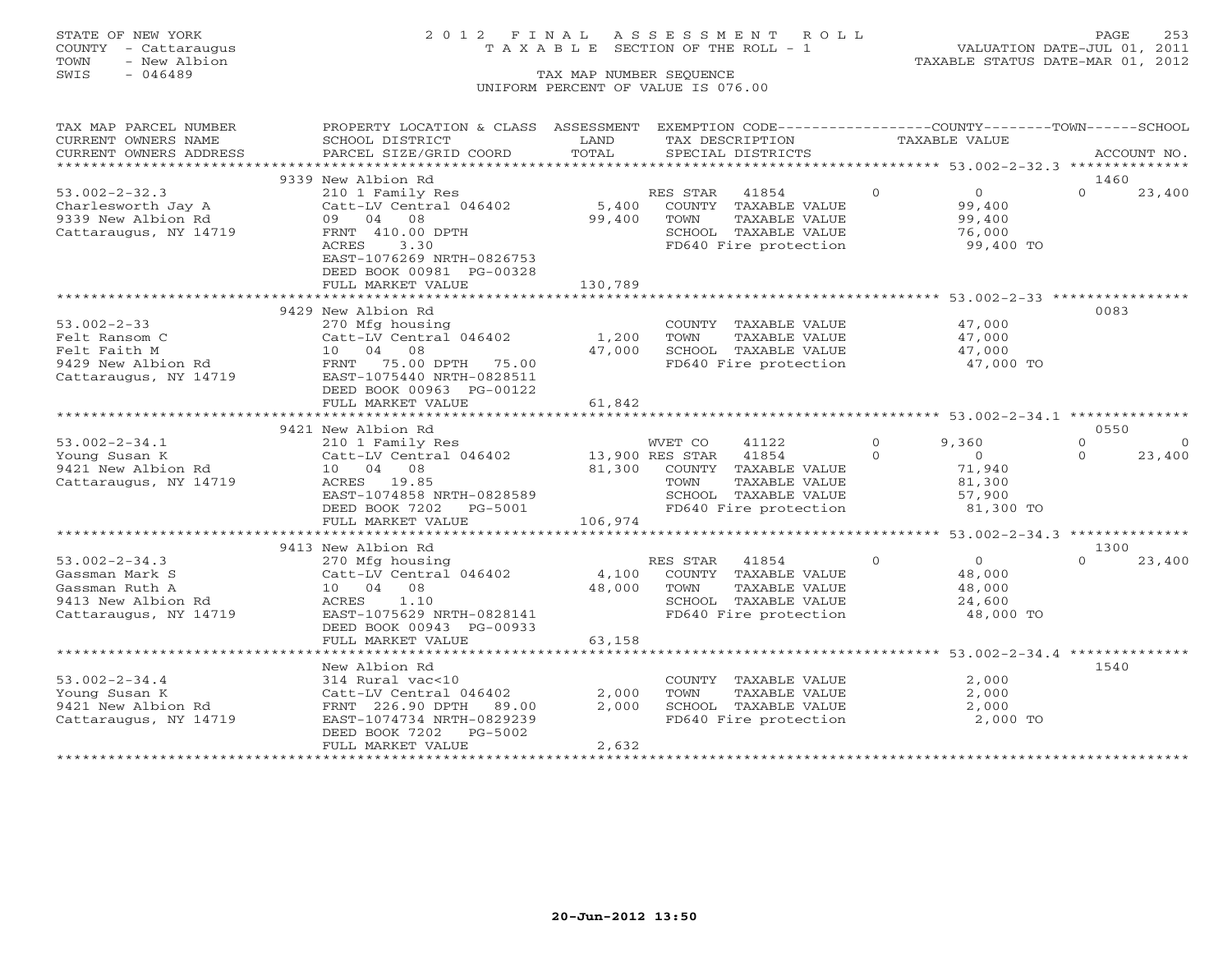## STATE OF NEW YORK 2 0 1 2 F I N A L A S S E S S M E N T R O L L PAGE 254 COUNTY - Cattaraugus T A X A B L E SECTION OF THE ROLL - 1 VALUATION DATE-JUL 01, 2011

TOWN - New Albion TAXABLE STATUS DATE-MAR 01, 2012

| TAX MAP PARCEL NUMBER          | PROPERTY LOCATION & CLASS ASSESSMENT            |                | EXEMPTION CODE-----------------COUNTY-------TOWN------SCHOOL   |                |                   |                |                |
|--------------------------------|-------------------------------------------------|----------------|----------------------------------------------------------------|----------------|-------------------|----------------|----------------|
| CURRENT OWNERS NAME            | SCHOOL DISTRICT                                 | LAND           | TAX DESCRIPTION                                                |                | TAXABLE VALUE     |                |                |
| CURRENT OWNERS ADDRESS         | PARCEL SIZE/GRID COORD                          | TOTAL          | SPECIAL DISTRICTS                                              |                |                   |                | ACCOUNT NO.    |
|                                |                                                 |                |                                                                |                |                   |                |                |
|                                | 9527 New Albion Rd                              |                | 45 PCT OF VALUE USED FOR EXEMPTION PURPOSES                    |                |                   | 0379           |                |
| $53.002 - 2 - 35.1$            | 240 Rural res                                   |                | VET PRO T 41003                                                | $\circ$        | $\overline{0}$    | 20,000         | $\Omega$       |
| Ploetz Shirley M               |                                                 |                | 41132                                                          | $\overline{0}$ | 10,350            | $\overline{0}$ | $\overline{0}$ |
| 9527 New Albion Rd             | 17/18 04 08                                     | 92,000 SR STAR | 41834                                                          | $\Omega$       | $0$<br>$81$ $650$ | $\Omega$       | 48,520         |
| Cattaraugus, NY 14719          | $3/11$ -splt $30.25$ ac to Sch                  |                | COUNTY TAXABLE VALUE                                           |                | 81,650            |                |                |
|                                | ACRES 122.79                                    |                | TOWN<br>TAXABLE VALUE                                          |                |                   |                |                |
|                                | EAST-1073168 NRTH-0828189                       |                | SCHOOL TAXABLE VALUE 43,480<br>FD640 Fire protection 92,000 TO |                | 72,000<br>43,480  |                |                |
|                                | DEED BOOK 7202 PG-5004                          |                |                                                                |                |                   |                |                |
|                                |                                                 |                |                                                                |                |                   |                |                |
|                                |                                                 |                |                                                                |                |                   |                |                |
|                                | 9541 New Albion Rd                              |                |                                                                |                |                   | 1485           |                |
| $53.002 - 2 - 35.2$            | 210 1 Family Res                                |                | RES STAR 41854                                                 | $\Omega$       | $\overline{0}$    | $\Omega$       | 23,400         |
| Westfall Abel J                | Catt-LV Central $046402$ 7,200                  |                | COUNTY TAXABLE VALUE                                           |                | 91,700            |                |                |
| 9541 New Albion Rd             | 18 04 08                                        | 91,700         | TOWN<br>TAXABLE VALUE                                          |                | 91,700            |                |                |
| Cattaraugus, NY 14719          | ACRES 6.35                                      |                | SCHOOL TAXABLE VALUE                                           |                | 68,300            |                |                |
|                                | EAST-1072459 NRTH-0829493                       |                | FD640 Fire protection                                          |                | 91,700 TO         |                |                |
|                                | DEED BOOK 1005 PG-1072                          |                |                                                                |                |                   |                |                |
|                                | FULL MARKET VALUE                               | 120,658        |                                                                |                |                   |                |                |
|                                |                                                 |                |                                                                |                |                   |                |                |
|                                | New Albion Rd                                   |                |                                                                |                |                   | 1562           |                |
| $53.002 - 2 - 35.3$            | 322 Rural vac>10                                |                | COUNTY TAXABLE VALUE                                           |                | 19,100            |                |                |
| Dunkleman-Scharf Linda         | Catt-LV Central 046402 19,100                   |                | TAXABLE VALUE<br>TOWN                                          |                | 19,100            |                |                |
| New Albion Rd                  |                                                 |                |                                                                |                |                   |                |                |
| Cattaraugus, NY 14719          | 3/11-splt from 2-35.1-Plo 19,100<br>ACRES 30.25 |                | SCHOOL TAXABLE VALUE 19,100<br>FD640 Fire protection 19,100 TO |                |                   |                |                |
|                                |                                                 |                |                                                                |                |                   |                |                |
|                                | EAST-1074296 NRTH-0828125                       |                |                                                                |                |                   |                |                |
|                                | DEED BOOK 15353 PG-1                            |                |                                                                |                |                   |                |                |
|                                | FULL MARKET VALUE                               | 25,132         |                                                                |                |                   |                |                |
|                                |                                                 |                |                                                                |                |                   |                |                |
|                                | 135 Linlyco Lake Rd                             |                |                                                                |                |                   | 1174           |                |
| $54.001 - 1 - 1.2$             | 312 Vac w/imprv                                 |                | COUNTY TAXABLE VALUE 41,000                                    |                |                   |                |                |
| Boser Jeremy J                 | Catt-LV Central 046402                          | 34,200         | TOWN<br>TAXABLE VALUE                                          |                | 41,000            |                |                |
| Radominski Michelle M 02 04 08 |                                                 | 41,000         | SCHOOL TAXABLE VALUE                                           |                | 41,000            |                |                |
| 6525 Hillside Dr               | ACRES 70.10                                     |                | FD640 Fire protection                                          |                | 41,000 TO         |                |                |
| Orchard Park, NY 14127         | EAST-1079820 NRTH-0829479                       |                |                                                                |                |                   |                |                |
|                                | DEED BOOK 4648 PG-4002                          |                |                                                                |                |                   |                |                |
|                                | FULL MARKET VALUE                               | 53,947         |                                                                |                |                   |                |                |
|                                |                                                 |                |                                                                |                |                   |                |                |
|                                | Linlyco Lake Rd                                 |                |                                                                |                |                   | 1254           |                |
| $54.001 - 1 - 1.3$             | 312 Vac w/imprv                                 |                | COUNTY TAXABLE VALUE                                           |                | 5,900             |                |                |
| Wodzinski Robert J             | Catt-LV Central 046402                          | 5,900          | TAXABLE VALUE<br>TOWN                                          |                | 5,900             |                |                |
| 5871 Elmhurst                  | 02 04 08                                        | 5,900          | SCHOOL TAXABLE VALUE<br>FD640 Fire protection                  |                | 5,900             |                |                |
| Lake View, NY 14085            | FRNT 260.00 DPTH 150.00                         |                |                                                                |                | 5,900 TO          |                |                |
|                                | EAST-1081013 NRTH-0829617                       |                |                                                                |                |                   |                |                |
|                                | DEED BOOK 00964 PG-00756                        |                |                                                                |                |                   |                |                |
|                                | FULL MARKET VALUE                               | 7,763          |                                                                |                |                   |                |                |
|                                |                                                 |                |                                                                |                |                   |                |                |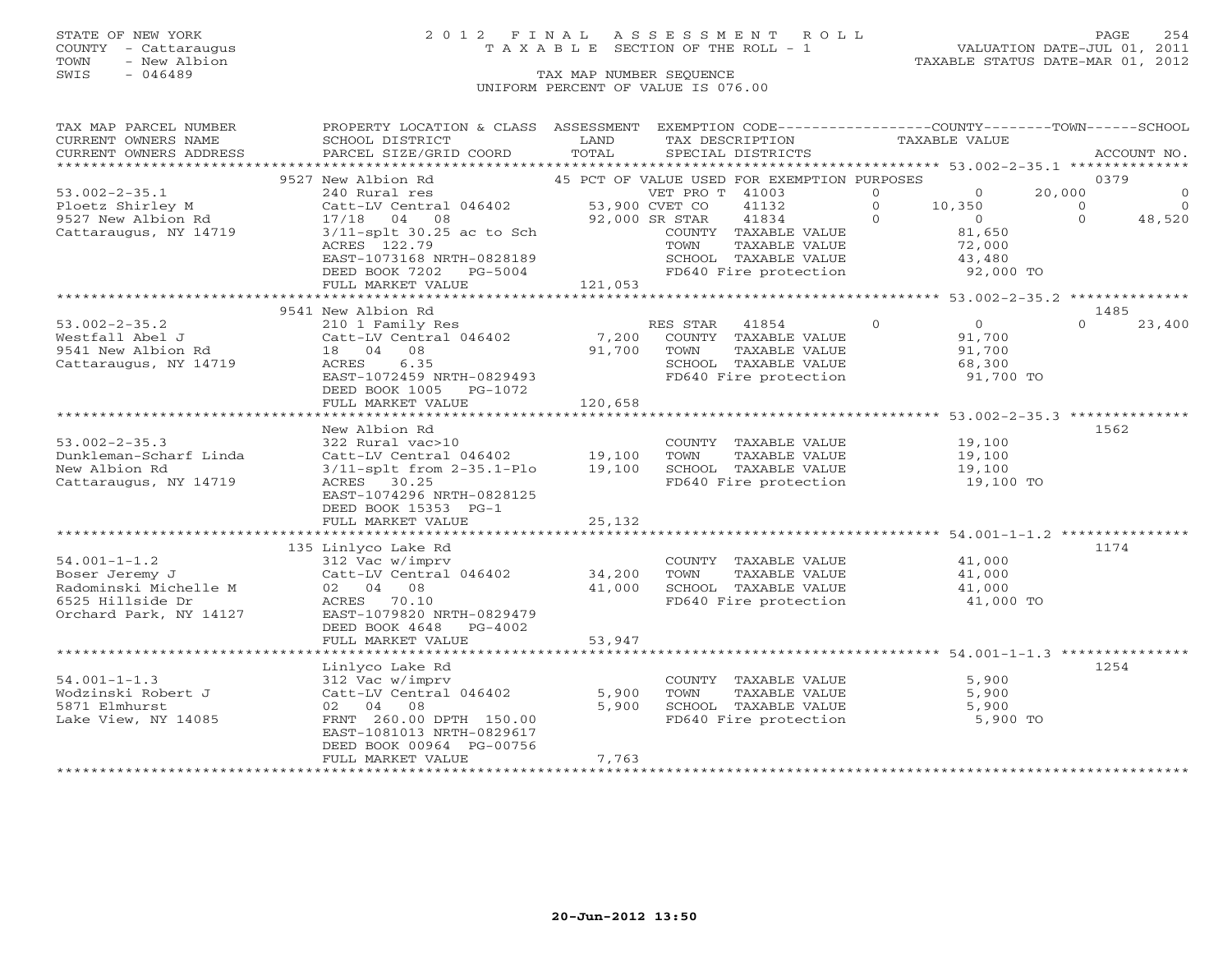## STATE OF NEW YORK 2 0 1 2 F I N A L A S S E S S M E N T R O L L PAGE 255 COUNTY - Cattaraugus T A X A B L E SECTION OF THE ROLL - 1 VALUATION DATE-JUL 01, 2011

| TAX MAP PARCEL NUMBER                       | PROPERTY LOCATION & CLASS ASSESSMENT                                                                                                          |              |                                               | EXEMPTION CODE----------------COUNTY-------TOWN------SCHOOL |                    |
|---------------------------------------------|-----------------------------------------------------------------------------------------------------------------------------------------------|--------------|-----------------------------------------------|-------------------------------------------------------------|--------------------|
| CURRENT OWNERS NAME                         | SCHOOL DISTRICT                                                                                                                               | LAND         | TAX DESCRIPTION                               | TAXABLE VALUE                                               |                    |
| CURRENT OWNERS ADDRESS                      | PARCEL SIZE/GRID COORD                                                                                                                        | TOTAL        | SPECIAL DISTRICTS                             |                                                             | ACCOUNT NO.        |
|                                             |                                                                                                                                               |              |                                               |                                                             |                    |
|                                             | 220 Linlyco Lake Rd                                                                                                                           |              |                                               |                                                             | 1368               |
| $54.001 - 1 - 1.4$                          | 260 Seasonal res                                                                                                                              |              | RES STAR 41854                                | $\Omega$<br>$\overline{0}$                                  | $\Omega$<br>16,500 |
| Payne James A                               | Catt-LV Central 046402                                                                                                                        | 3,500        | COUNTY TAXABLE VALUE                          | 16,500                                                      |                    |
| Payne Sandra M                              | $02/03$ 04 08                                                                                                                                 | 16,500       | TOWN<br>TAXABLE VALUE                         | 16,500                                                      |                    |
| 220 Linlyco Rd                              | FRNT 147.00 DPTH 167.27                                                                                                                       |              | SCHOOL TAXABLE VALUE<br>FD640 Fire protection | $\overline{0}$                                              |                    |
| Cattaraugus, NY 14719                       | EAST-1080323 NRTH-0831609                                                                                                                     |              |                                               | 16,500 TO                                                   |                    |
|                                             | DEED BOOK 00915 PG-00881                                                                                                                      |              |                                               |                                                             |                    |
|                                             | FULL MARKET VALUE                                                                                                                             | 21,711       |                                               |                                                             |                    |
|                                             | **************************                                                                                                                    | ************ |                                               | ******************* 54.001-1-1.5 ***************            |                    |
|                                             | Linlyco Lake Rd                                                                                                                               |              |                                               |                                                             | 1369               |
| $54.001 - 1 - 1.5$                          | 314 Rural vac<10                                                                                                                              |              | COUNTY TAXABLE VALUE                          | 2,000                                                       |                    |
| Kaiser Thomas J                             | Catt-LV Central 046402                                                                                                                        | 2,000        | TOWN<br>TAXABLE VALUE                         | 2,000                                                       |                    |
| Kaiser Donna J                              | 03 04 08                                                                                                                                      | 2,000        | SCHOOL TAXABLE VALUE                          | 2,000                                                       |                    |
| 68 Wellingwood Dr<br>East Amherst, NY 14051 | FRNT 280.00 DPTH 128.18                                                                                                                       |              | FD640 Fire protection                         | 2,000 TO                                                    |                    |
|                                             | EAST-1080187 NRTH-0831764                                                                                                                     |              |                                               |                                                             |                    |
|                                             | DEED BOOK 00967 PG-00302                                                                                                                      |              |                                               |                                                             |                    |
|                                             | FULL MARKET VALUE                                                                                                                             | 2,632        |                                               |                                                             |                    |
|                                             |                                                                                                                                               |              |                                               |                                                             |                    |
|                                             | 189 Linlyco Lake Rd                                                                                                                           |              |                                               |                                                             | 1386               |
| $54.001 - 1 - 1.6$                          | 240 Rural res                                                                                                                                 |              | COUNTY TAXABLE VALUE                          | 146,000                                                     |                    |
| Carter Thomas                               | Catt-LV Central 046402                                                                                                                        | 32,300       | TOWN<br>TAXABLE VALUE                         | 146,000                                                     |                    |
| Kaiser Thomas L                             |                                                                                                                                               | 146,000      | SCHOOL TAXABLE VALUE                          | 146,000                                                     |                    |
|                                             | 02  04  08<br>ACRES  62.90<br>68 Wellingwood Dr                 ACRES     62.90<br>East Amherst, NY 14051           EAST-1079506 NRTH-0830748 |              | FD640 Fire protection                         | 146,000 TO                                                  |                    |
|                                             |                                                                                                                                               |              |                                               |                                                             |                    |
|                                             | DEED BOOK 00925 PG-00887                                                                                                                      |              |                                               |                                                             |                    |
|                                             | FULL MARKET VALUE                                                                                                                             | 192,105      |                                               |                                                             |                    |
|                                             |                                                                                                                                               |              |                                               |                                                             |                    |
|                                             | 6466 NYS Rte 353                                                                                                                              |              |                                               |                                                             | 0504               |
| $54.001 - 1 - 2$                            | 210 1 Family Res                                                                                                                              |              | COUNTY TAXABLE VALUE                          | 6,300                                                       |                    |
| Wagner Fred                                 | Catt-LV Central 046402                                                                                                                        | 4,300        | TOWN<br>TAXABLE VALUE                         | 6,300                                                       |                    |
| Daniel Wagner                               | 02 04 08                                                                                                                                      | 6,300        | SCHOOL TAXABLE VALUE                          | 6,300                                                       |                    |
| PO Box 448                                  | 1.42<br>ACRES                                                                                                                                 |              | FD640 Fire protection                         | 6,300 TO                                                    |                    |
| Ellington, NY 14732                         | EAST-1081211 NRTH-0830683                                                                                                                     |              |                                               |                                                             |                    |
|                                             | DEED BOOK 500<br>PG-00215                                                                                                                     |              |                                               |                                                             |                    |
|                                             | FULL MARKET VALUE                                                                                                                             | 8,289        |                                               |                                                             |                    |
|                                             |                                                                                                                                               |              |                                               |                                                             |                    |
|                                             | 6568 NYS Rte 353                                                                                                                              |              |                                               |                                                             | 0505               |
| $54.001 - 1 - 3$                            | 270 Mfg housing                                                                                                                               |              | COUNTY TAXABLE VALUE                          | 4,800                                                       |                    |
| Wagner Alfred H                             | Catt-LV Central 046402                                                                                                                        | 3,800        | TOWN<br>TAXABLE VALUE                         | 4,800                                                       |                    |
| 6568 NYS Rte 353                            | 02 04 08                                                                                                                                      | 4,800        | SCHOOL TAXABLE VALUE<br>FD640 Fire protection | 4,800                                                       |                    |
| Cattaraugus, NY 14719                       | FRNT 208.70 DPTH 183.70                                                                                                                       |              |                                               | 4,800 TO                                                    |                    |
|                                             | EAST-1081561 NRTH-0830375                                                                                                                     |              |                                               |                                                             |                    |
|                                             | DEED BOOK 786<br>PG-00180                                                                                                                     |              |                                               |                                                             |                    |
|                                             | FULL MARKET VALUE                                                                                                                             | 6,316        |                                               |                                                             |                    |
|                                             |                                                                                                                                               |              |                                               |                                                             |                    |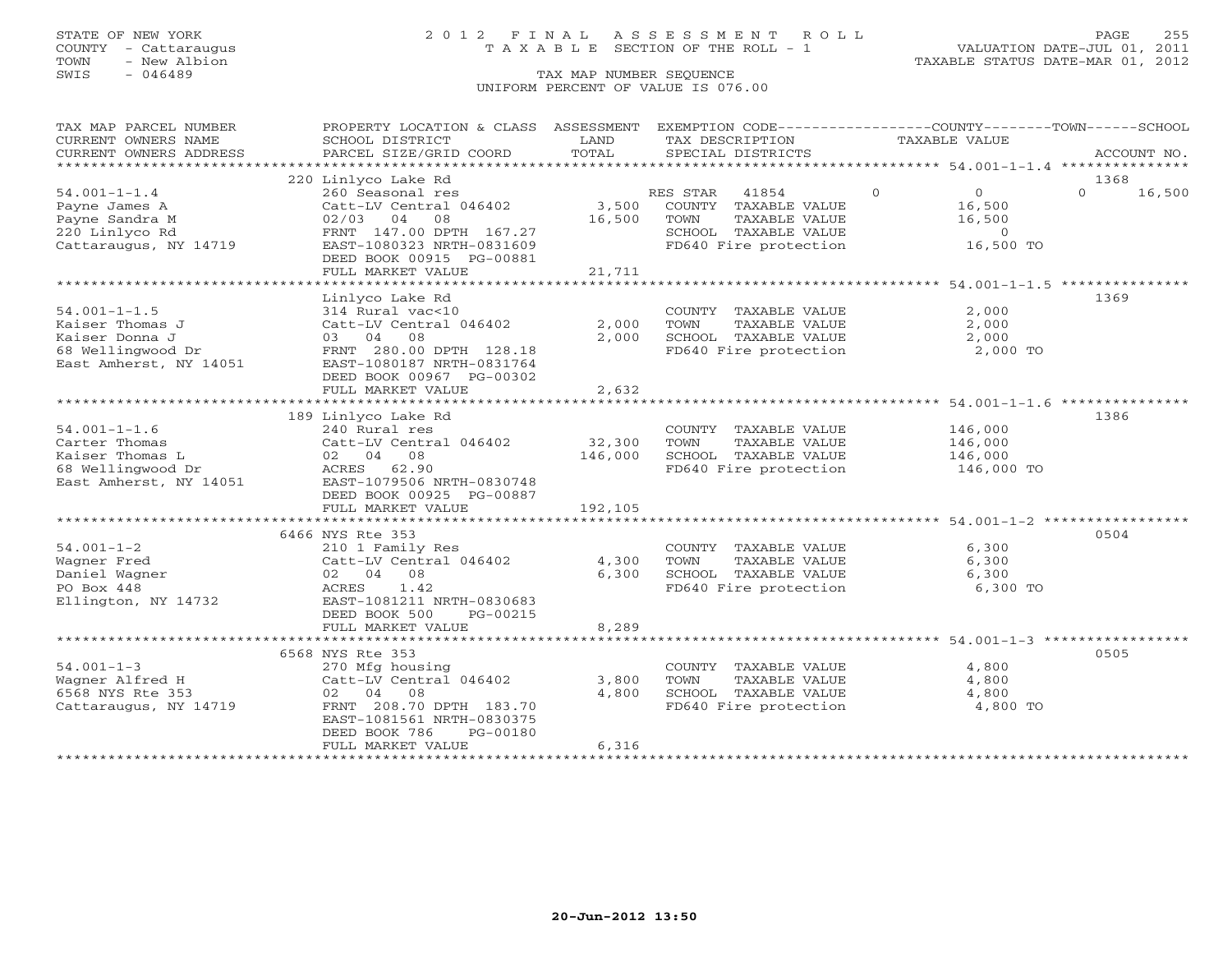# STATE OF NEW YORK 2 0 1 2 F I N A L A S S E S S M E N T R O L L PAGE 256 COUNTY - Cattaraugus T A X A B L E SECTION OF THE ROLL - 1 VALUATION DATE-JUL 01, 2011

| TAX MAP PARCEL NUMBER                 | PROPERTY LOCATION & CLASS ASSESSMENT |              | EXEMPTION CODE-----------------COUNTY-------TOWN------SCHOOL      |                            |                        |
|---------------------------------------|--------------------------------------|--------------|-------------------------------------------------------------------|----------------------------|------------------------|
| CURRENT OWNERS NAME                   | SCHOOL DISTRICT                      | LAND         | TAX DESCRIPTION                                                   | TAXABLE VALUE              |                        |
| CURRENT OWNERS ADDRESS                | PARCEL SIZE/GRID COORD               | TOTAL        | SPECIAL DISTRICTS                                                 |                            | ACCOUNT NO.            |
| * * * * * * * * * * * * * * * * * * * |                                      |              |                                                                   |                            |                        |
|                                       | 6365 NYS Rte 353                     |              |                                                                   |                            | 0150                   |
| $54.001 - 1 - 4$                      | 210 1 Family Res                     |              | COUNTY TAXABLE VALUE                                              | 29,600                     |                        |
| Eldredge David S                      | Catt-LV Central 046402               | 7,800        | TOWN<br>TAXABLE VALUE                                             | 29,600                     |                        |
| 32 W Canyon Dr                        | 02 04 08                             | 29,600       | SCHOOL TAXABLE VALUE                                              | 29,600                     |                        |
| Hamburg, NY 14075                     | Land Contract                        |              | FD640 Fire protection                                             | 29,600 TO                  |                        |
|                                       | ACRES<br>7.50                        |              |                                                                   |                            |                        |
|                                       | EAST-1081431 NRTH-0829383            |              |                                                                   |                            |                        |
|                                       | DEED BOOK 10237 PG-3007              |              |                                                                   |                            |                        |
|                                       | FULL MARKET VALUE                    | 38,947       |                                                                   |                            |                        |
|                                       | 6438 NYS Rte 353                     |              |                                                                   |                            | 0214                   |
| $54.001 - 1 - 5$                      | 210 1 Family Res                     |              | COUNTY TAXABLE VALUE                                              | 28,200                     |                        |
| Battaglia James                       | Catt-LV Central 046402               | 1,900        | TAXABLE VALUE<br>TOWN                                             | 28,200                     |                        |
| Battaglia Doreen                      | $-04$<br>$-08$<br>02                 | 28,200       | SCHOOL TAXABLE VALUE                                              | 28,200                     |                        |
| 6438 NYS Rte 353                      | 75.00 DPTH 310.00<br>FRNT            |              | FD640 Fire protection                                             | 28,200 TO                  |                        |
| Cattaraugus, NY 14719                 | EAST-1081470 NRTH-0830098            |              |                                                                   |                            |                        |
|                                       | DEED BOOK 3990<br>PG-4001            |              |                                                                   |                            |                        |
|                                       | FULL MARKET VALUE                    | 37,105       |                                                                   |                            |                        |
|                                       | ************************             | ************ | ***********************************54.001-1-6.1 ***************** |                            |                        |
|                                       | NYS Rte 353                          |              |                                                                   |                            | 0122                   |
| $54.001 - 1 - 6.1$                    | 322 Rural vac>10                     |              | COUNTY TAXABLE VALUE                                              | 24,100                     |                        |
| Haig Peter K                          | Catt-LV Central 046402               | 24,100       | TOWN<br>TAXABLE VALUE                                             | 24,100                     |                        |
| Haig Jeanne E                         | 02 04 08                             | 24,100       | SCHOOL TAXABLE VALUE                                              | 24,100                     |                        |
| 6384 Route 353                        | ACRES 42.60 BANK<br>017              |              | FD640 Fire protection                                             | 24,100 TO                  |                        |
| Cattaraugus, NY 14719                 | EAST-1082231 NRTH-0829906            |              |                                                                   |                            |                        |
|                                       | DEED BOOK 8427 PG-9002               |              |                                                                   |                            |                        |
|                                       | FULL MARKET VALUE                    | 31,711       |                                                                   |                            |                        |
|                                       |                                      |              |                                                                   |                            |                        |
|                                       | 6384 NYS Rte 353                     |              |                                                                   |                            | 1278                   |
| $54.001 - 1 - 6.2$                    | 210 1 Family Res                     |              | RES STAR<br>41854                                                 | $\Omega$<br>$\overline{O}$ | $\cap$<br>23,400       |
| Haig Peter K                          | Catt-LV Central 046402               | 6,200        | COUNTY TAXABLE VALUE                                              | 165,300                    |                        |
| Haig Jeanne E                         | 02 04<br>08                          | 165,300      | TOWN<br>TAXABLE VALUE                                             | 165,300                    |                        |
| 6384 Route 353                        | ACRES<br>4.60 BANK<br>017            |              | SCHOOL TAXABLE VALUE                                              | 141,900                    |                        |
| Cattaraugus, NY 14719                 | EAST-1081847 NRTH-0829363            |              | FD640 Fire protection                                             | 165,300 TO                 |                        |
|                                       | DEED BOOK 8427<br>PG-9002            |              |                                                                   |                            |                        |
|                                       | FULL MARKET VALUE                    | 217,500      |                                                                   |                            |                        |
|                                       | 6318 NYS Rte 353                     |              | 88 PCT OF VALUE USED FOR EXEMPTION PURPOSES                       |                            | 0439                   |
| $54.001 - 1 - 7$                      | 240 Rural res                        |              | VET PRO T 41003                                                   | $\Omega$<br>$\Omega$       | 8,800<br>$\circ$       |
| Sibley Guy                            | Catt-LV Central 046402               |              | 41122<br>13,700 WVET CO                                           | $\Omega$<br>9,360          | $\bigcirc$<br>$\Omega$ |
| 6318 Nys Rte 353                      | 02 04 08                             |              | 78,500 AGED C/T/S 41800                                           | 29,860<br>$\Omega$         | 34,540<br>30,668       |
| Cattaraugus, NY 14719                 | ACRES 19.39                          |              | SR STAR<br>41834                                                  | $\Omega$<br>$\circ$        | 43,960<br>$\Omega$     |
|                                       | EAST-1082490 NRTH-0828489            |              | COUNTY TAXABLE VALUE                                              | 39,280                     |                        |
|                                       | DEED BOOK 515<br>PG-00140            |              | TOWN<br>TAXABLE VALUE                                             | 39,032                     |                        |
|                                       | FULL MARKET VALUE                    | 103,289      | SCHOOL TAXABLE VALUE                                              | $\Omega$                   |                        |
|                                       |                                      |              | FD640 Fire protection                                             | 78,500 TO                  |                        |
|                                       | *********************************    |              |                                                                   |                            |                        |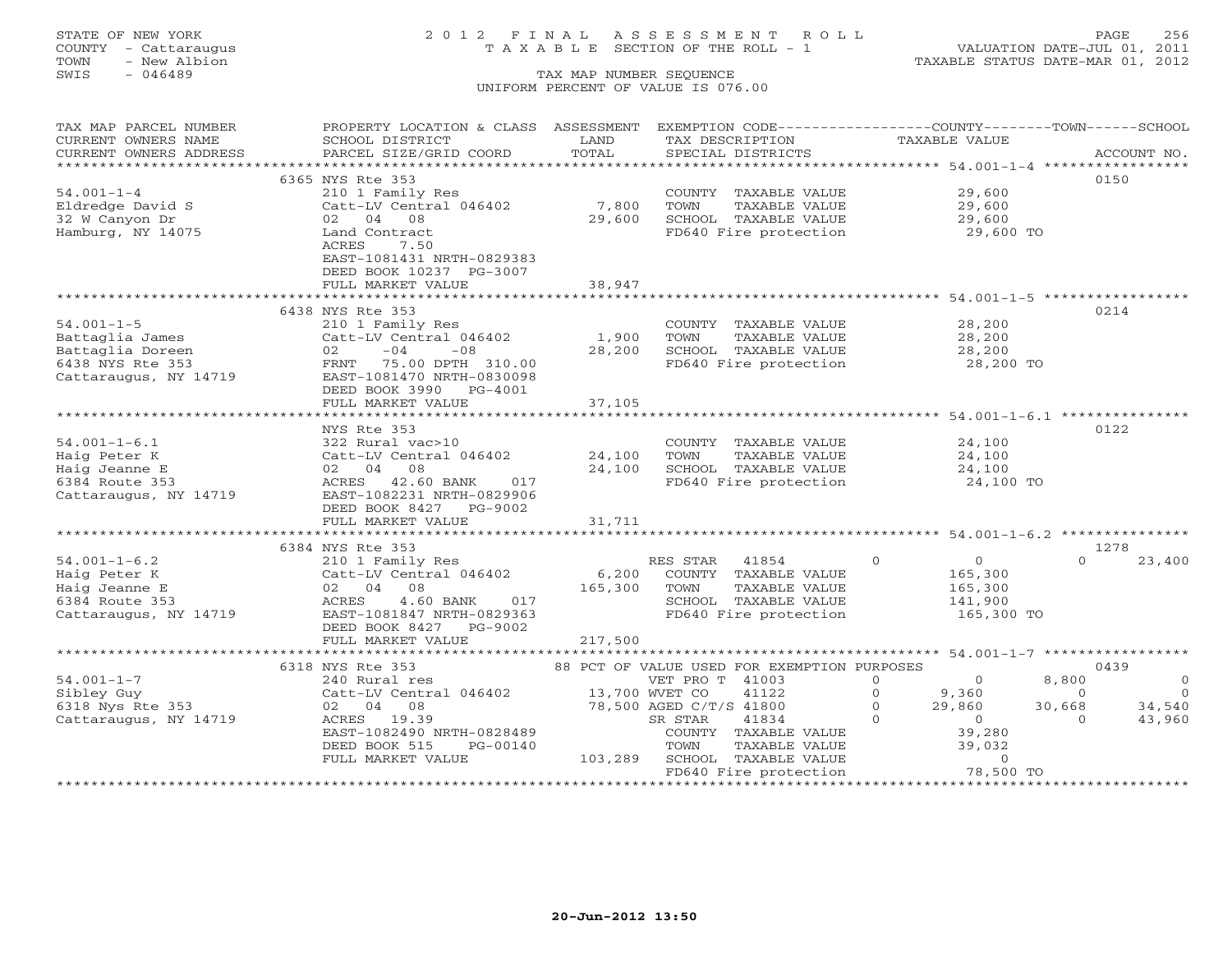## STATE OF NEW YORK 2 0 1 2 F I N A L A S S E S S M E N T R O L L PAGE 257 COUNTY - Cattaraugus T A X A B L E SECTION OF THE ROLL - 1 VALUATION DATE-JUL 01, 2011

TOWN - New Albion TAXABLE STATUS DATE-MAR 01, 2012

| TAX MAP PARCEL NUMBER   | PROPERTY LOCATION & CLASS ASSESSMENT EXEMPTION CODE---------------COUNTY-------TOWN------SCHOOL |             |                                               |                            |                    |
|-------------------------|-------------------------------------------------------------------------------------------------|-------------|-----------------------------------------------|----------------------------|--------------------|
| CURRENT OWNERS NAME     | SCHOOL DISTRICT                                                                                 | LAND        | TAX DESCRIPTION                               | TAXABLE VALUE              |                    |
| CURRENT OWNERS ADDRESS  | PARCEL SIZE/GRID COORD                                                                          | TOTAL       | SPECIAL DISTRICTS                             |                            | ACCOUNT NO.        |
|                         |                                                                                                 |             |                                               |                            |                    |
|                         | 6278 NYS Rte 353                                                                                |             |                                               |                            | 0237               |
| $54.001 - 1 - 8$        | 210 1 Family Res                                                                                |             | RES STAR 41854                                | $\Omega$<br>$\overline{0}$ | $\Omega$<br>23,400 |
| Sinn Edward G           | Catt-LV Central 046402                                                                          |             | 5,900 COUNTY TAXABLE VALUE                    | 49,300                     |                    |
| 6278 Nys Rte 353        | 02 04 08                                                                                        | 49,300 TOWN | TAXABLE VALUE                                 | 49,300                     |                    |
| Cattaraugus, NY 14719   | ACRES<br>4.17                                                                                   |             | SCHOOL TAXABLE VALUE<br>FD640 Fire protection | 25,900                     |                    |
|                         | EAST-1082577 NRTH-0827719                                                                       |             |                                               | 49,300 TO                  |                    |
|                         | DEED BOOK 1022 PG-232                                                                           |             |                                               |                            |                    |
|                         | FULL MARKET VALUE                                                                               | 64,868      |                                               |                            |                    |
|                         |                                                                                                 |             |                                               |                            |                    |
|                         | NYS Rte 353                                                                                     |             |                                               |                            | 0075               |
| $54.001 - 1 - 9.1$      | 314 Rural vac<10                                                                                |             | COUNTY TAXABLE VALUE                          | 6,500                      |                    |
| Charlesworth John R     | Catt-LV Central 046402                                                                          | 6,500       | TOWN<br>TAXABLE VALUE                         | 6,500                      |                    |
| 8984 New Albion Rd      | 02 04 08                                                                                        | 6,500       | SCHOOL TAXABLE VALUE                          | 6,500                      |                    |
| Little Valley, NY 14755 | 5.17<br>ACRES                                                                                   |             | FD640 Fire protection                         | 6,500 TO                   |                    |
|                         | EAST-1082686 NRTH-0827045                                                                       |             |                                               |                            |                    |
|                         | FULL MARKET VALUE                                                                               | 8,553       |                                               |                            |                    |
|                         |                                                                                                 |             |                                               |                            |                    |
| $54.001 - 1 - 9.2$      | NYS Rte 353<br>314 Rural vac<10                                                                 |             | COUNTY TAXABLE VALUE                          | 4,300                      | 1086               |
| Sinn Edward G           | Catt-LV Central 046402                                                                          | 4,300       | TOWN TAXABLE VALUE                            | 4,300                      |                    |
| Sinn Darlene J          | 01 04 08                                                                                        | 4,300       | SCHOOL TAXABLE VALUE                          | 4,300                      |                    |
| 6278 Nys Rte 353        | ACRES 1.45                                                                                      |             | FD640 Fire protection                         | 4,300 TO                   |                    |
| Cattaraugus, NY 14719   | EAST-1082513 NRTH-0827328                                                                       |             |                                               |                            |                    |
|                         | DEED BOOK 1022<br>PG-232                                                                        |             |                                               |                            |                    |
|                         | FULL MARKET VALUE                                                                               | 5,658       |                                               |                            |                    |
|                         |                                                                                                 |             |                                               |                            |                    |
|                         | NYS Rte 353                                                                                     |             |                                               |                            | 1447               |
| $54.001 - 1 - 10.1$     | 322 Rural vac>10                                                                                |             | COUNTY TAXABLE VALUE 19,000                   |                            |                    |
| Mentley Timothy W       | Catt-LV Central 046402                                                                          |             | 19,000 TOWN TAXABLE VALUE                     | 19,000                     |                    |
| 37 Linlyco Lake Rd      | 01 04 08                                                                                        | 19,000      | SCHOOL TAXABLE VALUE                          | 19,000                     |                    |
| Cattaraugus, NY 14719   | $L/p$ 701-669                                                                                   |             | FD640 Fire protection                         | 19,000 TO                  |                    |
|                         | ACRES 30.00                                                                                     |             |                                               |                            |                    |
|                         | EAST-1081968 NRTH-0826819                                                                       |             |                                               |                            |                    |
|                         | DEED BOOK 1027 PG-1194                                                                          |             |                                               |                            |                    |
|                         | FULL MARKET VALUE                                                                               | 25,000      |                                               |                            |                    |
|                         |                                                                                                 |             |                                               |                            |                    |
|                         | Linlyco Lake Rd                                                                                 |             |                                               |                            | 1448               |
| $54.001 - 1 - 10.2$     | 314 Rural vac<10                                                                                |             | COUNTY TAXABLE VALUE                          | 1,000                      |                    |
| Mentley Timothy W       | Catt-LV Central 046402                                                                          | 1,000       | TAXABLE VALUE<br>TOWN                         | 1,000                      |                    |
| 37 Linlyco Lake Rd      | 01 04 08                                                                                        | 1,000       | SCHOOL TAXABLE VALUE<br>FD640 Fire protection | 1,000                      |                    |
| Cattaraugus, NY 14719   | 2.00<br>ACRES                                                                                   |             |                                               | 1,000 TO                   |                    |
|                         | EAST-1081300 NRTH-0827378                                                                       |             |                                               |                            |                    |
|                         | DEED BOOK 00971 PG-00339                                                                        |             |                                               |                            |                    |
|                         | FULL MARKET VALUE                                                                               | 1,316       |                                               |                            |                    |
|                         |                                                                                                 |             |                                               |                            |                    |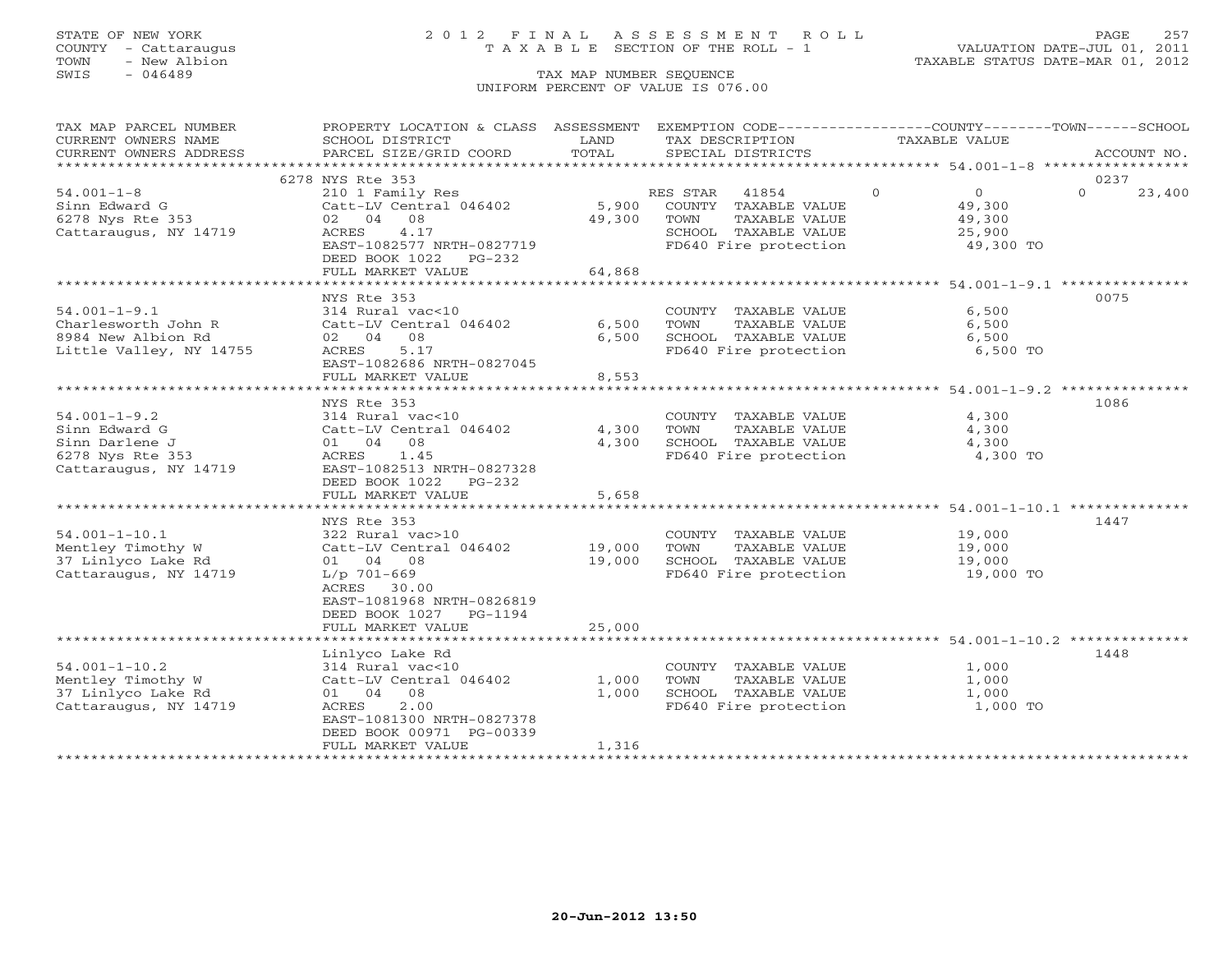# STATE OF NEW YORK 2 0 1 2 F I N A L A S S E S S M E N T R O L L PAGE 258 COUNTY - Cattaraugus T A X A B L E SECTION OF THE ROLL - 1 VALUATION DATE-JUL 01, 2011

| TAX MAP PARCEL NUMBER    | PROPERTY LOCATION & CLASS ASSESSMENT EXEMPTION CODE---------------COUNTY-------TOWN-----SCHOOL |        |                                                               |                                  |                    |
|--------------------------|------------------------------------------------------------------------------------------------|--------|---------------------------------------------------------------|----------------------------------|--------------------|
| CURRENT OWNERS NAME      | SCHOOL DISTRICT                                                                                | LAND   | TAX DESCRIPTION                                               | TAXABLE VALUE                    |                    |
| CURRENT OWNERS ADDRESS   | PARCEL SIZE/GRID COORD                                                                         | TOTAL  | SPECIAL DISTRICTS                                             |                                  | ACCOUNT NO.        |
|                          |                                                                                                |        |                                                               |                                  |                    |
|                          | New Albion Rd                                                                                  |        |                                                               |                                  | 0090               |
| $54.001 - 1 - 11.1$      | 322 Rural vac>10                                                                               |        | COUNTY TAXABLE VALUE                                          | 54,000                           |                    |
| Charlesworth John R      | Catt-LV Central 046402                                                                         | 53,000 | TOWN<br>TAXABLE VALUE                                         | 54,000                           |                    |
| 8984 New Albion Rd       | 01 04 08                                                                                       | 54,000 | SCHOOL TAXABLE VALUE                                          | 54,000                           |                    |
| Little Valley, NY 14755  | 7 acres gravel pit, 69.92                                                                      |        | FD640 Fire protection                                         | 54,000 TO                        |                    |
|                          | farmland                                                                                       |        |                                                               |                                  |                    |
|                          | ACRES 76.92                                                                                    |        |                                                               |                                  |                    |
|                          | EAST-1081731 NRTH-0825801                                                                      |        |                                                               |                                  |                    |
|                          | FULL MARKET VALUE                                                                              | 71,053 |                                                               |                                  |                    |
|                          |                                                                                                |        |                                                               |                                  |                    |
|                          | 8995 New Albion Rd                                                                             |        |                                                               |                                  | 0278               |
| $54.001 - 1 - 12$        | 210 1 Family Res                                                                               |        | COUNTY TAXABLE VALUE                                          | 47,600                           |                    |
| Krug Family Trust I P.C. | Catt-LV Central 046402                                                                         | 4,000  | TAXABLE VALUE<br>TOWN                                         | 47,600                           |                    |
| Krug Phyllis C           | 01 04 08                                                                                       | 47,600 | SCHOOL TAXABLE VALUE                                          | 47,600                           |                    |
| 8995 New Albion Rd       | ACRES 1.85                                                                                     |        | FD640 Fire protection                                         | 47,600 TO                        |                    |
| Little Valley, NY 14755  | EAST-1082428 NRTH-0824224                                                                      |        |                                                               |                                  |                    |
|                          | DEED BOOK 54724 PG-3                                                                           |        |                                                               |                                  |                    |
|                          | FULL MARKET VALUE                                                                              | 62,632 |                                                               |                                  |                    |
|                          |                                                                                                |        |                                                               |                                  |                    |
|                          | 9013 New Albion Rd                                                                             |        |                                                               |                                  | 0071               |
| $54.001 - 1 - 13$        | 270 Mfg housing                                                                                |        | AGED C/T/S 41800                                              | $\circ$<br>22,750                | 22,750<br>22,750   |
| Covert Julie             | Catt-LV Central 046402 5,500 SR STAR                                                           |        | 41834                                                         | $\overline{0}$<br>$\Omega$       | $\Omega$<br>22,750 |
| RD 1 New Albion Rd       | 01 04 08                                                                                       | 45,500 | COUNTY TAXABLE VALUE                                          | 22,750                           |                    |
| Little Valley, NY 14755  | FRNT 260.00 DPTH 125.00                                                                        |        | TAXABLE VALUE<br>TOWN                                         | 22,750                           |                    |
|                          | EAST-1082660 NRTH-0823860                                                                      |        | SCHOOL TAXABLE VALUE                                          | $\Omega$                         |                    |
|                          | DEED BOOK 910<br>PG-00818                                                                      |        | SCHOOL TAXABLE VALUE<br>FD640 Fire protection                 | 45,500 TO                        |                    |
|                          | FULL MARKET VALUE                                                                              | 59,868 |                                                               |                                  |                    |
|                          |                                                                                                |        | ******************************** 54.001-1-14.1 ************** |                                  |                    |
|                          | New Albion Rd                                                                                  |        |                                                               |                                  | 0201               |
| $54.001 - 1 - 14.1$      | 314 Rural vac<10                                                                               |        | COUNTY TAXABLE VALUE                                          | 5,000                            |                    |
| Hammond Donald R         | Catt-LV Central 046402                                                                         | 5,000  | TOWN<br>TAXABLE VALUE                                         | 5,000                            |                    |
| 5882 Rte 353             | $01 - 04$<br>$-08$                                                                             | 5,000  | SCHOOL TAXABLE VALUE                                          | 5,000                            |                    |
| Little Valley, NY 14755  | ACRES 4.41                                                                                     |        | FD640 Fire protection                                         | 5,000 TO                         |                    |
|                          | EAST-1082439 NRTH-0823689                                                                      |        |                                                               |                                  |                    |
|                          | DEED BOOK 800<br>PG-01083                                                                      |        |                                                               |                                  |                    |
|                          | FULL MARKET VALUE                                                                              | 6,579  |                                                               |                                  |                    |
|                          |                                                                                                |        |                                                               |                                  |                    |
|                          | 9017 New Albion Rd                                                                             |        |                                                               |                                  | 1292               |
| $54.001 - 1 - 14.2$      | 210 1 Family Res                                                                               |        | RES STAR<br>41854                                             | $\overline{0}$<br>$\overline{0}$ | $\Omega$<br>23,400 |
| Gassman James G          | Catt-LV Central 046402                                                                         | 4,500  | COUNTY TAXABLE VALUE                                          | 59,300                           |                    |
| Gassman Roxanne E        | 01 04 08                                                                                       | 59,300 | TOWN<br>TAXABLE VALUE                                         | 59,300                           |                    |
| 9017 New Albion Rd       | ACRES 1.89                                                                                     |        | SCHOOL TAXABLE VALUE                                          | 35,900                           |                    |
| Little Valley, NY 14755  | EAST-1082582 NRTH-0823750                                                                      |        | FD640 Fire protection                                         | 59,300 TO                        |                    |
|                          | DEED BOOK 862<br>PG-00186                                                                      |        |                                                               |                                  |                    |
|                          | FULL MARKET VALUE                                                                              | 78,026 |                                                               |                                  |                    |
| ***********************  |                                                                                                |        |                                                               |                                  |                    |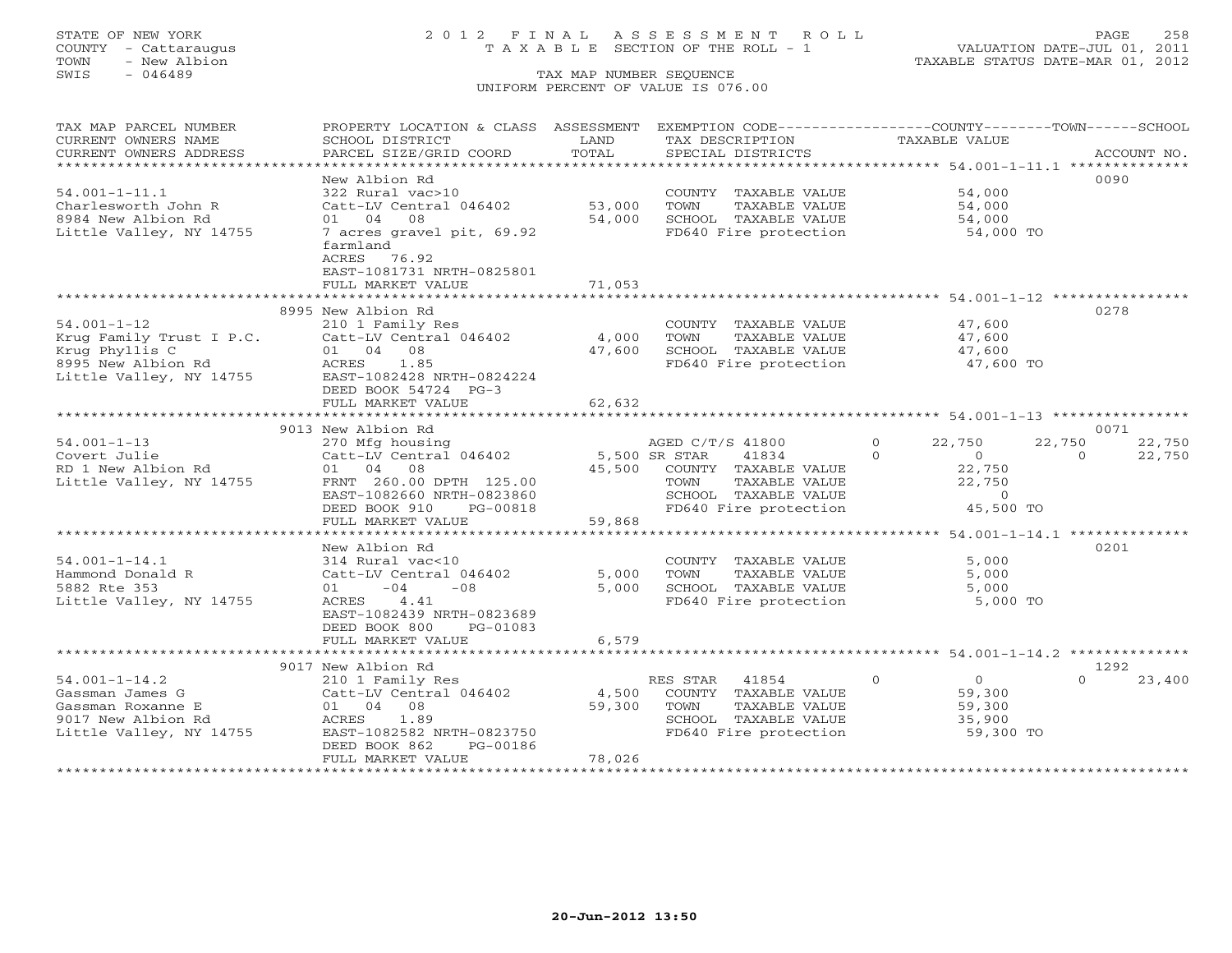## STATE OF NEW YORK 2 0 1 2 F I N A L A S S E S S M E N T R O L L PAGE 259 COUNTY - Cattaraugus T A X A B L E SECTION OF THE ROLL - 1 VALUATION DATE-JUL 01, 2011

| TAX MAP PARCEL NUMBER<br>CURRENT OWNERS NAME       | PROPERTY LOCATION & CLASS ASSESSMENT<br>SCHOOL DISTRICT | LAND<br>TOTAL           | EXEMPTION CODE----------------COUNTY-------TOWN------SCHOOL<br>TAX DESCRIPTION | TAXABLE VALUE                                         |                      |
|----------------------------------------------------|---------------------------------------------------------|-------------------------|--------------------------------------------------------------------------------|-------------------------------------------------------|----------------------|
| CURRENT OWNERS ADDRESS<br>************************ | PARCEL SIZE/GRID COORD                                  |                         | SPECIAL DISTRICTS                                                              |                                                       | ACCOUNT NO.          |
|                                                    | New Albion Rd                                           |                         |                                                                                |                                                       | 0328                 |
| $54.001 - 1 - 15$                                  | 210 1 Family Res                                        |                         | COUNTY TAXABLE VALUE                                                           | 29,300                                                |                      |
| Milks John D Jr                                    | Catt-LV Central 046402                                  | 4,100                   | TOWN<br>TAXABLE VALUE                                                          | 29,300                                                |                      |
| Milks Barbara                                      | 01 04<br>08                                             | 29,300                  | SCHOOL TAXABLE VALUE                                                           | 29,300                                                |                      |
| 83 Lancer Pl<br>Webster, NY 14580                  | ACRES<br>1.21<br>EAST-1082209 NRTH-0823791              |                         | FD640 Fire protection                                                          | 29,300 TO                                             |                      |
|                                                    | DEED BOOK 1016<br>PG-1054                               |                         |                                                                                |                                                       |                      |
|                                                    | FULL MARKET VALUE                                       | 38,553                  |                                                                                |                                                       |                      |
|                                                    |                                                         |                         |                                                                                |                                                       |                      |
|                                                    | 9052 New Albion Rd                                      |                         |                                                                                |                                                       | 0140                 |
| $54.001 - 1 - 16.1$                                | 210 1 Family Res                                        |                         | RES STAR<br>41854                                                              | $\Omega$<br>$\overline{0}$                            | 23,400<br>$\Omega$   |
| Reynolds Gregory A                                 | Catt-LV Central 046402                                  | 6,700                   | COUNTY TAXABLE VALUE                                                           | 42,500                                                |                      |
| Reynolds Patricia A                                | 01 04<br>08                                             | 42,500                  | TOWN<br>TAXABLE VALUE                                                          | 42,500                                                |                      |
| 9052 New Albion Rd                                 | ACRES<br>4.60                                           |                         | SCHOOL TAXABLE VALUE                                                           | 19,100                                                |                      |
| Little Valley, NY 14755                            | EAST-1082065 NRTH-0824553                               |                         | FD640 Fire protection                                                          | 42,500 TO                                             |                      |
|                                                    | DEED BOOK 1031<br>PG-85                                 |                         |                                                                                |                                                       |                      |
|                                                    | FULL MARKET VALUE<br>*************************          | 55,921<br>************* |                                                                                | ********************** 54.001-1-16.2 **************   |                      |
|                                                    | 9039 New Albion Rd                                      |                         |                                                                                |                                                       | 1072                 |
| $54.001 - 1 - 16.2$                                | 210 1 Family Res                                        |                         | WVET CO<br>41122                                                               | 9,000<br>$\Omega$                                     | $\Omega$<br>$\Omega$ |
| Plonka John A                                      | Catt-LV Central 046402                                  |                         | 2,500 RES STAR<br>41854                                                        | $\Omega$<br>$\Omega$                                  | $\Omega$<br>23,400   |
| Plonka Jennifer                                    | 08<br>01 04                                             | 60,000                  | COUNTY TAXABLE VALUE                                                           | 51,000                                                |                      |
| 9039 New Albion Rd                                 | FRNT 98.00 DPTH 298.49                                  |                         | TAXABLE VALUE<br>TOWN                                                          | 60,000                                                |                      |
| Little Valley, NY 14755                            | EAST-1082126 NRTH-0824047                               |                         | SCHOOL TAXABLE VALUE                                                           | 36,600                                                |                      |
|                                                    | DEED BOOK 00935 PG-00698                                |                         | FD640 Fire protection                                                          | 60,000 TO                                             |                      |
|                                                    | FULL MARKET VALUE                                       | 78,947                  |                                                                                |                                                       |                      |
|                                                    | **********************                                  |                         | *********************                                                          | $**********************54.001-1-16.4****************$ |                      |
|                                                    | New Albion Rd                                           |                         |                                                                                |                                                       | 1518                 |
| $54.001 - 1 - 16.4$                                | 322 Rural vac>10                                        |                         | COUNTY TAXABLE VALUE                                                           | 17,100                                                |                      |
| Whitmore Denny R<br>Whitmore Nancy                 | Catt-LV Central 046402<br>01 04 08                      | 17,100<br>17,100        | TOWN<br>TAXABLE VALUE<br>SCHOOL TAXABLE VALUE                                  | 17,100<br>17,100                                      |                      |
| PO Box 345                                         | ACRES 26.15                                             |                         | FD640 Fire protection                                                          | 17,100 TO                                             |                      |
| Machias, NY 14101                                  | EAST-1081519 NRTH-0823971                               |                         |                                                                                |                                                       |                      |
|                                                    | DEED BOOK 1028<br>$PG-463$                              |                         |                                                                                |                                                       |                      |
|                                                    | FULL MARKET VALUE                                       | 22,500                  |                                                                                |                                                       |                      |
|                                                    |                                                         |                         |                                                                                |                                                       |                      |
|                                                    | New Albion Rd                                           |                         |                                                                                |                                                       | 1519                 |
| $54.001 - 1 - 16.5$                                | 105 Vac farmland                                        |                         | COUNTY TAXABLE VALUE                                                           | 15,100                                                |                      |
| Stoll Thomas                                       | Catt-LV Central 046402                                  | 15,100                  | TAXABLE VALUE<br>TOWN                                                          | 15,100                                                |                      |
| Stoll Mary                                         | 08<br>01 04                                             | 15,100                  | SCHOOL TAXABLE VALUE                                                           | 15,100                                                |                      |
| 10228 Chautaugua Rd                                | 22.50<br>ACRES                                          |                         | FD640 Fire protection                                                          | 15,100 TO                                             |                      |
| Cattaraugus, NY 14719                              | EAST-1081355 NRTH-0824968<br>DEED BOOK 1030<br>$PG-760$ |                         |                                                                                |                                                       |                      |
|                                                    | FULL MARKET VALUE                                       | 19,868                  |                                                                                |                                                       |                      |
| **********************                             |                                                         |                         |                                                                                |                                                       |                      |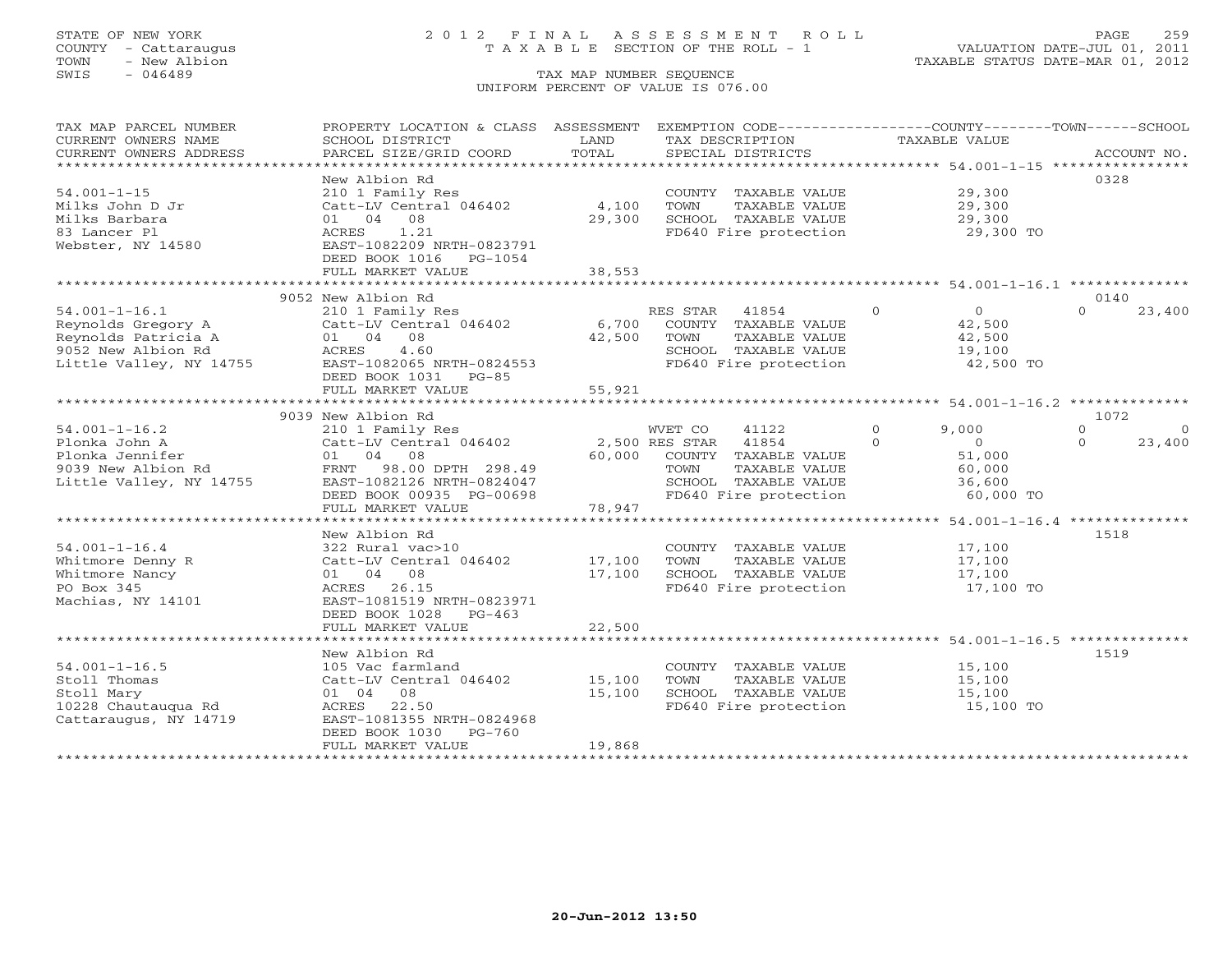## STATE OF NEW YORK 2 0 1 2 F I N A L A S S E S S M E N T R O L L PAGE 260 COUNTY - Cattaraugus T A X A B L E SECTION OF THE ROLL - 1 VALUATION DATE-JUL 01, 2011

| TAX MAP PARCEL NUMBER   | PROPERTY LOCATION & CLASS ASSESSMENT |             | EXEMPTION CODE----------------COUNTY-------TOWN------SCHOOL |          |                |           |             |
|-------------------------|--------------------------------------|-------------|-------------------------------------------------------------|----------|----------------|-----------|-------------|
| CURRENT OWNERS NAME     | SCHOOL DISTRICT                      | LAND        | TAX DESCRIPTION                                             |          | TAXABLE VALUE  |           |             |
| CURRENT OWNERS ADDRESS  | PARCEL SIZE/GRID COORD               | TOTAL       | SPECIAL DISTRICTS                                           |          |                |           | ACCOUNT NO. |
| *********************** | ****************************         |             |                                                             |          |                |           |             |
|                         | 9109 New Albion Rd                   |             |                                                             |          |                |           | 0407        |
| $54.001 - 1 - 17$       | 210 1 Family Res                     |             | SR STAR<br>41834                                            | $\Omega$ | 0              | $\Omega$  | 48,520      |
| Reynolds Duane          | Catt-LV Central 046402               | 6,600       | COUNTY TAXABLE VALUE                                        |          | 68,300         |           |             |
| Reynolds Kathryn        | 01 04 08                             | 68,300      | TAXABLE VALUE<br>TOWN                                       |          | 68,300         |           |             |
| 9109 New Albion Rd      | 5.25<br>ACRES                        |             | SCHOOL TAXABLE VALUE                                        |          | 19,780         |           |             |
| Little Valley, NY 14755 | EAST-1080818 NRTH-0824012            |             | FD640 Fire protection                                       |          | 68,300 TO      |           |             |
|                         | DEED BOOK 744<br>PG-00760            |             |                                                             |          |                |           |             |
|                         | FULL MARKET VALUE                    | 89,868      |                                                             |          |                |           |             |
|                         |                                      |             |                                                             |          |                |           |             |
|                         | 9122 New Albion Rd                   |             |                                                             |          |                |           | 0491        |
| $54.001 - 1 - 18$       | 210 1 Family Res                     |             | VET PRO T 41003                                             | $\Omega$ | $\Omega$       | 70,800    | $\circ$     |
| Updyke Pauline          | Catt-LV Central 046402 5,700 CVET CO |             | 41132                                                       | $\Omega$ | 15,600         | $\bigcap$ | $\Omega$    |
| 9122 New Albion Rd      | 01 04 08                             |             | 71,600 AGED C/T/S 41800                                     | $\Omega$ | 28,000         | 400       | 35,800      |
| Little Valley, NY 14755 | FRNT 235.00 DPTH 180.00              |             | 41834<br>SR STAR                                            | $\Omega$ | $\overline{0}$ | $\Omega$  | 35,800      |
|                         | EAST-1080624 NRTH-0824711            |             | COUNTY TAXABLE VALUE                                        |          | 28,000         |           |             |
|                         | DEED BOOK 719<br>PG-00283            |             | TOWN<br>TAXABLE VALUE                                       |          | 400            |           |             |
|                         | FULL MARKET VALUE                    |             | 94,211 SCHOOL TAXABLE VALUE                                 |          | $\Omega$       |           |             |
|                         |                                      |             | FD640 Fire protection                                       |          | 71,600 TO      |           |             |
|                         |                                      |             |                                                             |          |                |           |             |
|                         | 9121 New Albion Rd                   |             |                                                             |          |                |           | 0080        |
| $54.001 - 1 - 19$       | 270 Mfg housing                      |             | RES STAR<br>41854                                           | $\circ$  | $\overline{O}$ | $\Omega$  | 23,400      |
| Burdick Raymond         | Catt-LV Central 046402 4,200         |             | COUNTY TAXABLE VALUE                                        |          | 33,000         |           |             |
| Burdick Shirley         | 01 04 08                             | 33,000 TOWN | TAXABLE VALUE                                               |          | 33,000         |           |             |
| 9121 New Albion Rd      | 1.36<br>ACRES                        |             | SCHOOL TAXABLE VALUE                                        |          | 9,600          |           |             |
| Cattaraugus, NY 14719   | EAST-1080598 NRTH-0824454            |             | FD640 Fire protection                                       |          | 33,000 TO      |           |             |
|                         | DEED BOOK 704<br>PG-00592            |             |                                                             |          |                |           |             |
|                         | FULL MARKET VALUE                    | 43,421      |                                                             |          |                |           |             |
|                         |                                      |             |                                                             |          |                |           |             |
|                         |                                      |             |                                                             |          |                |           | 0079        |
|                         | 9133 New Albion Rd                   |             |                                                             |          |                |           |             |
| $54.001 - 1 - 20$       | 270 Mfg housing                      |             | 41854<br>RES STAR                                           | $\circ$  | $\sim$ 0       | $\Omega$  | 22,900      |
| Brown Randy             | Catt-LV Central 046402               | 4,100       | COUNTY TAXABLE VALUE                                        |          | 22,900         |           |             |
| 9133 Lv-New Albion Rd   | 01 04 08                             | 22,900      | TAXABLE VALUE<br>TOWN                                       |          | 22,900         |           |             |
| Little Valley, NY 14755 | 1.20<br>ACRES                        |             | SCHOOL TAXABLE VALUE                                        |          | $\overline{0}$ |           |             |
|                         | EAST-1080357 NRTH-0824504            |             | FD640 Fire protection                                       |          | 22,900 TO      |           |             |
|                         | DEED BOOK 00975 PG-00830             |             |                                                             |          |                |           |             |
|                         | FULL MARKET VALUE                    | 30,132      |                                                             |          |                |           |             |
|                         |                                      |             |                                                             |          |                |           |             |
|                         | 9157 New Albion Rd                   |             |                                                             |          |                |           | 0361        |
| $54.001 - 1 - 21$       | 240 Rural res                        |             | SR STAR<br>41834                                            | $\Omega$ | $\Omega$       | $\Omega$  | 48,520      |
| Parmenter Earl L        | Catt-LV Central 046402               | 17,600      | COUNTY TAXABLE VALUE                                        |          | 51,000         |           |             |
| 9157 New Albion Rd      | 01 04 08                             | 51,000      | TAXABLE VALUE<br>TOWN                                       |          | 51,000         |           |             |
| Little Valley, NY 14755 | 27.27<br>ACRES                       |             | SCHOOL TAXABLE VALUE                                        |          | 2,480          |           |             |
|                         | EAST-1080123 NRTH-0824048            |             | FD640 Fire protection                                       |          | 51,000 TO      |           |             |
|                         | PG-00275<br>DEED BOOK 852            |             |                                                             |          |                |           |             |
|                         | FULL MARKET VALUE                    | 67,105      |                                                             |          |                |           |             |
|                         |                                      |             |                                                             |          |                |           |             |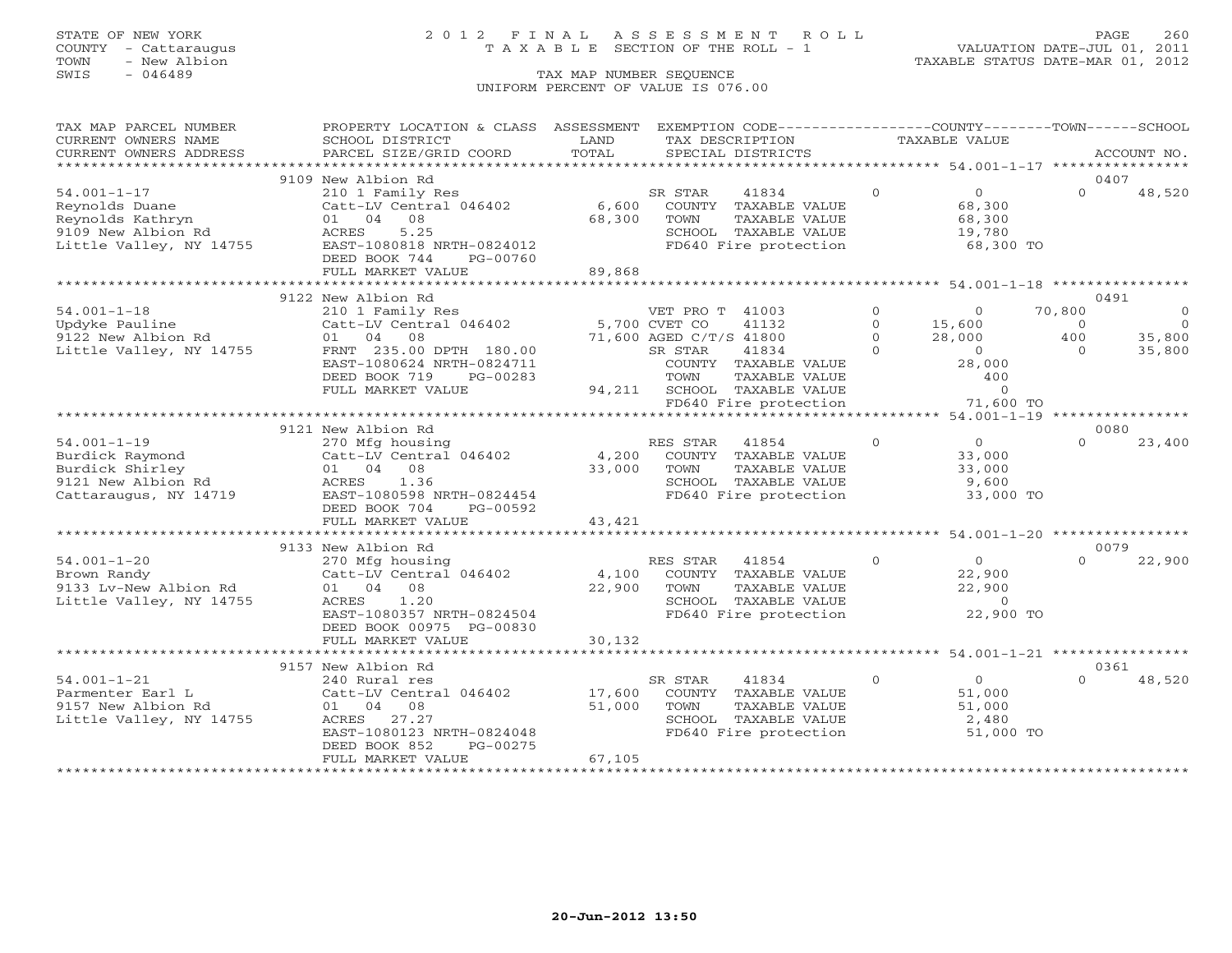## STATE OF NEW YORK 2 0 1 2 F I N A L A S S E S S M E N T R O L L PAGE 261 COUNTY - Cattaraugus T A X A B L E SECTION OF THE ROLL - 1 VALUATION DATE-JUL 01, 2011

| TAX MAP PARCEL NUMBER   | PROPERTY LOCATION & CLASS ASSESSMENT EXEMPTION CODE----------------COUNTY-------TOWN------SCHOOL                                                                                                                                                                                                                                                                                                                                                                                                                                       |        |                                                                                                                                                                                    |               |        |                |                |
|-------------------------|----------------------------------------------------------------------------------------------------------------------------------------------------------------------------------------------------------------------------------------------------------------------------------------------------------------------------------------------------------------------------------------------------------------------------------------------------------------------------------------------------------------------------------------|--------|------------------------------------------------------------------------------------------------------------------------------------------------------------------------------------|---------------|--------|----------------|----------------|
| CURRENT OWNERS NAME     | SCHOOL DISTRICT                                                                                                                                                                                                                                                                                                                                                                                                                                                                                                                        | LAND   | TAX DESCRIPTION                                                                                                                                                                    | TAXABLE VALUE |        |                |                |
| CURRENT OWNERS ADDRESS  | PARCEL SIZE/GRID COORD TOTAL                                                                                                                                                                                                                                                                                                                                                                                                                                                                                                           |        | SPECIAL DISTRICTS                                                                                                                                                                  |               |        |                | ACCOUNT NO.    |
|                         |                                                                                                                                                                                                                                                                                                                                                                                                                                                                                                                                        |        |                                                                                                                                                                                    |               |        |                |                |
|                         | 9187 New Albion Rd                                                                                                                                                                                                                                                                                                                                                                                                                                                                                                                     |        | 88 PCT OF VALUE USED FOR EXEMPTION PURPOSES                                                                                                                                        |               |        | 0335           |                |
| $54.001 - 1 - 22$       |                                                                                                                                                                                                                                                                                                                                                                                                                                                                                                                                        |        | AGED C/T/S 41800 0 18,731 18,731 18,731                                                                                                                                            |               |        |                |                |
| Miller Elva             |                                                                                                                                                                                                                                                                                                                                                                                                                                                                                                                                        |        |                                                                                                                                                                                    |               |        | $\overline{0}$ | 28,569         |
| 9187 New Albion Rd      |                                                                                                                                                                                                                                                                                                                                                                                                                                                                                                                                        |        |                                                                                                                                                                                    |               |        |                |                |
| Cattaraugus, NY 14719   | $\begin{tabular}{lcccc} 240~\text{Rural}~\text{res} & & & & & \text{AGED C/T/S 41800} & 0 & 18,731 \\ \text{Catt-LV Central 046402} & 9,600~\text{SR STAR} & 41834 & 0 & 0 \\ 01 & 04 & 08 & 47,300 & \text{COUNTY} & \text{TAXABLE VALUE} & 28,569 \\ \text{ACRES} & 11.27 & & & & \text{TOWN} & \text{TAXABLE VALUE} & 28,569 \end{tabular}$<br>ACRES 11.27 TOWN TAXABLE VALUE 28,569<br>EAST-1079370 NRTH-0824541 SCHOOL TAXABLE VALUE 28,569<br>DEED BOOK 606 PG-00496 FD640 Fire protection 47,300 TO<br>FULL MARKET VALUE 62,237 |        |                                                                                                                                                                                    |               |        |                |                |
|                         |                                                                                                                                                                                                                                                                                                                                                                                                                                                                                                                                        |        |                                                                                                                                                                                    |               |        |                |                |
|                         |                                                                                                                                                                                                                                                                                                                                                                                                                                                                                                                                        |        |                                                                                                                                                                                    |               |        |                |                |
|                         |                                                                                                                                                                                                                                                                                                                                                                                                                                                                                                                                        |        |                                                                                                                                                                                    |               |        |                |                |
|                         |                                                                                                                                                                                                                                                                                                                                                                                                                                                                                                                                        |        |                                                                                                                                                                                    |               |        |                |                |
|                         | New Albion Rd                                                                                                                                                                                                                                                                                                                                                                                                                                                                                                                          |        |                                                                                                                                                                                    |               |        | 0088           |                |
| $54.001 - 1 - 23$       | 105 Vac farmland                                                                                                                                                                                                                                                                                                                                                                                                                                                                                                                       |        | COUNTY TAXABLE VALUE                                                                                                                                                               |               | 42,900 |                |                |
|                         | 34.001-1-23<br>Charlesworth John R Catt-LV Central 046402 42,900<br>8984 New Albion Rd Catt-LV Central 046402 42,900<br>Little Valley, NY 14755 ACRES 99.00                                                                                                                                                                                                                                                                                                                                                                            |        | TAXABLE VALUE<br>TAXABLE VALUE 42,900<br>TAXABLE VALUE 42,900                                                                                                                      |               |        |                |                |
|                         |                                                                                                                                                                                                                                                                                                                                                                                                                                                                                                                                        |        | TOWN                                                                                                                                                                               |               |        |                |                |
|                         |                                                                                                                                                                                                                                                                                                                                                                                                                                                                                                                                        |        | SCHOOL TAXABLE VALUE 42,900<br>FD640 Fire protection 42,900 TO                                                                                                                     |               |        |                |                |
|                         |                                                                                                                                                                                                                                                                                                                                                                                                                                                                                                                                        |        |                                                                                                                                                                                    |               |        |                |                |
|                         | EAST-1080165 NRTH-0826631                                                                                                                                                                                                                                                                                                                                                                                                                                                                                                              |        |                                                                                                                                                                                    |               |        |                |                |
|                         | FULL MARKET VALUE                                                                                                                                                                                                                                                                                                                                                                                                                                                                                                                      | 56,447 |                                                                                                                                                                                    |               |        |                |                |
|                         |                                                                                                                                                                                                                                                                                                                                                                                                                                                                                                                                        |        |                                                                                                                                                                                    |               |        |                |                |
|                         | 9214 New Albion Rd                                                                                                                                                                                                                                                                                                                                                                                                                                                                                                                     |        | 56 PCT OF VALUE USED FOR EXEMPTION PURPOSES                                                                                                                                        |               |        | 0432           |                |
|                         |                                                                                                                                                                                                                                                                                                                                                                                                                                                                                                                                        |        |                                                                                                                                                                                    |               |        | $\Omega$       | $\overline{O}$ |
|                         |                                                                                                                                                                                                                                                                                                                                                                                                                                                                                                                                        |        |                                                                                                                                                                                    |               |        | $\Omega$       | 23,400         |
|                         | 94.001-1-24<br>Schwartz David<br>MET CO 41122<br>Helfrich Patricia (1046402)<br>25,000 RES STAR 41854<br>2714 New Albion Rd Life Use (1086)<br>11414 Vallow NV 14755<br>1414 Vallow NV 14755<br>1414 Vallow NV 14755                                                                                                                                                                                                                                                                                                                   |        |                                                                                                                                                                                    |               |        |                |                |
|                         |                                                                                                                                                                                                                                                                                                                                                                                                                                                                                                                                        |        |                                                                                                                                                                                    |               |        |                |                |
| Little Valley, NY 14755 | ACRES 56.73                                                                                                                                                                                                                                                                                                                                                                                                                                                                                                                            |        | WET CO 41122 0 4,956<br>25,000 RES STAR 41854 0 0<br>59,000 COUNTY TAXABLE VALUE 59,000 SCHOOL TAXABLE VALUE 59,000 SCHOOL TAXABLE VALUE 35,600<br>FD640 Fire protection 59,000 TO |               |        |                |                |
|                         | EAST-1079138 NRTH-0826302                                                                                                                                                                                                                                                                                                                                                                                                                                                                                                              |        |                                                                                                                                                                                    |               |        |                |                |
|                         | DEED BOOK 00967 PG-00950                                                                                                                                                                                                                                                                                                                                                                                                                                                                                                               |        |                                                                                                                                                                                    |               |        |                |                |
|                         | FULL MARKET VALUE 77,632                                                                                                                                                                                                                                                                                                                                                                                                                                                                                                               |        |                                                                                                                                                                                    |               |        |                |                |
|                         |                                                                                                                                                                                                                                                                                                                                                                                                                                                                                                                                        |        |                                                                                                                                                                                    |               |        |                |                |
|                         |                                                                                                                                                                                                                                                                                                                                                                                                                                                                                                                                        |        |                                                                                                                                                                                    |               |        | 1065           |                |
|                         | 1.029-1-1.2<br>Falk Douglas<br>Falk Douglas<br>Falk Diane E<br>External 046402<br>External 046402<br>EXTAR 41854<br>Cattacher Cattack Cattack Cattack Cattack Cattack Cattack Cattack Cattack Cattack Cattack Cattack Cattack Cattack Cattac                                                                                                                                                                                                                                                                                           |        |                                                                                                                                                                                    |               |        |                | $0 \t 23,400$  |
|                         |                                                                                                                                                                                                                                                                                                                                                                                                                                                                                                                                        |        |                                                                                                                                                                                    |               |        |                |                |
|                         |                                                                                                                                                                                                                                                                                                                                                                                                                                                                                                                                        |        |                                                                                                                                                                                    |               |        |                |                |
|                         |                                                                                                                                                                                                                                                                                                                                                                                                                                                                                                                                        |        |                                                                                                                                                                                    |               |        |                |                |
|                         |                                                                                                                                                                                                                                                                                                                                                                                                                                                                                                                                        |        | FD640 Fire protection 45,000 TO                                                                                                                                                    |               |        |                |                |
|                         | DEED BOOK 875<br>PG-00822                                                                                                                                                                                                                                                                                                                                                                                                                                                                                                              |        |                                                                                                                                                                                    |               |        |                |                |
|                         | FULL MARKET VALUE                                                                                                                                                                                                                                                                                                                                                                                                                                                                                                                      | 59,211 |                                                                                                                                                                                    |               |        |                |                |
|                         |                                                                                                                                                                                                                                                                                                                                                                                                                                                                                                                                        |        |                                                                                                                                                                                    |               |        |                |                |
|                         | 116 Linlyco Lake Rd                                                                                                                                                                                                                                                                                                                                                                                                                                                                                                                    |        |                                                                                                                                                                                    |               |        | 0538           |                |
| $54.029 - 1 - 2$        | 210 1 Family Res<br>Catt-LV Central 046402 6,100 COUNTY TAXABLE VALUE 34,600<br>02 04 08 34,600 TOWN TAXABLE VALUE 34,600<br>Land Contract SCHOOL SCHOOL TAXABLE VALUE                                                                                                                                                                                                                                                                                                                                                                 |        |                                                                                                                                                                                    |               |        | $\Omega$       | 23,400         |
|                         |                                                                                                                                                                                                                                                                                                                                                                                                                                                                                                                                        |        |                                                                                                                                                                                    |               |        |                |                |
|                         | Figure - Inches Teman-Hubbard Jodie L<br>Bruce & Cheryl Morrison and Catt-LV Central 046402 6,<br>116 Linlyco Lake Rd Land Contract Cattaraugus, NY 14719 FRNT 250.00 DPTH 194.30                                                                                                                                                                                                                                                                                                                                                      |        |                                                                                                                                                                                    |               |        |                |                |
|                         |                                                                                                                                                                                                                                                                                                                                                                                                                                                                                                                                        |        |                                                                                                                                                                                    |               |        |                |                |
|                         |                                                                                                                                                                                                                                                                                                                                                                                                                                                                                                                                        |        | SCHOOL TAXABLE VALUE 11,200<br>FD640 Fire protection 34,600 TO                                                                                                                     |               |        |                |                |
|                         |                                                                                                                                                                                                                                                                                                                                                                                                                                                                                                                                        |        |                                                                                                                                                                                    |               |        |                |                |
|                         | EAST-1081210 NRTH-0829160                                                                                                                                                                                                                                                                                                                                                                                                                                                                                                              |        |                                                                                                                                                                                    |               |        |                |                |
|                         | DEED BOOK 00975 PG-00567                                                                                                                                                                                                                                                                                                                                                                                                                                                                                                               |        |                                                                                                                                                                                    |               |        |                |                |
|                         | FULL MARKET VALUE                                                                                                                                                                                                                                                                                                                                                                                                                                                                                                                      | 45,526 |                                                                                                                                                                                    |               |        |                |                |
|                         |                                                                                                                                                                                                                                                                                                                                                                                                                                                                                                                                        |        |                                                                                                                                                                                    |               |        |                |                |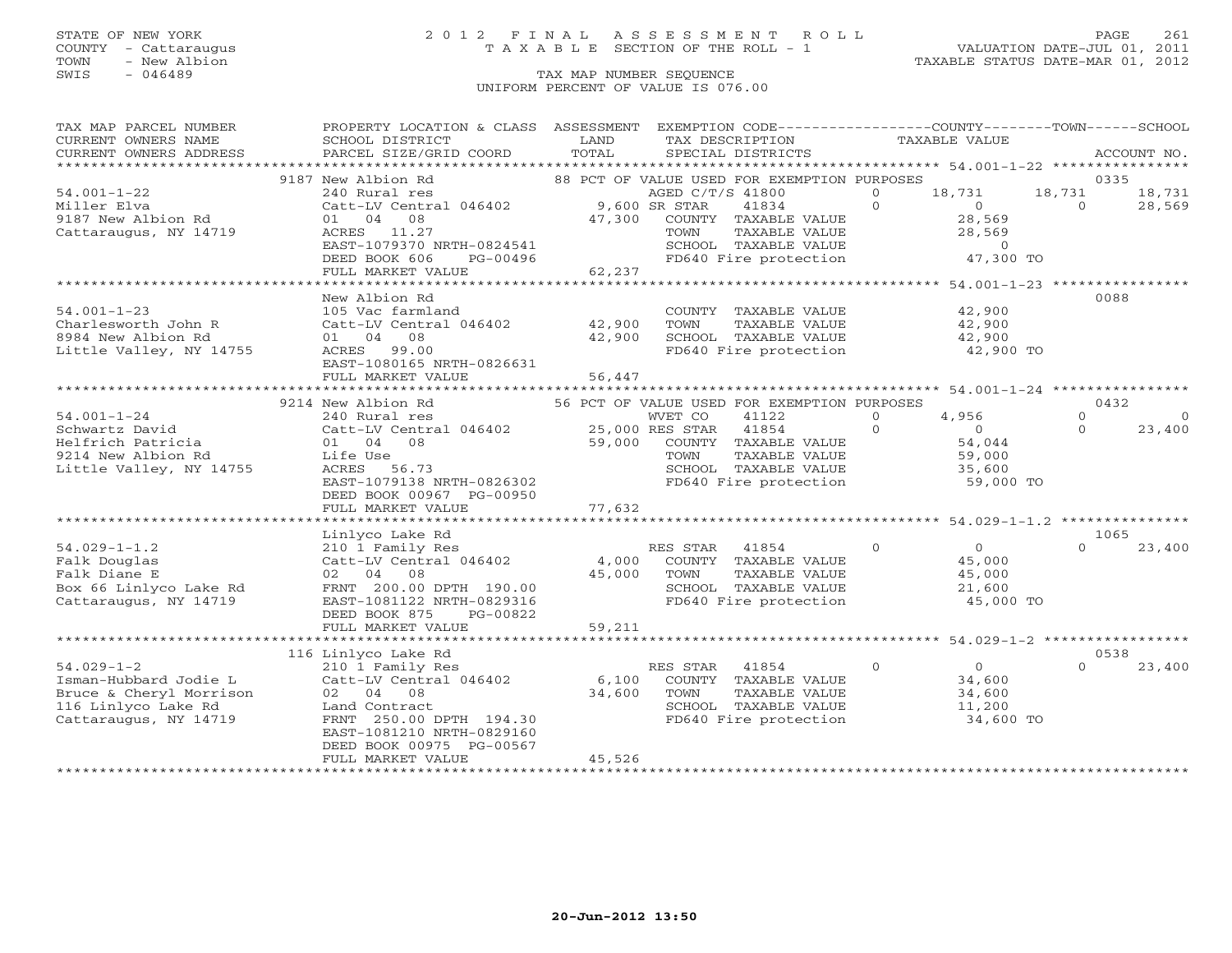## STATE OF NEW YORK 2 0 1 2 F I N A L A S S E S S M E N T R O L L PAGE 262 COUNTY - Cattaraugus T A X A B L E SECTION OF THE ROLL - 1 VALUATION DATE-JUL 01, 2011

TOWN - New Albion TAXABLE STATUS DATE-MAR 01, 2012

| TAX MAP PARCEL NUMBER<br>CURRENT OWNERS NAME<br>CURRENT OWNERS ADDRESS | PROPERTY LOCATION & CLASS ASSESSMENT<br>SCHOOL DISTRICT<br>PARCEL SIZE/GRID COORD | LAND<br>TOTAL | EXEMPTION CODE-----------------COUNTY-------TOWN------SCHOOL<br>TAX DESCRIPTION<br>SPECIAL DISTRICTS | TAXABLE VALUE                  | ACCOUNT NO.                             |
|------------------------------------------------------------------------|-----------------------------------------------------------------------------------|---------------|------------------------------------------------------------------------------------------------------|--------------------------------|-----------------------------------------|
| *********************                                                  |                                                                                   |               |                                                                                                      |                                |                                         |
|                                                                        | Linlyco Lake Rd                                                                   |               |                                                                                                      |                                | 0315                                    |
| $54.029 - 1 - 3$                                                       | 312 Vac w/imprv                                                                   |               | COUNTY<br>TAXABLE VALUE                                                                              | 14,000                         |                                         |
| Zacholski Michael                                                      | Catt-LV Central 046402                                                            | 4,000         | TAXABLE VALUE<br>TOWN                                                                                | 14,000                         |                                         |
| 3203 Hickox Rd                                                         | 02 04<br>08                                                                       | 14,000        | SCHOOL<br>TAXABLE VALUE                                                                              | 14,000                         |                                         |
| Hamburg, NY 14075                                                      | FRNT 131.50 DPTH 244.00                                                           |               |                                                                                                      |                                |                                         |
|                                                                        | EAST-1081360 NRTH-0829023                                                         |               |                                                                                                      |                                |                                         |
|                                                                        | DEED BOOK 1026<br>PG-335                                                          |               |                                                                                                      |                                |                                         |
|                                                                        | FULL MARKET VALUE                                                                 | 18,421        |                                                                                                      |                                |                                         |
|                                                                        |                                                                                   |               |                                                                                                      |                                |                                         |
|                                                                        | Linlyco Lake Rd                                                                   |               |                                                                                                      |                                | 0205                                    |
| $54.029 - 1 - 4$                                                       | 314 Rural vac<10                                                                  |               | COUNTY TAXABLE VALUE                                                                                 | 4,500                          |                                         |
| Harris Lewis                                                           | Catt-LV Central 046402                                                            | 4,500         | TOWN<br>TAXABLE VALUE                                                                                | 4,500                          |                                         |
| 106 Linlyco Lake Rd                                                    | 02 04<br>- 08                                                                     | 4,500         | SCHOOL TAXABLE VALUE                                                                                 | 4,500                          |                                         |
| Cattaraugus, NY 14719                                                  | Life Use                                                                          |               | FD640 Fire protection                                                                                | 4,500 TO                       |                                         |
|                                                                        | FRNT<br>51.76 DPTH 137.41                                                         |               |                                                                                                      |                                |                                         |
|                                                                        | EAST-1081332 NRTH-0828962                                                         |               |                                                                                                      |                                |                                         |
|                                                                        | DEED BOOK 812<br>PG-00417                                                         |               |                                                                                                      |                                |                                         |
|                                                                        | FULL MARKET VALUE                                                                 | 5,921         |                                                                                                      |                                |                                         |
|                                                                        | 106 Linlyco Lake Rd                                                               |               |                                                                                                      |                                | 0204                                    |
| $54.029 - 1 - 5$                                                       | 210 1 Family Res                                                                  |               | 41122<br>WVET CO                                                                                     | $\Omega$<br>3,975              | $\Omega$<br>$\Omega$                    |
| Harris Lewis                                                           | Catt-LV Central 046402                                                            |               | 4,800 AGED C/T/S 41800                                                                               | $\Omega$<br>11,263             | 13,250<br>13,250                        |
| 106 Linlyco Lake Rd                                                    | 02 04 08                                                                          |               | 26,500 SR STAR<br>41834                                                                              | $\Omega$<br>$\overline{0}$     | 13,250<br>$\Omega$                      |
| Cattaraugus, NY 14719                                                  | Life Use                                                                          |               | COUNTY TAXABLE VALUE                                                                                 | 11,262                         |                                         |
|                                                                        | FRNT<br>51.76 DPTH 160.00                                                         |               | TAXABLE VALUE<br>TOWN                                                                                | 13,250                         |                                         |
|                                                                        | EAST-1081325 NRTH-0828906                                                         |               | SCHOOL TAXABLE VALUE                                                                                 | $\circ$                        |                                         |
|                                                                        | DEED BOOK 812<br>PG-00417                                                         |               | FD640 Fire protection                                                                                | 26,500 TO                      |                                         |
|                                                                        | FULL MARKET VALUE                                                                 | 34,868        |                                                                                                      |                                |                                         |
|                                                                        |                                                                                   |               |                                                                                                      |                                | ********* 54.029-1-6 ****************** |
|                                                                        | 104 Linlyco Lake Rd                                                               |               |                                                                                                      |                                | 0155                                    |
| $54.029 - 1 - 6$                                                       | 312 Vac w/imprv                                                                   |               | COUNTY TAXABLE VALUE                                                                                 | 6,000                          |                                         |
| Thompson Ernest P                                                      | Catt-LV Central 046402                                                            | 5,000         | TAXABLE VALUE<br>TOWN                                                                                | 6,000                          |                                         |
| Thompson Wendy                                                         | 02 04 08                                                                          | 6,000         | SCHOOL TAXABLE VALUE                                                                                 | 6,000                          |                                         |
| 9240 Walden Rd                                                         | 51.76 DPTH 182.90<br>FRNT                                                         |               | FD640 Fire protection                                                                                | 6,000 TO                       |                                         |
| Brocton, NY 14716                                                      | EAST-1081318 NRTH-0828851                                                         |               |                                                                                                      |                                |                                         |
|                                                                        | DEED BOOK 14034 PG-4001                                                           |               |                                                                                                      |                                |                                         |
|                                                                        | FULL MARKET VALUE                                                                 | 7,895         |                                                                                                      |                                |                                         |
|                                                                        |                                                                                   |               |                                                                                                      |                                | 0210                                    |
| $54.029 - 1 - 7$                                                       | 102 Linlyco Lake Rd<br>210 1 Family Res                                           |               | RES STAR<br>41854                                                                                    | $\mathbf{0}$<br>$\overline{0}$ | $\Omega$<br>23,400                      |
| Bergeron Leann M                                                       | Catt-LV Central 046402                                                            | 5,200         | COUNTY<br>TAXABLE VALUE                                                                              | 25,200                         |                                         |
| 102 Linlyco Lake Rd                                                    | 02 04 08                                                                          | 25,200        | TOWN<br>TAXABLE VALUE                                                                                | 25,200                         |                                         |
| Cattaraugus, NY 14719                                                  | Land Contract                                                                     |               | SCHOOL TAXABLE VALUE                                                                                 | 1,800                          |                                         |
|                                                                        | FRNT<br>51.76 DPTH 205.70                                                         |               | FD640 Fire protection                                                                                | 25,200 TO                      |                                         |
|                                                                        | <b>BANK</b><br>017                                                                |               |                                                                                                      |                                |                                         |
|                                                                        | EAST-1081311 NRTH-0828795                                                         |               |                                                                                                      |                                |                                         |
|                                                                        | PG-3001<br>DEED BOOK 9488                                                         |               |                                                                                                      |                                |                                         |
|                                                                        | FULL MARKET VALUE                                                                 | 33,158        |                                                                                                      |                                |                                         |
| **********************                                                 |                                                                                   |               |                                                                                                      |                                |                                         |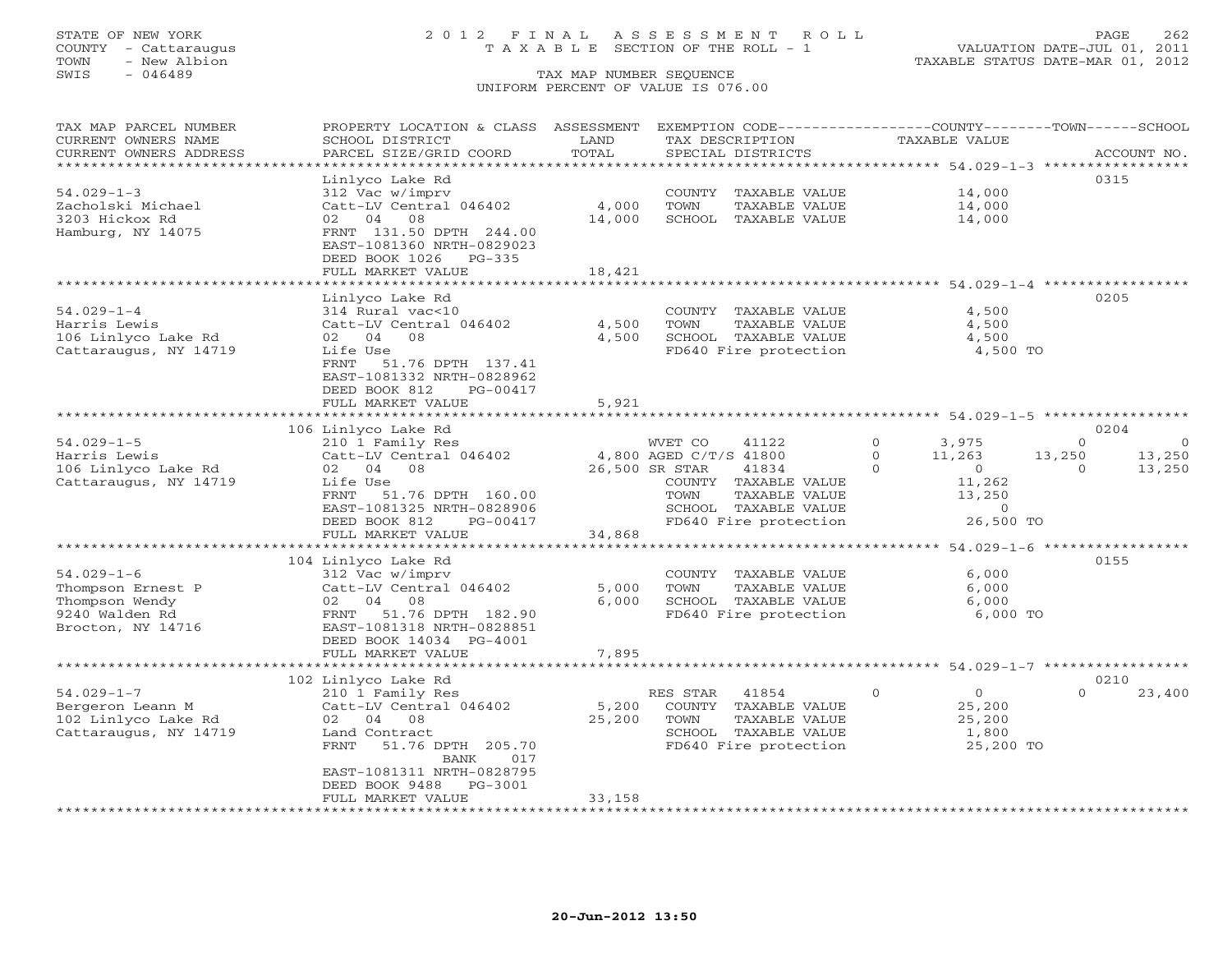## STATE OF NEW YORK 2 0 1 2 F I N A L A S S E S S M E N T R O L L PAGE 263 COUNTY - Cattaraugus T A X A B L E SECTION OF THE ROLL - 1 VALUATION DATE-JUL 01, 2011

| TAX MAP PARCEL NUMBER                         | PROPERTY LOCATION & CLASS ASSESSMENT                   |                         | EXEMPTION CODE-----------------COUNTY-------TOWN------SCHOOL |                                                         |                          |
|-----------------------------------------------|--------------------------------------------------------|-------------------------|--------------------------------------------------------------|---------------------------------------------------------|--------------------------|
| CURRENT OWNERS NAME<br>CURRENT OWNERS ADDRESS | SCHOOL DISTRICT<br>PARCEL SIZE/GRID COORD              | LAND<br>TOTAL           | TAX DESCRIPTION<br>SPECIAL DISTRICTS                         | <b>TAXABLE VALUE</b>                                    | ACCOUNT NO.              |
| *******************                           |                                                        |                         |                                                              |                                                         |                          |
|                                               | 8 Linlyco Lake Rd                                      |                         |                                                              |                                                         | 0085                     |
| $54.029 - 1 - 8$                              | 260 Seasonal res                                       |                         | COUNTY TAXABLE VALUE                                         | 32,000                                                  |                          |
| Breen James R                                 | Catt-LV Central 046402                                 | 5,100                   | TOWN<br>TAXABLE VALUE                                        | 32,000                                                  |                          |
| 8 Linlyco Lake Rd<br>Cattaraugus, NY 14719    | 02 04 08<br>50.00 DPTH 234.60<br>FRNT                  | 32,000                  | SCHOOL TAXABLE VALUE<br>FD640 Fire protection                | 32,000<br>32,000 TO                                     |                          |
|                                               | 017<br>BANK                                            |                         |                                                              |                                                         |                          |
|                                               | EAST-1081300 NRTH-0828741                              |                         |                                                              |                                                         |                          |
|                                               | DEED BOOK 00958 PG-01051                               |                         |                                                              |                                                         |                          |
|                                               | FULL MARKET VALUE                                      | 42,105                  |                                                              |                                                         |                          |
|                                               |                                                        |                         |                                                              |                                                         |                          |
| $54.029 - 1 - 9$                              | 96 Linlyco Lake Rd<br>260 Seasonal res                 |                         | COUNTY TAXABLE VALUE                                         | 35,000                                                  | 0047                     |
| Clear Lydia L                                 | Catt-LV Central 046402                                 | 10,200                  | TOWN<br>TAXABLE VALUE                                        | 35,000                                                  |                          |
| 156 Arqyle Ave                                | 02 04 08                                               | 35,000                  | SCHOOL TAXABLE VALUE                                         | 35,000                                                  |                          |
| Angola, NY 14006                              | FRNT 100.00 DPTH 234.60                                |                         | FD640 Fire protection                                        | 35,000 TO                                               |                          |
|                                               | EAST-1081248 NRTH-0828693                              |                         |                                                              |                                                         |                          |
|                                               | DEED BOOK 2466<br>PG-4001                              |                         |                                                              |                                                         |                          |
|                                               | FULL MARKET VALUE                                      | 46,053                  |                                                              | ******************************* 54.029-1-10 *********** |                          |
|                                               | 101 Linlyco Lake Rd                                    |                         |                                                              |                                                         | 0048                     |
| $54.029 - 1 - 10$                             | 314 Rural vac<10                                       |                         | COUNTY TAXABLE VALUE                                         | 10,200                                                  |                          |
| Clear Lydia L                                 | Catt-LV Central 046402                                 | 10,200                  | TOWN<br>TAXABLE VALUE                                        | 10,200                                                  |                          |
| 156 Argyle Ave                                | $-04$<br>$-08$<br>02                                   | 10,200                  | SCHOOL TAXABLE VALUE                                         | 10,200                                                  |                          |
| Angola, NY 14006                              | FRNT 150.00 DPTH 145.00                                |                         | FD640 Fire protection                                        | 10,200 TO                                               |                          |
|                                               | EAST-1081156 NRTH-0828597<br>DEED BOOK 3586<br>PG-2001 |                         |                                                              |                                                         |                          |
|                                               | FULL MARKET VALUE                                      | 13,421                  |                                                              |                                                         |                          |
|                                               |                                                        |                         |                                                              | ********* 54.029-1-11 *********                         |                          |
|                                               | 111 Linlyco Lake Rd                                    |                         |                                                              |                                                         | 0236                     |
| $54.029 - 1 - 11$                             | 270 Mfg housing                                        |                         | 41854<br>RES STAR                                            | $\circ$<br>$\overline{0}$                               | 23,400<br>$\Omega$       |
| Kelly-Kifner Vanessa                          | Catt-LV Central 046402                                 | 4,000                   | COUNTY TAXABLE VALUE                                         | 27,900                                                  |                          |
| 111 Linlyco Lake Rd<br>Cattarugus, NY 14719   | 02 04 08<br>land contract - Kifner                     | 27,900                  | TAXABLE VALUE<br>TOWN<br>SCHOOL TAXABLE VALUE                | 27,900<br>4,500                                         |                          |
|                                               | FRNT 130.00 DPTH 178.00                                |                         | FD640 Fire protection                                        | 27,900 TO                                               |                          |
|                                               | EAST-1081103 NRTH-0828997                              |                         |                                                              |                                                         |                          |
|                                               | DEED BOOK 15649 PG-2001                                |                         |                                                              |                                                         |                          |
|                                               | FULL MARKET VALUE<br>************************          | 36,711<br>************* |                                                              |                                                         |                          |
|                                               |                                                        |                         |                                                              | ************************ 54.029-1-12                    | ****************<br>0296 |
| $54.029 - 1 - 12$                             | 109 Linlyco Lake Rd<br>210 1 Family Res                |                         | COUNTY TAXABLE VALUE                                         | 30,000                                                  |                          |
| Vaughn Faye C                                 | Catt-LV Central 046402                                 | 3,000                   | TAXABLE VALUE<br>TOWN                                        | 30,000                                                  |                          |
| 109 Linlyco Lake Rd                           | 02 04 08                                               | 30,000                  | SCHOOL TAXABLE VALUE                                         | 30,000                                                  |                          |
| Cattaraugus, NY 14719                         | land contract                                          |                         | FD640 Fire protection                                        | 30,000 TO                                               |                          |
|                                               | FRNT 105.00 DPTH 125.00                                |                         |                                                              |                                                         |                          |
|                                               | EAST-1081128 NRTH-0828913                              |                         |                                                              |                                                         |                          |
|                                               | DEED BOOK 00956 PG-00286<br>FULL MARKET VALUE          | 39,474                  |                                                              |                                                         |                          |
|                                               |                                                        |                         |                                                              |                                                         |                          |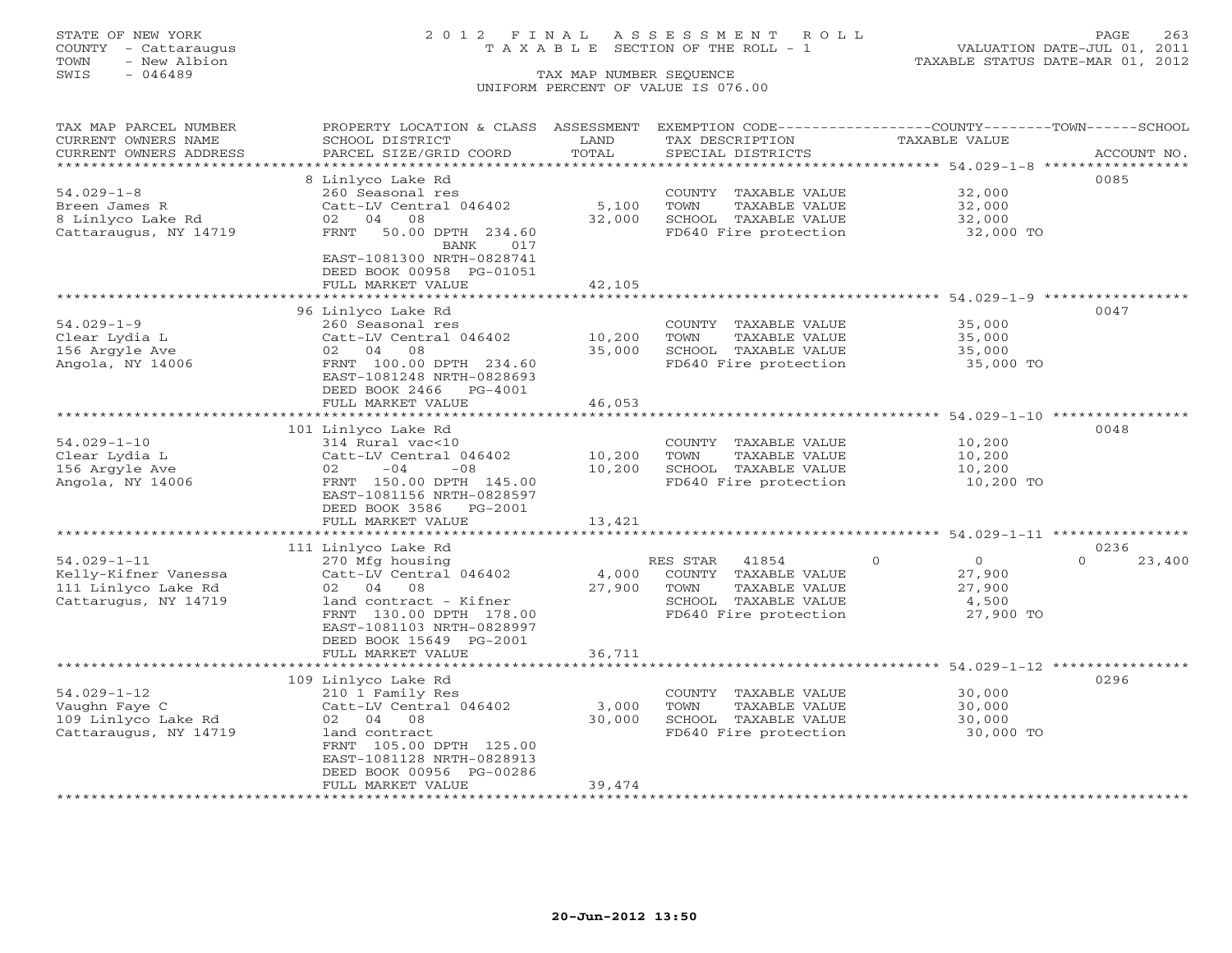## STATE OF NEW YORK 2 0 1 2 F I N A L A S S E S S M E N T R O L L PAGE 264 COUNTY - Cattaraugus T A X A B L E SECTION OF THE ROLL - 1 VALUATION DATE-JUL 01, 2011

TOWN - New Albion TAXABLE STATUS DATE-MAR 01, 2012

| TAX MAP PARCEL NUMBER      | PROPERTY LOCATION & CLASS ASSESSMENT EXEMPTION CODE----------------COUNTY-------TOWN------SCHOOL |        |                       |                |                |          |             |
|----------------------------|--------------------------------------------------------------------------------------------------|--------|-----------------------|----------------|----------------|----------|-------------|
| CURRENT OWNERS NAME        | SCHOOL DISTRICT                                                                                  | LAND   | TAX DESCRIPTION       |                | TAXABLE VALUE  |          |             |
| CURRENT OWNERS ADDRESS     | PARCEL SIZE/GRID COORD                                                                           | TOTAL  | SPECIAL DISTRICTS     |                |                |          | ACCOUNT NO. |
| ************************** |                                                                                                  |        |                       |                |                |          |             |
|                            | 97 Linlyco Lake Rd                                                                               |        |                       |                |                | 1304     |             |
| $54.029 - 1 - 14.2$        | 210 1 Family Res                                                                                 |        | RES STAR<br>41854     | $\overline{0}$ | $\overline{0}$ | $\Omega$ | 23,400      |
| Horning Adrian R           | Catt-LV Central 046402                                                                           | 4,000  | COUNTY TAXABLE VALUE  |                | 43,800         |          |             |
| Horning Lindsay A          | 02 04 08                                                                                         | 43,800 | TOWN<br>TAXABLE VALUE |                | 43,800         |          |             |
| 97 Linlyco Lake Rd         | Land Contract                                                                                    |        | SCHOOL TAXABLE VALUE  |                | 20,400         |          |             |
| Cattaraugus, NY 14719      | FRNT 181.60 DPTH 132.48                                                                          |        | FD640 Fire protection |                | 43,800 TO      |          |             |
|                            | EAST-1081065 NRTH-0828786<br>DEED BOOK 14561 PG-5001                                             |        |                       |                |                |          |             |
|                            |                                                                                                  |        |                       |                |                |          |             |
|                            | FULL MARKET VALUE                                                                                | 57,632 |                       |                |                |          |             |
|                            | 89 Linlyco Lake Rd                                                                               |        |                       |                |                | 0163     |             |
| $54.029 - 1 - 17$          | 210 1 Family Res                                                                                 |        | RES STAR 41854        | $\Omega$       | $\Omega$       | $\cap$   | 23,400      |
| Horning Richard C          | Catt-LV Central 046402                                                                           | 4,150  | COUNTY TAXABLE VALUE  |                | 62,550         |          |             |
| Horning Melanie            | 02 04 08                                                                                         | 62,550 | TOWN<br>TAXABLE VALUE |                | 62,550         |          |             |
| 89 Linlyco Lake Rd         | 1.25<br>ACRES                                                                                    |        | SCHOOL TAXABLE VALUE  |                | 39,150         |          |             |
| Cattaraugus, NY 14719      | EAST-1080899 NRTH-0828610                                                                        |        | FD640 Fire protection |                | 62,550 TO      |          |             |
|                            | DEED BOOK 786<br>PG-01031                                                                        |        |                       |                |                |          |             |
|                            | FULL MARKET VALUE                                                                                | 82,303 |                       |                |                |          |             |
|                            |                                                                                                  |        |                       |                |                |          |             |
|                            | Linlyco Lake Rd                                                                                  |        |                       |                |                | 0117     |             |
| $54.029 - 1 - 18.1$        | 270 Mfg housing                                                                                  |        | COUNTY TAXABLE VALUE  |                | 19,500         |          |             |
| Horning Richard            | Catt-LV Central 046402                                                                           | 7,200  | TOWN<br>TAXABLE VALUE |                | 19,500         |          |             |
| Horning Melanie            | ACRES<br>2.95                                                                                    | 19,500 | SCHOOL TAXABLE VALUE  |                | 19,500         |          |             |
| 89 Linlyco Lake Rd         | EAST-1080759 NRTH-0828805                                                                        |        | FD640 Fire protection |                | 19,500 TO      |          |             |
| Cattaraugus, NY 14719      | DEED BOOK 5881 PG-4001                                                                           |        |                       |                |                |          |             |
|                            | FULL MARKET VALUE                                                                                | 25,658 |                       |                |                |          |             |
|                            |                                                                                                  |        |                       |                |                |          |             |
|                            | Linlyco Lake Rd                                                                                  |        |                       |                |                | 0426     |             |
| $54.029 - 1 - 19.1$        | 314 Rural vac<10                                                                                 |        | COUNTY TAXABLE VALUE  |                | 4,200          |          |             |
| Pepper Randall             | Catt-LV Central 046402                                                                           | 4,200  | TOWN<br>TAXABLE VALUE |                | 4,200          |          |             |
| 13800 E 88th St N          | 02 04 08                                                                                         | 4,200  | SCHOOL TAXABLE VALUE  |                | 4,200          |          |             |
| Owasso, OK 74055           | FRNT 130.00 DPTH 193.50                                                                          |        | FD640 Fire protection |                | 4,200 TO       |          |             |
|                            | EAST-1081050 NRTH-0829435                                                                        |        |                       |                |                |          |             |
|                            | DEED BOOK 13142 PG-2005                                                                          |        |                       |                |                |          |             |
|                            | FULL MARKET VALUE                                                                                | 5,526  |                       |                |                |          |             |
|                            |                                                                                                  |        |                       |                |                | 1248     |             |
| $54.029 - 1 - 19.2$        | 131 Linlyco Lake Rd<br>210 1 Family Res                                                          |        | RES STAR 41854        | $\Omega$       | $\overline{O}$ | $\Omega$ | 23,400      |
| London Anne                | Catt-LV Central 046402                                                                           | 3,200  | COUNTY TAXABLE VALUE  |                | 25,000         |          |             |
| 131 Linlyco Lake Rd        | 02 04<br>08                                                                                      | 25,000 | TOWN<br>TAXABLE VALUE |                | 25,000         |          |             |
| Cattaraugus, NY 14719      | FRNT 104.00 DPTH 160.00                                                                          |        | SCHOOL TAXABLE VALUE  |                | 1,600          |          |             |
|                            | EAST-1080837 NRTH-0829433                                                                        |        | FD640 Fire protection |                | 25,000 TO      |          |             |
|                            | DEED BOOK 00989 PG-00561                                                                         |        |                       |                |                |          |             |
|                            | FULL MARKET VALUE                                                                                | 32,895 |                       |                |                |          |             |
|                            |                                                                                                  |        |                       |                |                |          |             |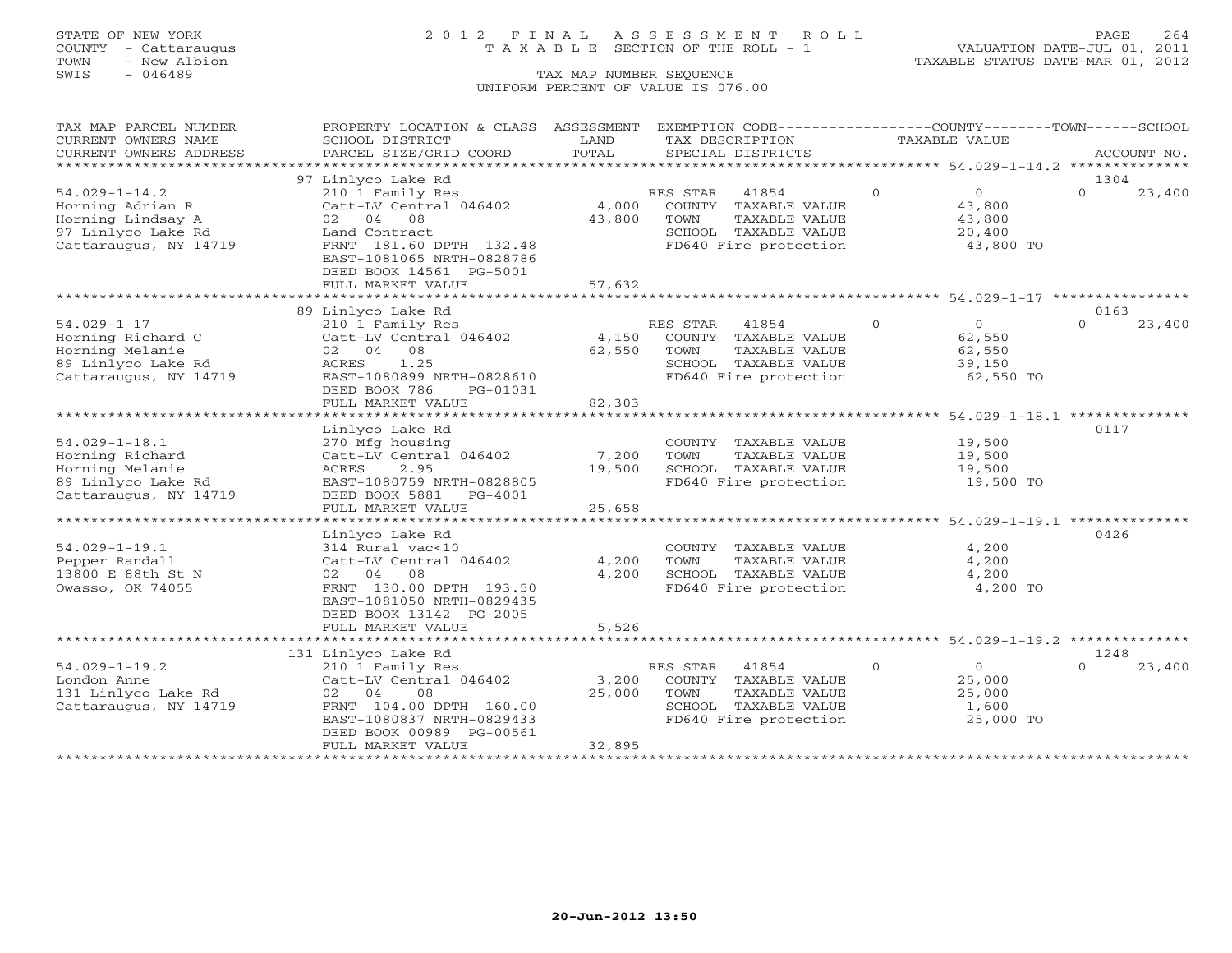## STATE OF NEW YORK 2 0 1 2 F I N A L A S S E S S M E N T R O L L PAGE 265 COUNTY - Cattaraugus T A X A B L E SECTION OF THE ROLL - 1 VALUATION DATE-JUL 01, 2011

| TAX MAP PARCEL NUMBER       | PROPERTY LOCATION & CLASS ASSESSMENT            |        |                                               | EXEMPTION CODE-----------------COUNTY-------TOWN------SCHOOL |                    |
|-----------------------------|-------------------------------------------------|--------|-----------------------------------------------|--------------------------------------------------------------|--------------------|
| CURRENT OWNERS NAME         | SCHOOL DISTRICT                                 | LAND   | TAX DESCRIPTION                               | TAXABLE VALUE                                                |                    |
| CURRENT OWNERS ADDRESS      | PARCEL SIZE/GRID COORD                          | TOTAL  | SPECIAL DISTRICTS                             |                                                              | ACCOUNT NO.        |
| **********************      |                                                 |        |                                               |                                                              |                    |
|                             | Linlyco Lake Rd                                 |        |                                               |                                                              | 1392               |
| $54.029 - 1 - 19.3$         | 311 Res vac land                                |        | COUNTY TAXABLE VALUE                          | 6,200                                                        |                    |
| Maan Taleb                  | Catt-LV Central 046402                          | 6,200  | TOWN<br>TAXABLE VALUE                         | 6,200                                                        |                    |
| 25 Town Centre Ct 1509      | 08<br>02<br>04                                  | 6,200  | SCHOOL TAXABLE VALUE                          | 6,200                                                        |                    |
| Scarborough Ontario, Canada | 1.27<br>ACRES                                   |        | FD640 Fire protection                         | 6,200 TO                                                     |                    |
| MIP0B4                      | EAST-1080680 NRTH-0829375                       |        |                                               |                                                              |                    |
|                             | DEED BOOK 00994 PG-01178                        |        |                                               |                                                              |                    |
|                             | FULL MARKET VALUE                               | 8,158  |                                               |                                                              |                    |
|                             |                                                 |        |                                               |                                                              |                    |
|                             | Linlyco Lake Rd                                 |        |                                               |                                                              | 1393               |
| $54.029 - 1 - 19.4$         | 314 Rural vac<10                                |        | COUNTY TAXABLE VALUE                          | 6,400                                                        |                    |
| Cipparone Mark              | Catt-LV Central 046402                          | 6,400  | TAXABLE VALUE<br>TOWN                         | 6,400                                                        |                    |
| Cipparone Rhoda             | 02 04 08                                        | 6,400  | SCHOOL TAXABLE VALUE                          | 6,400                                                        |                    |
| 2500 Noella Crescant        | 1.62<br>ACRES                                   |        | FD640 Fire protection                         | 6,400 TO                                                     |                    |
| Niagara Falls OntarCanada   | EAST-1080688 NRTH-0829116                       |        |                                               |                                                              |                    |
| L2J 3G9                     | DEED BOOK 00931 PG-00516                        |        |                                               |                                                              |                    |
|                             | FULL MARKET VALUE                               | 8,421  |                                               |                                                              |                    |
|                             |                                                 |        |                                               |                                                              |                    |
|                             | 123 Linlyco Lake Rd                             |        |                                               |                                                              | 1412               |
| $54.029 - 1 - 19.5$         | 210 1 Family Res                                |        | RES STAR<br>41854                             | $\Omega$<br>$\Omega$                                         | $\Omega$<br>23,400 |
| Damon Paul M                | Catt-LV Central 046402                          | 6,500  | COUNTY TAXABLE VALUE                          | 65,000                                                       |                    |
| Snyder Gina M               | 08<br>02 04                                     | 65,000 | TOWN<br>TAXABLE VALUE                         | 65,000                                                       |                    |
| 123 Linlyco Lake            | 1.83<br>ACRES                                   |        | SCHOOL TAXABLE VALUE                          | 41,600                                                       |                    |
| Cattaraugus, NY 14719       | EAST-1080933 NRTH-0829147                       |        | FD640 Fire protection                         | 65,000 TO                                                    |                    |
|                             | DEED BOOK 14431 PG-4003                         |        |                                               |                                                              |                    |
|                             | FULL MARKET VALUE                               | 85,526 |                                               |                                                              |                    |
|                             |                                                 |        |                                               |                                                              |                    |
|                             | Linlyco Lake Rd                                 |        |                                               |                                                              | 0290               |
| $54.029 - 2 - 1.1$          | 322 Rural vac>10                                |        | COUNTY TAXABLE VALUE                          | 5,000                                                        |                    |
| Manheim Pete                | Catt-LV Central 046402                          | 5,000  | TOWN<br>TAXABLE VALUE                         | 5,000                                                        |                    |
| 63 85e Heffner Rd           | 02 04 08                                        | 5,000  | SCHOOL TAXABLE VALUE                          | 5,000                                                        |                    |
| Tipp City, OH 45371         | ACRES 12.77                                     |        | FD640 Fire protection                         | 5,000 TO                                                     |                    |
|                             | EAST-1081374 NRTH-0828260                       |        |                                               |                                                              |                    |
|                             | DEED BOOK 911<br>PG-00023                       |        |                                               |                                                              |                    |
|                             | FULL MARKET VALUE                               | 6,579  |                                               | ******************************* 54.029-2-1.2 *************** |                    |
|                             |                                                 |        |                                               |                                                              | 1110               |
| $54.029 - 2 - 1.2$          | Linlyco Lake Rd                                 |        |                                               | 5,000                                                        |                    |
| Vaughn Faye C               | 314 Rural vac<10<br>Catt-LV Central 046402      | 5,000  | COUNTY TAXABLE VALUE<br>TOWN<br>TAXABLE VALUE | 5,000                                                        |                    |
| 18 Troupe St                | 08<br>02 04                                     | 5,000  | SCHOOL TAXABLE VALUE                          | 5,000                                                        |                    |
|                             |                                                 |        |                                               | 5,000 TO                                                     |                    |
| Buffalo, NY 14210           | 80.00 DPTH 140.30<br>FRNT<br><b>BANK</b><br>017 |        | FD640 Fire protection                         |                                                              |                    |
|                             | EAST-1081078 NRTH-0828470                       |        |                                               |                                                              |                    |
|                             | DEED BOOK 00956 PG-00278                        |        |                                               |                                                              |                    |
|                             | FULL MARKET VALUE                               | 6,579  |                                               |                                                              |                    |
|                             | *********************                           |        |                                               |                                                              |                    |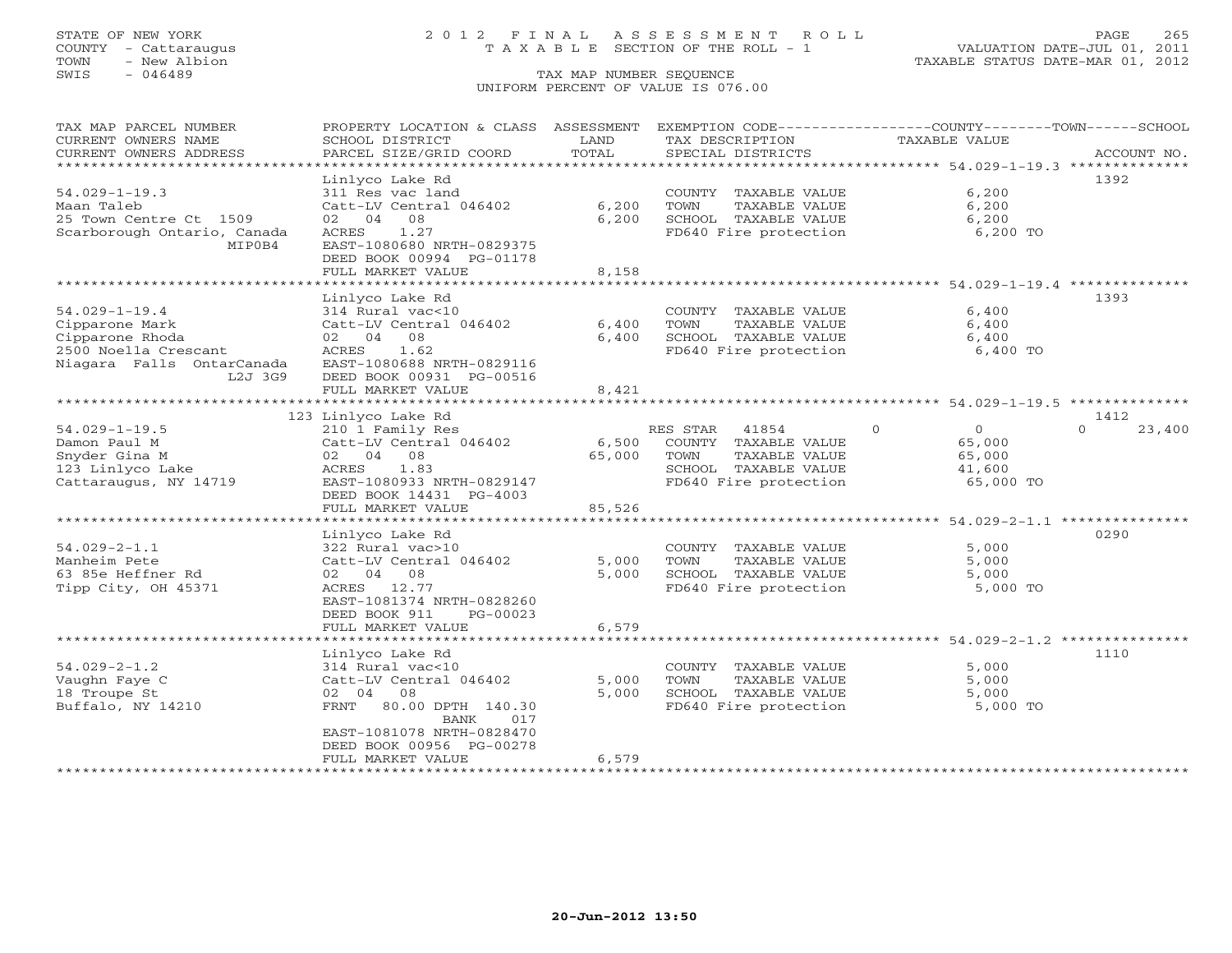## STATE OF NEW YORK 2 0 1 2 F I N A L A S S E S S M E N T R O L L PAGE 266 COUNTY - Cattaraugus T A X A B L E SECTION OF THE ROLL - 1 VALUATION DATE-JUL 01, 2011

TOWN - New Albion TAXABLE STATUS DATE-MAR 01, 2012

| TOTAL<br>CURRENT OWNERS ADDRESS<br>PARCEL SIZE/GRID COORD<br>SPECIAL DISTRICTS<br>ACCOUNT NO.<br>********************<br>0092<br>43 Linlyco Lake Rd<br>$54.029 - 2 - 2$<br>24,300<br>260 Seasonal res<br>COUNTY TAXABLE VALUE<br>TAXABLE VALUE<br>Peron Richard<br>Catt-LV Central 046402<br>4,900<br>TOWN<br>24,300<br>$-04$<br>$-08$<br>24,300<br>SCHOOL TAXABLE VALUE<br>Peron Kathleen<br>02<br>24,300<br>24,300 TO<br>4362 Richwood Dr<br>50.00 DPTH 190.00<br>FD640 Fire protection<br>FRNT<br>Hamburg, NY 14075<br>EAST-1081240 NRTH-0827921<br>DEED BOOK 1278 PG-6001<br>FULL MARKET VALUE<br>31,974<br>******************************* 54.029-2-3 *****************<br>*************************<br>************<br>0159<br>Linlyco Lake Rd<br>314 Rural vac<10<br>COUNTY TAXABLE VALUE<br>5,600<br>Catt-LV Central 046402<br>5,600<br>TOWN<br>TAXABLE VALUE<br>5,600<br>02 04 08<br>5,600<br>SCHOOL TAXABLE VALUE<br>5,600<br>FRNT 64.00 DPTH 135.00<br>FD640 Fire protection<br>5,600 TO<br><b>BANK</b><br>017<br>EAST-1081197 NRTH-0827881<br>DEED BOOK 00985 PG-00375<br>FULL MARKET VALUE<br>7,368<br>Linlyco Lake Rd<br>0158<br>$54.029 - 2 - 4$<br>$\Omega$<br>$\circ$<br>23,400<br>260 Seasonal res<br>RES STAR<br>41854<br>$\Omega$<br>Johnston Judy D<br>Catt-LV Central 046402<br>4,900<br>COUNTY TAXABLE VALUE<br>36,000<br>TAXABLE VALUE<br>Linlyco Lake Rd<br>02 04 08<br>36,000<br>TOWN<br>36,000<br>50.00 DPTH 190.00<br>SCHOOL TAXABLE VALUE<br>Cattaraugus, NY 14719<br>FRNT<br>12,600<br>FD640 Fire protection<br>36,000 TO<br>BANK<br>017<br>EAST-1081158 NRTH-0827834<br>DEED BOOK 00985 PG-00375<br>FULL MARKET VALUE<br>47,368<br>0303<br>55 Linlyco Lake Rd<br>$54.029 - 2 - 6$<br>$\overline{0}$<br>210 1 Family Res<br>RES STAR<br>41854<br>$\circ$<br>$\Omega$<br>23,400<br>Covell Helen A<br>Catt-LV Central 046402<br>15,500<br>COUNTY TAXABLE VALUE<br>39,300<br>02 04 08<br>39,300<br>TAXABLE VALUE<br>55 Linlyco Lake Rd<br>TOWN<br>39,300<br>PO Box 72<br>1.65<br>SCHOOL TAXABLE VALUE<br>15,900<br>ACRES<br>FD640 Fire protection<br>EAST-1080948 NRTH-0827615<br>39,300 TO<br>DEED BOOK 857<br>PG-00791<br>FULL MARKET VALUE<br>51,711<br>*****************<br>0304<br>63 Linlyco Lake Rd<br>10,000<br>$\Omega$ | TAX MAP PARCEL NUMBER | PROPERTY LOCATION & CLASS ASSESSMENT |      | EXEMPTION CODE-----------------COUNTY-------TOWN------SCHOOL |                      |  |
|-------------------------------------------------------------------------------------------------------------------------------------------------------------------------------------------------------------------------------------------------------------------------------------------------------------------------------------------------------------------------------------------------------------------------------------------------------------------------------------------------------------------------------------------------------------------------------------------------------------------------------------------------------------------------------------------------------------------------------------------------------------------------------------------------------------------------------------------------------------------------------------------------------------------------------------------------------------------------------------------------------------------------------------------------------------------------------------------------------------------------------------------------------------------------------------------------------------------------------------------------------------------------------------------------------------------------------------------------------------------------------------------------------------------------------------------------------------------------------------------------------------------------------------------------------------------------------------------------------------------------------------------------------------------------------------------------------------------------------------------------------------------------------------------------------------------------------------------------------------------------------------------------------------------------------------------------------------------------------------------------------------------------------------------------------------------------------------------------------------------------------------------------------------------------------------------------------------------------------------------------------------|-----------------------|--------------------------------------|------|--------------------------------------------------------------|----------------------|--|
|                                                                                                                                                                                                                                                                                                                                                                                                                                                                                                                                                                                                                                                                                                                                                                                                                                                                                                                                                                                                                                                                                                                                                                                                                                                                                                                                                                                                                                                                                                                                                                                                                                                                                                                                                                                                                                                                                                                                                                                                                                                                                                                                                                                                                                                             | CURRENT OWNERS NAME   | SCHOOL DISTRICT                      | LAND | TAX DESCRIPTION                                              | <b>TAXABLE VALUE</b> |  |
|                                                                                                                                                                                                                                                                                                                                                                                                                                                                                                                                                                                                                                                                                                                                                                                                                                                                                                                                                                                                                                                                                                                                                                                                                                                                                                                                                                                                                                                                                                                                                                                                                                                                                                                                                                                                                                                                                                                                                                                                                                                                                                                                                                                                                                                             |                       |                                      |      |                                                              |                      |  |
|                                                                                                                                                                                                                                                                                                                                                                                                                                                                                                                                                                                                                                                                                                                                                                                                                                                                                                                                                                                                                                                                                                                                                                                                                                                                                                                                                                                                                                                                                                                                                                                                                                                                                                                                                                                                                                                                                                                                                                                                                                                                                                                                                                                                                                                             |                       |                                      |      |                                                              |                      |  |
|                                                                                                                                                                                                                                                                                                                                                                                                                                                                                                                                                                                                                                                                                                                                                                                                                                                                                                                                                                                                                                                                                                                                                                                                                                                                                                                                                                                                                                                                                                                                                                                                                                                                                                                                                                                                                                                                                                                                                                                                                                                                                                                                                                                                                                                             |                       |                                      |      |                                                              |                      |  |
|                                                                                                                                                                                                                                                                                                                                                                                                                                                                                                                                                                                                                                                                                                                                                                                                                                                                                                                                                                                                                                                                                                                                                                                                                                                                                                                                                                                                                                                                                                                                                                                                                                                                                                                                                                                                                                                                                                                                                                                                                                                                                                                                                                                                                                                             |                       |                                      |      |                                                              |                      |  |
|                                                                                                                                                                                                                                                                                                                                                                                                                                                                                                                                                                                                                                                                                                                                                                                                                                                                                                                                                                                                                                                                                                                                                                                                                                                                                                                                                                                                                                                                                                                                                                                                                                                                                                                                                                                                                                                                                                                                                                                                                                                                                                                                                                                                                                                             |                       |                                      |      |                                                              |                      |  |
|                                                                                                                                                                                                                                                                                                                                                                                                                                                                                                                                                                                                                                                                                                                                                                                                                                                                                                                                                                                                                                                                                                                                                                                                                                                                                                                                                                                                                                                                                                                                                                                                                                                                                                                                                                                                                                                                                                                                                                                                                                                                                                                                                                                                                                                             |                       |                                      |      |                                                              |                      |  |
|                                                                                                                                                                                                                                                                                                                                                                                                                                                                                                                                                                                                                                                                                                                                                                                                                                                                                                                                                                                                                                                                                                                                                                                                                                                                                                                                                                                                                                                                                                                                                                                                                                                                                                                                                                                                                                                                                                                                                                                                                                                                                                                                                                                                                                                             |                       |                                      |      |                                                              |                      |  |
|                                                                                                                                                                                                                                                                                                                                                                                                                                                                                                                                                                                                                                                                                                                                                                                                                                                                                                                                                                                                                                                                                                                                                                                                                                                                                                                                                                                                                                                                                                                                                                                                                                                                                                                                                                                                                                                                                                                                                                                                                                                                                                                                                                                                                                                             |                       |                                      |      |                                                              |                      |  |
|                                                                                                                                                                                                                                                                                                                                                                                                                                                                                                                                                                                                                                                                                                                                                                                                                                                                                                                                                                                                                                                                                                                                                                                                                                                                                                                                                                                                                                                                                                                                                                                                                                                                                                                                                                                                                                                                                                                                                                                                                                                                                                                                                                                                                                                             |                       |                                      |      |                                                              |                      |  |
|                                                                                                                                                                                                                                                                                                                                                                                                                                                                                                                                                                                                                                                                                                                                                                                                                                                                                                                                                                                                                                                                                                                                                                                                                                                                                                                                                                                                                                                                                                                                                                                                                                                                                                                                                                                                                                                                                                                                                                                                                                                                                                                                                                                                                                                             |                       |                                      |      |                                                              |                      |  |
|                                                                                                                                                                                                                                                                                                                                                                                                                                                                                                                                                                                                                                                                                                                                                                                                                                                                                                                                                                                                                                                                                                                                                                                                                                                                                                                                                                                                                                                                                                                                                                                                                                                                                                                                                                                                                                                                                                                                                                                                                                                                                                                                                                                                                                                             |                       |                                      |      |                                                              |                      |  |
|                                                                                                                                                                                                                                                                                                                                                                                                                                                                                                                                                                                                                                                                                                                                                                                                                                                                                                                                                                                                                                                                                                                                                                                                                                                                                                                                                                                                                                                                                                                                                                                                                                                                                                                                                                                                                                                                                                                                                                                                                                                                                                                                                                                                                                                             | $54.029 - 2 - 3$      |                                      |      |                                                              |                      |  |
|                                                                                                                                                                                                                                                                                                                                                                                                                                                                                                                                                                                                                                                                                                                                                                                                                                                                                                                                                                                                                                                                                                                                                                                                                                                                                                                                                                                                                                                                                                                                                                                                                                                                                                                                                                                                                                                                                                                                                                                                                                                                                                                                                                                                                                                             | Johnston Judy D       |                                      |      |                                                              |                      |  |
|                                                                                                                                                                                                                                                                                                                                                                                                                                                                                                                                                                                                                                                                                                                                                                                                                                                                                                                                                                                                                                                                                                                                                                                                                                                                                                                                                                                                                                                                                                                                                                                                                                                                                                                                                                                                                                                                                                                                                                                                                                                                                                                                                                                                                                                             | Linlyco Lake Rd       |                                      |      |                                                              |                      |  |
|                                                                                                                                                                                                                                                                                                                                                                                                                                                                                                                                                                                                                                                                                                                                                                                                                                                                                                                                                                                                                                                                                                                                                                                                                                                                                                                                                                                                                                                                                                                                                                                                                                                                                                                                                                                                                                                                                                                                                                                                                                                                                                                                                                                                                                                             | Cattaraugus, NY 14719 |                                      |      |                                                              |                      |  |
|                                                                                                                                                                                                                                                                                                                                                                                                                                                                                                                                                                                                                                                                                                                                                                                                                                                                                                                                                                                                                                                                                                                                                                                                                                                                                                                                                                                                                                                                                                                                                                                                                                                                                                                                                                                                                                                                                                                                                                                                                                                                                                                                                                                                                                                             |                       |                                      |      |                                                              |                      |  |
|                                                                                                                                                                                                                                                                                                                                                                                                                                                                                                                                                                                                                                                                                                                                                                                                                                                                                                                                                                                                                                                                                                                                                                                                                                                                                                                                                                                                                                                                                                                                                                                                                                                                                                                                                                                                                                                                                                                                                                                                                                                                                                                                                                                                                                                             |                       |                                      |      |                                                              |                      |  |
|                                                                                                                                                                                                                                                                                                                                                                                                                                                                                                                                                                                                                                                                                                                                                                                                                                                                                                                                                                                                                                                                                                                                                                                                                                                                                                                                                                                                                                                                                                                                                                                                                                                                                                                                                                                                                                                                                                                                                                                                                                                                                                                                                                                                                                                             |                       |                                      |      |                                                              |                      |  |
|                                                                                                                                                                                                                                                                                                                                                                                                                                                                                                                                                                                                                                                                                                                                                                                                                                                                                                                                                                                                                                                                                                                                                                                                                                                                                                                                                                                                                                                                                                                                                                                                                                                                                                                                                                                                                                                                                                                                                                                                                                                                                                                                                                                                                                                             |                       |                                      |      |                                                              |                      |  |
|                                                                                                                                                                                                                                                                                                                                                                                                                                                                                                                                                                                                                                                                                                                                                                                                                                                                                                                                                                                                                                                                                                                                                                                                                                                                                                                                                                                                                                                                                                                                                                                                                                                                                                                                                                                                                                                                                                                                                                                                                                                                                                                                                                                                                                                             |                       |                                      |      |                                                              |                      |  |
|                                                                                                                                                                                                                                                                                                                                                                                                                                                                                                                                                                                                                                                                                                                                                                                                                                                                                                                                                                                                                                                                                                                                                                                                                                                                                                                                                                                                                                                                                                                                                                                                                                                                                                                                                                                                                                                                                                                                                                                                                                                                                                                                                                                                                                                             |                       |                                      |      |                                                              |                      |  |
|                                                                                                                                                                                                                                                                                                                                                                                                                                                                                                                                                                                                                                                                                                                                                                                                                                                                                                                                                                                                                                                                                                                                                                                                                                                                                                                                                                                                                                                                                                                                                                                                                                                                                                                                                                                                                                                                                                                                                                                                                                                                                                                                                                                                                                                             |                       |                                      |      |                                                              |                      |  |
|                                                                                                                                                                                                                                                                                                                                                                                                                                                                                                                                                                                                                                                                                                                                                                                                                                                                                                                                                                                                                                                                                                                                                                                                                                                                                                                                                                                                                                                                                                                                                                                                                                                                                                                                                                                                                                                                                                                                                                                                                                                                                                                                                                                                                                                             |                       |                                      |      |                                                              |                      |  |
|                                                                                                                                                                                                                                                                                                                                                                                                                                                                                                                                                                                                                                                                                                                                                                                                                                                                                                                                                                                                                                                                                                                                                                                                                                                                                                                                                                                                                                                                                                                                                                                                                                                                                                                                                                                                                                                                                                                                                                                                                                                                                                                                                                                                                                                             |                       |                                      |      |                                                              |                      |  |
|                                                                                                                                                                                                                                                                                                                                                                                                                                                                                                                                                                                                                                                                                                                                                                                                                                                                                                                                                                                                                                                                                                                                                                                                                                                                                                                                                                                                                                                                                                                                                                                                                                                                                                                                                                                                                                                                                                                                                                                                                                                                                                                                                                                                                                                             |                       |                                      |      |                                                              |                      |  |
|                                                                                                                                                                                                                                                                                                                                                                                                                                                                                                                                                                                                                                                                                                                                                                                                                                                                                                                                                                                                                                                                                                                                                                                                                                                                                                                                                                                                                                                                                                                                                                                                                                                                                                                                                                                                                                                                                                                                                                                                                                                                                                                                                                                                                                                             |                       |                                      |      |                                                              |                      |  |
|                                                                                                                                                                                                                                                                                                                                                                                                                                                                                                                                                                                                                                                                                                                                                                                                                                                                                                                                                                                                                                                                                                                                                                                                                                                                                                                                                                                                                                                                                                                                                                                                                                                                                                                                                                                                                                                                                                                                                                                                                                                                                                                                                                                                                                                             |                       |                                      |      |                                                              |                      |  |
|                                                                                                                                                                                                                                                                                                                                                                                                                                                                                                                                                                                                                                                                                                                                                                                                                                                                                                                                                                                                                                                                                                                                                                                                                                                                                                                                                                                                                                                                                                                                                                                                                                                                                                                                                                                                                                                                                                                                                                                                                                                                                                                                                                                                                                                             |                       |                                      |      |                                                              |                      |  |
|                                                                                                                                                                                                                                                                                                                                                                                                                                                                                                                                                                                                                                                                                                                                                                                                                                                                                                                                                                                                                                                                                                                                                                                                                                                                                                                                                                                                                                                                                                                                                                                                                                                                                                                                                                                                                                                                                                                                                                                                                                                                                                                                                                                                                                                             |                       |                                      |      |                                                              |                      |  |
|                                                                                                                                                                                                                                                                                                                                                                                                                                                                                                                                                                                                                                                                                                                                                                                                                                                                                                                                                                                                                                                                                                                                                                                                                                                                                                                                                                                                                                                                                                                                                                                                                                                                                                                                                                                                                                                                                                                                                                                                                                                                                                                                                                                                                                                             |                       |                                      |      |                                                              |                      |  |
|                                                                                                                                                                                                                                                                                                                                                                                                                                                                                                                                                                                                                                                                                                                                                                                                                                                                                                                                                                                                                                                                                                                                                                                                                                                                                                                                                                                                                                                                                                                                                                                                                                                                                                                                                                                                                                                                                                                                                                                                                                                                                                                                                                                                                                                             |                       |                                      |      |                                                              |                      |  |
|                                                                                                                                                                                                                                                                                                                                                                                                                                                                                                                                                                                                                                                                                                                                                                                                                                                                                                                                                                                                                                                                                                                                                                                                                                                                                                                                                                                                                                                                                                                                                                                                                                                                                                                                                                                                                                                                                                                                                                                                                                                                                                                                                                                                                                                             |                       |                                      |      |                                                              |                      |  |
|                                                                                                                                                                                                                                                                                                                                                                                                                                                                                                                                                                                                                                                                                                                                                                                                                                                                                                                                                                                                                                                                                                                                                                                                                                                                                                                                                                                                                                                                                                                                                                                                                                                                                                                                                                                                                                                                                                                                                                                                                                                                                                                                                                                                                                                             |                       |                                      |      |                                                              |                      |  |
|                                                                                                                                                                                                                                                                                                                                                                                                                                                                                                                                                                                                                                                                                                                                                                                                                                                                                                                                                                                                                                                                                                                                                                                                                                                                                                                                                                                                                                                                                                                                                                                                                                                                                                                                                                                                                                                                                                                                                                                                                                                                                                                                                                                                                                                             |                       |                                      |      |                                                              |                      |  |
|                                                                                                                                                                                                                                                                                                                                                                                                                                                                                                                                                                                                                                                                                                                                                                                                                                                                                                                                                                                                                                                                                                                                                                                                                                                                                                                                                                                                                                                                                                                                                                                                                                                                                                                                                                                                                                                                                                                                                                                                                                                                                                                                                                                                                                                             | Cattaraugus, NY 14719 |                                      |      |                                                              |                      |  |
|                                                                                                                                                                                                                                                                                                                                                                                                                                                                                                                                                                                                                                                                                                                                                                                                                                                                                                                                                                                                                                                                                                                                                                                                                                                                                                                                                                                                                                                                                                                                                                                                                                                                                                                                                                                                                                                                                                                                                                                                                                                                                                                                                                                                                                                             |                       |                                      |      |                                                              |                      |  |
|                                                                                                                                                                                                                                                                                                                                                                                                                                                                                                                                                                                                                                                                                                                                                                                                                                                                                                                                                                                                                                                                                                                                                                                                                                                                                                                                                                                                                                                                                                                                                                                                                                                                                                                                                                                                                                                                                                                                                                                                                                                                                                                                                                                                                                                             |                       |                                      |      |                                                              |                      |  |
|                                                                                                                                                                                                                                                                                                                                                                                                                                                                                                                                                                                                                                                                                                                                                                                                                                                                                                                                                                                                                                                                                                                                                                                                                                                                                                                                                                                                                                                                                                                                                                                                                                                                                                                                                                                                                                                                                                                                                                                                                                                                                                                                                                                                                                                             |                       |                                      |      |                                                              |                      |  |
|                                                                                                                                                                                                                                                                                                                                                                                                                                                                                                                                                                                                                                                                                                                                                                                                                                                                                                                                                                                                                                                                                                                                                                                                                                                                                                                                                                                                                                                                                                                                                                                                                                                                                                                                                                                                                                                                                                                                                                                                                                                                                                                                                                                                                                                             |                       |                                      |      |                                                              |                      |  |
|                                                                                                                                                                                                                                                                                                                                                                                                                                                                                                                                                                                                                                                                                                                                                                                                                                                                                                                                                                                                                                                                                                                                                                                                                                                                                                                                                                                                                                                                                                                                                                                                                                                                                                                                                                                                                                                                                                                                                                                                                                                                                                                                                                                                                                                             | $54.029 - 2 - 8$      | 270 Mfg housing                      |      | VET PRO T 41003                                              | $\Omega$<br>$\Omega$ |  |
| 10,000<br>Catt-LV Central 046402<br>5,300<br>COUNTY TAXABLE VALUE                                                                                                                                                                                                                                                                                                                                                                                                                                                                                                                                                                                                                                                                                                                                                                                                                                                                                                                                                                                                                                                                                                                                                                                                                                                                                                                                                                                                                                                                                                                                                                                                                                                                                                                                                                                                                                                                                                                                                                                                                                                                                                                                                                                           | Mc Laughlin Dawn      |                                      |      |                                                              |                      |  |
| 02 04 08<br>10,000<br>TAXABLE VALUE<br>TOWN<br>$\Omega$                                                                                                                                                                                                                                                                                                                                                                                                                                                                                                                                                                                                                                                                                                                                                                                                                                                                                                                                                                                                                                                                                                                                                                                                                                                                                                                                                                                                                                                                                                                                                                                                                                                                                                                                                                                                                                                                                                                                                                                                                                                                                                                                                                                                     | 63 Linlyco Lake Rd    |                                      |      |                                                              |                      |  |
|                                                                                                                                                                                                                                                                                                                                                                                                                                                                                                                                                                                                                                                                                                                                                                                                                                                                                                                                                                                                                                                                                                                                                                                                                                                                                                                                                                                                                                                                                                                                                                                                                                                                                                                                                                                                                                                                                                                                                                                                                                                                                                                                                                                                                                                             | Cattaraugus, NY 14719 |                                      |      |                                                              |                      |  |
|                                                                                                                                                                                                                                                                                                                                                                                                                                                                                                                                                                                                                                                                                                                                                                                                                                                                                                                                                                                                                                                                                                                                                                                                                                                                                                                                                                                                                                                                                                                                                                                                                                                                                                                                                                                                                                                                                                                                                                                                                                                                                                                                                                                                                                                             |                       |                                      |      |                                                              |                      |  |
| ACRES<br>3.30<br>FD640 Fire protection<br>10,000 TO                                                                                                                                                                                                                                                                                                                                                                                                                                                                                                                                                                                                                                                                                                                                                                                                                                                                                                                                                                                                                                                                                                                                                                                                                                                                                                                                                                                                                                                                                                                                                                                                                                                                                                                                                                                                                                                                                                                                                                                                                                                                                                                                                                                                         |                       |                                      |      |                                                              |                      |  |
| EAST-1080714 NRTH-0827826                                                                                                                                                                                                                                                                                                                                                                                                                                                                                                                                                                                                                                                                                                                                                                                                                                                                                                                                                                                                                                                                                                                                                                                                                                                                                                                                                                                                                                                                                                                                                                                                                                                                                                                                                                                                                                                                                                                                                                                                                                                                                                                                                                                                                                   |                       |                                      |      |                                                              |                      |  |
| DEED BOOK 719<br>PG-00364                                                                                                                                                                                                                                                                                                                                                                                                                                                                                                                                                                                                                                                                                                                                                                                                                                                                                                                                                                                                                                                                                                                                                                                                                                                                                                                                                                                                                                                                                                                                                                                                                                                                                                                                                                                                                                                                                                                                                                                                                                                                                                                                                                                                                                   |                       |                                      |      |                                                              |                      |  |
|                                                                                                                                                                                                                                                                                                                                                                                                                                                                                                                                                                                                                                                                                                                                                                                                                                                                                                                                                                                                                                                                                                                                                                                                                                                                                                                                                                                                                                                                                                                                                                                                                                                                                                                                                                                                                                                                                                                                                                                                                                                                                                                                                                                                                                                             |                       | FRNT 305.30 DPTH                     |      | SCHOOL TAXABLE VALUE                                         | 10,000               |  |
|                                                                                                                                                                                                                                                                                                                                                                                                                                                                                                                                                                                                                                                                                                                                                                                                                                                                                                                                                                                                                                                                                                                                                                                                                                                                                                                                                                                                                                                                                                                                                                                                                                                                                                                                                                                                                                                                                                                                                                                                                                                                                                                                                                                                                                                             |                       |                                      |      |                                                              |                      |  |
|                                                                                                                                                                                                                                                                                                                                                                                                                                                                                                                                                                                                                                                                                                                                                                                                                                                                                                                                                                                                                                                                                                                                                                                                                                                                                                                                                                                                                                                                                                                                                                                                                                                                                                                                                                                                                                                                                                                                                                                                                                                                                                                                                                                                                                                             |                       |                                      |      |                                                              |                      |  |
|                                                                                                                                                                                                                                                                                                                                                                                                                                                                                                                                                                                                                                                                                                                                                                                                                                                                                                                                                                                                                                                                                                                                                                                                                                                                                                                                                                                                                                                                                                                                                                                                                                                                                                                                                                                                                                                                                                                                                                                                                                                                                                                                                                                                                                                             |                       |                                      |      |                                                              |                      |  |
| 13,158<br>FULL MARKET VALUE                                                                                                                                                                                                                                                                                                                                                                                                                                                                                                                                                                                                                                                                                                                                                                                                                                                                                                                                                                                                                                                                                                                                                                                                                                                                                                                                                                                                                                                                                                                                                                                                                                                                                                                                                                                                                                                                                                                                                                                                                                                                                                                                                                                                                                 |                       |                                      |      |                                                              |                      |  |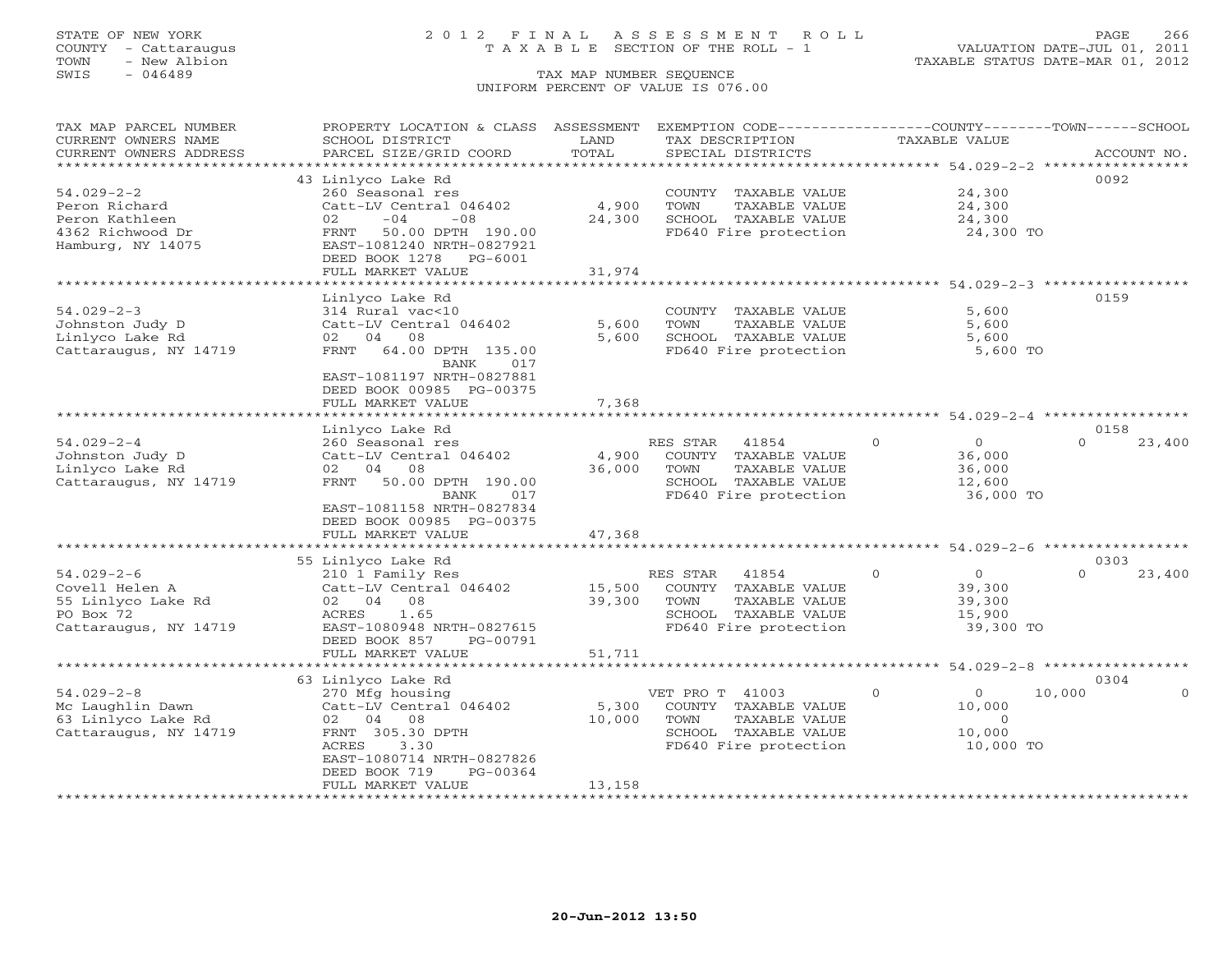## STATE OF NEW YORK 2 0 1 2 F I N A L A S S E S S M E N T R O L L PAGE 267 COUNTY - Cattaraugus T A X A B L E SECTION OF THE ROLL - 1 VALUATION DATE-JUL 01, 2011

| TAX MAP PARCEL NUMBER<br>CURRENT OWNERS NAME<br>CURRENT OWNERS ADDRESS                          | PROPERTY LOCATION & CLASS ASSESSMENT<br>SCHOOL DISTRICT<br>PARCEL SIZE/GRID COORD                                                 | LAND<br>TOTAL                | EXEMPTION CODE-----------------COUNTY-------TOWN------SCHOOL<br>TAX DESCRIPTION<br>SPECIAL DISTRICTS | TAXABLE VALUE                                | ACCOUNT NO. |
|-------------------------------------------------------------------------------------------------|-----------------------------------------------------------------------------------------------------------------------------------|------------------------------|------------------------------------------------------------------------------------------------------|----------------------------------------------|-------------|
| *********************                                                                           |                                                                                                                                   |                              |                                                                                                      |                                              |             |
| $54.029 - 2 - 14$<br>Dziedzic Kathleen                                                          | 32 Linlyco Lake Rd<br>314 Rural vac<10<br>Catt-LV Central 046402                                                                  | 5,200                        | COUNTY TAXABLE VALUE<br>TOWN<br>TAXABLE VALUE                                                        | 5,200<br>5,200                               | 0291        |
| Converso Diane<br>4269 Clinton St<br>West Seneca, NY 14224                                      | 02<br>$-04$<br>$-08$<br>FRNT<br>50.00 DPTH 367.10<br>EAST-1080736 NRTH-0828056<br>DEED BOOK 441<br>PG-7001                        | 5,200                        | SCHOOL TAXABLE VALUE<br>FD640 Fire protection                                                        | 5,200<br>5,200 TO                            |             |
|                                                                                                 | FULL MARKET VALUE<br>************************                                                                                     | 6,842<br>******************* | ******************************** 54.029-2-15 ***********                                             |                                              |             |
|                                                                                                 | 67 Linlyco Lake Rd                                                                                                                |                              |                                                                                                      |                                              | 0105        |
| $54.029 - 2 - 15$<br>Bird Thelma<br>2175/1607 Marine Dr<br>Oakville, Ontario, Canada<br>L6L 5L5 | 210 1 Family Res<br>Catt-LV Central 046402<br>02 04 08<br>Sub Lots 29,30<br>Ff 155.25<br>ACRES 67.00<br>EAST-1080747 NRTH-0828157 | 5,500<br>48,600              | COUNTY TAXABLE VALUE<br>TOWN<br>TAXABLE VALUE<br>SCHOOL TAXABLE VALUE<br>FD640 Fire protection       | 48,600<br>48,600<br>48,600<br>48,600 TO      |             |
|                                                                                                 | DEED BOOK 00942 PG-00731<br>FULL MARKET VALUE                                                                                     | 63,947                       |                                                                                                      |                                              |             |
|                                                                                                 | **********************                                                                                                            | ****************             |                                                                                                      | ******************** 54.029-2-18 *********** |             |
|                                                                                                 | 28 Linlyco Lake Rd                                                                                                                |                              |                                                                                                      |                                              | 0288        |
| $54.029 - 2 - 18$                                                                               | $314$ Rural vac<10                                                                                                                |                              | COUNTY TAXABLE VALUE                                                                                 | 5,500                                        |             |
| Elmwood Bird Associates LLC                                                                     | Catt-LV Central 046402                                                                                                            | 5,500                        | TOWN<br>TAXABLE VALUE                                                                                | 5,500                                        |             |
| 43 Court St Ste 910                                                                             | 02 04<br>08                                                                                                                       | 5,500                        | SCHOOL TAXABLE VALUE                                                                                 | 5,500                                        |             |
| Buffalo, NY 14202                                                                               | FRNT 51.75 DPTH 420.30<br>EAST-1080759 NRTH-0828255<br>DEED BOOK 14285 PG-6025<br>FULL MARKET VALUE                               | 7,237                        |                                                                                                      |                                              |             |
|                                                                                                 | ************************                                                                                                          |                              |                                                                                                      |                                              |             |
|                                                                                                 | 27 Linlyco Lake Rd                                                                                                                |                              |                                                                                                      |                                              | 0001        |
| $54.029 - 2 - 19$                                                                               | 314 Rural vac<10                                                                                                                  |                              | COUNTY TAXABLE VALUE                                                                                 | 5,500                                        |             |
| Bloom Albert                                                                                    | Catt-LV Central 046402                                                                                                            | 5,500                        | TOWN<br>TAXABLE VALUE                                                                                | 5,500                                        |             |
| Bloom Dorothy                                                                                   | 02 04 08                                                                                                                          | 5,500                        | SCHOOL TAXABLE VALUE                                                                                 | 5,500                                        |             |
| 4862 Southwestern Blvd<br>Hamburg, NY 14075                                                     | FRNT 51.75 DPTH 433.70<br>EAST-1080767 NRTH-0828306<br>DEED BOOK 748<br>PG-01160<br>FULL MARKET VALUE                             | 7,237                        | FD640 Fire protection                                                                                | 5,500 TO                                     |             |
|                                                                                                 | **********************                                                                                                            | **************               | ************************************ 54.029-2-21.1 ***************                                   |                                              |             |
|                                                                                                 | Linlyco Lake Rd                                                                                                                   |                              |                                                                                                      |                                              | 0068        |
| $54.029 - 2 - 21.1$                                                                             | 260 Seasonal res                                                                                                                  |                              | COUNTY TAXABLE VALUE                                                                                 | 23,700                                       |             |
| Bosz David P                                                                                    | Catt-LV Central 046402                                                                                                            | 4,300                        | TOWN<br>TAXABLE VALUE                                                                                | 23,700                                       |             |
| 6071 Webster Rd                                                                                 | 02 04 08                                                                                                                          | 23,700                       | SCHOOL TAXABLE VALUE                                                                                 | 23,700                                       |             |
| Orchard Park, NY 14127                                                                          | ACRES<br>1.45<br>EAST-1080767 NRTH-0828406<br>DEED BOOK 1017<br>$PG-117$<br>FULL MARKET VALUE                                     | 31,184                       | FD640 Fire protection                                                                                | 23,700 TO                                    |             |
|                                                                                                 | ********************                                                                                                              |                              |                                                                                                      |                                              |             |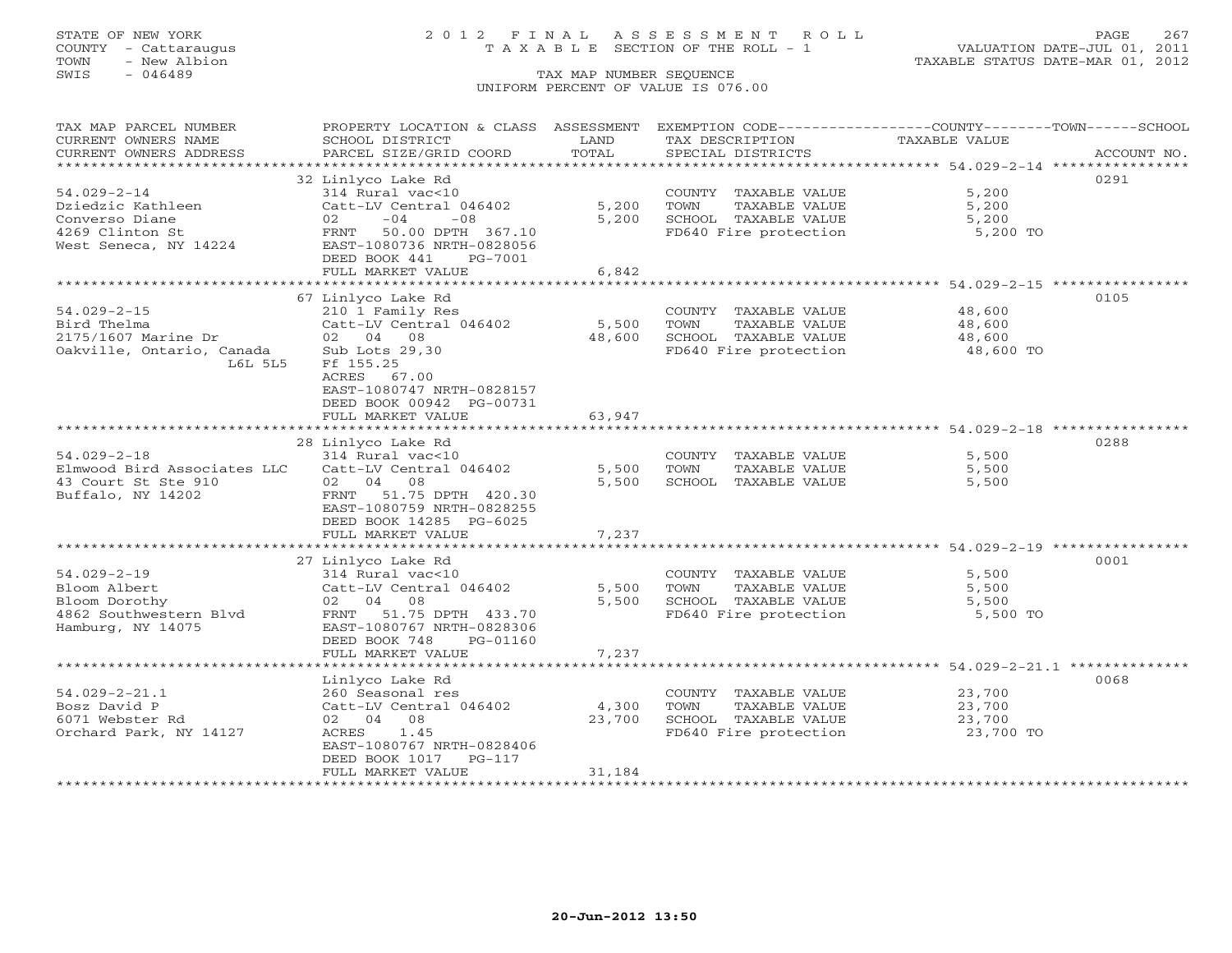## STATE OF NEW YORK 2 0 1 2 F I N A L A S S E S S M E N T R O L L PAGE 268 COUNTY - Cattaraugus T A X A B L E SECTION OF THE ROLL - 1 VALUATION DATE-JUL 01, 2011

| TAX MAP PARCEL NUMBER<br>CURRENT OWNERS NAME | PROPERTY LOCATION & CLASS ASSESSMENT<br>SCHOOL DISTRICT | LAND          | EXEMPTION CODE-----------------COUNTY-------TOWN------SCHOOL<br>TAX DESCRIPTION | TAXABLE VALUE              |                    |
|----------------------------------------------|---------------------------------------------------------|---------------|---------------------------------------------------------------------------------|----------------------------|--------------------|
| CURRENT OWNERS ADDRESS                       | PARCEL SIZE/GRID COORD                                  | TOTAL         | SPECIAL DISTRICTS                                                               |                            | ACCOUNT NO.        |
|                                              |                                                         |               |                                                                                 |                            |                    |
|                                              | Linlyco Lake Rd                                         |               |                                                                                 |                            | 0484               |
| $54.029 - 2 - 23$                            | 314 Rural vac<10                                        |               | COUNTY TAXABLE VALUE                                                            | 5,300                      |                    |
| Cubos May Asense                             | Catt-LV Central 046402                                  | 5,300         | TOWN<br>TAXABLE VALUE                                                           | 5,300                      |                    |
| 243 Bay 7th St                               | 02 04 08                                                | 5,300         | SCHOOL TAXABLE VALUE                                                            | 5,300                      |                    |
| Brooklyn, NY 11228                           | 50.50 DPTH 412.41<br>FRNT                               |               | FD640 Fire protection                                                           | 5,300 TO                   |                    |
|                                              | 0.48<br>ACRES                                           |               |                                                                                 |                            |                    |
|                                              | EAST-1080757 NRTH-0828507                               |               |                                                                                 |                            |                    |
|                                              | DEED BOOK 11232 PG-7001                                 |               |                                                                                 |                            |                    |
|                                              | FULL MARKET VALUE                                       | 6,974         |                                                                                 |                            |                    |
|                                              |                                                         |               |                                                                                 |                            |                    |
|                                              | 66 Linlyco Lake Rd                                      |               |                                                                                 |                            | 0113               |
| $54.029 - 3 - 1$                             | 260 Seasonal res                                        |               | COUNTY TAXABLE VALUE                                                            | 23,400                     |                    |
| Mullen Thomas E                              | Catt-LV Central 046402                                  | 4,400         | TOWN<br>TAXABLE VALUE                                                           | 23,400                     |                    |
| Streid-Mullen Jennifer L                     | $02 - 04 - 08$                                          | 23,400        | SCHOOL TAXABLE VALUE                                                            | 23,400                     |                    |
| 88 Gunderman Rd                              | FRNT 43.62 DPTH 218.10                                  |               | FD640 Fire protection                                                           | 23,400 TO                  |                    |
| Ithaca, NY 14850                             | EAST-1081827 NRTH-0828211                               |               |                                                                                 |                            |                    |
|                                              | DEED BOOK 995<br>PG-1082                                |               |                                                                                 |                            |                    |
|                                              | FULL MARKET VALUE                                       | 30,789        |                                                                                 |                            |                    |
|                                              |                                                         |               |                                                                                 |                            |                    |
|                                              | 18D Linlyco Lake Rd                                     |               |                                                                                 |                            | 0022               |
| $54.029 - 3 - 2$                             | 210 1 Family Res                                        |               | AGED C/T/S 41800                                                                | $\mathbf{O}$<br>12,850     | 12,850<br>12,850   |
| Ayers Louise J                               | Catt-LV Central 046402 5,100 SR STAR                    |               | 41834                                                                           | $\Omega$<br>$\Omega$       | $\Omega$<br>12,850 |
| 18D Linlyco Lake Rd                          | 02 04 08                                                |               | 25,700 COUNTY TAXABLE VALUE                                                     | 12,850                     |                    |
| Cattaraugus, NY 14719                        | FRNT 50.00 DPTH 238.00                                  |               | TAXABLE VALUE<br>TOWN                                                           | 12,850                     |                    |
|                                              | EAST-1081795 NRTH-0828123                               |               | SCHOOL TAXABLE VALUE                                                            | $\circ$                    |                    |
|                                              | DEED BOOK 1027 PG-418                                   |               | FD640 Fire protection                                                           | 25,700 TO                  |                    |
|                                              | FULL MARKET VALUE                                       | 33,816        |                                                                                 |                            |                    |
|                                              |                                                         |               |                                                                                 |                            |                    |
|                                              | 18C Linlyco Lake Rd                                     |               |                                                                                 |                            | 0255               |
| $54.029 - 3 - 3$                             | 210 1 Family Res                                        |               | AGED C/T/S 41800                                                                | $\Omega$<br>12,550         | 12,550<br>12,550   |
| Kerner Ruth E                                | Catt-LV Central 046402                                  | 5,100 SR STAR | 41834                                                                           | $\Omega$<br>$\overline{0}$ | 12,550<br>$\Omega$ |
| 18C Linlyco Lake Rd                          | 02 04 08                                                |               | 25,100 COUNTY TAXABLE VALUE                                                     | 12,550                     |                    |
| Cattaraugus, NY 14719                        | FRNT 50.00 DPTH 238.00                                  |               | TAXABLE VALUE<br>TOWN                                                           | 12,550                     |                    |
|                                              | EAST-1081780 NRTH-0828062                               |               | SCHOOL TAXABLE VALUE                                                            | $\sim$ 0                   |                    |
|                                              | DEED BOOK 1027 PG-418                                   |               | FD640 Fire protection                                                           | 25,100 TO                  |                    |
|                                              | FULL MARKET VALUE                                       | 33,026        |                                                                                 |                            |                    |
|                                              |                                                         |               |                                                                                 |                            |                    |
|                                              | Linlyco Lake Rd                                         |               |                                                                                 |                            | 0472               |
| $54.029 - 3 - 4$                             | 314 Rural vac<10                                        |               | COUNTY TAXABLE VALUE                                                            | 5,100                      |                    |
| Moskal Michael D                             | Catt-LV Central 046402                                  | 5,100         | TAXABLE VALUE<br>TOWN                                                           | 5,100                      |                    |
| Moskal Jane M                                | $-08$<br>02<br>$-04$                                    | 5,100         | SCHOOL TAXABLE VALUE                                                            | 5,100                      |                    |
| 38 Rumford St                                | FRNT 50.00 DPTH 238.00                                  |               | FD640 Fire protection                                                           | 5,100 TO                   |                    |
| Depew, NY 14043                              | EAST-1081770 NRTH-0828010                               |               |                                                                                 |                            |                    |
|                                              | DEED BOOK 1014 PG-392                                   |               |                                                                                 |                            |                    |
|                                              | FULL MARKET VALUE                                       | 6,711         |                                                                                 |                            |                    |
|                                              |                                                         |               |                                                                                 |                            |                    |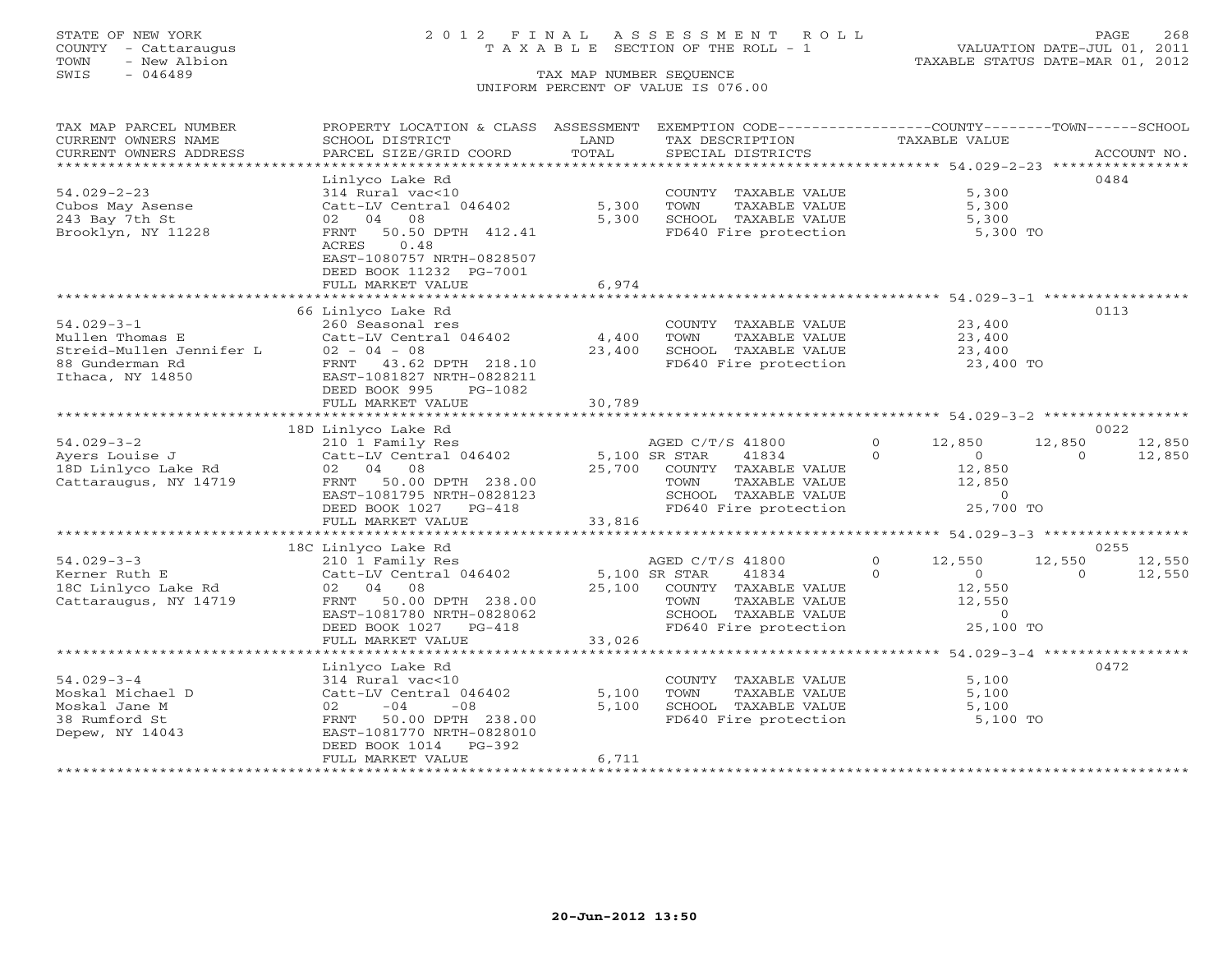## STATE OF NEW YORK 2 0 1 2 F I N A L A S S E S S M E N T R O L L PAGE 269 COUNTY - Cattaraugus T A X A B L E SECTION OF THE ROLL - 1 VALUATION DATE-JUL 01, 2011

| TAX MAP PARCEL NUMBER                       | PROPERTY LOCATION & CLASS ASSESSMENT                |                | EXEMPTION CODE-----------------COUNTY-------TOWN------SCHOOL    |                     |             |
|---------------------------------------------|-----------------------------------------------------|----------------|-----------------------------------------------------------------|---------------------|-------------|
| CURRENT OWNERS NAME                         | SCHOOL DISTRICT                                     | LAND           | TAX DESCRIPTION                                                 | TAXABLE VALUE       |             |
| CURRENT OWNERS ADDRESS                      | PARCEL SIZE/GRID COORD                              | TOTAL          | SPECIAL DISTRICTS                                               |                     | ACCOUNT NO. |
| ***************************                 |                                                     |                |                                                                 |                     |             |
|                                             | 62 Linlyco Lake Rd                                  |                |                                                                 |                     | 0434        |
| $54.029 - 3 - 5$                            | 210 1 Family Res                                    |                | COUNTY TAXABLE VALUE                                            | 49,800              |             |
| Moskal Michael D                            | Catt-LV Central 046402                              | 5,100          | TOWN<br>TAXABLE VALUE                                           | 49,800              |             |
| Moskal Jane M                               | 02 04 08                                            | 49,800         | SCHOOL TAXABLE VALUE                                            | $\frac{4}{3}$ , 800 |             |
| 38 Rumford St                               | 50.00 DPTH 238.00<br>FRNT                           |                | FD640 Fire protection 49,800 TO                                 |                     |             |
| Depew, NY 14043                             | EAST-1081757 NRTH-0827962                           |                |                                                                 |                     |             |
|                                             | DEED BOOK 1014 PG-392                               |                |                                                                 |                     |             |
|                                             | FULL MARKET VALUE                                   | 65,526         |                                                                 |                     |             |
|                                             |                                                     |                |                                                                 |                     |             |
|                                             | Linlyco Lake Rd                                     |                |                                                                 |                     | 0219        |
| $54.029 - 3 - 6$                            | 314 Rural vac<10                                    |                | COUNTY TAXABLE VALUE                                            | 4,100               |             |
| Streid-Mullen Jennifer L<br>88 Gunderman Rd | Catt-LV Central 046402<br>02 04 08                  | 4,100          | TOWN<br>TAXABLE VALUE                                           | 4,100               |             |
| Ithaca, NY 14850                            |                                                     | 4,100          | SCHOOL TAXABLE VALUE<br>FD640 Fire protection                   | 4,100               |             |
|                                             | FRNT 40.00 DPTH 229.15<br>EAST-1081942 NRTH-0827984 |                |                                                                 | 4,100 TO            |             |
|                                             | DEED BOOK 843<br>PG-00721                           |                |                                                                 |                     |             |
|                                             | FULL MARKET VALUE                                   | 5,395          |                                                                 |                     |             |
|                                             |                                                     | ************** | ********************************* 54.029-3-7 ****************** |                     |             |
|                                             | 68 Linlyco Lake Rd                                  |                |                                                                 |                     | 0222        |
| $54.029 - 3 - 7$                            | 210 1 Family Res                                    |                | COUNTY TAXABLE VALUE                                            | 51,500              |             |
| Streid-Mullen Jennifer L                    | Catt-LV Central 046402                              | 4,500          | TOWN<br>TAXABLE VALUE                                           | 51,500              |             |
| 88 Gunderman Rd                             | 02 04 08                                            | 51,500         | SCHOOL TAXABLE VALUE                                            | 51,500              |             |
| Ithaca, NY 14850                            | FRNT 50.00 DPTH 144.40                              |                | FD640 Fire protection                                           | 51,500 TO           |             |
|                                             | EAST-1081977 NRTH-0827908                           |                |                                                                 |                     |             |
|                                             | DEED BOOK 843<br>PG-00721                           |                |                                                                 |                     |             |
|                                             | FULL MARKET VALUE                                   | 67,763         |                                                                 |                     |             |
|                                             |                                                     |                |                                                                 |                     |             |
|                                             | 69 Linlyco Lake Rd                                  |                |                                                                 |                     | 0220        |
| $54.029 - 3 - 8$                            | 314 Rural vac<10                                    |                | COUNTY TAXABLE VALUE                                            | 4,100               |             |
|                                             |                                                     | 4,100          | TOWN<br>TAXABLE VALUE                                           | 4,100               |             |
| 88 Gunderman Rd                             | 02 04 08                                            | 4,100          | SCHOOL TAXABLE VALUE                                            | 4,100               |             |
| Ithaca, NY 14850                            | FRNT 50.00 DPTH 116.00                              |                | FD640 Fire protection                                           | 4,100 TO            |             |
|                                             | EAST-1082009 NRTH-0827867                           |                |                                                                 |                     |             |
|                                             | DEED BOOK 843<br>PG-00721                           |                |                                                                 |                     |             |
|                                             | FULL MARKET VALUE                                   | 5,395          |                                                                 |                     |             |
|                                             |                                                     |                |                                                                 |                     |             |
|                                             | 70 Linlyco Lake Rd                                  |                |                                                                 |                     | 0221        |
| $54.029 - 3 - 9$                            | 314 Rural vac<10                                    |                | COUNTY TAXABLE VALUE                                            | 7,400               |             |
|                                             | Streid-Mullen Jennifer L Catt-LV Central 046402     | 7,400          | TOWN<br>TAXABLE VALUE                                           | 7,400               |             |
| 88 Gunderman Rd                             | 02 04 08                                            | 7,400          | SCHOOL TAXABLE VALUE                                            | 7,400               |             |
| Ithaca, NY 14850                            | FRNT 121.46 DPTH 68.30                              |                | FD640 Fire protection                                           | 7,400 TO            |             |
|                                             | EAST-1082054 NRTH-0827807                           |                |                                                                 |                     |             |
|                                             | DEED BOOK 843<br>PG-00721                           |                |                                                                 |                     |             |
|                                             | FULL MARKET VALUE                                   | 9,737          |                                                                 |                     |             |
|                                             |                                                     |                |                                                                 |                     |             |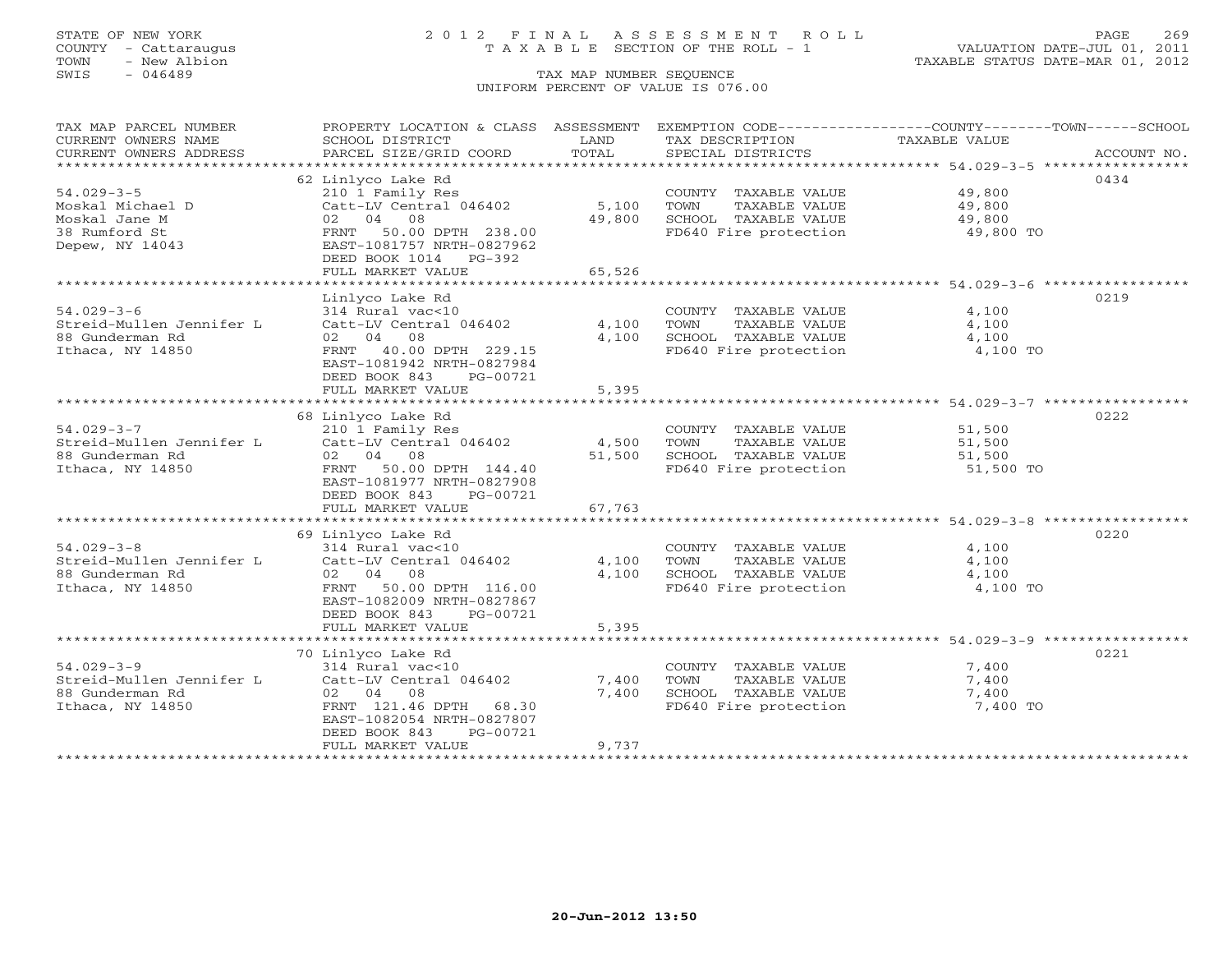TOWN - New Albion TAXABLE STATUS DATE-MAR 01, 2012 TOWN - New Albion<br>
SWIS - 046489 TAX MAP NUMBER SEQUENCE

## STATE OF NEW YORK 2 0 1 2 F I N A L A S S E S S M E N T R O L L PAGE 270 COUNTY - Cattaraugus T A X A B L E SECTION OF THE ROLL - 1 VALUATION DATE-JUL 01, 2011

# UNIFORM PERCENT OF VALUE IS 076.00

| TAX MAP PARCEL NUMBER<br>CURRENT OWNERS NAME                                                                            | PROPERTY LOCATION & CLASS ASSESSMENT<br>SCHOOL DISTRICT                                                                                                                                     | LAND<br>TOTAL               | EXEMPTION CODE-----------------COUNTY-------TOWN------SCHOOL<br>TAX DESCRIPTION<br>SPECIAL DISTRICTS                |          | TAXABLE VALUE                                             |                  | ACCOUNT NO. |
|-------------------------------------------------------------------------------------------------------------------------|---------------------------------------------------------------------------------------------------------------------------------------------------------------------------------------------|-----------------------------|---------------------------------------------------------------------------------------------------------------------|----------|-----------------------------------------------------------|------------------|-------------|
| CURRENT OWNERS ADDRESS<br>* * * * * * * * * * * * * * * * * * * *                                                       | PARCEL SIZE/GRID COORD<br>**************************                                                                                                                                        |                             |                                                                                                                     |          |                                                           |                  |             |
|                                                                                                                         | 61 Linlyco Lake Rd                                                                                                                                                                          |                             |                                                                                                                     |          |                                                           | 1057             |             |
| $54.029 - 3 - 10$<br>Emerson Corliss<br>61 Linlyco Lk<br>Cattaraugus, NY 14755                                          | 270 Mfg housing<br>Catt-LV Central 046402<br>02 04 08<br>$L/u$ - Charles Gould<br>FRNT<br>71.15 DPTH 219.57<br><b>BANK</b><br>017<br>EAST-1082084 NRTH-0827590                              | 7,200<br>24,700             | RES STAR<br>41854<br>COUNTY TAXABLE VALUE<br>TOWN<br>TAXABLE VALUE<br>SCHOOL TAXABLE VALUE<br>FD640 Fire protection | $\Omega$ | $\circ$<br>24,700<br>24,700<br>1,300<br>24,700 TO         | $\Omega$         | 23,400      |
|                                                                                                                         | DEED BOOK 995<br>PG-1170<br>FULL MARKET VALUE                                                                                                                                               | 32,500                      |                                                                                                                     |          |                                                           |                  |             |
|                                                                                                                         |                                                                                                                                                                                             |                             |                                                                                                                     |          |                                                           |                  |             |
|                                                                                                                         | 19 Linlyco Lake Rd                                                                                                                                                                          |                             |                                                                                                                     |          |                                                           | 0218             |             |
| $54.029 - 3 - 13$<br>Adams Catherine L<br>19 Linlyco Lake Rd<br>Cattaraugus, NY 14719                                   | 210 1 Family Res<br>Catt-LV Central 046402<br>02 04<br>08<br>ACRES<br>1.77<br>EAST-1081884 NRTH-0827679<br>DEED BOOK 00951 PG-00560<br>FULL MARKET VALUE                                    | 22,100<br>85,900<br>113,026 | RES STAR<br>41854<br>COUNTY TAXABLE VALUE<br>TOWN<br>TAXABLE VALUE<br>SCHOOL TAXABLE VALUE<br>FD640 Fire protection | $\Omega$ | $\overline{0}$<br>85,900<br>85,900<br>62,500<br>85,900 TO | $\Omega$         | 23,400      |
|                                                                                                                         | ***********************                                                                                                                                                                     |                             |                                                                                                                     |          |                                                           |                  |             |
| $54.029 - 3 - 15$<br>Huff Shirley R<br>53 Linlyco Lake Rd<br>Cattaraugus, NY 14719                                      | 53 Linlyco Lake Rd<br>210 1 Family Res<br>Catt-LV Central 046402<br>02 04 08<br>L/p 936-379 Sub Lot 53<br>FRNT 100.00 DPTH 329.90<br>EAST-1081719 NRTH-0827693<br>DEED BOOK 8989<br>PG-4001 | 10,400<br>67,000            | SR STAR<br>41834<br>COUNTY TAXABLE VALUE<br>TOWN<br>TAXABLE VALUE<br>SCHOOL TAXABLE VALUE<br>FD640 Fire protection  | $\Omega$ | $\overline{0}$<br>67,000<br>67,000<br>18,480<br>67,000 TO | 1401<br>$\Omega$ | 48,520      |
|                                                                                                                         | FULL MARKET VALUE                                                                                                                                                                           | 88,158                      |                                                                                                                     |          |                                                           |                  |             |
| $54.029 - 3 - 17$<br>Hart Alexander D<br>Trotter Gloria<br>9 Glen Eagle Cresent<br>Brampton Ontario Canada<br>L6w 1W9,  | Linlyco Lake Rd<br>314 Rural vac<10<br>Catt-LV Central 046402<br>$-04$<br>$-08$<br>02<br>ACRES<br>1.07<br>EAST-1081600 NRTH-0827668<br>DEED BOOK 00926 PG-00953<br>FULL MARKET VALUE        | 6,000<br>6,000<br>7,895     | COUNTY TAXABLE VALUE<br>TOWN<br>TAXABLE VALUE<br>SCHOOL TAXABLE VALUE<br>FD640 Fire protection                      |          | 6,000<br>6,000<br>6,000<br>6,000 TO                       | 0333             |             |
|                                                                                                                         |                                                                                                                                                                                             |                             |                                                                                                                     |          | **** 54.029-3-18 ***********                              |                  |             |
| $54.029 - 3 - 18$<br>Hart Alexander D<br>Trotter Gloria<br>9 Glen Eagle Cresent<br>Brampton, Ontario, Canada<br>L6W 1W9 | Linlyco Lake Rd<br>210 1 Family Res<br>Catt-LV Central 046402<br>08<br>02<br>04<br>FRNT<br>50.00 DPTH 292.69<br>EAST-1081493 NRTH-0827651<br>DEED BOOK 00926 PG-00953                       | 5,200<br>65,200             | COUNTY TAXABLE VALUE<br>TOWN<br>TAXABLE VALUE<br>SCHOOL TAXABLE VALUE<br>FD640 Fire protection                      |          | 65,200<br>65,200<br>65,200<br>65,200 TO                   | 0332             |             |
|                                                                                                                         | FULL MARKET VALUE<br>**********************                                                                                                                                                 | 85,789<br>**************    |                                                                                                                     |          |                                                           |                  |             |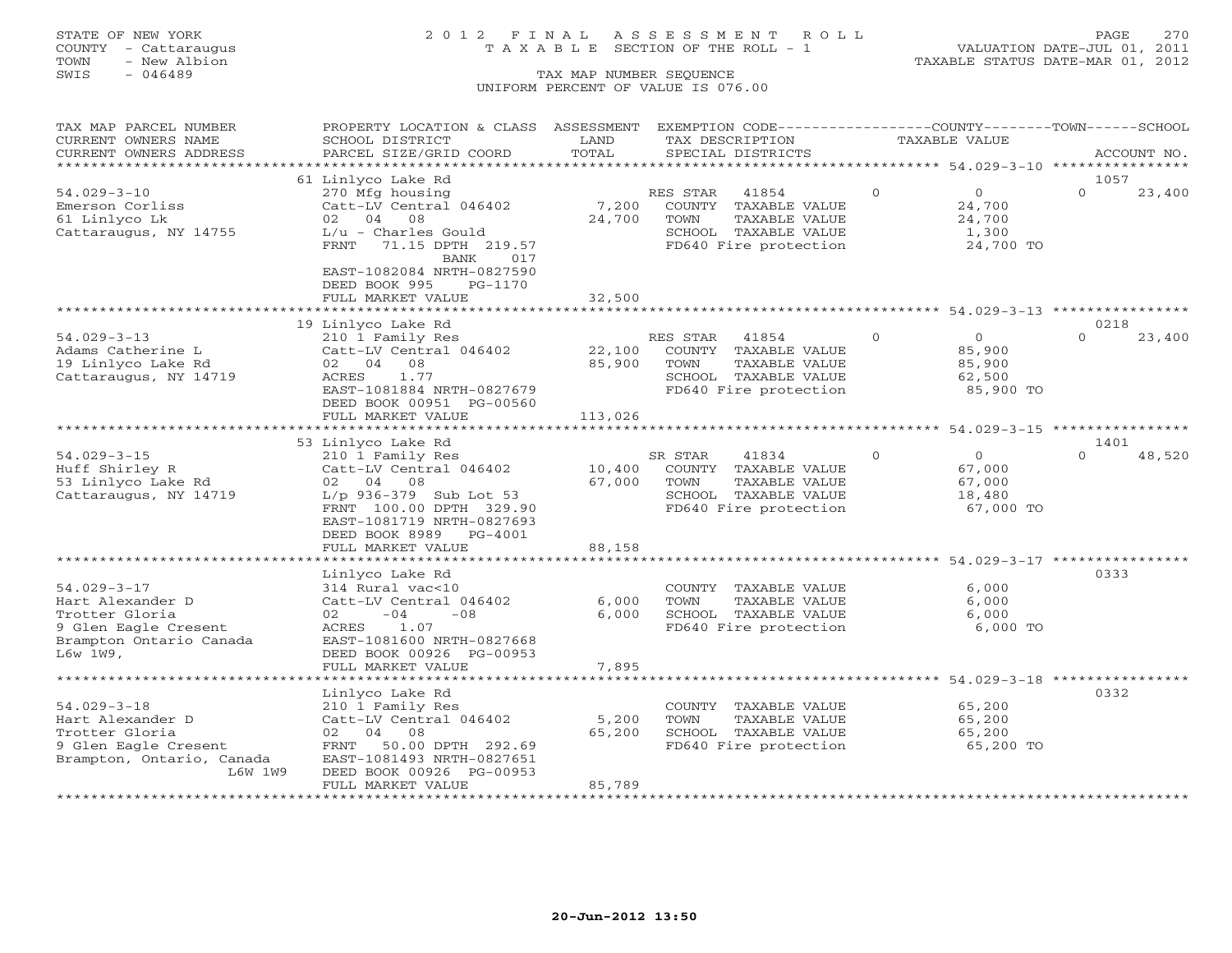## STATE OF NEW YORK 2 0 1 2 F I N A L A S S E S S M E N T R O L L PAGE 271 COUNTY - Cattaraugus T A X A B L E SECTION OF THE ROLL - 1 VALUATION DATE-JUL 01, 2011

| TAX MAP PARCEL NUMBER                | PROPERTY LOCATION & CLASS ASSESSMENT                 |         |                         | EXEMPTION CODE-----------------COUNTY-------TOWN------SCHOOL |          |                |          |             |
|--------------------------------------|------------------------------------------------------|---------|-------------------------|--------------------------------------------------------------|----------|----------------|----------|-------------|
| CURRENT OWNERS NAME                  | SCHOOL DISTRICT                                      | LAND    |                         | TAX DESCRIPTION                                              |          | TAXABLE VALUE  |          |             |
| CURRENT OWNERS ADDRESS               | PARCEL SIZE/GRID COORD                               | TOTAL   |                         | SPECIAL DISTRICTS                                            |          |                |          | ACCOUNT NO. |
|                                      |                                                      |         |                         |                                                              |          |                |          |             |
|                                      | 37 Linlyco Lake Rd                                   |         |                         |                                                              |          |                | 0318     |             |
| $54.029 - 3 - 19$                    | 210 1 Family Res                                     |         | RES STAR                | 41854                                                        | $\circ$  | $\overline{0}$ | $\circ$  | 23,400      |
| Mentley Timothy W                    | Catt-LV Central 046402                               | 15,300  |                         | COUNTY TAXABLE VALUE                                         |          | 80,800         |          |             |
| 37 Linlyco Lake Rd                   | 02 04 08                                             | 80,800  | TOWN                    | TAXABLE VALUE                                                |          | 80,800         |          |             |
| Cattaraugus, NY 14719                | FRNT 150.00 DPTH 275.77                              |         |                         | SCHOOL TAXABLE VALUE                                         |          | 57,400         |          |             |
|                                      | EAST-1081392 NRTH-0827650                            |         |                         | FD640 Fire protection                                        |          | 80,800 TO      |          |             |
|                                      | DEED BOOK 00977 PG-00916                             |         |                         |                                                              |          |                |          |             |
|                                      | FULL MARKET VALUE                                    | 106,316 |                         |                                                              |          |                |          |             |
|                                      |                                                      |         |                         |                                                              |          |                |          |             |
| $54.029 - 3 - 20.1$                  | Linlyco Lake Rd<br>314 Rural vac<10                  |         |                         | COUNTY TAXABLE VALUE                                         |          | 5,100          | 0311     |             |
|                                      | Catt-LV Central 046402                               | 5,100   |                         | TAXABLE VALUE                                                |          | 5,100          |          |             |
| Jerge Oneita S<br>45 Linlyco Lake Rd | 02 04 08                                             | 5,100   | TOWN                    | SCHOOL TAXABLE VALUE                                         |          | 5,100          |          |             |
| Cattaraugus, NY 14719                | 50.00 DPTH 243.07<br>FRNT                            |         |                         | FD640 Fire protection                                        |          | 5,100 TO       |          |             |
|                                      | EAST-1081297 NRTH-0827636                            |         |                         |                                                              |          |                |          |             |
|                                      | DEED BOOK 8866<br>PG-8001                            |         |                         |                                                              |          |                |          |             |
|                                      | FULL MARKET VALUE                                    | 6,711   |                         |                                                              |          |                |          |             |
|                                      |                                                      |         |                         |                                                              |          |                |          |             |
|                                      | 45 Linlyco Lake Rd                                   |         |                         |                                                              |          |                | 1131     |             |
| $54.029 - 3 - 20.2$                  | 270 Mfg housing                                      |         | CVET CO                 | 41132                                                        | $\Omega$ | 8,050          | $\Omega$ | $\circ$     |
| Jerge Oneita S                       | Catt-LV Central 046402                               |         | 5,100 DVET CO           | 41142                                                        | $\Omega$ | 1,610          | $\Omega$ | $\Omega$    |
| 45 Linlyco Lake Rd                   | 02 04 08                                             |         | 32,200 AGED C/T/S 41800 |                                                              | $\circ$  | 11,270         | 16,100   | 16,100      |
| Cattaraugus, NY 14719                | FRNT 50.00 DPTH 240.00                               |         | SR STAR                 | 41834                                                        | $\Omega$ | $\Omega$       | $\Omega$ | 16,100      |
|                                      | EAST-1081234 NRTH-0827617                            |         |                         | COUNTY TAXABLE VALUE                                         |          | 11,270         |          |             |
|                                      | DEED BOOK 8866 PG-8001                               |         | TOWN                    | TAXABLE VALUE                                                |          | 16,100         |          |             |
|                                      | FULL MARKET VALUE                                    | 42,368  |                         | SCHOOL TAXABLE VALUE                                         |          | $\overline{0}$ |          |             |
|                                      |                                                      |         |                         | FD640 Fire protection                                        |          | 32,200 TO      |          |             |
|                                      |                                                      |         |                         |                                                              |          |                |          |             |
|                                      | 47 Linlyco Lake Rd                                   |         |                         |                                                              |          |                | 0216     |             |
| $54.029 - 3 - 21.2$                  | 210 1 Family Res                                     |         | RES STAR                | 41854                                                        | $\Omega$ | $\overline{0}$ | $\cap$   | 23,400      |
| Marshall James S                     | Catt-LV Central 046402                               | 12,000  |                         | COUNTY TAXABLE VALUE                                         |          | 45,100         |          |             |
| Marshall Tamra Lynn                  | 02 04 08                                             | 45,100  | TOWN                    | TAXABLE VALUE                                                |          | 45,100         |          |             |
| 47 Linlyco Lake Rd                   | $3/10$ -merged $21.1$ into par                       |         |                         | SCHOOL TAXABLE VALUE                                         |          | 21,700         |          |             |
| New Albion, NY 14719                 | FRNT 120.00 DPTH 205.00<br>EAST-1081151 NRTH-0827633 |         |                         | FD640 Fire protection                                        |          | 45,100 TO      |          |             |
|                                      | DEED BOOK 12066 PG-8001                              |         |                         |                                                              |          |                |          |             |
|                                      | FULL MARKET VALUE                                    | 59,342  |                         |                                                              |          |                |          |             |
|                                      |                                                      |         |                         |                                                              |          |                |          |             |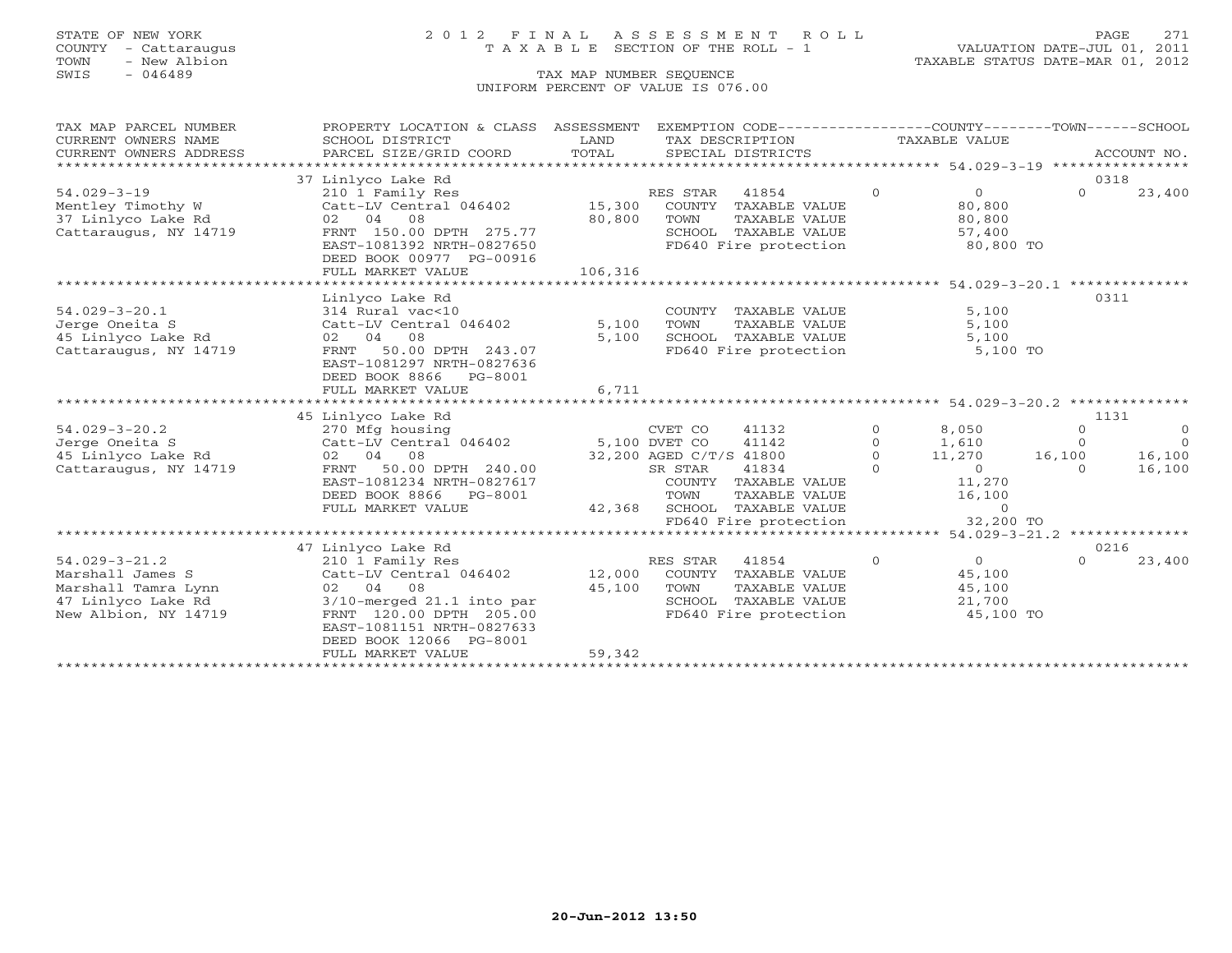### UNIFORM PERCENT OF VALUE IS 076.00 R O L L S U B S E C T I O N - - T O T A L S

\*\*\* S P E C I A L D I S T R I C T S U M M A R Y \*\*\*

|      |                      | TOTAL   | <b>EXTENSION</b> | <b>EXTENSION</b> | AD VALOREM | <b>FXFMPT</b> | <b>TAXABLE</b> |
|------|----------------------|---------|------------------|------------------|------------|---------------|----------------|
| CODE | DISTRICT NAME        | PARCELS | TYPE.            | VALUE            | VALUE.     | AMOUNT        | VALUE          |
|      | FD640 Fire protectio |         | 742 TOTAL        |                  | 33377,412  |               | 33377,412      |

## \*\*\* S C H O O L D I S T R I C T S U M M A R Y \*\*\*

| CODE             | DISTRICT NAME                          | TOTAL<br>PARCELS | ASSESSED<br>LAND     | ASSESSED<br>TOTAL    | EXEMPT<br>AMOUNT | TOTAL<br>TAXABLE     | STAR<br>AMOUNT      | STAR<br>TAXABLE      |
|------------------|----------------------------------------|------------------|----------------------|----------------------|------------------|----------------------|---------------------|----------------------|
| 046402<br>063001 | Catt-LV Central<br>Pine Valley Central | 741<br>12        | 10800,672<br>270,700 | 33280,012<br>449,600 | 934,330          | 32345,682<br>449,600 | 8948,612<br>129,840 | 23397,070<br>319,760 |
|                  | SUB-TOTAL                              | 753              | 11071,372            | 33729,612            | 934,330          | 32795,282            | 9078,452            | 23716,830            |
|                  | TOTAL                                  | 753              | 11071,372            | 33729,612            | 934,330          | 32795,282            | 9078,452            | 23716,830            |

\*\*\* S Y S T E M C O D E S S U M M A R Y \*\*\*

NO SYSTEM EXEMPTIONS AT THIS LEVEL

## \*\*\* E X E M P T I O N S U M M A R Y \*\*\*

| CODE  | DESCRIPTION | TOTAL<br>PARCELS | COUNTY  | TOWN    | SCHOOL   |
|-------|-------------|------------------|---------|---------|----------|
|       |             |                  |         |         |          |
| 41003 | VET PRO T   | 19               |         | 494,400 |          |
| 41103 | VET TOWN    |                  |         | 4,800   |          |
| 41122 | WVET CO     | 26               | 195,381 |         |          |
| 41132 | CVET CO     | 26               | 297,790 |         |          |
| 41142 | DVET CO     | 6                | 31,165  |         |          |
| 41162 | CW 15 VET/  | 3                | 22,512  |         |          |
| 41172 | CW DISBLD   |                  | 31,200  |         |          |
| 41700 | AG BLDG     | 6                | 95,550  | 95,550  | 95,550   |
| 41720 | AG DIST     | 32               | 353,087 | 353,087 | 353,087  |
| 41730 | AG DISTOUT  |                  | 2,029   | 2,029   | 2,029    |
| 41800 | AGED C/T/S  | 25               | 445,032 | 420,957 | 469,029  |
| 41801 | AGED C/T    | 4                | 69,537  | 70,712  |          |
| 41834 | SR STAR     | 86               |         |         | 3369,127 |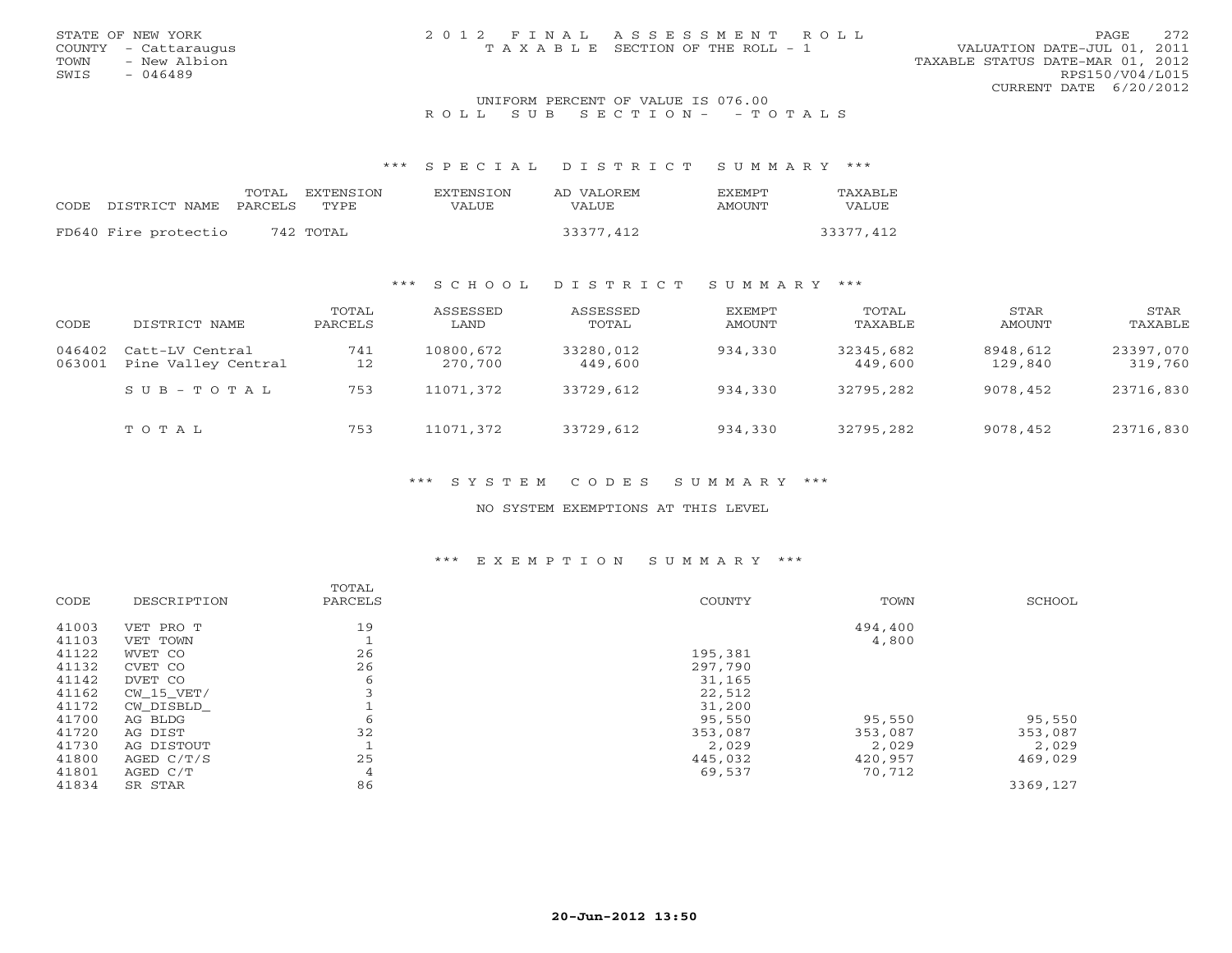|      | STATE OF NEW YORK    | 2012 FINAL ASSESSMENT ROLL            |                                  | PAGE.                  | 273 |
|------|----------------------|---------------------------------------|----------------------------------|------------------------|-----|
|      | COUNTY - Cattaraugus | T A X A B L E SECTION OF THE ROLL - 1 | VALUATION DATE-JUL 01, 2011      |                        |     |
| TOWN | - New Albion         |                                       | TAXABLE STATUS DATE-MAR 01, 2012 |                        |     |
| SWIS | - 046489             |                                       |                                  | RPS150/V04/L015        |     |
|      |                      |                                       |                                  | CURRENT DATE 6/20/2012 |     |
|      |                      |                                       |                                  |                        |     |

## UNIFORM PERCENT OF VALUE IS 076.00R O L L S U B S E C T I O N - - T O T A L S

#### \*\*\* E X E M P T I O N S U M M A R Y \*\*\*

| CODE  | DESCRIPTION | TOTAL<br>PARCELS | COUNTY   | TOWN     | SCHOOL    |
|-------|-------------|------------------|----------|----------|-----------|
| 41854 | RES STAR    | 246              |          |          | 5709,325  |
| 42100 | SILO T/C/S  | ▵                | 8,875    | 8,875    | 8,875     |
| 47610 | BUS C/T/S   |                  | 5,760    | 5,760    | 5,760     |
|       | TOTAL       | 485              | 1557,918 | 1456,170 | 10012,782 |

| ROLL       |             | TOTAL   | <i><b>ISSESSED</b></i> | ASSESSED  | TAXABLE   | TAXABLE   | TAXABLE   | <b>STAR</b> |
|------------|-------------|---------|------------------------|-----------|-----------|-----------|-----------|-------------|
| <b>SEC</b> | DESCRIPTION | PARCELS | . AND                  | TOTAL     | COUNTY    | TOWN      | SCHOOL    | TAXABLE     |
|            | TAXABLE     | 753     | 11071,372              | 33729,612 | 32171,694 | 32273,442 | 32795,282 | 23716,830   |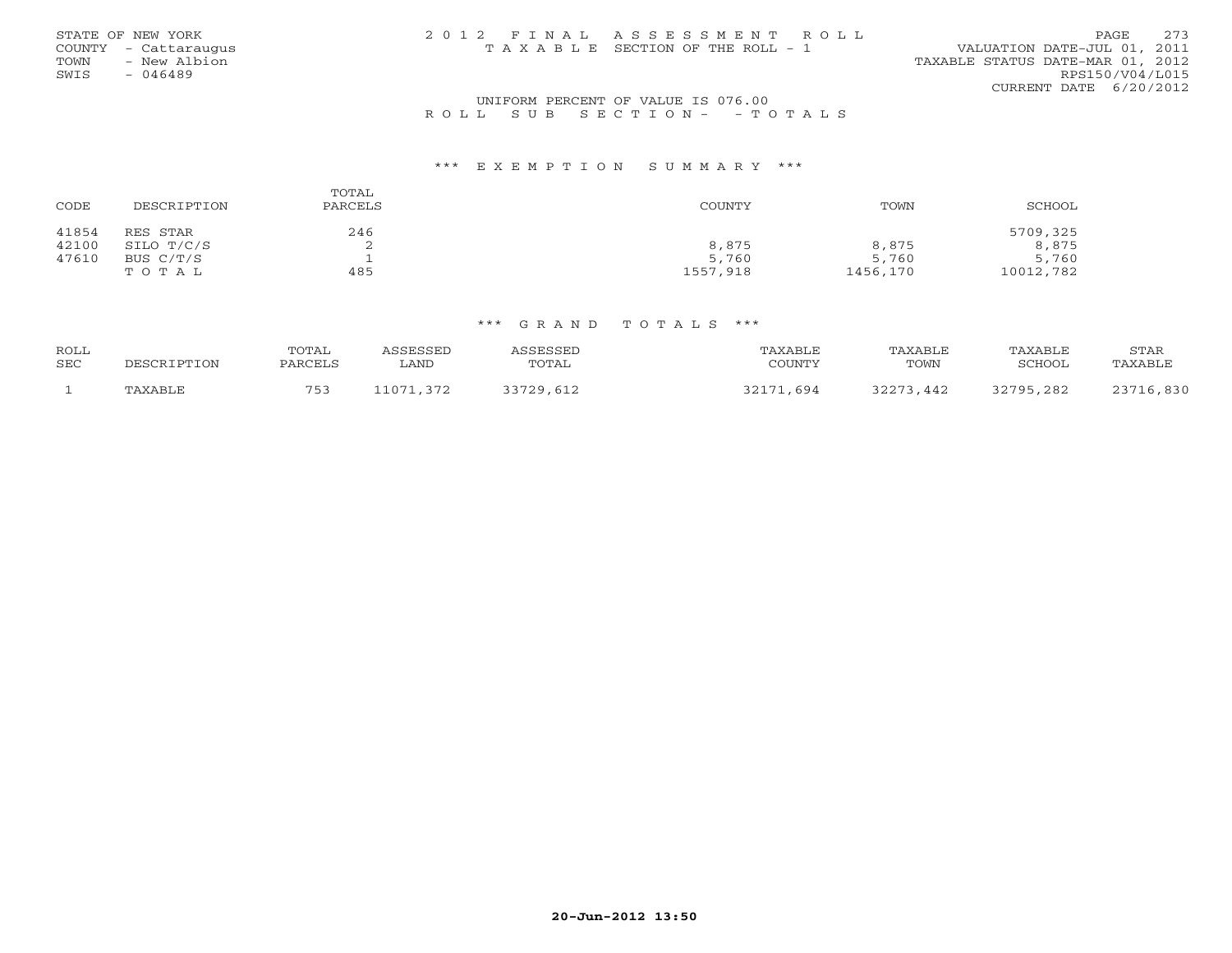## TAX MAP NUMBER SEQUENCE UNIFORM PERCENT OF VALUE IS 076.00UNIFORM PERCENT OF VALUE IS 076.00

| TAX MAP PARCEL NUMBER                                                                                                                                                                                                                                                                                                                                                                                          | PROPERTY LOCATION & CLASS ASSESSMENT |                | EXEMPTION CODE-----------------COUNTY-------TOWN------SCHOOL   |                      |             |
|----------------------------------------------------------------------------------------------------------------------------------------------------------------------------------------------------------------------------------------------------------------------------------------------------------------------------------------------------------------------------------------------------------------|--------------------------------------|----------------|----------------------------------------------------------------|----------------------|-------------|
| CURRENT OWNERS NAME                                                                                                                                                                                                                                                                                                                                                                                            | SCHOOL DISTRICT                      | LAND           | TAX DESCRIPTION                                                | TAXABLE VALUE        |             |
| CURRENT OWNERS ADDRESS                                                                                                                                                                                                                                                                                                                                                                                         | PARCEL SIZE/GRID COORD               | TOTAL          | SPECIAL DISTRICTS                                              |                      | ACCOUNT NO. |
|                                                                                                                                                                                                                                                                                                                                                                                                                |                                      |                |                                                                |                      |             |
|                                                                                                                                                                                                                                                                                                                                                                                                                | Irish, Richard                       |                |                                                                |                      | 1190        |
| $35.003 - 1 - 13.71$                                                                                                                                                                                                                                                                                                                                                                                           | 733 Gas well                         |                | COUNTY TAXABLE VALUE                                           | 20,661               |             |
| Sinclairville Petroleum                                                                                                                                                                                                                                                                                                                                                                                        | Catt-LV Central 046402               | $\overline{0}$ | TOWN<br>TAXABLE VALUE                                          | 20,661               |             |
| PO Box 102                                                                                                                                                                                                                                                                                                                                                                                                     | MCF 3121                             | 20,661         | SCHOOL TAXABLE VALUE 20,661                                    |                      |             |
| West Falls, NY 14170                                                                                                                                                                                                                                                                                                                                                                                           | ACRES 0.01                           |                | FD640 Fire protection                                          | 20,661 TO            |             |
|                                                                                                                                                                                                                                                                                                                                                                                                                | EAST-1065820 NRTH-0849425            |                |                                                                |                      |             |
|                                                                                                                                                                                                                                                                                                                                                                                                                | FULL MARKET VALUE                    | 27,186         |                                                                |                      |             |
|                                                                                                                                                                                                                                                                                                                                                                                                                |                                      |                |                                                                |                      |             |
|                                                                                                                                                                                                                                                                                                                                                                                                                | $23244$ Tussing #2                   |                |                                                                |                      | 1512        |
| $35.004 - 1 - 1.71$                                                                                                                                                                                                                                                                                                                                                                                            | 733 Gas well                         |                | COUNTY TAXABLE VALUE                                           | 11,482               |             |
| Texas Keystone Inc Catt-LV Central 046402                                                                                                                                                                                                                                                                                                                                                                      |                                      | $\Omega$       | TOWN                                                           | TAXABLE VALUE 11,482 |             |
|                                                                                                                                                                                                                                                                                                                                                                                                                |                                      | 11,482         |                                                                |                      |             |
| 560 Epsilon Dr MCF 2958<br>Pittsburgh, PA 15238-2837 ACRES 0.01                                                                                                                                                                                                                                                                                                                                                |                                      |                | SCHOOL TAXABLE VALUE 11,482<br>FD640 Fire protection 11,482 TO |                      |             |
|                                                                                                                                                                                                                                                                                                                                                                                                                | FULL MARKET VALUE                    | 15, 108        |                                                                |                      |             |
|                                                                                                                                                                                                                                                                                                                                                                                                                |                                      |                |                                                                |                      |             |
|                                                                                                                                                                                                                                                                                                                                                                                                                | 23242 Catt Rod & Gun #1              |                |                                                                |                      | 1513        |
| $35.004 - 1 - 2.71$                                                                                                                                                                                                                                                                                                                                                                                            | 733 Gas well                         |                | COUNTY TAXABLE VALUE                                           |                      |             |
|                                                                                                                                                                                                                                                                                                                                                                                                                |                                      | 8 TOWN         | TAXABLE VALUE                                                  | 11,564<br>11,564     |             |
|                                                                                                                                                                                                                                                                                                                                                                                                                |                                      | 11,564         | SCHOOL TAXABLE VALUE 11,564                                    |                      |             |
| Pexas Keystone Inc<br>Sexas Keystone Inc<br>S60 Epsilon Dr<br>Pittsburgh, PA 15238-2837<br>RERES 0.01                                                                                                                                                                                                                                                                                                          |                                      |                | FD640 Fire protection                                          | 11,564 TO            |             |
|                                                                                                                                                                                                                                                                                                                                                                                                                | FULL MARKET VALUE 15,216             |                |                                                                |                      |             |
|                                                                                                                                                                                                                                                                                                                                                                                                                |                                      |                |                                                                |                      |             |
|                                                                                                                                                                                                                                                                                                                                                                                                                | 23280 Catt Rod & Gun #2              |                |                                                                |                      | 1514        |
| $35.004 - 1 - 2.72$                                                                                                                                                                                                                                                                                                                                                                                            | 733 Gas well                         |                | COUNTY TAXABLE VALUE                                           | 4,978                |             |
|                                                                                                                                                                                                                                                                                                                                                                                                                | Catt-LV Central 046402               | $\Omega$       | TOWN<br>TAXABLE VALUE                                          | 4,978                |             |
| $35.004 - 1 - 2.7$<br>Texas Keystone Inc                                                                                                                                                                                                                                                                                                                                                                       | MCF 913                              | 4,978          | SCHOOL TAXABLE VALUE 4,978                                     |                      |             |
| Pittsburgh, PA 15238-2837                                                                                                                                                                                                                                                                                                                                                                                      | ACRES<br>0.01                        |                | FD640 Fire protection 4,978 TO                                 |                      |             |
|                                                                                                                                                                                                                                                                                                                                                                                                                | FULL MARKET VALUE                    | 6,550          |                                                                |                      |             |
|                                                                                                                                                                                                                                                                                                                                                                                                                |                                      |                |                                                                |                      |             |
|                                                                                                                                                                                                                                                                                                                                                                                                                | 23243 Tussing #1                     |                |                                                                |                      | 1511        |
|                                                                                                                                                                                                                                                                                                                                                                                                                |                                      |                | COUNTY TAXABLE VALUE                                           | 1,384                |             |
|                                                                                                                                                                                                                                                                                                                                                                                                                |                                      | $\Omega$       | TOWN                                                           | TAXABLE VALUE 1,384  |             |
| $733 \text{ Gas well}$<br>Texas Keystone Inc<br>$560 \text{ Epsilon Dr}$<br>$560 \text{ Fpsilon Dr}$<br>$560 \text{ Fpsilon Dr}$<br>$560 \text{ Fpsilon Dr}$<br>$560 \text{ Fpsilon Pr}$<br>$560 \text{ Fpsilon Pr}$<br>$560 \text{ Fpsilon Pr}$<br>$560 \text{ Fpsilon Pr}$<br>$560 \text{ Fpsilon Pr}$<br>$560 \text{ Fpsilon Pr}$<br>$560 \text{ Fpsilon Pr}$<br>$560 \text{ Fpsilon Pr}$<br>$560 \text{ F$ |                                      | 1,384          | SCHOOL TAXABLE VALUE                                           | 1,384                |             |
| Pittsburgh, PA 15238-2837 ACRES                                                                                                                                                                                                                                                                                                                                                                                | 0.01                                 |                | FD640 Fire protection                                          | 1,384 TO             |             |
|                                                                                                                                                                                                                                                                                                                                                                                                                | FULL MARKET VALUE                    | 1,821          |                                                                |                      |             |
|                                                                                                                                                                                                                                                                                                                                                                                                                |                                      |                |                                                                |                      |             |
|                                                                                                                                                                                                                                                                                                                                                                                                                | Priest, Donald #1                    |                |                                                                |                      | 1193        |
| $44.001 - 1 - 11.71$                                                                                                                                                                                                                                                                                                                                                                                           | 733 Gas well                         |                | COUNTY TAXABLE VALUE                                           | $\circ$              |             |
| Sinclairville Petroleum                                                                                                                                                                                                                                                                                                                                                                                        | Catt-LV Central 046402               | $\Omega$       | TOWN<br>TAXABLE VALUE                                          | $\Omega$             |             |
| PO Box 102                                                                                                                                                                                                                                                                                                                                                                                                     | 0.01<br>ACRES                        | $\Omega$       | SCHOOL TAXABLE VALUE                                           |                      |             |
| West Falls, NY 14170                                                                                                                                                                                                                                                                                                                                                                                           | EAST-1066440 NRTH-0847155            |                | FD640 Fire protection                                          | $0$ TO               |             |
|                                                                                                                                                                                                                                                                                                                                                                                                                | FULL MARKET VALUE                    | $\Omega$       |                                                                |                      |             |
|                                                                                                                                                                                                                                                                                                                                                                                                                |                                      |                |                                                                |                      |             |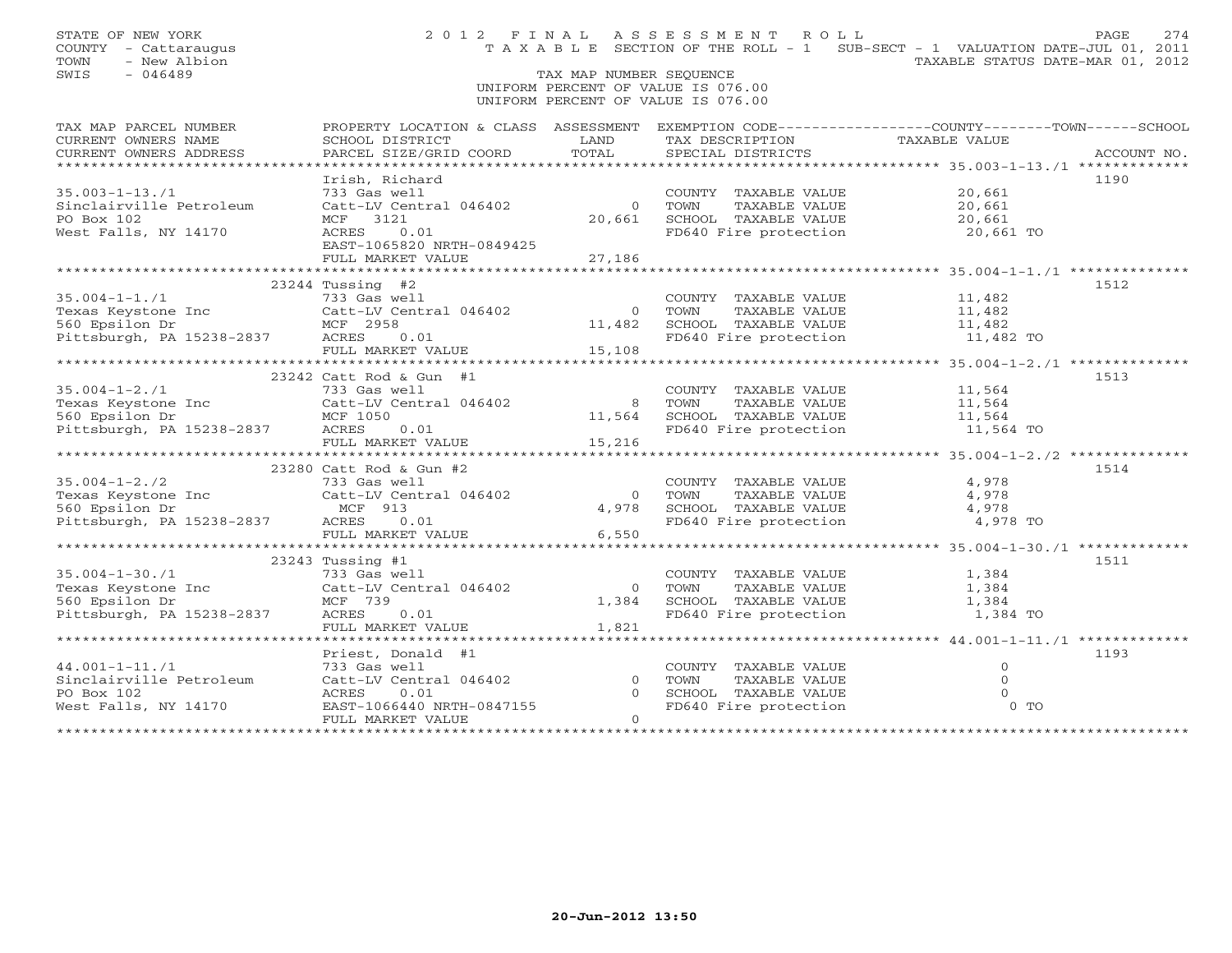| STATE OF NEW YORK<br>COUNTY - Cattaraugus<br>- New Albion<br>TOWN<br>$-046489$<br>SWIS                                                               |                                                                                   | TAX MAP NUMBER SEOUENCE | 2012 FINAL ASSESSMENT ROLL         | 275<br>PAGE<br>T A X A B L E SECTION OF THE ROLL - 1 SUB-SECT - 1 VALUATION DATE-JUL 01, 2011<br>TAXABLE STATUS DATE-MAR 01, 2012 |  |  |  |  |  |  |
|------------------------------------------------------------------------------------------------------------------------------------------------------|-----------------------------------------------------------------------------------|-------------------------|------------------------------------|-----------------------------------------------------------------------------------------------------------------------------------|--|--|--|--|--|--|
|                                                                                                                                                      |                                                                                   |                         | UNIFORM PERCENT OF VALUE IS 076.00 |                                                                                                                                   |  |  |  |  |  |  |
|                                                                                                                                                      |                                                                                   |                         | UNIFORM PERCENT OF VALUE IS 076.00 |                                                                                                                                   |  |  |  |  |  |  |
|                                                                                                                                                      |                                                                                   |                         |                                    |                                                                                                                                   |  |  |  |  |  |  |
| TAX MAP PARCEL NUMBER                                                                                                                                |                                                                                   |                         |                                    | PROPERTY LOCATION & CLASS ASSESSMENT EXEMPTION CODE---------------COUNTY-------TOWN-----SCHOOL                                    |  |  |  |  |  |  |
| CURRENT OWNERS NAME                                                                                                                                  | SCHOOL DISTRICT<br><b>Example 19 The LAND</b>                                     |                         | TAX DESCRIPTION TAXABLE VALUE      |                                                                                                                                   |  |  |  |  |  |  |
|                                                                                                                                                      |                                                                                   |                         |                                    |                                                                                                                                   |  |  |  |  |  |  |
|                                                                                                                                                      |                                                                                   |                         |                                    |                                                                                                                                   |  |  |  |  |  |  |
|                                                                                                                                                      | Peters, Frank #1                                                                  |                         |                                    | 1194                                                                                                                              |  |  |  |  |  |  |
| $44.002 - 1 - 14.3/1$                                                                                                                                | - 100017 - 100011<br>233 Gas well 1046402 0 TOWN<br>Catt-LV Central 046402 0 TOWN |                         | COUNTY TAXABLE VALUE               | $\overline{0}$                                                                                                                    |  |  |  |  |  |  |
| Sinclairville Petroleum                                                                                                                              |                                                                                   |                         | TAXABLE VALUE                      | $\Omega$                                                                                                                          |  |  |  |  |  |  |
|                                                                                                                                                      |                                                                                   |                         |                                    |                                                                                                                                   |  |  |  |  |  |  |
|                                                                                                                                                      |                                                                                   |                         |                                    | $0$ TO                                                                                                                            |  |  |  |  |  |  |
|                                                                                                                                                      | FULL MARKET VALUE                                                                 | $\cap$                  |                                    |                                                                                                                                   |  |  |  |  |  |  |
|                                                                                                                                                      | Snyder Hill Rd                                                                    |                         |                                    | 1228                                                                                                                              |  |  |  |  |  |  |
|                                                                                                                                                      |                                                                                   |                         |                                    | $\circ$                                                                                                                           |  |  |  |  |  |  |
|                                                                                                                                                      |                                                                                   |                         |                                    | $\mathbf 0$                                                                                                                       |  |  |  |  |  |  |
| 44.003-2-5./1<br>33 Gas well<br>Sinclairville Petroleum (Catt-LV Central 046402 0 TOWN TAXABLE VALUE<br>20 Box 102 ACRES 0.01 0 SCHOOL TAXABLE VALUE |                                                                                   |                         |                                    | $\Omega$                                                                                                                          |  |  |  |  |  |  |
| West Falls, NY 14170 EAST-1065080 NRTH-0839245                                                                                                       |                                                                                   |                         | FD640 Fire protection              | $0$ TO                                                                                                                            |  |  |  |  |  |  |
|                                                                                                                                                      | FULL MARKET VALUE                                                                 | $\Omega$                |                                    |                                                                                                                                   |  |  |  |  |  |  |
|                                                                                                                                                      |                                                                                   |                         |                                    |                                                                                                                                   |  |  |  |  |  |  |
|                                                                                                                                                      | $22069$ Schwartz # 3                                                              |                         |                                    | 1515                                                                                                                              |  |  |  |  |  |  |
| $54.001 - 1 - 24$ ./1                                                                                                                                | 733 Gas well                                                                      |                         | COUNTY TAXABLE VALUE               | 2,411                                                                                                                             |  |  |  |  |  |  |
| Texas Keystone Inc Catt-LV Central 046402 0                                                                                                          |                                                                                   |                         | TOWN<br>TAXABLE VALUE              | 2,411                                                                                                                             |  |  |  |  |  |  |
| 560 Epsilon Dr                                                                                                                                       | MCF 1118                                                                          | 2,411                   | SCHOOL TAXABLE VALUE               | 2,411                                                                                                                             |  |  |  |  |  |  |
| Pittsburgh, PA 15238-2837                                                                                                                            | 0.01<br>ACRES                                                                     |                         |                                    | FD640 Fire protection 2,411 TO                                                                                                    |  |  |  |  |  |  |
|                                                                                                                                                      | FULL MARKET VALUE                                                                 | 3,172                   |                                    |                                                                                                                                   |  |  |  |  |  |  |
|                                                                                                                                                      |                                                                                   |                         |                                    |                                                                                                                                   |  |  |  |  |  |  |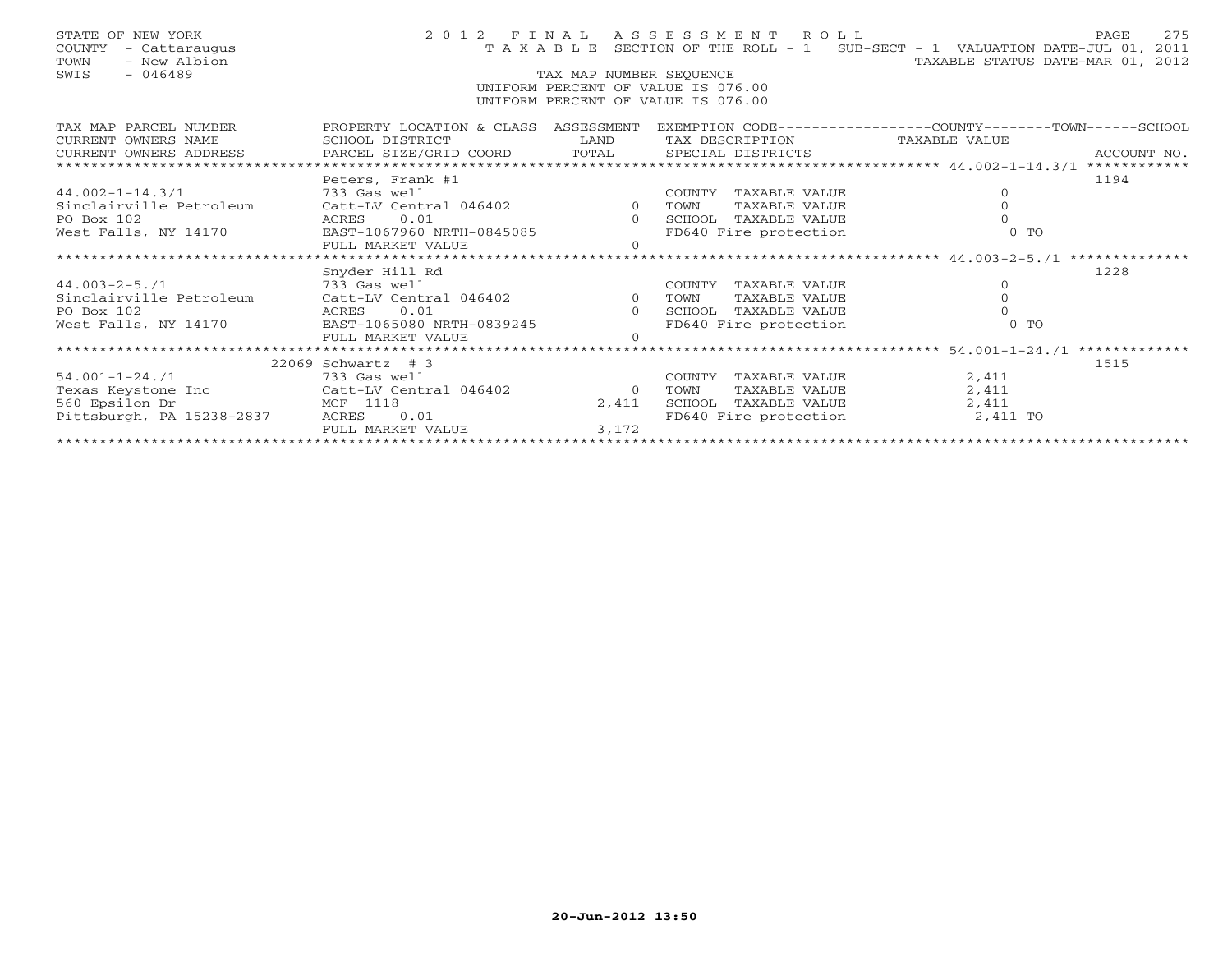| STATE OF NEW YORK    | 2012 FINAL ASSESSMENT ROLL |                                                                                | 276<br>PAGE                      |
|----------------------|----------------------------|--------------------------------------------------------------------------------|----------------------------------|
| COUNTY - Cattaraugus |                            | T A X A B L E SECTION OF THE ROLL - 1 SUB-SECT - 1 VALUATION DATE-JUL 01, 2011 |                                  |
| TOWN<br>- New Albion |                            |                                                                                | TAXABLE STATUS DATE-MAR 01, 2012 |
| SWIS<br>- 046489     |                            |                                                                                | RPS150/V04/L015                  |
|                      |                            |                                                                                | CURRENT DATE 6/20/2012           |

## UNIFORM PERCENT OF VALUE IS 076.00R O L L S U B S E C T I O N - 1 - T O T A L S

### \*\*\* S P E C I A L D I S T R I C T S U M M A R Y \*\*\*

|                      | TOTAL<br>EXTENSTON      | <b>EXTENSION</b> | AD VALOREM | <b>FXFMPT</b> | TAXABLE |
|----------------------|-------------------------|------------------|------------|---------------|---------|
| CODE DISTRICT NAME   | TYPE.<br><b>PARCELS</b> | <b>VALUE</b>     | VALUE      | AMOUNT        | VALUE   |
| FD640 Fire protectio | 9 TOTAL                 |                  | 52,480     |               | 52,480  |

## \*\*\* S C H O O L D I S T R I C T S U M M A R Y \*\*\*

| CODE   | DISTRICT NAME   | TOTAL<br>PARCELS | ASSESSED<br>LAND | ASSESSED<br>TOTAL | EXEMPT<br><b>AMOUNT</b> | TOTAL<br>TAXABLE | STAR<br>AMOUNT | STAR<br>TAXABLE |
|--------|-----------------|------------------|------------------|-------------------|-------------------------|------------------|----------------|-----------------|
| 046402 | Catt-LV Central |                  |                  | 52,480            |                         | 52,480           |                | 52,480          |
|        | SUB-TOTAL       |                  |                  | 52,480            |                         | 52,480           |                | 52,480          |
|        | TOTAL           | $\circ$          |                  | 52,480            |                         | 52,480           |                | 52,480          |

## \*\*\* S Y S T E M C O D E S S U M M A R Y \*\*\*

## NO SYSTEM EXEMPTIONS AT THIS LEVEL

## \*\*\* E X E M P T I O N S U M M A R Y \*\*\*

#### NO EXEMPTIONS AT THIS LEVEL

| ROLL<br><b>SEC</b> | DESCRIPTION | TOTAL<br><b>PARCELS</b> | <b>GGESSED</b><br>LAND | <i><b>SSESSEL</b></i><br>TOTAL | 'AXABLE<br>COUNTY | TAXABLE<br>TOWN | TAXABLE<br>SCHOOL | STAR<br>TAXABLE |
|--------------------|-------------|-------------------------|------------------------|--------------------------------|-------------------|-----------------|-------------------|-----------------|
|                    | 'AXABLE     |                         |                        | ,480<br><u>-</u> າ             | 480               | 480             | 480               | ,480            |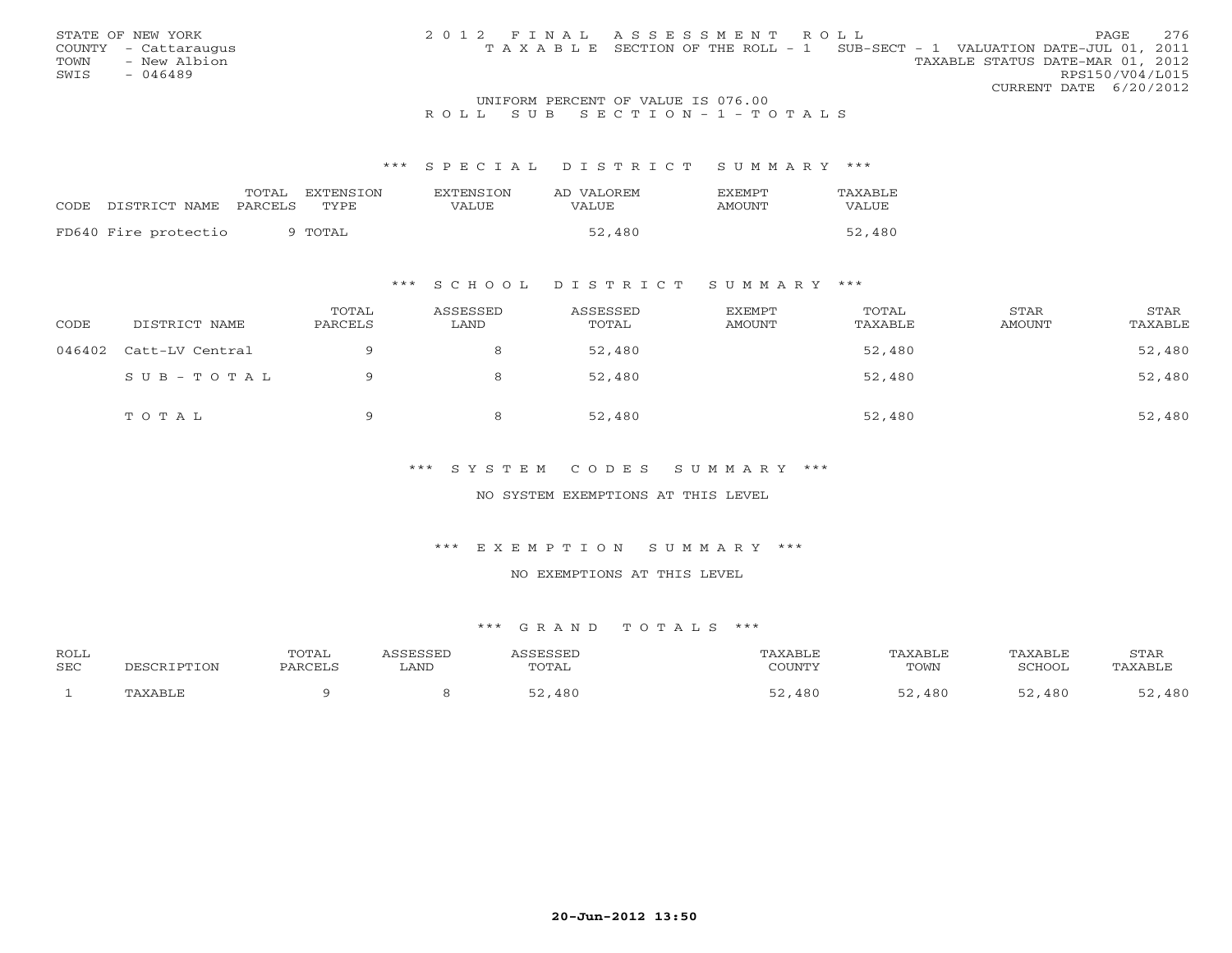| STATE OF NEW YORK<br>COUNTY - Cattaraugus<br>- New Albion<br>TOWN<br>SWIS - 046489                                                                                                                                                                                                                                                                                                                      |                                                                                                | TAX MAP NUMBER SEOUENCE | 2012 FINAL ASSESSMENT ROLL<br>TAXABLE SECTION OF THE ROLL - 1 SUB-SECT - 3 VALUATION DATE-JUL 01, 2011<br>UNIFORM PERCENT OF VALUE IS 076.00<br>UNIFORM PERCENT OF VALUE IS 076.00 | TAXABLE STATUS DATE-MAR 01, 2012 | PAGE     | 277      |
|---------------------------------------------------------------------------------------------------------------------------------------------------------------------------------------------------------------------------------------------------------------------------------------------------------------------------------------------------------------------------------------------------------|------------------------------------------------------------------------------------------------|-------------------------|------------------------------------------------------------------------------------------------------------------------------------------------------------------------------------|----------------------------------|----------|----------|
| TAX MAP PARCEL NUMBER<br>TAX MAF FARCEL IVOIDERS SOME<br>CURRENT OWNERS NAME BARCEL SIZE/GRID COORD TOTAL SPECIAL DISTRICTS ACCOUNT NO.<br>CURRENT OWNERS ADDRESS PARCEL SIZE/GRID COORD TOTAL SPECIAL DISTRICTS ACCOUNT MOTAL SERGIAL SOMERS AND SAME TOTAL                                                                                                                                            | PROPERTY LOCATION & CLASS ASSESSMENT EXEMPTION CODE---------------COUNTY-------TOWN-----SCHOOL |                         |                                                                                                                                                                                    |                                  |          |          |
|                                                                                                                                                                                                                                                                                                                                                                                                         |                                                                                                |                         |                                                                                                                                                                                    |                                  |          |          |
| 35.003-1-4.2<br>Catt Co Forest 2322 Rural vac>10<br>Catt-LV Central 046402<br>Attn: County Treasurer 40 04 08<br>303 Court St 2.21<br>Little Valley, NY 14755 EAST-1064025 NRTH-0854950 FD640 Fire protection 10,100 TO<br>2011<br>2011<br>CHO                                                                                                                                                          | DEED BOOK 634 PG-00355                                                                         |                         |                                                                                                                                                                                    |                                  | $\Omega$ | $\Omega$ |
|                                                                                                                                                                                                                                                                                                                                                                                                         | FULL MARKET VALUE                                                                              | 13,289                  |                                                                                                                                                                                    |                                  |          |          |
|                                                                                                                                                                                                                                                                                                                                                                                                         | NYS Rte 353                                                                                    |                         |                                                                                                                                                                                    |                                  | 1025     |          |
| 35.003-1-4.2/1<br>Catt Co Forest 210 322 Rural vac>10 XMPT CTY 33302 0 10,800<br>Catt Co Forest Catt-LV Central 046402 10,800 COUNTY TAXABLE VALUE 0<br>Attn: County Treasurer 48 04 08 10,800 TOWN TAXABLE VALUE 10,800<br>303 Court<br>nce county fitting the control of the contract of the contract of the contract of the contract of the contr<br>Little Valley, NY 14755 Townlin-Catt Co-Road-Ma | ACRES 13.60<br>EAST-1063920 NRTH-0855005                                                       |                         | FD640 Fire protection 10,800 TO                                                                                                                                                    |                                  | $\Omega$ |          |
|                                                                                                                                                                                                                                                                                                                                                                                                         | FULL MARKET VALUE                                                                              | 14,211                  |                                                                                                                                                                                    |                                  |          |          |
|                                                                                                                                                                                                                                                                                                                                                                                                         |                                                                                                |                         |                                                                                                                                                                                    |                                  |          |          |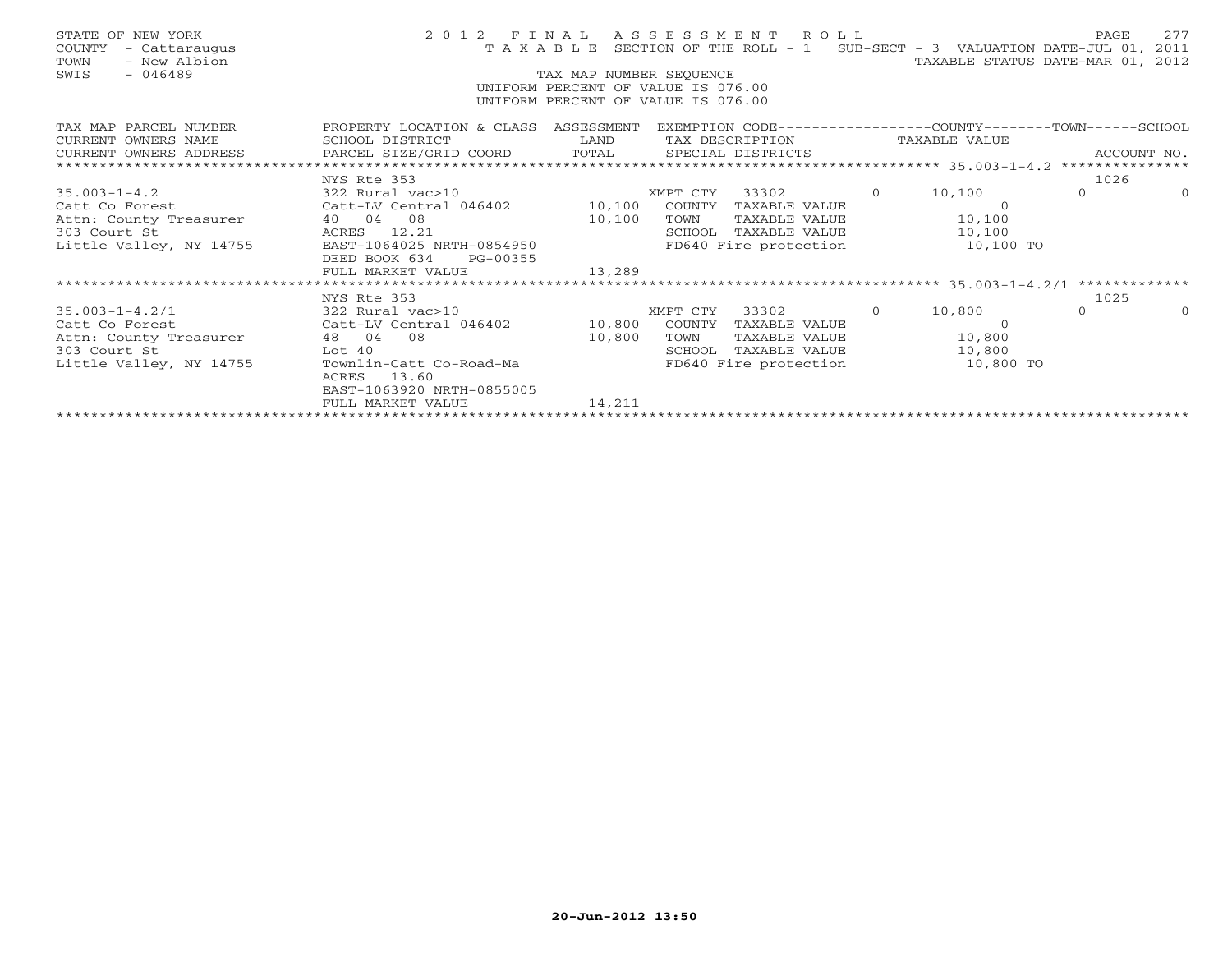|                      | 2012 FINAL ASSESSMENT ROLL |                                                                                |                                  | 2.78 |
|----------------------|----------------------------|--------------------------------------------------------------------------------|----------------------------------|------|
| STATE OF NEW YORK    |                            |                                                                                | PAGE                             |      |
| COUNTY - Cattaraugus |                            | T A X A B L E SECTION OF THE ROLL - 1 SUB-SECT - 3 VALUATION DATE-JUL 01, 2011 |                                  |      |
| TOWN<br>- New Albion |                            |                                                                                | TAXABLE STATUS DATE-MAR 01, 2012 |      |
| SWIS<br>- 046489     |                            |                                                                                | RPS150/V04/L015                  |      |
|                      |                            |                                                                                | CURRENT DATE 6/20/2012           |      |

## UNIFORM PERCENT OF VALUE IS 076.00R O L L S U B S E C T I O N - 3 - T O T A L S

#### \*\*\* S P E C I A L D I S T R I C T S U M M A R Y \*\*\*

|       |                      | TOTAL   | EXTENSTON          | <b>EXTENSION</b> | AD VALOREM | EXEMPT | TAXABLE |
|-------|----------------------|---------|--------------------|------------------|------------|--------|---------|
| CODE. | DISTRICT NAME        | PARCELS | <b>TYPE</b>        | VALUE            | VALUE      | AMOUNT | VALUE   |
|       | FD640 Fire protectio |         | <sup>,</sup> TOTAL |                  | 20,900     |        | 20,900  |

## \*\*\* S C H O O L D I S T R I C T S U M M A R Y \*\*\*

| CODE   | DISTRICT NAME   | TOTAL<br>PARCELS | ASSESSED<br>LAND | ASSESSED<br>TOTAL | EXEMPT<br>AMOUNT | TOTAL<br>TAXABLE | STAR<br>AMOUNT | STAR<br>TAXABLE |
|--------|-----------------|------------------|------------------|-------------------|------------------|------------------|----------------|-----------------|
| 046402 | Catt-LV Central | ╱.               | 20,900           | 20,900            |                  | 20,900           |                | 20,900          |
|        | SUB-TOTAL       | ▵                | 20,900           | 20,900            |                  | 20,900           |                | 20,900          |
|        | TOTAL           | ∠                | 20,900           | 20,900            |                  | 20,900           |                | 20,900          |

## \*\*\* S Y S T E M C O D E S S U M M A R Y \*\*\*

## NO SYSTEM EXEMPTIONS AT THIS LEVEL

#### \*\*\* E X E M P T I O N S U M M A R Y \*\*\*

| CODE  | DESCRIPTION       | TOTAL<br>PARCELS | COUNTY           | TOWN | SCHOOL |
|-------|-------------------|------------------|------------------|------|--------|
| 33302 | XMPT CTY<br>TOTAL | -<br>$\sim$      | 20,900<br>20,900 |      |        |

| <b>ROLL</b><br>SEC | DESCRIPTION | TOTAL<br>PARCELS | <b>LAND</b>           | <b>ASSESSED</b><br>TOTAL | AXABLE<br>COUNTY | TAXABLE<br>TOWN | TAXABLE<br>SCHOOL     | STAR<br>TAXABLE |
|--------------------|-------------|------------------|-----------------------|--------------------------|------------------|-----------------|-----------------------|-----------------|
|                    | TAXABLE     |                  | .900<br>$\cap$ $\cap$ | 20,900                   |                  | 20,900          | ,900<br>$\cap$ $\cap$ | ,900<br>20      |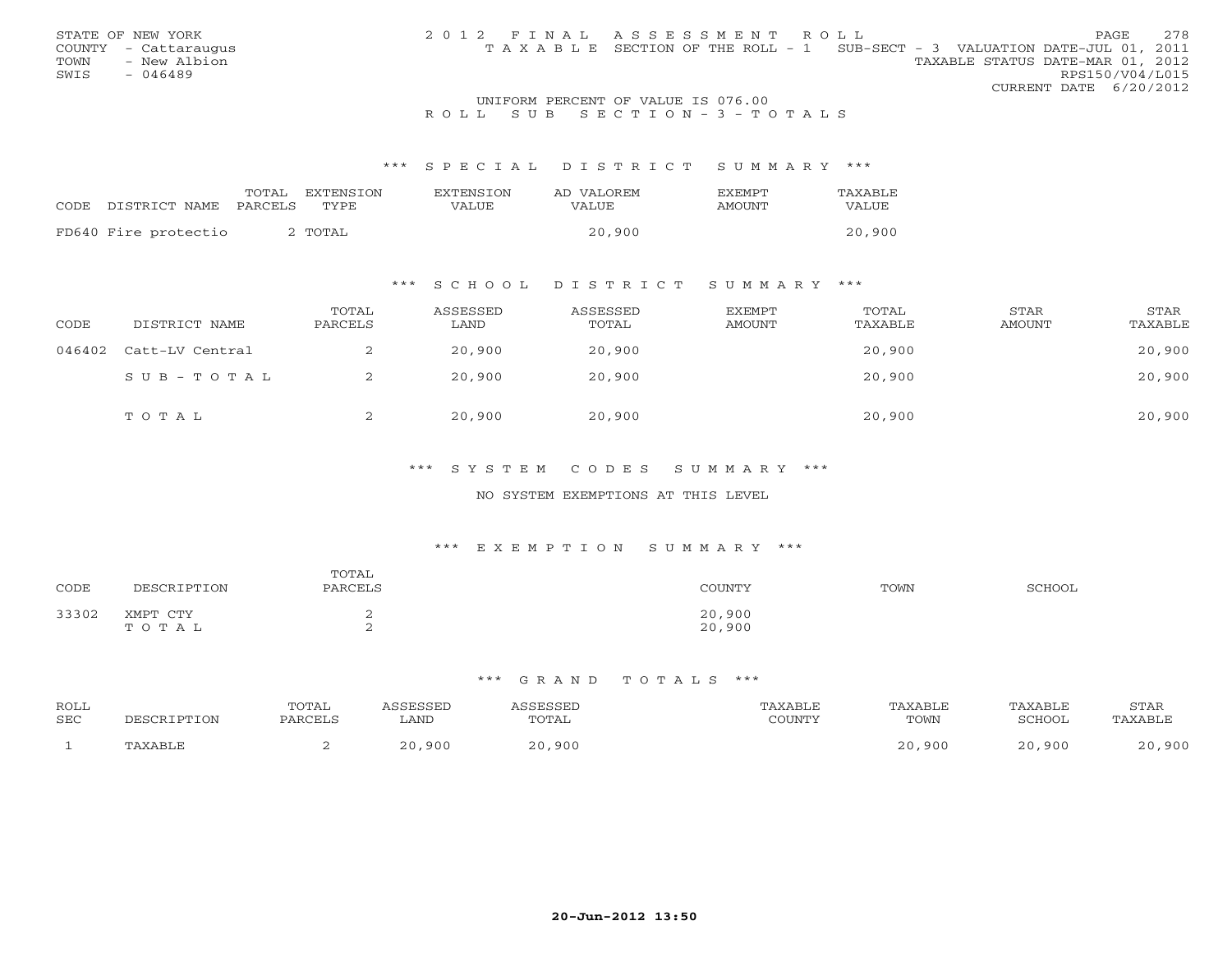| STATE OF NEW YORK    | 2012 FINAL ASSESSMENT ROLL         | 2.79<br>PAGE.                    |
|----------------------|------------------------------------|----------------------------------|
| COUNTY - Cattaraugus | TAXABLE SECTION OF THE ROLL - 1    | VALUATION DATE-JUL 01, 2011      |
| TOWN<br>- New Albion |                                    | TAXABLE STATUS DATE-MAR 01, 2012 |
| SWIS<br>- 046489     |                                    | RPS150/V04/L015                  |
|                      | UNIFORM PERCENT OF VALUE IS 076.00 | CURRENT DATE 6/20/2012           |
|                      | ROLL SECTION TOTALS                |                                  |

\*\*\* S P E C I A L D I S T R I C T S U M M A R Y \*\*\*

| CODE DISTRICT NAME PARCELS TYPE | TOTAL EXTENSION | EXTENSTON<br>VALUE | AD VALOREM<br>VALUE | <b>FXFMPT</b><br>AMOUNT | <b>TAXABLE</b><br>VALUE |
|---------------------------------|-----------------|--------------------|---------------------|-------------------------|-------------------------|
| FD640 Fire protectio            | 753 TOTAL       |                    | 33450,792           |                         | 33450,792               |

## \*\*\* S C H O O L D I S T R I C T S U M M A R Y \*\*\*

| CODE             | DISTRICT NAME                          | TOTAL<br>PARCELS | ASSESSED<br>LAND     | ASSESSED<br>TOTAL    | EXEMPT<br>AMOUNT | TOTAL<br>TAXABLE     | STAR<br>AMOUNT      | STAR<br>TAXABLE      |
|------------------|----------------------------------------|------------------|----------------------|----------------------|------------------|----------------------|---------------------|----------------------|
| 046402<br>063001 | Catt-LV Central<br>Pine Valley Central | 752<br>12        | 10821,580<br>270,700 | 33353,392<br>449,600 | 934,330          | 32419,062<br>449,600 | 8948,612<br>129,840 | 23470,450<br>319,760 |
|                  | $S \cup B - T \cup T A L$              | 764              | 11092,280            | 33802,992            | 934,330          | 32868,662            | 9078,452            | 23790,210            |
|                  | TOTAL                                  | 764              | 11092,280            | 33802,992            | 934,330          | 32868,662            | 9078,452            | 23790,210            |

\*\*\* S Y S T E M C O D E S S U M M A R Y \*\*\*

NO SYSTEM EXEMPTIONS AT THIS LEVEL

## \*\*\* E X E M P T I O N S U M M A R Y \*\*\*

|       |                | TOTAL   |         |         |         |
|-------|----------------|---------|---------|---------|---------|
| CODE  | DESCRIPTION    | PARCELS | COUNTY  | TOWN    | SCHOOL  |
| 33302 | XMPT CTY       | 2       | 20,900  |         |         |
| 41003 | VET PRO T      | 19      |         | 494,400 |         |
| 41103 | VET TOWN       |         |         | 4,800   |         |
| 41122 | WVET CO        | 26      | 195,381 |         |         |
| 41132 | CVET CO        | 26      | 297,790 |         |         |
| 41142 | DVET CO        | 6       | 31,165  |         |         |
| 41162 | $CW$ 15 $VET/$ |         | 22,512  |         |         |
| 41172 | CW DISBLD      |         | 31,200  |         |         |
| 41700 | AG BLDG        | 6       | 95,550  | 95,550  | 95,550  |
| 41720 | AG DIST        | 32      | 353,087 | 353,087 | 353,087 |
| 41730 | AG DISTOUT     |         | 2,029   | 2,029   | 2,029   |
| 41800 | AGED $C/T/S$   | 25      | 445,032 | 420,957 | 469,029 |
| 41801 | AGED C/T       | 4       | 69,537  | 70,712  |         |
|       |                |         |         |         |         |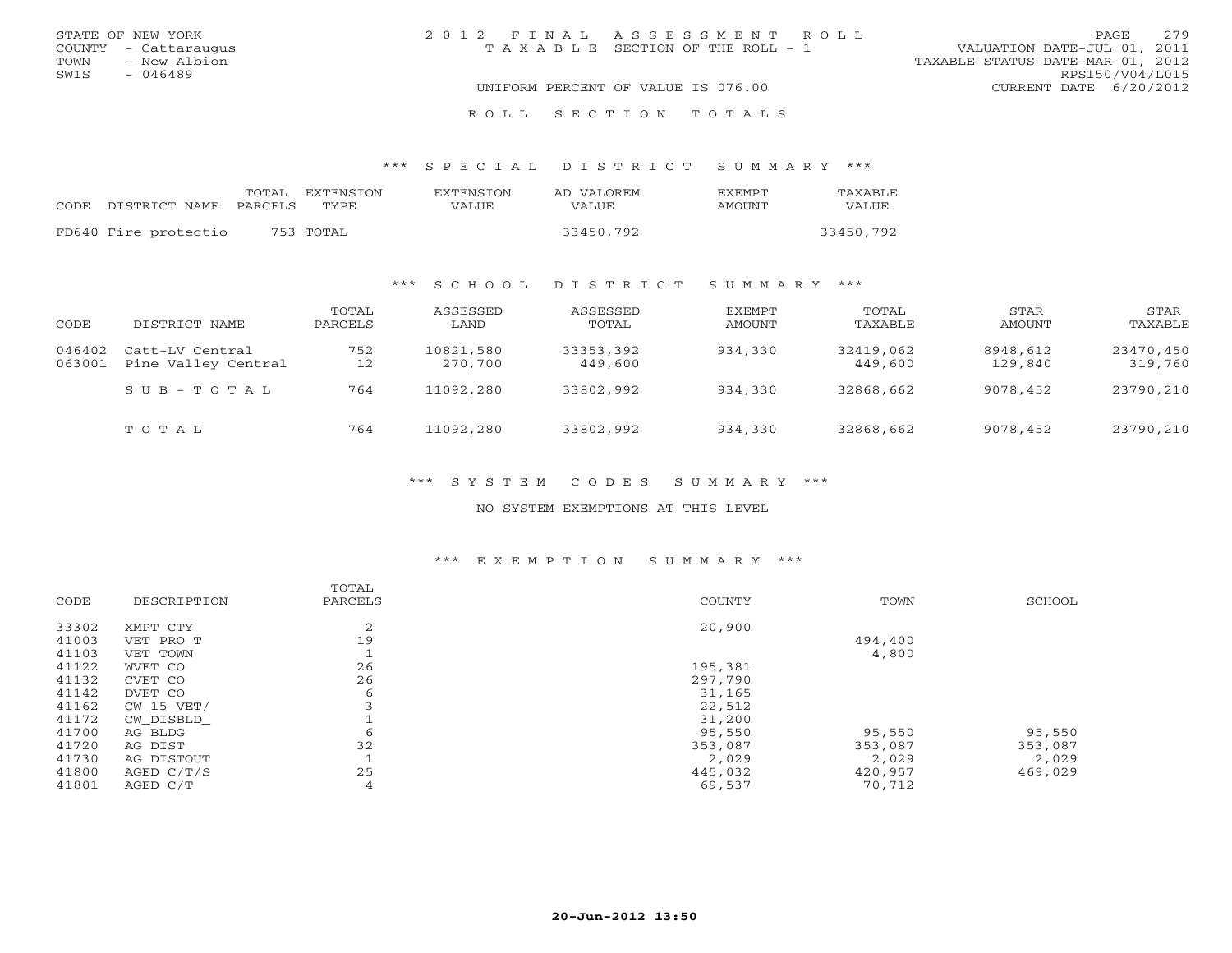|      | STATE OF NEW YORK    | 2012 FINAL ASSESSMENT ROLL                                           | PAGE                     | 280             |
|------|----------------------|----------------------------------------------------------------------|--------------------------|-----------------|
|      | COUNTY - Cattaraugus | VALUATION DATE-JUL 01, 2011<br>T A X A B L E SECTION OF THE ROLL - 1 |                          |                 |
| TOWN | - New Albion         | TAXABLE STATUS DATE-MAR 01, 2012                                     |                          |                 |
| SWIS | - 046489             |                                                                      |                          | RPS150/V04/L015 |
|      |                      | UNIFORM PERCENT OF VALUE IS 076.00                                   | CURRENT DATE $6/20/2012$ |                 |
|      |                      | ROLL SECTION TOTALS                                                  |                          |                 |

## \*\*\* E X E M P T I O N S U M M A R Y \*\*\*

| CODE           | DESCRIPTION         | TOTAL<br>PARCELS | COUNTY   | TOWN     | SCHOOL               |
|----------------|---------------------|------------------|----------|----------|----------------------|
| 41834<br>41854 | SR STAR<br>RES STAR | 86<br>246        |          |          | 3369,127<br>5709,325 |
| 42100          | SILO T/C/S          | ╭                | 8,875    | 8,875    | 8,875                |
| 47610          | BUS C/T/S           |                  | 5,760    | 5,760    | 5,760                |
|                | TOTAL               | 487              | 1578,818 | 1456,170 | 10012,782            |

| ROLL |             | TOTAL   | <i><b>\SSESSED</b></i> | ASSESSED  | TAXABLE   | TAXABLE   | TAXABLE   | STAR      |
|------|-------------|---------|------------------------|-----------|-----------|-----------|-----------|-----------|
| SEC  | DESCRIPTION | PARCELS | LAND                   | TOTAL     | COUNTY    | TOWN      | SCHOOL    | TAXABLE   |
|      | TAXABLE     | 764     | 11092,280              | 33802,992 | 32224,174 | 32346,822 | 32868,662 | 23790,210 |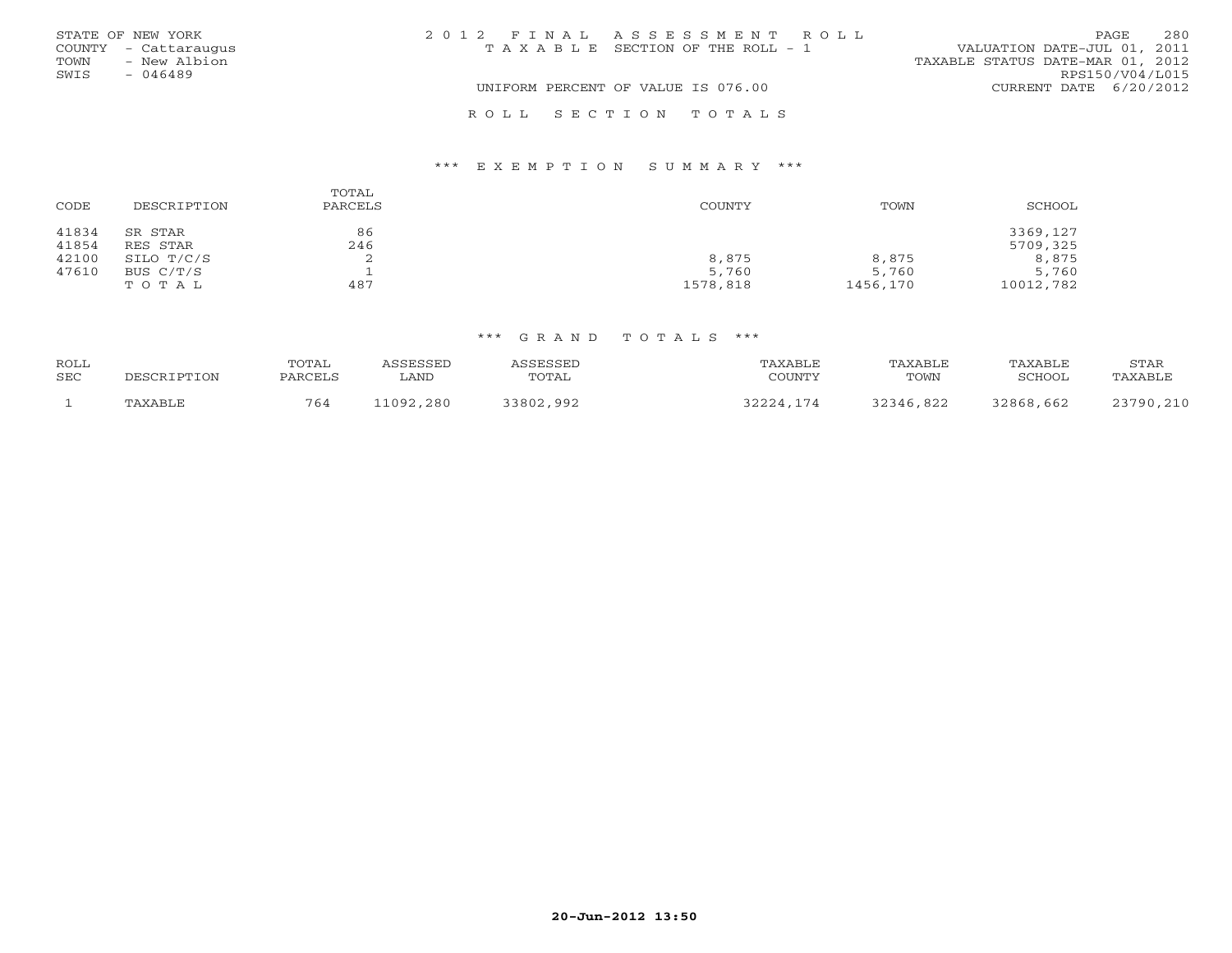| STATE OF NEW YORK<br>COUNTY<br>- Cattaraugus<br>- New Albion<br>TOWN<br>SWIS<br>$-046489$ | 2 0 1 2<br>ROLL SUB-SECT - N- SECTION 534 | RPTL                    | FINAL ASSESSMENT ROLL<br>STATE OWNED LAND SECTION OF THE ROLL - 3<br>REFORESTATION |          | SUB-SECT - N VALUATION DATE-JUL 01,<br>TAXABLE STATUS DATE-MAR 01, | PAGE    | 281<br>2011<br>2012 |  |  |
|-------------------------------------------------------------------------------------------|-------------------------------------------|-------------------------|------------------------------------------------------------------------------------|----------|--------------------------------------------------------------------|---------|---------------------|--|--|
|                                                                                           |                                           | TAX MAP NUMBER SEQUENCE |                                                                                    |          |                                                                    |         |                     |  |  |
| UNIFORM PERCENT OF VALUE IS 076.00                                                        |                                           |                         |                                                                                    |          |                                                                    |         |                     |  |  |
| TAX MAP PARCEL NUMBER                                                                     | PROPERTY LOCATION & CLASS                 | ASSESSMENT              | EXEMPTION CODE-----------------COUNTY-------TOWN------SCHOOL                       |          |                                                                    |         |                     |  |  |
| CURRENT OWNERS NAME                                                                       | SCHOOL DISTRICT                           | LAND                    | TAX DESCRIPTION                                                                    |          | TAXABLE VALUE                                                      |         |                     |  |  |
| CURRENT OWNERS ADDRESS                                                                    | PARCEL SIZE/GRID COORD                    | TOTAL                   | SPECIAL DISTRICTS                                                                  |          |                                                                    |         | ACCOUNT NO.         |  |  |
|                                                                                           |                                           |                         |                                                                                    |          |                                                                    |         |                     |  |  |
|                                                                                           | 1027 State Land Rd                        |                         |                                                                                    |          |                                                                    | 0110002 |                     |  |  |
| $45.001 - 1 - 4$                                                                          | 932 Forest s532b                          |                         | 32252<br>STATE C                                                                   | $\Omega$ | 103,000                                                            | $\circ$ | $\Omega$            |  |  |
| State Of New York                                                                         | Catt-LV Central 046402                    | 103,000                 | COUNTY<br>TAXABLE VALUE                                                            |          |                                                                    |         |                     |  |  |
| Attn: County Treasurer                                                                    | $05/06$ 04 08                             | 103,000                 | TOWN<br>TAXABLE VALUE                                                              |          | 103,000                                                            |         |                     |  |  |
| Cattaraugus County                                                                        | Catt Reforest                             |                         | SCHOOL<br>TAXABLE VALUE                                                            |          | 103,000                                                            |         |                     |  |  |
| 303 Court St                                                                              | Area 18 - C                               |                         | FD640 Fire protection                                                              |          | 103,000 TO                                                         |         |                     |  |  |
| Little Valley, NY 14755                                                                   | ACRES 129.78                              |                         |                                                                                    |          |                                                                    |         |                     |  |  |
|                                                                                           | EAST-1081881 NRTH-0843736                 |                         |                                                                                    |          |                                                                    |         |                     |  |  |
|                                                                                           | FULL MARKET VALUE                         | 135,526                 |                                                                                    |          |                                                                    |         |                     |  |  |
|                                                                                           |                                           |                         |                                                                                    |          |                                                                    |         |                     |  |  |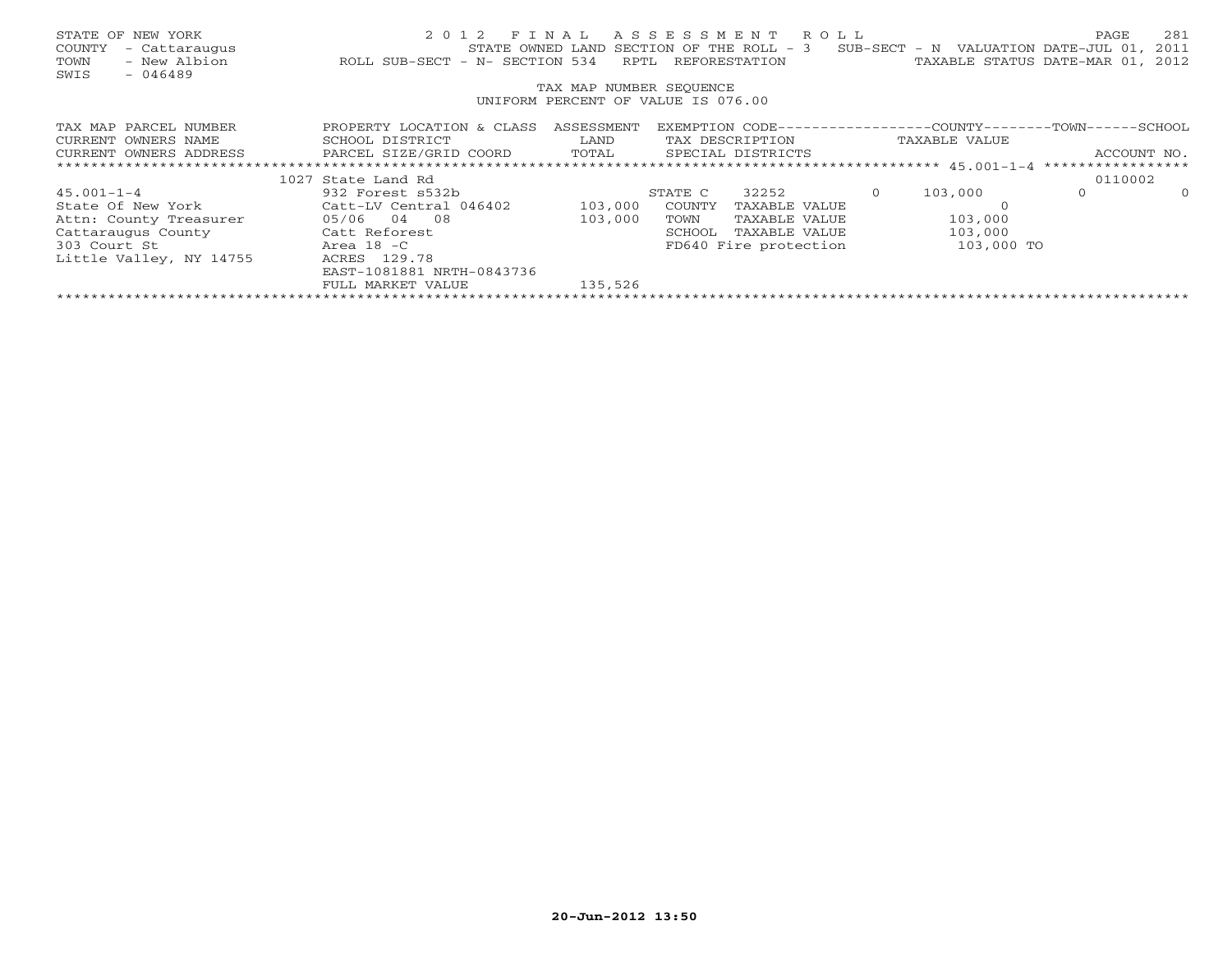|      | STATE OF NEW YORK    | 2012 FINAL ASSESSMENT ROLL                                                            | PAGE                   | 282 |
|------|----------------------|---------------------------------------------------------------------------------------|------------------------|-----|
|      | COUNTY - Cattaraugus | STATE OWNED LAND SECTION OF THE ROLL - 3 SUB-SECT - N VALUATION DATE-JUL 01, 2011     |                        |     |
| TOWN | - New Albion         | TAXABLE STATUS DATE-MAR 01, 2012<br>ROLL SUB-SECT - N- SECTION 534 RPTL REFORESTATION |                        |     |
| SWIS | - 046489             |                                                                                       | RPS150/V04/L015        |     |
|      |                      |                                                                                       | CURRENT DATE 6/20/2012 |     |
|      |                      |                                                                                       |                        |     |

## UNIFORM PERCENT OF VALUE IS 076.00R O L L S U B S E C T I O N - N - T O T A L S

### \*\*\* S P E C I A L D I S T R I C T S U M M A R Y \*\*\*

| CODE DISTRICT NAME   | TOTAL<br>PARCELS | <b>FXTENSTON</b><br>TYPE. | <b>EXTENSION</b><br>VALUE | AD VALOREM<br><b>VALUE</b> | <b>EXEMPT</b><br>AMOUNT | TAXABLE<br>VALUE |
|----------------------|------------------|---------------------------|---------------------------|----------------------------|-------------------------|------------------|
| FD640 Fire protectio |                  | ' TOTAL                   |                           | 103,000                    |                         | 103,000          |

#### \*\*\* S C H O O L D I S T R I C T S U M M A R Y \*\*\*

| CODE   | DISTRICT NAME   | TOTAL<br>PARCELS | ASSESSED<br>LAND | ASSESSED<br>TOTAL | EXEMPT<br>AMOUNT | TOTAL<br>TAXABLE | STAR<br><b>AMOUNT</b> | STAR<br>TAXABLE |
|--------|-----------------|------------------|------------------|-------------------|------------------|------------------|-----------------------|-----------------|
| 046402 | Catt-LV Central |                  | 103,000          | 103,000           |                  | 103,000          |                       | 103,000         |
|        | SUB-TOTAL       |                  | 103,000          | 103,000           |                  | 103,000          |                       | 103,000         |
|        | TOTAL           |                  | 103,000          | 103,000           |                  | 103,000          |                       | 103,000         |

### \*\*\* S Y S T E M C O D E S S U M M A R Y \*\*\*

### NO SYSTEM EXEMPTIONS AT THIS LEVEL

## \*\*\* E X E M P T I O N S U M M A R Y \*\*\*

| CODE  | DESCRIPTION      | TOTAL<br>PARCELS | TOUNTY             | TOWN | <b>SCHOOL</b> |
|-------|------------------|------------------|--------------------|------|---------------|
| 32252 | STATE C<br>TOTAL | <b>.</b><br>-    | 103,000<br>103,000 |      |               |

| <b>ROLL</b> |                  | <b>COTAL</b> |         | CCRCCRT       |               | "AXABLE | TAXABI J | STAR           |
|-------------|------------------|--------------|---------|---------------|---------------|---------|----------|----------------|
| SEC         | DESCRIPTION      | PARCELS      | ∟AND    | TOTAL         | <b>COUNTY</b> | TOWN    | SCHOOI   | <b>TAXARLF</b> |
|             | STATE OWNED LAND |              | 103,000 | 1 0 3<br>,000 |               | LO3,000 | 103,000  | 000<br>102     |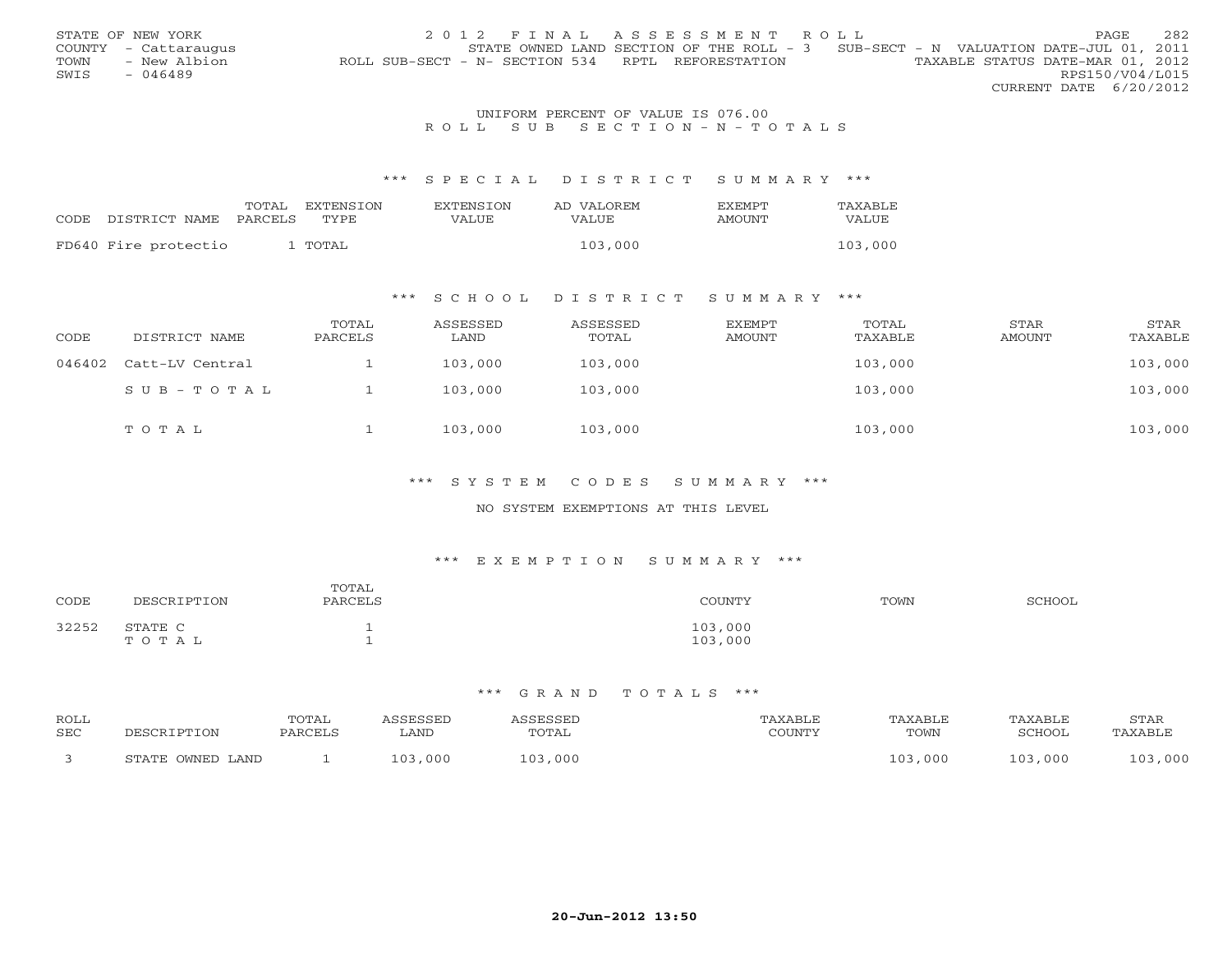| STATE OF NEW YORK<br>- Cattaraugus<br>COUNTY<br>- New Albion<br>TOWN<br>SWIS<br>$-046489$ | ROLL SUB-SECT - Y- SECTION 545 |                         | 2012 FINAL ASSESSMENT ROLL<br>STATE OWNED LAND SECTION OF THE ROLL $-3$ SUB-SECT - Y VALUATION DATE-JUL 01, 2011<br>RPTL TRANSITION ASSESSMENTS |  | TAXABLE STATUS DATE-MAR 01, 2012  | PAGE        | 283     |  |  |
|-------------------------------------------------------------------------------------------|--------------------------------|-------------------------|-------------------------------------------------------------------------------------------------------------------------------------------------|--|-----------------------------------|-------------|---------|--|--|
|                                                                                           |                                | TAX MAP NUMBER SEOUENCE |                                                                                                                                                 |  |                                   |             |         |  |  |
| UNIFORM PERCENT OF VALUE IS 076.00                                                        |                                |                         |                                                                                                                                                 |  |                                   |             |         |  |  |
| TAX MAP PARCEL NUMBER                                                                     | PROPERTY LOCATION & CLASS      | ASSESSMENT              | EXEMPTION CODE--                                                                                                                                |  | ---------------COUNTY-------TOWN- |             | -SCHOOL |  |  |
| CURRENT OWNERS NAME                                                                       | SCHOOL DISTRICT                | LAND                    | TAX DESCRIPTION                                                                                                                                 |  | TAXABLE VALUE                     |             |         |  |  |
| CURRENT OWNERS ADDRESS                                                                    | PARCEL SIZE/GRID COORD         | TOTAL                   | SPECIAL DISTRICTS                                                                                                                               |  |                                   | ACCOUNT NO. |         |  |  |
|                                                                                           |                                |                         |                                                                                                                                                 |  |                                   |             |         |  |  |
|                                                                                           |                                |                         |                                                                                                                                                 |  |                                   | 8000002     |         |  |  |
| 333.000-64-2                                                                              | 993 Transition t               |                         | TOWN TAXBL 50005                                                                                                                                |  |                                   |             |         |  |  |

\*\*\*\*\*\*\*\*\*\*\*\*\*\*\*\*\*\*\*\*\*\*\*\*\*\*\*\*\*\*\*\*\*\*\*\*\*\*\*\*\*\*\*\*\*\*\*\*\*\*\*\*\*\*\*\*\*\*\*\*\*\*\*\*\*\*\*\*\*\*\*\*\*\*\*\*\*\*\*\*\*\*\*\*\*\*\*\*\*\*\*\*\*\*\*\*\*\*\*\*\*\*\* 333.000-64-3 \*\*\*\*\*\*\*\*\*\*\*\*\*\*\* 8046401

333.000-64-3 993 Transition t SCHL TAXBL 50001 0 0 0 0

\*\*\*\*\*\*\*\*\*\*\*\*\*\*\*\*\*\*\*\*\*\*\*\*\*\*\*\*\*\*\*\*\*\*\*\*\*\*\*\*\*\*\*\*\*\*\*\*\*\*\*\*\*\*\*\*\*\*\*\*\*\*\*\*\*\*\*\*\*\*\*\*\*\*\*\*\*\*\*\*\*\*\*\*\*\*\*\*\*\*\*\*\*\*\*\*\*\*\*\*\*\*\*\*\*\*\*\*\*\*\*\*\*\*\*\*\*\*\*\*\*\*\*\*\*\*\*\*\*\*\*\*

0 TOWN TAXABLE VALUE 0 0<br>SCHOOL TAXABLE VALUE 0 0

8046401

 $\mathbf{0}$ 

State Of New York Illegal School 040404 0 COUNTY TAXABLE VALUE 0

State Of New York Catt-LV Central 046402 0 COUNTY TAXABLE VALUE 0

Attn: County Treasurer Transition Assessment 0 TOWN TAXABLE VALUE 0

Little Valley, NY 14755 FULL MARKET VALUE 0 FD640 Fire protection 0 TO

303 Court St School Purposes SCHOOL TAXABLE VALUE

FULL MARKET VALUE 0

Little Valley, NY 14755 ACRES 0.01

303 Court St Town Purposes SCHOOL TAXABLE VALUE 0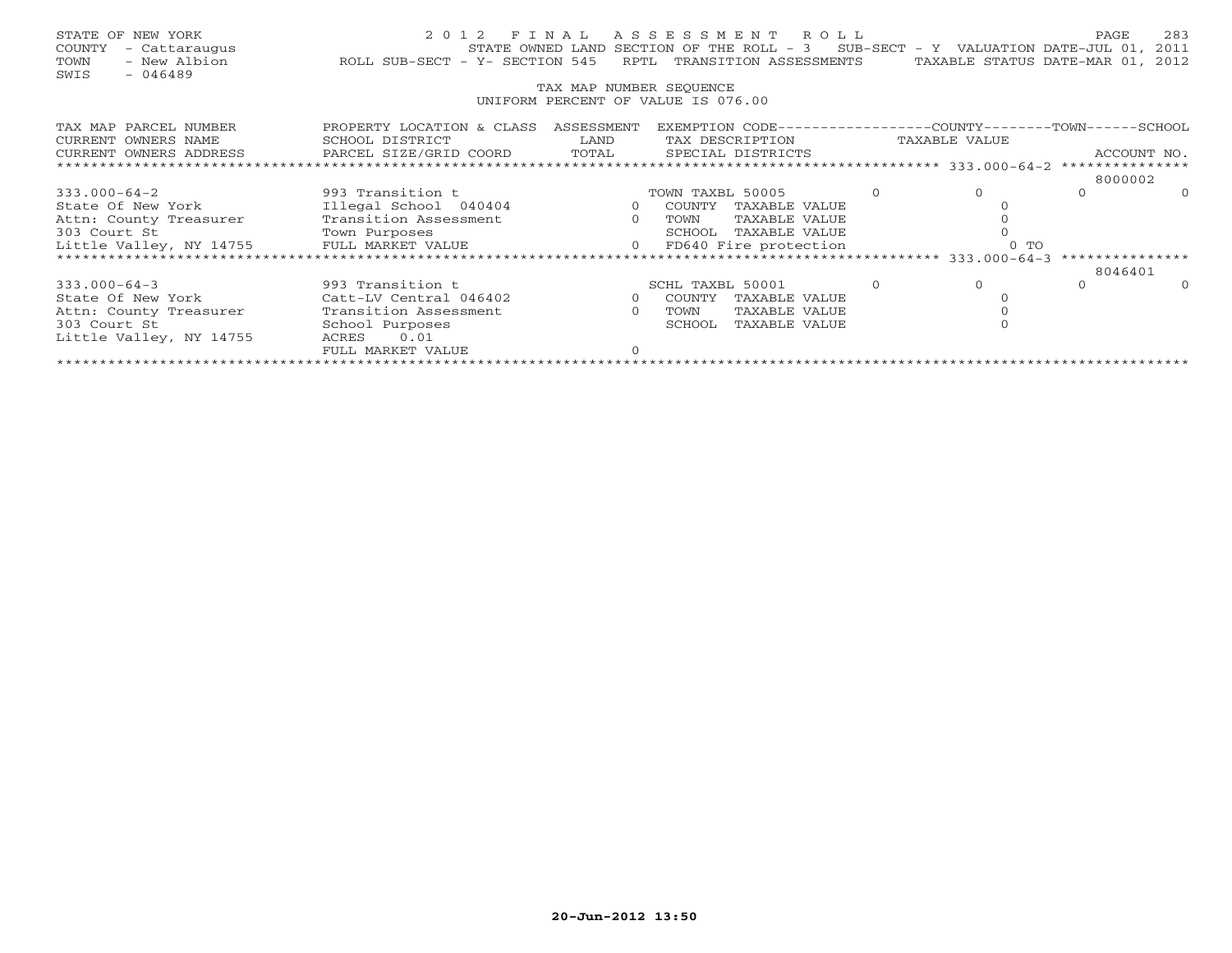|      | STATE OF NEW YORK    | 2012 FINAL ASSESSMENT ROLL                                                                     | PAGE                   | 284 |
|------|----------------------|------------------------------------------------------------------------------------------------|------------------------|-----|
|      | COUNTY - Cattaraugus | STATE OWNED LAND SECTION OF THE ROLL - 3 SUB-SECT - Y VALUATION DATE-JUL 01, 2011              |                        |     |
| TOWN | - New Albion         | TAXABLE STATUS DATE-MAR 01, 2012<br>ROLL SUB-SECT - Y- SECTION 545 RPTL TRANSITION ASSESSMENTS |                        |     |
| SWIS | $-046489$            |                                                                                                | RPS150/V04/L015        |     |
|      |                      |                                                                                                | CURRENT DATE 6/20/2012 |     |

### UNIFORM PERCENT OF VALUE IS 076.00 R O L L S U B S E C T I O N - Y - T O T A L S

## \*\*\* S P E C I A L D I S T R I C T S U M M A R Y \*\*\*

| CODE | DISTRICT NAME        | TOTAL<br>PARCELS | EXTENSTON<br>TVPE | <b>EXTENSION</b><br>VALUE | AD VALOREM<br>VALUE | <b>FXEMPT</b><br>AMOUNT | <b>TAXABLF</b><br>VALUE |
|------|----------------------|------------------|-------------------|---------------------------|---------------------|-------------------------|-------------------------|
|      | FD640 Fire protectio |                  | TOTAL             |                           |                     |                         |                         |

#### \*\*\* S C H O O L D I S T R I C T S U M M A R Y \*\*\*

| CODE             | DISTRICT NAME                     | TOTAL<br>PARCELS | ASSESSED<br>LAND | ASSESSED<br>TOTAL | EXEMPT<br>AMOUNT | TOTAL<br>TAXABLE | STAR<br>AMOUNT | STAR<br>TAXABLE |
|------------------|-----------------------------------|------------------|------------------|-------------------|------------------|------------------|----------------|-----------------|
| 040404<br>046402 | Illegal School<br>Catt-LV Central |                  |                  |                   |                  |                  |                |                 |
|                  | SUB-TOTAL                         |                  |                  |                   |                  |                  |                |                 |
|                  | TOTAL                             | ⌒<br>$\epsilon$  |                  |                   |                  |                  |                |                 |

### \*\*\* S Y S T E M C O D E S S U M M A R Y \*\*\*

| CODE           | DESCRIPTION                       | TOTAL<br>PARCELS | COUNTY | TOWN | SCHOOL |
|----------------|-----------------------------------|------------------|--------|------|--------|
| 50001<br>50005 | SCHL TAXBL<br>TOWN TAXBL<br>TOTAL | ∠                |        |      |        |
|                |                                   |                  |        |      |        |

#### \*\*\* E X E M P T I O N S U M M A R Y \*\*\*

NO EXEMPTIONS AT THIS LEVEL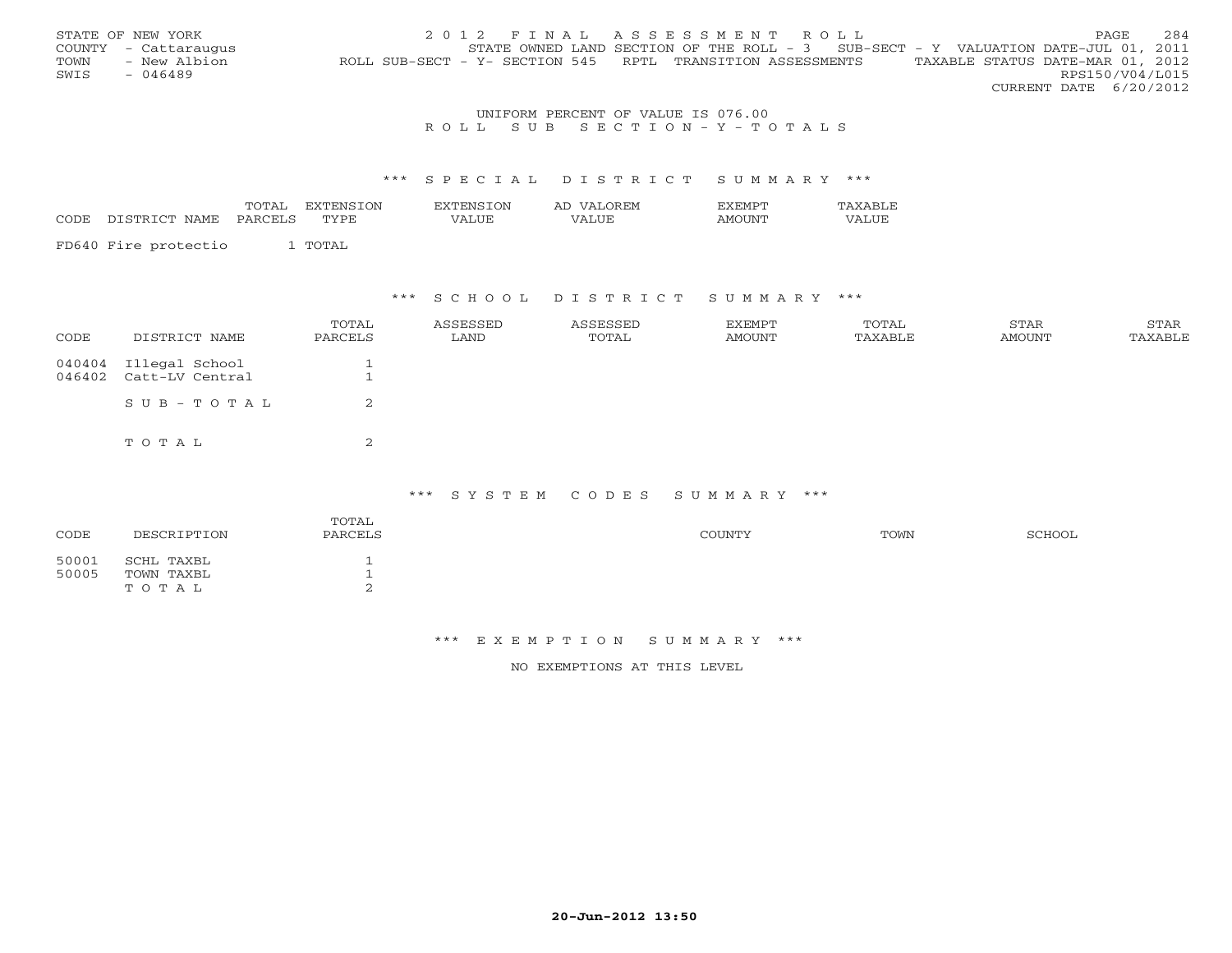|      | STATE OF NEW YORK    | 2012 FINAL ASSESSMENT ROLL                                                                     | PAGE.                  | 285 |
|------|----------------------|------------------------------------------------------------------------------------------------|------------------------|-----|
|      | COUNTY - Cattaraugus | STATE OWNED LAND SECTION OF THE ROLL - $3$ SUB-SECT - Y VALUATION DATE-JUL 01, 2011            |                        |     |
| TOWN | - New Albion         | TAXABLE STATUS DATE-MAR 01, 2012<br>ROLL SUB-SECT - Y- SECTION 545 RPTL TRANSITION ASSESSMENTS |                        |     |
| SWIS | $-046489$            |                                                                                                | RPS150/V04/L015        |     |
|      |                      |                                                                                                | CURRENT DATE 6/20/2012 |     |

## UNIFORM PERCENT OF VALUE IS 076.00R O L L S U B S E C T I O N - Y - T O T A L S

| <b>ROLL</b> |                  | TOTAI<br><u> UIII</u> |      |       | TAXABLE | TAXABLE | TAXABLE | STAR    |
|-------------|------------------|-----------------------|------|-------|---------|---------|---------|---------|
| SEC         | TON.             | PARCELS               | LAND | TOTAL | COUNTY  | TOWN    | SCHOOI  | TAXABLE |
|             | STATE OWNED LAND |                       |      |       |         |         |         |         |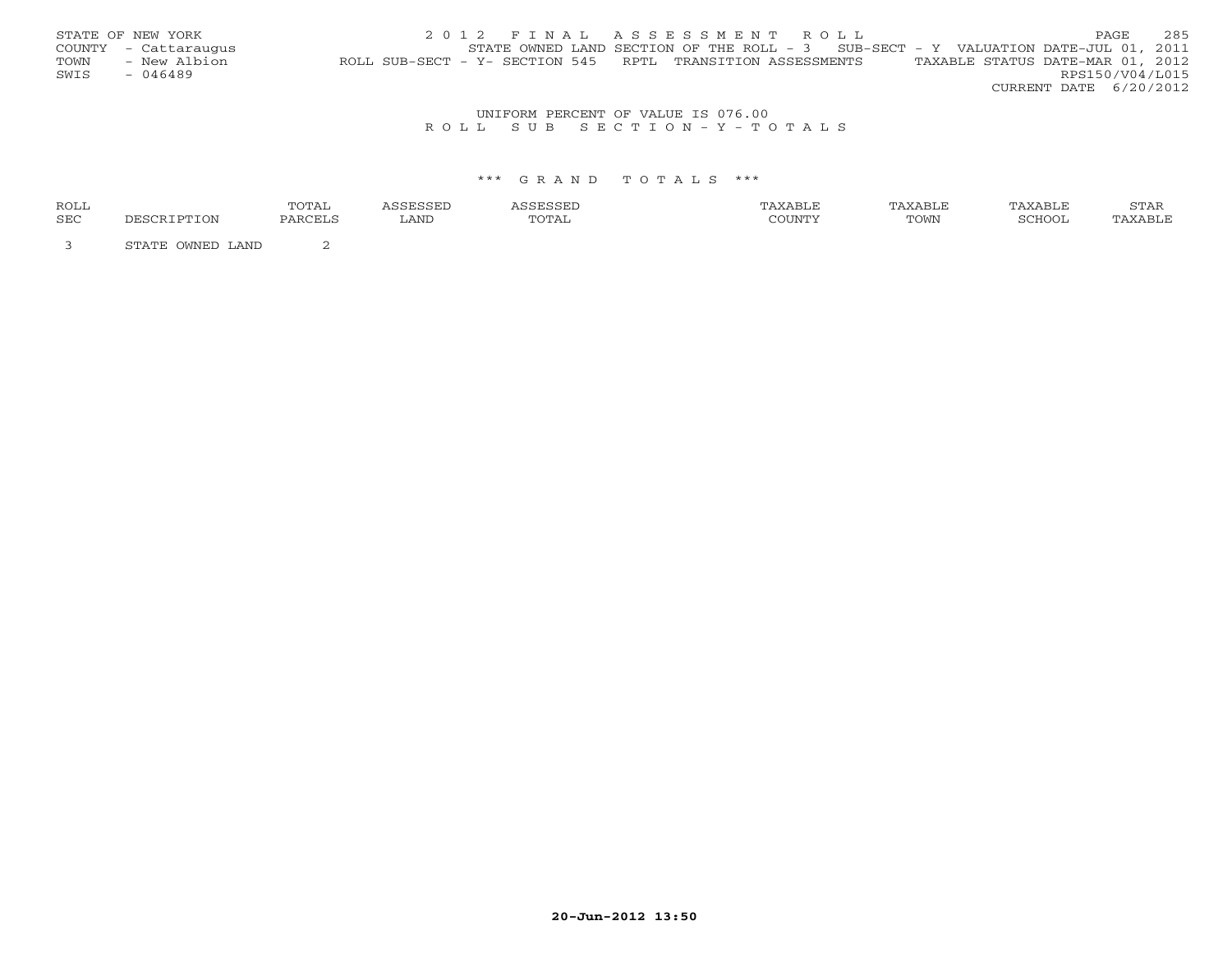| STATE OF NEW YORK    | 2012 FINAL ASSESSMENT ROLL               | 286<br>PAGE                      |
|----------------------|------------------------------------------|----------------------------------|
| COUNTY - Cattaraugus | STATE OWNED LAND SECTION OF THE ROLL - 3 | VALUATION DATE-JUL 01, 2011      |
| TOWN<br>- New Albion |                                          | TAXABLE STATUS DATE-MAR 01, 2012 |
| SWIS<br>- 046489     |                                          | RPS150/V04/L015                  |
|                      |                                          | CURRENT DATE 6/20/2012           |
|                      | IBITEODM DEDCEME OF USILE IS 076 00      |                                  |

# UNIFORM PERCENT OF VALUE IS 076.00<br>R O L L S E C T I O N T O T A L S

\*\*\* S P E C I A L D I S T R I C T S U M M A R Y \*\*\*

| CODE DISTRICT NAME PARCELS | TOTAL | EXTENSTON<br>TYPE | <b>EXTENSION</b><br>VALUE | AD VALOREM<br><b>VALUE</b> | <b>FXFMPT</b><br>AMOUNT | TAXABLE<br>VALUE |
|----------------------------|-------|-------------------|---------------------------|----------------------------|-------------------------|------------------|
| FD640 Fire protectio       |       | 2 TOTAL           |                           | 103,000                    |                         | 103,000          |

## \*\*\* S C H O O L D I S T R I C T S U M M A R Y \*\*\*

| CODE             | DISTRICT NAME                     | TOTAL<br>PARCELS | ASSESSED<br>LAND | ASSESSED<br>TOTAL | EXEMPT<br>AMOUNT | TOTAL<br>TAXABLE | STAR<br>AMOUNT | STAR<br>TAXABLE |
|------------------|-----------------------------------|------------------|------------------|-------------------|------------------|------------------|----------------|-----------------|
| 040404<br>046402 | Illegal School<br>Catt-LV Central | $\sim$<br>∠      | 103,000          | 103,000           |                  | 103,000          |                | 103,000         |
|                  | $SUB - TO T AL$                   |                  | 103,000          | 103,000           |                  | 103,000          |                | 103,000         |
|                  | TOTAL                             |                  | 103,000          | 103,000           |                  | 103,000          |                | 103,000         |

### \*\*\* S Y S T E M C O D E S S U M M A R Y \*\*\*

| CODE           | DESCRIPTION                       | TOTAL<br>PARCELS | COUNTY | TOWN | SCHOOL |
|----------------|-----------------------------------|------------------|--------|------|--------|
| 50001<br>50005 | SCHL TAXBL<br>TOWN TAXBL<br>TOTAL | ∼                |        |      |        |

#### \*\*\* E X E M P T I O N S U M M A R Y \*\*\*

| CODE  | DESCRIPTION      | TOTAL<br>PARCELS | COUNTY             | TOWN | SCHOOL |
|-------|------------------|------------------|--------------------|------|--------|
| 32252 | STATE C<br>TOTAL |                  | 103,000<br>103,000 |      |        |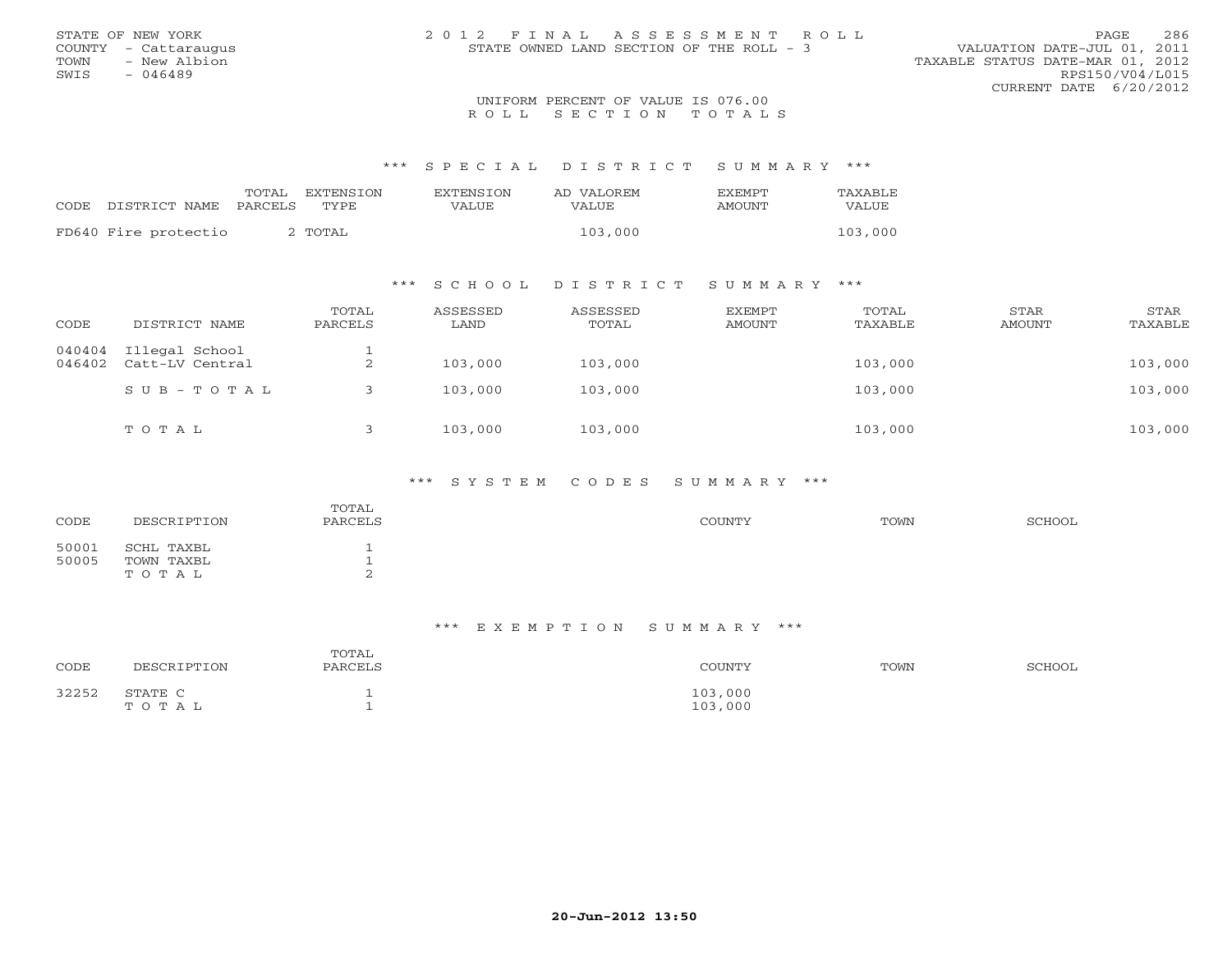| STATE OF NEW YORK<br>COUNTY - Cattaraugus<br>TOWN<br>- New Albion<br>SWIS<br>- 046489 | 2012 FINAL ASSESSMENT ROLL<br>STATE OWNED LAND SECTION OF THE ROLL - 3 | 287<br>PAGE<br>VALUATION DATE-JUL 01, 2011<br>TAXABLE STATUS DATE-MAR 01, 2012<br>RPS150/V04/L015 |
|---------------------------------------------------------------------------------------|------------------------------------------------------------------------|---------------------------------------------------------------------------------------------------|
|                                                                                       |                                                                        | CURRENT DATE $6/20/2012$                                                                          |
|                                                                                       | UNIFORM PERCENT OF VALUE IS 076.00                                     |                                                                                                   |
|                                                                                       | ROLL SECTION TOTALS                                                    |                                                                                                   |

| <b>ROLL</b> |                  | <b>TOTAL</b> | <b>GERSSED</b> | <b>CCFCCFI</b> |        | TAXABLE | TAXABLE       | STAR               |
|-------------|------------------|--------------|----------------|----------------|--------|---------|---------------|--------------------|
| <b>SEC</b>  | ־סים הר          | PARCELL      | LAND           | TOTAL          | COUNTY | TOWN    | <b>RCHOOL</b> | TAXABLI            |
|             | STATE OWNED LAND |              | ,000<br>1 0 3  | 103<br>,000    |        | 103,000 | 103,000       | $\sqrt{2}$<br>,000 |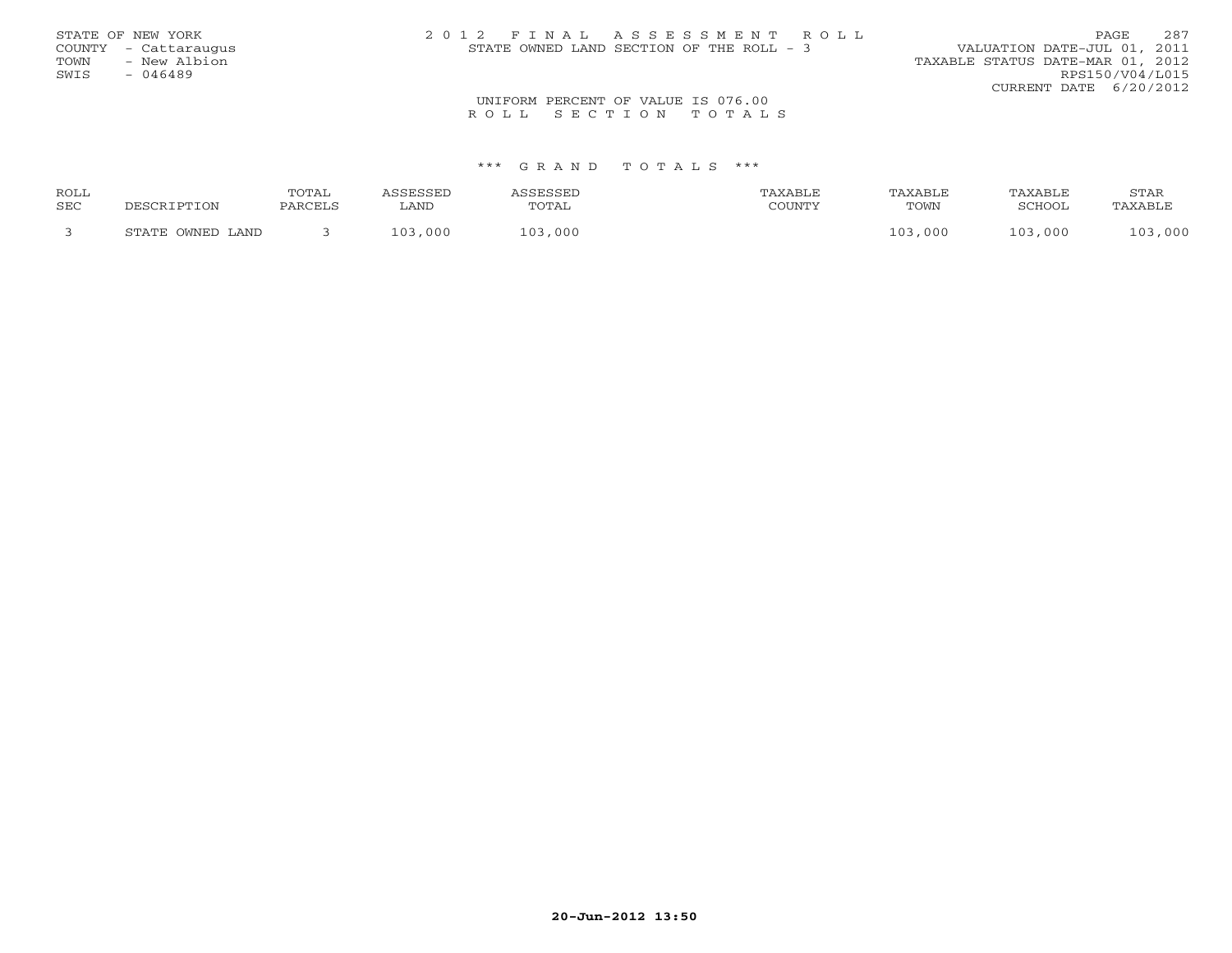# STATE OF NEW YORK 2 0 1 2 F I N A L A S S E S S M E N T R O L L PAGE 288 COUNTY - Cattaraugus SPECIAL FRANCHISE SECTION OF THE ROLL - 5 VALUATION DATE-JUL 01, 2011

## SWIS - 046489 TAX MAP NUMBER SEQUENCE UNIFORM PERCENT OF VALUE IS 076.00UNIFORM PERCENT OF VALUE IS 076.00

| TAX MAP PARCEL NUMBER<br>CURRENT OWNERS NAME<br>CURRENT OWNERS ADDRESS  | PROPERTY LOCATION & CLASS ASSESSMENT<br>SCHOOL DISTRICT<br>PARCEL SIZE/GRID COORD | LAND<br>TOTAL          | TAX DESCRIPTION<br>SPECIAL DISTRICTS          | EXEMPTION CODE-----------------COUNTY-------TOWN------SCHOOL<br>TAXABLE VALUE<br>ACCOUNT NO. |
|-------------------------------------------------------------------------|-----------------------------------------------------------------------------------|------------------------|-----------------------------------------------|----------------------------------------------------------------------------------------------|
| *********************                                                   | * * * * * * * * * * * * * *                                                       |                        |                                               |                                                                                              |
| 564.089-9910-123.700/288<br>National Fuel Gas Dist Corp                 | Special Franchise<br>861 Elec & gas<br>Catt-LV Central 046402                     | $\Omega$               | COUNTY TAXABLE VALUE<br>TOWN<br>TAXABLE VALUE | 1047<br>244,648<br>244,648                                                                   |
| Attn: Real Property Tax Dept<br>6363 Main St<br>Williamsville, NY 14221 | Town Of New Albion<br>1.00% CATT-LITTLE VALLEY<br>0.01<br>ACRES                   | 244,648                | SCHOOL TAXABLE VALUE<br>FD640 Fire protection | 244,648<br>244,648 TO                                                                        |
|                                                                         | FULL MARKET VALUE                                                                 | 321,905                |                                               |                                                                                              |
|                                                                         | * * * * * * * * * * * * * * * * * *                                               |                        |                                               | ******************** 564.089-9910-131.600/188 ***                                            |
|                                                                         | Special Franchise                                                                 |                        |                                               | 1048                                                                                         |
| 564.089-9910-131.600/188                                                | 861 Elec & gas                                                                    |                        | COUNTY TAXABLE VALUE                          | 219,909                                                                                      |
| NYS Electric & Gas Corp<br>Attn: Utility Shared Services                | Catt-LV Central 046402<br>Town Of New Albion                                      | $\mathbf 0$<br>219,909 | TOWN<br>TAXABLE VALUE<br>SCHOOL TAXABLE VALUE | 219,909<br>219,909                                                                           |
| Freeport Bldg                                                           | 1.00% CATT-LITTLE VALLEY                                                          |                        | FD640 Fire protection                         | 219,909 TO                                                                                   |
| 70 Farm View Dr                                                         | ACRES<br>0.01                                                                     |                        |                                               |                                                                                              |
| New Gloucester, ME 04260                                                | FULL MARKET VALUE                                                                 | 289,354                |                                               |                                                                                              |
|                                                                         | **********************************<br>Special Franchise                           |                        |                                               | ******************************* 564.089-9910-132.350/188 ***<br>1050                         |
| 564.089-9910-132.350/188                                                | 861 Elec & gas                                                                    |                        | COUNTY TAXABLE VALUE                          | 19,952                                                                                       |
| Niagara Mohawk Power Corp                                               | Catt-LV Central 046402                                                            | $\circ$                | TOWN<br>TAXABLE VALUE                         | 19,952                                                                                       |
| 300 Erie Blvd W                                                         | Town Of New Albion                                                                | 19,952                 | SCHOOL TAXABLE VALUE                          | 19,952                                                                                       |
| Syracuse, NY 13202                                                      | 100% CATT-LITTLE VALLEY<br>ACRES<br>0.01                                          |                        | FD640 Fire protection                         | 19,952 TO                                                                                    |
|                                                                         | FULL MARKET VALUE                                                                 | 26,253                 |                                               |                                                                                              |
|                                                                         | * * * * * * * * * * * * * * * * * *                                               |                        |                                               | ************************* 564.089-9910-143.800/288 ***                                       |
|                                                                         | Special Franchise                                                                 |                        |                                               | 1434                                                                                         |
| 564.089-9910-143.800/288                                                | 861 Elec & gas                                                                    |                        | COUNTY TAXABLE VALUE                          | 3,823                                                                                        |
| Steuben Rural Electric Co                                               | Catt-LV Central 046402                                                            | $\Omega$               | TOWN<br>TAXABLE VALUE                         | 3,823                                                                                        |
| 9 Wilson Ave                                                            | Town Of New Albion                                                                | 3,823                  | SCHOOL TAXABLE VALUE                          | 3,823                                                                                        |
| Bath, NY 14810-1633                                                     | 1.00% CATT-LITTLE VALLEY<br>0.01<br>ACRES                                         |                        | FD640 Fire protection                         | 3,823 TO                                                                                     |
|                                                                         | FULL MARKET VALUE                                                                 | 5,030                  |                                               |                                                                                              |
|                                                                         |                                                                                   |                        | ************************                      | 564.089-9910-631.900/188 ***                                                                 |
|                                                                         | Special Franchise                                                                 |                        |                                               | 1049                                                                                         |
| 564.089-9910-631.900/188                                                | 866 Telephone                                                                     |                        | COUNTY TAXABLE VALUE                          | 196,360                                                                                      |
| Verizon                                                                 | Catt-LV Central 046402                                                            | $\Omega$               | TOWN<br>TAXABLE VALUE                         | 196,360                                                                                      |
| PO Box 152206                                                           | Town Of New Albion                                                                | 196,360                | SCHOOL TAXABLE VALUE                          | 196,360                                                                                      |
| Irving, TX 75015                                                        | 98% CATT-LITTLE VALLEY<br>ACRES<br>0.01                                           |                        | FD640 Fire protection                         | 196,360 TO                                                                                   |
|                                                                         | FULL MARKET VALUE                                                                 | 258,368                |                                               |                                                                                              |
|                                                                         | * * * * * * * * * * * * * * * * * *                                               |                        |                                               | ******************** 564.089-9910-945.280/188 ***                                            |
|                                                                         | Special Franchise                                                                 |                        |                                               | 1232                                                                                         |
| 564.089-9910-945.280/188                                                | 869 Television                                                                    |                        | COUNTY TAXABLE VALUE                          | 1,659                                                                                        |
| Time Warner-Buffalo                                                     | Catt-LV Central 046402                                                            | $\Omega$               | <b>TOWN</b><br>TAXABLE VALUE                  | 1,659                                                                                        |
| PO Box 7467                                                             | Town Of New Albion                                                                | 1,659                  | SCHOOL TAXABLE VALUE                          | 1,659                                                                                        |
| Charlotte, NC 28241                                                     | 1.00% CATT-LITTLE VALLEY<br>ACRES<br>0.01                                         |                        | FD640 Fire protection                         | 1,659 TO                                                                                     |
|                                                                         | FULL MARKET VALUE                                                                 | 2,183                  |                                               |                                                                                              |
|                                                                         |                                                                                   |                        |                                               |                                                                                              |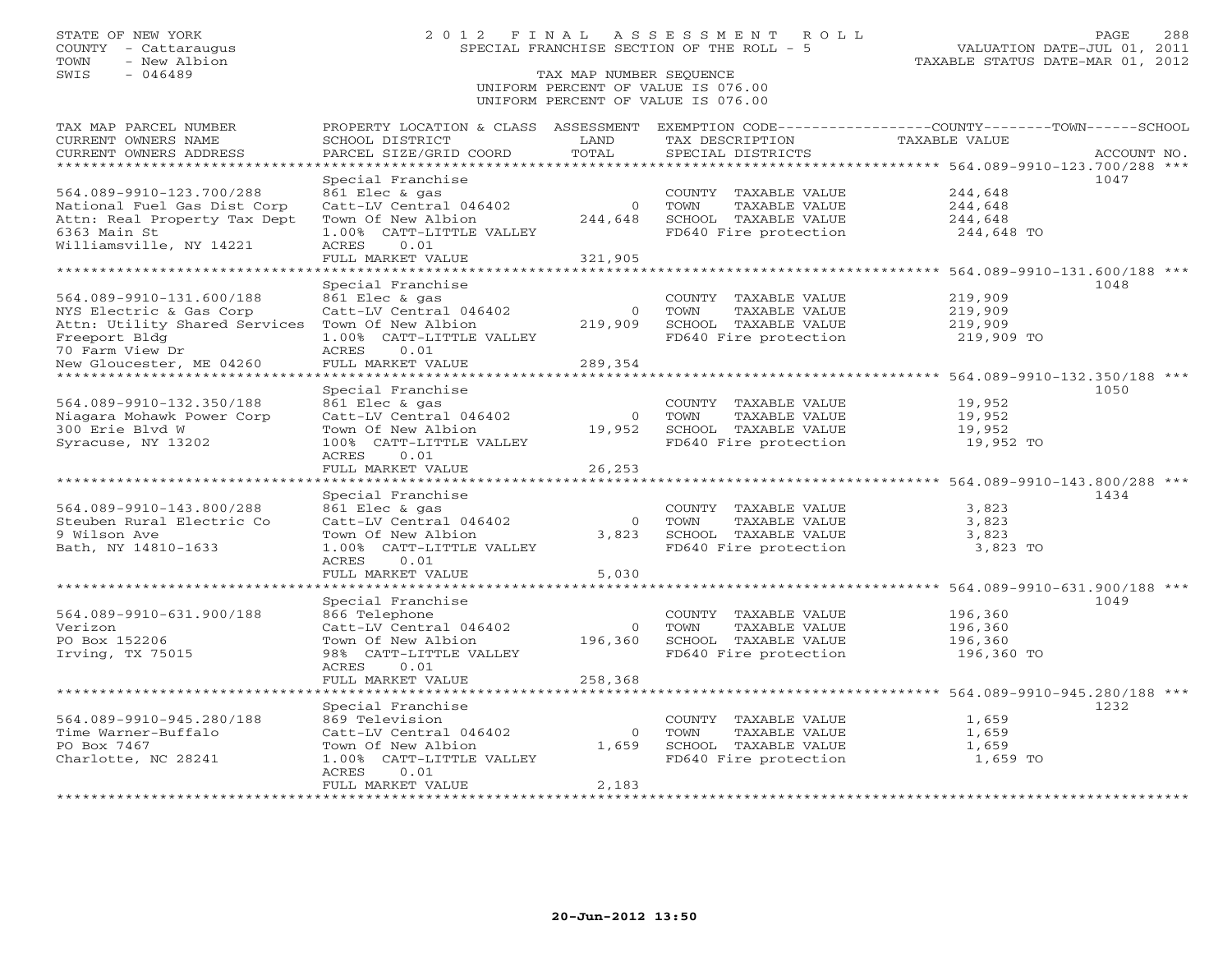| STATE OF NEW YORK<br>COUNTY<br>- Cattaraugus<br>- New Albion<br>TOWN | 2 0 1 2                                                       | FINAL      | ASSESSMENT ROLL<br>SPECIAL FRANCHISE SECTION OF THE ROLL - 5 | 2.89<br>PAGE<br>VALUATION DATE-JUL 01, 2011<br>TAXABLE STATUS DATE-MAR 01, 2012 |  |  |
|----------------------------------------------------------------------|---------------------------------------------------------------|------------|--------------------------------------------------------------|---------------------------------------------------------------------------------|--|--|
| SWIS<br>$-046489$                                                    | TAX MAP NUMBER SEOUENCE<br>UNIFORM PERCENT OF VALUE IS 076.00 |            |                                                              |                                                                                 |  |  |
|                                                                      |                                                               |            | UNIFORM PERCENT OF VALUE IS 076.00                           |                                                                                 |  |  |
| TAX MAP PARCEL NUMBER                                                | PROPERTY LOCATION & CLASS                                     | ASSESSMENT | EXEMPTION CODE---                                            | ----------COUNTY-------TOWN-----<br>-SCHOOL                                     |  |  |
| CURRENT OWNERS NAME                                                  | SCHOOL DISTRICT                                               | LAND       | TAX DESCRIPTION                                              | TAXABLE VALUE                                                                   |  |  |
| CURRENT OWNERS ADDRESS                                               | PARCEL SIZE/GRID COORD                                        | TOTAL      | SPECIAL DISTRICTS                                            | ACCOUNT NO.                                                                     |  |  |
|                                                                      |                                                               |            |                                                              |                                                                                 |  |  |
|                                                                      | Special Franchise                                             |            |                                                              | 1145                                                                            |  |  |
| 564.089-9916-631.900/188                                             | 866 Telephone                                                 |            | TAXABLE VALUE<br>COUNTY                                      | 4,007                                                                           |  |  |
| Verizon                                                              | Pine Valley Cen 063001                                        | $\circ$    | TAXABLE VALUE<br>TOWN                                        | 4,007                                                                           |  |  |
| PO Box 152206                                                        | Town Of New Albion                                            | 4,007      | SCHOOL<br>TAXABLE VALUE                                      | 4,007                                                                           |  |  |
| Irving, TX 75015                                                     | $2\,$ $\,$<br>PINE VALLEY<br>0.01<br>ACRES                    |            | FD640 Fire protection                                        | 4,007 TO                                                                        |  |  |
|                                                                      | FULL MARKET VALUE                                             | 5,272      |                                                              |                                                                                 |  |  |
|                                                                      |                                                               |            |                                                              |                                                                                 |  |  |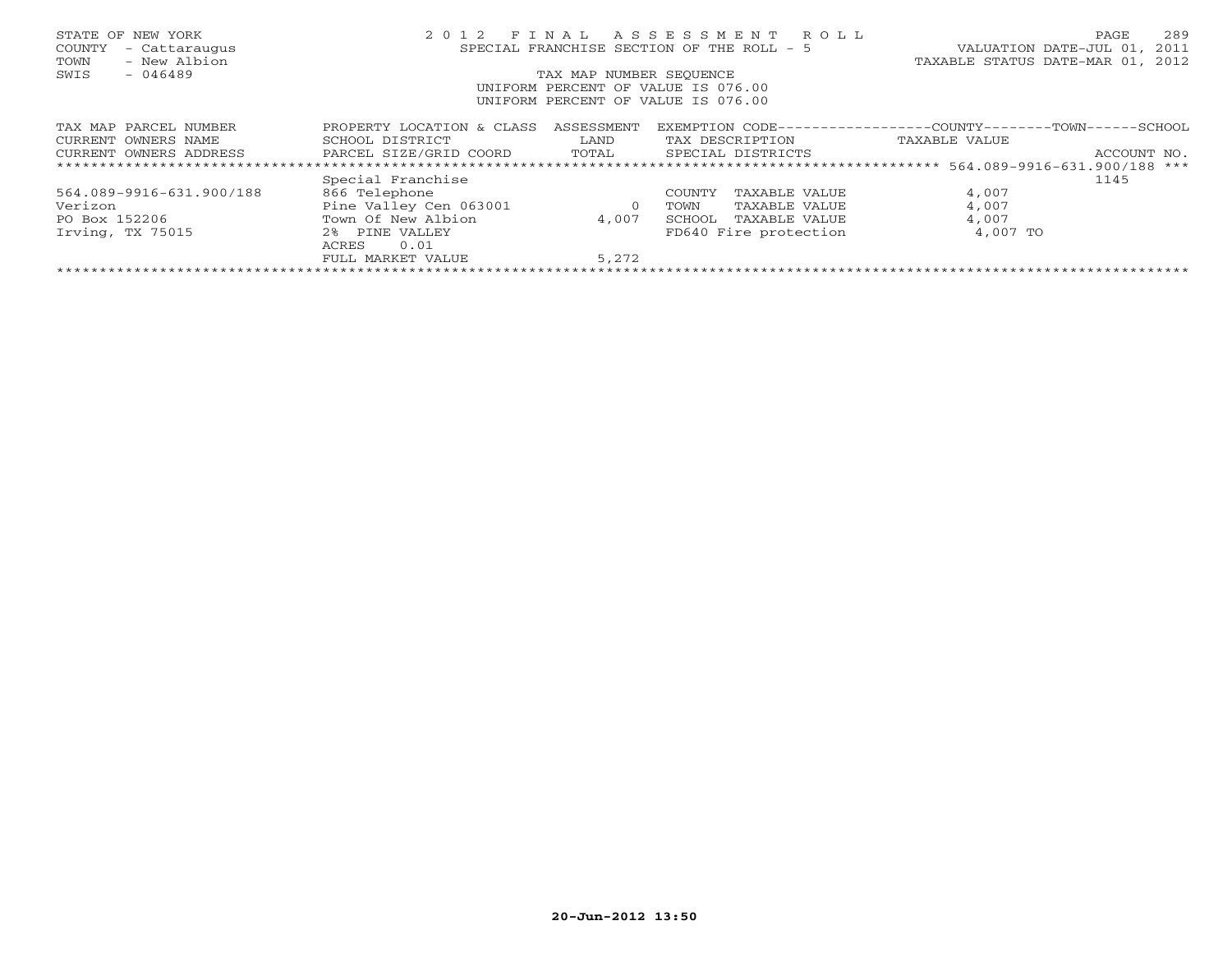| STATE OF NEW YORK    |  | 2012 FINAL ASSESSMENT ROLL                |                                  | PAGE.           | 290 |
|----------------------|--|-------------------------------------------|----------------------------------|-----------------|-----|
| COUNTY - Cattaraugus |  | SPECIAL FRANCHISE SECTION OF THE ROLL - 5 | VALUATION DATE-JUL 01, 2011      |                 |     |
| TOWN<br>- New Albion |  |                                           | TAXABLE STATUS DATE-MAR 01, 2012 |                 |     |
| SWIS<br>- 046489     |  |                                           |                                  | RPS150/V04/L015 |     |
|                      |  |                                           | CURRENT DATE $6/20/2012$         |                 |     |
|                      |  | INIFORM PERCENT OF VALUE IS 076 00        |                                  |                 |     |

# UNIFORM PERCENT OF VALUE IS 076.00<br>R O L L S U B S E C T I O N - - T O T A L S

### \*\*\* S P E C I A L D I S T R I C T S U M M A R Y \*\*\*

|       |                       | TOTAL | EXTENSTON | <b>EXTENSION</b> | AD VALOREM | <b>FXFMPT</b> | TAXABLE |
|-------|-----------------------|-------|-----------|------------------|------------|---------------|---------|
| CODE. | DISTRICT NAME PARCELS |       | TYPE.     | VALUE            | VALUE.     | AMOUNT        | VALUE   |
|       | FD640 Fire protectio  |       | 7 TOTAL   |                  | 690,358    |               | 690,358 |

## \*\*\* S C H O O L D I S T R I C T S U M M A R Y \*\*\*

| CODE   | DISTRICT NAME                                 | TOTAL<br>PARCELS | ASSESSED<br>LAND | ASSESSED<br>TOTAL | EXEMPT<br>AMOUNT | TOTAL<br>TAXABLE | STAR<br>AMOUNT | STAR<br>TAXABLE  |
|--------|-----------------------------------------------|------------------|------------------|-------------------|------------------|------------------|----------------|------------------|
| 063001 | 046402 Catt-LV Central<br>Pine Valley Central |                  |                  | 686,351<br>4,007  |                  | 686,351<br>4,007 |                | 686,351<br>4,007 |
|        | $S \cup B - T \cup T A L$                     |                  |                  | 690,358           |                  | 690,358          |                | 690,358          |
|        | TOTAL                                         |                  |                  | 690,358           |                  | 690,358          |                | 690,358          |

\*\*\* S Y S T E M C O D E S S U M M A R Y \*\*\*

NO SYSTEM EXEMPTIONS AT THIS LEVEL

\*\*\* E X E M P T I O N S U M M A R Y \*\*\*

NO EXEMPTIONS AT THIS LEVEL

| <b>ROLL</b> |                             | TOTAL   |      |       | "AXABLE    | TAXABLE    | TAXABLE     | STAR        |
|-------------|-----------------------------|---------|------|-------|------------|------------|-------------|-------------|
| SEC         | דחת דם משפח<br>TON          | PARCELS | ∟AND | TOTAL | COUNTY     | TOWN       | SCHOOL      | 'AXABL)     |
|             | FRANCHICF<br><b>SPECTAL</b> |         |      | 690.  | 358<br>600 | 690<br>358 | 690.<br>358 | 358<br>690. |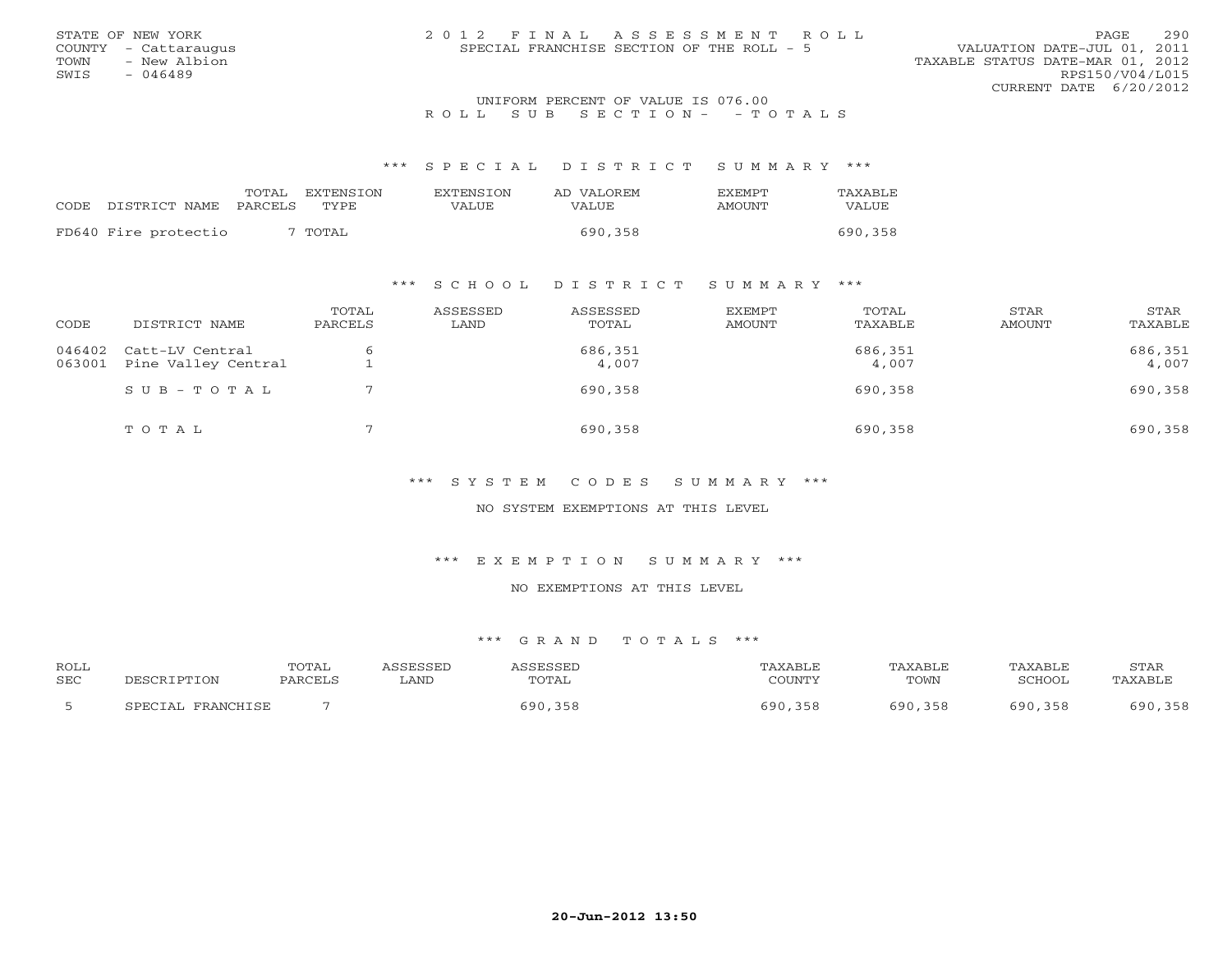| STATE OF NEW YORK    | 2012 FINAL ASSESSMENT ROLL                | 291<br>PAGE                      |
|----------------------|-------------------------------------------|----------------------------------|
| COUNTY - Cattaraugus | SPECIAL FRANCHISE SECTION OF THE ROLL - 5 | VALUATION DATE-JUL 01, 2011      |
| TOWN<br>- New Albion |                                           | TAXABLE STATUS DATE-MAR 01, 2012 |
| SWIS<br>- 046489     |                                           | RPS150/V04/L015                  |
|                      | UNIFORM PERCENT OF VALUE IS 076.00        | CURRENT DATE 6/20/2012           |
|                      | ROLL SECTION TOTALS                       |                                  |

|                      | TOTAL   | <b>EXTENSION</b> | <b>EXTENSION</b> | AD VALOREM | <b>FXFMPT</b> | TAXABLE |
|----------------------|---------|------------------|------------------|------------|---------------|---------|
| CODE DISTRICT NAME   | PARCELS | TYPE             | VALUE            | VALUE      | <b>AMOUNT</b> | VALUE   |
| FD640 Fire protectio |         | TOTAL            |                  | 690,358    |               | 690,358 |
|                      |         |                  |                  |            |               |         |

## \*\*\* S C H O O L D I S T R I C T S U M M A R Y \*\*\*

| CODE             | DISTRICT NAME                          | TOTAL<br>PARCELS | ASSESSED<br>LAND | ASSESSED<br>TOTAL | EXEMPT<br>AMOUNT | TOTAL<br>TAXABLE | STAR<br>AMOUNT | STAR<br>TAXABLE  |
|------------------|----------------------------------------|------------------|------------------|-------------------|------------------|------------------|----------------|------------------|
| 046402<br>063001 | Catt-LV Central<br>Pine Valley Central |                  |                  | 686,351<br>4,007  |                  | 686,351<br>4,007 |                | 686,351<br>4,007 |
|                  | $SUB - TO T AL$                        |                  |                  | 690,358           |                  | 690,358          |                | 690,358          |
|                  | TOTAL                                  |                  |                  | 690,358           |                  | 690,358          |                | 690,358          |

\*\*\* S Y S T E M C O D E S S U M M A R Y \*\*\*

NO SYSTEM EXEMPTIONS AT THIS LEVEL

\*\*\* E X E M P T I O N S U M M A R Y \*\*\*

NO EXEMPTIONS AT THIS LEVEL

| <b>ROLL</b> |                                    | TOTAL   | CCFCCFD |       | AXABLF | "AXABL <sub>L</sub> | PAXABLE      | STAR          |
|-------------|------------------------------------|---------|---------|-------|--------|---------------------|--------------|---------------|
| <b>SEC</b>  | PTION-                             | PARCEL. | ∟AND    | TOTAL | COUNTY | TOWN                | SCHOOI       | AXABL'        |
|             | <b>FDAMCHTCL</b><br><b>CDECTA1</b> |         |         | 690   | an a   | 500<br>358          | E Q N<br>358 | 690.<br>, 358 |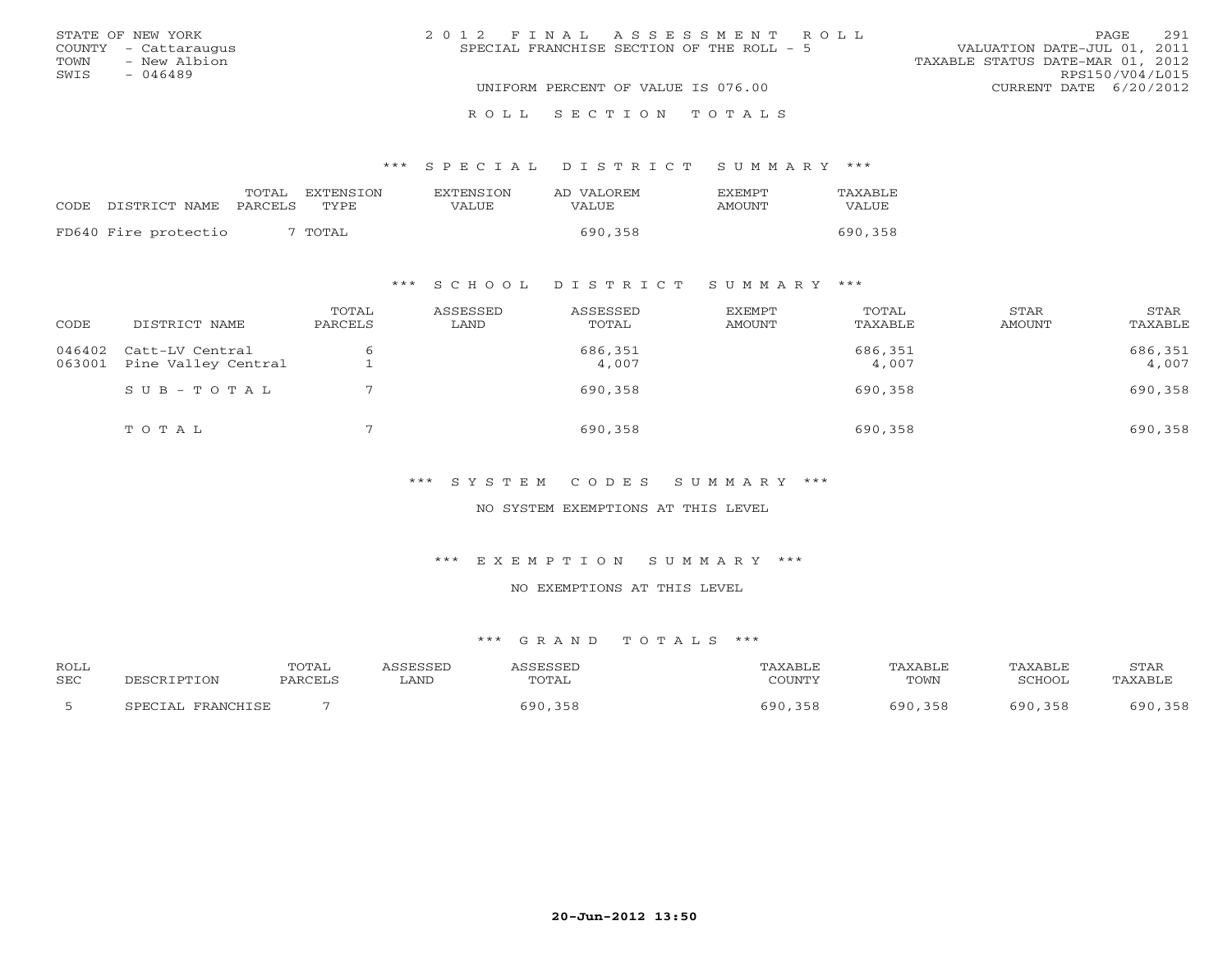# STATE OF NEW YORK 2 0 1 2 F I N A L A S S E S S M E N T R O L L PAGE 292 COUNTY - Cattaraugus UTILITY & R.R. SECTION OF THE ROLL - 6 VALUATION DATE-JUL 01, 2011

| TAX MAP PARCEL NUMBER                                                 | PROPERTY LOCATION & CLASS ASSESSMENT          |               | EXEMPTION CODE-----------------COUNTY-------TOWN------SCHOOL |                                                                   |             |
|-----------------------------------------------------------------------|-----------------------------------------------|---------------|--------------------------------------------------------------|-------------------------------------------------------------------|-------------|
| CURRENT OWNERS NAME                                                   | SCHOOL DISTRICT                               | LAND          | TAX DESCRIPTION                                              | TAXABLE VALUE                                                     |             |
| CURRENT OWNERS ADDRESS                                                | PARCEL SIZE/GRID COORD                        | TOTAL         | SPECIAL DISTRICTS                                            |                                                                   | ACCOUNT NO. |
| ******************************                                        |                                               |               |                                                              |                                                                   |             |
|                                                                       | Ritter Rd                                     |               |                                                              |                                                                   | 1031        |
| $44.002 - 1 - 17$                                                     | 872 Elec-Substation                           |               | COUNTY TAXABLE VALUE                                         | 72,550                                                            |             |
| NYS Electric & Gas Corp<br>Attn: c/o Utility Shared Servi Loc #001829 | Catt-LV Central 046402                        | 250           | TOWN<br>TAXABLE VALUE                                        | 72,550                                                            |             |
| Local Tax Dept. Freeport Bldg 1.0000 - Catt/l Valley                  |                                               | 72,550        | SCHOOL TAXABLE VALUE<br>FD640 Fire protection                | 72,550<br>72,550 TO                                               |             |
| 70 Farm View Dr                                                       | New Albion Substation                         |               |                                                              |                                                                   |             |
| New Gloucester, ME 04260                                              | FRNT 105.27 DPTH 113.00                       |               |                                                              |                                                                   |             |
|                                                                       | EAST-1070664 NRTH-0843672                     |               |                                                              |                                                                   |             |
|                                                                       | DEED BOOK 516<br>$PG-511$                     |               |                                                              |                                                                   |             |
|                                                                       | FULL MARKET VALUE                             | 95,461        |                                                              |                                                                   |             |
|                                                                       |                                               |               |                                                              |                                                                   |             |
|                                                                       | NYS Rte 353                                   |               |                                                              |                                                                   | 1385        |
| $44.002 - 2 - 5.2$                                                    | 822 Water supply                              |               | COUNTY TAXABLE VALUE                                         | 51,330                                                            |             |
| Village of Cattaraugus                                                | Catt-LV Central 046402                        | 5,600         | TOWN<br>TAXABLE VALUE                                        | 51,330                                                            |             |
| 14 Main St                                                            | Loc #046400 -blackmar                         | 51,330        | SCHOOL TAXABLE VALUE                                         | 51,330                                                            |             |
| Cattaraugus, NY 14719                                                 | $1.0000 - \text{Cat} / 1$ Valley              |               | FD640 Fire protection                                        | 51,330 TO                                                         |             |
|                                                                       | Pump Sta. & Chlorinator                       |               |                                                              |                                                                   |             |
|                                                                       | ACRES<br>3.67                                 |               |                                                              |                                                                   |             |
|                                                                       | EAST-1071359 NRTH-0844044                     |               |                                                              |                                                                   |             |
|                                                                       | DEED BOOK 00925 PG-00861                      | 67,539        |                                                              |                                                                   |             |
|                                                                       | FULL MARKET VALUE<br>************************ | ************* |                                                              | ******************************* 44.002-2-9.1/1 *************      |             |
|                                                                       | NY5170 Sinn Tower                             |               |                                                              |                                                                   | 1533        |
| $44.002 - 2 - 9.1/1$                                                  | 837 Cell Tower                                |               | COUNTY TAXABLE VALUE                                         | 100,400                                                           |             |
| Global Tower LLC                                                      | Catt-LV Central 046402                        | $\circ$       | TOWN<br>TAXABLE VALUE                                        | 100,400                                                           |             |
| PO Box 811510                                                         | Tower is 300 ft.                              | 100,400       | SCHOOL TAXABLE VALUE                                         | 100,400                                                           |             |
| Boca Raton, FL 33487                                                  | FULL MARKET VALUE                             | 132,105       |                                                              |                                                                   |             |
|                                                                       |                                               |               |                                                              | *************************************44.002-2-22.3 ************** |             |
|                                                                       | NYS Rte 353                                   |               |                                                              |                                                                   | 1028        |
| $44.002 - 2 - 22.3$                                                   | 822 Water supply                              |               | COUNTY TAXABLE VALUE                                         | 3,102                                                             |             |
| Village of Cattaraugus                                                | Catt-LV Central 046402                        | 1,000         | TOWN<br>TAXABLE VALUE                                        | 3,102                                                             |             |
| 14 N Main St                                                          | $Loc$ #046403                                 | 3,102         | SCHOOL TAXABLE VALUE                                         | 3,102                                                             |             |
| Cattaraugus, NY 14719                                                 | $1.0000 - \text{Cat}/1 \text{ Valley}$        |               | FD640 Fire protection                                        | 3,102 TO                                                          |             |
|                                                                       | Chlorinator Building                          |               |                                                              |                                                                   |             |
|                                                                       | FRNT 30.00 DPTH 30.00                         |               |                                                              |                                                                   |             |
|                                                                       | EAST-1071815 NRTH-0840827                     |               |                                                              |                                                                   |             |
|                                                                       | FULL MARKET VALUE                             | 4,082         |                                                              | *********************************** 44.002-3-25 ***************** |             |
|                                                                       | Tannery Rd                                    |               |                                                              |                                                                   | 1474        |
| $44.002 - 3 - 25$                                                     | 872 Elec-Substation                           |               | COUNTY TAXABLE VALUE                                         | 81,709                                                            |             |
| Niagara Mohawk Power Corp                                             | Catt-LV Central 046402                        | 10,000        | TAXABLE VALUE<br>TOWN                                        | 81,709                                                            |             |
| 300 Erie Blyd W                                                       | Loc #0713648                                  | 81,709        | SCHOOL TAXABLE VALUE                                         | 81,709                                                            |             |
| Syracuse, NY 13202                                                    | $1.0000 - \text{Cat} / 1$ Valley              |               | FD640 Fire protection                                        | 81,709 TO                                                         |             |
|                                                                       | Catt Substation #15                           |               |                                                              |                                                                   |             |
|                                                                       | FRNT 200.00 DPTH 175.00                       |               |                                                              |                                                                   |             |
|                                                                       | EAST-1073769 NRTH-0847430                     |               |                                                              |                                                                   |             |
|                                                                       | FULL MARKET VALUE                             | 107,512       |                                                              |                                                                   |             |
|                                                                       |                                               |               |                                                              |                                                                   |             |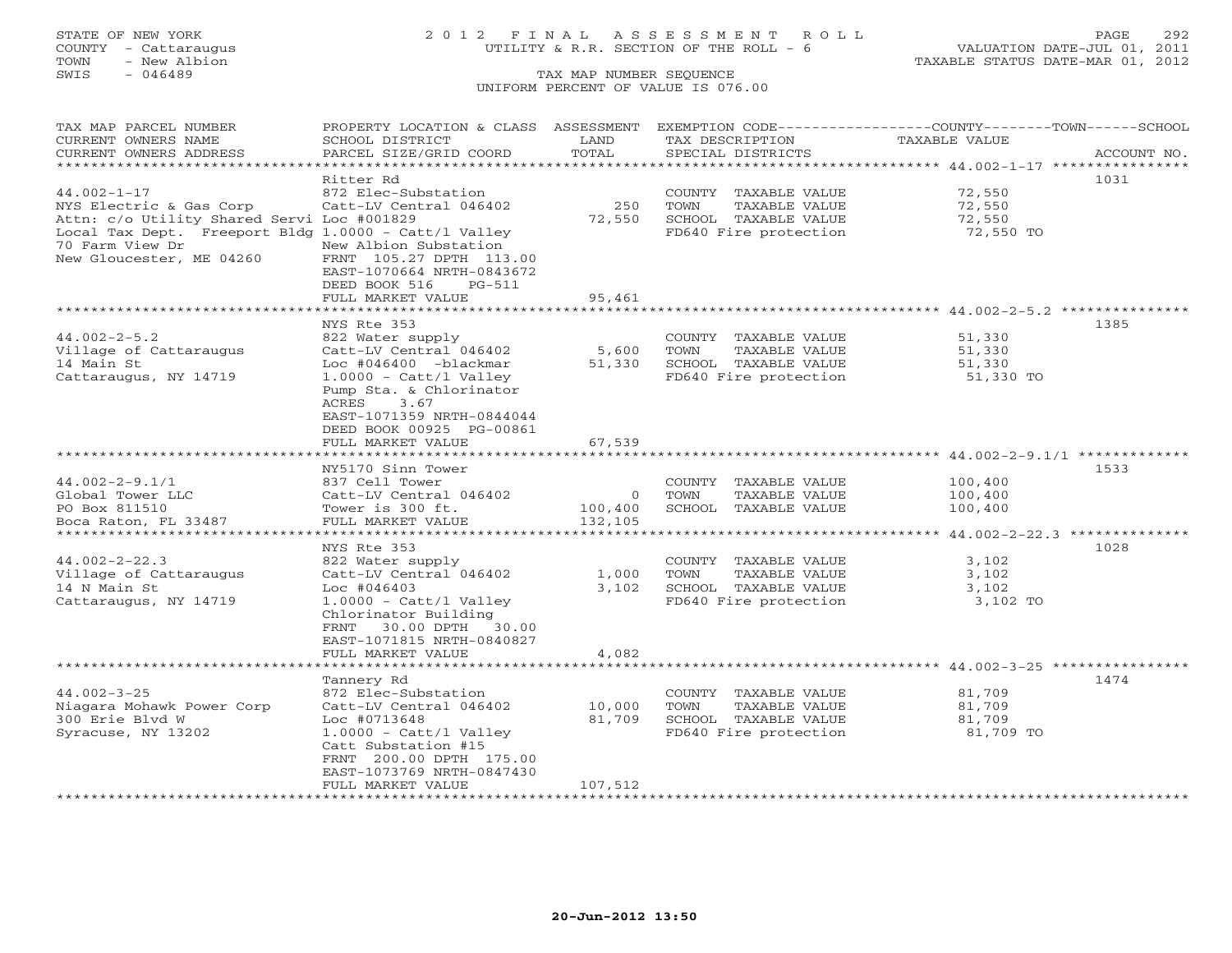TOWN - New Albion TAXABLE STATUS DATE-MAR 01, 2012 TOWN - New Albion<br>
SWIS - 046489 TAX MAP NUMBER SEQUENCE

# STATE OF NEW YORK 2 0 1 2 F I N A L A S S E S S M E N T R O L L PAGE 293 COUNTY - Cattaraugus UTILITY & R.R. SECTION OF THE ROLL - 6 VALUATION DATE-JUL 01, 2011

# UNIFORM PERCENT OF VALUE IS 076.00

| TAX MAP PARCEL NUMBER                                                |                                              |          |                                               | PROPERTY LOCATION & CLASS ASSESSMENT EXEMPTION CODE----------------COUNTY-------TOWN------SCHOOL |
|----------------------------------------------------------------------|----------------------------------------------|----------|-----------------------------------------------|--------------------------------------------------------------------------------------------------|
| CURRENT OWNERS NAME                                                  | SCHOOL DISTRICT                              | LAND     | TAX DESCRIPTION                               | TAXABLE VALUE                                                                                    |
| CURRENT OWNERS ADDRESS<br>***********************                    | PARCEL SIZE/GRID COORD                       | TOTAL    | SPECIAL DISTRICTS                             | ACCOUNT NO.                                                                                      |
|                                                                      |                                              |          |                                               | 1177                                                                                             |
| $44.003 - 1 - 4.71$                                                  | Tug Hill Rd<br>834 Non-cable tv              |          | COUNTY TAXABLE VALUE                          | 72,800                                                                                           |
| MCI Communication Services                                           | Catt-LV Central 046402                       | $\Omega$ | TAXABLE VALUE<br>TOWN                         | 72,800                                                                                           |
| Verizon Corporate Transaction                                        | $Loc$ #046401                                | 72,800   | SCHOOL TAXABLE VALUE                          | 72,800                                                                                           |
| PO Box 152206                                                        | $1.0000 - \text{Cat}/1 \text{ Valley}$       |          | FD640 Fire protection                         | 72,800 TO                                                                                        |
| Irving, TX 75015                                                     | Tower-Leased From Oakes                      |          |                                               |                                                                                                  |
|                                                                      | ACRES<br>0.01                                |          |                                               |                                                                                                  |
|                                                                      | EAST-1055929 NRTH-0833445                    |          |                                               |                                                                                                  |
|                                                                      | FULL MARKET VALUE                            | 95,789   |                                               |                                                                                                  |
|                                                                      | *************************                    |          |                                               |                                                                                                  |
|                                                                      | NYS Rte 353                                  |          |                                               | 1388                                                                                             |
| $44.004 - 2 - 1.2$                                                   | 822 Water supply                             |          | COUNTY TAXABLE VALUE                          | 51,700                                                                                           |
| Village of Cattaraugus                                               | Catt-LV Central 046402                       | 6,000    | TOWN<br>TAXABLE VALUE                         | 51,700                                                                                           |
| 14 Main St                                                           | $Loc$ #046406                                | 51,700   | SCHOOL TAXABLE VALUE                          | 51,700                                                                                           |
| Cattaraugus, NY 14719                                                | $1.0000 - \text{Cat} / 1$ Valley             |          | FD640 Fire protection                         | 51,700 TO                                                                                        |
|                                                                      | Well & Pump Station                          |          |                                               |                                                                                                  |
|                                                                      | ACRES<br>4.35                                |          |                                               |                                                                                                  |
|                                                                      | EAST-1072403 NRTH-0838787                    |          |                                               |                                                                                                  |
|                                                                      | DEED BOOK 00926 PG-00248                     |          |                                               |                                                                                                  |
|                                                                      | FULL MARKET VALUE                            | 68,026   |                                               |                                                                                                  |
|                                                                      | Outside Plant                                |          |                                               | 1030                                                                                             |
| 664.089-9910-123.700/288                                             | 885 Gas Outside Pla                          |          | COUNTY TAXABLE VALUE                          | 231,700                                                                                          |
| National Fuel Gas Dist Corp                                          | Catt-LV Central 046402                       | $\circ$  | TOWN<br>TAXABLE VALUE                         | 231,700                                                                                          |
| Attn: Real Property Tax Dept                                         | Loc #888888                                  | 231,700  | SCHOOL TAXABLE VALUE                          | 231,700                                                                                          |
| 6363 Main St                                                         | $1.0000 - \text{Cat}/1 \text{ Valley}$       |          | FD640 Fire protection                         | 231,700 TO                                                                                       |
| Williamsville, NY 14221                                              | Gas Distribution                             |          |                                               |                                                                                                  |
|                                                                      | ACRES<br>0.01                                |          |                                               |                                                                                                  |
|                                                                      | FULL MARKET VALUE                            | 304,868  |                                               |                                                                                                  |
| ************************                                             |                                              |          |                                               |                                                                                                  |
|                                                                      | Outside Plant                                |          |                                               | 1109                                                                                             |
| 664.089-9910-126.810/188                                             | 884 Elec Dist Out                            |          | COUNTY TAXABLE VALUE                          | 9,700                                                                                            |
| Village of Little Valley                                             | Catt-LV Central 046402                       | $\circ$  | TAXABLE VALUE<br>TOWN                         | 9,700                                                                                            |
| Rock City St                                                         | Loc #888888                                  | 9,700    | SCHOOL TAXABLE VALUE                          | 9,700                                                                                            |
| Little Valley, NY 14755                                              | $1.0000 - \text{Cat}/1 \text{ Valley}$       |          | FD640 Fire protection                         | 9,700 TO                                                                                         |
|                                                                      | Elec Dist                                    |          |                                               |                                                                                                  |
|                                                                      | ACRES<br>0.01                                |          |                                               |                                                                                                  |
|                                                                      | FULL MARKET VALUE                            | 12,763   |                                               |                                                                                                  |
|                                                                      |                                              |          |                                               | *********************** 664.089-9910-131.600/100 ***                                             |
|                                                                      | Elec Trans Line                              |          |                                               | 1476                                                                                             |
| 664.089-9910-131.600/100<br>NYS Electric & Gas Corp                  | 883 Gas Trans Impr<br>Catt-LV Central 046402 | $\Omega$ | COUNTY TAXABLE VALUE<br>TOWN<br>TAXABLE VALUE | 14,400<br>14,400                                                                                 |
| Attn: c/o Utility Shared Servi Loc #000080                           |                                              | 14,400   | SCHOOL TAXABLE VALUE                          | 14,400                                                                                           |
| Local Tax Dept. Freeport Bldg $1.0000 - \text{Cat}/1 \text{ Valley}$ |                                              |          | FD640 Fire protection                         | 14,400 TO                                                                                        |
| 70 Farm View Dr                                                      | Lancaster Grp Trans Line                     |          |                                               |                                                                                                  |
| New Gloucester, ME 04260                                             | 0.01<br>ACRES                                |          |                                               |                                                                                                  |
|                                                                      | FULL MARKET VALUE                            | 18,947   |                                               |                                                                                                  |
| ******************                                                   |                                              |          |                                               |                                                                                                  |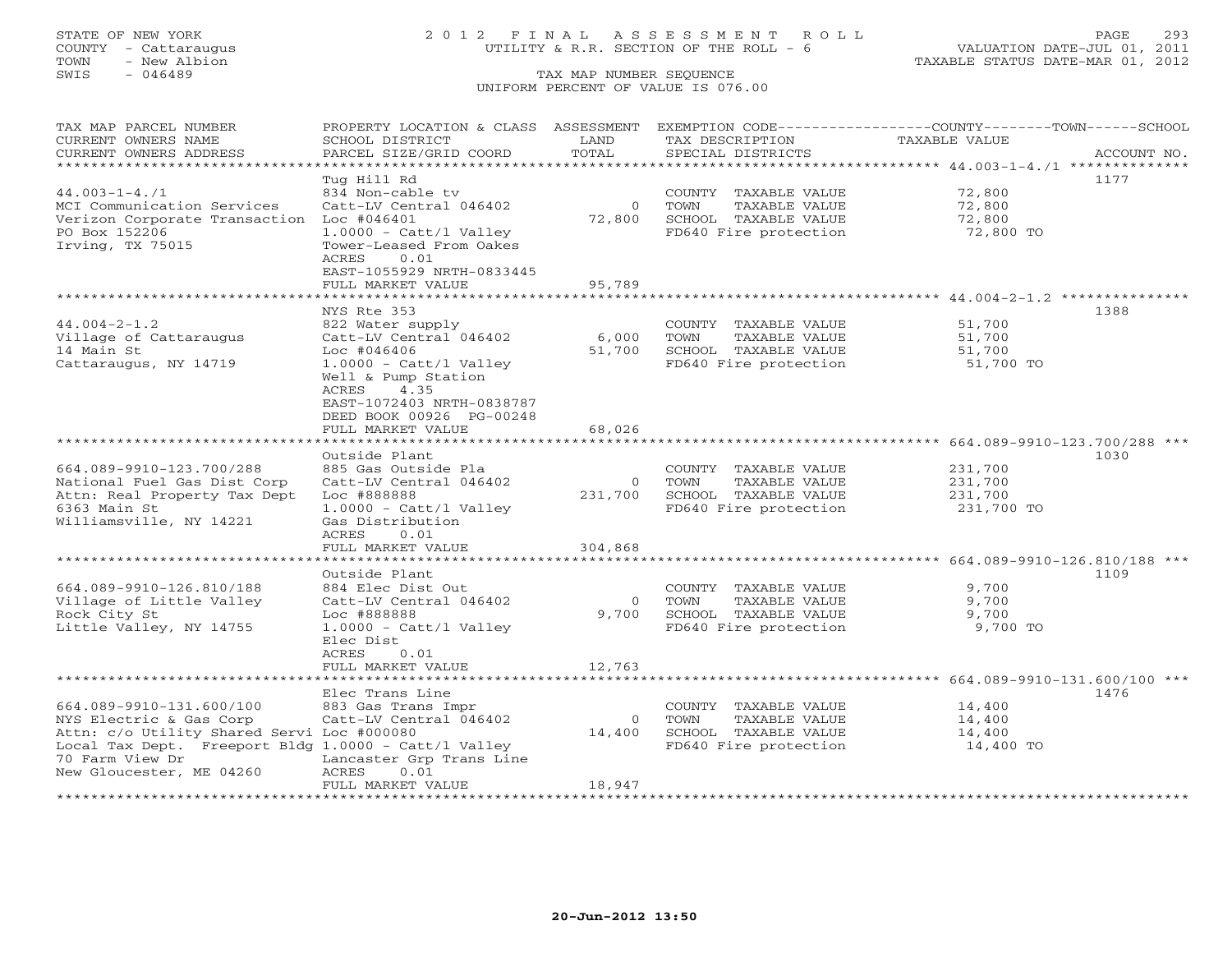## STATE OF NEW YORK 2 0 1 2 F I N A L A S S E S S M E N T R O L L PAGE 294 COUNTY - Cattaraugus UTILITY & R.R. SECTION OF THE ROLL - 6 VALUATION DATE-JUL 01, 2011

| TAX MAP PARCEL NUMBER                                | PROPERTY LOCATION & CLASS ASSESSMENT  |                       |                       | EXEMPTION CODE-----------------COUNTY-------TOWN------SCHOOL |             |
|------------------------------------------------------|---------------------------------------|-----------------------|-----------------------|--------------------------------------------------------------|-------------|
| CURRENT OWNERS NAME                                  | SCHOOL DISTRICT                       | LAND                  | TAX DESCRIPTION       | TAXABLE VALUE                                                |             |
| CURRENT OWNERS ADDRESS                               | PARCEL SIZE/GRID COORD                | TOTAL                 | SPECIAL DISTRICTS     |                                                              | ACCOUNT NO. |
| ************************                             |                                       |                       |                       |                                                              |             |
|                                                      | Outside Plant                         |                       |                       |                                                              | 1475        |
| 664.089-9910-131.600/188                             | 885 Gas Outside Pla                   |                       | COUNTY TAXABLE VALUE  | 291,500                                                      |             |
| NYS Electric & Gas Corp                              | Catt-LV Central 046402                | $\overline{0}$        | TOWN<br>TAXABLE VALUE | 291,500                                                      |             |
| Attn: c/o Utility Shared Servi Loc #888888           |                                       | 291,500               | SCHOOL TAXABLE VALUE  | 291,500                                                      |             |
| Local Tax Dept. Freeport Bldg 1.0000 - Catt/l Valley |                                       |                       | FD640 Fire protection | 291,500 TO                                                   |             |
| 70 Farm View Dr                                      | Elec Dist                             |                       |                       |                                                              |             |
| New Gloucester, ME 04260                             | 0.01<br>ACRES                         |                       |                       |                                                              |             |
|                                                      | FULL MARKET VALUE                     | 383,553               |                       |                                                              |             |
|                                                      | * * * * * * * * * * * * * * * * * * * | * * * * * * * * * * * |                       | *********************** 664.089-9910-132.350/100 ***         |             |
|                                                      | Elec Trans Line                       |                       |                       |                                                              | 1042        |
| 664.089-9910-132.350/100                             | 882 Elec Trans Imp                    |                       | COUNTY TAXABLE VALUE  | 300,134                                                      |             |
| Niagara Mohawk Power Corp                            | Catt-LV Central 046402                | $\circ$               | TOWN<br>TAXABLE VALUE | 300,134                                                      |             |
| 300 Erie Blyd W                                      | Loc #0712389                          | 300,134               | SCHOOL TAXABLE VALUE  | 300,134                                                      |             |
| Syracuse, NY 13202                                   | $1.0000 - \text{Cat} / 1$ Valley      |                       | FD640 Fire protection | 300,134 TO                                                   |             |
|                                                      | Dake Hill/w Sal #816                  |                       |                       |                                                              |             |
|                                                      | 0.01<br>ACRES                         |                       |                       |                                                              |             |
|                                                      | FULL MARKET VALUE                     | 394,913               |                       |                                                              |             |
|                                                      | ***********************               |                       |                       |                                                              |             |
|                                                      | Outside Plant                         |                       |                       |                                                              | 1473        |
| 664.089-9910-132.350/188                             | 884 Elec Dist Out                     |                       |                       | 42,845                                                       |             |
|                                                      |                                       | $\Omega$              | COUNTY TAXABLE VALUE  |                                                              |             |
| Niagara Mohawk Power Corp                            | Catt-LV Central 046402                | 42,845                | TOWN<br>TAXABLE VALUE | 42,845                                                       |             |
| 300 Erie Blvd W                                      | Loc #888888                           |                       | SCHOOL TAXABLE VALUE  | 42,845                                                       |             |
| Syracuse, NY 13202                                   | $1.0000 - \text{Cat} / 1$ Valley      |                       | FD640 Fire protection | 42,845 TO                                                    |             |
|                                                      | Electric Distribution                 |                       |                       |                                                              |             |
|                                                      | ACRES<br>0.01                         |                       |                       |                                                              |             |
|                                                      | FULL MARKET VALUE                     | 56,375                |                       |                                                              |             |
|                                                      |                                       |                       |                       |                                                              |             |
|                                                      | Outside Plant                         |                       |                       |                                                              | 1043        |
| 664.089-9910-143.800/188                             | 884 Elec Dist Out                     |                       | COUNTY TAXABLE VALUE  | 684,090                                                      |             |
| Steuben Rural Electric Co                            | Catt-LV Central 046402                | $\Omega$              | TAXABLE VALUE<br>TOWN | 684,090                                                      |             |
| 9 Wilson Ave                                         | Loc #888888                           | 684,090               | SCHOOL TAXABLE VALUE  | 684,090                                                      |             |
| Bath, NY 14810-1633                                  | $0.9000 - \text{Cat} / 1$ Valley      |                       | FD640 Fire protection | 684,090 TO                                                   |             |
|                                                      | Elec Dist                             |                       |                       |                                                              |             |
|                                                      | ACRES<br>0.01                         |                       |                       |                                                              |             |
|                                                      | FULL MARKET VALUE                     | 900,118               |                       |                                                              |             |
|                                                      |                                       |                       |                       |                                                              |             |
|                                                      | Outside Plant                         |                       |                       |                                                              | 1038        |
| 664.089-9910-631.900/188                             | 836 Telecom. eq.                      |                       | COUNTY TAXABLE VALUE  | 271,319                                                      |             |
| Verizon                                              | Catt-LV Central 046402                | $\Omega$              | TOWN<br>TAXABLE VALUE | 271,319                                                      |             |
| PO Box 152206                                        | Loc #888888                           | 271,319               | SCHOOL TAXABLE VALUE  | 271,319                                                      |             |
| Irving, TX 75015                                     | $0.9900 - \text{Cat} / 1$ Valley      |                       | FD640 Fire protection | 271,319 TO                                                   |             |
|                                                      | Poles, Wire, Cable, Etc               |                       |                       |                                                              |             |
|                                                      | ACRES<br>0.01                         |                       |                       |                                                              |             |
|                                                      | FULL MARKET VALUE                     | 356,999               |                       |                                                              |             |
|                                                      |                                       |                       |                       |                                                              |             |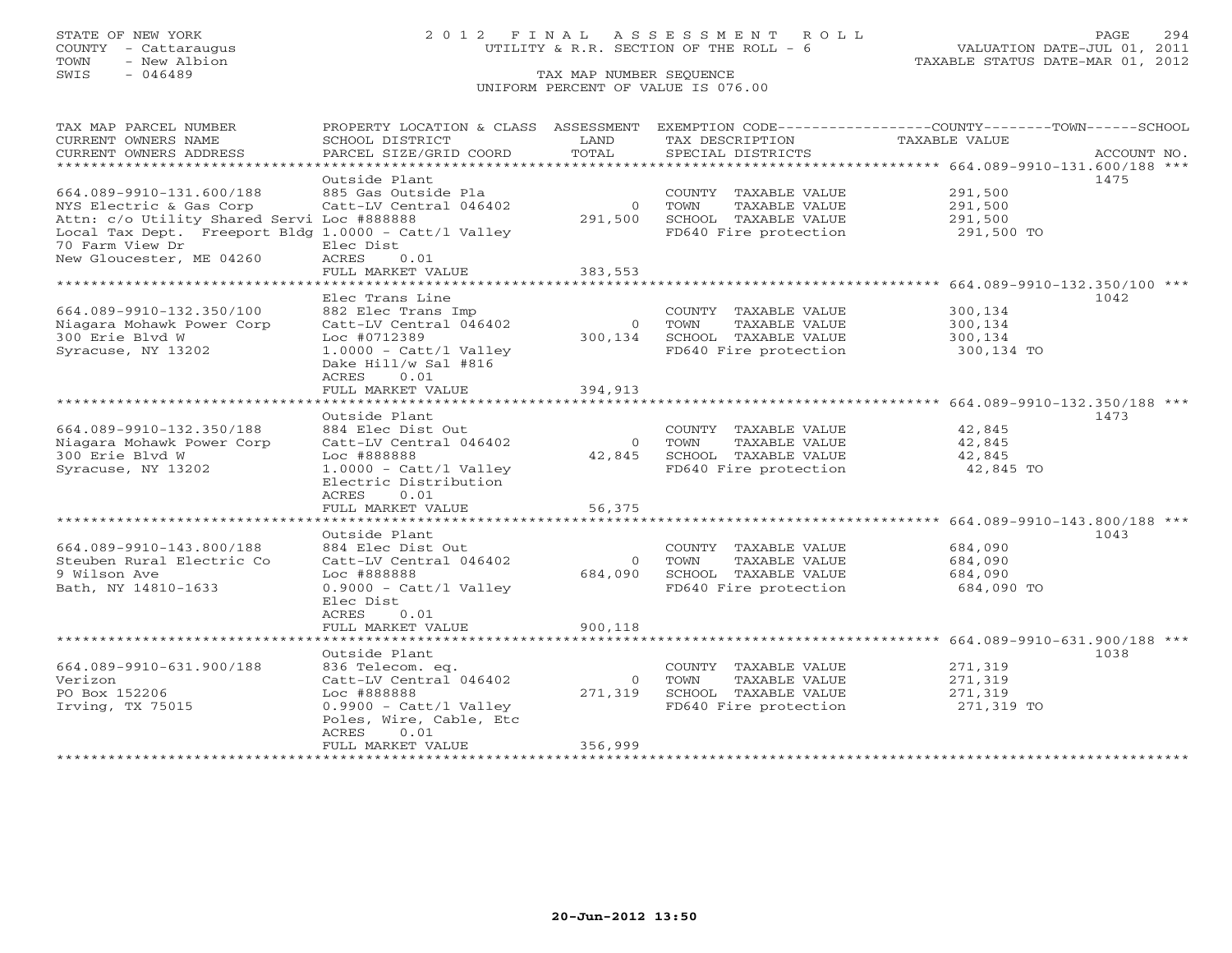# STATE OF NEW YORK 2 0 1 2 F I N A L A S S E S S M E N T R O L L PAGE 295 COUNTY - Cattaraugus UTILITY & R.R. SECTION OF THE ROLL - 6 VALUATION DATE-JUL 01, 2011

TOWN - New Albion TAXABLE STATUS DATE-MAR 01, 2012

| TAX MAP PARCEL NUMBER                                                                            | PROPERTY LOCATION & CLASS ASSESSMENT |                          |                               | EXEMPTION CODE-----------------COUNTY-------TOWN-----SCHOOL |      |
|--------------------------------------------------------------------------------------------------|--------------------------------------|--------------------------|-------------------------------|-------------------------------------------------------------|------|
| CURRENT OWNERS NAME                                                                              | SCHOOL DISTRICT                      | <b>EXAMPLE TO A LAND</b> | TAX DESCRIPTION TAXABLE VALUE |                                                             |      |
| .CURRENT OWNERS ADDRESS PARCEL SIZE/GRID COORD TOTAL SPECIAL DISTRICTS (289-9910-825.155/288 *** |                                      |                          |                               |                                                             |      |
|                                                                                                  |                                      |                          |                               |                                                             |      |
|                                                                                                  | Outside Plant                        |                          |                               |                                                             | 1180 |
| 664.089-9910-825.155/288                                                                         | 883 Gas Trans Impr                   |                          | COUNTY TAXABLE VALUE          | 215,789                                                     |      |
| Kiantone Pipeline Corp             Catt-LV Central 046402                                        |                                      | $\overline{0}$           | TAXABLE VALUE<br>TOWN         | 215,789                                                     |      |
| Attn: United Refining Co Of Pa Loc #888888                                                       |                                      | 215,789                  | SCHOOL TAXABLE VALUE          | 215,789                                                     |      |
| Attn Real Estate Dept 1.0000 - Catt/l Valley                                                     |                                      |                          | FD640 Fire protection         | 215,789 TO                                                  |      |
| PO Box 780                                                                                       | Gas Trans                            |                          |                               |                                                             |      |
| Warren, PA 16365                                                                                 | 0.01<br>ACRES                        |                          |                               |                                                             |      |
|                                                                                                  | FULL MARKET VALUE                    | 283,933                  |                               |                                                             |      |
|                                                                                                  |                                      |                          |                               |                                                             |      |
|                                                                                                  | Outside Plant                        |                          |                               |                                                             | 1169 |
| 664.089-9916-143.800/188 884 Elec Dist Out                                                       |                                      |                          | COUNTY TAXABLE VALUE          | 76,010                                                      |      |
| Steuben Rural Electric Co                                                                        | Pine Valley Cen 063001               | $\overline{0}$           | TAXABLE VALUE<br>TOWN         | 76,010                                                      |      |
| 9 Wilson Ave                                                                                     | Loc #888888                          | 76,010                   | SCHOOL TAXABLE VALUE          | 76,010                                                      |      |
| Bath, NY 14810                                                                                   | $0.1000 -$ Pine Valley               |                          | FD640 Fire protection         | 76,010 TO                                                   |      |
|                                                                                                  | Elec Dist                            |                          |                               |                                                             |      |
|                                                                                                  | 0.01<br>ACRES                        |                          |                               |                                                             |      |
|                                                                                                  | FULL MARKET VALUE                    | 100,013                  |                               |                                                             |      |
|                                                                                                  |                                      |                          |                               |                                                             |      |
|                                                                                                  | Outside Plant                        |                          |                               |                                                             | 1155 |
| 664.089-9916-631.900/188                                                                         | 831 Tele Comm                        |                          | COUNTY TAXABLE VALUE          | 2,740                                                       |      |
| Verizon                                                                                          | Pine Valley Cen 063001               | $\overline{0}$           | TAXABLE VALUE<br>TOWN         | 2,740                                                       |      |
| PO Box 152206                                                                                    | Loc #888888                          | 2,740                    | SCHOOL TAXABLE VALUE          | 2,740                                                       |      |
| Irving, TX 75015                                                                                 | $0.0100 -$ Little Valley             |                          | FD640 Fire protection         | 2,740 TO                                                    |      |
|                                                                                                  | Poles, Wire, Cable, Etc              |                          |                               |                                                             |      |
|                                                                                                  | 0.01<br>ACRES                        |                          |                               |                                                             |      |
|                                                                                                  | FULL MARKET VALUE                    | 3,605                    |                               |                                                             |      |
|                                                                                                  |                                      |                          |                               |                                                             |      |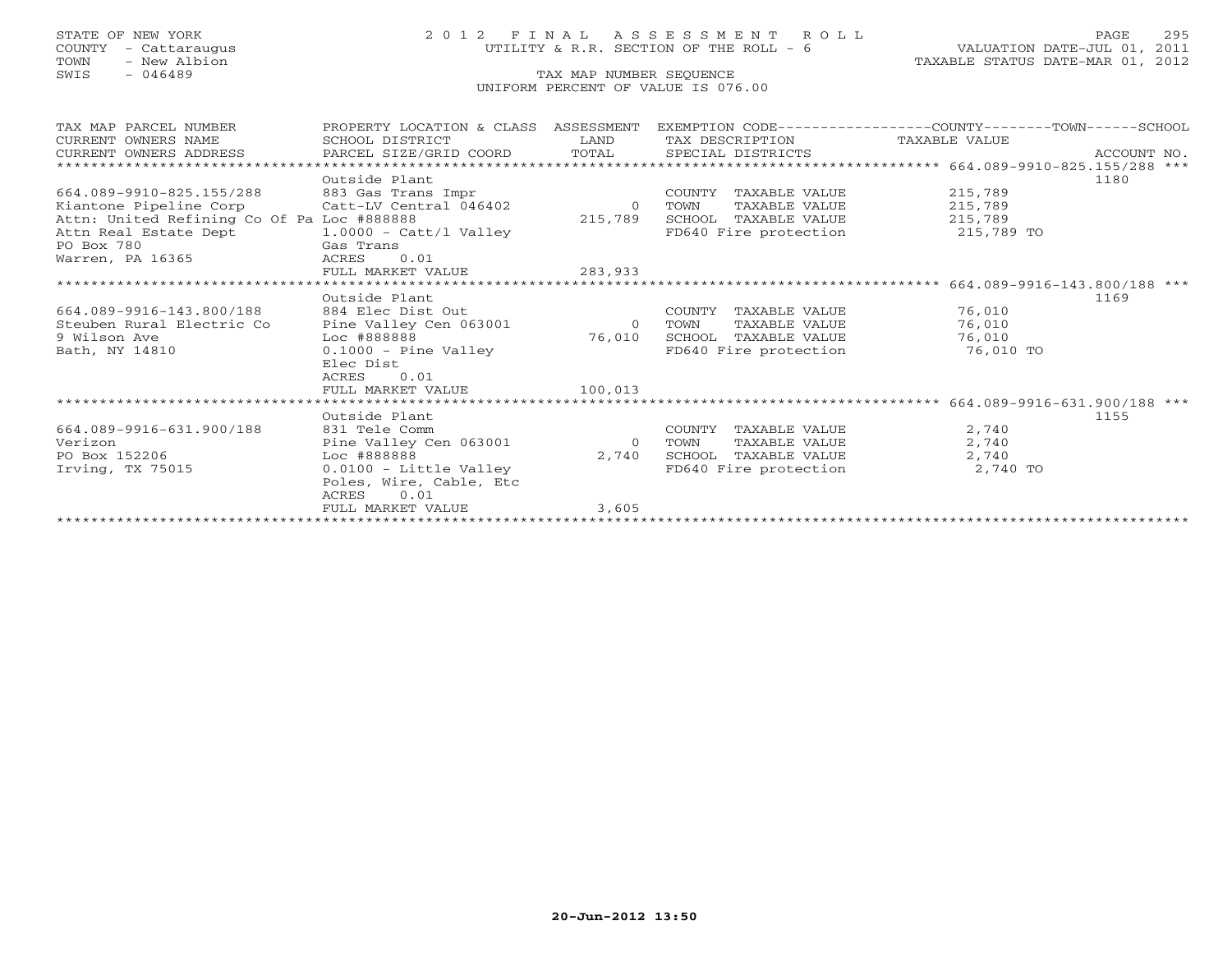| STATE OF NEW YORK    | 2012 FINAL ASSESSMENT ROLL             | PAGE                             | 296             |
|----------------------|----------------------------------------|----------------------------------|-----------------|
|                      |                                        |                                  |                 |
| COUNTY - Cattaraugus | UTILITY & R.R. SECTION OF THE ROLL - 6 | VALUATION DATE-JUL 01, 2011      |                 |
| TOWN<br>- New Albion |                                        | TAXABLE STATUS DATE-MAR 01, 2012 |                 |
| SWTS<br>- 046489     |                                        |                                  | RPS150/V04/L015 |
|                      |                                        | CURRENT DATE 6/20/2012           |                 |
|                      | INITEOPM DEPOENT OF UNITE TO 076 00    |                                  |                 |

# UNIFORM PERCENT OF VALUE IS 076.00<br>R O L L S U B S E C T I O N - - T O T A L S

\*\*\* S P E C I A L D I S T R I C T S U M M A R Y \*\*\*

|      |                      | TOTAL   | EXTENSTON | <b>EXTENSION</b> | AD VALOREM | <b>EXEMPT</b> | TAXABLE  |
|------|----------------------|---------|-----------|------------------|------------|---------------|----------|
| CODE | DISTRICT NAME        | PARCELS | TYPE      | VALUE            | VALUE      | AMOUNT        | VALUE    |
|      | FD640 Fire protectio |         | 17 TOTAL  |                  | 2473,418   |               | 2473,418 |

### \*\*\* S C H O O L D I S T R I C T S U M M A R Y \*\*\*

| CODE             | DISTRICT NAME                          | TOTAL<br>PARCELS | ASSESSED<br>LAND | ASSESSED<br>TOTAL  | <b>EXEMPT</b><br>AMOUNT | TOTAL<br>TAXABLE   | STAR<br>AMOUNT | STAR<br>TAXABLE    |
|------------------|----------------------------------------|------------------|------------------|--------------------|-------------------------|--------------------|----------------|--------------------|
| 046402<br>063001 | Catt-LV Central<br>Pine Valley Central | 16<br>2          | 22,850           | 2495,068<br>78,750 |                         | 2495,068<br>78,750 |                | 2495,068<br>78,750 |
|                  | $SUB - TO T AL$                        | 18               | 22,850           | 2573,818           |                         | 2573,818           |                | 2573,818           |
|                  | TOTAL                                  | 18               | 22,850           | 2573,818           |                         | 2573,818           |                | 2573,818           |

\*\*\* S Y S T E M C O D E S S U M M A R Y \*\*\*

NO SYSTEM EXEMPTIONS AT THIS LEVEL

\*\*\* E X E M P T I O N S U M M A R Y \*\*\*

NO EXEMPTIONS AT THIS LEVEL

| <b>ROLL</b> |                  | TOTAL   |                |             | ™AXABLE      | <b>TAXABLE</b>    | <b>TAXABLF</b> | STAR        |
|-------------|------------------|---------|----------------|-------------|--------------|-------------------|----------------|-------------|
| SEC         | DESCRIPTION      | PARCELS | ∟AND           | TOTAL       | COUNTY       | TOWN              | SCHOOL         | 'AXABLI     |
|             | UTILITIES & N.C. | 18      | ,850<br>$\cap$ | つちワ<br>,818 | つにワ<br>. 818 | つにつ<br><b>R1R</b> | 2573,818       | つにつ<br>,818 |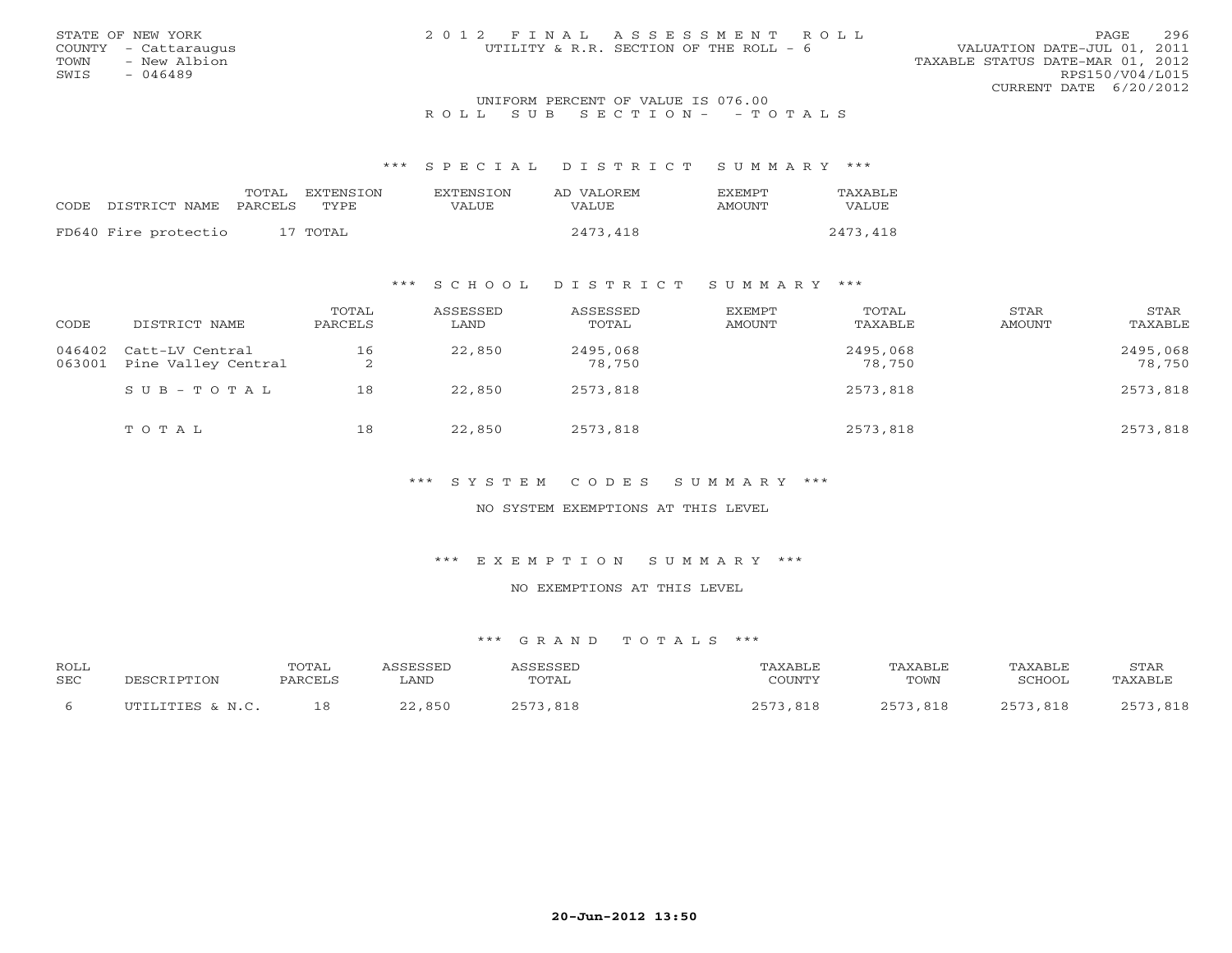|      | STATE OF NEW YORK    | 2012 FINAL ASSESSMENT ROLL             | 297<br>PAGE.                     |
|------|----------------------|----------------------------------------|----------------------------------|
|      | COUNTY - Cattaraugus | UTILITY & R.R. SECTION OF THE ROLL - 6 | VALUATION DATE-JUL 01, 2011      |
| TOWN | - New Albion         |                                        | TAXABLE STATUS DATE-MAR 01, 2012 |
| SWIS | $-046489$            |                                        | RPS150/V04/L015                  |
|      |                      | UNIFORM PERCENT OF VALUE IS 076.00     | CURRENT DATE 6/20/2012           |
|      |                      |                                        |                                  |

|                                 | TOTAL | EXTENSTON | <b>EXTENSION</b> | AD VALOREM | <b>FXFMPT</b> | <b>TAXABLE</b> |
|---------------------------------|-------|-----------|------------------|------------|---------------|----------------|
| CODE DISTRICT NAME PARCELS TYPE |       |           | VALUE.           | VALUE.     | AMOUNT        | VALUE          |
| FD640 Fire protectio            |       | 17 TOTAL  |                  | 2473,418   |               | 2473,418       |

R O L L S E C T I O N T O T A L S

### \*\*\* S C H O O L D I S T R I C T S U M M A R Y \*\*\*

| CODE             | DISTRICT NAME                          | TOTAL<br>PARCELS | ASSESSED<br>LAND | ASSESSED<br>TOTAL  | EXEMPT<br>AMOUNT | TOTAL<br>TAXABLE   | STAR<br>AMOUNT | STAR<br>TAXABLE    |
|------------------|----------------------------------------|------------------|------------------|--------------------|------------------|--------------------|----------------|--------------------|
| 046402<br>063001 | Catt-LV Central<br>Pine Valley Central | 16<br>2          | 22,850           | 2495,068<br>78,750 |                  | 2495,068<br>78,750 |                | 2495,068<br>78,750 |
|                  | $SUB - TO T AL$                        | 18               | 22,850           | 2573,818           |                  | 2573,818           |                | 2573,818           |
|                  | TOTAL                                  | 18               | 22,850           | 2573,818           |                  | 2573,818           |                | 2573,818           |

\*\*\* S Y S T E M C O D E S S U M M A R Y \*\*\*

NO SYSTEM EXEMPTIONS AT THIS LEVEL

\*\*\* E X E M P T I O N S U M M A R Y \*\*\*

NO EXEMPTIONS AT THIS LEVEL

| <b>ROLL</b> |                   | TOTAL   | <i><b>SSESSED</b></i> |            | TAXABLF.      | "AXABLE      | <b>TAXABLF</b> | STAR         |
|-------------|-------------------|---------|-----------------------|------------|---------------|--------------|----------------|--------------|
| SEC         | TPTTON<br>־סים הר | PARCELS | ∟AND                  | TOTAL      | COUNTY        | TOWN         | SCHOOL         | PAXABLE      |
|             | UTILITIES & N.C.  | 1 8     | ,850<br>$\cap$        | ヘロワ<br>818 | 5.572<br>818, | つにワ<br>3.818 | 2573,818       | つにつく<br>,818 |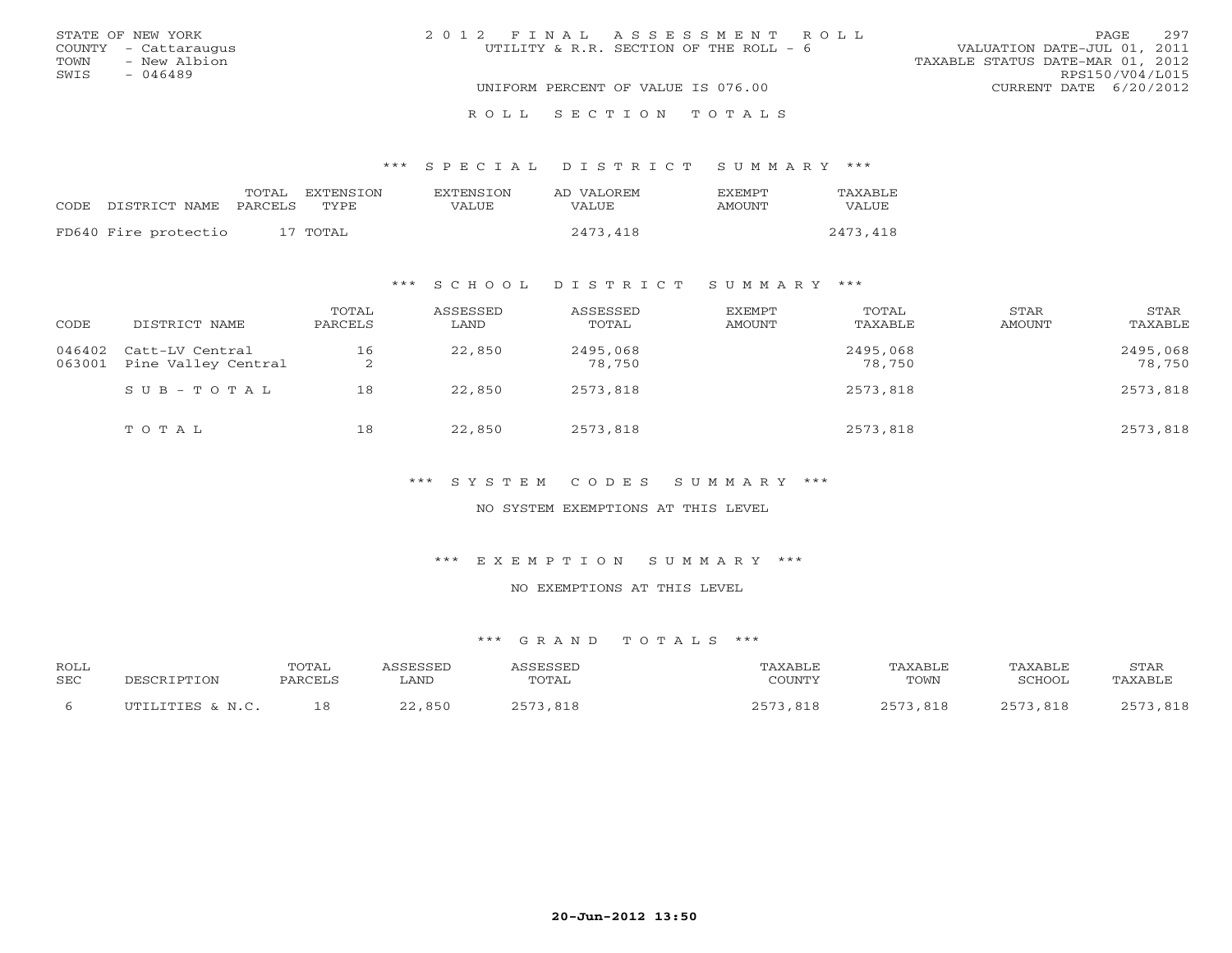# STATE OF NEW YORK 2 0 1 2 F I N A L A S S E S S M E N T R O L L PAGE 298 COUNTY - Cattaraugus WHOLLY EXEMPT SECTION OF THE ROLL - 8 VALUATION DATE-JUL 01, 2011

| TAX MAP PARCEL NUMBER<br>CURRENT OWNERS NAME    | PROPERTY LOCATION & CLASS ASSESSMENT<br>SCHOOL DISTRICT | LAND    |                  | EXEMPTION CODE----------------COUNTY-------TOWN------SCHOOL<br>TAX DESCRIPTION |                | TAXABLE VALUE |                      |                                               |
|-------------------------------------------------|---------------------------------------------------------|---------|------------------|--------------------------------------------------------------------------------|----------------|---------------|----------------------|-----------------------------------------------|
| CURRENT OWNERS ADDRESS                          | PARCEL SIZE/GRID COORD                                  | TOTAL   |                  | SPECIAL DISTRICTS                                                              |                |               |                      | ACCOUNT NO.                                   |
| *************************                       |                                                         |         |                  |                                                                                |                |               |                      |                                               |
|                                                 | Snyder Hill Rd                                          |         |                  |                                                                                |                |               |                      | 5041                                          |
| $35.003 - 1 - 16$                               | 695 Cemetery                                            |         | CEMETERY         | 27350                                                                          | $\overline{O}$ | 4,100         | 4,100                | 4,100                                         |
| Snyder Hill Cemetery                            | Catt-LV Central 046402                                  | 4,100   |                  | COUNTY TAXABLE VALUE                                                           |                |               | $\circ$              |                                               |
| Snyder Hl                                       | $47 - 04 - 08$                                          | 4,100   | TOWN             | TAXABLE VALUE                                                                  |                |               | $\Omega$<br>$\Omega$ |                                               |
| Cattaraugus, NY 14719                           | Cemeter- $-B1 \t42-8$<br>ACRES<br>1.02                  |         |                  | SCHOOL TAXABLE VALUE<br>FD640 Fire protection                                  |                |               | $0$ TO               |                                               |
|                                                 | EAST-1059151 NRTH-0849416                               |         |                  | 4,100 EX                                                                       |                |               |                      |                                               |
|                                                 | FULL MARKET VALUE                                       | 5,395   |                  |                                                                                |                |               |                      |                                               |
|                                                 |                                                         |         |                  |                                                                                |                |               |                      |                                               |
|                                                 | Skinner Hollow Rd                                       |         |                  |                                                                                |                |               |                      | 0367                                          |
| $35.004 - 1 - 10$                               | 322 Rural vac>10                                        |         | NON-PROFIT 25300 |                                                                                | $\Omega$       | 14,000        | 14,000               | 14,000                                        |
| Nature Conservancy, Inc.                        | Catt-LV Central 046402                                  | 14,000  |                  | COUNTY TAXABLE VALUE                                                           |                |               | $\circ$              |                                               |
| 195 New Karner Rd Ste 200                       | 24<br>$-04$<br>$-08$                                    | 14,000  | TOWN             | TAXABLE VALUE                                                                  |                |               | $\Omega$             |                                               |
| Albany, NY 12205                                | T. Line-Armstro-Village                                 |         |                  | SCHOOL TAXABLE VALUE                                                           |                |               | $\Omega$             |                                               |
|                                                 | ACRES 46.65                                             |         |                  | FD640 Fire protection                                                          |                |               | $0$ TO               |                                               |
|                                                 | EAST-1072854 NRTH-0854599<br>DEED BOOK 7206 PG-3003     |         |                  | 14,000 EX                                                                      |                |               |                      |                                               |
|                                                 | FULL MARKET VALUE                                       | 18,421  |                  |                                                                                |                |               |                      |                                               |
|                                                 |                                                         |         |                  |                                                                                |                |               |                      |                                               |
|                                                 |                                                         |         |                  |                                                                                |                |               |                      | 1480                                          |
| $35.004 - 1 - 33$                               | 314 Rural vac<10                                        |         | IND DEV          | 18020                                                                          | $\Omega$       | 9,000         | 9.000                | 9,000                                         |
| Catt Co IDA                                     | Catt-LV Central 046402                                  | 9,000   |                  | COUNTY TAXABLE VALUE                                                           |                |               | $\Omega$             |                                               |
| Ellicottville, NY 14731                         | 9.38<br>ACRES                                           | 9,000   | TOWN             | TAXABLE VALUE                                                                  |                |               | $\Omega$             |                                               |
|                                                 | EAST-1071041 NRTH-0853712                               |         |                  | SCHOOL TAXABLE VALUE                                                           |                |               | $\Omega$             |                                               |
|                                                 | FULL MARKET VALUE                                       | 11,842  |                  |                                                                                |                |               |                      |                                               |
|                                                 |                                                         |         |                  |                                                                                |                |               |                      | *************** 35.004-2-10 ***************** |
|                                                 | 25 N Franklin St                                        |         |                  |                                                                                | $\Omega$       |               |                      | 5012                                          |
| $35.004 - 2 - 10$<br>Cattaraugus Central School | 312 Vac w/imprv<br>Catt-LV Central 046402 11,600        |         | SCH-DIST         | 13800<br>COUNTY TAXABLE VALUE                                                  |                | 16,000        | 16,000<br>$\Omega$   | 16,000                                        |
| 25 N Franklin St                                | $24 - 04 - 08$                                          | 16,000  | TOWN             | TAXABLE VALUE                                                                  |                |               | $\Omega$             |                                               |
| Cattaraugus, NY 14719                           | ACRES 15.20                                             |         |                  | SCHOOL TAXABLE VALUE                                                           |                |               | $\cap$               |                                               |
|                                                 | EAST-1074274 NRTH-0851745                               |         |                  | FD640 Fire protection                                                          |                |               | $0$ TO               |                                               |
|                                                 | DEED BOOK 481<br>PG-00466                               |         |                  | 16,000 EX                                                                      |                |               |                      |                                               |
|                                                 | FULL MARKET VALUE                                       | 21,053  |                  |                                                                                |                |               |                      |                                               |
|                                                 |                                                         |         |                  |                                                                                |                |               |                      |                                               |
|                                                 | Leon Rd                                                 |         |                  |                                                                                |                |               |                      | 1440                                          |
| $44.002 - 1 - 8.71$                             | 582 Camping park                                        |         | NON-PROFIT 25300 |                                                                                | $\circ$        | 356,900       | 356,900              | 356,900                                       |
| Chautaugua Olean Camp                           | Catt-LV Central 046402                                  | 200     |                  | COUNTY TAXABLE VALUE                                                           |                |               | $\circ$              |                                               |
| Attn: David O'brien                             | 29 04 08                                                | 356,900 | TOWN             | TAXABLE VALUE                                                                  |                |               | $\Omega$             |                                               |
| Cheney Point Box 260<br>Ashville, NY 14710      | EAST-1070030 NRTH-0841995<br>FULL MARKET VALUE          |         |                  | SCHOOL TAXABLE VALUE<br>469,605 FD640 Fire protection                          |                |               | $0$ TO               |                                               |
|                                                 |                                                         |         |                  | 356,900 EX                                                                     |                |               |                      |                                               |
|                                                 |                                                         |         |                  |                                                                                |                |               |                      |                                               |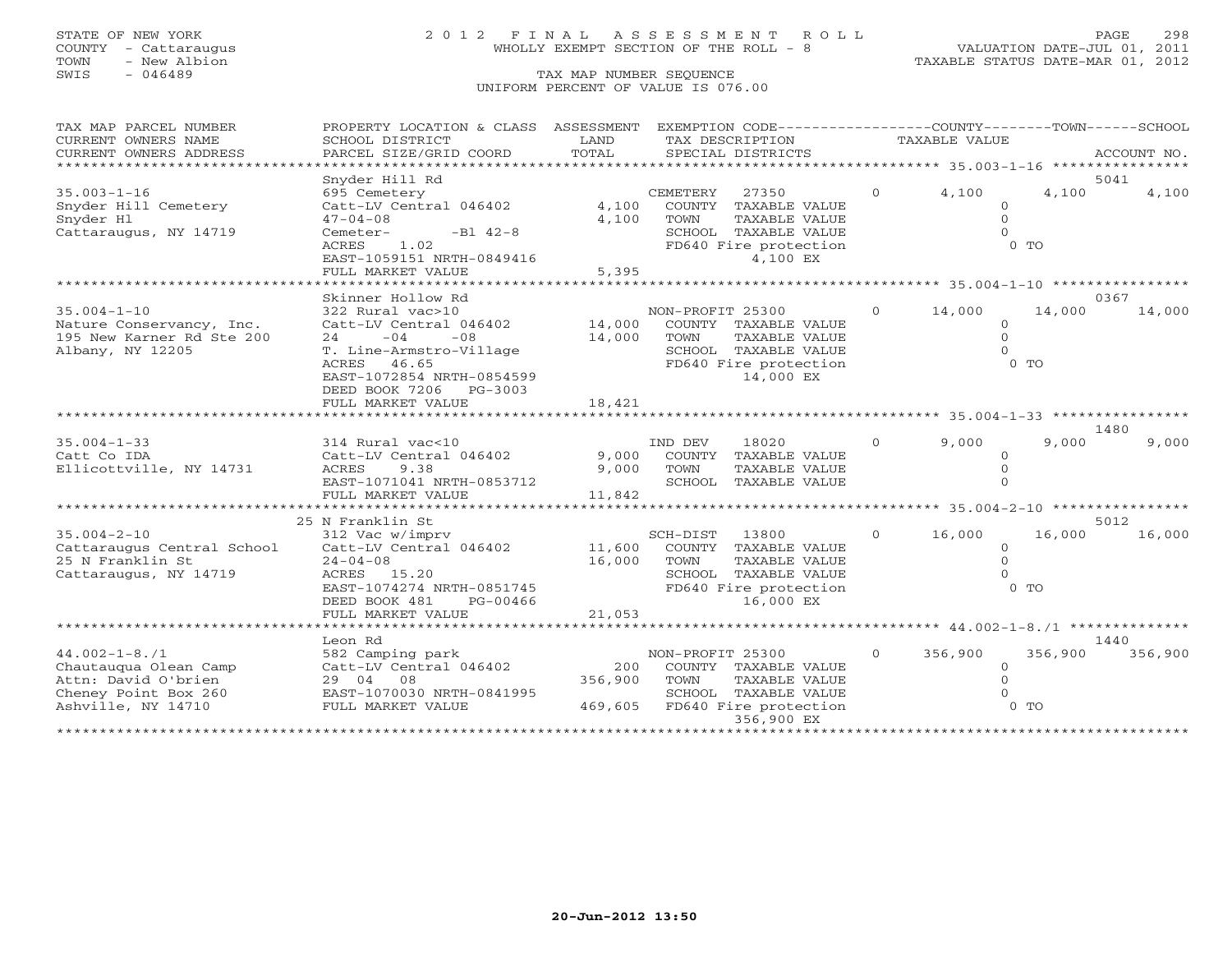# STATE OF NEW YORK 2 0 1 2 F I N A L A S S E S S M E N T R O L L PAGE 299 COUNTY - Cattaraugus WHOLLY EXEMPT SECTION OF THE ROLL - 8 VALUATION DATE-JUL 01, 2011

TOWN - New Albion TAXABLE STATUS DATE-MAR 01, 2012

| TAX MAP PARCEL NUMBER      | PROPERTY LOCATION & CLASS ASSESSMENT         |                             |                 | EXEMPTION CODE-----------------COUNTY-------TOWN------SCHOOL |                |                      |                                          |               |
|----------------------------|----------------------------------------------|-----------------------------|-----------------|--------------------------------------------------------------|----------------|----------------------|------------------------------------------|---------------|
| CURRENT OWNERS NAME        | SCHOOL DISTRICT                              | LAND                        | TAX DESCRIPTION |                                                              |                | <b>TAXABLE VALUE</b> |                                          |               |
| CURRENT OWNERS ADDRESS     | PARCEL SIZE/GRID COORD                       | TOTAL                       |                 | SPECIAL DISTRICTS                                            |                |                      |                                          | ACCOUNT NO.   |
|                            |                                              |                             |                 |                                                              |                |                      |                                          |               |
|                            | Leon Rd                                      |                             |                 |                                                              |                |                      |                                          | 5013          |
| $44.002 - 1 - 11$          | 322 Rural vac>10                             |                             | SCH-DIST        | 13800                                                        | $\circ$        | 30,000               | 30,000                                   | 30,000        |
| Cattaraugus Central School | Catt-LV Central 046402<br>29 04 08           | 30,000<br>30,000            | TOWN            | COUNTY TAXABLE VALUE                                         |                |                      | $\circ$<br>$\overline{O}$                |               |
| 1 Carter St                | ACRES 57.37                                  |                             |                 | TAXABLE VALUE<br>SCHOOL TAXABLE VALUE                        |                |                      | $\Omega$                                 |               |
| Cattaraugus, NY 14719      | EAST-1067714 NRTH-0841018                    |                             |                 | FD640 Fire protection                                        |                |                      | $0$ TO                                   |               |
|                            | DEED BOOK 353<br>PG-00014                    |                             |                 | 30,000 EX                                                    |                |                      |                                          |               |
|                            | FULL MARKET VALUE                            | 39,474                      |                 |                                                              |                |                      |                                          |               |
|                            | ******************                           |                             |                 |                                                              |                |                      |                                          |               |
|                            | NYS Rte 353                                  |                             |                 |                                                              |                |                      |                                          | 5000          |
| $44.002 - 2 - 21$          | 651 Highway gar                              |                             | TOWN-PROP 13500 |                                                              | $\Omega$       | 277,900              | 277,900                                  | 277,900       |
| Town of New Albion         | Catt-LV Central 046402                       | 5,100                       |                 | COUNTY TAXABLE VALUE                                         |                |                      | $\mathbf{0}$                             |               |
| Cattaraugus, NY 14719      | $29 - 04 - 08$                               | 277,900                     | TOWN            | TAXABLE VALUE                                                |                |                      | $\Omega$                                 |               |
|                            | Highway Dept                                 |                             |                 | SCHOOL TAXABLE VALUE                                         |                |                      | $\Omega$                                 |               |
|                            | ACRES<br>2.76                                |                             |                 | FD640 Fire protection                                        |                |                      | $0$ TO                                   |               |
|                            | EAST-1070631 NRTH-0841938                    |                             |                 | 277,900 EX                                                   |                |                      |                                          |               |
|                            | FULL MARKET VALUE                            | 365,658                     |                 |                                                              |                |                      |                                          |               |
|                            |                                              |                             |                 |                                                              |                |                      |                                          |               |
|                            | Lovers Lane Rd                               |                             |                 |                                                              |                |                      |                                          | 0003          |
| $44.002 - 3 - 11$          | 314 Rural vac<10                             |                             | FIRE-DEPT 26400 |                                                              | $\overline{0}$ | 6,700                | 6,700                                    | 6,700         |
| Cattaraugus Fire Co Inc    | Catt-LV Central 046402                       | 6,700                       |                 | COUNTY TAXABLE VALUE                                         |                |                      | $\Omega$                                 |               |
| 24 Memorial Dr             | 22 04 08                                     | 6,700                       | TOWN            | TAXABLE VALUE                                                |                |                      | $\Omega$                                 |               |
| Cattaraugus, NY 14719      | 5.55<br>ACRES                                |                             |                 | SCHOOL TAXABLE VALUE                                         |                |                      | $\cap$                                   |               |
|                            | EAST-1072996 NRTH-0844819                    |                             |                 | FD640 Fire protection                                        |                |                      | $0$ TO                                   |               |
|                            | DEED BOOK 2719<br>PG-8001                    |                             |                 | 6,700 EX                                                     |                |                      |                                          |               |
|                            | FULL MARKET VALUE<br>*********************** | 8,816<br>****************** |                 |                                                              |                |                      |                                          |               |
|                            |                                              |                             |                 |                                                              |                |                      | ********** 44.002-3-14 ***************** |               |
| $44.002 - 3 - 14$          | 7334 Lovers Lane Rd                          |                             |                 |                                                              | $\Omega$       | 7,100                | 7,100                                    | 0039<br>7,100 |
| Town of New Albion         | 314 Rural vac<10<br>Catt-LV Central 046402   | 7,100                       | TOWN-PROP 13500 |                                                              |                |                      | $\Omega$                                 |               |
| 14 Main St                 | 22 04<br>08                                  | 7,100                       | TOWN            | COUNTY TAXABLE VALUE<br>TAXABLE VALUE                        |                |                      | $\mathbf{0}$                             |               |
| Cattaraugus, NY 14719      | This parcel was condemned                    |                             |                 | SCHOOL TAXABLE VALUE                                         |                |                      | $\Omega$                                 |               |
|                            | ACRES<br>6.13                                |                             |                 |                                                              |                |                      |                                          |               |
|                            | EAST-1074204 NRTH-0845870                    |                             |                 |                                                              |                |                      |                                          |               |
|                            | DEED BOOK 10199 PG-6001                      |                             |                 |                                                              |                |                      |                                          |               |
|                            | FULL MARKET VALUE                            | 9,342                       |                 |                                                              |                |                      |                                          |               |
|                            | **************************                   |                             |                 |                                                              |                |                      |                                          |               |
|                            | Tannery Rd                                   |                             |                 |                                                              |                |                      |                                          | 1269          |
| $44.002 - 3 - 20.4$        | 331 Com vac w/im                             |                             | VG-INSIDE 13650 |                                                              | $\Omega$       | 20,200               | 20,200                                   | 20,200        |
| Village of Cattaraugus     | Catt-LV Central 046402                       | 8,100                       |                 | COUNTY TAXABLE VALUE                                         |                |                      | $\overline{0}$                           |               |
| 14 Main St                 | 23 04<br>08                                  | 20,200                      | TOWN            | TAXABLE VALUE                                                |                |                      | $\Omega$                                 |               |
| Cattaraugus, NY 14719      | includes 35.082-3-16 in                      |                             |                 | SCHOOL TAXABLE VALUE                                         |                |                      | $\Omega$                                 |               |
|                            | ACRES<br>8.20                                |                             |                 | FD640 Fire protection                                        |                |                      | $0$ TO                                   |               |
|                            | EAST-1073758 NRTH-0848021                    |                             |                 | 20,200 EX                                                    |                |                      |                                          |               |
|                            | DEED BOOK 852<br>PG-00662                    |                             |                 |                                                              |                |                      |                                          |               |
|                            | FULL MARKET VALUE                            | 26,579                      |                 |                                                              |                |                      |                                          |               |
|                            |                                              |                             |                 |                                                              |                |                      |                                          |               |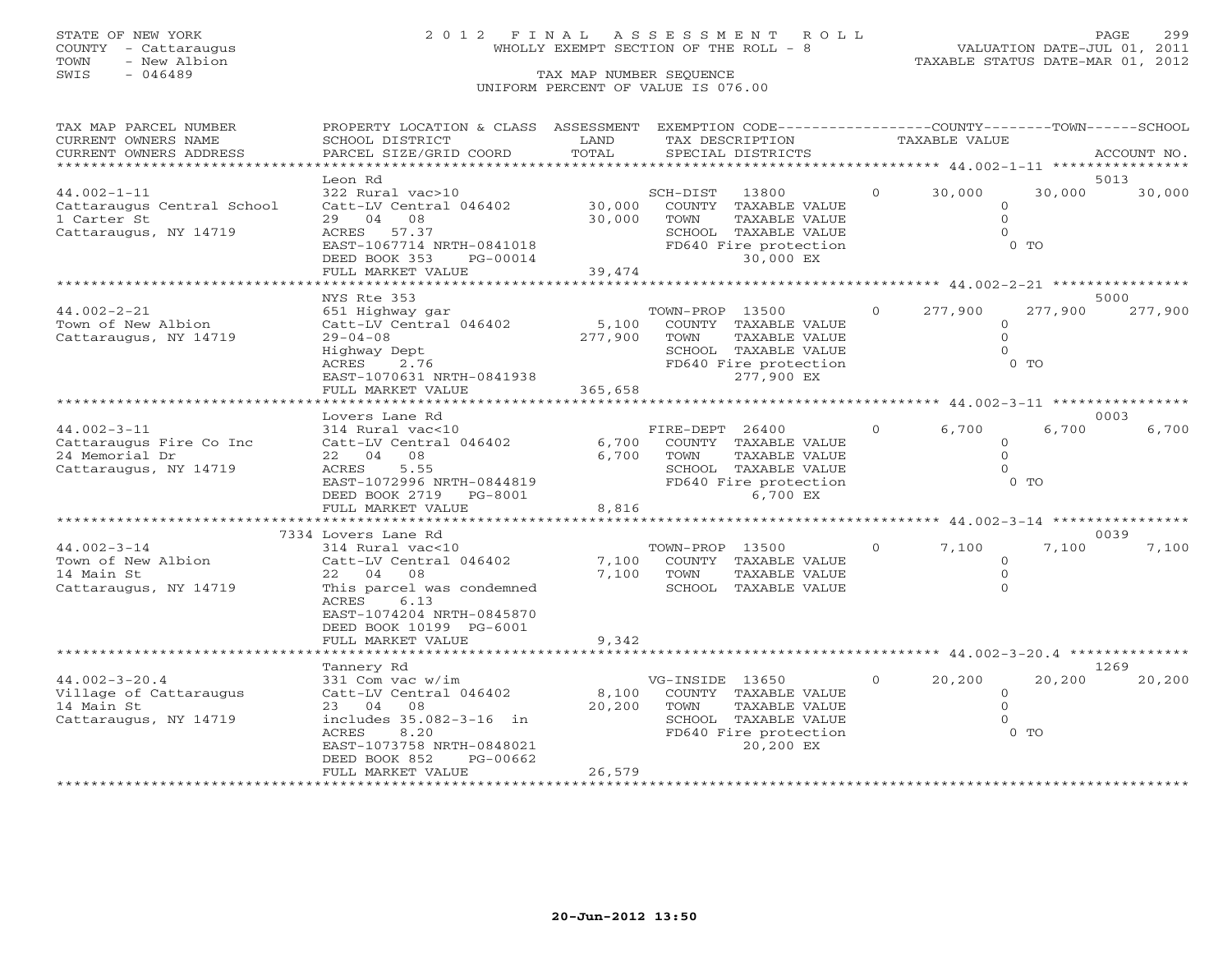# STATE OF NEW YORK 2 0 1 2 F I N A L A S S E S S M E N T R O L L PAGE 300 COUNTY - Cattaraugus WHOLLY EXEMPT SECTION OF THE ROLL - 8 VALUATION DATE-JUL 01, 2011

TOWN - New Albion TAXABLE STATUS DATE-MAR 01, 2012

| TAX MAP PARCEL NUMBER<br>CURRENT OWNERS NAME | PROPERTY LOCATION & CLASS ASSESSMENT<br>SCHOOL DISTRICT  | LAND         | EXEMPTION CODE-----------------COUNTY-------TOWN------SCHOOL<br>TAX DESCRIPTION |          | TAXABLE VALUE    |                                               |             |
|----------------------------------------------|----------------------------------------------------------|--------------|---------------------------------------------------------------------------------|----------|------------------|-----------------------------------------------|-------------|
| CURRENT OWNERS ADDRESS                       | PARCEL SIZE/GRID COORD                                   | TOTAL        | SPECIAL DISTRICTS                                                               |          |                  |                                               | ACCOUNT NO. |
| + + + + + + + + + + + + + + +                |                                                          |              |                                                                                 |          |                  |                                               |             |
|                                              | Lovers Lane Rd                                           |              |                                                                                 |          |                  |                                               | 5037        |
| $44.002 - 3 - 24$                            | 695 Cemetery                                             |              | CEMETERY<br>27350                                                               | $\Omega$ | 5,600            | 5,600                                         | 5,600       |
| Liberty Park Cemetery                        | Catt-LV Central 046402                                   | 5,600        | COUNTY TAXABLE VALUE                                                            |          | $\circ$          |                                               |             |
| Cattaraugus, NY 14719                        | 22 04 08                                                 | 5,600        | TOWN<br>TAXABLE VALUE                                                           |          | $\Omega$         |                                               |             |
|                                              | $-12-23$<br>Cemeter-                                     |              | SCHOOL TAXABLE VALUE                                                            |          | $\Omega$         |                                               |             |
|                                              | 1.40<br>ACRES                                            |              | FD640 Fire protection                                                           |          |                  | $0$ TO                                        |             |
|                                              | EAST-1072877 NRTH-0846563                                |              | 5,600 EX                                                                        |          |                  |                                               |             |
|                                              | DEED BOOK 188<br>PG-00068                                |              |                                                                                 |          |                  |                                               |             |
|                                              | FULL MARKET VALUE<br>* * * * * * * * * * * * * * * * * * | 7,368        | **************************                                                      |          |                  |                                               |             |
|                                              |                                                          |              |                                                                                 |          |                  | *************** 44.002-3-26 ***************** | 1400        |
| $44.002 - 3 - 26$                            | Memorial Dr<br>314 Rural vac<10                          |              | FIRE-DEPT 26400                                                                 | $\Omega$ | 4,900            | 4,900                                         | 4,900       |
| Cattaraugus Fire Co Inc                      | Catt-LV Central 046402                                   |              | 4,900 COUNTY TAXABLE VALUE                                                      |          | $\Omega$         |                                               |             |
| 24 Memorial Dr                               | 22 04 08                                                 | 4,900        | TOWN<br>TAXABLE VALUE                                                           |          | $\Omega$         |                                               |             |
| Cattaraugus, NY 14719                        | 2.50<br>ACRES                                            |              | SCHOOL TAXABLE VALUE                                                            |          |                  |                                               |             |
|                                              | EAST-1072877 NRTH-0845251                                |              | FD640 Fire protection                                                           |          |                  | $0$ TO                                        |             |
|                                              | FULL MARKET VALUE                                        | 6,447        | 4,900 EX                                                                        |          |                  |                                               |             |
|                                              |                                                          |              |                                                                                 |          |                  |                                               |             |
|                                              | Leon Rd                                                  |              |                                                                                 |          |                  |                                               | 5028        |
| $44.003 - 1 - 18$                            | 620 Religious                                            |              | RELIGIOUS 25110                                                                 | $\Omega$ | 27,200           | 27,200                                        | 27,200      |
| Community Church                             | Catt-LV Central 046402                                   | 1,400        | COUNTY TAXABLE VALUE                                                            |          | $\Omega$         |                                               |             |
| Cattaraugus, NY 14719                        | 35 04 08                                                 |              | 27,200 TOWN<br>TAXABLE VALUE                                                    |          | $\Omega$         |                                               |             |
|                                              | FRNT 65.00 DPTH 130.00                                   |              | SCHOOL TAXABLE VALUE                                                            |          | $\Omega$         |                                               |             |
|                                              | EAST-1065079 NRTH-0834126<br>FULL MARKET VALUE           | 35,789       | FD640 Fire protection<br>27,200 EX                                              |          |                  | $0$ TO                                        |             |
|                                              | ********************                                     |              |                                                                                 |          |                  | ******** $44.003 - 1 - 35$ **********         |             |
|                                              | Tug Hill Rd                                              |              |                                                                                 |          |                  |                                               | 5039        |
| $44.003 - 1 - 35$                            | 695 Cemetery                                             |              | 27350<br>CEMETERY                                                               | $\Omega$ | 5,000            | 5,000                                         | 5,000       |
| Tug Hill Cemetery                            | Catt-LV Central 046402                                   | 5,000        | COUNTY TAXABLE VALUE                                                            |          | $\Omega$         |                                               |             |
| Cattaraugus, NY 14719                        | $35 - 04 - 08$                                           | 5,000        | <b>TOWN</b><br><b>TAXABLE VALUE</b>                                             |          | $\Omega$         |                                               |             |
|                                              | $ACRES$ 1.25                                             |              | SCHOOL TAXABLE VALUE                                                            |          | $\Omega$         |                                               |             |
|                                              | EAST-1063711 NRTH-0833548                                |              | FD640 Fire protection                                                           |          |                  | $0$ TO                                        |             |
|                                              | FULL MARKET VALUE                                        | 6,579        | 5,000 EX                                                                        |          |                  |                                               |             |
|                                              | ************************                                 | ************ | ************************* 44.003-2-1 ******************                         |          |                  |                                               |             |
|                                              | Mosher Hollow Rd                                         |              |                                                                                 | $\Omega$ |                  | 4,600                                         | 5040        |
| $44.003 - 2 - 1$<br>Mosher Hollow Cemetery   | 695 Cemetery<br>Catt-LV Central 046402                   | 4,600        | <b>CEMETERY</b><br>27350<br>COUNTY TAXABLE VALUE                                |          | 4,600<br>$\circ$ |                                               | 4,600       |
| Cattaraugus, NY 14719                        | $44 - 04 - 08$                                           | 4,600        | TOWN<br>TAXABLE VALUE                                                           |          | $\Omega$         |                                               |             |
|                                              | $-B1 \ 42-6$<br>Cemeter-                                 |              | SCHOOL TAXABLE VALUE                                                            |          | $\Omega$         |                                               |             |
|                                              | 1.16<br>ACRES                                            |              | FD640 Fire protection                                                           |          |                  | $0$ TO                                        |             |
|                                              | EAST-1059389 NRTH-0839302                                |              | 4,600 EX                                                                        |          |                  |                                               |             |
|                                              | DEED BOOK 273<br>PG-00478                                |              |                                                                                 |          |                  |                                               |             |
|                                              | FULL MARKET VALUE                                        | 6,053        |                                                                                 |          |                  |                                               |             |
|                                              |                                                          |              |                                                                                 |          |                  |                                               |             |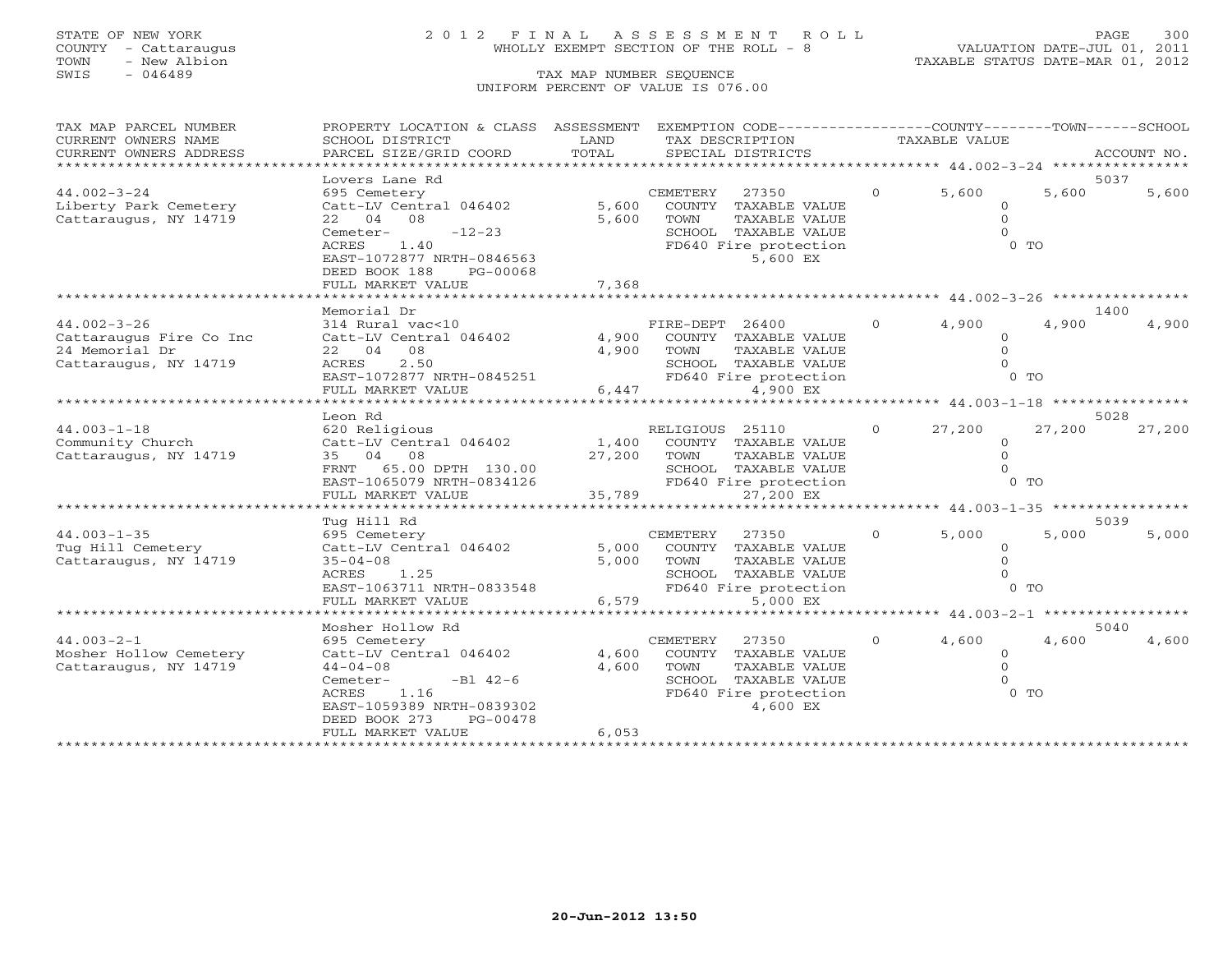TOWN - New Albion TAXABLE STATUS DATE-MAR 01, 2012 TOWN - New Albion<br>
SWIS - 046489 TAX MAP NUMBER SEQUENCE

# STATE OF NEW YORK 2 0 1 2 F I N A L A S S E S S M E N T R O L L PAGE 301 COUNTY - Cattaraugus WHOLLY EXEMPT SECTION OF THE ROLL - 8 VALUATION DATE-JUL 01, 2011

## UNIFORM PERCENT OF VALUE IS 076.00

| TAX MAP PARCEL NUMBER<br>CURRENT OWNERS NAME                                                                               | PROPERTY LOCATION & CLASS ASSESSMENT EXEMPTION CODE----------------COUNTY-------TOWN------SCHOOL<br>SCHOOL DISTRICT                                                              | LAND                    | TAX DESCRIPTION          |                                                                                                      |                | <b>TAXABLE VALUE</b> |                                                      |                 |
|----------------------------------------------------------------------------------------------------------------------------|----------------------------------------------------------------------------------------------------------------------------------------------------------------------------------|-------------------------|--------------------------|------------------------------------------------------------------------------------------------------|----------------|----------------------|------------------------------------------------------|-----------------|
| CURRENT OWNERS ADDRESS                                                                                                     | PARCEL SIZE/GRID COORD                                                                                                                                                           | TOTAL                   |                          | SPECIAL DISTRICTS                                                                                    |                |                      |                                                      | ACCOUNT NO.     |
| **************************                                                                                                 |                                                                                                                                                                                  |                         |                          |                                                                                                      |                |                      |                                                      |                 |
| $44.003 - 2 - 2.1$<br>State of New York<br>Attn: County Treasurer<br>303 Court St<br>Little Valley, NY 14755               | Mosher Hollow Rd<br>971 Wetlands<br>Catt-LV Central 046402<br>44/52/53 04 08<br>Conewango Crk Wtshd-13<br>ACRES 257.50<br>EAST-1059679 NRTH-0837586<br>DEED BOOK 800<br>PG-00625 | 100,000<br>100,000      | NYS OWNED 12100<br>TOWN  | COUNTY TAXABLE VALUE<br>TAXABLE VALUE<br>SCHOOL TAXABLE VALUE<br>FD640 Fire protection<br>100,000 EX | $\Omega$       | 100,000              | 100,000<br>$\circ$<br>$\Omega$<br>$\Omega$<br>$0$ TO | 0313<br>100,000 |
|                                                                                                                            | FULL MARKET VALUE                                                                                                                                                                | 131,579                 |                          |                                                                                                      |                |                      |                                                      |                 |
|                                                                                                                            |                                                                                                                                                                                  |                         |                          |                                                                                                      |                |                      |                                                      |                 |
| $44.003 - 2 - 28.2$<br>Conewango Creek Watershed<br>Pine St<br>South Dayton, NY 14138                                      | Mosher Hollow Rd<br>314 Rural vac<10<br>Catt-LV Central 046402<br>$44 - 04$<br>$-08$<br>ACRES 3.46<br>EAST-1062101 NRTH-0836870<br>DEED BOOK 803<br>PG-00866                     | 5,500<br>5,500          | NYS OWNED 12100<br>TOWN  | COUNTY TAXABLE VALUE<br>TAXABLE VALUE<br>SCHOOL TAXABLE VALUE<br>FD640 Fire protection<br>5,500 EX   | $\Omega$       | 5,500                | 5,500<br>$\Omega$<br>$\Omega$<br>$\Omega$<br>$0$ TO  | 5044<br>5,500   |
|                                                                                                                            | FULL MARKET VALUE                                                                                                                                                                | 7,237                   |                          |                                                                                                      |                |                      |                                                      |                 |
|                                                                                                                            | 9447 Pleasant Valley Rd                                                                                                                                                          |                         |                          |                                                                                                      |                |                      |                                                      | 1548            |
| $44.004 - 2 - 23.3$<br>Cattaraugus-Little Valley Sch Catt-LV Central 046402<br>207 Rock City St<br>Little Valley, NY 14755 | 331 Com vac w/im<br>ACRES 19.18<br>EAST-1074947 NRTH-0838628<br>DEED BOOK 9289 PG-5005                                                                                           | 13,600<br>2500,000      | SCH-DIST 13800<br>TOWN   | COUNTY TAXABLE VALUE<br>TAXABLE VALUE<br>SCHOOL TAXABLE VALUE                                        | $\Omega$       | 2500,000             | 2500,000<br>$\Omega$<br>$\mathbf{0}$<br>$\Omega$     | 2500,000        |
|                                                                                                                            | FULL MARKET VALUE                                                                                                                                                                | 3289,474                |                          |                                                                                                      |                |                      |                                                      |                 |
|                                                                                                                            | NYS Rte 353                                                                                                                                                                      |                         |                          |                                                                                                      |                |                      |                                                      | 1477            |
| $45.003 - 2 - 6.2$<br>Village of Cattaraugus<br>14 Main St<br>Cattaraugus, NY 14719                                        | 822 Water supply<br>Catt-LV Central 046402<br>03 04 08<br>FRNT 80.00 DPTH 90.00<br>EAST-1080924 NRTH-0831940<br>DEED BOOK 999<br>PG-1149                                         | 1,000<br>31,200         | VG-OUTSIDE 13740<br>TOWN | COUNTY TAXABLE VALUE<br>TAXABLE VALUE<br>SCHOOL TAXABLE VALUE                                        | $\circ$        | 31,200               | 31,200<br>$\circ$<br>$\mathbf{0}$<br>$\Omega$        | 31,200          |
|                                                                                                                            | FULL MARKET VALUE                                                                                                                                                                | 41,053                  |                          |                                                                                                      |                |                      |                                                      |                 |
|                                                                                                                            |                                                                                                                                                                                  |                         |                          |                                                                                                      |                |                      |                                                      | 1478            |
| $45.003 - 2 - 12$<br>Village of Cattaraugus<br>14 Main St<br>Cattaraugus, NY 14719                                         | NYS Rte 353<br>822 Water supply<br>Catt-LV Central 046402<br>03 04 08<br>FRNT 100.00 DPTH 100.00<br>EAST-1080995 NRTH-0831831<br>DEED BOOK 999<br>PG-1151<br>FULL MARKET VALUE   | 1,000<br>1,000<br>1,316 | VG-OUTSIDE 13740<br>TOWN | COUNTY TAXABLE VALUE<br>TAXABLE VALUE<br>SCHOOL TAXABLE VALUE<br>FD640 Fire protection<br>1,000 EX   | $\overline{0}$ | 1,000                | 1,000<br>$\Omega$<br>$\Omega$<br>$\Omega$<br>$0$ To  | 1,000           |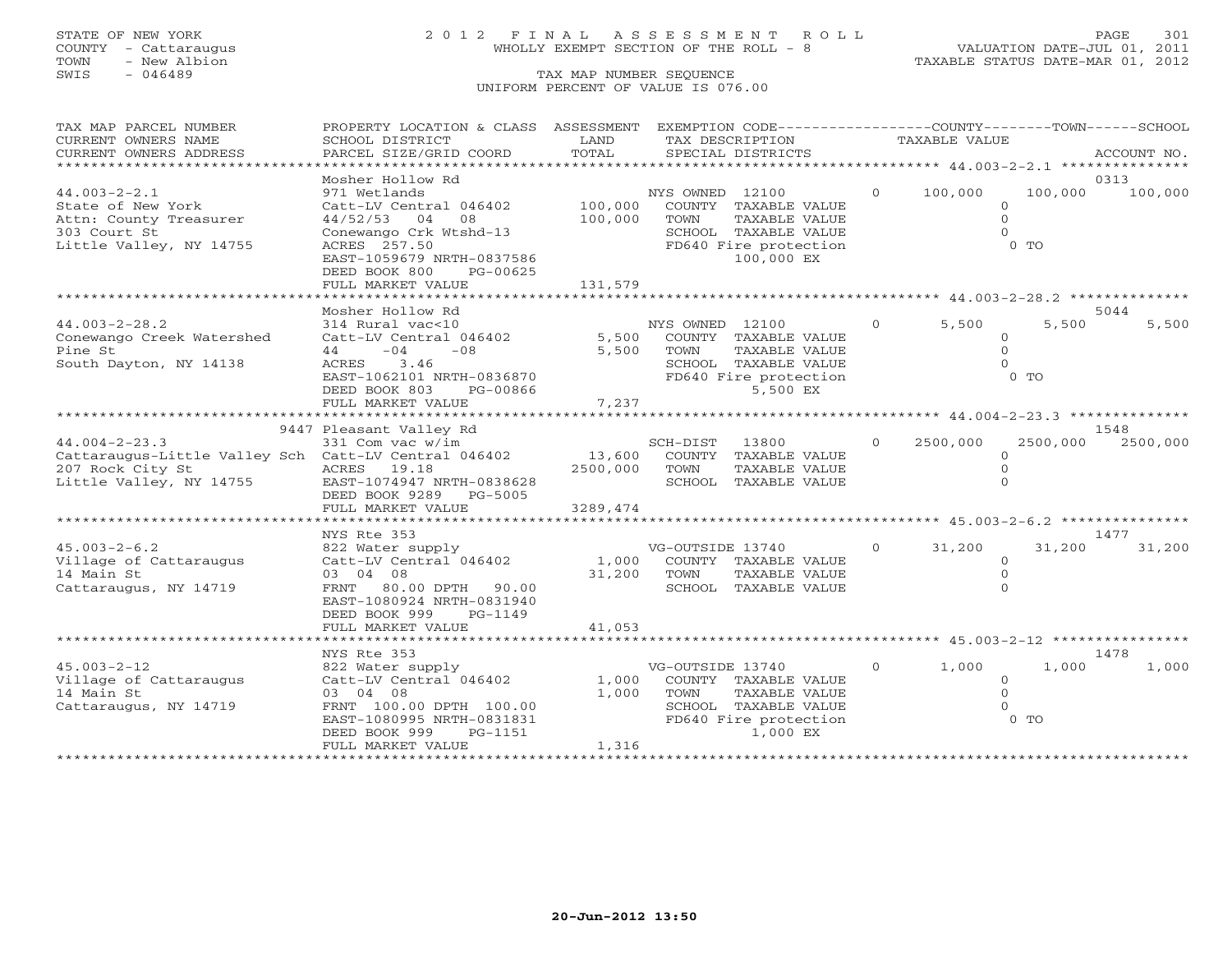# STATE OF NEW YORK 2 0 1 2 F I N A L A S S E S S M E N T R O L L PAGE 302 COUNTY - Cattaraugus WHOLLY EXEMPT SECTION OF THE ROLL - 8 VALUATION DATE-JUL 01, 2011

| TAX MAP PARCEL NUMBER          | PROPERTY LOCATION & CLASS ASSESSMENT EXEMPTION CODE---------------COUNTY-------TOWN------SCHOOL |        |                             |                |                |                |             |
|--------------------------------|-------------------------------------------------------------------------------------------------|--------|-----------------------------|----------------|----------------|----------------|-------------|
| CURRENT OWNERS NAME            | SCHOOL DISTRICT                                                                                 | LAND   | TAX DESCRIPTION             |                | TAXABLE VALUE  |                |             |
| CURRENT OWNERS ADDRESS         | PARCEL SIZE/GRID COORD                                                                          | TOTAL  | SPECIAL DISTRICTS           |                |                |                | ACCOUNT NO. |
| ****************************** |                                                                                                 |        |                             |                |                |                |             |
|                                | NYS Rte 353                                                                                     |        |                             |                |                |                | 1484        |
| $45.003 - 2 - 13$              | 822 Water supply                                                                                |        | VG-OUTSIDE 13740            | $\overline{0}$ | 5,200          | 5,200          | 5,200       |
| Village of Cattaraugus         | Catt-LV Central 046402                                                                          | 5,200  | COUNTY TAXABLE VALUE        |                | $\Omega$       |                |             |
| 14 N Main St                   | 02/03<br>04 08                                                                                  | 5,200  | TOWN<br>TAXABLE VALUE       |                | $\Omega$       |                |             |
| Cattaraugus, NY 14719          | 3.00<br>ACRES                                                                                   |        | SCHOOL TAXABLE VALUE        |                | $\Omega$       |                |             |
|                                | EAST-1081352 NRTH-0831558                                                                       |        | FD640 Fire protection       |                |                | $0$ TO         |             |
|                                | DEED BOOK 162<br>PG-245                                                                         |        | 5,200 EX                    |                |                |                |             |
|                                | FULL MARKET VALUE                                                                               | 6,842  |                             |                |                |                |             |
|                                |                                                                                                 |        |                             |                |                |                |             |
|                                | Leon Rd                                                                                         |        |                             |                |                |                | 0178        |
| $53.001 - 1 - 16.1$            | 314 Rural vac<10                                                                                |        | COUNTY<br>13100             | $\circ$        | 4,000          | 4,000          | 4,000       |
| County of Cattaraugus          | Catt-LV Central 046402                                                                          | 4,000  | COUNTY TAXABLE VALUE        |                | $\circ$        |                |             |
| 303 Court St                   | 34 04 08                                                                                        | 4,000  | TOWN<br>TAXABLE VALUE       |                | $\Omega$       |                |             |
| Little Valley, NY 14755        | $1.00$ BANK<br>ACRES<br>F                                                                       |        | SCHOOL TAXABLE VALUE        |                | $\Omega$       |                |             |
|                                | EAST-1063290 NRTH-0830398                                                                       |        |                             |                |                |                |             |
|                                | DEED BOOK 1014 PG-747                                                                           |        |                             |                |                |                |             |
|                                | FULL MARKET VALUE                                                                               | 5,263  |                             |                |                |                |             |
|                                |                                                                                                 |        |                             |                |                |                |             |
|                                | 10886 Chautauqua Rd                                                                             |        |                             |                |                |                | 1497        |
| $53.001 - 2 - 1.7$             | 612 School                                                                                      |        | EDUCATION 25120             | $\Omega$       | 29,000         | 29,000         | 29,000      |
| Miller Enos J                  | Catt-LV Central 046402                                                                          | 2,600  | COUNTY TAXABLE VALUE        |                | $\circ$        |                |             |
| Miller Enos E                  | $49 - 04 - 08$                                                                                  | 29,000 | TOWN<br>TAXABLE VALUE       |                | $\Omega$       |                |             |
| 10886 Chautaugua Rd            | Amish School                                                                                    |        | SCHOOL TAXABLE VALUE        |                | $\Omega$       |                |             |
| Cattaraugus, NY 14719          | FRNT 206.00 DPTH 145.00                                                                         |        | FD640 Fire protection       |                |                | $0$ TO         |             |
|                                | EAST-1055760 NRTH-0825960                                                                       |        | 29,000 EX                   |                |                |                |             |
|                                | DEED BOOK 1015 PG-37                                                                            |        |                             |                |                |                |             |
|                                | FULL MARKET VALUE                                                                               | 38,158 |                             |                |                |                |             |
|                                |                                                                                                 |        |                             |                |                |                |             |
|                                | Chautauqua Rd                                                                                   |        |                             |                |                |                | 5043        |
| $53.002 - 1 - 14.2$            | 322 Rural vac>10                                                                                |        | NON-PROFIT 25300            | $\Omega$       | 35,200         | 35,200         | 35,200      |
| Buffalo Audubon Society        | Catt-LV Central 046402                                                                          |        | 35,200 COUNTY TAXABLE VALUE |                | $\circ$        |                |             |
| 1610 Welch Rd                  | $17/25 - 04 - 08$                                                                               | 35,200 | TAXABLE VALUE<br>TOWN       |                | $\Omega$       |                |             |
| North Java, NY 14113           | ACRES 72.35                                                                                     |        | SCHOOL TAXABLE VALUE        |                | $\Omega$       |                |             |
|                                | EAST-1071051 NRTH-0824928                                                                       |        | FD640 Fire protection       |                |                | 0 <sub>T</sub> |             |
|                                |                                                                                                 |        | 35,200 EX                   |                |                |                |             |
|                                | DEED BOOK 767<br>PG-00720                                                                       |        |                             |                |                |                |             |
|                                | FULL MARKET VALUE                                                                               | 46,316 |                             |                |                |                |             |
|                                |                                                                                                 |        |                             |                |                |                |             |
|                                | Chautauqua Rd                                                                                   |        |                             |                |                |                | 0077        |
| $53.002 - 1 - 15$              | 322 Rural vac>10                                                                                |        | NON-PROFIT 25300            | $\circ$        | 44,100         | 44,100         | 44,100      |
| Buffalo Audubon Society        | Catt-LV Central 046402                                                                          | 44,100 | COUNTY TAXABLE VALUE        |                | $\overline{O}$ |                |             |
| 1610 Welch Rd                  | $17/25 - 04 - 08$                                                                               | 44,100 | TOWN<br>TAXABLE VALUE       |                | $\mathbf{0}$   |                |             |
| North Java, NY 14113           | ACRES 103.27                                                                                    |        | SCHOOL TAXABLE VALUE        |                | $\Omega$       |                |             |
|                                | EAST-1069698 NRTH-0824764                                                                       |        | FD640 Fire protection       |                |                | 0 <sub>T</sub> |             |
|                                | DEED BOOK 602<br>PG-00438                                                                       |        | 44,100 EX                   |                |                |                |             |
|                                | FULL MARKET VALUE                                                                               | 58,026 |                             |                |                |                |             |
|                                |                                                                                                 |        |                             |                |                |                |             |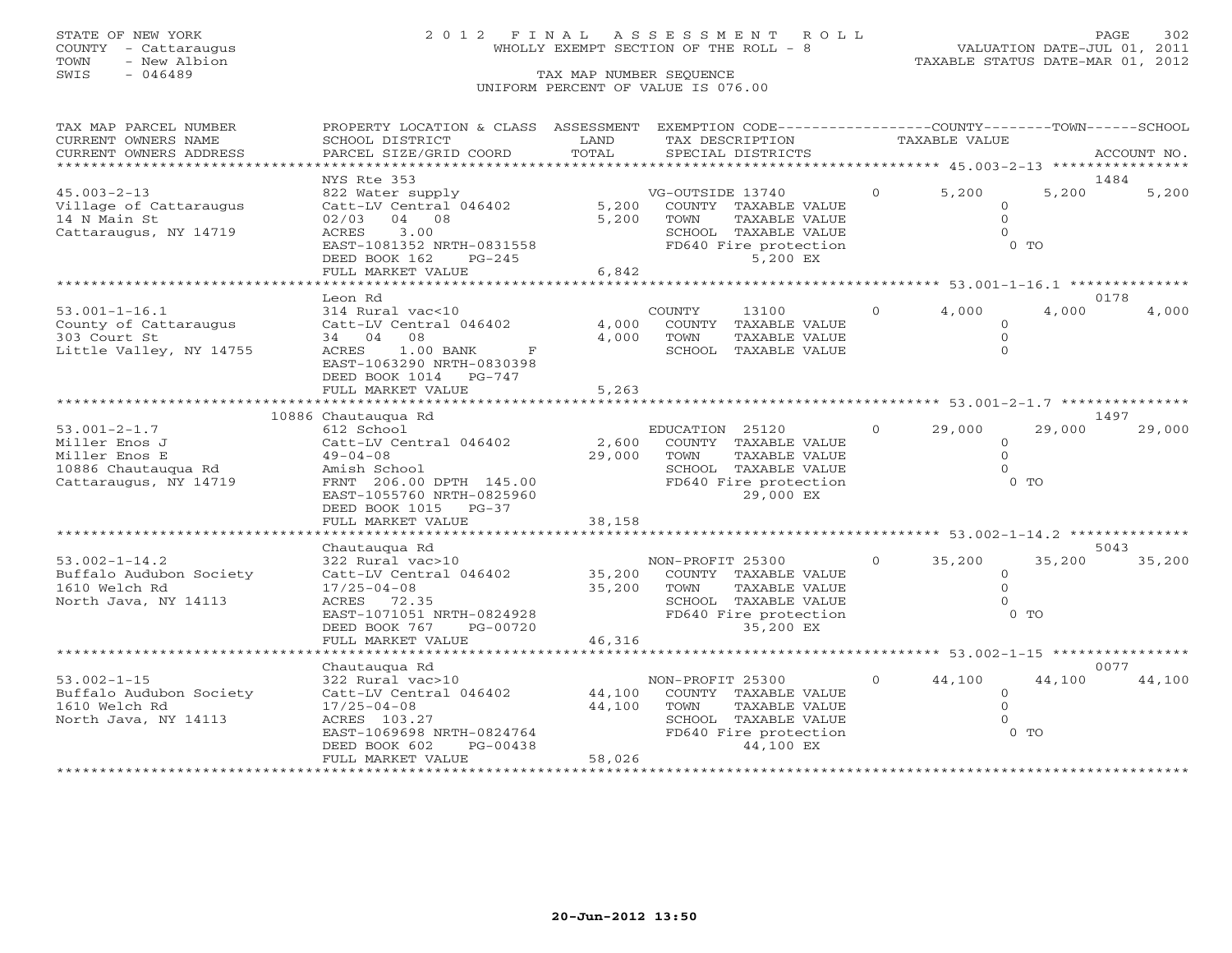# STATE OF NEW YORK 2 0 1 2 F I N A L A S S E S S M E N T R O L L PAGE 303 COUNTY - Cattaraugus WHOLLY EXEMPT SECTION OF THE ROLL - 8 VALUATION DATE-JUL 01, 2011

| TAX MAP PARCEL NUMBER<br>CURRENT OWNERS NAME | EXEMPTION CODE-----------------COUNTY-------TOWN------SCHOOL<br>PROPERTY LOCATION & CLASS ASSESSMENT<br>SCHOOL DISTRICT<br>LAND<br>TAX DESCRIPTION |         |                                               | TAXABLE VALUE  |          |         |             |
|----------------------------------------------|----------------------------------------------------------------------------------------------------------------------------------------------------|---------|-----------------------------------------------|----------------|----------|---------|-------------|
| CURRENT OWNERS ADDRESS                       | PARCEL SIZE/GRID COORD TOTAL                                                                                                                       |         | SPECIAL DISTRICTS                             |                |          |         | ACCOUNT NO. |
|                                              | Chautaugua Rd                                                                                                                                      |         |                                               |                |          | 0078    |             |
| $53.002 - 1 - 16$                            | 314 Rural vac<10                                                                                                                                   |         | NON-PROFIT 25300                              | $\Omega$       | 5,000    | 5,000   | 5,000       |
| Buffalo Audubon Society                      | Catt-LV Central 046402                                                                                                                             |         | 5,000 COUNTY TAXABLE VALUE                    |                |          |         |             |
| 1610 Welch Rd                                | 26 04 08                                                                                                                                           | 5,000   | TAXABLE VALUE<br>TOWN                         |                |          |         |             |
| North Java, NY 14113                         | 2.73<br>ACRES<br>EAST-1069453 NRTH-0826869                                                                                                         |         | SCHOOL TAXABLE VALUE<br>FD640 Fire protection |                |          | $0$ TO  |             |
|                                              | FULL MARKET VALUE                                                                                                                                  |         | 6,579<br>5,000 EX                             |                |          |         |             |
|                                              |                                                                                                                                                    |         |                                               |                |          |         |             |
|                                              | Mayo Rd                                                                                                                                            |         |                                               |                |          | 1470    |             |
| $53.002 - 1 - 19.3$                          | 311 Res vac land                                                                                                                                   |         | VG-INSIDE 13650                               | $\overline{0}$ | 2,000    | 2,000   | 2,000       |
| Village of Cattaraugus                       | Catt-LV Central 046402                                                                                                                             | 2,000   | COUNTY TAXABLE VALUE                          |                | $\Omega$ |         |             |
| 14 Main St                                   | 2.6<br>04<br>08                                                                                                                                    | 2,000   | TOWN<br>TAXABLE VALUE                         |                |          |         |             |
| Cattaraugus, NY 14719                        | FRNT 180.80 DPTH 85.00                                                                                                                             |         | SCHOOL TAXABLE VALUE                          |                | $\Omega$ |         |             |
|                                              | EAST-1069171 NRTH-0828561                                                                                                                          |         |                                               |                |          |         |             |
|                                              | DEED BOOK 00998 PG-1115<br>FULL MARKET VALUE                                                                                                       | 2,632   |                                               |                |          |         |             |
|                                              |                                                                                                                                                    |         |                                               |                |          |         |             |
|                                              | Sweeney Hill Rd                                                                                                                                    |         |                                               |                |          | 5020    |             |
| $53.002 - 2 - 9.71$                          | 837 Cell Tower                                                                                                                                     |         | <b>BOCES</b><br>13850                         | $\Omega$       | 800      | 800     | 800         |
| <b>Boces</b>                                 | Catt-LV Central 046402                                                                                                                             |         | 0 COUNTY TAXABLE VALUE                        |                | $\Omega$ |         |             |
| Sweeny Hill Rd                               | $10 - 04 - 08$                                                                                                                                     | 800     | TOWN<br>TAXABLE VALUE                         |                |          |         |             |
| Cattaraugus, NY 14719                        | Tv Tower                                                                                                                                           |         | SCHOOL TAXABLE VALUE                          |                |          |         |             |
|                                              | 0.01<br>ACRES                                                                                                                                      |         | FD640 Fire protection                         |                |          | $0$ TO  |             |
|                                              | EAST-1075769 NRTH-0829375                                                                                                                          |         | 800 EX                                        |                |          |         |             |
|                                              | FULL MARKET VALUE                                                                                                                                  | 1,053   |                                               |                |          |         |             |
|                                              | New Albion Rd                                                                                                                                      |         |                                               |                |          | 1366    |             |
| $53.002 - 2 - 16.4$                          | 210 1 Family Res                                                                                                                                   |         | NYS OWNED 12100                               | $\overline{0}$ | 163,500  | 163,500 | 163,500     |
| State of New York                            | Catt-LV Central 046402                                                                                                                             | 5,000   | COUNTY TAXABLE VALUE                          |                | $\Omega$ |         |             |
| Attn: Office of Mental Retarda 09 04 08      |                                                                                                                                                    | 163,500 | TOWN<br>TAXABLE VALUE                         |                |          |         |             |
| 44 Holland Ave                               | 2.73<br>ACRES                                                                                                                                      |         | SCHOOL TAXABLE VALUE                          |                |          |         |             |
| Albany, NY                                   | EAST-1077409 NRTH-0825454                                                                                                                          |         | FD640 Fire protection                         |                |          | $0$ TO  |             |
|                                              | DEED BOOK 00915 PG-01103                                                                                                                           |         | 163,500 EX                                    |                |          |         |             |
|                                              | FULL MARKET VALUE                                                                                                                                  | 215,132 |                                               |                |          |         |             |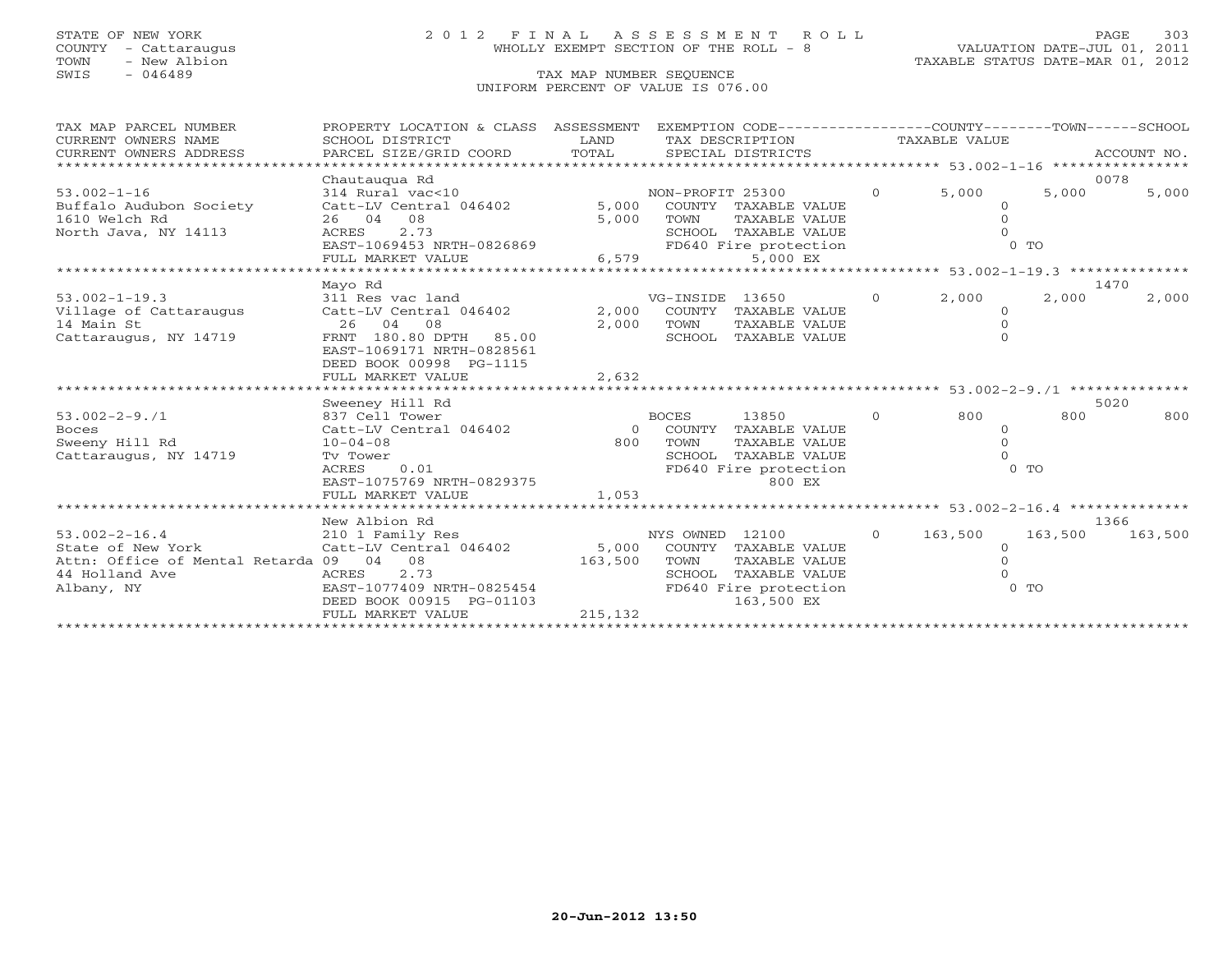### UNIFORM PERCENT OF VALUE IS 076.00 R O L L S U B S E C T I O N - - T O T A L S

#### \*\*\* S P E C I A L D I S T R I C T S U M M A R Y \*\*\*

|      |                      | TOTAL   | EXTENSTON | EXTENSION | AD VALOREM | <b>FXFMPT</b> | <b>TAXABLF</b> |
|------|----------------------|---------|-----------|-----------|------------|---------------|----------------|
| CODE | DISTRICT NAME        | PARCELS | TYPE      | VALUE     | VALUE.     | AMOUNT        | VALUE          |
|      |                      |         |           |           |            |               |                |
|      | FD640 Fire protectio |         | 23 ТОТАL  |           | 1162,400   | 1162,400      |                |

### \*\*\* S C H O O L D I S T R I C T S U M M A R Y \*\*\*

| CODE | DISTRICT NAME          | TOTAL<br>PARCELS | ASSESSED<br>LAND | ASSESSED<br>TOTAL | EXEMPT<br>AMOUNT | TOTAL<br>TAXABLE | STAR<br>AMOUNT | STAR<br>TAXABLE |
|------|------------------------|------------------|------------------|-------------------|------------------|------------------|----------------|-----------------|
|      | 046402 Catt-LV Central | 29               | 341,600          | 3715,700          | 3715,700         |                  |                |                 |
|      | $SUB - TO T AL$        | 29               | 341,600          | 3715,700          | 3715,700         |                  |                |                 |
|      | TOTAL                  | 29               | 341,600          | 3715,700          | 3715,700         |                  |                |                 |

## \*\*\* S Y S T E M C O D E S S U M M A R Y \*\*\*

### NO SYSTEM EXEMPTIONS AT THIS LEVEL

|       |                  | TOTAL   |          |          |          |
|-------|------------------|---------|----------|----------|----------|
| CODE  | DESCRIPTION      | PARCELS | COUNTY   | TOWN     | SCHOOL   |
| 12100 | NYS OWNED        |         | 269,000  | 269,000  | 269,000  |
| 13100 | COUNTY           |         | 4,000    | 4,000    | 4,000    |
| 13500 | TOWN-PROP        |         | 285,000  | 285,000  | 285,000  |
| 13650 | VG-INSIDE        |         | 22,200   | 22,200   | 22,200   |
| 13740 | VG-OUTSIDE       |         | 37,400   | 37,400   | 37,400   |
| 13800 | SCH-DIST         |         | 2546,000 | 2546,000 | 2546,000 |
| 13850 | <b>BOCES</b>     |         | 800      | 800      | 800      |
| 18020 | IND DEV          |         | 9,000    | 9,000    | 9,000    |
| 25110 | RELIGIOUS        |         | 27,200   | 27,200   | 27,200   |
| 25120 | <b>EDUCATION</b> |         | 29,000   | 29,000   | 29,000   |
| 25300 | NON-PROFIT       |         | 455,200  | 455,200  | 455,200  |
| 26400 | FIRE-DEPT        |         | 11,600   | 11,600   | 11,600   |
| 27350 | CEMETERY         |         | 19,300   | 19,300   | 19,300   |
|       | TOTAL            | 29      | 3715,700 | 3715,700 | 3715,700 |
|       |                  |         |          |          |          |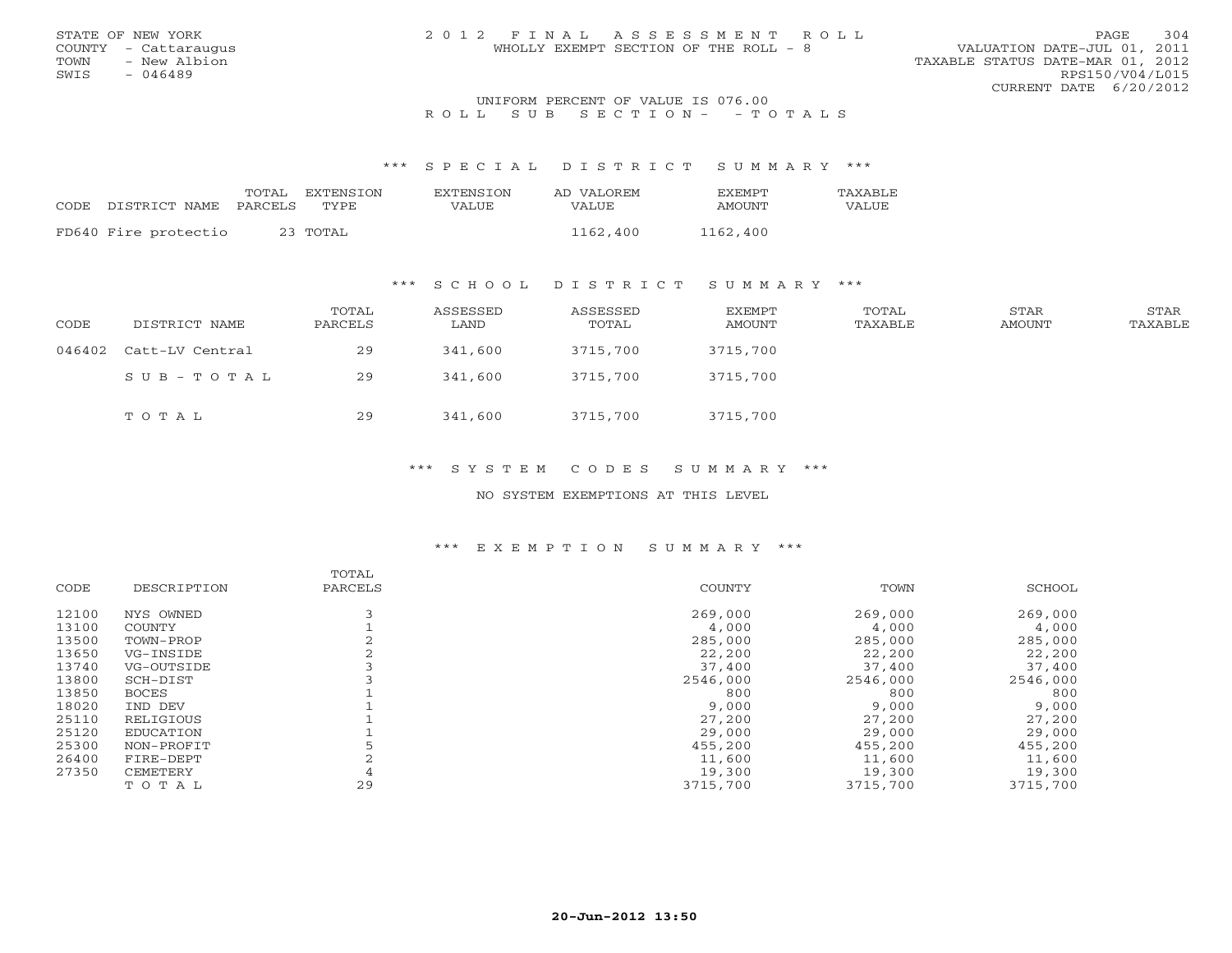| STATE OF NEW YORK                   | 2012 FINAL ASSESSMENT ROLL            | 305<br>PAGE                      |  |  |  |  |  |  |
|-------------------------------------|---------------------------------------|----------------------------------|--|--|--|--|--|--|
| COUNTY - Cattaraugus                | WHOLLY EXEMPT SECTION OF THE ROLL - 8 | VALUATION DATE-JUL 01, 2011      |  |  |  |  |  |  |
| TOWN<br>- New Albion                |                                       | TAXABLE STATUS DATE-MAR 01, 2012 |  |  |  |  |  |  |
| SWIS<br>- 046489                    |                                       | RPS150/V04/L015                  |  |  |  |  |  |  |
|                                     |                                       | CURRENT DATE 6/20/2012           |  |  |  |  |  |  |
| INITEOPM DEPOENT OF UNITE TO 076 00 |                                       |                                  |  |  |  |  |  |  |

## UNIFORM PERCENT OF VALUE IS 076.00<br>R O L L S U B S E C T I O N - - T O T A L S

| <b>ROLL</b> |      | TOTA.<br>101111 |      |       | TAXABLE | 'AXABLE | 'AXABLE            | STAR     |
|-------------|------|-----------------|------|-------|---------|---------|--------------------|----------|
| <b>SEC</b>  | 'TON | PARCELS         | LAND | TOTAL |         | TOWN    | SCHOO <sup>.</sup> | $\cdots$ |
|             |      |                 | 600  | 700   |         |         |                    |          |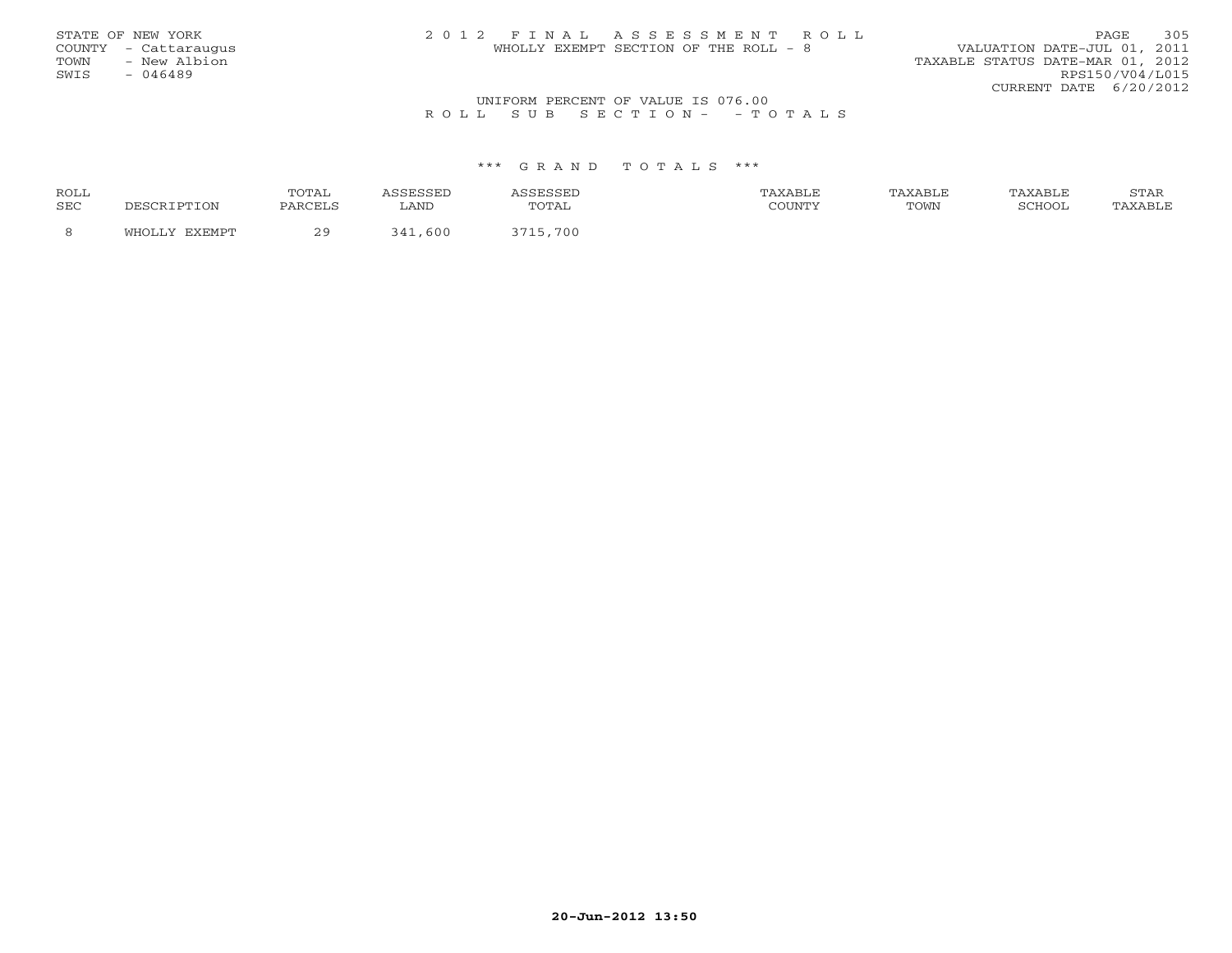| STATE OF NEW YORK    | 2012 FINAL ASSESSMENT ROLL            | 306<br>PAGE.                     |
|----------------------|---------------------------------------|----------------------------------|
| COUNTY - Cattaraugus | WHOLLY EXEMPT SECTION OF THE ROLL - 8 | VALUATION DATE-JUL 01, 2011      |
| - New Albion<br>TOWN |                                       | TAXABLE STATUS DATE-MAR 01, 2012 |
| SWIS<br>$-046489$    |                                       | RPS150/V04/L015                  |
|                      | UNIFORM PERCENT OF VALUE IS 076.00    | CURRENT DATE 6/20/2012           |
|                      |                                       |                                  |
|                      | ROLL SECTION TOTALS                   |                                  |

| CODE | DISTRICT NAME PARCELS | TOTAL EXTENSION<br>TYPE. | <b>EXTENSION</b><br>VALUE | AD VALOREM<br>VALUE | <b>FXFMPT</b><br>AMOUNT | TAXABLE<br>VALUE |
|------|-----------------------|--------------------------|---------------------------|---------------------|-------------------------|------------------|
|      | FD640 Fire protectio  | 23 TOTAL                 |                           | 1162,400            | 1162,400                |                  |

### \*\*\* S C H O O L D I S T R I C T S U M M A R Y \*\*\*

| CODE   | DISTRICT NAME   | TOTAL<br>PARCELS | ASSESSED<br>LAND | ASSESSED<br>TOTAL | EXEMPT<br>AMOUNT | TOTAL<br>TAXABLE | STAR<br>AMOUNT | <b>STAR</b><br>TAXABLE |
|--------|-----------------|------------------|------------------|-------------------|------------------|------------------|----------------|------------------------|
| 046402 | Catt-LV Central | 29               | 341,600          | 3715,700          | 3715,700         |                  |                |                        |
|        | SUB-TOTAL       | 29               | 341,600          | 3715,700          | 3715,700         |                  |                |                        |
|        | TOTAL           | 29               | 341,600          | 3715,700          | 3715,700         |                  |                |                        |

## \*\*\* S Y S T E M C O D E S S U M M A R Y \*\*\*

#### NO SYSTEM EXEMPTIONS AT THIS LEVEL

|       |                  | TOTAL   |          |          |          |
|-------|------------------|---------|----------|----------|----------|
| CODE  | DESCRIPTION      | PARCELS | COUNTY   | TOWN     | SCHOOL   |
| 12100 | NYS OWNED        |         | 269,000  | 269,000  | 269,000  |
| 13100 | COUNTY           |         | 4,000    | 4,000    | 4,000    |
| 13500 | TOWN-PROP        |         | 285,000  | 285,000  | 285,000  |
| 13650 | VG-INSIDE        |         | 22,200   | 22,200   | 22,200   |
| 13740 | VG-OUTSIDE       |         | 37,400   | 37,400   | 37,400   |
| 13800 | SCH-DIST         |         | 2546,000 | 2546,000 | 2546,000 |
| 13850 | <b>BOCES</b>     |         | 800      | 800      | 800      |
| 18020 | IND DEV          |         | 9,000    | 9,000    | 9,000    |
| 25110 | RELIGIOUS        |         | 27,200   | 27,200   | 27,200   |
| 25120 | <b>EDUCATION</b> |         | 29,000   | 29,000   | 29,000   |
| 25300 | NON-PROFIT       |         | 455,200  | 455,200  | 455,200  |
| 26400 | FIRE-DEPT        |         | 11,600   | 11,600   | 11,600   |
| 27350 | CEMETERY         |         | 19,300   | 19,300   | 19,300   |
|       | TOTAL            | 29      | 3715,700 | 3715,700 | 3715,700 |
|       |                  |         |          |          |          |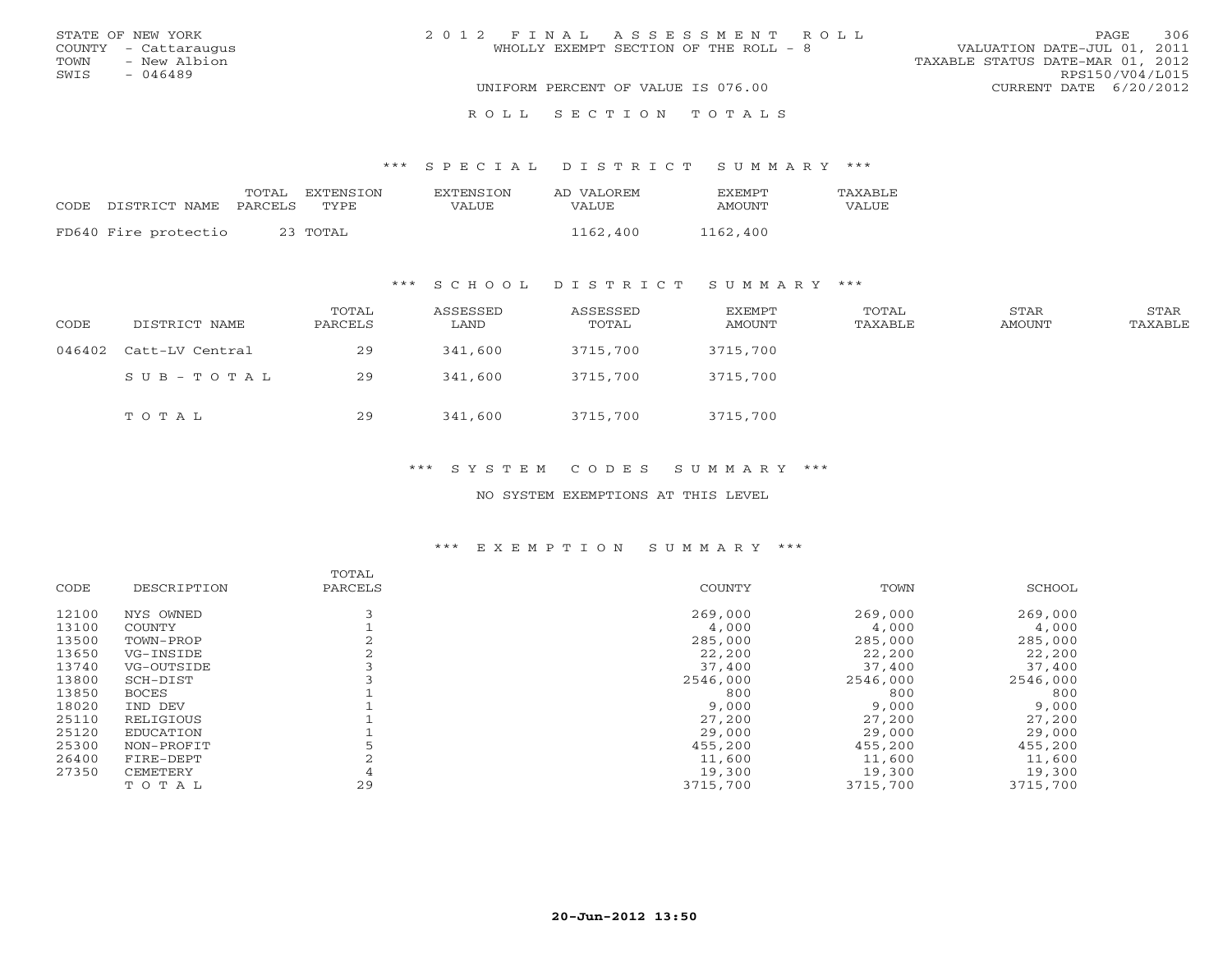|      | STATE OF NEW YORK    | 2012 FINAL ASSESSMENT ROLL            | PAGE                             | 307 |
|------|----------------------|---------------------------------------|----------------------------------|-----|
|      | COUNTY - Cattaraugus | WHOLLY EXEMPT SECTION OF THE ROLL - 8 | VALUATION DATE-JUL 01, 2011      |     |
|      | TOWN - New Albion    |                                       | TAXABLE STATUS DATE-MAR 01, 2012 |     |
| SWIS | $-046489$            |                                       | RPS150/V04/L015                  |     |
|      |                      | UNIFORM PERCENT OF VALUE IS 076.00    | CURRENT DATE 6/20/2012           |     |
|      |                      | ROLL SECTION TOTALS                   |                                  |     |

| ROLL |        | TOTAL                                     |                               |       | ABLF:    | 'AXABLF | XABL.             | 7 <sub>m</sub><br>. |
|------|--------|-------------------------------------------|-------------------------------|-------|----------|---------|-------------------|---------------------|
| SEC  | IPTION | <b>DADCET C</b>                           | LAND                          | TOTAL | CCTINTM1 | TOWN    | $\alpha$ $\alpha$ |                     |
|      | FYFMDT | $\sim$ $\sim$<br>$\overline{\phantom{a}}$ | 600<br>$\sim$ $\prime$ $\sim$ | 700   |          |         |                   |                     |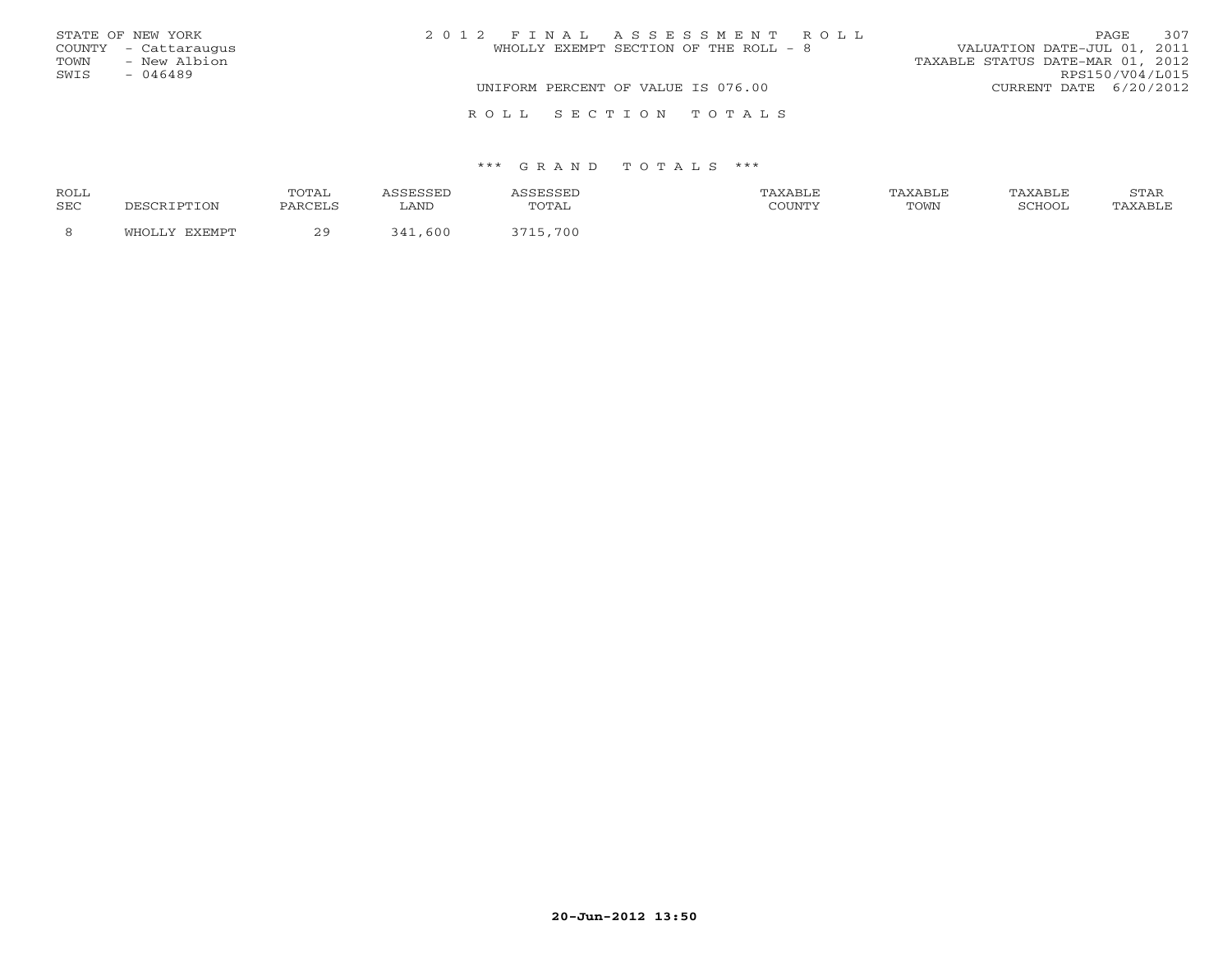| STATE OF NEW YORK    | 2012 FINAL ASSESSMENT ROLL         | <b>PAGE</b>                      | 308 |
|----------------------|------------------------------------|----------------------------------|-----|
| COUNTY - Cattaraugus |                                    | VALUATION DATE-JUL 01, 2011      |     |
| TOWN - New Albion    |                                    | TAXABLE STATUS DATE-MAR 01, 2012 |     |
| SWIS<br>- 046489     | SWIS TOTALS                        | RPS150/V04/L015                  |     |
|                      | UNIFORM PERCENT OF VALUE IS 076.00 | CURRENT DATE 6/20/2012           |     |

| CODE DISTRICT NAME PARCELS TYPE | TOTAL. | EXTENSTON | <b>EXTENSION</b><br>VALUE | AD VALOREM<br><b>VALUE</b> | FXEMPT<br>AMOUNT | <b>TAXABLF</b><br>VALUE |
|---------------------------------|--------|-----------|---------------------------|----------------------------|------------------|-------------------------|
| FD640 Fire protectio            |        | 802 TOTAL |                           | 37879,968                  | 1162,400         | 36717,568               |

### \*\*\* S C H O O L D I S T R I C T S U M M A R Y \*\*\*

| CODE                       | DISTRICT NAME                                            | TOTAL<br>PARCELS | ASSESSED<br>LAND     | ASSESSED<br>TOTAL    | EXEMPT<br>AMOUNT | TOTAL<br>TAXABLE     | STAR<br>AMOUNT      | STAR<br>TAXABLE      |
|----------------------------|----------------------------------------------------------|------------------|----------------------|----------------------|------------------|----------------------|---------------------|----------------------|
| 040404<br>046402<br>063001 | Illegal School<br>Catt-LV Central<br>Pine Valley Central | 805<br>15        | 11289,030<br>270,700 | 40353,511<br>532,357 | 4650,030         | 35703,481<br>532,357 | 8948,612<br>129,840 | 26754,869<br>402,517 |
|                            | $S \cup B - T \cup T A$                                  | 821              | 11559,730            | 40885,868            | 4650,030         | 36235,838            | 9078,452            | 27157,386            |
|                            | TOTAL                                                    | 821              | 11559,730            | 40885,868            | 4650,030         | 36235,838            | 9078,452            | 27157,386            |

### \*\*\* S Y S T E M C O D E S S U M M A R Y \*\*\*

| CODE           | DESCRIPTION                       | TOTAL<br>PARCELS | COUNTY | TOWN | SCHOOL |
|----------------|-----------------------------------|------------------|--------|------|--------|
| 50001<br>50005 | SCHL TAXBL<br>TOWN TAXBL<br>TOTAL | л.<br>л.<br>∠    |        |      |        |

| CODE  | DESCRIPTION  | TOTAL<br>PARCELS | <b>COUNTY</b> | TOWN     | SCHOOL   |
|-------|--------------|------------------|---------------|----------|----------|
| 12100 | NYS OWNED    |                  | 269,000       | 269,000  | 269,000  |
| 13100 | COUNTY       |                  | 4,000         | 4,000    | 4,000    |
| 13500 | TOWN-PROP    |                  | 285,000       | 285,000  | 285,000  |
| 13650 | VG-INSIDE    |                  | 22,200        | 22,200   | 22,200   |
| 13740 | VG-OUTSIDE   |                  | 37,400        | 37,400   | 37,400   |
| 13800 | SCH-DIST     |                  | 2546,000      | 2546,000 | 2546,000 |
| 13850 | <b>BOCES</b> |                  | 800           | 800      | 800      |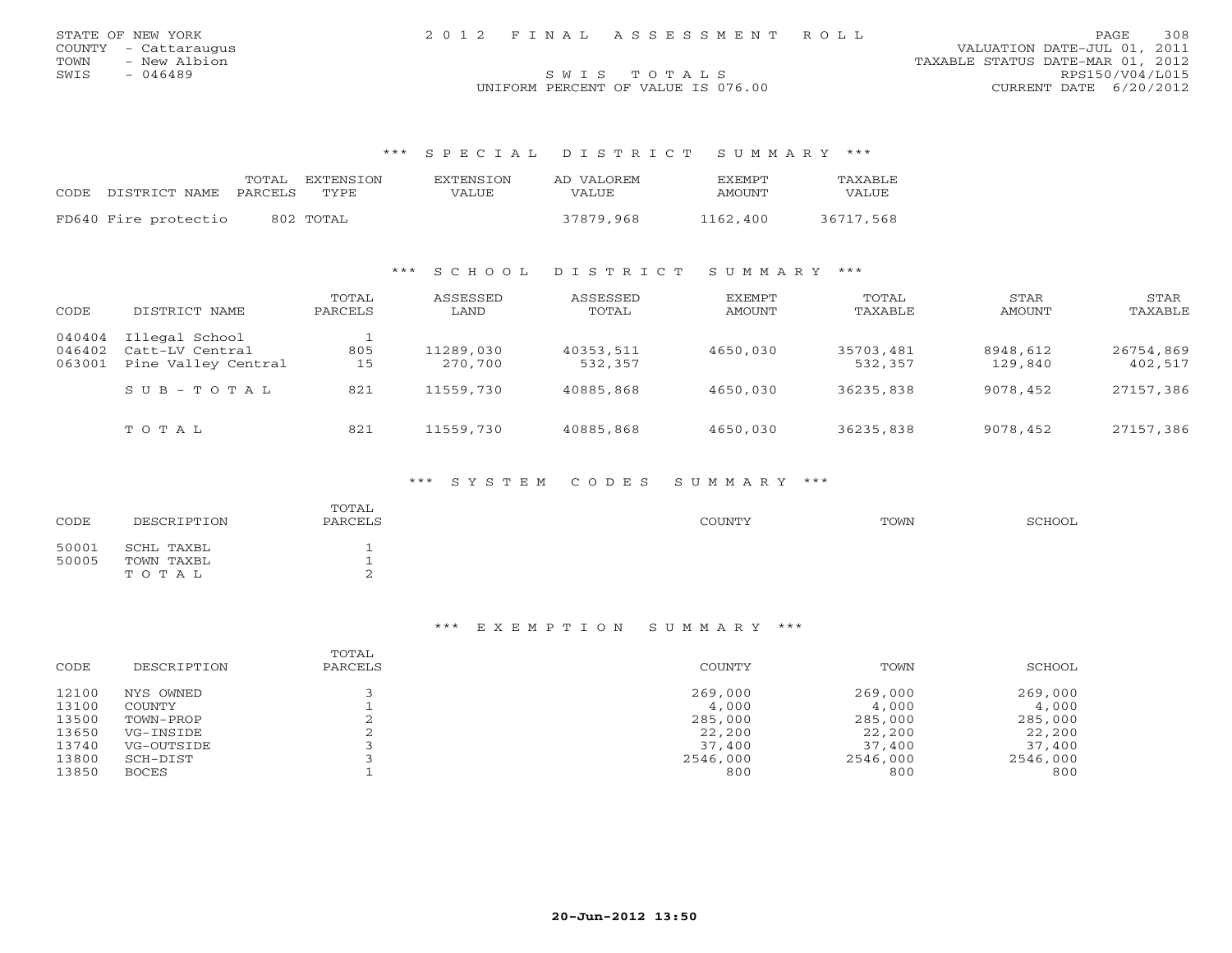COUNTY - Cattaraugus VALUATION DATE-JUL 01, 2011 TOWN - New Albion (1, 2012)<br>S W I S T O T A L S T O T A L S T S T S RPS150/V04/L015  $S$  W I S  $T$  O T A L S RPS150/V04/L015 UNIFORM PERCENT OF VALUE IS 076.00 CURRENT DATE 6/20/2012

### \*\*\* E X E M P T I O N S U M M A R Y \*\*\*

|       |                  | TOTAL          |          |          |           |
|-------|------------------|----------------|----------|----------|-----------|
| CODE  | DESCRIPTION      | PARCELS        | COUNTY   | TOWN     | SCHOOL    |
| 18020 | IND DEV          |                | 9,000    | 9,000    | 9,000     |
| 25110 | RELIGIOUS        |                | 27,200   | 27,200   | 27,200    |
| 25120 | <b>EDUCATION</b> |                | 29,000   | 29,000   | 29,000    |
| 25300 | NON-PROFIT       |                | 455,200  | 455,200  | 455,200   |
| 26400 | FIRE-DEPT        |                | 11,600   | 11,600   | 11,600    |
| 27350 | CEMETERY         | 4              | 19,300   | 19,300   | 19,300    |
| 32252 | STATE C          |                | 103,000  |          |           |
| 33302 | XMPT CTY         | $\overline{2}$ | 20,900   |          |           |
| 41003 | VET PRO T        | 19             |          | 494,400  |           |
| 41103 | VET TOWN         | $\mathbf{1}$   |          | 4,800    |           |
| 41122 | WVET CO          | 26             | 195,381  |          |           |
| 41132 | CVET CO          | 26             | 297,790  |          |           |
| 41142 | DVET CO          | 6              | 31,165   |          |           |
| 41162 | $CW_15_VET/$     |                | 22,512   |          |           |
| 41172 | CW_DISBLD_       |                | 31,200   |          |           |
| 41700 | AG BLDG          | 6              | 95,550   | 95,550   | 95,550    |
| 41720 | AG DIST          | 32             | 353,087  | 353,087  | 353,087   |
| 41730 | AG DISTOUT       | $\mathbf{1}$   | 2,029    | 2,029    | 2,029     |
| 41800 | AGED C/T/S       | 25             | 445,032  | 420,957  | 469,029   |
| 41801 | AGED C/T         | 4              | 69,537   | 70,712   |           |
| 41834 | SR STAR          | 86             |          |          | 3369,127  |
| 41854 | RES STAR         | 246            |          |          | 5709,325  |
| 42100 | SILO T/C/S       | $\overline{c}$ | 8,875    | 8,875    | 8,875     |
| 47610 | BUS C/T/S        |                | 5,760    | 5,760    | 5,760     |
|       | TOTAL            | 517            | 5397,518 | 5171,870 | 13728,482 |
|       |                  |                |          |          |           |

| ROLL<br><b>SEC</b> | DESCRIPTION      | TOTAL<br>PARCELS | ASSESSED<br>LAND | ASSESSED<br>TOTAL | TAXABLE<br>COUNTY | TAXABLE<br>TOWN | TAXABLE<br>SCHOOL | STAR<br>TAXABLE |
|--------------------|------------------|------------------|------------------|-------------------|-------------------|-----------------|-------------------|-----------------|
|                    | TAXABLE          | 764              | 11092,280        | 33802,992         | 32224,174         | 32346,822       | 32868,662         | 23790,210       |
|                    | STATE OWNED LAND |                  | 103,000          | 103,000           |                   | 103,000         | 103,000           | 103,000         |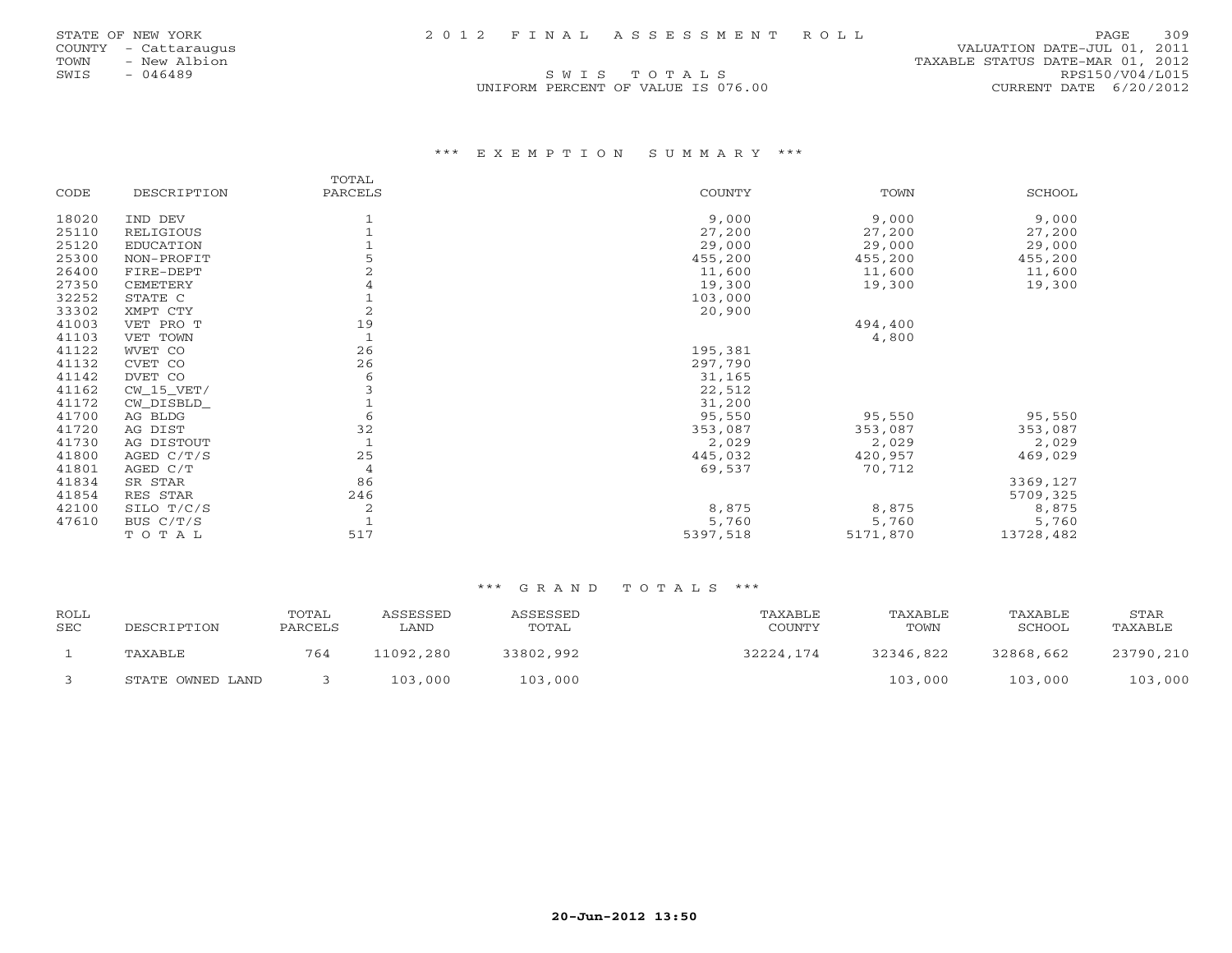| STATE OF NEW YORK    |  | 2012 FINAL ASSESSMENT ROLL         |                                  | PAGE | 310 |
|----------------------|--|------------------------------------|----------------------------------|------|-----|
| COUNTY - Cattaraugus |  |                                    | VALUATION DATE-JUL 01, 2011      |      |     |
| TOWN<br>- New Albion |  |                                    | TAXABLE STATUS DATE-MAR 01, 2012 |      |     |
| SWTS<br>- 046489     |  | SWIS TOTALS                        | RPS150/V04/L015                  |      |     |
|                      |  | UNIFORM PERCENT OF VALUE IS 076.00 | CURRENT DATE 6/20/2012           |      |     |
|                      |  |                                    |                                  |      |     |

| ROLL<br><b>SEC</b> | DESCRIPTION         | TOTAL<br>PARCELS | ASSESSED<br>LAND | ASSESSED<br>TOTAL | TAXABLE<br>COUNTY | TAXABLE<br>TOWN | TAXABLE<br>SCHOOL | STAR<br>TAXABLE |
|--------------------|---------------------|------------------|------------------|-------------------|-------------------|-----------------|-------------------|-----------------|
| 5                  | SPECIAL FRANCHISE   | 7                |                  | 690,358           | 690,358           | 690,358         | 690,358           | 690,358         |
| 6                  | UTILITIES & N.C.    | 18               | 22,850           | 2573,818          | 2573,818          | 2573,818        | 2573,818          | 2573,818        |
| 8                  | WHOLLY EXEMPT       | 29               | 341,600          | 3715,700          |                   |                 |                   |                 |
| $\star$            | <b>SUB</b><br>TOTAL | 821              | 11559,730        | 40885,868         | 35488,350         | 35713,998       | 36235,838         | 27157,386       |
| $***$              | GRAND TOTAL         | 821              | 11559,730        | 40885,868         | 35488,350         | 35713,998       | 36235,838         | 27157,386       |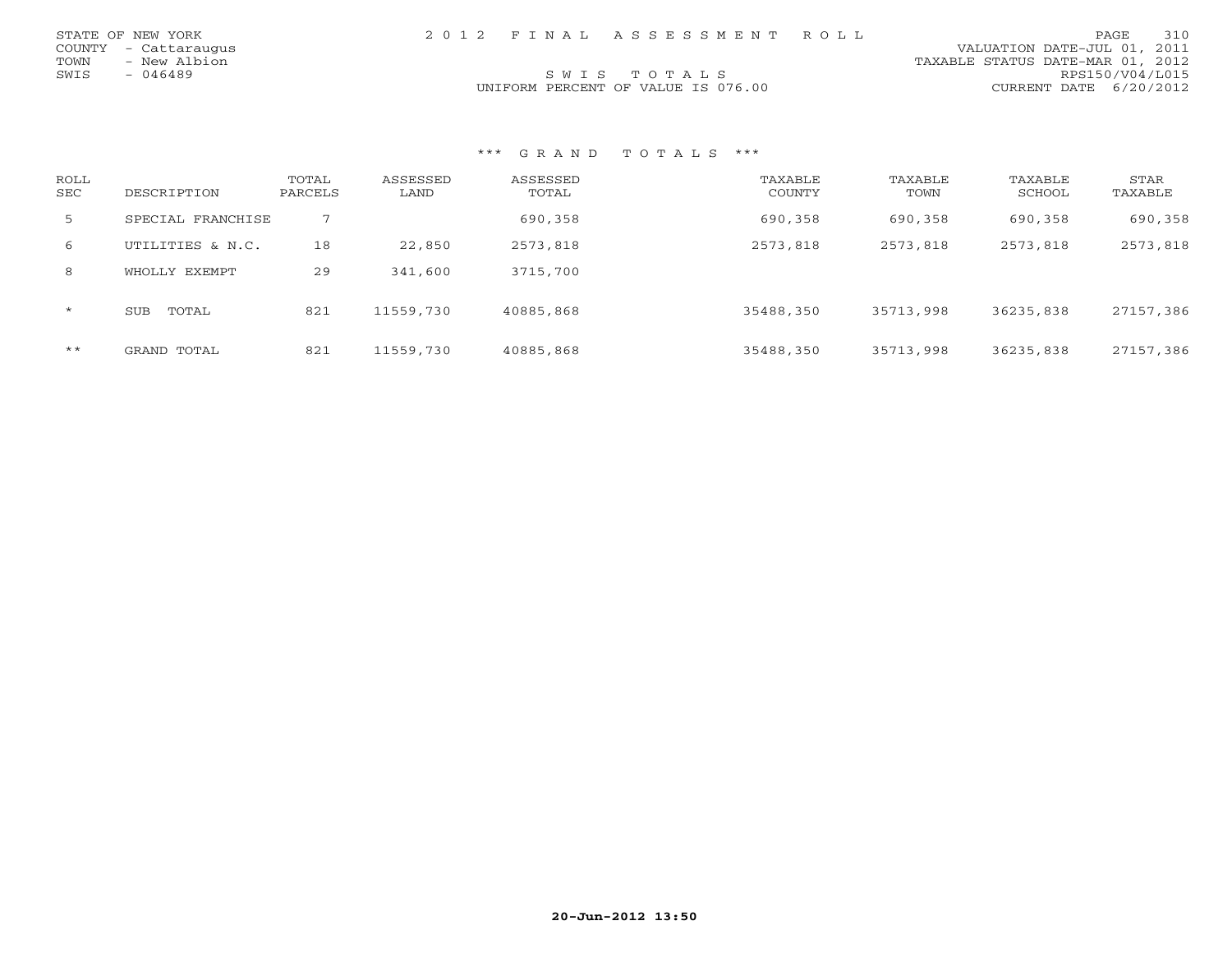|      | STATE OF NEW YORK    | 2012 FINAL ASSESSMENT ROLL                                   | PAGE 311        |
|------|----------------------|--------------------------------------------------------------|-----------------|
|      | COUNTY - Cattaraugus | VALUATION DATE-JUL 01, 2011<br>TOWN TOTALS                   |                 |
| TOWN | - New Albion         | TAXABLE STATUS DATE-MAR 01, 2012                             |                 |
| SWIS | $-0464$              |                                                              | RPS150/V04/L015 |
|      |                      | UNIFORM PERCENT OF VALUE IS 076.00<br>CURRENT DATE 6/20/2012 |                 |

|                            |             | TOTAL EXTENSION | EXTENSION | AD VALOREM | <b>EXEMPT</b> | TAXABLE   |
|----------------------------|-------------|-----------------|-----------|------------|---------------|-----------|
| CODE DISTRICT NAME PARCELS |             | TYPE.           | VALUE     | VALUE      | AMOUNT        | VALUE     |
| FD640 Fire protectio       | 1,303 TOTAL |                 |           | 71597.364  | 12215,100     | 59382,264 |

### \*\*\* S C H O O L D I S T R I C T S U M M A R Y \*\*\*

| CODE                       | DISTRICT NAME                                            | TOTAL<br>PARCELS | ASSESSED<br>LAND     | ASSESSED<br>TOTAL    | EXEMPT<br><b>AMOUNT</b> | TOTAL<br>TAXABLE     | STAR<br>AMOUNT       | STAR<br>TAXABLE      |
|----------------------------|----------------------------------------------------------|------------------|----------------------|----------------------|-------------------------|----------------------|----------------------|----------------------|
| 040404<br>046402<br>063001 | Illegal School<br>Catt-LV Central<br>Pine Valley Central | 1,313<br>15      | 13393,880<br>270,700 | 74198,707<br>532,357 | 16061,058               | 58137,649<br>532,357 | 16174,220<br>129,840 | 41963,429<br>402,517 |
|                            | $S \cup B - T \cup T A$                                  | 1,329            | 13664,580            | 74731,064            | 16061,058               | 58670,006            | 16304,060            | 42365,946            |
|                            | TOTAL                                                    | 1,329            | 13664,580            | 74731,064            | 16061,058               | 58670,006            | 16304,060            | 42365,946            |

### \*\*\* S Y S T E M C O D E S S U M M A R Y \*\*\*

| CODE           | DESCRIPTION                       | TOTAL<br>PARCELS | VILLAGE | <b>COUNTY</b> | TOWN | SCHOOL |
|----------------|-----------------------------------|------------------|---------|---------------|------|--------|
| 50001<br>50005 | SCHL TAXBL<br>TOWN TAXBL<br>TOTAL | <b>.</b><br>∼    |         |               |      |        |

| CODE  | DESCRIPTION   | TOTAL<br>PARCELS | VILLAGE  | <b>COUNTY</b> | TOWN      | SCHOOL    |
|-------|---------------|------------------|----------|---------------|-----------|-----------|
| 12100 | NYS OWNED     |                  | 69,100   | 338,100       | 338,100   | 338,100   |
| 13100 | <b>COUNTY</b> |                  |          | 4,000         | 4,000     | 4,000     |
| 13500 | TOWN-PROP     |                  |          | 285,000       | 285,000   | 285,000   |
| 13650 | VG-INSIDE     | 13               | 355,200  | 377,400       | 377,400   | 377,400   |
| 13740 | VG-OUTSIDE    |                  |          | 37,400        | 37,400    | 37,400    |
| 13800 | SCH-DIST      |                  | 7924,900 | 10470,900     | 10470,900 | 10470,900 |
| 13850 | <b>BOCES</b>  |                  |          | 800           | 800       | 800       |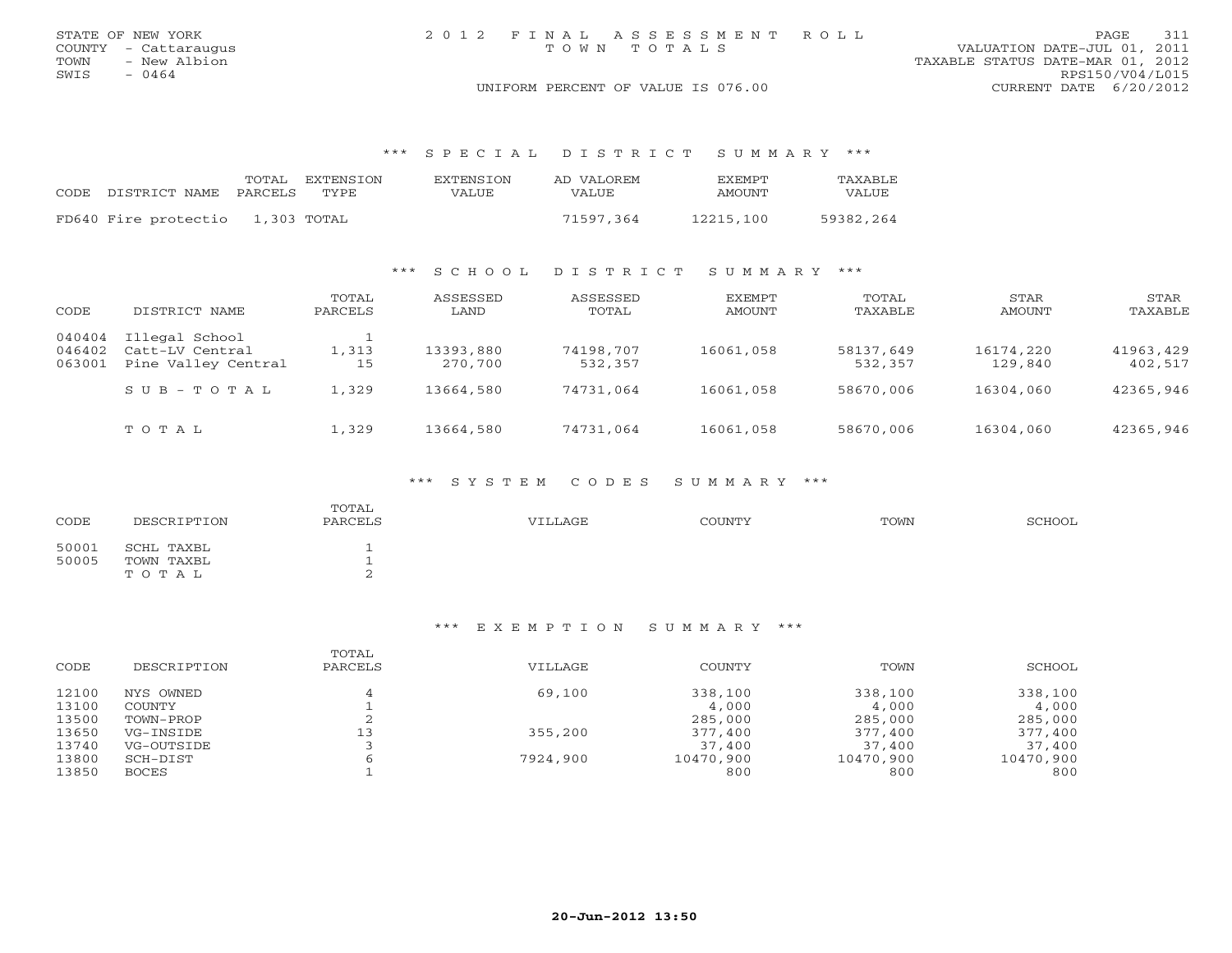|      | STATE OF NEW YORK    | 2012 FINAL ASSESSMENT ROLL         | <b>PAGE</b>                 | 312 |
|------|----------------------|------------------------------------|-----------------------------|-----|
|      | COUNTY - Cattaraugus | TOWN TOTALS                        | VALUATION DATE-JUL 01, 2011 |     |
| TOWN | - New Albion         | TAXABLE STATUS DATE-MAR 01, 2012   |                             |     |
| SWIS | - 0464               |                                    | RPS150/V04/L015             |     |
|      |                      | UNIFORM PERCENT OF VALUE IS 076.00 | CURRENT DATE $6/20/2012$    |     |

|       |                  | TOTAL   |           |               |           |               |
|-------|------------------|---------|-----------|---------------|-----------|---------------|
| CODE  | DESCRIPTION      | PARCELS | VILLAGE   | <b>COUNTY</b> | TOWN      | <b>SCHOOL</b> |
| 18020 | IND DEV          | 2       | 22,500    | 31,500        | 31,500    | 31,500        |
| 25110 | RELIGIOUS        | 10      | 2077,200  | 2149,400      | 2149,400  | 2149,400      |
| 25120 | <b>EDUCATION</b> | 3       | 36,100    | 65,100        | 65,100    | 65,100        |
| 25300 | NON-PROFIT       | 8       | 80,600    | 535,800       | 535,800   | 535,800       |
| 26400 | FIRE-DEPT        | 5       | 495,300   | 506,900       | 506,900   | 506,900       |
| 27350 | CEMETERY         | 6       | 23,800    | 43,100        | 43,100    | 43,100        |
| 32252 | STATE C          |         |           | 103,000       |           |               |
| 33201 | XMPT C/T         |         |           | 5,700         | 5,700     |               |
| 33302 | XMPT CTY         | 2       |           | 20,900        |           |               |
| 41003 | VET PRO T        | 36      | 432,024   |               | 926,424   |               |
| 41103 | VET TOWN         |         |           |               | 4,800     |               |
| 41121 | WVET C/T         |         |           | 4,800         |           |               |
| 41122 | WVET CO          | 52      |           | 378,793       |           |               |
| 41132 | CVET CO          | 45      |           | 526,440       |           |               |
| 41142 | DVET CO          | 14      |           | 89,005        |           |               |
| 41162 | $CW_15_VET/$     | 3       |           | 22,512        |           |               |
| 41172 | CW DISBLD        |         |           | 31,200        |           |               |
| 41400 | CLERGY           | 3       | 4,500     | 4,500         | 4,500     | 4,500         |
| 41700 | AG BLDG          | 6       |           | 95,550        | 95,550    | 95,550        |
| 41720 | AG DIST          | 32      |           | 353,087       | 353,087   | 353,087       |
| 41730 | AG DISTOUT       |         |           | 2,029         | 2,029     | 2,029         |
| 41800 | AGED $C/T/S$     | 42      | 241,208   | 704,098       | 662,165   | 745,857       |
| 41801 | AGED C/T         | 4       |           | 69,537        | 70,712    |               |
| 41834 | SR STAR          | 152     |           |               |           | 5854,135      |
| 41854 | RES STAR         | 449     |           |               |           | 10449,925     |
| 42100 | SILO T/C/S       | 2       |           | 8,875         | 8,875     | 8,875         |
| 47610 | BUS C/T/S        |         |           | 5,760         | 5,760     | 5,760         |
|       | TOTAL            | 913     | 11762,432 | 17271,186     | 16985,002 | 32365,118     |